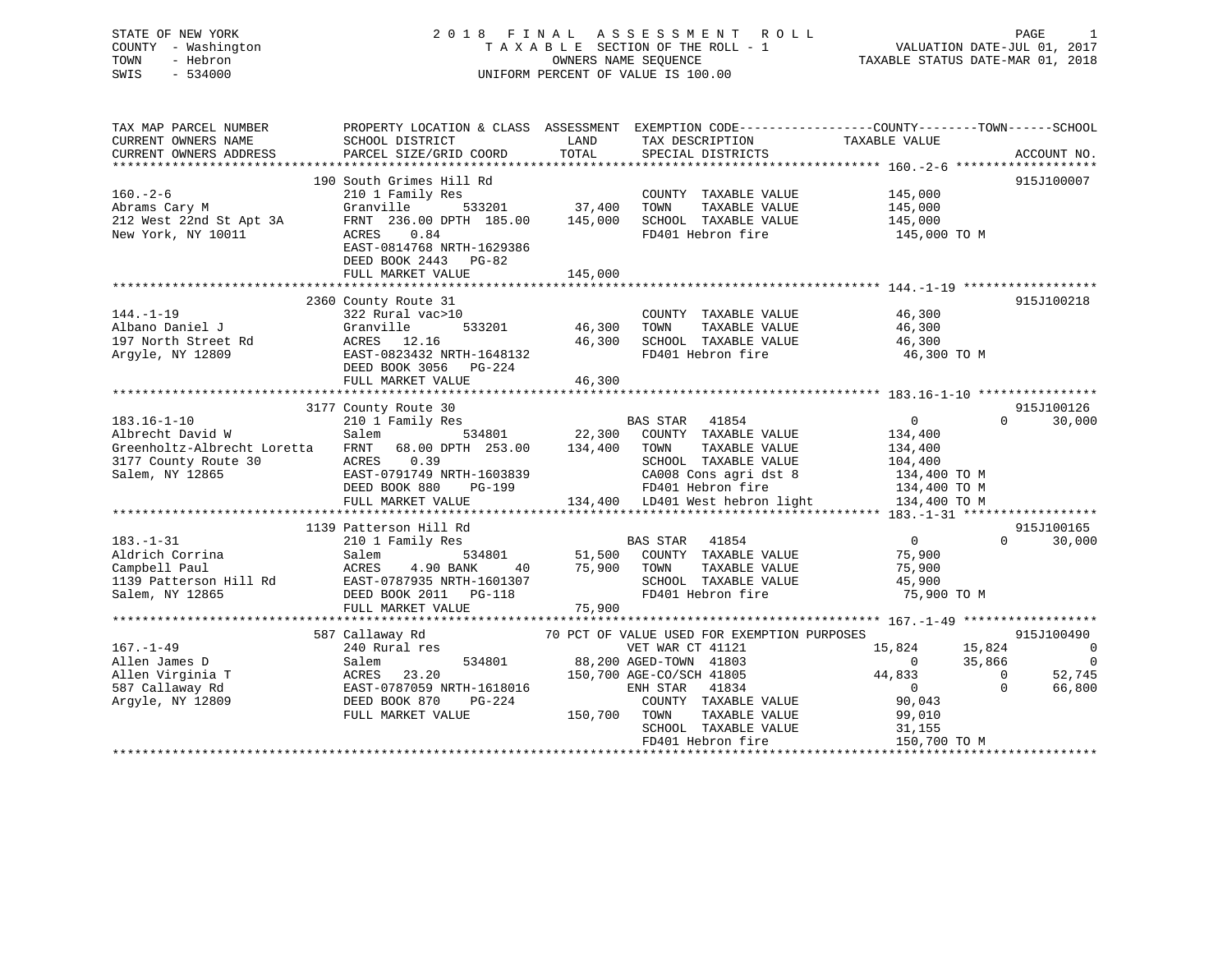## STATE OF NEW YORK 2 0 1 8 F I N A L A S S E S S M E N T R O L L PAGE 2 COUNTY - Washington T A X A B L E SECTION OF THE ROLL - 1 VALUATION DATE-JUL 01, 2017 TOWN - Hebron OWNERS NAME SEQUENCE TAXABLE STATUS DATE-MAR 01, 2018 SWIS - 534000 UNIFORM PERCENT OF VALUE IS 100.00

| TAX MAP PARCEL NUMBER                                          | PROPERTY LOCATION & CLASS ASSESSMENT EXEMPTION CODE----------------COUNTY-------TOWN------SCHOOL |               |                                                                                                                                                                                 |                                  |                          |            |
|----------------------------------------------------------------|--------------------------------------------------------------------------------------------------|---------------|---------------------------------------------------------------------------------------------------------------------------------------------------------------------------------|----------------------------------|--------------------------|------------|
| CURRENT OWNERS NAME                                            | SCHOOL DISTRICT                                                                                  | LAND          | TAX DESCRIPTION                                                                                                                                                                 | TAXABLE VALUE                    |                          |            |
|                                                                |                                                                                                  |               |                                                                                                                                                                                 |                                  |                          |            |
|                                                                |                                                                                                  |               |                                                                                                                                                                                 |                                  |                          |            |
|                                                                | 763 Chamberlin Mills Rd                                                                          |               |                                                                                                                                                                                 |                                  |                          | 915J101364 |
| $177. - 1 - 36.2$                                              | 210 1 Family Res                                                                                 |               | $\begin{tabular}{lllllllll} \texttt{534801} & \texttt{BAS STAR} & \texttt{41854} \\ \texttt{534801} & \texttt{33,900} & \texttt{COUNTY} & \texttt{TAXABLE VALUE} \end{tabular}$ | 0                                | $\Omega$                 | 30,000     |
| Allen Joel                                                     | Salem                                                                                            |               |                                                                                                                                                                                 | 80,800                           |                          |            |
| Allen Susan                                                    | ACRES<br>1.74 BANK                                                                               | 997 80,800    | TOWN<br>TAXABLE VALUE                                                                                                                                                           | 80,800                           |                          |            |
| 763 Chamberlin Mills Rd                                        | 11s Rd $\overline{EAST-0805321}$ N<br>DEED BOOK 656<br>EAST-0805321 NRTH-1613068                 |               | SCHOOL TAXABLE VALUE                                                                                                                                                            | 50,800                           |                          |            |
| Salem, NY 12865                                                | PG-157                                                                                           |               | FD401 Hebron fire                                                                                                                                                               | 50,000<br>80,800 TO M            |                          |            |
|                                                                | FULL MARKET VALUE                                                                                | 80,800        |                                                                                                                                                                                 |                                  |                          |            |
|                                                                |                                                                                                  |               |                                                                                                                                                                                 |                                  |                          |            |
|                                                                | 122 Middle Rd                                                                                    |               |                                                                                                                                                                                 |                                  |                          | 915J101245 |
| $177. - 1 - 3.2$                                               | 210 1 Family Res                                                                                 |               | AGED-TOWN 41803                                                                                                                                                                 | $\overline{6}$<br>$\overline{0}$ | 54,000                   | $\sim$ 0   |
|                                                                |                                                                                                  |               | 534801 48,500 AGE-CO/SCH 41805                                                                                                                                                  | 60,000                           | $\overline{\phantom{0}}$ | 60,000     |
|                                                                |                                                                                                  |               | 120,000 ENH STAR 41834                                                                                                                                                          | $\overline{0}$                   | $\Omega$                 | 60,000     |
|                                                                |                                                                                                  |               | COUNTY TAXABLE VALUE                                                                                                                                                            | 60,000                           |                          |            |
|                                                                |                                                                                                  |               | TOWN<br>TAXABLE VALUE                                                                                                                                                           | 66,000                           |                          |            |
|                                                                |                                                                                                  |               |                                                                                                                                                                                 | $\overline{0}$                   |                          |            |
|                                                                |                                                                                                  |               | 120,000 SCHOOL TAXABLE VALUE<br>FD401 Hebron fire 120,                                                                                                                          | 120,000 TO M                     |                          |            |
|                                                                |                                                                                                  |               |                                                                                                                                                                                 |                                  |                          |            |
|                                                                | 24 Chamberlin Mills Rd                                                                           |               |                                                                                                                                                                                 |                                  |                          | 915J100580 |
| $183.20 - 1 - 11$                                              | 210 1 Family Res                                                                                 |               | <b>BAS STAR</b> 41854                                                                                                                                                           | $\overline{0}$                   | $\Omega$                 | 30,000     |
|                                                                | Salem                                                                                            |               | 534801 24,300 COUNTY TAXABLE VALUE                                                                                                                                              | 68,300                           |                          |            |
| Allen Phillip J<br>24 Chamberlin Mills Rd                      | 959/134                                                                                          | 68,300        | TOWN<br>TAXABLE VALUE                                                                                                                                                           | 68,300                           |                          |            |
| Salem, NY 12865                                                | FRNT 133.00 DPTH 155.00                                                                          |               | TOWN TAXABLE VALUE<br>SCHOOL TAXABLE VALUE 38,300<br>68,300 TO M                                                                                                                |                                  |                          |            |
|                                                                | 0.47<br>ACRES                                                                                    |               |                                                                                                                                                                                 |                                  |                          |            |
|                                                                | EAST-0793172 NRTH-1602993                                                                        |               | CA008 Cons agri dst 8<br>FD401 Hebron fire                                                                                                                                      | 68,300 TO M                      |                          |            |
|                                                                | DEED BOOK 1959 PG-221                                                                            |               | LD401 West hebron light                                                                                                                                                         | 68,300 TO M                      |                          |            |
|                                                                | FULL MARKET VALUE                                                                                | 68,300        |                                                                                                                                                                                 |                                  |                          |            |
|                                                                |                                                                                                  |               |                                                                                                                                                                                 |                                  |                          |            |
|                                                                | Blossom Rd                                                                                       |               |                                                                                                                                                                                 |                                  |                          | 915J101492 |
| $186. - 1 - 12$                                                | 314 Rural vac<10                                                                                 |               | COUNTY TAXABLE VALUE                                                                                                                                                            | 27,500                           |                          |            |
| Alonzo John A C                                                | Salem                                                                                            | 534801 27,500 | TAXABLE VALUE<br>TOWN                                                                                                                                                           | 27,500                           |                          |            |
|                                                                | ACRES<br>8.66                                                                                    | 27,500        |                                                                                                                                                                                 | 27,500                           |                          |            |
| 6553 Hidden Beach Dr<br>Orlando, FL 32819<br>Orlando, FL 32819 | EAST-0819296 NRTH-1606749                                                                        |               | SCHOOL TAXABLE VALUE<br>FD401 Hebron fire                                                                                                                                       | 27,500 TO M                      |                          |            |
|                                                                | DEED BOOK 758<br>PG-148                                                                          |               |                                                                                                                                                                                 |                                  |                          |            |
|                                                                | FULL MARKET VALUE                                                                                | 27,500        |                                                                                                                                                                                 |                                  |                          |            |
|                                                                |                                                                                                  |               |                                                                                                                                                                                 |                                  |                          |            |
|                                                                | 273 County Route 31                                                                              |               |                                                                                                                                                                                 |                                  |                          | 915J100006 |
| $176. - 1 - 33$                                                | 140 Truck crops                                                                                  |               | AG DIST<br>41720                                                                                                                                                                | 46,443                           | 46,443                   | 46,443     |
| Andersen Robt R                                                | 534801<br>Salem                                                                                  |               | 109,900 ENH STAR 41834                                                                                                                                                          | 0                                | $\Omega$                 | 66,800     |
| Andersen Lucille                                               | ACRES 48.20                                                                                      | 217,500       | COUNTY TAXABLE VALUE                                                                                                                                                            | 171,057                          |                          |            |
| 273 County Route 31                                            | EAST-0793974 NRTH-1612947                                                                        |               | TAXABLE VALUE<br>TOWN                                                                                                                                                           | 171,057                          |                          |            |
| Salem, NY 12865                                                | DEED BOOK 424<br>PG-929                                                                          |               | SCHOOL TAXABLE VALUE                                                                                                                                                            | 171,057<br>104,257               |                          |            |
|                                                                | FULL MARKET VALUE                                                                                | 217,500       | CA008 Cons agri dst 8                                                                                                                                                           | 171,057 TO M                     |                          |            |
| MAY BE SUBJECT TO PAYMENT                                      |                                                                                                  |               | 46,443 EX                                                                                                                                                                       |                                  |                          |            |
| UNDER AGDIST LAW TIL 2022                                      |                                                                                                  |               | FD401 Hebron fire                                                                                                                                                               | 217,500 TO M                     |                          |            |
|                                                                |                                                                                                  |               |                                                                                                                                                                                 |                                  |                          |            |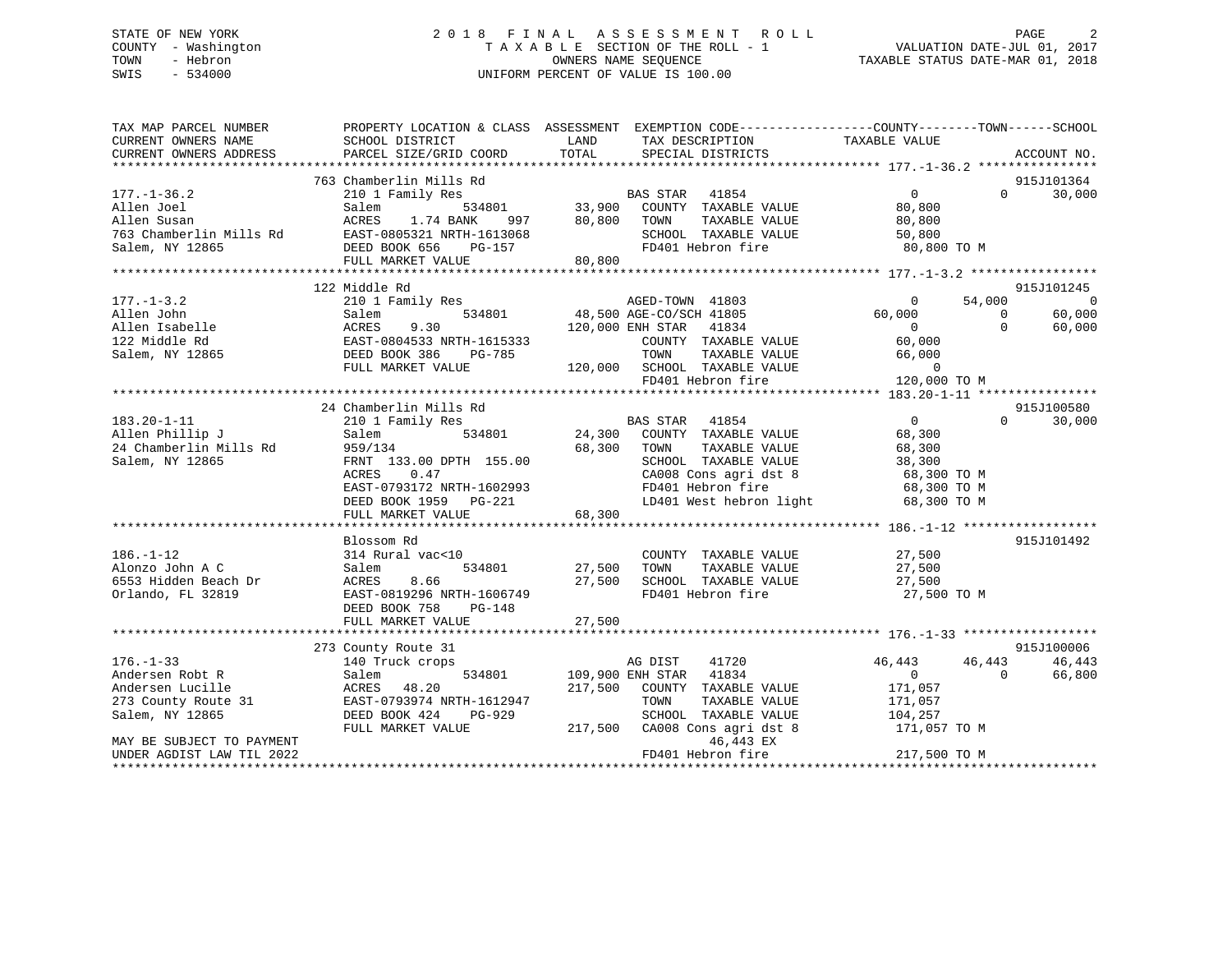## STATE OF NEW YORK 2 0 1 8 F I N A L A S S E S S M E N T R O L L PAGE 3 COUNTY - Washington T A X A B L E SECTION OF THE ROLL - 1 VALUATION DATE-JUL 01, 2017 TOWN - Hebron **CONNERS NAME SEQUENCE** TAXABLE STATUS DATE-MAR 01, 2018 SWIS - 534000 UNIFORM PERCENT OF VALUE IS 100.00

| TAX MAP PARCEL NUMBER<br>CURRENT OWNERS NAME<br>CURRENT OWNERS ADDRESS                                     | PROPERTY LOCATION & CLASS ASSESSMENT<br>SCHOOL DISTRICT<br>PARCEL SIZE/GRID COORD                                                                                             | LAND<br>TOTAL                | EXEMPTION CODE-----------------COUNTY-------TOWN------SCHOOL<br>TAX DESCRIPTION<br>SPECIAL DISTRICTS                | TAXABLE VALUE                                                  | ACCOUNT NO.        |
|------------------------------------------------------------------------------------------------------------|-------------------------------------------------------------------------------------------------------------------------------------------------------------------------------|------------------------------|---------------------------------------------------------------------------------------------------------------------|----------------------------------------------------------------|--------------------|
|                                                                                                            |                                                                                                                                                                               |                              |                                                                                                                     |                                                                |                    |
| $142. - 3 - 8.9$<br>Anderson Matthew<br>1303 Big Burch Hill Rd<br>Granville, NY 12832                      | 1303 Big Burch Hill Rd<br>210 1 Family Res<br>Granville<br>533201<br>$142. - 1 - 8.9$<br>2.99<br>ACRES                                                                        | 40,700<br>73,000             | <b>BAS STAR</b><br>41854<br>COUNTY TAXABLE VALUE<br>TOWN<br>TAXABLE VALUE<br>SCHOOL TAXABLE VALUE                   | $\overline{0}$<br>73,000<br>73,000<br>43,000                   | 30,000<br>$\Omega$ |
|                                                                                                            | EAST-0802751 NRTH-1641579<br>DEED BOOK 667<br>PG-114<br>FULL MARKET VALUE                                                                                                     | 73,000                       | FD401 Hebron fire                                                                                                   | 73,000 TO M                                                    |                    |
|                                                                                                            |                                                                                                                                                                               |                              |                                                                                                                     |                                                                |                    |
| $167. - 1 - 28.1$<br>Angrisano Frank D<br>Angrisano Christine A<br>3954 County Route 30<br>Salem, NY 12865 | 3954 County Route 30<br>210 1 Family Res<br>534801<br>Salem<br>sub lot 2<br>FRNT 114.00 DPTH 92.00<br>EAST-0789078 NRTH-1621226<br>DEED BOOK 3753 PG-248<br>FULL MARKET VALUE | 18,500<br>112,700<br>112,700 | COUNTY TAXABLE VALUE<br>TOWN<br>TAXABLE VALUE<br>SCHOOL TAXABLE VALUE<br>FD401 Hebron fire                          | 112,700<br>112,700<br>112,700<br>112,700 TO M                  |                    |
|                                                                                                            | 193 Benn Rd                                                                                                                                                                   |                              |                                                                                                                     |                                                                | 915J101520         |
| $160. -1 - 9.3$<br>Anoe Syndonna M<br>193 Benn Rd<br>Granville, NY 12832                                   | 210 1 Family Res<br>534801<br>Salem<br>ACRES<br>4.70<br>EAST-0806223 NRTH-1625850<br>DEED BOOK 950<br>PG-161<br>FULL MARKET VALUE                                             | 50,600<br>149,800<br>149,800 | ENH STAR 41834<br>COUNTY TAXABLE VALUE<br>TOWN<br>TAXABLE VALUE<br>SCHOOL TAXABLE VALUE<br>FD401 Hebron fire        | $\overline{0}$<br>149,800<br>149,800<br>83,000<br>149,800 TO M | 66,800<br>$\Omega$ |
|                                                                                                            |                                                                                                                                                                               |                              |                                                                                                                     |                                                                |                    |
| $160. - 1 - 10$<br>Anoe Syndonna M<br>193 Benn Rd<br>Granville, NY 12832                                   | 171 Benn Rd<br>314 Rural vac<10<br>534801<br>Salem<br>2.00<br>ACRES<br>EAST-0805455 NRTH-1626601<br>DEED BOOK 943<br><b>PG-150</b><br>FULL MARKET VALUE                       | 1,500<br>1,500<br>1,500      | COUNTY TAXABLE VALUE<br>TOWN<br>TAXABLE VALUE<br>SCHOOL TAXABLE VALUE<br>FD401 Hebron fire                          | 1,500<br>1,500<br>1,500<br>1,500 TO M                          | 915J100489         |
|                                                                                                            |                                                                                                                                                                               |                              |                                                                                                                     |                                                                |                    |
| $169. - 1 - 3.3$<br>Anoe Syndonna M<br>193 Benn Rd<br>Granville, NY 12832                                  | Benn Rd<br>314 Rural vac<10<br>534801<br>Salem<br>ACRES 11.90<br>EAST-0805871 NRTH-1626300<br>DEED BOOK 950<br>PG-67<br>FULL MARKET VALUE                                     | 32,400<br>32,400<br>32,400   | COUNTY TAXABLE VALUE<br>TOWN<br>TAXABLE VALUE<br>SCHOOL TAXABLE VALUE<br>CA008 Cons agri dst 8<br>FD401 Hebron fire | 32,400<br>32,400<br>32,400<br>32,400 TO M<br>32,400 TO M       |                    |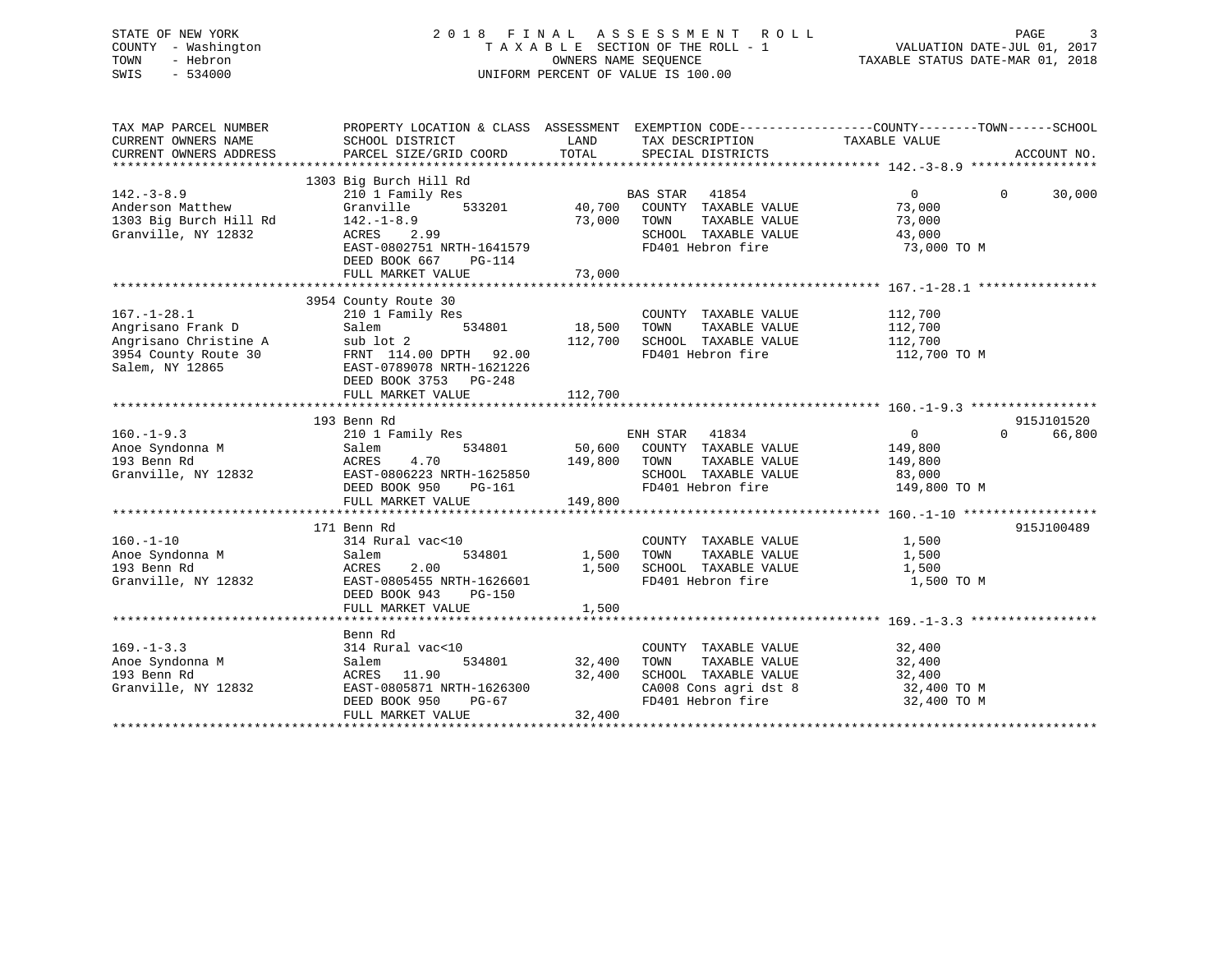## STATE OF NEW YORK 2 0 1 8 F I N A L A S S E S S M E N T R O L L PAGE 4 COUNTY - Washington T A X A B L E SECTION OF THE ROLL - 1 VALUATION DATE-JUL 01, 2017 TOWN - Hebron OWNERS NAME SEQUENCE TAXABLE STATUS DATE-MAR 01, 2018 SWIS - 534000 UNIFORM PERCENT OF VALUE IS 100.00

| TAX MAP PARCEL NUMBER           |                                                                                                                                                                                                  | PROPERTY LOCATION & CLASS ASSESSMENT EXEMPTION CODE----------------COUNTY-------TOWN------SCHOOL |                                      |
|---------------------------------|--------------------------------------------------------------------------------------------------------------------------------------------------------------------------------------------------|--------------------------------------------------------------------------------------------------|--------------------------------------|
| CURRENT OWNERS NAME             | SCHOOL DISTRICT                                                                                                                                                                                  | LAND<br>TAX DESCRIPTION                                                                          | TAXABLE VALUE                        |
|                                 |                                                                                                                                                                                                  |                                                                                                  |                                      |
|                                 |                                                                                                                                                                                                  |                                                                                                  |                                      |
|                                 | 1171 Bogtown Rd                                                                                                                                                                                  |                                                                                                  | 915J100194                           |
| $184. - 1 - 10$                 | 260 Seasonal res                                                                                                                                                                                 | COUNTY TAXABLE VALUE 72,500                                                                      |                                      |
| Anolfo Louis                    | Salem                                                                                                                                                                                            | 534801 63,000<br>TOWN<br>TAXABLE VALUE                                                           | 72,500                               |
| 9 Hausman St                    | ACRES 10.51                                                                                                                                                                                      | 72,500<br>SCHOOL TAXABLE VALUE                                                                   | 72,500                               |
| Brooklyn, NY 11222              | EAST-0803332 NRTH-1607862                                                                                                                                                                        | FD401 Hebron fire                                                                                | 72,500 TO M                          |
|                                 | DEED BOOK 3103 PG-302                                                                                                                                                                            |                                                                                                  |                                      |
|                                 |                                                                                                                                                                                                  |                                                                                                  |                                      |
|                                 |                                                                                                                                                                                                  |                                                                                                  |                                      |
|                                 | State Route 22                                                                                                                                                                                   |                                                                                                  |                                      |
| $186. - 1 - 29$                 | 314 Rural vac<10                                                                                                                                                                                 | COUNTY TAXABLE VALUE                                                                             | 23,800                               |
| Antoniadis Mihail G             | Salem                                                                                                                                                                                            | TAXABLE VALUE 23,800<br>534801 23,800<br>TOWN                                                    |                                      |
| 50-55 194th St                  | 6.18<br>ACRES                                                                                                                                                                                    | SCHOOL TAXABLE VALUE<br>23,800                                                                   | 23,800                               |
|                                 | Fresh Meadows, NY 11365 EAST-0816224 NRTH-1607405                                                                                                                                                | שטא <sub>ר</sub> TAXABLE VALUE<br>FD401 Hebron fire                                              | 23,800 TO M                          |
|                                 | DEED BOOK 879<br>$PG-200$                                                                                                                                                                        |                                                                                                  |                                      |
|                                 | FULL MARKET VALUE                                                                                                                                                                                | 23,800                                                                                           |                                      |
|                                 |                                                                                                                                                                                                  |                                                                                                  |                                      |
|                                 | 3732 County Route 30                                                                                                                                                                             | 70 PCT OF VALUE USED FOR EXEMPTION PURPOSES                                                      | 915J100142                           |
| $175. - 1 - 4$                  | 240 Rural res                                                                                                                                                                                    | VET COM CT 41131                                                                                 | 43,873 30,000<br>$\overline{0}$      |
| Arend James                     | Salem                                                                                                                                                                                            | 534801 152,300 VET DIS CT 41141                                                                  | 52,647<br>52,647<br>$\overline{0}$   |
|                                 | Arend Debra Sue                           ACRES     74.40<br>3732 County Route 30                 EAST-0790011 NRTH-1616392<br>Salem, NY 12865                         DEED BOOK 900       PG-48 | 250,700 BAS STAR 41854                                                                           | 30,000<br>$\overline{0}$<br>$\Omega$ |
|                                 |                                                                                                                                                                                                  | COUNTY TAXABLE VALUE                                                                             | 154,180                              |
|                                 |                                                                                                                                                                                                  | TOWN<br>TAXABLE VALUE 168,053                                                                    |                                      |
|                                 | FULL MARKET VALUE                                                                                                                                                                                | 250,700 SCHOOL TAXABLE VALUE                                                                     | ALUE 220,700                         |
|                                 |                                                                                                                                                                                                  | FD401 Hebron fire                                                                                | 250,700 TO M                         |
|                                 |                                                                                                                                                                                                  |                                                                                                  |                                      |
|                                 | 3602 County Route 30                                                                                                                                                                             |                                                                                                  | 915J100068                           |
| $175. - 1 - 5.1$                | 283 Res w/Comuse                                                                                                                                                                                 | COUNTY TAXABLE VALUE 459,000                                                                     |                                      |
| Armstrong Nancy                 | Salem                                                                                                                                                                                            | 534801 113,300<br>TAXABLE VALUE 459,000<br>TOWN                                                  |                                      |
|                                 |                                                                                                                                                                                                  | 459,000<br>SCHOOL TAXABLE VALUE                                                                  | 459,000                              |
|                                 | 3602 County Route 30 MCRES 48.30<br>Salem. NY 12865 EAST-0791547 NRTH-1614498                                                                                                                    | FD401 Hebron fire                                                                                | 459,000 TO M                         |
|                                 | DEED BOOK 3465 PG-336                                                                                                                                                                            |                                                                                                  |                                      |
|                                 | FULL MARKET VALUE                                                                                                                                                                                | 459,000                                                                                          |                                      |
|                                 |                                                                                                                                                                                                  |                                                                                                  |                                      |
|                                 | 22 Bogtown Ln                                                                                                                                                                                    |                                                                                                  | 815J101735                           |
| $184. - 1 - 13.3$               | 210 1 Family Res                                                                                                                                                                                 | BAS STAR 41854                                                                                   | $\overline{0}$<br>$\Omega$<br>30,000 |
| Armstrong Robert J              | 534801<br>Salem                                                                                                                                                                                  | 52,800 COUNTY TAXABLE VALUE 167,900                                                              |                                      |
| 22 Bogtown Ln<br>Salem NY 12865 | 557/280                                                                                                                                                                                          | 167,900 TOWN<br>TAXABLE VALUE                                                                    | 167,900                              |
| Salem, NY 12865                 | 5.40<br>ACRES                                                                                                                                                                                    | SCHOOL TAXABLE VALUE                                                                             | 137,900                              |
|                                 | EAST-0803651 NRTH-1605858                                                                                                                                                                        | FD401 Hebron fire                                                                                | 167,900 TO M                         |
|                                 | DEED BOOK 911<br>PG-61                                                                                                                                                                           |                                                                                                  |                                      |
|                                 | FULL MARKET VALUE                                                                                                                                                                                | 167,900                                                                                          |                                      |
|                                 |                                                                                                                                                                                                  |                                                                                                  |                                      |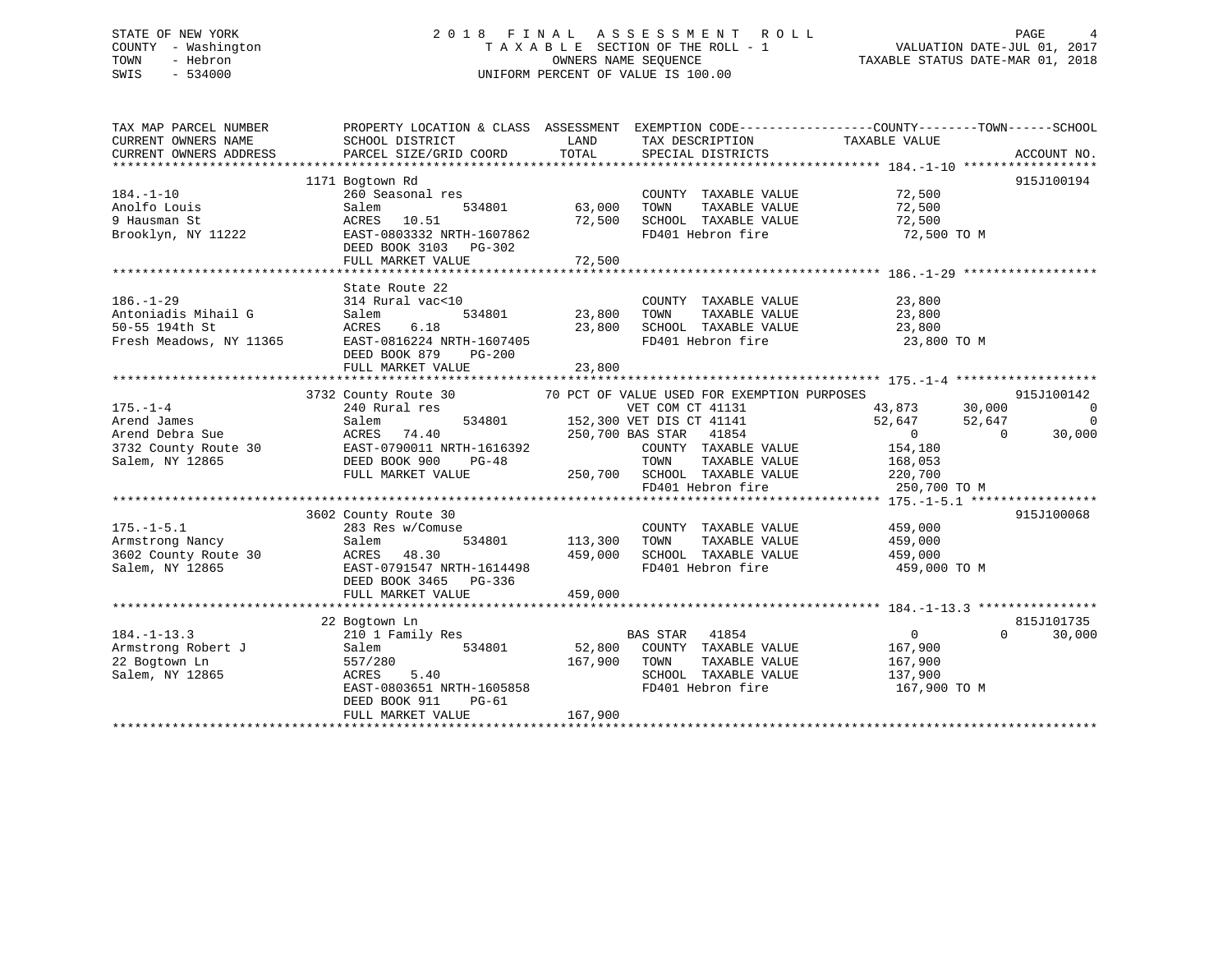## STATE OF NEW YORK 2 0 1 8 F I N A L A S S E S S M E N T R O L L PAGE 5 COUNTY - Washington T A X A B L E SECTION OF THE ROLL - 1 VALUATION DATE-JUL 01, 2017 TOWN - Hebron OWNERS NAME SEQUENCE TAXABLE STATUS DATE-MAR 01, 2018 SWIS - 534000 UNIFORM PERCENT OF VALUE IS 100.00UNIFORM PERCENT OF VALUE IS 100.00

| TAX MAP PARCEL NUMBER<br>CURRENT OWNERS NAME   | PROPERTY LOCATION & CLASS ASSESSMENT EXEMPTION CODE----------------COUNTY-------TOWN------SCHOOL<br>SCHOOL DISTRICT                                                                                                                                                                    | LAND                             | TAX DESCRIPTION                                | TAXABLE VALUE                    |                |             |
|------------------------------------------------|----------------------------------------------------------------------------------------------------------------------------------------------------------------------------------------------------------------------------------------------------------------------------------------|----------------------------------|------------------------------------------------|----------------------------------|----------------|-------------|
| CURRENT OWNERS ADDRESS                         | PARCEL SIZE/GRID COORD                                                                                                                                                                                                                                                                 | TOTAL                            | SPECIAL DISTRICTS                              |                                  |                | ACCOUNT NO. |
|                                                | 44 Bogtown Ln                                                                                                                                                                                                                                                                          |                                  |                                                |                                  |                | 915J101072  |
| $184. - 1 - 13.1$                              | 240 Rural res                                                                                                                                                                                                                                                                          |                                  | BAS STAR<br>41854                              | 0                                | $\Omega$       | 30,000      |
|                                                | 534801                                                                                                                                                                                                                                                                                 | 63,400                           | COUNTY TAXABLE VALUE                           | 178,700                          |                |             |
|                                                |                                                                                                                                                                                                                                                                                        | 178,700                          | TOWN<br>TAXABLE VALUE                          | 178,700                          |                |             |
|                                                |                                                                                                                                                                                                                                                                                        |                                  | SCHOOL TAXABLE VALUE                           | 148,700                          |                |             |
|                                                |                                                                                                                                                                                                                                                                                        |                                  | FD401 Hebron fire                              | 178,700 TO M                     |                |             |
|                                                | 534801<br>44 Bogtown Ln<br>Salem, NY 12865<br>534801<br>534801<br>534801<br>534801<br>534801<br>534801<br>534801<br>534801<br>534801<br>534801<br>534801<br>534801<br>534801<br>5355<br>5365<br>557<br>5657<br>5657<br>5657<br>566100<br>557<br>566100<br>557<br>566100<br>557<br>5661 | 178,700                          |                                                |                                  |                |             |
|                                                |                                                                                                                                                                                                                                                                                        |                                  |                                                |                                  |                |             |
|                                                | 160 Crosier Rd                                                                                                                                                                                                                                                                         |                                  |                                                |                                  |                |             |
| $168. - 1 - 14.6$                              | Arrive Kural Pes Salem 534<br>Salem 534<br>ACRES 18.46 BANK EAST-0792599 NET                                                                                                                                                                                                           |                                  | COUNTY TAXABLE VALUE                           | 171,500                          |                |             |
| Arnold Cameron T<br>160 Crosier Rd             |                                                                                                                                                                                                                                                                                        | 534801 79,400<br>ANK 999 171,500 | TAXABLE VALUE<br>TOWN                          |                                  |                |             |
|                                                |                                                                                                                                                                                                                                                                                        |                                  | SCHOOL TAXABLE VALUE                           | 171,500<br>171,500               |                |             |
| Salem, NY 12865                                |                                                                                                                                                                                                                                                                                        |                                  |                                                | 171,500 TO M<br>171,500 TO M     |                |             |
|                                                | EAST-0792598 NRTH-1618830<br>DEED BOOK 3526 PG-233                                                                                                                                                                                                                                     |                                  | CA008 Cons agri dst 8<br>FD401 Hebron fire     |                                  |                |             |
|                                                | FULL MARKET VALUE                                                                                                                                                                                                                                                                      | 171,500                          |                                                |                                  |                |             |
|                                                |                                                                                                                                                                                                                                                                                        |                                  |                                                |                                  |                |             |
|                                                | 291 Pine Hill Rd                                                                                                                                                                                                                                                                       |                                  | 98 PCT OF VALUE USED FOR EXEMPTION PURPOSES    |                                  |                |             |
| $169. - 1 - 12.1$                              | 210 1 Family Res                                                                                                                                                                                                                                                                       |                                  | VET WAR CT 41121                               | 15,656                           | 15,656         | $\mathbf 0$ |
| Ashton Sherman                                 | Granville                                                                                                                                                                                                                                                                              |                                  | 1121 1121 1122<br>533201 35,500 BAS STAR 41854 | $\overline{0}$                   | $\overline{0}$ | 30,000      |
| 291 Pine Hill Rd                               | ACRES<br>2.44 BANK                                                                                                                                                                                                                                                                     |                                  | 40 106,500 COUNTY TAXABLE VALUE                | 90,844                           |                |             |
| Salem, NY 12865                                |                                                                                                                                                                                                                                                                                        |                                  | TAXABLE VALUE                                  | 90,844                           |                |             |
|                                                | ${\small \begin{tabular}{lcccc} EAST-0812579 & NRTH-1624565 & & & & & & & & \texttt{TONN} & \texttt{TAXABLE VA} \\ DEED BOOK 752 & PG-309 & & & & & \texttt{SCHOOL} & \texttt{TAXABLE VA} \\ FULL MARKET VALUE & & & & 106,500 & FD401 Hebron fire \\ \end{tabular}}$                  |                                  | SCHOOL TAXABLE VALUE                           | ALUE 76,500<br>76,500<br>106.500 |                |             |
|                                                |                                                                                                                                                                                                                                                                                        |                                  |                                                | 106,500 TO M                     |                |             |
|                                                |                                                                                                                                                                                                                                                                                        |                                  |                                                |                                  |                |             |
|                                                | 55 James Rd                                                                                                                                                                                                                                                                            |                                  |                                                |                                  |                |             |
| $159. - 1 - 36.2$                              | 270 Mfg housing                                                                                                                                                                                                                                                                        |                                  | BAS STAR 41854                                 | $\overline{0}$                   | $\Omega$       | 30,000      |
|                                                |                                                                                                                                                                                                                                                                                        |                                  | 533801 36,200 COUNTY TAXABLE VALUE             | 53,600                           |                |             |
|                                                |                                                                                                                                                                                                                                                                                        | 53,600 TOWN                      | TAXABLE VALUE                                  | 53,600                           |                |             |
|                                                |                                                                                                                                                                                                                                                                                        |                                  | SCHOOL TAXABLE VALUE<br>FD401 Hebron fire      | 23,600                           |                |             |
|                                                |                                                                                                                                                                                                                                                                                        | 53,600                           |                                                | 53,600 TO M                      |                |             |
|                                                | FULL MARKET VALUE                                                                                                                                                                                                                                                                      |                                  |                                                |                                  |                |             |
|                                                | 89 Thunder Way                                                                                                                                                                                                                                                                         |                                  |                                                |                                  |                | 915J100070  |
| $175. - 1 - 21$                                | 260 Seasonal res                                                                                                                                                                                                                                                                       |                                  | BAS STAR 41854                                 | $\overline{0}$                   | $\Omega$       | 30,000      |
|                                                |                                                                                                                                                                                                                                                                                        |                                  | 58,200 COUNTY TAXABLE VALUE                    | 72,600                           |                |             |
|                                                |                                                                                                                                                                                                                                                                                        | 72,600 TOWN                      | TAXABLE VALUE                                  | 72,600                           |                |             |
|                                                |                                                                                                                                                                                                                                                                                        |                                  | SCHOOL TAXABLE VALUE                           | 42,600                           |                |             |
| Salem, NY 12865                                | EAST-0788054 NRTH-1610175<br>DEED BOOK 2210 PG-186                                                                                                                                                                                                                                     |                                  | FD401 Hebron fire                              | 72,600 TO M                      |                |             |
|                                                | FULL MARKET VALUE                                                                                                                                                                                                                                                                      | 72,600                           |                                                |                                  |                |             |
|                                                |                                                                                                                                                                                                                                                                                        |                                  |                                                |                                  |                |             |
|                                                | 34 Middle Rd                                                                                                                                                                                                                                                                           |                                  |                                                |                                  |                | 915J100103  |
| $177. - 1 - 38$                                | 210 1 Family Res                                                                                                                                                                                                                                                                       |                                  | <b>BAS STAR</b><br>41854                       | $\overline{0}$                   | $\Omega$       | 30,000      |
| Ayers Bruce                                    | 534801<br>Salem                                                                                                                                                                                                                                                                        | BA<br>32,500                     | COUNTY TAXABLE VALUE                           | 69,700                           |                |             |
|                                                | 1.20<br>ACRES                                                                                                                                                                                                                                                                          | 69,700                           | TAXABLE VALUE<br>TOWN                          | 69,700                           |                |             |
| Ayers Bruce<br>34 Middle Rd<br>Salem, NY 12865 | EAST-0804678 NRTH-1613187                                                                                                                                                                                                                                                              |                                  | SCHOOL TAXABLE VALUE                           | 39,700                           |                |             |
|                                                | PG-297<br>DEED BOOK 958                                                                                                                                                                                                                                                                |                                  | FD401 Hebron fire                              | 69,700 TO M                      |                |             |
|                                                | FULL MARKET VALUE                                                                                                                                                                                                                                                                      | 69,700                           |                                                |                                  |                |             |
|                                                |                                                                                                                                                                                                                                                                                        |                                  |                                                |                                  |                |             |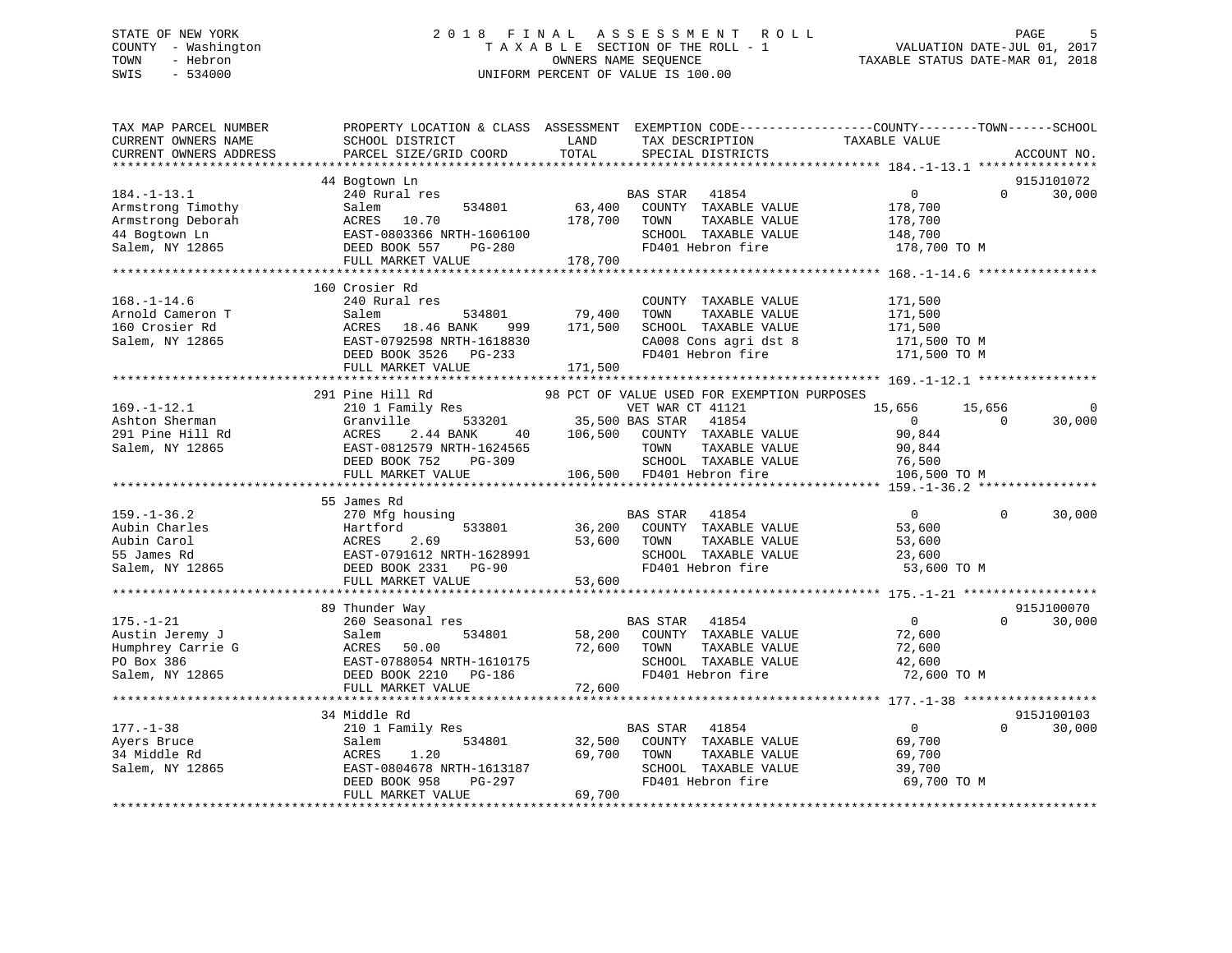## STATE OF NEW YORK 2 0 1 8 F I N A L A S S E S S M E N T R O L L PAGE 6 COUNTY - Washington T A X A B L E SECTION OF THE ROLL - 1 VALUATION DATE-JUL 01, 2017 TOWN - Hebron OWNERS NAME SEQUENCE TAXABLE STATUS DATE-MAR 01, 2018 SWIS - 534000 UNIFORM PERCENT OF VALUE IS 100.00

| TAX MAP PARCEL NUMBER<br>CURRENT OWNERS NAME | SCHOOL DISTRICT                                    | PROPERTY LOCATION & CLASS ASSESSMENT EXEMPTION CODE---------------COUNTY-------TOWN-----SCHOOL<br>LAND<br>TAX DESCRIPTION | TAXABLE VALUE                                        |
|----------------------------------------------|----------------------------------------------------|---------------------------------------------------------------------------------------------------------------------------|------------------------------------------------------|
| CURRENT OWNERS ADDRESS                       | PARCEL SIZE/GRID COORD                             | TOTAL<br>SPECIAL DISTRICTS                                                                                                | ACCOUNT NO.                                          |
|                                              |                                                    |                                                                                                                           |                                                      |
| $177. - 1 - 20$                              | Sheldon Rd                                         |                                                                                                                           | 915J100643<br>30,900                                 |
|                                              | 322 Rural vac>10                                   | COUNTY TAXABLE VALUE<br>30,900                                                                                            | 30,900                                               |
| Aylmer Michael J<br>29 Sheldon Rd            | Salem<br>534801<br>ACRES<br>10.90 BANK<br>998      | TOWN<br>TAXABLE VALUE<br>30,900<br>SCHOOL TAXABLE VALUE                                                                   | 30,900                                               |
|                                              |                                                    |                                                                                                                           |                                                      |
| Salem, NY 12865                              | EAST-0815824 NRTH-1616140<br>DEED BOOK 3270 PG-292 | FD401 Hebron fire                                                                                                         | 30,900 TO M                                          |
|                                              | FULL MARKET VALUE                                  | 30,900                                                                                                                    |                                                      |
|                                              |                                                    |                                                                                                                           |                                                      |
|                                              | 29 Sheldon Rd                                      |                                                                                                                           | 915J101610                                           |
| $177. - 1 - 20.1$                            | 210 1 Family Res                                   | <b>BAS STAR</b><br>41854                                                                                                  | $\overline{0}$<br>$\Omega$<br>30,000                 |
| Aylmer Michael J                             | Salem<br>534801                                    | 32,800<br>COUNTY TAXABLE VALUE                                                                                            | 129,300                                              |
| 29 Sheldon Rd                                | 1.30 BANK<br>ACRES<br>998                          | 129,300<br>TAXABLE VALUE<br>TOWN                                                                                          | 129,300                                              |
| Salem, NY 12865                              | EAST-0816033 NRTH-1615855                          | SCHOOL TAXABLE VALUE                                                                                                      | 99,300                                               |
|                                              | DEED BOOK 3270 PG-292                              | FD401 Hebron fire                                                                                                         | 129,300 TO M                                         |
|                                              | FULL MARKET VALUE                                  | 129,300                                                                                                                   |                                                      |
|                                              |                                                    |                                                                                                                           |                                                      |
|                                              | 163 County Route 28                                |                                                                                                                           | 915J100288                                           |
| $152. - 2 - 15$                              | 210 1 Family Res                                   | BAS STAR<br>41854                                                                                                         | $\overline{0}$<br>$\Omega$<br>30,000                 |
| Bailey Bobbie Jo                             | Granville<br>533201                                | 38,200<br>COUNTY TAXABLE VALUE                                                                                            | 121,400                                              |
| Pollock Clayton W                            | ACRES<br>1.10 BANK<br>999                          | TOWN<br>TAXABLE VALUE<br>121,400                                                                                          | 121,400                                              |
| 163 County Route 28                          | EAST-0810690 NRTH-1642560                          | SCHOOL TAXABLE VALUE                                                                                                      | 91,400                                               |
| Granville, NY 12832                          | DEED BOOK 2140 PG-350                              | FD401 Hebron fire                                                                                                         | 121,400 TO M                                         |
|                                              | FULL MARKET VALUE                                  | 121,400                                                                                                                   |                                                      |
|                                              |                                                    |                                                                                                                           |                                                      |
|                                              | 7 Chamberlin Mills Rd                              | 90 PCT OF VALUE USED FOR EXEMPTION PURPOSES                                                                               | 915J100015                                           |
| $183.20 - 1 - 7$                             | 210 1 Family Res                                   | VET WAR CT 41121                                                                                                          | 10,665<br>10,665<br>$\overline{0}$                   |
| Bain Allan                                   | 534801<br>Salem                                    | 32,000 AGED-CO<br>41802                                                                                                   | $\overline{\phantom{0}}$<br>30,218<br>$\overline{0}$ |
| Bain Kathy                                   | 476/331                                            | 79,000 AGED-SCH 41804                                                                                                     | $\overline{0}$<br>$\Omega$<br>14,220                 |
| 7 Chamberlin Mills Rd                        | 3.00<br>ACRES                                      | ENH STAR<br>41834                                                                                                         | $\overline{0}$<br>64,780<br>$\cap$                   |
| Salem, NY 12865                              | EAST-0792505 NRTH-1603007                          | COUNTY TAXABLE VALUE                                                                                                      | 38,117                                               |
|                                              | DEED BOOK 434<br>$PG-4$                            | TOWN<br>TAXABLE VALUE                                                                                                     | 68,335                                               |
|                                              | FULL MARKET VALUE                                  | 79,000 SCHOOL TAXABLE VALUE                                                                                               | $\mathbf{0}$                                         |
|                                              |                                                    | CA008 Cons agri dst 8                                                                                                     | 79,000 TO M                                          |
|                                              |                                                    | FD401 Hebron fire                                                                                                         | 79,000 TO M                                          |
|                                              |                                                    | LD401 West hebron light                                                                                                   | 79,000 TO M                                          |
|                                              |                                                    |                                                                                                                           |                                                      |
| $158. - 1 - 4$                               | 4294 County Route 30<br>240 Rural res              | <b>BAS STAR</b><br>41854                                                                                                  | 915J100507<br>$\circ$<br>$\Omega$<br>30,000          |
| Bain Ronald                                  |                                                    |                                                                                                                           |                                                      |
|                                              | Hartford<br>533801                                 | 123,400<br>COUNTY TAXABLE VALUE                                                                                           | 340,000                                              |
| Bain Sharon                                  | ACRES 42.80                                        | 340,000<br>TOWN<br>TAXABLE VALUE                                                                                          | 340,000                                              |
| 4294 County Route 30                         | EAST-0786269 NRTH-1628854                          | SCHOOL TAXABLE VALUE                                                                                                      | 310,000                                              |
| Salem, NY 12865                              | DEED BOOK 2332<br>PG-272                           | CA008 Cons agri dst 8                                                                                                     | 340,000 TO M                                         |
|                                              | FULL MARKET VALUE                                  | 340,000<br>FD401 Hebron fire                                                                                              | 340,000 TO M                                         |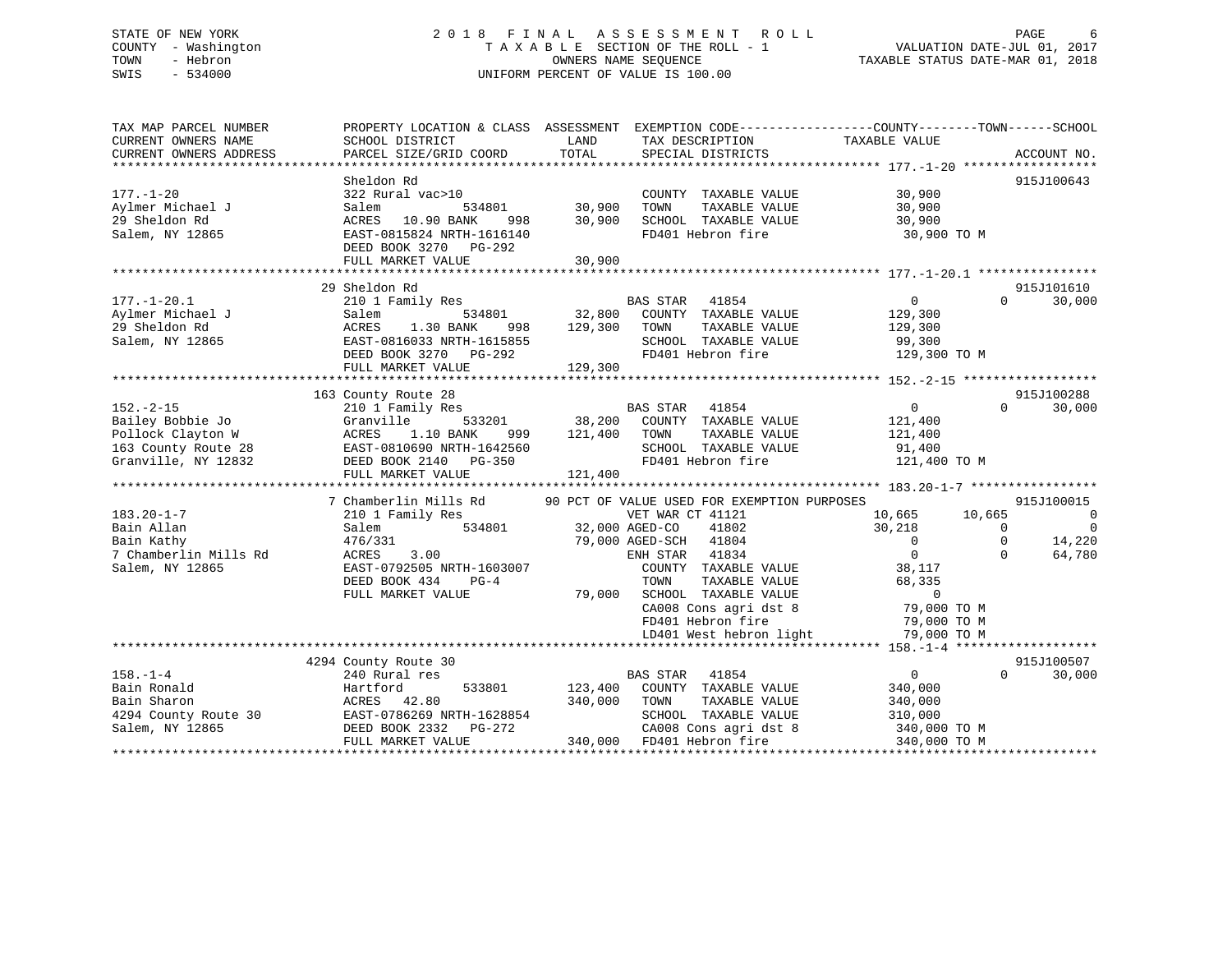#### STATE OF NEW YORK 2 0 1 8 F I N A L A S S E S S M E N T R O L L PAGE 7COUNTY - Washington  $\begin{array}{ccc}\n\text{T A X A B L E} & \text{SECTION OF THE ROLL - 1} \\
\text{T} & \text{N} & \text{N} & \text{N} \\
\end{array}$ OWNERS NAME SEQUENCE TAXABLE STATUS DATE-MAR 01, 2018 SWIS - 534000 UNIFORM PERCENT OF VALUE IS 100.00

| TAX MAP PARCEL NUMBER                   |                                                                   |               |                                                  | PROPERTY LOCATION & CLASS ASSESSMENT EXEMPTION CODE---------------COUNTY-------TOWN------SCHOOL |             |
|-----------------------------------------|-------------------------------------------------------------------|---------------|--------------------------------------------------|-------------------------------------------------------------------------------------------------|-------------|
| CURRENT OWNERS NAME                     | SCHOOL DISTRICT                                                   | LAND          | TAX DESCRIPTION                                  | TAXABLE VALUE                                                                                   |             |
| CURRENT OWNERS ADDRESS                  | PARCEL SIZE/GRID COORD                                            | TOTAL         | SPECIAL DISTRICTS                                |                                                                                                 | ACCOUNT NO. |
|                                         |                                                                   |               |                                                  |                                                                                                 |             |
|                                         | 6945 State Route 22                                               |               |                                                  |                                                                                                 | 915J101119  |
| $161.-2-10.15$                          | 270 Mfg housing                                                   |               | COUNTY TAXABLE VALUE 58,500                      |                                                                                                 |             |
| Baker Antoinette<br>6945 State Route 22 | Granville                                                         | 533201 36,700 | TOWN                                             | TAXABLE VALUE 58,500                                                                            |             |
| 6945 State Route 22                     | ACRES 2.90<br>ACRES 2.90 58,50<br>EAST-0816434 NRTH-1625258 58,50 |               | 58,500 SCHOOL TAXABLE VALUE<br>FD401 Hebron fire | 58,500                                                                                          |             |
| Granville, NY 12832                     | DEED BOOK 2199 PG-250                                             |               |                                                  | 58,500 TO M                                                                                     |             |
|                                         |                                                                   |               |                                                  |                                                                                                 |             |
|                                         |                                                                   |               |                                                  |                                                                                                 |             |
|                                         | 6570 State Route 22                                               |               |                                                  |                                                                                                 | 915J100019  |
| $177. - 1 - 18$                         | 210 1 Family Res                                                  |               | ENH STAR 41834                                   | $\Omega$<br>$\overline{0}$                                                                      | 60,100      |
| Baker Fred Jr                           | Salem                                                             |               | 534801 35,100 COUNTY TAXABLE VALUE               | 60,100                                                                                          |             |
| 6570 State Route 22                     | ACRES<br>2.30                                                     |               | 60,100 TOWN<br>TAXABLE VALUE                     | 60,100                                                                                          |             |
| Salem, NY 12865                         | EAST-0815408 NRTH-1616246                                         |               | SCHOOL TAXABLE VALUE                             | $\overline{0}$                                                                                  |             |
|                                         | DEED BOOK 400<br>PG-407                                           |               | FD401 Hebron fire                                | 60,100 TO M                                                                                     |             |
|                                         | FULL MARKET VALUE                                                 | 60,100        |                                                  |                                                                                                 |             |
|                                         |                                                                   |               |                                                  |                                                                                                 |             |
|                                         | Mountainside Meadows Way                                          |               |                                                  |                                                                                                 | 915J101793  |
| $170. - 1 - 12.7$                       | 314 Rural vac<10                                                  |               | COUNTY TAXABLE VALUE 22,900                      |                                                                                                 |             |
| Baker Glen                              | 534801<br>Salem                                                   |               | 22,900 TOWN TAXABLE VALUE                        | 22,900                                                                                          |             |
| 9915 State Route 22                     | Lot 7                                                             | 22,900        | SCHOOL TAXABLE VALUE                             | 22,900                                                                                          |             |
| Middle Granville, NY 12849              | 5.59<br>ACRES                                                     |               |                                                  | 22,900 TO M                                                                                     |             |
|                                         | EAST-0816838 NRTH-1617205                                         |               | CA008 Cons agri dst 8<br>FD401 Hebron fire       | 22,900 TO M                                                                                     |             |
|                                         | DEED BOOK 2421 PG-327                                             |               |                                                  |                                                                                                 |             |
|                                         | FULL MARKET VALUE                                                 | 22,900        |                                                  |                                                                                                 |             |
|                                         |                                                                   |               |                                                  |                                                                                                 |             |
|                                         | Mountainside Meadows Way                                          |               |                                                  |                                                                                                 | 915J101794  |
| $170. - 1 - 12.8$                       |                                                                   |               | COUNTY TAXABLE VALUE 23,000                      |                                                                                                 |             |
| Baker Glen                              | 534801 23,000<br>Salem                                            |               | TOWN<br>TAXABLE VALUE                            | 23,000                                                                                          |             |
| 9915 State Route 22                     | Lot 5                                                             | 23,000        |                                                  |                                                                                                 |             |
| Middle Granville, NY 12849              | 5.64<br>ACRES                                                     |               |                                                  | SCHOOL TAXABLE VALUE 23,000<br>CA008 Cons agri dst 8 23,000 TO M                                |             |
|                                         | EAST-0816512 NRTH-1617174                                         |               | FD401 Hebron fire                                | 23,000 TO M                                                                                     |             |
|                                         | DEED BOOK 2421 PG-327                                             |               |                                                  |                                                                                                 |             |
|                                         |                                                                   |               |                                                  |                                                                                                 |             |
|                                         |                                                                   |               |                                                  |                                                                                                 |             |
|                                         | 97 Bromley Ln                                                     |               |                                                  |                                                                                                 | 915J101339  |
| $178. - 1 - 11.1$                       | 210 1 Family Res                                                  |               | BAS STAR 41854                                   | $\overline{0}$<br>$\Omega$                                                                      | 30,000      |
| Baker Michael                           | Salem                                                             |               | 534801 43,700 COUNTY TAXABLE VALUE               | 165,000                                                                                         |             |
| Baker Diana                             | lot 2                                                             | 165,000 TOWN  |                                                  | TAXABLE VALUE 165,000                                                                           |             |
| 97 Bromley Ln                           | ACRES<br>6.10                                                     |               | SCHOOL TAXABLE VALUE                             | 135,000                                                                                         |             |
| Granville, NY 12832                     | EAST-0820211 NRTH-1614406                                         |               | FD401 Hebron fire                                | 165,000 TO M                                                                                    |             |
|                                         | DEED BOOK 503<br>PG-914                                           |               |                                                  |                                                                                                 |             |
|                                         | FULL MARKET VALUE                                                 | 165,000       |                                                  |                                                                                                 |             |
|                                         |                                                                   |               |                                                  |                                                                                                 |             |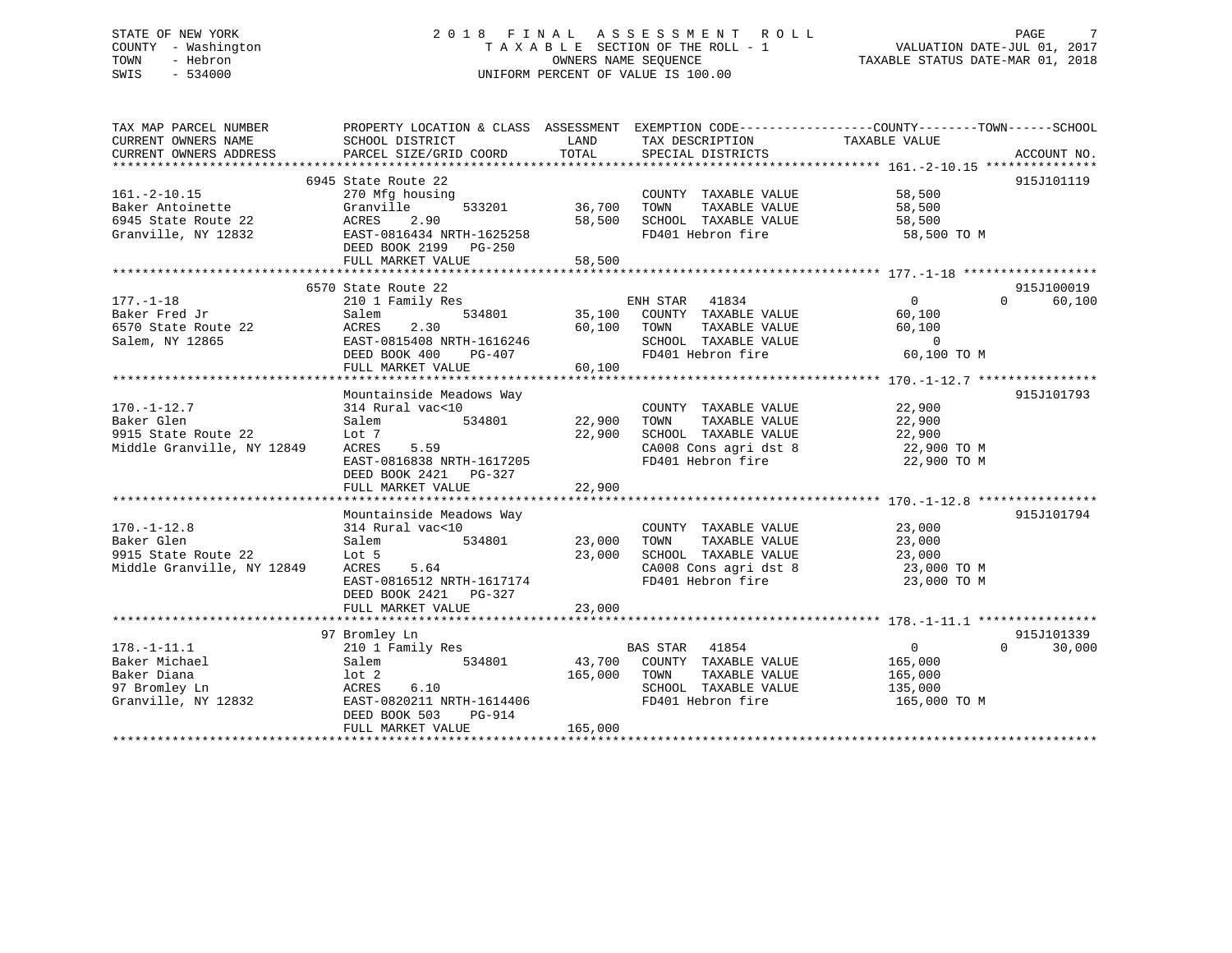## STATE OF NEW YORK 2 0 1 8 F I N A L A S S E S S M E N T R O L L PAGE 8 COUNTY - Washington T A X A B L E SECTION OF THE ROLL - 1 VALUATION DATE-JUL 01, 2017 TOWN - Hebron **CONNERS NAME SEQUENCE** TAXABLE STATUS DATE-MAR 01, 2018 SWIS - 534000 UNIFORM PERCENT OF VALUE IS 100.00

| TAX MAP PARCEL NUMBER  | PROPERTY LOCATION & CLASS ASSESSMENT |         | EXEMPTION CODE-----------------COUNTY-------TOWN------SCHOOL |                            |             |
|------------------------|--------------------------------------|---------|--------------------------------------------------------------|----------------------------|-------------|
| CURRENT OWNERS NAME    | SCHOOL DISTRICT                      | LAND    | TAX DESCRIPTION                                              | TAXABLE VALUE              |             |
| CURRENT OWNERS ADDRESS | PARCEL SIZE/GRID COORD               | TOTAL   | SPECIAL DISTRICTS                                            |                            | ACCOUNT NO. |
|                        |                                      |         |                                                              |                            |             |
|                        | Bromley Ln                           |         |                                                              |                            |             |
| $178. - 1 - 11.4$      | 314 Rural vac<10                     |         | COUNTY TAXABLE VALUE                                         | 13,100                     |             |
| Baker Michael          | 534801<br>Salem                      | 13,100  | TOWN<br>TAXABLE VALUE                                        | 13,100                     |             |
| Baker Diana            | lot 1                                | 13,100  | SCHOOL TAXABLE VALUE                                         | 13,100                     |             |
| 97 Bromley Ln          | 1.42<br>ACRES                        |         | FD401 Hebron fire                                            | 13,100 TO M                |             |
| Granville, NY 12832    | EAST-0819962 NRTH-1614090            |         |                                                              |                            |             |
|                        | DEED BOOK 503<br>PG-914              |         |                                                              |                            |             |
|                        | FULL MARKET VALUE                    | 13,100  |                                                              |                            |             |
|                        |                                      |         |                                                              |                            |             |
|                        | 26 Wolfe Ln                          |         |                                                              |                            | 915J100620  |
| $158. - 1 - 11$        | 260 Seasonal res                     |         | COUNTY TAXABLE VALUE                                         | 76,000                     |             |
| Baker Richard P        | Hartford<br>533801                   | 55,000  | TOWN<br>TAXABLE VALUE                                        | 76,000                     |             |
| 9400 Woodington Dr     | 891/198, 891/193,891/189 76,000      |         | SCHOOL TAXABLE VALUE                                         | 76,000                     |             |
| Potomac, MD 20854      | ACRES<br>6.50                        |         | FD401 Hebron fire                                            | 76,000 TO M                |             |
|                        | EAST-0790285 NRTH-1631282            |         |                                                              |                            |             |
|                        | DEED BOOK 891<br>PG-196              |         |                                                              |                            |             |
|                        |                                      |         |                                                              |                            |             |
|                        |                                      |         |                                                              |                            |             |
|                        | 147 East Green Pond Way              |         |                                                              |                            | 915J100021  |
| $143. - 1 - 12$        | 260 Seasonal res - WTRFNT            |         | COUNTY TAXABLE VALUE                                         | 102,500                    |             |
| Baker Sally C          | Granville<br>533201                  | 67,800  | TAXABLE VALUE<br>TOWN                                        | 102,500                    |             |
| Baker Benjamin C       | FRNT 150.00 DPTH 200.00              | 102,500 | SCHOOL TAXABLE VALUE                                         | 102,500                    |             |
| 2725 Granville Ave     | EAST-0816343 NRTH-1643718            |         | FD401 Hebron fire                                            | 102,500 TO M               |             |
| Rotterdam, NY 12306    | DEED BOOK 871<br>PG-252              |         |                                                              |                            |             |
|                        | FULL MARKET VALUE                    | 102,500 |                                                              |                            |             |
|                        |                                      |         |                                                              |                            |             |
|                        | 87 & 88 Thunder Way                  |         |                                                              |                            | 915J101603  |
| $175. - 1 - 12.7$      | 210 1 Family Res                     |         | COUNTY TAXABLE VALUE 189,500                                 |                            |             |
| Baker Wendell          | 534801<br>Salem                      | 53,600  | TOWN<br>TAXABLE VALUE                                        |                            |             |
| Baker Cindy            | ACRES 15.78                          | 189,500 | SCHOOL TAXABLE VALUE                                         | 189,500<br>189,500         |             |
| PO Box 179             | EAST-0789165 NRTH-1610278            |         | FD401 Hebron fire                                            | 189,500 TO M               |             |
|                        |                                      |         |                                                              |                            |             |
| North River, NY 12856  | DEED BOOK 573<br><b>PG-188</b>       |         |                                                              |                            |             |
|                        | FULL MARKET VALUE                    | 189,500 |                                                              |                            |             |
|                        | 7008 State Route 22                  |         |                                                              |                            |             |
| $161. - 2 - 7.2$       | 270 Mfg housing                      |         | <b>BAS STAR</b><br>41854                                     | $\overline{0}$<br>$\Omega$ | 30,000      |
| Ballantine Scott E     | 533201<br>Granville                  |         | 33,700 COUNTY TAXABLE VALUE                                  | 45,300                     |             |
| 7008 State Route 22    | lot A                                | 45,300  | TOWN<br>TAXABLE VALUE                                        | 45,300                     |             |
| Granville, NY 12832    | 1.67<br>ACRES                        |         | SCHOOL TAXABLE VALUE                                         | 15,300                     |             |
|                        |                                      |         |                                                              |                            |             |
|                        | EAST-0817630 NRTH-1626535            |         | FD401 Hebron fire                                            | 45,300 TO M                |             |
|                        | DEED BOOK 916<br>PG-316              |         |                                                              |                            |             |
|                        | FULL MARKET VALUE                    | 45,300  |                                                              |                            |             |
|                        |                                      |         |                                                              |                            |             |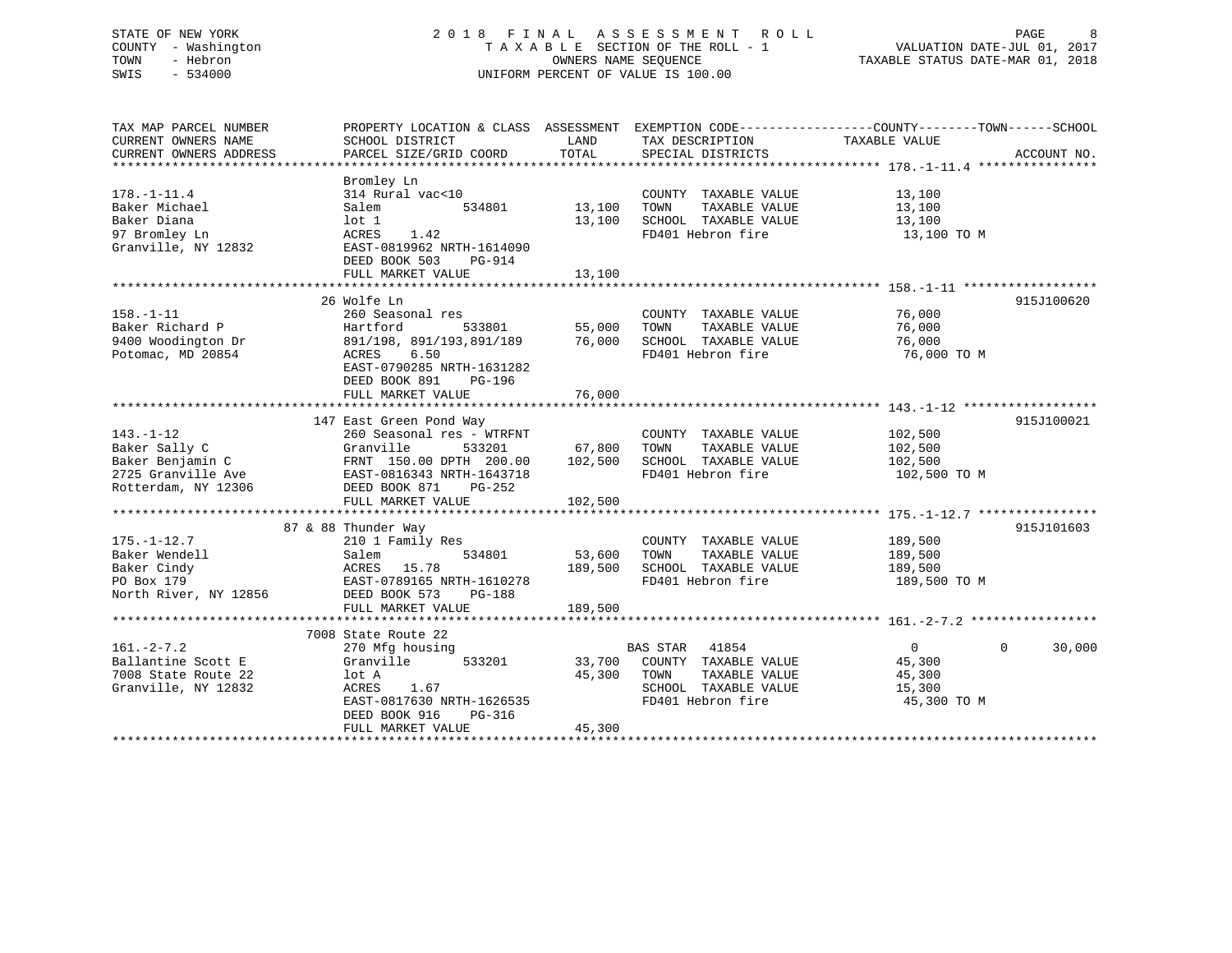## STATE OF NEW YORK 2 0 1 8 F I N A L A S S E S S M E N T R O L L PAGE 9 COUNTY - Washington T A X A B L E SECTION OF THE ROLL - 1 VALUATION DATE-JUL 01, 2017 TOWN - Hebron OWNERS NAME SEQUENCE TAXABLE STATUS DATE-MAR 01, 2018 SWIS - 534000 UNIFORM PERCENT OF VALUE IS 100.00

| LAND                                                                                                                                                                                                                                 |                         |                    |
|--------------------------------------------------------------------------------------------------------------------------------------------------------------------------------------------------------------------------------------|-------------------------|--------------------|
| CURRENT OWNERS NAME<br>SCHOOL DISTRICT<br>TAX DESCRIPTION                                                                                                                                                                            | TAXABLE VALUE           |                    |
| CURRENT OWNERS ADDRESS<br>TOTAL<br>SPECIAL DISTRICTS<br>PARCEL SIZE/GRID COORD                                                                                                                                                       |                         | ACCOUNT NO.        |
|                                                                                                                                                                                                                                      |                         |                    |
| 516 Chamberlin Mills Rd                                                                                                                                                                                                              |                         | 915J100022         |
| $176. - 1 - 25.1$<br>COUNTY TAXABLE VALUE<br>240 Rural res                                                                                                                                                                           | 211,200                 |                    |
| 534801 137,100<br>TAXABLE VALUE<br>Baltz Albert G<br>Salem<br>TOWN                                                                                                                                                                   | 211,200                 |                    |
| 211,200<br>Baltz Patricia<br>470/340<br>SCHOOL TAXABLE VALUE                                                                                                                                                                         | 211,200                 |                    |
| CA008 Cons agri dst 8 211,200 TO M                                                                                                                                                                                                   |                         |                    |
| 516 Chamberlin Mills Rd<br>Trans Exempt Repay 2018                                                                                                                                                                                   |                         |                    |
| FD401 Hebron fire 211,200 TO M<br>TE533 Trans exmt repay-flg .00 MT<br>Salem, NY 12865<br>ACRES 47.90                                                                                                                                |                         |                    |
| EAST-0799266 NRTH-1611606                                                                                                                                                                                                            |                         |                    |
| DEED BOOK 393<br>PG-826                                                                                                                                                                                                              |                         |                    |
| 211,200<br>FULL MARKET VALUE                                                                                                                                                                                                         |                         |                    |
|                                                                                                                                                                                                                                      |                         |                    |
| 1286 Big Burch Hill Rd                                                                                                                                                                                                               |                         | 915J101093         |
| $142 - 3 - 8.3$<br>210 1 Family Res<br>BAS STAR 41854                                                                                                                                                                                | $\overline{0}$          | 30,000<br>$\Omega$ |
| 533201 46,800<br>COUNTY TAXABLE VALUE<br>Barbato Lisa<br>Granville                                                                                                                                                                   | 112,800                 |                    |
| 112,800 TOWN<br>TAXABLE VALUE                                                                                                                                                                                                        | 112,800                 |                    |
| 1286 Big Burch Hill Rd $142.-1-8.3$<br>998<br>SCHOOL TAXABLE VALUE                                                                                                                                                                   |                         |                    |
| Granville, NY 12832<br>3.90 BANK<br>ACRES                                                                                                                                                                                            | 82,800                  |                    |
| EAST-0801501 NRTH-1640589<br>FD401 Hebron fire                                                                                                                                                                                       | 112,800 TO M            |                    |
| DEED BOOK 3254 PG-34                                                                                                                                                                                                                 |                         |                    |
| 112,800<br>FULL MARKET VALUE                                                                                                                                                                                                         |                         |                    |
|                                                                                                                                                                                                                                      |                         |                    |
| 66 James Rd                                                                                                                                                                                                                          |                         | 915J101271         |
| $159. - 1 - 33$<br>COUNTY TAXABLE VALUE 146,500<br>210 1 Family Res                                                                                                                                                                  |                         |                    |
| 42,200<br>TOWN<br>TAXABLE VALUE                                                                                                                                                                                                      |                         |                    |
| Bardin Jeffrey A Martford 533801<br>Bardin Renee L ACRES 5.12<br>66 James Rd EAST-0792533 NRTH-1629314<br>Salem, NY 12865 DEED BOOK 3647 PG-198<br>146,500<br>SCHOOL TAXABLE VALUE                                                   | 146,500<br>146,500      |                    |
| FD401 Hebron fire 146,500 TO M                                                                                                                                                                                                       |                         |                    |
|                                                                                                                                                                                                                                      |                         |                    |
|                                                                                                                                                                                                                                      |                         |                    |
| 146,500<br>FULL MARKET VALUE                                                                                                                                                                                                         |                         |                    |
|                                                                                                                                                                                                                                      |                         |                    |
| 102 Ferguson Ln                                                                                                                                                                                                                      |                         | 915J100399         |
| $184. - 1 - 1$<br>41720<br>322 Rural vac>10<br>AG DIST                                                                                                                                                                               | 69,248<br>69,248        | 69,248             |
| 534801 210,400 FOR 480A 47460<br>Bardin Judith Mceachron<br>Salem                                                                                                                                                                    | 95,000<br>95,000        | 95,000             |
| 767/338; Forest 772/280 210,400 COUNTY TAXABLE VALUE<br>175 Ferguson Ln                                                                                                                                                              | 46,152                  |                    |
| Salem, NY 12865<br>ACRES 102.30<br>TOWN<br>TAXABLE VALUE                                                                                                                                                                             | 46,152                  |                    |
| EAST-0795361 NRTH-1605658<br>SCHOOL TAXABLE VALUE                                                                                                                                                                                    | 46,152                  |                    |
| CA008 Cons agri dst 8<br>MAY BE SUBJECT TO PAYMENT<br>DEED BOOK 767<br>PG-340                                                                                                                                                        | 141,152 TO M            |                    |
| UNDER RPTL480A UNTIL 2027<br>210,400<br>FULL MARKET VALUE<br>69,248 EX                                                                                                                                                               |                         |                    |
| FD401 Hebron fire                                                                                                                                                                                                                    | 210,400 TO M            |                    |
|                                                                                                                                                                                                                                      |                         |                    |
|                                                                                                                                                                                                                                      |                         |                    |
| 3139 County Route 30                                                                                                                                                                                                                 |                         | 915J100632         |
| $183.20 - 1 - 24$<br>210 1 Family Res<br>COUNTY TAXABLE VALUE                                                                                                                                                                        | 113,700                 |                    |
| 534801 21,800<br>Bardin Stephen<br>TOWN<br>TAXABLE VALUE<br>Salem                                                                                                                                                                    | 113,700                 |                    |
| Bardin Judith<br>FRNT 100.00 DPTH 162.00 113,700<br>SCHOOL TAXABLE VALUE                                                                                                                                                             | 113,700<br>113,700 TO M |                    |
|                                                                                                                                                                                                                                      |                         |                    |
| 0.37<br>175 Ferguson Ln<br>ACRES                                                                                                                                                                                                     |                         |                    |
| Salem, NY 12865<br>EAST-0792048 NRTH-1602800                                                                                                                                                                                         |                         |                    |
|                                                                                                                                                                                                                                      |                         |                    |
| CA008 Cons agri dst 8 $\begin{array}{cc} 113,700 \text{ TO M} \\ \text{FD401} \text{ Hebron fire} \\ \text{LD401} \text{ West hebron light} \\ \end{array}$ 113,700 TO M<br>DEED BOOK 2175<br>PG-270<br>113,700<br>FULL MARKET VALUE |                         |                    |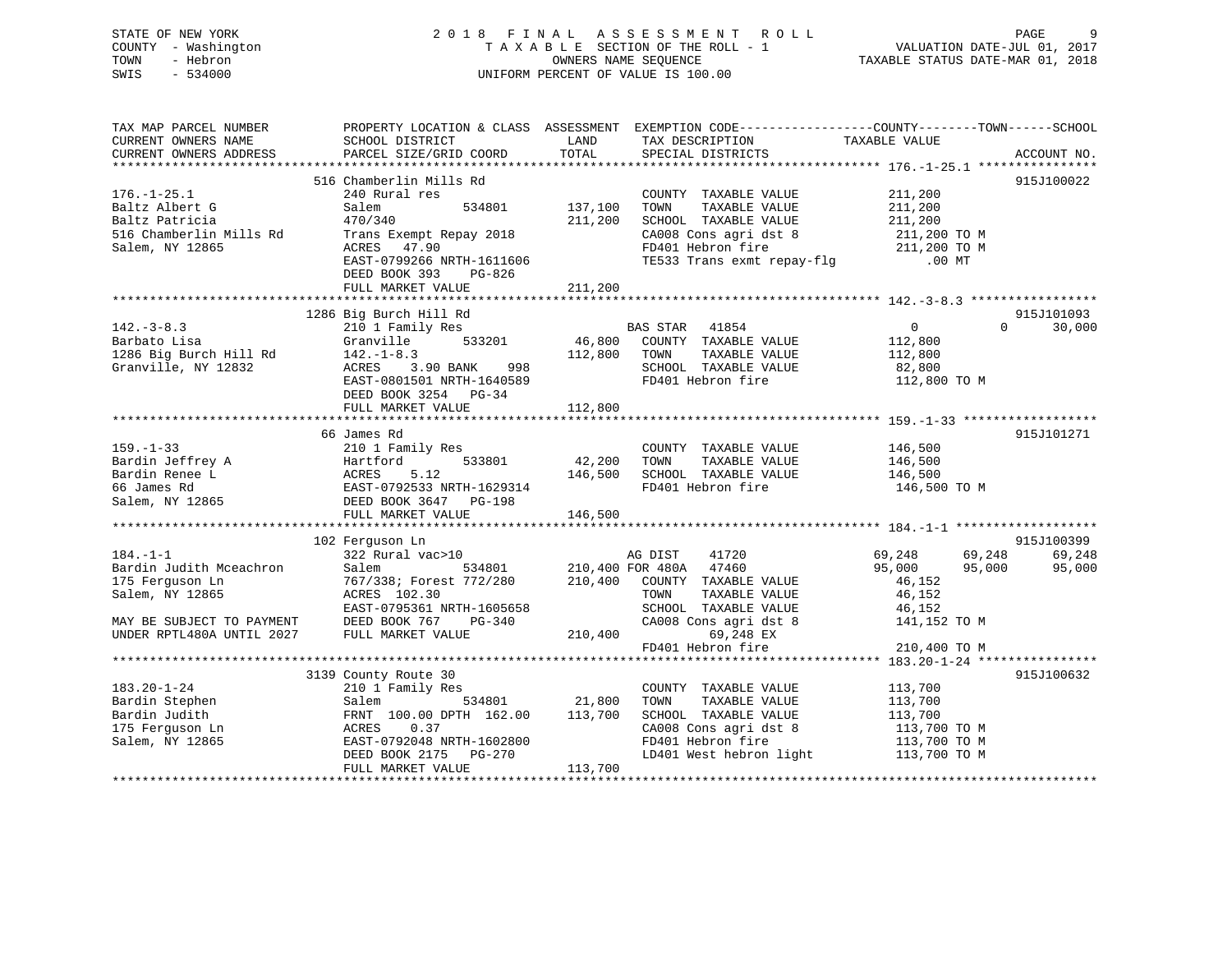## STATE OF NEW YORK 2 0 1 8 F I N A L A S S E S S M E N T R O L L PAGE 10 COUNTY - Washington T A X A B L E SECTION OF THE ROLL - 1 VALUATION DATE-JUL 01, 2017 TOWN - Hebron OWNERS NAME SEQUENCE TAXABLE STATUS DATE-MAR 01, 2018 SWIS - 534000 UNIFORM PERCENT OF VALUE IS 100.00

| TAX MAP PARCEL NUMBER<br>CURRENT OWNERS NAME<br>CURRENT OWNERS ADDRESS                                                                                  | SCHOOL DISTRICT<br>PARCEL SIZE/GRID COORD TOTAL                                                                                                                                              | LAND<br>TAX DESCRIPTION TAXABLE VALUE<br>SPECIAL DISTRICTS                                                                                                                                                                                                                                    | PROPERTY LOCATION & CLASS ASSESSMENT EXEMPTION CODE---------------COUNTY-------TOWN-----SCHOOL<br>ACCOUNT NO.                                                                          |
|---------------------------------------------------------------------------------------------------------------------------------------------------------|----------------------------------------------------------------------------------------------------------------------------------------------------------------------------------------------|-----------------------------------------------------------------------------------------------------------------------------------------------------------------------------------------------------------------------------------------------------------------------------------------------|----------------------------------------------------------------------------------------------------------------------------------------------------------------------------------------|
| $184. - 1 - 1.1$<br>Bardin Steve<br>Bardin Judith Ellen<br>175 Ferquson Ln<br>Salem, NY 12865<br>MAY BE SUBJECT TO PAYMENT<br>UNDER RPTL480A UNTIL 2027 | 175 Ferguson Ln<br>241 Rural res&ag<br>Salem<br>forest772/280<br>ACRES 134.00<br>EAST-0794448 NRTH-1607638<br>DEED BOOK 558<br>PG-196<br>FULL MARKET VALUE                                   | Mag bist the 11720<br>1854 534801 1854, 291, 200 BAS STAR 41854<br>620,000 FOR 480A 47460<br>COUNTY TAXABLE VALUE<br>TOWN<br>TAXABLE VALUE<br>SCHOOL TAXABLE VALUE<br>620,000 CA008 Cons agri dst 8<br>146,125 EX<br>FD401 Hebron fire                                                        | 915J101574<br>146,125<br>146,125<br>146,125<br>$\Omega$<br>$0$ 30,000<br>102,400 102,400<br>102,400<br>371,475<br>371,475<br>341,475<br>473,875 TO M<br>620,000 TO M                   |
| $152. - 1 - 6$<br>152.-1-o<br>Bardin William<br>Contributor Pd<br>Granville, NY 12832                                                                   | 26 Liebig Rd<br>210 1 Family Res<br>Granville<br>Granville<br>1898/133<br>FRNT 132.00 DPTH 107.00<br>ACRES<br>0.32<br>EAST-0805516 NRTH-1638085<br>DEED BOOK 3026 PG-48<br>FULL MARKET VALUE | VETWAR CTS 41120<br>533201 20,500 BAS STAR 41854<br>95,500 COUNTY TAXABLE VALUE<br>TOWN<br>SCHOOL TAXABLE VALUE 65,500<br>FD401 Hebron fire<br>95,500                                                                                                                                         | 915J100027<br>14,325 14,325<br>$\overline{0}$<br>$\Omega$<br>$\Omega$<br>30,000<br>81,175<br>TAXABLE VALUE 81,175<br>95,500 TO M                                                       |
| $151. - 1 - 22.24$<br>361 Little Burch Hill Rd Lot 4<br>Granville, NY 12832                                                                             | 361 Little Burch Hill Rd<br>210 1 Family Res<br>ACRES 6.82<br>EAST-0801457 NRTH-1637435<br>PG-311<br>DEED BOOK 597<br>FULL MARKET VALUE                                                      | AGED-TOWN 41803<br>Barendse Robert A                   Granville          533201           55,600 AGE-CO/SCH 41805<br>100,400 ENH STAR 41834<br>COUNTY TAXABLE VALUE<br>TOWN TAXABLE VALUE<br>SCHOOL TAXABLE VALUE<br>FD401 Hebron fire 10<br>100,400 FD401 Hebron fire                       | 915J101683<br>40,160<br>$\sim$ 0<br>$\overline{0}$<br>50,200<br>50,200<br>$\Omega$<br>$\begin{matrix} 0 \\ 0 \end{matrix}$<br>50,200<br>$\Omega$<br>60,240<br>$\Omega$<br>100,400 TO M |
| $177. - 1 - 28$<br>Baric Nicolas<br>333 Tiplady Rd<br>Salem, NY 12865<br>MAY BE SUBJECT TO PAYMENT<br>UNDER AGDIST LAW TIL 2022 FULL MARKET VALUE       | Chamberlin Mills Rd<br>322 Rural vac>10<br>534801<br>Salem<br>3271/286<br>ACRES 83.60<br>EAST-0813803 NRTH-1613438<br>EAST-0813803 NRTH-1613438                                              | 41720<br>AG DIST<br>176,900 COUNTY TAXABLE VALUE<br>176,900<br>TOWN<br>TAXABLE VALUE<br>SCHOOL TAXABLE VALUE<br>CA008 Cons agri dst 8<br>EASI-0013003 AKAM -2012<br>DEED BOOK 3793 PG-266 176,900 FD401 Hebron fire 176,900 TO M<br>πππ.π ΜΑRΚΕΤ VALUE 176,900 FD401 Hebron fire 176,900 TO M | 915J100671<br>140,782<br>140,782<br>140,782<br>36,118<br>36,118<br>36,118<br>36,118 TO M                                                                                               |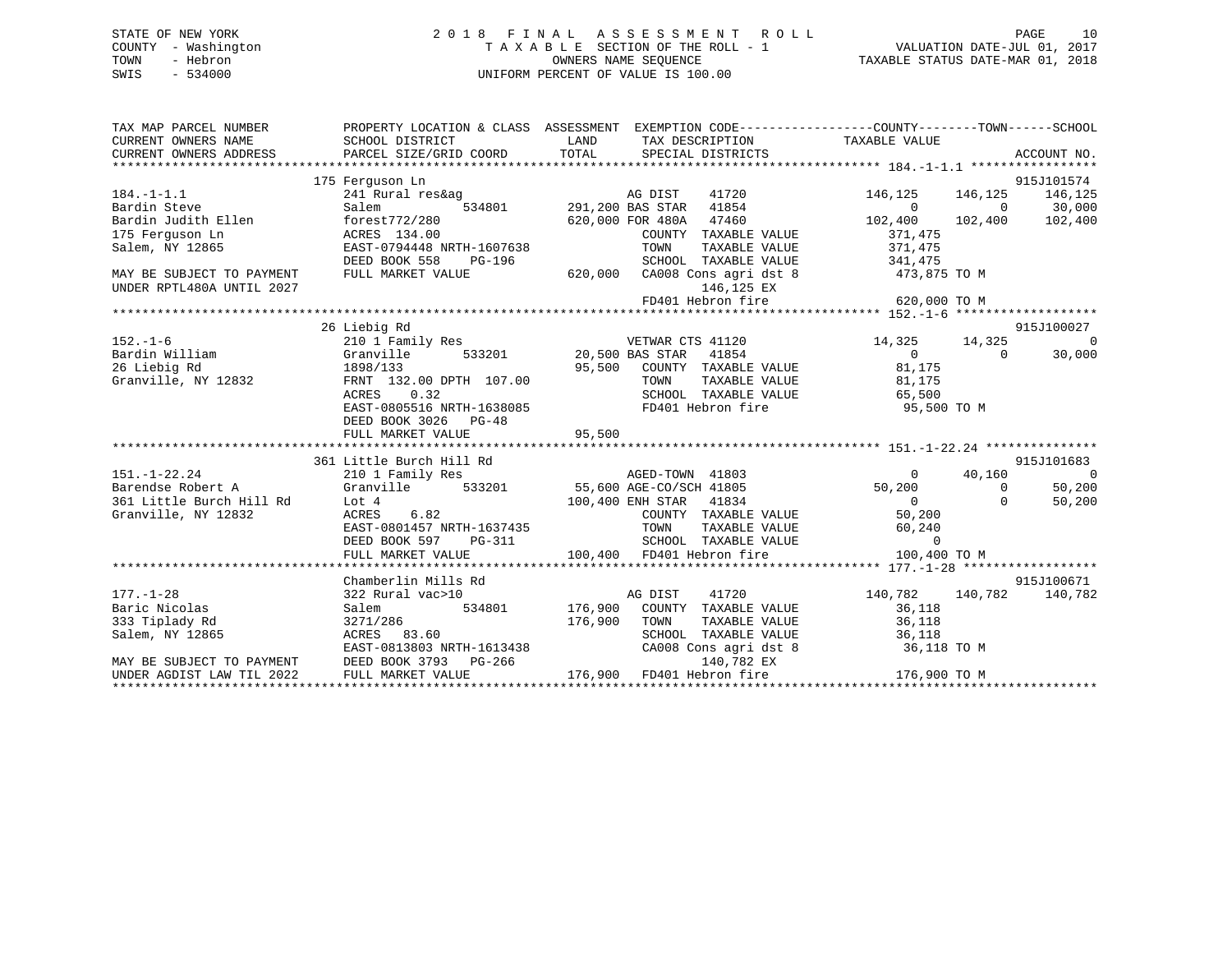## STATE OF NEW YORK 2 0 1 8 F I N A L A S S E S S M E N T R O L L PAGE 11 COUNTY - Washington T A X A B L E SECTION OF THE ROLL - 1 VALUATION DATE-JUL 01, 2017 TOWN - Hebron OWNERS NAME SEQUENCE TAXABLE STATUS DATE-MAR 01, 2018 SWIS - 534000 UNIFORM PERCENT OF VALUE IS 100.00

| TAX MAP PARCEL NUMBER<br>CURRENT OWNERS NAME                                                             | PROPERTY LOCATION & CLASS ASSESSMENT EXEMPTION CODE----------------COUNTY-------TOWN-----SCHOOL<br>SCHOOL DISTRICT                                | LAND                  | TAX DESCRIPTION TAXABLE VALUE                                                                                                                                 |                                                                                         |                                |
|----------------------------------------------------------------------------------------------------------|---------------------------------------------------------------------------------------------------------------------------------------------------|-----------------------|---------------------------------------------------------------------------------------------------------------------------------------------------------------|-----------------------------------------------------------------------------------------|--------------------------------|
| CURRENT OWNERS ADDRESS                                                                                   | PARCEL SIZE/GRID COORD                                                                                                                            | TOTAL                 | SPECIAL DISTRICTS                                                                                                                                             |                                                                                         | ACCOUNT NO.                    |
|                                                                                                          | 333 Tiplady Rd                                                                                                                                    |                       |                                                                                                                                                               |                                                                                         | 915J101358                     |
| $177. - 1 - 53$<br>Baric Nicolas<br>322 West 57th St                                                     | 241 Rural res&ag<br>534801<br>Salem<br>ACRES 158.40                                                                                               | 277,500<br>380,700    | AG DIST<br>41720<br>COUNTY TAXABLE VALUE<br>TOWN<br>TAXABLE VALUE                                                                                             | 176,467<br>176,467<br>204,233<br>204,233                                                | 176,467                        |
| New York, NY 10019<br>MAY BE SUBJECT TO PAYMENT                                                          | EAST-0814555 NRTH-1611181<br>DEED BOOK 3512 PG-250<br>FULL MARKET VALUE                                                                           | 380,700               | SCHOOL TAXABLE VALUE<br>SUNUUL TAXABLE VALUE<br>CA008 Cons agri dst 8<br>176,467 EX                                                                           | 204,233<br>204,233 TO M                                                                 |                                |
| UNDER AGDIST LAW TIL 2022                                                                                |                                                                                                                                                   |                       | FD401 Hebron fire                                                                                                                                             | 380,700 TO M                                                                            |                                |
|                                                                                                          |                                                                                                                                                   |                       |                                                                                                                                                               |                                                                                         |                                |
| $178. - 1 - 14$<br>Baric Nicolas<br>322 West 57th St                                                     | State Route 22<br>314 Rural vac<10<br>Salem<br>ACRES<br>7.40                                                                                      | 534801 6,750<br>6,750 | AG DIST<br>41720<br>COUNTY TAXABLE VALUE<br>TAXABLE VALUE<br>TOWN                                                                                             | 4,529<br>4,529<br>2,221<br>2,221                                                        | 915J100560<br>4,529            |
| New York, NY 10019<br>MAY BE SUBJECT TO PAYMENT                                                          | EAST-0816289 NRTH-1611273<br>DEED BOOK 3512 PG-250<br>FULL MARKET VALUE                                                                           | 6,750                 | SCHOOL TAXABLE VALUE<br>CA008 Cons agri dst 8<br>4,529 EX                                                                                                     | 2,221<br>2,221 TO M                                                                     |                                |
| UNDER AGDIST LAW TIL 2022                                                                                |                                                                                                                                                   |                       | FD401 Hebron fire                                                                                                                                             | 6,750 TO M                                                                              |                                |
|                                                                                                          |                                                                                                                                                   |                       |                                                                                                                                                               |                                                                                         | 915J101159                     |
| $183.2 - 1 - 37$<br>Barkley Estates Inc<br>c/o Fred Tomkins<br>675 Raritan Rd Unit 11<br>Clark, NJ 07066 | Barkley Lk<br>315 Underwtr lnd - WTRFNT<br>534801<br>Salem<br>453/954 477/514<br>ACRES 53.00<br>EAST-0787027 NRTH-1607218                         | 57,000<br>57,000      | COUNTY TAXABLE VALUE<br>TAXABLE VALUE<br>TOWN<br>SCHOOL TAXABLE VALUE<br>FD401 Hebron fire                                                                    | 57,000<br>57,000<br>57,000<br>57,000 TO M                                               |                                |
|                                                                                                          | FULL MARKET VALUE                                                                                                                                 | 57,000                |                                                                                                                                                               |                                                                                         |                                |
| $177. - 1 - 5.1$<br>Barnes Anthony<br>Barnes Roxie Lee                                                   | Middle Rd/e Off<br>323 Vacant rural<br>534801<br>Salem<br>No Deeded R O W                                                                         | 9,000<br>9,000        | COUNTY TAXABLE VALUE<br>TOWN<br>TAXABLE VALUE<br>SCHOOL TAXABLE VALUE<br>SCHOOL TAXABLE VALUE<br>CA008 Cons agri dst 8                                        | 9,000<br>9,000<br>9,000                                                                 | 915J100037                     |
| 206-14 46th Ave<br>Bayside, NY 11361                                                                     | ACRES 12.00<br>EAST-0809132 NRTH-1617791<br>DEED BOOK 392<br>PG-985<br>FULL MARKET VALUE                                                          | 9,000                 | FD401 Hebron fire                                                                                                                                             | 9,000 TO M<br>9,000 TO M                                                                |                                |
|                                                                                                          |                                                                                                                                                   |                       |                                                                                                                                                               |                                                                                         |                                |
| $152. - 2 - 14$<br>Barnes Marion<br>899 State Route 22A<br>Hampton, NY 12837                             | 169 County Route 28<br>210 1 Family Res<br>Granville<br>ACRES<br>1.10<br>EAST-0810754 NRTH-1642751<br>DEED BOOK W3858 PG-238<br>FULL MARKET VALUE |                       | AGED-ALL<br>41800<br>533201 38,200 ENH STAR 41834<br>99,500 COUNTY TAXABLE VALUE<br>TOWN<br>TAXABLE VALUE<br>SCHOOL TAXABLE VALUE<br>99,500 FD401 Hebron fire | 49,750<br>49,750<br>$\Omega$<br>$\Omega$<br>49,750<br>49,750<br>$\Omega$<br>99,500 TO M | 915J100039<br>49,750<br>49,750 |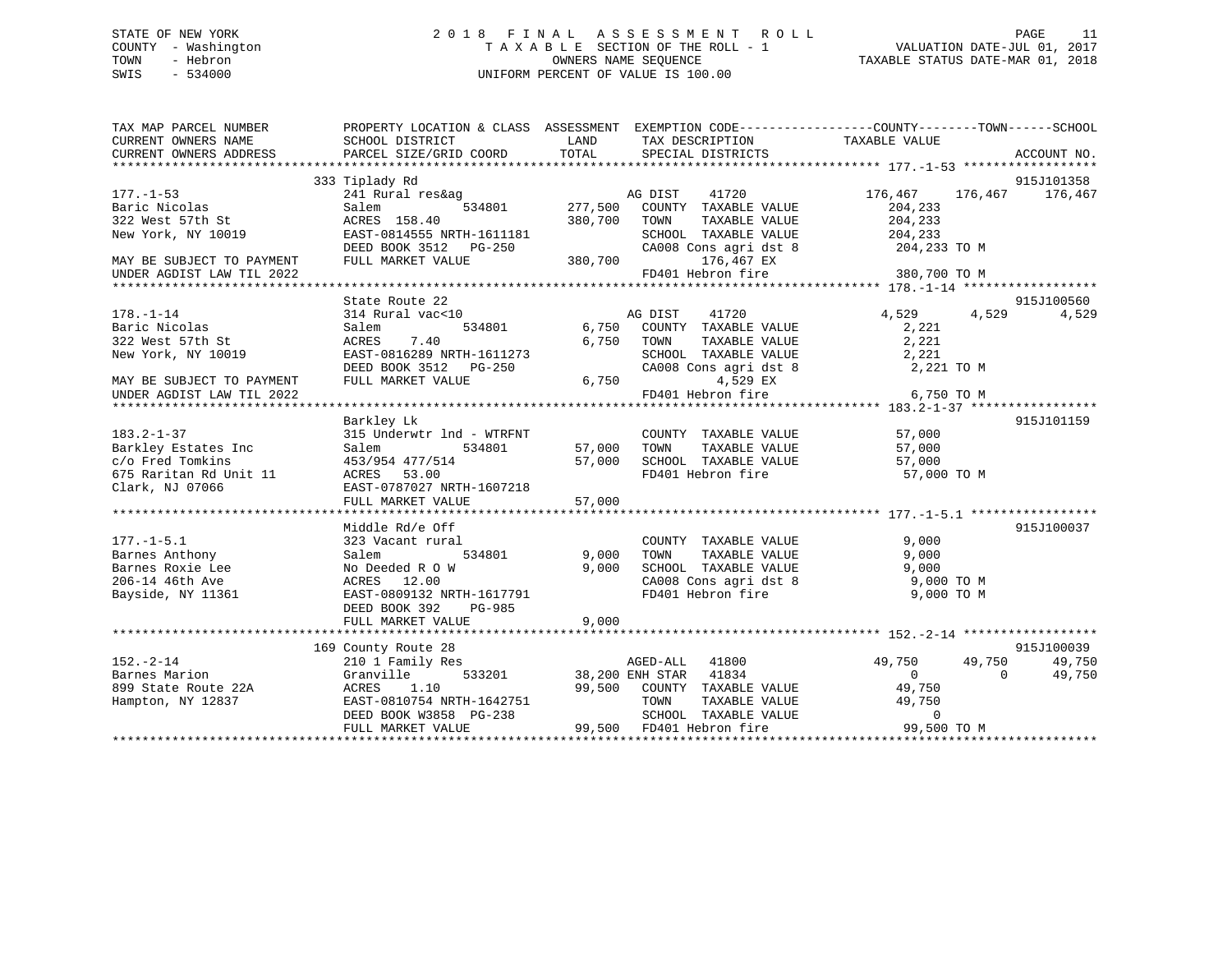## STATE OF NEW YORK 2 0 1 8 F I N A L A S S E S S M E N T R O L L PAGE 12 COUNTY - Washington T A X A B L E SECTION OF THE ROLL - 1 VALUATION DATE-JUL 01, 2017 TOWN - Hebron OWNERS NAME SEQUENCE TAXABLE STATUS DATE-MAR 01, 2018 SWIS - 534000 UNIFORM PERCENT OF VALUE IS 100.00

| TAX MAP PARCEL NUMBER<br>CURRENT OWNERS NAME        | PROPERTY LOCATION & CLASS ASSESSMENT EXEMPTION CODE---------------COUNTY-------TOWN------SCHOOL<br>SCHOOL DISTRICT | LAND                   | TAX DESCRIPTION TAXABLE VALUE     |                      |             |
|-----------------------------------------------------|--------------------------------------------------------------------------------------------------------------------|------------------------|-----------------------------------|----------------------|-------------|
| CURRENT OWNERS ADDRESS                              | PARCEL SIZE/GRID COORD                                                                                             | TOTAL                  | SPECIAL DISTRICTS                 |                      | ACCOUNT NO. |
|                                                     |                                                                                                                    |                        |                                   |                      | 915J100038  |
| $183.16 - 1 - 18$                                   | 3180 County Route 30 92 PCT OF VALUE USED FOR EXEMPTION PURPOSES<br>210 1 Family Res                               |                        | VET COM CT 41131                  | 42,757<br>30,000     | $\bigcirc$  |
| Barnes Revocable Trust                              | Salem                                                                                                              | 534801 46,200 BAS STAR | 41854                             | $\Omega$<br>$\Omega$ | 30,000      |
| Barnes Revocation 11.1.<br>Barnes Frederick Trustee | $183.16 - 1 - 18. - 1$                                                                                             | 185,900                | COUNTY TAXABLE VALUE              | 143,143              |             |
| 3180 County Route 30                                | ACRES<br>7.77                                                                                                      |                        | TOWN<br>TAXABLE VALUE             | 155,900              |             |
| Salem, NY 12865                                     | EAST-0792491 NRTH-1604139                                                                                          |                        | SCHOOL TAXABLE VALUE              | 155,900              |             |
|                                                     | DEED BOOK 3915<br>$PG-40$                                                                                          |                        | CA008 Cons agri dst 8             | 185,900 TO M         |             |
| PRIOR OWNER ON 3/01/2018 FULL MARKET VALUE          |                                                                                                                    |                        | 185,900 FD401 Hebron fire         | 185,900 TO M         |             |
|                                                     |                                                                                                                    |                        | LD401 West hebron light           |                      |             |
| Barnes Frederick                                    |                                                                                                                    |                        |                                   | 185,900 TO M         |             |
|                                                     |                                                                                                                    |                        |                                   |                      |             |
|                                                     | 1073 Smith Rd                                                                                                      |                        |                                   |                      | 915J101195  |
| $153. - 1 - 12.2$                                   | 210 1 Family Res                                                                                                   |                        | COUNTY TAXABLE VALUE              | 60,400               |             |
| Bartholomew James F                                 | Granville                                                                                                          | 533201 36,900          | TOWN<br>TAXABLE VALUE             | 60,400               |             |
| Bartholomew Vicki L                                 | FRNT 320.00 DPTH 100.00                                                                                            | 60,400                 | SCHOOL TAXABLE VALUE              | 60,400               |             |
| 1073 Smith Rd                                       | ACRES<br>0.73                                                                                                      |                        | CA008 Cons agri dst 8 60,400 TO M |                      |             |
| Granville, NY 12832                                 | EAST-0816679 NRTH-1635970                                                                                          |                        | FD401 Hebron fire                 | 60,400 TO M          |             |
|                                                     | DEED BOOK 742<br>$PG-233$                                                                                          |                        |                                   |                      |             |
|                                                     | FULL MARKET VALUE                                                                                                  | 60,400                 |                                   |                      |             |
|                                                     |                                                                                                                    |                        |                                   |                      |             |
|                                                     | 6154 State Route 22                                                                                                |                        |                                   |                      | 915J101439  |
| $185. - 1 - 18$                                     | 210 1 Family Res                                                                                                   |                        | AGED-ALL 41800                    | 26,650<br>26,650     | 26,650      |
| Basiroglou Athanasios                               | 534801<br>Salem                                                                                                    | 35,300 ENH STAR        | 41834                             | $\Omega$<br>$\Omega$ | 26,650      |
| Basiroglou Kyriaki                                  | Lot H                                                                                                              |                        | 53,300 COUNTY TAXABLE VALUE       | 26,650               |             |
| 6154 State Route 22                                 | 2.38<br>ACRES                                                                                                      |                        | TAXABLE VALUE<br>TOWN             | 26,650               |             |
| Salem, NY 12865                                     | EAST-0815249 NRTH-1605735                                                                                          |                        | SCHOOL TAXABLE VALUE              | $\mathbf 0$          |             |
|                                                     | DEED BOOK 2634<br>$PG-105$                                                                                         |                        | FD401 Hebron fire                 | 53,300 TO M          |             |
|                                                     | FULL MARKET VALUE                                                                                                  | 53,300                 |                                   |                      |             |
|                                                     |                                                                                                                    |                        |                                   |                      |             |
|                                                     | State Route 22                                                                                                     |                        |                                   |                      | 915J101440  |
| $185. - 1 - 19$                                     | 312 Vac w/imprv                                                                                                    |                        | COUNTY TAXABLE VALUE 17,500       |                      |             |
| Basiroglou Athanasios                               | 534801<br>Salem                                                                                                    | 14,600                 | TAXABLE VALUE<br>TOWN             | 17,500               |             |
| 6154 State Route 22                                 | 2.06<br>ACRES                                                                                                      | 17,500                 | SCHOOL TAXABLE VALUE              | 17,500               |             |
| Salem, NY 12865                                     | EAST-0815451 NRTH-1606107                                                                                          |                        | FD401 Hebron fire                 | 17,500 TO M          |             |
|                                                     | DEED BOOK 2569 PG-116                                                                                              |                        |                                   |                      |             |
|                                                     | FULL MARKET VALUE                                                                                                  | 17,500                 |                                   |                      |             |
|                                                     |                                                                                                                    |                        |                                   |                      |             |
|                                                     | 47 Valley View Way                                                                                                 |                        |                                   |                      |             |
| $168. - 1 - 18.12$                                  | 270 Mfg housing                                                                                                    |                        | COUNTY TAXABLE VALUE              | 75,000               |             |
| Bassett Michael A                                   | 533801<br>Hartford                                                                                                 | 36,100                 | TOWN<br>TAXABLE VALUE             | 75,000               |             |
| 47 Valley View Way                                  | 2.65<br>ACRES                                                                                                      | 75,000                 | SCHOOL TAXABLE VALUE              | 75,000               |             |
| Salem, NY 12865                                     | EAST-0798510 NRTH-1621880                                                                                          |                        | CA008 Cons agri dst 8             | 75,000 TO M          |             |
|                                                     | DEED BOOK 3291<br>PG-303                                                                                           |                        | FD401 Hebron fire                 | 75,000 TO M          |             |
|                                                     | FULL MARKET VALUE                                                                                                  | 75,000                 |                                   |                      |             |
|                                                     |                                                                                                                    |                        |                                   |                      |             |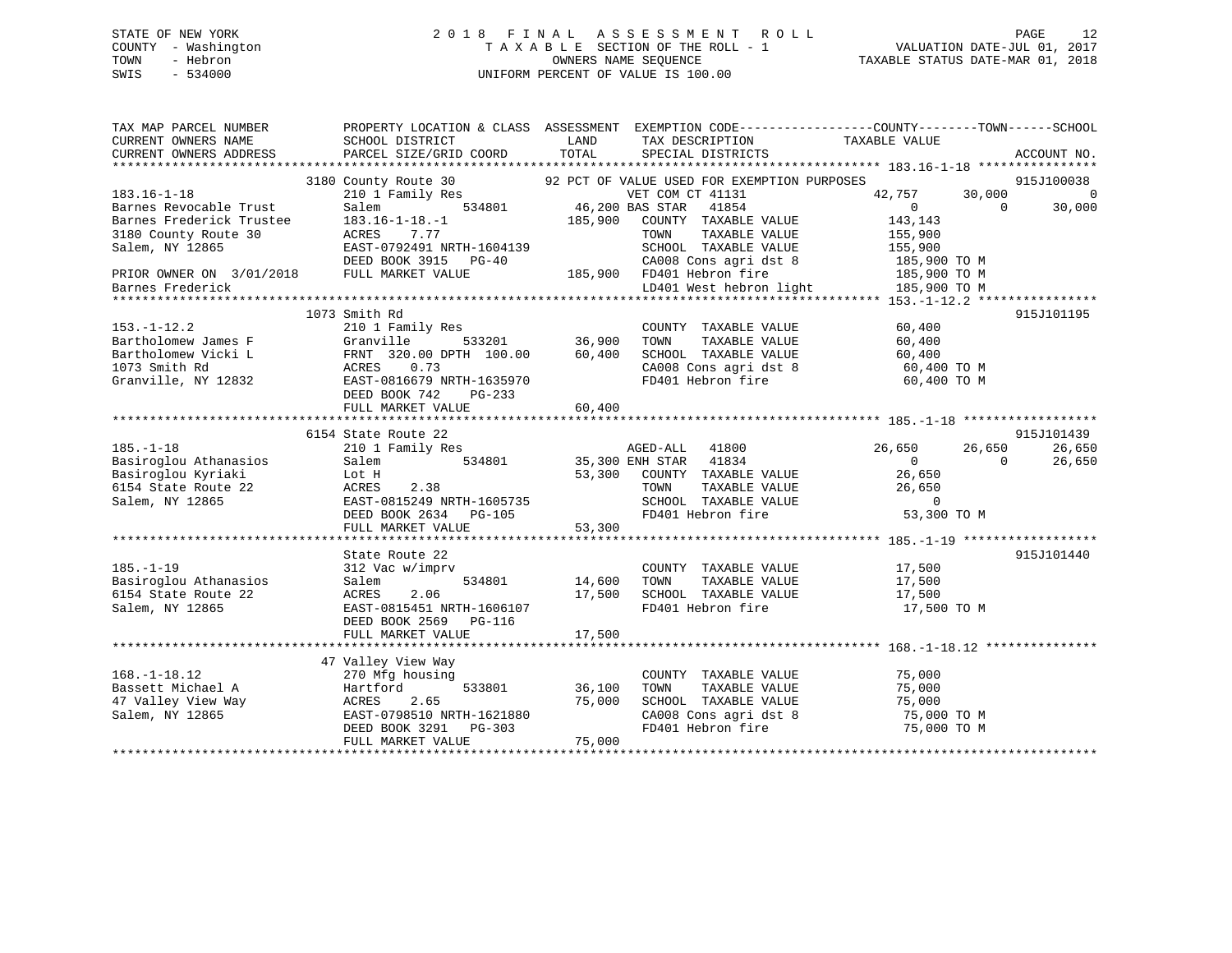## STATE OF NEW YORK 2 0 1 8 F I N A L A S S E S S M E N T R O L L PAGE 13 COUNTY - Washington T A X A B L E SECTION OF THE ROLL - 1 VALUATION DATE-JUL 01, 2017 TOWN - Hebron OWNERS NAME SEQUENCE TAXABLE STATUS DATE-MAR 01, 2018 SWIS - 534000 UNIFORM PERCENT OF VALUE IS 100.00

| TAXABLE VALUE<br>TOTAL<br>CURRENT OWNERS ADDRESS<br>PARCEL SIZE/GRID COORD<br>SPECIAL DISTRICTS<br>ACCOUNT NO.<br>County Route 31<br>915J100303<br>89,000<br>$151. - 1 - 26$<br>312 Vac w/imprv<br>COUNTY TAXABLE VALUE<br>TAXABLE VALUE 89,000<br>533201<br>87,600<br>Bassett Steven J<br>Granville<br>TOWN<br>89,000<br>SCHOOL TAXABLE VALUE 69,000<br>FD401 Hebron fire<br>89,000 TO M<br>FULL MARKET VALUE<br>89,000<br>4037 County Route 30<br>915J100182<br>210 1 Family Res<br>VETCOM CTS 41130<br>27,425<br>27,425<br>$\overline{\phantom{0}}$<br>Hartford 533801 25,300 VETDIS CTS 41140<br>FRNT 250.00 DPTH 100.00 109,700 COUNTY TAXABLE VALUE<br>21,940 21,940<br>$\overline{0}$<br>60,335<br>60,335<br>BANK<br>998<br>TOWN<br>TAXABLE VALUE<br>EAST-0787998 NRTH-1622891<br>SCHOOL TAXABLE VALUE 109,700<br>FD401 Hebron fire 109,700<br>DEED BOOK 3171 PG-33<br>109,700 TO M<br>109,700<br>FULL MARKET VALUE<br>915J100542<br>6709 State Route 22<br>$169. - 1 - 23$<br>210 1 Family Res<br>41,500<br>41,500<br>COUNTY TAXABLE VALUE<br>TOWN      TAXABLE VALUE<br>Bates Donald J<br>SCHOOL TAXABLE VALUE 41,500<br>Fort Edward, NY 12828<br>FD401 Hebron fire<br>41,500 TO M<br>EAST-0815229 NRTH-1619603<br>DEED BOOK 2592 PG-55<br>41,500<br>FULL MARKET VALUE<br>915J100423<br>132 Mcknight Hill Rd<br>$176. - 1 - 8$<br>BAS STAR 41854<br>$\overline{0}$<br>$\Omega$<br>240 Rural res<br>30,000<br>534801 246,700 COUNTY TAXABLE VALUE<br>378,700<br>Bauer Rob<br>Salem<br>ACRES 115.90<br>TAXABLE VALUE 378,700<br>Subers Peter<br>378,700 TOWN<br>SCHOOL TAXABLE VALUE 348,700<br>FD401 Hebron fire<br>378,700 TO M<br>378,700<br>FULL MARKET VALUE<br>183 Darfler Rd<br>$159. - 1 - 24.2$<br>283 Res w/Comuse<br>COUNTY TAXABLE VALUE<br>142,000<br>142,000<br>39,000<br>Beadnell Jason<br>Hartford<br>533801<br>TAXABLE VALUE<br>TOWN<br>7176 State Route 40 3201/237<br>SCHOOL TAXABLE VALUE 142,000<br>142,000<br>CA008 Cons agri dst 8<br>-- 101 Tebron fire<br>Arqyle, NY 12809<br>ACRES 3.50<br>142,000 TO M<br>EAST-0797480 NRTH-1629457<br>FD401 Hebron fire<br>142,000 TO M | TAX MAP PARCEL NUMBER | PROPERTY LOCATION & CLASS ASSESSMENT EXEMPTION CODE----------------COUNTY-------TOWN-----SCHOOL |      |                 |  |
|------------------------------------------------------------------------------------------------------------------------------------------------------------------------------------------------------------------------------------------------------------------------------------------------------------------------------------------------------------------------------------------------------------------------------------------------------------------------------------------------------------------------------------------------------------------------------------------------------------------------------------------------------------------------------------------------------------------------------------------------------------------------------------------------------------------------------------------------------------------------------------------------------------------------------------------------------------------------------------------------------------------------------------------------------------------------------------------------------------------------------------------------------------------------------------------------------------------------------------------------------------------------------------------------------------------------------------------------------------------------------------------------------------------------------------------------------------------------------------------------------------------------------------------------------------------------------------------------------------------------------------------------------------------------------------------------------------------------------------------------------------------------------------------------------------------------------------------------------------------------------------------------------------------------------------------------------------------------------------------------------------------------------------------------------------------------------------------------------------|-----------------------|-------------------------------------------------------------------------------------------------|------|-----------------|--|
|                                                                                                                                                                                                                                                                                                                                                                                                                                                                                                                                                                                                                                                                                                                                                                                                                                                                                                                                                                                                                                                                                                                                                                                                                                                                                                                                                                                                                                                                                                                                                                                                                                                                                                                                                                                                                                                                                                                                                                                                                                                                                                            | CURRENT OWNERS NAME   | SCHOOL DISTRICT                                                                                 | LAND | TAX DESCRIPTION |  |
|                                                                                                                                                                                                                                                                                                                                                                                                                                                                                                                                                                                                                                                                                                                                                                                                                                                                                                                                                                                                                                                                                                                                                                                                                                                                                                                                                                                                                                                                                                                                                                                                                                                                                                                                                                                                                                                                                                                                                                                                                                                                                                            |                       |                                                                                                 |      |                 |  |
|                                                                                                                                                                                                                                                                                                                                                                                                                                                                                                                                                                                                                                                                                                                                                                                                                                                                                                                                                                                                                                                                                                                                                                                                                                                                                                                                                                                                                                                                                                                                                                                                                                                                                                                                                                                                                                                                                                                                                                                                                                                                                                            |                       |                                                                                                 |      |                 |  |
|                                                                                                                                                                                                                                                                                                                                                                                                                                                                                                                                                                                                                                                                                                                                                                                                                                                                                                                                                                                                                                                                                                                                                                                                                                                                                                                                                                                                                                                                                                                                                                                                                                                                                                                                                                                                                                                                                                                                                                                                                                                                                                            |                       |                                                                                                 |      |                 |  |
|                                                                                                                                                                                                                                                                                                                                                                                                                                                                                                                                                                                                                                                                                                                                                                                                                                                                                                                                                                                                                                                                                                                                                                                                                                                                                                                                                                                                                                                                                                                                                                                                                                                                                                                                                                                                                                                                                                                                                                                                                                                                                                            |                       |                                                                                                 |      |                 |  |
|                                                                                                                                                                                                                                                                                                                                                                                                                                                                                                                                                                                                                                                                                                                                                                                                                                                                                                                                                                                                                                                                                                                                                                                                                                                                                                                                                                                                                                                                                                                                                                                                                                                                                                                                                                                                                                                                                                                                                                                                                                                                                                            |                       |                                                                                                 |      |                 |  |
|                                                                                                                                                                                                                                                                                                                                                                                                                                                                                                                                                                                                                                                                                                                                                                                                                                                                                                                                                                                                                                                                                                                                                                                                                                                                                                                                                                                                                                                                                                                                                                                                                                                                                                                                                                                                                                                                                                                                                                                                                                                                                                            |                       |                                                                                                 |      |                 |  |
|                                                                                                                                                                                                                                                                                                                                                                                                                                                                                                                                                                                                                                                                                                                                                                                                                                                                                                                                                                                                                                                                                                                                                                                                                                                                                                                                                                                                                                                                                                                                                                                                                                                                                                                                                                                                                                                                                                                                                                                                                                                                                                            |                       |                                                                                                 |      |                 |  |
|                                                                                                                                                                                                                                                                                                                                                                                                                                                                                                                                                                                                                                                                                                                                                                                                                                                                                                                                                                                                                                                                                                                                                                                                                                                                                                                                                                                                                                                                                                                                                                                                                                                                                                                                                                                                                                                                                                                                                                                                                                                                                                            |                       |                                                                                                 |      |                 |  |
|                                                                                                                                                                                                                                                                                                                                                                                                                                                                                                                                                                                                                                                                                                                                                                                                                                                                                                                                                                                                                                                                                                                                                                                                                                                                                                                                                                                                                                                                                                                                                                                                                                                                                                                                                                                                                                                                                                                                                                                                                                                                                                            |                       |                                                                                                 |      |                 |  |
|                                                                                                                                                                                                                                                                                                                                                                                                                                                                                                                                                                                                                                                                                                                                                                                                                                                                                                                                                                                                                                                                                                                                                                                                                                                                                                                                                                                                                                                                                                                                                                                                                                                                                                                                                                                                                                                                                                                                                                                                                                                                                                            |                       |                                                                                                 |      |                 |  |
|                                                                                                                                                                                                                                                                                                                                                                                                                                                                                                                                                                                                                                                                                                                                                                                                                                                                                                                                                                                                                                                                                                                                                                                                                                                                                                                                                                                                                                                                                                                                                                                                                                                                                                                                                                                                                                                                                                                                                                                                                                                                                                            | $167. - 1 - 38$       |                                                                                                 |      |                 |  |
|                                                                                                                                                                                                                                                                                                                                                                                                                                                                                                                                                                                                                                                                                                                                                                                                                                                                                                                                                                                                                                                                                                                                                                                                                                                                                                                                                                                                                                                                                                                                                                                                                                                                                                                                                                                                                                                                                                                                                                                                                                                                                                            | Batchelder Ashley V   |                                                                                                 |      |                 |  |
|                                                                                                                                                                                                                                                                                                                                                                                                                                                                                                                                                                                                                                                                                                                                                                                                                                                                                                                                                                                                                                                                                                                                                                                                                                                                                                                                                                                                                                                                                                                                                                                                                                                                                                                                                                                                                                                                                                                                                                                                                                                                                                            | 4037 County Route 30  |                                                                                                 |      |                 |  |
|                                                                                                                                                                                                                                                                                                                                                                                                                                                                                                                                                                                                                                                                                                                                                                                                                                                                                                                                                                                                                                                                                                                                                                                                                                                                                                                                                                                                                                                                                                                                                                                                                                                                                                                                                                                                                                                                                                                                                                                                                                                                                                            | Salem, NY 12865       |                                                                                                 |      |                 |  |
|                                                                                                                                                                                                                                                                                                                                                                                                                                                                                                                                                                                                                                                                                                                                                                                                                                                                                                                                                                                                                                                                                                                                                                                                                                                                                                                                                                                                                                                                                                                                                                                                                                                                                                                                                                                                                                                                                                                                                                                                                                                                                                            |                       |                                                                                                 |      |                 |  |
|                                                                                                                                                                                                                                                                                                                                                                                                                                                                                                                                                                                                                                                                                                                                                                                                                                                                                                                                                                                                                                                                                                                                                                                                                                                                                                                                                                                                                                                                                                                                                                                                                                                                                                                                                                                                                                                                                                                                                                                                                                                                                                            |                       |                                                                                                 |      |                 |  |
|                                                                                                                                                                                                                                                                                                                                                                                                                                                                                                                                                                                                                                                                                                                                                                                                                                                                                                                                                                                                                                                                                                                                                                                                                                                                                                                                                                                                                                                                                                                                                                                                                                                                                                                                                                                                                                                                                                                                                                                                                                                                                                            |                       |                                                                                                 |      |                 |  |
|                                                                                                                                                                                                                                                                                                                                                                                                                                                                                                                                                                                                                                                                                                                                                                                                                                                                                                                                                                                                                                                                                                                                                                                                                                                                                                                                                                                                                                                                                                                                                                                                                                                                                                                                                                                                                                                                                                                                                                                                                                                                                                            |                       |                                                                                                 |      |                 |  |
|                                                                                                                                                                                                                                                                                                                                                                                                                                                                                                                                                                                                                                                                                                                                                                                                                                                                                                                                                                                                                                                                                                                                                                                                                                                                                                                                                                                                                                                                                                                                                                                                                                                                                                                                                                                                                                                                                                                                                                                                                                                                                                            |                       |                                                                                                 |      |                 |  |
|                                                                                                                                                                                                                                                                                                                                                                                                                                                                                                                                                                                                                                                                                                                                                                                                                                                                                                                                                                                                                                                                                                                                                                                                                                                                                                                                                                                                                                                                                                                                                                                                                                                                                                                                                                                                                                                                                                                                                                                                                                                                                                            |                       |                                                                                                 |      |                 |  |
|                                                                                                                                                                                                                                                                                                                                                                                                                                                                                                                                                                                                                                                                                                                                                                                                                                                                                                                                                                                                                                                                                                                                                                                                                                                                                                                                                                                                                                                                                                                                                                                                                                                                                                                                                                                                                                                                                                                                                                                                                                                                                                            |                       |                                                                                                 |      |                 |  |
|                                                                                                                                                                                                                                                                                                                                                                                                                                                                                                                                                                                                                                                                                                                                                                                                                                                                                                                                                                                                                                                                                                                                                                                                                                                                                                                                                                                                                                                                                                                                                                                                                                                                                                                                                                                                                                                                                                                                                                                                                                                                                                            | 174 Butler Rd         |                                                                                                 |      |                 |  |
|                                                                                                                                                                                                                                                                                                                                                                                                                                                                                                                                                                                                                                                                                                                                                                                                                                                                                                                                                                                                                                                                                                                                                                                                                                                                                                                                                                                                                                                                                                                                                                                                                                                                                                                                                                                                                                                                                                                                                                                                                                                                                                            |                       |                                                                                                 |      |                 |  |
|                                                                                                                                                                                                                                                                                                                                                                                                                                                                                                                                                                                                                                                                                                                                                                                                                                                                                                                                                                                                                                                                                                                                                                                                                                                                                                                                                                                                                                                                                                                                                                                                                                                                                                                                                                                                                                                                                                                                                                                                                                                                                                            |                       |                                                                                                 |      |                 |  |
|                                                                                                                                                                                                                                                                                                                                                                                                                                                                                                                                                                                                                                                                                                                                                                                                                                                                                                                                                                                                                                                                                                                                                                                                                                                                                                                                                                                                                                                                                                                                                                                                                                                                                                                                                                                                                                                                                                                                                                                                                                                                                                            |                       |                                                                                                 |      |                 |  |
|                                                                                                                                                                                                                                                                                                                                                                                                                                                                                                                                                                                                                                                                                                                                                                                                                                                                                                                                                                                                                                                                                                                                                                                                                                                                                                                                                                                                                                                                                                                                                                                                                                                                                                                                                                                                                                                                                                                                                                                                                                                                                                            |                       |                                                                                                 |      |                 |  |
|                                                                                                                                                                                                                                                                                                                                                                                                                                                                                                                                                                                                                                                                                                                                                                                                                                                                                                                                                                                                                                                                                                                                                                                                                                                                                                                                                                                                                                                                                                                                                                                                                                                                                                                                                                                                                                                                                                                                                                                                                                                                                                            |                       |                                                                                                 |      |                 |  |
|                                                                                                                                                                                                                                                                                                                                                                                                                                                                                                                                                                                                                                                                                                                                                                                                                                                                                                                                                                                                                                                                                                                                                                                                                                                                                                                                                                                                                                                                                                                                                                                                                                                                                                                                                                                                                                                                                                                                                                                                                                                                                                            |                       |                                                                                                 |      |                 |  |
|                                                                                                                                                                                                                                                                                                                                                                                                                                                                                                                                                                                                                                                                                                                                                                                                                                                                                                                                                                                                                                                                                                                                                                                                                                                                                                                                                                                                                                                                                                                                                                                                                                                                                                                                                                                                                                                                                                                                                                                                                                                                                                            |                       |                                                                                                 |      |                 |  |
|                                                                                                                                                                                                                                                                                                                                                                                                                                                                                                                                                                                                                                                                                                                                                                                                                                                                                                                                                                                                                                                                                                                                                                                                                                                                                                                                                                                                                                                                                                                                                                                                                                                                                                                                                                                                                                                                                                                                                                                                                                                                                                            |                       |                                                                                                 |      |                 |  |
|                                                                                                                                                                                                                                                                                                                                                                                                                                                                                                                                                                                                                                                                                                                                                                                                                                                                                                                                                                                                                                                                                                                                                                                                                                                                                                                                                                                                                                                                                                                                                                                                                                                                                                                                                                                                                                                                                                                                                                                                                                                                                                            |                       |                                                                                                 |      |                 |  |
|                                                                                                                                                                                                                                                                                                                                                                                                                                                                                                                                                                                                                                                                                                                                                                                                                                                                                                                                                                                                                                                                                                                                                                                                                                                                                                                                                                                                                                                                                                                                                                                                                                                                                                                                                                                                                                                                                                                                                                                                                                                                                                            |                       |                                                                                                 |      |                 |  |
|                                                                                                                                                                                                                                                                                                                                                                                                                                                                                                                                                                                                                                                                                                                                                                                                                                                                                                                                                                                                                                                                                                                                                                                                                                                                                                                                                                                                                                                                                                                                                                                                                                                                                                                                                                                                                                                                                                                                                                                                                                                                                                            |                       |                                                                                                 |      |                 |  |
|                                                                                                                                                                                                                                                                                                                                                                                                                                                                                                                                                                                                                                                                                                                                                                                                                                                                                                                                                                                                                                                                                                                                                                                                                                                                                                                                                                                                                                                                                                                                                                                                                                                                                                                                                                                                                                                                                                                                                                                                                                                                                                            |                       |                                                                                                 |      |                 |  |
|                                                                                                                                                                                                                                                                                                                                                                                                                                                                                                                                                                                                                                                                                                                                                                                                                                                                                                                                                                                                                                                                                                                                                                                                                                                                                                                                                                                                                                                                                                                                                                                                                                                                                                                                                                                                                                                                                                                                                                                                                                                                                                            |                       |                                                                                                 |      |                 |  |
|                                                                                                                                                                                                                                                                                                                                                                                                                                                                                                                                                                                                                                                                                                                                                                                                                                                                                                                                                                                                                                                                                                                                                                                                                                                                                                                                                                                                                                                                                                                                                                                                                                                                                                                                                                                                                                                                                                                                                                                                                                                                                                            |                       |                                                                                                 |      |                 |  |
|                                                                                                                                                                                                                                                                                                                                                                                                                                                                                                                                                                                                                                                                                                                                                                                                                                                                                                                                                                                                                                                                                                                                                                                                                                                                                                                                                                                                                                                                                                                                                                                                                                                                                                                                                                                                                                                                                                                                                                                                                                                                                                            |                       |                                                                                                 |      |                 |  |
|                                                                                                                                                                                                                                                                                                                                                                                                                                                                                                                                                                                                                                                                                                                                                                                                                                                                                                                                                                                                                                                                                                                                                                                                                                                                                                                                                                                                                                                                                                                                                                                                                                                                                                                                                                                                                                                                                                                                                                                                                                                                                                            |                       |                                                                                                 |      |                 |  |
|                                                                                                                                                                                                                                                                                                                                                                                                                                                                                                                                                                                                                                                                                                                                                                                                                                                                                                                                                                                                                                                                                                                                                                                                                                                                                                                                                                                                                                                                                                                                                                                                                                                                                                                                                                                                                                                                                                                                                                                                                                                                                                            |                       |                                                                                                 |      |                 |  |
|                                                                                                                                                                                                                                                                                                                                                                                                                                                                                                                                                                                                                                                                                                                                                                                                                                                                                                                                                                                                                                                                                                                                                                                                                                                                                                                                                                                                                                                                                                                                                                                                                                                                                                                                                                                                                                                                                                                                                                                                                                                                                                            |                       |                                                                                                 |      |                 |  |
|                                                                                                                                                                                                                                                                                                                                                                                                                                                                                                                                                                                                                                                                                                                                                                                                                                                                                                                                                                                                                                                                                                                                                                                                                                                                                                                                                                                                                                                                                                                                                                                                                                                                                                                                                                                                                                                                                                                                                                                                                                                                                                            |                       | DEED BOOK 2721 PG-236                                                                           |      |                 |  |
| 142,000<br>FULL MARKET VALUE                                                                                                                                                                                                                                                                                                                                                                                                                                                                                                                                                                                                                                                                                                                                                                                                                                                                                                                                                                                                                                                                                                                                                                                                                                                                                                                                                                                                                                                                                                                                                                                                                                                                                                                                                                                                                                                                                                                                                                                                                                                                               |                       |                                                                                                 |      |                 |  |
|                                                                                                                                                                                                                                                                                                                                                                                                                                                                                                                                                                                                                                                                                                                                                                                                                                                                                                                                                                                                                                                                                                                                                                                                                                                                                                                                                                                                                                                                                                                                                                                                                                                                                                                                                                                                                                                                                                                                                                                                                                                                                                            |                       |                                                                                                 |      |                 |  |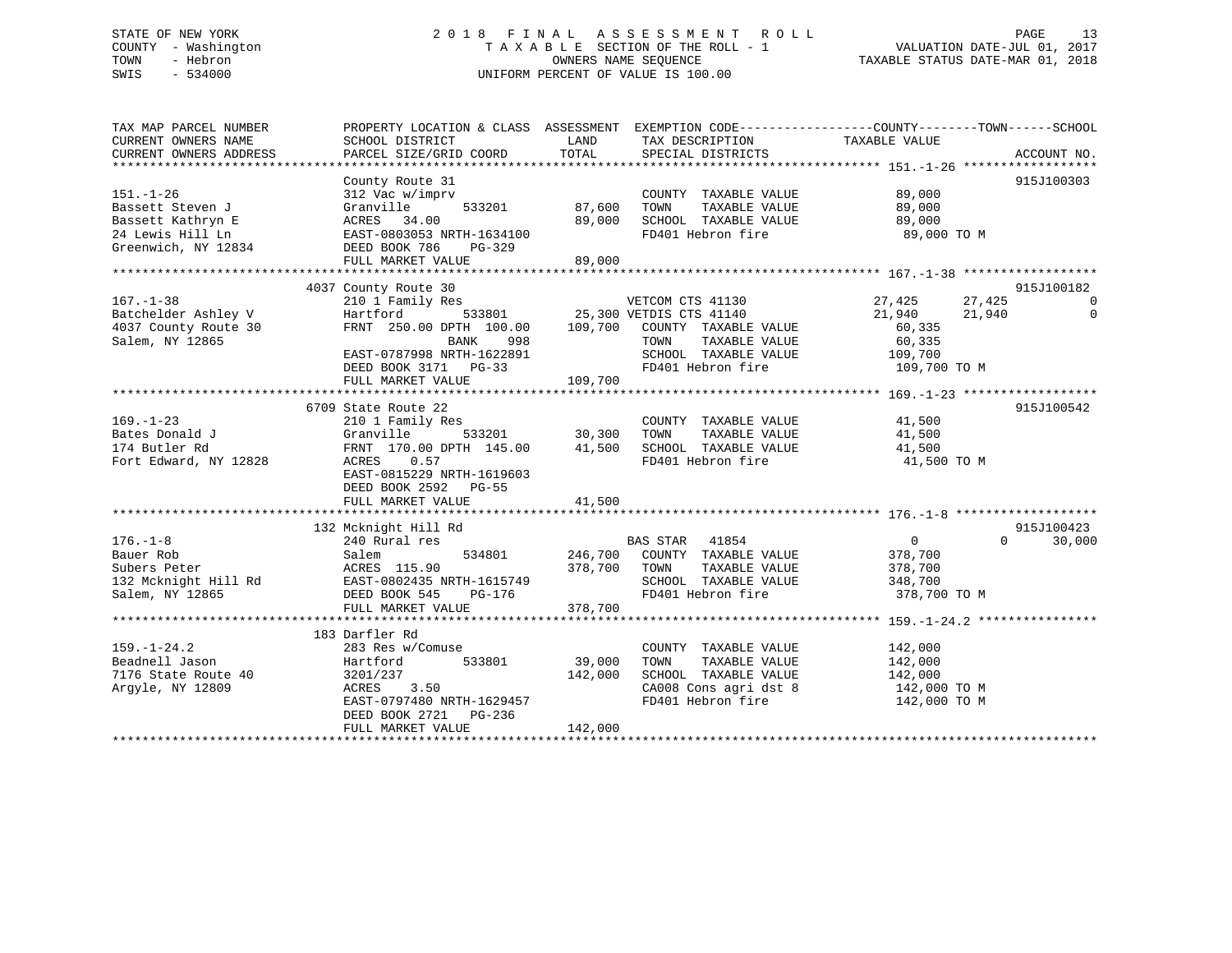## STATE OF NEW YORK 2 0 1 8 F I N A L A S S E S S M E N T R O L L PAGE 14 COUNTY - Washington T A X A B L E SECTION OF THE ROLL - 1 VALUATION DATE-JUL 01, 2017 TOWN - Hebron OWNERS NAME SEQUENCE TAXABLE STATUS DATE-MAR 01, 2018 SWIS - 534000 UNIFORM PERCENT OF VALUE IS 100.00

| TAX MAP PARCEL NUMBER<br>CURRENT OWNERS NAME | PROPERTY LOCATION & CLASS ASSESSMENT EXEMPTION CODE----------------COUNTY-------TOWN-----SCHOOL<br>SCHOOL DISTRICT | LAND    | TAX DESCRIPTION                           | TAXABLE VALUE           |                                  |
|----------------------------------------------|--------------------------------------------------------------------------------------------------------------------|---------|-------------------------------------------|-------------------------|----------------------------------|
| CURRENT OWNERS ADDRESS                       | PARCEL SIZE/GRID COORD                                                                                             | TOTAL   | SPECIAL DISTRICTS                         |                         | ACCOUNT NO.                      |
|                                              | 111 Higgins Rd                                                                                                     |         |                                           |                         | 915J101035                       |
| $170. - 2 - 1$                               | 210 1 Family Res                                                                                                   |         | AGED-TOWN 41803                           | 40,725<br>$\mathbf 0$   | 0                                |
| Beattie Virginia M                           | Granville<br>533201                                                                                                |         | 41,300 AGE-CO/SCH 41805                   | 45,250                  | $\mathbf 0$<br>45,250            |
| 111 Higgins Rd                               | ACRES<br>4.70                                                                                                      |         | 90,500 ENH STAR<br>41834                  | $\overline{0}$          | $\Omega$<br>45,250               |
| Granville, NY 12832                          | EAST-0819651 NRTH-1625581                                                                                          |         | COUNTY TAXABLE VALUE                      | 45,250                  |                                  |
|                                              | DEED BOOK 917<br>PG-96                                                                                             |         | TOWN<br>TAXABLE VALUE                     | 49,775                  |                                  |
|                                              | FULL MARKET VALUE                                                                                                  | 90,500  | SCHOOL TAXABLE VALUE                      | $\overline{0}$          |                                  |
|                                              |                                                                                                                    |         | FD401 Hebron fire                         | 90,500 TO M             |                                  |
|                                              | County Route 31                                                                                                    |         |                                           |                         | 915J101136                       |
| $151. - 1 - 12.2$                            | 314 Rural vac<10                                                                                                   |         | COUNTY TAXABLE VALUE                      | 11,400                  |                                  |
| Becker George R                              | 533201<br>Granville                                                                                                | 11,400  | TOWN<br>TAXABLE VALUE                     | 11,400                  |                                  |
| 1422 Co Rt 31                                | ACRES<br>1.50                                                                                                      | 11,400  | SCHOOL TAXABLE VALUE                      | 11,400                  |                                  |
| Granville, NY 12832                          | EAST-0806216 NRTH-1637374                                                                                          |         | FD401 Hebron fire                         | 11,400 TO M             |                                  |
|                                              | DEED BOOK 601<br>PG-197                                                                                            |         |                                           |                         |                                  |
|                                              | FULL MARKET VALUE                                                                                                  | 11,400  |                                           |                         |                                  |
|                                              | 1422 County Route 31                                                                                               |         |                                           |                         | 915J100045                       |
| $152. - 1 - 11$                              | 210 1 Family Res                                                                                                   |         | COUNTY TAXABLE VALUE                      | 92,400                  |                                  |
| Becker George R                              | Granville<br>533201                                                                                                | 30,700  | TAXABLE VALUE<br>TOWN                     | 92,400                  |                                  |
| 1422 County Route 31                         | 2.50<br>ACRES                                                                                                      | 92,400  | SCHOOL TAXABLE VALUE                      | 92,400                  |                                  |
| Granville, NY 12832                          | EAST-0806287 NRTH-1637571                                                                                          |         | FD401 Hebron fire                         | 92,400 TO M             |                                  |
|                                              | DEED BOOK 3388<br>PG-342                                                                                           |         |                                           |                         |                                  |
|                                              | FULL MARKET VALUE                                                                                                  | 92,400  |                                           |                         |                                  |
|                                              | 137 Higgins Rd                                                                                                     |         |                                           |                         | 915J100047                       |
| $170. - 2 - 6$                               | 210 1 Family Res                                                                                                   |         | ENH STAR<br>41834                         | $\overline{0}$          | 66,800<br>$\Omega$               |
| Beebe Glen L                                 | 533201<br>Granville                                                                                                | 46,200  | COUNTY TAXABLE VALUE                      | 116,700                 |                                  |
| Beebe Bonnie L                               | 7.80<br>ACRES                                                                                                      | 116,700 | TAXABLE VALUE<br>TOWN                     | 116,700                 |                                  |
| 137 Higgins Rd                               | EAST-0820089 NRTH-1625267                                                                                          |         | SCHOOL TAXABLE VALUE                      | 49,900                  |                                  |
| Granville, NY 12832                          | DEED BOOK 432<br>PG-1041                                                                                           |         | FD401 Hebron fire                         | 116,700 TO M            |                                  |
|                                              | FULL MARKET VALUE                                                                                                  | 116,700 |                                           |                         |                                  |
|                                              | *************************                                                                                          |         |                                           |                         |                                  |
| $170. - 2 - 2$                               | 117 Higgins Rd<br>270 Mfg housing                                                                                  |         | BAS STAR<br>41854                         | $\mathbf 0$             | 915J100049<br>$\Omega$<br>30,000 |
| Beebe Victor                                 | 533201<br>Granville                                                                                                | 38,800  | COUNTY TAXABLE VALUE                      | 48,800                  |                                  |
| Beebe Joyce                                  | ACRES<br>3.70                                                                                                      | 48,800  | TOWN<br>TAXABLE VALUE                     | 48,800                  |                                  |
| 117 Higgins Rd                               | EAST-0819636 NRTH-1625273                                                                                          |         | SCHOOL TAXABLE VALUE                      | 18,800                  |                                  |
| Granville, NY 12832                          | DEED BOOK 432<br>PG-1043                                                                                           |         | FD401 Hebron fire                         | 48,800 TO M             |                                  |
|                                              | FULL MARKET VALUE                                                                                                  | 48,800  |                                           |                         |                                  |
|                                              | *************************                                                                                          |         |                                           |                         |                                  |
|                                              | 20 Crystal View Way                                                                                                |         |                                           |                         | 915J101651                       |
| $143. - 1 - 47$                              | 210 1 Family Res                                                                                                   |         | COUNTY TAXABLE VALUE                      | 157,500                 |                                  |
| Bell Gary S                                  | Granville<br>533201                                                                                                | 45,100  | TOWN<br>TAXABLE VALUE                     | 157,500                 |                                  |
| Bell Laura M<br>10 Ringler Dr                | Lot 2-Phase 1<br>ACRES<br>3.55                                                                                     | 157,500 | SCHOOL TAXABLE VALUE<br>FD401 Hebron fire | 157,500<br>157,500 TO M |                                  |
| East Northport, NY 11731                     | EAST-0811341 NRTH-1645080                                                                                          |         |                                           |                         |                                  |
|                                              | DEED BOOK 3581<br>PG-129                                                                                           |         |                                           |                         |                                  |
|                                              | FULL MARKET VALUE                                                                                                  | 157,500 |                                           |                         |                                  |
|                                              |                                                                                                                    |         |                                           |                         |                                  |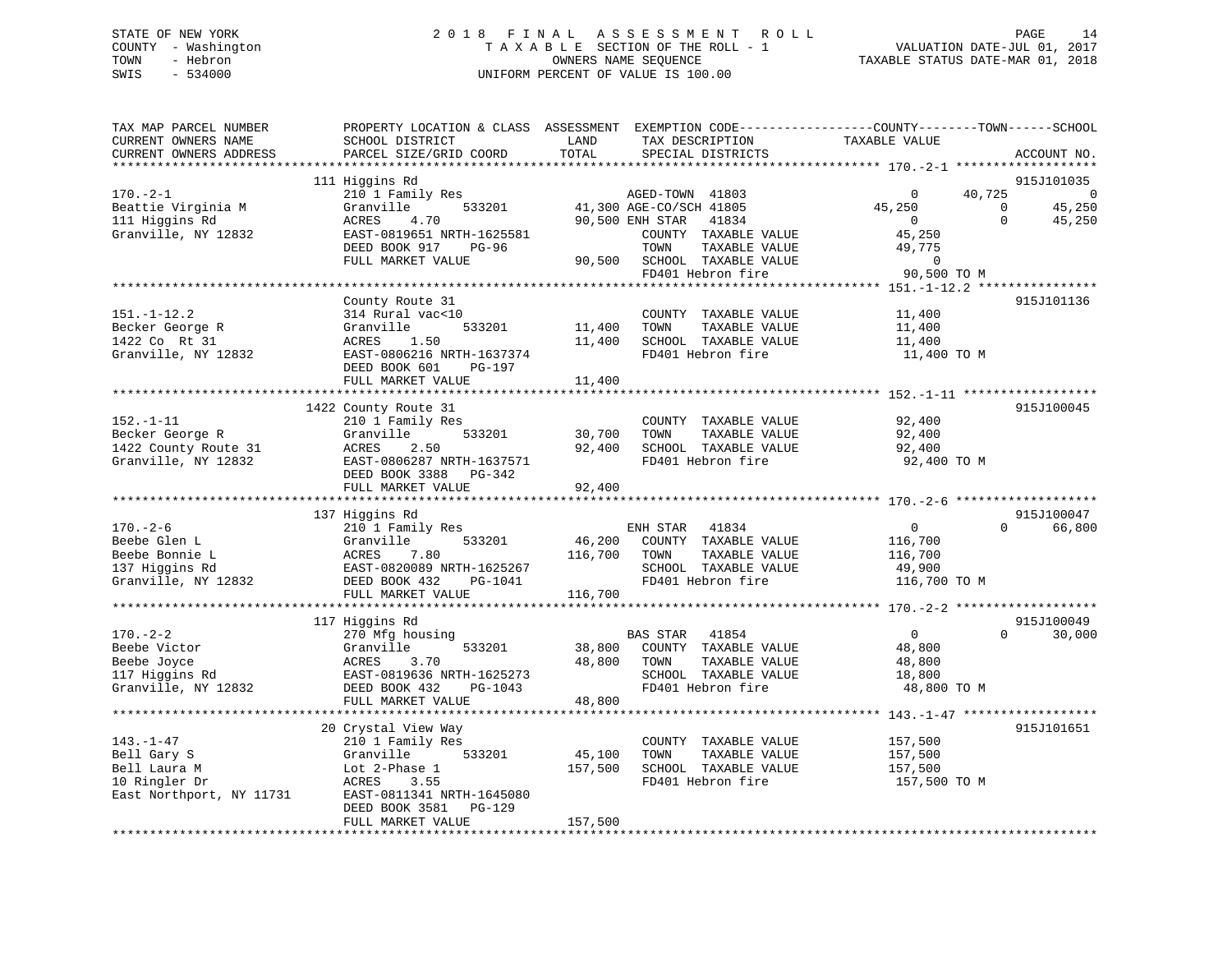## STATE OF NEW YORK 2 0 1 8 F I N A L A S S E S S M E N T R O L L PAGE 15 COUNTY - Washington T A X A B L E SECTION OF THE ROLL - 1 VALUATION DATE-JUL 01, 2017 TOWN - Hebron OWNERS NAME SEQUENCE TAXABLE STATUS DATE-MAR 01, 2018 SWIS - 534000 UNIFORM PERCENT OF VALUE IS 100.00

| SCHOOL DISTRICT                                                                                                                 | LAND<br>TOTAL                                                                                                          | SPECIAL DISTRICTS                                                                                                                                        |                                                                 | ACCOUNT NO.                                                                                                                                                                                                                                                                                                                                                                                                                                                                                                                                                                                                  |
|---------------------------------------------------------------------------------------------------------------------------------|------------------------------------------------------------------------------------------------------------------------|----------------------------------------------------------------------------------------------------------------------------------------------------------|-----------------------------------------------------------------|--------------------------------------------------------------------------------------------------------------------------------------------------------------------------------------------------------------------------------------------------------------------------------------------------------------------------------------------------------------------------------------------------------------------------------------------------------------------------------------------------------------------------------------------------------------------------------------------------------------|
| 270 Mfg housing                                                                                                                 |                                                                                                                        | COUNTY TAXABLE VALUE                                                                                                                                     | 59,600                                                          | 915J100395                                                                                                                                                                                                                                                                                                                                                                                                                                                                                                                                                                                                   |
| Hartford<br>533801<br>75 Ad<br>ACRES 67.40                                                                                      | 50,600<br>59,600                                                                                                       | TOWN<br>TAXABLE VALUE                                                                                                                                    | 59,600                                                          |                                                                                                                                                                                                                                                                                                                                                                                                                                                                                                                                                                                                              |
| DEED BOOK 3542 PG-206<br>FULL MARKET VALUE                                                                                      | 59,600                                                                                                                 |                                                                                                                                                          |                                                                 |                                                                                                                                                                                                                                                                                                                                                                                                                                                                                                                                                                                                              |
|                                                                                                                                 |                                                                                                                        |                                                                                                                                                          |                                                                 |                                                                                                                                                                                                                                                                                                                                                                                                                                                                                                                                                                                                              |
| 314 Rural vac<10<br>Hartford<br>ACRES 6.00<br>EAST-0793542 NRTH-1623217<br>DEED BOOK 3542 PG-206                                | 4,500                                                                                                                  | TOWN<br>TAXABLE VALUE                                                                                                                                    | 4,500<br>4,500                                                  | 915J101346                                                                                                                                                                                                                                                                                                                                                                                                                                                                                                                                                                                                   |
|                                                                                                                                 |                                                                                                                        |                                                                                                                                                          |                                                                 |                                                                                                                                                                                                                                                                                                                                                                                                                                                                                                                                                                                                              |
|                                                                                                                                 |                                                                                                                        |                                                                                                                                                          |                                                                 |                                                                                                                                                                                                                                                                                                                                                                                                                                                                                                                                                                                                              |
| 322 Rural vac>10<br>Hartford<br>ACRES 61.49                                                                                     | 46,100                                                                                                                 | COUNTY TAXABLE VALUE<br>TOWN                                                                                                                             | 46,100<br>46,100<br>46,100<br>46,100 TO M                       |                                                                                                                                                                                                                                                                                                                                                                                                                                                                                                                                                                                                              |
| FULL MARKET VALUE                                                                                                               | 46,100                                                                                                                 |                                                                                                                                                          |                                                                 |                                                                                                                                                                                                                                                                                                                                                                                                                                                                                                                                                                                                              |
|                                                                                                                                 |                                                                                                                        |                                                                                                                                                          |                                                                 |                                                                                                                                                                                                                                                                                                                                                                                                                                                                                                                                                                                                              |
| 210 1 Family Res<br>Salem<br>5.55 BANK<br>ACRES<br>999<br>EAST-0787807 NRTH-1622518<br>DEED BOOK 896<br>$PG-19$                 |                                                                                                                        | TAXABLE VALUE<br>SCHOOL TAXABLE VALUE                                                                                                                    | $\overline{0}$<br>104,700<br>104,700<br>74,700<br>104,700 TO M  | 915J101212<br>$\Omega$<br>30,000                                                                                                                                                                                                                                                                                                                                                                                                                                                                                                                                                                             |
| FULL MARKET VALUE                                                                                                               |                                                                                                                        |                                                                                                                                                          |                                                                 |                                                                                                                                                                                                                                                                                                                                                                                                                                                                                                                                                                                                              |
|                                                                                                                                 |                                                                                                                        |                                                                                                                                                          |                                                                 | 915J101069                                                                                                                                                                                                                                                                                                                                                                                                                                                                                                                                                                                                   |
| 314 Rural vac<10<br>534801<br>Salem<br>6.49<br>ACRES<br>EAST-0815166 NRTH-1613900<br>DEED BOOK 1665 PG-236<br>FULL MARKET VALUE | 24,200<br>24,200<br>24,200                                                                                             | TAXABLE VALUE<br>TOWN                                                                                                                                    | 24,200<br>24,200<br>24,200 TO M                                 |                                                                                                                                                                                                                                                                                                                                                                                                                                                                                                                                                                                                              |
|                                                                                                                                 | 257 Campbell Ln<br>257 Campbell Ln<br>FULL MARKET VALUE<br>Campbell Ln/n Off<br>4019 County Route 30<br>State Route 22 | PARCEL SIZE/GRID COORD<br>EAST-0793642 NRTH-1624314<br>533801 4,500<br>4,500<br>EAST-0795159 NRTH-1625959<br>DEED BOOK 3542 PG-206<br>104,700<br>104,700 | )<br>533801                    46,100<br>BAS STAR 41854<br>TOWN | PROPERTY LOCATION & CLASS ASSESSMENT EXEMPTION CODE---------------COUNTY-------TOWN------SCHOOL<br>TAX DESCRIPTION TAXABLE VALUE<br>SCHOOL TAXABLE VALUE 59,600<br>CA008 Cons agri dst 8 59,600 TO M<br>FD401 Hebron fire 59,600 TO M<br>COUNTY TAXABLE VALUE<br>SCHOOL TAXABLE VALUE 4,500<br>CA008 Cons agri dst 8 4,500 TO M<br>FD401 Hebron fire 4,500 TO M<br>TAXABLE VALUE<br>SCHOOL TAXABLE VALUE<br>CA008 Cons agri dst 8<br>FD401 Hebron fire<br>46,100 TO M<br>534801 37,800 COUNTY TAXABLE VALUE<br>FD401 Hebron fire<br>COUNTY TAXABLE VALUE 24,200<br>SCHOOL TAXABLE VALUE<br>FD401 Hebron fire |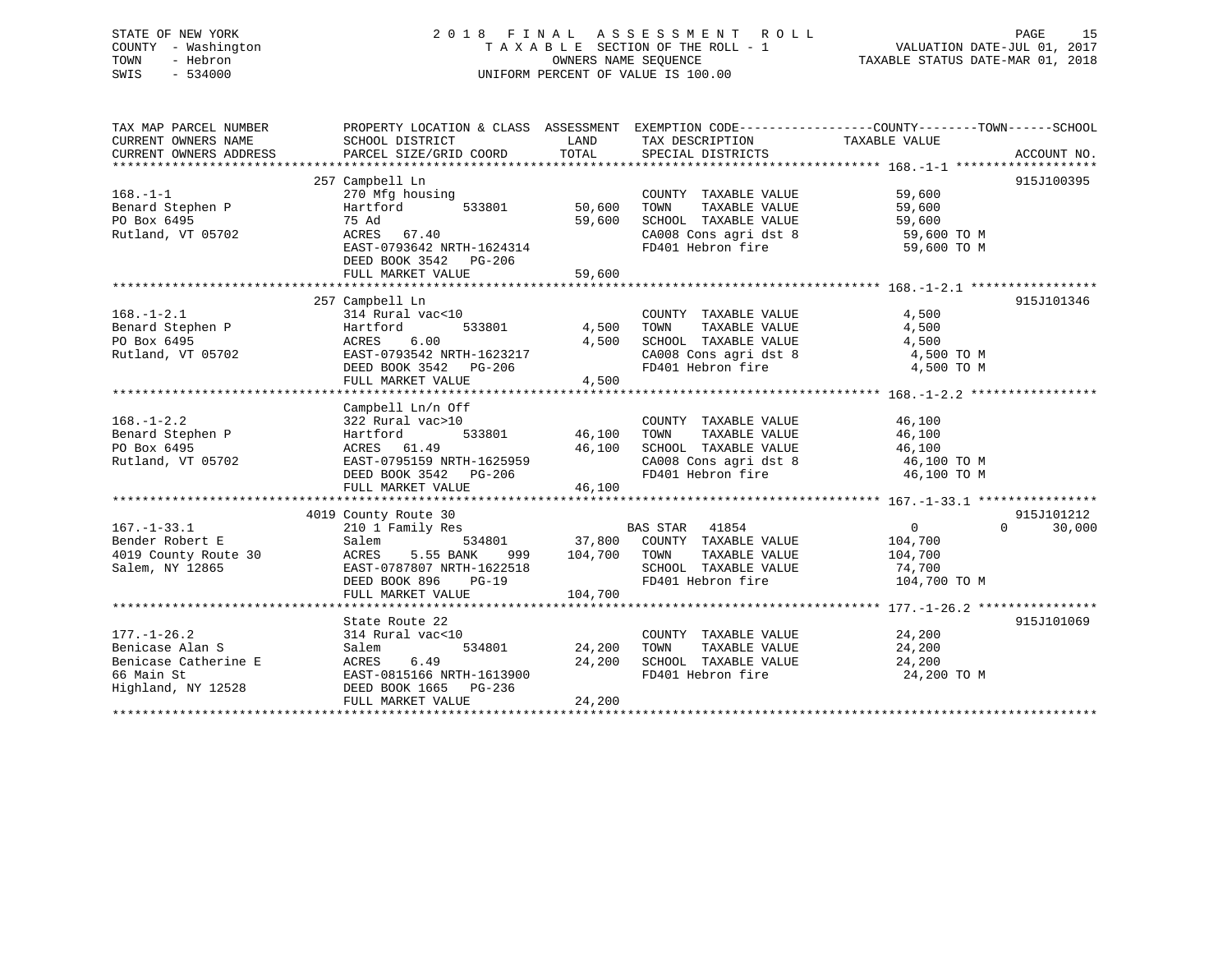## STATE OF NEW YORK 2 0 1 8 F I N A L A S S E S S M E N T R O L L PAGE 16 COUNTY - Washington T A X A B L E SECTION OF THE ROLL - 1 VALUATION DATE-JUL 01, 2017 TOWN - Hebron OWNERS NAME SEQUENCE TAXABLE STATUS DATE-MAR 01, 2018 SWIS - 534000 UNIFORM PERCENT OF VALUE IS 100.00

| TAX MAP PARCEL NUMBER                         |                                           |               |                                           | PROPERTY LOCATION & CLASS ASSESSMENT EXEMPTION CODE---------------COUNTY-------TOWN-----SCHOOL |             |
|-----------------------------------------------|-------------------------------------------|---------------|-------------------------------------------|------------------------------------------------------------------------------------------------|-------------|
| CURRENT OWNERS NAME<br>CURRENT OWNERS ADDRESS | SCHOOL DISTRICT<br>PARCEL SIZE/GRID COORD | LAND<br>TOTAL | TAX DESCRIPTION<br>SPECIAL DISTRICTS      | TAXABLE VALUE                                                                                  | ACCOUNT NO. |
|                                               |                                           |               |                                           |                                                                                                |             |
|                                               | 158 Halls Pond Rd                         |               |                                           |                                                                                                | 915J101398  |
| $167. - 1 - 10.1$                             | 210 1 Family Res                          |               | BAS STAR 41854                            | $0 \qquad \qquad$<br>$\Omega$                                                                  | 30,000      |
| Benson Craig                                  | Hartford<br>533801                        | 39,000        | COUNTY TAXABLE VALUE                      | 90,300                                                                                         |             |
| Bensen Marsha                                 | 1.50 BANK<br>ACRES<br>999                 | 90,300        | TAXABLE VALUE<br>TOWN                     | 90,300                                                                                         |             |
| 158 Halls Pond Rd                             | EAST-0791487 NRTH-1623713                 |               | SCHOOL TAXABLE VALUE                      | 60,300                                                                                         |             |
| Salem, NY 12865                               | DEED BOOK 2411 PG-125                     |               | FD401 Hebron fire                         | 90,300 TO M                                                                                    |             |
|                                               | FULL MARKET VALUE                         | 90,300        |                                           |                                                                                                |             |
|                                               |                                           |               |                                           |                                                                                                |             |
|                                               | Rykowski Ln                               |               |                                           |                                                                                                | 915J100440  |
| $161. - 2 - 4$                                | 322 Rural vac>10                          |               | COUNTY TAXABLE VALUE                      | 43,000                                                                                         |             |
| Bentley John                                  | 533201<br>Granville                       | 43,000        | TAXABLE VALUE<br>TOWN                     | 43,000                                                                                         |             |
| PO Box 42                                     | ACRES 29.90                               | 43,000        | SCHOOL TAXABLE VALUE                      | 43,000                                                                                         |             |
| Salem, NY 12865                               | EAST-0820762 NRTH-1626231                 |               | FD401 Hebron fire                         | 43,000 TO M                                                                                    |             |
|                                               | DEED BOOK 3630 PG-196                     |               |                                           |                                                                                                |             |
|                                               | FULL MARKET VALUE                         | 43,000        |                                           |                                                                                                |             |
|                                               |                                           |               |                                           |                                                                                                |             |
|                                               | East Green Pond Way                       |               |                                           |                                                                                                | 915J101451  |
| $144. - 1 - 37.7$                             | 314 Rural vac<10                          |               | COUNTY TAXABLE VALUE                      | 32,200                                                                                         |             |
| Bergman Robert                                | 533201<br>Granville                       | 32,200        | TOWN<br>TAXABLE VALUE                     | 32,200                                                                                         |             |
|                                               |                                           |               |                                           |                                                                                                |             |
| Bergman Linda<br>15 Oak St                    | Lot C                                     | 32,200        | SCHOOL TAXABLE VALUE<br>FD401 Hebron fire | 32,200                                                                                         |             |
|                                               | Parcel With Water Righrs<br>5.10          |               |                                           | 32,200 TO M                                                                                    |             |
| Fort Edward, NY 12828                         | ACRES                                     |               |                                           |                                                                                                |             |
|                                               | EAST-0817426 NRTH-1642092                 |               |                                           |                                                                                                |             |
|                                               | DEED BOOK 525<br>PG-178                   |               |                                           |                                                                                                |             |
|                                               | FULL MARKET VALUE                         | 32,200        |                                           |                                                                                                |             |
|                                               |                                           |               |                                           |                                                                                                | 915J101452  |
|                                               | East Green Pond Way                       |               |                                           |                                                                                                |             |
| $144. - 1 - 37.8$                             | 314 Rural vac<10                          |               | COUNTY TAXABLE VALUE                      | 32,200                                                                                         |             |
| Bergman Robert                                | 533201<br>Granville                       | 32,200        | TOWN<br>TAXABLE VALUE                     | 32,200                                                                                         |             |
| Bergman Linda                                 | ACRES<br>5.10                             | 32,200        | SCHOOL TAXABLE VALUE                      | 32,200                                                                                         |             |
| 15 Oak St                                     | EAST-0817784 NRTH-1641889                 |               | FD401 Hebron fire                         | 32,200 TO M                                                                                    |             |
| Fort Edward, NY 12828                         | DEED BOOK 525<br>PG-181                   |               |                                           |                                                                                                |             |
|                                               | FULL MARKET VALUE                         | 32,200        |                                           |                                                                                                |             |
|                                               |                                           |               |                                           |                                                                                                |             |
|                                               | 252 Gilchrist Rd                          |               |                                           |                                                                                                |             |
| $175. - 1 - 25.5$                             | 210 1 Family Res                          |               | BAS STAR 41854                            | $\Omega$<br>$\overline{0}$                                                                     | 30,000      |
| Bermes Lisa M                                 | Salem<br>534801                           | 3,500         | COUNTY TAXABLE VALUE                      | 175,000                                                                                        |             |
| 252 Gilchrist Rd                              | 3.06 Ac Deed                              | 175,000       | TOWN<br>TAXABLE VALUE                     | 175,000                                                                                        |             |
| Argyle, NY 12809                              | ACRES<br>2.80                             |               | SCHOOL TAXABLE VALUE                      | 145,000                                                                                        |             |
|                                               | EAST-0785906 NRTH-1613932                 |               | FD401 Hebron fire                         | 175,000 TO M                                                                                   |             |
|                                               | DEED BOOK 1996 PG-112                     |               |                                           |                                                                                                |             |
|                                               | FULL MARKET VALUE                         | 175,000       |                                           |                                                                                                |             |
|                                               |                                           |               |                                           |                                                                                                |             |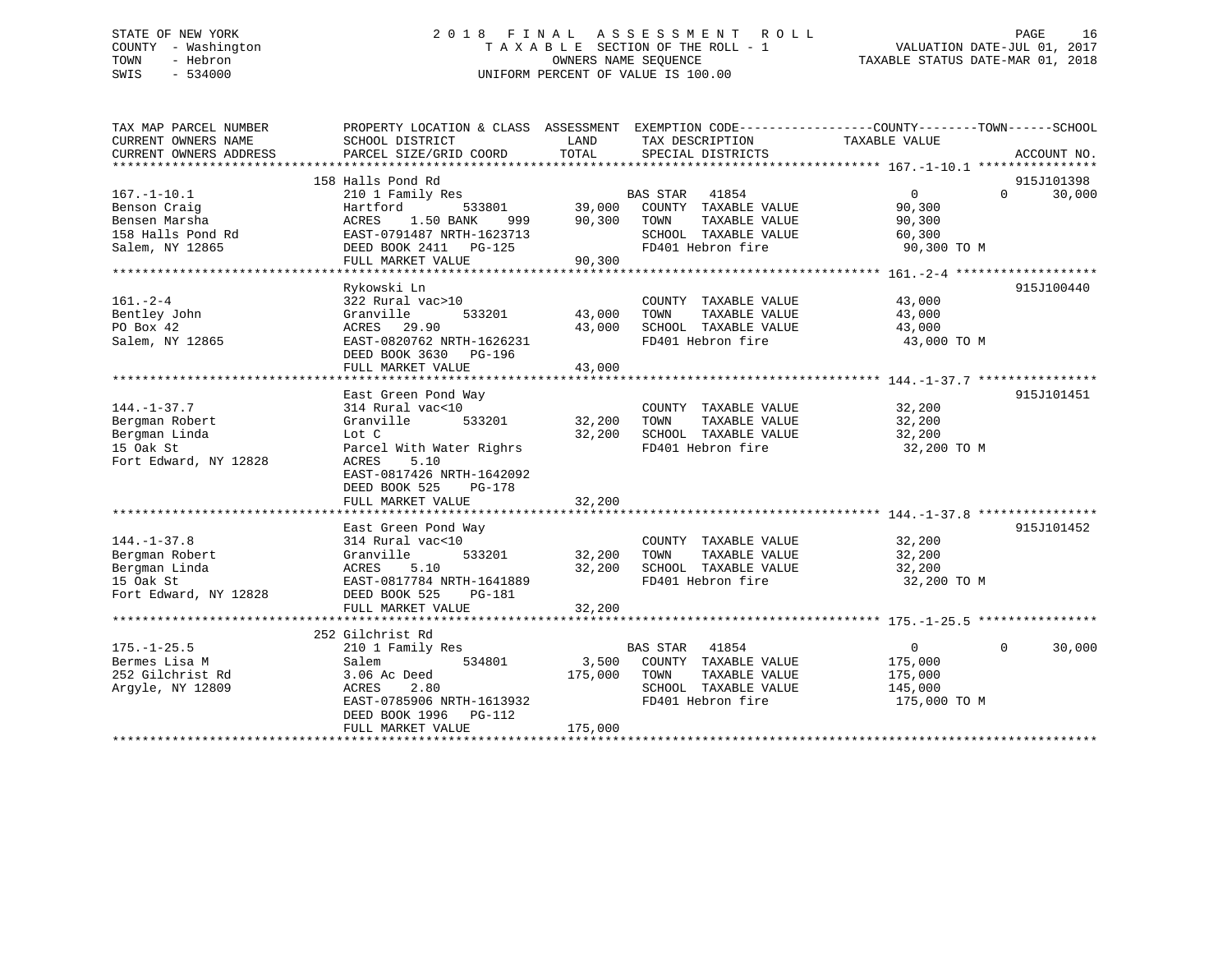| STATE OF NEW YORK<br>COUNTY - Washington<br>TOWN<br>- Hebron<br>SWIS<br>$-534000$                 |                                                                         |                   | 2018 FINAL ASSESSMENT ROLL<br>TAXABLE SECTION OF THE ROLL - 1<br>OWNERS NAME SEQUENCE<br>UNIFORM PERCENT OF VALUE IS 100.00 | PAGE<br>VALUATION DATE-JUL 01, 2017<br>TAXABLE STATUS DATE-MAR 01, 2018                                                          | 17 |
|---------------------------------------------------------------------------------------------------|-------------------------------------------------------------------------|-------------------|-----------------------------------------------------------------------------------------------------------------------------|----------------------------------------------------------------------------------------------------------------------------------|----|
| TAX MAP PARCEL NUMBER<br>CURRENT OWNERS NAME<br>CURRENT OWNERS ADDRESS<br>*********************** | SCHOOL DISTRICT<br>PARCEL SIZE/GRID COORD                               | LAND<br>TOTAL     | TAX DESCRIPTION<br>SPECIAL DISTRICTS                                                                                        | PROPERTY LOCATION & CLASS ASSESSMENT EXEMPTION CODE----------------COUNTY-------TOWN------SCHOOL<br>TAXABLE VALUE<br>ACCOUNT NO. |    |
|                                                                                                   | 209 Higgins Rd                                                          |                   |                                                                                                                             | 915J101819                                                                                                                       |    |
| $170. - 2 - 33$                                                                                   | 242 Rurl res&rec                                                        |                   | COUNTY TAXABLE VALUE                                                                                                        | 185,300                                                                                                                          |    |
| Bernard Peter J<br>209 Higgins Rd<br>Granville, NY 12832                                          | Granville<br>533201<br>Lot $23$<br>ACRES 10.17                          | 49,800<br>185,300 | TOWN<br>TAXABLE VALUE<br>SCHOOL TAXABLE VALUE<br>FD401 Hebron fire                                                          | 185,300<br>185,300<br>185,300 TO M                                                                                               |    |
|                                                                                                   | EAST-0820615 NRTH-1624399<br>DEED BOOK 3527 PG-123<br>FULL MARKET VALUE | 185,300           |                                                                                                                             |                                                                                                                                  |    |
|                                                                                                   |                                                                         |                   |                                                                                                                             |                                                                                                                                  |    |
|                                                                                                   | 12 Waites Way                                                           |                   |                                                                                                                             | 915J101761                                                                                                                       |    |
| $168. - 1 - 18.1$                                                                                 | 270 Mfg housing                                                         |                   | ENH STAR 41834                                                                                                              | $\Omega$<br>66,800<br>0                                                                                                          |    |
| Bishop Charles R<br>Bishop Debra J                                                                | Hartford<br>533801<br>3.04<br>ACRES                                     | 42,700<br>93,900  | COUNTY TAXABLE VALUE<br>TAXABLE VALUE<br>TOWN                                                                               | 93,900<br>93,900                                                                                                                 |    |
| 12 Waites Way                                                                                     | EAST-0796682 NRTH-1620260                                               |                   | SCHOOL TAXABLE VALUE                                                                                                        | 27,100                                                                                                                           |    |
| Salem, NY 12865                                                                                   | DEED BOOK 1734 PG-49                                                    |                   | CA008 Cons agri dst 8                                                                                                       | 93,900 TO M                                                                                                                      |    |
|                                                                                                   | FULL MARKET VALUE                                                       | 93,900            | FD401 Hebron fire                                                                                                           | 93,900 TO M                                                                                                                      |    |
|                                                                                                   |                                                                         |                   |                                                                                                                             |                                                                                                                                  |    |
|                                                                                                   | 1218 Chamberlin Mills Rd                                                |                   |                                                                                                                             | 915J100124                                                                                                                       |    |
| $177. - 1 - 26.1$                                                                                 | 242 Rurl res&rec                                                        |                   | COUNTY TAXABLE VALUE                                                                                                        | 153,200                                                                                                                          |    |
| Bishop Joseph P                                                                                   | Salem<br>534801                                                         | 83,500            | TOWN<br>TAXABLE VALUE                                                                                                       | 153,200                                                                                                                          |    |
| 7313 State Route 22                                                                               | ACRES<br>20.75 BANK<br>999                                              | 153,200           | SCHOOL TAXABLE VALUE                                                                                                        | 153,200                                                                                                                          |    |
| Granville, NY 12832                                                                               | EAST-0814620 NRTH-1614583                                               |                   | FD401 Hebron fire                                                                                                           | 153,200 TO M                                                                                                                     |    |
|                                                                                                   | DEED BOOK 3886 PG-279<br>FULL MARKET VALUE                              | 153,200           |                                                                                                                             |                                                                                                                                  |    |
|                                                                                                   | ************************                                                |                   |                                                                                                                             |                                                                                                                                  |    |
|                                                                                                   | Chamberlin Mills Rd/s Off                                               |                   |                                                                                                                             | 915J100475                                                                                                                       |    |
| $177. - 1 - 44$                                                                                   | 323 Vacant rural                                                        |                   | COUNTY TAXABLE VALUE                                                                                                        | 6,000                                                                                                                            |    |
| Bishop Lori                                                                                       | Salem<br>534801                                                         | 6,000             | TOWN<br>TAXABLE VALUE                                                                                                       | 6,000                                                                                                                            |    |
| 26 Button Rd                                                                                      | No Deeded R O W                                                         | 6,000             | SCHOOL TAXABLE VALUE                                                                                                        | 6,000                                                                                                                            |    |
| Granville, NY 12832                                                                               | ACRES<br>8.00<br>EAST-0807068 NRTH-1608914<br>DEED BOOK 3283 PG-59      |                   | FD401 Hebron fire                                                                                                           | 6,000 TO M                                                                                                                       |    |
|                                                                                                   | FULL MARKET VALUE                                                       | 6,000             |                                                                                                                             |                                                                                                                                  |    |
|                                                                                                   |                                                                         |                   |                                                                                                                             | 915J100060                                                                                                                       |    |
| $152. - 2 - 22$                                                                                   | 1841 County Route 31                                                    |                   | ENH STAR 41834                                                                                                              | 66,800<br>$\overline{0}$<br>$\Omega$                                                                                             |    |
| Bishop Mary                                                                                       | 270 Mfg housing<br>Granville<br>533201                                  | 39,200            | COUNTY TAXABLE VALUE                                                                                                        | 75,000                                                                                                                           |    |
| 1841 County Route 31                                                                              | ACRES<br>1.61                                                           | 75,000            | TOWN<br>TAXABLE VALUE                                                                                                       | 75,000                                                                                                                           |    |
| Granville, NY 12832                                                                               | EAST-0814526 NRTH-1641026                                               |                   | SCHOOL TAXABLE VALUE                                                                                                        | 8,200                                                                                                                            |    |
|                                                                                                   | DEED BOOK 739<br>PG-336                                                 |                   | FD401 Hebron fire                                                                                                           | 75,000 TO M                                                                                                                      |    |
|                                                                                                   | FULL MARKET VALUE                                                       | 75,000            |                                                                                                                             |                                                                                                                                  |    |

\*\*\*\*\*\*\*\*\*\*\*\*\*\*\*\*\*\*\*\*\*\*\*\*\*\*\*\*\*\*\*\*\*\*\*\*\*\*\*\*\*\*\*\*\*\*\*\*\*\*\*\*\*\*\*\*\*\*\*\*\*\*\*\*\*\*\*\*\*\*\*\*\*\*\*\*\*\*\*\*\*\*\*\*\*\*\*\*\*\*\*\*\*\*\*\*\*\*\*\*\*\*\*\*\*\*\*\*\*\*\*\*\*\*\*\*\*\*\*\*\*\*\*\*\*\*\*\*\*\*\*\*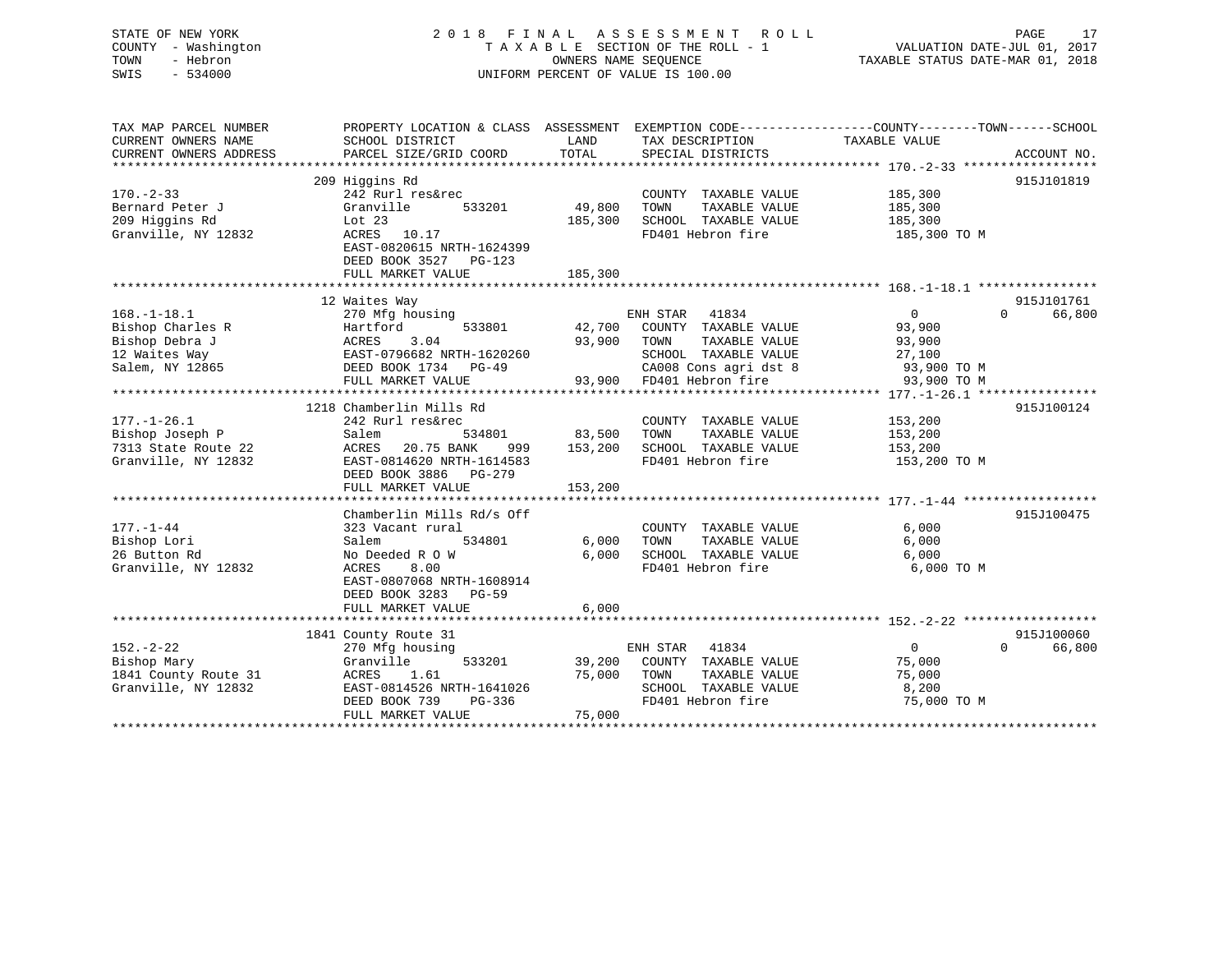## STATE OF NEW YORK 2 0 1 8 F I N A L A S S E S S M E N T R O L L PAGE 18 COUNTY - Washington T A X A B L E SECTION OF THE ROLL - 1 VALUATION DATE-JUL 01, 2017 TOWN - Hebron OWNERS NAME SEQUENCE TAXABLE STATUS DATE-MAR 01, 2018 SWIS - 534000 UNIFORM PERCENT OF VALUE IS 100.00

| TAX MAP PARCEL NUMBER     | PROPERTY LOCATION & CLASS ASSESSMENT |         |                                | EXEMPTION CODE-----------------COUNTY-------TOWN------SCHOOL |             |
|---------------------------|--------------------------------------|---------|--------------------------------|--------------------------------------------------------------|-------------|
| CURRENT OWNERS NAME       | SCHOOL DISTRICT                      | LAND    | TAX DESCRIPTION                | TAXABLE VALUE                                                |             |
| CURRENT OWNERS ADDRESS    | PARCEL SIZE/GRID COORD               | TOTAL   | SPECIAL DISTRICTS              |                                                              | ACCOUNT NO. |
|                           |                                      |         |                                |                                                              |             |
|                           | 7311&7313 State Route 22             |         |                                |                                                              | 915J100358  |
| $161. - 1 - 1.1$          | 433 Auto body                        |         | COUNTY TAXABLE VALUE           | 296,100                                                      |             |
| Bishop William            | Granville<br>533201                  | 59,500  | TAXABLE VALUE<br>TOWN          | 296,100                                                      |             |
| Bishop Lori               | ACRES 16.69                          | 296,100 | SCHOOL TAXABLE VALUE           | 296,100                                                      |             |
| 26 Button Rd              | EAST-0818961 NRTH-1633556            |         | FD401 Hebron fire              | 296,100 ТО М                                                 |             |
| Granville, NY 12832       | DEED BOOK 839<br>PG-185              |         |                                |                                                              |             |
|                           | FULL MARKET VALUE                    | 296,100 |                                |                                                              |             |
|                           |                                      |         |                                |                                                              |             |
|                           | 26 Button Rd                         |         |                                |                                                              |             |
| $152. - 2 - 22.1$         | 240 Rural res                        |         | <b>BAS STAR</b><br>41854       | $\overline{0}$<br>$\Omega$                                   | 30,000      |
| Bishop William R          | Granville<br>533201                  | 81,800  | COUNTY TAXABLE VALUE           | 250,300                                                      |             |
| Bishop Lori S             | ACRES 19.90                          | 250,300 | TAXABLE VALUE<br>TOWN          | 250,300                                                      |             |
| 26 Button Rd              | EAST-0814795 NRTH-1641356            |         | SCHOOL TAXABLE VALUE           | 220,300                                                      |             |
| Granville, NY 12832       | DEED BOOK 714<br>$PG-29$             |         | FD401 Hebron fire              | 250,300 TO M                                                 |             |
|                           | FULL MARKET VALUE                    | 250,300 |                                |                                                              |             |
|                           |                                      |         |                                |                                                              |             |
|                           | 1274 Bogtown Rd                      |         |                                |                                                              | 915J101322  |
| $176. - 1 - 17.1$         | 322 Rural vac>10                     |         | COUNTY TAXABLE VALUE           | 91,000                                                       |             |
| Bisson Donald A Jr        | Salem<br>534801                      | 91,000  | TOWN<br>TAXABLE VALUE          | 91,000                                                       |             |
| Bisson Rodney A           | ACRES<br>35.90                       | 91,000  | SCHOOL TAXABLE VALUE           | 91,000                                                       |             |
| 740 Traver Rd             | EAST-0804338 NRTH-1611052            |         | FD401 Hebron fire              | 91,000 TO M                                                  |             |
| Pleasant Valley, NY 12569 | DEED BOOK 3515 PG-51                 |         |                                |                                                              |             |
|                           | FULL MARKET VALUE                    | 91,000  |                                |                                                              |             |
|                           |                                      |         |                                |                                                              |             |
|                           | 1327 Patterson Hill Rd               |         |                                |                                                              | 915J100312  |
| $183.16 - 1 - 5$          | 210 1 Family Res                     |         | BAS STAR<br>41854              | $\mathbf{0}$<br>$\Omega$                                     | 30,000      |
| Bisson Monica             | Salem<br>534801                      | 20,000  | COUNTY TAXABLE VALUE           | 95,000                                                       |             |
| 1327 Patterson Hill Rd    | FRNT<br>99.00 DPTH 132.00            | 95,000  | TOWN<br>TAXABLE VALUE          | 95,000                                                       |             |
| Salem, NY 12865           | ACRES<br>0.30                        |         | SCHOOL TAXABLE VALUE           | 65,000                                                       |             |
|                           | EAST-0791696 NRTH-1604149            |         | CA008 Cons agri dst 8          | 95,000 TO M                                                  |             |
|                           | DEED BOOK 2354 PG-301                |         | FD401 Hebron fire              | 95,000 TO M                                                  |             |
|                           | FULL MARKET VALUE                    |         | 95,000 LD401 West hebron light | 95,000 TO M                                                  |             |
|                           |                                      |         |                                |                                                              |             |
|                           | 1187 County Route 31                 |         |                                |                                                              | 915J100061  |
| $159. - 1 - 11$           | 241 Rural res&ag                     |         | 41720<br>AG DIST               | 125,779<br>125,779                                           | 125,779     |
| Bitterly Fred R           | 533201<br>Granville                  |         | 355,000 ENH STAR<br>41834      | $\overline{0}$<br>$\Omega$                                   | 66,800      |
| Adams Sandra Alexandria   | ACRES 208.60                         | 528,600 | COUNTY TAXABLE VALUE           | 402,821                                                      |             |
| 1187 County Route 31      | EAST-0802185 NRTH-1632070            |         | TOWN<br>TAXABLE VALUE          | 402,821                                                      |             |
| Granville, NY 12832       | DEED BOOK 577<br>PG-70               |         | SCHOOL TAXABLE VALUE           | 336,021                                                      |             |
|                           | FULL MARKET VALUE                    | 528,600 | CA008 Cons agri dst 8          | 402,821 TO M                                                 |             |
| MAY BE SUBJECT TO PAYMENT |                                      |         | 125,779 EX                     |                                                              |             |
| UNDER AGDIST LAW TIL 2022 |                                      |         | FD401 Hebron fire              | 528,600 TO M                                                 |             |
|                           |                                      |         |                                |                                                              |             |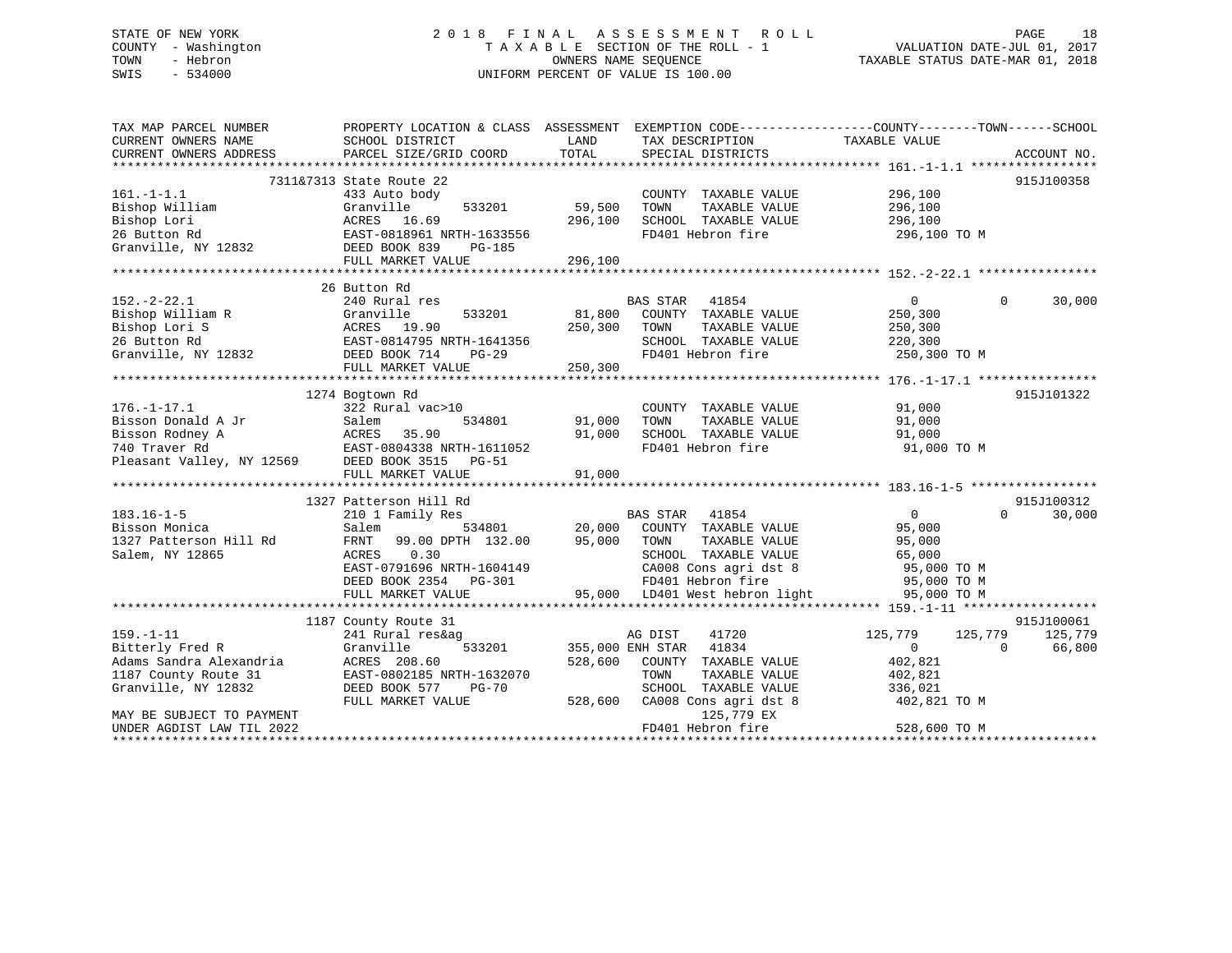## STATE OF NEW YORK 2 0 1 8 F I N A L A S S E S S M E N T R O L L PAGE 19 COUNTY - Washington T A X A B L E SECTION OF THE ROLL - 1 VALUATION DATE-JUL 01, 2017 TOWN - Hebron OWNERS NAME SEQUENCE TAXABLE STATUS DATE-MAR 01, 2018 SWIS - 534000 UNIFORM PERCENT OF VALUE IS 100.00

| TAX MAP PARCEL NUMBER<br>CURRENT OWNERS NAME<br>CURRENT OWNERS ADDRESS | PROPERTY LOCATION & CLASS ASSESSMENT<br>SCHOOL DISTRICT<br>PARCEL SIZE/GRID COORD | LAND<br>TOTAL    | EXEMPTION CODE-----------------COUNTY-------TOWN------SCHOOL<br>TAX DESCRIPTION<br>SPECIAL DISTRICTS | TAXABLE VALUE    | ACCOUNT NO.        |
|------------------------------------------------------------------------|-----------------------------------------------------------------------------------|------------------|------------------------------------------------------------------------------------------------------|------------------|--------------------|
| ***********************                                                |                                                                                   |                  |                                                                                                      |                  |                    |
|                                                                        | 3638 County Route 30                                                              |                  |                                                                                                      |                  | 915J100538         |
| $175. - 1 - 15.1$                                                      | 210 1 Family Res                                                                  |                  | BAS STAR 41854                                                                                       | $\mathbf{0}$     | $\Omega$<br>30,000 |
| Bleier Daniel M                                                        | 534801<br>Salem                                                                   | 45,200           | COUNTY TAXABLE VALUE                                                                                 | 186,100          |                    |
| Weinstein Francine                                                     | 3.57<br>ACRES                                                                     | 186,100          | TOWN<br>TAXABLE VALUE                                                                                | 186,100          |                    |
| 3638 County Route 30                                                   | EAST-0790740 NRTH-1614191                                                         |                  | SCHOOL TAXABLE VALUE                                                                                 | 156,100          |                    |
| Salem, NY 12865                                                        | DEED BOOK 891<br>PG-282                                                           |                  | FD401 Hebron fire                                                                                    | 186,100 TO M     |                    |
|                                                                        | FULL MARKET VALUE                                                                 | 186,100          |                                                                                                      |                  |                    |
|                                                                        |                                                                                   |                  |                                                                                                      |                  |                    |
| $158. - 1 - 8$                                                         | 51 Wolfe Ln<br>210 1 Family Res                                                   |                  | COUNTY TAXABLE VALUE                                                                                 | 155,000          | 915J100188         |
| Blinstrubas Robert                                                     | Hartford<br>533801                                                                | 46,700           | TOWN<br>TAXABLE VALUE                                                                                | 155,000          |                    |
| Blinstrubas Linda                                                      | 3.88 BANK<br>ACRES<br>999 — 1                                                     | 155,000          | SCHOOL TAXABLE VALUE                                                                                 | 155,000          |                    |
| 21 Maple Dr                                                            | EAST-0789795 NRTH-1629676                                                         |                  | FD401 Hebron fire                                                                                    | 155,000 TO M     |                    |
| Prospect, CT 06712                                                     | DEED BOOK 3164 PG-315                                                             |                  |                                                                                                      |                  |                    |
|                                                                        | FULL MARKET VALUE                                                                 | 155,000          |                                                                                                      |                  |                    |
|                                                                        |                                                                                   |                  |                                                                                                      |                  |                    |
|                                                                        | Halls Pond Rd                                                                     |                  |                                                                                                      |                  | 915J101075         |
| $158. - 1 - 9$                                                         | 314 Rural vac<10                                                                  |                  | COUNTY TAXABLE VALUE                                                                                 | 3,100            |                    |
| Blinstrubas Robert                                                     | 533801                                                                            | 3,100            | TOWN<br>TAXABLE VALUE                                                                                | 3,100            |                    |
| Blinstrubas Linda                                                      | Hartford<br>ACRES<br>EAST-0790<br>4.14 BANK<br>999                                | 3,100            | SCHOOL TAXABLE VALUE                                                                                 | 3,100            |                    |
| 21 Maple Dr                                                            | EAST-0790086 NRTH-1629658                                                         |                  | FD401 Hebron fire                                                                                    | 3,100 TO M       |                    |
| Prospect, CT 06712 DEED BOOK 3164 PG-315                               |                                                                                   |                  |                                                                                                      |                  |                    |
|                                                                        | FULL MARKET VALUE                                                                 | 3,100            |                                                                                                      |                  |                    |
|                                                                        |                                                                                   |                  |                                                                                                      |                  |                    |
|                                                                        | 6555 State Route 22                                                               |                  |                                                                                                      |                  | 915J101338         |
| $177. - 1 - 14.1$                                                      | 210 1 Family Res                                                                  |                  | BAS STAR 41854                                                                                       | $\overline{0}$   | $\Omega$<br>30,000 |
| Blockburger Dennis F                                                   | Salem<br>534801                                                                   | 26,800           | COUNTY TAXABLE VALUE                                                                                 | 45,100           |                    |
| 6555 State Route 22                                                    | FRNT<br>86.00 DPTH 200.00                                                         | 45,100           | TOWN<br>TAXABLE VALUE                                                                                | 45,100           |                    |
| Salem, NY 12865                                                        | 0.37 BANK<br>ACRES<br>999                                                         |                  | SCHOOL TAXABLE VALUE                                                                                 | 15,100           |                    |
|                                                                        | EAST-0815183 NRTH-1615781                                                         |                  | FD401 Hebron fire                                                                                    | 45,100 TO M      |                    |
|                                                                        | DEED BOOK 3433 PG-332                                                             |                  |                                                                                                      |                  |                    |
|                                                                        | FULL MARKET VALUE                                                                 | 45,100           |                                                                                                      |                  |                    |
|                                                                        |                                                                                   |                  |                                                                                                      |                  |                    |
|                                                                        | 52 Indian Head Way                                                                |                  |                                                                                                      |                  | 915J101137         |
| $170. - 1 - 13.3$                                                      | 210 1 Family Res                                                                  |                  | COUNTY TAXABLE VALUE<br>TOWN                                                                         | 77,500           |                    |
| Bloom Bridget A<br>34 Esopus Ave                                       | 533201<br>Granville                                                               | 37,300<br>77,500 | TAXABLE VALUE<br>SCHOOL TAXABLE VALUE                                                                | 77,500<br>77,500 |                    |
| Ulster Park, NY 12487                                                  | ACRES<br>3.12<br>EAST-0816460 NRTH-1619205                                        |                  | FD401 Hebron fire                                                                                    | 77,500 TO M      |                    |
|                                                                        | DEED BOOK 850<br>PG-146                                                           |                  |                                                                                                      |                  |                    |
|                                                                        | FULL MARKET VALUE                                                                 | 77,500           |                                                                                                      |                  |                    |
|                                                                        |                                                                                   |                  |                                                                                                      |                  |                    |
|                                                                        | 3649 County Route 30                                                              |                  |                                                                                                      |                  | 915J100516         |
| $175. - 1 - 16$                                                        | 210 1 Family Res                                                                  |                  | COUNTY TAXABLE VALUE                                                                                 | 116,600          |                    |
| Bloom Roger F                                                          | 534801<br>Salem                                                                   | 51,600           | TOWN<br>TAXABLE VALUE                                                                                | 116,600          |                    |
| 54 Riverside Dr Apt 15D                                                | ACRES<br>4.91                                                                     | 116,600          | SCHOOL TAXABLE VALUE                                                                                 | 116,600          |                    |
| New York, NY 10024                                                     | EAST-0790180 NRTH-1614203                                                         |                  | FD401 Hebron fire                                                                                    | 116,600 TO M     |                    |
|                                                                        | DEED BOOK 3747<br>PG-263                                                          |                  |                                                                                                      |                  |                    |
|                                                                        | FULL MARKET VALUE                                                                 | 116,600          |                                                                                                      |                  |                    |
|                                                                        |                                                                                   |                  |                                                                                                      |                  |                    |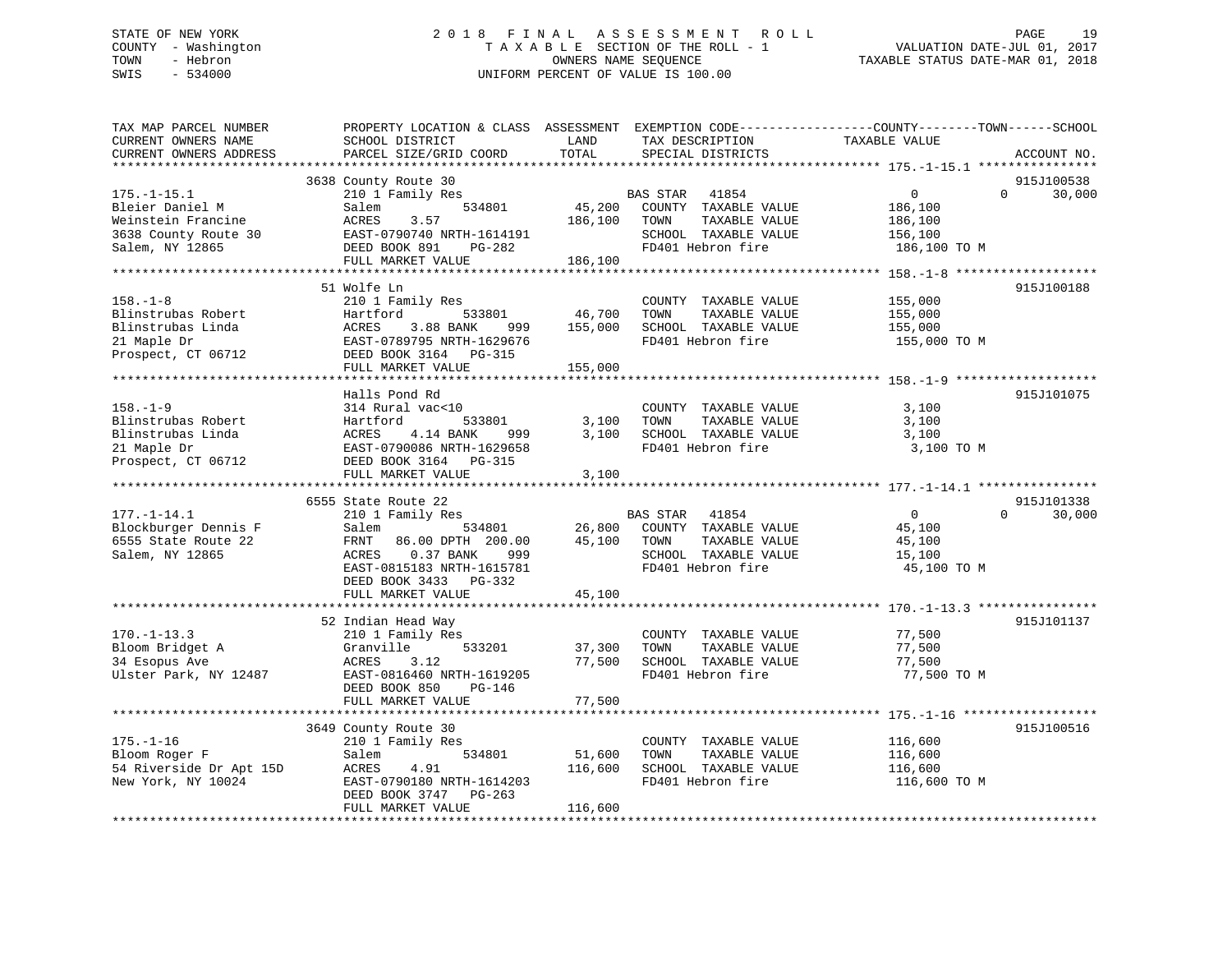#### STATE OF NEW YORK 20 18 FINAL ASSESSMENT ROLL 20 20 COUNTY - Washington  $\begin{array}{ccc} 1 & 0 & 0 \\ 0 & 0 & 0 \end{array}$  T A X A B L E SECTION OF THE ROLL - 1 TOWN - Hebron OWNERS NAME SEQUENCE TAXABLE STATUS DATE-MAR 01, 2018 SWIS - 534000 UNIFORM PERCENT OF VALUE IS 100.00

| TAX MAP PARCEL NUMBER<br>CURRENT OWNERS NAME | PROPERTY LOCATION & CLASS ASSESSMENT<br>SCHOOL DISTRICT | LAND    | TAX DESCRIPTION       | EXEMPTION CODE-----------------COUNTY-------TOWN------SCHOOL<br>TAXABLE VALUE |             |
|----------------------------------------------|---------------------------------------------------------|---------|-----------------------|-------------------------------------------------------------------------------|-------------|
| CURRENT OWNERS ADDRESS                       | PARCEL SIZE/GRID COORD                                  | TOTAL   | SPECIAL DISTRICTS     |                                                                               | ACCOUNT NO. |
|                                              |                                                         |         |                       |                                                                               |             |
|                                              | 169 Thunder Way                                         |         |                       |                                                                               | 915J101479  |
| $175. - 1 - 12.5$                            | 242 Rurl res&rec                                        |         | COUNTY TAXABLE VALUE  | 86,100                                                                        |             |
| Blust Linda                                  | Salem<br>534801                                         | 38,600  | TAXABLE VALUE<br>TOWN | 86,100                                                                        |             |
| 1957 Route 17K                               | 26.00 BANK<br>ACRES<br>999                              | 86,100  | SCHOOL TAXABLE VALUE  | 86,100                                                                        |             |
| Montgomery, NY 12549                         | EAST-0788936 NRTH-1611144<br>DEED BOOK 1984 PG-124      |         | FD401 Hebron fire     | 86,100 TO M                                                                   |             |
|                                              | FULL MARKET VALUE                                       | 86,100  |                       |                                                                               |             |
|                                              |                                                         |         |                       |                                                                               |             |
|                                              | 45 Center Way                                           |         |                       |                                                                               | 915J101737  |
| $185. - 1 - 14.3$                            | 312 Vac w/imprv                                         |         | COUNTY TAXABLE VALUE  | 25,300                                                                        |             |
| Bodkin Gary S                                | 534801<br>Salem                                         | 23,800  | TOWN<br>TAXABLE VALUE | 25,300                                                                        |             |
| Bodkin Terry L                               | ROW                                                     | 25,300  | SCHOOL TAXABLE VALUE  | 25,300                                                                        |             |
| 261 Kilburn Rd                               | ACRES<br>6.17                                           |         | CA008 Cons agri dst 8 | 25,300 TO M                                                                   |             |
| PO Box 138                                   | EAST-0816058 NRTH-1604001                               |         | FD401 Hebron fire     | 25,300 TO M                                                                   |             |
| Cossayuna, NY 12823                          | DEED BOOK 3575 PG-89                                    | 25,300  |                       |                                                                               |             |
|                                              | FULL MARKET VALUE                                       |         |                       |                                                                               |             |
|                                              | 95 Higgins Rd                                           |         |                       |                                                                               | 915J101113  |
| $161. - 2 - 10.3$                            | 270 Mfg housing                                         |         | COUNTY TAXABLE VALUE  | 58,400                                                                        |             |
| Boques Paul E                                | Granville<br>533201                                     | 49,500  | TOWN<br>TAXABLE VALUE | 58,400                                                                        |             |
| 7 Tudor Ln                                   | 881/177                                                 | 58,400  | SCHOOL TAXABLE VALUE  | 58,400                                                                        |             |
| Naugatuck, CT 06770                          | Dr $29/Lot$ 3                                           |         | FD401 Hebron fire     | 58,400 TO M                                                                   |             |
|                                              | ACRES 10.00                                             |         |                       |                                                                               |             |
|                                              |                                                         |         |                       |                                                                               |             |
|                                              | EAST-0819035 NRTH-1626333                               |         |                       |                                                                               |             |
|                                              | DEED BOOK 2127 PG-103                                   |         |                       |                                                                               |             |
|                                              | FULL MARKET VALUE                                       | 58,400  |                       |                                                                               |             |
|                                              |                                                         |         |                       |                                                                               |             |
|                                              | 3495 County Route 30                                    |         |                       |                                                                               | 915J101138  |
| $175. - 1 - 12.2$                            | 240 Rural res                                           |         | COUNTY TAXABLE VALUE  | 119,000                                                                       |             |
| Bohley William F                             | Salem<br>534801                                         | 78,900  | TOWN<br>TAXABLE VALUE | 119,000                                                                       |             |
| 3495 County Route 30                         | ACRES 18.46 BANK<br>999                                 | 119,000 | SCHOOL TAXABLE VALUE  | 119,000                                                                       |             |
| Salem, NY 12832                              | EAST-0791303 NRTH-1611132                               |         | CA008 Cons agri dst 8 | 119,000 TO M                                                                  |             |
|                                              | DEED BOOK 3675 PG-212                                   |         | FD401 Hebron fire     | 119,000 TO M                                                                  |             |
|                                              | FULL MARKET VALUE                                       | 119,000 |                       |                                                                               |             |
|                                              |                                                         |         |                       |                                                                               |             |
|                                              | 1017 Callaway Rd                                        |         |                       |                                                                               | 915J100064  |
| $167. - 1 - 59$                              | 210 1 Family Res                                        |         | 41854<br>BAS STAR     | $\overline{0}$<br>$\Omega$                                                    | 30,000      |
| Bolio Aaron                                  | Argyle<br>532001                                        | 42,500  | COUNTY TAXABLE VALUE  | 88,100                                                                        |             |
| 1017 Callaway Rd                             | ACRES<br>3.00 BANK<br>999                               | 88,100  | TOWN<br>TAXABLE VALUE | 88,100                                                                        |             |
| Arqyle, NY 12809                             | EAST-0783278 NRTH-1623968                               |         | SCHOOL TAXABLE VALUE  | 58,100                                                                        |             |
|                                              | DEED BOOK 2626 PG-152                                   |         | FD401 Hebron fire     | 88,100 TO M                                                                   |             |
|                                              | FULL MARKET VALUE                                       | 88,100  |                       |                                                                               |             |
|                                              |                                                         |         |                       |                                                                               |             |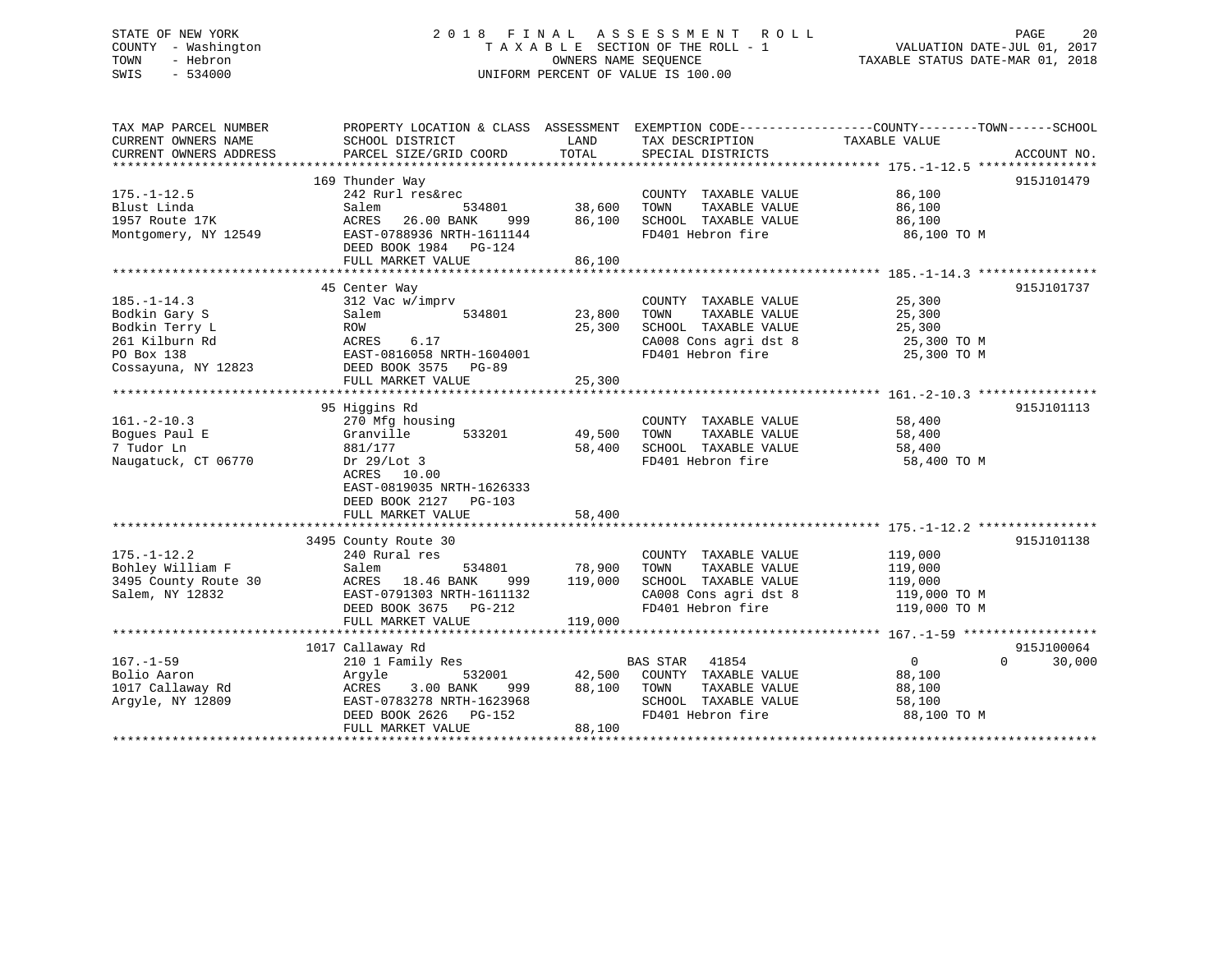## STATE OF NEW YORK 2 0 1 8 F I N A L A S S E S S M E N T R O L L PAGE 21 COUNTY - Washington T A X A B L E SECTION OF THE ROLL - 1 VALUATION DATE-JUL 01, 2017 TOWN - Hebron OWNERS NAME SEQUENCE TAXABLE STATUS DATE-MAR 01, 2018 SWIS - 534000 UNIFORM PERCENT OF VALUE IS 100.00

| TAX MAP PARCEL NUMBER<br>CURRENT OWNERS NAME<br>CURRENT OWNERS ADDRESS                     | SCHOOL DISTRICT<br>PARCEL SIZE/GRID COORD                                                                                                                                            | LAND<br>TAX DESCRIPTION<br>TOTAL<br>SPECIAL DISTRICTS                                                                                    | PROPERTY LOCATION & CLASS ASSESSMENT EXEMPTION CODE----------------COUNTY-------TOWN------SCHOOL<br>TAXABLE VALUE                             | ACCOUNT NO.                                                                             |
|--------------------------------------------------------------------------------------------|--------------------------------------------------------------------------------------------------------------------------------------------------------------------------------------|------------------------------------------------------------------------------------------------------------------------------------------|-----------------------------------------------------------------------------------------------------------------------------------------------|-----------------------------------------------------------------------------------------|
| $178. - 1 - 34$<br>Bolt Frederick<br>Bolt Jessica<br>618 Tiplady Rd<br>Granville, NY 12832 | 618 Tiplady Rd<br>260 Seasonal res<br>Salem<br>Lot 21<br>$ACRES$ 11.82<br>EAST-0820190 NRTH-1610832<br>DEED BOOK 3785 PG-205<br>FULL MARKET VALUE                                    | VETWAR CTS 41120<br>534801 52,200 AGED-TOWN 41803<br>95,000 AGE-CO/SCH 41805<br>TOWN<br>SCHOOL TAXABLE VALUE<br>95,000 FD401 Hebron fire | 14,250 14,250<br>40,375<br>COUNTY TAXABLE VALUE<br>40,375<br>TAXABLE VALUE<br>48,450<br>47,500<br>95,000 TO M                                 | 915J101408<br>$\overline{0}$<br>$0 \t32,300$<br>$\mathbf 0$<br>$\overline{0}$<br>47,500 |
| $183.2 - 1 - 27$<br>Bombard Jason<br>100 Barkley Ln<br>Salem, NY 12865                     | 100 Barkley Ln<br>210 1 Family Res<br>Salem<br>lake access<br>ACRES<br>2.62 BANK<br>999<br>EAST-0787000 NRTH-1605779<br>DEED BOOK 3893 PG-1<br>FULL MARKET VALUE                     | 534801 41,500<br>TOWN<br>162,700 SCHOOL TAXABLE VALUE<br>162,700                                                                         | COUNTY TAXABLE VALUE 162,700<br>162,700<br>TAXABLE VALUE<br>162,700<br>FD401 Hebron fire<br>162,700 TO M                                      | 915J101148                                                                              |
| $185. - 1 - 14.9$<br>Booska Steven<br>4177 County Route 48<br>Argyle, NY 12809             | State Route 22<br>314 Rural vac<10<br>534801<br>Salem<br>Thompson Sub/ 29#87 Lot 1 9,300<br>ACRES<br>6.14<br>EAST-0814767 NRTH-1604440<br>DEED BOOK 3777 PG-207<br>FULL MARKET VALUE | COUNTY TAXABLE VALUE<br>9,300<br>TOWN<br>SCHOOL TAXABLE VALUE<br>9,300                                                                   | 9,300<br>TAXABLE VALUE<br>9,300<br>9,300<br>SCHOOL TAXABLE VALUE 9,300<br>CA008 Cons agri dst 8 9,300 TO M<br>FD401 Hebron fire<br>9,300 TO M | 915J100676                                                                              |
| $144. - 1 - 27$<br>Bouret George H<br>7676 State Route 22<br>Granville, NY 12832           | State Route 22<br>314 Rural vac<10<br>533201<br>Granville<br>FRNT 130.00 DPTH 208.00<br>ACRES<br>0.62<br>EAST-0820456 NRTH-1642851<br>DEED BOOK 908<br>PG-323<br>FULL MARKET VALUE   | 6,700<br>TOWN<br>FD401 Hebron fire<br>6,700                                                                                              | 6,700<br>COUNTY TAXABLE VALUE<br>TAXABLE VALUE<br>6,700<br>$6,700$ SCHOOL TAXABLE VALUE $6,700$<br>6,700 TO M                                 | 915J101026                                                                              |
| $144. - 1 - 28$<br>Bouret George H<br>7676 State Route 22<br>Granville, NY 12832           | 7676 State Route 22<br>210 1 Family Res<br>Granville<br>1.80 BANK<br>ACRES<br>999<br>EAST-0820381 NRTH-1642621<br>DEED BOOK 879<br>PG-167<br>FULL MARKET VALUE                       | BAS STAR 41854<br>533201 34,000 COUNTY TAXABLE VALUE<br>96,000 TOWN<br>96,000                                                            | $\overline{0}$<br>96,000<br>TAXABLE VALUE<br>96,000<br>SCHOOL TAXABLE VALUE<br>66,000<br>FD401 Hebron fire<br>96,000 TO M                     | 915J100612<br>$\Omega$<br>30,000                                                        |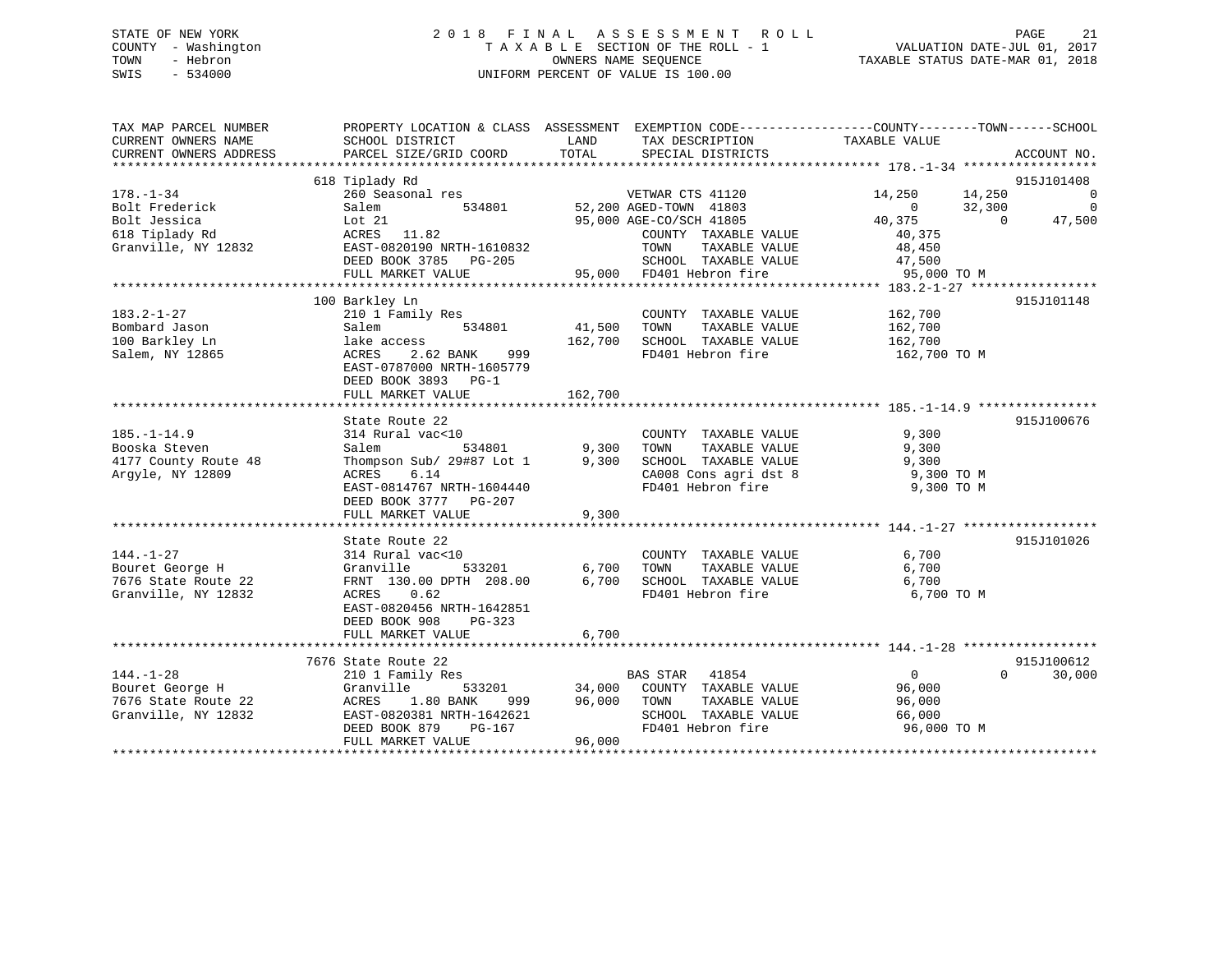## STATE OF NEW YORK 2 0 1 8 F I N A L A S S E S S M E N T R O L L PAGE 22 COUNTY - Washington T A X A B L E SECTION OF THE ROLL - 1 VALUATION DATE-JUL 01, 2017 TOWN - Hebron OWNERS NAME SEQUENCE TAXABLE STATUS DATE-MAR 01, 2018 SWIS - 534000 UNIFORM PERCENT OF VALUE IS 100.00

| TAX MAP PARCEL NUMBER<br>CURRENT OWNERS NAME<br>CURRENT OWNERS ADDRESS                       | PROPERTY LOCATION & CLASS ASSESSMENT<br>SCHOOL DISTRICT<br>PARCEL SIZE/GRID COORD                                                 | LAND<br>TOTAL              | TAX DESCRIPTION<br>SPECIAL DISTRICTS                                                                                | EXEMPTION CODE-----------------COUNTY-------TOWN------SCHOOL<br>TAXABLE VALUE | ACCOUNT NO. |
|----------------------------------------------------------------------------------------------|-----------------------------------------------------------------------------------------------------------------------------------|----------------------------|---------------------------------------------------------------------------------------------------------------------|-------------------------------------------------------------------------------|-------------|
|                                                                                              |                                                                                                                                   |                            |                                                                                                                     |                                                                               |             |
| $144. - 1 - 37.3$<br>Bourn Calvin L                                                          | East Green Pond Way<br>314 Rural vac<10<br>Granville<br>533201                                                                    | 32,200                     | COUNTY TAXABLE VALUE<br>TAXABLE VALUE<br>TOWN                                                                       | 32,200<br>32,200                                                              | 915J101447  |
| 21 Raceville Rd<br>Hampton, NY 12837                                                         | Water Rights<br><b>ACRES</b><br>5.10<br>EAST-0817217 NRTH-1642849<br>DEED BOOK 763<br>PG-106                                      | 32,200                     | SCHOOL TAXABLE VALUE<br>FD401 Hebron fire                                                                           | 32,200<br>32,200 TO M                                                         |             |
|                                                                                              | FULL MARKET VALUE                                                                                                                 | 32,200                     |                                                                                                                     |                                                                               |             |
|                                                                                              |                                                                                                                                   |                            |                                                                                                                     |                                                                               |             |
| $177. - 1 - 39$<br>Boutsikaris Costa N<br>Boutsikaris Nina                                   | 20 Middle Rd<br>210 1 Family Res<br>534801<br>Salem<br>584/223 748/254                                                            | 45,300<br>125,500          | COUNTY TAXABLE VALUE<br>TOWN<br>TAXABLE VALUE<br>SCHOOL TAXABLE VALUE                                               | 125,500<br>125,500<br>125,500                                                 | 915J100255  |
| 321 Front St<br>Nyack, NY 10960                                                              | 7.20<br>ACRES<br>EAST-0804886 NRTH-1613124<br>DEED BOOK 3216<br>$PG-1$                                                            |                            | FD401 Hebron fire                                                                                                   | 125,500 TO M                                                                  |             |
|                                                                                              | FULL MARKET VALUE                                                                                                                 | 125,500                    |                                                                                                                     |                                                                               |             |
|                                                                                              | 226 Little Burch Hill Rd                                                                                                          |                            |                                                                                                                     |                                                                               | 915J101284  |
| $151. - 1 - 16.5$<br>Bowcock John P Jr<br>Bowcock Loree<br>26 Halliday Rd<br>Coram, NY 11727 | 210 1 Family Res<br>533201<br>Granville<br>5.06<br>ACRES<br>EAST-0800470 NRTH-1634324<br>DEED BOOK 517<br>PG-47                   | 52,100<br>95,600           | COUNTY TAXABLE VALUE<br>TAXABLE VALUE<br>TOWN<br>SCHOOL TAXABLE VALUE<br>FD401 Hebron fire                          | 95,600<br>95,600<br>95,600<br>95,600 TO M                                     |             |
|                                                                                              | FULL MARKET VALUE                                                                                                                 | 95,600                     |                                                                                                                     |                                                                               |             |
|                                                                                              |                                                                                                                                   |                            |                                                                                                                     |                                                                               |             |
|                                                                                              | 177 Benn Rd                                                                                                                       |                            |                                                                                                                     |                                                                               | 915J101297  |
| $169. - 1 - 3.2$<br>Bower Randolph D<br>177 Benn Rd<br>Granville, NY 12832                   | 270 Mfg housing<br>534801<br>Salem<br>1.63<br>ACRES<br>EAST-0805706 NRTH-1625863<br>DEED BOOK 911<br>$PG-34$<br>FULL MARKET VALUE | 33,600<br>54,600<br>54,600 | COUNTY TAXABLE VALUE<br>TOWN<br>TAXABLE VALUE<br>SCHOOL TAXABLE VALUE<br>CA008 Cons agri dst 8<br>FD401 Hebron fire | 54,600<br>54,600<br>54,600<br>54,600 TO M<br>54,600 TO M                      |             |
|                                                                                              |                                                                                                                                   |                            |                                                                                                                     |                                                                               |             |
| $161. - 2 - 3.12$<br>Brace Aaron S<br>Brace Dorothy L                                        | Rykowski Ln<br>314 Rural vac<10<br>533201<br>Granville<br>ACRES<br>6.70                                                           | 5,000<br>5,000             | COUNTY TAXABLE VALUE<br>TOWN<br>TAXABLE VALUE<br>SCHOOL TAXABLE VALUE                                               | 5,000<br>5,000<br>5,000                                                       | 915J101586  |
| 873 South Rd<br>East Arlington, VT 05252<br>******************                               | EAST-0822441 NRTH-1627235<br>DEED BOOK 772<br>$PG-225$<br>FULL MARKET VALUE<br>**************************************             | 5,000                      | FD401 Hebron fire                                                                                                   | 5,000 TO M                                                                    |             |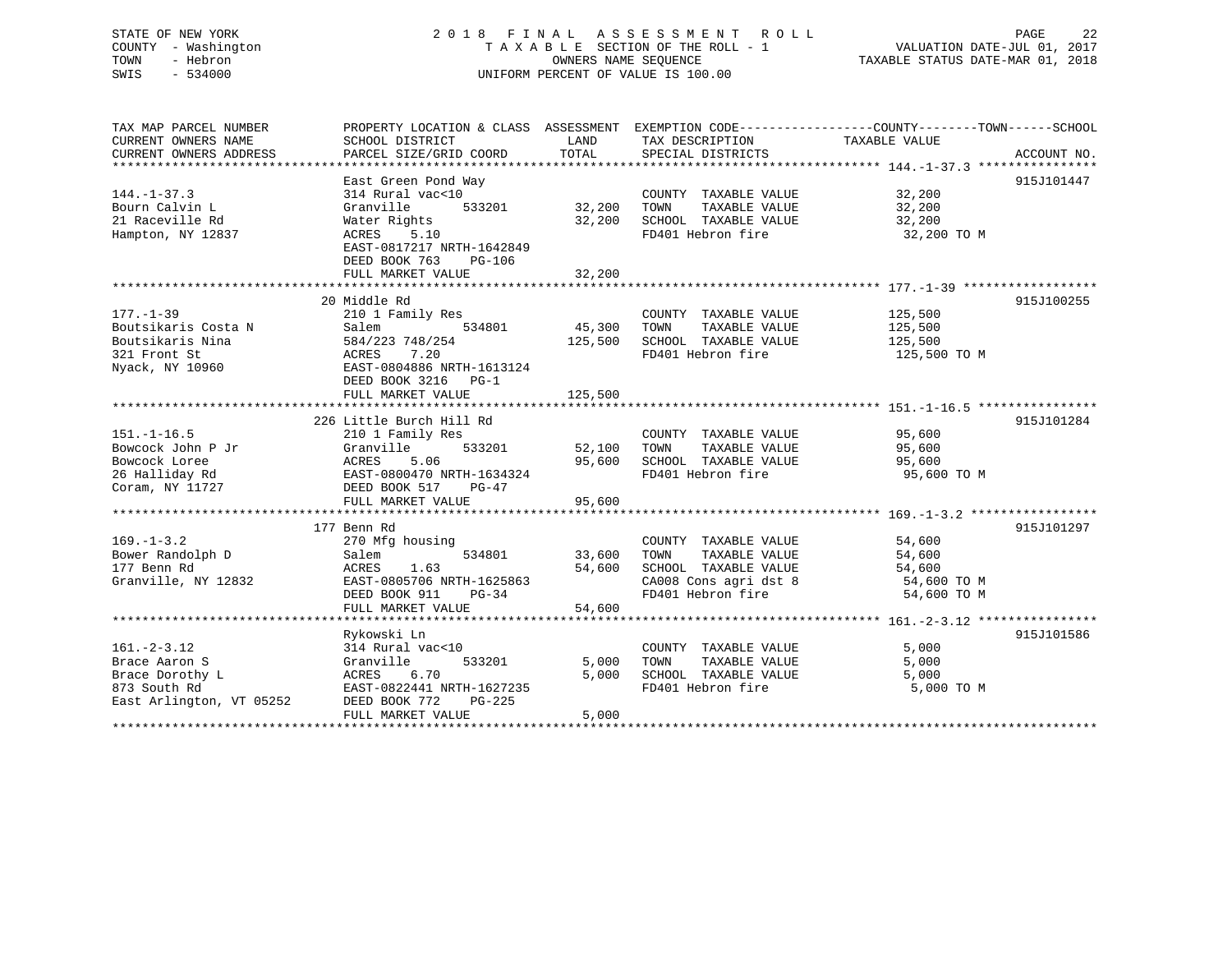## STATE OF NEW YORK 2 0 1 8 F I N A L A S S E S S M E N T R O L L PAGE 23 COUNTY - Washington T A X A B L E SECTION OF THE ROLL - 1 VALUATION DATE-JUL 01, 2017 TOWN - Hebron OWNERS NAME SEQUENCE TAXABLE STATUS DATE-MAR 01, 2018 SWIS - 534000 UNIFORM PERCENT OF VALUE IS 100.00

TAX MAP PARCEL NUMBER PROPERTY LOCATION & CLASS ASSESSMENT EXEMPTION CODE------------------COUNTY--------TOWN------SCHOOL

CURRENT OWNERS NAME SCHOOL DISTRICT THE LAND TAX DESCRIPTION TAXABLE VALUE CURRENT OWNERS ADDRESS PARCEL SIZE/GRID COORD TOTAL SPECIAL DISTRICTS ACCOUNT NO. \*\*\*\*\*\*\*\*\*\*\*\*\*\*\*\*\*\*\*\*\*\*\*\*\*\*\*\*\*\*\*\*\*\*\*\*\*\*\*\*\*\*\*\*\*\*\*\*\*\*\*\*\*\*\*\*\*\*\*\*\*\*\*\*\*\*\*\*\*\*\*\*\*\*\*\*\*\*\*\*\*\*\*\*\*\*\*\*\*\*\*\*\*\*\*\*\*\*\*\*\*\*\* 170.-1-12.4 \*\*\*\*\*\*\*\*\*\*\*\*\*\*\*\* 459 Mountainside Meadows Way 915J101790 170.-1-12.4 210 1 Family Res BAS STAR 41854 0 30,000 Brace Michelle R Salem 534801 38,200 COUNTY TAXABLE VALUE 95,000 Townsend Gregg R Lot 1 95,000 TOWN TAXABLE VALUE 95,000 459 Mountainside Meadows Way ACRES 3.46 SCHOOL TAXABLE VALUE 65,000 Salem, NY 12865 EAST-0815618 NRTH-1617704 CA008 Cons agri dst 8 95,000 TO M DEED BOOK 3904 PG-16 FD401 Hebron fire 95,000 TO M PRIOR OWNER ON 3/01/2018 FULL MARKET VALUE 95,000 Brace Michelle Rae \*\*\*\*\*\*\*\*\*\*\*\*\*\*\*\*\*\*\*\*\*\*\*\*\*\*\*\*\*\*\*\*\*\*\*\*\*\*\*\*\*\*\*\*\*\*\*\*\*\*\*\*\*\*\*\*\*\*\*\*\*\*\*\*\*\*\*\*\*\*\*\*\*\*\*\*\*\*\*\*\*\*\*\*\*\*\*\*\*\*\*\*\*\*\*\*\*\*\*\*\*\*\* 184.-1-11 \*\*\*\*\*\*\*\*\*\*\*\*\*\*\*\*\*\* 1143 Bogtown Rd 89 PCT OF VALUE USED FOR EXEMPTION PURPOSES 915J100023 184.-1-11 240 Rural res VET WAR CT 41121 20,332 18,000 0 184.-1-11 129.000 240 Eural res 534801 66,000 ENH STAR CT 41121 20,332 18,000 0 0 0 0 0 66,800 PO Box 111 ACRES 12.00 BANK 999 152,300 COUNTY TAXABLE VALUE 131,968 Salem, NY 12865 EAST-0803357 NRTH-1607335 TOWN TAXABLE VALUE 134,300 DEED BOOK 812 PG-32 SCHOOL TAXABLE VALUE 85,500 FULL MARKET VALUE 152,300 FD401 Hebron fire 152,300 TO M \*\*\*\*\*\*\*\*\*\*\*\*\*\*\*\*\*\*\*\*\*\*\*\*\*\*\*\*\*\*\*\*\*\*\*\*\*\*\*\*\*\*\*\*\*\*\*\*\*\*\*\*\*\*\*\*\*\*\*\*\*\*\*\*\*\*\*\*\*\*\*\*\*\*\*\*\*\*\*\*\*\*\*\*\*\*\*\*\*\*\*\*\*\*\*\*\*\*\*\*\*\*\* 185.-1-24 \*\*\*\*\*\*\*\*\*\*\*\*\*\*\*\*\*\* 6293 State Route 22 915J101547185.-1-24 210 1 Family Res COUNTY TAXABLE VALUE 170,000 Bratton Debra R Salem 534801 40,700 TOWN TAXABLE VALUE 170,000 Bratton Lanny I ACRES 4.47 170,000 SCHOOL TAXABLE VALUE 170,000 120 Airstrip Rd EAST-0815847 NRTH-1609629 FD401 Hebron fire 170,000 TO M Indian Lake, NY 12842 DEED BOOK 3167 PG-284 FULL MARKET VALUE 170,000 \*\*\*\*\*\*\*\*\*\*\*\*\*\*\*\*\*\*\*\*\*\*\*\*\*\*\*\*\*\*\*\*\*\*\*\*\*\*\*\*\*\*\*\*\*\*\*\*\*\*\*\*\*\*\*\*\*\*\*\*\*\*\*\*\*\*\*\*\*\*\*\*\*\*\*\*\*\*\*\*\*\*\*\*\*\*\*\*\*\*\*\*\*\*\*\*\*\*\*\*\*\*\* 185.-1-29 \*\*\*\*\*\*\*\*\*\*\*\*\*\*\*\*\*\*State Route 22 915J101901 185.-1-29 314 Rural vac<10 COUNTY TAXABLE VALUE 18,200 Bratton Debra R Salem 534801 18,200 TOWN TAXABLE VALUE 18,200 Bratton Lanny I lot 8 18,200 SCHOOL TAXABLE VALUE 18,200 120 Airstrip Rd ACRES 3.49 FD401 Hebron fire 18,200 TO M Indian Lake, NY 12842 EAST-0815736 NRTH-1609218 DEED BOOK 3167 PG-284FULL MARKET VALUE 18,200 \*\*\*\*\*\*\*\*\*\*\*\*\*\*\*\*\*\*\*\*\*\*\*\*\*\*\*\*\*\*\*\*\*\*\*\*\*\*\*\*\*\*\*\*\*\*\*\*\*\*\*\*\*\*\*\*\*\*\*\*\*\*\*\*\*\*\*\*\*\*\*\*\*\*\*\*\*\*\*\*\*\*\*\*\*\*\*\*\*\*\*\*\*\*\*\*\*\*\*\*\*\*\* 177.-1-23 \*\*\*\*\*\*\*\*\*\*\*\*\*\*\*\*\*\*14 Sheldon Rd 915J101357  $0 \t 30.000$ 177.-1-23 210 1 Family Res BAS STAR 41854 0 0 30,000 Braymer Eric T Salem 534801 30,900 COUNTY TAXABLE VALUE 77,800 14 Sheldon Rd 1668/101 77,800 TOWN TAXABLE VALUE 77,800 The Charles Charles Charles Charles Charles Charles Charles Charles Charles Charles Charles (17,800<br>Granville, NY 12832 FRNT 185.00 DPTH 173.00 SCHOOL TAXABLE VALUE 47,800 ACRES 0.73 FD401 Hebron fire 77,800 TO M EAST-0815683 NRTH-1615538 DEED BOOK 2230 PG-119 FULL MARKET VALUE 77,800 \*\*\*\*\*\*\*\*\*\*\*\*\*\*\*\*\*\*\*\*\*\*\*\*\*\*\*\*\*\*\*\*\*\*\*\*\*\*\*\*\*\*\*\*\*\*\*\*\*\*\*\*\*\*\*\*\*\*\*\*\*\*\*\*\*\*\*\*\*\*\*\*\*\*\*\*\*\*\*\*\*\*\*\*\*\*\*\*\*\*\*\*\*\*\*\*\*\*\*\*\*\*\*\*\*\*\*\*\*\*\*\*\*\*\*\*\*\*\*\*\*\*\*\*\*\*\*\*\*\*\*\*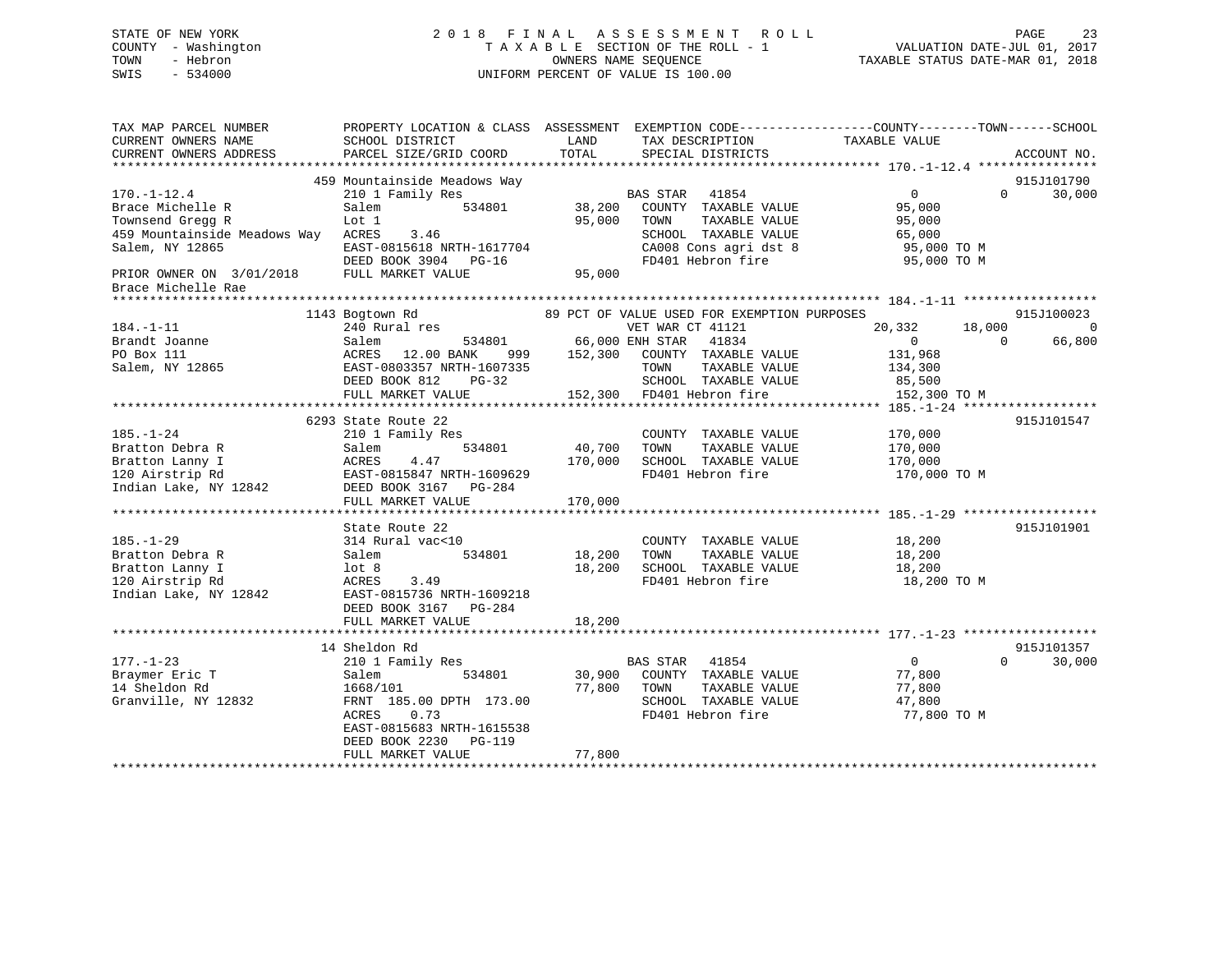## STATE OF NEW YORK 2 0 1 8 F I N A L A S S E S S M E N T R O L L PAGE 24 COUNTY - Washington T A X A B L E SECTION OF THE ROLL - 1 VALUATION DATE-JUL 01, 2017 TOWN - Hebron OWNERS NAME SEQUENCE TAXABLE STATUS DATE-MAR 01, 2018 SWIS - 534000 UNIFORM PERCENT OF VALUE IS 100.00

| TAX MAP PARCEL NUMBER<br>CURRENT OWNERS NAME | PROPERTY LOCATION & CLASS ASSESSMENT EXEMPTION CODE---------------COUNTY-------TOWN-----SCHOOL<br>SCHOOL DISTRICT | LAND    | TAX DESCRIPTION       | TAXABLE VALUE |             |
|----------------------------------------------|-------------------------------------------------------------------------------------------------------------------|---------|-----------------------|---------------|-------------|
| CURRENT OWNERS ADDRESS                       | PARCEL SIZE/GRID COORD                                                                                            | TOTAL   | SPECIAL DISTRICTS     |               | ACCOUNT NO. |
|                                              |                                                                                                                   |         |                       |               |             |
|                                              | 37 Hebron Hills Rd                                                                                                |         |                       |               | 915J100138  |
| $183. - 1 - 41$                              | 210 1 Family Res                                                                                                  |         | COUNTY TAXABLE VALUE  | 171,300       |             |
| Braymer Zachary D                            | 534801<br>Salem                                                                                                   | 49,600  | TAXABLE VALUE<br>TOWN | 171,300       |             |
| 37 Hebron Hills Rd                           | ACRES<br>4.50 BANK<br>999                                                                                         | 171,300 | SCHOOL TAXABLE VALUE  | 171,300       |             |
| Salem, NY 12865                              | EAST-0788056 NRTH-1602726                                                                                         |         | FD401 Hebron fire     | 171,300 TO M  |             |
|                                              | DEED BOOK 2895 PG-170                                                                                             |         |                       |               |             |
|                                              | FULL MARKET VALUE                                                                                                 | 171,300 |                       |               |             |
|                                              |                                                                                                                   |         |                       |               |             |
|                                              | 9 Sawmill Rd                                                                                                      |         |                       |               | 915J100102  |
| $153. - 1 - 9.1$                             | 210 1 Family Res                                                                                                  |         | COUNTY TAXABLE VALUE  | 91,100        |             |
| Brayton Thomas                               | 533201<br>Granville                                                                                               | 52,200  | TOWN<br>TAXABLE VALUE | 91,100        |             |
| 2349 Clark Rd                                | Byrd Sub/ Dr29\#77                                                                                                | 91,100  | SCHOOL TAXABLE VALUE  | 91,100        |             |
| Canastota, NY 13032                          | 2839/331                                                                                                          |         | FD401 Hebron fire     | 91,100 TO M   |             |
|                                              | ACRES<br>5.11                                                                                                     |         |                       |               |             |
|                                              | EAST-0819699 NRTH-1637622                                                                                         |         |                       |               |             |
|                                              | DEED BOOK 3239 PG-290                                                                                             |         |                       |               |             |
|                                              | FULL MARKET VALUE                                                                                                 | 91,100  |                       |               |             |
|                                              |                                                                                                                   |         |                       |               |             |
|                                              | Wood Way                                                                                                          |         |                       |               |             |
| $186. - 1 - 20$                              | 322 Rural vac>10                                                                                                  |         | COUNTY TAXABLE VALUE  | 38,100        |             |
| Brennan James                                | 534801<br>Salem                                                                                                   | 38,100  | TAXABLE VALUE<br>TOWN | 38,100        |             |
| 3177 River Rd                                | ACRES 15.76                                                                                                       | 38,100  | SCHOOL TAXABLE VALUE  | 38,100        |             |
| Mechanicville, NY 12118                      | EAST-0817676 NRTH-1609771                                                                                         |         | FD401 Hebron fire     | 38,100 TO M   |             |
|                                              | DEED BOOK 3499 PG-120                                                                                             |         |                       |               |             |
|                                              | FULL MARKET VALUE                                                                                                 | 38,100  |                       |               |             |
|                                              |                                                                                                                   |         |                       |               |             |
|                                              | 151 East Green Pond Way                                                                                           |         |                       |               | 915J100073  |
| $143. - 1 - 11$                              | 260 Seasonal res - WTRFNT                                                                                         |         | COUNTY TAXABLE VALUE  | 95,900        |             |
| Brennen Joseph                               | Granville<br>533201                                                                                               | 70,700  | TOWN<br>TAXABLE VALUE | 95,900        |             |
| Brennen Margery LE                           | 1.20<br>ACRES                                                                                                     | 95,900  | SCHOOL TAXABLE VALUE  | 95,900        |             |
| 1 Brenda Dr                                  | EAST-0816390 NRTH-1643921                                                                                         |         | FD401 Hebron fire     | 95,900 TO M   |             |
| Hudson Falls, NY 12839                       | DEED BOOK 591                                                                                                     |         |                       |               |             |
|                                              | PG-273<br>FULL MARKET VALUE                                                                                       |         |                       |               |             |
|                                              |                                                                                                                   | 95,900  |                       |               |             |
|                                              |                                                                                                                   |         |                       |               |             |
|                                              | State Route 22                                                                                                    |         |                       |               | 915J101104  |
| $177. - 1 - 26.4$                            | 312 Vac w/imprv                                                                                                   |         | COUNTY TAXABLE VALUE  | 38,100        |             |
| Brenner Jon M                                | 534801<br>Salem                                                                                                   | 35,000  | TOWN<br>TAXABLE VALUE | 38,100        |             |
| Brenner Annette M                            | ACRES 13.65                                                                                                       | 38,100  | SCHOOL TAXABLE VALUE  | 38,100        |             |
| 1600 Sherman Ave                             | EAST-0815072 NRTH-1613479                                                                                         |         | FD401 Hebron fire     | 38,100 TO M   |             |
| Hamden, CT 06514                             | DEED BOOK 1803 PG-331                                                                                             |         |                       |               |             |
|                                              | FULL MARKET VALUE                                                                                                 | 38,100  |                       |               |             |
|                                              |                                                                                                                   |         |                       |               |             |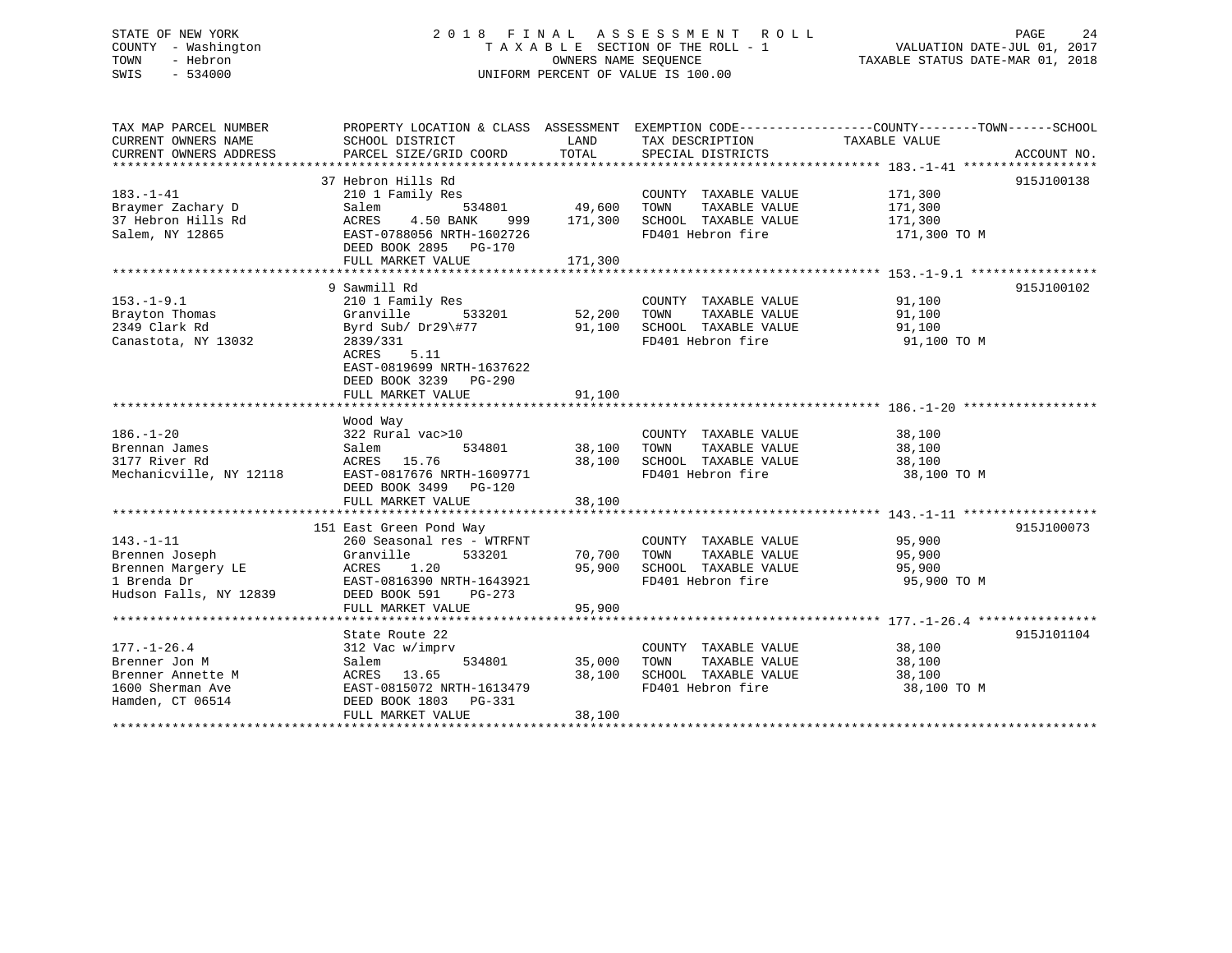# STATE OF NEW YORK 2 0 1 8 F I N A L A S S E S S M E N T R O L L PAGE 25COUNTY - Washington  $T A X A B L E$  SECTION OF THE ROLL - 1 TOWN - Hebron SWIS - 534000 UNIFORM PERCENT OF VALUE IS 100.00

TAXABLE STATUS DATE-MAR 01, 2018

| TAX MAP PARCEL NUMBER<br>CURRENT OWNERS NAME           | PROPERTY LOCATION & CLASS ASSESSMENT<br>SCHOOL DISTRICT | LAND            | EXEMPTION CODE-----------------COUNTY-------TOWN------SCHOOL<br>TAX DESCRIPTION | TAXABLE VALUE    |                      |
|--------------------------------------------------------|---------------------------------------------------------|-----------------|---------------------------------------------------------------------------------|------------------|----------------------|
| CURRENT OWNERS ADDRESS                                 | PARCEL SIZE/GRID COORD                                  | TOTAL           | SPECIAL DISTRICTS                                                               |                  | ACCOUNT NO.          |
|                                                        |                                                         |                 |                                                                                 |                  |                      |
|                                                        | 1230 Smith Rd                                           |                 |                                                                                 |                  | 915J100645           |
| $152 - 2 - 27$                                         | 240 Rural res                                           |                 | COUNTY TAXABLE VALUE                                                            | 126,000          |                      |
| Bresson Cindy                                          | Granville<br>533201                                     | 77,300          | TOWN<br>TAXABLE VALUE                                                           | 126,000          |                      |
| 1230 Smith Rd                                          | ACRES<br>24.11                                          | 126,000         | SCHOOL TAXABLE VALUE                                                            | 126,000          |                      |
| Granville, NY 12832                                    | EAST-0816516 NRTH-1639878<br>DEED BOOK 3630 PG-193      |                 | FD401 Hebron fire                                                               | 126,000 TO M     |                      |
| MAY BE SUBJECT TO PAYMENT<br>UNDER AGDIST LAW TIL 2022 | FULL MARKET VALUE                                       | 126,000         |                                                                                 |                  |                      |
|                                                        |                                                         |                 |                                                                                 |                  |                      |
|                                                        | 1117 Chamberlin Mills Rd                                |                 |                                                                                 |                  | 915J101829           |
| $177. - 1 - 28.1$                                      | 241 Rural res&ag                                        |                 | AG DIST<br>41720                                                                | 52,274<br>52,274 | 52,274               |
| Brillon Joseph E                                       | 534801<br>Salem                                         |                 | 118,200 BAS STAR 41854                                                          | $\overline{0}$   | 30,000<br>$\Omega$   |
| Brillon Sally                                          | 727/259 727/265                                         | 283,000         | COUNTY TAXABLE VALUE                                                            | 230,726          |                      |
| 1117 Chamberlin Mills Rd                               | ACRES 39.90                                             |                 | TOWN<br>TAXABLE VALUE                                                           | 230,726          |                      |
| Salem, NY 12865                                        | EAST-0812620 NRTH-1614583                               |                 | SCHOOL TAXABLE VALUE                                                            | 200,726          |                      |
|                                                        | DEED BOOK 621<br>PG-240                                 |                 | CA008 Cons agri dst 8                                                           | 230,726 TO M     |                      |
| MAY BE SUBJECT TO PAYMENT                              | FULL MARKET VALUE                                       | 283,000         | 52,274 EX                                                                       |                  |                      |
| UNDER AGDIST LAW TIL 2022                              |                                                         |                 | FD401 Hebron fire                                                               | 283,000 TO M     |                      |
|                                                        |                                                         |                 |                                                                                 |                  | *************        |
|                                                        | 132 Bromley Ln                                          |                 |                                                                                 |                  | 915J100054           |
| $178. - 1 - 5$                                         | 210 1 Family Res                                        |                 | COUNTY TAXABLE VALUE                                                            | 140,500          |                      |
| Bromley Estate Casper C LE                             | Salem<br>534801                                         | 46,200          | TOWN<br>TAXABLE VALUE                                                           | 140,500          |                      |
| Bromley Addie L LE                                     | Trans Exempt Repay 2018                                 | 140,500         | SCHOOL TAXABLE VALUE                                                            | 140,500          |                      |
| Attn: Jameson Ronald S                                 | 7.80<br>ACRES                                           |                 | FD401 Hebron fire                                                               | 140,500 TO M     |                      |
| 132 Bromley Ln                                         | EAST-0820951 NRTH-1614391                               |                 | TE533 Trans exmt repay-flq                                                      | $.00$ MT         |                      |
| Granville, NY 12832                                    | DEED BOOK 786<br>PG-47                                  |                 |                                                                                 |                  |                      |
|                                                        | FULL MARKET VALUE                                       | 140,500         |                                                                                 |                  |                      |
|                                                        |                                                         |                 |                                                                                 |                  |                      |
|                                                        | 40 Barkley Ln                                           |                 |                                                                                 |                  | 915J101169           |
| $183.2 - 1 - 33$                                       | 242 Rurl res&rec - WTRFNT                               |                 | COUNTY TAXABLE VALUE                                                            | 623,500          |                      |
| Brooks Randolph                                        | 534801<br>Salem                                         | 233,700         | TAXABLE VALUE<br>TOWN                                                           | 623,500          |                      |
| Brooks Bonnie N                                        | 13.35<br>ACRES                                          | 623,500         | SCHOOL TAXABLE VALUE                                                            | 623,500          |                      |
| 3 Schindler Dr                                         | EAST-0786028 NRTH-1606290                               |                 | FD401 Hebron fire                                                               | 623,500 TO M     |                      |
| Succasunna, NJ 07876                                   | DEED BOOK 1975 PG-319                                   |                 |                                                                                 |                  |                      |
|                                                        | FULL MARKET VALUE                                       | 623,500         |                                                                                 |                  |                      |
|                                                        |                                                         |                 |                                                                                 |                  |                      |
|                                                        | 325 Darfler Rd                                          |                 |                                                                                 |                  | 915J101209           |
| $159. - 1 - 4.2$                                       | 270 Mfg housing                                         |                 | AGED-CO<br>41802                                                                | 14,360           | $\Omega$<br>$\Omega$ |
| Brosseau George                                        | 533801<br>Hartford                                      | 32,000 ENH STAR | 41834                                                                           | $\overline{0}$   | $\Omega$<br>66,800   |
| Brosseau Muriel                                        | Easement 2688/227                                       | 71,800          | COUNTY TAXABLE VALUE                                                            | 57,440           |                      |
| 325 Darfler Rd                                         | 1.00<br>ACRES                                           |                 | TOWN<br>TAXABLE VALUE                                                           | 71,800           |                      |
| Granville, NY 12832                                    | EAST-0797041 NRTH-1632481                               |                 | SCHOOL TAXABLE VALUE                                                            | 5,000            |                      |
|                                                        | DEED BOOK 840<br>PG-284                                 |                 | FD401 Hebron fire                                                               | 71,800 TO M      |                      |
|                                                        | FULL MARKET VALUE                                       | 71,800          |                                                                                 |                  |                      |
|                                                        |                                                         |                 |                                                                                 |                  |                      |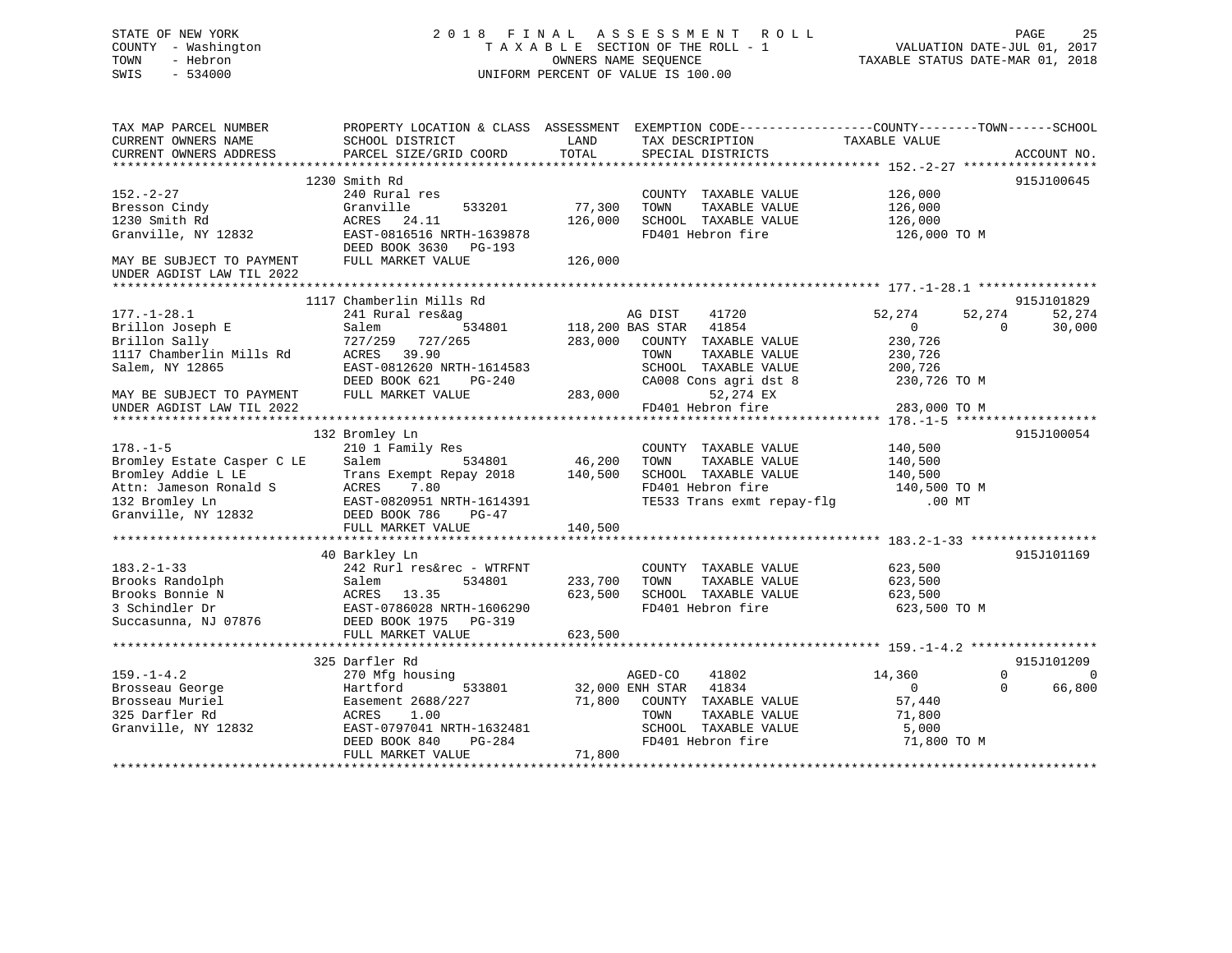## STATE OF NEW YORK 2 0 1 8 F I N A L A S S E S S M E N T R O L L PAGE 26 COUNTY - Washington T A X A B L E SECTION OF THE ROLL - 1 VALUATION DATE-JUL 01, 2017 TOWN - Hebron OWNERS NAME SEQUENCE TAXABLE STATUS DATE-MAR 01, 2018 SWIS - 534000 UNIFORM PERCENT OF VALUE IS 100.00

| TAX MAP PARCEL NUMBER<br>CURRENT OWNERS NAME<br>CURRENT OWNERS ADDRESS | SCHOOL DISTRICT<br>PARCEL SIZE/GRID COORD          | LAND<br>TOTAL  | TAX DESCRIPTION<br>SPECIAL DISTRICTS                | PROPERTY LOCATION & CLASS ASSESSMENT EXEMPTION CODE---------------COUNTY-------TOWN------SCHOOL<br>TAXABLE VALUE<br>ACCOUNT NO. |
|------------------------------------------------------------------------|----------------------------------------------------|----------------|-----------------------------------------------------|---------------------------------------------------------------------------------------------------------------------------------|
|                                                                        |                                                    |                |                                                     |                                                                                                                                 |
|                                                                        | Dunnigan Rd                                        |                |                                                     |                                                                                                                                 |
| $184. - 1 - 19.9$                                                      | 314 Rural vac<10                                   |                | COUNTY TAXABLE VALUE                                | 33,600                                                                                                                          |
| Brown Bruce E                                                          | Salem<br>534801                                    | 33,600         |                                                     | 33,600                                                                                                                          |
| 27 Excelsior Spring Ave                                                | $1$ ot $9$                                         | 33,600         |                                                     | 33,600                                                                                                                          |
| Saratoga Springs, NY 12866                                             | 5.82<br>ACRES                                      |                |                                                     | CA008 Cons agri dst 8 33,600 TO M                                                                                               |
|                                                                        | EAST-0797319 NRTH-1603606<br>DEED BOOK 2731 PG-197 |                | FD401 Hebron fire                                   | 33,600 TO M                                                                                                                     |
|                                                                        |                                                    |                |                                                     |                                                                                                                                 |
|                                                                        | Patterson Hill Rd                                  |                |                                                     | 915J101505                                                                                                                      |
| $183. - 1 - 32.3$                                                      | 314 Rural vac<10                                   |                |                                                     | 22,400                                                                                                                          |
| Brown Mary Beth                                                        | Salem                                              |                | COUNTY TAXABLE VALUE<br>TOWN      TAXABLE VALUE     | 22,400                                                                                                                          |
| 401 Elm St                                                             | ACRES<br>2.96                                      | 22,400         | SCHOOL TAXABLE VALUE                                | 22,400                                                                                                                          |
| Leadville, CO 80461                                                    | EAST-0788395 NRTH-1601554                          |                | FD401 Hebron fire                                   | 22,400 TO M                                                                                                                     |
|                                                                        | DEED BOOK 725<br>PG-150                            |                |                                                     |                                                                                                                                 |
|                                                                        | FULL MARKET VALUE                                  | 22,400         |                                                     |                                                                                                                                 |
|                                                                        |                                                    |                |                                                     |                                                                                                                                 |
|                                                                        | 1140 Patterson Hill Rd                             |                |                                                     | 915J101545                                                                                                                      |
| $183. - 1 - 32.6$                                                      | 210 1 Family Res                                   |                | BAS STAR 41854                                      | $\Omega$<br>$\overline{0}$<br>30,000                                                                                            |
| Brown Marybeth                                                         | 534801<br>Salem                                    |                | 42,200 COUNTY TAXABLE VALUE                         | 106,200                                                                                                                         |
| 401 Elm St                                                             | 2.88<br>ACRES                                      | 106,200        | TAXABLE VALUE<br>TOWN                               | 106,200                                                                                                                         |
| Leadville, CO 80461                                                    | EAST-0788368 NRTH-1601728                          |                | SCHOOL TAXABLE VALUE                                | 76,200                                                                                                                          |
|                                                                        | DEED BOOK 716<br>$PG-67$                           |                | FD401 Hebron fire                                   | 106,200 TO M                                                                                                                    |
|                                                                        | FULL MARKET VALUE                                  | 106,200        |                                                     |                                                                                                                                 |
|                                                                        |                                                    |                |                                                     |                                                                                                                                 |
|                                                                        | 83 Thunder Way                                     |                |                                                     | 915J100593                                                                                                                      |
| $175. - 1 - 12.1$                                                      | 271 Mfg housings                                   |                | COUNTY TAXABLE VALUE 33,500                         |                                                                                                                                 |
| Brown Rose                                                             | 534801<br>Salem                                    | 17,600         |                                                     | 33,500                                                                                                                          |
| 68 Thunder Way                                                         | 769/328                                            | 33,500         | TOWN      TAXABLE  VALUE<br>SCHOOL   TAXABLE  VALUE | 33,500                                                                                                                          |
| Salem, NY 12865                                                        | 4.85<br>ACRES                                      |                | FD401 Hebron fire                                   | 33,500 TO M                                                                                                                     |
|                                                                        | EAST-0790205 NRTH-1610347                          |                |                                                     |                                                                                                                                 |
|                                                                        | DEED BOOK 936<br>PG-194                            |                |                                                     |                                                                                                                                 |
|                                                                        | FULL MARKET VALUE                                  | 33,500         |                                                     |                                                                                                                                 |
|                                                                        |                                                    |                |                                                     |                                                                                                                                 |
|                                                                        | 1091 County Route 31                               |                |                                                     | 915J100080                                                                                                                      |
| $159. - 1 - 16$                                                        | 240 Rural res                                      |                | COUNTY TAXABLE VALUE                                | 155,000<br>155,000                                                                                                              |
| Brown Sharon L                                                         | Granville                                          | 533201 118,400 | TAXABLE VALUE<br>TOWN                               |                                                                                                                                 |
| Syperski Wendy<br>37 Frye Rd<br>Bolton, MA 01740                       | ACRES 40.00                                        | 155,000        | SCHOOL TAXABLE VALUE                                | 155,000                                                                                                                         |
|                                                                        | EAST-0802353 NRTH-1628691                          |                | CA008 Cons agri dst 8                               | 155,000 TO M                                                                                                                    |
|                                                                        | DEED BOOK 3865 PG-37                               |                | FD401 Hebron fire                                   | 155,000 TO M                                                                                                                    |
|                                                                        | FULL MARKET VALUE                                  | 155,000        |                                                     |                                                                                                                                 |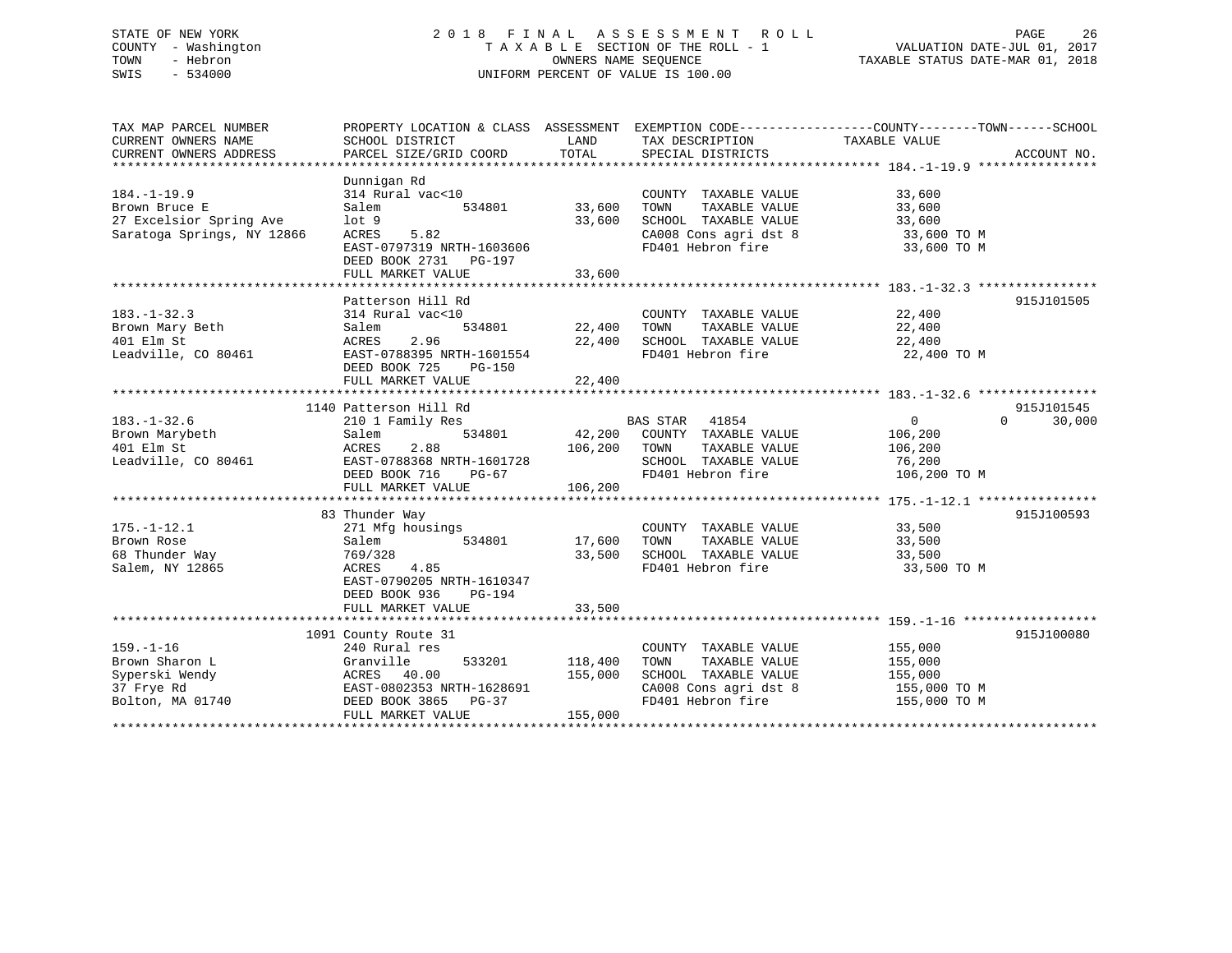# STATE OF NEW YORK 2 0 1 8 F I N A L A S S E S S M E N T R O L L PAGE 27COUNTY - Washington  $T A X A B L E$  SECTION OF THE ROLL - 1<br>TOWN - Hebron DATE-JUL 000NERS NAME SEQUENCE SWIS - 534000 UNIFORM PERCENT OF VALUE IS 100.00

TAXABLE STATUS DATE-MAR 01, 2018

| TAX MAP PARCEL NUMBER<br>CURRENT OWNERS NAME<br>CURRENT OWNERS ADDRESS | PROPERTY LOCATION & CLASS ASSESSMENT EXEMPTION CODE----------------COUNTY-------TOWN------SCHOOL<br>SCHOOL DISTRICT<br>PARCEL SIZE/GRID COORD | LAND<br>TOTAL      | TAX DESCRIPTION<br>SPECIAL DISTRICTS                       | TAXABLE VALUE                                  | ACCOUNT NO.      |
|------------------------------------------------------------------------|-----------------------------------------------------------------------------------------------------------------------------------------------|--------------------|------------------------------------------------------------|------------------------------------------------|------------------|
|                                                                        |                                                                                                                                               |                    |                                                            |                                                |                  |
| $167. - 1 - 33.7$<br>Brown Ton                                         | 4011 County Route 30<br>210 1 Family Res<br>534801<br>Salem                                                                                   | 29,600             | COUNTY TAXABLE VALUE<br>TOWN<br>TAXABLE VALUE              | 104,600<br>104,600                             | 915J101593       |
| Brown Miguel<br>6254 97th Pl<br>Rego Park, NY 11374                    | Lot C<br>ACRES<br>2.07<br>EAST-0787970 NRTH-1622181<br>DEED BOOK 2844 PG-1                                                                    | 104,600            | SCHOOL TAXABLE VALUE<br>FD401 Hebron fire                  | 104,600<br>104,600 TO M                        |                  |
|                                                                        | FULL MARKET VALUE                                                                                                                             | 104,600            |                                                            |                                                |                  |
|                                                                        | Warnick Rd                                                                                                                                    |                    |                                                            |                                                | 915J101675       |
| $167. - 1 - 33.8$<br>Brown Ton                                         | 312 Vac w/imprv<br>534801<br>Salem                                                                                                            | 15,800             | COUNTY TAXABLE VALUE<br>TOWN<br>TAXABLE VALUE              | 16,300<br>16,300                               |                  |
| Brown Miquel<br>6254 97th Pl<br>Rego Park, NY 11374                    | contract 611/29<br>Lot D<br>2.54<br>ACRES<br>EAST-0787665 NRTH-1622024                                                                        | 16,300             | SCHOOL TAXABLE VALUE<br>FD401 Hebron fire                  | 16,300<br>16,300 TO M                          |                  |
|                                                                        | DEED BOOK 2844 PG-1<br>FULL MARKET VALUE                                                                                                      | 16,300             |                                                            |                                                |                  |
|                                                                        | 210 Little Burch Hill Rd                                                                                                                      |                    | 75 PCT OF VALUE USED FOR EXEMPTION PURPOSES                |                                                | 915J101004       |
| $151.-1-18.1$<br>Bruce Richard Craig                                   | 312 Vac w/imprv<br>Granville                                                                                                                  |                    | AGED-ALL 41800<br>533201 37,600 ENH STAR 41834             | 15,975<br>15,975<br>$\overline{0}$<br>$\Omega$ | 15,975<br>15,975 |
| 210 Little Burch Hill Rd<br>Granville, NY 12832                        | ACRES<br>7.80<br>EAST-0799939 NRTH-1634159                                                                                                    |                    | 42,600 COUNTY TAXABLE VALUE<br>TOWN<br>TAXABLE VALUE       | 26,625<br>26,625                               |                  |
|                                                                        | DEED BOOK 2176 PG-202<br>FULL MARKET VALUE                                                                                                    |                    | SCHOOL TAXABLE VALUE<br>42,600 FD401 Hebron fire           | 10,650<br>42,600 TO M                          |                  |
|                                                                        |                                                                                                                                               |                    |                                                            |                                                |                  |
|                                                                        | 538 County Route 31                                                                                                                           |                    |                                                            |                                                | 915J100067       |
| $168. - 1 - 13$                                                        | 241 Rural res&ag                                                                                                                              |                    | AG DIST<br>41720                                           | 66,905<br>66,905                               | 66,905           |
| Brunn Michael<br>Brunn Katherine E Trustee<br>538 Co Rt 31             | 534801<br>Salem<br>Family Irrevocable Trust                                                                                                   | 136,400<br>239,300 | COUNTY TAXABLE VALUE<br>TOWN<br>TAXABLE VALUE              | 172,395<br>172,395                             |                  |
| Salem, NY 12831                                                        | ACRES 50.00<br>EAST-0796039 NRTH-1618850<br>DEED BOOK 3695 PG-158                                                                             |                    | SCHOOL TAXABLE VALUE<br>CA008 Cons agri dst 8<br>66,905 EX | 172,395<br>172,395 TO M                        |                  |
| MAY BE SUBJECT TO PAYMENT<br>UNDER AGDIST LAW TIL 2022                 | FULL MARKET VALUE                                                                                                                             |                    | 239,300 FD401 Hebron fire                                  | 239,300 TO M                                   |                  |
|                                                                        |                                                                                                                                               |                    |                                                            |                                                |                  |
|                                                                        | 19 Waites Way                                                                                                                                 |                    |                                                            |                                                | 915J100409       |
| $168. - 1 - 18.5$                                                      | 210 1 Family Res                                                                                                                              |                    | COUNTY TAXABLE VALUE                                       | 79,000                                         |                  |
| Buckley Greg T<br>Buckley Patricia A                                   | 533801<br>Hartford<br>ACRES<br>1.45                                                                                                           | 38,900<br>79,000   | TOWN<br>TAXABLE VALUE<br>SCHOOL TAXABLE VALUE              | 79,000<br>79,000                               |                  |
| PO Box 1178                                                            | EAST-0796943 NRTH-1620019                                                                                                                     |                    | CA008 Cons agri dst 8                                      | 79,000 TO M                                    |                  |
| West Brookfield, MA 01585                                              | DEED BOOK 3356<br>PG-163<br>FULL MARKET VALUE                                                                                                 | 79,000             | FD401 Hebron fire                                          | 79,000 TO M                                    |                  |
|                                                                        |                                                                                                                                               |                    |                                                            |                                                |                  |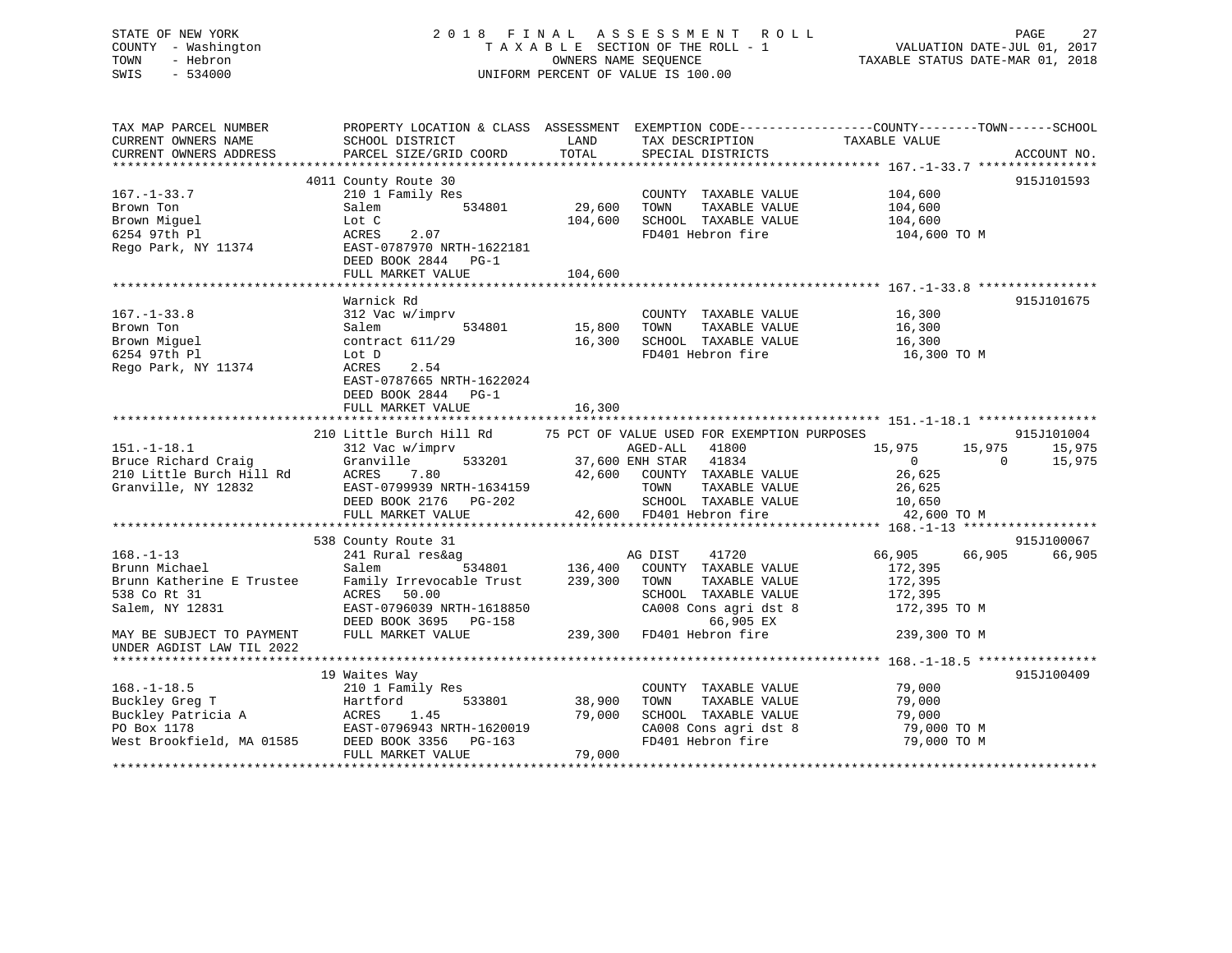## STATE OF NEW YORK 2 0 1 8 F I N A L A S S E S S M E N T R O L L PAGE 28 COUNTY - Washington T A X A B L E SECTION OF THE ROLL - 1 VALUATION DATE-JUL 01, 2017 TOWN - Hebron OWNERS NAME SEQUENCE TAXABLE STATUS DATE-MAR 01, 2018 SWIS - 534000 UNIFORM PERCENT OF VALUE IS 100.00

| TAX MAP PARCEL NUMBER<br>CURRENT OWNERS NAME<br>CURRENT OWNERS ADDRESS                                                                                      | PROPERTY LOCATION & CLASS ASSESSMENT EXEMPTION CODE----------------COUNTY-------TOWN------SCHOOL<br>SCHOOL DISTRICT<br>PARCEL SIZE/GRID COORD               | LAND<br>TOTAL                 | TAX DESCRIPTION<br>SPECIAL DISTRICTS                                                                                                                                                                               | TAXABLE VALUE                                                                                                         |                                               | ACCOUNT NO.                       |
|-------------------------------------------------------------------------------------------------------------------------------------------------------------|-------------------------------------------------------------------------------------------------------------------------------------------------------------|-------------------------------|--------------------------------------------------------------------------------------------------------------------------------------------------------------------------------------------------------------------|-----------------------------------------------------------------------------------------------------------------------|-----------------------------------------------|-----------------------------------|
| **********************                                                                                                                                      |                                                                                                                                                             |                               |                                                                                                                                                                                                                    |                                                                                                                       |                                               |                                   |
| $178. - 1 - 8.3$<br>Budzinski Jeffrey M<br>Koritz Sara H<br>133 St. James Pl<br>Buffalo, NY 14222<br>MAY BE SUBJECT TO PAYMENT<br>UNDER RPTL480A UNTIL 2027 | 758 Tiplady Rd<br>240 Rural res<br>Salem<br>534801<br>3648/343<br>50.30<br>ACRES<br>EAST-0822555 NRTH-1611106<br>DEED BOOK 3727 PG-261<br>FULL MARKET VALUE | 136,900<br>244,400<br>244,400 | FOR 480A<br>47460<br>COUNTY TAXABLE VALUE<br>TAXABLE VALUE<br>TOWN<br>SCHOOL TAXABLE VALUE<br>FD401 Hebron fire                                                                                                    | 80,000<br>164,400<br>164,400<br>164,400<br>244,400 TO M                                                               | 80,000                                        | 915J101253<br>80,000              |
|                                                                                                                                                             |                                                                                                                                                             |                               |                                                                                                                                                                                                                    |                                                                                                                       |                                               |                                   |
| $178. - 1 - 8.4$<br>Budzinski Jeffrey M<br>Koritz Sara H<br>133 St. James Pl<br>Buffalo, NY 14222                                                           | Tiplady Rd/s Off<br>314 Rural vac<10<br>534801<br>Salem<br>3648/343<br>ACRES<br>8.90<br>EAST-0822794 NRTH-1610262<br>DEED BOOK 3727 PG-261                  | 6,700<br>6,700                | FOR 480A<br>47460<br>COUNTY TAXABLE VALUE<br>TOWN<br>TAXABLE VALUE<br>SCHOOL TAXABLE VALUE<br>FD401 Hebron fire                                                                                                    | 5,300<br>1,400<br>1,400<br>1,400<br>6,700 TO M                                                                        | 5,300                                         | 915J101254<br>5,300               |
| MAY BE SUBJECT TO PAYMENT<br>UNDER RPTL480A UNTIL 2027                                                                                                      | FULL MARKET VALUE                                                                                                                                           | 6,700                         |                                                                                                                                                                                                                    |                                                                                                                       |                                               |                                   |
|                                                                                                                                                             |                                                                                                                                                             |                               |                                                                                                                                                                                                                    |                                                                                                                       |                                               |                                   |
|                                                                                                                                                             | 151 Higgins Rd                                                                                                                                              |                               |                                                                                                                                                                                                                    |                                                                                                                       |                                               | 915J100592                        |
| $170. - 2 - 5$<br>Burch Andre<br>151 Higgins Rd<br>Granville, NY 12832                                                                                      | 270 Mfg housing<br>Granville<br>533201<br>ACRES<br>1.00<br>EAST-0819717 NRTH-1624820<br>DEED BOOK 3399<br>PG-159                                            | 32,000<br>70,700              | BAS STAR<br>41854<br>COUNTY TAXABLE VALUE<br>TOWN<br>TAXABLE VALUE<br>SCHOOL TAXABLE VALUE<br>FD401 Hebron fire                                                                                                    | $\overline{0}$<br>70,700<br>70,700<br>40,700<br>70,700 TO M                                                           | $\Omega$                                      | 30,000                            |
|                                                                                                                                                             | FULL MARKET VALUE                                                                                                                                           | 70,700                        |                                                                                                                                                                                                                    |                                                                                                                       |                                               |                                   |
|                                                                                                                                                             | Big Burch Hill Rd                                                                                                                                           |                               |                                                                                                                                                                                                                    |                                                                                                                       |                                               | 915J100095                        |
| $151. - 1 - 3$<br>Burch Brian S<br>Burch Linda<br>183 Pope Hill Rd<br>Arygle, NY 12809<br>MAY BE SUBJECT TO PAYMENT                                         | 312 Vac w/imprv<br>533801<br>Hartford<br>ACRES<br>86.70<br>EAST-0799103 NRTH-1639348<br>DEED BOOK 2653 PG-14<br>FULL MARKET VALUE                           | 182,500<br>196,300<br>196,300 | AG DIST<br>41720<br>COUNTY TAXABLE VALUE<br>TOWN<br>TAXABLE VALUE<br>SCHOOL TAXABLE VALUE<br>CA008 Cons agri dst 8<br>100,761 EX<br>FD401 Hebron fire                                                              | 100,761<br>95,539<br>95,539<br>95,539<br>95,539 TO M<br>196,300 TO M                                                  | 100,761                                       | 100,761                           |
| UNDER AGDIST LAW TIL 2022                                                                                                                                   |                                                                                                                                                             |                               |                                                                                                                                                                                                                    |                                                                                                                       |                                               |                                   |
|                                                                                                                                                             | 1045 County Route 31                                                                                                                                        |                               |                                                                                                                                                                                                                    |                                                                                                                       |                                               | 915J100082                        |
| $159. - 1 - 17$<br>Burch Charles<br>Burch Joan A<br>1045 County Route 31<br>Granville, NY 12832                                                             | 270 Mfg housing<br>533201<br>Granville<br>ACRES<br>2.10<br>EAST-0803009 NRTH-1628566<br>DEED BOOK 427<br>PG-506<br>FULL MARKET VALUE                        | 54,000                        | AGED-CO<br>41802<br>34,600 AGED-TOWN 41803<br>54,000 AGED-SCH<br>41804<br>ENH STAR<br>41834<br>COUNTY TAXABLE VALUE<br>TOWN<br>TAXABLE VALUE<br>SCHOOL TAXABLE VALUE<br>CA008 Cons agri dst 8<br>FD401 Hebron fire | 27,000<br>$\mathbf{0}$<br>$\mathbf 0$<br>$\overline{0}$<br>27,000<br>43,200<br>$\Omega$<br>54,000 TO M<br>54,000 TO M | $\Omega$<br>10,800<br>$\mathbf 0$<br>$\Omega$ | 0<br>$\Omega$<br>16,200<br>37,800 |
|                                                                                                                                                             |                                                                                                                                                             |                               |                                                                                                                                                                                                                    |                                                                                                                       |                                               |                                   |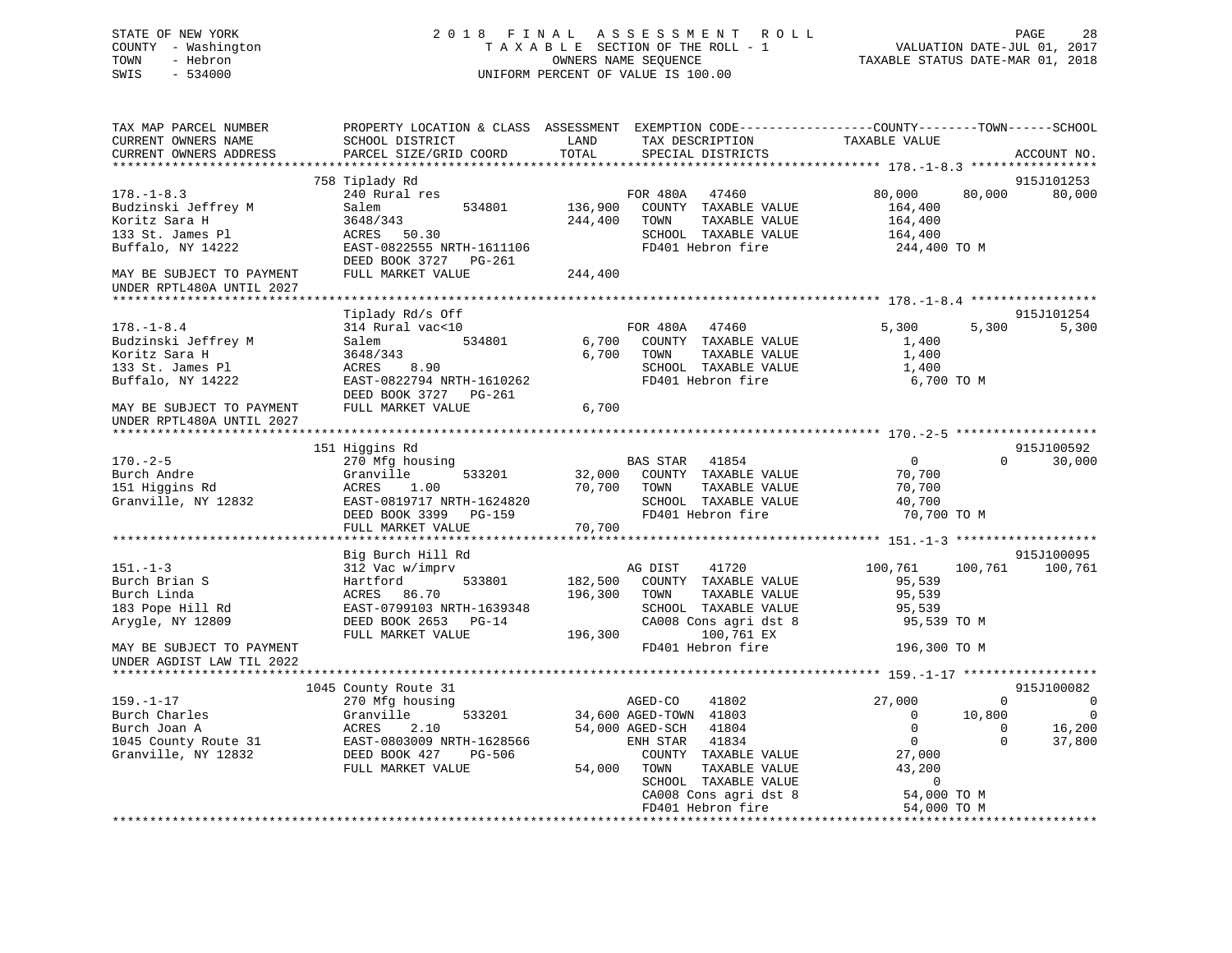## STATE OF NEW YORK 2 0 1 8 F I N A L A S S E S S M E N T R O L L PAGE 29 COUNTY - Washington T A X A B L E SECTION OF THE ROLL - 1 VALUATION DATE-JUL 01, 2017 TOWN - Hebron OWNERS NAME SEQUENCE TAXABLE STATUS DATE-MAR 01, 2018 SWIS - 534000 UNIFORM PERCENT OF VALUE IS 100.00

| TAX MAP PARCEL NUMBER<br>CURRENT OWNERS NAME<br>CURRENT OWNERS ADDRESS                                                          | PROPERTY LOCATION & CLASS ASSESSMENT EXEMPTION CODE----------------COUNTY-------TOWN------SCHOOL<br>SCHOOL DISTRICT<br>PARCEL SIZE/GRID COORD                                     | LAND<br>TOTAL              | TAX DESCRIPTION<br>SPECIAL DISTRICTS                                                                                                               | TAXABLE VALUE                                                   |        | ACCOUNT NO.          |
|---------------------------------------------------------------------------------------------------------------------------------|-----------------------------------------------------------------------------------------------------------------------------------------------------------------------------------|----------------------------|----------------------------------------------------------------------------------------------------------------------------------------------------|-----------------------------------------------------------------|--------|----------------------|
|                                                                                                                                 |                                                                                                                                                                                   |                            |                                                                                                                                                    |                                                                 |        |                      |
| $151. - 1 - 20.2$<br>Burch Duane L<br>Burch Stephanie M<br>1466 Burch Rd                                                        | Little Burch Hill Rd<br>105 Vac farmland<br>533801<br>Hartford<br>2875/47<br>Lot 1                                                                                                | 41,400                     | AG DIST 41720<br>41,400 COUNTY TAXABLE VALUE<br>TOWN<br>TAXABLE VALUE<br>SCHOOL TAXABLE VALUE                                                      | 35,147<br>6,253<br>6,253<br>6,253                               | 35,147 | 915J100089<br>35,147 |
| Granville, NY 12832<br>MAY BE SUBJECT TO PAYMENT<br>UNDER AGDIST LAW TIL 2022                                                   | ACRES 17.70<br>EAST-0797819 NRTH-1635347<br>DEED BOOK 3618 PG-107<br>FULL MARKET VALUE                                                                                            | 41,400                     | CA008 Cons agri dst 8<br>35,147 EX<br>FD401 Hebron fire                                                                                            | 6,253 TO M<br>41,400 TO M                                       |        |                      |
|                                                                                                                                 | Big Burch Hill Rd/s Off                                                                                                                                                           |                            |                                                                                                                                                    |                                                                 |        | 915J100094           |
| $151. - 1 - 21$<br>Burch Duane L<br>Burch Stephanie M<br>1466 Burch Hill Rd<br>Granville, NY 12832<br>MAY BE SUBJECT TO PAYMENT | 322 Rural vac>10<br>533801<br>Hartford<br>USDA#2929<br>ACRES 51.00<br>EAST-0798044 NRTH-1636639<br>DEED BOOK 1747 PG-60<br>FULL MARKET VALUE                                      | 38,300 TOWN<br>38,300      | AGRI-D IND 41730<br>38,300 COUNTY TAXABLE VALUE<br>TAXABLE VALUE<br>SCHOOL TAXABLE VALUE<br>FD401 Hebron fire                                      | 17,187<br>21,113<br>21,113<br>21,113<br>38,300 TO M             | 17,187 | 17,187               |
| UNDER AGDIST LAW TIL 2025                                                                                                       |                                                                                                                                                                                   |                            |                                                                                                                                                    |                                                                 |        |                      |
|                                                                                                                                 |                                                                                                                                                                                   |                            |                                                                                                                                                    |                                                                 |        |                      |
| $159. - 1 - 30$<br>Burch Duane L<br>Burch Stephanie M<br>1466 Burch Rd<br>Granville, NY 12843                                   | James Rd/e Off<br>105 Vac farmland<br>533801<br>Hartford<br>ACRES 1.00<br>EAST-0793810 NRTH-1630864<br>DEED BOOK 3618 PG-107<br>FULL MARKET VALUE                                 | 800<br>800<br>800          | COUNTY TAXABLE VALUE<br>TAXABLE VALUE<br>TOWN<br>TOWN FRAME-<br>SCHOOL TAXABLE VALUE<br>FD401 Hebron fire                                          | 800<br>800<br>800<br>800 TO M                                   |        | 915J101002           |
|                                                                                                                                 |                                                                                                                                                                                   |                            |                                                                                                                                                    |                                                                 |        | 915J100096           |
| $142. - 3 - 12$<br>Burch Gary<br>Burch Donna<br>1678 Burch Rd<br>Granville, NY 12832<br>MAY BE SUBJECT TO PAYMENT               | Big Burch Hill Rd/n Off<br>322 Rural vac>10<br>533801<br>Hartford<br>Forest Tax 3494/101<br>$142. - 1 - 12$<br>ACRES 21.50<br>EAST-0796958 NRTH-1641500<br>DEED BOOK 776<br>PG-65 |                            | FOR 480A 47460<br>16,100 COUNTY TAXABLE VALUE<br>16,100 TOWN TAXABLE VALUE<br>SCHOOL TAXABLE VALUE<br>CA008 Cons agri dst $8$<br>FD401 Hebron fire | 12,880<br>3,220<br>3,220<br>3,220<br>16,100 TO M<br>16,100 TO M | 12,880 | 12,880               |
| UNDER RPTL480A UNTIL 2027                                                                                                       | FULL MARKET VALUE                                                                                                                                                                 | 16,100                     |                                                                                                                                                    |                                                                 |        |                      |
|                                                                                                                                 |                                                                                                                                                                                   |                            |                                                                                                                                                    |                                                                 |        |                      |
|                                                                                                                                 | Lily Pond Rd/s Off                                                                                                                                                                |                            |                                                                                                                                                    |                                                                 |        | 915J101046           |
| $142. - 3 - 13$<br>Burch Gary E Sr<br>Burch Donna A<br>1678 Burch Rd<br>Granville, NY 12832<br>MAY BE SUBJECT TO PAYMENT        | 322 Rural vac>10<br>533801<br>Hartford<br>142.-1-13<br>ACRES 18.70<br>EAST-0796796 NRTH-1642409<br>DEED BOOK 3753 PG-271<br>FULL MARKET VALUE                                     | 14,000<br>14,000<br>14,000 | FOR 480A 47460<br>COUNTY TAXABLE VALUE<br>TOWN<br>TAXABLE VALUE<br>SCHOOL TAXABLE VALUE<br>CA008 Cons agri dst 8<br>FD401 Hebron fire              | 11,200<br>2,800<br>2,800<br>2,800<br>14,000 TO M<br>14,000 TO M | 11,200 | 11,200               |
| UNDER RPTL480A UNTIL 2027                                                                                                       |                                                                                                                                                                                   |                            |                                                                                                                                                    |                                                                 |        |                      |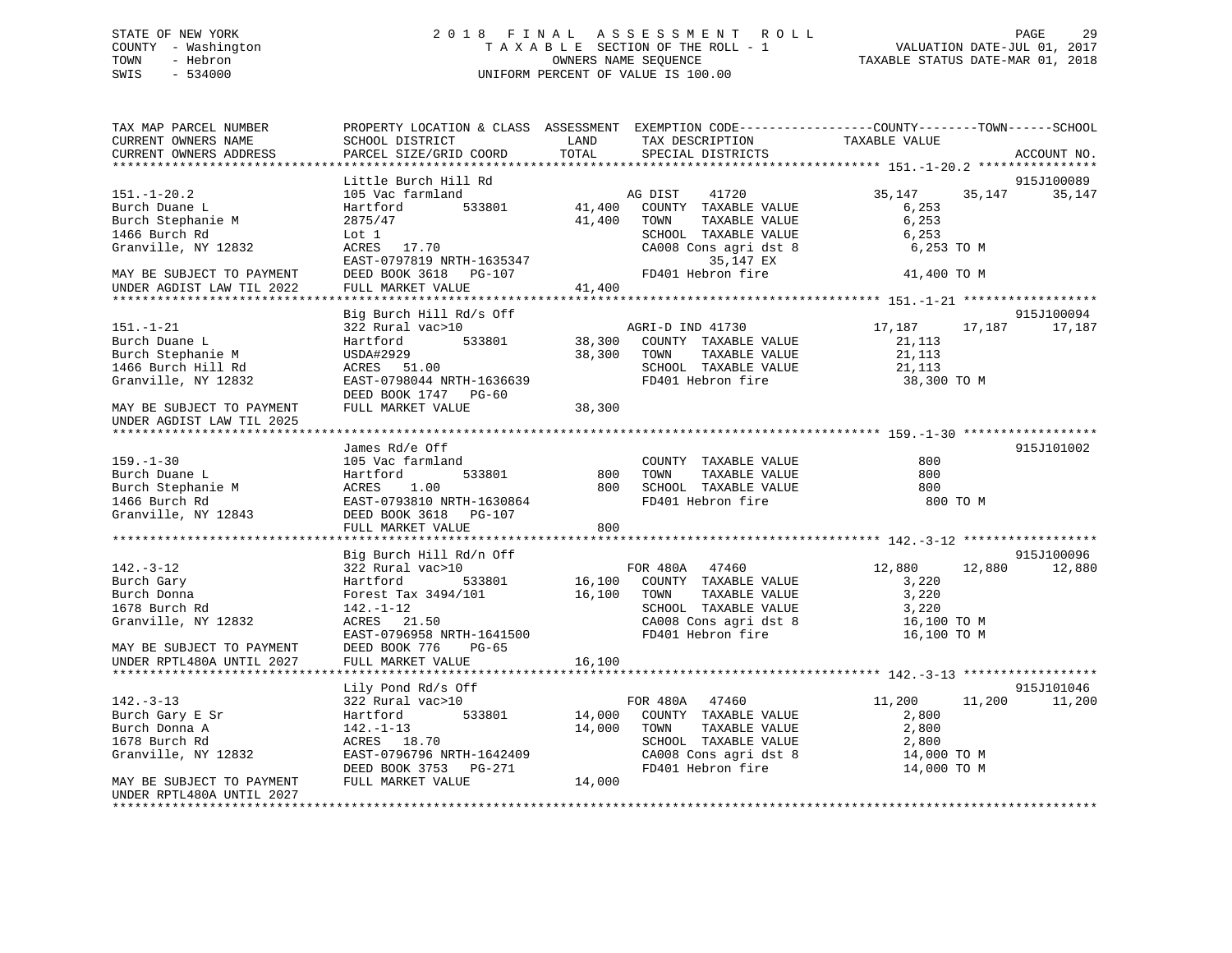## STATE OF NEW YORK 2 0 1 8 F I N A L A S S E S S M E N T R O L L PAGE 30 COUNTY - Washington T A X A B L E SECTION OF THE ROLL - 1 VALUATION DATE-JUL 01, 2017 TOWN - Hebron OWNERS NAME SEQUENCE TAXABLE STATUS DATE-MAR 01, 2018 SWIS - 534000 UNIFORM PERCENT OF VALUE IS 100.00

| TAX MAP PARCEL NUMBER<br>CURRENT OWNERS NAME<br>CURRENT OWNERS ADDRESS                                                                                | PROPERTY LOCATION & CLASS ASSESSMENT EXEMPTION CODE----------------COUNTY-------TOWN------SCHOOL<br>SCHOOL DISTRICT<br>PARCEL SIZE/GRID COORD                                                               | LAND<br>TOTAL                 | TAX DESCRIPTION<br>SPECIAL DISTRICTS                                                                                                                | TAXABLE VALUE                                                                          | ACCOUNT NO.          |
|-------------------------------------------------------------------------------------------------------------------------------------------------------|-------------------------------------------------------------------------------------------------------------------------------------------------------------------------------------------------------------|-------------------------------|-----------------------------------------------------------------------------------------------------------------------------------------------------|----------------------------------------------------------------------------------------|----------------------|
|                                                                                                                                                       |                                                                                                                                                                                                             |                               |                                                                                                                                                     |                                                                                        |                      |
| $142.-3-2.3$<br>Burch Gary Jr<br>1395 Burch Rd<br>Granville, NY 12832<br>MAY BE SUBJECT TO PAYMENT<br>UNDER RPTL480A UNTIL 2027                       | Lily Pond Rd E/off<br>322 Rural vac>10<br>533801<br>Hartford<br>ROW 944/267<br>ROW 958/248<br>$142. - 1 - 2.3$<br>ACRES 30.05<br>EAST-0798611 NRTH-1642606<br>DEED BOOK 2918<br>PG-240<br>FULL MARKET VALUE | 22,500<br>22,500<br>22,500    | FOR 480A 47460<br>COUNTY TAXABLE VALUE<br>TAXABLE VALUE<br>TOWN<br>SCHOOL TAXABLE VALUE<br>CA008 Cons agri dst 8<br>FD401 Hebron fire               | 18,000<br>18,000<br>4,500<br>4,500<br>4,500<br>22,500 TO M<br>22,500 TO M              | 18,000               |
|                                                                                                                                                       |                                                                                                                                                                                                             |                               |                                                                                                                                                     |                                                                                        |                      |
| $142.-3-12.1$<br>Burch Gary Jr<br>1395 Burch Rd<br>Granville, NY 12832<br>MAY BE SUBJECT TO PAYMENT<br>UNDER RPTL480A UNTIL 2027                      | Big Burch Hill Rd n/off<br>322 Rural vac>10<br>533801<br>Hartford<br>ACRES 21.50<br>EAST-0797557 NRTH-1642762<br>DEED BOOK 2918 PG-240<br>FULL MARKET VALUE                                                 | 16,100                        | FOR 480A 47460<br>16,100 COUNTY TAXABLE VALUE<br>TAXABLE VALUE<br>TOWN<br>SCHOOL TAXABLE VALUE<br>CA008 Cons agri dst 8<br>16,100 FD401 Hebron fire | 12,800<br>12,800<br>3,300<br>3,300<br>3,300<br>16,100 TO M<br>16,100 TO M              | 12,800               |
|                                                                                                                                                       |                                                                                                                                                                                                             |                               |                                                                                                                                                     |                                                                                        |                      |
| $159. - 1 - 24.1$<br>Burch Gary Sr<br>Burch Gary Jr<br>1678 Burch Rd<br>Granville, NY 12832<br>MAY BE SUBJECT TO PAYMENT<br>UNDER RPTL480A UNTIL 2027 | Darfler Rd<br>312 Vac w/imprv<br>Hartford<br>533801<br>Forest Tax 3496/292<br>ACRES 91.50<br>EAST-0796022 NRTH-1629221<br>DEED BOOK 3211 PG-41<br>FULL MARKET VALUE                                         | 134,400<br>135,000<br>135,000 | FOR 480A 47460<br>COUNTY TAXABLE VALUE<br>TOWN<br>TAXABLE VALUE<br>SCHOOL TAXABLE VALUE<br>CA008 Cons agri dst 8<br>FD401 Hebron fire               | 107,000<br>107,000<br>28,000<br>28,000<br>28,000<br>135,000 TO M<br>135,000 TO M       | 107,000              |
|                                                                                                                                                       |                                                                                                                                                                                                             |                               |                                                                                                                                                     |                                                                                        |                      |
| $177. - 1 - 3.20$<br>Burch Gregory A<br>PO Box 272<br>Salem, NY 12865                                                                                 | 14 Woodcutters Way<br>271 Mfg housings<br>534801<br>Salem<br>Lot 8<br>ACRES<br>5.08<br>EAST-0805917 NRTH-1616496<br>DEED BOOK 2503 PG-234<br>FULL MARKET VALUE                                              | 38,300<br>128,500<br>128,500  | COUNTY TAXABLE VALUE<br>TAXABLE VALUE<br>TOWN<br>SCHOOL TAXABLE VALUE<br>CA008 Cons agri dst 8<br>FD401 Hebron fire                                 | 128,500<br>128,500<br>128,500<br>128,500 TO M<br>128,500 TO M                          | 915J100004           |
|                                                                                                                                                       |                                                                                                                                                                                                             |                               |                                                                                                                                                     |                                                                                        |                      |
| $177. - 1 - 3.22$<br>Burch Michael<br>Donna Burch<br>PO Box 137<br>Salem, NY 12865                                                                    | 48 Woodcutters Way<br>270 Mfg housing<br>534801<br>Salem<br>Lot 10 Lentine Sub/ 29#90 58,200<br>ACRES<br>5.10<br>EAST-0806368 NRTH-1617213<br>DEED BOOK 1789 PG-142<br>FULL MARKET VALUE                    | 42,200<br>58,200              | BAS STAR 41854<br>COUNTY TAXABLE VALUE<br>TOWN<br>TAXABLE VALUE<br>SCHOOL TAXABLE VALUE<br>CA008 Cons agri dst 8<br>FD401 Hebron fire               | $\overline{0}$<br>$\Omega$<br>58,200<br>58,200<br>28,200<br>58,200 TO M<br>58,200 TO M | 915J100004<br>30,000 |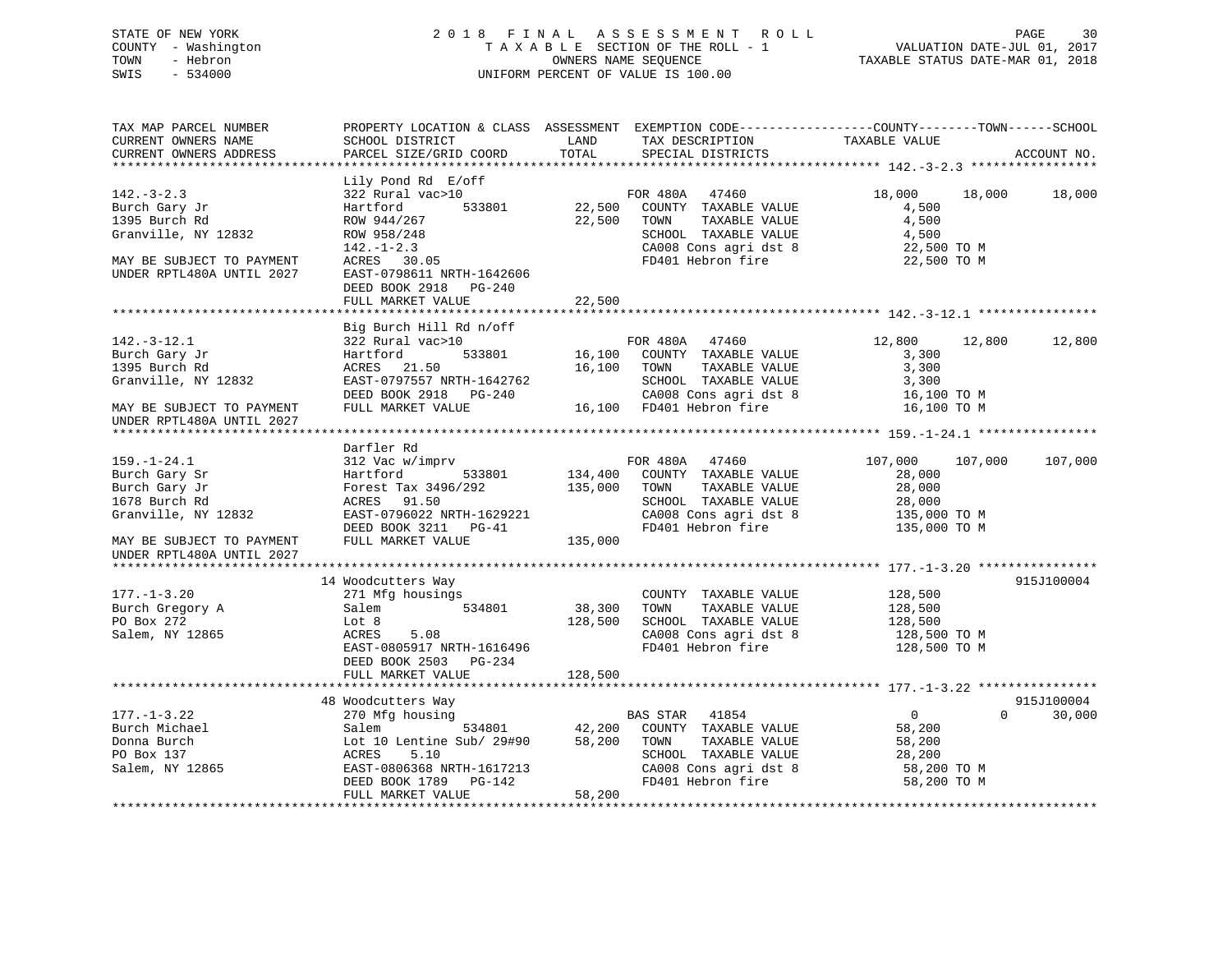## STATE OF NEW YORK 2 0 1 8 F I N A L A S S E S S M E N T R O L L PAGE 31 COUNTY - Washington T A X A B L E SECTION OF THE ROLL - 1 VALUATION DATE-JUL 01, 2017 TOWN - Hebron OWNERS NAME SEQUENCE TAXABLE STATUS DATE-MAR 01, 2018 SWIS - 534000 UNIFORM PERCENT OF VALUE IS 100.00

| TAX MAP PARCEL NUMBER<br>CURRENT OWNERS NAME<br>CURRENT OWNERS ADDRESS                                                          | PROPERTY LOCATION & CLASS ASSESSMENT<br>SCHOOL DISTRICT<br>PARCEL SIZE/GRID COORD                                                                     | LAND<br>TOTAL                 | TAX DESCRIPTION<br>SPECIAL DISTRICTS                                                                         | EXEMPTION CODE-----------------COUNTY-------TOWN------SCHOOL<br>TAXABLE VALUE | ACCOUNT NO.           |
|---------------------------------------------------------------------------------------------------------------------------------|-------------------------------------------------------------------------------------------------------------------------------------------------------|-------------------------------|--------------------------------------------------------------------------------------------------------------|-------------------------------------------------------------------------------|-----------------------|
| $184. - 1 - 13.2$<br>Burke Jeremiah P<br>509 State Route 67<br>Malta, NY 12020                                                  | Bogtown Rd<br>314 Rural vac<10<br>534801<br>Salem<br>5.40<br>ACRES<br>EAST-0804020 NRTH-1606195<br>DEED BOOK 482<br>PG-277<br>FULL MARKET VALUE       | 32,800<br>32,800<br>32,800    | COUNTY TAXABLE VALUE<br>TAXABLE VALUE<br>TOWN<br>SCHOOL TAXABLE VALUE<br>FD401 Hebron fire                   | 32,800<br>32,800<br>32,800<br>32,800 TO M                                     | 915J101280            |
|                                                                                                                                 |                                                                                                                                                       |                               |                                                                                                              |                                                                               |                       |
| $168. - 1 - 12.2$<br>Burke, Sr. William D<br>Burke John M<br>Attn: David W. Burke<br>15 Orchard Ter<br>Essex Junction, VT 05452 | 400 Mcknight Hill Rd<br>270 Mfg housing<br>534801<br>Salem<br>ACRES 100.60<br>EAST-0799177 NRTH-1618774<br>DEED BOOK 2605 PG-215<br>FULL MARKET VALUE | 160,000<br>163,900<br>163,900 | FOR 480A 47460<br>COUNTY TAXABLE VALUE<br>TOWN<br>TAXABLE VALUE<br>SCHOOL TAXABLE VALUE<br>FD401 Hebron fire | 120,000<br>120,000<br>43,900<br>43,900<br>43,900<br>163,900 TO M              | 915J101341<br>120,000 |
| MAY BE SUBJECT TO PAYMENT<br>UNDER RPTL480A UNTIL 2027                                                                          |                                                                                                                                                       |                               |                                                                                                              |                                                                               |                       |
| $170. - 2 - 18.1$<br>Burns Sean<br>Pentcheva Maria<br>81 Collingswood Dr<br>Sag Harbor, NY 11963                                | Higgins Rd<br>314 Rural vac<10<br>534801<br>Salem<br>ACRES<br>5.01<br>EAST-0820782 NRTH-1620683<br>DEED BOOK 3242 PG-186<br>FULL MARKET VALUE         | 22,000<br>22,000<br>22,000    | COUNTY TAXABLE VALUE<br>TAXABLE VALUE<br>TOWN<br>SCHOOL TAXABLE VALUE<br>FD401 Hebron fire                   | 22,000<br>22,000<br>22,000<br>22,000 TO M                                     |                       |
|                                                                                                                                 |                                                                                                                                                       |                               |                                                                                                              |                                                                               |                       |
| $186. - 1 - 25$<br>Buthier Jean Paul<br>170 Avenue B<br>New York, NY 10009-4648                                                 | State Route 22<br>314 Rural vac<10<br>534801<br>Salem<br>ACRES<br>5.03<br>EAST-0816399 NRTH-1608974<br>DEED BOOK 1795 PG-177<br>FULL MARKET VALUE     | 22,000<br>22,000<br>22,000    | COUNTY TAXABLE VALUE<br>TAXABLE VALUE<br>TOWN<br>SCHOOL TAXABLE VALUE<br>FD401 Hebron fire                   | 22,000<br>22,000<br>22,000<br>22,000 TO M                                     | 915J101747            |
|                                                                                                                                 |                                                                                                                                                       |                               |                                                                                                              |                                                                               |                       |
| $186. - 1 - 23$<br>Buthier Jean-Paul<br>170 Avenue B #Gf<br>New York, NY 10009                                                  | Wood Way<br>314 Rural vac<10<br>Salem<br>534801<br>ACRES<br>6.70<br>EAST-0816717 NRTH-1609581<br>DEED BOOK 836<br>$PG-85$<br>FULL MARKET VALUE        | 24,600<br>24,600<br>24,600    | COUNTY TAXABLE VALUE<br>TAXABLE VALUE<br>TOWN<br>SCHOOL TAXABLE VALUE<br>FD401 Hebron fire                   | 24,600<br>24,600<br>24,600<br>24,600 TO M                                     |                       |
|                                                                                                                                 |                                                                                                                                                       |                               |                                                                                                              |                                                                               |                       |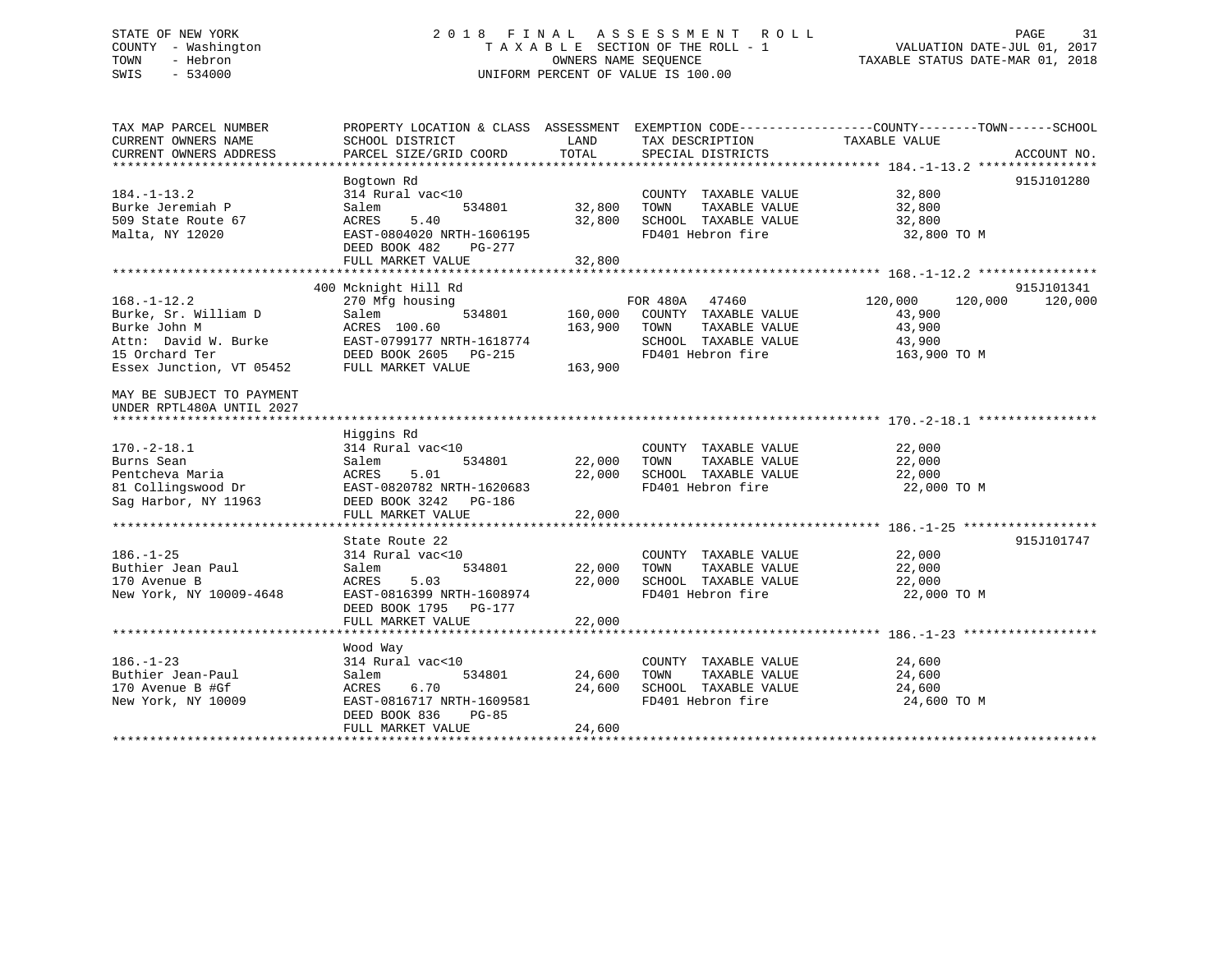## STATE OF NEW YORK 2 0 1 8 F I N A L A S S E S S M E N T R O L L PAGE 32 COUNTY - Washington T A X A B L E SECTION OF THE ROLL - 1 VALUATION DATE-JUL 01, 2017 TOWN - Hebron OWNERS NAME SEQUENCE TAXABLE STATUS DATE-MAR 01, 2018 SWIS - 534000 UNIFORM PERCENT OF VALUE IS 100.00

| TAX MAP PARCEL NUMBER                                                                                                                                                                                                                      | PROPERTY LOCATION & CLASS ASSESSMENT EXEMPTION CODE---------------COUNTY-------TOWN-----SCHOOL |                          |                                                                                                                            |                       |                    |
|--------------------------------------------------------------------------------------------------------------------------------------------------------------------------------------------------------------------------------------------|------------------------------------------------------------------------------------------------|--------------------------|----------------------------------------------------------------------------------------------------------------------------|-----------------------|--------------------|
| CURRENT OWNERS NAME                                                                                                                                                                                                                        | SCHOOL DISTRICT                                                                                | <b>EXAMPLE TO A LAND</b> | TAX DESCRIPTION                                                                                                            | TAXABLE VALUE         |                    |
| CURRENT OWNERS ADDRESS                                                                                                                                                                                                                     | PARCEL SIZE/GRID COORD                                                                         |                          | TOTAL SPECIAL DISTRICTS                                                                                                    |                       | ACCOUNT NO.        |
|                                                                                                                                                                                                                                            |                                                                                                |                          |                                                                                                                            |                       |                    |
|                                                                                                                                                                                                                                            | State Route 22                                                                                 |                          |                                                                                                                            |                       |                    |
| $186. - 1 - 23.1$                                                                                                                                                                                                                          | 314 Rural vac<10                                                                               |                          | COUNTY TAXABLE VALUE                                                                                                       | 12,800<br>12,800      |                    |
| Buthier Jean-Paul                                                                                                                                                                                                                          | 534801<br>Salem                                                                                | COUNT<br>12,800 TOWN     | TAXABLE VALUE                                                                                                              |                       |                    |
| 170 Avenue B #Gf                                                                                                                                                                                                                           | ACRES 1.30                                                                                     | 12,800                   | SCHOOL TAXABLE VALUE 12,800                                                                                                |                       |                    |
| New York, NY 10009                                                                                                                                                                                                                         | EAST-0816226 NRTH-1609588                                                                      |                          | FD401 Hebron fire                                                                                                          | 12,800 TO M           |                    |
|                                                                                                                                                                                                                                            | DEED BOOK 822 PG-259                                                                           |                          |                                                                                                                            |                       |                    |
|                                                                                                                                                                                                                                            | FULL MARKET VALUE                                                                              | 12,800                   |                                                                                                                            |                       |                    |
|                                                                                                                                                                                                                                            |                                                                                                |                          |                                                                                                                            |                       |                    |
|                                                                                                                                                                                                                                            | 6288 State Route 22                                                                            |                          |                                                                                                                            |                       |                    |
| $186. - 1 - 24$                                                                                                                                                                                                                            |                                                                                                |                          | $\begin{array}{cccc}\n\text{COUNTY} & \text{TAXABLE VALUE} & & & 116,500 \\ & & & & \text{---} & & \\ \hline\n\end{array}$ |                       |                    |
|                                                                                                                                                                                                                                            |                                                                                                |                          | TAXABLE VALUE                                                                                                              | 116,500               |                    |
|                                                                                                                                                                                                                                            | 4.80 BANK                                                                                      |                          | 998 116,500 SCHOOL TAXABLE VALUE 116,500                                                                                   |                       |                    |
| 186.-1-24<br>Buthier Jean-Paul<br>170 Avenue B #Gf<br>New York, NY 10009<br>EAST-0816<br>New York, NY 10009<br>EAST-0816<br>NEED POOK                                                                                                      | EAST-0816429 NRTH-1609253                                                                      |                          | FD401 Hebron fire 116,500 TO M                                                                                             |                       |                    |
|                                                                                                                                                                                                                                            | DEED BOOK 747 PG-69                                                                            |                          |                                                                                                                            |                       |                    |
|                                                                                                                                                                                                                                            | FULL MARKET VALUE                                                                              | 116,500                  |                                                                                                                            |                       |                    |
|                                                                                                                                                                                                                                            |                                                                                                |                          |                                                                                                                            |                       |                    |
|                                                                                                                                                                                                                                            | 69 Warner Rd                                                                                   |                          |                                                                                                                            |                       | 915J100062         |
|                                                                                                                                                                                                                                            |                                                                                                |                          |                                                                                                                            | $\overline{0}$        | $\Omega$<br>30,000 |
|                                                                                                                                                                                                                                            |                                                                                                |                          |                                                                                                                            | 226,500               |                    |
|                                                                                                                                                                                                                                            |                                                                                                |                          |                                                                                                                            | TAXABLE VALUE 226,500 |                    |
|                                                                                                                                                                                                                                            |                                                                                                |                          |                                                                                                                            |                       |                    |
| 144.-1-33<br>BAS STAR 41854<br>Butler Richard W (383 Res w/Comuse BAS STAR 41854<br>Butler Pamela ACRES 9.80<br>69 Warner Rd EAST-0819140 NRTH-1640879<br>Granville, NY 12832<br>CAUSE CAUSE CAUSE CAUSE CAUSE CAUSE CAUSE CAUSE CAUSE CAU |                                                                                                |                          | 1640879 SCHOOL TAXABLE VALUE 196,500<br>G-564 CA001 Cons agri dst 1 226,500 TO<br>226,500 FD401 Hebron fire 226,500 TO M   |                       |                    |
|                                                                                                                                                                                                                                            | FULL MARKET VALUE                                                                              |                          |                                                                                                                            |                       |                    |
|                                                                                                                                                                                                                                            |                                                                                                |                          |                                                                                                                            |                       |                    |
|                                                                                                                                                                                                                                            | 171 Barkley Ln                                                                                 |                          |                                                                                                                            |                       | 915J101095         |
|                                                                                                                                                                                                                                            |                                                                                                |                          |                                                                                                                            |                       |                    |
|                                                                                                                                                                                                                                            |                                                                                                |                          |                                                                                                                            |                       |                    |
|                                                                                                                                                                                                                                            |                                                                                                |                          |                                                                                                                            |                       |                    |
|                                                                                                                                                                                                                                            |                                                                                                |                          |                                                                                                                            | 175,000 TO M          |                    |
| 183.2-1-19<br>Buttgereit Michael G Salem 534801<br>Buttgereit Marjorie A FRNT 204.00 DPTH 213.00 175,000 SCHOOL TAXABLE VALUE 175,000<br>2 Lace Ln ACRES 0.84 FD401 Hebron fire 175,000 Nestbury, NY 11590 EAST-0788014 NRTH-16072         |                                                                                                |                          |                                                                                                                            |                       |                    |
|                                                                                                                                                                                                                                            | DEED BOOK 835<br>PG-60                                                                         |                          |                                                                                                                            |                       |                    |
|                                                                                                                                                                                                                                            | FULL MARKET VALUE                                                                              | 175,000                  |                                                                                                                            |                       |                    |
|                                                                                                                                                                                                                                            |                                                                                                |                          |                                                                                                                            |                       |                    |
|                                                                                                                                                                                                                                            | 1845 County Route 31<br>County Route 31<br>210 1 Family Res                                    |                          |                                                                                                                            |                       | 915J100101         |
| $152. - 2 - 21$                                                                                                                                                                                                                            |                                                                                                |                          | COUNTY TAXABLE VALUE 62,300                                                                                                |                       |                    |
| Button, L.E. Sallie Granville                                                                                                                                                                                                              |                                                                                                | 533201 36,900 TOWN       | TAXABLE VALUE                                                                                                              | 62,300                |                    |
|                                                                                                                                                                                                                                            |                                                                                                | 62,300                   | SCHOOL TAXABLE VALUE 62,300                                                                                                |                       |                    |
|                                                                                                                                                                                                                                            |                                                                                                |                          | FD401 Hebron fire                                                                                                          | 62,300 TO M           |                    |
|                                                                                                                                                                                                                                            |                                                                                                |                          |                                                                                                                            |                       |                    |
| Button Stephen R<br>Sallie Button, L.E.<br>Sallie Button, L.E.<br>Sallie Button, L.E.<br>FRNT 221.00 DPTH 144.00<br>85 Riverwalk Way<br>Cohoes, NY 12047<br>Cohoes, NY 12047<br>PEED BOOK 2306<br>PG-11<br>FULL MARKET VALUE               |                                                                                                |                          |                                                                                                                            |                       |                    |
|                                                                                                                                                                                                                                            | FULL MARKET VALUE                                                                              | 62,300                   |                                                                                                                            |                       |                    |
|                                                                                                                                                                                                                                            |                                                                                                |                          |                                                                                                                            |                       |                    |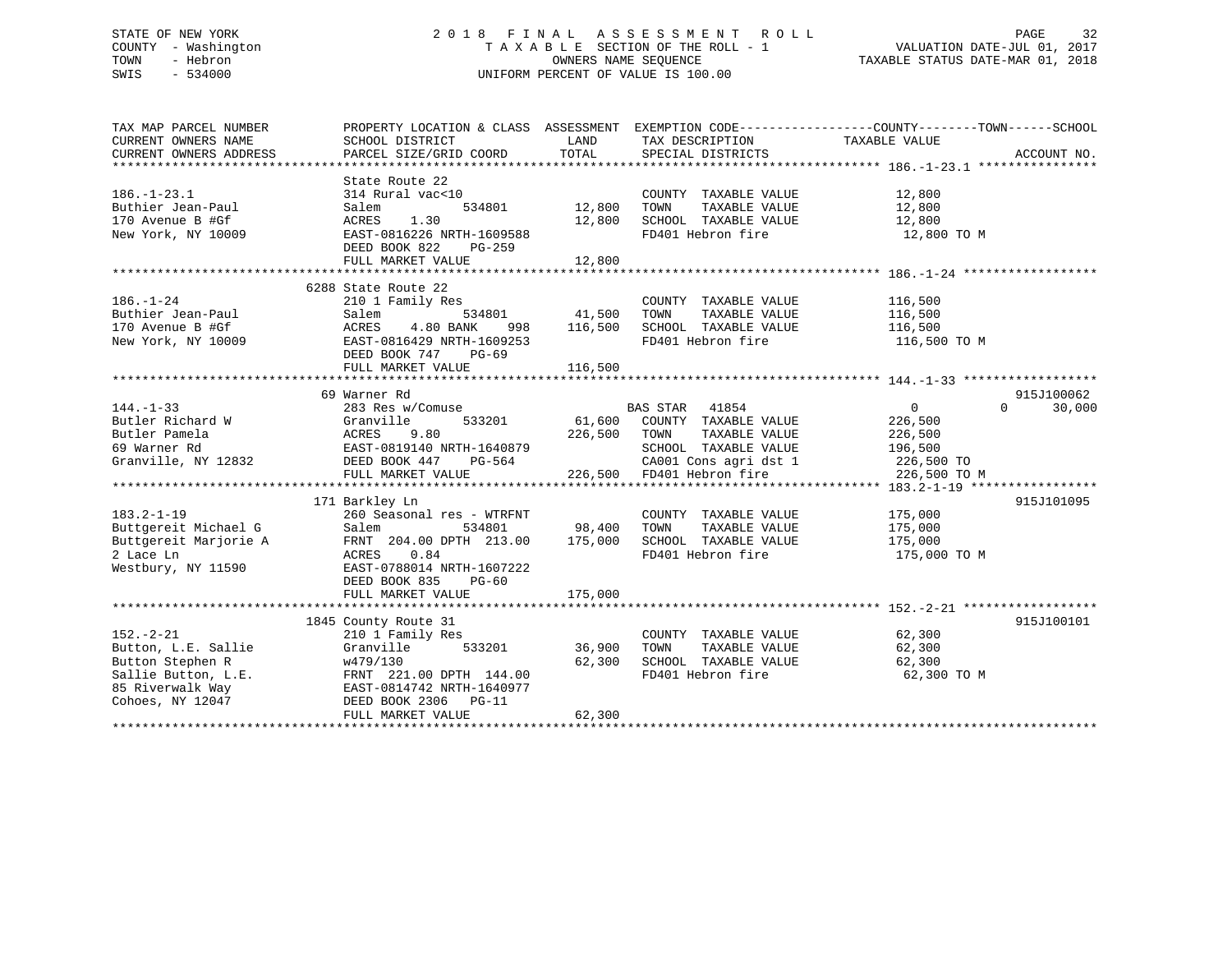## STATE OF NEW YORK 2 0 1 8 F I N A L A S S E S S M E N T R O L L PAGE 33 COUNTY - Washington T A X A B L E SECTION OF THE ROLL - 1 VALUATION DATE-JUL 01, 2017 TOWN - Hebron OWNERS NAME SEQUENCE TAXABLE STATUS DATE-MAR 01, 2018 SWIS - 534000 UNIFORM PERCENT OF VALUE IS 100.00

| TAX MAP PARCEL NUMBER<br>CURRENT OWNERS NAME<br>CURRENT OWNERS ADDRESS              | PROPERTY LOCATION & CLASS ASSESSMENT EXEMPTION CODE----------------COUNTY-------TOWN------SCHOOL<br>SCHOOL DISTRICT<br>PARCEL SIZE/GRID COORD                                                                        | LAND<br>TOTAL              | TAX DESCRIPTION<br>SPECIAL DISTRICTS                                                                                | TAXABLE VALUE                                                       | ACCOUNT NO.           |
|-------------------------------------------------------------------------------------|----------------------------------------------------------------------------------------------------------------------------------------------------------------------------------------------------------------------|----------------------------|---------------------------------------------------------------------------------------------------------------------|---------------------------------------------------------------------|-----------------------|
| *******************                                                                 |                                                                                                                                                                                                                      |                            |                                                                                                                     |                                                                     |                       |
| $143. - 1 - 29.4$<br>Byrd Construction Corp<br>76 Crystal Vw<br>Granville, NY 12832 | 88 Button Rd<br>120 Field crops<br>Granville<br>533201<br>ACRES 126.60<br>EAST-0813756 NRTH-1643664<br>DEED BOOK 570<br>PG-294                                                                                       | 259,500<br>327,100         | 41720<br>AG DIST<br>COUNTY TAXABLE VALUE<br>TOWN<br>TAXABLE VALUE<br>SCHOOL TAXABLE VALUE<br>CA008 Cons agri dst 8  | 184,748<br>184,748<br>142,352<br>142,352<br>142,352<br>142,352 TO M | 915J101578<br>184,748 |
| MAY BE SUBJECT TO PAYMENT<br>UNDER AGDIST LAW TIL 2022                              | FULL MARKET VALUE                                                                                                                                                                                                    | 327,100                    | 184,748 EX<br>FD401 Hebron fire                                                                                     | 327,100 TO M                                                        |                       |
| $143. - 1 - 42$<br>Byrd Construction Corp<br>76 Crystal Vw<br>Granville, NY 12832   | Crystal View Way<br>314 Rural vac<10<br>533201<br>Granville<br>ag commit 705/59<br>Lot 5-Phase 1<br>ACRES<br>6.37<br>EAST-0810059 NRTH-1644630                                                                       | 34,700<br>34,700           | COUNTY TAXABLE VALUE<br>TOWN<br>TAXABLE VALUE<br>SCHOOL TAXABLE VALUE<br>CA008 Cons agri dst 8<br>FD401 Hebron fire | 34,700<br>34,700<br>34,700<br>34,700 TO M<br>34,700 TO M            | 915J101646            |
|                                                                                     | DEED BOOK 570<br>PG-294<br>FULL MARKET VALUE                                                                                                                                                                         | 34,700                     |                                                                                                                     |                                                                     |                       |
| $143. - 1 - 43$<br>Byrd Construction Corp<br>76 Crystal Vw<br>Granville, NY 12832   | Crystal View Way<br>314 Rural vac<10<br>Granville<br>533201<br>ag commit 705/59<br>Lot 6-Phase 1<br>ACRES<br>5.10<br>EAST-0810374 NRTH-1644561<br>DEED BOOK 570<br>PG-294<br>FULL MARKET VALUE                       | 32,200<br>32,200<br>32,200 | COUNTY TAXABLE VALUE<br>TOWN<br>TAXABLE VALUE<br>SCHOOL TAXABLE VALUE<br>CA008 Cons agri dst 8<br>FD401 Hebron fire | 32,200<br>32,200<br>32,200<br>32,200 TO M<br>32,200 TO M            | 915J101647            |
| $143. - 1 - 46$<br>Byrd Construction Corp<br>76 Crystal Vw<br>Granville, NY 12832   | Crystal View Way<br>314 Rural vac<10<br>Granville<br>533201<br>ag commit 705/59<br>Lot 8 Phase 1<br>5.10<br>ACRES<br>EAST-0811123 NRTH-1644676<br>DEED BOOK 570<br>PG-294<br>FULL MARKET VALUE                       | 32,200<br>32,200<br>32,200 | COUNTY TAXABLE VALUE<br>TAXABLE VALUE<br>TOWN<br>SCHOOL TAXABLE VALUE<br>CA008 Cons agri dst 8<br>FD401 Hebron fire | 32,200<br>32,200<br>32,200<br>32,200 TO M<br>32,200 TO M            | 915J101650            |
| $143. - 1 - 49$<br>Byrd Construction Corp<br>76 Crystal Vw<br>Granville, NY 12832   | County Route 28<br>314 Rural vac<10<br>Granville<br>533201<br>Lot 9-Phase 1<br>Ag Commit 705/61<br>ACRES<br>2.52<br>EAST-0811282 NRTH-1644487<br>DEED BOOK 570<br>PG-294<br>FULL MARKET VALUE<br>******************* | 21,200<br>21,200<br>21,200 | COUNTY TAXABLE VALUE<br>TAXABLE VALUE<br>TOWN<br>SCHOOL TAXABLE VALUE<br>CA008 Cons agri dst 8<br>FD401 Hebron fire | 21,200<br>21,200<br>21,200<br>21,200 TO M<br>21,200 TO M            | 915J101653            |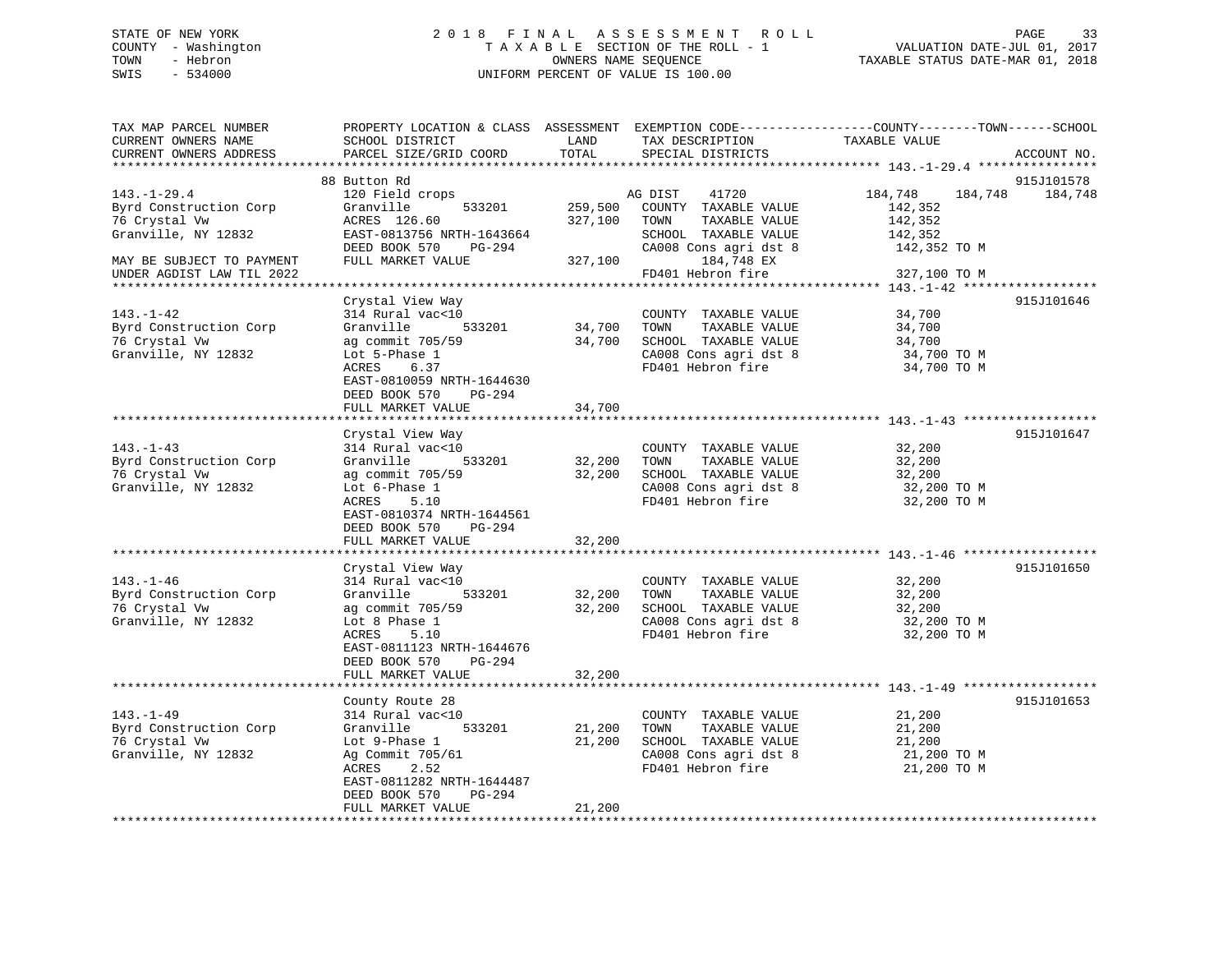## STATE OF NEW YORK 2 0 1 8 F I N A L A S S E S S M E N T R O L L PAGE 34 COUNTY - Washington T A X A B L E SECTION OF THE ROLL - 1 VALUATION DATE-JUL 01, 2017 TOWN - Hebron OWNERS NAME SEQUENCE TAXABLE STATUS DATE-MAR 01, 2018 SWIS - 534000 UNIFORM PERCENT OF VALUE IS 100.00

| TAX MAP PARCEL NUMBER<br>CURRENT OWNERS NAME<br>CURRENT OWNERS ADDRESS | SCHOOL DISTRICT                                                                                                                                       | PROPERTY LOCATION & CLASS ASSESSMENT EXEMPTION CODE---------------COUNTY-------TOWN------SCHOOL<br>LAND TAX DESCRIPTION TAXABLE VALUE                                                                                                    |                  |             |
|------------------------------------------------------------------------|-------------------------------------------------------------------------------------------------------------------------------------------------------|------------------------------------------------------------------------------------------------------------------------------------------------------------------------------------------------------------------------------------------|------------------|-------------|
|                                                                        |                                                                                                                                                       | PARCEL SIZE/GRID COORD TOTAL SPECIAL DISTRICTS                                                                                                                                                                                           |                  | ACCOUNT NO. |
|                                                                        | County Route 28                                                                                                                                       |                                                                                                                                                                                                                                          |                  | 915J101654  |
| $143. - 1 - 50$                                                        | 314 Rural vac<10                                                                                                                                      | 28<br>533201 34,500 COUNTY TAXABLE VALUE<br>533201 34,500 COUNTY TAXABLE VALUE                                                                                                                                                           | 31,860<br>31,860 | 31,860      |
| Byrd Construction Corp                                                 | Granville                                                                                                                                             |                                                                                                                                                                                                                                          | 2,640            |             |
| 76 Crystal Vw                                                          |                                                                                                                                                       |                                                                                                                                                                                                                                          | 2,640            |             |
| Granville, NY 12832                                                    | ag commit $705/61$ 34,500 TOWN<br>Lot 16-Phase 2 SCHOC                                                                                                |                                                                                                                                                                                                                                          |                  |             |
|                                                                        | 6.23<br>ACRES                                                                                                                                         | TOWN TAXABLE VALUE<br>SCHOOL TAXABLE VALUE 2,640<br>CA008 Cons agri dst 8 2,640 TO M                                                                                                                                                     |                  |             |
| MAY BE SUBJECT TO PAYMENT                                              |                                                                                                                                                       |                                                                                                                                                                                                                                          |                  |             |
| UNDER AGDIST LAW TIL 2022                                              |                                                                                                                                                       |                                                                                                                                                                                                                                          |                  |             |
|                                                                        |                                                                                                                                                       | EAST-0811670 NRTH-1644039<br>EAST-0811670 NRTH-1644039 31,860 EX<br>DEED BOOK 570 PG-294 34,500 FD401 Hebron fire 34,500 TO M<br>FULL MARKET VALUE 34,500                                                                                |                  |             |
|                                                                        |                                                                                                                                                       |                                                                                                                                                                                                                                          |                  |             |
|                                                                        | Button Rd                                                                                                                                             |                                                                                                                                                                                                                                          |                  | 915J101655  |
| $143. - 1 - 51$                                                        |                                                                                                                                                       | 31,177 31,177 31,177<br>Granville 533201 33,800 COUNTY TAXABLE VALUE 31,177 31,177                                                                                                                                                       |                  | 31,177      |
| Byrd Construction Corp                                                 |                                                                                                                                                       |                                                                                                                                                                                                                                          |                  |             |
| 76 Crystal Vw                                                          | ag commit 705/61 33,800 TOWN                                                                                                                          | TAXABLE VALUE                                                                                                                                                                                                                            | 2,623            |             |
|                                                                        |                                                                                                                                                       |                                                                                                                                                                                                                                          |                  |             |
|                                                                        |                                                                                                                                                       |                                                                                                                                                                                                                                          |                  |             |
|                                                                        |                                                                                                                                                       |                                                                                                                                                                                                                                          |                  |             |
|                                                                        |                                                                                                                                                       |                                                                                                                                                                                                                                          |                  |             |
|                                                                        |                                                                                                                                                       | Granville, NY 12832<br>MAY BE SUBJECT TO PAYMENT EAST-0811926 NRTH-1643801<br>MAY BE SUBJECT TO PAYMENT EAST-0811926 NRTH-1643801<br>MAY BE SUBJECT TO PAYMENT EAST-0811926 NRTH-1643801<br>TULL MARKET VALUE 33,800<br>**************** |                  |             |
|                                                                        | Button Rd                                                                                                                                             |                                                                                                                                                                                                                                          |                  | 915J101656  |
| $143. - 1 - 52$                                                        | 314 Rural vac<10                                                                                                                                      |                                                                                                                                                                                                                                          | 29,922<br>29,922 | 29,922      |
| 143.-1-52<br>Byrd Construction Corp                                    | Granville                                                                                                                                             | 7ac<10 MG DIST 41720<br>533201 32,200 COUNTY TAXABLE VALUE                                                                                                                                                                               | 2,278            |             |
| 76 Crystal Vw                                                          |                                                                                                                                                       | TAXABLE VALUE 2,278                                                                                                                                                                                                                      |                  |             |
| Granville, NY 12832                                                    | ag commit 705/61 32,200 TOWN<br>Lot 14-Phase 2 SCHOO<br>ACRES 5.10 CA008                                                                              | SCHOOL TAXABLE VALUE 2,278<br>CA008 Cons agri dst 8 2,278                                                                                                                                                                                |                  |             |
|                                                                        |                                                                                                                                                       |                                                                                                                                                                                                                                          | 2,278 TO M       |             |
| MAY BE SUBJECT TO PAYMENT                                              | ACKES 5.10 CA008 C<br>EAST-0812194 NRTH-1643557 CA008 C                                                                                               | 29,922 EX                                                                                                                                                                                                                                |                  |             |
| UNDER AGDIST LAW TIL 2022                                              | DEED BOOK 570                                                                                                                                         | FD401 Hebron fire                                                                                                                                                                                                                        | 32,200 TO M      |             |
|                                                                        | FULL MARKET VALUE                                                                                                                                     |                                                                                                                                                                                                                                          |                  |             |
|                                                                        |                                                                                                                                                       |                                                                                                                                                                                                                                          |                  |             |
|                                                                        | Button Rd                                                                                                                                             |                                                                                                                                                                                                                                          |                  | 915J101657  |
| $143. - 1 - 53$                                                        | 314 Rural vac<10                                                                                                                                      | 0<br>533201 32,200 COUNTY TAXABLE VALUE                                                                                                                                                                                                  | 29,833<br>29,833 | 29,833      |
| 143.-1-53<br>Byrd Construction Corp<br>76 Crystal Vw                   | Granville                                                                                                                                             | TAXABLE VALUE                                                                                                                                                                                                                            | 2,367            |             |
| 76 Crystal Vw                                                          |                                                                                                                                                       |                                                                                                                                                                                                                                          | 2,367            |             |
| Granville, NY 12832                                                    |                                                                                                                                                       | SCHOOL TAXABLE VALUE $2,367$<br>CA008 Cons agri dst 8 $2,367$                                                                                                                                                                            | 2,367 TO M       |             |
| MAY BE SUBJECT TO PAYMENT                                              | 932,200 COMP<br>ag commit 705/61 32,200 COMP<br>Lot 13-Phase 2 SCHOOI<br>RCRES 5.10 CA008<br>EAST-0812314 NRTH-1643256 PEBD BOOK 570<br>PEG-294 FD401 | 29,833 EX                                                                                                                                                                                                                                |                  |             |
| UNDER AGDIST LAW TIL 2022                                              |                                                                                                                                                       | FD401 Hebron fire                                                                                                                                                                                                                        | 32,200 TO M      |             |
|                                                                        | FULL MARKET VALUE                                                                                                                                     | 32,200                                                                                                                                                                                                                                   |                  |             |
|                                                                        |                                                                                                                                                       |                                                                                                                                                                                                                                          |                  |             |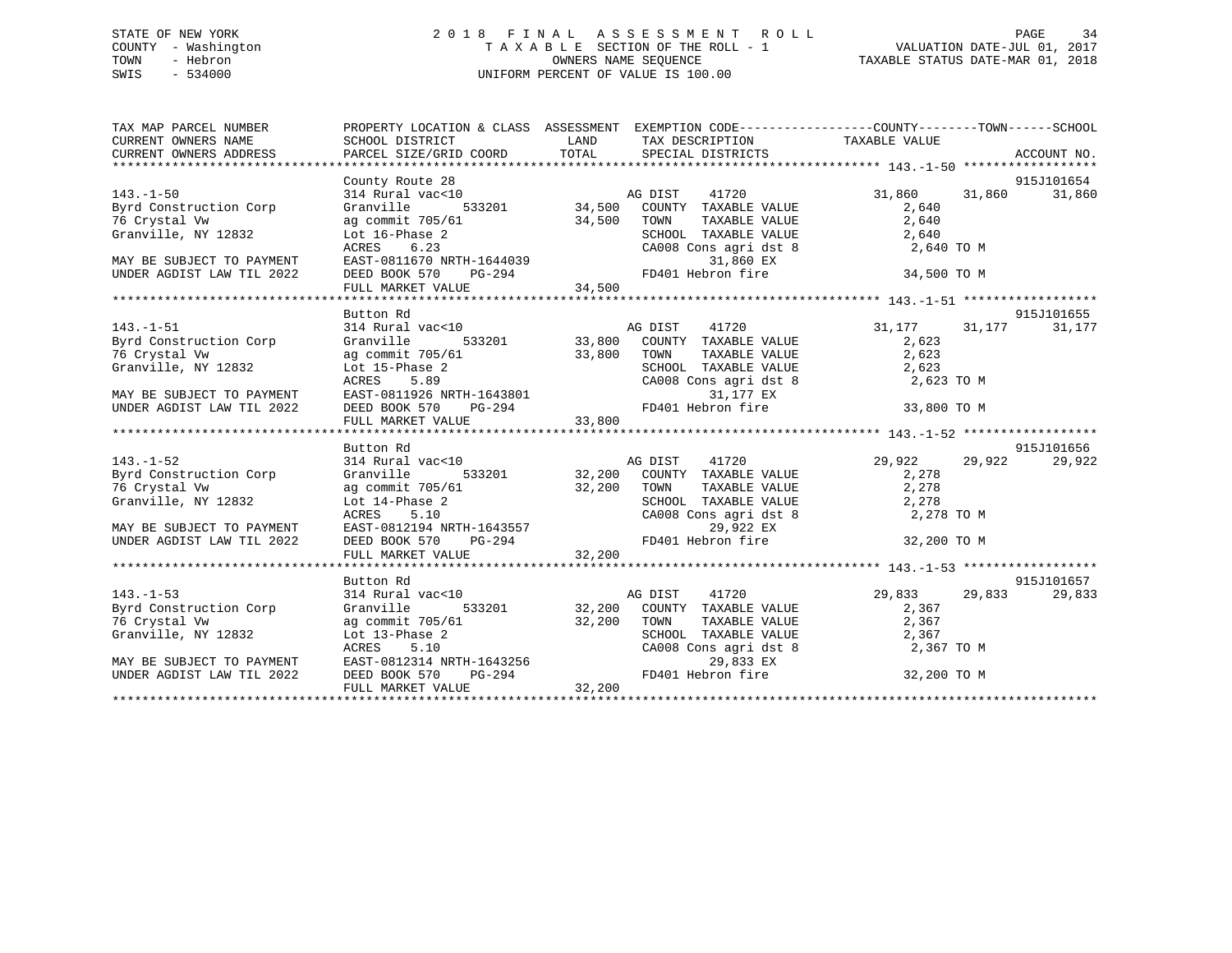## STATE OF NEW YORK 2 0 1 8 F I N A L A S S E S S M E N T R O L L PAGE 35 COUNTY - Washington T A X A B L E SECTION OF THE ROLL - 1 VALUATION DATE-JUL 01, 2017 TOWN - Hebron OWNERS NAME SEQUENCE TAXABLE STATUS DATE-MAR 01, 2018 SWIS - 534000 UNIFORM PERCENT OF VALUE IS 100.00

| TAX MAP PARCEL NUMBER<br>CURRENT OWNERS NAME<br>CURRENT OWNERS ADDRESS | PROPERTY LOCATION & CLASS ASSESSMENT EXEMPTION CODE----------------COUNTY-------TOWN-----SCHOOL<br>SCHOOL DISTRICT<br>PARCEL SIZE/GRID COORD TOTAL | LAND   | TAX DESCRIPTION TAXABLE VALUE<br>SPECIAL DISTRICTS                                                      |               | ACCOUNT NO. |
|------------------------------------------------------------------------|----------------------------------------------------------------------------------------------------------------------------------------------------|--------|---------------------------------------------------------------------------------------------------------|---------------|-------------|
|                                                                        |                                                                                                                                                    |        |                                                                                                         |               |             |
|                                                                        | Button Rd                                                                                                                                          |        |                                                                                                         |               | 915J101658  |
| $143. - 1 - 54$                                                        | 314 Rural vac<10                                                                                                                                   |        | c<10 AG DIST 41720<br>533201 32,200 COUNTY TAXABLE VALUE                                                | 29,998 29,998 | 29,998      |
| Byrd Construction Corp                                                 | Granville                                                                                                                                          |        |                                                                                                         | 2,202         |             |
| 76 Crystal Vw                                                          | ag commit 705/61 32,200 TOWN<br>Lot 12-Phase 2 SCHOO<br>ACRES 5.10 CA008                                                                           |        | TAXABLE VALUE                                                                                           | 2,202         |             |
| Granville, NY 12832                                                    |                                                                                                                                                    |        | SCHOOL TAXABLE VALUE 2,202<br>CA008 Cons agri dst 8 2,202 TO M                                          |               |             |
|                                                                        | 5.10<br>ACRES                                                                                                                                      |        |                                                                                                         |               |             |
| MAY BE SUBJECT TO PAYMENT                                              | EAST-0812575 NRTH-1643103<br>DEED BOOK 570 PG-294 FD401 Hebron fire<br>FULL MARKET VALUE 32,200                                                    |        |                                                                                                         |               |             |
| UNDER AGDIST LAW TIL 2022                                              |                                                                                                                                                    |        |                                                                                                         | 32,200 TO M   |             |
|                                                                        |                                                                                                                                                    |        |                                                                                                         |               |             |
|                                                                        |                                                                                                                                                    |        |                                                                                                         |               |             |
|                                                                        | Button Rd                                                                                                                                          |        |                                                                                                         |               | 915J101659  |
| $143. - 1 - 55$                                                        | 314 Rural vac<10<br>314 Rural vac<10<br>533201 20,200 COUNTY TAXABLE VALUE 19,744<br>54 19,744<br>533201 20,200 COUNTY TAXABLE VALUE 1,456         |        |                                                                                                         |               | 18,744      |
| Byrd Construction Corp                                                 |                                                                                                                                                    |        |                                                                                                         |               |             |
| 76 Crystal Vw                                                          | ag commit 705/61 20,200 TOWN                                                                                                                       |        |                                                                                                         |               |             |
| Granville, NY 12832                                                    | Lot 11-Phase 2                                                                                                                                     |        | TOWN TAXABLE VALUE 1,456<br>SCHOOL TAXABLE VALUE 1,456<br>CA008 Cons agri dst 8 1,456 TO M              |               |             |
|                                                                        | 2.13<br>ACRES                                                                                                                                      |        |                                                                                                         |               |             |
|                                                                        |                                                                                                                                                    |        |                                                                                                         |               |             |
|                                                                        |                                                                                                                                                    |        |                                                                                                         |               |             |
|                                                                        |                                                                                                                                                    |        |                                                                                                         |               |             |
|                                                                        |                                                                                                                                                    |        |                                                                                                         |               |             |
|                                                                        | Button Rd                                                                                                                                          |        |                                                                                                         |               | 915J101660  |
| $143. - 1 - 56$                                                        |                                                                                                                                                    |        |                                                                                                         | 35,180 35,180 | 35,180      |
| Byrd Construction Corp                                                 | 314 Rural vac<10<br>314 Rural vac<10<br>533201 39,400 COUNTY TAXABLE VALUE                                                                         |        |                                                                                                         | 4,220         |             |
| 76 Crystal Vw                                                          |                                                                                                                                                    |        |                                                                                                         |               |             |
| Granville, NY 12832                                                    | ag commit 705/63 39,400 TOWN<br>Lot 10-Phase 2 SCHOC                                                                                               |        | TOWN TAXABLE VALUE 4,220<br>SCHOOL TAXABLE VALUE 4,220<br>CA008 Cons agri dst 8 4,220 TO M              |               |             |
|                                                                        |                                                                                                                                                    |        |                                                                                                         |               |             |
| MAY BE SUBJECT TO PAYMENT                                              |                                                                                                                                                    |        | $\sim$ $\sim$ $\sim$ $\sim$<br>35,180 EX                                                                |               |             |
| UNDER AGDIST LAW TIL 2022                                              |                                                                                                                                                    |        | FD401 Hebron fire                                                                                       | 39,400 TO M   |             |
|                                                                        | Lot 10-Find<br>ACRES 8.71<br>EAST-0813354 NRTH-1642372<br>PERD BOOK 570 -- PG-294 39,400                                                           |        |                                                                                                         |               |             |
|                                                                        |                                                                                                                                                    |        |                                                                                                         |               |             |
|                                                                        | Button Rd/w Off                                                                                                                                    |        |                                                                                                         |               | 915J101661  |
| $143. - 1 - 57$                                                        | 314 Rural vac<10                                                                                                                                   |        | COUNTY TAXABLE VALUE 21,300                                                                             |               |             |
| Byrd Construction Corp                                                 | 533201 21,300 TOWN<br>Granville                                                                                                                    |        | TAXABLE VALUE 21,300                                                                                    |               |             |
| 76 Crystal Vw                                                          |                                                                                                                                                    |        |                                                                                                         |               |             |
| Granville, NY 12832                                                    | ag commit 705/63 21,300<br>Lot 9-Phase 2<br>ACDES 764                                                                                              |        | SCHOOL TAXABLE VALUE $21,300$<br>CA008 Cons agri dst 8 $21,300$ TO M<br>FD401 Hebron fire $21,300$ TO M |               |             |
|                                                                        | ACRES 7.64                                                                                                                                         |        |                                                                                                         |               |             |
|                                                                        | EAST-0813068 NRTH-1641734                                                                                                                          |        |                                                                                                         |               |             |
|                                                                        | $PG-294$<br>DEED BOOK 570                                                                                                                          |        |                                                                                                         |               |             |
|                                                                        | FULL MARKET VALUE                                                                                                                                  | 21,300 |                                                                                                         |               |             |
|                                                                        |                                                                                                                                                    |        |                                                                                                         |               |             |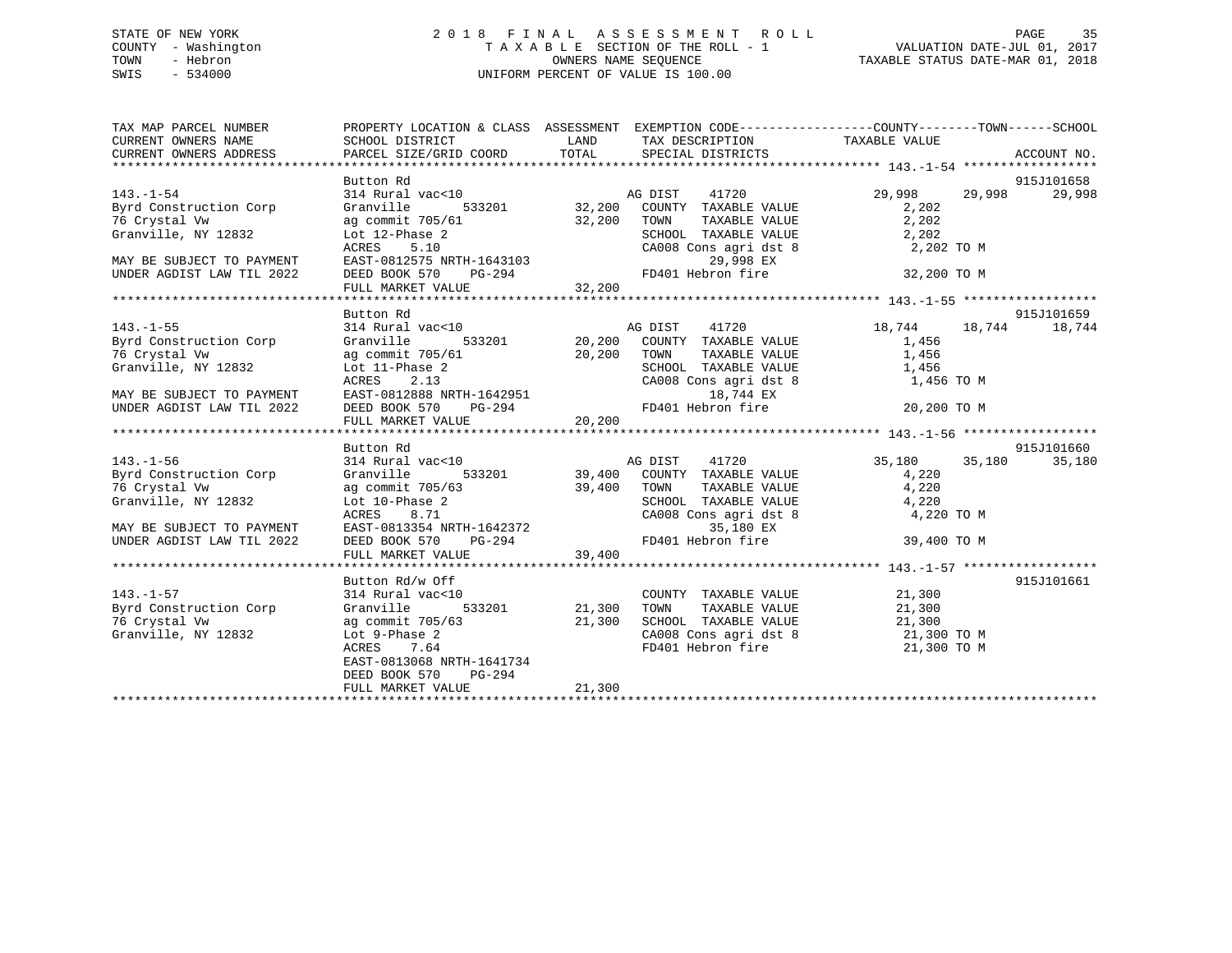## STATE OF NEW YORK 2 0 1 8 F I N A L A S S E S S M E N T R O L L PAGE 36 COUNTY - Washington T A X A B L E SECTION OF THE ROLL - 1 VALUATION DATE-JUL 01, 2017 TOWN - Hebron OWNERS NAME SEQUENCE TAXABLE STATUS DATE-MAR 01, 2018 SWIS - 534000 UNIFORM PERCENT OF VALUE IS 100.00

TAX MAP PARCEL NUMBER PROPERTY LOCATION & CLASS ASSESSMENT EXEMPTION CODE------------------COUNTY--------TOWN------SCHOOL CURRENT OWNERS NAME SCHOOL DISTRICT THE LAND TAX DESCRIPTION TAXABLE VALUE CURRENT OWNERS ADDRESS PARCEL SIZE/GRID COORD TOTAL SPECIAL DISTRICTS ACCOUNT NO. \*\*\*\*\*\*\*\*\*\*\*\*\*\*\*\*\*\*\*\*\*\*\*\*\*\*\*\*\*\*\*\*\*\*\*\*\*\*\*\*\*\*\*\*\*\*\*\*\*\*\*\*\*\*\*\*\*\*\*\*\*\*\*\*\*\*\*\*\*\*\*\*\*\*\*\*\*\*\*\*\*\*\*\*\*\*\*\*\*\*\*\*\*\*\*\*\*\*\*\*\*\*\* 153.-1-9 \*\*\*\*\*\*\*\*\*\*\*\*\*\*\*\*\*\*\* 7442 State Route 22 915J100102 153.-1-9 120 Field crops AG DIST 41720 260,706 260,706 260,706 Byrd Construction Corp Granville 533201 439,400 COUNTY TAXABLE VALUE 203,894 76 Crystal Vw Ag Commit 705/59 464,600 TOWN TAXABLE VALUE 203,894 Granville, NY 12832 ACRES 347.80 SCHOOL TAXABLE VALUE 203,894 EAST-0821301 NRTH-1636556 CA008 Cons agri dst 8 203,894 TO M MAY BE SUBJECT TO PAYMENT DEED BOOK 427 PG-43 260,706 EX UNDER AGDIST LAW TIL 2022 FULL MARKET VALUE 464,600 FD401 Hebron fire 464,600 TO M \*\*\*\*\*\*\*\*\*\*\*\*\*\*\*\*\*\*\*\*\*\*\*\*\*\*\*\*\*\*\*\*\*\*\*\*\*\*\*\*\*\*\*\*\*\*\*\*\*\*\*\*\*\*\*\*\*\*\*\*\*\*\*\*\*\*\*\*\*\*\*\*\*\*\*\*\*\*\*\*\*\*\*\*\*\*\*\*\*\*\*\*\*\*\*\*\*\*\*\*\*\*\* 153.-1-14 \*\*\*\*\*\*\*\*\*\*\*\*\*\*\*\*\*\*Smith Rd/e Off 915J101040 153.-1-14 323 Vacant rural COUNTY TAXABLE VALUE 3,000 Byrd Construction Corp Granville 533201 3,000 TOWN TAXABLE VALUE 3,000 76 Crystal Vw No Deeded R O W 3,000 SCHOOL TAXABLE VALUE 3,000 Granville, NY 12832 ACRES 4.00 FD401 Hebron fire 3,000 TO M EAST-0817575 NRTH-1638681DEED BOOK 427 PG-43 FULL MARKET VALUE 3,000 \*\*\*\*\*\*\*\*\*\*\*\*\*\*\*\*\*\*\*\*\*\*\*\*\*\*\*\*\*\*\*\*\*\*\*\*\*\*\*\*\*\*\*\*\*\*\*\*\*\*\*\*\*\*\*\*\*\*\*\*\*\*\*\*\*\*\*\*\*\*\*\*\*\*\*\*\*\*\*\*\*\*\*\*\*\*\*\*\*\*\*\*\*\*\*\*\*\*\*\*\*\*\* 169.-1-32 \*\*\*\*\*\*\*\*\*\*\*\*\*\*\*\*\*\* 458 Pine Hill Rd 915J100465169.-1-32 312 Vac w/imprv COUNTY TAXABLE VALUE 46,000 Cady Timothy Salem 534801 25,000 TOWN TAXABLE VALUE 46,000 Cady Lesa ACRES 16.00 46,000 SCHOOL TAXABLE VALUE 46,000 2 South St EAST-0811450 NRTH-1620972 FD401 Hebron fire 46,000 TO M Cromwell, CT 06416 DEED BOOK 3067 PG-342 FULL MARKET VALUE 46,000 \*\*\*\*\*\*\*\*\*\*\*\*\*\*\*\*\*\*\*\*\*\*\*\*\*\*\*\*\*\*\*\*\*\*\*\*\*\*\*\*\*\*\*\*\*\*\*\*\*\*\*\*\*\*\*\*\*\*\*\*\*\*\*\*\*\*\*\*\*\*\*\*\*\*\*\*\*\*\*\*\*\*\*\*\*\*\*\*\*\*\*\*\*\*\*\*\*\*\*\*\*\*\* 153.-1-5.7 \*\*\*\*\*\*\*\*\*\*\*\*\*\*\*\*\* 78 Warner Rd 153.-1-5.7 210 1 Family Res BAS STAR 41854 0 0 30,000 Cahn Donald J Granville 533201 53,900 COUNTY TAXABLE VALUE 115,200 Cahn Candis S lot 7 115,200 TOWN TAXABLE VALUE 115,200 78 Warner Rd ACRES 5.93 SCHOOL TAXABLE VALUE 85,200 Granville, NY 12832 EAST-0819456 NRTH-1640089 FD401 Hebron fire 115,200 TO M DEED BOOK 807 PG-38 FULL MARKET VALUE 115,200 \*\*\*\*\*\*\*\*\*\*\*\*\*\*\*\*\*\*\*\*\*\*\*\*\*\*\*\*\*\*\*\*\*\*\*\*\*\*\*\*\*\*\*\*\*\*\*\*\*\*\*\*\*\*\*\*\*\*\*\*\*\*\*\*\*\*\*\*\*\*\*\*\*\*\*\*\*\*\*\*\*\*\*\*\*\*\*\*\*\*\*\*\*\*\*\*\*\*\*\*\*\*\* 185.-1-14.6 \*\*\*\*\*\*\*\*\*\*\*\*\*\*\*\* 12 Shale Mtn Way 915J100676 185.-1-14.6 270 Mfg housing BAS STAR 41854 0 0 30,000 Cameron David Salem 534801 41,600 COUNTY TAXABLE VALUE 93,000 8 High St Thompson Sub/ 29#87 Lot 3 93,000 TOWN TAXABLE VALUE 93,000 Hoosick Falls, NY 12090 ACRES 4.85 BANK 6 SCHOOL TAXABLE VALUE 63,000 EAST-0815268 NRTH-1603877 CA008 Cons agri dst 8 93,000 TO M DEED BOOK 1766 PG-227 FD401 Hebron fire 93,000 TO M DEED BOOK 1766 PG-227<br>FULL MARKET VALUE 93,000 \*\*\*\*\*\*\*\*\*\*\*\*\*\*\*\*\*\*\*\*\*\*\*\*\*\*\*\*\*\*\*\*\*\*\*\*\*\*\*\*\*\*\*\*\*\*\*\*\*\*\*\*\*\*\*\*\*\*\*\*\*\*\*\*\*\*\*\*\*\*\*\*\*\*\*\*\*\*\*\*\*\*\*\*\*\*\*\*\*\*\*\*\*\*\*\*\*\*\*\*\*\*\*\*\*\*\*\*\*\*\*\*\*\*\*\*\*\*\*\*\*\*\*\*\*\*\*\*\*\*\*\*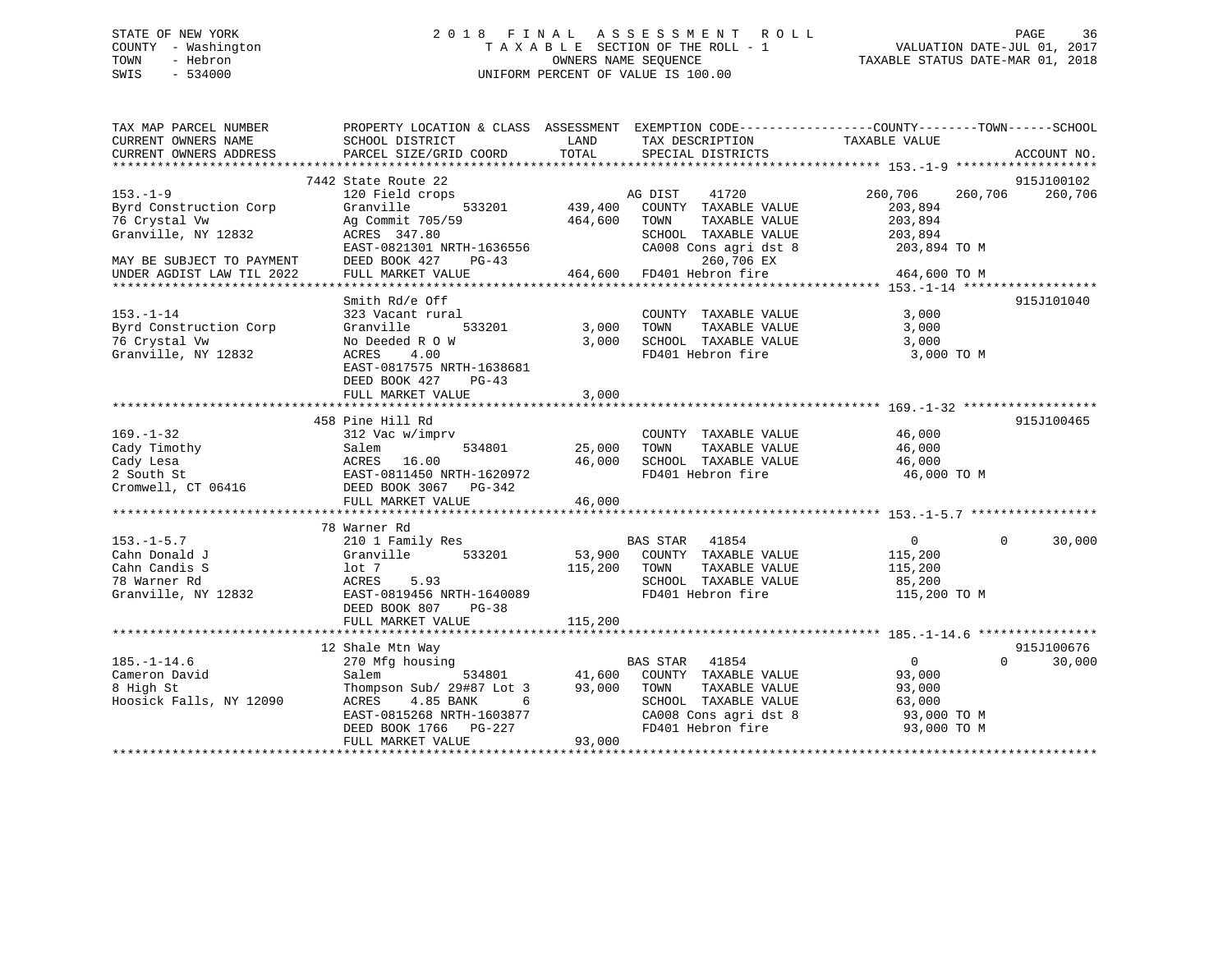## STATE OF NEW YORK 2 0 1 8 F I N A L A S S E S S M E N T R O L L PAGE 37 COUNTY - Washington T A X A B L E SECTION OF THE ROLL - 1 VALUATION DATE-JUL 01, 2017 TOWN - Hebron OWNERS NAME SEQUENCE TAXABLE STATUS DATE-MAR 01, 2018 SWIS - 534000 UNIFORM PERCENT OF VALUE IS 100.00

| TAX MAP PARCEL NUMBER     | PROPERTY LOCATION & CLASS ASSESSMENT |         | EXEMPTION CODE----------------COUNTY-------TOWN------SCHOOL |                    |                    |
|---------------------------|--------------------------------------|---------|-------------------------------------------------------------|--------------------|--------------------|
| CURRENT OWNERS NAME       | SCHOOL DISTRICT                      | LAND    | TAX DESCRIPTION                                             | TAXABLE VALUE      |                    |
| CURRENT OWNERS ADDRESS    | PARCEL SIZE/GRID COORD               | TOTAL   | SPECIAL DISTRICTS                                           |                    | ACCOUNT NO.        |
| **********************    |                                      |         |                                                             |                    |                    |
|                           | 140 Callaway Rd                      |         |                                                             |                    | 915J101534         |
| $175. - 1 - 32$           | 210 1 Family Res                     |         | COUNTY TAXABLE VALUE                                        | 136,300            |                    |
| Cameron John              | 534801<br>Salem                      | 60,900  | TOWN<br>TAXABLE VALUE                                       | 136,300            |                    |
| 562 Colebrook Rd          | Lot E                                | 136,300 | SCHOOL TAXABLE VALUE                                        | 136,300            |                    |
| Gansevoort, NY 12831      | ACRES<br>9.43                        |         | FD401 Hebron fire                                           | 136,300 TO M       |                    |
|                           |                                      |         |                                                             |                    |                    |
|                           | EAST-0787150 NRTH-1616971            |         |                                                             |                    |                    |
|                           | DEED BOOK 3592 PG-83                 |         |                                                             |                    |                    |
|                           | FULL MARKET VALUE                    | 136,300 |                                                             |                    |                    |
|                           |                                      |         |                                                             |                    |                    |
|                           | 15 Shale Mtn Way                     |         |                                                             |                    | 915J100676         |
| $185. - 1 - 14.8$         | 210 1 Family Res                     |         | BAS STAR<br>41854                                           | $\mathbf{0}$       | $\Omega$<br>30,000 |
| Cameron Scott B           | 534801<br>Salem                      | 41,800  | COUNTY TAXABLE VALUE                                        | 195,000            |                    |
| PO Box 691                | lot 2                                | 195,000 | TOWN<br>TAXABLE VALUE                                       | 195,000            |                    |
| Salem, NY 12865           | 4.93<br>ACRES                        |         | SCHOOL TAXABLE VALUE                                        | 165,000            |                    |
|                           | EAST-0815282 NRTH-1604452            |         | CA008 Cons agri dst 8                                       | 195,000 TO M       |                    |
|                           | DEED BOOK 946<br>PG-289              |         | FD401 Hebron fire                                           | 195,000 TO M       |                    |
|                           | FULL MARKET VALUE                    | 195,000 |                                                             |                    |                    |
|                           |                                      |         |                                                             |                    |                    |
|                           | 1546 Big Burch Hill Rd               |         |                                                             |                    |                    |
| $152 - 2 - 37.2$          | 241 Rural res&ag                     |         | AG DIST<br>41720                                            | 28,869<br>28,869   | 28,869             |
| Campbell Brian R          | 533201<br>Granville                  |         | 84,000 BAS STAR<br>41854                                    | $\mathbf{0}$       | $\Omega$<br>30,000 |
| Campell Mary Kay          | 21.00<br>ACRES                       | 275,000 | COUNTY TAXABLE VALUE                                        | 246,131            |                    |
| 1546 Big Burch Hill Rd    | EAST-0806549 NRTH-1639577            |         | TOWN<br>TAXABLE VALUE                                       | 246,131            |                    |
| Granville, NY 12832       | PG-291                               |         | SCHOOL TAXABLE VALUE                                        |                    |                    |
|                           | DEED BOOK 881                        |         |                                                             | 216,131            |                    |
|                           | FULL MARKET VALUE                    | 275,000 | CA008 Cons agri dst 8                                       | 246,131 TO M       |                    |
| MAY BE SUBJECT TO PAYMENT |                                      |         | 28,869 EX                                                   |                    |                    |
| UNDER AGDIST LAW TIL 2022 |                                      |         | FD401 Hebron fire                                           | 275,000 TO M       |                    |
|                           |                                      |         |                                                             |                    |                    |
|                           | Patterson Hill Rd                    |         |                                                             |                    | 915J100107         |
| $183. - 1 - 33$           | 105 Vac farmland                     |         | AG DIST<br>41720                                            | 85,533<br>85,533   | 85,533             |
| Campbell David            | Greenwich<br>533401                  | 94,000  | COUNTY TAXABLE VALUE                                        | 8,467              |                    |
| Campbell Terry L          | 27.50<br>ACRES                       | 94,000  | TAXABLE VALUE<br>TOWN                                       | 8,467              |                    |
| 647 Bunker Hill Rd        | EAST-0787754 NRTH-1600026            |         | SCHOOL TAXABLE VALUE                                        | 8,467              |                    |
| Salem, NY 12865           | DEED BOOK 818<br>PG-157              |         | CA004 Cons agri dst 4                                       | 8,467 TO M         |                    |
|                           | FULL MARKET VALUE                    | 94,000  | 85,533 EX                                                   |                    |                    |
| MAY BE SUBJECT TO PAYMENT |                                      |         | FD401 Hebron fire                                           | 94,000 TO M        |                    |
| UNDER AGDIST LAW TIL 2022 |                                      |         |                                                             |                    |                    |
|                           |                                      |         |                                                             |                    |                    |
|                           | Presbytery Ln                        |         |                                                             |                    |                    |
| $176. - 1 - 6.4$          | 322 Rural vac>10                     |         | AGRI-D IND 41730                                            | 207,434<br>207,434 | 207,434            |
| Campbell David T          | 534801<br>Salem                      | 299,000 | COUNTY TAXABLE VALUE                                        | 91,566             |                    |
| Campbell Terry L          | ACRES 346.21                         | 299,000 | TAXABLE VALUE<br>TOWN                                       | 91,566             |                    |
| 647 Bunker Hill Rd        | EAST-0799547 NRTH-1615507            |         | SCHOOL TAXABLE VALUE                                        | 91,566             |                    |
| Salem, NY 12865           | DEED BOOK 3592 PG-214                |         | FD401 Hebron fire                                           | 299,000 TO M       |                    |
|                           | FULL MARKET VALUE                    | 299,000 |                                                             |                    |                    |
| MAY BE SUBJECT TO PAYMENT |                                      |         |                                                             |                    |                    |
|                           |                                      |         |                                                             |                    |                    |
| UNDER AGDIST LAW TIL 2025 |                                      |         |                                                             |                    |                    |
|                           |                                      |         |                                                             |                    |                    |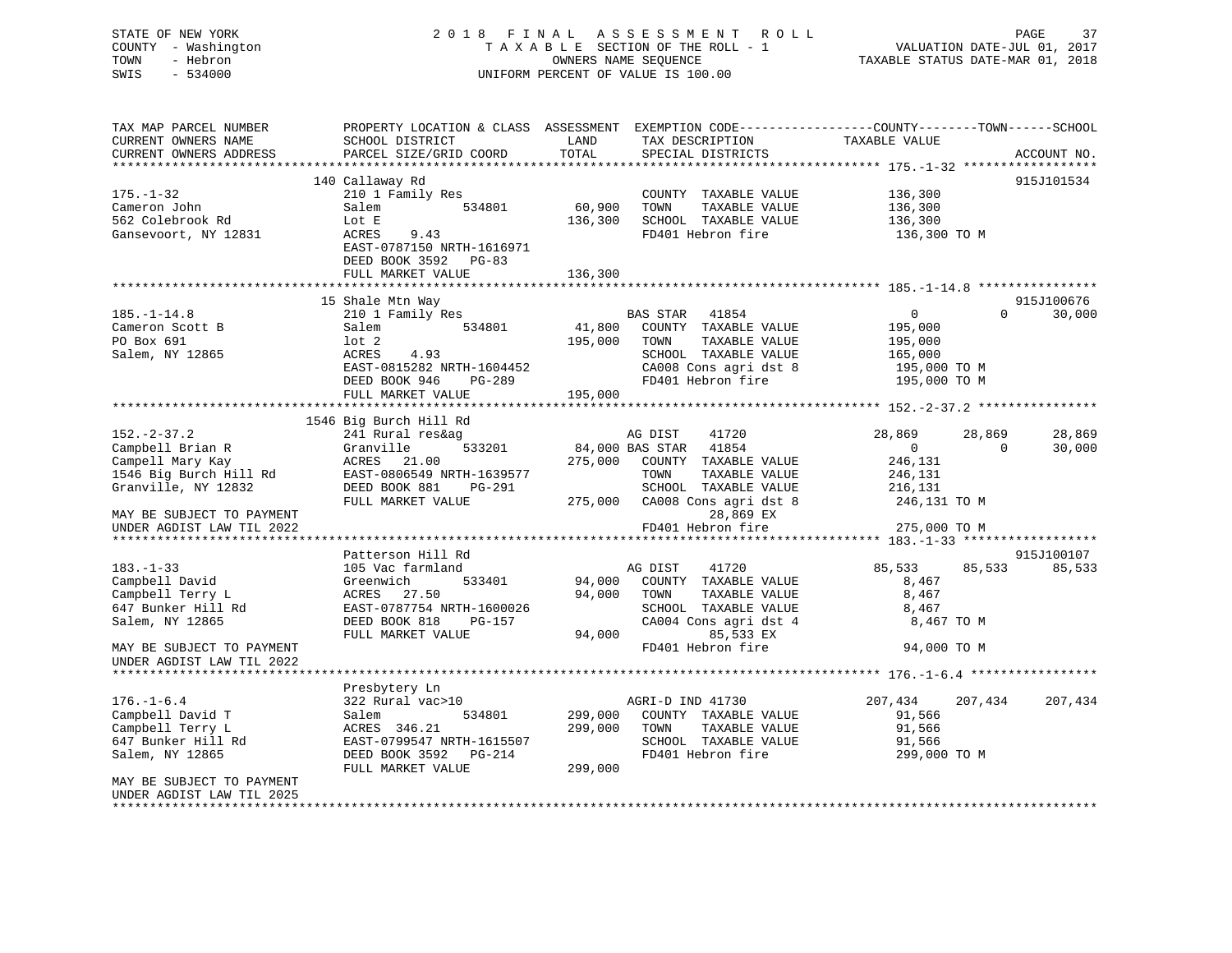## STATE OF NEW YORK 2 0 1 8 F I N A L A S S E S S M E N T R O L L PAGE 38 COUNTY - Washington T A X A B L E SECTION OF THE ROLL - 1 VALUATION DATE-JUL 01, 2017 TOWN - Hebron OWNERS NAME SEQUENCE TAXABLE STATUS DATE-MAR 01, 2018 SWIS - 534000 UNIFORM PERCENT OF VALUE IS 100.00

| SPECIAL DISTRICTS<br>ACCOUNT NO.<br>535 Chamberlin Mills Rd<br>915J100106<br>$176. - 1 - 24$<br>99,053<br>99,053<br>241 Rural res&ag<br>AG DIST<br>41720<br>99,053<br>534801 237,700 BAS STAR<br>Campbell Donald G<br>Salem<br>41854<br>30,000<br>$\Omega$<br>$\Omega$<br>Campbell Betty Lou<br>Forest Tax 3378/128<br>344,000 FOR 480A<br>47460<br>55,000<br>55,000<br>55,000<br>535 Chamberlin Hill Rd<br>764/153<br>COUNTY TAXABLE VALUE<br>189,947<br>Salem, NY 12865<br>ACRES 108.40<br>TOWN<br>TAXABLE VALUE<br>189,947<br>EAST-0800789 NRTH-1609872<br>SCHOOL TAXABLE VALUE<br>159,947<br>DEED BOOK 3359 PG-53<br>CA008 Cons agri dst 8<br>244,947 TO M<br>344,000<br>99,053 EX<br>UNDER RPTL480A UNTIL 2027<br>FULL MARKET VALUE<br>FD401 Hebron fire<br>344,000 TO M<br>218 Chamberlin Mills Rd<br>915J100076<br>$184. - 1 - 5$<br><b>BAS STAR</b><br>41854<br>$\overline{0}$<br>$\Omega$<br>30,000<br>240 Rural res<br>534801<br>212,000<br>Campbell Douglas C<br>COUNTY TAXABLE VALUE<br>469,000<br>Salem<br>469,000<br>Campbell Nicole M<br>ACRES<br>92.00<br>TOWN<br>TAXABLE VALUE<br>469,000<br>EAST-0798169 NRTH-1604688<br>218 Chamberlin Mills Rd<br>SCHOOL TAXABLE VALUE<br>439,000<br>CA008 Cons agri dst 8<br>Salem, NY 12865<br>DEED BOOK 816<br>PG-113<br>469,000 TO M<br>FULL MARKET VALUE<br>469,000 TO M<br>915J101203<br>7212 State Route 22<br>$161. - 1 - 13$<br>COUNTY TAXABLE VALUE<br>72,500<br>210 1 Family Res<br>533201 39,900<br>72,500<br>Campbell Kelsey<br>Granville<br>TOWN<br>TAXABLE VALUE<br>72,500<br>SCHOOL TAXABLE VALUE<br>72,500<br>7212 State Route 22<br>ACRES<br>4.14 BANK<br>999<br>Granville, NY 12832<br>EAST-0819511 NRTH-1631698<br>FD401 Hebron fire<br>72,500 TO M<br>DEED BOOK 3680 PG-282<br>FULL MARKET VALUE<br>72,500<br>915J100034<br>2290 County Route 47<br>$183.2 - 1 - 16$<br>ENH STAR<br>41834<br>$\overline{0}$<br>$\Omega$<br>66,800<br>240 Rural res<br>- WTRFNT<br>Campbell Mary Emma LE<br>534801<br>143,200<br>COUNTY TAXABLE VALUE<br>240,200<br>Salem<br>Edwards Laurie<br>240,200<br>ACRES<br>18.10<br>TOWN<br>TAXABLE VALUE<br>240,200<br>EAST-0788276 NRTH-1608615<br>SCHOOL TAXABLE VALUE<br>2290 County Route 47<br>173,400<br>FD401 Hebron fire<br>240,200 TO M<br>Salem, NY 12865<br>DEED BOOK 1681<br>PG-58<br>FULL MARKET VALUE<br>240,200<br>708 County Route 31<br>$168. - 1 - 2.3$<br>29,878<br>AG DIST<br>41720<br>29,878<br>29,878<br>241 Rural res&ag<br>533801<br>71,200 BAS STAR<br>$\overline{0}$<br>$\Omega$<br>30,000<br>Campbell Matthew<br>41854<br>Hartford<br>708 County Route 31<br>176,600<br>146,722<br>ACRES 14.60<br>COUNTY TAXABLE VALUE<br>Salem, NY 12865<br>EAST-0798399 NRTH-1622571<br>TAXABLE VALUE<br>146,722<br>TOWN<br>116,722<br>SCHOOL TAXABLE VALUE<br>DEED BOOK 2676 PG-201<br>176,600<br>CA008 Cons agri dst 8<br>146,722 TO M<br>MAY BE SUBJECT TO PAYMENT<br>FULL MARKET VALUE<br>29,878 EX<br>UNDER AGDIST LAW TIL 2022<br>176,600 TO M<br>FD401 Hebron fire | TAX MAP PARCEL NUMBER<br>CURRENT OWNERS NAME<br>CURRENT OWNERS ADDRESS | SCHOOL DISTRICT<br>PARCEL SIZE/GRID COORD | PROPERTY LOCATION & CLASS ASSESSMENT EXEMPTION CODE---------------COUNTY-------TOWN------SCHOOL<br>LAND<br>TAX DESCRIPTION<br>TOTAL | TAXABLE VALUE |
|-----------------------------------------------------------------------------------------------------------------------------------------------------------------------------------------------------------------------------------------------------------------------------------------------------------------------------------------------------------------------------------------------------------------------------------------------------------------------------------------------------------------------------------------------------------------------------------------------------------------------------------------------------------------------------------------------------------------------------------------------------------------------------------------------------------------------------------------------------------------------------------------------------------------------------------------------------------------------------------------------------------------------------------------------------------------------------------------------------------------------------------------------------------------------------------------------------------------------------------------------------------------------------------------------------------------------------------------------------------------------------------------------------------------------------------------------------------------------------------------------------------------------------------------------------------------------------------------------------------------------------------------------------------------------------------------------------------------------------------------------------------------------------------------------------------------------------------------------------------------------------------------------------------------------------------------------------------------------------------------------------------------------------------------------------------------------------------------------------------------------------------------------------------------------------------------------------------------------------------------------------------------------------------------------------------------------------------------------------------------------------------------------------------------------------------------------------------------------------------------------------------------------------------------------------------------------------------------------------------------------------------------------------------------------------------------------------------------------------------------------------------------------------------------------------------------------------------------------------------------------------------------------------------------------------------------------------------------------------------------|------------------------------------------------------------------------|-------------------------------------------|-------------------------------------------------------------------------------------------------------------------------------------|---------------|
|                                                                                                                                                                                                                                                                                                                                                                                                                                                                                                                                                                                                                                                                                                                                                                                                                                                                                                                                                                                                                                                                                                                                                                                                                                                                                                                                                                                                                                                                                                                                                                                                                                                                                                                                                                                                                                                                                                                                                                                                                                                                                                                                                                                                                                                                                                                                                                                                                                                                                                                                                                                                                                                                                                                                                                                                                                                                                                                                                                                         |                                                                        |                                           |                                                                                                                                     |               |
|                                                                                                                                                                                                                                                                                                                                                                                                                                                                                                                                                                                                                                                                                                                                                                                                                                                                                                                                                                                                                                                                                                                                                                                                                                                                                                                                                                                                                                                                                                                                                                                                                                                                                                                                                                                                                                                                                                                                                                                                                                                                                                                                                                                                                                                                                                                                                                                                                                                                                                                                                                                                                                                                                                                                                                                                                                                                                                                                                                                         |                                                                        |                                           |                                                                                                                                     |               |
|                                                                                                                                                                                                                                                                                                                                                                                                                                                                                                                                                                                                                                                                                                                                                                                                                                                                                                                                                                                                                                                                                                                                                                                                                                                                                                                                                                                                                                                                                                                                                                                                                                                                                                                                                                                                                                                                                                                                                                                                                                                                                                                                                                                                                                                                                                                                                                                                                                                                                                                                                                                                                                                                                                                                                                                                                                                                                                                                                                                         |                                                                        |                                           |                                                                                                                                     |               |
|                                                                                                                                                                                                                                                                                                                                                                                                                                                                                                                                                                                                                                                                                                                                                                                                                                                                                                                                                                                                                                                                                                                                                                                                                                                                                                                                                                                                                                                                                                                                                                                                                                                                                                                                                                                                                                                                                                                                                                                                                                                                                                                                                                                                                                                                                                                                                                                                                                                                                                                                                                                                                                                                                                                                                                                                                                                                                                                                                                                         |                                                                        |                                           |                                                                                                                                     |               |
|                                                                                                                                                                                                                                                                                                                                                                                                                                                                                                                                                                                                                                                                                                                                                                                                                                                                                                                                                                                                                                                                                                                                                                                                                                                                                                                                                                                                                                                                                                                                                                                                                                                                                                                                                                                                                                                                                                                                                                                                                                                                                                                                                                                                                                                                                                                                                                                                                                                                                                                                                                                                                                                                                                                                                                                                                                                                                                                                                                                         |                                                                        |                                           |                                                                                                                                     |               |
|                                                                                                                                                                                                                                                                                                                                                                                                                                                                                                                                                                                                                                                                                                                                                                                                                                                                                                                                                                                                                                                                                                                                                                                                                                                                                                                                                                                                                                                                                                                                                                                                                                                                                                                                                                                                                                                                                                                                                                                                                                                                                                                                                                                                                                                                                                                                                                                                                                                                                                                                                                                                                                                                                                                                                                                                                                                                                                                                                                                         |                                                                        |                                           |                                                                                                                                     |               |
|                                                                                                                                                                                                                                                                                                                                                                                                                                                                                                                                                                                                                                                                                                                                                                                                                                                                                                                                                                                                                                                                                                                                                                                                                                                                                                                                                                                                                                                                                                                                                                                                                                                                                                                                                                                                                                                                                                                                                                                                                                                                                                                                                                                                                                                                                                                                                                                                                                                                                                                                                                                                                                                                                                                                                                                                                                                                                                                                                                                         |                                                                        |                                           |                                                                                                                                     |               |
|                                                                                                                                                                                                                                                                                                                                                                                                                                                                                                                                                                                                                                                                                                                                                                                                                                                                                                                                                                                                                                                                                                                                                                                                                                                                                                                                                                                                                                                                                                                                                                                                                                                                                                                                                                                                                                                                                                                                                                                                                                                                                                                                                                                                                                                                                                                                                                                                                                                                                                                                                                                                                                                                                                                                                                                                                                                                                                                                                                                         |                                                                        |                                           |                                                                                                                                     |               |
|                                                                                                                                                                                                                                                                                                                                                                                                                                                                                                                                                                                                                                                                                                                                                                                                                                                                                                                                                                                                                                                                                                                                                                                                                                                                                                                                                                                                                                                                                                                                                                                                                                                                                                                                                                                                                                                                                                                                                                                                                                                                                                                                                                                                                                                                                                                                                                                                                                                                                                                                                                                                                                                                                                                                                                                                                                                                                                                                                                                         | MAY BE SUBJECT TO PAYMENT                                              |                                           |                                                                                                                                     |               |
|                                                                                                                                                                                                                                                                                                                                                                                                                                                                                                                                                                                                                                                                                                                                                                                                                                                                                                                                                                                                                                                                                                                                                                                                                                                                                                                                                                                                                                                                                                                                                                                                                                                                                                                                                                                                                                                                                                                                                                                                                                                                                                                                                                                                                                                                                                                                                                                                                                                                                                                                                                                                                                                                                                                                                                                                                                                                                                                                                                                         |                                                                        |                                           |                                                                                                                                     |               |
|                                                                                                                                                                                                                                                                                                                                                                                                                                                                                                                                                                                                                                                                                                                                                                                                                                                                                                                                                                                                                                                                                                                                                                                                                                                                                                                                                                                                                                                                                                                                                                                                                                                                                                                                                                                                                                                                                                                                                                                                                                                                                                                                                                                                                                                                                                                                                                                                                                                                                                                                                                                                                                                                                                                                                                                                                                                                                                                                                                                         |                                                                        |                                           |                                                                                                                                     |               |
|                                                                                                                                                                                                                                                                                                                                                                                                                                                                                                                                                                                                                                                                                                                                                                                                                                                                                                                                                                                                                                                                                                                                                                                                                                                                                                                                                                                                                                                                                                                                                                                                                                                                                                                                                                                                                                                                                                                                                                                                                                                                                                                                                                                                                                                                                                                                                                                                                                                                                                                                                                                                                                                                                                                                                                                                                                                                                                                                                                                         |                                                                        |                                           |                                                                                                                                     |               |
|                                                                                                                                                                                                                                                                                                                                                                                                                                                                                                                                                                                                                                                                                                                                                                                                                                                                                                                                                                                                                                                                                                                                                                                                                                                                                                                                                                                                                                                                                                                                                                                                                                                                                                                                                                                                                                                                                                                                                                                                                                                                                                                                                                                                                                                                                                                                                                                                                                                                                                                                                                                                                                                                                                                                                                                                                                                                                                                                                                                         |                                                                        |                                           |                                                                                                                                     |               |
|                                                                                                                                                                                                                                                                                                                                                                                                                                                                                                                                                                                                                                                                                                                                                                                                                                                                                                                                                                                                                                                                                                                                                                                                                                                                                                                                                                                                                                                                                                                                                                                                                                                                                                                                                                                                                                                                                                                                                                                                                                                                                                                                                                                                                                                                                                                                                                                                                                                                                                                                                                                                                                                                                                                                                                                                                                                                                                                                                                                         |                                                                        |                                           |                                                                                                                                     |               |
|                                                                                                                                                                                                                                                                                                                                                                                                                                                                                                                                                                                                                                                                                                                                                                                                                                                                                                                                                                                                                                                                                                                                                                                                                                                                                                                                                                                                                                                                                                                                                                                                                                                                                                                                                                                                                                                                                                                                                                                                                                                                                                                                                                                                                                                                                                                                                                                                                                                                                                                                                                                                                                                                                                                                                                                                                                                                                                                                                                                         |                                                                        |                                           |                                                                                                                                     |               |
|                                                                                                                                                                                                                                                                                                                                                                                                                                                                                                                                                                                                                                                                                                                                                                                                                                                                                                                                                                                                                                                                                                                                                                                                                                                                                                                                                                                                                                                                                                                                                                                                                                                                                                                                                                                                                                                                                                                                                                                                                                                                                                                                                                                                                                                                                                                                                                                                                                                                                                                                                                                                                                                                                                                                                                                                                                                                                                                                                                                         |                                                                        |                                           |                                                                                                                                     |               |
|                                                                                                                                                                                                                                                                                                                                                                                                                                                                                                                                                                                                                                                                                                                                                                                                                                                                                                                                                                                                                                                                                                                                                                                                                                                                                                                                                                                                                                                                                                                                                                                                                                                                                                                                                                                                                                                                                                                                                                                                                                                                                                                                                                                                                                                                                                                                                                                                                                                                                                                                                                                                                                                                                                                                                                                                                                                                                                                                                                                         |                                                                        |                                           |                                                                                                                                     |               |
|                                                                                                                                                                                                                                                                                                                                                                                                                                                                                                                                                                                                                                                                                                                                                                                                                                                                                                                                                                                                                                                                                                                                                                                                                                                                                                                                                                                                                                                                                                                                                                                                                                                                                                                                                                                                                                                                                                                                                                                                                                                                                                                                                                                                                                                                                                                                                                                                                                                                                                                                                                                                                                                                                                                                                                                                                                                                                                                                                                                         |                                                                        |                                           |                                                                                                                                     |               |
|                                                                                                                                                                                                                                                                                                                                                                                                                                                                                                                                                                                                                                                                                                                                                                                                                                                                                                                                                                                                                                                                                                                                                                                                                                                                                                                                                                                                                                                                                                                                                                                                                                                                                                                                                                                                                                                                                                                                                                                                                                                                                                                                                                                                                                                                                                                                                                                                                                                                                                                                                                                                                                                                                                                                                                                                                                                                                                                                                                                         |                                                                        |                                           |                                                                                                                                     |               |
|                                                                                                                                                                                                                                                                                                                                                                                                                                                                                                                                                                                                                                                                                                                                                                                                                                                                                                                                                                                                                                                                                                                                                                                                                                                                                                                                                                                                                                                                                                                                                                                                                                                                                                                                                                                                                                                                                                                                                                                                                                                                                                                                                                                                                                                                                                                                                                                                                                                                                                                                                                                                                                                                                                                                                                                                                                                                                                                                                                                         |                                                                        |                                           |                                                                                                                                     |               |
|                                                                                                                                                                                                                                                                                                                                                                                                                                                                                                                                                                                                                                                                                                                                                                                                                                                                                                                                                                                                                                                                                                                                                                                                                                                                                                                                                                                                                                                                                                                                                                                                                                                                                                                                                                                                                                                                                                                                                                                                                                                                                                                                                                                                                                                                                                                                                                                                                                                                                                                                                                                                                                                                                                                                                                                                                                                                                                                                                                                         |                                                                        |                                           |                                                                                                                                     |               |
|                                                                                                                                                                                                                                                                                                                                                                                                                                                                                                                                                                                                                                                                                                                                                                                                                                                                                                                                                                                                                                                                                                                                                                                                                                                                                                                                                                                                                                                                                                                                                                                                                                                                                                                                                                                                                                                                                                                                                                                                                                                                                                                                                                                                                                                                                                                                                                                                                                                                                                                                                                                                                                                                                                                                                                                                                                                                                                                                                                                         |                                                                        |                                           |                                                                                                                                     |               |
|                                                                                                                                                                                                                                                                                                                                                                                                                                                                                                                                                                                                                                                                                                                                                                                                                                                                                                                                                                                                                                                                                                                                                                                                                                                                                                                                                                                                                                                                                                                                                                                                                                                                                                                                                                                                                                                                                                                                                                                                                                                                                                                                                                                                                                                                                                                                                                                                                                                                                                                                                                                                                                                                                                                                                                                                                                                                                                                                                                                         |                                                                        |                                           |                                                                                                                                     |               |
|                                                                                                                                                                                                                                                                                                                                                                                                                                                                                                                                                                                                                                                                                                                                                                                                                                                                                                                                                                                                                                                                                                                                                                                                                                                                                                                                                                                                                                                                                                                                                                                                                                                                                                                                                                                                                                                                                                                                                                                                                                                                                                                                                                                                                                                                                                                                                                                                                                                                                                                                                                                                                                                                                                                                                                                                                                                                                                                                                                                         |                                                                        |                                           |                                                                                                                                     |               |
|                                                                                                                                                                                                                                                                                                                                                                                                                                                                                                                                                                                                                                                                                                                                                                                                                                                                                                                                                                                                                                                                                                                                                                                                                                                                                                                                                                                                                                                                                                                                                                                                                                                                                                                                                                                                                                                                                                                                                                                                                                                                                                                                                                                                                                                                                                                                                                                                                                                                                                                                                                                                                                                                                                                                                                                                                                                                                                                                                                                         |                                                                        |                                           |                                                                                                                                     |               |
|                                                                                                                                                                                                                                                                                                                                                                                                                                                                                                                                                                                                                                                                                                                                                                                                                                                                                                                                                                                                                                                                                                                                                                                                                                                                                                                                                                                                                                                                                                                                                                                                                                                                                                                                                                                                                                                                                                                                                                                                                                                                                                                                                                                                                                                                                                                                                                                                                                                                                                                                                                                                                                                                                                                                                                                                                                                                                                                                                                                         |                                                                        |                                           |                                                                                                                                     |               |
|                                                                                                                                                                                                                                                                                                                                                                                                                                                                                                                                                                                                                                                                                                                                                                                                                                                                                                                                                                                                                                                                                                                                                                                                                                                                                                                                                                                                                                                                                                                                                                                                                                                                                                                                                                                                                                                                                                                                                                                                                                                                                                                                                                                                                                                                                                                                                                                                                                                                                                                                                                                                                                                                                                                                                                                                                                                                                                                                                                                         |                                                                        |                                           |                                                                                                                                     |               |
|                                                                                                                                                                                                                                                                                                                                                                                                                                                                                                                                                                                                                                                                                                                                                                                                                                                                                                                                                                                                                                                                                                                                                                                                                                                                                                                                                                                                                                                                                                                                                                                                                                                                                                                                                                                                                                                                                                                                                                                                                                                                                                                                                                                                                                                                                                                                                                                                                                                                                                                                                                                                                                                                                                                                                                                                                                                                                                                                                                                         |                                                                        |                                           |                                                                                                                                     |               |
|                                                                                                                                                                                                                                                                                                                                                                                                                                                                                                                                                                                                                                                                                                                                                                                                                                                                                                                                                                                                                                                                                                                                                                                                                                                                                                                                                                                                                                                                                                                                                                                                                                                                                                                                                                                                                                                                                                                                                                                                                                                                                                                                                                                                                                                                                                                                                                                                                                                                                                                                                                                                                                                                                                                                                                                                                                                                                                                                                                                         |                                                                        |                                           |                                                                                                                                     |               |
|                                                                                                                                                                                                                                                                                                                                                                                                                                                                                                                                                                                                                                                                                                                                                                                                                                                                                                                                                                                                                                                                                                                                                                                                                                                                                                                                                                                                                                                                                                                                                                                                                                                                                                                                                                                                                                                                                                                                                                                                                                                                                                                                                                                                                                                                                                                                                                                                                                                                                                                                                                                                                                                                                                                                                                                                                                                                                                                                                                                         |                                                                        |                                           |                                                                                                                                     |               |
|                                                                                                                                                                                                                                                                                                                                                                                                                                                                                                                                                                                                                                                                                                                                                                                                                                                                                                                                                                                                                                                                                                                                                                                                                                                                                                                                                                                                                                                                                                                                                                                                                                                                                                                                                                                                                                                                                                                                                                                                                                                                                                                                                                                                                                                                                                                                                                                                                                                                                                                                                                                                                                                                                                                                                                                                                                                                                                                                                                                         |                                                                        |                                           |                                                                                                                                     |               |
|                                                                                                                                                                                                                                                                                                                                                                                                                                                                                                                                                                                                                                                                                                                                                                                                                                                                                                                                                                                                                                                                                                                                                                                                                                                                                                                                                                                                                                                                                                                                                                                                                                                                                                                                                                                                                                                                                                                                                                                                                                                                                                                                                                                                                                                                                                                                                                                                                                                                                                                                                                                                                                                                                                                                                                                                                                                                                                                                                                                         |                                                                        |                                           |                                                                                                                                     |               |
|                                                                                                                                                                                                                                                                                                                                                                                                                                                                                                                                                                                                                                                                                                                                                                                                                                                                                                                                                                                                                                                                                                                                                                                                                                                                                                                                                                                                                                                                                                                                                                                                                                                                                                                                                                                                                                                                                                                                                                                                                                                                                                                                                                                                                                                                                                                                                                                                                                                                                                                                                                                                                                                                                                                                                                                                                                                                                                                                                                                         |                                                                        |                                           |                                                                                                                                     |               |
|                                                                                                                                                                                                                                                                                                                                                                                                                                                                                                                                                                                                                                                                                                                                                                                                                                                                                                                                                                                                                                                                                                                                                                                                                                                                                                                                                                                                                                                                                                                                                                                                                                                                                                                                                                                                                                                                                                                                                                                                                                                                                                                                                                                                                                                                                                                                                                                                                                                                                                                                                                                                                                                                                                                                                                                                                                                                                                                                                                                         |                                                                        |                                           |                                                                                                                                     |               |
|                                                                                                                                                                                                                                                                                                                                                                                                                                                                                                                                                                                                                                                                                                                                                                                                                                                                                                                                                                                                                                                                                                                                                                                                                                                                                                                                                                                                                                                                                                                                                                                                                                                                                                                                                                                                                                                                                                                                                                                                                                                                                                                                                                                                                                                                                                                                                                                                                                                                                                                                                                                                                                                                                                                                                                                                                                                                                                                                                                                         |                                                                        |                                           |                                                                                                                                     |               |
|                                                                                                                                                                                                                                                                                                                                                                                                                                                                                                                                                                                                                                                                                                                                                                                                                                                                                                                                                                                                                                                                                                                                                                                                                                                                                                                                                                                                                                                                                                                                                                                                                                                                                                                                                                                                                                                                                                                                                                                                                                                                                                                                                                                                                                                                                                                                                                                                                                                                                                                                                                                                                                                                                                                                                                                                                                                                                                                                                                                         |                                                                        |                                           |                                                                                                                                     |               |
|                                                                                                                                                                                                                                                                                                                                                                                                                                                                                                                                                                                                                                                                                                                                                                                                                                                                                                                                                                                                                                                                                                                                                                                                                                                                                                                                                                                                                                                                                                                                                                                                                                                                                                                                                                                                                                                                                                                                                                                                                                                                                                                                                                                                                                                                                                                                                                                                                                                                                                                                                                                                                                                                                                                                                                                                                                                                                                                                                                                         |                                                                        |                                           |                                                                                                                                     |               |
|                                                                                                                                                                                                                                                                                                                                                                                                                                                                                                                                                                                                                                                                                                                                                                                                                                                                                                                                                                                                                                                                                                                                                                                                                                                                                                                                                                                                                                                                                                                                                                                                                                                                                                                                                                                                                                                                                                                                                                                                                                                                                                                                                                                                                                                                                                                                                                                                                                                                                                                                                                                                                                                                                                                                                                                                                                                                                                                                                                                         |                                                                        |                                           |                                                                                                                                     |               |
|                                                                                                                                                                                                                                                                                                                                                                                                                                                                                                                                                                                                                                                                                                                                                                                                                                                                                                                                                                                                                                                                                                                                                                                                                                                                                                                                                                                                                                                                                                                                                                                                                                                                                                                                                                                                                                                                                                                                                                                                                                                                                                                                                                                                                                                                                                                                                                                                                                                                                                                                                                                                                                                                                                                                                                                                                                                                                                                                                                                         |                                                                        |                                           |                                                                                                                                     |               |
|                                                                                                                                                                                                                                                                                                                                                                                                                                                                                                                                                                                                                                                                                                                                                                                                                                                                                                                                                                                                                                                                                                                                                                                                                                                                                                                                                                                                                                                                                                                                                                                                                                                                                                                                                                                                                                                                                                                                                                                                                                                                                                                                                                                                                                                                                                                                                                                                                                                                                                                                                                                                                                                                                                                                                                                                                                                                                                                                                                                         |                                                                        |                                           |                                                                                                                                     |               |
|                                                                                                                                                                                                                                                                                                                                                                                                                                                                                                                                                                                                                                                                                                                                                                                                                                                                                                                                                                                                                                                                                                                                                                                                                                                                                                                                                                                                                                                                                                                                                                                                                                                                                                                                                                                                                                                                                                                                                                                                                                                                                                                                                                                                                                                                                                                                                                                                                                                                                                                                                                                                                                                                                                                                                                                                                                                                                                                                                                                         |                                                                        |                                           |                                                                                                                                     |               |
|                                                                                                                                                                                                                                                                                                                                                                                                                                                                                                                                                                                                                                                                                                                                                                                                                                                                                                                                                                                                                                                                                                                                                                                                                                                                                                                                                                                                                                                                                                                                                                                                                                                                                                                                                                                                                                                                                                                                                                                                                                                                                                                                                                                                                                                                                                                                                                                                                                                                                                                                                                                                                                                                                                                                                                                                                                                                                                                                                                                         |                                                                        |                                           |                                                                                                                                     |               |
|                                                                                                                                                                                                                                                                                                                                                                                                                                                                                                                                                                                                                                                                                                                                                                                                                                                                                                                                                                                                                                                                                                                                                                                                                                                                                                                                                                                                                                                                                                                                                                                                                                                                                                                                                                                                                                                                                                                                                                                                                                                                                                                                                                                                                                                                                                                                                                                                                                                                                                                                                                                                                                                                                                                                                                                                                                                                                                                                                                                         |                                                                        |                                           |                                                                                                                                     |               |
|                                                                                                                                                                                                                                                                                                                                                                                                                                                                                                                                                                                                                                                                                                                                                                                                                                                                                                                                                                                                                                                                                                                                                                                                                                                                                                                                                                                                                                                                                                                                                                                                                                                                                                                                                                                                                                                                                                                                                                                                                                                                                                                                                                                                                                                                                                                                                                                                                                                                                                                                                                                                                                                                                                                                                                                                                                                                                                                                                                                         |                                                                        |                                           |                                                                                                                                     |               |
|                                                                                                                                                                                                                                                                                                                                                                                                                                                                                                                                                                                                                                                                                                                                                                                                                                                                                                                                                                                                                                                                                                                                                                                                                                                                                                                                                                                                                                                                                                                                                                                                                                                                                                                                                                                                                                                                                                                                                                                                                                                                                                                                                                                                                                                                                                                                                                                                                                                                                                                                                                                                                                                                                                                                                                                                                                                                                                                                                                                         |                                                                        |                                           |                                                                                                                                     |               |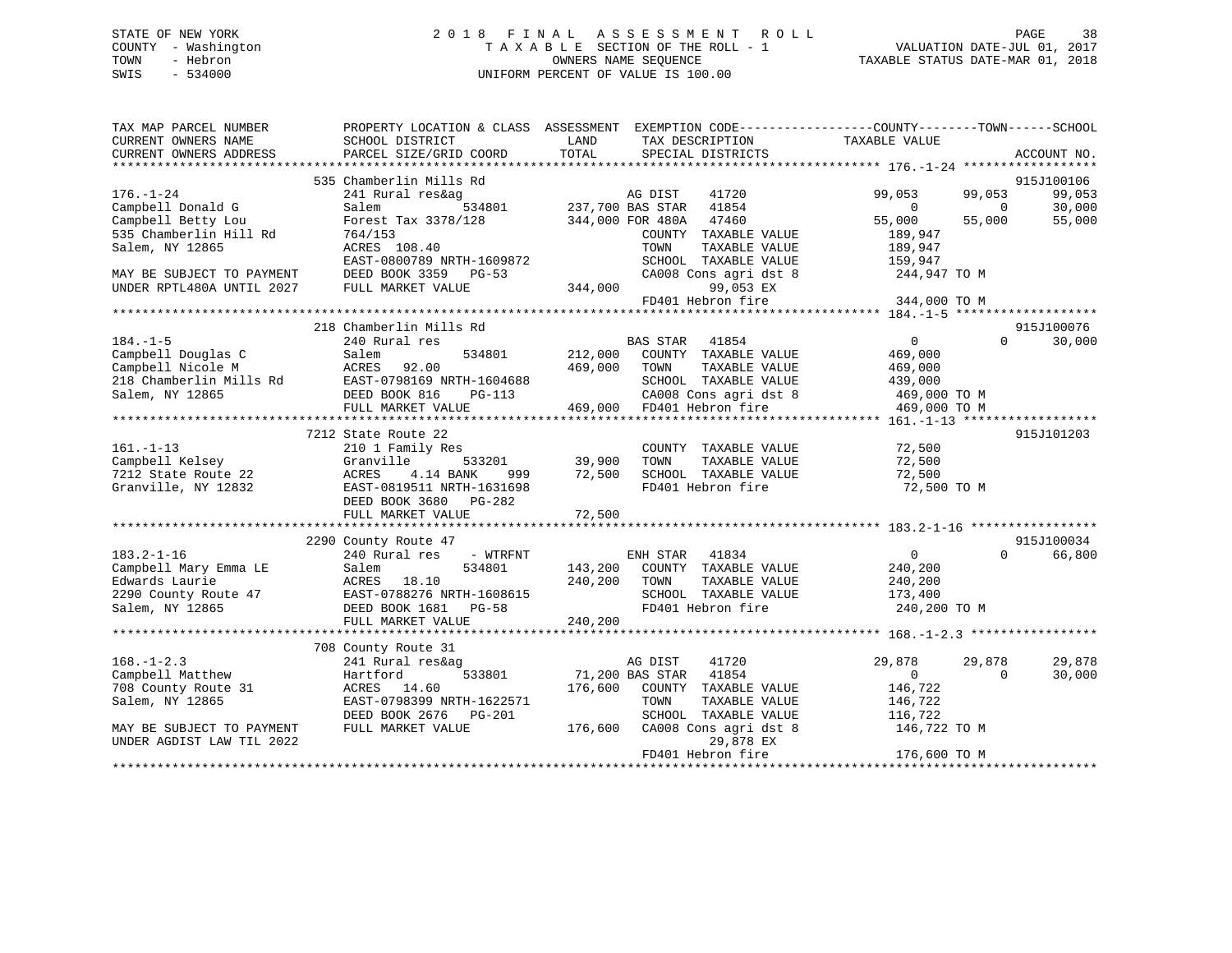# STATE OF NEW YORK 2 0 1 8 F I N A L A S S E S S M E N T R O L L PAGE 39COUNTY - Washington  $T A X A B L E$  SECTION OF THE ROLL - 1<br>TOWN - Hebron DATE-JUL 000NERS NAME SEQUENCE SWIS - 534000 UNIFORM PERCENT OF VALUE IS 100.00

TAXABLE STATUS DATE-MAR 01, 2018

| TAX MAP PARCEL NUMBER<br>CURRENT OWNERS NAME           | PROPERTY LOCATION & CLASS ASSESSMENT EXEMPTION CODE----------------COUNTY-------TOWN------SCHOOL<br>SCHOOL DISTRICT                                                                                                                  | LAND                                 | TAX DESCRIPTION                                                               | TAXABLE VALUE                                                 |                       |
|--------------------------------------------------------|--------------------------------------------------------------------------------------------------------------------------------------------------------------------------------------------------------------------------------------|--------------------------------------|-------------------------------------------------------------------------------|---------------------------------------------------------------|-----------------------|
| CURRENT OWNERS ADDRESS                                 | PARCEL SIZE/GRID COORD                                                                                                                                                                                                               | TOTAL                                | SPECIAL DISTRICTS                                                             |                                                               | ACCOUNT NO.           |
|                                                        |                                                                                                                                                                                                                                      |                                      |                                                                               |                                                               |                       |
| $183. - 1 - 35$                                        | Patterson Hill Rd<br>105 Vac farmland                                                                                                                                                                                                |                                      | 1 MGRI-D IND 41730<br>534801 128,300 COUNTY TAXABLE VALUE<br>AGRI-D IND 41730 | 100,528<br>100,528                                            | 915J100001<br>100,528 |
| Campbell Paul<br>1139 Patterson Hill Rd                | Salem<br>Ag Commit 684/175                                                                                                                                                                                                           | 128,300                              | TOWN<br>TAXABLE VALUE                                                         | 27,772<br>27,772                                              |                       |
| Salem, NY 12865<br>MAY BE SUBJECT TO PAYMENT           | ACRES 45.50<br>EAST-0787282 NRTH-1601118<br>DEED BOOK 846<br>PG-284                                                                                                                                                                  |                                      | SCHOOL TAXABLE VALUE<br>FD401 Hebron fire                                     | 27,772<br>128,300 TO M                                        |                       |
| UNDER AGDIST LAW TIL 2025                              | FULL MARKET VALUE                                                                                                                                                                                                                    | 128,300                              |                                                                               |                                                               |                       |
|                                                        | County Route 31                                                                                                                                                                                                                      |                                      |                                                                               |                                                               |                       |
| $152. - 2 - 37.4$                                      | 105 Vac farmland                                                                                                                                                                                                                     | $533201$ 6,500                       | COUNTY TAXABLE VALUE<br>TOWN TAXABLE VALUE                                    | 6,500<br>6,500                                                |                       |
|                                                        | Campbell Rea (Campbell Carol Campbell Carol Campbell Carol FRNT 415.00 DPTH 210.00 6,500<br>148 E Campbell Ln EAST-0808461 NRTH-1639863<br>20148 E Campbell Ln EAST-0808461 NRTH-1639863<br>20148 E Campbell Ln EAST-0808461 NRTH-16 |                                      | SCHOOL TAXABLE VALUE<br>CA008 Cons agri dst 8 6,500 TO M                      | 6,500                                                         |                       |
|                                                        |                                                                                                                                                                                                                                      |                                      | FD401 Hebron fire                                                             | 6,500 TO M                                                    |                       |
|                                                        |                                                                                                                                                                                                                                      |                                      |                                                                               |                                                               |                       |
| $152 - 2 - 37$                                         | 1517 County Route 31<br>210 1 Family Res                                                                                                                                                                                             |                                      | COUNTY TAXABLE VALUE 79,600                                                   |                                                               | 915J100110            |
| Campbell Rea D LE                                      | Granville                                                                                                                                                                                                                            | з<br>533201                   40,000 | TOWN                                                                          | TAXABLE VALUE<br>TAXABLE VALUE 79,600<br>TAXABLE VALUE 79,600 |                       |
| Campbell Brian R                                       |                                                                                                                                                                                                                                      | 79,600                               | SCHOOL TAXABLE VALUE                                                          |                                                               |                       |
| 148 E Campbell Ln                                      | 2.00                                                                                                                                                                                                                                 |                                      | CA008 Cons agri dst 8 79,600 TO M                                             |                                                               |                       |
| Salem, NY 12865                                        | E<br>B<br>2922/109<br>2022/109<br>ACRES<br>EAST-0807<br>ET BOOK<br>REP BOOK<br>EAST-0807329 NRTH-1639537<br>DEED BOOK 3010 PG-195                                                                                                    |                                      | FD401 Hebron fire                                                             | 79,600 TO M                                                   |                       |
|                                                        |                                                                                                                                                                                                                                      |                                      |                                                                               |                                                               |                       |
|                                                        | 148 Campbell Ln                                                                                                                                                                                                                      |                                      | 19 PCT OF VALUE USED FOR EXEMPTION PURPOSES                                   |                                                               | 915J100108            |
| $168. - 1 - 2$                                         | 112 Dairy farm                                                                                                                                                                                                                       |                                      | AG DIST<br>41720                                                              | 278,443 278,443                                               | 278,443               |
| Campbell Rea D LE                                      | Hartford                                                                                                                                                                                                                             |                                      | 533801 431,800 AGED-ALL 41800                                                 | 60,943 60,943                                                 | 60,943                |
| Campbell Brian R                                       |                                                                                                                                                                                                                                      |                                      | 641,500 ENH STAR 41834                                                        | $\overline{0}$                                                | $\Omega$<br>66,800    |
| 148 Campbell Ln                                        | 2916/286<br>ACRES 311.10                                                                                                                                                                                                             |                                      | COUNTY TAXABLE VALUE                                                          | 302,114                                                       |                       |
| Salem, NY 12865                                        | EAST-0796781 NRTH-1624650                                                                                                                                                                                                            |                                      | TAXABLE VALUE<br>TOWN                                                         | 302,114                                                       |                       |
|                                                        | DEED BOOK 3010 PG-202                                                                                                                                                                                                                |                                      |                                                                               |                                                               |                       |
| MAY BE SUBJECT TO PAYMENT<br>UNDER AGDIST LAW TIL 2022 | FULL MARKET VALUE                                                                                                                                                                                                                    |                                      | 278,443 EX                                                                    |                                                               |                       |
|                                                        |                                                                                                                                                                                                                                      |                                      | FD401 Hebron fire                                                             | 641,500 TO M                                                  |                       |
|                                                        | 2216 County Route 47                                                                                                                                                                                                                 |                                      |                                                                               |                                                               | 915J101156            |
| $183.2 - 1 - 7$                                        | 210 1 Family Res - WTRFNT                                                                                                                                                                                                            |                                      | COUNTY TAXABLE VALUE 305,000                                                  |                                                               |                       |
| Campbell Richard B                                     | 534801<br>Salem                                                                                                                                                                                                                      | 31,800                               | TOWN                                                                          | TAXABLE VALUE 305,000                                         |                       |
| Campbell Mary Ann C                                    | 3549/217                                                                                                                                                                                                                             | 305,000                              | SCHOOL TAXABLE VALUE<br>FD401 Hebron fire                                     | 305,000                                                       |                       |
| 2216 County Route 47                                   | 3549/2<br>ACRES<br>1.86                                                                                                                                                                                                              |                                      | FD401 Hebron fire                                                             | 305,000 TO M                                                  |                       |
| Salem, NY 12865                                        | EAST-0786787 NRTH-1607814<br>DEED BOOK 3407 PG-96                                                                                                                                                                                    |                                      |                                                                               |                                                               |                       |
|                                                        | FULL MARKET VALUE                                                                                                                                                                                                                    | 305,000                              |                                                                               |                                                               |                       |
|                                                        |                                                                                                                                                                                                                                      |                                      |                                                                               |                                                               |                       |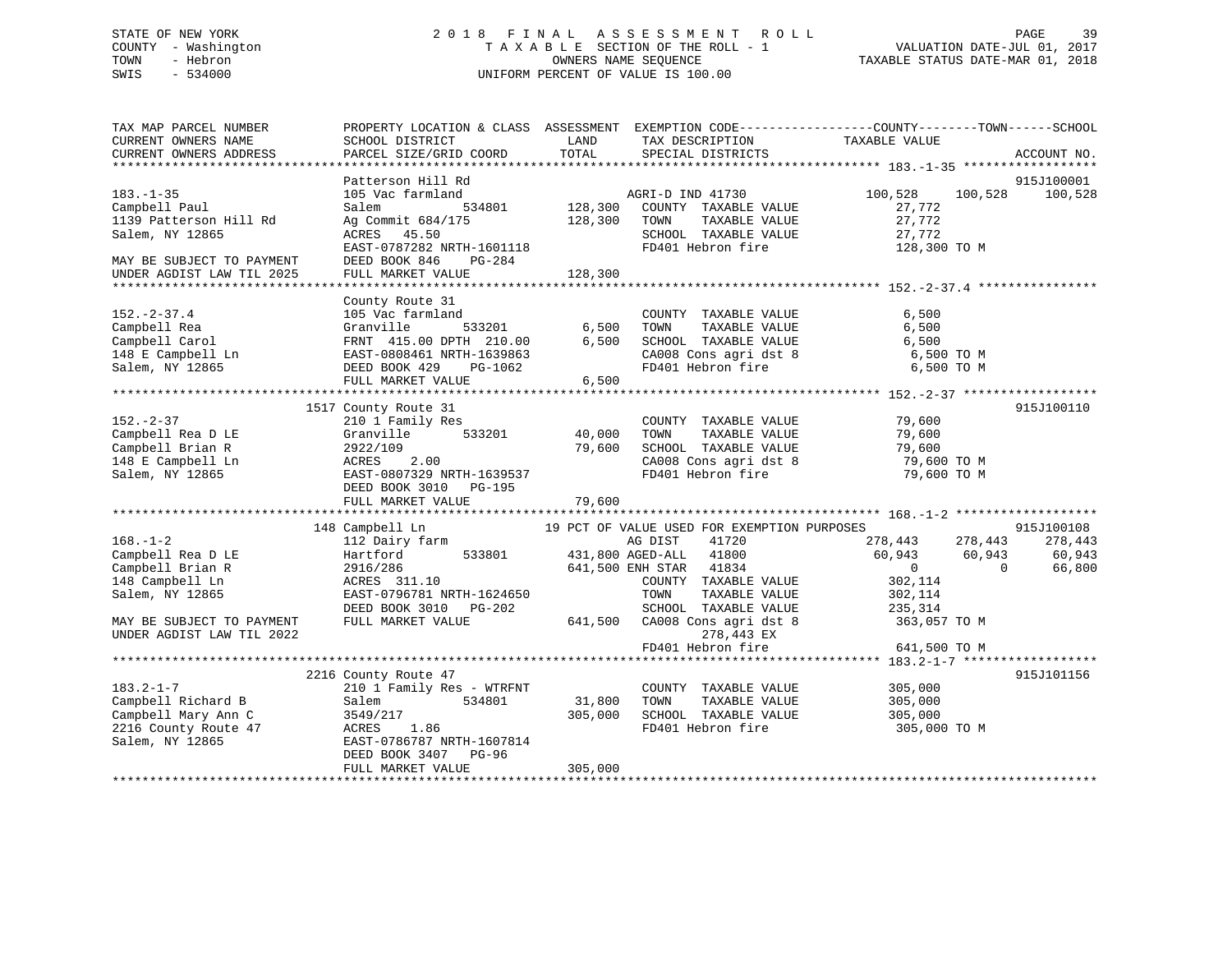## STATE OF NEW YORK 2 0 1 8 F I N A L A S S E S S M E N T R O L L PAGE 40 COUNTY - Washington T A X A B L E SECTION OF THE ROLL - 1 VALUATION DATE-JUL 01, 2017 TOWN - Hebron OWNERS NAME SEQUENCE TAXABLE STATUS DATE-MAR 01, 2018 SWIS - 534000 UNIFORM PERCENT OF VALUE IS 100.00

| TAX MAP PARCEL NUMBER<br>CURRENT OWNERS NAME<br>CURRENT OWNERS ADDRESS                                 | SCHOOL DISTRICT<br>PARCEL SIZE/GRID COORD                                                                                                | LAND<br>TOTAL    | TAX DESCRIPTION<br>SPECIAL DISTRICTS                                                              | PROPERTY LOCATION & CLASS ASSESSMENT EXEMPTION CODE----------------COUNTY-------TOWN------SCHOOL<br>TAXABLE VALUE<br>ACCOUNT NO. |
|--------------------------------------------------------------------------------------------------------|------------------------------------------------------------------------------------------------------------------------------------------|------------------|---------------------------------------------------------------------------------------------------|----------------------------------------------------------------------------------------------------------------------------------|
| ******************************                                                                         |                                                                                                                                          |                  |                                                                                                   |                                                                                                                                  |
| $183.2 - 1 - 17$<br>Campbell Richard T LE                                                              | County Route 47<br>314 Rural vac<10<br>Salem<br>534801                                                                                   | 18,400           | COUNTY TAXABLE VALUE<br>TAXABLE VALUE<br>TOWN                                                     | 915J101003<br>18,400<br>18,400                                                                                                   |
| Campbell Mary Emma LE<br>2290 County Route 47<br>Salem, NY 12865                                       | ACRES<br>1.20<br>EAST-0788848 NRTH-1608220<br>DEED BOOK 1681 PG-58                                                                       | 18,400           | SCHOOL TAXABLE VALUE<br>FD401 Hebron fire                                                         | 18,400<br>18,400 TO M                                                                                                            |
|                                                                                                        | FULL MARKET VALUE                                                                                                                        | 18,400           |                                                                                                   |                                                                                                                                  |
|                                                                                                        | 696 Chamberlin Mills Rd                                                                                                                  |                  |                                                                                                   | 915J100374                                                                                                                       |
| $176. - 1 - 16$<br>Canalini Mario<br>76-04 68th Ave<br>Middle Village, NY 11379                        | 210 1 Family Res<br>Salem<br>534801<br>FRNT 80.00 DPTH 70.00<br>EAST-0803738 NRTH-1612238                                                | 21,100           | COUNTY TAXABLE VALUE<br>TOWN<br>TAXABLE VALUE<br>35,900 SCHOOL TAXABLE VALUE<br>FD401 Hebron fire | 35,900<br>35,900<br>35,900<br>35,900 TO M                                                                                        |
|                                                                                                        | DEED BOOK 3450 PG-301<br>FULL MARKET VALUE                                                                                               |                  |                                                                                                   |                                                                                                                                  |
|                                                                                                        |                                                                                                                                          | 35,900           |                                                                                                   |                                                                                                                                  |
|                                                                                                        | 196 Little Burch Hill Rd                                                                                                                 |                  |                                                                                                   | 915J101179                                                                                                                       |
| $151. - 1 - 22.4$<br>Canalini Mario Louis<br>1171 Bogtown Rd<br>Salem, NY 12865                        | 242 Rurl res&rec<br>Hartford<br>533801<br>501/514<br>ACRES 17.16<br>EAST-0799642 NRTH-1633474                                            | 76,300<br>88,500 | COUNTY TAXABLE VALUE<br>TOWN<br>TAXABLE VALUE<br>SCHOOL TAXABLE VALUE<br>FD401 Hebron fire        | 88,500<br>88,500<br>88,500<br>88,500 TO M                                                                                        |
|                                                                                                        | DEED BOOK 3543 PG-229<br>FULL MARKET VALUE                                                                                               | 88,500           |                                                                                                   |                                                                                                                                  |
|                                                                                                        | Everetts Heights Way                                                                                                                     |                  |                                                                                                   | 915J100113                                                                                                                       |
| $152 - 2 - 6$<br>Cappiello Vito M<br>15 Nicole Ct<br>Copiague, NY 11726                                | 314 Rural vac<10<br>Granville<br>533201<br>ACRES<br>3.03<br>EAST-0809782 NRTH-1641936<br>DEED BOOK 908<br>$PG-47$                        | 22,600           | COUNTY TAXABLE VALUE<br>TOWN<br>TAXABLE VALUE<br>22,600 SCHOOL TAXABLE VALUE<br>FD401 Hebron fire | 22,600<br>22,600<br>22,600<br>22,600 TO M                                                                                        |
|                                                                                                        | FULL MARKET VALUE                                                                                                                        | 22,600           |                                                                                                   |                                                                                                                                  |
|                                                                                                        |                                                                                                                                          |                  |                                                                                                   |                                                                                                                                  |
| $152 - 2 - 7$<br>Cappiello Vito M<br>15 Nicole Ct<br>Copiague, NY 11726                                | Everetts Heights Way<br>314 Rural vac<10<br>Granville<br>533201<br>ACRES<br>3.01<br>EAST-0809891 NRTH-1642306<br>DEED BOOK 430<br>PG-555 | 22,500<br>22,500 | COUNTY TAXABLE VALUE<br>TOWN<br>TAXABLE VALUE<br>SCHOOL TAXABLE VALUE<br>FD401 Hebron fire        | 915J100114<br>22,500<br>22,500<br>22,500<br>22,500 TO M                                                                          |
|                                                                                                        | FULL MARKET VALUE                                                                                                                        | 22,500           |                                                                                                   |                                                                                                                                  |
|                                                                                                        | State Route 22                                                                                                                           |                  |                                                                                                   | 915J101132                                                                                                                       |
| $161. - 1 - 1.2$<br>Carman Lawrence T<br>Carman Linda J<br>1358 County Route 24<br>Granville, NY 12832 | 314 Rural vac<10<br>Granville<br>533201<br>filed survey 12630<br>ACRES<br>7.02<br>EAST-0822165 NRTH-1632561<br>DEED BOOK 3419 PG-237     | 5,300<br>5,300   | COUNTY TAXABLE VALUE<br>TOWN<br>TAXABLE VALUE<br>SCHOOL TAXABLE VALUE<br>FD401 Hebron fire        | 5,300<br>5,300<br>5,300<br>5,300 TO M                                                                                            |
|                                                                                                        | FULL MARKET VALUE                                                                                                                        | 5,300            |                                                                                                   |                                                                                                                                  |
|                                                                                                        |                                                                                                                                          |                  |                                                                                                   |                                                                                                                                  |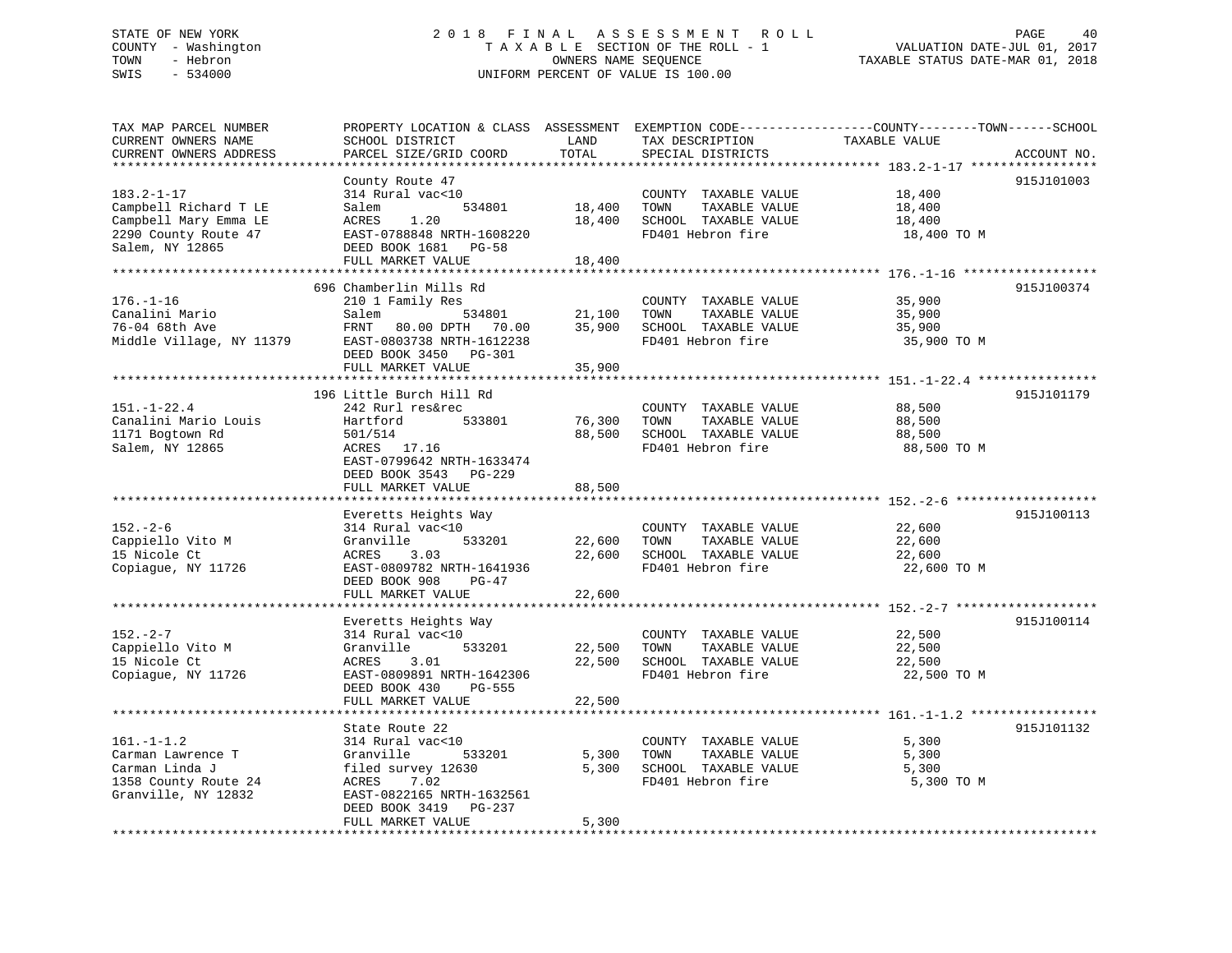### STATE OF NEW YORK 2 0 1 8 F I N A L A S S E S S M E N T R O L L PAGE 41COUNTY - Washington T A X A B L E SECTION OF THE ROLL - 1 VALUATION DATE-JUL 01, 2017 OWNERS NAME SEQUENCE TAXABLE STATUS DATE-MAR 01, 2018 SWIS - 534000 UNIFORM PERCENT OF VALUE IS 100.00

VALUATION DATE-JUL 01, 2017

| TAX MAP PARCEL NUMBER<br>CURRENT OWNERS NAME<br>CURRENT OWNERS ADDRESS                                                                                                                       | SCHOOL DISTRICT<br>PARCEL SIZE/GRID COORD                                                                                                                                                                | LAND<br>TOTAL              | TAX DESCRIPTION<br>SPECIAL DISTRICTS                                                                                                                                                                                                                                                                            | PROPERTY LOCATION & CLASS ASSESSMENT EXEMPTION CODE----------------COUNTY-------TOWN------SCHOOL<br>TAXABLE VALUE                                                                                | ACCOUNT NO.                                                        |
|----------------------------------------------------------------------------------------------------------------------------------------------------------------------------------------------|----------------------------------------------------------------------------------------------------------------------------------------------------------------------------------------------------------|----------------------------|-----------------------------------------------------------------------------------------------------------------------------------------------------------------------------------------------------------------------------------------------------------------------------------------------------------------|--------------------------------------------------------------------------------------------------------------------------------------------------------------------------------------------------|--------------------------------------------------------------------|
| $161. - 1 - 1.5$<br>Carman Lawrence T<br>Carman Linda J<br>1358 County Route 24<br>Granville, NY 12832                                                                                       | State Route 22<br>322 Rural vac>10<br>533201<br>Granville<br>Koutrakos Sub/ 29-86<br>Lot 2A filed survey 12630<br>ACRES 17.65<br>EAST-0820891 NRTH-1633041<br>DEED BOOK 3419 PG-237<br>FULL MARKET VALUE | 41,000<br>41,000<br>41,000 | COUNTY TAXABLE VALUE<br>TAXABLE VALUE<br>TOWN<br>SCHOOL TAXABLE VALUE<br>FD401 Hebron fire                                                                                                                                                                                                                      | 41,000<br>41,000<br>41,000<br>41,000 TO M                                                                                                                                                        | 915J101293                                                         |
|                                                                                                                                                                                              |                                                                                                                                                                                                          |                            |                                                                                                                                                                                                                                                                                                                 |                                                                                                                                                                                                  |                                                                    |
| $161. - 1 - 1.6$<br>Carman Lawrence T<br>Carman Linda J<br>1358 County Route 24<br>Granville, NY 12832                                                                                       | State Route 22<br>322 Rural vac>10<br>Granville<br>533201<br>filed survey 12630<br>ACRES 34.65<br>EAST-0820693 NRTH-1632633<br>DEED BOOK 3419 PG-237<br>FULL MARKET VALUE                                | 63,300<br>63,300<br>63,300 | COUNTY TAXABLE VALUE<br>TAXABLE VALUE<br>TOWN<br>SCHOOL TAXABLE VALUE<br>FD401 Hebron fire                                                                                                                                                                                                                      | 63,300<br>63,300<br>63,300<br>63,300 TO M                                                                                                                                                        | 915J101294                                                         |
|                                                                                                                                                                                              |                                                                                                                                                                                                          |                            |                                                                                                                                                                                                                                                                                                                 |                                                                                                                                                                                                  |                                                                    |
| $152 - 2 - 35$<br>Carr William Bradley<br>30 County Route 28<br>Granville, NY 12832<br>MAY BE SUBJECT TO PAYMENT<br>UNDER AGDIST LAW TIL 2022                                                | 30 County Route 28<br>241 Rural res&ag<br>Granville<br>533201<br>Life Estate<br>Trans Exempt Repay 2018<br>ACRES<br>24.80<br>EAST-0809448 NRTH-1639991<br>DEED BOOK 3756 PG-255<br>FULL MARKET VALUE     | 91,000 AGED-CO<br>193,400  | 71 PCT OF VALUE USED FOR EXEMPTION PURPOSES<br>41720<br>AG DIST<br>41802<br>193,400 AGED-TOWN 41803<br>41804<br>AGED-SCH<br>41834<br>ENH STAR<br>COUNTY TAXABLE VALUE<br>TAXABLE VALUE<br>TOWN<br>SCHOOL TAXABLE VALUE<br>CA008 Cons agri dst 8<br>33,773 EX<br>FD401 Hebron fire<br>TE533 Trans exmt repay-flg | 33,773<br>33,773<br>68,657<br>$\Omega$<br>$\Omega$<br>27,463<br>$\mathbf 0$<br>$\Omega$<br>$\overline{0}$<br>$\Omega$<br>90,970<br>132,164<br>44,767<br>159,627 TO M<br>193,400 TO M<br>$.00$ MT | 915J100117<br>33,773<br>$\bigcirc$<br>$\Omega$<br>48,060<br>66,800 |
|                                                                                                                                                                                              |                                                                                                                                                                                                          |                            |                                                                                                                                                                                                                                                                                                                 |                                                                                                                                                                                                  |                                                                    |
| $151. - 1 - 20.3$<br>Carreira Randall<br>Carreira Nancy<br>19 New Preston Hill Rd<br>New Preston, CT 06777<br>MAY BE SUBJECT TO PAYMENT<br>UNDER AGDIST LAW TIL 2022<br>******************** | Little Burch Hill Rd<br>322 Rural vac>10<br>Hartford<br>533801<br>Lot 2<br>ACRES 50.37<br>EAST-0798343 NRTH-1633445<br>DEED BOOK 2939 PG-38<br>FULL MARKET VALUE                                         | 117,100<br>117,100         | AG DIST<br>41720<br>COUNTY TAXABLE VALUE<br>TAXABLE VALUE<br>TOWN<br>SCHOOL TAXABLE VALUE<br>CA008 Cons agri dst 8<br>98,907 EX<br>117,100 FD401 Hebron fire                                                                                                                                                    | 98,907<br>98,907<br>18,193<br>18,193<br>18,193<br>18,193 TO M<br>117,100 TO M                                                                                                                    | 98,907                                                             |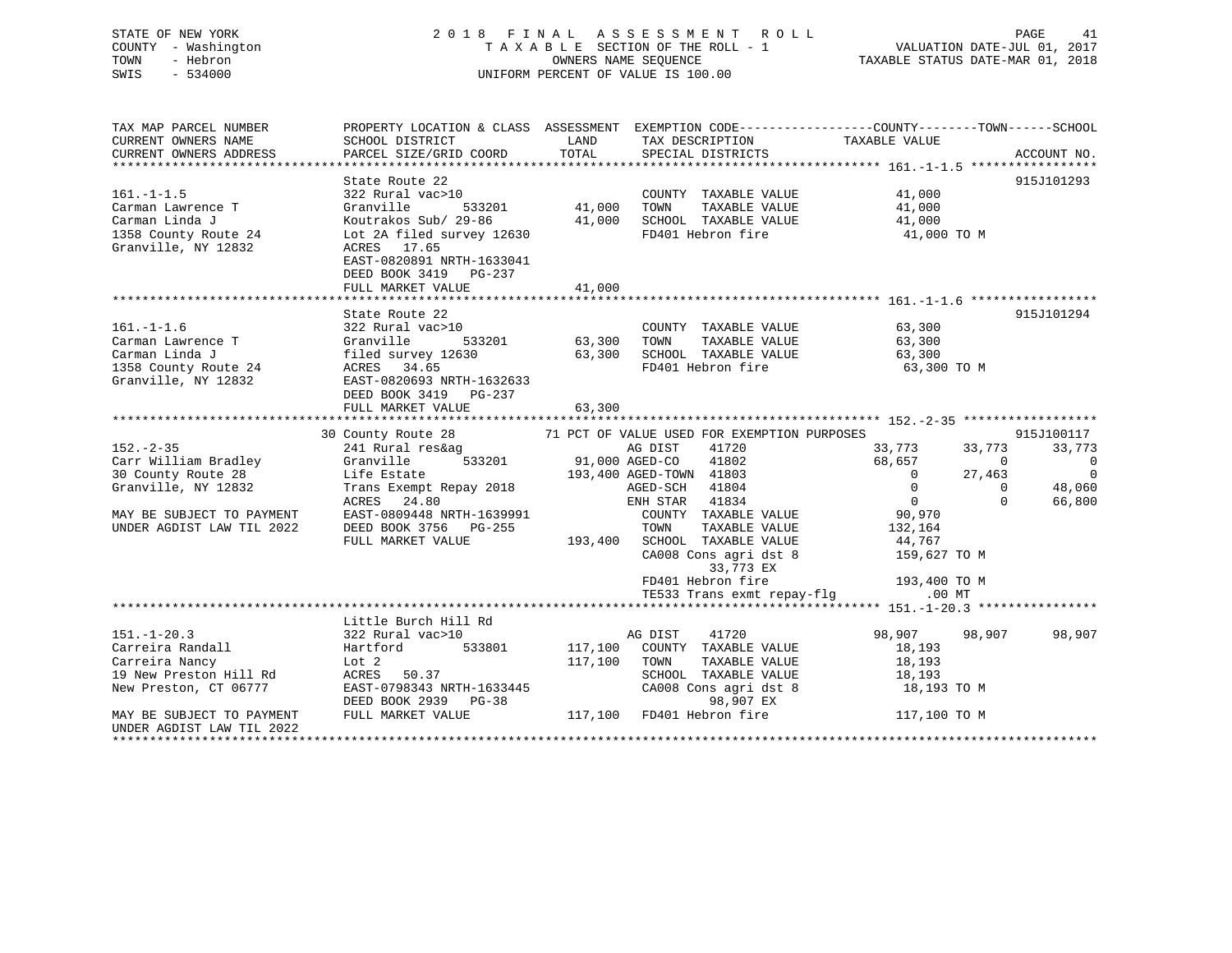## STATE OF NEW YORK 2 0 1 8 F I N A L A S S E S S M E N T R O L L PAGE 42 COUNTY - Washington T A X A B L E SECTION OF THE ROLL - 1 VALUATION DATE-JUL 01, 2017 TOWN - Hebron OWNERS NAME SEQUENCE TAXABLE STATUS DATE-MAR 01, 2018 SWIS - 534000 UNIFORM PERCENT OF VALUE IS 100.00

| TAX MAP PARCEL NUMBER                                                                                                                                                                                                                                | PROPERTY LOCATION & CLASS ASSESSMENT EXEMPTION CODE---------------COUNTY-------TOWN-----SCHOOL |               |                                                                                                                                                                                                                                                                                                                                                                                                                                                                         |                    |             |
|------------------------------------------------------------------------------------------------------------------------------------------------------------------------------------------------------------------------------------------------------|------------------------------------------------------------------------------------------------|---------------|-------------------------------------------------------------------------------------------------------------------------------------------------------------------------------------------------------------------------------------------------------------------------------------------------------------------------------------------------------------------------------------------------------------------------------------------------------------------------|--------------------|-------------|
| CURRENT OWNERS NAME                                                                                                                                                                                                                                  | SCHOOL DISTRICT                                                                                | <b>LAND</b>   | TAX DESCRIPTION                                                                                                                                                                                                                                                                                                                                                                                                                                                         | TAXABLE VALUE      |             |
| CURRENT OWNERS ADDRESS                                                                                                                                                                                                                               | PARCEL SIZE/GRID COORD                                                                         | TOTAL         | SPECIAL DISTRICTS                                                                                                                                                                                                                                                                                                                                                                                                                                                       |                    | ACCOUNT NO. |
|                                                                                                                                                                                                                                                      |                                                                                                |               |                                                                                                                                                                                                                                                                                                                                                                                                                                                                         |                    |             |
|                                                                                                                                                                                                                                                      | Chamberlin Mills Rd                                                                            |               | $\begin{tabular}{lcccccc} \text{\emph{i}} & \text{\emph{Rd}} & \text{\emph{COUNTY}} & \text{\emph{TAXABLE}} & \text{\emph{a}} \\ \text{\emph{b}} & \text{\emph{b}} & \text{\emph{c}} & \text{\emph{f}} \\ \text{\emph{b}} & \text{\emph{b}} & \text{\emph{f}} & \text{\emph{f}} \\ \text{\emph{b}} & \text{\emph{b}} & \text{\emph{f}} & \text{\emph{f}} \\ \text{\emph{b}} & \text{\emph{b}} & \text{\emph{b}} \\ \text{\emph{b}} & \text{\emph{b}} & \text{\emph{b}}$ |                    | 915J101302  |
| $176. - 1 - 15.4$                                                                                                                                                                                                                                    | 323 Vacant rural                                                                               |               |                                                                                                                                                                                                                                                                                                                                                                                                                                                                         |                    |             |
| Carroll Thomas D                                                                                                                                                                                                                                     | Salem                                                                                          |               |                                                                                                                                                                                                                                                                                                                                                                                                                                                                         |                    |             |
| Carroll Colleen M                                                                                                                                                                                                                                    | ACRES 1.00                                                                                     |               |                                                                                                                                                                                                                                                                                                                                                                                                                                                                         |                    |             |
| 1315 Bogtown Rd                                                                                                                                                                                                                                      | EAST-0803432 NRTH-1611880<br>DEED BOOK 3889 PG-66                                              |               |                                                                                                                                                                                                                                                                                                                                                                                                                                                                         | 500 TO M           |             |
| Salem, NY 12865                                                                                                                                                                                                                                      |                                                                                                |               |                                                                                                                                                                                                                                                                                                                                                                                                                                                                         |                    |             |
|                                                                                                                                                                                                                                                      | FULL MARKET VALUE                                                                              | 500           |                                                                                                                                                                                                                                                                                                                                                                                                                                                                         |                    |             |
|                                                                                                                                                                                                                                                      |                                                                                                |               |                                                                                                                                                                                                                                                                                                                                                                                                                                                                         |                    |             |
|                                                                                                                                                                                                                                                      | 1315 Bogtown Rd                                                                                |               |                                                                                                                                                                                                                                                                                                                                                                                                                                                                         |                    | 915J100273  |
| $176. - 1 - 21$                                                                                                                                                                                                                                      | 240 Rural res                                                                                  |               | COUNTY TAXABLE VALUE 227,800                                                                                                                                                                                                                                                                                                                                                                                                                                            |                    |             |
| Carroll Thomas D                                                                                                                                                                                                                                     | 534801                                                                                         | 104,200       |                                                                                                                                                                                                                                                                                                                                                                                                                                                                         |                    |             |
| Carroll Colleen M                                                                                                                                                                                                                                    |                                                                                                | 227,800       | TOWN TAXABLE VALUE 227,800<br>SCHOOL TAXABLE VALUE 227,800                                                                                                                                                                                                                                                                                                                                                                                                              |                    |             |
| 1315 Bogtown Rd                                                                                                                                                                                                                                      |                                                                                                |               |                                                                                                                                                                                                                                                                                                                                                                                                                                                                         |                    |             |
| Salem, NY 12865                                                                                                                                                                                                                                      | Salem 534801<br>519/187<br>Trans Exempt Repay 2018<br>ACRES 37.90                              |               | FD401 Hebron fire 227,800 TO M<br>TE533 Trans exmt repay-flg .00 MT                                                                                                                                                                                                                                                                                                                                                                                                     |                    |             |
|                                                                                                                                                                                                                                                      | EAST-0803034 NRTH-1610771                                                                      |               |                                                                                                                                                                                                                                                                                                                                                                                                                                                                         |                    |             |
|                                                                                                                                                                                                                                                      |                                                                                                |               |                                                                                                                                                                                                                                                                                                                                                                                                                                                                         |                    |             |
| MAY BE SUBJECT TO PAYMENT DEED BOOK 3890 PG-148<br>UNDER AGDIST LAW TIL 2025 FULL MARKET VALUE                                                                                                                                                       |                                                                                                | 227,800       |                                                                                                                                                                                                                                                                                                                                                                                                                                                                         |                    |             |
|                                                                                                                                                                                                                                                      |                                                                                                |               |                                                                                                                                                                                                                                                                                                                                                                                                                                                                         |                    |             |
|                                                                                                                                                                                                                                                      | 11 Pfiitze Rd                                                                                  |               |                                                                                                                                                                                                                                                                                                                                                                                                                                                                         |                    | 915L100499  |
| $183. - 1 - 24$                                                                                                                                                                                                                                      | 210 1 Family Res                                                                               |               | COUNTY TAXABLE VALUE 115,000                                                                                                                                                                                                                                                                                                                                                                                                                                            |                    |             |
| Carroll Wanda L                                                                                                                                                                                                                                      | Salem                                                                                          | 534801 39,800 | TOWN<br>TAXABLE VALUE                                                                                                                                                                                                                                                                                                                                                                                                                                                   | 115,000            |             |
|                                                                                                                                                                                                                                                      |                                                                                                |               |                                                                                                                                                                                                                                                                                                                                                                                                                                                                         |                    |             |
|                                                                                                                                                                                                                                                      |                                                                                                |               |                                                                                                                                                                                                                                                                                                                                                                                                                                                                         |                    |             |
|                                                                                                                                                                                                                                                      |                                                                                                |               |                                                                                                                                                                                                                                                                                                                                                                                                                                                                         |                    |             |
|                                                                                                                                                                                                                                                      |                                                                                                |               |                                                                                                                                                                                                                                                                                                                                                                                                                                                                         |                    |             |
| Carroll Dennis J<br>240 Main St<br>EAST-0791919 NRTH-1599953<br>EAST-0791919 NRTH-1599953<br>EED BOOK 3857 PG-198<br>FULL MARKET VALUE<br>240 Main St<br>EED BOOK 3857 PG-198<br>27.000 EP401 Hebron fire<br>27.000 TO M<br>27.000 TO M<br>27.000 TO |                                                                                                |               |                                                                                                                                                                                                                                                                                                                                                                                                                                                                         |                    |             |
|                                                                                                                                                                                                                                                      | Chamberlin Mills Rd                                                                            |               |                                                                                                                                                                                                                                                                                                                                                                                                                                                                         |                    | 915J101363  |
| $177. - 1 - 36.1$                                                                                                                                                                                                                                    | 314 Rural vac<10                                                                               |               | COUNTY TAXABLE VALUE                                                                                                                                                                                                                                                                                                                                                                                                                                                    | 5,300              |             |
|                                                                                                                                                                                                                                                      |                                                                                                | 534801 5,300  | TAXABLE VALUE<br>TOWN                                                                                                                                                                                                                                                                                                                                                                                                                                                   | 5,300              |             |
|                                                                                                                                                                                                                                                      |                                                                                                | 5,300         |                                                                                                                                                                                                                                                                                                                                                                                                                                                                         |                    |             |
|                                                                                                                                                                                                                                                      |                                                                                                |               | SCHOOL TAXABLE VALUE 5,300<br>FD401 Hebron fire                                                                                                                                                                                                                                                                                                                                                                                                                         | 5,300 TO M         |             |
| 177.-1-36.1 314 Rural vac<10<br>Carusone John S<br>Muller Michael J<br>12 E Washington St<br>20 Box 143<br>20 BOOK 599<br>20 BOOK 599<br>20 BOOK 599<br>20 BOOK 599<br>20 BOOK 599<br>20 BOOK 599                                                    |                                                                                                |               |                                                                                                                                                                                                                                                                                                                                                                                                                                                                         |                    |             |
| Glens Falls, NY 12801                                                                                                                                                                                                                                | FULL MARKET VALUE                                                                              | 5,300         |                                                                                                                                                                                                                                                                                                                                                                                                                                                                         |                    |             |
|                                                                                                                                                                                                                                                      |                                                                                                |               |                                                                                                                                                                                                                                                                                                                                                                                                                                                                         |                    |             |
|                                                                                                                                                                                                                                                      | 248 Gilchrist Rd                                                                               |               |                                                                                                                                                                                                                                                                                                                                                                                                                                                                         |                    |             |
| $175. - 1 - 25.3$                                                                                                                                                                                                                                    | 210 1 Family Res                                                                               |               | COUNTY TAXABLE VALUE                                                                                                                                                                                                                                                                                                                                                                                                                                                    |                    |             |
| Cary Herbert                                                                                                                                                                                                                                         | 534801<br>Salem                                                                                | 31,900 TOWN   | TAXABLE VALUE                                                                                                                                                                                                                                                                                                                                                                                                                                                           | 199,500<br>199,500 |             |
| Cary Rose                                                                                                                                                                                                                                            | 5.60<br>ACRES                                                                                  | 199,500       | SCHOOL TAXABLE VALUE 199,500                                                                                                                                                                                                                                                                                                                                                                                                                                            |                    |             |
| PO Box 111                                                                                                                                                                                                                                           | EAST-0785516 NRTH-1612051                                                                      |               | FD401 Hebron fire                                                                                                                                                                                                                                                                                                                                                                                                                                                       | 199,500 TO M       |             |
| Granville, NY 12832                                                                                                                                                                                                                                  | DEED BOOK 3159 PG-21                                                                           |               |                                                                                                                                                                                                                                                                                                                                                                                                                                                                         |                    |             |
|                                                                                                                                                                                                                                                      | FULL MARKET VALUE                                                                              | 199,500       |                                                                                                                                                                                                                                                                                                                                                                                                                                                                         |                    |             |
|                                                                                                                                                                                                                                                      |                                                                                                |               |                                                                                                                                                                                                                                                                                                                                                                                                                                                                         |                    |             |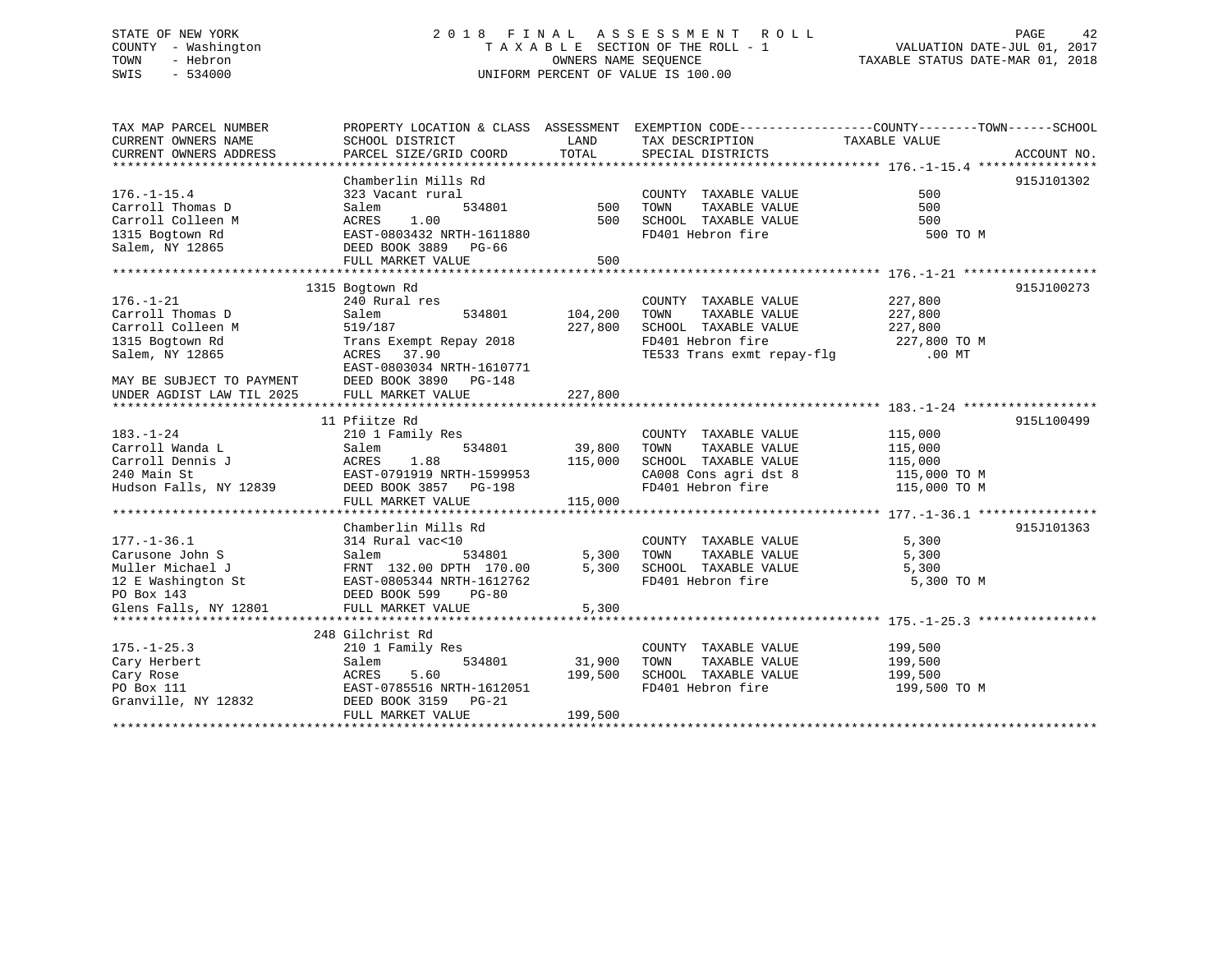| STATE OF NEW YORK<br>COUNTY - Washington<br>- Hebron<br>TOWN<br>SWIS<br>$-534000$ | 2018 FINAL ASSESSMENT ROLL<br>TAXABLE SECTION OF THE ROLL - 1<br>OWNERS NAME SEOUENCE<br>UNIFORM PERCENT OF VALUE IS 100.00 | TAXABLE STATUS DATE-MAR 01, 2018 | PAGE<br>VALUATION DATE-JUL 01, 2017 | 43 |
|-----------------------------------------------------------------------------------|-----------------------------------------------------------------------------------------------------------------------------|----------------------------------|-------------------------------------|----|
| TAX MAP PARCEL NUMBER                                                             | PROPERTY LOCATION & CLASS ASSESSMENT EXEMPTION CODE---------------COUNTY-------TOWN-----SCHOOL                              |                                  |                                     |    |

| CURRENT OWNERS NAME                   | SCHOOL DISTRICT           | LAND    |                  | TAX DESCRIPTION                 | TAXABLE VALUE  |          |             |
|---------------------------------------|---------------------------|---------|------------------|---------------------------------|----------------|----------|-------------|
| CURRENT OWNERS ADDRESS                | PARCEL SIZE/GRID COORD    | TOTAL   |                  | SPECIAL DISTRICTS               |                |          | ACCOUNT NO. |
|                                       |                           |         |                  |                                 |                |          |             |
|                                       | 1245&1274 Dunnigan Rd     |         |                  |                                 |                |          | 915J100118  |
| $184. - 1 - 17$                       | 112 Dairy farm            |         | AG DIST          | 41720                           | 231,905        | 231,905  | 231,905     |
| Cary Irrevocable Trust Ruth A Salem   | 534801                    |         | 481,800 BAS STAR | 41854                           | $\overline{0}$ | $\Omega$ | 30,000      |
| Cary Michael F                        | Irrevocable Trust         | 644,300 |                  | COUNTY TAXABLE VALUE            | 412,395        |          |             |
| c/o Chris Cary                        | ACRES 377.70              |         | TOWN             | TAXABLE VALUE                   | 412,395        |          |             |
| 1245 Dunnigan Rd                      | EAST-0800946 NRTH-1602829 |         |                  | SCHOOL TAXABLE VALUE            | 382,395        |          |             |
| Salem, NY 12865                       | DEED BOOK 3258<br>PG-295  |         |                  | CA008 Cons agri dst 8           | 412,395 TO M   |          |             |
|                                       | FULL MARKET VALUE         | 644,300 |                  | 231,905 EX                      |                |          |             |
| MAY BE SUBJECT TO PAYMENT             |                           |         |                  | FD401 Hebron fire               | 644,300 TO M   |          |             |
| UNDER AGDIST LAW TIL 2022             |                           |         |                  |                                 |                |          |             |
|                                       |                           |         |                  |                                 |                |          |             |
|                                       | 15 Chamberlin Mills Rd    |         |                  |                                 |                |          | 915J100426  |
| $183.20 - 1 - 9$                      | 210 1 Family Res          |         |                  | COUNTY TAXABLE VALUE            | 111,900        |          |             |
| Cary Kathleen M                       | 534801<br>Salem           | 31,500  | TOWN             | TAXABLE VALUE                   | 111,900        |          |             |
| Cary Todd E                           | 2.80<br>ACRES             | 111,900 |                  | SCHOOL TAXABLE VALUE            | 111,900        |          |             |
| 15 Chamberlin Mills Rd                | EAST-0792904 NRTH-1603113 |         |                  | CA008 Cons agri dst 8           | 111,900 TO M   |          |             |
| Salem, NY 12865                       | DEED BOOK 3121<br>PG-318  |         |                  | FD401 Hebron fire               | 111,900 TO M   |          |             |
|                                       | FULL MARKET VALUE         |         |                  | 111,900 LD401 West hebron light | 111,900 TO M   |          |             |
|                                       |                           |         |                  |                                 |                |          |             |
|                                       | 498 Chamberlin Mills Rd   |         |                  |                                 |                |          | 915J101506  |
| $184. - 2 - 1$                        | 242 Rurl res&rec          |         |                  | COUNTY TAXABLE VALUE            | 118,000        |          |             |
| Casalino Ronald E                     | Salem<br>534801           | 82,200  | TOWN             | TAXABLE VALUE                   | 118,000        |          |             |
| 20 Manila St                          | ACRES<br>39.78            | 118,000 |                  | SCHOOL TAXABLE VALUE            | 118,000        |          |             |
| Oakville, CT 06779                    | EAST-0799988 NRTH-1609148 |         |                  | CA008 Cons agri dst 8           | 118,000 TO M   |          |             |
|                                       | DEED BOOK 543<br>PG-337   |         |                  | FD401 Hebron fire               | 118,000 TO M   |          |             |
|                                       | FULL MARKET VALUE         | 118,000 |                  |                                 |                |          |             |
|                                       |                           |         |                  |                                 |                |          |             |
|                                       | 9 Sutliff Ln              |         |                  |                                 |                |          | 915J100058  |
| $176. - 1 - 4$                        | 210 1 Family Res          |         |                  | COUNTY TAXABLE VALUE            | 69,100         |          |             |
| Castlerock 2017 LLC                   | 534801<br>Salem           | 38,200  | TOWN             | TAXABLE VALUE                   | 69,100         |          |             |
| 333 Westchester Ave Ste W2100 580/116 |                           | 69,100  |                  | SCHOOL TAXABLE VALUE            | 69,100         |          |             |
| White Plains, NY 10604                | FRNT 350.00 DPTH 135.00   |         |                  | FD401 Hebron fire               | 69,100 TO M    |          |             |
|                                       | BANK<br>999               |         |                  |                                 |                |          |             |
|                                       | EAST-0793853 NRTH-1615108 |         |                  |                                 |                |          |             |
|                                       | DEED BOOK 3885 PG-329     |         |                  |                                 |                |          |             |
|                                       | FULL MARKET VALUE         | 69,100  |                  |                                 |                |          |             |
|                                       |                           |         |                  |                                 |                |          |             |
|                                       | 181 County Route 31       |         |                  |                                 |                |          | 915J100122  |
| $176. - 1 - 31$                       | 240 Rural res             |         |                  | COUNTY TAXABLE VALUE            | 182,000        |          |             |
| Cavender James C                      | 534801<br>Salem           | 112,700 | TOWN             | TAXABLE VALUE                   | 182,000        |          |             |
| Cavender Ted M                        | 454/52                    | 182,000 |                  | SCHOOL TAXABLE VALUE            | 182,000        |          |             |
| 167 Grosvenor St                      | 97.40<br>ACRES            |         |                  | CA008 Cons agri dst 8           | 182,000 TO M   |          |             |
| Athens, OH 45701                      | EAST-0794544 NRTH-1611153 |         |                  | FD401 Hebron fire               | 182,000 TO M   |          |             |
|                                       | DEED BOOK 855<br>$PG-33$  |         |                  |                                 |                |          |             |
|                                       | FULL MARKET VALUE         | 182,000 |                  |                                 |                |          |             |
|                                       |                           |         |                  |                                 |                |          |             |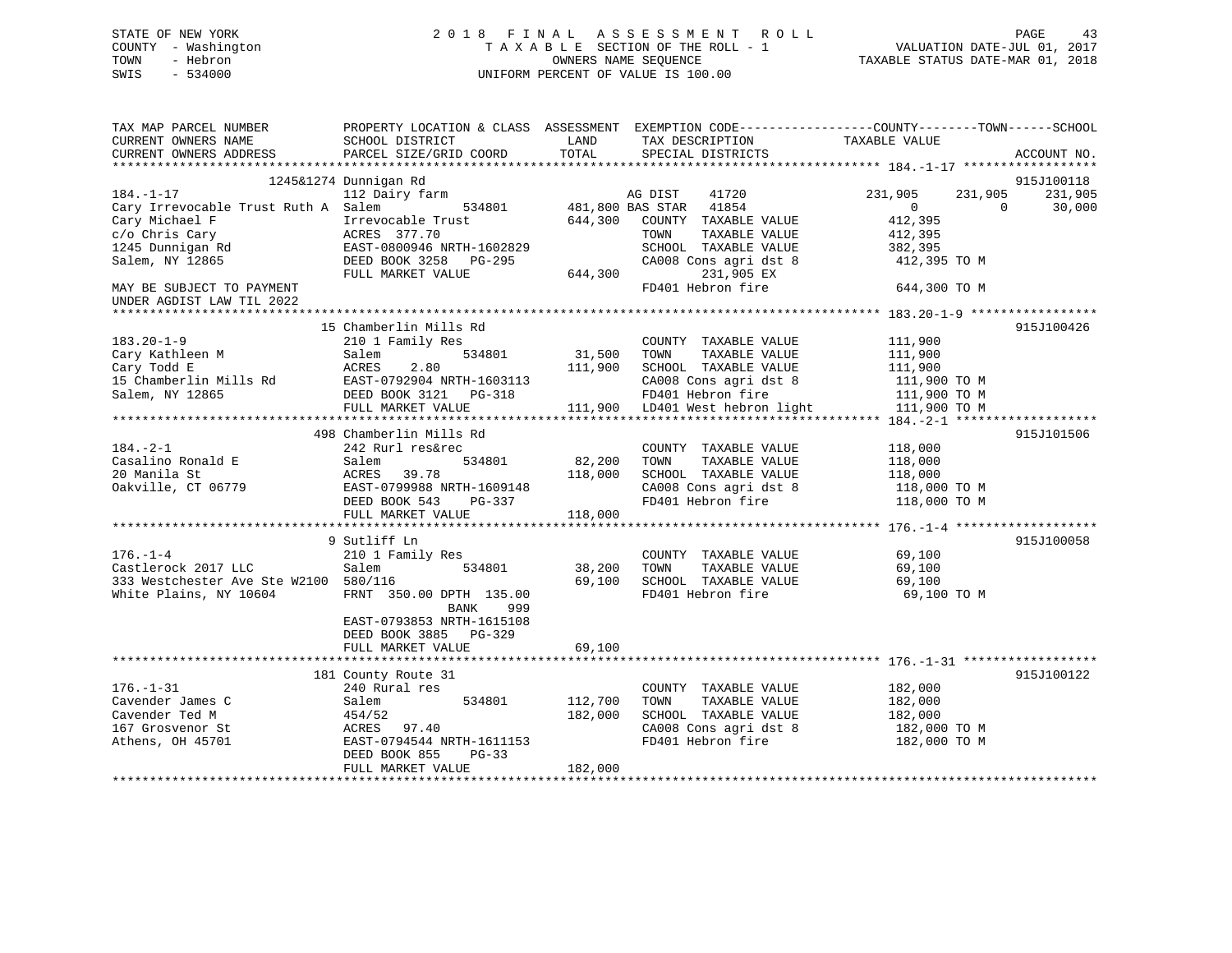## STATE OF NEW YORK 2 0 1 8 F I N A L A S S E S S M E N T R O L L PAGE 44 COUNTY - Washington T A X A B L E SECTION OF THE ROLL - 1 VALUATION DATE-JUL 01, 2017 TOWN - Hebron **CONNERS NAME SEQUENCE** TAXABLE STATUS DATE-MAR 01, 2018 SWIS - 534000 UNIFORM PERCENT OF VALUE IS 100.00

TAX MAP PARCEL NUMBER PROPERTY LOCATION & CLASS ASSESSMENT EXEMPTION CODE------------------COUNTY--------TOWN------SCHOOL

| CURRENT OWNERS NAME       | SCHOOL DISTRICT                        | LAND    | TAX DESCRIPTION              | TAXABLE VALUE    |                    |
|---------------------------|----------------------------------------|---------|------------------------------|------------------|--------------------|
| CURRENT OWNERS ADDRESS    | PARCEL SIZE/GRID COORD                 | TOTAL   | SPECIAL DISTRICTS            |                  | ACCOUNT NO.        |
|                           |                                        |         |                              |                  |                    |
|                           | 248 County Route 31                    |         |                              |                  | 915J100293         |
| $176. - 1 - 32$           | 242 Rurl res&rec                       |         | COUNTY TAXABLE VALUE         | 220,900          |                    |
| Cavender Ted M            | 534801<br>Salem                        | 207,700 | TAXABLE VALUE<br>TOWN        | 220,900          |                    |
| 7684 Dalglen Dr           | 484/896                                | 220,900 | SCHOOL TAXABLE VALUE         | 220,900          |                    |
| Reynoldsburg, OH 43068    | ACRES 130.00                           |         | CA008 Cons agri dst 8        | 220,900 TO M     |                    |
|                           | EAST-0795137 NRTH-1611983              |         | FD401 Hebron fire            | 220,900 TO M     |                    |
|                           | DEED BOOK 1930 PG-136                  |         |                              |                  |                    |
|                           | FULL MARKET VALUE                      | 220,900 |                              |                  |                    |
|                           |                                        |         |                              |                  |                    |
|                           | 344 Liebig Rd                          |         |                              |                  | 935J101624         |
| $143. - 1 - 39.2$         | 210 1 Family Res                       |         | VET COM CT 41131             | 38,125<br>30,000 | $\sqrt{ }$         |
| Cavitt Charles R          | 533201<br>Granville                    |         | 52,200 BAS STAR<br>41854     | $\Omega$         | 30,000<br>$\Omega$ |
| Meachem-Cavitt Carol A    | ACRES<br>5.10                          |         | 152,500 COUNTY TAXABLE VALUE | 114,375          |                    |
| 344 Liebig Rd             | EAST-0806649 NRTH-1645122              |         | TOWN<br>TAXABLE VALUE        | 122,500          |                    |
| Granville, NY 12832       | DEED BOOK 3905 PG-152                  |         | SCHOOL TAXABLE VALUE         | 122,500          |                    |
|                           | FULL MARKET VALUE                      |         | 152,500 FD401 Hebron fire    | 152,500 TO M     |                    |
| PRIOR OWNER ON 3/01/2018  |                                        |         |                              |                  |                    |
| Davis Robert L Jr         |                                        |         |                              |                  |                    |
|                           |                                        |         |                              |                  |                    |
|                           | 6318 State Route 22                    |         |                              |                  | 915J101494         |
| $186. - 1 - 14$           | 240 Rural res                          |         | COUNTY TAXABLE VALUE         | 133,500          |                    |
| Cerone Linda              | 534801<br>Salem                        | 57,400  | TOWN<br>TAXABLE VALUE        | 133,500          |                    |
| PO Box 66                 | 15.28<br>ACRES                         | 133,500 | SCHOOL TAXABLE VALUE         | 133,500          |                    |
| Salem, NY 12865           | EAST-0816825 NRTH-1610030              |         | FD401 Hebron fire            | 133,500 TO M     |                    |
|                           | DEED BOOK 2238<br>PG-160               |         |                              |                  |                    |
|                           | FULL MARKET VALUE                      | 133,500 |                              |                  |                    |
|                           |                                        |         |                              |                  |                    |
|                           | 132 Higgins Rd                         |         |                              |                  |                    |
| $161. - 2 - 10.25$        | 210 1 Family Res                       |         | COUNTY TAXABLE VALUE         | 111,300          |                    |
| Chainao Robert Jr         | 533201<br>Granville                    | 33,800  | TOWN<br>TAXABLE VALUE        | 111,300          |                    |
| 132 Higgins Rd            | 929/58                                 | 111,300 | SCHOOL TAXABLE VALUE         | 111,300          |                    |
| Granville, NY 12832       | Lot F                                  |         | FD401 Hebron fire            | 111,300 TO M     |                    |
|                           | 1.72<br>ACRES                          |         |                              |                  |                    |
|                           | EAST-0819048 NRTH-1624915              |         |                              |                  |                    |
|                           | DEED BOOK 3447 PG-301                  |         |                              |                  |                    |
|                           | FULL MARKET VALUE                      | 111,300 |                              |                  |                    |
|                           |                                        |         |                              |                  |                    |
|                           | Gilchrist Rd/s Off                     |         |                              |                  | 915J100254         |
| $175. - 1 - 19$           | 260 Seasonal res                       |         | COUNTY TAXABLE VALUE         | 96,000           |                    |
| Chandler Kevin            | 534801<br>Salem                        | 89,800  | TOWN<br>TAXABLE VALUE        | 96,000           |                    |
| Chandler Jacqulyn         | new ROW 3008/98                        | 96,000  | SCHOOL TAXABLE VALUE         | 96,000           |                    |
| 49 Allen Rd               | ACRES<br>95.00                         |         | FD401 Hebron fire            | 96,000 TO M      |                    |
| Porters Corners, NY 12859 | EAST-0786941 NRTH-1612242              |         |                              |                  |                    |
|                           | DEED BOOK 3008 PG-106                  |         |                              |                  |                    |
|                           | FULL MARKET VALUE                      | 96,000  |                              |                  |                    |
|                           | ************************************** |         |                              |                  |                    |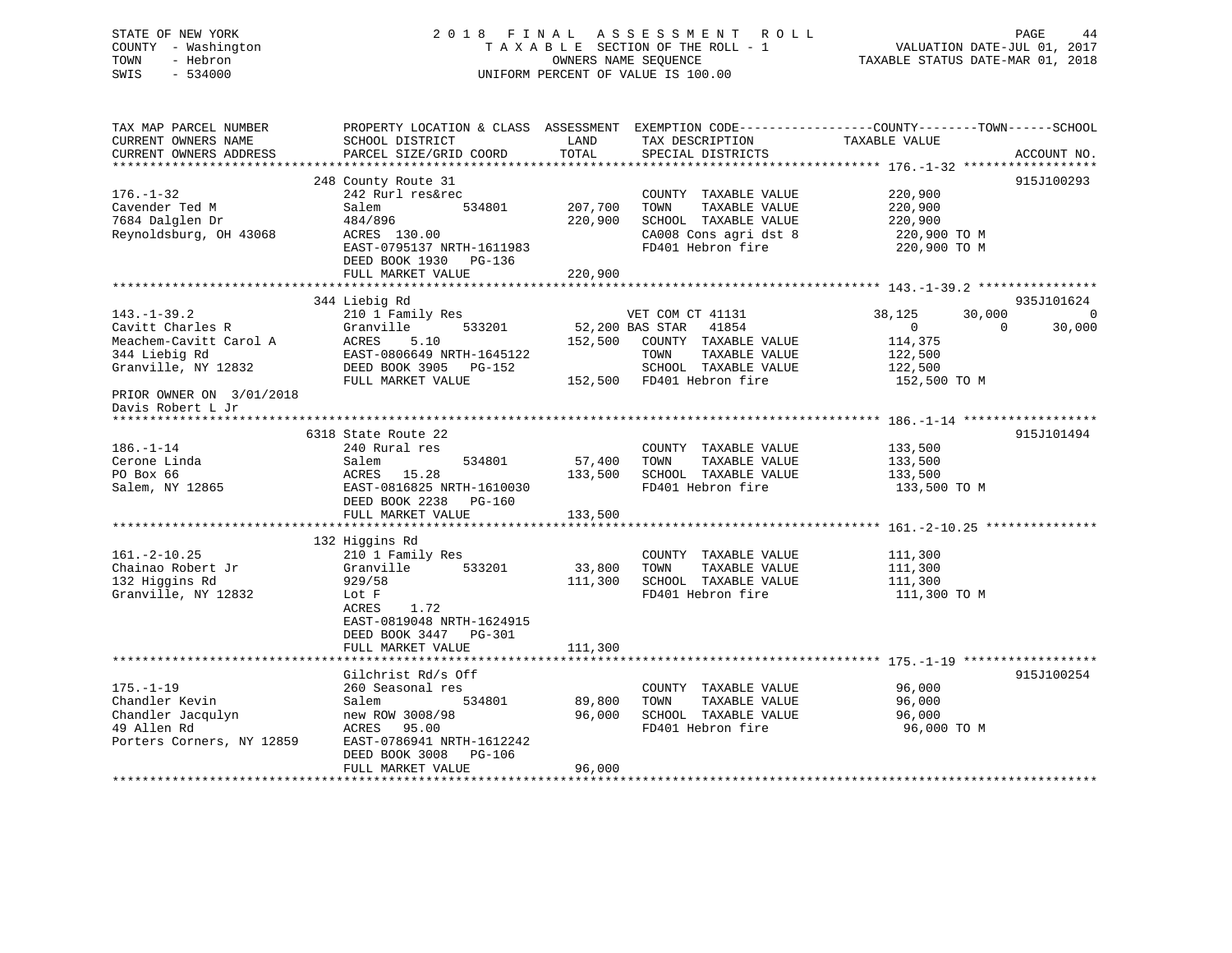## STATE OF NEW YORK 2 0 1 8 F I N A L A S S E S S M E N T R O L L PAGE 45 COUNTY - Washington T A X A B L E SECTION OF THE ROLL - 1 VALUATION DATE-JUL 01, 2017 TOWN - Hebron OWNERS NAME SEQUENCE TAXABLE STATUS DATE-MAR 01, 2018 SWIS - 534000 UNIFORM PERCENT OF VALUE IS 100.00

| TAX MAP PARCEL NUMBER<br>CURRENT OWNERS NAME<br>CURRENT OWNERS ADDRESS                                 | SCHOOL DISTRICT<br>PARCEL SIZE/GRID COORD                                                                                                                               | LAND<br>TOTAL           | PROPERTY LOCATION & CLASS ASSESSMENT EXEMPTION CODE----------------COUNTY-------TOWN------SCHOOL<br>TAX DESCRIPTION<br>SPECIAL DISTRICTS       | TAXABLE VALUE                                                     | ACCOUNT NO. |
|--------------------------------------------------------------------------------------------------------|-------------------------------------------------------------------------------------------------------------------------------------------------------------------------|-------------------------|------------------------------------------------------------------------------------------------------------------------------------------------|-------------------------------------------------------------------|-------------|
|                                                                                                        |                                                                                                                                                                         |                         |                                                                                                                                                |                                                                   |             |
| $142. - 3 - 3.3$<br>Chaplin Gordon<br>328 E 18th St<br>New York, NY 10003<br>MAY BE SUBJECT TO PAYMENT | Emsig Ln/n Off<br>$322$ Rural vac > 10<br>Granville<br>$142. - 1 - 3.3$<br>ACRES 42.70<br>EAST-0801504 NRTH-1644626<br>DEED BOOK 835<br>PG-239                          |                         | AGRI-D IND 41730<br>533201 32,000 COUNTY TAXABLE VALUE<br>32,000 TOWN<br>TAXABLE VALUE<br>SCHOOL TAXABLE VALUE<br>FD401 Hebron fire            | 11,529 11,529 11,529<br>20,471<br>20,471<br>20,471<br>32,000 TO M | 915J100212  |
| UNDER AGDIST LAW TIL 2025                                                                              | FULL MARKET VALUE                                                                                                                                                       | 32,000                  |                                                                                                                                                |                                                                   |             |
|                                                                                                        | 102 Emsig Ln                                                                                                                                                            |                         |                                                                                                                                                |                                                                   | 915J101495  |
| $142 - 3 - 3.4$<br>Chaplin Gordon<br>328 F 18th St<br>New York, NY 10003                               | 241 Rural res&ag<br>Hartford 533801<br>142.-1-3.4<br>ACRES 120.00<br>EAST-0800016 NRTH-1643642                                                                          | 547,000 TOWN            | AG DIST 41720<br>251,600 COUNTY TAXABLE VALUE<br>TAXABLE VALUE<br>SCHOOL TAXABLE VALUE 440,359<br>CA008 Cons agri dst 8 440,359                | 106,641 106,641 106,641<br>440,359<br>440,359<br>440,359 TO M     |             |
| MAY BE SUBJECT TO PAYMENT<br>UNDER AGDIST LAW TIL 2022                                                 | DEED BOOK 539<br>FULL MARKET VALUE                                                                                                                                      |                         | $106, 641$ EX<br>ebron fire<br>$PG-326$ $106,641$ EX<br>LUE $547,000$ FD401 Hebron fire                                                        | 547,000 TO M                                                      |             |
|                                                                                                        |                                                                                                                                                                         |                         |                                                                                                                                                |                                                                   |             |
| $142. - 3 - 3.5$<br>Chaplin Gordon<br>328 E 18th St<br>New York, NY 10003                              | Emsig Ln/off<br>910 Priv forest<br>Granville 533201<br>$ACRES$ 2.30<br>EAST-0801030 NRTH-1645192<br>DEED BOOK 539 PG-326                                                |                         | COUNTY TAXABLE VALUE 5,500<br>5,500 TOWN TAXABLE VALUE 5,500<br>5,500 SCHOOL TAXABLE VALUE 5,500<br>CA008 Cons agri dst 8<br>FD401 Hebron fire | 5,500 TO M<br>5,500 TO M                                          | 915J101496  |
|                                                                                                        | FULL MARKET VALUE                                                                                                                                                       | 5,500                   |                                                                                                                                                |                                                                   |             |
| $142 - 3 - 3.6$<br>Chaplin Gordon<br>328 E 18th St<br>New York, NY 10003<br>MAY BE SUBJECT TO PAYMENT  | Big Burch Hill Rd<br>260 Seasonal res<br>Hartford 533801 165,700 COUNTY TAXABLE VALUE<br>142.-1-3.6<br>ACRES 77.40<br>EAST-0801160 NRTH-1642732<br>DEED BOOK 835 PG-239 | 178,200 TOWN            | AGRI-D IND 41730<br>TOWN       TAXABLE  VALUE<br>SCHOOL    TAXABLE  VALUE<br>FD401 Hebron fire                                                 | 85,934 85,934<br>92,266<br>92,266<br>92,266<br>178,200 TO M       | 85,934      |
| UNDER AGDIST LAW TIL 2025                                                                              | FULL MARKET VALUE                                                                                                                                                       | 178,200                 |                                                                                                                                                |                                                                   |             |
| $184. - 2 - 10$<br>Chapman Gary<br>Chapman Teresa<br>Chapman Teresa                                    | Chamberlin Mills Rd<br>322 Rural vac>10<br>Salem<br>Lot 10                                                                                                              | 534801 47,100<br>47,100 | COUNTY TAXABLE VALUE<br>TOWN<br>SCHOOL TAXABLE VALUE                                                                                           | 47,100<br>TAXABLE VALUE 47,100<br>47,100                          | 915J101510  |
| 963 Cedar Mountain Rd<br>Fair Haven, VT 05743                                                          | ACRES 21.72<br>EAST-0798307 NRTH-1605450<br>DEED BOOK 1686 PG-1<br>FULL MARKET VALUE                                                                                    | 47,100                  | $\frac{1}{20008}$ CA008 Cons agri dst 8 47,100 TO M<br>FD401 Hebron fire                                                                       | 47,100 TO M                                                       |             |
|                                                                                                        |                                                                                                                                                                         |                         |                                                                                                                                                |                                                                   |             |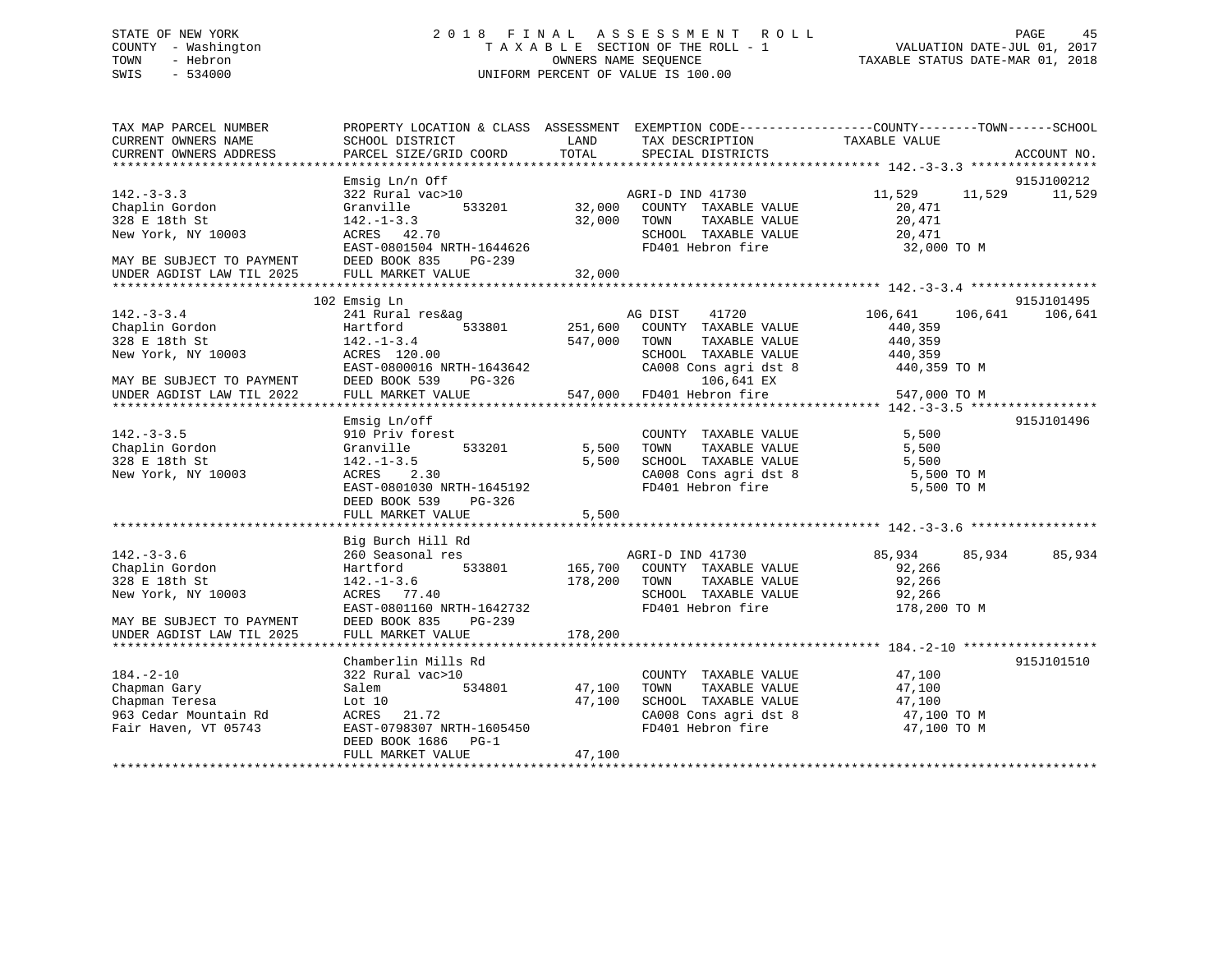| STATE OF NEW YORK<br>COUNTY - Washington<br>TOWN<br>- Hebron<br>SWIS<br>$-534000$                                                                                        |                                                                                                                                                                                  |                                   | 2018 FINAL ASSESSMENT ROLL<br>TAXABLE SECTION OF THE ROLL - 1<br>OWNERS NAME SEQUENCE<br>UNIFORM PERCENT OF VALUE IS 100.00                            |                                                         | PAGE<br>46<br>VALUATION DATE-JUL 01, 2017<br>TAXABLE STATUS DATE-MAR 01, 2018 |
|--------------------------------------------------------------------------------------------------------------------------------------------------------------------------|----------------------------------------------------------------------------------------------------------------------------------------------------------------------------------|-----------------------------------|--------------------------------------------------------------------------------------------------------------------------------------------------------|---------------------------------------------------------|-------------------------------------------------------------------------------|
| TAX MAP PARCEL NUMBER<br>CURRENT OWNERS NAME<br>CURRENT OWNERS ADDRESS                                                                                                   | SCHOOL DISTRICT<br>PARCEL SIZE/GRID COORD                                                                                                                                        | LAND<br>TOTAL                     | PROPERTY LOCATION & CLASS ASSESSMENT EXEMPTION CODE----------------COUNTY-------TOWN------SCHOOL<br>TAX DESCRIPTION TAXABLE VALUE<br>SPECIAL DISTRICTS |                                                         | ACCOUNT NO.                                                                   |
| $169. - 1 - 18.36$<br>Chapman Valerie F<br>Chapman Howard<br>43 Clark Way<br>Salem, NY 12865                                                                             | 43 Clark Way<br>210 1 Family Res<br>Granville<br>FRNT 156.00 DPTH 266.00<br>ACRES 0.95<br>EAST-0815565 NRTH-1623146<br>DEED BOOK 3732 PG-233<br>FULL MARKET VALUE                | 533201 15,900<br>67,700<br>67,700 | COUNTY TAXABLE VALUE<br>TOWN<br>TAXABLE VALUE<br>SCHOOL TAXABLE VALUE<br>FD401 Hebron fire                                                             | 67,700<br>67,700<br>67,700<br>67,700 TO M               |                                                                               |
|                                                                                                                                                                          |                                                                                                                                                                                  |                                   |                                                                                                                                                        |                                                         |                                                                               |
| $178. - 1 - 2.1$<br>Charlie's Country Place LLC<br>c/o William Green<br>231 East 54th St<br>New York, NY 10022<br>MAY BE SUBJECT TO PAYMENT<br>UNDER AGDIST LAW TIL 2025 | 6452 State Route 22<br>241 Rural res&ag<br>534801<br>Salem<br>3869/53<br>Ag Com 704/288<br>ACRES 101.00<br>EAST-0816512 NRTH-1613904<br>DEED BOOK 3465 PG-1<br>FULL MARKET VALUE | 166,000<br>365,600<br>365,600     | AGRI-D IND 41730<br>COUNTY TAXABLE VALUE<br>TOWN<br>TAXABLE VALUE<br>SCHOOL TAXABLE VALUE<br>FD401 Hebron fire                                         | 38,334<br>327,266<br>327,266<br>327,266<br>365,600 TO M | 915J100558<br>38,334<br>38,334                                                |
| $151. - 1 - 22.25$<br>Chirasello Rosemary L<br>1064 County Route 61<br>PO Box 171<br>Shushan, NY 12873                                                                   | Little Burch Hill Rd<br>314 Rural vac<10<br>Granville 533201<br>Lot 5<br>9.47<br>ACRES<br>EAST-0801559 NRTH-1638216<br>DEED BOOK 3276 PG-232<br>FULL MARKET VALUE                | 7,100<br>7,100<br>7,100           | COUNTY TAXABLE VALUE<br>TOWN<br>TAXABLE VALUE<br>SCHOOL TAXABLE VALUE<br>FD401 Hebron fire                                                             | 7,100<br>7,100<br>7,100<br>7,100 TO M                   | 915J101684                                                                    |
| $151. - 1 - 22.26$<br>Chirasello Rosemary L<br>1064 County Route 61<br>PO Box 171<br>Shushan, NY 12873                                                                   | Little Burch Hill Rd<br>314 Rural vac<10<br>Granville 533201<br>Lot 6<br>ACRES<br>9.47<br>EAST-0801192 NRTH-1638146<br>DEED BOOK 3276 PG-232<br>FULL MARKET VALUE                | 7,100<br>7,100                    | COUNTY TAXABLE VALUE<br>TOWN<br>TAXABLE VALUE<br>7,100 SCHOOL TAXABLE VALUE<br>FD401 Hebron fire                                                       | 7,100<br>7,100<br>7,100<br>7,100 TO M                   | 915J101685                                                                    |
| $186. - 1 - 39$<br>Choudhury Taimur<br>Choudhury Tracy D<br>50 Wood Way<br>Salem, NY 12865                                                                               | 50 Wood Way<br>270 Mfg housing<br>534801<br>Salem<br>ACRES<br>5.01<br>EAST-0817187 NRTH-1608575<br>DEED BOOK 3021 PG-1<br>FULL MARKET VALUE                                      | 42,000<br>82,700<br>82,700        | COUNTY TAXABLE VALUE<br>TOWN<br>TAXABLE VALUE<br>SCHOOL TAXABLE VALUE<br>FD401 Hebron fire                                                             | 82,700<br>82,700<br>82,700<br>82,700 TO M               |                                                                               |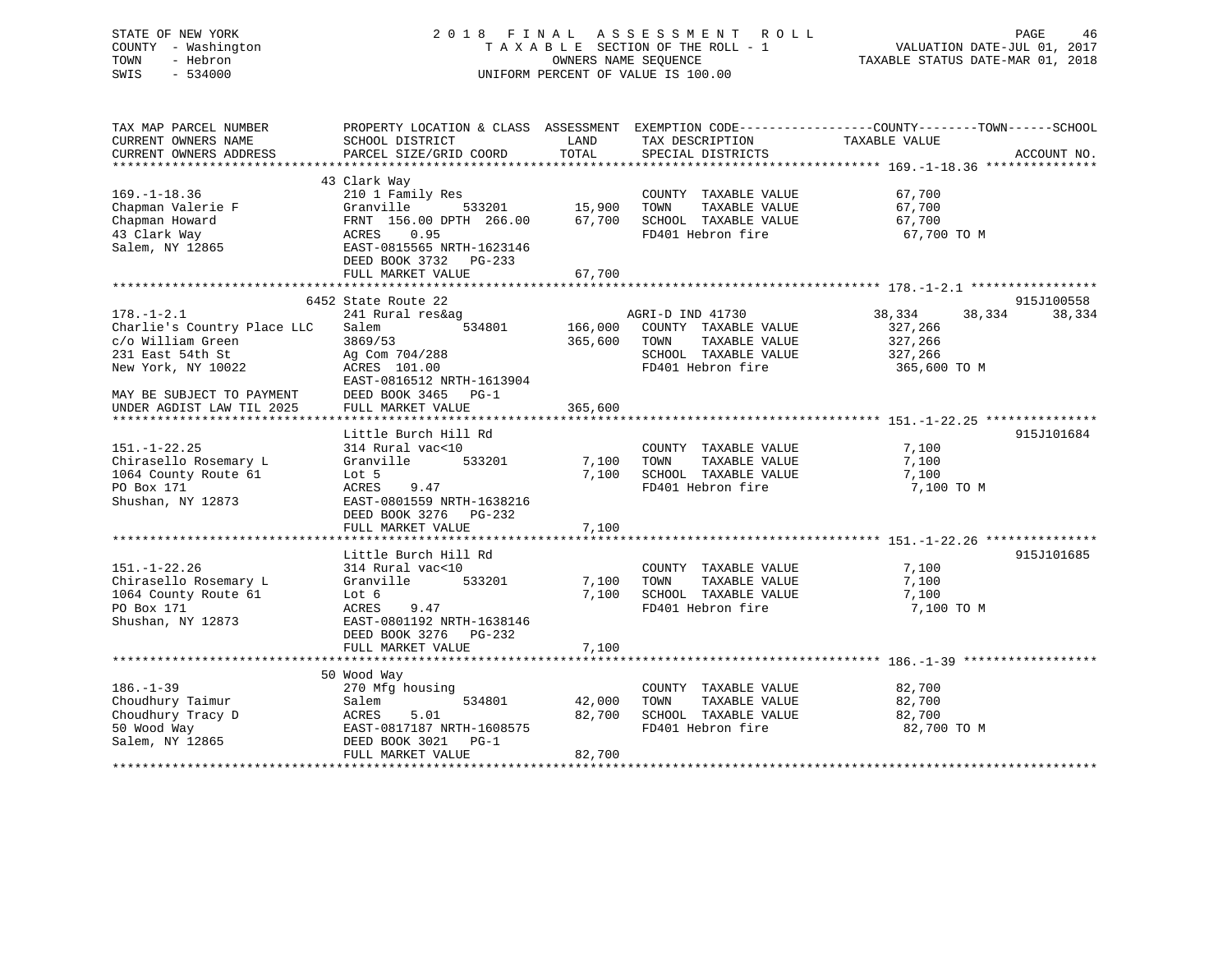## STATE OF NEW YORK 2 0 1 8 F I N A L A S S E S S M E N T R O L L PAGE 47 COUNTY - Washington T A X A B L E SECTION OF THE ROLL - 1 VALUATION DATE-JUL 01, 2017 TOWN - Hebron OWNERS NAME SEQUENCE TAXABLE STATUS DATE-MAR 01, 2018 SWIS - 534000 UNIFORM PERCENT OF VALUE IS 100.00

| TAX MAP PARCEL NUMBER               | PROPERTY LOCATION & CLASS ASSESSMENT EXEMPTION CODE---------------COUNTY-------TOWN------SCHOOL |               |                                                   |                |                    |
|-------------------------------------|-------------------------------------------------------------------------------------------------|---------------|---------------------------------------------------|----------------|--------------------|
| CURRENT OWNERS NAME                 | SCHOOL DISTRICT                                                                                 | LAND          | TAX DESCRIPTION                                   | TAXABLE VALUE  |                    |
| CURRENT OWNERS ADDRESS              | PARCEL SIZE/GRID COORD                                                                          | TOTAL         | SPECIAL DISTRICTS                                 |                | ACCOUNT NO.        |
|                                     |                                                                                                 |               |                                                   |                |                    |
|                                     | 60 Clark Way                                                                                    |               |                                                   |                |                    |
| $169. - 1 - 18.33$                  | 270 Mfg housing                                                                                 |               | COUNTY TAXABLE VALUE                              | 58,500         |                    |
| Church Patricia                     | 533201<br>Granville                                                                             | 38,400        | TAXABLE VALUE<br>TOWN                             | 58,500         |                    |
| 268 Popular Ave                     | ACRES 14.12                                                                                     | 58,500        | SCHOOL TAXABLE VALUE                              | 58,500         |                    |
| 12185<br>Valley Falls, NY 12185     | EAST-0815110 NRTH-1623421                                                                       |               | FD401 Hebron fire                                 | 58,500 TO M    |                    |
|                                     | DEED BOOK 2393 PG-113                                                                           |               |                                                   |                |                    |
|                                     | FULL MARKET VALUE                                                                               | 58,500        |                                                   |                |                    |
|                                     |                                                                                                 |               |                                                   |                |                    |
|                                     | Webber Ln/s Off                                                                                 |               |                                                   |                | 915J100554         |
| $168. - 1 - 5$                      | 314 Rural vac<10                                                                                |               | COUNTY TAXABLE VALUE                              | 1,000          |                    |
|                                     | Hartford<br>Hartford<br>533801                                                                  | 1,000         | TAXABLE VALUE<br>TOWN                             | 1,000          |                    |
| Ciancetta Gary M<br>44 Webber Ln    | 2.0 Ad                                                                                          | 1,000         | SCHOOL TAXABLE VALUE                              | 1,000          |                    |
| Salem, NY 12865                     | 1.30 BANK 999<br>ACRES                                                                          |               | CA008 Cons agri dst 8                             | 1,000 TO M     |                    |
|                                     | EAST-0799510 NRTH-1622102                                                                       |               | FD401 Hebron fire                                 | 1,000 TO M     |                    |
|                                     | DEED BOOK 3283 PG-233                                                                           |               |                                                   |                |                    |
|                                     | FULL MARKET VALUE                                                                               | 1,000         |                                                   |                |                    |
|                                     |                                                                                                 |               |                                                   |                |                    |
|                                     | 44 Webber Ln                                                                                    |               |                                                   |                |                    |
|                                     | 242 Rurl res&rec                                                                                |               | BAS STAR 41854                                    | $\overline{0}$ | $\Omega$<br>30,000 |
| $168. - 1 - 5.2$                    |                                                                                                 |               |                                                   |                |                    |
|                                     |                                                                                                 |               |                                                   |                |                    |
|                                     |                                                                                                 |               |                                                   |                |                    |
|                                     |                                                                                                 |               |                                                   |                |                    |
|                                     |                                                                                                 |               |                                                   |                |                    |
|                                     |                                                                                                 |               |                                                   |                |                    |
|                                     |                                                                                                 |               |                                                   |                |                    |
|                                     | 1227 Patterson Hill Rd                                                                          |               |                                                   |                | 915J101023         |
| $183. - 1 - 44$                     | 210 1 Family Res                                                                                |               | COUNTY TAXABLE VALUE                              | 53,000         |                    |
| Ciccone Dean A                      | Salem                                                                                           | 534801 38,100 | TAXABLE VALUE 53,000<br>TOWN                      |                |                    |
| PO Box 2645                         | ACRES<br>1.04                                                                                   | 53,000        | SCHOOL TAXABLE VALUE                              | 53,000         |                    |
|                                     | Glens Falls, NY 12801 EAST-0789452 NRTH-1603249                                                 |               | FD401 Hebron fire                                 | 53,000 TO M    |                    |
|                                     | DEED BOOK 952<br>$PG-20$                                                                        |               |                                                   |                |                    |
|                                     | FULL MARKET VALUE                                                                               | 53,000        |                                                   |                |                    |
|                                     |                                                                                                 |               |                                                   |                |                    |
|                                     | 20 Smith Ln                                                                                     |               |                                                   |                | 915J100135         |
| $159. - 1 - 32$                     | 240 Rural res                                                                                   |               | BAS STAR 41854                                    | $\overline{0}$ | 30,000<br>$\Omega$ |
| Cicotte Warren                      | Hartford                                                                                        |               | 533801 47,600 COUNTY TAXABLE VALUE 156,400        |                |                    |
| Cicotte warren<br>Cicotte Gwendolyn |                                                                                                 | 156,400 TOWN  |                                                   | 156,400        |                    |
| 20 Smith Ln                         | FRNT    421.00  DPTH<br>ACRES        8.73<br>ACRES 8.73                                         |               | TOWN      TAXABLE VALUE<br>SCHOOL   TAXABLE VALUE | 126,400        |                    |
| Salem, NY 12865                     | EAST-0792010 NRTH-1627176                                                                       |               | FD401 Hebron fire                                 | 156,400 TO M   |                    |
|                                     | DEED BOOK 422<br>PG-521                                                                         |               |                                                   |                |                    |
|                                     | FULL MARKET VALUE                                                                               | 156,400       |                                                   |                |                    |
|                                     |                                                                                                 |               |                                                   |                |                    |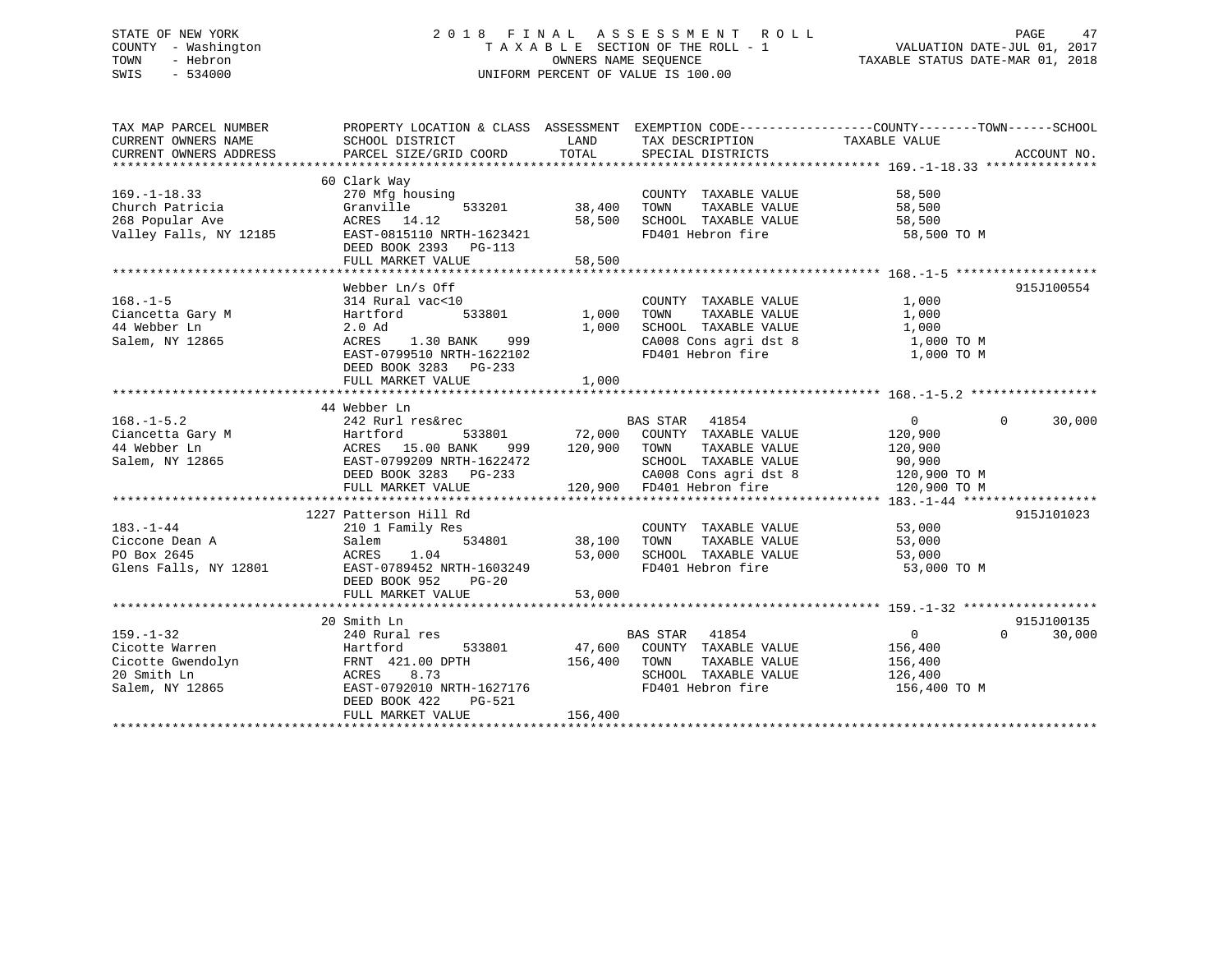## STATE OF NEW YORK 2 0 1 8 F I N A L A S S E S S M E N T R O L L PAGE 48 COUNTY - Washington T A X A B L E SECTION OF THE ROLL - 1 VALUATION DATE-JUL 01, 2017 TOWN - Hebron OWNERS NAME SEQUENCE TAXABLE STATUS DATE-MAR 01, 2018 SWIS - 534000 UNIFORM PERCENT OF VALUE IS 100.00

| TAX MAP PARCEL NUMBER<br>CURRENT OWNERS NAME           | PROPERTY LOCATION & CLASS ASSESSMENT<br>SCHOOL DISTRICT | LAND<br>TAX DESCRIPTION          | EXEMPTION CODE-----------------COUNTY-------TOWN------SCHOOL<br>TAXABLE VALUE |                    |
|--------------------------------------------------------|---------------------------------------------------------|----------------------------------|-------------------------------------------------------------------------------|--------------------|
| CURRENT OWNERS ADDRESS<br>***************************  | PARCEL SIZE/GRID COORD                                  | TOTAL<br>SPECIAL DISTRICTS       |                                                                               | ACCOUNT NO.        |
|                                                        | 38 Smith Ln                                             |                                  |                                                                               | 915J101785         |
| $159. - 1 - 32.1$                                      | 210 1 Family Res                                        | <b>BAS STAR</b><br>41854         | $\overline{0}$                                                                | $\Omega$<br>30,000 |
| Cicotte Warren A                                       | 533801<br>Hartford                                      | 38,500<br>COUNTY TAXABLE VALUE   | 150,500                                                                       |                    |
| Cicotte Janet                                          | 3.60<br>ACRES                                           | 150,500<br>TOWN                  | TAXABLE VALUE<br>150,500                                                      |                    |
| 38 Smith Ln                                            | EAST-0792489 NRTH-1627395                               | SCHOOL TAXABLE VALUE             | 120,500                                                                       |                    |
| Salem, NY 12865                                        | DEED BOOK 628<br>PG-141                                 | FD401 Hebron fire                | 150,500 TO M                                                                  |                    |
|                                                        | FULL MARKET VALUE                                       | 150,500                          |                                                                               |                    |
|                                                        |                                                         |                                  |                                                                               |                    |
|                                                        | 4221 County Route 30                                    |                                  |                                                                               | 915J100158         |
| $158. - 1 - 19$                                        | 210 1 Family Res                                        | ENH STAR<br>41834                | $\overline{0}$                                                                | 66,800<br>$\Omega$ |
| Clark A John Jr                                        | Hartford<br>533801                                      | 38,200<br>COUNTY TAXABLE VALUE   | 96,700                                                                        |                    |
| Clark Ruth M                                           | 1.10<br>ACRES                                           | 96,700<br>TOWN                   | TAXABLE VALUE<br>96,700                                                       |                    |
| 4222 County Route 30                                   | EAST-0785903 NRTH-1626724                               | SCHOOL TAXABLE VALUE             | 29,900                                                                        |                    |
| Salem, NY 12865                                        | DEED BOOK 3141 PG-251                                   | CA008 Cons agri dst 8            | 96,700 TO M                                                                   |                    |
|                                                        | FULL MARKET VALUE                                       | 96,700 FD401 Hebron fire         | 96,700 TO M                                                                   |                    |
|                                                        |                                                         |                                  |                                                                               |                    |
|                                                        | County Route 30                                         |                                  |                                                                               | 915J100646         |
| $167. - 1 - 3$                                         | 314 Rural vac<10                                        | AGRI-D IND 41730                 | 4,910                                                                         | 4,910<br>4,910     |
| Clark A. John Jr.                                      | 533801<br>Hartford                                      | 42,000<br>COUNTY TAXABLE VALUE   | 37,090                                                                        |                    |
| Clark Ruth M                                           | ACRES<br>10.00                                          | 42,000<br>TOWN                   | TAXABLE VALUE<br>37,090                                                       |                    |
| 4221 County Route 30                                   | EAST-0785839 NRTH-1626260                               | SCHOOL TAXABLE VALUE             | 37,090                                                                        |                    |
| Salem, NY 12865                                        | DEED BOOK 2909 PG-236                                   | FD401 Hebron fire                | 42,000 TO M                                                                   |                    |
|                                                        | FULL MARKET VALUE                                       | 42,000                           |                                                                               |                    |
| MAY BE SUBJECT TO PAYMENT<br>UNDER AGDIST LAW TIL 2025 |                                                         |                                  |                                                                               |                    |
|                                                        |                                                         |                                  |                                                                               |                    |
|                                                        | County Route 45                                         |                                  |                                                                               | 915J100292         |
| $167. - 1 - 1$                                         | 314 Rural vac<10                                        | AG DIST<br>41720                 | 15,889                                                                        | 15,889<br>15,889   |
| Clark David P                                          | 532001<br>Argyle                                        | 84,900<br>COUNTY TAXABLE VALUE   | 69,011                                                                        |                    |
| Clark Christine R                                      | ACRES 44.50                                             | 84,900<br>TOWN                   | 69,011<br>TAXABLE VALUE                                                       |                    |
| 1094 Ct Rt 45                                          | EAST-0784826 NRTH-1625598                               | SCHOOL TAXABLE VALUE             | 69,011                                                                        |                    |
| Arqyle, NY 12809                                       | DEED BOOK 709<br>PG-218                                 | CA008 Cons agri dst 8            | 69,011 TO M                                                                   |                    |
|                                                        | FULL MARKET VALUE                                       | 84,900<br>15,889 EX              |                                                                               |                    |
| MAY BE SUBJECT TO PAYMENT                              |                                                         | FD401 Hebron fire                | 84,900 TO M                                                                   |                    |
| UNDER AGDIST LAW TIL 2022                              |                                                         |                                  |                                                                               |                    |
|                                                        |                                                         |                                  |                                                                               |                    |
|                                                        | 1094 County Route 45                                    |                                  |                                                                               | 915J101054         |
| $167. - 1 - 2$                                         | 210 1 Family Res                                        | AG DIST<br>41720                 | 6,798                                                                         | 6,798<br>6,798     |
| Clark David P                                          | 532001<br>Argyle                                        | 57,400 BAS STAR<br>41854         | $\overline{0}$                                                                | $\Omega$<br>30,000 |
| Clark Christine                                        | ACRES<br>7.70                                           | 154,000<br>COUNTY TAXABLE VALUE  | 147,202                                                                       |                    |
| 1094 County Route 45                                   | EAST-0784576 NRTH-1625967                               | TOWN                             | TAXABLE VALUE<br>147,202                                                      |                    |
| Argyle, NY 12809                                       | DEED BOOK 709<br>PG-218                                 | SCHOOL TAXABLE VALUE             | 117,202                                                                       |                    |
|                                                        | FULL MARKET VALUE                                       | 154,000<br>CA008 Cons agri dst 8 | 147,202 TO M                                                                  |                    |
| MAY BE SUBJECT TO PAYMENT                              |                                                         |                                  | 6,798 EX                                                                      |                    |
| UNDER AGDIST LAW TIL 2022                              |                                                         | FD401 Hebron fire                | 154,000 TO M                                                                  |                    |
| *********************                                  |                                                         |                                  |                                                                               |                    |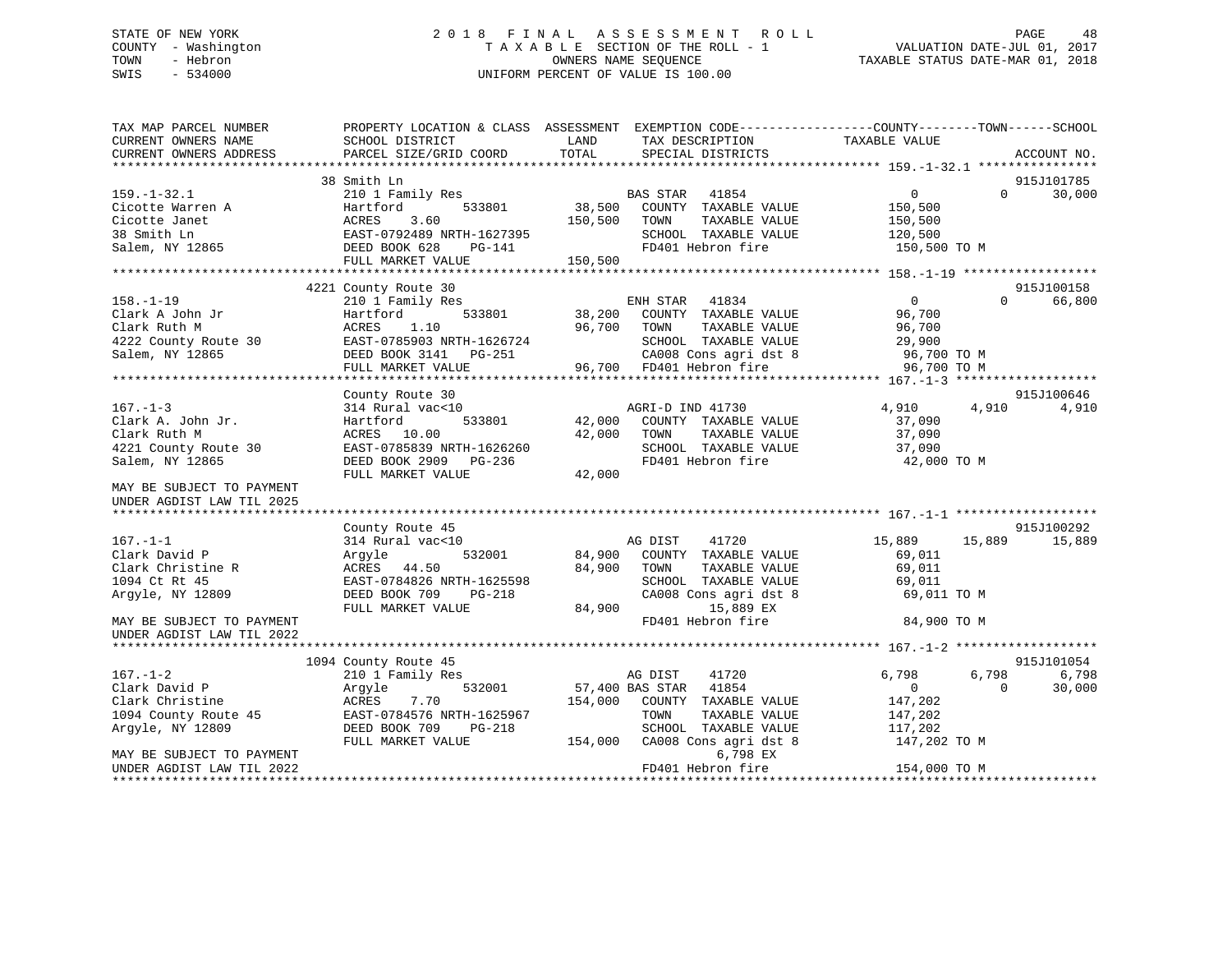## STATE OF NEW YORK 2 0 1 8 F I N A L A S S E S S M E N T R O L L PAGE 49 COUNTY - Washington T A X A B L E SECTION OF THE ROLL - 1 VALUATION DATE-JUL 01, 2017 TOWN - Hebron OWNERS NAME SEQUENCE TAXABLE STATUS DATE-MAR 01, 2018 SWIS - 534000 UNIFORM PERCENT OF VALUE IS 100.00

| TAX MAP PARCEL NUMBER  | PROPERTY LOCATION & CLASS ASSESSMENT EXEMPTION CODE----------------COUNTY-------TOWN------SCHOOL |          |                                |                        |                |                          |
|------------------------|--------------------------------------------------------------------------------------------------|----------|--------------------------------|------------------------|----------------|--------------------------|
| CURRENT OWNERS NAME    | SCHOOL DISTRICT                                                                                  | LAND     | TAX DESCRIPTION                | TAXABLE VALUE          |                |                          |
| CURRENT OWNERS ADDRESS | PARCEL SIZE/GRID COORD                                                                           | TOTAL    | SPECIAL DISTRICTS              |                        |                | ACCOUNT NO.              |
|                        |                                                                                                  |          |                                |                        |                |                          |
|                        | 3967 County Route 30                                                                             |          |                                |                        |                | 915J100137               |
| $167. - 1 - 43$        | 210 1 Family Res                                                                                 |          | AGED-CO<br>41802               | 34,050                 | $\overline{0}$ | $\overline{0}$           |
| Clark Delbert J        | Salem                                                                                            |          | 534801 20,300 AGED-TOWN 41803  | $\overline{0}$         | 20,430         | $\overline{\phantom{0}}$ |
| Clark Anne K           | FRNT 105.00 DPTH 130.00                                                                          |          | 68,100 AGED-SCH<br>41804       | $\overline{0}$         | $\bigcirc$     | 27,240                   |
| 3967 County Route 30   | EAST-0788722 NRTH-1621243                                                                        |          | ENH STAR<br>41834              | $\overline{0}$         | $\Omega$       | 40,860                   |
| Salem, NY 12865        | DEED BOOK 788<br>PG-110                                                                          |          | COUNTY TAXABLE VALUE           | 34,050                 |                |                          |
|                        | FULL MARKET VALUE                                                                                |          | 68,100 TOWN<br>TAXABLE VALUE   | 47,670                 |                |                          |
|                        |                                                                                                  |          | SCHOOL TAXABLE VALUE           | $\Omega$               |                |                          |
|                        |                                                                                                  |          | FD401 Hebron fire              | 68,100 TO M            |                |                          |
|                        |                                                                                                  |          |                                |                        |                |                          |
|                        | 3924 County Route 30                                                                             |          |                                |                        |                | 915J101115               |
| $167. - 1 - 25.2$      | 270 Mfg housing                                                                                  |          | BAS STAR<br>41854              | 0                      | $\Omega$       | 30,000                   |
| Clark Jody J           | 534801<br>Salem                                                                                  | 35,800   | COUNTY TAXABLE VALUE           | 54,800                 |                |                          |
| Clark Heather M        | ACRES<br>4.50 BANK<br>998                                                                        | 54,800   | TOWN<br>TAXABLE VALUE          | 54,800                 |                |                          |
| 3924 County Route 30   | EAST-0789726 NRTH-1620563                                                                        |          | SCHOOL TAXABLE VALUE           | 24,800                 |                |                          |
| Salem, NY 12865        | DEED BOOK 931<br>$PG-255$                                                                        |          | FD401 Hebron fire              | 54,800 TO M            |                |                          |
|                        | FULL MARKET VALUE                                                                                | 54,800   |                                |                        |                |                          |
|                        |                                                                                                  |          |                                |                        |                |                          |
|                        | 40 Crystal View Way                                                                              |          |                                |                        |                | 915J101648               |
| $143. - 1 - 44$        | 210 1 Family Res                                                                                 | $52,200$ | BAS STAR<br>41854              | $\overline{0}$         | $\Omega$       | 30,000                   |
| Clark Joseph J         | 533201<br>Granville                                                                              |          | COUNTY TAXABLE VALUE           | 166,000                |                |                          |
| Clark Deborah L        | ag commit 705/59                                                                                 | 166,000  | TAXABLE VALUE<br>TOWN          | 166,000                |                |                          |
| PO Box 121             | Lot 3-Phase 1                                                                                    |          | SCHOOL TAXABLE VALUE           | 136,000                |                |                          |
| Pawlet, VT 05761       | 5.10 BANK<br>ACRES<br>999                                                                        |          | CA008 Cons agri dst 8          | 166,000 TO M           |                |                          |
|                        | EAST-0810827 NRTH-1645177                                                                        |          | FD401 Hebron fire              | 166,000 TO M           |                |                          |
|                        | DEED BOOK 3488 PG-152                                                                            |          |                                |                        |                |                          |
|                        | FULL MARKET VALUE                                                                                | 166,000  |                                |                        |                |                          |
|                        |                                                                                                  |          |                                |                        |                |                          |
|                        | 893 Callaway Rd                                                                                  |          |                                |                        |                | 915J100139               |
| $167. - 1 - 53$        | 210 1 Family Res                                                                                 |          | BAS STAR<br>41854              | $\overline{0}$         | $\Omega$       | 30,000                   |
| Clark Wesley A         | 532001<br>Argyle                                                                                 |          | 47,300 COUNTY TAXABLE VALUE    | 123,000                |                |                          |
| Herrlin Phyllis A      | ACRES<br>4.00                                                                                    | 123,000  | TOWN<br>TAXABLE VALUE          | 123,000                |                |                          |
| PO Box 213             | EAST-0784661 NRTH-1621766                                                                        |          | SCHOOL TAXABLE VALUE           |                        |                |                          |
| Argyle, NY 12809       | DEED BOOK 2955 PG-280                                                                            |          | CA006 Cons agri dst 6          | 93,000<br>123,000 TO M |                |                          |
|                        | FULL MARKET VALUE                                                                                |          | 123,000 FD401 Hebron fire      | 123,000 TO M           |                |                          |
|                        |                                                                                                  |          |                                |                        |                |                          |
|                        | 6551 State Route 22                                                                              |          |                                |                        |                | 915J100562               |
| $177. - 1 - 14$        | 210 1 Family Res                                                                                 |          | AGED-TOWN 41803                | $\mathbf{0}$           | 33,320         | $\overline{0}$           |
| Clayton Mary Anne      | Salem                                                                                            |          | 534801 21,800 AGE-CO/SCH 41805 | 41,650                 | $\Omega$       | 41,650                   |
| 6551 State Route 22    | 87.00 DPTH 84.00<br>FRNT                                                                         |          | 83,300 ENH STAR 41834          | $\overline{0}$         | $\Omega$       | 41,650                   |
| Salem, NY 12865        | 999<br>ACRES<br>$0.17$ BANK                                                                      |          | COUNTY TAXABLE VALUE           | 41,650                 |                |                          |
|                        | EAST-0815250 NRTH-1615686                                                                        |          | TOWN<br>TAXABLE VALUE          | 49,980                 |                |                          |
|                        | $PG-14$<br>DEED BOOK 614                                                                         |          | SCHOOL TAXABLE VALUE           | $\Omega$               |                |                          |
|                        | FULL MARKET VALUE                                                                                |          | 83,300 FD401 Hebron fire       | 83,300 TO M            |                |                          |
|                        |                                                                                                  |          |                                |                        |                |                          |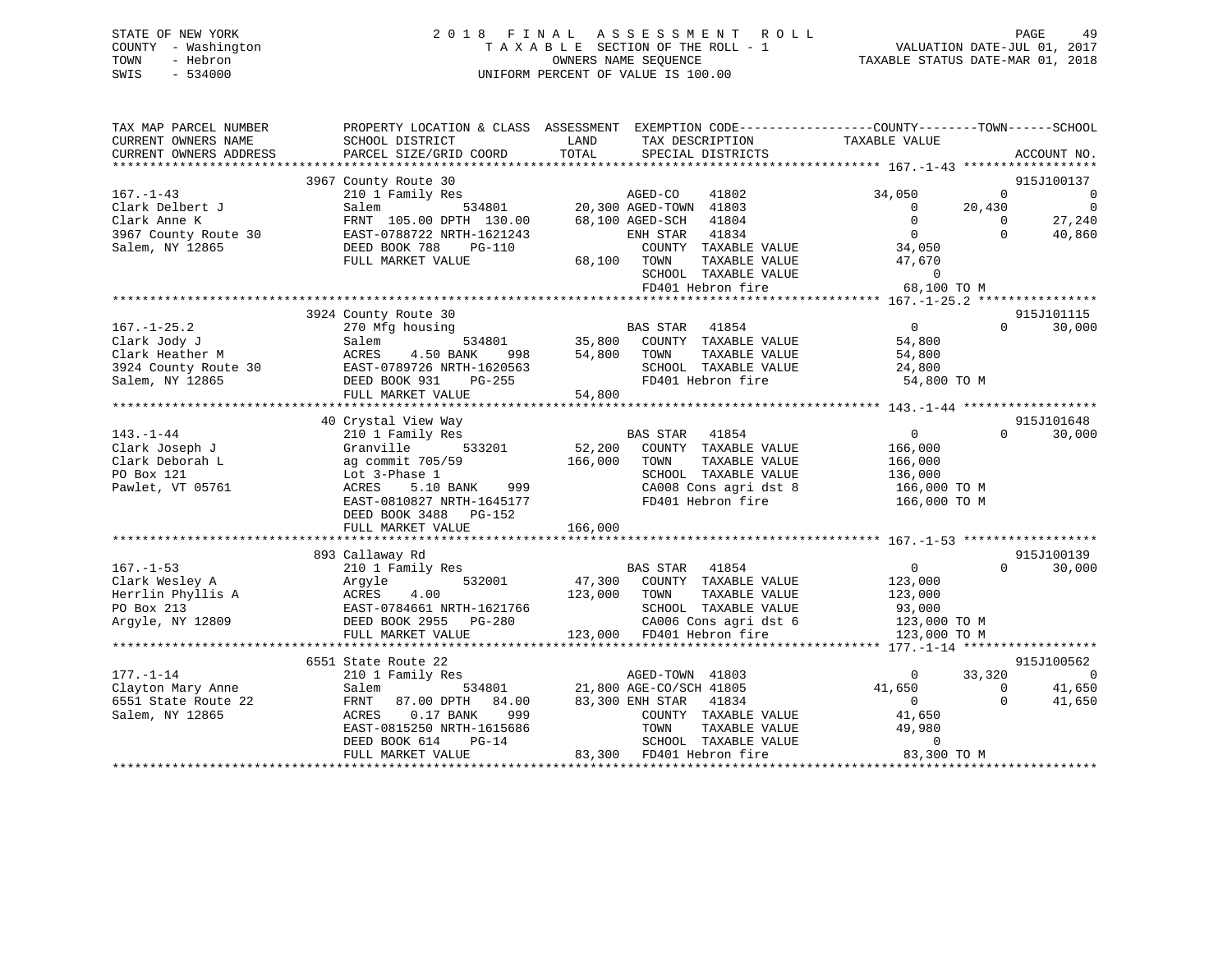## STATE OF NEW YORK 2 0 1 8 F I N A L A S S E S S M E N T R O L L PAGE 50 COUNTY - Washington T A X A B L E SECTION OF THE ROLL - 1 VALUATION DATE-JUL 01, 2017 TOWN - Hebron OWNERS NAME SEQUENCE TAXABLE STATUS DATE-MAR 01, 2018 SWIS - 534000 UNIFORM PERCENT OF VALUE IS 100.00

| TAX MAP PARCEL NUMBER<br>CURRENT OWNERS NAME<br>CURRENT OWNERS ADDRESS                                     | SCHOOL DISTRICT<br>PARCEL SIZE/GRID COORD                                                                                                                                                            | LAND<br>TOTAL                | TAX DESCRIPTION<br>SPECIAL DISTRICTS                                                                                                                                                                                                       | PROPERTY LOCATION & CLASS ASSESSMENT EXEMPTION CODE----------------COUNTY-------TOWN-----SCHOOL<br>TAXABLE VALUE               | ACCOUNT NO.                            |
|------------------------------------------------------------------------------------------------------------|------------------------------------------------------------------------------------------------------------------------------------------------------------------------------------------------------|------------------------------|--------------------------------------------------------------------------------------------------------------------------------------------------------------------------------------------------------------------------------------------|--------------------------------------------------------------------------------------------------------------------------------|----------------------------------------|
| $177. - 1 - 3.12$<br>Clippinger Jacob S<br>Clippinger Marisa L<br>19 Lentine Way<br>Salem, NY 12865        | 19 Lentine Way<br>210 1 Family Res<br>Salem<br>534801<br>Subdivision Lot #4<br>3.12 BANK<br>ACRES<br>999<br>EAST-0805402 NRTH-1616648<br>DEED BOOK 3477 PG-136<br>FULL MARKET VALUE                  | 37,300<br>150,000<br>150,000 | BAS STAR<br>41854<br>COUNTY TAXABLE VALUE<br>TAXABLE VALUE<br>TOWN<br>SCHOOL TAXABLE VALUE<br>CA008 Cons agri dst 8<br>FD401 Hebron fire                                                                                                   | $\overline{0}$<br>$\Omega$<br>150,000<br>150,000<br>120,000<br>150,000 TO M<br>150,000 TO M                                    | 30,000                                 |
| $143. - 1 - 15$<br>Cloutman Janet<br>PO Box 104<br>Londonderry, VT 05148                                   | 105 East Green Pond Way<br>260 Seasonal res - WTRFNT<br>Granville<br>533201<br>FRNT 249.00 DPTH 165.00<br>ACRES<br>0.77<br>EAST-0816091 NRTH-1643187<br>DEED BOOK 500<br>PG-897<br>FULL MARKET VALUE | 98,700                       | COUNTY TAXABLE VALUE<br>68,400 TOWN TAXABLE VALUE<br>98,700 SCHOOL TAXABLE VALUE<br>FD401 Hebron fire                                                                                                                                      | 98,700<br>98,700<br>98,700<br>98,700 TO M                                                                                      | 915J100057                             |
| $170. - 1 - 15.18$<br>Coffey William J<br>Coffey Judith J<br>19 Dana Rd<br>Danbury, CT 06810               | 141 Indian Head Way<br>210 1 Family Res<br>533201<br>Granville<br>ACRES<br>5.00<br>EAST-0816274 NRTH-1621096<br>DEED BOOK 873<br>$PG-50$<br>FULL MARKET VALUE                                        | 42,000<br>189,000<br>189,000 | COUNTY TAXABLE VALUE<br>TAXABLE VALUE<br>TOWN<br>SCHOOL TAXABLE VALUE<br>FD401 Hebron fire                                                                                                                                                 | 189,000<br>189,000<br>189,000<br>189,000 TO M                                                                                  | 915J101421                             |
| $183.20 - 1 - 2$<br>Coldwell Donald R LE<br>Coldwell Alice M LE<br>3150 County Route 30<br>Salem, NY 12865 | 3150 County Route 30<br>210 1 Family Res<br>534801<br>Salem<br>FRNT 140.00 DPTH 160.00<br>0.51<br>ACRES<br>EAST-0792175 NRTH-1603178<br>DEED BOOK 2333 PG-49<br>FULL MARKET VALUE                    | 25,000 ENH STAR              | 89 PCT OF VALUE USED FOR EXEMPTION PURPOSES<br>VET WAR CT 41121<br>41834<br>133,200 COUNTY TAXABLE VALUE<br>TOWN<br>TAXABLE VALUE<br>SCHOOL TAXABLE VALUE<br>CA008 Cons agri dst 8<br>133,200 FD401 Hebron fire<br>LD401 West hebron light | 17,782<br>17,782<br>$\overline{0}$<br>$\Omega$<br>115,418<br>115,418<br>66,400<br>133,200 TO M<br>133,200 TO M<br>133,200 TO M | 915J100148<br>$\overline{0}$<br>66,800 |
| $186. - 1 - 34$<br>Collins Robert E<br>Collins Nora L<br>126 W Mickey Mantle Path<br>Hernando, FL 34442    | Blossom Rd/w Off<br>314 Rural vac<10<br>Salem<br>534801<br>deeded ROW<br>ACRES<br>5.01<br>EAST-0817799 NRTH-1607490<br>DEED BOOK 3716 PG-33<br>FULL MARKET VALUE                                     | 14,800<br>14,800<br>14,800   | COUNTY TAXABLE VALUE<br>TOWN<br>TAXABLE VALUE<br>SCHOOL TAXABLE VALUE<br>FD401 Hebron fire                                                                                                                                                 | 14,800<br>14,800<br>14,800<br>14,800 TO M                                                                                      | 915J101756                             |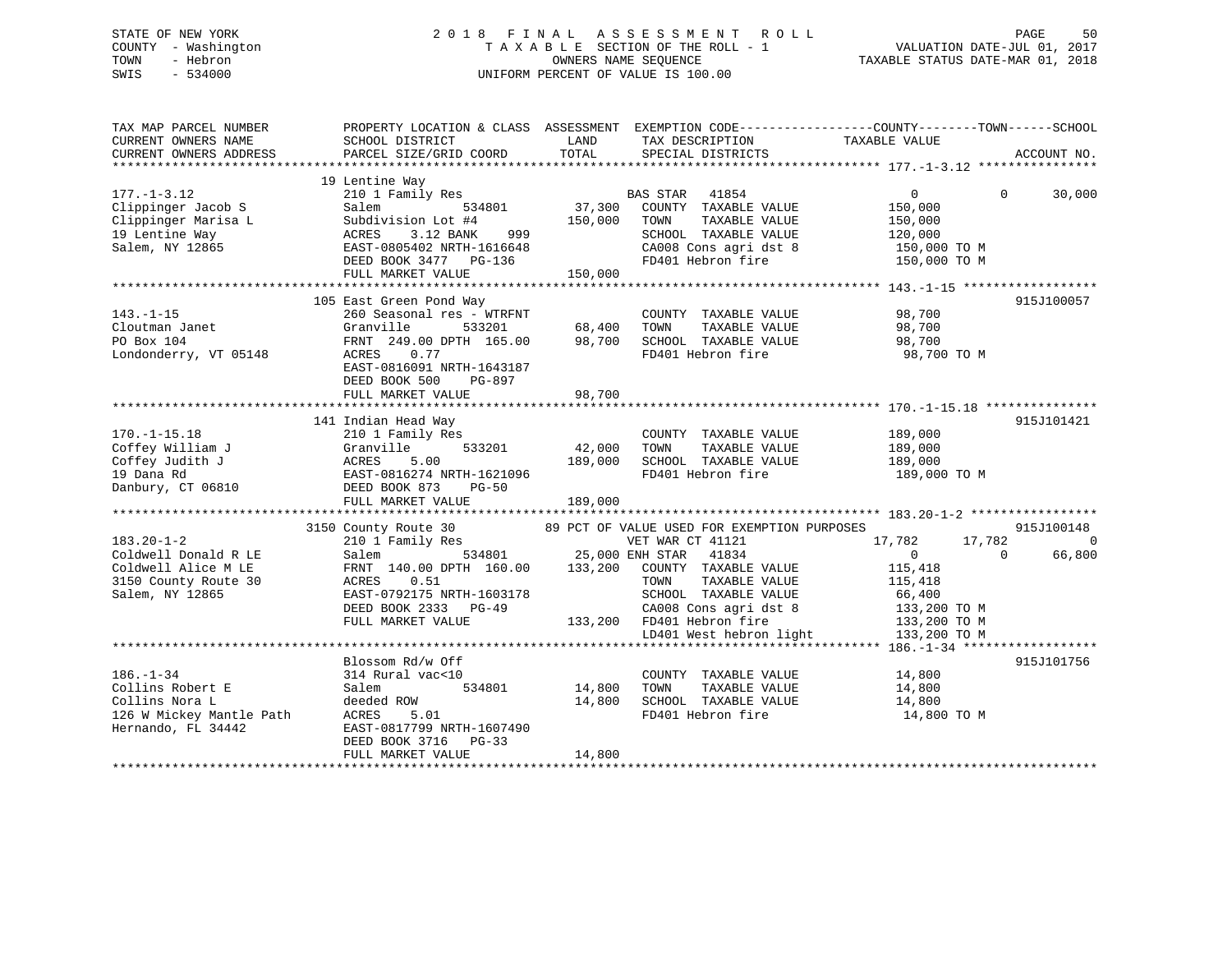| STATE OF NEW YORK<br>COUNTY - Washington<br>TOWN<br>- Hebron<br>SWIS<br>$-534000$ |                                                                         | OWNERS NAME SEOUENCE | 2018 FINAL ASSESSMENT ROLL<br>TAXABLE SECTION OF THE ROLL - 1<br>UNIFORM PERCENT OF VALUE IS 100.00 | PAGE<br>51<br>VALUATION DATE-JUL 01, 2017<br>TAXABLE STATUS DATE-MAR 01, 2018                    |
|-----------------------------------------------------------------------------------|-------------------------------------------------------------------------|----------------------|-----------------------------------------------------------------------------------------------------|--------------------------------------------------------------------------------------------------|
| TAX MAP PARCEL NUMBER                                                             |                                                                         |                      |                                                                                                     | PROPERTY LOCATION & CLASS ASSESSMENT EXEMPTION CODE----------------COUNTY-------TOWN------SCHOOL |
| CURRENT OWNERS NAME                                                               | SCHOOL DISTRICT                                                         | LAND                 | TAX DESCRIPTION                                                                                     | TAXABLE VALUE                                                                                    |
| CURRENT OWNERS ADDRESS<br>***********************                                 | PARCEL SIZE/GRID COORD                                                  | TOTAL                | SPECIAL DISTRICTS                                                                                   | ACCOUNT NO.                                                                                      |
|                                                                                   | 119 Mountain Way                                                        |                      |                                                                                                     | 915J101694                                                                                       |
| $159. - 1 - 25.5$                                                                 | 242 Rurl res&rec                                                        |                      | COUNTY TAXABLE VALUE                                                                                | 155,800                                                                                          |
| Colos Robert                                                                      | Hartford<br>533801                                                      | 60,300               | TOWN<br>TAXABLE VALUE                                                                               | 155,800                                                                                          |
| Longo Karen                                                                       | Lot I                                                                   | 155,800              | SCHOOL TAXABLE VALUE                                                                                | 155,800                                                                                          |
| 102 Florence St                                                                   | Waterfront                                                              |                      | FD401 Hebron fire                                                                                   | 155,800 TO M                                                                                     |
| East Haven, CT 06513                                                              | ACRES 17.22<br>EAST-0794758 NRTH-1627445<br>DEED BOOK 1830 PG-347       |                      |                                                                                                     |                                                                                                  |
|                                                                                   | FULL MARKET VALUE                                                       | 155,800              |                                                                                                     |                                                                                                  |
|                                                                                   |                                                                         |                      |                                                                                                     | 915J101428                                                                                       |
| $185. - 1 - 20$                                                                   | 6166 State Route 22<br>210 1 Family Res                                 |                      | COUNTY TAXABLE VALUE                                                                                | 155,700                                                                                          |
| Colvin Donald E                                                                   | 534801<br>Salem                                                         | 35,600               | TOWN<br>TAXABLE VALUE                                                                               | 155,700                                                                                          |
| 6166 State Route 22                                                               | 509/1                                                                   | 155,700              | SCHOOL TAXABLE VALUE                                                                                | 155,700                                                                                          |
| Salem, NY 12865                                                                   | ACRES<br>2.49 BANK<br>999                                               |                      | FD401 Hebron fire                                                                                   | 155,700 TO M                                                                                     |
|                                                                                   | EAST-0815564 NRTH-1606394<br>DEED BOOK 3760 PG-283<br>FULL MARKET VALUE | 155,700              |                                                                                                     |                                                                                                  |
|                                                                                   |                                                                         |                      |                                                                                                     |                                                                                                  |
|                                                                                   | 127 Scott Hill Rd                                                       |                      | 87 PCT OF VALUE USED FOR EXEMPTION PURPOSES                                                         | 915J101048                                                                                       |
| $158. - 1 - 1$                                                                    | 210 1 Family Res                                                        |                      | VETWAR CTS 41120                                                                                    | 25,852<br>18,000<br>6,000                                                                        |
| Condell Rand LE                                                                   | 532001<br>Argyle                                                        |                      | 49,300 BAS STAR 41854                                                                               | $\overline{0}$<br>30,000<br>$\Omega$                                                             |
| Condell Freya H LE                                                                | Family Trust                                                            |                      | 198,100 COUNTY TAXABLE VALUE                                                                        | 172,248                                                                                          |
| 127 Scott Hill Rd                                                                 | ACRES<br>4.44                                                           |                      | TAXABLE VALUE<br>TOWN                                                                               | 180,100                                                                                          |
| Argyle, NY 12809                                                                  | EAST-0782612 NRTH-1628976                                               |                      | SCHOOL TAXABLE VALUE                                                                                | 162,100                                                                                          |
|                                                                                   | DEED BOOK 3792 PG-142<br>FULL MARKET VALUE                              |                      | CA008 Cons agri dst 8<br>198,100 FD401 Hebron fire                                                  | 198,100 TO M<br>198,100 TO M                                                                     |
|                                                                                   |                                                                         |                      |                                                                                                     |                                                                                                  |
|                                                                                   | County Route 28                                                         |                      |                                                                                                     | 915J100552                                                                                       |
| $152. - 2 - 16$                                                                   | 314 Rural vac<10                                                        |                      | COUNTY TAXABLE VALUE                                                                                | 10,600                                                                                           |
| Conese Connie                                                                     | Granville<br>533201                                                     | 10,600               | TOWN<br>TAXABLE VALUE                                                                               | 10,600                                                                                           |
| 2011 Hammond Ct                                                                   | FRNT 200.00 DPTH 215.00                                                 | 10,600               | SCHOOL TAXABLE VALUE                                                                                | 10,600                                                                                           |
| Hayes, VA 23072                                                                   | EAST-0810626 NRTH-1642374                                               |                      | FD401 Hebron fire                                                                                   | 10,600 TO M                                                                                      |
|                                                                                   | DEED BOOK W 598 PG-141                                                  |                      |                                                                                                     |                                                                                                  |
|                                                                                   | FULL MARKET VALUE                                                       | 10,600               |                                                                                                     |                                                                                                  |
|                                                                                   | 85 Rykowski Ln                                                          |                      |                                                                                                     | 915J101352                                                                                       |
| $161 - 2 - 3.7$                                                                   | 312 Vac w/imprv                                                         |                      | COUNTY TAXABLE VALUE                                                                                | 23,300                                                                                           |
| Conklin David                                                                     | 533201<br>Granville                                                     | 16,500               | TOWN<br>TAXABLE VALUE                                                                               | 23,300                                                                                           |
| Conklin Joanne                                                                    | ACRES<br>4.60                                                           | 23,300               | SCHOOL TAXABLE VALUE                                                                                | 23,300                                                                                           |
| 225 Grove St                                                                      | EAST-0823107 NRTH-1626758                                               |                      | FD401 Hebron fire                                                                                   | 23,300 TO M                                                                                      |
| Bennington, VT 05201                                                              | DEED BOOK 2875<br>PG-250                                                |                      |                                                                                                     |                                                                                                  |
| <b>++++++++++</b>                                                                 | FULL MARKET VALUE                                                       | 23,300               |                                                                                                     |                                                                                                  |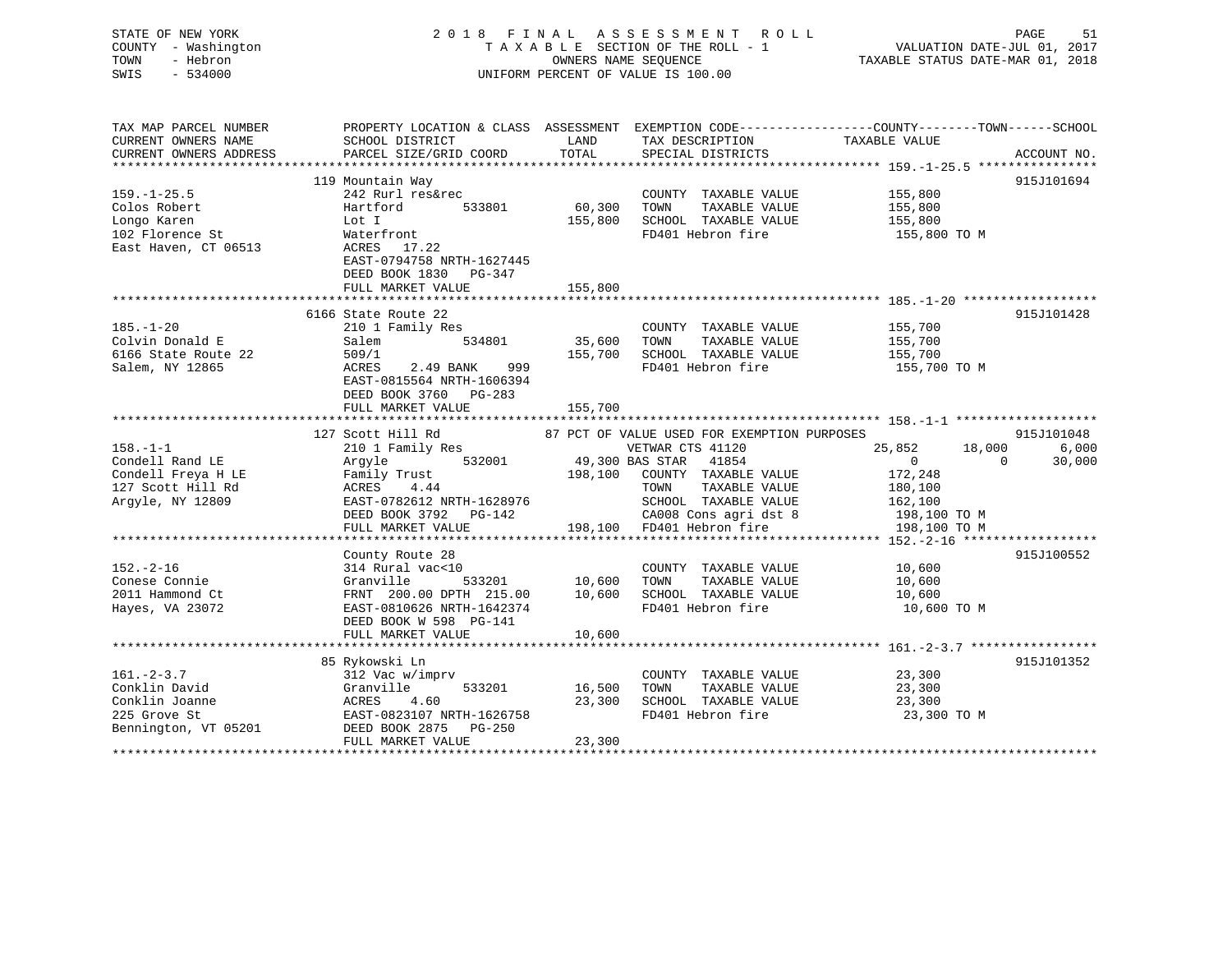## STATE OF NEW YORK 2 0 1 8 F I N A L A S S E S S M E N T R O L L PAGE 52 COUNTY - Washington T A X A B L E SECTION OF THE ROLL - 1 VALUATION DATE-JUL 01, 2017 TOWN - Hebron OWNERS NAME SEQUENCE TAXABLE STATUS DATE-MAR 01, 2018 SWIS - 534000 UNIFORM PERCENT OF VALUE IS 100.00

| 915J101529<br>376 Indian Head Way<br>$170. - 1 - 13.17$<br>210 1 Family Res<br>AGED-ALL<br>41800<br>52,550<br>52,550<br>52,550<br>37,600 ENH STAR 41834<br>105,100 COUNTY TAXABLE VALUE<br>533201<br>Conley Eugene M<br>Granville<br>$\overline{0}$<br>$\overline{0}$<br>52,550<br>376 Indian Head Way<br>3.25<br>52,550<br>ACRES<br>Salem, NY 12865<br>EAST-0816805 NRTH-1618080<br>TOWN<br>TAXABLE VALUE<br>52,550<br>IOWN 11888-2<br>SCHOOL TAXABLE VALUE<br>ED401 Hebron fire<br>$\Omega$<br>DEED BOOK 2576 PG-274<br>105,100 FD401 Hebron fire<br>105,100 TO M<br>FULL MARKET VALUE<br>915J101242<br>6917 State Route 22<br>$161.-2-10.18$<br>210 1 Family Res<br>$\overline{0}$<br>30,000<br>$\Omega$<br>BAS STAR 41854<br>37,300 COUNTY TAXABLE VALUE<br>533201<br>Cook Mark A<br>Granville<br>66,500<br>66,500 TOWN<br>66,500<br>Jaworski Neva<br>ACRES<br>3.12<br>TAXABLE VALUE<br>6917 State Route 22<br>EAST-0816327 NRTH-1624532<br>SCHOOL TAXABLE VALUE<br>36,500<br>FD401 Hebron fire<br>Granville, NY 12832<br>DEED BOOK 776<br>66,500 TO M<br>PG-122<br>FULL MARKET VALUE<br>66,500<br>3141 County Route 30<br>915J100157<br>$183.20 - 1 - 25$<br>210 1 Family Res<br>AGED-CO<br>41802<br>24,800<br>$\Omega$<br>$\overline{0}$<br>534801 15,300 AGED-SCH 41804<br>9,920<br>$\Omega$<br>Salem<br>$\Omega$<br>Coon Loretta LE<br>$\Omega$<br>$\Omega$<br>50.00 DPTH 100.00<br>49,600 ENH STAR<br>41834<br>39,680<br>Coon James A<br>FRNT<br>3141 County Route 30<br>ACRES<br>0.11<br>COUNTY TAXABLE VALUE<br>24,800<br>Salem, NY 12865<br>EAST-0792035 NRTH-1602971<br>TAXABLE VALUE<br>49,600<br>TOWN<br>$\overline{0}$<br>DEED BOOK 3157 PG-117<br>SCHOOL TAXABLE VALUE<br>49,600 TO M<br>FULL MARKET VALUE<br>49,600 CA008 Cons agri dst 8<br>FD401 Hebron fire<br>49,600 TO M<br>LD401 West hebron light<br>49,600 TO M<br>211 Blossom Rd<br>915J100159<br>$186. - 1 - 10$<br>314 Rural vac<10<br>COUNTY TAXABLE VALUE<br>20,500<br>20,500 TOWN<br>TAXABLE VALUE<br>Coons Tho E<br>Salem<br>534801<br>20,500<br>SCHOOL TAXABLE VALUE 20,500<br>Coons Priscilla E<br>20,500<br>ACRES<br>4.40<br>Box 283<br>FD401 Hebron fire<br>EAST-0819264 NRTH-1606112<br>20,500 TO M<br>DEED BOOK 423<br>Kent, CT 06757<br>PG-1096<br>20,500<br>FULL MARKET VALUE<br>915J100370<br>Blossom Rd<br>$186. - 1 - 9.2$<br>314 Rural vac<10<br>2,300<br>COUNTY TAXABLE VALUE<br>Coons Thomas E<br>2,300<br>TAXABLE VALUE<br>2,300<br>Salem<br>534801<br>TOWN<br>Coons Priscilla<br>FRNT 75.00 DPTH 165.00<br>2,300<br>SCHOOL TAXABLE VALUE<br>2,300<br>FD401 Hebron fire<br>PO Box 283<br>EAST-0819354 NRTH-1605875<br>2,300 TO M<br>Kent, CT 06757<br>DEED BOOK 2729 PG-253<br>2,300<br>FULL MARKET VALUE | TAX MAP PARCEL NUMBER<br>CURRENT OWNERS NAME<br>CURRENT OWNERS ADDRESS | PROPERTY LOCATION & CLASS ASSESSMENT EXEMPTION CODE---------------COUNTY-------TOWN-----SCHOOL<br>SCHOOL DISTRICT<br>PARCEL SIZE/GRID COORD | LAND<br>TOTAL | TAX DESCRIPTION TAXABLE VALUE<br>SPECIAL DISTRICTS |  | ACCOUNT NO. |
|-----------------------------------------------------------------------------------------------------------------------------------------------------------------------------------------------------------------------------------------------------------------------------------------------------------------------------------------------------------------------------------------------------------------------------------------------------------------------------------------------------------------------------------------------------------------------------------------------------------------------------------------------------------------------------------------------------------------------------------------------------------------------------------------------------------------------------------------------------------------------------------------------------------------------------------------------------------------------------------------------------------------------------------------------------------------------------------------------------------------------------------------------------------------------------------------------------------------------------------------------------------------------------------------------------------------------------------------------------------------------------------------------------------------------------------------------------------------------------------------------------------------------------------------------------------------------------------------------------------------------------------------------------------------------------------------------------------------------------------------------------------------------------------------------------------------------------------------------------------------------------------------------------------------------------------------------------------------------------------------------------------------------------------------------------------------------------------------------------------------------------------------------------------------------------------------------------------------------------------------------------------------------------------------------------------------------------------------------------------------------------------------------------------------------------------------------------------------------------------------------------------------------------------------------------------------------------------------------------------------------------------------------------------------------------------------------------------|------------------------------------------------------------------------|---------------------------------------------------------------------------------------------------------------------------------------------|---------------|----------------------------------------------------|--|-------------|
|                                                                                                                                                                                                                                                                                                                                                                                                                                                                                                                                                                                                                                                                                                                                                                                                                                                                                                                                                                                                                                                                                                                                                                                                                                                                                                                                                                                                                                                                                                                                                                                                                                                                                                                                                                                                                                                                                                                                                                                                                                                                                                                                                                                                                                                                                                                                                                                                                                                                                                                                                                                                                                                                                                           |                                                                        |                                                                                                                                             |               |                                                    |  |             |
|                                                                                                                                                                                                                                                                                                                                                                                                                                                                                                                                                                                                                                                                                                                                                                                                                                                                                                                                                                                                                                                                                                                                                                                                                                                                                                                                                                                                                                                                                                                                                                                                                                                                                                                                                                                                                                                                                                                                                                                                                                                                                                                                                                                                                                                                                                                                                                                                                                                                                                                                                                                                                                                                                                           |                                                                        |                                                                                                                                             |               |                                                    |  |             |
|                                                                                                                                                                                                                                                                                                                                                                                                                                                                                                                                                                                                                                                                                                                                                                                                                                                                                                                                                                                                                                                                                                                                                                                                                                                                                                                                                                                                                                                                                                                                                                                                                                                                                                                                                                                                                                                                                                                                                                                                                                                                                                                                                                                                                                                                                                                                                                                                                                                                                                                                                                                                                                                                                                           |                                                                        |                                                                                                                                             |               |                                                    |  |             |
|                                                                                                                                                                                                                                                                                                                                                                                                                                                                                                                                                                                                                                                                                                                                                                                                                                                                                                                                                                                                                                                                                                                                                                                                                                                                                                                                                                                                                                                                                                                                                                                                                                                                                                                                                                                                                                                                                                                                                                                                                                                                                                                                                                                                                                                                                                                                                                                                                                                                                                                                                                                                                                                                                                           |                                                                        |                                                                                                                                             |               |                                                    |  |             |
|                                                                                                                                                                                                                                                                                                                                                                                                                                                                                                                                                                                                                                                                                                                                                                                                                                                                                                                                                                                                                                                                                                                                                                                                                                                                                                                                                                                                                                                                                                                                                                                                                                                                                                                                                                                                                                                                                                                                                                                                                                                                                                                                                                                                                                                                                                                                                                                                                                                                                                                                                                                                                                                                                                           |                                                                        |                                                                                                                                             |               |                                                    |  |             |
|                                                                                                                                                                                                                                                                                                                                                                                                                                                                                                                                                                                                                                                                                                                                                                                                                                                                                                                                                                                                                                                                                                                                                                                                                                                                                                                                                                                                                                                                                                                                                                                                                                                                                                                                                                                                                                                                                                                                                                                                                                                                                                                                                                                                                                                                                                                                                                                                                                                                                                                                                                                                                                                                                                           |                                                                        |                                                                                                                                             |               |                                                    |  |             |
|                                                                                                                                                                                                                                                                                                                                                                                                                                                                                                                                                                                                                                                                                                                                                                                                                                                                                                                                                                                                                                                                                                                                                                                                                                                                                                                                                                                                                                                                                                                                                                                                                                                                                                                                                                                                                                                                                                                                                                                                                                                                                                                                                                                                                                                                                                                                                                                                                                                                                                                                                                                                                                                                                                           |                                                                        |                                                                                                                                             |               |                                                    |  |             |
|                                                                                                                                                                                                                                                                                                                                                                                                                                                                                                                                                                                                                                                                                                                                                                                                                                                                                                                                                                                                                                                                                                                                                                                                                                                                                                                                                                                                                                                                                                                                                                                                                                                                                                                                                                                                                                                                                                                                                                                                                                                                                                                                                                                                                                                                                                                                                                                                                                                                                                                                                                                                                                                                                                           |                                                                        |                                                                                                                                             |               |                                                    |  |             |
|                                                                                                                                                                                                                                                                                                                                                                                                                                                                                                                                                                                                                                                                                                                                                                                                                                                                                                                                                                                                                                                                                                                                                                                                                                                                                                                                                                                                                                                                                                                                                                                                                                                                                                                                                                                                                                                                                                                                                                                                                                                                                                                                                                                                                                                                                                                                                                                                                                                                                                                                                                                                                                                                                                           |                                                                        |                                                                                                                                             |               |                                                    |  |             |
|                                                                                                                                                                                                                                                                                                                                                                                                                                                                                                                                                                                                                                                                                                                                                                                                                                                                                                                                                                                                                                                                                                                                                                                                                                                                                                                                                                                                                                                                                                                                                                                                                                                                                                                                                                                                                                                                                                                                                                                                                                                                                                                                                                                                                                                                                                                                                                                                                                                                                                                                                                                                                                                                                                           |                                                                        |                                                                                                                                             |               |                                                    |  |             |
|                                                                                                                                                                                                                                                                                                                                                                                                                                                                                                                                                                                                                                                                                                                                                                                                                                                                                                                                                                                                                                                                                                                                                                                                                                                                                                                                                                                                                                                                                                                                                                                                                                                                                                                                                                                                                                                                                                                                                                                                                                                                                                                                                                                                                                                                                                                                                                                                                                                                                                                                                                                                                                                                                                           |                                                                        |                                                                                                                                             |               |                                                    |  |             |
|                                                                                                                                                                                                                                                                                                                                                                                                                                                                                                                                                                                                                                                                                                                                                                                                                                                                                                                                                                                                                                                                                                                                                                                                                                                                                                                                                                                                                                                                                                                                                                                                                                                                                                                                                                                                                                                                                                                                                                                                                                                                                                                                                                                                                                                                                                                                                                                                                                                                                                                                                                                                                                                                                                           |                                                                        |                                                                                                                                             |               |                                                    |  |             |
|                                                                                                                                                                                                                                                                                                                                                                                                                                                                                                                                                                                                                                                                                                                                                                                                                                                                                                                                                                                                                                                                                                                                                                                                                                                                                                                                                                                                                                                                                                                                                                                                                                                                                                                                                                                                                                                                                                                                                                                                                                                                                                                                                                                                                                                                                                                                                                                                                                                                                                                                                                                                                                                                                                           |                                                                        |                                                                                                                                             |               |                                                    |  |             |
|                                                                                                                                                                                                                                                                                                                                                                                                                                                                                                                                                                                                                                                                                                                                                                                                                                                                                                                                                                                                                                                                                                                                                                                                                                                                                                                                                                                                                                                                                                                                                                                                                                                                                                                                                                                                                                                                                                                                                                                                                                                                                                                                                                                                                                                                                                                                                                                                                                                                                                                                                                                                                                                                                                           |                                                                        |                                                                                                                                             |               |                                                    |  |             |
|                                                                                                                                                                                                                                                                                                                                                                                                                                                                                                                                                                                                                                                                                                                                                                                                                                                                                                                                                                                                                                                                                                                                                                                                                                                                                                                                                                                                                                                                                                                                                                                                                                                                                                                                                                                                                                                                                                                                                                                                                                                                                                                                                                                                                                                                                                                                                                                                                                                                                                                                                                                                                                                                                                           |                                                                        |                                                                                                                                             |               |                                                    |  |             |
|                                                                                                                                                                                                                                                                                                                                                                                                                                                                                                                                                                                                                                                                                                                                                                                                                                                                                                                                                                                                                                                                                                                                                                                                                                                                                                                                                                                                                                                                                                                                                                                                                                                                                                                                                                                                                                                                                                                                                                                                                                                                                                                                                                                                                                                                                                                                                                                                                                                                                                                                                                                                                                                                                                           |                                                                        |                                                                                                                                             |               |                                                    |  |             |
|                                                                                                                                                                                                                                                                                                                                                                                                                                                                                                                                                                                                                                                                                                                                                                                                                                                                                                                                                                                                                                                                                                                                                                                                                                                                                                                                                                                                                                                                                                                                                                                                                                                                                                                                                                                                                                                                                                                                                                                                                                                                                                                                                                                                                                                                                                                                                                                                                                                                                                                                                                                                                                                                                                           |                                                                        |                                                                                                                                             |               |                                                    |  |             |
|                                                                                                                                                                                                                                                                                                                                                                                                                                                                                                                                                                                                                                                                                                                                                                                                                                                                                                                                                                                                                                                                                                                                                                                                                                                                                                                                                                                                                                                                                                                                                                                                                                                                                                                                                                                                                                                                                                                                                                                                                                                                                                                                                                                                                                                                                                                                                                                                                                                                                                                                                                                                                                                                                                           |                                                                        |                                                                                                                                             |               |                                                    |  |             |
|                                                                                                                                                                                                                                                                                                                                                                                                                                                                                                                                                                                                                                                                                                                                                                                                                                                                                                                                                                                                                                                                                                                                                                                                                                                                                                                                                                                                                                                                                                                                                                                                                                                                                                                                                                                                                                                                                                                                                                                                                                                                                                                                                                                                                                                                                                                                                                                                                                                                                                                                                                                                                                                                                                           |                                                                        |                                                                                                                                             |               |                                                    |  |             |
|                                                                                                                                                                                                                                                                                                                                                                                                                                                                                                                                                                                                                                                                                                                                                                                                                                                                                                                                                                                                                                                                                                                                                                                                                                                                                                                                                                                                                                                                                                                                                                                                                                                                                                                                                                                                                                                                                                                                                                                                                                                                                                                                                                                                                                                                                                                                                                                                                                                                                                                                                                                                                                                                                                           |                                                                        |                                                                                                                                             |               |                                                    |  |             |
|                                                                                                                                                                                                                                                                                                                                                                                                                                                                                                                                                                                                                                                                                                                                                                                                                                                                                                                                                                                                                                                                                                                                                                                                                                                                                                                                                                                                                                                                                                                                                                                                                                                                                                                                                                                                                                                                                                                                                                                                                                                                                                                                                                                                                                                                                                                                                                                                                                                                                                                                                                                                                                                                                                           |                                                                        |                                                                                                                                             |               |                                                    |  |             |
|                                                                                                                                                                                                                                                                                                                                                                                                                                                                                                                                                                                                                                                                                                                                                                                                                                                                                                                                                                                                                                                                                                                                                                                                                                                                                                                                                                                                                                                                                                                                                                                                                                                                                                                                                                                                                                                                                                                                                                                                                                                                                                                                                                                                                                                                                                                                                                                                                                                                                                                                                                                                                                                                                                           |                                                                        |                                                                                                                                             |               |                                                    |  |             |
|                                                                                                                                                                                                                                                                                                                                                                                                                                                                                                                                                                                                                                                                                                                                                                                                                                                                                                                                                                                                                                                                                                                                                                                                                                                                                                                                                                                                                                                                                                                                                                                                                                                                                                                                                                                                                                                                                                                                                                                                                                                                                                                                                                                                                                                                                                                                                                                                                                                                                                                                                                                                                                                                                                           |                                                                        |                                                                                                                                             |               |                                                    |  |             |
|                                                                                                                                                                                                                                                                                                                                                                                                                                                                                                                                                                                                                                                                                                                                                                                                                                                                                                                                                                                                                                                                                                                                                                                                                                                                                                                                                                                                                                                                                                                                                                                                                                                                                                                                                                                                                                                                                                                                                                                                                                                                                                                                                                                                                                                                                                                                                                                                                                                                                                                                                                                                                                                                                                           |                                                                        |                                                                                                                                             |               |                                                    |  |             |
|                                                                                                                                                                                                                                                                                                                                                                                                                                                                                                                                                                                                                                                                                                                                                                                                                                                                                                                                                                                                                                                                                                                                                                                                                                                                                                                                                                                                                                                                                                                                                                                                                                                                                                                                                                                                                                                                                                                                                                                                                                                                                                                                                                                                                                                                                                                                                                                                                                                                                                                                                                                                                                                                                                           |                                                                        |                                                                                                                                             |               |                                                    |  |             |
|                                                                                                                                                                                                                                                                                                                                                                                                                                                                                                                                                                                                                                                                                                                                                                                                                                                                                                                                                                                                                                                                                                                                                                                                                                                                                                                                                                                                                                                                                                                                                                                                                                                                                                                                                                                                                                                                                                                                                                                                                                                                                                                                                                                                                                                                                                                                                                                                                                                                                                                                                                                                                                                                                                           |                                                                        |                                                                                                                                             |               |                                                    |  |             |
|                                                                                                                                                                                                                                                                                                                                                                                                                                                                                                                                                                                                                                                                                                                                                                                                                                                                                                                                                                                                                                                                                                                                                                                                                                                                                                                                                                                                                                                                                                                                                                                                                                                                                                                                                                                                                                                                                                                                                                                                                                                                                                                                                                                                                                                                                                                                                                                                                                                                                                                                                                                                                                                                                                           |                                                                        |                                                                                                                                             |               |                                                    |  |             |
|                                                                                                                                                                                                                                                                                                                                                                                                                                                                                                                                                                                                                                                                                                                                                                                                                                                                                                                                                                                                                                                                                                                                                                                                                                                                                                                                                                                                                                                                                                                                                                                                                                                                                                                                                                                                                                                                                                                                                                                                                                                                                                                                                                                                                                                                                                                                                                                                                                                                                                                                                                                                                                                                                                           |                                                                        |                                                                                                                                             |               |                                                    |  |             |
|                                                                                                                                                                                                                                                                                                                                                                                                                                                                                                                                                                                                                                                                                                                                                                                                                                                                                                                                                                                                                                                                                                                                                                                                                                                                                                                                                                                                                                                                                                                                                                                                                                                                                                                                                                                                                                                                                                                                                                                                                                                                                                                                                                                                                                                                                                                                                                                                                                                                                                                                                                                                                                                                                                           |                                                                        |                                                                                                                                             |               |                                                    |  |             |
|                                                                                                                                                                                                                                                                                                                                                                                                                                                                                                                                                                                                                                                                                                                                                                                                                                                                                                                                                                                                                                                                                                                                                                                                                                                                                                                                                                                                                                                                                                                                                                                                                                                                                                                                                                                                                                                                                                                                                                                                                                                                                                                                                                                                                                                                                                                                                                                                                                                                                                                                                                                                                                                                                                           |                                                                        |                                                                                                                                             |               |                                                    |  |             |
|                                                                                                                                                                                                                                                                                                                                                                                                                                                                                                                                                                                                                                                                                                                                                                                                                                                                                                                                                                                                                                                                                                                                                                                                                                                                                                                                                                                                                                                                                                                                                                                                                                                                                                                                                                                                                                                                                                                                                                                                                                                                                                                                                                                                                                                                                                                                                                                                                                                                                                                                                                                                                                                                                                           |                                                                        |                                                                                                                                             |               |                                                    |  |             |
|                                                                                                                                                                                                                                                                                                                                                                                                                                                                                                                                                                                                                                                                                                                                                                                                                                                                                                                                                                                                                                                                                                                                                                                                                                                                                                                                                                                                                                                                                                                                                                                                                                                                                                                                                                                                                                                                                                                                                                                                                                                                                                                                                                                                                                                                                                                                                                                                                                                                                                                                                                                                                                                                                                           |                                                                        |                                                                                                                                             |               |                                                    |  |             |
|                                                                                                                                                                                                                                                                                                                                                                                                                                                                                                                                                                                                                                                                                                                                                                                                                                                                                                                                                                                                                                                                                                                                                                                                                                                                                                                                                                                                                                                                                                                                                                                                                                                                                                                                                                                                                                                                                                                                                                                                                                                                                                                                                                                                                                                                                                                                                                                                                                                                                                                                                                                                                                                                                                           |                                                                        |                                                                                                                                             |               |                                                    |  |             |
|                                                                                                                                                                                                                                                                                                                                                                                                                                                                                                                                                                                                                                                                                                                                                                                                                                                                                                                                                                                                                                                                                                                                                                                                                                                                                                                                                                                                                                                                                                                                                                                                                                                                                                                                                                                                                                                                                                                                                                                                                                                                                                                                                                                                                                                                                                                                                                                                                                                                                                                                                                                                                                                                                                           |                                                                        |                                                                                                                                             |               |                                                    |  |             |
|                                                                                                                                                                                                                                                                                                                                                                                                                                                                                                                                                                                                                                                                                                                                                                                                                                                                                                                                                                                                                                                                                                                                                                                                                                                                                                                                                                                                                                                                                                                                                                                                                                                                                                                                                                                                                                                                                                                                                                                                                                                                                                                                                                                                                                                                                                                                                                                                                                                                                                                                                                                                                                                                                                           |                                                                        |                                                                                                                                             |               |                                                    |  |             |
|                                                                                                                                                                                                                                                                                                                                                                                                                                                                                                                                                                                                                                                                                                                                                                                                                                                                                                                                                                                                                                                                                                                                                                                                                                                                                                                                                                                                                                                                                                                                                                                                                                                                                                                                                                                                                                                                                                                                                                                                                                                                                                                                                                                                                                                                                                                                                                                                                                                                                                                                                                                                                                                                                                           |                                                                        |                                                                                                                                             |               |                                                    |  |             |
|                                                                                                                                                                                                                                                                                                                                                                                                                                                                                                                                                                                                                                                                                                                                                                                                                                                                                                                                                                                                                                                                                                                                                                                                                                                                                                                                                                                                                                                                                                                                                                                                                                                                                                                                                                                                                                                                                                                                                                                                                                                                                                                                                                                                                                                                                                                                                                                                                                                                                                                                                                                                                                                                                                           |                                                                        |                                                                                                                                             |               |                                                    |  |             |
|                                                                                                                                                                                                                                                                                                                                                                                                                                                                                                                                                                                                                                                                                                                                                                                                                                                                                                                                                                                                                                                                                                                                                                                                                                                                                                                                                                                                                                                                                                                                                                                                                                                                                                                                                                                                                                                                                                                                                                                                                                                                                                                                                                                                                                                                                                                                                                                                                                                                                                                                                                                                                                                                                                           |                                                                        |                                                                                                                                             |               |                                                    |  |             |
|                                                                                                                                                                                                                                                                                                                                                                                                                                                                                                                                                                                                                                                                                                                                                                                                                                                                                                                                                                                                                                                                                                                                                                                                                                                                                                                                                                                                                                                                                                                                                                                                                                                                                                                                                                                                                                                                                                                                                                                                                                                                                                                                                                                                                                                                                                                                                                                                                                                                                                                                                                                                                                                                                                           |                                                                        |                                                                                                                                             |               |                                                    |  |             |
|                                                                                                                                                                                                                                                                                                                                                                                                                                                                                                                                                                                                                                                                                                                                                                                                                                                                                                                                                                                                                                                                                                                                                                                                                                                                                                                                                                                                                                                                                                                                                                                                                                                                                                                                                                                                                                                                                                                                                                                                                                                                                                                                                                                                                                                                                                                                                                                                                                                                                                                                                                                                                                                                                                           |                                                                        |                                                                                                                                             |               |                                                    |  |             |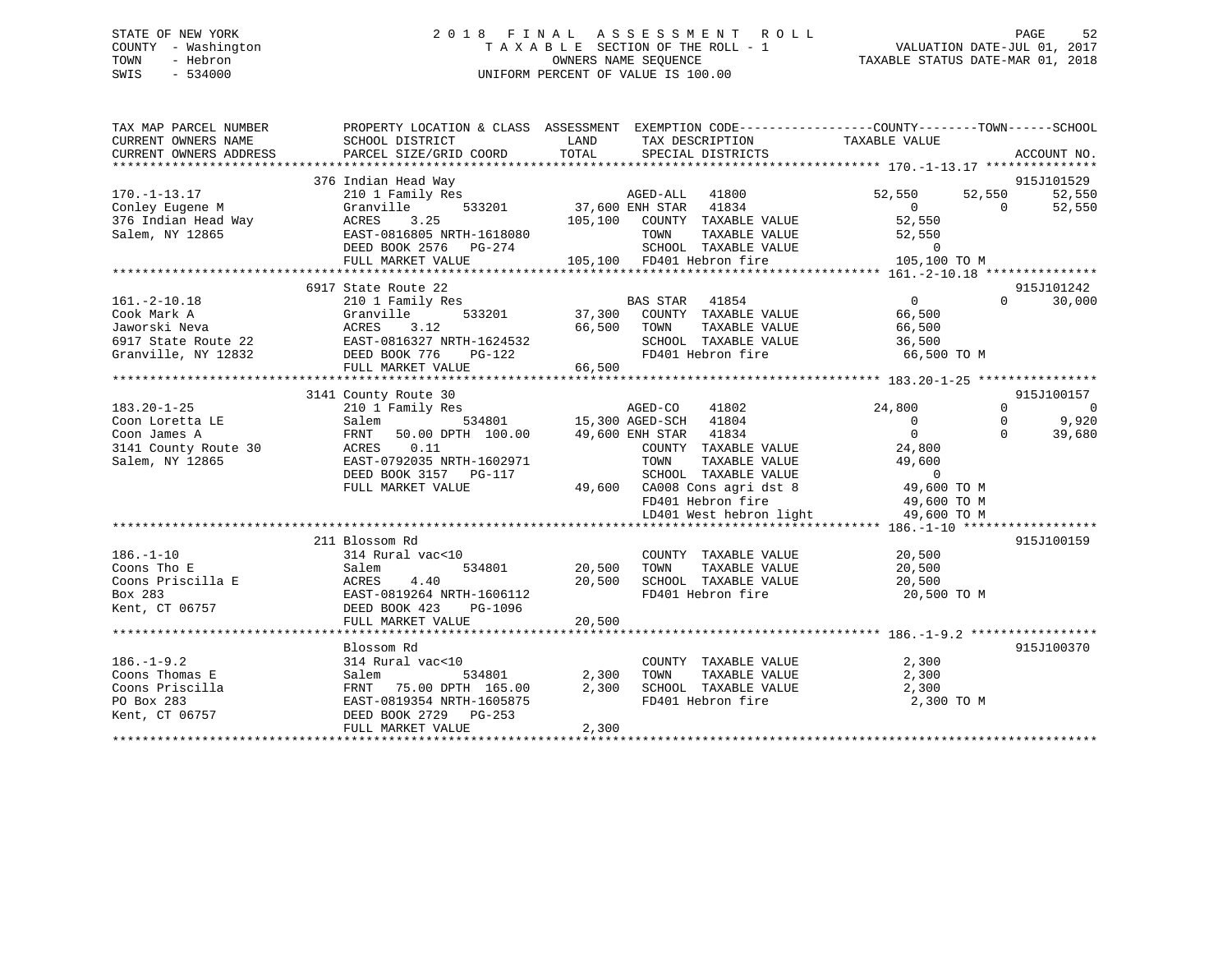## STATE OF NEW YORK 2 0 1 8 F I N A L A S S E S S M E N T R O L L PAGE 53 COUNTY - Washington T A X A B L E SECTION OF THE ROLL - 1 VALUATION DATE-JUL 01, 2017 TOWN - Hebron OWNERS NAME SEQUENCE TAXABLE STATUS DATE-MAR 01, 2018 SWIS - 534000 UNIFORM PERCENT OF VALUE IS 100.00

| TAX MAP PARCEL NUMBER<br>CURRENT OWNERS NAME<br>CURRENT OWNERS ADDRESS                        | SCHOOL DISTRICT<br>PARCEL SIZE/GRID COORD                                                                                                                                                                                                                                         | <b>Example 12</b> LAND<br>TOTAL  | TAX DESCRIPTION<br>SPECIAL DISTRICTS                                                                                                                                                                                                              | PROPERTY LOCATION & CLASS ASSESSMENT EXEMPTION CODE---------------COUNTY-------TOWN-----SCHOOL<br>TAXABLE VALUE | ACCOUNT NO.                                                                                                                            |
|-----------------------------------------------------------------------------------------------|-----------------------------------------------------------------------------------------------------------------------------------------------------------------------------------------------------------------------------------------------------------------------------------|----------------------------------|---------------------------------------------------------------------------------------------------------------------------------------------------------------------------------------------------------------------------------------------------|-----------------------------------------------------------------------------------------------------------------|----------------------------------------------------------------------------------------------------------------------------------------|
| $161. -2 - 17$<br>Coppins Herschel<br>Coppins Joan T<br>PO Box 196<br>Granville, NY 12832     | 6921 State Route 22<br>270 Mfg housing<br>Granville<br>LOT D<br>ACRES 1.56<br>ACRES 1.50<br>EAST-0816394 NRTH-1624723 COUNTY TAXABLE VALUE<br>DEED BOOK 545 PG-326 TOWN TAXABLE VALUE 38,850<br>FUILL MARKET VALUE 55,500 SCHOOL TAXABLE VALUE 0<br>FD401 Hebron fire 55,500 TO M |                                  | e 22<br>using 533201 33,400 AGED-TOWN 41802<br>55,500 AGED-SCH 41804<br>ENH STAR 41834                                                                                                                                                            | 27,750<br>$\Omega$<br>16,650<br>$\overline{0}$<br>$\overline{0}$<br>$\overline{0}$                              | 915J101525<br>$\overline{\phantom{0}}$<br>$\overline{\phantom{0}}$<br>$\begin{array}{c} 650 \\ 0 \\ 0 \end{array}$<br>22,200<br>33,300 |
| $168. - 1 - 10.3$<br>Coppola Errico J<br>42 Dannell Dr<br>42 Dannell Dr<br>Stamford, CT 06905 | McKnight Hill Rd n/off<br>260 Seasonal res<br>534801<br>Salem<br>$ACRES$ 40.00<br>EAST-0801069 NRTH-1619015<br>DEED BOOK 3350 PG-213<br>FULL MARKET VALUE                                                                                                                         | COUNTY<br>48,500 TOWN<br>140,400 | COUNTY TAXABLE VALUE 140,400<br>$\begin{tabular}{lllllllllll} \bf 48,500&TOWN& TAXABLE&VALUE&140,\bf 400 \\ \bf 140,400&SCHOOL&TXABLE&VALUE&140,\bf 400 \end{tabular}$                                                                            | FD401 Hebron fire 140,400 TO M                                                                                  |                                                                                                                                        |
| $177. - 1 - 52$<br>Cossolini Josephine<br>389 Tiplady Rd<br>Salem, NY 12865                   | 389 Tiplady Rd<br>ACRES 5.98 99,600 COUNTY TAXABLE VALUE 54,282<br>EAST-0815356 NRTH-1611742 TOWN TAXABLE VALUE 54,282<br>DEED BOOK 3006 PG-240 SCHOOL TAXABLE VALUE 54,282<br>FULL MARKET VALUE 99,600 COUNTY TAXABLE VALUE 54,282<br>PULL MARKET VALUE                          |                                  | FD401 Hebron fire                                                                                                                                                                                                                                 | 45, 318 45, 318<br>54<br>$\overline{0}$<br>99,600 TO M                                                          | 915J100201<br>45,318<br>54,282                                                                                                         |
|                                                                                               |                                                                                                                                                                                                                                                                                   |                                  |                                                                                                                                                                                                                                                   |                                                                                                                 | 915J101014                                                                                                                             |
| $183.2 - 1 - 12$<br>Courtney-Jilek Anna L<br>2259 County Route 47<br>Salem, NY 12865          | 2259 County Route 47<br>210 1 Family Res - WTRFNT<br>534801<br>Salem<br>ACRES 7.90 BANK 999 146,400<br>EAST-0787719 NRTH-1608700<br>DEED BOOK 3615 PG-274<br>FULL MARKET VALUE                                                                                                    | 57,800<br>146,400                | $\begin{tabular}{llllll} \multicolumn{2}{c}{\text{COUNTY}} & \text{TAXABLE VALUE} & & & 146,400 \\ \multicolumn{2}{c}{\text{TOWN}} & \text{TAXABLE VALUE} & & 146,400 \end{tabular}$<br>TOWN<br>SCHOOL TAXABLE VALUE 146,400<br>FD401 Hebron fire | 146,400 TO M                                                                                                    | 915J101171                                                                                                                             |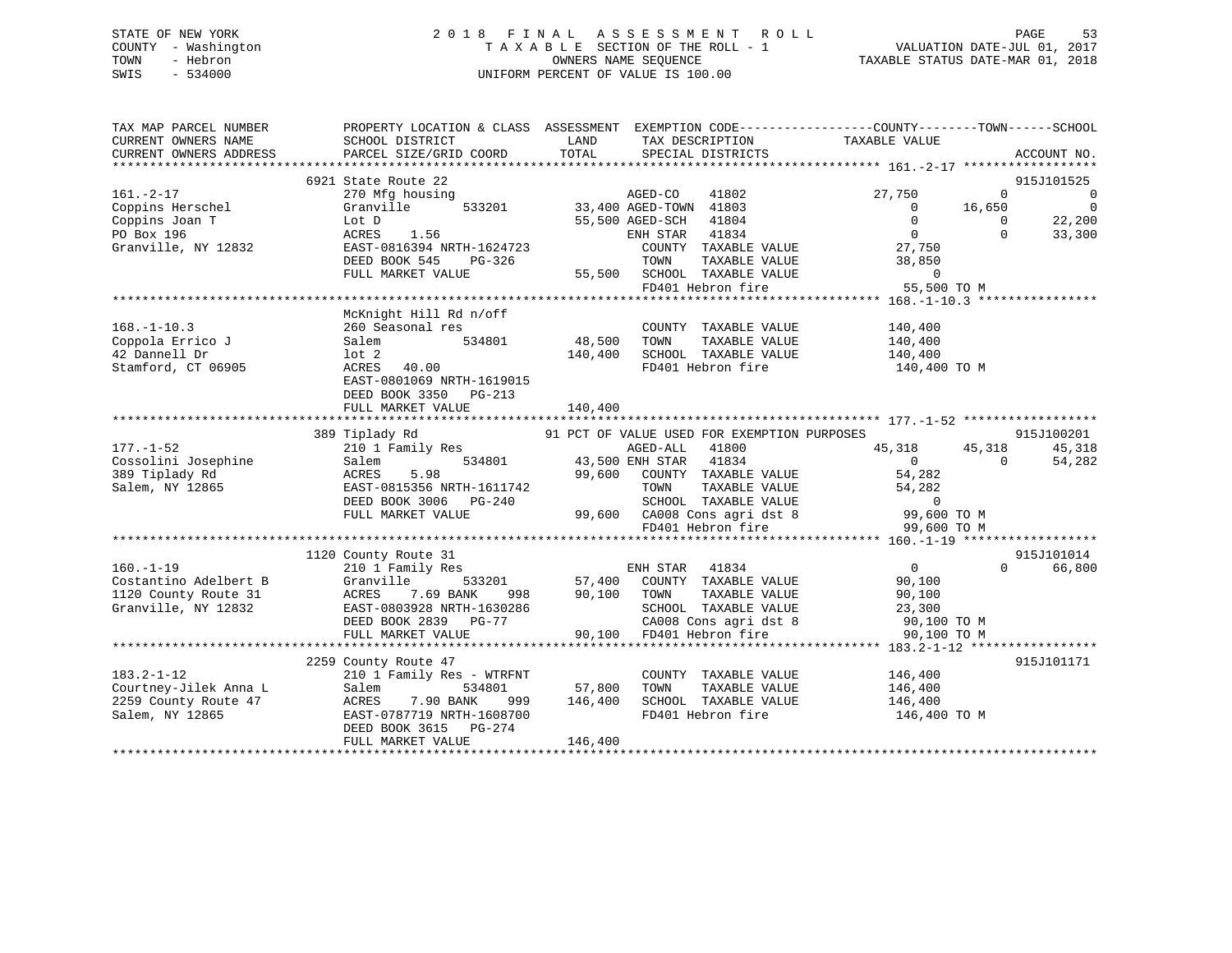## STATE OF NEW YORK 2 0 1 8 F I N A L A S S E S S M E N T R O L L PAGE 54 COUNTY - Washington T A X A B L E SECTION OF THE ROLL - 1 VALUATION DATE-JUL 01, 2017 TOWN - Hebron OWNERS NAME SEQUENCE TAXABLE STATUS DATE-MAR 01, 2018 SWIS - 534000 UNIFORM PERCENT OF VALUE IS 100.00

| TAX MAP PARCEL NUMBER     |                           |         |                             | PROPERTY LOCATION & CLASS ASSESSMENT EXEMPTION CODE----------------COUNTY-------TOWN------SCHOOL |             |
|---------------------------|---------------------------|---------|-----------------------------|--------------------------------------------------------------------------------------------------|-------------|
| CURRENT OWNERS NAME       | SCHOOL DISTRICT           | LAND    | TAX DESCRIPTION             | TAXABLE VALUE                                                                                    |             |
| CURRENT OWNERS ADDRESS    | PARCEL SIZE/GRID COORD    | TOTAL   | SPECIAL DISTRICTS           |                                                                                                  | ACCOUNT NO. |
|                           |                           |         |                             |                                                                                                  |             |
|                           | 115 James Rd              |         |                             |                                                                                                  | 915J101558  |
| $159. - 1 - 2.4$          | 270 Mfg housing           |         | COUNTY TAXABLE VALUE        | 35,000                                                                                           |             |
| Couser Richard            | 533801<br>Hartford        | 28,000  | TAXABLE VALUE<br>TOWN       | 35,000                                                                                           |             |
| 5 Main St                 | ACRES<br>1.00             | 35,000  | SCHOOL TAXABLE VALUE        | 35,000                                                                                           |             |
| PO Box 58                 | EAST-0792443 NRTH-1630468 |         | FD401 Hebron fire           | 35,000 TO M                                                                                      |             |
| Valley Falls, NY 12185    | DEED BOOK 3617 PG-345     |         |                             |                                                                                                  |             |
|                           | FULL MARKET VALUE         | 35,000  |                             |                                                                                                  |             |
|                           |                           |         |                             |                                                                                                  |             |
|                           | State Route 22            |         |                             |                                                                                                  | 915J101552  |
| $144. - 1 - 31.1$         | 314 Rural vac<10          |         | COUNTY TAXABLE VALUE        | 18,000                                                                                           |             |
| Covino James T            | Granville<br>533201       | 18,000  | TAXABLE VALUE<br>TOWN       | 18,000                                                                                           |             |
| 7663 State Route 22       | ACRES<br>1.00             | 18,000  | SCHOOL TAXABLE VALUE        | 18,000                                                                                           |             |
| Granville, NY 12832       | EAST-0820057 NRTH-1642544 |         | FD401 Hebron fire           | 18,000 TO M                                                                                      |             |
|                           | DEED BOOK 835<br>$PG-90$  |         |                             |                                                                                                  |             |
|                           | FULL MARKET VALUE         | 18,000  |                             |                                                                                                  |             |
|                           |                           |         |                             |                                                                                                  |             |
|                           | Middle Rd                 |         |                             |                                                                                                  | 915J101566  |
| $160. - 1 - 20$           | 314 Rural vac<10          |         | COUNTY TAXABLE VALUE        | 20,000                                                                                           |             |
| Craig Bruce               | Granville<br>533201       | 20,000  | TOWN<br>TAXABLE VALUE       | 20,000                                                                                           |             |
| Craig Kelly               | ACRES<br>2.02             | 20,000  | SCHOOL TAXABLE VALUE        | 20,000                                                                                           |             |
| 219 Deer Walk Dr          | EAST-0805578 NRTH-1630441 |         | FD401 Hebron fire           | 20,000 TO M                                                                                      |             |
| Winder, GA 30680          | DEED BOOK 567<br>PG-237   |         |                             |                                                                                                  |             |
|                           | FULL MARKET VALUE         | 20,000  |                             |                                                                                                  |             |
|                           |                           |         |                             |                                                                                                  |             |
|                           | Chamberlin Mills Rd       |         |                             |                                                                                                  | 915J100170  |
| $177. - 1 - 31.1$         | 312 Vac w/imprv           |         | COUNTY TAXABLE VALUE 13,700 |                                                                                                  |             |
| Craig Deborah A           | Salem<br>534801           | 10,400  | TOWN<br>TAXABLE VALUE       | 13,700                                                                                           |             |
| Casey Dorothea A          | FRNT 153.00 DPTH 241.00   | 13,700  | SCHOOL TAXABLE VALUE        | 13,700                                                                                           |             |
| 834 Chamberlin Mills Rd   | EAST-0807507 NRTH-1613025 |         | FD401 Hebron fire           | 13,700 TO M                                                                                      |             |
| Salem, NY 12865           | DEED BOOK 2604 PG-216     |         |                             |                                                                                                  |             |
|                           | FULL MARKET VALUE         | 13,700  |                             |                                                                                                  |             |
|                           |                           |         |                             |                                                                                                  |             |
|                           | 834 Chamberlin Mills Rd   |         |                             |                                                                                                  | 915J100326  |
| $177. - 1 - 45$           | 240 Rural res             |         | AGRI-D IND 41730            | 57,100<br>57,100                                                                                 | 57,100      |
| Craig Deborah A           | Salem<br>534801           |         | 199,300 BAS STAR 41854      | $\overline{0}$<br>$\Omega$                                                                       | 30,000      |
| Casey Dorothea A          | ACRES 133.80              | 292,000 | COUNTY TAXABLE VALUE        | 234,900                                                                                          |             |
| 834 Chamberlin Mills Rd   | EAST-0807856 NRTH-1611947 |         | TOWN<br>TAXABLE VALUE       | 234,900                                                                                          |             |
| Salem, NY 12865           | DEED BOOK 2604 PG-216     |         | SCHOOL TAXABLE VALUE        | 204,900                                                                                          |             |
|                           | FULL MARKET VALUE         |         | 292,000 FD401 Hebron fire   | 292,000 TO M                                                                                     |             |
| MAY BE SUBJECT TO PAYMENT |                           |         |                             |                                                                                                  |             |
| UNDER AGDIST LAW TIL 2025 |                           |         |                             |                                                                                                  |             |
|                           |                           |         |                             |                                                                                                  |             |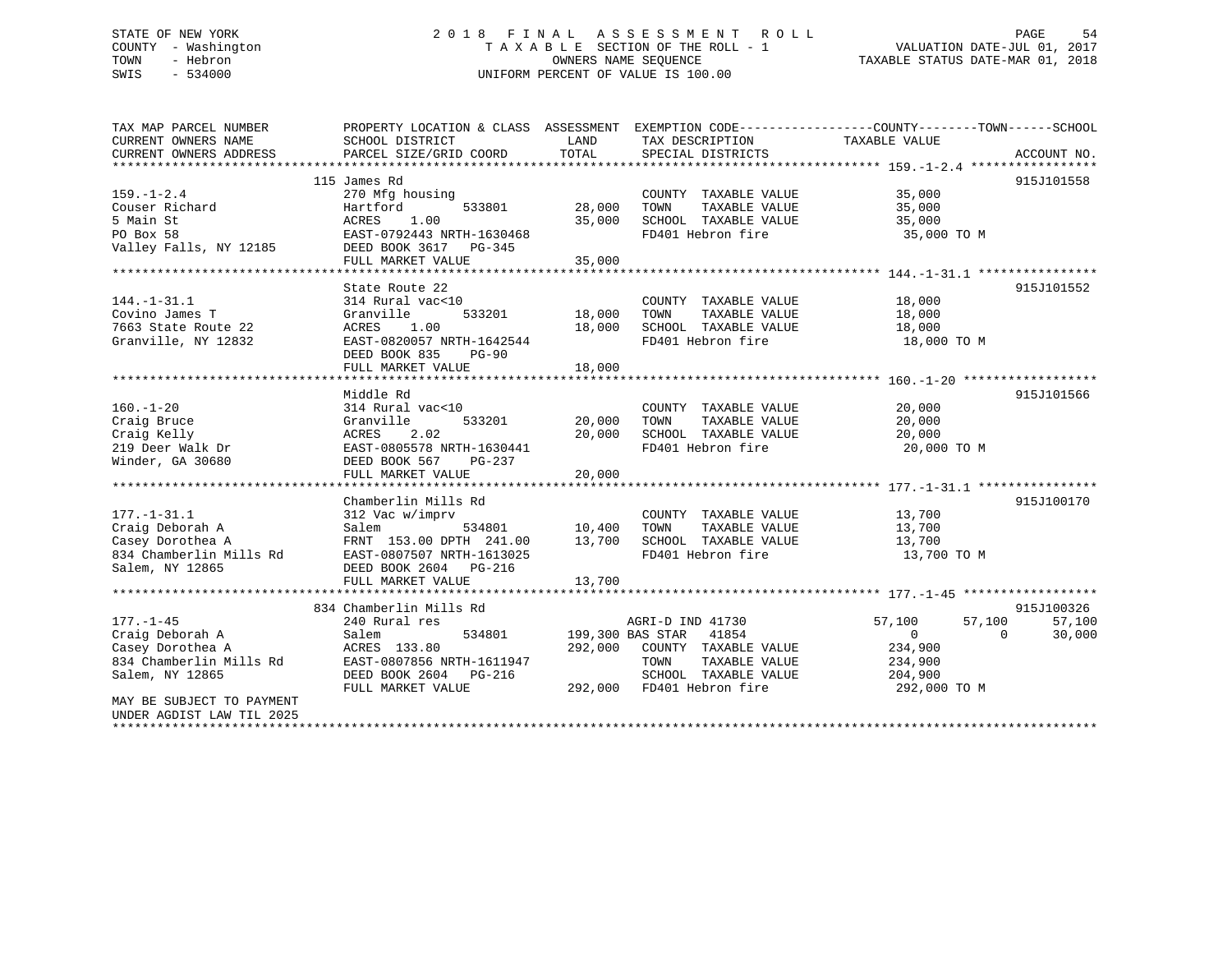## STATE OF NEW YORK 2 0 1 8 F I N A L A S S E S S M E N T R O L L PAGE 55 COUNTY - Washington T A X A B L E SECTION OF THE ROLL - 1 VALUATION DATE-JUL 01, 2017 TOWN - Hebron OWNERS NAME SEQUENCE TAXABLE STATUS DATE-MAR 01, 2018 SWIS - 534000 UNIFORM PERCENT OF VALUE IS 100.00

| TAX MAP PARCEL NUMBER                                                 | PROPERTY LOCATION & CLASS ASSESSMENT EXEMPTION CODE---------------COUNTY-------TOWN------SCHOOL |               |                                                                                                |                                    |                    |
|-----------------------------------------------------------------------|-------------------------------------------------------------------------------------------------|---------------|------------------------------------------------------------------------------------------------|------------------------------------|--------------------|
| CURRENT OWNERS NAME                                                   | SCHOOL DISTRICT                                                                                 | LAND          | TAX DESCRIPTION                                                                                | TAXABLE VALUE                      |                    |
| CURRENT OWNERS ADDRESS                                                | PARCEL SIZE/GRID COORD                                                                          | TOTAL         | SPECIAL DISTRICTS                                                                              |                                    | ACCOUNT NO.        |
|                                                                       | County Route 31/E Off                                                                           |               |                                                                                                |                                    | 915J100405         |
| $152. - 1 - 19$                                                       | 322 Rural vac>10                                                                                |               | COUNTY TAXABLE VALUE                                                                           | 3,200                              |                    |
| Craig Harold                                                          | Granville                                                                                       | 533201 3,200  | TAXABLE VALUE<br>TOWN                                                                          | 3,200                              |                    |
| 7 Liebig Rd                                                           | ACRES 4.30                                                                                      | 3,200         |                                                                                                |                                    |                    |
| Granville, NY 12832                                                   | EAST-0806872 NRTH-1637029                                                                       |               | SCHOOL TAXABLE VALUE 3,200<br>CA008 Cons agri dst 8 3,200 TO M<br>FD401 Hebron fire 3,200 TO M |                                    |                    |
|                                                                       | DEED BOOK 196<br>PG-599                                                                         |               |                                                                                                |                                    |                    |
|                                                                       | FULL MARKET VALUE                                                                               | 3,200         |                                                                                                |                                    |                    |
|                                                                       |                                                                                                 |               |                                                                                                |                                    |                    |
|                                                                       | 7 Liebig Rd                                                                                     |               |                                                                                                |                                    | 915L100093         |
|                                                                       | 210 1 Family Res                                                                                |               | BAS STAR 41854                                                                                 | $\overline{0}$                     | $\Omega$<br>30,000 |
|                                                                       | 533201                                                                                          | 37,000        | COUNTY TAXABLE VALUE                                                                           |                                    |                    |
| 152.-1-7.1<br>Craig Harold T<br>Amerille C                            |                                                                                                 | 155,500       | TAXABLE VALUE<br>TOWN                                                                          | 155,500<br>155,500                 |                    |
| 7 Liebig Rd                                                           |                                                                                                 |               | SCHOOL TAXABLE VALUE 125,500                                                                   |                                    |                    |
| Granville, NY 12832                                                   | T<br>e C<br>aCRES 5.00<br>EAST-0805713 NRTH-1637759<br>12832 DEED BOOK 714 PG-261               |               | FD401 Hebron fire                                                                              | 155,500 TO M                       |                    |
|                                                                       | FULL MARKET VALUE                                                                               | 155,500       |                                                                                                |                                    |                    |
|                                                                       |                                                                                                 |               |                                                                                                |                                    |                    |
|                                                                       | 1452 County Route 31                                                                            |               |                                                                                                |                                    | 915J100017         |
| $152. - 1 - 15$                                                       | 210 1 Family Res                                                                                |               | COUNTY TAXABLE VALUE 48,800                                                                    |                                    |                    |
| Craig Peter                                                           |                                                                                                 | 533201 17,300 | TOWN<br>TAXABLE VALUE                                                                          | 48,800                             |                    |
| Craig Tonya                                                           | Granville<br>FRNT 58.00 DPT<br>58.00 DPTH 140.00                                                | 48,800        | SCHOOL TAXABLE VALUE                                                                           | 48,800                             |                    |
|                                                                       |                                                                                                 |               | FD401 Hebron fire                                                                              | 48,800 TO M                        |                    |
| 1448 County Route 31 MCRES 0.19<br>Granville, NY 12832 EAST-0806359 I | EAST-0806359 NRTH-1638136                                                                       |               |                                                                                                |                                    |                    |
|                                                                       | DEED BOOK 2747 PG-245                                                                           |               |                                                                                                |                                    |                    |
|                                                                       | FULL MARKET VALUE                                                                               | 48,800        |                                                                                                |                                    |                    |
|                                                                       |                                                                                                 |               |                                                                                                |                                    |                    |
|                                                                       | County Route 31                                                                                 |               |                                                                                                |                                    |                    |
| $151. - 1 - 12.7$                                                     | $322$ Rural vac > 10                                                                            |               | COUNTY TAXABLE VALUE                                                                           | 110,600                            |                    |
| Craig Peter H                                                         | 533201                                                                                          | 110,600       | TAXABLE VALUE<br>TOWN                                                                          | 110,600                            |                    |
| 1444 County Route 31                                                  | Granville<br>e 31 sub lot 1                                                                     | 110,600       | SCHOOL TAXABLE VALUE                                                                           | 110,600                            |                    |
| Granville, NY 12832                                                   | ACRES 46.76                                                                                     |               |                                                                                                | CA008 Cons agri dst 8 110,600 TO M |                    |
|                                                                       | EAST-0804168 NRTH-1636306                                                                       |               | FD401 Hebron fire                                                                              | 110,600 TO M                       |                    |
|                                                                       | DEED BOOK 3433 PG-165                                                                           |               |                                                                                                |                                    |                    |
|                                                                       | FULL MARKET VALUE                                                                               | 110,600       |                                                                                                |                                    |                    |
|                                                                       |                                                                                                 |               |                                                                                                |                                    |                    |
|                                                                       | 1447 County Route 31                                                                            |               |                                                                                                |                                    | 915J100020         |
| $152. - 1 - 3$                                                        | 312 Vac w/imprv                                                                                 |               | COUNTY TAXABLE VALUE                                                                           | 6,800                              |                    |
| 312 Vac w/<br>Granville<br>Craig Peter H                              | 533201                                                                                          | 4,100         | TOWN<br>TAXABLE VALUE                                                                          | 6,800                              |                    |
| 1448 County Route 31 FRNT 94.00 DPTH 198.00 6,800                     |                                                                                                 |               | SCHOOL TAXABLE VALUE                                                                           | 6,800                              |                    |
| Granville, NY 12832                                                   | ACRES 0.43                                                                                      |               | FD401 Hebron fire                                                                              | 6,800 TO M                         |                    |
|                                                                       | EAST-0806163 NRTH-1638185                                                                       |               |                                                                                                |                                    |                    |
|                                                                       | DEED BOOK 896<br>PG-37                                                                          |               |                                                                                                |                                    |                    |
|                                                                       | FULL MARKET VALUE                                                                               | 6,800         |                                                                                                |                                    |                    |
|                                                                       |                                                                                                 |               |                                                                                                |                                    |                    |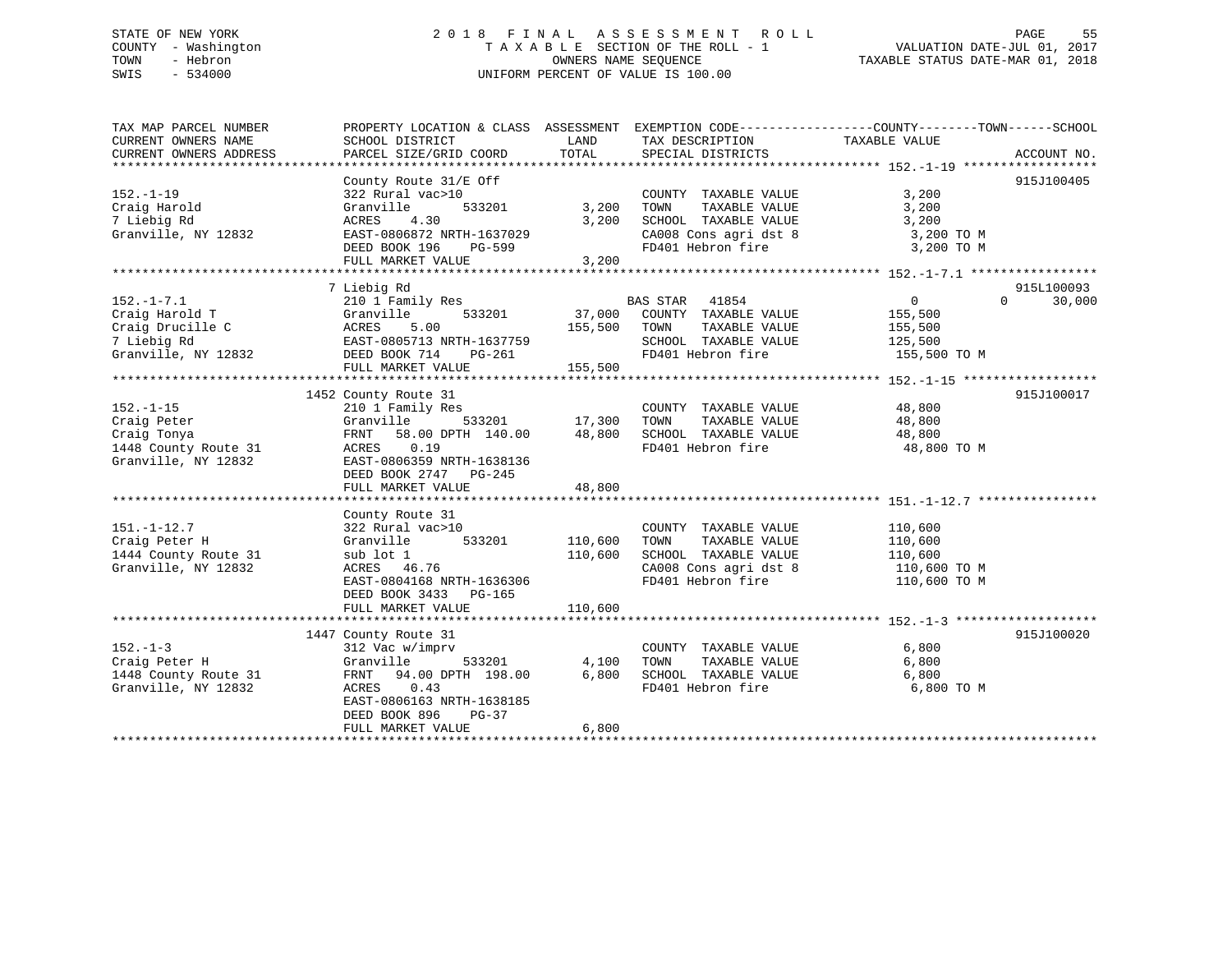## STATE OF NEW YORK 2 0 1 8 F I N A L A S S E S S M E N T R O L L PAGE 56 COUNTY - Washington T A X A B L E SECTION OF THE ROLL - 1 VALUATION DATE-JUL 01, 2017 TOWN - Hebron OWNERS NAME SEQUENCE TAXABLE STATUS DATE-MAR 01, 2018 SWIS - 534000 UNIFORM PERCENT OF VALUE IS 100.00

| TAX MAP PARCEL NUMBER<br>CURRENT OWNERS NAME<br>CURRENT OWNERS ADDRESS                                                          | PROPERTY LOCATION & CLASS ASSESSMENT<br>SCHOOL DISTRICT<br>PARCEL SIZE/GRID COORD                                                                               | LAND<br>TOTAL                       | EXEMPTION CODE-----------------COUNTY-------TOWN------SCHOOL<br>TAX DESCRIPTION TAXABLE VALUE<br>SPECIAL DISTRICTS                    |                                                                                    | ACCOUNT NO.                      |
|---------------------------------------------------------------------------------------------------------------------------------|-----------------------------------------------------------------------------------------------------------------------------------------------------------------|-------------------------------------|---------------------------------------------------------------------------------------------------------------------------------------|------------------------------------------------------------------------------------|----------------------------------|
| $152. - 1 - 14$<br>Craig Peter H<br>1448 County Route 31<br>Granville, NY 12832                                                 | 1448 County Route 31<br>210 1 Family Res<br>Granville<br>FRNT 100.00 DPTH 225.00<br>EAST-0806349 NRTH-1638050<br>DEED BOOK 707<br>$PG-313$<br>FULL MARKET VALUE | 533201 25,100<br>108,200<br>108,200 | BAS STAR 41854<br>COUNTY TAXABLE VALUE<br>TOWN<br>TAXABLE VALUE<br>SCHOOL TAXABLE VALUE<br>FD401 Hebron fire                          | $\overline{0}$<br>108,200<br>108,200<br>78,200<br>108,200 TO M                     | 915J100167<br>$\Omega$<br>30,000 |
| $151. - 1 - 12.1$<br>Craig Sanford T<br>Craig Lori A<br>1408 County Route 31<br>Granville, NY 12832                             | 1408 County Route 31<br>240 Rural res<br>Granville<br>533201<br>Lot 1<br>ACRES 26.50<br>EAST-0806199 NRTH-1636592<br>DEED BOOK 2652 PG-323<br>FULL MARKET VALUE | 94,100<br>193,700<br>193,700        | BAS STAR 41854<br>COUNTY TAXABLE VALUE<br>TAXABLE VALUE<br>TOWN<br>SCHOOL TAXABLE VALUE<br>CA008 Cons agri dst 8<br>FD401 Hebron fire | $0 \qquad \qquad$<br>193,700<br>193,700<br>163,700<br>193,700 TO M<br>193,700 TO M | 915J100166<br>$\Omega$<br>30,000 |
| $183. - 1 - 27.1$<br>Crawford David S<br>PO Box 189<br>Hughsonville, NY 12537                                                   | Patterson Hill Rd<br>314 Rural vac<10<br>Salem<br>ACRES<br>3.43<br>EAST-0789203 NRTH-1603208<br>DEED BOOK 622<br>PG-135<br>FULL MARKET VALUE                    | 534801 24,500<br>24,500<br>24,500   | COUNTY TAXABLE VALUE<br>TAXABLE VALUE<br>TOWN<br>SCHOOL TAXABLE VALUE<br>FD401 Hebron fire                                            | 24,500<br>24,500<br>24,500<br>24,500 TO M                                          | 915J101613                       |
| $186. - 1 - 13$<br>Crawford Herman L<br>Crawford Nancy                                                                          | 263 Blossom Rd<br>210 1 Family Res<br>Salem<br>534801<br>ACRES 10.59<br>FULL MARKET VALUE                                                                       | 63,200<br>101,300<br>101,300        | COUNTY TAXABLE VALUE<br>TAXABLE VALUE<br>TOWN<br>SCHOOL TAXABLE VALUE<br>FD401 Hebron fire                                            | 101,300<br>101,300<br>101,300<br>101,300 TO M                                      | 915J101493                       |
| $170. - 1 - 15.19$<br>Criscio Pasquale<br>Criscio Pasquale<br>Cappola Christopher<br>124 Montowese Ave<br>North Haven, CT 06473 | 6694 State Route 22<br>314 Rural vac<10<br>Granville<br>533201<br>9.10<br>ACRES<br>EAST-0815703 NRTH-1619533<br>DEED BOOK 509<br>PG-147<br>FULL MARKET VALUE    | 28,200<br>28,200<br>28,200          | COUNTY TAXABLE VALUE<br>TOWN<br>TAXABLE VALUE<br>SCHOOL TAXABLE VALUE<br>FD401 Hebron fire                                            | 28,200<br>28,200<br>28,200<br>28,200 TO M                                          | 915J101422                       |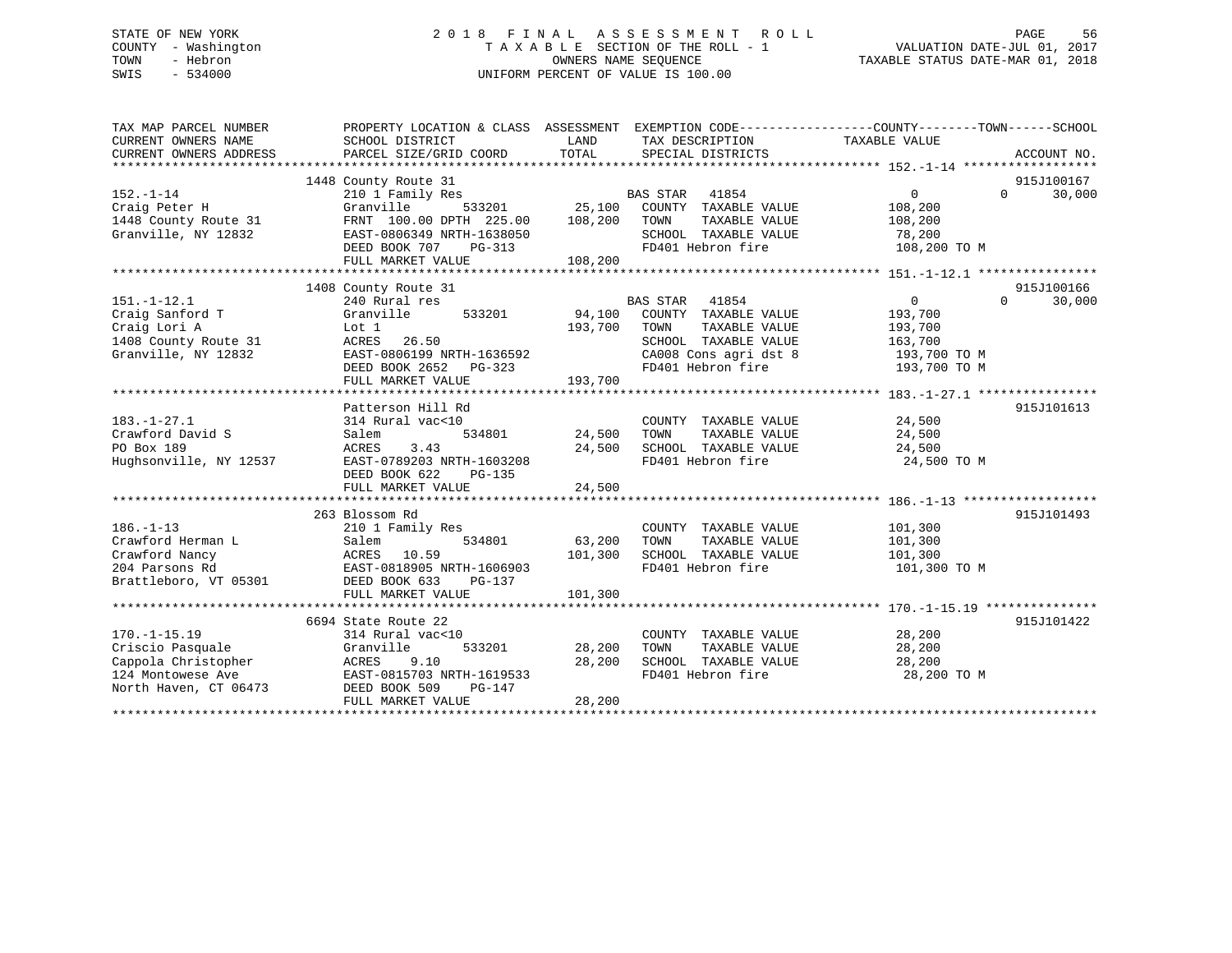## STATE OF NEW YORK 2 0 1 8 F I N A L A S S E S S M E N T R O L L PAGE 57 COUNTY - Washington T A X A B L E SECTION OF THE ROLL - 1 VALUATION DATE-JUL 01, 2017 TOWN - Hebron OWNERS NAME SEQUENCE TAXABLE STATUS DATE-MAR 01, 2018 SWIS - 534000 UNIFORM PERCENT OF VALUE IS 100.00

| TAX MAP PARCEL NUMBER<br>CURRENT OWNERS NAME | PROPERTY LOCATION & CLASS ASSESSMENT<br>SCHOOL DISTRICT | LAND            | EXEMPTION CODE-----------------COUNTY-------TOWN------SCHOOL<br>TAX DESCRIPTION | TAXABLE VALUE    |                    |
|----------------------------------------------|---------------------------------------------------------|-----------------|---------------------------------------------------------------------------------|------------------|--------------------|
| CURRENT OWNERS ADDRESS                       | PARCEL SIZE/GRID COORD                                  | TOTAL           | SPECIAL DISTRICTS                                                               |                  | ACCOUNT NO.        |
|                                              | 80 Callaway Rd                                          |                 |                                                                                 |                  | 915J101570         |
| $175. - 1 - 35$                              | 210 1 Family Res                                        |                 | CW_10_VET/ 41151                                                                | 8,000<br>8,000   | $\Omega$           |
| Crosier Bryan H                              | 534801<br>Salem                                         | 39,600 BAS STAR | 41854                                                                           | $\Omega$         | 30,000<br>$\Omega$ |
| Crosier Melanie A                            | 1.81<br>ACRES                                           | 142,400         | COUNTY TAXABLE VALUE                                                            | 134,400          |                    |
| 80 Callaway Rd                               | EAST-0787493 NRTH-1616017                               |                 | TOWN<br>TAXABLE VALUE                                                           | 134,400          |                    |
| Argyle, NY 12809                             | DEED BOOK 758<br>PG-108                                 |                 | SCHOOL TAXABLE VALUE                                                            | 112,400          |                    |
|                                              | FULL MARKET VALUE                                       |                 | 142,400 FD401 Hebron fire                                                       | 142,400 TO M     |                    |
|                                              |                                                         |                 |                                                                                 |                  |                    |
|                                              | 104 Crosier Rd                                          |                 |                                                                                 |                  | 915J101265         |
| $167. - 1 - 20.3$                            | 270 Mfg housing                                         |                 | BAS STAR<br>41854                                                               | $\Omega$         | 30,000<br>$\Omega$ |
| Crosier Glenn                                | 534801<br>Salem                                         | 32,000          | COUNTY<br>TAXABLE VALUE                                                         | 65,900           |                    |
| 104 Crosier Rd                               | 1.00<br>ACRES                                           | 65,900          | TAXABLE VALUE<br>TOWN                                                           | 65,900           |                    |
| Salem, NY 12865                              | EAST-0792532 NRTH-1617655                               |                 | SCHOOL TAXABLE VALUE                                                            | 35,900           |                    |
|                                              | DEED BOOK 505<br>PG-886                                 |                 | FD401 Hebron fire                                                               | 65,900 TO M      |                    |
|                                              | FULL MARKET VALUE                                       | 65,900          |                                                                                 |                  |                    |
|                                              |                                                         |                 |                                                                                 |                  |                    |
|                                              | 159 Crosier Rd                                          |                 |                                                                                 |                  |                    |
| $167. - 1 - 19.1$                            | 210 1 Family Res                                        |                 | <b>BAS STAR</b><br>41854                                                        | $\overline{0}$   | $\Omega$<br>30,000 |
| Crosier Jeffrey                              | 534801<br>Salem                                         | 40,400          | COUNTY TAXABLE VALUE                                                            | 117,500          |                    |
| George Tanya                                 | $1$ ot $2$                                              | 117,500         | TOWN<br>TAXABLE VALUE                                                           | 117,500          |                    |
| 159 Crosier Rd                               | 2.20<br>ACRES                                           |                 | SCHOOL TAXABLE VALUE                                                            | 87,500           |                    |
| Salem, NY 12865                              | EAST-0791814 NRTH-1618873                               |                 | FD401 Hebron fire                                                               | 117,500 TO M     |                    |
|                                              | DEED BOOK 931<br>$PG-293$                               |                 |                                                                                 |                  |                    |
|                                              | FULL MARKET VALUE                                       | 117,500         |                                                                                 |                  |                    |
|                                              |                                                         |                 |                                                                                 |                  |                    |
|                                              | Crosier Rd/w Off                                        |                 |                                                                                 |                  | 915J101362         |
| $167. - 1 - 20.4$                            | 322 Rural vac>10                                        |                 | COUNTY TAXABLE VALUE                                                            | 10,400           |                    |
| Crosier Jeffrey                              | 534801<br>Salem                                         | 10,400          | TOWN<br>TAXABLE VALUE                                                           |                  |                    |
| 3132 County Route 30                         | ACRES<br>13.90                                          | 10,400          | SCHOOL TAXABLE VALUE                                                            | 10,400<br>10,400 |                    |
| Salem, NY 12865                              | EAST-0791193 NRTH-1618693                               |                 | FD401 Hebron fire                                                               | 10,400 TO M      |                    |
|                                              | DEED BOOK 504                                           |                 |                                                                                 |                  |                    |
|                                              | PG-671<br>FULL MARKET VALUE                             | 10,400          |                                                                                 |                  |                    |
|                                              |                                                         |                 |                                                                                 |                  |                    |
|                                              | 3132 County Route 30                                    |                 |                                                                                 |                  | 915J100172         |
| $183.20 - 1 - 5$                             | 210 1 Family Res                                        |                 | <b>BAS STAR</b><br>41854                                                        | $\mathbf{0}$     | $\Omega$<br>30,000 |
| Crosier Jeffrey S Sr                         | 534801                                                  | 19,300          | COUNTY TAXABLE VALUE                                                            | 111,300          |                    |
|                                              | Salem                                                   |                 | TOWN                                                                            |                  |                    |
| 3132 County Route 30                         | 499/485<br>FRNT 100.00 DPTH 118.00                      | 111,300         | TAXABLE VALUE                                                                   | 111,300          |                    |
| Salem, NY 12865                              |                                                         |                 | SCHOOL TAXABLE VALUE                                                            | 81,300           |                    |
|                                              | 0.27<br>ACRES                                           |                 | CA008 Cons agri dst 8                                                           | 111,300 TO M     |                    |
|                                              | EAST-0792288 NRTH-1602936                               |                 | FD401 Hebron fire                                                               | 111,300 TO M     |                    |
|                                              | DEED BOOK 665<br><b>PG-106</b>                          |                 | LD401 West hebron light                                                         | 111,300 TO M     |                    |
|                                              | FULL MARKET VALUE                                       | 111,300         |                                                                                 |                  |                    |
|                                              |                                                         |                 |                                                                                 |                  |                    |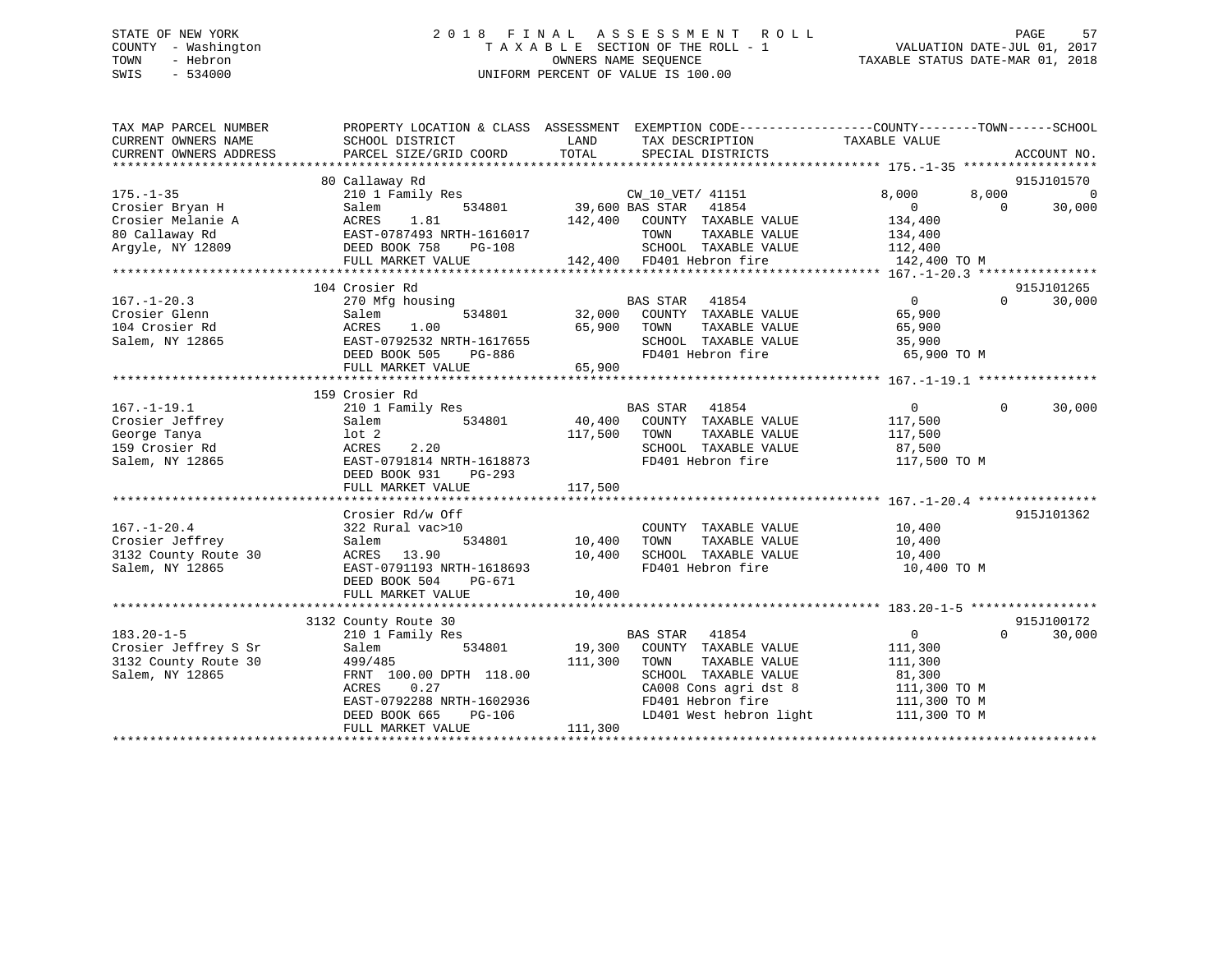## STATE OF NEW YORK 2 0 1 8 F I N A L A S S E S S M E N T R O L L PAGE 58 COUNTY - Washington T A X A B L E SECTION OF THE ROLL - 1 VALUATION DATE-JUL 01, 2017 TOWN - Hebron OWNERS NAME SEQUENCE TAXABLE STATUS DATE-MAR 01, 2018 SWIS - 534000 UNIFORM PERCENT OF VALUE IS 100.00

| TAX MAP PARCEL NUMBER<br>CURRENT OWNERS NAME<br>CURRENT OWNERS ADDRESS                               | PROPERTY LOCATION & CLASS ASSESSMENT EXEMPTION CODE----------------COUNTY-------TOWN------SCHOOL<br>SCHOOL DISTRICT<br>PARCEL SIZE/GRID COORD            | LAND<br>TOTAL                | TAX DESCRIPTION<br>SPECIAL DISTRICTS                                                                                   | TAXABLE VALUE                                                   | ACCOUNT NO.                      |
|------------------------------------------------------------------------------------------------------|----------------------------------------------------------------------------------------------------------------------------------------------------------|------------------------------|------------------------------------------------------------------------------------------------------------------------|-----------------------------------------------------------------|----------------------------------|
| ***********************                                                                              |                                                                                                                                                          |                              |                                                                                                                        |                                                                 |                                  |
| $167. - 1 - 19$<br>Crosier Lyle H<br>Crosier Beverly<br>169 Crosier Rd<br>Salem, NY 12865            | 169 Crosier Rd<br>270 Mfg housing<br>534801<br>Salem<br>sub lot 1<br>ACRES<br>1.36<br>EAST-0791862 NRTH-1619033<br>DEED BOOK 436<br>PG-1022              | 38,700<br>93,800             | ENH STAR<br>41834<br>COUNTY TAXABLE VALUE<br>TAXABLE VALUE<br>TOWN<br>SCHOOL TAXABLE VALUE<br>FD401 Hebron fire        | $\overline{0}$<br>93,800<br>93,800<br>27,000<br>93,800 TO M     | 915J100173<br>$\Omega$<br>66,800 |
|                                                                                                      | FULL MARKET VALUE                                                                                                                                        | 93,800                       |                                                                                                                        |                                                                 |                                  |
|                                                                                                      | *************************                                                                                                                                | **************               |                                                                                                                        |                                                                 |                                  |
| $177. - 1 - 35$<br>Crosier Randy J<br>Crosier Nancy A<br>771 Chamberlain Mills Rd<br>Salem, NY 12865 | 771 Chamberlin Mills Rd<br>280 Res Multiple<br>534801<br>Salem<br>ACRES<br>6.70<br>EAST-0805635 NRTH-1613184<br>DEED BOOK 752<br>PG-136                  | 44,600<br>131,100            | COUNTY TAXABLE VALUE<br>TOWN<br>TAXABLE VALUE<br>SCHOOL TAXABLE VALUE<br>FD401 Hebron fire                             | 131,100<br>131,100<br>131,100<br>131,100 TO M                   | 915L100174                       |
|                                                                                                      | FULL MARKET VALUE                                                                                                                                        | 131,100                      |                                                                                                                        |                                                                 |                                  |
|                                                                                                      |                                                                                                                                                          |                              |                                                                                                                        |                                                                 |                                  |
| $167. - 1 - 15$<br>Crosier Todd L<br>Crosier Tammy Sue<br>298 Crosier Rd<br>Salem, NY 12865          | 298 Crosier Rd<br>270 Mfg housing<br>534801<br>Salem<br>ACRES<br>2.00 BANK<br>999<br>EAST-0789881 NRTH-1621236<br>DEED BOOK 695<br>PG-286                | 29,500<br>43,800             | BAS STAR<br>41854<br>COUNTY TAXABLE VALUE<br>TOWN<br>TAXABLE VALUE<br>SCHOOL TAXABLE VALUE<br>FD401 Hebron fire        | $\overline{0}$<br>43,800<br>43,800<br>13,800<br>43,800 TO M     | 915J100250<br>$\Omega$<br>30,000 |
|                                                                                                      | FULL MARKET VALUE                                                                                                                                        | 43,800                       |                                                                                                                        |                                                                 |                                  |
|                                                                                                      |                                                                                                                                                          |                              |                                                                                                                        |                                                                 |                                  |
| $167. - 1 - 10$<br>Cruikshank Gordon G<br>168 Halls Pond Rd<br>Salem, NY 12865                       | 168 Halls Pond Rd<br>240 Rural res<br>Hartford<br>533801<br>ACRES<br>14.27<br>EAST-0791957 NRTH-1624122<br>DEED BOOK 629<br>$PG-39$<br>FULL MARKET VALUE | 70,500<br>175,000<br>175,000 | ENH STAR<br>41834<br>COUNTY TAXABLE VALUE<br>TOWN<br>TAXABLE VALUE<br>SCHOOL TAXABLE VALUE<br>FD401 Hebron fire        | $\overline{0}$<br>175,000<br>175,000<br>108,200<br>175,000 TO M | 915J101224<br>$\Omega$<br>66,800 |
|                                                                                                      | *********************                                                                                                                                    | ************                 |                                                                                                                        | ***************** 175.-1-12.13 ***************                  |                                  |
| $175. - 1 - 12.13$<br>Crum Deborah A<br>61 Thunder Way<br>Salem, NY 12865                            | 61 Thunder Way<br>270 Mfg housing<br>Salem<br>534801<br>ACRES<br>3.85<br>EAST-0790546 NRTH-1610466<br>DEED BOOK 774<br>PG-133<br>FULL MARKET VALUE       | 14,000<br>50,300<br>50,300   | 41854<br><b>BAS STAR</b><br>COUNTY TAXABLE VALUE<br>TOWN<br>TAXABLE VALUE<br>SCHOOL TAXABLE VALUE<br>FD401 Hebron fire | $\overline{0}$<br>50,300<br>50,300<br>20,300<br>50,300 TO M     | $\Omega$<br>30,000               |
|                                                                                                      |                                                                                                                                                          |                              |                                                                                                                        |                                                                 |                                  |
| $178. - 1 - 23$<br>Culligan Sean<br>4 Glenmar Dr<br>Glens Falls, NY 12804                            | 52 Oak Hill Rd<br>322 Rural vac>10<br>Salem<br>534801<br>Lot 8<br>ACRES<br>17.91<br>EAST-0820603 NRTH-1615066<br>DEED BOOK 2179<br>$PG-40$               | 41,400<br>41,400             | COUNTY TAXABLE VALUE<br>TAXABLE VALUE<br>TOWN<br>SCHOOL TAXABLE VALUE<br>FD401 Hebron fire                             | 41,400<br>41,400<br>41,400<br>41,400 TO M                       | 915J101366                       |
|                                                                                                      | FULL MARKET VALUE                                                                                                                                        | 41,400                       |                                                                                                                        |                                                                 |                                  |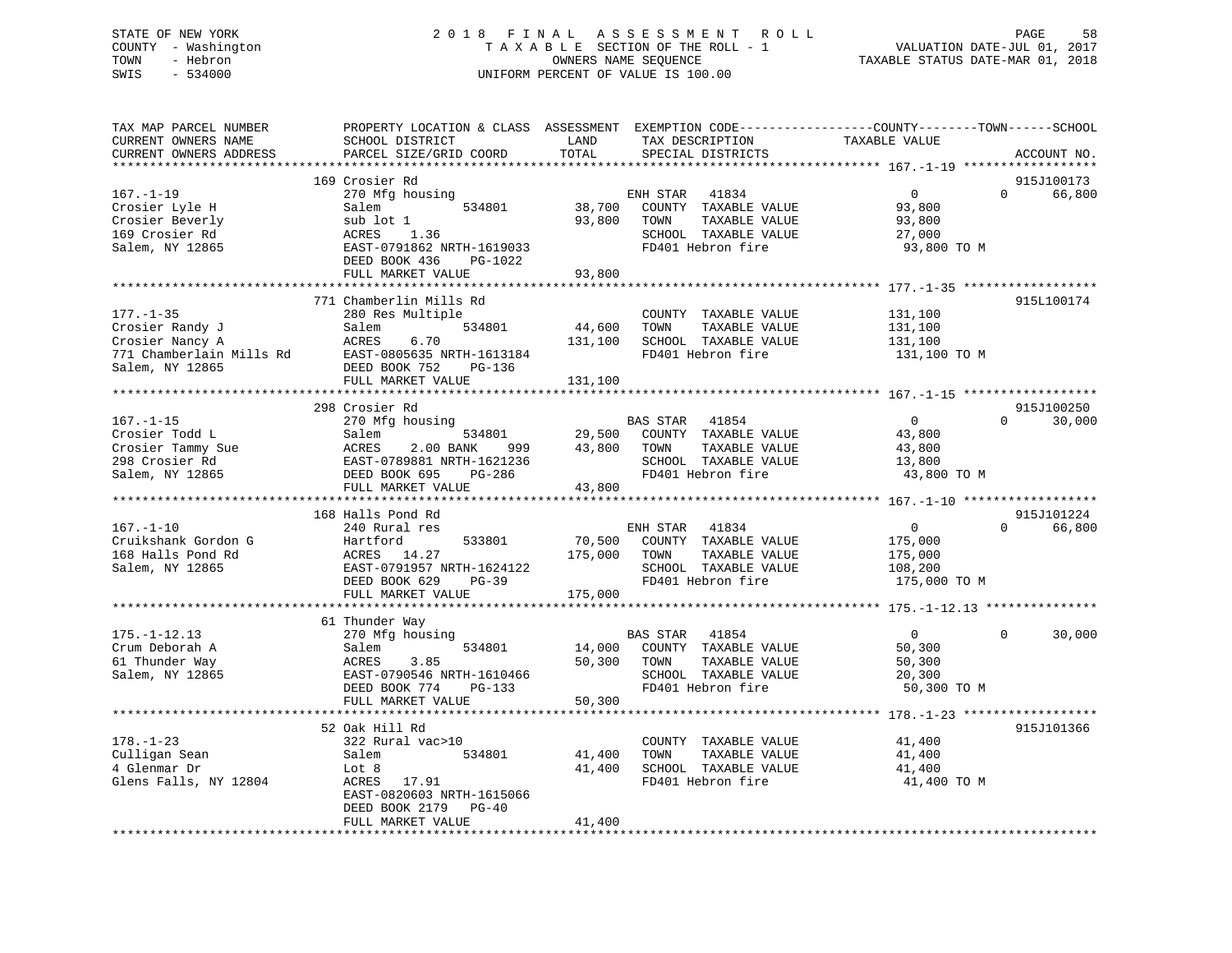## STATE OF NEW YORK 2 0 1 8 F I N A L A S S E S S M E N T R O L L PAGE 59 COUNTY - Washington T A X A B L E SECTION OF THE ROLL - 1 VALUATION DATE-JUL 01, 2017 TOWN - Hebron OWNERS NAME SEQUENCE TAXABLE STATUS DATE-MAR 01, 2018 SWIS - 534000 UNIFORM PERCENT OF VALUE IS 100.00

| TAX MAP PARCEL NUMBER                                                                                                                                                                                                                              |                                                                                                                                                        |                                                                                                                                                                                                                                                                                                                                                                                                                                                               | PROPERTY LOCATION & CLASS ASSESSMENT EXEMPTION CODE----------------COUNTY-------TOWN------SCHOOL                        |                                  |             |
|----------------------------------------------------------------------------------------------------------------------------------------------------------------------------------------------------------------------------------------------------|--------------------------------------------------------------------------------------------------------------------------------------------------------|---------------------------------------------------------------------------------------------------------------------------------------------------------------------------------------------------------------------------------------------------------------------------------------------------------------------------------------------------------------------------------------------------------------------------------------------------------------|-------------------------------------------------------------------------------------------------------------------------|----------------------------------|-------------|
| CURRENT OWNERS NAME                                                                                                                                                                                                                                | SCHOOL DISTRICT                                                                                                                                        | LAND                                                                                                                                                                                                                                                                                                                                                                                                                                                          | TAX DESCRIPTION                                                                                                         | TAXABLE VALUE                    |             |
| CURRENT OWNERS ADDRESS                                                                                                                                                                                                                             | PARCEL SIZE/GRID COORD                                                                                                                                 | $\begin{array}{c}\n\multicolumn{3}{c}\n\multicolumn{3}{c}\n\multicolumn{3}{c}\n\multicolumn{3}{c}\n\multicolumn{3}{c}\n\multicolumn{3}{c}\n\multicolumn{3}{c}\n\multicolumn{3}{c}\n\multicolumn{3}{c}\n\multicolumn{3}{c}\n\multicolumn{3}{c}\n\multicolumn{3}{c}\n\multicolumn{3}{c}\n\multicolumn{3}{c}\n\multicolumn{3}{c}\n\multicolumn{3}{c}\n\multicolumn{3}{c}\n\multicolumn{3}{c}\n\multicolumn{3}{c}\n\multicolumn{3}{c}\n\multicolumn{3}{c}\n\mult$ | SPECIAL DISTRICTS                                                                                                       |                                  | ACCOUNT NO. |
|                                                                                                                                                                                                                                                    |                                                                                                                                                        |                                                                                                                                                                                                                                                                                                                                                                                                                                                               |                                                                                                                         |                                  |             |
|                                                                                                                                                                                                                                                    | County Route 30                                                                                                                                        |                                                                                                                                                                                                                                                                                                                                                                                                                                                               |                                                                                                                         |                                  | 915J100278  |
| $183.20 - 1 - 18$                                                                                                                                                                                                                                  | 314 Rural vac<10<br>Salem 534801<br>Salem 534801<br>600 TOWN TAXABLE VALUE FRNT 100.00 DPTH 116.00<br>600 SCHOOL TAXABLE VALUE PRNT 100.00 DPTH 116.00 |                                                                                                                                                                                                                                                                                                                                                                                                                                                               |                                                                                                                         | 600                              |             |
| Curran James                                                                                                                                                                                                                                       |                                                                                                                                                        |                                                                                                                                                                                                                                                                                                                                                                                                                                                               | TAXABLE VALUE<br>TAXABLE VALUE                                                                                          | 600                              |             |
| Curran Virginia<br>270 Crosier Rd                                                                                                                                                                                                                  |                                                                                                                                                        |                                                                                                                                                                                                                                                                                                                                                                                                                                                               |                                                                                                                         |                                  |             |
| 270 Crosier Rd                                                                                                                                                                                                                                     |                                                                                                                                                        |                                                                                                                                                                                                                                                                                                                                                                                                                                                               | CHOOL TAXABLE VALUE<br>CA008 Cons agri dst 8 600 TO M<br>FD401 Hebron fire 600 TO M<br>LD401 West hebron light 600 TO M |                                  |             |
| Salem, NY 12865                                                                                                                                                                                                                                    |                                                                                                                                                        |                                                                                                                                                                                                                                                                                                                                                                                                                                                               |                                                                                                                         |                                  |             |
|                                                                                                                                                                                                                                                    |                                                                                                                                                        |                                                                                                                                                                                                                                                                                                                                                                                                                                                               |                                                                                                                         |                                  |             |
|                                                                                                                                                                                                                                                    | EAST-0792505 NRTH-1602677<br>DEED BOOK 3149 PG-153<br>FULL MARKET VALUE                                                                                |                                                                                                                                                                                                                                                                                                                                                                                                                                                               |                                                                                                                         |                                  |             |
|                                                                                                                                                                                                                                                    |                                                                                                                                                        |                                                                                                                                                                                                                                                                                                                                                                                                                                                               |                                                                                                                         |                                  |             |
|                                                                                                                                                                                                                                                    | 3121 County Route 30                                                                                                                                   |                                                                                                                                                                                                                                                                                                                                                                                                                                                               |                                                                                                                         |                                  | 915J100621  |
|                                                                                                                                                                                                                                                    |                                                                                                                                                        |                                                                                                                                                                                                                                                                                                                                                                                                                                                               |                                                                                                                         |                                  |             |
|                                                                                                                                                                                                                                                    |                                                                                                                                                        |                                                                                                                                                                                                                                                                                                                                                                                                                                                               |                                                                                                                         |                                  |             |
|                                                                                                                                                                                                                                                    |                                                                                                                                                        |                                                                                                                                                                                                                                                                                                                                                                                                                                                               |                                                                                                                         |                                  |             |
|                                                                                                                                                                                                                                                    |                                                                                                                                                        |                                                                                                                                                                                                                                                                                                                                                                                                                                                               |                                                                                                                         |                                  |             |
|                                                                                                                                                                                                                                                    |                                                                                                                                                        |                                                                                                                                                                                                                                                                                                                                                                                                                                                               |                                                                                                                         |                                  |             |
|                                                                                                                                                                                                                                                    |                                                                                                                                                        |                                                                                                                                                                                                                                                                                                                                                                                                                                                               |                                                                                                                         |                                  |             |
|                                                                                                                                                                                                                                                    |                                                                                                                                                        |                                                                                                                                                                                                                                                                                                                                                                                                                                                               |                                                                                                                         |                                  |             |
|                                                                                                                                                                                                                                                    | 270 Crosier Rd                                                                                                                                         |                                                                                                                                                                                                                                                                                                                                                                                                                                                               |                                                                                                                         |                                  | 915J100690  |
|                                                                                                                                                                                                                                                    |                                                                                                                                                        |                                                                                                                                                                                                                                                                                                                                                                                                                                                               |                                                                                                                         | 53,766 53,766                    | 53,766      |
|                                                                                                                                                                                                                                                    |                                                                                                                                                        |                                                                                                                                                                                                                                                                                                                                                                                                                                                               |                                                                                                                         | $\overline{0}$<br>$\overline{0}$ | 30,000      |
|                                                                                                                                                                                                                                                    |                                                                                                                                                        |                                                                                                                                                                                                                                                                                                                                                                                                                                                               |                                                                                                                         | 217,434                          |             |
|                                                                                                                                                                                                                                                    |                                                                                                                                                        |                                                                                                                                                                                                                                                                                                                                                                                                                                                               |                                                                                                                         | 217,434                          |             |
|                                                                                                                                                                                                                                                    |                                                                                                                                                        |                                                                                                                                                                                                                                                                                                                                                                                                                                                               |                                                                                                                         | 187,434                          |             |
| 167.-1-16<br>Curran James P<br>Curran Virginia A<br>270 Crosier Rd<br>Salem (EAST-0791011 NRTH-1621672<br>Salem, NY 12865<br>FULL MARKET VALUE<br>FULL MARKET VALUE<br>271,200 COUNTY TAXABLE VALUE<br>271,200 COUNTY TAXABLE VALUE<br>271,200 CA0 |                                                                                                                                                        |                                                                                                                                                                                                                                                                                                                                                                                                                                                               |                                                                                                                         | 217,434 TO M                     |             |
|                                                                                                                                                                                                                                                    |                                                                                                                                                        |                                                                                                                                                                                                                                                                                                                                                                                                                                                               |                                                                                                                         |                                  |             |
| UNDER AGDIST LAW TIL 2022                                                                                                                                                                                                                          |                                                                                                                                                        |                                                                                                                                                                                                                                                                                                                                                                                                                                                               | FD401 Hebron fire                                                                                                       | 271,200 TO M                     |             |
|                                                                                                                                                                                                                                                    |                                                                                                                                                        |                                                                                                                                                                                                                                                                                                                                                                                                                                                               |                                                                                                                         |                                  |             |
|                                                                                                                                                                                                                                                    | 19 Bardin Ln                                                                                                                                           |                                                                                                                                                                                                                                                                                                                                                                                                                                                               |                                                                                                                         |                                  | 915J100025  |
| $151. - 1 - 8$                                                                                                                                                                                                                                     | 240 Rural res                                                                                                                                          |                                                                                                                                                                                                                                                                                                                                                                                                                                                               | AG DIST<br>41720                                                                                                        | 28,327 28,327                    | 28,327      |
| Cutler James M                                                                                                                                                                                                                                     | Granville 533201<br>ACRES 15.70 BANK 997<br>EAST-0802888 NRTH-1638994                                                                                  |                                                                                                                                                                                                                                                                                                                                                                                                                                                               | 533201 73,400 COUNTY TAXABLE VALUE                                                                                      | 236,673                          |             |
| Cutler Carol L                                                                                                                                                                                                                                     | 997                                                                                                                                                    | 265,000                                                                                                                                                                                                                                                                                                                                                                                                                                                       | TOWN<br>TAXABLE VALUE                                                                                                   |                                  |             |
| 119 Walnut St                                                                                                                                                                                                                                      |                                                                                                                                                        |                                                                                                                                                                                                                                                                                                                                                                                                                                                               | SCHOOL TAXABLE VALUE                                                                                                    | 236,673<br>236,673               |             |
| Corinth, NY 12822                                                                                                                                                                                                                                  | DEED BOOK 3886 PG-49                                                                                                                                   |                                                                                                                                                                                                                                                                                                                                                                                                                                                               |                                                                                                                         |                                  |             |
|                                                                                                                                                                                                                                                    | FULL MARKET VALUE                                                                                                                                      | 265,000                                                                                                                                                                                                                                                                                                                                                                                                                                                       | CA008 Cons agri dst 8 236,673 TO M<br>28,327 EX                                                                         |                                  |             |
| MAY BE SUBJECT TO PAYMENT                                                                                                                                                                                                                          |                                                                                                                                                        |                                                                                                                                                                                                                                                                                                                                                                                                                                                               | FD401 Hebron fire                                                                                                       | 265,000 TO M                     |             |
| UNDER AGDIST LAW TIL 2022                                                                                                                                                                                                                          |                                                                                                                                                        |                                                                                                                                                                                                                                                                                                                                                                                                                                                               |                                                                                                                         |                                  |             |
|                                                                                                                                                                                                                                                    |                                                                                                                                                        |                                                                                                                                                                                                                                                                                                                                                                                                                                                               |                                                                                                                         |                                  |             |
|                                                                                                                                                                                                                                                    | Little Burch Hill Rd                                                                                                                                   |                                                                                                                                                                                                                                                                                                                                                                                                                                                               |                                                                                                                         |                                  | 915J101515  |
|                                                                                                                                                                                                                                                    |                                                                                                                                                        | AG DIST                                                                                                                                                                                                                                                                                                                                                                                                                                                       |                                                                                                                         |                                  |             |
| $152. - 1 - 1.1$                                                                                                                                                                                                                                   | 322 Rural vac>10                                                                                                                                       |                                                                                                                                                                                                                                                                                                                                                                                                                                                               | 41720                                                                                                                   | 27,317<br>27,317                 | 27,317      |
| Cutler James M                                                                                                                                                                                                                                     | Granville                                                                                                                                              |                                                                                                                                                                                                                                                                                                                                                                                                                                                               | 533201 89,000 COUNTY TAXABLE VALUE                                                                                      | 61,683                           |             |
| Cutler Carol L                                                                                                                                                                                                                                     | 37.873 Ac by deed                                                                                                                                      |                                                                                                                                                                                                                                                                                                                                                                                                                                                               | TAXABLE VALUE                                                                                                           | 61,683                           |             |
| 119 Walnut St                                                                                                                                                                                                                                      | ACRES 34.90 BANK                                                                                                                                       |                                                                                                                                                                                                                                                                                                                                                                                                                                                               | SCHOOL TAXABLE VALUE                                                                                                    | 61,683                           |             |
| Corinth, NY 12822                                                                                                                                                                                                                                  |                                                                                                                                                        |                                                                                                                                                                                                                                                                                                                                                                                                                                                               | CA008 Cons agri dst 8                                                                                                   | 61,683 TO M                      |             |
|                                                                                                                                                                                                                                                    |                                                                                                                                                        |                                                                                                                                                                                                                                                                                                                                                                                                                                                               | 27,317 EX                                                                                                               |                                  |             |
| MAY BE SUBJECT TO PAYMENT                                                                                                                                                                                                                          | EAST-0803647 NRTH-1639046<br>DEED BOOK 3886 PG-49<br>FULL MARKET VALUE 89,000 FD401 Hebron fire                                                        |                                                                                                                                                                                                                                                                                                                                                                                                                                                               |                                                                                                                         | 89,000 TO M                      |             |
| UNDER AGDIST LAW TIL 2022                                                                                                                                                                                                                          |                                                                                                                                                        |                                                                                                                                                                                                                                                                                                                                                                                                                                                               |                                                                                                                         |                                  |             |
|                                                                                                                                                                                                                                                    |                                                                                                                                                        |                                                                                                                                                                                                                                                                                                                                                                                                                                                               |                                                                                                                         |                                  |             |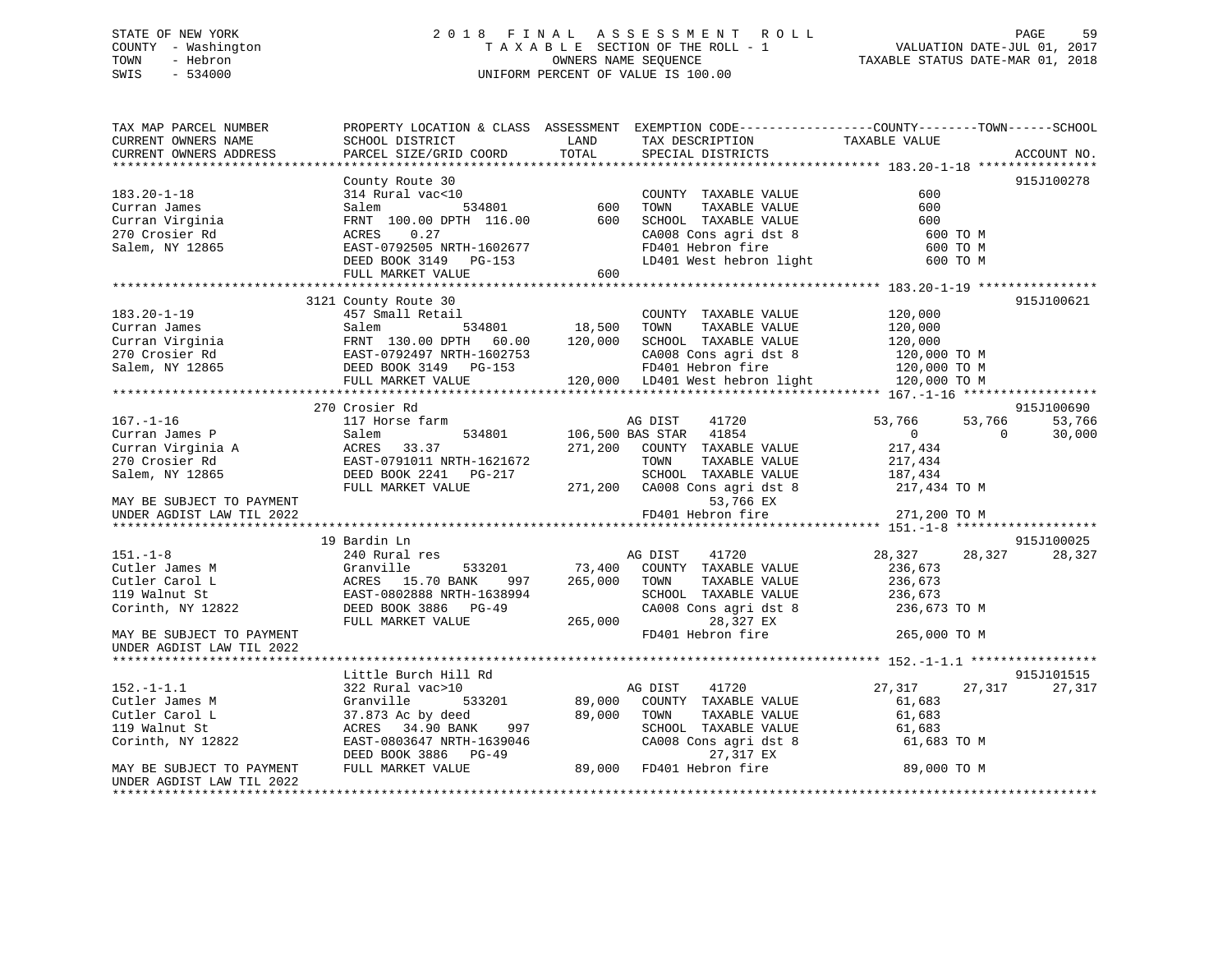## STATE OF NEW YORK 2 0 1 8 F I N A L A S S E S S M E N T R O L L PAGE 60 COUNTY - Washington T A X A B L E SECTION OF THE ROLL - 1 VALUATION DATE-JUL 01, 2017 TOWN - Hebron OWNERS NAME SEQUENCE TAXABLE STATUS DATE-MAR 01, 2018 SWIS - 534000 UNIFORM PERCENT OF VALUE IS 100.00

TAX MAP PARCEL NUMBER PROPERTY LOCATION & CLASS ASSESSMENT EXEMPTION CODE------------------COUNTY--------TOWN------SCHOOL CURRENT OWNERS NAME SCHOOL DISTRICT LAND TAX DESCRIPTION TAXABLE VALUE CURRENT OWNERS ADDRESS PARCEL SIZE/GRID COORD TOTAL SPECIAL DISTRICTS ACCOUNT NO. \*\*\*\*\*\*\*\*\*\*\*\*\*\*\*\*\*\*\*\*\*\*\*\*\*\*\*\*\*\*\*\*\*\*\*\*\*\*\*\*\*\*\*\*\*\*\*\*\*\*\*\*\*\*\*\*\*\*\*\*\*\*\*\*\*\*\*\*\*\*\*\*\*\*\*\*\*\*\*\*\*\*\*\*\*\*\*\*\*\*\*\*\*\*\*\*\*\*\*\*\*\*\* 185.-1-23 \*\*\*\*\*\*\*\*\*\*\*\*\*\*\*\*\*\* 16 Koster Way 915J101490 185.-1-23 210 1 Family Res VETCOM CTS 41130 19,875 19,875 0 D'Allaird David J Salem 534801 45,000 VETDIS CTS 41140 35,775 35,775 0 D'Allaird Ann M ACRES 7.00 79,500 COUNTY TAXABLE VALUE 23,850 16 Koster Way EAST-0815907 NRTH-1610136 TOWN TAXABLE VALUE 23,850 Salem, NY 12865 DEED BOOK 3337 PG-322 SCHOOL TAXABLE VALUE 79,500 FULL MARKET VALUE 79,500 FD401 Hebron fire 79,500 TO M \*\*\*\*\*\*\*\*\*\*\*\*\*\*\*\*\*\*\*\*\*\*\*\*\*\*\*\*\*\*\*\*\*\*\*\*\*\*\*\*\*\*\*\*\*\*\*\*\*\*\*\*\*\*\*\*\*\*\*\*\*\*\*\*\*\*\*\*\*\*\*\*\*\*\*\*\*\*\*\*\*\*\*\*\*\*\*\*\*\*\*\*\*\*\*\*\*\*\*\*\*\*\* 169.-1-26.12 \*\*\*\*\*\*\*\*\*\*\*\*\*\*\*Pine Hill Rd 915J101419 169.-1-26.12 311 Res vac land COUNTY TAXABLE VALUE 18,200 D'onofrio Anthony P Jr Granville 533201 18,200 TOWN TAXABLE VALUE 18,200 Discepolo Karen A Unrecorded quit claim dee 18,200 SCHOOL TAXABLE VALUE 18,200 156 Prospect St D'amico Sub/w Lot 29-81 FD401 Hebron fire 18,200 TO M Ansonia, CT 06401 ACRES 3.46 EAST-0813298 NRTH-1620546 DEED BOOK 759 PG-5FULL MARKET VALUE 18,200 \*\*\*\*\*\*\*\*\*\*\*\*\*\*\*\*\*\*\*\*\*\*\*\*\*\*\*\*\*\*\*\*\*\*\*\*\*\*\*\*\*\*\*\*\*\*\*\*\*\*\*\*\*\*\*\*\*\*\*\*\*\*\*\*\*\*\*\*\*\*\*\*\*\*\*\*\*\*\*\*\*\*\*\*\*\*\*\*\*\*\*\*\*\*\*\*\*\*\*\*\*\*\* 144.-1-21.1 \*\*\*\*\*\*\*\*\*\*\*\*\*\*\*\* 2320 County Route 31 915J100192 144.-1-21.1 283 Res w/Comuse BAS STAR 41854 0 0 30,000 Dagle William Granville 533201 105,200 COUNTY TAXABLE VALUE 355,100 Dagle Linda ACRES 32.65 355,100 TOWN TAXABLE VALUE 355,100 2320 County Route 31 EAST-0822953 NRTH-1646486 SCHOOL TAXABLE VALUE 325,100 Granville, NY 12832 DEED BOOK 1874 PG-66 CA001 Cons agri dst 1 355,100 TO FULL MARKET VALUE 355,100 FD401 Hebron fire 355,100 TO M \*\*\*\*\*\*\*\*\*\*\*\*\*\*\*\*\*\*\*\*\*\*\*\*\*\*\*\*\*\*\*\*\*\*\*\*\*\*\*\*\*\*\*\*\*\*\*\*\*\*\*\*\*\*\*\*\*\*\*\*\*\*\*\*\*\*\*\*\*\*\*\*\*\*\*\*\*\*\*\*\*\*\*\*\*\*\*\*\*\*\*\*\*\*\*\*\*\*\*\*\*\*\* 143.-1-16.1 \*\*\*\*\*\*\*\*\*\*\*\*\*\*\*\*915J101348 91 East Green Pond Way 915J101348 143.-1-16.1 210 1 Family Res - WTRFNT BAS STAR 41854 0 0 30,000 Daigle Kevin Granville 533201 85,700 COUNTY TAXABLE VALUE 262,600 Daigle Donna ACRES 5.10 262,600 TOWN TAXABLE VALUE 262,600 PO Box 276 EAST-0816086 NRTH-1642807 SCHOOL TAXABLE VALUE 232,600 Granville, NY 12832 DEED BOOK 2613 PG-350 FD401 Hebron fire 262,600 TO M FULL MARKET VALUE 262,600 \*\*\*\*\*\*\*\*\*\*\*\*\*\*\*\*\*\*\*\*\*\*\*\*\*\*\*\*\*\*\*\*\*\*\*\*\*\*\*\*\*\*\*\*\*\*\*\*\*\*\*\*\*\*\*\*\*\*\*\*\*\*\*\*\*\*\*\*\*\*\*\*\*\*\*\*\*\*\*\*\*\*\*\*\*\*\*\*\*\*\*\*\*\*\*\*\*\*\*\*\*\*\* 152.-2-39 \*\*\*\*\*\*\*\*\*\*\*\*\*\*\*\*\*\* 13 Cemetery Ln 915J101248 152.-2-39 210 1 Family Res COUNTY TAXABLE VALUE 134,700 Daley Fred Granville 533201 48,000 TOWN TAXABLE VALUE 134,700 Daley Stern ACRES 4.16 134,700 SCHOOL TAXABLE VALUE 134,700 13 Cemetery Ln EAST-0813859 NRTH-1634776 CA008 Cons agri dst 8 134,700 TO M Granville, NY 12832 DEED BOOK 793 PG-133 FD401 Hebron fire 134,700 TO M FULL MARKET VALUE 134,700 \*\*\*\*\*\*\*\*\*\*\*\*\*\*\*\*\*\*\*\*\*\*\*\*\*\*\*\*\*\*\*\*\*\*\*\*\*\*\*\*\*\*\*\*\*\*\*\*\*\*\*\*\*\*\*\*\*\*\*\*\*\*\*\*\*\*\*\*\*\*\*\*\*\*\*\*\*\*\*\*\*\*\*\*\*\*\*\*\*\*\*\*\*\*\*\*\*\*\*\*\*\*\*\*\*\*\*\*\*\*\*\*\*\*\*\*\*\*\*\*\*\*\*\*\*\*\*\*\*\*\*\*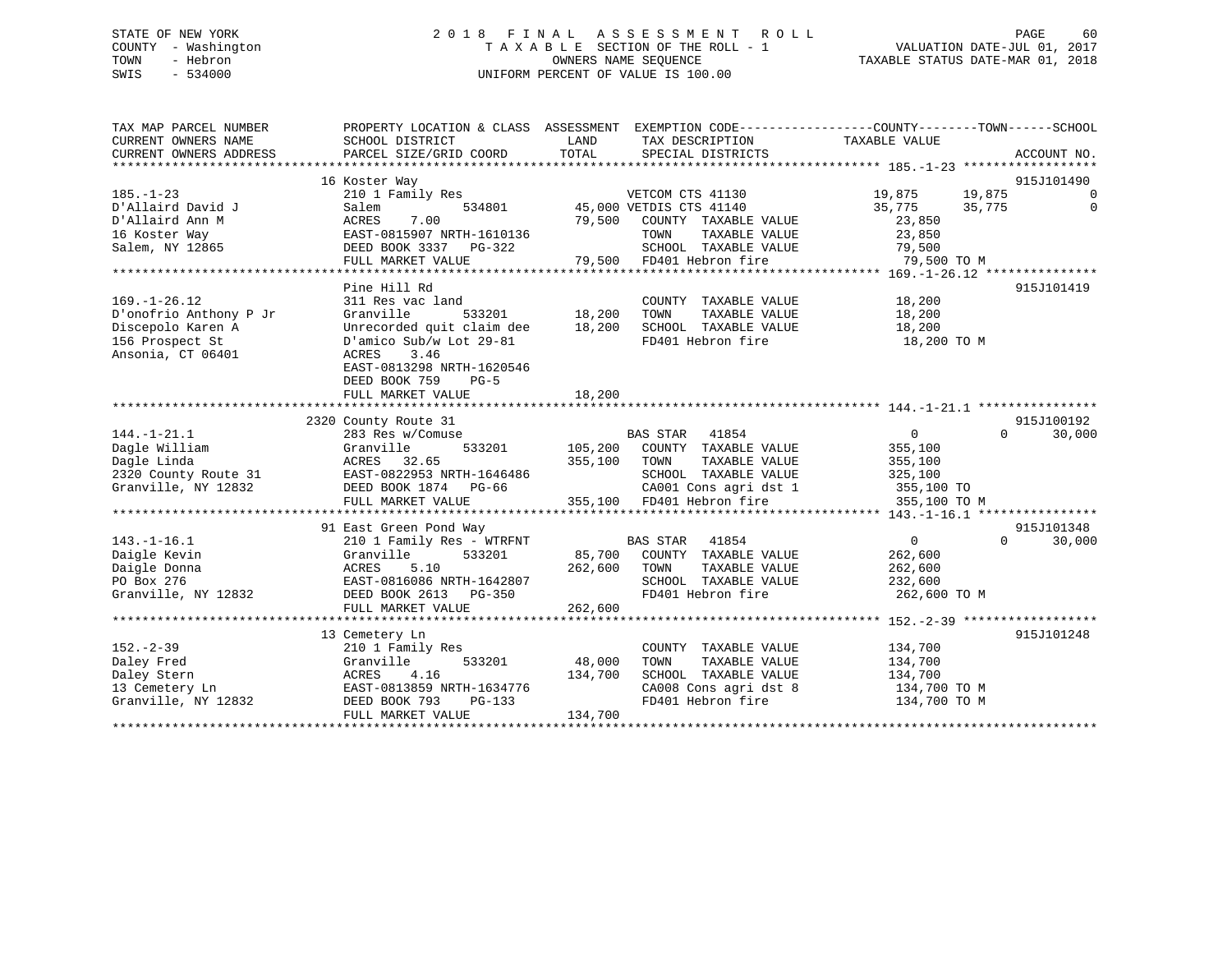## STATE OF NEW YORK 2 0 1 8 F I N A L A S S E S S M E N T R O L L PAGE 61 COUNTY - Washington T A X A B L E SECTION OF THE ROLL - 1 VALUATION DATE-JUL 01, 2017 TOWN - Hebron OWNERS NAME SEQUENCE TAXABLE STATUS DATE-MAR 01, 2018 SWIS - 534000 UNIFORM PERCENT OF VALUE IS 100.00

| PARCEL SIZE/GRID COORD<br>TOTAL<br>CURRENT OWNERS ADDRESS<br>SPECIAL DISTRICTS<br>********************<br>527 Tiplady Rd<br>915J101378<br>$178. - 1 - 18$<br>66,800<br>240 Rural res<br>ENH STAR<br>41834<br>$\overline{0}$<br>$\Omega$<br>534801<br>95,700<br>COUNTY TAXABLE VALUE<br>Daly Robert J<br>Salem<br>281,800<br>Daly Ann D<br>$1$ ot $1$<br>281,800<br>TOWN<br>TAXABLE VALUE<br>281,800<br>527 Tiplady Rd<br>ACRES<br>27.40<br>SCHOOL TAXABLE VALUE<br>215,000<br>FD401 Hebron fire<br>Granville, NY 12832<br>EAST-0817994 NRTH-1612386<br>281,800 TO M<br>DEED BOOK 898<br>PG-207<br>FULL MARKET VALUE<br>281,800<br>*******************<br>915J101696<br>Mountain Way<br>$159. - 1 - 25.7$<br>2,300<br>314 Rural vac<10<br>COUNTY TAXABLE VALUE<br>2,300<br>Darfler Pond Association<br>Hartford<br>533801<br>TOWN<br>TAXABLE VALUE<br>2,300<br>Tybor Joseph&Dunphy, Debor<br>605/243;614/319;649/170<br>2,300<br>SCHOOL TAXABLE VALUE<br>2,300<br>Dan Fowler<br>1830/347;2430/147;2815/30<br>FD401 Hebron fire<br>2,300 TO M<br>28 Hill St<br>3.00<br>ACRES<br>Greenwich, NY 12834<br>EAST-0795529 NRTH-1627513<br>DEED BOOK 2162 PG-341<br>2,300<br>FULL MARKET VALUE<br>*****************************<br>Darfler Ln W/s<br>915J101705 | TAX MAP PARCEL NUMBER<br>CURRENT OWNERS NAME | PROPERTY LOCATION & CLASS ASSESSMENT<br>SCHOOL DISTRICT | LAND | EXEMPTION CODE-----------------COUNTY-------TOWN------SCHOOL<br>TAX DESCRIPTION | TAXABLE VALUE |             |
|--------------------------------------------------------------------------------------------------------------------------------------------------------------------------------------------------------------------------------------------------------------------------------------------------------------------------------------------------------------------------------------------------------------------------------------------------------------------------------------------------------------------------------------------------------------------------------------------------------------------------------------------------------------------------------------------------------------------------------------------------------------------------------------------------------------------------------------------------------------------------------------------------------------------------------------------------------------------------------------------------------------------------------------------------------------------------------------------------------------------------------------------------------------------------------------------------------------------------------------------------------|----------------------------------------------|---------------------------------------------------------|------|---------------------------------------------------------------------------------|---------------|-------------|
|                                                                                                                                                                                                                                                                                                                                                                                                                                                                                                                                                                                                                                                                                                                                                                                                                                                                                                                                                                                                                                                                                                                                                                                                                                                        |                                              |                                                         |      |                                                                                 |               | ACCOUNT NO. |
|                                                                                                                                                                                                                                                                                                                                                                                                                                                                                                                                                                                                                                                                                                                                                                                                                                                                                                                                                                                                                                                                                                                                                                                                                                                        |                                              |                                                         |      |                                                                                 |               |             |
|                                                                                                                                                                                                                                                                                                                                                                                                                                                                                                                                                                                                                                                                                                                                                                                                                                                                                                                                                                                                                                                                                                                                                                                                                                                        |                                              |                                                         |      |                                                                                 |               |             |
|                                                                                                                                                                                                                                                                                                                                                                                                                                                                                                                                                                                                                                                                                                                                                                                                                                                                                                                                                                                                                                                                                                                                                                                                                                                        |                                              |                                                         |      |                                                                                 |               |             |
|                                                                                                                                                                                                                                                                                                                                                                                                                                                                                                                                                                                                                                                                                                                                                                                                                                                                                                                                                                                                                                                                                                                                                                                                                                                        |                                              |                                                         |      |                                                                                 |               |             |
|                                                                                                                                                                                                                                                                                                                                                                                                                                                                                                                                                                                                                                                                                                                                                                                                                                                                                                                                                                                                                                                                                                                                                                                                                                                        |                                              |                                                         |      |                                                                                 |               |             |
|                                                                                                                                                                                                                                                                                                                                                                                                                                                                                                                                                                                                                                                                                                                                                                                                                                                                                                                                                                                                                                                                                                                                                                                                                                                        |                                              |                                                         |      |                                                                                 |               |             |
|                                                                                                                                                                                                                                                                                                                                                                                                                                                                                                                                                                                                                                                                                                                                                                                                                                                                                                                                                                                                                                                                                                                                                                                                                                                        |                                              |                                                         |      |                                                                                 |               |             |
|                                                                                                                                                                                                                                                                                                                                                                                                                                                                                                                                                                                                                                                                                                                                                                                                                                                                                                                                                                                                                                                                                                                                                                                                                                                        |                                              |                                                         |      |                                                                                 |               |             |
|                                                                                                                                                                                                                                                                                                                                                                                                                                                                                                                                                                                                                                                                                                                                                                                                                                                                                                                                                                                                                                                                                                                                                                                                                                                        |                                              |                                                         |      |                                                                                 |               |             |
|                                                                                                                                                                                                                                                                                                                                                                                                                                                                                                                                                                                                                                                                                                                                                                                                                                                                                                                                                                                                                                                                                                                                                                                                                                                        |                                              |                                                         |      |                                                                                 |               |             |
|                                                                                                                                                                                                                                                                                                                                                                                                                                                                                                                                                                                                                                                                                                                                                                                                                                                                                                                                                                                                                                                                                                                                                                                                                                                        |                                              |                                                         |      |                                                                                 |               |             |
|                                                                                                                                                                                                                                                                                                                                                                                                                                                                                                                                                                                                                                                                                                                                                                                                                                                                                                                                                                                                                                                                                                                                                                                                                                                        |                                              |                                                         |      |                                                                                 |               |             |
|                                                                                                                                                                                                                                                                                                                                                                                                                                                                                                                                                                                                                                                                                                                                                                                                                                                                                                                                                                                                                                                                                                                                                                                                                                                        |                                              |                                                         |      |                                                                                 |               |             |
|                                                                                                                                                                                                                                                                                                                                                                                                                                                                                                                                                                                                                                                                                                                                                                                                                                                                                                                                                                                                                                                                                                                                                                                                                                                        |                                              |                                                         |      |                                                                                 |               |             |
|                                                                                                                                                                                                                                                                                                                                                                                                                                                                                                                                                                                                                                                                                                                                                                                                                                                                                                                                                                                                                                                                                                                                                                                                                                                        |                                              |                                                         |      |                                                                                 |               |             |
|                                                                                                                                                                                                                                                                                                                                                                                                                                                                                                                                                                                                                                                                                                                                                                                                                                                                                                                                                                                                                                                                                                                                                                                                                                                        |                                              |                                                         |      |                                                                                 |               |             |
|                                                                                                                                                                                                                                                                                                                                                                                                                                                                                                                                                                                                                                                                                                                                                                                                                                                                                                                                                                                                                                                                                                                                                                                                                                                        |                                              |                                                         |      |                                                                                 |               |             |
|                                                                                                                                                                                                                                                                                                                                                                                                                                                                                                                                                                                                                                                                                                                                                                                                                                                                                                                                                                                                                                                                                                                                                                                                                                                        |                                              |                                                         |      |                                                                                 |               |             |
|                                                                                                                                                                                                                                                                                                                                                                                                                                                                                                                                                                                                                                                                                                                                                                                                                                                                                                                                                                                                                                                                                                                                                                                                                                                        |                                              |                                                         |      |                                                                                 |               |             |
|                                                                                                                                                                                                                                                                                                                                                                                                                                                                                                                                                                                                                                                                                                                                                                                                                                                                                                                                                                                                                                                                                                                                                                                                                                                        |                                              |                                                         |      |                                                                                 |               |             |
| $159. - 1 - 25.16$<br>692 Road/str/hwy<br>1,240<br>COUNTY TAXABLE VALUE                                                                                                                                                                                                                                                                                                                                                                                                                                                                                                                                                                                                                                                                                                                                                                                                                                                                                                                                                                                                                                                                                                                                                                                |                                              |                                                         |      |                                                                                 |               |             |
| Darfler Pond Association<br>Hartford<br>1,240<br>TOWN<br>TAXABLE VALUE<br>1,240<br>533801                                                                                                                                                                                                                                                                                                                                                                                                                                                                                                                                                                                                                                                                                                                                                                                                                                                                                                                                                                                                                                                                                                                                                              |                                              |                                                         |      |                                                                                 |               |             |
| 605/234;614/319;677/92<br>1,240<br>SCHOOL TAXABLE VALUE<br>1,240<br>Longo Karen                                                                                                                                                                                                                                                                                                                                                                                                                                                                                                                                                                                                                                                                                                                                                                                                                                                                                                                                                                                                                                                                                                                                                                        |                                              |                                                         |      |                                                                                 |               |             |
| Dan Flower<br>1830/347;2815/304;2430/14<br>FD401 Hebron fire<br>1,240 TO M                                                                                                                                                                                                                                                                                                                                                                                                                                                                                                                                                                                                                                                                                                                                                                                                                                                                                                                                                                                                                                                                                                                                                                             |                                              |                                                         |      |                                                                                 |               |             |
| 28 Hill St<br>2162/341                                                                                                                                                                                                                                                                                                                                                                                                                                                                                                                                                                                                                                                                                                                                                                                                                                                                                                                                                                                                                                                                                                                                                                                                                                 |                                              |                                                         |      |                                                                                 |               |             |
| Greenwich, NY 12834<br>ACRES<br>2.10                                                                                                                                                                                                                                                                                                                                                                                                                                                                                                                                                                                                                                                                                                                                                                                                                                                                                                                                                                                                                                                                                                                                                                                                                   |                                              |                                                         |      |                                                                                 |               |             |
| EAST-0796197 NRTH-1627599                                                                                                                                                                                                                                                                                                                                                                                                                                                                                                                                                                                                                                                                                                                                                                                                                                                                                                                                                                                                                                                                                                                                                                                                                              |                                              |                                                         |      |                                                                                 |               |             |
| DEED BOOK 3513 PG-259                                                                                                                                                                                                                                                                                                                                                                                                                                                                                                                                                                                                                                                                                                                                                                                                                                                                                                                                                                                                                                                                                                                                                                                                                                  |                                              |                                                         |      |                                                                                 |               |             |
| 1,240<br>FULL MARKET VALUE                                                                                                                                                                                                                                                                                                                                                                                                                                                                                                                                                                                                                                                                                                                                                                                                                                                                                                                                                                                                                                                                                                                                                                                                                             |                                              |                                                         |      |                                                                                 |               |             |
|                                                                                                                                                                                                                                                                                                                                                                                                                                                                                                                                                                                                                                                                                                                                                                                                                                                                                                                                                                                                                                                                                                                                                                                                                                                        |                                              |                                                         |      |                                                                                 |               |             |
| 6870 State Route 22                                                                                                                                                                                                                                                                                                                                                                                                                                                                                                                                                                                                                                                                                                                                                                                                                                                                                                                                                                                                                                                                                                                                                                                                                                    |                                              |                                                         |      |                                                                                 |               | 915J100557  |
| $170. - 1 - 18$<br>210 1 Family Res<br><b>BAS STAR</b><br>41854<br>$\mathbf{0}$<br>$\Omega$                                                                                                                                                                                                                                                                                                                                                                                                                                                                                                                                                                                                                                                                                                                                                                                                                                                                                                                                                                                                                                                                                                                                                            |                                              |                                                         |      |                                                                                 |               | 30,000      |
| 43,100<br>Darrah Raymond J<br>Granville<br>533201<br>COUNTY TAXABLE VALUE<br>103,700                                                                                                                                                                                                                                                                                                                                                                                                                                                                                                                                                                                                                                                                                                                                                                                                                                                                                                                                                                                                                                                                                                                                                                   |                                              |                                                         |      |                                                                                 |               |             |
| 103,700<br>Darrah Lori A<br>ACRES<br>5.70 BANK<br>999<br>TOWN<br>TAXABLE VALUE<br>103,700                                                                                                                                                                                                                                                                                                                                                                                                                                                                                                                                                                                                                                                                                                                                                                                                                                                                                                                                                                                                                                                                                                                                                              |                                              |                                                         |      |                                                                                 |               |             |
| 6870 State Route 22<br>EAST-0816605 NRTH-1623402<br>SCHOOL TAXABLE VALUE<br>73,700                                                                                                                                                                                                                                                                                                                                                                                                                                                                                                                                                                                                                                                                                                                                                                                                                                                                                                                                                                                                                                                                                                                                                                     |                                              |                                                         |      |                                                                                 |               |             |
| FD401 Hebron fire<br>Salem, NY 12865<br>DEED BOOK 700<br>PG-242<br>103,700 TO M                                                                                                                                                                                                                                                                                                                                                                                                                                                                                                                                                                                                                                                                                                                                                                                                                                                                                                                                                                                                                                                                                                                                                                        |                                              |                                                         |      |                                                                                 |               |             |
| FULL MARKET VALUE<br>103,700                                                                                                                                                                                                                                                                                                                                                                                                                                                                                                                                                                                                                                                                                                                                                                                                                                                                                                                                                                                                                                                                                                                                                                                                                           |                                              |                                                         |      |                                                                                 |               |             |
|                                                                                                                                                                                                                                                                                                                                                                                                                                                                                                                                                                                                                                                                                                                                                                                                                                                                                                                                                                                                                                                                                                                                                                                                                                                        |                                              |                                                         |      |                                                                                 |               |             |
| 2001 County Route 31                                                                                                                                                                                                                                                                                                                                                                                                                                                                                                                                                                                                                                                                                                                                                                                                                                                                                                                                                                                                                                                                                                                                                                                                                                   |                                              |                                                         |      |                                                                                 |               | 915J101453  |
| 314 Rural vac<10<br>$144. - 1 - 37.9$<br>COUNTY TAXABLE VALUE<br>21,700                                                                                                                                                                                                                                                                                                                                                                                                                                                                                                                                                                                                                                                                                                                                                                                                                                                                                                                                                                                                                                                                                                                                                                                |                                              |                                                         |      |                                                                                 |               |             |
| TAXABLE VALUE<br>Daurio Joseph P<br>Granville<br>533201<br>21,700<br>TOWN<br>21,700                                                                                                                                                                                                                                                                                                                                                                                                                                                                                                                                                                                                                                                                                                                                                                                                                                                                                                                                                                                                                                                                                                                                                                    |                                              |                                                         |      |                                                                                 |               |             |
| 4 Dandelion Dr<br>2.69<br>21,700<br>SCHOOL TAXABLE VALUE<br>21,700<br>ACRES                                                                                                                                                                                                                                                                                                                                                                                                                                                                                                                                                                                                                                                                                                                                                                                                                                                                                                                                                                                                                                                                                                                                                                            |                                              |                                                         |      |                                                                                 |               |             |
| EAST-0818037 NRTH-1641734<br>FD401 Hebron fire<br>21,700 TO M<br>Wilton, NY 12831                                                                                                                                                                                                                                                                                                                                                                                                                                                                                                                                                                                                                                                                                                                                                                                                                                                                                                                                                                                                                                                                                                                                                                      |                                              |                                                         |      |                                                                                 |               |             |
| DEED BOOK 3179<br>$PG-243$                                                                                                                                                                                                                                                                                                                                                                                                                                                                                                                                                                                                                                                                                                                                                                                                                                                                                                                                                                                                                                                                                                                                                                                                                             |                                              |                                                         |      |                                                                                 |               |             |
| FULL MARKET VALUE<br>21,700                                                                                                                                                                                                                                                                                                                                                                                                                                                                                                                                                                                                                                                                                                                                                                                                                                                                                                                                                                                                                                                                                                                                                                                                                            |                                              |                                                         |      |                                                                                 |               |             |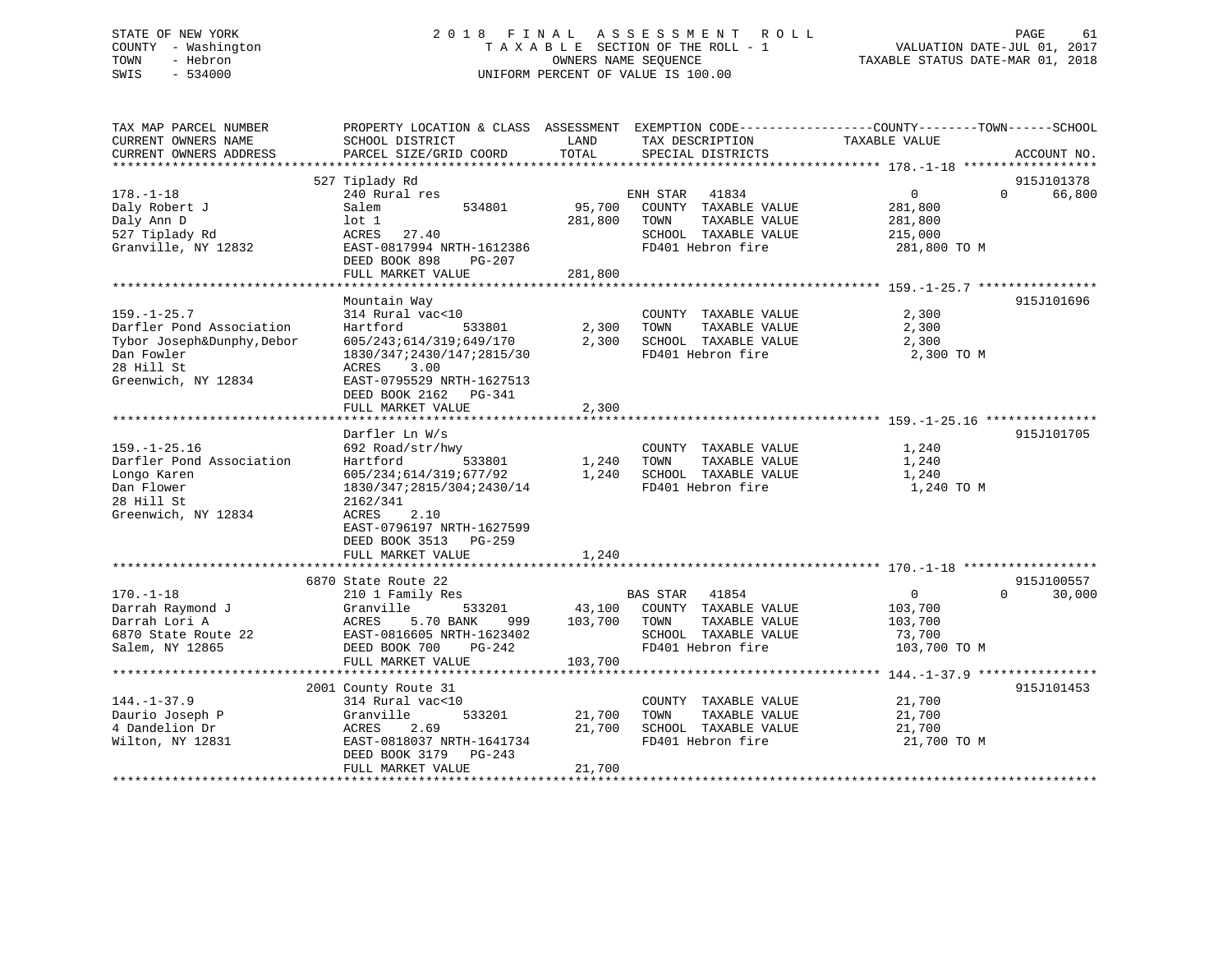| STATE OF NEW YORK<br>COUNTY - Washington<br>TOWN<br>- Hebron<br>SWIS<br>$-534000$ | 2018 FINAL                                          |               | A S S E S S M E N T<br>ROLL ROLL<br>TAXABLE SECTION OF THE ROLL - 1<br>OWNERS NAME SEQUENCE<br>UNIFORM PERCENT OF VALUE IS 100.00      | VALUATION DATE-JUL 01, 2017<br>TAXABLE STATUS DATE-MAR 01, 2018 | PAGE<br>62           |
|-----------------------------------------------------------------------------------|-----------------------------------------------------|---------------|----------------------------------------------------------------------------------------------------------------------------------------|-----------------------------------------------------------------|----------------------|
| TAX MAP PARCEL NUMBER<br>CURRENT OWNERS NAME<br>CURRENT OWNERS ADDRESS            | SCHOOL DISTRICT<br>PARCEL SIZE/GRID COORD           | LAND<br>TOTAL | PROPERTY LOCATION & CLASS ASSESSMENT EXEMPTION CODE---------------COUNTY-------TOWN-----SCHOOL<br>TAX DESCRIPTION<br>SPECIAL DISTRICTS | TAXABLE VALUE                                                   | ACCOUNT NO.          |
|                                                                                   | 38 Higgins Rd                                       |               |                                                                                                                                        |                                                                 |                      |
| $161.-2-9.2$                                                                      | 210 1 Family Res                                    |               | BAS STAR<br>41854                                                                                                                      | $\overline{0}$<br>0                                             | 30,000               |
| David Dennis                                                                      | Granville<br>533201                                 | 44,000        | COUNTY TAXABLE VALUE                                                                                                                   | 97,000                                                          |                      |
| 38 Higgins Rd<br>Granville, NY 12832                                              | $1$ ot 5<br>892/95                                  | 97,000        | TOWN<br>TAXABLE VALUE<br>SCHOOL TAXABLE VALUE                                                                                          | 97,000<br>67,000                                                |                      |
|                                                                                   | ACRES<br>6.32                                       |               | FD401 Hebron fire                                                                                                                      | 97,000 TO M                                                     |                      |
|                                                                                   | EAST-0818155 NRTH-1625182<br>DEED BOOK 892<br>PG-95 |               |                                                                                                                                        |                                                                 |                      |
|                                                                                   | FULL MARKET VALUE                                   | 97,000        |                                                                                                                                        |                                                                 |                      |
|                                                                                   |                                                     |               |                                                                                                                                        |                                                                 |                      |
|                                                                                   | 7033 State Route 22                                 |               |                                                                                                                                        |                                                                 | 915J100329           |
| $161. - 2 - 14$                                                                   | 210 1 Family Res                                    |               | DISAB-C/T 41931                                                                                                                        | 37,750<br>37,750                                                |                      |
| David Deseree                                                                     | Granville<br>533201                                 | 31,600        | COUNTY TAXABLE VALUE                                                                                                                   | 37,750                                                          |                      |
| 7033 State Route 22                                                               | Lewis Sub/ $29/79$                                  | 75,500        | TOWN<br>TAXABLE VALUE                                                                                                                  | 37,750                                                          |                      |
| Granville, NY 12832                                                               | FRNT 155.00 DPTH 254.00                             |               | SCHOOL TAXABLE VALUE                                                                                                                   | 75,500                                                          |                      |
|                                                                                   | EAST-0817452 NRTH-1627206                           |               | FD401 Hebron fire                                                                                                                      | 75,500 TO M                                                     |                      |
|                                                                                   | DEED BOOK 3787 PG-65<br>FULL MARKET VALUE           | 75,500        |                                                                                                                                        |                                                                 |                      |
|                                                                                   | *******************                                 |               |                                                                                                                                        |                                                                 |                      |
|                                                                                   | Chamberlin Mills Rd                                 |               |                                                                                                                                        |                                                                 | 915J100601           |
| $177. - 1 - 6.1$                                                                  | 312 Vac w/imprv                                     |               | COUNTY TAXABLE VALUE                                                                                                                   | 49,200                                                          |                      |
| Davis Donald                                                                      | Salem<br>534801                                     | 36,300        | TOWN<br>TAXABLE VALUE                                                                                                                  | 49,200                                                          |                      |
| Davis Elaine                                                                      | Lot 4                                               | 49,200        | SCHOOL TAXABLE VALUE                                                                                                                   | 49,200                                                          |                      |
| 908 Chamberlin Mills Rd                                                           | 783/177                                             |               | FD401 Hebron fire                                                                                                                      | 49,200 TO M                                                     |                      |
| Salem, NY 12865                                                                   | 39.20<br>ACRES                                      |               |                                                                                                                                        |                                                                 |                      |
|                                                                                   | EAST-0810186 NRTH-1613861                           |               |                                                                                                                                        |                                                                 |                      |
|                                                                                   | DEED BOOK 712<br>$PG-223$                           |               |                                                                                                                                        |                                                                 |                      |
|                                                                                   | FULL MARKET VALUE                                   | 49,200        |                                                                                                                                        |                                                                 |                      |
|                                                                                   |                                                     |               |                                                                                                                                        |                                                                 |                      |
|                                                                                   | 49 Tiplady Rd                                       |               |                                                                                                                                        |                                                                 | 915J101827           |
| $177. - 1 - 6.15$                                                                 | 240 Rural res                                       |               | COUNTY TAXABLE VALUE                                                                                                                   | 169,200                                                         |                      |
| Davis Donald                                                                      | Salem<br>534801                                     | 90,900        | TAXABLE VALUE<br>TOWN                                                                                                                  | 169,200                                                         |                      |
| Davis Elaine                                                                      | 40.70<br>ACRES                                      | 169,200       | SCHOOL TAXABLE VALUE                                                                                                                   | 169,200                                                         |                      |
| 908 Chamberlain Mills Rd                                                          | EAST-0810020 NRTH-1612434                           |               | FD401 Hebron fire                                                                                                                      | 169,200 TO M                                                    |                      |
| Salem, NY 12865                                                                   | DEED BOOK 845<br><b>PG-95</b>                       |               |                                                                                                                                        |                                                                 |                      |
|                                                                                   | FULL MARKET VALUE                                   | 169,200       |                                                                                                                                        |                                                                 |                      |
|                                                                                   |                                                     |               |                                                                                                                                        | ********************* 177.-1-6.36 *****************             |                      |
| $177. - 1 - 6.36$                                                                 | 908 Chamberlin Mills Rd<br>210 1 Family Res         |               | BAS STAR<br>41854                                                                                                                      | $\mathbf 0$<br>$\Omega$                                         | 915J100601<br>30,000 |
| Davis Donald                                                                      | 534801<br>Salem                                     | 31,100        | COUNTY TAXABLE VALUE                                                                                                                   |                                                                 |                      |
| Davis Elaine                                                                      | $1$ ot $1$                                          | 118,500       | TOWN<br>TAXABLE VALUE                                                                                                                  | 118,500<br>118,500                                              |                      |
| 908 Chamberlin Mills Rd                                                           | Hebron Valley Sub/ 29#82                            |               | SCHOOL TAXABLE VALUE                                                                                                                   | 88,500                                                          |                      |
| Salem, NY 12865                                                                   | FRNT 216.00 DPTH 157.00                             |               | FD401 Hebron fire                                                                                                                      | 118,500 TO M                                                    |                      |
|                                                                                   | ACRES<br>0.78                                       |               |                                                                                                                                        |                                                                 |                      |
|                                                                                   | EAST-0808665 NRTH-1613277                           |               |                                                                                                                                        |                                                                 |                      |
|                                                                                   | DEED BOOK 712<br>PG-221                             |               |                                                                                                                                        |                                                                 |                      |
|                                                                                   | FULL MARKET VALUE                                   | 118,500       |                                                                                                                                        |                                                                 |                      |
|                                                                                   |                                                     |               |                                                                                                                                        |                                                                 |                      |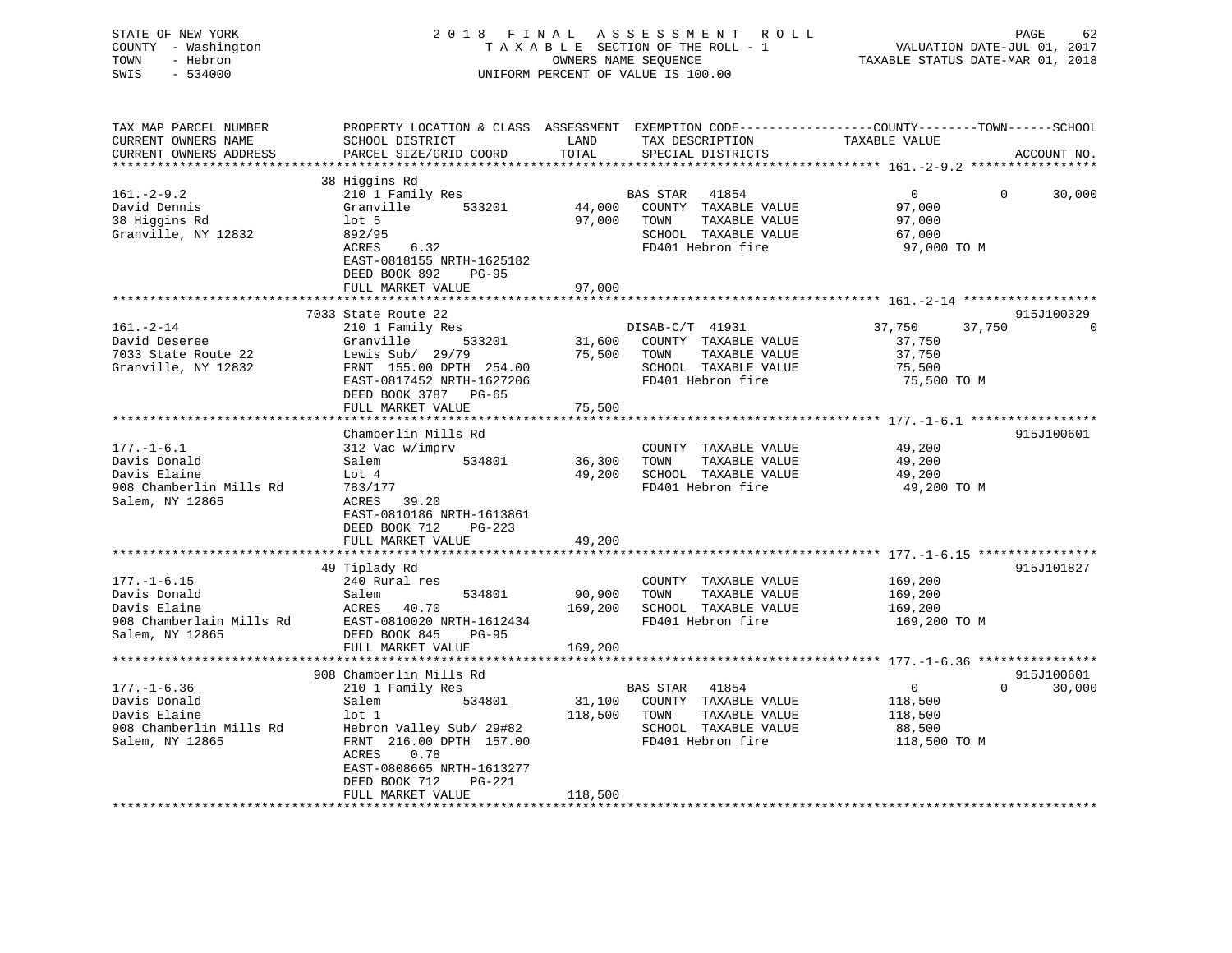| STATE OF NEW YORK   | 2018 FINAL ASSESSMENT ROLL         | 63<br>PAGE                       |
|---------------------|------------------------------------|----------------------------------|
| COUNTY - Washington | TAXABLE SECTION OF THE ROLL - 1    | VALUATION DATE-JUL 01, 2017      |
| TOWN<br>- Hebron    | OWNERS NAME SEQUENCE               | TAXABLE STATUS DATE-MAR 01, 2018 |
| SWIS - 534000       | UNIFORM PERCENT OF VALUE IS 100.00 |                                  |
|                     |                                    |                                  |

| TAX MAP PARCEL NUMBER    | PROPERTY LOCATION & CLASS ASSESSMENT EXEMPTION CODE----------------COUNTY-------TOWN------SCHOOL |                        |                             |               |             |
|--------------------------|--------------------------------------------------------------------------------------------------|------------------------|-----------------------------|---------------|-------------|
| CURRENT OWNERS NAME      | SCHOOL DISTRICT                                                                                  | LAND                   | TAX DESCRIPTION             | TAXABLE VALUE |             |
| CURRENT OWNERS ADDRESS   | PARCEL SIZE/GRID COORD                                                                           | TOTAL                  | SPECIAL DISTRICTS           |               | ACCOUNT NO. |
|                          |                                                                                                  |                        |                             |               |             |
|                          | 916 Chamberlin Mills Rd                                                                          |                        |                             |               | 915J100601  |
| $177. - 1 - 6.37$        |                                                                                                  |                        |                             | 76,000        |             |
|                          | 210 1 Family Res                                                                                 | 。<br>534801     29,500 | COUNTY TAXABLE VALUE        |               |             |
| Davis Donald             | Salem                                                                                            |                        | TAXABLE VALUE<br>TOWN       | 76,000        |             |
| Davis Elaine             | Hebron Valley Sub/ 29#82 76,000                                                                  |                        | SCHOOL TAXABLE VALUE        | 76,000        |             |
| 908 Chamberlin Mills Rd  | Lot 2                                                                                            |                        | FD401 Hebron fire           | 76,000 TO M   |             |
| Salem, NY 12865          | FRNT 180.00 DPTH 117.00                                                                          |                        |                             |               |             |
|                          | ACRES<br>0.48                                                                                    |                        |                             |               |             |
|                          | EAST-0808810 NRTH-1613200                                                                        |                        |                             |               |             |
|                          | DEED BOOK 712<br>PG-223                                                                          |                        |                             |               |             |
|                          | FULL MARKET VALUE                                                                                | 76,000                 |                             |               |             |
|                          |                                                                                                  |                        |                             |               |             |
|                          | Chamberlin Mills Rd/n Off                                                                        |                        |                             |               | 915J101538  |
|                          |                                                                                                  |                        |                             |               |             |
| $177. - 1 - 6.8$         | 314 Rural vac<10                                                                                 |                        | COUNTY TAXABLE VALUE        | 4,500         |             |
| Davis Donald L           | Salem<br>534801                                                                                  | 4,500 TOWN             | TAXABLE VALUE               | 4,500         |             |
| Davis Elaine J           | Lot 1/Waterfront/row                                                                             |                        | 4,500 SCHOOL TAXABLE VALUE  | 4,500         |             |
| 908 Chamberlain Mills Rd | ACRES<br>6.04                                                                                    |                        | FD401 Hebron fire           | 4,500 TO M    |             |
| Salem, NY 12865          | EAST-0810612 NRTH-1615854                                                                        |                        |                             |               |             |
|                          | DEED BOOK 805<br>PG-229                                                                          |                        |                             |               |             |
|                          | FULL MARKET VALUE                                                                                | 4,500                  |                             |               |             |
|                          |                                                                                                  |                        |                             |               |             |
|                          | 129 East Green Pond Way                                                                          |                        |                             |               | 915J100402  |
| $143. - 1 - 13$          | 260 Seasonal res - WTRFNT                                                                        |                        | COUNTY TAXABLE VALUE        | 108,700       |             |
| Davis John G             | Granville                                                                                        | 533201 69,600          | TOWN<br>TAXABLE VALUE       | 108,700       |             |
|                          |                                                                                                  |                        |                             |               |             |
| 41 Cedar Ct              | FRNT 150.00 DPTH 275.00 108,700                                                                  |                        | SCHOOL TAXABLE VALUE        | 108,700       |             |
| Queensbury, NY 12804     | EAST-0816228 NRTH-1643559                                                                        |                        | FD401 Hebron fire           | 108,700 TO M  |             |
|                          | DEED BOOK 3594 PG-307                                                                            |                        |                             |               |             |
|                          | FULL MARKET VALUE                                                                                | 108,700                |                             |               |             |
|                          |                                                                                                  |                        |                             |               |             |
|                          | 7 Higgins Rd                                                                                     |                        |                             |               | 915J101710  |
| $161. - 2 - 7.1$         | 312 Vac w/imprv                                                                                  |                        | COUNTY TAXABLE VALUE        | 42,800        |             |
| Davis Mark               | Granville<br>533201                                                                              | 35,700 TOWN            | TAXABLE VALUE               | 42,800        |             |
| 7 Higgins Rd             | ACRES<br>2.50                                                                                    |                        | 42,800 SCHOOL TAXABLE VALUE | 42,800        |             |
| Granville, NY 12832      | EAST-0817575 NRTH-1626333                                                                        |                        | FD401 Hebron fire           | 42,800 TO M   |             |
|                          | DEED BOOK 2327 PG-241                                                                            |                        |                             |               |             |
|                          | FULL MARKET VALUE                                                                                | 42,800                 |                             |               |             |
|                          |                                                                                                  |                        |                             |               |             |
|                          |                                                                                                  |                        |                             |               |             |
|                          | 21 Higgins Rd                                                                                    |                        |                             |               | 915J100511  |
| $161 - 2 - 7$            | 270 Mfg housing                                                                                  |                        | COUNTY TAXABLE VALUE        | 52,000        |             |
| Davis Mark A             | 533201<br>Granville                                                                              | 37,800                 | TOWN<br>TAXABLE VALUE       | 52,000        |             |
| 7 Higgins Rd             | sub lot C                                                                                        | 52,000                 | SCHOOL TAXABLE VALUE        | 52,000        |             |
| Granville, NY 12832      | ACRES<br>3.31                                                                                    |                        | FD401 Hebron fire           | 52,000 TO M   |             |
|                          | EAST-0817925 NRTH-1626606                                                                        |                        |                             |               |             |
|                          | DEED BOOK 3447 PG-316                                                                            |                        |                             |               |             |
|                          | FULL MARKET VALUE                                                                                | 52,000                 |                             |               |             |
|                          |                                                                                                  |                        |                             |               |             |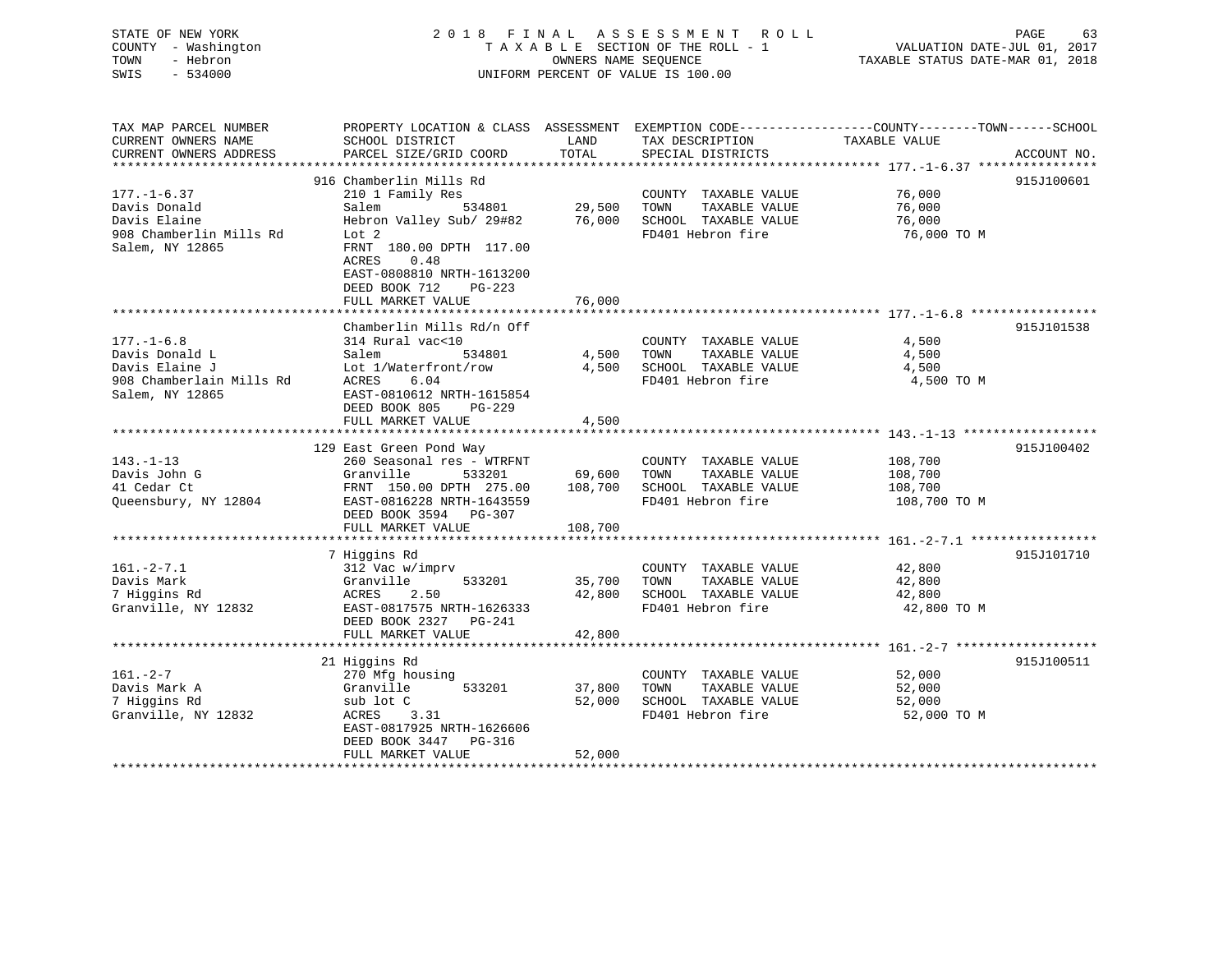## STATE OF NEW YORK 2 0 1 8 F I N A L A S S E S S M E N T R O L L PAGE 64 COUNTY - Washington T A X A B L E SECTION OF THE ROLL - 1 VALUATION DATE-JUL 01, 2017 TOWN - Hebron OWNERS NAME SEQUENCE TAXABLE STATUS DATE-MAR 01, 2018 SWIS - 534000 UNIFORM PERCENT OF VALUE IS 100.00

| TAX MAP PARCEL NUMBER   | PROPERTY LOCATION & CLASS ASSESSMENT EXEMPTION CODE---------------COUNTY-------TOWN------SCHOOL |         |                                            |                            |                    |
|-------------------------|-------------------------------------------------------------------------------------------------|---------|--------------------------------------------|----------------------------|--------------------|
| CURRENT OWNERS NAME     | SCHOOL DISTRICT                                                                                 | LAND    | TAX DESCRIPTION                            | TAXABLE VALUE              |                    |
| CURRENT OWNERS ADDRESS  | PARCEL SIZE/GRID COORD                                                                          | TOTAL   | SPECIAL DISTRICTS                          |                            | ACCOUNT NO.        |
|                         |                                                                                                 |         |                                            |                            |                    |
|                         | 120 James Rd                                                                                    |         |                                            |                            | 915J101143         |
| $159. - 1 - 3.3$        | 322 Rural vac>10                                                                                |         | COUNTY TAXABLE VALUE                       | 7,700                      |                    |
| Dawley Michael          | Hartford<br>533801                                                                              | 7,700   | TAXABLE VALUE<br>TOWN                      | 7,700                      |                    |
| Dawley Ronald P         | ACRES 10.20                                                                                     | 7,700   | SCHOOL TAXABLE VALUE                       | 7,700                      |                    |
|                         |                                                                                                 |         |                                            |                            |                    |
|                         |                                                                                                 |         |                                            |                            |                    |
|                         |                                                                                                 |         |                                            |                            |                    |
|                         |                                                                                                 |         |                                            |                            |                    |
|                         | 4022 County Route 30                                                                            |         |                                            |                            | 915J100181         |
| $167. - 1 - 37$         | 240 Rural res                                                                                   |         | BAS STAR 41854                             | 0                          | $\Omega$<br>30,000 |
| Day W. Marvin           | 533801<br>Hartford                                                                              |         | 101,700 COUNTY TAXABLE VALUE               | 193,000                    |                    |
| Day Albert              | Lot 4                                                                                           | 193,000 | TOWN<br>TAXABLE VALUE                      | 193,000                    |                    |
| 4022 County Route 30    | ACRES 30.74                                                                                     |         | SCHOOL TAXABLE VALUE                       | 163,000                    |                    |
| Salem, NY 12865         | EAST-0788722 NRTH-1623379                                                                       |         | FD401 Hebron fire                          | 193,000 ТО М               |                    |
|                         | DEED BOOK 2181 PG-51                                                                            |         |                                            |                            |                    |
|                         | FULL MARKET VALUE                                                                               | 193,000 |                                            |                            |                    |
|                         |                                                                                                 |         |                                            |                            | 915J100184         |
| $159. - 1 - 12$         | County Route 31/W Off                                                                           |         |                                            | 12,000                     |                    |
| Deane Michael           | 314 Rural vac<10<br>533201                                                                      | 12,000  | COUNTY TAXABLE VALUE<br>TAXABLE VALUE      |                            |                    |
|                         | Granville                                                                                       |         | TOWN<br>SCHOOL TAXABLE VALUE               | 12,000                     |                    |
| Goldblatt Marty         | ACRES 16.00<br>EAST-0801404 NRTH-1630404                                                        | 12,000  |                                            | 12,000                     |                    |
| 11500 Tennessee Ave 127 |                                                                                                 |         | CA008 Cons agri dst 8<br>FD401 Hebron fire | 12,000 TO M<br>12,000 TO M |                    |
| Los Angeles, CA 90064   | DEED BOOK 614 PG-350<br>FULL MARKET VALUE                                                       | 12,000  |                                            |                            |                    |
|                         |                                                                                                 |         |                                            |                            |                    |
|                         | Shale Mtn Way                                                                                   |         |                                            |                            | 915J100676         |
| $185. - 1 - 14.5$       | 314 Rural vac<10                                                                                |         | COUNTY TAXABLE VALUE                       | 29,300                     |                    |
| Deberg Susan Marie      | Salem                                                                                           | 29,300  | TOWN<br>TAXABLE VALUE                      | 29,300                     |                    |
| Dunham William E        | Thompson Sub/ 29#87 Lot 5                                                                       | 29,300  | SCHOOL TAXABLE VALUE                       | 29,300                     |                    |
| PO Box 746              | 9.85<br>ACRES                                                                                   |         | CA008 Cons agri dst 8                      | 29,300 TO M                |                    |
| Salem, NY 12865         | EAST-0815598 NRTH-1603971                                                                       |         | FD401 Hebron fire                          | 29,300 TO M                |                    |
|                         | DEED BOOK 2222 PG-289                                                                           |         |                                            |                            |                    |
|                         | FULL MARKET VALUE                                                                               | 29,300  |                                            |                            |                    |
|                         |                                                                                                 |         |                                            |                            |                    |
|                         | 2239 County Route 47                                                                            |         |                                            |                            | 915J101170         |
| $183.2 - 1 - 11$        | 314 Rural vac<10                                                                                |         | COUNTY TAXABLE VALUE                       | 39,200                     |                    |
| DeBonis Maria T         | 534801<br>Salem                                                                                 | 39,200  | TOWN<br>TAXABLE VALUE                      | 39,200                     |                    |
| 84 Lenox Ave            | ACRES<br>8.60                                                                                   | 39,200  | SCHOOL TAXABLE VALUE                       | 39,200                     |                    |
| Bronxville, NY 10708    | EAST-0787372 NRTH-1608573                                                                       |         | FD401 Hebron fire                          | 39,200 TO M                |                    |
|                         | DEED BOOK 3660<br>PG-172                                                                        |         |                                            |                            |                    |
|                         | FULL MARKET VALUE                                                                               | 39,200  |                                            |                            |                    |
|                         |                                                                                                 |         |                                            |                            |                    |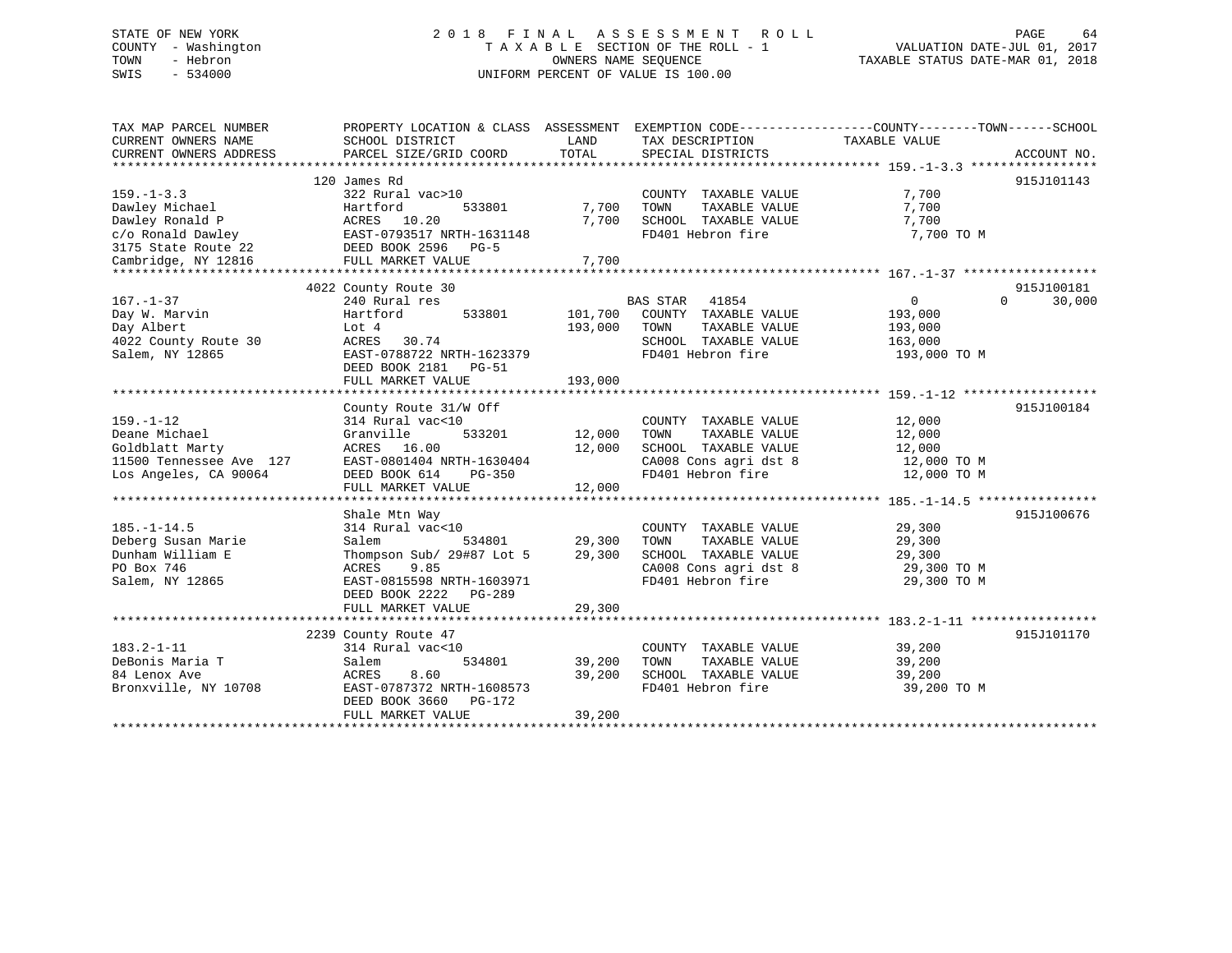## STATE OF NEW YORK 2 0 1 8 F I N A L A S S E S S M E N T R O L L PAGE 65 COUNTY - Washington T A X A B L E SECTION OF THE ROLL - 1 VALUATION DATE-JUL 01, 2017 TOWN - Hebron OWNERS NAME SEQUENCE TAXABLE STATUS DATE-MAR 01, 2018 SWIS - 534000 UNIFORM PERCENT OF VALUE IS 100.00

| ACCOUNT NO.          |
|----------------------|
|                      |
|                      |
|                      |
|                      |
| 915J101455           |
|                      |
|                      |
|                      |
|                      |
|                      |
|                      |
|                      |
|                      |
|                      |
|                      |
| 915J100185<br>45,150 |
| 66,800               |
|                      |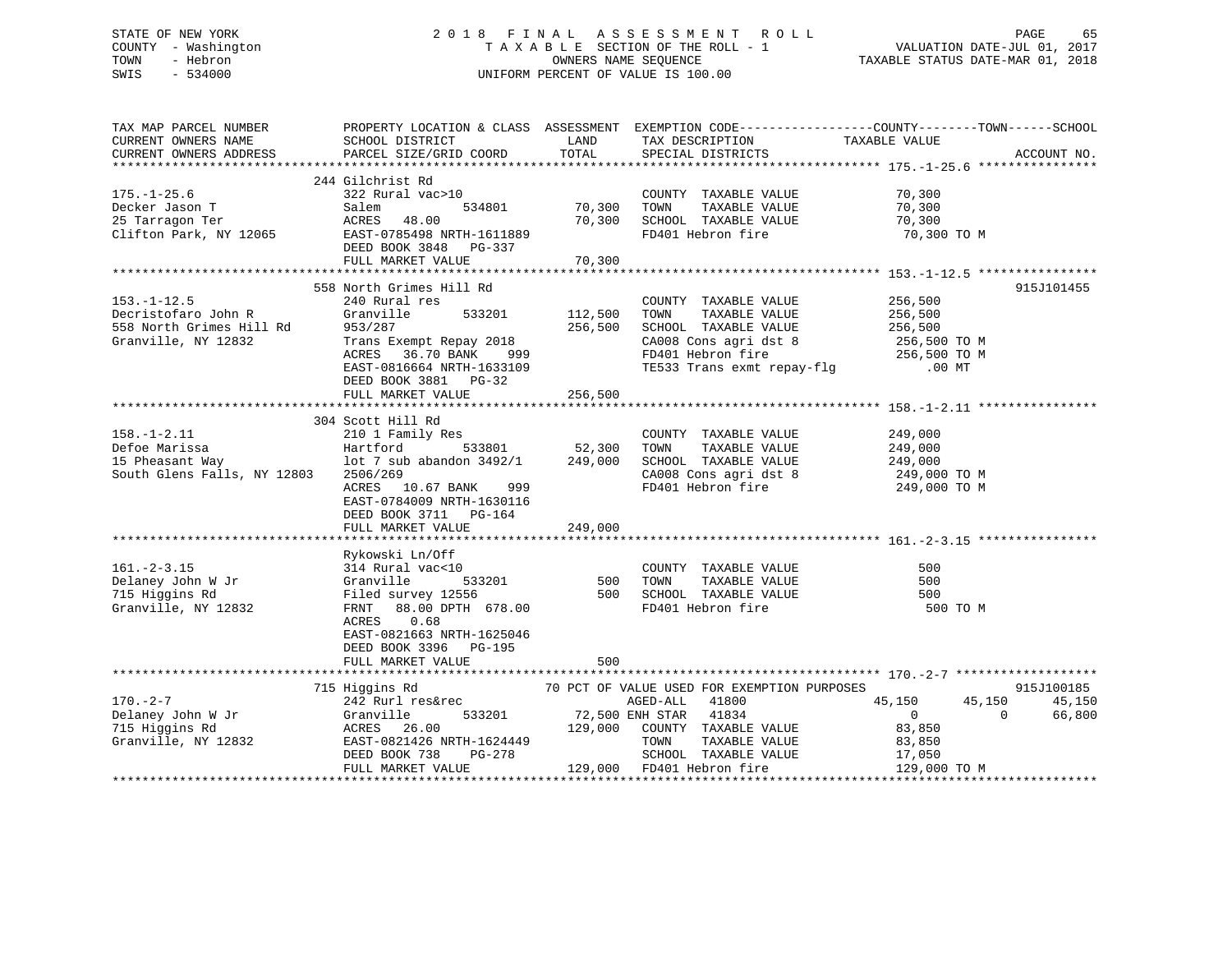# STATE OF NEW YORK 2018 FINAL ASSESSMENT ROLL COUNTY - Washington  $\begin{array}{ccc} 1 & 0 & 0 \\ 0 & 0 & 0 \end{array}$  T A X A B L E SECTION OF THE ROLL - 1 TOWN SWIS - 534000 UNIFORM PERCENT OF VALUE IS 100.00

VALUATION DATE-JUL 01, 2017

TAXABLE STATUS DATE-MAR 01, 2018

| TAX MAP PARCEL NUMBER     | PROPERTY LOCATION & CLASS ASSESSMENT EXEMPTION CODE---------------COUNTY-------TOWN-----SCHOOL |                    |                                                                     |               |                             |
|---------------------------|------------------------------------------------------------------------------------------------|--------------------|---------------------------------------------------------------------|---------------|-----------------------------|
| CURRENT OWNERS NAME       | SCHOOL DISTRICT                                                                                | LAND               | TAX DESCRIPTION                                                     | TAXABLE VALUE |                             |
| CURRENT OWNERS ADDRESS    | PARCEL SIZE/GRID COORD                                                                         | TOTAL              | SPECIAL DISTRICTS                                                   |               | ACCOUNT NO.                 |
|                           |                                                                                                |                    |                                                                     |               |                             |
|                           | 6695 State Route 22                                                                            |                    |                                                                     |               | 915J101353                  |
| $169. - 1 - 25$           | 270 Mfg housing                                                                                |                    | COUNTY TAXABLE VALUE                                                | 30,300        |                             |
| Delaney Relia W           | 533201<br>Granville                                                                            | 25,000             | TOWN<br>TAXABLE VALUE                                               | 30,300        |                             |
| 6695 State Route 22       | FRNT 180.00 DPTH 150.00                                                                        | 30,300             | SCHOOL TAXABLE VALUE                                                | 30,300        |                             |
| Salem, NY 12865           | ACRES 0.62                                                                                     |                    | FD401 Hebron fire                                                   | 30,300 TO M   |                             |
|                           | EAST-0815223 NRTH-1619222                                                                      |                    |                                                                     |               |                             |
|                           | DEED BOOK 883<br>$PG-328$                                                                      |                    |                                                                     |               |                             |
|                           | FULL MARKET VALUE                                                                              | 30,300             |                                                                     |               |                             |
|                           |                                                                                                |                    |                                                                     |               |                             |
|                           | 13 Indian Head Way                                                                             |                    |                                                                     |               | 915J101328                  |
| $170. - 1 - 13.12$        | 210 1 Family Res                                                                               |                    | ENH STAR 41834                                                      | $\Omega$      | $\Omega$<br>66,800          |
| Delehanty James F         | 533201<br>Granville                                                                            |                    | 44,000 COUNTY TAXABLE VALUE                                         | 115,500       |                             |
| Delehanty Florence A      | 1963/34                                                                                        | 115,500            | TAXABLE VALUE<br>TOWN                                               | 115,500       |                             |
| 13 Indian Head Way        | ACRES 6.30                                                                                     |                    | SCHOOL TAXABLE VALUE                                                | 48,700        |                             |
| Salem, NY 12865           | EAST-0815615 NRTH-1618712                                                                      |                    | FD401 Hebron fire                                                   | 115,500 TO M  |                             |
|                           | DEED BOOK 936<br>PG-305                                                                        |                    |                                                                     |               |                             |
|                           | FULL MARKET VALUE                                                                              | 115,500            |                                                                     |               |                             |
|                           |                                                                                                |                    |                                                                     |               |                             |
|                           | 170 Benn Rd                                                                                    |                    |                                                                     |               | 915J100642                  |
| $160. - 1 - 12$           | 314 Rural vac<10                                                                               |                    | COUNTY TAXABLE VALUE                                                | 18,100        |                             |
| Della Mattera Brian J     |                                                                                                | 534801 18,100 TOWN | TAXABLE VALUE                                                       | 18,100        |                             |
| 159 Benn Rd               |                                                                                                |                    | SCHOOL TAXABLE VALUE                                                | 18,100        |                             |
|                           | Granville, NY 12832 EAST-0805512 NRTH-1625678                                                  |                    | FD401 Hebron fire                                                   | 18,100 TO M   |                             |
|                           | DEED BOOK 3469 PG-130                                                                          |                    |                                                                     |               |                             |
|                           |                                                                                                |                    |                                                                     |               |                             |
|                           | FULL MARKET VALUE                                                                              | 18,100             |                                                                     |               |                             |
|                           |                                                                                                |                    |                                                                     |               | 915J100018                  |
|                           | Benn Rd                                                                                        |                    |                                                                     | 57,200        |                             |
| $160. - 1 - 14$           | 322 Rural vac>10                                                                               |                    | FOR 480A 47400<br>71,500 COUNTY TAXABLE VALUE<br>FILE TAXABLE VALUE | 57,200        | 57,200                      |
| Della Mattera Brian J     | 534801<br>Salem                                                                                |                    |                                                                     | 14,300        |                             |
| 159 Benn Rd               | 3469/133 914/234                                                                               | 71,500 TOWN        | TAXABLE VALUE                                                       | 14,300        |                             |
| Granville, NY 12832       | Forest Tax 3756/232                                                                            |                    | SCHOOL TAXABLE VALUE                                                | 14,300        |                             |
|                           | ACRES<br>25.03                                                                                 |                    | FD401 Hebron fire                                                   | 71,500 TO M   |                             |
| MAY BE SUBJECT TO PAYMENT | EAST-0805030 NRTH-1625212                                                                      |                    |                                                                     |               |                             |
| UNDER RPTL480A UNTIL 2027 | DEED BOOK 3716 PG-90                                                                           |                    |                                                                     |               |                             |
|                           | FULL MARKET VALUE                                                                              | 71,500             |                                                                     |               |                             |
|                           |                                                                                                |                    |                                                                     |               |                             |
|                           | 159 Benn Rd                                                                                    |                    |                                                                     |               | 915J100146                  |
| $160. - 1 - 16.2$         | 242 Rurl res&rec                                                                               |                    | BAS STAR 41854                                                      | $\mathbf{0}$  | 30,000<br>$0 \qquad \qquad$ |
| Della Mattera Brian J     | Salem<br>534801                                                                                | 124,700 FOR 480A   | 47460                                                               | 67,800        | 67,800<br>67,800            |
| 159 Benn Rd               | Forest Tax 3756/232                                                                            |                    | 199,700 COUNTY TAXABLE VALUE                                        | 131,900       |                             |
| Granville, NY 12832       | ACRES 43.50                                                                                    |                    | TOWN<br>TAXABLE VALUE                                               | 131,900       |                             |
|                           | EAST-0804804 NRTH-1626811                                                                      |                    | SCHOOL TAXABLE VALUE                                                | 101,900       |                             |
|                           | MAY BE SUBJECT TO PAYMENT DEED BOOK 3468 PG-260<br>UNDER RPTL480A UNTIL 2027 FULL MARKET VALUE |                    | FD401 Hebron fire                                                   | 199,700 TO M  |                             |
|                           |                                                                                                | 199,700            |                                                                     |               |                             |
|                           |                                                                                                |                    |                                                                     |               |                             |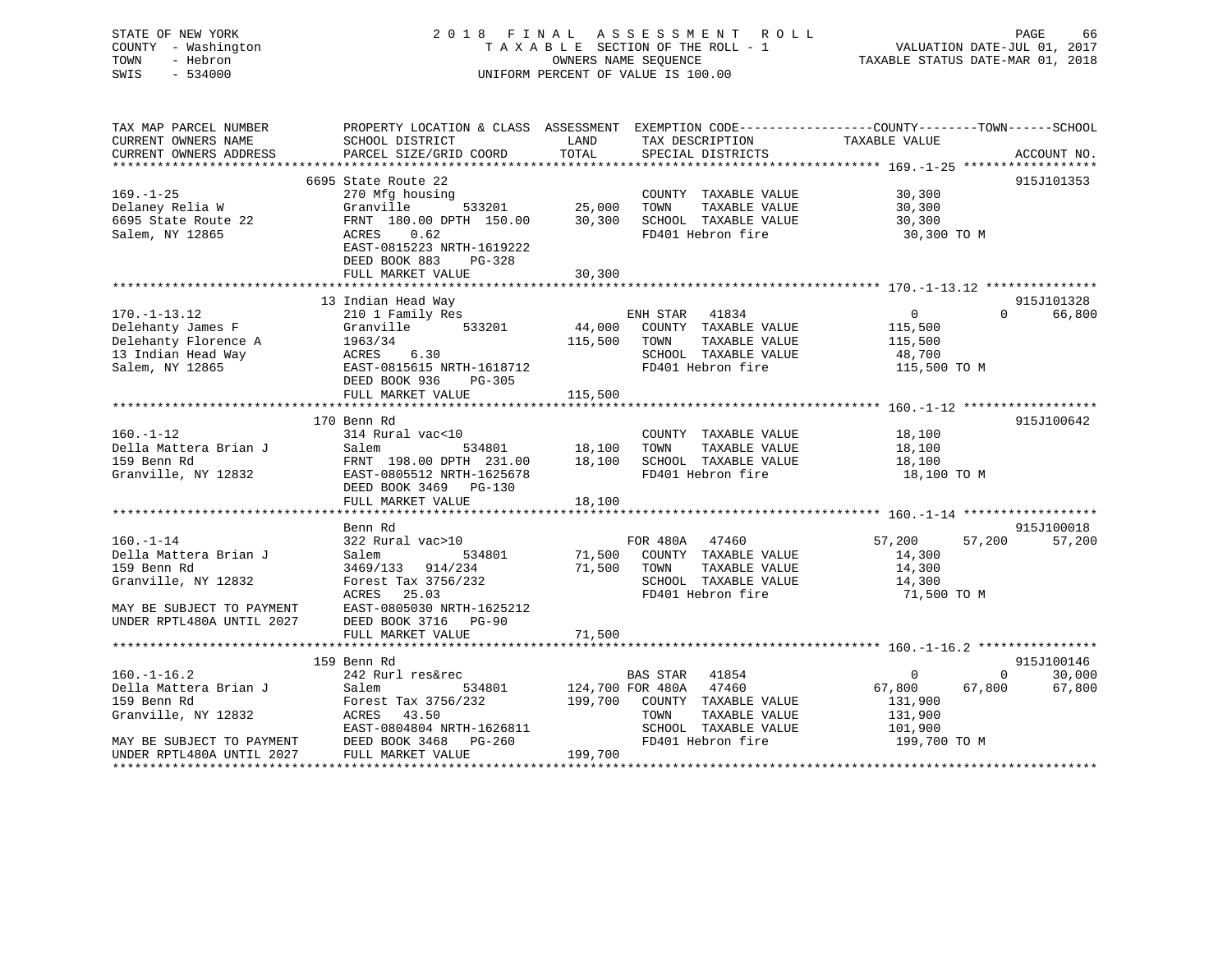## STATE OF NEW YORK 2 0 1 8 F I N A L A S S E S S M E N T R O L L PAGE 67 COUNTY - Washington T A X A B L E SECTION OF THE ROLL - 1 VALUATION DATE-JUL 01, 2017 TOWN - Hebron OWNERS NAME SEQUENCE TAXABLE STATUS DATE-MAR 01, 2018 SWIS - 534000 UNIFORM PERCENT OF VALUE IS 100.00

| TAX MAP PARCEL NUMBER<br>CURRENT OWNERS NAME<br>CURRENT OWNERS ADDRESS | SCHOOL DISTRICT<br>PARCEL SIZE/GRID COORD | PROPERTY LOCATION & CLASS ASSESSMENT EXEMPTION CODE----------------COUNTY-------TOWN------SCHOOL<br>LAND<br>TAX DESCRIPTION<br>TOTAL<br>SPECIAL DISTRICTS | TAXABLE VALUE<br>ACCOUNT NO.            |                                  |
|------------------------------------------------------------------------|-------------------------------------------|-----------------------------------------------------------------------------------------------------------------------------------------------------------|-----------------------------------------|----------------------------------|
|                                                                        |                                           |                                                                                                                                                           |                                         |                                  |
|                                                                        | 172 Benn Rd                               |                                                                                                                                                           | 915J100318                              |                                  |
| $160. - 1 - 13$<br>Della Mattera Frank                                 | 210 1 Family Res<br>Salem                 | VET WAR CT 41121<br>$-534801$ 38,300 AGED-CO<br>41802                                                                                                     | 14,910 14,910<br>21,123<br>$\mathbf{0}$ | $\overline{0}$<br>$\overline{0}$ |
| 172 Benn Rd                                                            | 1.15<br>ACRES                             | 99,400 ENH STAR 41834                                                                                                                                     | $\Omega$<br>66,800<br>$\overline{0}$    |                                  |
| Granville, NY 12832                                                    | EAST-0805563 NRTH-1625448                 | COUNTY TAXABLE VALUE                                                                                                                                      | 63,367                                  |                                  |
|                                                                        | DEED BOOK 2386 PG-140                     | TAXABLE VALUE<br>TOWN                                                                                                                                     | 84,490                                  |                                  |
|                                                                        | FULL MARKET VALUE                         | 99,400 SCHOOL TAXABLE VALUE                                                                                                                               | 32,600                                  |                                  |
|                                                                        |                                           | FD401 Hebron fire                                                                                                                                         | 99,400 TO M                             |                                  |
|                                                                        |                                           |                                                                                                                                                           |                                         |                                  |
|                                                                        | County Route 28                           |                                                                                                                                                           |                                         |                                  |
| $143. - 1 - 3.3$                                                       | 322 Rural vac>10                          | AGRI-D IND 41730                                                                                                                                          | 28,188<br>28,188<br>28,188              |                                  |
| Delor Mary Ellen                                                       | 533201<br>Granville                       | 45,800<br>COUNTY TAXABLE VALUE                                                                                                                            | 17,612                                  |                                  |
| 6 Wayne Ct                                                             | ACRES 21.18                               | 45,800<br>TOWN<br>TAXABLE VALUE                                                                                                                           | 17,612                                  |                                  |
| Oueensbury, NY 12804                                                   | EAST-0813605 NRTH-1646266                 | SCHOOL TAXABLE VALUE                                                                                                                                      | 17,612                                  |                                  |
|                                                                        | DEED BOOK 3828<br>PG-174                  | FD401 Hebron fire                                                                                                                                         | 45,800 TO M                             |                                  |
| MAY BE SUBJECT TO PAYMENT<br>UNDER AGDIST LAW TIL 2025                 | FULL MARKET VALUE                         | 45,800                                                                                                                                                    |                                         |                                  |
|                                                                        |                                           |                                                                                                                                                           |                                         |                                  |
|                                                                        | 308 Scott Hill Rd                         |                                                                                                                                                           |                                         |                                  |
| $158. - 1 - 2.12$                                                      | 210 1 Family Res                          | BAS STAR 41854                                                                                                                                            | $0 \qquad \qquad$<br>30,000<br>$\Omega$ |                                  |
| DeMarsh James R Jr                                                     | 533801<br>Hartford                        | 52,100<br>COUNTY TAXABLE VALUE                                                                                                                            | 193,500                                 |                                  |
| DeMarsh Liana E                                                        | lot 8                                     | 193,500<br>TOWN<br>TAXABLE VALUE                                                                                                                          | 193,500                                 |                                  |
| 308 Scott Hill Rd                                                      | ACRES<br>5.03                             | SCHOOL TAXABLE VALUE                                                                                                                                      | 163,500                                 |                                  |
| Granville, NY 12832                                                    | EAST-0784221 NRTH-1629211                 | CA008 Cons agri dst 8 193,500 TO M                                                                                                                        |                                         |                                  |
|                                                                        | DEED BOOK 3406 PG-182                     | FD401 Hebron fire                                                                                                                                         | 193,500 TO M                            |                                  |
|                                                                        | FULL MARKET VALUE                         | 193,500                                                                                                                                                   |                                         |                                  |
|                                                                        |                                           |                                                                                                                                                           |                                         |                                  |
|                                                                        | 204 Gilchrist Rd                          |                                                                                                                                                           | 915J100340                              |                                  |
| $175. - 1 - 25.2$                                                      | 312 Vac w/imprv                           | COUNTY TAXABLE VALUE                                                                                                                                      | 44,700<br>44.700                        |                                  |
| Demu Cara                                                              | 534801<br>Salem                           | 35,200<br>TAXABLE VALUE<br>TOWN                                                                                                                           | 44,700                                  |                                  |
| Dearstyne Andrew                                                       | 2865/80                                   | 44,700<br>SCHOOL TAXABLE VALUE                                                                                                                            | 44,700                                  |                                  |
| 194 Gilchrist Rd                                                       | ACRES<br>6.60                             | FD401 Hebron fire                                                                                                                                         | 44,700 TO M                             |                                  |
| Arqyle, NY 12809                                                       | EAST-0784965 NRTH-1612779                 |                                                                                                                                                           |                                         |                                  |
|                                                                        | DEED BOOK 2865 PG-80                      |                                                                                                                                                           |                                         |                                  |
|                                                                        | FULL MARKET VALUE                         | 44,700                                                                                                                                                    |                                         |                                  |
|                                                                        |                                           |                                                                                                                                                           |                                         |                                  |
|                                                                        | Barkley Ln                                |                                                                                                                                                           | 915J101164                              |                                  |
| $183.2 - 1 - 31$                                                       | 314 Rural vac<10 - WTRFNT                 | COUNTY TAXABLE VALUE                                                                                                                                      | 21,800                                  |                                  |
| Demu Cara                                                              | Salem<br>534801                           | 21,800<br>TAXABLE VALUE<br>TOWN                                                                                                                           | 21,800                                  |                                  |
| Dearstyne Andrew                                                       | 2.75<br>ACRES                             | 21,800<br>SCHOOL TAXABLE VALUE                                                                                                                            | 21,800                                  |                                  |
| 194 Gilchrist Rd                                                       | EAST-0786502 NRTH-1605662                 | FD401 Hebron fire                                                                                                                                         | 21,800 TO M                             |                                  |
| Arqyle, NY 12809                                                       | DEED BOOK 2916<br>PG-153                  |                                                                                                                                                           |                                         |                                  |
|                                                                        | FULL MARKET VALUE                         | 21,800                                                                                                                                                    |                                         |                                  |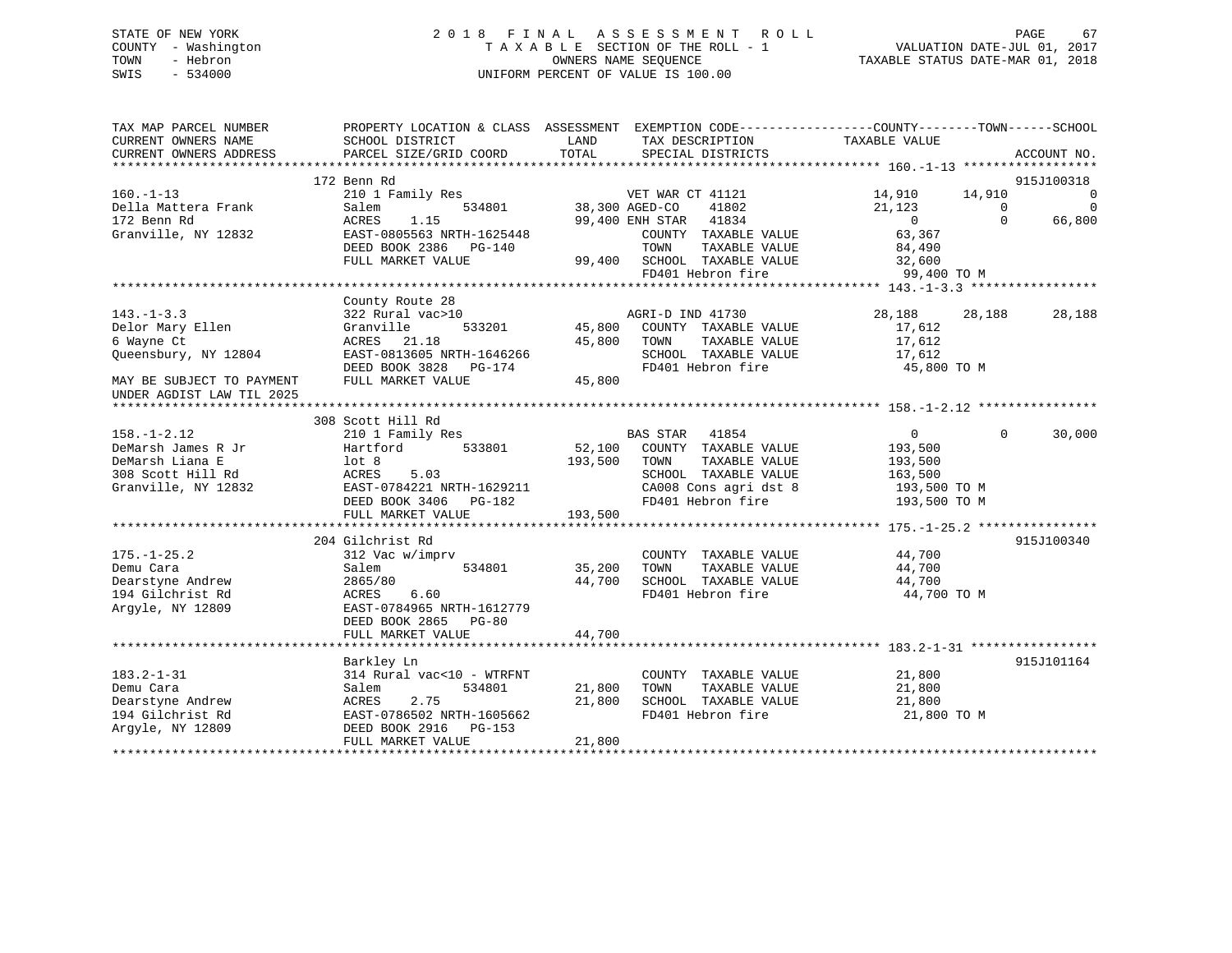## STATE OF NEW YORK 2 0 1 8 F I N A L A S S E S S M E N T R O L L PAGE 68 COUNTY - Washington T A X A B L E SECTION OF THE ROLL - 1 VALUATION DATE-JUL 01, 2017 TOWN - Hebron OWNERS NAME SEQUENCE TAXABLE STATUS DATE-MAR 01, 2018 SWIS - 534000 UNIFORM PERCENT OF VALUE IS 100.00

| TAX MAP PARCEL NUMBER                                  | PROPERTY LOCATION & CLASS ASSESSMENT EXEMPTION CODE---------------COUNTY-------TOWN------SCHOOL |               |                                                 |                            |             |
|--------------------------------------------------------|-------------------------------------------------------------------------------------------------|---------------|-------------------------------------------------|----------------------------|-------------|
| CURRENT OWNERS NAME                                    | SCHOOL DISTRICT                                                                                 |               | LAND TAX DESCRIPTION                            | TAXABLE VALUE              |             |
| CURRENT OWNERS ADDRESS                                 | PARCEL SIZE/GRID COORD                                                                          | TOTAL         | SPECIAL DISTRICTS                               |                            | ACCOUNT NO. |
|                                                        |                                                                                                 |               |                                                 |                            |             |
|                                                        | 16 Piccininni Ln                                                                                |               |                                                 |                            | 915J100382  |
| $152. - 2 - 33.4$                                      | 312 Vac w/imprv                                                                                 |               | COUNTY TAXABLE VALUE 48,700                     |                            |             |
| Denis Wayne E                                          | Granville                                                                                       | 533201 41,400 | TOWN                                            | TAXABLE VALUE 48,700       |             |
| 28 Colonial Dr                                         | ACRES 12.00                                                                                     | 48,700        | SCHOOL TAXABLE VALUE                            |                            |             |
| Riverhead, NY 11901                                    | EAST-0812297 NRTH-1637063                                                                       |               |                                                 | 48,700 TO M<br>48,700 TO M |             |
|                                                        | DEED BOOK 2622 PG-347                                                                           |               | CAUU8 Cons agri dst 8<br>FD401 Hebron fire      | 48,700 TO M                |             |
|                                                        | FULL MARKET VALUE                                                                               | 48,700        |                                                 |                            |             |
|                                                        |                                                                                                 |               |                                                 |                            |             |
|                                                        | 1996 County Route 31                                                                            |               |                                                 |                            | 915J101517  |
| $153. - 1 - 1.4$                                       | 210 1 Family Res                                                                                |               | COUNTY TAXABLE VALUE                            | 89,000                     |             |
| Dennison Myra                                          | Granville                                                                                       | 533201 38,100 | TOWN<br>TAXABLE VALUE                           | 89,000                     |             |
| 1996 County Route 31                                   | 899/159                                                                                         | 89,000        | SCHOOL TAXABLE VALUE                            | 89,000                     |             |
| Granville, NY 12832                                    | FRNT 265.00 DPTH 400.00                                                                         |               | FD401 Hebron fire                               | 89,000 TO M                |             |
|                                                        | ACRES 1.05                                                                                      |               |                                                 |                            |             |
|                                                        | EAST-0818100 NRTH-1641156                                                                       |               |                                                 |                            |             |
|                                                        | DEED BOOK 552<br>PG-153                                                                         |               |                                                 |                            |             |
|                                                        | FULL MARKET VALUE                                                                               | 89,000        |                                                 |                            |             |
|                                                        |                                                                                                 |               |                                                 |                            |             |
|                                                        | Warnick Rd                                                                                      |               |                                                 |                            |             |
| $167. - 1 - 50.3$                                      | 312 Vac w/imprv                                                                                 |               | AG DIST 41720                                   | 166,355 166,355            | 166,355     |
| Depew David                                            | Hartford 533801                                                                                 |               | 253,100 COUNTY TAXABLE VALUE                    | 100,445                    |             |
| McKernon Clifford E                                    | 460/1099                                                                                        | 266,800       | TOWN<br>TAXABLE VALUE                           | 100,445                    |             |
| 10 Wicks Ln                                            | ACRES 137.94                                                                                    |               | SCHOOL TAXABLE VALUE<br>CA006 Cons agri dst 6   | 100,445                    |             |
| Arygle, NY 12809                                       | EAST-0785405 NRTH-1619459<br>DEED BOOK 2363 PG-286                                              |               | 166,355 EX                                      | 100,445 TO M               |             |
|                                                        | FULL MARKET VALUE                                                                               |               | 45 ددد,166 166–168<br>266,800 FD401 Hebron fire | 266,800 TO M               |             |
| MAY BE SUBJECT TO PAYMENT<br>UNDER AGDIST LAW TIL 2022 |                                                                                                 |               |                                                 |                            |             |
|                                                        |                                                                                                 |               |                                                 |                            |             |
|                                                        | Callaway Rd                                                                                     |               |                                                 |                            | 915J100421  |
| $167. - 1 - 50.1$                                      | 105 Vac farmland                                                                                |               | AG DIST 41720                                   | 87,251<br>87,251           | 87,251      |
| Depew David J                                          | 533801<br>Hartford                                                                              |               | 99,100 COUNTY TAXABLE VALUE                     | 11,849                     |             |
| McKernon Clifford E                                    | ACRES 29.30                                                                                     | 99,100 TOWN   | TAXABLE VALUE                                   | 11,849                     |             |
| c/o Chris McKernon                                     | EAST-0787386 NRTH-1619444                                                                       |               | SCHOOL TAXABLE VALUE                            | 11,849                     |             |
| 10 Wicks Ln                                            | DEED BOOK 2961 PG-281                                                                           |               | CA006 Cons agri dst 6                           | 11,849 TO M                |             |
| Arqyle, NY 12809                                       | FULL MARKET VALUE                                                                               | 99,100        | 87,251 EX                                       |                            |             |
|                                                        |                                                                                                 |               | FD401 Hebron fire                               | 99,100 TO M                |             |
| MAY BE SUBJECT TO PAYMENT                              |                                                                                                 |               |                                                 |                            |             |
| UNDER AGDIST LAW TIL 2022                              |                                                                                                 |               |                                                 |                            |             |
|                                                        |                                                                                                 |               |                                                 |                            |             |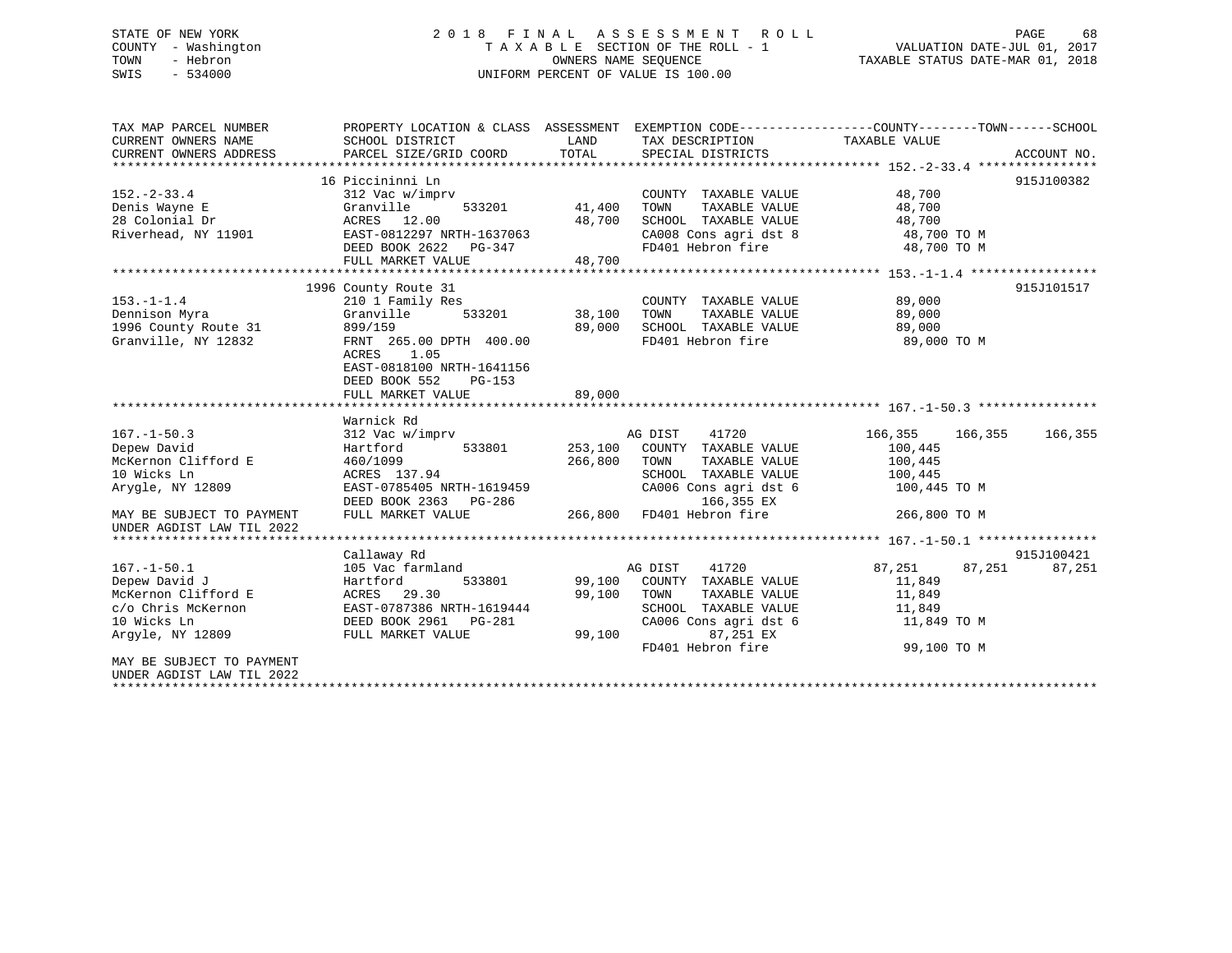## STATE OF NEW YORK 2 0 1 8 F I N A L A S S E S S M E N T R O L L PAGE 69 COUNTY - Washington T A X A B L E SECTION OF THE ROLL - 1 VALUATION DATE-JUL 01, 2017 TOWN - Hebron OWNERS NAME SEQUENCE TAXABLE STATUS DATE-MAR 01, 2018 SWIS - 534000 UNIFORM PERCENT OF VALUE IS 100.00

| TAX MAP PARCEL NUMBER<br>CURRENT OWNERS NAME<br>CURRENT OWNERS ADDRESS | PROPERTY LOCATION & CLASS ASSESSMENT EXEMPTION CODE---------------COUNTY-------TOWN-----SCHOOL<br>SCHOOL DISTRICT<br>PARCEL SIZE/GRID COORD | LAND<br>TOTAL | TAX DESCRIPTION<br>SPECIAL DISTRICTS | TAXABLE VALUE        | ACCOUNT NO. |
|------------------------------------------------------------------------|---------------------------------------------------------------------------------------------------------------------------------------------|---------------|--------------------------------------|----------------------|-------------|
|                                                                        | Callaway Rd/w Off                                                                                                                           |               |                                      |                      | 915J100422  |
| $167. - 1 - 50.2$                                                      | 105 Vac farmland                                                                                                                            |               | AG DIST<br>41720                     | 29,286<br>29,286     | 29,286      |
| Depew David J                                                          | 534801<br>Salem                                                                                                                             | 60,700        | COUNTY TAXABLE VALUE                 | 31,414               |             |
| McKernon Clifford E                                                    | ACRES<br>80.90                                                                                                                              | 60,700        | TOWN<br>TAXABLE VALUE                | 31,414               |             |
| c/o Chris McKernon                                                     | EAST-0785363 NRTH-1617799                                                                                                                   |               | SCHOOL TAXABLE VALUE                 | 31,414               |             |
| 10 Wicks Ln                                                            | DEED BOOK 2961 PG-281                                                                                                                       |               | CA006 Cons agri dst 6                | 31,414 TO M          |             |
| Argyle, NY 12809                                                       | FULL MARKET VALUE                                                                                                                           | 60,700        | 29,286 EX                            |                      |             |
|                                                                        |                                                                                                                                             |               | FD401 Hebron fire                    | 60,700 TO M          |             |
| MAY BE SUBJECT TO PAYMENT                                              |                                                                                                                                             |               |                                      |                      |             |
| UNDER AGDIST LAW TIL 2022                                              |                                                                                                                                             |               |                                      |                      |             |
|                                                                        |                                                                                                                                             |               |                                      |                      |             |
|                                                                        | 2375 County Route 31                                                                                                                        |               |                                      |                      | 915J100485  |
| $144. - 1 - 16$                                                        | 210 1 Family Res - WTRFNT                                                                                                                   |               | COUNTY TAXABLE VALUE                 | 71,000               |             |
| DeRusha Timothy J                                                      | 533201<br>Granville                                                                                                                         | 25,600        | TAXABLE VALUE<br>TOWN                | 71,000               |             |
| 382 Pleasant Valley Rd                                                 | FRNT 116.00 DPTH 91.00                                                                                                                      | 71,000        | SCHOOL TAXABLE VALUE                 | 71,000               |             |
| Argyle, NY 12809                                                       | EAST-0823349 NRTH-1648664                                                                                                                   |               | FD401 Hebron fire                    | 71,000 TO M          |             |
|                                                                        | DEED BOOK 3508 PG-296                                                                                                                       |               |                                      |                      |             |
|                                                                        | FULL MARKET VALUE                                                                                                                           | 71,000        |                                      |                      |             |
|                                                                        |                                                                                                                                             |               |                                      |                      |             |
|                                                                        | 1164 Smith Rd                                                                                                                               |               |                                      |                      | 915J101582  |
| $153. - 1 - 1.5$                                                       | 240 Rural res                                                                                                                               |               | <b>BAS STAR</b><br>41854             | $\Omega$<br>$\Omega$ | 30,000      |
| Derway Christopher M                                                   | Granville<br>533201                                                                                                                         | 75,100        | COUNTY TAXABLE VALUE                 | 188,600              |             |
| Almy-Derway Rebecca L                                                  | ACRES 16.57 BANK<br>999                                                                                                                     | 188,600       | TOWN<br>TAXABLE VALUE                | 188,600              |             |
| 1164 Smith Rd                                                          | EAST-0816719 NRTH-1638823                                                                                                                   |               | SCHOOL TAXABLE VALUE                 | 158,600              |             |
| PO Box 277                                                             | DEED BOOK 915<br>$PG-15$                                                                                                                    |               | FD401 Hebron fire                    | 188,600 TO M         |             |
| Granville, NY 12832                                                    | FULL MARKET VALUE                                                                                                                           | 188,600       |                                      |                      |             |
|                                                                        |                                                                                                                                             |               |                                      |                      |             |
|                                                                        | 7344 State Route 22                                                                                                                         |               |                                      |                      |             |
| $153. - 1 - 10.4$                                                      | 210 1 Family Res                                                                                                                            |               | COUNTY TAXABLE VALUE                 | 168,200              |             |
| Descul John                                                            | 533201<br>Granville                                                                                                                         | 47,300        | TAXABLE VALUE<br>TOWN                | 168,200              |             |
| 7344 State Route 22                                                    | 4.00<br>ACRES                                                                                                                               | 168,200       | SCHOOL TAXABLE VALUE                 | 168,200              |             |
| Granville, NY 12832                                                    | EAST-0819650 NRTH-1634650                                                                                                                   |               | CA008 Cons agri dst 8                | 168,200 TO M         |             |
|                                                                        | DEED BOOK 3122 PG-139                                                                                                                       |               | FD401 Hebron fire                    | 168,200 TO M         |             |
|                                                                        | FULL MARKET VALUE                                                                                                                           | 168,200       |                                      |                      |             |
|                                                                        |                                                                                                                                             |               |                                      |                      |             |
|                                                                        | 6249 State Route 22                                                                                                                         |               |                                      |                      | 915J101549  |
| $185. - 1 - 31$                                                        | 314 Rural vac<10                                                                                                                            |               | COUNTY TAXABLE VALUE                 | 23,600               |             |
| Devaney Living Trust Kevin & S Salem                                   | 534801                                                                                                                                      | 23,600        | TAXABLE VALUE<br>TOWN                | 23,600               |             |
| 7 Woodland Dr                                                          | 6.04<br>ACRES                                                                                                                               | 23,600        | SCHOOL TAXABLE VALUE                 | 23,600               |             |
| Wallingford, CT 06492                                                  | EAST-0815462 NRTH-1608480                                                                                                                   |               | FD401 Hebron fire                    | 23,600 TO M          |             |
|                                                                        | DEED BOOK 3590<br>PG-321                                                                                                                    |               |                                      |                      |             |
|                                                                        | FULL MARKET VALUE                                                                                                                           | 23,600        |                                      |                      |             |
|                                                                        |                                                                                                                                             |               |                                      |                      |             |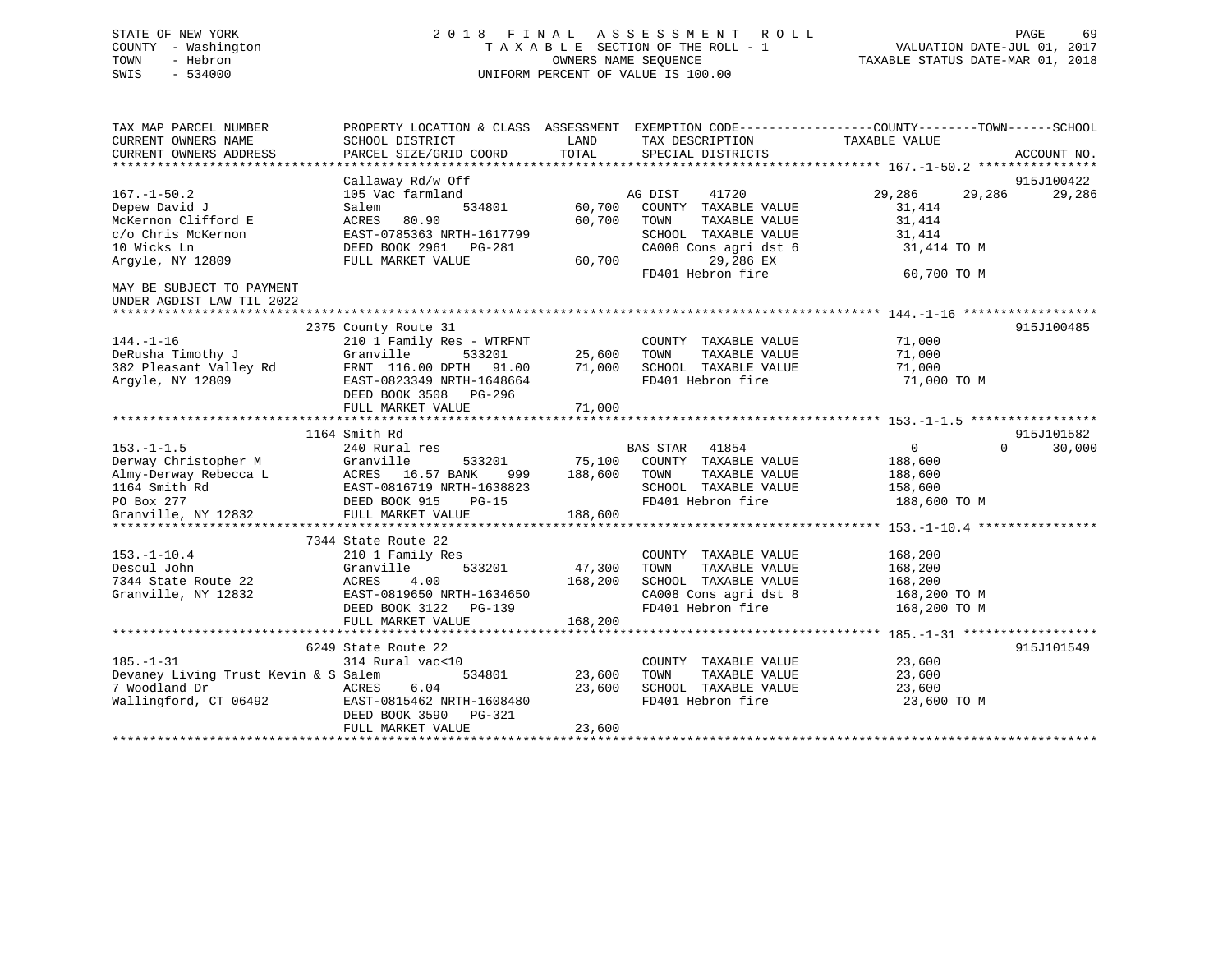## STATE OF NEW YORK 2 0 1 8 F I N A L A S S E S S M E N T R O L L PAGE 70 COUNTY - Washington T A X A B L E SECTION OF THE ROLL - 1 VALUATION DATE-JUL 01, 2017 TOWN - Hebron OWNERS NAME SEQUENCE TAXABLE STATUS DATE-MAR 01, 2018 SWIS - 534000 UNIFORM PERCENT OF VALUE IS 100.00

| SCHOOL DISTRICT<br>PARCEL SIZE/GRID COORD                                                                                                                              | LAND<br>TOTAL                                        | SPECIAL DISTRICTS                                                                          |                                                                                                                          | ACCOUNT NO.                                                                                                                                                                                    |
|------------------------------------------------------------------------------------------------------------------------------------------------------------------------|------------------------------------------------------|--------------------------------------------------------------------------------------------|--------------------------------------------------------------------------------------------------------------------------|------------------------------------------------------------------------------------------------------------------------------------------------------------------------------------------------|
| 75 Koster Way<br>314 Rural vac<10<br>Salem<br>534801<br>Lot 11 With R.o.w.<br>5.00<br>ACRES<br>EAST-0814798 NRTH-1608403<br>DEED BOOK 2652 PG-318<br>FULL MARKET VALUE | 3,800<br>3,800<br>3,800                              | COUNTY TAXABLE VALUE<br>TOWN<br>TAXABLE VALUE<br>SCHOOL TAXABLE VALUE<br>FD401 Hebron fire | 3,800<br>3,800<br>3,800<br>3,800 TO M                                                                                    | 915J101491                                                                                                                                                                                     |
| 234 Little Burch Hill Rd                                                                                                                                               |                                                      |                                                                                            |                                                                                                                          | 915J101031                                                                                                                                                                                     |
| 210 1 Family Res<br>533201<br>Granville<br>1.80 BANK<br>ACRES<br>999<br>EAST-0800107 NRTH-1634650<br>Granville, NY 12832<br>DEED BOOK 2591 PG-298<br>FULL MARKET VALUE | 127,500<br>127,500                                   | TOWN<br>TAXABLE VALUE<br>SCHOOL TAXABLE VALUE<br>FD401 Hebron fire                         | $\overline{0}$<br>127,500<br>127,500<br>97,500<br>127,500 TO M                                                           | 30,000<br>$\Omega$                                                                                                                                                                             |
|                                                                                                                                                                        |                                                      |                                                                                            |                                                                                                                          | 915J101175                                                                                                                                                                                     |
| 210 1 Family Res - WTRFNT<br>534801<br>Salem<br>1.43<br>ACRES<br>EAST-0786344 NRTH-1606136<br>DEED BOOK 660<br>PG-195<br>FULL MARKET VALUE                             |                                                      | TOWN<br>TAXABLE VALUE                                                                      | 33,000<br>18,000<br>$\overline{0}$<br>221,500<br>236,500<br>254,500 TO M                                                 | $\Omega$<br>66,800<br>$\Omega$                                                                                                                                                                 |
| 7126 State Route 22                                                                                                                                                    |                                                      |                                                                                            |                                                                                                                          | 915J100189                                                                                                                                                                                     |
| 240 Rural res<br>Granville<br>533201<br>Hl&b<br>ACRES 22.20<br>EAST-0818617 NRTH-1629229<br>DEED BOOK 435<br>$PG-74$                                                   | 67,800<br>126,000                                    | COUNTY TAXABLE VALUE<br>TOWN<br>TAXABLE VALUE<br>SCHOOL TAXABLE VALUE<br>FD401 Hebron fire | 126,000<br>126,000<br>126,000<br>126,000 ТО М                                                                            |                                                                                                                                                                                                |
|                                                                                                                                                                        |                                                      |                                                                                            |                                                                                                                          |                                                                                                                                                                                                |
| 322 Rural vac>10<br>533201<br>Granville<br>ACRES 78.43<br>EAST-0821102 NRTH-1631665<br>DEED BOOK 2140 PG-299<br>FULL MARKET VALUE                                      | 118,000<br>118,000<br>118,000                        | COUNTY TAXABLE VALUE<br>TOWN<br>TAXABLE VALUE<br>SCHOOL TAXABLE VALUE<br>FD401 Hebron fire | 118,000<br>118,000<br>118,000<br>118,000 TO M                                                                            | 915J101585                                                                                                                                                                                     |
|                                                                                                                                                                        | 87 Barkley Ln<br>FULL MARKET VALUE<br>State Route 22 | 126,000                                                                                    | BAS STAR 41854<br>VET WAR CT 41121<br>76,600 ENH STAR 41834<br>254,500 COUNTY TAXABLE VALUE<br>254,500 FD401 Hebron fire | PROPERTY LOCATION & CLASS ASSESSMENT EXEMPTION CODE---------------COUNTY-------TOWN-----SCHOOL<br>TAX DESCRIPTION TAXABLE VALUE<br>39,600 COUNTY TAXABLE VALUE<br>SCHOOL TAXABLE VALUE 187,700 |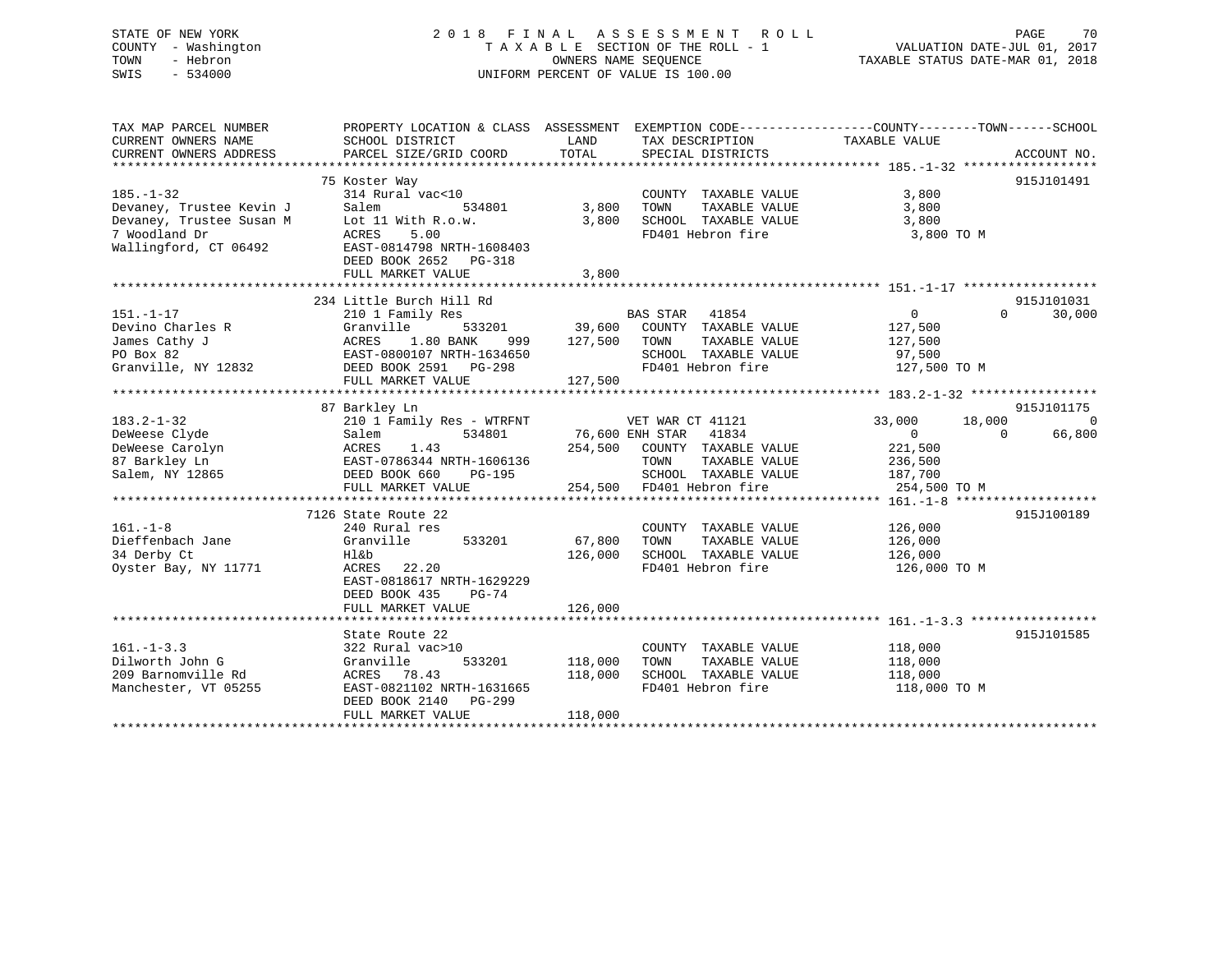## STATE OF NEW YORK 2 0 1 8 F I N A L A S S E S S M E N T R O L L PAGE 71 COUNTY - Washington T A X A B L E SECTION OF THE ROLL - 1 VALUATION DATE-JUL 01, 2017 TOWN - Hebron OWNERS NAME SEQUENCE TAXABLE STATUS DATE-MAR 01, 2018 SWIS - 534000 UNIFORM PERCENT OF VALUE IS 100.00

| TAX MAP PARCEL NUMBER                                                                                                                                                                          | PROPERTY LOCATION & CLASS ASSESSMENT EXEMPTION CODE---------------COUNTY-------TOWN-----SCHOOL | LAND             |                                                                                                                                                                                   |                        |                    |
|------------------------------------------------------------------------------------------------------------------------------------------------------------------------------------------------|------------------------------------------------------------------------------------------------|------------------|-----------------------------------------------------------------------------------------------------------------------------------------------------------------------------------|------------------------|--------------------|
| CURRENT OWNERS NAME                                                                                                                                                                            | SCHOOL DISTRICT<br>PARCEL SIZE/GRID COORD                                                      | TOTAL            | TAX DESCRIPTION                                                                                                                                                                   | TAXABLE VALUE          |                    |
| CURRENT OWNERS ADDRESS                                                                                                                                                                         |                                                                                                |                  | SPECIAL DISTRICTS                                                                                                                                                                 |                        | ACCOUNT NO.        |
|                                                                                                                                                                                                | Pine Hill Rd                                                                                   |                  |                                                                                                                                                                                   |                        | 915J101420         |
| $169. - 1 - 26.7$                                                                                                                                                                              | 322 Rural vac>10                                                                               |                  |                                                                                                                                                                                   |                        |                    |
| Discepolo Karen                                                                                                                                                                                | 533201<br>Granville                                                                            | 32,200           | COUNTY TAXABLE VALUE 32,200<br>TOWN TAXABLE VALUE 32,200<br>TOWN<br>TAXABLE VALUE                                                                                                 | 32,200                 |                    |
|                                                                                                                                                                                                |                                                                                                | 32,200           | SCHOOL TAXABLE VALUE                                                                                                                                                              | 32,200                 |                    |
|                                                                                                                                                                                                |                                                                                                |                  | FD401 Hebron fire                                                                                                                                                                 | 32,200 TO M            |                    |
|                                                                                                                                                                                                |                                                                                                |                  |                                                                                                                                                                                   |                        |                    |
|                                                                                                                                                                                                |                                                                                                |                  |                                                                                                                                                                                   |                        |                    |
| D'Onofrio Anthony Etal (1.82)<br>511 Pine Tree Dr (1.82)<br>62 EAST-0813690 NRTH-1620316<br>62 Orange, CT 06477 (1.82)<br>732 FULL MARKET VALUE                                                |                                                                                                |                  |                                                                                                                                                                                   |                        |                    |
|                                                                                                                                                                                                |                                                                                                |                  |                                                                                                                                                                                   |                        | 915J101276         |
|                                                                                                                                                                                                | 47 Indian Head Way                                                                             |                  |                                                                                                                                                                                   | $\overline{0}$         |                    |
| $170. - 1 - 13.10$<br>170.-1-13.10<br>Dittmeier David J<br>Dittmeier Linda B<br>ACRES 5.01 BANK 999<br>47 Indian Head Way EAST-0815914 NRTH-1618850<br>Salem, NY 12865<br>DEED BOOK 915 PG-291 | 210 1 Family Res                                                                               |                  | $\begin{tabular}{lllllllllll} \texttt{533201} & \texttt{BAS STAR} & \texttt{41854} \\ \texttt{533201} & \texttt{42,000} & \texttt{COUNTY} & \texttt{TAXABLE VALUE} \end{tabular}$ | 113,500                | 30,000<br>$\Omega$ |
|                                                                                                                                                                                                |                                                                                                |                  |                                                                                                                                                                                   |                        |                    |
|                                                                                                                                                                                                |                                                                                                | 999 113,500 TOWN |                                                                                                                                                                                   | TAXABLE VALUE 113,500  |                    |
|                                                                                                                                                                                                |                                                                                                |                  | -<br>SCHOOL TAXABLE VALUE<br>FD401 Hebron fire                                                                                                                                    | 83,500<br>113,500 TO M |                    |
|                                                                                                                                                                                                |                                                                                                |                  | FD401 Hebron fire                                                                                                                                                                 |                        |                    |
|                                                                                                                                                                                                | FULL MARKET VALUE                                                                              | 113,500          |                                                                                                                                                                                   |                        |                    |
|                                                                                                                                                                                                |                                                                                                |                  |                                                                                                                                                                                   |                        |                    |
|                                                                                                                                                                                                | 12 Clark Way                                                                                   |                  |                                                                                                                                                                                   |                        |                    |
| $169. - 1 - 18.26$                                                                                                                                                                             | 210 1 Family Res                                                                               |                  | COUNTY TAXABLE VALUE                                                                                                                                                              | $\frac{56}{56}$ , 200  |                    |
| DML Corp                                                                                                                                                                                       | $533201$ 15,300 TOWN<br>Granville                                                              |                  | TAXABLE VALUE                                                                                                                                                                     |                        |                    |
| 951 Nichols Hill Rd                                                                                                                                                                            | FRNT 140.00 DPTH 209.00 56,200 SCHOOL TAXABLE VALUE                                            |                  |                                                                                                                                                                                   | 56,200                 |                    |
| Dorset, VT 05251                                                                                                                                                                               | ACRES 0.67                                                                                     |                  | FD401 Hebron fire                                                                                                                                                                 | 56,200 TO M            |                    |
|                                                                                                                                                                                                | EAST-0815971 NRTH-1623465                                                                      |                  |                                                                                                                                                                                   |                        |                    |
|                                                                                                                                                                                                | DEED BOOK 915<br>PG-24                                                                         |                  |                                                                                                                                                                                   |                        |                    |
|                                                                                                                                                                                                |                                                                                                |                  |                                                                                                                                                                                   |                        |                    |
|                                                                                                                                                                                                |                                                                                                |                  |                                                                                                                                                                                   |                        |                    |
|                                                                                                                                                                                                | 55 Clark Way<br>AND 210 1 Fami<br>210 1 Fami<br>Granville<br>FRNT 163.1<br>ACRES               |                  |                                                                                                                                                                                   |                        |                    |
| $169. - 1 - 18.32$                                                                                                                                                                             | 210 1 Family Res                                                                               |                  | COUNTY TAXABLE VALUE                                                                                                                                                              | 65,100                 |                    |
| DML Corporation                                                                                                                                                                                |                                                                                                |                  | TAXABLE VALUE                                                                                                                                                                     | 65,100                 |                    |
| 951 Nichols Hill Rd                                                                                                                                                                            | FRNT 163.00 DPTH 147.00                                                                        |                  | 65,100 SCHOOL TAXABLE VALUE                                                                                                                                                       | 65,100                 |                    |
| Dorset, VT 05251                                                                                                                                                                               | 0.55                                                                                           |                  | FD401 Hebron fire                                                                                                                                                                 | 65,100 TO M            |                    |
|                                                                                                                                                                                                | EAST-0815428 NRTH-1623071                                                                      |                  |                                                                                                                                                                                   |                        |                    |
|                                                                                                                                                                                                | DEED BOOK 904<br>PG-276                                                                        |                  |                                                                                                                                                                                   |                        |                    |
|                                                                                                                                                                                                | FULL MARKET VALUE                                                                              | 65,100           |                                                                                                                                                                                   |                        |                    |
|                                                                                                                                                                                                |                                                                                                |                  |                                                                                                                                                                                   |                        |                    |
|                                                                                                                                                                                                | 56 Koster Way                                                                                  |                  |                                                                                                                                                                                   |                        | 915J101764         |
| $185. - 1 - 26$                                                                                                                                                                                | 210 1 Family Res                                                                               |                  | COUNTY TAXABLE VALUE 65,000                                                                                                                                                       |                        |                    |
| Dolloff Ronald<br>PO Box 213                                                                                                                                                                   | 534801<br>Salem                                                                                |                  |                                                                                                                                                                                   | 65,000                 |                    |
| PO Box 213                                                                                                                                                                                     | Salem<br>ACRES<br>5.39                                                                         |                  | 22,600    TOWN       TAXABLE  VALUE<br>65,000    SCHOOL   TAXABLE  VALUE                                                                                                          | 65,000                 |                    |
| Salem, NY 12865 EAST-0814733 NRTH-1609525                                                                                                                                                      |                                                                                                |                  | FD401 Hebron fire                                                                                                                                                                 | 65,000 TO M            |                    |
|                                                                                                                                                                                                | DEED BOOK 3069 PG-273                                                                          |                  |                                                                                                                                                                                   |                        |                    |
|                                                                                                                                                                                                | FULL MARKET VALUE                                                                              | 65,000           |                                                                                                                                                                                   |                        |                    |
|                                                                                                                                                                                                |                                                                                                |                  |                                                                                                                                                                                   |                        |                    |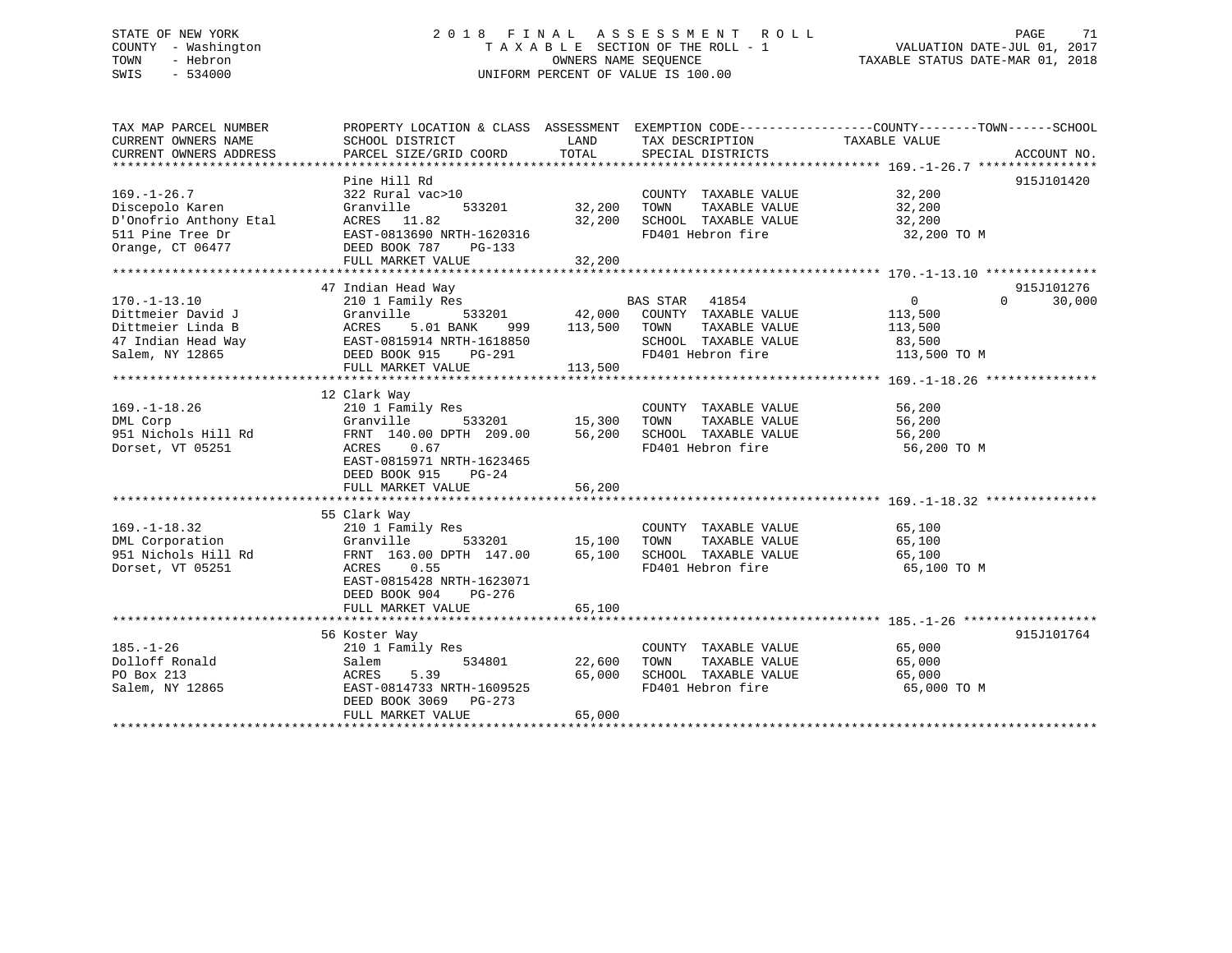## STATE OF NEW YORK 2 0 1 8 F I N A L A S S E S S M E N T R O L L PAGE 72 COUNTY - Washington T A X A B L E SECTION OF THE ROLL - 1 VALUATION DATE-JUL 01, 2017 TOWN - Hebron OWNERS NAME SEQUENCE TAXABLE STATUS DATE-MAR 01, 2018 SWIS - 534000 UNIFORM PERCENT OF VALUE IS 100.00

| TAX MAP PARCEL NUMBER<br>CURRENT OWNERS NAME<br>CURRENT OWNERS ADDRESS | PROPERTY LOCATION & CLASS ASSESSMENT<br>SCHOOL DISTRICT<br>PARCEL SIZE/GRID COORD | LAND<br>TOTAL | TAX DESCRIPTION<br>SPECIAL DISTRICTS  | EXEMPTION CODE-----------------COUNTY-------TOWN------SCHOOL<br>TAXABLE VALUE | ACCOUNT NO.    |
|------------------------------------------------------------------------|-----------------------------------------------------------------------------------|---------------|---------------------------------------|-------------------------------------------------------------------------------|----------------|
|                                                                        |                                                                                   |               |                                       |                                                                               |                |
|                                                                        | 362 Indian Head Way                                                               |               |                                       |                                                                               | 915J101476     |
| $170. - 1 - 13.13$                                                     | 210 1 Family Res                                                                  |               | COUNTY TAXABLE VALUE                  | 101,800                                                                       |                |
| Donaldson LeRoy E                                                      | Granville<br>533201                                                               | 42,400        | TOWN<br>TAXABLE VALUE                 | 101,800                                                                       |                |
| C/O J. Donaldson                                                       | ACRES<br>5.26 BANK<br>999                                                         | 101,800       | SCHOOL TAXABLE VALUE                  | 101,800                                                                       |                |
| 3 Sharon Dr                                                            | EAST-0816735 NRTH-1618417                                                         |               | FD401 Hebron fire                     | 101,800 TO M                                                                  |                |
| Fair Haven, VT 05743                                                   | DEED BOOK 2700 PG-48                                                              |               |                                       |                                                                               |                |
|                                                                        | FULL MARKET VALUE                                                                 | 101,800       |                                       |                                                                               |                |
| *********************************                                      |                                                                                   |               |                                       |                                                                               |                |
|                                                                        | 265 Mcknight Hill Rd                                                              |               |                                       |                                                                               | 915J101318     |
| $168. - 1 - 10.1$                                                      | 210 1 Family Res                                                                  |               | BAS STAR<br>41854                     | $\overline{0}$<br>$\Omega$                                                    | 30,000         |
| Dooley David                                                           | 534801<br>Salem                                                                   | 95,100        | COUNTY TAXABLE VALUE                  | 164,700                                                                       |                |
| 265 Mcknight Hill Rd                                                   | 884/215                                                                           | 164,700       | TAXABLE VALUE<br>TOWN                 | 164,700                                                                       |                |
| Salem, NY 12865                                                        | ACRES 27.03                                                                       |               | SCHOOL TAXABLE VALUE                  | 134,700                                                                       |                |
|                                                                        | EAST-0800961 NRTH-1618132                                                         |               | FD401 Hebron fire                     | 164,700 TO M                                                                  |                |
|                                                                        | DEED BOOK 616<br>PG-110                                                           |               |                                       |                                                                               |                |
|                                                                        | FULL MARKET VALUE                                                                 | 164,700       |                                       |                                                                               |                |
|                                                                        |                                                                                   |               |                                       |                                                                               |                |
|                                                                        | 3167 County Route 30                                                              |               |                                       |                                                                               | 915J100051     |
| $183.16 - 1 - 14$                                                      | 210 1 Family Res                                                                  |               | VET WAR CT 41121                      | 10,680<br>10,680                                                              | $\overline{0}$ |
| Dooley Evelyn LE                                                       | 534801<br>Salem                                                                   |               | 16,000 AGED-TOWN 41803                | 24,208<br>$\Omega$                                                            | $\Omega$       |
| Dooley David                                                           | 36.00 DPTH 169.00<br>FRNT                                                         |               | 71,200 AGE-CO/SCH 41805               | 30,260<br>$\mathbf{0}$                                                        | 35,600         |
| 3167 County Route 30                                                   | ACRES<br>0.14                                                                     |               | ENH STAR 41834                        | $\overline{0}$<br>$\Omega$                                                    | 35,600         |
| Salem, NY 12865                                                        | EAST-0791914 NRTH-1603588                                                         |               | COUNTY TAXABLE VALUE                  | 30,260                                                                        |                |
|                                                                        | DEED BOOK 3786 PG-130                                                             |               | TAXABLE VALUE<br>TOWN                 | 36,312                                                                        |                |
|                                                                        | FULL MARKET VALUE                                                                 | 71,200        | SCHOOL TAXABLE VALUE                  | $\mathbf 0$                                                                   |                |
|                                                                        |                                                                                   |               | CA008 Cons agri dst 8                 | 71,200 TO M                                                                   |                |
|                                                                        |                                                                                   |               | FD401 Hebron fire                     | 71,200 TO M                                                                   |                |
|                                                                        |                                                                                   |               | LD401 West hebron light               | 71,200 TO M                                                                   |                |
|                                                                        |                                                                                   |               |                                       |                                                                               |                |
|                                                                        | 4097 County Route 30                                                              |               |                                       |                                                                               | 915J101596     |
| $167. - 1 - 37.2$                                                      | 240 Rural res                                                                     |               | BAS STAR 41854                        | $\Omega$<br>$\Omega$                                                          | 30,000         |
| Dorrer Daniel J                                                        | Hartford<br>533801                                                                | 72,500        | COUNTY TAXABLE VALUE                  | 246,500                                                                       |                |
| Dorrer Jane D                                                          | Lot 1                                                                             | 246,500       | TOWN<br>TAXABLE VALUE                 | 246,500                                                                       |                |
| 4097 County Route 30                                                   | ACRES 15.24                                                                       |               | SCHOOL TAXABLE VALUE                  | 216,500                                                                       |                |
| Salem, NY 12865                                                        | EAST-0786862 NRTH-1623507                                                         |               | FD401 Hebron fire                     | 246,500 TO M                                                                  |                |
|                                                                        | DEED BOOK 585<br>PG-125                                                           |               |                                       |                                                                               |                |
|                                                                        | FULL MARKET VALUE                                                                 | 246,500       |                                       |                                                                               |                |
|                                                                        |                                                                                   |               |                                       |                                                                               |                |
| $161. - 2 - 9.3$                                                       | Higgins Rd                                                                        |               |                                       |                                                                               |                |
|                                                                        | 314 Rural vac<10<br>Granville<br>533201                                           |               | COUNTY TAXABLE VALUE<br>TOWN          | 22,800                                                                        |                |
| Drago Philip<br>6971 State Route 22                                    |                                                                                   | 22,800        | TAXABLE VALUE<br>SCHOOL TAXABLE VALUE | 22,800                                                                        |                |
| Granville, NY 12832                                                    | lot <sub>6</sub><br>ACRES<br>5.52                                                 | 22,800        | FD401 Hebron fire                     | 22,800<br>22,800 TO M                                                         |                |
|                                                                        | EAST-0818528 NRTH-1625218                                                         |               |                                       |                                                                               |                |
|                                                                        | DEED BOOK 684<br>PG-254                                                           |               |                                       |                                                                               |                |
|                                                                        | FULL MARKET VALUE                                                                 | 22,800        |                                       |                                                                               |                |
|                                                                        | ***********************                                                           |               |                                       |                                                                               |                |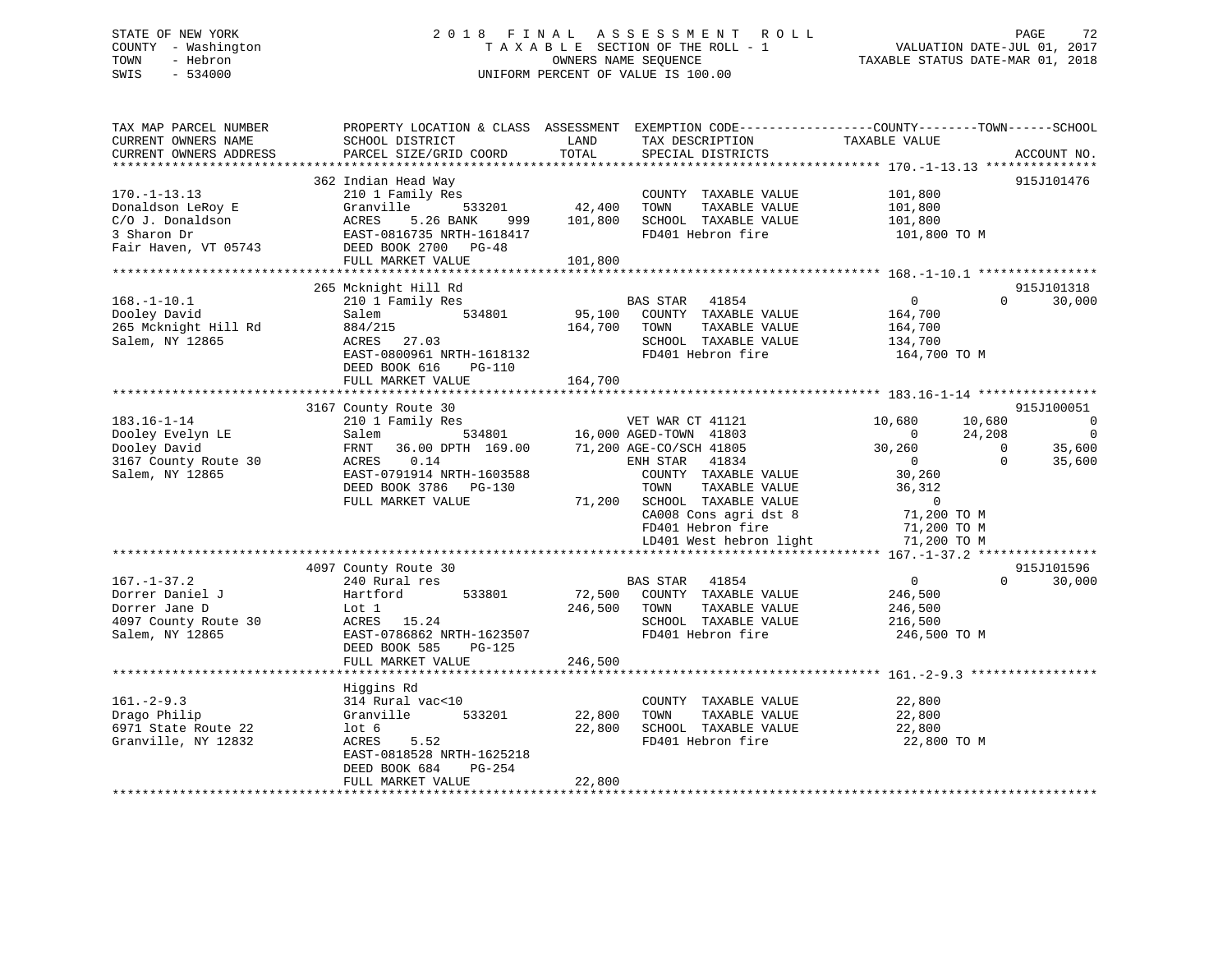## STATE OF NEW YORK 2 0 1 8 F I N A L A S S E S S M E N T R O L L PAGE 73 COUNTY - Washington T A X A B L E SECTION OF THE ROLL - 1 VALUATION DATE-JUL 01, 2017 TOWN - Hebron OWNERS NAME SEQUENCE TAXABLE STATUS DATE-MAR 01, 2018 SWIS - 534000 UNIFORM PERCENT OF VALUE IS 100.00

| TOTAL<br>CURRENT OWNERS ADDRESS<br>PARCEL SIZE/GRID COORD<br>SPECIAL DISTRICTS<br>ACCOUNT NO.<br>**********************<br>6972 State Route 22<br>74 PCT OF VALUE USED FOR EXEMPTION PURPOSES<br>915J100195<br>$161. - 2 - 9$<br>38,480<br>$\overline{0}$<br>241 Rural res&ag<br>VET COM CT 41131<br>30,000<br>Drago Philip J LE<br>533201<br>126,000 AGRI-D IND 41730<br>37,262<br>37,262<br>37,262<br>Granville<br>Wheeler Jacqueline M<br>ag commit 705/294<br>208,000 AGED-CO<br>41802<br>57,720<br>$\mathbf 0$<br>0<br>$\mathbf 0$<br>6971 State Route 22<br>ACRES<br>68.78<br>AGED-TOWN 41803<br>43,372<br>$\Omega$<br>Granville, NY 12832<br>EAST-0817197 NRTH-1625473<br>AGED-SCH<br>41804<br>$\mathbf{0}$<br>$\mathbf 0$<br>69,264<br>DEED BOOK 852<br>ENH STAR<br>41834<br>$\overline{0}$<br>$\Omega$<br>66,800<br>PG-131<br>208,000<br>74,538<br>MAY BE SUBJECT TO PAYMENT<br>FULL MARKET VALUE<br>COUNTY TAXABLE VALUE<br>UNDER AGDIST LAW TIL 2025<br>TOWN<br>TAXABLE VALUE<br>97,366<br>SCHOOL TAXABLE VALUE<br>34,674<br>FD401 Hebron fire<br>208,000 TO M<br>362 Higgins Rd<br>$170. - 1 - 13.77$<br>270 Mfg housing<br>VETWAR CTS 41120<br>16,065<br>16,065<br>76,800<br>534801<br>Drinkwine Kenneth R<br>Salem<br>COUNTY TAXABLE VALUE<br>91,035<br>Drinkwine Amanda J<br>107,100<br>TAXABLE VALUE<br>Lot 5D<br>TOWN<br>91,035<br>362 Higgins Rd<br>SCHOOL TAXABLE VALUE<br>ACRES<br>29.46<br>107,100<br>Granville, NY 12832<br>CA008 Cons agri dst 8<br>EAST-0819751 NRTH-1619447<br>107,100 TO M<br>DEED BOOK 3562<br>FD401 Hebron fire<br>107,100 TO M<br>$PG-20$<br>107,100<br>FULL MARKET VALUE<br>***********************<br>915J100302<br>1352 County Route 31<br>$152. - 1 - 20$<br><b>BAS STAR</b><br>$\overline{0}$<br>210 1 Family Res<br>41854<br>$\Omega$<br>30,000<br>533201<br>Dube Patti A<br>Granville<br>49,200<br>COUNTY TAXABLE VALUE<br>83,600<br>83,600<br>TAXABLE VALUE<br>1352 County Route 31<br>ACRES<br>4.40 BANK<br>TOWN<br>83,600<br>11A<br>Granville, NY 12832<br>EAST-0805824 NRTH-1635785<br>SCHOOL TAXABLE VALUE<br>53,600<br>CA008 Cons agri dst 8<br>DEED BOOK 3279<br>PG-133<br>83,600 TO M<br>FULL MARKET VALUE<br>83,600<br>FD401 Hebron fire<br>83,600 TO M<br>************************<br>**********<br>********** 152.-2-19 *****<br>***********<br>915J100336<br>County Route 31<br>$152. - 2 - 19$<br>2,100<br>314 Rural vac<10<br>COUNTY TAXABLE VALUE |
|----------------------------------------------------------------------------------------------------------------------------------------------------------------------------------------------------------------------------------------------------------------------------------------------------------------------------------------------------------------------------------------------------------------------------------------------------------------------------------------------------------------------------------------------------------------------------------------------------------------------------------------------------------------------------------------------------------------------------------------------------------------------------------------------------------------------------------------------------------------------------------------------------------------------------------------------------------------------------------------------------------------------------------------------------------------------------------------------------------------------------------------------------------------------------------------------------------------------------------------------------------------------------------------------------------------------------------------------------------------------------------------------------------------------------------------------------------------------------------------------------------------------------------------------------------------------------------------------------------------------------------------------------------------------------------------------------------------------------------------------------------------------------------------------------------------------------------------------------------------------------------------------------------------------------------------------------------------------------------------------------------------------------------------------------------------------------------------------------------------------------------------------------------------------------------------------------------------------------------------------------------------------------------------------------------------------------------------------------------------------------------------------------------------------|
|                                                                                                                                                                                                                                                                                                                                                                                                                                                                                                                                                                                                                                                                                                                                                                                                                                                                                                                                                                                                                                                                                                                                                                                                                                                                                                                                                                                                                                                                                                                                                                                                                                                                                                                                                                                                                                                                                                                                                                                                                                                                                                                                                                                                                                                                                                                                                                                                                      |
|                                                                                                                                                                                                                                                                                                                                                                                                                                                                                                                                                                                                                                                                                                                                                                                                                                                                                                                                                                                                                                                                                                                                                                                                                                                                                                                                                                                                                                                                                                                                                                                                                                                                                                                                                                                                                                                                                                                                                                                                                                                                                                                                                                                                                                                                                                                                                                                                                      |
|                                                                                                                                                                                                                                                                                                                                                                                                                                                                                                                                                                                                                                                                                                                                                                                                                                                                                                                                                                                                                                                                                                                                                                                                                                                                                                                                                                                                                                                                                                                                                                                                                                                                                                                                                                                                                                                                                                                                                                                                                                                                                                                                                                                                                                                                                                                                                                                                                      |
|                                                                                                                                                                                                                                                                                                                                                                                                                                                                                                                                                                                                                                                                                                                                                                                                                                                                                                                                                                                                                                                                                                                                                                                                                                                                                                                                                                                                                                                                                                                                                                                                                                                                                                                                                                                                                                                                                                                                                                                                                                                                                                                                                                                                                                                                                                                                                                                                                      |
|                                                                                                                                                                                                                                                                                                                                                                                                                                                                                                                                                                                                                                                                                                                                                                                                                                                                                                                                                                                                                                                                                                                                                                                                                                                                                                                                                                                                                                                                                                                                                                                                                                                                                                                                                                                                                                                                                                                                                                                                                                                                                                                                                                                                                                                                                                                                                                                                                      |
|                                                                                                                                                                                                                                                                                                                                                                                                                                                                                                                                                                                                                                                                                                                                                                                                                                                                                                                                                                                                                                                                                                                                                                                                                                                                                                                                                                                                                                                                                                                                                                                                                                                                                                                                                                                                                                                                                                                                                                                                                                                                                                                                                                                                                                                                                                                                                                                                                      |
|                                                                                                                                                                                                                                                                                                                                                                                                                                                                                                                                                                                                                                                                                                                                                                                                                                                                                                                                                                                                                                                                                                                                                                                                                                                                                                                                                                                                                                                                                                                                                                                                                                                                                                                                                                                                                                                                                                                                                                                                                                                                                                                                                                                                                                                                                                                                                                                                                      |
|                                                                                                                                                                                                                                                                                                                                                                                                                                                                                                                                                                                                                                                                                                                                                                                                                                                                                                                                                                                                                                                                                                                                                                                                                                                                                                                                                                                                                                                                                                                                                                                                                                                                                                                                                                                                                                                                                                                                                                                                                                                                                                                                                                                                                                                                                                                                                                                                                      |
|                                                                                                                                                                                                                                                                                                                                                                                                                                                                                                                                                                                                                                                                                                                                                                                                                                                                                                                                                                                                                                                                                                                                                                                                                                                                                                                                                                                                                                                                                                                                                                                                                                                                                                                                                                                                                                                                                                                                                                                                                                                                                                                                                                                                                                                                                                                                                                                                                      |
|                                                                                                                                                                                                                                                                                                                                                                                                                                                                                                                                                                                                                                                                                                                                                                                                                                                                                                                                                                                                                                                                                                                                                                                                                                                                                                                                                                                                                                                                                                                                                                                                                                                                                                                                                                                                                                                                                                                                                                                                                                                                                                                                                                                                                                                                                                                                                                                                                      |
|                                                                                                                                                                                                                                                                                                                                                                                                                                                                                                                                                                                                                                                                                                                                                                                                                                                                                                                                                                                                                                                                                                                                                                                                                                                                                                                                                                                                                                                                                                                                                                                                                                                                                                                                                                                                                                                                                                                                                                                                                                                                                                                                                                                                                                                                                                                                                                                                                      |
|                                                                                                                                                                                                                                                                                                                                                                                                                                                                                                                                                                                                                                                                                                                                                                                                                                                                                                                                                                                                                                                                                                                                                                                                                                                                                                                                                                                                                                                                                                                                                                                                                                                                                                                                                                                                                                                                                                                                                                                                                                                                                                                                                                                                                                                                                                                                                                                                                      |
|                                                                                                                                                                                                                                                                                                                                                                                                                                                                                                                                                                                                                                                                                                                                                                                                                                                                                                                                                                                                                                                                                                                                                                                                                                                                                                                                                                                                                                                                                                                                                                                                                                                                                                                                                                                                                                                                                                                                                                                                                                                                                                                                                                                                                                                                                                                                                                                                                      |
|                                                                                                                                                                                                                                                                                                                                                                                                                                                                                                                                                                                                                                                                                                                                                                                                                                                                                                                                                                                                                                                                                                                                                                                                                                                                                                                                                                                                                                                                                                                                                                                                                                                                                                                                                                                                                                                                                                                                                                                                                                                                                                                                                                                                                                                                                                                                                                                                                      |
|                                                                                                                                                                                                                                                                                                                                                                                                                                                                                                                                                                                                                                                                                                                                                                                                                                                                                                                                                                                                                                                                                                                                                                                                                                                                                                                                                                                                                                                                                                                                                                                                                                                                                                                                                                                                                                                                                                                                                                                                                                                                                                                                                                                                                                                                                                                                                                                                                      |
|                                                                                                                                                                                                                                                                                                                                                                                                                                                                                                                                                                                                                                                                                                                                                                                                                                                                                                                                                                                                                                                                                                                                                                                                                                                                                                                                                                                                                                                                                                                                                                                                                                                                                                                                                                                                                                                                                                                                                                                                                                                                                                                                                                                                                                                                                                                                                                                                                      |
|                                                                                                                                                                                                                                                                                                                                                                                                                                                                                                                                                                                                                                                                                                                                                                                                                                                                                                                                                                                                                                                                                                                                                                                                                                                                                                                                                                                                                                                                                                                                                                                                                                                                                                                                                                                                                                                                                                                                                                                                                                                                                                                                                                                                                                                                                                                                                                                                                      |
|                                                                                                                                                                                                                                                                                                                                                                                                                                                                                                                                                                                                                                                                                                                                                                                                                                                                                                                                                                                                                                                                                                                                                                                                                                                                                                                                                                                                                                                                                                                                                                                                                                                                                                                                                                                                                                                                                                                                                                                                                                                                                                                                                                                                                                                                                                                                                                                                                      |
|                                                                                                                                                                                                                                                                                                                                                                                                                                                                                                                                                                                                                                                                                                                                                                                                                                                                                                                                                                                                                                                                                                                                                                                                                                                                                                                                                                                                                                                                                                                                                                                                                                                                                                                                                                                                                                                                                                                                                                                                                                                                                                                                                                                                                                                                                                                                                                                                                      |
|                                                                                                                                                                                                                                                                                                                                                                                                                                                                                                                                                                                                                                                                                                                                                                                                                                                                                                                                                                                                                                                                                                                                                                                                                                                                                                                                                                                                                                                                                                                                                                                                                                                                                                                                                                                                                                                                                                                                                                                                                                                                                                                                                                                                                                                                                                                                                                                                                      |
|                                                                                                                                                                                                                                                                                                                                                                                                                                                                                                                                                                                                                                                                                                                                                                                                                                                                                                                                                                                                                                                                                                                                                                                                                                                                                                                                                                                                                                                                                                                                                                                                                                                                                                                                                                                                                                                                                                                                                                                                                                                                                                                                                                                                                                                                                                                                                                                                                      |
|                                                                                                                                                                                                                                                                                                                                                                                                                                                                                                                                                                                                                                                                                                                                                                                                                                                                                                                                                                                                                                                                                                                                                                                                                                                                                                                                                                                                                                                                                                                                                                                                                                                                                                                                                                                                                                                                                                                                                                                                                                                                                                                                                                                                                                                                                                                                                                                                                      |
|                                                                                                                                                                                                                                                                                                                                                                                                                                                                                                                                                                                                                                                                                                                                                                                                                                                                                                                                                                                                                                                                                                                                                                                                                                                                                                                                                                                                                                                                                                                                                                                                                                                                                                                                                                                                                                                                                                                                                                                                                                                                                                                                                                                                                                                                                                                                                                                                                      |
|                                                                                                                                                                                                                                                                                                                                                                                                                                                                                                                                                                                                                                                                                                                                                                                                                                                                                                                                                                                                                                                                                                                                                                                                                                                                                                                                                                                                                                                                                                                                                                                                                                                                                                                                                                                                                                                                                                                                                                                                                                                                                                                                                                                                                                                                                                                                                                                                                      |
|                                                                                                                                                                                                                                                                                                                                                                                                                                                                                                                                                                                                                                                                                                                                                                                                                                                                                                                                                                                                                                                                                                                                                                                                                                                                                                                                                                                                                                                                                                                                                                                                                                                                                                                                                                                                                                                                                                                                                                                                                                                                                                                                                                                                                                                                                                                                                                                                                      |
|                                                                                                                                                                                                                                                                                                                                                                                                                                                                                                                                                                                                                                                                                                                                                                                                                                                                                                                                                                                                                                                                                                                                                                                                                                                                                                                                                                                                                                                                                                                                                                                                                                                                                                                                                                                                                                                                                                                                                                                                                                                                                                                                                                                                                                                                                                                                                                                                                      |
|                                                                                                                                                                                                                                                                                                                                                                                                                                                                                                                                                                                                                                                                                                                                                                                                                                                                                                                                                                                                                                                                                                                                                                                                                                                                                                                                                                                                                                                                                                                                                                                                                                                                                                                                                                                                                                                                                                                                                                                                                                                                                                                                                                                                                                                                                                                                                                                                                      |
|                                                                                                                                                                                                                                                                                                                                                                                                                                                                                                                                                                                                                                                                                                                                                                                                                                                                                                                                                                                                                                                                                                                                                                                                                                                                                                                                                                                                                                                                                                                                                                                                                                                                                                                                                                                                                                                                                                                                                                                                                                                                                                                                                                                                                                                                                                                                                                                                                      |
|                                                                                                                                                                                                                                                                                                                                                                                                                                                                                                                                                                                                                                                                                                                                                                                                                                                                                                                                                                                                                                                                                                                                                                                                                                                                                                                                                                                                                                                                                                                                                                                                                                                                                                                                                                                                                                                                                                                                                                                                                                                                                                                                                                                                                                                                                                                                                                                                                      |
|                                                                                                                                                                                                                                                                                                                                                                                                                                                                                                                                                                                                                                                                                                                                                                                                                                                                                                                                                                                                                                                                                                                                                                                                                                                                                                                                                                                                                                                                                                                                                                                                                                                                                                                                                                                                                                                                                                                                                                                                                                                                                                                                                                                                                                                                                                                                                                                                                      |
|                                                                                                                                                                                                                                                                                                                                                                                                                                                                                                                                                                                                                                                                                                                                                                                                                                                                                                                                                                                                                                                                                                                                                                                                                                                                                                                                                                                                                                                                                                                                                                                                                                                                                                                                                                                                                                                                                                                                                                                                                                                                                                                                                                                                                                                                                                                                                                                                                      |
| 2,100<br>TAXABLE VALUE<br>Dudla Susan E<br>Granville<br>533201<br>TOWN<br>2,100                                                                                                                                                                                                                                                                                                                                                                                                                                                                                                                                                                                                                                                                                                                                                                                                                                                                                                                                                                                                                                                                                                                                                                                                                                                                                                                                                                                                                                                                                                                                                                                                                                                                                                                                                                                                                                                                                                                                                                                                                                                                                                                                                                                                                                                                                                                                      |
| SCHOOL TAXABLE VALUE<br>1830 County Route 31<br>FRNT 150.00 DPTH 250.00<br>2,100<br>2,100                                                                                                                                                                                                                                                                                                                                                                                                                                                                                                                                                                                                                                                                                                                                                                                                                                                                                                                                                                                                                                                                                                                                                                                                                                                                                                                                                                                                                                                                                                                                                                                                                                                                                                                                                                                                                                                                                                                                                                                                                                                                                                                                                                                                                                                                                                                            |
| Granville, NY 12832<br>FD401 Hebron fire<br>ACRES<br>0.86<br>2,100 TO M                                                                                                                                                                                                                                                                                                                                                                                                                                                                                                                                                                                                                                                                                                                                                                                                                                                                                                                                                                                                                                                                                                                                                                                                                                                                                                                                                                                                                                                                                                                                                                                                                                                                                                                                                                                                                                                                                                                                                                                                                                                                                                                                                                                                                                                                                                                                              |
| EAST-0814321 NRTH-1640873                                                                                                                                                                                                                                                                                                                                                                                                                                                                                                                                                                                                                                                                                                                                                                                                                                                                                                                                                                                                                                                                                                                                                                                                                                                                                                                                                                                                                                                                                                                                                                                                                                                                                                                                                                                                                                                                                                                                                                                                                                                                                                                                                                                                                                                                                                                                                                                            |
| DEED BOOK 655<br>PG-86                                                                                                                                                                                                                                                                                                                                                                                                                                                                                                                                                                                                                                                                                                                                                                                                                                                                                                                                                                                                                                                                                                                                                                                                                                                                                                                                                                                                                                                                                                                                                                                                                                                                                                                                                                                                                                                                                                                                                                                                                                                                                                                                                                                                                                                                                                                                                                                               |
| FULL MARKET VALUE<br>2,100                                                                                                                                                                                                                                                                                                                                                                                                                                                                                                                                                                                                                                                                                                                                                                                                                                                                                                                                                                                                                                                                                                                                                                                                                                                                                                                                                                                                                                                                                                                                                                                                                                                                                                                                                                                                                                                                                                                                                                                                                                                                                                                                                                                                                                                                                                                                                                                           |
|                                                                                                                                                                                                                                                                                                                                                                                                                                                                                                                                                                                                                                                                                                                                                                                                                                                                                                                                                                                                                                                                                                                                                                                                                                                                                                                                                                                                                                                                                                                                                                                                                                                                                                                                                                                                                                                                                                                                                                                                                                                                                                                                                                                                                                                                                                                                                                                                                      |
| 915J100486<br>1830 County Route 31                                                                                                                                                                                                                                                                                                                                                                                                                                                                                                                                                                                                                                                                                                                                                                                                                                                                                                                                                                                                                                                                                                                                                                                                                                                                                                                                                                                                                                                                                                                                                                                                                                                                                                                                                                                                                                                                                                                                                                                                                                                                                                                                                                                                                                                                                                                                                                                   |
| $152 - 2 - 20$<br>$\mathbf 0$<br>30,000<br>210 1 Family Res<br>BAS STAR<br>41854<br>$\Omega$                                                                                                                                                                                                                                                                                                                                                                                                                                                                                                                                                                                                                                                                                                                                                                                                                                                                                                                                                                                                                                                                                                                                                                                                                                                                                                                                                                                                                                                                                                                                                                                                                                                                                                                                                                                                                                                                                                                                                                                                                                                                                                                                                                                                                                                                                                                         |
| Dudla Susan E<br>Granville<br>533201<br>38,600<br>COUNTY TAXABLE VALUE<br>81,000                                                                                                                                                                                                                                                                                                                                                                                                                                                                                                                                                                                                                                                                                                                                                                                                                                                                                                                                                                                                                                                                                                                                                                                                                                                                                                                                                                                                                                                                                                                                                                                                                                                                                                                                                                                                                                                                                                                                                                                                                                                                                                                                                                                                                                                                                                                                     |
| 1830 County Route 31<br>ACRES<br>1.30<br>81,000<br>TOWN<br>TAXABLE VALUE<br>81,000                                                                                                                                                                                                                                                                                                                                                                                                                                                                                                                                                                                                                                                                                                                                                                                                                                                                                                                                                                                                                                                                                                                                                                                                                                                                                                                                                                                                                                                                                                                                                                                                                                                                                                                                                                                                                                                                                                                                                                                                                                                                                                                                                                                                                                                                                                                                   |
| Granville, NY 12832<br>EAST-0814389 NRTH-1640702<br>SCHOOL TAXABLE VALUE<br>51,000                                                                                                                                                                                                                                                                                                                                                                                                                                                                                                                                                                                                                                                                                                                                                                                                                                                                                                                                                                                                                                                                                                                                                                                                                                                                                                                                                                                                                                                                                                                                                                                                                                                                                                                                                                                                                                                                                                                                                                                                                                                                                                                                                                                                                                                                                                                                   |
| DEED BOOK 655<br>$PG-86$<br>FD401 Hebron fire<br>81,000 TO M                                                                                                                                                                                                                                                                                                                                                                                                                                                                                                                                                                                                                                                                                                                                                                                                                                                                                                                                                                                                                                                                                                                                                                                                                                                                                                                                                                                                                                                                                                                                                                                                                                                                                                                                                                                                                                                                                                                                                                                                                                                                                                                                                                                                                                                                                                                                                         |
| FULL MARKET VALUE<br>81,000                                                                                                                                                                                                                                                                                                                                                                                                                                                                                                                                                                                                                                                                                                                                                                                                                                                                                                                                                                                                                                                                                                                                                                                                                                                                                                                                                                                                                                                                                                                                                                                                                                                                                                                                                                                                                                                                                                                                                                                                                                                                                                                                                                                                                                                                                                                                                                                          |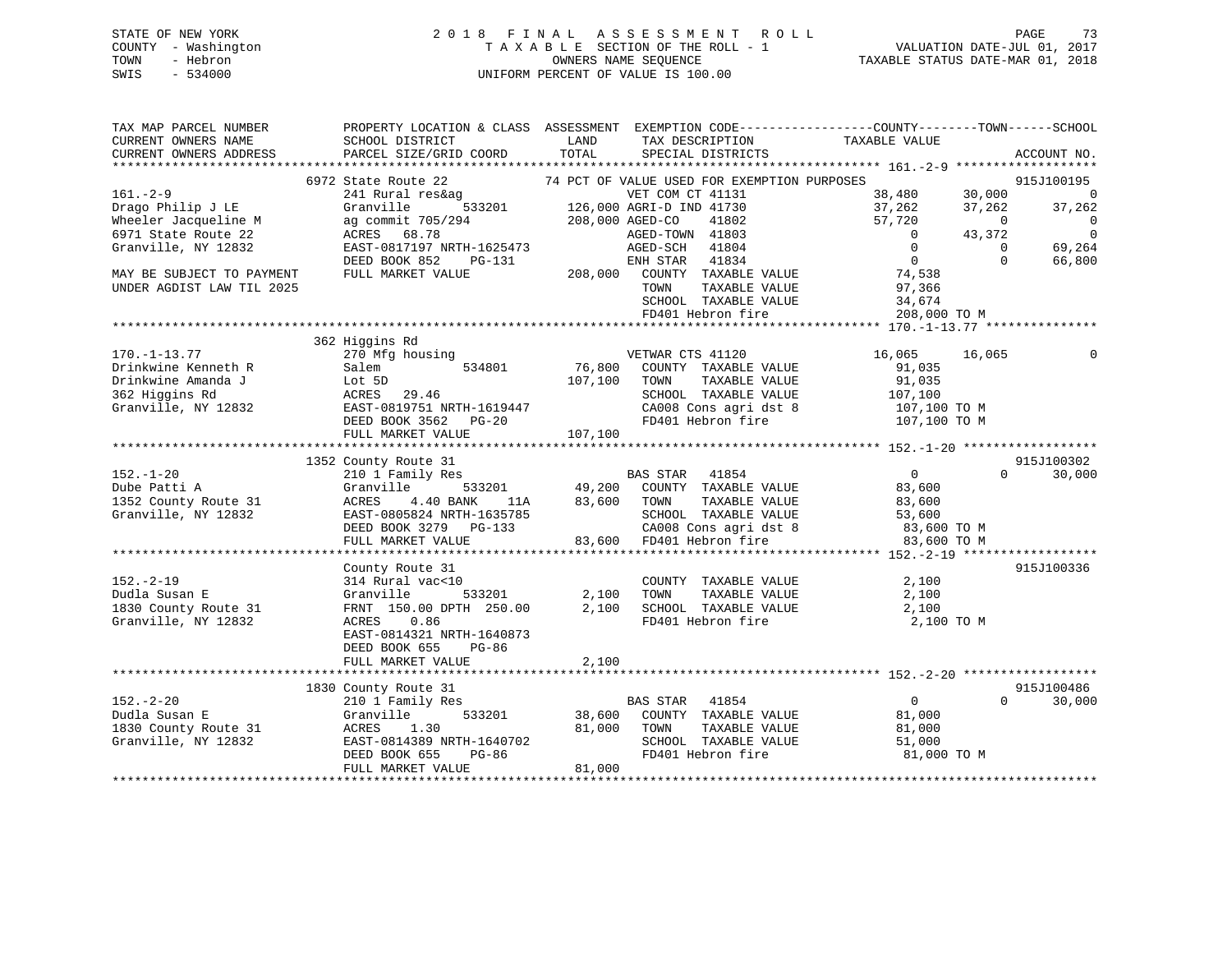## STATE OF NEW YORK 2 0 1 8 F I N A L A S S E S S M E N T R O L L PAGE 74 COUNTY - Washington T A X A B L E SECTION OF THE ROLL - 1 VALUATION DATE-JUL 01, 2017 TOWN - Hebron **CONNERS NAME SEQUENCE** TAXABLE STATUS DATE-MAR 01, 2018 SWIS - 534000 UNIFORM PERCENT OF VALUE IS 100.00

| TAX MAP PARCEL NUMBER<br>CURRENT OWNERS NAME<br>CURRENT OWNERS ADDRESS<br>************************* | PROPERTY LOCATION & CLASS ASSESSMENT EXEMPTION CODE----------------COUNTY-------TOWN------SCHOOL<br>SCHOOL DISTRICT<br>PARCEL SIZE/GRID COORD                         | LAND<br>TOTAL                | TAX DESCRIPTION<br>SPECIAL DISTRICTS                                                                                                                    | TAXABLE VALUE                                                                               | ACCOUNT NO.          |
|-----------------------------------------------------------------------------------------------------|-----------------------------------------------------------------------------------------------------------------------------------------------------------------------|------------------------------|---------------------------------------------------------------------------------------------------------------------------------------------------------|---------------------------------------------------------------------------------------------|----------------------|
| $158. - 1 - 2.2$<br>Dudley William<br>Dudley Zenova<br>305 Scott Hill Rd<br>Granville, NY 12832     | 305 Scott Hill Rd<br>240 Rural res<br>Hartford<br>533801<br>ACRES 15.00 BANK<br>999<br>EAST-0782899 NRTH-1630237<br>DEED BOOK 809<br>PG-314<br>FULL MARKET VALUE      | 72,000<br>165,000            | BAS STAR<br>41854<br>COUNTY TAXABLE VALUE<br>TAXABLE VALUE<br>TOWN<br>SCHOOL TAXABLE VALUE<br>CA008 Cons agri dst 8<br>165,000 FD401 Hebron fire        | $\overline{0}$<br>$\Omega$<br>165,000<br>165,000<br>135,000<br>165,000 TO M<br>165,000 TO M | 915J101180<br>30,000 |
| $152 - 2 - 40$<br>Duffy Erin S<br>499 North Grimes Hill Rd<br>Granville, NY 12832                   | 499 North Grimes Hill Rd<br>210 1 Family Res<br>533201<br>Granville<br>ACRES<br>5.00<br>EAST-0815428 NRTH-1634987<br>DEED BOOK 3452 PG-197<br>FULL MARKET VALUE       | 161,400                      | BAS STAR<br>41854<br>52,000 COUNTY TAXABLE VALUE<br>TOWN<br>TAXABLE VALUE<br>SCHOOL TAXABLE VALUE<br>CA008 Cons agri dst 8<br>161,400 FD401 Hebron fire | $\overline{0}$<br>$\Omega$<br>161,400<br>161,400<br>131,400<br>161,400 TO M<br>161,400 TO M | 30,000               |
| $170. - 1 - 15.4$<br>Duffy Helen M<br>208 Indian Head Way<br>Salem, NY 12865                        | 208 Indian Head Way<br>210 1 Family Res<br>Granville<br>533201<br>4.96<br>ACRES<br>EAST-0816523 NRTH-1619512<br>DEED BOOK 3823 PG-280<br>FULL MARKET VALUE            | 41,900<br>115,900<br>115,900 | COUNTY TAXABLE VALUE<br>TOWN<br>TAXABLE VALUE<br>SCHOOL TAXABLE VALUE<br>FD401 Hebron fire                                                              | 115,900<br>115,900<br>115,900<br>115,900 TO M                                               | 915J101190           |
| $168. - 1 - 12.1$<br>Dufur Robert A<br>Dufur Bonnie L<br>7 Diane Ct<br>Lanesboro, MA 01237          | 409 Mcknight Hill Rd<br>240 Rural res<br>534801<br>Salem<br>ACRES<br>15.77<br>EAST-0799903 NRTH-1618325<br>DEED BOOK 866<br>PG-283<br>FULL MARKET VALUE               | 73,500<br>92,300<br>92,300   | COUNTY TAXABLE VALUE<br>TOWN<br>TAXABLE VALUE<br>SCHOOL TAXABLE VALUE<br>FD401 Hebron fire                                                              | 92,300<br>92,300<br>92,300<br>92,300 TO M                                                   | 915J101340           |
| $161. - 2 - 5$<br>Dunbar Curtis J<br>18 Mettowee St<br>Granville, NY 12832                          | 7022 State Route 22<br>312 Vac w/imprv<br>Granville<br>533201<br>ACRES<br>1.50<br>EAST-0817714 NRTH-1626895<br>DEED BOOK 3844 PG-145<br>FULL MARKET VALUE             | 13,300<br>16,300<br>16,300   | COUNTY TAXABLE VALUE<br>TAXABLE VALUE<br>TOWN<br>SCHOOL TAXABLE VALUE<br>FD401 Hebron fire                                                              | 16,300<br>16,300<br>16,300<br>16,300 TO M                                                   | 915J100328           |
| $151. - 1 - 20.1$<br>Duncan Peter S<br>15 New Preston Hill Rd<br>New Preston, CT 06777              | **************************<br>181 Little Burch Hill Rd<br>322 Rural vac>10<br>Hartford<br>533801<br>ACRES 37.54<br>EAST-0798652 NRTH-1634995<br>DEED BOOK 2814 PG-191 | 94,000<br>94,000             | AG DIST<br>41720<br>COUNTY TAXABLE VALUE<br>TOWN<br>TAXABLE VALUE<br>SCHOOL TAXABLE VALUE<br>FD401 Hebron fire                                          | 49,859<br>49,859<br>44,141<br>44,141<br>44,141<br>94,000 TO M                               | 915J100088<br>49,859 |
| MAY BE SUBJECT TO PAYMENT<br>UNDER AGDIST LAW TIL 2022                                              | FULL MARKET VALUE                                                                                                                                                     | 94,000                       |                                                                                                                                                         |                                                                                             |                      |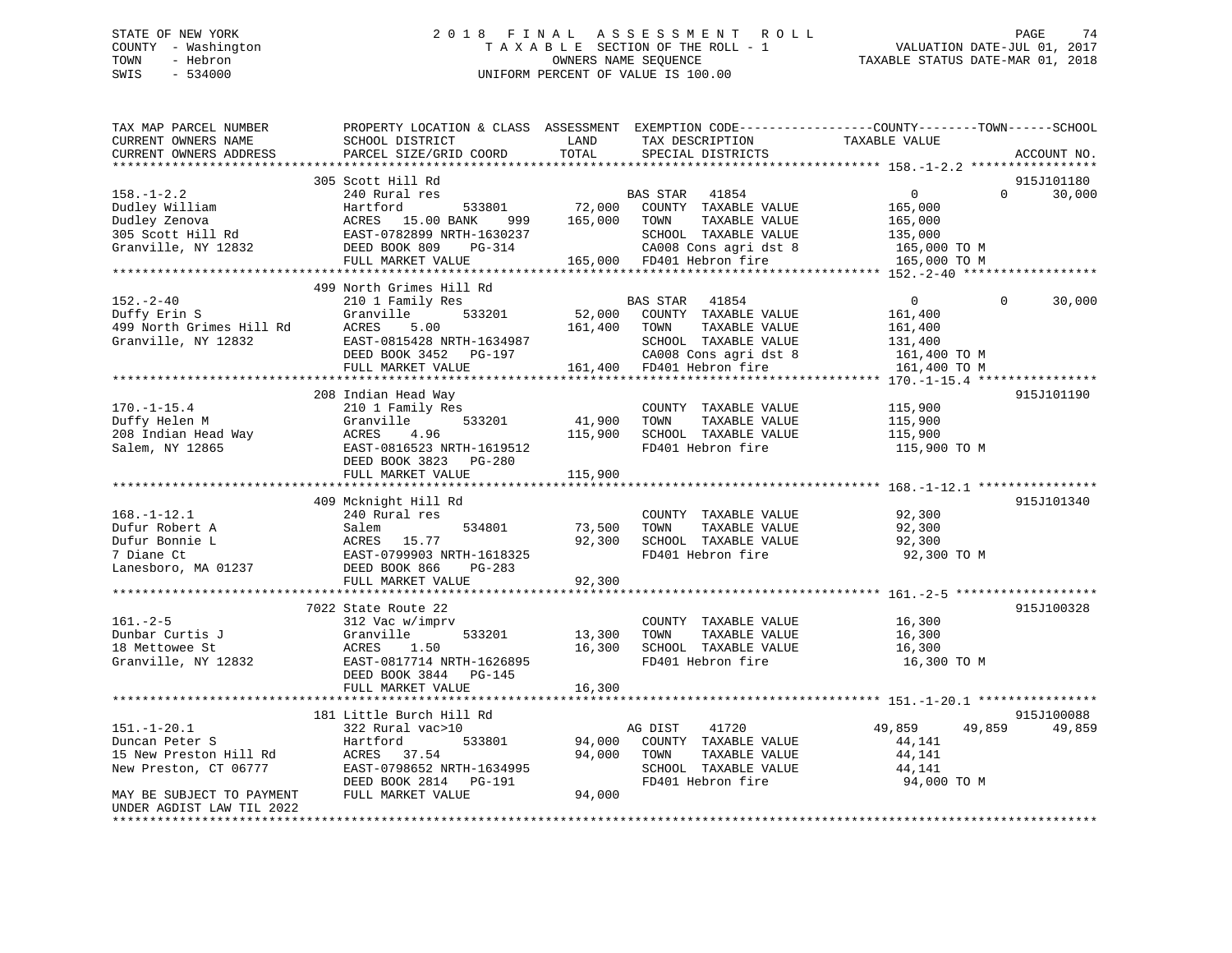STATE OF NEW YORK 2 0 1 8 F I N A L A S S E S S M E N T R O L L PAGE 75 COUNTY - Washington T A X A B L E SECTION OF THE ROLL - 1 VALUATION DATE-JUL 01, 2017 TOWN - Hebron OWNERS NAME SEQUENCE TAXABLE STATUS DATE-MAR 01, 2018 SWIS - 534000 UNIFORM PERCENT OF VALUE IS 100.00 TAX MAP PARCEL NUMBER PROPERTY LOCATION & CLASS ASSESSMENT EXEMPTION CODE------------------COUNTY--------TOWN------SCHOOL CURRENT OWNERS NAME SCHOOL DISTRICT LAND TAX DESCRIPTION TAXABLE VALUE CURRENT OWNERS ADDRESS PARCEL SIZE/GRID COORD TOTAL SPECIAL DISTRICTS ACCOUNT NO. \*\*\*\*\*\*\*\*\*\*\*\*\*\*\*\*\*\*\*\*\*\*\*\*\*\*\*\*\*\*\*\*\*\*\*\*\*\*\*\*\*\*\*\*\*\*\*\*\*\*\*\*\*\*\*\*\*\*\*\*\*\*\*\*\*\*\*\*\*\*\*\*\*\*\*\*\*\*\*\*\*\*\*\*\*\*\*\*\*\*\*\*\*\*\*\*\*\*\*\*\*\*\* 160.-1-4.1 \*\*\*\*\*\*\*\*\*\*\*\*\*\*\*\*\* 624 Middle Rd 915J101458160.-1-4.1 210 1 Family Res COUNTY TAXABLE VALUE 115,600 Dunham Brandon J Salem 534801 42,200 TOWN TAXABLE VALUE 115,600

| 624 Middle Rd              | Lot 1                                                                                 | 115,600 | SCHOOL TAXABLE VALUE                          | 115,600                 |            |
|----------------------------|---------------------------------------------------------------------------------------|---------|-----------------------------------------------|-------------------------|------------|
| Granville, NY 12832        | <b>ACRES</b><br>5.12 BANK<br>999<br>EAST-0806475 NRTH-1627107<br>DEED BOOK 3300 PG-91 |         | FD401 Hebron fire                             | 115,600 TO M            |            |
|                            | FULL MARKET VALUE                                                                     | 115,600 |                                               |                         |            |
|                            |                                                                                       |         |                                               |                         |            |
|                            | 169 Blossom Rd                                                                        |         |                                               |                         | 915J100198 |
| $186. - 1 - 7$             | 312 Vac w/imprv                                                                       |         | COUNTY TAXABLE VALUE                          | 79,200                  |            |
| Dunham Peter               | Salem<br>534801                                                                       | 78,000  | TOWN<br>TAXABLE VALUE                         | 79,200                  |            |
| Shaw Judith C              | ACRES<br>46.40                                                                        | 79,200  | SCHOOL TAXABLE VALUE                          | 79,200                  |            |
| 2017 County Route 153      | EAST-0818409 NRTH-1605423                                                             |         | FD401 Hebron fire                             | 79,200 TO M             |            |
| Salem, NY 12865            | DEED BOOK 912<br>PG-337                                                               |         |                                               |                         |            |
|                            | FULL MARKET VALUE                                                                     | 79,200  |                                               |                         |            |
|                            |                                                                                       |         |                                               |                         |            |
|                            | Higgins Rd/e Off                                                                      |         |                                               |                         | 915J101287 |
| $170. - 2 - 8.2$           | 314 Rural vac<10                                                                      |         | COUNTY TAXABLE VALUE                          | 2,000                   |            |
| Dunster Nelson G           | Granville<br>533201                                                                   | 2,000   | TAXABLE VALUE<br>TOWN                         | 2,000                   |            |
| PO Box 138                 | Quarry                                                                                | 2,000   | SCHOOL TAXABLE VALUE                          | 2,000                   |            |
| Middle Granville, NY 12849 | No Deeded R O W<br>2.60<br>ACRES                                                      |         | FD401 Hebron fire                             | 2,000 TO M              |            |
|                            | EAST-0822103 NRTH-1624860                                                             |         |                                               |                         |            |
|                            | DEED BOOK 833<br>PG-156                                                               |         |                                               |                         |            |
|                            | FULL MARKET VALUE                                                                     | 2,000   |                                               |                         |            |
|                            |                                                                                       |         |                                               |                         |            |
|                            | 6861 State Route 22                                                                   |         |                                               |                         | 915J101434 |
| $169. - 1 - 18.11$         | 210 1 Family Res                                                                      |         | <b>BAS STAR</b><br>41854                      | $\mathbf 0$<br>$\Omega$ | 30,000     |
| Dupaw Dody                 | Granville<br>533201                                                                   | 32,300  | COUNTY TAXABLE VALUE                          | 51,500                  |            |
| 7210 State Route 22        | 571/23                                                                                | 51,500  | TOWN<br>TAXABLE VALUE                         | 51,500                  |            |
| Granville, NY 12832        | ACRES<br>1.10                                                                         |         | SCHOOL TAXABLE VALUE                          | 21,500                  |            |
|                            | EAST-0816003 NRTH-1623204                                                             |         | FD401 Hebron fire                             | 51,500 TO M             |            |
|                            | DEED BOOK 3635 PG-319                                                                 |         |                                               |                         |            |
|                            | FULL MARKET VALUE                                                                     | 51,500  |                                               |                         |            |
|                            |                                                                                       |         |                                               |                         | 915J101599 |
| $169. - 1 - 18.15$         | State Route 22                                                                        |         |                                               | 10,900                  |            |
|                            | 312 Vac w/imprv<br>533201                                                             | 4,800   | COUNTY TAXABLE VALUE<br>TOWN<br>TAXABLE VALUE |                         |            |
| Dupaw Dody                 | Granville                                                                             |         |                                               | 10,900                  |            |
| 7210 State Route 22        | Land/barn/shed<br>FRNT 160.00 DPTH 130.00                                             | 10,900  | SCHOOL TAXABLE VALUE<br>FD401 Hebron fire     | 10,900                  |            |
| Granville, NY 12832        | <b>ACRES</b><br>0.48                                                                  |         |                                               | 10,900 TO M             |            |
|                            | EAST-0816102 NRTH-1623304                                                             |         |                                               |                         |            |
|                            |                                                                                       |         |                                               |                         |            |
|                            | DEED BOOK 3635 PG-319                                                                 |         |                                               |                         |            |
|                            | FULL MARKET VALUE                                                                     | 10,900  |                                               |                         |            |
|                            |                                                                                       |         |                                               |                         |            |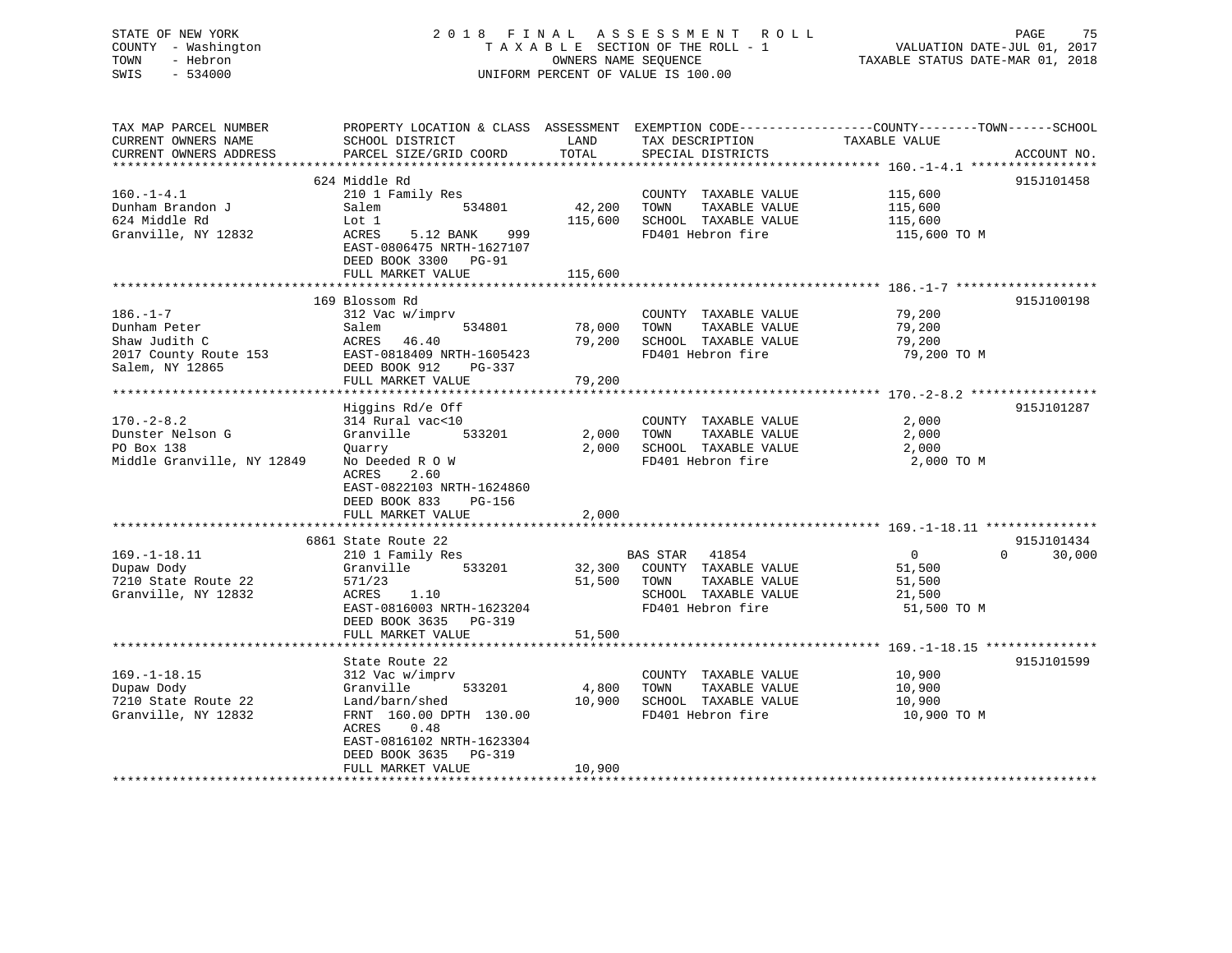## STATE OF NEW YORK 2 0 1 8 F I N A L A S S E S S M E N T R O L L PAGE 76 COUNTY - Washington T A X A B L E SECTION OF THE ROLL - 1 VALUATION DATE-JUL 01, 2017 TOWN - Hebron OWNERS NAME SEQUENCE TAXABLE STATUS DATE-MAR 01, 2018 SWIS - 534000 UNIFORM PERCENT OF VALUE IS 100.00

TAX MAP PARCEL NUMBER PROPERTY LOCATION & CLASS ASSESSMENT EXEMPTION CODE------------------COUNTY--------TOWN------SCHOOL CURRENT OWNERS NAME SCHOOL DISTRICT LAND TAX DESCRIPTION TAXABLE VALUE

|                                                                                            | PARCEL SIZE/GRID COORD                                                                                                       | TOTAL  | SPECIAL DISTRICTS             |                |          | ACCOUNT NO.        |
|--------------------------------------------------------------------------------------------|------------------------------------------------------------------------------------------------------------------------------|--------|-------------------------------|----------------|----------|--------------------|
|                                                                                            | State Route 22                                                                                                               |        |                               |                |          | 915J101787         |
| $169. - 1 - 18.22$                                                                         | 314 Rural vac<10                                                                                                             |        | COUNTY TAXABLE VALUE          | 9,500          |          |                    |
| Dupaw Dody                                                                                 |                                                                                                                              |        | TOWN<br>TAXABLE VALUE         | 9,500          |          |                    |
| 7210 State Route 22                                                                        | Granville 533201 9,500<br>FRNT 228.00 DPTH 156.00 9,500                                                                      |        | SCHOOL TAXABLE VALUE          | 9,500          |          |                    |
| Granville, NY 12832                                                                        | 0.82<br>ACRES                                                                                                                |        | FD401 Hebron fire             | 9,500 TO M     |          |                    |
|                                                                                            | EAST-0816122 NRTH-1623460                                                                                                    |        |                               |                |          |                    |
|                                                                                            | DEED BOOK 3635 PG-319                                                                                                        |        |                               |                |          |                    |
|                                                                                            | FULL MARKET VALUE                                                                                                            | 9,500  |                               |                |          |                    |
|                                                                                            |                                                                                                                              |        |                               |                |          |                    |
|                                                                                            | 7210 State Route 22                                                                                                          |        |                               |                |          | 915J101006         |
| $161. - 1 - 4$                                                                             | 210 1 Family Res                                                                                                             |        | COUNTY TAXABLE VALUE          | 82,600         |          |                    |
| Dupaw Ricky                                                                                | 533201<br>Granville                                                                                                          | 36,100 | TAXABLE VALUE<br>TOWN         | 82,600         |          |                    |
| 7210 State Route 22                                                                        | ACRES 2.68 BANK 999                                                                                                          | 82,600 | SCHOOL TAXABLE VALUE          | 82,600         |          |                    |
| Granville, NY 12832                                                                        | EAST-0819375 NRTH-1631387                                                                                                    |        | FD401 Hebron fire             | 82,600 TO M    |          |                    |
|                                                                                            | DEED BOOK 2108 PG-302                                                                                                        |        |                               |                |          |                    |
|                                                                                            | FULL MARKET VALUE                                                                                                            | 82,600 |                               |                |          |                    |
|                                                                                            |                                                                                                                              |        |                               |                |          |                    |
|                                                                                            | County Route 31                                                                                                              |        |                               |                |          | 915J100346         |
| $144. - 1 - 15$                                                                            | 314 Rural vac<10<br>$0$<br>533201 40.000                                                                                     |        | COUNTY TAXABLE VALUE          | 40,000         |          |                    |
| Duquette Raymond R Jr                                                                      | Granville                                                                                                                    | 40,000 | TOWN<br>TAXABLE VALUE         | 40,000         |          |                    |
| 355 E Wells Rd                                                                             | ACRES 17.00 BANK 999 40,000                                                                                                  |        | SCHOOL TAXABLE VALUE          | 40,000         |          |                    |
| Wells, VT 05774                                                                            | EAST-0822996 NRTH-1648375                                                                                                    |        | FD401 Hebron fire             | 40,000 TO M    |          |                    |
|                                                                                            | DEED BOOK 935 PG-292                                                                                                         |        |                               |                |          |                    |
|                                                                                            | FULL MARKET VALUE                                                                                                            | 40,000 |                               |                |          |                    |
|                                                                                            |                                                                                                                              |        |                               |                |          |                    |
|                                                                                            |                                                                                                                              |        |                               |                |          |                    |
|                                                                                            |                                                                                                                              |        |                               |                |          |                    |
|                                                                                            |                                                                                                                              |        |                               | 55,000         | 30,000   |                    |
|                                                                                            | 45 Wood Way<br>210 1 Family Res 96 PCT OF VALUE USED FOR EXEMPTION PURPOSES<br>210 1 Family Res 80 WET COM CT 41131<br>Salem |        | 534801 43,500 ENH STAR 41834  | $\overline{0}$ | $\cap$   |                    |
|                                                                                            |                                                                                                                              |        | 234,700 COUNTY TAXABLE VALUE  | 179,700        |          |                    |
|                                                                                            |                                                                                                                              |        | TOWN<br>TAXABLE VALUE         | 204,700        |          | $\Omega$<br>66,800 |
|                                                                                            | Putcher Joanne A<br>45 Wood Way<br>45 Wood Way<br>2008 Martin 2009 Martin 2009430<br>200917218 NRTH-1609430                  |        |                               | 167,900        |          |                    |
|                                                                                            | Salem, NY 12865 DEED BOOK 2432 PG-341<br>FULL MARKET VALUE                                                                   |        | SCHOOL TAXABLE VALUE          | 234,700 TO M   |          |                    |
|                                                                                            |                                                                                                                              |        | 234,700 FD401 Hebron fire     |                |          |                    |
|                                                                                            | 6603 State Route 22 75 PCT OF VALUE USED FOR EXEMPTION PURPOSES                                                              |        |                               |                |          |                    |
|                                                                                            | 240 Rural res                                                                                                                |        | VET WAR CT 41121              | 22,489         | 18,000   |                    |
|                                                                                            | Salem                                                                                                                        |        | 534801 56,600 BAS STAR 41854  | $\overline{0}$ | $\Omega$ |                    |
| $186. - 1 - 22$<br>Dutcher Charles<br>$177. - 1 - 8.1$<br>Duveen Charles J<br>Duveen Agnes | ACRES 14.70                                                                                                                  |        | 199,900 COUNTY TAXABLE VALUE  | 177,411        |          | $\Omega$<br>30,000 |
| 6603 State Route 22                                                                        | EAST-0814910 NRTH-1617197                                                                                                    |        | TOWN<br>TAXABLE VALUE         | 181,900        |          |                    |
| Salem, NY 12865                                                                            | DEED BOOK 936 PG-19                                                                                                          |        | SCHOOL TAXABLE VALUE          | 169,900        |          |                    |
|                                                                                            | FULL MARKET VALUE                                                                                                            |        | 199,900 CA008 Cons agri dst 8 | 199,900 TO M   |          |                    |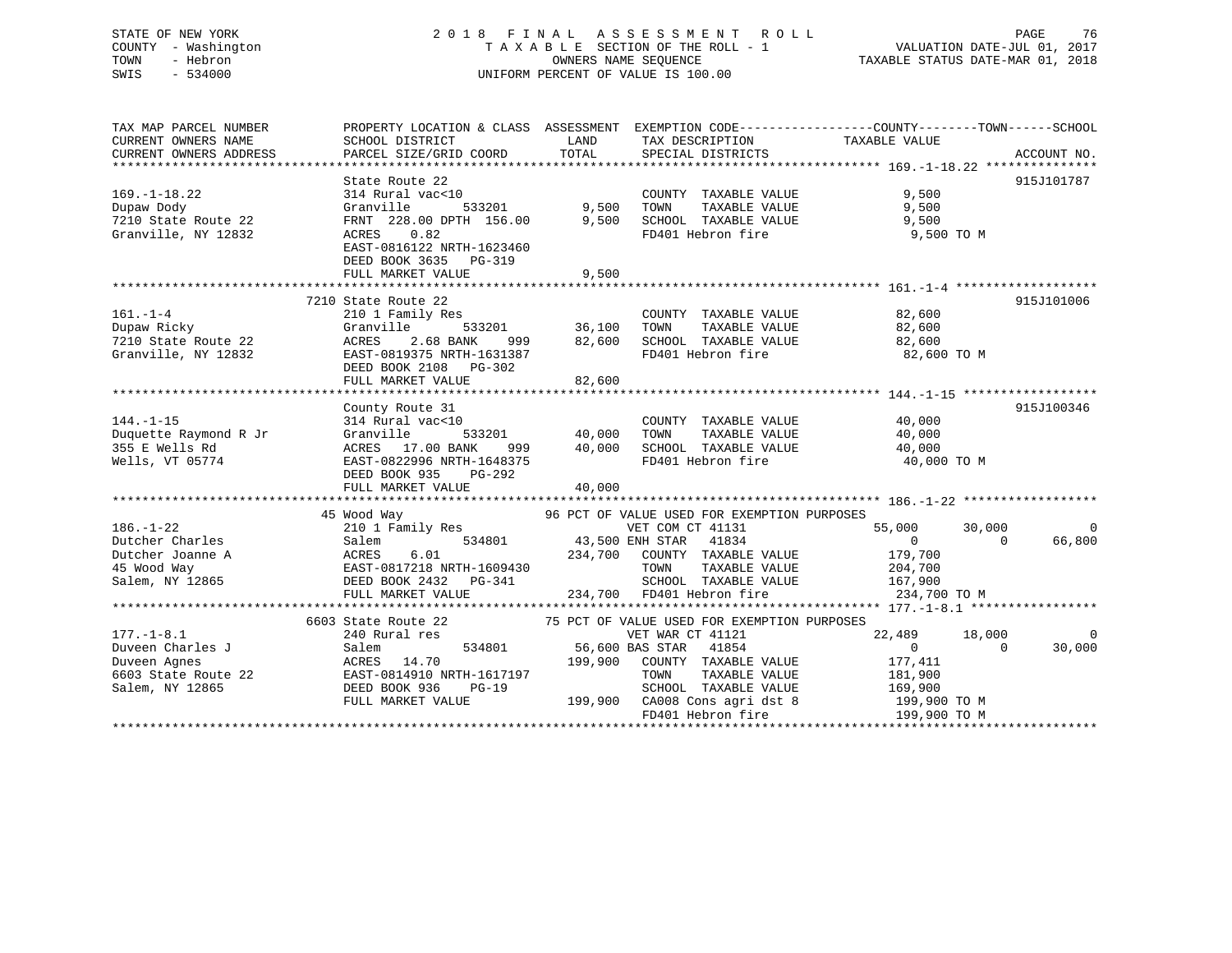STATE OF NEW YORK 2 0 1 8 F I N A L A S S E S S M E N T R O L L PAGE 77COUNTY - Washington T A X A B L E SECTION OF THE ROLL - 1 VALUATION DATE-JUL 01, 2017 OWNERS NAME SEQUENCE TAXABLE STATUS DATE-MAR 01, 2018 SWIS - 534000 UNIFORM PERCENT OF VALUE IS 100.00

77

|                         | TAX MAP PARCEL NUMBER PROPERTY LOCATION & CLASS ASSESSMENT    |                               | EXEMPTION CODE----------------COUNTY-------TOWN------SCHOOL |                    |
|-------------------------|---------------------------------------------------------------|-------------------------------|-------------------------------------------------------------|--------------------|
|                         | CURRENT OWNERS NAME SCHOOL DISTRICT LAND                      | TAX DESCRIPTION TAXABLE VALUE |                                                             |                    |
|                         |                                                               |                               |                                                             |                    |
|                         |                                                               |                               |                                                             |                    |
|                         | 23 Tiplady Rd                                                 |                               |                                                             | 915J100599         |
|                         | 177.-1-6.3 210 1 Family Res BAS STAR 41854 9                  |                               |                                                             | $\Omega$<br>30,000 |
|                         | Duveen Peter Salem 534801 31,800 COUNTY TAXABLE VALUE 127,700 |                               |                                                             |                    |
|                         |                                                               | TAXABLE VALUE<br>TOWN         | 127,700                                                     |                    |
| Salem, NY 12865         | FRNT 410.00 DPTH 154.00                                       | SCHOOL TAXABLE VALUE 57,700   |                                                             |                    |
|                         | ACRES 0.95                                                    |                               | FD401 Hebron fire 127,700 TO M                              |                    |
|                         | EAST-0808829 NRTH-1612905                                     |                               |                                                             |                    |
|                         | DEED BOOK 2544 PG-328                                         |                               |                                                             |                    |
|                         | FULL MARKET VALUE 127,700                                     |                               |                                                             |                    |
|                         |                                                               |                               |                                                             |                    |
|                         | 853 Chamberlin Mills Rd                                       |                               |                                                             | 915J101304         |
| $177. - 1 - 31.2$       | 210 1 Family Res BAS STAR 41854                               |                               | $\overline{0}$                                              | $\Omega$<br>30,000 |
| Eaton Alice             | Salem 534801 32,000 COUNTY                                    |                               | TAXABLE VALUE 79,400                                        |                    |
| 853 Chamberlin Mills Rd | ACRES 1.00 79,400                                             | TOWN<br>TAXABLE VALUE         | 79,400                                                      |                    |
| Salem, NY 12865         | EAST-0807462 NRTH-1613318                                     | SCHOOL<br>TAXABLE VALUE       | 49,400                                                      |                    |

|                         |                             | DEED BOOK 823 PG-286 FD401 Hebron fire | 79,400 TO M                          |
|-------------------------|-----------------------------|----------------------------------------|--------------------------------------|
|                         | FULL MARKET VALUE 79,400    |                                        |                                      |
|                         | Chamberlin Mills Rd         |                                        |                                      |
| $177. - 1 - 31.3$       | 314 Rural vac<10            | COUNTY TAXABLE VALUE                   | 14,600                               |
| Eaton Alice M           | Salem                       | 534801 14,600 TOWN<br>TAXABLE VALUE    | 14,600                               |
| 853 Chamberlin Mills Rd | ACRES 2.06                  | 14,600 SCHOOL TAXABLE VALUE            | 14,600                               |
| Salem, NY 12865         | EAST-0807654 NRTH-1613399   | FD401 Hebron fire                      | 14,600 TO M                          |
|                         | DEED BOOK 2785 PG-103       |                                        |                                      |
|                         | 14,600<br>FULL MARKET VALUE |                                        |                                      |
|                         |                             |                                        |                                      |
|                         | State Route 22              |                                        | 915J101444                           |
| $161. - 1 - 3.2$        | 314 Rural vac<10            | COUNTY TAXABLE VALUE                   | 24,100                               |
| Eaton Lenny             | Granville                   | 533201 24,100 TOWN<br>TAXABLE VALUE    | 24,100                               |
| Eaton Alice             | ACRES 6.40                  | 24,100 SCHOOL TAXABLE VALUE            | 24,100                               |
| 853 Chamberlin Mills Rd | EAST-0818703 NRTH-1632838   | FD401 Hebron fire                      | 24,100 TO M                          |
| Salem, NY 12865         | DEED BOOK 3793 PG-274       |                                        |                                      |
|                         | FULL MARKET VALUE           | 24,100                                 |                                      |
|                         |                             |                                        |                                      |
|                         | 6060 State Route 22         |                                        |                                      |
| $185. - 1 - 14.22$      | 270 Mfg housing             | 41854<br>BAS STAR                      | $\overline{0}$<br>30,000<br>$\Omega$ |
| Eaton Lonny J           | 534801<br>Salem             | 33,800 COUNTY TAXABLE VALUE            | 52,600                               |
| Bessette Paige          | lot B                       | 52,600<br>TOWN<br>TAXABLE VALUE        | 52,600                               |
| 6060 State Route 22     | ACRES 1.70                  | SCHOOL TAXABLE VALUE                   | 22,600                               |
| Salem, NY 12865         | EAST-0814409 NRTH-1604040   | CA008 Cons agri dst 8                  | 52,600 TO M                          |
|                         | DEED BOOK 2446 PG-14        | FD401 Hebron fire                      | 52,600 TO M                          |
|                         | FULL MARKET VALUE           | 52,600                                 |                                      |

\*\*\*\*\*\*\*\*\*\*\*\*\*\*\*\*\*\*\*\*\*\*\*\*\*\*\*\*\*\*\*\*\*\*\*\*\*\*\*\*\*\*\*\*\*\*\*\*\*\*\*\*\*\*\*\*\*\*\*\*\*\*\*\*\*\*\*\*\*\*\*\*\*\*\*\*\*\*\*\*\*\*\*\*\*\*\*\*\*\*\*\*\*\*\*\*\*\*\*\*\*\*\*\*\*\*\*\*\*\*\*\*\*\*\*\*\*\*\*\*\*\*\*\*\*\*\*\*\*\*\*\*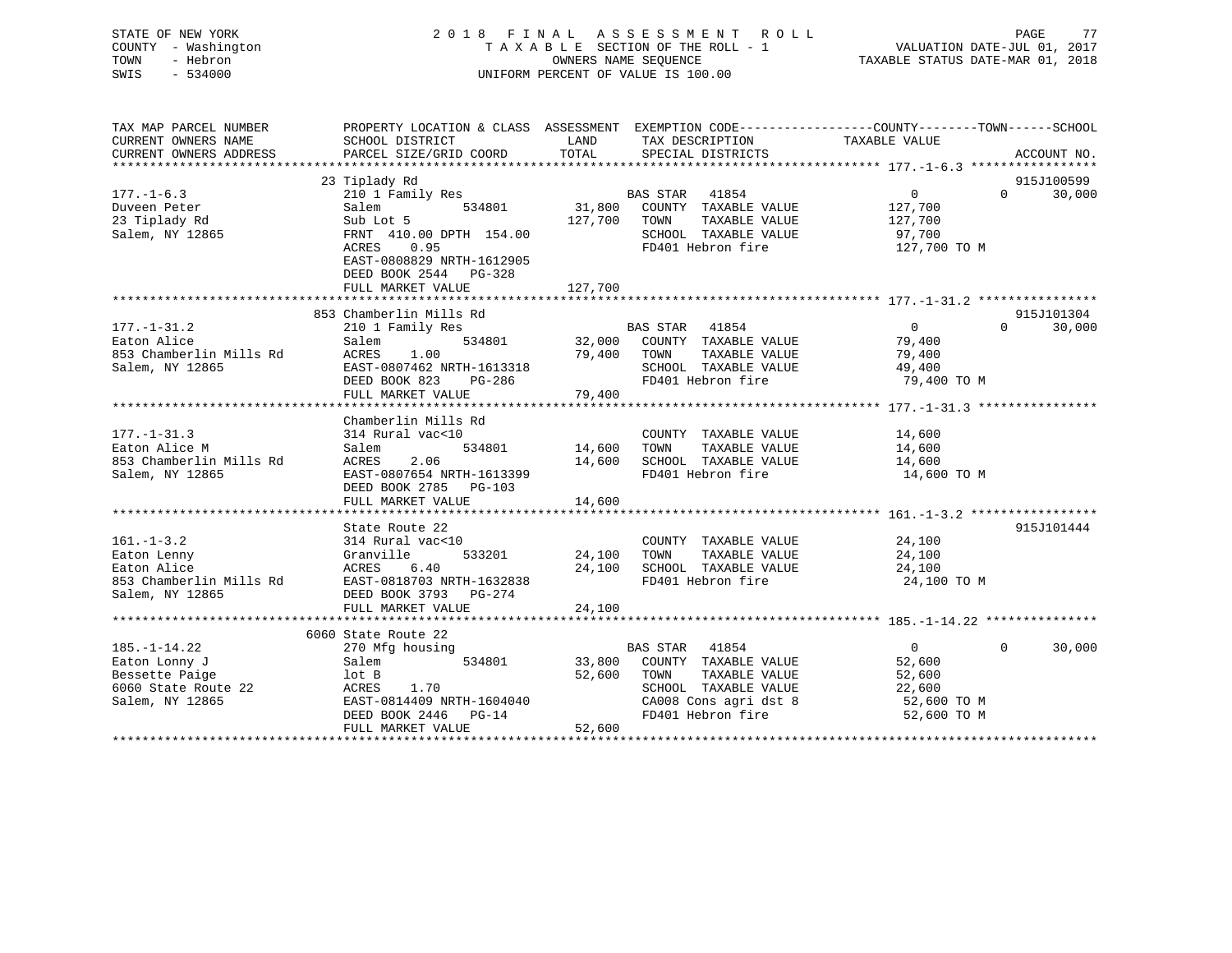## STATE OF NEW YORK 2 0 1 8 F I N A L A S S E S S M E N T R O L L PAGE 78 COUNTY - Washington T A X A B L E SECTION OF THE ROLL - 1 VALUATION DATE-JUL 01, 2017 TOWN - Hebron **CONNERS NAME SEQUENCE** TAXABLE STATUS DATE-MAR 01, 2018 SWIS - 534000 UNIFORM PERCENT OF VALUE IS 100.00

| 20 Clark Way<br>COUNTY TAXABLE VALUE<br>35,200<br>270 Mfg housing<br>533201 19,200 TOWN<br>Edwards Brent<br>TAXABLE VALUE<br>Granville<br>35,200<br>35,200 SCHOOL TAXABLE VALUE<br>Edwards Sarah<br>ACRES 2.80<br>EAST-0815708 NRTH-1623749<br>35,200<br>35,200<br>35,200 TO M<br>9 Haskell Ave<br>FD401 Hebron fire<br>Glens Falls, NY 12801 DEED BOOK 3547 PG-282<br>274 Little Burch Hill Rd<br>$151.-1-15.1$<br>24,800<br>312 Vac w/imprv<br>COUNTY TAXABLE VALUE<br>533201 18,200 TOWN<br>Edwards Jean A                           Granville                 533201<br>Edwards Walter M                         ACRES     1.10<br>TAXABLE VALUE<br>24,800<br>24,800 SCHOOL TAXABLE VALUE<br>24,800<br>FD401 Hebron fire<br>24,800 TO M<br>FULL MARKET VALUE<br>24,800<br>915J101459<br>Middle Rd<br>314 Rural vac<10<br>COUNTY TAXABLE VALUE 22,100<br>$160. - 1 - 4.3$<br>Salem<br>534801 22,100 TOWN<br>TAXABLE VALUE 22,100<br>Ehni Mary<br>22,100 SCHOOL TAXABLE VALUE 22,100<br>Frailey Stephen<br>11 Charlton St<br>New York, NY 10014<br>New York, NY 10014<br>EAST-0806442 NRTH-1627893<br>FD401 Hebron fire<br>22,100 TO M<br>DEED BOOK 871 PG-341<br>FULL MARKET VALUE 22,100<br>671 Middle Rd<br>$533201$ $211,8$<br>$\Omega$<br>$\overline{0}$<br>$160. -1 - 16.4$<br>240 Rural res<br>BAS STAR 41854<br>240 Rura⊥ נes<br>Granville<br>211,800 COUNTY TAXABLE VALUE<br>387,000<br>Ehni Mary<br>Frailey Stephen (1997)<br>PO Box 456 (1998)<br>PO Box 456 (1998)<br>PO Box 456 (1997)<br>PO BOX 456 (1998)<br>PO BOX 456 (1998)<br>PO BOX 456 (1998)<br>PO BOX 456 (1998)<br>PO BOX 456 (1998)<br>387,000 TOWN<br>TAXABLE VALUE<br>387,000<br>ACRES 91.90 BANK 999 SCHOOL TAXABLE VALUE 357,000<br>EAST-0806089 NRTH-1628498 CA008 Cons agri dst 8 387,000 TO M<br>DEED BOOK 859 PG-209 FD401 Hebron fire 387,000 TO M<br>387,000<br>FULL MARKET VALUE<br>1046 County Route 45<br>COUNTY TAXABLE VALUE<br>63,900<br>270 Mfg housing<br>Argyle 532001 42,500 TOWN<br>ACRES 3.00 63,900 SCHOOL<br>TAXABLE VALUE<br>63,900<br>Zdrojewski Julie<br>63,900 SCHOOL TAXABLE VALUE<br>63,900<br>EAST-0783402 NRTH-1624938<br>FD401 Hebron fire<br>832 Coot Hill Rd<br>63,900 TO M | TAX MAP PARCEL NUMBER<br>CURRENT OWNERS NAME | PROPERTY LOCATION & CLASS ASSESSMENT EXEMPTION CODE---------------COUNTY-------TOWN-----SCHOOL<br>SCHOOL DISTRICT | LAND TAX DESCRIPTION TAXABLE VALUE |            |
|-------------------------------------------------------------------------------------------------------------------------------------------------------------------------------------------------------------------------------------------------------------------------------------------------------------------------------------------------------------------------------------------------------------------------------------------------------------------------------------------------------------------------------------------------------------------------------------------------------------------------------------------------------------------------------------------------------------------------------------------------------------------------------------------------------------------------------------------------------------------------------------------------------------------------------------------------------------------------------------------------------------------------------------------------------------------------------------------------------------------------------------------------------------------------------------------------------------------------------------------------------------------------------------------------------------------------------------------------------------------------------------------------------------------------------------------------------------------------------------------------------------------------------------------------------------------------------------------------------------------------------------------------------------------------------------------------------------------------------------------------------------------------------------------------------------------------------------------------------------------------------------------------------------------------------------------------------------------------------------------------------------------------------------------------------------------------------------------------------------------------------------------------------------------------------------------|----------------------------------------------|-------------------------------------------------------------------------------------------------------------------|------------------------------------|------------|
|                                                                                                                                                                                                                                                                                                                                                                                                                                                                                                                                                                                                                                                                                                                                                                                                                                                                                                                                                                                                                                                                                                                                                                                                                                                                                                                                                                                                                                                                                                                                                                                                                                                                                                                                                                                                                                                                                                                                                                                                                                                                                                                                                                                           |                                              |                                                                                                                   |                                    |            |
|                                                                                                                                                                                                                                                                                                                                                                                                                                                                                                                                                                                                                                                                                                                                                                                                                                                                                                                                                                                                                                                                                                                                                                                                                                                                                                                                                                                                                                                                                                                                                                                                                                                                                                                                                                                                                                                                                                                                                                                                                                                                                                                                                                                           |                                              |                                                                                                                   |                                    |            |
|                                                                                                                                                                                                                                                                                                                                                                                                                                                                                                                                                                                                                                                                                                                                                                                                                                                                                                                                                                                                                                                                                                                                                                                                                                                                                                                                                                                                                                                                                                                                                                                                                                                                                                                                                                                                                                                                                                                                                                                                                                                                                                                                                                                           |                                              |                                                                                                                   |                                    | 915J101528 |
|                                                                                                                                                                                                                                                                                                                                                                                                                                                                                                                                                                                                                                                                                                                                                                                                                                                                                                                                                                                                                                                                                                                                                                                                                                                                                                                                                                                                                                                                                                                                                                                                                                                                                                                                                                                                                                                                                                                                                                                                                                                                                                                                                                                           | $169. - 1 - 18.14$                           |                                                                                                                   |                                    |            |
|                                                                                                                                                                                                                                                                                                                                                                                                                                                                                                                                                                                                                                                                                                                                                                                                                                                                                                                                                                                                                                                                                                                                                                                                                                                                                                                                                                                                                                                                                                                                                                                                                                                                                                                                                                                                                                                                                                                                                                                                                                                                                                                                                                                           |                                              |                                                                                                                   |                                    |            |
|                                                                                                                                                                                                                                                                                                                                                                                                                                                                                                                                                                                                                                                                                                                                                                                                                                                                                                                                                                                                                                                                                                                                                                                                                                                                                                                                                                                                                                                                                                                                                                                                                                                                                                                                                                                                                                                                                                                                                                                                                                                                                                                                                                                           |                                              |                                                                                                                   |                                    |            |
|                                                                                                                                                                                                                                                                                                                                                                                                                                                                                                                                                                                                                                                                                                                                                                                                                                                                                                                                                                                                                                                                                                                                                                                                                                                                                                                                                                                                                                                                                                                                                                                                                                                                                                                                                                                                                                                                                                                                                                                                                                                                                                                                                                                           |                                              |                                                                                                                   |                                    |            |
|                                                                                                                                                                                                                                                                                                                                                                                                                                                                                                                                                                                                                                                                                                                                                                                                                                                                                                                                                                                                                                                                                                                                                                                                                                                                                                                                                                                                                                                                                                                                                                                                                                                                                                                                                                                                                                                                                                                                                                                                                                                                                                                                                                                           |                                              |                                                                                                                   |                                    |            |
|                                                                                                                                                                                                                                                                                                                                                                                                                                                                                                                                                                                                                                                                                                                                                                                                                                                                                                                                                                                                                                                                                                                                                                                                                                                                                                                                                                                                                                                                                                                                                                                                                                                                                                                                                                                                                                                                                                                                                                                                                                                                                                                                                                                           |                                              |                                                                                                                   |                                    |            |
|                                                                                                                                                                                                                                                                                                                                                                                                                                                                                                                                                                                                                                                                                                                                                                                                                                                                                                                                                                                                                                                                                                                                                                                                                                                                                                                                                                                                                                                                                                                                                                                                                                                                                                                                                                                                                                                                                                                                                                                                                                                                                                                                                                                           |                                              |                                                                                                                   |                                    |            |
|                                                                                                                                                                                                                                                                                                                                                                                                                                                                                                                                                                                                                                                                                                                                                                                                                                                                                                                                                                                                                                                                                                                                                                                                                                                                                                                                                                                                                                                                                                                                                                                                                                                                                                                                                                                                                                                                                                                                                                                                                                                                                                                                                                                           |                                              |                                                                                                                   |                                    |            |
|                                                                                                                                                                                                                                                                                                                                                                                                                                                                                                                                                                                                                                                                                                                                                                                                                                                                                                                                                                                                                                                                                                                                                                                                                                                                                                                                                                                                                                                                                                                                                                                                                                                                                                                                                                                                                                                                                                                                                                                                                                                                                                                                                                                           |                                              |                                                                                                                   |                                    |            |
|                                                                                                                                                                                                                                                                                                                                                                                                                                                                                                                                                                                                                                                                                                                                                                                                                                                                                                                                                                                                                                                                                                                                                                                                                                                                                                                                                                                                                                                                                                                                                                                                                                                                                                                                                                                                                                                                                                                                                                                                                                                                                                                                                                                           |                                              |                                                                                                                   |                                    |            |
|                                                                                                                                                                                                                                                                                                                                                                                                                                                                                                                                                                                                                                                                                                                                                                                                                                                                                                                                                                                                                                                                                                                                                                                                                                                                                                                                                                                                                                                                                                                                                                                                                                                                                                                                                                                                                                                                                                                                                                                                                                                                                                                                                                                           |                                              |                                                                                                                   |                                    |            |
|                                                                                                                                                                                                                                                                                                                                                                                                                                                                                                                                                                                                                                                                                                                                                                                                                                                                                                                                                                                                                                                                                                                                                                                                                                                                                                                                                                                                                                                                                                                                                                                                                                                                                                                                                                                                                                                                                                                                                                                                                                                                                                                                                                                           |                                              |                                                                                                                   |                                    |            |
|                                                                                                                                                                                                                                                                                                                                                                                                                                                                                                                                                                                                                                                                                                                                                                                                                                                                                                                                                                                                                                                                                                                                                                                                                                                                                                                                                                                                                                                                                                                                                                                                                                                                                                                                                                                                                                                                                                                                                                                                                                                                                                                                                                                           |                                              |                                                                                                                   |                                    |            |
|                                                                                                                                                                                                                                                                                                                                                                                                                                                                                                                                                                                                                                                                                                                                                                                                                                                                                                                                                                                                                                                                                                                                                                                                                                                                                                                                                                                                                                                                                                                                                                                                                                                                                                                                                                                                                                                                                                                                                                                                                                                                                                                                                                                           |                                              |                                                                                                                   |                                    |            |
|                                                                                                                                                                                                                                                                                                                                                                                                                                                                                                                                                                                                                                                                                                                                                                                                                                                                                                                                                                                                                                                                                                                                                                                                                                                                                                                                                                                                                                                                                                                                                                                                                                                                                                                                                                                                                                                                                                                                                                                                                                                                                                                                                                                           |                                              |                                                                                                                   |                                    |            |
|                                                                                                                                                                                                                                                                                                                                                                                                                                                                                                                                                                                                                                                                                                                                                                                                                                                                                                                                                                                                                                                                                                                                                                                                                                                                                                                                                                                                                                                                                                                                                                                                                                                                                                                                                                                                                                                                                                                                                                                                                                                                                                                                                                                           |                                              |                                                                                                                   |                                    |            |
|                                                                                                                                                                                                                                                                                                                                                                                                                                                                                                                                                                                                                                                                                                                                                                                                                                                                                                                                                                                                                                                                                                                                                                                                                                                                                                                                                                                                                                                                                                                                                                                                                                                                                                                                                                                                                                                                                                                                                                                                                                                                                                                                                                                           |                                              |                                                                                                                   |                                    |            |
|                                                                                                                                                                                                                                                                                                                                                                                                                                                                                                                                                                                                                                                                                                                                                                                                                                                                                                                                                                                                                                                                                                                                                                                                                                                                                                                                                                                                                                                                                                                                                                                                                                                                                                                                                                                                                                                                                                                                                                                                                                                                                                                                                                                           |                                              |                                                                                                                   |                                    |            |
|                                                                                                                                                                                                                                                                                                                                                                                                                                                                                                                                                                                                                                                                                                                                                                                                                                                                                                                                                                                                                                                                                                                                                                                                                                                                                                                                                                                                                                                                                                                                                                                                                                                                                                                                                                                                                                                                                                                                                                                                                                                                                                                                                                                           |                                              |                                                                                                                   |                                    |            |
|                                                                                                                                                                                                                                                                                                                                                                                                                                                                                                                                                                                                                                                                                                                                                                                                                                                                                                                                                                                                                                                                                                                                                                                                                                                                                                                                                                                                                                                                                                                                                                                                                                                                                                                                                                                                                                                                                                                                                                                                                                                                                                                                                                                           |                                              |                                                                                                                   |                                    |            |
|                                                                                                                                                                                                                                                                                                                                                                                                                                                                                                                                                                                                                                                                                                                                                                                                                                                                                                                                                                                                                                                                                                                                                                                                                                                                                                                                                                                                                                                                                                                                                                                                                                                                                                                                                                                                                                                                                                                                                                                                                                                                                                                                                                                           |                                              |                                                                                                                   |                                    |            |
|                                                                                                                                                                                                                                                                                                                                                                                                                                                                                                                                                                                                                                                                                                                                                                                                                                                                                                                                                                                                                                                                                                                                                                                                                                                                                                                                                                                                                                                                                                                                                                                                                                                                                                                                                                                                                                                                                                                                                                                                                                                                                                                                                                                           |                                              |                                                                                                                   |                                    |            |
|                                                                                                                                                                                                                                                                                                                                                                                                                                                                                                                                                                                                                                                                                                                                                                                                                                                                                                                                                                                                                                                                                                                                                                                                                                                                                                                                                                                                                                                                                                                                                                                                                                                                                                                                                                                                                                                                                                                                                                                                                                                                                                                                                                                           |                                              |                                                                                                                   |                                    |            |
|                                                                                                                                                                                                                                                                                                                                                                                                                                                                                                                                                                                                                                                                                                                                                                                                                                                                                                                                                                                                                                                                                                                                                                                                                                                                                                                                                                                                                                                                                                                                                                                                                                                                                                                                                                                                                                                                                                                                                                                                                                                                                                                                                                                           |                                              |                                                                                                                   |                                    |            |
|                                                                                                                                                                                                                                                                                                                                                                                                                                                                                                                                                                                                                                                                                                                                                                                                                                                                                                                                                                                                                                                                                                                                                                                                                                                                                                                                                                                                                                                                                                                                                                                                                                                                                                                                                                                                                                                                                                                                                                                                                                                                                                                                                                                           |                                              |                                                                                                                   |                                    |            |
|                                                                                                                                                                                                                                                                                                                                                                                                                                                                                                                                                                                                                                                                                                                                                                                                                                                                                                                                                                                                                                                                                                                                                                                                                                                                                                                                                                                                                                                                                                                                                                                                                                                                                                                                                                                                                                                                                                                                                                                                                                                                                                                                                                                           |                                              |                                                                                                                   |                                    |            |
|                                                                                                                                                                                                                                                                                                                                                                                                                                                                                                                                                                                                                                                                                                                                                                                                                                                                                                                                                                                                                                                                                                                                                                                                                                                                                                                                                                                                                                                                                                                                                                                                                                                                                                                                                                                                                                                                                                                                                                                                                                                                                                                                                                                           |                                              |                                                                                                                   |                                    | 30,000     |
|                                                                                                                                                                                                                                                                                                                                                                                                                                                                                                                                                                                                                                                                                                                                                                                                                                                                                                                                                                                                                                                                                                                                                                                                                                                                                                                                                                                                                                                                                                                                                                                                                                                                                                                                                                                                                                                                                                                                                                                                                                                                                                                                                                                           |                                              |                                                                                                                   |                                    |            |
|                                                                                                                                                                                                                                                                                                                                                                                                                                                                                                                                                                                                                                                                                                                                                                                                                                                                                                                                                                                                                                                                                                                                                                                                                                                                                                                                                                                                                                                                                                                                                                                                                                                                                                                                                                                                                                                                                                                                                                                                                                                                                                                                                                                           |                                              |                                                                                                                   |                                    |            |
|                                                                                                                                                                                                                                                                                                                                                                                                                                                                                                                                                                                                                                                                                                                                                                                                                                                                                                                                                                                                                                                                                                                                                                                                                                                                                                                                                                                                                                                                                                                                                                                                                                                                                                                                                                                                                                                                                                                                                                                                                                                                                                                                                                                           |                                              |                                                                                                                   |                                    |            |
|                                                                                                                                                                                                                                                                                                                                                                                                                                                                                                                                                                                                                                                                                                                                                                                                                                                                                                                                                                                                                                                                                                                                                                                                                                                                                                                                                                                                                                                                                                                                                                                                                                                                                                                                                                                                                                                                                                                                                                                                                                                                                                                                                                                           |                                              |                                                                                                                   |                                    |            |
|                                                                                                                                                                                                                                                                                                                                                                                                                                                                                                                                                                                                                                                                                                                                                                                                                                                                                                                                                                                                                                                                                                                                                                                                                                                                                                                                                                                                                                                                                                                                                                                                                                                                                                                                                                                                                                                                                                                                                                                                                                                                                                                                                                                           |                                              |                                                                                                                   |                                    |            |
|                                                                                                                                                                                                                                                                                                                                                                                                                                                                                                                                                                                                                                                                                                                                                                                                                                                                                                                                                                                                                                                                                                                                                                                                                                                                                                                                                                                                                                                                                                                                                                                                                                                                                                                                                                                                                                                                                                                                                                                                                                                                                                                                                                                           |                                              |                                                                                                                   |                                    |            |
|                                                                                                                                                                                                                                                                                                                                                                                                                                                                                                                                                                                                                                                                                                                                                                                                                                                                                                                                                                                                                                                                                                                                                                                                                                                                                                                                                                                                                                                                                                                                                                                                                                                                                                                                                                                                                                                                                                                                                                                                                                                                                                                                                                                           |                                              |                                                                                                                   |                                    |            |
|                                                                                                                                                                                                                                                                                                                                                                                                                                                                                                                                                                                                                                                                                                                                                                                                                                                                                                                                                                                                                                                                                                                                                                                                                                                                                                                                                                                                                                                                                                                                                                                                                                                                                                                                                                                                                                                                                                                                                                                                                                                                                                                                                                                           |                                              |                                                                                                                   |                                    | 915J100429 |
|                                                                                                                                                                                                                                                                                                                                                                                                                                                                                                                                                                                                                                                                                                                                                                                                                                                                                                                                                                                                                                                                                                                                                                                                                                                                                                                                                                                                                                                                                                                                                                                                                                                                                                                                                                                                                                                                                                                                                                                                                                                                                                                                                                                           | $167. - 1 - 57$                              |                                                                                                                   |                                    |            |
|                                                                                                                                                                                                                                                                                                                                                                                                                                                                                                                                                                                                                                                                                                                                                                                                                                                                                                                                                                                                                                                                                                                                                                                                                                                                                                                                                                                                                                                                                                                                                                                                                                                                                                                                                                                                                                                                                                                                                                                                                                                                                                                                                                                           | Ehrlich James                                |                                                                                                                   |                                    |            |
|                                                                                                                                                                                                                                                                                                                                                                                                                                                                                                                                                                                                                                                                                                                                                                                                                                                                                                                                                                                                                                                                                                                                                                                                                                                                                                                                                                                                                                                                                                                                                                                                                                                                                                                                                                                                                                                                                                                                                                                                                                                                                                                                                                                           |                                              |                                                                                                                   |                                    |            |
|                                                                                                                                                                                                                                                                                                                                                                                                                                                                                                                                                                                                                                                                                                                                                                                                                                                                                                                                                                                                                                                                                                                                                                                                                                                                                                                                                                                                                                                                                                                                                                                                                                                                                                                                                                                                                                                                                                                                                                                                                                                                                                                                                                                           |                                              |                                                                                                                   |                                    |            |
|                                                                                                                                                                                                                                                                                                                                                                                                                                                                                                                                                                                                                                                                                                                                                                                                                                                                                                                                                                                                                                                                                                                                                                                                                                                                                                                                                                                                                                                                                                                                                                                                                                                                                                                                                                                                                                                                                                                                                                                                                                                                                                                                                                                           | Argyle, NY 12809                             | DEED BOOK 589<br>$PG-247$                                                                                         |                                    |            |

\*\*\*\*\*\*\*\*\*\*\*\*\*\*\*\*\*\*\*\*\*\*\*\*\*\*\*\*\*\*\*\*\*\*\*\*\*\*\*\*\*\*\*\*\*\*\*\*\*\*\*\*\*\*\*\*\*\*\*\*\*\*\*\*\*\*\*\*\*\*\*\*\*\*\*\*\*\*\*\*\*\*\*\*\*\*\*\*\*\*\*\*\*\*\*\*\*\*\*\*\*\*\*\*\*\*\*\*\*\*\*\*\*\*\*\*\*\*\*\*\*\*\*\*\*\*\*\*\*\*\*\*

FULL MARKET VALUE 63,900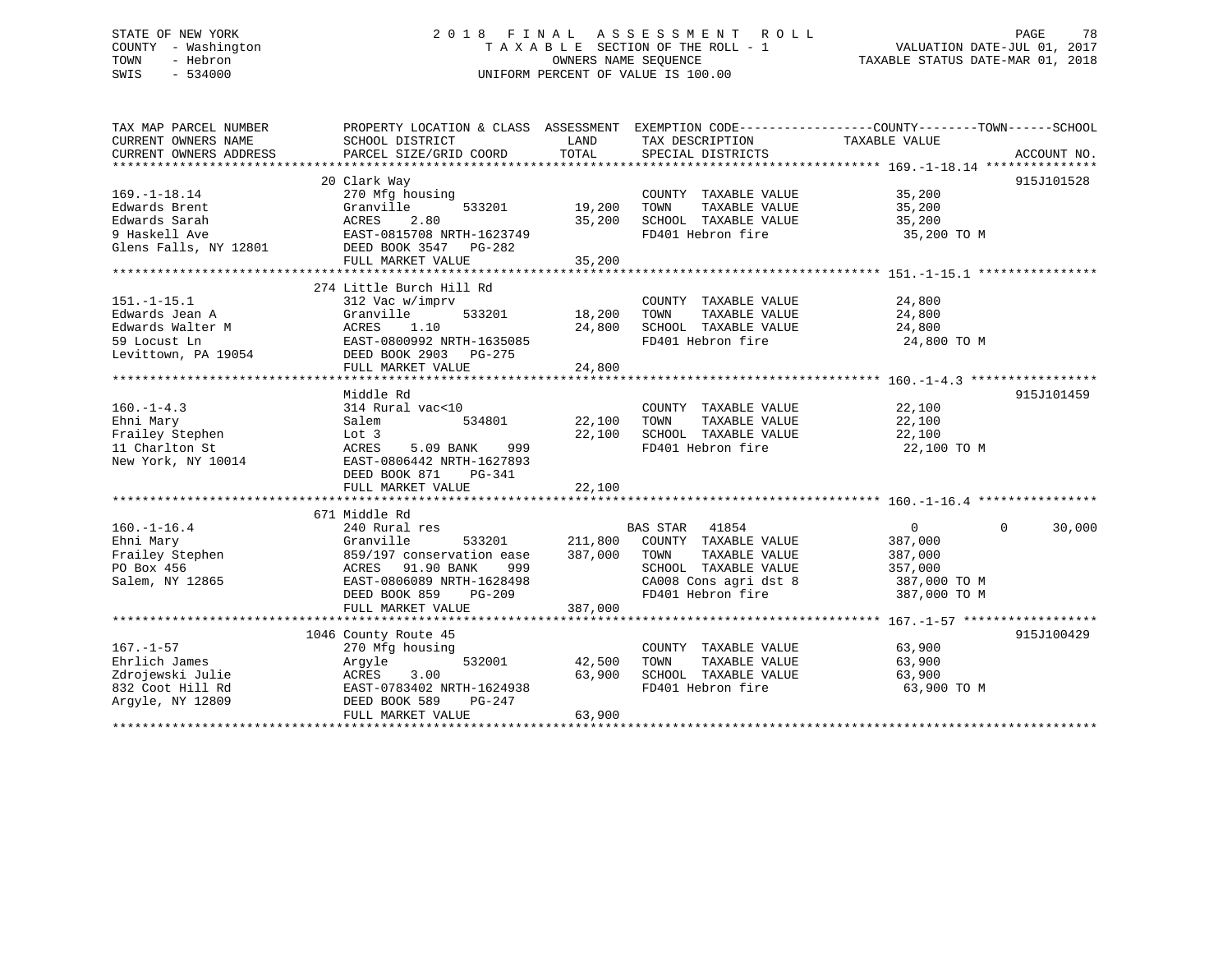## STATE OF NEW YORK 2 0 1 8 F I N A L A S S E S S M E N T R O L L PAGE 79 COUNTY - Washington T A X A B L E SECTION OF THE ROLL - 1 VALUATION DATE-JUL 01, 2017 TOWN - Hebron **CONNERS NAME SEQUENCE** TAXABLE STATUS DATE-MAR 01, 2018 SWIS - 534000 UNIFORM PERCENT OF VALUE IS 100.00

| TAX MAP PARCEL NUMBER<br>CURRENT OWNERS NAME | PROPERTY LOCATION & CLASS ASSESSMENT<br>SCHOOL DISTRICT | LAND    | EXEMPTION CODE-----------------COUNTY-------TOWN------SCHOOL<br>TAX DESCRIPTION | TAXABLE VALUE              |             |
|----------------------------------------------|---------------------------------------------------------|---------|---------------------------------------------------------------------------------|----------------------------|-------------|
| CURRENT OWNERS ADDRESS                       | PARCEL SIZE/GRID COORD                                  | TOTAL   | SPECIAL DISTRICTS                                                               |                            | ACCOUNT NO. |
|                                              |                                                         |         |                                                                                 |                            |             |
|                                              | 1043 County Route 45                                    |         |                                                                                 |                            | 915J101590  |
| $167. - 1 - 1.1$                             | 241 Rural res&ag                                        |         | AG DIST<br>41720                                                                | 54,227<br>54,227           | 54,227      |
| Ehrlich James L                              | 532001<br>Argyle                                        | 127,200 | COUNTY TAXABLE VALUE                                                            | 185,973                    |             |
| Zdrojewski Juliane                           | ACRES<br>44.90                                          | 240,200 | TOWN<br>TAXABLE VALUE                                                           | 185,973                    |             |
| 832 Coot Hill Rd                             | EAST-0783655 NRTH-1625959                               |         | SCHOOL TAXABLE VALUE                                                            | 185,973                    |             |
| Argyle, NY 12809                             | DEED BOOK 585<br>PG-196                                 |         | CA008 Cons agri dst 8                                                           | 185,973 TO M               |             |
|                                              | FULL MARKET VALUE                                       | 240,200 | 54,227 EX                                                                       |                            |             |
| MAY BE SUBJECT TO PAYMENT                    |                                                         |         | FD401 Hebron fire                                                               | 240,200 TO M               |             |
| UNDER AGDIST LAW TIL 2022                    |                                                         |         |                                                                                 |                            |             |
|                                              |                                                         |         |                                                                                 |                            |             |
|                                              | 298 Halls Pond Rd                                       |         |                                                                                 |                            | 915J101432  |
| $159. - 1 - 39$                              | 312 Vac w/imprv                                         |         | COUNTY TAXABLE VALUE                                                            | 37,400                     |             |
| Eldred Floyd J Jr                            | 533801<br>Hartford                                      | 34,600  | TAXABLE VALUE<br>TOWN                                                           | 37,400                     |             |
| 6 Spruce St                                  | ACRES 13.38                                             | 37,400  | SCHOOL TAXABLE VALUE                                                            | 37,400                     |             |
| Fort Edward, NY 12828                        | EAST-0792156 NRTH-1627721                               |         | FD401 Hebron fire                                                               | 37,400 TO M                |             |
|                                              | DEED BOOK 3323<br>PG-312                                |         |                                                                                 |                            |             |
|                                              | FULL MARKET VALUE                                       | 37,400  |                                                                                 |                            |             |
|                                              |                                                         |         |                                                                                 |                            |             |
|                                              | 118 Indian Head Way                                     |         |                                                                                 |                            | 915J101227  |
| $170. - 1 - 15.7$                            | 210 1 Family Res                                        |         | COUNTY TAXABLE VALUE                                                            | 88,700                     |             |
| Ellenwood Warren C Trustee                   | Granville<br>533201                                     | 42,200  | TOWN<br>TAXABLE VALUE                                                           | 88,700                     |             |
| Ellenwood Kathleen C Trustee ACRES           | 5.10                                                    | 88,700  | SCHOOL TAXABLE VALUE                                                            | 88,700                     |             |
| 7 Rolling Rd                                 | EAST-0816714 NRTH-1620931                               |         | FD401 Hebron fire                                                               | 88,700 TO M                |             |
| Miller Place, NY 11764                       | DEED BOOK 3890<br>PG-236                                |         |                                                                                 |                            |             |
|                                              | FULL MARKET VALUE                                       | 88,700  |                                                                                 |                            |             |
|                                              |                                                         |         |                                                                                 |                            |             |
|                                              | 104 Mountain Way                                        |         |                                                                                 |                            | 915J101699  |
| $159. - 1 - 25.10$                           | 210 1 Family Res                                        |         | <b>BAS STAR</b><br>41854                                                        | $\overline{0}$<br>$\Omega$ | 30,000      |
| Elwell Melissa A                             | 533801<br>Hartford                                      | 17,200  | COUNTY TAXABLE VALUE                                                            | 137,700                    |             |
| 104 Mountain Way                             | lot E                                                   | 137,700 | TOWN<br>TAXABLE VALUE                                                           | 137,700                    |             |
| Granville, NY 12832                          | ACRES<br>3.08                                           |         | SCHOOL TAXABLE VALUE                                                            | 107,700                    |             |
|                                              | EAST-0797018 NRTH-1628000                               |         | FD401 Hebron fire                                                               | 137,700 TO M               |             |
|                                              | DEED BOOK 2815<br>$PG-304$                              |         |                                                                                 |                            |             |
|                                              | FULL MARKET VALUE                                       | 137,700 |                                                                                 |                            |             |
|                                              |                                                         |         |                                                                                 |                            |             |
|                                              | County Route 31/W Off                                   |         |                                                                                 |                            | 915J100210  |
| $159. - 1 - 10$                              | 314 Rural vac<10                                        |         | COUNTY TAXABLE VALUE                                                            | 5,800                      |             |
| Ely Emma                                     | Granville<br>533201                                     | 5,800   | TOWN<br>TAXABLE VALUE                                                           | 5,800                      |             |
| 974 County Route 31                          | 7.70<br>ACRES                                           | 5,800   | SCHOOL TAXABLE VALUE                                                            | 5,800                      |             |
| Granville, NY 12832                          | EAST-0801636 NRTH-1632375                               |         | CA008 Cons agri dst 8                                                           | 5,800 TO M                 |             |
|                                              | DEED BOOK 439<br>PG-310                                 |         | FD401 Hebron fire                                                               | 5,800 TO M                 |             |
|                                              | FULL MARKET VALUE                                       | 5,800   |                                                                                 |                            |             |
|                                              |                                                         |         |                                                                                 |                            |             |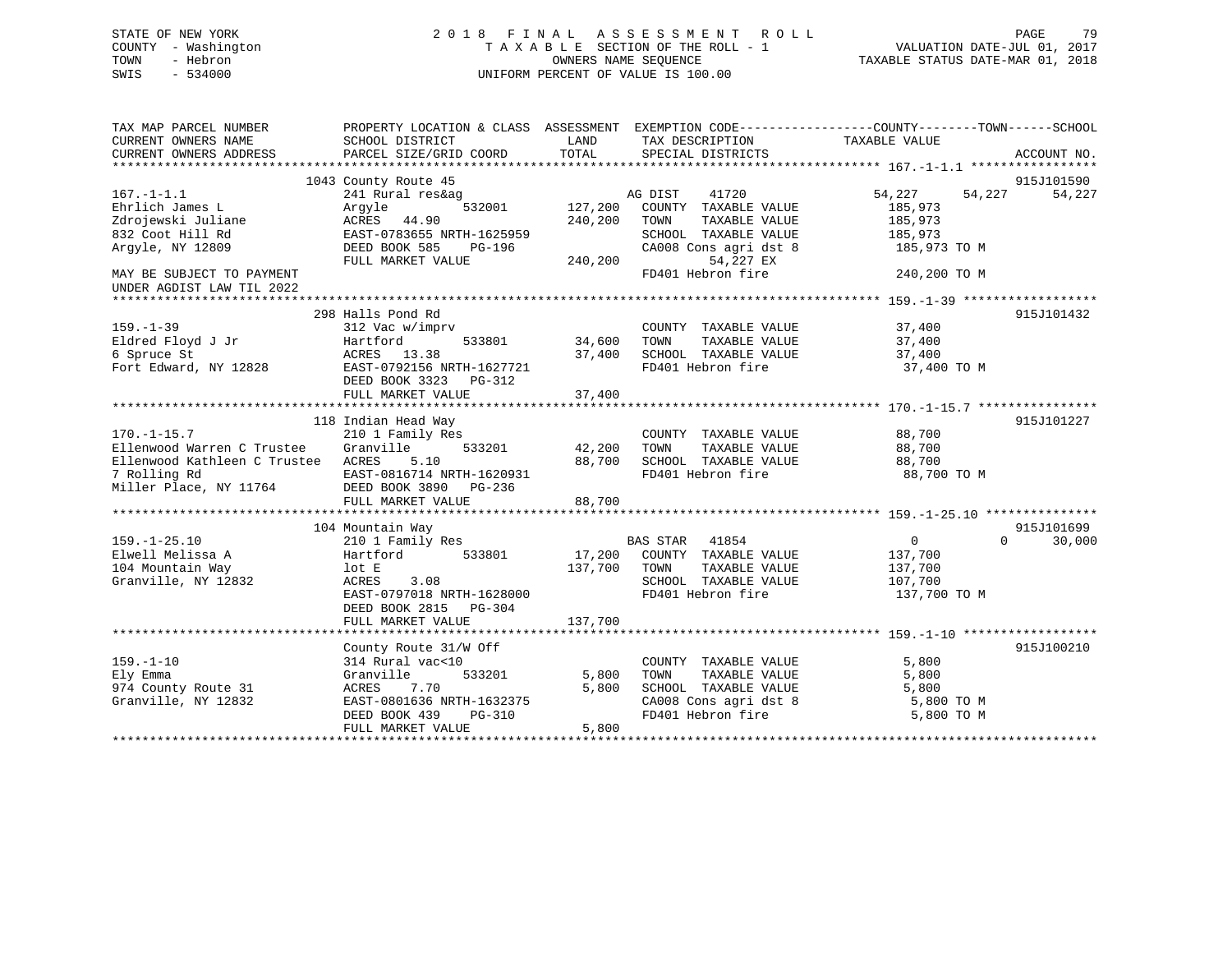## STATE OF NEW YORK 2 0 1 8 F I N A L A S S E S S M E N T R O L L PAGE 80 COUNTY - Washington T A X A B L E SECTION OF THE ROLL - 1 VALUATION DATE-JUL 01, 2017 TOWN - Hebron **CONNERS NAME SEQUENCE** TAXABLE STATUS DATE-MAR 01, 2018 SWIS - 534000 UNIFORM PERCENT OF VALUE IS 100.00

| TAX MAP PARCEL NUMBER<br>CURRENT OWNERS NAME<br>CURRENT OWNERS ADDRESS                           | SCHOOL DISTRICT<br>PARCEL SIZE/GRID COORD                                                                                                                                                    | PROPERTY LOCATION & CLASS ASSESSMENT EXEMPTION CODE---------------COUNTY-------TOWN-----SCHOOL<br>LAND<br>TAX DESCRIPTION<br>TOTAL<br>SPECIAL DISTRICTS                                                                                                                                                                                                                                         | TAXABLE VALUE<br>ACCOUNT NO.                                                                        |                    |
|--------------------------------------------------------------------------------------------------|----------------------------------------------------------------------------------------------------------------------------------------------------------------------------------------------|-------------------------------------------------------------------------------------------------------------------------------------------------------------------------------------------------------------------------------------------------------------------------------------------------------------------------------------------------------------------------------------------------|-----------------------------------------------------------------------------------------------------|--------------------|
|                                                                                                  |                                                                                                                                                                                              |                                                                                                                                                                                                                                                                                                                                                                                                 |                                                                                                     |                    |
|                                                                                                  | 974 County Route 31                                                                                                                                                                          |                                                                                                                                                                                                                                                                                                                                                                                                 | 915J100209                                                                                          |                    |
| $159. - 1 - 18.1$<br>Ely Emma S LE<br>Biondi Renee<br>974 County Route 31<br>Granville, NY 12832 | $440/741$<br>ACRES 130.00                                                                                                                                                                    | 241 Rural res&ag<br>311 Rural res&ag<br>333201 263,600 ENH STAR 41834<br>347,700 COUNTY TAXABLE VALUE<br>TOWN<br>TAXABLE VALUE<br>ACRES 130.00 TOWN TAXABLE VALUE 246,906<br>EAST-0803017 NRTH-1626651 SCHOOL TAXABLE VALUE 180,106<br>DEED BOOK 917 PG-226 347,700 100,794 EX 246,906 TO M<br>FULL MARKET VALUE 347,700 100,794 EX                                                             | 100,794<br>100,794 100,794<br>$\overline{0}$<br>$\sim$ 0<br>66,800<br>246,906<br>246,906<br>180,106 |                    |
| MAY BE SUBJECT TO PAYMENT                                                                        |                                                                                                                                                                                              |                                                                                                                                                                                                                                                                                                                                                                                                 |                                                                                                     |                    |
| UNDER AGDIST LAW TIL 2022                                                                        |                                                                                                                                                                                              | FD401 Hebron fire                                                                                                                                                                                                                                                                                                                                                                               | 347,700 TO M                                                                                        |                    |
|                                                                                                  | County Route 31                                                                                                                                                                              |                                                                                                                                                                                                                                                                                                                                                                                                 | 915J100251                                                                                          |                    |
| $159. - 1 - 18.2$<br>Ely Emma S LE<br>Biondi Renee<br>974 County Route 31<br>Granville, NY 12832 | 322 Rural vac>10<br>Granville 533201<br>$ACRES$ 40.00                                                                                                                                        | AG DIST 41720<br>98,400 COUNTY TAXABLE VALUE<br>98,400 TOWN<br>TAXABLE VALUE<br>SCHOOL TAXABLE VALUE<br>ACRES 40.00<br>EAST-0800841 NRTH-1626639 CA008 Cons agri dst<br>DEED BOOK 917 PG-229 16,823 EX<br>FULL MARKET VALUE 98,400 FD401 Hebron fire<br>CA008 Cons agri dst 8<br>16,823 EX                                                                                                      | 16,823 16,823<br>81,577<br>81,577<br>81,577<br>81,577 TO M                                          | 16,823             |
| MAY BE SUBJECT TO PAYMENT<br>UNDER AGDIST LAW TIL 2022                                           |                                                                                                                                                                                              |                                                                                                                                                                                                                                                                                                                                                                                                 | 98,400 TO M                                                                                         |                    |
|                                                                                                  |                                                                                                                                                                                              |                                                                                                                                                                                                                                                                                                                                                                                                 |                                                                                                     |                    |
|                                                                                                  | 4303 County Route 30                                                                                                                                                                         |                                                                                                                                                                                                                                                                                                                                                                                                 | 915J100208                                                                                          |                    |
|                                                                                                  |                                                                                                                                                                                              | 210 1 Family Res 633801 Magnus 210 1 Magnus 210 1 Family Res 633801 Magnus 21,500 ENH STAR 41834<br>41802<br>145,600 COUNTY TAXABLE VALUE<br>4303 County Route 30<br>4303 County Route 30<br>4303 County Route 30<br>4303 County Route 30<br>445,600<br>445,600 CA008 Cons agri dst 8<br>45,600 TO M<br>445,600 FULL MARKET VALUE<br>445,600 CA008 Cons agri dst 8<br>445,600 TO M<br>445,600 T | 50,960<br>$\Omega$<br>$\overline{0}$<br>$\overline{0}$<br>94,640                                    | $\Omega$<br>66,800 |
|                                                                                                  |                                                                                                                                                                                              |                                                                                                                                                                                                                                                                                                                                                                                                 |                                                                                                     |                    |
|                                                                                                  | 4304 County Route 30                                                                                                                                                                         |                                                                                                                                                                                                                                                                                                                                                                                                 |                                                                                                     |                    |
| $158. - 1 - 2.4$<br>Hartford<br>Ely Joseph<br>4304 County Route 30                               | Councy Route 30<br>241 Rural res&ag<br>774/82                                                                                                                                                | AG DIST<br>41720<br>$\frac{1}{2}$ 533801 66,800 BAS STAR 41854<br>125,400 COUNTY TAXABLE VALUE<br>Granville, NY 12832<br>MAY BE SUBJECT TO PAYMENT<br>MAY BE SUBJECT TO PAYMENT<br>MAY BE SUBJECT TO PAYMENT<br>MAY BE SUBJECT TO PAYMENT<br>DEED BOOK 827 PG-92<br>FULL MARKET VALUE<br>TOWN TAXABLE VALUE<br>CA008 Cons agri dst 8<br>CA008 Cons<br>TAXABLE VALUE                             | 17,447<br>17,447<br>$\overline{0}$<br>$\Omega$<br>107,953<br>107,953<br>77,953<br>107,953 TO M      | 17,447<br>30,000   |
|                                                                                                  |                                                                                                                                                                                              | FD401 Hebron fire                                                                                                                                                                                                                                                                                                                                                                               | 125,400 TO M                                                                                        |                    |
|                                                                                                  |                                                                                                                                                                                              |                                                                                                                                                                                                                                                                                                                                                                                                 |                                                                                                     |                    |
| $152. - 2 - 18$<br>Emond Frances<br>Emond Michael<br>9 Button Rd<br>Granville, NY 12832          | 9 Button Rd<br>210 1 Family Res<br>210 1 Family Res<br>Granville 53320<br>432/1166-415/817<br>FRNT 680.00 DPTH<br>ACRES 5.02<br>533201<br>EAST-0813959 NRTH-1641049<br>DEED BOOK 2906 PG-239 | ENH STAR 41834<br>52,000 COUNTY TAXABLE VALUE<br>170,000 TOWN TAXABLE VALUE<br>SCHOOL TAXABLE VALUE<br>FD401 Hebron fire                                                                                                                                                                                                                                                                        | 915J100206<br>$\overline{0}$<br>$\Omega$<br>170,000<br>170,000<br>103, 200<br>170,000 TO M          | 66,800             |
|                                                                                                  | FULL MARKET VALUE                                                                                                                                                                            | 170,000                                                                                                                                                                                                                                                                                                                                                                                         |                                                                                                     |                    |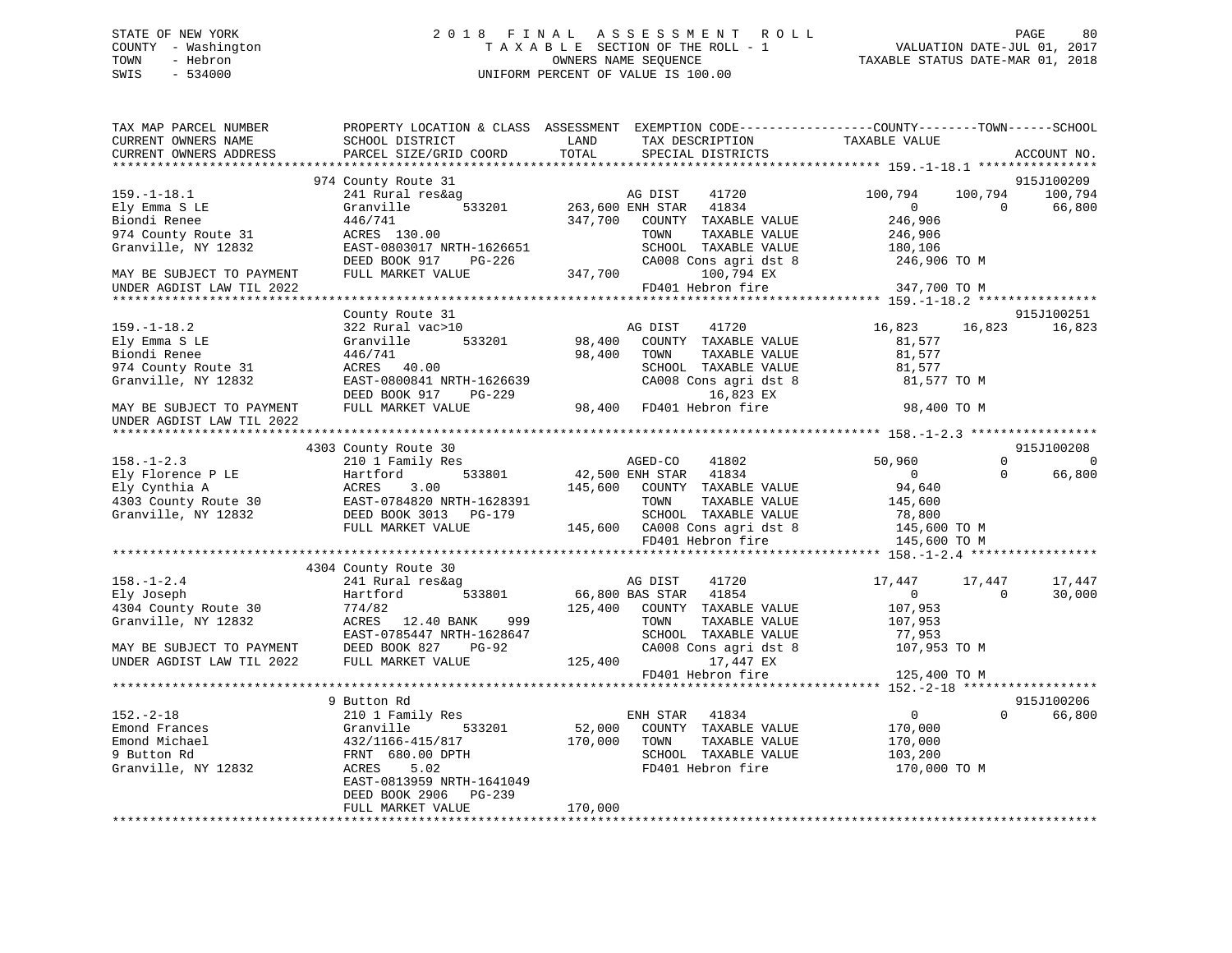## STATE OF NEW YORK 2 0 1 8 F I N A L A S S E S S M E N T R O L L PAGE 81 COUNTY - Washington T A X A B L E SECTION OF THE ROLL - 1 VALUATION DATE-JUL 01, 2017 TOWN - Hebron OWNERS NAME SEQUENCE TAXABLE STATUS DATE-MAR 01, 2018 SWIS - 534000 UNIFORM PERCENT OF VALUE IS 100.00

| CURRENT OWNERS NAME<br>LAND<br>TAX DESCRIPTION<br>TAXABLE VALUE<br>SCHOOL DISTRICT<br>TOTAL<br>CURRENT OWNERS ADDRESS<br>PARCEL SIZE/GRID COORD<br>SPECIAL DISTRICTS<br>ACCOUNT NO.<br>Button Rd Off<br>314 Rural vac<10<br>COUNTY TAXABLE VALUE<br>1,300<br>1,300<br>Emond Michael J<br>Granville<br>533201<br>TOWN<br>TAXABLE VALUE<br>1,300<br>Emond Frances<br>ACRES<br>1.70<br>1,300<br>SCHOOL TAXABLE VALUE<br>1,300<br>FD401 Hebron fire<br>9 Button Rd<br>EAST-0813622 NRTH-1641226<br>1,300 TO M<br>Granville, NY 12832<br>DEED BOOK 2906<br>$PG-239$<br>FULL MARKET VALUE<br>1,300<br>132 County Route 28<br>$152. - 2 - 17.2$<br>COUNTY TAXABLE VALUE<br>240 Rural res<br>329,800<br>533201<br>67,000<br>TAXABLE VALUE<br>Enos Revocable Trust Steven E Granville<br>TOWN<br>329,800<br>329,800<br>Enos Steven E Trustee (ACRES 12.50 BAN<br>PO Box 696 (EAST-0811153 NRTH South Yarmouth, MA 02664 (DEED BOOK 3629)<br>ACRES 12.50 BANK<br>999<br>329,800<br>SCHOOL TAXABLE VALUE<br>EAST-0811153 NRTH-1641718<br>CA008 Cons agri dst 8<br>329,800 TO M<br>FD401 Hebron fire<br>$PG-60$<br>329,800 TO M<br>FULL MARKET VALUE<br>329,800<br>County Route 28<br>$152. - 2 - 17.10$<br>314 Rural vac<10<br>AG DIST<br>41720<br>31,137<br>31,137<br>31,137<br>533201<br>35,300 COUNTY TAXABLE VALUE<br>Enos Revocable Trust Steven E Granville<br>4,163<br>Enos Steven E Trustee<br>$1$ ot 5<br>35,300<br>TOWN<br>TAXABLE VALUE<br>4,163<br>PO Box 696<br>6.63<br>ACRES<br>SCHOOL TAXABLE VALUE<br>4,163<br>EAST-0810761 NRTH-1641463<br>CA008 Cons agri dst 8<br>4,163 TO M<br>South Yarmouth, MA 02664<br>DEED BOOK 3629 PG-60<br>31,137 EX<br>35,300 FD401 Hebron fire<br>FULL MARKET VALUE<br>35,300 TO M<br>MAY BE SUBJECT TO PAYMENT<br>UNDER AGDIST LAW TIL 2022<br>117 First Light Rd<br>45 PCT OF VALUE USED FOR EXEMPTION PURPOSES<br>915J100653<br>$168. - 1 - 8.2$<br>240 Rural res<br>37,688<br>VET COM CT 41131<br>30,000<br>- 0<br>534801 300,300 VET DIS CT 41141<br>Erickson Arthur<br>67,838<br>60,000<br>$\overline{0}$<br>Salem<br>Erickson Marianne<br>ACRES 160.61<br>22,612<br>$\Omega$<br>$\overline{0}$<br>335,000 AGED-CO<br>41802<br>15,075<br>$\overline{0}$<br>$\Omega$<br>AGED-SCH 41804<br>$\mathbf{0}$<br>$\Omega$<br>66,800<br>ENH STAR 41834<br>FULL MARKET VALUE<br>335,000 COUNTY TAXABLE VALUE<br>206,862<br>TOWN<br>TAXABLE VALUE<br>245,000<br>SCHOOL TAXABLE VALUE<br>253,125<br>CA008 Cons agri dst 8<br>335,000 TO M<br>FD401 Hebron fire<br>335,000 TO M<br>362 Middle Rd<br>915J101223<br>$169. - 1 - 40$<br>312 Vac w/imprv<br>231,100<br>COUNTY TAXABLE VALUE<br>Erickson Tenley<br>534801<br>222,300<br>TOWN<br>TAXABLE VALUE<br>231,100<br>Salem<br>ACRES 112.22<br>Erickson Marleigh<br>231,100<br>SCHOOL TAXABLE VALUE<br>231,100<br>EAST-0805807 NRTH-1620340<br>CA008 Cons agri dst 8<br>231,100 TO M<br>FD401 Hebron fire<br>Silver Spring, MD 20901<br>DEED BOOK 3008<br>$PG-38$<br>231,100 TO M<br>FULL MARKET VALUE<br>231,100 | TAX MAP PARCEL NUMBER | PROPERTY LOCATION & CLASS ASSESSMENT EXEMPTION CODE----------------COUNTY-------TOWN------SCHOOL |  |  |  |
|------------------------------------------------------------------------------------------------------------------------------------------------------------------------------------------------------------------------------------------------------------------------------------------------------------------------------------------------------------------------------------------------------------------------------------------------------------------------------------------------------------------------------------------------------------------------------------------------------------------------------------------------------------------------------------------------------------------------------------------------------------------------------------------------------------------------------------------------------------------------------------------------------------------------------------------------------------------------------------------------------------------------------------------------------------------------------------------------------------------------------------------------------------------------------------------------------------------------------------------------------------------------------------------------------------------------------------------------------------------------------------------------------------------------------------------------------------------------------------------------------------------------------------------------------------------------------------------------------------------------------------------------------------------------------------------------------------------------------------------------------------------------------------------------------------------------------------------------------------------------------------------------------------------------------------------------------------------------------------------------------------------------------------------------------------------------------------------------------------------------------------------------------------------------------------------------------------------------------------------------------------------------------------------------------------------------------------------------------------------------------------------------------------------------------------------------------------------------------------------------------------------------------------------------------------------------------------------------------------------------------------------------------------------------------------------------------------------------------------------------------------------------------------------------------------------------------------------------------------------------------------------------------------------------------------------------------------------------------------------------|-----------------------|--------------------------------------------------------------------------------------------------|--|--|--|
|                                                                                                                                                                                                                                                                                                                                                                                                                                                                                                                                                                                                                                                                                                                                                                                                                                                                                                                                                                                                                                                                                                                                                                                                                                                                                                                                                                                                                                                                                                                                                                                                                                                                                                                                                                                                                                                                                                                                                                                                                                                                                                                                                                                                                                                                                                                                                                                                                                                                                                                                                                                                                                                                                                                                                                                                                                                                                                                                                                                                |                       |                                                                                                  |  |  |  |
|                                                                                                                                                                                                                                                                                                                                                                                                                                                                                                                                                                                                                                                                                                                                                                                                                                                                                                                                                                                                                                                                                                                                                                                                                                                                                                                                                                                                                                                                                                                                                                                                                                                                                                                                                                                                                                                                                                                                                                                                                                                                                                                                                                                                                                                                                                                                                                                                                                                                                                                                                                                                                                                                                                                                                                                                                                                                                                                                                                                                |                       |                                                                                                  |  |  |  |
|                                                                                                                                                                                                                                                                                                                                                                                                                                                                                                                                                                                                                                                                                                                                                                                                                                                                                                                                                                                                                                                                                                                                                                                                                                                                                                                                                                                                                                                                                                                                                                                                                                                                                                                                                                                                                                                                                                                                                                                                                                                                                                                                                                                                                                                                                                                                                                                                                                                                                                                                                                                                                                                                                                                                                                                                                                                                                                                                                                                                |                       |                                                                                                  |  |  |  |
|                                                                                                                                                                                                                                                                                                                                                                                                                                                                                                                                                                                                                                                                                                                                                                                                                                                                                                                                                                                                                                                                                                                                                                                                                                                                                                                                                                                                                                                                                                                                                                                                                                                                                                                                                                                                                                                                                                                                                                                                                                                                                                                                                                                                                                                                                                                                                                                                                                                                                                                                                                                                                                                                                                                                                                                                                                                                                                                                                                                                |                       |                                                                                                  |  |  |  |
|                                                                                                                                                                                                                                                                                                                                                                                                                                                                                                                                                                                                                                                                                                                                                                                                                                                                                                                                                                                                                                                                                                                                                                                                                                                                                                                                                                                                                                                                                                                                                                                                                                                                                                                                                                                                                                                                                                                                                                                                                                                                                                                                                                                                                                                                                                                                                                                                                                                                                                                                                                                                                                                                                                                                                                                                                                                                                                                                                                                                | $152.-2-18.1$         |                                                                                                  |  |  |  |
|                                                                                                                                                                                                                                                                                                                                                                                                                                                                                                                                                                                                                                                                                                                                                                                                                                                                                                                                                                                                                                                                                                                                                                                                                                                                                                                                                                                                                                                                                                                                                                                                                                                                                                                                                                                                                                                                                                                                                                                                                                                                                                                                                                                                                                                                                                                                                                                                                                                                                                                                                                                                                                                                                                                                                                                                                                                                                                                                                                                                |                       |                                                                                                  |  |  |  |
|                                                                                                                                                                                                                                                                                                                                                                                                                                                                                                                                                                                                                                                                                                                                                                                                                                                                                                                                                                                                                                                                                                                                                                                                                                                                                                                                                                                                                                                                                                                                                                                                                                                                                                                                                                                                                                                                                                                                                                                                                                                                                                                                                                                                                                                                                                                                                                                                                                                                                                                                                                                                                                                                                                                                                                                                                                                                                                                                                                                                |                       |                                                                                                  |  |  |  |
|                                                                                                                                                                                                                                                                                                                                                                                                                                                                                                                                                                                                                                                                                                                                                                                                                                                                                                                                                                                                                                                                                                                                                                                                                                                                                                                                                                                                                                                                                                                                                                                                                                                                                                                                                                                                                                                                                                                                                                                                                                                                                                                                                                                                                                                                                                                                                                                                                                                                                                                                                                                                                                                                                                                                                                                                                                                                                                                                                                                                |                       |                                                                                                  |  |  |  |
|                                                                                                                                                                                                                                                                                                                                                                                                                                                                                                                                                                                                                                                                                                                                                                                                                                                                                                                                                                                                                                                                                                                                                                                                                                                                                                                                                                                                                                                                                                                                                                                                                                                                                                                                                                                                                                                                                                                                                                                                                                                                                                                                                                                                                                                                                                                                                                                                                                                                                                                                                                                                                                                                                                                                                                                                                                                                                                                                                                                                |                       |                                                                                                  |  |  |  |
|                                                                                                                                                                                                                                                                                                                                                                                                                                                                                                                                                                                                                                                                                                                                                                                                                                                                                                                                                                                                                                                                                                                                                                                                                                                                                                                                                                                                                                                                                                                                                                                                                                                                                                                                                                                                                                                                                                                                                                                                                                                                                                                                                                                                                                                                                                                                                                                                                                                                                                                                                                                                                                                                                                                                                                                                                                                                                                                                                                                                |                       |                                                                                                  |  |  |  |
|                                                                                                                                                                                                                                                                                                                                                                                                                                                                                                                                                                                                                                                                                                                                                                                                                                                                                                                                                                                                                                                                                                                                                                                                                                                                                                                                                                                                                                                                                                                                                                                                                                                                                                                                                                                                                                                                                                                                                                                                                                                                                                                                                                                                                                                                                                                                                                                                                                                                                                                                                                                                                                                                                                                                                                                                                                                                                                                                                                                                |                       |                                                                                                  |  |  |  |
|                                                                                                                                                                                                                                                                                                                                                                                                                                                                                                                                                                                                                                                                                                                                                                                                                                                                                                                                                                                                                                                                                                                                                                                                                                                                                                                                                                                                                                                                                                                                                                                                                                                                                                                                                                                                                                                                                                                                                                                                                                                                                                                                                                                                                                                                                                                                                                                                                                                                                                                                                                                                                                                                                                                                                                                                                                                                                                                                                                                                |                       |                                                                                                  |  |  |  |
|                                                                                                                                                                                                                                                                                                                                                                                                                                                                                                                                                                                                                                                                                                                                                                                                                                                                                                                                                                                                                                                                                                                                                                                                                                                                                                                                                                                                                                                                                                                                                                                                                                                                                                                                                                                                                                                                                                                                                                                                                                                                                                                                                                                                                                                                                                                                                                                                                                                                                                                                                                                                                                                                                                                                                                                                                                                                                                                                                                                                |                       |                                                                                                  |  |  |  |
|                                                                                                                                                                                                                                                                                                                                                                                                                                                                                                                                                                                                                                                                                                                                                                                                                                                                                                                                                                                                                                                                                                                                                                                                                                                                                                                                                                                                                                                                                                                                                                                                                                                                                                                                                                                                                                                                                                                                                                                                                                                                                                                                                                                                                                                                                                                                                                                                                                                                                                                                                                                                                                                                                                                                                                                                                                                                                                                                                                                                |                       |                                                                                                  |  |  |  |
|                                                                                                                                                                                                                                                                                                                                                                                                                                                                                                                                                                                                                                                                                                                                                                                                                                                                                                                                                                                                                                                                                                                                                                                                                                                                                                                                                                                                                                                                                                                                                                                                                                                                                                                                                                                                                                                                                                                                                                                                                                                                                                                                                                                                                                                                                                                                                                                                                                                                                                                                                                                                                                                                                                                                                                                                                                                                                                                                                                                                |                       |                                                                                                  |  |  |  |
|                                                                                                                                                                                                                                                                                                                                                                                                                                                                                                                                                                                                                                                                                                                                                                                                                                                                                                                                                                                                                                                                                                                                                                                                                                                                                                                                                                                                                                                                                                                                                                                                                                                                                                                                                                                                                                                                                                                                                                                                                                                                                                                                                                                                                                                                                                                                                                                                                                                                                                                                                                                                                                                                                                                                                                                                                                                                                                                                                                                                |                       |                                                                                                  |  |  |  |
|                                                                                                                                                                                                                                                                                                                                                                                                                                                                                                                                                                                                                                                                                                                                                                                                                                                                                                                                                                                                                                                                                                                                                                                                                                                                                                                                                                                                                                                                                                                                                                                                                                                                                                                                                                                                                                                                                                                                                                                                                                                                                                                                                                                                                                                                                                                                                                                                                                                                                                                                                                                                                                                                                                                                                                                                                                                                                                                                                                                                |                       |                                                                                                  |  |  |  |
|                                                                                                                                                                                                                                                                                                                                                                                                                                                                                                                                                                                                                                                                                                                                                                                                                                                                                                                                                                                                                                                                                                                                                                                                                                                                                                                                                                                                                                                                                                                                                                                                                                                                                                                                                                                                                                                                                                                                                                                                                                                                                                                                                                                                                                                                                                                                                                                                                                                                                                                                                                                                                                                                                                                                                                                                                                                                                                                                                                                                |                       |                                                                                                  |  |  |  |
|                                                                                                                                                                                                                                                                                                                                                                                                                                                                                                                                                                                                                                                                                                                                                                                                                                                                                                                                                                                                                                                                                                                                                                                                                                                                                                                                                                                                                                                                                                                                                                                                                                                                                                                                                                                                                                                                                                                                                                                                                                                                                                                                                                                                                                                                                                                                                                                                                                                                                                                                                                                                                                                                                                                                                                                                                                                                                                                                                                                                |                       |                                                                                                  |  |  |  |
|                                                                                                                                                                                                                                                                                                                                                                                                                                                                                                                                                                                                                                                                                                                                                                                                                                                                                                                                                                                                                                                                                                                                                                                                                                                                                                                                                                                                                                                                                                                                                                                                                                                                                                                                                                                                                                                                                                                                                                                                                                                                                                                                                                                                                                                                                                                                                                                                                                                                                                                                                                                                                                                                                                                                                                                                                                                                                                                                                                                                |                       |                                                                                                  |  |  |  |
|                                                                                                                                                                                                                                                                                                                                                                                                                                                                                                                                                                                                                                                                                                                                                                                                                                                                                                                                                                                                                                                                                                                                                                                                                                                                                                                                                                                                                                                                                                                                                                                                                                                                                                                                                                                                                                                                                                                                                                                                                                                                                                                                                                                                                                                                                                                                                                                                                                                                                                                                                                                                                                                                                                                                                                                                                                                                                                                                                                                                |                       |                                                                                                  |  |  |  |
|                                                                                                                                                                                                                                                                                                                                                                                                                                                                                                                                                                                                                                                                                                                                                                                                                                                                                                                                                                                                                                                                                                                                                                                                                                                                                                                                                                                                                                                                                                                                                                                                                                                                                                                                                                                                                                                                                                                                                                                                                                                                                                                                                                                                                                                                                                                                                                                                                                                                                                                                                                                                                                                                                                                                                                                                                                                                                                                                                                                                |                       |                                                                                                  |  |  |  |
|                                                                                                                                                                                                                                                                                                                                                                                                                                                                                                                                                                                                                                                                                                                                                                                                                                                                                                                                                                                                                                                                                                                                                                                                                                                                                                                                                                                                                                                                                                                                                                                                                                                                                                                                                                                                                                                                                                                                                                                                                                                                                                                                                                                                                                                                                                                                                                                                                                                                                                                                                                                                                                                                                                                                                                                                                                                                                                                                                                                                |                       |                                                                                                  |  |  |  |
|                                                                                                                                                                                                                                                                                                                                                                                                                                                                                                                                                                                                                                                                                                                                                                                                                                                                                                                                                                                                                                                                                                                                                                                                                                                                                                                                                                                                                                                                                                                                                                                                                                                                                                                                                                                                                                                                                                                                                                                                                                                                                                                                                                                                                                                                                                                                                                                                                                                                                                                                                                                                                                                                                                                                                                                                                                                                                                                                                                                                |                       |                                                                                                  |  |  |  |
|                                                                                                                                                                                                                                                                                                                                                                                                                                                                                                                                                                                                                                                                                                                                                                                                                                                                                                                                                                                                                                                                                                                                                                                                                                                                                                                                                                                                                                                                                                                                                                                                                                                                                                                                                                                                                                                                                                                                                                                                                                                                                                                                                                                                                                                                                                                                                                                                                                                                                                                                                                                                                                                                                                                                                                                                                                                                                                                                                                                                |                       |                                                                                                  |  |  |  |
|                                                                                                                                                                                                                                                                                                                                                                                                                                                                                                                                                                                                                                                                                                                                                                                                                                                                                                                                                                                                                                                                                                                                                                                                                                                                                                                                                                                                                                                                                                                                                                                                                                                                                                                                                                                                                                                                                                                                                                                                                                                                                                                                                                                                                                                                                                                                                                                                                                                                                                                                                                                                                                                                                                                                                                                                                                                                                                                                                                                                |                       |                                                                                                  |  |  |  |
|                                                                                                                                                                                                                                                                                                                                                                                                                                                                                                                                                                                                                                                                                                                                                                                                                                                                                                                                                                                                                                                                                                                                                                                                                                                                                                                                                                                                                                                                                                                                                                                                                                                                                                                                                                                                                                                                                                                                                                                                                                                                                                                                                                                                                                                                                                                                                                                                                                                                                                                                                                                                                                                                                                                                                                                                                                                                                                                                                                                                |                       |                                                                                                  |  |  |  |
|                                                                                                                                                                                                                                                                                                                                                                                                                                                                                                                                                                                                                                                                                                                                                                                                                                                                                                                                                                                                                                                                                                                                                                                                                                                                                                                                                                                                                                                                                                                                                                                                                                                                                                                                                                                                                                                                                                                                                                                                                                                                                                                                                                                                                                                                                                                                                                                                                                                                                                                                                                                                                                                                                                                                                                                                                                                                                                                                                                                                |                       |                                                                                                  |  |  |  |
|                                                                                                                                                                                                                                                                                                                                                                                                                                                                                                                                                                                                                                                                                                                                                                                                                                                                                                                                                                                                                                                                                                                                                                                                                                                                                                                                                                                                                                                                                                                                                                                                                                                                                                                                                                                                                                                                                                                                                                                                                                                                                                                                                                                                                                                                                                                                                                                                                                                                                                                                                                                                                                                                                                                                                                                                                                                                                                                                                                                                |                       |                                                                                                  |  |  |  |
|                                                                                                                                                                                                                                                                                                                                                                                                                                                                                                                                                                                                                                                                                                                                                                                                                                                                                                                                                                                                                                                                                                                                                                                                                                                                                                                                                                                                                                                                                                                                                                                                                                                                                                                                                                                                                                                                                                                                                                                                                                                                                                                                                                                                                                                                                                                                                                                                                                                                                                                                                                                                                                                                                                                                                                                                                                                                                                                                                                                                |                       |                                                                                                  |  |  |  |
|                                                                                                                                                                                                                                                                                                                                                                                                                                                                                                                                                                                                                                                                                                                                                                                                                                                                                                                                                                                                                                                                                                                                                                                                                                                                                                                                                                                                                                                                                                                                                                                                                                                                                                                                                                                                                                                                                                                                                                                                                                                                                                                                                                                                                                                                                                                                                                                                                                                                                                                                                                                                                                                                                                                                                                                                                                                                                                                                                                                                |                       |                                                                                                  |  |  |  |
|                                                                                                                                                                                                                                                                                                                                                                                                                                                                                                                                                                                                                                                                                                                                                                                                                                                                                                                                                                                                                                                                                                                                                                                                                                                                                                                                                                                                                                                                                                                                                                                                                                                                                                                                                                                                                                                                                                                                                                                                                                                                                                                                                                                                                                                                                                                                                                                                                                                                                                                                                                                                                                                                                                                                                                                                                                                                                                                                                                                                |                       |                                                                                                  |  |  |  |
|                                                                                                                                                                                                                                                                                                                                                                                                                                                                                                                                                                                                                                                                                                                                                                                                                                                                                                                                                                                                                                                                                                                                                                                                                                                                                                                                                                                                                                                                                                                                                                                                                                                                                                                                                                                                                                                                                                                                                                                                                                                                                                                                                                                                                                                                                                                                                                                                                                                                                                                                                                                                                                                                                                                                                                                                                                                                                                                                                                                                |                       |                                                                                                  |  |  |  |
|                                                                                                                                                                                                                                                                                                                                                                                                                                                                                                                                                                                                                                                                                                                                                                                                                                                                                                                                                                                                                                                                                                                                                                                                                                                                                                                                                                                                                                                                                                                                                                                                                                                                                                                                                                                                                                                                                                                                                                                                                                                                                                                                                                                                                                                                                                                                                                                                                                                                                                                                                                                                                                                                                                                                                                                                                                                                                                                                                                                                |                       |                                                                                                  |  |  |  |
|                                                                                                                                                                                                                                                                                                                                                                                                                                                                                                                                                                                                                                                                                                                                                                                                                                                                                                                                                                                                                                                                                                                                                                                                                                                                                                                                                                                                                                                                                                                                                                                                                                                                                                                                                                                                                                                                                                                                                                                                                                                                                                                                                                                                                                                                                                                                                                                                                                                                                                                                                                                                                                                                                                                                                                                                                                                                                                                                                                                                |                       |                                                                                                  |  |  |  |
|                                                                                                                                                                                                                                                                                                                                                                                                                                                                                                                                                                                                                                                                                                                                                                                                                                                                                                                                                                                                                                                                                                                                                                                                                                                                                                                                                                                                                                                                                                                                                                                                                                                                                                                                                                                                                                                                                                                                                                                                                                                                                                                                                                                                                                                                                                                                                                                                                                                                                                                                                                                                                                                                                                                                                                                                                                                                                                                                                                                                |                       |                                                                                                  |  |  |  |
|                                                                                                                                                                                                                                                                                                                                                                                                                                                                                                                                                                                                                                                                                                                                                                                                                                                                                                                                                                                                                                                                                                                                                                                                                                                                                                                                                                                                                                                                                                                                                                                                                                                                                                                                                                                                                                                                                                                                                                                                                                                                                                                                                                                                                                                                                                                                                                                                                                                                                                                                                                                                                                                                                                                                                                                                                                                                                                                                                                                                |                       |                                                                                                  |  |  |  |
|                                                                                                                                                                                                                                                                                                                                                                                                                                                                                                                                                                                                                                                                                                                                                                                                                                                                                                                                                                                                                                                                                                                                                                                                                                                                                                                                                                                                                                                                                                                                                                                                                                                                                                                                                                                                                                                                                                                                                                                                                                                                                                                                                                                                                                                                                                                                                                                                                                                                                                                                                                                                                                                                                                                                                                                                                                                                                                                                                                                                |                       |                                                                                                  |  |  |  |
|                                                                                                                                                                                                                                                                                                                                                                                                                                                                                                                                                                                                                                                                                                                                                                                                                                                                                                                                                                                                                                                                                                                                                                                                                                                                                                                                                                                                                                                                                                                                                                                                                                                                                                                                                                                                                                                                                                                                                                                                                                                                                                                                                                                                                                                                                                                                                                                                                                                                                                                                                                                                                                                                                                                                                                                                                                                                                                                                                                                                |                       |                                                                                                  |  |  |  |
|                                                                                                                                                                                                                                                                                                                                                                                                                                                                                                                                                                                                                                                                                                                                                                                                                                                                                                                                                                                                                                                                                                                                                                                                                                                                                                                                                                                                                                                                                                                                                                                                                                                                                                                                                                                                                                                                                                                                                                                                                                                                                                                                                                                                                                                                                                                                                                                                                                                                                                                                                                                                                                                                                                                                                                                                                                                                                                                                                                                                |                       |                                                                                                  |  |  |  |
|                                                                                                                                                                                                                                                                                                                                                                                                                                                                                                                                                                                                                                                                                                                                                                                                                                                                                                                                                                                                                                                                                                                                                                                                                                                                                                                                                                                                                                                                                                                                                                                                                                                                                                                                                                                                                                                                                                                                                                                                                                                                                                                                                                                                                                                                                                                                                                                                                                                                                                                                                                                                                                                                                                                                                                                                                                                                                                                                                                                                |                       |                                                                                                  |  |  |  |
|                                                                                                                                                                                                                                                                                                                                                                                                                                                                                                                                                                                                                                                                                                                                                                                                                                                                                                                                                                                                                                                                                                                                                                                                                                                                                                                                                                                                                                                                                                                                                                                                                                                                                                                                                                                                                                                                                                                                                                                                                                                                                                                                                                                                                                                                                                                                                                                                                                                                                                                                                                                                                                                                                                                                                                                                                                                                                                                                                                                                |                       |                                                                                                  |  |  |  |
|                                                                                                                                                                                                                                                                                                                                                                                                                                                                                                                                                                                                                                                                                                                                                                                                                                                                                                                                                                                                                                                                                                                                                                                                                                                                                                                                                                                                                                                                                                                                                                                                                                                                                                                                                                                                                                                                                                                                                                                                                                                                                                                                                                                                                                                                                                                                                                                                                                                                                                                                                                                                                                                                                                                                                                                                                                                                                                                                                                                                |                       |                                                                                                  |  |  |  |
|                                                                                                                                                                                                                                                                                                                                                                                                                                                                                                                                                                                                                                                                                                                                                                                                                                                                                                                                                                                                                                                                                                                                                                                                                                                                                                                                                                                                                                                                                                                                                                                                                                                                                                                                                                                                                                                                                                                                                                                                                                                                                                                                                                                                                                                                                                                                                                                                                                                                                                                                                                                                                                                                                                                                                                                                                                                                                                                                                                                                |                       |                                                                                                  |  |  |  |
|                                                                                                                                                                                                                                                                                                                                                                                                                                                                                                                                                                                                                                                                                                                                                                                                                                                                                                                                                                                                                                                                                                                                                                                                                                                                                                                                                                                                                                                                                                                                                                                                                                                                                                                                                                                                                                                                                                                                                                                                                                                                                                                                                                                                                                                                                                                                                                                                                                                                                                                                                                                                                                                                                                                                                                                                                                                                                                                                                                                                |                       |                                                                                                  |  |  |  |
|                                                                                                                                                                                                                                                                                                                                                                                                                                                                                                                                                                                                                                                                                                                                                                                                                                                                                                                                                                                                                                                                                                                                                                                                                                                                                                                                                                                                                                                                                                                                                                                                                                                                                                                                                                                                                                                                                                                                                                                                                                                                                                                                                                                                                                                                                                                                                                                                                                                                                                                                                                                                                                                                                                                                                                                                                                                                                                                                                                                                | 10017 Brookmoor Dr    |                                                                                                  |  |  |  |
|                                                                                                                                                                                                                                                                                                                                                                                                                                                                                                                                                                                                                                                                                                                                                                                                                                                                                                                                                                                                                                                                                                                                                                                                                                                                                                                                                                                                                                                                                                                                                                                                                                                                                                                                                                                                                                                                                                                                                                                                                                                                                                                                                                                                                                                                                                                                                                                                                                                                                                                                                                                                                                                                                                                                                                                                                                                                                                                                                                                                |                       |                                                                                                  |  |  |  |
|                                                                                                                                                                                                                                                                                                                                                                                                                                                                                                                                                                                                                                                                                                                                                                                                                                                                                                                                                                                                                                                                                                                                                                                                                                                                                                                                                                                                                                                                                                                                                                                                                                                                                                                                                                                                                                                                                                                                                                                                                                                                                                                                                                                                                                                                                                                                                                                                                                                                                                                                                                                                                                                                                                                                                                                                                                                                                                                                                                                                |                       |                                                                                                  |  |  |  |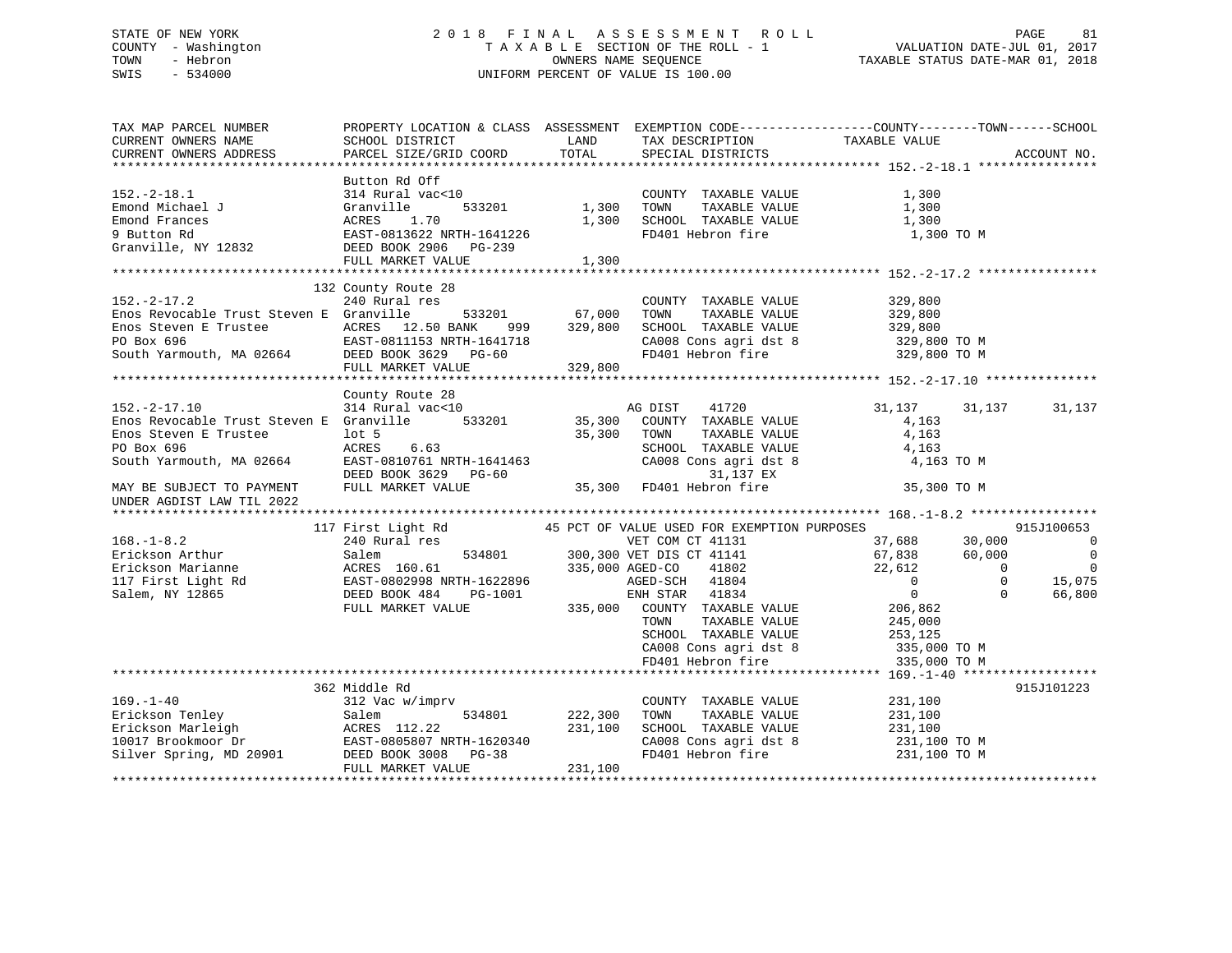## STATE OF NEW YORK 2 0 1 8 F I N A L A S S E S S M E N T R O L L PAGE 82 COUNTY - Washington T A X A B L E SECTION OF THE ROLL - 1 VALUATION DATE-JUL 01, 2017 TOWN - Hebron OWNERS NAME SEQUENCE TAXABLE STATUS DATE-MAR 01, 2018 SWIS - 534000 UNIFORM PERCENT OF VALUE IS 100.00

| TAX MAP PARCEL NUMBER                         | PROPERTY LOCATION & CLASS ASSESSMENT EXEMPTION CODE---------------COUNTY-------TOWN-----SCHOOL |                    |                                   |                                                        |             |
|-----------------------------------------------|------------------------------------------------------------------------------------------------|--------------------|-----------------------------------|--------------------------------------------------------|-------------|
| CURRENT OWNERS NAME<br>CURRENT OWNERS ADDRESS | SCHOOL DISTRICT                                                                                | LAND<br>TOTAL      | TAX DESCRIPTION                   | TAXABLE VALUE                                          | ACCOUNT NO. |
|                                               | PARCEL SIZE/GRID COORD                                                                         |                    | SPECIAL DISTRICTS                 |                                                        |             |
|                                               | 1 First Light Rd                                                                               |                    |                                   |                                                        |             |
| $169. - 1 - 40.4$                             | 314 Rural vac<10                                                                               |                    | COUNTY TAXABLE VALUE 52,900       |                                                        |             |
| Erickson Tenley                               | Salem                                                                                          | 534801 52,900 TOWN |                                   |                                                        |             |
| Erickson Marleigh                             | filed subdivision #12218                                                                       |                    | 52,900 SCHOOL TAXABLE VALUE       | TAXABLE VALUE 52,900<br>TAXABLE VALUE 52,900<br>52,900 |             |
|                                               | ACRES<br>5.47                                                                                  |                    | CA008 Cons agri dst 8 52,900 TO M |                                                        |             |
| 10017 Brookmoor Dr<br>Silver Spring, MD 20901 | EAST-0805732 NRTH-1621296                                                                      |                    | FD401 Hebron fire                 | 52,900 TO M                                            |             |
|                                               | DEED BOOK 3008 PG-38                                                                           |                    |                                   |                                                        |             |
|                                               | FULL MARKET VALUE                                                                              | 52,900             |                                   |                                                        |             |
|                                               |                                                                                                |                    |                                   |                                                        |             |
|                                               | 25 Eden Way                                                                                    |                    |                                   |                                                        |             |
| $177. - 1 - 3.6$                              | 270 Mfg housing                                                                                |                    | COUNTY TAXABLE VALUE 46,400       |                                                        |             |
| Erno Jeffrey M                                | 534801<br>Salem                                                                                | 40,700 TOWN        |                                   | TAXABLE VALUE 46,400<br>TAXABLE VALUE 46,400           |             |
| Erno-Boel Janet                               | Lot 3                                                                                          |                    | 46,400 SCHOOL TAXABLE VALUE       |                                                        |             |
| 68 Fitch Rd                                   | ACRES 10.97                                                                                    |                    | CA008 Cons agri dst 8 46,400 TO M |                                                        |             |
| Mechanicville, NY 12118                       | EAST-0805276 NRTH-1617788                                                                      |                    | FD401 Hebron fire                 | 46,400 TO M                                            |             |
|                                               | DEED BOOK 806<br>PG-65                                                                         |                    |                                   |                                                        |             |
|                                               | FULL MARKET VALUE                                                                              | 46,400             |                                   |                                                        |             |
|                                               |                                                                                                |                    |                                   |                                                        |             |
| $170. - 2 - 11$                               | Higgins Rd/e Off                                                                               |                    | COUNTY TAXABLE VALUE 14,600       |                                                        | 915J101797  |
| Eureka Realty LLC                             | 322 Rural vac>10<br>533201<br>Granville                                                        | 14,600 TOWN        |                                   |                                                        |             |
| 9700 Main Rd                                  |                                                                                                |                    |                                   | TAXABLE VALUE 14,600<br>TAXABLE VALUE 14,600           |             |
| PO Box 735                                    | ACRES 19.44 14,600 SCHOOL TAXABLE VALUE<br>EAST-0822626 NRTH-1622282 FD401 Hebron fire         |                    | FD401 Hebron fire 14,600 TO M     |                                                        |             |
| East Marion, NY 11939                         | DEED BOOK 1934 PG-51                                                                           |                    |                                   |                                                        |             |
|                                               | FULL MARKET VALUE                                                                              | 14,600             |                                   |                                                        |             |
|                                               |                                                                                                |                    |                                   |                                                        |             |
|                                               | Higgins Rd/e Off                                                                               |                    |                                   |                                                        | 915J101798  |
| $170. - 2 - 12$                               | 322 Rural vac>10                                                                               |                    | COUNTY TAXABLE VALUE              | $\frac{2}{2}$ , 300                                    |             |
| Eureka Realty LLC                             | 533201<br>Granville                                                                            | 2,300 TOWN         | TAXABLE VALUE                     | 2,300                                                  |             |
| 9700 Main Rd                                  | $P/O$ Lot $10$                                                                                 |                    | 2,300 SCHOOL TAXABLE VALUE 2,300  |                                                        |             |
| PO Box 735                                    | ACRES 3.00                                                                                     |                    | FD401 Hebron fire                 | 2,300 TO M                                             |             |
| East Marion, NY 11939                         | EAST-0822573 NRTH-1621968                                                                      |                    |                                   |                                                        |             |
|                                               | DEED BOOK 1934 PG-43                                                                           |                    |                                   |                                                        |             |
|                                               | FULL MARKET VALUE                                                                              | 2,300              |                                   |                                                        |             |
|                                               |                                                                                                |                    |                                   |                                                        |             |
|                                               | Higgins Rd/e Off                                                                               |                    |                                   | $\frac{51}{51}$ , 200                                  | 915J101799  |
| $170. - 2 - 13$                               | 322 Rural vac>10                                                                               |                    | COUNTY TAXABLE VALUE              |                                                        |             |
| Eureka Realty LLC                             | 534801<br>Salem                                                                                | 51,200 TOWN        | TAXABLE VALUE                     |                                                        |             |
| 9700 Main Rd                                  | $P/O$ Lot $10$                                                                                 |                    | 51,200 SCHOOL TAXABLE VALUE       | 51,200                                                 |             |
| PO Box 735                                    | ACRES 68.30                                                                                    |                    | FD401 Hebron fire                 | 51,200 TO M                                            |             |
| East Marion, NY 11939                         | EAST-0822486 NRTH-1621116<br>DEED BOOK 1934 PG-43                                              |                    |                                   |                                                        |             |
|                                               | FULL MARKET VALUE                                                                              | 51,200             |                                   |                                                        |             |
|                                               |                                                                                                |                    |                                   |                                                        |             |
|                                               |                                                                                                |                    |                                   |                                                        |             |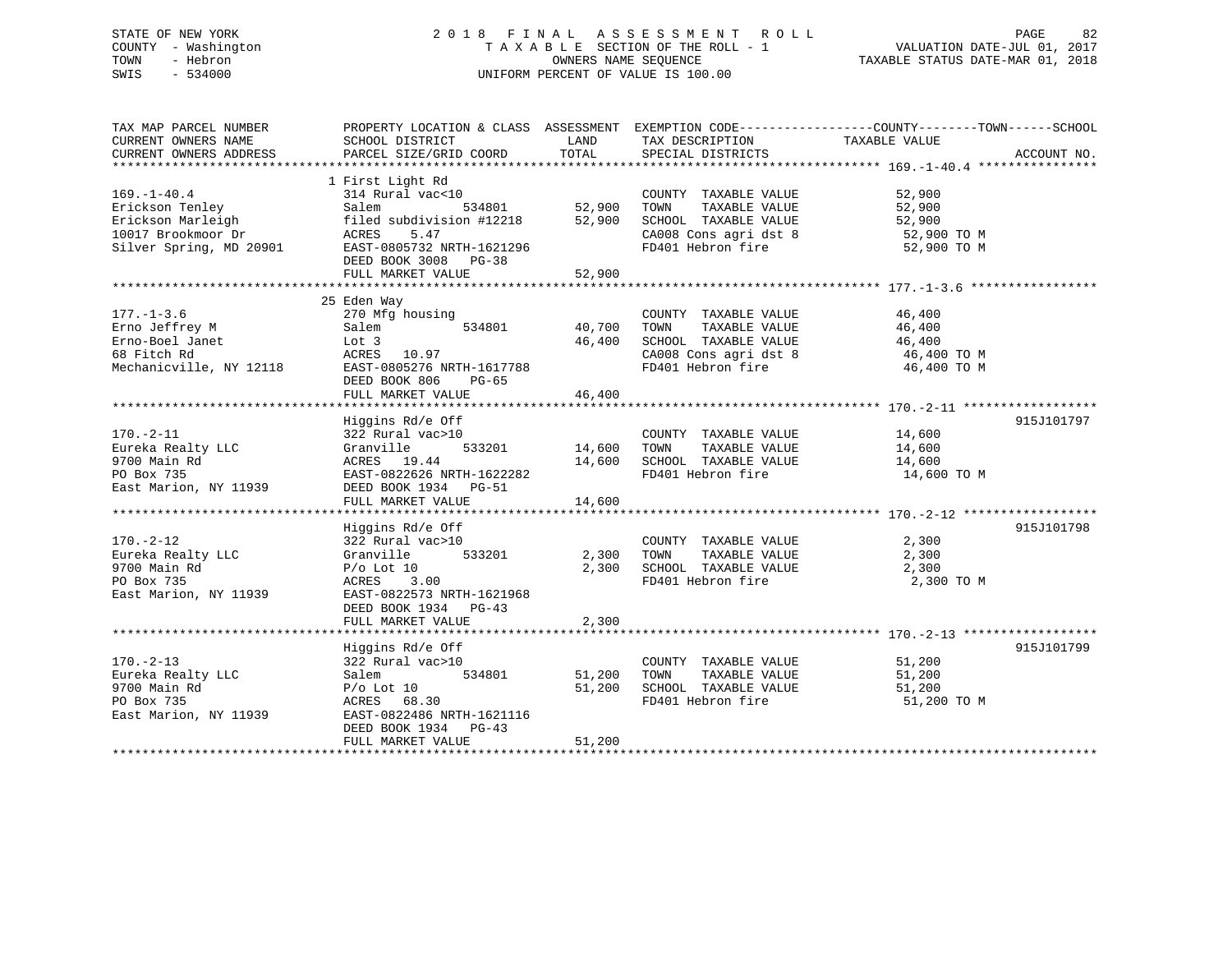## STATE OF NEW YORK 2 0 1 8 F I N A L A S S E S S M E N T R O L L PAGE 83 COUNTY - Washington T A X A B L E SECTION OF THE ROLL - 1 VALUATION DATE-JUL 01, 2017 TOWN - Hebron OWNERS NAME SEQUENCE TAXABLE STATUS DATE-MAR 01, 2018 SWIS - 534000 UNIFORM PERCENT OF VALUE IS 100.00

| TAX MAP PARCEL NUMBER<br>CURRENT OWNERS NAME<br>CURRENT OWNERS ADDRESS                       | PROPERTY LOCATION & CLASS ASSESSMENT EXEMPTION CODE---------------COUNTY-------TOWN------SCHOOL<br>SCHOOL DISTRICT<br>PARCEL SIZE/GRID COORD                                              | LAND<br>TOTAL              | TAX DESCRIPTION<br>SPECIAL DISTRICTS                                                                                                                                     | TAXABLE VALUE                                                                                            | ACCOUNT NO. |
|----------------------------------------------------------------------------------------------|-------------------------------------------------------------------------------------------------------------------------------------------------------------------------------------------|----------------------------|--------------------------------------------------------------------------------------------------------------------------------------------------------------------------|----------------------------------------------------------------------------------------------------------|-------------|
| $170. - 2 - 14$<br>Eureka Realty LLC<br>9700 Main Rd<br>PO Box 735<br>East Marion, NY 11939  | Higgins Rd<br>314 Rural vac<10<br>534801<br>Salem<br>Lot 12<br>7.38<br>ACRES<br>EAST-0821058 NRTH-1620206<br>DEED BOOK 1934 PG-47<br>FULL MARKET VALUE<br>******************************* | 25,600<br>25,600<br>25,600 | COUNTY TAXABLE VALUE<br>TAXABLE VALUE<br>TOWN<br>SCHOOL TAXABLE VALUE<br>FD401 Hebron fire                                                                               | 25,600<br>25,600<br>25,600<br>25,600 TO M                                                                | 915J101800  |
| $170. - 2 - 20$<br>Eureka Realty LLC<br>PO Box 735<br>East Marion, NY 11939                  | Higgins Rd<br>322 Rural vac>10<br>Granville<br>533201<br>$P/O$ Lot 10<br>ACRES<br>3.80<br>EAST-0821053 NRTH-1621969<br>DEED BOOK 1934 PG-43<br>FULL MARKET VALUE                          | 8,700<br>8,700<br>8,700    | COUNTY TAXABLE VALUE<br>TOWN<br>TAXABLE VALUE<br>SCHOOL TAXABLE VALUE<br>FD401 Hebron fire                                                                               | 8,700<br>8,700<br>8,700<br>8,700 TO M                                                                    | 915J101806  |
|                                                                                              |                                                                                                                                                                                           |                            |                                                                                                                                                                          |                                                                                                          |             |
|                                                                                              | 3202 County Route 30                                                                                                                                                                      |                            |                                                                                                                                                                          |                                                                                                          | 915J100044  |
| $183.16 - 1 - 27$<br>Falk Kelly<br>3202 County Route 30<br>Salem, NY 12865                   | 210 1 Family Res<br>534801<br>Salem<br>1.75<br><b>ACRES</b><br>EAST-0791912 NRTH-1604452<br>DEED BOOK 2570<br>PG-312<br>FULL MARKET VALUE                                                 | 28,900<br>133,100          | BAS STAR 41854<br>COUNTY TAXABLE VALUE<br>TOWN<br>TAXABLE VALUE<br>SCHOOL TAXABLE VALUE<br>CA008 Cons agri dst 8<br>133,100 FD401 Hebron fire<br>LD401 West hebron light | $\mathbf 0$<br>$\Omega$<br>133,100<br>133,100<br>103,100<br>133,100 TO M<br>133,100 TO M<br>133,100 TO M | 30,000      |
|                                                                                              |                                                                                                                                                                                           |                            |                                                                                                                                                                          |                                                                                                          |             |
| $152. - 2 - 17.5$<br>Farrell Dean R<br>Farrell Carol<br>10 Haviland Rd<br>Fort Ann, NY 12827 | 1640 County Route 31<br>322 Rural vac>10<br>Granville<br>533201<br>$1$ ot $11$<br>ACRES 12.33<br>EAST-0810770 NRTH-1639552<br>DEED BOOK 3606 PG-40                                        | 30,700<br>30,700           | 41720<br>AG DIST<br>COUNTY TAXABLE VALUE<br>TAXABLE VALUE<br>TOWN<br>SCHOOL TAXABLE VALUE<br>CA008 Cons agri dst 8<br>20,706 EX                                          | 20,706<br>20,706<br>9,994<br>9,994<br>9,994<br>9,994 TO M                                                | 20,706      |
| MAY BE SUBJECT TO PAYMENT<br>UNDER AGDIST LAW TIL 2022                                       | FULL MARKET VALUE                                                                                                                                                                         | 30,700                     | FD401 Hebron fire                                                                                                                                                        | 30,700 TO M                                                                                              |             |
|                                                                                              |                                                                                                                                                                                           |                            |                                                                                                                                                                          |                                                                                                          |             |
| $185. - 1 - 33$<br>Ferris Alfred Jr.<br>356 Wellsville Ave<br>New Milford, CT 06776          | 95 Koster Way<br>314 Rural vac<10<br>Salem<br>534801<br>$1$ ot $12$<br>ACRES<br>5.64<br>EAST-0814778 NRTH-1608809<br>DEED BOOK 1977<br>PG-128<br>FULL MARKET VALUE                        | 23,000<br>23,000<br>23,000 | COUNTY TAXABLE VALUE<br>TOWN<br>TAXABLE VALUE<br>SCHOOL TAXABLE VALUE<br>FD401 Hebron fire                                                                               | 23,000<br>23,000<br>23,000<br>23,000 TO M                                                                | 915J101903  |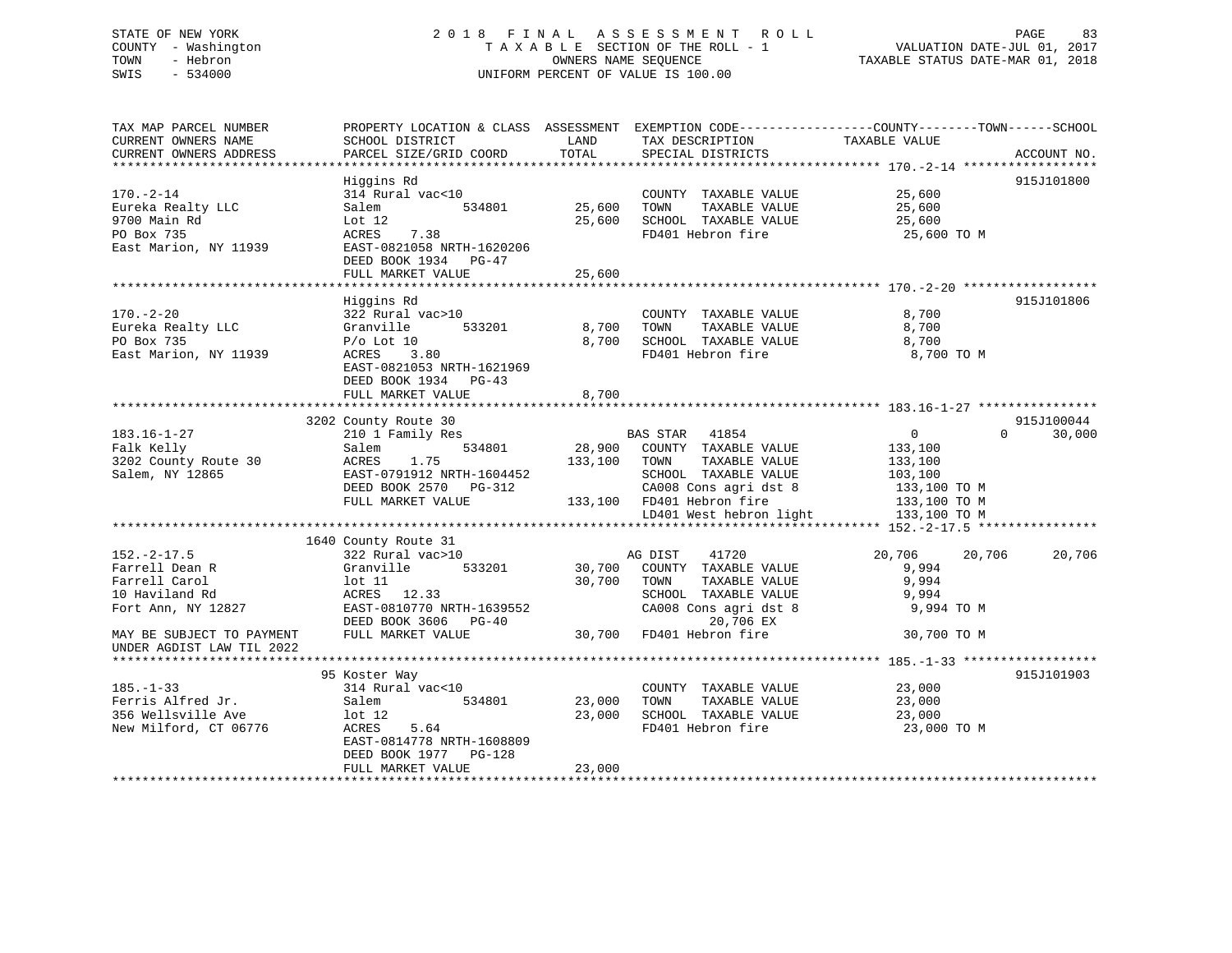## STATE OF NEW YORK 2 0 1 8 F I N A L A S S E S S M E N T R O L L PAGE 84 COUNTY - Washington T A X A B L E SECTION OF THE ROLL - 1 VALUATION DATE-JUL 01, 2017 TOWN - Hebron OWNERS NAME SEQUENCE TAXABLE STATUS DATE-MAR 01, 2018 SWIS - 534000 UNIFORM PERCENT OF VALUE IS 100.00

| TAX MAP PARCEL NUMBER<br>CURRENT OWNERS NAME<br>CURRENT OWNERS ADDRESS                            | SCHOOL DISTRICT<br>PARCEL SIZE/GRID COORD                                                                                                                                         | LAND<br>TOTAL                | TAX DESCRIPTION<br>SPECIAL DISTRICTS                                                                                                                                                                               | PROPERTY LOCATION & CLASS ASSESSMENT EXEMPTION CODE----------------COUNTY-------TOWN------SCHOOL<br>TAXABLE VALUE<br>ACCOUNT NO. |                    |
|---------------------------------------------------------------------------------------------------|-----------------------------------------------------------------------------------------------------------------------------------------------------------------------------------|------------------------------|--------------------------------------------------------------------------------------------------------------------------------------------------------------------------------------------------------------------|----------------------------------------------------------------------------------------------------------------------------------|--------------------|
| $169. - 1 - 18.10$<br>Fifield Vernon L<br>Fifield Nancy A<br>40 North St                          | 217 Clark Way<br>260 Seasonal res<br>533201<br>Granville<br>Cabin/lot<br>ACRES 17.89                                                                                              | 33,700<br>42,700             | COUNTY TAXABLE VALUE<br>TOWN<br>TAXABLE VALUE<br>SCHOOL TAXABLE VALUE<br>FD401 Hebron fire                                                                                                                         | 915J101336<br>42,700<br>42,700<br>42,700<br>42,700 TO M                                                                          |                    |
| Granville, NY 12832                                                                               | EAST-0813045 NRTH-1626194<br>DEED BOOK 782<br>PG-349<br>FULL MARKET VALUE                                                                                                         | 42,700                       |                                                                                                                                                                                                                    |                                                                                                                                  |                    |
|                                                                                                   |                                                                                                                                                                                   |                              |                                                                                                                                                                                                                    |                                                                                                                                  |                    |
| $143. - 1 - 41$<br>Fischer Warren<br>Fischer Sharon<br>64 Crystal View Way<br>Granville, NY 12832 | 64 Crystal View Way<br>210 1 Family Res<br>533201<br>Granville<br>ag commit705/59<br>Lot 4-Phase 1 2136/61<br>ACRES<br>5.10<br>EAST-0810292 NRTH-1645254<br>DEED BOOK 2912 PG-342 | 213,500                      | 98 PCT OF VALUE USED FOR EXEMPTION PURPOSES<br>VET WAR CT 41121<br>52,200 ENH STAR<br>41834<br>COUNTY TAXABLE VALUE<br>TOWN<br>TAXABLE VALUE<br>SCHOOL TAXABLE VALUE<br>CA008 Cons agri dst 8<br>FD401 Hebron fire | 915J101645<br>31,385<br>18,000<br>$\overline{0}$<br>$\Omega$<br>182,115<br>195,500<br>146,700<br>213,500 TO M<br>213,500 TO M    | $\Omega$<br>66,800 |
|                                                                                                   | FULL MARKET VALUE                                                                                                                                                                 | 213,500                      |                                                                                                                                                                                                                    |                                                                                                                                  |                    |
|                                                                                                   |                                                                                                                                                                                   |                              |                                                                                                                                                                                                                    |                                                                                                                                  |                    |
| $159. - 1 - 2.3$<br>Fitzgerald Jesse<br>Hume Ivy<br>18 McIntyre St<br>Fort Edward, NY 12828       | 69 James Rd<br>240 Rural res<br>533801<br>Hartford<br>ACRES 11.20<br>EAST-0792043 NRTH-1629953<br>DEED BOOK 3143<br>PG-163<br>FULL MARKET VALUE                                   | 51,300<br>71,000<br>71,000   | COUNTY TAXABLE VALUE<br>TOWN<br>TAXABLE VALUE<br>SCHOOL TAXABLE VALUE<br>FD401 Hebron fire                                                                                                                         | 915J101557<br>71,000<br>71,000<br>71,000<br>71,000 TO M                                                                          |                    |
|                                                                                                   |                                                                                                                                                                                   |                              |                                                                                                                                                                                                                    |                                                                                                                                  |                    |
| $183.16 - 1 - 19$<br>Flanagan Brian B<br>3218 County Route 30<br>Salem, NY 12865                  | 3218 County Route 30<br>240 Rural res<br>534801<br>Salem<br>ACRES<br>38.20<br>EAST-0792283 NRTH-1605035<br>DEED BOOK 476<br>$PG-590$<br>FULL MARKET VALUE                         | 82,800<br>121,000<br>121,000 | ENH STAR<br>41834<br>COUNTY TAXABLE VALUE<br>TOWN<br>TAXABLE VALUE<br>SCHOOL TAXABLE VALUE<br>CA008 Cons agri dst 8<br>FD401 Hebron fire                                                                           | 915J100375<br>$\mathbf{0}$<br>$\Omega$<br>121,000<br>121,000<br>54,200<br>121,000 TO M<br>121,000 TO M                           | 66,800             |
|                                                                                                   |                                                                                                                                                                                   |                              |                                                                                                                                                                                                                    |                                                                                                                                  |                    |
| $143. - 1 - 30$<br>Flanagan Kathleen C<br>132 Button Rd<br>Granville, NY 12832                    | 132 Button Rd<br>210 1 Family Res<br>Granville<br>533201<br>ACRES<br>1.00<br>EAST-0812873 NRTH-1643449<br>DEED BOOK 657<br>$PG-42$<br>FULL MARKET VALUE                           | 38,000<br>101,900<br>101,900 | 41834<br>ENH STAR<br>COUNTY TAXABLE VALUE<br>TOWN<br>TAXABLE VALUE<br>SCHOOL TAXABLE VALUE<br>FD401 Hebron fire                                                                                                    | 915J100252<br>$\overline{0}$<br>$\Omega$<br>101,900<br>101,900<br>35,100<br>101,900 TO M                                         | 66,800             |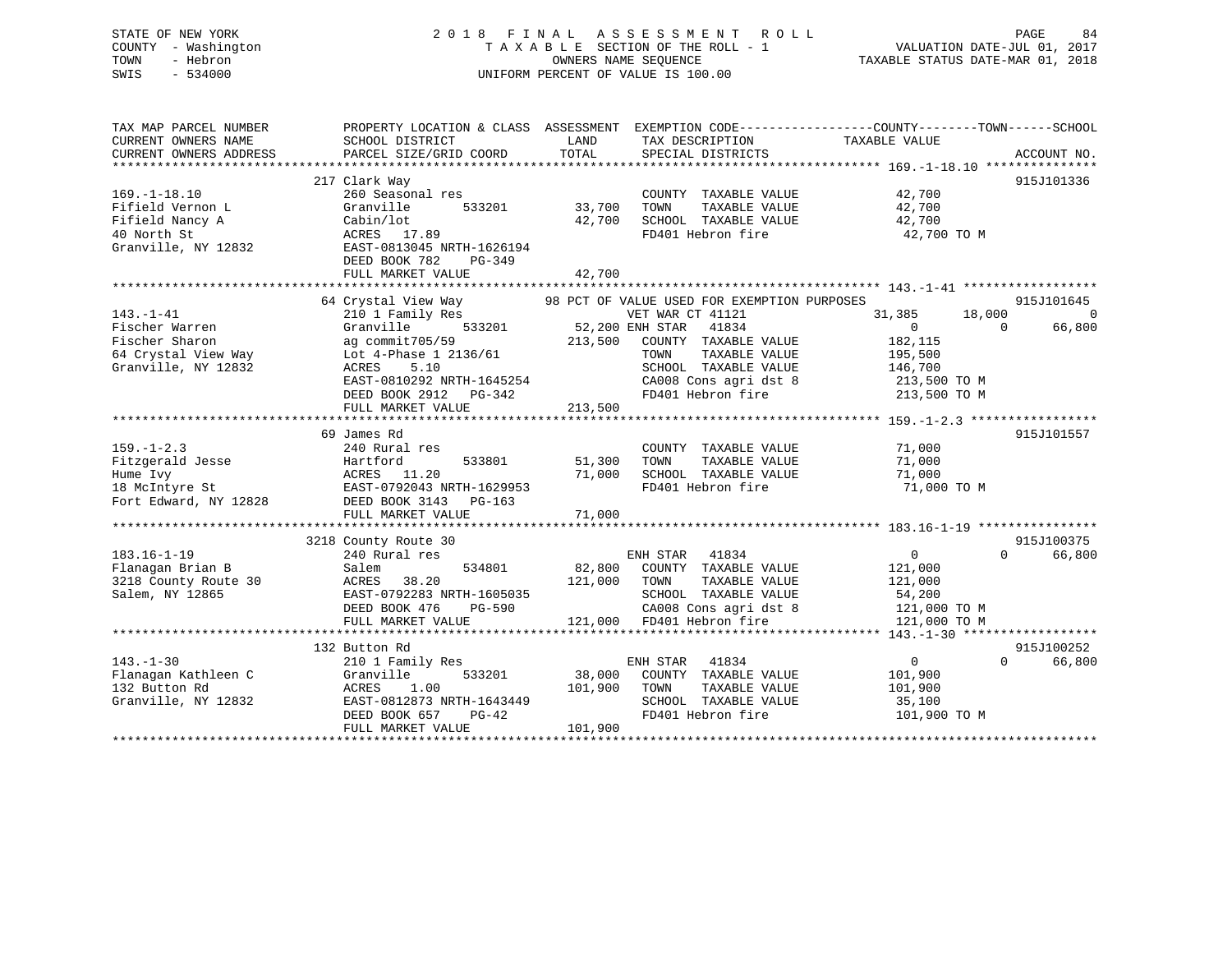## STATE OF NEW YORK 2 0 1 8 F I N A L A S S E S S M E N T R O L L PAGE 85 COUNTY - Washington T A X A B L E SECTION OF THE ROLL - 1 VALUATION DATE-JUL 01, 2017 TOWN - Hebron OWNERS NAME SEQUENCE TAXABLE STATUS DATE-MAR 01, 2018 SWIS - 534000 UNIFORM PERCENT OF VALUE IS 100.00

| TAX MAP PARCEL NUMBER<br>CURRENT OWNERS NAME<br>CURRENT OWNERS ADDRESS              | PROPERTY LOCATION & CLASS ASSESSMENT<br>SCHOOL DISTRICT<br>PARCEL SIZE/GRID COORD                            | LAND<br>TAX DESCRIPTION<br>TOTAL<br>SPECIAL DISTRICTS                                                                               | EXEMPTION CODE-----------------COUNTY-------TOWN------SCHOOL<br>TAXABLE VALUE<br>ACCOUNT NO. |
|-------------------------------------------------------------------------------------|--------------------------------------------------------------------------------------------------------------|-------------------------------------------------------------------------------------------------------------------------------------|----------------------------------------------------------------------------------------------|
| $178. - 1 - 42$                                                                     | 526 Tiplady Rd<br>240 Rural res                                                                              | ENH STAR<br>41834                                                                                                                   | 915J101376<br>$\circ$<br>66,800<br>$\Omega$                                                  |
| Fleming David<br>Fleming Nancy<br>526 Tiplady Rd<br>Granville, NY 12832             | Salem<br>534801<br>Lot 30<br>ACRES<br>10.90<br>EAST-0818410 NRTH-1611272                                     | 50,900<br>COUNTY TAXABLE VALUE<br>TAXABLE VALUE<br>162,100<br>TOWN<br>SCHOOL TAXABLE VALUE<br>FD401 Hebron fire                     | 162,100<br>162,100<br>95,300<br>162,100 TO M                                                 |
|                                                                                     | DEED BOOK 3812<br>PG-331<br>FULL MARKET VALUE                                                                | 162,100                                                                                                                             |                                                                                              |
|                                                                                     | Middle Rd                                                                                                    |                                                                                                                                     | 915J100501                                                                                   |
| $160. - 1 - 9.1$<br>Fletcher Jeffrey P<br>Fletcher Robert P<br>130 Midway St        | 314 Rural vac<10<br>Salem<br>534801<br>ACRES<br>4.80<br>EAST-0806327 NRTH-1626441                            | COUNTY TAXABLE VALUE<br>31,100<br>TOWN<br>TAXABLE VALUE<br>31,100<br>SCHOOL TAXABLE VALUE<br>FD401 Hebron fire                      | 31,100<br>31,100<br>31,100<br>31,100 TO M                                                    |
| Babylon, NY 11702                                                                   | DEED BOOK 1750 PG-315<br>FULL MARKET VALUE                                                                   | 31,100                                                                                                                              |                                                                                              |
|                                                                                     |                                                                                                              |                                                                                                                                     |                                                                                              |
|                                                                                     | 86 Crosier Rd                                                                                                |                                                                                                                                     | 915J101123                                                                                   |
| $168. - 1 - 14.2$<br>Flint George<br>Flint Darlene M<br>86 Crosier Rd               | 241 Rural res&ag<br>534801<br>Salem<br>637/188; 959/93<br>50.62<br>ACRES                                     | AG DIST<br>41720<br>41854<br>137,500 BAS STAR<br>250,800<br>COUNTY TAXABLE VALUE<br>TAXABLE VALUE<br>TOWN                           | 68,668<br>68,668<br>68,668<br>30,000<br>$\Omega$<br>$\Omega$<br>182,132<br>182,132           |
| Salem, NY 12865<br>MAY BE SUBJECT TO PAYMENT                                        | EAST-0793819 NRTH-1617308<br>DEED BOOK 1667<br>PG-314<br>FULL MARKET VALUE                                   | SCHOOL TAXABLE VALUE<br>CA008 Cons agri dst 8<br>250,800<br>68,668 EX                                                               | 152,132<br>182,132 TO M                                                                      |
| UNDER AGDIST LAW TIL 2022                                                           |                                                                                                              | FD401 Hebron fire                                                                                                                   | 250,800 TO M                                                                                 |
|                                                                                     |                                                                                                              |                                                                                                                                     |                                                                                              |
| $168. - 1 - 14.1$<br>Flint George H<br>Flint Darlene M<br>86 Crosier Rd             | Crosier Rd<br>322 Rural vac>10<br>534801<br>Salem<br>30.50<br>ACRES<br>EAST-0792020 NRTH-1619469             | COUNTY TAXABLE VALUE<br>32,500<br>TAXABLE VALUE<br>TOWN<br>32,500<br>SCHOOL TAXABLE VALUE<br>CA008 Cons agri dst 8                  | 915J100228<br>32,500<br>32,500<br>32,500<br>32,500 TO M                                      |
| Salem, NY 12832                                                                     | DEED BOOK 1823<br>PG-139                                                                                     | FD401 Hebron fire                                                                                                                   | 32,500 TO M                                                                                  |
|                                                                                     | FULL MARKET VALUE<br>**********************                                                                  | 32,500<br>***********************                                                                                                   | ********************* 159.-1-3.1 *****************                                           |
|                                                                                     | 94 Old Castle Green Ln                                                                                       |                                                                                                                                     | 915J100086                                                                                   |
| $159. - 1 - 3.1$<br>Foran Richard<br>33 Anne St<br>PO Box 456<br>Fort Ann, NY 12827 | 322 Rural vac>10<br>Hartford<br>533801<br>Forest Tax 3219/157<br>ACRES<br>25.70<br>EAST-0794047 NRTH-1631712 | FOR 480A<br>47460<br>19,300<br>COUNTY TAXABLE VALUE<br>19,300<br>TOWN<br>TAXABLE VALUE<br>SCHOOL TAXABLE VALUE<br>FD401 Hebron fire | 15,400<br>15,400<br>15,400<br>3,900<br>3,900<br>3,900<br>19,300 TO M                         |
| MAY BE SUBJECT TO PAYMENT<br>UNDER RPTL480A UNTIL 2027<br>********************      | DEED BOOK 675<br>PG-154<br>FULL MARKET VALUE                                                                 | 19,300                                                                                                                              |                                                                                              |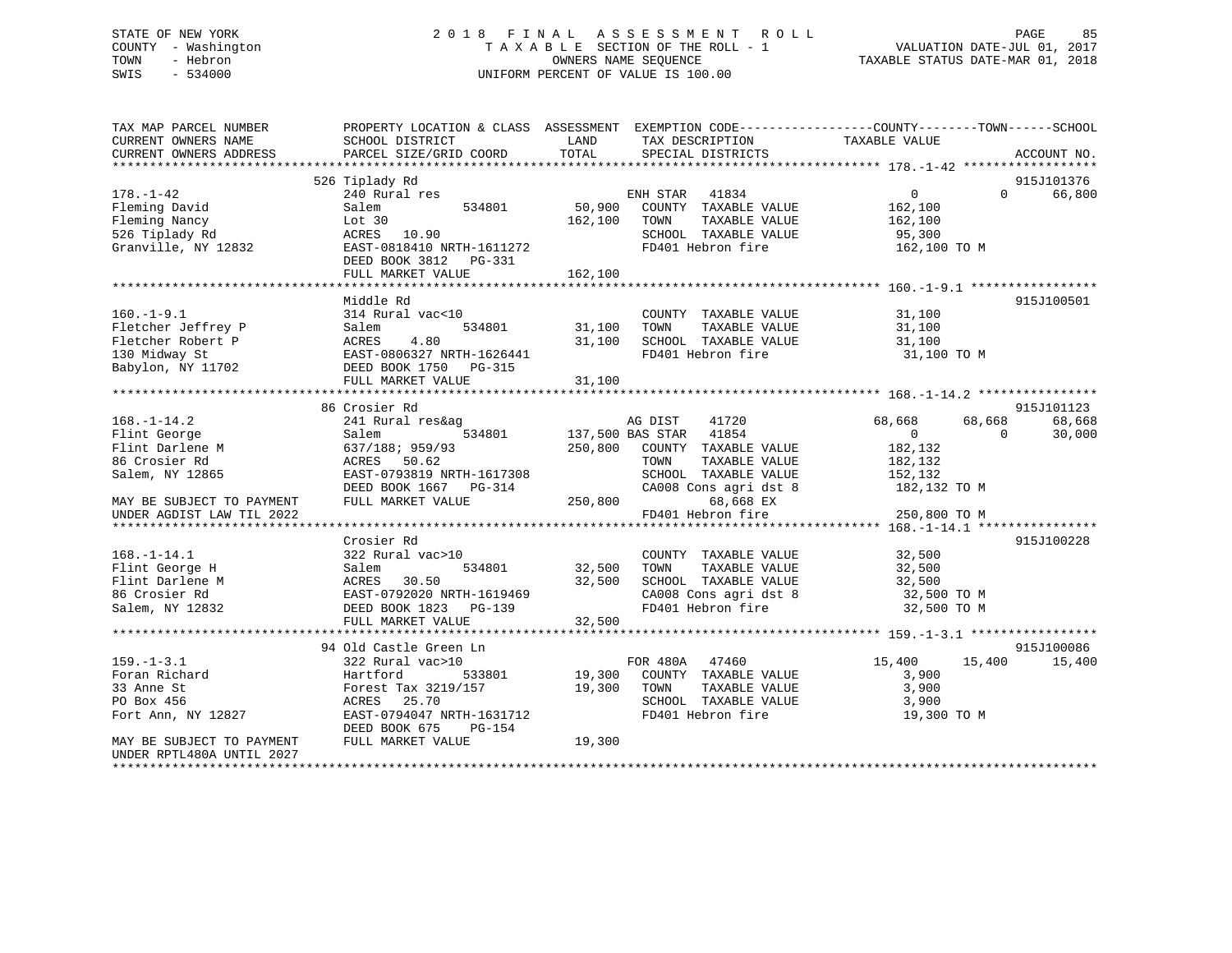# COUNTY - Washington  $T A X A B L E$  SECTION OF THE ROLL - 1<br>TOWN - Hebron DATE-JUL 000NERS NAME SEQUENCE SWIS - 534000 UNIFORM PERCENT OF VALUE IS 100.00

TAXABLE STATUS DATE-MAR 01, 2018

| TAX MAP PARCEL NUMBER                                                                                          |                                                                                                                      |             |                                                                                                   | PROPERTY LOCATION & CLASS ASSESSMENT EXEMPTION CODE---------------COUNTY-------TOWN-----SCHOOL |             |
|----------------------------------------------------------------------------------------------------------------|----------------------------------------------------------------------------------------------------------------------|-------------|---------------------------------------------------------------------------------------------------|------------------------------------------------------------------------------------------------|-------------|
| CURRENT OWNERS NAME                                                                                            | SCHOOL DISTRICT                                                                                                      | LAND        | TAX DESCRIPTION                                                                                   | TAXABLE VALUE                                                                                  |             |
| CURRENT OWNERS ADDRESS                                                                                         | PARCEL SIZE/GRID COORD                                                                                               | TOTAL       | SPECIAL DISTRICTS                                                                                 |                                                                                                | ACCOUNT NO. |
|                                                                                                                |                                                                                                                      |             |                                                                                                   |                                                                                                |             |
|                                                                                                                | 78 Old Castle Green Ln                                                                                               |             |                                                                                                   |                                                                                                | 915J101145  |
| $159. - 1 - 3.2$                                                                                               | 314 Rural vac<10                                                                                                     |             |                                                                                                   | 2,500<br>2,500                                                                                 | 2,500       |
| Foran Richard                                                                                                  | Hartford                                                                                                             |             |                                                                                                   | 700                                                                                            |             |
| PO Box 456                                                                                                     | Forest tax 3219/157 3,200                                                                                            |             | TAXABLE VALUE<br>TOWN                                                                             | 700<br>$\frac{1}{700}$                                                                         |             |
| Fort Ann, NY 12827                                                                                             | ACRES 4.20                                                                                                           |             | SCHOOL TAXABLE VALUE                                                                              |                                                                                                |             |
| EAST-0795413 NRTH-<br>MAY BE SUBJECT TO PAYMENT DEED BOOK 886 F<br>UNDER RPTL480A UNTIL 2027 FULL MARKET VALUE | EAST-0795413 NRTH-1632079                                                                                            |             | FD401 Hebron fire                                                                                 | 3,200 TO M                                                                                     |             |
|                                                                                                                | <b>PG-126</b>                                                                                                        |             |                                                                                                   |                                                                                                |             |
|                                                                                                                |                                                                                                                      | 3,200       |                                                                                                   |                                                                                                |             |
|                                                                                                                |                                                                                                                      |             |                                                                                                   |                                                                                                |             |
|                                                                                                                | 86 Old Castle Green Ln                                                                                               |             |                                                                                                   |                                                                                                | 915J101139  |
| $159. - 1 - 3.5$                                                                                               | 314 Rural vac<10                                                                                                     |             |                                                                                                   | 3,200<br>3,200                                                                                 | 3,200       |
| Foran Richard P                                                                                                | Hartford                                                                                                             |             |                                                                                                   | 800<br>800                                                                                     |             |
| PO Box 456                                                                                                     | Forest tax 3219/157                                                                                                  | 4,000 TOWN  | TAXABLE VALUE                                                                                     | 800                                                                                            |             |
| Fort Ann, NY 12827                                                                                             | 549/142                                                                                                              |             | SCHOOL TAXABLE VALUE                                                                              |                                                                                                |             |
| MAY BE SUBJECT TO PAYMENT                                                                                      | 5.30<br>ACRES                                                                                                        |             | FD401 Hebron fire                                                                                 | 4,000 TO M                                                                                     |             |
|                                                                                                                | EAST-0795012 NRTH-1632058                                                                                            |             |                                                                                                   |                                                                                                |             |
| UNDER RPTL480A UNTIL 2027                                                                                      | DEED BOOK 524<br>PG-86                                                                                               |             |                                                                                                   |                                                                                                |             |
|                                                                                                                | FULL MARKET VALUE                                                                                                    | 4,000       |                                                                                                   |                                                                                                |             |
|                                                                                                                |                                                                                                                      |             |                                                                                                   |                                                                                                |             |
| $160. - 1 - 4.4$                                                                                               | 19 Pine Hill Rd<br>242 Rurl res&rec                                                                                  |             | COUNTY TAXABLE VALUE                                                                              |                                                                                                | 915J101500  |
| Forand Alan G                                                                                                  | 534801<br>Salem                                                                                                      | 52,300      | TAXABLE VALUE<br>TOWN                                                                             | 130,600<br>130,600                                                                             |             |
|                                                                                                                |                                                                                                                      | 130,600     | SCHOOL TAXABLE VALUE                                                                              | 130,600                                                                                        |             |
|                                                                                                                | For<br>and Constance L<br>19 Pine Hill Rd<br>Granville, NY 12832<br>Granville, NY 12832<br>EAST-0806891 NRTH-1627202 |             | FD401 Hebron fire                                                                                 | 130,600 TO M                                                                                   |             |
|                                                                                                                |                                                                                                                      |             |                                                                                                   |                                                                                                |             |
|                                                                                                                | DEED BOOK 3854 PG-34                                                                                                 |             |                                                                                                   |                                                                                                |             |
|                                                                                                                | FULL MARKET VALUE                                                                                                    | 130,600     |                                                                                                   |                                                                                                |             |
|                                                                                                                |                                                                                                                      |             |                                                                                                   |                                                                                                |             |
|                                                                                                                | 704 Tiplady Rd                                                                                                       |             |                                                                                                   |                                                                                                | 915J101612  |
| $178. - 1 - 9.2$                                                                                               | 270 Mfg housing                                                                                                      |             | COUNTY TAXABLE VALUE                                                                              |                                                                                                |             |
| Forand Constance L                                                                                             | 270 Mf<br>Salem<br>534801                                                                                            | 32,400 TOWN | TAXABLE VALUE                                                                                     | 48,500<br>48,500                                                                               |             |
| 19 Pine Hill Rd                                                                                                | 581/84 Well Rights 48,500                                                                                            |             | SCHOOL TAXABLE VALUE                                                                              | 48,500                                                                                         |             |
| Granville, NY 12832                                                                                            | ACRES 1.15                                                                                                           |             | FD401 Hebron fire                                                                                 | 48,500 TO M                                                                                    |             |
|                                                                                                                | EAST-0821797 NRTH-1612087                                                                                            |             |                                                                                                   |                                                                                                |             |
|                                                                                                                | DEED BOOK 748<br>PG-151                                                                                              |             |                                                                                                   |                                                                                                |             |
|                                                                                                                | FULL MARKET VALUE                                                                                                    | 48,500      |                                                                                                   |                                                                                                |             |
|                                                                                                                |                                                                                                                      |             |                                                                                                   |                                                                                                |             |
|                                                                                                                | 696 County Route 31                                                                                                  |             |                                                                                                   |                                                                                                | 915J101120  |
| $168. - 1 - 19.2$                                                                                              | 210 1 Family Res                                                                                                     |             |                                                                                                   |                                                                                                |             |
|                                                                                                                | 533801 39,500                                                                                                        |             | COUNTY TAXABLE VALUE 99,900                                                                       |                                                                                                |             |
|                                                                                                                |                                                                                                                      | 99,900      |                                                                                                   |                                                                                                |             |
|                                                                                                                |                                                                                                                      |             | SCHOOL TAXABLE VALUE 99,900<br>CA008 Cons agri dst 8 99,900 TO M<br>FD401 Hebron fire 99,900 TO M |                                                                                                |             |
|                                                                                                                |                                                                                                                      |             |                                                                                                   |                                                                                                |             |
|                                                                                                                | FULL MARKET VALUE                                                                                                    | 99,900      |                                                                                                   |                                                                                                |             |
|                                                                                                                |                                                                                                                      |             |                                                                                                   |                                                                                                |             |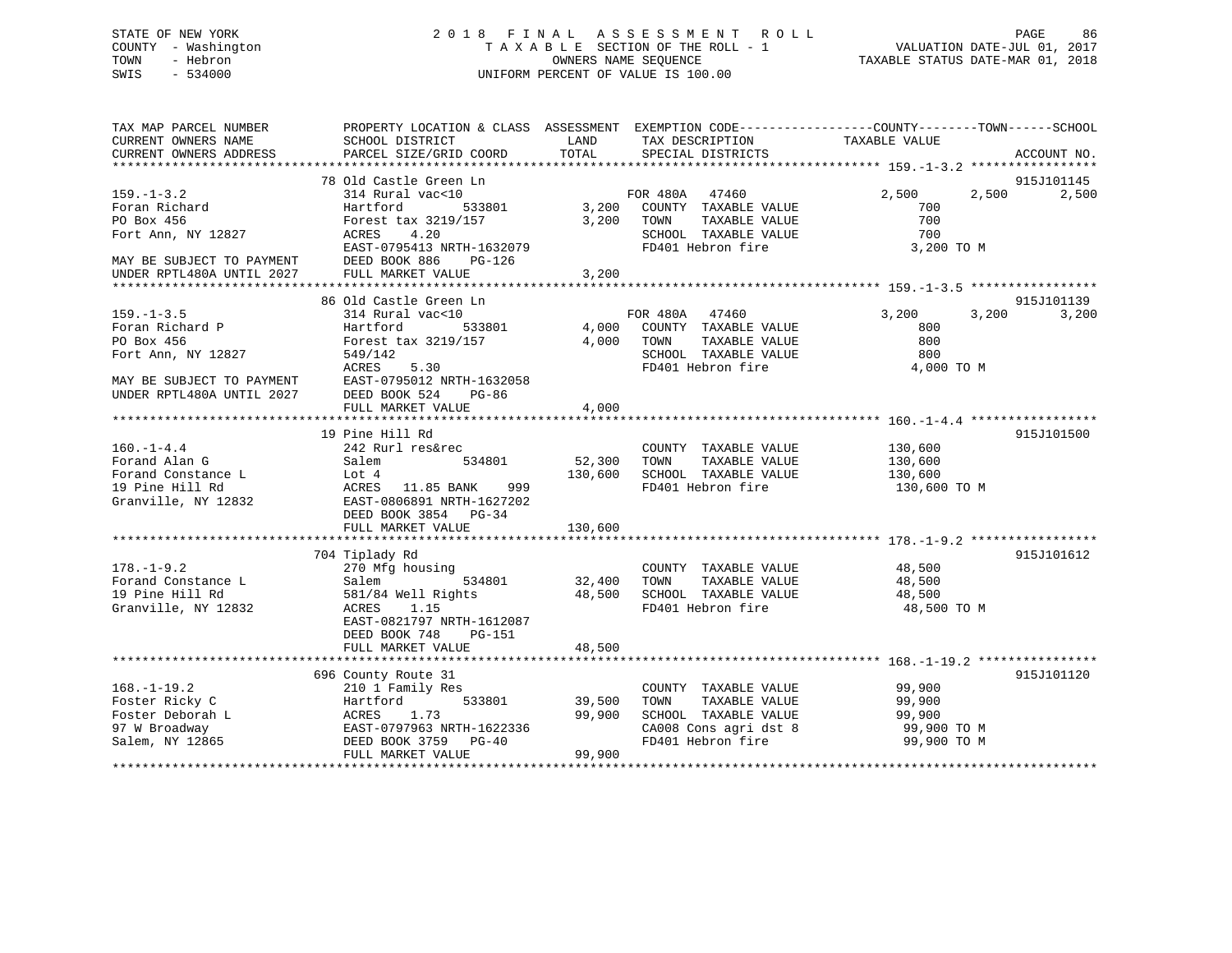## STATE OF NEW YORK 2 0 1 8 F I N A L A S S E S S M E N T R O L L PAGE 87 COUNTY - Washington T A X A B L E SECTION OF THE ROLL - 1 VALUATION DATE-JUL 01, 2017 TOWN - Hebron **CONNERS NAME SEQUENCE** TAXABLE STATUS DATE-MAR 01, 2018 SWIS - 534000 UNIFORM PERCENT OF VALUE IS 100.00

| TAX MAP PARCEL NUMBER<br>CURRENT OWNERS NAME                                                              | SCHOOL DISTRICT                                                                                                                                                                                                   | LAND                          | TAX DESCRIPTION                                                                                                     | PROPERTY LOCATION & CLASS ASSESSMENT EXEMPTION CODE---------------COUNTY-------TOWN-----SCHOOL<br>TAXABLE VALUE |             |
|-----------------------------------------------------------------------------------------------------------|-------------------------------------------------------------------------------------------------------------------------------------------------------------------------------------------------------------------|-------------------------------|---------------------------------------------------------------------------------------------------------------------|-----------------------------------------------------------------------------------------------------------------|-------------|
| CURRENT OWNERS ADDRESS                                                                                    | PARCEL SIZE/GRID COORD                                                                                                                                                                                            | TOTAL                         | SPECIAL DISTRICTS                                                                                                   |                                                                                                                 | ACCOUNT NO. |
|                                                                                                           | 7664 State Route 22                                                                                                                                                                                               |                               |                                                                                                                     |                                                                                                                 | 915J101025  |
| 144.-1-29<br>Foster Walter D<br>Foster Kristina S<br>7664 State Route 22<br>Granville, NY 12832           | 210 1 Family Res<br>Granville<br>533201<br>ACRES<br>1.10 BANK<br>998<br>EAST-0820292 NRTH-1642349<br>DEED BOOK 751<br>$PG-69$<br>FULL MARKET VALUE                                                                | 32,300<br>135,100<br>135,100  | BAS STAR 41854<br>COUNTY TAXABLE VALUE<br>TOWN<br>TAXABLE VALUE<br>SCHOOL TAXABLE VALUE<br>FD401 Hebron fire        | $\overline{0}$<br>$\Omega$<br>135,100<br>135,100<br>105,100<br>135,100 TO M                                     | 30,000      |
|                                                                                                           | 7147 State Route 22                                                                                                                                                                                               |                               |                                                                                                                     |                                                                                                                 |             |
| $161. - 1 - 11.1$<br>Fotre Nancy L<br>aka Nancy Fotre Wetsel<br>65 County Route 78<br>Cambridge, NY 12816 | 240 Rural res<br>Granville<br>533201<br>$Lot$ #1<br>ACRES 11.81<br>EAST-0818279 NRTH-1629944<br>DEED BOOK 881<br>$PG-297$<br>FULL MARKET VALUE                                                                    | 52,200<br>150,000<br>150,000  | COUNTY TAXABLE VALUE<br>TOWN<br>TAXABLE VALUE<br>SCHOOL TAXABLE VALUE<br>FD401 Hebron fire                          | 150,000<br>150,000<br>150,000<br>150,000 TO M                                                                   |             |
|                                                                                                           | 114 Mountain Way                                                                                                                                                                                                  |                               |                                                                                                                     |                                                                                                                 | 915J101695  |
| $159. - 1 - 25.6$<br>Fowler Daniel T<br>Fowler Mary Ann<br>28 hill St<br>Greenwich, NY 12834              | 260 Seasonal res<br>533801<br>Hartford<br>lot H<br>ACRES 21.11<br>EAST-0794952 NRTH-1628110<br>DEED BOOK 2162<br>PG-341<br>FULL MARKET VALUE                                                                      | 66,200<br>86,700<br>86,700    | COUNTY TAXABLE VALUE<br>TAXABLE VALUE<br>TOWN<br>SCHOOL TAXABLE VALUE<br>FD401 Hebron fire                          | 86,700<br>86,700<br>86,700<br>86,700 TO M                                                                       |             |
|                                                                                                           |                                                                                                                                                                                                                   |                               |                                                                                                                     |                                                                                                                 |             |
| $184. - 1 - 8.2$<br>Fraser Michael A<br>12 Briansky Ln<br>Salem, NY 12865                                 | 12 Briansky Ln<br>210 1 Family Res<br>534801<br>Salem<br>3706/341, 3007/272<br>sub aband 3358/87<br>FRNT 250.00 DPTH<br>ACRES 12.19<br>EAST-0802610 NRTH-1605163<br>DEED BOOK 2138<br>PG-236<br>FULL MARKET VALUE | 66,900<br>254,400<br>254,400  | COUNTY TAXABLE VALUE<br>TOWN<br>TAXABLE VALUE<br>SCHOOL TAXABLE VALUE<br>FD401 Hebron fire                          | 254,400<br>254,400<br>254,400<br>254,400 TO M                                                                   | 915J101330  |
|                                                                                                           |                                                                                                                                                                                                                   |                               |                                                                                                                     |                                                                                                                 |             |
| $159. - 1 - 23$<br>Fraser Robert<br>Fraser Linda<br>54 Blake Mountain Rd<br>Thornton, NH 03285            | Darfler Rd<br>312 Vac w/imprv<br>Hartford<br>533801<br>ACRES 69.00<br>EAST-0799309 NRTH-1629005<br>DEED BOOK 903<br>PG-335<br>FULL MARKET VALUE                                                                   | 106,300<br>118,900<br>118,900 | COUNTY TAXABLE VALUE<br>TOWN<br>TAXABLE VALUE<br>SCHOOL TAXABLE VALUE<br>CA008 Cons agri dst 8<br>FD401 Hebron fire | 118,900<br>118,900<br>118,900<br>118,900 TO M<br>118,900 TO M                                                   | 915J100537  |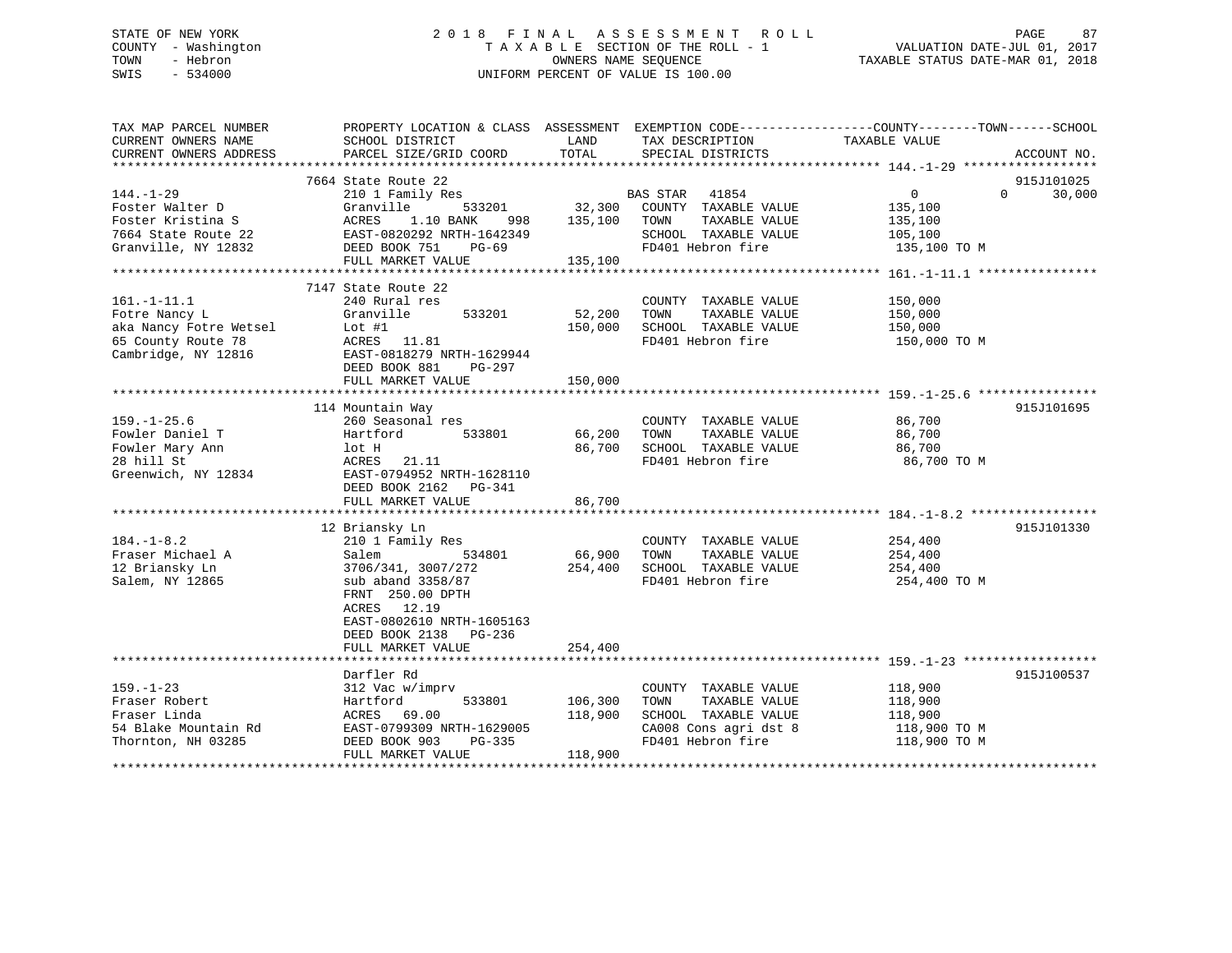## STATE OF NEW YORK 2 0 1 8 F I N A L A S S E S S M E N T R O L L PAGE 88 COUNTY - Washington T A X A B L E SECTION OF THE ROLL - 1 VALUATION DATE-JUL 01, 2017 TOWN - Hebron OWNERS NAME SEQUENCE TAXABLE STATUS DATE-MAR 01, 2018 SWIS - 534000 UNIFORM PERCENT OF VALUE IS 100.00

| TAX MAP PARCEL NUMBER<br>CURRENT OWNERS NAME<br>CURRENT OWNERS ADDRESS | PROPERTY LOCATION & CLASS ASSESSMENT<br>SCHOOL DISTRICT<br>PARCEL SIZE/GRID COORD | LAND<br>TOTAL     | TAX DESCRIPTION<br>SPECIAL DISTRICTS          | EXEMPTION CODE-----------------COUNTY-------TOWN------SCHOOL<br>TAXABLE VALUE<br>ACCOUNT NO. |
|------------------------------------------------------------------------|-----------------------------------------------------------------------------------|-------------------|-----------------------------------------------|----------------------------------------------------------------------------------------------|
| *************************                                              |                                                                                   |                   |                                               |                                                                                              |
| $151. - 1 - 11$                                                        | 359 Little Burch Hill Rd<br>210 1 Family Res                                      |                   | COUNTY TAXABLE VALUE                          | 915J100234<br>140,500                                                                        |
| Frechette Michele<br>72 Matsunaye Dr                                   | Granville<br>533201<br>956/257                                                    | 52,000<br>140,500 | TOWN<br>TAXABLE VALUE<br>SCHOOL TAXABLE VALUE | 140,500<br>140,500                                                                           |
| Medford, NY 11763                                                      | 5.00<br>ACRES<br>EAST-0801797 NRTH-1636809<br>DEED BOOK 1994<br>PG-285            |                   | FD401 Hebron fire                             | 140,500 TO M                                                                                 |
|                                                                        | FULL MARKET VALUE                                                                 | 140,500           |                                               |                                                                                              |
|                                                                        |                                                                                   |                   |                                               |                                                                                              |
|                                                                        | Little Burch Hill Rd                                                              |                   |                                               | 915J101033                                                                                   |
| $151. - 1 - 13$                                                        | 314 Rural vac<10                                                                  |                   | COUNTY TAXABLE VALUE                          | 30,100                                                                                       |
| Frechette Michele<br>72 Matsunaye Dr                                   | Granville<br>533201                                                               | 30,100            | TOWN<br>TAXABLE VALUE                         | 30,100                                                                                       |
| Medford, NY 11763                                                      | 956/257<br>4.00 Ad                                                                | 30,100            | SCHOOL TAXABLE VALUE<br>FD401 Hebron fire     | 30,100<br>30,100 TO M                                                                        |
|                                                                        | 4.60<br>ACRES<br>EAST-0801715 NRTH-1636354<br>DEED BOOK 1994 PG-285               |                   |                                               |                                                                                              |
|                                                                        | FULL MARKET VALUE                                                                 | 30,100            |                                               |                                                                                              |
|                                                                        |                                                                                   |                   |                                               |                                                                                              |
|                                                                        | 3689 County Route 30                                                              |                   |                                               | 915J100074                                                                                   |
| $175. - 1 - 17$                                                        | 210 1 Family Res                                                                  |                   | COUNTY TAXABLE VALUE                          | 198,600                                                                                      |
| Fredenburg Brian L                                                     | 534801<br>Salem                                                                   | 58,700            | TAXABLE VALUE<br>TOWN                         | 198,600                                                                                      |
| Fredenburg Carla M                                                     | 3415/144                                                                          | 198,600           | SCHOOL TAXABLE VALUE                          | 198,600                                                                                      |
| 3689 County Route 30                                                   | 8.35<br>ACRES                                                                     |                   | FD401 Hebron fire                             | 198,600 TO M                                                                                 |
| Salem, NY 12865                                                        | EAST-0789418 NRTH-1614685<br>DEED BOOK 3623<br>PG-185                             |                   |                                               |                                                                                              |
|                                                                        | FULL MARKET VALUE                                                                 | 198,600           |                                               |                                                                                              |
|                                                                        |                                                                                   |                   |                                               |                                                                                              |
|                                                                        | 135 Barkley Ln                                                                    |                   |                                               | 915J101157                                                                                   |
| $183.2 - 1 - 25$                                                       | 210 1 Family Res - WTRFNT                                                         |                   | BAS STAR 41854                                | 30,000<br>$\overline{0}$<br>$\Omega$                                                         |
| Freitag Kristine                                                       | 534801<br>Salem                                                                   | 75,300            | COUNTY TAXABLE VALUE                          | 161,400                                                                                      |
| 135 Barkley Ln                                                         | 581/228<br>Lot 7                                                                  | 161,400           | TOWN<br>TAXABLE VALUE                         | 161,400                                                                                      |
| Salem, NY 12865                                                        | 1.09<br>ACRES                                                                     |                   | SCHOOL TAXABLE VALUE                          | 131,400                                                                                      |
|                                                                        | EAST-0787273 NRTH-1606453                                                         |                   | FD401 Hebron fire                             | 161,400 TO M                                                                                 |
|                                                                        | DEED BOOK 717<br>PG-187                                                           |                   |                                               |                                                                                              |
|                                                                        | FULL MARKET VALUE                                                                 | 161,400           |                                               |                                                                                              |
|                                                                        |                                                                                   |                   |                                               |                                                                                              |
|                                                                        | 137 Barkley Ln                                                                    |                   |                                               | 915J101167                                                                                   |
| $183.2 - 1 - 24$<br>Freitag Mark                                       | 260 Seasonal res - WTRFNT<br>Salem<br>534801                                      | 99,100            | COUNTY TAXABLE VALUE<br>TOWN<br>TAXABLE VALUE | 138,700<br>138,700                                                                           |
| Freitag Kris                                                           | 831/18                                                                            | 138,700           | SCHOOL TAXABLE VALUE                          | 138,700                                                                                      |
| 137 Barkley Lake Ln                                                    | FRNT 235.00 DPTH 168.00                                                           |                   | FD401 Hebron fire                             | 138,700 TO M                                                                                 |
| Salem, NY 12865                                                        | EAST-0787412 NRTH-1606650                                                         |                   |                                               |                                                                                              |
|                                                                        | DEED BOOK 3408<br>$PG-296$                                                        |                   |                                               |                                                                                              |
|                                                                        | FULL MARKET VALUE                                                                 | 138,700           |                                               |                                                                                              |
|                                                                        |                                                                                   |                   |                                               |                                                                                              |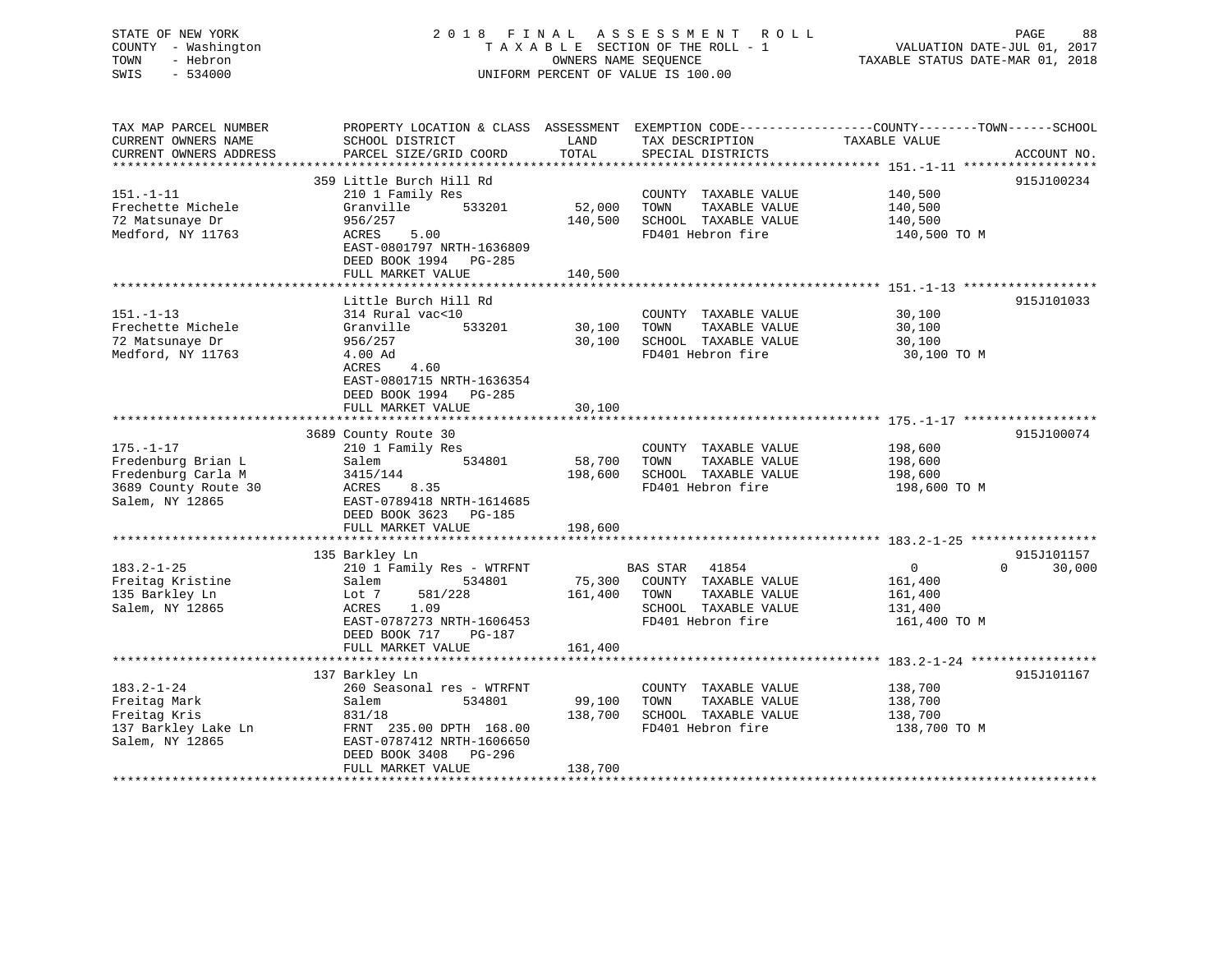## STATE OF NEW YORK 2 0 1 8 F I N A L A S S E S S M E N T R O L L PAGE 89 COUNTY - Washington T A X A B L E SECTION OF THE ROLL - 1 VALUATION DATE-JUL 01, 2017 TOWN - Hebron **CONNERS NAME SEQUENCE** TAXABLE STATUS DATE-MAR 01, 2018 SWIS - 534000 UNIFORM PERCENT OF VALUE IS 100.00

| TAX MAP PARCEL NUMBER<br>CURRENT OWNERS NAME<br>CURRENT OWNERS ADDRESS | PROPERTY LOCATION & CLASS ASSESSMENT EXEMPTION CODE---------------COUNTY-------TOWN-----SCHOOL<br>SCHOOL DISTRICT<br>PARCEL SIZE/GRID COORD | LAND<br>TOTAL | TAX DESCRIPTION<br>SPECIAL DISTRICTS | TAXABLE VALUE |          | ACCOUNT NO. |
|------------------------------------------------------------------------|---------------------------------------------------------------------------------------------------------------------------------------------|---------------|--------------------------------------|---------------|----------|-------------|
|                                                                        |                                                                                                                                             |               |                                      |               |          |             |
|                                                                        | 68 Bogtown Ln                                                                                                                               |               |                                      |               |          | 915J101606  |
| $184. - 1 - 14.2$                                                      | 240 Rural res                                                                                                                               |               | BAS STAR 41854                       | $\Omega$      | $\Omega$ | 30,000      |
| Fremont Lucy                                                           | Salem<br>534801                                                                                                                             | 82,800        | COUNTY TAXABLE VALUE                 | 202,700       |          |             |
| 68 Bogtown Ln                                                          | Restrictions 586/18                                                                                                                         | 202,700       | TAXABLE VALUE<br>TOWN                | 202,700       |          |             |
| Salem, NY 12865                                                        | ACRES<br>20.40                                                                                                                              |               | SCHOOL TAXABLE VALUE                 | 172,700       |          |             |
|                                                                        | EAST-0802649 NRTH-1605967<br>DEED BOOK 2798 PG-176<br>FULL MARKET VALUE                                                                     | 202,700       | FD401 Hebron fire                    | 202,700 TO M  |          |             |
|                                                                        |                                                                                                                                             |               |                                      |               |          |             |
|                                                                        | 40 Crosier Rd                                                                                                                               |               |                                      |               |          | 915J101712  |
| $168. - 1 - 14.4$                                                      | 210 1 Family Res                                                                                                                            |               | <b>BAS STAR</b><br>41854             | $\Omega$      | $\Omega$ | 30,000      |
| Fricke Russell A                                                       | 534801<br>Salem                                                                                                                             |               | 52,000 SOL-CO/TWN 49501              | 27,000        | 27,000   | $\Omega$    |
| Louy Michelle A                                                        | ACRES<br>5.00 BANK<br>999                                                                                                                   | 220,400       | COUNTY TAXABLE VALUE                 | 193,400       |          |             |
| 40 Crosier Rd                                                          | EAST-0793217 NRTH-1616677                                                                                                                   |               | TOWN<br>TAXABLE VALUE                | 193,400       |          |             |
| Salem, NY 12865                                                        | DEED BOOK 2751 PG-336                                                                                                                       |               | SCHOOL TAXABLE VALUE                 | 190,400       |          |             |
|                                                                        | FULL MARKET VALUE                                                                                                                           |               | 220,400 CA008 Cons agri dst 8        | 220,400 TO M  |          |             |
|                                                                        |                                                                                                                                             |               | FD401 Hebron fire                    | 220,400 TO M  |          |             |
|                                                                        |                                                                                                                                             |               |                                      |               |          |             |
|                                                                        | 105 Sheldon Rd                                                                                                                              |               |                                      |               |          | 915J101114  |
| $177. - 1 - 21.2$                                                      | 312 Vac w/imprv                                                                                                                             |               | COUNTY TAXABLE VALUE                 | 48,700        |          |             |
| Friday J. Kristen                                                      | 534801<br>Salem                                                                                                                             | 43,000        | TAXABLE VALUE<br>TOWN                | 48,700        |          |             |
| 366 Lake Ave                                                           | ACRES<br>19.00                                                                                                                              | 48,700        | SCHOOL TAXABLE VALUE                 | 48,700        |          |             |
| Saratoga Springs, NY 12866                                             | EAST-0816566 NRTH-1616413                                                                                                                   |               | FD401 Hebron fire                    | 48,700 TO M   |          |             |
|                                                                        | DEED BOOK 880<br>PG-316                                                                                                                     |               |                                      |               |          |             |
|                                                                        | FULL MARKET VALUE                                                                                                                           | 48,700        |                                      |               |          |             |
|                                                                        |                                                                                                                                             |               |                                      |               |          |             |
|                                                                        | Sheldon Rd                                                                                                                                  |               |                                      |               |          | 915J101762  |
| $177. - 1 - 21.9$                                                      | 312 Vac w/imprv                                                                                                                             |               | COUNTY TAXABLE VALUE                 | 30,100        |          |             |
| Friday Jean Kristen                                                    | 534801<br>Salem                                                                                                                             | 25,900        | TOWN<br>TAXABLE VALUE                | 30,100        |          |             |
| 366 Lake Ave                                                           | ACRES<br>7.59                                                                                                                               | 30,100        | SCHOOL TAXABLE VALUE                 | 30,100        |          |             |
| Saratoga Springs, NY 12866                                             | EAST-0818066 NRTH-1616140                                                                                                                   |               | FD401 Hebron fire                    | 30,100 TO M   |          |             |
|                                                                        | DEED BOOK 614<br><b>PG-115</b>                                                                                                              |               |                                      |               |          |             |
|                                                                        | FULL MARKET VALUE                                                                                                                           | 30,100        |                                      |               |          |             |
|                                                                        |                                                                                                                                             |               |                                      |               |          |             |
|                                                                        | County Route 47                                                                                                                             |               |                                      |               |          | 915J101172  |
| $183.2 - 1 - 14$                                                       | 314 Rural vac<10 - WTRFNT                                                                                                                   |               | COUNTY TAXABLE VALUE                 | 30,200        |          |             |
| Fronhofer Frank                                                        | 534801<br>Salem                                                                                                                             | 30,200        | TOWN<br>TAXABLE VALUE                | 30,200        |          |             |
| Fronhofer Janet                                                        | 1.15<br>ACRES                                                                                                                               | 30,200        | SCHOOL TAXABLE VALUE                 | 30,200        |          |             |
| 2250 County Route 47                                                   | EAST-0787568 NRTH-1607949                                                                                                                   |               | FD401 Hebron fire                    | 30,200 TO M   |          |             |
| Salem, NY 12865                                                        | DEED BOOK 3478<br>PG-206                                                                                                                    |               |                                      |               |          |             |
|                                                                        | FULL MARKET VALUE                                                                                                                           | 30,200        |                                      |               |          |             |
|                                                                        | ************************************                                                                                                        |               |                                      |               |          |             |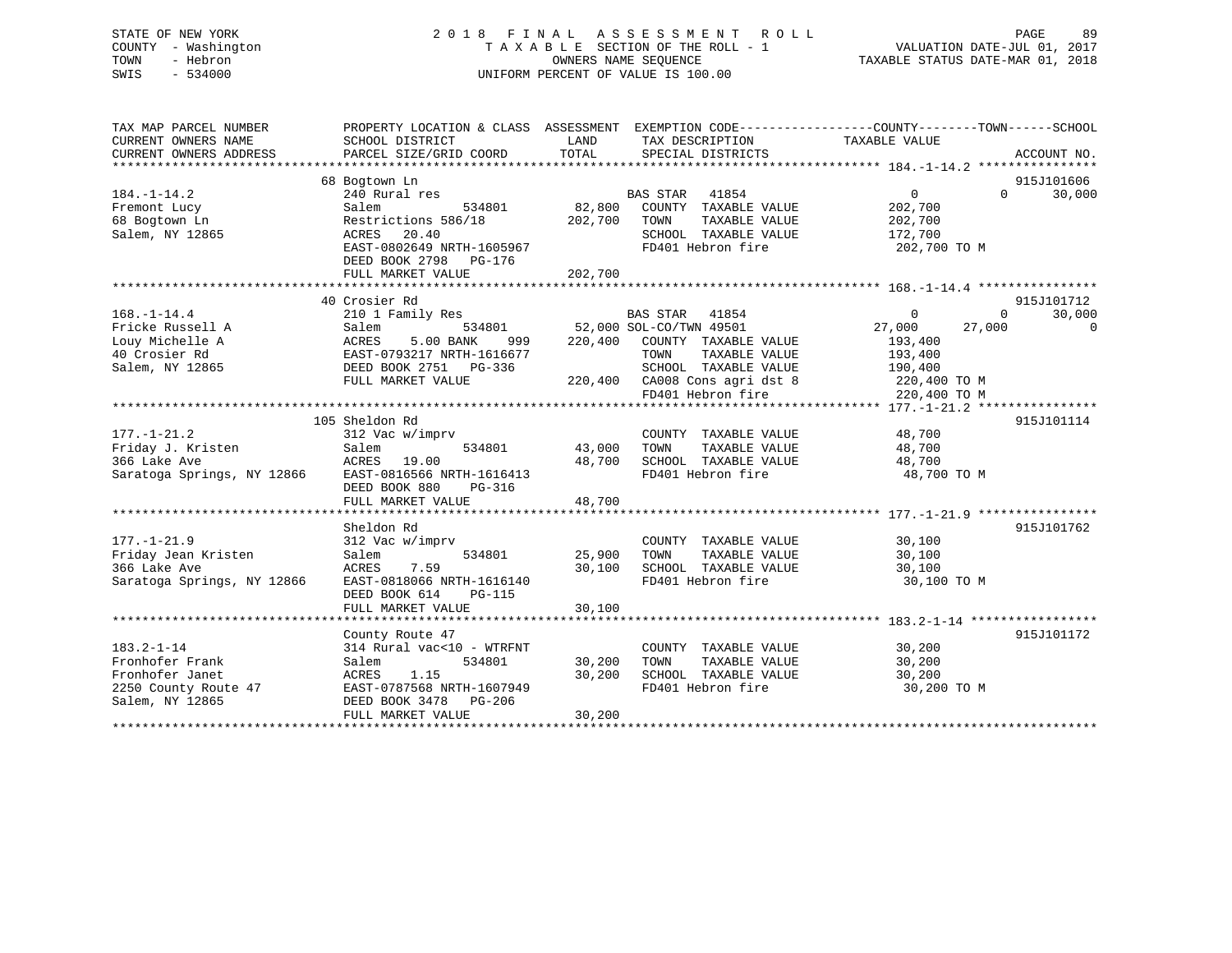## STATE OF NEW YORK 2 0 1 8 F I N A L A S S E S S M E N T R O L L PAGE 90 COUNTY - Washington T A X A B L E SECTION OF THE ROLL - 1 VALUATION DATE-JUL 01, 2017 TOWN - Hebron **CONNERS NAME SEQUENCE** TAXABLE STATUS DATE-MAR 01, 2018 SWIS - 534000 UNIFORM PERCENT OF VALUE IS 100.00

| TAX MAP PARCEL NUMBER<br>CURRENT OWNERS NAME<br>CURRENT OWNERS ADDRESS | PROPERTY LOCATION & CLASS ASSESSMENT EXEMPTION CODE----------------COUNTY-------TOWN------SCHOOL<br>SCHOOL DISTRICT<br>PARCEL SIZE/GRID COORD | LAND<br>TOTAL | TAX DESCRIPTION<br>SPECIAL DISTRICTS | TAXABLE VALUE  | ACCOUNT NO.                |
|------------------------------------------------------------------------|-----------------------------------------------------------------------------------------------------------------------------------------------|---------------|--------------------------------------|----------------|----------------------------|
|                                                                        |                                                                                                                                               |               |                                      |                |                            |
|                                                                        | 2250 County Route 47                                                                                                                          |               |                                      |                | 915J101051                 |
| $183.2 - 1 - 15$                                                       | 210 1 Family Res - WTRFNT                                                                                                                     |               | ENH STAR 41834                       | $\Omega$       | $\Omega$<br>66,800         |
| Fronhofer Frank                                                        | 534801<br>Salem                                                                                                                               |               | 96,800 COUNTY TAXABLE VALUE          | 239,500        |                            |
| Fronhofer Janet                                                        | ACRES<br>2.92                                                                                                                                 | 239,500       | TOWN<br>TAXABLE VALUE                | 239,500        |                            |
| 2250 County Route 47                                                   | EAST-0787811 NRTH-1608081<br>DEED BOOK 450 PG-698                                                                                             |               | SCHOOL TAXABLE VALUE                 | 172,700        |                            |
| Salem, NY 12865                                                        | FULL MARKET VALUE                                                                                                                             | 239,500       | FD401 Hebron fire                    | 239,500 TO M   |                            |
|                                                                        |                                                                                                                                               |               |                                      |                |                            |
|                                                                        | 953 Callaway Rd                                                                                                                               |               |                                      |                | 915J101110                 |
| $167. - 1 - 55.3$                                                      | 240 Rural res                                                                                                                                 |               | 41802<br>AGED-CO                     | 42,175         | $\Omega$<br>$\overline{0}$ |
| Fronhofer Laural                                                       | 532001<br>Argyle                                                                                                                              |               | 63,300 AGED-SCH 41804                | $\overline{0}$ | 42,175<br>$\Omega$         |
| 953 Callaway Rd                                                        | 507/635 959/129                                                                                                                               |               | 168,700 ENH STAR 41834               | $\overline{0}$ | $\Omega$<br>66,800         |
| Argyle, NY 12809                                                       | ACRES 10.66                                                                                                                                   |               | COUNTY TAXABLE VALUE                 | 126,525        |                            |
|                                                                        | EAST-0783980 NRTH-1623976                                                                                                                     |               | TOWN<br>TAXABLE VALUE                | 168,700        |                            |
|                                                                        | DEED BOOK 3130 PG-127                                                                                                                         |               | SCHOOL TAXABLE VALUE                 | 59,725         |                            |
|                                                                        | FULL MARKET VALUE                                                                                                                             |               | 168,700 FD401 Hebron fire            | 168,700 TO M   |                            |
|                                                                        |                                                                                                                                               |               |                                      |                |                            |
|                                                                        | Chamberlin Mills Rd                                                                                                                           |               |                                      |                |                            |
| $177. - 1 - 32.2$                                                      | 322 Rural vac>10                                                                                                                              |               | COUNTY TAXABLE VALUE                 | 58,300         |                            |
| Fronhofer Socrates                                                     | Salem 534801<br>ACRES 50.00<br>EAST-0806825 NRTH-1610774                                                                                      |               | TAXABLE VALUE<br>58,300 TOWN         | 58,300         |                            |
| Fronhofer Karen                                                        |                                                                                                                                               |               | 58,300 SCHOOL TAXABLE VALUE          | 58,300         |                            |
| 14 South Main St                                                       |                                                                                                                                               |               | FD401 Hebron fire                    | 58,300 TO M    |                            |
| Salem, NY 12865                                                        | DEED BOOK 741 PG-272<br>FULL MARKET VALUE                                                                                                     | 58,300        |                                      |                |                            |
|                                                                        |                                                                                                                                               |               |                                      |                |                            |
|                                                                        | 1101 Smith Rd                                                                                                                                 |               |                                      |                | 915J101415                 |
| $153.-1-12.3$                                                          | 270 Mfg housing                                                                                                                               |               | COUNTY TAXABLE VALUE                 | 43,800         |                            |
| Frost James                                                            | 533201<br>Granville                                                                                                                           | 39,800        | TAXABLE VALUE<br>TOWN                | 43,800         |                            |
| 82 E Potter Ave                                                        | ACRES<br>8.70                                                                                                                                 |               | 43,800 SCHOOL TAXABLE VALUE          | 43,800         |                            |
| Granville, NY 12832                                                    | EAST-0816304 NRTH-1636811                                                                                                                     |               | CA008 Cons agri dst 8                | 43,800 TO M    |                            |
|                                                                        | DEED BOOK 516<br>PG-270                                                                                                                       |               | FD401 Hebron fire                    | 43,800 TO M    |                            |
|                                                                        | FULL MARKET VALUE                                                                                                                             | 43,800        |                                      |                |                            |
|                                                                        |                                                                                                                                               |               |                                      |                |                            |
|                                                                        | 545 North Grimes Hill Rd                                                                                                                      |               |                                      |                |                            |
| $153. - 1 - 12.8$                                                      | 210 1 Family Res                                                                                                                              |               | COUNTY TAXABLE VALUE                 | 177,600        |                            |
| Fuchs Isabel                                                           | Granville<br>533201                                                                                                                           | 112,500       | TAXABLE VALUE<br>TOWN                | 177,600        |                            |
| PO Box 954                                                             | ACRES 56.04                                                                                                                                   | 177,600       | SCHOOL TAXABLE VALUE                 | 177,600        |                            |
| Westbrook, CT 06498                                                    | EAST-0816424 NRTH-1635384                                                                                                                     |               | CA008 Cons agri dst 8                | 177,600 TO M   |                            |
|                                                                        | DEED BOOK 3238 PG-34                                                                                                                          |               | FD401 Hebron fire                    | 177,600 TO M   |                            |
|                                                                        | FULL MARKET VALUE                                                                                                                             | 177,600       |                                      |                |                            |
|                                                                        | Halls Pond Rd                                                                                                                                 |               |                                      |                | 915J100605                 |
| $159. - 1 - 28$                                                        | 314 Rural vac<10                                                                                                                              |               | COUNTY TAXABLE VALUE                 | 67,100         |                            |
| Gabianelli Frank                                                       | Hartford<br>533801                                                                                                                            | 67,100        | TAXABLE VALUE<br>TOWN                | 67,100         |                            |
| Gabianelli Katherine                                                   | 407/760 410/133                                                                                                                               |               | 67,100 SCHOOL TAXABLE VALUE          | 67,100         |                            |
| 4174 County Route 48 Rd                                                | ACRES 37.65                                                                                                                                   |               | FD401 Hebron fire                    | 67,100 TO M    |                            |
| Argyle, NY 12809                                                       | EAST-0793074 NRTH-1627061                                                                                                                     |               |                                      |                |                            |
|                                                                        | DEED BOOK 2925 PG-97                                                                                                                          |               |                                      |                |                            |
|                                                                        | FULL MARKET VALUE                                                                                                                             | 67,100        |                                      |                |                            |
|                                                                        |                                                                                                                                               |               |                                      |                |                            |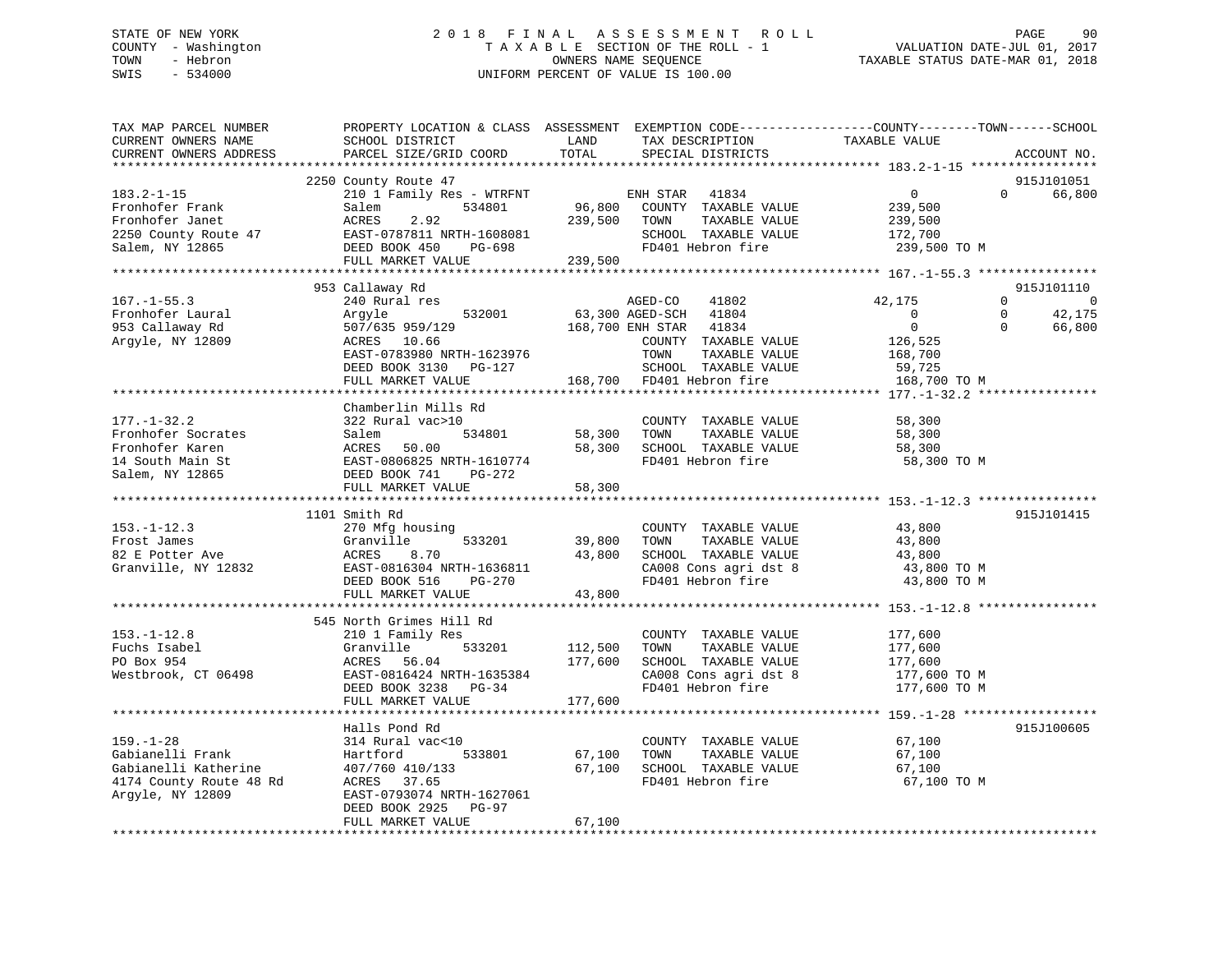## STATE OF NEW YORK 2 0 1 8 F I N A L A S S E S S M E N T R O L L PAGE 91 COUNTY - Washington T A X A B L E SECTION OF THE ROLL - 1 VALUATION DATE-JUL 01, 2017 TOWN - Hebron **CONNERS NAME SEQUENCE** TAXABLE STATUS DATE-MAR 01, 2018 SWIS - 534000 UNIFORM PERCENT OF VALUE IS 100.00

| TAX MAP PARCEL NUMBER                                 |                                                             |                              |                                                                                                    | PROPERTY LOCATION & CLASS ASSESSMENT EXEMPTION CODE---------------COUNTY-------TOWN------SCHOOL |
|-------------------------------------------------------|-------------------------------------------------------------|------------------------------|----------------------------------------------------------------------------------------------------|-------------------------------------------------------------------------------------------------|
| CURRENT OWNERS NAME                                   | SCHOOL DISTRICT                                             | LAND                         | TAX DESCRIPTION                                                                                    | TAXABLE VALUE                                                                                   |
|                                                       |                                                             |                              |                                                                                                    |                                                                                                 |
|                                                       |                                                             |                              |                                                                                                    |                                                                                                 |
|                                                       | Smith Ln                                                    |                              |                                                                                                    |                                                                                                 |
| $159. - 1 - 32.2$                                     | 314 Rural vac<10                                            |                              | COUNTY TAXABLE VALUE                                                                               | 1,800                                                                                           |
| Gabianelli Frank                                      | Hartford                                                    | 533801 1,800                 | TOWN<br>TAXABLE VALUE                                                                              | 1,800                                                                                           |
| Gabianelli Katherine                                  | ACRES 2.35                                                  | 1,800                        | SCHOOL TAXABLE VALUE                                                                               | 1,800                                                                                           |
| 4174 County Route 48                                  | ACRES 2.35<br>EAST-0792423 NRTH-1627003                     |                              | FD401 Hebron fire                                                                                  | 1,800 TO M                                                                                      |
| Argyle, NY 12809                                      | DEED BOOK 3848 PG-291                                       |                              |                                                                                                    |                                                                                                 |
|                                                       | FULL MARKET VALUE                                           | 1,800                        |                                                                                                    |                                                                                                 |
|                                                       |                                                             |                              |                                                                                                    |                                                                                                 |
|                                                       |                                                             |                              |                                                                                                    |                                                                                                 |
|                                                       | Wood Way                                                    |                              |                                                                                                    |                                                                                                 |
| $186. - 1 - 19$                                       | 322 Rural vac>10                                            |                              | COUNTY TAXABLE VALUE                                                                               | 30,600                                                                                          |
| Gable John M                                          | Salem                                                       | 534801 30,600                | TOWN                                                                                               | TAXABLE VALUE 30,600                                                                            |
| 582 Truesdale Hill Rd 2007 EAST -0818481 NRTH-1608860 |                                                             | 30,600                       | SCHOOL TAXABLE VALUE                                                                               | 30,600                                                                                          |
|                                                       |                                                             |                              | FD401 Hebron fire                                                                                  | 30,600 TO M                                                                                     |
|                                                       | DEED BOOK 773<br>PG-258                                     |                              |                                                                                                    |                                                                                                 |
|                                                       | FULL MARKET VALUE                                           | 30,600                       |                                                                                                    |                                                                                                 |
|                                                       |                                                             |                              |                                                                                                    |                                                                                                 |
|                                                       | 3473 County Route 30<br>County Route 30<br>210 1 Family Res |                              |                                                                                                    | 915J101766                                                                                      |
| $175. - 1 - 7.3$                                      |                                                             |                              | BAS STAR 41854                                                                                     | $\Omega$<br>$0 \qquad \qquad$<br>30,000                                                         |
| Gadzinski Glenn A                                     | Salem                                                       |                              | 534801 50,800 COUNTY TAXABLE VALUE                                                                 | 94,000                                                                                          |
| 3473 County Route 30                                  | ACRES 4.74 BANK                                             |                              | 999 94,000 TOWN TAXABLE VALUE 94,000                                                               |                                                                                                 |
| Salem, NY 12865                                       | EAST-0790902 NRTH-1610455                                   |                              |                                                                                                    |                                                                                                 |
|                                                       | EAST-0790902 NRTH-1610455<br>DEED BOOK 3508 PG-57           |                              | SCHOOL TAXABLE VALUE 64,000<br>FD401 Hebron fire 94,000 TO M                                       |                                                                                                 |
|                                                       |                                                             |                              |                                                                                                    |                                                                                                 |
|                                                       |                                                             |                              |                                                                                                    |                                                                                                 |
|                                                       | 3485 County Route 30                                        |                              |                                                                                                    | 915L100320                                                                                      |
| $175. - 1 - 11$                                       | 270 Mfg housing                                             |                              | COUNTY TAXABLE VALUE                                                                               | 43,100                                                                                          |
|                                                       |                                                             | COUNTY<br>534801 22,800 TOWN | TAXABLE VALUE                                                                                      | 43,100                                                                                          |
|                                                       |                                                             |                              | SCHOOL TAXABLE VALUE 43,100                                                                        |                                                                                                 |
| Salem, NY 12865                                       | ACRES 0.17                                                  |                              | FD401 Hebron fire                                                                                  | 43,100 TO M                                                                                     |
|                                                       | EAST-0791138 NRTH-1610707                                   |                              |                                                                                                    |                                                                                                 |
|                                                       | DEED BOOK 3767 PG-211                                       |                              |                                                                                                    |                                                                                                 |
|                                                       | FULL MARKET VALUE                                           | 43,100                       |                                                                                                    |                                                                                                 |
|                                                       |                                                             |                              |                                                                                                    |                                                                                                 |
|                                                       | Mountainside Meadows Way                                    |                              |                                                                                                    | 915J101795                                                                                      |
|                                                       |                                                             |                              |                                                                                                    |                                                                                                 |
| $170. - 1 - 12.9$                                     | 314 Rural vac<10                                            |                              | COUNTY TAXABLE VALUE                                                                               | 27,500                                                                                          |
| Gaetano Frank                                         | Salem                                                       | 534801 27,500                | TOWN                                                                                               | TAXABLE VALUE 27,500                                                                            |
| Gaetano Leona                                         | Lot 4                                                       | 27,500                       | SCHOOL TAXABLE VALUE $27,500$<br>CA008 Cons agridst 8 27,500 TO M<br>FD401 Hebron fire 27,500 TO M |                                                                                                 |
| PO Box 1284                                           | 8.68<br>ACRES                                               |                              |                                                                                                    |                                                                                                 |
| Middlebury, CT 06762                                  | EAST-0816113 NRTH-1617057                                   |                              |                                                                                                    |                                                                                                 |
|                                                       | DEED BOOK 3278 PG-25                                        |                              |                                                                                                    |                                                                                                 |
|                                                       | FULL MARKET VALUE                                           | 27,500                       |                                                                                                    |                                                                                                 |
|                                                       |                                                             |                              |                                                                                                    |                                                                                                 |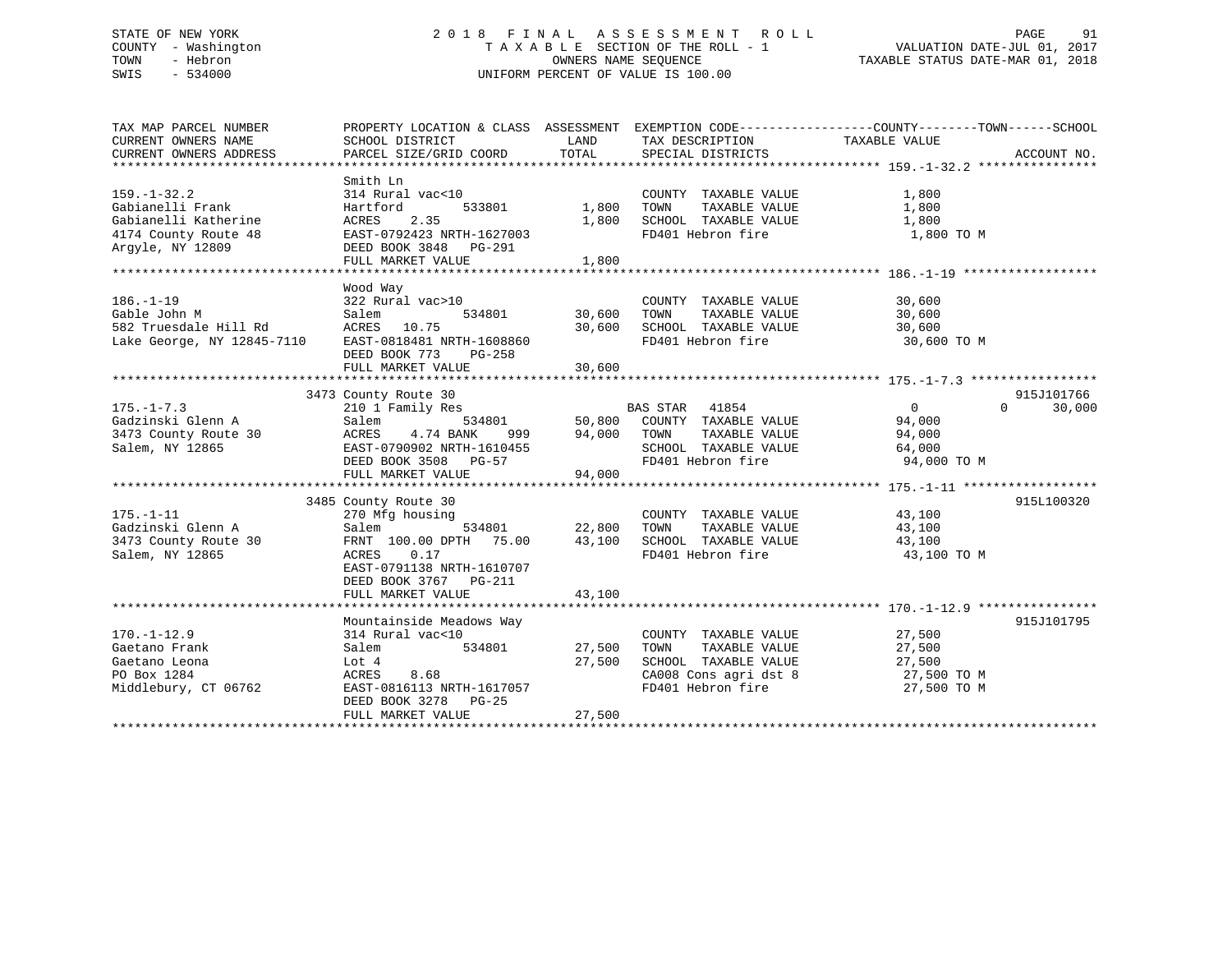## STATE OF NEW YORK 2 0 1 8 F I N A L A S S E S S M E N T R O L L PAGE 92 COUNTY - Washington T A X A B L E SECTION OF THE ROLL - 1 VALUATION DATE-JUL 01, 2017 TOWN - Hebron OWNERS NAME SEQUENCE TAXABLE STATUS DATE-MAR 01, 2018 SWIS - 534000 UNIFORM PERCENT OF VALUE IS 100.00

| TAX MAP PARCEL NUMBER<br>CURRENT OWNERS NAME<br>CURRENT OWNERS ADDRESS                     | PROPERTY LOCATION & CLASS ASSESSMENT                                                                                                                                                                                                                                               |                                                                                                                                                                                                                                                                                              | EXEMPTION CODE-----------------COUNTY-------TOWN------SCHOOL                                                                                 |
|--------------------------------------------------------------------------------------------|------------------------------------------------------------------------------------------------------------------------------------------------------------------------------------------------------------------------------------------------------------------------------------|----------------------------------------------------------------------------------------------------------------------------------------------------------------------------------------------------------------------------------------------------------------------------------------------|----------------------------------------------------------------------------------------------------------------------------------------------|
| $169. - 1 - 18.35$<br>Galabov Peter<br>1772 Mill Pond Rd<br>Wells, VT 05774                | 102 Clark Way<br>270 Mfg housing<br>Granville<br>ACRES<br>2.50<br>EAST-0814441 NRTH-1623230<br>DEED BOOK 761<br>PG-242<br>FULL MARKET VALUE                                                                                                                                        | AGED-ALL 41800<br>533201 18,400 ENH STAR 41834<br>19,800 COUNTY TAXABLE VALUE<br>TAXABLE VALUE<br>TOWN<br>SCHOOL TAXABLE VALUE<br>19,800 FD401 Hebron fire                                                                                                                                   | 9,900<br>9,900<br>9,900<br>$\overline{0}$<br>9,900<br>$\Omega$<br>9,900<br>9,900<br>$\begin{array}{c} 0 \\ 19,80 \end{array}$<br>19,800 TO M |
| $185. - 1 - 8$<br>Galipeau Kathryn A<br>6180 State Route 22<br>Salem, NY 12865             | 6180 State Route 22<br>210 1 Family Res<br>Salem<br>1.40 BANK<br>ACRES<br>EAST-0815640 NRTH-1606750<br>DEED BOOK 1905 PG-346<br>FULL MARKET VALUE                                                                                                                                  | BAS STAR 41854<br>534801 33,000 COUNTY TAXABLE VALUE<br>999 85,900 TOWN<br>SCHOOL TAXABLE VALUE 55,900<br>FD401 Hebron fire 85,900 TO M<br>85,900                                                                                                                                            | 915J100123<br>$\overline{0}$<br>30,000<br>$\Omega$<br>85,900<br>TAXABLE VALUE 85,900<br>TAXABLE VALUE 55,900                                 |
| $183.16 - 1 - 28$<br>Galipeau Shelly Ann<br>3208 County Route 30<br>Salem, NY 12865        | 3208 County Route 30                                                                                                                                                                                                                                                               | 210 1 Family Res<br>314801 28,000 TOWN TAXABLE VALUE 79,200<br>ACRES 1.40 BANK 999 79,200 SCHOOL TAXABLE VALUE 79,200<br>EAST-0791823 NRTH-1604668 CA008 Cons agri dst 8 79,200 TOM<br>DEED BOOK 2876 PG-124 FD401 Hebron fire 79,200                                                        | 915J100274                                                                                                                                   |
| $178. - 1 - 13.1$                                                                          | 6395 State Route 22<br>210 1 Family Res<br>Gallagher Michael J<br>Gallagher Karen M<br>6395 State Route 22<br>Salem, NY 12865<br>EAST-0816549 NRTH-1611626<br>DEED BOOK 877<br>NRTH-1611626<br>DEED BOOK 877<br>NRTH-1611626<br>DEED BOOK 877<br>NRTH-1611626<br>FULL MARKET VALUE | BAS STAR 41854<br>534801 49,800 COUNTY TAXABLE VALUE<br>137,400<br>TAXABLE VALUE<br>TOWN<br>SCHOOL TAXABLE VALUE<br>WRTH-1611626 SCHOOL TAXABLE VANNE VE PG-276 CA008 Cons agri ds<br>EUUE 137,400 FD401 Hebron fire<br>CA008 Cons agri dst 8 137,400 TO M<br>FD401 Hebron fire 137,400 TO M | 915J100235<br>$0 \qquad \qquad$<br>$\Omega$<br>30,000<br>137,400<br>137,400<br>107,400<br>137,400 TO M                                       |
| $170. - 2 - 16$<br>Garboski Lucille<br>Garboski John<br>352 Higgins<br>Granville, NY 12832 | 352 Higgins Rd<br>210 1 Family Res<br>Salem<br>Salem<br>Lot $13$<br>5.12<br>ACRES<br>EAST-0820365 NRTH-1620324<br>DEED BOOK 827 PG-187<br>DEED BOOK 827<br>PG-187<br>FULL MARKET VALUE                                                                                             | 94 PCT OF VALUE USED FOR EXEMPTION PURPOSES<br>AGED-ALL<br>41800<br>534801 42,200 ENH STAR 41834<br>335.200 COUNTY TAXABLE VALUE<br>TOWN TAXABLE VALUE<br>SCHOOL TAXABLE VALUE $4,856$<br>FD401 Hebron fire 135,200 TO M<br>135,200                                                          | 915J101802<br>63,544 63,544<br>63,544<br>$\overline{0}$<br>$\Omega$<br>66,800<br>71,656<br>71,656                                            |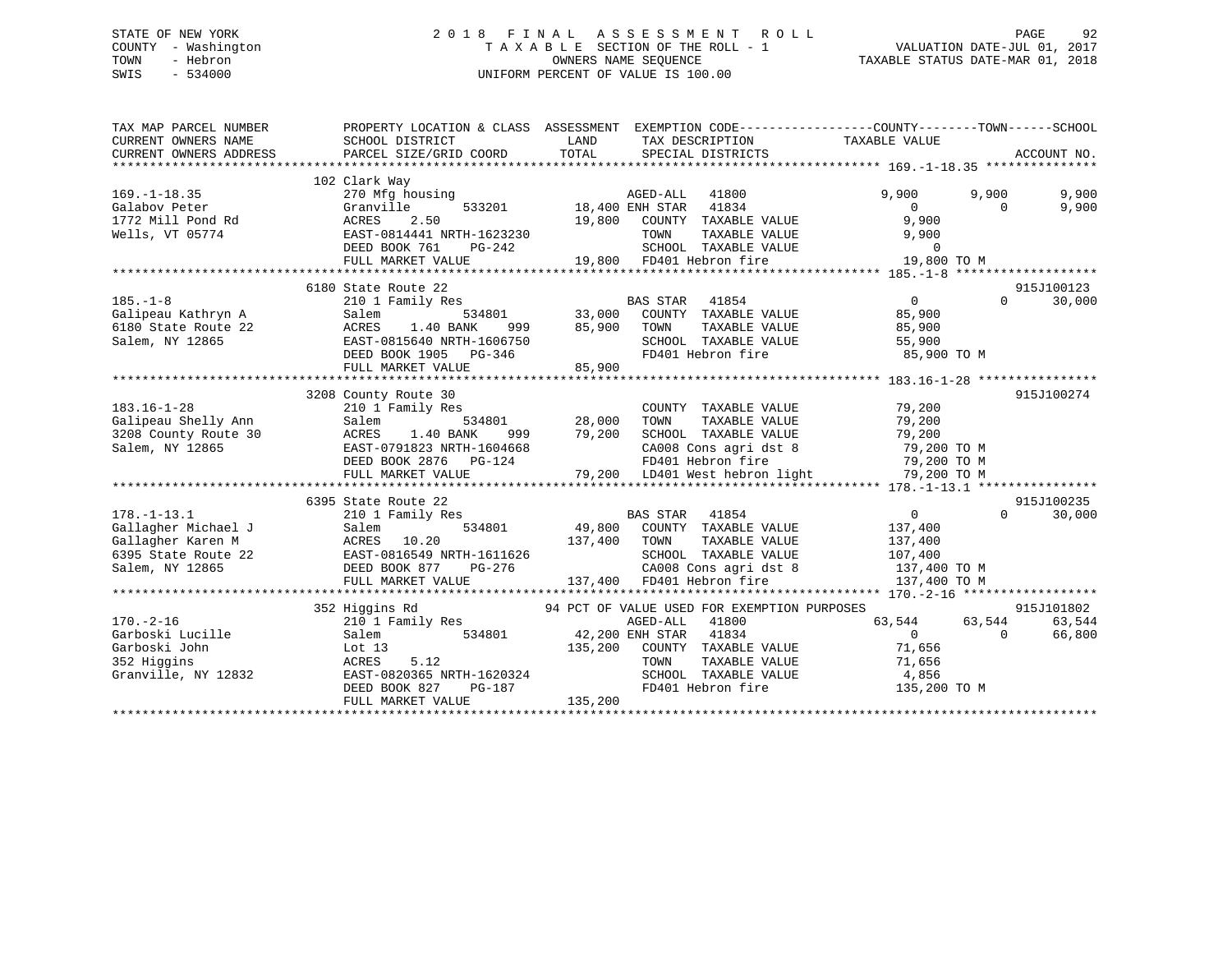## STATE OF NEW YORK 2 0 1 8 F I N A L A S S E S S M E N T R O L L PAGE 93 COUNTY - Washington T A X A B L E SECTION OF THE ROLL - 1 VALUATION DATE-JUL 01, 2017 TOWN - Hebron OWNERS NAME SEQUENCE TAXABLE STATUS DATE-MAR 01, 2018 SWIS - 534000 UNIFORM PERCENT OF VALUE IS 100.00

TAX MAP PARCEL NUMBER PROPERTY LOCATION & CLASS ASSESSMENT EXEMPTION CODE------------------COUNTY--------TOWN------SCHOOL CURRENT OWNERS NAME SCHOOL DISTRICT THE LAND TAX DESCRIPTION TAXABLE VALUE CURRENT OWNERS ADDRESS PARCEL SIZE/GRID COORD TOTAL SPECIAL DISTRICTS ACCOUNT NO. \*\*\*\*\*\*\*\*\*\*\*\*\*\*\*\*\*\*\*\*\*\*\*\*\*\*\*\*\*\*\*\*\*\*\*\*\*\*\*\*\*\*\*\*\*\*\*\*\*\*\*\*\*\*\*\*\*\*\*\*\*\*\*\*\*\*\*\*\*\*\*\*\*\*\*\*\*\*\*\*\*\*\*\*\*\*\*\*\*\*\*\*\*\*\*\*\*\*\*\*\*\*\* 142.-3-3.1 \*\*\*\*\*\*\*\*\*\*\*\*\*\*\*\*\* Big Burch Hill Rd 915J100214 142.-3-3.1 322 Rural vac>10 FOR 480A 47460 94,800 94,800 94,800 ERIC REAL CORRECTED STRAINER ERIC SERVICE SERVICE SERVICE SERVICE SERVICE SERVICE SERVICE SERVICE SERVICE SERVICE SERVICE SERVICE SERVICE SERVICE SERVICE SERVICE SERVICE SERVICE SERVICE SERVICE SERVICE SERVICE SERVICE SERV 1354 Big Burch Hill Rd 492/946 118,500 TOWN TAXABLE VALUE 23,700 Granville, NY 12832 142.-1-3.1 SCHOOL TAXABLE VALUE 23,700 FRNT 1325.00 DPTH FD401 Hebron fire 118,500 TO M MAY BE SUBJECT TO PAYMENT ACRES 51.15 UNDER RPTL480A UNTIL 2027 EAST-0800286 NRTH-1639954 DEED BOOK 2863 PG-313 FULL MARKET VALUE 118,500 \*\*\*\*\*\*\*\*\*\*\*\*\*\*\*\*\*\*\*\*\*\*\*\*\*\*\*\*\*\*\*\*\*\*\*\*\*\*\*\*\*\*\*\*\*\*\*\*\*\*\*\*\*\*\*\*\*\*\*\*\*\*\*\*\*\*\*\*\*\*\*\*\*\*\*\*\*\*\*\*\*\*\*\*\*\*\*\*\*\*\*\*\*\*\*\*\*\*\*\*\*\*\* 142.-3-3.7 \*\*\*\*\*\*\*\*\*\*\*\*\*\*\*\*\* Big Burch Hill Rd 142.-3-3.7 322 Rural vac>10 COUNTY TAXABLE VALUE 8,000 Gardiner Eric S Hartford 533801 8,000 TOWN TAXABLE VALUE 8,000 1354 Big Burch Hill Rd ACRES 10.67 8,000 SCHOOL TAXABLE VALUE 8,000 EAST-0801294 NRTH-1639141 FD401 Hebron fire 8,000 TO M DEED BOOK 2863 PG-313FULL MARKET VALUE 8,000 \*\*\*\*\*\*\*\*\*\*\*\*\*\*\*\*\*\*\*\*\*\*\*\*\*\*\*\*\*\*\*\*\*\*\*\*\*\*\*\*\*\*\*\*\*\*\*\*\*\*\*\*\*\*\*\*\*\*\*\*\*\*\*\*\*\*\*\*\*\*\*\*\*\*\*\*\*\*\*\*\*\*\*\*\*\*\*\*\*\*\*\*\*\*\*\*\*\*\*\*\*\*\* 151.-1-4 \*\*\*\*\*\*\*\*\*\*\*\*\*\*\*\*\*\*\*Big Burch Hill Rd/w Off 915J101042 151.-1-4 323 Vacant rural FOR 480A 47460 12,560 12,560 12,560 Gardiner Eric S Granville 533201 15,700 COUNTY TAXABLE VALUE 3,140 1354 Big Burch Hill Rd Agmt 898/64 15,700 TOWN TAXABLE VALUE 3,140 Granville, NY 12832 ACRES 21.12 SCHOOL TAXABLE VALUE 3,140 EAST-0800931 NRTH-1639967 FD401 Hebron fire 15,700 TO M MAY BE SUBJECT TO PAYMENT DEED BOOK 2876 PG-139UNDER RPTL480A UNTIL 2027 FULL MARKET VALUE 15,700 \*\*\*\*\*\*\*\*\*\*\*\*\*\*\*\*\*\*\*\*\*\*\*\*\*\*\*\*\*\*\*\*\*\*\*\*\*\*\*\*\*\*\*\*\*\*\*\*\*\*\*\*\*\*\*\*\*\*\*\*\*\*\*\*\*\*\*\*\*\*\*\*\*\*\*\*\*\*\*\*\*\*\*\*\*\*\*\*\*\*\*\*\*\*\*\*\*\*\*\*\*\*\* 151.-1-5 \*\*\*\*\*\*\*\*\*\*\*\*\*\*\*\*\*\*\* 1354 Big Burch Hill Rd 915J100334 151.-1-5 240 Rural res BAS STAR 41854 0 0 30,000 Gardiner Eric S 6ranville 533201 95,900 FOR 480A 47460 44,700 44,700 44,700 44,700 Gardiner Malynlee B  $ACRES$  27.50 194,500 COUNTY TAXABLE VALUE 149,800 1354 Big Burch Hill Rd EAST-0802285 NRTH-1640011 TOWN TAXABLE VALUE 149,800 Granville, NY 12865 DEED BOOK 2184 PG-290<br>FULL MARKET VALUE 194,500 FD401 Hebron fire 194,500 TO M MAY BE SUBJECT TO PAYMENTUNDER RPTL480A UNTIL 2027 \*\*\*\*\*\*\*\*\*\*\*\*\*\*\*\*\*\*\*\*\*\*\*\*\*\*\*\*\*\*\*\*\*\*\*\*\*\*\*\*\*\*\*\*\*\*\*\*\*\*\*\*\*\*\*\*\*\*\*\*\*\*\*\*\*\*\*\*\*\*\*\*\*\*\*\*\*\*\*\*\*\*\*\*\*\*\*\*\*\*\*\*\*\*\*\*\*\*\*\*\*\*\* 151.-1-23 \*\*\*\*\*\*\*\*\*\*\*\*\*\*\*\*\*\*Little Burch Hill Rd/n Of 915J100603 151.-1-23 322 Rural vac>10 FOR 480A 47460 9,600 9,600 9,600 Gardiner Eric S Granville 533201 12,000 COUNTY TAXABLE VALUE 2,400 1354 Big Burch Hill Rd 15.0 Ad 12,000 TOWN TAXABLE VALUE 2,400 Granville, NY 12832 ACRES 16.00 SCHOOL TAXABLE VALUE 2,400 EAST-0800453 NRTH-1638508 FD401 Hebron fire 12,000 TO M MAY BE SUBJECT TO PAYMENT DEED BOOK 2863 PG-313 UNDER RPTL480A UNTIL 2027 FULL MARKET VALUE 12,000 \*\*\*\*\*\*\*\*\*\*\*\*\*\*\*\*\*\*\*\*\*\*\*\*\*\*\*\*\*\*\*\*\*\*\*\*\*\*\*\*\*\*\*\*\*\*\*\*\*\*\*\*\*\*\*\*\*\*\*\*\*\*\*\*\*\*\*\*\*\*\*\*\*\*\*\*\*\*\*\*\*\*\*\*\*\*\*\*\*\*\*\*\*\*\*\*\*\*\*\*\*\*\*\*\*\*\*\*\*\*\*\*\*\*\*\*\*\*\*\*\*\*\*\*\*\*\*\*\*\*\*\*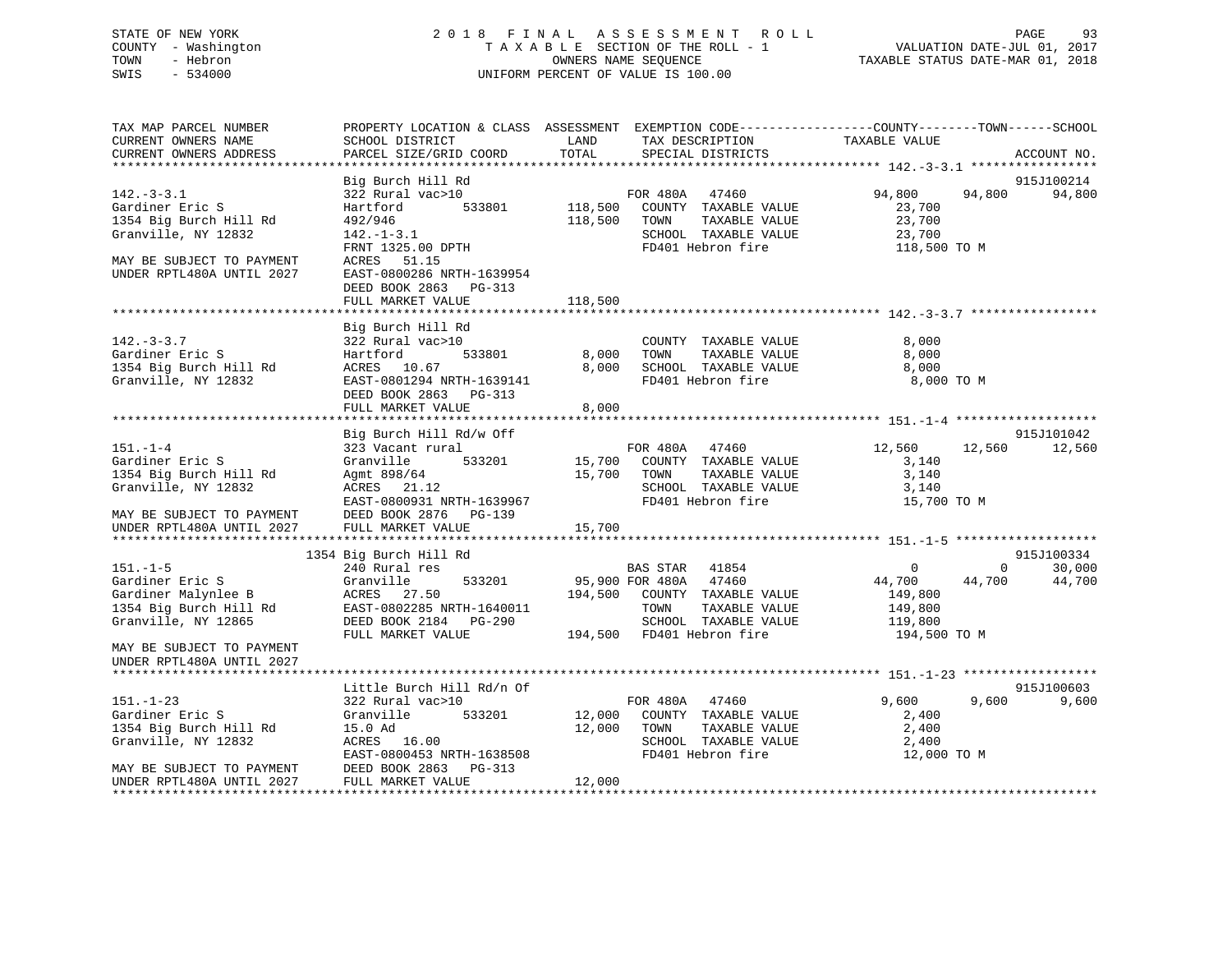## STATE OF NEW YORK 2 0 1 8 F I N A L A S S E S S M E N T R O L L PAGE 94 COUNTY - Washington T A X A B L E SECTION OF THE ROLL - 1 VALUATION DATE-JUL 01, 2017 TOWN - Hebron OWNERS NAME SEQUENCE TAXABLE STATUS DATE-MAR 01, 2018 SWIS - 534000 UNIFORM PERCENT OF VALUE IS 100.00

| TAX MAP PARCEL NUMBER     | PROPERTY LOCATION & CLASS ASSESSMENT EXEMPTION CODE---------------COUNTY-------TOWN-----SCHOOL |                                 |                                                                    |                    |             |
|---------------------------|------------------------------------------------------------------------------------------------|---------------------------------|--------------------------------------------------------------------|--------------------|-------------|
| CURRENT OWNERS NAME       | SCHOOL DISTRICT                                                                                | LAND                            | TAX DESCRIPTION                                                    | TAXABLE VALUE      |             |
| CURRENT OWNERS ADDRESS    | PARCEL SIZE/GRID COORD                                                                         | TOTAL                           | SPECIAL DISTRICTS                                                  |                    | ACCOUNT NO. |
|                           |                                                                                                |                                 |                                                                    |                    |             |
|                           | 1541 Big Burch Hill Rd                                                                         |                                 |                                                                    |                    | 9179900717  |
| $152. -2 - 1$             | 283 Res w/Comuse                                                                               | <sup>ء</sup> ِ<br>533201 45,300 | COUNTY TAXABLE VALUE                                               | 67,500             |             |
| Garner Albert             | Granville                                                                                      |                                 | TAXABLE VALUE<br>TOWN                                              | 67,500             |             |
| 1510 Albermarle Rd        | FRNT 224.00 DPTH 149.00 67,500                                                                 |                                 | SCHOOL TAXABLE VALUE                                               | 67,500             |             |
| Brooklyn, NY 11226        |                                                                                                |                                 |                                                                    | 67,500 TO M        |             |
|                           | EAST-0807157 NRTH-1639548<br>DEED BOOK 2897 PG-275                                             |                                 | CA008 Cons agri dst 8<br>FD401 Hebron fire                         | 67,500 TO M        |             |
|                           | FULL MARKET VALUE                                                                              | 67,500                          |                                                                    |                    |             |
|                           |                                                                                                |                                 |                                                                    |                    |             |
|                           | County Route 28                                                                                |                                 |                                                                    |                    |             |
| $143. - 1 - 32.1$         | 322 Rural vac>10                                                                               |                                 | AG DIST 41720                                                      | 218,649<br>218,649 | 218,649     |
| Garner Albert H           | Granville                                                                                      | 533201 285,000                  | COUNTY TAXABLE VALUE                                               | 66,351             |             |
| 1510 Albemarle Rd         | FRNT 755.00 DPTH                                                                               | 285,000                         |                                                                    | 66,351             |             |
| Brooklyn, NY 11226        | ACRES 147.10                                                                                   |                                 | TOWN      TAXABLE  VALUE<br>SCHOOL   TAXABLE  VALUE                | 66,351             |             |
|                           | EAST-0810346 NRTH-1643534                                                                      |                                 | CA008 Cons agri dst 8                                              | 66,351 TO M        |             |
| MAY BE SUBJECT TO PAYMENT | DEED BOOK 3830 PG-254                                                                          |                                 | 218,649 EX                                                         |                    |             |
| UNDER AGDIST LAW TIL 2022 | FULL MARKET VALUE                                                                              |                                 | 285,000 FD401 Hebron fire                                          | 285,000 TO M       |             |
|                           |                                                                                                |                                 |                                                                    |                    |             |
|                           | 137 Liebig Rd                                                                                  |                                 |                                                                    |                    |             |
| $151. - 1 - 7.8$          | 210 1 Family Res                                                                               |                                 | COUNTY TAXABLE VALUE                                               | 159,000            |             |
| Garner Albert H           | Granville                                                                                      |                                 | TAXABLE VALUE<br>TOWN                                              | 159,000            |             |
| 1510 Albermarle Rd        | 2.48<br>ACRES                                                                                  | 159,000                         | SCHOOL TAXABLE VALUE 159,000                                       |                    |             |
| Brooklyn, NY 11226        | EAST-0804639 NRTH-1640261                                                                      |                                 | FD401 Hebron fire                                                  | 159,000 TO M       |             |
|                           | DEED BOOK 2842 PG-342                                                                          |                                 |                                                                    |                    |             |
|                           | FULL MARKET VALUE                                                                              |                                 |                                                                    |                    |             |
|                           |                                                                                                | 159,000                         |                                                                    |                    |             |
|                           | 103 Lang Hill Rd                                                                               |                                 |                                                                    |                    | 915J100269  |
| $152. - 1 - 22$           | 113 Cattle farm                                                                                |                                 | AG DIST 41720                                                      | 213,005<br>213,005 | 213,005     |
| Garner Albert H           | 533201<br>Granville                                                                            | 397,100                         | COUNTY TAXABLE VALUE                                               | 538,995            |             |
| 1510 Albemarle Rd         | ACRES 264.76                                                                                   | 752,000 TOWN                    |                                                                    | 538,995            |             |
| Brooklyn, NY 11226        | EAST-0807559 NRTH-1634589                                                                      |                                 | TAXABLE VALUE                                                      |                    |             |
|                           |                                                                                                |                                 | SCHOOL TAXABLE VALUE 538,995<br>CA008 Cons agri dst 8 538,995 TO M |                    |             |
|                           | DEED BOOK 2697 PG-94                                                                           |                                 |                                                                    |                    |             |
| MAY BE SUBJECT TO PAYMENT | FULL MARKET VALUE                                                                              | 752,000                         | 213,005 EX                                                         |                    |             |
| UNDER AGDIST LAW TIL 2022 |                                                                                                |                                 | FD401 Hebron fire                                                  | 752,000 TO M       |             |
|                           |                                                                                                |                                 |                                                                    |                    |             |
|                           | County Route 31                                                                                |                                 |                                                                    |                    |             |
| $152 - 2 - 37.5$          | 129 Land rights                                                                                |                                 | AG DIST<br>41720                                                   | 197,107<br>197,107 | 197,107     |
| Garner Albert H           | 533201<br>Granville                                                                            | 267,300                         | COUNTY TAXABLE VALUE                                               | 196,893            |             |
| 1510 Albemarle Rd         | 2975/146                                                                                       | 394,000                         | TOWN<br>TAXABLE VALUE                                              | 196,893            |             |
| Brooklyn, NY 11226        | ACRES 149.75                                                                                   |                                 | SCHOOL TAXABLE VALUE<br>CA008 Cons agri dst 8                      | 196,893            |             |
|                           | EAST-0808422 NRTH-1637604                                                                      |                                 |                                                                    | 196,893 TO M       |             |
| MAY BE SUBJECT TO PAYMENT | DEED BOOK 2697 PG-99                                                                           |                                 | 197,107 EX                                                         |                    |             |
| UNDER AGDIST LAW TIL 2022 | FULL MARKET VALUE                                                                              |                                 | 394,000 FD401 Hebron fire                                          | 394,000 TO M       |             |
|                           |                                                                                                |                                 |                                                                    |                    |             |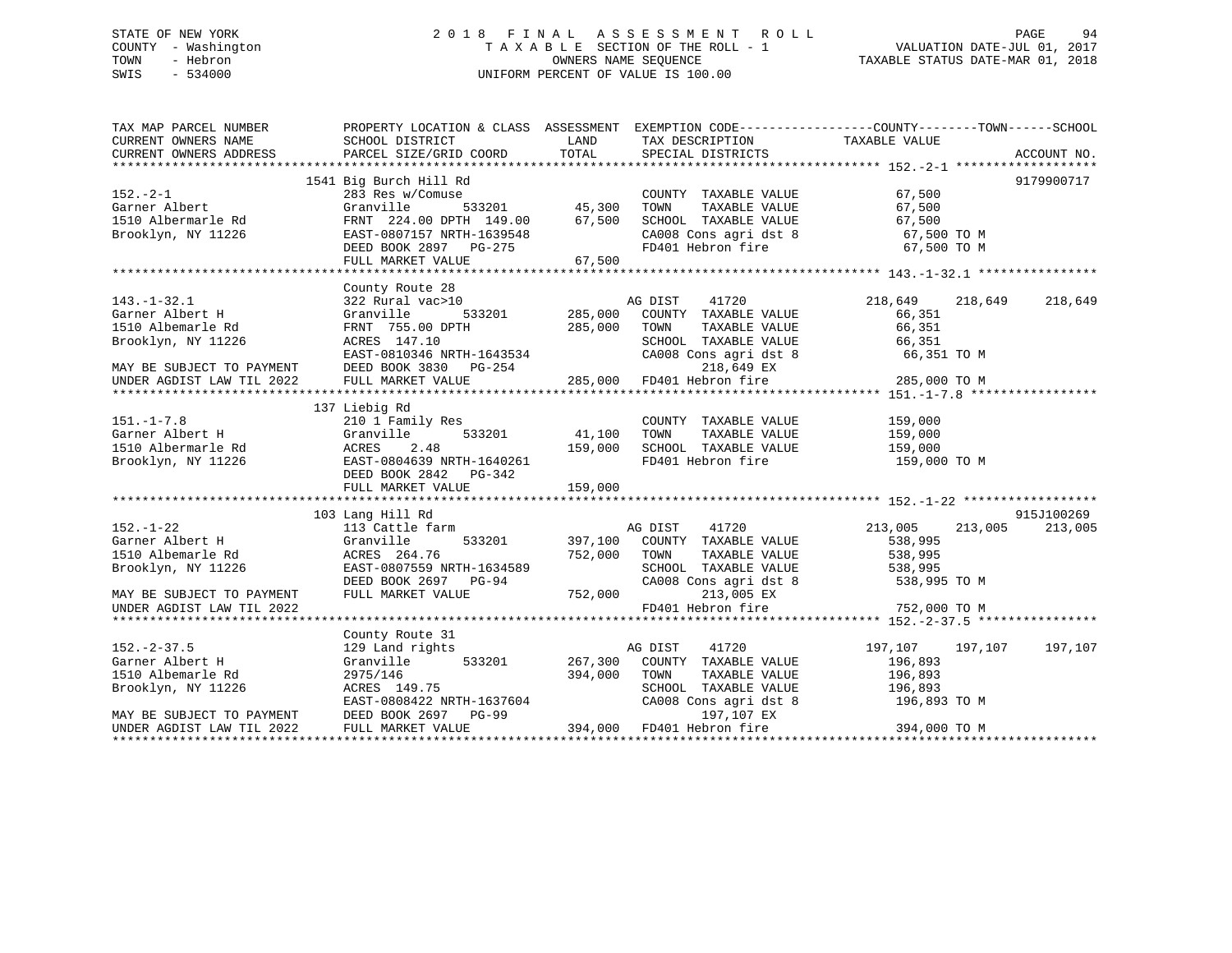## STATE OF NEW YORK 2 0 1 8 F I N A L A S S E S S M E N T R O L L PAGE 95 COUNTY - Washington T A X A B L E SECTION OF THE ROLL - 1 VALUATION DATE-JUL 01, 2017 TOWN - Hebron OWNERS NAME SEQUENCE TAXABLE STATUS DATE-MAR 01, 2018 SWIS - 534000 UNIFORM PERCENT OF VALUE IS 100.00

| TAX MAP PARCEL NUMBER<br>CURRENT OWNERS NAME                                    | PROPERTY LOCATION & CLASS ASSESSMENT EXEMPTION CODE----------------COUNTY-------TOWN------SCHOOL<br>SCHOOL DISTRICT<br><b>LAND</b>                                                                                       |             | TAX DESCRIPTION TAXABLE VALUE                                        |                                                                                                 |                    |
|---------------------------------------------------------------------------------|--------------------------------------------------------------------------------------------------------------------------------------------------------------------------------------------------------------------------|-------------|----------------------------------------------------------------------|-------------------------------------------------------------------------------------------------|--------------------|
|                                                                                 |                                                                                                                                                                                                                          |             |                                                                      |                                                                                                 |                    |
|                                                                                 | Davis Ln                                                                                                                                                                                                                 |             |                                                                      |                                                                                                 |                    |
| $160. - 1 - 1.2$                                                                | 322 Rural vac>10                                                                                                                                                                                                         |             | 41720<br>AG DIST                                                     | 15,657 15,657 15,657                                                                            |                    |
| Garner Albert H                                                                 | Granville                                                                                                                                                                                                                |             | 533201 74,500 COUNTY TAXABLE VALUE                                   | 58,843                                                                                          |                    |
| 1510 Albemarle Rd                                                               | ACRES 64.80                                                                                                                                                                                                              | 74,500 TOWN |                                                                      |                                                                                                 |                    |
| Brooklyn, NY 11226                                                              |                                                                                                                                                                                                                          |             |                                                                      |                                                                                                 |                    |
|                                                                                 |                                                                                                                                                                                                                          |             |                                                                      | COUNTY TAXABLE VALUE<br>TOWN TAXABLE VALUE 58,843<br>SCHOOL TAXABLE VALUE 58,843<br>58,843 TO M |                    |
| MAY BE SUBJECT TO PAYMENT                                                       | ALAELS 07822 NRTH-1632041<br>DEED BOOK 3170 PG-75 CA008 CONDERNATION CAOOS CONTRACT VALUE 74,500 CA008 CONTRACT VALUE                                                                                                    |             | 15,657 EX                                                            |                                                                                                 |                    |
| UNDER AGDIST LAW TIL 2022                                                       |                                                                                                                                                                                                                          |             | FD401 Hebron fire                                                    | 74,500 TO M                                                                                     |                    |
|                                                                                 |                                                                                                                                                                                                                          |             |                                                                      |                                                                                                 |                    |
|                                                                                 | County Route 31                                                                                                                                                                                                          |             |                                                                      |                                                                                                 |                    |
| $160. - 1 - 1.3$                                                                | 322 Rural vac>10                                                                                                                                                                                                         |             | AG DIST<br>41720                                                     | 131,253 131,253 131,253                                                                         |                    |
|                                                                                 | Granville                                                                                                                                                                                                                |             |                                                                      | 35,747                                                                                          |                    |
| Garner Albert H<br>Garner Albert H<br>1510 Albemarle Rd                         | ACRES 84.77                                                                                                                                                                                                              |             | 533201 167,000 COUNTY TAXABLE VALUE<br>77 167,000 TOWN TAXABLE VALUE | $\frac{1}{35}$ , 747                                                                            |                    |
| Brooklyn, NY 11226                                                              | EAST-0804985 NRTH-1632407                                                                                                                                                                                                |             |                                                                      |                                                                                                 |                    |
|                                                                                 |                                                                                                                                                                                                                          |             |                                                                      | SCHOOL TAXABLE VALUE 35,747<br>CA008 Cons agridst 8 35,747 TO M                                 |                    |
| MAY BE SUBJECT TO PAYMENT                                                       | EAST-0804985 NRTH-1632407 SCHOOL TAXABLE VALU<br>DEED BOOK 3560 PG-244 CA008 Cons agri dst<br>FULL MARKET VALUE 167,000 131,253 EX                                                                                       |             |                                                                      |                                                                                                 |                    |
| UNDER AGDIST LAW TIL 2022                                                       |                                                                                                                                                                                                                          |             | FD401 Hebron fire                                                    | 167,000 TO M                                                                                    |                    |
|                                                                                 |                                                                                                                                                                                                                          |             |                                                                      |                                                                                                 |                    |
|                                                                                 | County Route 31                                                                                                                                                                                                          |             |                                                                      |                                                                                                 | 915J100164         |
| $160. - 1 - 18$                                                                 | 105 Vac farmland                                                                                                                                                                                                         |             |                                                                      | 109,378 109,378                                                                                 | 109,378            |
| Garner Albert H                                                                 | Granville                                                                                                                                                                                                                |             | mland 533201 MG DIST 41720<br>533201 175,000 COUNTY TAXABLE VALUE    | 65,622                                                                                          |                    |
| 1510 Albemarle Rd                                                               | ACRES 97.00                                                                                                                                                                                                              | 175,000     | TAXABLE VALUE<br>TOWN                                                | 65,622                                                                                          |                    |
| Brooklyn, NY 11226                                                              |                                                                                                                                                                                                                          |             |                                                                      |                                                                                                 |                    |
|                                                                                 |                                                                                                                                                                                                                          |             |                                                                      |                                                                                                 |                    |
| MAY BE SUBJECT TO PAYMENT                                                       |                                                                                                                                                                                                                          |             |                                                                      |                                                                                                 |                    |
| UNDER AGDIST LAW TIL 2022                                                       |                                                                                                                                                                                                                          |             |                                                                      |                                                                                                 |                    |
|                                                                                 |                                                                                                                                                                                                                          |             |                                                                      |                                                                                                 |                    |
|                                                                                 | West Green Pond Way                                                                                                                                                                                                      |             |                                                                      |                                                                                                 | 915J100452         |
|                                                                                 |                                                                                                                                                                                                                          |             |                                                                      |                                                                                                 |                    |
|                                                                                 | 311 Res vac land – WTRFNT COUNT<br>Granville 533201 37,300 TOWN                                                                                                                                                          |             |                                                                      |                                                                                                 |                    |
|                                                                                 | FRNT 100.00 DPTH 142.00 37,300                                                                                                                                                                                           |             |                                                                      |                                                                                                 |                    |
|                                                                                 | EAST-0815791 NRTH-1643105                                                                                                                                                                                                |             | SCHOOL TAXABLE VALUE 37,300<br>FD401 Hebron fire 37,300 TO M         |                                                                                                 |                    |
| 143.-1-18<br>Gebo Patricia G<br>Moore Barry P<br>26 Oak St<br>Corinth, NY 12822 | DEED BOOK 484 PG-296                                                                                                                                                                                                     |             |                                                                      |                                                                                                 |                    |
|                                                                                 | FULL MARKET VALUE                                                                                                                                                                                                        | 37,300      |                                                                      |                                                                                                 |                    |
|                                                                                 |                                                                                                                                                                                                                          |             |                                                                      |                                                                                                 |                    |
|                                                                                 | 1317 County Route 31                                                                                                                                                                                                     |             |                                                                      |                                                                                                 |                    |
| $151. - 1 - 12.4$                                                               |                                                                                                                                                                                                                          |             |                                                                      | 29,682<br>29,682                                                                                | 29,682             |
| Gee Geoffrey                                                                    |                                                                                                                                                                                                                          |             |                                                                      |                                                                                                 | 30,000<br>$\Omega$ |
| Lamothe Kimerer                                                                 |                                                                                                                                                                                                                          |             | AS STAR 41854 0<br>COUNTY TAXABLE VALUE 214,718                      |                                                                                                 |                    |
| 1317 County Route 31                                                            |                                                                                                                                                                                                                          |             |                                                                      |                                                                                                 |                    |
| Granville, NY 12832                                                             |                                                                                                                                                                                                                          |             |                                                                      |                                                                                                 |                    |
|                                                                                 |                                                                                                                                                                                                                          |             |                                                                      |                                                                                                 |                    |
| MAY BE SUBJECT TO PAYMENT                                                       | ACRES 22.58 TOWN TAXABLE VALUE 214,718<br>EAST-0805269 NRTH-1634843 SCHOOL TAXABLE VALUE 184,718<br>DEED BOOK 1959 PG-258 CA008 Cons agri dst 8 244,400 TO M<br>FULL MARKET VALUE 244,400 FD401 Hebron fire 244,400 TO M |             |                                                                      |                                                                                                 |                    |
| UNDER AGDIST LAW TIL 2025                                                       |                                                                                                                                                                                                                          |             |                                                                      |                                                                                                 |                    |
|                                                                                 |                                                                                                                                                                                                                          |             |                                                                      |                                                                                                 |                    |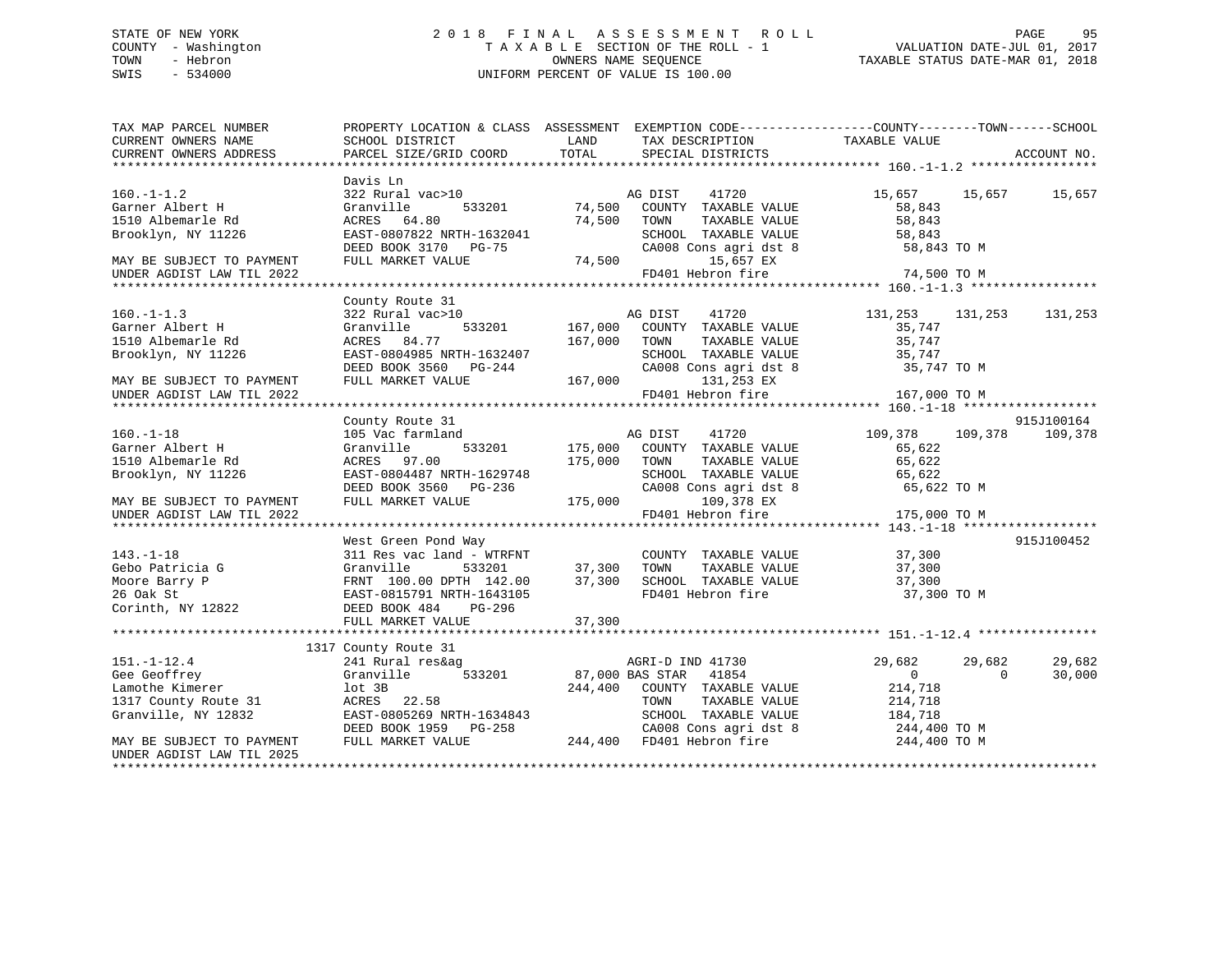## STATE OF NEW YORK 2 0 1 8 F I N A L A S S E S S M E N T R O L L PAGE 96 COUNTY - Washington T A X A B L E SECTION OF THE ROLL - 1 VALUATION DATE-JUL 01, 2017 TOWN - Hebron OWNERS NAME SEQUENCE TAXABLE STATUS DATE-MAR 01, 2018 SWIS - 534000 UNIFORM PERCENT OF VALUE IS 100.00

| TAX MAP PARCEL NUMBER<br>CURRENT OWNERS NAME<br>CURRENT OWNERS ADDRESS                                  | PROPERTY LOCATION & CLASS ASSESSMENT EXEMPTION CODE----------------COUNTY-------TOWN-----SCHOOL<br>SCHOOL DISTRICT<br>PARCEL SIZE/GRID COORD                   | LAND<br>TOTAL                | TAX DESCRIPTION<br>SPECIAL DISTRICTS                                                                                                            | TAXABLE VALUE                                                                     | ACCOUNT NO.                                |
|---------------------------------------------------------------------------------------------------------|----------------------------------------------------------------------------------------------------------------------------------------------------------------|------------------------------|-------------------------------------------------------------------------------------------------------------------------------------------------|-----------------------------------------------------------------------------------|--------------------------------------------|
|                                                                                                         |                                                                                                                                                                |                              |                                                                                                                                                 |                                                                                   |                                            |
| $151. - 1 - 12.6$<br>Gee Geoffrey K<br>LaMothe Kimerer L<br>1317 County Route 31<br>Granville, NY 12832 | County Route 31<br>312 Vac w/imprv<br>533201<br>Granville<br>sub lot 3A<br>ACRES 73.05<br>EAST-0803780 NRTH-1634907<br>DEED BOOK 1959 PG-253                   | 157,900<br>162,100           | AG DIST<br>41720<br>COUNTY TAXABLE VALUE<br>TOWN<br>TAXABLE VALUE<br>SCHOOL TAXABLE VALUE<br>CA008 Cons agri dst 8<br>69,443 EX                 | 69,443<br>69,443<br>92,657<br>92,657<br>92,657<br>92,657 TO M                     | 69,443                                     |
| MAY BE SUBJECT TO PAYMENT<br>UNDER AGDIST LAW TIL 2022                                                  | FULL MARKET VALUE                                                                                                                                              | 162,100                      | FD401 Hebron fire                                                                                                                               | 162,100 TO M                                                                      |                                            |
| $185. - 1 - 17$<br>George Mark<br>Roy Richard<br>14 Chausse Dr<br>Methuen, MA 01844                     | 27 Center Way<br>260 Seasonal res<br>534801<br>Salem<br>ACRES 16.78<br>EAST-0815534 NRTH-1605565<br>DEED BOOK 3342 PG-216<br>FULL MARKET VALUE                 | 59,700<br>81,100<br>81,100   | COUNTY TAXABLE VALUE<br>TOWN<br>TAXABLE VALUE<br>SCHOOL TAXABLE VALUE<br>FD401 Hebron fire                                                      | 81,100<br>81,100<br>81,100<br>81,100 TO M                                         | 915J101427                                 |
|                                                                                                         | 451 Tiplady Rd                                                                                                                                                 |                              |                                                                                                                                                 |                                                                                   |                                            |
| $178. - 1 - 2.6$<br>Geraghty Thomas G<br>Geraghty Kathleen A<br>451 Tiplady Rd<br>Granville, NY 12832   | 210 1 Family Res<br>Salem<br>534801<br>$1$ ot $2-1$<br>ACRES<br>5.25 BANK<br>997<br>EAST-0817242 NRTH-1612310<br>DEED BOOK 2358 PG-325<br>FULL MARKET VALUE    | 42,400<br>148,900<br>148,900 | <b>BAS STAR</b><br>41854<br>COUNTY TAXABLE VALUE<br>TAXABLE VALUE<br>TOWN<br>SCHOOL TAXABLE VALUE<br>FD401 Hebron fire                          | $\mathbf{0}$<br>148,900<br>148,900<br>118,900<br>148,900 TO M                     | $\Omega$<br>30,000                         |
| $178. - 1 - 2.7$<br>Geraghty Thomas G<br>Geraghty Kathleen A<br>451 Tiplady Rd<br>Granville, NY 12832   | Tiplady Rd<br>322 Rural vac>10<br>Salem<br>534801<br>$2 - 2$<br>ACRES 18.23<br>EAST-0817242 NRTH-1612310<br>DEED BOOK 2358<br>PG-329<br>FULL MARKET VALUE      | 41,800<br>41,800<br>41,800   | COUNTY TAXABLE VALUE<br>TOWN<br>TAXABLE VALUE<br>SCHOOL TAXABLE VALUE<br>FD401 Hebron fire                                                      | 41,800<br>41,800<br>41,800<br>41,800 TO M                                         |                                            |
|                                                                                                         |                                                                                                                                                                |                              |                                                                                                                                                 |                                                                                   |                                            |
| $175. - 1 - 3$<br>Gerber Jeffrey R<br>Woods-Gerber Carisa<br>45 Callaway Rd<br>Argyle, NY 12809         | 45 Callaway Rd<br>241 Rural res&ag<br>534801<br>Salem<br>2169/134 2168/165<br>ACRES<br>46.00 BANK<br>999<br>EAST-0788316 NRTH-1616307<br>DEED BOOK 2169 PG-138 | 280,600                      | AG DIST<br>41720<br>129,200 BAS STAR<br>41854<br>COUNTY TAXABLE VALUE<br>TOWN<br>TAXABLE VALUE<br>SCHOOL TAXABLE VALUE<br>CA008 Cons agri dst 8 | 57,520<br>57,520<br>$\mathbf{0}$<br>223,080<br>223,080<br>193,080<br>223,080 TO M | 915J100104<br>57,520<br>$\Omega$<br>30,000 |
| MAY BE SUBJECT TO PAYMENT<br>UNDER AGDIST LAW TIL 2022<br>********************                          | FULL MARKET VALUE                                                                                                                                              | 280,600                      | 57,520 EX<br>FD401 Hebron fire                                                                                                                  | 280,600 TO M                                                                      |                                            |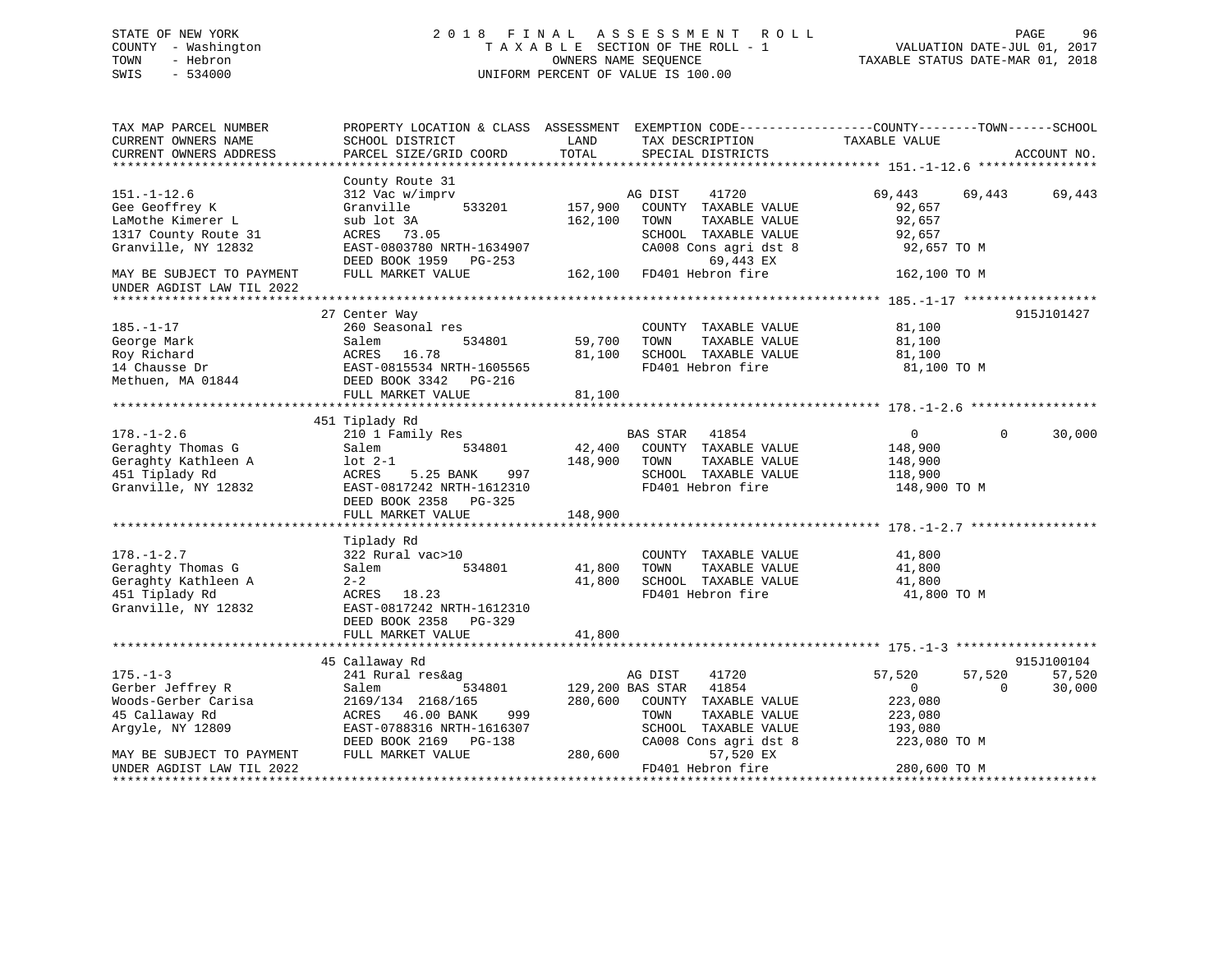## STATE OF NEW YORK 2 0 1 8 F I N A L A S S E S S M E N T R O L L PAGE 97 COUNTY - Washington T A X A B L E SECTION OF THE ROLL - 1 VALUATION DATE-JUL 01, 2017 TOWN - Hebron OWNERS NAME SEQUENCE TAXABLE STATUS DATE-MAR 01, 2018 SWIS - 534000 UNIFORM PERCENT OF VALUE IS 100.00

| TAX MAP PARCEL NUMBER<br>CURRENT OWNERS NAME<br>CURRENT OWNERS ADDRESS | PROPERTY LOCATION & CLASS ASSESSMENT EXEMPTION CODE----------------COUNTY-------TOWN------SCHOOL<br>SCHOOL DISTRICT<br>PARCEL SIZE/GRID COORD | LAND<br>TOTAL    | TAX DESCRIPTION<br>SPECIAL DISTRICTS        | TAXABLE VALUE  |          | ACCOUNT NO. |
|------------------------------------------------------------------------|-----------------------------------------------------------------------------------------------------------------------------------------------|------------------|---------------------------------------------|----------------|----------|-------------|
|                                                                        |                                                                                                                                               |                  |                                             |                |          |             |
|                                                                        | 54 Sutliff Ln                                                                                                                                 |                  | 38 PCT OF VALUE USED FOR EXEMPTION PURPOSES |                |          | 915J100240  |
| $176. - 1 - 5$                                                         | 240 Rural res                                                                                                                                 |                  | VET COM CT 41131                            | 35,416         | 30,000   | $\Omega$    |
| Gerber Robert                                                          | 534801<br>Salem                                                                                                                               |                  | 304,000 BAS STAR<br>41854                   | $\overline{0}$ | $\Omega$ | 30,000      |
| Gerber Barbara                                                         | ACRES 163.70                                                                                                                                  | 372,800          | COUNTY TAXABLE VALUE                        | 337,384        |          |             |
| 54 Sutliff Ln                                                          | EAST-0796134 NRTH-1614097                                                                                                                     |                  | TOWN<br>TAXABLE VALUE                       | 342,800        |          |             |
| Salem, NY 12865                                                        | DEED BOOK 407<br>PG-942                                                                                                                       |                  | SCHOOL TAXABLE VALUE                        | 342,800        |          |             |
|                                                                        | FULL MARKET VALUE                                                                                                                             |                  | 372,800 FD401 Hebron fire                   | 372,800 TO M   |          |             |
|                                                                        |                                                                                                                                               |                  |                                             |                |          |             |
|                                                                        | 38 Shepard Rd                                                                                                                                 |                  |                                             |                |          |             |
| $152. - 2 - 17.1$                                                      | 280 Res Multiple                                                                                                                              |                  | <b>BAS STAR</b><br>41854                    | $\mathbf{0}$   | $\Omega$ | 30,000      |
| Germond Daniel L                                                       | 533201<br>Granville                                                                                                                           | 72,000           | COUNTY TAXABLE VALUE                        | 176,500        |          |             |
| Germond Karen                                                          | ACRES 15.00                                                                                                                                   | 176,500          | TOWN<br>TAXABLE VALUE                       | 176,500        |          |             |
| 38 Shepard Rd                                                          | EAST-0810312 NRTH-1640241                                                                                                                     |                  | SCHOOL TAXABLE VALUE                        | 146,500        |          |             |
| Granville, NY 12832                                                    | DEED BOOK 875<br>PG-190                                                                                                                       |                  | CA008 Cons agri dst 8                       | 176,500 ТО М   |          |             |
|                                                                        | FULL MARKET VALUE                                                                                                                             |                  | 176,500 FD401 Hebron fire                   | 176,500 TO M   |          |             |
| MAY BE SUBJECT TO PAYMENT<br>UNDER AGDIST LAW TIL 2018                 |                                                                                                                                               |                  |                                             |                |          |             |
|                                                                        |                                                                                                                                               |                  |                                             |                |          |             |
|                                                                        | 36 Clark Way                                                                                                                                  |                  |                                             |                |          | 915J101873  |
| $169. - 1 - 18.25$                                                     | 260 Seasonal res                                                                                                                              |                  | COUNTY TAXABLE VALUE                        | 62,400         |          |             |
| Gero Richard Lee Jr                                                    | Granville<br>533201                                                                                                                           | 32,200           | TOWN<br>TAXABLE VALUE                       | 62,400         |          |             |
| 36 Clark Way                                                           | ACRES<br>1.07                                                                                                                                 | 62,400           | SCHOOL TAXABLE VALUE                        | 62,400         |          |             |
| Salem, NY 12865                                                        | EAST-0815631 NRTH-1623423                                                                                                                     |                  | FD401 Hebron fire                           | 62,400 TO M    |          |             |
|                                                                        | DEED BOOK 631<br>PG-334                                                                                                                       |                  |                                             |                |          |             |
|                                                                        | FULL MARKET VALUE                                                                                                                             | 62,400           |                                             |                |          |             |
|                                                                        | 508 Middle Rd                                                                                                                                 |                  |                                             |                |          | 915J100471  |
| $169. - 1 - 3.1$                                                       | 241 Rural res&ag                                                                                                                              |                  | AG DIST<br>41720                            | 69,110         | 69,110   | 69,110      |
| Gette Robert Jr                                                        | 534801<br>Salem                                                                                                                               | 174,500 BAS STAR | 41854                                       | $\overline{0}$ | $\Omega$ | 30,000      |
| Gette Theresa                                                          | ACRES 109.00                                                                                                                                  | 295,800          | COUNTY TAXABLE VALUE                        | 226,690        |          |             |
| 508 Middle Rd                                                          | EAST-0806653 NRTH-1624126                                                                                                                     |                  | TOWN<br>TAXABLE VALUE                       | 226,690        |          |             |
| Salem, NY 12865                                                        | DEED BOOK 952<br>PG-117                                                                                                                       |                  | SCHOOL TAXABLE VALUE                        | 196,690        |          |             |
|                                                                        | FULL MARKET VALUE                                                                                                                             | 295,800          | CA008 Cons agri dst 8                       | 226,690 TO M   |          |             |
| MAY BE SUBJECT TO PAYMENT                                              |                                                                                                                                               |                  | 69,110 EX                                   |                |          |             |
|                                                                        |                                                                                                                                               |                  |                                             | 295,800 TO M   |          |             |
| UNDER AGDIST LAW TIL 2022                                              |                                                                                                                                               |                  | FD401 Hebron fire                           |                |          |             |
|                                                                        | Middle Rd/e Off                                                                                                                               |                  |                                             |                |          | 915J100362  |
| $169. - 1 - 5$                                                         | 322 Rural vac>10                                                                                                                              |                  | COUNTY TAXABLE VALUE                        | 29,700         |          |             |
| Gette Robert Jr                                                        | Salem<br>534801                                                                                                                               | 29,700           | TAXABLE VALUE<br>TOWN                       | 29,700         |          |             |
| Gette Theresa A                                                        | ACRES<br>39.60                                                                                                                                | 29,700           | SCHOOL TAXABLE VALUE                        | 29,700         |          |             |
| 508 Middle Rd                                                          | EAST-0808323 NRTH-1624193                                                                                                                     |                  | FD401 Hebron fire                           | 29,700 TO M    |          |             |
| Salem, NY 12865                                                        | DEED BOOK 2669<br>PG-159                                                                                                                      |                  |                                             |                |          |             |
|                                                                        | FULL MARKET VALUE                                                                                                                             | 29,700           |                                             |                |          |             |
|                                                                        |                                                                                                                                               |                  |                                             |                |          |             |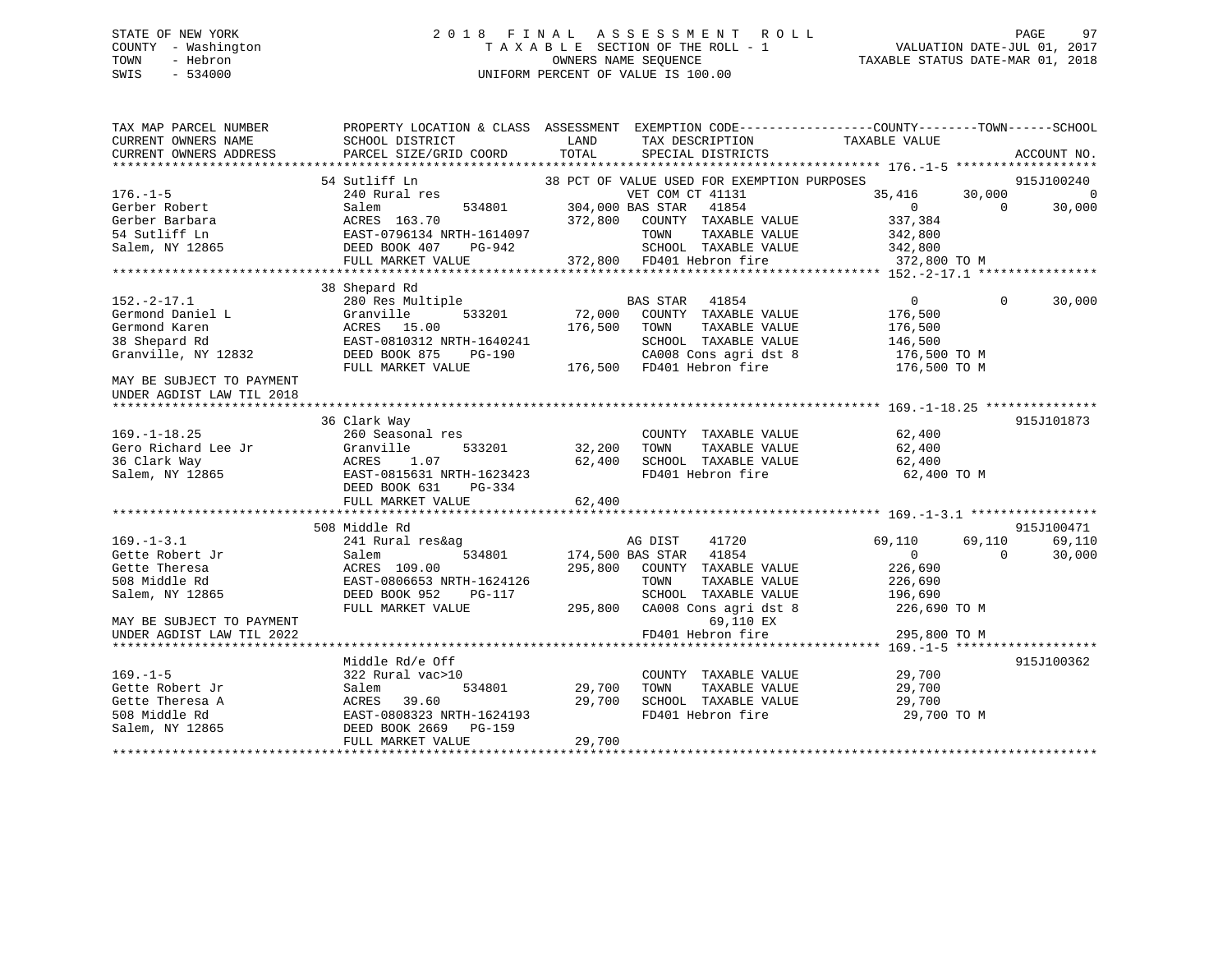## STATE OF NEW YORK 2 0 1 8 F I N A L A S S E S S M E N T R O L L PAGE 98 COUNTY - Washington T A X A B L E SECTION OF THE ROLL - 1 VALUATION DATE-JUL 01, 2017 TOWN - Hebron **CONNERS NAME SEQUENCE** TAXABLE STATUS DATE-MAR 01, 2018 SWIS - 534000 UNIFORM PERCENT OF VALUE IS 100.00

| TAX MAP PARCEL NUMBER<br>CURRENT OWNERS NAME<br>CURRENT OWNERS ADDRESS                            | PROPERTY LOCATION & CLASS ASSESSMENT EXEMPTION CODE---------------COUNTY-------TOWN-----SCHOOL<br>SCHOOL DISTRICT<br>PARCEL SIZE/GRID COORD                                                               | LAND<br>TOTAL     | TAX DESCRIPTION<br>SPECIAL DISTRICTS                                                                                                          | TAXABLE VALUE                                                                                         |              | ACCOUNT NO.          |
|---------------------------------------------------------------------------------------------------|-----------------------------------------------------------------------------------------------------------------------------------------------------------------------------------------------------------|-------------------|-----------------------------------------------------------------------------------------------------------------------------------------------|-------------------------------------------------------------------------------------------------------|--------------|----------------------|
|                                                                                                   |                                                                                                                                                                                                           |                   |                                                                                                                                               |                                                                                                       |              |                      |
| $168. - 1 - 4.5$<br>Getty Brian<br>Getty Winifred M<br>870 County Route 31<br>Granville, NY 12832 | 870 County Route 31<br>210 1 Family Res<br>533801<br>Hartford<br>ACRES<br>1.17<br>EAST-0800183 NRTH-1625629<br>DEED BOOK 682<br>PG-325<br>FULL MARKET VALUE                                               | 38,300<br>193,700 | BAS STAR 41854<br>COUNTY TAXABLE VALUE<br>TOWN<br>TAXABLE VALUE<br>SCHOOL TAXABLE VALUE<br>CA008 Cons agri dst 8<br>193,700 FD401 Hebron fire | $\overline{0}$<br>193,700<br>193,700<br>163,700<br>193,700 TO M<br>193,700 TO M                       | $\Omega$     | 30,000               |
|                                                                                                   |                                                                                                                                                                                                           |                   |                                                                                                                                               |                                                                                                       |              |                      |
| $176. - 1 - 2$<br>Getty David                                                                     | 480 County Route 31<br>210 1 Family Res<br>Salem<br>ACRES 4.00 133,300 COUNT<br>480 County Route 31 EAST-0795022 NRTH-1617845 5CHOOL<br>Salem, NY 12865 DEED BOOK 863 PG-335 FD401 H<br>FULL MARKET VALUE |                   | <b>BAS STAR</b> 41854<br>534801 47,300 COUNTY TAXABLE VALUE<br>TAXABLE VALUE<br>SCHOOL TAXABLE VALUE 103,300<br>FD401 Hebron fire             | $\overline{0}$<br>133,300<br>133,300<br>133,300 TO M                                                  | $\Omega$     | 915J100533<br>30,000 |
| $176. - 1 - 2.1$<br>Getty David<br>Getty Susan<br>480 County Route 31<br>Salem, NY 12865          | County Route 31<br>314 Rural vac<10<br>Salem<br>8.0 Ad<br>8.00<br>ACRES<br>EAST-0795327 NRTH-1617799<br>DEED BOOK 863<br>PG-338<br>FULL MARKET VALUE                                                      | 38,000<br>38,000  | COUNTY TAXABLE VALUE<br>TAXABLE VALUE<br>TOWN<br>SCHOOL TAXABLE VALUE<br>FD401 Hebron fire                                                    | 38,000<br>38,000<br>38,000<br>38,000 TO M                                                             |              |                      |
|                                                                                                   | 818 County Route 31                                                                                                                                                                                       |                   |                                                                                                                                               |                                                                                                       |              |                      |
| $168. - 1 - 4.6$<br>Getty Kevin D<br>818 County Route 31<br>Granville, NY 12832                   | County Route 31<br>210 1 Family Res<br>533801<br>Hartford<br>ACRES 2.55<br>EAST-0799274 NRTH-1624674<br>DEED BOOK 758 PG-134<br>FULL MARKET VALUE                                                         | 181,100 TOWN      | BAS STAR 41854<br>41,300 COUNTY TAXABLE VALUE<br>TAXABLE VALUE<br>SCHOOL TAXABLE VALUE<br>181,100 FD401 Hebron fire                           | $\overline{0}$<br>181,100<br>181,100<br>151,100<br>CA008 Cons agri dst 8 181,100 TO M<br>181,100 TO M | $\Omega$     | 30,000               |
|                                                                                                   | 609 County Route 31                                                                                                                                                                                       |                   |                                                                                                                                               |                                                                                                       |              |                      |
| $168. - 1 - 18.9$<br>Getty Kyle<br>Getty Janis<br>609 County Route 31<br>Salem, NY 12865          | 210 1 Family Res<br>533801<br>Hartford<br>1.00<br>ACRES<br>EAST-0796630 NRTH-1620775<br>DEED BOOK 758<br>PG-249<br>FULL MARKET VALUE                                                                      | 79,000 TOWN       | BAS STAR 41854<br>38,000 COUNTY TAXABLE VALUE<br>TAXABLE VALUE<br>SCHOOL TAXABLE VALUE<br>CA008 Cons agri dst 8<br>79,000 FD401 Hebron fire   | $\overline{0}$<br>79,000<br>79,000<br>49,000<br>79,000 TO M<br>79,000 TO M                            | $\mathbf{0}$ | 30,000               |
|                                                                                                   |                                                                                                                                                                                                           |                   |                                                                                                                                               |                                                                                                       |              |                      |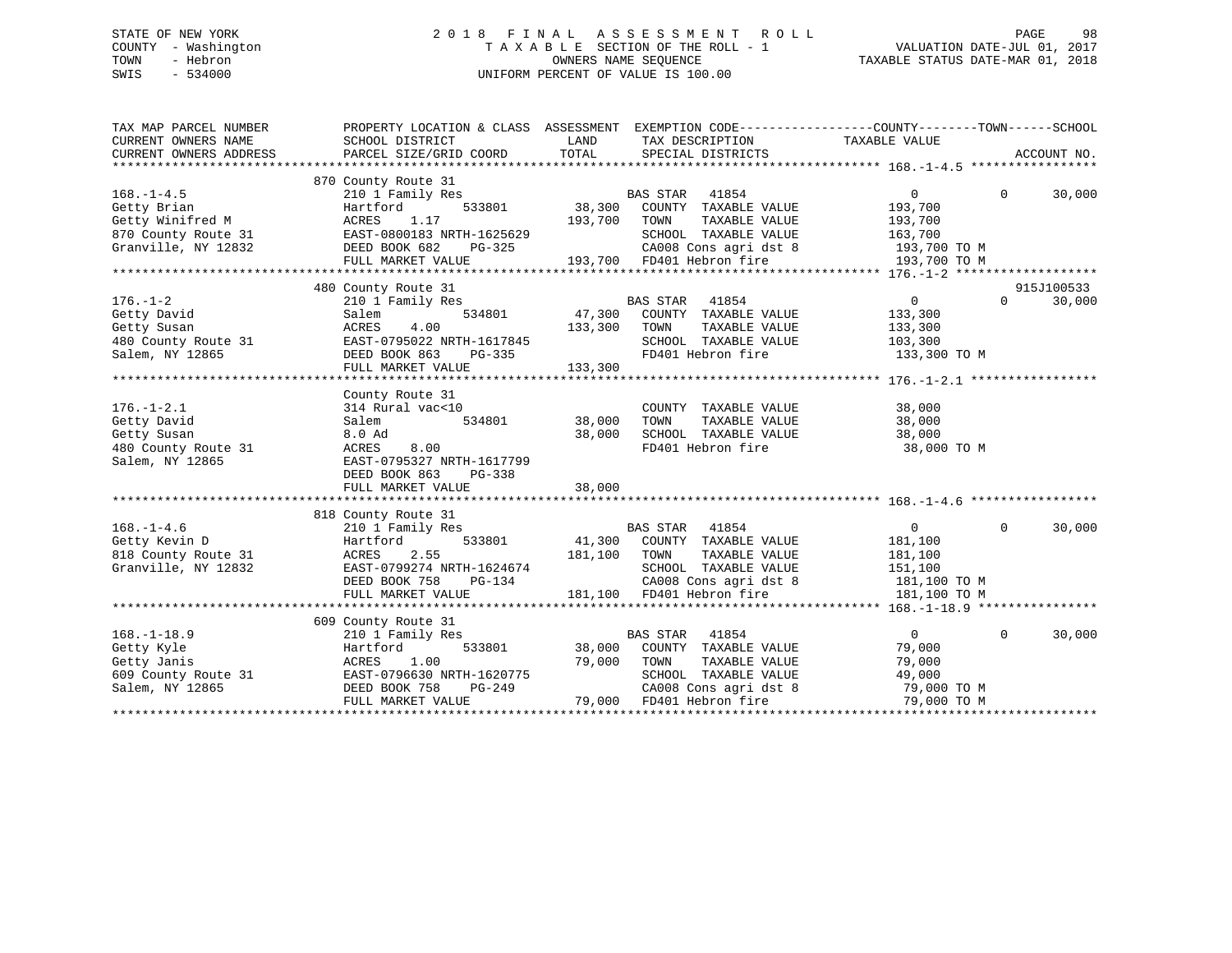# STATE OF NEW YORK GOOD CONSUMED A LOTE OF THE LAND ASSESSMENT ROLL CONSUMER THE PAGE 99 COUNTY - Washington  $T A X A B L E$  SECTION OF THE ROLL - 1<br>TOWN - Hebron DATE-JUL 000NERS NAME SEQUENCE SWIS - 534000 UNIFORM PERCENT OF VALUE IS 100.00

TAXABLE STATUS DATE-MAR 01, 2018

| TAXABLE VALUE<br>SCHOOL DISTRICT<br>LAND<br>TAX DESCRIPTION<br>TOTAL<br>CURRENT OWNERS ADDRESS<br>PARCEL SIZE/GRID COORD<br>SPECIAL DISTRICTS<br>ACCOUNT NO.<br>618 County Route 31<br>915J101768<br>BAS STAR 41854<br>54,300 COUNTY TAXABLE VALUE<br>$168. - 1 - 18.2$<br>270 Mfg housing<br>$\overline{0}$<br>$\Omega$<br>30,000<br>533801<br>Getty Kyle E<br>83,600<br>Hartford<br>Getty Matthew K<br>ACRES<br>9.33<br>83,600 TOWN<br>TAXABLE VALUE<br>83,600<br>618 County Route 31<br>618 County Route 31<br>61 Calam NY 12865<br>521 DEED BOOK 2753 PG-23<br>EAST-0797077 NRTH-1620669<br>SCHOOL TAXABLE VALUE<br>53,600<br>83,600 TO M<br>FULL MARKET VALUE<br>Tiplady Rd<br>322 Rural vac>10<br>44,700<br>$177. - 1 - 28.5$<br>COUNTY TAXABLE VALUE<br>534801 44,700<br>TOWN<br>TAXABLE VALUE<br>44,700<br>Salem<br>Getty Kyle E<br>609 County Route 31<br>Salem, NY 12865<br>44,700<br>SCHOOL TAXABLE VALUE $44,700$<br>CA008 Cons agri dst 8 $44,700$ TO M<br>ACRES 23.84<br>$44,700$<br>$44,700$<br>EAST-0811432 NRTH-1611822<br>FD401 Hebron fire 44,700 TO M<br>DEED BOOK 3499 PG-180<br>FULL MARKET VALUE<br>523 County Route 31<br>s<br>534801<br>5,776<br>$168. - 1 - 15.1$<br>210 1 Family Res<br>AG DIST<br>41720<br>5,776<br>5,776<br>Getty Ralph LE<br>52,000 ENH STAR 41834<br>$\overline{0}$<br>66,800<br>Salem<br>$\Omega$<br>96,800 COUNTY TAXABLE VALUE<br>91,024<br>Getty Jean LE<br>ACRES<br>5.00<br>EAST-0795097 NRTH-1619027<br>523 County Route 31<br>TOWN<br>TAXABLE VALUE<br>91,024<br>SCHOOL TAXABLE VALUE 24,224<br>Salem, NY 12865<br>DEED BOOK 2473 PG-274<br>96,800 CA008 Cons agri dst 8<br>91,024 TO M<br>FULL MARKET VALUE<br>5,776 EX<br>MAY BE SUBJECT TO PAYMENT<br>FD401 Hebron fire<br>96,800 TO M<br>UNDER AGDIST LAW TIL 2022<br>595 County Route 31<br>915J100245<br>AG BUILD 41700<br>$61,600$ $61,600$<br>$129,031$ $129,031$<br>$168. - 1 - 15$<br>61,600<br>112 Dairy farm<br>534801<br>212,400 AG DIST<br>41720<br>Getty Robert J<br>129,031<br>Salem<br>$\overline{0}$<br>30,000<br>595 County Route 31<br>1992-6300<br>412,800 BAS STAR 41854<br>$\overline{0}$<br>222,169<br>Salem, NY 12865-9621<br>ACRES 97.80<br>COUNTY TAXABLE VALUE<br>EAST-0794357 NRTH-1619141<br>TOWN<br>TAXABLE VALUE<br>222,169<br>SCHOOL TAXABLE VALUE 192,169<br>MAY BE SUBJECT TO PAYMENT<br>DEED BOOK 2486 PG-46<br>412,800 CA008 Cons agri dst 8<br>283,769 TO M<br>UNDER AGDIST LAW TIL 2022<br>FULL MARKET VALUE<br>129,031 EX<br>FD401 Hebron fire<br>412,800 TO M<br>45 Webber Ln<br>915J101086<br>$168. - 1 - 4.3$<br>210 1 Family Res<br>70,200<br>COUNTY TAXABLE VALUE<br>Getty Terry Martford 533801<br>Getty Gail FRNT 200.00 DPTH 200.00<br>908 County Route 31 EAST-0799396 NRTH-1623140<br>Granville, NY 12832 DEED BOOK 2436 PG-103<br>533801 37,700<br>TH 200.00 70,200<br>TAXABLE VALUE<br>70,200<br>TOWN<br>SCHOOL TAXABLE VALUE<br>70,200<br>CA008 Cons agri dst 8<br>70,200 TO M<br>FD401 Hebron fire<br>70,200 TO M<br>FULL MARKET VALUE<br>70,200 | TAX MAP PARCEL NUMBER | PROPERTY LOCATION & CLASS ASSESSMENT EXEMPTION CODE-----------------COUNTY-------TOWN------SCHOOL |  |  |  |
|--------------------------------------------------------------------------------------------------------------------------------------------------------------------------------------------------------------------------------------------------------------------------------------------------------------------------------------------------------------------------------------------------------------------------------------------------------------------------------------------------------------------------------------------------------------------------------------------------------------------------------------------------------------------------------------------------------------------------------------------------------------------------------------------------------------------------------------------------------------------------------------------------------------------------------------------------------------------------------------------------------------------------------------------------------------------------------------------------------------------------------------------------------------------------------------------------------------------------------------------------------------------------------------------------------------------------------------------------------------------------------------------------------------------------------------------------------------------------------------------------------------------------------------------------------------------------------------------------------------------------------------------------------------------------------------------------------------------------------------------------------------------------------------------------------------------------------------------------------------------------------------------------------------------------------------------------------------------------------------------------------------------------------------------------------------------------------------------------------------------------------------------------------------------------------------------------------------------------------------------------------------------------------------------------------------------------------------------------------------------------------------------------------------------------------------------------------------------------------------------------------------------------------------------------------------------------------------------------------------------------------------------------------------------------------------------------------------------------------------------------------------------------------------------------------------------------------------------------------------------------------------------------------------------------------------------------------------------------------------------------------------|-----------------------|---------------------------------------------------------------------------------------------------|--|--|--|
|                                                                                                                                                                                                                                                                                                                                                                                                                                                                                                                                                                                                                                                                                                                                                                                                                                                                                                                                                                                                                                                                                                                                                                                                                                                                                                                                                                                                                                                                                                                                                                                                                                                                                                                                                                                                                                                                                                                                                                                                                                                                                                                                                                                                                                                                                                                                                                                                                                                                                                                                                                                                                                                                                                                                                                                                                                                                                                                                                                                                              | CURRENT OWNERS NAME   |                                                                                                   |  |  |  |
|                                                                                                                                                                                                                                                                                                                                                                                                                                                                                                                                                                                                                                                                                                                                                                                                                                                                                                                                                                                                                                                                                                                                                                                                                                                                                                                                                                                                                                                                                                                                                                                                                                                                                                                                                                                                                                                                                                                                                                                                                                                                                                                                                                                                                                                                                                                                                                                                                                                                                                                                                                                                                                                                                                                                                                                                                                                                                                                                                                                                              |                       |                                                                                                   |  |  |  |
|                                                                                                                                                                                                                                                                                                                                                                                                                                                                                                                                                                                                                                                                                                                                                                                                                                                                                                                                                                                                                                                                                                                                                                                                                                                                                                                                                                                                                                                                                                                                                                                                                                                                                                                                                                                                                                                                                                                                                                                                                                                                                                                                                                                                                                                                                                                                                                                                                                                                                                                                                                                                                                                                                                                                                                                                                                                                                                                                                                                                              |                       |                                                                                                   |  |  |  |
|                                                                                                                                                                                                                                                                                                                                                                                                                                                                                                                                                                                                                                                                                                                                                                                                                                                                                                                                                                                                                                                                                                                                                                                                                                                                                                                                                                                                                                                                                                                                                                                                                                                                                                                                                                                                                                                                                                                                                                                                                                                                                                                                                                                                                                                                                                                                                                                                                                                                                                                                                                                                                                                                                                                                                                                                                                                                                                                                                                                                              |                       |                                                                                                   |  |  |  |
|                                                                                                                                                                                                                                                                                                                                                                                                                                                                                                                                                                                                                                                                                                                                                                                                                                                                                                                                                                                                                                                                                                                                                                                                                                                                                                                                                                                                                                                                                                                                                                                                                                                                                                                                                                                                                                                                                                                                                                                                                                                                                                                                                                                                                                                                                                                                                                                                                                                                                                                                                                                                                                                                                                                                                                                                                                                                                                                                                                                                              |                       |                                                                                                   |  |  |  |
|                                                                                                                                                                                                                                                                                                                                                                                                                                                                                                                                                                                                                                                                                                                                                                                                                                                                                                                                                                                                                                                                                                                                                                                                                                                                                                                                                                                                                                                                                                                                                                                                                                                                                                                                                                                                                                                                                                                                                                                                                                                                                                                                                                                                                                                                                                                                                                                                                                                                                                                                                                                                                                                                                                                                                                                                                                                                                                                                                                                                              |                       |                                                                                                   |  |  |  |
|                                                                                                                                                                                                                                                                                                                                                                                                                                                                                                                                                                                                                                                                                                                                                                                                                                                                                                                                                                                                                                                                                                                                                                                                                                                                                                                                                                                                                                                                                                                                                                                                                                                                                                                                                                                                                                                                                                                                                                                                                                                                                                                                                                                                                                                                                                                                                                                                                                                                                                                                                                                                                                                                                                                                                                                                                                                                                                                                                                                                              |                       |                                                                                                   |  |  |  |
|                                                                                                                                                                                                                                                                                                                                                                                                                                                                                                                                                                                                                                                                                                                                                                                                                                                                                                                                                                                                                                                                                                                                                                                                                                                                                                                                                                                                                                                                                                                                                                                                                                                                                                                                                                                                                                                                                                                                                                                                                                                                                                                                                                                                                                                                                                                                                                                                                                                                                                                                                                                                                                                                                                                                                                                                                                                                                                                                                                                                              |                       |                                                                                                   |  |  |  |
|                                                                                                                                                                                                                                                                                                                                                                                                                                                                                                                                                                                                                                                                                                                                                                                                                                                                                                                                                                                                                                                                                                                                                                                                                                                                                                                                                                                                                                                                                                                                                                                                                                                                                                                                                                                                                                                                                                                                                                                                                                                                                                                                                                                                                                                                                                                                                                                                                                                                                                                                                                                                                                                                                                                                                                                                                                                                                                                                                                                                              |                       |                                                                                                   |  |  |  |
|                                                                                                                                                                                                                                                                                                                                                                                                                                                                                                                                                                                                                                                                                                                                                                                                                                                                                                                                                                                                                                                                                                                                                                                                                                                                                                                                                                                                                                                                                                                                                                                                                                                                                                                                                                                                                                                                                                                                                                                                                                                                                                                                                                                                                                                                                                                                                                                                                                                                                                                                                                                                                                                                                                                                                                                                                                                                                                                                                                                                              |                       |                                                                                                   |  |  |  |
|                                                                                                                                                                                                                                                                                                                                                                                                                                                                                                                                                                                                                                                                                                                                                                                                                                                                                                                                                                                                                                                                                                                                                                                                                                                                                                                                                                                                                                                                                                                                                                                                                                                                                                                                                                                                                                                                                                                                                                                                                                                                                                                                                                                                                                                                                                                                                                                                                                                                                                                                                                                                                                                                                                                                                                                                                                                                                                                                                                                                              |                       |                                                                                                   |  |  |  |
|                                                                                                                                                                                                                                                                                                                                                                                                                                                                                                                                                                                                                                                                                                                                                                                                                                                                                                                                                                                                                                                                                                                                                                                                                                                                                                                                                                                                                                                                                                                                                                                                                                                                                                                                                                                                                                                                                                                                                                                                                                                                                                                                                                                                                                                                                                                                                                                                                                                                                                                                                                                                                                                                                                                                                                                                                                                                                                                                                                                                              |                       |                                                                                                   |  |  |  |
|                                                                                                                                                                                                                                                                                                                                                                                                                                                                                                                                                                                                                                                                                                                                                                                                                                                                                                                                                                                                                                                                                                                                                                                                                                                                                                                                                                                                                                                                                                                                                                                                                                                                                                                                                                                                                                                                                                                                                                                                                                                                                                                                                                                                                                                                                                                                                                                                                                                                                                                                                                                                                                                                                                                                                                                                                                                                                                                                                                                                              |                       |                                                                                                   |  |  |  |
|                                                                                                                                                                                                                                                                                                                                                                                                                                                                                                                                                                                                                                                                                                                                                                                                                                                                                                                                                                                                                                                                                                                                                                                                                                                                                                                                                                                                                                                                                                                                                                                                                                                                                                                                                                                                                                                                                                                                                                                                                                                                                                                                                                                                                                                                                                                                                                                                                                                                                                                                                                                                                                                                                                                                                                                                                                                                                                                                                                                                              |                       |                                                                                                   |  |  |  |
|                                                                                                                                                                                                                                                                                                                                                                                                                                                                                                                                                                                                                                                                                                                                                                                                                                                                                                                                                                                                                                                                                                                                                                                                                                                                                                                                                                                                                                                                                                                                                                                                                                                                                                                                                                                                                                                                                                                                                                                                                                                                                                                                                                                                                                                                                                                                                                                                                                                                                                                                                                                                                                                                                                                                                                                                                                                                                                                                                                                                              |                       |                                                                                                   |  |  |  |
|                                                                                                                                                                                                                                                                                                                                                                                                                                                                                                                                                                                                                                                                                                                                                                                                                                                                                                                                                                                                                                                                                                                                                                                                                                                                                                                                                                                                                                                                                                                                                                                                                                                                                                                                                                                                                                                                                                                                                                                                                                                                                                                                                                                                                                                                                                                                                                                                                                                                                                                                                                                                                                                                                                                                                                                                                                                                                                                                                                                                              |                       |                                                                                                   |  |  |  |
|                                                                                                                                                                                                                                                                                                                                                                                                                                                                                                                                                                                                                                                                                                                                                                                                                                                                                                                                                                                                                                                                                                                                                                                                                                                                                                                                                                                                                                                                                                                                                                                                                                                                                                                                                                                                                                                                                                                                                                                                                                                                                                                                                                                                                                                                                                                                                                                                                                                                                                                                                                                                                                                                                                                                                                                                                                                                                                                                                                                                              |                       |                                                                                                   |  |  |  |
|                                                                                                                                                                                                                                                                                                                                                                                                                                                                                                                                                                                                                                                                                                                                                                                                                                                                                                                                                                                                                                                                                                                                                                                                                                                                                                                                                                                                                                                                                                                                                                                                                                                                                                                                                                                                                                                                                                                                                                                                                                                                                                                                                                                                                                                                                                                                                                                                                                                                                                                                                                                                                                                                                                                                                                                                                                                                                                                                                                                                              |                       |                                                                                                   |  |  |  |
|                                                                                                                                                                                                                                                                                                                                                                                                                                                                                                                                                                                                                                                                                                                                                                                                                                                                                                                                                                                                                                                                                                                                                                                                                                                                                                                                                                                                                                                                                                                                                                                                                                                                                                                                                                                                                                                                                                                                                                                                                                                                                                                                                                                                                                                                                                                                                                                                                                                                                                                                                                                                                                                                                                                                                                                                                                                                                                                                                                                                              |                       |                                                                                                   |  |  |  |
|                                                                                                                                                                                                                                                                                                                                                                                                                                                                                                                                                                                                                                                                                                                                                                                                                                                                                                                                                                                                                                                                                                                                                                                                                                                                                                                                                                                                                                                                                                                                                                                                                                                                                                                                                                                                                                                                                                                                                                                                                                                                                                                                                                                                                                                                                                                                                                                                                                                                                                                                                                                                                                                                                                                                                                                                                                                                                                                                                                                                              |                       |                                                                                                   |  |  |  |
|                                                                                                                                                                                                                                                                                                                                                                                                                                                                                                                                                                                                                                                                                                                                                                                                                                                                                                                                                                                                                                                                                                                                                                                                                                                                                                                                                                                                                                                                                                                                                                                                                                                                                                                                                                                                                                                                                                                                                                                                                                                                                                                                                                                                                                                                                                                                                                                                                                                                                                                                                                                                                                                                                                                                                                                                                                                                                                                                                                                                              |                       |                                                                                                   |  |  |  |
|                                                                                                                                                                                                                                                                                                                                                                                                                                                                                                                                                                                                                                                                                                                                                                                                                                                                                                                                                                                                                                                                                                                                                                                                                                                                                                                                                                                                                                                                                                                                                                                                                                                                                                                                                                                                                                                                                                                                                                                                                                                                                                                                                                                                                                                                                                                                                                                                                                                                                                                                                                                                                                                                                                                                                                                                                                                                                                                                                                                                              |                       |                                                                                                   |  |  |  |
|                                                                                                                                                                                                                                                                                                                                                                                                                                                                                                                                                                                                                                                                                                                                                                                                                                                                                                                                                                                                                                                                                                                                                                                                                                                                                                                                                                                                                                                                                                                                                                                                                                                                                                                                                                                                                                                                                                                                                                                                                                                                                                                                                                                                                                                                                                                                                                                                                                                                                                                                                                                                                                                                                                                                                                                                                                                                                                                                                                                                              |                       |                                                                                                   |  |  |  |
|                                                                                                                                                                                                                                                                                                                                                                                                                                                                                                                                                                                                                                                                                                                                                                                                                                                                                                                                                                                                                                                                                                                                                                                                                                                                                                                                                                                                                                                                                                                                                                                                                                                                                                                                                                                                                                                                                                                                                                                                                                                                                                                                                                                                                                                                                                                                                                                                                                                                                                                                                                                                                                                                                                                                                                                                                                                                                                                                                                                                              |                       |                                                                                                   |  |  |  |
|                                                                                                                                                                                                                                                                                                                                                                                                                                                                                                                                                                                                                                                                                                                                                                                                                                                                                                                                                                                                                                                                                                                                                                                                                                                                                                                                                                                                                                                                                                                                                                                                                                                                                                                                                                                                                                                                                                                                                                                                                                                                                                                                                                                                                                                                                                                                                                                                                                                                                                                                                                                                                                                                                                                                                                                                                                                                                                                                                                                                              |                       |                                                                                                   |  |  |  |
|                                                                                                                                                                                                                                                                                                                                                                                                                                                                                                                                                                                                                                                                                                                                                                                                                                                                                                                                                                                                                                                                                                                                                                                                                                                                                                                                                                                                                                                                                                                                                                                                                                                                                                                                                                                                                                                                                                                                                                                                                                                                                                                                                                                                                                                                                                                                                                                                                                                                                                                                                                                                                                                                                                                                                                                                                                                                                                                                                                                                              |                       |                                                                                                   |  |  |  |
|                                                                                                                                                                                                                                                                                                                                                                                                                                                                                                                                                                                                                                                                                                                                                                                                                                                                                                                                                                                                                                                                                                                                                                                                                                                                                                                                                                                                                                                                                                                                                                                                                                                                                                                                                                                                                                                                                                                                                                                                                                                                                                                                                                                                                                                                                                                                                                                                                                                                                                                                                                                                                                                                                                                                                                                                                                                                                                                                                                                                              |                       |                                                                                                   |  |  |  |
|                                                                                                                                                                                                                                                                                                                                                                                                                                                                                                                                                                                                                                                                                                                                                                                                                                                                                                                                                                                                                                                                                                                                                                                                                                                                                                                                                                                                                                                                                                                                                                                                                                                                                                                                                                                                                                                                                                                                                                                                                                                                                                                                                                                                                                                                                                                                                                                                                                                                                                                                                                                                                                                                                                                                                                                                                                                                                                                                                                                                              |                       |                                                                                                   |  |  |  |
|                                                                                                                                                                                                                                                                                                                                                                                                                                                                                                                                                                                                                                                                                                                                                                                                                                                                                                                                                                                                                                                                                                                                                                                                                                                                                                                                                                                                                                                                                                                                                                                                                                                                                                                                                                                                                                                                                                                                                                                                                                                                                                                                                                                                                                                                                                                                                                                                                                                                                                                                                                                                                                                                                                                                                                                                                                                                                                                                                                                                              |                       |                                                                                                   |  |  |  |
|                                                                                                                                                                                                                                                                                                                                                                                                                                                                                                                                                                                                                                                                                                                                                                                                                                                                                                                                                                                                                                                                                                                                                                                                                                                                                                                                                                                                                                                                                                                                                                                                                                                                                                                                                                                                                                                                                                                                                                                                                                                                                                                                                                                                                                                                                                                                                                                                                                                                                                                                                                                                                                                                                                                                                                                                                                                                                                                                                                                                              |                       |                                                                                                   |  |  |  |
|                                                                                                                                                                                                                                                                                                                                                                                                                                                                                                                                                                                                                                                                                                                                                                                                                                                                                                                                                                                                                                                                                                                                                                                                                                                                                                                                                                                                                                                                                                                                                                                                                                                                                                                                                                                                                                                                                                                                                                                                                                                                                                                                                                                                                                                                                                                                                                                                                                                                                                                                                                                                                                                                                                                                                                                                                                                                                                                                                                                                              |                       |                                                                                                   |  |  |  |
|                                                                                                                                                                                                                                                                                                                                                                                                                                                                                                                                                                                                                                                                                                                                                                                                                                                                                                                                                                                                                                                                                                                                                                                                                                                                                                                                                                                                                                                                                                                                                                                                                                                                                                                                                                                                                                                                                                                                                                                                                                                                                                                                                                                                                                                                                                                                                                                                                                                                                                                                                                                                                                                                                                                                                                                                                                                                                                                                                                                                              |                       |                                                                                                   |  |  |  |
|                                                                                                                                                                                                                                                                                                                                                                                                                                                                                                                                                                                                                                                                                                                                                                                                                                                                                                                                                                                                                                                                                                                                                                                                                                                                                                                                                                                                                                                                                                                                                                                                                                                                                                                                                                                                                                                                                                                                                                                                                                                                                                                                                                                                                                                                                                                                                                                                                                                                                                                                                                                                                                                                                                                                                                                                                                                                                                                                                                                                              |                       |                                                                                                   |  |  |  |
|                                                                                                                                                                                                                                                                                                                                                                                                                                                                                                                                                                                                                                                                                                                                                                                                                                                                                                                                                                                                                                                                                                                                                                                                                                                                                                                                                                                                                                                                                                                                                                                                                                                                                                                                                                                                                                                                                                                                                                                                                                                                                                                                                                                                                                                                                                                                                                                                                                                                                                                                                                                                                                                                                                                                                                                                                                                                                                                                                                                                              |                       |                                                                                                   |  |  |  |
|                                                                                                                                                                                                                                                                                                                                                                                                                                                                                                                                                                                                                                                                                                                                                                                                                                                                                                                                                                                                                                                                                                                                                                                                                                                                                                                                                                                                                                                                                                                                                                                                                                                                                                                                                                                                                                                                                                                                                                                                                                                                                                                                                                                                                                                                                                                                                                                                                                                                                                                                                                                                                                                                                                                                                                                                                                                                                                                                                                                                              |                       |                                                                                                   |  |  |  |
|                                                                                                                                                                                                                                                                                                                                                                                                                                                                                                                                                                                                                                                                                                                                                                                                                                                                                                                                                                                                                                                                                                                                                                                                                                                                                                                                                                                                                                                                                                                                                                                                                                                                                                                                                                                                                                                                                                                                                                                                                                                                                                                                                                                                                                                                                                                                                                                                                                                                                                                                                                                                                                                                                                                                                                                                                                                                                                                                                                                                              |                       |                                                                                                   |  |  |  |
|                                                                                                                                                                                                                                                                                                                                                                                                                                                                                                                                                                                                                                                                                                                                                                                                                                                                                                                                                                                                                                                                                                                                                                                                                                                                                                                                                                                                                                                                                                                                                                                                                                                                                                                                                                                                                                                                                                                                                                                                                                                                                                                                                                                                                                                                                                                                                                                                                                                                                                                                                                                                                                                                                                                                                                                                                                                                                                                                                                                                              |                       |                                                                                                   |  |  |  |
|                                                                                                                                                                                                                                                                                                                                                                                                                                                                                                                                                                                                                                                                                                                                                                                                                                                                                                                                                                                                                                                                                                                                                                                                                                                                                                                                                                                                                                                                                                                                                                                                                                                                                                                                                                                                                                                                                                                                                                                                                                                                                                                                                                                                                                                                                                                                                                                                                                                                                                                                                                                                                                                                                                                                                                                                                                                                                                                                                                                                              |                       |                                                                                                   |  |  |  |
|                                                                                                                                                                                                                                                                                                                                                                                                                                                                                                                                                                                                                                                                                                                                                                                                                                                                                                                                                                                                                                                                                                                                                                                                                                                                                                                                                                                                                                                                                                                                                                                                                                                                                                                                                                                                                                                                                                                                                                                                                                                                                                                                                                                                                                                                                                                                                                                                                                                                                                                                                                                                                                                                                                                                                                                                                                                                                                                                                                                                              |                       |                                                                                                   |  |  |  |
|                                                                                                                                                                                                                                                                                                                                                                                                                                                                                                                                                                                                                                                                                                                                                                                                                                                                                                                                                                                                                                                                                                                                                                                                                                                                                                                                                                                                                                                                                                                                                                                                                                                                                                                                                                                                                                                                                                                                                                                                                                                                                                                                                                                                                                                                                                                                                                                                                                                                                                                                                                                                                                                                                                                                                                                                                                                                                                                                                                                                              |                       |                                                                                                   |  |  |  |
|                                                                                                                                                                                                                                                                                                                                                                                                                                                                                                                                                                                                                                                                                                                                                                                                                                                                                                                                                                                                                                                                                                                                                                                                                                                                                                                                                                                                                                                                                                                                                                                                                                                                                                                                                                                                                                                                                                                                                                                                                                                                                                                                                                                                                                                                                                                                                                                                                                                                                                                                                                                                                                                                                                                                                                                                                                                                                                                                                                                                              |                       |                                                                                                   |  |  |  |
|                                                                                                                                                                                                                                                                                                                                                                                                                                                                                                                                                                                                                                                                                                                                                                                                                                                                                                                                                                                                                                                                                                                                                                                                                                                                                                                                                                                                                                                                                                                                                                                                                                                                                                                                                                                                                                                                                                                                                                                                                                                                                                                                                                                                                                                                                                                                                                                                                                                                                                                                                                                                                                                                                                                                                                                                                                                                                                                                                                                                              |                       |                                                                                                   |  |  |  |
|                                                                                                                                                                                                                                                                                                                                                                                                                                                                                                                                                                                                                                                                                                                                                                                                                                                                                                                                                                                                                                                                                                                                                                                                                                                                                                                                                                                                                                                                                                                                                                                                                                                                                                                                                                                                                                                                                                                                                                                                                                                                                                                                                                                                                                                                                                                                                                                                                                                                                                                                                                                                                                                                                                                                                                                                                                                                                                                                                                                                              |                       |                                                                                                   |  |  |  |
|                                                                                                                                                                                                                                                                                                                                                                                                                                                                                                                                                                                                                                                                                                                                                                                                                                                                                                                                                                                                                                                                                                                                                                                                                                                                                                                                                                                                                                                                                                                                                                                                                                                                                                                                                                                                                                                                                                                                                                                                                                                                                                                                                                                                                                                                                                                                                                                                                                                                                                                                                                                                                                                                                                                                                                                                                                                                                                                                                                                                              |                       |                                                                                                   |  |  |  |
|                                                                                                                                                                                                                                                                                                                                                                                                                                                                                                                                                                                                                                                                                                                                                                                                                                                                                                                                                                                                                                                                                                                                                                                                                                                                                                                                                                                                                                                                                                                                                                                                                                                                                                                                                                                                                                                                                                                                                                                                                                                                                                                                                                                                                                                                                                                                                                                                                                                                                                                                                                                                                                                                                                                                                                                                                                                                                                                                                                                                              |                       |                                                                                                   |  |  |  |
|                                                                                                                                                                                                                                                                                                                                                                                                                                                                                                                                                                                                                                                                                                                                                                                                                                                                                                                                                                                                                                                                                                                                                                                                                                                                                                                                                                                                                                                                                                                                                                                                                                                                                                                                                                                                                                                                                                                                                                                                                                                                                                                                                                                                                                                                                                                                                                                                                                                                                                                                                                                                                                                                                                                                                                                                                                                                                                                                                                                                              |                       |                                                                                                   |  |  |  |
|                                                                                                                                                                                                                                                                                                                                                                                                                                                                                                                                                                                                                                                                                                                                                                                                                                                                                                                                                                                                                                                                                                                                                                                                                                                                                                                                                                                                                                                                                                                                                                                                                                                                                                                                                                                                                                                                                                                                                                                                                                                                                                                                                                                                                                                                                                                                                                                                                                                                                                                                                                                                                                                                                                                                                                                                                                                                                                                                                                                                              |                       |                                                                                                   |  |  |  |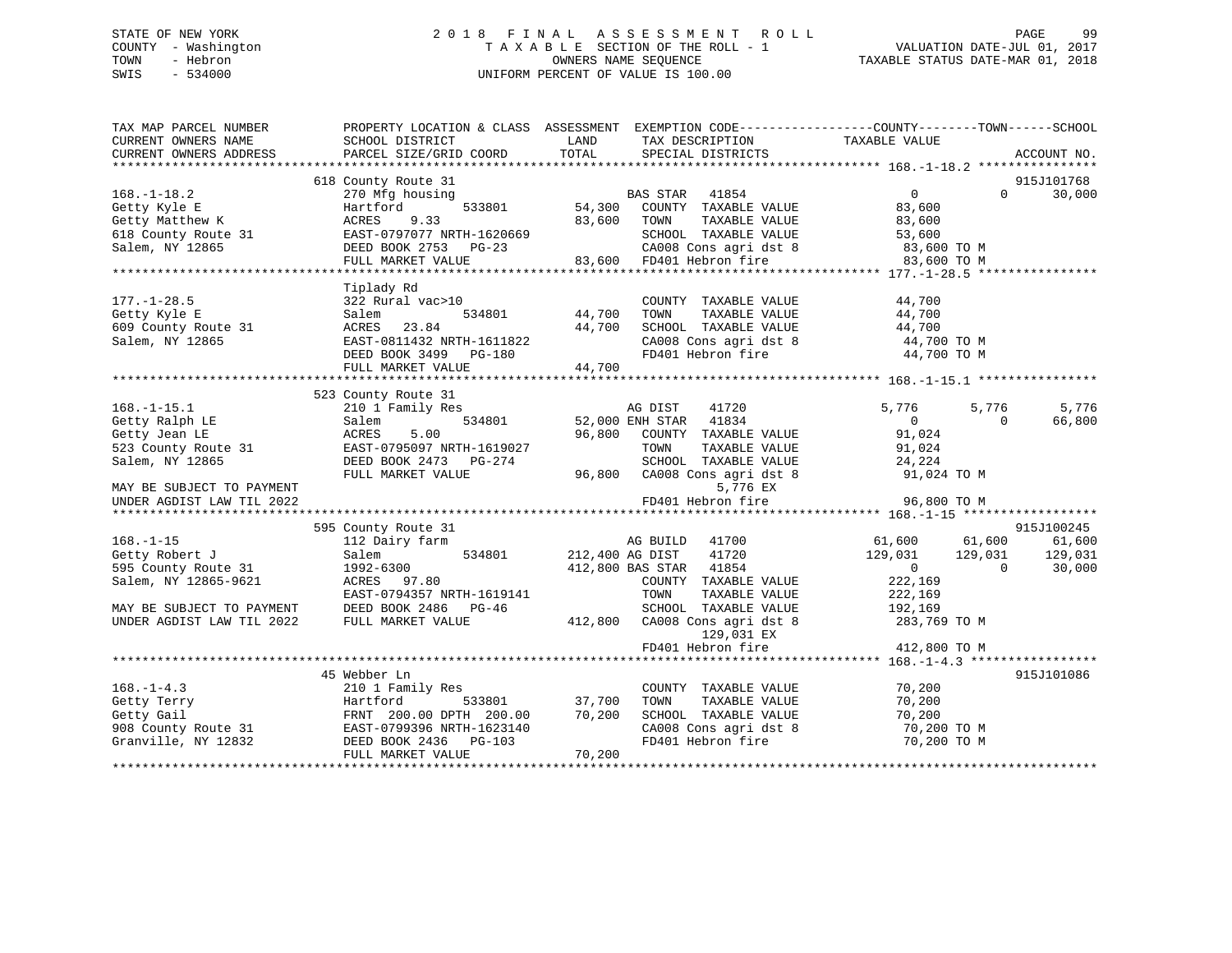## STATE OF NEW YORK 2 0 1 8 F I N A L A S S E S S M E N T R O L L PAGE 100 COUNTY - Washington T A X A B L E SECTION OF THE ROLL - 1 VALUATION DATE-JUL 01, 2017 TOWN - Hebron OWNERS NAME SEQUENCE TAXABLE STATUS DATE-MAR 01, 2018 SWIS - 534000 UNIFORM PERCENT OF VALUE IS 100.00

| TAX MAP PARCEL NUMBER<br>CURRENT OWNERS NAME<br>CURRENT OWNERS ADDRESS                                    | PROPERTY LOCATION & CLASS ASSESSMENT EXEMPTION CODE---------------COUNTY-------TOWN-----SCHOOL<br>SCHOOL DISTRICT<br>PARCEL SIZE/GRID COORD       | LAND<br>TOTAL      | TAX DESCRIPTION<br>SPECIAL DISTRICTS                                                                                                              | TAXABLE VALUE                                                              |                                                     | ACCOUNT NO.                                             |
|-----------------------------------------------------------------------------------------------------------|---------------------------------------------------------------------------------------------------------------------------------------------------|--------------------|---------------------------------------------------------------------------------------------------------------------------------------------------|----------------------------------------------------------------------------|-----------------------------------------------------|---------------------------------------------------------|
|                                                                                                           |                                                                                                                                                   |                    |                                                                                                                                                   |                                                                            |                                                     |                                                         |
| $168. - 1 - 4.4$<br>Getty Terry<br>908 County Route 31<br>Granville, NY 12832                             | 908 County Route 31<br>210 1 Family Res<br>533201<br>Granville<br>FRNT 198.00 DPTH 239.00<br>EAST-0801281 NRTH-1626036<br>DEED BOOK 671<br>PG-166 | 132,300 TOWN       | <b>BAS STAR</b><br>41854<br>38,200 COUNTY TAXABLE VALUE<br>TAXABLE VALUE<br>SCHOOL TAXABLE VALUE<br>CA008 Cons agri dst 8                         | $\overline{0}$<br>132,300<br>132,300<br>102,300<br>132,300 TO M            | $\Omega$                                            | 30,000                                                  |
|                                                                                                           | FULL MARKET VALUE                                                                                                                                 |                    | 132,300 FD401 Hebron fire                                                                                                                         | 132,300 TO M                                                               |                                                     |                                                         |
|                                                                                                           | Indian Head Way                                                                                                                                   |                    |                                                                                                                                                   |                                                                            |                                                     | 915J101567                                              |
| $170. - 1 - 12.1$<br>Getty Tonya M<br>322 Indian Head Way<br>Salem, NY 12865                              | 210 1 Family Res<br>Salem<br>534801<br>ACRES<br>24.10<br>EAST-0817622 NRTH-1618706<br>DEED BOOK 3311 PG-172                                       | 50,100<br>163,500  | COUNTY TAXABLE VALUE<br>TOWN<br>TAXABLE VALUE<br>SCHOOL TAXABLE VALUE<br>CA008 Cons agri dst 8<br>FD401 Hebron fire                               | 163,500<br>163,500<br>163,500<br>163,500 TO M<br>163,500 TO M              |                                                     |                                                         |
|                                                                                                           | FULL MARKET VALUE                                                                                                                                 | 163,500            |                                                                                                                                                   |                                                                            |                                                     |                                                         |
|                                                                                                           |                                                                                                                                                   |                    |                                                                                                                                                   |                                                                            |                                                     |                                                         |
| $159. - 1 - 24$                                                                                           | Darfler Rd<br>105 Vac farmland                                                                                                                    |                    | AG DIST<br>41720                                                                                                                                  | 85,732                                                                     | 85,732                                              | 915J100178<br>85,732                                    |
| Gettyvue Farm LLC<br>898 County Route 31<br>Granville, NY 12832                                           | Hartford<br>533801<br>ACRES 68.50<br>EAST-0798317 NRTH-1628829<br>DEED BOOK 901<br>PG-139                                                         | 105,600<br>105,600 | COUNTY TAXABLE VALUE<br>TAXABLE VALUE<br>TOWN<br>SCHOOL TAXABLE VALUE<br>CA008 Cons agri dst 8                                                    | 19,868<br>19,868<br>19,868<br>19,868 TO M                                  |                                                     |                                                         |
| MAY BE SUBJECT TO PAYMENT<br>UNDER AGDIST LAW TIL 2022                                                    | FULL MARKET VALUE                                                                                                                                 | 105,600            | 85,732 EX<br>FD401 Hebron fire                                                                                                                    | 105,600 TO M                                                               |                                                     |                                                         |
|                                                                                                           |                                                                                                                                                   |                    |                                                                                                                                                   |                                                                            |                                                     |                                                         |
|                                                                                                           | 880 County Route 31                                                                                                                               |                    |                                                                                                                                                   |                                                                            |                                                     | 915J100247                                              |
| $168. - 1 - 4.1$<br>Gettyvue Farm LLC<br>898 County Route 31<br>Granville, NY 12832                       | 112 Dairy farm<br>Hartford<br>533801<br>1993-250600<br>ACRES 62.10<br>EAST-0799549 NRTH-1624350                                                   | 138,200<br>475,000 | AG DIST<br>41720<br>COUNTY TAXABLE VALUE<br>TOWN<br>TAXABLE VALUE<br>SCHOOL TAXABLE VALUE<br>CA008 Cons agri dst 8                                | 79,027<br>395,973<br>395,973<br>395,973<br>395,973 TO M                    | 79,027                                              | 79,027                                                  |
| MAY BE SUBJECT TO PAYMENT                                                                                 | DEED BOOK 2029<br>PG-250                                                                                                                          |                    | 79,027 EX                                                                                                                                         |                                                                            |                                                     |                                                         |
| UNDER AGDIST LAW TIL 2022                                                                                 | FULL MARKET VALUE                                                                                                                                 |                    | 475,000 FD401 Hebron fire                                                                                                                         | 475,000 TO M                                                               |                                                     |                                                         |
|                                                                                                           | 898 County Route 31                                                                                                                               |                    | 29 PCT OF VALUE USED FOR EXEMPTION PURPOSES                                                                                                       |                                                                            |                                                     | 915J100248                                              |
| $168. - 1 - 4.2$<br>Gettyvue Farm LLC<br>Getty Carolyn R LE<br>898 County Route 31<br>Granville, NY 12832 | 112 Dairy farm<br>533201<br>Granville<br>ACRES 88.90<br>EAST-0801390 NRTH-1625071<br>DEED BOOK 2029 PG-250<br>FULL MARKET VALUE                   |                    | AG BUILD<br>41700<br>206,400 AG DIST<br>41720<br>617,100 AGED-TOWN 41803<br>AGE-CO/SCH 41805<br>ENH STAR<br>41834<br>617,100 COUNTY TAXABLE VALUE | 53,580<br>135,297<br>$\overline{0}$<br>89,480<br>$\overline{0}$<br>338,743 | 53,580<br>135,297<br>80,532<br>$\Omega$<br>$\Omega$ | 53,580<br>135,297<br>$\overline{0}$<br>89,480<br>66,800 |
| MAY BE SUBJECT TO PAYMENT<br>UNDER AGDIST LAW TIL 2022                                                    |                                                                                                                                                   |                    | TOWN<br>TAXABLE VALUE<br>SCHOOL TAXABLE VALUE<br>CA008 Cons agri dst 8<br>135,297 EX<br>FD401 Hebron fire                                         | 347,691<br>271,943<br>481,803 TO M<br>617,100 TO M                         |                                                     |                                                         |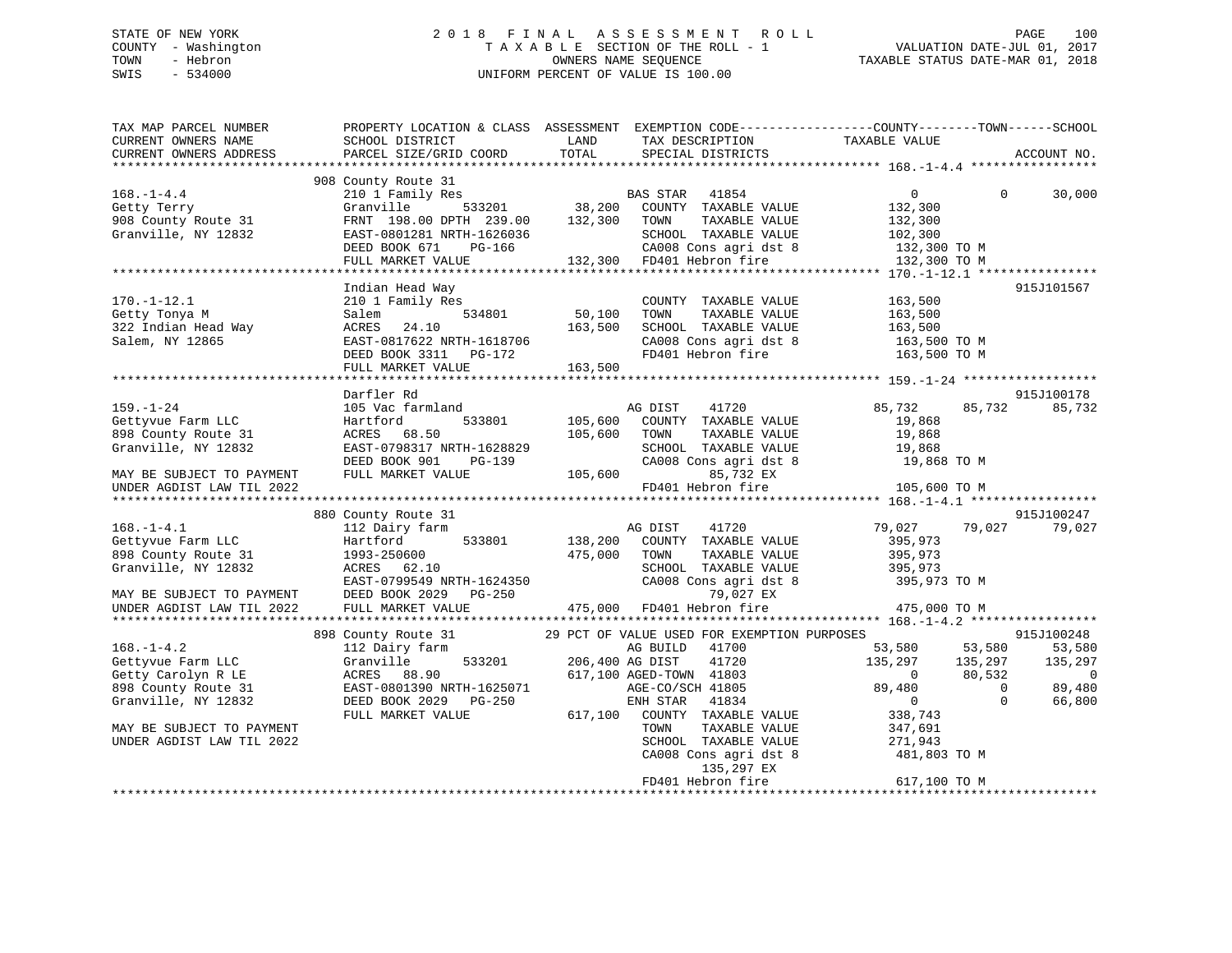## STATE OF NEW YORK 2 0 1 8 F I N A L A S S E S S M E N T R O L L PAGE 101 COUNTY - Washington T A X A B L E SECTION OF THE ROLL - 1 VALUATION DATE-JUL 01, 2017 TOWN - Hebron OWNERS NAME SEQUENCE TAXABLE STATUS DATE-MAR 01, 2018 SWIS - 534000 UNIFORM PERCENT OF VALUE IS 100.00

| TOTAL<br>CURRENT OWNERS ADDRESS<br>PARCEL SIZE/GRID COORD<br>SPECIAL DISTRICTS                                                                                                                                                                                                                                                                                                                                                                                                                                                                                                                                                                                                                                                                                                                                                                                                     | ACCOUNT NO.                                               |
|------------------------------------------------------------------------------------------------------------------------------------------------------------------------------------------------------------------------------------------------------------------------------------------------------------------------------------------------------------------------------------------------------------------------------------------------------------------------------------------------------------------------------------------------------------------------------------------------------------------------------------------------------------------------------------------------------------------------------------------------------------------------------------------------------------------------------------------------------------------------------------|-----------------------------------------------------------|
|                                                                                                                                                                                                                                                                                                                                                                                                                                                                                                                                                                                                                                                                                                                                                                                                                                                                                    |                                                           |
|                                                                                                                                                                                                                                                                                                                                                                                                                                                                                                                                                                                                                                                                                                                                                                                                                                                                                    | 915J100249                                                |
| County Route 31/W Off<br>AG DIST<br>105 Vac farmland<br>41,875<br>$168. - 1 - 16$<br>41720<br>534801<br>Gettyvue Farm LLC<br>91,100 COUNTY TAXABLE VALUE<br>Salem<br>898 County Route 31<br>ACRES 121.50<br>91,100 TOWN<br>TAXABLE VALUE                                                                                                                                                                                                                                                                                                                                                                                                                                                                                                                                                                                                                                           | 41,875<br>41,875<br>49,225<br>49,225                      |
| EAST-0794281 NRTH-1620985<br>Granville, NY 12832<br>SCHOOL TAXABLE VALUE<br>DEED BOOK 2029 PG-250<br>CA008 Cons agri dst 8                                                                                                                                                                                                                                                                                                                                                                                                                                                                                                                                                                                                                                                                                                                                                         | 49,225<br>49,225 TO M                                     |
| FULL MARKET VALUE<br>91,100<br>41,875 EX<br>MAY BE SUBJECT TO PAYMENT<br>FD401 Hebron fire<br>UNDER AGDIST LAW TIL 2022                                                                                                                                                                                                                                                                                                                                                                                                                                                                                                                                                                                                                                                                                                                                                            | 91,100 TO M                                               |
| County Route 31                                                                                                                                                                                                                                                                                                                                                                                                                                                                                                                                                                                                                                                                                                                                                                                                                                                                    | 915J101327                                                |
| 28,352<br>314 Rural vac<10<br>41720<br>$168. - 1 - 16.1$<br>AG DIST<br>30,600 COUNTY TAXABLE VALUE<br>534801<br>Gettyvue Farm LLC<br>Salem<br>30,600 TOWN<br>898 County Route 31<br>4.70<br>TAXABLE VALUE<br>ACRES<br>SCHOOL TAXABLE VALUE<br>Granville, NY 12832<br>EAST-0796441 NRTH-1619961<br>DEED BOOK 2029    PG-250<br>CA008 Cons agri dst 8<br>FULL MARKET VALUE<br>30,600<br>28,352 EX<br>MAY BE SUBJECT TO PAYMENT                                                                                                                                                                                                                                                                                                                                                                                                                                                       | 28,352<br>28,352<br>2,248<br>2,248<br>2,248<br>2,248 TO M |
| FD401 Hebron fire<br>UNDER AGDIST LAW TIL 2022                                                                                                                                                                                                                                                                                                                                                                                                                                                                                                                                                                                                                                                                                                                                                                                                                                     | 30,600 TO M                                               |
|                                                                                                                                                                                                                                                                                                                                                                                                                                                                                                                                                                                                                                                                                                                                                                                                                                                                                    |                                                           |
| County Route 31                                                                                                                                                                                                                                                                                                                                                                                                                                                                                                                                                                                                                                                                                                                                                                                                                                                                    |                                                           |
| $168. - 1 - 18.13$<br>105 Vac farmland<br>24,115<br>$\begin{tabular}{ccccc} & & \multicolumn{2}{c}{\text{AG DIST}} & & \multicolumn{2}{c}{41 /20} \\ \multicolumn{2}{c}{30,000} & \multicolumn{2}{c}{\text{COUNTY}} & \multicolumn{2}{c}{\text{TXABLE VALUE}} \\ & & \multicolumn{2}{c}{\text{YALUE}} & & \multicolumn{2}{c}{\text{TALUE}} \\ & \multicolumn{2}{c}{\text{TALUE}} & & \multicolumn{2}{c}{\text{TALUE}} \\ \multicolumn{2}{c}{\text{TALUE}} & & \multicolumn{2}{c}{\text{TALUE}} \\ \multicolumn{2}{c}{\text{TALUE}} & &$<br>533801<br>Gettyvue Farm LLC<br>Hartford<br>898 County Route 31<br>30,000 TOWN<br>ACRES 10.09<br>TAXABLE VALUE<br>Granville, NY 12832<br>EAST-0797968 NRTH-1621854<br>SCHOOL TAXABLE VALUE<br>30 <sup>o</sup><br>DEED BOOK 3122 PG-286<br>CA008 Cons agri dst 8<br>FULL MARKET VALUE<br>30,000<br>24,115 EX<br>MAY BE SUBJECT TO PAYMENT | 24,115<br>24,115<br>5,885<br>5,885<br>5,885<br>5,885 TO M |
| FD401 Hebron fire<br>UNDER AGDIST LAW TIL 2022                                                                                                                                                                                                                                                                                                                                                                                                                                                                                                                                                                                                                                                                                                                                                                                                                                     | 30,000 TO M                                               |
|                                                                                                                                                                                                                                                                                                                                                                                                                                                                                                                                                                                                                                                                                                                                                                                                                                                                                    |                                                           |
| County Route 31<br>$168. - 1 - 18.10$<br>105 Vac farmland<br>AG DIST<br>41720<br>162,104<br>Gettyvue Farm, LLC<br>533801<br>283,500<br>COUNTY TAXABLE VALUE<br>Hartford<br>121,396<br>898 County Route 31<br>283,500<br>TAXABLE VALUE<br>121,396<br>ACRES 146.60<br>TOWN<br>121,396<br>Granville, NY 12832<br>EAST-0795612 NRTH-1622163<br>SCHOOL TAXABLE VALUE<br>CA008 Cons agri dst 8<br>121,396 TO M<br>DEED BOOK 2532 PG-224                                                                                                                                                                                                                                                                                                                                                                                                                                                  | 162,104<br>162,104                                        |
| 283,500<br>FULL MARKET VALUE<br>162,104 EX<br>MAY BE SUBJECT TO PAYMENT<br>FD401 Hebron fire<br>UNDER AGDIST LAW TIL 2022                                                                                                                                                                                                                                                                                                                                                                                                                                                                                                                                                                                                                                                                                                                                                          | 283,500 TO M                                              |
|                                                                                                                                                                                                                                                                                                                                                                                                                                                                                                                                                                                                                                                                                                                                                                                                                                                                                    |                                                           |
| 31 Liebig Rd<br>$152. - 1 - 7.4$<br>210 1 Family Res<br>BAS STAR 41854<br>$\overline{0}$<br>Giambatista Paul<br>533201<br>34,000 COUNTY TAXABLE VALUE<br>Granville<br>145,000                                                                                                                                                                                                                                                                                                                                                                                                                                                                                                                                                                                                                                                                                                      | 915J101247<br>$\Omega$<br>30,000                          |
| Giambatista Sharon<br>697/87<br>145,000<br>TOWN<br>TAXABLE VALUE<br>145,000<br>31 Liebig Rd<br>3.80 BANK<br>999<br>SCHOOL TAXABLE VALUE<br>ACRES<br>115,000                                                                                                                                                                                                                                                                                                                                                                                                                                                                                                                                                                                                                                                                                                                        |                                                           |
| Granville, NY 12832<br>FD401 Hebron fire<br>EAST-0805260 NRTH-1637774<br>DEED BOOK 2835 PG-287<br>145,000<br>FULL MARKET VALUE                                                                                                                                                                                                                                                                                                                                                                                                                                                                                                                                                                                                                                                                                                                                                     | 145,000 TO M                                              |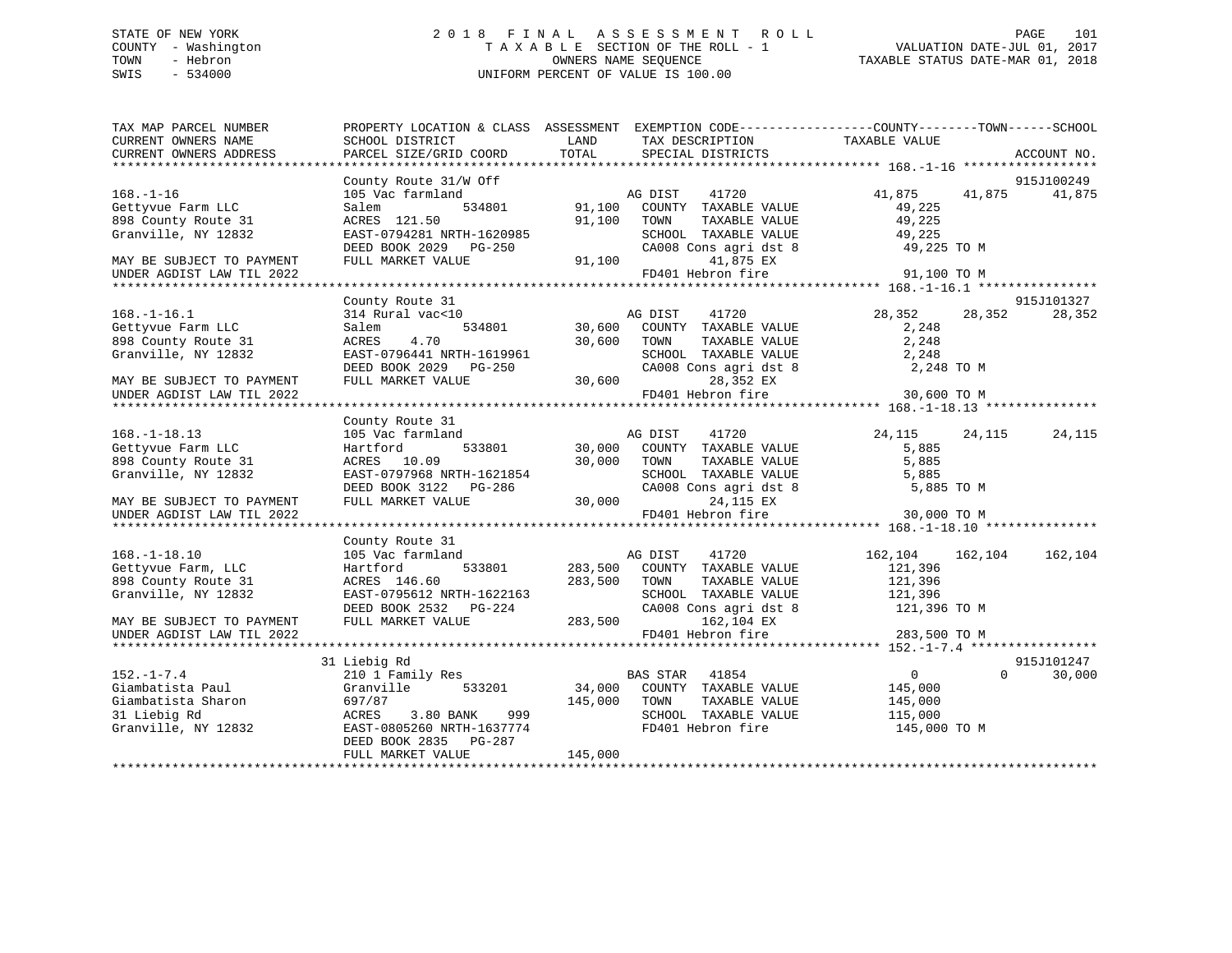## STATE OF NEW YORK 2 0 1 8 F I N A L A S S E S S M E N T R O L L PAGE 102 COUNTY - Washington T A X A B L E SECTION OF THE ROLL - 1 VALUATION DATE-JUL 01, 2017 TOWN - Hebron OWNERS NAME SEQUENCE TAXABLE STATUS DATE-MAR 01, 2018 SWIS - 534000 UNIFORM PERCENT OF VALUE IS 100.00

| TAX MAP PARCEL NUMBER  | PROPERTY LOCATION & CLASS ASSESSMENT EXEMPTION CODE--------------COUNTY-------TOWN-----SCHOOL |         |                               |                |                    |
|------------------------|-----------------------------------------------------------------------------------------------|---------|-------------------------------|----------------|--------------------|
| CURRENT OWNERS NAME    | SCHOOL DISTRICT                                                                               | LAND    | TAX DESCRIPTION               | TAXABLE VALUE  |                    |
| CURRENT OWNERS ADDRESS | PARCEL SIZE/GRID COORD                                                                        | TOTAL   | SPECIAL DISTRICTS             |                | ACCOUNT NO.        |
|                        |                                                                                               |         |                               |                |                    |
|                        | 35 Hebron Hills Rd                                                                            |         |                               |                | 915J100347         |
| $183. - 1 - 40$        | 260 Seasonal res                                                                              |         | COUNTY TAXABLE VALUE          | 57,800         |                    |
| Gibson Dustin          | 534801<br>Salem                                                                               | 39,100  | TAXABLE VALUE<br>TOWN         | 57,800         |                    |
| 103 Holbritter Rd      | 1.55<br>ACRES                                                                                 | 57,800  | SCHOOL TAXABLE VALUE          | 57,800         |                    |
| Valley Falls, NY 12185 | EAST-0788247 NRTH-1603009                                                                     |         | FD401 Hebron fire             | 57,800 TO M    |                    |
|                        |                                                                                               |         |                               |                |                    |
|                        | DEED BOOK 3808 PG-189                                                                         |         |                               |                |                    |
|                        | FULL MARKET VALUE                                                                             | 57,800  |                               |                |                    |
|                        |                                                                                               |         |                               |                |                    |
|                        | 140 Higgins Rd                                                                                |         |                               |                |                    |
| $161. - 2 - 10.26$     | 270 Mfg housing                                                                               |         | BAS STAR 41854                | $\overline{0}$ | $\Omega$<br>30,000 |
| Gilbo Gerald           | 533201<br>Granville                                                                           |         | 51,600 COUNTY TAXABLE VALUE   | 105,800        |                    |
| Gilbo Catherine        | Lot E + B 897/204                                                                             | 105,800 | TAXABLE VALUE<br>TOWN         | 105,800        |                    |
| 140 Higgins Rd         | ACRES 11.41                                                                                   |         | SCHOOL TAXABLE VALUE          | 75,800         |                    |
| Granville, NY 12832    | EAST-0818931 NRTH-1624486                                                                     |         | FD401 Hebron fire             | 105,800 TO M   |                    |
|                        | DEED BOOK 2446 PG-32                                                                          |         |                               |                |                    |
|                        | FULL MARKET VALUE                                                                             | 105,800 |                               |                |                    |
|                        |                                                                                               |         |                               |                |                    |
|                        | 89 Callaway Rd                                                                                |         |                               |                | 915J101573         |
| $175. - 1 - 38$        | 210 1 Family Res                                                                              |         | BAS STAR 41854                | $\overline{0}$ | $\Omega$<br>30,000 |
| Gilchrest Edith        | 534801<br>Salem                                                                               |         | 39,500 COUNTY TAXABLE VALUE   | 112,300        |                    |
| 89 Callaway Rd         | 1.75<br>ACRES                                                                                 |         | 112,300 TOWN<br>TAXABLE VALUE | 112,300        |                    |
| Argyle, NY 12809       | EAST-0787299 NRTH-1615652                                                                     |         | SCHOOL TAXABLE VALUE          | 82,300         |                    |
|                        | DEED BOOK 3235<br>PG-107                                                                      |         | FD401 Hebron fire             | 112,300 TO M   |                    |
|                        | FULL MARKET VALUE                                                                             | 112,300 |                               |                |                    |
|                        |                                                                                               |         |                               |                |                    |
|                        | 68 Thunder Way                                                                                |         |                               |                |                    |
|                        |                                                                                               |         |                               |                |                    |
| $175. - 1 - 12.14$     | 312 Vac w/imprv                                                                               |         | COUNTY TAXABLE VALUE          | 35,700         |                    |
| Gilley Janice          | 534801<br>Salem                                                                               | 22,000  | TAXABLE VALUE<br>TOWN         | 35,700         |                    |
| 68 Thunder Way         | ACRES<br>5.00                                                                                 | 35,700  | SCHOOL TAXABLE VALUE          | 35,700         |                    |
| Salem, NY 12865        | EAST-0790426 NRTH-1611044                                                                     |         | FD401 Hebron fire             | 35,700 TO M    |                    |
|                        | DEED BOOK 3431 PG-94                                                                          |         |                               |                |                    |
|                        | FULL MARKET VALUE                                                                             | 35,700  |                               |                |                    |
|                        |                                                                                               |         |                               |                |                    |
|                        | Thunder Way                                                                                   |         |                               |                | 915J101604         |
| $175. - 1 - 12.8$      | 314 Rural vac<10                                                                              |         | COUNTY TAXABLE VALUE          | 10,200         |                    |
| Gilley Janice A        | 534801<br>Salem                                                                               | 10,200  | TOWN<br>TAXABLE VALUE         | 10,200         |                    |
| Gibson Jeremey J       | 6.08<br>ACRES                                                                                 | 10,200  | SCHOOL TAXABLE VALUE          | 10,200         |                    |
| 68 Thunder Way         | EAST-0790422 NRTH-1611554                                                                     |         | FD401 Hebron fire             | 10,200 TO M    |                    |
| Salem, NY 12865        | DEED BOOK 3422 PG-212                                                                         |         |                               |                |                    |
|                        | FULL MARKET VALUE                                                                             | 10,200  |                               |                |                    |
|                        |                                                                                               |         |                               |                |                    |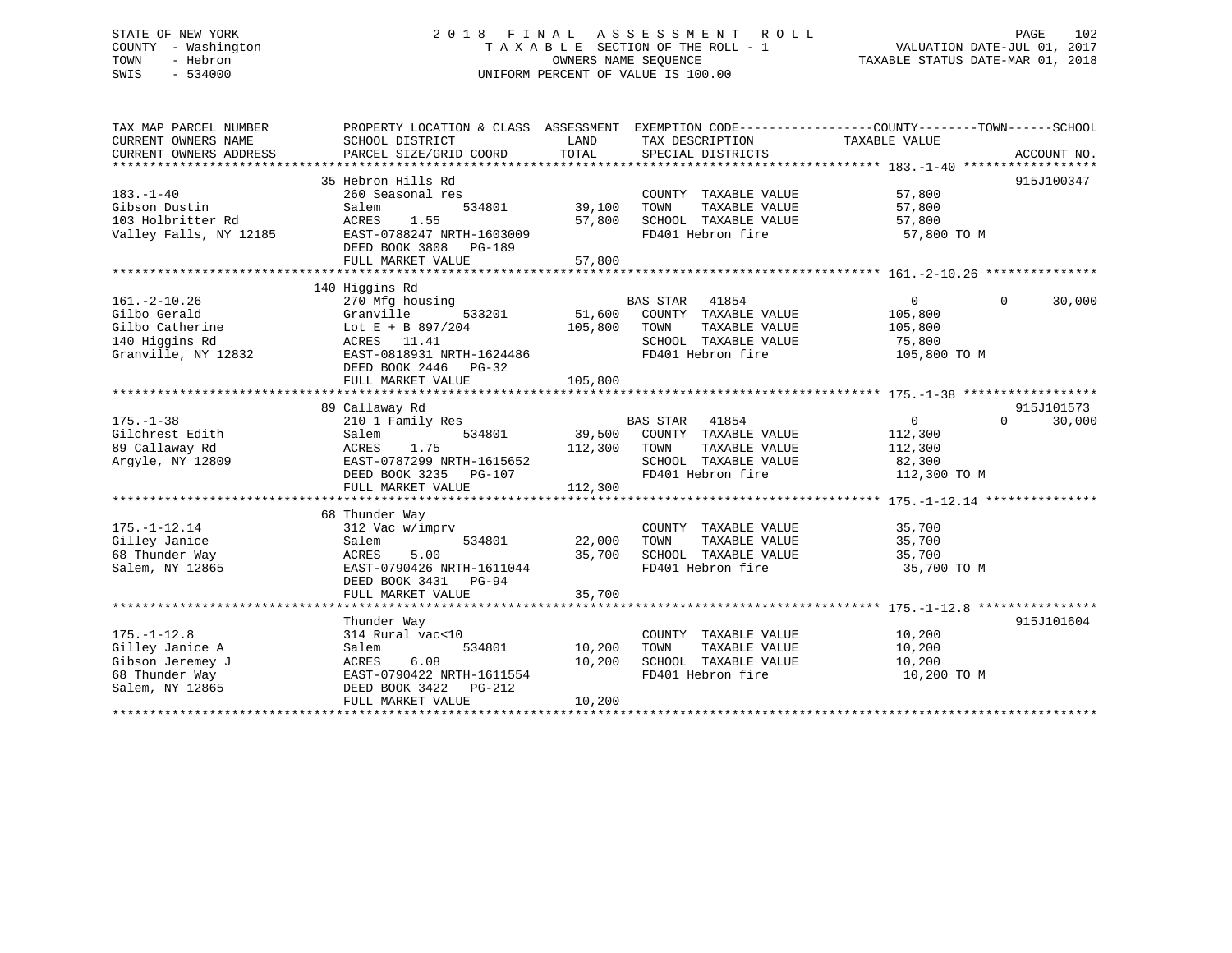| STATE OF NEW YORK<br>COUNTY - Washington<br>TOWN<br>- Hebron<br>$-534000$<br>SWIS |                                                                                                                    |         | 2018 FINAL ASSESSMENT ROLL<br>TAXABLE SECTION OF THE ROLL - 1<br>OWNERS NAME SEQUENCE<br>UNIFORM PERCENT OF VALUE IS 100.00 | VALUATION DATE-JUL 01, 2017<br>TAXABLE STATUS DATE-MAR 01, 2018 | PAGE<br>103 |
|-----------------------------------------------------------------------------------|--------------------------------------------------------------------------------------------------------------------|---------|-----------------------------------------------------------------------------------------------------------------------------|-----------------------------------------------------------------|-------------|
| TAX MAP PARCEL NUMBER<br>CURRENT OWNERS NAME                                      | PROPERTY LOCATION & CLASS ASSESSMENT EXEMPTION CODE---------------COUNTY-------TOWN------SCHOOL<br>SCHOOL DISTRICT | LAND    | TAX DESCRIPTION                                                                                                             | TAXABLE VALUE                                                   |             |
| CURRENT OWNERS ADDRESS                                                            | PARCEL SIZE/GRID COORD                                                                                             | TOTAL   | SPECIAL DISTRICTS                                                                                                           |                                                                 | ACCOUNT NO. |
| ***********************                                                           |                                                                                                                    |         |                                                                                                                             |                                                                 |             |
|                                                                                   | 330 Higgins Rd                                                                                                     |         |                                                                                                                             |                                                                 | 915J101803  |
| $170. - 2 - 17$                                                                   | 210 1 Family Res                                                                                                   |         | COUNTY TAXABLE VALUE                                                                                                        | 176,400                                                         |             |
| Gillis Chris                                                                      | Salem 534801                                                                                                       | 24,500  | TOWN<br>TAXABLE VALUE                                                                                                       | 176,400                                                         |             |
| Watts Cheyenne L                                                                  | Lot 14                                                                                                             |         | 176,400 SCHOOL TAXABLE VALUE                                                                                                | 176,400                                                         |             |
| 330 Higgins Rd                                                                    | Trans Exempt Repay 2018                                                                                            |         | FD401 Hebron fire                                                                                                           | 176,400 TO M                                                    |             |
| Granville, NY 12832                                                               | ACRES 6.69 BANK 999<br>EAST-0820302 NRTH-1621003<br>DEED BOOK 3834 PG-72                                           |         | TE533 Trans exmt repay-flg                                                                                                  | .00 MT                                                          |             |
|                                                                                   | FULL MARKET VALUE                                                                                                  | 176,400 |                                                                                                                             |                                                                 |             |
|                                                                                   | 266 Warnick Rd                                                                                                     |         |                                                                                                                             |                                                                 | 915J101673  |
| $167. - 1 - 33.5$                                                                 | 312 Vac w/imprv                                                                                                    |         | COUNTY TAXABLE VALUE                                                                                                        | 14,500                                                          |             |
| Gillis Nathaniel                                                                  | Salem<br>534801                                                                                                    | 4,500   | TOWN<br>TAXABLE VALUE                                                                                                       | 14,500                                                          |             |
| 464 Goose Island Rd                                                               | Lot H                                                                                                              |         | 14,500 SCHOOL TAXABLE VALUE                                                                                                 | 14,500                                                          |             |
| Argyle, NY 12809                                                                  | FRNT 146.00 DPTH 137.00                                                                                            |         | FD401 Hebron fire                                                                                                           | 14,500 TO M                                                     |             |
|                                                                                   | EAST-0788173 NRTH-1621990<br>DEED BOOK 3257 PG-219<br>FULL MARKET VALUE                                            | 14,500  |                                                                                                                             |                                                                 |             |
|                                                                                   |                                                                                                                    |         |                                                                                                                             |                                                                 |             |
|                                                                                   | 1233 Chamberlin Mills Rd                                                                                           |         |                                                                                                                             |                                                                 | 915J100134  |
| $177. - 1 - 13$                                                                   | 210 1 Family Res                                                                                                   |         | COUNTY TAXABLE VALUE                                                                                                        | 193,700                                                         |             |
| Gilmartin Joanne                                                                  | 534801<br>Salem                                                                                                    | 43,500  | TOWN<br>TAXABLE VALUE                                                                                                       | 193,700                                                         |             |
| 1233 Chamberlin Mills Rd                                                          | 937/152                                                                                                            |         | 193,700 SCHOOL TAXABLE VALUE                                                                                                | 193,700                                                         |             |
| Salem, NY 12865                                                                   | ACRES 5.97                                                                                                         |         | FD401 Hebron fire                                                                                                           | 193,700 TO M                                                    |             |
|                                                                                   | EAST-0814640 NRTH-1615469                                                                                          |         |                                                                                                                             |                                                                 |             |
|                                                                                   | DEED BOOK 3730 PG-30                                                                                               |         |                                                                                                                             |                                                                 |             |
|                                                                                   | FULL MARKET VALUE                                                                                                  | 193,700 |                                                                                                                             |                                                                 |             |
|                                                                                   |                                                                                                                    |         |                                                                                                                             |                                                                 | 915J101551  |
| $186. - 1 - 16$                                                                   | Wood Way                                                                                                           |         |                                                                                                                             |                                                                 |             |
| Girard Glen                                                                       | 312 Vac w/imprv<br>Salem<br>534801                                                                                 |         | COUNTY TAXABLE VALUE<br>TAXABLE VALUE<br>TOWN                                                                               | 49,900<br>49,900                                                |             |
| 25 Allentown Rd                                                                   | ACRES 14.95                                                                                                        | 36,900  | 49,900 SCHOOL TAXABLE VALUE                                                                                                 | 49,900                                                          |             |
| Terryville, CT 06786                                                              | EAST-0818332 NRTH-1606670                                                                                          |         | FD401 Hebron fire                                                                                                           | 49,900 TO M                                                     |             |
|                                                                                   | DEED BOOK 2742 PG-313                                                                                              |         |                                                                                                                             |                                                                 |             |
|                                                                                   | FULL MARKET VALUE                                                                                                  | 49,900  |                                                                                                                             |                                                                 |             |
|                                                                                   |                                                                                                                    |         |                                                                                                                             |                                                                 |             |
|                                                                                   | 5 Cross Rd                                                                                                         |         |                                                                                                                             |                                                                 | 915J100179  |
| $175. - 1 - 6$                                                                    | 210 1 Family Res                                                                                                   |         | VET WAR CT 41121                                                                                                            | 12,075<br>12,075                                                | $\sim$ 0    |
| Giroux Brian R                                                                    | Salem 534801                                                                                                       |         | 32,500 AGED-ALL 41800                                                                                                       | 34,213<br>34,213                                                | 40,250      |
| Giroux Cynthia R                                                                  | FRNT 108.00 DPTH 166.00                                                                                            |         | 80,500 ENH STAR 41834                                                                                                       | $\overline{0}$<br>$\overline{0}$                                | 40,250      |
| 5 Cross Rd                                                                        | EAST-0791708 NRTH-1613069                                                                                          |         | COUNTY TAXABLE VALUE                                                                                                        | 34,212                                                          |             |
| Salem, NY 12865                                                                   | DEED BOOK 492 PG-372                                                                                               |         | TOWN<br>TAXABLE VALUE                                                                                                       | 34,212                                                          |             |
|                                                                                   | FULL MARKET VALUE                                                                                                  |         | 80,500 SCHOOL TAXABLE VALUE                                                                                                 | $\overline{0}$                                                  |             |
|                                                                                   |                                                                                                                    |         | FD401 Hebron fire                                                                                                           | 80,500 TO M                                                     |             |
|                                                                                   |                                                                                                                    |         |                                                                                                                             |                                                                 |             |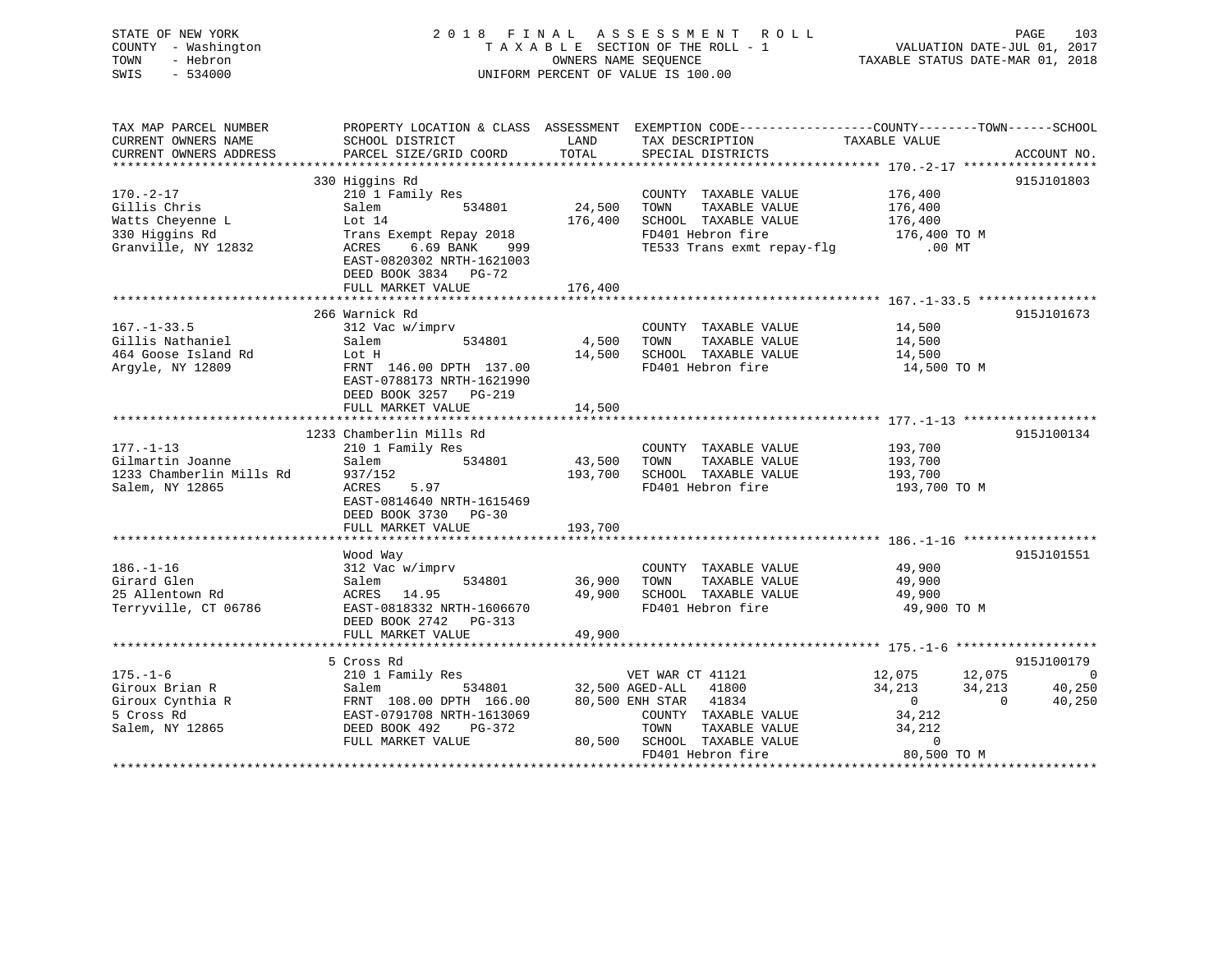## STATE OF NEW YORK 2 0 1 8 F I N A L A S S E S S M E N T R O L L PAGE 104 COUNTY - Washington T A X A B L E SECTION OF THE ROLL - 1 VALUATION DATE-JUL 01, 2017 TOWN - Hebron OWNERS NAME SEQUENCE TAXABLE STATUS DATE-MAR 01, 2018 SWIS - 534000 UNIFORM PERCENT OF VALUE IS 100.00

| TAX MAP PARCEL NUMBER<br>CURRENT OWNERS NAME                                                          | PROPERTY LOCATION & CLASS ASSESSMENT EXEMPTION CODE----------------COUNTY-------TOWN------SCHOOL<br>SCHOOL DISTRICT                                                                                                   | LAND                                  | TAX DESCRIPTION                                                                                                                                                                                                     | TAXABLE VALUE                                                                   |                                  |
|-------------------------------------------------------------------------------------------------------|-----------------------------------------------------------------------------------------------------------------------------------------------------------------------------------------------------------------------|---------------------------------------|---------------------------------------------------------------------------------------------------------------------------------------------------------------------------------------------------------------------|---------------------------------------------------------------------------------|----------------------------------|
| CURRENT OWNERS ADDRESS                                                                                | PARCEL SIZE/GRID COORD                                                                                                                                                                                                | TOTAL                                 | SPECIAL DISTRICTS                                                                                                                                                                                                   |                                                                                 | ACCOUNT NO.                      |
|                                                                                                       |                                                                                                                                                                                                                       |                                       |                                                                                                                                                                                                                     |                                                                                 |                                  |
| $184. - 1 - 19.8$<br>Giumarra James A<br>Giumarra Linda A<br>504 Scott Lake Rd<br>Salem, NY 12865     | Dunnigan Rd<br>314 Rural vac<10<br>534801<br>Salem<br>lot 8<br>7.80<br>ACRES<br>EAST-0797579 NRTH-1602101<br>DEED BOOK 2639 PG-277<br>FULL MARKET VALUE                                                               | COUNTY<br>37,600       TOWN<br>37,600 | COUNTY TAXABLE VALUE<br>37,600    TOWN      TAXABLE  VALUE<br>37,600    SCHOOL   TAXABLE  VALUE<br>CA008 Cons agri dst 8 37,600 TO M<br>FD401 Hebron fire                                                           | 37,600<br>37,600<br>37,600<br>37,600 TO M                                       |                                  |
|                                                                                                       | 7811 State Route 22                                                                                                                                                                                                   |                                       |                                                                                                                                                                                                                     |                                                                                 |                                  |
| $144. - 1 - 1.1$<br>Glasier Terry W<br>7811 State Route 22<br>Granville, NY 12832                     | 210 1 Family Res<br>Granville<br>ACRES 2.18 143,400 TOWN TAXABLE VALUE<br>EAST-0820313 NRTH-1646016 SCHOOL TAXABLE VALUE<br>DEED BOOK 672 PG-335 CA001 Cons agri dst 1<br>FULL MARKET VALUE 143,400 FD401 Hebron fire |                                       | ENH STAR 41834<br>533201 40,300 COUNTY TAXABLE VALUE<br>CA001 Cons agri dst 1 143,400 TO                                                                                                                            | $\overline{0}$<br>143,400<br>143,400<br>76,600<br>143,400 TO M                  | 66,800<br>$\Omega$               |
|                                                                                                       | State Route 22/E Off                                                                                                                                                                                                  |                                       |                                                                                                                                                                                                                     |                                                                                 | 915J100470                       |
| $144. - 1 - 24$<br>Glover K. Russell<br>Miller Angela<br>1333 Route 153<br>West Pawlet, VT 05775      | 322 Rural vac>10<br>Granville<br>ACRES 128.50<br>EAST-0822858 NRTH-1641629<br>DEED BOOK 874 PG-229<br>FULL MARKET VALUE                                                                                               | 533201 96,400<br>96,400               | COUNTY TAXABLE VALUE 96,400<br>TOWN<br>96,400 SCHOOL TAXABLE VALUE<br>FD401 Hebron fire                                                                                                                             | TAXABLE VALUE 96,400<br>96,400<br>96,400 TO M                                   |                                  |
|                                                                                                       |                                                                                                                                                                                                                       |                                       |                                                                                                                                                                                                                     |                                                                                 |                                  |
| $142. - 3 - 2.2$<br>Goering Robert<br>Goering Camilla<br>681 County Route 46<br>Fort Edward, NY 12828 | Lily Pond Rd<br>314 Rural vac<10<br>Hartford 533801<br>142.-1-2.2<br>ACRES 2.10<br>EAST-0796226 NRTH-1644488<br>DEED BOOK 604<br>PG-279                                                                               | 20,100 TOWN                           | COUNTY TAXABLE VALUE 20,100<br>TAXABLE VALUE<br>20,100 SCHOOL TAXABLE VALUE<br>FD401 Hebron fire                                                                                                                    | 20,100<br>20,100<br>20,100 TO M                                                 | 915J101071                       |
|                                                                                                       | FULL MARKET VALUE                                                                                                                                                                                                     | 20,100                                |                                                                                                                                                                                                                     |                                                                                 |                                  |
|                                                                                                       |                                                                                                                                                                                                                       |                                       |                                                                                                                                                                                                                     |                                                                                 |                                  |
| $183. - 1 - 9$<br>Goldman Jude I<br>Goldman Kelly I<br>3322 County Route 30<br>Salem, NY 12865        | 3322 County Route 30<br>210 1 Family Res<br>Salem<br>5.21 BANK<br>ACRES<br>EAST-0790868 NRTH-1607414<br>DEED BOOK 1716 PG-254<br>FULL MARKET VALUE                                                                    |                                       | <b>BAS STAR 41854</b><br>534801 52,400 COUNTY TAXABLE VALUE<br>999 154,300 TOWN TAXABLE VALUE<br>SCHOOL TAXABLE VALUE<br>CA008 Cons agri dst 8 154,300 TO M<br>154,300 FD401 Hebron fire<br>LD401 West hebron light | $\overline{0}$<br>154,300<br>154,300<br>124,300<br>154,300 TO M<br>154,300 TO M | 915J100403<br>$\Omega$<br>30,000 |
|                                                                                                       |                                                                                                                                                                                                                       |                                       |                                                                                                                                                                                                                     |                                                                                 |                                  |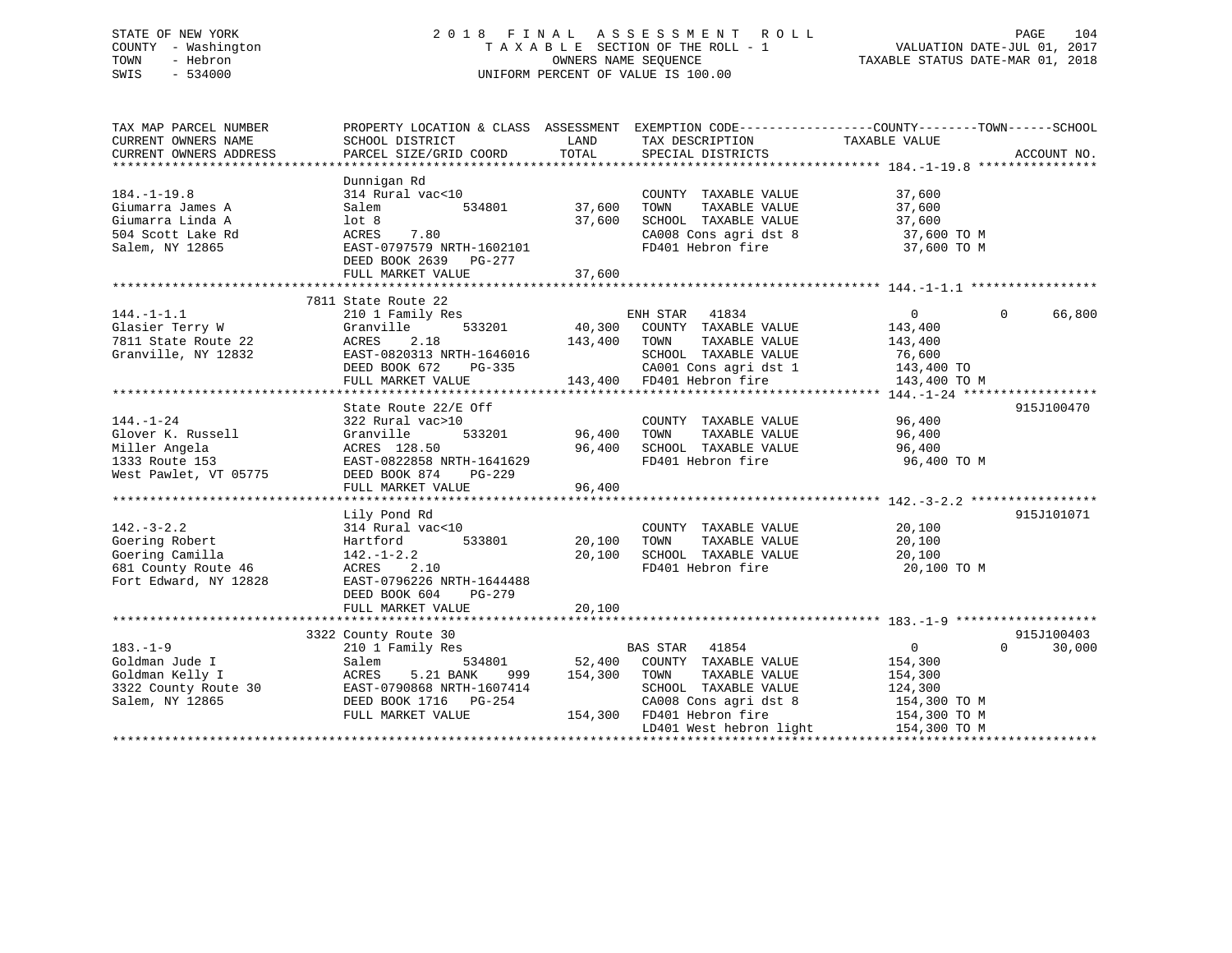## STATE OF NEW YORK 2 0 1 8 F I N A L A S S E S S M E N T R O L L PAGE 105 COUNTY - Washington T A X A B L E SECTION OF THE ROLL - 1 VALUATION DATE-JUL 01, 2017 TOWN - Hebron OWNERS NAME SEQUENCE TAXABLE STATUS DATE-MAR 01, 2018 SWIS - 534000 UNIFORM PERCENT OF VALUE IS 100.00

| TAX MAP PARCEL NUMBER<br>CURRENT OWNERS NAME<br>CURRENT OWNERS ADDRESS                                                  | PROPERTY LOCATION & CLASS ASSESSMENT<br>SCHOOL DISTRICT<br>PARCEL SIZE/GRID COORD                                                                                                                                                                                                                                                           | LAND<br>TOTAL                | EXEMPTION CODE-----------------COUNTY-------TOWN------SCHOOL<br>TAX DESCRIPTION<br>SPECIAL DISTRICTS                                                                                                                                                      | TAXABLE VALUE                                                         | ACCOUNT NO.                                  |
|-------------------------------------------------------------------------------------------------------------------------|---------------------------------------------------------------------------------------------------------------------------------------------------------------------------------------------------------------------------------------------------------------------------------------------------------------------------------------------|------------------------------|-----------------------------------------------------------------------------------------------------------------------------------------------------------------------------------------------------------------------------------------------------------|-----------------------------------------------------------------------|----------------------------------------------|
| 183.16-1-12<br>Goldstein Michael<br>Goldstein Tanya<br>3171 County Route 30<br>Salem, NY 12865                          | 3173 County Route 30<br>210 1 Family Res<br>534801 18,800<br>Salem<br>66.00 DPTH 167.00 67,300<br>FRNT<br>0.25<br>ACRES<br>EAST-0791857 NRTH-1603711<br>DEED BOOK 2630 PG-184<br>FULL MARKET VALUE                                                                                                                                          | 67,300                       | COUNTY TAXABLE VALUE<br>TOWN<br>TAXABLE VALUE<br>SCHOOL TAXABLE VALUE 67,300<br>CA008 Cons agri dst 8 67,300 TO M<br>FD401 Hebron fire<br>LD401 West hebron light                                                                                         | 67,300<br>67,300<br>67,300 TO M<br>67,300 TO M                        | 915J100014                                   |
| $183.16 - 1 - 13$<br>Goldstein Michael<br>Goldstein Tanya<br>Goldstein Tanya<br>3171 County Route 30<br>Salem, NY 12865 | 3171 County Route 30<br>210 1 Family Res<br>Salem<br>FRNT 78.00 DPTH 168.00 92,600 COUNTY TAXABLE VALUE<br>ACRES<br>0.30<br>EAST-0791889 NRTH-1603641<br>DEED BOOK 670<br>PG-120<br>FULL MARKET VALUE                                                                                                                                       |                              | VET WAR CT 41121<br>20,000 BAS STAR 41854<br>TOWN<br>TAXABLE VALUE<br>TOWN TAXABLE VALUE $62,600$<br>SCHOOL TAXABLE VALUE $62,600$ TO M<br>$32,600$ TO M<br>-120 CA008 Cons agri dst 8<br>92,600 FD401 Hebron fire<br>LD401 West hebron light 92,600 TO M | 13,890<br>13,890<br>$\overline{0}$<br>78,710<br>78,710<br>92,600 TO M | 915J100191<br>$\Omega$<br>30,000<br>$\Omega$ |
| $167. - 1 - 47.5$<br>Goman Roy<br>Goman Thelma<br>2831 W Country Club Rd<br>Connersville, IN 47331                      | 3933 County Route 30<br>270 Mfg housing<br>534801<br>Salem<br>lot 1<br>ACRES<br>4.50<br>EAST-0788927 NRTH-1620649<br>DEED BOOK 874<br>PG-166<br>FULL MARKET VALUE                                                                                                                                                                           | 35,800<br>102,500<br>102,500 | COUNTY TAXABLE VALUE<br>TOWN<br>TAXABLE VALUE<br>SCHOOL TAXABLE VALUE<br>FD401 Hebron fire                                                                                                                                                                | 102,500<br>102,500<br>102,500<br>102,500 TO M                         |                                              |
| $169. - 1 - 16$<br>Middle Granville, NY 12849                                                                           | 269 Pine Hill Rd<br>260 Seasonal res<br>Coodspeed Stacey<br>Baker Eric J<br>PO Box 292<br>PO Box 292<br>PO Box 292<br>PO Box 292<br>PO Box 292<br>PO Box 292<br>PO Box 292<br>PO Box 292<br>PO Box 292<br>PO Box 292<br>PO Box 292<br>PO Box 292<br>PO Box 292<br>PO Box 292<br>PO Box 292<br>DEED BOOK 2494    PG-129<br>FULL MARKET VALUE | 11,800<br>45,000<br>45,000   | COUNTY TAXABLE VALUE<br>TOWN<br>TAXABLE VALUE<br>SCHOOL TAXABLE VALUE<br>FD401 Hebron fire 45,000 TO M                                                                                                                                                    | 45,000<br>45,000<br>45,000                                            | 915J100330                                   |
| $169. - 1 - 27.1$<br>Goodspeed Stacey<br>Goodspeed Kelly<br>PO Box 292<br>Middle Granville, NY 12849                    | 537 Pine Hill Rd<br>270 Mfg housing<br>533201<br>Granville<br>ACRES<br>3.10<br>EAST-0814791 NRTH-1621197<br>DEED BOOK 2602 PG-250<br>FULL MARKET VALUE                                                                                                                                                                                      | 37,300<br>57,800<br>57,800   | COUNTY TAXABLE VALUE<br>TAXABLE VALUE<br>TOWN<br>SCHOOL TAXABLE VALUE<br>FD401 Hebron fire                                                                                                                                                                | 57,800<br>57,800<br>57,800<br>57,800<br>57,800 TO M                   | 915J100008                                   |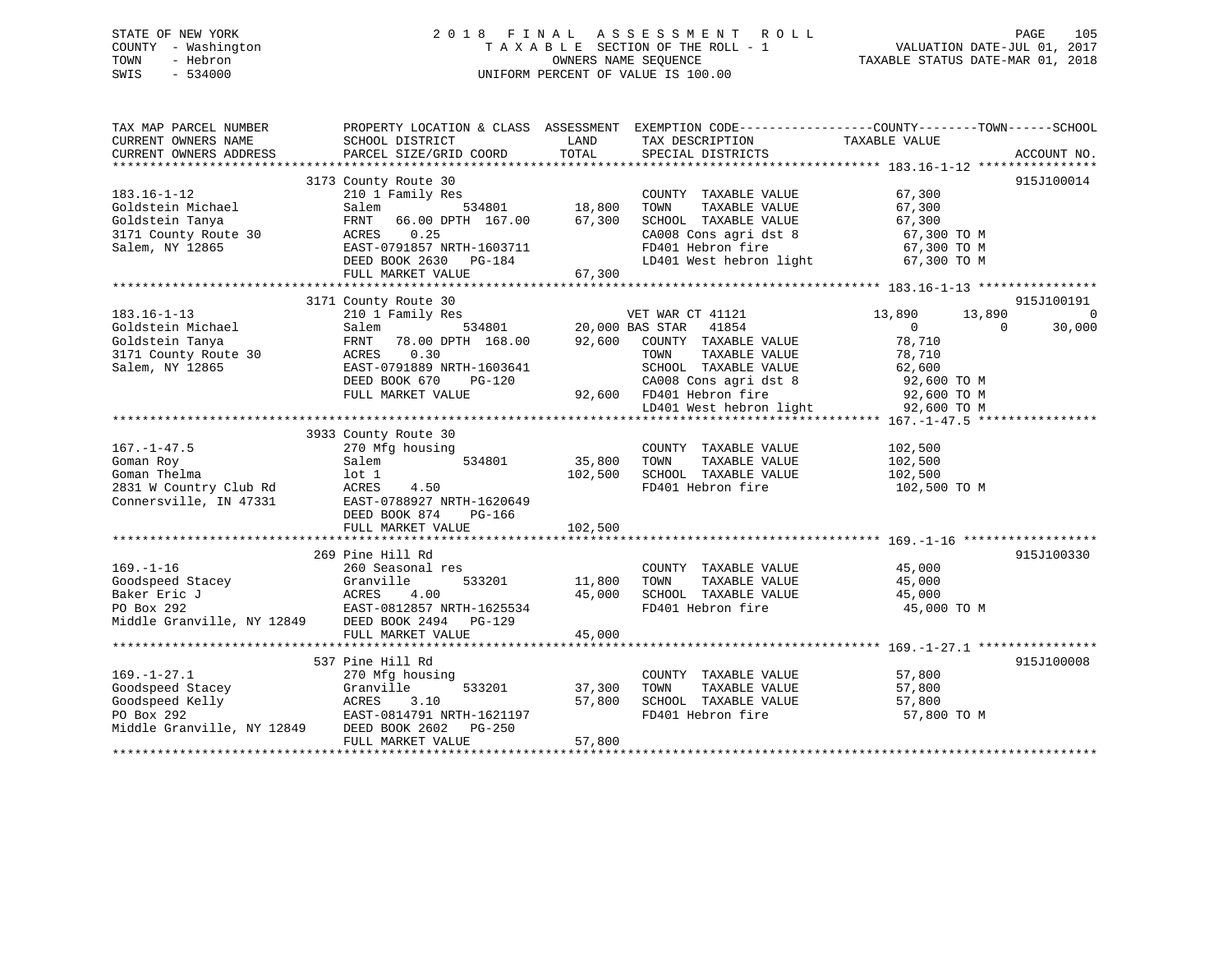## STATE OF NEW YORK 2 0 1 8 F I N A L A S S E S S M E N T R O L L PAGE 106 COUNTY - Washington T A X A B L E SECTION OF THE ROLL - 1 VALUATION DATE-JUL 01, 2017 TOWN - Hebron OWNERS NAME SEQUENCE TAXABLE STATUS DATE-MAR 01, 2018 SWIS - 534000 UNIFORM PERCENT OF VALUE IS 100.00

| TAX MAP PARCEL NUMBER                                                           |                                                                                                                                |            | PROPERTY LOCATION & CLASS ASSESSMENT EXEMPTION CODE---------------COUNTY-------TOWN-----SCHOOL |                                  |             |
|---------------------------------------------------------------------------------|--------------------------------------------------------------------------------------------------------------------------------|------------|------------------------------------------------------------------------------------------------|----------------------------------|-------------|
| CURRENT OWNERS NAME                                                             | SCHOOL DISTRICT                                                                                                                | LAND       | TAX DESCRIPTION                                                                                | TAXABLE VALUE                    |             |
| CURRENT OWNERS ADDRESS                                                          | PARCEL SIZE/GRID COORD                                                                                                         | TOTAL      | SPECIAL DISTRICTS                                                                              |                                  | ACCOUNT NO. |
|                                                                                 | Halls Pond Rd/w Off                                                                                                            |            |                                                                                                |                                  | 915J101556  |
| $158. - 1 - 24$                                                                 | 322 Rural vac>10                                                                                                               |            | COUNTY TAXABLE VALUE 41,100                                                                    |                                  |             |
| Gould Philip L                                                                  |                                                                                                                                |            | TAXABLE VALUE<br>TOWN                                                                          | 41,100                           |             |
| Gould Brian H                                                                   |                                                                                                                                |            |                                                                                                |                                  |             |
| 98 Rexleigh Rd                                                                  |                                                                                                                                |            | SCHOOL TAXABLE VALUE 41,100<br>CA008 Cons agri dst 8 41,100 TO M                               |                                  |             |
|                                                                                 | Cambridge, NY 12816 DEED BOOK 1932 PG-254                                                                                      |            | FD401 Hebron fire 41,100 TO M                                                                  |                                  |             |
|                                                                                 |                                                                                                                                |            |                                                                                                |                                  |             |
|                                                                                 | Hartford<br>ACRES 54.80 41,100<br>EAST-0789372 NRTH-1628111 (<br>DEED BOOK 1932 PG-254 41,100<br>ACRES BOOK 1932 PG-254 41,100 |            |                                                                                                |                                  |             |
|                                                                                 | 50 Potter Ln                                                                                                                   |            |                                                                                                |                                  | 915J100265  |
| $160. - 2 - 2$                                                                  | 280 Res Multiple                                                                                                               |            | AG DIST<br>41720                                                                               | 391,529<br>391,529               | 391,529     |
| Gould Roger                                                                     | Granville                                                                                                                      |            | 533201 702,700 BAS STAR 41854                                                                  | $\overline{0}$<br>$\overline{0}$ | 30,000      |
| 377 N Grimes Hill Rd                                                            | ACRES 664.90                                                                                                                   | 985,000    | COUNTY TAXABLE VALUE                                                                           | 593,471                          |             |
| Granville, NY 12832                                                             | EAST-0811531 NRTH-1631894                                                                                                      |            | TOWN<br>TAXABLE VALUE                                                                          | 593,471                          |             |
|                                                                                 | DEED BOOK 881 PG-195                                                                                                           |            | SCHOOL TAXABLE VALUE                                                                           | 563,471                          |             |
| MAY BE SUBJECT TO PAYMENT                                                       | FULL MARKET VALUE                                                                                                              |            | 985,000 CA008 Cons agri dst 8 593,471 TO M                                                     |                                  |             |
| UNDER AGDIST LAW TIL 2022                                                       |                                                                                                                                |            | 391,529 EX                                                                                     |                                  |             |
|                                                                                 |                                                                                                                                |            | 391,529 EX<br>FD401 Hebron fire                                                                | 985,000 TO M                     |             |
|                                                                                 |                                                                                                                                |            |                                                                                                |                                  |             |
|                                                                                 | 251 Higgins Rd                                                                                                                 |            |                                                                                                |                                  | 915J100480  |
| $170. - 2 - 9$                                                                  | 312 Vac w/imprv                                                                                                                |            |                                                                                                |                                  |             |
| Graham Ronald L Etal                                                            | 533201<br>Granville                                                                                                            | 1,400 TOWN | COUNTY TAXABLE VALUE 12,500<br>TOWN      TAXABLE VALUE 12,500                                  |                                  |             |
| Chase Leon P Jr-Etal                                                            | Bdy Agmt 627/308 12,500 SCHOOL TAXABLE VALUE 12,500                                                                            |            |                                                                                                |                                  |             |
| 21 Frank St                                                                     | 595/18 595/20                                                                                                                  |            | FD401 Hebron fire                                                                              | 12,500 TO M                      |             |
| Fort Edward, NY 12828                                                           | ACRES 1.20                                                                                                                     |            |                                                                                                |                                  |             |
|                                                                                 | EAST-0823182 NRTH-1623821                                                                                                      |            |                                                                                                |                                  |             |
|                                                                                 | DEED BOOK 417<br>PG-204                                                                                                        |            |                                                                                                |                                  |             |
|                                                                                 | FULL MARKET VALUE                                                                                                              | 12,500     |                                                                                                |                                  |             |
|                                                                                 |                                                                                                                                |            |                                                                                                |                                  |             |
|                                                                                 | County Route 30                                                                                                                |            |                                                                                                |                                  |             |
| $175. - 1 - 13.3$                                                               | 311 Res vac land                                                                                                               |            | COUNTY TAXABLE VALUE                                                                           | 200                              |             |
|                                                                                 | Salem                                                                                                                          | 534801 200 | TAXABLE VALUE<br>TOWN<br>TOWN IRANDEL<br>SCHOOL TAXABLE VALUE                                  | 200                              |             |
|                                                                                 | FRNT 60.00 DPTH 100.00 200<br>EAST-0787889 NRTH-1611646                                                                        |            |                                                                                                | 200                              |             |
| Graves John<br>31 Cardinal Way<br>Fort Ann, NY 12827                            |                                                                                                                                |            |                                                                                                | 200 TO M                         |             |
|                                                                                 | DEED BOOK 2868 PG-187                                                                                                          |            |                                                                                                |                                  |             |
|                                                                                 | FULL MARKET VALUE                                                                                                              | 200        |                                                                                                |                                  |             |
|                                                                                 |                                                                                                                                |            |                                                                                                |                                  |             |
|                                                                                 | 6947 State Route 22                                                                                                            |            |                                                                                                |                                  | 915J101467  |
|                                                                                 | 270 Mfg housing                                                                                                                |            | COUNTY TAXABLE VALUE                                                                           | 52,100                           |             |
| 161.-2-10.20 270 Mrg no Gravlin Mary L LE Granville<br>McMurrav Holly N ACRES 2 | 533201                                                                                                                         | 34,600     | TOWN<br>TAXABLE VALUE                                                                          | 52,100                           |             |
|                                                                                 | 2.09                                                                                                                           | 52,100     | SCHOOL TAXABLE VALUE                                                                           | 52,100                           |             |
|                                                                                 | 50 Cambridge Battenville Rd EAST-0816506 NRTH-1625382                                                                          |            | FD401 Hebron fire                                                                              | 52,100 TO M                      |             |
| Greenwich, NY 12834                                                             | DEED BOOK 1683 PG-79                                                                                                           |            |                                                                                                |                                  |             |
|                                                                                 | FULL MARKET VALUE                                                                                                              | 52,100     |                                                                                                |                                  |             |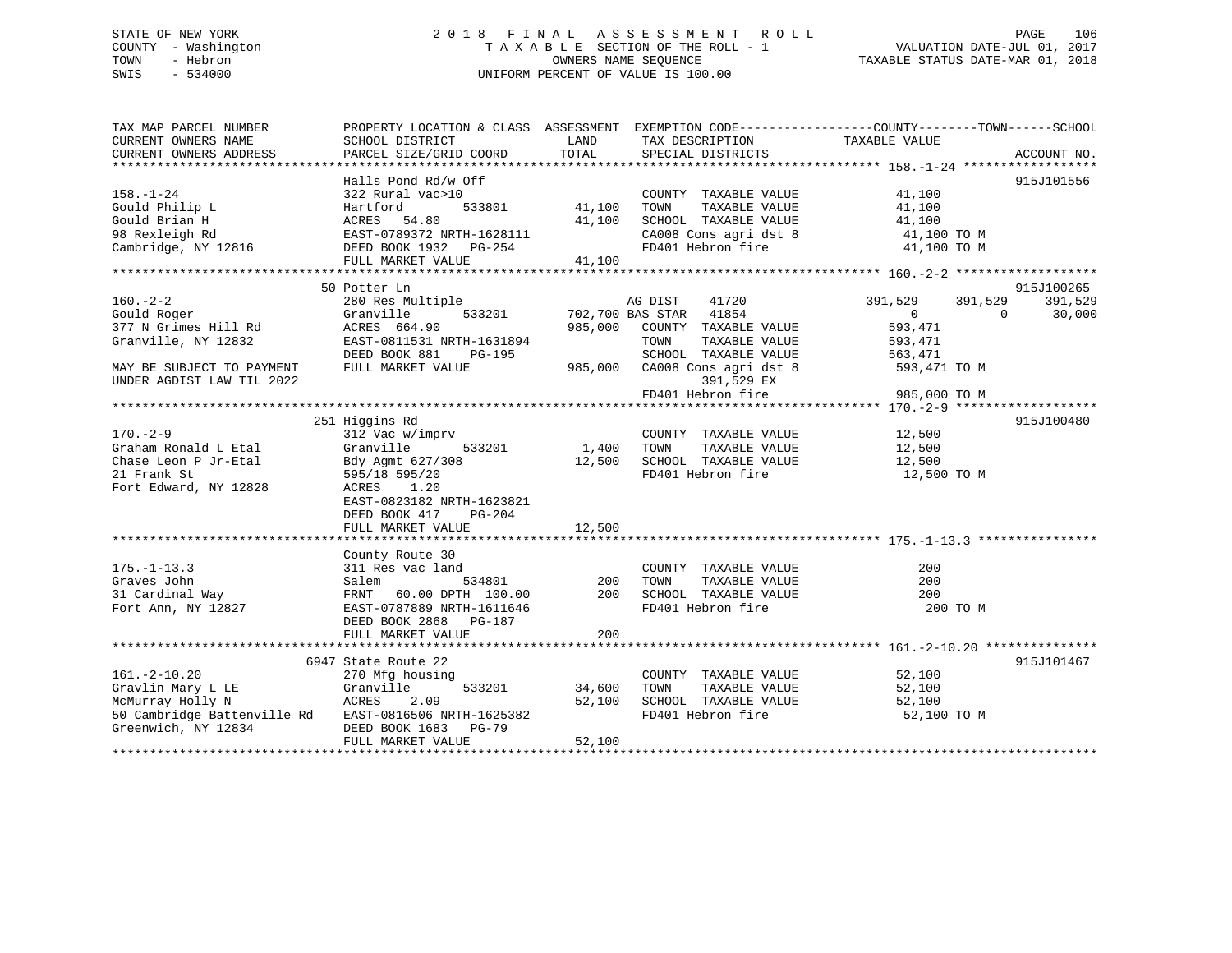## STATE OF NEW YORK 2 0 1 8 F I N A L A S S E S S M E N T R O L L PAGE 107 COUNTY - Washington T A X A B L E SECTION OF THE ROLL - 1 VALUATION DATE-JUL 01, 2017 TOWN - Hebron **CONNERS NAME SEQUENCE** TAXABLE STATUS DATE-MAR 01, 2018 SWIS - 534000 UNIFORM PERCENT OF VALUE IS 100.00

| TAX MAP PARCEL NUMBER    | PROPERTY LOCATION & CLASS ASSESSMENT EXEMPTION CODE---------------COUNTY-------TOWN------SCHOOL                                                                                                                                     |                |                                                                                                                                                                                                            |                            |                    |
|--------------------------|-------------------------------------------------------------------------------------------------------------------------------------------------------------------------------------------------------------------------------------|----------------|------------------------------------------------------------------------------------------------------------------------------------------------------------------------------------------------------------|----------------------------|--------------------|
|                          |                                                                                                                                                                                                                                     |                | TAX DESCRIPTION TAXABLE VALUE                                                                                                                                                                              |                            |                    |
|                          |                                                                                                                                                                                                                                     |                |                                                                                                                                                                                                            |                            |                    |
|                          |                                                                                                                                                                                                                                     |                |                                                                                                                                                                                                            |                            |                    |
|                          | 311 Allen Rd                                                                                                                                                                                                                        |                |                                                                                                                                                                                                            |                            | 915J101017         |
| $185. - 1 - 6.2$         | 260 Seasonal res                                                                                                                                                                                                                    |                | COUNTY TAXABLE VALUE 42,200                                                                                                                                                                                |                            |                    |
|                          |                                                                                                                                                                                                                                     | 534801 14,000  | TOWN<br>TAXABLE VALUE                                                                                                                                                                                      | 42,200                     |                    |
|                          |                                                                                                                                                                                                                                     | 42,200         | SCHOOL TAXABLE VALUE                                                                                                                                                                                       | 42,200                     |                    |
|                          | Gray Steven M<br>Hennessey Danielle<br>1.80<br>1111 North Rd<br>534801<br>1111 North Rd<br>569002 3669<br>56902 BRTH-1609415<br>56902 BRTH-1609415<br>56902 BRTH-1609415<br>56902 BRTH-1609415<br>56902 BRTH-1609415<br>5750 BC-131 |                | FD401 Hebron fire 42,200 TO M                                                                                                                                                                              |                            |                    |
|                          |                                                                                                                                                                                                                                     |                |                                                                                                                                                                                                            |                            |                    |
|                          | FULL MARKET VALUE                                                                                                                                                                                                                   | 42,200         |                                                                                                                                                                                                            |                            |                    |
|                          |                                                                                                                                                                                                                                     |                |                                                                                                                                                                                                            |                            |                    |
|                          | 336 Chamberlin Mills Rd                                                                                                                                                                                                             |                |                                                                                                                                                                                                            |                            | 915J101508         |
| $184. - 2 - 6$           | 242 Rurl res&rec                                                                                                                                                                                                                    |                | COUNTY TAXABLE VALUE                                                                                                                                                                                       |                            |                    |
| Green Kevin J            | Salem                                                                                                                                                                                                                               | 534801 58,800  | TAXABLE VALUE<br>TOWN                                                                                                                                                                                      | 86,500<br>86,500           |                    |
| 336 Chamberlain Mills Rd | Lot 6                                                                                                                                                                                                                               | 86,500         | SCHOOL TAXABLE VALUE                                                                                                                                                                                       | 86,500                     |                    |
| Salem, NY 12865          | ACRES 16.19                                                                                                                                                                                                                         |                |                                                                                                                                                                                                            |                            |                    |
|                          | EAST-0798102 NRTH-1606878                                                                                                                                                                                                           |                | $\begin{array}{llllll} \texttt{CA008} & \texttt{Cons}\ \texttt{agri}\ \texttt{dst}\ 8 & & & 86,500\ \texttt{TOM}\ \texttt{FP401} & \texttt{Hebron}\ \texttt{fire} & & & 86,500\ \texttt{TOM}\ \end{array}$ |                            |                    |
|                          | DEED BOOK 3284 PG-114                                                                                                                                                                                                               |                |                                                                                                                                                                                                            |                            |                    |
|                          | FULL MARKET VALUE                                                                                                                                                                                                                   | 86,500         |                                                                                                                                                                                                            |                            |                    |
|                          |                                                                                                                                                                                                                                     |                |                                                                                                                                                                                                            |                            |                    |
|                          | Chamberlin Mills Rd                                                                                                                                                                                                                 |                |                                                                                                                                                                                                            |                            | 915J101509         |
| $184. - 2 - 7$           | 322 Rural vac>10                                                                                                                                                                                                                    |                |                                                                                                                                                                                                            |                            |                    |
|                          |                                                                                                                                                                                                                                     |                | COUNTY TAXABLE VALUE                                                                                                                                                                                       | 49,600                     |                    |
| Green Kevin J            | Salem                                                                                                                                                                                                                               | 534801 49,600  | TAXABLE VALUE<br>TOWN                                                                                                                                                                                      | 49,600                     |                    |
| Patterson Deborah        | Lot 7                                                                                                                                                                                                                               | 49,600         | SCHOOL TAXABLE VALUE                                                                                                                                                                                       | 49,600                     |                    |
| 336 Chamberlin Mills Rd  | ACRES 23.71<br>$RAST-0798673$ NRTH-1606528                                                                                                                                                                                          |                | CA008 Cons agri dst 8                                                                                                                                                                                      | 49,600 TO M<br>49,600 TO M |                    |
| Salem, NY 12865          |                                                                                                                                                                                                                                     |                | FD401 Hebron fire                                                                                                                                                                                          |                            |                    |
|                          | DEED BOOK 3283 PG-117                                                                                                                                                                                                               |                |                                                                                                                                                                                                            |                            |                    |
|                          |                                                                                                                                                                                                                                     |                |                                                                                                                                                                                                            |                            |                    |
|                          |                                                                                                                                                                                                                                     |                |                                                                                                                                                                                                            |                            |                    |
|                          | County Route 30                                                                                                                                                                                                                     |                |                                                                                                                                                                                                            |                            |                    |
| $183. - 1 - 2$           | 314 Rural vac<10                                                                                                                                                                                                                    |                | COUNTY TAXABLE VALUE                                                                                                                                                                                       | 100                        |                    |
| Green Peter              | 534801<br>Salem                                                                                                                                                                                                                     | 100            | TOWN<br>TAXABLE VALUE                                                                                                                                                                                      | 100                        |                    |
| Pilch Cara               | 865/180                                                                                                                                                                                                                             | 100            | SCHOOL TAXABLE VALUE                                                                                                                                                                                       | 100                        |                    |
| 3289 County Route 30     | FRNT 20.00 DPTH 140.00<br>EAST-0791064 NRTH-1605750                                                                                                                                                                                 |                | CA008 Cons agri dst 8 100 TO M                                                                                                                                                                             |                            |                    |
| Salem, NY 12865          | EAST-0791064 NRTH-1605750<br>DEED BOOK 865 PG-180                                                                                                                                                                                   |                | FD401 Hebron fire                                                                                                                                                                                          | 100 TO M                   |                    |
|                          |                                                                                                                                                                                                                                     |                | LD401 West hebron light                                                                                                                                                                                    | 100 TO M                   |                    |
|                          | FULL MARKET VALUE                                                                                                                                                                                                                   | 100            |                                                                                                                                                                                                            |                            |                    |
|                          |                                                                                                                                                                                                                                     |                |                                                                                                                                                                                                            |                            |                    |
|                          | 3289 County Route 30                                                                                                                                                                                                                |                |                                                                                                                                                                                                            |                            | 915J100424         |
| $183. - 1 - 13$          | 240 Rural res                                                                                                                                                                                                                       |                | BAS STAR 41854                                                                                                                                                                                             | $\overline{0}$             | $\Omega$<br>30,000 |
| Green Peter W            | Salem                                                                                                                                                                                                                               | 534801 136,100 | COUNTY TAXABLE VALUE                                                                                                                                                                                       | 233,900                    |                    |
| Pilch Cara L             | ACRES 49.83                                                                                                                                                                                                                         | 233,900        | TOWN<br>TAXABLE VALUE                                                                                                                                                                                      | 233,900                    |                    |
|                          | 3289 County Route 30 EAST-0792020 NRTH-1606589                                                                                                                                                                                      |                | SCHOOL TAXABLE VALUE                                                                                                                                                                                       | 203,900                    |                    |
| Salem, NY 12865          | DEED BOOK 865<br>PG-180                                                                                                                                                                                                             |                | CA008 Cons agri dst 8 233,900 TO M                                                                                                                                                                         |                            |                    |
|                          | FULL MARKET VALUE                                                                                                                                                                                                                   | 233,900        | FD401 Hebron fire                                                                                                                                                                                          | 233,900 TO M               |                    |
|                          |                                                                                                                                                                                                                                     |                | LD401 West hebron light                                                                                                                                                                                    | 233,900 TO M               |                    |
|                          |                                                                                                                                                                                                                                     |                |                                                                                                                                                                                                            |                            |                    |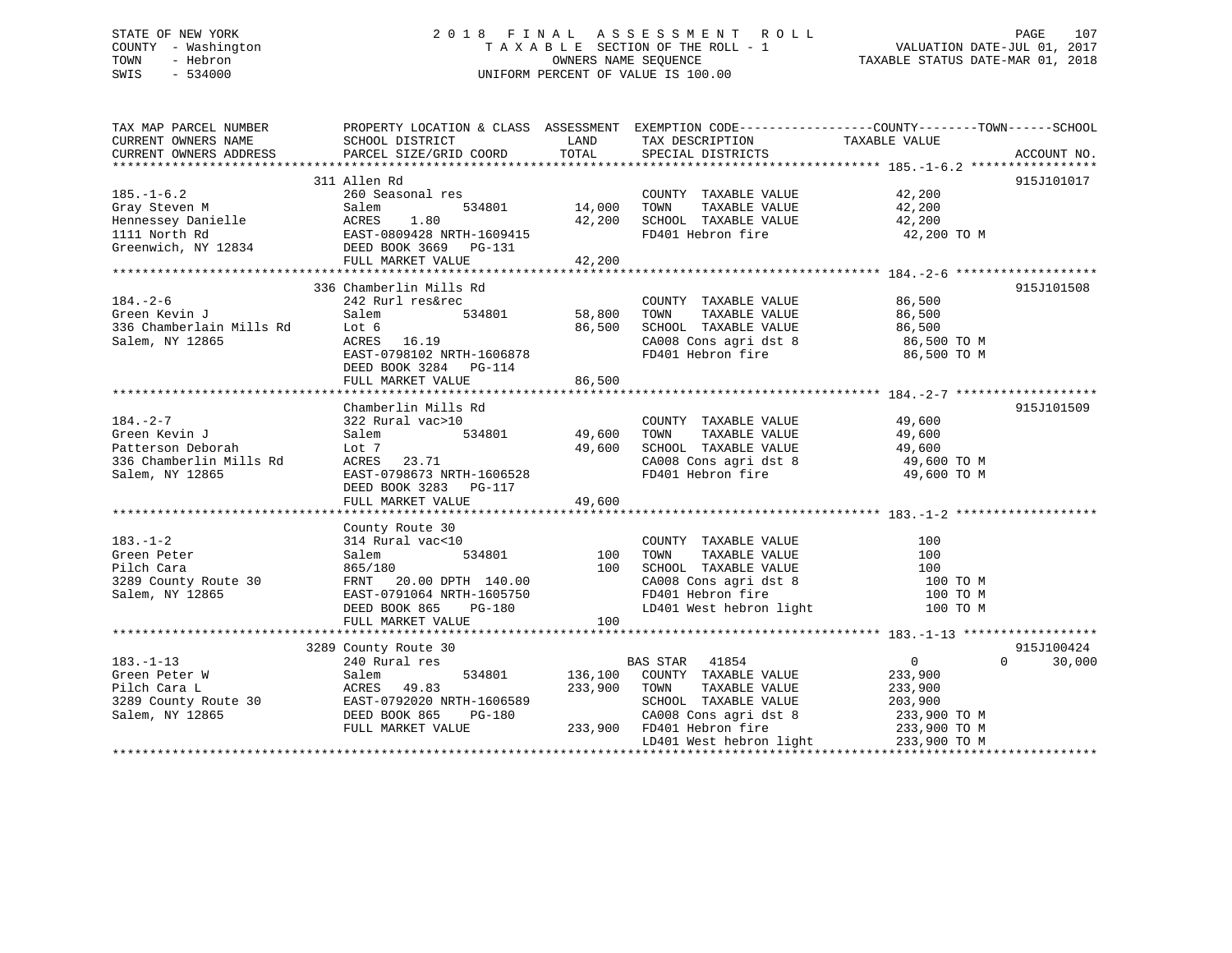STATE OF NEW YORK 2 0 1 8 F I N A L A S S E S S M E N T R O L L PAGE 108 COUNTY - Washington T A X A B L E SECTION OF THE ROLL - 1 VALUATION DATE-JUL 01, 2017 TOWN - Hebron OWNERS NAME SEQUENCE TAXABLE STATUS DATE-MAR 01, 2018 SWIS - 534000 UNIFORM PERCENT OF VALUE IS 100.00

TAX MAP PARCEL NUMBER PROPERTY LOCATION & CLASS ASSESSMENT EXEMPTION CODE------------------COUNTY--------TOWN------SCHOOL CURRENT OWNERS NAME SCHOOL DISTRICT THE LAND TAX DESCRIPTION TAXABLE VALUE CURRENT OWNERS ADDRESS PARCEL SIZE/GRID COORD TOTAL SPECIAL DISTRICTS ACCOUNT NO. \*\*\*\*\*\*\*\*\*\*\*\*\*\*\*\*\*\*\*\*\*\*\*\*\*\*\*\*\*\*\*\*\*\*\*\*\*\*\*\*\*\*\*\*\*\*\*\*\*\*\*\*\*\*\*\*\*\*\*\*\*\*\*\*\*\*\*\*\*\*\*\*\*\*\*\*\*\*\*\*\*\*\*\*\*\*\*\*\*\*\*\*\*\*\*\*\*\*\*\*\*\*\* 178.-1-6 \*\*\*\*\*\*\*\*\*\*\*\*\*\*\*\*\*\*\* 748 Tiplady Rd 915J100003 178.-1-6 240 Rural res COUNTY TAXABLE VALUE 382,500 Green William Salem 534801 248,600 TOWN TAXABLE VALUE 382,500 231 East 54th St Apt 4d 850/116,872/290,874/111 382,500 SCHOOL TAXABLE VALUE 382,500 New York, NY 10022 ACRES 117.52 FD401 Hebron fire 382,500 TO M EAST-0822274 NRTH-1613374 DEED BOOK 814 PG-221FULL MARKET VALUE 382,500 \*\*\*\*\*\*\*\*\*\*\*\*\*\*\*\*\*\*\*\*\*\*\*\*\*\*\*\*\*\*\*\*\*\*\*\*\*\*\*\*\*\*\*\*\*\*\*\*\*\*\*\*\*\*\*\*\*\*\*\*\*\*\*\*\*\*\*\*\*\*\*\*\*\*\*\*\*\*\*\*\*\*\*\*\*\*\*\*\*\*\*\*\*\*\*\*\*\*\*\*\*\*\* 161.-2-10.22 \*\*\*\*\*\*\*\*\*\*\*\*\*\*\* 108 Higgins Rd 915J101523 161.-2-10.22 270 Mfg housing COUNTY TAXABLE VALUE 40,000 Greene Jeffery Granville 533201 32,600 TOWN TAXABLE VALUE 40,000 Greene Carol ACRES 1.22 40,000 SCHOOL TAXABLE VALUE 40,000 96 Higgins Rd EAST-0819032 NRTH-1625459 FD401 Hebron fire 40,000 TO M Granville, NY 12832 DEED BOOK 3926 PG-344 FULL MARKET VALUE 40,000 PRIOR OWNER ON 3/01/2018 Leonbruno Peter \*\*\*\*\*\*\*\*\*\*\*\*\*\*\*\*\*\*\*\*\*\*\*\*\*\*\*\*\*\*\*\*\*\*\*\*\*\*\*\*\*\*\*\*\*\*\*\*\*\*\*\*\*\*\*\*\*\*\*\*\*\*\*\*\*\*\*\*\*\*\*\*\*\*\*\*\*\*\*\*\*\*\*\*\*\*\*\*\*\*\*\*\*\*\*\*\*\*\*\*\*\*\* 161.-2-10.7 \*\*\*\*\*\*\*\*\*\*\*\*\*\*\*\* 96 Higgins Rd 915J101465 161.-2-10.7 270 Mfg housing BAS STAR 41854 0 0 30,000 Greene Jeffrey Granville 533201 32,600 COUNTY TAXABLE VALUE 52,100 96 Higgins Rd Lot 7 52,100 TOWN TAXABLE VALUE 52,100 Granville, NY 12832 ACRES 1.22 SCHOOL TAXABLE VALUE 22,100 EAST-0819137 NRTH-1625686 FD401 Hebron fire 52,100 TO M DEED BOOK 901 PG-326FULL MARKET VALUE 52,100 \*\*\*\*\*\*\*\*\*\*\*\*\*\*\*\*\*\*\*\*\*\*\*\*\*\*\*\*\*\*\*\*\*\*\*\*\*\*\*\*\*\*\*\*\*\*\*\*\*\*\*\*\*\*\*\*\*\*\*\*\*\*\*\*\*\*\*\*\*\*\*\*\*\*\*\*\*\*\*\*\*\*\*\*\*\*\*\*\*\*\*\*\*\*\*\*\*\*\*\*\*\*\* 170.-1-11 \*\*\*\*\*\*\*\*\*\*\*\*\*\*\*\*\*\* 311+443 Higgins Rd 40 PCT OF VALUE USED FOR EXEMPTION PURPOSES 915J100275 170.-1-11 120 Field crops AG DIST 41720 118,613 118,613 118,613 Greene Nelson Salem 534801 244,600 AGED-ALL 41800 103,800 103,800 103,800 311 Sheldon Rd 3397/229 519,000 ENH STAR 41834 519,000 ENH STAR 41834 0 0 66,800<br>Granville, NY 12832 ACRES 211.50 COUNTY TAXABLE VALUE 296 587 Granville, NY 12832 ACRES 211.50 COUNTY TAXABLE VALUE 296.587 EAST-0822047 NRTH-1618311 TOWN TAXABLE VALUE 296,587 MAY BE SUBJECT TO PAYMENT DEED BOOK 390 PG-1178 SCHOOL TAXABLE VALUE 229,787 UNDER AGDIST LAW TIL 2022 FULL MARKET VALUE 519,000 CA008 Cons agri dst 8 400,387 TO M 118,613 EX FD401 Hebron fire 519,000 TO M \*\*\*\*\*\*\*\*\*\*\*\*\*\*\*\*\*\*\*\*\*\*\*\*\*\*\*\*\*\*\*\*\*\*\*\*\*\*\*\*\*\*\*\*\*\*\*\*\*\*\*\*\*\*\*\*\*\*\*\*\*\*\*\*\*\*\*\*\*\*\*\*\*\*\*\*\*\*\*\*\*\*\*\*\*\*\*\*\*\*\*\*\*\*\*\*\*\*\*\*\*\*\* 170.-2-15 \*\*\*\*\*\*\*\*\*\*\*\*\*\*\*\*\*\*353 Higgins Rd 915J101801 (270 Mfg housing 1980) (270 Mfg housing 1980) (270 Mfg housing 1980) (270 Mfg housing 1980) 170.-2-15 270 Mfg housing COUNTY TAXABLE VALUE 39,600 Greene Nelson I Salem 534801 32,100 TOWN TAXABLE VALUE 39,600 311 Sheldon Rd ACRES 1.03 39,600 SCHOOL TAXABLE VALUE 39,600 Granville, NY 12832 **EAST-0820656 NRTH-1620452** FD401 Hebron fire 39,600 TO M DEED BOOK 617 PG-102FULL MARKET VALUE 39,600 \*\*\*\*\*\*\*\*\*\*\*\*\*\*\*\*\*\*\*\*\*\*\*\*\*\*\*\*\*\*\*\*\*\*\*\*\*\*\*\*\*\*\*\*\*\*\*\*\*\*\*\*\*\*\*\*\*\*\*\*\*\*\*\*\*\*\*\*\*\*\*\*\*\*\*\*\*\*\*\*\*\*\*\*\*\*\*\*\*\*\*\*\*\*\*\*\*\*\*\*\*\*\*\*\*\*\*\*\*\*\*\*\*\*\*\*\*\*\*\*\*\*\*\*\*\*\*\*\*\*\*\*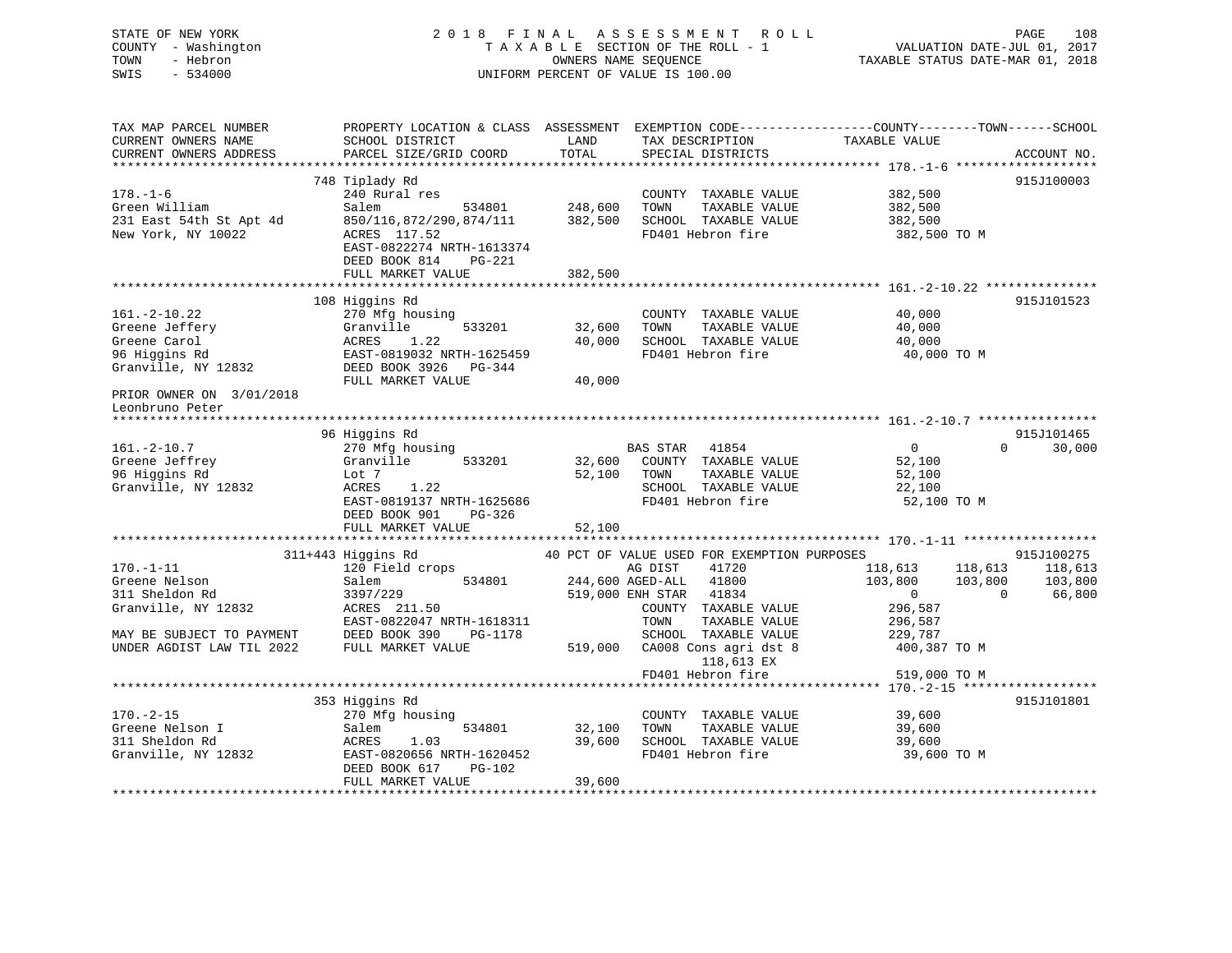## STATE OF NEW YORK 2 0 1 8 F I N A L A S S E S S M E N T R O L L PAGE 109 COUNTY - Washington T A X A B L E SECTION OF THE ROLL - 1 VALUATION DATE-JUL 01, 2017 TOWN - Hebron OWNERS NAME SEQUENCE TAXABLE STATUS DATE-MAR 01, 2018 SWIS - 534000 UNIFORM PERCENT OF VALUE IS 100.00

| TAX MAP PARCEL NUMBER     | PROPERTY LOCATION & CLASS ASSESSMENT EXEMPTION CODE---------------COUNTY-------TOWN-----SCHOOL |              |                             |                  |                    |
|---------------------------|------------------------------------------------------------------------------------------------|--------------|-----------------------------|------------------|--------------------|
| CURRENT OWNERS NAME       | SCHOOL DISTRICT                                                                                | LAND         | TAX DESCRIPTION             | TAXABLE VALUE    |                    |
| CURRENT OWNERS ADDRESS    | PARCEL SIZE/GRID COORD                                                                         | TOTAL        | SPECIAL DISTRICTS           |                  | ACCOUNT NO.        |
| ************************* |                                                                                                |              |                             |                  |                    |
|                           | Sheldon Rd                                                                                     |              |                             |                  | 915J100460         |
| $177. - 1 - 21.1$         | 105 Vac farmland                                                                               |              | AGRI-D IND 41730            | 29,694<br>29,694 | 29,694             |
| Greene Nelson J           | 534801<br>Salem                                                                                | 36,300       | COUNTY TAXABLE VALUE        | 6,606            |                    |
| 311 Sheldon Rd            | 18Ad                                                                                           | 36,300       | TAXABLE VALUE<br>TOWN       | 6,606            |                    |
| Granville, NY 12832       | Ag Commit 705/348                                                                              |              | SCHOOL TAXABLE VALUE        | 6,606            |                    |
|                           | ACRES<br>15.20                                                                                 |              | FD401 Hebron fire           | 36,300 TO M      |                    |
|                           |                                                                                                |              |                             |                  |                    |
| MAY BE SUBJECT TO PAYMENT | EAST-0816103 NRTH-1615467                                                                      |              |                             |                  |                    |
| UNDER AGDIST LAW TIL 2025 | DEED BOOK 484<br>PG-1036                                                                       |              |                             |                  |                    |
|                           | FULL MARKET VALUE                                                                              | 36,300       |                             |                  |                    |
|                           |                                                                                                |              |                             |                  |                    |
|                           | 52 Liebig Rd                                                                                   |              |                             |                  | 915J101512         |
| $151.-1-10.1$             | 210 1 Family Res                                                                               |              | COUNTY TAXABLE VALUE        | 97,100           |                    |
| Greene Samuel P           | Granville<br>533201                                                                            | 38,000       | TAXABLE VALUE<br>TOWN       | 97,100           |                    |
| Greene Tammy L            | ACRES<br>1.00                                                                                  | 97,100       | SCHOOL TAXABLE VALUE        | 97,100           |                    |
| 52 Liebig Rd              | EAST-0804928 NRTH-1638422                                                                      |              | FD401 Hebron fire           | 97,100 TO M      |                    |
| Granville, NY 12832       | DEED BOOK 3704 PG-99                                                                           |              |                             |                  |                    |
|                           | FULL MARKET VALUE                                                                              | 97,100       |                             |                  |                    |
|                           |                                                                                                |              |                             |                  |                    |
|                           |                                                                                                |              |                             |                  |                    |
|                           | 93 Rykowski Ln                                                                                 |              |                             |                  | 915J101587         |
| $161. - 2 - 3.13$         | 312 Vac w/imprv                                                                                |              | COUNTY TAXABLE VALUE        | 4,400            |                    |
| Greene Vincent N          | 533201<br>Granville                                                                            | 2,900        | TOWN<br>TAXABLE VALUE       | 4,400            |                    |
| 149 Higgins Rd            | 3.80<br>ACRES                                                                                  | 4,400        | SCHOOL TAXABLE VALUE        | 4,400            |                    |
| Granville, NY 12832       | EAST-0823062 NRTH-1627364                                                                      |              | FD401 Hebron fire           | 4,400 TO M       |                    |
|                           | DEED BOOK 1867 PG-32                                                                           |              |                             |                  |                    |
|                           | FULL MARKET VALUE                                                                              | 4,400        |                             |                  |                    |
|                           |                                                                                                |              |                             |                  |                    |
|                           | 129 & 149 Higgins Rd                                                                           |              |                             |                  | 915J100050         |
| $170 - 2 - 3$             | 210 1 Family Res                                                                               |              | <b>BAS STAR</b> 41854       | $\overline{0}$   | 30,000<br>$\Omega$ |
| Greene Vincent N          | 533201<br>Granville                                                                            |              | 39,500 COUNTY TAXABLE VALUE | 124,500          |                    |
| Greene Nancy              |                                                                                                | 124,500 TOWN | TAXABLE VALUE               |                  |                    |
|                           | 648/171, 589/115                                                                               |              |                             | 124,500          |                    |
| 149 Higgins Rd            | 4.00<br>ACRES                                                                                  |              | SCHOOL TAXABLE VALUE        | 94,500           |                    |
| Granville, NY 12832       | EAST-0819634 NRTH-1624896                                                                      |              | FD401 Hebron fire           | 124,500 TO M     |                    |
|                           | DEED BOOK 849<br>PG-127                                                                        |              |                             |                  |                    |
|                           | FULL MARKET VALUE                                                                              | 124,500      |                             |                  |                    |
|                           |                                                                                                |              |                             |                  |                    |
|                           | Higgins Rd                                                                                     |              |                             |                  |                    |
| $170. - 2 - 38.1$         | 314 Rural vac<10                                                                               |              | COUNTY TAXABLE VALUE        | 100              |                    |
| Greene Vincent N          | 533201<br>Granville                                                                            | 100          | TAXABLE VALUE<br>TOWN       | 100              |                    |
| 149 Higgins Rd            | FRNT 90.00 DPTH 45.00                                                                          | 100          | SCHOOL TAXABLE VALUE        | 100              |                    |
| Granville, NY 12832       | 0.09<br>ACRES                                                                                  |              | FD401 Hebron fire           | 100 TO M         |                    |
|                           |                                                                                                |              |                             |                  |                    |
|                           | EAST-0819526 NRTH-1624619                                                                      |              |                             |                  |                    |
|                           | DEED BOOK 782<br>PG-166                                                                        |              |                             |                  |                    |
|                           | FULL MARKET VALUE                                                                              | 100          |                             |                  |                    |
|                           |                                                                                                |              |                             |                  |                    |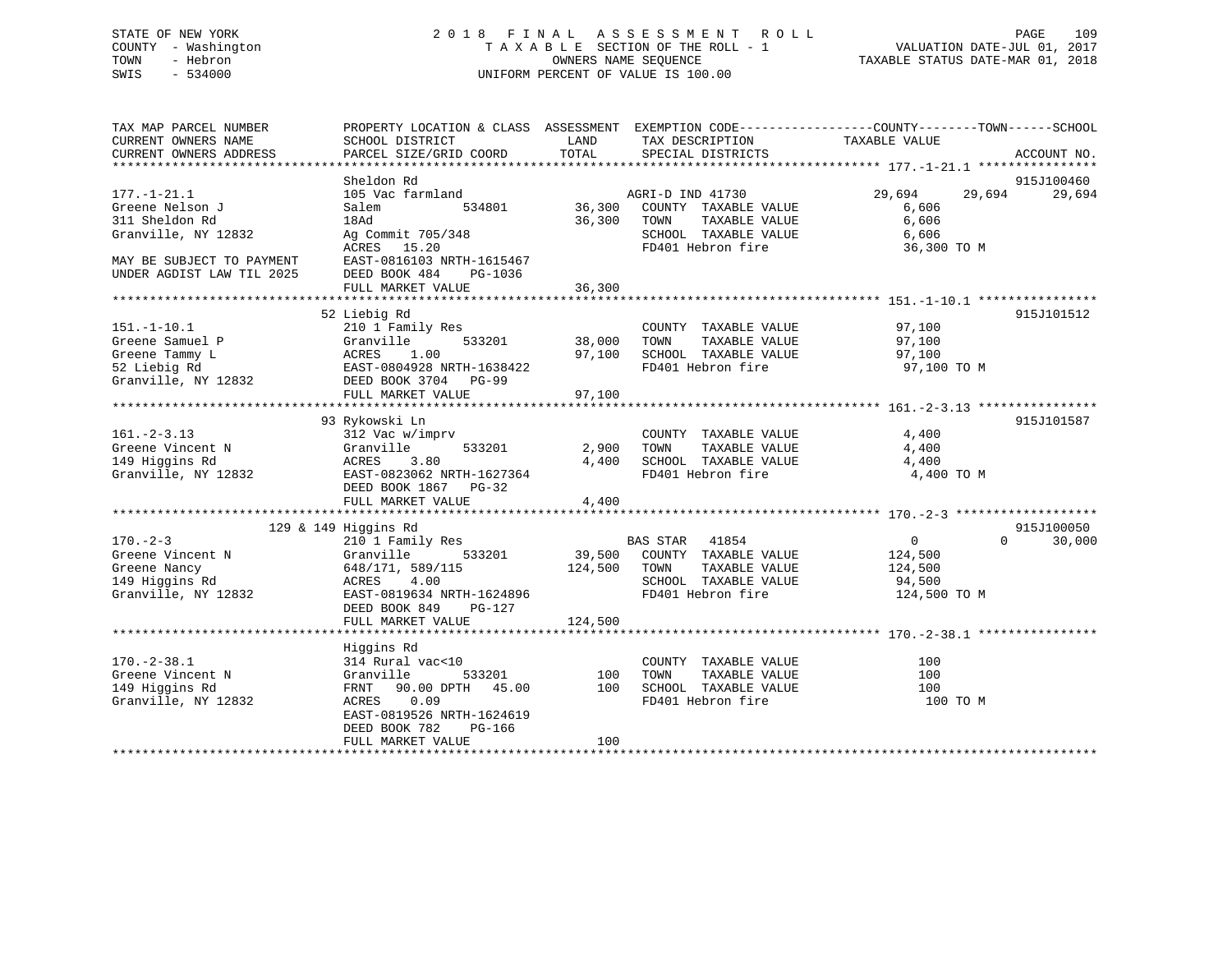## STATE OF NEW YORK 2 0 1 8 F I N A L A S S E S S M E N T R O L L PAGE 110 COUNTY - Washington T A X A B L E SECTION OF THE ROLL - 1 VALUATION DATE-JUL 01, 2017 TOWN - Hebron OWNERS NAME SEQUENCE TAXABLE STATUS DATE-MAR 01, 2018 SWIS - 534000 UNIFORM PERCENT OF VALUE IS 100.00

| TAX MAP PARCEL NUMBER<br>CURRENT OWNERS NAME<br>CURRENT OWNERS ADDRESS | SCHOOL DISTRICT<br>PARCEL SIZE/GRID COORD  | LAND<br>TOTAL    | TAX DESCRIPTION<br>SPECIAL DISTRICTS          | PROPERTY LOCATION & CLASS ASSESSMENT EXEMPTION CODE----------------COUNTY-------TOWN------SCHOOL<br>TAXABLE VALUE<br>ACCOUNT NO. |
|------------------------------------------------------------------------|--------------------------------------------|------------------|-----------------------------------------------|----------------------------------------------------------------------------------------------------------------------------------|
| *************************                                              |                                            |                  |                                               |                                                                                                                                  |
|                                                                        | 6403 State Route 22                        |                  |                                               | 915J100257                                                                                                                       |
| $178. - 1 - 15$                                                        | 210 1 Family Res                           |                  | COUNTY TAXABLE VALUE                          | 45,100                                                                                                                           |
| Greene Vincent N<br>Greene Nancy J                                     | Salem<br>534801<br>FRNT 125.00 DPTH 127.00 | 14,100<br>45,100 | TOWN<br>TAXABLE VALUE<br>SCHOOL TAXABLE VALUE | 45,100<br>45,100                                                                                                                 |
| 149 Higgins Rd                                                         | 0.43<br>ACRES                              |                  | FD401 Hebron fire                             | 45,100 TO M                                                                                                                      |
| Granville, NY 12832                                                    | EAST-0816114 NRTH-1612197                  |                  |                                               |                                                                                                                                  |
|                                                                        | DEED BOOK 3325<br>PG-191                   |                  |                                               |                                                                                                                                  |
|                                                                        | FULL MARKET VALUE                          | 45,100           |                                               |                                                                                                                                  |
|                                                                        |                                            | ************     |                                               |                                                                                                                                  |
|                                                                        | 3197 County Route 30                       |                  |                                               | 915J100231                                                                                                                       |
| $183.16 - 1 - 4$                                                       | 210 1 Family Res                           |                  | COUNTY TAXABLE VALUE                          | 144,000                                                                                                                          |
| Greenholtz Millicent                                                   | Salem<br>534801                            | 28,800           | TOWN<br>TAXABLE VALUE                         | 144,000                                                                                                                          |
| 3197 County Route 30                                                   | 1.70<br>ACRES                              | 144,000          | SCHOOL TAXABLE VALUE                          | 144,000                                                                                                                          |
| Salem, NY 12865                                                        | EAST-0791601 NRTH-1604291                  |                  | CA008 Cons agri dst 8                         | 144,000 TO M                                                                                                                     |
|                                                                        | DEED BOOK 3381<br>PG-307                   |                  | FD401 Hebron fire                             | 144,000 TO M                                                                                                                     |
|                                                                        | FULL MARKET VALUE                          | 144,000          | LD401 West hebron light                       | 144,000 TO M                                                                                                                     |
|                                                                        | 258 Blossom Rd                             |                  |                                               | $186, -1-3.5$ ******************                                                                                                 |
| $186. - 1 - 3.5$                                                       | 260 Seasonal res                           |                  | COUNTY TAXABLE VALUE                          | 915J101621<br>59,600                                                                                                             |
| Gregg Peter                                                            | Salem<br>534801                            | 24,400           | TOWN<br>TAXABLE VALUE                         | 59,600                                                                                                                           |
| 1 Washington Sq                                                        | ACRES<br>6.57                              | 59,600           | SCHOOL TAXABLE VALUE                          | 59,600                                                                                                                           |
| Greenwich, NY 12834                                                    | EAST-0820220 NRTH-1607215                  |                  | FD401 Hebron fire                             | 59,600 TO M                                                                                                                      |
|                                                                        | DEED BOOK 3793 PG-289                      |                  |                                               |                                                                                                                                  |
|                                                                        | FULL MARKET VALUE                          | 59,600           |                                               |                                                                                                                                  |
|                                                                        |                                            |                  |                                               |                                                                                                                                  |
|                                                                        | Blossom Rd Lot 6 Hartz                     |                  |                                               | 915J101622                                                                                                                       |
| $186. - 1 - 3.6$                                                       | 314 Rural vac<10                           |                  | COUNTY TAXABLE VALUE                          | 26,000                                                                                                                           |
| Gregg Peter                                                            | 534801<br>Salem                            | 26,000           | TOWN<br>TAXABLE VALUE                         | 26,000                                                                                                                           |
| 1 Washington Sq                                                        | 7.69<br>ACRES                              | 26,000           | SCHOOL TAXABLE VALUE                          | 26,000                                                                                                                           |
| Greenwich, NY 12843                                                    | EAST-0820138 NRTH-1606933                  |                  | FD401 Hebron fire                             | 26,000 TO M                                                                                                                      |
|                                                                        | DEED BOOK 2849<br>PG-102                   |                  |                                               |                                                                                                                                  |
|                                                                        | FULL MARKET VALUE                          | 26,000           |                                               |                                                                                                                                  |
|                                                                        |                                            |                  |                                               |                                                                                                                                  |
| $151. - 1 - 26.1$                                                      | 1270 County Route 31<br>210 1 Family Res   |                  | COUNTY TAXABLE VALUE                          | 123,500                                                                                                                          |
| Groesbeck William W                                                    | Granville<br>533201                        | 43,000           | TOWN<br>TAXABLE VALUE                         | 123,500                                                                                                                          |
| Groesbeck Judy A                                                       | 3.10<br>ACRES                              | 123,500          | SCHOOL TAXABLE VALUE                          | 123,500                                                                                                                          |
| 1270 County Route 31                                                   | EAST-0804932 NRTH-1633945                  |                  | FD401 Hebron fire                             | 123,500 TO M                                                                                                                     |
| Granville, NY 12832                                                    | DEED BOOK 743<br>PG-116                    |                  |                                               |                                                                                                                                  |
|                                                                        | FULL MARKET VALUE                          | 123,500          |                                               |                                                                                                                                  |
|                                                                        | <b>+++++++++++++++++++</b>                 | ************     |                                               |                                                                                                                                  |
|                                                                        | County Route 31                            |                  |                                               | 915J101057                                                                                                                       |
| $151. - 1 - 28$                                                        | 312 Vac w/imprv                            |                  | COUNTY TAXABLE VALUE                          | 26,500                                                                                                                           |
| Groesbeck William W                                                    | Granville<br>533201                        | 18,200           | TOWN<br>TAXABLE VALUE                         | 26,500                                                                                                                           |
| Groesbeck Judy A                                                       | ACRES<br>1.10                              | 26,500           | SCHOOL TAXABLE VALUE                          | 26,500                                                                                                                           |
| 1270 County Route 31                                                   | EAST-0804884 NRTH-1634124                  |                  | FD401 Hebron fire                             | 26,500 TO M                                                                                                                      |
| Granville, NY 12832                                                    | DEED BOOK 743<br>PG-114                    |                  |                                               |                                                                                                                                  |
|                                                                        | FULL MARKET VALUE                          | 26,500           |                                               |                                                                                                                                  |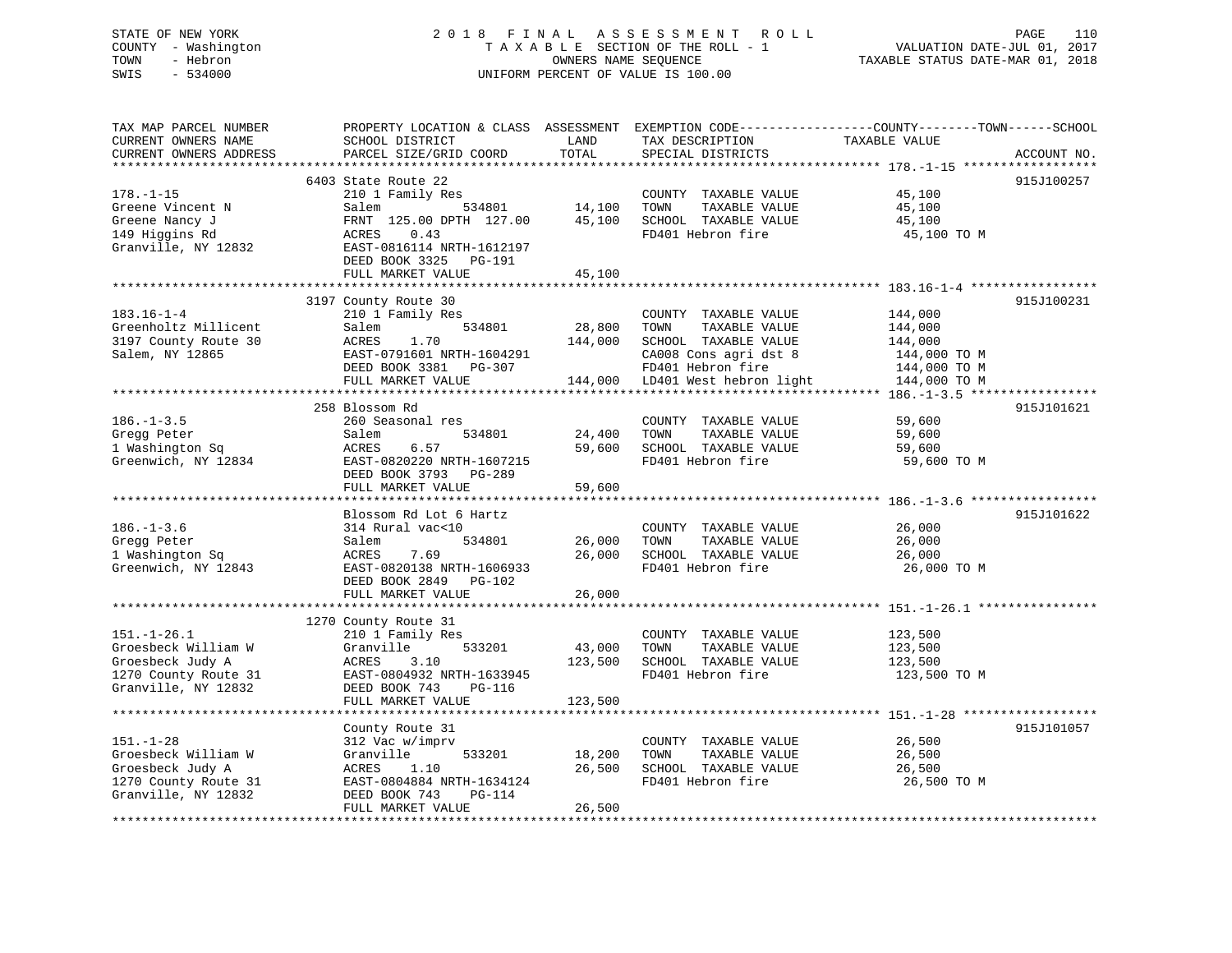## STATE OF NEW YORK 2 0 1 8 F I N A L A S S E S S M E N T R O L L PAGE 111 COUNTY - Washington T A X A B L E SECTION OF THE ROLL - 1 VALUATION DATE-JUL 01, 2017 TOWN - Hebron OWNERS NAME SEQUENCE TAXABLE STATUS DATE-MAR 01, 2018 SWIS - 534000 UNIFORM PERCENT OF VALUE IS 100.00

| TAX MAP PARCEL NUMBER             | PROPERTY LOCATION & CLASS ASSESSMENT EXEMPTION CODE---------------COUNTY-------TOWN-----SCHOOL |                  |                                    |                   |                    |
|-----------------------------------|------------------------------------------------------------------------------------------------|------------------|------------------------------------|-------------------|--------------------|
| CURRENT OWNERS NAME               | SCHOOL DISTRICT                                                                                | LAND             | TAX DESCRIPTION                    | TAXABLE VALUE     |                    |
| CURRENT OWNERS ADDRESS            | PARCEL SIZE/GRID COORD                                                                         | TOTAL            | SPECIAL DISTRICTS                  |                   | ACCOUNT NO.        |
|                                   |                                                                                                |                  |                                    |                   |                    |
|                                   | Big Burch Hill Rd                                                                              |                  |                                    |                   |                    |
| $142. - 3 - 3.8$                  | 314 Rural vac<10                                                                               |                  | COUNTY TAXABLE VALUE               | 4,500             |                    |
| Grunert Frank F                   | 533801<br>Hartford                                                                             | 4,500            | TAXABLE VALUE<br>TOWN              | 4,500             |                    |
| 1252 Big Burch Hill Rd            | FRNT 164.00 DPTH                                                                               | 4,500            | SCHOOL TAXABLE VALUE               | 4,500             |                    |
| Granville, NY 12832               | ACRES 1.42                                                                                     |                  | FD401 Hebron fire                  | 4,500 TO M        |                    |
|                                   | EAST-0800940 NRTH-1640930                                                                      |                  |                                    |                   |                    |
|                                   | DEED BOOK 3866 PG-169                                                                          |                  |                                    |                   |                    |
|                                   | FULL MARKET VALUE                                                                              | 4,500            |                                    |                   |                    |
|                                   |                                                                                                |                  |                                    |                   |                    |
|                                   | 1252 Big Burch Hill Rd                                                                         |                  |                                    |                   | 915J100701         |
| $142. - 3 - 9$                    | 210 1 Family Res                                                                               |                  | ENH STAR<br>41834                  | $\overline{0}$    | 66,800<br>$\Omega$ |
| Grunert Frank F                   | 533201<br>Granville                                                                            |                  | 56,000 COUNTY TAXABLE VALUE        | 185,000           |                    |
| 1252 Big Burch Hill Rd            | 665/303                                                                                        | 185,000          | TAXABLE VALUE<br>TOWN              | 185,000           |                    |
| Granville, NY 12832               | 142.-1-9                                                                                       |                  | SCHOOL TAXABLE VALUE               | 118,200           |                    |
|                                   | ACRES<br>7.00                                                                                  |                  | FD401 Hebron fire                  | 185,000 TO M      |                    |
|                                   | EAST-0801311 NRTH-1641017                                                                      |                  |                                    |                   |                    |
|                                   | DEED BOOK 752<br>PG-65                                                                         |                  |                                    |                   |                    |
|                                   | FULL MARKET VALUE                                                                              | 185,000          |                                    |                   |                    |
|                                   |                                                                                                |                  |                                    |                   |                    |
|                                   | Center Way                                                                                     |                  |                                    |                   | 915J101830         |
| $185. - 1 - 14.4$                 | 312 Vac w/imprv                                                                                |                  | COUNTY TAXABLE VALUE               | 22,800            |                    |
| Guilherme Frias                   | Salem<br>534801                                                                                | 22,000           | TAXABLE VALUE<br>TOWN              | 22,800            |                    |
| Picaro Mario                      | 5.01<br>ACRES                                                                                  | 22,800           | SCHOOL TAXABLE VALUE               | 22,800            |                    |
| 1076 Chaffer St                   | EAST-0815885 NRTH-1604271                                                                      |                  | CA008 Cons agri dst 8 22,800 TO M  |                   |                    |
| New Bedford, MA 02745             | DEED BOOK 721<br>$PG-61$                                                                       |                  | FD401 Hebron fire                  | 22,800 TO M       |                    |
|                                   | FULL MARKET VALUE                                                                              | 22,800           |                                    |                   |                    |
|                                   |                                                                                                |                  |                                    |                   |                    |
|                                   | Blossom Rd                                                                                     |                  |                                    |                   | 915J101306         |
| $186. - 1 - 11$                   | 314 Rural vac<10                                                                               |                  | COUNTY TAXABLE VALUE               | 32,900            |                    |
| Gunnnefelt Carl                   | 534801<br>Salem                                                                                |                  | 32,900 TOWN<br>TAXABLE VALUE       | 32,900            |                    |
| Gunnnefelt Luningning MCRES 12.24 |                                                                                                | 32,900           | SCHOOL TAXABLE VALUE 32,900        |                   |                    |
| 99 Gail Ct                        | EAST-0819183 NRTH-1607866                                                                      |                  | FD401 Hebron fire                  | 32,900 TO M       |                    |
| Northford, CT 06472               | DEED BOOK 646<br>$PG-78$                                                                       |                  |                                    |                   |                    |
|                                   | FULL MARKET VALUE                                                                              | 32,900           |                                    |                   |                    |
|                                   |                                                                                                |                  |                                    |                   |                    |
|                                   | 1442 County Route 31                                                                           |                  |                                    |                   | 915J100066         |
| $152. - 1 - 18$                   | 240 Rural res                                                                                  |                  | BAS STAR 41854                     | $0 \qquad \qquad$ | $\Omega$<br>30,000 |
| Hahn Robert L Jr                  | Granville                                                                                      |                  | 533201 73,200 COUNTY TAXABLE VALUE | 144,400           |                    |
| Hahn Lisa F                       | ACRES 15.60 BANK                                                                               | 999 144,400 TOWN | TAXABLE VALUE                      | 144,400           |                    |
| PO Box 68                         | EAST-0806866 NRTH-1637580                                                                      |                  | SCHOOL TAXABLE VALUE               | 114,400           |                    |
| Granville, NY 12832               | DEED BOOK 817<br>$PG-88$                                                                       |                  | CA008 Cons agri dst 8 144,400 TO M |                   |                    |
|                                   | FULL MARKET VALUE                                                                              |                  | 144,400 FD401 Hebron fire          | 144,400 TO M      |                    |
|                                   |                                                                                                |                  |                                    |                   |                    |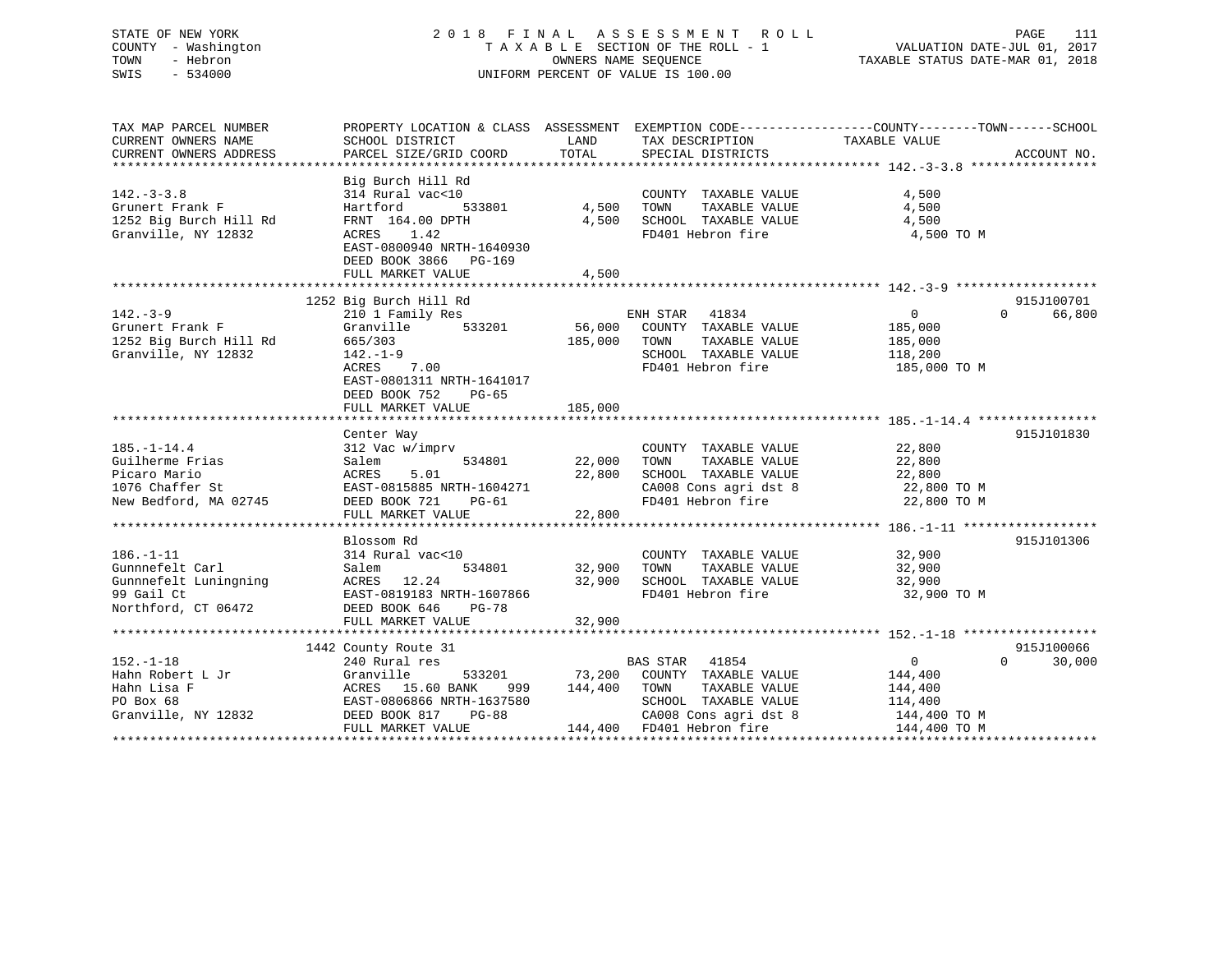## STATE OF NEW YORK 2 0 1 8 F I N A L A S S E S S M E N T R O L L PAGE 112 COUNTY - Washington T A X A B L E SECTION OF THE ROLL - 1 VALUATION DATE-JUL 01, 2017 TOWN - Hebron OWNERS NAME SEQUENCE TAXABLE STATUS DATE-MAR 01, 2018 SWIS - 534000 UNIFORM PERCENT OF VALUE IS 100.00

| TAX MAP PARCEL NUMBER                                                                                                                                                                                                          |                           |                     |                                                                                                                                                                 | PROPERTY LOCATION & CLASS ASSESSMENT EXEMPTION CODE---------------COUNTY-------TOWN-----SCHOOL |             |
|--------------------------------------------------------------------------------------------------------------------------------------------------------------------------------------------------------------------------------|---------------------------|---------------------|-----------------------------------------------------------------------------------------------------------------------------------------------------------------|------------------------------------------------------------------------------------------------|-------------|
| CURRENT OWNERS NAME                                                                                                                                                                                                            | SCHOOL DISTRICT           | LAND                | TAX DESCRIPTION                                                                                                                                                 | TAXABLE VALUE                                                                                  |             |
| CURRENT OWNERS ADDRESS                                                                                                                                                                                                         | PARCEL SIZE/GRID COORD    | TOTAL               | SPECIAL DISTRICTS                                                                                                                                               |                                                                                                | ACCOUNT NO. |
|                                                                                                                                                                                                                                |                           |                     |                                                                                                                                                                 |                                                                                                |             |
|                                                                                                                                                                                                                                | Little Burch Hill Rd      |                     |                                                                                                                                                                 |                                                                                                | 915J101682  |
| $151. - 1 - 22.22$                                                                                                                                                                                                             | 314 Rural vac<10          |                     | $\begin{array}{lll} \texttt{COUNTY} & \texttt{TAXABLE} & \texttt{VALUE} & & 22,400 \\ \texttt{max} & \texttt{maxair.} & \texttt{VALINE} & & 22,400 \end{array}$ |                                                                                                |             |
| Haines Jared D                                                                                                                                                                                                                 | Granville                 | 533201 22,400       | TOWN                                                                                                                                                            |                                                                                                |             |
| PO Box 2621                                                                                                                                                                                                                    | $\mathbf{3}$              | 22,400              | SCHOOL TAXABLE VALUE                                                                                                                                            | 22,400                                                                                         |             |
| Malta, NY 12020                                                                                                                                                                                                                | ACRES 5.18                |                     | FD401 Hebron fire                                                                                                                                               | 22,400 TO M                                                                                    |             |
|                                                                                                                                                                                                                                | EAST-0801334 NRTH-1637017 |                     |                                                                                                                                                                 |                                                                                                |             |
|                                                                                                                                                                                                                                | DEED BOOK 3258 PG-231     |                     |                                                                                                                                                                 |                                                                                                |             |
|                                                                                                                                                                                                                                |                           |                     |                                                                                                                                                                 |                                                                                                |             |
|                                                                                                                                                                                                                                |                           |                     |                                                                                                                                                                 |                                                                                                |             |
|                                                                                                                                                                                                                                | 465 Middle Rd             |                     |                                                                                                                                                                 |                                                                                                | 915J100233  |
| $169. - 1 - 2$                                                                                                                                                                                                                 | 270 Mfg housing           |                     | COUNTY TAXABLE VALUE                                                                                                                                            | 56,600                                                                                         |             |
| Hale Cortney Anne Salem                                                                                                                                                                                                        | 534801 32,500             |                     | TOWN                                                                                                                                                            | TAXABLE VALUE 56,600                                                                           |             |
| 17 Dean Rd                                                                                                                                                                                                                     |                           | 56,600              |                                                                                                                                                                 |                                                                                                |             |
|                                                                                                                                                                                                                                |                           |                     | SCHOOL TAXABLE VALUE 56,600<br>CA008 Cons agri dst 8 56,600 TO M                                                                                                |                                                                                                |             |
|                                                                                                                                                                                                                                | DEED BOOK 3580            | $PG-209$            |                                                                                                                                                                 | FD401 Hebron fire 56,600 TO M                                                                  |             |
|                                                                                                                                                                                                                                | FULL MARKET VALUE         | 56,600              |                                                                                                                                                                 |                                                                                                |             |
|                                                                                                                                                                                                                                |                           |                     |                                                                                                                                                                 |                                                                                                |             |
|                                                                                                                                                                                                                                | 644 County Route 31       |                     |                                                                                                                                                                 |                                                                                                |             |
| $168. - 1 - 18.7$                                                                                                                                                                                                              | 210 1 Family Res          |                     | ENH STAR 41834                                                                                                                                                  | $\overline{0}$                                                                                 | 0 66,800    |
| Hall Gail                                                                                                                                                                                                                      | Hartford                  |                     | 533801 42,100 COUNTY TAXABLE VALUE                                                                                                                              | 225,000                                                                                        |             |
|                                                                                                                                                                                                                                |                           |                     | 999 225,000 TOWN TAXABLE VALUE                                                                                                                                  |                                                                                                |             |
| Hall Regner                               ACRES     2.86 BANK       999       225,000<br>644 Country Route 31                     EAST-0797300 NRTH-1621142<br>Salem, NY 12865                         DEED BOOK 764     PG-36 |                           |                     | SCHOOL TAXABLE VALUE                                                                                                                                            | 225,000<br>158,200                                                                             |             |
|                                                                                                                                                                                                                                |                           |                     | CA008 Cons agri dst 8 225,000 TO M                                                                                                                              |                                                                                                |             |
|                                                                                                                                                                                                                                |                           |                     |                                                                                                                                                                 |                                                                                                |             |
|                                                                                                                                                                                                                                |                           |                     |                                                                                                                                                                 |                                                                                                |             |
|                                                                                                                                                                                                                                | 646 County Route 31       |                     |                                                                                                                                                                 |                                                                                                |             |
| $168. - 1 - 18.8$                                                                                                                                                                                                              | 270 Mfg housing           |                     |                                                                                                                                                                 |                                                                                                |             |
| Hall Gail                                                                                                                                                                                                                      | Hartford                  | 533801 40,400       | COUNTY TAXABLE VALUE 57,600<br>TOWN TAXABLE VALUE 57,600<br>TOWN                                                                                                |                                                                                                |             |
| 644 County Route 31                                                                                                                                                                                                            | ACRES<br>2.20             | 57,600              |                                                                                                                                                                 |                                                                                                |             |
| Salem, NY 12865                                                                                                                                                                                                                | EAST-0797579 NRTH-1621095 | H-1621095<br>PG-210 | SCHOOL TAXABLE VALUE 57,600<br>CA008 Cons agri dst 8 57,600 TO M                                                                                                |                                                                                                |             |
|                                                                                                                                                                                                                                | DEED BOOK 749             |                     | CA008 Cons agri dst 8<br>FD401 Hebron fire                                                                                                                      | 57,600 TO M                                                                                    |             |
|                                                                                                                                                                                                                                | FULL MARKET VALUE         | 57,600              |                                                                                                                                                                 |                                                                                                |             |
|                                                                                                                                                                                                                                |                           |                     |                                                                                                                                                                 |                                                                                                |             |
|                                                                                                                                                                                                                                | 108 East Green Pond Way   |                     |                                                                                                                                                                 |                                                                                                | 915J101443  |
| $144. - 1 - 37$                                                                                                                                                                                                                | 314 Rural vac<10          |                     | COUNTY TAXABLE VALUE                                                                                                                                            | 25,000                                                                                         |             |
| Hall Roland E                                                                                                                                                                                                                  | 533201<br>Granville       | 25,000              | TOWN<br>TAXABLE VALUE                                                                                                                                           | 25,000                                                                                         |             |
| Mason David M                                                                                                                                                                                                                  | 816/155                   | 25,000              | SCHOOL TAXABLE VALUE 25,000                                                                                                                                     |                                                                                                |             |
| 1204 County Route 61<br>Shushan, NY 12873                                                                                                                                                                                      | $ACRES$ 19.32             |                     | FD401 Hebron fire                                                                                                                                               | 25,000 TO M                                                                                    |             |
| Shushan, NY 12873                                                                                                                                                                                                              | EAST-0816744 NRTH-1643783 |                     |                                                                                                                                                                 |                                                                                                |             |
|                                                                                                                                                                                                                                | DEED BOOK 2082    PG-192  |                     |                                                                                                                                                                 |                                                                                                |             |
|                                                                                                                                                                                                                                | FULL MARKET VALUE         | 25,000              |                                                                                                                                                                 |                                                                                                |             |
|                                                                                                                                                                                                                                |                           |                     |                                                                                                                                                                 |                                                                                                |             |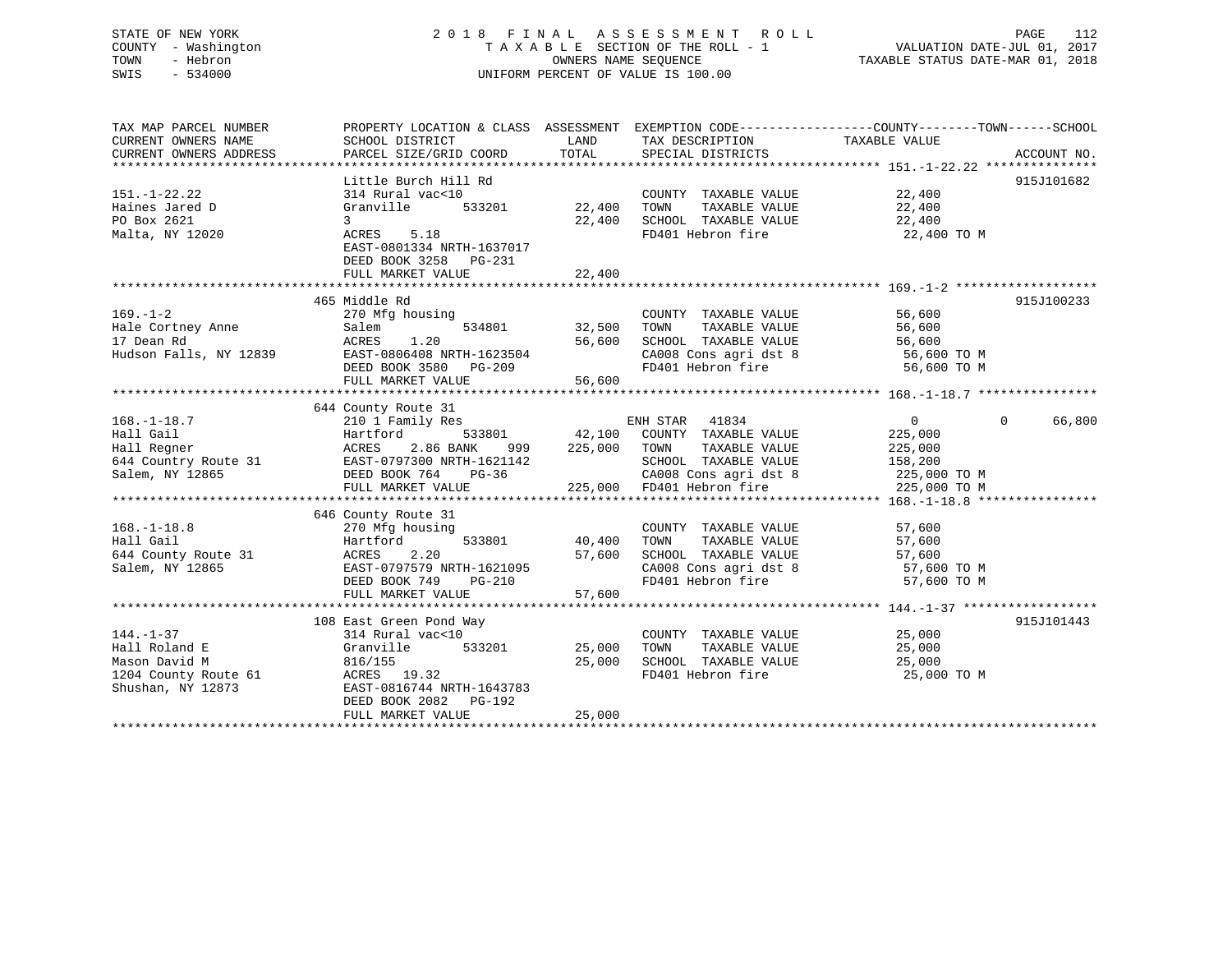## STATE OF NEW YORK 2 0 1 8 F I N A L A S S E S S M E N T R O L L PAGE 113 COUNTY - Washington T A X A B L E SECTION OF THE ROLL - 1 VALUATION DATE-JUL 01, 2017 TOWN - Hebron OWNERS NAME SEQUENCE TAXABLE STATUS DATE-MAR 01, 2018 SWIS - 534000 UNIFORM PERCENT OF VALUE IS 100.00

| TAX MAP PARCEL NUMBER<br>CURRENT OWNERS NAME<br>CURRENT OWNERS ADDRESS                                                                 | PROPERTY LOCATION & CLASS ASSESSMENT EXEMPTION CODE----------------COUNTY-------TOWN------SCHOOL<br>SCHOOL DISTRICT<br>PARCEL SIZE/GRID COORD                                          | LAND<br>TOTAL                | TAX DESCRIPTION<br>SPECIAL DISTRICTS                                                                                | TAXABLE VALUE                                             | ACCOUNT NO.                      |
|----------------------------------------------------------------------------------------------------------------------------------------|----------------------------------------------------------------------------------------------------------------------------------------------------------------------------------------|------------------------------|---------------------------------------------------------------------------------------------------------------------|-----------------------------------------------------------|----------------------------------|
| $175. - 1 - 12.12$<br>Hall Terry L<br>326 Reynolds Rd<br>Fort Edward, NY 12828                                                         | 85 Thunder Way<br>312 Vac w/imprv<br>534801<br>Salem<br>5.04<br>ACRES<br>EAST-0789749 NRTH-1610197<br>DEED BOOK 3317 PG-37<br>FULL MARKET VALUE                                        | 16,000<br>20,000<br>20,000   | COUNTY TAXABLE VALUE<br>TOWN<br>TAXABLE VALUE<br>SCHOOL TAXABLE VALUE<br>FD401 Hebron fire                          | 20,000<br>20,000<br>20,000<br>20,000 TO M                 |                                  |
| $142. - 3 - 5$<br>Haltermann Daniel<br>178 Townsend Rd<br>Hartford, NY 12838<br>MAY BE SUBJECT TO PAYMENT<br>UNDER AGDIST LAW TIL 2022 | Halterman Rd/s Off<br>322 Rural vac>10<br>Granville<br>533201<br>626/330<br>$142. - 1 - 5$<br>ACRES 96.30<br>EAST-0803575 NRTH-1645017<br>DEED BOOK 299<br>PG-535<br>FULL MARKET VALUE | 72,200<br>72,200<br>72,200   | COUNTY TAXABLE VALUE<br>TAXABLE VALUE<br>TOWN<br>SCHOOL TAXABLE VALUE<br>CA008 Cons agri dst 8<br>FD401 Hebron fire | 72,200<br>72,200<br>72,200<br>72,200 TO M<br>72,200 TO M  | 915J100283                       |
| $178. - 1 - 37$<br>Hamdi Mark<br>Hamdi Judith<br>2769 County Route 12<br>Whitehall, NY 12887                                           | Blossom Rd<br>322 Rural vac>10<br>534801<br>Salem<br>Lot $23$<br>ACRES 11.39<br>EAST-0819780 NRTH-1610244<br>DEED BOOK 2006 PG-242<br>FULL MARKET VALUE                                | 31,600<br>31,600<br>31,600   | COUNTY TAXABLE VALUE<br>TOWN<br>TAXABLE VALUE<br>SCHOOL TAXABLE VALUE<br>FD401 Hebron fire                          | 31,600<br>31,600<br>31,600<br>31,600 TO M                 | 915J101373                       |
| $152 - 2 - 12$<br>Hammond Albert<br>Hammond Rebecca<br>30 Everetts Heights Way<br>Granville, NY 12832                                  | 30 Everetts Heights Way<br>210 1 Family Res<br>Granville<br>533201<br>ACRES<br>5.99<br>EAST-0809982 NRTH-1642721<br>DEED BOOK 523<br>PG-246<br>FULL MARKET VALUE                       | 54,000<br>231,700<br>231,700 | BAS STAR 41854<br>COUNTY TAXABLE VALUE<br>TOWN<br>TAXABLE VALUE<br>SCHOOL TAXABLE VALUE<br>FD401 Hebron fire        | $\Omega$<br>231,700<br>231,700<br>201,700<br>231,700 TO M | 915J101073<br>$\Omega$<br>30,000 |
| $167. - 1 - 28$<br>Hammond Gary<br>3960 County Route 30<br>Salem, NY 12865                                                             | 3960 County Route 30<br>270 Mfg housing<br>534801<br>Salem<br>sub lot 1<br>FRNT 95.00 DPTH 115.00<br>EAST-0788997 NRTH-1621292<br>DEED BOOK 722<br>PG-313<br>FULL MARKET VALUE         | 18,800<br>31,400<br>31,400   | COUNTY TAXABLE VALUE<br>TAXABLE VALUE<br>TOWN<br>SCHOOL TAXABLE VALUE<br>FD401 Hebron fire                          | 31,400<br>31,400<br>31,400<br>31,400 TO M                 | 915J100285                       |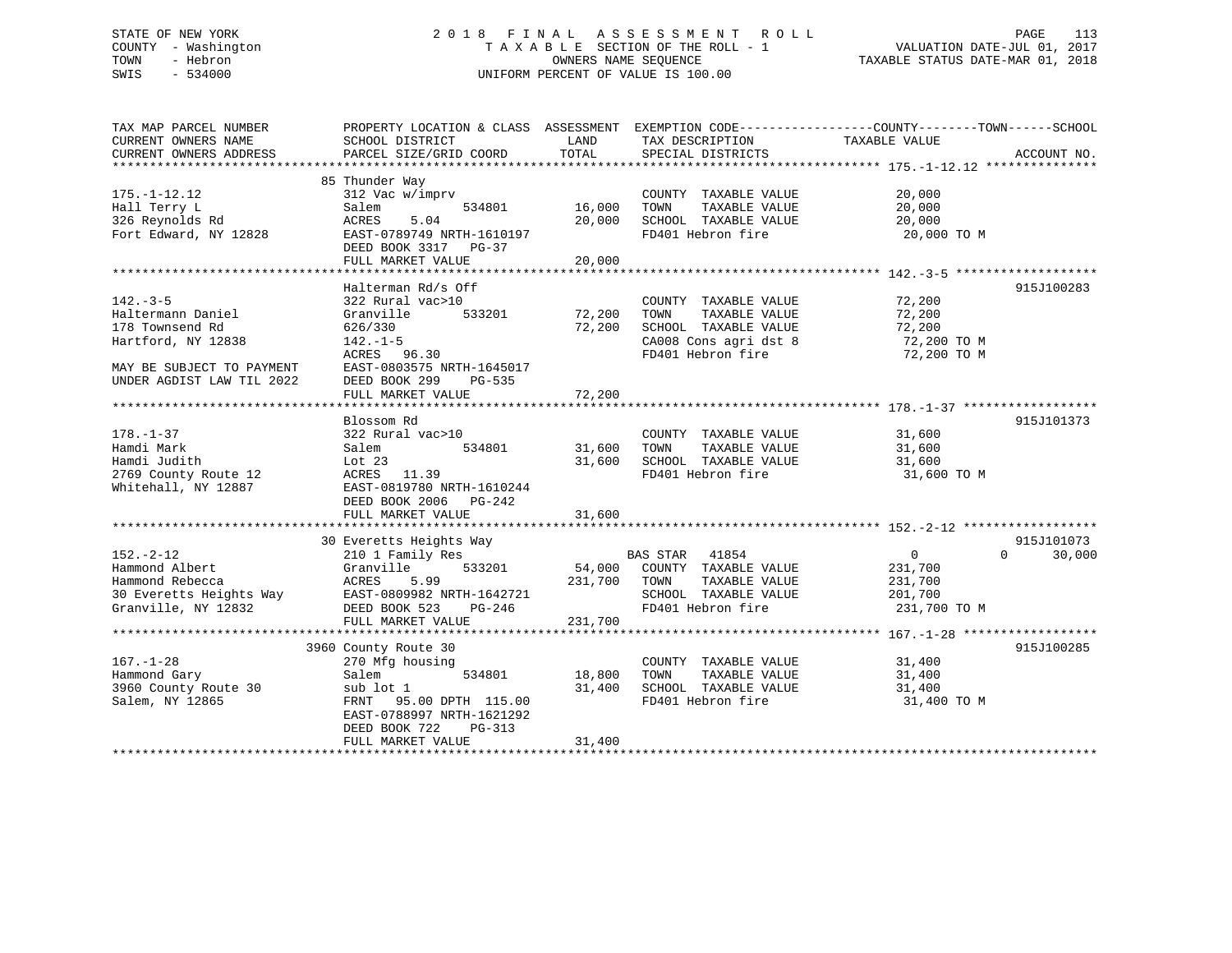## STATE OF NEW YORK 2 0 1 8 F I N A L A S S E S S M E N T R O L L PAGE 114 COUNTY - Washington T A X A B L E SECTION OF THE ROLL - 1 VALUATION DATE-JUL 01, 2017 TOWN - Hebron OWNERS NAME SEQUENCE TAXABLE STATUS DATE-MAR 01, 2018 SWIS - 534000 UNIFORM PERCENT OF VALUE IS 100.00UNIFORM PERCENT OF VALUE IS 100.00

| TAX MAP PARCEL NUMBER<br>CURRENT OWNERS NAME<br>CURRENT OWNERS ADDRESS                                | PROPERTY LOCATION & CLASS ASSESSMENT EXEMPTION CODE----------------COUNTY-------TOWN-----SCHOOL<br>SCHOOL DISTRICT<br>PARCEL SIZE/GRID COORD                                                                       | LAND<br>TOTAL                | TAX DESCRIPTION<br>SPECIAL DISTRICTS                                                                                | TAXABLE VALUE                                                   |          | ACCOUNT NO.          |
|-------------------------------------------------------------------------------------------------------|--------------------------------------------------------------------------------------------------------------------------------------------------------------------------------------------------------------------|------------------------------|---------------------------------------------------------------------------------------------------------------------|-----------------------------------------------------------------|----------|----------------------|
|                                                                                                       |                                                                                                                                                                                                                    |                              |                                                                                                                     |                                                                 |          |                      |
| $151. - 1 - 7.9$<br>Handy Joan<br>160 Liebig Rd<br>Granville, NY 12832                                | 160 Liebig Rd<br>210 1 Family Res<br>533201<br>Granville<br>ACRES<br>2.35<br>EAST-0804844 NRTH-1640887<br>DEED BOOK 827<br>$PG-68$<br>FULL MARKET VALUE                                                            | 40,800<br>182,000<br>182,000 | ENH STAR 41834<br>COUNTY TAXABLE VALUE<br>TAXABLE VALUE<br>TOWN<br>SCHOOL TAXABLE VALUE<br>FD401 Hebron fire        | $\overline{0}$<br>182,000<br>182,000<br>115,200<br>182,000 TO M | $\Omega$ | 66,800               |
|                                                                                                       |                                                                                                                                                                                                                    |                              |                                                                                                                     |                                                                 |          |                      |
| $151. - 1 - 7.2$<br>Handy Joan C<br>160 Liebig Rd<br>Granville, NY 12832<br>MAY BE SUBJECT TO PAYMENT | Liebig Rd<br>322 Rural vac>10<br>533201<br>Granville<br>W706/62<br>ACRES 13.30<br>EAST-0805206 NRTH-1640530<br>DEED BOOK 3413 PG-108                                                                               | 48,600<br>48,600             | AGRI-D IND 41730<br>COUNTY TAXABLE VALUE<br>TAXABLE VALUE<br>TOWN<br>SCHOOL TAXABLE VALUE<br>FD401 Hebron fire      | 41,615<br>6,985<br>6,985<br>6,985<br>48,600 TO M                | 41,615   | 915J100300<br>41,615 |
| UNDER AGDIST LAW TIL 2025                                                                             | FULL MARKET VALUE                                                                                                                                                                                                  | 48,600                       |                                                                                                                     |                                                                 |          |                      |
| $151. - 1 - 7.10$<br>Handy Joan C<br>160 Liebig Rd<br>Granville, NY 12832                             | Liebig Rd<br>322 Rural vac>10<br>533201<br>Granville<br>W706/62<br>ACRES 12.20<br>EAST-0804994 NRTH-1641592<br>DEED BOOK 3413 PG-108<br>FULL MARKET VALUE                                                          | 46,400<br>46,400<br>46,400   | COUNTY TAXABLE VALUE<br>TOWN<br>TAXABLE VALUE<br>SCHOOL TAXABLE VALUE<br>FD401 Hebron fire                          | 46,400<br>46,400<br>46,400<br>46,400 TO M                       |          |                      |
|                                                                                                       |                                                                                                                                                                                                                    |                              |                                                                                                                     |                                                                 |          |                      |
| $143. - 1 - 64$<br>Hannon Daniel<br>Hannon Karita<br>283 Lee Ave<br>Yonkers, NY 10705                 | 25 Button Rd<br>210 1 Family Res<br>533201<br>Granville<br>subdivision abandon 2759/<br>$3074/245$ , Lots $1-3,5-8$ &<br>FRNT 2360.00 DPTH<br>ACRES<br>32.80<br>EAST-0813519 NRTH-1641097<br>DEED BOOK 3070 PG-234 | 85,000<br>180,000            | COUNTY TAXABLE VALUE<br>TAXABLE VALUE<br>TOWN<br>SCHOOL TAXABLE VALUE<br>CA008 Cons agri dst 8<br>FD401 Hebron fire | 180,000<br>180,000<br>180,000<br>180,000 TO M<br>180,000 TO M   |          | 915J101668           |
|                                                                                                       | FULL MARKET VALUE                                                                                                                                                                                                  | 180,000                      |                                                                                                                     |                                                                 |          |                      |
| $143. - 1 - 64.1$<br>Hannon Daniel<br>Hannon Karita<br>283 Lee Ave                                    | County Route 31<br>314 Rural vac<10<br>533201<br>Granville<br>FRNT<br>89.00 DPTH<br>1.70<br>ACRES                                                                                                                  | 19,400<br>19,400             | COUNTY TAXABLE VALUE<br>TAXABLE VALUE<br>TOWN<br>SCHOOL TAXABLE VALUE<br>CA008 Cons agri dst 8                      | 19,400<br>19,400<br>19,400<br>19,400 TO M                       |          |                      |
| Yonkers, NY 10705                                                                                     | EAST-0813857 NRTH-1640773<br>DEED BOOK 3070<br>PG-234<br>FULL MARKET VALUE                                                                                                                                         | 19,400                       | FD401 Hebron fire                                                                                                   | 19,400 TO M                                                     |          |                      |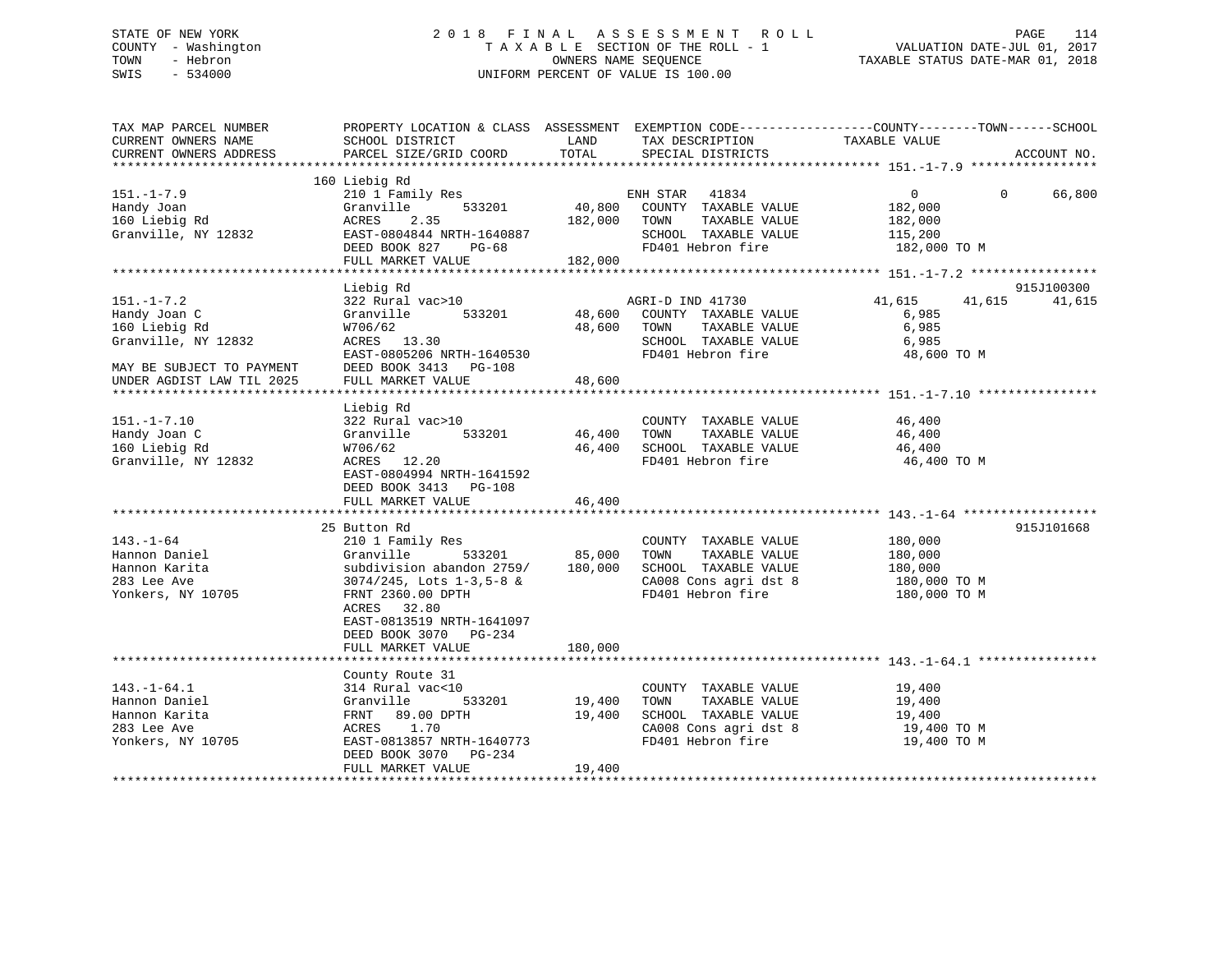## STATE OF NEW YORK 2 0 1 8 F I N A L A S S E S S M E N T R O L L PAGE 115 COUNTY - Washington T A X A B L E SECTION OF THE ROLL - 1 VALUATION DATE-JUL 01, 2017 TOWN - Hebron OWNERS NAME SEQUENCE TAXABLE STATUS DATE-MAR 01, 2018 SWIS - 534000 UNIFORM PERCENT OF VALUE IS 100.00

| TAX MAP PARCEL NUMBER<br>CURRENT OWNERS NAME<br>CURRENT OWNERS ADDRESS                                       | PROPERTY LOCATION & CLASS ASSESSMENT<br>SCHOOL DISTRICT<br>PARCEL SIZE/GRID COORD                                                                                                         | LAND<br>TAX DESCRIPTION<br>TOTAL<br>SPECIAL DISTRICTS                                                                                                                                               | EXEMPTION CODE-----------------COUNTY-------TOWN------SCHOOL<br>TAXABLE VALUE<br>ACCOUNT NO.                                                    |
|--------------------------------------------------------------------------------------------------------------|-------------------------------------------------------------------------------------------------------------------------------------------------------------------------------------------|-----------------------------------------------------------------------------------------------------------------------------------------------------------------------------------------------------|-------------------------------------------------------------------------------------------------------------------------------------------------|
| $161. - 2 - 7.3$<br>Hansen Lillian<br>7014 State Route 22<br>Granville, NY 12832                             | 7014 State Route 22<br>270 Mfg housing<br>533201<br>Granville<br>sub lot B<br>ACRES<br>1.61<br>EAST-0817657 NRTH-1626712<br>DEED BOOK 916<br>$PG-198$<br>FULL MARKET VALUE                | <b>BAS STAR</b><br>41854<br>33,500<br>COUNTY TAXABLE VALUE<br>47,400<br>TAXABLE VALUE<br>TOWN<br>SCHOOL TAXABLE VALUE<br>FD401 Hebron fire<br>47,400                                                | $\overline{0}$<br>30,000<br>$\Omega$<br>47,400<br>47,400<br>17,400<br>47,400 TO M                                                               |
|                                                                                                              |                                                                                                                                                                                           |                                                                                                                                                                                                     |                                                                                                                                                 |
| $185. - 1 - 14$<br>Harrington Christine<br>6092 State Route 22<br>Salem, NY 12865                            | 6092 State Route 22<br>210 1 Family Res<br>534801<br>Salem<br>Thompson Sub/ 29#87<br>ACRES<br>2.43 BANK<br>997<br>EAST-0814791 NRTH-1604741<br>DEED BOOK 1856 PG-153<br>FULL MARKET VALUE | 41802<br>AGED-CO<br>35,500 ENH STAR 41834<br>84,900 COUNTY TAXABLE VALUE<br>TAXABLE VALUE<br>TOWN<br>SCHOOL TAXABLE VALUE<br>CA008 Cons agri dst 8<br>FD401 Hebron fire<br>84,900 FD401 Hebron fire | 915J100676<br>$\Omega$<br>4,245<br>$\Omega$<br>$\overline{0}$<br>66,800<br>$\Omega$<br>80,655<br>84,900<br>18,100<br>84,900 TO M<br>84,900 TO M |
|                                                                                                              |                                                                                                                                                                                           |                                                                                                                                                                                                     |                                                                                                                                                 |
| $178. - 1 - 27$<br>Harrington Donna M<br>Harrington Rickey L<br>1185 Glastenbury Rd<br>Shaftsbury, VT 05262  | 225 Bromley Ln<br>260 Seasonal res<br>534801<br>Salem<br>$p/o$ lot 12<br>ACRES<br>6.07<br>EAST-0822897 NRTH-1615507<br>DEED BOOK 620<br>PG-251<br>FULL MARKET VALUE                       | COUNTY TAXABLE VALUE<br>43,600<br>TAXABLE VALUE<br>TOWN<br>80,000<br>SCHOOL TAXABLE VALUE<br>FD401 Hebron fire<br>80,000                                                                            | 915J101407<br>80,000<br>80,000<br>80,000<br>80,000 TO M                                                                                         |
|                                                                                                              |                                                                                                                                                                                           |                                                                                                                                                                                                     |                                                                                                                                                 |
| $183. - 1 - 4$<br>Harrington Edward<br>Harrington Roseann<br>3273 County Route 30<br>Salem, NY 12865         | 3273 County Route 30<br>210 1 Family Res<br>534801<br>Salem<br>ACRES<br>1.50<br>EAST-0791060 NRTH-1605993<br>DEED BOOK 460<br>$PG-184$<br>FULL MARKET VALUE                               | ENH STAR<br>41834<br>COUNTY TAXABLE VALUE<br>39,000<br>147,400<br>TOWN<br>TAXABLE VALUE<br>SCHOOL TAXABLE VALUE<br>CA008 Cons agri dst 8<br>147,400 FD401 Hebron fire                               | 915J100509<br>66,800<br>$\overline{0}$<br>$\Omega$<br>147,400<br>147,400<br>80,600<br>147,400 TO M<br>147,400 TO M                              |
|                                                                                                              |                                                                                                                                                                                           |                                                                                                                                                                                                     |                                                                                                                                                 |
| $184. - 1 - 19.7$<br>Harrington Edward Lynn<br>Harrington Roseann<br>3273 County Route 30<br>Salem, NY 12865 | Dunnigan Rd<br>314 Rural vac<10<br>534801<br>Salem<br>lot <sub>7</sub><br>6.95<br>ACRES<br>EAST-0797579 NRTH-1602101<br>DEED BOOK 2430<br>$PG-8$<br>FULL MARKET VALUE                     | COUNTY TAXABLE VALUE<br>35,900<br>TOWN<br>TAXABLE VALUE<br>35,900<br>SCHOOL TAXABLE VALUE<br>CA008 Cons agri dst 8<br>FD401 Hebron fire<br>35,900                                                   | 35,900<br>35,900<br>35,900<br>35,900 TO M<br>35,900 TO M                                                                                        |
|                                                                                                              |                                                                                                                                                                                           |                                                                                                                                                                                                     |                                                                                                                                                 |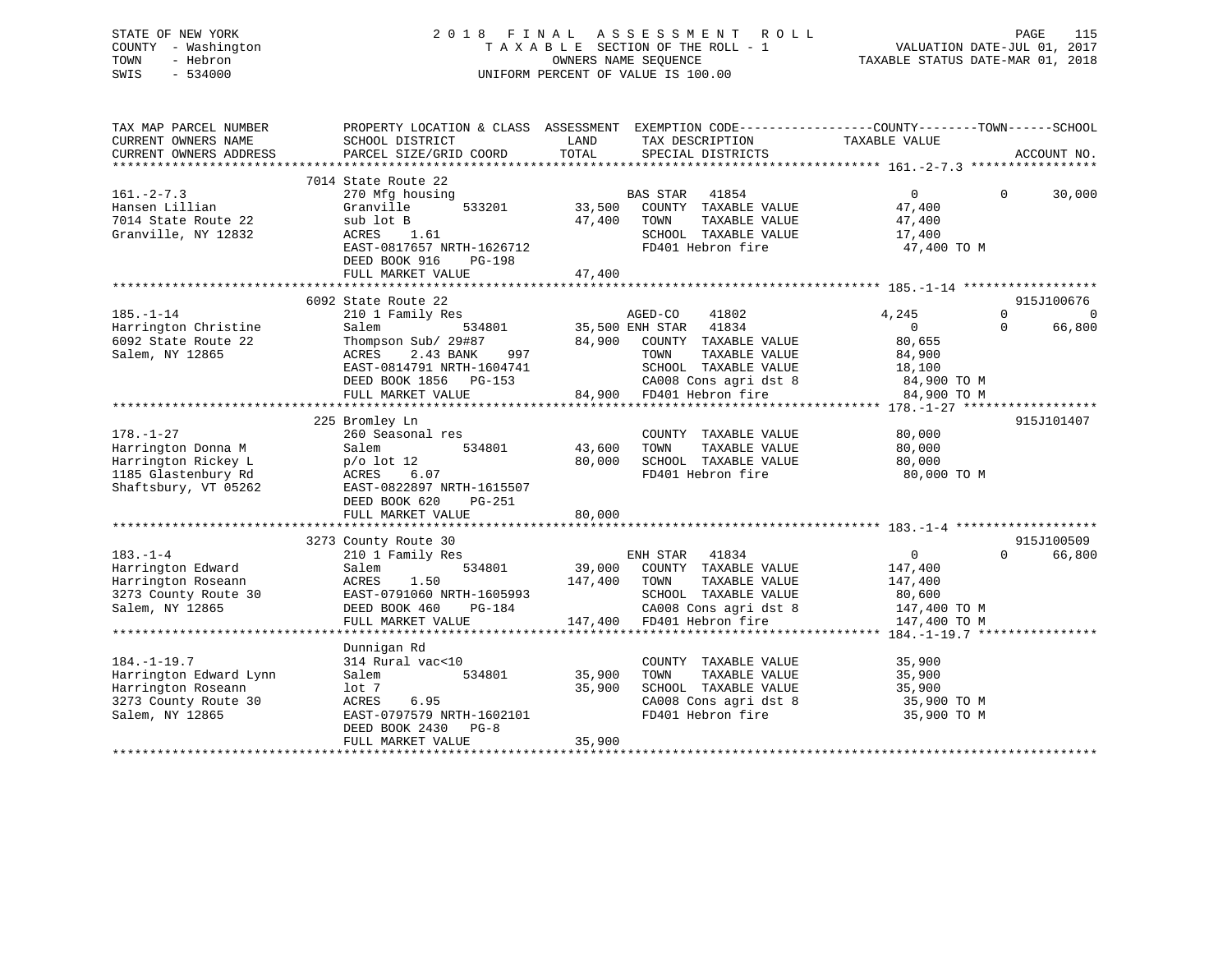## STATE OF NEW YORK 2 0 1 8 F I N A L A S S E S S M E N T R O L L PAGE 116 COUNTY - Washington T A X A B L E SECTION OF THE ROLL - 1 VALUATION DATE-JUL 01, 2017 TOWN - Hebron OWNERS NAME SEQUENCE TAXABLE STATUS DATE-MAR 01, 2018 SWIS - 534000 UNIFORM PERCENT OF VALUE IS 100.00

| TOTAL<br>PARCEL SIZE/GRID COORD<br>SPECIAL DISTRICTS<br>ACCOUNT NO.<br>***************************<br>*******************<br>915J100504<br>3278 County Route 30<br>$183. - 1 - 14$<br>312 Vac w/imprv<br>COUNTY TAXABLE VALUE<br>19,900<br>Harrington Jeremy<br>534801<br>19,200<br>TOWN<br>TAXABLE VALUE<br>19,900<br>Salem<br>470/1038<br>19,900<br>SCHOOL TAXABLE VALUE<br>Harrington Jason<br>404/484<br>19,900<br>CA008 Cons agri dst 8<br>3273 County Route 30<br>ACRES<br>1.60<br>19,900 TO M<br>FD401 Hebron fire<br>Salem, NY 12865<br>EAST-0791491 NRTH-1606190<br>19,900 TO M<br>LD401 West hebron light<br>DEED BOOK 3684 PG-118<br>19,900 TO M<br>19,900<br>FULL MARKET VALUE<br>1302 Patterson Hill Rd<br>915J100349<br>$\overline{0}$<br>30,000<br>$183. - 1 - 21$<br>210 1 Family Res<br>BAS STAR<br>41854<br>$\Omega$<br>47,700<br>COUNTY TAXABLE VALUE<br>Harrington Jeremy E<br>Salem<br>534801<br>139,800<br>ACRES<br>4.10 BANK<br>139,800<br>TOWN<br>TAXABLE VALUE<br>40<br>139,800<br>EAST-0791214 NRTH-1603577<br>SCHOOL TAXABLE VALUE<br>109,800<br>DEED BOOK 830<br>CA008 Cons agri dst 8<br><b>PG-91</b><br>139,800 TO M<br>FD401 Hebron fire<br>FULL MARKET VALUE<br>139,800<br>139,800 TO M<br>**************************<br>******************************<br>915J100161<br>Pine Hill Rd/w Off<br>$169. - 1 - 8$<br>322 Rural vac>10<br>41,000<br>COUNTY TAXABLE VALUE<br>Harris Bruce C<br>Granville<br>533201<br>41,000<br>TOWN<br>TAXABLE VALUE<br>41,000<br>SCHOOL TAXABLE VALUE<br>Harris Lisa N<br>ACRES 54.63<br>41,000<br>41,000<br>FD401 Hebron fire<br>58 Highview Ave<br>EAST-0811486 NRTH-1623265<br>41,000 TO M<br>Selden, NY 11784<br>DEED BOOK 2554<br>$PG-1$<br>FULL MARKET VALUE<br>41,000<br>***********************<br>Pine Hill Rd<br>915J100012<br>$169. - 1 - 28$<br>23,900<br>312 Vac w/imprv<br>COUNTY TAXABLE VALUE<br>Harris Bruce C<br>Granville<br>533201<br>20,400<br>TOWN<br>TAXABLE VALUE<br>23,900<br>Harris Lisa N<br>ACRES<br>4.36<br>23,900<br>SCHOOL TAXABLE VALUE<br>23,900<br>58 Highview Ave<br>FD401 Hebron fire<br>EAST-0812110 NRTH-1622184<br>23,900 TO M<br>Selden, NY 11784<br>DEED BOOK 1712 PG-309<br>23,900<br>FULL MARKET VALUE<br>**************************<br>915J101562<br>380 Pine Hill Rd<br>210 1 Family Res<br>COUNTY TAXABLE VALUE<br>66,500<br>Granville<br>533201<br>40,400<br>TAXABLE VALUE<br>66,500<br>TOWN<br>4.36<br>ACRES<br>66,500<br>SCHOOL TAXABLE VALUE<br>66,500<br>FD401 Hebron fire<br>EAST-0812082 NRTH-1622448<br>66,500 TO M<br>DEED BOOK 1712 PG-309<br>FULL MARKET VALUE<br>66,500<br>*****************<br>********** 169. -1-28.2 *************<br>Pine Hill Rd<br>915J101563<br>$169. - 1 - 28.2$<br>314 Rural vac<10<br>3,000<br>COUNTY TAXABLE VALUE<br>Granville<br>533201<br>3,000<br>TOWN<br>TAXABLE VALUE<br>3,000<br>Harris Lisa N<br>SCHOOL TAXABLE VALUE<br>ACRES<br>1.21<br>3,000<br>3,000<br>EAST-0812385 NRTH-1622952<br>FD401 Hebron fire<br>3,000 TO M<br>58 Highview Ave<br>Selden, NY 11784<br>DEED BOOK 2554<br>$PG-1$<br>FULL MARKET VALUE<br>3,000 | TAX MAP PARCEL NUMBER<br>CURRENT OWNERS NAME | PROPERTY LOCATION & CLASS ASSESSMENT<br>SCHOOL DISTRICT | LAND | EXEMPTION CODE-----------------COUNTY-------TOWN------SCHOOL<br>TAX DESCRIPTION | TAXABLE VALUE |  |
|------------------------------------------------------------------------------------------------------------------------------------------------------------------------------------------------------------------------------------------------------------------------------------------------------------------------------------------------------------------------------------------------------------------------------------------------------------------------------------------------------------------------------------------------------------------------------------------------------------------------------------------------------------------------------------------------------------------------------------------------------------------------------------------------------------------------------------------------------------------------------------------------------------------------------------------------------------------------------------------------------------------------------------------------------------------------------------------------------------------------------------------------------------------------------------------------------------------------------------------------------------------------------------------------------------------------------------------------------------------------------------------------------------------------------------------------------------------------------------------------------------------------------------------------------------------------------------------------------------------------------------------------------------------------------------------------------------------------------------------------------------------------------------------------------------------------------------------------------------------------------------------------------------------------------------------------------------------------------------------------------------------------------------------------------------------------------------------------------------------------------------------------------------------------------------------------------------------------------------------------------------------------------------------------------------------------------------------------------------------------------------------------------------------------------------------------------------------------------------------------------------------------------------------------------------------------------------------------------------------------------------------------------------------------------------------------------------------------------------------------------------------------------------------------------------------------------------------------------------------------------------------------------------------------------------------------------------------------------------------------------------------------------------------------------------------------------------|----------------------------------------------|---------------------------------------------------------|------|---------------------------------------------------------------------------------|---------------|--|
|                                                                                                                                                                                                                                                                                                                                                                                                                                                                                                                                                                                                                                                                                                                                                                                                                                                                                                                                                                                                                                                                                                                                                                                                                                                                                                                                                                                                                                                                                                                                                                                                                                                                                                                                                                                                                                                                                                                                                                                                                                                                                                                                                                                                                                                                                                                                                                                                                                                                                                                                                                                                                                                                                                                                                                                                                                                                                                                                                                                                                                                                                    | CURRENT OWNERS ADDRESS                       |                                                         |      |                                                                                 |               |  |
|                                                                                                                                                                                                                                                                                                                                                                                                                                                                                                                                                                                                                                                                                                                                                                                                                                                                                                                                                                                                                                                                                                                                                                                                                                                                                                                                                                                                                                                                                                                                                                                                                                                                                                                                                                                                                                                                                                                                                                                                                                                                                                                                                                                                                                                                                                                                                                                                                                                                                                                                                                                                                                                                                                                                                                                                                                                                                                                                                                                                                                                                                    |                                              |                                                         |      |                                                                                 |               |  |
|                                                                                                                                                                                                                                                                                                                                                                                                                                                                                                                                                                                                                                                                                                                                                                                                                                                                                                                                                                                                                                                                                                                                                                                                                                                                                                                                                                                                                                                                                                                                                                                                                                                                                                                                                                                                                                                                                                                                                                                                                                                                                                                                                                                                                                                                                                                                                                                                                                                                                                                                                                                                                                                                                                                                                                                                                                                                                                                                                                                                                                                                                    |                                              |                                                         |      |                                                                                 |               |  |
|                                                                                                                                                                                                                                                                                                                                                                                                                                                                                                                                                                                                                                                                                                                                                                                                                                                                                                                                                                                                                                                                                                                                                                                                                                                                                                                                                                                                                                                                                                                                                                                                                                                                                                                                                                                                                                                                                                                                                                                                                                                                                                                                                                                                                                                                                                                                                                                                                                                                                                                                                                                                                                                                                                                                                                                                                                                                                                                                                                                                                                                                                    |                                              |                                                         |      |                                                                                 |               |  |
|                                                                                                                                                                                                                                                                                                                                                                                                                                                                                                                                                                                                                                                                                                                                                                                                                                                                                                                                                                                                                                                                                                                                                                                                                                                                                                                                                                                                                                                                                                                                                                                                                                                                                                                                                                                                                                                                                                                                                                                                                                                                                                                                                                                                                                                                                                                                                                                                                                                                                                                                                                                                                                                                                                                                                                                                                                                                                                                                                                                                                                                                                    |                                              |                                                         |      |                                                                                 |               |  |
|                                                                                                                                                                                                                                                                                                                                                                                                                                                                                                                                                                                                                                                                                                                                                                                                                                                                                                                                                                                                                                                                                                                                                                                                                                                                                                                                                                                                                                                                                                                                                                                                                                                                                                                                                                                                                                                                                                                                                                                                                                                                                                                                                                                                                                                                                                                                                                                                                                                                                                                                                                                                                                                                                                                                                                                                                                                                                                                                                                                                                                                                                    |                                              |                                                         |      |                                                                                 |               |  |
|                                                                                                                                                                                                                                                                                                                                                                                                                                                                                                                                                                                                                                                                                                                                                                                                                                                                                                                                                                                                                                                                                                                                                                                                                                                                                                                                                                                                                                                                                                                                                                                                                                                                                                                                                                                                                                                                                                                                                                                                                                                                                                                                                                                                                                                                                                                                                                                                                                                                                                                                                                                                                                                                                                                                                                                                                                                                                                                                                                                                                                                                                    |                                              |                                                         |      |                                                                                 |               |  |
|                                                                                                                                                                                                                                                                                                                                                                                                                                                                                                                                                                                                                                                                                                                                                                                                                                                                                                                                                                                                                                                                                                                                                                                                                                                                                                                                                                                                                                                                                                                                                                                                                                                                                                                                                                                                                                                                                                                                                                                                                                                                                                                                                                                                                                                                                                                                                                                                                                                                                                                                                                                                                                                                                                                                                                                                                                                                                                                                                                                                                                                                                    |                                              |                                                         |      |                                                                                 |               |  |
|                                                                                                                                                                                                                                                                                                                                                                                                                                                                                                                                                                                                                                                                                                                                                                                                                                                                                                                                                                                                                                                                                                                                                                                                                                                                                                                                                                                                                                                                                                                                                                                                                                                                                                                                                                                                                                                                                                                                                                                                                                                                                                                                                                                                                                                                                                                                                                                                                                                                                                                                                                                                                                                                                                                                                                                                                                                                                                                                                                                                                                                                                    |                                              |                                                         |      |                                                                                 |               |  |
|                                                                                                                                                                                                                                                                                                                                                                                                                                                                                                                                                                                                                                                                                                                                                                                                                                                                                                                                                                                                                                                                                                                                                                                                                                                                                                                                                                                                                                                                                                                                                                                                                                                                                                                                                                                                                                                                                                                                                                                                                                                                                                                                                                                                                                                                                                                                                                                                                                                                                                                                                                                                                                                                                                                                                                                                                                                                                                                                                                                                                                                                                    |                                              |                                                         |      |                                                                                 |               |  |
|                                                                                                                                                                                                                                                                                                                                                                                                                                                                                                                                                                                                                                                                                                                                                                                                                                                                                                                                                                                                                                                                                                                                                                                                                                                                                                                                                                                                                                                                                                                                                                                                                                                                                                                                                                                                                                                                                                                                                                                                                                                                                                                                                                                                                                                                                                                                                                                                                                                                                                                                                                                                                                                                                                                                                                                                                                                                                                                                                                                                                                                                                    |                                              |                                                         |      |                                                                                 |               |  |
|                                                                                                                                                                                                                                                                                                                                                                                                                                                                                                                                                                                                                                                                                                                                                                                                                                                                                                                                                                                                                                                                                                                                                                                                                                                                                                                                                                                                                                                                                                                                                                                                                                                                                                                                                                                                                                                                                                                                                                                                                                                                                                                                                                                                                                                                                                                                                                                                                                                                                                                                                                                                                                                                                                                                                                                                                                                                                                                                                                                                                                                                                    |                                              |                                                         |      |                                                                                 |               |  |
|                                                                                                                                                                                                                                                                                                                                                                                                                                                                                                                                                                                                                                                                                                                                                                                                                                                                                                                                                                                                                                                                                                                                                                                                                                                                                                                                                                                                                                                                                                                                                                                                                                                                                                                                                                                                                                                                                                                                                                                                                                                                                                                                                                                                                                                                                                                                                                                                                                                                                                                                                                                                                                                                                                                                                                                                                                                                                                                                                                                                                                                                                    |                                              |                                                         |      |                                                                                 |               |  |
|                                                                                                                                                                                                                                                                                                                                                                                                                                                                                                                                                                                                                                                                                                                                                                                                                                                                                                                                                                                                                                                                                                                                                                                                                                                                                                                                                                                                                                                                                                                                                                                                                                                                                                                                                                                                                                                                                                                                                                                                                                                                                                                                                                                                                                                                                                                                                                                                                                                                                                                                                                                                                                                                                                                                                                                                                                                                                                                                                                                                                                                                                    | Lemery Andrea                                |                                                         |      |                                                                                 |               |  |
|                                                                                                                                                                                                                                                                                                                                                                                                                                                                                                                                                                                                                                                                                                                                                                                                                                                                                                                                                                                                                                                                                                                                                                                                                                                                                                                                                                                                                                                                                                                                                                                                                                                                                                                                                                                                                                                                                                                                                                                                                                                                                                                                                                                                                                                                                                                                                                                                                                                                                                                                                                                                                                                                                                                                                                                                                                                                                                                                                                                                                                                                                    | 1302 Patterson Hill Rd                       |                                                         |      |                                                                                 |               |  |
|                                                                                                                                                                                                                                                                                                                                                                                                                                                                                                                                                                                                                                                                                                                                                                                                                                                                                                                                                                                                                                                                                                                                                                                                                                                                                                                                                                                                                                                                                                                                                                                                                                                                                                                                                                                                                                                                                                                                                                                                                                                                                                                                                                                                                                                                                                                                                                                                                                                                                                                                                                                                                                                                                                                                                                                                                                                                                                                                                                                                                                                                                    | Salem, NY 12865                              |                                                         |      |                                                                                 |               |  |
|                                                                                                                                                                                                                                                                                                                                                                                                                                                                                                                                                                                                                                                                                                                                                                                                                                                                                                                                                                                                                                                                                                                                                                                                                                                                                                                                                                                                                                                                                                                                                                                                                                                                                                                                                                                                                                                                                                                                                                                                                                                                                                                                                                                                                                                                                                                                                                                                                                                                                                                                                                                                                                                                                                                                                                                                                                                                                                                                                                                                                                                                                    |                                              |                                                         |      |                                                                                 |               |  |
|                                                                                                                                                                                                                                                                                                                                                                                                                                                                                                                                                                                                                                                                                                                                                                                                                                                                                                                                                                                                                                                                                                                                                                                                                                                                                                                                                                                                                                                                                                                                                                                                                                                                                                                                                                                                                                                                                                                                                                                                                                                                                                                                                                                                                                                                                                                                                                                                                                                                                                                                                                                                                                                                                                                                                                                                                                                                                                                                                                                                                                                                                    |                                              |                                                         |      |                                                                                 |               |  |
|                                                                                                                                                                                                                                                                                                                                                                                                                                                                                                                                                                                                                                                                                                                                                                                                                                                                                                                                                                                                                                                                                                                                                                                                                                                                                                                                                                                                                                                                                                                                                                                                                                                                                                                                                                                                                                                                                                                                                                                                                                                                                                                                                                                                                                                                                                                                                                                                                                                                                                                                                                                                                                                                                                                                                                                                                                                                                                                                                                                                                                                                                    |                                              |                                                         |      |                                                                                 |               |  |
|                                                                                                                                                                                                                                                                                                                                                                                                                                                                                                                                                                                                                                                                                                                                                                                                                                                                                                                                                                                                                                                                                                                                                                                                                                                                                                                                                                                                                                                                                                                                                                                                                                                                                                                                                                                                                                                                                                                                                                                                                                                                                                                                                                                                                                                                                                                                                                                                                                                                                                                                                                                                                                                                                                                                                                                                                                                                                                                                                                                                                                                                                    |                                              |                                                         |      |                                                                                 |               |  |
|                                                                                                                                                                                                                                                                                                                                                                                                                                                                                                                                                                                                                                                                                                                                                                                                                                                                                                                                                                                                                                                                                                                                                                                                                                                                                                                                                                                                                                                                                                                                                                                                                                                                                                                                                                                                                                                                                                                                                                                                                                                                                                                                                                                                                                                                                                                                                                                                                                                                                                                                                                                                                                                                                                                                                                                                                                                                                                                                                                                                                                                                                    |                                              |                                                         |      |                                                                                 |               |  |
|                                                                                                                                                                                                                                                                                                                                                                                                                                                                                                                                                                                                                                                                                                                                                                                                                                                                                                                                                                                                                                                                                                                                                                                                                                                                                                                                                                                                                                                                                                                                                                                                                                                                                                                                                                                                                                                                                                                                                                                                                                                                                                                                                                                                                                                                                                                                                                                                                                                                                                                                                                                                                                                                                                                                                                                                                                                                                                                                                                                                                                                                                    |                                              |                                                         |      |                                                                                 |               |  |
|                                                                                                                                                                                                                                                                                                                                                                                                                                                                                                                                                                                                                                                                                                                                                                                                                                                                                                                                                                                                                                                                                                                                                                                                                                                                                                                                                                                                                                                                                                                                                                                                                                                                                                                                                                                                                                                                                                                                                                                                                                                                                                                                                                                                                                                                                                                                                                                                                                                                                                                                                                                                                                                                                                                                                                                                                                                                                                                                                                                                                                                                                    |                                              |                                                         |      |                                                                                 |               |  |
|                                                                                                                                                                                                                                                                                                                                                                                                                                                                                                                                                                                                                                                                                                                                                                                                                                                                                                                                                                                                                                                                                                                                                                                                                                                                                                                                                                                                                                                                                                                                                                                                                                                                                                                                                                                                                                                                                                                                                                                                                                                                                                                                                                                                                                                                                                                                                                                                                                                                                                                                                                                                                                                                                                                                                                                                                                                                                                                                                                                                                                                                                    |                                              |                                                         |      |                                                                                 |               |  |
|                                                                                                                                                                                                                                                                                                                                                                                                                                                                                                                                                                                                                                                                                                                                                                                                                                                                                                                                                                                                                                                                                                                                                                                                                                                                                                                                                                                                                                                                                                                                                                                                                                                                                                                                                                                                                                                                                                                                                                                                                                                                                                                                                                                                                                                                                                                                                                                                                                                                                                                                                                                                                                                                                                                                                                                                                                                                                                                                                                                                                                                                                    |                                              |                                                         |      |                                                                                 |               |  |
|                                                                                                                                                                                                                                                                                                                                                                                                                                                                                                                                                                                                                                                                                                                                                                                                                                                                                                                                                                                                                                                                                                                                                                                                                                                                                                                                                                                                                                                                                                                                                                                                                                                                                                                                                                                                                                                                                                                                                                                                                                                                                                                                                                                                                                                                                                                                                                                                                                                                                                                                                                                                                                                                                                                                                                                                                                                                                                                                                                                                                                                                                    |                                              |                                                         |      |                                                                                 |               |  |
|                                                                                                                                                                                                                                                                                                                                                                                                                                                                                                                                                                                                                                                                                                                                                                                                                                                                                                                                                                                                                                                                                                                                                                                                                                                                                                                                                                                                                                                                                                                                                                                                                                                                                                                                                                                                                                                                                                                                                                                                                                                                                                                                                                                                                                                                                                                                                                                                                                                                                                                                                                                                                                                                                                                                                                                                                                                                                                                                                                                                                                                                                    |                                              |                                                         |      |                                                                                 |               |  |
|                                                                                                                                                                                                                                                                                                                                                                                                                                                                                                                                                                                                                                                                                                                                                                                                                                                                                                                                                                                                                                                                                                                                                                                                                                                                                                                                                                                                                                                                                                                                                                                                                                                                                                                                                                                                                                                                                                                                                                                                                                                                                                                                                                                                                                                                                                                                                                                                                                                                                                                                                                                                                                                                                                                                                                                                                                                                                                                                                                                                                                                                                    |                                              |                                                         |      |                                                                                 |               |  |
|                                                                                                                                                                                                                                                                                                                                                                                                                                                                                                                                                                                                                                                                                                                                                                                                                                                                                                                                                                                                                                                                                                                                                                                                                                                                                                                                                                                                                                                                                                                                                                                                                                                                                                                                                                                                                                                                                                                                                                                                                                                                                                                                                                                                                                                                                                                                                                                                                                                                                                                                                                                                                                                                                                                                                                                                                                                                                                                                                                                                                                                                                    |                                              |                                                         |      |                                                                                 |               |  |
|                                                                                                                                                                                                                                                                                                                                                                                                                                                                                                                                                                                                                                                                                                                                                                                                                                                                                                                                                                                                                                                                                                                                                                                                                                                                                                                                                                                                                                                                                                                                                                                                                                                                                                                                                                                                                                                                                                                                                                                                                                                                                                                                                                                                                                                                                                                                                                                                                                                                                                                                                                                                                                                                                                                                                                                                                                                                                                                                                                                                                                                                                    |                                              |                                                         |      |                                                                                 |               |  |
|                                                                                                                                                                                                                                                                                                                                                                                                                                                                                                                                                                                                                                                                                                                                                                                                                                                                                                                                                                                                                                                                                                                                                                                                                                                                                                                                                                                                                                                                                                                                                                                                                                                                                                                                                                                                                                                                                                                                                                                                                                                                                                                                                                                                                                                                                                                                                                                                                                                                                                                                                                                                                                                                                                                                                                                                                                                                                                                                                                                                                                                                                    |                                              |                                                         |      |                                                                                 |               |  |
|                                                                                                                                                                                                                                                                                                                                                                                                                                                                                                                                                                                                                                                                                                                                                                                                                                                                                                                                                                                                                                                                                                                                                                                                                                                                                                                                                                                                                                                                                                                                                                                                                                                                                                                                                                                                                                                                                                                                                                                                                                                                                                                                                                                                                                                                                                                                                                                                                                                                                                                                                                                                                                                                                                                                                                                                                                                                                                                                                                                                                                                                                    |                                              |                                                         |      |                                                                                 |               |  |
|                                                                                                                                                                                                                                                                                                                                                                                                                                                                                                                                                                                                                                                                                                                                                                                                                                                                                                                                                                                                                                                                                                                                                                                                                                                                                                                                                                                                                                                                                                                                                                                                                                                                                                                                                                                                                                                                                                                                                                                                                                                                                                                                                                                                                                                                                                                                                                                                                                                                                                                                                                                                                                                                                                                                                                                                                                                                                                                                                                                                                                                                                    |                                              |                                                         |      |                                                                                 |               |  |
|                                                                                                                                                                                                                                                                                                                                                                                                                                                                                                                                                                                                                                                                                                                                                                                                                                                                                                                                                                                                                                                                                                                                                                                                                                                                                                                                                                                                                                                                                                                                                                                                                                                                                                                                                                                                                                                                                                                                                                                                                                                                                                                                                                                                                                                                                                                                                                                                                                                                                                                                                                                                                                                                                                                                                                                                                                                                                                                                                                                                                                                                                    |                                              |                                                         |      |                                                                                 |               |  |
|                                                                                                                                                                                                                                                                                                                                                                                                                                                                                                                                                                                                                                                                                                                                                                                                                                                                                                                                                                                                                                                                                                                                                                                                                                                                                                                                                                                                                                                                                                                                                                                                                                                                                                                                                                                                                                                                                                                                                                                                                                                                                                                                                                                                                                                                                                                                                                                                                                                                                                                                                                                                                                                                                                                                                                                                                                                                                                                                                                                                                                                                                    | $169. - 1 - 28.1$                            |                                                         |      |                                                                                 |               |  |
|                                                                                                                                                                                                                                                                                                                                                                                                                                                                                                                                                                                                                                                                                                                                                                                                                                                                                                                                                                                                                                                                                                                                                                                                                                                                                                                                                                                                                                                                                                                                                                                                                                                                                                                                                                                                                                                                                                                                                                                                                                                                                                                                                                                                                                                                                                                                                                                                                                                                                                                                                                                                                                                                                                                                                                                                                                                                                                                                                                                                                                                                                    | Harris Bruce C                               |                                                         |      |                                                                                 |               |  |
|                                                                                                                                                                                                                                                                                                                                                                                                                                                                                                                                                                                                                                                                                                                                                                                                                                                                                                                                                                                                                                                                                                                                                                                                                                                                                                                                                                                                                                                                                                                                                                                                                                                                                                                                                                                                                                                                                                                                                                                                                                                                                                                                                                                                                                                                                                                                                                                                                                                                                                                                                                                                                                                                                                                                                                                                                                                                                                                                                                                                                                                                                    | Harris Lisa N                                |                                                         |      |                                                                                 |               |  |
|                                                                                                                                                                                                                                                                                                                                                                                                                                                                                                                                                                                                                                                                                                                                                                                                                                                                                                                                                                                                                                                                                                                                                                                                                                                                                                                                                                                                                                                                                                                                                                                                                                                                                                                                                                                                                                                                                                                                                                                                                                                                                                                                                                                                                                                                                                                                                                                                                                                                                                                                                                                                                                                                                                                                                                                                                                                                                                                                                                                                                                                                                    | 58 Highview Ave                              |                                                         |      |                                                                                 |               |  |
|                                                                                                                                                                                                                                                                                                                                                                                                                                                                                                                                                                                                                                                                                                                                                                                                                                                                                                                                                                                                                                                                                                                                                                                                                                                                                                                                                                                                                                                                                                                                                                                                                                                                                                                                                                                                                                                                                                                                                                                                                                                                                                                                                                                                                                                                                                                                                                                                                                                                                                                                                                                                                                                                                                                                                                                                                                                                                                                                                                                                                                                                                    | Selden, NY 11784                             |                                                         |      |                                                                                 |               |  |
|                                                                                                                                                                                                                                                                                                                                                                                                                                                                                                                                                                                                                                                                                                                                                                                                                                                                                                                                                                                                                                                                                                                                                                                                                                                                                                                                                                                                                                                                                                                                                                                                                                                                                                                                                                                                                                                                                                                                                                                                                                                                                                                                                                                                                                                                                                                                                                                                                                                                                                                                                                                                                                                                                                                                                                                                                                                                                                                                                                                                                                                                                    |                                              |                                                         |      |                                                                                 |               |  |
|                                                                                                                                                                                                                                                                                                                                                                                                                                                                                                                                                                                                                                                                                                                                                                                                                                                                                                                                                                                                                                                                                                                                                                                                                                                                                                                                                                                                                                                                                                                                                                                                                                                                                                                                                                                                                                                                                                                                                                                                                                                                                                                                                                                                                                                                                                                                                                                                                                                                                                                                                                                                                                                                                                                                                                                                                                                                                                                                                                                                                                                                                    |                                              |                                                         |      |                                                                                 |               |  |
|                                                                                                                                                                                                                                                                                                                                                                                                                                                                                                                                                                                                                                                                                                                                                                                                                                                                                                                                                                                                                                                                                                                                                                                                                                                                                                                                                                                                                                                                                                                                                                                                                                                                                                                                                                                                                                                                                                                                                                                                                                                                                                                                                                                                                                                                                                                                                                                                                                                                                                                                                                                                                                                                                                                                                                                                                                                                                                                                                                                                                                                                                    |                                              |                                                         |      |                                                                                 |               |  |
|                                                                                                                                                                                                                                                                                                                                                                                                                                                                                                                                                                                                                                                                                                                                                                                                                                                                                                                                                                                                                                                                                                                                                                                                                                                                                                                                                                                                                                                                                                                                                                                                                                                                                                                                                                                                                                                                                                                                                                                                                                                                                                                                                                                                                                                                                                                                                                                                                                                                                                                                                                                                                                                                                                                                                                                                                                                                                                                                                                                                                                                                                    |                                              |                                                         |      |                                                                                 |               |  |
|                                                                                                                                                                                                                                                                                                                                                                                                                                                                                                                                                                                                                                                                                                                                                                                                                                                                                                                                                                                                                                                                                                                                                                                                                                                                                                                                                                                                                                                                                                                                                                                                                                                                                                                                                                                                                                                                                                                                                                                                                                                                                                                                                                                                                                                                                                                                                                                                                                                                                                                                                                                                                                                                                                                                                                                                                                                                                                                                                                                                                                                                                    | Harris Bruce C                               |                                                         |      |                                                                                 |               |  |
|                                                                                                                                                                                                                                                                                                                                                                                                                                                                                                                                                                                                                                                                                                                                                                                                                                                                                                                                                                                                                                                                                                                                                                                                                                                                                                                                                                                                                                                                                                                                                                                                                                                                                                                                                                                                                                                                                                                                                                                                                                                                                                                                                                                                                                                                                                                                                                                                                                                                                                                                                                                                                                                                                                                                                                                                                                                                                                                                                                                                                                                                                    |                                              |                                                         |      |                                                                                 |               |  |
|                                                                                                                                                                                                                                                                                                                                                                                                                                                                                                                                                                                                                                                                                                                                                                                                                                                                                                                                                                                                                                                                                                                                                                                                                                                                                                                                                                                                                                                                                                                                                                                                                                                                                                                                                                                                                                                                                                                                                                                                                                                                                                                                                                                                                                                                                                                                                                                                                                                                                                                                                                                                                                                                                                                                                                                                                                                                                                                                                                                                                                                                                    |                                              |                                                         |      |                                                                                 |               |  |
|                                                                                                                                                                                                                                                                                                                                                                                                                                                                                                                                                                                                                                                                                                                                                                                                                                                                                                                                                                                                                                                                                                                                                                                                                                                                                                                                                                                                                                                                                                                                                                                                                                                                                                                                                                                                                                                                                                                                                                                                                                                                                                                                                                                                                                                                                                                                                                                                                                                                                                                                                                                                                                                                                                                                                                                                                                                                                                                                                                                                                                                                                    |                                              |                                                         |      |                                                                                 |               |  |
|                                                                                                                                                                                                                                                                                                                                                                                                                                                                                                                                                                                                                                                                                                                                                                                                                                                                                                                                                                                                                                                                                                                                                                                                                                                                                                                                                                                                                                                                                                                                                                                                                                                                                                                                                                                                                                                                                                                                                                                                                                                                                                                                                                                                                                                                                                                                                                                                                                                                                                                                                                                                                                                                                                                                                                                                                                                                                                                                                                                                                                                                                    |                                              |                                                         |      |                                                                                 |               |  |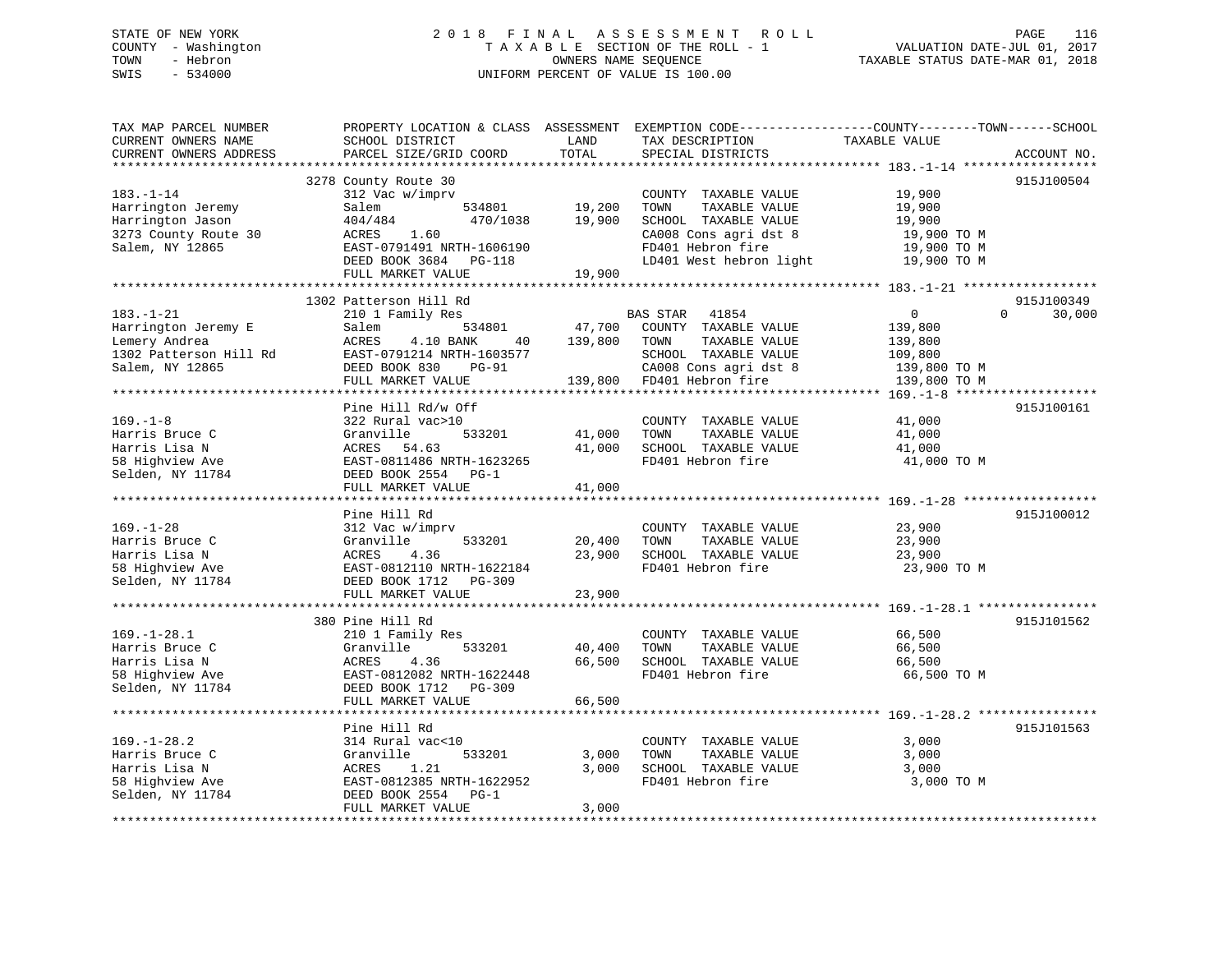## STATE OF NEW YORK 2 0 1 8 F I N A L A S S E S S M E N T R O L L PAGE 117 COUNTY - Washington T A X A B L E SECTION OF THE ROLL - 1 VALUATION DATE-JUL 01, 2017 TOWN - Hebron OWNERS NAME SEQUENCE TAXABLE STATUS DATE-MAR 01, 2018 SWIS - 534000 UNIFORM PERCENT OF VALUE IS 100.00

| TAX MAP PARCEL NUMBER<br>CURRENT OWNERS NAME                                                        | PROPERTY LOCATION & CLASS ASSESSMENT<br>SCHOOL DISTRICT                                                                                               | LAND              | EXEMPTION CODE-----------------COUNTY-------TOWN------SCHOOL<br>TAX DESCRIPTION                                                                 | TAXABLE VALUE                                                              |                    |
|-----------------------------------------------------------------------------------------------------|-------------------------------------------------------------------------------------------------------------------------------------------------------|-------------------|-------------------------------------------------------------------------------------------------------------------------------------------------|----------------------------------------------------------------------------|--------------------|
| CURRENT OWNERS ADDRESS                                                                              | PARCEL SIZE/GRID COORD                                                                                                                                | TOTAL             | SPECIAL DISTRICTS                                                                                                                               |                                                                            | ACCOUNT NO.        |
|                                                                                                     |                                                                                                                                                       |                   |                                                                                                                                                 |                                                                            |                    |
| $143. - 1 - 20$<br>Hart Mark P<br>Hughes Family Trust<br>72 Bergen Ave<br>Waldwick, NJ 07463        | 554 West Green Pond Way<br>260 Seasonal res - WTRFNT<br>Granville<br>533201<br>2911/106<br>FRNT 110.00 DPTH 242.00<br>EAST-0815605 NRTH-1643331       | 67,300<br>185,700 | COUNTY TAXABLE VALUE<br>TOWN<br>TAXABLE VALUE<br>SCHOOL TAXABLE VALUE<br>FD401 Hebron fire                                                      | 185,700<br>185,700<br>185,700<br>185,700 TO M                              | 915J100311         |
|                                                                                                     | DEED BOOK 3825 PG-39<br>FULL MARKET VALUE                                                                                                             | 185,700           |                                                                                                                                                 |                                                                            |                    |
|                                                                                                     |                                                                                                                                                       |                   |                                                                                                                                                 |                                                                            |                    |
|                                                                                                     | 47 County Route 28                                                                                                                                    |                   |                                                                                                                                                 |                                                                            | 915J101010         |
| $152. - 2 - 2.1$<br>Hartmann Lothar<br>Hartmann Helga<br>47 County Route 28<br>Granville, NY 12832  | 210 1 Family Res<br>533201<br>Granville<br>704/290<br>1.00<br>ACRES<br>EAST-0809014 NRTH-1640495<br>DEED BOOK 2550 PG-170                             | 38,000<br>340,600 | 41854<br><b>BAS STAR</b><br>COUNTY TAXABLE VALUE<br>TOWN<br>TAXABLE VALUE<br>SCHOOL TAXABLE VALUE<br>FD401 Hebron fire                          | $\mathbf{0}$<br>340,600<br>340,600<br>310,600<br>340,600 TO M              | $\Omega$<br>30,000 |
|                                                                                                     | FULL MARKET VALUE                                                                                                                                     | 340,600           |                                                                                                                                                 |                                                                            |                    |
|                                                                                                     | County Route 28                                                                                                                                       |                   |                                                                                                                                                 |                                                                            | 915J101268         |
| $152 - 2 - 2.2$<br>Hartmann Lothar<br>Hartmann Helga E<br>47 County Route 28<br>Granville, NY 12832 | 314 Rural vac<10<br>Granville<br>533201<br>4.07<br>ACRES<br>EAST-0808942 NRTH-1640688<br>DEED BOOK 2550<br>PG-174                                     | 27,600<br>27,600  | COUNTY TAXABLE VALUE<br>TOWN<br>TAXABLE VALUE<br>SCHOOL TAXABLE VALUE<br>FD401 Hebron fire                                                      | 27,600<br>27,600<br>27,600<br>27,600 TO M                                  |                    |
|                                                                                                     | FULL MARKET VALUE                                                                                                                                     | 27,600            |                                                                                                                                                 |                                                                            |                    |
|                                                                                                     | 26 Thunder Way                                                                                                                                        |                   |                                                                                                                                                 |                                                                            | 915J101605         |
| $175. - 1 - 12.9$<br>Harwood Darryl<br>26 Thunder Way<br>Salem, NY 12865                            | 270 Mfg housing<br>534801<br>Salem<br>5.68<br>ACRES<br>EAST-0790777 NRTH-1611711<br>DEED BOOK 1960 PG-152<br>FULL MARKET VALUE                        | 27,500<br>27,500  | 41854<br><b>BAS STAR</b><br>18,700 COUNTY TAXABLE VALUE<br>TAXABLE VALUE<br>TOWN<br>SCHOOL TAXABLE VALUE<br>FD401 Hebron fire                   | $\overline{0}$<br>27,500<br>27,500<br>$\Omega$<br>27,500 TO M              | 27,500<br>$\Omega$ |
|                                                                                                     |                                                                                                                                                       |                   |                                                                                                                                                 |                                                                            |                    |
| $184. - 1 - 19.6$<br>Harwood Lucinda A<br>1401 Dunnigan Rd<br>Salem, NY 12865                       | 1401 Dunnigan Rd<br>270 Mfg housing<br>534801<br>Salem<br>lot <sub>6</sub><br>ACRES<br>4.14<br>EAST-0797579 NRTH-1602101<br>DEED BOOK 2692<br>$PG-23$ | 27,900<br>70,400  | <b>BAS STAR</b><br>41854<br>COUNTY TAXABLE VALUE<br>TOWN<br>TAXABLE VALUE<br>SCHOOL TAXABLE VALUE<br>CA008 Cons agri dst 8<br>FD401 Hebron fire | $\overline{0}$<br>70,400<br>70,400<br>40,400<br>70,400 TO M<br>70,400 TO M | $\Omega$<br>30,000 |
|                                                                                                     | FULL MARKET VALUE                                                                                                                                     | 70,400            |                                                                                                                                                 |                                                                            |                    |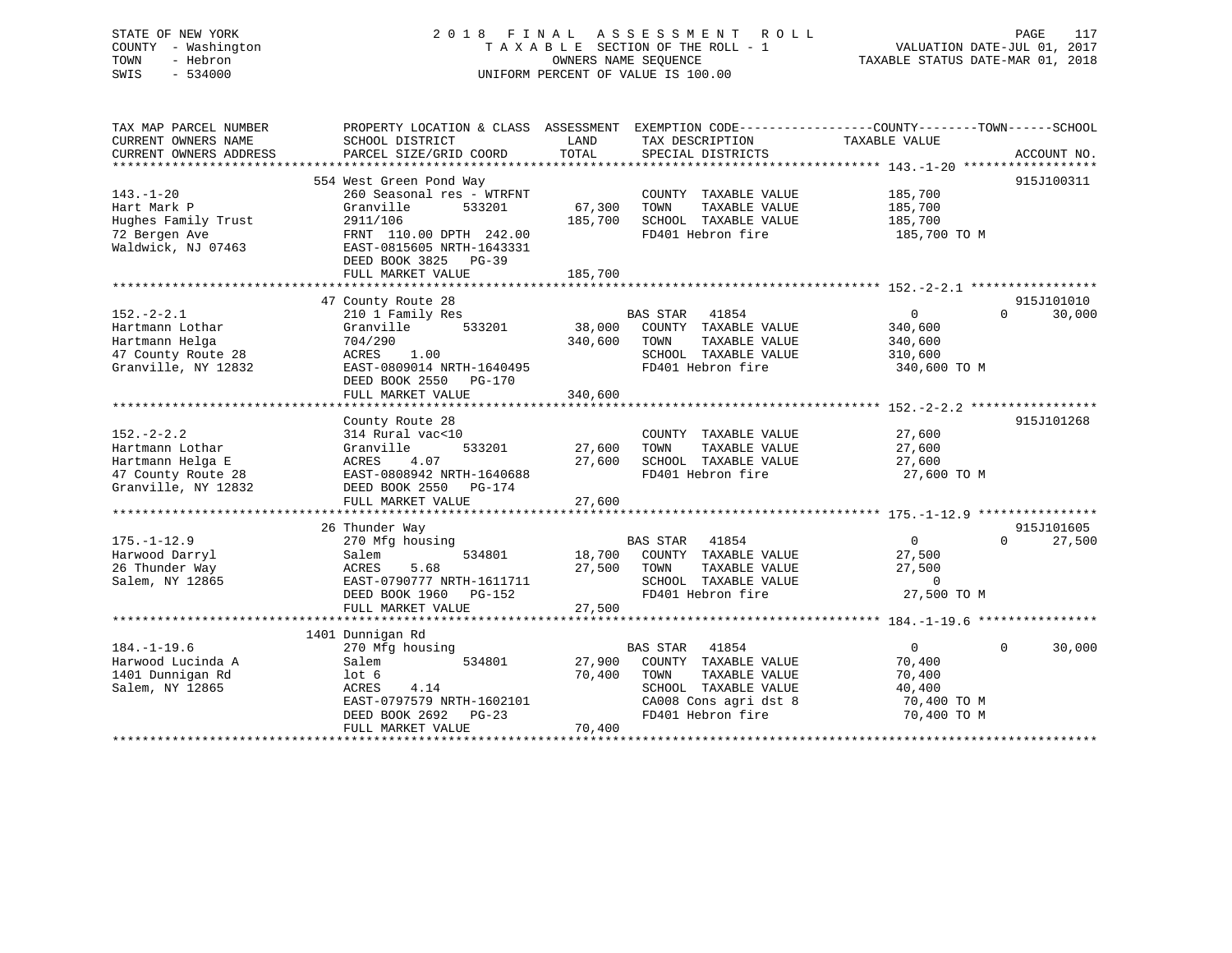| STATE OF NEW YORK<br>- Washington<br>COUNTY<br>- Hebron<br>TOWN<br>$-534000$<br>SWIS        |                                                                                                                                                                        |                              | 2018 FINAL ASSESSMENT ROLL<br>TAXABLE SECTION OF THE ROLL - 1<br>OWNERS NAME SEOUENCE<br>UNIFORM PERCENT OF VALUE IS 100.00 | 118<br>PAGE<br>PAGE 118<br>710, VALUATION DATE-JUL 01 سلسا<br>TAXABLE STATUS DATE-MAR 01, 2018                    |
|---------------------------------------------------------------------------------------------|------------------------------------------------------------------------------------------------------------------------------------------------------------------------|------------------------------|-----------------------------------------------------------------------------------------------------------------------------|-------------------------------------------------------------------------------------------------------------------|
| TAX MAP PARCEL NUMBER<br>CURRENT OWNERS NAME<br>CURRENT OWNERS ADDRESS                      | SCHOOL DISTRICT                                                                                                                                                        | LAND                         | TAX DESCRIPTION                                                                                                             | PROPERTY LOCATION & CLASS ASSESSMENT EXEMPTION CODE----------------COUNTY-------TOWN------SCHOOL<br>TAXABLE VALUE |
| $184. - 1 - 15.3$<br>Haskins Steven D<br>Haskins Nina A<br>25 Bogtown Ln<br>Salem, NY 12865 | 25 Bogtown Ln<br>210 1 Family Res<br>Salem<br>534801<br>sub lot 3<br>ACRES 6.50 BANK 999<br>EAST-0803881 NRTH-1605298<br>DEED BOOK 3512<br>PG-229<br>FULL MARKET VALUE | 55,000<br>190,200<br>190,200 | COUNTY TAXABLE VALUE<br>TOWN<br>TAXABLE VALUE<br>SCHOOL TAXABLE VALUE<br>FD401 Hebron fire                                  | 915J101084<br>190,200<br>190,200<br>190,200<br>190,200 TO M                                                       |
| $183.2 - 1 - 29$<br>Hatch Kenneth J<br>Hatch Patricia<br>675 Bogtown Rd<br>Salem, NY 12865  | 98 Barkley Ln<br>210 1 Family Res - WTRFNT<br>534801<br>Salem<br>ACRES 2.40<br>EAST-0786765 NRTH-1605709<br>DEED BOOK 3624 PG-194<br>FULL MARKET VALUE                 | 35,000 TOWN<br>125,000       | COUNTY TAXABLE VALUE<br>TAXABLE VALUE<br>125,000 SCHOOL TAXABLE VALUE<br>FD401 Hebron fire                                  | 915J101163<br>125,000<br>125,000<br>125,000<br>125,000 TO M                                                       |
| $184. - 1 - 19.5$<br>Hatlee Tinamarie                                                       | Scott Lake Rd<br>314 Rural vac<10<br>Salem<br>534801                                                                                                                   | 35,100                       | COUNTY TAXABLE VALUE<br>TOWN<br>TAXABLE VALUE                                                                               | 35,100<br>35,100                                                                                                  |

| Hatlee Thomas R          | lot 5                     | 35,100 | SCHOOL TAXABLE VALUE    | 35,100      |
|--------------------------|---------------------------|--------|-------------------------|-------------|
| 31 Magnolia Cir          | 6.54<br>ACRES             |        | CA008 Cons agri dst 8   | 35,100 TO M |
| Ravena, NY 12143         | EAST-0797579 NRTH-1602101 |        | FD401 Hebron fire       | 35,100 TO M |
|                          | DEED BOOK 2706 PG-280     |        |                         |             |
|                          | FULL MARKET VALUE         | 35,100 |                         |             |
|                          |                           |        |                         |             |
|                          | 3957 County Route 30      |        |                         | 915J100151  |
| $167. - 1 - 45$          | 210 1 Family Res          |        | COUNTY<br>TAXABLE VALUE | 56,200      |
| Havener Shane            | Salem<br>534801           | 25,300 | TOWN<br>TAXABLE VALUE   | 56,200      |
| 20 Riverpoint Dr         | FRNT 140.00 DPTH 175.00   | 56,200 | SCHOOL TAXABLE VALUE    | 56,200      |
| Pembroke, MA 02359       | EAST-0788941 NRTH-1621116 |        | FD401 Hebron fire       | 56,200 TO M |
|                          | DEED BOOK 2992 PG-82      |        |                         |             |
|                          | FULL MARKET VALUE         | 56,200 |                         |             |
|                          |                           |        |                         |             |
|                          | Higgins Rd                |        |                         | 915J101814  |
| $170. - 2 - 28$          | 322 Rural vac>10          |        | COUNTY<br>TAXABLE VALUE | 34,000      |
| Havens David             | Granville<br>533201       | 34,000 | TOWN<br>TAXABLE VALUE   | 34,000      |
| 247 Higgins Rd           | Lot 18                    | 34,000 | SCHOOL TAXABLE VALUE    | 34,000      |
| Granville, NY 12832      | ACRES 13.01               |        | FD401 Hebron fire       | 34,000 TO M |
|                          | EAST-0820169 NRTH-1623037 |        |                         |             |
| PRIOR OWNER ON 3/01/2018 | DEED BOOK 3926 PG-63      |        |                         |             |
| Martin Francisco         | FULL MARKET VALUE         | 34,000 |                         |             |
|                          |                           |        |                         |             |
|                          |                           |        |                         |             |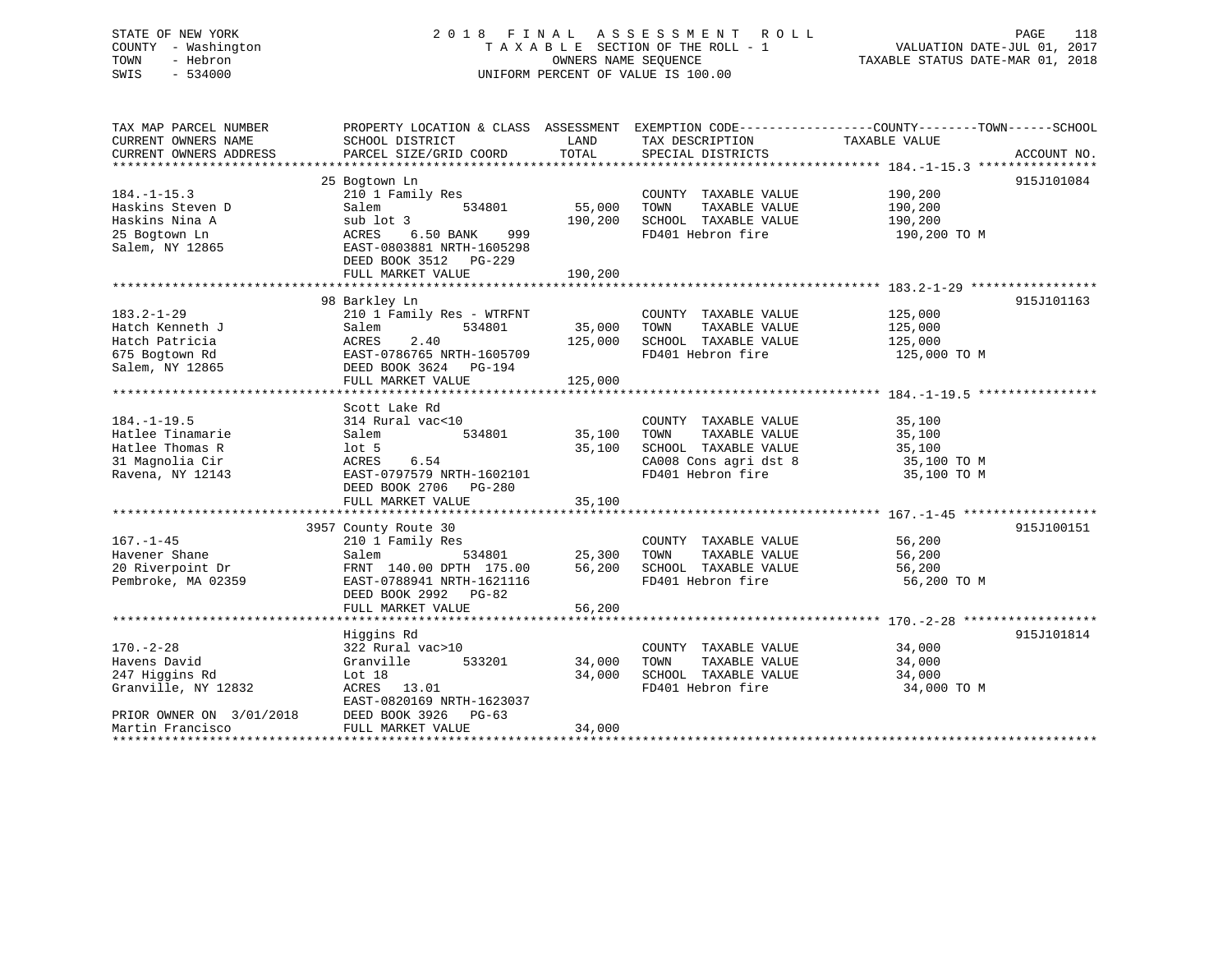## STATE OF NEW YORK 2 0 1 8 F I N A L A S S E S S M E N T R O L L PAGE 119 COUNTY - Washington T A X A B L E SECTION OF THE ROLL - 1 VALUATION DATE-JUL 01, 2017 TOWN - Hebron OWNERS NAME SEQUENCE TAXABLE STATUS DATE-MAR 01, 2018 SWIS - 534000 UNIFORM PERCENT OF VALUE IS 100.00

| TAX MAP PARCEL NUMBER             |                                                                 | PROPERTY LOCATION & CLASS ASSESSMENT EXEMPTION CODE---------------COUNTY-------TOWN------SCHOOL |                                         |
|-----------------------------------|-----------------------------------------------------------------|-------------------------------------------------------------------------------------------------|-----------------------------------------|
| CURRENT OWNERS NAME               | SCHOOL DISTRICT                                                 | LAND<br>TAX DESCRIPTION                                                                         | TAXABLE VALUE                           |
| CURRENT OWNERS ADDRESS            | PARCEL SIZE/GRID COORD                                          | TOTAL<br>SPECIAL DISTRICTS                                                                      | ACCOUNT NO.                             |
|                                   |                                                                 |                                                                                                 |                                         |
| $176. - 1 - 17$                   | Chamberlin Mills Rd<br>312 Vac w/imprv                          | COUNTY TAXABLE VALUE 38,500                                                                     | 915J100578                              |
|                                   |                                                                 | 534801 38,000 TOWN                                                                              |                                         |
| Havens Jason A<br>343 Dike Rd     | Salem                                                           |                                                                                                 | TAXABLE VALUE 38,500                    |
| Fort Edward, NY 12828             | ACRES 27.50 38,50<br>EAST-0804392 NRTH-1612016 38,50            | 38,500 SCHOOL TAXABLE VALUE<br>FD401 Hebron fire                                                | 38,500<br>38,500 TO M                   |
|                                   | DEED BOOK 3206 PG-1                                             |                                                                                                 |                                         |
|                                   |                                                                 |                                                                                                 |                                         |
|                                   |                                                                 |                                                                                                 |                                         |
|                                   | 339 Chamberlin Mills Rd                                         |                                                                                                 | 915J100316                              |
| $184. - 1 - 6$                    | 240 Rural res                                                   | COUNTY TAXABLE VALUE                                                                            | 208,600                                 |
| Havens Jason A                    | Salem                                                           | 534801 85,200<br>TAXABLE VALUE<br>TOWN                                                          | 208,600                                 |
| 339 Chamberlin Mills Rd           | Saiem<br>ACRES 46.63                                            | 208,600<br>SCHOOL TAXABLE VALUE                                                                 | 208,600                                 |
| Salem, NY 12865                   | EAST-0796846 NRTH-1607540                                       | CA008 Cons agri dst 8 208,600 TO M                                                              |                                         |
|                                   | DEED BOOK 3788 PG-342                                           | FD401 Hebron fire                                                                               | 208,600 TO M                            |
|                                   | FULL MARKET VALUE                                               | 208,600                                                                                         |                                         |
|                                   |                                                                 |                                                                                                 |                                         |
|                                   | 1280 Big Burch Hill Rd                                          |                                                                                                 | 915J101092                              |
| $142. - 3 - 8.4$                  | 210 1 Family Res                                                | BAS STAR 41854                                                                                  | $\overline{0}$<br>$\Omega$<br>30,000    |
| Havens Mark                       | Granville 533201                                                | 43,500 COUNTY TAXABLE VALUE                                                                     | 80,900                                  |
| 1280 Big Burch Hill Rd 142.-1-8.4 |                                                                 | 80,900 TOWN<br>TAXABLE VALUE                                                                    | 80,900                                  |
| Granville, NY 12832               | ACRES                                                           | SCHOOL TAXABLE VALUE                                                                            | 50,900                                  |
|                                   | $-8.4$<br>3.20 BANK 999<br>EAST-0801674 NRTH-1641272            | FD401 Hebron fire                                                                               | 80,900 TO M                             |
|                                   | DEED BOOK 3062 PG-61                                            |                                                                                                 |                                         |
|                                   | FULL MARKET VALUE                                               | 80,900                                                                                          |                                         |
|                                   |                                                                 |                                                                                                 |                                         |
|                                   |                                                                 |                                                                                                 | 915J100496                              |
| $161. - 1 - 12$                   |                                                                 |                                                                                                 | 24,581<br>24,581<br>$\Omega$            |
|                                   | Havens Michael Joseph Sr Granville 533201 42,900 ENH STAR 41834 |                                                                                                 | 66,800<br>$\overline{0}$<br>$\Omega$    |
| 7209 State Route 22               | 8 Ad                                                            | 104,600 COUNTY TAXABLE VALUE                                                                    | 80,019                                  |
| Granville, NY 12832               | 5.60<br>ACRES                                                   | TOWN<br>TAXABLE VALUE                                                                           | 80,019                                  |
|                                   | EAST-0818830 NRTH-1631471                                       |                                                                                                 | 37,800                                  |
|                                   | EASI-0018830 NRTH-1631471<br>DEED BOOK 649 PG-268               | SCHOOL TAXABLE VALUE<br>FD401 Hebron fire                                                       | 104,600 TO M                            |
|                                   | FULL MARKET VALUE                                               | 104,600                                                                                         |                                         |
|                                   |                                                                 |                                                                                                 |                                         |
|                                   | 1168 Patterson Hill Rd                                          |                                                                                                 | 915J101483                              |
| $183. - 1 - 32.5$                 | 210 1 Family Res                                                | ENH STAR 41834                                                                                  | $0 \qquad \qquad$<br>66,800<br>$\Omega$ |
| Haycock Dean A                    | 534801<br>Salem                                                 | 41,500 COUNTY TAXABLE VALUE 124,100                                                             |                                         |
| Culver Marie                      | Lot F                                                           | 124,100 TOWN                                                                                    | TAXABLE VALUE 124,100                   |
| PO Box 388                        | 2.64<br>ACRES                                                   | SCHOOL TAXABLE VALUE                                                                            | 57,300                                  |
| Salem, NY 12865                   | EAST-0788509 NRTH-1602333                                       | FD401 Hebron fire                                                                               | 124,100 TO M                            |
|                                   | DEED BOOK 588<br>PG-31                                          |                                                                                                 |                                         |
|                                   | FULL MARKET VALUE                                               | 124,100                                                                                         |                                         |
|                                   |                                                                 |                                                                                                 |                                         |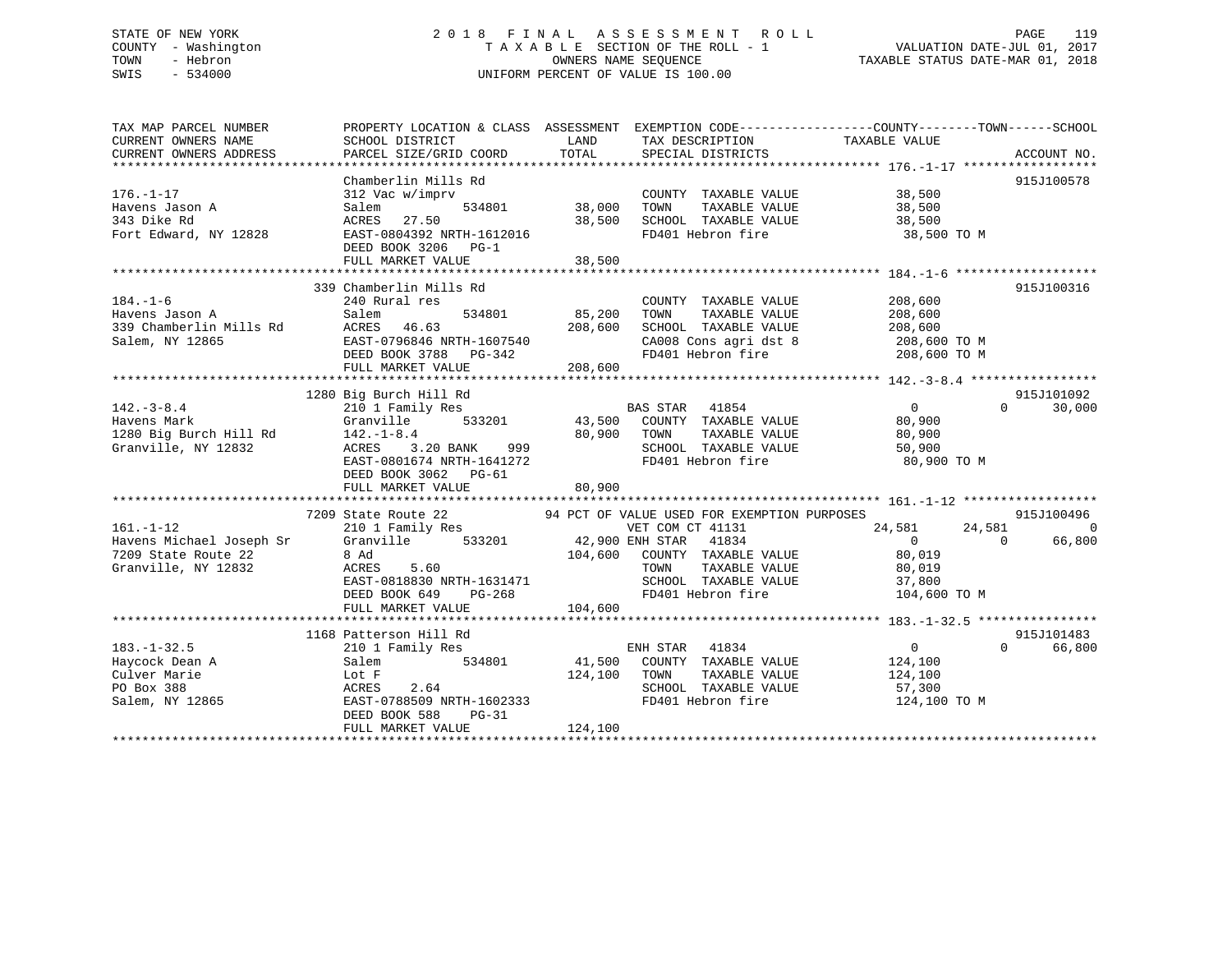## STATE OF NEW YORK 2 0 1 8 F I N A L A S S E S S M E N T R O L L PAGE 120 COUNTY - Washington T A X A B L E SECTION OF THE ROLL - 1 VALUATION DATE-JUL 01, 2017 TOWN - Hebron OWNERS NAME SEQUENCE TAXABLE STATUS DATE-MAR 01, 2018 SWIS - 534000 UNIFORM PERCENT OF VALUE IS 100.00

| SCHOOL DISTRICT                                                                                                                      | LAND                                                                                                                                                                                                 | TAX DESCRIPTION                                                                                                                                                        | TAXABLE VALUE                                                                                                                                                                                                                        |                                                                                                                                                                                                                                                                                                                                                   |
|--------------------------------------------------------------------------------------------------------------------------------------|------------------------------------------------------------------------------------------------------------------------------------------------------------------------------------------------------|------------------------------------------------------------------------------------------------------------------------------------------------------------------------|--------------------------------------------------------------------------------------------------------------------------------------------------------------------------------------------------------------------------------------|---------------------------------------------------------------------------------------------------------------------------------------------------------------------------------------------------------------------------------------------------------------------------------------------------------------------------------------------------|
|                                                                                                                                      |                                                                                                                                                                                                      |                                                                                                                                                                        |                                                                                                                                                                                                                                      | ACCOUNT NO.                                                                                                                                                                                                                                                                                                                                       |
|                                                                                                                                      |                                                                                                                                                                                                      |                                                                                                                                                                        |                                                                                                                                                                                                                                      | 915J100604                                                                                                                                                                                                                                                                                                                                        |
| 210 1 Family Res<br>Salem<br>FRNT 71.00 DPTH 183.00<br>ACRES 0.30<br>DEED BOOK 646<br>$PG-30$<br>FULL MARKET VALUE                   |                                                                                                                                                                                                      | SCHOOL TAXABLE VALUE                                                                                                                                                   | $\overline{0}$<br>98,000<br>98,000<br>68,000<br>98,000 TO M<br>98,000 TO M<br>98,000 TO M                                                                                                                                            | $\Omega$<br>30,000                                                                                                                                                                                                                                                                                                                                |
|                                                                                                                                      |                                                                                                                                                                                                      |                                                                                                                                                                        |                                                                                                                                                                                                                                      | 915J101460                                                                                                                                                                                                                                                                                                                                        |
| 242 Rurl res&rec<br>534801<br>Salem<br>$1$ ot 5<br>DEED BOOK 666<br>PG-340                                                           |                                                                                                                                                                                                      | 41854<br>TAXABLE VALUE<br>SCHOOL TAXABLE VALUE<br>FD401 Hebron fire                                                                                                    | $\overline{0}$<br>197,100<br>197,100<br>167,100<br>197,100 TO M                                                                                                                                                                      | $\Omega$<br>30,000                                                                                                                                                                                                                                                                                                                                |
|                                                                                                                                      |                                                                                                                                                                                                      |                                                                                                                                                                        |                                                                                                                                                                                                                                      |                                                                                                                                                                                                                                                                                                                                                   |
|                                                                                                                                      |                                                                                                                                                                                                      |                                                                                                                                                                        |                                                                                                                                                                                                                                      | 915J100295                                                                                                                                                                                                                                                                                                                                        |
| 210 1 Family Res<br>Granville<br>ACRES 0.65<br>DEED BOOK 1810 PG-295                                                                 |                                                                                                                                                                                                      | TAXABLE VALUE<br>SCHOOL TAXABLE VALUE<br>FD401 Hebron fire                                                                                                             | $\overline{0}$<br>93,500<br>93,500<br>26,700<br>93,500 TO M                                                                                                                                                                          | $\Omega$<br>66,800                                                                                                                                                                                                                                                                                                                                |
|                                                                                                                                      |                                                                                                                                                                                                      |                                                                                                                                                                        |                                                                                                                                                                                                                                      |                                                                                                                                                                                                                                                                                                                                                   |
| 270 Mfg housing<br>Granville<br>FRNT 165.00 DPTH 180.00<br>0.68<br>ACRES<br>DEED BOOK 902<br>PG-269<br>FULL MARKET VALUE             | 39,400                                                                                                                                                                                               | SCHOOL TAXABLE VALUE<br>FD401 Hebron fire                                                                                                                              | $\overline{0}$<br>39,400<br>39,400<br>9,400<br>39,400 TO M                                                                                                                                                                           | 915J100294<br>$\Omega$<br>30,000                                                                                                                                                                                                                                                                                                                  |
|                                                                                                                                      |                                                                                                                                                                                                      |                                                                                                                                                                        |                                                                                                                                                                                                                                      |                                                                                                                                                                                                                                                                                                                                                   |
| 322 Rural vac>10<br>534801<br>Salem<br>Lot 6<br>ACRES 12.27<br>EAST-0807437 NRTH-1627529<br>DEED BOOK 3547 PG-4<br>FULL MARKET VALUE | 28,300<br>28,300<br>28,300                                                                                                                                                                           | TOWN<br>TAXABLE VALUE<br>SCHOOL TAXABLE VALUE<br>FD401 Hebron fire                                                                                                     | 28,300<br>28,300<br>28,300 TO M                                                                                                                                                                                                      | 915J101501                                                                                                                                                                                                                                                                                                                                        |
|                                                                                                                                      | PARCEL SIZE/GRID COORD<br>3172 County Route 30<br>3172 County Route 30<br>29 Pine Hill Rd<br>FULL MARKET VALUE<br>7907 State Route 22<br>FULL MARKET VALUE<br>7910 State Route 22<br>53 Pine Hill Rd | TOTAL<br>EAST-0792084 NRTH-1603745<br>ACRES 10.47 BANK 999<br>EAST-0807157 NRTH-1627358<br>197,100<br>EAST-0820339 NRTH-1648427<br>93,500<br>EAST-0820560 NRTH-1648515 | PROPERTY LOCATION & CLASS ASSESSMENT<br>SPECIAL DISTRICTS<br><b>BAS STAR 41854</b><br>98,000 TOWN<br>BAS STAR<br>50,200 COUNTY TAXABLE VALUE<br>197,100 TOWN<br>FRNT 285.00 DPTH 100.00 93,500 TOWN<br>BAS STAR 41854<br>39,400 TOWN | EXEMPTION CODE-----------------COUNTY-------TOWN------SCHOOL<br>534801 20,000 COUNTY TAXABLE VALUE<br>TAXABLE VALUE<br>CA008 Cons agri dst 8<br>FD401 Hebron fire<br>98,000 LD401 West hebron light<br>ENH STAR 41834<br>533201 27,500 COUNTY TAXABLE VALUE<br>533201 29,400 COUNTY TAXABLE VALUE<br>TAXABLE VALUE<br>COUNTY TAXABLE VALUE 28,300 |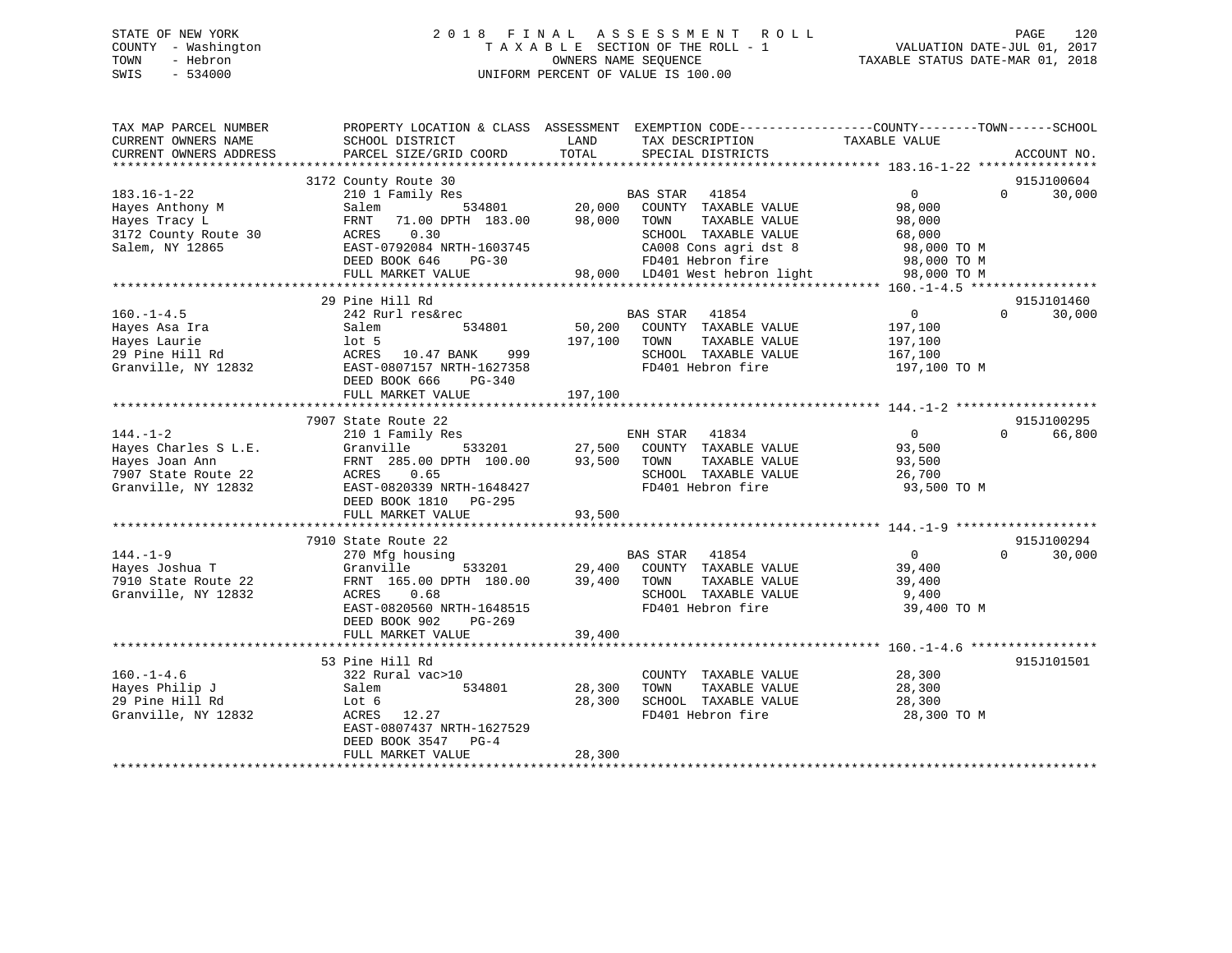## STATE OF NEW YORK 2 0 1 8 F I N A L A S S E S S M E N T R O L L PAGE 121 COUNTY - Washington T A X A B L E SECTION OF THE ROLL - 1 VALUATION DATE-JUL 01, 2017 TOWN - Hebron **CONNERS NAME SEQUENCE** TAXABLE STATUS DATE-MAR 01, 2018 SWIS - 534000 UNIFORM PERCENT OF VALUE IS 100.00

| TAX MAP PARCEL NUMBER<br>CURRENT OWNERS NAME<br>CURRENT OWNERS ADDRESS                         | PROPERTY LOCATION & CLASS ASSESSMENT<br>SCHOOL DISTRICT<br>PARCEL SIZE/GRID COORD                                                                                                          | LAND<br>TOTAL                 | TAX DESCRIPTION<br>SPECIAL DISTRICTS                                                                                            | EXEMPTION CODE-----------------COUNTY-------TOWN------SCHOOL<br>TAXABLE VALUE | ACCOUNT NO.          |
|------------------------------------------------------------------------------------------------|--------------------------------------------------------------------------------------------------------------------------------------------------------------------------------------------|-------------------------------|---------------------------------------------------------------------------------------------------------------------------------|-------------------------------------------------------------------------------|----------------------|
|                                                                                                |                                                                                                                                                                                            |                               |                                                                                                                                 |                                                                               |                      |
| $160. - 1 - 4.7$<br>Hayes Philip J<br>29 Pine Hill Rd<br>Granville, NY 12832                   | Pine Hill Rd<br>314 Rural vac<10<br>Salem<br>534801<br>Lot 7<br>ACRES 11.92                                                                                                                | 15,700<br>15,700              | COUNTY TAXABLE VALUE<br>TOWN<br>TAXABLE VALUE<br>SCHOOL TAXABLE VALUE<br>FD401 Hebron fire                                      | 15,700<br>15,700<br>15,700<br>15,700 TO M                                     | 915J101461           |
|                                                                                                | EAST-0807773 NRTH-1627631<br>DEED BOOK 3547 PG-4<br>FULL MARKET VALUE                                                                                                                      | 15,700                        |                                                                                                                                 |                                                                               |                      |
|                                                                                                |                                                                                                                                                                                            |                               |                                                                                                                                 |                                                                               |                      |
| $175. - 1 - 29$<br>Haynes Wesley H Jr.<br>Vaningen Anne H<br>PO Box 60<br>Argyle, NY 12809     | 349 Gilchrist Rd<br>240 Rural res<br>534801<br>Salem<br>ACRES 18.17<br>EAST-0786142 NRTH-1616116<br>DEED BOOK 1869<br>$PG-128$<br>FULL MARKET VALUE                                        | 78,300<br>166,400<br>166,400  | AGRI-D IND 41730<br>COUNTY TAXABLE VALUE<br>TOWN<br>TAXABLE VALUE<br>SCHOOL TAXABLE VALUE<br>FD401 Hebron fire                  | 32,410<br>32,410<br>133,990<br>133,990<br>133,990<br>166,400 TO M             | 915J101531<br>32,410 |
| MAY BE SUBJECT TO PAYMENT<br>UNDER AGDIST LAW TIL 2025                                         |                                                                                                                                                                                            |                               |                                                                                                                                 |                                                                               |                      |
|                                                                                                | East Green Pond Way                                                                                                                                                                        |                               |                                                                                                                                 |                                                                               | 915J101454           |
| $144. - 1 - 37.10$<br>Hayward Cynthia Etal<br>134 Aldous Rd<br>Granville, NY 12832             | 312 Vac w/imprv - WTRFNT<br>Granville<br>533201<br>525/178+181+241 763/106 8<br>155 524/150 957/316 750/3<br>FRNT 100.00 DPTH 350.00<br>EAST-0816205 NRTH-1643438<br>DEED BOOK 2552 PG-311 | 58,800<br>60,400              | COUNTY TAXABLE VALUE<br>TOWN<br>TAXABLE VALUE<br>SCHOOL TAXABLE VALUE<br>FD401 Hebron fire                                      | 60,400<br>60,400<br>60,400<br>60,400 TO M                                     |                      |
|                                                                                                | FULL MARKET VALUE                                                                                                                                                                          | 60,400                        |                                                                                                                                 |                                                                               |                      |
| $144. - 1 - 37.1$<br>Hayward Cynthia L<br>134 Aldous Rd<br>Granville, NY 12832                 | 106 East Green Pond Way<br>210 1 Family Res<br>Granville<br>533201<br>ACRES<br>5.30<br>EAST-0816614 NRTH-1643033<br>DEED BOOK 1925 PG-76                                                   | 32,600<br>145,000             | COUNTY TAXABLE VALUE<br>TAXABLE VALUE<br>TOWN<br>SCHOOL TAXABLE VALUE<br>FD401 Hebron fire                                      | 145,000<br>145,000<br>145,000<br>145,000 TO M                                 | 915J101446           |
|                                                                                                | FULL MARKET VALUE                                                                                                                                                                          | 145,000                       |                                                                                                                                 |                                                                               |                      |
|                                                                                                | 234 South Grimes Hill Rd                                                                                                                                                                   |                               |                                                                                                                                 |                                                                               | 915J100196           |
| $160. - 2 - 5$<br>Healey William V<br>Healey Cynthia L<br>53 Clinton Ave<br>Ossining, NY 10562 | 280 Res Multiple<br>Granville<br>533201<br>ACRES 506.77<br>EAST-0814453 NRTH-1631952<br>DEED BOOK 1725 PG-274<br>FULL MARKET VALUE                                                         | 583,600<br>727,500<br>727,500 | 41720<br>AG DIST<br>COUNTY TAXABLE VALUE<br>TOWN<br>TAXABLE VALUE<br>SCHOOL TAXABLE VALUE<br>CA008 Cons agri dst 8<br>82,332 EX | 82,332<br>82,332<br>645,168<br>645,168<br>645,168<br>645,168 TO M             | 82,332               |
| MAY BE SUBJECT TO PAYMENT<br>UNDER AGDIST LAW TIL 2022                                         |                                                                                                                                                                                            |                               | FD401 Hebron fire                                                                                                               | 727,500 TO M                                                                  |                      |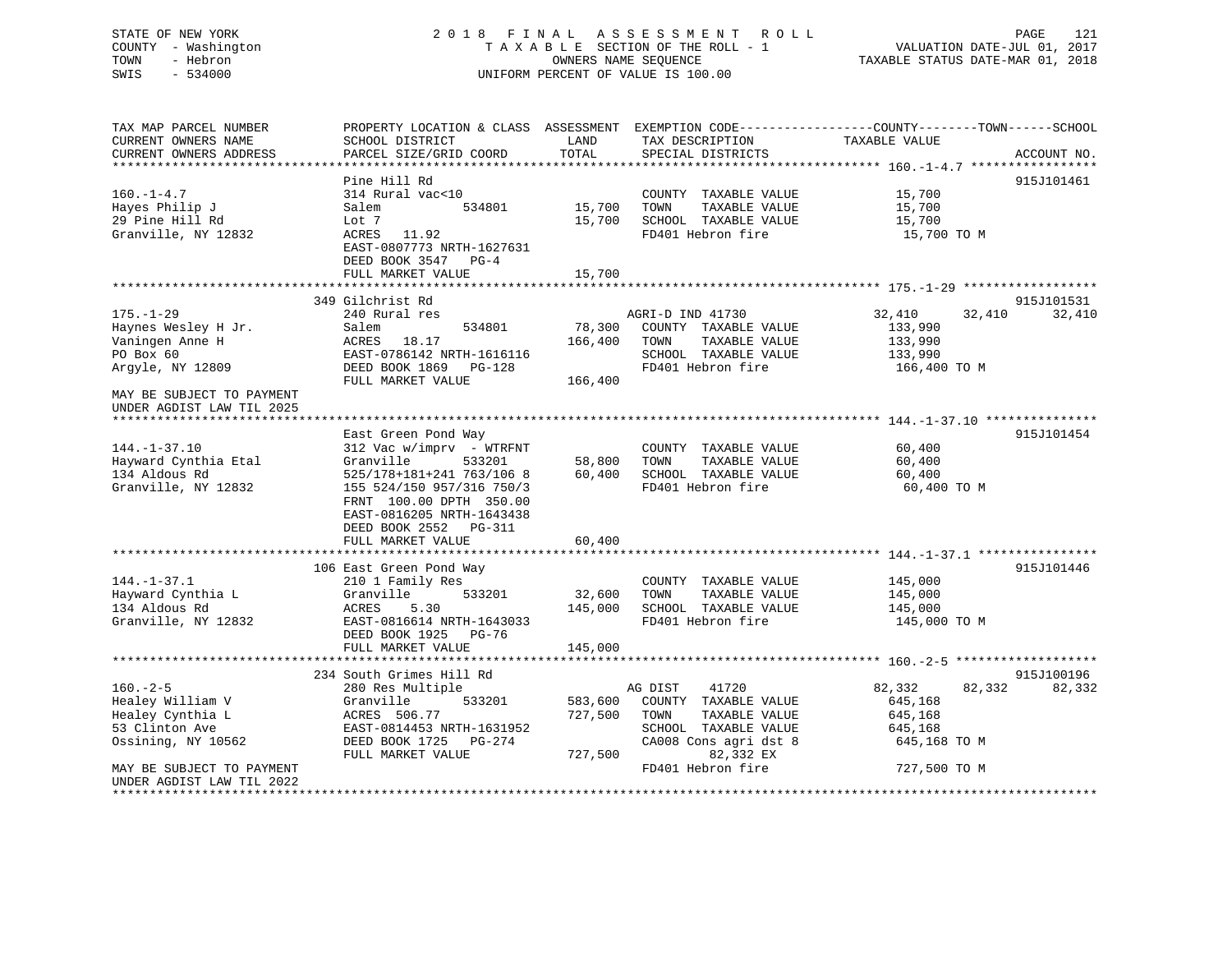## STATE OF NEW YORK 2 0 1 8 F I N A L A S S E S S M E N T R O L L PAGE 122 COUNTY - Washington T A X A B L E SECTION OF THE ROLL - 1 VALUATION DATE-JUL 01, 2017 TOWN - Hebron OWNERS NAME SEQUENCE TAXABLE STATUS DATE-MAR 01, 2018 SWIS - 534000 UNIFORM PERCENT OF VALUE IS 100.00

| TAX MAP PARCEL NUMBER<br>CURRENT OWNERS NAME           | PROPERTY LOCATION & CLASS ASSESSMENT<br>SCHOOL DISTRICT      | LAND<br>TAX DESCRIPTION                 | EXEMPTION CODE----------------COUNTY-------TOWN-----SCHOOL<br>TAXABLE VALUE |
|--------------------------------------------------------|--------------------------------------------------------------|-----------------------------------------|-----------------------------------------------------------------------------|
| CURRENT OWNERS ADDRESS                                 | PARCEL SIZE/GRID COORD                                       | TOTAL<br>SPECIAL DISTRICTS              | ACCOUNT NO.                                                                 |
|                                                        | 64 Chamberlin Mills Rd                                       |                                         | 915J100225                                                                  |
| $184. - 1 - 26.1$                                      | 240 Rural res                                                | ENH STAR 41834                          | 66,800<br>$\Omega$<br>$\Omega$                                              |
| Healy James LE                                         | Salem                                                        | 534801 110,800 FOR 480A<br>47460        | 48,700<br>48,700<br>48,700                                                  |
| Shapiro Ann LE                                         | 463/304 476/171 721/156                                      | 131,300<br>COUNTY TAXABLE VALUE         | 82,600                                                                      |
| 64 Chamberlin Mills Rd                                 | 56.60<br>ACRES                                               | TAXABLE VALUE<br>TOWN                   | 82,600                                                                      |
| Salem, NY 12865                                        | EAST-0794689 NRTH-1602092                                    | SCHOOL TAXABLE VALUE                    | 15,800                                                                      |
|                                                        | DEED BOOK 2867<br>$PG-9$                                     | CA008 Cons agri dst 8                   | 131,300 TO M                                                                |
| MAY BE SUBJECT TO PAYMENT<br>UNDER RPTL480A UNTIL 2027 | FULL MARKET VALUE                                            | 131,300 FD401 Hebron fire               | 131,300 TO M                                                                |
|                                                        | 76 Heaphy Ln                                                 |                                         | 915J100296                                                                  |
| $176. - 1 - 29$                                        | 280 Res Multiple                                             | COUNTY TAXABLE VALUE                    | 380,700                                                                     |
| Heaphy John P                                          | 534801<br>Salem                                              | 255,200<br>TAXABLE VALUE<br>TOWN        | 380,700                                                                     |
| Attn: Ann Conway                                       | 385/702 Will 471/203                                         | 380,700<br>SCHOOL TAXABLE VALUE         | 380,700                                                                     |
|                                                        |                                                              | CA008 Cons agri dst 8                   | 380,700 TO M                                                                |
|                                                        | 76 Heaphy Ln<br>Salem, NY 12865<br>EAST-0796159 NRTH-1609358 | FD401 Hebron fire                       | 380,700 TO M                                                                |
|                                                        | FULL MARKET VALUE                                            | 380,700                                 |                                                                             |
|                                                        |                                                              |                                         |                                                                             |
|                                                        | 198 Allen Rd                                                 |                                         |                                                                             |
| $185. - 1 - 5.1$                                       | 240 Rural res                                                | AG DIST<br>41720                        | 77,939<br>77,939<br>77,939                                                  |
| Hebron Partners LLC                                    | 534801<br>Salem                                              | 176,900<br>COUNTY TAXABLE VALUE         | 214,961                                                                     |
| 198 Allen Rd                                           | lot 2                                                        | 292,900<br>TOWN<br>TAXABLE VALUE        | 214,961<br>214,961                                                          |
| Salem, NY 12865                                        | ACRES<br>72.50<br>EAST-0810281 NRTH-1606778                  | SCHOOL TAXABLE VALUE                    |                                                                             |
| MAY BE SUBJECT TO PAYMENT                              | DEED BOOK 3094 PG-270                                        | CA008 Cons agri dst 8<br>77,939 EX      | 214,961 TO M                                                                |
| UNDER AGDIST LAW TIL 2022                              | FULL MARKET VALUE                                            | 292,900 FD401 Hebron fire               | 292,900 TO M                                                                |
|                                                        |                                                              |                                         |                                                                             |
|                                                        | 6209 State Route 22                                          |                                         | 915J100469                                                                  |
| $185. - 1 - 7$                                         | 322 Rural vac>10                                             | 41720<br>AG DIST                        | 72,074 72,074<br>72,074                                                     |
| Hebron Partners LLC                                    | Salem<br>534801                                              | 268,900<br>COUNTY TAXABLE VALUE         | 196,826                                                                     |
| 198 Allen Rd                                           | ACRES 230.50                                                 | 268,900<br>TOWN<br>TAXABLE VALUE        | 196,826                                                                     |
| Salem, NY 12865                                        | EAST-0813551 NRTH-1607141                                    | SCHOOL TAXABLE VALUE                    | 196,826                                                                     |
|                                                        | DEED BOOK 3069 PG-85                                         | CA008 Cons agri dst 8                   | 196,826 TO M                                                                |
| MAY BE SUBJECT TO PAYMENT                              | FULL MARKET VALUE                                            | 268,900<br>72,074 EX                    |                                                                             |
| UNDER AGDIST LAW TIL 2022                              |                                                              | FD401 Hebron fire                       | 268,900 TO M                                                                |
|                                                        |                                                              |                                         |                                                                             |
| $185. - 1 - 7.1$                                       | 6173 State Route 22<br>210 1 Family Res                      | COUNTY TAXABLE VALUE                    | 915J101489                                                                  |
| Hebron Partners LLC                                    | 534801                                                       | 43,500<br>TAXABLE VALUE                 | 110,300                                                                     |
| PO Box 183                                             | Salem<br>6.00<br>ACRES                                       | TOWN<br>110,300<br>SCHOOL TAXABLE VALUE | 110,300<br>110,300                                                          |
| Salem, NY 12865                                        | EAST-0815182 NRTH-1606638                                    | FD401 Hebron fire                       | 110,300 TO M                                                                |
|                                                        | DEED BOOK 3069 PG-85                                         |                                         |                                                                             |
|                                                        | FULL MARKET VALUE                                            | 110,300                                 |                                                                             |
|                                                        |                                                              |                                         |                                                                             |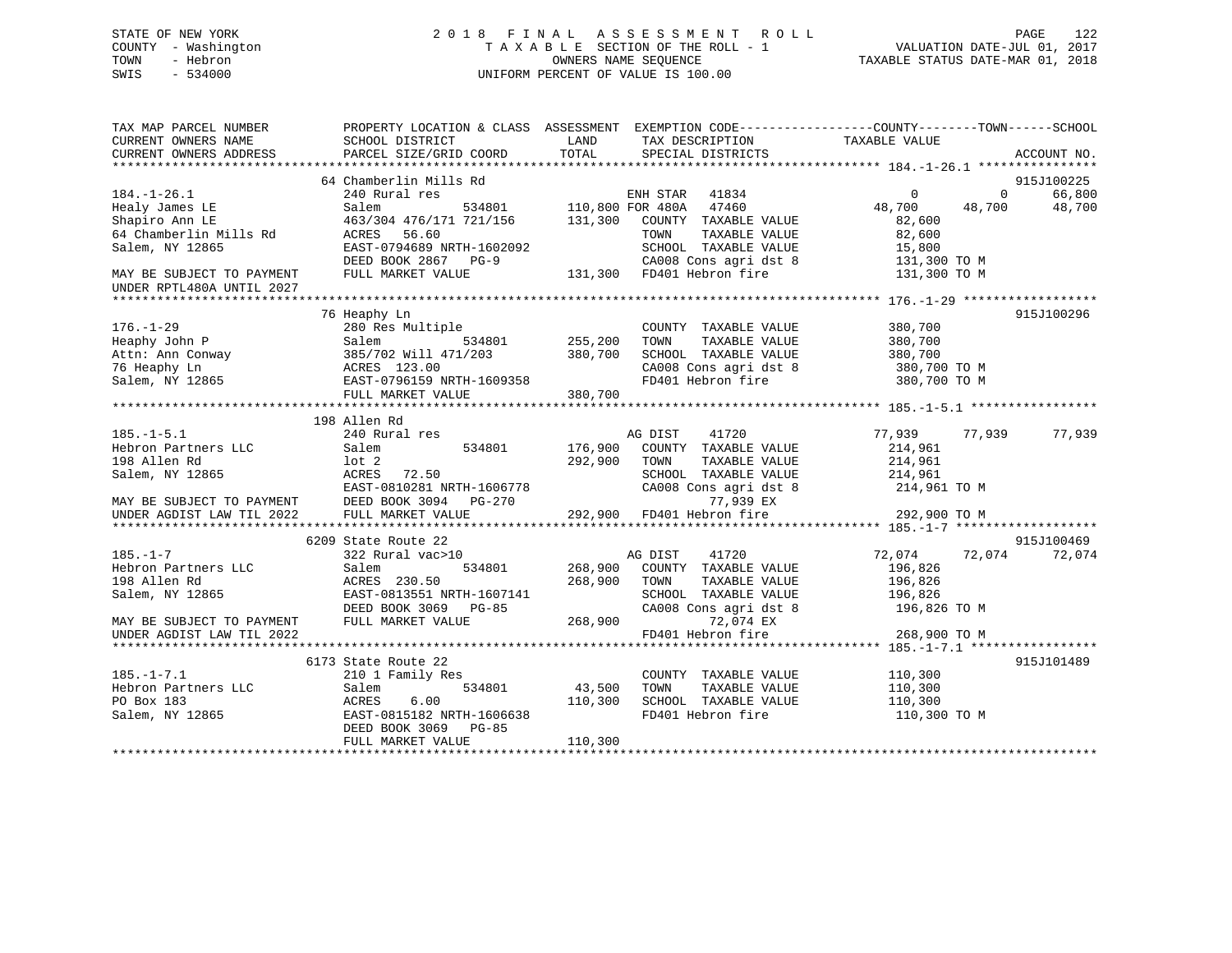## STATE OF NEW YORK 2 0 1 8 F I N A L A S S E S S M E N T R O L L PAGE 123 COUNTY - Washington T A X A B L E SECTION OF THE ROLL - 1 VALUATION DATE-JUL 01, 2017 TOWN - Hebron **CONNERS NAME SEQUENCE** TAXABLE STATUS DATE-MAR 01, 2018 SWIS - 534000 UNIFORM PERCENT OF VALUE IS 100.00

| TAX MAP PARCEL NUMBER<br>CURRENT OWNERS NAME<br>CURRENT OWNERS ADDRESS                          | SCHOOL DISTRICT<br>PARCEL SIZE/GRID COORD                                                                                                             | LAND<br>TOTAL     | TAX DESCRIPTION<br>SPECIAL DISTRICTS                                                                                                           | PROPERTY LOCATION & CLASS ASSESSMENT EXEMPTION CODE---------------COUNTY-------TOWN-----SCHOOL<br>TAXABLE VALUE | ACCOUNT NO.          |
|-------------------------------------------------------------------------------------------------|-------------------------------------------------------------------------------------------------------------------------------------------------------|-------------------|------------------------------------------------------------------------------------------------------------------------------------------------|-----------------------------------------------------------------------------------------------------------------|----------------------|
|                                                                                                 | State Route 22/W Off                                                                                                                                  |                   |                                                                                                                                                |                                                                                                                 |                      |
| $185. - 1 - 60$<br>Hebron Partners LLC<br>198 Allen Rd<br>Salem, NY 12865                       | 322 Rural vac>10<br>534801<br>Salem<br>73.20<br>ACRES<br>EAST-0812382 NRTH-1605830<br>DEED BOOK 3069 PG-85                                            | 54,900<br>54,900  | 41720<br>AG DIST<br>COUNTY TAXABLE VALUE<br>TOWN<br>TAXABLE VALUE<br>SCHOOL TAXABLE VALUE<br>CA008 Cons agri dst 8                             | 13,866<br>13,866<br>41,034<br>41,034<br>41,034<br>41,034 TO M                                                   | 13,866               |
| MAY BE SUBJECT TO PAYMENT<br>UNDER AGDIST LAW TIL 2022                                          | FULL MARKET VALUE                                                                                                                                     | 54,900            | 13,866 EX<br>FD401 Hebron fire                                                                                                                 | 54,900 TO M                                                                                                     |                      |
|                                                                                                 |                                                                                                                                                       |                   |                                                                                                                                                |                                                                                                                 |                      |
|                                                                                                 | County Route 30/E Off                                                                                                                                 |                   |                                                                                                                                                |                                                                                                                 | 915J100289           |
| $183.16 - 1 - 17$<br>Hebron Volunteer Fire Co Inc<br>3165 County Route 30<br>Salem, NY 12865    | 311 Res vac land<br>Salem<br>534801<br>Ease 835/255 464/889<br>ACRES<br>3.00<br>EAST-0792728 NRTH-1603932                                             | 2,300<br>2,300    | COUNTY TAXABLE VALUE<br>TAXABLE VALUE<br>TOWN<br>SCHOOL TAXABLE VALUE<br>CA008 Cons agri dst 8<br>FD401 Hebron fire                            | 2,300<br>2,300<br>2,300<br>2,300 TO M<br>2,300 TO M                                                             |                      |
| PRIOR OWNER ON 3/01/2018                                                                        | DEED BOOK 3904 PG-92                                                                                                                                  |                   |                                                                                                                                                |                                                                                                                 |                      |
| Skinner Robert                                                                                  | FULL MARKET VALUE                                                                                                                                     | 2,300             |                                                                                                                                                |                                                                                                                 |                      |
|                                                                                                 |                                                                                                                                                       |                   |                                                                                                                                                |                                                                                                                 |                      |
|                                                                                                 | 1986 County Route 31                                                                                                                                  |                   |                                                                                                                                                |                                                                                                                 |                      |
| $153. - 1 - 1.7$<br>Heidorf Philip<br>May Sylvia<br>1986 County Route 31<br>Granville, NY 12832 | 210 1 Family Res<br>Granville<br>533201<br>FRNT 369.00 DPTH 228.00<br>0.97 BANK<br>ACRES<br>999<br>EAST-0817921 NRTH-1641072<br>DEED BOOK 1977 PG-113 | 37,900<br>84,000  | BAS STAR 41854<br>COUNTY TAXABLE VALUE<br>TOWN<br>TAXABLE VALUE<br>SCHOOL TAXABLE VALUE<br>FD401 Hebron fire                                   | $\overline{0}$<br>$\Omega$<br>84,000<br>84,000<br>54,000<br>84,000 TO M                                         | 30,000               |
|                                                                                                 | FULL MARKET VALUE                                                                                                                                     | 84,000            |                                                                                                                                                |                                                                                                                 |                      |
|                                                                                                 | ***************************                                                                                                                           | ************      |                                                                                                                                                |                                                                                                                 |                      |
|                                                                                                 | 3185 County Route 30                                                                                                                                  |                   |                                                                                                                                                |                                                                                                                 | 9179900270           |
| $183.16 - 1 - 8$<br>Heinrich William<br>3185 County Route 30<br>Salem, NY 12865                 | 312 Vac w/imprv<br>534801<br>Salem<br>2174/191<br>FRNT<br>92.00 DPTH 138.00<br>0.29<br>ACRES<br>EAST-0791752 NRTH-1604007<br>DEED BOOK 2951 PG-45     | 19,800<br>34,800  | COUNTY TAXABLE VALUE<br>TAXABLE VALUE<br>TOWN<br>SCHOOL TAXABLE VALUE<br>CA008 Cons agri dst 8<br>FD401 Hebron fire<br>LD401 West hebron light | 34,800<br>34,800<br>34,800<br>34,800 TO M<br>34,800 TO M<br>34,800 TO M                                         |                      |
|                                                                                                 | FULL MARKET VALUE                                                                                                                                     | 34,800            |                                                                                                                                                |                                                                                                                 |                      |
|                                                                                                 |                                                                                                                                                       |                   |                                                                                                                                                |                                                                                                                 |                      |
| $177. - 1 - 41$                                                                                 | 776 Chamberlin Mills Rd<br>241 Rural res&ag                                                                                                           |                   | ENH STAR 41834                                                                                                                                 | $\mathbf 0$<br>$\Omega$                                                                                         | 915J100572<br>66,800 |
| Hennessey Denise<br>776 Chamberlin Mills Rd<br>Salem, NY 12865<br>MAY BE SUBJECT TO PAYMENT     | 534801<br>Salem<br>735/214<br>C.0.215/209<br>ACRES<br>37.40<br>EAST-0805505 NRTH-1611707                                                              | 86,800<br>155,400 | COUNTY TAXABLE VALUE<br>TOWN<br>TAXABLE VALUE<br>SCHOOL TAXABLE VALUE<br>FD401 Hebron fire                                                     | 155,400<br>155,400<br>88,600<br>155,400 TO M                                                                    |                      |
| UNDER AGDIST LAW TIL 2021                                                                       | DEED BOOK 2946<br>PG-299<br>FULL MARKET VALUE                                                                                                         | 155,400           |                                                                                                                                                |                                                                                                                 |                      |
|                                                                                                 |                                                                                                                                                       |                   |                                                                                                                                                |                                                                                                                 |                      |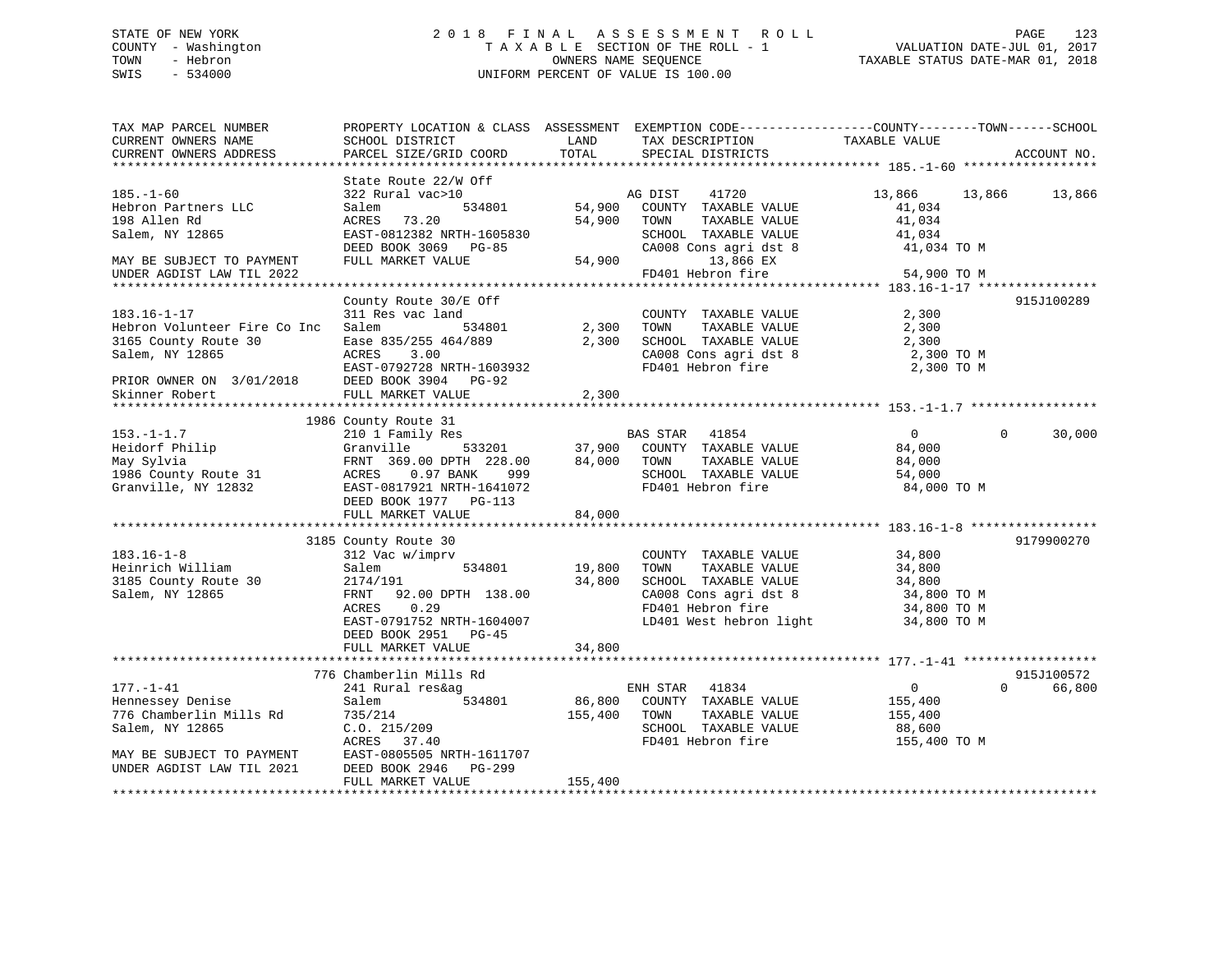## STATE OF NEW YORK 2 0 1 8 F I N A L A S S E S S M E N T R O L L PAGE 124 COUNTY - Washington T A X A B L E SECTION OF THE ROLL - 1 VALUATION DATE-JUL 01, 2017 TOWN - Hebron OWNERS NAME SEQUENCE TAXABLE STATUS DATE-MAR 01, 2018 SWIS - 534000 UNIFORM PERCENT OF VALUE IS 100.00

| TAX MAP PARCEL NUMBER<br>CURRENT OWNERS NAME<br>CURRENT OWNERS ADDRESS                                                          | PROPERTY LOCATION & CLASS ASSESSMENT EXEMPTION CODE----------------COUNTY-------TOWN------SCHOOL<br>SCHOOL DISTRICT<br>PARCEL SIZE/GRID COORD                   | LAND<br>TOTAL                 | TAX DESCRIPTION<br>SPECIAL DISTRICTS                                                                                                   | TAXABLE VALUE                                                              | ACCOUNT NO.          |
|---------------------------------------------------------------------------------------------------------------------------------|-----------------------------------------------------------------------------------------------------------------------------------------------------------------|-------------------------------|----------------------------------------------------------------------------------------------------------------------------------------|----------------------------------------------------------------------------|----------------------|
|                                                                                                                                 |                                                                                                                                                                 |                               |                                                                                                                                        |                                                                            |                      |
| $158. - 1 - 23$<br>Henry Vernon Trustee<br>Henry Reba May Trustee<br>24 Second St                                               | Scott Hill Rd<br>322 Rural vac>10<br>532001<br>Argyle<br>ACRES<br>40.50<br>EAST-0782889 NRTH-1629033                                                            | 99,300<br>99,300              | AG DIST<br>41720<br>COUNTY TAXABLE VALUE<br>TOWN<br>TAXABLE VALUE<br>SCHOOL TAXABLE VALUE                                              | 33,371<br>33,371<br>65,929<br>65,929<br>65,929                             | 915J100299<br>33,371 |
| Glens Falls, NY 12801<br>MAY BE SUBJECT TO PAYMENT<br>UNDER AGDIST LAW TIL 2022                                                 | DEED BOOK 653<br>PG-294<br>FULL MARKET VALUE                                                                                                                    | 99,300                        | CA008 Cons agri dst 8<br>33,371 EX<br>FD401 Hebron fire                                                                                | 65,929 TO M<br>99,300 TO M                                                 |                      |
|                                                                                                                                 |                                                                                                                                                                 |                               |                                                                                                                                        |                                                                            |                      |
| $151. - 1 - 24$<br>Hensel Jeffrey J<br>10 Duncan Dr<br>Troy, NY 12182<br>MAY BE SUBJECT TO PAYMENT<br>UNDER AGDIST LAW TIL 2021 | 1069 Big Burch Hill Rd<br>241 Rural res&ag<br>Hartford<br>533801<br>ACRES 170.00<br>EAST-0797951 NRTH-1639074<br>DEED BOOK 3400 PG-114<br>FULL MARKET VALUE     | 311,600<br>380,800<br>380,800 | COUNTY TAXABLE VALUE<br>TAXABLE VALUE<br>TOWN<br>SCHOOL TAXABLE VALUE<br>CA008 Cons agri dst 8<br>FD401 Hebron fire                    | 380,800<br>380,800<br>380,800<br>380,800 TO M<br>380,800 TO M              | 915J100030           |
|                                                                                                                                 | Lentine Way                                                                                                                                                     |                               |                                                                                                                                        |                                                                            |                      |
| $177. - 1 - 3.10$<br>Hernandez Silvia<br>79 Lentine Way<br>Salem, NY 12865                                                      | 314 Rural vac<10<br>Salem<br>534801<br>Lot 6<br>3.04<br>ACRES<br>EAST-0805726 NRTH-1617271<br>DEED BOOK 3146<br>PG-103                                          | 17,100<br>17,100              | COUNTY TAXABLE VALUE<br>TAXABLE VALUE<br>TOWN<br>SCHOOL TAXABLE VALUE<br>CA008 Cons agri dst 8<br>FD401 Hebron fire                    | 17,100<br>17,100<br>17,100<br>17,100 TO M<br>17,100 TO M                   |                      |
|                                                                                                                                 | FULL MARKET VALUE                                                                                                                                               | 17,100                        |                                                                                                                                        |                                                                            |                      |
|                                                                                                                                 |                                                                                                                                                                 |                               |                                                                                                                                        |                                                                            |                      |
| $177. - 1 - 3.11$<br>Hernandez Silvia<br>79 Lentine Way<br>Salem, NY 12865                                                      | 79 Lentine Way<br>270 Mfg housing<br>534801<br>Salem<br>Lot 5<br>ACRES<br>5.30<br>EAST-0805623 NRTH-1616963<br>DEED BOOK 3146 PG-103                            | 42,500<br>66,200              | B STAR MH 41864<br>COUNTY TAXABLE VALUE<br>TAXABLE VALUE<br>TOWN<br>SCHOOL TAXABLE VALUE<br>CA008 Cons agri dst 8<br>FD401 Hebron fire | $\overline{0}$<br>66,200<br>66,200<br>43,950<br>66,200 TO M<br>66,200 TO M | 22,250<br>$\Omega$   |
|                                                                                                                                 | FULL MARKET VALUE<br>******************************                                                                                                             | 66,200                        |                                                                                                                                        |                                                                            |                      |
|                                                                                                                                 | 4330 County Route 30                                                                                                                                            |                               |                                                                                                                                        |                                                                            |                      |
| $158. - 1 - 2.5$<br>Herrick Richard E<br>Herrick Sharon A<br>4330 County Route 30<br>Granville, NY 12832                        | 210 1 Family Res<br>Hartford<br>533801<br>$1$ ot $2$<br>ACRES<br>997<br>9.91 BANK<br>EAST-0784221 NRTH-1629211<br>DEED BOOK 3425<br>PG-171<br>FULL MARKET VALUE | 41,800<br>178,000<br>178,000  | COUNTY TAXABLE VALUE<br>TOWN<br>TAXABLE VALUE<br>SCHOOL TAXABLE VALUE<br>CA008 Cons agri dst 8<br>FD401 Hebron fire                    | 178,000<br>178,000<br>178,000<br>178,000 TO M<br>178,000 TO M              |                      |
|                                                                                                                                 |                                                                                                                                                                 |                               |                                                                                                                                        |                                                                            |                      |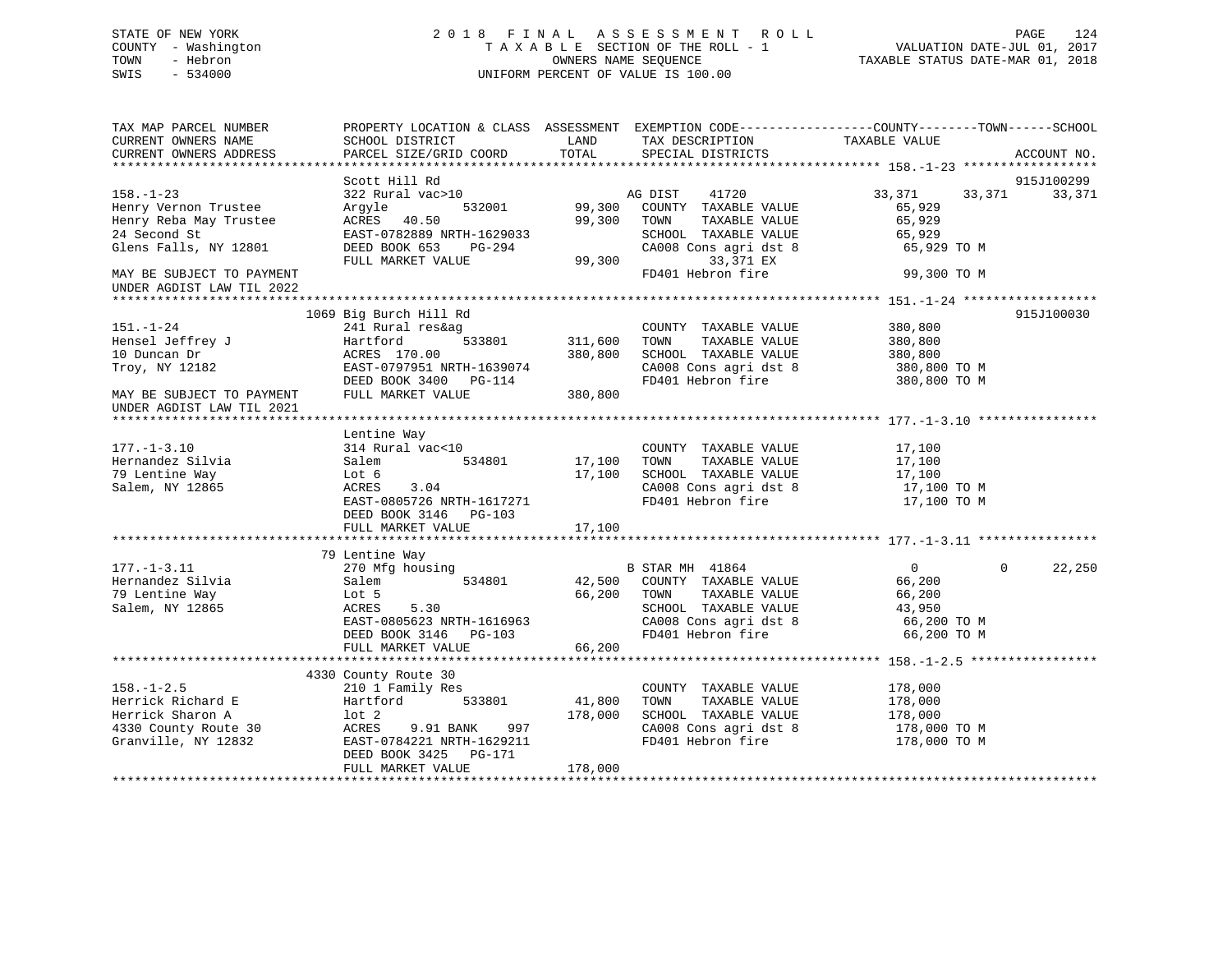| STATE OF NEW YORK<br>COUNTY - Washington<br>- Hebron<br>TOWN<br>$-534000$<br>SWIS | 2018 FINAL                                                                                                          | OWNERS NAME SEQUENCE        | A S S E S S M E N T<br>ROLL<br>TAXABLE SECTION OF THE ROLL - 1<br>UNIFORM PERCENT OF VALUE IS 100.00 | TAXABLE STATUS DATE-MAR 01, 2018            | PAGE<br>125<br>VALUATION DATE-JUL 01, 2017 |
|-----------------------------------------------------------------------------------|---------------------------------------------------------------------------------------------------------------------|-----------------------------|------------------------------------------------------------------------------------------------------|---------------------------------------------|--------------------------------------------|
| TAX MAP PARCEL NUMBER<br>CURRENT OWNERS NAME                                      | PROPERTY LOCATION & CLASS ASSESSMENT EXEMPTION CODE----------------COUNTY-------TOWN------SCHOOL<br>SCHOOL DISTRICT | LAND                        | TAX DESCRIPTION                                                                                      | TAXABLE VALUE                               |                                            |
| CURRENT OWNERS ADDRESS                                                            | PARCEL SIZE/GRID COORD                                                                                              | TOTAL                       | SPECIAL DISTRICTS                                                                                    |                                             | ACCOUNT NO.                                |
|                                                                                   | 2236 County Route 47                                                                                                |                             |                                                                                                      |                                             | 915J101173                                 |
| $183.2 - 1 - 13$                                                                  | 314 Rural vac<10 - WTRFNT                                                                                           |                             | COUNTY TAXABLE VALUE                                                                                 | 36,400                                      |                                            |
| Hersey Kenneth J                                                                  | Salem<br>534801                                                                                                     | 36,400                      | TOWN<br>TAXABLE VALUE                                                                                | 36,400                                      |                                            |
| Hersey Nancy J                                                                    | Lot $24$                                                                                                            | 36,400                      | SCHOOL TAXABLE VALUE                                                                                 | 36,400                                      |                                            |
| 264 Riley Hill Rd                                                                 | FRNT 129.00 DPTH 167.00                                                                                             |                             | FD401 Hebron fire                                                                                    | 36,400 TO M                                 |                                            |
| Salem, NY 12865                                                                   | ACRES<br>0.59<br>EAST-0787376 NRTH-1607939<br>DEED BOOK 3828<br>PG-338                                              |                             |                                                                                                      |                                             |                                            |
|                                                                                   | FULL MARKET VALUE                                                                                                   | 36,400                      |                                                                                                      |                                             |                                            |
|                                                                                   |                                                                                                                     |                             |                                                                                                      |                                             |                                            |
|                                                                                   | 6110 State Route 22                                                                                                 |                             |                                                                                                      |                                             | 915L100276                                 |
| $185. - 1 - 10$<br>Hickland Richard                                               | 210 1 Family Res<br>534801                                                                                          |                             | COUNTY TAXABLE VALUE<br>TAXABLE VALUE                                                                | 79,700                                      |                                            |
| 6110 State Route 22                                                               | Salem<br>ACRES<br>1.40                                                                                              | 33,000<br>79,700            | TOWN<br>SCHOOL TAXABLE VALUE                                                                         | 79,700<br>79,700                            |                                            |
| Salem, NY 12865                                                                   | EAST-0815022 NRTH-1605047                                                                                           |                             | CA008 Cons agri dst 8                                                                                | 79,700 TO M                                 |                                            |
|                                                                                   | DEED BOOK 700<br>PG-173                                                                                             |                             | FD401 Hebron fire                                                                                    | 79,700 TO M                                 |                                            |
|                                                                                   | FULL MARKET VALUE                                                                                                   | 79,700                      |                                                                                                      |                                             |                                            |
|                                                                                   | .                                                                                                                   | *********                   |                                                                                                      | ************* 167.-1-42 ******************* |                                            |
|                                                                                   | 3991 County Route 30                                                                                                |                             |                                                                                                      |                                             | 915J100614                                 |
| $167. - 1 - 42$                                                                   | 241 Rural res&ag                                                                                                    |                             | AGRI-D IND 41730                                                                                     | 34,534                                      | 34,534<br>34,534                           |
| Higgs Kevin                                                                       | 534801<br>Salem                                                                                                     | 108,000 BAS STAR            | 41854                                                                                                | $\overline{0}$                              | $\Omega$<br>30,000                         |
| Massey Jeanne P<br>3991 County Route 30                                           | 34.20 BANK<br>ACRES<br>999<br>EAST-0788156 NRTH-1621115                                                             | 217,300                     | COUNTY TAXABLE VALUE<br>TOWN<br>TAXABLE VALUE                                                        | 182,766<br>182,766                          |                                            |
| Salem, NY 12865                                                                   | DEED BOOK 891<br>$PG-1$                                                                                             |                             | SCHOOL TAXABLE VALUE                                                                                 | 152,766                                     |                                            |
|                                                                                   | FULL MARKET VALUE                                                                                                   |                             | 217,300 FD401 Hebron fire                                                                            | 217,300 TO M                                |                                            |
| MAY BE SUBJECT TO PAYMENT<br>UNDER AGDIST LAW TIL 2025                            |                                                                                                                     |                             |                                                                                                      |                                             |                                            |
|                                                                                   |                                                                                                                     |                             |                                                                                                      |                                             |                                            |
|                                                                                   | 798 Chamberlin Mills Rd                                                                                             |                             |                                                                                                      |                                             | 915J100492                                 |
| $177. - 1 - 42$                                                                   | 210 1 Family Res                                                                                                    |                             | COUNTY TAXABLE VALUE                                                                                 | 87,500                                      |                                            |
| Hill Roger Jr                                                                     | 534801<br>Salem                                                                                                     | 39,500                      | TOWN<br>TAXABLE VALUE                                                                                | 87,500                                      |                                            |
| 798 Chamberlin Mills Rd                                                           | ACRES<br>4.00                                                                                                       | 87,500                      | SCHOOL TAXABLE VALUE                                                                                 | 87,500                                      |                                            |
| Salem, NY 12865                                                                   | EAST-0806155 NRTH-1612352<br>DEED BOOK 3701 PG-90                                                                   |                             | FD401 Hebron fire                                                                                    | 87,500 TO M                                 |                                            |
|                                                                                   | FULL MARKET VALUE                                                                                                   | 87,500                      |                                                                                                      |                                             |                                            |
|                                                                                   | 298 Blossom Rd                                                                                                      |                             |                                                                                                      |                                             | 915J101618                                 |
| $186. - 1 - 3.1$                                                                  | 260 Seasonal res                                                                                                    |                             | COUNTY TAXABLE VALUE                                                                                 | 65,000                                      |                                            |
| Hill- Pierce Irrevocable Trust Salem                                              | 534801                                                                                                              | 18,800                      | TOWN<br>TAXABLE VALUE                                                                                | 65,000                                      |                                            |
| Navarrete Caroline E Trustee ACRES                                                | 3.72 BANK<br>40                                                                                                     | 65,000                      | SCHOOL TAXABLE VALUE                                                                                 | 65,000                                      |                                            |
| 24 Goodwin Ave                                                                    | EAST-0819820 NRTH-1608047                                                                                           |                             | FD401 Hebron fire                                                                                    | 65,000 TO M                                 |                                            |
| Glens Falls, NY 12801                                                             | DEED BOOK 3812<br>PG-264                                                                                            |                             |                                                                                                      |                                             |                                            |
|                                                                                   | FULL MARKET VALUE                                                                                                   | 65,000<br><b>++++++++++</b> |                                                                                                      |                                             |                                            |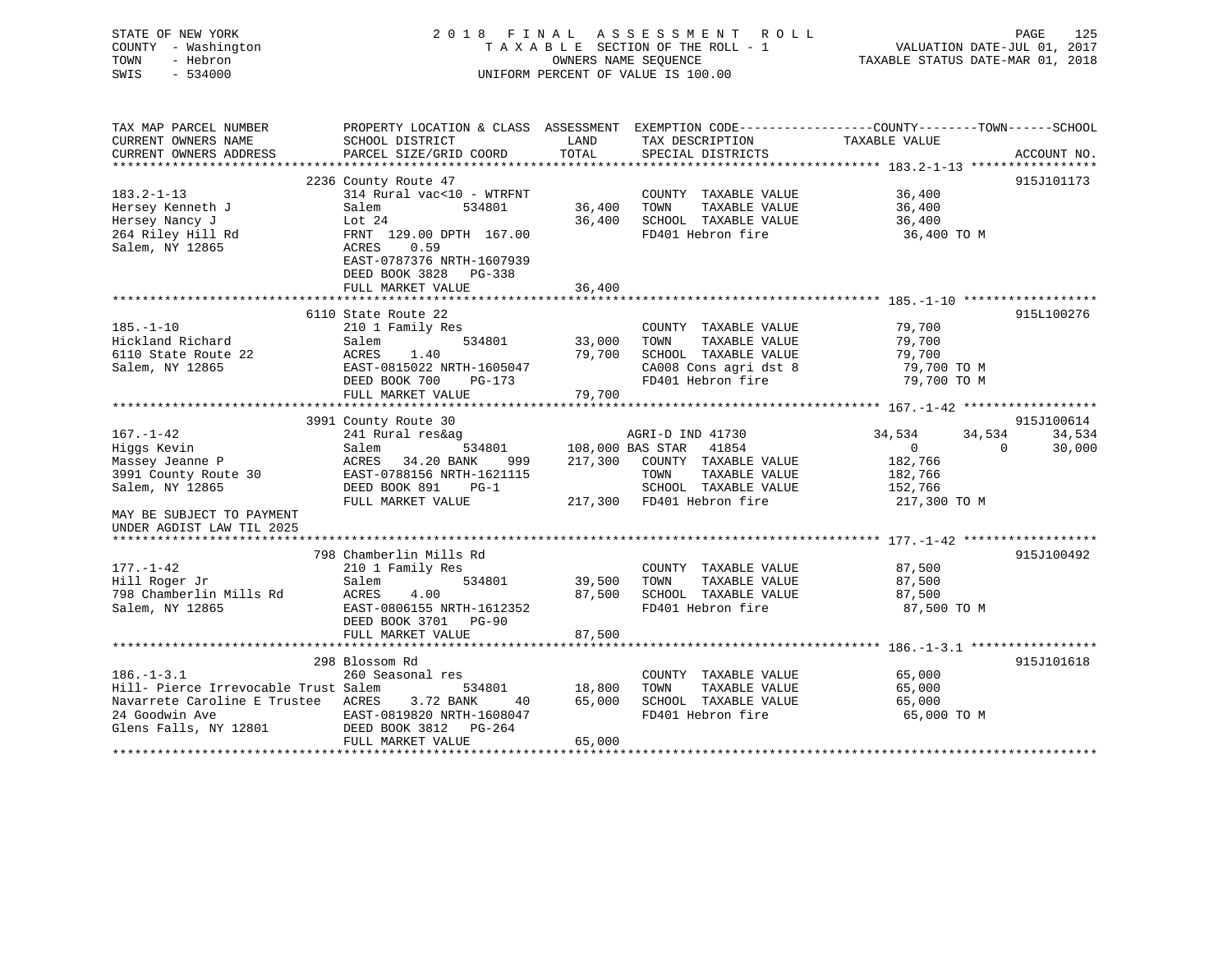## STATE OF NEW YORK 2 0 1 8 F I N A L A S S E S S M E N T R O L L PAGE 126 COUNTY - Washington T A X A B L E SECTION OF THE ROLL - 1 VALUATION DATE-JUL 01, 2017 TOWN - Hebron OWNERS NAME SEQUENCE TAXABLE STATUS DATE-MAR 01, 2018 SWIS - 534000 UNIFORM PERCENT OF VALUE IS 100.00

| TAX MAP PARCEL NUMBER  | PROPERTY LOCATION & CLASS ASSESSMENT EXEMPTION CODE----------------COUNTY-------TOWN------SCHOOL |                |                                                                    |                                |                             |
|------------------------|--------------------------------------------------------------------------------------------------|----------------|--------------------------------------------------------------------|--------------------------------|-----------------------------|
| CURRENT OWNERS NAME    | SCHOOL DISTRICT                                                                                  | LAND           | TAX DESCRIPTION                                                    | TAXABLE VALUE                  |                             |
| CURRENT OWNERS ADDRESS | PARCEL SIZE/GRID COORD                                                                           | TOTAL          | SPECIAL DISTRICTS                                                  |                                | ACCOUNT NO.                 |
|                        |                                                                                                  |                |                                                                    |                                |                             |
|                        | 1325 Big Burch Hill Rd                                                                           |                |                                                                    |                                | 915J100625                  |
| $151. - 1 - 6$         | 210 1 Family Res                                                                                 |                | BAS STAR 41854                                                     | $\overline{0}$                 | $0 \t 30,000$               |
| Hlubina Frank          | Granville<br>533201                                                                              |                | 57,600 COUNTY TAXABLE VALUE                                        | 185,000                        |                             |
|                        |                                                                                                  |                | TAXABLE VALUE                                                      |                                |                             |
|                        |                                                                                                  |                | SCHOOL TAXABLE VALUE                                               | 185,000<br>155,000             |                             |
|                        |                                                                                                  |                |                                                                    | FD401 Hebron fire 185,000 TO M |                             |
|                        | FULL MARKET VALUE 185,000                                                                        |                |                                                                    |                                |                             |
|                        |                                                                                                  |                |                                                                    |                                |                             |
|                        | 642 Tiplady Rd                                                                                   |                |                                                                    |                                | 915J101372                  |
| $178. - 1 - 36$        | 240 Rural res                                                                                    |                | COUNTY TAXABLE VALUE                                               |                                |                             |
| Hoag James R           | 534801<br>Salem                                                                                  | 73,900         | TOWN<br>TAXABLE VALUE                                              | 220,000<br>220,000             |                             |
| $642$ Tiplady Rd       |                                                                                                  | 220,000        | SCHOOL TAXABLE VALUE                                               | 220,000                        |                             |
| Salem, NY 12865        | Lot 19<br>ACRES<br>ACRES 27.11 BANK<br>999 —                                                     |                | FD401 Hebron fire                                                  | 220,000 TO M                   |                             |
|                        | EAST-0821305 NRTH-1609660                                                                        |                |                                                                    |                                |                             |
|                        | DEED BOOK 3735 PG-230                                                                            |                |                                                                    |                                |                             |
|                        | FULL MARKET VALUE                                                                                | 220,000        |                                                                    |                                |                             |
|                        |                                                                                                  |                |                                                                    |                                |                             |
|                        | State Route 22                                                                                   |                |                                                                    |                                | 915J100238                  |
| $161. - 1 - 3$         | 323 Vacant rural                                                                                 |                | COUNTY TAXABLE VALUE 15,000                                        |                                |                             |
| Hoard Robert H         |                                                                                                  | 533201 15,000  | TOWN<br>TAXABLE VALUE                                              | 15,000                         |                             |
| 55 Main St             | Granville<br>ACRES 20.00                                                                         |                |                                                                    |                                |                             |
|                        |                                                                                                  |                |                                                                    | 15,000                         |                             |
| Granville, NY 12832    |                                                                                                  |                | FD401 Hebron fire                                                  | 15,000 TO M                    |                             |
|                        | DEED BOOK 2722    PG-311                                                                         |                |                                                                    |                                |                             |
|                        | FULL MARKET VALUE                                                                                | 15,000         |                                                                    |                                |                             |
|                        |                                                                                                  |                |                                                                    |                                |                             |
|                        | 7157 State Route 22                                                                              |                |                                                                    |                                | 915J100363                  |
| $161. - 1 - 11$        | 240 Rural res                                                                                    |                | BAS STAR 41854                                                     | $\overline{0}$                 | $0 \qquad \qquad$<br>30,000 |
| Hoard Robert H         | Granville                                                                                        | 533201 137,800 | COUNTY TAXABLE VALUE 360,600                                       |                                |                             |
| 55 Main St             | ACRES 85.00                                                                                      | 360,600        | TAXABLE VALUE<br>TOWN                                              | 360,600                        |                             |
| Granville, NY 12832    | EAST-0817665 NRTH-1631244                                                                        |                | SCHOOL TAXABLE VALUE                                               | 330,600                        |                             |
|                        | DEED BOOK 881<br>PG-299                                                                          |                | FD401 Hebron fire                                                  | 360,600 TO M                   |                             |
|                        | FULL MARKET VALUE                                                                                | 360,600        |                                                                    |                                |                             |
|                        |                                                                                                  |                |                                                                    |                                |                             |
|                        | County Route 47 n/off                                                                            |                |                                                                    |                                |                             |
| $175. - 1 - 23.1$      | 314 Rural vac<10                                                                                 |                | COUNTY TAXABLE VALUE                                               | 100                            |                             |
| Hoge Christopher W     | Salem                                                                                            | 534801 100     | TAXABLE VALUE<br>TOWN                                              | 100                            |                             |
| Hoge Amy M             |                                                                                                  |                |                                                                    | 100                            |                             |
| 2079 County Route 67   |                                                                                                  |                | SCHOOL TAXABLE VALUE<br>CA008 Cons agri dst 8<br>FD401 Hebron fire | 100 TO M                       |                             |
| Salem, NY 12865        | EAST-0786065 NRTH-1608168                                                                        |                |                                                                    | 100 TO M                       |                             |
|                        | DEED BOOK 3662 PG-303                                                                            |                |                                                                    |                                |                             |
|                        | FULL MARKET VALUE                                                                                | 100            |                                                                    |                                |                             |
|                        |                                                                                                  |                |                                                                    |                                |                             |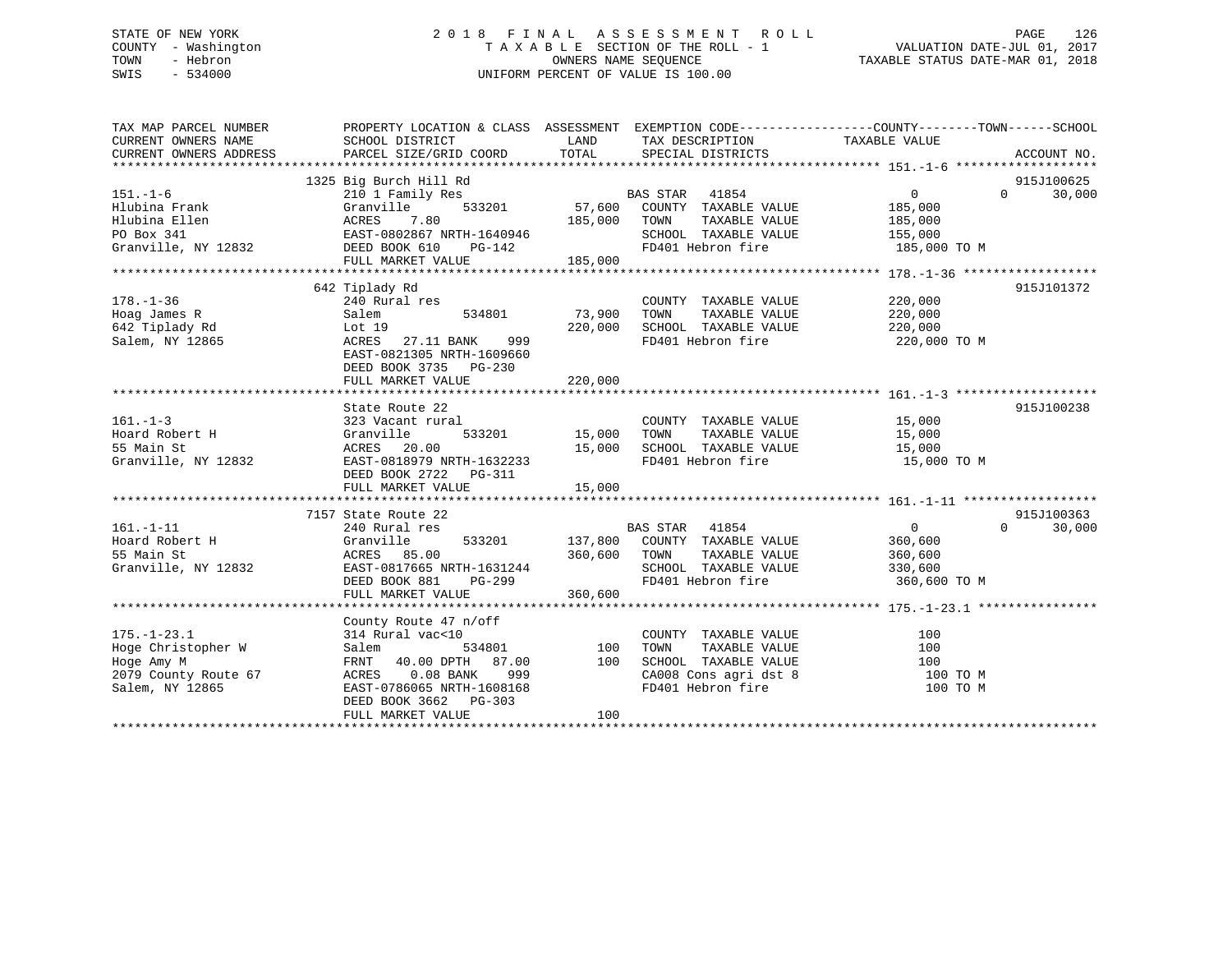# STATE OF NEW YORK 2018 FINAL ASSESSMENT ROLL PAGE 127 COUNTY - Washington  $T A X A B L E$  SECTION OF THE ROLL - 1<br>TOWN - Hebron DATE-JUL 000NERS NAME SEQUENCE SWIS - 534000 UNIFORM PERCENT OF VALUE IS 100.00

VALUATION DATE-JUL 01, 2017

TAXABLE STATUS DATE-MAR 01, 2018

| TAX MAP PARCEL NUMBER  | PROPERTY LOCATION & CLASS ASSESSMENT EXEMPTION CODE---------------COUNTY-------TOWN------SCHOOL                                                       |                     |                                                                                                                                                                                                                     |                                  |                |
|------------------------|-------------------------------------------------------------------------------------------------------------------------------------------------------|---------------------|---------------------------------------------------------------------------------------------------------------------------------------------------------------------------------------------------------------------|----------------------------------|----------------|
| CURRENT OWNERS NAME    | SCHOOL DISTRICT                                                                                                                                       | LAND                | TAX DESCRIPTION TAXABLE VALUE                                                                                                                                                                                       |                                  |                |
| CURRENT OWNERS ADDRESS | PARCEL SIZE/GRID COORD                                                                                                                                | TOTAL               | SPECIAL DISTRICTS                                                                                                                                                                                                   |                                  | ACCOUNT NO.    |
|                        |                                                                                                                                                       |                     |                                                                                                                                                                                                                     |                                  |                |
|                        | 2079 County Route 47                                                                                                                                  |                     |                                                                                                                                                                                                                     |                                  | 915J101174     |
| $183.2 - 1 - 2$        | 240 Rural res                                                                                                                                         |                     | COUNTY TAXABLE VALUE                                                                                                                                                                                                | 231,100                          |                |
| Hoge Christopher W     | Salem<br>534801                                                                                                                                       | 65,200              | TAXABLE VALUE<br>TOWN                                                                                                                                                                                               | 231,100                          |                |
| Hoge Amy M             | 466/350-445/541 & 713                                                                                                                                 | 231,100             | SCHOOL TAXABLE VALUE 231,100                                                                                                                                                                                        |                                  |                |
| 2079 County Route 67   | ACRES 11.59 BANK 999                                                                                                                                  |                     | FD401 Hebron fire 231,100 TO M                                                                                                                                                                                      |                                  |                |
| Salem, NY 12865        | EAST-0785793 NRTH-1608315                                                                                                                             |                     |                                                                                                                                                                                                                     |                                  |                |
|                        | DEED BOOK 3662 PG-303                                                                                                                                 |                     |                                                                                                                                                                                                                     |                                  |                |
|                        | FULL MARKET VALUE                                                                                                                                     | 231,100             |                                                                                                                                                                                                                     |                                  |                |
|                        |                                                                                                                                                       |                     |                                                                                                                                                                                                                     |                                  |                |
|                        | County Route 31/N Off                                                                                                                                 |                     |                                                                                                                                                                                                                     |                                  | 915J100220     |
| $144. - 1 - 13$        | 322 Rural vac>10                                                                                                                                      |                     | COUNTY TAXABLE VALUE                                                                                                                                                                                                | 77,600                           |                |
| Hollander Anthony C    | 533201<br>Granville                                                                                                                                   | 77,600              | TOWN<br>TAXABLE VALUE                                                                                                                                                                                               | 77,600                           |                |
| 163 Sterling Pl        | ACRES 28.47                                                                                                                                           | 77,600              | SCHOOL TAXABLE VALUE                                                                                                                                                                                                | 77,600                           |                |
| Amityville, NY 11701   | EAST-0822229 NRTH-1648288                                                                                                                             |                     |                                                                                                                                                                                                                     | 77,600 TO                        |                |
|                        | DEED BOOK 1804 PG-137                                                                                                                                 |                     | CA001 Cons agri dst 1<br>FD401 Hebron fire                                                                                                                                                                          | 77,600 TO M                      |                |
|                        | FULL MARKET VALUE                                                                                                                                     | 77,600              |                                                                                                                                                                                                                     |                                  |                |
|                        |                                                                                                                                                       |                     |                                                                                                                                                                                                                     |                                  |                |
|                        | 594 North Grimes Hill Rd                                                                                                                              |                     |                                                                                                                                                                                                                     |                                  | 915J101583     |
| $153. - 1 - 12.6$      | 242 Rurl res&rec                                                                                                                                      |                     | COUNTY TAXABLE VALUE                                                                                                                                                                                                | 325,700                          |                |
| Holman Robert C        | Granville                                                                                                                                             | 533201 118,400      | TOWN<br>TAXABLE VALUE                                                                                                                                                                                               | 325,700                          |                |
|                        |                                                                                                                                                       |                     |                                                                                                                                                                                                                     |                                  |                |
|                        |                                                                                                                                                       |                     | SCHOOL TAXABLE VALUE 325,700<br>CA008 Cons agri dst 8 325,700 TO M                                                                                                                                                  |                                  |                |
|                        | Murray Elizabeth<br>310 Bowery Apt 3-A<br>310 Bowery Apt 3-A<br>2006 - EAST-0818083 NRTH-1633966<br>REFERENCE BOOK 577 PG-136<br>DEED BOOK 577 PG-136 |                     | FD401 Hebron fire 325,700 TO M                                                                                                                                                                                      |                                  |                |
|                        | FULL MARKET VALUE                                                                                                                                     | 325,700             |                                                                                                                                                                                                                     |                                  |                |
|                        |                                                                                                                                                       |                     |                                                                                                                                                                                                                     |                                  |                |
|                        | North Grimes Hill Rd                                                                                                                                  |                     |                                                                                                                                                                                                                     |                                  |                |
| $153. - 1 - 12.7$      | 322 Rural vac>10                                                                                                                                      |                     | COUNTY TAXABLE VALUE                                                                                                                                                                                                | 95,400                           |                |
| Holman Robert C        | 533201<br>Granville                                                                                                                                   | 95,400              | TAXABLE VALUE<br>TOWN                                                                                                                                                                                               | 95,400                           |                |
| Murray Elizabeth       | ACRES 38.35                                                                                                                                           | 95,400              | SCHOOL TAXABLE VALUE                                                                                                                                                                                                | 95,400                           |                |
| 310 Bowery Apt 3-A     |                                                                                                                                                       |                     |                                                                                                                                                                                                                     |                                  |                |
| New York, NY 10012     | EAST-0817596 NRTH-1633058<br>DEED BOOK 953 PG-292                                                                                                     | H-1633058<br>PG-292 | $\begin{array}{lllllll} \texttt{CA008} & \texttt{Cons}\ \texttt{agri}\ \texttt{dst}\ 8 & & & \texttt{95,400}\ \texttt{TO1} & \texttt{Hebron}\ \texttt{fire} & & & \texttt{95,400}\ \texttt{TO M} & & & \end{array}$ |                                  |                |
|                        | FULL MARKET VALUE                                                                                                                                     | 95,400              |                                                                                                                                                                                                                     |                                  |                |
|                        |                                                                                                                                                       |                     |                                                                                                                                                                                                                     |                                  |                |
|                        | 3136 County Route 30                                                                                                                                  |                     | 97 PCT OF VALUE USED FOR EXEMPTION PURPOSES                                                                                                                                                                         |                                  | 915J100056     |
| $183.20 - 1 - 4$       | 210 1 Family Res                                                                                                                                      |                     | VET COM CT 41131                                                                                                                                                                                                    | 15,763 15,763                    | $\overline{0}$ |
| Holmes Flora E LE      | Salem                                                                                                                                                 |                     | FOR THE STRICT VET COM CT 41131<br>534801 25,000 AGED-ALL 41800                                                                                                                                                     | 23,644 23,644                    | 31,525         |
| Holmes Eugene R        | FRNT 120.00 DPTH 180.00                                                                                                                               |                     | 65,000 ENH STAR 41834                                                                                                                                                                                               | $\overline{0}$<br>$\overline{0}$ | 33,475         |
| 1288 County Route 24   | 0.50<br>ACRES                                                                                                                                         |                     | COUNTY TAXABLE VALUE 25,593                                                                                                                                                                                         |                                  |                |
| Granville, NY 12832    | EAST-0792207 NRTH-1603012                                                                                                                             |                     | TOWN                                                                                                                                                                                                                | 25,593                           |                |
|                        | DEED BOOK 2964 PG-325                                                                                                                                 |                     | TAXABLE VALUE<br>TAXABLE VALUE<br>SCHOOL TAXABLE VALUE                                                                                                                                                              | $\overline{0}$                   |                |
|                        | FULL MARKET VALUE                                                                                                                                     |                     | 65,000 CA008 Cons agri dst 8                                                                                                                                                                                        | 65,000 TO M                      |                |
|                        |                                                                                                                                                       |                     | FD401 Hebron fire                                                                                                                                                                                                   | 65,000 TO M                      |                |
|                        |                                                                                                                                                       |                     | LD401 West hebron light                                                                                                                                                                                             | 65,000 TO M                      |                |
|                        |                                                                                                                                                       |                     |                                                                                                                                                                                                                     |                                  |                |
|                        |                                                                                                                                                       |                     |                                                                                                                                                                                                                     |                                  |                |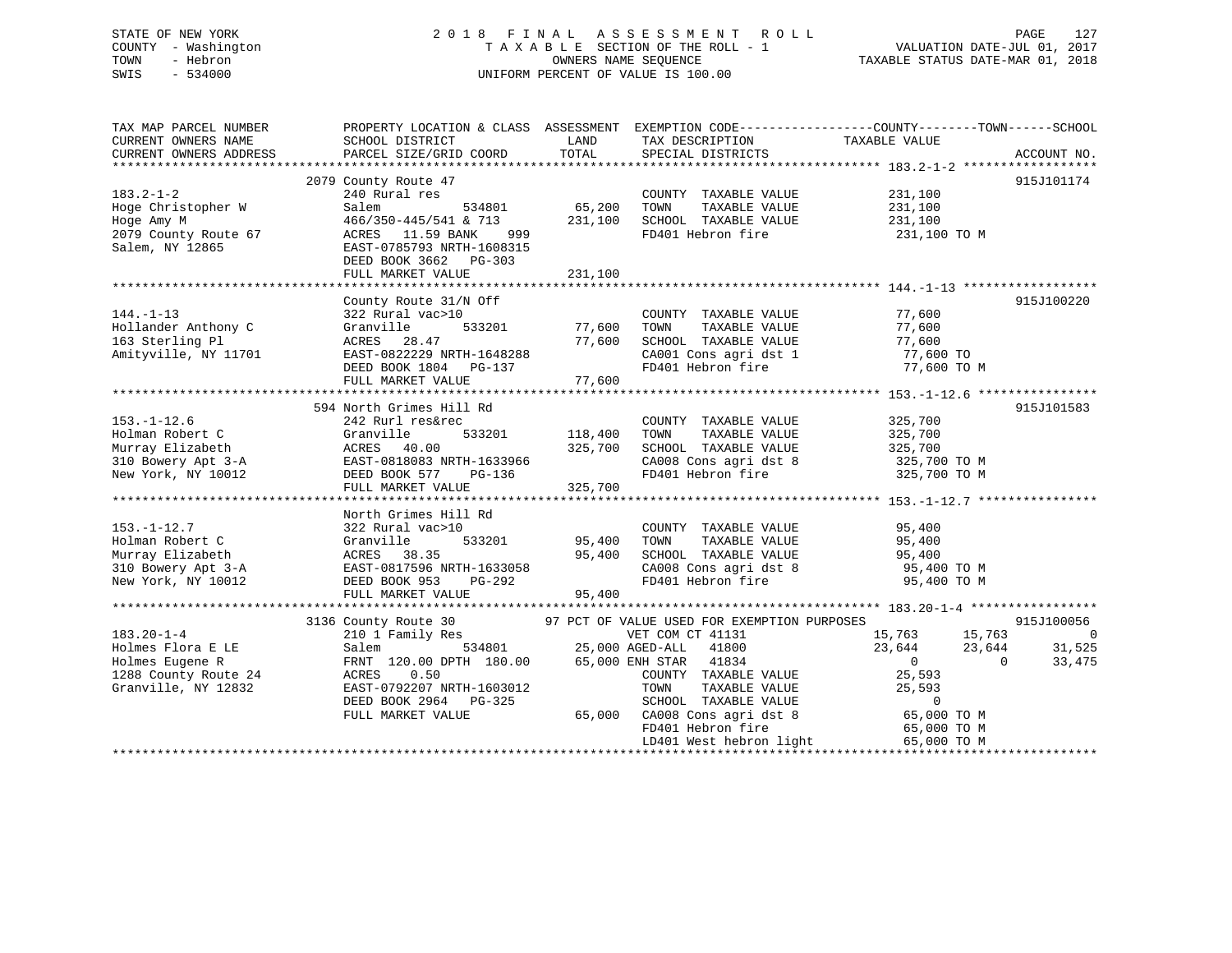## STATE OF NEW YORK 2 0 1 8 F I N A L A S S E S S M E N T R O L L PAGE 128 COUNTY - Washington T A X A B L E SECTION OF THE ROLL - 1 VALUATION DATE-JUL 01, 2017 TOWN - Hebron OWNERS NAME SEQUENCE TAXABLE STATUS DATE-MAR 01, 2018 SWIS - 534000 UNIFORM PERCENT OF VALUE IS 100.00

| TAX MAP PARCEL NUMBER    | PROPERTY LOCATION & CLASS ASSESSMENT |         |                                    | EXEMPTION CODE-----------------COUNTY-------TOWN------SCHOOL |             |
|--------------------------|--------------------------------------|---------|------------------------------------|--------------------------------------------------------------|-------------|
| CURRENT OWNERS NAME      | SCHOOL DISTRICT                      | LAND    | TAX DESCRIPTION                    | TAXABLE VALUE                                                |             |
| CURRENT OWNERS ADDRESS   | PARCEL SIZE/GRID COORD               | TOTAL   | SPECIAL DISTRICTS                  |                                                              | ACCOUNT NO. |
|                          |                                      |         |                                    |                                                              |             |
|                          | 48 Wood Way                          |         |                                    |                                                              | 915J101752  |
| $186. - 1 - 30$          | 322 Rural vac>10                     |         | COUNTY TAXABLE VALUE               | 40,500                                                       |             |
| Holt John A              | Salem<br>534801                      | 40,500  | TAXABLE VALUE<br>TOWN              | 40,500                                                       |             |
| 45 Boice Rd              | ACRES<br>17.35                       | 40,500  | SCHOOL TAXABLE VALUE               | 40,500                                                       |             |
| Rhinebeck, NY 12572      | EAST-0817018 NRTH-1608074            |         | FD401 Hebron fire                  | 40,500 TO M                                                  |             |
|                          | DEED BOOK 3222 PG-16                 |         |                                    |                                                              |             |
|                          | FULL MARKET VALUE                    | 40,500  |                                    |                                                              |             |
|                          |                                      |         |                                    |                                                              |             |
|                          | 181 Barkley Ln                       |         |                                    |                                                              | 915J101122  |
| $183.2 - 1 - 18$         |                                      |         |                                    |                                                              |             |
|                          | 260 Seasonal res - WTRFNT            |         | COUNTY TAXABLE VALUE               | 169,000                                                      |             |
| Honsinger Daniel J       | Salem<br>534801                      | 76,100  | TAXABLE VALUE<br>TOWN              | 169,000                                                      |             |
| Honsinger Margaret S     | Lot 1                                | 169,000 | SCHOOL TAXABLE VALUE               | 169,000                                                      |             |
| 3 Mark St                | FRNT 164.00 DPTH 341.00              |         | FD401 Hebron fire                  | 169,000 TO M                                                 |             |
| Troy, NY 12180           | EAST-0788176 NRTH-1607346            |         |                                    |                                                              |             |
|                          | DEED BOOK 3923 PG-272                |         |                                    |                                                              |             |
| PRIOR OWNER ON 3/01/2018 | FULL MARKET VALUE                    | 169,000 |                                    |                                                              |             |
| Barkley Camp LLC         |                                      |         |                                    |                                                              |             |
|                          |                                      |         |                                    |                                                              |             |
|                          | County Route 28                      |         |                                    |                                                              |             |
| $152 - 2 - 17.3$         | 322 Rural vac>10                     |         | COUNTY TAXABLE VALUE               | 43,900                                                       |             |
| Hontz Mark               | 533201<br>Granville                  | 43,900  | TOWN<br>TAXABLE VALUE              | 43,900                                                       |             |
| Hontz Stephanie          | lot 3                                | 43,900  | SCHOOL TAXABLE VALUE               | 43,900                                                       |             |
| 8 Betony Ct              | ACRES 10.94                          |         | CA008 Cons agri dst 8<br>En401 w ' | 43,900 TO M                                                  |             |
| Newton, NJ 07860         | EAST-0811343 NRTH-1642119            |         | FD401 Hebron fire                  | 43,900 TO M                                                  |             |
|                          | DEED BOOK 948<br>PG-221              |         |                                    |                                                              |             |
|                          | FULL MARKET VALUE                    | 43,900  |                                    |                                                              |             |
|                          |                                      |         |                                    |                                                              |             |
|                          | 2392 County Route 31                 |         |                                    |                                                              | 915J100700  |
| $144. - 1 - 18.1$        | 311 Res vac land                     |         | COUNTY TAXABLE VALUE               | 200                                                          |             |
| Horne Leroy              | Granville<br>533201                  | 200     | TAXABLE VALUE<br>TOWN              | 200                                                          |             |
| West Pawlet, VT 05775    | 60.00 DPTH 150.00<br>FRNT            | 200     | SCHOOL TAXABLE VALUE               | 200                                                          |             |
|                          | ACRES<br>0.21                        |         | FD401 Hebron fire                  | 200 TO M                                                     |             |
|                          |                                      |         |                                    |                                                              |             |
|                          | EAST-0823636 NRTH-1649038            |         |                                    |                                                              |             |
|                          | DEED BOOK 556<br>PG-279              |         |                                    |                                                              |             |
|                          | FULL MARKET VALUE                    | 200     |                                    |                                                              |             |
|                          |                                      |         |                                    |                                                              |             |
|                          | 254 Pine Hill Rd                     |         |                                    |                                                              | 915J101725  |
| $169. - 1 - 7.6$         | 210 1 Family Res                     |         | COUNTY TAXABLE VALUE               | 204,100                                                      |             |
| Horner John E            | Salem<br>534801                      | 43,100  | TAXABLE VALUE<br>TOWN              | 204,100                                                      |             |
| Horner Noreen M          | 5.72<br>ACRES                        | 204,100 | SCHOOL TAXABLE VALUE               | 204,100                                                      |             |
| 3 Emerson Ct             | EAST-0811682 NRTH-1625322            |         | FD401 Hebron fire                  | 204,100 TO M                                                 |             |
| Hampton Bays, NY 11946   | DEED BOOK 605<br>$PG-74$             |         |                                    |                                                              |             |
|                          | FULL MARKET VALUE                    | 204,100 |                                    |                                                              |             |
|                          |                                      |         |                                    |                                                              |             |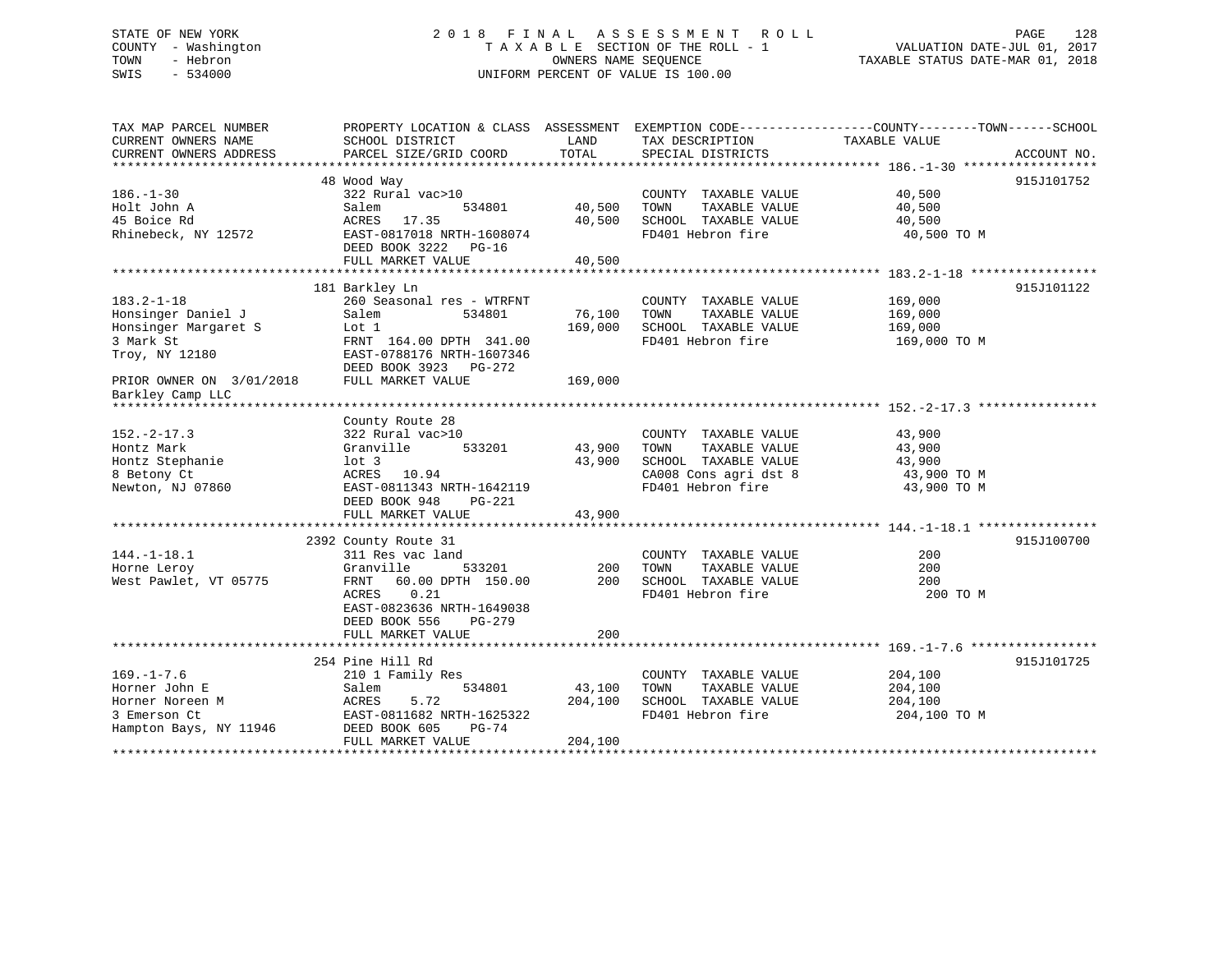# STATE OF NEW YORK 2018 FINAL ASSESSMENT ROLL PAGE 129 COUNTY - Washington  $T A X A B L E$  SECTION OF THE ROLL - 1<br>TOWN - Hebron DATE-JUL 000NERS NAME SEQUENCE SWIS - 534000 UNIFORM PERCENT OF VALUE IS 100.00

TAXABLE STATUS DATE-MAR 01, 2018

| TAX MAP PARCEL NUMBER                |                           |                                 | PROPERTY LOCATION & CLASS ASSESSMENT EXEMPTION CODE--------------COUNTY-------TOWN-----SCHOOL |
|--------------------------------------|---------------------------|---------------------------------|-----------------------------------------------------------------------------------------------|
| CURRENT OWNERS NAME                  | SCHOOL DISTRICT           | LAND<br>TAX DESCRIPTION         | TAXABLE VALUE                                                                                 |
| CURRENT OWNERS ADDRESS               | PARCEL SIZE/GRID COORD    | TOTAL<br>SPECIAL DISTRICTS      | ACCOUNT NO.                                                                                   |
| ***********************              |                           |                                 |                                                                                               |
|                                      | Pine Hill Rd              |                                 | 915J100565                                                                                    |
| $169. - 1 - 12$                      | 314 Rural vac<10          | COUNTY TAXABLE VALUE            | 15,400                                                                                        |
| Horner John E                        | Granville<br>533201       | 15,400<br>TOWN<br>TAXABLE VALUE | 15,400                                                                                        |
| Horner Noreen Malone                 | ACRES<br>2.40             | 15,400<br>SCHOOL TAXABLE VALUE  | 15,400                                                                                        |
| 3 Emerson Ct                         | EAST-0812521 NRTH-1624770 | FD401 Hebron fire               | 15,400 TO M                                                                                   |
| Hampton Bays, NY 11946               | DEED BOOK 914<br>PG-139   |                                 |                                                                                               |
|                                      | FULL MARKET VALUE         | 15,400                          |                                                                                               |
|                                      |                           |                                 |                                                                                               |
|                                      | 265 Pine Hill Rd          |                                 |                                                                                               |
|                                      |                           |                                 | 915J100100                                                                                    |
| $169. - 1 - 13$                      | 322 Rural vac>10          | COUNTY TAXABLE VALUE            | 35,100                                                                                        |
| Horner John E                        | Granville<br>533201       | 35,100<br>TOWN<br>TAXABLE VALUE | 35,100                                                                                        |
| Horner Noreen                        | ACRES 13.70               | 35,100<br>SCHOOL TAXABLE VALUE  | 35,100                                                                                        |
| 3 Emerson Ct                         | EAST-0812342 NRTH-1625291 | FD401 Hebron fire               | 35,100 TO M                                                                                   |
| Hampton Bays, NY 11946 DEED BOOK 797 | PG-336                    |                                 |                                                                                               |
|                                      | FULL MARKET VALUE         | 35,100                          |                                                                                               |
|                                      |                           |                                 |                                                                                               |
|                                      | 3904 County Route 30      |                                 | 915J101013                                                                                    |
| $167. - 1 - 24$                      | 260 Seasonal res          | COUNTY TAXABLE VALUE            | 107,900                                                                                       |
| Houstoun Juliana                     | 534801<br>Salem           | 66,000<br>TOWN<br>TAXABLE VALUE | 107,900                                                                                       |
| 25 Featherbed Ln                     | bndy agmt 925/79          | 107,900<br>SCHOOL TAXABLE VALUE | 107,900                                                                                       |
| Ballston Spa, NY 12020               | ACRES 12.00               | FD401 Hebron fire               | 107,900 TO M                                                                                  |
|                                      | EAST-0789717 NRTH-1620115 |                                 |                                                                                               |
|                                      | DEED BOOK 896<br>PG-113   |                                 |                                                                                               |
|                                      | FULL MARKET VALUE         | 107,900                         |                                                                                               |
|                                      |                           |                                 |                                                                                               |
|                                      | 28 Indian Head Way        |                                 | 915J101275                                                                                    |
| $170. - 1 - 13.9$                    | 210 1 Family Res          | BAS STAR<br>41854               | $\mathbf{0}$<br>$\Omega$<br>30,000                                                            |
|                                      | 533201                    | COUNTY TAXABLE VALUE            | 88,800                                                                                        |
| Howser Susan S                       | Granville                 | 41,900                          |                                                                                               |
| 28 Indian Head Way                   | 4.96<br>ACRES             | 88,800<br>TOWN<br>TAXABLE VALUE | 88,800                                                                                        |
| Salem, NY 12865                      | EAST-0816253 NRTH-1618043 | SCHOOL TAXABLE VALUE            | 58,800                                                                                        |
|                                      | DEED BOOK 922<br>PG-271   | FD401 Hebron fire               | 88,800 TO M                                                                                   |
|                                      | FULL MARKET VALUE         | 88,800                          |                                                                                               |
|                                      |                           |                                 |                                                                                               |
|                                      | 2323 County Route 31      |                                 | 915J101149                                                                                    |
| $144. - 1 - 21.2$                    | 210 1 Family Res          | AGED-TOWN 41803                 | 52,200<br>$\overline{0}$<br>$\Omega$                                                          |
| Hudy Bruce J                         | 533201<br>Granville       | 42,900 AGE-CO/SCH 41805         | 58,000<br>58,000<br>$\Omega$                                                                  |
| 2323 County Route 31                 | ACRES<br>3.08             | 116,000 ENH STAR 41834          | $\overline{0}$<br>$\Omega$<br>58,000                                                          |
| Granville, NY 12832                  | EAST-0823076 NRTH-1647293 | COUNTY TAXABLE VALUE            | 58,000                                                                                        |
|                                      | DEED BOOK 461<br>PG-651   | TOWN<br>TAXABLE VALUE           | 63,800                                                                                        |
|                                      | FULL MARKET VALUE         | 116,000 SCHOOL TAXABLE VALUE    | $\Omega$                                                                                      |
|                                      |                           | FD401 Hebron fire               | 116,000 TO M                                                                                  |
|                                      |                           |                                 |                                                                                               |
|                                      |                           |                                 |                                                                                               |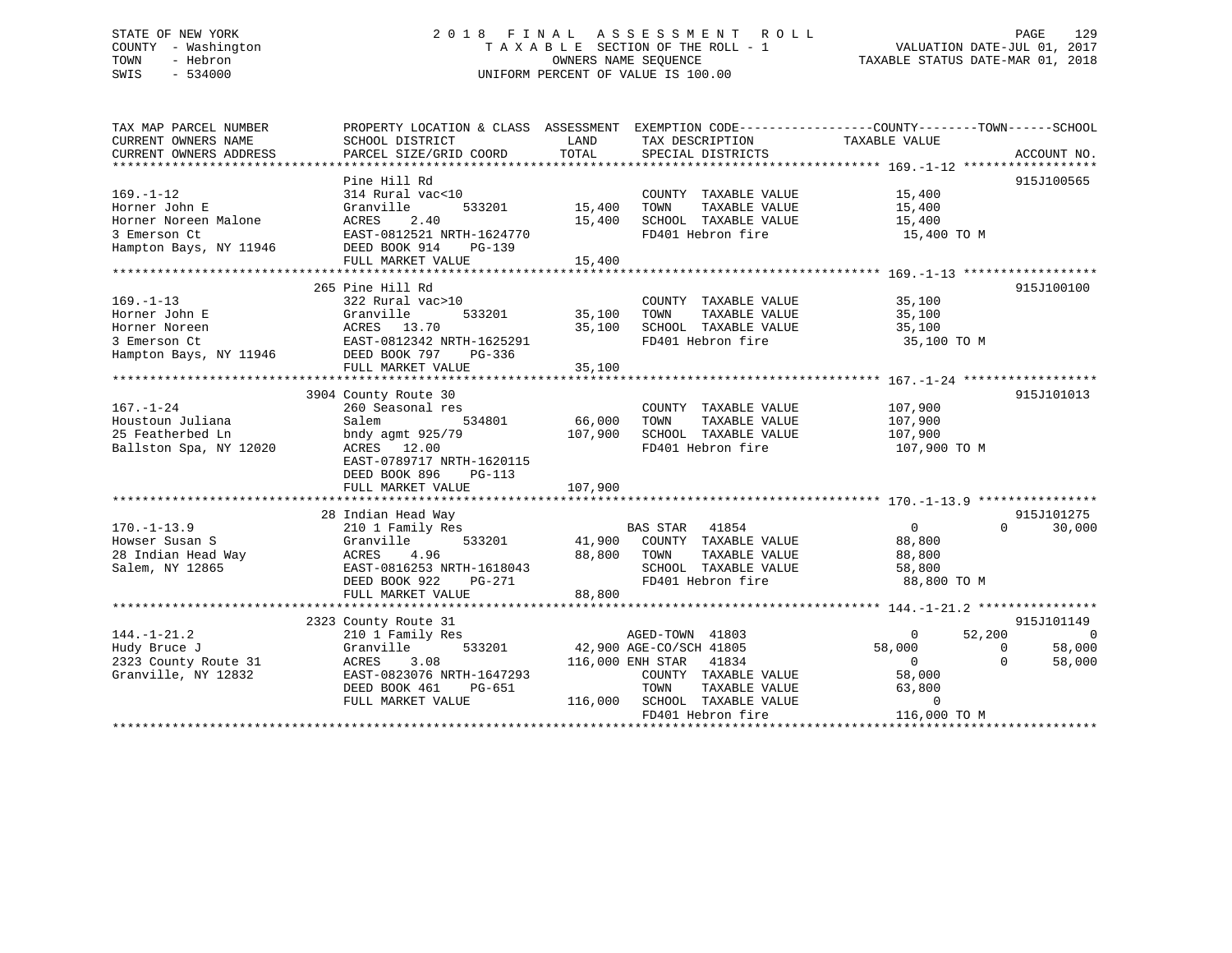## STATE OF NEW YORK 2 0 1 8 F I N A L A S S E S S M E N T R O L L PAGE 130 COUNTY - Washington T A X A B L E SECTION OF THE ROLL - 1 VALUATION DATE-JUL 01, 2017 TOWN - Hebron **CONNERS NAME SEQUENCE** TAXABLE STATUS DATE-MAR 01, 2018 SWIS - 534000 UNIFORM PERCENT OF VALUE IS 100.00

| CURRENT OWNERS NAME<br>SCHOOL DISTRICT<br>LAND<br>TAX DESCRIPTION<br>TAXABLE VALUE<br>TOTAL<br>SPECIAL DISTRICTS<br>CURRENT OWNERS ADDRESS<br>PARCEL SIZE/GRID COORD<br>ACCOUNT NO.<br>144 Pine Hill Rd<br>915J101504<br>$169. - 1 - 6.1$<br>314 Rural vac<10<br>COUNTY TAXABLE VALUE<br>14,400<br>Hunt John A<br>Salem<br>534801<br>14,400<br>TOWN<br>TAXABLE VALUE<br>14,400<br>7.62<br>ACRES<br>14,400<br>SCHOOL TAXABLE VALUE<br>Hunt John A Jr<br>14,400<br>FD401 Hebron fire<br>109 Coveville Rd<br>EAST-0809860 NRTH-1626209<br>14,400 TO M<br>Schuylerville, NY 12871<br>DEED BOOK 3356 PG-254<br>14,400<br>FULL MARKET VALUE<br>Pine Hill Rd<br>915J101470<br>$169. - 1 - 6.2$<br>314 Rural vac<10<br>27,000<br>COUNTY TAXABLE VALUE<br>534801<br>27,000<br>TOWN<br>TAXABLE VALUE<br>27,000<br>Hunt John A<br>Salem<br>Hunt John A Jr<br>8.34<br>27,000<br>SCHOOL TAXABLE VALUE<br>ACRES<br>27,000<br>109 Coveville Rd<br>EAST-0809590 NRTH-1626259<br>FD401 Hebron fire<br>27,000 TO M<br>Schuylerville, NY 12871<br>DEED BOOK 3356 PG-254<br>FULL MARKET VALUE<br>27,000<br>496 Pine Hill Rd<br>915J101419<br>$169. - 1 - 26.6$<br>$\overline{0}$<br>$\Omega$<br>30,000<br>210 1 Family Res<br>BAS STAR 41854<br>32,600<br>Huntley Lerone C<br>533201<br>COUNTY TAXABLE VALUE<br>Granville<br>140,400<br>1.22 BANK<br>140,400<br>496 Pine Hill Rd<br>ACRES<br>TOWN<br>TAXABLE VALUE<br>140,400<br>11A<br>SCHOOL TAXABLE VALUE<br>Salem, NY 12865<br>EAST-0813684 NRTH-1620626<br>110,400<br>FD401 Hebron fire<br>140,400 TO M<br>DEED BOOK 2417 PG-231<br>140,400<br>FULL MARKET VALUE<br>County Route 30/W Off<br>915J101290<br>314 Rural vac<10<br>COUNTY TAXABLE VALUE<br>3,000<br>533801<br>TAXABLE VALUE<br>3,000<br>Hartford<br>3,000<br>TOWN<br>40 Oatfield Ct<br>ACRES<br>4.03<br>3,000<br>SCHOOL TAXABLE VALUE<br>3,000<br>EAST-0783826 NRTH-1626802<br>FD401 Hebron fire<br>3,000 TO M<br>DEED BOOK W 481 PG-231<br>3,000<br>FULL MARKET VALUE<br>915J100609<br>30 Tiplady Rd<br>$177. - 1 - 29$<br>227,200<br>242 Rurl res&rec<br>COUNTY TAXABLE VALUE<br>Hurlburt Norma<br>159,800<br>Salem<br>534801<br>TOWN<br>TAXABLE VALUE<br>227,200<br>Thomas Baylis<br>227,200<br>SCHOOL TAXABLE VALUE<br>Converted Barn Residence<br>227,200<br>FD401 Hebron fire<br>239 Piermont Ave<br>ACRES 63.00<br>227,200 TO M<br>Piermont, NY 10968<br>EAST-0810210 NRTH-1611218<br>DEED BOOK 2741 PG-265<br>227,200<br>FULL MARKET VALUE | TAX MAP PARCEL NUMBER   | PROPERTY LOCATION & CLASS ASSESSMENT EXEMPTION CODE----------------COUNTY-------TOWN------SCHOOL |  |  |
|-------------------------------------------------------------------------------------------------------------------------------------------------------------------------------------------------------------------------------------------------------------------------------------------------------------------------------------------------------------------------------------------------------------------------------------------------------------------------------------------------------------------------------------------------------------------------------------------------------------------------------------------------------------------------------------------------------------------------------------------------------------------------------------------------------------------------------------------------------------------------------------------------------------------------------------------------------------------------------------------------------------------------------------------------------------------------------------------------------------------------------------------------------------------------------------------------------------------------------------------------------------------------------------------------------------------------------------------------------------------------------------------------------------------------------------------------------------------------------------------------------------------------------------------------------------------------------------------------------------------------------------------------------------------------------------------------------------------------------------------------------------------------------------------------------------------------------------------------------------------------------------------------------------------------------------------------------------------------------------------------------------------------------------------------------------------------------------------------------------------------------------------------------------------------------------------------------------------------------------------------------------------------------------------------------------------------------------------------------------------------------------------------------------------------------------------------|-------------------------|--------------------------------------------------------------------------------------------------|--|--|
|                                                                                                                                                                                                                                                                                                                                                                                                                                                                                                                                                                                                                                                                                                                                                                                                                                                                                                                                                                                                                                                                                                                                                                                                                                                                                                                                                                                                                                                                                                                                                                                                                                                                                                                                                                                                                                                                                                                                                                                                                                                                                                                                                                                                                                                                                                                                                                                                                                                 |                         |                                                                                                  |  |  |
|                                                                                                                                                                                                                                                                                                                                                                                                                                                                                                                                                                                                                                                                                                                                                                                                                                                                                                                                                                                                                                                                                                                                                                                                                                                                                                                                                                                                                                                                                                                                                                                                                                                                                                                                                                                                                                                                                                                                                                                                                                                                                                                                                                                                                                                                                                                                                                                                                                                 |                         |                                                                                                  |  |  |
|                                                                                                                                                                                                                                                                                                                                                                                                                                                                                                                                                                                                                                                                                                                                                                                                                                                                                                                                                                                                                                                                                                                                                                                                                                                                                                                                                                                                                                                                                                                                                                                                                                                                                                                                                                                                                                                                                                                                                                                                                                                                                                                                                                                                                                                                                                                                                                                                                                                 |                         |                                                                                                  |  |  |
|                                                                                                                                                                                                                                                                                                                                                                                                                                                                                                                                                                                                                                                                                                                                                                                                                                                                                                                                                                                                                                                                                                                                                                                                                                                                                                                                                                                                                                                                                                                                                                                                                                                                                                                                                                                                                                                                                                                                                                                                                                                                                                                                                                                                                                                                                                                                                                                                                                                 |                         |                                                                                                  |  |  |
|                                                                                                                                                                                                                                                                                                                                                                                                                                                                                                                                                                                                                                                                                                                                                                                                                                                                                                                                                                                                                                                                                                                                                                                                                                                                                                                                                                                                                                                                                                                                                                                                                                                                                                                                                                                                                                                                                                                                                                                                                                                                                                                                                                                                                                                                                                                                                                                                                                                 |                         |                                                                                                  |  |  |
|                                                                                                                                                                                                                                                                                                                                                                                                                                                                                                                                                                                                                                                                                                                                                                                                                                                                                                                                                                                                                                                                                                                                                                                                                                                                                                                                                                                                                                                                                                                                                                                                                                                                                                                                                                                                                                                                                                                                                                                                                                                                                                                                                                                                                                                                                                                                                                                                                                                 |                         |                                                                                                  |  |  |
|                                                                                                                                                                                                                                                                                                                                                                                                                                                                                                                                                                                                                                                                                                                                                                                                                                                                                                                                                                                                                                                                                                                                                                                                                                                                                                                                                                                                                                                                                                                                                                                                                                                                                                                                                                                                                                                                                                                                                                                                                                                                                                                                                                                                                                                                                                                                                                                                                                                 |                         |                                                                                                  |  |  |
|                                                                                                                                                                                                                                                                                                                                                                                                                                                                                                                                                                                                                                                                                                                                                                                                                                                                                                                                                                                                                                                                                                                                                                                                                                                                                                                                                                                                                                                                                                                                                                                                                                                                                                                                                                                                                                                                                                                                                                                                                                                                                                                                                                                                                                                                                                                                                                                                                                                 |                         |                                                                                                  |  |  |
|                                                                                                                                                                                                                                                                                                                                                                                                                                                                                                                                                                                                                                                                                                                                                                                                                                                                                                                                                                                                                                                                                                                                                                                                                                                                                                                                                                                                                                                                                                                                                                                                                                                                                                                                                                                                                                                                                                                                                                                                                                                                                                                                                                                                                                                                                                                                                                                                                                                 |                         |                                                                                                  |  |  |
|                                                                                                                                                                                                                                                                                                                                                                                                                                                                                                                                                                                                                                                                                                                                                                                                                                                                                                                                                                                                                                                                                                                                                                                                                                                                                                                                                                                                                                                                                                                                                                                                                                                                                                                                                                                                                                                                                                                                                                                                                                                                                                                                                                                                                                                                                                                                                                                                                                                 |                         |                                                                                                  |  |  |
|                                                                                                                                                                                                                                                                                                                                                                                                                                                                                                                                                                                                                                                                                                                                                                                                                                                                                                                                                                                                                                                                                                                                                                                                                                                                                                                                                                                                                                                                                                                                                                                                                                                                                                                                                                                                                                                                                                                                                                                                                                                                                                                                                                                                                                                                                                                                                                                                                                                 |                         |                                                                                                  |  |  |
|                                                                                                                                                                                                                                                                                                                                                                                                                                                                                                                                                                                                                                                                                                                                                                                                                                                                                                                                                                                                                                                                                                                                                                                                                                                                                                                                                                                                                                                                                                                                                                                                                                                                                                                                                                                                                                                                                                                                                                                                                                                                                                                                                                                                                                                                                                                                                                                                                                                 |                         |                                                                                                  |  |  |
|                                                                                                                                                                                                                                                                                                                                                                                                                                                                                                                                                                                                                                                                                                                                                                                                                                                                                                                                                                                                                                                                                                                                                                                                                                                                                                                                                                                                                                                                                                                                                                                                                                                                                                                                                                                                                                                                                                                                                                                                                                                                                                                                                                                                                                                                                                                                                                                                                                                 |                         |                                                                                                  |  |  |
|                                                                                                                                                                                                                                                                                                                                                                                                                                                                                                                                                                                                                                                                                                                                                                                                                                                                                                                                                                                                                                                                                                                                                                                                                                                                                                                                                                                                                                                                                                                                                                                                                                                                                                                                                                                                                                                                                                                                                                                                                                                                                                                                                                                                                                                                                                                                                                                                                                                 |                         |                                                                                                  |  |  |
|                                                                                                                                                                                                                                                                                                                                                                                                                                                                                                                                                                                                                                                                                                                                                                                                                                                                                                                                                                                                                                                                                                                                                                                                                                                                                                                                                                                                                                                                                                                                                                                                                                                                                                                                                                                                                                                                                                                                                                                                                                                                                                                                                                                                                                                                                                                                                                                                                                                 |                         |                                                                                                  |  |  |
|                                                                                                                                                                                                                                                                                                                                                                                                                                                                                                                                                                                                                                                                                                                                                                                                                                                                                                                                                                                                                                                                                                                                                                                                                                                                                                                                                                                                                                                                                                                                                                                                                                                                                                                                                                                                                                                                                                                                                                                                                                                                                                                                                                                                                                                                                                                                                                                                                                                 |                         |                                                                                                  |  |  |
|                                                                                                                                                                                                                                                                                                                                                                                                                                                                                                                                                                                                                                                                                                                                                                                                                                                                                                                                                                                                                                                                                                                                                                                                                                                                                                                                                                                                                                                                                                                                                                                                                                                                                                                                                                                                                                                                                                                                                                                                                                                                                                                                                                                                                                                                                                                                                                                                                                                 |                         |                                                                                                  |  |  |
|                                                                                                                                                                                                                                                                                                                                                                                                                                                                                                                                                                                                                                                                                                                                                                                                                                                                                                                                                                                                                                                                                                                                                                                                                                                                                                                                                                                                                                                                                                                                                                                                                                                                                                                                                                                                                                                                                                                                                                                                                                                                                                                                                                                                                                                                                                                                                                                                                                                 |                         |                                                                                                  |  |  |
|                                                                                                                                                                                                                                                                                                                                                                                                                                                                                                                                                                                                                                                                                                                                                                                                                                                                                                                                                                                                                                                                                                                                                                                                                                                                                                                                                                                                                                                                                                                                                                                                                                                                                                                                                                                                                                                                                                                                                                                                                                                                                                                                                                                                                                                                                                                                                                                                                                                 |                         |                                                                                                  |  |  |
|                                                                                                                                                                                                                                                                                                                                                                                                                                                                                                                                                                                                                                                                                                                                                                                                                                                                                                                                                                                                                                                                                                                                                                                                                                                                                                                                                                                                                                                                                                                                                                                                                                                                                                                                                                                                                                                                                                                                                                                                                                                                                                                                                                                                                                                                                                                                                                                                                                                 |                         |                                                                                                  |  |  |
|                                                                                                                                                                                                                                                                                                                                                                                                                                                                                                                                                                                                                                                                                                                                                                                                                                                                                                                                                                                                                                                                                                                                                                                                                                                                                                                                                                                                                                                                                                                                                                                                                                                                                                                                                                                                                                                                                                                                                                                                                                                                                                                                                                                                                                                                                                                                                                                                                                                 |                         |                                                                                                  |  |  |
|                                                                                                                                                                                                                                                                                                                                                                                                                                                                                                                                                                                                                                                                                                                                                                                                                                                                                                                                                                                                                                                                                                                                                                                                                                                                                                                                                                                                                                                                                                                                                                                                                                                                                                                                                                                                                                                                                                                                                                                                                                                                                                                                                                                                                                                                                                                                                                                                                                                 |                         |                                                                                                  |  |  |
|                                                                                                                                                                                                                                                                                                                                                                                                                                                                                                                                                                                                                                                                                                                                                                                                                                                                                                                                                                                                                                                                                                                                                                                                                                                                                                                                                                                                                                                                                                                                                                                                                                                                                                                                                                                                                                                                                                                                                                                                                                                                                                                                                                                                                                                                                                                                                                                                                                                 |                         |                                                                                                  |  |  |
|                                                                                                                                                                                                                                                                                                                                                                                                                                                                                                                                                                                                                                                                                                                                                                                                                                                                                                                                                                                                                                                                                                                                                                                                                                                                                                                                                                                                                                                                                                                                                                                                                                                                                                                                                                                                                                                                                                                                                                                                                                                                                                                                                                                                                                                                                                                                                                                                                                                 |                         |                                                                                                  |  |  |
|                                                                                                                                                                                                                                                                                                                                                                                                                                                                                                                                                                                                                                                                                                                                                                                                                                                                                                                                                                                                                                                                                                                                                                                                                                                                                                                                                                                                                                                                                                                                                                                                                                                                                                                                                                                                                                                                                                                                                                                                                                                                                                                                                                                                                                                                                                                                                                                                                                                 |                         |                                                                                                  |  |  |
|                                                                                                                                                                                                                                                                                                                                                                                                                                                                                                                                                                                                                                                                                                                                                                                                                                                                                                                                                                                                                                                                                                                                                                                                                                                                                                                                                                                                                                                                                                                                                                                                                                                                                                                                                                                                                                                                                                                                                                                                                                                                                                                                                                                                                                                                                                                                                                                                                                                 |                         |                                                                                                  |  |  |
|                                                                                                                                                                                                                                                                                                                                                                                                                                                                                                                                                                                                                                                                                                                                                                                                                                                                                                                                                                                                                                                                                                                                                                                                                                                                                                                                                                                                                                                                                                                                                                                                                                                                                                                                                                                                                                                                                                                                                                                                                                                                                                                                                                                                                                                                                                                                                                                                                                                 |                         |                                                                                                  |  |  |
|                                                                                                                                                                                                                                                                                                                                                                                                                                                                                                                                                                                                                                                                                                                                                                                                                                                                                                                                                                                                                                                                                                                                                                                                                                                                                                                                                                                                                                                                                                                                                                                                                                                                                                                                                                                                                                                                                                                                                                                                                                                                                                                                                                                                                                                                                                                                                                                                                                                 | $158. - 1 - 21.2$       |                                                                                                  |  |  |
|                                                                                                                                                                                                                                                                                                                                                                                                                                                                                                                                                                                                                                                                                                                                                                                                                                                                                                                                                                                                                                                                                                                                                                                                                                                                                                                                                                                                                                                                                                                                                                                                                                                                                                                                                                                                                                                                                                                                                                                                                                                                                                                                                                                                                                                                                                                                                                                                                                                 | Hurd Elaine             |                                                                                                  |  |  |
|                                                                                                                                                                                                                                                                                                                                                                                                                                                                                                                                                                                                                                                                                                                                                                                                                                                                                                                                                                                                                                                                                                                                                                                                                                                                                                                                                                                                                                                                                                                                                                                                                                                                                                                                                                                                                                                                                                                                                                                                                                                                                                                                                                                                                                                                                                                                                                                                                                                 |                         |                                                                                                  |  |  |
|                                                                                                                                                                                                                                                                                                                                                                                                                                                                                                                                                                                                                                                                                                                                                                                                                                                                                                                                                                                                                                                                                                                                                                                                                                                                                                                                                                                                                                                                                                                                                                                                                                                                                                                                                                                                                                                                                                                                                                                                                                                                                                                                                                                                                                                                                                                                                                                                                                                 | Shepherdstown, WV 25443 |                                                                                                  |  |  |
|                                                                                                                                                                                                                                                                                                                                                                                                                                                                                                                                                                                                                                                                                                                                                                                                                                                                                                                                                                                                                                                                                                                                                                                                                                                                                                                                                                                                                                                                                                                                                                                                                                                                                                                                                                                                                                                                                                                                                                                                                                                                                                                                                                                                                                                                                                                                                                                                                                                 |                         |                                                                                                  |  |  |
|                                                                                                                                                                                                                                                                                                                                                                                                                                                                                                                                                                                                                                                                                                                                                                                                                                                                                                                                                                                                                                                                                                                                                                                                                                                                                                                                                                                                                                                                                                                                                                                                                                                                                                                                                                                                                                                                                                                                                                                                                                                                                                                                                                                                                                                                                                                                                                                                                                                 |                         |                                                                                                  |  |  |
|                                                                                                                                                                                                                                                                                                                                                                                                                                                                                                                                                                                                                                                                                                                                                                                                                                                                                                                                                                                                                                                                                                                                                                                                                                                                                                                                                                                                                                                                                                                                                                                                                                                                                                                                                                                                                                                                                                                                                                                                                                                                                                                                                                                                                                                                                                                                                                                                                                                 |                         |                                                                                                  |  |  |
|                                                                                                                                                                                                                                                                                                                                                                                                                                                                                                                                                                                                                                                                                                                                                                                                                                                                                                                                                                                                                                                                                                                                                                                                                                                                                                                                                                                                                                                                                                                                                                                                                                                                                                                                                                                                                                                                                                                                                                                                                                                                                                                                                                                                                                                                                                                                                                                                                                                 |                         |                                                                                                  |  |  |
|                                                                                                                                                                                                                                                                                                                                                                                                                                                                                                                                                                                                                                                                                                                                                                                                                                                                                                                                                                                                                                                                                                                                                                                                                                                                                                                                                                                                                                                                                                                                                                                                                                                                                                                                                                                                                                                                                                                                                                                                                                                                                                                                                                                                                                                                                                                                                                                                                                                 |                         |                                                                                                  |  |  |
|                                                                                                                                                                                                                                                                                                                                                                                                                                                                                                                                                                                                                                                                                                                                                                                                                                                                                                                                                                                                                                                                                                                                                                                                                                                                                                                                                                                                                                                                                                                                                                                                                                                                                                                                                                                                                                                                                                                                                                                                                                                                                                                                                                                                                                                                                                                                                                                                                                                 |                         |                                                                                                  |  |  |
|                                                                                                                                                                                                                                                                                                                                                                                                                                                                                                                                                                                                                                                                                                                                                                                                                                                                                                                                                                                                                                                                                                                                                                                                                                                                                                                                                                                                                                                                                                                                                                                                                                                                                                                                                                                                                                                                                                                                                                                                                                                                                                                                                                                                                                                                                                                                                                                                                                                 |                         |                                                                                                  |  |  |
|                                                                                                                                                                                                                                                                                                                                                                                                                                                                                                                                                                                                                                                                                                                                                                                                                                                                                                                                                                                                                                                                                                                                                                                                                                                                                                                                                                                                                                                                                                                                                                                                                                                                                                                                                                                                                                                                                                                                                                                                                                                                                                                                                                                                                                                                                                                                                                                                                                                 |                         |                                                                                                  |  |  |
|                                                                                                                                                                                                                                                                                                                                                                                                                                                                                                                                                                                                                                                                                                                                                                                                                                                                                                                                                                                                                                                                                                                                                                                                                                                                                                                                                                                                                                                                                                                                                                                                                                                                                                                                                                                                                                                                                                                                                                                                                                                                                                                                                                                                                                                                                                                                                                                                                                                 |                         |                                                                                                  |  |  |
|                                                                                                                                                                                                                                                                                                                                                                                                                                                                                                                                                                                                                                                                                                                                                                                                                                                                                                                                                                                                                                                                                                                                                                                                                                                                                                                                                                                                                                                                                                                                                                                                                                                                                                                                                                                                                                                                                                                                                                                                                                                                                                                                                                                                                                                                                                                                                                                                                                                 |                         |                                                                                                  |  |  |
|                                                                                                                                                                                                                                                                                                                                                                                                                                                                                                                                                                                                                                                                                                                                                                                                                                                                                                                                                                                                                                                                                                                                                                                                                                                                                                                                                                                                                                                                                                                                                                                                                                                                                                                                                                                                                                                                                                                                                                                                                                                                                                                                                                                                                                                                                                                                                                                                                                                 |                         |                                                                                                  |  |  |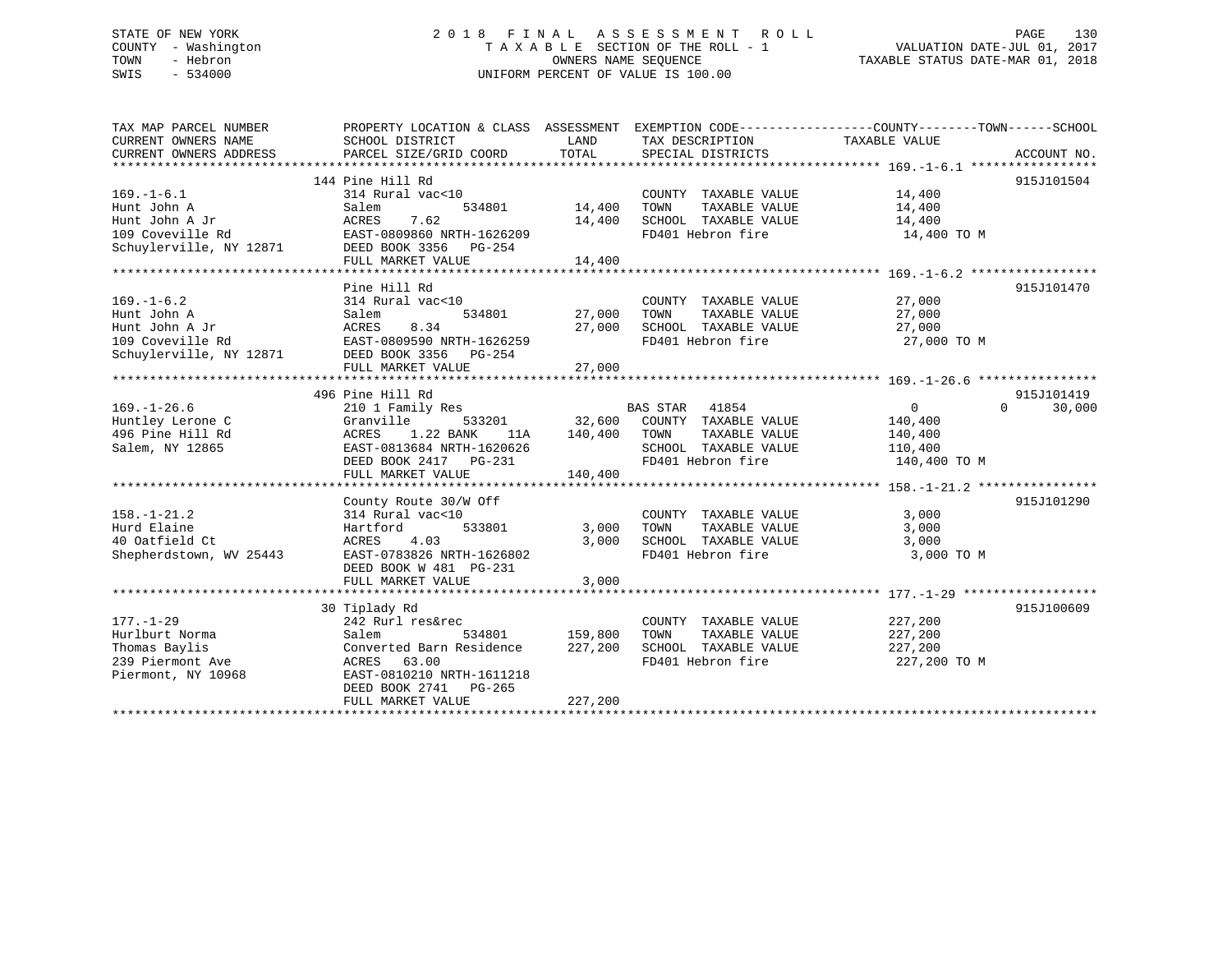## STATE OF NEW YORK 2 0 1 8 F I N A L A S S E S S M E N T R O L L PAGE 131 COUNTY - Washington T A X A B L E SECTION OF THE ROLL - 1 VALUATION DATE-JUL 01, 2017 TOWN - Hebron OWNERS NAME SEQUENCE TAXABLE STATUS DATE-MAR 01, 2018 SWIS - 534000 UNIFORM PERCENT OF VALUE IS 100.00

| TAX MAP PARCEL NUMBER<br>CURRENT OWNERS NAME | SCHOOL DISTRICT<br>PARCEL SIZE/GRID COORD | LAND<br>TOTAL    | PROPERTY LOCATION & CLASS ASSESSMENT EXEMPTION CODE---------------COUNTY-------TOWN-----SCHOOL<br>TAX DESCRIPTION | TAXABLE VALUE  |          | ACCOUNT NO.    |
|----------------------------------------------|-------------------------------------------|------------------|-------------------------------------------------------------------------------------------------------------------|----------------|----------|----------------|
| CURRENT OWNERS ADDRESS                       |                                           |                  | SPECIAL DISTRICTS                                                                                                 |                |          |                |
|                                              | 3188 County Route 30                      |                  |                                                                                                                   |                |          | 915J100121     |
| $183.16 - 1 - 25$                            | 210 1 Family Res                          |                  | AGED-TOWN 41803                                                                                                   | $\overline{0}$ | 54,045   | $\overline{0}$ |
| Hussong Mary                                 | Salem                                     |                  | 534801 22,000 AGE-CO/SCH 41805                                                                                    | 60,050         | $\Omega$ | 60,050         |
| 3188 County Route 30                         | FRNT<br>87.00 DPTH 190.00                 | 120,100 ENH STAR | 41834                                                                                                             | $\overline{0}$ | $\Omega$ | 60,050         |
| Salem, NY 12865                              | ACRES<br>$0.38$ BANK<br>999               |                  | COUNTY TAXABLE VALUE                                                                                              | 60,050         |          |                |
|                                              | EAST-0791929 NRTH-1604105                 |                  | TAXABLE VALUE<br>TOWN                                                                                             | 66,055         |          |                |
|                                              | DEED BOOK 3832 PG-248                     |                  | SCHOOL TAXABLE VALUE                                                                                              | $\overline{0}$ |          |                |
|                                              | FULL MARKET VALUE                         |                  | 120,100 CA008 Cons agri dst 8                                                                                     | 120,100 TO M   |          |                |
|                                              |                                           |                  | FD401 Hebron fire                                                                                                 | 120,100 TO M   |          |                |
|                                              |                                           |                  | LD401 West hebron light                                                                                           | 120,100 TO M   |          |                |
|                                              |                                           |                  |                                                                                                                   |                |          |                |
|                                              | Callaway Rd / E off                       |                  |                                                                                                                   |                |          |                |
| $167. - 1 - 55.21$                           | 314 Rural vac<10                          |                  | COUNTY TAXABLE VALUE                                                                                              | 3,600          |          |                |
| Hutchinson James D                           | 532001<br>Arqyle                          | 3,600            | TOWN<br>TAXABLE VALUE                                                                                             | 3,600          |          |                |
| 952 Callaway Rd                              | ACRES<br>4.80                             | 3,600            | SCHOOL TAXABLE VALUE                                                                                              | 3,600          |          |                |
| Argyle, NY 12809                             | EAST-0785348 NRTH-1624739                 |                  | FD401 Hebron fire                                                                                                 | 3,600 TO M     |          |                |
|                                              | DEED BOOK 2278 PG-13                      |                  |                                                                                                                   |                |          |                |
|                                              | FULL MARKET VALUE                         | 3,600            |                                                                                                                   |                |          |                |
|                                              |                                           |                  |                                                                                                                   |                |          |                |
|                                              | 952 Callaway Rd                           |                  |                                                                                                                   |                |          | 915J101317     |
| $167. - 1 - 55.6$                            | 210 1 Family Res                          |                  | BAS STAR 41854                                                                                                    | $\overline{0}$ | $\Omega$ | 30,000         |
| Hutchison James D                            | 532001<br>Argyle                          | 56,200           | COUNTY TAXABLE VALUE                                                                                              | 239,900        |          |                |
| Hutchison Cheryl A                           | $6.0$ Ad                                  | 239,900          | TAXABLE VALUE<br>TOWN                                                                                             | 239,900        |          |                |
| 952 Callaway Rd                              | ACRES<br>7.10                             |                  | SCHOOL TAXABLE VALUE                                                                                              | 209,900        |          |                |
| Argyle, NY 12809                             | EAST-0785411 NRTH-1624211                 |                  | FD401 Hebron fire                                                                                                 | 239,900 TO M   |          |                |
|                                              | PG-584<br>DEED BOOK 489                   |                  |                                                                                                                   |                |          |                |
|                                              | FULL MARKET VALUE                         | 239,900          |                                                                                                                   |                |          |                |
|                                              | 410 Mountainside Meadows Way              |                  |                                                                                                                   |                |          | 915J101792     |
| $170. - 1 - 12.6$                            | 210 1 Family Res                          |                  | COUNTY TAXABLE VALUE                                                                                              | 125,800        |          |                |
| Ibbotson Jeffrey James Trustee Salem         | 534801                                    | 42,200           | TAXABLE VALUE<br>TOWN                                                                                             | 125,800        |          |                |
| Leighton-Ibbotson Felicia Elis Lot 6         |                                           | 125,800          | SCHOOL TAXABLE VALUE                                                                                              | 125,800        |          |                |
| 20 Main St                                   | ACRES<br>5.10 BANK<br>999                 |                  | CA008 Cons agri dst 8                                                                                             | 125,800 TO M   |          |                |
| Exeter, NH 03833                             | EAST-0816644 NRTH-1617722                 |                  | FD401 Hebron fire                                                                                                 | 125,800 TO M   |          |                |
|                                              | DEED BOOK 3710 PG-20                      |                  |                                                                                                                   |                |          |                |
|                                              | FULL MARKET VALUE                         | 125,800          |                                                                                                                   |                |          |                |
|                                              |                                           |                  |                                                                                                                   |                |          |                |
|                                              | Indian Head Way                           |                  |                                                                                                                   |                |          | 915J101908     |
| $170. - 1 - 13.15$                           | 311 Res vac land                          |                  | COUNTY TAXABLE VALUE                                                                                              | 12,100         |          |                |
| Indian Head Village Assn                     | Granville<br>533201                       | 12,100           | TOWN<br>TAXABLE VALUE                                                                                             | 12,100         |          |                |
| c/o Kimberly Taylor                          | FRNT 164.00 DPTH 274.00                   | 12,100           | SCHOOL TAXABLE VALUE                                                                                              | 12,100         |          |                |
| 42 Indian Head Way                           | EAST-0816010 NRTH-1619190                 |                  | FD401 Hebron fire                                                                                                 | 12,100 TO M    |          |                |
| Salem, NY 12865                              | PG-62<br>DEED BOOK 539                    |                  |                                                                                                                   |                |          |                |
|                                              | FULL MARKET VALUE                         | 12,100           |                                                                                                                   |                |          |                |
|                                              |                                           |                  |                                                                                                                   |                |          |                |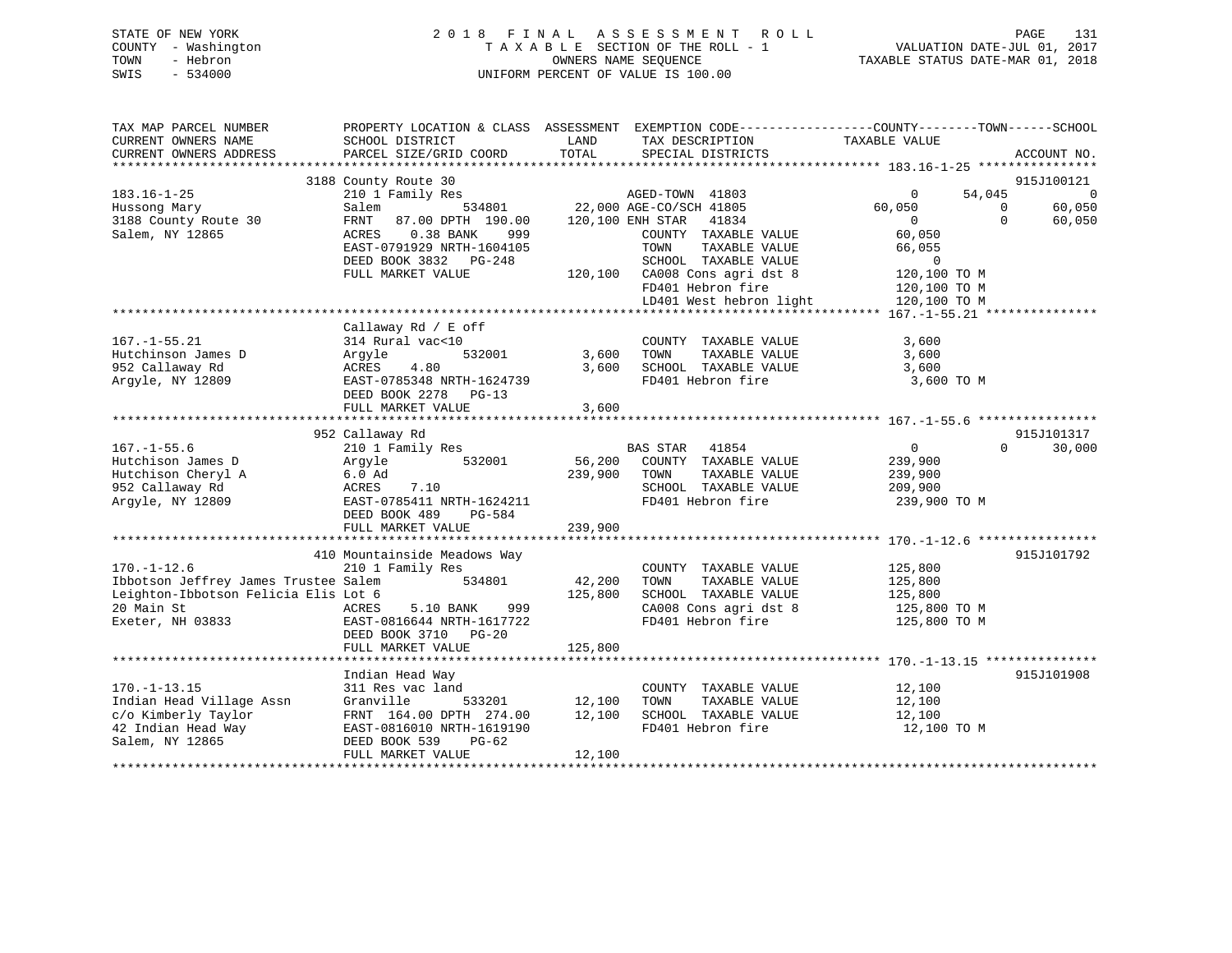## STATE OF NEW YORK 2 0 1 8 F I N A L A S S E S S M E N T R O L L PAGE 132 COUNTY - Washington T A X A B L E SECTION OF THE ROLL - 1 VALUATION DATE-JUL 01, 2017 TOWN - Hebron OWNERS NAME SEQUENCE TAXABLE STATUS DATE-MAR 01, 2018 SWIS - 534000 UNIFORM PERCENT OF VALUE IS 100.00

| TAX MAP PARCEL NUMBER<br>CURRENT OWNERS NAME<br>CURRENT OWNERS ADDRESS          | PROPERTY LOCATION & CLASS ASSESSMENT<br>SCHOOL DISTRICT<br>PARCEL SIZE/GRID COORD            | LAND<br>TOTAL    | TAX DESCRIPTION<br>SPECIAL DISTRICTS                                  | EXEMPTION CODE-----------------COUNTY--------TOWN------SCHOOL<br>TAXABLE VALUE<br>ACCOUNT NO. |
|---------------------------------------------------------------------------------|----------------------------------------------------------------------------------------------|------------------|-----------------------------------------------------------------------|-----------------------------------------------------------------------------------------------|
|                                                                                 |                                                                                              |                  |                                                                       |                                                                                               |
|                                                                                 | 61 Indian Head Way                                                                           |                  |                                                                       | 915J101423                                                                                    |
| $170. - 1 - 15.20$<br>Indian Head Village Assn Inc Granville<br>Kimberly Taylor | 331 Com vac w/im<br>533201<br>897/236 ease                                                   | 44,000<br>58,000 | COUNTY TAXABLE VALUE<br>TOWN<br>TAXABLE VALUE<br>SCHOOL TAXABLE VALUE | 58,000<br>58,000<br>58,000                                                                    |
| 42 Indian Head Way<br>Salem, NY 12865                                           | ACRES<br>7.90<br>EAST-0816501 NRTH-1619818<br>DEED BOOK 622<br>$PG-107$<br>FULL MARKET VALUE | 58,000           | FD401 Hebron fire                                                     | 58,000 TO M                                                                                   |
|                                                                                 |                                                                                              |                  |                                                                       |                                                                                               |
|                                                                                 | Pine Hill Rd                                                                                 |                  |                                                                       | 915J100075                                                                                    |
| $169. - 1 - 26$                                                                 | 314 Rural vac<10                                                                             |                  | COUNTY TAXABLE VALUE                                                  | 22,600                                                                                        |
| Iron Castle Group LLC The                                                       | Granville 533201                                                                             | 22,600           | TOWN<br>TAXABLE VALUE                                                 | 22,600                                                                                        |
| 13 Glenola Ave                                                                  | Lot 5                                                                                        | 22,600           | SCHOOL TAXABLE VALUE                                                  | 22,600                                                                                        |
| Sea Cliff, NY 11579                                                             | 506/1045                                                                                     |                  | FD401 Hebron fire                                                     | 22,600 TO M                                                                                   |
|                                                                                 | 5.37<br>ACRES                                                                                |                  |                                                                       |                                                                                               |
|                                                                                 | EAST-0814232 NRTH-1620495                                                                    |                  |                                                                       |                                                                                               |
|                                                                                 | DEED BOOK 931<br>PG-269                                                                      |                  |                                                                       |                                                                                               |
|                                                                                 | FULL MARKET VALUE                                                                            | 22,600           |                                                                       |                                                                                               |
|                                                                                 |                                                                                              |                  |                                                                       |                                                                                               |
| $169. - 1 - 26.1$                                                               | State Route 22/W Off<br>314 Rural vac<10                                                     |                  | COUNTY TAXABLE VALUE                                                  | 915J101435<br>7,400                                                                           |
| Iron Castle Group LLC The                                                       | 533201<br>Granville                                                                          | 7,400            | TAXABLE VALUE<br>TOWN                                                 | 7,400                                                                                         |
| 13 Glenola Ave                                                                  | Lot 4                                                                                        | 7,400            | SCHOOL TAXABLE VALUE                                                  | 7,400                                                                                         |
| Sea Cliff, NY 11579                                                             | 9.87<br>ACRES                                                                                |                  | FD401 Hebron fire                                                     | 7,400 TO M                                                                                    |
|                                                                                 | EAST-0814201 NRTH-1619842                                                                    |                  |                                                                       |                                                                                               |
|                                                                                 | DEED BOOK 931<br>PG-269                                                                      |                  |                                                                       |                                                                                               |
|                                                                                 | FULL MARKET VALUE                                                                            | 7,400            |                                                                       |                                                                                               |
|                                                                                 |                                                                                              |                  |                                                                       |                                                                                               |
|                                                                                 | State Route 22/W Off                                                                         |                  |                                                                       | 915J101436                                                                                    |
| $169. - 1 - 26.3$                                                               | 322 Rural vac>10                                                                             |                  | COUNTY TAXABLE VALUE                                                  | 19,400                                                                                        |
| Iron Castle Group LLC The<br>13 Glenola Ave                                     | Granville<br>533201<br>ACRES 10.95                                                           | 19,400<br>19,400 | TAXABLE VALUE<br>TOWN<br>SCHOOL TAXABLE VALUE                         | 19,400<br>19,400                                                                              |
| Sea Cliff, NY 11579                                                             | EAST-0814035 NRTH-1619236                                                                    |                  | FD401 Hebron fire                                                     | 19,400 TO M                                                                                   |
|                                                                                 | DEED BOOK 931<br>PG-269                                                                      |                  |                                                                       |                                                                                               |
|                                                                                 | FULL MARKET VALUE                                                                            | 19,400           |                                                                       |                                                                                               |
|                                                                                 |                                                                                              |                  |                                                                       |                                                                                               |
|                                                                                 | Pine Hill Rd                                                                                 |                  |                                                                       | 915J101472                                                                                    |
| $169. - 1 - 26.8$                                                               | 314 Rural vac<10                                                                             |                  | COUNTY TAXABLE VALUE                                                  | 16,500                                                                                        |
| Iron Castle Group LLC The Granville                                             | 533201                                                                                       | 16,500           | TOWN<br>TAXABLE VALUE                                                 | 16,500                                                                                        |
| 13 Glenola Ave                                                                  | Lot 9                                                                                        | 16,500           | SCHOOL TAXABLE VALUE                                                  | 16,500                                                                                        |
| Sea Cliff, NY 11579                                                             | 2.82<br>ACRES                                                                                |                  | FD401 Hebron fire                                                     | 16,500 TO M                                                                                   |
|                                                                                 | EAST-0814647 NRTH-1620862                                                                    |                  |                                                                       |                                                                                               |
|                                                                                 | DEED BOOK 931<br>$PG-269$                                                                    |                  |                                                                       |                                                                                               |
|                                                                                 | FULL MARKET VALUE                                                                            | 16,500           |                                                                       |                                                                                               |
|                                                                                 |                                                                                              |                  |                                                                       |                                                                                               |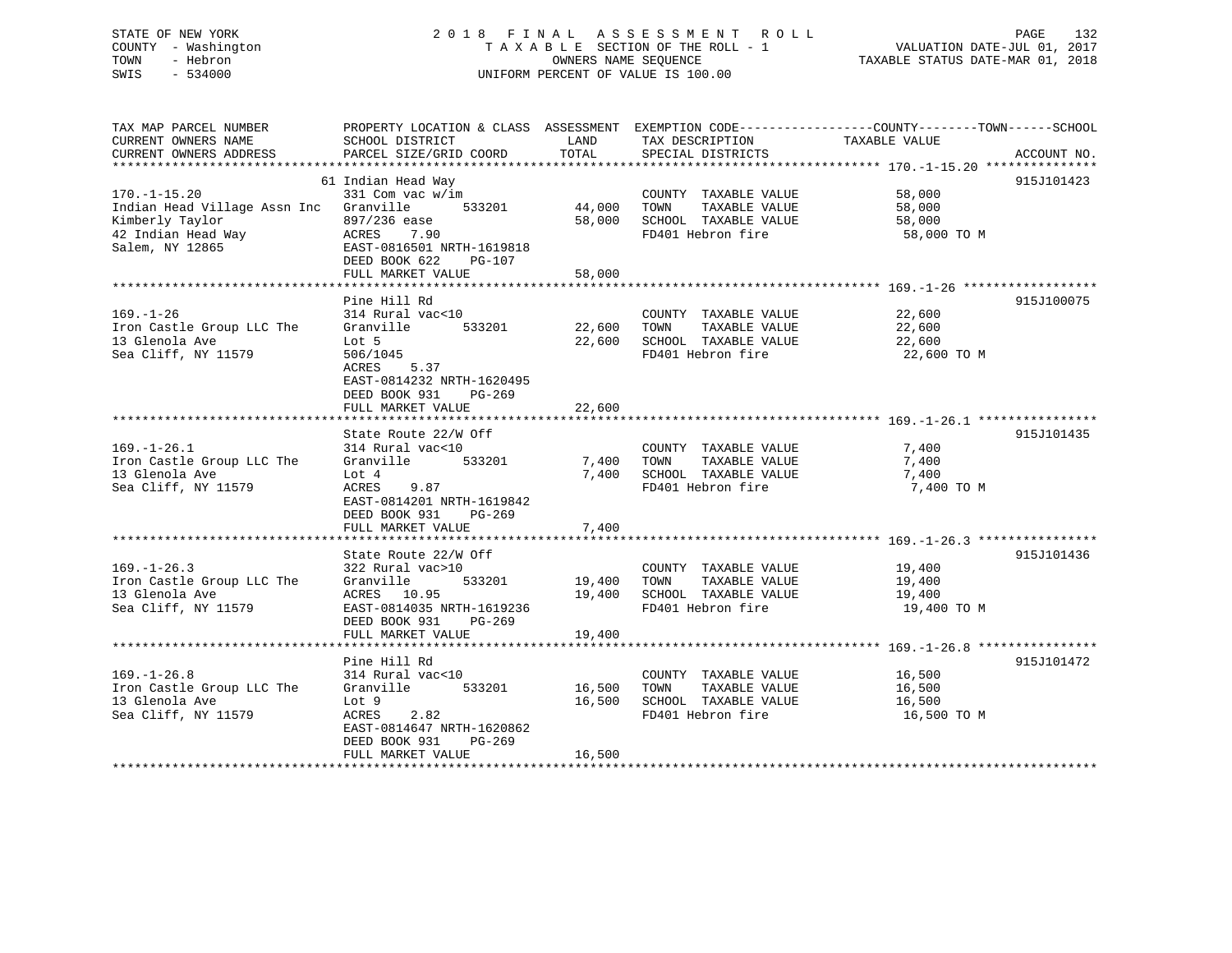## STATE OF NEW YORK 2 0 1 8 F I N A L A S S E S S M E N T R O L L PAGE 133 COUNTY - Washington T A X A B L E SECTION OF THE ROLL - 1 VALUATION DATE-JUL 01, 2017 TOWN - Hebron OWNERS NAME SEQUENCE TAXABLE STATUS DATE-MAR 01, 2018 SWIS - 534000 UNIFORM PERCENT OF VALUE IS 100.00

TAX MAP PARCEL NUMBER PROPERTY LOCATION & CLASS ASSESSMENT EXEMPTION CODE------------------COUNTY--------TOWN------SCHOOL

CURRENT OWNERS NAME SCHOOL DISTRICT THE LAND TAX DESCRIPTION TAXABLE VALUE CURRENT OWNERS ADDRESS PARCEL SIZE/GRID COORD TOTAL SPECIAL DISTRICTS ACCOUNT NO. \*\*\*\*\*\*\*\*\*\*\*\*\*\*\*\*\*\*\*\*\*\*\*\*\*\*\*\*\*\*\*\*\*\*\*\*\*\*\*\*\*\*\*\*\*\*\*\*\*\*\*\*\*\*\*\*\*\*\*\*\*\*\*\*\*\*\*\*\*\*\*\*\*\*\*\*\*\*\*\*\*\*\*\*\*\*\*\*\*\*\*\*\*\*\*\*\*\*\*\*\*\*\* 169.-1-26.9 \*\*\*\*\*\*\*\*\*\*\*\*\*\*\*\* Pine Hill Rd 915J101473 169.-1-26.9 314 Rural vac<10 COUNTY TAXABLE VALUE 16,400 Iron Castle Group LLC The Granville 533201 16,400 TOWN TAXABLE VALUE 16,400 13 Glenola Ave Lot 10 16,400 SCHOOL TAXABLE VALUE 16,400 Sea Cliff, NY 11579 **ACRES** 2.76 FD401 Hebron fire 16,400 FD401 Hebron fire 16,400 TO M<br>FD401 Hebron fire 16,400 TO M EAST-0814662 NRTH-1620652 DEED BOOK 931 PG-269FULL MARKET VALUE 16,400 \*\*\*\*\*\*\*\*\*\*\*\*\*\*\*\*\*\*\*\*\*\*\*\*\*\*\*\*\*\*\*\*\*\*\*\*\*\*\*\*\*\*\*\*\*\*\*\*\*\*\*\*\*\*\*\*\*\*\*\*\*\*\*\*\*\*\*\*\*\*\*\*\*\*\*\*\*\*\*\*\*\*\*\*\*\*\*\*\*\*\*\*\*\*\*\*\*\*\*\*\*\*\* 169.-1-26.10 \*\*\*\*\*\*\*\*\*\*\*\*\*\*\*Pine Hill Rd 915J101474 169.-1-26.10 314 Rural vac<10 COUNTY TAXABLE VALUE 18,600 Iron Castle Group LLC The Granville 533201 18,600 TOWN TAXABLE VALUE 18,600 13 Glenola Ave 18,600 Lot 11 18,600 13 Glenola Ave Lot 11 18,600 SCHOOL TAXABLE VALUE 18,600 Sea Cliff, NY 11579 ACRES 3.64 FD401 Hebron fire 18,600 TO M EAST-0814694 NRTH-1620381 DEED BOOK 931 PG-269FULL MARKET VALUE 18,600 \*\*\*\*\*\*\*\*\*\*\*\*\*\*\*\*\*\*\*\*\*\*\*\*\*\*\*\*\*\*\*\*\*\*\*\*\*\*\*\*\*\*\*\*\*\*\*\*\*\*\*\*\*\*\*\*\*\*\*\*\*\*\*\*\*\*\*\*\*\*\*\*\*\*\*\*\*\*\*\*\*\*\*\*\*\*\*\*\*\*\*\*\*\*\*\*\*\*\*\*\*\*\* 175.-1-1 \*\*\*\*\*\*\*\*\*\*\*\*\*\*\*\*\*\*\* 331 Gilchrist Rd 915J100071175.-1-1 240 Rural res BAS STAR 41854 0 0 30,000 Jackson Benjamin I Salem 534801 65,500 COUNTY TAXABLE VALUE 191,200 331 Gilchrist Rd ACRES 11.77 BANK 999 191,200 TOWN TAXABLE VALUE 191,200 Argyle, NY 12809 EAST-0786047 NRTH-1615556 SCHOOL TAXABLE VALUE 161,200 DEED BOOK 907 PG-225 FD401 Hebron fire 191,200 TO M FULL MARKET VALUE 191,200 \*\*\*\*\*\*\*\*\*\*\*\*\*\*\*\*\*\*\*\*\*\*\*\*\*\*\*\*\*\*\*\*\*\*\*\*\*\*\*\*\*\*\*\*\*\*\*\*\*\*\*\*\*\*\*\*\*\*\*\*\*\*\*\*\*\*\*\*\*\*\*\*\*\*\*\*\*\*\*\*\*\*\*\*\*\*\*\*\*\*\*\*\*\*\*\*\*\*\*\*\*\*\* 142.-3-8.5 \*\*\*\*\*\*\*\*\*\*\*\*\*\*\*\*\* 1284 Big Burch Hill Rd 142.-3-8.5 210 1 Family Res COUNTY TAXABLE VALUE 107,400 Jackson Keith Granville 533201 41,400 TOWN TAXABLE VALUE 107,400 Jackson Gene R R.o.w. To And Thru 107,400 SCHOOL TAXABLE VALUE 107,400 1284 Big Burch Hill Rd 142.-1-8.5 FD401 Hebron fire 107,400 TO M Granville, NY 12832 ACRES 3.80 BANK 997 EAST-0801820 NRTH-1640900 DEED BOOK 3875 PG-182FULL MARKET VALUE 107,400 \*\*\*\*\*\*\*\*\*\*\*\*\*\*\*\*\*\*\*\*\*\*\*\*\*\*\*\*\*\*\*\*\*\*\*\*\*\*\*\*\*\*\*\*\*\*\*\*\*\*\*\*\*\*\*\*\*\*\*\*\*\*\*\*\*\*\*\*\*\*\*\*\*\*\*\*\*\*\*\*\*\*\*\*\*\*\*\*\*\*\*\*\*\*\*\*\*\*\*\*\*\*\* 159.-1-25.3 \*\*\*\*\*\*\*\*\*\*\*\*\*\*\*\* Darfler Ln/end 915J101692 159.-1-25.3 260 Seasonal res COUNTY TAXABLE VALUE 61,500 Jacobsen William Hartford 533801 52,000 TOWN TAXABLE VALUE 61,500 21943 New York Route 22 lot k 61,500 SCHOOL TAXABLE VALUE 61,500 Hoosick Falls, NY 12090 ACRES 11.65 FD401 Hebron fire 61,500 TO M EAST-0796114 NRTH-1627157 DEED BOOK 677 PG-92 FULL MARKET VALUE 61,500 \*\*\*\*\*\*\*\*\*\*\*\*\*\*\*\*\*\*\*\*\*\*\*\*\*\*\*\*\*\*\*\*\*\*\*\*\*\*\*\*\*\*\*\*\*\*\*\*\*\*\*\*\*\*\*\*\*\*\*\*\*\*\*\*\*\*\*\*\*\*\*\*\*\*\*\*\*\*\*\*\*\*\*\*\*\*\*\*\*\*\*\*\*\*\*\*\*\*\*\*\*\*\*\*\*\*\*\*\*\*\*\*\*\*\*\*\*\*\*\*\*\*\*\*\*\*\*\*\*\*\*\*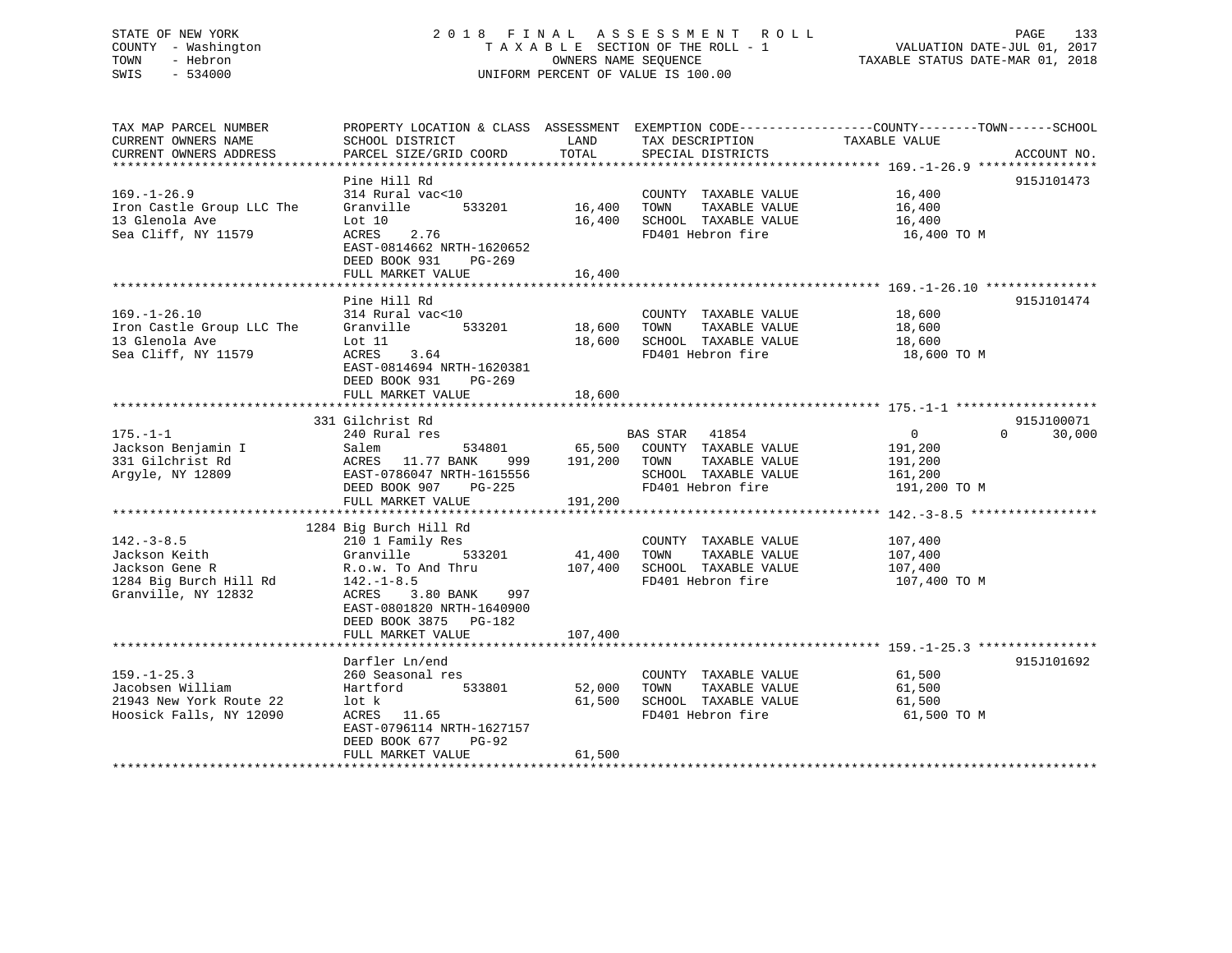## STATE OF NEW YORK 2 0 1 8 F I N A L A S S E S S M E N T R O L L PAGE 134 COUNTY - Washington T A X A B L E SECTION OF THE ROLL - 1 VALUATION DATE-JUL 01, 2017 TOWN - Hebron OWNERS NAME SEQUENCE TAXABLE STATUS DATE-MAR 01, 2018 SWIS - 534000 UNIFORM PERCENT OF VALUE IS 100.00

| TAX MAP PARCEL NUMBER      | PROPERTY LOCATION & CLASS ASSESSMENT EXEMPTION CODE----------------COUNTY-------TOWN------SCHOOL |               |                             |                |                    |
|----------------------------|--------------------------------------------------------------------------------------------------|---------------|-----------------------------|----------------|--------------------|
| CURRENT OWNERS NAME        | SCHOOL DISTRICT                                                                                  | LAND          | TAX DESCRIPTION             | TAXABLE VALUE  |                    |
| CURRENT OWNERS ADDRESS     | PARCEL SIZE/GRID COORD                                                                           | TOTAL         | SPECIAL DISTRICTS           |                | ACCOUNT NO.        |
|                            |                                                                                                  |               |                             |                |                    |
|                            | Darfler Ln/w Off                                                                                 |               |                             |                | 915J100400         |
| $159. - 1 - 26$            | 314 Rural vac<10                                                                                 |               | COUNTY TAXABLE VALUE        | 4,300          |                    |
| Jacobsen William           | 533801<br>Hartford                                                                               |               | 4,300 TOWN<br>TAXABLE VALUE | 4,300          |                    |
| 21943 State Route 22       | 4.0 Ad                                                                                           | 4,300         | SCHOOL TAXABLE VALUE        | 4,300          |                    |
| Hoosick Falls, NY 12090    | ACRES<br>5.70                                                                                    |               | FD401 Hebron fire           | 4,300 TO M     |                    |
|                            | EAST-0795154 NRTH-1626846                                                                        |               |                             |                |                    |
|                            | DEED BOOK 3719 PG-130                                                                            |               |                             |                |                    |
|                            | FULL MARKET VALUE                                                                                | 4,300         |                             |                |                    |
|                            |                                                                                                  |               |                             |                |                    |
|                            | 120 Bromley Ln                                                                                   |               |                             |                | 915J101369         |
| $178. - 1 - 30$            | 240 Rural res                                                                                    |               | BAS STAR 41854              | $\overline{0}$ | $\Omega$<br>30,000 |
| Jameson Ronald S           | 534801<br>Salem                                                                                  | 62,900        | COUNTY TAXABLE VALUE        | 232,900        |                    |
| Jameson Ruth E             | Lot 15/                                                                                          | 232,900       | TOWN<br>TAXABLE VALUE       | 232,900        |                    |
| 120 Bromley Ln             | ACRES 18.90                                                                                      |               | SCHOOL TAXABLE VALUE        | 202,900        |                    |
| Granville, NY 12832        | EAST-0820477 NRTH-1613747                                                                        |               | FD401 Hebron fire           | 232,900 TO M   |                    |
|                            | DEED BOOK 745<br>PG-261                                                                          |               |                             |                |                    |
|                            | FULL MARKET VALUE                                                                                | 232,900       |                             |                |                    |
|                            |                                                                                                  |               |                             |                |                    |
|                            | Oak Hill Rd                                                                                      |               |                             |                |                    |
| $178. - 1 - 11.21$         | 314 Rural vac<10                                                                                 |               | COUNTY TAXABLE VALUE        | 24,400         |                    |
| Jameson Wm                 | 534801<br>Salem                                                                                  | 24,400 TOWN   | TAXABLE VALUE               | 24,400         |                    |
| Jameson Barbara            | 6.60<br>ACRES                                                                                    |               | 24,400 SCHOOL TAXABLE VALUE | 24,400         |                    |
| 557 Lake Ave               | EAST-0819096 NRTH-1614172                                                                        |               | FD401 Hebron fire           | 24,400 TO M    |                    |
| Saratoga Springs, NY 12866 | DEED BOOK 661<br>PG-330                                                                          |               |                             |                |                    |
|                            | FULL MARKET VALUE                                                                                | 24,400        |                             |                |                    |
|                            |                                                                                                  |               |                             |                |                    |
|                            | First Light Rd                                                                                   |               |                             |                | 915J101213         |
| $169. - 1 - 41$            | 322 Rural vac>10                                                                                 |               | COUNTY TAXABLE VALUE        | 8,300          |                    |
| Jamieson John              | 534801                                                                                           | 8,300         | TOWN<br>TAXABLE VALUE       | 8,300          |                    |
| Jamieson Mary Lou          | Salem<br>ACRES 11.00                                                                             | 8,300         | SCHOOL TAXABLE VALUE        | 8,300          |                    |
| PO Box 465                 | EAST-0803418 NRTH-1620952                                                                        |               | FD401 Hebron fire           | 8,300 TO M     |                    |
| Arlington, VT 05250        | DEED BOOK 681<br>PG-348                                                                          |               |                             |                |                    |
|                            | FULL MARKET VALUE                                                                                | 8,300         |                             |                |                    |
|                            |                                                                                                  |               |                             |                |                    |
|                            | 6420 State Route 22                                                                              |               |                             |                | 915J100069         |
| $178. - 1 - 1$             | 210 1 Family Res                                                                                 |               | COUNTY TAXABLE VALUE        | 88,300         |                    |
| Jamieson John              | Salem                                                                                            | 534801 30,600 | TOWN<br>TAXABLE VALUE       | 88,300         |                    |
| PO Box 465                 | FRNT 180.00 DPTH 160.00                                                                          |               | 88,300 SCHOOL TAXABLE VALUE | 88,300         |                    |
| Arlington, VT 05250        | EAST-0816167 NRTH-1612611                                                                        |               | FD401 Hebron fire           | 88,300 TO M    |                    |
|                            | DEED BOOK 2867 PG-326                                                                            |               |                             |                |                    |
|                            | FULL MARKET VALUE                                                                                | 88,300        |                             |                |                    |
|                            |                                                                                                  |               |                             |                |                    |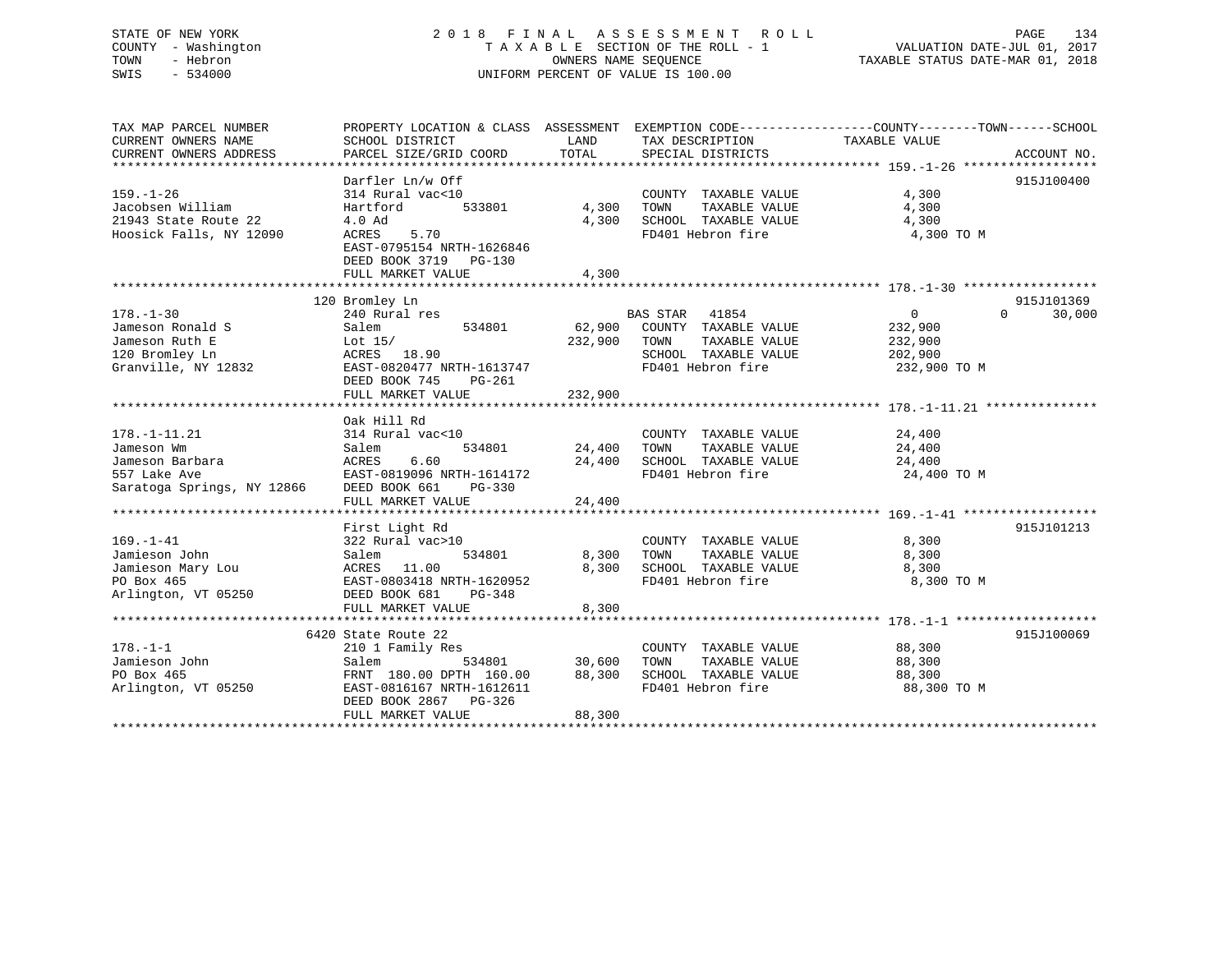## STATE OF NEW YORK 2 0 1 8 F I N A L A S S E S S M E N T R O L L PAGE 135 COUNTY - Washington T A X A B L E SECTION OF THE ROLL - 1 VALUATION DATE-JUL 01, 2017 TOWN - Hebron OWNERS NAME SEQUENCE TAXABLE STATUS DATE-MAR 01, 2018 SWIS - 534000 UNIFORM PERCENT OF VALUE IS 100.00

| 915J101125<br>185 Clark Way<br>210 1 Family Res<br>$\overline{0}$<br>$169. - 1 - 18.5$<br>BAS STAR 41854<br>$0 \qquad \qquad$<br>30,000<br>31,700 COUNTY TAXABLE VALUE<br>60,600 TOWN TAXABLE VALUE<br>533201<br>Granville<br>60,600<br>60,600<br>SCHOOL TAXABLE VALUE<br>30,600<br>FD401 Hebron fire<br>60,600 TO M<br>FULL MARKET VALUE<br>60,600<br>68 PCT OF VALUE USED FOR EXEMPTION PURPOSES<br>276 Liebig Rd<br>915J100379<br>117 Horse farm<br>$143. - 1 - 34$<br>AGED-ALL 41800<br>533201 62,000 ENH STAR 41834<br>250,500 COUNTY TAXABLE VALUE<br>85,170 85,170<br>85,170<br>$\overline{0}$<br>$\sim$ 0<br>66,800<br>165,330<br>EAST-0806152 NRTH-1643372<br>TAXABLE VALUE<br>TOWN<br>165,330<br>SCHOOL TAXABLE VALUE 788,530<br>DEED BOOK 868<br>PG-178<br>250,500 CA008 Cons agri dst 8 250,500 TO M<br>FD401 Hebron fire 250,500 TO M<br>FULL MARKET VALUE<br>6584 State Route 22<br>915J100322<br>210 1 Family Res<br>3 AGED-CO 41802<br>534801 26,500 AGED-TOWN 41803<br>31,650<br>$\overline{0}$<br>$\overline{0}$<br>$\begin{matrix}0&&&22\,,155\0&&&0\end{matrix}$<br>Jenkins John Jr<br>$\overline{0}$<br>Salem<br>$\overline{0}$<br>28,485<br>6584 State Route 22<br>FRNT 100.00 DPTH 155.00 63,300 AGED-SCH 41804<br>COUNTY TAXABLE VALUE 31,650<br>0.36<br>Salem, NY 12865<br>ACRES<br>EAST-0815336 NRTH-1616425<br>DEED BOOK 410<br>EAST-0815336 NRTH-1616425<br>DEED BOOK 410 PG-245<br>FULL MARKET VALUE 63,300 FD401 Hebron fire 63,300 63,300<br>FULL MARKET VALUE 63,300 FD401 Hebron fire<br>63,300 TO M<br>81 PCT OF VALUE USED FOR EXEMPTION PURPOSES<br>198 Middle Rd<br>915J100325<br>31,388 30,000<br>241 Rural res&ag<br>$\sim$ 0<br>ral res&ag<br>534801 74,000 AGRI-D IND 41730<br>86 155,000 ENH STAR 41834<br>$25,402$<br>0 $25,402$<br>0<br>Jenkins Leonard Erwin<br>Salem<br>25,402<br>Jenkins Sharron LaPan<br>66,800<br>3086/186<br>3086/186<br>ag commit 704/216<br>COUNTY TAXABLE VALUE<br>198 Middle Rd<br>98,210<br>TAXABLE VALUE<br>99,598<br>Salem, NY 12865<br>TOWN<br>EAST-0804780 NRTH-1617842<br>DEED BOOK 3086 PG-182<br>SCHOOL TAXABLE VALUE 62,798<br>FD401 Hebron fire 155,000 TO M<br>FD401 Hebron fire<br>MAY BE SUBJECT TO PAYMENT<br>155,000<br>UNDER AGDIST LAW TIL 2025<br>FULL MARKET VALUE<br>915J100329<br>15 South Grimes Hill Rd<br>$\overline{0}$<br>$\Omega$<br>210 1 Family Res<br>BAS STAR<br>41854<br>30,000<br>30,500 COUNTY TAXABLE VALUE<br>141,800<br>Jenkins Pamela Rose<br>Granville 533201<br>Jenkins Sub/ Dr29 #78 141,800 TOWN<br>TAXABLE VALUE 141,800<br>FRNT 235.00 DPTH 198.00<br>SCHOOL TAXABLE VALUE<br>111,800<br>141,800 TO M<br>0.62<br>FD401 Hebron fire<br>ACRES<br>EAST-0817237 NRTH-1627256<br>DEED BOOK 2126   PG-107 | TAX MAP PARCEL NUMBER<br>CURRENT OWNERS NAME<br>CURRENT OWNERS ADDRESS | SCHOOL DISTRICT<br>PARCEL SIZE/GRID COORD | PROPERTY LOCATION & CLASS ASSESSMENT EXEMPTION CODE----------------COUNTY-------TOWN------SCHOOL<br>LAND<br>TAX DESCRIPTION<br>TOTAL<br>SPECIAL DISTRICTS | TAXABLE VALUE | ACCOUNT NO. |
|-----------------------------------------------------------------------------------------------------------------------------------------------------------------------------------------------------------------------------------------------------------------------------------------------------------------------------------------------------------------------------------------------------------------------------------------------------------------------------------------------------------------------------------------------------------------------------------------------------------------------------------------------------------------------------------------------------------------------------------------------------------------------------------------------------------------------------------------------------------------------------------------------------------------------------------------------------------------------------------------------------------------------------------------------------------------------------------------------------------------------------------------------------------------------------------------------------------------------------------------------------------------------------------------------------------------------------------------------------------------------------------------------------------------------------------------------------------------------------------------------------------------------------------------------------------------------------------------------------------------------------------------------------------------------------------------------------------------------------------------------------------------------------------------------------------------------------------------------------------------------------------------------------------------------------------------------------------------------------------------------------------------------------------------------------------------------------------------------------------------------------------------------------------------------------------------------------------------------------------------------------------------------------------------------------------------------------------------------------------------------------------------------------------------------------------------------------------------------------------------------------------------------------------------------------------------------------------------------------------------------------------------------------------------------------------------------------------------------|------------------------------------------------------------------------|-------------------------------------------|-----------------------------------------------------------------------------------------------------------------------------------------------------------|---------------|-------------|
|                                                                                                                                                                                                                                                                                                                                                                                                                                                                                                                                                                                                                                                                                                                                                                                                                                                                                                                                                                                                                                                                                                                                                                                                                                                                                                                                                                                                                                                                                                                                                                                                                                                                                                                                                                                                                                                                                                                                                                                                                                                                                                                                                                                                                                                                                                                                                                                                                                                                                                                                                                                                                                                                                                                       |                                                                        |                                           |                                                                                                                                                           |               |             |
|                                                                                                                                                                                                                                                                                                                                                                                                                                                                                                                                                                                                                                                                                                                                                                                                                                                                                                                                                                                                                                                                                                                                                                                                                                                                                                                                                                                                                                                                                                                                                                                                                                                                                                                                                                                                                                                                                                                                                                                                                                                                                                                                                                                                                                                                                                                                                                                                                                                                                                                                                                                                                                                                                                                       |                                                                        |                                           |                                                                                                                                                           |               |             |
|                                                                                                                                                                                                                                                                                                                                                                                                                                                                                                                                                                                                                                                                                                                                                                                                                                                                                                                                                                                                                                                                                                                                                                                                                                                                                                                                                                                                                                                                                                                                                                                                                                                                                                                                                                                                                                                                                                                                                                                                                                                                                                                                                                                                                                                                                                                                                                                                                                                                                                                                                                                                                                                                                                                       | Jarvis Buddy                                                           |                                           |                                                                                                                                                           |               |             |
|                                                                                                                                                                                                                                                                                                                                                                                                                                                                                                                                                                                                                                                                                                                                                                                                                                                                                                                                                                                                                                                                                                                                                                                                                                                                                                                                                                                                                                                                                                                                                                                                                                                                                                                                                                                                                                                                                                                                                                                                                                                                                                                                                                                                                                                                                                                                                                                                                                                                                                                                                                                                                                                                                                                       |                                                                        |                                           |                                                                                                                                                           |               |             |
|                                                                                                                                                                                                                                                                                                                                                                                                                                                                                                                                                                                                                                                                                                                                                                                                                                                                                                                                                                                                                                                                                                                                                                                                                                                                                                                                                                                                                                                                                                                                                                                                                                                                                                                                                                                                                                                                                                                                                                                                                                                                                                                                                                                                                                                                                                                                                                                                                                                                                                                                                                                                                                                                                                                       |                                                                        |                                           |                                                                                                                                                           |               |             |
|                                                                                                                                                                                                                                                                                                                                                                                                                                                                                                                                                                                                                                                                                                                                                                                                                                                                                                                                                                                                                                                                                                                                                                                                                                                                                                                                                                                                                                                                                                                                                                                                                                                                                                                                                                                                                                                                                                                                                                                                                                                                                                                                                                                                                                                                                                                                                                                                                                                                                                                                                                                                                                                                                                                       |                                                                        |                                           |                                                                                                                                                           |               |             |
|                                                                                                                                                                                                                                                                                                                                                                                                                                                                                                                                                                                                                                                                                                                                                                                                                                                                                                                                                                                                                                                                                                                                                                                                                                                                                                                                                                                                                                                                                                                                                                                                                                                                                                                                                                                                                                                                                                                                                                                                                                                                                                                                                                                                                                                                                                                                                                                                                                                                                                                                                                                                                                                                                                                       | Granville, NY 12832                                                    |                                           |                                                                                                                                                           |               |             |
|                                                                                                                                                                                                                                                                                                                                                                                                                                                                                                                                                                                                                                                                                                                                                                                                                                                                                                                                                                                                                                                                                                                                                                                                                                                                                                                                                                                                                                                                                                                                                                                                                                                                                                                                                                                                                                                                                                                                                                                                                                                                                                                                                                                                                                                                                                                                                                                                                                                                                                                                                                                                                                                                                                                       |                                                                        |                                           |                                                                                                                                                           |               |             |
|                                                                                                                                                                                                                                                                                                                                                                                                                                                                                                                                                                                                                                                                                                                                                                                                                                                                                                                                                                                                                                                                                                                                                                                                                                                                                                                                                                                                                                                                                                                                                                                                                                                                                                                                                                                                                                                                                                                                                                                                                                                                                                                                                                                                                                                                                                                                                                                                                                                                                                                                                                                                                                                                                                                       |                                                                        |                                           |                                                                                                                                                           |               |             |
|                                                                                                                                                                                                                                                                                                                                                                                                                                                                                                                                                                                                                                                                                                                                                                                                                                                                                                                                                                                                                                                                                                                                                                                                                                                                                                                                                                                                                                                                                                                                                                                                                                                                                                                                                                                                                                                                                                                                                                                                                                                                                                                                                                                                                                                                                                                                                                                                                                                                                                                                                                                                                                                                                                                       |                                                                        |                                           |                                                                                                                                                           |               |             |
|                                                                                                                                                                                                                                                                                                                                                                                                                                                                                                                                                                                                                                                                                                                                                                                                                                                                                                                                                                                                                                                                                                                                                                                                                                                                                                                                                                                                                                                                                                                                                                                                                                                                                                                                                                                                                                                                                                                                                                                                                                                                                                                                                                                                                                                                                                                                                                                                                                                                                                                                                                                                                                                                                                                       | $177. - 1 - 19$                                                        |                                           |                                                                                                                                                           |               |             |
|                                                                                                                                                                                                                                                                                                                                                                                                                                                                                                                                                                                                                                                                                                                                                                                                                                                                                                                                                                                                                                                                                                                                                                                                                                                                                                                                                                                                                                                                                                                                                                                                                                                                                                                                                                                                                                                                                                                                                                                                                                                                                                                                                                                                                                                                                                                                                                                                                                                                                                                                                                                                                                                                                                                       |                                                                        |                                           |                                                                                                                                                           |               |             |
|                                                                                                                                                                                                                                                                                                                                                                                                                                                                                                                                                                                                                                                                                                                                                                                                                                                                                                                                                                                                                                                                                                                                                                                                                                                                                                                                                                                                                                                                                                                                                                                                                                                                                                                                                                                                                                                                                                                                                                                                                                                                                                                                                                                                                                                                                                                                                                                                                                                                                                                                                                                                                                                                                                                       |                                                                        |                                           |                                                                                                                                                           |               |             |
|                                                                                                                                                                                                                                                                                                                                                                                                                                                                                                                                                                                                                                                                                                                                                                                                                                                                                                                                                                                                                                                                                                                                                                                                                                                                                                                                                                                                                                                                                                                                                                                                                                                                                                                                                                                                                                                                                                                                                                                                                                                                                                                                                                                                                                                                                                                                                                                                                                                                                                                                                                                                                                                                                                                       |                                                                        |                                           |                                                                                                                                                           |               |             |
|                                                                                                                                                                                                                                                                                                                                                                                                                                                                                                                                                                                                                                                                                                                                                                                                                                                                                                                                                                                                                                                                                                                                                                                                                                                                                                                                                                                                                                                                                                                                                                                                                                                                                                                                                                                                                                                                                                                                                                                                                                                                                                                                                                                                                                                                                                                                                                                                                                                                                                                                                                                                                                                                                                                       |                                                                        |                                           |                                                                                                                                                           |               |             |
|                                                                                                                                                                                                                                                                                                                                                                                                                                                                                                                                                                                                                                                                                                                                                                                                                                                                                                                                                                                                                                                                                                                                                                                                                                                                                                                                                                                                                                                                                                                                                                                                                                                                                                                                                                                                                                                                                                                                                                                                                                                                                                                                                                                                                                                                                                                                                                                                                                                                                                                                                                                                                                                                                                                       |                                                                        |                                           |                                                                                                                                                           |               |             |
|                                                                                                                                                                                                                                                                                                                                                                                                                                                                                                                                                                                                                                                                                                                                                                                                                                                                                                                                                                                                                                                                                                                                                                                                                                                                                                                                                                                                                                                                                                                                                                                                                                                                                                                                                                                                                                                                                                                                                                                                                                                                                                                                                                                                                                                                                                                                                                                                                                                                                                                                                                                                                                                                                                                       |                                                                        |                                           |                                                                                                                                                           |               |             |
|                                                                                                                                                                                                                                                                                                                                                                                                                                                                                                                                                                                                                                                                                                                                                                                                                                                                                                                                                                                                                                                                                                                                                                                                                                                                                                                                                                                                                                                                                                                                                                                                                                                                                                                                                                                                                                                                                                                                                                                                                                                                                                                                                                                                                                                                                                                                                                                                                                                                                                                                                                                                                                                                                                                       |                                                                        |                                           |                                                                                                                                                           |               |             |
|                                                                                                                                                                                                                                                                                                                                                                                                                                                                                                                                                                                                                                                                                                                                                                                                                                                                                                                                                                                                                                                                                                                                                                                                                                                                                                                                                                                                                                                                                                                                                                                                                                                                                                                                                                                                                                                                                                                                                                                                                                                                                                                                                                                                                                                                                                                                                                                                                                                                                                                                                                                                                                                                                                                       | $177. - 1 - 1$                                                         |                                           |                                                                                                                                                           |               |             |
|                                                                                                                                                                                                                                                                                                                                                                                                                                                                                                                                                                                                                                                                                                                                                                                                                                                                                                                                                                                                                                                                                                                                                                                                                                                                                                                                                                                                                                                                                                                                                                                                                                                                                                                                                                                                                                                                                                                                                                                                                                                                                                                                                                                                                                                                                                                                                                                                                                                                                                                                                                                                                                                                                                                       |                                                                        |                                           |                                                                                                                                                           |               |             |
|                                                                                                                                                                                                                                                                                                                                                                                                                                                                                                                                                                                                                                                                                                                                                                                                                                                                                                                                                                                                                                                                                                                                                                                                                                                                                                                                                                                                                                                                                                                                                                                                                                                                                                                                                                                                                                                                                                                                                                                                                                                                                                                                                                                                                                                                                                                                                                                                                                                                                                                                                                                                                                                                                                                       |                                                                        |                                           |                                                                                                                                                           |               |             |
|                                                                                                                                                                                                                                                                                                                                                                                                                                                                                                                                                                                                                                                                                                                                                                                                                                                                                                                                                                                                                                                                                                                                                                                                                                                                                                                                                                                                                                                                                                                                                                                                                                                                                                                                                                                                                                                                                                                                                                                                                                                                                                                                                                                                                                                                                                                                                                                                                                                                                                                                                                                                                                                                                                                       |                                                                        |                                           |                                                                                                                                                           |               |             |
|                                                                                                                                                                                                                                                                                                                                                                                                                                                                                                                                                                                                                                                                                                                                                                                                                                                                                                                                                                                                                                                                                                                                                                                                                                                                                                                                                                                                                                                                                                                                                                                                                                                                                                                                                                                                                                                                                                                                                                                                                                                                                                                                                                                                                                                                                                                                                                                                                                                                                                                                                                                                                                                                                                                       |                                                                        |                                           |                                                                                                                                                           |               |             |
|                                                                                                                                                                                                                                                                                                                                                                                                                                                                                                                                                                                                                                                                                                                                                                                                                                                                                                                                                                                                                                                                                                                                                                                                                                                                                                                                                                                                                                                                                                                                                                                                                                                                                                                                                                                                                                                                                                                                                                                                                                                                                                                                                                                                                                                                                                                                                                                                                                                                                                                                                                                                                                                                                                                       |                                                                        |                                           |                                                                                                                                                           |               |             |
|                                                                                                                                                                                                                                                                                                                                                                                                                                                                                                                                                                                                                                                                                                                                                                                                                                                                                                                                                                                                                                                                                                                                                                                                                                                                                                                                                                                                                                                                                                                                                                                                                                                                                                                                                                                                                                                                                                                                                                                                                                                                                                                                                                                                                                                                                                                                                                                                                                                                                                                                                                                                                                                                                                                       |                                                                        |                                           |                                                                                                                                                           |               |             |
|                                                                                                                                                                                                                                                                                                                                                                                                                                                                                                                                                                                                                                                                                                                                                                                                                                                                                                                                                                                                                                                                                                                                                                                                                                                                                                                                                                                                                                                                                                                                                                                                                                                                                                                                                                                                                                                                                                                                                                                                                                                                                                                                                                                                                                                                                                                                                                                                                                                                                                                                                                                                                                                                                                                       |                                                                        |                                           |                                                                                                                                                           |               |             |
|                                                                                                                                                                                                                                                                                                                                                                                                                                                                                                                                                                                                                                                                                                                                                                                                                                                                                                                                                                                                                                                                                                                                                                                                                                                                                                                                                                                                                                                                                                                                                                                                                                                                                                                                                                                                                                                                                                                                                                                                                                                                                                                                                                                                                                                                                                                                                                                                                                                                                                                                                                                                                                                                                                                       |                                                                        |                                           |                                                                                                                                                           |               |             |
|                                                                                                                                                                                                                                                                                                                                                                                                                                                                                                                                                                                                                                                                                                                                                                                                                                                                                                                                                                                                                                                                                                                                                                                                                                                                                                                                                                                                                                                                                                                                                                                                                                                                                                                                                                                                                                                                                                                                                                                                                                                                                                                                                                                                                                                                                                                                                                                                                                                                                                                                                                                                                                                                                                                       | $161.-2-14.1$                                                          |                                           |                                                                                                                                                           |               |             |
|                                                                                                                                                                                                                                                                                                                                                                                                                                                                                                                                                                                                                                                                                                                                                                                                                                                                                                                                                                                                                                                                                                                                                                                                                                                                                                                                                                                                                                                                                                                                                                                                                                                                                                                                                                                                                                                                                                                                                                                                                                                                                                                                                                                                                                                                                                                                                                                                                                                                                                                                                                                                                                                                                                                       |                                                                        |                                           |                                                                                                                                                           |               |             |
|                                                                                                                                                                                                                                                                                                                                                                                                                                                                                                                                                                                                                                                                                                                                                                                                                                                                                                                                                                                                                                                                                                                                                                                                                                                                                                                                                                                                                                                                                                                                                                                                                                                                                                                                                                                                                                                                                                                                                                                                                                                                                                                                                                                                                                                                                                                                                                                                                                                                                                                                                                                                                                                                                                                       | 15 South Grimes Hill Rd                                                |                                           |                                                                                                                                                           |               |             |
|                                                                                                                                                                                                                                                                                                                                                                                                                                                                                                                                                                                                                                                                                                                                                                                                                                                                                                                                                                                                                                                                                                                                                                                                                                                                                                                                                                                                                                                                                                                                                                                                                                                                                                                                                                                                                                                                                                                                                                                                                                                                                                                                                                                                                                                                                                                                                                                                                                                                                                                                                                                                                                                                                                                       | Granville, NY 12832                                                    |                                           |                                                                                                                                                           |               |             |
|                                                                                                                                                                                                                                                                                                                                                                                                                                                                                                                                                                                                                                                                                                                                                                                                                                                                                                                                                                                                                                                                                                                                                                                                                                                                                                                                                                                                                                                                                                                                                                                                                                                                                                                                                                                                                                                                                                                                                                                                                                                                                                                                                                                                                                                                                                                                                                                                                                                                                                                                                                                                                                                                                                                       |                                                                        |                                           |                                                                                                                                                           |               |             |
|                                                                                                                                                                                                                                                                                                                                                                                                                                                                                                                                                                                                                                                                                                                                                                                                                                                                                                                                                                                                                                                                                                                                                                                                                                                                                                                                                                                                                                                                                                                                                                                                                                                                                                                                                                                                                                                                                                                                                                                                                                                                                                                                                                                                                                                                                                                                                                                                                                                                                                                                                                                                                                                                                                                       |                                                                        | FULL MARKET VALUE                         | 141,800                                                                                                                                                   |               |             |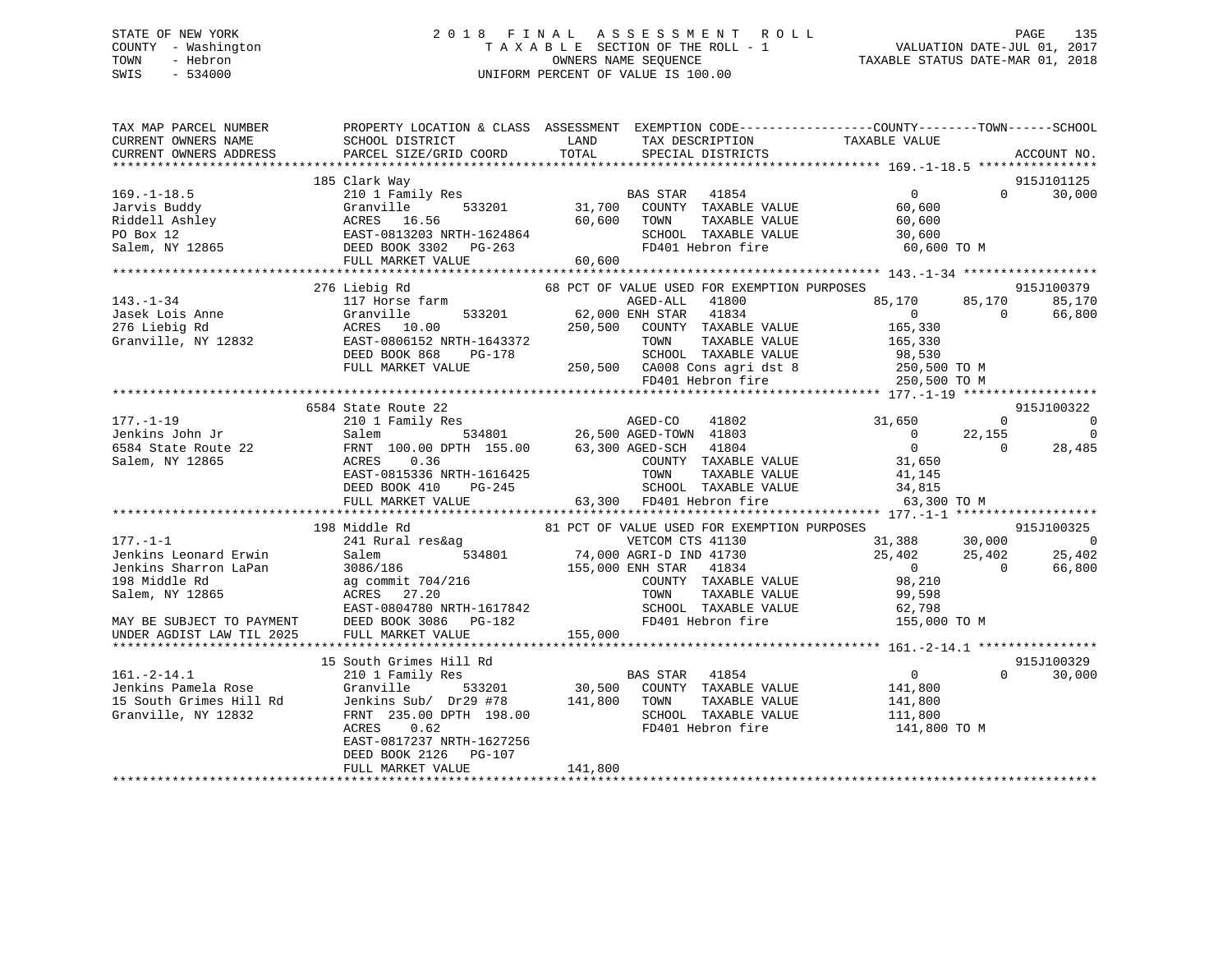## STATE OF NEW YORK 2 0 1 8 F I N A L A S S E S S M E N T R O L L PAGE 136 COUNTY - Washington T A X A B L E SECTION OF THE ROLL - 1 VALUATION DATE-JUL 01, 2017 TOWN - Hebron OWNERS NAME SEQUENCE TAXABLE STATUS DATE-MAR 01, 2018 SWIS - 534000 UNIFORM PERCENT OF VALUE IS 100.00

| PARCEL SIZE/GRID COORD<br>7021 State Route 22/W Off<br>$161. - 2 - 2.2$<br>312 Vac w/imprv<br>6,100<br>COUNTY TAXABLE VALUE<br>Jenkins Vernon A<br>Granville<br>6,100<br>$533201$ 1,400<br>TOWN<br>TAXABLE VALUE<br>Jenkins Terry<br>ACRES<br>1.80 BANK<br>6,100<br>SCHOOL TAXABLE VALUE<br>6,100<br>999<br>FD401 Hebron fire<br>6,100 TO M<br>7027 State Route 22<br>EAST-0817115 NRTH-1626924<br>Granville, NY 12832<br>DEED BOOK 803<br>PG-277<br>FULL MARKET VALUE<br>6,100<br>915J100321<br>State Route 22<br>$161. - 2 - 2$<br>312 Vac w/imprv<br>COUNTY TAXABLE VALUE 74,000<br>64,700<br>Jenkins Vernon E<br>533201<br>TOWN<br>TAXABLE VALUE<br>74,000<br>Granville<br>$\frac{77}{74}$ , 000<br>ACRES 27.80 BANK<br>74,000<br>Jenkins Joann<br>SCHOOL TAXABLE VALUE 74,000<br>FD401 Hebron fire 74,000 TO M<br>999<br>7027 State Route 22<br>EAST-0818360 NRTH-1627265<br>Granville, NY 12832<br>DEED BOOK W492 PG-902<br>915J101325<br>7027 State Route 22<br>$161. - 2 - 2.1$<br>210 1 Family Res<br>COUNTY TAXABLE VALUE<br>74,000<br>533201 32,000<br>Jenkins Vernon etal<br>TAXABLE VALUE<br>74,000<br>Granville<br>TOWN<br>7027 State Route 22<br>ACRES 1.00 BANK<br>74,000<br>SCHOOL TAXABLE VALUE<br>74,000<br>999<br>EAST-0817290 NRTH-1627109<br>FD401 Hebron fire<br>74,000 TO M<br>Granville, NY 12832<br>DEED BOOK W 492 PG-902<br>74,000<br>FULL MARKET VALUE<br>915J101312<br>97 Ferguson Ln<br>97,519 97,519<br>$184. - 1 - 3$<br>241 Rural res&ag<br>AG DIST<br>41720<br>97,519<br>Jensen Marie<br>534801 217,400 FOR 480A 47460<br>113,600<br>Salem<br>113,600 113,600<br>318,700 COUNTY TAXABLE VALUE<br>Altobelle Robert<br>97 Ferguson In<br>097/606 699/159 161<br>107,581<br>107,581<br>97 Ferquson Ln<br>TAXABLE VALUE<br>Forest tax 3227/131<br>TOWN<br>Salem, NY 12865<br>ACRES 95.00<br>SCHOOL TAXABLE VALUE<br>107,581<br>CA008 Cons agri dst 8<br>EAST-0793744 NRTH-1605295<br>221,181 TO M<br>97,519 EX<br>DEED BOOK 487<br>PG-1061<br>MAY BE SUBJECT TO PAYMENT<br>318,700 FD401 Hebron fire<br>UNDER RPTL480A UNTIL 2027<br>FULL MARKET VALUE<br>318,700 TO M<br>4280 County Route 30<br>915J101308<br>$\overline{0}$<br>$\Omega$<br>30,000<br>$158. - 1 - 21.1$<br>210 1 Family Res<br>BAS STAR 41854<br>533801 41,200 COUNTY TAXABLE VALUE<br>Jockimo Vincent M<br>171,400<br>Hartford<br>Bayard Patricia A<br>2.51 BANK<br>ACRES<br>999 171,400 TOWN<br>TAXABLE VALUE<br>171,400<br>4280 County Route 30<br>SCHOOL TAXABLE VALUE<br>EAST-0785382 NRTH-1627972<br>141,400<br>FD401 Hebron fire<br>Salem, NY 12865<br>DEED BOOK 3230 PG-1<br>171,400 TO M<br>171,400<br>FULL MARKET VALUE | TAX MAP PARCEL NUMBER<br>CURRENT OWNERS NAME | PROPERTY LOCATION & CLASS ASSESSMENT EXEMPTION CODE----------------COUNTY-------TOWN------SCHOOL<br>SCHOOL DISTRICT | LAND  | TAX DESCRIPTION TAXABLE VALUE SPECIAL DISTRICTS |             |
|------------------------------------------------------------------------------------------------------------------------------------------------------------------------------------------------------------------------------------------------------------------------------------------------------------------------------------------------------------------------------------------------------------------------------------------------------------------------------------------------------------------------------------------------------------------------------------------------------------------------------------------------------------------------------------------------------------------------------------------------------------------------------------------------------------------------------------------------------------------------------------------------------------------------------------------------------------------------------------------------------------------------------------------------------------------------------------------------------------------------------------------------------------------------------------------------------------------------------------------------------------------------------------------------------------------------------------------------------------------------------------------------------------------------------------------------------------------------------------------------------------------------------------------------------------------------------------------------------------------------------------------------------------------------------------------------------------------------------------------------------------------------------------------------------------------------------------------------------------------------------------------------------------------------------------------------------------------------------------------------------------------------------------------------------------------------------------------------------------------------------------------------------------------------------------------------------------------------------------------------------------------------------------------------------------------------------------------------------------------------------------------------------------------------------------------------------------------------------------------------------------------------------------------------------------------------------------------------------------------------------------|----------------------------------------------|---------------------------------------------------------------------------------------------------------------------|-------|-------------------------------------------------|-------------|
|                                                                                                                                                                                                                                                                                                                                                                                                                                                                                                                                                                                                                                                                                                                                                                                                                                                                                                                                                                                                                                                                                                                                                                                                                                                                                                                                                                                                                                                                                                                                                                                                                                                                                                                                                                                                                                                                                                                                                                                                                                                                                                                                                                                                                                                                                                                                                                                                                                                                                                                                                                                                                                    | CURRENT OWNERS ADDRESS                       |                                                                                                                     | TOTAL |                                                 | ACCOUNT NO. |
|                                                                                                                                                                                                                                                                                                                                                                                                                                                                                                                                                                                                                                                                                                                                                                                                                                                                                                                                                                                                                                                                                                                                                                                                                                                                                                                                                                                                                                                                                                                                                                                                                                                                                                                                                                                                                                                                                                                                                                                                                                                                                                                                                                                                                                                                                                                                                                                                                                                                                                                                                                                                                                    |                                              |                                                                                                                     |       |                                                 |             |
|                                                                                                                                                                                                                                                                                                                                                                                                                                                                                                                                                                                                                                                                                                                                                                                                                                                                                                                                                                                                                                                                                                                                                                                                                                                                                                                                                                                                                                                                                                                                                                                                                                                                                                                                                                                                                                                                                                                                                                                                                                                                                                                                                                                                                                                                                                                                                                                                                                                                                                                                                                                                                                    |                                              |                                                                                                                     |       |                                                 |             |
|                                                                                                                                                                                                                                                                                                                                                                                                                                                                                                                                                                                                                                                                                                                                                                                                                                                                                                                                                                                                                                                                                                                                                                                                                                                                                                                                                                                                                                                                                                                                                                                                                                                                                                                                                                                                                                                                                                                                                                                                                                                                                                                                                                                                                                                                                                                                                                                                                                                                                                                                                                                                                                    |                                              |                                                                                                                     |       |                                                 |             |
|                                                                                                                                                                                                                                                                                                                                                                                                                                                                                                                                                                                                                                                                                                                                                                                                                                                                                                                                                                                                                                                                                                                                                                                                                                                                                                                                                                                                                                                                                                                                                                                                                                                                                                                                                                                                                                                                                                                                                                                                                                                                                                                                                                                                                                                                                                                                                                                                                                                                                                                                                                                                                                    |                                              |                                                                                                                     |       |                                                 |             |
|                                                                                                                                                                                                                                                                                                                                                                                                                                                                                                                                                                                                                                                                                                                                                                                                                                                                                                                                                                                                                                                                                                                                                                                                                                                                                                                                                                                                                                                                                                                                                                                                                                                                                                                                                                                                                                                                                                                                                                                                                                                                                                                                                                                                                                                                                                                                                                                                                                                                                                                                                                                                                                    |                                              |                                                                                                                     |       |                                                 |             |
|                                                                                                                                                                                                                                                                                                                                                                                                                                                                                                                                                                                                                                                                                                                                                                                                                                                                                                                                                                                                                                                                                                                                                                                                                                                                                                                                                                                                                                                                                                                                                                                                                                                                                                                                                                                                                                                                                                                                                                                                                                                                                                                                                                                                                                                                                                                                                                                                                                                                                                                                                                                                                                    |                                              |                                                                                                                     |       |                                                 |             |
|                                                                                                                                                                                                                                                                                                                                                                                                                                                                                                                                                                                                                                                                                                                                                                                                                                                                                                                                                                                                                                                                                                                                                                                                                                                                                                                                                                                                                                                                                                                                                                                                                                                                                                                                                                                                                                                                                                                                                                                                                                                                                                                                                                                                                                                                                                                                                                                                                                                                                                                                                                                                                                    |                                              |                                                                                                                     |       |                                                 |             |
|                                                                                                                                                                                                                                                                                                                                                                                                                                                                                                                                                                                                                                                                                                                                                                                                                                                                                                                                                                                                                                                                                                                                                                                                                                                                                                                                                                                                                                                                                                                                                                                                                                                                                                                                                                                                                                                                                                                                                                                                                                                                                                                                                                                                                                                                                                                                                                                                                                                                                                                                                                                                                                    |                                              |                                                                                                                     |       |                                                 |             |
|                                                                                                                                                                                                                                                                                                                                                                                                                                                                                                                                                                                                                                                                                                                                                                                                                                                                                                                                                                                                                                                                                                                                                                                                                                                                                                                                                                                                                                                                                                                                                                                                                                                                                                                                                                                                                                                                                                                                                                                                                                                                                                                                                                                                                                                                                                                                                                                                                                                                                                                                                                                                                                    |                                              |                                                                                                                     |       |                                                 |             |
|                                                                                                                                                                                                                                                                                                                                                                                                                                                                                                                                                                                                                                                                                                                                                                                                                                                                                                                                                                                                                                                                                                                                                                                                                                                                                                                                                                                                                                                                                                                                                                                                                                                                                                                                                                                                                                                                                                                                                                                                                                                                                                                                                                                                                                                                                                                                                                                                                                                                                                                                                                                                                                    |                                              |                                                                                                                     |       |                                                 |             |
|                                                                                                                                                                                                                                                                                                                                                                                                                                                                                                                                                                                                                                                                                                                                                                                                                                                                                                                                                                                                                                                                                                                                                                                                                                                                                                                                                                                                                                                                                                                                                                                                                                                                                                                                                                                                                                                                                                                                                                                                                                                                                                                                                                                                                                                                                                                                                                                                                                                                                                                                                                                                                                    |                                              |                                                                                                                     |       |                                                 |             |
|                                                                                                                                                                                                                                                                                                                                                                                                                                                                                                                                                                                                                                                                                                                                                                                                                                                                                                                                                                                                                                                                                                                                                                                                                                                                                                                                                                                                                                                                                                                                                                                                                                                                                                                                                                                                                                                                                                                                                                                                                                                                                                                                                                                                                                                                                                                                                                                                                                                                                                                                                                                                                                    |                                              |                                                                                                                     |       |                                                 |             |
|                                                                                                                                                                                                                                                                                                                                                                                                                                                                                                                                                                                                                                                                                                                                                                                                                                                                                                                                                                                                                                                                                                                                                                                                                                                                                                                                                                                                                                                                                                                                                                                                                                                                                                                                                                                                                                                                                                                                                                                                                                                                                                                                                                                                                                                                                                                                                                                                                                                                                                                                                                                                                                    |                                              |                                                                                                                     |       |                                                 |             |
|                                                                                                                                                                                                                                                                                                                                                                                                                                                                                                                                                                                                                                                                                                                                                                                                                                                                                                                                                                                                                                                                                                                                                                                                                                                                                                                                                                                                                                                                                                                                                                                                                                                                                                                                                                                                                                                                                                                                                                                                                                                                                                                                                                                                                                                                                                                                                                                                                                                                                                                                                                                                                                    |                                              |                                                                                                                     |       |                                                 |             |
|                                                                                                                                                                                                                                                                                                                                                                                                                                                                                                                                                                                                                                                                                                                                                                                                                                                                                                                                                                                                                                                                                                                                                                                                                                                                                                                                                                                                                                                                                                                                                                                                                                                                                                                                                                                                                                                                                                                                                                                                                                                                                                                                                                                                                                                                                                                                                                                                                                                                                                                                                                                                                                    |                                              |                                                                                                                     |       |                                                 |             |
|                                                                                                                                                                                                                                                                                                                                                                                                                                                                                                                                                                                                                                                                                                                                                                                                                                                                                                                                                                                                                                                                                                                                                                                                                                                                                                                                                                                                                                                                                                                                                                                                                                                                                                                                                                                                                                                                                                                                                                                                                                                                                                                                                                                                                                                                                                                                                                                                                                                                                                                                                                                                                                    |                                              |                                                                                                                     |       |                                                 |             |
|                                                                                                                                                                                                                                                                                                                                                                                                                                                                                                                                                                                                                                                                                                                                                                                                                                                                                                                                                                                                                                                                                                                                                                                                                                                                                                                                                                                                                                                                                                                                                                                                                                                                                                                                                                                                                                                                                                                                                                                                                                                                                                                                                                                                                                                                                                                                                                                                                                                                                                                                                                                                                                    |                                              |                                                                                                                     |       |                                                 |             |
|                                                                                                                                                                                                                                                                                                                                                                                                                                                                                                                                                                                                                                                                                                                                                                                                                                                                                                                                                                                                                                                                                                                                                                                                                                                                                                                                                                                                                                                                                                                                                                                                                                                                                                                                                                                                                                                                                                                                                                                                                                                                                                                                                                                                                                                                                                                                                                                                                                                                                                                                                                                                                                    |                                              |                                                                                                                     |       |                                                 |             |
|                                                                                                                                                                                                                                                                                                                                                                                                                                                                                                                                                                                                                                                                                                                                                                                                                                                                                                                                                                                                                                                                                                                                                                                                                                                                                                                                                                                                                                                                                                                                                                                                                                                                                                                                                                                                                                                                                                                                                                                                                                                                                                                                                                                                                                                                                                                                                                                                                                                                                                                                                                                                                                    |                                              |                                                                                                                     |       |                                                 |             |
|                                                                                                                                                                                                                                                                                                                                                                                                                                                                                                                                                                                                                                                                                                                                                                                                                                                                                                                                                                                                                                                                                                                                                                                                                                                                                                                                                                                                                                                                                                                                                                                                                                                                                                                                                                                                                                                                                                                                                                                                                                                                                                                                                                                                                                                                                                                                                                                                                                                                                                                                                                                                                                    |                                              |                                                                                                                     |       |                                                 |             |
|                                                                                                                                                                                                                                                                                                                                                                                                                                                                                                                                                                                                                                                                                                                                                                                                                                                                                                                                                                                                                                                                                                                                                                                                                                                                                                                                                                                                                                                                                                                                                                                                                                                                                                                                                                                                                                                                                                                                                                                                                                                                                                                                                                                                                                                                                                                                                                                                                                                                                                                                                                                                                                    |                                              |                                                                                                                     |       |                                                 |             |
|                                                                                                                                                                                                                                                                                                                                                                                                                                                                                                                                                                                                                                                                                                                                                                                                                                                                                                                                                                                                                                                                                                                                                                                                                                                                                                                                                                                                                                                                                                                                                                                                                                                                                                                                                                                                                                                                                                                                                                                                                                                                                                                                                                                                                                                                                                                                                                                                                                                                                                                                                                                                                                    |                                              |                                                                                                                     |       |                                                 |             |
|                                                                                                                                                                                                                                                                                                                                                                                                                                                                                                                                                                                                                                                                                                                                                                                                                                                                                                                                                                                                                                                                                                                                                                                                                                                                                                                                                                                                                                                                                                                                                                                                                                                                                                                                                                                                                                                                                                                                                                                                                                                                                                                                                                                                                                                                                                                                                                                                                                                                                                                                                                                                                                    |                                              |                                                                                                                     |       |                                                 |             |
|                                                                                                                                                                                                                                                                                                                                                                                                                                                                                                                                                                                                                                                                                                                                                                                                                                                                                                                                                                                                                                                                                                                                                                                                                                                                                                                                                                                                                                                                                                                                                                                                                                                                                                                                                                                                                                                                                                                                                                                                                                                                                                                                                                                                                                                                                                                                                                                                                                                                                                                                                                                                                                    |                                              |                                                                                                                     |       |                                                 |             |
|                                                                                                                                                                                                                                                                                                                                                                                                                                                                                                                                                                                                                                                                                                                                                                                                                                                                                                                                                                                                                                                                                                                                                                                                                                                                                                                                                                                                                                                                                                                                                                                                                                                                                                                                                                                                                                                                                                                                                                                                                                                                                                                                                                                                                                                                                                                                                                                                                                                                                                                                                                                                                                    |                                              |                                                                                                                     |       |                                                 |             |
|                                                                                                                                                                                                                                                                                                                                                                                                                                                                                                                                                                                                                                                                                                                                                                                                                                                                                                                                                                                                                                                                                                                                                                                                                                                                                                                                                                                                                                                                                                                                                                                                                                                                                                                                                                                                                                                                                                                                                                                                                                                                                                                                                                                                                                                                                                                                                                                                                                                                                                                                                                                                                                    |                                              |                                                                                                                     |       |                                                 |             |
|                                                                                                                                                                                                                                                                                                                                                                                                                                                                                                                                                                                                                                                                                                                                                                                                                                                                                                                                                                                                                                                                                                                                                                                                                                                                                                                                                                                                                                                                                                                                                                                                                                                                                                                                                                                                                                                                                                                                                                                                                                                                                                                                                                                                                                                                                                                                                                                                                                                                                                                                                                                                                                    |                                              |                                                                                                                     |       |                                                 |             |
|                                                                                                                                                                                                                                                                                                                                                                                                                                                                                                                                                                                                                                                                                                                                                                                                                                                                                                                                                                                                                                                                                                                                                                                                                                                                                                                                                                                                                                                                                                                                                                                                                                                                                                                                                                                                                                                                                                                                                                                                                                                                                                                                                                                                                                                                                                                                                                                                                                                                                                                                                                                                                                    |                                              |                                                                                                                     |       |                                                 |             |
|                                                                                                                                                                                                                                                                                                                                                                                                                                                                                                                                                                                                                                                                                                                                                                                                                                                                                                                                                                                                                                                                                                                                                                                                                                                                                                                                                                                                                                                                                                                                                                                                                                                                                                                                                                                                                                                                                                                                                                                                                                                                                                                                                                                                                                                                                                                                                                                                                                                                                                                                                                                                                                    |                                              |                                                                                                                     |       |                                                 |             |
|                                                                                                                                                                                                                                                                                                                                                                                                                                                                                                                                                                                                                                                                                                                                                                                                                                                                                                                                                                                                                                                                                                                                                                                                                                                                                                                                                                                                                                                                                                                                                                                                                                                                                                                                                                                                                                                                                                                                                                                                                                                                                                                                                                                                                                                                                                                                                                                                                                                                                                                                                                                                                                    |                                              |                                                                                                                     |       |                                                 |             |
|                                                                                                                                                                                                                                                                                                                                                                                                                                                                                                                                                                                                                                                                                                                                                                                                                                                                                                                                                                                                                                                                                                                                                                                                                                                                                                                                                                                                                                                                                                                                                                                                                                                                                                                                                                                                                                                                                                                                                                                                                                                                                                                                                                                                                                                                                                                                                                                                                                                                                                                                                                                                                                    |                                              |                                                                                                                     |       |                                                 |             |
|                                                                                                                                                                                                                                                                                                                                                                                                                                                                                                                                                                                                                                                                                                                                                                                                                                                                                                                                                                                                                                                                                                                                                                                                                                                                                                                                                                                                                                                                                                                                                                                                                                                                                                                                                                                                                                                                                                                                                                                                                                                                                                                                                                                                                                                                                                                                                                                                                                                                                                                                                                                                                                    |                                              |                                                                                                                     |       |                                                 |             |
|                                                                                                                                                                                                                                                                                                                                                                                                                                                                                                                                                                                                                                                                                                                                                                                                                                                                                                                                                                                                                                                                                                                                                                                                                                                                                                                                                                                                                                                                                                                                                                                                                                                                                                                                                                                                                                                                                                                                                                                                                                                                                                                                                                                                                                                                                                                                                                                                                                                                                                                                                                                                                                    |                                              |                                                                                                                     |       |                                                 |             |
|                                                                                                                                                                                                                                                                                                                                                                                                                                                                                                                                                                                                                                                                                                                                                                                                                                                                                                                                                                                                                                                                                                                                                                                                                                                                                                                                                                                                                                                                                                                                                                                                                                                                                                                                                                                                                                                                                                                                                                                                                                                                                                                                                                                                                                                                                                                                                                                                                                                                                                                                                                                                                                    |                                              |                                                                                                                     |       |                                                 |             |
|                                                                                                                                                                                                                                                                                                                                                                                                                                                                                                                                                                                                                                                                                                                                                                                                                                                                                                                                                                                                                                                                                                                                                                                                                                                                                                                                                                                                                                                                                                                                                                                                                                                                                                                                                                                                                                                                                                                                                                                                                                                                                                                                                                                                                                                                                                                                                                                                                                                                                                                                                                                                                                    |                                              |                                                                                                                     |       |                                                 |             |
|                                                                                                                                                                                                                                                                                                                                                                                                                                                                                                                                                                                                                                                                                                                                                                                                                                                                                                                                                                                                                                                                                                                                                                                                                                                                                                                                                                                                                                                                                                                                                                                                                                                                                                                                                                                                                                                                                                                                                                                                                                                                                                                                                                                                                                                                                                                                                                                                                                                                                                                                                                                                                                    |                                              |                                                                                                                     |       |                                                 |             |
|                                                                                                                                                                                                                                                                                                                                                                                                                                                                                                                                                                                                                                                                                                                                                                                                                                                                                                                                                                                                                                                                                                                                                                                                                                                                                                                                                                                                                                                                                                                                                                                                                                                                                                                                                                                                                                                                                                                                                                                                                                                                                                                                                                                                                                                                                                                                                                                                                                                                                                                                                                                                                                    |                                              |                                                                                                                     |       |                                                 |             |
|                                                                                                                                                                                                                                                                                                                                                                                                                                                                                                                                                                                                                                                                                                                                                                                                                                                                                                                                                                                                                                                                                                                                                                                                                                                                                                                                                                                                                                                                                                                                                                                                                                                                                                                                                                                                                                                                                                                                                                                                                                                                                                                                                                                                                                                                                                                                                                                                                                                                                                                                                                                                                                    |                                              |                                                                                                                     |       |                                                 |             |
|                                                                                                                                                                                                                                                                                                                                                                                                                                                                                                                                                                                                                                                                                                                                                                                                                                                                                                                                                                                                                                                                                                                                                                                                                                                                                                                                                                                                                                                                                                                                                                                                                                                                                                                                                                                                                                                                                                                                                                                                                                                                                                                                                                                                                                                                                                                                                                                                                                                                                                                                                                                                                                    |                                              |                                                                                                                     |       |                                                 |             |
|                                                                                                                                                                                                                                                                                                                                                                                                                                                                                                                                                                                                                                                                                                                                                                                                                                                                                                                                                                                                                                                                                                                                                                                                                                                                                                                                                                                                                                                                                                                                                                                                                                                                                                                                                                                                                                                                                                                                                                                                                                                                                                                                                                                                                                                                                                                                                                                                                                                                                                                                                                                                                                    |                                              |                                                                                                                     |       |                                                 |             |
|                                                                                                                                                                                                                                                                                                                                                                                                                                                                                                                                                                                                                                                                                                                                                                                                                                                                                                                                                                                                                                                                                                                                                                                                                                                                                                                                                                                                                                                                                                                                                                                                                                                                                                                                                                                                                                                                                                                                                                                                                                                                                                                                                                                                                                                                                                                                                                                                                                                                                                                                                                                                                                    |                                              |                                                                                                                     |       |                                                 |             |
|                                                                                                                                                                                                                                                                                                                                                                                                                                                                                                                                                                                                                                                                                                                                                                                                                                                                                                                                                                                                                                                                                                                                                                                                                                                                                                                                                                                                                                                                                                                                                                                                                                                                                                                                                                                                                                                                                                                                                                                                                                                                                                                                                                                                                                                                                                                                                                                                                                                                                                                                                                                                                                    |                                              |                                                                                                                     |       |                                                 |             |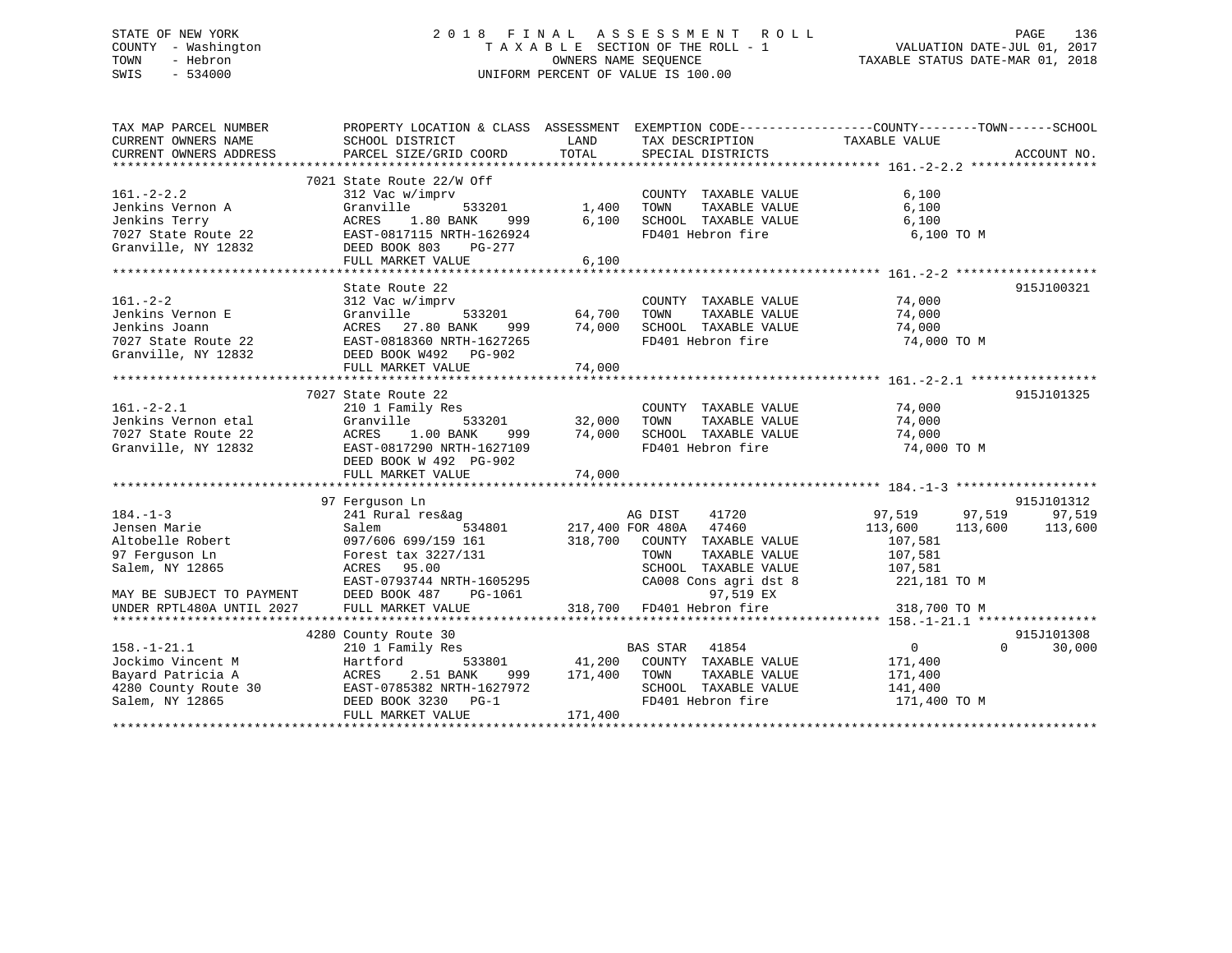## STATE OF NEW YORK 2 0 1 8 F I N A L A S S E S S M E N T R O L L PAGE 137 COUNTY - Washington T A X A B L E SECTION OF THE ROLL - 1 VALUATION DATE-JUL 01, 2017 TOWN - Hebron OWNERS NAME SEQUENCE TAXABLE STATUS DATE-MAR 01, 2018 SWIS - 534000 UNIFORM PERCENT OF VALUE IS 100.00

| TAX MAP PARCEL NUMBER<br>CURRENT OWNERS NAME<br>CURRENT OWNERS ADDRESS                      | PROPERTY LOCATION & CLASS ASSESSMENT<br>SCHOOL DISTRICT<br>PARCEL SIZE/GRID COORD                                                                                | LAND<br>TOTAL                | TAX DESCRIPTION TAXABLE VALUE<br>SPECIAL DISTRICTS                                                                                                                               | EXEMPTION CODE-----------------COUNTY-------TOWN------SCHOOL                                          | ACCOUNT NO.                      |
|---------------------------------------------------------------------------------------------|------------------------------------------------------------------------------------------------------------------------------------------------------------------|------------------------------|----------------------------------------------------------------------------------------------------------------------------------------------------------------------------------|-------------------------------------------------------------------------------------------------------|----------------------------------|
| $178. - 1 - 46$<br>Johanson Wayne<br>Johanson Jane<br>13 Oak Hill Rd<br>Granville, NY 12832 | Oak Hill Rd<br>314 Rural vac<10<br>Salem<br>534801<br>Subdivision Lot C<br>ACRES<br>1.13<br>EAST-0819571 NRTH-1613702<br>DEED BOOK 711<br>PG-263                 | 12,200<br>12,200             | COUNTY TAXABLE VALUE<br>TAXABLE VALUE<br>TOWN<br>SCHOOL TAXABLE VALUE<br>FD401 Hebron fire                                                                                       | 12,200<br>12,200<br>12,200<br>12,200 TO M                                                             |                                  |
|                                                                                             | FULL MARKET VALUE                                                                                                                                                | 12,200                       |                                                                                                                                                                                  |                                                                                                       |                                  |
|                                                                                             |                                                                                                                                                                  |                              |                                                                                                                                                                                  |                                                                                                       |                                  |
| $178. - 1 - 47$<br>Johanson Wayne<br>Johanson Jane<br>13 Oak Hill Rd<br>Granville, NY 12832 | 13 Oak Hill Rd<br>210 1 Family Res<br>534801<br>Salem<br>Subdivision Lot D<br>2.56<br>ACRES<br>EAST-0819566 NRTH-1613924<br>DEED BOOK 711<br>PG-263              | 35,800<br>130,200            | ENH STAR 41834<br>COUNTY TAXABLE VALUE<br>TAXABLE VALUE<br>TOWN<br>SCHOOL TAXABLE VALUE<br>FD401 Hebron fire                                                                     | $\overline{0}$<br>130,200<br>130,200<br>63,400<br>130,200 TO M                                        | $\Omega$<br>66,800               |
|                                                                                             | FULL MARKET VALUE                                                                                                                                                | 130,200                      |                                                                                                                                                                                  |                                                                                                       |                                  |
| $177. - 1 - 46$<br>Johneas Matthew B<br>Johneas Emily F<br>82 Tiplady Rd<br>Salem, NY 12865 | 82 Tiplady Rd<br>280 Res Multiple<br>534801<br>Salem<br>ACRES<br>25.00<br>EAST-0808408 NRTH-1610927<br>DEED BOOK 3871 PG-210<br>FULL MARKET VALUE                | 71,300<br>235,000<br>235,000 | COUNTY TAXABLE VALUE<br>TOWN<br>TAXABLE VALUE<br>SCHOOL TAXABLE VALUE<br>FD401 Hebron fire                                                                                       | 235,000<br>235,000<br>235,000<br>235,000 TO M                                                         | 915J100591                       |
| $167. - 1 - 25.3$<br>Johnson Amber<br>3923 County Route 30<br>Salem, NY 12865               | 3938 County Route 30<br>210 1 Family Res<br>Salem<br>534801<br>FRNT 240.00 DPTH 150.00<br>EAST-0789360 NRTH-1620758<br>DEED BOOK 3840 PG-98<br>FULL MARKET VALUE | 26,300<br>70,000<br>70,000   | COUNTY TAXABLE VALUE<br>TAXABLE VALUE<br>TOWN<br>SCHOOL TAXABLE VALUE<br>FD401 Hebron fire                                                                                       | 70,000<br>70,000<br>70,000<br>70,000 TO M                                                             | 915J100434                       |
|                                                                                             | 36 Center Way                                                                                                                                                    |                              |                                                                                                                                                                                  |                                                                                                       | 915J100676                       |
| $185. - 1 - 14.10$<br>Johnson Andrew<br>36 Center Way<br>Salem, NY 12865                    | 210 1 Family Res<br>Salem<br>ThompsonSub/29#87ROW895/1<br>ACRES<br>1.41<br>EAST-0815669 NRTH-1604729<br>DEED BOOK 3761 PG-319<br>FULL MARKET VALUE               | 103,400                      | VET WAR CT 41121<br>534801 33,000 DISAB-C/T 41931<br>COUNTY TAXABLE VALUE<br>TOWN<br>TAXABLE VALUE<br>SCHOOL TAXABLE VALUE<br>CA008 Cons agri dst 8<br>103,400 FD401 Hebron fire | 15,510<br>15,510<br>43,945<br>43,945<br>43,945<br>43,945<br>103,400<br>$103,400$ TO M<br>103,400 TO M | $\overline{0}$<br>$\overline{0}$ |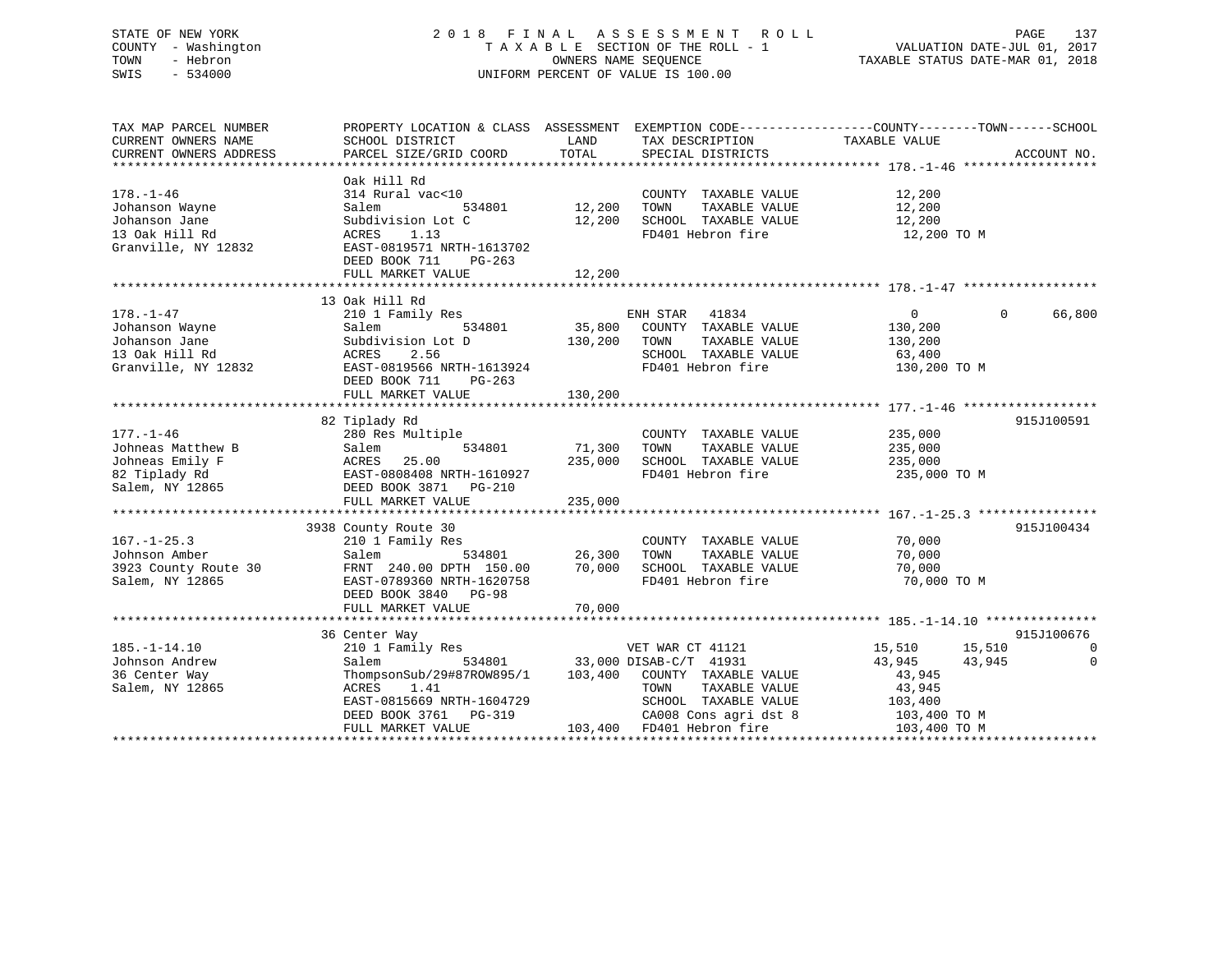## STATE OF NEW YORK 2 0 1 8 F I N A L A S S E S S M E N T R O L L PAGE 138 COUNTY - Washington T A X A B L E SECTION OF THE ROLL - 1 VALUATION DATE-JUL 01, 2017 TOWN - Hebron OWNERS NAME SEQUENCE TAXABLE STATUS DATE-MAR 01, 2018 SWIS - 534000 UNIFORM PERCENT OF VALUE IS 100.00

| TAX MAP PARCEL NUMBER<br>CURRENT OWNERS NAME<br>CURRENT OWNERS ADDRESS                              | PROPERTY LOCATION & CLASS ASSESSMENT EXEMPTION CODE----------------COUNTY-------TOWN------SCHOOL<br>SCHOOL DISTRICT<br>PARCEL SIZE/GRID COORD                                                                             | LAND<br>TOTAL              | TAX DESCRIPTION<br>SPECIAL DISTRICTS                                                                         | TAXABLE VALUE                                               | ACCOUNT NO.                      |
|-----------------------------------------------------------------------------------------------------|---------------------------------------------------------------------------------------------------------------------------------------------------------------------------------------------------------------------------|----------------------------|--------------------------------------------------------------------------------------------------------------|-------------------------------------------------------------|----------------------------------|
| $178. - 1 - 38$<br>Johnson David A<br>707 Broad Rock Rd<br>Wakefield, RI 02879                      | Blossom Rd<br>322 Rural vac>10<br>Salem<br>534801<br>Bromley Sub/ Lot 24 29#30<br>ACRES 10.66<br>EAST-0819702 NRTH-1609760<br>DEED BOOK 3824<br>PG-327<br>FULL MARKET VALUE                                               | 30,500<br>30,500<br>30,500 | COUNTY TAXABLE VALUE<br>TOWN<br>TAXABLE VALUE<br>SCHOOL TAXABLE VALUE<br>FD401 Hebron fire                   | 30,500<br>30,500<br>30,500<br>30,500 TO M                   | 915J101386                       |
| $177. - 1 - 6.4$<br>Johnson Leif<br>Fitzgerald Eva M<br>103 Sheridan St Apt 2<br>Portland, ME 04101 | 915 Chamberlin Mills Rd<br>210 1 Family Res<br>534801<br>Salem<br>ACRES<br>1.29<br>EAST-0808925 NRTH-1613385<br>DEED BOOK 3300 PG-3<br>FULL MARKET VALUE                                                                  | 32,700<br>57,900<br>57,900 | BAS STAR 41854<br>COUNTY TAXABLE VALUE<br>TAXABLE VALUE<br>TOWN<br>SCHOOL TAXABLE VALUE<br>FD401 Hebron fire | $\overline{0}$<br>57,900<br>57,900<br>27,900<br>57,900 TO M | 915J101219<br>30,000<br>$\Omega$ |
| $177. - 1 - 6.5$<br>Johnson Leif<br>103 Sheridan St Apt 2<br>Portland, ME 04101                     | Chamberlin Mills Rd/off<br>314 Rural vac<10<br>534801<br>Salem<br>ACRES<br>5.80<br>EAST-0809084 NRTH-1614057<br>DEED BOOK 908<br>$PG-220$<br>FULL MARKET VALUE                                                            | 4,400<br>4,400<br>4,400    | COUNTY TAXABLE VALUE<br>TOWN<br>TAXABLE VALUE<br>SCHOOL TAXABLE VALUE<br>FD401 Hebron fire                   | 4,400<br>4,400<br>4,400<br>4,400 TO M                       | 915J101425                       |
| $177. - 1 - 6.29$<br>Johnson Leif<br>103 Sheridan St Apt 2<br>Portland, ME 04101                    | Chamberlin Mills Rd/n Off<br>314 Rural vac<10<br>Salem<br>534801<br>lot 27<br>ACRES<br>4.37<br>EAST-0808914 NRTH-1614120<br>DEED BOOK 908<br>$PG-220$<br>FULL MARKET VALUE                                                | 3,300<br>3,300<br>3,300    | COUNTY TAXABLE VALUE<br>TAXABLE VALUE<br>TOWN<br>SCHOOL TAXABLE VALUE<br>FD401 Hebron fire                   | 3,300<br>3,300<br>3,300<br>3,300 TO M                       | 915J101892                       |
| $177. - 1 - 6.38$<br>Johnson Leif<br>103 Sheridan St Apt 2<br>Portland, ME 04101                    | 920 Chamberlin Mills Rd<br>312 Vac w/imprv<br>534801<br>Salem<br>Hebron Valley Sub/ 29#82<br>lot3<br>FRNT 238.00 DPTH 49.00<br>ACRES<br>0.27<br>EAST-0808983 NRTH-1613116<br>DEED BOOK 944<br>PG-217<br>FULL MARKET VALUE | 2,200<br>20,000<br>20,000  | COUNTY TAXABLE VALUE<br>TOWN<br>TAXABLE VALUE<br>SCHOOL TAXABLE VALUE<br>FD401 Hebron fire                   | 20,000<br>20,000<br>20,000<br>20,000 TO M                   | 915J100601                       |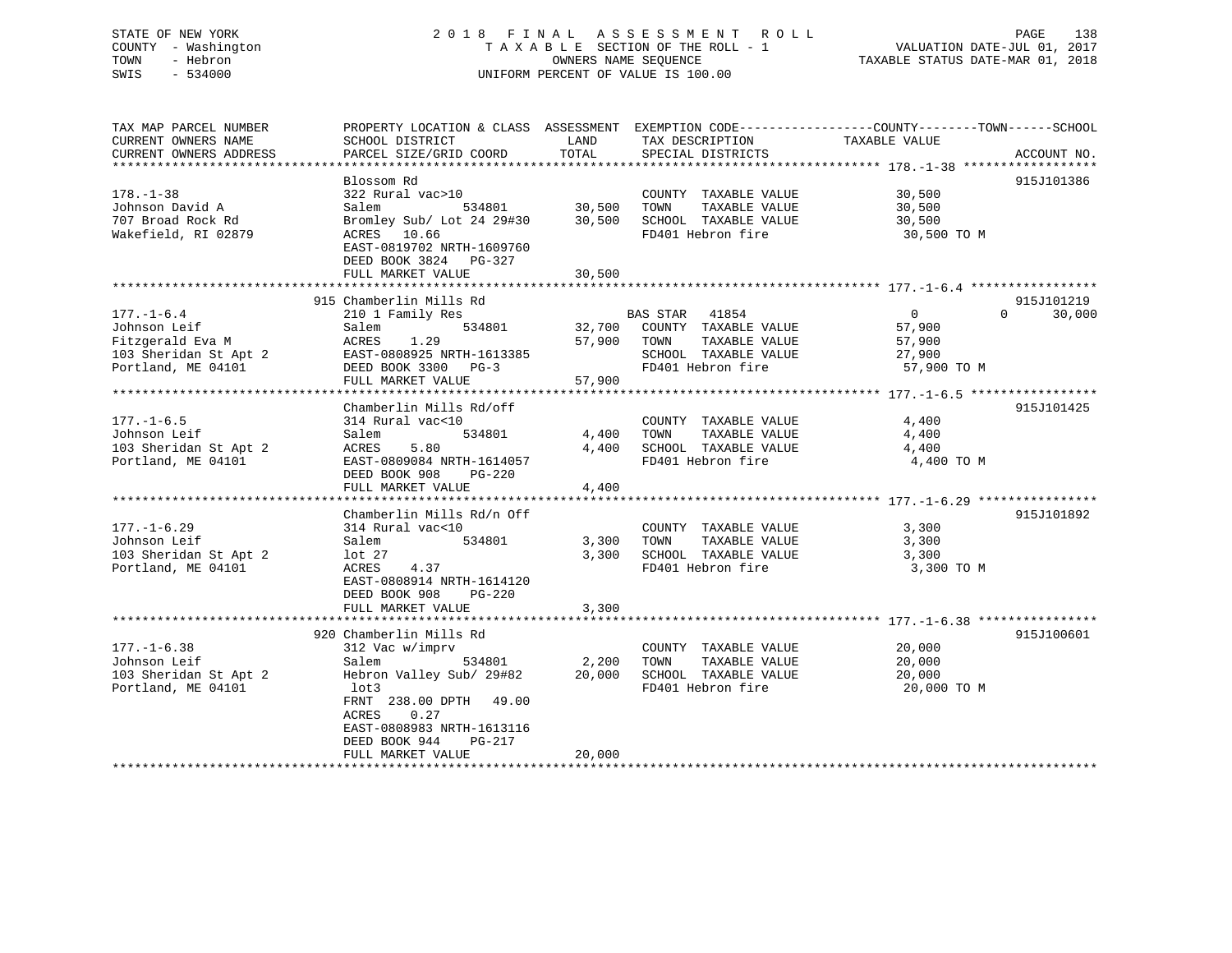## STATE OF NEW YORK 2 0 1 8 F I N A L A S S E S S M E N T R O L L PAGE 139 COUNTY - Washington T A X A B L E SECTION OF THE ROLL - 1 VALUATION DATE-JUL 01, 2017 TOWN - Hebron OWNERS NAME SEQUENCE TAXABLE STATUS DATE-MAR 01, 2018 SWIS - 534000 UNIFORM PERCENT OF VALUE IS 100.00

| TAX MAP PARCEL NUMBER | PROPERTY LOCATION & CLASS ASSESSMENT EXEMPTION CODE---------------COUNTY-------TOWN------SCHOOL |         |                                                                                |                              |                    |
|-----------------------|-------------------------------------------------------------------------------------------------|---------|--------------------------------------------------------------------------------|------------------------------|--------------------|
| CURRENT OWNERS NAME   | SCHOOL DISTRICT                                                                                 | LAND    | TAX DESCRIPTION                                                                | TAXABLE VALUE                |                    |
|                       |                                                                                                 |         |                                                                                |                              |                    |
|                       | 344 Chamberlin Mills Rd                                                                         |         |                                                                                |                              | 915J101486         |
| $184. - 2 - 5$        | 240 Rural res                                                                                   |         | COUNTY TAXABLE VALUE 119,000                                                   |                              |                    |
| Johnson Marshall      | 534801<br>Salem                                                                                 | 62,900  | TAXABLE VALUE<br>TOWN                                                          |                              |                    |
| 120 Clark St          | Lot 5                                                                                           | 119,000 | SCHOOL TAXABLE VALUE                                                           | 119,000<br>119,000           |                    |
| Merrick, NY 11566     | ACRES 18.90                                                                                     |         | CA008 Cons agri dst 8                                                          |                              |                    |
|                       | EAST-0798571 NRTH-1607156                                                                       |         | FD401 Hebron fire                                                              | 119,000 TO M<br>119,000 TO M |                    |
|                       | DEED BOOK 1835 PG-174                                                                           |         |                                                                                |                              |                    |
|                       | FULL MARKET VALUE                                                                               | 119,000 |                                                                                |                              |                    |
|                       |                                                                                                 |         |                                                                                |                              |                    |
|                       | 6565 State Route 22                                                                             |         |                                                                                |                              | 915J100077         |
| $177. - 1 - 11$       | 210 1 Family Res                                                                                |         | s<br>534801 31,000 COUNTY TAXABLE VALUE<br>TH 132.00 74,100 TOWN TAXABLE VALUE | $\overline{0}$               | $\Omega$<br>66,800 |
| Johnson Wallace H     | Salem                                                                                           |         |                                                                                | 74,100                       |                    |
| Johnson Catherine     | FRNT 250.00 DPTH 132.00                                                                         |         |                                                                                | 74,100                       |                    |
| 6565 State Route 22   | ACRES<br>0.76                                                                                   |         | SCHOOL TAXABLE VALUE                                                           | 7,300                        |                    |
| Salem, NY 12865       | EAST-0815169 NRTH-1616092                                                                       |         | FD401 Hebron fire                                                              | 74,100 TO M                  |                    |
|                       | DEED BOOK 3327 PG-250                                                                           |         |                                                                                |                              |                    |
|                       | FULL MARKET VALUE                                                                               | 74,100  |                                                                                |                              |                    |
|                       |                                                                                                 |         |                                                                                |                              |                    |
|                       | 133 Crosier Rd                                                                                  |         |                                                                                |                              |                    |
| $167. - 1 - 20.5$     | 210 1 Family Res                                                                                |         | COUNTY TAXABLE VALUE                                                           | 76,000                       |                    |
| Jones Douglas H       | 534801<br>Salem                                                                                 | 38,400  | TOWN<br>TAXABLE VALUE                                                          | 76,000                       |                    |
| 133 Crosier Rd        | 756/257                                                                                         |         | 76,000 SCHOOL TAXABLE VALUE                                                    | 76,000                       |                    |
| Salem, NY 12865       | ACRES<br>1.18 BANK<br>999                                                                       |         | FD401 Hebron fire                                                              | 76,000 TO M                  |                    |
|                       | EAST-0792143 NRTH-1618124                                                                       |         |                                                                                |                              |                    |
|                       | DEED BOOK 3385 PG-38                                                                            |         |                                                                                |                              |                    |
|                       | FULL MARKET VALUE                                                                               | 76,000  |                                                                                |                              |                    |
|                       |                                                                                                 |         |                                                                                |                              |                    |
|                       | 1089 Bogtown Rd                                                                                 |         |                                                                                |                              | 915J100685         |
| $184. - 1 - 15.1$     | 312 Vac w/imprv                                                                                 |         | COUNTY TAXABLE VALUE                                                           | 35,900                       |                    |
| Jordon Bryan          | 534801<br>Salem                                                                                 | 20,000  | TOWN<br>TAXABLE VALUE                                                          | 35,900                       |                    |
| Murrelle Lisa         | 2.0 Ad                                                                                          | 35,900  | SCHOOL TAXABLE VALUE                                                           | 35,900                       |                    |
| 1089 Bogtown Rd       | 2.00<br>ACRES                                                                                   |         | FD401 Hebron fire                                                              | 35,900 TO M                  |                    |
| Salem, NY 12865       | EAST-0804264 NRTH-1605710                                                                       |         |                                                                                |                              |                    |
|                       | DEED BOOK 3050 PG-50                                                                            |         |                                                                                |                              |                    |
|                       | FULL MARKET VALUE                                                                               | 35,900  |                                                                                |                              |                    |
|                       |                                                                                                 |         |                                                                                |                              |                    |
|                       | 317 Allen Rd                                                                                    |         |                                                                                |                              | 915J101133         |
| $185. - 1 - 6.3$      | 210 1 Family Res                                                                                |         | COUNTY TAXABLE VALUE                                                           | 64,200                       |                    |
| Joy Arthur A Jr       | 534801<br>Salem                                                                                 | 32,500  | TAXABLE VALUE<br>TOWN                                                          | 64,200                       |                    |
| RD 1 Box 18           | ACRES<br>1.20                                                                                   | 64,200  | SCHOOL TAXABLE VALUE                                                           | 64,200                       |                    |
| Woodsville, NH 03785  | EAST-0809977 NRTH-1609350                                                                       |         | FD401 Hebron fire                                                              | 64,200 TO M                  |                    |
|                       | DEED BOOK 553<br>PG-151<br>FULL MARKET VALUE                                                    | 64,200  |                                                                                |                              |                    |
|                       |                                                                                                 |         |                                                                                |                              |                    |
|                       |                                                                                                 |         |                                                                                |                              |                    |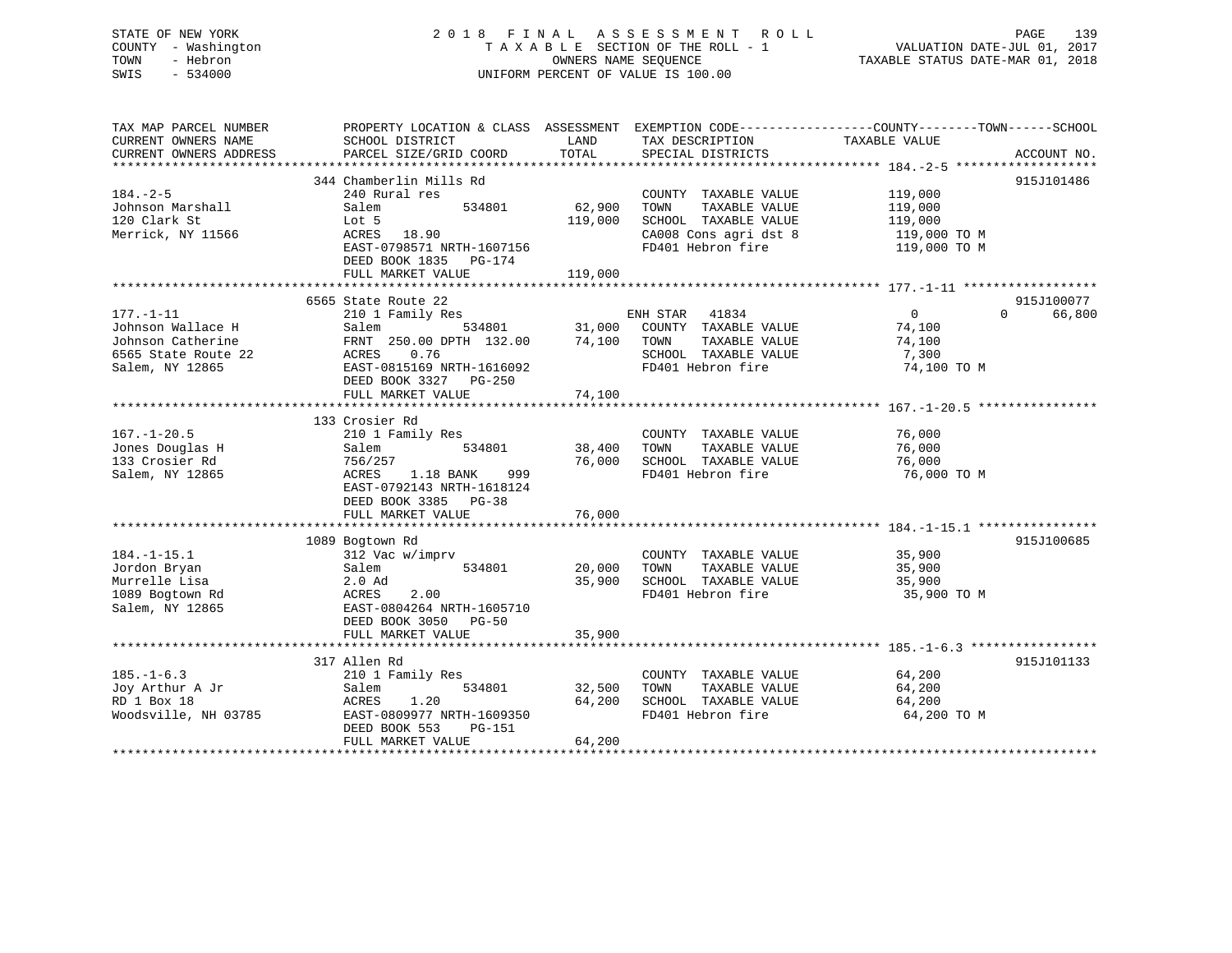## STATE OF NEW YORK 2 0 1 8 F I N A L A S S E S S M E N T R O L L PAGE 140 COUNTY - Washington T A X A B L E SECTION OF THE ROLL - 1 VALUATION DATE-JUL 01, 2017 TOWN - Hebron OWNERS NAME SEQUENCE TAXABLE STATUS DATE-MAR 01, 2018 SWIS - 534000 UNIFORM PERCENT OF VALUE IS 100.00

| TAX MAP PARCEL NUMBER<br>CURRENT OWNERS NAME<br>CURRENT OWNERS ADDRESS | SCHOOL DISTRICT<br>PARCEL SIZE/GRID COORD                             | LAND<br>TOTAL | PROPERTY LOCATION & CLASS ASSESSMENT EXEMPTION CODE---------------COUNTY-------TOWN-----SCHOOL<br>TAX DESCRIPTION<br>SPECIAL DISTRICTS | TAXABLE VALUE              | ACCOUNT NO.        |
|------------------------------------------------------------------------|-----------------------------------------------------------------------|---------------|----------------------------------------------------------------------------------------------------------------------------------------|----------------------------|--------------------|
|                                                                        |                                                                       |               |                                                                                                                                        |                            |                    |
|                                                                        | 76 Higgins Rd                                                         |               |                                                                                                                                        |                            | 915J101468         |
| $161. - 2 - 10.21$                                                     | 210 1 Family Res                                                      |               | COUNTY TAXABLE VALUE                                                                                                                   | 142,400                    |                    |
| Jurnack David F                                                        | 533201<br>Granville                                                   | 32,600        | TAXABLE VALUE<br>TOWN                                                                                                                  | 142,400                    |                    |
| Armstrong Ashley K                                                     | ACRES<br>1.22                                                         | 142,400       | SCHOOL TAXABLE VALUE                                                                                                                   | 142,400                    |                    |
| 76 Higgins Rd                                                          | EAST-0818724 NRTH-1625537                                             |               | FD401 Hebron fire                                                                                                                      | 142,400 TO M               |                    |
| Granville, NY 12832                                                    | DEED BOOK 1819 PG-68                                                  |               |                                                                                                                                        |                            |                    |
|                                                                        | FULL MARKET VALUE                                                     | 142,400       |                                                                                                                                        |                            |                    |
|                                                                        |                                                                       |               |                                                                                                                                        |                            |                    |
|                                                                        | 3183 County Route 30                                                  |               |                                                                                                                                        |                            | 915J100244         |
| $183.16 - 1 - 9$                                                       | 210 1 Family Res                                                      |               | VET WAR CT 41121                                                                                                                       | 18,300<br>18,000           | $\mathbf 0$        |
| Kamburelis Kristofer                                                   | Salem                                                                 |               | 534801 21,300 BAS STAR 41854                                                                                                           | $\overline{0}$<br>$\Omega$ | 30,000             |
| Kamburelis KaSandra                                                    | FRNT 65.00 DPTH 234.00                                                | 122,000       | COUNTY TAXABLE VALUE                                                                                                                   | 103,700                    |                    |
| 3183 County Route 30                                                   | ACRES<br>0.35 BANK<br>999                                             |               | TAXABLE VALUE<br>TOWN                                                                                                                  | 104,000                    |                    |
| Salem, NY 12865                                                        | EAST-0791728 NRTH-1603918                                             |               | SCHOOL TAXABLE VALUE                                                                                                                   | 92,000                     |                    |
|                                                                        | DEED BOOK 2201 PG-24                                                  |               | CA008 Cons agri dst 8 122,000 TO M                                                                                                     |                            |                    |
|                                                                        | FULL MARKET VALUE                                                     |               | 122,000 FD401 Hebron fire                                                                                                              | 122,000 TO M               |                    |
|                                                                        |                                                                       |               | LD401 West hebron light                                                                                                                | 122,000 TO M               |                    |
|                                                                        |                                                                       |               |                                                                                                                                        |                            |                    |
|                                                                        | State Route 22/E Off                                                  |               |                                                                                                                                        |                            | 915J101194         |
| $161. - 2 - 3.3$                                                       | 322 Rural vac>10                                                      |               | COUNTY TAXABLE VALUE                                                                                                                   | 25,600                     |                    |
| Kane Cheryl A                                                          | 533201<br>Granville                                                   | 25,600 TOWN   | TAXABLE VALUE                                                                                                                          | 25,600                     |                    |
| 34 Hospital Rd                                                         | Row 673/75                                                            | 25,600        | SCHOOL TAXABLE VALUE                                                                                                                   | 25,600                     |                    |
| Monson, MA 01057                                                       | ACRES 15.07                                                           |               | FD401 Hebron fire                                                                                                                      | 25,600 TO M                |                    |
|                                                                        | EAST-0819703 NRTH-1627481                                             |               |                                                                                                                                        |                            |                    |
|                                                                        | DEED BOOK 2102 PG-85                                                  |               |                                                                                                                                        |                            |                    |
|                                                                        | FULL MARKET VALUE                                                     | 25,600        |                                                                                                                                        |                            |                    |
|                                                                        |                                                                       |               |                                                                                                                                        |                            |                    |
|                                                                        | 122 Little Burch Hill Rd                                              |               |                                                                                                                                        |                            | 915J100032         |
| $151. - 1 - 19$                                                        | 210 1 Family Res                                                      |               | COUNTY TAXABLE VALUE                                                                                                                   | 105,500<br>105,500         |                    |
| Kann Edwin L                                                           | 533801<br>Hartford                                                    | 65,100        | TAXABLE VALUE<br>TOWN                                                                                                                  |                            |                    |
|                                                                        | Exam Kathleen M<br>122 Little Burch Hill Rd EAST-0799421 NRTH-1632793 | 105,500       | SCHOOL TAXABLE VALUE                                                                                                                   | 105,500                    |                    |
|                                                                        |                                                                       |               | FD401 Hebron fire                                                                                                                      | 105,500 TO M               |                    |
| Granville, NY 12832                                                    | DEED BOOK 846<br>$PG-11$                                              |               |                                                                                                                                        |                            |                    |
|                                                                        | FULL MARKET VALUE                                                     | 105,500       |                                                                                                                                        |                            |                    |
|                                                                        |                                                                       |               |                                                                                                                                        |                            |                    |
|                                                                        | 7047 State Route 22                                                   |               |                                                                                                                                        |                            | 915J100588         |
| $161. - 1 - 9$                                                         | 240 Rural res                                                         |               | <b>BAS STAR</b><br>41854                                                                                                               | $\overline{0}$             | $\Omega$<br>30,000 |
| Kaprelian Nadine                                                       | 533201<br>Granville                                                   | 134,900       | COUNTY TAXABLE VALUE                                                                                                                   | 216,500                    |                    |
| 7047 State Route 22                                                    | 954/61                                                                | 216,500       | TOWN<br>TAXABLE VALUE                                                                                                                  | 216,500                    |                    |
| Granville, NY 12832                                                    | ACRES<br>75.90 BANK<br>998                                            |               | SCHOOL TAXABLE VALUE                                                                                                                   | 186,500                    |                    |
|                                                                        | EAST-0817402 NRTH-1628830                                             |               | FD401 Hebron fire                                                                                                                      | 216,500 TO M               |                    |
|                                                                        | DEED BOOK 3130 PG-150                                                 |               |                                                                                                                                        |                            |                    |
|                                                                        | FULL MARKET VALUE                                                     | 216,500       |                                                                                                                                        |                            |                    |
|                                                                        |                                                                       |               |                                                                                                                                        |                            |                    |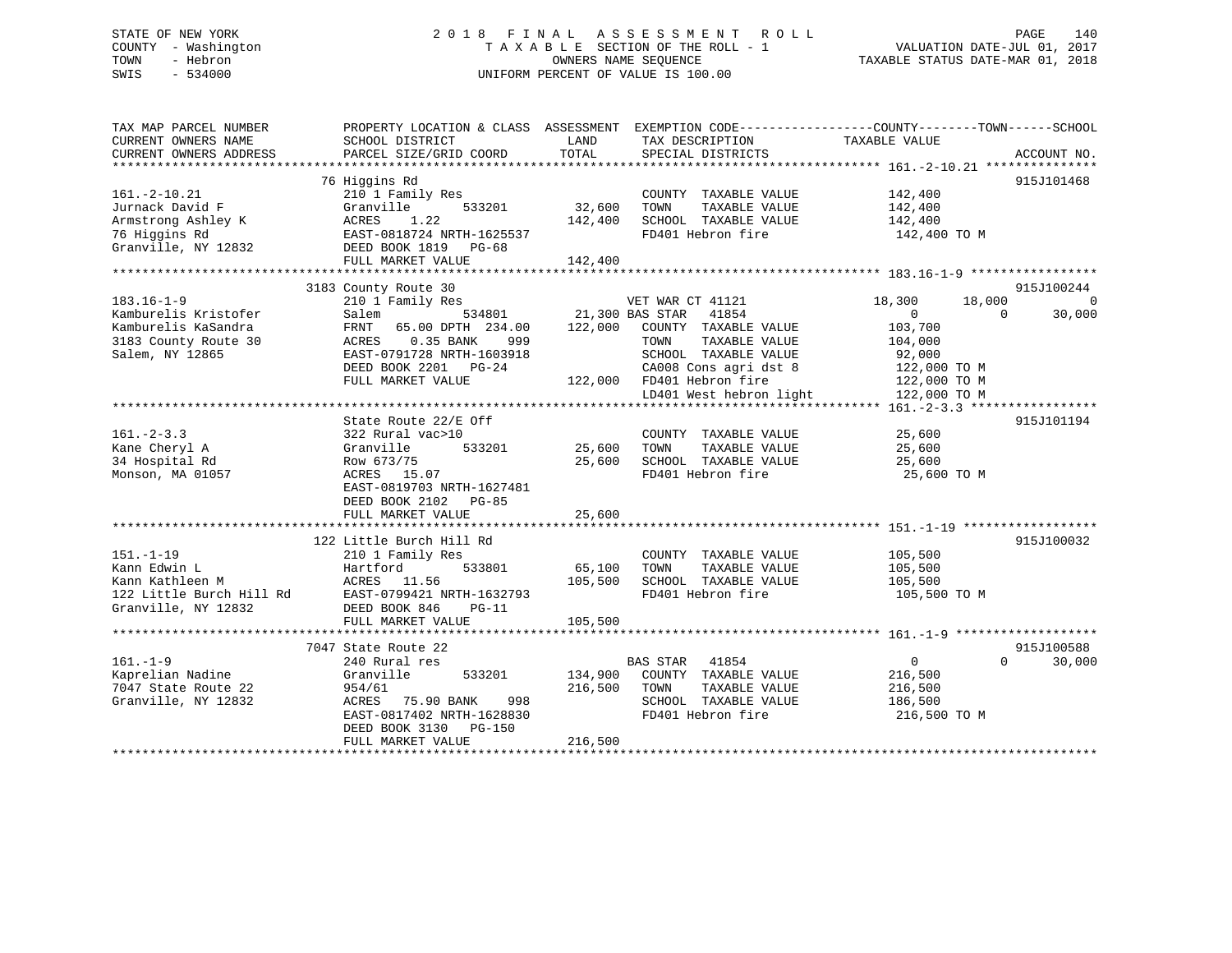## STATE OF NEW YORK 2 0 1 8 F I N A L A S S E S S M E N T R O L L PAGE 141 COUNTY - Washington T A X A B L E SECTION OF THE ROLL - 1 VALUATION DATE-JUL 01, 2017 TOWN - Hebron OWNERS NAME SEQUENCE TAXABLE STATUS DATE-MAR 01, 2018 SWIS - 534000 UNIFORM PERCENT OF VALUE IS 100.00

| TAX MAP PARCEL NUMBER                          | PROPERTY LOCATION & CLASS ASSESSMENT EXEMPTION CODE----------------COUNTY-------TOWN------SCHOOL |         |                                            |                            |             |
|------------------------------------------------|--------------------------------------------------------------------------------------------------|---------|--------------------------------------------|----------------------------|-------------|
| CURRENT OWNERS NAME                            | SCHOOL DISTRICT                                                                                  | LAND    | TAX DESCRIPTION                            | TAXABLE VALUE              |             |
| CURRENT OWNERS ADDRESS                         | PARCEL SIZE/GRID COORD                                                                           | TOTAL   | SPECIAL DISTRICTS                          |                            | ACCOUNT NO. |
| ***********************                        |                                                                                                  |         |                                            |                            |             |
|                                                | Pine Hill Rd/e Off                                                                               |         |                                            |                            | 915J101068  |
| $169. - 1 - 14$                                | 314 Rural vac<10                                                                                 |         | COUNTY TAXABLE VALUE                       | 7,000                      |             |
| Kaprelian Nadine                               | Granville<br>533201                                                                              | 7,000   | TOWN<br>TAXABLE VALUE                      | 7,000                      |             |
| 7047 State Route 22                            | No Row                                                                                           | 7,000   | SCHOOL TAXABLE VALUE                       | 7,000                      |             |
| Granville, NY 12832                            | 9.38 BANK<br>998<br>ACRES                                                                        |         | FD401 Hebron fire                          | 7,000 TO M                 |             |
|                                                | EAST-0812355 NRTH-1625868                                                                        |         |                                            |                            |             |
|                                                | DEED BOOK 3130 PG-150                                                                            | 7,000   |                                            |                            |             |
|                                                | FULL MARKET VALUE                                                                                |         |                                            |                            |             |
|                                                | State Route 22                                                                                   |         |                                            |                            | 915J100152  |
| $185. - 1 - 9$                                 | 322 Rural vac>10                                                                                 |         | COUNTY TAXABLE VALUE                       | 59,400                     |             |
| Karabelas Andreas                              | 534801<br>Salem                                                                                  | 59,400  | TAXABLE VALUE<br>TOWN                      | 59,400                     |             |
| 6188 State Route 22                            | Lot C                                                                                            | 59,400  | SCHOOL TAXABLE VALUE                       | 59,400                     |             |
| Salem, NY 12865                                | Forest tax 3226/15                                                                               |         | FD401 Hebron fire                          | 59,400 TO M                |             |
|                                                | ACRES<br>31.49                                                                                   |         |                                            |                            |             |
| MAY BE SUBJECT TO PAYMENT                      | EAST-0816390 NRTH-1606033                                                                        |         |                                            |                            |             |
| UNDER RPTL480A UNTIL 2027                      | DEED BOOK 3764 PG-50                                                                             |         |                                            |                            |             |
|                                                | FULL MARKET VALUE                                                                                | 59,400  |                                            |                            |             |
|                                                |                                                                                                  |         |                                            |                            |             |
|                                                | Center Way                                                                                       |         |                                            |                            | 915J101437  |
| $185. - 1 - 15$                                | 322 Rural vac>10                                                                                 |         | COUNTY TAXABLE VALUE                       | 52,000                     |             |
| Karabelas Andreas                              | 534801<br>Salem                                                                                  | 52,000  | TOWN<br>TAXABLE VALUE                      | 52,000                     |             |
| 6188 State Route 22                            | Lot A                                                                                            | 52,000  | SCHOOL TAXABLE VALUE                       | 52,000                     |             |
| Salem, NY 12865                                | ACRES 25.60                                                                                      |         | FD401 Hebron fire                          | 52,000 TO M                |             |
|                                                | EAST-0816781 NRTH-1604039                                                                        |         |                                            |                            |             |
| MAY BE SUBJECT TO PAYMENT DEED BOOK 3764 PG-47 |                                                                                                  |         |                                            |                            |             |
| UNDER RPTL480A UNTIL 2027                      | FULL MARKET VALUE                                                                                | 52,000  |                                            |                            |             |
|                                                |                                                                                                  |         |                                            |                            |             |
|                                                | 6188 State Route 22                                                                              |         |                                            |                            | 915J101438  |
| $185. - 1 - 16$                                | 270 Mfg housing                                                                                  |         | COUNTY TAXABLE VALUE                       | 277,900                    |             |
| Karabelas Andreas                              | Salem<br>534801                                                                                  | 223,700 | TAXABLE VALUE<br>TOWN                      | 277,900                    |             |
| 6188 State Route 22                            | Forest Tax 3226/15                                                                               | 277,900 | SCHOOL TAXABLE VALUE                       | 277,900                    |             |
| Salem, NY 12865                                | 731/19                                                                                           |         | FD401 Hebron fire                          | 277,900 TO M               |             |
|                                                | ACRES<br>98.52                                                                                   |         |                                            |                            |             |
| MAY BE SUBJECT TO PAYMENT                      | EAST-0816949 NRTH-1606081                                                                        |         |                                            |                            |             |
| UNDER RPTL480A UNTIL 2027                      | DEED BOOK 3764 PG-43                                                                             |         |                                            |                            |             |
|                                                | FULL MARKET VALUE                                                                                | 277,900 |                                            |                            |             |
|                                                |                                                                                                  |         |                                            |                            |             |
|                                                | Blossom Rd                                                                                       |         |                                            |                            | 915J100081  |
| $186. - 1 - 6$                                 | 912 Forest s480a                                                                                 |         | FOR 480A 47460                             | 55,643<br>55,643           | 55,643      |
| Karabelas Andreas                              | 534801<br>Salem                                                                                  |         | 82,100 COUNTY TAXABLE VALUE                | 26,457                     |             |
| 6188 State Route 22                            | Forest Commit 706/109                                                                            | 82,100  | TOWN<br>TAXABLE VALUE                      | 26,457                     |             |
| Salem, NY 12865                                | ACRES<br>53.10                                                                                   |         | SCHOOL TAXABLE VALUE                       | 26,457                     |             |
| MAY BE SUBJECT TO PAYMENT                      | EAST-0819875 NRTH-1605263<br>DEED BOOK 3638 PG-14                                                |         | CA008 Cons agri dst 8<br>FD401 Hebron fire | 82,100 TO M<br>82,100 TO M |             |
| UNDER RPTL480A UNTIL 2027                      | FULL MARKET VALUE                                                                                | 82,100  |                                            |                            |             |
|                                                |                                                                                                  |         |                                            |                            |             |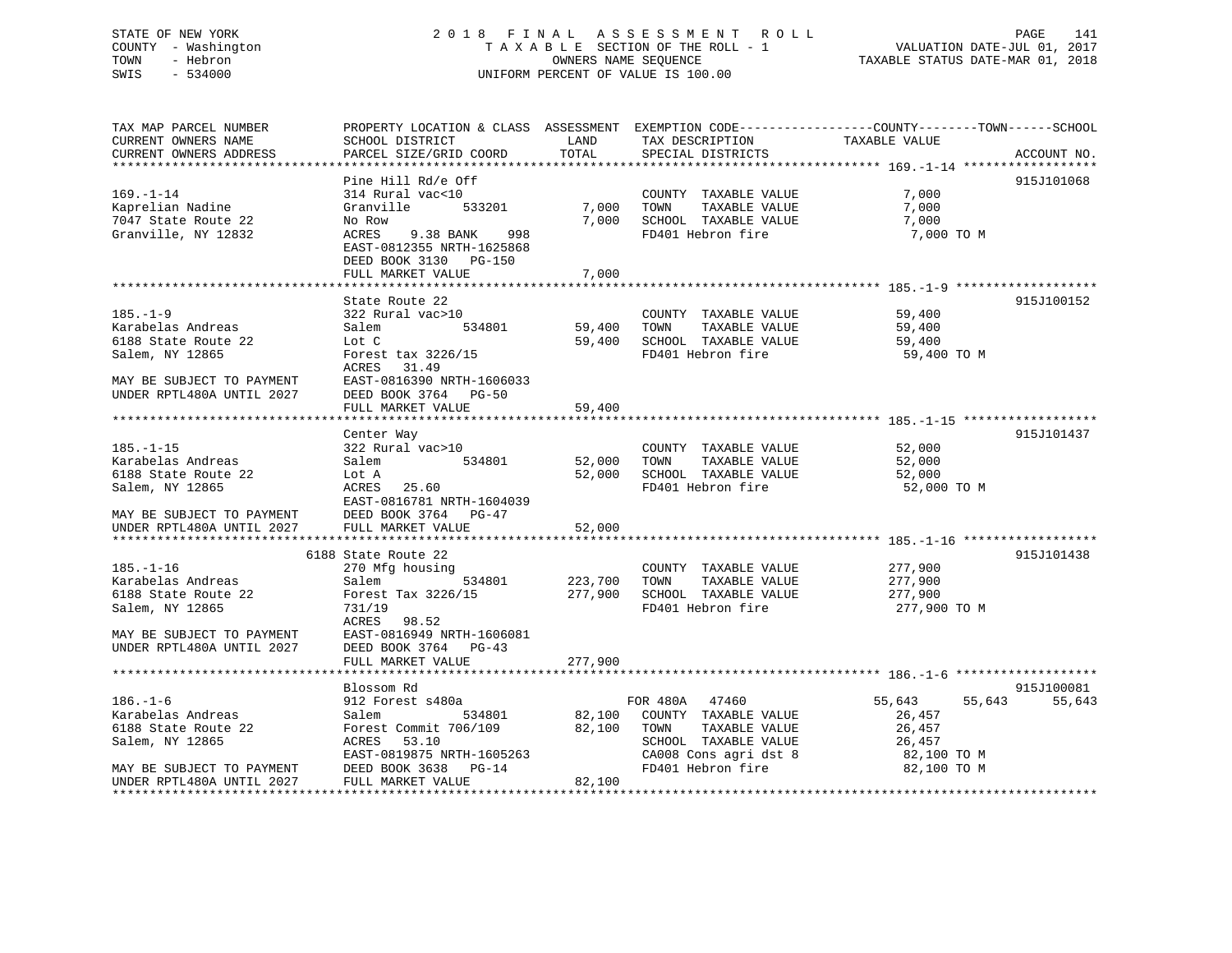## STATE OF NEW YORK 2 0 1 8 F I N A L A S S E S S M E N T R O L L PAGE 142 COUNTY - Washington T A X A B L E SECTION OF THE ROLL - 1 VALUATION DATE-JUL 01, 2017 TOWN - Hebron OWNERS NAME SEQUENCE TAXABLE STATUS DATE-MAR 01, 2018 SWIS - 534000 UNIFORM PERCENT OF VALUE IS 100.00

| TAX MAP PARCEL NUMBER<br>CURRENT OWNERS NAME<br>CURRENT OWNERS ADDRESS                                   | PROPERTY LOCATION & CLASS ASSESSMENT EXEMPTION CODE----------------COUNTY-------TOWN------SCHOOL<br>SCHOOL DISTRICT<br>PARCEL SIZE/GRID COORD                                            | LAND<br>TOTAL                 | TAX DESCRIPTION<br>SPECIAL DISTRICTS                                                                                                           | TAXABLE VALUE                                                           | ACCOUNT NO. |
|----------------------------------------------------------------------------------------------------------|------------------------------------------------------------------------------------------------------------------------------------------------------------------------------------------|-------------------------------|------------------------------------------------------------------------------------------------------------------------------------------------|-------------------------------------------------------------------------|-------------|
| $142. - 3 - 8.6$<br>Karmazin Todd R<br>Karmazin Catherine A<br>700 Broadway Blvd<br>Toms River, NJ 08757 | 1288 Big Burch Hill Rd<br>210 1 Family Res<br>533201<br>Granville<br>$142.-1-8.6$<br>ACRES 3.11<br>EAST-0801637 NRTH-1640350<br>DEED BOOK 3703 PG-83<br>FULL MARKET VALUE                | 40,800<br>66,400<br>66,400    | COUNTY TAXABLE VALUE<br>TAXABLE VALUE<br>TOWN<br>SCHOOL TAXABLE VALUE 66,400<br>FD401 Hebron fire                                              | 66,400<br>66,400<br>66,400 TO M                                         | 915J101116  |
| $183.20 - 1 - 1.2$<br>Karp Michael<br>Mattas Seana R<br>3164 County Route 30<br>Salem, NY 12865          | 3164 County Route 30<br>210 1 Family Res<br>534801<br>Salem<br>FRNT 116.00 DPTH 157.00 88,800<br>0.42<br>ACRES<br>EAST-0792169 NRTH-1603528<br>DEED BOOK 3443 PG-44<br>FULL MARKET VALUE | 23,000<br>88,800              | COUNTY TAXABLE VALUE<br>TAXABLE VALUE<br>TOWN<br>SCHOOL TAXABLE VALUE<br>CA008 Cons agri dst 8<br>FD401 Hebron fire<br>LD401 West hebron light | 88,800<br>88,800<br>88,800<br>88,800 TO M<br>88,800 TO M<br>88,800 TO M | 915J100616  |
| $168. - 1 - 9$<br>Katahdin LLC<br>18 Bentgrass Rd<br>Newton, CT 06470                                    | 253 Middle Rd<br>312 Vac w/imprv<br>534801<br>Salem<br>lot 2<br>ACRES 195.36<br>EAST-0802806 NRTH-1619871<br>DEED BOOK 2964<br><b>PG-179</b><br>FULL MARKET VALUE                        | 198,000<br>218,000<br>218,000 | COUNTY TAXABLE VALUE<br>TAXABLE VALUE<br>TOWN<br>SCHOOL TAXABLE VALUE<br>FD401 Hebron fire                                                     | 218,000<br>218,000<br>218,000<br>218,000 TO M                           | 915J100472  |
| $168. - 1 - 10$<br>Katahdin LLC<br>18 Bentgrass Ln<br>Newtown, CT 06470                                  | Mcknight Hill Rd/n Off<br>322 Rural vac>10<br>534801<br>Salem<br>sub lot 3<br>ACRES 35.00<br>EAST-0802581 NRTH-1619097<br>DEED BOOK 3298<br>PG-121<br>FULL MARKET VALUE                  | 26,300<br>26,300<br>26,300    | COUNTY TAXABLE VALUE 26,300<br>TOWN<br>TAXABLE VALUE<br>SCHOOL TAXABLE VALUE<br>FD401 Hebron fire                                              | 26,300<br>26,300<br>26,300 TO M                                         | 915J100280  |
| $168. - 1 - 10.4$<br>Katahdin, LLC<br>18 Bentagrass Ln<br>Newtown, CT 06470                              | Mcknight Hill Rd N/off<br>314 Rural vac<10<br>534801<br>Salem<br>4.10<br>ACRES<br>EAST-0802144 NRTH-1618474<br>DEED BOOK 3899 PG-16<br>FULL MARKET VALUE                                 | 3,100<br>3,100<br>3,100       | COUNTY TAXABLE VALUE<br>TAXABLE VALUE<br>TOWN<br>SCHOOL TAXABLE VALUE<br>FD401 Hebron fire                                                     | 3,100<br>3,100<br>3,100<br>3,100 TO M                                   |             |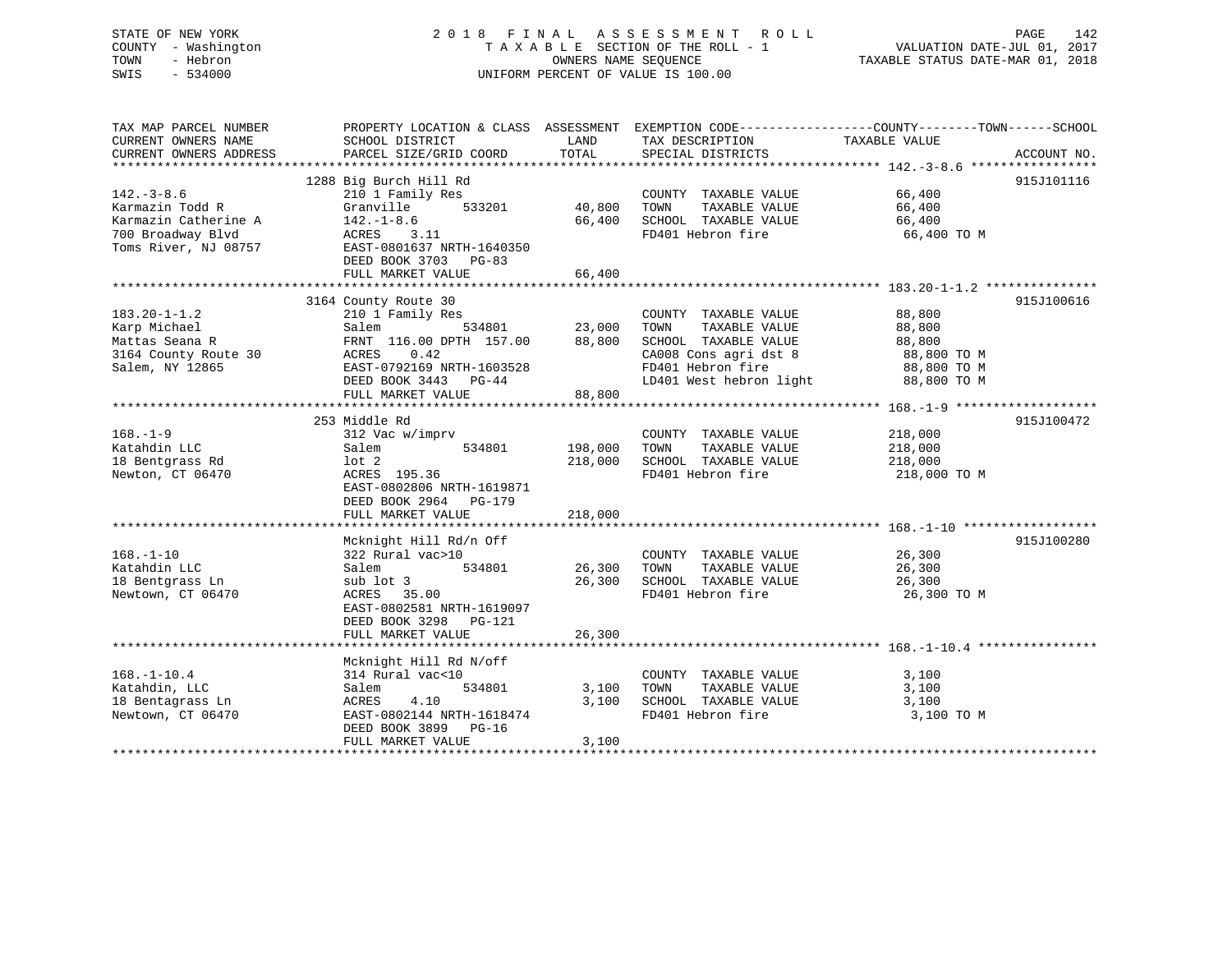## STATE OF NEW YORK 2 0 1 8 F I N A L A S S E S S M E N T R O L L PAGE 143 COUNTY - Washington T A X A B L E SECTION OF THE ROLL - 1 VALUATION DATE-JUL 01, 2017 TOWN - Hebron OWNERS NAME SEQUENCE TAXABLE STATUS DATE-MAR 01, 2018 SWIS - 534000 UNIFORM PERCENT OF VALUE IS 100.00

| TAX MAP PARCEL NUMBER<br>CURRENT OWNERS NAME<br>CURRENT OWNERS ADDRESS                           | SCHOOL DISTRICT<br>PARCEL SIZE/GRID COORD                                                                                                                      | LAND<br>TOTAL              | TAX DESCRIPTION<br>SPECIAL DISTRICTS                                                                                      | PROPERTY LOCATION & CLASS ASSESSMENT EXEMPTION CODE----------------COUNTY-------TOWN-----SCHOOL<br>TAXABLE VALUE | ACCOUNT NO.                    |
|--------------------------------------------------------------------------------------------------|----------------------------------------------------------------------------------------------------------------------------------------------------------------|----------------------------|---------------------------------------------------------------------------------------------------------------------------|------------------------------------------------------------------------------------------------------------------|--------------------------------|
| $168. - 1 - 10.5$<br>Katahdin, LLC<br>18 Bentagrass Ln<br>Newtown, CT 06470                      | McNight Hill Rd<br>322 Rural vac>10<br>534801<br>Salem<br>616/110<br>ACRES 16.95<br>EAST-0802507 NRTH-1618181<br>DEED BOOK 3899 PG-16<br>FULL MARKET VALUE     | 12,700<br>12,700<br>12,700 | COUNTY TAXABLE VALUE<br>TOWN<br>TAXABLE VALUE<br>SCHOOL TAXABLE VALUE<br>FD401 Hebron fire                                | 12,700<br>12,700<br>12,700<br>12,700 TO M                                                                        |                                |
|                                                                                                  | Lang Hill Rd                                                                                                                                                   |                            |                                                                                                                           |                                                                                                                  |                                |
| $152. - 2 - 33.7$<br>Katz Michael<br>Katz Philippa<br>236 Lang Hill Rd<br>Granville, NY 12832    | 105 Vac farmland<br>Granville<br>533201<br>ACRES 22.60<br>EAST-0810219 NRTH-1637117<br>DEED BOOK 930<br>PG-111                                                 | 87,100<br>87,100           | AG DIST<br>41720<br>COUNTY TAXABLE VALUE<br>TOWN<br>TAXABLE VALUE<br>SCHOOL TAXABLE VALUE<br>CA008 Cons agri dst 8        | 56,180<br>56,180<br>30,920<br>30,920<br>30,920<br>30,920 TO M                                                    | 56,180                         |
| MAY BE SUBJECT TO PAYMENT<br>UNDER AGDIST LAW TIL 2022                                           | FULL MARKET VALUE                                                                                                                                              | 87,100                     | 56,180 EX<br>FD401 Hebron fire                                                                                            | 87,100 TO M                                                                                                      |                                |
|                                                                                                  |                                                                                                                                                                |                            |                                                                                                                           |                                                                                                                  |                                |
|                                                                                                  | 236 Lang Hill Rd                                                                                                                                               |                            |                                                                                                                           |                                                                                                                  | 915J101690                     |
| $152. - 2 - 33.3$<br>Katz Michael J<br>Katz Philippa<br>236 Lang Hill Rd                         | 241 Rural res&ag<br>533201<br>Granville<br>930/103;930/106<br>ACRES 121.20                                                                                     | 253,000 AG DIST            | AG BUILD 41700<br>41720<br>592,300 BAS STAR<br>41854<br>COUNTY TAXABLE VALUE                                              | 42,500<br>42,500<br>111,434<br>111,434<br>$\overline{0}$<br>$\Omega$<br>438,366                                  | 42,500<br>111,434<br>30,000    |
| Granville, NY 12832                                                                              | EAST-0810084 NRTH-1635188<br>DEED BOOK 855<br>PG-194                                                                                                           |                            | TOWN<br>TAXABLE VALUE<br>SCHOOL TAXABLE VALUE                                                                             | 438,366<br>408,366                                                                                               |                                |
| MAY BE SUBJECT TO PAYMENT<br>UNDER AGDIST LAW TIL 2022                                           | FULL MARKET VALUE                                                                                                                                              |                            | 592,300 CA008 Cons agri dst 8<br>111,434 EX<br>FD401 Hebron fire                                                          | 480,866 TO M<br>592,300 TO M                                                                                     |                                |
|                                                                                                  | ************************************                                                                                                                           |                            |                                                                                                                           |                                                                                                                  |                                |
|                                                                                                  | 256 Halls Pond Rd                                                                                                                                              |                            | 94 PCT OF VALUE USED FOR EXEMPTION PURPOSES                                                                               |                                                                                                                  | 915J100149                     |
| $159. - 1 - 27$<br>Kearns James P<br>Kearns Mindy L<br>256 Halls Pond Rd<br>Salem, NY 12865      | 240 Rural res<br>Hartford<br>533801<br>$1$ ot $1$<br>ACRES<br>29.55 BANK<br>998<br>EAST-0793023 NRTH-1626068                                                   |                            | VET COM CT 41131<br>76,900 VET DIS CT 41141<br>175,000 BAS STAR<br>41854<br>COUNTY TAXABLE VALUE<br>TAXABLE VALUE<br>TOWN | 41,125<br>30,000<br>41,125<br>41,125<br>$\overline{0}$<br>$\Omega$<br>92,750<br>103,875                          | $\Omega$<br>$\Omega$<br>30,000 |
|                                                                                                  | DEED BOOK 772<br>$PG-16$<br>FULL MARKET VALUE                                                                                                                  | 175,000                    | SCHOOL TAXABLE VALUE<br>FD401 Hebron fire                                                                                 | 145,000<br>175,000 TO M                                                                                          |                                |
|                                                                                                  |                                                                                                                                                                |                            |                                                                                                                           |                                                                                                                  |                                |
| $183. - 1 - 32.4$<br>Kelley Peter J<br>Kelley Penelope M<br>2410 Wells Ave<br>Southold, NY 11971 | 1156 Patterson Hill Rd<br>210 1 Family Res<br>534801<br>Salem<br>Lot E<br>ACRES<br>3.92 BANK<br>998<br>EAST-0788503 NRTH-1601969<br>DEED BOOK 2352<br>$PG-160$ | 46,900<br>119,100          | COUNTY TAXABLE VALUE<br>TOWN<br>TAXABLE VALUE<br>SCHOOL TAXABLE VALUE<br>FD401 Hebron fire                                | 119,100<br>119,100<br>119,100<br>119,100 TO M                                                                    | 915J101482                     |
|                                                                                                  | FULL MARKET VALUE                                                                                                                                              | 119,100                    |                                                                                                                           |                                                                                                                  |                                |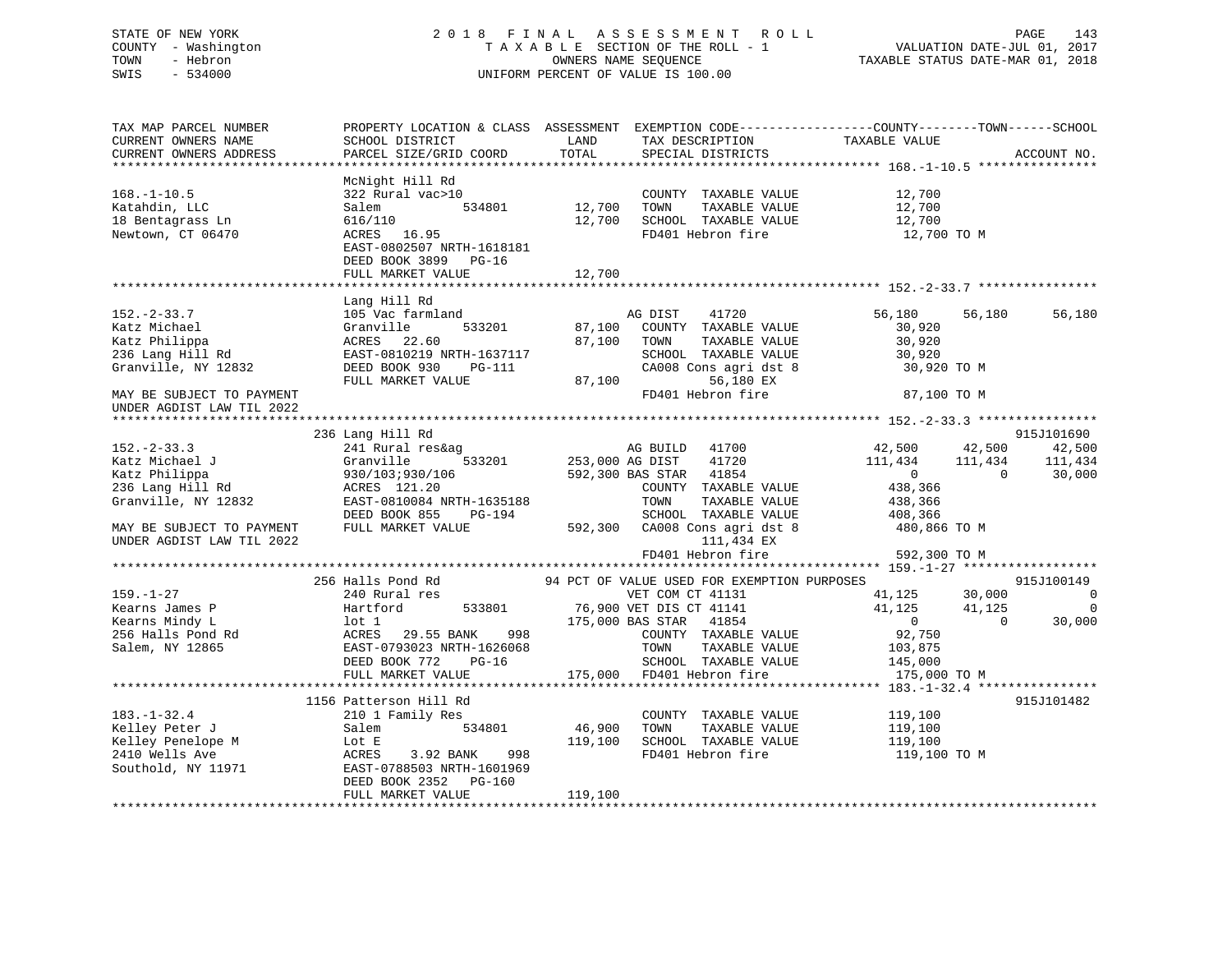## STATE OF NEW YORK 2 0 1 8 F I N A L A S S E S S M E N T R O L L PAGE 144 COUNTY - Washington T A X A B L E SECTION OF THE ROLL - 1 VALUATION DATE-JUL 01, 2017 TOWN - Hebron OWNERS NAME SEQUENCE TAXABLE STATUS DATE-MAR 01, 2018 SWIS - 534000 UNIFORM PERCENT OF VALUE IS 100.00

| LAND<br>TAXABLE VALUE<br>CURRENT OWNERS NAME<br>SCHOOL DISTRICT<br>TAX DESCRIPTION<br>TOTAL<br>PARCEL SIZE/GRID COORD<br>CURRENT OWNERS ADDRESS<br>SPECIAL DISTRICTS<br>ACCOUNT NO.<br>177 South Grimes Hill Rd<br>74 PCT OF VALUE USED FOR EXEMPTION PURPOSES<br>915J100455 |                |
|------------------------------------------------------------------------------------------------------------------------------------------------------------------------------------------------------------------------------------------------------------------------------|----------------|
|                                                                                                                                                                                                                                                                              |                |
|                                                                                                                                                                                                                                                                              |                |
| $160 - 2 - 9$<br>VET COM CT 41131<br>28,250<br>28,250<br>240 Rural res                                                                                                                                                                                                       | $\overline{0}$ |
| 33,899<br>98,100 AGED-TOWN 41803<br>533201<br>Kellogg Mary J LE<br>Granville<br>$\cap$                                                                                                                                                                                       | $\overline{0}$ |
| 42,374<br>Wiltse Nancy K<br>ACRES 28.70<br>152,700 AGE-CO/SCH 41805<br>$\overline{0}$                                                                                                                                                                                        | 56,499         |
| EAST-0814619 NRTH-1628100<br>177 S Grimes Hill Rd<br>41834<br>$\overline{0}$<br>$\Omega$<br>ENH STAR                                                                                                                                                                         | 66,800         |
| Granville, NY 12832<br>DEED BOOK 876<br>COUNTY TAXABLE VALUE<br>82,076<br>PG-111                                                                                                                                                                                             |                |
| FULL MARKET VALUE<br>152,700 TOWN<br>TAXABLE VALUE<br>90,551                                                                                                                                                                                                                 |                |
| SCHOOL TAXABLE VALUE<br>29,401                                                                                                                                                                                                                                               |                |
| FD401 Hebron fire<br>152,700 TO M                                                                                                                                                                                                                                            |                |
|                                                                                                                                                                                                                                                                              |                |
| 21 Old Castle Green Ln<br>915J100553                                                                                                                                                                                                                                         |                |
| $159. - 1 - 4.1$<br>FOR 480A 47460<br>65,000<br>65,000<br>283 Res w/Comuse                                                                                                                                                                                                   | 65,000         |
| 533801 139,700 COUNTY TAXABLE VALUE<br>Kelly Roy<br>Hartford<br>234,800                                                                                                                                                                                                      |                |
| 309 Darfler Rd<br>299,800<br>Forest Tax 3761/140<br>TOWN<br>TAXABLE VALUE<br>234,800                                                                                                                                                                                         |                |
| SCHOOL TAXABLE VALUE<br>234,800                                                                                                                                                                                                                                              |                |
| FD401 Hebron fire<br>299,800 TO M                                                                                                                                                                                                                                            |                |
| $Granville$ , NY 12832<br>$Granville$ , NY 12832<br>$EAST-0795386$ NRTH-1631029<br>$T = \frac{1631029}{1256}$<br>MAY BE SUBJECT TO PAYMENT<br>DEED BOOK 921<br>$PG-56$                                                                                                       |                |
| 299,800<br>UNDER RPTL480A UNTIL 2027<br>FULL MARKET VALUE                                                                                                                                                                                                                    |                |
|                                                                                                                                                                                                                                                                              |                |
| 24 Old Castle Green Ln                                                                                                                                                                                                                                                       |                |
| $159. - 1 - 4.3$<br>COUNTY TAXABLE VALUE<br>307,800<br>240 Rural res                                                                                                                                                                                                         |                |
| 533801 49,800<br>TAXABLE VALUE                                                                                                                                                                                                                                               |                |
| TOWN<br>307,800<br>307,800                                                                                                                                                                                                                                                   |                |
| SCHOOL TAXABLE VALUE<br>307,800                                                                                                                                                                                                                                              |                |
| Example 19 Example 10.22 BANK 10.23 BANK 10.22 BANK 999<br>10.22 BANK 999<br>109 Darfler Rd 10.22 BANK 999<br>109 BAST-0795386 NRTH-1631029<br>109 BEED BOOK 2244 PG-276<br>FD401 Hebron fire<br>307,800 TO M                                                                |                |
|                                                                                                                                                                                                                                                                              |                |
| 307,800<br>FULL MARKET VALUE                                                                                                                                                                                                                                                 |                |
|                                                                                                                                                                                                                                                                              |                |
| 915J101899<br>6323 State Route 22                                                                                                                                                                                                                                            |                |
| $185. - 1 - 22$<br>COUNTY TAXABLE VALUE<br>45,000<br>45.000<br>260 Seasonal res                                                                                                                                                                                              |                |
| Kennedy Natalie<br>TAXABLE VALUE<br>Salem<br>534801<br>27,200<br>TOWN<br>45,000                                                                                                                                                                                              |                |
| PO Box 138<br>45,000<br>lot 1<br>SCHOOL TAXABLE VALUE<br>45,000                                                                                                                                                                                                              |                |
| FD401 Hebron fire<br>Salem, NY 12865<br>ACRES<br>8.47<br>45,000 TO M                                                                                                                                                                                                         |                |
| EAST-0816025 NRTH-1610624                                                                                                                                                                                                                                                    |                |
| DEED BOOK 3291 PG-58                                                                                                                                                                                                                                                         |                |
| 45,000<br>FULL MARKET VALUE                                                                                                                                                                                                                                                  |                |
|                                                                                                                                                                                                                                                                              |                |
| 254 Darfler Rd<br>915J100271                                                                                                                                                                                                                                                 |                |
| $159. - 1 - 6$<br>110,700<br>210 1 Family Res<br>COUNTY TAXABLE VALUE                                                                                                                                                                                                        |                |
| Kennedy Raymond L Jr<br>Hartford<br>533801<br>43,800<br>TOWN<br>TAXABLE VALUE<br>110,700                                                                                                                                                                                     |                |
| 6.20 BANK<br>SCHOOL TAXABLE VALUE<br>Kennedy Joni R<br>ACRES<br>110,700<br>110,700<br>999                                                                                                                                                                                    |                |
| CA008 Cons agri dst 8                                                                                                                                                                                                                                                        |                |
| 115 Upper Extension Rd<br>EAST-0797165 NRTH-1631125<br>110,700 TO M                                                                                                                                                                                                          |                |
| FD401 Hebron fire<br>Bridqwater Corners, VT 05035 DEED BOOK 3078 PG-21<br>110,700 TO M                                                                                                                                                                                       |                |
| FULL MARKET VALUE<br>110,700                                                                                                                                                                                                                                                 |                |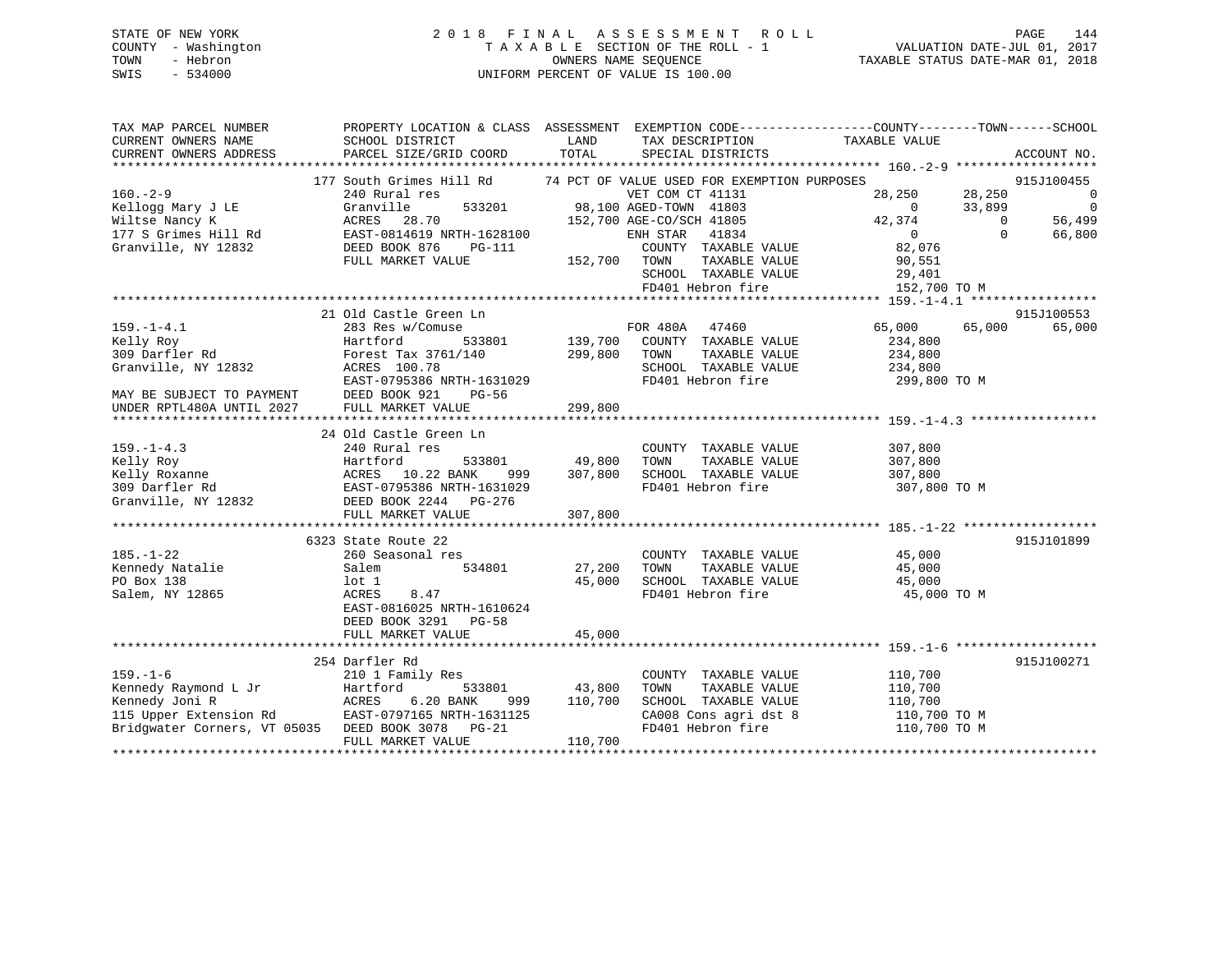## STATE OF NEW YORK 2 0 1 8 F I N A L A S S E S S M E N T R O L L PAGE 145 COUNTY - Washington T A X A B L E SECTION OF THE ROLL - 1 VALUATION DATE-JUL 01, 2017 TOWN - Hebron OWNERS NAME SEQUENCE TAXABLE STATUS DATE-MAR 01, 2018 SWIS - 534000 UNIFORM PERCENT OF VALUE IS 100.00

| TAX MAP PARCEL NUMBER<br>CURRENT OWNERS NAME<br>CURRENT OWNERS ADDRESS                                       | SCHOOL DISTRICT<br>PARCEL SIZE/GRID COORD                                                                                                                                        | LAND<br>TAX DESCRIPTION<br>TOTAL<br>SPECIAL DISTRICTS                                                                                                                                                                                            | PROPERTY LOCATION & CLASS ASSESSMENT EXEMPTION CODE----------------COUNTY-------TOWN------SCHOOL<br>TAXABLE VALUE<br>ACCOUNT NO.                           |
|--------------------------------------------------------------------------------------------------------------|----------------------------------------------------------------------------------------------------------------------------------------------------------------------------------|--------------------------------------------------------------------------------------------------------------------------------------------------------------------------------------------------------------------------------------------------|------------------------------------------------------------------------------------------------------------------------------------------------------------|
| $168. - 1 - 3.1$<br>Kerr Jay<br>Kerr Lynne<br>779 County Route 31<br>Granville, NY 12832                     | 779 County Route 31<br>210 1 Family Res<br>533801<br>Hartford<br>ACRES<br>7.13<br>EAST-0798692 NRTH-1624368<br>DEED BOOK 892<br>PG-168<br>FULL MARKET VALUE                      | VET COM CT 41131<br>56,300 ENH STAR<br>41834<br>207,800<br>COUNTY TAXABLE VALUE<br>TOWN<br>TAXABLE VALUE<br>SCHOOL TAXABLE VALUE<br>207,800 CA008 Cons agri dst 8<br>FD401 Hebron fire                                                           | 915J100367<br>51,950<br>30,000<br>$\Omega$<br>$\Omega$<br>$\Omega$<br>66,800<br>155,850<br>177,800<br>141,000<br>207,800 TO M<br>207,800 TO M              |
| $167. - 1 - 37.4$<br>Keyes Gail L<br>1286 Sand Hill Rd<br>Castleton, VT 05735                                | 4077 County Route 30<br>240 Rural res<br>Hartford<br>lot 2<br>ACRES 26.21<br>EAST-0787327 NRTH-1623117<br>DEED BOOK 928<br>PG-348<br>FULL MARKET VALUE                           | COUNTY TAXABLE VALUE<br>533801 93,600<br>TOWN<br>TAXABLE VALUE<br>SCHOOL TAXABLE VALUE<br>257,000<br>FD401 Hebron fire<br>257,000                                                                                                                | 915J101711<br>257,000<br>257,000<br>257,000<br>257,000 TO M                                                                                                |
| $158. - 1 - 13.2$<br>Kilburn Jason D<br>Kilburn Angie<br>PO Box 65<br>Comstock, NY 12821                     | 147 James Rd<br>242 Rurl res&rec<br>DEED BOOK 3820 PG-90<br>FULL MARKET VALUE                                                                                                    | COUNTY TAXABLE VALUE<br>60,200<br>TAXABLE VALUE<br>TOWN<br>999 143,300<br>SCHOOL TAXABLE VALUE<br>FD401 Hebron fire<br>143,300                                                                                                                   | 143,300<br>143,300<br>143,300<br>143,300 TO M                                                                                                              |
| $159. - 1 - 2.6$<br>Kilburn Winston S<br>Kilburn Marie<br>105 James Rd<br>Salem, NY 12865                    | 105 James Rd<br>210 1 Family Res<br>Hartford<br>533801<br>1.00<br>ACRES<br>EAST-0792342 NRTH-1630158<br>DEED BOOK 855 PG-226<br>FULL MARKET VALUE                                | ENH STAR<br>41834<br>32,000 COUNTY TAXABLE VALUE<br>92,200<br>TOWN<br>TAXABLE VALUE<br>SCHOOL TAXABLE VALUE<br>FD401 Hebron fire<br>92,200                                                                                                       | 66,800<br>$\Omega$<br>$\Omega$<br>92,200<br>92,200<br>25,400<br>92,200 TO M                                                                                |
| $151. - 1 - 10$<br>Kilmartin Karen A<br>Kilmartin David J<br>472 Little Burch Hill Rd<br>Granville, NY 12832 | 472 Little Burch Hill Rd<br>240 Rural res<br>Granville<br>3796/101<br>FRNT 1367.00 DPTH<br>ACRES 57.80<br>EAST-0804268 NRTH-1637542<br>DEED BOOK 2602 PG-18<br>FULL MARKET VALUE | 44 PCT OF VALUE USED FOR EXEMPTION PURPOSES<br>VET COM CT 41131<br>533201 150,400 BAS STAR<br>41854<br>250,300<br>COUNTY TAXABLE VALUE<br>TAXABLE VALUE<br>TOWN<br>SCHOOL TAXABLE VALUE<br>CA008 Cons agri dst 8<br>FD401 Hebron fire<br>250,300 | 915J100703<br>27,533<br>$\mathbf 0$<br>27,533<br>$\overline{0}$<br>30,000<br>$\mathbf{0}$<br>222,767<br>222,767<br>220,300<br>250,300 TO M<br>250,300 TO M |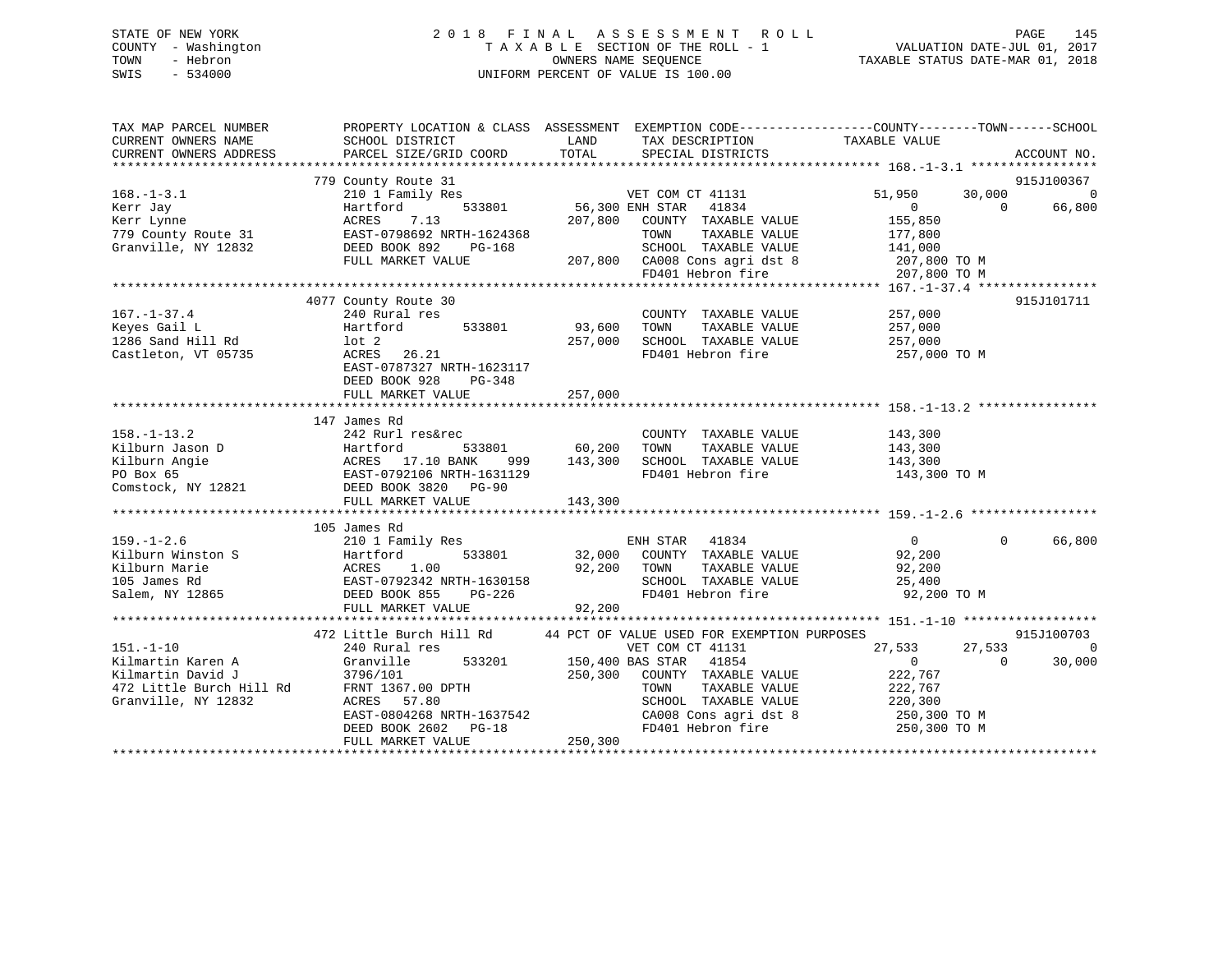## STATE OF NEW YORK 2 0 1 8 F I N A L A S S E S S M E N T R O L L PAGE 146 COUNTY - Washington T A X A B L E SECTION OF THE ROLL - 1 VALUATION DATE-JUL 01, 2017 TOWN - Hebron OWNERS NAME SEQUENCE TAXABLE STATUS DATE-MAR 01, 2018 SWIS - 534000 UNIFORM PERCENT OF VALUE IS 100.00

| TAX MAP PARCEL NUMBER                         |                                           |                 |                                               | PROPERTY LOCATION & CLASS ASSESSMENT EXEMPTION CODE--------------COUNTY-------TOWN-----SCHOOL |                |
|-----------------------------------------------|-------------------------------------------|-----------------|-----------------------------------------------|-----------------------------------------------------------------------------------------------|----------------|
| CURRENT OWNERS NAME<br>CURRENT OWNERS ADDRESS | SCHOOL DISTRICT<br>PARCEL SIZE/GRID COORD | LAND<br>TOTAL   | TAX DESCRIPTION<br>SPECIAL DISTRICTS          | TAXABLE VALUE                                                                                 |                |
|                                               |                                           |                 |                                               |                                                                                               | ACCOUNT NO.    |
|                                               | Koster Way                                |                 |                                               |                                                                                               | 915J101904     |
| $185. - 1 - 34$                               | 314 Rural vac<10                          |                 | COUNTY TAXABLE VALUE                          | 22,000                                                                                        |                |
| Kilmartin Paul D                              | 534801<br>Salem                           | 22,000          | TOWN<br>TAXABLE VALUE                         | 22,000                                                                                        |                |
| Devine Tara                                   | lot <sub>13</sub>                         | 22,000          | SCHOOL TAXABLE VALUE                          | 22,000                                                                                        |                |
| 247 Queensbury Ave                            | 5.00<br>ACRES                             |                 | FD401 Hebron fire                             | 22,000 TO M                                                                                   |                |
| Queensbury, NY 12804                          | EAST-0814320 NRTH-1608454                 |                 |                                               |                                                                                               |                |
|                                               | DEED BOOK 2456 PG-342                     |                 |                                               |                                                                                               |                |
|                                               | FULL MARKET VALUE                         | 22,000          |                                               |                                                                                               |                |
|                                               |                                           | *************** |                                               |                                                                                               |                |
|                                               | 114 Chester Dawn Way                      |                 |                                               |                                                                                               |                |
| $170. - 1 - 17.4$                             | 270 Mfg housing<br>533201                 | 18,300          | COUNTY TAXABLE VALUE                          | 27,500                                                                                        |                |
| Kimpel-Phibbs James<br>9 Pacific St           | Granville<br>ACRES 24.35                  | 27,500          | TOWN<br>TAXABLE VALUE<br>SCHOOL TAXABLE VALUE | 27,500<br>27,500                                                                              |                |
| Pittsfield, MA 01201                          | EAST-0819250 NRTH-1622860                 |                 | FD401 Hebron fire                             | 27,500 TO M                                                                                   |                |
|                                               | DEED BOOK 931<br>PG-234                   |                 |                                               |                                                                                               |                |
|                                               | FULL MARKET VALUE                         | 27,500          |                                               |                                                                                               |                |
|                                               |                                           |                 |                                               |                                                                                               |                |
|                                               | Pine Hill Rd /s off                       |                 |                                               |                                                                                               | 915J100217     |
| $169. - 1 - 6$                                | 322 Rural vac>10                          |                 | COUNTY TAXABLE VALUE                          | 36,300                                                                                        |                |
| King Charles J                                | 534801<br>Salem                           | 36,300          | TAXABLE VALUE<br>TOWN                         | 36,300                                                                                        |                |
| PO Box 161                                    | Lot 4                                     | 36,300          | SCHOOL TAXABLE VALUE                          | 36,300                                                                                        |                |
| Granville, NY 12832                           | ACRES 48.41                               |                 | FD401 Hebron fire                             | 36,300 TO M                                                                                   |                |
|                                               | EAST-0809514 NRTH-1623513                 |                 |                                               |                                                                                               |                |
|                                               | DEED BOOK 2842 PG-200                     |                 |                                               |                                                                                               |                |
|                                               | FULL MARKET VALUE                         | 36,300          |                                               |                                                                                               |                |
|                                               | 1132 Big Burch Hill Rd                    |                 |                                               |                                                                                               | 915J100087     |
| $151. - 1 - 2$                                | 322 Rural vac>10                          |                 | AG DIST<br>41720                              | 26,819<br>26,819                                                                              | 26,819         |
| King David J                                  | Hartford<br>533801                        | 113,500         | COUNTY TAXABLE VALUE                          | 86,681                                                                                        |                |
| 218 Hartford Main St                          | ACRES 48.40                               | 113,500         | TOWN<br>TAXABLE VALUE                         | 86,681                                                                                        |                |
| Granville, NY 12832                           | EAST-0798779 NRTH-1641391                 |                 | SCHOOL TAXABLE VALUE                          | 86,681                                                                                        |                |
|                                               | DEED BOOK 2402    PG-170                  |                 | CA008 Cons agri dst 8                         | 86,681 TO M                                                                                   |                |
| MAY BE SUBJECT TO PAYMENT                     | FULL MARKET VALUE                         | 113,500         | 26,819 EX                                     |                                                                                               |                |
| UNDER AGDIST LAW TIL 2022                     |                                           |                 | FD401 Hebron fire                             | 113,500 TO M                                                                                  |                |
|                                               |                                           |                 |                                               |                                                                                               |                |
|                                               | 694 Tiplady Rd                            |                 |                                               |                                                                                               | 915J100442     |
| $178. - 1 - 9$                                | 270 Mfg housing                           |                 | AGED-CO<br>41802                              | 33,250<br>$\Omega$                                                                            | $\overline{0}$ |
| King Gilbert H                                | Salem<br>534801                           |                 | 42,100 AGED-SCH 41804                         | 0<br>0<br>$\cap$                                                                              | 16,625         |
| King Bernice                                  | Ease 771/183 ROW768/89<br>ACRES<br>5.05   |                 | 66,500 ENH STAR<br>41834                      | $\overline{0}$                                                                                | 49,875         |
| 694 Tiplady Rd<br>Granville, NY 12832         | EAST-0821771 NRTH-1611838                 |                 | COUNTY TAXABLE VALUE<br>TOWN<br>TAXABLE VALUE | 33,250<br>66,500                                                                              |                |
|                                               | DEED BOOK 491<br>PG-1008                  |                 | SCHOOL TAXABLE VALUE                          | $\mathbf 0$                                                                                   |                |
|                                               | FULL MARKET VALUE                         |                 | 66,500 FD401 Hebron fire                      | 66,500 TO M                                                                                   |                |
|                                               |                                           |                 |                                               |                                                                                               |                |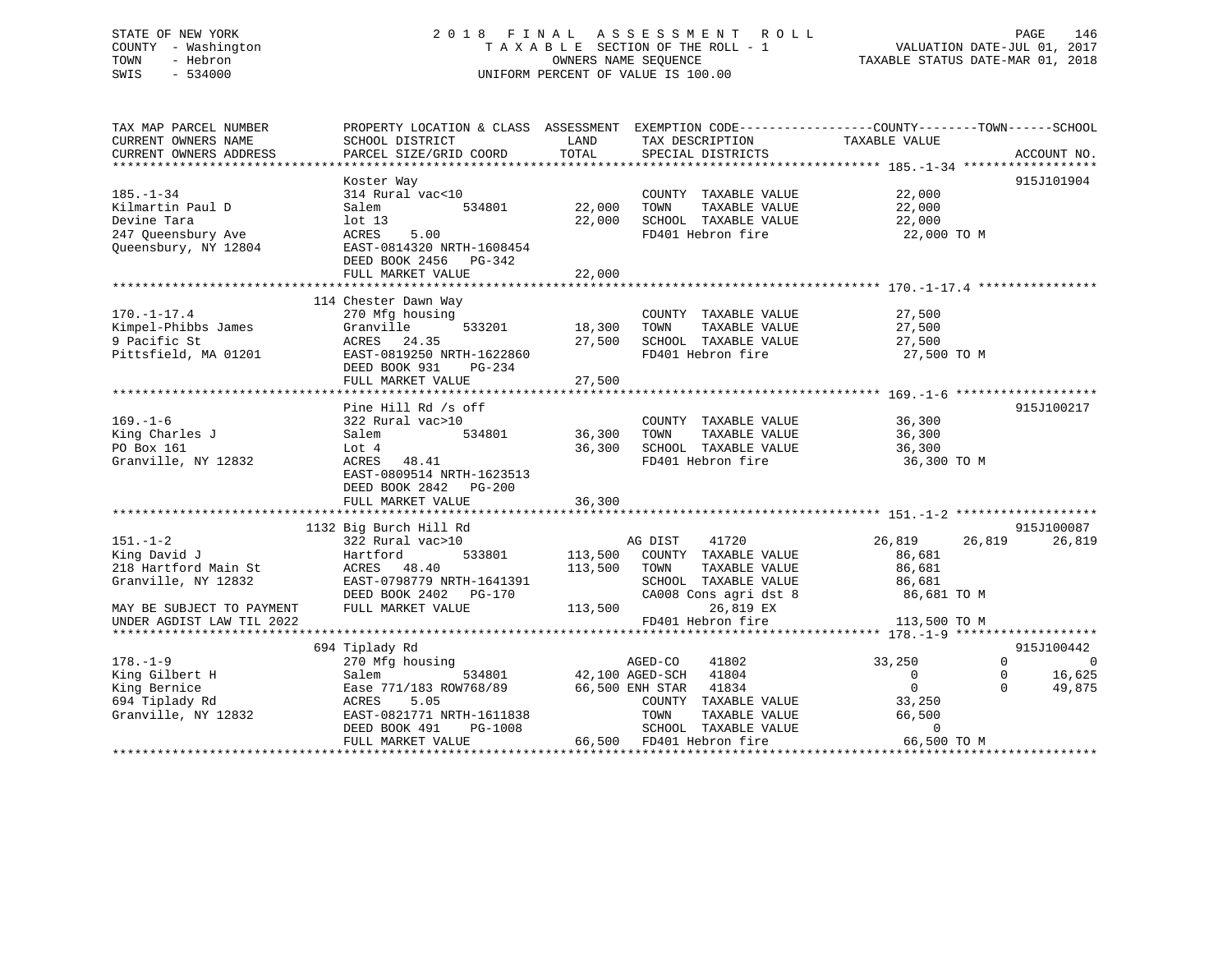## STATE OF NEW YORK 2 0 1 8 F I N A L A S S E S S M E N T R O L L PAGE 147 COUNTY - Washington T A X A B L E SECTION OF THE ROLL - 1 VALUATION DATE-JUL 01, 2017 TOWN - Hebron **CONNERS NAME SEQUENCE** TAXABLE STATUS DATE-MAR 01, 2018 SWIS - 534000 UNIFORM PERCENT OF VALUE IS 100.00

| TAX MAP PARCEL NUMBER<br>CURRENT OWNERS NAME<br>CURRENT OWNERS ADDRESS | SCHOOL DISTRICT<br>PARCEL SIZE/GRID COORD | LAND<br>TOTAL | TAX DESCRIPTION<br>SPECIAL DISTRICTS | PROPERTY LOCATION & CLASS ASSESSMENT EXEMPTION CODE---------------COUNTY-------TOWN------SCHOOL<br>TAXABLE VALUE | ACCOUNT NO. |
|------------------------------------------------------------------------|-------------------------------------------|---------------|--------------------------------------|------------------------------------------------------------------------------------------------------------------|-------------|
|                                                                        |                                           |               |                                      |                                                                                                                  |             |
|                                                                        | 211 Bromley Ln                            |               |                                      |                                                                                                                  | 915J101382  |
| $178. - 1 - 26$                                                        | 260 Seasonal res                          |               | COUNTY TAXABLE VALUE                 | 78,700                                                                                                           |             |
| King John                                                              | Salem<br>534801                           | 31,700        | TAXABLE VALUE<br>TOWN                | 78,700                                                                                                           |             |
| King Betty                                                             | Lot 11                                    | 78,700        | SCHOOL TAXABLE VALUE                 | 78,700                                                                                                           |             |
| 26 Hemlock Dr                                                          | ACRES 11.45                               |               | FD401 Hebron fire                    | 78,700 TO M                                                                                                      |             |
| Greenfield Center, NY 12833 EAST-0822505 NRTH-1615407                  |                                           |               |                                      |                                                                                                                  |             |
|                                                                        | DEED BOOK 3388 PG-48                      |               |                                      |                                                                                                                  |             |
|                                                                        | FULL MARKET VALUE                         | 78,700        |                                      |                                                                                                                  |             |
|                                                                        |                                           |               |                                      |                                                                                                                  |             |
|                                                                        | 32 Indian Head Way                        |               |                                      |                                                                                                                  | 915J101177  |
| $170. - 1 - 13.5$                                                      | 210 1 Family Res                          |               | COUNTY TAXABLE VALUE                 | 84,500                                                                                                           |             |
| Kinser Kevin P                                                         | Granville                                 |               | TOWN<br>TAXABLE VALUE                | 84,500                                                                                                           |             |
| 1084 Wendell Ave Apt 3                                                 | ACRES<br>3.02 BANK<br>999                 | 84,500        | SCHOOL TAXABLE VALUE 84,500          |                                                                                                                  |             |
| Schenectady, NY 12308                                                  | EAST-0816168 NRTH-1618325                 |               | FD401 Hebron fire                    | 84,500 TO M                                                                                                      |             |
|                                                                        | DEED BOOK 911<br>$PG-47$                  |               |                                      |                                                                                                                  |             |
|                                                                        | FULL MARKET VALUE                         | 84,500        |                                      |                                                                                                                  |             |
|                                                                        |                                           |               |                                      |                                                                                                                  |             |
|                                                                        | Indian Head Way                           |               |                                      |                                                                                                                  | 915J101477  |
| $170. - 1 - 13.14$                                                     | 314 Rural vac<10                          |               | COUNTY TAXABLE VALUE                 | 14,700                                                                                                           |             |
| Kinser Kevin P                                                         | Granville                                 | 533201 14,700 | TAXABLE VALUE<br>TOWN                | 14,700                                                                                                           |             |
| 1084 Wendell Ave Apt 3                                                 | 2.15 BANK<br>ACRES                        | 999 14,700    | SCHOOL TAXABLE VALUE                 | 14,700                                                                                                           |             |
| Schenectady, NY 12308                                                  | EAST-0816267 NRTH-1618588                 |               | FD401 Hebron fire                    | 14,700 TO M                                                                                                      |             |
|                                                                        | DEED BOOK 911<br>$PG-47$                  |               |                                      |                                                                                                                  |             |
|                                                                        | FULL MARKET VALUE                         | 14,700        |                                      |                                                                                                                  |             |
|                                                                        |                                           |               |                                      |                                                                                                                  |             |
|                                                                        | West Green Pond Way                       |               |                                      |                                                                                                                  | 915J100608  |
| $143. - 1 - 21$                                                        | 311 Res vac land - WTRFNT                 |               | COUNTY TAXABLE VALUE                 | 102,500                                                                                                          |             |
| Kinville Ralph                                                         | 533201<br>Granville                       | 102,500       | TOWN<br>TAXABLE VALUE                | 102,500                                                                                                          |             |
| Kinville Caroline                                                      | ACRES<br>1.49                             | 102,500       | SCHOOL TAXABLE VALUE 102,500         |                                                                                                                  |             |
| 2660 Lovell Lake Rd                                                    | EAST-0815465 NRTH-1643425                 |               | FD401 Hebron fire                    | 102,500 TO M                                                                                                     |             |
| Sanbornville, NH 03872                                                 | DEED BOOK 3010 PG-135                     |               |                                      |                                                                                                                  |             |
|                                                                        | FULL MARKET VALUE                         | 102,500       |                                      |                                                                                                                  |             |
|                                                                        |                                           |               |                                      |                                                                                                                  |             |
|                                                                        | 792 Chamberlin Mills Rd                   |               |                                      |                                                                                                                  |             |
|                                                                        |                                           |               |                                      |                                                                                                                  |             |
| $177. - 1 - 43.1$                                                      | 210 1 Family Res                          |               | <b>BAS STAR</b><br>41854             | $\overline{0}$<br>$\Omega$                                                                                       | 30,000      |
| Kirk Crystal                                                           | Salem<br>534801                           |               | 36,000 COUNTY TAXABLE VALUE          | 146,900                                                                                                          |             |
| Kirk Joshua                                                            | C.0.215/209                               | 146,900       | TOWN<br>TAXABLE VALUE                | 146,900                                                                                                          |             |
| 792 Chamberlin Mills Rd                                                | ACRES<br>2.63 BANK<br>999                 |               | SCHOOL TAXABLE VALUE                 | 116,900                                                                                                          |             |
| Salem, NY 12865                                                        | EAST-0805921 NRTH-1612335                 |               | FD401 Hebron fire                    | 146,900 TO M                                                                                                     |             |
|                                                                        | DEED BOOK 2927 PG-265                     |               |                                      |                                                                                                                  |             |
|                                                                        | FULL MARKET VALUE                         | 146,900       |                                      |                                                                                                                  |             |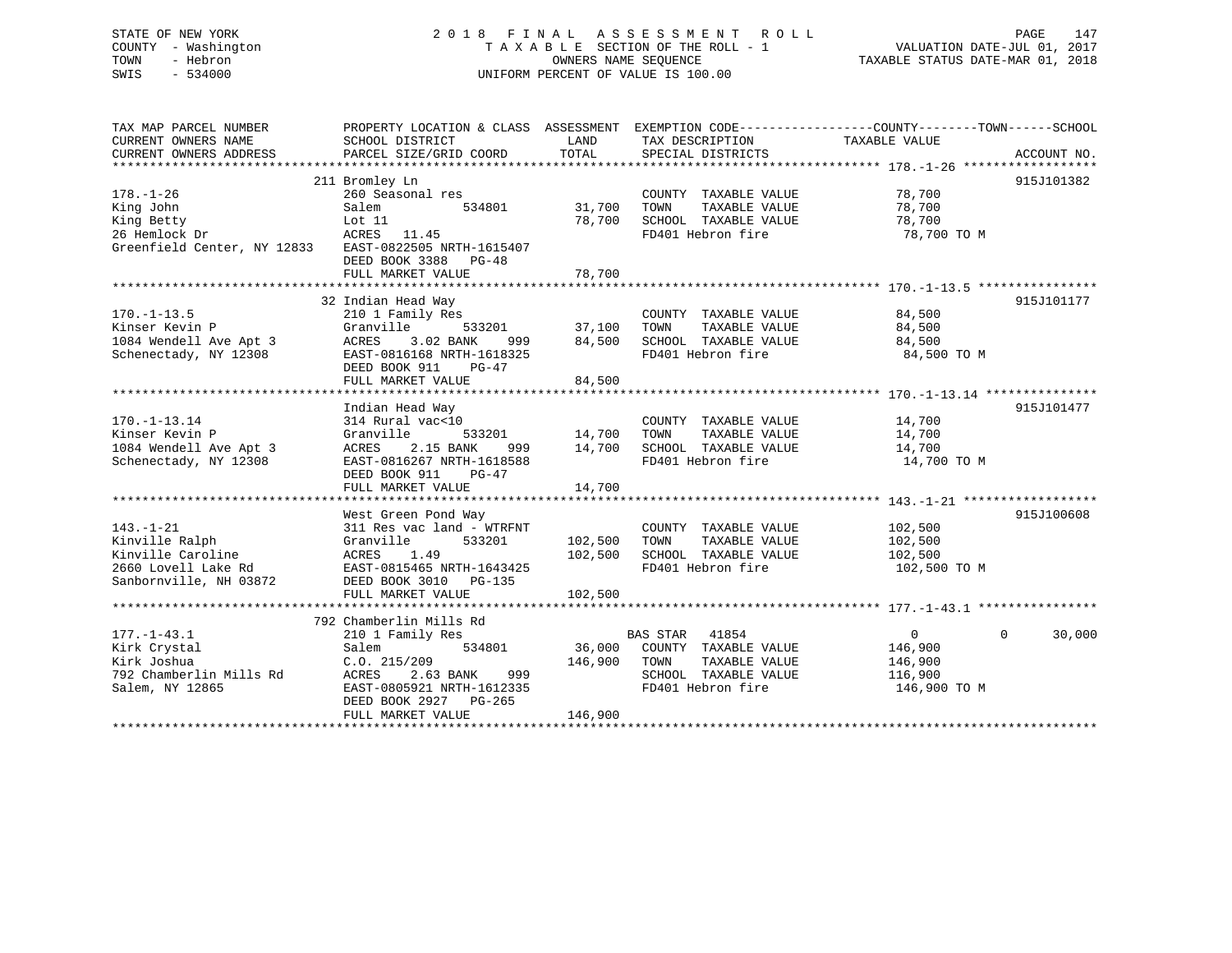## STATE OF NEW YORK 2 0 1 8 F I N A L A S S E S S M E N T R O L L PAGE 148 COUNTY - Washington T A X A B L E SECTION OF THE ROLL - 1 VALUATION DATE-JUL 01, 2017 TOWN - Hebron OWNERS NAME SEQUENCE TAXABLE STATUS DATE-MAR 01, 2018 SWIS - 534000 UNIFORM PERCENT OF VALUE IS 100.00

| TAX MAP PARCEL NUMBER<br>CURRENT OWNERS NAME<br>CURRENT OWNERS ADDRESS                                                                       | SCHOOL DISTRICT<br>PARCEL SIZE/GRID COORD                                                                                                                                                      | LAND<br>TOTAL<br>SPECIAL DISTRICTS                                                                                                                                         | PROPERTY LOCATION & CLASS ASSESSMENT EXEMPTION CODE---------------COUNTY-------TOWN-----SCHOOL<br>TAX DESCRIPTION TAXABLE VALUE<br>SPECIAL DISTRICTS<br>ACCOUNT NO. |
|----------------------------------------------------------------------------------------------------------------------------------------------|------------------------------------------------------------------------------------------------------------------------------------------------------------------------------------------------|----------------------------------------------------------------------------------------------------------------------------------------------------------------------------|---------------------------------------------------------------------------------------------------------------------------------------------------------------------|
| $183. - 1 - 29$<br>Kitz William R<br>Kitz Patricia M<br>1169 Patterson Hill Rd<br>Salem, NY 12865                                            | 1169 Patterson Hill Rd<br>210 1 Family Res<br>534801<br>Salem<br>3602/124<br>ACRES<br>6.53<br>EAST-0788087 NRTH-1602322<br>DEED BOOK 527<br>PG-150<br>FULL MARKET VALUE                        | ENH STAR 41834<br>53,500<br>COUNTY TAXABLE VALUE<br>153,600<br>TOWN<br>TAXABLE VALUE<br>SCHOOL TAXABLE VALUE<br>FD401 Hebron fire<br>153,600                               | 915J101087<br>$0 \qquad \qquad$<br>$\Omega$<br>66,800<br>153,600<br>153,600<br>86,800<br>153,600 TO M                                                               |
| $161. - 2 - 4.1$<br>Klag Lawrence<br>200 Beacon Hill Rd Apt 15B 10.2 ad<br>Dobbs Ferry, NY 10522                                             | 76 Rykowski Ln<br>260 Seasonal res<br>Granville 533201<br>8.20<br>ACRES<br>EAST-0821815 NRTH-1626404<br>DEED BOOK 494<br>PG-1068<br>FULL MARKET VALUE                                          | COUNTY TAXABLE VALUE<br>19,200<br>TOWN<br>TAXABLE VALUE<br>43,700<br>SCHOOL TAXABLE VALUE<br>FD401 Hebron fire<br>43,700                                                   | 915J101345<br>43,700<br>43,700<br>43,700<br>43,700 TO M                                                                                                             |
| $161. - 2 - 10.23$<br>Knapp Andrew D<br>92 Higgins Rd<br>Granville, NY 12832                                                                 | 92 Higgins Rd<br>270 Mfg housing<br>533201<br>Granville<br>787/346<br>2.00<br>ACRES<br>EAST-0818917 NRTH-1625635<br>DEED BOOK 3348 PG-248<br>FULL MARKET VALUE                                 | BAS STAR 41854<br>34,500<br>COUNTY TAXABLE VALUE<br>45,300<br>TOWN<br>TAXABLE VALUE<br>SCHOOL TAXABLE VALUE<br>FD401 Hebron fire<br>45,300                                 | 915J101589<br>$\overline{0}$<br>$\Omega$<br>30,000<br>45,300<br>45,300<br>15,300<br>45,300 TO M                                                                     |
| $160 - 2 - 3$<br>Knapp Jody<br>303 South Grimes Hill Rd<br>Granville, NY 12832                                                               | 303 South Grimes Hill Rd<br>210 1 Family Res<br>533201<br>Granville<br>Cot & L<br>2764/76<br>7.30 BANK 999<br>ACRES<br>EAST-0813704 NRTH-1631508<br>DEED BOOK 3426 PG-128<br>FULL MARKET VALUE | BAS STAR 41854<br>56,600<br>COUNTY TAXABLE VALUE<br>158,200<br>TAXABLE VALUE<br>TOWN<br>SCHOOL TAXABLE VALUE<br>CA008 Cons agri dst 8<br>FD401 Hebron fire<br>158,200      | 915J100531<br>$\Omega$<br>$\Omega$<br>30,000<br>158,200<br>158,200<br>128,200<br>158,200 TO M<br>158,200 TO M                                                       |
| $183.20 - 1 - 1.4$<br>Knettel Edward J Estate<br>Knettel Billie<br>Attn: Anthony J Knettel<br>1762 Corcoran St Nw #4<br>Washington, DC 20009 | 3158 County Route 30<br>210 1 Family Res<br>Salem<br>FRNT 75.00 DPTH 150.00 107,000<br>ACRES 0.26<br>EAST-0792201 NRTH-1603355<br>$PG-35$<br>DEED BOOK 494<br>FULL MARKET VALUE                | COUNTY TAXABLE VALUE<br>534801 19,000<br>TAXABLE VALUE<br>TOWN<br>SCHOOL TAXABLE VALUE<br>CA008 Cons agri dst 8<br>FD401 Hebron fire<br>LD401 West hebron light<br>107,000 | 915J100487<br>107,000<br>107,000<br>107,000<br>$107,000$ TO M<br>107,000 ТО М<br>107,000 ТО М                                                                       |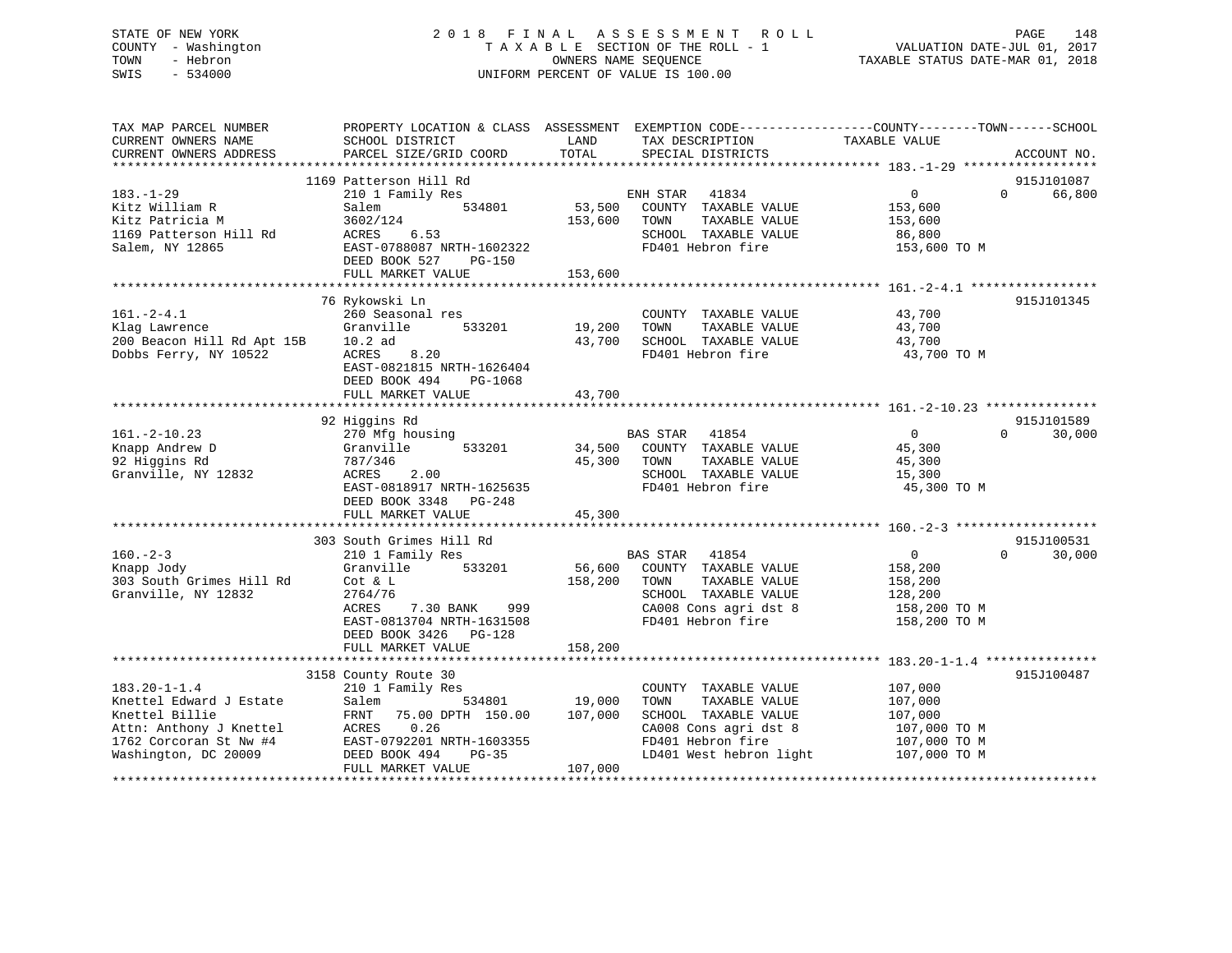| STATE OF NEW YORK<br>COUNTY - Washington<br>TOWN<br>- Hebron<br>SWIS<br>$-534000$      | 2018 FINAL ASSESSMENT ROLL<br>TAXABLE SECTION OF THE ROLL - 1<br>UNIFORM PERCENT OF VALUE IS 100.00                                                                   | VALUATION DATE-JUL 01, 2017<br>TAXABLE STATUS DATE-MAR 01, 2018 | PAGE                                                                                       | 149                                           |             |                |
|----------------------------------------------------------------------------------------|-----------------------------------------------------------------------------------------------------------------------------------------------------------------------|-----------------------------------------------------------------|--------------------------------------------------------------------------------------------|-----------------------------------------------|-------------|----------------|
| TAX MAP PARCEL NUMBER<br>CURRENT OWNERS NAME<br>CURRENT OWNERS ADDRESS                 | PROPERTY LOCATION & CLASS ASSESSMENT EXEMPTION CODE---------------COUNTY-------TOWN-----SCHOOL<br>SCHOOL DISTRICT<br>PARCEL SIZE/GRID COORD                           | LAND<br>TOTAL                                                   | TAX DESCRIPTION TAXABLE VALUE<br>SPECIAL DISTRICTS                                         |                                               |             | ACCOUNT NO.    |
|                                                                                        |                                                                                                                                                                       |                                                                 |                                                                                            |                                               |             |                |
| $175. - 1 - 13$<br>Knipe Robert H<br>Buyer Trisha<br>18 Route 37E<br>Sherman, CT 06784 | 3559 County Route 30<br>270 Mfg housing<br>Salem<br>534801<br>sub aband 3493/95<br>$1$ ot $1$<br>ACRES<br>71.26<br>EAST-0790372 NRTH-1612399<br>DEED BOOK 3445 PG-321 | 122,700<br>143,900                                              | COUNTY TAXABLE VALUE<br>TAXABLE VALUE<br>TOWN<br>SCHOOL TAXABLE VALUE<br>FD401 Hebron fire | 143,900<br>143,900<br>143,900<br>143,900 TO M |             | 915J100657     |
|                                                                                        | FULL MARKET VALUE                                                                                                                                                     | 143,900                                                         |                                                                                            |                                               |             |                |
|                                                                                        |                                                                                                                                                                       |                                                                 |                                                                                            |                                               |             | 915J100494     |
| $159. - 1 - 14$                                                                        | 1105 County Route 31<br>210 1 Family Res                                                                                                                              |                                                                 | VETWAR CTS 41120                                                                           | 17,850                                        | 17,850      | $\overline{0}$ |
| Koch Edward L III                                                                      | 533201<br>Granville                                                                                                                                                   | 42,000 AGED-CO                                                  | 41802                                                                                      | 15,173                                        | $\mathbf 0$ | $\mathbf 0$    |
| Bocchi Bonnie J                                                                        | ACRES<br>5.90                                                                                                                                                         |                                                                 | 119,000 COUNTY TAXABLE VALUE                                                               | 85,977                                        |             |                |
| 1105 County Route 31<br>Granville, NY 12832                                            | EAST-0803295 NRTH-1630002<br>DEED BOOK 3633 PG-334                                                                                                                    |                                                                 | TAXABLE VALUE<br>TOWN<br>SCHOOL TAXABLE VALUE                                              | 101,150                                       |             |                |
|                                                                                        | FULL MARKET VALUE                                                                                                                                                     |                                                                 | 119,000 CA008 Cons agri dst 8                                                              | 119,000<br>119,000 TO M                       |             |                |
|                                                                                        |                                                                                                                                                                       |                                                                 | FD401 Hebron fire                                                                          | 119,000 TO M                                  |             |                |
|                                                                                        |                                                                                                                                                                       |                                                                 |                                                                                            |                                               |             |                |
|                                                                                        | 29 Halls Pond Rd                                                                                                                                                      |                                                                 |                                                                                            |                                               |             | 915J100141     |
| $167. - 1 - 14$                                                                        | 283 Res w/Comuse                                                                                                                                                      |                                                                 | BAS STAR 41854                                                                             | $\overline{0}$                                | $\Omega$    | 30,000         |
| Koch Todd C                                                                            | 534801<br>ANK 999<br>Salem                                                                                                                                            |                                                                 | 32,000 COUNTY TAXABLE VALUE                                                                | 79,700                                        |             |                |
| Meyer Elisa J                                                                          | ACRES<br>3.00 BANK<br>EAST-0789603 NRTH-1621457                                                                                                                       |                                                                 | 79,700 TOWN<br>TAXABLE VALUE<br>SCHOOL TAXABLE VALUE                                       | 79,700<br>49,700                              |             |                |
| 29 Halls Pond Rd<br>Salem, NY 12865                                                    | DEED BOOK 1823 PG-96                                                                                                                                                  |                                                                 | FD401 Hebron fire                                                                          | 79,700 TO M                                   |             |                |
|                                                                                        | FULL MARKET VALUE                                                                                                                                                     | 79,700                                                          |                                                                                            |                                               |             |                |
|                                                                                        |                                                                                                                                                                       |                                                                 |                                                                                            |                                               |             |                |
|                                                                                        | 129 Koster Way                                                                                                                                                        |                                                                 |                                                                                            |                                               |             | 915J101905     |
| $185. - 1 - 35$                                                                        | 312 Vac w/imprv                                                                                                                                                       |                                                                 | COUNTY TAXABLE VALUE                                                                       | 32,600                                        |             |                |
| Koster Klaas                                                                           | 534801<br>Salem                                                                                                                                                       | 22,000                                                          | TOWN<br>TAXABLE VALUE                                                                      | 32,600                                        |             |                |
| Attn: Robison, Jesse & Karen lot 14                                                    |                                                                                                                                                                       | 32,600                                                          | SCHOOL TAXABLE VALUE<br>FD401 Hebron fire                                                  | 32,600                                        |             |                |
| 6305 State Route 22 Apt B<br>Salem, NY 12865                                           | 444/836<br>ACRES<br>5.00                                                                                                                                              |                                                                 |                                                                                            | 32,600 TO M                                   |             |                |
|                                                                                        | EAST-0813945 NRTH-1608396                                                                                                                                             |                                                                 |                                                                                            |                                               |             |                |
|                                                                                        | DEED BOOK C 198 PG-23                                                                                                                                                 |                                                                 |                                                                                            |                                               |             |                |
|                                                                                        | FULL MARKET VALUE                                                                                                                                                     | 32,600                                                          |                                                                                            |                                               |             |                |
|                                                                                        |                                                                                                                                                                       |                                                                 |                                                                                            |                                               |             |                |
|                                                                                        | Wood Way                                                                                                                                                              |                                                                 |                                                                                            |                                               |             |                |
| $186. - 1 - 1$                                                                         | 692 Road/str/hwy                                                                                                                                                      |                                                                 | 29700<br>RPTL1138                                                                          | 3,200<br>$\mathbf 0$                          | 3,200       | 3,200          |
| Koster Klaas<br>34 Briansky Ln                                                         | Salem<br>534801<br>ACRES<br>6.40                                                                                                                                      | 3,200<br>3,200                                                  | COUNTY TAXABLE VALUE<br>TOWN<br>TAXABLE VALUE                                              | $\mathbf 0$                                   |             |                |
| Salem, NY 12865                                                                        | EAST-0817778 NRTH-1608650                                                                                                                                             |                                                                 | SCHOOL TAXABLE VALUE                                                                       | $\Omega$                                      |             |                |
|                                                                                        | DEED BOOK 444<br>PG-836                                                                                                                                               |                                                                 | FD401 Hebron fire                                                                          |                                               | 0 TO M      |                |
|                                                                                        | FULL MARKET VALUE                                                                                                                                                     | 3,200                                                           | 3,200 EX                                                                                   |                                               |             |                |

\*\*\*\*\*\*\*\*\*\*\*\*\*\*\*\*\*\*\*\*\*\*\*\*\*\*\*\*\*\*\*\*\*\*\*\*\*\*\*\*\*\*\*\*\*\*\*\*\*\*\*\*\*\*\*\*\*\*\*\*\*\*\*\*\*\*\*\*\*\*\*\*\*\*\*\*\*\*\*\*\*\*\*\*\*\*\*\*\*\*\*\*\*\*\*\*\*\*\*\*\*\*\*\*\*\*\*\*\*\*\*\*\*\*\*\*\*\*\*\*\*\*\*\*\*\*\*\*\*\*\*\*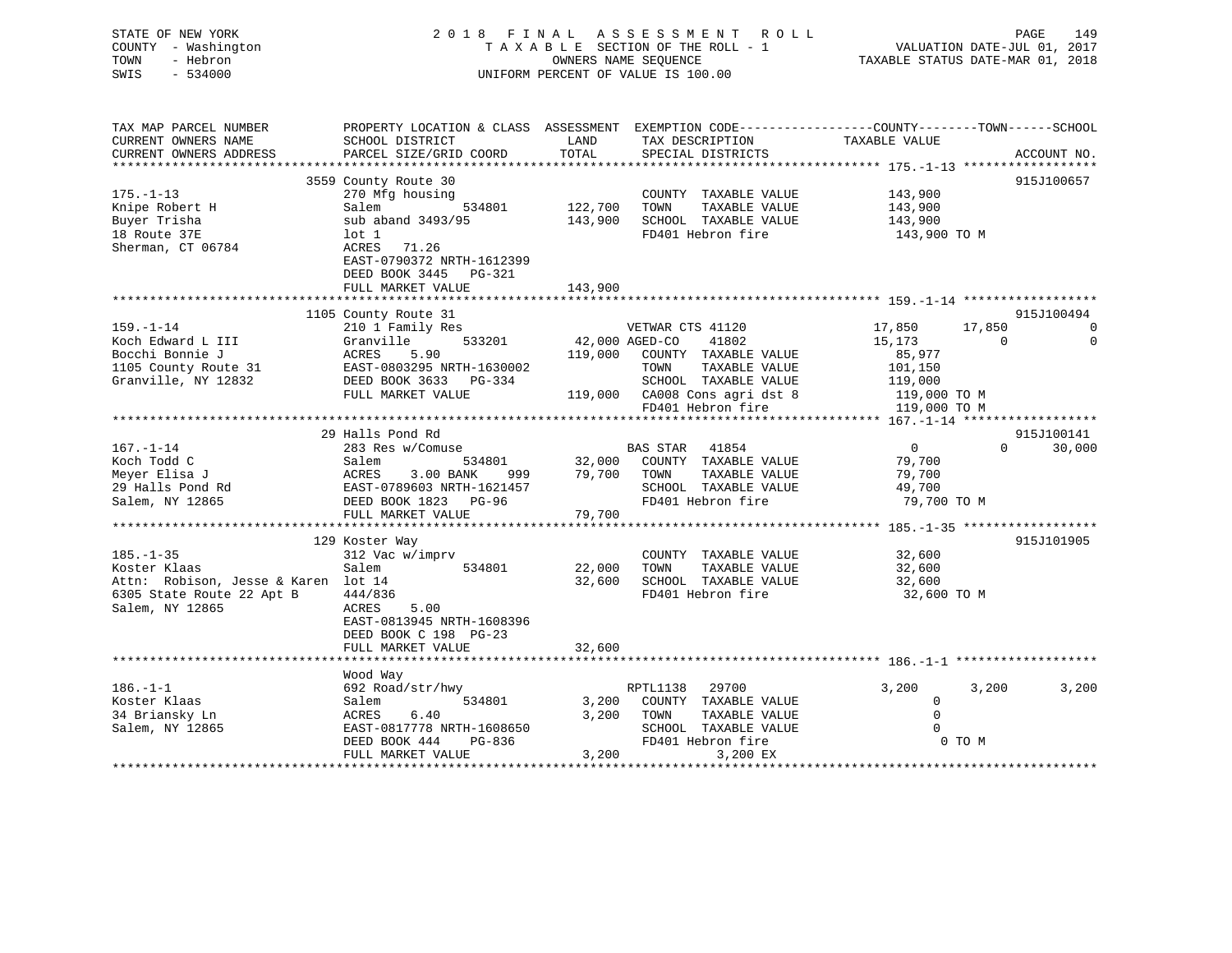|      | STATE OF NEW YORK   | 2018 FINAL ASSESSMENT ROLL                               | PAGE                        | 150 |
|------|---------------------|----------------------------------------------------------|-----------------------------|-----|
|      | COUNTY - Washington | TAXABLE SECTION OF THE ROLL - 1                          | VALUATION DATE-JUL 01, 2017 |     |
| TOWN | - Hebron            | TAXABLE STATUS DATE-MAR 01, 2018<br>OWNERS NAME SEOUENCE |                             |     |
| SWIS | - 534000            | UNIFORM PERCENT OF VALUE IS 100.00                       |                             |     |
|      |                     |                                                          |                             |     |

| TAX MAP PARCEL NUMBER  | PROPERTY LOCATION & CLASS ASSESSMENT EXEMPTION CODE--------------COUNTY-------TOWN-----SCHOOL |             |                                             |                                    |                            |
|------------------------|-----------------------------------------------------------------------------------------------|-------------|---------------------------------------------|------------------------------------|----------------------------|
| CURRENT OWNERS NAME    | SCHOOL DISTRICT                                                                               | LAND        | TAX DESCRIPTION                             | TAXABLE VALUE                      |                            |
| CURRENT OWNERS ADDRESS | PARCEL SIZE/GRID COORD                                                                        | TOTAL       | SPECIAL DISTRICTS                           |                                    | ACCOUNT NO.                |
|                        |                                                                                               |             |                                             |                                    |                            |
|                        | 34 Briansky Ln                                                                                |             |                                             |                                    | 915J101331                 |
| $184. - 1 - 8.3$       | 210 1 Family Res                                                                              |             | AGED-CO<br>41802                            | 146,250                            | $\Omega$<br>$\overline{0}$ |
| Koster Klass           | 534801<br>Salem                                                                               |             | $52,800$ AGED-TOWN 41803                    | 58,500<br>$\overline{\phantom{0}}$ | $\overline{0}$             |
| 930 N Observation Trl  | 849/239 will 1838/19                                                                          |             | 292,500 AGED-SCH<br>41804                   | $\Omega$                           | 87,750<br>$\Omega$         |
| Green Valley, AZ 85614 | 5.42<br>ACRES                                                                                 |             | ENH STAR 41834                              | $\overline{0}$                     | $\Omega$<br>66,800         |
|                        | EAST-0802295 NRTH-1604930                                                                     |             | COUNTY TAXABLE VALUE                        | 146,250                            |                            |
|                        | DEED BOOK W1838 PG-19                                                                         |             | TOWN<br>TAXABLE VALUE                       | 234,000                            |                            |
|                        | FULL MARKET VALUE                                                                             |             | 292,500 SCHOOL TAXABLE VALUE                | 137,950                            |                            |
|                        |                                                                                               |             | FD401 Hebron fire                           | 292,500 TO M                       |                            |
|                        |                                                                                               |             |                                             |                                    |                            |
|                        | 7312 State Route 22                                                                           |             |                                             |                                    | 915J101292                 |
| $161. - 1 - 1.4$       | 270 Mfg housing                                                                               |             | COUNTY TAXABLE VALUE                        | 118,700                            |                            |
| Koutrakos Charles P    | 533201<br>Granville                                                                           | 83,800      | TAXABLE VALUE<br>TOWN                       | 118,700                            |                            |
| 88 Quaker St Apt 11    | ACRES 35.02                                                                                   | 118,700     | SCHOOL TAXABLE VALUE                        | 118,700                            |                            |
| Granville, NY 12832    | EAST-0820931 NRTH-1633654                                                                     |             | FD401 Hebron fire                           | 118,700 TO M                       |                            |
|                        | DEED BOOK 486<br>PG-1104                                                                      |             |                                             |                                    |                            |
|                        | FULL MARKET VALUE                                                                             | 118,700     |                                             |                                    |                            |
|                        |                                                                                               |             |                                             |                                    |                            |
|                        | State Route 22                                                                                |             |                                             |                                    | 915J101293                 |
| $161. - 1 - 1.7$       | 322 Rural vac>10                                                                              |             | COUNTY TAXABLE VALUE                        | 40,500                             |                            |
| Koutrakos Charles P    | Granville<br>533201                                                                           | 40,500 TOWN | TAXABLE VALUE                               | 40,500                             |                            |
| Koutrakos Marilyn N    | Koutrakos Sub/ 29-86                                                                          | 40,500      | SCHOOL TAXABLE VALUE                        | 40,500                             |                            |
| 88 Quaker St Apt 11    | Lot 2B                                                                                        |             | FD401 Hebron fire                           | 40,500 TO M                        |                            |
| Granville, NY 12832    | ACRES 17.32                                                                                   |             |                                             |                                    |                            |
|                        | EAST-0820876 NRTH-1633283                                                                     |             |                                             |                                    |                            |
|                        | DEED BOOK 699<br>$PG-101$                                                                     |             |                                             |                                    |                            |
|                        |                                                                                               | 40,500      |                                             |                                    |                            |
|                        | FULL MARKET VALUE                                                                             |             |                                             |                                    |                            |
|                        |                                                                                               |             |                                             |                                    | 915J101291                 |
| $153. - 1 - 15$        | 7326 State Route 22                                                                           |             |                                             |                                    |                            |
|                        | 270 Mfg housing                                                                               |             | COUNTY TAXABLE VALUE                        | 97,600                             |                            |
| Koutrakos Nicholas C   | 533201<br>Granville                                                                           | 85,000      | TAXABLE VALUE<br>TOWN                       | 97,600                             |                            |
| 7326 State Route 22    | $161. - 1 - 1.3$                                                                              | 97,600      | SCHOOL TAXABLE VALUE                        | 97,600                             |                            |
| Granville, CT 12832    | ACRES 35.18                                                                                   |             | FD401 Hebron fire                           | 97,600 TO M                        |                            |
|                        | EAST-0820888 NRTH-1634187                                                                     |             |                                             |                                    |                            |
|                        | DEED BOOK 486<br>PG-1106                                                                      |             |                                             |                                    |                            |
|                        | FULL MARKET VALUE                                                                             | 97,600      |                                             |                                    |                            |
|                        |                                                                                               |             |                                             |                                    |                            |
|                        | 6859 State Route 22                                                                           |             | 90 PCT OF VALUE USED FOR EXEMPTION PURPOSES |                                    | 915J100372                 |
| $169. - 1 - 19$        | 210 1 Family Res                                                                              |             | AGED-CO<br>41802                            | 9,261                              | $\Omega$                   |
| Koutrakos Steven       | 533201<br>Granville                                                                           |             | 44,600 ENH STAR 41834                       | $\overline{0}$                     | 66,800<br>$\Omega$         |
| 6859 State Route 22    | ACRES<br>6.70                                                                                 | 68,600      | COUNTY TAXABLE VALUE                        | 59,339                             |                            |
| Salem, NY 12865        | EAST-0815628 NRTH-1622844                                                                     |             | TOWN<br>TAXABLE VALUE                       |                                    |                            |
|                        | DEED BOOK 500<br>PG-588                                                                       |             | SCHOOL TAXABLE VALUE                        | 68,600<br>1,800                    |                            |
|                        | FULL MARKET VALUE                                                                             |             | 68,600 FD401 Hebron fire                    | 68,600 TO M                        |                            |
|                        |                                                                                               |             |                                             |                                    |                            |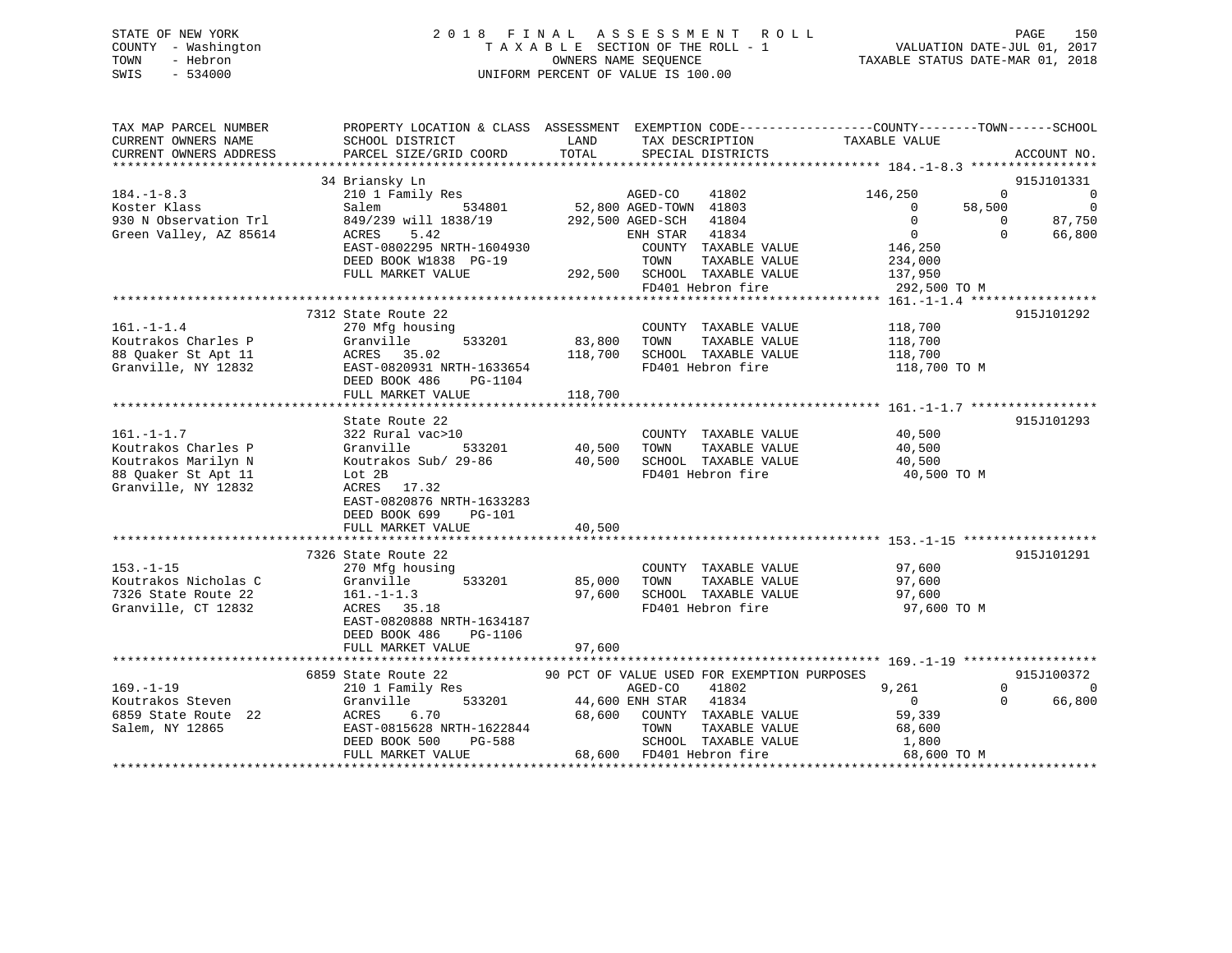## STATE OF NEW YORK 2 0 1 8 F I N A L A S S E S S M E N T R O L L PAGE 151 COUNTY - Washington T A X A B L E SECTION OF THE ROLL - 1 VALUATION DATE-JUL 01, 2017 TOWN - Hebron OWNERS NAME SEQUENCE TAXABLE STATUS DATE-MAR 01, 2018 SWIS - 534000 UNIFORM PERCENT OF VALUE IS 100.00

| TAX MAP PARCEL NUMBER                                     | PROPERTY LOCATION & CLASS ASSESSMENT EXEMPTION CODE---------------COUNTY-------TOWN------SCHOOL |                              |                                                                                    |                       |                    |
|-----------------------------------------------------------|-------------------------------------------------------------------------------------------------|------------------------------|------------------------------------------------------------------------------------|-----------------------|--------------------|
| CURRENT OWNERS NAME                                       | SCHOOL DISTRICT                                                                                 | LAND                         | TAX DESCRIPTION                                                                    | TAXABLE VALUE         |                    |
| CURRENT OWNERS ADDRESS                                    | PARCEL SIZE/GRID COORD                                                                          | TOTAL                        | SPECIAL DISTRICTS                                                                  |                       | ACCOUNT NO.        |
|                                                           |                                                                                                 |                              |                                                                                    |                       |                    |
| $169. - 1 - 20$                                           | State Route 22                                                                                  |                              |                                                                                    |                       | 915J100528         |
|                                                           | 314 Rural vac<10                                                                                | 533201 7,000                 | COUNTY TAXABLE VALUE                                                               | 7,000                 |                    |
| Koutrakos Steven                                          | Granville                                                                                       |                              | TAXABLE VALUE<br>TOWN                                                              | 7,000                 |                    |
| 6859 State Route 22<br>Salem. NY 12865                    | FRNT 116.00 DPTH 240.00 7,000 SCHOOL TAXABLE VALUE                                              |                              |                                                                                    | 7,000                 |                    |
| Salem, NY 12865                                           | ACRES 0.64                                                                                      |                              | FD401 Hebron fire                                                                  | 7,000 TO M            |                    |
|                                                           | EAST-0815865 NRTH-1622724<br>DEED BOOK 507 PG-383                                               |                              |                                                                                    |                       |                    |
|                                                           | FULL MARKET VALUE                                                                               | 7,000                        |                                                                                    |                       |                    |
|                                                           |                                                                                                 |                              |                                                                                    |                       |                    |
|                                                           | 10 Pine Hill Rd                                                                                 |                              |                                                                                    |                       | 915J100493         |
| $169. - 1 - 7.1$                                          | 260 Seasonal res                                                                                |                              | FOR 480A 47460                                                                     | 92,000<br>92,000      | 92,000             |
| Kovalsky Ram                                              | Salem                                                                                           |                              | 534801 135,000 COUNTY TAXABLE VALUE                                                | 55,000                |                    |
| 2830 Ocean Pkwy 21B                                       | ACRES 100.76                                                                                    |                              | 147,000 TOWN<br>TAXABLE VALUE                                                      | 55,000                |                    |
| Brooklyn, NY 11235                                        | EAST-0810664 NRTH-1624273                                                                       |                              |                                                                                    |                       |                    |
|                                                           | ANJI-VOIVOO4 NKTH-1624273<br>DEED BOOK 627 PG-117                                               |                              | SCHOOL TAXABLE VALUE 55,000<br>FD401 Hebron fire 147,000 TO M<br>FD401 Hebron fire |                       |                    |
| MAY BE SUBJECT TO PAYMENT                                 | FULL MARKET VALUE                                                                               | 147,000                      |                                                                                    |                       |                    |
| UNDER RPTL480A UNTIL 2027                                 |                                                                                                 |                              |                                                                                    |                       |                    |
|                                                           |                                                                                                 |                              |                                                                                    |                       |                    |
|                                                           | Pine Hill Rd/w Off                                                                              |                              |                                                                                    |                       | 915J101724         |
| $169. - 1 - 7.5$                                          | 314 Rural vac<10                                                                                |                              | COUNTY TAXABLE VALUE                                                               | 800                   |                    |
| Kovalsky Ram                                              | Salem                                                                                           | <sub>534801</sub> 800        | TAXABLE VALUE<br>TOWN                                                              | 800                   |                    |
| 2830 Ocean Pkwy 21B                                       | Lot 4                                                                                           | 800                          | SCHOOL TAXABLE VALUE                                                               | 800                   |                    |
| Brooklyn, NY 11235                                        | 1.01<br>ACRES                                                                                   |                              | FD401 Hebron fire                                                                  | 800 TO M              |                    |
|                                                           | EAST-0812023 NRTH-1624836                                                                       |                              |                                                                                    |                       |                    |
|                                                           | DEED BOOK 788<br>PG-183                                                                         |                              |                                                                                    |                       |                    |
|                                                           | FULL MARKET VALUE                                                                               | 800                          |                                                                                    |                       |                    |
|                                                           |                                                                                                 |                              |                                                                                    |                       |                    |
|                                                           | Pine Hill Rd                                                                                    |                              |                                                                                    |                       |                    |
| $169. - 1 - 13.1$                                         | 314 Rural vac<10                                                                                |                              | COUNTY TAXABLE VALUE 14,100                                                        |                       |                    |
|                                                           | Granville                                                                                       | COUNTY<br>533201 14,100 TOWN | TAXABLE VALUE                                                                      | 14,100                |                    |
| Kovalsky Ram Granvi<br>2830 Ocean Pkwy 21B ACRES          | 1.82                                                                                            |                              | 14,100 SCHOOL TAXABLE VALUE 14,100                                                 |                       |                    |
| Brooklyn, NY 11235                                        | EAST-0812168 NRTH-1624640                                                                       |                              | FD401 Hebron fire                                                                  | 14,100 TO M           |                    |
|                                                           | DEED BOOK 788<br>PG-183                                                                         |                              |                                                                                    |                       |                    |
|                                                           | FULL MARKET VALUE                                                                               | 14,100                       |                                                                                    |                       |                    |
|                                                           |                                                                                                 |                              |                                                                                    |                       |                    |
|                                                           | 6087 State Route 22                                                                             |                              |                                                                                    |                       | 915J101736         |
| $185. - 1 - 7.2$                                          | 240 Rural res                                                                                   |                              | BAS STAR 41854                                                                     | $\Omega$              | $\Omega$<br>30,000 |
| Krieg William                                             | Salem                                                                                           |                              | 534801 49,500 COUNTY TAXABLE VALUE                                                 | 108,700               |                    |
| Krieg Paula                                               | ACRES 10.00                                                                                     | 108,700 TOWN                 |                                                                                    | TAXABLE VALUE 108,700 |                    |
|                                                           | ACRES 10.00<br>EAST-0814050 NRTH-1604982<br>DEED BOOK 1876 PG-253                               |                              |                                                                                    | 78,700                |                    |
| 6087 State Route 22<br>Salem, NY 12865<br>Salem, NY 12865 | EASI-0814050 NRTH-1604982<br>DEED BOOK 1876 PG-253                                              |                              | SCHOOL TAXABLE VALUE<br>FD401 Hebron fire                                          | 108,700 TO M          |                    |
|                                                           | FULL MARKET VALUE                                                                               | 108,700                      |                                                                                    |                       |                    |
|                                                           |                                                                                                 |                              |                                                                                    |                       |                    |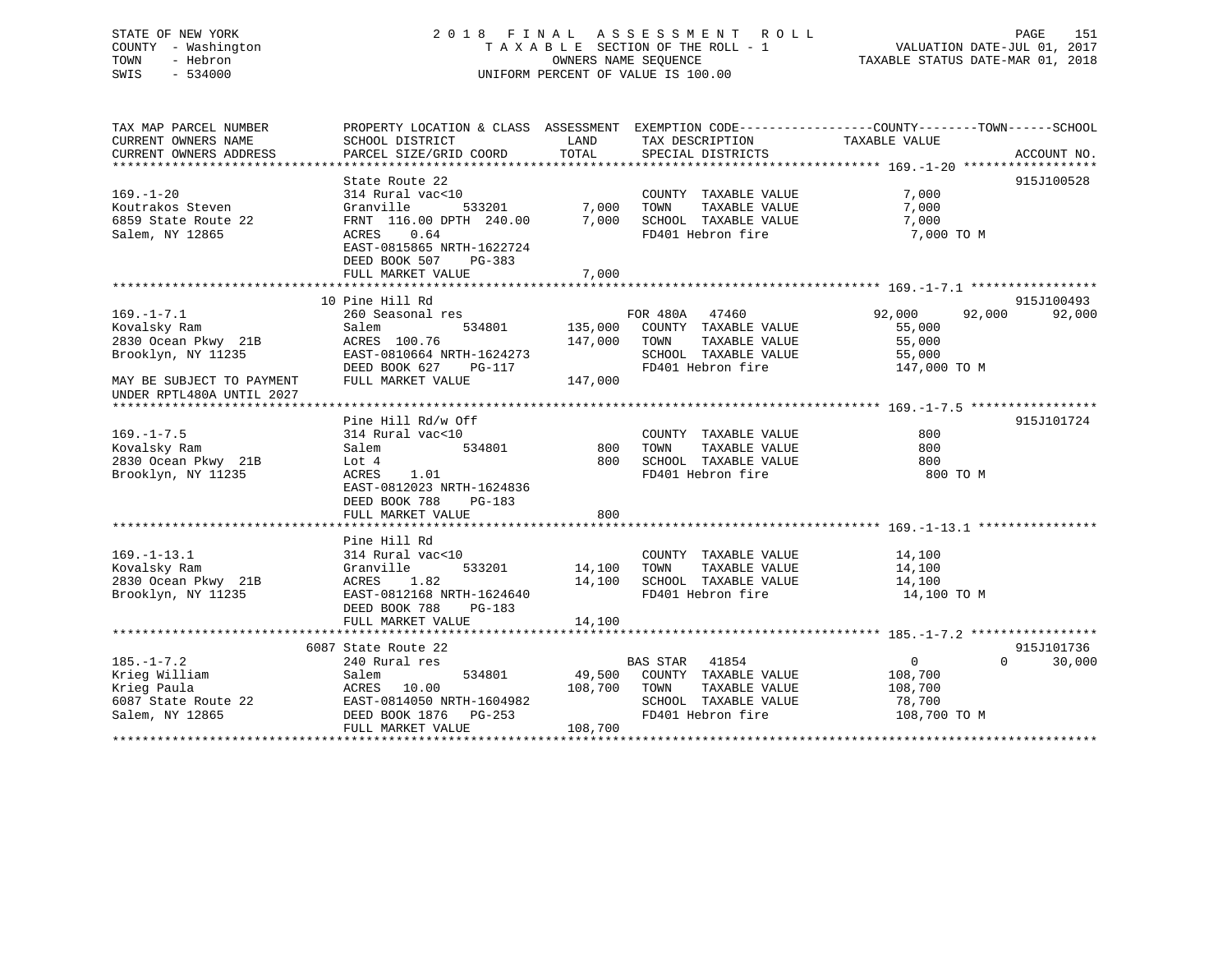# STATE OF NEW YORK 2018 FINAL ASSESSMENT ROLL PAGE 152 COUNTY - Washington  $T A X A B L E$  SECTION OF THE ROLL - 1<br>TOWN - Hebron DATE-JUL 000NERS NAME SEQUENCE SWIS - 534000 UNIFORM PERCENT OF VALUE IS 100.00

VALUATION DATE-JUL 01, 2017

TAXABLE STATUS DATE-MAR 01, 2018

| TAX MAP PARCEL NUMBER                                | PROPERTY LOCATION & CLASS ASSESSMENT |         | EXEMPTION CODE-----------------COUNTY-------TOWN------SCHOOL |                |                    |
|------------------------------------------------------|--------------------------------------|---------|--------------------------------------------------------------|----------------|--------------------|
| CURRENT OWNERS NAME                                  | SCHOOL DISTRICT                      | LAND    | TAX DESCRIPTION                                              | TAXABLE VALUE  |                    |
| CURRENT OWNERS ADDRESS                               | PARCEL SIZE/GRID COORD               | TOTAL   | SPECIAL DISTRICTS                                            |                | ACCOUNT NO.        |
|                                                      |                                      |         |                                                              |                |                    |
|                                                      | 7586 State Route 22                  |         |                                                              |                | 915J100226         |
| $153. - 1 - 5$                                       | 242 Rurl res&rec                     |         | COUNTY TAXABLE VALUE                                         | 116,900        |                    |
| Kristensen Claire                                    | Granville<br>533201                  | 76,900  | TOWN<br>TAXABLE VALUE                                        | 116,900        |                    |
| PO Box 119                                           | ag commit 705/350                    | 116,900 | SCHOOL TAXABLE VALUE                                         | 116,900        |                    |
| Lanesboro, MA 01237                                  | 58.40<br>ACRES                       |         | FD401 Hebron fire                                            | 116,900 TO M   |                    |
|                                                      | EAST-0820192 NRTH-1639521            |         |                                                              |                |                    |
|                                                      | DEED BOOK 2806<br>$PG-82$            |         |                                                              |                |                    |
|                                                      | FULL MARKET VALUE                    | 116,900 |                                                              |                |                    |
|                                                      |                                      |         |                                                              |                |                    |
|                                                      | 672 North Grimes Hill Rd             |         |                                                              |                | 915J101334         |
| $153. - 1 - 10.1$                                    | 210 1 Family Res                     |         | ENH STAR 41834                                               | $\overline{0}$ | 66,800<br>$\Omega$ |
| Krueger Ralph                                        | 533201<br>Granville                  | 37,200  | COUNTY TAXABLE VALUE                                         | 110,000        |                    |
| 672 North Grimes Hill Rd                             | Ag Commit 705/57                     | 110,000 | TOWN<br>TAXABLE VALUE                                        | 110,000        |                    |
| Granville, NY 12832                                  | ACRES<br>7.60                        |         | SCHOOL TAXABLE VALUE                                         | 43,200         |                    |
|                                                      | EAST-0819084 NRTH-1634445            |         | CA008 Cons agri dst 8                                        | 110,000 TO M   |                    |
|                                                      | DEED BOOK 3028<br>$PG-47$            |         | FD401 Hebron fire                                            | 110,000 TO M   |                    |
|                                                      | FULL MARKET VALUE                    | 110,000 |                                                              |                |                    |
|                                                      |                                      |         |                                                              |                |                    |
|                                                      | 3287 County Route 30                 |         |                                                              |                | 915J100144         |
| $183. - 1 - 6$                                       | 312 Vac w/imprv                      |         | COUNTY TAXABLE VALUE                                         | 8,300          |                    |
| Kuba Edward J                                        | Salem<br>534801                      | 3,000   | TOWN<br>TAXABLE VALUE                                        | 8,300          |                    |
| Shostak Trust Adam & Margaret FRNT 90.00 DPTH 175.00 |                                      | 8,300   | SCHOOL TAXABLE VALUE                                         | 8,300          |                    |
| 592 Hunter Rd                                        | 0.27<br>ACRES                        |         | CA008 Cons agri dst 8                                        | 8,300 TO M     |                    |
| Greenwich, NY 12834                                  | EAST-0791196 NRTH-1606441            |         | FD401 Hebron fire                                            | 8,300 TO M     |                    |
|                                                      | DEED BOOK 3920 PG-34                 |         | LD401 West hebron light                                      | 8,300 TO M     |                    |
| PRIOR OWNER ON 3/01/2018                             | FULL MARKET VALUE                    | 8,300   |                                                              |                |                    |
| Shostak Adam                                         |                                      |         |                                                              |                |                    |
|                                                      |                                      |         |                                                              |                |                    |
|                                                      | 49 Wolfe Ln                          |         |                                                              |                | 915J101021         |
| $158. - 1 - 7$                                       | 240 Rural res                        |         | AGRI-D IND 41730                                             | 6,244<br>6,244 | 6,244              |
| Kubiak Jodie                                         | 533801<br>Hartford                   | 53,900  | COUNTY TAXABLE VALUE                                         | 168,756        |                    |
| 49 Wolfe Ln                                          | 20.54 BANK<br>ACRES<br>999           | 175,000 | TAXABLE VALUE<br>TOWN                                        | 168,756        |                    |
| Salem, NY 12865                                      | EAST-0789575 NRTH-1629471            |         | SCHOOL TAXABLE VALUE                                         | 168,756        |                    |
|                                                      | DEED BOOK 3559 PG-196                |         | FD401 Hebron fire                                            | 175,000 TO M   |                    |
| MAY BE SUBJECT TO PAYMENT                            | FULL MARKET VALUE                    | 175,000 |                                                              |                |                    |
| UNDER AGDIST LAW TIL 2025                            |                                      |         |                                                              |                |                    |
|                                                      |                                      |         |                                                              |                |                    |
|                                                      | 6268 State Route 22                  |         |                                                              |                | 915J101748         |
| $186. - 1 - 26$                                      | 260 Seasonal res                     |         | COUNTY TAXABLE VALUE                                         | 75,600         |                    |
| Kucharik James                                       | Salem<br>534801                      | 42,000  | TAXABLE VALUE<br>TOWN                                        | 75,600         |                    |
| Kucharik Diana                                       | 5.03<br>ACRES                        | 75,600  | SCHOOL TAXABLE VALUE                                         | 75,600         |                    |
| 557 Sica Ln                                          | EAST-0816375 NRTH-1608709            |         | FD401 Hebron fire                                            | 75,600 TO M    |                    |
| Toms River, NJ 08753                                 | DEED BOOK 2439<br>PG-232             |         |                                                              |                |                    |
|                                                      | FULL MARKET VALUE                    | 75,600  |                                                              |                |                    |
|                                                      |                                      |         |                                                              |                |                    |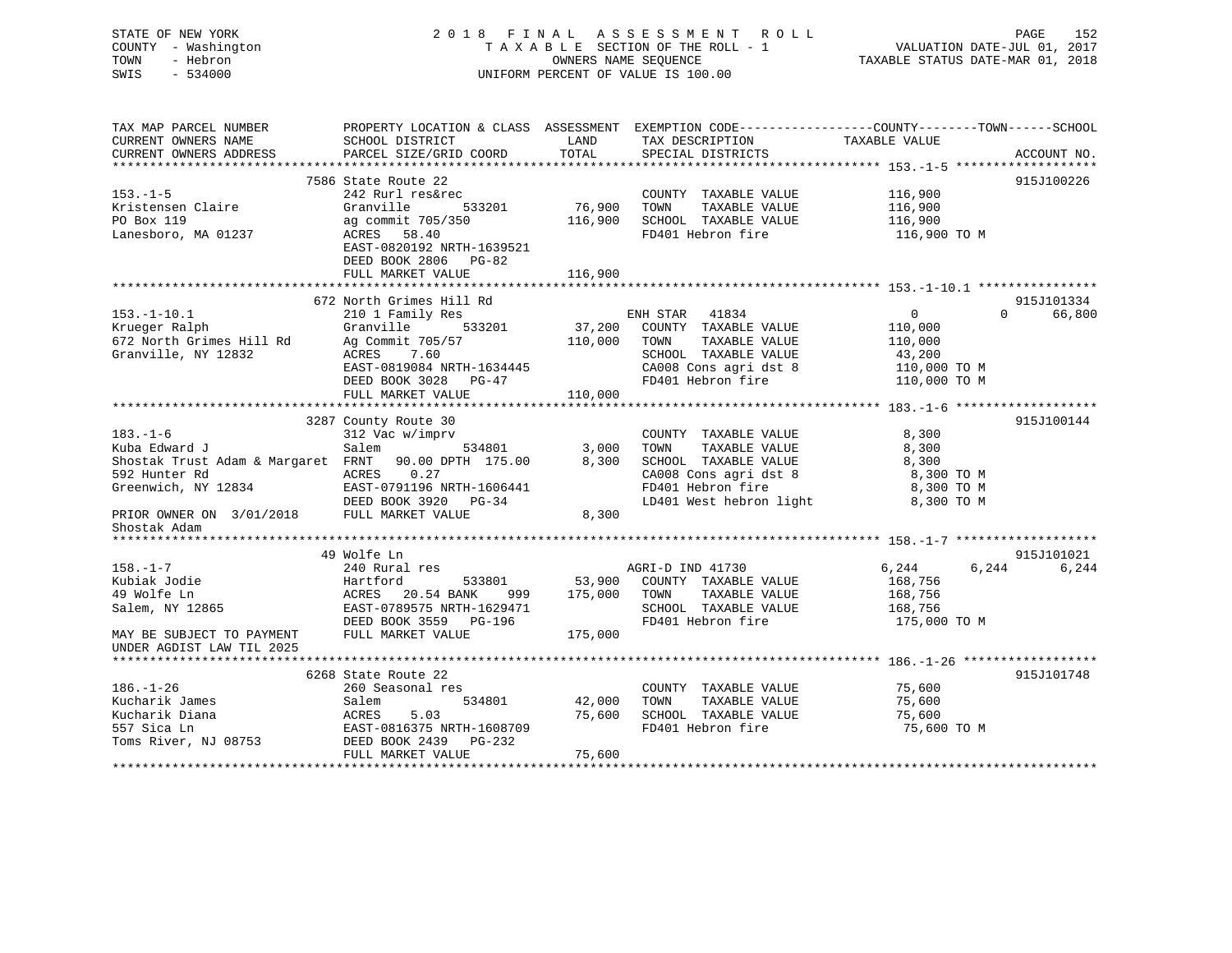## STATE OF NEW YORK 2 0 1 8 F I N A L A S S E S S M E N T R O L L PAGE 153 COUNTY - Washington T A X A B L E SECTION OF THE ROLL - 1 VALUATION DATE-JUL 01, 2017 TOWN - Hebron OWNERS NAME SEQUENCE TAXABLE STATUS DATE-MAR 01, 2018 SWIS - 534000 UNIFORM PERCENT OF VALUE IS 100.00

| TAX MAP PARCEL NUMBER<br>CURRENT OWNERS NAME | PROPERTY LOCATION & CLASS ASSESSMENT EXEMPTION CODE---------------COUNTY-------TOWN------SCHOOL<br>SCHOOL DISTRICT | LAND    | TAX DESCRIPTION                                       | TAXABLE VALUE              |                    |
|----------------------------------------------|--------------------------------------------------------------------------------------------------------------------|---------|-------------------------------------------------------|----------------------------|--------------------|
| CURRENT OWNERS ADDRESS                       | PARCEL SIZE/GRID COORD                                                                                             | TOTAL   | SPECIAL DISTRICTS                                     |                            | ACCOUNT NO.        |
|                                              |                                                                                                                    |         |                                                       |                            |                    |
|                                              | 192 Tiplady Rd                                                                                                     |         |                                                       |                            | 915J100366         |
| $177. - 1 - 48$                              | 242 Rurl res&rec                                                                                                   |         | COUNTY TAXABLE VALUE                                  | 239,700                    |                    |
| Kurz Kevin P                                 | Salem<br>534801                                                                                                    | 140,000 | TAXABLE VALUE<br>TOWN                                 | 239,700                    |                    |
| Kurz Christopher E                           | 52.00<br>ACRES                                                                                                     | 239,700 | SCHOOL TAXABLE VALUE                                  | 239,700                    |                    |
| 1339 Lakeside Dr                             | EAST-0811152 NRTH-1609791<br>DEED BOOK 3857 PG-347                                                                 |         | FD401 Hebron fire                                     | 239,700 TO M               |                    |
| Wantagh, NY 11793                            |                                                                                                                    |         |                                                       |                            |                    |
|                                              | FULL MARKET VALUE                                                                                                  | 239,700 |                                                       |                            |                    |
|                                              |                                                                                                                    |         |                                                       |                            |                    |
|                                              | 268 Blossom Rd                                                                                                     |         |                                                       |                            | 915J101680         |
| $186. - 1 - 3.4$                             | 210 1 Family Res                                                                                                   |         | COUNTY TAXABLE VALUE                                  | 95,700                     |                    |
| Lacasse Richard W Sr                         | 534801<br>Salem                                                                                                    | 45,800  | TOWN       TAXABLE  VALUE<br>SCHOOL    TAXABLE  VALUE | 95,700                     |                    |
| Lacasse Betty Jane                           | ACRES<br>7.52                                                                                                      | 95,700  |                                                       | 95,700                     |                    |
| 20 Valley View Rd                            | EAST-0820269 NRTH-1607450<br>DEED BOOK 658 PG-3                                                                    |         | FD401 Hebron fire                                     | 95,700 TO M                |                    |
| Norfolk, CT 06058                            | DEED BOOK 658<br>$PG-3$                                                                                            |         |                                                       |                            |                    |
|                                              | FULL MARKET VALUE                                                                                                  | 95,700  |                                                       |                            |                    |
|                                              |                                                                                                                    |         |                                                       |                            |                    |
|                                              | 232 Crosier Rd                                                                                                     |         |                                                       |                            | A15J100445         |
| $167. - 1 - 17.1$                            | 240 Rural res                                                                                                      |         | <b>BAS STAR</b><br>41854                              | $\overline{0}$             | $\Omega$<br>30,000 |
| Lack Stephen                                 | Salem                                                                                                              |         | 534801 68,200 COUNTY TAXABLE VALUE                    | 156,500                    |                    |
| Lack Lilly                                   | ACRES 13.10 BANK<br>999                                                                                            | 156,500 | TOWN<br>TAXABLE VALUE                                 | 156,500                    |                    |
| 232 Crosier Rd                               | EAST-0791287 NRTH-1620623                                                                                          |         | SCHOOL TAXABLE VALUE                                  | 126,500                    |                    |
| Salem, NY 12865                              | DEED BOOK 945<br>PG-61                                                                                             |         | CA008 Cons agri dst 8<br>156,500 FD401 Hebron fire    | 156,500 TO M               |                    |
|                                              | FULL MARKET VALUE                                                                                                  |         |                                                       | 156,500 TO M               |                    |
|                                              |                                                                                                                    |         |                                                       |                            |                    |
|                                              | Pine Hill Rd/w Off                                                                                                 |         |                                                       |                            | 915J101045         |
| $169. - 1 - 37.2$                            | 322 Rural vac>10                                                                                                   |         | COUNTY TAXABLE VALUE 14,000                           |                            |                    |
| Lacoste Ronald W                             | 533201<br>Granville                                                                                                | 14,000  | TOWN<br>TAXABLE VALUE                                 | 14,000                     |                    |
| Lacoste Roberta M                            | Easement 614/38                                                                                                    | 14,000  | SCHOOL TAXABLE VALUE                                  | 14,000                     |                    |
| 66 Railroad Ave                              | ACRES 18.70                                                                                                        |         | FD401 Hebron fire                                     | 14,000 TO M                |                    |
| West Pawlet, VT 05775                        | EAST-0810915 NRTH-1621824                                                                                          |         |                                                       |                            |                    |
|                                              | DEED BOOK 1758 PG-114                                                                                              |         |                                                       |                            |                    |
|                                              | FULL MARKET VALUE                                                                                                  | 14,000  |                                                       |                            |                    |
|                                              |                                                                                                                    |         |                                                       |                            |                    |
|                                              | 90 Sawmill Rd                                                                                                      |         |                                                       |                            | 915J100186         |
| $153. - 1 - 8$                               | 210 1 Family Res                                                                                                   |         |                                                       | 15,500<br>15,500           | - 0                |
| Laflamme Virginia                            | Granville                                                                                                          |         | AGED-CO/TN 41801<br>533201 28,100 ENH STAR 41834      | $\overline{0}$<br>$\Omega$ | 31,000             |
| 90 Sawmill Rd                                | FRNT 225.00 DPTH 165.00                                                                                            |         | 31,000 COUNTY TAXABLE VALUE                           | 15,500                     |                    |
| Granville, NY 12832                          | ACRES 0.85                                                                                                         |         | TOWN<br>TAXABLE VALUE<br>TAXABLE VALUE                | 15,500                     |                    |
|                                              | EAST-0821103 NRTH-1637779                                                                                          |         | SCHOOL TAXABLE VALUE                                  | $\mathbf 0$                |                    |
|                                              | DEED BOOK 460<br>PG-747                                                                                            |         | CA008 Cons agri dst 8                                 | 31,000 TO M                |                    |
|                                              | FULL MARKET VALUE                                                                                                  |         | 31,000 FD401 Hebron fire                              | 31,000 TO M                |                    |
|                                              |                                                                                                                    |         |                                                       |                            |                    |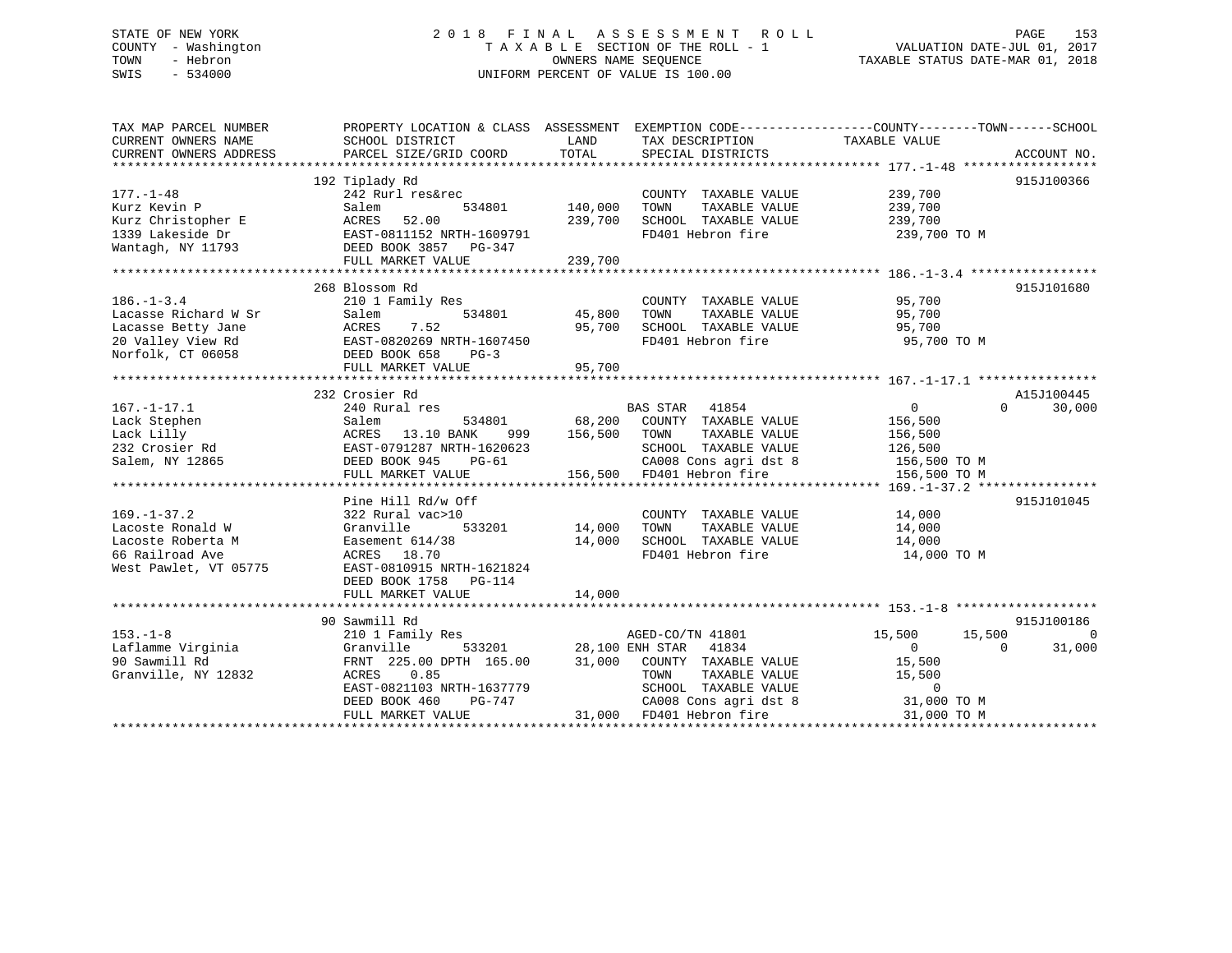## STATE OF NEW YORK 2 0 1 8 F I N A L A S S E S S M E N T R O L L PAGE 154 COUNTY - Washington T A X A B L E SECTION OF THE ROLL - 1 VALUATION DATE-JUL 01, 2017 TOWN - Hebron OWNERS NAME SEQUENCE TAXABLE STATUS DATE-MAR 01, 2018 SWIS - 534000 UNIFORM PERCENT OF VALUE IS 100.00

| TAX MAP PARCEL NUMBER<br>CURRENT OWNERS NAME<br>CURRENT OWNERS ADDRESS | PROPERTY LOCATION & CLASS ASSESSMENT EXEMPTION CODE---------------COUNTY-------TOWN------SCHOOL<br>SCHOOL DISTRICT<br>PARCEL SIZE/GRID COORD | LAND<br>TOTAL | TAX DESCRIPTION<br>SPECIAL DISTRICTS | TAXABLE VALUE |          | ACCOUNT NO. |
|------------------------------------------------------------------------|----------------------------------------------------------------------------------------------------------------------------------------------|---------------|--------------------------------------|---------------|----------|-------------|
|                                                                        |                                                                                                                                              |               |                                      |               |          |             |
| $144. - 1 - 21.5$                                                      | 2304 County Route 31<br>210 1 Family Res                                                                                                     |               | ENH STAR<br>41834                    | $\Omega$      | $\Omega$ | 66,800      |
| Laidlaw Jeffrey P                                                      | 533201<br>Granville                                                                                                                          | 38,400        | COUNTY TAXABLE VALUE                 | 111,500       |          |             |
| Laidlaw Elizabeth M                                                    | 1.18<br>ACRES                                                                                                                                | 111,500       | TAXABLE VALUE<br>TOWN                | 111,500       |          |             |
| 2304 County Route 31                                                   | EAST-0822382 NRTH-1647233                                                                                                                    |               | SCHOOL TAXABLE VALUE                 | 44,700        |          |             |
| Granville, NY 12832                                                    | DEED BOOK 919<br>PG-184                                                                                                                      |               | FD401 Hebron fire                    | 111,500 TO M  |          |             |
|                                                                        | FULL MARKET VALUE                                                                                                                            | 111,500       |                                      |               |          |             |
|                                                                        |                                                                                                                                              |               |                                      |               |          |             |
|                                                                        | Warner Rd                                                                                                                                    |               |                                      |               |          |             |
| $153. - 1 - 5.3$                                                       | 105 Vac farmland                                                                                                                             |               | AGRI-D IND 41730                     | 70,777        | 70,777   | 70,777      |
| Laing Hill Land Company LLC                                            | Granville<br>533201                                                                                                                          | 79,800        | COUNTY TAXABLE VALUE                 | 9,023         |          |             |
| 1510 Albermarle Rd                                                     | $1$ ot $3$                                                                                                                                   | 79,800        | TAXABLE VALUE<br>TOWN                | 9,023         |          |             |
| Brooklyn, NY 11226                                                     | ACRES 18.88                                                                                                                                  |               | SCHOOL TAXABLE VALUE                 | 9,023         |          |             |
|                                                                        | EAST-0818636 NRTH-1639673                                                                                                                    |               | FD401 Hebron fire                    | 79,800 TO M   |          |             |
| MAY BE SUBJECT TO PAYMENT                                              | DEED BOOK 3858 PG-124                                                                                                                        |               |                                      |               |          |             |
| UNDER AGDIST LAW TIL 2025                                              | FULL MARKET VALUE                                                                                                                            | 79,800        |                                      |               |          |             |
|                                                                        |                                                                                                                                              |               |                                      |               |          |             |
|                                                                        | State Route 22                                                                                                                               |               |                                      |               |          |             |
| $153. - 1 - 5.4$                                                       | 105 Vac farmland                                                                                                                             |               | AGRI-D IND 41730                     | 41,843        | 41,843   | 41,843      |
| Laing Hill Land Company LLC                                            | Granville<br>533201                                                                                                                          | 46,300        | COUNTY TAXABLE VALUE                 | 4,457         |          |             |
| 1510 Albermarle Rd                                                     | $1$ ot $4$                                                                                                                                   | 46,300        | TOWN<br>TAXABLE VALUE                | 4,457         |          |             |
| Brooklyn, NY 11226                                                     | ACRES 12.14                                                                                                                                  |               | SCHOOL TAXABLE VALUE                 | 4,457         |          |             |
|                                                                        | EAST-0819038 NRTH-1638847                                                                                                                    |               | FD401 Hebron fire                    | 46,300 TO M   |          |             |
| MAY BE SUBJECT TO PAYMENT                                              | DEED BOOK 3858 PG-124                                                                                                                        |               |                                      |               |          |             |
| UNDER AGDIST LAW TIL 2025                                              | FULL MARKET VALUE                                                                                                                            | 46,300        |                                      |               |          |             |
|                                                                        |                                                                                                                                              |               |                                      |               |          |             |
|                                                                        | State Route 22                                                                                                                               |               |                                      |               |          |             |
| $153. - 1 - 5.5$                                                       | 105 Vac farmland                                                                                                                             |               | 41720<br>AG DIST                     | 38,248        | 38,248   | 38,248      |
| Laing Hill Land Company LLC                                            | 533201<br>Granville                                                                                                                          | 43,000        | COUNTY TAXABLE VALUE                 | 4,752         |          |             |
| 1510 Albermarle Rd                                                     | $1$ ot 5                                                                                                                                     | 43,000        | TAXABLE VALUE<br>TOWN                | 4,752         |          |             |
| Brooklyn, NY 11226                                                     | ACRES 10.51                                                                                                                                  |               | SCHOOL TAXABLE VALUE                 | 4,752         |          |             |
|                                                                        | EAST-0819140 NRTH-1639492                                                                                                                    |               | FD401 Hebron fire                    | 43,000 TO M   |          |             |
| MAY BE SUBJECT TO PAYMENT                                              | DEED BOOK 3858 PG-124                                                                                                                        |               |                                      |               |          |             |
| UNDER AGDIST LAW TIL 2022                                              | FULL MARKET VALUE                                                                                                                            | 43,000        |                                      |               |          |             |
|                                                                        |                                                                                                                                              |               |                                      |               |          |             |
|                                                                        | 7505 State Route 22                                                                                                                          |               |                                      |               |          |             |
| $153. - 1 - 5.8$                                                       | 117 Horse farm                                                                                                                               |               | AGRI-D IND 41730                     | 51,991        | 51,991   | 51,991      |
| Laing Hill Land Company LLC                                            | Granville<br>533201                                                                                                                          | 114,300       | COUNTY TAXABLE VALUE                 | 498,609       |          |             |
| 1510 Albermarle Rd                                                     | $1$ ot $1$                                                                                                                                   | 550,600       | TAXABLE VALUE<br>TOWN                | 498,609       |          |             |
| Brooklyn, NY 11226                                                     | 37.72<br>ACRES                                                                                                                               |               | SCHOOL TAXABLE VALUE                 | 498,609       |          |             |
|                                                                        | EAST-0818432 NRTH-1638088                                                                                                                    |               | FD401 Hebron fire                    | 550,600 TO M  |          |             |
| MAY BE SUBJECT TO PAYMENT                                              | DEED BOOK 3858<br>PG-124                                                                                                                     |               |                                      |               |          |             |
| UNDER AGDIST LAW TIL 2025                                              | FULL MARKET VALUE                                                                                                                            | 550,600       |                                      |               |          |             |
|                                                                        |                                                                                                                                              |               |                                      |               |          |             |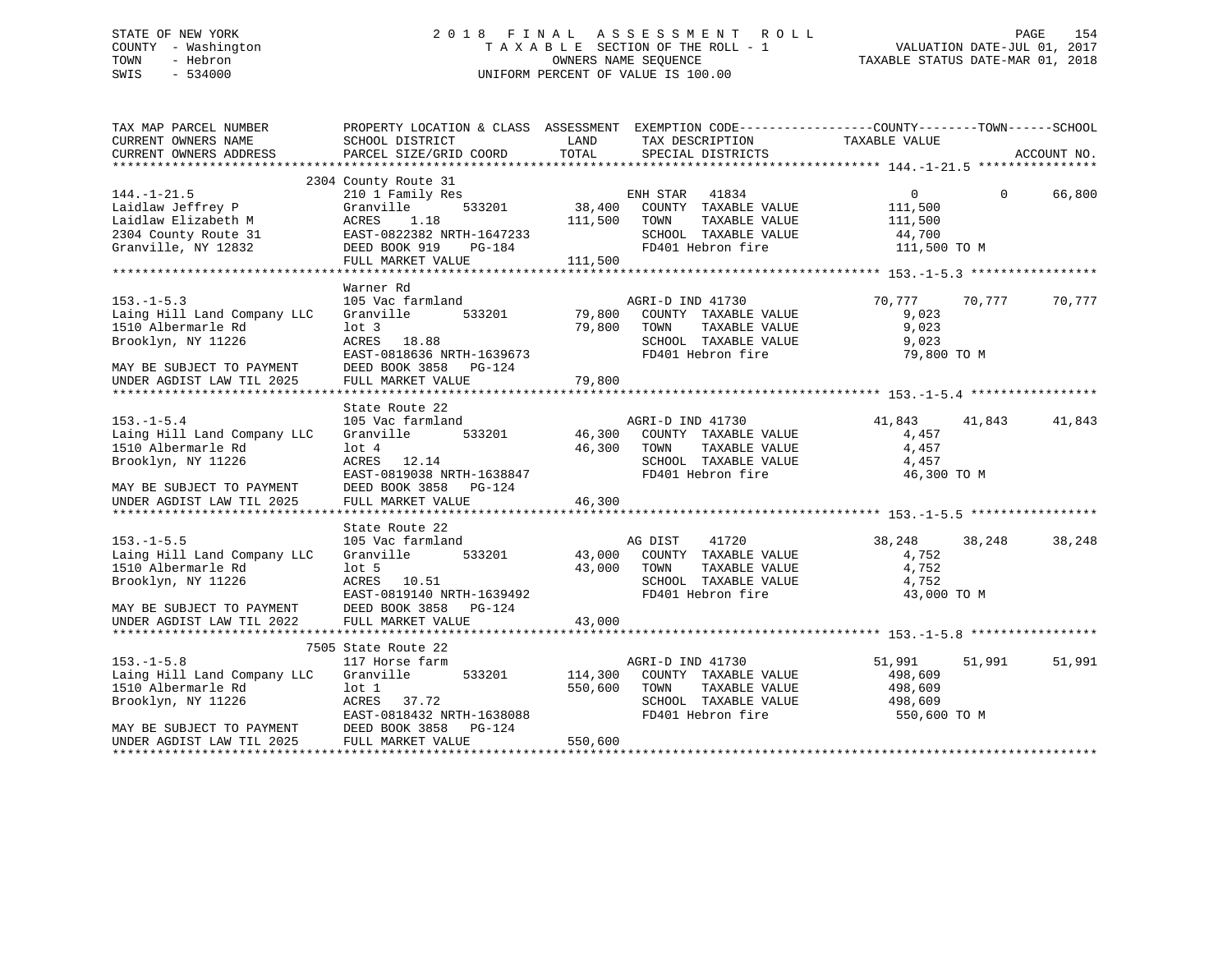## STATE OF NEW YORK 2 0 1 8 F I N A L A S S E S S M E N T R O L L PAGE 155 COUNTY - Washington T A X A B L E SECTION OF THE ROLL - 1 VALUATION DATE-JUL 01, 2017 TOWN - Hebron OWNERS NAME SEQUENCE TAXABLE STATUS DATE-MAR 01, 2018 SWIS - 534000 UNIFORM PERCENT OF VALUE IS 100.00

| TAX MAP PARCEL NUMBER       | PROPERTY LOCATION & CLASS ASSESSMENT EXEMPTION CODE----------------COUNTY-------TOWN-----SCHOOL |         |                          |                |                    |
|-----------------------------|-------------------------------------------------------------------------------------------------|---------|--------------------------|----------------|--------------------|
| CURRENT OWNERS NAME         | SCHOOL DISTRICT                                                                                 | LAND    | TAX DESCRIPTION          | TAXABLE VALUE  |                    |
| CURRENT OWNERS ADDRESS      | PARCEL SIZE/GRID COORD                                                                          | TOTAL   | SPECIAL DISTRICTS        |                | ACCOUNT NO.        |
|                             |                                                                                                 |         |                          |                |                    |
|                             | 169 Benn Rd                                                                                     |         |                          |                | 915J100481         |
| $160. - 1 - 11$             | 210 1 Family Res                                                                                |         | <b>BAS STAR</b><br>41854 | $\overline{0}$ | 30,000<br>$\Omega$ |
| Lakeview Loan Servicing LLC | 534801<br>Salem                                                                                 | 44,200  | COUNTY TAXABLE VALUE     | 156,500        |                    |
| 1150 South Ave Ste 201      | ACRES<br>3.35                                                                                   | 156,500 | TAXABLE VALUE<br>TOWN    | 156,500        |                    |
| Staten Island, NY 10314     | EAST-0805464 NRTH-1626198                                                                       |         | SCHOOL TAXABLE VALUE     | 126,500        |                    |
|                             | DEED BOOK 3914 PG-182                                                                           |         | FD401 Hebron fire        | 156,500 TO M   |                    |
| PRIOR OWNER ON 3/01/2018    | FULL MARKET VALUE                                                                               | 156,500 |                          |                |                    |
| Leight Ronald W             |                                                                                                 |         |                          |                |                    |
|                             |                                                                                                 |         |                          |                |                    |
|                             | State Route 22/E Off                                                                            |         |                          |                | 915J100365         |
| $161. - 1 - 6$              | 322 Rural vac>10                                                                                |         | COUNTY TAXABLE VALUE     | 44,600         |                    |
| Lambie Kenyatta             | Granville<br>533201                                                                             | 44,600  | TAXABLE VALUE<br>TOWN    | 44,600         |                    |
| PO Box 249                  | Ref 420/991                                                                                     | 44,600  | SCHOOL TAXABLE VALUE     | 44,600         |                    |
| Jamaica, NY 11435           | ACRES 89.20                                                                                     |         | FD401 Hebron fire        | 44,600 TO M    |                    |
|                             | EAST-0822713 NRTH-1629432                                                                       |         |                          |                |                    |
|                             | DEED BOOK 3823 PG-113                                                                           |         |                          |                |                    |
|                             | FULL MARKET VALUE                                                                               | 44,600  |                          |                |                    |
|                             |                                                                                                 |         |                          |                |                    |
|                             | Button Rd                                                                                       |         |                          |                | 915J100628         |
| $143. - 1 - 31$             | 314 Rural vac<10                                                                                |         | COUNTY TAXABLE VALUE     | 52,000         |                    |
| Landman Calvin C            | 533201<br>Granville                                                                             | 52,000  | TOWN<br>TAXABLE VALUE    | 52,000         |                    |
| Landman Tasha J             | ACRES 15.00                                                                                     | 52,000  | SCHOOL TAXABLE VALUE     | 52,000         |                    |
| PO Box 628                  | EAST-0814584 NRTH-1642069                                                                       |         | FD401 Hebron fire        | 52,000 TO M    |                    |
| Townshend, VT 05353         | DEED BOOK 3711 PG-201                                                                           |         |                          |                |                    |
|                             | FULL MARKET VALUE                                                                               | 52,000  |                          |                |                    |
|                             |                                                                                                 |         |                          |                |                    |
|                             | 7011 State Route 22                                                                             |         |                          |                | 915J100009         |
| $161. - 2 - 13$             | 210 1 Family Res                                                                                |         | COUNTY TAXABLE VALUE     | 65,000         |                    |
| Lane Donald J               | Granville<br>533201                                                                             | 24,100  | TOWN<br>TAXABLE VALUE    | 65,000         |                    |
| 5263 Vermont Route 31       | FRNT 85.00 DPTH 135.00                                                                          | 65,000  | SCHOOL TAXABLE VALUE     | 65,000         |                    |
| Poultney, VT 05764          | EAST-0817328 NRTH-1626745                                                                       |         | FD401 Hebron fire        | 65,000 TO M    |                    |
|                             | DEED BOOK 3714 PG-297                                                                           |         |                          |                |                    |
|                             | FULL MARKET VALUE                                                                               | 65,000  |                          |                |                    |
|                             |                                                                                                 |         |                          |                |                    |
|                             | 306 Little Burch Hill Rd                                                                        |         |                          |                | 915J100706         |
| $151. - 1 - 14$             | 270 Mfg housing                                                                                 |         | BAS STAR 41854           | $\overline{0}$ | 30,000<br>$\Omega$ |
| Langley Richard T           | 533201<br>Granville                                                                             | 232,800 | COUNTY TAXABLE VALUE     | 263,900        |                    |
| Langley Tammy C             | ACRES 104.30                                                                                    | 263,900 | TAXABLE VALUE<br>TOWN    | 263,900        |                    |
| 306 Little Burch Hill Rd    | EAST-0801519 NRTH-1634365                                                                       |         | SCHOOL TAXABLE VALUE     | 233,900        |                    |
| Granville, NY 12832         | DEED BOOK 866<br>$PG-23$                                                                        |         | FD401 Hebron fire        | 263,900 TO M   |                    |
|                             | FULL MARKET VALUE                                                                               | 263,900 |                          |                |                    |
|                             |                                                                                                 |         |                          |                |                    |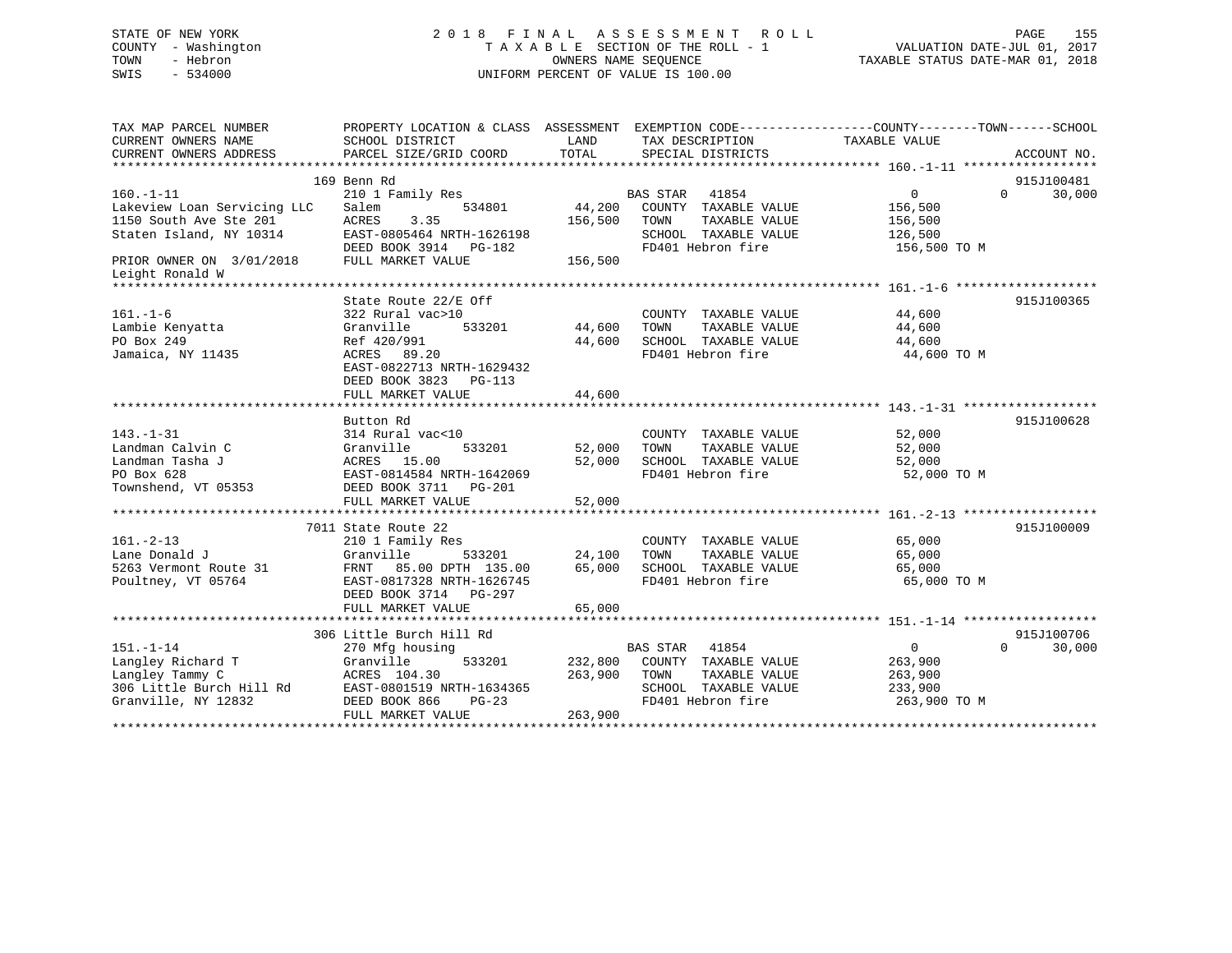## STATE OF NEW YORK 2 0 1 8 F I N A L A S S E S S M E N T R O L L PAGE 156 COUNTY - Washington T A X A B L E SECTION OF THE ROLL - 1 VALUATION DATE-JUL 01, 2017 TOWN - Hebron OWNERS NAME SEQUENCE TAXABLE STATUS DATE-MAR 01, 2018 SWIS - 534000 UNIFORM PERCENT OF VALUE IS 100.00

| TAX MAP PARCEL NUMBER<br>CURRENT OWNERS NAME<br>CURRENT OWNERS ADDRESS   | SCHOOL DISTRICT<br>PARCEL SIZE/GRID COORD                                                    | LAND<br>TAX DESCRIPTION<br>TOTAL<br>SPECIAL DISTRICTS              | PROPERTY LOCATION & CLASS ASSESSMENT EXEMPTION CODE---------------COUNTY-------TOWN-----SCHOOL<br>TAXABLE VALUE<br>ACCOUNT NO. |
|--------------------------------------------------------------------------|----------------------------------------------------------------------------------------------|--------------------------------------------------------------------|--------------------------------------------------------------------------------------------------------------------------------|
|                                                                          |                                                                                              |                                                                    |                                                                                                                                |
|                                                                          | 4018 County Route 30                                                                         |                                                                    | 915J101671                                                                                                                     |
| $167. - 1 - 33.3$                                                        | 240 Rural res                                                                                | BAS STAR<br>41854                                                  | 30,000<br>$\overline{0}$<br>$\Omega$                                                                                           |
| Langworthy Scott                                                         | Salem<br>534801                                                                              | 51,800<br>COUNTY TAXABLE VALUE                                     | 119,400                                                                                                                        |
| Langworthy Amy                                                           | Lot F                                                                                        | 119,400<br>TOWN<br>TAXABLE VALUE                                   | 119,400                                                                                                                        |
| 4018 County Route 30                                                     | ACRES 14.84 BANK<br>999                                                                      | SCHOOL TAXABLE VALUE                                               | 89,400                                                                                                                         |
| Salem, NY 12865                                                          | EAST-0788753 NRTH-1622673                                                                    | FD401 Hebron fire                                                  | 119,400 TO M                                                                                                                   |
|                                                                          | DEED BOOK 840<br>$PG-305$                                                                    |                                                                    |                                                                                                                                |
|                                                                          | FULL MARKET VALUE                                                                            | 119,400                                                            |                                                                                                                                |
|                                                                          |                                                                                              |                                                                    |                                                                                                                                |
|                                                                          | 6604 State Route 22                                                                          | 95 PCT OF VALUE USED FOR EXEMPTION PURPOSES                        | 915J100497                                                                                                                     |
| $170. - 1 - 12$                                                          | 242 Rurl res&rec                                                                             | VET WAR CT 41121                                                   | 17,285<br>17,285<br>$\overline{0}$                                                                                             |
| Lapham Stephen G                                                         | Salem                                                                                        | 534801 52,500 ENH STAR<br>41834                                    | 66,800<br>$\overline{0}$<br>$\Omega$                                                                                           |
|                                                                          | ACRES 12.00                                                                                  | 121,300<br>COUNTY TAXABLE VALUE                                    | 104,015                                                                                                                        |
|                                                                          | EAST-0815584 NRTH-1616869                                                                    | TOWN<br>TAXABLE VALUE                                              | 104,015                                                                                                                        |
| Lapham Stephen<br>Lapham Bonnie<br>6604 State Route 22<br>- ' - NV 12865 | DEED BOOK 1684 PG-226                                                                        |                                                                    |                                                                                                                                |
|                                                                          | FULL MARKET VALUE                                                                            |                                                                    | SCHOOL TAXABLE VALUE 54,500<br>CA008 Cons agri dst 8 121,300 TO M                                                              |
|                                                                          |                                                                                              | 121,300 CA008 Cons agri dst 8<br>FD401 Hebron fire                 | 121,300 TO M                                                                                                                   |
|                                                                          |                                                                                              |                                                                    |                                                                                                                                |
|                                                                          | 2381 County Route 31                                                                         |                                                                    | 915J100613                                                                                                                     |
| $144. - 1 - 17$                                                          | 312 Vac w/imprv                                                                              |                                                                    | 8,900                                                                                                                          |
| LaPlante Edward Jr                                                       | Granville                                                                                    | COUNTY TAXABLE VALUE<br>TOWN TAXABLE VALUE<br>533201 7,900<br>TOWN | 8,900                                                                                                                          |
| LaPlante James                                                           | FRNT 175.00 DPTH 153.00 8,900                                                                | SCHOOL TAXABLE VALUE                                               | 8,900                                                                                                                          |
| 2002 River View Rd                                                       | ACRES 0.61                                                                                   | FD401 Hebron fire                                                  | 8,900 TO M                                                                                                                     |
| Green Island, NY 12183                                                   | EAST-0823580 NRTH-1648951                                                                    |                                                                    |                                                                                                                                |
|                                                                          | DEED BOOK 3360 PG-37                                                                         |                                                                    |                                                                                                                                |
|                                                                          | FULL MARKET VALUE                                                                            | 8,900                                                              |                                                                                                                                |
|                                                                          |                                                                                              |                                                                    |                                                                                                                                |
|                                                                          | County Route 31                                                                              |                                                                    |                                                                                                                                |
| $144. - 1 - 19.1$                                                        | 314 Rural vac<10                                                                             | COUNTY TAXABLE VALUE                                               | 200                                                                                                                            |
| LaPlante Edward Jr                                                       | 533201<br>Granville                                                                          | 200<br>TAXABLE VALUE<br>TOWN                                       | 200                                                                                                                            |
| LaPlante James                                                           | FRNT                                                                                         | 200<br>SCHOOL TAXABLE VALUE                                        | 200                                                                                                                            |
| 2002 River View Rd                                                       | EAST-0823676 NRTH-1648872                                                                    | FD401 Hebron fire                                                  | 200 TO M                                                                                                                       |
| Green Island, NY 12183                                                   | DEED BOOK 3360 PG-37                                                                         |                                                                    |                                                                                                                                |
|                                                                          | FULL MARKET VALUE                                                                            | 200                                                                |                                                                                                                                |
|                                                                          |                                                                                              |                                                                    |                                                                                                                                |
|                                                                          | 14 Liebig Rd                                                                                 | 89 PCT OF VALUE USED FOR EXEMPTION PURPOSES                        | 915J100360                                                                                                                     |
| $152. - 1 - 5$                                                           | 210 1 Family Res                                                                             | VET COM CT 41131                                                   | 53,623<br>30,000<br>$\overline{0}$                                                                                             |
| Laplante Glenn R                                                         |                                                                                              | 533201 59,500 VET DIS CT 41141                                     | 53,623<br>53,623<br>$\Omega$                                                                                                   |
| Laplante Andrea J                                                        | 2 Granville 533201<br>J ACRES 8.76<br>EAST-0805503 NRTH-1638274<br>2832 DEED BOOK 474 PG-581 | 241,000 ENH STAR 41834                                             | $\overline{0}$<br>$\overline{0}$<br>66,800                                                                                     |
| 14 Liebig Rd                                                             |                                                                                              | COUNTY TAXABLE VALUE                                               | 133,754                                                                                                                        |
| Granville, NY 12832                                                      |                                                                                              | TOWN<br>TAXABLE VALUE                                              | 157,377                                                                                                                        |
|                                                                          | FULL MARKET VALUE                                                                            | 241,000 SCHOOL TAXABLE VALUE                                       | 174,200                                                                                                                        |
|                                                                          |                                                                                              | FD401 Hebron fire                                                  | 241,000 TO M                                                                                                                   |
|                                                                          |                                                                                              |                                                                    |                                                                                                                                |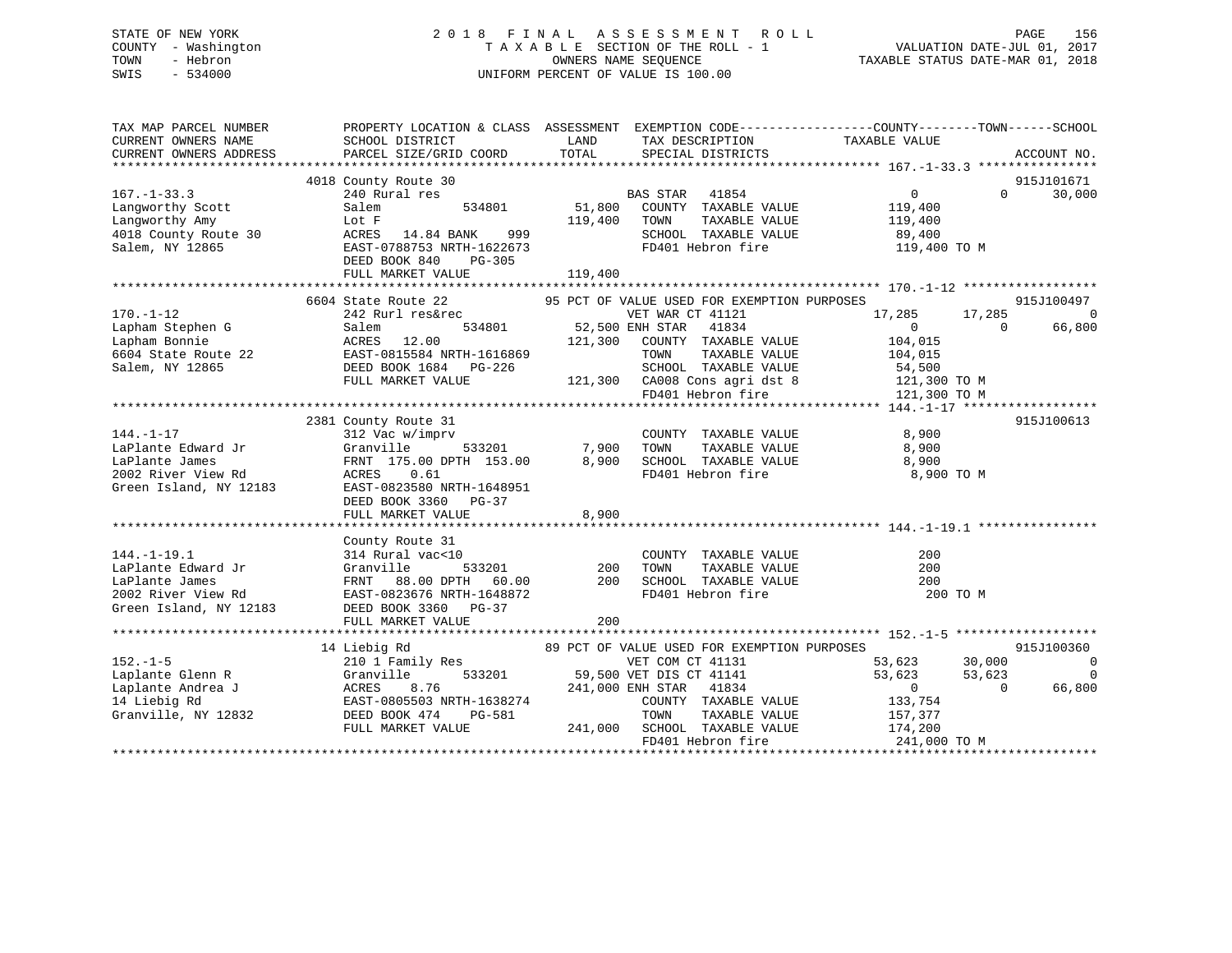## STATE OF NEW YORK 2 0 1 8 F I N A L A S S E S S M E N T R O L L PAGE 157 COUNTY - Washington T A X A B L E SECTION OF THE ROLL - 1 VALUATION DATE-JUL 01, 2017 TOWN - Hebron **CONNERS NAME SEQUENCE** TAXABLE STATUS DATE-MAR 01, 2018 SWIS - 534000 UNIFORM PERCENT OF VALUE IS 100.00

| TAX MAP PARCEL NUMBER              | PROPERTY LOCATION & CLASS ASSESSMENT EXEMPTION CODE----------------COUNTY-------TOWN------SCHOOL                                                            |               |                                            |               |            |
|------------------------------------|-------------------------------------------------------------------------------------------------------------------------------------------------------------|---------------|--------------------------------------------|---------------|------------|
| CURRENT OWNERS NAME                | SCHOOL DISTRICT                                                                                                                                             | LAND          | TAX DESCRIPTION                            | TAXABLE VALUE |            |
|                                    |                                                                                                                                                             |               |                                            |               |            |
|                                    |                                                                                                                                                             |               |                                            |               |            |
|                                    | 188 Halls Pond Rd                                                                                                                                           |               |                                            |               | 915J101377 |
| $167. - 1 - 8$                     | 240 Rural res                                                                                                                                               |               | COUNTY TAXABLE VALUE                       | 245,700       |            |
| LaPoint Luke                       | 533801 112,300<br>Hartford                                                                                                                                  |               | TOWN<br>TAXABLE VALUE                      | 245,700       |            |
|                                    |                                                                                                                                                             |               | SCHOOL TAXABLE VALUE                       | 245,700       |            |
|                                    |                                                                                                                                                             |               | FD401 Hebron fire                          | 245,700 TO M  |            |
|                                    | DEED BOOK 3308 PG-233                                                                                                                                       |               |                                            |               |            |
|                                    |                                                                                                                                                             |               |                                            |               |            |
|                                    |                                                                                                                                                             |               |                                            |               |            |
|                                    | 4341 County Route 30                                                                                                                                        |               |                                            |               |            |
| $158. - 1 - 2.6$                   | 240 Rural res                                                                                                                                               |               | COUNTY TAXABLE VALUE                       | 193,100       |            |
|                                    | res<br>533801 91,400                                                                                                                                        |               | TAXABLE VALUE<br>TOWN                      | 193,100       |            |
|                                    |                                                                                                                                                             | 193,100       | SCHOOL TAXABLE VALUE                       | 193,100       |            |
|                                    |                                                                                                                                                             |               |                                            | 193,100 TO M  |            |
|                                    |                                                                                                                                                             |               | CA008 Cons agri dst 8<br>FD401 Hebron fire | 193,100 TO M  |            |
|                                    | DEED BOOK 2213<br>PG-135                                                                                                                                    |               |                                            |               |            |
|                                    | FULL MARKET VALUE                                                                                                                                           | 193,100       |                                            |               |            |
|                                    |                                                                                                                                                             |               |                                            |               |            |
|                                    |                                                                                                                                                             |               |                                            |               | 915J101103 |
| $161. - 2 - 3.2$                   | 32 Rykowski Ln<br>242 Rurl res&rec                                                                                                                          |               | COUNTY TAXABLE VALUE 220,000               |               |            |
|                                    |                                                                                                                                                             | 99,500        |                                            | 220,000       |            |
| Larico Benje                       |                                                                                                                                                             |               | TOWN<br>TAXABLE VALUE                      |               |            |
| 358 Broadway<br>New York, NY 10013 | Granville 533201<br>455/594<br>113 ACRES 47.60 BANK 998                                                                                                     |               | 220,000 SCHOOL TAXABLE VALUE               | 220,000       |            |
|                                    |                                                                                                                                                             |               | FD401 Hebron fire                          | 220,000 TO M  |            |
|                                    | EAST-0820377 NRTH-1626734                                                                                                                                   |               |                                            |               |            |
|                                    | DEED BOOK 497 PG-397                                                                                                                                        |               |                                            |               |            |
|                                    |                                                                                                                                                             |               |                                            |               |            |
|                                    |                                                                                                                                                             |               |                                            |               |            |
|                                    | 185 Middle Rd                                                                                                                                               |               |                                            |               | 915J100371 |
| $176. - 1 - 11$                    | 242 Rurl res&rec                                                                                                                                            |               | COUNTY TAXABLE VALUE 181,900               |               |            |
| Larregui William LE                | 534801 88,300<br>Salem                                                                                                                                      |               | TAXABLE VALUE<br>TOWN                      | 181,900       |            |
| Harvin Vanessa                     | ACRES 23.30<br>EAST-0804014 NRTH-1615741                                                                                                                    | 181,900       | SCHOOL TAXABLE VALUE                       | 181,900       |            |
| 5 Dunbar St                        |                                                                                                                                                             |               | FD401 Hebron fire                          | 181,900 TO M  |            |
| Amityville, NY 11701 DEED BOOK 857 | PG-61                                                                                                                                                       |               |                                            |               |            |
|                                    | FULL MARKET VALUE                                                                                                                                           | 181,900       |                                            |               |            |
|                                    |                                                                                                                                                             |               |                                            |               |            |
|                                    | East Green Pond Way                                                                                                                                         |               |                                            |               | 915J101449 |
| $144. - 1 - 37.5$                  | 314 Rural vac<10                                                                                                                                            |               | COUNTY TAXABLE VALUE 32,100                |               |            |
|                                    | 144.-1-37.5<br>Larson Frederick A (1997)<br>Larson Loretta M (1997)<br>Pox 32,100<br>Rox 32 (1998)<br>EAST-0817563 NRTH-1642534<br>Pox 32,100<br>Pox 32,100 | 533201 32,100 | TOWN<br>TAXABLE VALUE                      | 32,100        |            |
|                                    |                                                                                                                                                             |               | 32,100 SCHOOL TAXABLE VALUE                | 32,100        |            |
|                                    |                                                                                                                                                             |               | FD401 Hebron fire                          | 32,100 TO M   |            |
| Wells, VT 05774 DEED BOOK 524      | PG-150                                                                                                                                                      |               |                                            |               |            |
|                                    | FULL MARKET VALUE                                                                                                                                           | 32,100        |                                            |               |            |
|                                    |                                                                                                                                                             |               |                                            |               |            |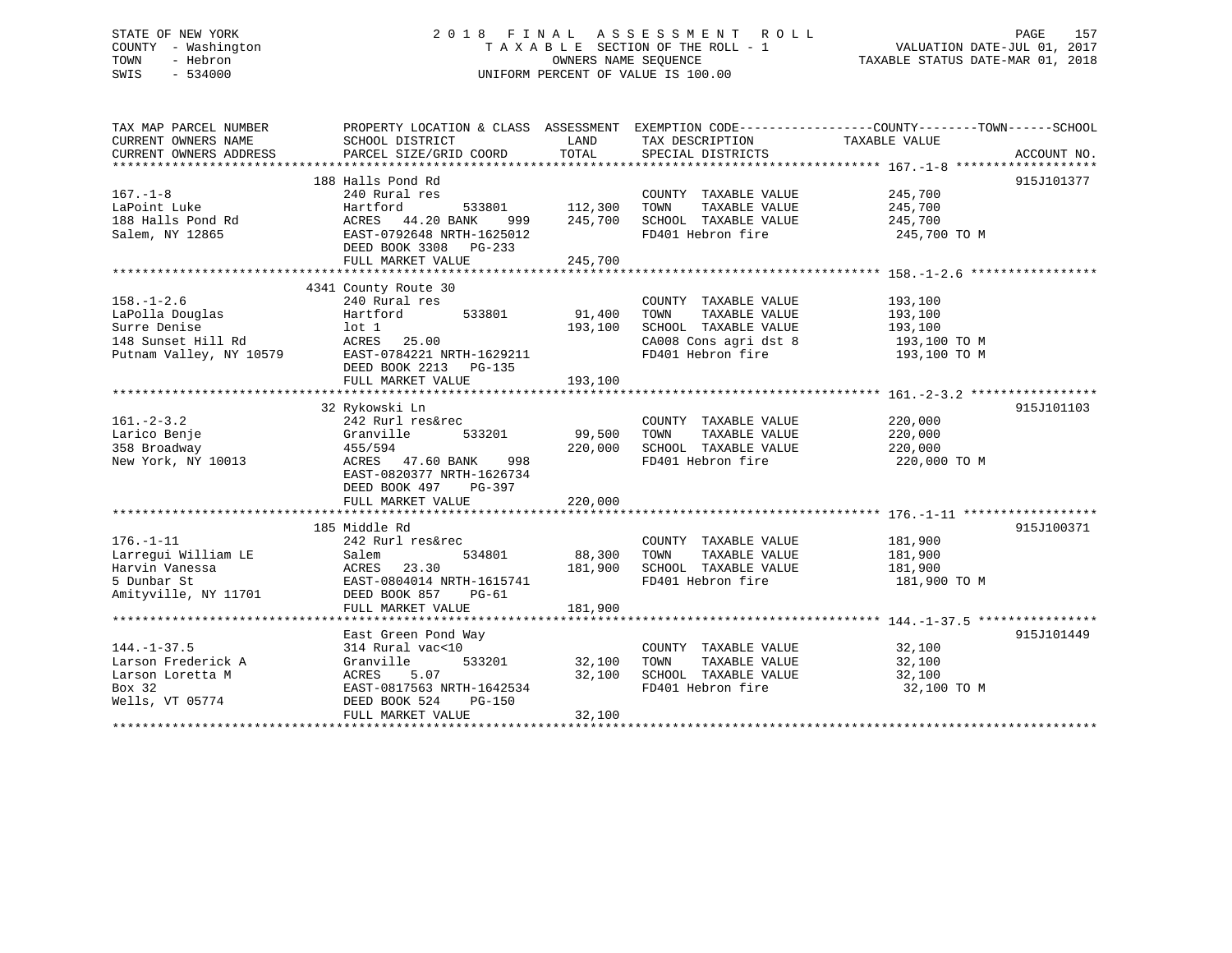## STATE OF NEW YORK 2 0 1 8 F I N A L A S S E S S M E N T R O L L PAGE 158 COUNTY - Washington T A X A B L E SECTION OF THE ROLL - 1 VALUATION DATE-JUL 01, 2017 TOWN - Hebron OWNERS NAME SEQUENCE TAXABLE STATUS DATE-MAR 01, 2018 SWIS - 534000 UNIFORM PERCENT OF VALUE IS 100.00

| TAX MAP PARCEL NUMBER<br>CURRENT OWNERS NAME<br>CURRENT OWNERS ADDRESS                                   | PROPERTY LOCATION & CLASS ASSESSMENT<br>SCHOOL DISTRICT<br>PARCEL SIZE/GRID COORD                                                                                                    | LAND<br>TOTAL                | TAX DESCRIPTION<br>SPECIAL DISTRICTS                                                                            | EXEMPTION CODE-----------------COUNTY-------TOWN------SCHOOL<br>TAXABLE VALUE | ACCOUNT NO.          |
|----------------------------------------------------------------------------------------------------------|--------------------------------------------------------------------------------------------------------------------------------------------------------------------------------------|------------------------------|-----------------------------------------------------------------------------------------------------------------|-------------------------------------------------------------------------------|----------------------|
| $151. - 1 - 22.8$<br>Lathrop Polly A<br>253 Little Burch Hill Rd<br>Granville, NY 12832                  | 253 Little Burch Hill Rd<br>314 Rural vac<10<br>Hartford<br>533801<br>ACRES<br>8.80<br>EAST-0799949 NRTH-1635221<br>DEED BOOK 3200 PG-26<br>FULL MARKET VALUE                        | 59,600<br>59,600<br>59,600   | COUNTY TAXABLE VALUE<br>TOWN<br>TAXABLE VALUE<br>SCHOOL TAXABLE VALUE<br>FD401 Hebron fire                      | 59,600<br>59,600<br>59,600<br>59,600 TO M                                     |                      |
|                                                                                                          |                                                                                                                                                                                      |                              |                                                                                                                 |                                                                               |                      |
| $177. - 1 - 3.3$<br>Lathrop Raymond Jr<br>106 Middle Rd<br>Salem, NY 12865                               | 106 Middle Rd<br>210 1 Family Res<br>534801<br>Salem<br>ACRES<br>1.40<br>EAST-0804941 NRTH-1615210<br>DEED BOOK 655<br>PG-186<br>FULL MARKET VALUE                                   | 33,000<br>148,200<br>148,200 | BAS STAR 41854<br>COUNTY TAXABLE VALUE<br>TOWN<br>TAXABLE VALUE<br>SCHOOL TAXABLE VALUE<br>FD401 Hebron fire    | $\overline{0}$<br>$\Omega$<br>148,200<br>148,200<br>118,200<br>148,200 TO M   | 915J101607<br>30,000 |
|                                                                                                          |                                                                                                                                                                                      |                              |                                                                                                                 |                                                                               |                      |
|                                                                                                          | 795 Chamberlin Mills Rd                                                                                                                                                              |                              |                                                                                                                 |                                                                               | 915J101542           |
| $177. - 1 - 33.1$<br>Leaman Steven E<br>795 Chamberlin Mills Rd<br>Salem, NY 12865-9618                  | 210 1 Family Res<br>534801<br>Salem<br>ACRES<br>3.00<br>EAST-0806013 NRTH-1613297<br>DEED BOOK 811<br><b>PG-90</b><br>FULL MARKET VALUE                                              | 37,000<br>167,000<br>167,000 | BAS STAR<br>41854<br>COUNTY TAXABLE VALUE<br>TAXABLE VALUE<br>TOWN<br>SCHOOL TAXABLE VALUE<br>FD401 Hebron fire | $\Omega$<br>$\overline{0}$<br>167,000<br>167,000<br>137,000<br>167,000 TO M   | 30,000               |
|                                                                                                          |                                                                                                                                                                                      |                              |                                                                                                                 |                                                                               |                      |
| $177. - 1 - 42.2$<br>Leaman Steven E<br>795 Chamberlin Mills Rd<br>Salem, NY 12865                       | Chamberlin Mills Rd<br>314 Rural vac<10<br>Salem<br>534801<br>FRNT 230.00 DPTH 120.00<br>ACRES<br>0.63<br>EAST-0806160 NRTH-1612772<br>DEED BOOK 811<br>$PG-90$<br>FULL MARKET VALUE | 6,800<br>6,800<br>6,800      | COUNTY TAXABLE VALUE<br>TAXABLE VALUE<br>TOWN<br>SCHOOL TAXABLE VALUE<br>FD401 Hebron fire                      | 6,800<br>6,800<br>6,800<br>6,800 TO M                                         | 915J101611           |
|                                                                                                          | Halls Pond Rd                                                                                                                                                                        |                              |                                                                                                                 |                                                                               | 915J101559           |
| $158. - 1 - 25$<br>Leather Geoffrey T<br>7 Avenue D<br>Saratoga Springs, NY<br>MAY BE SUBJECT TO PAYMENT | 322 Rural vac>10<br>533801<br>Hartford<br>Forest Tax 3272/41<br>$167. - 1 - 7.3$<br>12866-8548 ACRES 119.50<br>EAST-0789859 NRTH-1625775<br>DEED BOOK 821<br>PG-325                  | 213,400<br>213,400           | FOR 480A 47460<br>COUNTY TAXABLE VALUE<br>TOWN<br>TAXABLE VALUE<br>SCHOOL TAXABLE VALUE<br>FD401 Hebron fire    | 170,700<br>170,700<br>42,700<br>42,700<br>42,700<br>213,400 TO M              | 170,700              |
| UNDER RPTL480A UNTIL 2027                                                                                | FULL MARKET VALUE                                                                                                                                                                    | 213,400                      |                                                                                                                 |                                                                               |                      |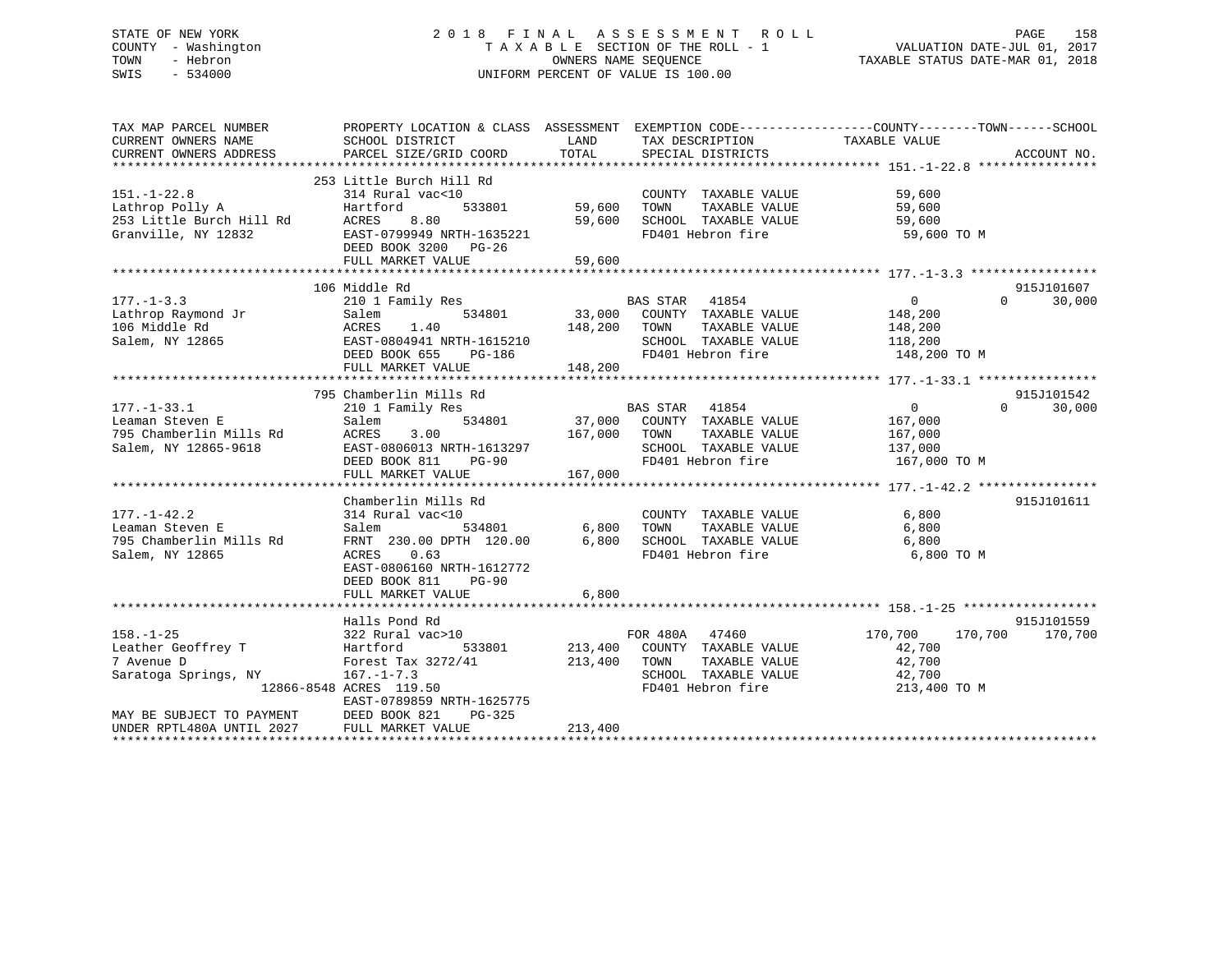## STATE OF NEW YORK 2 0 1 8 F I N A L A S S E S S M E N T R O L L PAGE 159 COUNTY - Washington T A X A B L E SECTION OF THE ROLL - 1 VALUATION DATE-JUL 01, 2017 TOWN - Hebron OWNERS NAME SEQUENCE TAXABLE STATUS DATE-MAR 01, 2018 SWIS - 534000 UNIFORM PERCENT OF VALUE IS 100.00

| TAX MAP PARCEL NUMBER<br>CURRENT OWNERS NAME<br>CURRENT OWNERS ADDRESS                                                                                    | SCHOOL DISTRICT<br>PARCEL SIZE/GRID COORD                                                                                                                                                     | LAND<br>TAX DESCRIPTION<br>TOTAL<br>SPECIAL DISTRICTS                                                                                                                                                                                                                                                                                                                     | PROPERTY LOCATION & CLASS ASSESSMENT EXEMPTION CODE---------------COUNTY-------TOWN-----SCHOOL<br>TAXABLE VALUE<br>ACCOUNT NO.              |
|-----------------------------------------------------------------------------------------------------------------------------------------------------------|-----------------------------------------------------------------------------------------------------------------------------------------------------------------------------------------------|---------------------------------------------------------------------------------------------------------------------------------------------------------------------------------------------------------------------------------------------------------------------------------------------------------------------------------------------------------------------------|---------------------------------------------------------------------------------------------------------------------------------------------|
| $151. - 1 - 9$<br>Leavey Brendan K<br>Leavey Maria A                                                                                                      | 379 Little Burch Hill Rd<br>240 Rural res<br>Granville<br>ACRES 43.60<br>379 Little Burch Hill Rd<br>ST-0802177 NRTH-1638747<br>Granville, NY 12832 DEED BOOK 725 PG-136<br>FULL MARKET VALUE | $\overline{\text{BAS}}$ $\overline{\text{S1AR}}$ $\overline{\text{A1854}}$<br>533201 124,900 COUNTY TAXABLE VALUE<br>293,800 TOWN<br>TAXABLE VALUE<br>SCHOOL TAXABLE VALUE 263,800<br>FD401 Hebron fire 293,800 TO M<br>293,800                                                                                                                                           | 915J100446<br>$\overline{0}$<br>$\Omega$<br>30,000<br>293,800<br>293,800                                                                    |
| $183. - 1 - 52.1$<br>LeBlanc Roland J<br>LeBlanc Wendy B<br>1193 Patterson Hill Rd<br>Salem, NY 12865                                                     | Patterson Hill Rd<br>314 Rural vac<10<br>Salem<br>534801<br>2960/190<br>FRNT 132.00 DPTH 91.00<br>999<br>BANK<br>EAST-0788466 NRTH-1602630<br>DEED BOOK 2960 PG-190<br>FULL MARKET VALUE      | COUNTY TAXABLE VALUE<br>TAXABLE VALUE<br>2,300 TOWN<br>2,300<br>SCHOOL TAXABLE VALUE<br>FD401 Hebron fire<br>2,300                                                                                                                                                                                                                                                        | 2,300<br>2,300<br>2,300<br>2,300 TO M                                                                                                       |
| $183. - 1 - 42.1$<br>LeBlanc Rolland J                                                                                                                    | 1193 Patterson Hill Rd<br>210 1 Family Res<br>Salem                                                                                                                                           | <b>BAS STAR 41854</b><br>534801 44,400 COUNTY TAXABLE VALUE 149,900<br>LeBlanc Wendy L<br>LeBlanc Wendy L<br>1193 Patterson Hill Rd<br>Salem, NY 12865 CEULL MARKET VALUE<br>FULL MARKET VALUE<br>FULL MARKET VALUE<br>FULL MARKET VALUE<br>149,900<br>2960 PG-190<br>2960 PG-190<br>297<br>297<br>297<br>297<br>297<br>297<br>297<br>2<br>FD401 Hebron fire 149,900 TO M | 915J100606<br>30,000<br>$\overline{0}$<br>$\Omega$<br>149,900<br>119,900                                                                    |
| $153. - 1 - 12.4$<br>Lechevet Burr<br>11637 Vista Royal Dr<br>Hudson, FL 34667                                                                            | 1097 Smith Rd<br>270 Mfg housing<br>270 Mf<br>Granvi<br>ACRES<br>533201 35,000<br>Granville<br>1.90<br>EAST-0816480 NRTH-1636615<br>DEED BOOK 3544 PG-272<br>FULL MARKET VALUE                | COUNTY TAXABLE VALUE 42,000<br>TOWN      TAXABLE VALUE<br>SCHOOL   TAXABLE VALUE<br>42,000<br>CA008 Cons agri dst 8 42,000 TO M<br>FD401 Hebron fire<br>42,000                                                                                                                                                                                                            | 915J101430<br>42,000<br>42,000<br>42,000 TO M                                                                                               |
| $153. - 1 - 12.1$<br>Lechevet Burr H<br>Lechevet Mark H<br>28 Dorlon Rd<br>Queensbury, NY 12804<br>MAY BE SUBJECT TO PAYMENT<br>UNDER AGDIST LAW TIL 2025 | 629 North Grimes Hill Rd<br>312 Vac w/imprv<br>Granville<br>533201<br>ACRES 87.20<br>EAST-0817591 NRTH-1635875<br>DEED BOOK 3432 PG-167<br>FULL MARKET VALUE                                  | AG BUILD 41700<br>79,600 AG DIST<br>92,000 COUNTY TAXABLE VALUE<br>TAXABLE VALUE<br>TOWN<br>SCHOOL TAXABLE VALUE<br>92,000 CA008 Cons agri dst 8<br>26,316 EX<br>FD401 Hebron fire                                                                                                                                                                                        | 915J100581<br>12,400 12,400<br>26,316 26,316<br>12,400<br>26,316<br>$\frac{1}{53}$ , 284<br>53, 284<br>53,284<br>65,684 TO M<br>92,000 TO M |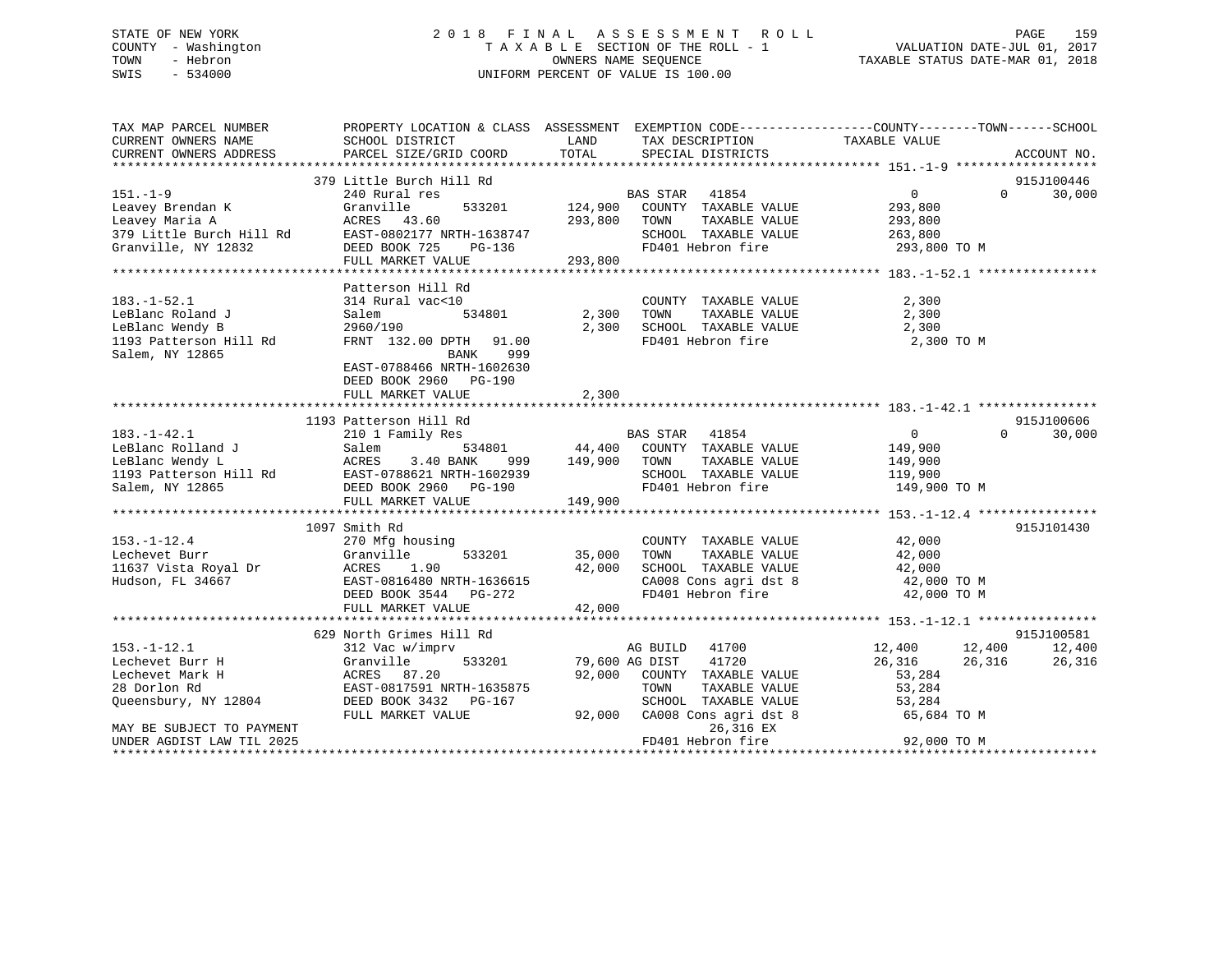## STATE OF NEW YORK 2 0 1 8 F I N A L A S S E S S M E N T R O L L PAGE 160 COUNTY - Washington T A X A B L E SECTION OF THE ROLL - 1 VALUATION DATE-JUL 01, 2017 TOWN - Hebron OWNERS NAME SEQUENCE TAXABLE STATUS DATE-MAR 01, 2018 SWIS - 534000 UNIFORM PERCENT OF VALUE IS 100.00

| TAX MAP PARCEL NUMBER     | PROPERTY LOCATION & CLASS ASSESSMENT EXEMPTION CODE---------------COUNTY-------TOWN-----SCHOOL |         |                           |                                |             |
|---------------------------|------------------------------------------------------------------------------------------------|---------|---------------------------|--------------------------------|-------------|
| CURRENT OWNERS NAME       | SCHOOL DISTRICT                                                                                | LAND    | TAX DESCRIPTION           | TAXABLE VALUE                  |             |
| CURRENT OWNERS ADDRESS    | PARCEL SIZE/GRID COORD                                                                         | TOTAL   | SPECIAL DISTRICTS         |                                | ACCOUNT NO. |
|                           |                                                                                                |         |                           |                                |             |
|                           | State Route 22                                                                                 |         |                           |                                | 915J101550  |
| $186. - 1 - 15$           | 314 Rural vac<10                                                                               |         | COUNTY TAXABLE VALUE      | 16,100                         |             |
| Leclair Gregg             | 534801<br>Salem                                                                                | 16,100  | TAXABLE VALUE<br>TOWN     | 16,100                         |             |
| 15 Briarhurst Dr          | ACRES<br>5.14                                                                                  | 16,100  | SCHOOL TAXABLE VALUE      | 16,100                         |             |
| Gansevoort, NY 12831      | EAST-0816257 NRTH-1607856                                                                      |         | FD401 Hebron fire         | 16,100 TO M                    |             |
|                           | DEED BOOK 3807 PG-64                                                                           |         |                           |                                |             |
|                           | FULL MARKET VALUE                                                                              | 16,100  |                           |                                |             |
|                           |                                                                                                |         |                           |                                |             |
|                           | 91 Rykowski Ln                                                                                 |         |                           |                                | 915J101503  |
| $161. - 2 - 3.9$          | 260 Seasonal res                                                                               |         | COUNTY TAXABLE VALUE      | 25,000                         |             |
| Leclair Gregg F           | 533201<br>Granville                                                                            | 5,300   | TOWN<br>TAXABLE VALUE     | 25,000                         |             |
| 15 Briarhurst Dr          | ACRES<br>7.10                                                                                  | 25,000  | SCHOOL TAXABLE VALUE      | 25,000                         |             |
|                           | EAST-0823038 NRTH-1627068                                                                      |         | FD401 Hebron fire         | 25,000 TO M                    |             |
| Gansevoort, NY 12831      |                                                                                                |         |                           |                                |             |
|                           | DEED BOOK 3293 PG-158                                                                          |         |                           |                                |             |
|                           | FULL MARKET VALUE                                                                              | 25,000  |                           |                                |             |
|                           |                                                                                                |         |                           |                                |             |
|                           | 3544 County Route 30                                                                           |         |                           |                                | 915J101354  |
| $175. - 1 - 12.4$         | 271 Mfg housings                                                                               |         | COUNTY TAXABLE VALUE      | 104,300                        |             |
| Lee Douglas M             | 534801<br>Salem                                                                                | 45,800  | TOWN<br>TAXABLE VALUE     | 104,300                        |             |
| 3544 County Route 30      | ACRES 13.50                                                                                    | 104,300 | SCHOOL TAXABLE VALUE      | 104,300                        |             |
| Salem, NY 12865           | EAST-0791780 NRTH-1611629                                                                      |         | FD401 Hebron fire         | 104,300 TO M                   |             |
|                           | DEED BOOK 3912 PG-195                                                                          |         |                           |                                |             |
| PRIOR OWNER ON 3/01/2018  | FULL MARKET VALUE                                                                              | 104,300 |                           |                                |             |
| Lee Lena F                |                                                                                                |         |                           |                                |             |
|                           |                                                                                                |         |                           |                                |             |
|                           | 1231 Dunnigan Rd                                                                               |         |                           |                                | 915J100495  |
| $184. - 1 - 18$           | 312 Vac w/imprv                                                                                |         | COUNTY TAXABLE VALUE      | 22,400                         |             |
| Lee Ralph                 | 534801<br>Salem                                                                                | 13,200  | TOWN<br>TAXABLE VALUE     | 22,400                         |             |
| Compton Elizabeth         | 3.60<br>ACRES                                                                                  | 22,400  | SCHOOL TAXABLE VALUE      | 22,400                         |             |
| 463 West St D405          | EAST-0800635 NRTH-1601281                                                                      |         | CA008 Cons agri dst 8     | $22,400$ TO M<br>$22,400$ TO M |             |
| New York, NY 10014        | DEED BOOK 3492 PG-66                                                                           |         | FD401 Hebron fire         | 22,400 TO M                    |             |
|                           | FULL MARKET VALUE                                                                              | 22,400  |                           |                                |             |
|                           |                                                                                                |         |                           |                                |             |
|                           | 4168 County Route 30                                                                           |         |                           |                                | 915J100518  |
| $158. - 1 - 28$           | 241 Rural res&ag                                                                               |         | 41720<br>AG DIST          | 85,161<br>85,161               | 85,161      |
| Lehman Norma R            | 533801<br>Hartford                                                                             | 200,700 | COUNTY TAXABLE VALUE      | 199,739                        |             |
| Lehman Lawrence L         | $167. - 1 - 5.1$                                                                               | 284,900 | TAXABLE VALUE<br>TOWN     | 199,739                        |             |
| 1615 E Boot Rd Apt L119   | ACRES 85.70                                                                                    |         | SCHOOL TAXABLE VALUE      | 199,739                        |             |
| West Chester, PA 19380    | EAST-0787285 NRTH-1626071                                                                      |         | CA008 Cons agri dst 8     | 199,739 TO M                   |             |
|                           | DEED BOOK 568<br>PG-343                                                                        |         | 85,161 EX                 |                                |             |
| MAY BE SUBJECT TO PAYMENT | FULL MARKET VALUE                                                                              |         | 284,900 FD401 Hebron fire | 284,900 TO M                   |             |
| UNDER AGDIST LAW TIL 2022 |                                                                                                |         |                           |                                |             |
|                           |                                                                                                |         |                           |                                |             |
|                           |                                                                                                |         |                           |                                |             |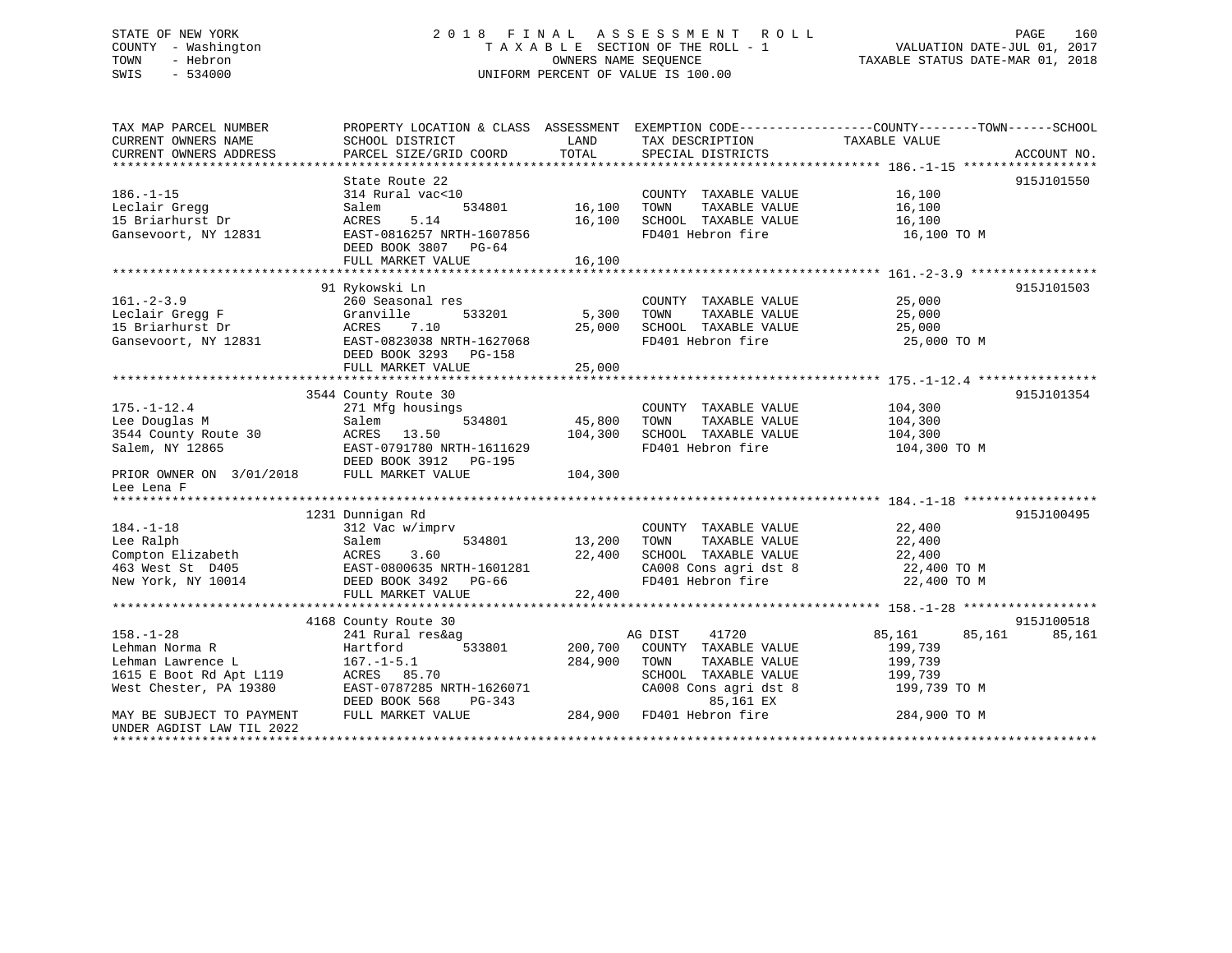## STATE OF NEW YORK 2 0 1 8 F I N A L A S S E S S M E N T R O L L PAGE 161 COUNTY - Washington T A X A B L E SECTION OF THE ROLL - 1 VALUATION DATE-JUL 01, 2017 TOWN - Hebron OWNERS NAME SEQUENCE TAXABLE STATUS DATE-MAR 01, 2018 SWIS - 534000 UNIFORM PERCENT OF VALUE IS 100.00

TAX MAP PARCEL NUMBER PROPERTY LOCATION & CLASS ASSESSMENT EXEMPTION CODE------------------COUNTY--------TOWN------SCHOOL CURRENT OWNERS NAME SCHOOL DISTRICT LAND TAX DESCRIPTION TAXABLE VALUE CURRENT OWNERS ADDRESS PARCEL SIZE/GRID COORD TOTAL SPECIAL DISTRICTS ACCOUNT NO. \*\*\*\*\*\*\*\*\*\*\*\*\*\*\*\*\*\*\*\*\*\*\*\*\*\*\*\*\*\*\*\*\*\*\*\*\*\*\*\*\*\*\*\*\*\*\*\*\*\*\*\*\*\*\*\*\*\*\*\*\*\*\*\*\*\*\*\*\*\*\*\*\*\*\*\*\*\*\*\*\*\*\*\*\*\*\*\*\*\*\*\*\*\*\*\*\*\*\*\*\*\*\* 177.-1-3.8 \*\*\*\*\*\*\*\*\*\*\*\*\*\*\*\*\* Lee Brook Ln177.-1-3.8 314 Rural vac<10 COUNTY TAXABLE VALUE 22,800 Lentine John H Salem 534801 22,800 TOWN TAXABLE VALUE 22,800 Lentine Ruth M Lot 8 22,800 SCHOOL TAXABLE VALUE 22,800 Attn: Amada R. O'Connor ACRES 5.56 CA008 Cons agri dst 8 22,800 TO M 1359 Ocean Ave EAST-0805860 NRTH-1617926 FD401 Hebron fire 22,800 TO M Bohemia, NY 11716 DEED BOOK 493 PG-353 FULL MARKET VALUE 22,800 \*\*\*\*\*\*\*\*\*\*\*\*\*\*\*\*\*\*\*\*\*\*\*\*\*\*\*\*\*\*\*\*\*\*\*\*\*\*\*\*\*\*\*\*\*\*\*\*\*\*\*\*\*\*\*\*\*\*\*\*\*\*\*\*\*\*\*\*\*\*\*\*\*\*\*\*\*\*\*\*\*\*\*\*\*\*\*\*\*\*\*\*\*\*\*\*\*\*\*\*\*\*\* 177.-1-3.9 \*\*\*\*\*\*\*\*\*\*\*\*\*\*\*\*\* Lee Brook Ln177.-1-3.9 314 Rural vac<10 COUNTY TAXABLE VALUE 22,800 Lentine John H Salem 534801 22,800 TOWN TAXABLE VALUE 22,800 Lentine Ruth M Lot 7 22,800 SCHOOL TAXABLE VALUE 22,800 Attn: Rodriquez Amada ACRES 5.56 CA008 Cons agri dst 8 22,800 TO M 1359 Ocean Ave EAST-0805779 NRTH-1617561 FD401 Hebron fire 22,800 TO M Bohemia, NY 11716 DEED BOOK 493 PG-353 FULL MARKET VALUE 22,800 \*\*\*\*\*\*\*\*\*\*\*\*\*\*\*\*\*\*\*\*\*\*\*\*\*\*\*\*\*\*\*\*\*\*\*\*\*\*\*\*\*\*\*\*\*\*\*\*\*\*\*\*\*\*\*\*\*\*\*\*\*\*\*\*\*\*\*\*\*\*\*\*\*\*\*\*\*\*\*\*\*\*\*\*\*\*\*\*\*\*\*\*\*\*\*\*\*\*\*\*\*\*\* 177.-1-3.15 \*\*\*\*\*\*\*\*\*\*\*\*\*\*\*\* 8 Lee Brook Ln 915J100004177.-1-3.15 270 Mfg housing COUNTY TAXABLE VALUE 26,900 Lentine John H Salem 534801 22,100 TOWN TAXABLE VALUE 26,900 Lentine Ruth M Lot 4 26,900 SCHOOL TAXABLE VALUE 26,900 c/o Jose Torres Perez ACRES 5.09 CA008 Cons agri dst 8 26,900 TO M 636 Evenville Rd EAST-0805231 NRTH-1615737 FD401 Hebron fire 26,900 TO M West Rupert, VT 05776 DEED BOOK 493 PG-353 FULL MARKET VALUE 26,900 \*\*\*\*\*\*\*\*\*\*\*\*\*\*\*\*\*\*\*\*\*\*\*\*\*\*\*\*\*\*\*\*\*\*\*\*\*\*\*\*\*\*\*\*\*\*\*\*\*\*\*\*\*\*\*\*\*\*\*\*\*\*\*\*\*\*\*\*\*\*\*\*\*\*\*\*\*\*\*\*\*\*\*\*\*\*\*\*\*\*\*\*\*\*\*\*\*\*\*\*\*\*\* 177.-1-3.16 \*\*\*\*\*\*\*\*\*\*\*\*\*\*\*\* 46 Lee Brook Ln 915J100004177.-1-3.16 314 Rural vac<10 COUNTY TAXABLE VALUE 22,100 Lentine John H Salem 534801 22,100 TOWN TAXABLE VALUE 22,100 Lentine Ruth M Lot 5 22,100<br>
22,100 SCHOOL TAXABLE VALUE 22,100<br>
22,100 SCHOOL TAXABLE VALUE 22,100<br>
22,100 SCHOOL TAXABLE VALUE<br>
22,100 SCHOOL TAXABLE VALUE<br>
22,100 SCHOOL TAXABLE VALUE c/o Silvia Hernandez ACRES 5.08 CA008 Cons agri dst 8 22,100 TO M 79 Lentine Way  $EAST-0805521 NRTH-1615754$ Salem, NY 12865 DEED BOOK 493 PG-353 FULL MARKET VALUE 22,100 \*\*\*\*\*\*\*\*\*\*\*\*\*\*\*\*\*\*\*\*\*\*\*\*\*\*\*\*\*\*\*\*\*\*\*\*\*\*\*\*\*\*\*\*\*\*\*\*\*\*\*\*\*\*\*\*\*\*\*\*\*\*\*\*\*\*\*\*\*\*\*\*\*\*\*\*\*\*\*\*\*\*\*\*\*\*\*\*\*\*\*\*\*\*\*\*\*\*\*\*\*\*\* 177.-1-3.19 \*\*\*\*\*\*\*\*\*\*\*\*\*\*\*\* Lee Brook Ln/off 915J100004 177.-1-3.19 322 Rural vac>10 COUNTY TAXABLE VALUE 17,800 Lentine John H Salem 534801 17,800 TOWN TAXABLE VALUE 17,800 Lentine Ruth M Lot 11 Lentine Sub/ 29#90 17,800 SCHOOL TAXABLE VALUE 17,800 c/o Curtis J Smith ACRES 23.75 CA008 Cons agri dst 8 17,800 TO M EAST-0806498 NRTH-1616188 Salem, NY 12865 DEED BOOK 493 PG-353 FULL MARKET VALUE 17,800 \*\*\*\*\*\*\*\*\*\*\*\*\*\*\*\*\*\*\*\*\*\*\*\*\*\*\*\*\*\*\*\*\*\*\*\*\*\*\*\*\*\*\*\*\*\*\*\*\*\*\*\*\*\*\*\*\*\*\*\*\*\*\*\*\*\*\*\*\*\*\*\*\*\*\*\*\*\*\*\*\*\*\*\*\*\*\*\*\*\*\*\*\*\*\*\*\*\*\*\*\*\*\*\*\*\*\*\*\*\*\*\*\*\*\*\*\*\*\*\*\*\*\*\*\*\*\*\*\*\*\*\*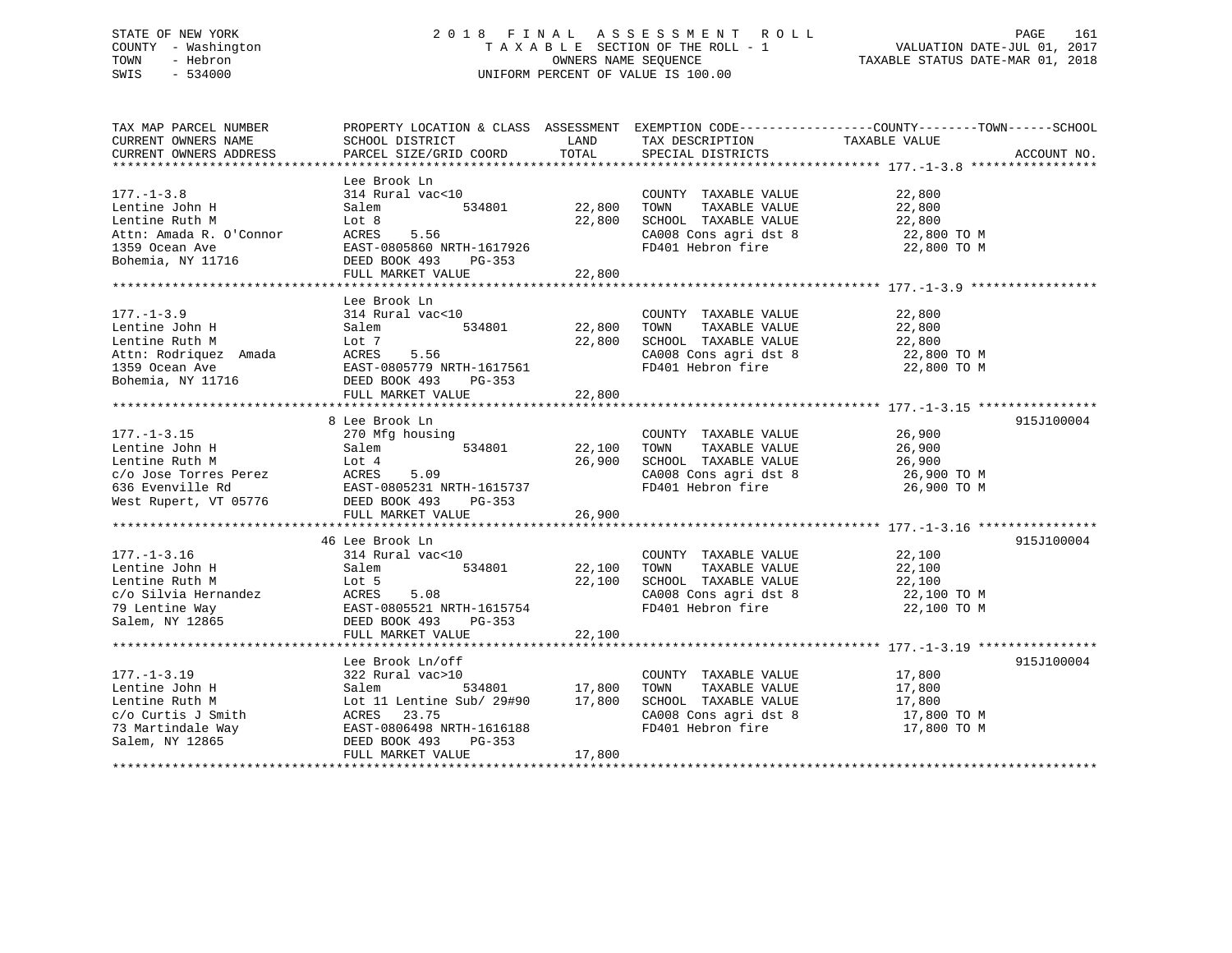## STATE OF NEW YORK 2 0 1 8 F I N A L A S S E S S M E N T R O L L PAGE 162 COUNTY - Washington T A X A B L E SECTION OF THE ROLL - 1 VALUATION DATE-JUL 01, 2017 TOWN - Hebron OWNERS NAME SEQUENCE TAXABLE STATUS DATE-MAR 01, 2018 SWIS - 534000 UNIFORM PERCENT OF VALUE IS 100.00

| TAX MAP PARCEL NUMBER                                         | PROPERTY LOCATION & CLASS ASSESSMENT EXEMPTION CODE----------------COUNTY-------TOWN------SCHOOL |                        |                                                        |                |                    |
|---------------------------------------------------------------|--------------------------------------------------------------------------------------------------|------------------------|--------------------------------------------------------|----------------|--------------------|
| CURRENT OWNERS NAME                                           | SCHOOL DISTRICT                                                                                  | <b>Example 12</b> LAND | TAX DESCRIPTION                                        | TAXABLE VALUE  |                    |
| CURRENT OWNERS ADDRESS                                        | PARCEL SIZE/GRID COORD TOTAL                                                                     |                        | SPECIAL DISTRICTS                                      |                | ACCOUNT NO.        |
|                                                               | 3537 County Route 30                                                                             |                        |                                                        |                | 915J101299         |
| $175. - 1 - 12.3$                                             | 210 1 Family Res                                                                                 |                        |                                                        | $\overline{0}$ | 30,000<br>$\Omega$ |
| Leonard Charlotte L                                           | s<br>534801<br>Salem                                                                             |                        | BAS STAR 41854<br>52,100 COUNTY TAXABLE VALUE          | 181,000        |                    |
| 3537 County Route 30                                          | ACRES<br>5.06                                                                                    | 181,000 TOWN           | TAXABLE VALUE                                          | 181,000        |                    |
| Salem, NY 12865                                               | EAST-0791190 NRTH-1611912                                                                        |                        |                                                        | 151,000        |                    |
|                                                               | DEED BOOK 812 PG-137                                                                             |                        | SCHOOL TAXABLE VALUE<br>FD401 Hebron fire              | 181,000 TO M   |                    |
|                                                               | FULL MARKET VALUE                                                                                | 181,000                |                                                        |                |                    |
|                                                               |                                                                                                  |                        |                                                        |                |                    |
|                                                               | Clark Way                                                                                        |                        |                                                        |                | 915J100464         |
| $169. - 1 - 18.1$                                             | 322 Rural vac>10                                                                                 | $46,000$ TOWN          | COUNTY TAXABLE VALUE 46,000                            |                |                    |
| Leonard Michael                                               | Granville<br>533201                                                                              |                        | TAXABLE VALUE                                          | 46,000         |                    |
| 161 Crystal Brook Hollow Rd                                   | ACRES 21.00                                                                                      |                        | 46,000 SCHOOL TAXABLE VALUE 46,000                     |                |                    |
| Mount Sinai, NY 11766                                         | EAST-0814056 NRTH-1624612<br>DEED BOOK 2444 PG-59                                                |                        | FD401 Hebron fire 46,000 TO M                          |                |                    |
|                                                               | FULL MARKET VALUE                                                                                | 46,000                 |                                                        |                |                    |
|                                                               |                                                                                                  |                        |                                                        |                |                    |
|                                                               | 131 Clark Way                                                                                    |                        |                                                        |                | 915J101600         |
| $169. - 1 - 18.16$                                            | 260 Seasonal res                                                                                 |                        | COUNTY TAXABLE VALUE 29,900                            |                |                    |
|                                                               | 533201<br>Granville                                                                              | 9,600 TOWN             | TAXABLE VALUE                                          | 29,900         |                    |
| Leonard Michael S<br>Ionard Staci A (Stanville Record Staci A | 3.07                                                                                             |                        | 29,900 SCHOOL TAXABLE VALUE                            | 29,900         |                    |
| 161 Crystal Brook Hollow Rd EAST-0813770 NRTH-1623421         |                                                                                                  |                        | FD401 Hebron fire 29,900 TO M                          |                |                    |
| Mt. Sinai, NY 11766                                           | DEED BOOK 2166 PG-70                                                                             |                        |                                                        |                |                    |
|                                                               | FULL MARKET VALUE                                                                                | 29,900                 |                                                        |                |                    |
|                                                               |                                                                                                  |                        |                                                        |                |                    |
|                                                               | Halls Pond Rd/w Off                                                                              |                        |                                                        |                | 915J101560         |
| $158. - 1 - 26$                                               | 314 Rural vac<10                                                                                 |                        | COUNTY TAXABLE VALUE                                   | 2,100          |                    |
| Leonard Timothy M                                             | Hartford 533801                                                                                  |                        | 2,100 TOWN TAXABLE VALUE<br>2,100 SCHOOL TAXABLE VALUE | 2,100          |                    |
| 131 Kohr Rd                                                   | $167. - 1 - 7.4$                                                                                 |                        |                                                        | 2,100          |                    |
| Kings Park, NY 11754                                          | ACRES<br>2.75<br>EAST-0788847 NRTH-1626335                                                       |                        | FD401 Hebron fire                                      | 2,100 TO M     |                    |
|                                                               | DEED BOOK 3657 PG-216                                                                            |                        |                                                        |                |                    |
|                                                               | FULL MARKET VALUE                                                                                | 2,100                  |                                                        |                |                    |
|                                                               |                                                                                                  |                        |                                                        |                |                    |
|                                                               | 4156 County Route 30                                                                             |                        |                                                        |                | 915J100691         |
| $158. - 1 - 27$                                               | 210 1 Family Res                                                                                 |                        | COUNTY TAXABLE VALUE                                   | 70,700         |                    |
| Leonard Timothy M                                             | Hartford 533801                                                                                  | 44,000                 | TAXABLE VALUE<br>TOWN                                  | 70,700         |                    |
| 131 Kohr Rd                                                   | 167.-1-7                                                                                         | 70,700                 | SCHOOL TAXABLE VALUE                                   | 70,700         |                    |
| Kings Park, NY 11754                                          | ACRES 7.33                                                                                       |                        | FD401 Hebron fire                                      | 70,700 TO M    |                    |
|                                                               | EAST-0788897 NRTH-1625944                                                                        |                        |                                                        |                |                    |
|                                                               | DEED BOOK 3657 PG-216                                                                            |                        |                                                        |                |                    |
|                                                               | FULL MARKET VALUE                                                                                | 70,700                 |                                                        |                |                    |
|                                                               |                                                                                                  |                        |                                                        |                |                    |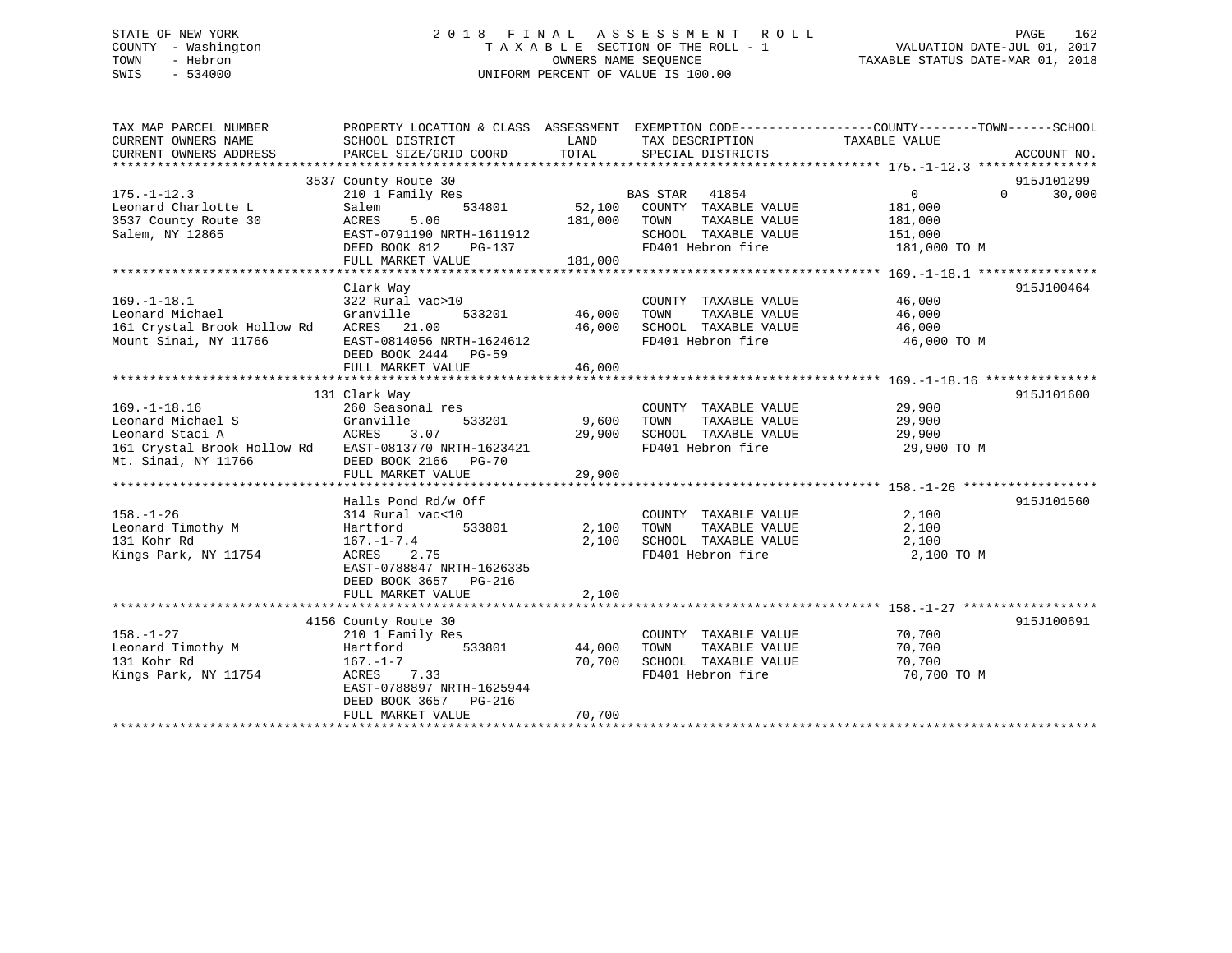## STATE OF NEW YORK 2 0 1 8 F I N A L A S S E S S M E N T R O L L PAGE 163 COUNTY - Washington T A X A B L E SECTION OF THE ROLL - 1 VALUATION DATE-JUL 01, 2017 TOWN - Hebron OWNERS NAME SEQUENCE TAXABLE STATUS DATE-MAR 01, 2018 SWIS - 534000 UNIFORM PERCENT OF VALUE IS 100.00

| TAX MAP PARCEL NUMBER<br>CURRENT OWNERS NAME | SCHOOL DISTRICT                          | LAND    | TAX DESCRIPTION                                    | PROPERTY LOCATION & CLASS ASSESSMENT EXEMPTION CODE----------------COUNTY-------TOWN-----SCHOOL<br>TAXABLE VALUE |             |
|----------------------------------------------|------------------------------------------|---------|----------------------------------------------------|------------------------------------------------------------------------------------------------------------------|-------------|
| CURRENT OWNERS ADDRESS                       | PARCEL SIZE/GRID COORD                   | TOTAL   | SPECIAL DISTRICTS                                  |                                                                                                                  | ACCOUNT NO. |
|                                              |                                          |         |                                                    |                                                                                                                  |             |
|                                              | County Route 31                          |         |                                                    |                                                                                                                  | 915J101012  |
| $159. - 1 - 13$                              | 312 Vac w/imprv                          |         | COUNTY TAXABLE VALUE                               | 75,100                                                                                                           |             |
| Leveling Carl                                | 533201<br>Granville                      | 73,300  | TOWN<br>TAXABLE VALUE                              | 75,100                                                                                                           |             |
| Leveling Mary Beth                           | ACRES 39.60                              | 75,100  | SCHOOL TAXABLE VALUE                               | 75,100                                                                                                           |             |
| 1093 County Route 31                         | EAST-0802847 NRTH-1630406                |         | CA008 Cons agri dst 8                              | 75,100 TO M                                                                                                      |             |
| Granville, NY 12832                          | DEED BOOK 3155 PG-128                    |         | FD401 Hebron fire                                  | 75,100 TO M                                                                                                      |             |
|                                              | FULL MARKET VALUE                        | 75,100  |                                                    |                                                                                                                  |             |
|                                              |                                          |         |                                                    |                                                                                                                  |             |
|                                              | 1093 County Route 31                     |         | 85 PCT OF VALUE USED FOR EXEMPTION PURPOSES        |                                                                                                                  | 915J100369  |
| $159. - 1 - 15$                              | 242 Rurl res&rec                         |         | VET WAR CT 41121                                   | 33,000<br>18,000                                                                                                 | $\Omega$    |
| Leveling Carl                                | 533201<br>Granville                      |         | 118,400 ENH STAR 41834                             | $\Omega$<br>$\Omega$                                                                                             | 66,800      |
| Leveling Mary Beth                           |                                          | 294,000 | COUNTY TAXABLE VALUE                               | 261,000                                                                                                          |             |
| 1093 County Route 31                         | ACRES 40.00<br>EAST-0802105 NRTH-1629550 |         | TOWN<br>TAXABLE VALUE                              | 276,000                                                                                                          |             |
| Granville, NY 12832                          | DEED BOOK 564<br>PG-92                   |         |                                                    |                                                                                                                  |             |
|                                              | FULL MARKET VALUE                        |         | SCHOOL TAXABLE VALUE 227, 200                      | 294,000 TO M                                                                                                     |             |
|                                              |                                          |         | 294,000 CA008 Cons agri dst 8<br>FD401 Hebron fire | 294,000 TO M                                                                                                     |             |
|                                              |                                          |         |                                                    |                                                                                                                  |             |
|                                              | 3619 County Route 30                     |         |                                                    |                                                                                                                  | 915J101146  |
| $175. - 1 - 15.2$                            | 210 1 Family Res                         |         | COUNTY TAXABLE VALUE                               | 128,900                                                                                                          |             |
| Levulis Michael J                            | 534801<br>Salem                          | 42,500  | TAXABLE VALUE<br>TOWN                              | 128,900                                                                                                          |             |
| 3619 County Route 30                         | ACRES<br>3.00                            | 128,900 | SCHOOL TAXABLE VALUE                               | 128,900                                                                                                          |             |
| Salem, NY 12865                              | EAST-0790996 NRTH-1614078                |         | FD401 Hebron fire                                  | 128,900 TO M                                                                                                     |             |
|                                              | DEED BOOK 922<br>PG-180                  |         |                                                    |                                                                                                                  |             |
|                                              | FULL MARKET VALUE                        | 128,900 |                                                    |                                                                                                                  |             |
|                                              |                                          |         |                                                    |                                                                                                                  |             |
|                                              | Patterson Hill Rd                        |         |                                                    |                                                                                                                  | 915J100618  |
| $183. - 1 - 34$                              | 322 Rural vac>10                         |         | AG DIST 41720                                      | 20,715<br>20,715                                                                                                 | 20,715      |
| Levy Joshua R                                | Greenwich                                |         | 533401 64,800 COUNTY TAXABLE VALUE                 | 44,085                                                                                                           |             |
| PO Box 216                                   | ACRES 21.40                              |         | 64,800 TOWN                                        | 44,085                                                                                                           |             |
| Salem, NY 12865                              | EAST-0787843 NRTH-1599467                |         | TOWN TAXABLE VALUE<br>SCHOOL TAXABLE VALUE         | 44,085                                                                                                           |             |
|                                              | DEED BOOK 492<br>PG-203                  |         | CA004 Cons agri dst 4                              | 44,085 TO M                                                                                                      |             |
|                                              |                                          |         | 20,715 EX                                          |                                                                                                                  |             |
| MAY BE SUBJECT TO PAYMENT                    | FULL MARKET VALUE                        | 64,800  | FD401 Hebron fire                                  | 64,800 TO M                                                                                                      |             |
| UNDER AGDIST LAW TIL 2022                    |                                          |         |                                                    |                                                                                                                  |             |
|                                              | Pine Hill Rd/e Off                       |         |                                                    |                                                                                                                  | 915J101007  |
| $169. - 1 - 10$                              |                                          |         |                                                    | 5,900                                                                                                            |             |
|                                              | 314 Rural vac<10<br>533201               | 5,900   | COUNTY TAXABLE VALUE                               | 5,900                                                                                                            |             |
| Lewin Robert M                               | Granville                                |         | TAXABLE VALUE<br>TOWN                              |                                                                                                                  |             |
| Bodle Ronald                                 | 506/187                                  | 5,900   | SCHOOL TAXABLE VALUE                               | 5,900                                                                                                            |             |
| 102 Lanes Pond Rd                            | ACRES 7.90                               |         | FD401 Hebron fire                                  | 5,900 TO M                                                                                                       |             |
| Northford, CT 06472                          | EAST-0813193 NRTH-1623307                |         |                                                    |                                                                                                                  |             |
|                                              | DEED BOOK 526<br>PG-272                  |         |                                                    |                                                                                                                  |             |
|                                              | FULL MARKET VALUE                        | 5,900   |                                                    |                                                                                                                  |             |
|                                              |                                          |         |                                                    |                                                                                                                  |             |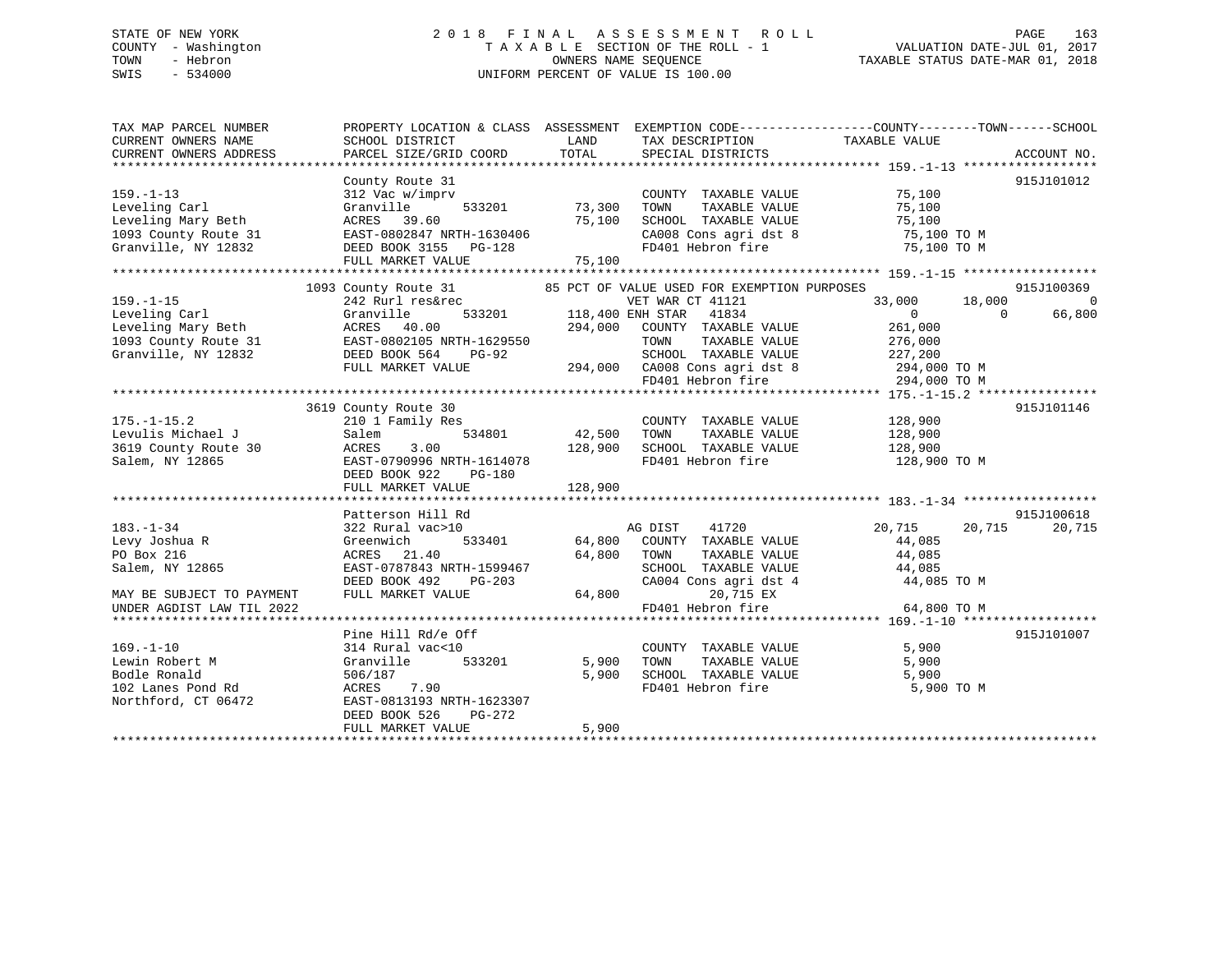## STATE OF NEW YORK 2 0 1 8 F I N A L A S S E S S M E N T R O L L PAGE 164 COUNTY - Washington T A X A B L E SECTION OF THE ROLL - 1 VALUATION DATE-JUL 01, 2017 TOWN - Hebron OWNERS NAME SEQUENCE TAXABLE STATUS DATE-MAR 01, 2018 SWIS - 534000 UNIFORM PERCENT OF VALUE IS 100.00

| TAX MAP PARCEL NUMBER                                          | PROPERTY LOCATION & CLASS ASSESSMENT EXEMPTION CODE---------------COUNTY-------TOWN-----SCHOOL |               |                                                                       |               |                    |
|----------------------------------------------------------------|------------------------------------------------------------------------------------------------|---------------|-----------------------------------------------------------------------|---------------|--------------------|
| CURRENT OWNERS NAME                                            | SCHOOL DISTRICT                                                                                | LAND          | TAX DESCRIPTION                                                       | TAXABLE VALUE |                    |
|                                                                |                                                                                                |               |                                                                       |               |                    |
|                                                                |                                                                                                |               |                                                                       |               |                    |
|                                                                | Clark Way                                                                                      |               |                                                                       |               | 915J101083         |
| $169. - 1 - 18.2$                                              | 322 Rural vac>10                                                                               |               | COUNTY TAXABLE VALUE                                                  | 30,100        |                    |
| Lewin William J Jr                                             | 533201<br>Granville                                                                            | 30,100        | TOWN<br>TAXABLE VALUE                                                 | 30,100        |                    |
| Lewin Robert M                                                 | 591/176                                                                                        | 30,100        | SCHOOL TAXABLE VALUE                                                  | 30,100        |                    |
| Bodle Ronald P                                                 | ACRES 10.40                                                                                    |               | FD401 Hebron fire                                                     | 30,100 TO M   |                    |
| 102 Lanes Pond Rd                                              | EAST-0813309 NRTH-1623963                                                                      |               |                                                                       |               |                    |
| Northford, CT 06472                                            | DEED BOOK 591<br>PG-173                                                                        |               |                                                                       |               |                    |
|                                                                |                                                                                                |               |                                                                       |               |                    |
|                                                                |                                                                                                |               |                                                                       |               |                    |
|                                                                | 382 County Route 28                                                                            |               |                                                                       |               | 915J100160         |
| $143. - 1 - 4$                                                 | 210 1 Family Res                                                                               |               | COUNTY TAXABLE VALUE                                                  | 105,000       |                    |
| Lewis Cathy D                                                  | Granville                                                                                      | 533201 39,000 | TOWN<br>TAXABLE VALUE                                                 | 105,000       |                    |
| 6 South Maple St                                               | ACRES<br>1.50                                                                                  | 105,000       | SCHOOL TAXABLE VALUE                                                  | 105,000       |                    |
| Granville, NY 12832                                            | EAST-0813498 NRTH-1647249                                                                      |               | FD401 Hebron fire                                                     | 105,000 TO M  |                    |
|                                                                | DEED BOOK 3909 PG-89                                                                           |               |                                                                       |               |                    |
| PRIOR OWNER ON 3/01/2018                                       | FULL MARKET VALUE                                                                              | 105,000       |                                                                       |               |                    |
| Secretary of Veterans Affairs                                  |                                                                                                |               |                                                                       |               |                    |
|                                                                |                                                                                                |               |                                                                       |               |                    |
|                                                                | 3573 County Route 30                                                                           |               |                                                                       |               | 915J100418         |
| $175. - 1 - 14$                                                | 210 1 Family Res                                                                               |               | COUNTY TAXABLE VALUE                                                  | 75,000        |                    |
| Lewis Lance T                                                  | 534801<br>Salem                                                                                | 38,000        | TOWN<br>TAXABLE VALUE                                                 | 75,000        |                    |
| Buckley Debra Lynn                                             | 1.00<br>ACRES                                                                                  |               |                                                                       | 75,000        |                    |
| $3573$ County Route 30 EAST-0791524 NRTH-1612870               |                                                                                                |               | 75,000 SCHOOL TAXABLE VALUE<br>FD401 Hebron fire<br>FD401 Hebron fire | 75,000 TO M   |                    |
| Salem, NY 12865                                                | DEED BOOK 3669 PG-139                                                                          |               |                                                                       |               |                    |
|                                                                |                                                                                                |               |                                                                       |               |                    |
|                                                                |                                                                                                |               |                                                                       |               |                    |
|                                                                | County Route 29 S/off                                                                          |               |                                                                       |               |                    |
| $144. - 1 - 38$                                                | 314 Rural vac<10                                                                               |               | COUNTY TAXABLE VALUE                                                  | 200           |                    |
| Lewis Marilyn A                                                | Granville<br>533201                                                                            | 200           | TAXABLE VALUE<br>TOWN                                                 | 200           |                    |
| Lewis Donald J                                                 | FRNT 180.00 DPTH 55.00                                                                         | 200           | SCHOOL TAXABLE VALUE                                                  | 200           |                    |
| Lewis Donald J<br>90 County Route 29 EAST-0822783 NRTH-1648910 |                                                                                                |               | FD401 Hebron fire                                                     | 200 TO M      |                    |
| Granville, NY 12832                                            | DEED BOOK 463<br>PG-876                                                                        |               |                                                                       |               |                    |
|                                                                |                                                                                                |               |                                                                       |               |                    |
|                                                                | FULL MARKET VALUE                                                                              | 200           |                                                                       |               |                    |
|                                                                |                                                                                                |               |                                                                       |               |                    |
|                                                                | 460 Little Burch Hill Rd                                                                       |               | <b>BAS STAR</b> 41854                                                 |               |                    |
| $151. - 1 - 10.2$                                              | 210 1 Family Res                                                                               |               |                                                                       | $\Omega$      | $\Omega$<br>30,000 |
| Liebig Derek R                                                 | Granville                                                                                      |               | 533201 42,500 COUNTY TAXABLE VALUE                                    | 124,100       |                    |
| Call-Liebig Claudia D<br>460 Little Burch Rd                   | 3.00 BANK<br>ACRES<br>999 —                                                                    | 124,100       | TOWN<br>TAXABLE VALUE                                                 | 124,100       |                    |
|                                                                | EAST-0803426 NRTH-1638015                                                                      |               | SCHOOL TAXABLE VALUE                                                  | 94,100        |                    |
| Granville, NY 12832                                            | DEED BOOK 3349 PG-152                                                                          |               | FD401 Hebron fire                                                     | 124,100 TO M  |                    |
|                                                                | FULL MARKET VALUE                                                                              | 124,100       |                                                                       |               |                    |
|                                                                |                                                                                                |               |                                                                       |               |                    |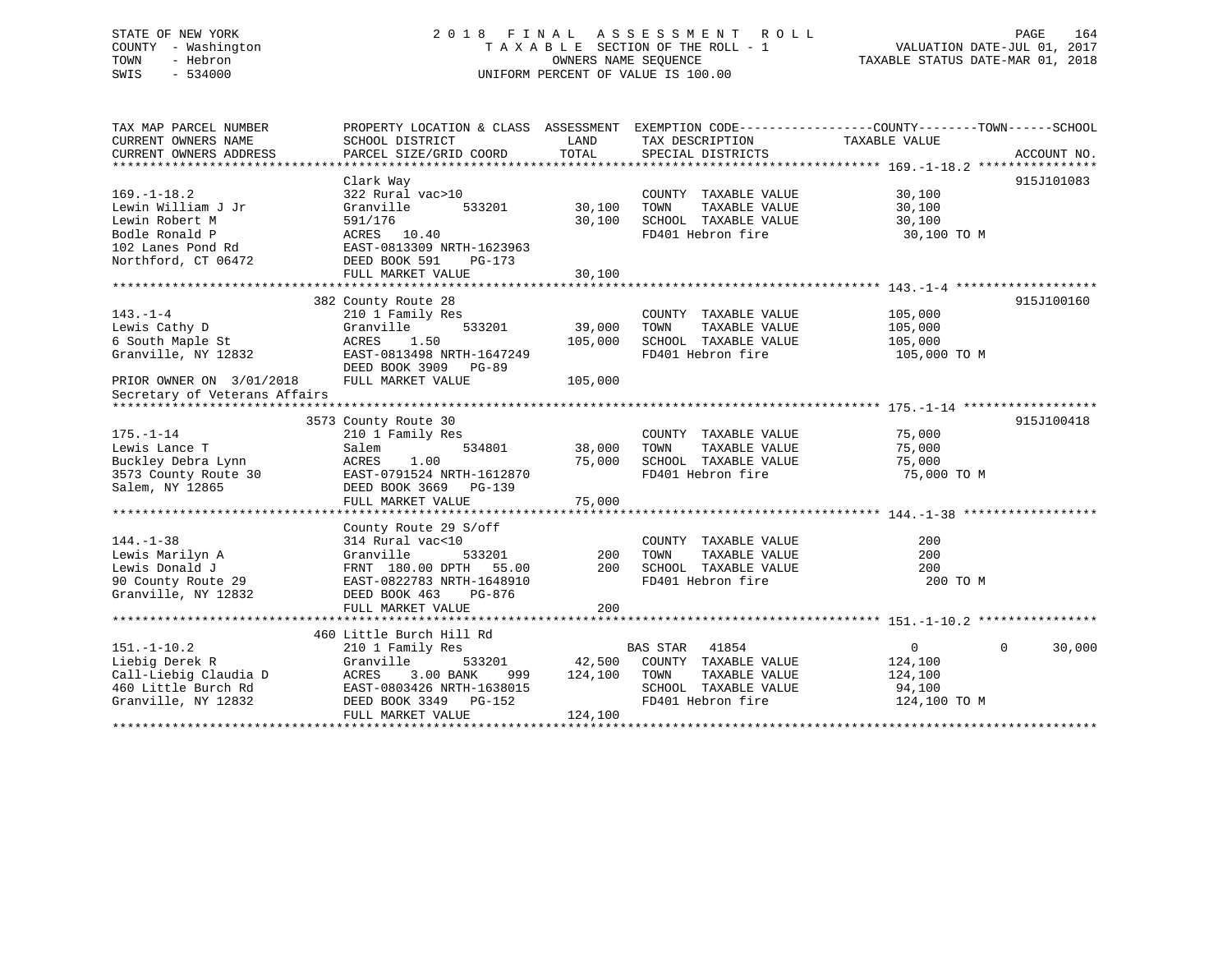## STATE OF NEW YORK 2 0 1 8 F I N A L A S S E S S M E N T R O L L PAGE 165 COUNTY - Washington T A X A B L E SECTION OF THE ROLL - 1 VALUATION DATE-JUL 01, 2017 TOWN - Hebron **CONNERS NAME SEQUENCE** TAXABLE STATUS DATE-MAR 01, 2018 SWIS - 534000 UNIFORM PERCENT OF VALUE IS 100.00

| TAX MAP PARCEL NUMBER                                                                                                                                                                                                                                                                                                                                                                                                             | PROPERTY LOCATION & CLASS ASSESSMENT EXEMPTION CODE---------------COUNTY-------TOWN-----SCHOOL |               |                                                                                                                                                                                              |                         |                |                |
|-----------------------------------------------------------------------------------------------------------------------------------------------------------------------------------------------------------------------------------------------------------------------------------------------------------------------------------------------------------------------------------------------------------------------------------|------------------------------------------------------------------------------------------------|---------------|----------------------------------------------------------------------------------------------------------------------------------------------------------------------------------------------|-------------------------|----------------|----------------|
| CURRENT OWNERS NAME                                                                                                                                                                                                                                                                                                                                                                                                               | SCHOOL DISTRICT<br><b>LAND</b>                                                                 |               | TAX DESCRIPTION TAXABLE VALUE                                                                                                                                                                |                         |                |                |
| CURRENT OWNERS ADDRESS                                                                                                                                                                                                                                                                                                                                                                                                            | PARCEL SIZE/GRID COORD                                                                         | TOTAL         | SPECIAL DISTRICTS                                                                                                                                                                            |                         | ACCOUNT NO.    |                |
|                                                                                                                                                                                                                                                                                                                                                                                                                                   |                                                                                                |               |                                                                                                                                                                                              |                         |                |                |
|                                                                                                                                                                                                                                                                                                                                                                                                                                   | Little Burch Hill Rd                                                                           |               |                                                                                                                                                                                              |                         |                |                |
| $151.-1-10.7$                                                                                                                                                                                                                                                                                                                                                                                                                     | 314 Rural vac<10                                                                               |               | COUNTY TAXABLE VALUE                                                                                                                                                                         | 800                     |                |                |
| Liebig Derek R                                                                                                                                                                                                                                                                                                                                                                                                                    | Granville                                                                                      |               | TAXABLE VALUE                                                                                                                                                                                | 800                     |                |                |
|                                                                                                                                                                                                                                                                                                                                                                                                                                   |                                                                                                |               |                                                                                                                                                                                              |                         |                |                |
|                                                                                                                                                                                                                                                                                                                                                                                                                                   |                                                                                                |               |                                                                                                                                                                                              |                         |                |                |
|                                                                                                                                                                                                                                                                                                                                                                                                                                   |                                                                                                |               |                                                                                                                                                                                              |                         |                |                |
|                                                                                                                                                                                                                                                                                                                                                                                                                                   | FULL MARKET VALUE                                                                              | 800           |                                                                                                                                                                                              |                         |                |                |
|                                                                                                                                                                                                                                                                                                                                                                                                                                   |                                                                                                |               |                                                                                                                                                                                              |                         |                |                |
|                                                                                                                                                                                                                                                                                                                                                                                                                                   | 370 Lang Hill Rd                                                                               |               |                                                                                                                                                                                              |                         |                |                |
| $152 - 2 - 33.6$                                                                                                                                                                                                                                                                                                                                                                                                                  | 210 1 Family Res                                                                               |               |                                                                                                                                                                                              |                         |                |                |
|                                                                                                                                                                                                                                                                                                                                                                                                                                   |                                                                                                |               | $\begin{tabular}{llllll} \multicolumn{2}{c}{\textbf{COUNTY}} & \textbf{TAXABLE VALUE} & & & 144,400 \\ \multicolumn{2}{c}{\textbf{TONN}} & \textbf{TAXABLE VALUE} & & 144,400 \end{tabular}$ |                         |                |                |
| 210 1 Famil<br>Liebig Jacquelyn P Granville<br>370 Lang Hill Rd ACRES 1.<br>Granville, NY 12832 BAST-081237<br>DEED ROOK 3                                                                                                                                                                                                                                                                                                        | 1.00 BANK                                                                                      |               | 40 144,400 SCHOOL TAXABLE VALUE 144,400                                                                                                                                                      |                         |                |                |
|                                                                                                                                                                                                                                                                                                                                                                                                                                   | EAST-0812378 NRTH-1638804                                                                      |               |                                                                                                                                                                                              |                         |                |                |
|                                                                                                                                                                                                                                                                                                                                                                                                                                   | EAST-0812378 NRTH-1638804<br>DEED BOOK 3574 PG-328                                             |               | CA008 Cons agri dst 8 $144,400$ TO M<br>FD401 Hebron fire 144,400 TO M                                                                                                                       |                         |                |                |
|                                                                                                                                                                                                                                                                                                                                                                                                                                   | FULL MARKET VALUE                                                                              | 144,400       |                                                                                                                                                                                              |                         |                |                |
|                                                                                                                                                                                                                                                                                                                                                                                                                                   |                                                                                                |               |                                                                                                                                                                                              |                         |                |                |
|                                                                                                                                                                                                                                                                                                                                                                                                                                   | 1731 County Route 31                                                                           |               |                                                                                                                                                                                              |                         | 915J100381     |                |
| $152. - 2 - 33.1$                                                                                                                                                                                                                                                                                                                                                                                                                 |                                                                                                |               | AG DIST<br>41720                                                                                                                                                                             | 177,131 177,131 177,131 |                |                |
|                                                                                                                                                                                                                                                                                                                                                                                                                                   | 112 Dairy farm<br>Granville 533201 279,200 COUNTY TAXABLE VALUE                                |               |                                                                                                                                                                                              | 214,069                 |                |                |
| Liebig Kenneth L                                                                                                                                                                                                                                                                                                                                                                                                                  | Granville<br>ACRES 143.00<br>--- 7 0912656 1                                                   |               |                                                                                                                                                                                              |                         |                |                |
| Liebig Renee G                                                                                                                                                                                                                                                                                                                                                                                                                    |                                                                                                | 391,200       | TOWN<br>TAXABLE VALUE                                                                                                                                                                        | 214,069                 |                |                |
| 1731 Co Rt 31<br>Granville, NY 12832                                                                                                                                                                                                                                                                                                                                                                                              | EAST-0812656 NRTH-1639017<br>DEED BOOK 1874 PG-1                                               |               | SCHOOL TAXABLE VALUE 214,069<br>CA008 Cons agri dst 8 214,069                                                                                                                                |                         |                |                |
|                                                                                                                                                                                                                                                                                                                                                                                                                                   |                                                                                                |               |                                                                                                                                                                                              | 214,069 TO M            |                |                |
|                                                                                                                                                                                                                                                                                                                                                                                                                                   | FULL MARKET VALUE                                                                              | 391,200       | 177,131 EX                                                                                                                                                                                   |                         |                |                |
| MAY BE SUBJECT TO PAYMENT                                                                                                                                                                                                                                                                                                                                                                                                         |                                                                                                |               | FD401 Hebron fire 391,200 TO M                                                                                                                                                               |                         |                |                |
| UNDER AGDIST LAW TIL 2022                                                                                                                                                                                                                                                                                                                                                                                                         |                                                                                                |               |                                                                                                                                                                                              |                         |                |                |
|                                                                                                                                                                                                                                                                                                                                                                                                                                   |                                                                                                |               |                                                                                                                                                                                              |                         |                |                |
|                                                                                                                                                                                                                                                                                                                                                                                                                                   | 1426 County Route 31                                                                           |               |                                                                                                                                                                                              |                         | 915J100380     |                |
|                                                                                                                                                                                                                                                                                                                                                                                                                                   |                                                                                                |               |                                                                                                                                                                                              | 29,175 18,000           |                | $\overline{0}$ |
|                                                                                                                                                                                                                                                                                                                                                                                                                                   |                                                                                                |               |                                                                                                                                                                                              | $\sim$ 0 $\sim$         | $\overline{0}$ | 30,000         |
|                                                                                                                                                                                                                                                                                                                                                                                                                                   |                                                                                                |               |                                                                                                                                                                                              | 165,325                 |                |                |
|                                                                                                                                                                                                                                                                                                                                                                                                                                   |                                                                                                |               |                                                                                                                                                                                              | TAXABLE VALUE 176,500   |                |                |
|                                                                                                                                                                                                                                                                                                                                                                                                                                   |                                                                                                |               | SCHOOL TAXABLE VALUE 164,500                                                                                                                                                                 |                         |                |                |
| $\begin{tabular}{lllllllllllllll} \texttt{152.-1-10} & & & & & & 1426 \text{ County Route } 31 & & & & & & \text{VET WAR CT 41121} \\ \texttt{Liebig Truman T Jr} & & & & & & & & \text{Graniv} \text{ Res} & & & & \text{VET WAR CT 41121} \\ \texttt{Liebig piano T Jr} & & & & & & \text{Granvi11e} & & & & \text{533201} & & 28,400 BAS STAR & 41854 \\ \texttt{Liebig Diana} & & & & & & & \text{FRNT 268.00 DPTH 254.00} &$ |                                                                                                |               |                                                                                                                                                                                              | 194,500 TO M            |                |                |
|                                                                                                                                                                                                                                                                                                                                                                                                                                   |                                                                                                |               |                                                                                                                                                                                              |                         |                |                |
|                                                                                                                                                                                                                                                                                                                                                                                                                                   | 115 Middle Rd                                                                                  |               |                                                                                                                                                                                              |                         | 915J100357     |                |
| $176. - 1 - 12$                                                                                                                                                                                                                                                                                                                                                                                                                   | $322$ Rural vac > 10                                                                           |               | COUNTY TAXABLE VALUE 97,800                                                                                                                                                                  |                         |                |                |
| 1 1 1 1 3 34801 534801 514801 57,80<br>1 1 2 3 5 6 6 6 6 7,80<br>295 7,80<br>295 7,80<br>295 7,80<br>295 7,80<br>295 7,80                                                                                                                                                                                                                                                                                                         |                                                                                                | 534801 97,800 | TOWN                                                                                                                                                                                         | TAXABLE VALUE 97,800    |                |                |
|                                                                                                                                                                                                                                                                                                                                                                                                                                   |                                                                                                | 97,800        | SCHOOL TAXABLE VALUE<br>FD401 Hebron fire                                                                                                                                                    | 97,800                  |                |                |
|                                                                                                                                                                                                                                                                                                                                                                                                                                   |                                                                                                |               |                                                                                                                                                                                              | 97,800 TO M             |                |                |
| New Hartford, CT 06057 DEED BOOK 3533 PG-219                                                                                                                                                                                                                                                                                                                                                                                      |                                                                                                |               |                                                                                                                                                                                              |                         |                |                |
|                                                                                                                                                                                                                                                                                                                                                                                                                                   | FULL MARKET VALUE                                                                              | 97,800        |                                                                                                                                                                                              |                         |                |                |
|                                                                                                                                                                                                                                                                                                                                                                                                                                   |                                                                                                |               |                                                                                                                                                                                              |                         |                |                |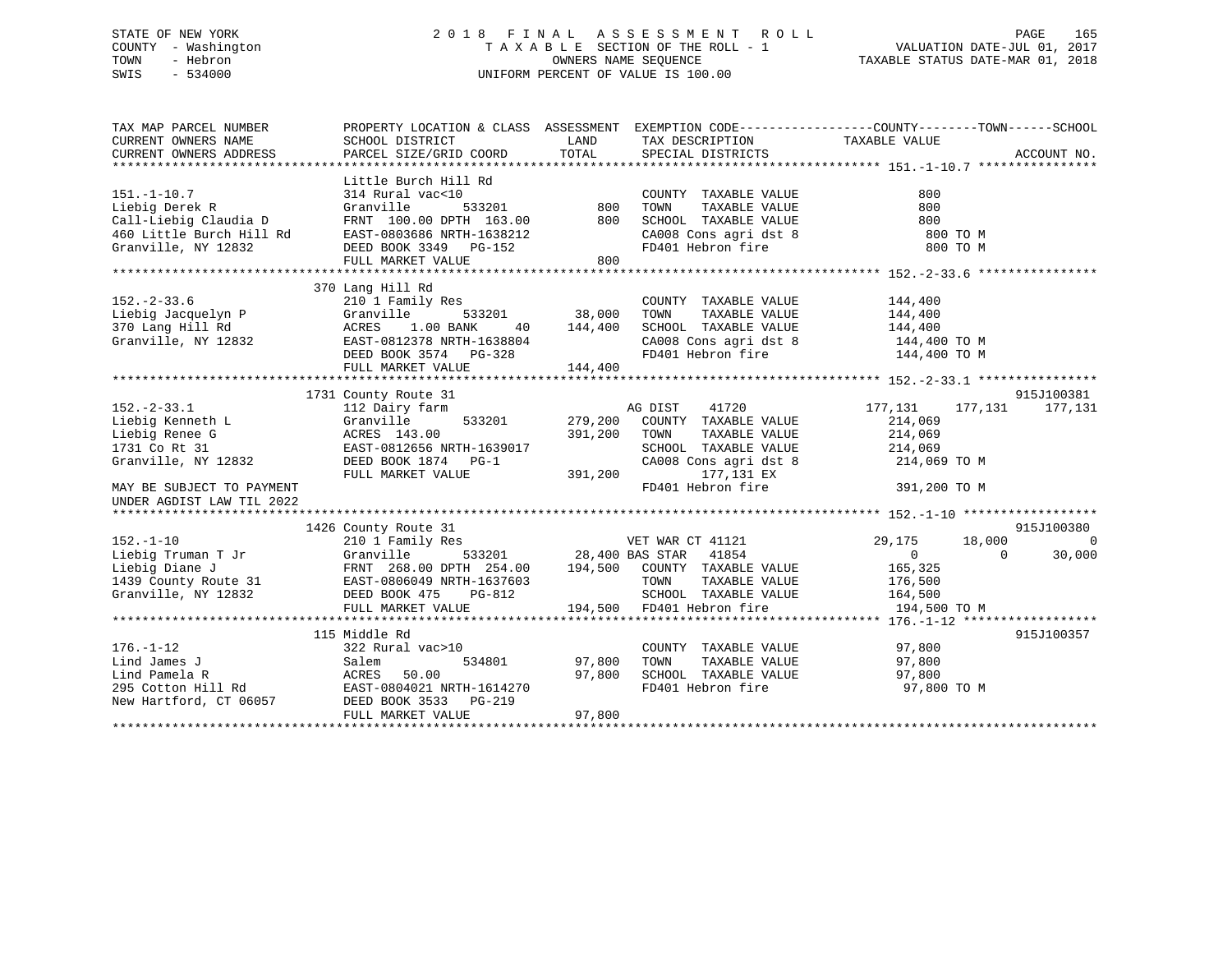## STATE OF NEW YORK 2 0 1 8 F I N A L A S S E S S M E N T R O L L PAGE 166 COUNTY - Washington T A X A B L E SECTION OF THE ROLL - 1 VALUATION DATE-JUL 01, 2017 TOWN - Hebron OWNERS NAME SEQUENCE TAXABLE STATUS DATE-MAR 01, 2018 SWIS - 534000 UNIFORM PERCENT OF VALUE IS 100.00

| TAX MAP PARCEL NUMBER<br>CURRENT OWNERS NAME           | PROPERTY LOCATION & CLASS ASSESSMENT EXEMPTION CODE---------------COUNTY-------TOWN------SCHOOL<br>SCHOOL DISTRICT | LAND           | TAX DESCRIPTION                                                        | TAXABLE VALUE                     |                  |
|--------------------------------------------------------|--------------------------------------------------------------------------------------------------------------------|----------------|------------------------------------------------------------------------|-----------------------------------|------------------|
| CURRENT OWNERS ADDRESS                                 | PARCEL SIZE/GRID COORD                                                                                             | TOTAL          | SPECIAL DISTRICTS                                                      |                                   | ACCOUNT NO.      |
|                                                        | 1420 Big Burch Hill Rd                                                                                             |                |                                                                        |                                   | 915J101281       |
| $151. - 1 - 7.3$<br>Lindgren Virginia M                | 312 Vac w/imprv<br>533201<br>Granville                                                                             | 188,600        | AG DIST<br>41720<br>COUNTY TAXABLE VALUE                               | 96,994<br>92,706                  | 96,994<br>96,994 |
| 1420 Big Burch Hill Rd<br>Granville, NY 12832          | 98.06 Ad<br>ACRES 90.10<br>EAST-0803898 NRTH-1641579                                                               | 189,700        | TAXABLE VALUE<br>TOWN<br>SCHOOL TAXABLE VALUE<br>CA008 Cons agri dst 8 | 92,706<br>92,706<br>92,706 TO M   |                  |
| MAY BE SUBJECT TO PAYMENT<br>UNDER AGDIST LAW TIL 2022 | DEED BOOK 483<br>PG-127<br>FULL MARKET VALUE                                                                       |                | 96,994 EX<br>189,700 FD401 Hebron fire                                 | 189,700 TO M                      |                  |
|                                                        |                                                                                                                    |                |                                                                        |                                   |                  |
|                                                        | Liebig Rd                                                                                                          |                |                                                                        |                                   | 915J101282       |
| $151. - 1 - 7.4$<br>Lindgren Virginia M                | 105 Vac farmland<br>533201<br>Granville                                                                            | 106,700        | 41720<br>AG DIST<br>COUNTY TAXABLE VALUE                               | 91,932<br>14,768                  | 91,932<br>91,932 |
| 1420 Big Burch Hill Rd<br>Granville, NY 12832          | ACRES 33.50<br>EAST-0804979 NRTH-1642652<br>DEED BOOK 483<br>PG-127                                                | 106,700        | TOWN<br>TAXABLE VALUE<br>SCHOOL TAXABLE VALUE<br>CA008 Cons agri dst 8 | 14,768<br>14,768<br>14,768 TO M   |                  |
| MAY BE SUBJECT TO PAYMENT<br>UNDER AGDIST LAW TIL 2022 | FULL MARKET VALUE                                                                                                  | 106,700        | 91,932 EX<br>FD401 Hebron fire                                         | 106,700 TO M                      |                  |
|                                                        |                                                                                                                    |                |                                                                        |                                   |                  |
|                                                        | 1420 Big Burch Hill Rd                                                                                             |                | 60 PCT OF VALUE USED FOR EXEMPTION PURPOSES                            |                                   | 915J100099       |
| $152. - 1 - 1$<br>Lindgren Virginia M                  | 120 Field crops<br>533201<br>Granville                                                                             |                | AG DIST<br>41720<br>129,400 AGED-ALL<br>41800                          | 67,373 67,373<br>73,260<br>73,260 | 67,373<br>73,260 |
| 1420 Big Burch Hill Rd                                 | ACRES 46.10                                                                                                        |                | 244,200 ENH STAR 41834                                                 | $\overline{0}$<br>$\overline{0}$  | 66,800           |
| Granville, NY 12832                                    | EAST-0805053 NRTH-1639540<br>DEED BOOK 483<br>PG-124                                                               |                | COUNTY TAXABLE VALUE<br>TOWN<br>TAXABLE VALUE                          | 103,567<br>103,567                |                  |
| MAY BE SUBJECT TO PAYMENT<br>UNDER AGDIST LAW TIL 2022 | FULL MARKET VALUE                                                                                                  | 244,200        | SCHOOL TAXABLE VALUE<br>CA008 Cons agri dst 8                          | 36,767<br>176,827 TO M            |                  |
|                                                        |                                                                                                                    |                | 67,373 EX<br>FD401 Hebron fire                                         | 244,200 TO M                      |                  |
|                                                        |                                                                                                                    |                |                                                                        |                                   |                  |
|                                                        | State Route 22                                                                                                     |                |                                                                        |                                   | 915J101728       |
| $169. - 1 - 18.20$                                     | 314 Rural vac<10                                                                                                   |                | COUNTY TAXABLE VALUE                                                   | 6,400                             |                  |
| Lindsay John M<br>15 Jones Ave                         | Granville<br>533201                                                                                                | 6,400<br>6,400 | TOWN<br>TAXABLE VALUE                                                  | 6,400                             |                  |
| Hudson Falls, NY 12839                                 | FRNT 150.00 DPTH 174.00<br>0.60<br>ACRES<br>EAST-0816232 NRTH-1623783<br>DEED BOOK 2297<br>PG-326                  | 6,400          | SCHOOL TAXABLE VALUE<br>FD401 Hebron fire                              | 6,400<br>6,400 TO M               |                  |
|                                                        | FULL MARKET VALUE                                                                                                  | *************  |                                                                        |                                   |                  |
|                                                        | 6879 State Route 22                                                                                                |                |                                                                        |                                   | 915J101788       |
| $169. - 1 - 18.23$                                     | 314 Rural vac<10                                                                                                   |                | COUNTY TAXABLE VALUE                                                   | 5,800                             |                  |
| Lindsay John M                                         | 533201<br>Granville                                                                                                | 5,800          | TOWN<br>TAXABLE VALUE                                                  | 5,800                             |                  |
| 15 Jones Ave                                           | FRNT 156.00 DPTH 156.00                                                                                            | 5,800          | SCHOOL TAXABLE VALUE                                                   | 5,800                             |                  |
| Hudson Falls, NY 12839                                 | 0.56<br>ACRES<br>EAST-0816185 NRTH-1623630<br>DEED BOOK 2297<br>$PG-330$                                           |                | FD401 Hebron fire                                                      | 5,800 TO M                        |                  |
|                                                        | FULL MARKET VALUE                                                                                                  | 5,800          |                                                                        |                                   |                  |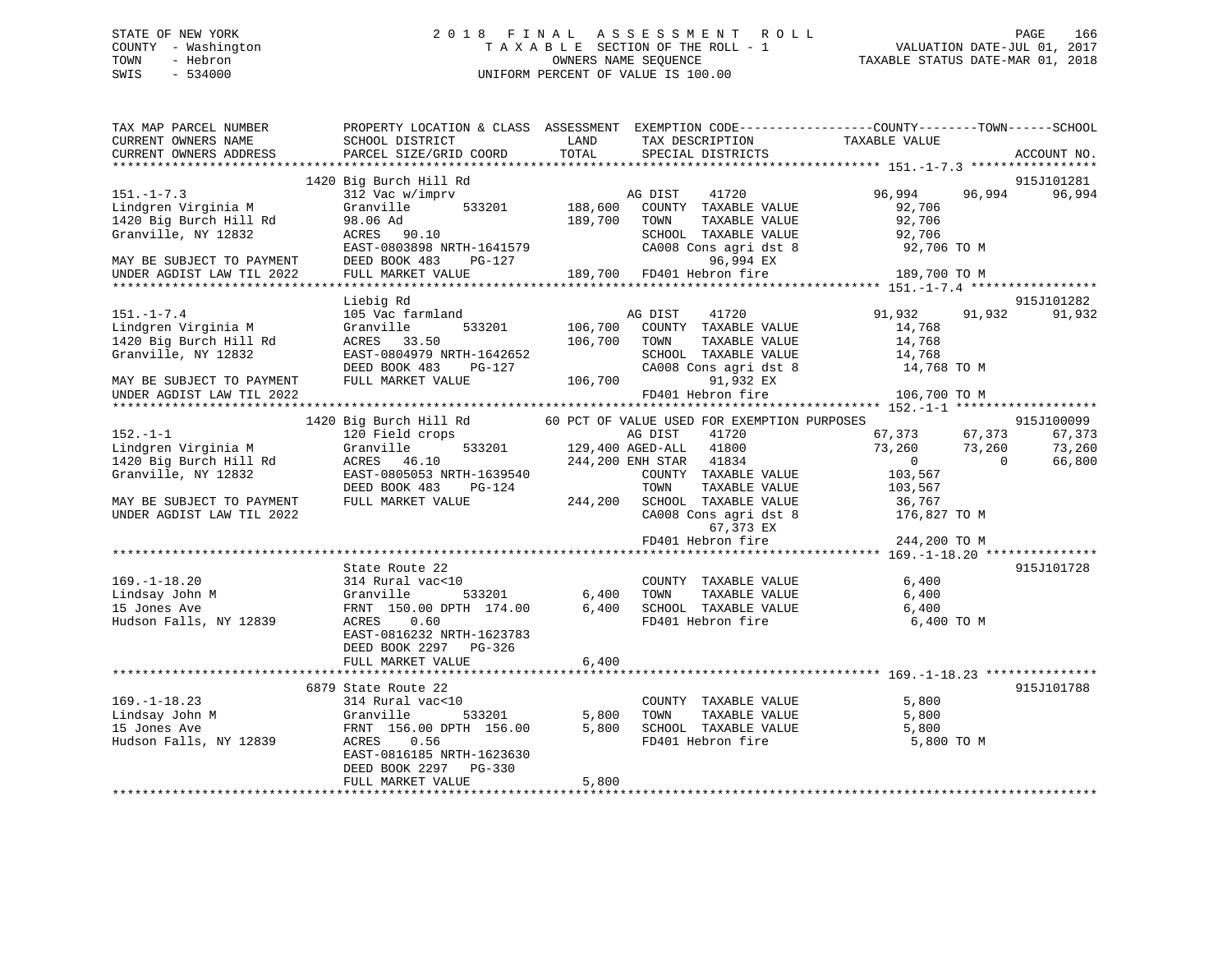## STATE OF NEW YORK 2 0 1 8 F I N A L A S S E S S M E N T R O L L PAGE 167 COUNTY - Washington T A X A B L E SECTION OF THE ROLL - 1 VALUATION DATE-JUL 01, 2017 TOWN - Hebron OWNERS NAME SEQUENCE TAXABLE STATUS DATE-MAR 01, 2018 SWIS - 534000 UNIFORM PERCENT OF VALUE IS 100.00

| TAX MAP PARCEL NUMBER<br>CURRENT OWNERS NAME<br>CURRENT OWNERS ADDRESS | PROPERTY LOCATION & CLASS ASSESSMENT EXEMPTION CODE----------------COUNTY-------TOWN-----SCHOOL<br>SCHOOL DISTRICT<br>PARCEL SIZE/GRID COORD | LAND<br>TOTAL    | TAX DESCRIPTION<br>SPECIAL DISTRICTS          | TAXABLE VALUE    |          | ACCOUNT NO. |
|------------------------------------------------------------------------|----------------------------------------------------------------------------------------------------------------------------------------------|------------------|-----------------------------------------------|------------------|----------|-------------|
|                                                                        |                                                                                                                                              |                  |                                               |                  |          |             |
|                                                                        | 315 Allen Rd                                                                                                                                 |                  |                                               |                  |          | 915J100384  |
| $185. - 1 - 6.1$                                                       | 314 Rural vac<10 - WTRFNT                                                                                                                    |                  | COUNTY TAXABLE VALUE                          | 15,900           |          |             |
| Little Robert K                                                        | Salem<br>534801                                                                                                                              | 15,900           | TOWN<br>TAXABLE VALUE                         | 15,900           |          |             |
| PO Box 316                                                             | ACRES<br>2.60                                                                                                                                | 15,900           | SCHOOL TAXABLE VALUE                          | 15,900           |          |             |
| Argyle, NY 12809                                                       | EAST-0809741 NRTH-1609337                                                                                                                    |                  | FD401 Hebron fire                             | 15,900 TO M      |          |             |
|                                                                        | DEED BOOK 492<br>PG-694                                                                                                                      |                  |                                               |                  |          |             |
|                                                                        | FULL MARKET VALUE                                                                                                                            | 15,900           |                                               |                  |          |             |
|                                                                        |                                                                                                                                              |                  |                                               |                  |          |             |
|                                                                        | 78 South Grimes Hill Rd                                                                                                                      |                  |                                               |                  |          | 915J100361  |
| $160. - 2 - 7$                                                         | 242 Rurl res&rec                                                                                                                             |                  | FOR 480A<br>47460                             | 108,250          | 108,250  | 108,250     |
| LLMS Manage.Comp.Inc.                                                  | Granville<br>533201                                                                                                                          | 316,600          | COUNTY TAXABLE VALUE                          | 426,750          |          |             |
| 205 W 89th St Apt 11S                                                  | ACRES 174.17                                                                                                                                 | 535,000          | TAXABLE VALUE<br>TOWN                         | 426,750          |          |             |
| New York, NY 10024                                                     | EAST-0816002 NRTH-1629151                                                                                                                    |                  | SCHOOL TAXABLE VALUE                          | 426,750          |          |             |
|                                                                        | DEED BOOK 2632 PG-108                                                                                                                        |                  | CA008 Cons agri dst 8                         | 535,000 TO M     |          |             |
| MAY BE SUBJECT TO PAYMENT                                              | FULL MARKET VALUE                                                                                                                            |                  | 535,000 FD401 Hebron fire                     | 535,000 TO M     |          |             |
| UNDER RPTL480A UNTIL 2027                                              |                                                                                                                                              |                  |                                               |                  |          |             |
|                                                                        |                                                                                                                                              |                  |                                               |                  |          |             |
|                                                                        | 80 Little Burch Hill Rd                                                                                                                      |                  |                                               |                  |          | 915J100385  |
| $159. - 1 - 8$                                                         | 210 1 Family Res                                                                                                                             |                  | <b>BAS STAR</b><br>41854                      | $\overline{0}$   | $\Omega$ | 30,000      |
| Lloyd Eric                                                             | Hartford<br>533801                                                                                                                           | 32,300           | COUNTY TAXABLE VALUE                          | 75,500           |          |             |
| Lloyd Jean                                                             | ACRES<br>1.10                                                                                                                                | 75,500           | TOWN<br>TAXABLE VALUE                         | 75,500           |          |             |
| 80 Little Burch Hill Rd                                                | EAST-0798939 NRTH-1631443                                                                                                                    |                  | SCHOOL TAXABLE VALUE                          | 45,500           |          |             |
| Granville, NY 12832                                                    | DEED BOOK 2069 PG-296                                                                                                                        |                  | CA008 Cons agri dst 8                         | 75,500 TO M      |          |             |
|                                                                        | FULL MARKET VALUE                                                                                                                            |                  | 75,500 FD401 Hebron fire                      | 75,500 TO M      |          |             |
|                                                                        |                                                                                                                                              |                  |                                               |                  |          |             |
|                                                                        | Little Burch Hill Rd                                                                                                                         |                  |                                               |                  |          | 915J100386  |
| $159. - 1 - 7$                                                         | 105 Vac farmland                                                                                                                             |                  | AG DIST<br>41720                              | 90,212           | 90,212   | 90,212      |
| Lloyd LE Alan                                                          | Hartford<br>533801                                                                                                                           | 121,500          | COUNTY TAXABLE VALUE                          | 31,288           |          |             |
| Lloyd Timothy                                                          | Life Estate<br>ACRES 86.40                                                                                                                   | 121,500          | TOWN<br>TAXABLE VALUE<br>SCHOOL TAXABLE VALUE | 31,288<br>31,288 |          |             |
| c/o Timothy Lloyd                                                      | EAST-0797386 NRTH-1630834                                                                                                                    |                  |                                               |                  |          |             |
| 67 Little Burch Hill Rd<br>Granville, NY 12832                         | DEED BOOK 3836 PG-226                                                                                                                        |                  | CA008 Cons agri dst 8<br>90,212 EX            | 31,288 TO M      |          |             |
|                                                                        | FULL MARKET VALUE                                                                                                                            |                  | 121,500 FD401 Hebron fire                     | 121,500 TO M     |          |             |
| MAY BE SUBJECT TO PAYMENT                                              |                                                                                                                                              |                  |                                               |                  |          |             |
| UNDER AGDIST LAW TIL 2022                                              |                                                                                                                                              |                  |                                               |                  |          |             |
|                                                                        |                                                                                                                                              |                  |                                               |                  |          |             |
|                                                                        | 67 Little Burch Hill Rd                                                                                                                      |                  |                                               |                  |          | 915J100387  |
| $159. - 1 - 9$                                                         | 120 Field crops                                                                                                                              |                  | AG DIST<br>41720                              | 84,850           | 84,850   | 84,850      |
| Lloyd LE Alan                                                          | Hartford<br>533801                                                                                                                           | 160,000 BAS STAR | 41854                                         | $\overline{0}$   | $\Omega$ | 30,000      |
| Lloyd LE Jean                                                          | Life estate                                                                                                                                  | 289,000          | COUNTY TAXABLE VALUE                          | 204,150          |          |             |
| c/o Timothy Lloyd                                                      | ACRES 96.00                                                                                                                                  |                  | TOWN<br>TAXABLE VALUE                         | 204,150          |          |             |
| 67 Little Burch Hill Rd                                                | EAST-0799181 NRTH-1631572                                                                                                                    |                  | SCHOOL TAXABLE VALUE                          | 174,150          |          |             |
| Granville, NY 12832                                                    | DEED BOOK 3836 PG-221                                                                                                                        |                  | CA008 Cons agri dst 8                         | 204,150 TO M     |          |             |
|                                                                        | FULL MARKET VALUE                                                                                                                            | 289,000          | 84,850 EX                                     |                  |          |             |
| MAY BE SUBJECT TO PAYMENT                                              |                                                                                                                                              |                  | FD401 Hebron fire                             | 289,000 TO M     |          |             |
| UNDER AGDIST LAW TIL 2022                                              |                                                                                                                                              |                  |                                               |                  |          |             |
| ********************                                                   |                                                                                                                                              |                  |                                               |                  |          |             |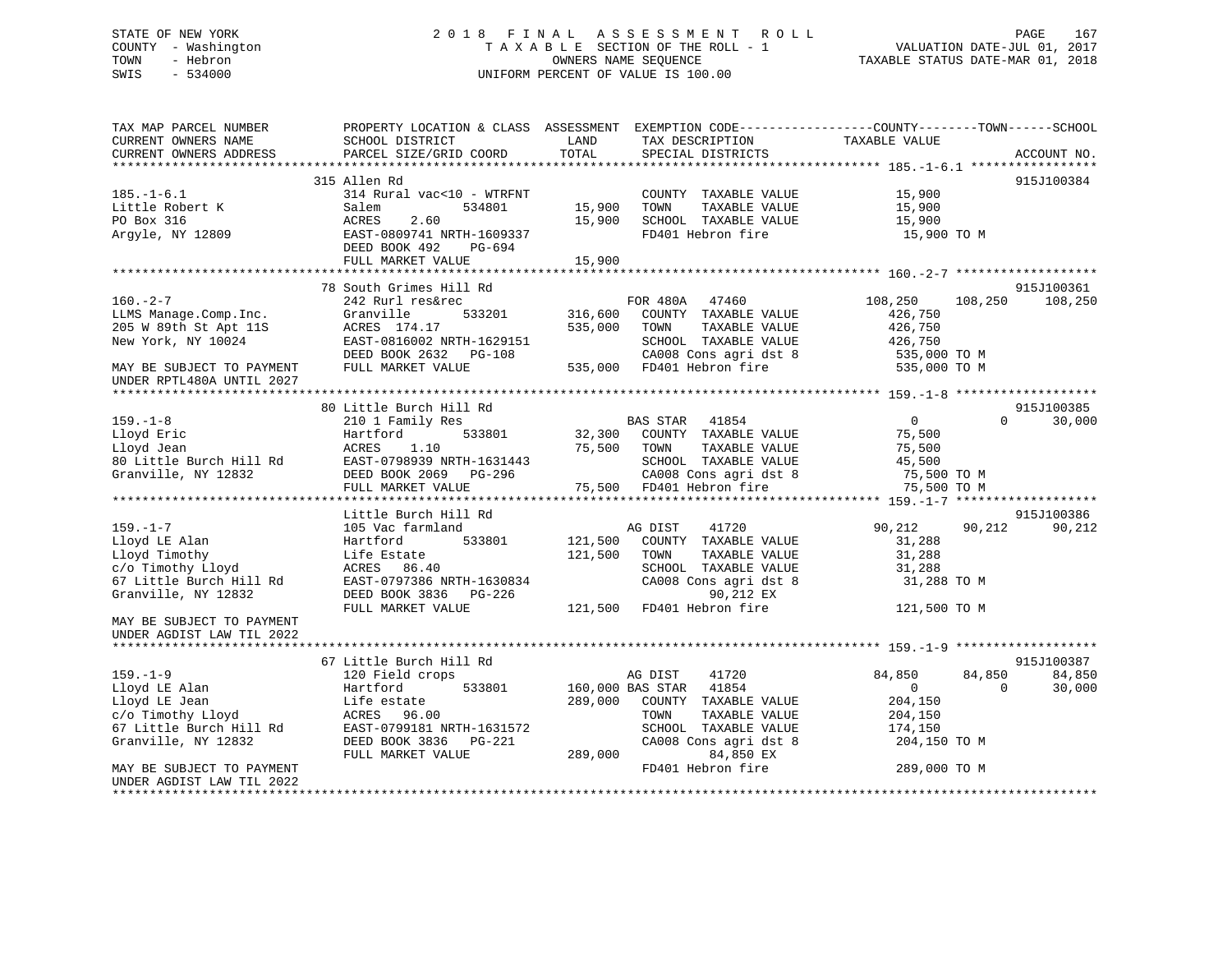## STATE OF NEW YORK 2 0 1 8 F I N A L A S S E S S M E N T R O L L PAGE 168 COUNTY - Washington T A X A B L E SECTION OF THE ROLL - 1 VALUATION DATE-JUL 01, 2017 TOWN - Hebron OWNERS NAME SEQUENCE TAXABLE STATUS DATE-MAR 01, 2018 SWIS - 534000 UNIFORM PERCENT OF VALUE IS 100.00

| TAX MAP PARCEL NUMBER     | PROPERTY LOCATION & CLASS ASSESSMENT |         | EXEMPTION CODE-----------------COUNTY-------TOWN------SCHOOL |               |                  |  |
|---------------------------|--------------------------------------|---------|--------------------------------------------------------------|---------------|------------------|--|
| CURRENT OWNERS NAME       | SCHOOL DISTRICT                      | LAND    | TAX DESCRIPTION                                              | TAXABLE VALUE |                  |  |
| CURRENT OWNERS ADDRESS    | PARCEL SIZE/GRID COORD               | TOTAL   | SPECIAL DISTRICTS                                            |               | ACCOUNT NO.      |  |
|                           | County Route 31                      |         |                                                              |               | 915J101208       |  |
| $176. - 1 - 1.3$          | 105 Vac farmland                     |         | 41720<br>AG DIST                                             | 76,128        | 76,128<br>76,128 |  |
| Lloyd LE Alan             | 534801<br>Salem                      | 83,400  | COUNTY TAXABLE VALUE                                         | 7,272         |                  |  |
| Lloyd LE Jean             | Life estate                          | 83,400  | TOWN<br>TAXABLE VALUE                                        | 7,272         |                  |  |
| c/o Timothy Lloyd         | 20.70<br>ACRES                       |         | SCHOOL TAXABLE VALUE                                         | 7,272         |                  |  |
| 67 Little Burch Hill Rd   | EAST-0793879 NRTH-1613761            |         | CA008 Cons agri dst 8                                        | 7,272 TO M    |                  |  |
| Granville, NY 12832       | DEED BOOK 3836 PG-221                |         | 76,128 EX                                                    |               |                  |  |
|                           | FULL MARKET VALUE                    | 83,400  | FD401 Hebron fire                                            | 83,400 TO M   |                  |  |
| MAY BE SUBJECT TO PAYMENT |                                      |         |                                                              |               |                  |  |
| UNDER AGDIST LAW TIL 2022 |                                      |         |                                                              |               |                  |  |
|                           |                                      |         |                                                              |               |                  |  |
|                           | Darfler Rd                           |         |                                                              |               | 915J100002       |  |
| $159. - 1 - 21$           | 312 Vac w/imprv                      |         | AG DIST<br>41720                                             | 55,037        | 55,037<br>55,037 |  |
| Lloyd Timothy             | Hartford<br>533801                   | 102,300 | COUNTY TAXABLE VALUE                                         | 53,363        |                  |  |
| Bonnaci Cindy             | ACRES 65.80                          | 108,400 | TAXABLE VALUE<br>TOWN                                        | 53,363        |                  |  |
| 67 Little Burch Hill Rd   | EAST-0799286 NRTH-1626270            |         | SCHOOL TAXABLE VALUE                                         | 53,363        |                  |  |
| Granville, NY 12832       | DEED BOOK 3773 PG-154                |         | CA008 Cons agri dst 8                                        | 53,363 TO M   |                  |  |
|                           | FULL MARKET VALUE                    | 108,400 | 55,037 EX                                                    |               |                  |  |
| MAY BE SUBJECT TO PAYMENT |                                      |         | FD401 Hebron fire                                            | 108,400 TO M  |                  |  |
| UNDER AGDIST LAW TIL 2022 |                                      |         |                                                              |               |                  |  |
|                           |                                      |         |                                                              |               |                  |  |
|                           | 135 Clark Way                        |         |                                                              |               | 915J101527       |  |
| $169. - 1 - 18.13$        | 270 Mfg housing                      |         | COUNTY TAXABLE VALUE                                         | 10,700        |                  |  |
| Lobner Shane              | Granville<br>533201                  | 7,500   | TOWN<br>TAXABLE VALUE                                        | 10,700        |                  |  |
| PO Box 235                | Mobile Home                          | 10,700  | SCHOOL TAXABLE VALUE                                         | 10,700        |                  |  |
| Granville, NY 12832       | ACRES<br>2.30                        |         | FD401 Hebron fire                                            | 10,700 TO M   |                  |  |
|                           | EAST-0813440 NRTH-1623012            |         |                                                              |               |                  |  |
|                           | DEED BOOK 3373 PG-296                |         |                                                              |               |                  |  |
|                           | FULL MARKET VALUE                    | 10,700  |                                                              |               |                  |  |
|                           |                                      |         |                                                              |               |                  |  |
|                           | 83 & 85 Clark Way                    |         |                                                              |               | 915J101727       |  |
| $169. - 1 - 18.19$        | 270 Mfg housing                      |         | COUNTY TAXABLE VALUE                                         | 61,000        |                  |  |
| Lobner Shane              | Granville<br>533201                  | 13,900  | TAXABLE VALUE<br>TOWN                                        | 61,000        |                  |  |
| PO Box 235                | 2.11<br>ACRES                        | 61,000  | SCHOOL TAXABLE VALUE                                         | 61,000        |                  |  |
| Granville, NY 12832       | EAST-0813655 NRTH-1622943            |         | FD401 Hebron fire                                            | 61,000 TO M   |                  |  |
|                           | DEED BOOK 2555<br>$PG-3$             |         |                                                              |               |                  |  |
|                           | FULL MARKET VALUE                    | 61,000  |                                                              |               |                  |  |
|                           |                                      |         |                                                              |               |                  |  |
|                           | 2218 County Route 47                 |         |                                                              |               | 915J101165       |  |
| $183.2 - 1 - 8$           | 210 1 Family Res - WTRFNT            |         | COUNTY TAXABLE VALUE                                         | 215,300       |                  |  |
| Lombard Daniel            | 534801<br>Salem                      | 76,200  | TOWN<br>TAXABLE VALUE                                        | 215,300       |                  |  |
| Lombard Renee             | 1.32<br>ACRES                        | 215,300 | SCHOOL TAXABLE VALUE                                         | 215,300       |                  |  |
| 7 Stone Pine Ln           | EAST-0787066 NRTH-1607847            |         | FD401 Hebron fire                                            | 215,300 TO M  |                  |  |
| Queensbury, NY 12804      | DEED BOOK 1855<br>PG-213             |         |                                                              |               |                  |  |
|                           | FULL MARKET VALUE                    | 215,300 |                                                              |               |                  |  |
|                           |                                      |         |                                                              |               |                  |  |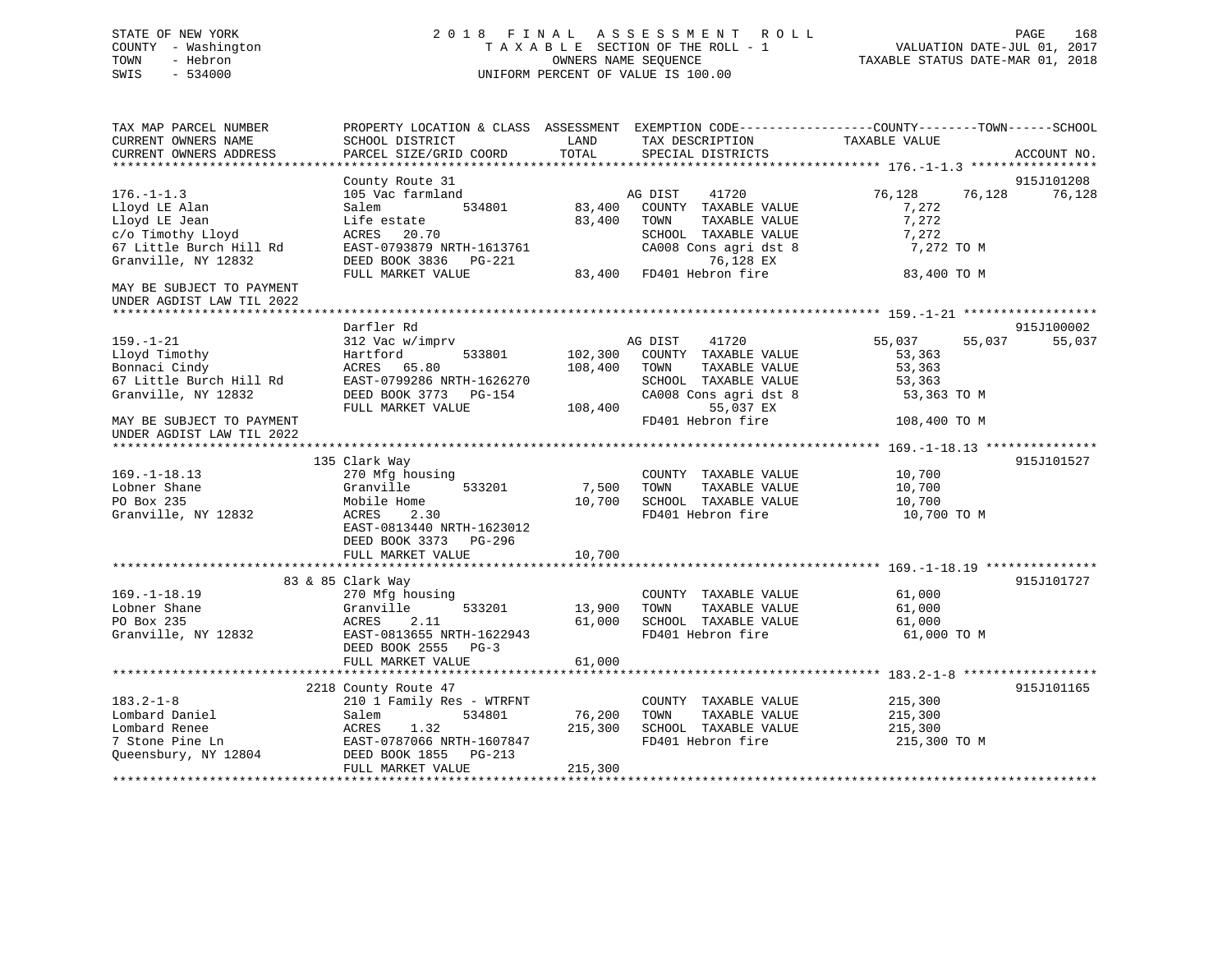| STATE OF NEW YORK   | 2018 FINAL ASSESSMENT ROLL         | 169<br>PAGE                      |
|---------------------|------------------------------------|----------------------------------|
| COUNTY - Washington | TAXABLE SECTION OF THE ROLL - 1    | VALUATION DATE-JUL 01, 2017      |
| TOWN<br>- Hebron    | OWNERS NAME SEOUENCE               | TAXABLE STATUS DATE-MAR 01, 2018 |
| $-534000$<br>SWIS   | UNIFORM PERCENT OF VALUE IS 100.00 |                                  |
|                     |                                    |                                  |

| TAX MAP PARCEL NUMBER                |                                                                                                                                                                                                                                                                                                                                                                                                                 | PROPERTY LOCATION & CLASS ASSESSMENT EXEMPTION CODE----------------COUNTY-------TOWN------SCHOOL                                                                                                                                       |                                                                                        |
|--------------------------------------|-----------------------------------------------------------------------------------------------------------------------------------------------------------------------------------------------------------------------------------------------------------------------------------------------------------------------------------------------------------------------------------------------------------------|----------------------------------------------------------------------------------------------------------------------------------------------------------------------------------------------------------------------------------------|----------------------------------------------------------------------------------------|
| CURRENT OWNERS NAME                  | SCHOOL DISTRICT                                                                                                                                                                                                                                                                                                                                                                                                 | LAND<br>TAX DESCRIPTION                                                                                                                                                                                                                | TAXABLE VALUE                                                                          |
|                                      |                                                                                                                                                                                                                                                                                                                                                                                                                 |                                                                                                                                                                                                                                        | ACCOUNT NO.                                                                            |
|                                      |                                                                                                                                                                                                                                                                                                                                                                                                                 |                                                                                                                                                                                                                                        |                                                                                        |
| $167. - 1 - 33.4$                    | 4004 County Route 30<br>210 1 Family Res                                                                                                                                                                                                                                                                                                                                                                        | Route 30<br>Family Res 534801 MGED-CO 41802<br>534801 11804 1200 105 106 105 106 106 106 107 11804                                                                                                                                     | 915J101672<br>$\overline{0}$<br>94,000                                                 |
| Long Glenn A                         | Salem                                                                                                                                                                                                                                                                                                                                                                                                           |                                                                                                                                                                                                                                        | $\overline{a}$<br>$\overline{0}$                                                       |
| Nong Glenn A<br>4004 County Route 30 | Lot G                                                                                                                                                                                                                                                                                                                                                                                                           | 188,000 AGED-SCH 41804                                                                                                                                                                                                                 | $\begin{matrix} 0 & 47,000 \end{matrix}$<br>$\overline{0}$<br>65,800<br>$\overline{0}$ |
| Salem, NY 12865                      | 5.50<br>ACRES                                                                                                                                                                                                                                                                                                                                                                                                   | ENH STAR 41834                                                                                                                                                                                                                         | $\overline{0}$<br>$\bigcirc$<br>66,800                                                 |
|                                      | EAST-0788777 NRTH-1622328                                                                                                                                                                                                                                                                                                                                                                                       | COUNTY TAXABLE VALUE                                                                                                                                                                                                                   | 94,000                                                                                 |
|                                      | DEED BOOK 2689    PG-321                                                                                                                                                                                                                                                                                                                                                                                        | TAXABLE VALUE 141,000                                                                                                                                                                                                                  |                                                                                        |
|                                      | FULL MARKET VALUE                                                                                                                                                                                                                                                                                                                                                                                               | $\begin{tabular}{lllllll} \bf G-321 & & & \tt TOWN & & \tt TAXABLE & \tt VALUE \\ & & \tt 188,000 & \tt SCHOOL & \tt TAXABLE & \tt VALUE \end{tabular}$                                                                                | 55,400                                                                                 |
|                                      |                                                                                                                                                                                                                                                                                                                                                                                                                 | FD401 Hebron fire                                                                                                                                                                                                                      | 188,000 TO M                                                                           |
|                                      |                                                                                                                                                                                                                                                                                                                                                                                                                 |                                                                                                                                                                                                                                        |                                                                                        |
|                                      | 408 Little Burch Hill Rd                                                                                                                                                                                                                                                                                                                                                                                        |                                                                                                                                                                                                                                        |                                                                                        |
| $151.-1-10.4$                        | 240 Rural res                                                                                                                                                                                                                                                                                                                                                                                                   | VET WAR CT 41121                                                                                                                                                                                                                       | 33,000<br>18,000<br>$\Omega$                                                           |
| Long John D                          | Granville                                                                                                                                                                                                                                                                                                                                                                                                       | 533201 103,800 COUNTY TAXABLE VALUE                                                                                                                                                                                                    | 211,100                                                                                |
| 408 Little Burch Hill Rd             | 764/19                                                                                                                                                                                                                                                                                                                                                                                                          | 244,100 TOWN<br>TAXABLE VALUE                                                                                                                                                                                                          | 226,100                                                                                |
|                                      |                                                                                                                                                                                                                                                                                                                                                                                                                 |                                                                                                                                                                                                                                        |                                                                                        |
|                                      |                                                                                                                                                                                                                                                                                                                                                                                                                 |                                                                                                                                                                                                                                        |                                                                                        |
|                                      |                                                                                                                                                                                                                                                                                                                                                                                                                 |                                                                                                                                                                                                                                        |                                                                                        |
|                                      |                                                                                                                                                                                                                                                                                                                                                                                                                 |                                                                                                                                                                                                                                        |                                                                                        |
|                                      |                                                                                                                                                                                                                                                                                                                                                                                                                 | Granville, NY 12832 ACRES 31.90 BANK 999<br>Granville, NY 12832 ACRES 31.90 BANK 999<br>EAST-0802745 NRTH-1637215 CA008 CONS agri dst 8 244,100 TO M<br>EED BOOK 3724 PG-178 PD401 Hebron fire 244,100 TO M<br>FULL MARKET VALUE 244,1 |                                                                                        |
|                                      | 339 County Route 31                                                                                                                                                                                                                                                                                                                                                                                             |                                                                                                                                                                                                                                        | 915J101301                                                                             |
| $176. - 1 - 1.4$                     | 241 Rural res&ag                                                                                                                                                                                                                                                                                                                                                                                                | AGRI-D IND 41730                                                                                                                                                                                                                       | 90,259<br>90,259<br>90,259                                                             |
|                                      |                                                                                                                                                                                                                                                                                                                                                                                                                 |                                                                                                                                                                                                                                        | 30,000                                                                                 |
|                                      |                                                                                                                                                                                                                                                                                                                                                                                                                 | 365,500 COUNTY TAXABLE VALUE                                                                                                                                                                                                           | 275,241                                                                                |
|                                      |                                                                                                                                                                                                                                                                                                                                                                                                                 | TOWN<br>TAXABLE VALUE                                                                                                                                                                                                                  | 275,241                                                                                |
|                                      |                                                                                                                                                                                                                                                                                                                                                                                                                 | SCHOOL TAXABLE VALUE                                                                                                                                                                                                                   | 245,241                                                                                |
|                                      | 176.-1-1.1<br>Longo John Salem<br>Longo Carol ACRES 114.80 305,500<br>5231 Hawford Cir EAST-0792632 NRTH-1615257<br>DEED BOOK 958 PG-309<br>TILL BLED BOOK 958 PG-309<br>TILL BLED BOOK 958 PG-309<br>TILL BLED BOOK 958 PG-309                                                                                                                                                                                 | 365,500 FD401 Hebron fire 365,500 TO M                                                                                                                                                                                                 |                                                                                        |
| MAY BE SUBJECT TO PAYMENT            |                                                                                                                                                                                                                                                                                                                                                                                                                 |                                                                                                                                                                                                                                        |                                                                                        |
| UNDER AGDIST LAW TIL 2025            |                                                                                                                                                                                                                                                                                                                                                                                                                 |                                                                                                                                                                                                                                        |                                                                                        |
|                                      | The Communication of the Communication of the Communication of the Communication of the Communication of the Communication of the Communication of the Communication of the Communication of the Communication of the Communic                                                                                                                                                                                  |                                                                                                                                                                                                                                        | 915J101269                                                                             |
|                                      |                                                                                                                                                                                                                                                                                                                                                                                                                 |                                                                                                                                                                                                                                        | $\overline{0}$<br>$\Omega$<br>30,000                                                   |
| $152 - 2 - 8.7$                      |                                                                                                                                                                                                                                                                                                                                                                                                                 |                                                                                                                                                                                                                                        |                                                                                        |
|                                      |                                                                                                                                                                                                                                                                                                                                                                                                                 |                                                                                                                                                                                                                                        |                                                                                        |
|                                      |                                                                                                                                                                                                                                                                                                                                                                                                                 |                                                                                                                                                                                                                                        |                                                                                        |
|                                      |                                                                                                                                                                                                                                                                                                                                                                                                                 |                                                                                                                                                                                                                                        |                                                                                        |
|                                      |                                                                                                                                                                                                                                                                                                                                                                                                                 | FD401 Hebron fire 315,600 TO M                                                                                                                                                                                                         |                                                                                        |
|                                      |                                                                                                                                                                                                                                                                                                                                                                                                                 | 152.-2-8./<br>Loomis Raymond Granville (10 BANK 999 315,600 TOWN TAXABLE VALUE 315,600<br>111 Everetts Heights Way EAST-0809894 NRTH-1641701 SCHOOL TAXABLE VALUE 285,600<br>315,600 SCHOOL TAXABLE VALUE 285,600<br>47,700 COUNTI IAR |                                                                                        |
|                                      | 113 Mcknight Hill Rd                                                                                                                                                                                                                                                                                                                                                                                            |                                                                                                                                                                                                                                        | 915J100566                                                                             |
|                                      |                                                                                                                                                                                                                                                                                                                                                                                                                 | COUNTY TAXABLE VALUE                                                                                                                                                                                                                   |                                                                                        |
|                                      |                                                                                                                                                                                                                                                                                                                                                                                                                 | 534801 93,900<br>TOWN<br>TAXABLE VALUE                                                                                                                                                                                                 | 145,000<br>145,000                                                                     |
|                                      | 145,000                                                                                                                                                                                                                                                                                                                                                                                                         | SCHOOL TAXABLE VALUE 145,000                                                                                                                                                                                                           |                                                                                        |
|                                      |                                                                                                                                                                                                                                                                                                                                                                                                                 | FD401 Hebron fire                                                                                                                                                                                                                      | 145,000 TO M                                                                           |
|                                      |                                                                                                                                                                                                                                                                                                                                                                                                                 |                                                                                                                                                                                                                                        |                                                                                        |
|                                      | $\begin{tabular}{lllllllllllll} \rule{0pt}{0pt} \rule{0pt}{2pt} \rule{0pt}{2pt} \rule{0pt}{2pt} \rule{0pt}{2pt} \rule{0pt}{2pt} \rule{0pt}{2pt} \rule{0pt}{2pt} \rule{0pt}{2pt} \rule{0pt}{2pt} \rule{0pt}{2pt} \rule{0pt}{2pt} \rule{0pt}{2pt} \rule{0pt}{2pt} \rule{0pt}{2pt} \rule{0pt}{2pt} \rule{0pt}{2pt} \rule{0pt}{2pt} \rule{0pt}{2pt} \rule{0pt}{2pt} \rule{0pt}{2pt} \rule{0pt}{2pt} \rule{0pt}{2pt$ | 145,000                                                                                                                                                                                                                                |                                                                                        |
|                                      |                                                                                                                                                                                                                                                                                                                                                                                                                 |                                                                                                                                                                                                                                        |                                                                                        |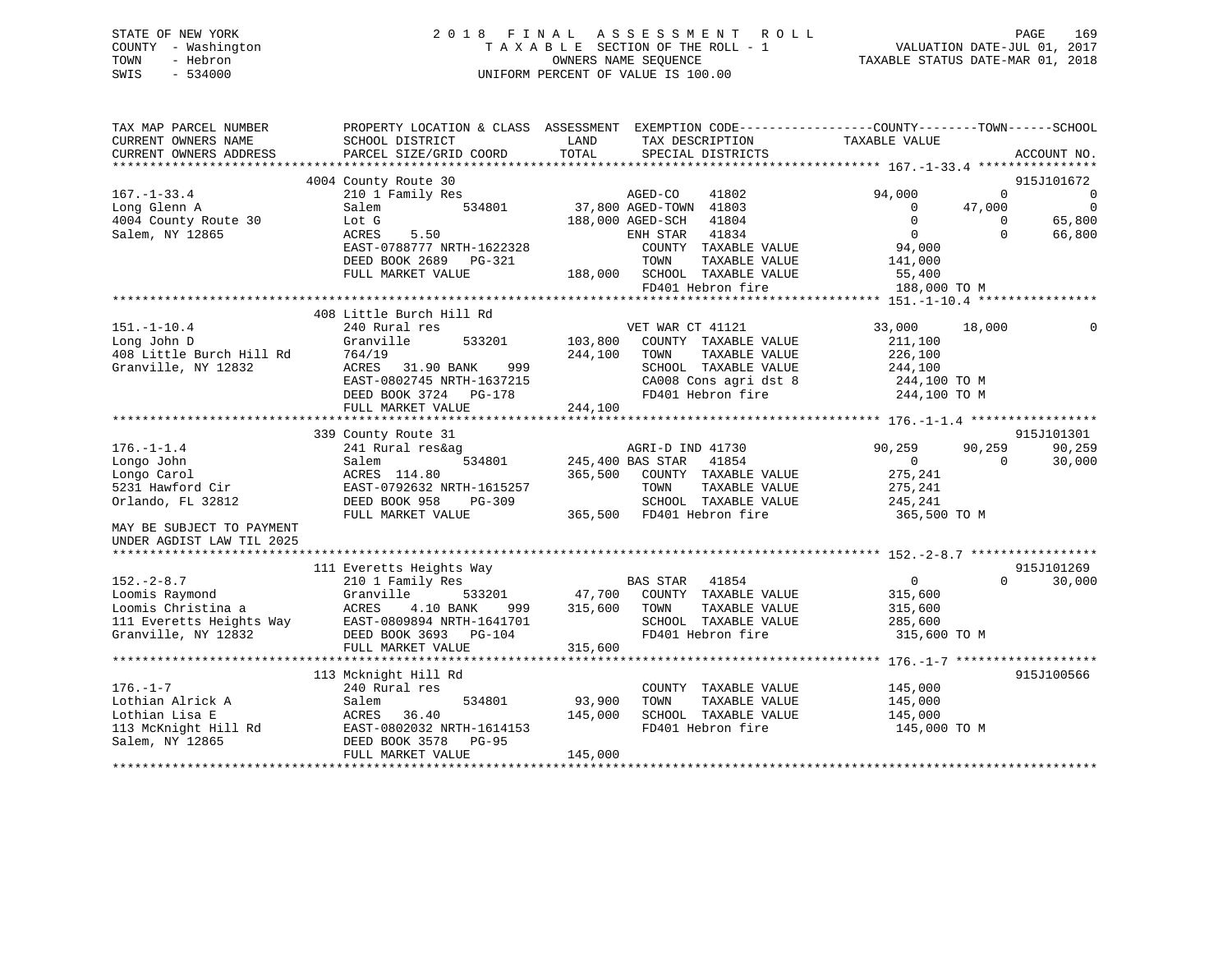## STATE OF NEW YORK 2 0 1 8 F I N A L A S S E S S M E N T R O L L PAGE 170 COUNTY - Washington T A X A B L E SECTION OF THE ROLL - 1 VALUATION DATE-JUL 01, 2017 TOWN - Hebron OWNERS NAME SEQUENCE TAXABLE STATUS DATE-MAR 01, 2018 SWIS - 534000 UNIFORM PERCENT OF VALUE IS 100.00

| TAX MAP PARCEL NUMBER<br>CURRENT OWNERS NAME | SCHOOL DISTRICT           | LAND    | PROPERTY LOCATION & CLASS ASSESSMENT EXEMPTION CODE----------------COUNTY-------TOWN------SCHOOL<br>TAX DESCRIPTION | TAXABLE VALUE  |          |             |
|----------------------------------------------|---------------------------|---------|---------------------------------------------------------------------------------------------------------------------|----------------|----------|-------------|
| CURRENT OWNERS ADDRESS                       | PARCEL SIZE/GRID COORD    | TOTAL   | SPECIAL DISTRICTS                                                                                                   |                |          | ACCOUNT NO. |
|                                              |                           |         |                                                                                                                     |                |          |             |
|                                              | Liebig Rd/e Off           |         |                                                                                                                     |                |          | 915J101623  |
| $143. - 1 - 39.1$                            | 314 Rural vac<10          |         | AG DIST<br>41720                                                                                                    | 2,459          | 2,459    | 2,459       |
| Love William F                               | 533201<br>Granville       | 4,000   | COUNTY TAXABLE VALUE                                                                                                | 1,541          |          |             |
| Love Marcia A                                | Lot 1                     | 4,000   | TAXABLE VALUE<br>TOWN                                                                                               | 1,541          |          |             |
| 8 Barberry Mews                              | 5.37<br>ACRES             |         | SCHOOL TAXABLE VALUE                                                                                                | 1,541          |          |             |
| Medford, NJ 08055                            | EAST-0807487 NRTH-1645477 |         | FD401 Hebron fire                                                                                                   | 4,000 TO M     |          |             |
|                                              | DEED BOOK 1743 PG-348     |         |                                                                                                                     |                |          |             |
| MAY BE SUBJECT TO PAYMENT                    | FULL MARKET VALUE         | 4,000   |                                                                                                                     |                |          |             |
| UNDER AGDIST LAW TIL 2022                    |                           |         |                                                                                                                     |                |          |             |
|                                              |                           |         |                                                                                                                     |                |          |             |
|                                              | 75 Hebron Moors Way       |         |                                                                                                                     |                |          | 915J101635  |
| $143. - 1 - 39.13$                           | 210 1 Family Res          |         | COUNTY TAXABLE VALUE                                                                                                | 155,800        |          |             |
| Love William F                               | Granville<br>533201       | 59,200  | TOWN<br>TAXABLE VALUE                                                                                               | 155,800        |          |             |
| Love Marcia                                  | Subdiv Lot No 13          | 155,800 | SCHOOL TAXABLE VALUE                                                                                                | 155,800        |          |             |
| 8 Barberry Mews                              | 8.59<br>ACRES             |         | FD401 Hebron fire                                                                                                   | 155,800 TO M   |          |             |
| Medford, NJ 08055                            | EAST-0807275 NRTH-1644937 |         |                                                                                                                     |                |          |             |
|                                              | DEED BOOK 2208 PG-117     |         |                                                                                                                     |                |          |             |
|                                              | FULL MARKET VALUE         | 155,800 |                                                                                                                     |                |          |             |
|                                              | Hebron Moors Way          |         |                                                                                                                     |                |          |             |
| $143. - 1 - 39.16$                           | 322 Rural vac>10          |         | AGRI-D IND 41730                                                                                                    | 21,176         | 21,176   | 21,176      |
| Love William F                               | 533201<br>Granville       |         | 55,100 COUNTY TAXABLE VALUE                                                                                         | 33,924         |          |             |
| Love Marcia                                  | lots 14-17                | 55,100  | TOWN<br>TAXABLE VALUE                                                                                               | 33,924         |          |             |
| 8 Barberry Mews                              | ACRES 37.57               |         | SCHOOL TAXABLE VALUE                                                                                                | 33,924         |          |             |
| Medford, NJ 08055                            | EAST-0807954 NRTH-1644429 |         | FD401 Hebron fire                                                                                                   | 55,100 TO M    |          |             |
|                                              | DEED BOOK 2208 PG-117     |         |                                                                                                                     |                |          |             |
| MAY BE SUBJECT TO PAYMENT                    | FULL MARKET VALUE         | 55,100  |                                                                                                                     |                |          |             |
| UNDER AGDIST LAW TIL 2025                    |                           |         |                                                                                                                     |                |          |             |
|                                              |                           |         |                                                                                                                     |                |          |             |
|                                              | 8 James Rd                |         |                                                                                                                     |                |          | 915J101456  |
| $159. - 1 - 39.1$                            | 210 1 Family Res          |         | BAS STAR 41854                                                                                                      | $\overline{0}$ | $\Omega$ | 30,000      |
| Loveland Melissa                             | 533801<br>Hartford        |         | 43,900 COUNTY TAXABLE VALUE                                                                                         | 66,000         |          |             |
| 8 James Rd                                   | 6.25<br>ACRES             | 66,000  | TOWN<br>TAXABLE VALUE                                                                                               | 66,000         |          |             |
| Salem, NY 12865                              | EAST-0792131 NRTH-1628010 |         | SCHOOL TAXABLE VALUE                                                                                                | 36,000         |          |             |
|                                              | DEED BOOK 1815 PG-303     |         | FD401 Hebron fire                                                                                                   | 66,000 TO M    |          |             |
|                                              | FULL MARKET VALUE         | 66,000  |                                                                                                                     |                |          |             |
|                                              |                           |         |                                                                                                                     |                |          |             |
|                                              | Pine Hill Rd/e Off        |         |                                                                                                                     |                |          | 915J100630  |
| $169. - 1 - 15$                              | 314 Rural vac<10          |         | COUNTY TAXABLE VALUE                                                                                                | 3,800          |          |             |
| Lundkvist Resa L                             | Granville<br>533201       | 3,800   | TAXABLE VALUE<br>TOWN                                                                                               | 3,800          |          |             |
| 14 Aspen Way                                 | 5.00<br>ACRES             | 3,800   | SCHOOL TAXABLE VALUE                                                                                                | 3,800          |          |             |
| Manchester, NH 03104                         | EAST-0812033 NRTH-1626233 |         | FD401 Hebron fire                                                                                                   | 3,800 TO M     |          |             |
|                                              | DEED BOOK 851<br>PG-194   |         |                                                                                                                     |                |          |             |
|                                              | FULL MARKET VALUE         | 3,800   |                                                                                                                     |                |          |             |
|                                              |                           |         |                                                                                                                     |                |          |             |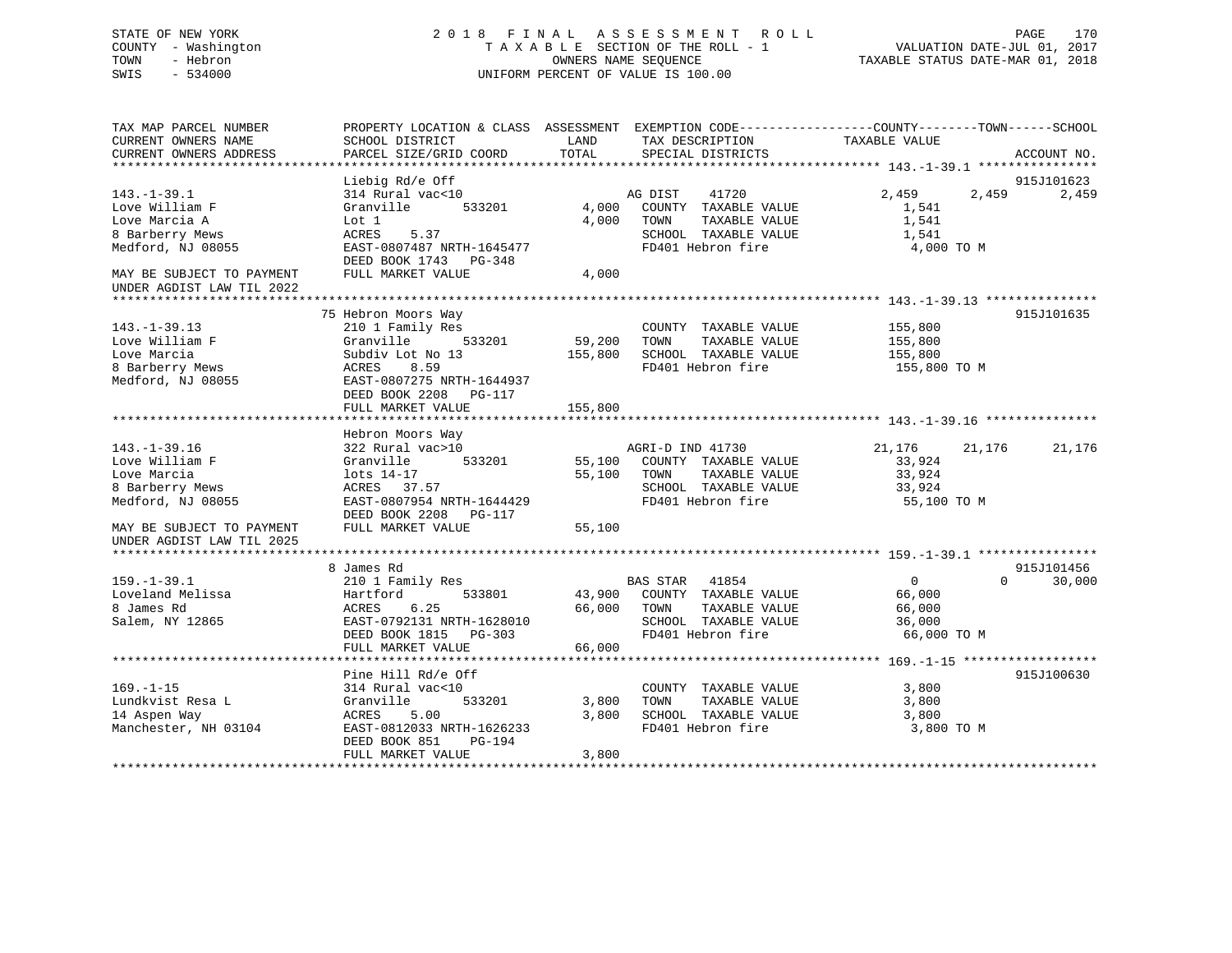## STATE OF NEW YORK 2 0 1 8 F I N A L A S S E S S M E N T R O L L PAGE 171 COUNTY - Washington T A X A B L E SECTION OF THE ROLL - 1 VALUATION DATE-JUL 01, 2017 TOWN - Hebron OWNERS NAME SEQUENCE TAXABLE STATUS DATE-MAR 01, 2018 SWIS - 534000 UNIFORM PERCENT OF VALUE IS 100.00

| TAX MAP PARCEL NUMBER                                                             |                                                    | PROPERTY LOCATION & CLASS ASSESSMENT EXEMPTION CODE----------------COUNTY-------TOWN------SCHOOL                                                                                                                                                 |                         |             |
|-----------------------------------------------------------------------------------|----------------------------------------------------|--------------------------------------------------------------------------------------------------------------------------------------------------------------------------------------------------------------------------------------------------|-------------------------|-------------|
| CURRENT OWNERS NAME                                                               | SCHOOL DISTRICT                                    | LAND<br>TAX DESCRIPTION                                                                                                                                                                                                                          | TAXABLE VALUE           |             |
| CURRENT OWNERS ADDRESS                                                            | PARCEL SIZE/GRID COORD                             | TOTAL<br>SPECIAL DISTRICTS                                                                                                                                                                                                                       |                         | ACCOUNT NO. |
|                                                                                   |                                                    |                                                                                                                                                                                                                                                  |                         | 915J101518  |
|                                                                                   | 4372 County Route 30                               |                                                                                                                                                                                                                                                  | 69,400<br>69,400        | 69,400      |
| $158. - 1 - 5.1$                                                                  |                                                    |                                                                                                                                                                                                                                                  | $\Omega$<br>$\bigcap$   | 66,800      |
|                                                                                   |                                                    |                                                                                                                                                                                                                                                  | 69,400                  |             |
|                                                                                   |                                                    |                                                                                                                                                                                                                                                  |                         |             |
| Lundy Marion LE<br>Lundy William R<br>4372 County Route 30<br>Granville, NY 12832 |                                                    |                                                                                                                                                                                                                                                  |                         |             |
|                                                                                   |                                                    |                                                                                                                                                                                                                                                  |                         |             |
|                                                                                   |                                                    |                                                                                                                                                                                                                                                  |                         |             |
|                                                                                   |                                                    | 4372 County Route 30<br>FRNT 165.00 DPTH 150.00<br>Granville, NY 12832 EAST-0784924 NRTH-1630169 SCHOOL TAXABLE VALUE 2,600<br>DEED BOOK 549 PG-45 CA008 Cons agri dst 8 138,800 TO M<br>FULL MARKET VALUE 138,800 FD401 Hebron fire 1           |                         |             |
|                                                                                   | Reid Rd                                            |                                                                                                                                                                                                                                                  |                         | 915J100519  |
| $167. - 1 - 36$                                                                   | 105 Vac farmland                                   | AG DIST 41720                                                                                                                                                                                                                                    | 78,159<br>78,159 78,159 |             |
|                                                                                   | 533801 111,000<br>Hartford                         | COUNTY TAXABLE VALUE                                                                                                                                                                                                                             | 32,841                  |             |
|                                                                                   | W583/174                                           | 111,000<br>TOWN<br>TAXABLE VALUE                                                                                                                                                                                                                 | 32,841                  |             |
|                                                                                   | W583/174<br>ACRES 35.90                            |                                                                                                                                                                                                                                                  | 32,841                  |             |
| Lundy William<br>Lundy Regina<br>1040 Lundy Rd<br>Granville, NY 12832             |                                                    | SCHOOL TAXABLE VALUE<br>CA008 Cons agri dst 8                                                                                                                                                                                                    | 32,841 TO M             |             |
|                                                                                   |                                                    |                                                                                                                                                                                                                                                  |                         |             |
| MAY BE SUBJECT TO PAYMENT                                                         |                                                    | ACRES<br>EAST-0786241 NRTH-1624593<br>DEED BOOK 3004 PG-277 111,000 FD401 HAABLE BAST<br>TULL MARKET VALUE 111,000 FD401 Hebron fire                                                                                                             | 111,000 TO M            |             |
| UNDER AGDIST LAW TIL 2022                                                         |                                                    |                                                                                                                                                                                                                                                  |                         |             |
|                                                                                   |                                                    |                                                                                                                                                                                                                                                  |                         |             |
|                                                                                   | 23 Reid Rd                                         |                                                                                                                                                                                                                                                  |                         | 915J100143  |
|                                                                                   |                                                    |                                                                                                                                                                                                                                                  | 41720 156,138 156,138   | 156,138     |
|                                                                                   |                                                    |                                                                                                                                                                                                                                                  | 271,762                 |             |
|                                                                                   |                                                    | TAXABLE VALUE                                                                                                                                                                                                                                    | 271,762                 |             |
|                                                                                   |                                                    |                                                                                                                                                                                                                                                  |                         |             |
|                                                                                   |                                                    | SCHOOL TAXABLE VALUE 271,762<br>CA006 Cons agri dst 6 271,762 TO M                                                                                                                                                                               |                         |             |
|                                                                                   |                                                    |                                                                                                                                                                                                                                                  |                         |             |
|                                                                                   |                                                    | 156,138 EX<br>FD401 Hebron fire 427,900 TO M                                                                                                                                                                                                     |                         |             |
| UNDER AGDIST LAW TIL 2022                                                         |                                                    |                                                                                                                                                                                                                                                  |                         |             |
|                                                                                   |                                                    |                                                                                                                                                                                                                                                  |                         |             |
|                                                                                   | 1131 Big Burch Hill Rd                             |                                                                                                                                                                                                                                                  |                         | 915J100659  |
|                                                                                   |                                                    |                                                                                                                                                                                                                                                  | $\Omega$                | 30,000      |
|                                                                                   |                                                    |                                                                                                                                                                                                                                                  |                         |             |
|                                                                                   |                                                    |                                                                                                                                                                                                                                                  |                         |             |
|                                                                                   |                                                    |                                                                                                                                                                                                                                                  |                         |             |
|                                                                                   |                                                    |                                                                                                                                                                                                                                                  |                         |             |
|                                                                                   |                                                    | 1131 Big Burch Hill Rd<br>1131 Big Burch Hill Rd<br>1210 1 Family Res<br>1210 1 Family Res<br>131 Big Burch Hill Rd<br>132 10 EAST-0798439 NRTH-1640307<br>1331 Big Burch Hill Rd<br>1331 Big Burch Hill Rd<br>1331 Big Burch Hill Rd<br>1331 Bi |                         |             |
|                                                                                   |                                                    |                                                                                                                                                                                                                                                  |                         |             |
|                                                                                   | County Route 30                                    |                                                                                                                                                                                                                                                  |                         |             |
| $158. - 1 - 2.8$                                                                  | 105 Vac farmland                                   | AG DIST<br>41720                                                                                                                                                                                                                                 | 64,792<br>64,792        | 64,792      |
| Lundy William R                                                                   | Hartford 533801 72,000                             | COUNTY TAXABLE VALUE                                                                                                                                                                                                                             | 7,208                   |             |
| Lundy Regina C                                                                    | lot 4                                              | 72,000 TOWN<br>TAXABLE VALUE                                                                                                                                                                                                                     | 7,208                   |             |
| 1040 Lundy Rd                                                                     | ACRES 15.00                                        | SCHOOL TAXABLE VALUE 7,208                                                                                                                                                                                                                       |                         |             |
| Granville, NY 12832                                                               | EAST-0784100 NRTH-1628506<br>DEED BOOK 2206 PG-158 | CA008 Cons agri dst 8                                                                                                                                                                                                                            | 7,208 TO M              |             |
|                                                                                   |                                                    | 64,792 EX                                                                                                                                                                                                                                        |                         |             |
| MAY BE SUBJECT TO PAYMENT                                                         | FULL MARKET VALUE                                  | 72,000 FD401 Hebron fire                                                                                                                                                                                                                         | 72,000 TO M             |             |
| UNDER AGDIST LAW TIL 2022                                                         |                                                    |                                                                                                                                                                                                                                                  |                         |             |
|                                                                                   |                                                    |                                                                                                                                                                                                                                                  |                         |             |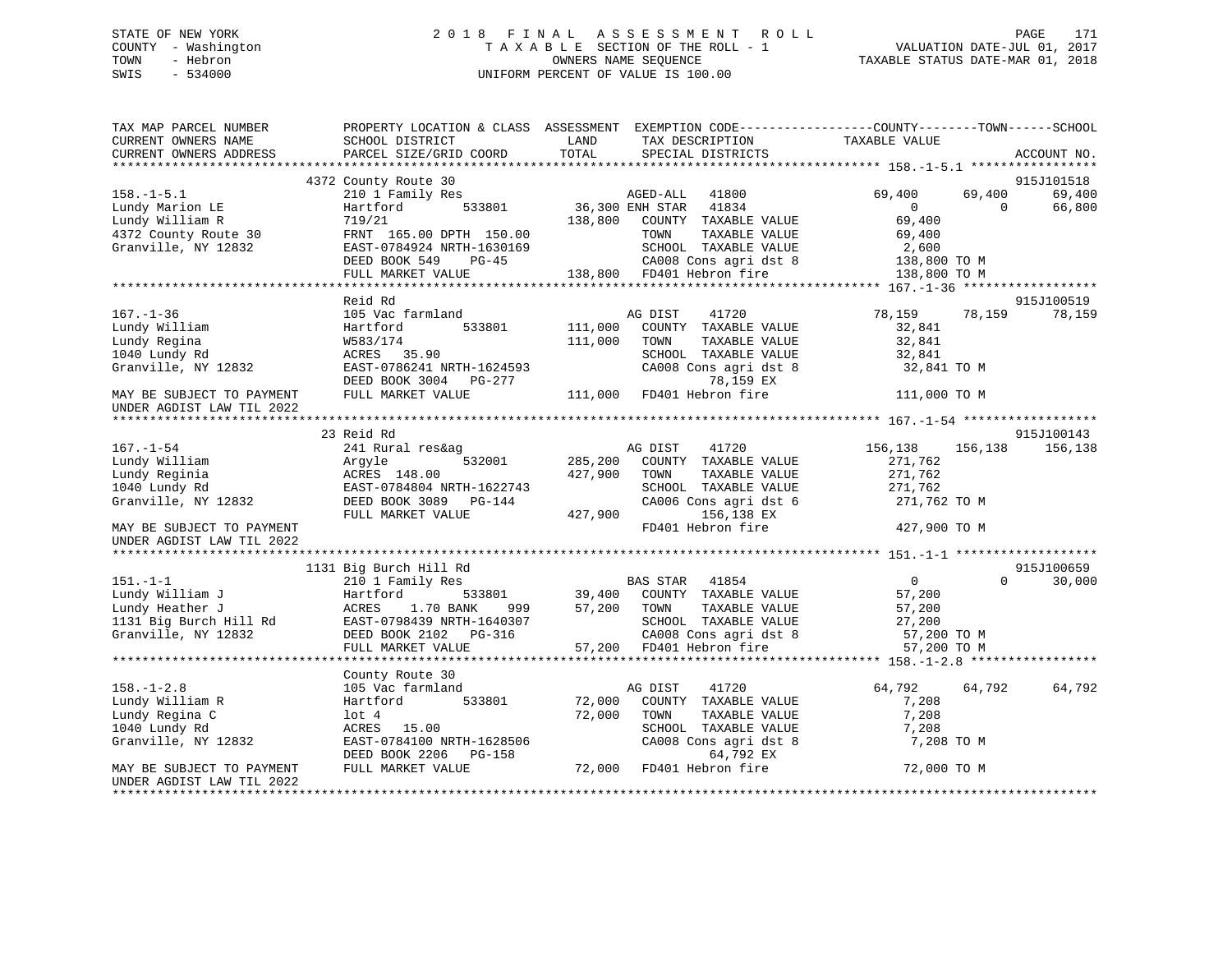## STATE OF NEW YORK 2 0 1 8 F I N A L A S S E S S M E N T R O L L PAGE 172 COUNTY - Washington T A X A B L E SECTION OF THE ROLL - 1 VALUATION DATE-JUL 01, 2017 TOWN - Hebron OWNERS NAME SEQUENCE TAXABLE STATUS DATE-MAR 01, 2018 SWIS - 534000 UNIFORM PERCENT OF VALUE IS 100.00

| TAX MAP PARCEL NUMBER<br>CURRENT OWNERS NAME<br>CURRENT OWNERS ADDRESS                                                      | PROPERTY LOCATION & CLASS ASSESSMENT EXEMPTION CODE----------------COUNTY-------TOWN-----SCHOOL<br>SCHOOL DISTRICT<br>PARCEL SIZE/GRID COORD            | LAND<br>TOTAL                 | TAX DESCRIPTION<br>SPECIAL DISTRICTS                                                                                                                       | TAXABLE VALUE                                                                   | ACCOUNT NO.           |
|-----------------------------------------------------------------------------------------------------------------------------|---------------------------------------------------------------------------------------------------------------------------------------------------------|-------------------------------|------------------------------------------------------------------------------------------------------------------------------------------------------------|---------------------------------------------------------------------------------|-----------------------|
|                                                                                                                             |                                                                                                                                                         |                               |                                                                                                                                                            |                                                                                 |                       |
| $158. - 1 - 21.3$<br>Lundy William R<br>Lundy Regina<br>1040 Lundy Rd<br>Granville, NY 12832                                | County Route 30<br>105 Vac farmland<br>Hartford<br>533801<br>ACRES 67.90<br>EAST-0784282 NRTH-1627385<br>DEED BOOK 529<br>PG-71<br>FULL MARKET VALUE    | 168,600<br>168,600<br>168,600 | 41720<br>AG DIST<br>COUNTY TAXABLE VALUE<br>TOWN<br>TAXABLE VALUE<br>SCHOOL TAXABLE VALUE<br>CA008 Cons agri dst 8<br>140,482 EX                           | 140,482<br>140,482<br>28,118<br>28,118<br>28,118<br>28,118 TO M                 | 915J101309<br>140,482 |
| MAY BE SUBJECT TO PAYMENT<br>UNDER AGDIST LAW TIL 2022                                                                      |                                                                                                                                                         |                               | FD401 Hebron fire                                                                                                                                          | 168,600 TO M                                                                    |                       |
|                                                                                                                             | County Route 30                                                                                                                                         |                               |                                                                                                                                                            |                                                                                 | 915J100391            |
| $158. - 1 - 5$<br>Lundy William Reid<br>Lundy Regina C<br>1040 Lundy Rd<br>Granville, NY 12832<br>MAY BE SUBJECT TO PAYMENT | 105 Vac farmland<br>533801<br>Hartford<br>ACRES 166.70<br>EAST-0786818 NRTH-1630033<br>DEED BOOK 719<br>$PG-23$<br>FULL MARKET VALUE                    | 307,600<br>307,600            | AG DIST 41720<br>307,600 COUNTY TAXABLE VALUE<br>TOWN<br>TAXABLE VALUE<br>SCHOOL TAXABLE VALUE<br>CA008 Cons agri dst 8<br>239,617 EX<br>FD401 Hebron fire | 239,617<br>239,617<br>67,983<br>67,983<br>67,983<br>67,983 TO M<br>307,600 TO M | 239,617               |
| UNDER AGDIST LAW TIL 2022                                                                                                   |                                                                                                                                                         |                               |                                                                                                                                                            |                                                                                 |                       |
| $183.2 - 1 - 26$<br>Lusk Louise<br>Lusk Mark<br>6 Perry St                                                                  | Barkley Ln<br>314 Rural vac<10<br>534801<br>Salem<br>lake access<br>ACRES<br>5.14                                                                       | 32,300                        | COUNTY TAXABLE VALUE<br>TAXABLE VALUE<br>TOWN<br>32,300 SCHOOL TAXABLE VALUE<br>FD401 Hebron fire                                                          | 32,300<br>32,300<br>32,300<br>32,300 TO M                                       | 915J101162            |
| Holley, NY 14470-1039                                                                                                       | EAST-0787334 NRTH-1605821<br>DEED BOOK 2303 PG-92<br>FULL MARKET VALUE                                                                                  | 32,300<br>************        |                                                                                                                                                            |                                                                                 |                       |
|                                                                                                                             | Lily Pond Rd                                                                                                                                            |                               |                                                                                                                                                            |                                                                                 | 915J100339            |
| $142. - 3 - 1$<br>Lynch Mark<br>Lynch Peggy<br>104 Blood St<br>Granville, NY 12832                                          | 322 Rural vac>10<br>533801<br>Hartford<br>10.0 Ad<br>142.-1-1<br>ACRES 10.80<br>EAST-0796704 NRTH-1643186<br>DEED BOOK 3377 PG-202<br>FULL MARKET VALUE | 43,600<br>43,600<br>43,600    | COUNTY TAXABLE VALUE<br>TOWN<br>TAXABLE VALUE<br>SCHOOL TAXABLE VALUE<br>CA008 Cons agri dst 8<br>FD401 Hebron fire                                        | 43,600<br>43,600<br>43,600<br>43,600 TO M<br>43,600 TO M                        |                       |
|                                                                                                                             |                                                                                                                                                         |                               |                                                                                                                                                            |                                                                                 |                       |
| $142. - 3 - 2.1$<br>Lynch Mark<br>Lynch Peggy<br>104 Blood St<br>Granville, NY 12832                                        | 246 Lily Pond Rd<br>312 Vac w/imprv<br>533801<br>Hartford<br>$142. - 1 - 2.1$<br>ACRES 105.40<br>EAST-0797900 NRTH-1644019<br>DEED BOOK 2311 PG-45      | 214,100<br>228,300            | COUNTY TAXABLE VALUE<br>TOWN<br>TAXABLE VALUE<br>SCHOOL TAXABLE VALUE<br>CA008 Cons agri dst 8<br>FD401 Hebron fire                                        | 228,300<br>228,300<br>228,300<br>228,300 TO M<br>228,300 TO M                   | 915J100587            |
|                                                                                                                             | FULL MARKET VALUE                                                                                                                                       | 228,300                       |                                                                                                                                                            |                                                                                 |                       |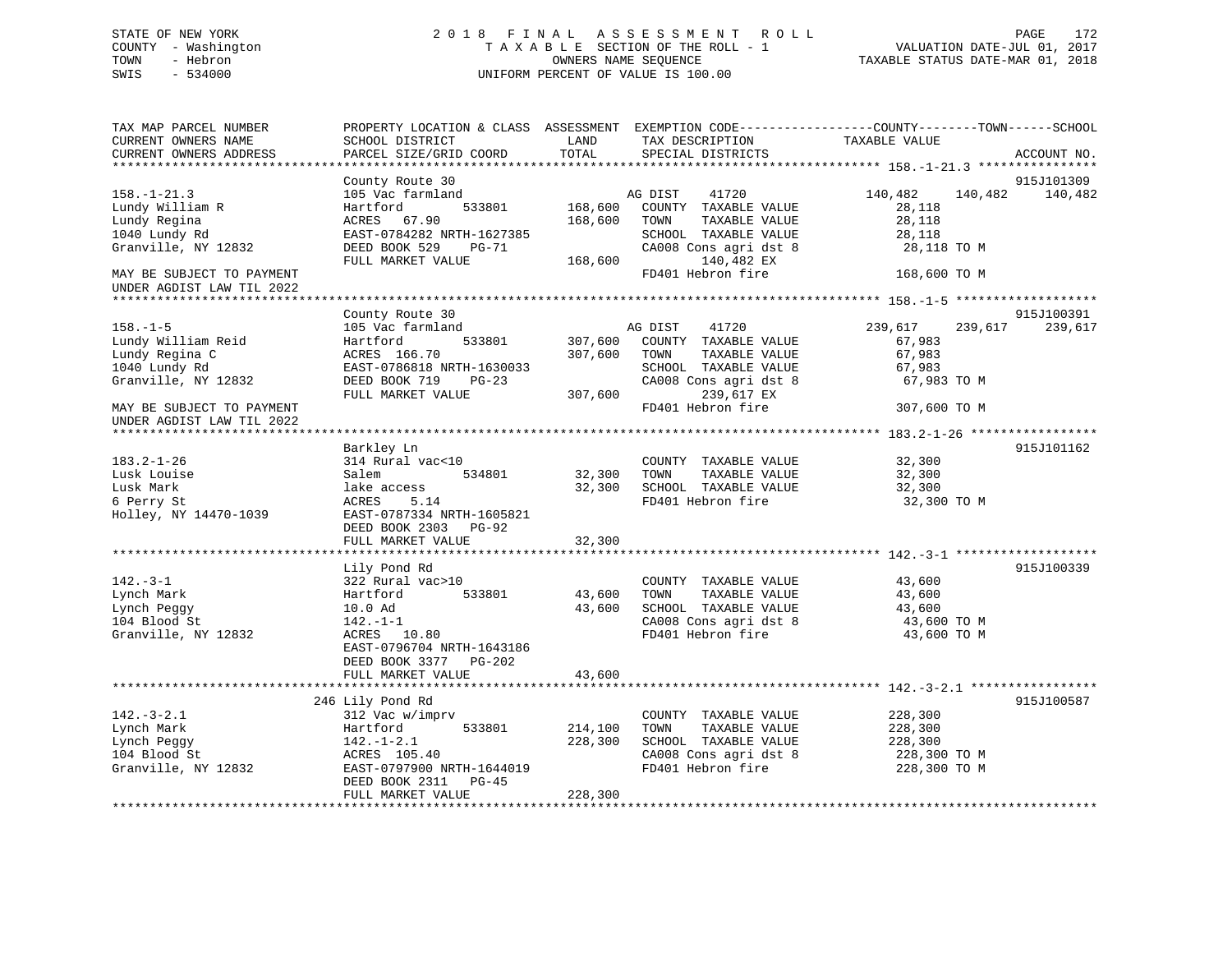# STATE OF NEW YORK 2 0 1 8 F I N A L A S S E S S M E N T R O L L PAGE 173COUNTY - Washington  $T A X A B L E$  SECTION OF THE ROLL - 1 TOWN - Hebron SWIS - 534000 UNIFORM PERCENT OF VALUE IS 100.00

TAXABLE STATUS DATE-MAR 01, 2018

| TAX MAP PARCEL NUMBER     |                           | PROPERTY LOCATION & CLASS ASSESSMENT EXEMPTION CODE----------------COUNTY-------TOWN------SCHOOL |                            |          |
|---------------------------|---------------------------|--------------------------------------------------------------------------------------------------|----------------------------|----------|
| CURRENT OWNERS NAME       | SCHOOL DISTRICT           | LAND<br>TAX DESCRIPTION                                                                          | TAXABLE VALUE              |          |
| CURRENT OWNERS ADDRESS    | PARCEL SIZE/GRID COORD    | TOTAL<br>SPECIAL DISTRICTS                                                                       | ACCOUNT NO.                |          |
|                           |                           |                                                                                                  |                            |          |
|                           | Halls Pond Rd             |                                                                                                  | 915J101457                 |          |
| $159. - 1 - 40$           | 314 Rural vac<10          | COUNTY TAXABLE VALUE                                                                             | 8,600                      |          |
| Lyon Deborah F            | Hartford<br>533801        | 8,600<br>TAXABLE VALUE<br>TOWN                                                                   | 8,600                      |          |
| Kramer Jeanie Lou C       | 5.60<br>ACRES             | 8,600<br>SCHOOL TAXABLE VALUE                                                                    | 8,600                      |          |
| 269 Halls Pond Rd         | EAST-0791247 NRTH-1626215 | FD401 Hebron fire                                                                                | 8,600 TO M                 |          |
| Salem, NY 12865           | DEED BOOK 2242 PG-243     |                                                                                                  |                            |          |
|                           | FULL MARKET VALUE         | 8,600                                                                                            |                            |          |
|                           |                           |                                                                                                  |                            |          |
|                           | 269 Halls Pond Rd         |                                                                                                  | 915L100397                 |          |
| $158. - 1 - 15$           | 210 1 Family Res          | VET COM CT 41131                                                                                 | 39,500<br>30,000           | $\Omega$ |
| Lyon, Sr. Ed T LE         | 533801<br>Hartford        | 55,100 ENH STAR<br>41834                                                                         | $\overline{0}$<br>$\Omega$ | 66,800   |
| 269 Halls Pond Rd         | ACRES<br>6.53             | 158,000 COUNTY TAXABLE VALUE                                                                     | 118,500                    |          |
| Salem, NY 12865           | EAST-0791355 NRTH-1626604 | TAXABLE VALUE<br>TOWN                                                                            | 128,000                    |          |
|                           | DEED BOOK 2242 PG-247     | SCHOOL TAXABLE VALUE                                                                             | 91,200                     |          |
|                           | FULL MARKET VALUE         | 158,000 FD401 Hebron fire                                                                        | 158,000 TO M               |          |
|                           |                           |                                                                                                  |                            |          |
|                           | 1441 County Route 31      |                                                                                                  | 915J100708                 |          |
| $152. - 1 - 4$            | 210 1 Family Res          | COUNTY TAXABLE VALUE                                                                             | 79,000                     |          |
| Mach Christine            | 533201<br>Granville       | 27,000<br>TOWN<br>TAXABLE VALUE                                                                  | 79,000                     |          |
| 1441 County Route 31      | ACRES<br>1.00             | 79,000 SCHOOL TAXABLE VALUE                                                                      | 79,000                     |          |
| Granville, NY 12832       | EAST-0806077 NRTH-1638049 | FD401 Hebron fire                                                                                | 79,000 TO M                |          |
|                           | DEED BOOK 3671 PG-153     |                                                                                                  |                            |          |
|                           | FULL MARKET VALUE         | 79,000                                                                                           |                            |          |
|                           |                           |                                                                                                  |                            |          |
|                           | County Route 31           |                                                                                                  |                            |          |
| $151. - 1 - 12.5$         | 322 Rural vac>10          | 41720<br>AG DIST                                                                                 | 59,683<br>59,683           | 59,683   |
| MacMenamin John F         | 533201<br>Granville       | 92,900<br>COUNTY TAXABLE VALUE                                                                   | 33,217                     |          |
| MacMenamin Brenda         | sub lot 3C                | 92,900<br>TOWN<br>TAXABLE VALUE                                                                  | 33,217                     |          |
| 5818 NW Conus Ct          | ACRES 49.79               | SCHOOL TAXABLE VALUE                                                                             | 33,217                     |          |
| Port St. Lucie, FL 34986  | EAST-0803681 NRTH-1636056 | CA008 Cons agri dst 8                                                                            | 33,217 TO M                |          |
|                           | DEED BOOK 3922 PG-73      | 59,683 EX                                                                                        |                            |          |
| PRIOR OWNER ON 3/01/2018  | FULL MARKET VALUE         | 92,900 FD401 Hebron fire                                                                         | 92,900 TO M                |          |
| Billow Greg M             |                           |                                                                                                  |                            |          |
|                           |                           |                                                                                                  |                            |          |
| MAY BE SUBJECT TO PAYMENT |                           |                                                                                                  |                            |          |
| UNDER AGDIST LAW TIL 2022 |                           |                                                                                                  |                            |          |
|                           |                           |                                                                                                  |                            |          |
|                           | 446 Pine Hill Rd          |                                                                                                  | 915J100315                 |          |
| $169. - 1 - 30$           | 240 Rural res             | AGRI-D IND 41730                                                                                 | 37,160<br>37,160           | 37,160   |
| Macmillan William         | Granville<br>533201       | 211,000 ENH STAR<br>41834                                                                        | $\overline{0}$<br>$\Omega$ | 66,800   |
| Macmillan F. Joan         | 860/198 518/306           | 264,100 COUNTY TAXABLE VALUE                                                                     | 226,940                    |          |
| 446 Pine Hill Rd          | ACRES 145.50              | TOWN<br>TAXABLE VALUE                                                                            | 226,940                    |          |
| Salem, NY 12865           | EAST-0811883 NRTH-1619676 | SCHOOL TAXABLE VALUE                                                                             | 160,140                    |          |
|                           | DEED BOOK 500<br>PG-70    | FD401 Hebron fire                                                                                | 264,100 TO M               |          |
| MAY BE SUBJECT TO PAYMENT | FULL MARKET VALUE         | 264,100                                                                                          |                            |          |
| UNDER AGDIST LAW TIL 2025 |                           |                                                                                                  |                            |          |
|                           |                           |                                                                                                  |                            |          |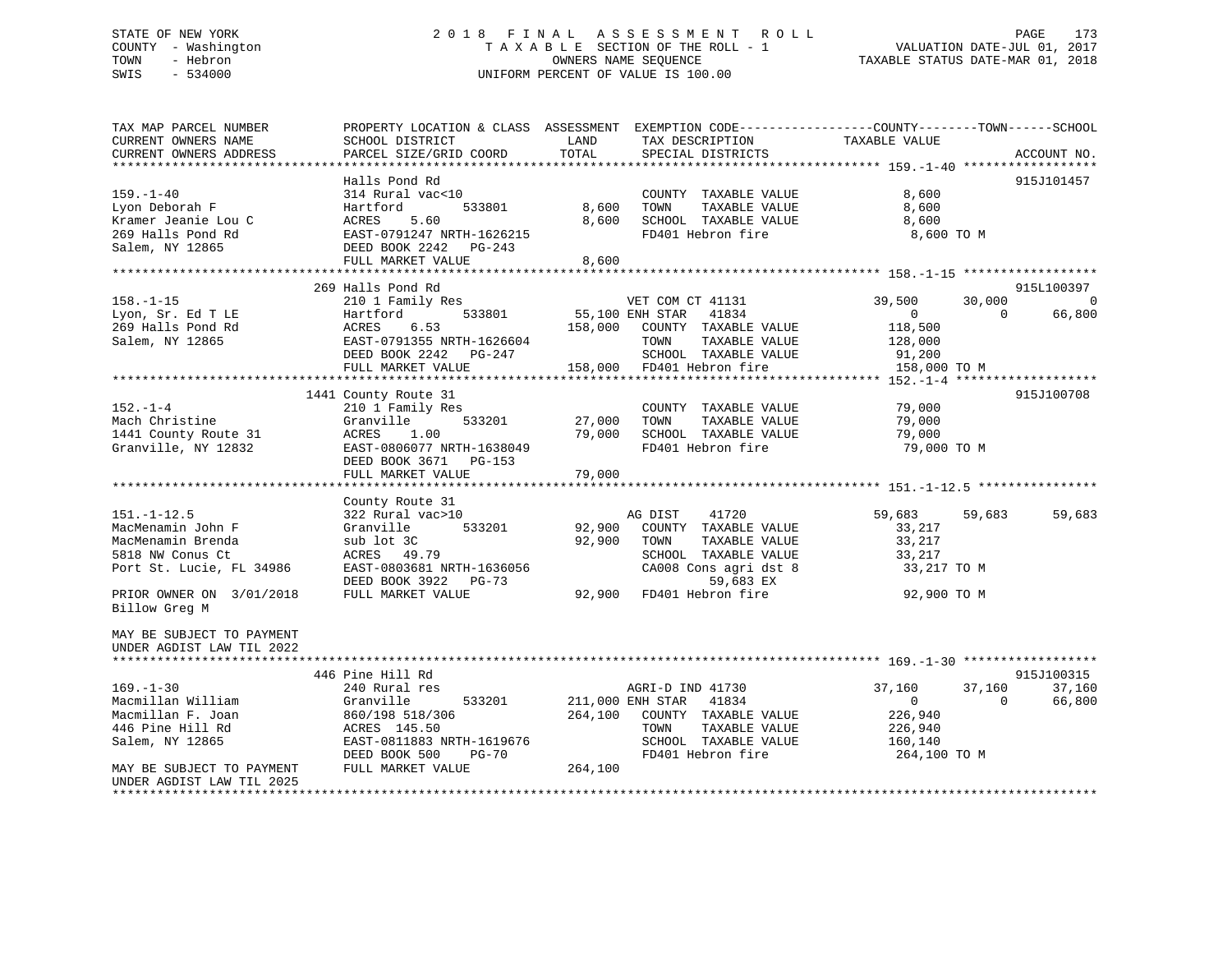## STATE OF NEW YORK 2 0 1 8 F I N A L A S S E S S M E N T R O L L PAGE 174 COUNTY - Washington T A X A B L E SECTION OF THE ROLL - 1 VALUATION DATE-JUL 01, 2017 TOWN - Hebron OWNERS NAME SEQUENCE TAXABLE STATUS DATE-MAR 01, 2018 SWIS - 534000 UNIFORM PERCENT OF VALUE IS 100.00

| TAX MAP PARCEL NUMBER    | PROPERTY LOCATION & CLASS ASSESSMENT EXEMPTION CODE---------------COUNTY-------TOWN-----SCHOOL |         |                       |                |                    |
|--------------------------|------------------------------------------------------------------------------------------------|---------|-----------------------|----------------|--------------------|
| CURRENT OWNERS NAME      | SCHOOL DISTRICT                                                                                | LAND    | TAX DESCRIPTION       | TAXABLE VALUE  |                    |
| CURRENT OWNERS ADDRESS   | PARCEL SIZE/GRID COORD                                                                         | TOTAL   | SPECIAL DISTRICTS     |                | ACCOUNT NO.        |
|                          |                                                                                                |         |                       |                |                    |
|                          | Pine Hill Rd/w Off                                                                             |         |                       |                | 915J100638         |
| $169. - 1 - 35$          | 322 Rural vac>10                                                                               |         | COUNTY TAXABLE VALUE  | 8,300          |                    |
| Macmillan William J      | 534801<br>Salem                                                                                | 8,300   | TAXABLE VALUE<br>TOWN | 8,300          |                    |
| Macmillan Joan           | ACRES 11.00                                                                                    | 8,300   | SCHOOL TAXABLE VALUE  | 8,300          |                    |
| 446 Pine Hill Rd         | EAST-0810562 NRTH-1619527                                                                      |         | FD401 Hebron fire     | 8,300 TO M     |                    |
| Salem, NY 12865          | DEED BOOK 585<br>PG-68                                                                         |         |                       |                |                    |
|                          | FULL MARKET VALUE                                                                              | 8,300   |                       |                |                    |
|                          |                                                                                                |         |                       |                |                    |
|                          | East Green Pond Way                                                                            |         |                       |                | 915J101067         |
| $143. - 1 - 7.1$         | 311 Res vac land - WTRFNT                                                                      |         | COUNTY TAXABLE VALUE  | 92,900         |                    |
| MacNeil Dale             | 533201<br>Granville                                                                            | 92,900  | TAXABLE VALUE<br>TOWN | 92,900         |                    |
| MacNeil Donna            | 2785/167                                                                                       | 92,900  | SCHOOL TAXABLE VALUE  | 92,900         |                    |
| 244 Rexleigh Rd          | FRNT 102.00 DPTH 123.00                                                                        |         | FD401 Hebron fire     | 92,900 TO M    |                    |
| Salem, NY 12865          | EAST-0816012 NRTH-1644412                                                                      |         |                       |                |                    |
|                          | DEED BOOK 3043 PG-232                                                                          |         |                       |                |                    |
|                          | FULL MARKET VALUE                                                                              | 92,900  |                       |                |                    |
|                          |                                                                                                |         |                       |                |                    |
|                          | 161 East Green Pond Way                                                                        |         |                       |                | 915J100437         |
| $143. - 1 - 8$           | 260 Seasonal res - WTRFNT                                                                      |         | COUNTY TAXABLE VALUE  | 104,600        |                    |
| MacNeil Green Pond Trust | Granville<br>533201                                                                            | 66,200  | TOWN<br>TAXABLE VALUE | 104,600        |                    |
| 2596 State Route 40      | FRNT 100.00 DPTH 200.00                                                                        | 104,600 | SCHOOL TAXABLE VALUE  | 104,600        |                    |
| Greenwich, NY 12834      | EAST-0816232 NRTH-1644245                                                                      |         | FD401 Hebron fire     | 104,600 TO M   |                    |
|                          |                                                                                                |         |                       |                |                    |
|                          | DEED BOOK 2966 PG-230                                                                          |         |                       |                |                    |
|                          | FULL MARKET VALUE                                                                              | 104,600 |                       |                |                    |
|                          |                                                                                                |         |                       |                |                    |
|                          | 169 East Green Pond Way                                                                        |         |                       | 74,300         | 915J101782         |
| $143. - 1 - 8.1$         | $312$ Vac w/imprv - WTRFNT                                                                     |         | COUNTY TAXABLE VALUE  |                |                    |
| MacNeil Green Pond Trust | Granville<br>533201                                                                            | 71,800  | TAXABLE VALUE<br>TOWN | 74,300         |                    |
| 2596 State Route 40      | FRNT 125.00 DPTH 200.00                                                                        | 74,300  | SCHOOL TAXABLE VALUE  | 74,300         |                    |
| Greenwich, NY 12834      | EAST-0816130 NRTH-1644295                                                                      |         | FD401 Hebron fire     | 74,300 TO M    |                    |
|                          | DEED BOOK 2966 PG-225                                                                          |         |                       |                |                    |
|                          | FULL MARKET VALUE                                                                              | 74,300  |                       |                |                    |
|                          |                                                                                                |         |                       |                |                    |
|                          | 247 Higgins Rd                                                                                 |         |                       |                | 915J101815         |
| $170. - 2 - 29$          | 240 Rural res                                                                                  |         | ENH STAR<br>41834     | $\overline{0}$ | $\Omega$<br>66,800 |
| Macura Mary              | Granville<br>533201                                                                            | 67,700  | COUNTY TAXABLE VALUE  | 215,500        |                    |
| 247 Higgins Rd           | $lots$ 3 & 4 & 7                                                                               | 215,500 | TOWN<br>TAXABLE VALUE | 215,500        |                    |
| Granville, NY 12832      | 644/130, 3550/15, 3575/43                                                                      |         | SCHOOL TAXABLE VALUE  | 148,700        |                    |
|                          | 22.17<br>ACRES                                                                                 |         | FD401 Hebron fire     | 215,500 TO M   |                    |
|                          | EAST-0821169 NRTH-1622954                                                                      |         |                       |                |                    |
|                          | DEED BOOK 923<br>$PG-123$                                                                      |         |                       |                |                    |
|                          | FULL MARKET VALUE                                                                              | 215,500 |                       |                |                    |
|                          |                                                                                                |         |                       |                |                    |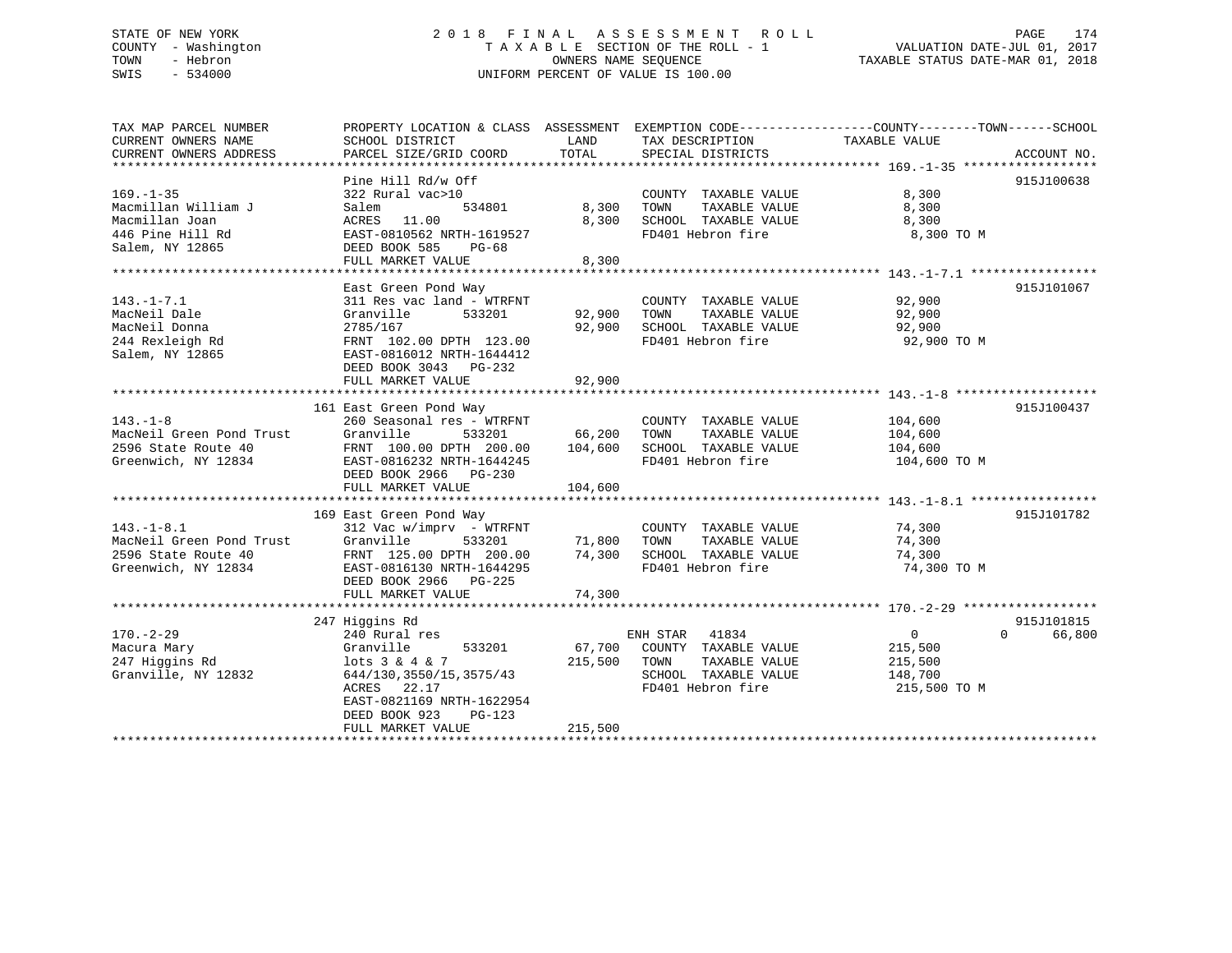## STATE OF NEW YORK 2 0 1 8 F I N A L A S S E S S M E N T R O L L PAGE 175 COUNTY - Washington T A X A B L E SECTION OF THE ROLL - 1 VALUATION DATE-JUL 01, 2017 TOWN - Hebron OWNERS NAME SEQUENCE TAXABLE STATUS DATE-MAR 01, 2018 SWIS - 534000 UNIFORM PERCENT OF VALUE IS 100.00

| TAX MAP PARCEL NUMBER              | PROPERTY LOCATION & CLASS ASSESSMENT EXEMPTION CODE----------------COUNTY-------TOWN------SCHOOL |               |                                                  |                  |                    |
|------------------------------------|--------------------------------------------------------------------------------------------------|---------------|--------------------------------------------------|------------------|--------------------|
| CURRENT OWNERS NAME                | SCHOOL DISTRICT                                                                                  | LAND          | TAX DESCRIPTION                                  | TAXABLE VALUE    |                    |
|                                    |                                                                                                  |               |                                                  |                  |                    |
|                                    |                                                                                                  |               |                                                  |                  |                    |
|                                    | Higgins Rd/off                                                                                   |               |                                                  |                  | 915J101810         |
| $170. - 2 - 24$                    | 314 Rural vac<10                                                                                 |               | COUNTY TAXABLE VALUE                             | 4,000            |                    |
| Macura Michael                     | Granville<br>533201                                                                              | 4,000         | TOWN<br>TAXABLE VALUE                            | 4,000            |                    |
| Macura Mary Ann                    | Lot 8                                                                                            | 4,000         | SCHOOL TAXABLE VALUE                             | 4,000            |                    |
| 29 East Main St                    | 5.33<br>ACRES                                                                                    |               | FD401 Hebron fire                                | 4,000 TO M       |                    |
| Granville, NY 12832                | EAST-0821529 NRTH-1622378                                                                        |               |                                                  |                  |                    |
|                                    | DEED BOOK 3550 PG-19                                                                             |               |                                                  |                  |                    |
|                                    | FULL MARKET VALUE                                                                                | 4,000         |                                                  |                  |                    |
|                                    |                                                                                                  |               |                                                  |                  |                    |
|                                    |                                                                                                  |               |                                                  |                  |                    |
|                                    | County Route 30                                                                                  |               |                                                  |                  | 915J101597         |
| $167. - 1 - 37.3$                  | 322 Rural vac>10                                                                                 |               | COUNTY TAXABLE VALUE 48,500                      |                  |                    |
| Magee Kristine D                   | Hartford                                                                                         | 533801 48,500 | TOWN<br>TAXABLE VALUE                            | 48,500           |                    |
| PO Box 2313                        | Lot 3                                                                                            |               | 48,500 SCHOOL TAXABLE VALUE<br>FD401 Hebron fire | 48,500           |                    |
| Glens Falls, NY 12803              | ACRES 13.26                                                                                      |               |                                                  | 48,500 TO M      |                    |
|                                    | EAST-0788122 NRTH-1624044                                                                        |               |                                                  |                  |                    |
|                                    | DEED BOOK 585<br>$PG-122$                                                                        |               |                                                  |                  |                    |
|                                    | FULL MARKET VALUE                                                                                | 48,500        |                                                  |                  |                    |
|                                    |                                                                                                  |               |                                                  |                  |                    |
|                                    | 675 Chamberlin Mills Rd                                                                          |               |                                                  |                  | 915J101263         |
| $176. - 1 - 15.2$                  | 210 1 Family Res                                                                                 |               | COUNTY TAXABLE VALUE                             | 99,200           |                    |
| Mahoney Gayle                      | 534801<br>Salem                                                                                  | 54,100        | TAXABLE VALUE<br>TOWN                            | 99,200           |                    |
| PO Box 1025                        | 6.05<br>ACRES                                                                                    |               | 99,200 SCHOOL TAXABLE VALUE                      | 99,200           |                    |
| Oakland, FL 34760                  | EAST-0803367 NRTH-1612435                                                                        |               | FD401 Hebron fire                                | 99,200 TO M      |                    |
|                                    | DEED BOOK 2812 PG-1                                                                              |               |                                                  |                  |                    |
|                                    | FULL MARKET VALUE                                                                                | 99,200        |                                                  |                  |                    |
|                                    |                                                                                                  |               |                                                  |                  |                    |
|                                    | 37 Clark Way                                                                                     |               |                                                  |                  | 915J101726         |
| $169. - 1 - 18.18$                 | 270 Mfg housing                                                                                  |               | BAS STAR 41854                                   | $\overline{0}$   | $\Omega$<br>30,000 |
| Mallory Theodore<br>Mallory Doreen | 533201<br>Granville                                                                              |               | 6,400 COUNTY TAXABLE VALUE                       | 51,500           |                    |
|                                    | Granvi<br>ACRES<br>1.01                                                                          | 51,500 TOWN   | TAXABLE VALUE                                    | 51,500           |                    |
| 37 Clark Way                       |                                                                                                  |               | SCHOOL TAXABLE VALUE                             | 21,500           |                    |
| Salem, NY 12865                    | EAST-0815702 NRTH-1623204<br>DEED BOOK 631 PG-213<br>DEED BOOK 631<br>PG-213                     |               | FD401 Hebron fire                                | 51,500 TO M      |                    |
|                                    | FULL MARKET VALUE                                                                                | 51,500        |                                                  |                  |                    |
|                                    |                                                                                                  |               |                                                  |                  |                    |
|                                    | 21 Ferquson Ln                                                                                   |               |                                                  |                  | 915J100221         |
| $184. - 1 - 21$                    | 240 Rural res                                                                                    |               | 41720<br>AG DIST                                 | 13,583<br>13,583 | 13,583             |
| Maloney Timothy J II               | 534801<br>Salem                                                                                  |               | 92,800 COUNTY TAXABLE VALUE                      | 106,817          |                    |
|                                    |                                                                                                  |               |                                                  |                  |                    |
| Maloney Colleen                    | ACRES<br>55.00 BANK<br>999                                                                       | 120,400       | TOWN<br>TAXABLE VALUE                            | 106,817          |                    |
| 21 Ferguson Ln                     | EAST-0794721 NRTH-1603864                                                                        |               | SCHOOL TAXABLE VALUE                             | 106,817          |                    |
| Salem, NY 12865                    | DEED BOOK 3627 PG-262                                                                            |               | CA008 Cons agri dst 8                            | 106,817 TO M     |                    |
|                                    | FULL MARKET VALUE                                                                                | 120,400       | 13,583 EX                                        |                  |                    |
| MAY BE SUBJECT TO PAYMENT          |                                                                                                  |               | FD401 Hebron fire                                | 120,400 TO M     |                    |
| UNDER AGDIST LAW TIL 2022          |                                                                                                  |               | LD401 West hebron light                          | 120,400 TO M     |                    |
|                                    |                                                                                                  |               |                                                  |                  |                    |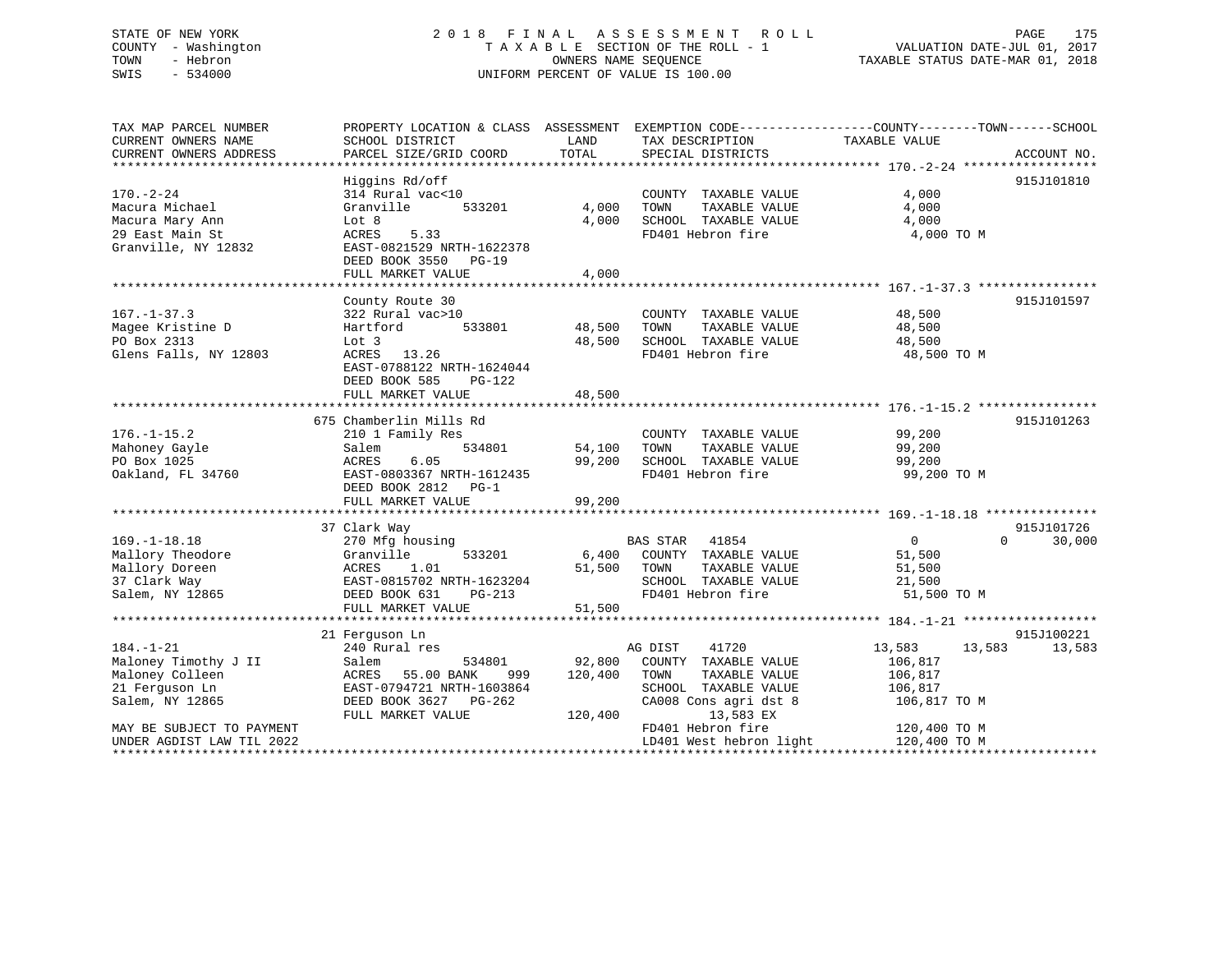## STATE OF NEW YORK 2 0 1 8 F I N A L A S S E S S M E N T R O L L PAGE 176 COUNTY - Washington T A X A B L E SECTION OF THE ROLL - 1 VALUATION DATE-JUL 01, 2017 TOWN - Hebron OWNERS NAME SEQUENCE TAXABLE STATUS DATE-MAR 01, 2018 SWIS - 534000 UNIFORM PERCENT OF VALUE IS 100.00

| TAX MAP PARCEL NUMBER  | PROPERTY LOCATION & CLASS ASSESSMENT EXEMPTION CODE---------------COUNTY-------TOWN-----SCHOOL |                |                                                                    |                            |          |             |
|------------------------|------------------------------------------------------------------------------------------------|----------------|--------------------------------------------------------------------|----------------------------|----------|-------------|
| CURRENT OWNERS NAME    | SCHOOL DISTRICT                                                                                | LAND           | TAX DESCRIPTION                                                    | TAXABLE VALUE              |          |             |
| CURRENT OWNERS ADDRESS | PARCEL SIZE/GRID COORD                                                                         | TOTAL          | SPECIAL DISTRICTS                                                  |                            |          | ACCOUNT NO. |
|                        |                                                                                                |                |                                                                    |                            |          |             |
|                        | 106 Sheldon Rd                                                                                 |                | 55 PCT OF VALUE USED FOR EXEMPTION PURPOSES                        |                            |          | 915J101187  |
| $177. - 1 - 21.3$      | 240 Rural res                                                                                  |                | VET WAR CT 41121                                                   | 10,395 10,395              |          | $\Omega$    |
| Maloy Timothy I        | Salem                                                                                          |                | 534801 53,100 ENH STAR 41834                                       | $\overline{0}$<br>$\sim$ 0 |          | 66,800      |
| Maloy Carol A          | ACRES 25.40<br>EAST-0817620 NRTH-1615613<br>DEED BOOK 1836 PG-103<br>126,000                   |                | 126,000 COUNTY TAXABLE VALUE                                       | 115,605                    |          |             |
| 106 Sheldon Rd         |                                                                                                |                | TOWN TAXABLE VALUE 115,605<br>SCHOOL TAXABLE VALUE 59,200          |                            |          |             |
| Granville, NY 12832    |                                                                                                |                |                                                                    |                            |          |             |
|                        |                                                                                                |                | 126,000 FD401 Hebron fire                                          | 126,000 TO M               |          |             |
|                        |                                                                                                |                |                                                                    |                            |          |             |
|                        | 3801 County Route 30                                                                           |                |                                                                    |                            |          | 915J100388  |
| $175. - 1 - 2$         | 240 Rural res                                                                                  |                | BAS STAR 41854<br>77,800 COUNTY TAXABLE VALUE                      | $\overline{0}$             | $\Omega$ | 30,000      |
| Mancini Nicholas M LE  | Salem<br>534801                                                                                |                |                                                                    | 121,600                    |          |             |
| Mancini Michael A      | ACRES 37.68                                                                                    | 121,600 TOWN   |                                                                    | TAXABLE VALUE 121,600      |          |             |
|                        |                                                                                                |                |                                                                    | 91,600<br>121,600 TO M     |          |             |
|                        |                                                                                                |                |                                                                    |                            |          |             |
|                        | FULL MARKET VALUE                                                                              |                | 121,600 FD401 Hebron fire                                          | 121,600 TO M               |          |             |
|                        |                                                                                                |                |                                                                    |                            |          |             |
|                        | Higgins Rd                                                                                     |                |                                                                    |                            |          | 915J101820  |
| $170. - 2 - 34$        | 312 Vac w/imprv                                                                                |                | COUNTY TAXABLE VALUE 20,800                                        |                            |          |             |
| Mannatta Maria         | Granville<br>533201                                                                            | 19,400         | TAXABLE VALUE<br>TOWN                                              | 20,800                     |          |             |
| Seubert Linda          | Lot 20                                                                                         | 20,800         | SCHOOL TAXABLE VALUE                                               | 20,800                     |          |             |
| 765 Cedar Dr           | 3.94<br>ACRES                                                                                  |                | FD401 Hebron fire                                                  | 20,800 TO M                |          |             |
| Mattituck, NY 11952    | EAST-0820605 NRTH-1623700                                                                      |                |                                                                    |                            |          |             |
|                        | DEED BOOK 656<br>PG-180                                                                        |                |                                                                    |                            |          |             |
|                        | FULL MARKET VALUE 20,800                                                                       |                |                                                                    |                            |          |             |
|                        |                                                                                                |                |                                                                    |                            |          |             |
| $170. - 2 - 39$        | Higgins Rd                                                                                     |                |                                                                    |                            |          | 915J101825  |
|                        | 314 Rural vac<10                                                                               |                | COUNTY TAXABLE VALUE                                               | 3,300                      |          |             |
| Mannetta Maria         | 533201<br>Granville                                                                            | 3,300<br>3,300 | TOWN<br>TAXABLE VALUE                                              | 3,300                      |          |             |
| Seubert Linda          | lot 20A                                                                                        |                | SCHOOL TAXABLE VALUE 3,300                                         |                            |          |             |
| 765 Cedar Dr           | ACRES 1.31                                                                                     |                | FD401 Hebron fire                                                  | 3,300 TO M                 |          |             |
| Mattituck, NY 11952    | EAST-0820480 NRTH-1623891                                                                      |                |                                                                    |                            |          |             |
|                        | DEED BOOK 656<br>PG-175                                                                        |                |                                                                    |                            |          |             |
|                        | FULL MARKET VALUE                                                                              | 3,300          |                                                                    |                            |          |             |
|                        |                                                                                                |                |                                                                    |                            |          |             |
|                        | County Route 31                                                                                |                |                                                                    |                            |          | 915J101554  |
| $144. - 1 - 36$        | 323 Vacant rural                                                                               |                | COUNTY TAXABLE VALUE 3,200                                         |                            |          |             |
| Manson David           | 533201<br>Granville                                                                            | 3,200          | TOWN<br>TAXABLE VALUE<br>TOWN LAARLE VALUE<br>SCHOOL TAXABLE VALUE | 3,200                      |          |             |
| 426 Pembrook Ln        | ACRES 4.25                                                                                     | 3,200          |                                                                    | 3,200                      |          |             |
| Windsor, CT 06095      | EAST-0816705 NRTH-1644595                                                                      |                |                                                                    | 3,200 TO M                 |          |             |
|                        | DEED BOOK 3293 PG-154<br>FULL MARKET VALUE                                                     | 3,200          |                                                                    |                            |          |             |
|                        |                                                                                                |                |                                                                    |                            |          |             |
|                        |                                                                                                |                |                                                                    |                            |          |             |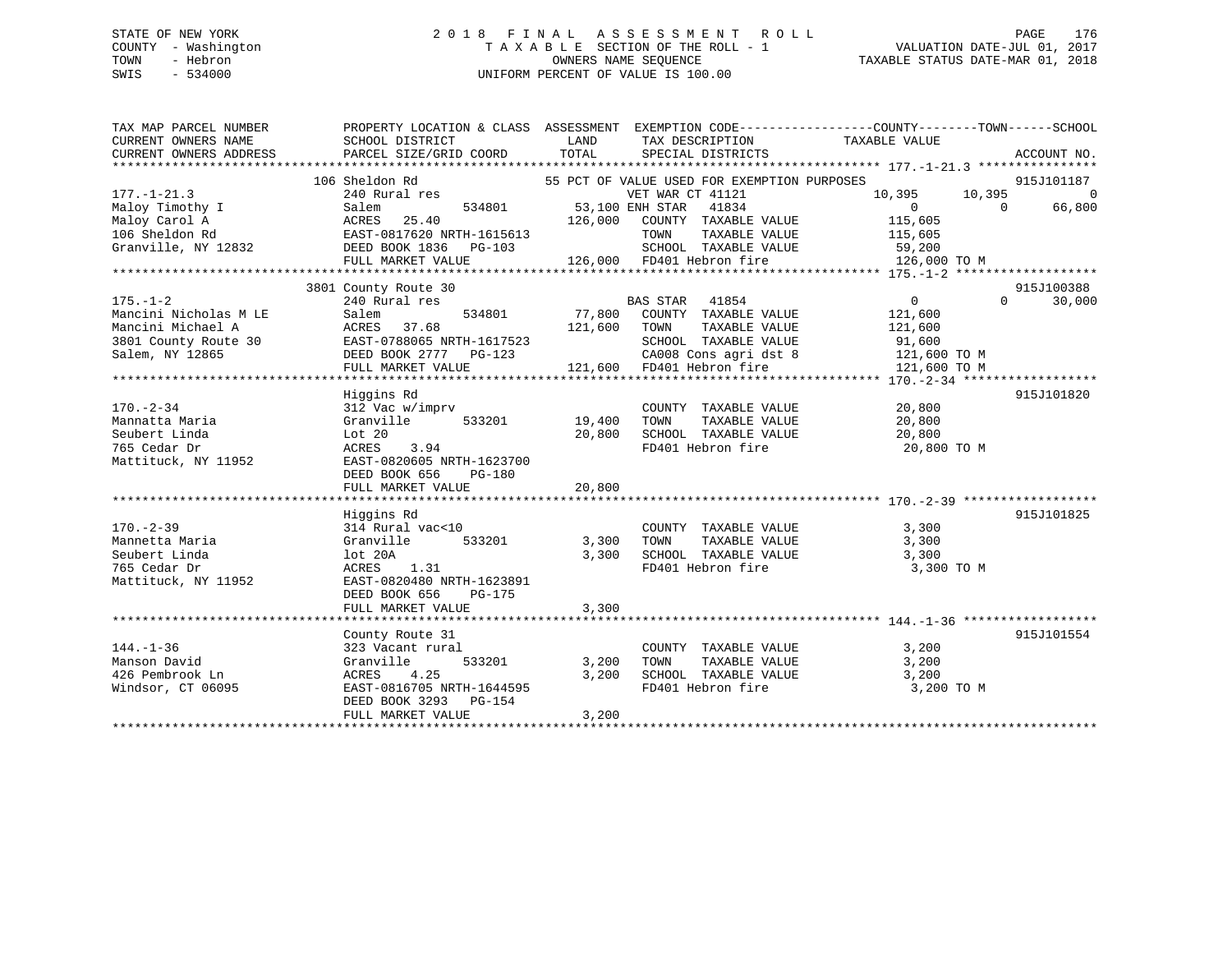## STATE OF NEW YORK 2 0 1 8 F I N A L A S S E S S M E N T R O L L PAGE 177 COUNTY - Washington T A X A B L E SECTION OF THE ROLL - 1 VALUATION DATE-JUL 01, 2017 TOWN - Hebron OWNERS NAME SEQUENCE TAXABLE STATUS DATE-MAR 01, 2018 SWIS - 534000 UNIFORM PERCENT OF VALUE IS 100.00

| CURRENT OWNERS NAME<br>SCHOOL DISTRICT<br>LAND<br>TAX DESCRIPTION<br>TAXABLE VALUE<br>TOTAL<br>CURRENT OWNERS ADDRESS<br>PARCEL SIZE/GRID COORD<br>SPECIAL DISTRICTS                                                                                                                                                                                                                                                                                                                                                                                                | ACCOUNT NO.               |
|---------------------------------------------------------------------------------------------------------------------------------------------------------------------------------------------------------------------------------------------------------------------------------------------------------------------------------------------------------------------------------------------------------------------------------------------------------------------------------------------------------------------------------------------------------------------|---------------------------|
|                                                                                                                                                                                                                                                                                                                                                                                                                                                                                                                                                                     |                           |
| 588 Chamberlin Mills Rd<br>$176. - 1 - 6.2$<br>210 1 Family Res<br>$\overline{0}$<br>$\Omega$<br>BAS STAR<br>41854<br>57,200<br>534801<br>COUNTY TAXABLE VALUE<br>Mansson Nancy<br>Salem<br>124,800<br>Blais Sheila<br>ACRES<br>7.60<br>124,800<br>TOWN<br>TAXABLE VALUE<br>124,800<br>588 Chamberlin Mills Rd<br>EAST-0801464 NRTH-1610762<br>SCHOOL TAXABLE VALUE<br>94,800<br>Salem, NY 12865<br>DEED BOOK 1862 PG-44<br>FD401 Hebron fire<br>124,800 TO M                                                                                                       | 915J101356<br>30,000      |
| 124,800<br>FULL MARKET VALUE                                                                                                                                                                                                                                                                                                                                                                                                                                                                                                                                        |                           |
|                                                                                                                                                                                                                                                                                                                                                                                                                                                                                                                                                                     |                           |
| 6888 State Route 22<br>$161. - 2 - 10.30$<br>210 1 Family Res<br>BAS STAR<br>41854<br>$\overline{0}$<br>$\Omega$<br>Granville 533201<br>31,900<br>ManWarren Devan P<br>COUNTY TAXABLE VALUE<br>182,800<br>FRNT 210.00 DPTH 410.00<br>182,800<br>TOWN<br>TAXABLE VALUE<br>ManWarren Rebecca Starr<br>182,800<br>SCHOOL TAXABLE VALUE<br>6888 State Route 22<br>ACRES 0.98<br>152,800<br>FD401 Hebron fire<br>Granville, NY 12832<br>EAST-0816519 NRTH-1623658<br>182,800 TO M<br>DEED BOOK 2380 PG-275                                                               | 30,000                    |
| FULL MARKET VALUE<br>182,800                                                                                                                                                                                                                                                                                                                                                                                                                                                                                                                                        |                           |
| 6686 State Route 22                                                                                                                                                                                                                                                                                                                                                                                                                                                                                                                                                 | 915J101151                |
| $170. - 1 - 13.4$<br>314 Rural vac<10<br>COUNTY TAXABLE VALUE<br>12,300<br>TAXABLE VALUE<br>Marchegiani Bruce<br>Granville<br>533201<br>12,300<br>TOWN<br>12,300<br>12,300<br>SCHOOL TAXABLE VALUE<br>12,300<br>FD401 Hebron fire<br>12,300 TO M<br>Manchester Center, VT 05255 DEED BOOK 1900 PG-228                                                                                                                                                                                                                                                               |                           |
| FULL MARKET VALUE<br>12,300                                                                                                                                                                                                                                                                                                                                                                                                                                                                                                                                         |                           |
| 375 Indian Head Way                                                                                                                                                                                                                                                                                                                                                                                                                                                                                                                                                 | 915J101504                |
| $170. - 1 - 13.16$<br>210 1 Family Res<br>BAS STAR<br>41854<br>$\overline{0}$<br>$\Omega$<br>39,300<br>Marks Amber C<br>533201<br>COUNTY TAXABLE VALUE<br>Granville<br>115,200<br>Faton Lenny E Jr<br>375 Indian Head Way<br>Salem, NY 12865<br>998 115,200<br>ACRES 3.90 BANK<br>TOWN<br>TAXABLE VALUE<br>115,200<br>EAST-0817231 NRTH-1618127<br>SCHOOL TAXABLE VALUE<br>85,200<br>FD401 Hebron fire<br>Salem, NY 12865<br>DEED BOOK 3435 PG-185<br>115,200 TO M<br>FULL MARKET VALUE<br>115,200                                                                  | 30,000                    |
|                                                                                                                                                                                                                                                                                                                                                                                                                                                                                                                                                                     |                           |
| 90 PCT OF VALUE USED FOR EXEMPTION PURPOSES<br>95 County Route 28<br>30,000<br>$152 - 2 - 4$<br>210 1 Family Res<br>VET COM CT 41131<br>35,145<br>533201<br>Marold Alice Trustee<br>201 60,200 ENH STAR 41834<br>156,200 COUNTY TAXABLE VALUE<br>$\overline{0}$<br>$\Omega$<br>Granville<br>95 County Route 28<br>ACRES<br>9.08<br>121,055<br>Granville, NY 12832<br>EAST-0809674 NRTH-1641125<br>PAST-0809674 NRTH-1641125<br>TOWN<br>TAXABLE VALUE<br>126,200<br>SCHOOL TAXABLE VALUE<br>89,400<br>FULL MARKET VALUE<br>156,200 FD401 Hebron fire<br>156,200 TO M | 915J100404<br>0<br>66,800 |
|                                                                                                                                                                                                                                                                                                                                                                                                                                                                                                                                                                     |                           |
| 121 Middle Rd<br>$177. - 1 - 3.26$<br>210 1 Family Res<br>COUNTY TAXABLE VALUE<br>76,500<br>534801<br>32,300<br>TOWN<br>TAXABLE VALUE<br>Martelle Jeffrey M II<br>76,500<br>4704 Rt 133 Rd<br>76,500<br>alem<br>ACRES<br>۱۳۸۰<br>1.10<br>SCHOOL TAXABLE VALUE<br>76,500<br>FD401 Hebron fire<br>EAST-0804662 NRTH-1615280<br>76,500 TO M<br>Pawlet, VT 05761<br>DEED BOOK 1922 PG-223                                                                                                                                                                               |                           |
| 76,500<br>FULL MARKET VALUE                                                                                                                                                                                                                                                                                                                                                                                                                                                                                                                                         |                           |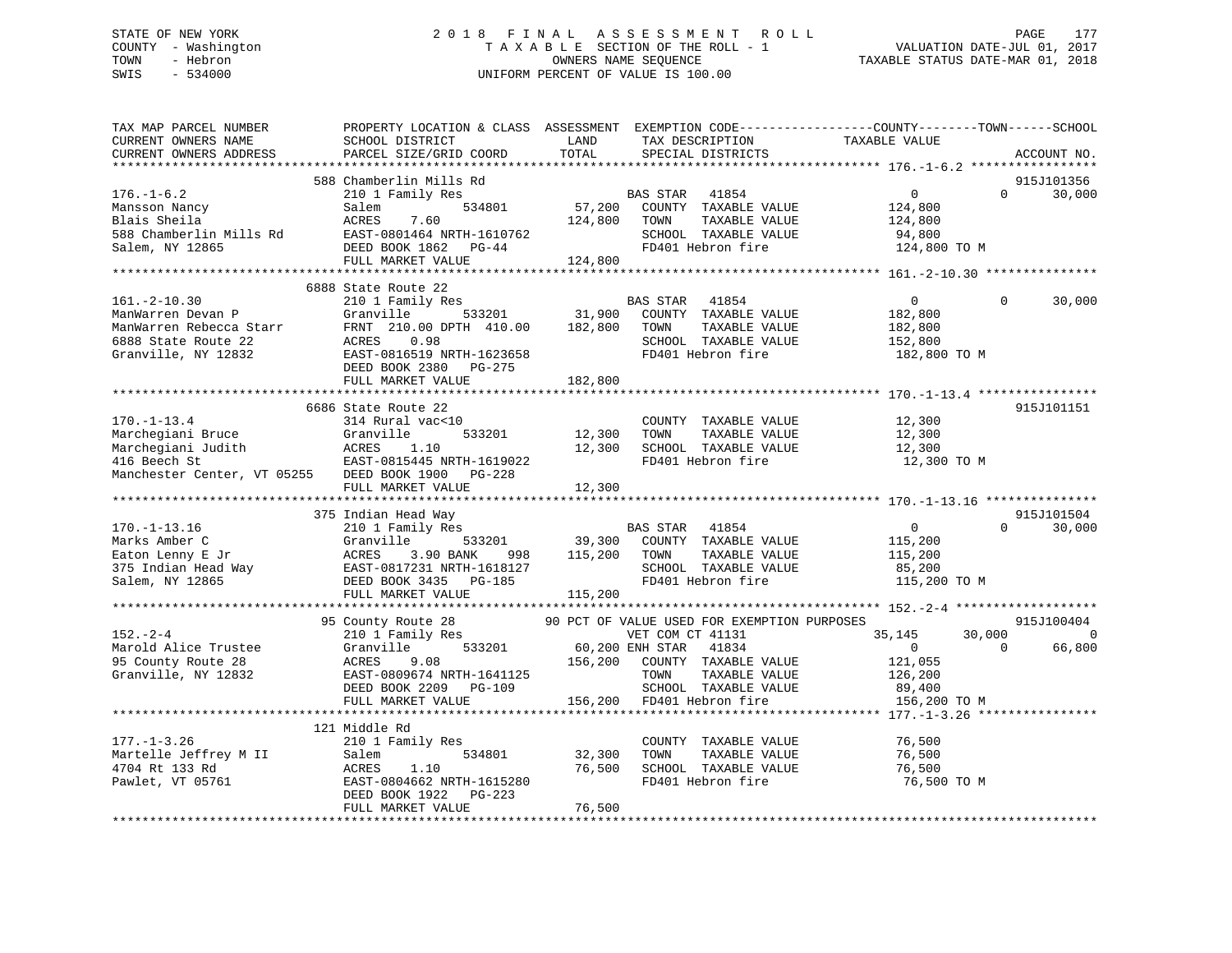# STATE OF NEW YORK 2018 FINAL ASSESSMENT ROLL PAGE 178 COUNTY - Washington  $T A X A B L E$  SECTION OF THE ROLL - 1<br>TOWN - Hebron DATE-JUL 000NERS NAME SEQUENCE SWIS - 534000 UNIFORM PERCENT OF VALUE IS 100.00

VALUATION DATE-JUL 01, 2017

TAXABLE STATUS DATE-MAR 01, 2018

| TAX MAP PARCEL NUMBER     |                           |                                   | PROPERTY LOCATION & CLASS ASSESSMENT EXEMPTION CODE----------------COUNTY-------TOWN------SCHOOL |
|---------------------------|---------------------------|-----------------------------------|--------------------------------------------------------------------------------------------------|
| CURRENT OWNERS NAME       | SCHOOL DISTRICT           | LAND<br>TAX DESCRIPTION           | TAXABLE VALUE                                                                                    |
| CURRENT OWNERS ADDRESS    | PARCEL SIZE/GRID COORD    | TOTAL<br>SPECIAL DISTRICTS        | ACCOUNT NO.                                                                                      |
|                           |                           |                                   |                                                                                                  |
|                           | Higgins Rd                |                                   | 915J101813                                                                                       |
| 170.-2-27                 | 314 Rural vac<10          | COUNTY TAXABLE VALUE              | 23,200                                                                                           |
| Martin Francisco          | 533201<br>Granville       | 23,200<br>TOWN<br>TAXABLE VALUE   | 23,200                                                                                           |
| Martin Pamela             | Jennings Subd. Lot 17     | 23,200<br>SCHOOL TAXABLE VALUE    | 23,200                                                                                           |
| 635 Palisade Ave          | ACRES 5.81                | FD401 Hebron fire                 | 23,200 TO M                                                                                      |
| Yonkers, NY 10703         | EAST-0820168 NRTH-1622484 |                                   |                                                                                                  |
|                           | DEED BOOK 717<br>PG-244   |                                   |                                                                                                  |
|                           | FULL MARKET VALUE         | 23,200                            |                                                                                                  |
|                           |                           |                                   |                                                                                                  |
|                           | 142 Koster Way            |                                   | 915J101906                                                                                       |
| $185. - 1 - 36.1$         | 311 Res vac land          | COUNTY TAXABLE VALUE              | 22,000                                                                                           |
| Martin James A            | 534801<br>Salem           | 22,000<br>TOWN<br>TAXABLE VALUE   | 22,000                                                                                           |
| 125 Bacon Rd              | lot <sub>15</sub>         | 22,000<br>SCHOOL TAXABLE VALUE    | 22,000                                                                                           |
| Roxbury, CT 06783         | contract 2341/41          | FD401 Hebron fire                 | 22,000 TO M                                                                                      |
|                           | ACRES<br>5.00             |                                   |                                                                                                  |
|                           | EAST-0814071 NRTH-1608853 |                                   |                                                                                                  |
|                           | DEED BOOK 3788 PG-285     |                                   |                                                                                                  |
|                           | FULL MARKET VALUE         | 22,000                            |                                                                                                  |
|                           |                           |                                   |                                                                                                  |
|                           | County Route 30           |                                   | 915J100393                                                                                       |
| $167. - 1 - 34$           | 322 Rural vac>10          | AG DIST<br>41720                  | 32,738<br>32,738<br>32,738                                                                       |
| Martin Robert B           | Hartford<br>533801        | 110,400<br>COUNTY TAXABLE VALUE   | 77,662                                                                                           |
| Martin Anita W            | ACRES 46.66 BANK<br>998   | 110,400<br>TOWN<br>TAXABLE VALUE  | 77,662                                                                                           |
| 4154 County Route 30      | EAST-0788154 NRTH-1624781 | SCHOOL TAXABLE VALUE              | 77,662                                                                                           |
| Salem, NY 12865           | DEED BOOK 2327 PG-96      | CA008 Cons agri dst 8             | 77,662 TO M                                                                                      |
|                           | FULL MARKET VALUE         | 32,738 EX<br>110,400              |                                                                                                  |
| MAY BE SUBJECT TO PAYMENT |                           | FD401 Hebron fire                 | 110,400 TO M                                                                                     |
| UNDER AGDIST LAW TIL 2022 |                           |                                   |                                                                                                  |
|                           |                           |                                   |                                                                                                  |
|                           | 4154 County Route 30      |                                   | 915J100042                                                                                       |
| $167. - 1 - 35$           | 210 1 Family Res          | <b>BAS STAR 41854</b>             | $\overline{0}$<br>$\Omega$<br>30,000                                                             |
| Martin Robert B           | Hartford<br>533801        | 52,500 COUNTY TAXABLE VALUE       | 117,900                                                                                          |
| Martin Anita W            | 5.27 BANK<br>ACRES        | 998 117,900 TOWN<br>TAXABLE VALUE | 117,900                                                                                          |
| 4154 County Route 30      | EAST-0787205 NRTH-1625089 | SCHOOL TAXABLE VALUE              | 87,900                                                                                           |
| Salem, NY 12865           | DEED BOOK 2327 PG-96      | FD401 Hebron fire                 | 117,900 TO M                                                                                     |
|                           | FULL MARKET VALUE         | 117,900                           |                                                                                                  |
|                           |                           |                                   |                                                                                                  |
|                           | 7626 State Route 22       |                                   | 915J101135                                                                                       |
| $144. - 1 - 26.2$         | 270 Mfg housing           | BAS STAR 41854                    | $\overline{0}$<br>$\Omega$<br>30,000                                                             |
| Martindale Gerald D       | Granville<br>533201       | 36,700 COUNTY TAXABLE VALUE       | 55,500                                                                                           |
| 7626 State Route 22       | ACRES<br>2.90             | 55,500 TOWN<br>TAXABLE VALUE      | 55,500                                                                                           |
| Granville, NY 12832       | EAST-0820157 NRTH-1641635 | SCHOOL TAXABLE VALUE              | 25,500                                                                                           |
|                           | DEED BOOK 570<br>PG-322   | FD401 Hebron fire                 | 55,500 TO M                                                                                      |
|                           | FULL MARKET VALUE         | 55,500                            |                                                                                                  |
|                           |                           |                                   |                                                                                                  |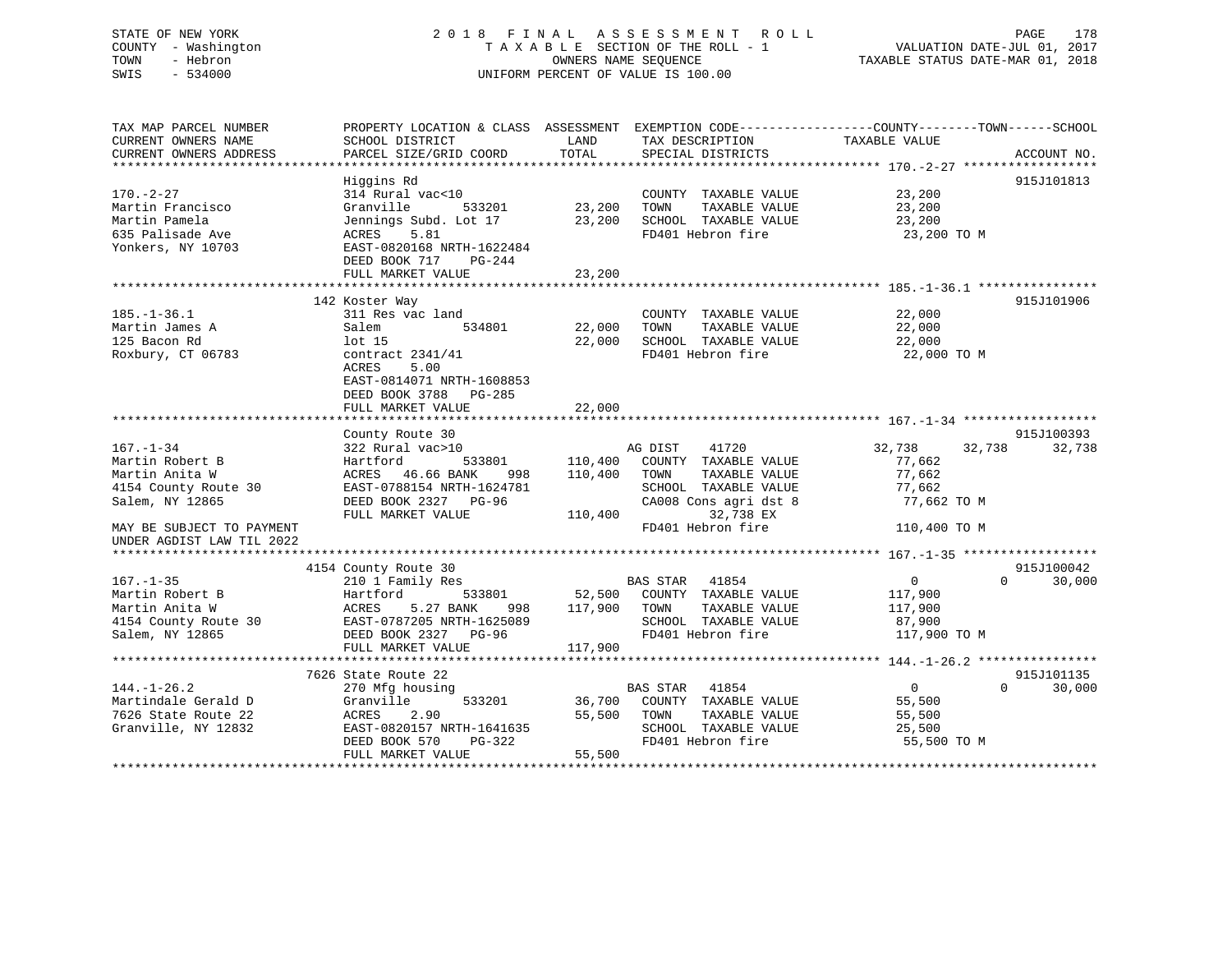## STATE OF NEW YORK 2 0 1 8 F I N A L A S S E S S M E N T R O L L PAGE 179 COUNTY - Washington T A X A B L E SECTION OF THE ROLL - 1 VALUATION DATE-JUL 01, 2017 TOWN - Hebron OWNERS NAME SEQUENCE TAXABLE STATUS DATE-MAR 01, 2018 SWIS - 534000 UNIFORM PERCENT OF VALUE IS 100.00

| SCHOOL DISTRICT<br>PARCEL SIZE/GRID COORD                                                                                                                                                                                                                                                  | LAND<br>TOTAL                                                                        | TAX DESCRIPTION<br>SPECIAL DISTRICTS                                                                                |                                                                                                                                                                                                                                                                                                                                                             | ACCOUNT NO.                                                                                                                                                                                                                                                                                                                                                                                                                                                                                                                                                                       |
|--------------------------------------------------------------------------------------------------------------------------------------------------------------------------------------------------------------------------------------------------------------------------------------------|--------------------------------------------------------------------------------------|---------------------------------------------------------------------------------------------------------------------|-------------------------------------------------------------------------------------------------------------------------------------------------------------------------------------------------------------------------------------------------------------------------------------------------------------------------------------------------------------|-----------------------------------------------------------------------------------------------------------------------------------------------------------------------------------------------------------------------------------------------------------------------------------------------------------------------------------------------------------------------------------------------------------------------------------------------------------------------------------------------------------------------------------------------------------------------------------|
| 7626 State Route 22<br>270 Mfg housing<br>Granville<br>785/342<br>ACRES 2.60<br>DEED BOOK 2146 PG-71<br>FULL MARKET VALUE                                                                                                                                                                  |                                                                                      | TAXABLE VALUE<br>FD401 Hebron fire                                                                                  | $\overline{0}$<br>63,500<br>63,500<br>33,500<br>63,500 TO M                                                                                                                                                                                                                                                                                                 | 915J101201<br>$\Omega$<br>30,000                                                                                                                                                                                                                                                                                                                                                                                                                                                                                                                                                  |
|                                                                                                                                                                                                                                                                                            |                                                                                      |                                                                                                                     |                                                                                                                                                                                                                                                                                                                                                             |                                                                                                                                                                                                                                                                                                                                                                                                                                                                                                                                                                                   |
| 7646 State Route 22<br>283 Res w/Comuse<br>Granville<br>FULL MARKET VALUE                                                                                                                                                                                                                  |                                                                                      | TOWN                                                                                                                | 46,334<br>$\overline{0}$<br>70,966<br>70,966<br>4,166<br>117,300 TO M                                                                                                                                                                                                                                                                                       | 915J100406<br>46,334<br>46,334<br>$\overline{0}$<br>66,800                                                                                                                                                                                                                                                                                                                                                                                                                                                                                                                        |
|                                                                                                                                                                                                                                                                                            |                                                                                      |                                                                                                                     |                                                                                                                                                                                                                                                                                                                                                             |                                                                                                                                                                                                                                                                                                                                                                                                                                                                                                                                                                                   |
| 270 Mfg housing<br>Martindale James<br>Martindale Deborah<br>1432 State Route 22<br>1432 State Route 22<br>1432 State Route 22<br>1432 State Route 22<br>1432 State Route 22<br>1432 State Route 22<br>1432 State Route 22<br>1432 State Route 22<br>1432 State Route<br>FULL MARKET VALUE |                                                                                      | TOWN                                                                                                                | 47,000<br>47,000 TO M                                                                                                                                                                                                                                                                                                                                       |                                                                                                                                                                                                                                                                                                                                                                                                                                                                                                                                                                                   |
|                                                                                                                                                                                                                                                                                            |                                                                                      |                                                                                                                     |                                                                                                                                                                                                                                                                                                                                                             | 915J100004                                                                                                                                                                                                                                                                                                                                                                                                                                                                                                                                                                        |
| 240 Rural res<br>Salem<br>ACRES<br>37.65<br>EAST-0806982 NRTH-1618008                                                                                                                                                                                                                      |                                                                                      | TAXABLE VALUE<br>TOWN                                                                                               | 186,300<br>186,300                                                                                                                                                                                                                                                                                                                                          |                                                                                                                                                                                                                                                                                                                                                                                                                                                                                                                                                                                   |
| FULL MARKET VALUE                                                                                                                                                                                                                                                                          |                                                                                      |                                                                                                                     |                                                                                                                                                                                                                                                                                                                                                             |                                                                                                                                                                                                                                                                                                                                                                                                                                                                                                                                                                                   |
|                                                                                                                                                                                                                                                                                            |                                                                                      |                                                                                                                     |                                                                                                                                                                                                                                                                                                                                                             |                                                                                                                                                                                                                                                                                                                                                                                                                                                                                                                                                                                   |
| 322 Rural vac>10<br>534801<br>Salem<br>Lot 14 Lentine Sub/ 29#90<br>ACRES 28.45<br>EAST-0808212 NRTH-1620682<br>DEED BOOK 2002 PG-280<br>FULL MARKET VALUE                                                                                                                                 | 21,300                                                                               | COUNTY TAXABLE VALUE<br>TAXABLE VALUE<br>TOWN<br>SCHOOL TAXABLE VALUE<br>CA008 Cons agri dst 8<br>FD401 Hebron fire | 21,300<br>21,300<br>21,300<br>21,300 TO M<br>21,300 TO M                                                                                                                                                                                                                                                                                                    | 915J100004                                                                                                                                                                                                                                                                                                                                                                                                                                                                                                                                                                        |
|                                                                                                                                                                                                                                                                                            | 6901 State Route 22<br>92 Martindale Way<br>DEED BOOK 2738 PG-156<br>Woodcutters Way | Granville 533201<br>ACRES 2.40<br>EAST-0820217 NRTH-1642039<br>DEED BOOK 626 PG-59<br>THE BOOK 626 PG-59            | 63,500 TOWN<br>EAST-0820408 NRTH-1641525<br>63,500<br>117.300 COUNTY TAXABLE 117.300 COUNTY TAXABLE<br>117,300 FD401 Hebron fire<br>533201 34,500<br>47,000<br>47,000<br>534801 87,100<br>92 Martindale Way $\begin{array}{ccc} \text{Lot 13 Lentine Sub/29#90} & 186,300 \\ \text{Coker} & \text{NTPS} & 27.65 \end{array}$<br>186,300<br>21,300<br>21,300 | PROPERTY LOCATION & CLASS ASSESSMENT EXEMPTION CODE----------------COUNTY-------TOWN-----SCHOOL<br>TAXABLE VALUE<br>BAS STAR 41854<br>533201 40,500 COUNTY TAXABLE VALUE<br>SCHOOL TAXABLE VALUE<br>FD401 Hebron fire<br>79 PCT OF VALUE USED FOR EXEMPTION PURPOSES<br>117,300 COUNTY TAXABLE VALUE<br>TAXABLE VALUE<br>SCHOOL TAXABLE VALUE<br>COUNTY TAXABLE VALUE 47,000<br>TAXABLE VALUE<br>SCHOOL TAXABLE VALUE 47,000<br>FD401 Hebron fire<br>COUNTY TAXABLE VALUE<br>SCHOOL TAXABLE VALUE 186,300<br>CA008 Cons agri dst 8 186,300 TO M<br>FD401 Hebron fire 186,300 TO M |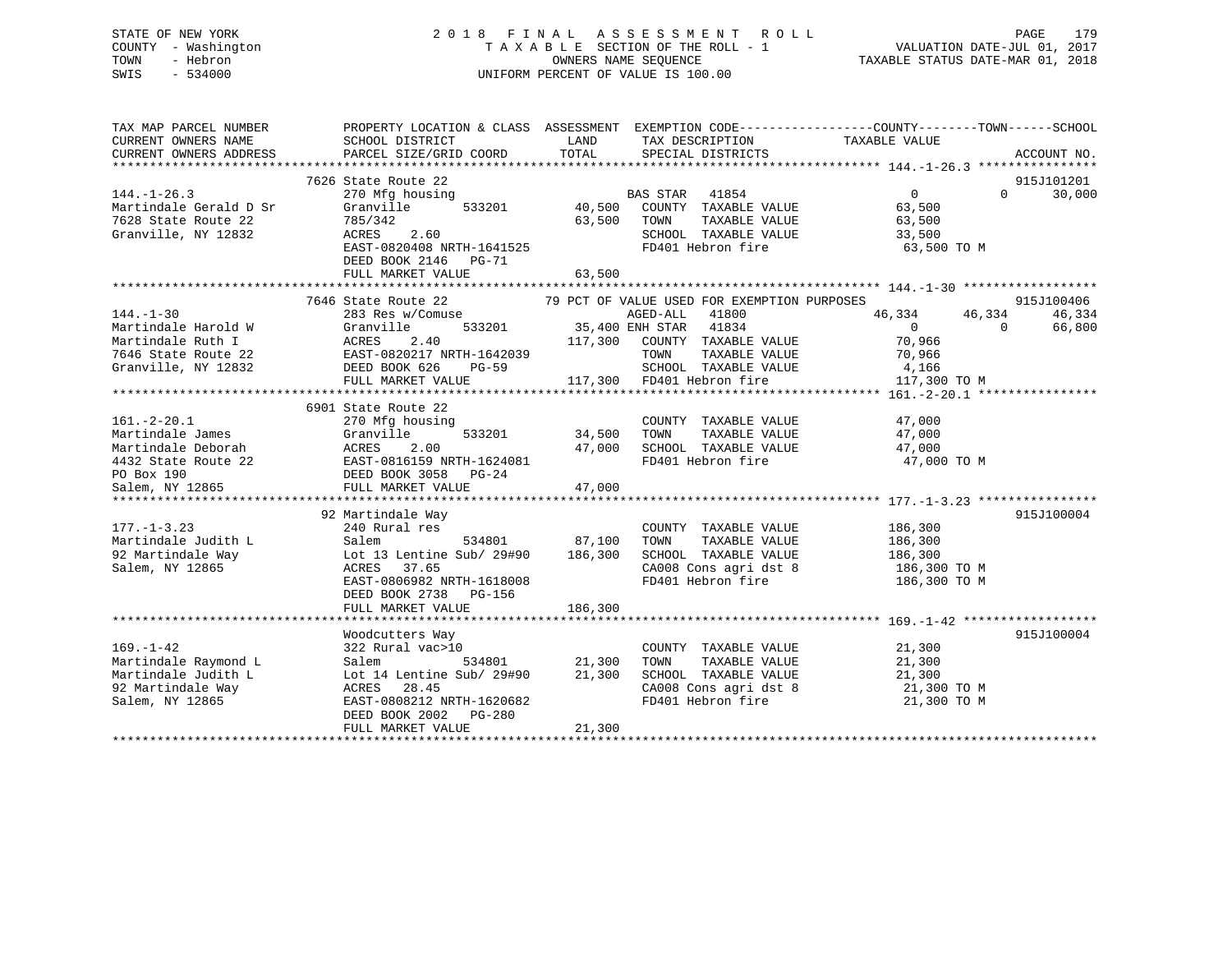## STATE OF NEW YORK 2 0 1 8 F I N A L A S S E S S M E N T R O L L PAGE 180 COUNTY - Washington T A X A B L E SECTION OF THE ROLL - 1 VALUATION DATE-JUL 01, 2017 TOWN - Hebron OWNERS NAME SEQUENCE TAXABLE STATUS DATE-MAR 01, 2018 SWIS - 534000 UNIFORM PERCENT OF VALUE IS 100.00

| TAX MAP PARCEL NUMBER<br>CURRENT OWNERS NAME<br>CURRENT OWNERS ADDRESS                                        | PROPERTY LOCATION & CLASS ASSESSMENT<br>SCHOOL DISTRICT<br>PARCEL SIZE/GRID COORD                                                                                                                   | LAND<br>TOTAL                | TAX DESCRIPTION<br>SPECIAL DISTRICTS                                                                                                                                                                                                                                                                              | EXEMPTION CODE-----------------COUNTY-------TOWN------SCHOOL<br>TAXABLE VALUE                                                                                                                           | ACCOUNT NO.                                                                    |
|---------------------------------------------------------------------------------------------------------------|-----------------------------------------------------------------------------------------------------------------------------------------------------------------------------------------------------|------------------------------|-------------------------------------------------------------------------------------------------------------------------------------------------------------------------------------------------------------------------------------------------------------------------------------------------------------------|---------------------------------------------------------------------------------------------------------------------------------------------------------------------------------------------------------|--------------------------------------------------------------------------------|
| ************************                                                                                      |                                                                                                                                                                                                     |                              |                                                                                                                                                                                                                                                                                                                   |                                                                                                                                                                                                         |                                                                                |
| $177. - 1 - 3.24$<br>Martindale Raymond L<br>Martindale Judith<br>92 Martindale Way<br>Salem, NY 12865        | Lee Brook Ln/off<br>322 Rural vac>10<br>Salem<br>534801<br>Lot 12 Lentine Sub/ 29#90<br>ACRES<br>50.00<br>EAST-0808209 NRTH-1617772<br>DEED BOOK 703<br>PG-280                                      | 70,500<br>70,500             | COUNTY TAXABLE VALUE<br>TOWN<br>TAXABLE VALUE<br>SCHOOL TAXABLE VALUE<br>CA008 Cons agri dst 8<br>FD401 Hebron fire                                                                                                                                                                                               | 70,500<br>70,500<br>70,500<br>70,500 TO M<br>70,500 TO M                                                                                                                                                | 915J100004                                                                     |
|                                                                                                               | FULL MARKET VALUE                                                                                                                                                                                   | 70,500                       |                                                                                                                                                                                                                                                                                                                   |                                                                                                                                                                                                         |                                                                                |
|                                                                                                               |                                                                                                                                                                                                     |                              |                                                                                                                                                                                                                                                                                                                   |                                                                                                                                                                                                         |                                                                                |
| $159. - 1 - 17.1$<br>Martindale Thomas R<br>Martindale Susanne<br>1027 County Route 31<br>Granville, NY 12832 | 1027 County Route 31<br>210 1 Family Res<br>Granville<br>533201<br>FRNT 210.00 DPTH 190.00<br>999<br><b>BANK</b><br>EAST-0802852 NRTH-1628250<br>DEED BOOK 918<br>PG-251<br>FULL MARKET VALUE       | 80,200<br>80,200             | BAS STAR<br>41854<br>31,700 DISAB-C/T 41931<br>COUNTY TAXABLE VALUE<br>TOWN<br>TAXABLE VALUE<br>SCHOOL TAXABLE VALUE<br>CA008 Cons agri dst 8<br>FD401 Hebron fire                                                                                                                                                | $\mathbf 0$<br>0<br>40,100<br>40,100<br>40,100<br>40,100<br>50,200<br>80,200 TO M<br>80,200 TO M                                                                                                        | 915J101784<br>30,000<br>$\Omega$                                               |
| 915J101383<br>174 Bromley Ln                                                                                  |                                                                                                                                                                                                     |                              |                                                                                                                                                                                                                                                                                                                   |                                                                                                                                                                                                         |                                                                                |
| $178. - 1 - 29$<br>Maskley Donald<br>Maskley Lois<br>192 Conklintown Rd<br>Wanaque, NJ 07465                  | 312 Vac w/imprv<br>534801<br>Salem<br>ACRES<br>22.05<br>EAST-0821729 NRTH-1614287<br>DEED BOOK 505<br>PG-317<br>FULL MARKET VALUE                                                                   | 47,600<br>58,000<br>58,000   | COUNTY TAXABLE VALUE<br>TOWN<br>TAXABLE VALUE<br>SCHOOL TAXABLE VALUE<br>FD401 Hebron fire                                                                                                                                                                                                                        | 58,000<br>58,000<br>58,000<br>58,000 TO M                                                                                                                                                               |                                                                                |
|                                                                                                               |                                                                                                                                                                                                     |                              |                                                                                                                                                                                                                                                                                                                   |                                                                                                                                                                                                         |                                                                                |
| $183.20 - 1 - 12$<br>Mason Betty LE<br>Zotti Debra L<br>18 Chamberlin Mills Rd<br>Salem, NY 12865             | 18 Chamberlin Mills Rd<br>210 1 Family Res<br>534801<br>Salem<br>Life Estate<br>FRNT 160.00 DPTH 166.00<br>ACRES<br>0.61<br>EAST-0793076 NRTH-1602898<br>DEED BOOK 3697 PG-346<br>FULL MARKET VALUE | 140,600                      | 94 PCT OF VALUE USED FOR EXEMPTION PURPOSES<br>VET COM CT 41131<br>25,400 AGED-CO<br>41802<br>140,600 AGED-TOWN 41803<br>41804<br>AGED-SCH<br>41834<br>ENH STAR<br>COUNTY TAXABLE VALUE<br>TOWN<br>TAXABLE VALUE<br>SCHOOL TAXABLE VALUE<br>CA008 Cons agri dst 8<br>FD401 Hebron fire<br>LD401 West hebron light | 33,041<br>30,000<br>49,562<br>$\mathbf{0}$<br>25,541<br>$\overline{0}$<br>$\mathbf 0$<br>$\Omega$<br>$\Omega$<br>$\Omega$<br>57,997<br>85,059<br>27,543<br>140,600 TO M<br>140,600 TO M<br>140,600 TO M | 915L100407<br>$\overline{0}$<br>$\mathbf 0$<br>$\mathbf 0$<br>46,257<br>66,800 |
|                                                                                                               |                                                                                                                                                                                                     |                              |                                                                                                                                                                                                                                                                                                                   |                                                                                                                                                                                                         |                                                                                |
| $184. - 1 - 12$<br>Matos Charles A<br>1119 Bogtown Rd<br>Salem, NY 12865                                      | 1119 Bogtown Rd<br>240 Rural res<br>534801<br>Salem<br>ACRES<br>15.32<br>EAST-0803530 NRTH-1606784<br>DEED BOOK 3120<br>$PG-41$<br>FULL MARKET VALUE                                                | 72,600<br>191,400<br>191,400 | BAS STAR<br>41854<br>COUNTY TAXABLE VALUE<br>TOWN<br>TAXABLE VALUE<br>SCHOOL TAXABLE VALUE<br>FD401 Hebron fire                                                                                                                                                                                                   | $\overline{0}$<br>$\Omega$<br>191,400<br>191,400<br>161,400<br>191,400 TO M                                                                                                                             | 915J100520<br>30,000                                                           |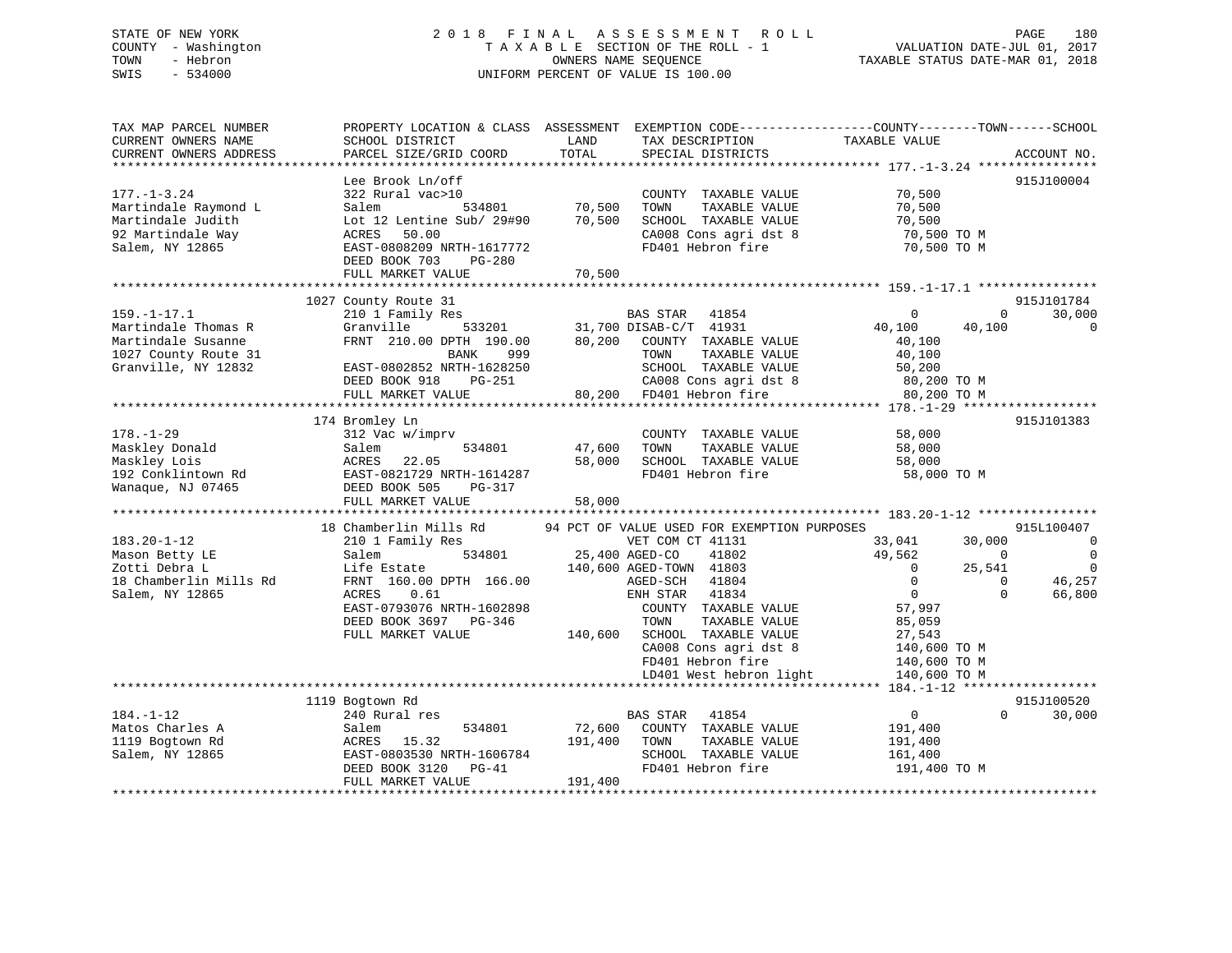# STATE OF NEW YORK 2 0 1 8 F I N A L A S S E S S M E N T R O L L PAGE 181 COUNTY - Washington T A X A B L E SECTION OF THE ROLL - 1 VALUATION DATE-JUL 01, 2017 TOWN - Hebron OWNERS NAME SEQUENCE TAXABLE STATUS DATE-MAR 01, 2018 SWIS - 534000 UNIFORM PERCENT OF VALUE IS 100.00

| TAX MAP PARCEL NUMBER                                        | PROPERTY LOCATION & CLASS ASSESSMENT EXEMPTION CODE----------------COUNTY-------TOWN-----SCHOOL |               |                                               |                         |             |
|--------------------------------------------------------------|-------------------------------------------------------------------------------------------------|---------------|-----------------------------------------------|-------------------------|-------------|
| CURRENT OWNERS NAME                                          | SCHOOL DISTRICT                                                                                 | LAND          | TAX DESCRIPTION                               | TAXABLE VALUE           |             |
| CURRENT OWNERS ADDRESS                                       | PARCEL SIZE/GRID COORD                                                                          | TOTAL         | SPECIAL DISTRICTS                             |                         | ACCOUNT NO. |
|                                                              |                                                                                                 |               |                                               |                         |             |
|                                                              | 378 County Route 28                                                                             |               |                                               |                         |             |
| $143. - 1 - 3.5$                                             | 242 Rurl res&rec                                                                                |               | COUNTY TAXABLE VALUE                          | 123,000                 |             |
| Matteson Jason L                                             | Granville<br>533201                                                                             | 62,000        | TOWN<br>TAXABLE VALUE                         | 123,000                 |             |
| Johnson Heidi                                                | ACRES 10.00 BANK                                                                                | 999 123,000   | SCHOOL TAXABLE VALUE                          | 123,000                 |             |
| 378 County Route 28                                          | EAST-0813766 NRTH-1646921                                                                       |               | FD401 Hebron fire                             | 123,000 TO M            |             |
| Granville, NY 12832                                          | DEED BOOK 3792 PG-323                                                                           |               |                                               |                         |             |
|                                                              | FULL MARKET VALUE                                                                               | 123,000       |                                               |                         |             |
|                                                              |                                                                                                 |               |                                               |                         |             |
|                                                              | Matteson Way                                                                                    |               |                                               |                         | 915J100004  |
| $177. - 1 - 3.17$                                            | 314 Rural vac<10                                                                                |               | COUNTY TAXABLE VALUE                          | 22,500                  |             |
| Matteson Ray                                                 |                                                                                                 | 534801 22,500 | TAXABLE VALUE<br>TOWN                         | 22,500                  |             |
| Lentine Ruth M                                               | Lot 6 Lentine Sub/ 29#90                                                                        | 22,500        | SCHOOL TAXABLE VALUE                          | 22,500                  |             |
| your Realer<br>Salem<br>My RCRES<br>ACRES<br>12 Matteson Way | 5.30                                                                                            |               | CA008 Cons agri dst 8 22,500 TO M             |                         |             |
| Salem, NY 12865                                              | EAST-0805824 NRTH-1615511                                                                       |               | FD401 Hebron fire                             | 22,500 TO M             |             |
|                                                              | DEED BOOK 493 PG-353                                                                            |               |                                               |                         |             |
|                                                              | FULL MARKET VALUE                                                                               | 22,500        |                                               |                         |             |
|                                                              |                                                                                                 |               |                                               |                         |             |
|                                                              | 1267 Patterson Hill Rd                                                                          |               |                                               |                         |             |
| $183. - 1 - 47.1$                                            | 242 Rurl res&rec                                                                                |               | COUNTY TAXABLE VALUE                          | 235,100                 |             |
| Matthews Adam                                                | 534801<br>Salem                                                                                 | 98,700        | TAXABLE VALUE<br>TOWN                         | 235,100                 |             |
| Route 153                                                    | 2840/115                                                                                        | 235,100       | SCHOOL TAXABLE VALUE                          |                         |             |
| PO Box 120                                                   | ACRES 29.04                                                                                     |               | CA008 Cons agri dst 8                         | 235,100<br>235,100 TO M |             |
| West Rupert, VT 05776                                        | EAST-0790735 NRTH-1604729                                                                       |               | FD401 Hebron fire                             | 235,100 TO M            |             |
|                                                              | DEED BOOK 866<br>$PG-9$                                                                         |               |                                               |                         |             |
|                                                              | FULL MARKET VALUE                                                                               | 235,100       |                                               |                         |             |
|                                                              |                                                                                                 |               |                                               |                         |             |
|                                                              | 71 Halls Pond Rd                                                                                |               |                                               |                         | 915J100449  |
| $167. - 1 - 11$                                              |                                                                                                 |               |                                               | 109,500                 |             |
| Mattison Annette                                             | 210 1 Family Res<br>533801<br>Hartford                                                          | 56,600        | COUNTY TAXABLE VALUE<br>TOWN<br>TAXABLE VALUE | 109,500                 |             |
|                                                              |                                                                                                 |               |                                               |                         |             |
| 71 Halls Pond Rd                                             | Will 694/334                                                                                    | 109,500       | SCHOOL TAXABLE VALUE<br>FD401 Hebron fire     | 109,500                 |             |
| Salem, NY 12865                                              | ACRES<br>7.30                                                                                   |               |                                               | 109,500 TO M            |             |
|                                                              | EAST-0789625 NRTH-1622573                                                                       |               |                                               |                         |             |
|                                                              | DEED BOOK 2491 PG-323                                                                           |               |                                               |                         |             |
|                                                              | FULL MARKET VALUE                                                                               | 109,500       |                                               |                         |             |
|                                                              |                                                                                                 |               |                                               |                         |             |
|                                                              | Halls Pond Rd                                                                                   |               |                                               |                         | 915J100451  |
| $167. - 1 - 12$                                              | 314 Rural vac<10                                                                                |               | COUNTY TAXABLE VALUE                          | 26,300                  |             |
| Mattison Annette                                             | Hartford                                                                                        | 533801 26,300 | TOWN<br>TAXABLE VALUE                         | 26,300                  |             |
| 71 Halls Pond Rd                                             | ACRES 3.80                                                                                      | 26,300        | SCHOOL TAXABLE VALUE                          | 26,300                  |             |
| Salem, NY 12865                                              | EAST-0790196 NRTH-1622600                                                                       |               | FD401 Hebron fire                             | 26,300 TO M             |             |
|                                                              | DEED BOOK 2491 PG-323                                                                           |               |                                               |                         |             |
|                                                              | FULL MARKET VALUE                                                                               | 26,300        |                                               |                         |             |
|                                                              |                                                                                                 |               |                                               |                         |             |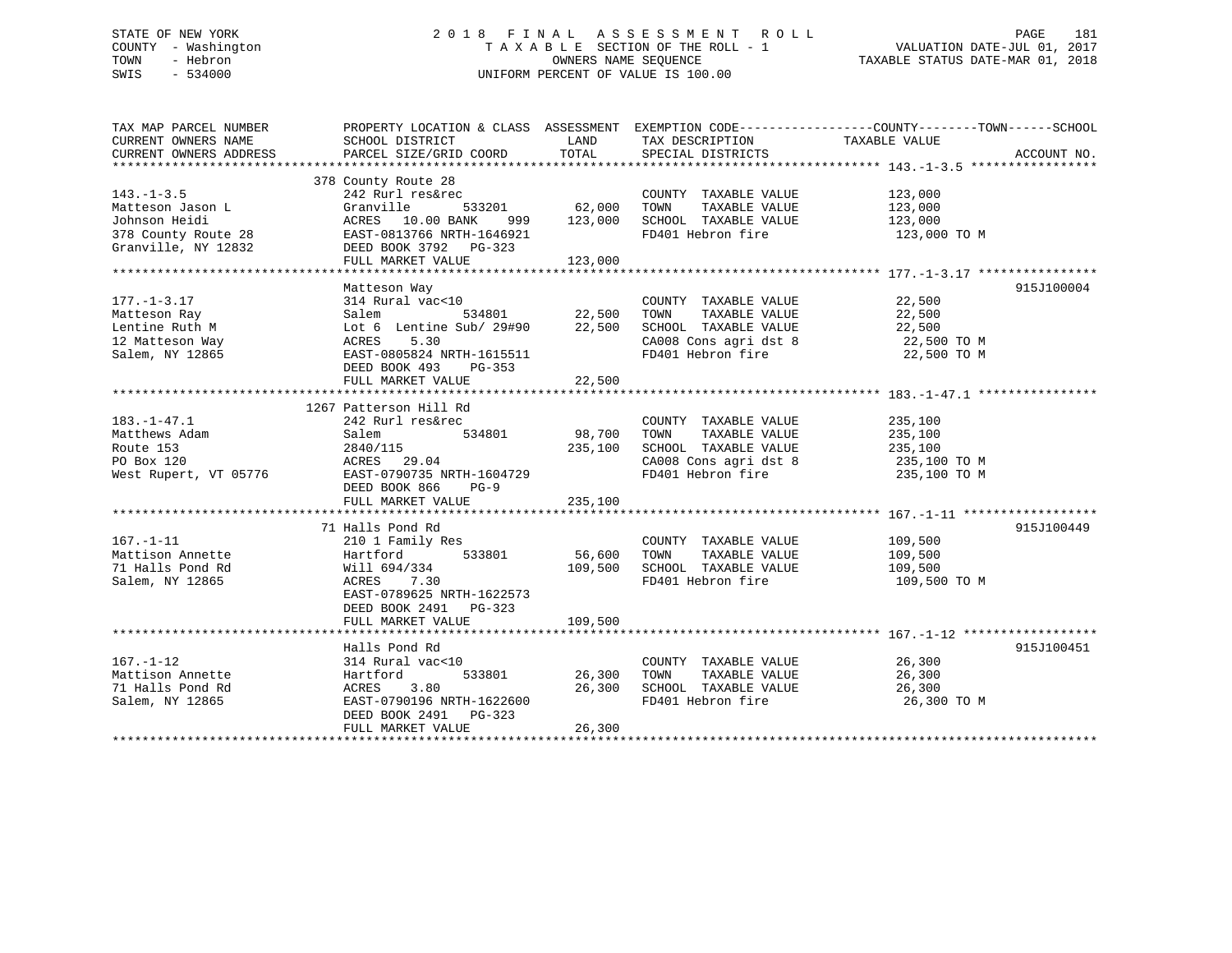# STATE OF NEW YORK 2 0 1 8 F I N A L A S S E S S M E N T R O L L PAGE 182 COUNTY - Washington T A X A B L E SECTION OF THE ROLL - 1 VALUATION DATE-JUL 01, 2017 TOWN - Hebron OWNERS NAME SEQUENCE TAXABLE STATUS DATE-MAR 01, 2018 SWIS - 534000 UNIFORM PERCENT OF VALUE IS 100.00

| TAX MAP PARCEL NUMBER<br>CURRENT OWNERS NAME<br>CURRENT OWNERS ADDRESS | PROPERTY LOCATION & CLASS ASSESSMENT EXEMPTION CODE---------------COUNTY-------TOWN------SCHOOL<br>SCHOOL DISTRICT<br>PARCEL SIZE/GRID COORD | LAND<br>TOTAL | TAX DESCRIPTION<br>SPECIAL DISTRICTS                                   | TAXABLE VALUE                    | ACCOUNT NO.                         |
|------------------------------------------------------------------------|----------------------------------------------------------------------------------------------------------------------------------------------|---------------|------------------------------------------------------------------------|----------------------------------|-------------------------------------|
|                                                                        |                                                                                                                                              |               |                                                                        |                                  |                                     |
|                                                                        | 3472 County Route 30                                                                                                                         |               |                                                                        |                                  | 915J100401                          |
| $175. - 1 - 7.1$                                                       | 270 Mfg housing                                                                                                                              |               | BAS STAR 41854<br>534801 60,900 COUNTY TAXABLE VALUE                   | $\overline{0}$                   | 30,000<br>$\Omega$                  |
| Mattison Bennett L                                                     | Salem                                                                                                                                        |               |                                                                        | 75,000                           |                                     |
| Mattison Laurie J                                                      | Mallory Sub/ 29#85 Lot 3 75,000 TOWN                                                                                                         |               | TAXABLE VALUE                                                          | 75,000                           |                                     |
| 3472 County Route 30                                                   | ACRES<br>9.47                                                                                                                                |               | SCHOOL TAXABLE VALUE                                                   | 45,000                           |                                     |
| Salem, NY 12865                                                        | EAST-0791752 NRTH-1610523                                                                                                                    |               | FD401 Hebron fire                                                      | 75,000 TO M                      |                                     |
|                                                                        | DEED BOOK 783<br>$PG-115$                                                                                                                    |               |                                                                        |                                  |                                     |
|                                                                        | FULL MARKET VALUE                                                                                                                            | 75,000        |                                                                        |                                  |                                     |
|                                                                        |                                                                                                                                              |               |                                                                        |                                  |                                     |
|                                                                        | 6358 State Route 22                                                                                                                          |               | 97 PCT OF VALUE USED FOR EXEMPTION PURPOSES                            |                                  | 915J101018                          |
| $178. - 1 - 12$                                                        | 210 1 Family Res                                                                                                                             |               | AGED-CO<br>41802<br>534801 39,500 AGED-SCH 41804                       | 58,540                           | $\Omega$<br>0<br>29,270<br>$\Omega$ |
| Mattison Bruce A                                                       | Salem<br>ACRES<br>4.00                                                                                                                       |               | 120,700 ENH STAR 41834                                                 | $\overline{0}$<br>$\overline{0}$ | 66,800<br>$\Omega$                  |
| 6358 State Route 22                                                    | EAST-0816815 NRTH-1610963                                                                                                                    |               |                                                                        | 62,160                           |                                     |
| Salem, NY 12865                                                        | DEED BOOK 444<br>PG-322                                                                                                                      |               | COUNTY TAXABLE VALUE<br>TOWN<br>TAXABLE VALUE                          | 120,700                          |                                     |
|                                                                        | FULL MARKET VALUE                                                                                                                            |               | 120,700 SCHOOL TAXABLE VALUE 24,630                                    |                                  |                                     |
|                                                                        |                                                                                                                                              |               | FD401 Hebron fire                                                      | 120,700 TO M                     |                                     |
|                                                                        |                                                                                                                                              |               |                                                                        |                                  |                                     |
|                                                                        | 75 Valley View Way                                                                                                                           |               |                                                                        |                                  | 915J101770                          |
| $168. - 1 - 18.4$                                                      | 210 1 Family Res                                                                                                                             |               | BAS STAR 41854                                                         | $\overline{0}$                   | 30,000<br>$\Omega$                  |
|                                                                        |                                                                                                                                              |               | 533801 59,000 COUNTY TAXABLE VALUE                                     | 131,200                          |                                     |
|                                                                        | Mattison David A<br>Mattison Edith (ACRES 8.51 BANK 999<br>89 Valley View Way (BAST-0798988 NRTH-1621764                                     | 131,200       | TOWN<br>TAXABLE VALUE                                                  | 131,200                          |                                     |
|                                                                        |                                                                                                                                              |               | SCHOOL TAXABLE VALUE                                                   | 101,200                          |                                     |
| Salem, NY 12865                                                        | PG-347<br>DEED BOOK 617                                                                                                                      |               | CA008 Cons agri dst 8                                                  | 131,200 TO M                     |                                     |
|                                                                        | FULL MARKET VALUE                                                                                                                            |               | 131,200 FD401 Hebron fire                                              | 131,200 TO M                     |                                     |
|                                                                        |                                                                                                                                              |               |                                                                        |                                  |                                     |
|                                                                        | 55 A & B County Route 31                                                                                                                     |               |                                                                        |                                  | 915J100544                          |
| $183. - 1 - 11$                                                        | 242 Rurl res&rec                                                                                                                             |               | COUNTY TAXABLE VALUE                                                   | 92, 200                          |                                     |
| Mattison Jerry                                                         | 534801<br>Salem                                                                                                                              | 62,000        | TAXABLE VALUE<br>TOWN                                                  | 92,200                           |                                     |
| 14 Chamberlin Mills Rd                                                 | ACRES 10.00                                                                                                                                  | 92,200        | SCHOOL TAXABLE VALUE                                                   | 92,200                           |                                     |
| Salem, NY 12865                                                        | EAST-0791180 NRTH-1608009                                                                                                                    |               | CA008 Cons agri dst 8 92,200 TO M                                      |                                  |                                     |
|                                                                        | DEED BOOK 894<br>PG-294                                                                                                                      |               | FD401 Hebron fire                                                      | 92,200 TO M                      |                                     |
|                                                                        | FULL MARKET VALUE                                                                                                                            | 92,200        |                                                                        |                                  |                                     |
|                                                                        |                                                                                                                                              |               |                                                                        |                                  |                                     |
|                                                                        | 16 Chamberlin Mills Rd                                                                                                                       |               |                                                                        |                                  | 915L100584                          |
| $183.20 - 1 - 13$                                                      | 270 Mfg housing                                                                                                                              |               | COUNTY TAXABLE VALUE                                                   | 69,500                           |                                     |
| Mattison Jerry                                                         | 534801<br>Salem                                                                                                                              | 37,300        | TAXABLE VALUE<br>TOWN                                                  | 69,500                           |                                     |
| 14 Chamberlin Mills Rd                                                 | 500/445                                                                                                                                      | 69,500        | SCHOOL TAXABLE VALUE<br>SCHOOL TAAADDE WALLET<br>CA008 Cons agri dst 8 | 69,500                           |                                     |
| Salem, NY 12865                                                        | ACRES<br>3.10                                                                                                                                |               |                                                                        | 69,500 TO M                      |                                     |
|                                                                        | EAST-0793036 NRTH-1602658                                                                                                                    |               |                                                                        | 69,500 TO M                      |                                     |
|                                                                        | PG-1075<br>DEED BOOK 501<br>FULL MARKET VALUE                                                                                                | 69,500        | LD401 West hebron light                                                | 69,500 TO M                      |                                     |
|                                                                        |                                                                                                                                              |               |                                                                        |                                  |                                     |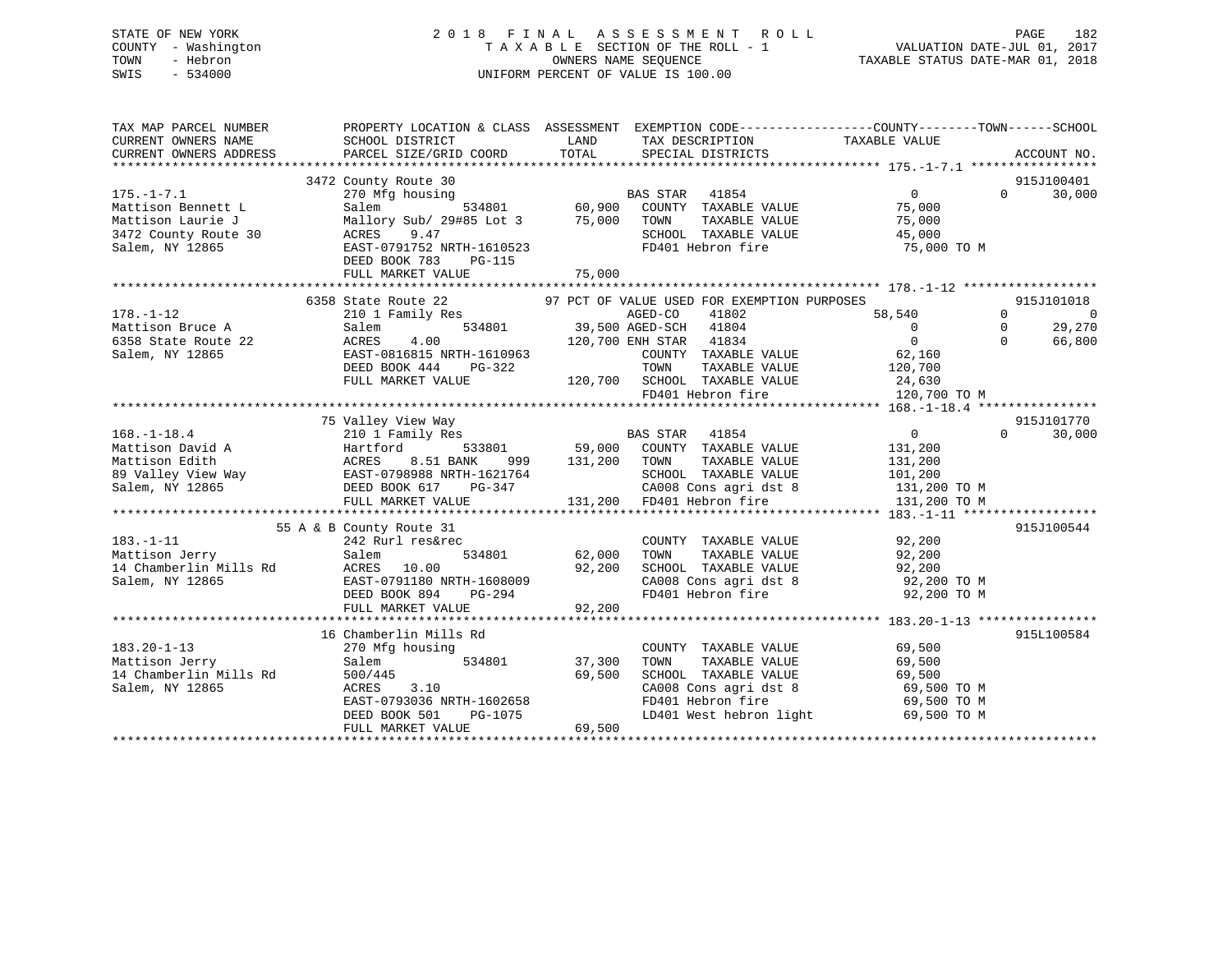# STATE OF NEW YORK 2 0 1 8 F I N A L A S S E S S M E N T R O L L PAGE 183 COUNTY - Washington T A X A B L E SECTION OF THE ROLL - 1 VALUATION DATE-JUL 01, 2017 TOWN - Hebron OWNERS NAME SEQUENCE TAXABLE STATUS DATE-MAR 01, 2018 SWIS - 534000 UNIFORM PERCENT OF VALUE IS 100.00

| TAX MAP PARCEL NUMBER<br>CURRENT OWNERS NAME<br>CURRENT OWNERS ADDRESS                                                                                                               | SCHOOL DISTRICT<br>PARCEL SIZE/GRID COORD                                                                                                                                                                 | LAND<br>TAX DESCRIPTION<br>TOTAL<br>SPECIAL DISTRICTS                                                                                                                        | PROPERTY LOCATION & CLASS ASSESSMENT EXEMPTION CODE----------------COUNTY-------TOWN------SCHOOL<br>TAXABLE VALUE<br>ACCOUNT NO. |
|--------------------------------------------------------------------------------------------------------------------------------------------------------------------------------------|-----------------------------------------------------------------------------------------------------------------------------------------------------------------------------------------------------------|------------------------------------------------------------------------------------------------------------------------------------------------------------------------------|----------------------------------------------------------------------------------------------------------------------------------|
| $183.20 - 1 - 14.1$<br>Mattison Jerry<br>14 Chamberlin Mills Rd<br>Salem, NY 12865                                                                                                   | 14 Chamberlin Mills Rd<br>210 1 Family Res<br>534801<br>Salem<br>FRNT 114.00 DPTH 281.00<br>ACRES<br>0.74<br>EAST-0792838 NRTH-1602700<br>DEED BOOK 548<br>$PG-5$<br>FULL MARKET VALUE                    | COUNTY TAXABLE VALUE<br>26,000<br>TOWN<br>TAXABLE VALUE<br>82,800<br>SCHOOL TAXABLE VALUE<br>CA008 Cons agri dst 8<br>FD401 Hebron fire<br>LD401 West hebron light<br>82,800 | 915J101361<br>82,800<br>82,800<br>82,800<br>82,800 TO M<br>82,800 TO M<br>82,800 TO M                                            |
| $183.20 - 1 - 17$<br>Mattison Jerry<br>14 Chamberlin Mills Rd<br>Salem, NY 12865                                                                                                     | Chamberlin Mills Rd<br>311 Res vac land<br>Salem<br>534801<br>FRNT 149.00 DPTH 195.00<br>0.67<br>ACRES<br>EAST-0792707 NRTH-1602725<br>DEED BOOK 698<br>PG-196<br>FULL MARKET VALUE                       | COUNTY TAXABLE VALUE<br>7,400<br>TOWN<br>TAXABLE VALUE<br>7,400<br>SCHOOL TAXABLE VALUE<br>CA008 Cons agri dst 8<br>FD401 Hebron fire<br>LD401 West hebron light<br>7,400    | 915J100036<br>7,400<br>7,400<br>7,400<br>7,400 TO M<br>7,400 TO M<br>7,400 TO M                                                  |
| $142. - 3 - 8.1$<br>Mattison Jessica Alisha<br>1305 Big Burch Hill Rd<br>Granville, NY 12832                                                                                         | 1305 Big Burch Hill Rd<br>270 Mfg housing<br>533201<br>Granville<br>$142. - 1 - 8.1$<br>4.70<br>ACRES<br>EAST-0802743 NRTH-1641330<br>DEED BOOK 3062 PG-152<br>FULL MARKET VALUE                          | BAS STAR 41854<br>50,600<br>COUNTY TAXABLE VALUE<br>63,600<br>TOWN<br>TAXABLE VALUE<br>SCHOOL TAXABLE VALUE<br>FD401 Hebron fire<br>63,600                                   | 915J100085<br>$\overline{0}$<br>$\Omega$<br>30,000<br>63,600<br>63,600<br>33,600<br>63,600 TO M                                  |
| $142. - 3 - 8.7$<br>Mattison Randy<br>1285 Big Burch Hill Rd<br>Granville, NY 12832                                                                                                  | 1285 Big Burch Hill Rd<br>210 1 Family Res<br>Granville<br>533201<br>879/68<br>$142. - 1 - 8.7$<br>ACRES<br>1.90 BANK<br>997<br>EAST-0802091 NRTH-1641593<br>DEED BOOK 509<br>PG-187<br>FULL MARKET VALUE | BAS STAR<br>41854<br>39,800 DISAB-C/T 41931<br>80,700<br>COUNTY TAXABLE VALUE<br>TOWN<br>TAXABLE VALUE<br>SCHOOL TAXABLE VALUE<br>FD401 Hebron fire<br>80,700                | 915J101411<br>$\mathbf{0}$<br>30,000<br>$\mathbf 0$<br>40,350<br>0<br>40,350<br>40,350<br>40,350<br>50,700<br>80,700 TO M        |
| $168. - 1 - 18$<br>Mattison Richard<br>Mattison Dorothy<br>653 County Route 31<br>Salem, NY 12865<br>MAY BE SUBJECT TO PAYMENT<br>UNDER AGDIST LAW TIL 2019<br>********************* | 653 County Route 31<br>240 Rural res<br>533801<br>Hartford<br>387/180<br>ACRES 110.20<br>EAST-0798218 NRTH-1620413<br>DEED BOOK 2691 PG-1<br>FULL MARKET VALUE                                            | ENH STAR 41834<br>139,900<br>COUNTY TAXABLE VALUE<br>218,900<br>TAXABLE VALUE<br>TOWN<br>SCHOOL TAXABLE VALUE<br>CA008 Cons agri dst 8<br>FD401 Hebron fire<br>218,900       | 915J100409<br>$\overline{0}$<br>$\Omega$<br>66,800<br>218,900<br>218,900<br>152,100<br>218,900 TO M<br>218,900 TO M              |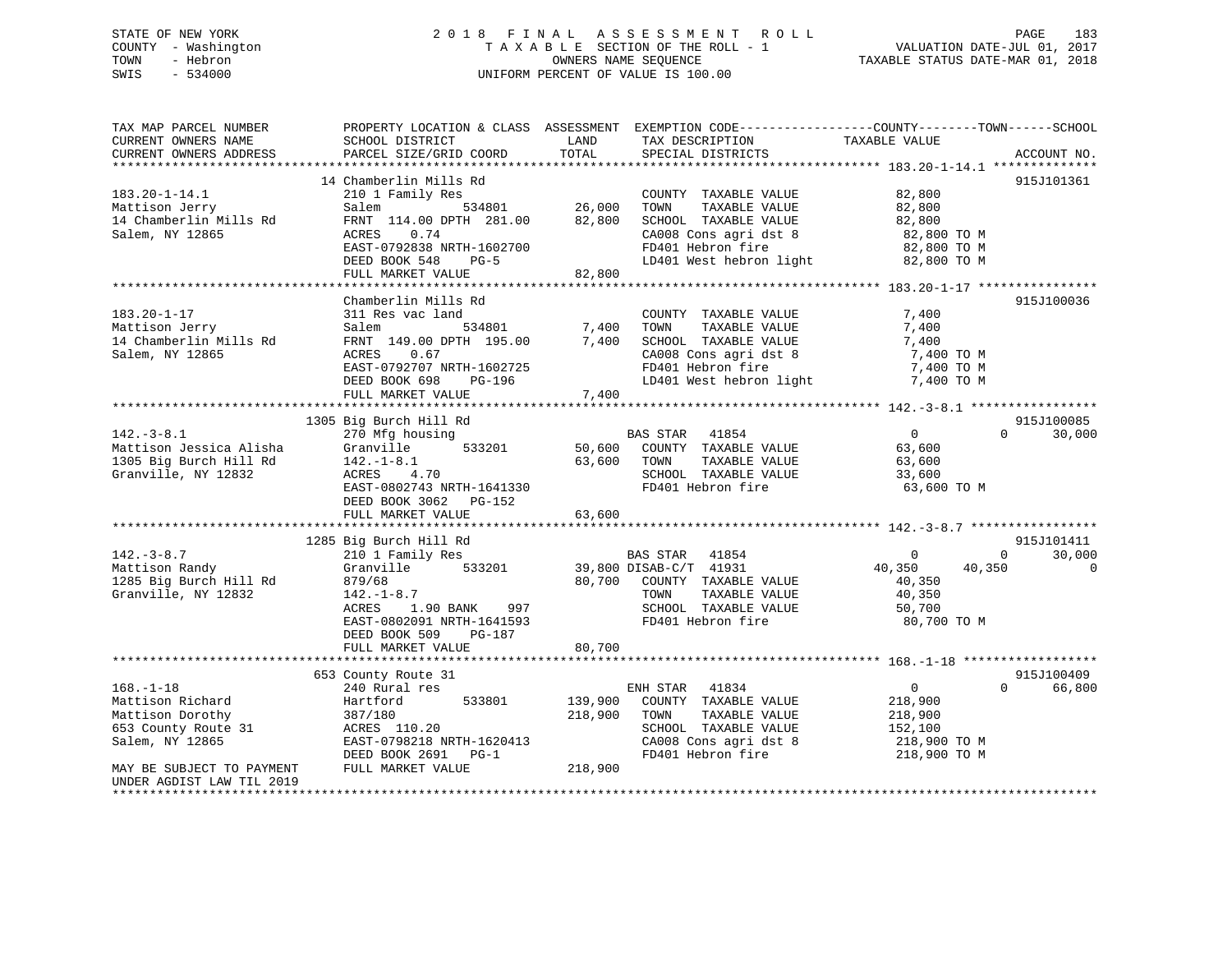STATE OF NEW YORK 2 0 1 8 F I N A L A S S E S S M E N T R O L L PAGE 184 COUNTY - Washington T A X A B L E SECTION OF THE ROLL - 1 VALUATION DATE-JUL 01, 2017 TOWN - Hebron OWNERS NAME SEQUENCE TAXABLE STATUS DATE-MAR 01, 2018 SWIS - 534000 UNIFORM PERCENT OF VALUE IS 100.00 TAX MAP PARCEL NUMBER PROPERTY LOCATION & CLASS ASSESSMENT EXEMPTION CODE------------------COUNTY--------TOWN------SCHOOL CURRENT OWNERS NAME SCHOOL DISTRICT LAND TAX DESCRIPTION TAXABLE VALUE CURRENT OWNERS ADDRESS PARCEL SIZE/GRID COORD TOTAL SPECIAL DISTRICTS ACCOUNT NO. \*\*\*\*\*\*\*\*\*\*\*\*\*\*\*\*\*\*\*\*\*\*\*\*\*\*\*\*\*\*\*\*\*\*\*\*\*\*\*\*\*\*\*\*\*\*\*\*\*\*\*\*\*\*\*\*\*\*\*\*\*\*\*\*\*\*\*\*\*\*\*\*\*\*\*\*\*\*\*\*\*\*\*\*\*\*\*\*\*\*\*\*\*\*\*\*\*\*\*\*\*\*\* 168.-1-18.11 \*\*\*\*\*\*\*\*\*\*\*\*\*\*\* 39 Valley View Way 168.-1-18.11 271 Mfg housings COUNTY TAXABLE VALUE 37,700 Mattison Richard H Hartford 533801 30,500 TOWN TAXABLE VALUE 37,700 Mattison Dorothy M 387/176, 387/180 37,700 SCHOOL TAXABLE VALUE 37,700 653 County Route 31 Easement 3426/317 CA008 Cons agri dst 8 37,700 TO M Salem, NY 12865 ACRES 1.07 FD401 Hebron fire 37,700 TO M EAST-0798354 NRTH-1621629 DEED BOOK 2603 PG-50 FULL MARKET VALUE 37,700 \*\*\*\*\*\*\*\*\*\*\*\*\*\*\*\*\*\*\*\*\*\*\*\*\*\*\*\*\*\*\*\*\*\*\*\*\*\*\*\*\*\*\*\*\*\*\*\*\*\*\*\*\*\*\*\*\*\*\*\*\*\*\*\*\*\*\*\*\*\*\*\*\*\*\*\*\*\*\*\*\*\*\*\*\*\*\*\*\*\*\*\*\*\*\*\*\*\*\*\*\*\*\* 167.-1-47.2 \*\*\*\*\*\*\*\*\*\*\*\*\*\*\*\*

| 3923 County Route 30<br>$167. - 1 - 47.2$<br>$\overline{0}$<br>$\Omega$<br>30,000<br>270 Mfg housing<br>BAS STAR<br>41854<br>Mattison Timmy<br>Salem<br>534801<br>45,000 COUNTY TAXABLE VALUE<br>77,200<br>3983 County Route 30<br>ACRES 10.30<br>77,200<br>77,200<br>TOWN<br>TAXABLE VALUE<br>EAST-0788502 NRTH-1620116<br>Salem, NY 12865<br>SCHOOL TAXABLE VALUE<br>47,200<br>FD401 Hebron fire<br>77,200 TO M<br>DEED BOOK 742<br>PG-71<br>77,200<br>FULL MARKET VALUE<br>****************** 183.-1-12 ******************<br>*******************<br>915J101065<br>38 County Route 31<br>$183. - 1 - 12$<br>270 Mfg housing<br>50,100<br>COUNTY TAXABLE VALUE<br>38,800<br>50,100<br>534801<br>Mattison Timmy A Jr<br>Salem<br>TOWN<br>TAXABLE VALUE<br>38 County Route 31<br>ACRES 1.40<br>50,100<br>SCHOOL TAXABLE VALUE<br>50,100<br>Salem, NY 12865<br>EAST-0791726 NRTH-1607468<br>CA008 Cons agri dst 8<br>50,100 TO M<br>DEED BOOK 3397 PG-203<br>FD401 Hebron fire<br>50,100 TO M<br>FULL MARKET VALUE<br>50,100<br>915J101765<br>3935 County Route 30<br>$167. - 1 - 47.1$<br>314 Rural vac<10<br>COUNTY TAXABLE VALUE<br>40,700<br>Mattison Timmy Sr<br>40,700<br>Salem<br>534801<br>TAXABLE VALUE<br>40,700<br>TOWN<br>40,700<br>3923 County Route 30<br>Sub lot 2<br>40,700<br>SCHOOL TAXABLE VALUE<br>FD401 Hebron fire<br>Salem, NY 12865<br>ACRES 7.48<br>40,700 TO M<br>EAST-0788188 NRTH-1620292<br>DEED BOOK 3917<br>PRIOR OWNER ON 3/01/2018<br><b>PG-187</b><br>FULL MARKET VALUE<br>40,700<br>Maine Diane<br>915J101739<br>State Route 22<br>$186. - 1 - 17$<br>322 Rural vac>10<br>COUNTY TAXABLE VALUE<br>33,900<br>Mattison William J<br>Salem<br>534801<br>33,900<br>TAXABLE VALUE<br>33,900<br>TOWN<br>6358 State Route 22<br>33,900<br>SCHOOL TAXABLE VALUE<br>33,900<br>2996/271<br>FD401 Hebron fire<br>Salem, NY 12865<br>ACRES 12.91<br>33,900 TO M<br>EAST-0817138 NRTH-1610595<br>DEED BOOK 2993<br>PG-233<br>33,900<br>FULL MARKET VALUE |  |  |
|-------------------------------------------------------------------------------------------------------------------------------------------------------------------------------------------------------------------------------------------------------------------------------------------------------------------------------------------------------------------------------------------------------------------------------------------------------------------------------------------------------------------------------------------------------------------------------------------------------------------------------------------------------------------------------------------------------------------------------------------------------------------------------------------------------------------------------------------------------------------------------------------------------------------------------------------------------------------------------------------------------------------------------------------------------------------------------------------------------------------------------------------------------------------------------------------------------------------------------------------------------------------------------------------------------------------------------------------------------------------------------------------------------------------------------------------------------------------------------------------------------------------------------------------------------------------------------------------------------------------------------------------------------------------------------------------------------------------------------------------------------------------------------------------------------------------------------------------------------------------------------------------------------------------------------------------------------------------------------|--|--|
|                                                                                                                                                                                                                                                                                                                                                                                                                                                                                                                                                                                                                                                                                                                                                                                                                                                                                                                                                                                                                                                                                                                                                                                                                                                                                                                                                                                                                                                                                                                                                                                                                                                                                                                                                                                                                                                                                                                                                                               |  |  |
|                                                                                                                                                                                                                                                                                                                                                                                                                                                                                                                                                                                                                                                                                                                                                                                                                                                                                                                                                                                                                                                                                                                                                                                                                                                                                                                                                                                                                                                                                                                                                                                                                                                                                                                                                                                                                                                                                                                                                                               |  |  |
|                                                                                                                                                                                                                                                                                                                                                                                                                                                                                                                                                                                                                                                                                                                                                                                                                                                                                                                                                                                                                                                                                                                                                                                                                                                                                                                                                                                                                                                                                                                                                                                                                                                                                                                                                                                                                                                                                                                                                                               |  |  |
|                                                                                                                                                                                                                                                                                                                                                                                                                                                                                                                                                                                                                                                                                                                                                                                                                                                                                                                                                                                                                                                                                                                                                                                                                                                                                                                                                                                                                                                                                                                                                                                                                                                                                                                                                                                                                                                                                                                                                                               |  |  |
|                                                                                                                                                                                                                                                                                                                                                                                                                                                                                                                                                                                                                                                                                                                                                                                                                                                                                                                                                                                                                                                                                                                                                                                                                                                                                                                                                                                                                                                                                                                                                                                                                                                                                                                                                                                                                                                                                                                                                                               |  |  |
|                                                                                                                                                                                                                                                                                                                                                                                                                                                                                                                                                                                                                                                                                                                                                                                                                                                                                                                                                                                                                                                                                                                                                                                                                                                                                                                                                                                                                                                                                                                                                                                                                                                                                                                                                                                                                                                                                                                                                                               |  |  |
|                                                                                                                                                                                                                                                                                                                                                                                                                                                                                                                                                                                                                                                                                                                                                                                                                                                                                                                                                                                                                                                                                                                                                                                                                                                                                                                                                                                                                                                                                                                                                                                                                                                                                                                                                                                                                                                                                                                                                                               |  |  |
|                                                                                                                                                                                                                                                                                                                                                                                                                                                                                                                                                                                                                                                                                                                                                                                                                                                                                                                                                                                                                                                                                                                                                                                                                                                                                                                                                                                                                                                                                                                                                                                                                                                                                                                                                                                                                                                                                                                                                                               |  |  |
|                                                                                                                                                                                                                                                                                                                                                                                                                                                                                                                                                                                                                                                                                                                                                                                                                                                                                                                                                                                                                                                                                                                                                                                                                                                                                                                                                                                                                                                                                                                                                                                                                                                                                                                                                                                                                                                                                                                                                                               |  |  |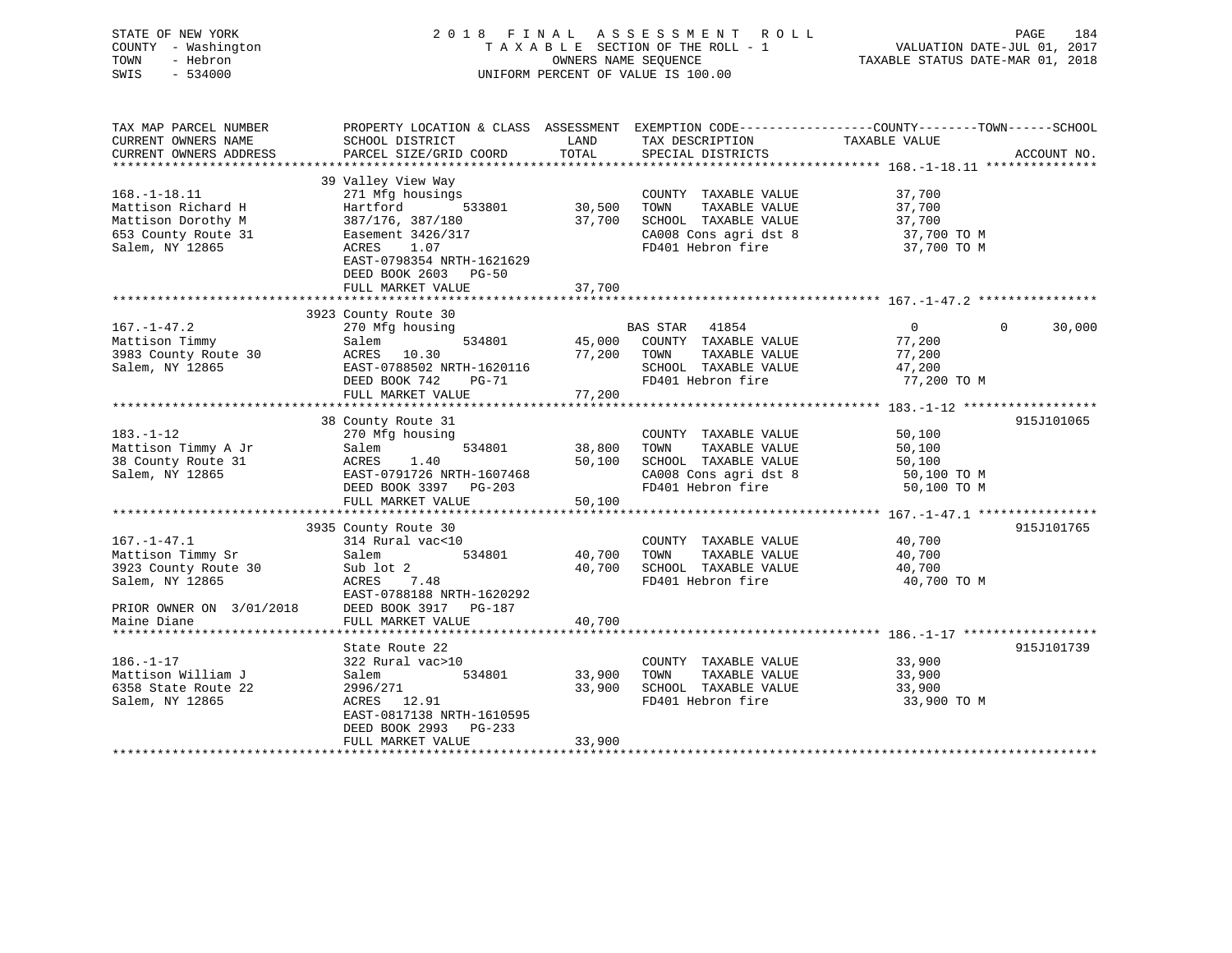# STATE OF NEW YORK 2 0 1 8 F I N A L A S S E S S M E N T R O L L PAGE 185 COUNTY - Washington T A X A B L E SECTION OF THE ROLL - 1 VALUATION DATE-JUL 01, 2017 TOWN - Hebron OWNERS NAME SEQUENCE TAXABLE STATUS DATE-MAR 01, 2018 SWIS - 534000 UNIFORM PERCENT OF VALUE IS 100.00

| TAX MAP PARCEL NUMBER<br>CURRENT OWNERS NAME<br>CURRENT OWNERS ADDRESS | PROPERTY LOCATION & CLASS ASSESSMENT EXEMPTION CODE---------------COUNTY-------TOWN-----SCHOOL<br>SCHOOL DISTRICT<br>PARCEL SIZE/GRID COORD                                                                                                      | LAND<br>TOTAL    | TAX DESCRIPTION<br>SPECIAL DISTRICTS          | TAXABLE VALUE    | ACCOUNT NO.        |
|------------------------------------------------------------------------|--------------------------------------------------------------------------------------------------------------------------------------------------------------------------------------------------------------------------------------------------|------------------|-----------------------------------------------|------------------|--------------------|
|                                                                        |                                                                                                                                                                                                                                                  |                  |                                               |                  |                    |
|                                                                        | 170 Clark Way                                                                                                                                                                                                                                    |                  |                                               |                  | 915J101601         |
| $169. - 1 - 18.17$                                                     | 312 Vac w/imprv                                                                                                                                                                                                                                  |                  | COUNTY TAXABLE VALUE                          | 18,800           |                    |
| Maynard Thomas                                                         | Granville<br>533201                                                                                                                                                                                                                              | 18,300           | TOWN<br>TAXABLE VALUE                         | 18,800           |                    |
| 396 Essex Rd                                                           | ACRES 10.10                                                                                                                                                                                                                                      | 18,800           | SCHOOL TAXABLE VALUE                          | 18,800           |                    |
| Westbrook, CT 06498                                                    | EAST-0813977 NRTH-1626085                                                                                                                                                                                                                        |                  | FD401 Hebron fire                             | 18,800 TO M      |                    |
|                                                                        | DEED BOOK 1868 PG-213                                                                                                                                                                                                                            |                  |                                               |                  |                    |
|                                                                        | FULL MARKET VALUE                                                                                                                                                                                                                                | 18,800           |                                               |                  |                    |
|                                                                        | 6577 State Route 22                                                                                                                                                                                                                              |                  |                                               |                  | 915J100570         |
| $177. - 1 - 10$                                                        | 210 1 Family Res                                                                                                                                                                                                                                 |                  | BAS STAR 41854                                | $\overline{0}$   | 30,000<br>$\Omega$ |
| Maynard Wayne                                                          | Salem<br>534801                                                                                                                                                                                                                                  | 24,000           | COUNTY TAXABLE VALUE                          | 133,200          |                    |
| Maynard Terri Lea                                                      | FRNT 90.00 DPTH 124.00                                                                                                                                                                                                                           | 133,200          | TOWN<br>TAXABLE VALUE                         | 133,200          |                    |
| 6577 State Route 22                                                    | ACRES 0.26 BANK<br>999                                                                                                                                                                                                                           |                  | SCHOOL TAXABLE VALUE                          | 103,200          |                    |
| Salem, NY 12865                                                        | EAST-0815152 NRTH-1616316                                                                                                                                                                                                                        |                  | FD401 Hebron fire                             | 133,200 TO M     |                    |
|                                                                        | DEED BOOK 734<br>PG-149                                                                                                                                                                                                                          |                  |                                               |                  |                    |
|                                                                        | FULL MARKET VALUE                                                                                                                                                                                                                                | 133,200          |                                               |                  |                    |
|                                                                        |                                                                                                                                                                                                                                                  |                  |                                               |                  |                    |
|                                                                        | Indian Head Way                                                                                                                                                                                                                                  |                  |                                               |                  | 915J101475         |
| $170. - 1 - 13$                                                        | 314 Rural vac<10<br>533201                                                                                                                                                                                                                       |                  | COUNTY TAXABLE VALUE<br>TOWN                  | 3,500<br>3,500   |                    |
| Mazzone Gary<br>Mazzone Joan                                           | Granville<br>ACRES<br>2.87                                                                                                                                                                                                                       | 3,500<br>3,500   | TAXABLE VALUE<br>SCHOOL TAXABLE VALUE         | 3,500            |                    |
| 5 Petticoat Ln                                                         | EAST-0816939 NRTH-1619174                                                                                                                                                                                                                        |                  | FD401 Hebron fire                             | 3,500 TO M       |                    |
| Broad Brook, CT 06016                                                  | DEED BOOK 3432 PG-260                                                                                                                                                                                                                            |                  |                                               |                  |                    |
|                                                                        | FULL MARKET VALUE                                                                                                                                                                                                                                | 3,500            |                                               |                  |                    |
|                                                                        |                                                                                                                                                                                                                                                  |                  |                                               |                  |                    |
|                                                                        | 334 Indian Head Way                                                                                                                                                                                                                              |                  |                                               |                  | 915J101274         |
| $170. - 1 - 13.8$                                                      | 210 1 Family Res                                                                                                                                                                                                                                 |                  | COUNTY TAXABLE VALUE                          | 120,200          |                    |
| Mazzone Gary L                                                         | Granville<br>533201                                                                                                                                                                                                                              | 42,000           | TOWN<br>TAXABLE VALUE                         | 120,200          |                    |
| Mazzone Joan D                                                         | ACRES<br>5.02                                                                                                                                                                                                                                    | 120,200          | SCHOOL TAXABLE VALUE                          | 120,200          |                    |
| 5 Petticoat Ln                                                         | EAST-0816811 NRTH-1618797                                                                                                                                                                                                                        |                  | FD401 Hebron fire                             | 120,200 TO M     |                    |
| Broad Brook, CT 06016                                                  | DEED BOOK 828<br>$PG-32$<br>FULL MARKET VALUE                                                                                                                                                                                                    | 120,200          |                                               |                  |                    |
|                                                                        |                                                                                                                                                                                                                                                  |                  |                                               |                  |                    |
|                                                                        | 269 Little Burch Hill Rd                                                                                                                                                                                                                         |                  |                                               |                  | 915J101255         |
| $151. - 1 - 16.3$                                                      | 210 1 Family Res                                                                                                                                                                                                                                 |                  | BAS STAR 41854                                | $\overline{0}$   | $\Omega$<br>30,000 |
|                                                                        |                                                                                                                                                                                                                                                  |                  | 52,800 COUNTY TAXABLE VALUE                   | 139,800          |                    |
|                                                                        |                                                                                                                                                                                                                                                  | 139,800          | TOWN<br>TAXABLE VALUE                         | 139,800          |                    |
|                                                                        | Mccasland Donald F<br>Mccasland Mavis K<br>269 Little Burch Hill Rd<br>269 Little Burch Hill Rd<br>269 Little Burch Hill Rd<br>269 Little Burch Hill Rd<br>269 Little Burch Hill Rd<br>269 Little Burch Hill Rd<br>269 Little Burch Hill Rd<br>2 |                  | SCHOOL TAXABLE VALUE                          | 109,800          |                    |
|                                                                        |                                                                                                                                                                                                                                                  |                  | FD401 Hebron fire                             | 139,800 TO M     |                    |
|                                                                        | FULL MARKET VALUE                                                                                                                                                                                                                                | 139,800          |                                               |                  |                    |
|                                                                        |                                                                                                                                                                                                                                                  |                  |                                               |                  |                    |
|                                                                        | Little Burch Hill Rd                                                                                                                                                                                                                             |                  |                                               |                  | 915J101197         |
| $151. - 1 - 22.5$                                                      | 314 Rural vac<10<br>533201                                                                                                                                                                                                                       |                  | COUNTY TAXABLE VALUE                          | 40,600           |                    |
| Mccasland Donald F<br>Mccasland Mavis K                                | Granville<br>7.00 Ad                                                                                                                                                                                                                             | 40,600<br>40,600 | TOWN<br>TAXABLE VALUE<br>SCHOOL TAXABLE VALUE | 40,600<br>40,600 |                    |
| 269 Little Burch Hill Rd                                               | ACRES<br>9.30                                                                                                                                                                                                                                    |                  | FD401 Hebron fire                             | 40,600 TO M      |                    |
| Granville, NY 12832                                                    | EAST-0800802 NRTH-1635861                                                                                                                                                                                                                        |                  |                                               |                  |                    |
|                                                                        | DEED BOOK 487<br>PG-148                                                                                                                                                                                                                          |                  |                                               |                  |                    |
|                                                                        | FULL MARKET VALUE                                                                                                                                                                                                                                | 40,600           |                                               |                  |                    |
|                                                                        |                                                                                                                                                                                                                                                  |                  |                                               |                  |                    |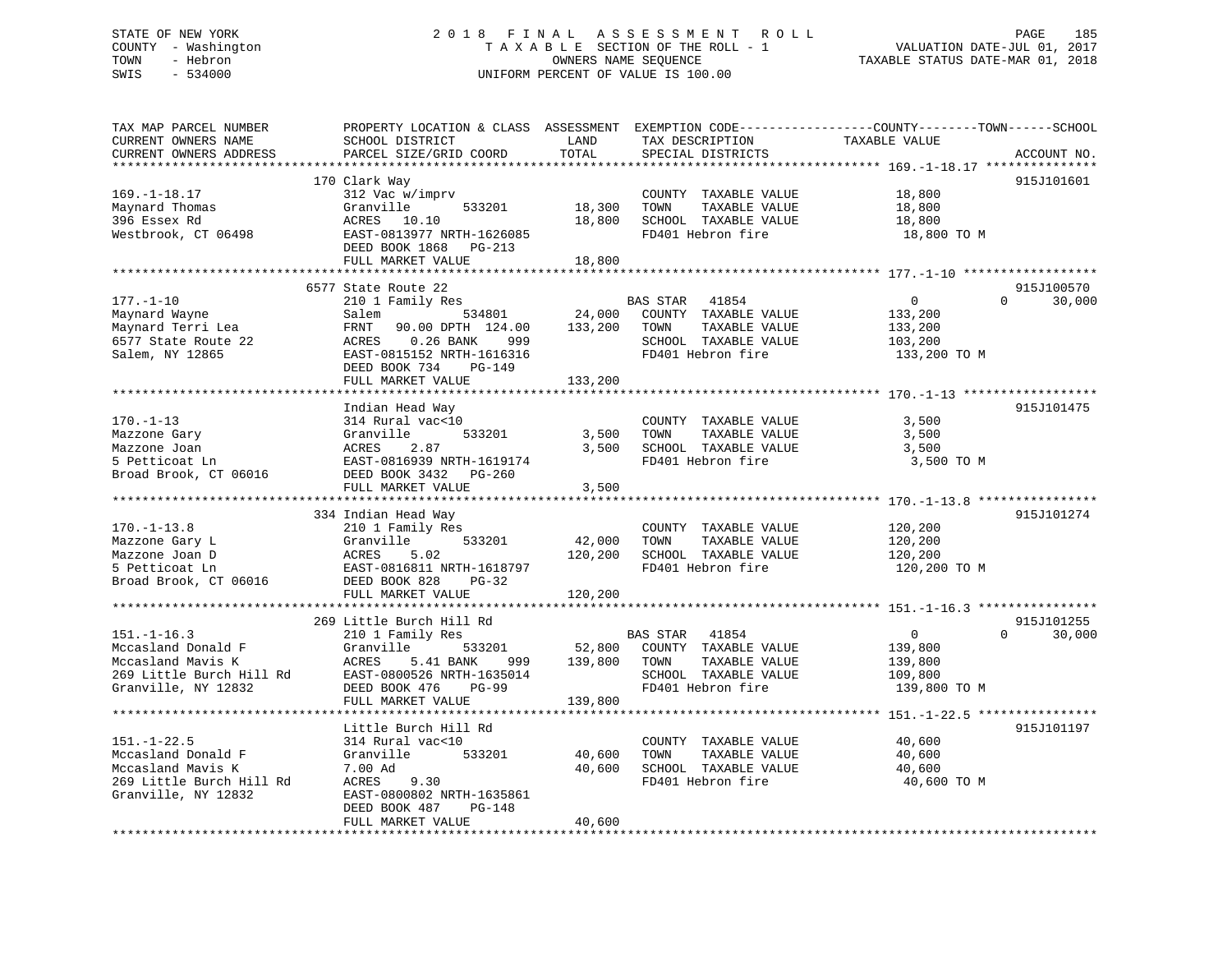# STATE OF NEW YORK 2 0 1 8 F I N A L A S S E S S M E N T R O L L PAGE 186 COUNTY - Washington T A X A B L E SECTION OF THE ROLL - 1 VALUATION DATE-JUL 01, 2017 TOWN - Hebron OWNERS NAME SEQUENCE TAXABLE STATUS DATE-MAR 01, 2018 SWIS - 534000 UNIFORM PERCENT OF VALUE IS 100.00

| TAX MAP PARCEL NUMBER                                        | PROPERTY LOCATION & CLASS  ASSESSMENT  EXEMPTION CODE------------------COUNTY-------TOWN------SCHOOL                                                                                                                                                              |        |                                                                                                                                                                                                 |                                  |                |
|--------------------------------------------------------------|-------------------------------------------------------------------------------------------------------------------------------------------------------------------------------------------------------------------------------------------------------------------|--------|-------------------------------------------------------------------------------------------------------------------------------------------------------------------------------------------------|----------------------------------|----------------|
| CURRENT OWNERS NAME                                          | SCHOOL DISTRICT                                                                                                                                                                                                                                                   | LAND   | TAX DESCRIPTION                                                                                                                                                                                 | TAXABLE VALUE                    |                |
| CURRENT OWNERS ADDRESS PARCEL SIZE/GRID COORD                |                                                                                                                                                                                                                                                                   | TOTAL  | SPECIAL DISTRICTS                                                                                                                                                                               |                                  | ACCOUNT NO.    |
|                                                              |                                                                                                                                                                                                                                                                   |        |                                                                                                                                                                                                 |                                  |                |
|                                                              | 292 Little Burch Hill Rd                                                                                                                                                                                                                                          |        |                                                                                                                                                                                                 |                                  | 915J100098     |
| $151. - 1 - 15$                                              | 314 Rural vac<10                                                                                                                                                                                                                                                  |        |                                                                                                                                                                                                 |                                  |                |
| McCasland Jesse                                              | Granville                                                                                                                                                                                                                                                         |        | $\begin{tabular}{lllllllllll} \multicolumn{2}{c}{\textbf{COUNTY}} & \textbf{TXABLE VALUE} & & & 39,200 \\ \multicolumn{2}{c}{\textbf{TOWN}} & \textbf{TXABLE VALUE} & & & 39,200 \end{tabular}$ |                                  |                |
|                                                              |                                                                                                                                                                                                                                                                   |        |                                                                                                                                                                                                 |                                  |                |
| 269 Little Burch Hill Rd 6.9 Ac<br>Granville, NY 12832 ACRES | 8.60                                                                                                                                                                                                                                                              | 39,200 | SCHOOL TAXABLE VALUE 39,200                                                                                                                                                                     |                                  |                |
|                                                              | ACRES                                                                                                                                                                                                                                                             |        | FD401 Hebron fire                                                                                                                                                                               | 39,200 TO M                      |                |
|                                                              | EAST-0800992 NRTH-1635085                                                                                                                                                                                                                                         |        |                                                                                                                                                                                                 |                                  |                |
|                                                              | DEED BOOK 2308 PG-87                                                                                                                                                                                                                                              |        |                                                                                                                                                                                                 |                                  |                |
|                                                              | FULL MARKET VALUE                                                                                                                                                                                                                                                 | 39,200 |                                                                                                                                                                                                 |                                  |                |
|                                                              |                                                                                                                                                                                                                                                                   |        |                                                                                                                                                                                                 |                                  |                |
|                                                              | 258 Halls Pond Rd                                                                                                                                                                                                                                                 |        |                                                                                                                                                                                                 |                                  |                |
|                                                              |                                                                                                                                                                                                                                                                   |        | COUNTY TAXABLE VALUE<br>TOWN TAXABLE VALUE 7000 205,000                                                                                                                                         |                                  |                |
|                                                              | 533801 77,400 TOWN                                                                                                                                                                                                                                                |        |                                                                                                                                                                                                 |                                  |                |
|                                                              |                                                                                                                                                                                                                                                                   |        |                                                                                                                                                                                                 |                                  |                |
|                                                              |                                                                                                                                                                                                                                                                   |        | 205,000 SCHOOL TAXABLE VALUE 205,000<br>FD401 Hebron fire 205,000 PD401 Hebron fire                                                                                                             | 205,000 TO M                     |                |
|                                                              |                                                                                                                                                                                                                                                                   |        |                                                                                                                                                                                                 |                                  |                |
|                                                              |                                                                                                                                                                                                                                                                   |        |                                                                                                                                                                                                 |                                  |                |
|                                                              |                                                                                                                                                                                                                                                                   |        |                                                                                                                                                                                                 |                                  |                |
|                                                              |                                                                                                                                                                                                                                                                   |        |                                                                                                                                                                                                 |                                  |                |
|                                                              |                                                                                                                                                                                                                                                                   |        |                                                                                                                                                                                                 |                                  |                |
|                                                              |                                                                                                                                                                                                                                                                   |        |                                                                                                                                                                                                 |                                  |                |
|                                                              | Scott Lake Rd                                                                                                                                                                                                                                                     |        |                                                                                                                                                                                                 |                                  |                |
|                                                              |                                                                                                                                                                                                                                                                   |        | COUNTY TAXABLE VALUE 14,000                                                                                                                                                                     |                                  |                |
|                                                              | 184.-1-19.1<br>McCauliffe James LE Salem 534801 14,000<br>McCauliffe Jamice H LE $p/o$ lot 1 14,000<br>14,000<br>14,000<br>14,000<br>14,000<br>14,000<br>14,000<br>14,000<br>534801 14,000<br>14,000<br>534801 14,000<br>14,000<br>534801 14,000<br>534801 14,000 |        |                                                                                                                                                                                                 |                                  |                |
|                                                              |                                                                                                                                                                                                                                                                   | 14,000 |                                                                                                                                                                                                 |                                  |                |
|                                                              |                                                                                                                                                                                                                                                                   |        | CA008 Cons agri dst 8 14,000 TO M                                                                                                                                                               |                                  |                |
|                                                              |                                                                                                                                                                                                                                                                   |        | FD401 Hebron fire                                                                                                                                                                               | 14,000 TO M                      |                |
|                                                              | DEED BOOK 3788 PG-281                                                                                                                                                                                                                                             |        |                                                                                                                                                                                                 |                                  |                |
|                                                              |                                                                                                                                                                                                                                                                   |        |                                                                                                                                                                                                 |                                  |                |
|                                                              |                                                                                                                                                                                                                                                                   |        |                                                                                                                                                                                                 |                                  |                |
|                                                              |                                                                                                                                                                                                                                                                   |        |                                                                                                                                                                                                 |                                  |                |
|                                                              |                                                                                                                                                                                                                                                                   |        |                                                                                                                                                                                                 |                                  | 915J100224     |
| $184. - 1 - 29$                                              |                                                                                                                                                                                                                                                                   |        |                                                                                                                                                                                                 | 51,794<br>30,000                 | $\overline{0}$ |
|                                                              |                                                                                                                                                                                                                                                                   |        |                                                                                                                                                                                                 | $\overline{0}$<br>$\overline{0}$ | 30,000         |
|                                                              |                                                                                                                                                                                                                                                                   |        |                                                                                                                                                                                                 | 232,006                          |                |
|                                                              |                                                                                                                                                                                                                                                                   |        |                                                                                                                                                                                                 |                                  |                |
|                                                              | McCauliffe James LE Salem 534801 142,000 BAS STAR 41854<br>McCauliffe Janice H LE FRNT 904.00 DPTH 283,800 COUNTY TAXABLE VALUE<br>1665 Scott Lake Rd ACRES 53.10 TOWN TAXABLE VALUE<br>Salem, NY 12865 EAST-0796271 NRTH-1601179 SC                              |        | TAXABLE VALUE 253,800<br>TAXABLE VALUE 253,800                                                                                                                                                  |                                  |                |
|                                                              |                                                                                                                                                                                                                                                                   |        |                                                                                                                                                                                                 |                                  |                |
|                                                              | DEED BOOK 3788 PG-281 283,800 FD401 Hebron fire 283,800 TO M<br>FULL MARKET VALUE 283,800 FD401 Hebron fire 283,800 TO M                                                                                                                                          |        |                                                                                                                                                                                                 |                                  |                |
|                                                              |                                                                                                                                                                                                                                                                   |        |                                                                                                                                                                                                 |                                  |                |
|                                                              | Scott Lake Rd                                                                                                                                                                                                                                                     |        |                                                                                                                                                                                                 |                                  |                |
|                                                              |                                                                                                                                                                                                                                                                   |        |                                                                                                                                                                                                 | 900                              |                |
|                                                              |                                                                                                                                                                                                                                                                   |        |                                                                                                                                                                                                 | 900                              |                |
|                                                              |                                                                                                                                                                                                                                                                   |        |                                                                                                                                                                                                 |                                  |                |
|                                                              |                                                                                                                                                                                                                                                                   |        |                                                                                                                                                                                                 | 900                              |                |
|                                                              |                                                                                                                                                                                                                                                                   |        | COUNTY TAXABLE VALUE<br>TOWN TAXABLE VALUE<br>SCHOOL TAXABLE VALUE<br>CA008 Cons agri dst 8                                                                                                     | 900 TO M                         |                |
|                                                              | 184.-1-19.11<br>McCauliffe Jason 314 Rural vac<10<br>McCauliffe Heidi 534801 900<br>McCauliffe Heidi FRNT 336.00 DPTH 150.00 900<br>15 Williams St EAST-0796812 NRTH-1602247<br>PO Box 219 DEED BOOK 2287 PG-105<br>*********************                         |        | FD401 Hebron fire                                                                                                                                                                               | 900 TO M                         |                |
|                                                              |                                                                                                                                                                                                                                                                   |        |                                                                                                                                                                                                 |                                  |                |
|                                                              |                                                                                                                                                                                                                                                                   |        |                                                                                                                                                                                                 |                                  |                |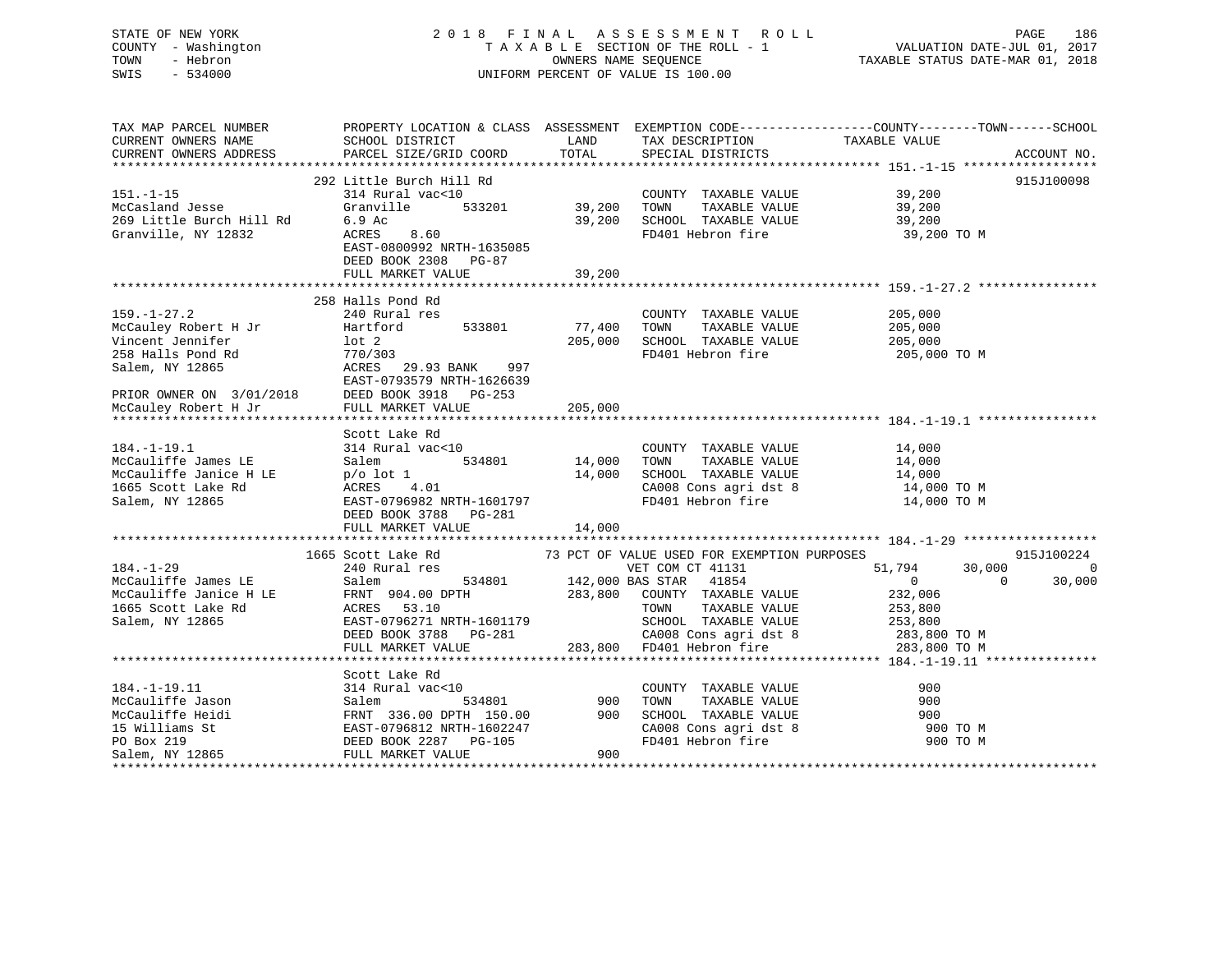# STATE OF NEW YORK 2 0 1 8 F I N A L A S S E S S M E N T R O L L PAGE 187 COUNTY - Washington T A X A B L E SECTION OF THE ROLL - 1 VALUATION DATE-JUL 01, 2017 TOWN - Hebron OWNERS NAME SEQUENCE TAXABLE STATUS DATE-MAR 01, 2018 SWIS - 534000 UNIFORM PERCENT OF VALUE IS 100.00

| TAX MAP PARCEL NUMBER<br>CURRENT OWNERS NAME<br>CURRENT OWNERS ADDRESS                                       | SCHOOL DISTRICT<br>PARCEL SIZE/GRID COORD                                                                                                                                                                                                                           | LAND<br>TOTAL                            | TAX DESCRIPTION<br>SPECIAL DISTRICTS                                                                                | PROPERTY LOCATION & CLASS ASSESSMENT EXEMPTION CODE----------------COUNTY-------TOWN------SCHOOL<br>TAXABLE VALUE<br>ACCOUNT NO. |
|--------------------------------------------------------------------------------------------------------------|---------------------------------------------------------------------------------------------------------------------------------------------------------------------------------------------------------------------------------------------------------------------|------------------------------------------|---------------------------------------------------------------------------------------------------------------------|----------------------------------------------------------------------------------------------------------------------------------|
| $184. - 1 - 29.1$                                                                                            | 1723 Scott Lake Rd<br>314 Rural vac<10<br>McCauliffe Jason 534801<br>McCauliffe Heidi ACRES 4.80<br>15 Williams St EAST-0796417 NRTH-1602200<br>PO Box 219 DEED BOOK 2287 PG-105<br>Salem, NY 12865 FULL MARKET VALUE                                               | 534801 31,100<br>31,100<br>31,100        | COUNTY TAXABLE VALUE<br>TAXABLE VALUE<br>TOWN<br>SCHOOL TAXABLE VALUE<br>CA008 Cons agri dst 8<br>FD401 Hebron fire | 31,100<br>31,100<br>31,100<br>31,100 TO M<br>31,100 TO M                                                                         |
| $143. - 1 - 3.2$<br>Mccauliffe William<br>Mccauliffe MaryJane<br>1001 County Route 28<br>Granville, NY 12832 | County Route 28<br>314 Rural vac<10<br>533201<br>Granville<br>FRNT 150.00 DPTH 240.00<br>ACRES 0.83<br>EAST-0813209 NRTH-1647257<br>DEED BOOK 772 PG-168<br>FULL MARKET VALUE                                                                                       | 2,000                                    | COUNTY TAXABLE VALUE<br>2,000 TOWN<br>TAXABLE VALUE                                                                 | 2,000<br>2,000<br>$2,000$ SCHOOL TAXABLE VALUE $2,000$<br>FD401 Hebron fire $2,000$ TO M                                         |
|                                                                                                              | 580 West Green Pond Way<br>Example 2018 and the Same Corrections of the Southern Correction of the Same Correction of the Same Correction<br>1363 Danby Rd Fast - 0815332 NRTH-1644180<br>Pawlet, VT 05761<br>Past - 0815332 NRTH-1644180<br>Pawlet, VT 05761<br>Pa | 70,000 TOWN<br>103,200<br>103,200        | COUNTY TAXABLE VALUE<br>TAXABLE VALUE<br>SCHOOL TAXABLE VALUE<br>FD401 Hebron fire                                  | 915J101412<br>103,200<br>103,200<br>103,200<br>103,200 TO M                                                                      |
|                                                                                                              |                                                                                                                                                                                                                                                                     |                                          |                                                                                                                     |                                                                                                                                  |
| 143.-1-14<br>McChesney Scott L<br>McChesney Phoebe Pierson<br>1119 Kelley Hill Rd<br>Pawlet, VT 05761        | 127 East Green Pond Way<br>260 Seasonal res - WTRFNT<br>533201<br>Granville<br>ACRES<br>1.20<br>EAST-0816187 NRTH-1643309<br>DEED BOOK 1676 PG-288<br>FULL MARKET VALUE                                                                                             | 70,700 TOWN<br>112,500 SCHOOL<br>112,500 | COUNTY TAXABLE VALUE<br>FD401 Hebron fire                                                                           | 915J100597<br>112,500<br>112,500 TO M                                                                                            |
|                                                                                                              |                                                                                                                                                                                                                                                                     |                                          |                                                                                                                     |                                                                                                                                  |
| $143. - 1 - 5.1$<br>McClellan Jon S<br>McClellan Sandra G<br>67 East High St<br>Salem, NY 12865              | East Green Pond Way<br>311 Res vac land - WTRFNT<br>Granville<br>533201<br>ACRES<br>1.76<br>EAST-0815379 NRTH-1644607<br>DEED BOOK 3593 PG-96<br>FULL MARKET VALUE                                                                                                  | 67,500<br>67,500<br>67,500               | COUNTY TAXABLE VALUE<br>TAXABLE VALUE<br>TOWN<br>67,500 SCHOOL TAXABLE VALUE<br>FD401 Hebron fire                   | 67,500<br>67,500<br>67,500<br>67,500 TO M                                                                                        |
|                                                                                                              |                                                                                                                                                                                                                                                                     |                                          |                                                                                                                     |                                                                                                                                  |
| $143. - 1 - 6$<br>McClellan Jon S<br>McClellen Sandra G<br>PO Box 603<br>Salem, NY 12865                     | 211 East Green Pond Way<br>260 Seasonal res - WTRFNT<br>Granville<br>533201<br>737/95<br>ACRES 25.50<br>EAST-0815973 NRTH-1645390<br>DEED BOOK 2959 PG-238<br>FULL MARKET VALUE                                                                                     | 65,600 TOWN<br>192,500                   | COUNTY TAXABLE VALUE<br>TAXABLE VALUE<br>192,500 SCHOOL TAXABLE VALUE<br>FD401 Hebron fire                          | 915J100416<br>192,500<br>192,500<br>192,500<br>192,500 TO M                                                                      |
|                                                                                                              |                                                                                                                                                                                                                                                                     |                                          |                                                                                                                     |                                                                                                                                  |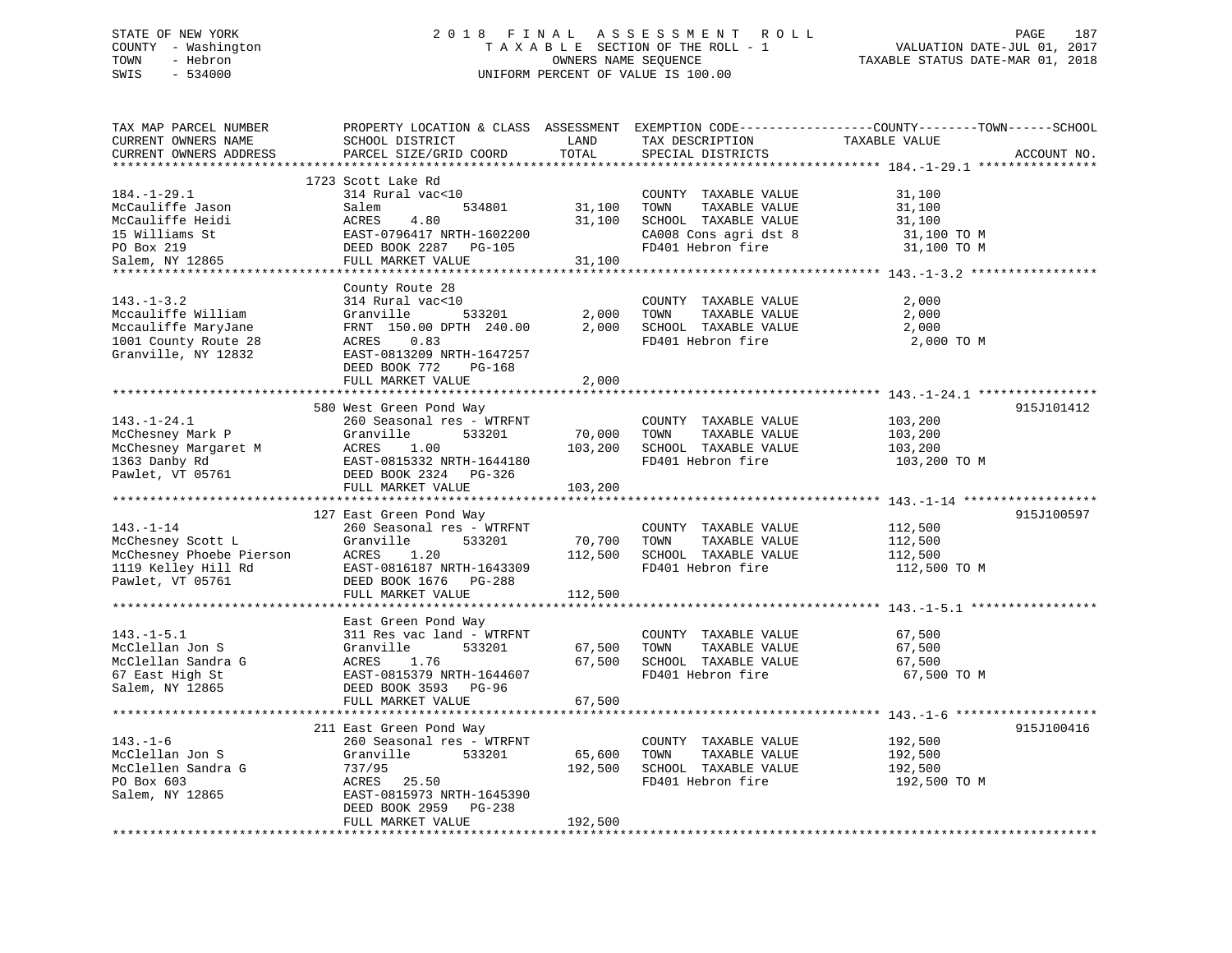# STATE OF NEW YORK 2 0 1 8 F I N A L A S S E S S M E N T R O L L PAGE 188 COUNTY - Washington T A X A B L E SECTION OF THE ROLL - 1 VALUATION DATE-JUL 01, 2017 TOWN - Hebron OWNERS NAME SEQUENCE TAXABLE STATUS DATE-MAR 01, 2018 SWIS - 534000 UNIFORM PERCENT OF VALUE IS 100.00

| TAX MAP PARCEL NUMBER<br>CURRENT OWNERS NAME<br>CURRENT OWNERS ADDRESS | PROPERTY LOCATION & CLASS ASSESSMENT EXEMPTION CODE---------------COUNTY-------TOWN-----SCHOOL<br>SCHOOL DISTRICT<br>PARCEL SIZE/GRID COORD | LAND<br>TOTAL | TAX DESCRIPTION<br>SPECIAL DISTRICTS | TAXABLE VALUE     | ACCOUNT NO.        |
|------------------------------------------------------------------------|---------------------------------------------------------------------------------------------------------------------------------------------|---------------|--------------------------------------|-------------------|--------------------|
|                                                                        |                                                                                                                                             |               |                                      |                   |                    |
| $169. - 1 - 18.41$                                                     | 59 Clark Way<br>270 Mfg housing                                                                                                             |               | <b>BAS STAR</b><br>41854             | $\Omega$          | $\Omega$<br>30,000 |
| McCloud Douglas W Jr.                                                  | Granville<br>533201                                                                                                                         | 27,900        | COUNTY TAXABLE VALUE                 | 74,600            |                    |
| 59 Clark Way                                                           | ACRES<br>3.50 BANK<br>999                                                                                                                   | 74,600        | TAXABLE VALUE<br>TOWN                | 74,600            |                    |
| Salem, NY 12865                                                        | EAST-0815127 NRTH-1622784                                                                                                                   |               | SCHOOL TAXABLE VALUE                 | 44,600            |                    |
|                                                                        | DEED BOOK 2852 PG-330                                                                                                                       |               | FD401 Hebron fire                    | 74,600 TO M       |                    |
|                                                                        | FULL MARKET VALUE                                                                                                                           | 74,600        |                                      |                   |                    |
|                                                                        |                                                                                                                                             |               |                                      |                   |                    |
|                                                                        | 6719 State Route 22                                                                                                                         |               |                                      |                   | 915J101416         |
| $169. - 1 - 26.2$                                                      | 314 Rural vac<10                                                                                                                            |               | COUNTY TAXABLE VALUE                 | 28,900            |                    |
| McClure Dora                                                           | 533201<br>Granville                                                                                                                         | 28,900        | TAXABLE VALUE<br>TOWN                | 28,900            |                    |
| 6719 State Route 22                                                    | Lot $6/V1$                                                                                                                                  | 28,900        | SCHOOL TAXABLE VALUE                 | 28,900            |                    |
| Salem, NY 12865                                                        | ACRES<br>9.62                                                                                                                               |               | FD401 Hebron fire                    | 28,900 TO M       |                    |
|                                                                        | EAST-0814838 NRTH-1619362                                                                                                                   |               |                                      |                   |                    |
|                                                                        | DEED BOOK 2735 PG-48                                                                                                                        |               |                                      |                   |                    |
|                                                                        | FULL MARKET VALUE                                                                                                                           | 28,900        |                                      |                   |                    |
|                                                                        |                                                                                                                                             |               |                                      |                   |                    |
|                                                                        | 1318 Big Burch Hill Rd                                                                                                                      |               |                                      |                   | 915J101082         |
| $142. - 3 - 8.2$                                                       | 240 Rural res                                                                                                                               |               | ENH STAR 41834                       | $\overline{0}$    | $\Omega$<br>66,800 |
| Mccrary-Blay Diane                                                     | Granville<br>533201                                                                                                                         |               | 63,000 COUNTY TAXABLE VALUE          | 282,700           |                    |
| 1318 Big Burch Hill Rd                                                 | $142. - 1 - 8.2$                                                                                                                            | 282,700       | TOWN<br>TAXABLE VALUE                | 282,700           |                    |
| Granville, NY 12832                                                    | ACRES 13.10                                                                                                                                 |               | SCHOOL TAXABLE VALUE                 | 215,900           |                    |
|                                                                        | EAST-0802176 NRTH-1640801                                                                                                                   |               | FD401 Hebron fire                    | 282,700 TO M      |                    |
|                                                                        | DEED BOOK 554<br>PG-297                                                                                                                     |               |                                      |                   |                    |
|                                                                        | FULL MARKET VALUE                                                                                                                           | 282,700       |                                      |                   |                    |
|                                                                        |                                                                                                                                             |               |                                      |                   |                    |
|                                                                        | 6614 State Route 22                                                                                                                         |               |                                      |                   | 915J101729         |
| $170. - 1 - 12.3$                                                      | 210 1 Family Res                                                                                                                            |               | BAS STAR 41854                       | $0 \qquad \qquad$ | $\Omega$<br>30,000 |
| Mccray Shenette L                                                      | 534801<br>Salem                                                                                                                             |               | 36,800 COUNTY TAXABLE VALUE          | 123,400           |                    |
| PO Box 194                                                             | 2.93 BANK<br>ACRES<br>999                                                                                                                   | 123,400       | TOWN<br>TAXABLE VALUE                | 123,400           |                    |
| Salem, NY 12865                                                        | EAST-0815555 NRTH-1617382                                                                                                                   |               | SCHOOL TAXABLE VALUE                 | 93,400            |                    |
|                                                                        | DEED BOOK 825<br>$PG-30$                                                                                                                    |               | CA008 Cons agri dst 8                | 123,400 TO M      |                    |
|                                                                        | FULL MARKET VALUE                                                                                                                           |               | 123,400 FD401 Hebron fire            | 123,400 TO M      |                    |
|                                                                        |                                                                                                                                             |               |                                      |                   |                    |
|                                                                        | State Route 22                                                                                                                              |               |                                      |                   | 915J100127         |
| $153. - 1 - 10$                                                        | 322 Rural vac>10                                                                                                                            |               | COUNTY TAXABLE VALUE                 | 114,200           |                    |
| McCullough Patrick                                                     | Granville<br>533201                                                                                                                         | 114,200       | TAXABLE VALUE<br>TOWN                | 114,200           |                    |
| 562 E Shore Dr                                                         | ACRES 48.80                                                                                                                                 | 114,200       | SCHOOL TAXABLE VALUE                 | 114,200           |                    |
| Adirondack, NY 12808                                                   | EAST-0820617 NRTH-1634972                                                                                                                   |               | CA008 Cons agri dst 8                | 114,200 TO M      |                    |
|                                                                        | DEED BOOK 1846 PG-59                                                                                                                        |               | FD401 Hebron fire                    | 114,200 TO M      |                    |
|                                                                        | FULL MARKET VALUE                                                                                                                           | 114,200       |                                      |                   |                    |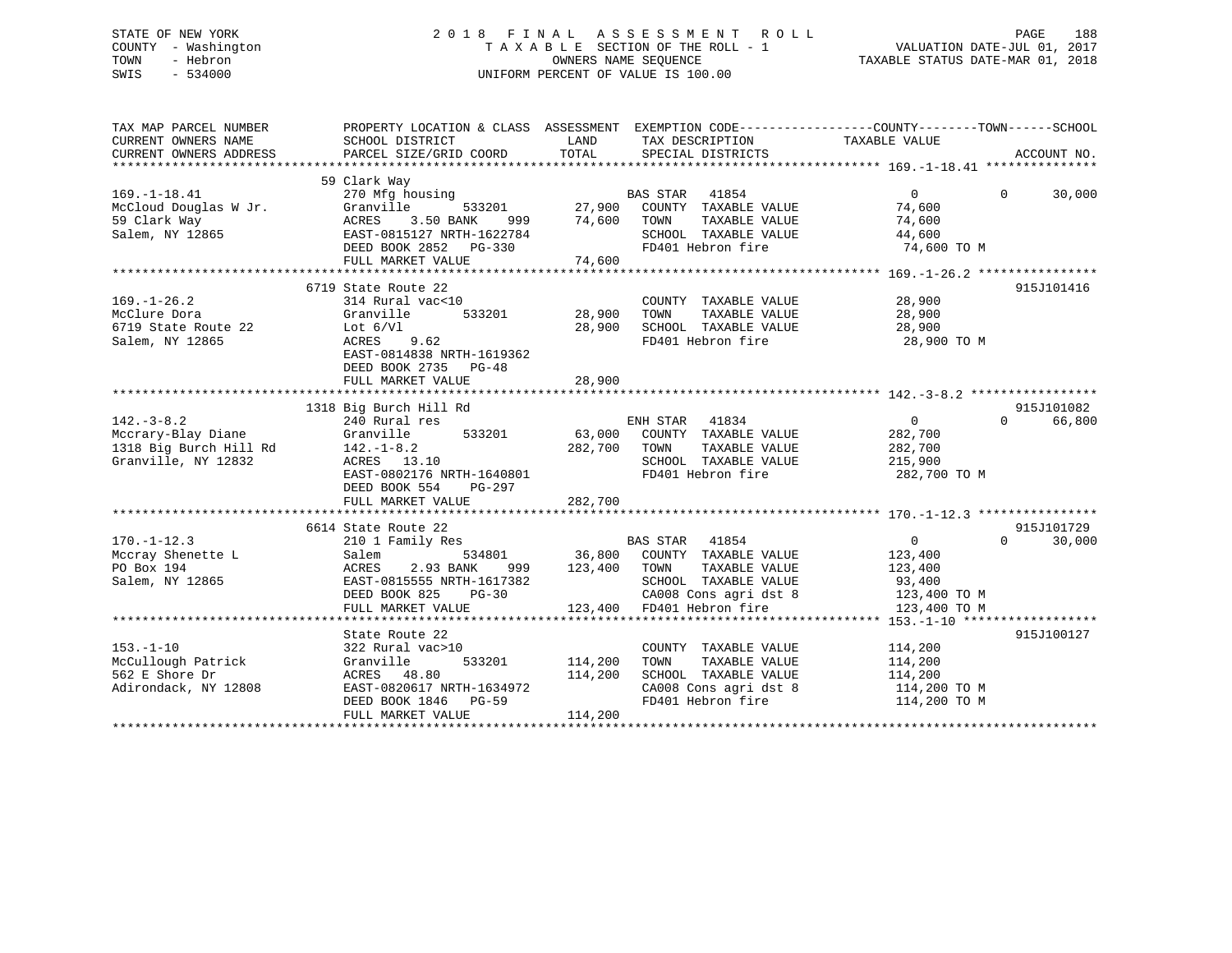# STATE OF NEW YORK 2 0 1 8 F I N A L A S S E S S M E N T R O L L PAGE 189 COUNTY - Washington T A X A B L E SECTION OF THE ROLL - 1 VALUATION DATE-JUL 01, 2017 TOWN - Hebron OWNERS NAME SEQUENCE TAXABLE STATUS DATE-MAR 01, 2018 SWIS - 534000 UNIFORM PERCENT OF VALUE IS 100.00

| TAX MAP PARCEL NUMBER<br>CURRENT OWNERS NAME | PROPERTY LOCATION & CLASS ASSESSMENT<br>SCHOOL DISTRICT | LAND             | TAX DESCRIPTION           | EXEMPTION CODE-----------------COUNTY-------TOWN------SCHOOL<br>TAXABLE VALUE |                      |
|----------------------------------------------|---------------------------------------------------------|------------------|---------------------------|-------------------------------------------------------------------------------|----------------------|
| CURRENT OWNERS ADDRESS                       | PARCEL SIZE/GRID COORD                                  | TOTAL            | SPECIAL DISTRICTS         |                                                                               | ACCOUNT NO.          |
|                                              |                                                         |                  |                           |                                                                               |                      |
| $152 - 2 - 33.5$                             | 281 Lang Hill Rd<br>117 Horse farm                      |                  | 41720<br>AG DIST          | 60,044<br>60,044                                                              | 915J100382<br>60,044 |
| McDermott John                               | Granville<br>533201                                     |                  | 123,300 BAS STAR<br>41854 | $\Omega$<br>$\Omega$                                                          | 30,000               |
| McDermott Laura                              | ACRES 42.70                                             | 361,400          | COUNTY TAXABLE VALUE      | 301,356                                                                       |                      |
| 281 Lang Hill Rd                             | EAST-0811400 NRTH-1637050                               |                  | TAXABLE VALUE<br>TOWN     | 301,356                                                                       |                      |
| Granville, NY 12832                          | DEED BOOK 690<br><b>PG-155</b>                          |                  | SCHOOL TAXABLE VALUE      | 271,356                                                                       |                      |
|                                              | FULL MARKET VALUE                                       | 361,400          | CA008 Cons agri dst 8     | 301,356 TO M                                                                  |                      |
| MAY BE SUBJECT TO PAYMENT                    |                                                         |                  | 60,044 EX                 |                                                                               |                      |
| UNDER AGDIST LAW TIL 2022                    |                                                         |                  | FD401 Hebron fire         | 361,400 TO M                                                                  |                      |
|                                              |                                                         |                  |                           |                                                                               |                      |
|                                              | County Route 30                                         |                  |                           |                                                                               | 915J100204           |
| $167. - 1 - 31$                              | 314 Rural vac<10                                        |                  | COUNTY TAXABLE VALUE      | 27,100                                                                        |                      |
| McDowell Douglas Duncan Truste Salem         | 534801                                                  | 27,100           | TAXABLE VALUE<br>TOWN     | 27,100                                                                        |                      |
| McDowell Judith Ann Trustee                  | Family Trust                                            | 27,100           | SCHOOL TAXABLE VALUE      | 27,100                                                                        |                      |
| 4501 Austin Dr                               | 466/43                                                  |                  | FD401 Hebron fire         | 27,100 TO M                                                                   |                      |
| North Little Rock, AR 72116                  | 8.40<br>ACRES                                           |                  |                           |                                                                               |                      |
|                                              | EAST-0788741 NRTH-1621935                               |                  |                           |                                                                               |                      |
|                                              | DEED BOOK 3686 PG-320                                   |                  |                           |                                                                               |                      |
|                                              | FULL MARKET VALUE                                       | 27,100           |                           |                                                                               |                      |
|                                              |                                                         |                  |                           |                                                                               |                      |
| $169. - 1 - 18.24$                           | 21 Clark Way                                            |                  | <b>BAS STAR</b><br>41854  | $\overline{0}$<br>$\Omega$                                                    | 915J101789           |
| McFarren Ashley                              | 210 1 Family Res                                        |                  | COUNTY TAXABLE VALUE      |                                                                               | 30,000               |
| 21 Clark Way                                 | Granville<br>533201                                     | 32,200<br>67,100 | TAXABLE VALUE<br>TOWN     | 67,100<br>67,100                                                              |                      |
| Salem, NY 12865                              | Lot<br>ACRES<br>1.08                                    |                  | SCHOOL TAXABLE VALUE      |                                                                               |                      |
|                                              | EAST-0815852 NRTH-1623230                               |                  | FD401 Hebron fire         | 37,100<br>67,100 TO M                                                         |                      |
|                                              | DEED BOOK 2813 PG-290                                   |                  |                           |                                                                               |                      |
|                                              | FULL MARKET VALUE                                       | 67,100           |                           |                                                                               |                      |
|                                              |                                                         |                  |                           |                                                                               |                      |
|                                              | 460 Pine Hill Rd                                        |                  |                           |                                                                               | 915J101418           |
| $169. - 1 - 26.5$                            | 242 Rurl res&rec                                        |                  | 41834<br>ENH STAR         | $\overline{0}$<br>$\Omega$                                                    | 66,800               |
| Mcgivern Kenneth                             | Granville<br>533201                                     | 56,200           | COUNTY TAXABLE VALUE      | 94,400                                                                        |                      |
| Mcgivern Carol                               | ACRES 14.47                                             | 94,400           | TOWN<br>TAXABLE VALUE     | 94,400                                                                        |                      |
| 460 Pine Hill Rd                             | EAST-0813063 NRTH-1619769                               |                  | SCHOOL TAXABLE VALUE      | 27,600                                                                        |                      |
| Salem, NY 12865                              | PG-274<br>DEED BOOK 512                                 |                  | FD401 Hebron fire         | 94,400 TO M                                                                   |                      |
|                                              | FULL MARKET VALUE                                       | 94,400           |                           |                                                                               |                      |
|                                              |                                                         |                  |                           |                                                                               |                      |
|                                              | Pine Hill Rd/s Off                                      |                  |                           |                                                                               | 915J101417           |
| $169. - 1 - 26.4$                            | 322 Rural vac>10                                        |                  | COUNTY TAXABLE VALUE      | 8,200                                                                         |                      |
| McGivern Kennneth J                          | Granville<br>533201                                     | 8,200            | TOWN<br>TAXABLE VALUE     | 8,200                                                                         |                      |
| 460 Pine Hill Rd                             | ACRES 10.99                                             | 8,200            | SCHOOL TAXABLE VALUE      | 8,200                                                                         |                      |
| Salem, NY 12865                              | EAST-0813512 NRTH-1619504                               |                  | FD401 Hebron fire         | 8,200 TO M                                                                    |                      |
|                                              | DEED BOOK 925<br>$PG-12$                                |                  |                           |                                                                               |                      |
|                                              | FULL MARKET VALUE                                       | 8,200            |                           |                                                                               |                      |
|                                              |                                                         |                  |                           |                                                                               |                      |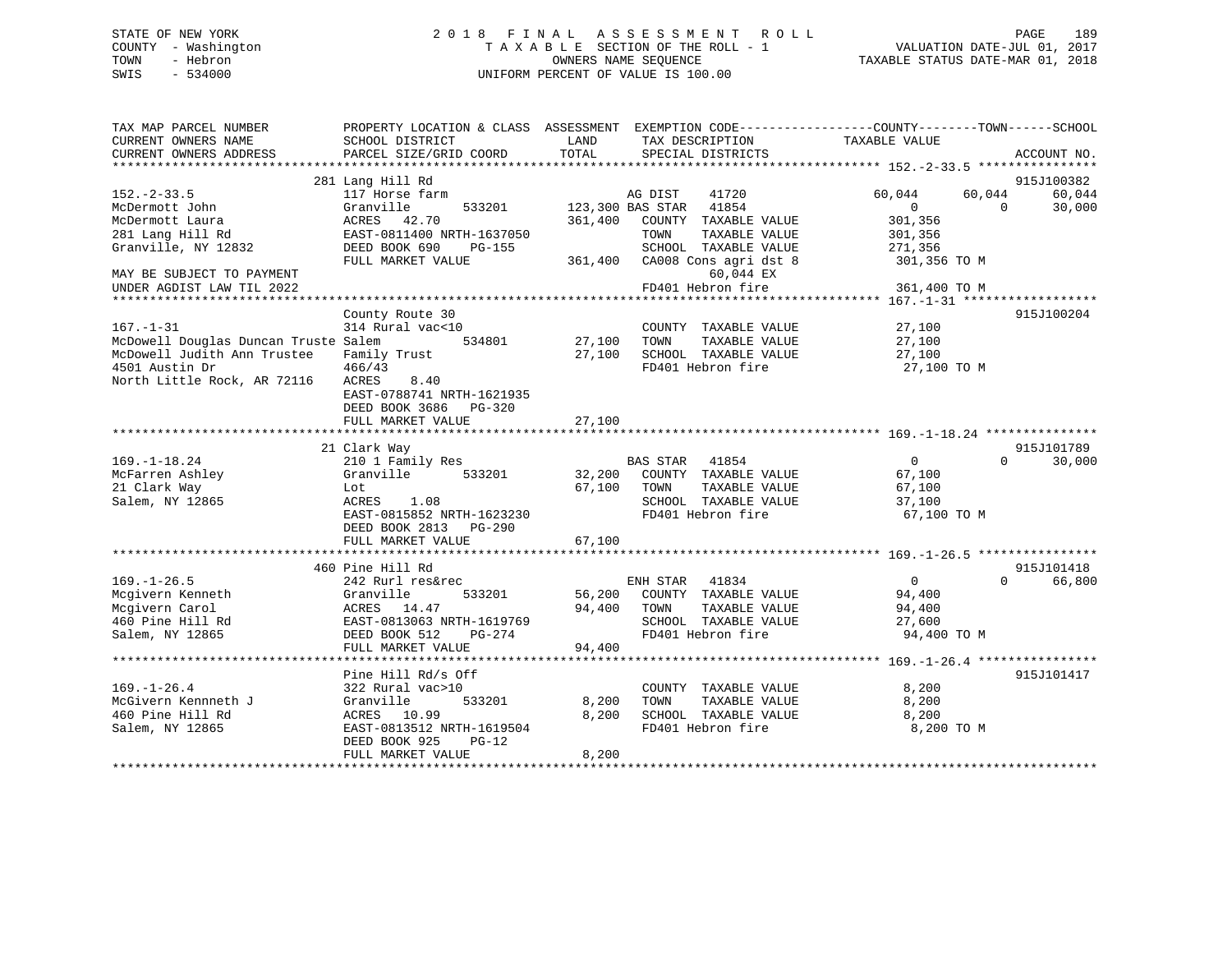# STATE OF NEW YORK 2 0 1 8 F I N A L A S S E S S M E N T R O L L PAGE 190 COUNTY - Washington T A X A B L E SECTION OF THE ROLL - 1 VALUATION DATE-JUL 01, 2017 TOWN - Hebron OWNERS NAME SEQUENCE TAXABLE STATUS DATE-MAR 01, 2018 SWIS - 534000 UNIFORM PERCENT OF VALUE IS 100.00

| TAX MAP PARCEL NUMBER      |                            |         | PROPERTY LOCATION & CLASS ASSESSMENT EXEMPTION CODE----------------COUNTY-------TOWN------SCHOOL |                |                          |
|----------------------------|----------------------------|---------|--------------------------------------------------------------------------------------------------|----------------|--------------------------|
| CURRENT OWNERS NAME        | SCHOOL DISTRICT            | LAND    | TAX DESCRIPTION                                                                                  | TAXABLE VALUE  |                          |
| CURRENT OWNERS ADDRESS     | PARCEL SIZE/GRID COORD     | TOTAL   | SPECIAL DISTRICTS                                                                                |                | ACCOUNT NO.              |
|                            |                            |         |                                                                                                  |                |                          |
|                            | 3049 County Route 30       |         |                                                                                                  |                | 915J100663               |
| $183. - 1 - 23.1$          | 280 Res Multiple           |         | AG DIST<br>41720                                                                                 | 103,888        | 103,888<br>103,888       |
| McKeighan Kelly            | 534801<br>Salem            |         | 41854<br>240,000 BAS STAR                                                                        | $\overline{0}$ | $\Omega$<br>30,000       |
| 3049 County Route 30       | 2757/307                   | 469,000 | COUNTY TAXABLE VALUE                                                                             | 365,112        |                          |
| Salem, NY 12865            | ACRES 106.30               |         | TOWN<br>TAXABLE VALUE                                                                            | 365,112        |                          |
|                            | EAST-0791656 NRTH-1601598  |         | SCHOOL TAXABLE VALUE                                                                             | 335,112        |                          |
| MAY BE SUBJECT TO PAYMENT  | DEED BOOK 2757 PG-307      |         | CA008 Cons agri dst 8                                                                            | 365,112 TO M   |                          |
| UNDER AGDIST LAW TIL 2022  | FULL MARKET VALUE          | 469,000 | 103,888 EX                                                                                       |                |                          |
|                            |                            |         | FD401 Hebron fire                                                                                | 469,000 TO M   |                          |
|                            |                            |         |                                                                                                  |                |                          |
|                            | County Route 30            |         |                                                                                                  |                | 915J100664               |
| $183. - 1 - 23.2$          | 322 Rural vac>10           |         | 41720<br>AG DIST                                                                                 | 29,115         | 29,115<br>29,115         |
| McKeighan Kim A            | 534801<br>Salem            | 104,900 | COUNTY TAXABLE VALUE                                                                             | 75,785         |                          |
| 147 County Route 49        | ACRES<br>43.60             | 104,900 | TOWN<br>TAXABLE VALUE                                                                            | 75,785         |                          |
| East Greenwich, NY 12865   | EAST-0790969 NRTH-1602531  |         | SCHOOL TAXABLE VALUE                                                                             | 75,785         |                          |
|                            | DEED BOOK 2695 PG-277      |         | CA008 Cons agri dst 8                                                                            | 75,785 TO M    |                          |
| MAY BE SUBJECT TO PAYMENT  | FULL MARKET VALUE          | 104,900 | 29,115 EX                                                                                        |                |                          |
| UNDER AGDIST LAW TIL 2022  |                            |         | FD401 Hebron fire                                                                                | 104,900 TO M   |                          |
|                            |                            |         | LD401 West hebron light                                                                          | 104,900 TO M   |                          |
|                            | 6042 State Route 22        |         |                                                                                                  |                | 915J100078               |
| $185. - 1 - 11$            | 270 Mfg housing            |         | VET COM CT 41131 18,700                                                                          |                | 18,700<br>$\bigcirc$     |
| McKenna William            | 534801<br>Salem            |         | 51,800 VET DIS CT 41141                                                                          | 11,220         | 11,220<br>$\overline{0}$ |
| 6042 State Route 22        | ACRES 15.40                |         | 74,800 ENH STAR<br>41834                                                                         | $\overline{0}$ | 66,800<br>$\Omega$       |
| Salem, NY 12865            | EAST-0814173 NRTH-1603523  |         | COUNTY TAXABLE VALUE                                                                             | 44,880         |                          |
|                            | DEED BOOK 874<br>$PG-58$   |         | TOWN<br>TAXABLE VALUE                                                                            | 44,880         |                          |
|                            | FULL MARKET VALUE          | 74,800  |                                                                                                  |                |                          |
|                            |                            |         | SCHOOL TAXABLE VALUE 8,000<br>CA008 Cons agri dst 8 74,800 TO M                                  |                |                          |
|                            |                            |         | FD401 Hebron fire                                                                                | 74,800 TO M    |                          |
|                            |                            |         |                                                                                                  |                |                          |
|                            | 7068 State Route 22        |         |                                                                                                  |                | 915J100005               |
| $161. - 1 - 7$             | 240 Rural res              |         | COUNTY TAXABLE VALUE                                                                             | 275,000        |                          |
| McKenzie Caroline          | Granville<br>533201        | 161,400 | TAXABLE VALUE<br>TOWN                                                                            | 275,000        |                          |
| 214 Murphy Rd              | ACRES<br>97.11             | 275,000 | SCHOOL TAXABLE VALUE                                                                             | 275,000        |                          |
| North Bennington, VT 05257 | EAST-0820253 NRTH-1628446  |         | FD401 Hebron fire                                                                                | 275,000 TO M   |                          |
|                            | DEED BOOK 2637 PG-211      |         |                                                                                                  |                |                          |
|                            | FULL MARKET VALUE          | 275,000 |                                                                                                  |                |                          |
|                            |                            |         |                                                                                                  |                |                          |
|                            | Rykowski Ln/n Off          |         |                                                                                                  |                | 915J101335               |
| $161. - 2 - 3.6$           | 314 Rural vac<10           |         | COUNTY TAXABLE VALUE                                                                             | 7,200          |                          |
| Mckenzie Caroline          | Granville<br>533201        | 7,200   | TOWN<br>TAXABLE VALUE                                                                            | 7,200          |                          |
| 214 Murphy Rd              | ACRES<br>9.60              | 7,200   | SCHOOL TAXABLE VALUE                                                                             | 7,200          |                          |
| North Bennington, VT 05257 | EAST-0820685 NRTH-1627633  |         | FD401 Hebron fire                                                                                | 7,200 TO M     |                          |
|                            | DEED BOOK 2637<br>$PG-217$ |         |                                                                                                  |                |                          |
|                            | FULL MARKET VALUE          | 7,200   |                                                                                                  |                |                          |
|                            |                            |         |                                                                                                  |                |                          |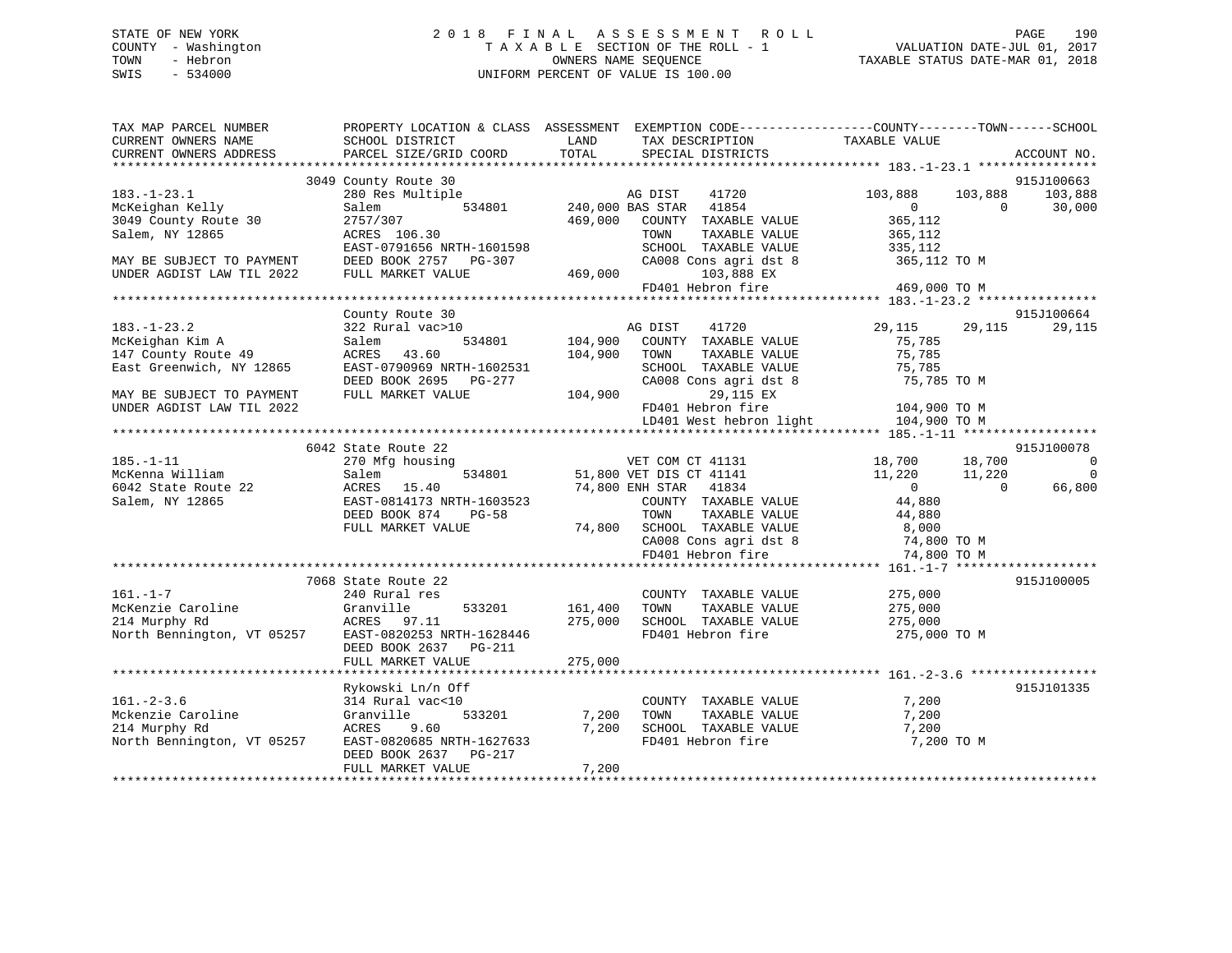# STATE OF NEW YORK 2 0 1 8 F I N A L A S S E S S M E N T R O L L PAGE 191 COUNTY - Washington T A X A B L E SECTION OF THE ROLL - 1 VALUATION DATE-JUL 01, 2017 TOWN - Hebron OWNERS NAME SEQUENCE TAXABLE STATUS DATE-MAR 01, 2018 SWIS - 534000 UNIFORM PERCENT OF VALUE IS 100.00

| TAX MAP PARCEL NUMBER<br>CURRENT OWNERS NAME                                                                                                                                                                                           | PROPERTY LOCATION & CLASS ASSESSMENT EXEMPTION CODE----------------COUNTY-------TOWN------SCHOOL<br>SCHOOL DISTRICT | LAND          | TAX DESCRIPTION                                                                                                                                                                          | TAXABLE VALUE              |                    |
|----------------------------------------------------------------------------------------------------------------------------------------------------------------------------------------------------------------------------------------|---------------------------------------------------------------------------------------------------------------------|---------------|------------------------------------------------------------------------------------------------------------------------------------------------------------------------------------------|----------------------------|--------------------|
| CURRENT OWNERS ADDRESS                                                                                                                                                                                                                 | PARCEL SIZE/GRID COORD                                                                                              | TOTAL         | SPECIAL DISTRICTS                                                                                                                                                                        |                            | ACCOUNT NO.        |
|                                                                                                                                                                                                                                        | 6736 State Route 22                                                                                                 |               |                                                                                                                                                                                          |                            | 915J100577         |
| $170. - 1 - 14$                                                                                                                                                                                                                        | 210 1 Family Res                                                                                                    |               |                                                                                                                                                                                          | $0 \qquad \qquad$          | $\Omega$<br>30,000 |
|                                                                                                                                                                                                                                        | Granville                                                                                                           |               | $\begin{tabular}{lllllllll} \texttt{BAS STAR} & 41854 \\ \texttt{533201} & 37,500 & \texttt{COUNTY} & \texttt{TAXABLE VALUE} \end{tabular}$                                              |                            |                    |
| McKenzie Holly M<br>6736 State Route 22                                                                                                                                                                                                | ACRES<br>3.20 BANK<br>998                                                                                           | 122,500       | TOWN<br>TAXABLE VALUE                                                                                                                                                                    | 122,500<br>122,500         |                    |
| Salem, NY 12865                                                                                                                                                                                                                        | EAST-0815496 NRTH-1620184                                                                                           |               | SCHOOL TAXABLE VALUE 92,500                                                                                                                                                              |                            |                    |
|                                                                                                                                                                                                                                        | DEED BOOK 2805 PG-118                                                                                               |               | FD401 Hebron fire                                                                                                                                                                        | 122,500 TO M               |                    |
|                                                                                                                                                                                                                                        | FULL MARKET VALUE                                                                                                   | 122,500       |                                                                                                                                                                                          |                            |                    |
|                                                                                                                                                                                                                                        |                                                                                                                     |               |                                                                                                                                                                                          |                            |                    |
|                                                                                                                                                                                                                                        | 61 Warnick Rd                                                                                                       |               |                                                                                                                                                                                          |                            |                    |
| $167. - 1 - 50.4$                                                                                                                                                                                                                      | 210 1 Family Res                                                                                                    |               | BAS STAR 41854                                                                                                                                                                           | $\overline{0}$<br>$\Omega$ | 30,000             |
|                                                                                                                                                                                                                                        |                                                                                                                     |               |                                                                                                                                                                                          |                            |                    |
|                                                                                                                                                                                                                                        |                                                                                                                     |               |                                                                                                                                                                                          |                            |                    |
|                                                                                                                                                                                                                                        |                                                                                                                     |               |                                                                                                                                                                                          |                            |                    |
|                                                                                                                                                                                                                                        |                                                                                                                     |               |                                                                                                                                                                                          |                            |                    |
|                                                                                                                                                                                                                                        |                                                                                                                     |               |                                                                                                                                                                                          |                            |                    |
| MCKernon Matthew R<br>MCKernon Matthew R<br>MCKernon Kristen (165,000 EXAMPLE VALUE 165,000<br>MCKernon Kristen (165,000 EAST-0784152 NRTH-1619605 165,000 TOWN TAXABLE VALUE 165,000<br>Argyle, NY 12809 DEED BOOK 3252 PG-82 (2.35 C |                                                                                                                     |               |                                                                                                                                                                                          |                            |                    |
|                                                                                                                                                                                                                                        | 1690 Scott Lake Rd                                                                                                  |               |                                                                                                                                                                                          |                            |                    |
| $184. - 1 - 19.2$                                                                                                                                                                                                                      | 210 1 Family Res                                                                                                    |               | COUNTY TAXABLE VALUE                                                                                                                                                                     | 92,500                     |                    |
| McKinney Pamela                                                                                                                                                                                                                        | Salem                                                                                                               | 534801 72,500 | TOWN                                                                                                                                                                                     | TAXABLE VALUE 92,500       |                    |
| Brown Mario                                                                                                                                                                                                                            | $1$ ot $2$                                                                                                          | 92,500        | SCHOOL TAXABLE VALUE 92,500<br>CA008 Cons agri dst 8 92,500 TO M                                                                                                                         |                            |                    |
| 1690 Scott Lake Rd                                                                                                                                                                                                                     | ACRES 25.62                                                                                                         |               |                                                                                                                                                                                          |                            |                    |
| Salem, NY 12865                                                                                                                                                                                                                        | EAST-0797579 NRTH-1602101                                                                                           |               | FD401 Hebron fire                                                                                                                                                                        | 92,500 TO M                |                    |
|                                                                                                                                                                                                                                        | DEED BOOK 2720 PG-95                                                                                                |               |                                                                                                                                                                                          |                            |                    |
|                                                                                                                                                                                                                                        | FULL MARKET VALUE                                                                                                   | 92,500        |                                                                                                                                                                                          |                            |                    |
|                                                                                                                                                                                                                                        | Scott Lake Rd                                                                                                       |               |                                                                                                                                                                                          |                            |                    |
| $184. - 1 - 19.3$                                                                                                                                                                                                                      | 314 Rural vac<10                                                                                                    |               |                                                                                                                                                                                          |                            |                    |
|                                                                                                                                                                                                                                        | 534801<br>Salem                                                                                                     | 40,100        | COUNTY TAXABLE VALUE 40,100<br>TOWN                                                                                                                                                      |                            |                    |
| McKinney Pamela<br>Brown Mario                                                                                                                                                                                                         | lot 3                                                                                                               | 40,100        | $\begin{tabular}{lllllllll} \textsc{TOWN} & \textsc{TXABLE} & \textsc{VALUE} & \textsc{40,100} \\ \textsc{SCHOOD} & \textsc{TXABLE} & \textsc{VALUE} & \textsc{40,100} \\ \end{tabular}$ |                            |                    |
|                                                                                                                                                                                                                                        | ACRES<br>9.03                                                                                                       |               | CA008 Cons agri dst 8 40,100 TO M                                                                                                                                                        |                            |                    |
| Brown Mallo<br>1690 Scott Lake Rd<br>Salem, NY 12865                                                                                                                                                                                   | EAST-0797579 NRTH-1602101                                                                                           |               | FD401 Hebron fire                                                                                                                                                                        | 40,100 TO M                |                    |
|                                                                                                                                                                                                                                        | DEED BOOK 2720 PG-95                                                                                                |               |                                                                                                                                                                                          |                            |                    |
|                                                                                                                                                                                                                                        | FULL MARKET VALUE                                                                                                   | 40,100        |                                                                                                                                                                                          |                            |                    |
|                                                                                                                                                                                                                                        |                                                                                                                     |               |                                                                                                                                                                                          |                            |                    |
|                                                                                                                                                                                                                                        | 6 Darfler Rd                                                                                                        |               |                                                                                                                                                                                          |                            | 915J100131         |
| $159. - 1 - 20$                                                                                                                                                                                                                        | 270 Mfg housing                                                                                                     |               | BAS STAR 41854                                                                                                                                                                           | $\overline{0}$             | 30,000<br>$\Omega$ |
| McKittrick Brian S                                                                                                                                                                                                                     | 270 mig i<br>Hartford                                                                                               |               | 533801 31,500 COUNTY TAXABLE VALUE                                                                                                                                                       | 50,000                     |                    |
|                                                                                                                                                                                                                                        |                                                                                                                     |               | 50,000 TOWN<br>TAXABLE VALUE                                                                                                                                                             | 50,000                     |                    |
|                                                                                                                                                                                                                                        |                                                                                                                     |               |                                                                                                                                                                                          | 20,000                     |                    |
| McKittrick Lisa<br>6 Darfler Rd<br>6 Darfler Rd<br>6 Granville, NY 12832<br>2008 DEED BOOK 946 PG-196                                                                                                                                  | $PG-196$                                                                                                            |               | SCHOOL TAXABLE VALUE 20,000<br>CA008 Cons agri dst 8 50,000 TO M                                                                                                                         |                            |                    |
|                                                                                                                                                                                                                                        | FULL MARKET VALUE                                                                                                   |               | 50,000 FD401 Hebron fire                                                                                                                                                                 | 50,000 TO M                |                    |
|                                                                                                                                                                                                                                        |                                                                                                                     |               |                                                                                                                                                                                          |                            |                    |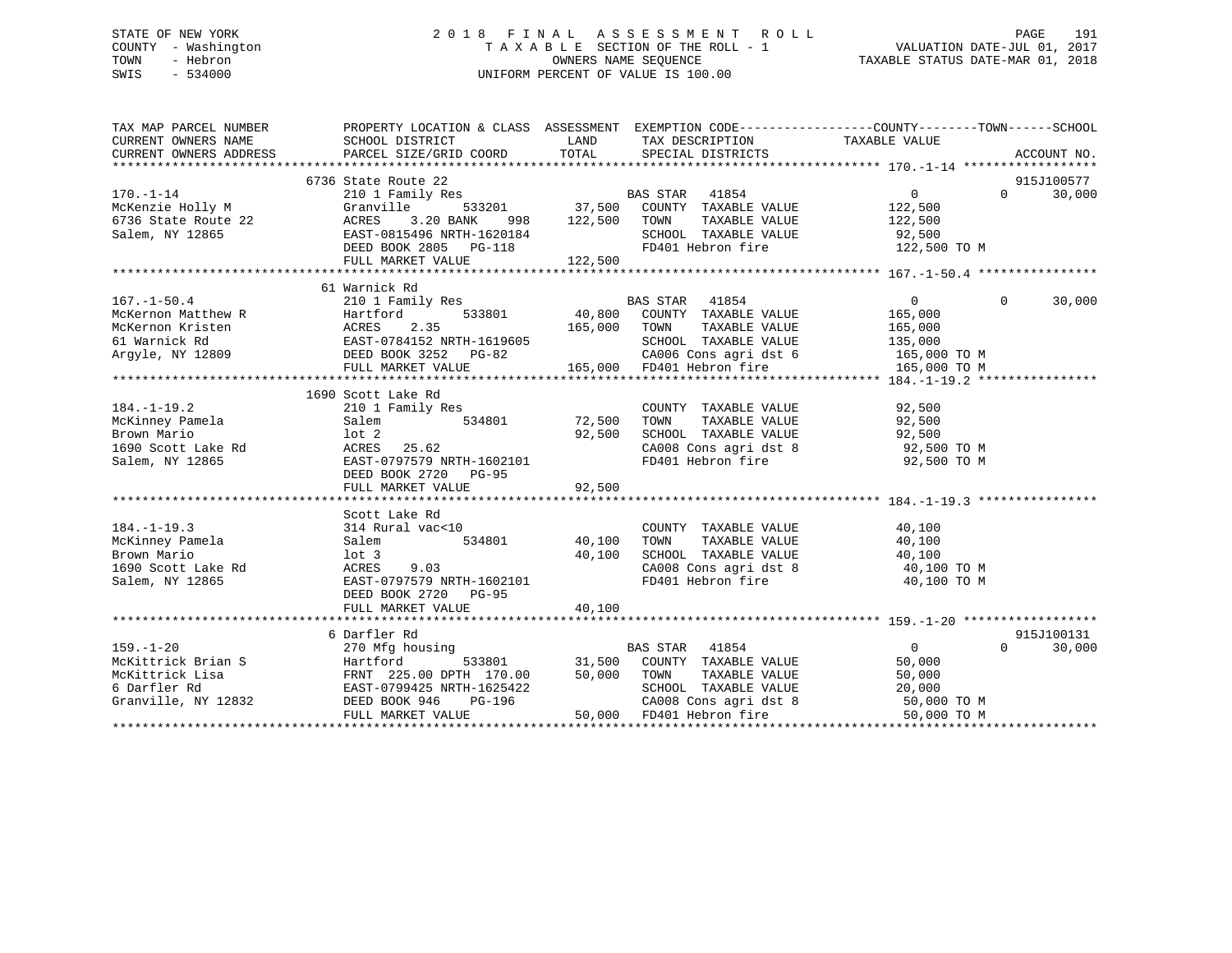# STATE OF NEW YORK 2 0 1 8 F I N A L A S S E S S M E N T R O L L PAGE 192 COUNTY - Washington T A X A B L E SECTION OF THE ROLL - 1 VALUATION DATE-JUL 01, 2017 TOWN - Hebron OWNERS NAME SEQUENCE TAXABLE STATUS DATE-MAR 01, 2018 SWIS - 534000 UNIFORM PERCENT OF VALUE IS 100.00

| TAX MAP PARCEL NUMBER<br>CURRENT OWNERS NAME<br>CURRENT OWNERS ADDRESS | SCHOOL DISTRICT<br>PARCEL SIZE/GRID COORD | PROPERTY LOCATION & CLASS ASSESSMENT EXEMPTION CODE----------------COUNTY-------TOWN------SCHOOL<br>LAND<br>TAX DESCRIPTION TAXABLE VALUE<br>TOTAL<br>SPECIAL DISTRICTS | ACCOUNT NO.                          |
|------------------------------------------------------------------------|-------------------------------------------|-------------------------------------------------------------------------------------------------------------------------------------------------------------------------|--------------------------------------|
|                                                                        |                                           |                                                                                                                                                                         |                                      |
|                                                                        | 3255 County Route 30                      |                                                                                                                                                                         | 915J100681                           |
| $183. - 1 - 1$                                                         | 270 Mfg housing                           |                                                                                                                                                                         | 18,250<br>18,250<br>$\Omega$         |
| McKittrick Harold III                                                  | Salem                                     | DISAB-C/T 41931<br>534801 27,800 BAS STAR 41854                                                                                                                         | $\overline{0}$<br>$\Omega$<br>30,000 |
| 3255 County Route 30                                                   |                                           | FRNT 292.00 DPTH 140.00 36,500 COUNTY TAXABLE VALUE                                                                                                                     | 18,250                               |
| Salem, NY 12865                                                        | ACRES<br>0.78                             | TOWN<br>TAXABLE VALUE                                                                                                                                                   | 18,250                               |
|                                                                        | EAST-0791132 NRTH-1605614                 | SCHOOL TAXABLE VALUE 6,500                                                                                                                                              |                                      |
|                                                                        | DEED BOOK 3116 PG-332                     |                                                                                                                                                                         |                                      |
|                                                                        | FULL MARKET VALUE                         | CA008 Cons agri dst 8 36,500 TO M<br>36,500 FD401 Hebron fire 36,500 TO M                                                                                               |                                      |
|                                                                        |                                           | LD401 West hebron light                                                                                                                                                 | 36,500 TO M                          |
|                                                                        |                                           |                                                                                                                                                                         |                                      |
|                                                                        | 59 Pine Hill Rd                           |                                                                                                                                                                         | 915J100129                           |
| $160. - 1 - 4$                                                         | 270 Mfg housing                           | AGED-ALL 41800                                                                                                                                                          | 22,800 22,800<br>22,800              |
| McKittrick Harold Sr.                                                  | 534801<br>Salem                           | 32,400 COUNTY TAXABLE VALUE                                                                                                                                             | 22,800                               |
| 59 Pine Hill Rd                                                        | ACRES<br>1.14                             | TAXABLE VALUE                                                                                                                                                           | 22,800                               |
| Granville, NY 12832                                                    |                                           | $\begin{array}{cc} 45,600 & \text{TOWN} \\ 1 & \text{SCHO01} \\ 45,600 & \text{FD401} \end{array}$                                                                      |                                      |
|                                                                        | EAST-0807823 NRTH-1626841                 | SCHOOL TAXABLE VALUE 22,800                                                                                                                                             |                                      |
|                                                                        | DEED BOOK 2390 PG-138                     | FD401 Hebron fire 45,600 TO M                                                                                                                                           |                                      |
|                                                                        | FULL MARKET VALUE                         |                                                                                                                                                                         |                                      |
|                                                                        |                                           |                                                                                                                                                                         |                                      |
|                                                                        | 3223 County Route 30                      |                                                                                                                                                                         | 915J100279                           |
| $183.16 - 1 - 3$                                                       | 271 Mfg housings                          | ENH STAR 41834                                                                                                                                                          | $\overline{0}$<br>$\Omega$<br>66,800 |
| McKittrick Helen                                                       | 534801<br>Salem                           | 34,800 COUNTY TAXABLE VALUE                                                                                                                                             | 67,900                               |
| 3223 County Route 30                                                   | ACRES<br>4.10                             | 67,900 TOWN<br>TAXABLE VALUE                                                                                                                                            | 67,900                               |
| Salem, NY 12865                                                        | EAST-0791372 NRTH-1604991                 | SCHOOL TAXABLE VALUE                                                                                                                                                    | 1,100                                |
|                                                                        | DEED BOOK 2490 PG-115                     | CA008 Cons agri dst 8 67,900 TO M                                                                                                                                       |                                      |
|                                                                        | FULL MARKET VALUE                         | 67,900 FD401 Hebron fire                                                                                                                                                |                                      |
|                                                                        |                                           | FD401 Hebron fire 67,900 TO M<br>LD401 West hebron light 67,900 TO M                                                                                                    |                                      |
|                                                                        |                                           |                                                                                                                                                                         |                                      |
|                                                                        | 126 Pine Hill Rd                          | 92 PCT OF VALUE USED FOR EXEMPTION PURPOSES                                                                                                                             | 915J101505                           |
| $169. - 1 - 6.3$                                                       | 270 Mfg housing                           | AGED-CO/TN 41801                                                                                                                                                        | 50,094<br>50,094<br>$\Omega$         |
| McKittrick Marjorie                                                    | Salem                                     | 534801 46,600 ENH STAR 41834                                                                                                                                            | $\overline{0}$<br>66,800<br>$\Omega$ |
| 126 Pine Hill Rd                                                       | Lot 3                                     | 108,900 COUNTY TAXABLE VALUE                                                                                                                                            | 58,806                               |
| Granville, NY 12832                                                    | ACRES<br>8.06                             | TOWN<br>TAXABLE VALUE                                                                                                                                                   | 58,806                               |
|                                                                        | EAST-0809309 NRTH-1626270                 |                                                                                                                                                                         |                                      |
|                                                                        | DEED BOOK 2857 PG-141                     |                                                                                                                                                                         | 108,900 TO M                         |
|                                                                        |                                           |                                                                                                                                                                         |                                      |
|                                                                        | FULL MARKET VALUE                         | 108,900                                                                                                                                                                 |                                      |
|                                                                        |                                           |                                                                                                                                                                         | 915J100428                           |
|                                                                        | 992 Callaway Rd                           |                                                                                                                                                                         |                                      |
| $167. - 1 - 55.1$                                                      | 210 1 Family Res                          | <b>BAS STAR</b><br>41854                                                                                                                                                | $\overline{0}$<br>$\Omega$<br>30,000 |
| Mcneil Donna                                                           | Arqyle<br>532001                          | 55,800 COUNTY TAXABLE VALUE                                                                                                                                             | 171,000                              |
| 992 Callaway Rd                                                        | ACRES<br>6.91 BANK                        | 999 171,000<br>TAXABLE VALUE<br>TOWN                                                                                                                                    | 171,000                              |
| Arqyle, NY 12809                                                       | EAST-0784087 NRTH-1624629                 | SCHOOL TAXABLE VALUE                                                                                                                                                    | 141,000                              |
|                                                                        | DEED BOOK 593<br>PG-257                   | FD401 Hebron fire                                                                                                                                                       | 171,000 TO M                         |
|                                                                        | FULL MARKET VALUE                         | 171,000                                                                                                                                                                 |                                      |
|                                                                        |                                           |                                                                                                                                                                         |                                      |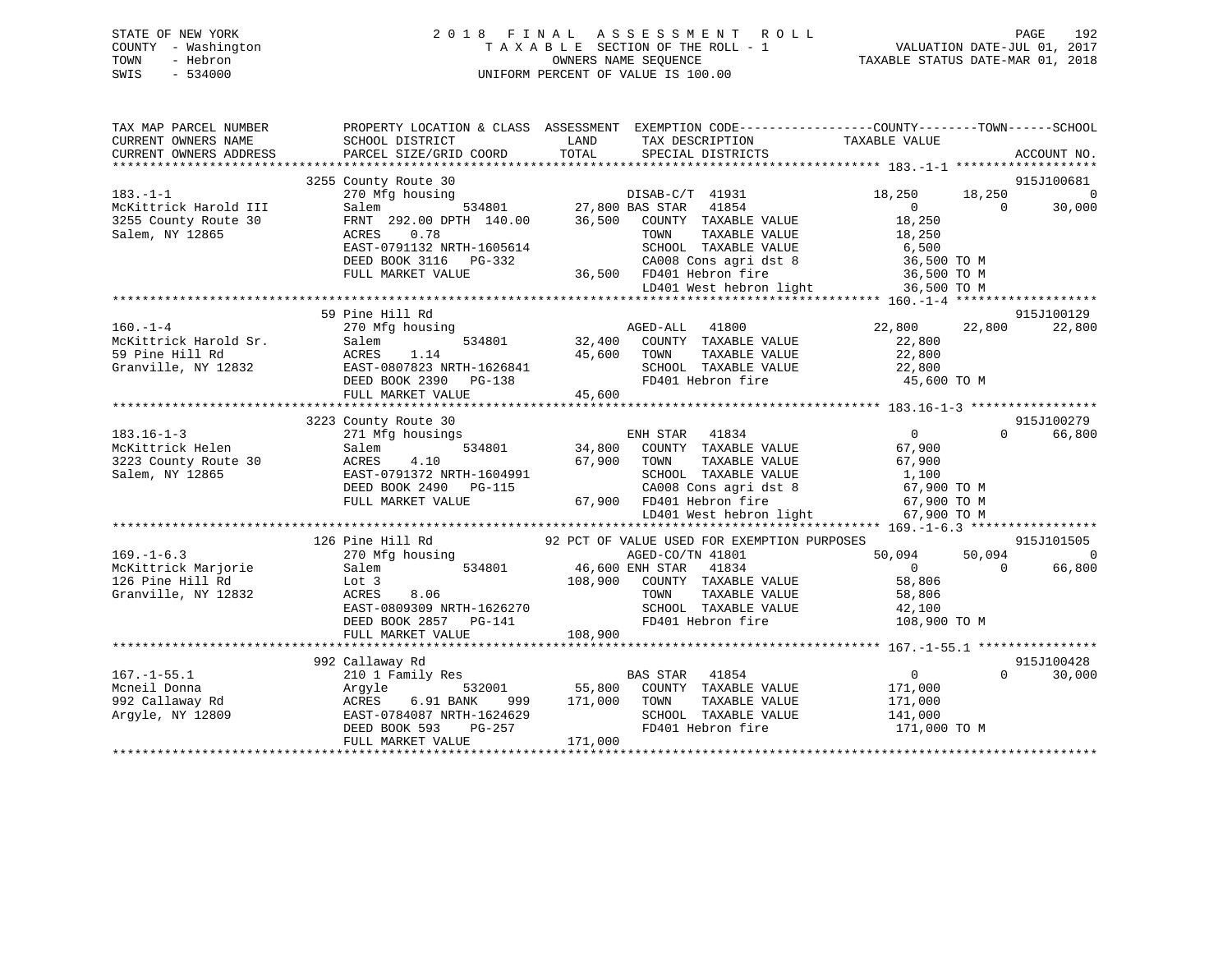# STATE OF NEW YORK 2 0 1 8 F I N A L A S S E S S M E N T R O L L PAGE 193 COUNTY - Washington T A X A B L E SECTION OF THE ROLL - 1 VALUATION DATE-JUL 01, 2017 TOWN - Hebron OWNERS NAME SEQUENCE TAXABLE STATUS DATE-MAR 01, 2018 SWIS - 534000 UNIFORM PERCENT OF VALUE IS 100.00

| TAX MAP PARCEL NUMBER                                                                                                                                   | PROPERTY LOCATION & CLASS ASSESSMENT EXEMPTION CODE----------------COUNTY-------TOWN------SCHOOL |                                           |                       |                                                                           |                                               |              |                                                  |
|---------------------------------------------------------------------------------------------------------------------------------------------------------|--------------------------------------------------------------------------------------------------|-------------------------------------------|-----------------------|---------------------------------------------------------------------------|-----------------------------------------------|--------------|--------------------------------------------------|
| CURRENT OWNERS NAME                                                                                                                                     | SCHOOL DISTRICT                                                                                  | LAND                                      |                       | TAX DESCRIPTION                                                           | TAXABLE VALUE                                 |              |                                                  |
| CURRENT OWNERS ADDRESS                                                                                                                                  | PARCEL SIZE/GRID COORD                                                                           | TOTAL                                     |                       | SPECIAL DISTRICTS                                                         |                                               |              | ACCOUNT NO.                                      |
|                                                                                                                                                         |                                                                                                  |                                           |                       |                                                                           |                                               |              |                                                  |
|                                                                                                                                                         | 3285 County Route 30                                                                             |                                           |                       | 99 PCT OF VALUE USED FOR EXEMPTION PURPOSES                               |                                               |              |                                                  |
| $183. - 1 - 5$                                                                                                                                          | 210 1 Family Res                                                                                 | 3 MGED-CO<br>534801 39,000 AGED-SCH 41804 |                       |                                                                           | 34,403                                        | $\Omega$     |                                                  |
| Mcneil Douglas                                                                                                                                          | Salem                                                                                            |                                           |                       |                                                                           | $\overline{0}$                                | $\mathbf{0}$ |                                                  |
| 3285 County Route 30<br>Salem, NY 12865                                                                                                                 | ACRES<br>1.50                                                                                    |                                           | 69,500 ENH STAR 41834 |                                                                           | $\Omega$                                      | $\Omega$     | $\begin{array}{c}\n 2.100427 \\  0\n\end{array}$ |
| Salem, NY 12865                                                                                                                                         | EAST-0791064 NRTH-1606310                                                                        |                                           |                       | COUNTY TAXABLE VALUE                                                      | 35,097                                        |              |                                                  |
|                                                                                                                                                         | DEED BOOK 350<br>PG-128                                                                          |                                           | TOWN                  | TAXABLE VALUE                                                             | 69,500                                        |              |                                                  |
|                                                                                                                                                         | FULL MARKET VALUE                                                                                |                                           |                       | 69,500 SCHOOL TAXABLE VALUE                                               | $\overline{0}$                                |              |                                                  |
|                                                                                                                                                         |                                                                                                  |                                           |                       | CA008 Cons agri dst 8<br>FD401 Uebren fixe                                | 69,500 TO M                                   |              |                                                  |
|                                                                                                                                                         |                                                                                                  |                                           |                       | FD401 Hebron fire                                                         | 69,500 TO M                                   |              |                                                  |
|                                                                                                                                                         |                                                                                                  |                                           |                       |                                                                           | LD401 West hebron light 69,500 TO M           |              |                                                  |
|                                                                                                                                                         |                                                                                                  |                                           |                       |                                                                           |                                               |              |                                                  |
|                                                                                                                                                         | 3702 County Route 30                                                                             |                                           |                       |                                                                           |                                               |              | 915J100432                                       |
| $175. - 1 - 18$                                                                                                                                         | 112 Dairy farm                                                                                   |                                           | AG DIST               | 41720                                                                     | 140,498 140,498                               |              | 140,498                                          |
|                                                                                                                                                         |                                                                                                  |                                           |                       | 534801 277,200 COUNTY TAXABLE VALUE                                       | 165,202<br>165,202                            |              |                                                  |
|                                                                                                                                                         |                                                                                                  | 305,700                                   | TOWN                  | TAXABLE VALUE                                                             |                                               |              |                                                  |
|                                                                                                                                                         | EAST-0788233 NRTH-1614652                                                                        |                                           |                       | SCHOOL TAXABLE VALUE                                                      | 165,202<br>CA008 Cons agri dst 8 165,202 TO M |              |                                                  |
|                                                                                                                                                         | $PG-90$                                                                                          |                                           |                       |                                                                           |                                               |              |                                                  |
| 175.-1-18<br>Mcneil Douglas C<br>3285 County Route 30<br>Salem, NY 12865<br>MAY BE SUBJECT TO PAYMENT<br>MAY BE SUBJECT TO PAYMENT<br>TULL MARKET VALUE |                                                                                                  | 305,700                                   |                       | 140,498 EX<br>FD401 Hebron fire                                           | 305,700 TO M                                  |              |                                                  |
|                                                                                                                                                         |                                                                                                  |                                           |                       |                                                                           |                                               |              |                                                  |
|                                                                                                                                                         | LOT 20 Deforest Pat                                                                              |                                           |                       |                                                                           |                                               |              | 915J101117                                       |
| $175. - 1 - 20$                                                                                                                                         | 105 Vac farmland                                                                                 |                                           | AGRI-D IND 41730      |                                                                           | 18,384 18,384                                 |              | 18,384                                           |
| Mcneil Douglas C                                                                                                                                        | Salem                                                                                            |                                           |                       | 534801 28,100 COUNTY TAXABLE VALUE                                        | 9,716                                         |              |                                                  |
| 3285 County Route 30                                                                                                                                    | ROW 3008/102                                                                                     | 28,100                                    | TOWN                  | TAXABLE VALUE                                                             | 9,716                                         |              |                                                  |
| Salem, NY 12865                                                                                                                                         |                                                                                                  |                                           |                       | SCHOOL TAXABLE VALUE                                                      | 9,716                                         |              |                                                  |
|                                                                                                                                                         | AURES 25.00<br>EAST-0787889 NRTH-1611646<br>DEED DOOU 111                                        |                                           |                       | FD401 Hebron fire                                                         | 28,100 TO M                                   |              |                                                  |
|                                                                                                                                                         |                                                                                                  |                                           |                       |                                                                           |                                               |              |                                                  |
|                                                                                                                                                         |                                                                                                  |                                           |                       |                                                                           |                                               |              |                                                  |
|                                                                                                                                                         |                                                                                                  |                                           |                       |                                                                           |                                               |              |                                                  |
|                                                                                                                                                         | Warnick Rd/n Off                                                                                 |                                           |                       |                                                                           |                                               |              | 915J101594                                       |
| $167. - 1 - 33.9$                                                                                                                                       | 322 Rural vac>10                                                                                 |                                           | AGRI-D IND 41730      |                                                                           | 3,243                                         |              | 3, 243 3, 243                                    |
| Mcneil Loren J Jr                                                                                                                                       | 534801<br>Salem                                                                                  |                                           |                       | 13,700 COUNTY TAXABLE VALUE                                               | 10,457                                        |              |                                                  |
| Mcneil Roberta J                                                                                                                                        | 2508/235 ROW                                                                                     |                                           |                       | 13,700 TOWN TAXABLE VALUE                                                 | 10,457                                        |              |                                                  |
| 4 Halls Pond Rd                                                                                                                                         | Lot E                                                                                            |                                           |                       | SCHOOL TAXABLE VALUE                                                      | 10,457                                        |              |                                                  |
| Salem, NY 12865                                                                                                                                         | ACRES 18.30                                                                                      |                                           |                       | FD401 Hebron fire                                                         | 13,700 TO M                                   |              |                                                  |
|                                                                                                                                                         |                                                                                                  |                                           |                       |                                                                           |                                               |              |                                                  |
|                                                                                                                                                         |                                                                                                  |                                           |                       |                                                                           |                                               |              |                                                  |
|                                                                                                                                                         |                                                                                                  |                                           |                       |                                                                           |                                               |              |                                                  |
|                                                                                                                                                         |                                                                                                  |                                           |                       |                                                                           |                                               |              |                                                  |
|                                                                                                                                                         | 4 Halls Pond Rd                                                                                  |                                           |                       |                                                                           |                                               |              | 915J100436                                       |
| $167. - 1 - 26$                                                                                                                                         | 210 1 Family Res                                                                                 | 3<br>534801 26,100 ENH STAR 41834         | CW_10_VET/ 41151      |                                                                           | 6,707                                         | 6,707        | $\overline{0}$                                   |
| Mcneil Loren Jr                                                                                                                                         | Salem                                                                                            |                                           |                       |                                                                           | $\overline{0}$                                | $\Omega$     | 66,800                                           |
| Mcneil Roberta                                                                                                                                          | FRNT 268.00 DPTH 126.00                                                                          |                                           |                       |                                                                           | 63,893                                        |              |                                                  |
| 4 Halls Pond Rd                                                                                                                                         | EAST-0789369 NRTH-1621001                                                                        |                                           |                       | 70,600 COUNTY TAXABLE VALUE<br>TOWN TAXABLE VALUE<br>SCHOOL TAXABLE VALUE | 63,893                                        |              |                                                  |
| Salem, NY 12865                                                                                                                                         | DEED BOOK 433<br>PG-383                                                                          |                                           |                       | SCHOOL TAXABLE VALUE                                                      | THE 3,800<br>70,600 TO M                      |              |                                                  |
|                                                                                                                                                         | FULL MARKET VALUE                                                                                | 70,600 FD401 Hebron fire                  |                       |                                                                           |                                               |              |                                                  |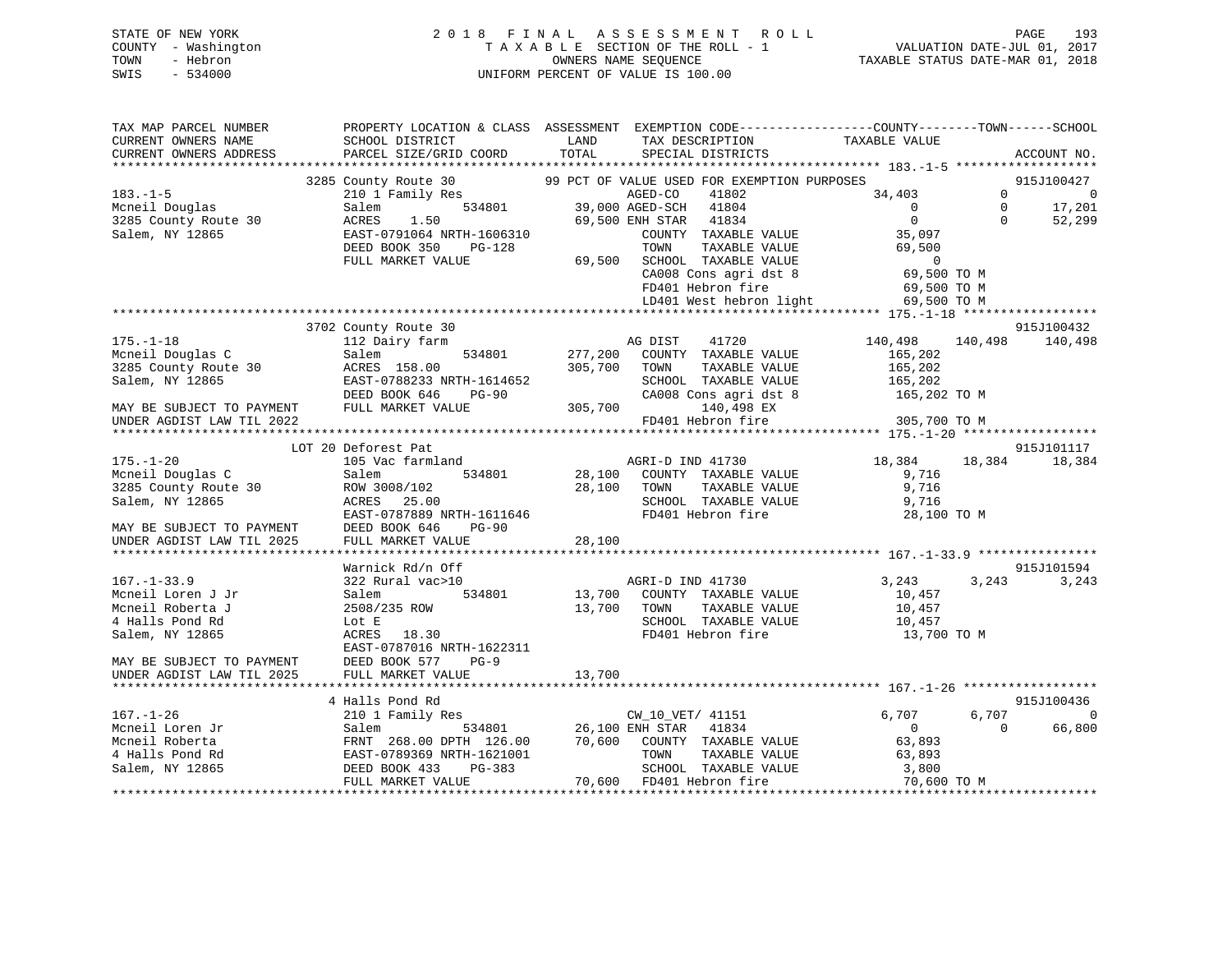# STATE OF NEW YORK 2 0 1 8 F I N A L A S S E S S M E N T R O L L PAGE 194 COUNTY - Washington T A X A B L E SECTION OF THE ROLL - 1 VALUATION DATE-JUL 01, 2017 TOWN - Hebron OWNERS NAME SEQUENCE TAXABLE STATUS DATE-MAR 01, 2018 SWIS - 534000 UNIFORM PERCENT OF VALUE IS 100.00

| TAX MAP PARCEL NUMBER     | PROPERTY LOCATION & CLASS ASSESSMENT EXEMPTION CODE-----------------COUNTY--------TOWN------SCHOOL |                |                                                                       |                |                    |
|---------------------------|----------------------------------------------------------------------------------------------------|----------------|-----------------------------------------------------------------------|----------------|--------------------|
| CURRENT OWNERS NAME       | SCHOOL DISTRICT                                                                                    | LAND           | TAX DESCRIPTION                                                       | TAXABLE VALUE  |                    |
| CURRENT OWNERS ADDRESS    | PARCEL SIZE/GRID COORD                                                                             | TOTAL          | SPECIAL DISTRICTS                                                     |                | ACCOUNT NO.        |
|                           |                                                                                                    |                |                                                                       |                |                    |
|                           | 163 Warnick Rd                                                                                     |                |                                                                       |                | 915J100433         |
| $167. - 1 - 51$           | 112 Dairy farm                                                                                     |                | 41720<br>AG DIST                                                      | 155,562        | 155,562 155,562    |
| McNeil Richard D          | 533801<br>Hartford                                                                                 |                | 244,400 BAS STAR 41854                                                | $\overline{0}$ | $\Omega$<br>30,000 |
| McNeil Julie I            | ACRES 114.00                                                                                       |                | 328,700 COUNTY TAXABLE VALUE                                          | 173,138        |                    |
| 163 Warnick Rd            | EAST-0785//3 NATH CHEST DEED BOOK 943 PG-311<br>EAST-0785775 NRTH-1621080                          |                | TOWN<br>TAXABLE VALUE                                                 | 173,138        |                    |
| Arqyle, NY 12809          |                                                                                                    |                | SCHOOL TAXABLE VALUE                                                  | 143,138        |                    |
|                           |                                                                                                    |                | 328,700 CA006 Cons agri dst 6 173,138 TO M                            |                |                    |
| MAY BE SUBJECT TO PAYMENT |                                                                                                    |                | 155,562 EX                                                            |                |                    |
| UNDER AGDIST LAW TIL 2022 |                                                                                                    |                | FD401 Hebron fire                                                     | 328,700 TO M   |                    |
|                           |                                                                                                    |                |                                                                       |                |                    |
|                           | Gilchrist Rd                                                                                       |                |                                                                       |                | 915J100431         |
| $175. - 1 - 28$           | 322 Rural vac>10                                                                                   |                | COUNTY TAXABLE VALUE                                                  | 188,400        |                    |
| McNeil Richard D          | Salem<br>ACRES 90.00<br>EAST-0784993 NRTH-1615376                                                  | 534801 188,400 | TOWN<br>TAXABLE VALUE                                                 | 188,400        |                    |
| McNeil Douglas            |                                                                                                    | 188,400        | SCHOOL TAXABLE VALUE<br>SCHOOL TAXABLE VALUE<br>CA008 Cons agri dst 8 | 188,400        |                    |
| 163 Warnick Rd            |                                                                                                    |                |                                                                       | 188,400 TO M   |                    |
| Arygle, NY 12809          | DEED BOOK 2475 PG-67                                                                               |                | FD401 Hebron fire                                                     | 188,400 TO M   |                    |
|                           | FULL MARKET VALUE                                                                                  | 188,400        |                                                                       |                |                    |
|                           |                                                                                                    |                |                                                                       |                |                    |
|                           | 3891 County Route 30                                                                               |                |                                                                       |                | 915J100667         |
| $167. - 1 - 47$           | 240 Rural res                                                                                      |                | COUNTY TAXABLE VALUE                                                  | 124,300        |                    |
| McNitt Gabriel            | Salem<br>534801                                                                                    | 67,600 TOWN    | TAXABLE VALUE                                                         | 124,300        |                    |
| 502 Bramble Dr            | $1$ ot 3                                                                                           | 124,300        | SCHOOL TAXABLE VALUE                                                  | 124,300        |                    |
| Austin, TX 78745          | ACRES 12.81                                                                                        |                | FD401 Hebron fire                                                     | 124,300 TO M   |                    |
|                           | EAST-0788498 NRTH-1619220                                                                          |                |                                                                       |                |                    |
|                           | DEED BOOK 3821 PG-230                                                                              |                |                                                                       |                |                    |
|                           | FULL MARKET VALUE                                                                                  | 124,300        |                                                                       |                |                    |
|                           |                                                                                                    |                |                                                                       |                |                    |
|                           | County Route 30                                                                                    |                |                                                                       |                |                    |
| $167. - 1 - 47.4$         | 322 Rural vac>10                                                                                   |                | COUNTY TAXABLE VALUE                                                  | 50,100         |                    |
| McNitt Gabriel            | 534801<br>Salem                                                                                    | 50,100 TOWN    | TAXABLE VALUE                                                         | 50,100         |                    |
| McNitt Dage               | Lot 2                                                                                              | 50,100         | SCHOOL TAXABLE VALUE                                                  | 50,100         |                    |
| 502 Bramble Dr            | ACRES 14.07                                                                                        |                | FD401 Hebron fire                                                     | 50,100 TO M    |                    |
| Austin, TX 78745          | EAST-0788581 NRTH-1619659                                                                          |                |                                                                       |                |                    |
|                           | DEED BOOK 3821 PG-236                                                                              |                |                                                                       |                |                    |
|                           | FULL MARKET VALUE                                                                                  | 50,100         |                                                                       |                |                    |
|                           |                                                                                                    |                |                                                                       |                |                    |
|                           | 179 East Green Pond Way                                                                            |                |                                                                       |                | 915J101199         |
| $143. - 1 - 7.2$          | 260 Seasonal res - WTRFNT                                                                          |                | COUNTY TAXABLE VALUE                                                  | 150,800        |                    |
| McPhee Donald P           | Granville                                                                                          | 533201 65,500  | TOWN<br>TAXABLE VALUE                                                 | 150,800        |                    |
| McPhee Carol A            | 2727/132 2737/314                                                                                  | 150,800        | SCHOOL TAXABLE VALUE                                                  | 150,800        |                    |
| PO Box 577                | FRNT 113.00 DPTH 136.00                                                                            |                | FD401 Hebron fire                                                     | 150,800 TO M   |                    |
| Salem, NY 12865           | EAST-0815896 NRTH-1644485                                                                          |                |                                                                       |                |                    |
|                           | DEED BOOK 2727 PG-132                                                                              |                |                                                                       |                |                    |
|                           | FULL MARKET VALUE                                                                                  | 150,800        |                                                                       |                |                    |
|                           |                                                                                                    |                |                                                                       |                |                    |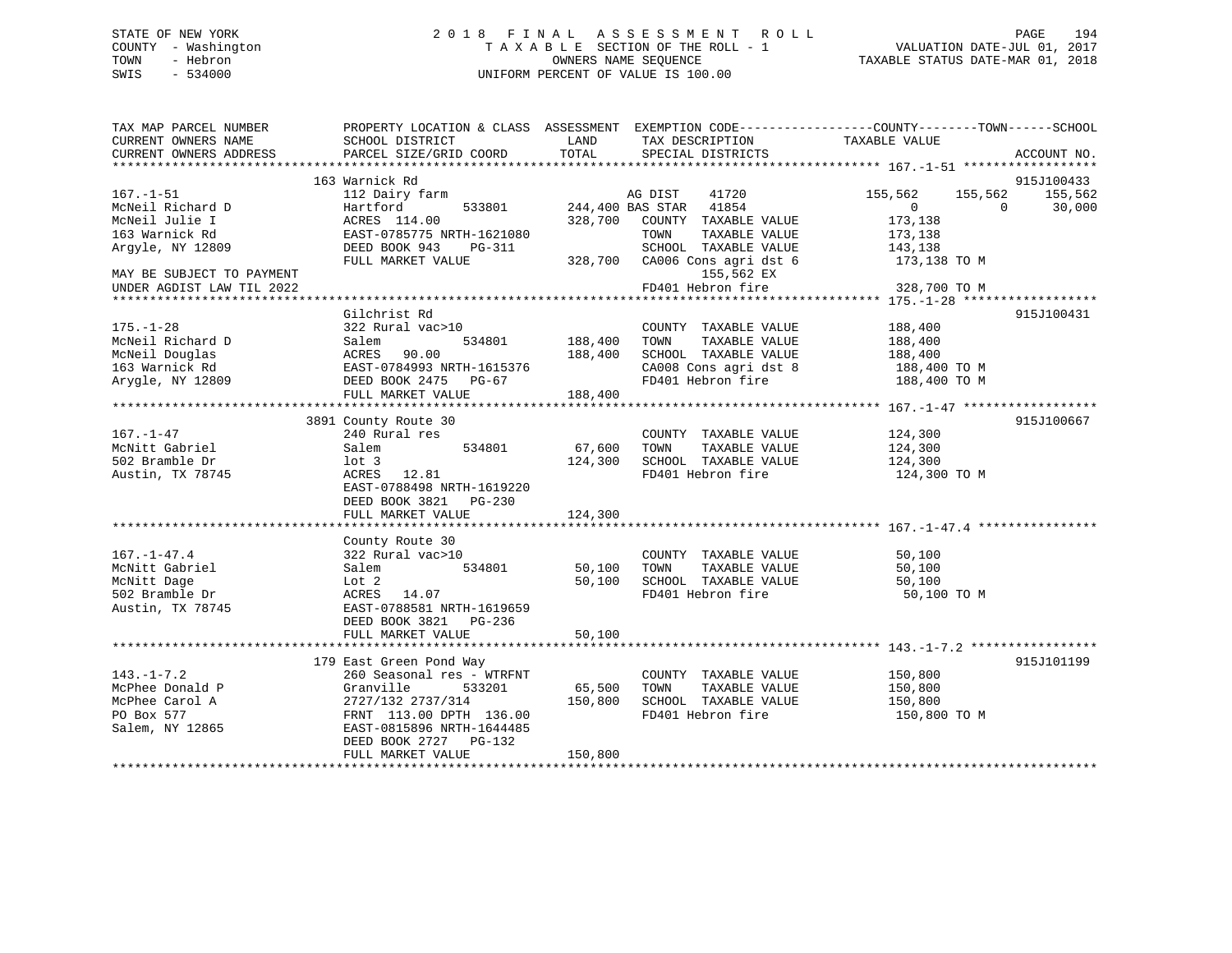# STATE OF NEW YORK 2 0 1 8 F I N A L A S S E S S M E N T R O L L PAGE 195 COUNTY - Washington T A X A B L E SECTION OF THE ROLL - 1 VALUATION DATE-JUL 01, 2017 TOWN - Hebron OWNERS NAME SEQUENCE TAXABLE STATUS DATE-MAR 01, 2018 SWIS - 534000 UNIFORM PERCENT OF VALUE IS 100.00

| TAX MAP PARCEL NUMBER<br>CURRENT OWNERS NAME<br>CURRENT OWNERS ADDRESS<br>*******************                                                                                      | PROPERTY LOCATION & CLASS ASSESSMENT<br>SCHOOL DISTRICT<br>PARCEL SIZE/GRID COORD                                                                                                           | LAND<br>TOTAL                 | TAX DESCRIPTION<br>SPECIAL DISTRICTS                                                                                                                  | EXEMPTION CODE-----------------COUNTY-------TOWN------SCHOOL<br>TAXABLE VALUE       | ACCOUNT NO.           |
|------------------------------------------------------------------------------------------------------------------------------------------------------------------------------------|---------------------------------------------------------------------------------------------------------------------------------------------------------------------------------------------|-------------------------------|-------------------------------------------------------------------------------------------------------------------------------------------------------|-------------------------------------------------------------------------------------|-----------------------|
| $167. - 1 - 58.1$<br>Mead Linda L<br>1004 Callaway Rd<br>Arqyle, NY 12809                                                                                                          | 1004 Callaway Rd<br>210 1 Family Res<br>Arqyle<br>532001<br>ACRES<br>4.40<br>EAST-0783649 NRTH-1624485<br>DEED BOOK 2291 PG-291<br>FULL MARKET VALUE                                        | 49,200<br>100,000<br>100,000  | 41834<br>ENH STAR<br>COUNTY TAXABLE VALUE<br>TOWN<br>TAXABLE VALUE<br>SCHOOL TAXABLE VALUE<br>FD401 Hebron fire                                       | $\overline{0}$<br>$\Omega$<br>100,000<br>100,000<br>33,200<br>100,000 TO M          | 915J100430<br>66,800  |
| $177. - 1 - 50$<br>Meagher John F<br>Meagher Sandra K<br>Attn: New England Forestry Con EAST-0812544 NRTH-1610452<br>PO Box 1192<br>Middletown Springs, VT 05757 FULL MARKET VALUE | 269 Tiplady Rd<br>241 Rural res&ag<br>534801<br>Salem<br>ACRES 144.00<br>DEED BOOK 411<br><b>PG-401</b>                                                                                     | 280,400<br>511,700<br>511,700 | AG DIST<br>41720<br>COUNTY TAXABLE VALUE<br>TAXABLE VALUE<br>TOWN<br>SCHOOL TAXABLE VALUE<br>CA008 Cons agri dst 8<br>158,215 EX<br>FD401 Hebron fire | 158,215<br>158,215<br>353,485<br>353,485<br>353,485<br>353,485 TO M<br>511,700 TO M | 915J100439<br>158,215 |
| MAY BE SUBJECT TO PAYMENT<br>UNDER AGDIST LAW TIL 2022<br>$184. - 1 - 19.4$<br>Meier Michael<br>Meier Donna<br>242 Prince Rd<br>Rocky Point, NY 11778                              | 1702 Scott Lake Rd<br>314 Rural vac<10<br>Salem<br>534801<br>$1$ ot $4$<br>ACRES<br>6.28<br>EAST-0797579 NRTH-1602101<br>DEED BOOK 2741<br>$PG-253$<br>FULL MARKET VALUE                    | 34,600<br>34,600<br>34,600    | COUNTY TAXABLE VALUE<br>TOWN<br>TAXABLE VALUE<br>SCHOOL TAXABLE VALUE<br>CA008 Cons agri dst 8<br>FD401 Hebron fire                                   | 34,600<br>34,600<br>34,600<br>34,600 TO M<br>34,600 TO M                            |                       |
| $160. - 1 - 7.2$<br>Meihoefer William O<br>Meihoefer Marie M<br>548 Middle Rd<br>Granville, NY 12832                                                                               | *****************************<br>548 Middle Rd<br>270 Mfg housing<br>Salem<br>534801<br>Lot 2<br>ACRES<br>2.53<br>EAST-0806891 NRTH-1625538<br>DEED BOOK 782<br>PG-322<br>FULL MARKET VALUE | 38,000<br>85,000<br>85,000    | COUNTY TAXABLE VALUE<br>TOWN<br>TAXABLE VALUE<br>SCHOOL TAXABLE VALUE<br>FD401 Hebron fire                                                            | 85,000<br>85,000<br>85,000<br>85,000 TO M                                           | 915J101707            |
| $169. - 1 - 18.21$<br>Melendy William<br>4422 Sawmill Hill Rd<br>Wells, VT 05774                                                                                                   | Clark Way<br>314 Rural vac<10<br>Granville<br>533201<br>FRNT 600.00 DPTH<br>50.00<br>ACRES<br>0.69<br>EAST-0815861 NRTH-1623646<br>DEED BOOK 3194<br>$PG-270$<br>FULL MARKET VALUE          | 1,700<br>1,700<br>1,700       | COUNTY TAXABLE VALUE<br>TOWN<br>TAXABLE VALUE<br>SCHOOL TAXABLE VALUE<br>FD401 Hebron fire                                                            | 1,700<br>1,700<br>1,700<br>1,700 TO M                                               | 915J101786            |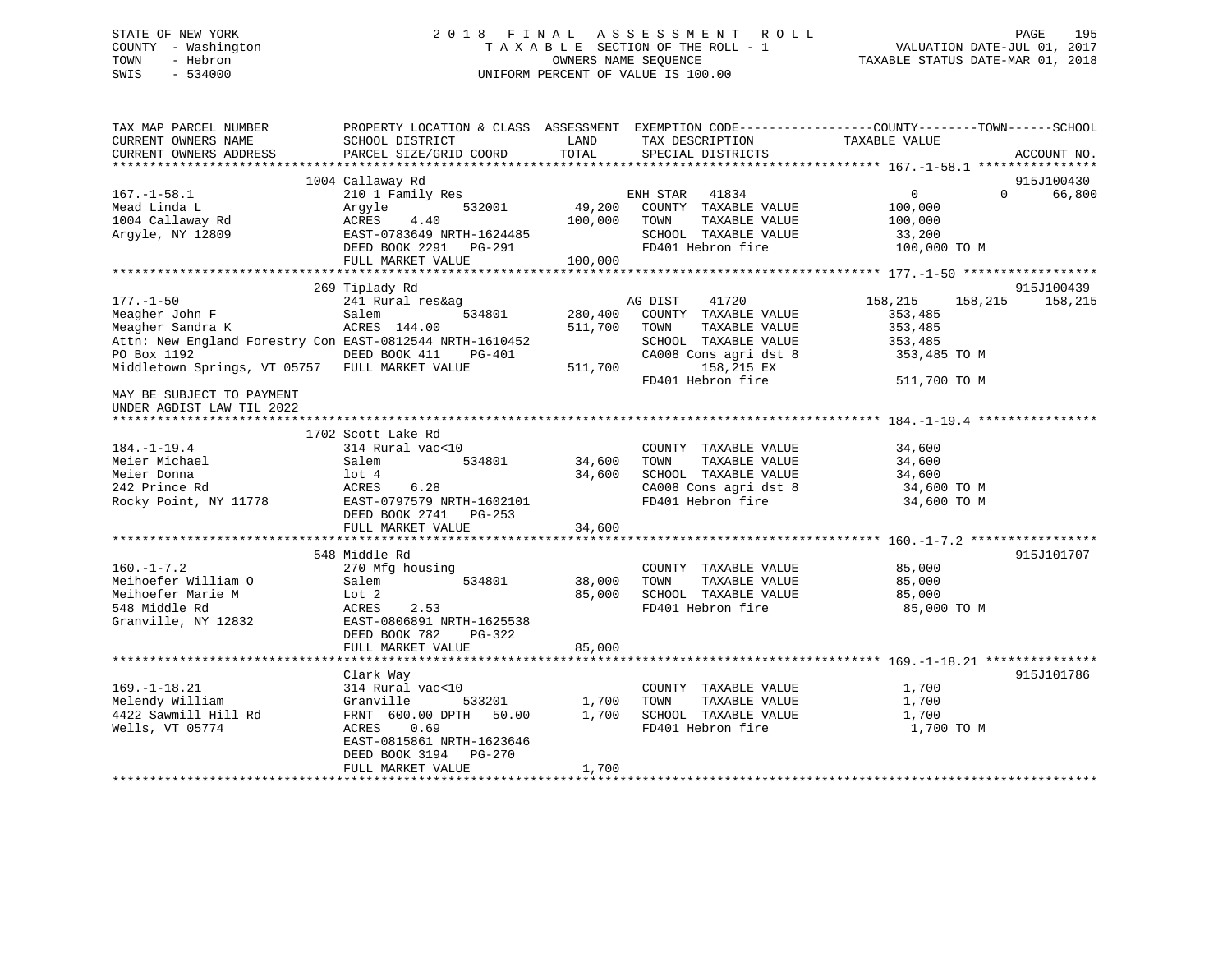# STATE OF NEW YORK 2 0 1 8 F I N A L A S S E S S M E N T R O L L PAGE 196 COUNTY - Washington T A X A B L E SECTION OF THE ROLL - 1 VALUATION DATE-JUL 01, 2017 TOWN - Hebron OWNERS NAME SEQUENCE TAXABLE STATUS DATE-MAR 01, 2018 SWIS - 534000 UNIFORM PERCENT OF VALUE IS 100.00

| TAX MAP PARCEL NUMBER<br>CURRENT OWNERS NAME<br>CURRENT OWNERS ADDRESS | PROPERTY LOCATION & CLASS ASSESSMENT EXEMPTION CODE---------------COUNTY-------TOWN-----SCHOOL<br>SCHOOL DISTRICT<br>PARCEL SIZE/GRID COORD | LAND<br>TOTAL | TAX DESCRIPTION<br>SPECIAL DISTRICTS | TAXABLE VALUE  | ACCOUNT NO.        |
|------------------------------------------------------------------------|---------------------------------------------------------------------------------------------------------------------------------------------|---------------|--------------------------------------|----------------|--------------------|
|                                                                        |                                                                                                                                             |               |                                      |                |                    |
|                                                                        | Scott Hill Rd/s Off                                                                                                                         |               |                                      |                | 915J100450         |
| $158. - 1 - 22$                                                        | 105 Vac farmland                                                                                                                            |               | AG DIST<br>41720                     | 4,336<br>4,336 | 4,336              |
| Mercure Ronald A                                                       | 532001<br>Argyle                                                                                                                            | 15,000        | COUNTY TAXABLE VALUE                 | 10,664         |                    |
| 59 Hartford Main St                                                    | ACRES<br>20.00                                                                                                                              | 15,000        | TOWN<br>TAXABLE VALUE                | 10,664         |                    |
| Hartford, NY 12838                                                     | EAST-0782949 NRTH-1627168                                                                                                                   |               | SCHOOL TAXABLE VALUE                 | 10,664         |                    |
|                                                                        | DEED BOOK 604<br>$PG-16$                                                                                                                    |               | CA008 Cons agri dst 8                | 10,664 TO M    |                    |
| MAY BE SUBJECT TO PAYMENT                                              | FULL MARKET VALUE                                                                                                                           | 15,000        | 4,336 EX                             |                |                    |
| UNDER AGDIST LAW TIL 2022                                              |                                                                                                                                             |               | FD401 Hebron fire                    | 15,000 TO M    |                    |
|                                                                        |                                                                                                                                             |               |                                      |                |                    |
|                                                                        | 74 East Green Pond Way                                                                                                                      |               |                                      |                | 915J101498         |
| $144. - 1 - 37.2$                                                      | 312 Vac w/imprv                                                                                                                             |               | COUNTY TAXABLE VALUE                 | 37,300         |                    |
| Messenger Evelyn                                                       | Granville<br>533201                                                                                                                         | 32,600        | TOWN<br>TAXABLE VALUE                | 37,300         |                    |
| PO Box 101                                                             | 5.30<br>ACRES                                                                                                                               | 37,300        | SCHOOL TAXABLE VALUE                 | 37,300         |                    |
| Galway, NY 12074                                                       | EAST-0816785 NRTH-1642774                                                                                                                   |               | FD401 Hebron fire                    | 37,300 TO M    |                    |
|                                                                        | DEED BOOK 909<br><b>PG-190</b>                                                                                                              |               |                                      |                |                    |
|                                                                        | FULL MARKET VALUE                                                                                                                           | 37,300        |                                      |                |                    |
|                                                                        |                                                                                                                                             |               |                                      |                |                    |
|                                                                        | 3137 County Route 30                                                                                                                        |               |                                      |                | 915J100595         |
| $183.20 - 1 - 23$                                                      | 210 1 Family Res                                                                                                                            |               | COUNTY TAXABLE VALUE                 | 75,000         |                    |
| Michael Christine                                                      | 534801<br>Salem                                                                                                                             | 17,000        | TAXABLE VALUE<br>TOWN                | 75,000         |                    |
| White Martin                                                           | FRNT 48.00 DPTH                                                                                                                             | 75,000        | SCHOOL TAXABLE VALUE                 | 75,000         |                    |
| 78 Fleming Ln                                                          | 0.32<br>ACRES                                                                                                                               |               | CA008 Cons agri dst 8                | 75,000 TO M    |                    |
| Salem, NY 12865                                                        | EAST-0792137 NRTH-1602801                                                                                                                   |               | FD401 Hebron fire                    | 75,000 TO M    |                    |
|                                                                        | DEED BOOK 3678 PG-6                                                                                                                         |               | LD401 West hebron light              | 75,000 TO M    |                    |
|                                                                        |                                                                                                                                             |               |                                      |                |                    |
|                                                                        |                                                                                                                                             |               |                                      |                |                    |
|                                                                        | 3442 County Route 30                                                                                                                        |               |                                      |                | 915J100517         |
| $175. - 1 - 8$                                                         | 210 1 Family Res                                                                                                                            |               | ENH STAR 41834                       | $\overline{0}$ | $\Omega$<br>66,800 |
| Michel Christine F                                                     | 534801<br>Salem                                                                                                                             | 43,000        | COUNTY TAXABLE VALUE                 | 160,900        |                    |
| 3442 County Route 30                                                   | ACRES<br>3.10                                                                                                                               | 160,900       | TOWN<br>TAXABLE VALUE                | 160,900        |                    |
| Salem, NY 12865                                                        | EAST-0790972 NRTH-1609370                                                                                                                   |               | SCHOOL TAXABLE VALUE                 | 94,100         |                    |
|                                                                        | DEED BOOK 3164 PG-217                                                                                                                       |               | CA008 Cons agri dst 8                | 160,900 TO M   |                    |
|                                                                        | FULL MARKET VALUE                                                                                                                           |               | 160,900 FD401 Hebron fire            | 160,900 TO M   |                    |
|                                                                        |                                                                                                                                             |               |                                      |                |                    |
|                                                                        | 160 Allen Rd                                                                                                                                |               |                                      |                | 915J100277         |
| $185. - 1 - 4$                                                         | 210 1 Family Res                                                                                                                            |               | COUNTY TAXABLE VALUE                 | 60,200         |                    |
| Mickiewicz Natina                                                      | 534801<br>Salem                                                                                                                             | 33,800        | TOWN<br>TAXABLE VALUE                | 60,200         |                    |
| 160 Allen Rd                                                           | 1.70<br>ACRES                                                                                                                               | 60,200        | SCHOOL TAXABLE VALUE                 | 60,200         |                    |
| Salem, NY 12865                                                        | EAST-0808825 NRTH-1605760                                                                                                                   |               | CA008 Cons agri dst 8                | 60,200 TO M    |                    |
|                                                                        | DEED BOOK 872<br>PG-293                                                                                                                     |               | FD401 Hebron fire                    | 60,200 TO M    |                    |
|                                                                        | FULL MARKET VALUE                                                                                                                           | 60,200        |                                      |                |                    |
|                                                                        |                                                                                                                                             |               |                                      |                |                    |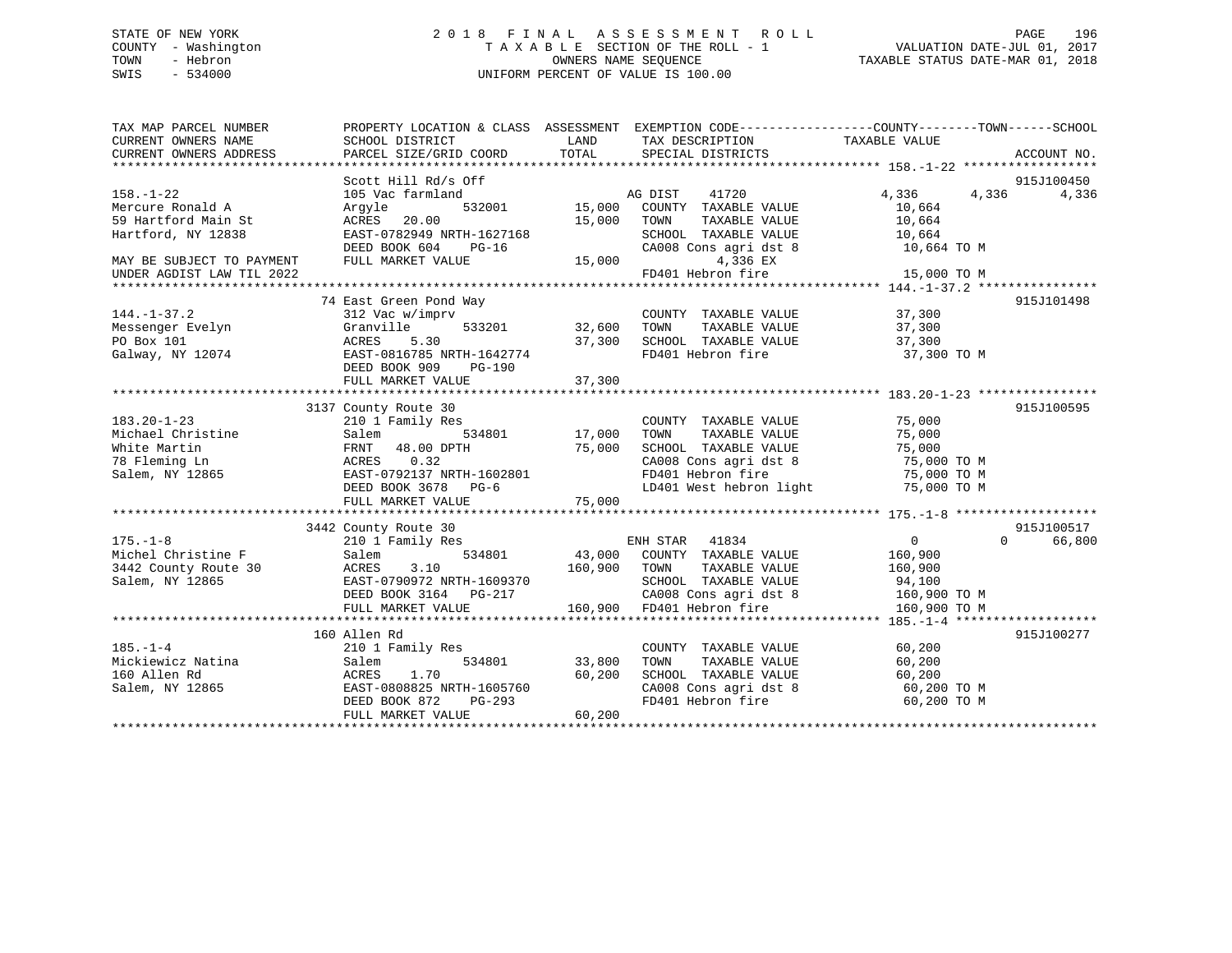# STATE OF NEW YORK 2 0 1 8 F I N A L A S S E S S M E N T R O L L PAGE 197 COUNTY - Washington T A X A B L E SECTION OF THE ROLL - 1 VALUATION DATE-JUL 01, 2017 TOWN - Hebron OWNERS NAME SEQUENCE TAXABLE STATUS DATE-MAR 01, 2018 SWIS - 534000 UNIFORM PERCENT OF VALUE IS 100.00

| TAX MAP PARCEL NUMBER<br>CURRENT OWNERS NAME<br>CURRENT OWNERS ADDRESS | SCHOOL DISTRICT<br>PARCEL SIZE/GRID COORD | LAND<br>TAX DESCRIPTION<br>TOTAL<br>SPECIAL DISTRICTS | PROPERTY LOCATION & CLASS ASSESSMENT EXEMPTION CODE---------------COUNTY-------TOWN-----SCHOOL<br>TAXABLE VALUE<br>ACCOUNT NO. |
|------------------------------------------------------------------------|-------------------------------------------|-------------------------------------------------------|--------------------------------------------------------------------------------------------------------------------------------|
|                                                                        |                                           |                                                       |                                                                                                                                |
|                                                                        | 1225 Bogtown Rd                           |                                                       | 915J100444                                                                                                                     |
| $184. - 1 - 9$                                                         | 240 Rural res                             | ENH STAR 41834                                        | $0 \qquad \qquad$<br>66,800<br>$\Omega$                                                                                        |
| Migliore Inez N                                                        | 534801<br>Salem                           | 189,700<br>COUNTY TAXABLE VALUE                       | 268,100                                                                                                                        |
| 1225 Bogtown Rd                                                        | 3214/184                                  | 268,100<br>TOWN<br>TAXABLE VALUE                      | 268,100                                                                                                                        |
| Salem, NY 12865                                                        | ACRES 112.70                              | SCHOOL TAXABLE VALUE                                  | 201,300                                                                                                                        |
|                                                                        | EAST-0803886 NRTH-1609140                 | CA008 Cons agri dst 8                                 | 268,100 TO M                                                                                                                   |
|                                                                        | DEED BOOK 581<br>PG-181                   | FD401 Hebron fire                                     | 268,100 TO M                                                                                                                   |
|                                                                        | FULL MARKET VALUE                         | 268,100                                               |                                                                                                                                |
|                                                                        | 39 Sutliff Ln                             |                                                       |                                                                                                                                |
| $176. - 1 - 5.1$                                                       | 210 1 Family Res                          | <b>BAS STAR</b><br>41854                              | 30,000<br>$\overline{0}$<br>$\Omega$                                                                                           |
| Miles David J                                                          | 534801<br>Salem                           | 38,000 COUNTY TAXABLE VALUE                           | 96,000                                                                                                                         |
| 39 Sutliff Ln                                                          | sub lot 1                                 | 96,000<br>TOWN<br>TAXABLE VALUE                       | 96,000                                                                                                                         |
| Salem, NY 12865                                                        | 1.00 BANK<br>998<br>ACRES                 | SCHOOL TAXABLE VALUE                                  | 66,000                                                                                                                         |
|                                                                        | EAST-0794581 NRTH-1614751                 | FD401 Hebron fire                                     | 96,000 TO M                                                                                                                    |
|                                                                        | DEED BOOK 2204 PG-4                       |                                                       |                                                                                                                                |
|                                                                        | FULL MARKET VALUE                         | 96,000                                                |                                                                                                                                |
|                                                                        |                                           |                                                       |                                                                                                                                |
|                                                                        | 209 Indian Head Way                       |                                                       | 915J101220                                                                                                                     |
| $170. - 1 - 15.6$                                                      | 210 1 Family Res                          | COUNTY TAXABLE VALUE                                  | 115,400                                                                                                                        |
| Millard David H                                                        | 533201<br>Granville                       | 42,100<br>TOWN<br>TAXABLE VALUE                       | 115,400                                                                                                                        |
| Schmitt Lorraine                                                       | 5.04<br>ACRES                             | 115,400<br>SCHOOL TAXABLE VALUE                       | 115,400                                                                                                                        |
| 209 Indian Head Way                                                    | EAST-0816147 NRTH-1619906                 | FD401 Hebron fire                                     | 115,400 TO M                                                                                                                   |
| Salem, NY 12865                                                        | DEED BOOK 3295 PG-51                      |                                                       |                                                                                                                                |
|                                                                        | FULL MARKET VALUE                         | 115,400                                               |                                                                                                                                |
|                                                                        |                                           |                                                       |                                                                                                                                |
|                                                                        | 111 County Route 31                       |                                                       | 915J100344                                                                                                                     |
| $176. - 1 - 30$<br>Miller Barry G                                      | 240 Rural res<br>534801                   | 41720<br>AG DIST<br>265,100<br>COUNTY TAXABLE VALUE   | 83,095<br>83,095<br>83,095<br>766,405                                                                                          |
| Miller Nancy J                                                         | Salem<br>ACRES 193.80                     | 849,500<br>TOWN<br>TAXABLE VALUE                      | 766,405                                                                                                                        |
| 111 County Route 31                                                    | EAST-0793054 NRTH-1609288                 | SCHOOL TAXABLE VALUE                                  | 766,405                                                                                                                        |
| Salem, NY 12865                                                        | DEED BOOK 2141 PG-233                     | CA008 Cons agri dst 8                                 | 766,405 TO M                                                                                                                   |
|                                                                        | FULL MARKET VALUE                         | 849,500<br>83,095 EX                                  |                                                                                                                                |
| MAY BE SUBJECT TO PAYMENT                                              |                                           | FD401 Hebron fire                                     | 849,500 TO M                                                                                                                   |
| UNDER AGDIST LAW TIL 2022                                              |                                           |                                                       |                                                                                                                                |
|                                                                        |                                           |                                                       |                                                                                                                                |
|                                                                        | 3983 County Route 30                      |                                                       | 915J100522                                                                                                                     |
| $167. - 1 - 41$                                                        | 210 1 Family Res                          | BAS STAR<br>41854                                     | $\overline{0}$<br>$\Omega$<br>30,000                                                                                           |
| Miller Michael J                                                       | Salem<br>534801                           | 21,000<br>COUNTY TAXABLE VALUE                        | 87,700                                                                                                                         |
| 3983 County Route 30                                                   | FRNT 165.00 DPTH 90.00                    | 87,700<br>TOWN<br>TAXABLE VALUE                       | 87,700                                                                                                                         |
| Salem, NY 12865                                                        | EAST-0788424 NRTH-1621563                 | SCHOOL TAXABLE VALUE                                  | 57,700                                                                                                                         |
|                                                                        | DEED BOOK 3901 PG-129                     | FD401 Hebron fire                                     | 87,700 TO M                                                                                                                    |
| PRIOR OWNER ON 3/01/2018                                               | FULL MARKET VALUE                         | 87,700                                                |                                                                                                                                |
| Wilbur Ryan                                                            |                                           |                                                       |                                                                                                                                |
|                                                                        |                                           |                                                       |                                                                                                                                |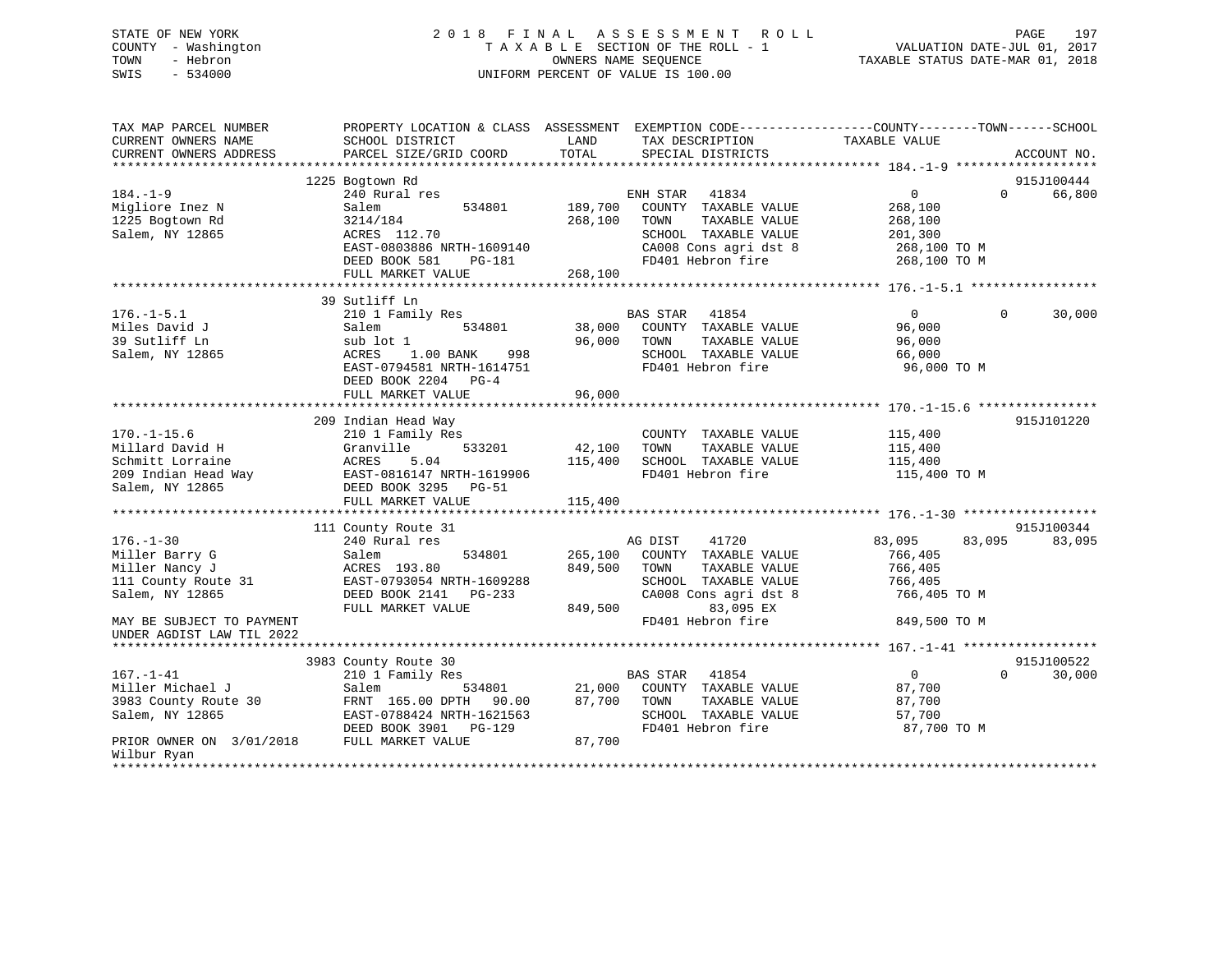# STATE OF NEW YORK 2 0 1 8 F I N A L A S S E S S M E N T R O L L PAGE 198 COUNTY - Washington T A X A B L E SECTION OF THE ROLL - 1 VALUATION DATE-JUL 01, 2017 TOWN - Hebron OWNERS NAME SEQUENCE TAXABLE STATUS DATE-MAR 01, 2018 SWIS - 534000 UNIFORM PERCENT OF VALUE IS 100.00

| TAX MAP PARCEL NUMBER                          |                                                                                            |         |                                           | PROPERTY LOCATION & CLASS ASSESSMENT EXEMPTION CODE----------------COUNTY-------TOWN------SCHOOL |
|------------------------------------------------|--------------------------------------------------------------------------------------------|---------|-------------------------------------------|--------------------------------------------------------------------------------------------------|
| CURRENT OWNERS NAME                            | SCHOOL DISTRICT                                                                            | LAND    | TAX DESCRIPTION                           | TAXABLE VALUE                                                                                    |
|                                                |                                                                                            |         |                                           |                                                                                                  |
|                                                |                                                                                            |         |                                           |                                                                                                  |
|                                                | 33 Lee Brook Ln                                                                            |         |                                           |                                                                                                  |
| $177. - 1 - 3.27$                              | 210 1 Family Res                                                                           |         | COUNTY TAXABLE VALUE                      | 100,300                                                                                          |
| Miller Paula J                                 | 534801<br>Salem                                                                            | 33,200  | TOWN<br>TAXABLE VALUE                     | 100,300                                                                                          |
| 1200 State Highway 184                         | sub lot 2B                                                                                 | 100,300 | SCHOOL TAXABLE VALUE                      | 100,300                                                                                          |
| Heuvelton, NY 13654                            | ACRES<br>1.47                                                                              |         | CA008 Cons agri dst 8                     |                                                                                                  |
|                                                |                                                                                            |         |                                           | 100,300 TO M                                                                                     |
|                                                | EAST-0805413 NRTH-1616317                                                                  |         | FD401 Hebron fire                         | 100,300 TO M                                                                                     |
|                                                | DEED BOOK 3776 PG-149                                                                      |         |                                           |                                                                                                  |
|                                                | FULL MARKET VALUE                                                                          | 100,300 |                                           |                                                                                                  |
|                                                |                                                                                            |         |                                           |                                                                                                  |
|                                                | 381 Blossom Rd                                                                             |         |                                           | 915J101374                                                                                       |
| $178. - 1 - 39$                                | 322 Rural vac>10                                                                           |         | COUNTY TAXABLE VALUE 55,900               |                                                                                                  |
| Miner Joseph                                   | 534801                                                                                     | 55,900  | TAXABLE VALUE<br>TOWN                     | 55,900                                                                                           |
| Miner Stephinie                                | Salem 534801<br>Lots 25 & 26<br>ACRES 28.75<br>EAST-0818564 NRTH-1609631<br>DEED BOOK 3601 | 55,900  | SCHOOL TAXABLE VALUE<br>FD401 Hebron fire | 55,900                                                                                           |
| 400 Dillion Ln                                 |                                                                                            |         |                                           | 55,900 TO M                                                                                      |
| Swanee, MA 02777                               |                                                                                            |         |                                           |                                                                                                  |
|                                                |                                                                                            |         |                                           |                                                                                                  |
|                                                | FULL MARKET VALUE                                                                          | 55,900  |                                           |                                                                                                  |
|                                                |                                                                                            |         |                                           |                                                                                                  |
|                                                | 331 Blossom Rd                                                                             |         |                                           | 815J101740                                                                                       |
| $186. - 1 - 18$                                |                                                                                            |         |                                           | 137,700                                                                                          |
|                                                | 210 1 Family Res                                                                           |         | COUNTY TAXABLE VALUE                      |                                                                                                  |
| Miner Joseph M                                 | 534801<br>Salem                                                                            | 42,800  | TOWN<br>TAXABLE VALUE                     | 137,700                                                                                          |
| Miner Stephinie T<br>400 Dillon In             | ACRES 5.50<br>EAST-0819107 NRTH-1608972                                                    | 137,700 | SCHOOL TAXABLE VALUE                      | 137,700                                                                                          |
| 400 Dillon Ln                                  |                                                                                            |         | FD401 Hebron fire                         | 137,700 TO M                                                                                     |
| Swansea, MA 02777                              | DEED BOOK 3901 PG-145                                                                      |         |                                           |                                                                                                  |
|                                                | FULL MARKET VALUE                                                                          | 137,700 |                                           |                                                                                                  |
| PRIOR OWNER ON 3/01/2018                       |                                                                                            |         |                                           |                                                                                                  |
| Sec of Veterans Affairs                        |                                                                                            |         |                                           |                                                                                                  |
|                                                |                                                                                            |         |                                           |                                                                                                  |
|                                                | 20 James Rd                                                                                |         |                                           | 915J101344                                                                                       |
| $159. - 1 - 37$                                | 210 1 Family Res                                                                           |         | CW_10_VET/ 41151                          | 7,661<br>7.661<br>$\overline{0}$                                                                 |
|                                                | 533801                                                                                     |         | 42,600 BAS STAR 41854                     | 30,000<br>$\overline{0}$<br>$\Omega$                                                             |
| Moltrup Renee<br>Moltrup Ronald<br>20 James Rd | Hartford<br>ACRES<br>5.39                                                                  |         | 81,500 COUNTY TAXABLE VALUE               | 73,839                                                                                           |
|                                                |                                                                                            |         | TOWN<br>TAXABLE VALUE                     | 73,839                                                                                           |
| Salem, NY 12865                                | EAST-0792320 NRTH-1628387<br>DEED BOOK 2658 PG-327                                         |         | SCHOOL TAXABLE VALUE                      | 51,500                                                                                           |
|                                                | FULL MARKET VALUE                                                                          |         | 81,500 FD401 Hebron fire                  | 81,500 TO M                                                                                      |
|                                                |                                                                                            |         |                                           |                                                                                                  |
|                                                |                                                                                            |         |                                           | 915J100350                                                                                       |
|                                                | 1263 Patterson Hill Rd                                                                     |         |                                           |                                                                                                  |
| $183. - 1 - 46$                                | 240 Rural res                                                                              |         | BAS STAR 41854                            | $\overline{0}$<br>$\Omega$<br>30,000                                                             |
| Monahan Kevin D                                | 534801                                                                                     | 118,400 | COUNTY TAXABLE VALUE                      | 224,400                                                                                          |
|                                                |                                                                                            | 224,400 | TOWN<br>TAXABLE VALUE                     | 224,400                                                                                          |
|                                                |                                                                                            |         | SCHOOL TAXABLE VALUE                      | 194,400                                                                                          |
|                                                |                                                                                            |         | CA008 Cons agri dst 8 224,400 TO M        |                                                                                                  |
|                                                |                                                                                            |         | 224,400 FD401 Hebron fire                 | 224,400 TO M                                                                                     |
|                                                |                                                                                            |         |                                           |                                                                                                  |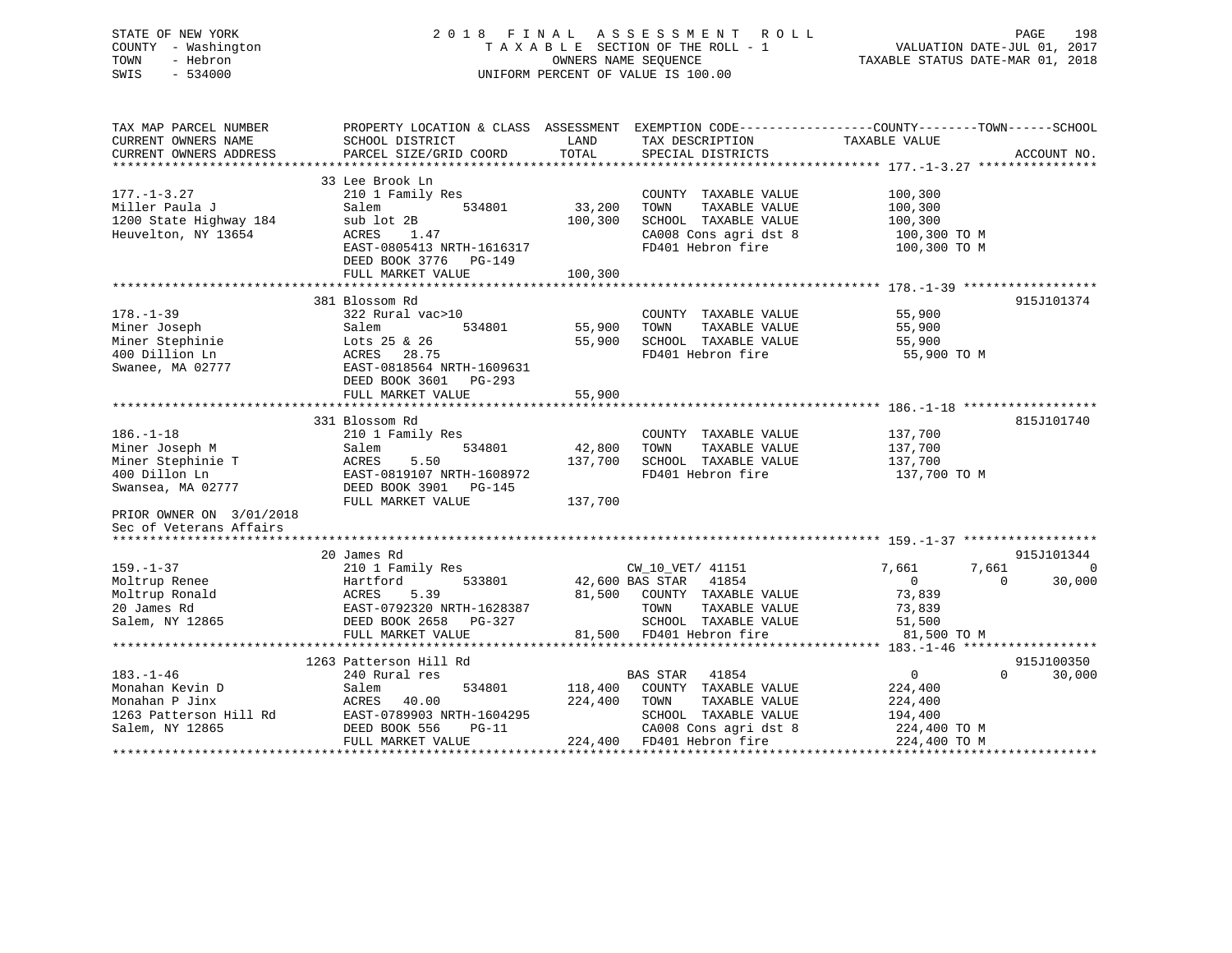# STATE OF NEW YORK 2 0 1 8 F I N A L A S S E S S M E N T R O L L PAGE 199 COUNTY - Washington T A X A B L E SECTION OF THE ROLL - 1 VALUATION DATE-JUL 01, 2017 TOWN - Hebron OWNERS NAME SEQUENCE TAXABLE STATUS DATE-MAR 01, 2018 SWIS - 534000 UNIFORM PERCENT OF VALUE IS 100.00

| TAX MAP PARCEL NUMBER<br>CURRENT OWNERS NAME<br>CURRENT OWNERS ADDRESS                                                          | PROPERTY LOCATION & CLASS ASSESSMENT EXEMPTION CODE---------------COUNTY-------TOWN-----SCHOOL<br>SCHOOL DISTRICT<br>PARCEL SIZE/GRID COORD                                 | LAND<br>TOTAL                 | TAX DESCRIPTION<br>SPECIAL DISTRICTS                                                                                     | TAXABLE VALUE                                                      | ACCOUNT NO.                      |
|---------------------------------------------------------------------------------------------------------------------------------|-----------------------------------------------------------------------------------------------------------------------------------------------------------------------------|-------------------------------|--------------------------------------------------------------------------------------------------------------------------|--------------------------------------------------------------------|----------------------------------|
|                                                                                                                                 |                                                                                                                                                                             |                               |                                                                                                                          |                                                                    |                                  |
| $176. - 1 - 9$<br>Monder Alan<br>Monder Shelley<br>231 Mcknight Hill Rd<br>Salem, NY 12865                                      | 231 Mcknight Hill Rd<br>240 Rural res<br>Salem<br>534801<br>ACRES<br>45.50 BANK<br>999<br>EAST-0802383 NRTH-1617213<br>DEED BOOK 920<br>PG-329<br>FULL MARKET VALUE         | 128,300<br>174,600<br>174,600 | BAS STAR 41854<br>COUNTY TAXABLE VALUE<br>TOWN<br>TAXABLE VALUE<br>SCHOOL TAXABLE VALUE<br>FD401 Hebron fire             | $0 \qquad \qquad$<br>174,600<br>174,600<br>144,600<br>174,600 TO M | 915J100352<br>30,000<br>$\Omega$ |
|                                                                                                                                 | 191 Presbytery Ln                                                                                                                                                           |                               |                                                                                                                          |                                                                    | 9179900730                       |
| $176. - 1 - 6$<br>Monder Property Holdings LLC<br>231 McKnight Hill Rd<br>Salem, NY 12865                                       | 400 Commercial<br>Salem<br>534801<br>Lot 2 Filed survey 12765<br>381/816<br>Trans Exempt Repay 2018<br>ACRES<br>30.51<br>EAST-0800069 NRTH-1612808<br>DEED BOOK 3802 PG-195 | 70,400<br>280,000             | COUNTY TAXABLE VALUE<br>TAXABLE VALUE<br>TOWN<br>SCHOOL TAXABLE VALUE<br>FD401 Hebron fire<br>TE533 Trans exmt repay-flg | 280,000<br>280,000<br>280,000<br>0 TO M<br>$.00$ MT                |                                  |
|                                                                                                                                 | FULL MARKET VALUE                                                                                                                                                           | 280,000                       |                                                                                                                          |                                                                    |                                  |
| $158. - 1 - 29$<br>Monroe Jonathan<br>4176 County Route 30<br>Salem, NY 12865                                                   | 4176 County Route 30<br>230 3 Family Res<br>Hartford<br>533801<br>$167. - 1 - 5.2$<br>998<br>ACRES<br>4.76 BANK<br>EAST-0786748 NRTH-1626128<br>DEED BOOK 3819 PG-19        | 50,900<br>139,600             | COUNTY TAXABLE VALUE<br>TOWN<br>TAXABLE VALUE<br>SCHOOL TAXABLE VALUE<br>FD401 Hebron fire                               | 139,600<br>139,600<br>139,600<br>139,600 TO M                      | 915J101090                       |
|                                                                                                                                 | FULL MARKET VALUE                                                                                                                                                           | 139,600                       |                                                                                                                          |                                                                    |                                  |
|                                                                                                                                 |                                                                                                                                                                             |                               |                                                                                                                          |                                                                    |                                  |
| $152. - 2 - 34$<br>Monroe Raymond A<br>Monroe Mikenzie<br>1606 County Route 31<br>Granville, NY 12832                           | 1606 County Route 31<br>242 Rurl res&rec<br>533201<br>Granville<br>ACRES 32.50<br>EAST-0809823 NRTH-1638524<br>DEED BOOK 3538 PG-7<br>FULL MARKET VALUE                     | 84,400<br>285,500<br>285,500  | COUNTY TAXABLE VALUE<br>TOWN<br>TAXABLE VALUE<br>SCHOOL TAXABLE VALUE<br>CA008 Cons agri dst 8<br>FD401 Hebron fire      | 285,500<br>285,500<br>285,500<br>285,500 TO M<br>285,500 TO M      | 915J100355                       |
|                                                                                                                                 |                                                                                                                                                                             |                               |                                                                                                                          |                                                                    |                                  |
| $143. - 1 - 39.4$<br>Montenegro Thomas<br>Montenegro Maria<br>1651 Sand Key Estates Ct Unit ACRES<br>Clearwater Beach, FL 33767 | Liebig Rd<br>314 Rural vac<10<br>Granville<br>533201<br>Lot 4<br>5.41<br>EAST-0806612 NRTH-1644074<br>DEED BOOK 2046<br>$PG-37$<br>FULL MARKET VALUE                        | 32,800<br>32,800<br>32,800    | COUNTY TAXABLE VALUE<br>TOWN<br>TAXABLE VALUE<br>SCHOOL TAXABLE VALUE<br>FD401 Hebron fire                               | 32,800<br>32,800<br>32,800<br>32,800 TO M                          | 935J101626                       |
|                                                                                                                                 |                                                                                                                                                                             |                               |                                                                                                                          |                                                                    |                                  |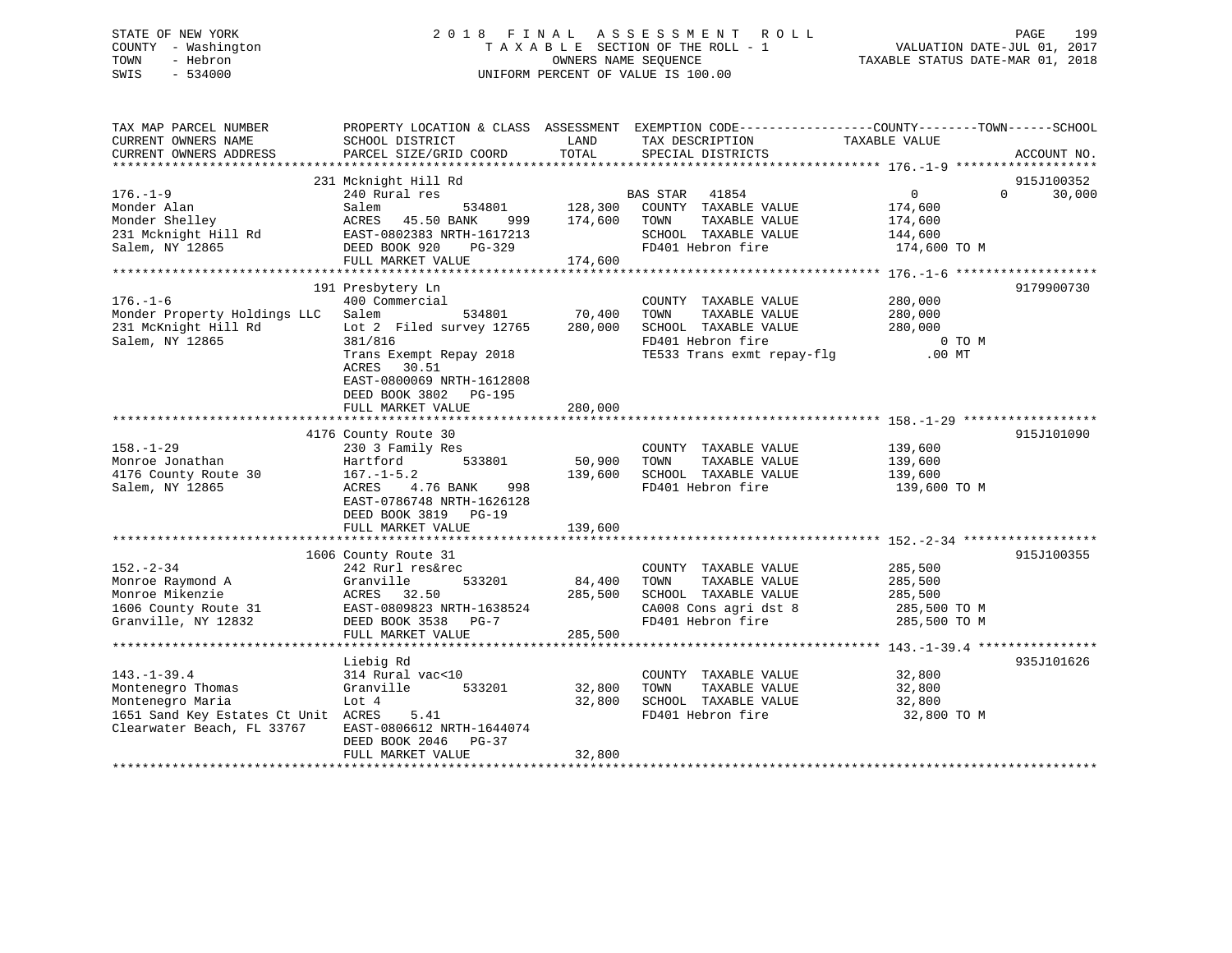# STATE OF NEW YORK 2 0 1 8 F I N A L A S S E S S M E N T R O L L PAGE 200 COUNTY - Washington T A X A B L E SECTION OF THE ROLL - 1 VALUATION DATE-JUL 01, 2017 TOWN - Hebron OWNERS NAME SEQUENCE TAXABLE STATUS DATE-MAR 01, 2018 SWIS - 534000 UNIFORM PERCENT OF VALUE IS 100.00

| TAX MAP PARCEL NUMBER<br>CURRENT OWNERS NAME<br>CURRENT OWNERS ADDRESS | PROPERTY LOCATION & CLASS ASSESSMENT EXEMPTION CODE----------------COUNTY-------TOWN------SCHOOL<br>SCHOOL DISTRICT<br>PARCEL SIZE/GRID COORD | LAND<br>TOTAL | TAX DESCRIPTION<br>SPECIAL DISTRICTS | TAXABLE VALUE  | ACCOUNT NO.        |
|------------------------------------------------------------------------|-----------------------------------------------------------------------------------------------------------------------------------------------|---------------|--------------------------------------|----------------|--------------------|
|                                                                        |                                                                                                                                               |               |                                      |                |                    |
|                                                                        | State Route 22                                                                                                                                |               |                                      |                | 915J101097         |
| $161. - 2 - 10.12$                                                     | 322 Rural vac>10                                                                                                                              |               | COUNTY TAXABLE VALUE                 | 30,400         |                    |
| Moors Jamie L                                                          | 533201<br>Granville                                                                                                                           | 30,400        | TAXABLE VALUE<br>TOWN                | 30,400         |                    |
| 32 Barnes St                                                           | ACRES 10.57                                                                                                                                   | 30,400        | SCHOOL TAXABLE VALUE                 | 30,400         |                    |
| West Rutland, VT 05777                                                 | EAST-0817365 NRTH-1624198                                                                                                                     |               | FD401 Hebron fire                    | 30,400 TO M    |                    |
|                                                                        | DEED BOOK 3692 PG-217                                                                                                                         |               |                                      |                |                    |
|                                                                        | FULL MARKET VALUE                                                                                                                             | 30,400        |                                      |                |                    |
|                                                                        |                                                                                                                                               |               |                                      |                |                    |
|                                                                        | State Route 22                                                                                                                                |               |                                      |                | 915J101193         |
| $161. - 2 - 10.13$                                                     | 322 Rural vac>10                                                                                                                              |               | COUNTY TAXABLE VALUE                 | 32,000         |                    |
| Moors Jamie L                                                          | Granville                                                                                                                                     | 533201 32,000 | TOWN<br>TAXABLE VALUE                | 32,000         |                    |
| 32 Barnes St                                                           | ACRES 11.68                                                                                                                                   | 32,000        | SCHOOL TAXABLE VALUE                 | 32,000         |                    |
| West Rutland, VT 05777                                                 | EAST-0817345 NRTH-1623895                                                                                                                     |               | FD401 Hebron fire                    | 32,000 TO M    |                    |
|                                                                        | DEED BOOK 3692 PG-217                                                                                                                         |               |                                      |                |                    |
|                                                                        | FULL MARKET VALUE                                                                                                                             | 32,000        |                                      |                |                    |
|                                                                        |                                                                                                                                               |               |                                      |                |                    |
|                                                                        | 965 Chamberlin Mills Rd                                                                                                                       |               |                                      |                | 915J101896         |
| $177. - 1 - 6.33$                                                      | 210 1 Family Res                                                                                                                              |               | COUNTY TAXABLE VALUE                 | 165,400        |                    |
| Moran Shaun M                                                          | 534801<br>Salem                                                                                                                               | 48,800        | TOWN<br>TAXABLE VALUE                | 165,400        |                    |
| Moran Susan E                                                          | Lot 23                                                                                                                                        | 165,400       | SCHOOL TAXABLE VALUE                 | 165,400        |                    |
| 14 Toomin Dr                                                           | 9.55<br>ACRES                                                                                                                                 |               | FD401 Hebron fire                    | 165,400 TO M   |                    |
| Neptune, NJ 07753                                                      | EAST-0809583 NRTH-1613546                                                                                                                     |               |                                      |                |                    |
|                                                                        | DEED BOOK 3022 PG-219                                                                                                                         |               |                                      |                |                    |
|                                                                        | FULL MARKET VALUE                                                                                                                             | 165,400       |                                      |                |                    |
|                                                                        |                                                                                                                                               |               |                                      |                |                    |
|                                                                        | 1385 County Route 31                                                                                                                          |               |                                      |                |                    |
| $151. - 1 - 12.3$                                                      | 210 1 Family Res                                                                                                                              |               | COUNTY TAXABLE VALUE                 | 73,200         |                    |
| Morehouse Joseph D Sr                                                  | 533201<br>Granville                                                                                                                           | 40,200        | TAXABLE VALUE<br>TOWN                | 73,200         |                    |
| 1385 County Route 31                                                   | Lot 2                                                                                                                                         | 73,200        | SCHOOL TAXABLE VALUE                 | 73,200         |                    |
| Granville, NY 12832                                                    | ACRES<br>2.13                                                                                                                                 |               | CA008 Cons agri dst 8                | 73,200 TO M    |                    |
|                                                                        | EAST-0805590 NRTH-1636502                                                                                                                     |               | FD401 Hebron fire                    | 73,200 TO M    |                    |
|                                                                        | DEED BOOK 3875 PG-208                                                                                                                         |               |                                      |                |                    |
|                                                                        | FULL MARKET VALUE                                                                                                                             | 73,200        |                                      |                |                    |
|                                                                        |                                                                                                                                               |               |                                      |                |                    |
|                                                                        | 549 Middle Rd                                                                                                                                 |               |                                      |                | 915J101241         |
| $160. - 1 - 9.2$                                                       | 210 1 Family Res                                                                                                                              |               | BAS STAR<br>41854                    | $\overline{0}$ | $\Omega$<br>30,000 |
| Morelli Patricia                                                       | 534801<br>Salem                                                                                                                               |               | 54,000 COUNTY TAXABLE VALUE          | 152,600        |                    |
| 549 Middle Rd                                                          | 680/297 680/299                                                                                                                               | 152,600       | TOWN<br>TAXABLE VALUE                | 152,600        |                    |
| Granville, NY 12832                                                    | ACRES<br>6.00                                                                                                                                 |               | SCHOOL TAXABLE VALUE                 | 122,600        |                    |
|                                                                        | EAST-0806531 NRTH-1625839                                                                                                                     |               | FD401 Hebron fire                    | 152,600 TO M   |                    |
|                                                                        | DEED BOOK 633<br>PG-237                                                                                                                       |               |                                      |                |                    |
|                                                                        | FULL MARKET VALUE                                                                                                                             | 152,600       |                                      |                |                    |
|                                                                        |                                                                                                                                               |               |                                      |                |                    |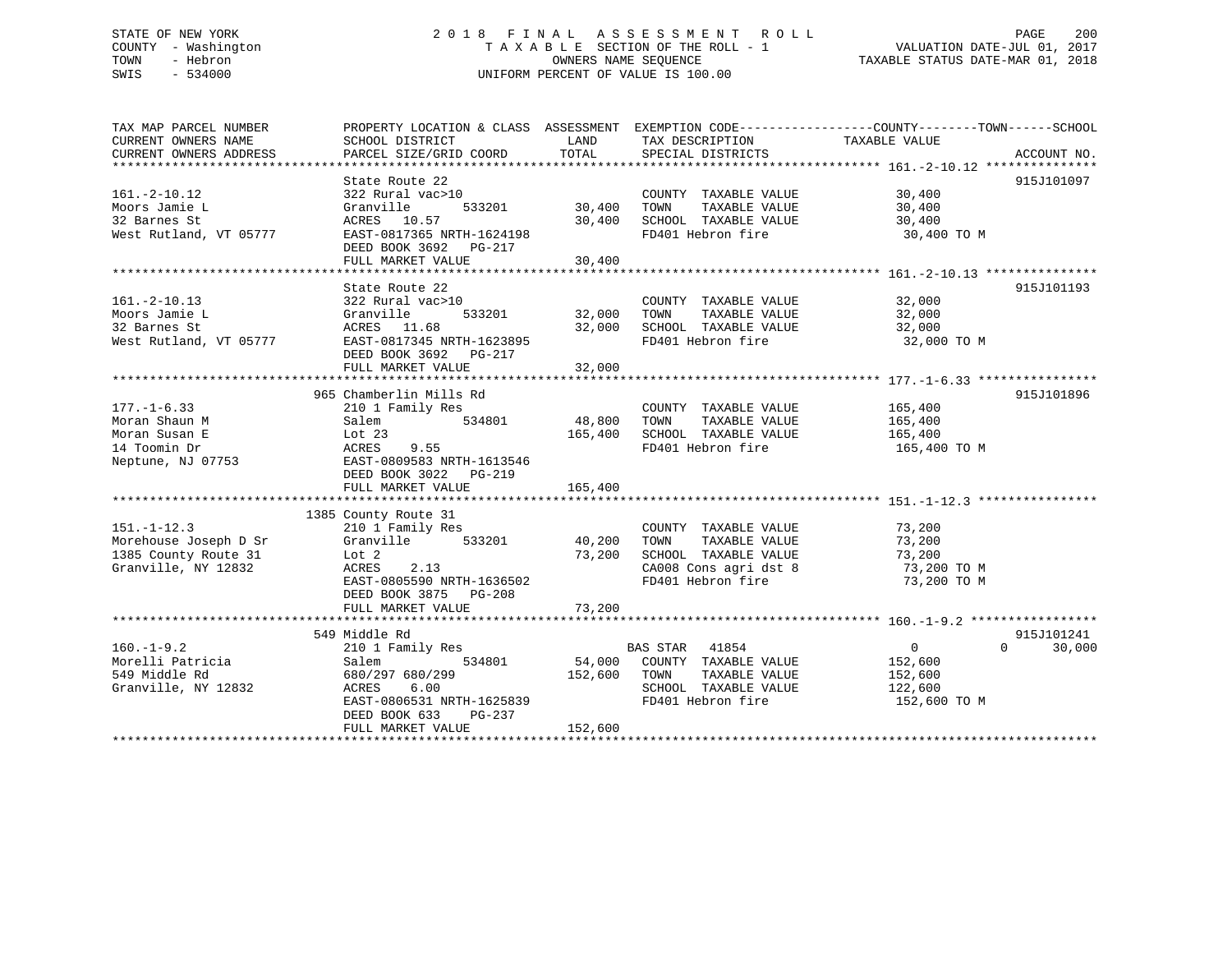# STATE OF NEW YORK 2 0 1 8 F I N A L A S S E S S M E N T R O L L PAGE 201 COUNTY - Washington T A X A B L E SECTION OF THE ROLL - 1 VALUATION DATE-JUL 01, 2017 TOWN - Hebron OWNERS NAME SEQUENCE TAXABLE STATUS DATE-MAR 01, 2018 SWIS - 534000 UNIFORM PERCENT OF VALUE IS 100.00

| TAX MAP PARCEL NUMBER                 | PROPERTY LOCATION & CLASS ASSESSMENT EXEMPTION CODE----------------COUNTY-------TOWN------SCHOOL |             |                                       |               |             |
|---------------------------------------|--------------------------------------------------------------------------------------------------|-------------|---------------------------------------|---------------|-------------|
| CURRENT OWNERS NAME                   | SCHOOL DISTRICT                                                                                  | LAND        | TAX DESCRIPTION                       | TAXABLE VALUE |             |
| CURRENT OWNERS ADDRESS                | PARCEL SIZE/GRID COORD                                                                           | TOTAL       | SPECIAL DISTRICTS                     |               | ACCOUNT NO. |
|                                       |                                                                                                  |             |                                       |               |             |
|                                       | Middle Rd                                                                                        |             |                                       |               | 915J101708  |
| $160. - 1 - 7.3$                      | 314 Rural vac<10                                                                                 |             | COUNTY TAXABLE VALUE                  | 21,300        |             |
| Morelli Patricia K                    | Salem<br>534801                                                                                  | 21,300      | TOWN<br>TAXABLE VALUE                 | 21,300        |             |
| 549 Middle Rd                         | Lot 3                                                                                            | 21,300      | SCHOOL TAXABLE VALUE                  | 21,300        |             |
| Granville, NY 12832                   | 2.54<br>ACRES                                                                                    |             | FD401 Hebron fire                     | 21,300 TO M   |             |
|                                       | EAST-0806904 NRTH-1625295                                                                        |             |                                       |               |             |
|                                       | DEED BOOK 610<br>PG-180                                                                          |             |                                       |               |             |
|                                       | FULL MARKET VALUE                                                                                | 21,300      |                                       |               |             |
|                                       |                                                                                                  |             |                                       |               |             |
|                                       | Pine Hill Rd                                                                                     |             |                                       |               | 915J101706  |
| $160. - 1 - 7.1$                      | 314 Rural vac<10                                                                                 |             | COUNTY TAXABLE VALUE                  | 21,300        |             |
| Morelli-Cary Jeannine                 | Salem<br>534801                                                                                  | 21,300 TOWN | TAXABLE VALUE                         | 21,300        |             |
| 21 Sloan Dr                           | Lot 1                                                                                            | 21,300      | SCHOOL TAXABLE VALUE                  | 21,300        |             |
| Greenwich, NY 12834                   | 2.56<br>ACRES                                                                                    |             | FD401 Hebron fire                     | 21,300 TO M   |             |
|                                       | EAST-0806970 NRTH-1625829                                                                        |             |                                       |               |             |
|                                       | DEED BOOK 1845 PG-267                                                                            |             |                                       |               |             |
|                                       | FULL MARKET VALUE                                                                                | 21,300      |                                       |               |             |
|                                       |                                                                                                  |             |                                       |               |             |
|                                       | 793 Chamberlin Mills Rd                                                                          |             |                                       |               | 915J100163  |
| $177. - 1 - 33$                       | 270 Mfg housing                                                                                  |             | COUNTY TAXABLE VALUE                  | 60,900        |             |
| Morelli-Cary Jeannine                 | 534801<br>Salem                                                                                  | 39,000      | TAXABLE VALUE<br>TOWN                 | 60,900        |             |
| 21 Sloan Dr                           | ACRES<br>3.80                                                                                    | 60,900      | SCHOOL TAXABLE VALUE                  | 60,900        |             |
| Greenwich, NY 12834                   | EAST-0805971 NRTH-1612886                                                                        |             | FD401 Hebron fire                     | 60,900 TO M   |             |
|                                       | DEED BOOK 2294 PG-332                                                                            |             |                                       |               |             |
|                                       | FULL MARKET VALUE                                                                                | 60,900      |                                       |               |             |
|                                       |                                                                                                  |             |                                       |               |             |
|                                       | 524 West Green Pond Way                                                                          |             |                                       |               | 915J100052  |
| $143. - 1 - 16$                       | 260 Seasonal res - WTRFNT                                                                        |             |                                       |               |             |
|                                       | Granville<br>533201                                                                              | 95,500 TOWN | COUNTY TAXABLE VALUE<br>TAXABLE VALUE | 117,600       |             |
| Morgan William J<br>Jackson Melissa C |                                                                                                  | 117,600     | SCHOOL TAXABLE VALUE                  | 117,600       |             |
|                                       | 800/62                                                                                           |             |                                       | 117,600       |             |
| 425 Riverside Dr Apt 2G               | ACRES 31.30                                                                                      |             | FD401 Hebron fire                     | 117,600 TO M  |             |
| New York, NY 10025                    | EAST-0815597 NRTH-1641847                                                                        |             |                                       |               |             |
|                                       | DEED BOOK 3235 PG-101                                                                            |             |                                       |               |             |
|                                       | FULL MARKET VALUE                                                                                | 117,600     |                                       |               |             |
|                                       |                                                                                                  |             |                                       |               |             |
|                                       | West Green Pond Way                                                                              |             |                                       |               | 915J101039  |
| $143. - 1 - 17$                       | 314 Rural vac<10                                                                                 |             | COUNTY TAXABLE VALUE                  | 16,600        |             |
| Morgan William J                      | Granville<br>533201                                                                              | 16,600      | TOWN<br>TAXABLE VALUE                 | 16,600        |             |
| Jackson Melissa C                     | Vacant<10 Ac                                                                                     | 16,600      | SCHOOL TAXABLE VALUE                  | 16,600        |             |
| 425 Riverside Dr Apt 2G               | 800/62                                                                                           |             | FD401 Hebron fire                     | 16,600 TO M   |             |
| New York, NY 10025                    | ACRES<br>5.30                                                                                    |             |                                       |               |             |
|                                       | EAST-0815441 NRTH-1642706                                                                        |             |                                       |               |             |
|                                       | DEED BOOK 3235 PG-101                                                                            |             |                                       |               |             |
|                                       | FULL MARKET VALUE                                                                                | 16,600      |                                       |               |             |
|                                       |                                                                                                  |             |                                       |               |             |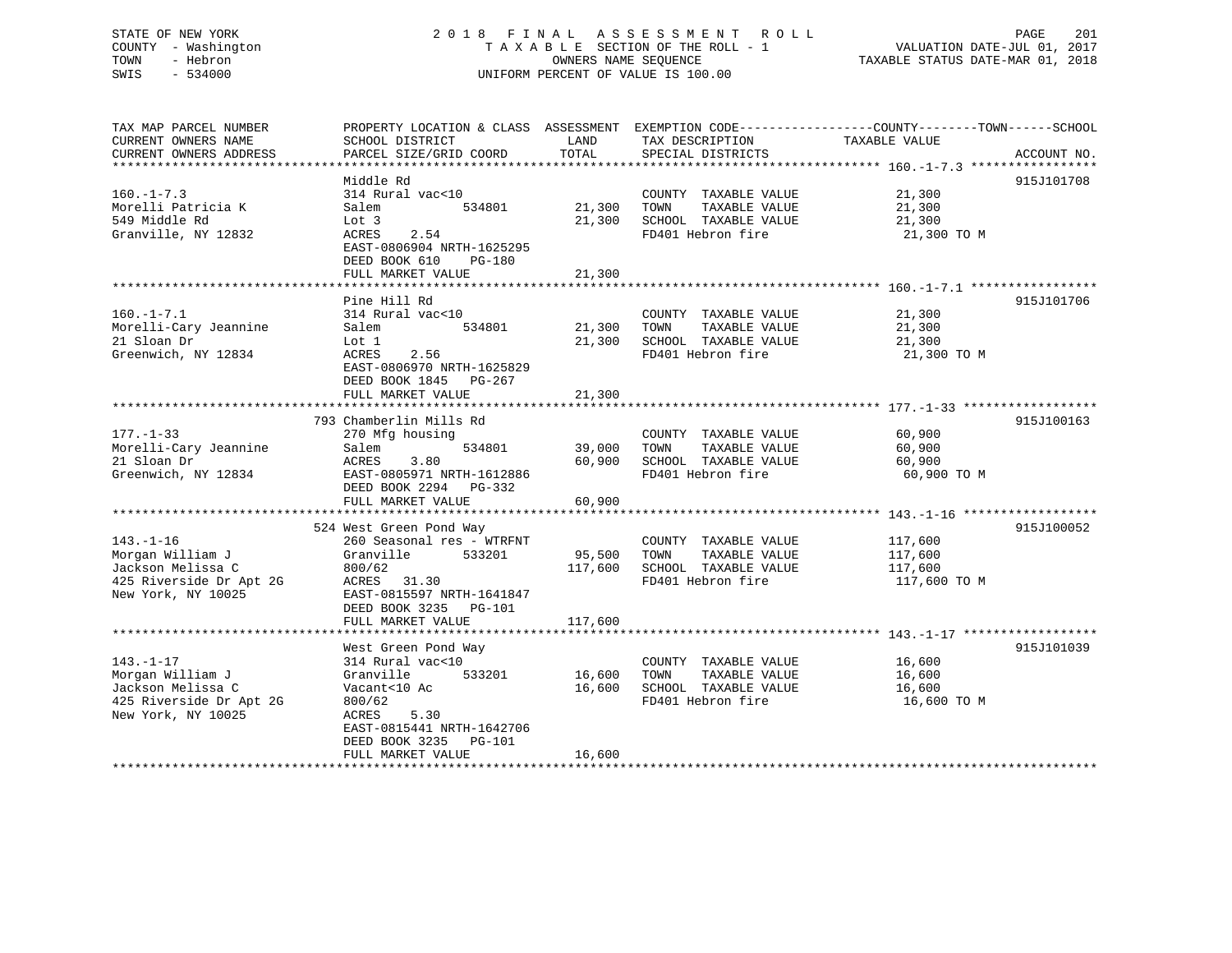# STATE OF NEW YORK 2 0 1 8 F I N A L A S S E S S M E N T R O L L PAGE 202 COUNTY - Washington T A X A B L E SECTION OF THE ROLL - 1 VALUATION DATE-JUL 01, 2017 TOWN - Hebron **CONNERS NAME SEQUENCE** TAXABLE STATUS DATE-MAR 01, 2018 SWIS - 534000 UNIFORM PERCENT OF VALUE IS 100.00

| TAX MAP PARCEL NUMBER<br>CURRENT OWNERS NAME | SCHOOL DISTRICT                                        | LAND                    | TAX DESCRIPTION       | PROPERTY LOCATION & CLASS ASSESSMENT EXEMPTION CODE--------------COUNTY-------TOWN-----SCHOOL<br>TAXABLE VALUE |             |
|----------------------------------------------|--------------------------------------------------------|-------------------------|-----------------------|----------------------------------------------------------------------------------------------------------------|-------------|
| CURRENT OWNERS ADDRESS                       | PARCEL SIZE/GRID COORD                                 | TOTAL                   | SPECIAL DISTRICTS     |                                                                                                                | ACCOUNT NO. |
| **********************                       | 528 West Green Pond Way                                |                         |                       |                                                                                                                | 915J100011  |
| $143. - 1 - 19$                              | 260 Seasonal res - WTRFNT                              |                         | COUNTY TAXABLE VALUE  | 142,400                                                                                                        |             |
| Morgan William J                             | Granville<br>533201                                    | 65,300                  | TOWN<br>TAXABLE VALUE | 142,400                                                                                                        |             |
| 425 Riverside Dr 2G                          | FRNT 100.00 DPTH 142.00                                | 142,400                 | SCHOOL TAXABLE VALUE  | 142,400                                                                                                        |             |
| New York, NY 10025-7725                      | EAST-0815786 NRTH-1643203<br>DEED BOOK 930<br>$PG-203$ |                         | FD401 Hebron fire     | 142,400 TO M                                                                                                   |             |
|                                              | FULL MARKET VALUE                                      | 142,400                 |                       |                                                                                                                |             |
|                                              | West Green Pond Way                                    |                         |                       |                                                                                                                | 915J101313  |
| $143. - 1 - 29.2$                            | 311 Res vac land - WTRFNT                              |                         | COUNTY TAXABLE VALUE  | 30,200                                                                                                         |             |
| Morgan William J                             | Granville<br>533201                                    | 30,200                  | TAXABLE VALUE<br>TOWN | 30,200                                                                                                         |             |
| Jackson Melissa C                            | 800/62                                                 | 30,200                  | SCHOOL TAXABLE VALUE  | 30,200                                                                                                         |             |
| 425 Riverside Dr Apt 2G                      | 1.13<br>ACRES                                          |                         | FD401 Hebron fire     | 30,200 TO M                                                                                                    |             |
| New York, NY 10025                           | EAST-0815055 NRTH-1644488<br>DEED BOOK 3235 PG-101     |                         |                       |                                                                                                                |             |
|                                              | FULL MARKET VALUE                                      | 30,200                  |                       |                                                                                                                |             |
|                                              |                                                        |                         |                       |                                                                                                                | 915J101314  |
| $143. - 1 - 29.3$                            | 544 West Green Pond Way<br>323 Vacant rural            |                         | COUNTY TAXABLE VALUE  | 8,600                                                                                                          |             |
| Morgan William J                             | Granville<br>533201                                    | 8,600                   | TOWN<br>TAXABLE VALUE | 8,600                                                                                                          |             |
| Jackson Melissa C                            | FRNT 58.00 DPTH 483.00                                 | 8,600                   | SCHOOL TAXABLE VALUE  | 8,600                                                                                                          |             |
| 425 Riverside Dr Apt 2G                      | ACRES 0.64                                             |                         | FD401 Hebron fire     | 8,600 TO M                                                                                                     |             |
| New York, NY 10025                           | EAST-0815366 NRTH-1643351<br>DEED BOOK 3235 PG-101     |                         |                       |                                                                                                                |             |
|                                              | FULL MARKET VALUE                                      | 8,600                   |                       |                                                                                                                |             |
|                                              |                                                        |                         |                       |                                                                                                                |             |
|                                              | State Route 22                                         |                         |                       |                                                                                                                | 915J100376  |
| $169. - 1 - 22.1$                            | 314 Rural vac<10                                       |                         | COUNTY TAXABLE VALUE  | 30,400                                                                                                         |             |
| Morin Roosevelt Estate                       | Granville<br>533201                                    | 30,400                  | TAXABLE VALUE<br>TOWN | 30,400                                                                                                         |             |
| c/o Liliana Morin                            | ACRES 10.60                                            | 30,400                  | SCHOOL TAXABLE VALUE  | 30,400                                                                                                         |             |
| 467 Castille Dr                              | EAST-0814891 NRTH-1619970                              |                         | FD401 Hebron fire     | 30,400 TO M                                                                                                    |             |
| Spring Hill, FL 34608                        | DEED BOOK 2176<br>PG-228                               |                         |                       |                                                                                                                |             |
|                                              | FULL MARKET VALUE                                      | 30,400                  |                       |                                                                                                                |             |
|                                              | ***************************                            | * * * * * * * * * * * * |                       |                                                                                                                |             |
|                                              | 6564 State Route 22                                    |                         |                       |                                                                                                                | 915L100458  |
| $177. - 1 - 17$                              | 681 Culture bldg                                       |                         | COUNTY TAXABLE VALUE  | 27,500                                                                                                         |             |
| Morris Andrea S                              | Salem<br>534801                                        | 18,500                  | TOWN<br>TAXABLE VALUE | 27,500                                                                                                         |             |
| 194 1st St                                   | FRNT 76.00 DPTH 197.00                                 | 27,500                  | SCHOOL TAXABLE VALUE  | 27,500                                                                                                         |             |
| Troy, NY 12180                               | EAST-0815402 NRTH-1616029<br>DEED BOOK 3656<br>PG-237  |                         | FD401 Hebron fire     | 27,500 TO M                                                                                                    |             |
|                                              | FULL MARKET VALUE                                      | 27,500                  |                       |                                                                                                                |             |
|                                              |                                                        |                         |                       |                                                                                                                |             |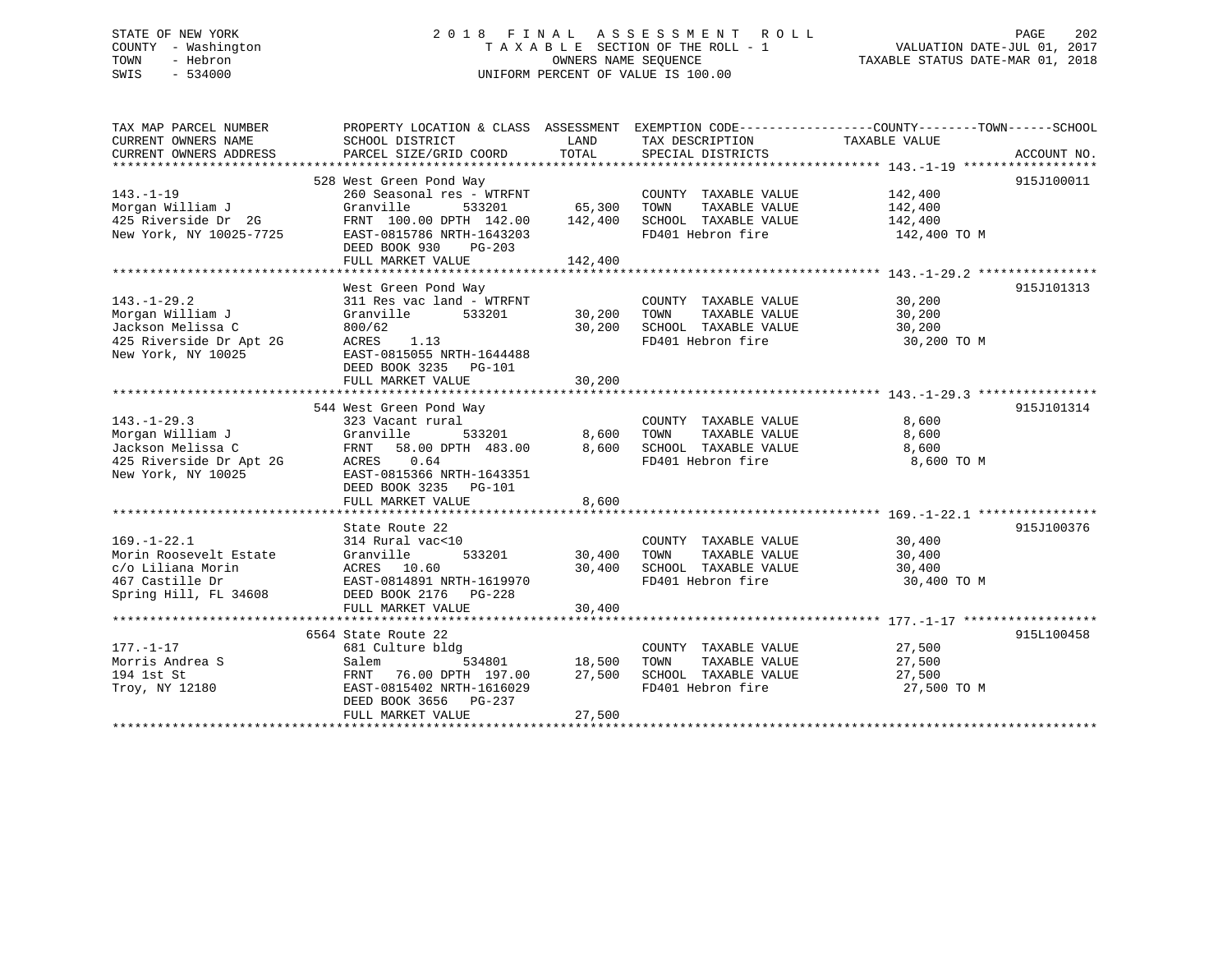# STATE OF NEW YORK 2 0 1 8 F I N A L A S S E S S M E N T R O L L PAGE 203 COUNTY - Washington T A X A B L E SECTION OF THE ROLL - 1 VALUATION DATE-JUL 01, 2017 TOWN - Hebron **CONNERS NAME SEQUENCE** TAXABLE STATUS DATE-MAR 01, 2018 SWIS - 534000 UNIFORM PERCENT OF VALUE IS 100.00

| CURRENT OWNERS NAME<br>SCHOOL DISTRICT<br>LAND<br>TAX DESCRIPTION<br>TAXABLE VALUE<br>TOTAL<br>CURRENT OWNERS ADDRESS<br>PARCEL SIZE/GRID COORD<br>SPECIAL DISTRICTS |             |
|----------------------------------------------------------------------------------------------------------------------------------------------------------------------|-------------|
|                                                                                                                                                                      | ACCOUNT NO. |
|                                                                                                                                                                      |             |
| 39 & 41 Benn Rd                                                                                                                                                      | 915J100453  |
| $160. - 1 - 15$<br>280 Res Multiple<br>41720<br>52,735<br>52,735<br>AG DIST                                                                                          | 52,735      |
| Moskowitz Martin<br>Granville<br>533201<br>191,500<br>COUNTY TAXABLE VALUE<br>413,865                                                                                |             |
| Moskowitz Anita<br>ACRES<br>77.70<br>466,600<br>TOWN<br>TAXABLE VALUE<br>413,865                                                                                     |             |
| 420 Riverside Dr Apt 8g<br>EAST-0803875 NRTH-1626061<br>SCHOOL TAXABLE VALUE<br>413,865                                                                              |             |
| New York, NY 10025<br>DEED BOOK 913<br>$PG-136$<br>CA008 Cons agri dst 8<br>413,865 TO M                                                                             |             |
| 52,735 EX<br>FULL MARKET VALUE<br>466,600                                                                                                                            |             |
| FD401 Hebron fire<br>466,600 TO M<br>MAY BE SUBJECT TO PAYMENT                                                                                                       |             |
| UNDER AGDIST LAW TIL 2022                                                                                                                                            |             |
|                                                                                                                                                                      |             |
| 145 Everetts Heights Way                                                                                                                                             | 915J101196  |
| $152 - 2 - 8.5$<br>41,367<br>41,367<br>241 Rural res&ag<br>AG DIST<br>41720                                                                                          | 41,367      |
| Granville<br>533201<br>82,500<br>COUNTY TAXABLE VALUE<br>178,633<br>Moss Richard E                                                                                   |             |
| Moss Kris G<br>ACRES<br>20.24<br>220,000<br>TOWN<br>TAXABLE VALUE<br>178,633                                                                                         |             |
| EAST-0809141 NRTH-1641487<br>145 Everetts Heights Way<br>SCHOOL TAXABLE VALUE<br>178,633                                                                             |             |
| Granville, NY 12832<br>FD401 Hebron fire<br>DEED BOOK 3678 PG-324<br>220,000 TO M                                                                                    |             |
| FULL MARKET VALUE<br>220,000                                                                                                                                         |             |
| MAY BE SUBJECT TO PAYMENT                                                                                                                                            |             |
| UNDER AGDIST LAW TIL 2024                                                                                                                                            |             |
|                                                                                                                                                                      |             |
| 3233 County Route 30                                                                                                                                                 | 915J100457  |
| $\mathbf 0$<br>$183.16 - 1 - 2$<br>210 1 Family Res<br>BAS STAR<br>41854<br>$\Omega$                                                                                 | 30,000      |
| Mulhall Walter G<br>534801<br>COUNTY TAXABLE VALUE<br>28,300<br>66,500<br>Salem                                                                                      |             |
| PO Box 171<br>66,500<br>TAXABLE VALUE<br>66,500<br>ACRES<br>1.50<br>TOWN                                                                                             |             |
| Salem, NY 12865<br>EAST-0791335 NRTH-1605225<br>SCHOOL TAXABLE VALUE<br>36,500                                                                                       |             |
| CA008 Cons agri dst 8<br>DEED BOOK 880<br>PG-206<br>66,500 TO M                                                                                                      |             |
| 66,500 FD401 Hebron fire<br>FULL MARKET VALUE<br>66,500 TO M                                                                                                         |             |
| LD401 West hebron light<br>66,500 TO M                                                                                                                               |             |
|                                                                                                                                                                      |             |
| 44 Hebron Hills Rd                                                                                                                                                   | 915J101108  |
| $183. - 1 - 48$<br>210 1 Family Res<br>123,000<br>COUNTY TAXABLE VALUE                                                                                               |             |
| Mullany Matthew<br>TAXABLE VALUE<br>534801<br>47,400<br>TOWN<br>123,000<br>Salem                                                                                     |             |
| 8 Vandenburg Ln<br>123,000<br>SCHOOL TAXABLE VALUE<br>ACRES<br>4.03<br>123,000                                                                                       |             |
| FD401 Hebron fire<br>Latham, NY 12110<br>EAST-0788741 NRTH-1603580<br>123,000 TO M                                                                                   |             |
| DEED BOOK 3538<br><b>PG-57</b>                                                                                                                                       |             |
| FULL MARKET VALUE<br>123,000                                                                                                                                         |             |
|                                                                                                                                                                      |             |
| 148 Chamberlin Mills Rd                                                                                                                                              | 915J100647  |
| $184. - 1 - 27$<br>210 1 Family Res<br>COUNTY TAXABLE VALUE<br>179,700                                                                                               |             |
| 534801<br>40,400<br>Mullany Peter<br>TOWN<br>TAXABLE VALUE<br>179,700<br>Salem                                                                                       |             |
| Mullany Lana<br>2.20<br>179,700<br>ACRES<br>SCHOOL TAXABLE VALUE<br>179,700                                                                                          |             |
| 8 Vandenburg Rd<br>CA008 Cons agri dst 8<br>179,700 TO M<br>EAST-0795520 NRTH-1601953                                                                                |             |
| Lathem, NY 12832<br>DEED BOOK 2098<br>PG-242<br>FD401 Hebron fire<br>179,700 TO M                                                                                    |             |
| FULL MARKET VALUE<br>179,700                                                                                                                                         |             |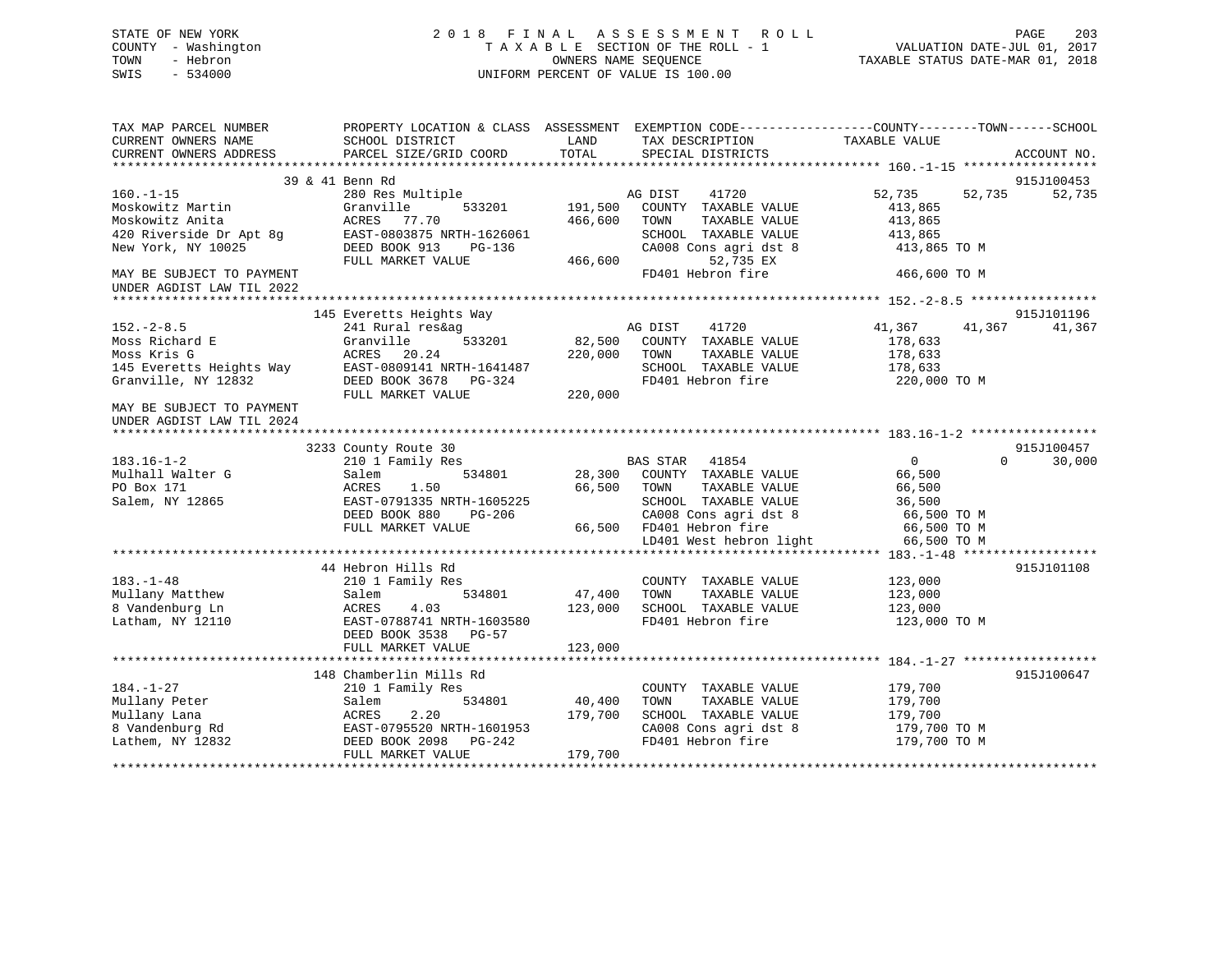# STATE OF NEW YORK 2 0 1 8 F I N A L A S S E S S M E N T R O L L PAGE 204 COUNTY - Washington T A X A B L E SECTION OF THE ROLL - 1 VALUATION DATE-JUL 01, 2017 TOWN - Hebron OWNERS NAME SEQUENCE TAXABLE STATUS DATE-MAR 01, 2018 SWIS - 534000 UNIFORM PERCENT OF VALUE IS 100.00

| TAX MAP PARCEL NUMBER                                           | PROPERTY LOCATION & CLASS ASSESSMENT EXEMPTION CODE----------------COUNTY-------TOWN------SCHOOL                                                                                                     |               |                                                                                                                                        |                    |               |
|-----------------------------------------------------------------|------------------------------------------------------------------------------------------------------------------------------------------------------------------------------------------------------|---------------|----------------------------------------------------------------------------------------------------------------------------------------|--------------------|---------------|
| CURRENT OWNERS NAME                                             | SCHOOL DISTRICT                                                                                                                                                                                      | LAND          | TAX DESCRIPTION                                                                                                                        | TAXABLE VALUE      |               |
| CURRENT OWNERS ADDRESS                                          | PARCEL SIZE/GRID COORD                                                                                                                                                                               | TOTAL         | SPECIAL DISTRICTS                                                                                                                      |                    | ACCOUNT NO.   |
|                                                                 |                                                                                                                                                                                                      |               |                                                                                                                                        |                    |               |
|                                                                 | 635 Pine Hill Rd                                                                                                                                                                                     |               |                                                                                                                                        |                    | 915J101099    |
| $169. - 1 - 22.2$                                               |                                                                                                                                                                                                      |               |                                                                                                                                        | $\overline{0}$     | $0 \t 30,000$ |
| Murchison John                                                  | Granville                                                                                                                                                                                            |               |                                                                                                                                        |                    |               |
|                                                                 |                                                                                                                                                                                                      |               |                                                                                                                                        |                    |               |
|                                                                 |                                                                                                                                                                                                      |               | TAXABLE VALUE 148,500<br>L TAXABLE VALUE 118,500<br>SCHOOL TAXABLE VALUE                                                               |                    |               |
|                                                                 |                                                                                                                                                                                                      |               | FD401 Hebron fire 148,500 TO M                                                                                                         |                    |               |
|                                                                 | FULL MARKET VALUE 148,500                                                                                                                                                                            |               |                                                                                                                                        |                    |               |
|                                                                 |                                                                                                                                                                                                      |               |                                                                                                                                        |                    |               |
|                                                                 | 265 Little Burch Hill Rd                                                                                                                                                                             |               |                                                                                                                                        |                    | 915J101251    |
| $151. - 1 - 22.6$                                               | 242 Rurl res&rec                                                                                                                                                                                     |               |                                                                                                                                        |                    |               |
|                                                                 |                                                                                                                                                                                                      |               | COUNTY TAXABLE VALUE<br>TOWN     TAXABLE VALUE                                                                                         | 144,100<br>144,100 |               |
|                                                                 |                                                                                                                                                                                                      | 144,100       | SCHOOL TAXABLE VALUE 144,100                                                                                                           |                    |               |
|                                                                 |                                                                                                                                                                                                      |               | FD401 Hebron fire                                                                                                                      | 144,100 TO M       |               |
|                                                                 | 151.-1-22.6 242 Rurl res&rec<br>Murphy Christopher P Hartford 533801<br>Murphy Shauna R ACRES 10.20<br>12832 State Highway 357 EAST-0800250 NRTH-1635827<br>Franklin, NY 13775 DEED BOOK 3845 PG-176 |               |                                                                                                                                        |                    |               |
|                                                                 | FULL MARKET VALUE                                                                                                                                                                                    | 144,100       |                                                                                                                                        |                    |               |
|                                                                 |                                                                                                                                                                                                      |               |                                                                                                                                        |                    |               |
|                                                                 | Callaway Rd/w Off                                                                                                                                                                                    |               |                                                                                                                                        |                    | 915J100256    |
| $167. - 1 - 52$                                                 | 314 Rural vac<10                                                                                                                                                                                     |               | COUNTY TAXABLE VALUE                                                                                                                   | 3,800              |               |
| Murphy Darlene                                                  | 532001 3,800<br>Argyle                                                                                                                                                                               |               |                                                                                                                                        | 3,800              |               |
| 428 Goose Island Rd                                             |                                                                                                                                                                                                      | 3,800         | TOWN TAXABLE VALUE<br>SCHOOL TAXABLE VALUE                                                                                             | 3,800              |               |
| Argyle, NY 12809                                                |                                                                                                                                                                                                      |               |                                                                                                                                        |                    |               |
|                                                                 | Argyle<br>ACRES 5.00 3,800<br>EAST-0783723 NRTH-1620801 3,800                                                                                                                                        |               | CA006 Cons agri dst 6 $\begin{array}{ccc} 3,800 \text{ TO M} \\ \text{FD401} \text{ Hebron fire} \end{array}$ 3,800 TO M               |                    |               |
|                                                                 | FULL MARKET VALUE                                                                                                                                                                                    | 3,800         |                                                                                                                                        |                    |               |
|                                                                 |                                                                                                                                                                                                      |               |                                                                                                                                        |                    |               |
|                                                                 | 3168 County Route 30                                                                                                                                                                                 |               |                                                                                                                                        |                    | 915J100635    |
| $183.16 - 1 - 21$                                               | 230 3 Family Res                                                                                                                                                                                     |               | COUNTY TAXABLE VALUE 80,500                                                                                                            |                    |               |
|                                                                 | 534801<br>Salem                                                                                                                                                                                      | 21,000        |                                                                                                                                        |                    |               |
| MW Property Solutions LLC<br>292 Peynolds Pd<br>292 Reynolds Rd | 3 units                                                                                                                                                                                              | 80,500        |                                                                                                                                        |                    |               |
| Fort Edward, NY 12828                                           | FRNT 72.00 DPTH 203.00                                                                                                                                                                               |               |                                                                                                                                        |                    |               |
|                                                                 | 0.32<br>ACRES                                                                                                                                                                                        |               | TOWN TAXABLE VALUE $80,500$<br>SCHOOL TAXABLE VALUE $80,500$<br>CA008 Cons agri dst 8 $80,500$ TO M<br>FD401 Hebron fire $80,500$ TO M |                    |               |
|                                                                 | EAST-0792124 NRTH-1603684                                                                                                                                                                            |               | LD401 West hebron light 80,500 TO M                                                                                                    |                    |               |
|                                                                 | DEED BOOK 3570 PG-234                                                                                                                                                                                |               |                                                                                                                                        |                    |               |
|                                                                 | FULL MARKET VALUE                                                                                                                                                                                    | 80,500        |                                                                                                                                        |                    |               |
|                                                                 |                                                                                                                                                                                                      |               |                                                                                                                                        |                    |               |
|                                                                 | 690 Chamberlin Mills Rd                                                                                                                                                                              |               |                                                                                                                                        |                    | 915J101279    |
| $176. - 1 - 15.3$                                               | 210 1 Family Res                                                                                                                                                                                     |               | COUNTY TAXABLE VALUE 67,800                                                                                                            |                    |               |
| Nacua Cynthia                                                   | Salem                                                                                                                                                                                                |               | TOWN                                                                                                                                   |                    |               |
| ills Rd<br>690 Chamberlin Mills Rd                              | ACRES<br>3.20 BANK                                                                                                                                                                                   | 534801 43,500 | TAXABLE VALUE 67,800<br>L TAXABLE VALUE 67,800<br>Hebron fire 67,800                                                                   |                    |               |
|                                                                 |                                                                                                                                                                                                      | 998 67,800    | SCHOOL TAXABLE VALUE<br>FD401 Hebron fire                                                                                              |                    |               |
| Salem, NY 12865                                                 | EAST-0803627 NRTH-1612022<br>DEED BOOK 2675 PG-279                                                                                                                                                   |               |                                                                                                                                        | 67,800 TO M        |               |
|                                                                 |                                                                                                                                                                                                      | 67,800        |                                                                                                                                        |                    |               |
|                                                                 | FULL MARKET VALUE                                                                                                                                                                                    |               |                                                                                                                                        |                    |               |
|                                                                 |                                                                                                                                                                                                      |               |                                                                                                                                        |                    |               |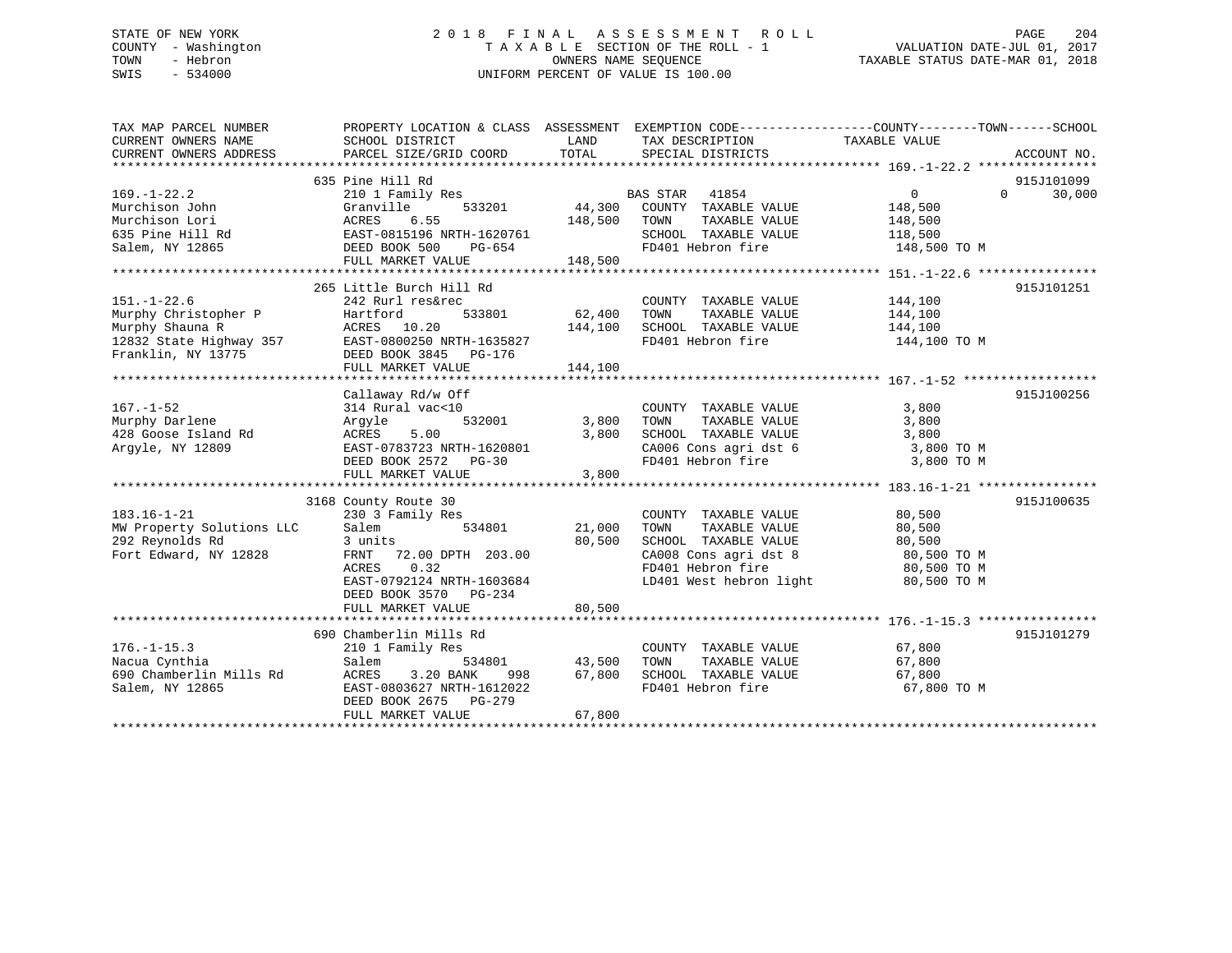# STATE OF NEW YORK 2 0 1 8 F I N A L A S S E S S M E N T R O L L PAGE 205 COUNTY - Washington T A X A B L E SECTION OF THE ROLL - 1 VALUATION DATE-JUL 01, 2017 TOWN - Hebron OWNERS NAME SEQUENCE TAXABLE STATUS DATE-MAR 01, 2018 SWIS - 534000 UNIFORM PERCENT OF VALUE IS 100.00

| TAX MAP PARCEL NUMBER<br>CURRENT OWNERS NAME | PROPERTY LOCATION & CLASS ASSESSMENT EXEMPTION CODE---------------COUNTY-------TOWN-----SCHOOL<br>SCHOOL DISTRICT | LAND    | TAX DESCRIPTION                 | TAXABLE VALUE  |                    |
|----------------------------------------------|-------------------------------------------------------------------------------------------------------------------|---------|---------------------------------|----------------|--------------------|
| CURRENT OWNERS ADDRESS                       | PARCEL SIZE/GRID COORD                                                                                            | TOTAL   | SPECIAL DISTRICTS               |                | ACCOUNT NO.        |
|                                              |                                                                                                                   |         |                                 |                |                    |
| $183.16 - 1 - 7$                             | 1328 Patterson Hill Rd<br>210 1 Family Res                                                                        |         | COUNTY TAXABLE VALUE            | 141,600        | 915J100354         |
| Nadolski Jill A                              | Salem<br>534801                                                                                                   | 29,300  | TAXABLE VALUE<br>TOWN           | 141,600        |                    |
| 1328 Patterson Hill Rd                       | ACRES<br>1.90                                                                                                     | 141,600 | SCHOOL TAXABLE VALUE            | 141,600        |                    |
| Salem, NY 12865                              | EAST-0791528 NRTH-1603880                                                                                         |         | CA008 Cons agri dst 8           | 141,600 TO M   |                    |
|                                              | DEED BOOK 3447 PG-218                                                                                             |         | FD401 Hebron fire               | 141,600 TO M   |                    |
|                                              | FULL MARKET VALUE                                                                                                 |         | 141,600 LD401 West hebron light | 141,600 TO M   |                    |
|                                              |                                                                                                                   |         |                                 |                |                    |
|                                              | 3175 County Route 30                                                                                              |         |                                 |                | 915J100383         |
| $183.16 - 1 - 11$                            | 210 1 Family Res                                                                                                  |         | COUNTY TAXABLE VALUE            | 130,900        |                    |
| Nailor Robert A                              | 534801<br>Salem                                                                                                   | 23,000  | TAXABLE VALUE<br>TOWN           | 130,900        |                    |
| Nailor Jacqueline                            | FRNT<br>91.00 DPTH 203.00                                                                                         | 130,900 | SCHOOL TAXABLE VALUE            | 130,900        |                    |
| 3175 County Route 30                         | 0.42<br>ACRES                                                                                                     |         | CA008 Cons agri dst 8           | 130,900 TO M   |                    |
| Salem, NY 12865                              | EAST-0791822 NRTH-1603780                                                                                         |         | FD401 Hebron fire               | 130,900 TO M   |                    |
|                                              | DEED BOOK 721<br>PG-248                                                                                           |         | LD401 West hebron light         | 130,900 TO M   |                    |
|                                              | FULL MARKET VALUE                                                                                                 | 130,900 |                                 |                |                    |
|                                              |                                                                                                                   |         |                                 |                |                    |
|                                              | Koster Way                                                                                                        |         |                                 |                | 915J101511         |
| $185. - 1 - 36$                              | 314 Rural vac<10                                                                                                  |         | COUNTY TAXABLE VALUE            | 22,000         |                    |
| Nall Nicole M                                | 534801<br>Salem                                                                                                   | 22,000  | TAXABLE VALUE<br>TOWN           | 22,000         |                    |
| 4633 County Route 74                         | ACRES<br>5.00                                                                                                     | 22,000  | SCHOOL TAXABLE VALUE            | 22,000         |                    |
| Greenwich, NY 12834                          | EAST-0814049 NRTH-1609144                                                                                         |         | FD401 Hebron fire               | 22,000 TO M    |                    |
|                                              | DEED BOOK 3277 PG-57                                                                                              |         |                                 |                |                    |
|                                              | FULL MARKET VALUE                                                                                                 | 22,000  |                                 |                |                    |
|                                              |                                                                                                                   |         |                                 |                |                    |
|                                              |                                                                                                                   |         |                                 |                | 915J101907         |
|                                              | 154 Koster Way                                                                                                    |         |                                 |                |                    |
| $185. - 1 - 36.2$                            | 311 Res vac land                                                                                                  |         | COUNTY TAXABLE VALUE            | 22,000         |                    |
| Nall Nicole M                                | 534801<br>Salem                                                                                                   | 22,000  | TAXABLE VALUE<br>TOWN           | 22,000         |                    |
| 4633 County Route 74                         | lot 17                                                                                                            | 22,000  | SCHOOL TAXABLE VALUE            | 22,000         |                    |
| Greenwich, NY 12834                          | ACRES<br>5.00                                                                                                     |         | FD401 Hebron fire               | 22,000 TO M    |                    |
|                                              | EAST-0813947 NRTH-1609420                                                                                         |         |                                 |                |                    |
|                                              | DEED BOOK 3277 PG-57                                                                                              |         |                                 |                |                    |
|                                              | FULL MARKET VALUE                                                                                                 | 22,000  |                                 |                |                    |
|                                              |                                                                                                                   |         |                                 |                |                    |
|                                              | 329 Higgins Rd                                                                                                    |         |                                 |                | 915J101804         |
| $170. - 2 - 18$                              | 241 Rural res&ag                                                                                                  |         | 41854<br>BAS STAR               | $\overline{0}$ | 30,000<br>$\Omega$ |
| Nappi Christopher                            | 534801<br>Salem                                                                                                   | 82,100  | COUNTY TAXABLE VALUE            | 235,000        |                    |
| 329 Higgins Rd                               | 33.66<br>ACRES                                                                                                    | 235,000 | TAXABLE VALUE<br>TOWN           | 235,000        |                    |
| Granville, NY 12832                          | EAST-0821166 NRTH-1621232                                                                                         |         | SCHOOL TAXABLE VALUE            | 205,000        |                    |
|                                              | DEED BOOK 630<br>PG-339                                                                                           |         | FD401 Hebron fire               | 235,000 TO M   |                    |
| MAY BE SUBJECT TO PAYMENT                    | FULL MARKET VALUE                                                                                                 | 235,000 |                                 |                |                    |
| UNDER AGDIST LAW TIL 2021                    |                                                                                                                   |         |                                 |                |                    |
|                                              |                                                                                                                   |         |                                 |                |                    |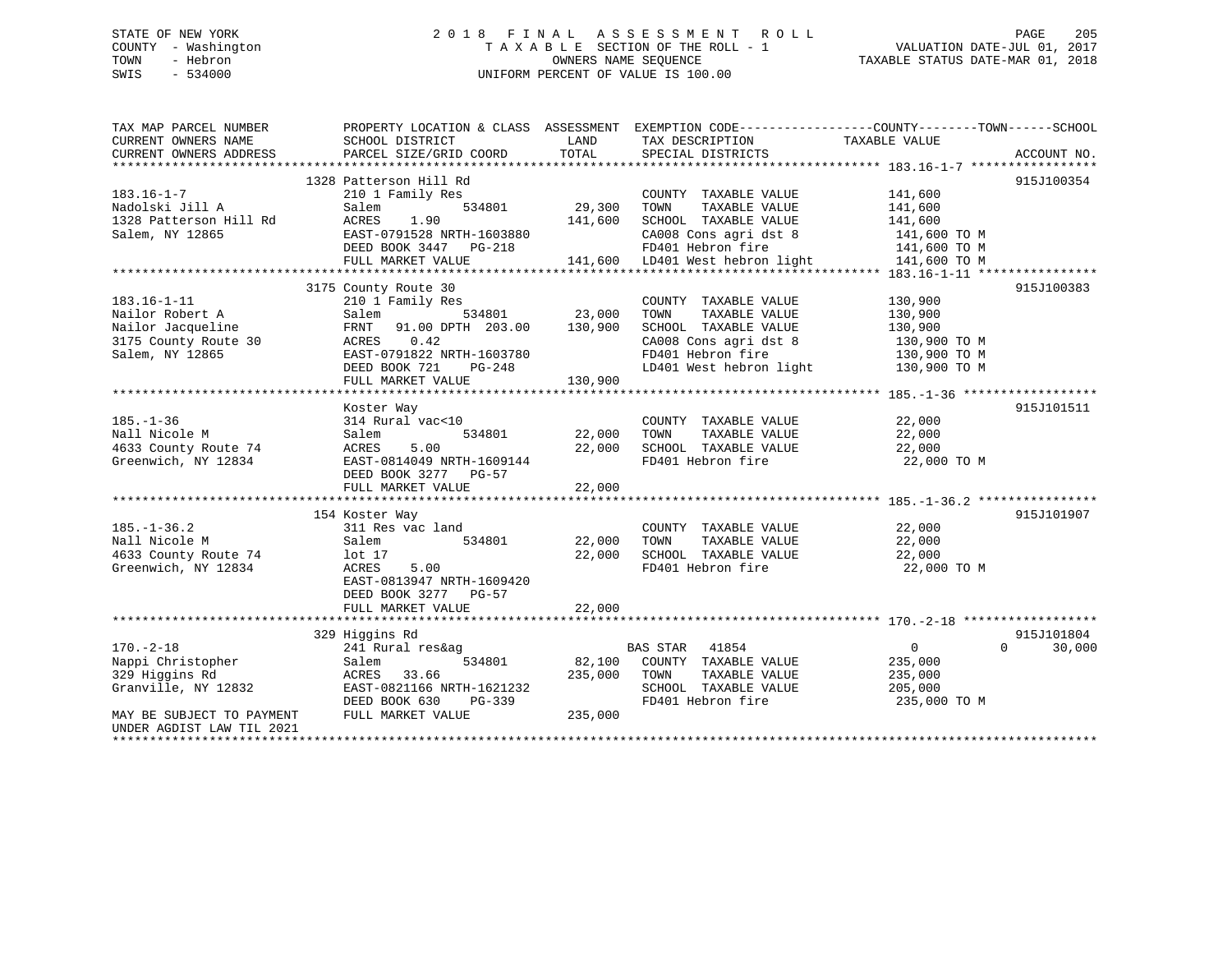# STATE OF NEW YORK 2 0 1 8 F I N A L A S S E S S M E N T R O L L PAGE 206 COUNTY - Washington T A X A B L E SECTION OF THE ROLL - 1 VALUATION DATE-JUL 01, 2017 TOWN - Hebron OWNERS NAME SEQUENCE TAXABLE STATUS DATE-MAR 01, 2018 SWIS - 534000 UNIFORM PERCENT OF VALUE IS 100.00

| TAX MAP PARCEL NUMBER<br>CURRENT OWNERS NAME                                                             | SCHOOL DISTRICT                                                                                                                                                                              | LAND<br>TAX DESCRIPTION<br>TOTAL                                                                                                                                                 | PROPERTY LOCATION & CLASS ASSESSMENT EXEMPTION CODE---------------COUNTY-------TOWN-----SCHOOL<br>TAXABLE VALUE                                                      |
|----------------------------------------------------------------------------------------------------------|----------------------------------------------------------------------------------------------------------------------------------------------------------------------------------------------|----------------------------------------------------------------------------------------------------------------------------------------------------------------------------------|----------------------------------------------------------------------------------------------------------------------------------------------------------------------|
| CURRENT OWNERS ADDRESS                                                                                   | PARCEL SIZE/GRID COORD                                                                                                                                                                       | SPECIAL DISTRICTS                                                                                                                                                                | ACCOUNT NO.                                                                                                                                                          |
|                                                                                                          | 649 Tiplady Rd                                                                                                                                                                               |                                                                                                                                                                                  | 915J101370                                                                                                                                                           |
| $178. - 1 - 32$<br>Nardiello Philip<br>Nardiello Babette<br>649 Tiplady Rd<br>Granville, NY 12832        | Salem<br>Lot 18<br>ACRES 11.63<br>EAST-0820557 NRTH-1611487<br>DEED BOOK 589<br>PG-158<br>FULL MARKET VALUE                                                                                  | 242 Rurl res&rec BAS STAR 41854<br>534801 51,900 COUNTY TAXABLE VALUE<br>197,600 TOWN<br>TAXABLE VALUE<br>SCHOOL TAXABLE VALUE 167,600<br>FD401 Hebron fire<br>197,600           | $\overline{0}$<br>$\Omega$<br>30,000<br>197,600<br>197,600<br>197,600 TO M                                                                                           |
|                                                                                                          | 292 Higgins Rd                                                                                                                                                                               | 90 PCT OF VALUE USED FOR EXEMPTION PURPOSES                                                                                                                                      | 915J101807                                                                                                                                                           |
| $170. - 2 - 21$<br>Nason James L<br>Nason Dorothy R<br>292 Higgins Rd<br>Granville, NY 12832             | Higgins Rd<br>210 1 Family Res<br>Granville<br>Lot 16 29#70<br>ACRES 5.61<br>EAST-0820166 NRTH-1622025<br>DEED BOOK 1907 PG-70<br>FULL MARKET VALUE                                          | AGED-CO<br>41802<br>533201 42,900 AGED-SCH 41804<br>205,800 ENH STAR 41834<br>COUNTY TAXABLE VALUE<br>TOWN<br>TAXABLE VALUE<br>SCHOOL TAXABLE VALUE<br>205,800 FD401 Hebron fire | $\overline{0}$<br>92,610<br>$\Omega$<br>46,305<br>$\overline{0}$<br>$\overline{0}$<br>$\Omega$<br>$\Omega$<br>66,800<br>113,190<br>205,800<br>92,695<br>205,800 TO M |
|                                                                                                          |                                                                                                                                                                                              |                                                                                                                                                                                  |                                                                                                                                                                      |
| $143. - 1 - 2$<br>Natale Frederick G<br>Natale Dorothy A<br>341 County Route 28<br>Granville, NY 12832   | 341 County Route 28<br>210 1 Family Res<br>Granville<br>FRNT 189.00 DPTH 161.00 161,100 TOWN<br>0.70<br>ACRES<br>EAST-0812080 NRTH-1646299<br>DEED BOOK 944<br>$PG-303$<br>FULL MARKET VALUE | <b>BAS STAR</b> 41854<br>533201 36,800 COUNTY TAXABLE VALUE<br>TAXABLE VALUE<br>SCHOOL TAXABLE VALUE<br>FD401 Hebron fire<br>161,100                                             | 915J101200<br>$\overline{0}$<br>$\Omega$<br>30,000<br>161,100<br>161,100<br>131,100<br>161,100 TO M                                                                  |
|                                                                                                          | County Route 28                                                                                                                                                                              |                                                                                                                                                                                  |                                                                                                                                                                      |
| $143. - 1 - 3.4$<br>Natale Frederick G<br>Natale Dorothy A<br>341 County Route 28<br>Granville, NY 12832 | 322 Rural vac>10<br>Granville<br>ACRES 34.31<br>EAST-0812386 NRTH-1646664<br>DEED BOOK 944 PG-303<br>FULL MARKET VALUE                                                                       | COUNTY TAXABLE VALUE<br>533201 88,200<br>TAXABLE VALUE<br>TOWN<br>88,200<br>SCHOOL TAXABLE VALUE<br>FD401 Hebron fire<br>88,200                                                  | 88,200<br>88,200<br>88,200<br>88,200 TO M                                                                                                                            |
|                                                                                                          |                                                                                                                                                                                              |                                                                                                                                                                                  |                                                                                                                                                                      |
| $177. - 1 - 3.4$<br>Neeson June M<br>21 Eden Way<br>Salem, NY 12865                                      | 17 Eden Way<br>210 1 Family Res<br>534801<br>Salem<br>Lot 1<br>3.05<br>ACRES<br>EAST-0804890 NRTH-1616789<br>DEED BOOK 3184 PG-100<br>FULL MARKET VALUE                                      | COUNTY TAXABLE VALUE<br>37,100<br>TAXABLE VALUE<br>TOWN<br>162,700<br>SCHOOL TAXABLE VALUE<br>CA008 Cons agri dst 8<br>FD401 Hebron fire<br>162,700                              | 162,700<br>162,700<br>162,700<br>162,700 TO M<br>162,700 TO M                                                                                                        |
|                                                                                                          |                                                                                                                                                                                              |                                                                                                                                                                                  |                                                                                                                                                                      |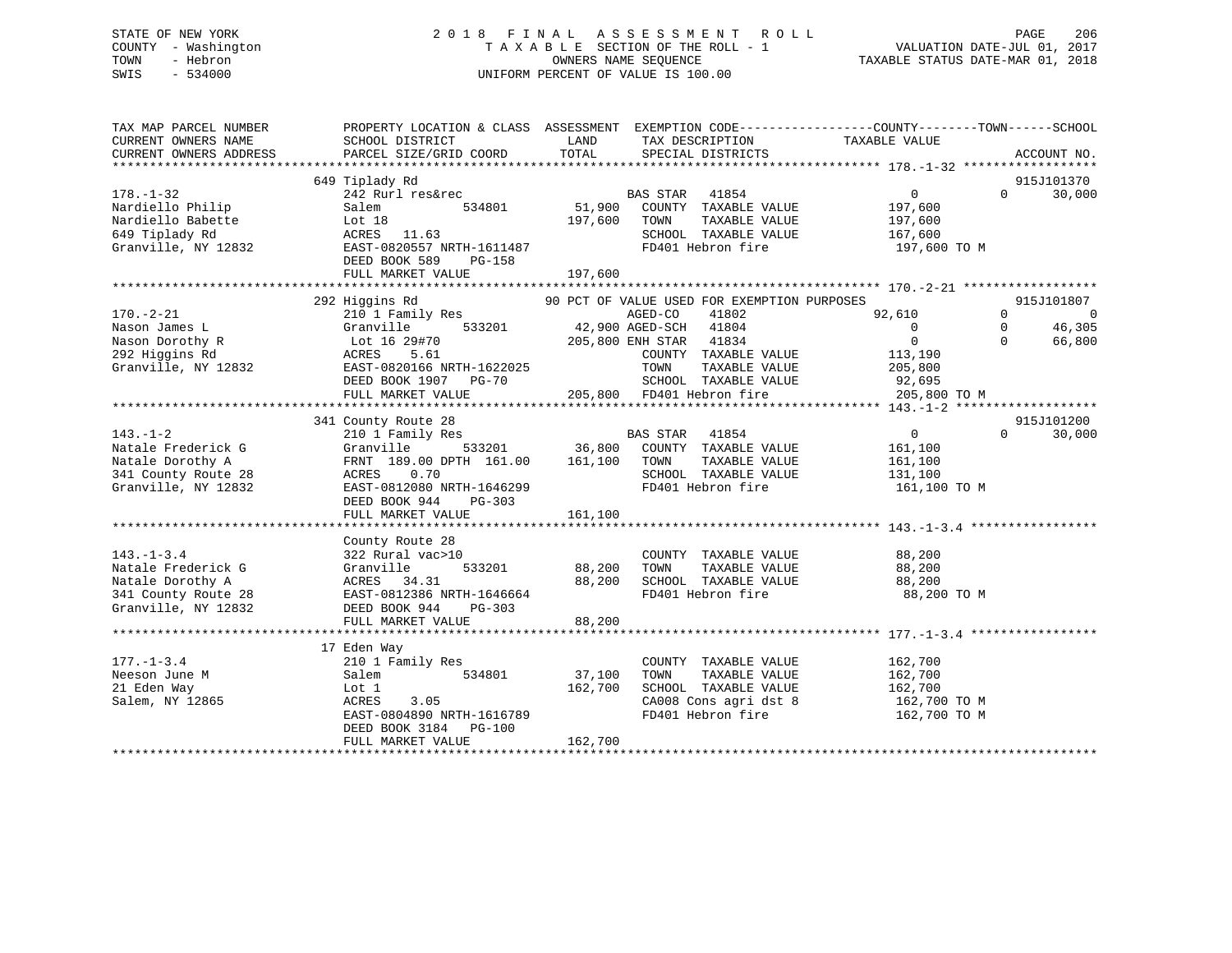# STATE OF NEW YORK 2 0 1 8 F I N A L A S S E S S M E N T R O L L PAGE 207 COUNTY - Washington T A X A B L E SECTION OF THE ROLL - 1 VALUATION DATE-JUL 01, 2017 TOWN - Hebron OWNERS NAME SEQUENCE TAXABLE STATUS DATE-MAR 01, 2018 SWIS - 534000 UNIFORM PERCENT OF VALUE IS 100.00

| TAX MAP PARCEL NUMBER<br>CURRENT OWNERS NAME                                                     | PROPERTY LOCATION & CLASS ASSESSMENT EXEMPTION CODE----------------COUNTY-------TOWN------SCHOOL<br>SCHOOL DISTRICT                                                                                                                        | <b>LAND</b>        | TAX DESCRIPTION                                                                                                                                                                                                                                                           | TAXABLE VALUE                                                                 |                          |                    |
|--------------------------------------------------------------------------------------------------|--------------------------------------------------------------------------------------------------------------------------------------------------------------------------------------------------------------------------------------------|--------------------|---------------------------------------------------------------------------------------------------------------------------------------------------------------------------------------------------------------------------------------------------------------------------|-------------------------------------------------------------------------------|--------------------------|--------------------|
| CURRENT OWNERS ADDRESS                                                                           | PARCEL SIZE/GRID COORD                                                                                                                                                                                                                     |                    | TOTAL SPECIAL DISTRICTS                                                                                                                                                                                                                                                   |                                                                               |                          | ACCOUNT NO.        |
|                                                                                                  |                                                                                                                                                                                                                                            |                    |                                                                                                                                                                                                                                                                           |                                                                               |                          |                    |
| $177. - 1 - 3.5$<br>Neeson June M                                                                | 21 Eden Way<br>210 1 Family Res<br>Salem 534801 35,100 BAS STAR 41854                                                                                                                                                                      |                    |                                                                                                                                                                                                                                                                           | 43,450<br>$\overline{0}$                                                      | 30,000<br>$\overline{0}$ | $\Omega$<br>30,000 |
| 21 Eden Way<br>Salem, NY 12865                                                                   | Lot 2                                                                                                                                                                                                                                      |                    | 173,800 COUNTY TAXABLE VALUE 130,350                                                                                                                                                                                                                                      |                                                                               |                          |                    |
|                                                                                                  | ACRES 2.28 BANK 997<br>EAST-0805024 NRTH-1617054                                                                                                                                                                                           |                    | TOWN TAXABLE VALUE 143,800<br>SCHOOL TAXABLE VALUE 143,800                                                                                                                                                                                                                |                                                                               |                          |                    |
|                                                                                                  |                                                                                                                                                                                                                                            |                    |                                                                                                                                                                                                                                                                           |                                                                               |                          |                    |
|                                                                                                  |                                                                                                                                                                                                                                            |                    |                                                                                                                                                                                                                                                                           |                                                                               |                          |                    |
| $177. - 1 - 3.25$                                                                                | Lee Brook Ln/n Off<br>314 Rural vac<10<br>534801 14,500<br>Salem                                                                                                                                                                           |                    | COUNTY TAXABLE VALUE                                                                                                                                                                                                                                                      | 14,500                                                                        |                          |                    |
| Neeson June M<br>21 Eden Way                                                                     | 2.03<br>ACRES                                                                                                                                                                                                                              | 14,500             |                                                                                                                                                                                                                                                                           |                                                                               |                          |                    |
| Salem, NY 12865                                                                                  | EAST-0805129 NRTH-1617215<br>DEED BOOK 3184    PG-104<br>FULL MARKET VALUE                                                                                                                                                                 | 14,500             | CA008 Cons agri dst 8 14,500 TO M<br>FD401 Hebron fire                                                                                                                                                                                                                    | 14,500 TO M                                                                   |                          |                    |
|                                                                                                  |                                                                                                                                                                                                                                            |                    |                                                                                                                                                                                                                                                                           |                                                                               |                          |                    |
|                                                                                                  | 7583 State Route 22                                                                                                                                                                                                                        |                    |                                                                                                                                                                                                                                                                           |                                                                               |                          | 915J100190         |
|                                                                                                  |                                                                                                                                                                                                                                            |                    | COUNTY TAXABLE VALUE 76,200                                                                                                                                                                                                                                               |                                                                               |                          |                    |
|                                                                                                  |                                                                                                                                                                                                                                            |                    |                                                                                                                                                                                                                                                                           |                                                                               |                          |                    |
|                                                                                                  |                                                                                                                                                                                                                                            |                    |                                                                                                                                                                                                                                                                           |                                                                               |                          |                    |
|                                                                                                  | DEED BOOK 803<br>PG-268                                                                                                                                                                                                                    |                    | FD401 Hebron fire                                                                                                                                                                                                                                                         | 76,200 TO M                                                                   |                          |                    |
|                                                                                                  |                                                                                                                                                                                                                                            |                    |                                                                                                                                                                                                                                                                           |                                                                               |                          |                    |
|                                                                                                  | 53 County Route 28                                                                                                                                                                                                                         |                    |                                                                                                                                                                                                                                                                           |                                                                               |                          | 915J101016         |
| $152 - 2 - 3$<br>Nelson Daniel G<br>53 County Route 28<br>Granville, NY 12832                    | County Route 28<br>210 1 Family Res<br>Granville 533201 43,100 COUNTY TAXABLE VALUE<br>ACRES 3.12 157,700 TOWN TAXABLE VALUE<br>EAST-0809340 NRTH-1640620 5CHOOL TAXABLE VALUE<br>DEED BOOK 662 PG-278 FD401 Hebron fire<br>FD401 Hebron f |                    | SCHOOL TAXABLE VALUE<br>FD401 Hebron fire                                                                                                                                                                                                                                 | $\overline{0}$<br>157,700<br>TAXABLE VALUE 157,700<br>127,700<br>157,700 TO M | $\Omega$                 | 30,000             |
|                                                                                                  |                                                                                                                                                                                                                                            |                    |                                                                                                                                                                                                                                                                           |                                                                               |                          |                    |
|                                                                                                  | State Route 22                                                                                                                                                                                                                             |                    |                                                                                                                                                                                                                                                                           |                                                                               |                          | 915J100468         |
| $144. - 1 - 25$<br>Nelson James<br>Nelson Kathleen<br>2171 State Route 22<br>Granville, NY 12832 | 105 Vac farmland<br>533201<br>Granville<br>644/51<br>ACRES 61.40<br>EAST-0822036 NRTH-1643829<br>DEED BOOK 492<br>PG-685                                                                                                                   | 127,600<br>127,600 | AG DIST 41720<br>COUNTY TAXABLE VALUE<br>TOWN<br>TAXABLE VALUE<br>$\begin{tabular}{lllllllll} \texttt{SCHODL} & \texttt{TAXABLE} & \texttt{VALUE} & & & 32,148 \\ \texttt{CA001} & \texttt{Cons}\ \texttt{agri}\ \texttt{dst}\ 1 && & 32,148 \ \texttt{TO} \end{tabular}$ | 95,452<br>32,148<br>32,148                                                    | 95,452                   | 95,452             |
| MAY BE SUBJECT TO PAYMENT<br>UNDER AGDIST LAW TIL 2022                                           | FULL MARKET VALUE                                                                                                                                                                                                                          |                    | 95,452 EX<br>127,600 FD401 Hebron fire<br>127,600 FD401 Hebron fire                                                                                                                                                                                                       | 127,600 TO M                                                                  |                          |                    |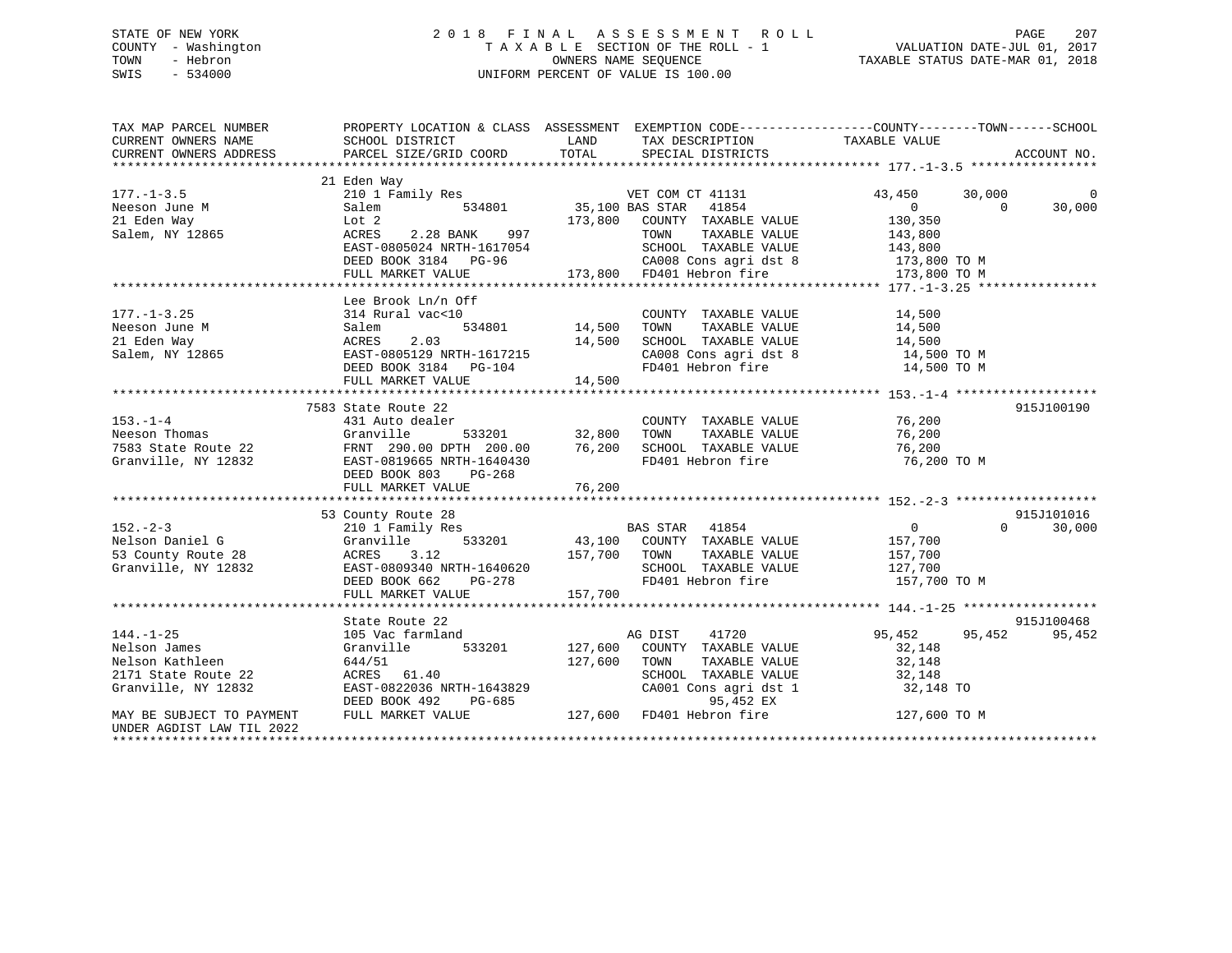# STATE OF NEW YORK 2 0 1 8 F I N A L A S S E S S M E N T R O L L PAGE 208 COUNTY - Washington T A X A B L E SECTION OF THE ROLL - 1 VALUATION DATE-JUL 01, 2017 TOWN - Hebron OWNERS NAME SEQUENCE TAXABLE STATUS DATE-MAR 01, 2018 SWIS - 534000 UNIFORM PERCENT OF VALUE IS 100.00

| TAX MAP PARCEL NUMBER<br>CURRENT OWNERS NAME<br>CURRENT OWNERS ADDRESS | SCHOOL DISTRICT<br>PARCEL SIZE/GRID COORD      | PROPERTY LOCATION & CLASS ASSESSMENT EXEMPTION CODE----------------COUNTY-------TOWN-----SCHOOL<br><b>EXAMPLE THE STATE OF STATE OF STATE</b><br>TAX DESCRIPTION<br>TOTAL<br>SPECIAL DISTRICTS | TAXABLE VALUE<br>ACCOUNT NO.               |
|------------------------------------------------------------------------|------------------------------------------------|------------------------------------------------------------------------------------------------------------------------------------------------------------------------------------------------|--------------------------------------------|
|                                                                        |                                                |                                                                                                                                                                                                |                                            |
|                                                                        | 2171 County Route 31                           |                                                                                                                                                                                                | 915J101326                                 |
| $144. - 1 - 35$                                                        | 112 Dairy farm                                 | AG BUILD 41700                                                                                                                                                                                 | 239,000 239,000<br>239,000                 |
| Nelson James                                                           | Granville                                      | 533201 376,400 AG DIST<br>41720                                                                                                                                                                | 218,763<br>218,763<br>218,763              |
| Nelson Kathleen                                                        | 646/160                                        | 945,000 ENH STAR 41834                                                                                                                                                                         | $\Omega$<br>66,800<br>$\overline{0}$       |
| 2171 County Route 31                                                   | ACRES 237.20                                   | COUNTY TAXABLE VALUE                                                                                                                                                                           | 487,237                                    |
| Granville, NY 12832                                                    | EAST-0818477 NRTH-1644623                      | TOWN<br>TAXABLE VALUE                                                                                                                                                                          | 487,237                                    |
|                                                                        | DEED BOOK 492<br>PG-779                        | SCHOOL TAXABLE VALUE                                                                                                                                                                           | 420,437                                    |
| MAY BE SUBJECT TO PAYMENT                                              | FULL MARKET VALUE                              | 945,000 CA001 Cons agri dst 1 726,237 TO                                                                                                                                                       |                                            |
| UNDER AGDIST LAW TIL 2023                                              |                                                | 218,763 EX                                                                                                                                                                                     |                                            |
|                                                                        |                                                | FD401 Hebron fire                                                                                                                                                                              | 945,000 TO M                               |
|                                                                        |                                                |                                                                                                                                                                                                |                                            |
|                                                                        | 7708 State Route 22                            |                                                                                                                                                                                                | 915J100417                                 |
| $144. - 1 - 26.1$                                                      | 240 Rural res                                  | 41720<br>AG DIST                                                                                                                                                                               | 17,999<br>17,999<br>17,999                 |
|                                                                        | Granville<br>533201                            | 126,100 COUNTY TAXABLE VALUE                                                                                                                                                                   | 176,701                                    |
| Nelson James L<br>Nelson Kathleen P                                    | ACRES 92.90                                    | 194,700<br>TOWN<br>TAXABLE VALUE                                                                                                                                                               | 176,701                                    |
|                                                                        | 2171 County Route 31 EAST-0821309 NRTH-1642274 | SCHOOL TAXABLE VALUE                                                                                                                                                                           | 176,701                                    |
| Granville, NY 12832                                                    | DEED BOOK 3793 PG-261                          | CA001 Cons agri dst 1                                                                                                                                                                          | 176,701 TO                                 |
|                                                                        | FULL MARKET VALUE                              | 194,700<br>17,999 EX                                                                                                                                                                           |                                            |
| MAY BE SUBJECT TO PAYMENT                                              |                                                | FD401 Hebron fire                                                                                                                                                                              | 194,700 TO M                               |
| UNDER AGDIST LAW TIL 2022                                              |                                                |                                                                                                                                                                                                |                                            |
|                                                                        |                                                |                                                                                                                                                                                                |                                            |
|                                                                        | 7873 State Route 22                            |                                                                                                                                                                                                | 915J100259                                 |
| $144. - 1 - 1$                                                         | 241 Rural res&ag                               | 41720<br>AG DIST                                                                                                                                                                               | 203,271<br>203,271<br>203,271              |
| Nelson Kathleen                                                        | Granville<br>533201                            | 305,400 COUNTY TAXABLE VALUE                                                                                                                                                                   | 219,429                                    |
| Nelson James                                                           | ACRES 164.80                                   | 422,700<br>TOWN<br>TAXABLE VALUE                                                                                                                                                               | 219,429                                    |
| 2171 County Route 31                                                   | EAST-0819210 NRTH-1647237                      | SCHOOL TAXABLE VALUE                                                                                                                                                                           | 219,429                                    |
| Granville, NY 12832                                                    | DEED BOOK 3483 PG-278                          | CA001 Cons agri dst 1                                                                                                                                                                          | 219,429 TO                                 |
|                                                                        | FULL MARKET VALUE                              | 422,700<br>203,271 EX                                                                                                                                                                          |                                            |
| MAY BE SUBJECT TO PAYMENT                                              |                                                | FD401 Hebron fire                                                                                                                                                                              | 422,700 TO M                               |
| UNDER AGDIST LAW TIL 2022                                              |                                                |                                                                                                                                                                                                |                                            |
|                                                                        |                                                |                                                                                                                                                                                                |                                            |
|                                                                        | 7651 County Route 22                           | 53 PCT OF VALUE USED FOR EXEMPTION PURPOSES                                                                                                                                                    | 915J100463                                 |
| $144. - 1 - 31$                                                        | 241 Rural res&ag                               | 9<br>533201 178,400 AGED TOWN 41803<br>178,400 AGED TOWN 41803                                                                                                                                 | 39,084<br>39,084<br>39,084                 |
| Nelson Lois E LE                                                       | Granville                                      |                                                                                                                                                                                                | 68,760<br>$\overline{0}$<br>$\overline{0}$ |
| Nelson James L etal                                                    | ACRES 112.90                                   | 288,300 AGE-CO/SCH 41805                                                                                                                                                                       | 76,400<br>76,400<br>$\Omega$               |
| 7651 State Route 22                                                    | EAST-0820107 NRTH-1641410                      | ENH STAR 41834                                                                                                                                                                                 | $\overline{0}$<br>$\Omega$<br>66,800       |
| Granville, NY 12832                                                    | DEED BOOK 746<br>PG-188                        | COUNTY TAXABLE VALUE                                                                                                                                                                           | 172,816                                    |
|                                                                        | FULL MARKET VALUE                              | 288,300<br>TOWN<br>TAXABLE VALUE                                                                                                                                                               |                                            |
|                                                                        |                                                | SCHOOL TAXABLE VALUE                                                                                                                                                                           | 180,456                                    |
| MAY BE SUBJECT TO PAYMENT<br>UNDER AGDIST LAW TIL 2022                 |                                                | CA001 Cons agri dst 1                                                                                                                                                                          | 106,016<br>249,216 TO                      |
|                                                                        |                                                | 39,084 EX                                                                                                                                                                                      |                                            |
|                                                                        |                                                |                                                                                                                                                                                                |                                            |
|                                                                        |                                                |                                                                                                                                                                                                |                                            |
|                                                                        |                                                |                                                                                                                                                                                                |                                            |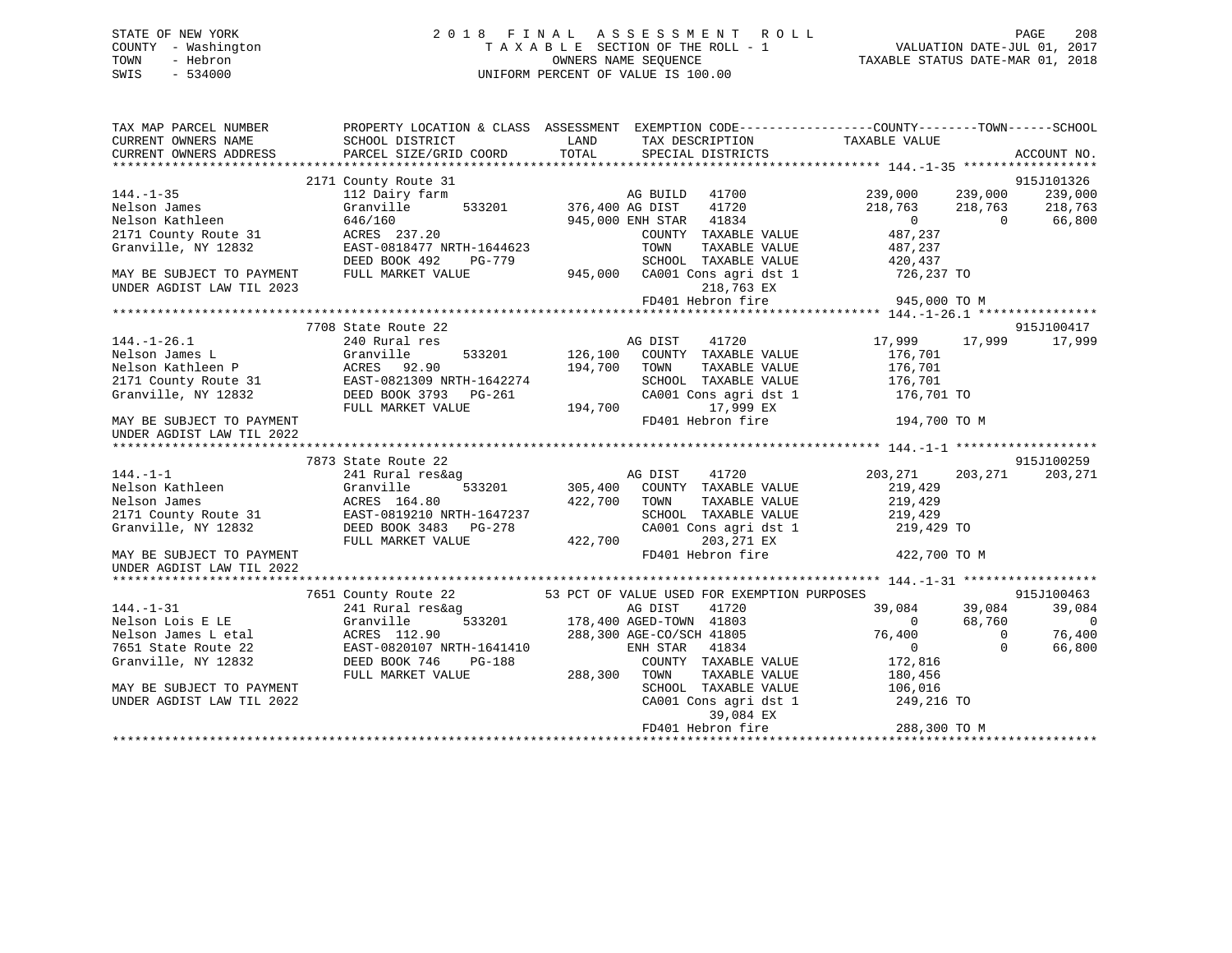# STATE OF NEW YORK 2 0 1 8 F I N A L A S S E S S M E N T R O L L PAGE 209 COUNTY - Washington T A X A B L E SECTION OF THE ROLL - 1 VALUATION DATE-JUL 01, 2017 TOWN - Hebron **CONNERS NAME SEQUENCE** TAXABLE STATUS DATE-MAR 01, 2018 SWIS - 534000 UNIFORM PERCENT OF VALUE IS 100.00

| TAX MAP PARCEL NUMBER                      |                                        |         | PROPERTY LOCATION & CLASS ASSESSMENT EXEMPTION CODE----------------COUNTY-------TOWN------SCHOOL |                         |          |             |
|--------------------------------------------|----------------------------------------|---------|--------------------------------------------------------------------------------------------------|-------------------------|----------|-------------|
| CURRENT OWNERS NAME                        | SCHOOL DISTRICT                        | LAND    | TAX DESCRIPTION                                                                                  | TAXABLE VALUE           |          |             |
| CURRENT OWNERS ADDRESS                     | PARCEL SIZE/GRID COORD                 | TOTAL   | SPECIAL DISTRICTS                                                                                |                         |          | ACCOUNT NO. |
|                                            |                                        |         |                                                                                                  |                         |          |             |
|                                            | 2065 County Route 31                   |         |                                                                                                  |                         |          | 915J100474  |
| $144. - 1 - 32$                            | 240 Rural res                          |         | BAS STAR 41854                                                                                   | $\overline{0}$          | $\Omega$ | 30,000      |
| Nelson Mark<br>2065 County Route 31        | Granville<br>533201<br>ACRES 27.60     | 265,100 | 96,100 COUNTY TAXABLE VALUE<br>TOWN<br>TAXABLE VALUE                                             | 265,100<br>265,100      |          |             |
| Granville, NY 12832                        | EAST-0818545 NRTH-1642534              |         | SCHOOL TAXABLE VALUE                                                                             | 235,100                 |          |             |
|                                            | DEED BOOK 2747 PG-23                   |         | FD401 Hebron fire                                                                                | 265,100 TO M            |          |             |
|                                            | FULL MARKET VALUE                      | 265,100 |                                                                                                  |                         |          |             |
|                                            |                                        |         |                                                                                                  |                         |          |             |
|                                            | 2006 County Route 31                   |         |                                                                                                  |                         |          |             |
| $144. - 1 - 31.2$                          | 210 1 Family Res                       |         | 41854<br>BAS STAR                                                                                | $\overline{0}$          | $\Omega$ | 30,000      |
| Nelson Peter                               | 533201<br>Granville                    |         | 48,200 COUNTY TAXABLE VALUE                                                                      | 175,400                 |          |             |
| Nelson Rebecca                             | ACRES<br>4.20                          | 175,400 | TAXABLE VALUE<br>TOWN                                                                            | 175,400                 |          |             |
| 2006 County Route 31                       | EAST-0818354 NRTH-1641210              |         | SCHOOL TAXABLE VALUE                                                                             | 145,400                 |          |             |
| Granville, NY 12832                        | DEED BOOK 2037 PG-331                  |         | FD401 Hebron fire                                                                                | 175,400 TO M            |          |             |
|                                            | FULL MARKET VALUE                      | 175,400 |                                                                                                  |                         |          |             |
|                                            |                                        |         |                                                                                                  |                         |          |             |
|                                            | State Route 22/Off                     |         |                                                                                                  |                         |          | 915J100466  |
| $170. - 1 - 17.6$                          | 311 Res vac land                       |         | COUNTY TAXABLE VALUE                                                                             | 3,600                   |          |             |
| Nelson Sherri Ann                          | Granville<br>533201                    | 3,600   | TOWN<br>TAXABLE VALUE                                                                            | 3,600                   |          |             |
| 2776 Desert Rose Ln                        | Nelson Sub/ 29#88                      | 3,600   | SCHOOL TAXABLE VALUE                                                                             | 3,600                   |          |             |
| Santa Rosa, CA 95407                       | Easement 727/1<br>ACRES<br>4.80        |         | FD401 Hebron fire                                                                                | 3,600 TO M              |          |             |
|                                            | EAST-0819215 NRTH-1623457              |         |                                                                                                  |                         |          |             |
|                                            | DEED BOOK 793<br>PG-297                |         |                                                                                                  |                         |          |             |
|                                            | FULL MARKET VALUE                      | 3,600   |                                                                                                  |                         |          |             |
|                                            |                                        |         |                                                                                                  |                         |          |             |
|                                            | 6864 State Route 22                    |         |                                                                                                  |                         |          | 915J100462  |
| $170. - 1 - 19$                            | 210 1 Family Res                       |         | COUNTY TAXABLE VALUE                                                                             | 73,400                  |          |             |
| Nelson Sherri Ann                          | Granville<br>533201                    | 29,000  | TOWN<br>TAXABLE VALUE                                                                            | 73,400                  |          |             |
| 2776 Desert Rose Ln                        | FRNT 106.00 DPTH 191.00                | 73,400  | SCHOOL TAXABLE VALUE                                                                             | 73,400                  |          |             |
| Santa Rosa, CA 95407                       | 0.46<br>ACRES                          |         | FD401 Hebron fire                                                                                | 73,400 TO M             |          |             |
|                                            | EAST-0816277 NRTH-1623176              |         |                                                                                                  |                         |          |             |
|                                            | DEED BOOK 956<br>PG-231                |         |                                                                                                  |                         |          |             |
|                                            | FULL MARKET VALUE                      | 73,400  |                                                                                                  |                         |          |             |
|                                            |                                        |         |                                                                                                  |                         |          |             |
|                                            | 6856 State Route 22                    |         |                                                                                                  |                         |          | 915J100466  |
| $170. - 1 - 17.1$                          | 240 Rural res                          |         | AGRI-D IND 41730                                                                                 | 40,731                  | 40,731   | 40,731      |
| Nelson-LE Helma                            | Granville<br>533201                    | 109,800 | COUNTY TAXABLE VALUE                                                                             | 155,569                 |          |             |
| Nelson Sherri A                            | Ag Commit 663/183                      | 196,300 | TOWN<br>TAXABLE VALUE                                                                            | 155,569                 |          |             |
| North Point Village<br>2776 Desert Rose Ln | Trans Exempt Repay 2018<br>ACRES 55.80 |         | SCHOOL TAXABLE VALUE<br>FD401 Hebron fire                                                        | 155,569<br>196,300 TO M |          |             |
| Santa Rosa, CA 95407                       | EAST-0816970 NRTH-1622639              |         | TE533 Trans exmt repay-flg                                                                       | $.00$ MT                |          |             |
|                                            | DEED BOOK 793<br>PG-297                |         |                                                                                                  |                         |          |             |
| MAY BE SUBJECT TO PAYMENT                  | FULL MARKET VALUE                      | 196,300 |                                                                                                  |                         |          |             |
| UNDER AGDIST LAW TIL 2025                  |                                        |         |                                                                                                  |                         |          |             |
| *********************                      |                                        |         |                                                                                                  |                         |          |             |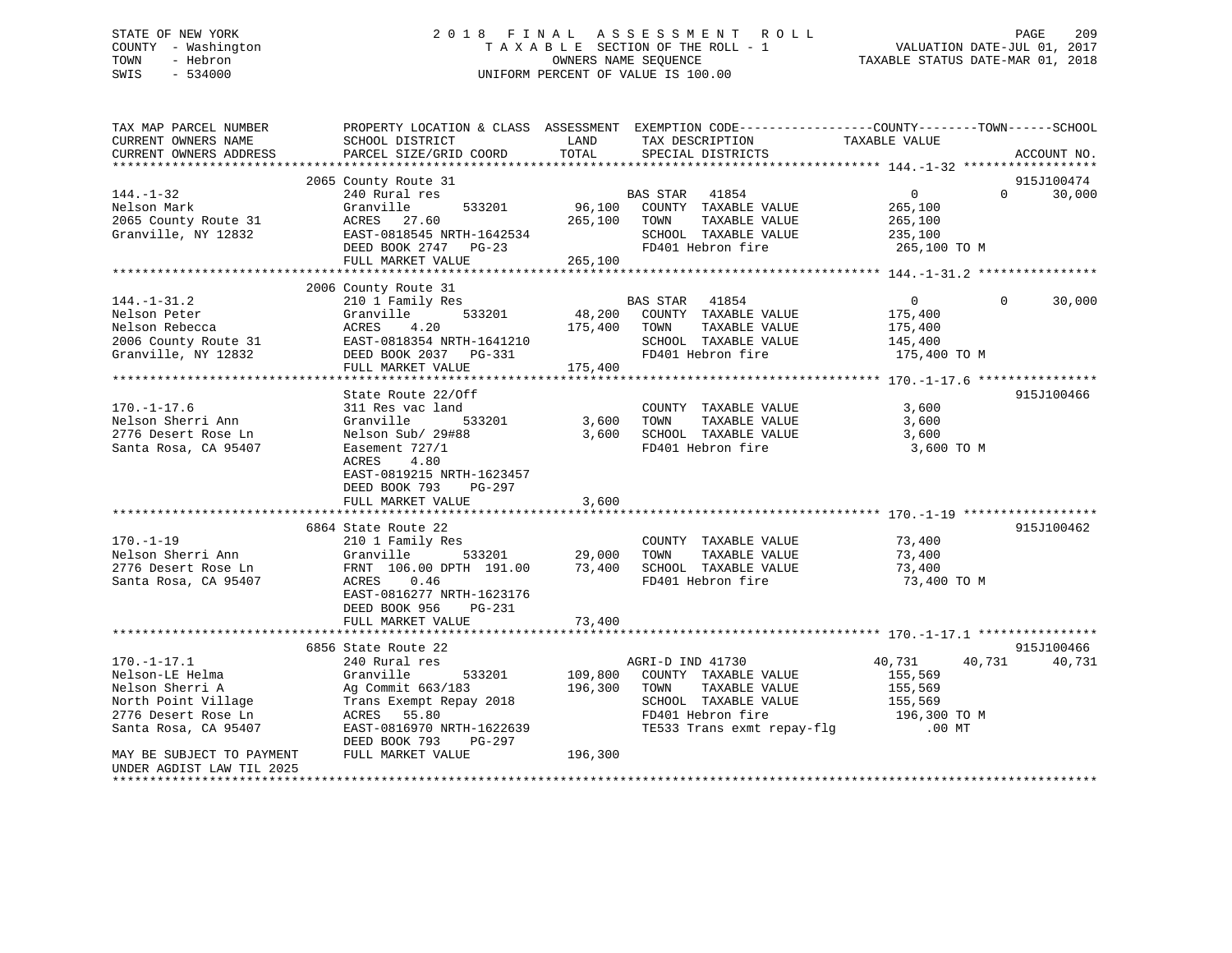# STATE OF NEW YORK 2 0 1 8 F I N A L A S S E S S M E N T R O L L PAGE 210 COUNTY - Washington T A X A B L E SECTION OF THE ROLL - 1 VALUATION DATE-JUL 01, 2017 TOWN - Hebron OWNERS NAME SEQUENCE TAXABLE STATUS DATE-MAR 01, 2018 SWIS - 534000 UNIFORM PERCENT OF VALUE IS 100.00

| TAX MAP PARCEL NUMBER<br>CURRENT OWNERS NAME<br>CURRENT OWNERS ADDRESS                               | PROPERTY LOCATION & CLASS ASSESSMENT EXEMPTION CODE----------------COUNTY-------TOWN------SCHOOL<br>SCHOOL DISTRICT<br>PARCEL SIZE/GRID COORD                                                                                                                                                                                                                                                       | LAND<br>TOTAL                       | TAX DESCRIPTION<br>SPECIAL DISTRICTS                                                                           | TAXABLE VALUE                                                                                                     | ACCOUNT NO.                            |
|------------------------------------------------------------------------------------------------------|-----------------------------------------------------------------------------------------------------------------------------------------------------------------------------------------------------------------------------------------------------------------------------------------------------------------------------------------------------------------------------------------------------|-------------------------------------|----------------------------------------------------------------------------------------------------------------|-------------------------------------------------------------------------------------------------------------------|----------------------------------------|
| $167. - 1 - 36.2$<br>Nester David                                                                    | 66 Reid Rd<br>210 1 Family Res<br>Hartford<br>FULL MARKET VALUE                                                                                                                                                                                                                                                                                                                                     | 533801 57,300<br>232,100<br>232,100 | COUNTY TAXABLE VALUE 232,100<br>TAXABLE VALUE<br>TOWN<br>SCHOOL TAXABLE VALUE<br>FD401 Hebron fire             | 232,100<br>232,100<br>232,100 TO M                                                                                |                                        |
| $152 - 2 - 31$<br>Nims Mary Ann<br>Nims Gary E<br>36 Piccininni Ln<br>Granville, NY 12832            | 36 Piccininni Ln<br>210 1 Family Res<br>533201<br>Granvill<br>3668/17<br>Granville<br>FRNT 780.00 DPTH<br>ACRES 12.21<br>EAST-0812877 NRTH-1637547<br>DEED BOOK 3438 PG-268<br>FULL MARKET VALUE                                                                                                                                                                                                    | 131,500 TOWN<br>131,500             | BAS STAR<br>41854<br>66,400 COUNTY TAXABLE VALUE<br>TAXABLE VALUE<br>SCHOOL TAXABLE VALUE<br>FD401 Hebron fire | $\overline{0}$<br>131,500<br>131,500<br>101,500<br>131,500 TO M                                                   | 915J100396<br>30,000<br>$\Omega$       |
| $160. - 1 - 4.2$<br>Nolan Kali<br>166 Tabor Rd<br>Greenwich, NY 12834                                | 630 Middle Rd<br>312 Vac w/imprv<br>Salem<br>Lot 2<br>5.01<br>ACRES<br>EAST-0806440 NRTH-1627505<br>DEED BOOK 3807 PG-206<br>FULL MARKET VALUE                                                                                                                                                                                                                                                      | 534801 11,000<br>11,000             | COUNTY TAXABLE VALUE<br>TOWN<br>TAXABLE VALUE<br>11,000 SCHOOL TAXABLE VALUE<br>FD401 Hebron fire              | 11,000<br>11,000<br>11,000<br>11,000 TO M                                                                         | 915J101499                             |
| $170. - 1 - 15.9$<br>Noone David G<br>Noone Elisabeth<br>34 Sunset Hill Rd<br>Redding, CT 06896-1710 | 99 Indian Head Way<br>210 1 Family Res<br>533201<br>Granville<br>ACRES 5.02<br>EAST-0815852 NRTH-1620243<br>FULL MARKET VALUE                                                                                                                                                                                                                                                                       | 42,000 TOWN<br>125,500<br>125,500   | COUNTY TAXABLE VALUE<br>TAXABLE VALUE<br>SCHOOL TAXABLE VALUE<br>FD401 Hebron fire                             | 125,500<br>125,500<br>125,500<br>125,500 TO M                                                                     | 915J101234                             |
| $185. - 1 - 14.7$<br>Nopper Robert J<br>Hutchinson Alan K<br>PO Box 637<br>Salem, NY 12865           | Shale Mtn Way<br>$\begin{array}{ll}\n 93 \text{ PCT OF VALUE ISBN FOR EXEMENTION PURPOSES}\n 210 1 Family Res\n 534801\n 534801\n 48,300 BAS STAR 41854\n 177,100 COUNT TAXABLE VALUE\n  Thompson Sub/ 29#87 Lot 4\n 177,100 COUNT TAXABLE VALUE\n  NIT WINTEN 171,100\n 177,100$<br>10 Shale Mtn Way<br>ACRES<br>9.20<br>EAST-0814923 NRTH-1603808<br>DEED BOOK 942<br>PG-250<br>FULL MARKET VALUE |                                     | TOWN<br>TAXABLE VALUE<br>SCHOOL TAXABLE VALUE<br>CA008 Cons agri dst 8<br>177,100 FD401 Hebron fire            | 24,705<br>18,000<br>$\overline{0}$<br>$\bigcirc$<br>152,395<br>159,100<br>147,100<br>177,100 TO M<br>177,100 TO M | 915J100676<br>$\overline{0}$<br>30,000 |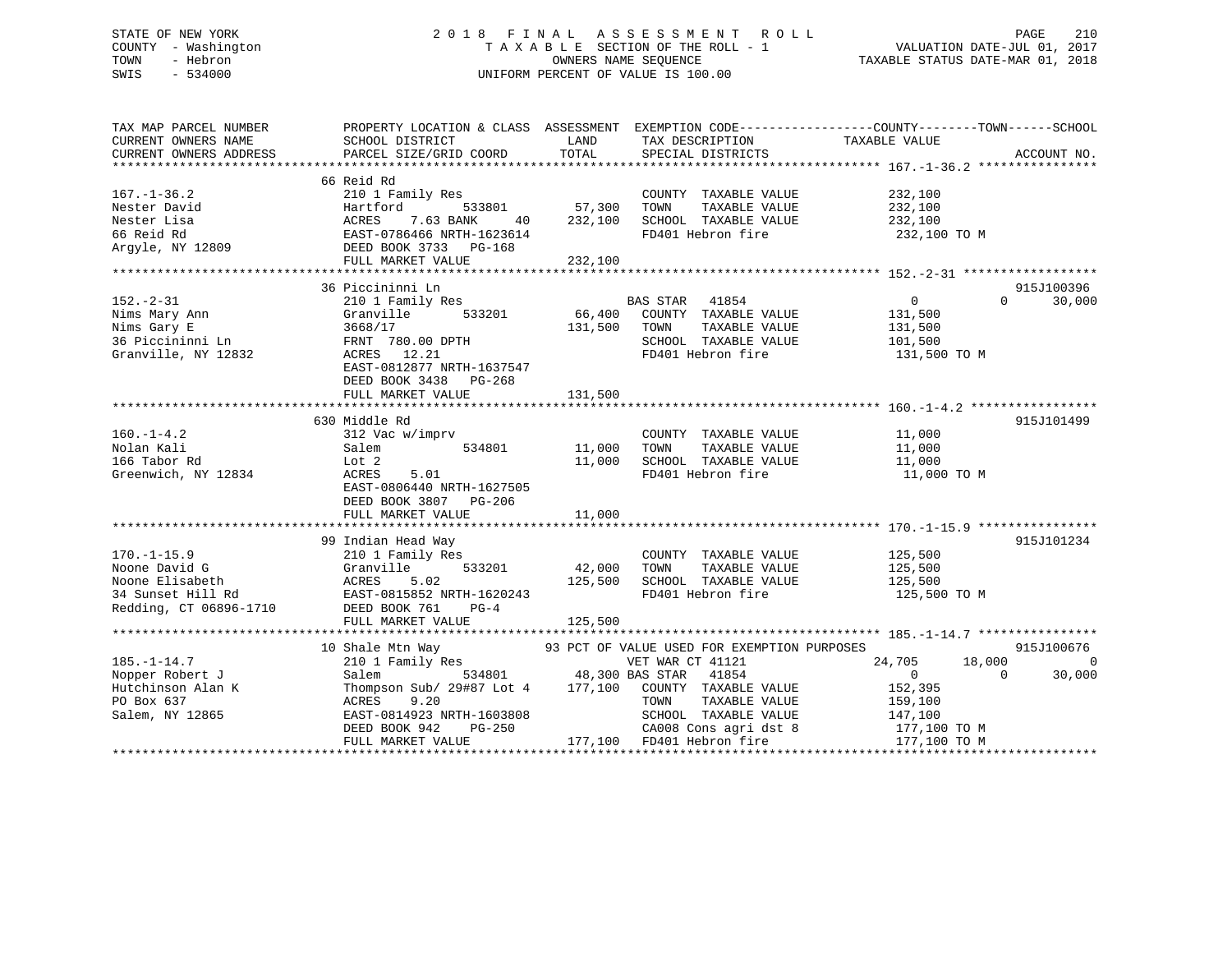# STATE OF NEW YORK 2 0 1 8 F I N A L A S S E S S M E N T R O L L PAGE 211 COUNTY - Washington T A X A B L E SECTION OF THE ROLL - 1 VALUATION DATE-JUL 01, 2017 TOWN - Hebron **CONNERS NAME SEQUENCE** TAXABLE STATUS DATE-MAR 01, 2018 SWIS - 534000 UNIFORM PERCENT OF VALUE IS 100.00

| TAX MAP PARCEL NUMBER                                                | PROPERTY LOCATION & CLASS ASSESSMENT EXEMPTION CODE----------------COUNTY-------TOWN------SCHOOL                                                                                   |         |                                    |                    |                    |
|----------------------------------------------------------------------|------------------------------------------------------------------------------------------------------------------------------------------------------------------------------------|---------|------------------------------------|--------------------|--------------------|
| CURRENT OWNERS NAME                                                  | SCHOOL DISTRICT                                                                                                                                                                    | LAND    | TAX DESCRIPTION                    | TAXABLE VALUE      |                    |
| CURRENT OWNERS ADDRESS                                               | PARCEL SIZE/GRID COORD                                                                                                                                                             | TOTAL   | SPECIAL DISTRICTS                  |                    | ACCOUNT NO.        |
|                                                                      |                                                                                                                                                                                    |         |                                    |                    |                    |
|                                                                      | 72 Clark Way                                                                                                                                                                       |         |                                    |                    | 915J100464         |
| $169. - 1 - 18.28$                                                   | 210 1 Family Res                                                                                                                                                                   |         | BAS STAR 41854                     | $\overline{0}$     | $0 \t 30,000$      |
|                                                                      |                                                                                                                                                                                    |         | 533201 16,600 COUNTY TAXABLE VALUE | 65,000             |                    |
|                                                                      |                                                                                                                                                                                    |         | TAXABLE VALUE                      | 65,000             |                    |
|                                                                      |                                                                                                                                                                                    |         | SCHOOL TAXABLE VALUE 35,000        |                    |                    |
|                                                                      | Nordquist Susan (Example 16,600 COUNTY<br>Taylor Michael (ACRES 1.46 BANK 999 65,000 TOWN<br>72 Clark Way (EAST-0814640 NRTH-1623039 SCHOOL Salem, NY 12865 (DEED BOOK 2311 PG-222 |         | FD401 Hebron fire 65,000 TO M      |                    |                    |
|                                                                      | FULL MARKET VALUE                                                                                                                                                                  | 65,000  |                                    |                    |                    |
|                                                                      |                                                                                                                                                                                    |         |                                    |                    |                    |
|                                                                      | 4002 County Route 30                                                                                                                                                               |         |                                    |                    | 915J100140         |
| $167. - 1 - 32$                                                      | 210 1 Family Res                                                                                                                                                                   |         | COUNTY TAXABLE VALUE               | 41,900             |                    |
| Norman Philip                                                        | Salem<br>534801                                                                                                                                                                    | 22,800  | TOWN<br>TAXABLE VALUE              | 41,900             |                    |
| 12 S Union St 1E                                                     | 942/307                                                                                                                                                                            | 41,900  | SCHOOL TAXABLE VALUE               | 41,900             |                    |
| Cambridge, NY 12816                                                  | FRNT 90.00 DPTH 200.00                                                                                                                                                             |         | FD401 Hebron fire                  | 41,900 TO M        |                    |
|                                                                      | EAST-0788426 NRTH-1622014                                                                                                                                                          |         |                                    |                    |                    |
|                                                                      | DEED BOOK 2368 PG-183                                                                                                                                                              |         |                                    |                    |                    |
|                                                                      |                                                                                                                                                                                    |         |                                    |                    |                    |
|                                                                      |                                                                                                                                                                                    |         |                                    |                    |                    |
|                                                                      | 70 Warner Rd                                                                                                                                                                       |         |                                    |                    |                    |
| $153. - 1 - 5.6$                                                     | 210 1 Family Res                                                                                                                                                                   |         | COUNTY TAXABLE VALUE               | 190,500            |                    |
|                                                                      | Granville<br>533201                                                                                                                                                                | 47,600  | TAXABLE VALUE<br>TOWN              |                    |                    |
| 153.-1-5.6<br>Norris Randolph P Trustee<br>10645 SE 165th Terrace Rd | lot 6                                                                                                                                                                              | 190,500 | SCHOOL TAXABLE VALUE               | 190,500<br>190,500 |                    |
| Ocklawaha, FL 32179                                                  | 4.08<br>ACRES                                                                                                                                                                      |         | FD401 Hebron fire                  | 190,500 TO M       |                    |
|                                                                      | EAST-0819131 NRTH-1640158                                                                                                                                                          |         |                                    |                    |                    |
|                                                                      | DEED BOOK 3413 PG-267                                                                                                                                                              |         |                                    |                    |                    |
|                                                                      | FULL MARKET VALUE                                                                                                                                                                  | 190,500 |                                    |                    |                    |
|                                                                      |                                                                                                                                                                                    |         |                                    |                    |                    |
|                                                                      | 6409 State Route 22                                                                                                                                                                |         |                                    |                    |                    |
| $178. - 1 - 16.2$                                                    | 400 Commercial                                                                                                                                                                     |         | COUNTY TAXABLE VALUE               |                    |                    |
|                                                                      | 534801                                                                                                                                                                             | 33,900  | TAXABLE VALUE                      | 47,000             |                    |
| Norton Jeff                                                          | Salem                                                                                                                                                                              |         | TOWN                               | 47,000             |                    |
| 6409 State Route 22                                                  | $1$ ot $2$                                                                                                                                                                         | 47,000  | SCHOOL TAXABLE VALUE               | 47,000             |                    |
| Salem, NY 12865                                                      | ACRES<br>1.76                                                                                                                                                                      |         | FD401 Hebron fire                  | 47,000 TO M        |                    |
|                                                                      | EAST-0815963 NRTH-1612176                                                                                                                                                          |         |                                    |                    |                    |
|                                                                      | DEED BOOK 2727 PG-306                                                                                                                                                              |         |                                    |                    |                    |
|                                                                      | FULL MARKET VALUE                                                                                                                                                                  | 47,000  |                                    |                    |                    |
|                                                                      |                                                                                                                                                                                    |         |                                    |                    |                    |
|                                                                      | 6411 State Route 22                                                                                                                                                                |         |                                    |                    | 915J100241         |
| $178. - 1 - 16$                                                      | 240 Rural res                                                                                                                                                                      |         | BAS STAR 41854                     | $\overline{0}$     | $\Omega$<br>30,000 |
| Norton Jeffrey L                                                     | 534801<br>Salem                                                                                                                                                                    | 51,100  | COUNTY TAXABLE VALUE 153,500       |                    |                    |
| 6411 State Route 22                                                  | ACRES 11.08                                                                                                                                                                        | 153,500 | TOWN<br>TAXABLE VALUE              | 153,500            |                    |
| Salem, NY 12865                                                      | EAST-0815711 NRTH-1612645                                                                                                                                                          |         | SCHOOL TAXABLE VALUE               | 123,500            |                    |
|                                                                      | DEED BOOK 2773 PG-53                                                                                                                                                               |         | FD401 Hebron fire                  | 153,500 TO M       |                    |
| MAY BE SUBJECT TO PAYMENT                                            | FULL MARKET VALUE                                                                                                                                                                  | 153,500 |                                    |                    |                    |
| UNDER AGDIST LAW TIL 2022                                            |                                                                                                                                                                                    |         |                                    |                    |                    |
|                                                                      |                                                                                                                                                                                    |         |                                    |                    |                    |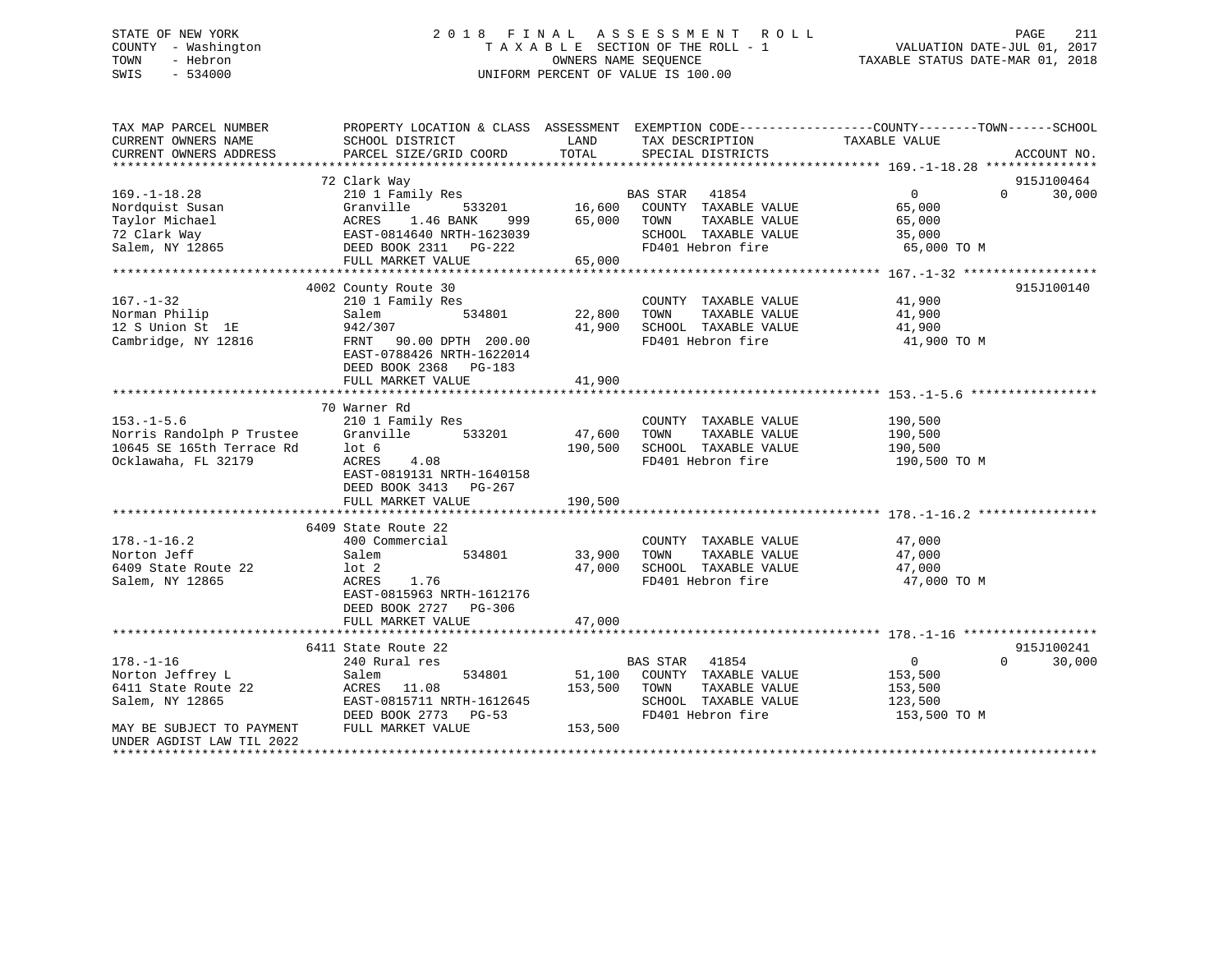# STATE OF NEW YORK 2 0 1 8 F I N A L A S S E S S M E N T R O L L PAGE 212 COUNTY - Washington T A X A B L E SECTION OF THE ROLL - 1 VALUATION DATE-JUL 01, 2017 TOWN - Hebron OWNERS NAME SEQUENCE TAXABLE STATUS DATE-MAR 01, 2018 SWIS - 534000 UNIFORM PERCENT OF VALUE IS 100.00UNIFORM PERCENT OF VALUE IS 100.00

TAX MAP PARCEL NUMBER PROPERTY LOCATION & CLASS ASSESSMENT EXEMPTION CODE------------------COUNTY--------TOWN------SCHOOL CURRENT OWNERS NAME SCHOOL DISTRICT LAND TAX DESCRIPTION TAXABLE VALUE CURRENT OWNERS ADDRESS PARCEL SIZE/GRID COORD TOTAL SPECIAL DISTRICTS ACCOUNT NO. \*\*\*\*\*\*\*\*\*\*\*\*\*\*\*\*\*\*\*\*\*\*\*\*\*\*\*\*\*\*\*\*\*\*\*\*\*\*\*\*\*\*\*\*\*\*\*\*\*\*\*\*\*\*\*\*\*\*\*\*\*\*\*\*\*\*\*\*\*\*\*\*\*\*\*\*\*\*\*\*\*\*\*\*\*\*\*\*\*\*\*\*\*\*\*\*\*\*\*\*\*\*\* 170.-1-15.2 \*\*\*\*\*\*\*\*\*\*\*\*\*\*\*\* 100 Indian Head Way 915J101210 170.-1-15.2 210 1 Family Res COUNTY TAXABLE VALUE 107,000

| Novella John M<br>Novella Carol F<br>4 Waterbury Ln | Granville<br>533201<br>ACRES<br>5.02<br>EAST-0816711 NRTH-1620351 | 42,000<br>107,000 | TAXABLE VALUE<br>TOWN<br>SCHOOL TAXABLE VALUE<br>FD401 Hebron fire | 107,000<br>107,000<br>107,000 TO M |                |
|-----------------------------------------------------|-------------------------------------------------------------------|-------------------|--------------------------------------------------------------------|------------------------------------|----------------|
| Danbury, CT 06811                                   | DEED BOOK 489<br>$PG-149$<br>FULL MARKET VALUE                    | 107,000           |                                                                    |                                    |                |
|                                                     |                                                                   |                   |                                                                    |                                    |                |
|                                                     | 114 Higgins Rd                                                    |                   |                                                                    |                                    | 915J101466     |
| $161. - 2 - 10.8$                                   | 270 Mfg housing                                                   |                   | COUNTY TAXABLE VALUE                                               | 84,600                             |                |
| Nulty Warren IV                                     | 533201<br>Granville                                               | 37,000            | TAXABLE VALUE<br>TOWN                                              | 84,600                             |                |
| 70 Cheese Factory Rd                                | lot <sub>8</sub>                                                  | 84,600            | SCHOOL TAXABLE VALUE                                               | 84,600                             |                |
| Greenwich, NY 12834                                 | 764/187                                                           |                   | FD401 Hebron fire                                                  | 84,600 TO M                        |                |
|                                                     | 3.00<br><b>ACRES</b>                                              |                   |                                                                    |                                    |                |
|                                                     | EAST-0819000 NRTH-1625288                                         |                   |                                                                    |                                    |                |
|                                                     | DEED BOOK 3684 PG-198                                             |                   |                                                                    |                                    |                |
|                                                     | FULL MARKET VALUE                                                 | 84,600            |                                                                    |                                    |                |
|                                                     |                                                                   |                   |                                                                    |                                    |                |
|                                                     | Higgins Rd                                                        |                   |                                                                    |                                    |                |
| $161. - 2 - 10.24$                                  | 314 Rural vac<10                                                  | 17,000            | COUNTY TAXABLE VALUE                                               | 17,000                             |                |
| Nulty Warren J IV                                   | 533201<br>Granville<br>3.00                                       |                   | TOWN<br>TAXABLE VALUE                                              | 17,000                             |                |
| 114 Higgins Rd<br>Granville, NY 12832               | ACRES<br>EAST-0819025 NRTH-1625078                                | 17,000            | SCHOOL TAXABLE VALUE<br>FD401 Hebron fire                          | 17,000                             |                |
|                                                     | DEED BOOK 3664 PG-26                                              |                   |                                                                    | 17,000 TO M                        |                |
|                                                     | FULL MARKET VALUE                                                 | 17,000            |                                                                    |                                    |                |
|                                                     | 21 Everetts Heights Way                                           |                   |                                                                    |                                    | 915J101321     |
| $152 - 2 - 5.1$                                     | 210 1 Family Res                                                  |                   | VET WAR CT 41121                                                   | 18,000<br>33,000                   | $\overline{0}$ |
| O'Brien John                                        | Granville<br>533201                                               | 45,900 BAS STAR   | 41854                                                              | $\overline{0}$<br>$\Omega$         | 30,000         |
| O'Brien Margaret J                                  | 591/325                                                           | 236,600           | COUNTY TAXABLE VALUE                                               | 203,600                            |                |
| 21 Everetts Heights Way                             | 3.71<br>ACRES                                                     |                   | TAXABLE VALUE<br>TOWN                                              | 218,600                            |                |
| Granville, NY 12832                                 | EAST-0810333 NRTH-1642236                                         |                   | SCHOOL TAXABLE VALUE                                               | 206,600                            |                |
|                                                     | DEED BOOK 758<br>PG-215                                           |                   | FD401 Hebron fire                                                  | 236,600 TO M                       |                |
|                                                     | FULL MARKET VALUE                                                 | 236,600           |                                                                    |                                    |                |
|                                                     |                                                                   |                   |                                                                    |                                    |                |
|                                                     | County Route 28                                                   |                   |                                                                    |                                    | 915J100343     |
| $152 - 2 - 5$                                       | 314 Rural vac<10                                                  |                   | COUNTY TAXABLE VALUE                                               | 23,400                             |                |
| O'Brien Margaret J                                  | 533201<br>Granville                                               | 23,400            | TOWN<br>TAXABLE VALUE                                              | 23,400                             |                |
| Young Josephine L                                   | ACRES<br>3.19                                                     | 23,400            | SCHOOL TAXABLE VALUE                                               | 23,400                             |                |
| 21 Everetts Hts                                     | EAST-0810226 NRTH-1641984                                         |                   | FD401 Hebron fire                                                  | 23,400 TO M                        |                |
| Granville, NY 12832                                 | DEED BOOK 898<br>$PG-252$                                         |                   |                                                                    |                                    |                |
|                                                     | FULL MARKET VALUE                                                 | 23,400            |                                                                    |                                    |                |
|                                                     |                                                                   |                   |                                                                    |                                    |                |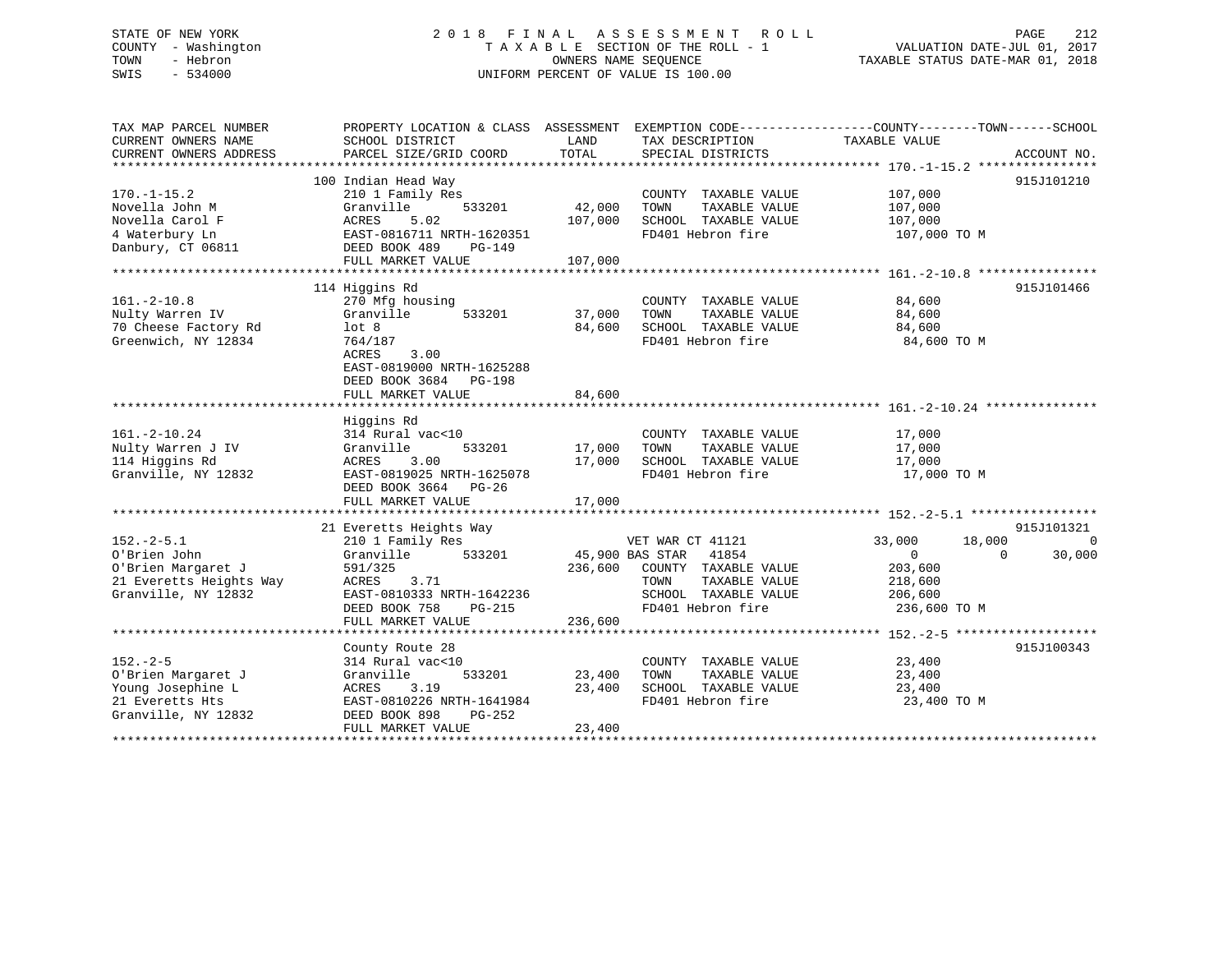# STATE OF NEW YORK 2 0 1 8 F I N A L A S S E S S M E N T R O L L PAGE 213 COUNTY - Washington T A X A B L E SECTION OF THE ROLL - 1 VALUATION DATE-JUL 01, 2017 TOWN - Hebron OWNERS NAME SEQUENCE TAXABLE STATUS DATE-MAR 01, 2018 SWIS - 534000 UNIFORM PERCENT OF VALUE IS 100.00

| TAX MAP PARCEL NUMBER<br>CURRENT OWNERS NAME<br>CURRENT OWNERS ADDRESS<br>********************** | PROPERTY LOCATION & CLASS ASSESSMENT EXEMPTION CODE----------------COUNTY-------TOWN-----SCHOOL<br>SCHOOL DISTRICT<br>PARCEL SIZE/GRID COORD<br>**********************                                           | LAND<br>TOTAL                     | TAX DESCRIPTION<br>SPECIAL DISTRICTS                                                                                | TAXABLE VALUE                                                 | ACCOUNT NO.        |
|--------------------------------------------------------------------------------------------------|------------------------------------------------------------------------------------------------------------------------------------------------------------------------------------------------------------------|-----------------------------------|---------------------------------------------------------------------------------------------------------------------|---------------------------------------------------------------|--------------------|
| $151.-1-20.4$<br>O'Hara Brian<br>O'Hara Rachel<br>3456 State Route 196<br>Fort Ann, NY 12827     | Little Burch Hill Rd<br>314 Rural vac<10<br>Hartford<br>533801<br>5.92<br>ACRES<br>EAST-0797806 NRTH-1634333<br>DEED BOOK 3675 PG-35<br>FULL MARKET VALUE                                                        | 24,800<br>24,800<br>24,800        | COUNTY TAXABLE VALUE<br>TAXABLE VALUE<br>TOWN<br>SCHOOL TAXABLE VALUE<br>CA008 Cons agri dst 8<br>FD401 Hebron fire | 24,800<br>24,800<br>24,800<br>24,800 TO M<br>24,800 TO M      |                    |
| $169. - 1 - 18.30$<br>O'Neil Elizabeth<br>2991 South Deerfield Ave<br>Yorktown Heights, NY 10598 | 18 Clark Way<br>270 Mfg housing<br>Granville<br>533201<br>ACRES<br>2.79<br>EAST-0816050 NRTH-1623674<br>DEED BOOK 3483 PG-299<br>FULL MARKET VALUE                                                               | 18,200<br>25,200<br>25,200        | COUNTY TAXABLE VALUE<br>TAXABLE VALUE<br>TOWN<br>SCHOOL TAXABLE VALUE<br>FD401 Hebron fire                          | 25,200<br>25,200<br>25,200<br>25,200 TO M                     |                    |
|                                                                                                  |                                                                                                                                                                                                                  |                                   |                                                                                                                     |                                                               |                    |
| $161. - 1 - 5$<br>Obering Mary<br>7148 State Route 22<br>Granville, NY 12832                     | 7148 State Route 22<br>240 Rural res<br>Granville<br>533201<br>ag commit 706/98<br>ACRES 160.00<br>EAST-0820317 NRTH-1630090<br>DEED BOOK 504 PG-838<br>FULL MARKET VALUE                                        | 225,500<br>325,000<br>325,000     | COUNTY TAXABLE VALUE<br>TOWN<br>TAXABLE VALUE<br>SCHOOL TAXABLE VALUE<br>CA008 Cons agri dst 8<br>FD401 Hebron fire | 325,000<br>325,000<br>325,000<br>325,000 TO M<br>325,000 TO M | 915J100351         |
|                                                                                                  |                                                                                                                                                                                                                  |                                   |                                                                                                                     |                                                               |                    |
| $151. - 1 - 16.6$<br>Ogden Melvin                                                                | 240 Little Burch Hill Rd<br>210 1 Family Res<br>Granville<br>533201<br>Sum neiven<br>64 Feeder Dam Rd<br>So. Glens Falls, NY 12803<br>EAST-0800257 NRTH-1634945<br>DEED BOOK 780<br>$PG-19$<br>FULL MARKET VALUE | 38,500<br>113,900<br>113,900      | COUNTY TAXABLE VALUE<br>TOWN<br>TAXABLE VALUE<br>SCHOOL TAXABLE VALUE<br>FD401 Hebron fire                          | 113,900<br>113,900<br>113,900<br>113,900 TO M                 | 915J101266         |
|                                                                                                  | 3970 County Route 30                                                                                                                                                                                             |                                   |                                                                                                                     |                                                               | 915J100456         |
| $167. - 1 - 29$<br>Okeefe Lauryn<br>3970 County Route 30<br>Salem, NY 12865                      | 210 1 Family Res<br>Salem<br>ACRES<br>1.60 BANK<br>EAST-0789052 NRTH-1621458<br>DEED BOOK 808<br>PG-166                                                                                                          | 534801 28,500<br>NNK 997 65,800   | BAS STAR 41854<br>COUNTY TAXABLE VALUE<br>TOWN<br>TAXABLE VALUE<br>SCHOOL TAXABLE VALUE<br>FD401 Hebron fire        | $\overline{0}$<br>65,800<br>65,800<br>35,800<br>65,800 TO M   | 30,000<br>$\Omega$ |
|                                                                                                  | FULL MARKET VALUE                                                                                                                                                                                                | 65,800                            |                                                                                                                     |                                                               |                    |
| $167. - 1 - 30$<br>Okeefe Lauryn<br>3970 County Route 30<br>Salem, NY 12865                      | County Route 30<br>314 Rural vac<10<br>Salem<br>ACRES<br>2.60 BANK<br>997<br>EAST-0788883 NRTH-1621565<br>DEED BOOK 808<br>PG-166<br>FULL MARKET VALUE                                                           | 534801 15,900<br>15,900<br>15,900 | COUNTY TAXABLE VALUE<br>TAXABLE VALUE<br>TOWN<br>SCHOOL TAXABLE VALUE<br>FD401 Hebron fire                          | 15,900<br>15,900<br>15,900<br>15,900 TO M                     | 915J100567         |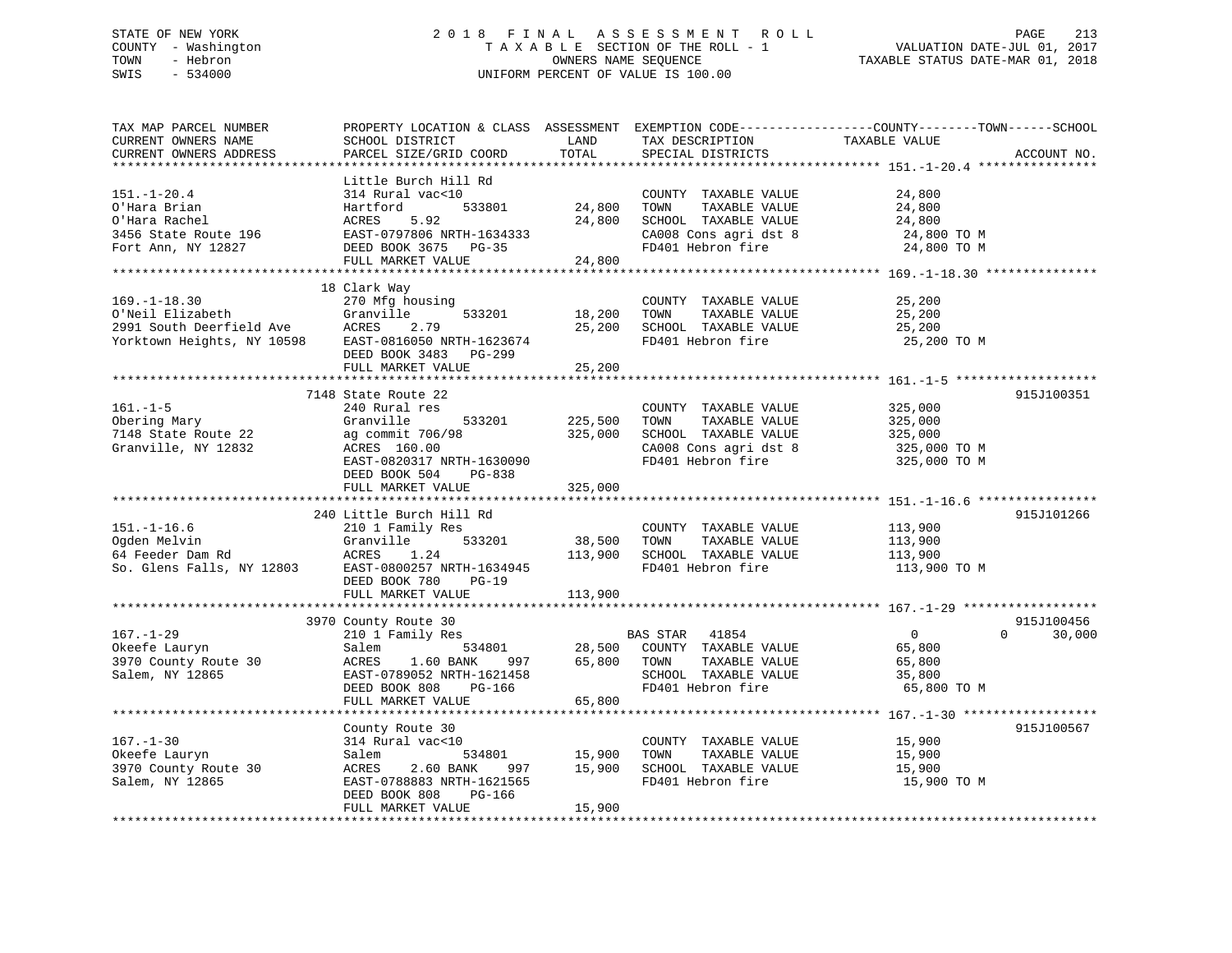# STATE OF NEW YORK 2 0 1 8 F I N A L A S S E S S M E N T R O L L PAGE 214 COUNTY - Washington T A X A B L E SECTION OF THE ROLL - 1 VALUATION DATE-JUL 01, 2017 TOWN - Hebron OWNERS NAME SEQUENCE TAXABLE STATUS DATE-MAR 01, 2018 SWIS - 534000 UNIFORM PERCENT OF VALUE IS 100.00

| TAX MAP PARCEL NUMBER                            | PROPERTY LOCATION & CLASS ASSESSMENT EXEMPTION CODE---------------COUNTY-------TOWN-----SCHOOL |         |                                                                              |                       |                    |
|--------------------------------------------------|------------------------------------------------------------------------------------------------|---------|------------------------------------------------------------------------------|-----------------------|--------------------|
| CURRENT OWNERS NAME                              | SCHOOL DISTRICT                                                                                | LAND    | TAX DESCRIPTION                                                              | TAXABLE VALUE         |                    |
| CURRENT OWNERS ADDRESS                           | PARCEL SIZE/GRID COORD                                                                         | TOTAL   | SPECIAL DISTRICTS                                                            |                       | ACCOUNT NO.        |
|                                                  |                                                                                                |         |                                                                              |                       |                    |
|                                                  | Wood Way                                                                                       |         |                                                                              |                       |                    |
| $186. - 1 - 37$                                  | 314 Rural vac<10                                                                               |         | COUNTY TAXABLE VALUE                                                         |                       |                    |
| Oldham Gary                                      | 534801<br>Salem                                                                                | 22,900  | TAXABLE VALUE<br>TOWN                                                        | 22,900<br>22,900      |                    |
| 620 Silk Rd                                      | 5.59<br>ACRES                                                                                  |         | 22,900 SCHOOL TAXABLE VALUE                                                  | 22,900                |                    |
| Bennington, VT 05201                             | EAST-0818609 NRTH-1608022                                                                      |         | FD401 Hebron fire                                                            | 22,900 TO M           |                    |
|                                                  | DEED BOOK 3124 PG-178                                                                          |         |                                                                              |                       |                    |
|                                                  | FULL MARKET VALUE                                                                              | 22,900  |                                                                              |                       |                    |
|                                                  |                                                                                                |         |                                                                              |                       |                    |
|                                                  | 128 Wood Way                                                                                   |         |                                                                              |                       | 915J101760         |
| $186. - 1 - 38$                                  | 312 Vac w/imprv                                                                                |         | COUNTY TAXABLE VALUE 32,400                                                  |                       |                    |
| Oldham Gary                                      | Salem                                                                                          |         | TAXABLE VALUE                                                                | 32,400                |                    |
| PO Box 648                                       | 5.01<br>ACRES                                                                                  |         | 32,400 SCHOOL TAXABLE VALUE 32,400                                           |                       |                    |
| Shaftsbury, VT 05262                             | EAST-0818842 NRTH-1608051                                                                      |         | FD401 Hebron fire 32,400 TO M                                                |                       |                    |
|                                                  | DEED BOOK 2010 PG-186                                                                          |         |                                                                              |                       |                    |
|                                                  | FULL MARKET VALUE                                                                              |         |                                                                              |                       |                    |
|                                                  |                                                                                                | 32,400  |                                                                              |                       |                    |
|                                                  | 1513 Big Burch Hill Rd                                                                         |         |                                                                              |                       | 915J101327         |
| $152. - 2 - 37.1$                                |                                                                                                |         | BAS STAR 41854                                                               | $0 \qquad \qquad$     | $\Omega$<br>30,000 |
|                                                  | 210 1 Family Res<br>Granville                                                                  |         |                                                                              |                       |                    |
| Olsen Bruce E                                    |                                                                                                |         |                                                                              | 195,700<br>195,700    |                    |
| Olsen Dale J                                     | ACRES 1.26 BANK                                                                                |         |                                                                              |                       |                    |
| 1513 Big Burch Hill Rd EAST-0806690 NRTH-1640287 |                                                                                                |         | SCHOOL TAXABLE VALUE 165,700                                                 |                       |                    |
| Granville, NY 12832                              | DEED BOOK 496 PG-602                                                                           |         | CA008 Cons agri dst 8 195,700 TO M<br>195,700 FD401 Hebron fire 195,700 TO M |                       |                    |
|                                                  | FULL MARKET VALUE                                                                              |         |                                                                              |                       |                    |
|                                                  |                                                                                                |         |                                                                              |                       |                    |
|                                                  | Bogtown Ln                                                                                     |         |                                                                              |                       | 915J100626         |
| $184. - 1 - 8$                                   | 322 Rural vac>10                                                                               |         | COUNTY TAXABLE VALUE 212,000                                                 |                       |                    |
| Olsen Erik                                       | 534801<br>Salem                                                                                | 212,000 | TOWN                                                                         | TAXABLE VALUE 212,000 |                    |
| Eisenstein Beth                                  | ACRES 212.40                                                                                   | 212,000 | SCHOOL TAXABLE VALUE<br>FD401 Hebron fire                                    | 212,000               |                    |
| 6231 Maryland Dr                                 | EAST-0801425 NRTH-1606665                                                                      |         |                                                                              | 212,000 TO M          |                    |
| Los Angeles, CA 90048                            | DEED BOOK 3489 PG-297                                                                          |         |                                                                              |                       |                    |
|                                                  | FULL MARKET VALUE                                                                              | 212,000 |                                                                              |                       |                    |
| MAY BE SUBJECT TO PAYMENT                        |                                                                                                |         |                                                                              |                       |                    |
| UNDER AGDIST LAW TIL 2023                        |                                                                                                |         |                                                                              |                       |                    |
|                                                  |                                                                                                |         |                                                                              |                       |                    |
|                                                  | Bogtown Ln                                                                                     |         |                                                                              |                       | 915J101329         |
| $184. - 1 - 8.1$                                 | 314 Rural vac<10                                                                               |         | COUNTY TAXABLE VALUE                                                         | 2,000                 |                    |
| Olsen Erik                                       | 534801<br>Salem                                                                                | 2,000   | TAXABLE VALUE<br>TOWN                                                        | 2,000                 |                    |
| Eisenstein Beth                                  | 2.63<br>ACRES                                                                                  | 2,000   | SCHOOL TAXABLE VALUE                                                         | 2,000                 |                    |
| 6231 Maryland Dr                                 | EAST-0801833 NRTH-1605643                                                                      |         | FD401 Hebron fire                                                            | 2,000 TO M            |                    |
| Los Angeles, CA 90048                            | DEED BOOK 3489 PG-293                                                                          |         |                                                                              |                       |                    |
|                                                  | FULL MARKET VALUE                                                                              | 2,000   |                                                                              |                       |                    |
|                                                  |                                                                                                |         |                                                                              |                       |                    |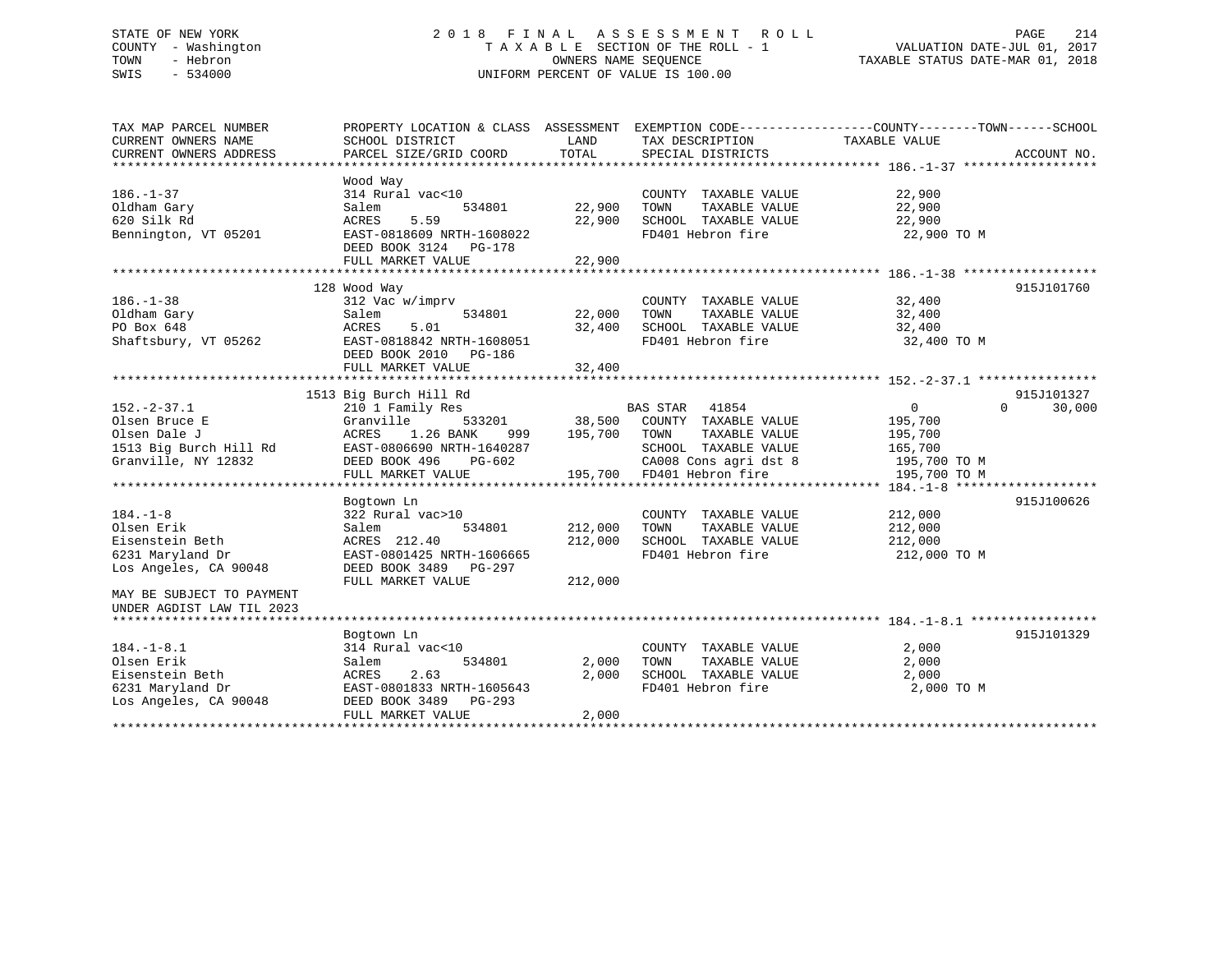# STATE OF NEW YORK 2 0 1 8 F I N A L A S S E S S M E N T R O L L PAGE 215 COUNTY - Washington T A X A B L E SECTION OF THE ROLL - 1 VALUATION DATE-JUL 01, 2017 TOWN - Hebron OWNERS NAME SEQUENCE TAXABLE STATUS DATE-MAR 01, 2018 SWIS - 534000 UNIFORM PERCENT OF VALUE IS 100.00

| TAX MAP PARCEL NUMBER<br>CURRENT OWNERS NAME<br>CURRENT OWNERS ADDRESS                         | PROPERTY LOCATION & CLASS ASSESSMENT<br>SCHOOL DISTRICT<br>PARCEL SIZE/GRID COORD                                                                                      | LAND<br>TOTAL              | TAX DESCRIPTION<br>SPECIAL DISTRICTS                                                                                                                   | EXEMPTION CODE-----------------COUNTY--------TOWN------SCHOOL<br>TAXABLE VALUE            | ACCOUNT NO.        |
|------------------------------------------------------------------------------------------------|------------------------------------------------------------------------------------------------------------------------------------------------------------------------|----------------------------|--------------------------------------------------------------------------------------------------------------------------------------------------------|-------------------------------------------------------------------------------------------|--------------------|
| $159. - 1 - 25.8$<br>Olsen Erling R Jr.<br>112 Mountain Way<br>Granville, NY 12832             | 112 Mountain Way<br>311 Res vac land - WTRFNT<br>533801<br>Hartford<br>lot G<br>ACRES 14.42<br>EAST-0795905 NRTH-1628092<br>DEED BOOK 2430 PG-147<br>FULL MARKET VALUE | 36,100<br>36,100<br>36,100 | COUNTY TAXABLE VALUE<br>TAXABLE VALUE<br>TOWN<br>SCHOOL TAXABLE VALUE<br>FD401 Hebron fire                                                             | 36,100<br>36,100<br>36,100<br>36,100 TO M                                                 | 915J101697         |
|                                                                                                | 58 Mcknight Hill Rd 63 PCT OF VALUE USED FOR EXEMPTION PURPOSES                                                                                                        |                            |                                                                                                                                                        |                                                                                           | 915J100602         |
| $176. - 1 - 13.1$<br>Olsen Robert E<br>Olsen Sally A<br>58 Mcknight Hill Rd<br>Salem, NY 12865 | 240 Rural res<br>Salem<br>ACRES 17.20<br>EAST-0803180 NRTH-1613683<br>DEED BOOK 540<br>PG-218<br>FULL MARKET VALUE                                                     | 232,300                    | VET COM CT 41131<br>534801 76,400 ENH STAR 41834<br>COUNTY TAXABLE VALUE<br>TOWN<br>TAXABLE VALUE<br>SCHOOL TAXABLE VALUE<br>232,300 FD401 Hebron fire | 36,587<br>30,000<br>$\Omega$<br>$\Omega$<br>195,713<br>202,300<br>165,500<br>232,300 TO M | $\Omega$<br>66,800 |
|                                                                                                | 221 Crosier Rd                                                                                                                                                         |                            |                                                                                                                                                        |                                                                                           | 915J101206         |
| $167. - 1 - 17.2$<br>Opperman Paul<br>176 Richardson St<br>Brooklyn, NY 11222                  | 312 Vac w/imprv<br>534801<br>Salem<br>ACRES<br>9.10<br>EAST-0790718 NRTH-1619739<br>DEED BOOK 2791 PG-339<br>FULL MARKET VALUE                                         | 28,200<br>30,200<br>30,200 | COUNTY TAXABLE VALUE<br>TAXABLE VALUE<br>TOWN<br>SCHOOL TAXABLE VALUE<br>CA008 Cons agri dst 8<br>FD401 Hebron fire                                    | 30, 200<br>30,200<br>30,200<br>30,200 TO M<br>30,200 TO M                                 |                    |
|                                                                                                | Crosier Rd                                                                                                                                                             |                            |                                                                                                                                                        |                                                                                           |                    |
| $167. - 1 - 17.5$<br>Opperman Paul<br>176 Richardson St<br>Brooklyn, NY 11222                  | 322 Rural vac>10<br>534801<br>Salem<br>lot 1<br>ACRES<br>11.26<br>EAST-0790406 NRTH-1620566<br>DEED BOOK 3589 PG-98                                                    | 31,400<br>31,400           | COUNTY TAXABLE VALUE<br>TOWN<br>TAXABLE VALUE<br>SCHOOL TAXABLE VALUE<br>CA008 Cons agri dst 8<br>FD401 Hebron fire                                    | 31,400<br>31,400<br>31,400<br>31,400 TO M<br>31,400 TO M                                  |                    |
|                                                                                                | FULL MARKET VALUE                                                                                                                                                      | 31,400                     |                                                                                                                                                        |                                                                                           |                    |
| $167. - 1 - 17.6$<br>Opperman Paul<br>176 Richardson St<br>Brooklyn, NY 11222                  | Crosier Rd<br>314 Rural vac<10<br>534801<br>Salem<br>lot 2<br>7.23<br>ACRES<br>EAST-0790647 NRTH-1620092<br>DEED BOOK 2791<br>$PG-343$<br>FULL MARKET VALUE            | 25,300<br>25,300<br>25,300 | COUNTY TAXABLE VALUE<br>TAXABLE VALUE<br>TOWN<br>SCHOOL TAXABLE VALUE<br>CA008 Cons agri dst 8<br>FD401 Hebron fire                                    | 25,300<br>25,300<br>25,300<br>25,300 TO M<br>25,300 TO M                                  |                    |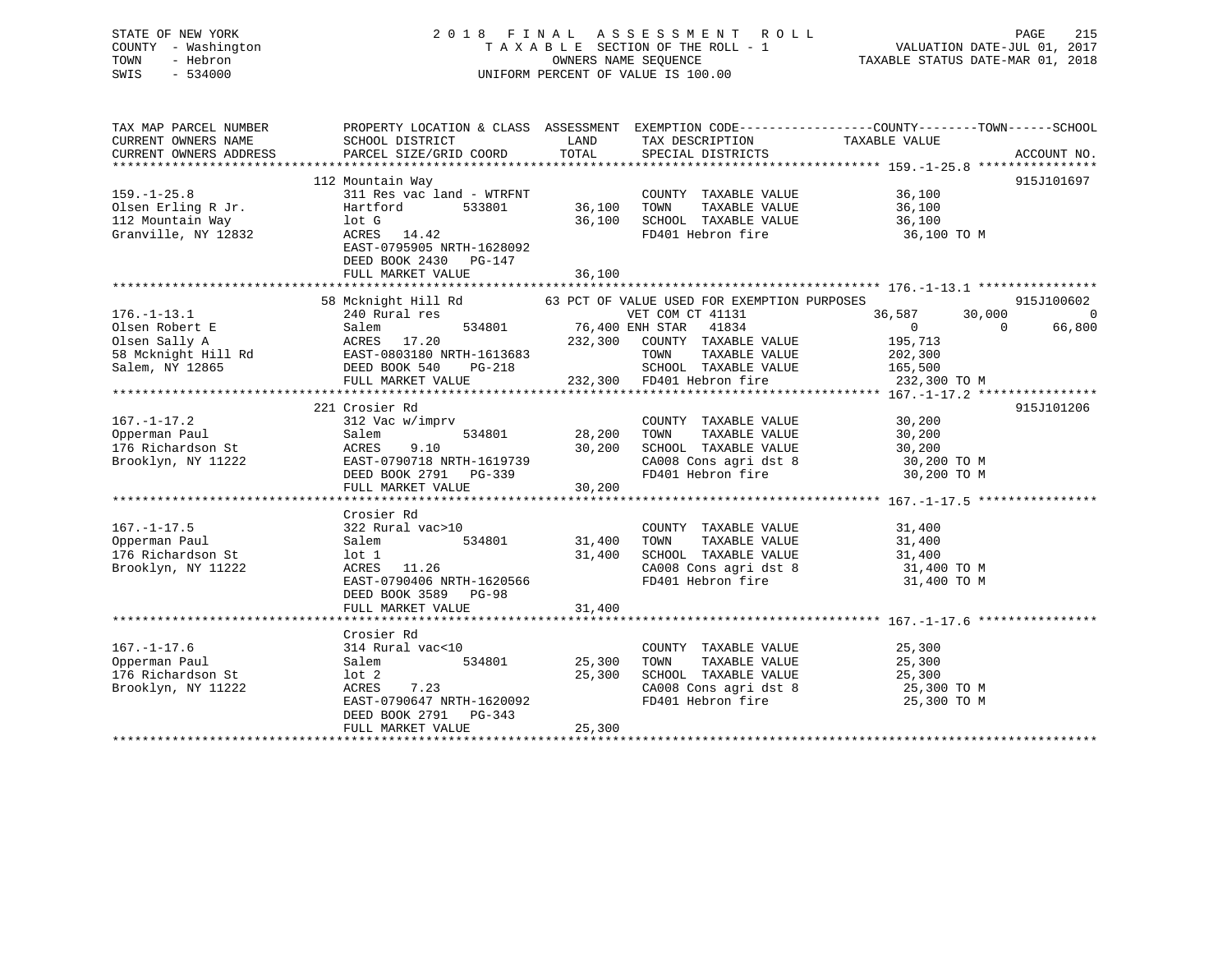# STATE OF NEW YORK 2 0 1 8 F I N A L A S S E S S M E N T R O L L PAGE 216 COUNTY - Washington T A X A B L E SECTION OF THE ROLL - 1 VALUATION DATE-JUL 01, 2017 TOWN - Hebron OWNERS NAME SEQUENCE TAXABLE STATUS DATE-MAR 01, 2018 SWIS - 534000 UNIFORM PERCENT OF VALUE IS 100.00

| TAX MAP PARCEL NUMBER       |                                              |                         |                                                    | PROPERTY LOCATION & CLASS ASSESSMENT EXEMPTION CODE----------------COUNTY-------TOWN------SCHOOL |                    |
|-----------------------------|----------------------------------------------|-------------------------|----------------------------------------------------|--------------------------------------------------------------------------------------------------|--------------------|
| CURRENT OWNERS NAME         | SCHOOL DISTRICT                              | LAND                    | TAX DESCRIPTION                                    | TAXABLE VALUE                                                                                    |                    |
| CURRENT OWNERS ADDRESS      | PARCEL SIZE/GRID COORD                       | TOTAL                   | SPECIAL DISTRICTS                                  |                                                                                                  | ACCOUNT NO.        |
|                             |                                              |                         |                                                    |                                                                                                  |                    |
|                             | Crosier Rd                                   |                         |                                                    |                                                                                                  |                    |
| $167. - 1 - 17.7$           | 314 Rural vac<10                             |                         | COUNTY TAXABLE VALUE                               | 27,000                                                                                           |                    |
| Opperman Paul               | Salem<br>534801                              | 27,000                  |                                                    | 27,000                                                                                           |                    |
| 176 Richardson St           | lot 4                                        | 27,000                  | TOWN TAXABLE VALUE<br>SCHOOL TAXABLE VALUE         | 27,000                                                                                           |                    |
| Brooklyn, NY 11222          | ACRES<br>8.31                                |                         | CA008 Cons agri dst 8                              | 27,000 TO M                                                                                      |                    |
|                             | EAST-0791122 NRTH-1619564                    |                         | FD401 Hebron fire                                  | 27,000 TO M                                                                                      |                    |
|                             | DEED BOOK 2868 PG-323                        |                         |                                                    |                                                                                                  |                    |
|                             | FULL MARKET VALUE                            | 27,000                  |                                                    |                                                                                                  |                    |
|                             |                                              |                         |                                                    |                                                                                                  |                    |
|                             | 3880 County Route 30                         |                         |                                                    |                                                                                                  | 915J100356         |
| $167. - 1 - 23$             | 240 Rural res                                |                         | COUNTY TAXABLE VALUE                               | 312,000                                                                                          |                    |
| Opperman Paul               | 534801<br>Salem                              | 72,000                  | TOWN<br>TAXABLE VALUE                              | 312,000                                                                                          |                    |
| 176 Richardson St           | bndy agmt 925/79                             | 312,000                 | SCHOOL TAXABLE VALUE                               | 312,000                                                                                          |                    |
| Brooklyn, NY 11222          | ACRES 14.98                                  |                         | FD401 Hebron fire                                  | 312,000 TO M                                                                                     |                    |
|                             |                                              |                         |                                                    |                                                                                                  |                    |
|                             | EAST-0789768 NRTH-1619497                    |                         |                                                    |                                                                                                  |                    |
|                             | DEED BOOK 1988<br>PG-203                     |                         |                                                    |                                                                                                  |                    |
|                             | FULL MARKET VALUE                            | 312,000                 |                                                    |                                                                                                  |                    |
|                             |                                              |                         |                                                    |                                                                                                  |                    |
|                             | 6025&6027 State Route 22                     |                         | 34 PCT OF VALUE USED FOR EXEMPTION PURPOSES        |                                                                                                  | 915J100488         |
| $185. - 1 - 13$             | 280 Res Multiple                             |                         | VET COM CT 41131                                   | 42,670<br>30,000                                                                                 | $\Omega$           |
| Opulski Richard V           | Salem                                        | 534801 295,500 BAS STAR | 41854                                              | $\Omega$                                                                                         | 30,000<br>$\Omega$ |
| Opulski Carole M            | ACRES 234.60                                 |                         | 502,000 COUNTY TAXABLE VALUE                       | 459,330                                                                                          |                    |
| PO Box 542                  | EAST-0811233 NRTH-1603990                    |                         | TOWN<br>TAXABLE VALUE                              | 472,000                                                                                          |                    |
| Salem, NY 12865             | DEED BOOK 473<br>PG-789                      |                         | SCHOOL TAXABLE VALUE                               | 472,000                                                                                          |                    |
|                             | FULL MARKET VALUE                            |                         | 502,000 CA008 Cons agri dst 8<br>FD401 Hebron fire | 502,000 TO M                                                                                     |                    |
|                             |                                              |                         |                                                    | 502,000 TO M                                                                                     |                    |
|                             |                                              |                         |                                                    |                                                                                                  |                    |
|                             | 36 Cemetery Ln                               |                         |                                                    |                                                                                                  | 915J100227         |
| $152. - 2 - 38$             | 314 Rural vac<10                             |                         | COUNTY TAXABLE VALUE                               | 17,500                                                                                           |                    |
| Osakowicz John J            | Granville                                    | 533201 17,500           | TAXABLE VALUE<br>TOWN                              | 17,500                                                                                           |                    |
| Osakowicz Martha            | FRNT 400.00 DPTH 125.00 17,500<br>ACRES 0.98 |                         | SCHOOL TAXABLE VALUE                               | 17,500                                                                                           |                    |
| 14 Pine Valley Dr           |                                              |                         | CA008 Cons agri dst 8                              | 17,500 TO M                                                                                      |                    |
| South Glens Falls, NY 12803 | EAST-0813944 NRTH-1635431                    |                         | FD401 Hebron fire                                  | 17,500 TO M                                                                                      |                    |
|                             | DEED BOOK 779 PG-34                          |                         |                                                    |                                                                                                  |                    |
|                             | FULL MARKET VALUE                            | 17,500                  |                                                    |                                                                                                  |                    |
|                             |                                              |                         |                                                    |                                                                                                  |                    |
|                             | 381 Halls Pond Rd                            |                         |                                                    |                                                                                                  | 915J100237         |
| $158. - 1 - 13$             | 280 Res Multiple                             |                         | BAS STAR<br>41854                                  | $\overline{0}$                                                                                   | 30,000<br>$\Omega$ |
| Osborne Elizabeth G         | Hartford<br>533801                           | 208,500                 | COUNTY TAXABLE VALUE                               | 408,500                                                                                          |                    |
| Osborne E. Scott            | ACRES 87.50                                  | 408,500                 | TOWN<br>TAXABLE VALUE                              | 408,500                                                                                          |                    |
| 403 Halls Pond Rd           | EAST-0790936 NRTH-1629637                    |                         | SCHOOL TAXABLE VALUE                               | 378,500                                                                                          |                    |
| Salem, NY 12865             | DEED BOOK 2606 PG-328                        |                         | FD401 Hebron fire                                  | 408,500 TO M                                                                                     |                    |
|                             | FULL MARKET VALUE                            | 408,500                 |                                                    |                                                                                                  |                    |
|                             |                                              |                         |                                                    |                                                                                                  |                    |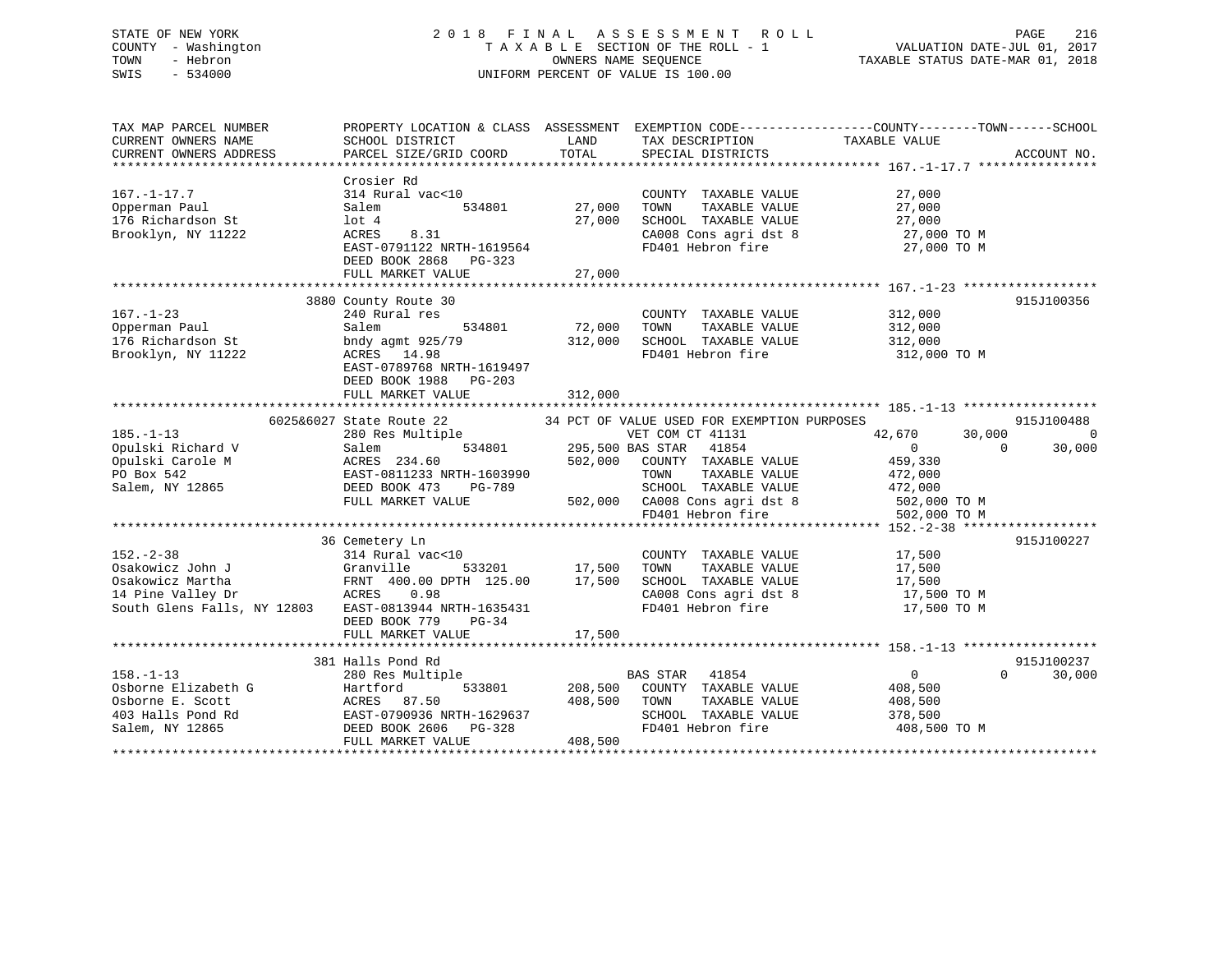## STATE OF NEW YORK 2 0 1 8 F I N A L A S S E S S M E N T R O L L PAGE 217 COUNTY - Washington T A X A B L E SECTION OF THE ROLL - 1 VALUATION DATE-JUL 01, 2017 TOWN - Hebron **CONNERS NAME SEQUENCE** TAXABLE STATUS DATE-MAR 01, 2018 SWIS - 534000 UNIFORM PERCENT OF VALUE IS 100.00

| TAX MAP PARCEL NUMBER                                                                                                                                                       | PROPERTY LOCATION & CLASS ASSESSMENT EXEMPTION CODE---------------COUNTY-------TOWN------SCHOOL                                   |         |                                                                                                                                                                                                                                                                           |                         |                          |
|-----------------------------------------------------------------------------------------------------------------------------------------------------------------------------|-----------------------------------------------------------------------------------------------------------------------------------|---------|---------------------------------------------------------------------------------------------------------------------------------------------------------------------------------------------------------------------------------------------------------------------------|-------------------------|--------------------------|
|                                                                                                                                                                             |                                                                                                                                   |         |                                                                                                                                                                                                                                                                           |                         |                          |
|                                                                                                                                                                             |                                                                                                                                   |         |                                                                                                                                                                                                                                                                           |                         |                          |
|                                                                                                                                                                             |                                                                                                                                   |         |                                                                                                                                                                                                                                                                           |                         |                          |
|                                                                                                                                                                             | 1106 Chamberlin Mills Rd                                                                                                          |         |                                                                                                                                                                                                                                                                           |                         | 915J100680               |
|                                                                                                                                                                             |                                                                                                                                   |         | AG DIST 41720                                                                                                                                                                                                                                                             | 177,503 177,503 177,503 |                          |
|                                                                                                                                                                             |                                                                                                                                   |         | AG DIST 41720<br>534801 358,700 BAS STAR 41854                                                                                                                                                                                                                            | $\overline{0}$          | 30,000<br>$\overline{0}$ |
|                                                                                                                                                                             |                                                                                                                                   | 720,000 | COUNTY TAXABLE VALUE 542,497                                                                                                                                                                                                                                              |                         |                          |
|                                                                                                                                                                             |                                                                                                                                   |         |                                                                                                                                                                                                                                                                           |                         |                          |
|                                                                                                                                                                             |                                                                                                                                   |         |                                                                                                                                                                                                                                                                           |                         |                          |
| 177.-1-7.1<br>Padgett Anthony D<br>Padgett Lisa W<br>1106 Chamberlin Mills Rd<br>Packers 265.60<br>1106 Chamberlin Mills Rd<br>PEED BOOK 917 PG-115<br>DEED BOOK 917 PG-115 | FULL MARKET VALUE                                                                                                                 |         | WRTH-1615902 TOWN TAXABLE VALUE 542,497<br>PG-115 SCHOOL TAXABLE VALUE 512,497<br>ALUE 720,000 CA008 Cons agri dst 8 542,497 TO M                                                                                                                                         |                         |                          |
| MAY BE SUBJECT TO PAYMENT                                                                                                                                                   |                                                                                                                                   |         | 177,503 EX                                                                                                                                                                                                                                                                |                         |                          |
| UNDER AGDIST LAW TIL 2022                                                                                                                                                   |                                                                                                                                   |         | FD401 Hebron fire                                                                                                                                                                                                                                                         | 720,000 TO M            |                          |
|                                                                                                                                                                             |                                                                                                                                   |         |                                                                                                                                                                                                                                                                           |                         |                          |
|                                                                                                                                                                             | Chamberlin Mills Rd/n Off                                                                                                         |         |                                                                                                                                                                                                                                                                           |                         | 915J101118               |
| $177. - 1 - 7.2$                                                                                                                                                            | 314 Rural vac<10 - WTRFNT                                                                                                         |         | COUNTY TAXABLE VALUE                                                                                                                                                                                                                                                      | 6,100                   |                          |
| Padgett Anthony D<br>Padgett Lisa W                                                                                                                                         | Salem                                                                                                                             |         | TOWN TAXABLE VALUE 6,100<br>SCHOOL TAXABLE VALUE 6,100<br>CA008 Cons agri dst 8 6,100 TO M<br>TOWN                                                                                                                                                                        |                         |                          |
|                                                                                                                                                                             |                                                                                                                                   |         |                                                                                                                                                                                                                                                                           |                         |                          |
| 1106 Chamberlin Mills Rd                                                                                                                                                    | Dair<br>747/249 Deeded Row<br>*^PFC 8 OR                                                                                          | 6,100   |                                                                                                                                                                                                                                                                           |                         |                          |
| Salem, NY 12865                                                                                                                                                             | EAST-0810670 NRTH-1616228                                                                                                         |         | FD401 Hebron fire                                                                                                                                                                                                                                                         | 6,100 TO M              |                          |
|                                                                                                                                                                             | DEED BOOK 917<br>PG-115                                                                                                           |         |                                                                                                                                                                                                                                                                           |                         |                          |
|                                                                                                                                                                             | FULL MARKET VALUE                                                                                                                 | 6,100   |                                                                                                                                                                                                                                                                           |                         |                          |
|                                                                                                                                                                             |                                                                                                                                   |         |                                                                                                                                                                                                                                                                           |                         |                          |
|                                                                                                                                                                             | State Route 22                                                                                                                    |         |                                                                                                                                                                                                                                                                           |                         | 915J100216               |
| 177.-1-8<br>Padgett Anthony D<br>Padgett Lisa W                                                                                                                             | state Route 22<br>105 Vac farmland                                                                                                |         |                                                                                                                                                                                                                                                                           | 216,614                 | 216,614 216,614          |
|                                                                                                                                                                             | Salem                                                                                                                             |         |                                                                                                                                                                                                                                                                           | 36,786                  |                          |
|                                                                                                                                                                             | ease 800/312                                                                                                                      | 253,400 | TOWN                                                                                                                                                                                                                                                                      | TAXABLE VALUE 36,786    |                          |
| 1106 Chamberlain Mills Rd                                                                                                                                                   | ACRES 121.50                                                                                                                      |         | SCHOOL TAXABLE VALUE 36,786                                                                                                                                                                                                                                               |                         |                          |
| Salem, NY 12865                                                                                                                                                             |                                                                                                                                   |         |                                                                                                                                                                                                                                                                           | 36,786 TO M             |                          |
|                                                                                                                                                                             |                                                                                                                                   |         |                                                                                                                                                                                                                                                                           |                         |                          |
| MAY BE SUBJECT TO PAYMENT                                                                                                                                                   | EAST-0814252 NRTH-1617565 CA008 Cons agri dst 8<br>DEED BOOK 938 PG-309 216,614 EX<br>FULL MARKET VALUE 253,400 FD401 Hebron fire |         |                                                                                                                                                                                                                                                                           | 253,400 TO M            |                          |
| UNDER AGDIST LAW TIL 2022                                                                                                                                                   |                                                                                                                                   |         |                                                                                                                                                                                                                                                                           |                         |                          |
|                                                                                                                                                                             |                                                                                                                                   |         |                                                                                                                                                                                                                                                                           |                         |                          |
|                                                                                                                                                                             | State Route 22                                                                                                                    |         |                                                                                                                                                                                                                                                                           |                         | 915J101015               |
| $177. - 1 - 24$                                                                                                                                                             | 113 Cattle farm                                                                                                                   |         | AG BUILD 41700 19,100 19,100                                                                                                                                                                                                                                              |                         | 19,100                   |
| Padgett Anthony D                                                                                                                                                           | Salem                                                                                                                             |         | 534801 28,000 AG DIST 41720 14,489 14,489 14,489                                                                                                                                                                                                                          |                         |                          |
| Padgett Lisa W                                                                                                                                                              | ACRES 10.90<br>Mills Rd EAST-0815177 NRTH-1614927                                                                                 |         | $\begin{array}{cccccc} & & & 47,300 & & \text{COUNTY} & \text{TAXABLE VALUE} & & & & 13,711\\ \text{IRTH--1614927} & & & & & & \text{TOWN} & & \text{TAXABLE VALUE} & & & & 13,711\\ \text{PG--209} & & & & & & \text{SCHOOL TAXABLE VALUE} & & & & 13,711\\ \end{array}$ |                         |                          |
| 1106 Chamberlin Mills Rd                                                                                                                                                    |                                                                                                                                   |         |                                                                                                                                                                                                                                                                           |                         |                          |
| Salem, NY 12865                                                                                                                                                             | DEED BOOK 932 PG-209                                                                                                              |         |                                                                                                                                                                                                                                                                           |                         |                          |
|                                                                                                                                                                             | FULL MARKET VALUE                                                                                                                 | 47,300  | CA008 Cons agri dst 8 $32,811$ TO M                                                                                                                                                                                                                                       |                         |                          |
| MAY BE SUBJECT TO PAYMENT                                                                                                                                                   |                                                                                                                                   |         | 14,489 EX                                                                                                                                                                                                                                                                 |                         |                          |
| UNDER AGDIST LAW TIL 2022                                                                                                                                                   |                                                                                                                                   |         |                                                                                                                                                                                                                                                                           |                         |                          |
|                                                                                                                                                                             |                                                                                                                                   |         |                                                                                                                                                                                                                                                                           |                         |                          |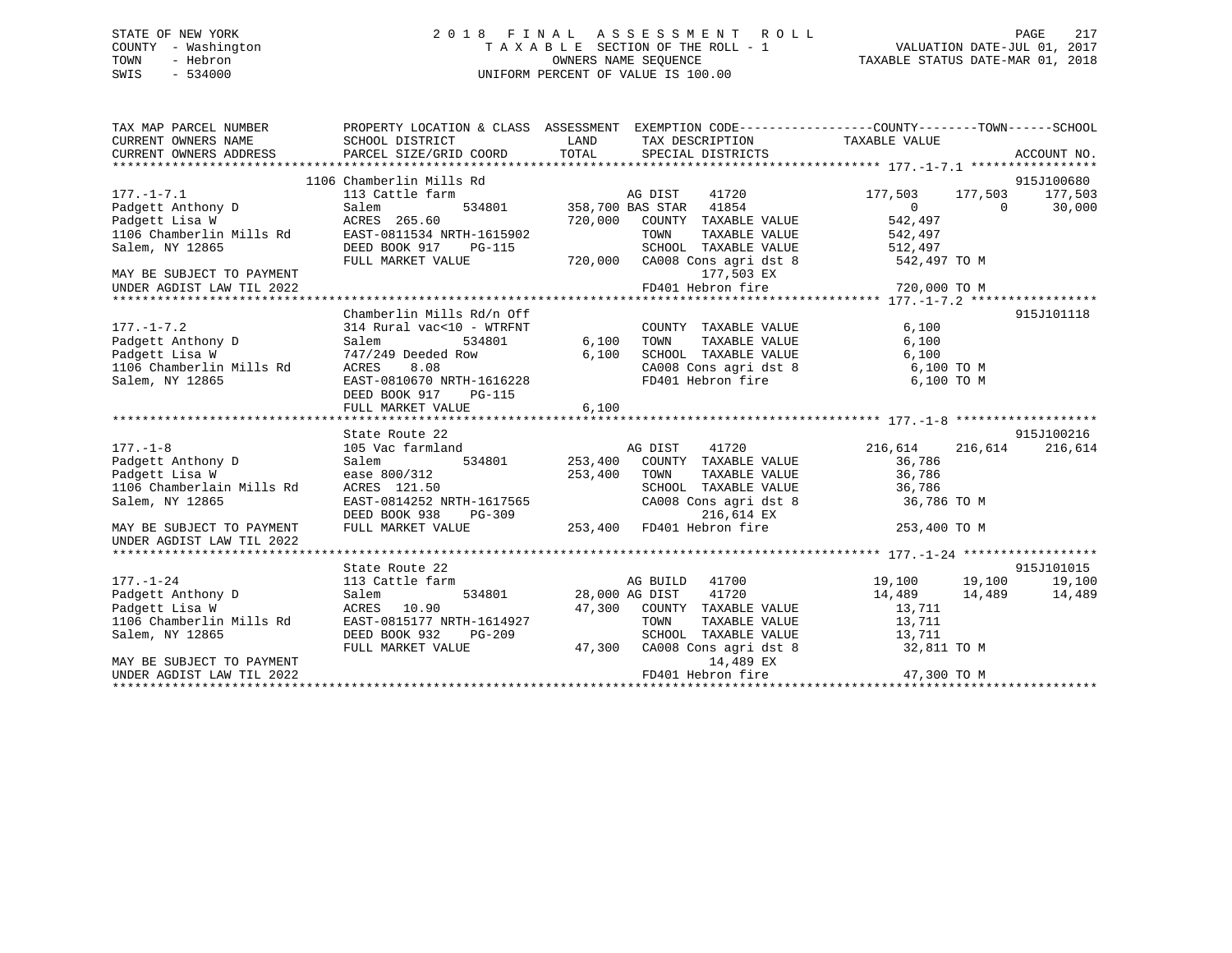## STATE OF NEW YORK 2 0 1 8 F I N A L A S S E S S M E N T R O L L PAGE 218 COUNTY - Washington T A X A B L E SECTION OF THE ROLL - 1 VALUATION DATE-JUL 01, 2017 TOWN - Hebron OWNERS NAME SEQUENCE TAXABLE STATUS DATE-MAR 01, 2018 SWIS - 534000 UNIFORM PERCENT OF VALUE IS 100.00

TAX MAP PARCEL NUMBER PROPERTY LOCATION & CLASS ASSESSMENT EXEMPTION CODE------------------COUNTY--------TOWN------SCHOOL

| CURRENT OWNERS NAME       | SCHOOL DISTRICT           | LAND        | TAX DESCRIPTION             | TAXABLE VALUE    |             |
|---------------------------|---------------------------|-------------|-----------------------------|------------------|-------------|
| CURRENT OWNERS ADDRESS    | PARCEL SIZE/GRID COORD    | TOTAL       | SPECIAL DISTRICTS           |                  | ACCOUNT NO. |
|                           |                           |             |                             |                  |             |
|                           | 3041 County Route 30      |             |                             |                  | 915J100556  |
| $183. - 1 - 25$           | 105 Vac farmland          |             | AG DIST<br>41720            | 87,814<br>87,814 | 87,814      |
| Padgett, IRA Anthony D    | Salem<br>534801           | 165,600     | COUNTY TAXABLE VALUE        | 77,786           |             |
| 1106 Chamberlin Mills Rd  | ACRES 89.51               | 165,600     | TOWN<br>TAXABLE VALUE       | 77,786           |             |
| Salem, NY 12865           | EAST-0790487 NRTH-1600212 |             | SCHOOL TAXABLE VALUE        | 77,786           |             |
|                           | DEED BOOK 2683 PG-154     |             | CA008 Cons agri dst 8       | 77,786 TO M      |             |
| MAY BE SUBJECT TO PAYMENT | FULL MARKET VALUE         | 165,600     | 87,814 EX                   |                  |             |
| UNDER AGDIST LAW TIL 2022 |                           |             | FD401 Hebron fire           | 165,600 TO M     |             |
|                           |                           |             |                             |                  |             |
|                           | 52 Allen Rd               |             |                             |                  | 915J100482  |
| $185. - 1 - 5$            | 322 Rural vac>10          |             | COUNTY TAXABLE VALUE        | 315,000          |             |
| Palma Terrace             | 534801<br>Salem           | 315,000     | TOWN<br>TAXABLE VALUE       | 315,000          |             |
| PO Box 157                | ACRES 292.00              | 315,000     | SCHOOL TAXABLE VALUE        | 315,000          |             |
| Dorset, VT 05251          | EAST-0809197 NRTH-1606794 |             | CA008 Cons agri dst 8       | 315,000 TO M     |             |
|                           | DEED BOOK 3088 PG-204     |             | FD401 Hebron fire           | 315,000 TO M     |             |
|                           | FULL MARKET VALUE         | 315,000     |                             |                  |             |
|                           |                           |             |                             |                  |             |
|                           | Pine Hill Rd              |             |                             |                  | 915J100176  |
| $160. - 1 - 5$            | 322 Rural vac>10          |             | COUNTY TAXABLE VALUE        | 285,700          |             |
| Palma Terrace LLC         | Salem<br>534801           | 285,700     | TAXABLE VALUE<br>TOWN       | 285,700          |             |
| PO Box 157                | ACRES 165.06              | 285,700     | SCHOOL TAXABLE VALUE        | 285,700          |             |
| Dorset, VT 05251          | EAST-0810660 NRTH-1627301 |             | FD401 Hebron fire           | 285,700 TO M     |             |
|                           | DEED BOOK 2849<br>$PG-43$ |             |                             |                  |             |
|                           | FULL MARKET VALUE         | 285,700     |                             |                  |             |
|                           |                           |             |                             |                  |             |
|                           | 179 Pine Hill Rd          |             |                             |                  | 915J101519  |
| $160. - 1 - 5.1$          | 242 Rurl res&rec          |             | COUNTY TAXABLE VALUE        | 236,100          |             |
| Palma Terrace LLC         | Salem<br>534801           | 109,300     | TOWN<br>TAXABLE VALUE       | 236,100          |             |
| PO Box 157                | 34.94<br>ACRES            | 236,100     | SCHOOL TAXABLE VALUE        | 236,100          |             |
| Dorset, VT 05251          | EAST-0810370 NRTH-1626533 |             | FD401 Hebron fire           | 236,100 TO M     |             |
|                           | DEED BOOK 2849 PG-43      |             |                             |                  |             |
|                           | FULL MARKET VALUE         | 236,100     |                             |                  |             |
|                           |                           |             |                             |                  |             |
|                           | 5 South Grimes Hill Rd    |             |                             |                  | 915J100324  |
| $161. - 2 - 15$           | 270 Mfg housing           |             | COUNTY TAXABLE VALUE        | 21,000           |             |
| Palmer Winfred E Jr       | Granville<br>533201       | 11,000 TOWN | TAXABLE VALUE               | 21,000           |             |
| 5 S Grimes Hill Rd        | FRNT 145.00 DPTH          |             | 21,000 SCHOOL TAXABLE VALUE | 21,000           |             |
| Granville, NY 12832       | ACRES<br>0.63             |             | FD401 Hebron fire           | 21,000 TO M      |             |
|                           | EAST-0817509 NRTH-1627329 |             |                             |                  |             |
|                           | DEED BOOK 3719 PG-252     |             |                             |                  |             |
|                           | FULL MARKET VALUE         | 21,000      |                             |                  |             |
|                           |                           |             |                             |                  |             |
|                           |                           |             |                             |                  |             |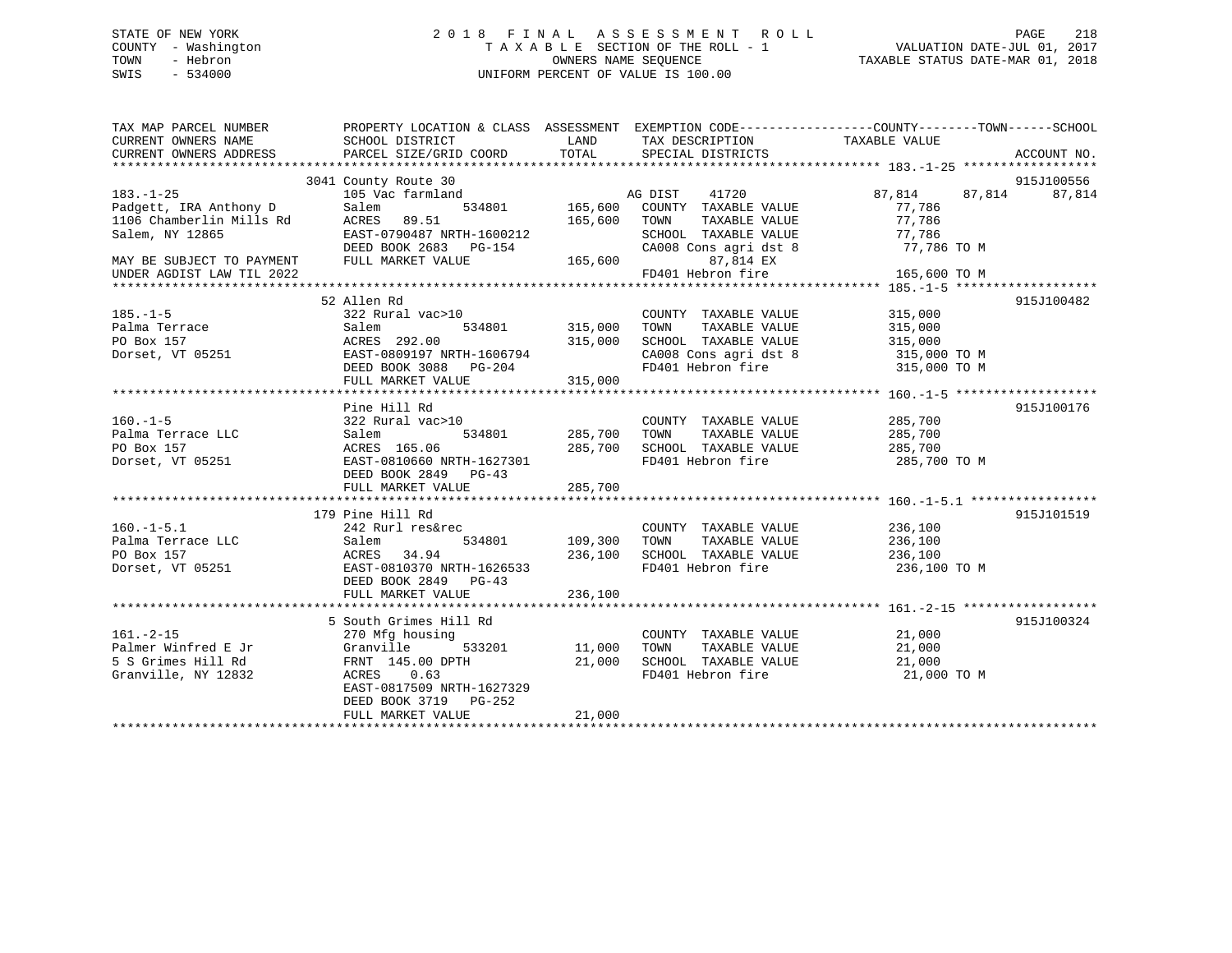## STATE OF NEW YORK 2 0 1 8 F I N A L A S S E S S M E N T R O L L PAGE 219 COUNTY - Washington T A X A B L E SECTION OF THE ROLL - 1 VALUATION DATE-JUL 01, 2017 TOWN - Hebron **CONNERS NAME SEQUENCE** TAXABLE STATUS DATE-MAR 01, 2018 SWIS - 534000 UNIFORM PERCENT OF VALUE IS 100.00

| TAX MAP PARCEL NUMBER     | PROPERTY LOCATION & CLASS ASSESSMENT EXEMPTION CODE----------------COUNTY-------TOWN------SCHOOL |             |                              |                  |                |
|---------------------------|--------------------------------------------------------------------------------------------------|-------------|------------------------------|------------------|----------------|
| CURRENT OWNERS NAME       | SCHOOL DISTRICT                                                                                  | LAND        | TAX DESCRIPTION              | TAXABLE VALUE    |                |
| CURRENT OWNERS ADDRESS    | PARCEL SIZE/GRID COORD                                                                           | TOTAL       | SPECIAL DISTRICTS            |                  | ACCOUNT NO.    |
|                           |                                                                                                  |             |                              |                  |                |
|                           | Crosier Rd/w Off                                                                                 |             |                              |                  | 915J101142     |
| $167. - 1 - 20.2$         | 314 Rural vac<10                                                                                 |             | 41720<br>AG DIST             | 3,099            | 3,099<br>3,099 |
| Palmieri Lino             | 534801<br>Salem                                                                                  |             | 6,000 COUNTY TAXABLE VALUE   | 2,901            |                |
| Palmieri Genoveffa        | ACRES<br>8.00                                                                                    | 6,000       | TAXABLE VALUE<br>TOWN        | 2,901            |                |
| 24 Candlewood Dr          | EAST-0790746 NRTH-1617910                                                                        |             | SCHOOL TAXABLE VALUE         | 2,901            |                |
| Yonkers, NY 10710         | DEED BOOK 1985 PG-253                                                                            |             | CA008 Cons agri dst 8        | 2,901 TO M       |                |
|                           | FULL MARKET VALUE                                                                                | 6,000       | 3,099 EX                     |                  |                |
| MAY BE SUBJECT TO PAYMENT |                                                                                                  |             | FD401 Hebron fire            | 6,000 TO M       |                |
| UNDER AGDIST LAW TIL 2022 |                                                                                                  |             |                              |                  |                |
|                           |                                                                                                  |             |                              |                  |                |
|                           | 3810 County Route 30                                                                             |             |                              |                  | 915J100024     |
| $167. - 1 - 22$           | 241 Rural res&ag                                                                                 |             | 41720<br>AG DIST             | 87,756<br>87,756 | 87,756         |
| Palmieri Lino             | Salem<br>534801                                                                                  |             | 172,700 COUNTY TAXABLE VALUE | 253,744          |                |
| Palmieri Genoveffa        | ACRES 70.16                                                                                      | 341,500     | TOWN<br>TAXABLE VALUE        | 253,744          |                |
| 24 Candlewood Dr          | EAST-0789811 NRTH-1618221                                                                        |             | SCHOOL TAXABLE VALUE         | 253,744          |                |
| Yonkers, NY 10710         | -- --<br>DEED BOOK 1985 PG-253                                                                   |             | CA008 Cons agri dst 8        | 253,744 TO M     |                |
|                           | FULL MARKET VALUE                                                                                | 341,500     | 87,756 EX                    |                  |                |
| MAY BE SUBJECT TO PAYMENT |                                                                                                  |             | FD401 Hebron fire            | 341,500 TO M     |                |
| UNDER AGDIST LAW TIL 2022 |                                                                                                  |             |                              |                  |                |
|                           |                                                                                                  |             |                              |                  |                |
|                           | Hebron Hills Rd                                                                                  |             |                              |                  | 915J101101     |
| $183. - 1 - 49$           | 314 Rural vac<10                                                                                 |             | COUNTY TAXABLE VALUE         | 27,200           |                |
| Palyo Denise              | 534801<br>Salem                                                                                  | 27,200 TOWN | TAXABLE VALUE                | 27,200           |                |
| 3579 County Route 30      | 3.99<br>ACRES                                                                                    |             | 27,200 SCHOOL TAXABLE VALUE  | 27,200           |                |
| Salem, NY 12865           | EAST-0788443 NRTH-1603334                                                                        |             | FD401 Hebron fire            | 27,200 TO M      |                |
|                           | DEED BOOK 3704 PG-95                                                                             |             |                              |                  |                |
|                           | FULL MARKET VALUE                                                                                | 27,200      |                              |                  |                |
|                           |                                                                                                  |             |                              |                  |                |
|                           | Hebron Hills Rd                                                                                  |             |                              |                  | 915J101129     |
| $183. - 1 - 50$           | 314 Rural vac<10                                                                                 |             | COUNTY TAXABLE VALUE         | 30, 300          |                |
| Palyo Denise              | 534801<br>Salem                                                                                  | 30,300      | TOWN TAXABLE VALUE           | 30,300           |                |
| 3579 County Route 30      | 4.64<br>ACRES                                                                                    | 30,300      | SCHOOL TAXABLE VALUE         | 30,300           |                |
| Salem, NY 12865           | EAST-0787961 NRTH-1603565                                                                        |             | FD401 Hebron fire            | 30,300 TO M      |                |
|                           | DEED BOOK 780<br>$PG-33$                                                                         |             |                              |                  |                |
|                           | FULL MARKET VALUE                                                                                | 30,300      |                              |                  |                |
|                           |                                                                                                  |             |                              |                  |                |
|                           | Hebron Hills Rd/w Off                                                                            |             |                              |                  | 915J100313     |
| $183. - 1 - 39$           | 314 Rural vac<10                                                                                 |             | COUNTY TAXABLE VALUE         | 1,500            |                |
| Palyo Denise S            | 534801<br>Salem                                                                                  | 1,500       | TAXABLE VALUE<br>TOWN        | 1,500            |                |
| 3579 County Route 30      | 2.01<br>ACRES                                                                                    | 1,500       | SCHOOL TAXABLE VALUE         | 1,500            |                |
| Salem, NY 12865           | EAST-0787965 NRTH-1603112                                                                        |             | FD401 Hebron fire            | 1,500 TO M       |                |
|                           | DEED BOOK 3371 PG-13                                                                             |             |                              |                  |                |
|                           | FULL MARKET VALUE                                                                                | 1,500       |                              |                  |                |
|                           |                                                                                                  |             |                              |                  |                |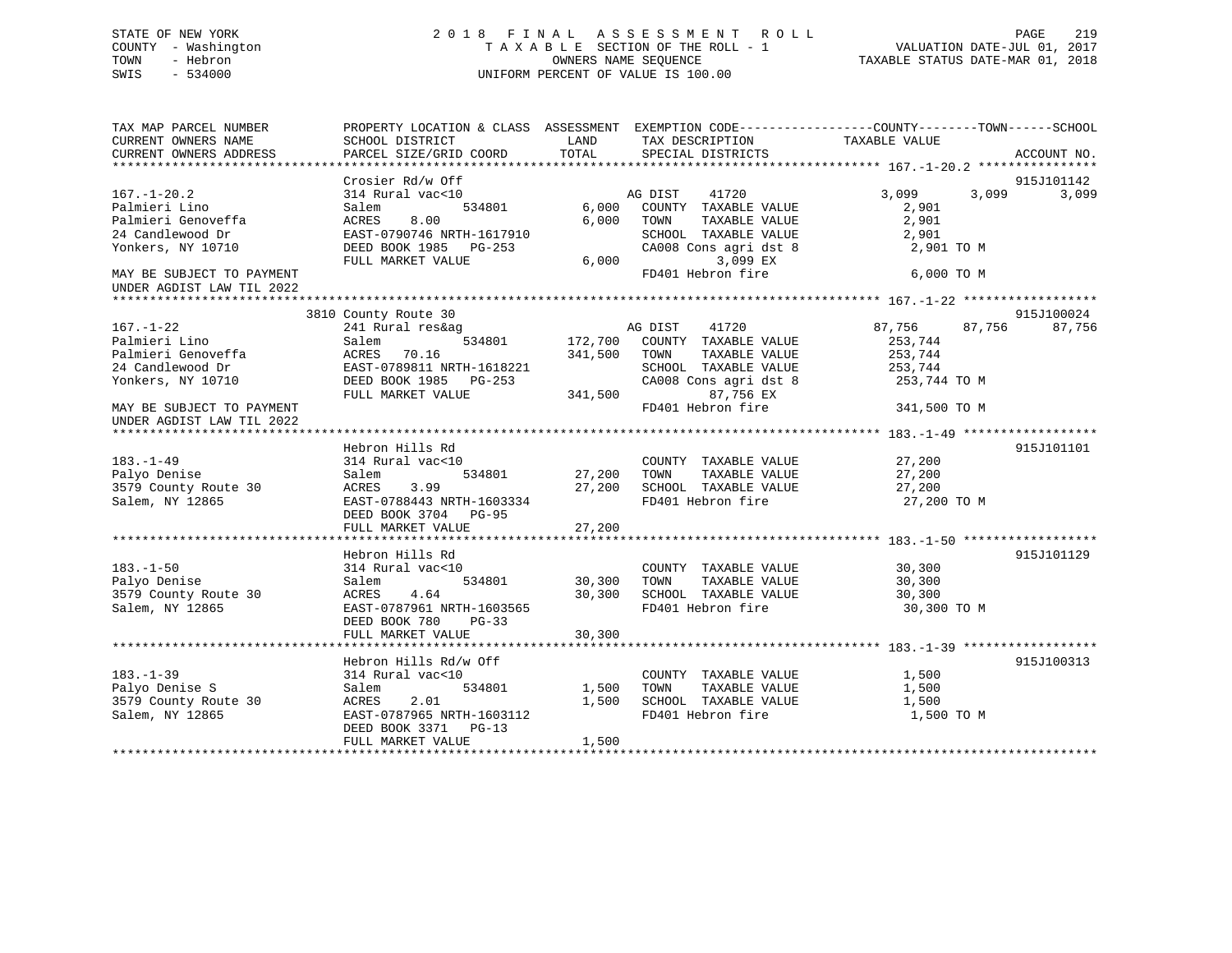## STATE OF NEW YORK 2 0 1 8 F I N A L A S S E S S M E N T R O L L PAGE 220 COUNTY - Washington T A X A B L E SECTION OF THE ROLL - 1 VALUATION DATE-JUL 01, 2017 TOWN - Hebron OWNERS NAME SEQUENCE TAXABLE STATUS DATE-MAR 01, 2018 SWIS - 534000 UNIFORM PERCENT OF VALUE IS 100.00

| TAX MAP PARCEL NUMBER<br>CURRENT OWNERS NAME<br>CURRENT OWNERS ADDRESS                          | PROPERTY LOCATION & CLASS ASSESSMENT EXEMPTION CODE----------------COUNTY-------TOWN-----SCHOOL<br>SCHOOL DISTRICT<br>PARCEL SIZE/GRID COORD                                  | LAND<br>TOTAL                 | TAX DESCRIPTION<br>SPECIAL DISTRICTS                                                                                   | TAXABLE VALUE                                      | ACCOUNT NO.        |
|-------------------------------------------------------------------------------------------------|-------------------------------------------------------------------------------------------------------------------------------------------------------------------------------|-------------------------------|------------------------------------------------------------------------------------------------------------------------|----------------------------------------------------|--------------------|
| $183.2 - 1 - 22$<br>Palyo Robert<br>3579 County Route 30<br>Salem, NY 12865                     | Barkley Ln<br>322 Rural vac>10<br>Salem<br>534801<br>ACRES 41.65<br>EAST-0788248 NRTH-1606284                                                                                 | 101,400<br>101,400            | COUNTY TAXABLE VALUE<br>TAXABLE VALUE<br>TOWN<br>SCHOOL TAXABLE VALUE<br>FD401 Hebron fire                             | 101,400<br>101,400<br>101,400<br>101,400 TO M      | 915J101176         |
| MAY BE SUBJECT TO PAYMENT<br>UNDER RPTL480A UNTIL 2024                                          | DEED BOOK 896<br>PG-312<br>FULL MARKET VALUE                                                                                                                                  | 101,400                       |                                                                                                                        |                                                    |                    |
| $183. - 1 - 36$<br>Palyo Robert A Jr<br>Palyo Denise<br>3579 County Route 30<br>Salem, NY 12865 | Patterson Hill Rd W/off<br>322 Rural vac>10<br>532001<br>Argyle<br>ACRES 14.00<br>EAST-0786866 NRTH-1601912<br>DEED BOOK 551<br>$PG-203$<br>FULL MARKET VALUE                 | 10,500<br>10,500<br>10,500    | COUNTY TAXABLE VALUE<br>TOWN<br>TAXABLE VALUE<br>SCHOOL TAXABLE VALUE<br>FD401 Hebron fire                             | 10,500<br>10,500<br>10,500<br>10,500 TO M          | 915J100219         |
| $183. - 1 - 38$<br>Palyo Robert J Jr<br>Palyo Denise<br>3579 County Route 30<br>Salem, NY 12865 | Hebron Hills Rd/w Off<br>322 Rural vac>10<br>Salem<br>534801<br>No Deeded R O W<br>ACRES 11.00<br>EAST-0787654 NRTH-1602989<br>DEED BOOK 875<br>$PG-218$<br>FULL MARKET VALUE | 8,300<br>8,300<br>8,300       | COUNTY TAXABLE VALUE<br>TAXABLE VALUE<br>TOWN<br>SCHOOL TAXABLE VALUE<br>FD401 Hebron fire                             | 8,300<br>8,300<br>8,300<br>8,300 TO M              | 915J100634         |
|                                                                                                 | 3579 County Route 30                                                                                                                                                          |                               |                                                                                                                        |                                                    | 915J101060         |
| $175. - 1 - 5.2$<br>Palyo Robert Jr<br>Palyo Denise<br>3579 County Route 30<br>Salem, NY 12865  | 210 1 Family Res<br>534801<br>Salem<br>ACRES<br>9.48<br>EAST-0791596 NRTH-1613323<br>DEED BOOK 894<br>PG-232<br>FULL MARKET VALUE                                             | 50,500<br>132,100<br>132,100  | <b>BAS STAR</b><br>41854<br>COUNTY TAXABLE VALUE<br>TOWN<br>TAXABLE VALUE<br>SCHOOL TAXABLE VALUE<br>FD401 Hebron fire | 0<br>132,100<br>132,100<br>102,100<br>132,100 TO M | 30,000<br>$\Omega$ |
|                                                                                                 |                                                                                                                                                                               |                               |                                                                                                                        |                                                    |                    |
| $183. - 1 - 37.1$<br>Palyo Robert Jr<br>3579 County Route 30<br>Salem, NY 12865                 | 46 Hebron Hills Rd<br>322 Rural vac>10<br>534801<br>Salem<br>ACRES 144.40<br>EAST-0787190 NRTH-1604097<br>DEED BOOK 534<br>$PG-339$<br>FULL MARKET VALUE                      | 154,500<br>154,500<br>154,500 | COUNTY TAXABLE VALUE<br>TAXABLE VALUE<br>TOWN<br>SCHOOL TAXABLE VALUE<br>FD401 Hebron fire                             | 154,500<br>154,500<br>154,500<br>154,500 TO M      | 9179900028         |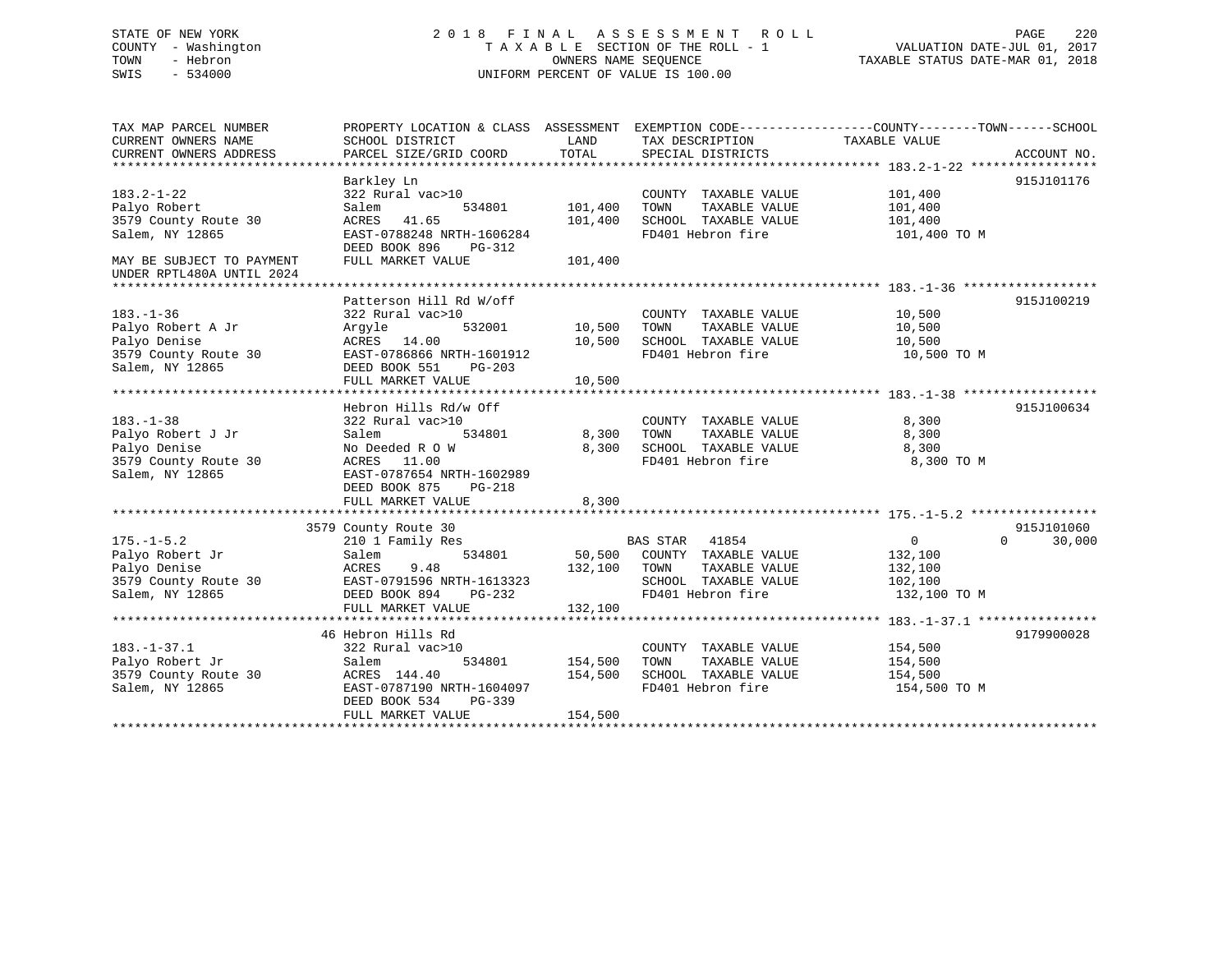## STATE OF NEW YORK 2 0 1 8 F I N A L A S S E S S M E N T R O L L PAGE 221 COUNTY - Washington T A X A B L E SECTION OF THE ROLL - 1 VALUATION DATE-JUL 01, 2017 TOWN - Hebron OWNERS NAME SEQUENCE TAXABLE STATUS DATE-MAR 01, 2018 SWIS - 534000 UNIFORM PERCENT OF VALUE IS 100.00

| TAX MAP PARCEL NUMBER<br>CURRENT OWNERS NAME<br>CURRENT OWNERS ADDRESS                                 | SCHOOL DISTRICT<br>PARCEL SIZE/GRID COORD                                                                                                                             | LAND<br>TOTAL      | TAX DESCRIPTION<br>SPECIAL DISTRICTS                                                                                                              | PROPERTY LOCATION & CLASS ASSESSMENT EXEMPTION CODE----------------COUNTY-------TOWN-----SCHOOL<br>TAXABLE VALUE<br>ACCOUNT NO. |                     |
|--------------------------------------------------------------------------------------------------------|-----------------------------------------------------------------------------------------------------------------------------------------------------------------------|--------------------|---------------------------------------------------------------------------------------------------------------------------------------------------|---------------------------------------------------------------------------------------------------------------------------------|---------------------|
|                                                                                                        |                                                                                                                                                                       |                    |                                                                                                                                                   |                                                                                                                                 |                     |
| $183. - 1 - 37.3$<br>Palyo Robert Jr.<br>3579 County Route 30<br>Salem, NY 12865                       | Hebron Hills Rd<br>314 Rural vac<10<br>534801<br>Salem<br>FRNT<br>69.00 DPTH 549.00<br>ACRES<br>0.34<br>EAST-0788434 NRTH-1603611<br>DEED BOOK 898<br>PG-129          | 700<br>700         | COUNTY TAXABLE VALUE<br>TOWN<br>TAXABLE VALUE<br>SCHOOL TAXABLE VALUE<br>FD401 Hebron fire                                                        | 700<br>700<br>700<br>700 TO M                                                                                                   |                     |
|                                                                                                        | FULL MARKET VALUE                                                                                                                                                     | 700                |                                                                                                                                                   |                                                                                                                                 |                     |
| $170. - 1 - 12.2$<br>Papa Nicholas Estate<br>Attn: Dennis Papa<br>PO Box 753<br>North Haven, CT 06473  | Higgins Rd/off<br>322 Rural vac>10<br>534801<br>Salem<br>60' Wide ROW<br>ACRES 54.50<br>EAST-0818965 NRTH-1620206<br>DEED BOOK 718<br>PG-237                          | 40,900<br>40,900   | COUNTY TAXABLE VALUE<br>TOWN<br>TAXABLE VALUE<br>SCHOOL TAXABLE VALUE<br>FD401 Hebron fire                                                        | 915J101568<br>40,900<br>40,900<br>40,900<br>40,900 TO M                                                                         |                     |
|                                                                                                        | FULL MARKET VALUE                                                                                                                                                     | 40,900             |                                                                                                                                                   |                                                                                                                                 |                     |
|                                                                                                        | 291 Indian Head Way                                                                                                                                                   |                    |                                                                                                                                                   | 915J100116                                                                                                                      |                     |
| $170. - 1 - 15.1$<br>Papa Nicholas Estate<br>Attn: Dennis Pappa<br>PO Box 753<br>North Haven, CT 06473 | 242 Rurl res&rec<br>Granville<br>533201<br>472/1060<br>472/1062 486/425 472/674<br>ACRES 96.20<br>EAST-0818783 NRTH-1621609<br>DEED BOOK 509<br>PG-144                | 160,300<br>246,700 | COUNTY TAXABLE VALUE<br>TOWN<br>TAXABLE VALUE<br>SCHOOL TAXABLE VALUE<br>FD401 Hebron fire                                                        | 246,700<br>246,700<br>246,700<br>246,700 TO M                                                                                   |                     |
|                                                                                                        | FULL MARKET VALUE                                                                                                                                                     | 246,700            |                                                                                                                                                   |                                                                                                                                 |                     |
| $170. - 2 - 19$<br>Papa Nicholas Estate<br>Attn: Dennis Papa<br>PO Box 753<br>North Haven, CT 06473    | Higgins Rd<br>314 Rural vac<10<br>534801<br>Salem<br>Lot $15$<br>ACRES<br>5.13<br>EAST-0820251 NRTH-1621550<br>DEED BOOK 663<br>$PG-132$                              | 22,200<br>22,200   | COUNTY TAXABLE VALUE<br>TOWN<br>TAXABLE VALUE<br>SCHOOL TAXABLE VALUE<br>FD401 Hebron fire                                                        | 915J101805<br>22,200<br>22,200<br>22,200<br>22,200 TO M                                                                         |                     |
|                                                                                                        | FULL MARKET VALUE                                                                                                                                                     | 22,200             |                                                                                                                                                   |                                                                                                                                 |                     |
|                                                                                                        |                                                                                                                                                                       |                    |                                                                                                                                                   |                                                                                                                                 |                     |
| $170. - 1 - 17.7$<br>Park Donna A<br>Park Kirk E<br>95 Chester Dawn Way<br>Salem, NY 12865             | 95 Chester Dawn Way<br>210 1 Family Res<br>Granville<br>533201<br>5.16 BANK<br>ACRES<br>26<br>EAST-0818014 NRTH-1622940<br>DEED BOOK 3037 PG-340<br>FULL MARKET VALUE | 132,100            | VET COM CT 41131<br>42,200 VET DIS CT 41141<br>COUNTY TAXABLE VALUE<br>TOWN<br>TAXABLE VALUE<br>SCHOOL TAXABLE VALUE<br>132,100 FD401 Hebron fire | 915J100466<br>33,025<br>30,000<br>39,630<br>39,630<br>59,445<br>62,470<br>132,100<br>132,100 TO M                               | $\overline{0}$<br>0 |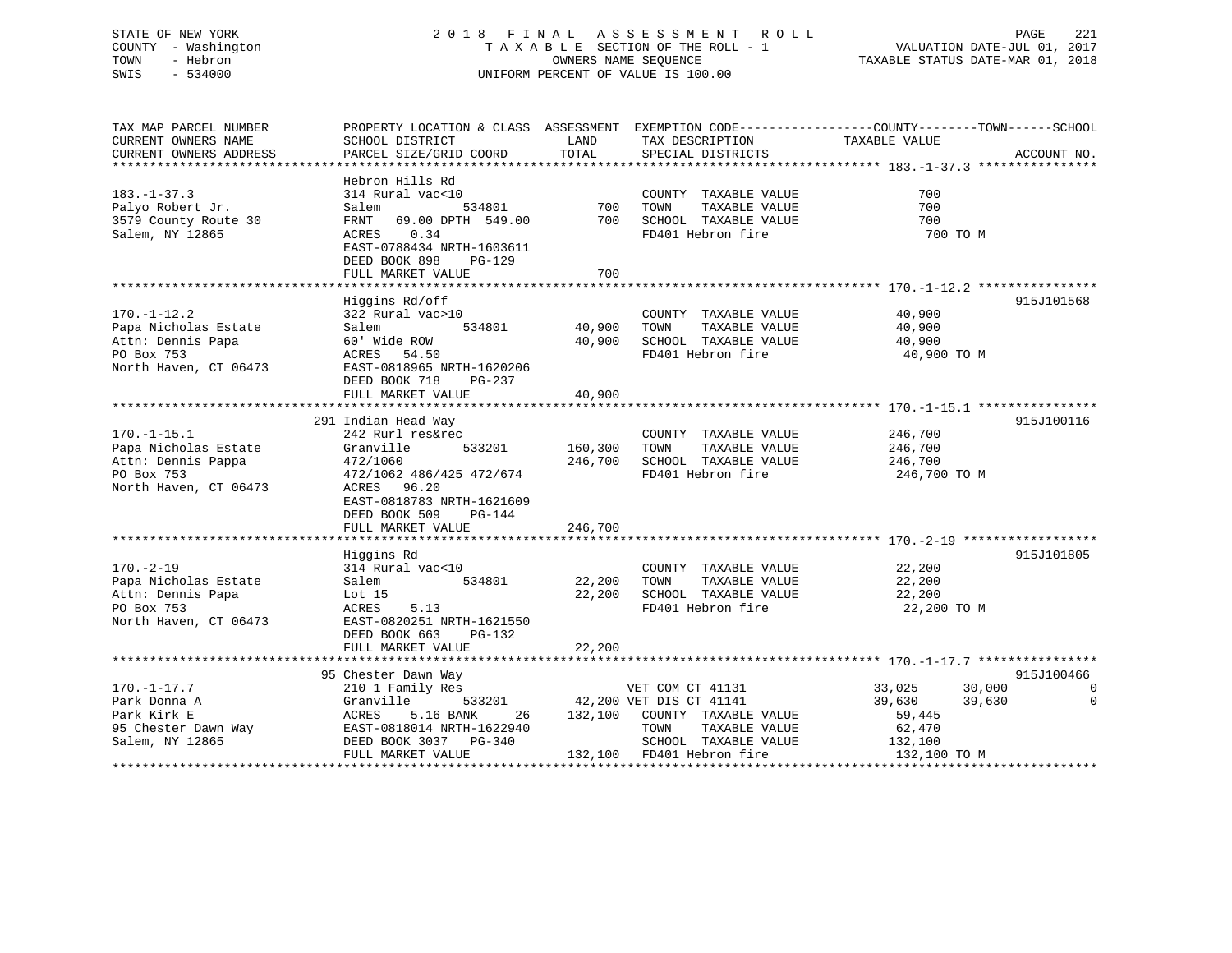## STATE OF NEW YORK 2 0 1 8 F I N A L A S S E S S M E N T R O L L PAGE 222 COUNTY - Washington T A X A B L E SECTION OF THE ROLL - 1 VALUATION DATE-JUL 01, 2017 TOWN - Hebron OWNERS NAME SEQUENCE TAXABLE STATUS DATE-MAR 01, 2018 SWIS - 534000 UNIFORM PERCENT OF VALUE IS 100.00

| TAX MAP PARCEL NUMBER<br>CURRENT OWNERS NAME<br>CURRENT OWNERS ADDRESS                            | PROPERTY LOCATION & CLASS ASSESSMENT<br>SCHOOL DISTRICT<br>PARCEL SIZE/GRID COORD                                                                                                    | LAND<br>TOTAL                | EXEMPTION CODE----------------COUNTY-------TOWN------SCHOOL<br>TAX DESCRIPTION<br>SPECIAL DISTRICTS                                      | TAXABLE VALUE                                                                  | ACCOUNT NO.                      |
|---------------------------------------------------------------------------------------------------|--------------------------------------------------------------------------------------------------------------------------------------------------------------------------------------|------------------------------|------------------------------------------------------------------------------------------------------------------------------------------|--------------------------------------------------------------------------------|----------------------------------|
| $177. - 1 - 3.1$<br>Parker Linda L<br>11 Lee Brook Ln<br>Salem, NY 12865                          | Lee Brook Ln<br>314 Rural vac<10<br>534801<br>Salem<br>sub lot 2A<br>ACRES<br>2.95<br>EAST-0805049 NRTH-1616483<br>DEED BOOK 3834<br>PG-206<br>FULL MARKET VALUE                     | 16,900<br>16,900<br>16,900   | COUNTY TAXABLE VALUE<br>TOWN<br>TAXABLE VALUE<br>SCHOOL TAXABLE VALUE<br>CA008 Cons agri dst 8<br>FD401 Hebron fire                      | 16,900<br>16,900<br>16,900<br>16,900 TO M<br>16,900 TO M                       | 915J100004                       |
| $177. - 1 - 3.13$<br>Parker Linda L<br>11 Lee Brook Ln<br>Salem, NY 12865                         | 11 Lee Brook Ln<br>210 1 Family Res<br>534801<br>Salem<br>Lot 1 Lentine Sub/ 29#90<br>3.78<br>ACRES<br>EAST-0804782 NRTH-1616231<br>DEED BOOK 888<br>$PG-45$<br>FULL MARKET VALUE    | 39,000<br>141,000<br>141,000 | ENH STAR<br>41834<br>COUNTY TAXABLE VALUE<br>TAXABLE VALUE<br>TOWN<br>SCHOOL TAXABLE VALUE<br>CA008 Cons agri dst 8<br>FD401 Hebron fire | $\overline{0}$<br>141,000<br>141,000<br>74,200<br>141,000 TO M<br>141,000 TO M | 915J100004<br>$\Omega$<br>66,800 |
| $168. - 1 - 8.1$<br>Parker Paul H Trustee<br>3183 Dorset West Rd<br>Dorset, VT 05251              | 103 First Light Rd<br>240 Rural res<br>Salem<br>534801<br>Paul H Parker Trust<br>3575/1<br>ACRES<br>22.90<br>EAST-0804119 NRTH-1621886<br>DEED BOOK 3489 PG-317<br>FULL MARKET VALUE | 87,600<br>272,100<br>272,100 | COUNTY TAXABLE VALUE<br>TOWN<br>TAXABLE VALUE<br>SCHOOL TAXABLE VALUE<br>FD401 Hebron fire                                               | 272,100<br>272,100<br>272,100<br>272,100 TO M                                  | 915J100390                       |
| $167. - 1 - 56$<br>Parry Zane C<br>Parry Cora H<br>964 Callaway Rd<br>Argyle, NY 12809            | 982 Callaway Rd<br>314 Rural vac<10<br>532001<br>Argyle<br>2.30<br>ACRES<br>EAST-0784279 NRTH-1624468<br>DEED BOOK 919<br>PG-199<br>FULL MARKET VALUE                                | 20,600<br>20,600<br>20,600   | COUNTY TAXABLE VALUE<br>TAXABLE VALUE<br>TOWN<br>SCHOOL TAXABLE VALUE<br>FD401 Hebron fire                                               | 20,600<br>20,600<br>20,600<br>20,600 TO M                                      | 915J100345                       |
| $167. - 1 - 55.5$<br>Parry Zane C LE<br>Parry Brett C etal<br>964 Callaway Rd<br>Argyle, NY 12809 | 964 Callaway Rd<br>242 Rurl res&rec<br>532001<br>Argyle<br>2278/7<br>ACRES 13.90<br>EAST-0784814 NRTH-1624482<br>DEED BOOK 813<br>PG-268<br>FULL MARKET VALUE                        | 69,800<br>164,400<br>164,400 | 41834<br>ENH STAR<br>COUNTY TAXABLE VALUE<br>TOWN<br>TAXABLE VALUE<br>SCHOOL TAXABLE VALUE<br>FD401 Hebron fire                          | $\mathbf{0}$<br>164,400<br>164,400<br>97,600<br>164,400 TO M                   | 915J101141<br>66,800<br>$\Omega$ |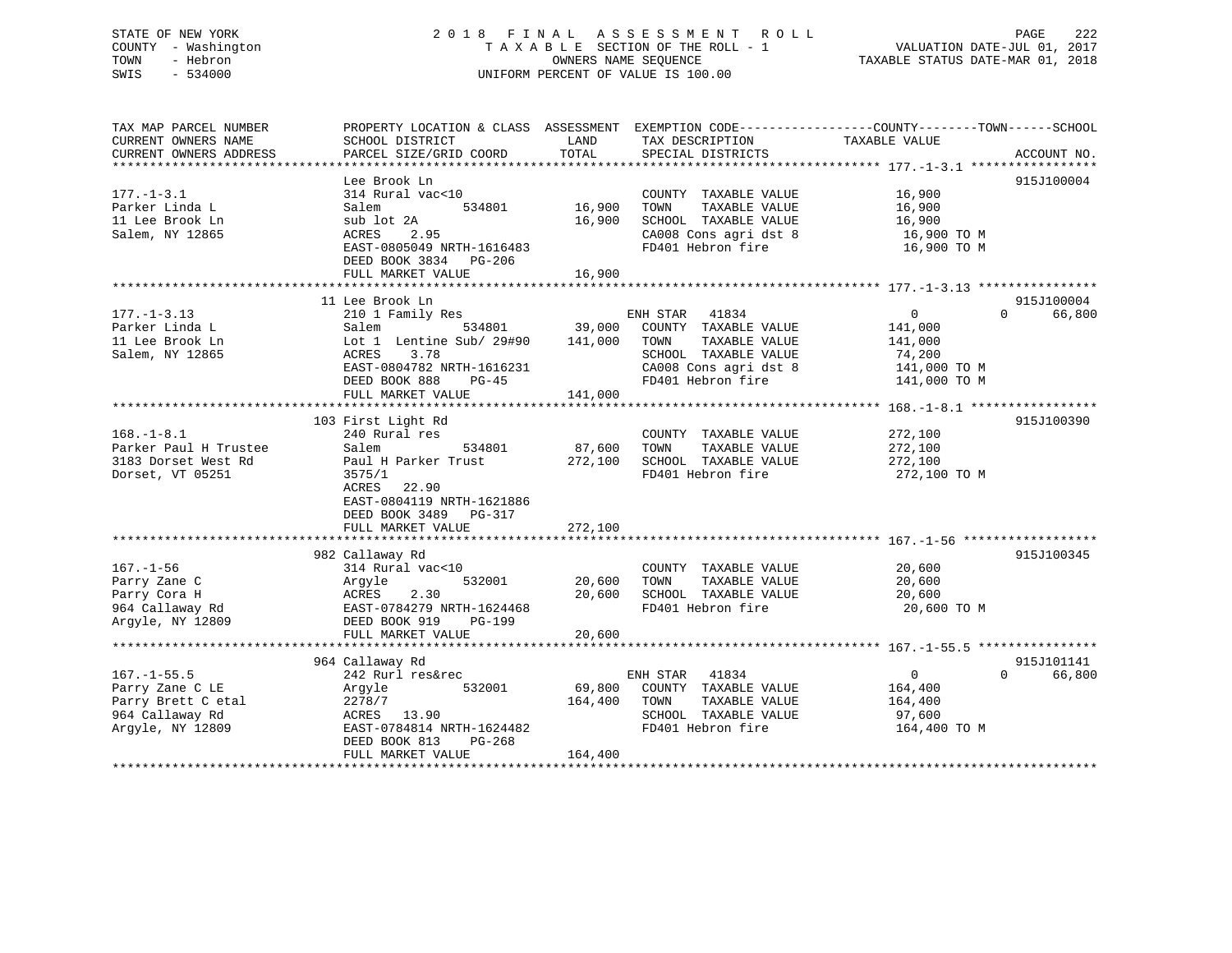## STATE OF NEW YORK 2 0 1 8 F I N A L A S S E S S M E N T R O L L PAGE 223 COUNTY - Washington T A X A B L E SECTION OF THE ROLL - 1 VALUATION DATE-JUL 01, 2017 TOWN - Hebron OWNERS NAME SEQUENCE TAXABLE STATUS DATE-MAR 01, 2018 SWIS - 534000 UNIFORM PERCENT OF VALUE IS 100.00

| TAX MAP PARCEL NUMBER     | PROPERTY LOCATION & CLASS ASSESSMENT EXEMPTION CODE---------------COUNTY-------TOWN------SCHOOL |                    |                                        |                    |             |
|---------------------------|-------------------------------------------------------------------------------------------------|--------------------|----------------------------------------|--------------------|-------------|
| CURRENT OWNERS NAME       | SCHOOL DISTRICT                                                                                 | LAND               | TAX DESCRIPTION                        | TAXABLE VALUE      |             |
| CURRENT OWNERS ADDRESS    | PARCEL SIZE/GRID COORD                                                                          | TOTAL              | SPECIAL DISTRICTS                      |                    | ACCOUNT NO. |
|                           |                                                                                                 |                    |                                        |                    |             |
|                           | Pine Hill Rd                                                                                    |                    |                                        |                    | 915J100008  |
| $169. - 1 - 27$           | 720 Mine/quarry                                                                                 |                    | AGRI-D IND 41730                       | 80,930<br>80,930   | 80,930      |
| Parzych Sandra R          | Granville                                                                                       |                    | 533201 161,100 COUNTY TAXABLE VALUE    | 80,170             |             |
| PO Box 196                | AgComm 705/346                                                                                  | 161,100 TOWN       | TAXABLE VALUE                          | 80,170             |             |
| West Rupert, VT 05776     | ACRES 99.90                                                                                     |                    | SCHOOL TAXABLE VALUE                   | 80,170             |             |
|                           | EAST-0813743 NRTH-1621863                                                                       |                    | FD401 Hebron fire                      | 161,100 TO M       |             |
| MAY BE SUBJECT TO PAYMENT | DEED BOOK 688<br>PG-138                                                                         |                    |                                        |                    |             |
| UNDER AGDIST LAW TIL 2025 | FULL MARKET VALUE                                                                               | 161,100            |                                        |                    |             |
|                           |                                                                                                 |                    |                                        |                    |             |
|                           | 598 West Green Pond Way                                                                         |                    |                                        |                    | 915J100281  |
| $143. - 1 - 24$           | 210 1 Family Res - WTRFNT                                                                       |                    | COUNTY TAXABLE VALUE                   |                    |             |
| Paskucka Sylwia           | 533201 78,400 TOWN<br>Granville                                                                 |                    | TAXABLE VALUE                          | 199,000<br>199,000 |             |
| 37 Threepence Dr          |                                                                                                 |                    | SCHOOL TAXABLE VALUE                   | 199,000            |             |
| Melville, NY 11747        | ACRES 3.50 199,000<br>EAST-0815023 NRTH-1644235 199,000                                         |                    | FD401 Hebron fire                      | 199,000 TO M       |             |
|                           | DEED BOOK 3635 PG-98                                                                            |                    |                                        |                    |             |
|                           | FULL MARKET VALUE                                                                               | 199,000            |                                        |                    |             |
|                           |                                                                                                 |                    |                                        |                    |             |
|                           | Wood Way                                                                                        |                    |                                        |                    | 915J101753  |
| $186. - 1 - 31$           | 314 Rural vac<10                                                                                |                    | COUNTY TAXABLE VALUE                   | 22,400             |             |
| Paterno Maira Custodio    | Salem                                                                                           | 534801 22,400 TOWN | TAXABLE VALUE                          | 22,400             |             |
| 1421 Jefferson Ave        | 5.25<br>ACRES                                                                                   | 22,400             | SCHOOL TAXABLE VALUE                   | 22,400             |             |
| Ft Meyers, FL 33901       | EAST-0817432 NRTH-1608715                                                                       |                    | FD401 Hebron fire<br>FD401 Hebron fire | 22,400 TO M        |             |
|                           | DEED BOOK 669<br>PG-88                                                                          |                    |                                        |                    |             |
|                           | FULL MARKET VALUE                                                                               | 22,400             |                                        |                    |             |
|                           |                                                                                                 |                    |                                        |                    |             |
|                           |                                                                                                 |                    |                                        |                    | 915J101544  |
|                           | 696 Tiplady Rd                                                                                  |                    |                                        |                    |             |
| $178. - 1 - 9.1$          | 210 1 Family Res                                                                                |                    | COUNTY TAXABLE VALUE 144,300           |                    |             |
| Patrick Gerald LE         | 534801<br>Salem                                                                                 | 56,800             | TOWN<br>TAXABLE VALUE                  | 144,300            |             |
| Patrick Katherine LE      | Life Estate                                                                                     |                    | 144,300 SCHOOL TAXABLE VALUE           | 144,300            |             |
| 196 Shadyside Ln          | Ease 771/183 ROW768/89                                                                          |                    | FD401 Hebron fire                      | 144,300 TO M       |             |
| Milford, CT 06460         | 7.40 BANK<br>ACRES<br>40                                                                        |                    |                                        |                    |             |
|                           | EAST-0821723 NRTH-1611131                                                                       |                    |                                        |                    |             |
|                           | DEED BOOK 3524 PG-269                                                                           |                    |                                        |                    |             |
|                           | FULL MARKET VALUE                                                                               | 144,300            |                                        |                    |             |
|                           |                                                                                                 |                    |                                        |                    |             |
|                           | 6489 State Route 22                                                                             |                    |                                        |                    | 915J101091  |
| $177. - 1 - 26.3$         | 210 1 Family Res                                                                                |                    | COUNTY TAXABLE VALUE                   | 131,900            |             |
| Patrick Megan L           | 534801<br>Salem                                                                                 | 43,100             | TOWN<br>TAXABLE VALUE                  | 131,900            |             |
| Smith Ethan J             | ACRES<br>5.70                                                                                   |                    | 131,900 SCHOOL TAXABLE VALUE           | 131,900            |             |
| 6 Depot St                | EAST-0815213 NRTH-1614249                                                                       |                    | FD401 Hebron fire                      | 131,900 TO M       |             |
| Greenwich, NY 12834       | DEED BOOK 3880 PG-304                                                                           |                    |                                        |                    |             |
|                           | FULL MARKET VALUE                                                                               | 131,900            |                                        |                    |             |
|                           |                                                                                                 |                    |                                        |                    |             |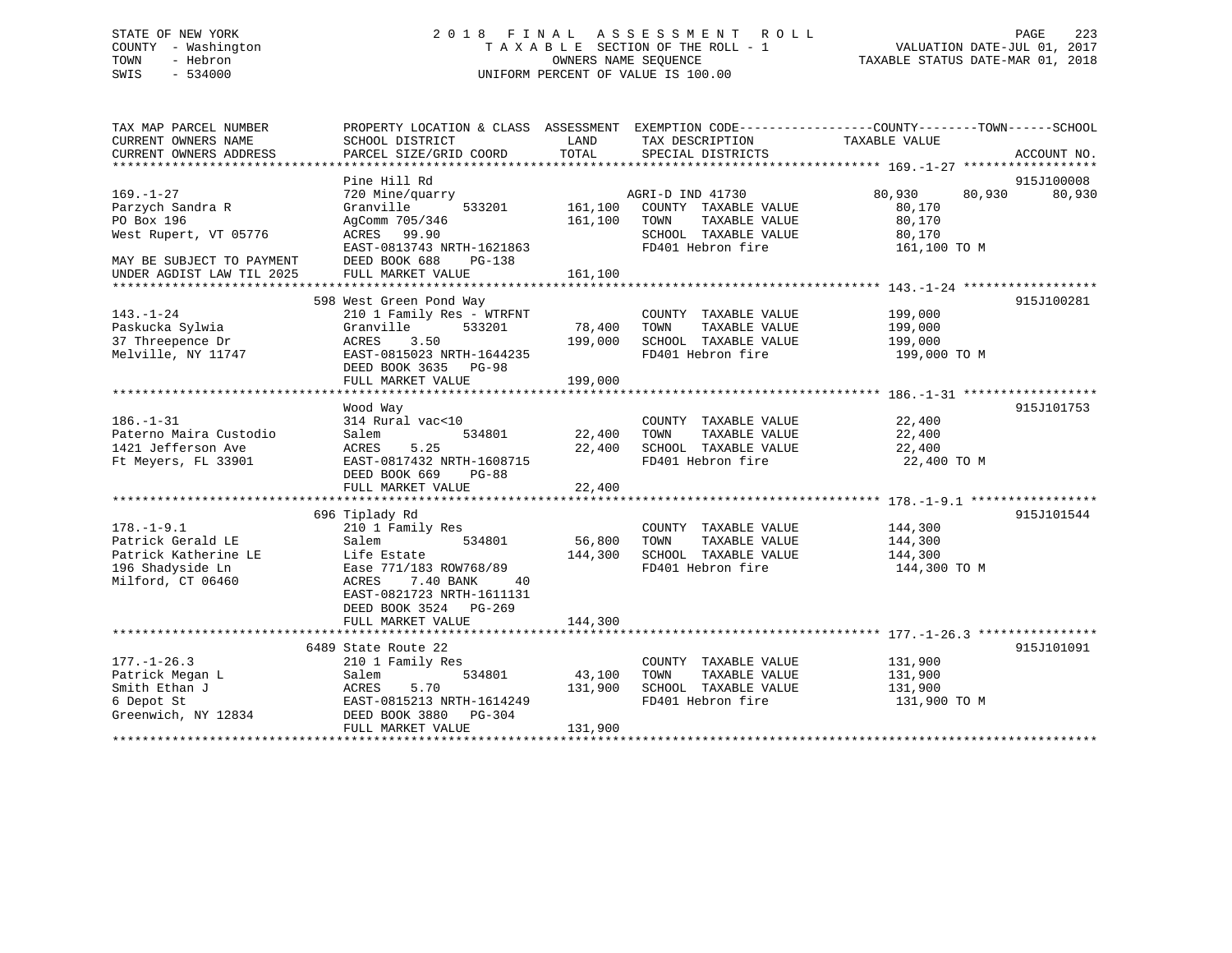STATE OF NEW YORK 2 0 1 8 F I N A L A S S E S S M E N T R O L L PAGE 224 COUNTY - Washington T A X A B L E SECTION OF THE ROLL - 1 VALUATION DATE-JUL 01, 2017 SWIS - 534000 UNIFORM PERCENT OF VALUE IS 100.00

# TOWN - Hebron OWNERS NAME SEQUENCE TAXABLE STATUS DATE-MAR 01, 2018

| TAX MAP PARCEL NUMBER               | PROPERTY LOCATION & CLASS ASSESSMENT EXEMPTION CODE---------------COUNTY-------TOWN-----SCHOOL     |               |                                           |                |                             |
|-------------------------------------|----------------------------------------------------------------------------------------------------|---------------|-------------------------------------------|----------------|-----------------------------|
| CURRENT OWNERS NAME                 | SCHOOL DISTRICT                                                                                    | LAND          | TAX DESCRIPTION                           | TAXABLE VALUE  |                             |
| CURRENT OWNERS ADDRESS              | PARCEL SIZE/GRID COORD                                                                             | TOTAL         | SPECIAL DISTRICTS                         |                | ACCOUNT NO.                 |
|                                     |                                                                                                    |               |                                           |                |                             |
|                                     | 254 Warnick Rd                                                                                     |               |                                           |                | 915J101674                  |
| $167. - 1 - 33.6$                   | 314 Rural vac<10                                                                                   |               | COUNTY TAXABLE VALUE 13,700               |                |                             |
| Pauquette Michael T                 | Salem                                                                                              | 534801 13,700 | TOWN<br>TAXABLE VALUE                     | 13,700         |                             |
| 25 Lower Turnpike Rd                | Lot I                                                                                              |               | 13,700 SCHOOL TAXABLE VALUE               | 13,700         |                             |
| Granville, NY 12832                 | FRNT 536.00 DPTH 137.00<br>EAST-0787944 NRTH-1621912<br>DEED BOOK 2480 PG-270<br>FULL MARKET VALUE | 13,700        | FD401 Hebron fire                         | 13,700 TO M    |                             |
|                                     |                                                                                                    |               |                                           |                |                             |
|                                     |                                                                                                    |               |                                           |                |                             |
|                                     | County Route 31                                                                                    |               |                                           | 200            | 915J101307                  |
| $144. - 1 - 18.2$<br>Pawlet Town Of | 314 Rural vac<10<br>533201<br>Granville                                                            | $200$ TOWN    | COUNTY TAXABLE VALUE<br>TAXABLE VALUE     | 200            |                             |
| Pawlet, VT 05761                    | FRNT                                                                                               |               | 20.00 DPTH 47.00 200 SCHOOL TAXABLE VALUE | 200            |                             |
|                                     | 0.02                                                                                               |               | FD401 Hebron fire                         |                |                             |
|                                     | ACRES<br>EAST-0823677 NRTH-1649015<br>DEED BOOK 488<br>PG-93<br>FULL MARKET VALUE                  | 200           |                                           | 200 TO M       |                             |
|                                     |                                                                                                    |               |                                           |                |                             |
|                                     | 1439 Big Burch Hill Rd                                                                             |               |                                           |                | 915J101579                  |
| $151. - 1 - 7.7$                    | 210 1 Family Res                                                                                   |               | BAS STAR 41854                            | $\overline{0}$ | $0 \qquad \qquad$<br>30,000 |
| Peck Hollis D                       | 533201<br>Granville                                                                                |               | 57,600 COUNTY TAXABLE VALUE               | 157,000        |                             |
| Peck Roxanne                        | 7.78<br>ACRES                                                                                      | 157,000 TOWN  | TAXABLE VALUE                             | 157,000        |                             |
| 1439 Big Burch Hill Rd              | EAST-0805787 NRTH-1640593                                                                          |               | SCHOOL TAXABLE VALUE                      | 127,000        |                             |
| Granville, NY 12832                 | DEED BOOK 893<br>PG-307                                                                            |               | FD401 Hebron fire                         | 157,000 TO M   |                             |
|                                     | FULL MARKET VALUE                                                                                  | 157,000       |                                           |                |                             |
|                                     |                                                                                                    |               |                                           |                |                             |
|                                     | Rykowski Ln/n Off                                                                                  |               |                                           |                | 915J101462                  |
| $161. - 2 - 3.8$                    | 314 Rural vac<10                                                                                   |               | COUNTY TAXABLE VALUE                      | 3,000          |                             |
| Pecor Randy                         | 533201<br>Granville                                                                                |               | 3,000 TOWN<br>TAXABLE VALUE               | 3,000          |                             |
| 33 Coleman Ave                      | deeded ROW                                                                                         |               | 3,000 SCHOOL TAXABLE VALUE                | 3,000          |                             |
| Hudson Falls, NY 12839              | 4.00<br>ACRES                                                                                      |               | FD401 Hebron fire                         | 3,000 TO M     |                             |
|                                     | EAST-0820542 NRTH-1627261<br>DEED BOOK 2468 PG-100<br>FULL MARKET VALUE                            | 3,000         |                                           |                |                             |
|                                     |                                                                                                    |               |                                           |                |                             |
|                                     | 270 Little Burch Hill Rd                                                                           |               |                                           |                | 915J100097                  |
| $151. - 1 - 16.1$                   | 210 1 Family Res                                                                                   |               | BAS STAR 41854                            | $\overline{0}$ | $\Omega$<br>30,000          |
| Pender Harry R Jr                   | 533201<br>Granville                                                                                |               | 52,800 COUNTY TAXABLE VALUE               | 154,300        |                             |
| 270 Little Burch Hill Rd            | ACRES<br>5.40                                                                                      |               | 154,300 TOWN<br>TAXABLE VALUE             | 154,300        |                             |
| Granville, NY 12832                 | EAST-0800482 NRTH-1633972                                                                          |               | SCHOOL TAXABLE VALUE                      | 124,300        |                             |
|                                     | DEED BOOK 842<br>PG-139                                                                            |               | FD401 Hebron fire                         | 154,300 TO M   |                             |
|                                     | FULL MARKET VALUE                                                                                  | 154,300       |                                           |                |                             |
|                                     |                                                                                                    |               |                                           |                |                             |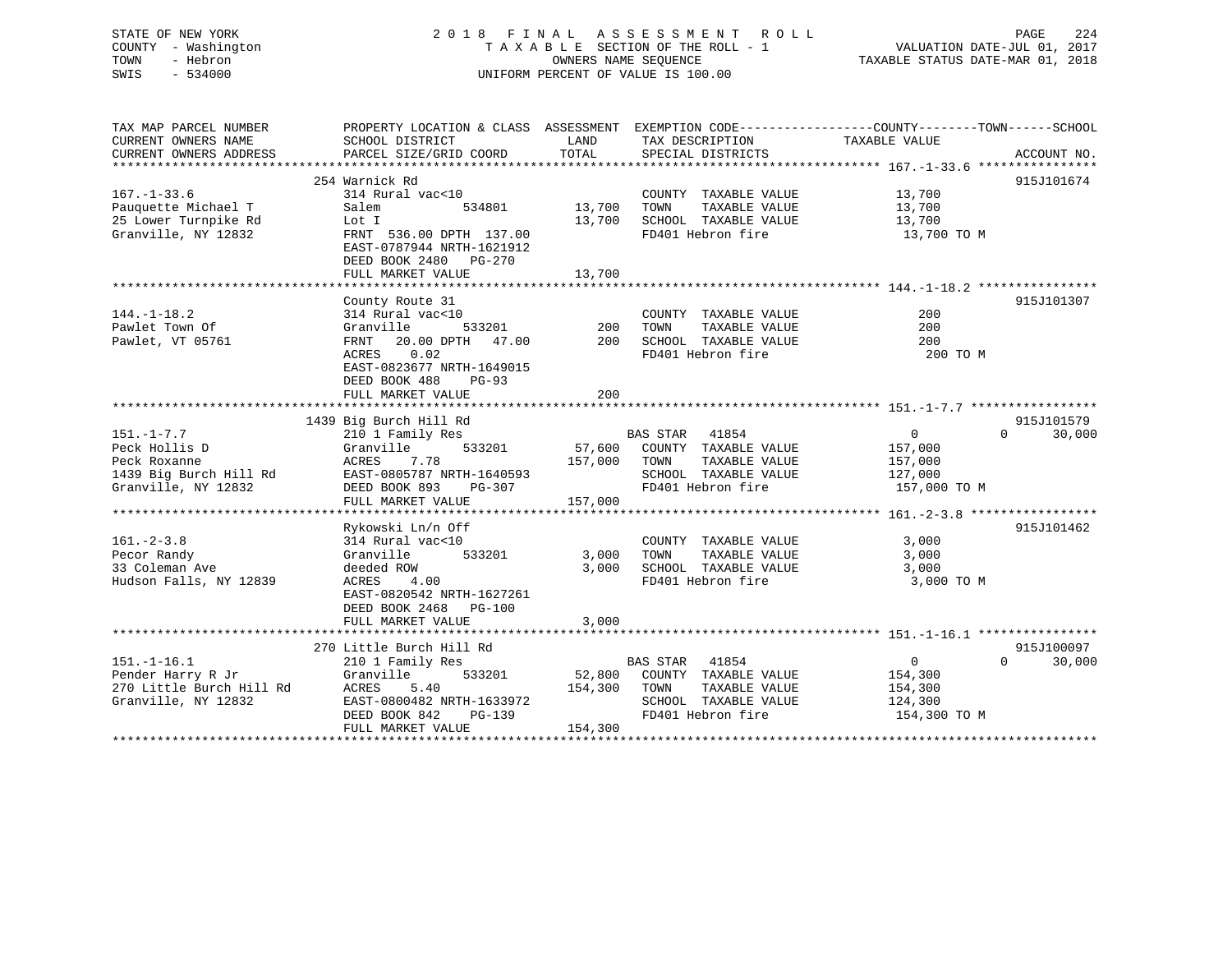## STATE OF NEW YORK 2 0 1 8 F I N A L A S S E S S M E N T R O L L PAGE 225 COUNTY - Washington T A X A B L E SECTION OF THE ROLL - 1 VALUATION DATE-JUL 01, 2017 TOWN - Hebron OWNERS NAME SEQUENCE TAXABLE STATUS DATE-MAR 01, 2018 SWIS - 534000 UNIFORM PERCENT OF VALUE IS 100.00

| TAX MAP PARCEL NUMBER<br>CURRENT OWNERS NAME<br>CURRENT OWNERS ADDRESS                                 | PROPERTY LOCATION & CLASS ASSESSMENT EXEMPTION CODE----------------COUNTY-------TOWN------SCHOOL<br>SCHOOL DISTRICT<br>PARCEL SIZE/GRID COORD                                         | LAND<br>TOTAL                 | TAX DESCRIPTION<br>SPECIAL DISTRICTS                                                                         | TAXABLE VALUE                                                     | ACCOUNT NO. |
|--------------------------------------------------------------------------------------------------------|---------------------------------------------------------------------------------------------------------------------------------------------------------------------------------------|-------------------------------|--------------------------------------------------------------------------------------------------------------|-------------------------------------------------------------------|-------------|
|                                                                                                        |                                                                                                                                                                                       |                               |                                                                                                              |                                                                   |             |
| $151. - 1 - 16.2$<br>Pender Harry R Jr<br>270 Little Burch Hill Rd<br>Granville, NY 12832              | Little Burch Hill Rd/e Of<br>314 Rural vac<10<br>Granville<br>533201<br>ACRES<br>3.07<br>EAST-0800114 NRTH-1633555<br>DEED BOOK 3886 PG-42<br>FULL MARKET VALUE                       | 22,800<br>22,800<br>22,800    | COUNTY TAXABLE VALUE<br>TOWN<br>TAXABLE VALUE<br>SCHOOL TAXABLE VALUE<br>FD401 Hebron fire                   | 22,800<br>22,800<br>22,800<br>22,800 TO M                         | 915J101246  |
|                                                                                                        | ******************************                                                                                                                                                        | ***********                   |                                                                                                              |                                                                   |             |
| $178. - 1 - 25$<br>Perez Isabelita<br>94 I Winthrop Rd<br>Monroe Township, NJ 08831                    | Bromley Ln<br>314 Rural vac<10<br>Salem<br>534801<br>Lot $10$<br>9.67<br>ACRES<br>EAST-0821955 NRTH-1615240<br>DEED BOOK 680<br>$PG-206$<br>FULL MARKET VALUE                         | 29,000<br>29,000<br>29,000    | COUNTY TAXABLE VALUE<br>TOWN<br>TAXABLE VALUE<br>SCHOOL TAXABLE VALUE<br>FD401 Hebron fire                   | 29,000<br>29,000<br>29,000<br>29,000 TO M                         | 915J101381  |
|                                                                                                        |                                                                                                                                                                                       |                               |                                                                                                              |                                                                   |             |
| $152. - 2 - 28$<br>Perkins David<br>1905 Craig River Rd<br>Wolf Creek, MT 59648                        | Smith Rd<br>322 Rural vac>10<br>Granville<br>533201<br>979/70<br>3532/288, 3043/337, 806/4<br>ACRES 203.39<br>EAST-0815256 NRTH-1638065<br>DEED BOOK 3043 PG-341<br>FULL MARKET VALUE | 225,000<br>225,000<br>225,000 | COUNTY TAXABLE VALUE<br>TAXABLE VALUE<br>TOWN<br>SCHOOL TAXABLE VALUE<br>FD401 Hebron fire                   | 225,000<br>225,000<br>225,000<br>225,000 TO M                     | 915J100297  |
|                                                                                                        | Middle Rd/e Off                                                                                                                                                                       |                               |                                                                                                              |                                                                   | 915J100545  |
| $169. - 1 - 38$<br>Perkins Edward M<br>Perkins Melissa G<br>4741 Vermont Rt 7A<br>Shaftsbury, VT 05262 | 910 Priv forest<br>534801<br>Salem<br>ACRES 83.70<br>EAST-0809867 NRTH-1619875<br>DEED BOOK 906<br>PG-238<br>FULL MARKET VALUE                                                        | 59,700<br>59,700<br>59,700    | FOR 480A 47460<br>COUNTY TAXABLE VALUE<br>TOWN<br>TAXABLE VALUE<br>SCHOOL TAXABLE VALUE<br>FD401 Hebron fire | 47,700<br>47,700<br>12,000<br>12,000<br>12,000<br>59,700 TO M     | 47,700      |
| MAY BE SUBJECT TO PAYMENT<br>UNDER RPTL480A UNTIL 2027                                                 |                                                                                                                                                                                       |                               |                                                                                                              |                                                                   |             |
|                                                                                                        | Middle Rd/e Off                                                                                                                                                                       |                               |                                                                                                              |                                                                   | 915J100524  |
| $169. - 1 - 39$<br>Perkins Edward M<br>Perkins Melissa G<br>4741 Vermont Rt 7A<br>Shaftsbury, VT 05262 | 240 Rural res<br>Salem<br>534801<br>ACRES 143.60<br>EAST-0808212 NRTH-1620682<br>DEED BOOK 906<br>PG-238<br>FULL MARKET VALUE                                                         | 111,200<br>220,100<br>220,100 | FOR 480A 47460<br>COUNTY TAXABLE VALUE<br>TOWN<br>TAXABLE VALUE<br>SCHOOL TAXABLE VALUE<br>FD401 Hebron fire | 72,000<br>72,000<br>148,100<br>148,100<br>148,100<br>220,100 TO M | 72,000      |
| MAY BE SUBJECT TO PAYMENT<br>UNDER RPTL480A UNTIL 2027                                                 |                                                                                                                                                                                       |                               |                                                                                                              |                                                                   |             |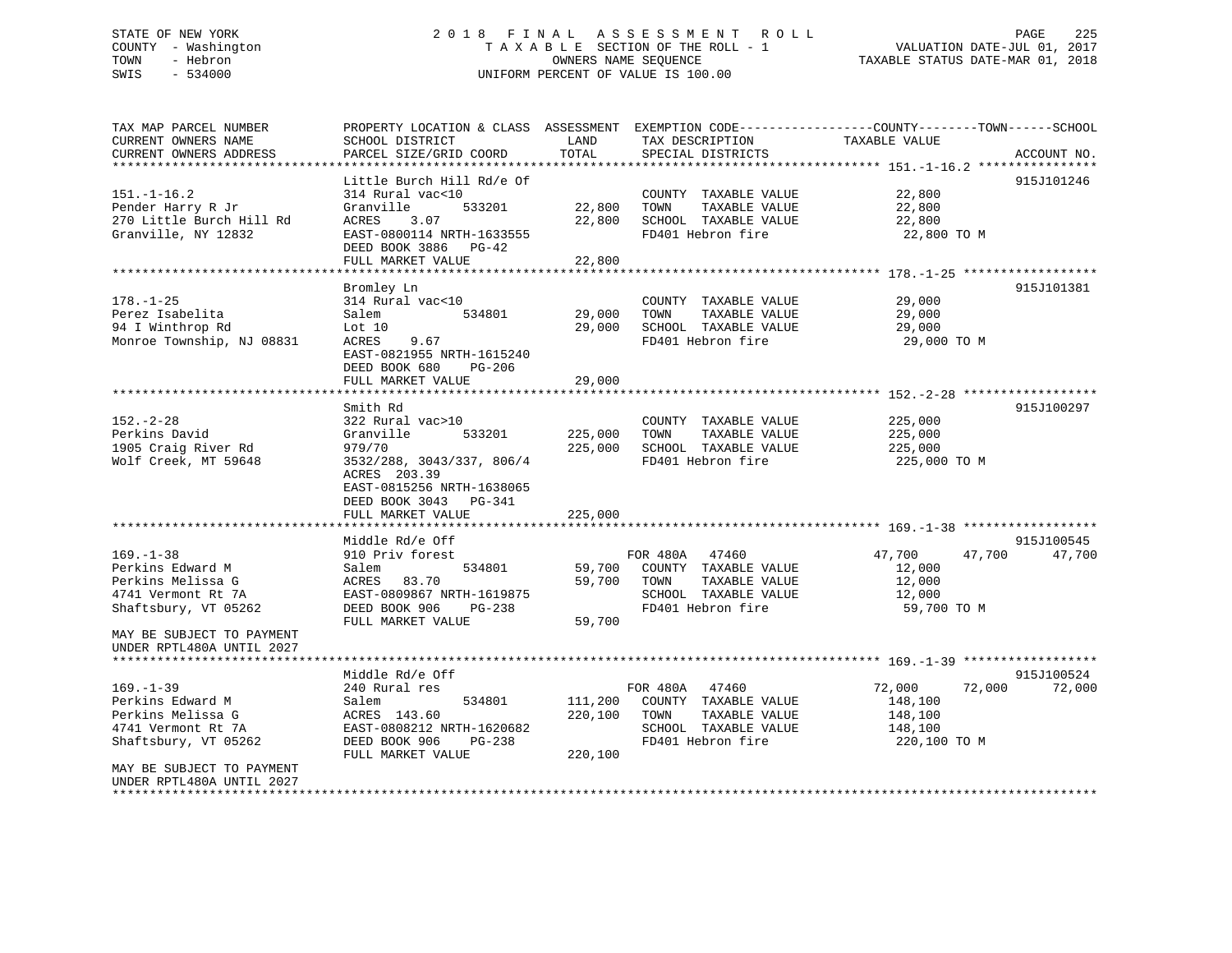## STATE OF NEW YORK 2 0 1 8 F I N A L A S S E S S M E N T R O L L PAGE 226 COUNTY - Washington T A X A B L E SECTION OF THE ROLL - 1 VALUATION DATE-JUL 01, 2017 TOWN - Hebron OWNERS NAME SEQUENCE TAXABLE STATUS DATE-MAR 01, 2018 SWIS - 534000 UNIFORM PERCENT OF VALUE IS 100.00

| TAX MAP PARCEL NUMBER     | PROPERTY LOCATION & CLASS ASSESSMENT EXEMPTION CODE---------------COUNTY-------TOWN-----SCHOOL |         |                             |               |          |             |
|---------------------------|------------------------------------------------------------------------------------------------|---------|-----------------------------|---------------|----------|-------------|
| CURRENT OWNERS NAME       | SCHOOL DISTRICT                                                                                | LAND    | TAX DESCRIPTION             | TAXABLE VALUE |          |             |
| CURRENT OWNERS ADDRESS    | PARCEL SIZE/GRID COORD                                                                         | TOTAL   | SPECIAL DISTRICTS           |               |          | ACCOUNT NO. |
|                           |                                                                                                |         |                             |               |          |             |
|                           | Middle Rd                                                                                      |         |                             | 304           | 304      |             |
| $169. - 1 - 40.1$         | 910 Priv forest                                                                                |         | FOR 480A 47460              |               |          | 304         |
| Perkins Edward M          | 534801<br>Salem                                                                                |         | 380 COUNTY TAXABLE VALUE    | 76<br>76      |          |             |
| Perkins Melissa G         | FRNT 50.00 DPTH 130.00                                                                         |         | 380 TOWN<br>TAXABLE VALUE   |               |          |             |
| 4741 Vermont Rt 7A        | EAST-0806113 NRTH-1621621                                                                      |         | SCHOOL TAXABLE VALUE        | 76            |          |             |
| Shaftsbury, VT 05262      | DEED BOOK 906<br>PG-238                                                                        |         | CA008 Cons agri dst 8       | 380 TO M      |          |             |
|                           | FULL MARKET VALUE                                                                              |         | 380 FD401 Hebron fire       | 380 TO M      |          |             |
| MAY BE SUBJECT TO PAYMENT |                                                                                                |         |                             |               |          |             |
| UNDER RPTL480A UNTIL 2027 |                                                                                                |         |                             |               |          |             |
|                           |                                                                                                |         |                             |               |          |             |
|                           | 494 Tiplady Rd                                                                                 |         |                             |               |          | 915J101185  |
| $178. - 1 - 2.2$          | 210 1 Family Res                                                                               |         | BAS STAR 41854              | $\Omega$      | $\Omega$ | 30,000      |
| Perkins Gregory T         | 534801<br>Salem                                                                                |         | 46,700 COUNTY TAXABLE VALUE | 214,500       |          |             |
| Perkins Jo Ann            | ACRES<br>8.11                                                                                  | 214,500 | TOWN<br>TAXABLE VALUE       | 214,500       |          |             |
| PO Box 632                | EAST-0817727 NRTH-1611260                                                                      |         | SCHOOL TAXABLE VALUE        | 184,500       |          |             |
| Salem, NY 12865           | DEED BOOK 491<br>PG-1010                                                                       |         | FD401 Hebron fire           | 214,500 TO M  |          |             |
|                           | FULL MARKET VALUE                                                                              | 214,500 |                             |               |          |             |
|                           |                                                                                                |         |                             |               |          |             |
|                           | Tiplady Rd                                                                                     |         |                             |               |          |             |
| $178. - 1 - 2.4$          | 314 Rural vac<10                                                                               |         | COUNTY TAXABLE VALUE        | 27,400        |          |             |
| Perkins Gregory T         | Salem<br>534801                                                                                | 27,400  | TAXABLE VALUE<br>TOWN       | 27,400        |          |             |
| Perkins JoAnn             | ACRES<br>8.60                                                                                  | 27,400  | SCHOOL TAXABLE VALUE        | 27,400        |          |             |
| PO Box 632                | EAST-0817203 NRTH-1611265                                                                      |         | FD401 Hebron fire           | 27,400 TO M   |          |             |
| Salem, NY 12865           | DEED BOOK 899<br>$PG-46$                                                                       |         |                             |               |          |             |
|                           | FULL MARKET VALUE                                                                              | 27,400  |                             |               |          |             |
|                           |                                                                                                |         |                             |               |          |             |
|                           | Pine Hill Rd/w Off                                                                             |         |                             |               |          | 915J100443  |
| $169. - 1 - 36$           | 912 Forest s480a                                                                               |         | FOR 480A 47460              | 19,380        | 19,380   | 19,380      |
| Perkins Melissa           | 534801<br>Salem                                                                                |         | 24,200 COUNTY TAXABLE VALUE | 4,820         |          |             |
| Perkins Edward            | forest 2109/35                                                                                 | 24,200  | TAXABLE VALUE<br>TOWN       | 4,820         |          |             |
| 4741 Vermont Route 7A     | ACRES 34.00                                                                                    |         | SCHOOL TAXABLE VALUE        | 4,820         |          |             |
| Shaftsbury, VT 05262      | EAST-0809970 NRTH-1621665                                                                      |         | FD401 Hebron fire           | 24,200 TO M   |          |             |
|                           | DEED BOOK 955<br>$PG-8$                                                                        |         |                             |               |          |             |
|                           |                                                                                                | 24,200  |                             |               |          |             |
| MAY BE SUBJECT TO PAYMENT | FULL MARKET VALUE                                                                              |         |                             |               |          |             |
| UNDER RPTL480A UNTIL 2027 |                                                                                                |         |                             |               |          |             |
|                           |                                                                                                |         |                             |               |          |             |
|                           | 508 Tiplady Rd                                                                                 |         |                             |               |          |             |
| $178. - 1 - 42.1$         | 210 1 Family Res                                                                               |         | AGED-CO<br>41802            | 37,000        | $\Omega$ | $\Omega$    |
| Perkins Richard G LE      | 534801<br>Salem                                                                                |         | 34,500 ENH STAR 41834       | $\Omega$      | $\Omega$ | 66,800      |
| Perkins Patricia A LE     | 881/218                                                                                        | 185,000 | COUNTY TAXABLE VALUE        | 148,000       |          |             |
| 508 Tiplady Rd            | 2.00<br>ACRES                                                                                  |         | TAXABLE VALUE<br>TOWN       | 185,000       |          |             |
| Granville, NY 12832       | EAST-0818101 NRTH-1611483                                                                      |         | SCHOOL TAXABLE VALUE        | 118,200       |          |             |
|                           | PG-218<br>DEED BOOK 881                                                                        |         | FD401 Hebron fire           | 185,000 TO M  |          |             |
|                           | FULL MARKET VALUE                                                                              | 185,000 |                             |               |          |             |
|                           |                                                                                                |         |                             |               |          |             |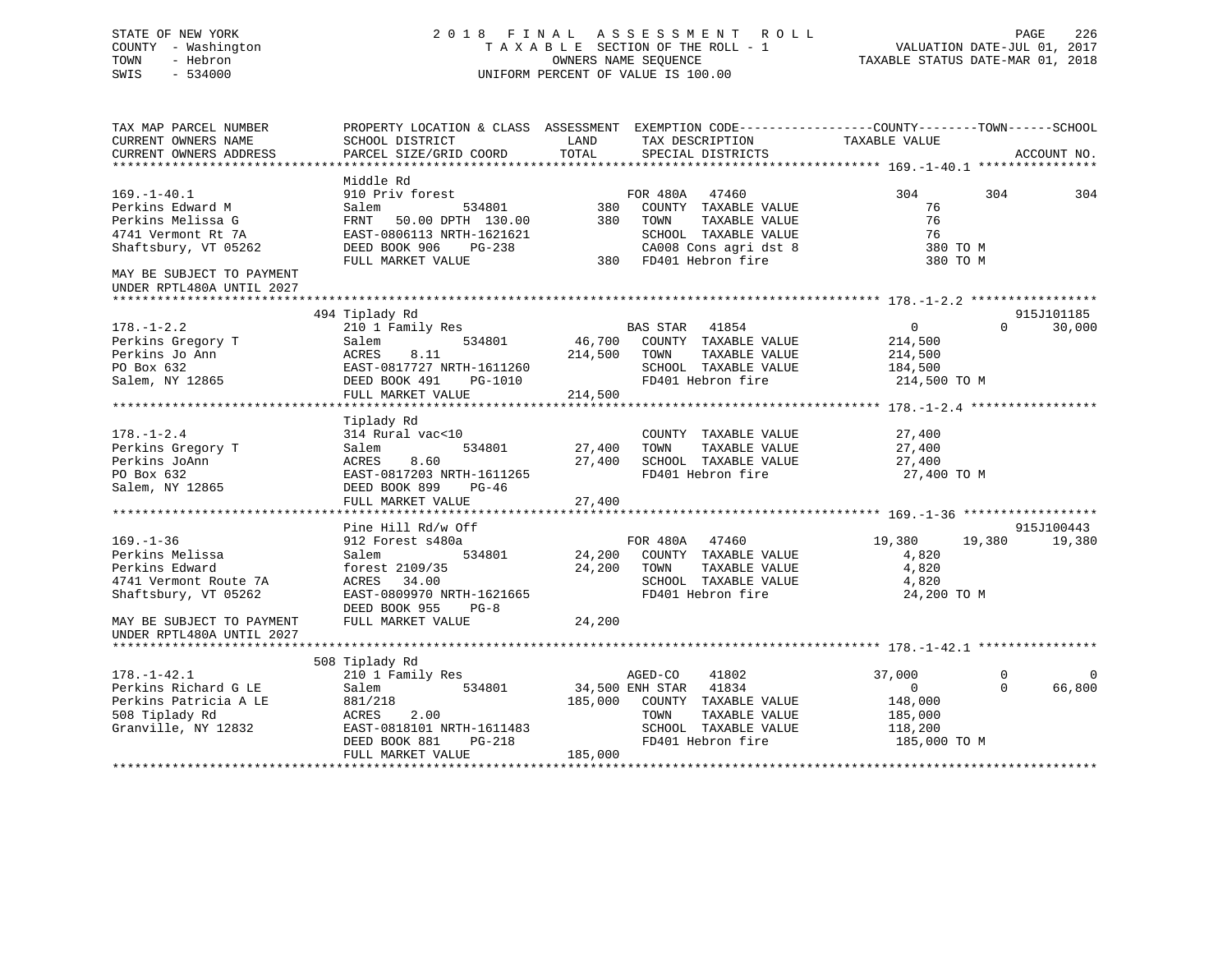## STATE OF NEW YORK 2 0 1 8 F I N A L A S S E S S M E N T R O L L PAGE 227 COUNTY - Washington T A X A B L E SECTION OF THE ROLL - 1 VALUATION DATE-JUL 01, 2017 TOWN - Hebron OWNERS NAME SEQUENCE TAXABLE STATUS DATE-MAR 01, 2018 SWIS - 534000 UNIFORM PERCENT OF VALUE IS 100.00

| TAX MAP PARCEL NUMBER<br>CURRENT OWNERS NAME                                                       | PROPERTY LOCATION & CLASS ASSESSMENT EXEMPTION CODE---------------COUNTY-------TOWN-----SCHOOL<br>SCHOOL DISTRICT                                                                                                                               | LAND                         | TAX DESCRIPTION                                                                                                                                | TAXABLE VALUE                                                             |                                  |
|----------------------------------------------------------------------------------------------------|-------------------------------------------------------------------------------------------------------------------------------------------------------------------------------------------------------------------------------------------------|------------------------------|------------------------------------------------------------------------------------------------------------------------------------------------|---------------------------------------------------------------------------|----------------------------------|
| CURRENT OWNERS ADDRESS                                                                             | PARCEL SIZE/GRID COORD                                                                                                                                                                                                                          | TOTAL                        | SPECIAL DISTRICTS                                                                                                                              |                                                                           | ACCOUNT NO.                      |
|                                                                                                    | 334 Middle Rd                                                                                                                                                                                                                                   |                              |                                                                                                                                                |                                                                           |                                  |
| $169. - 1 - 40.2$<br>Persbacker Gregory H<br>Persbacker Susan                                      | 210 1 Family Res<br>534801<br>Salem                                                                                                                                                                                                             | 57,100                       | ENH STAR 41834<br>COUNTY TAXABLE VALUE                                                                                                         | $\overline{0}$<br>160,000<br>160,000                                      | $\Omega$<br>66,800               |
| 334 Middle Rd<br>Salem, NY 12865                                                                   | ACRES 7.57<br>EAST-0806110 NRTH-1620316 SCHOOL TAXABLE VALUE<br>DEED BOOK 3107 PG-332 (2008 Cons agri dst 8<br>FULL MARKET VALUE 160,000 FD401 Hebron fire                                                                                      |                              | CA008 Cons agri dst 8 160,000 TO M                                                                                                             | 93,200<br>160,000 TO M                                                    |                                  |
|                                                                                                    |                                                                                                                                                                                                                                                 |                              |                                                                                                                                                |                                                                           |                                  |
| $159. - 1 - 36$<br>Pesha Noah T<br>461 Blood St<br>Granville, NY 12832                             | James Rd<br>312 Vac w/imprv<br>Hartford<br>533801<br>$1$ ot $1$<br>2.52<br>ACRES<br>EAST-0791667 NRTH-1629202<br>DEED BOOK 3156 PG-208                                                                                                          | 15,700<br>23,600             | COUNTY TAXABLE VALUE<br>TAXABLE VALUE<br>TOWN<br>SCHOOL TAXABLE VALUE<br>FD401 Hebron fire                                                     | 23,600<br>23,600<br>23,600<br>23,600 TO M                                 | 915J101315                       |
|                                                                                                    |                                                                                                                                                                                                                                                 |                              |                                                                                                                                                |                                                                           |                                  |
| $143. - 1 - 45$<br>Petrillo Edward A<br>41 Crystal View Way<br>Granville, NY 12832                 | 41 Crystal View Way<br>210 1 Family Res<br>533201<br>Granville<br>Lot 7-Phase 1<br>ACRES<br>5.10<br>EAST-0810701 NRTH-1644585<br>DEED BOOK 2106<br>EAST-0810701 NRTH-1644585<br>DEED BOOK 3106 PG-204<br>FULL MARKET VALUE<br>FULL MARKET VALUE | 52,200<br>194,500<br>194,500 | ENH STAR 41834<br>COUNTY TAXABLE VALUE<br>TAXABLE VALUE<br>TOWN<br>SCHOOL TAXABLE VALUE<br>CA008 Cons agri dst 8<br>En401 Hebron fire          | $\Omega$<br>194,500<br>194,500<br>127,700<br>194,500 TO M<br>194,500 TO M | 915J101649<br>66,800<br>$\Omega$ |
|                                                                                                    | Sheldon Rd                                                                                                                                                                                                                                      |                              |                                                                                                                                                |                                                                           |                                  |
| $170. - 1 - 13.74$<br>Petty Ronald G<br>Stivaletti Linda A<br>615 East E St<br>Brunswick, MD 21716 | 322 Rural vac>10<br>Salem<br>534801<br>Lot 4<br>ACRES 67.82<br>EAST-0821376 NRTH-1616274<br>DEED BOOK 3464 PG-24                                                                                                                                | 97,000<br>97,000             | COUNTY TAXABLE VALUE<br>TOWN<br>TAXABLE VALUE<br>SCHOOL TAXABLE VALUE<br>CA008 Cons agri dst 8<br>FD401 Hebron fire                            | 97,000<br>97,000<br>97,000<br>97,000 TO M<br>97,000 TO M                  |                                  |
|                                                                                                    | FULL MARKET VALUE                                                                                                                                                                                                                               | 97,000                       |                                                                                                                                                |                                                                           |                                  |
|                                                                                                    | 3104 County Route 30                                                                                                                                                                                                                            |                              |                                                                                                                                                |                                                                           | 915J100348                       |
| $183.20 - 1 - 15$<br>Phelan Kathleen<br>250 Sherman Ave<br>Hawthorne, NY 10532                     | 210 1 Family Res<br>534801<br>Salem<br>FRNT 170.00 DPTH 130.00<br>0.69<br>ACRES<br>EAST-0792707 NRTH-1602363<br>DEED BOOK 560<br>PG-309<br>FULL MARKET VALUE                                                                                    | 25,800<br>77,300<br>77,300   | COUNTY TAXABLE VALUE<br>TOWN<br>TAXABLE VALUE<br>SCHOOL TAXABLE VALUE<br>CA008 Cons agri dst 8<br>FD401 Hebron fire<br>LD401 West hebron light | 77,300<br>77,300<br>77,300<br>77,300 TO M<br>77,300 TO M<br>77,300 TO M   |                                  |
|                                                                                                    |                                                                                                                                                                                                                                                 |                              |                                                                                                                                                |                                                                           |                                  |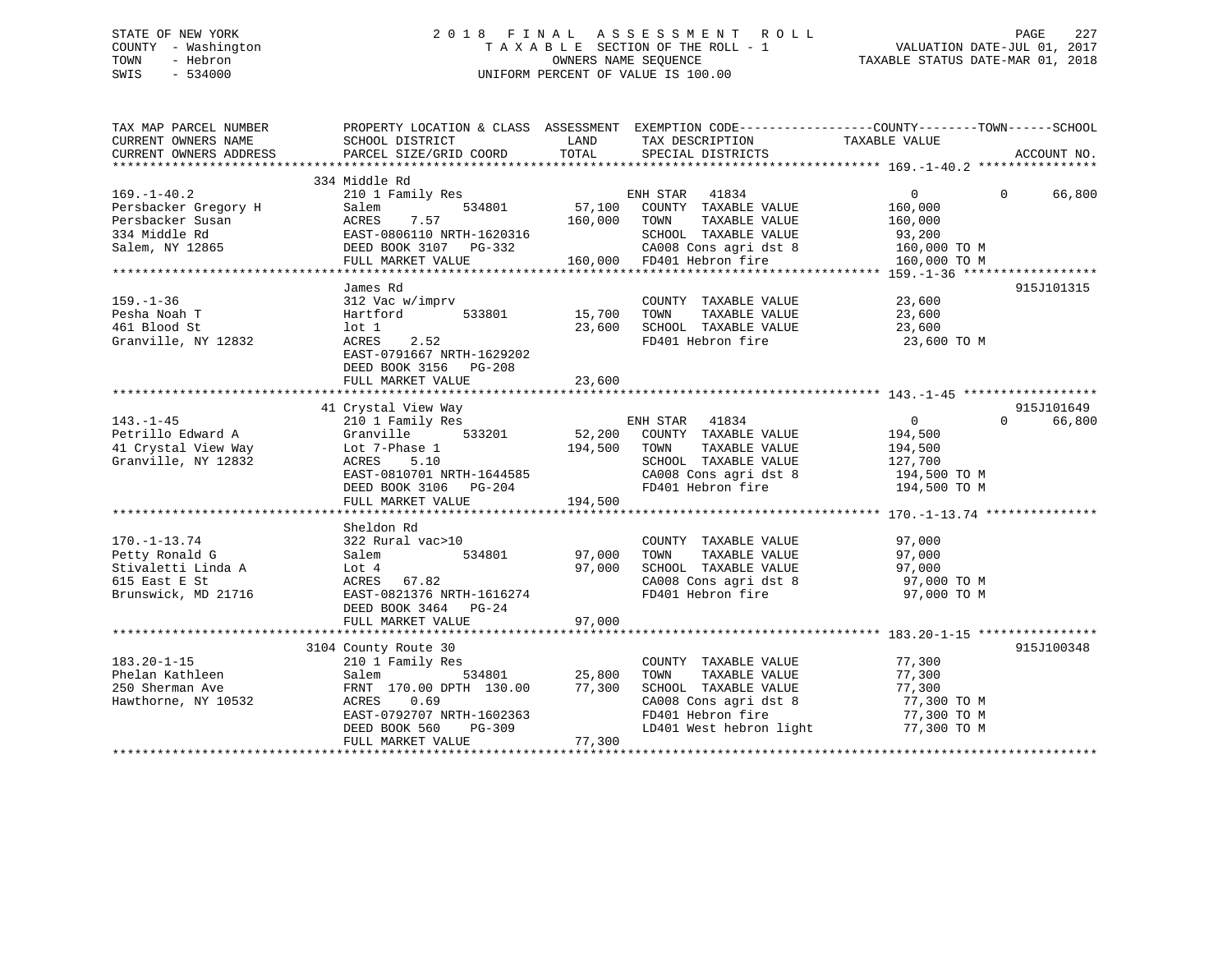## STATE OF NEW YORK 2 0 1 8 F I N A L A S S E S S M E N T R O L L PAGE 228 COUNTY - Washington T A X A B L E SECTION OF THE ROLL - 1 VALUATION DATE-JUL 01, 2017 TOWN - Hebron OWNERS NAME SEQUENCE TAXABLE STATUS DATE-MAR 01, 2018 SWIS - 534000 UNIFORM PERCENT OF VALUE IS 100.00

TAX MAP PARCEL NUMBER PROPERTY LOCATION & CLASS ASSESSMENT EXEMPTION CODE------------------COUNTY--------TOWN------SCHOOL CURRENT OWNERS NAME SCHOOL DISTRICT LAND TAX DESCRIPTION TAXABLE VALUE CURRENT OWNERS ADDRESS PARCEL SIZE/GRID COORD TOTAL SPECIAL DISTRICTS ACCOUNT NO. \*\*\*\*\*\*\*\*\*\*\*\*\*\*\*\*\*\*\*\*\*\*\*\*\*\*\*\*\*\*\*\*\*\*\*\*\*\*\*\*\*\*\*\*\*\*\*\*\*\*\*\*\*\*\*\*\*\*\*\*\*\*\*\*\*\*\*\*\*\*\*\*\*\*\*\*\*\*\*\*\*\*\*\*\*\*\*\*\*\*\*\*\*\*\*\*\*\*\*\*\*\*\* 152.-2-17.11 \*\*\*\*\*\*\*\*\*\*\*\*\*\*\* County Route 28 152.-2-17.11 322 Rural vac>10 AG DIST 41720 21,556 21,556 21,556 Phillips John J Granville 533201 52,000 COUNTY TAXABLE VALUE 30,444 6 Cherry Tree Ln lot 8 52,000 TOWN TAXABLE VALUE 30,444 Hudson Falls, NY 12839 ACRES 42.61 SCHOOL TAXABLE VALUE 30,444 EAST-0812109 NRTH-1641345 CA008 Cons agri dst 8 30,444 TO M MAY BE SUBJECT TO PAYMENT DEED BOOK 3753 PG-134 21,556 EX UNDER AGDIST LAW TIL 2022 FULL MARKET VALUE 52,000 FD401 Hebron fire 52,000 TO M \*\*\*\*\*\*\*\*\*\*\*\*\*\*\*\*\*\*\*\*\*\*\*\*\*\*\*\*\*\*\*\*\*\*\*\*\*\*\*\*\*\*\*\*\*\*\*\*\*\*\*\*\*\*\*\*\*\*\*\*\*\*\*\*\*\*\*\*\*\*\*\*\*\*\*\*\*\*\*\*\*\*\*\*\*\*\*\*\*\*\*\*\*\*\*\*\*\*\*\*\*\*\* 177.-1-6.11 \*\*\*\*\*\*\*\*\*\*\*\*\*\*\*\* Chamberlin Mills Rd/n Off 915J101541 177.-1-6.11 314 Rural vac<10 - WTRFNT COUNTY TAXABLE VALUE 4,400 Phillips Kirk Salem 534801 4,400 TOWN TAXABLE VALUE 4,400 Sinclair Desmond lot 2 4,400 SCHOOL TAXABLE VALUE 4,400 Attn: Sinclair Coral ACRES 5.83 FD401 Hebron fire 4,400 TO M Example 10 External Corrections of the Same Correction of the Same Correction of the Shadow Ln EAST-0810493 NRTH-1615499<br>
Traveler's Rest of 206000 Fraction of the Correction of the Correction of the Correction of the Corr Traveler's Rest, SC 29690 DEED BOOK 563 PG-50 FULL MARKET VALUE 4,400 \*\*\*\*\*\*\*\*\*\*\*\*\*\*\*\*\*\*\*\*\*\*\*\*\*\*\*\*\*\*\*\*\*\*\*\*\*\*\*\*\*\*\*\*\*\*\*\*\*\*\*\*\*\*\*\*\*\*\*\*\*\*\*\*\*\*\*\*\*\*\*\*\*\*\*\*\*\*\*\*\*\*\*\*\*\*\*\*\*\*\*\*\*\*\*\*\*\*\*\*\*\*\* 177.-1-3.21 \*\*\*\*\*\*\*\*\*\*\*\*\*\*\*\* 32 Woodcutters Way 915J100004 177.-1-3.21 270 Mfg housing COUNTY TAXABLE VALUE 30,200 Phillips Robert Salem 534801 21,200 TOWN TAXABLE VALUE 30,200 32 Woodcutters Way Lot 9 Lentine Sub/ 29#90 30,200 SCHOOL TAXABLE VALUE 30,200 Salem, NY 12865 ACRES 5.24 CA008 Cons agri dst 8 30,200 TO M EAST-0806216 NRTH-1616852 FD401 Hebron fire 30,200 TO M DEED BOOK 3651 PG-331 FULL MARKET VALUE 30,200 \*\*\*\*\*\*\*\*\*\*\*\*\*\*\*\*\*\*\*\*\*\*\*\*\*\*\*\*\*\*\*\*\*\*\*\*\*\*\*\*\*\*\*\*\*\*\*\*\*\*\*\*\*\*\*\*\*\*\*\*\*\*\*\*\*\*\*\*\*\*\*\*\*\*\*\*\*\*\*\*\*\*\*\*\*\*\*\*\*\*\*\*\*\*\*\*\*\*\*\*\*\*\* 170.-1-17.3 \*\*\*\*\*\*\*\*\*\*\*\*\*\*\*\* 111 Chester Dawn Way 170.-1-17.3 210 1 Family Res AGED-CO 41802 91,500 0 0 Phillips Rutheda E Granville 533201 47,300 AGED-SCH 41804 0 0 18,300 111 Chester Dawn Way 897/166 183,000 ENH STAR 41834 0 0 66,800 Salem, NY 12865 ACRES 8.52 COUNTY TAXABLE VALUE 91,500 EAST-0818391 NRTH-1623094 TOWN TAXABLE VALUE 183,000 DEED BOOK 3715 PG-142 SCHOOL TAXABLE VALUE 97,900 EAST-0818391 NRTH-1623094<br>
DEED BOOK 3715 PG-142 SCHOOL TAXABLE VALUE 183,000 TO M<br>
FULL MARKET VALUE 183,000 FD401 Hebron fire 183,000 TO M \*\*\*\*\*\*\*\*\*\*\*\*\*\*\*\*\*\*\*\*\*\*\*\*\*\*\*\*\*\*\*\*\*\*\*\*\*\*\*\*\*\*\*\*\*\*\*\*\*\*\*\*\*\*\*\*\*\*\*\*\*\*\*\*\*\*\*\*\*\*\*\*\*\*\*\*\*\*\*\*\*\*\*\*\*\*\*\*\*\*\*\*\*\*\*\*\*\*\*\*\*\*\* 152.-2-17.8 \*\*\*\*\*\*\*\*\*\*\*\*\*\*\*\* 4 Shepard Rd 152.-2-17.8 314 Rural vac<10 COUNTY TAXABLE VALUE 33,600 Picard Robert P Jr Granville 533201 33,600 TOWN TAXABLE VALUE 33,600 Picard Mary Beth lot 7 33,600 SCHOOL TAXABLE VALUE 33,600 PO Box 4155 ACRES 5.78 CA008 Cons agri dst 8 33,600 TO M Queensbury, NY 12804 **EAST-0810194 NRTH-1640891** FD401 Hebron fire 33,600 TO M DEED BOOK 3592 PG-332MAY BE SUBJECT TO PAYMENT FULL MARKET VALUE 33,600 UNDER AGDIST LAW TIL 2020\*\*\*\*\*\*\*\*\*\*\*\*\*\*\*\*\*\*\*\*\*\*\*\*\*\*\*\*\*\*\*\*\*\*\*\*\*\*\*\*\*\*\*\*\*\*\*\*\*\*\*\*\*\*\*\*\*\*\*\*\*\*\*\*\*\*\*\*\*\*\*\*\*\*\*\*\*\*\*\*\*\*\*\*\*\*\*\*\*\*\*\*\*\*\*\*\*\*\*\*\*\*\*\*\*\*\*\*\*\*\*\*\*\*\*\*\*\*\*\*\*\*\*\*\*\*\*\*\*\*\*\*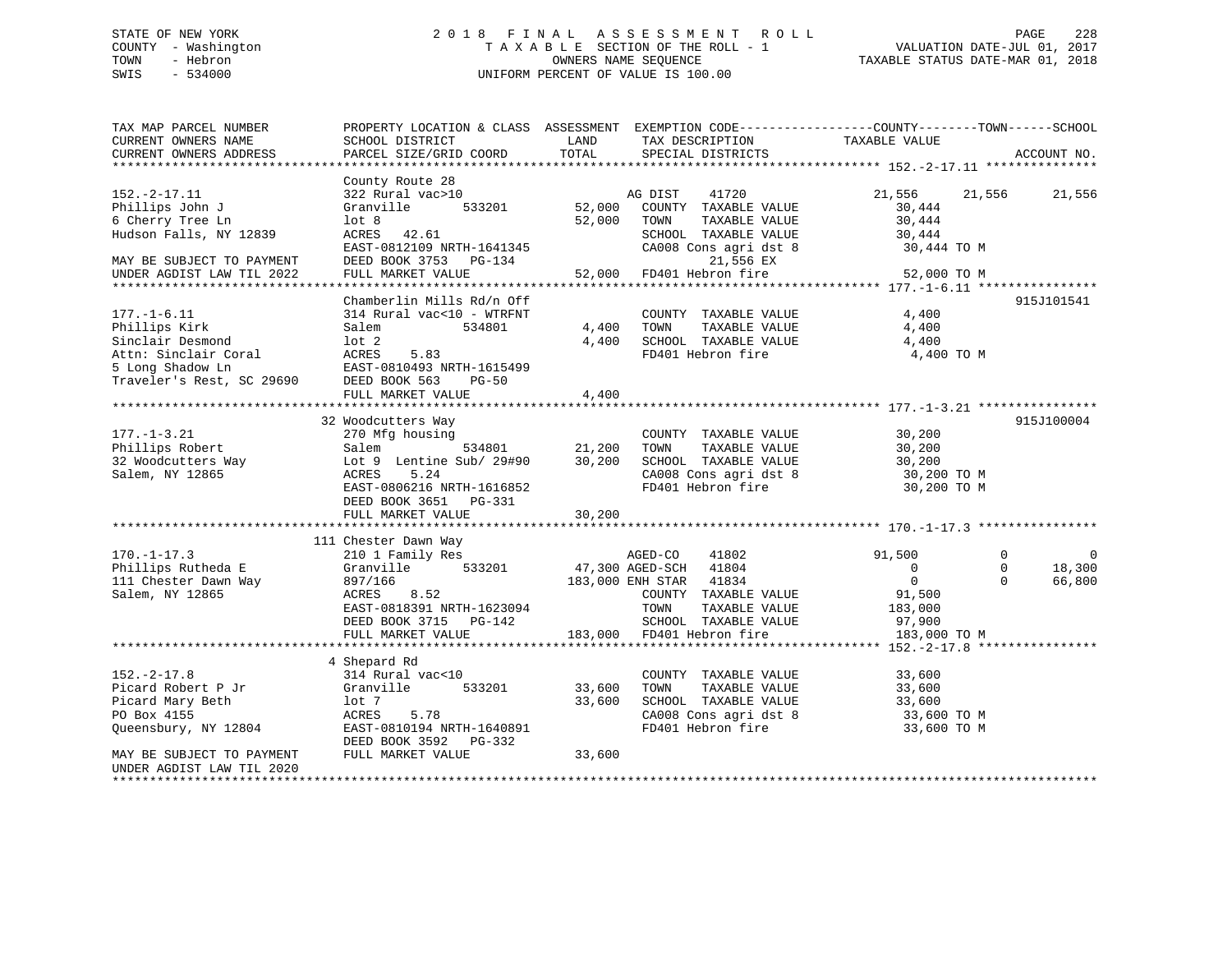## STATE OF NEW YORK 2 0 1 8 F I N A L A S S E S S M E N T R O L L PAGE 229 COUNTY - Washington T A X A B L E SECTION OF THE ROLL - 1 VALUATION DATE-JUL 01, 2017 TOWN - Hebron OWNERS NAME SEQUENCE TAXABLE STATUS DATE-MAR 01, 2018 SWIS - 534000 UNIFORM PERCENT OF VALUE IS 100.00

| TAX MAP PARCEL NUMBER<br>CURRENT OWNERS NAME<br>CURRENT OWNERS ADDRESS                              | PROPERTY LOCATION & CLASS ASSESSMENT<br>SCHOOL DISTRICT<br>PARCEL SIZE/GRID COORD                                                                                                                                | LAND<br>TOTAL                | TAX DESCRIPTION<br>SPECIAL DISTRICTS                                                                                | EXEMPTION CODE----------------COUNTY-------TOWN------SCHOOL<br>TAXABLE VALUE<br>ACCOUNT NO. |
|-----------------------------------------------------------------------------------------------------|------------------------------------------------------------------------------------------------------------------------------------------------------------------------------------------------------------------|------------------------------|---------------------------------------------------------------------------------------------------------------------|---------------------------------------------------------------------------------------------|
| $169. - 1 - 26.11$<br>Pierce Richard<br>Pierce Dawn<br>429 Beattie Hollow Rd<br>Salem, NY 12865     | 490 Pine Hill Rd<br>270 Mfg housing<br>533201<br>Granville<br>$P/O$ Lot $2$<br>ACRES<br>1.27<br>EAST-0813537 NRTH-1620597<br>DEED BOOK 3821<br>$PG-81$<br>FULL MARKET VALUE                                      | 32,700<br>44,600<br>44,600   | COUNTY TAXABLE VALUE<br>TAXABLE VALUE<br>TOWN<br>SCHOOL TAXABLE VALUE<br>FD401 Hebron fire                          | 915J101419<br>44,600<br>44,600<br>44,600<br>44,600 TO M                                     |
| $185. - 1 - 14.2$<br>Pirlot Wade E<br>Pirlot Heidi K<br>6067 State Route 22<br>Salem, NY 12865-9804 | 6067 State Route 22<br>240 Rural res<br>Salem<br>534801<br>ACRES<br>20.46 BANK<br>999<br>EAST-0813604 NRTH-1604653<br>DEED BOOK 3627 PG-114<br>FULL MARKET VALUE                                                 | 65,200<br>199,500<br>199,500 | COUNTY TAXABLE VALUE<br>TAXABLE VALUE<br>TOWN<br>SCHOOL TAXABLE VALUE<br>CA008 Cons agri dst 8<br>FD401 Hebron fire | 915J101617<br>199,500<br>199,500<br>199,500<br>199,500 TO M<br>199,500 TO M                 |
| $143. - 1 - 48.1$<br>Ploof Richard<br>Ploof Sheila<br>269 County Route 28<br>Granville, NY 12832    | 269 County Route 28<br>210 1 Family Res<br>Granville<br>533201<br>Lot 1B<br>999<br>ACRES<br>2.40 BANK<br>EAST-0811648 NRTH-1644958<br>DEED BOOK 797<br>$PG-50$<br>FULL MARKET VALUE                              | 40,900<br>127,000<br>127,000 | BAS STAR<br>41854<br>COUNTY TAXABLE VALUE<br>TOWN<br>TAXABLE VALUE<br>SCHOOL TAXABLE VALUE<br>FD401 Hebron fire     | $\overline{0}$<br>0<br>30,000<br>127,000<br>127,000<br>97,000<br>127,000 TO M               |
| $159. - 1 - 36.1$<br>Plunkett Patrick<br>295 Bergen St Apt 2B<br>Brooklyn, NY 11217                 | 53 James Rd<br>314 Rural vac<10<br>533801<br>Hartford<br>$1$ ot 3<br>3.16<br>ACRES<br>EAST-0791529 NRTH-1628690<br>DEED BOOK 2401<br>PG-257<br>FULL MARKET VALUE                                                 | 17,400<br>17,400<br>17,400   | COUNTY TAXABLE VALUE<br>TAXABLE VALUE<br>TOWN<br>SCHOOL TAXABLE VALUE<br>FD401 Hebron fire                          | 17,400<br>17,400<br>17,400<br>17,400 TO M                                                   |
| $144. - 1 - 37.4$<br>Plyotes John J<br>Douglass Mark<br>29 Hoosick St<br>Hoosick Falls, NY 12090    | 60 East Green Pond Way<br>312 Vac w/imprv<br>Granville<br>533201<br>Rights Lot E<br>ACRES 10.31<br>EAST-0817813 NRTH-1643108<br>DEED BOOK 957<br>$PG-316$<br>FULL MARKET VALUE<br>****************************** | 42,600<br>92,600<br>92,600   | COUNTY TAXABLE VALUE<br>TAXABLE VALUE<br>TOWN<br>SCHOOL TAXABLE VALUE<br>FD401 Hebron fire                          | 915J101448<br>92,600<br>92,600<br>92,600<br>92,600 TO M                                     |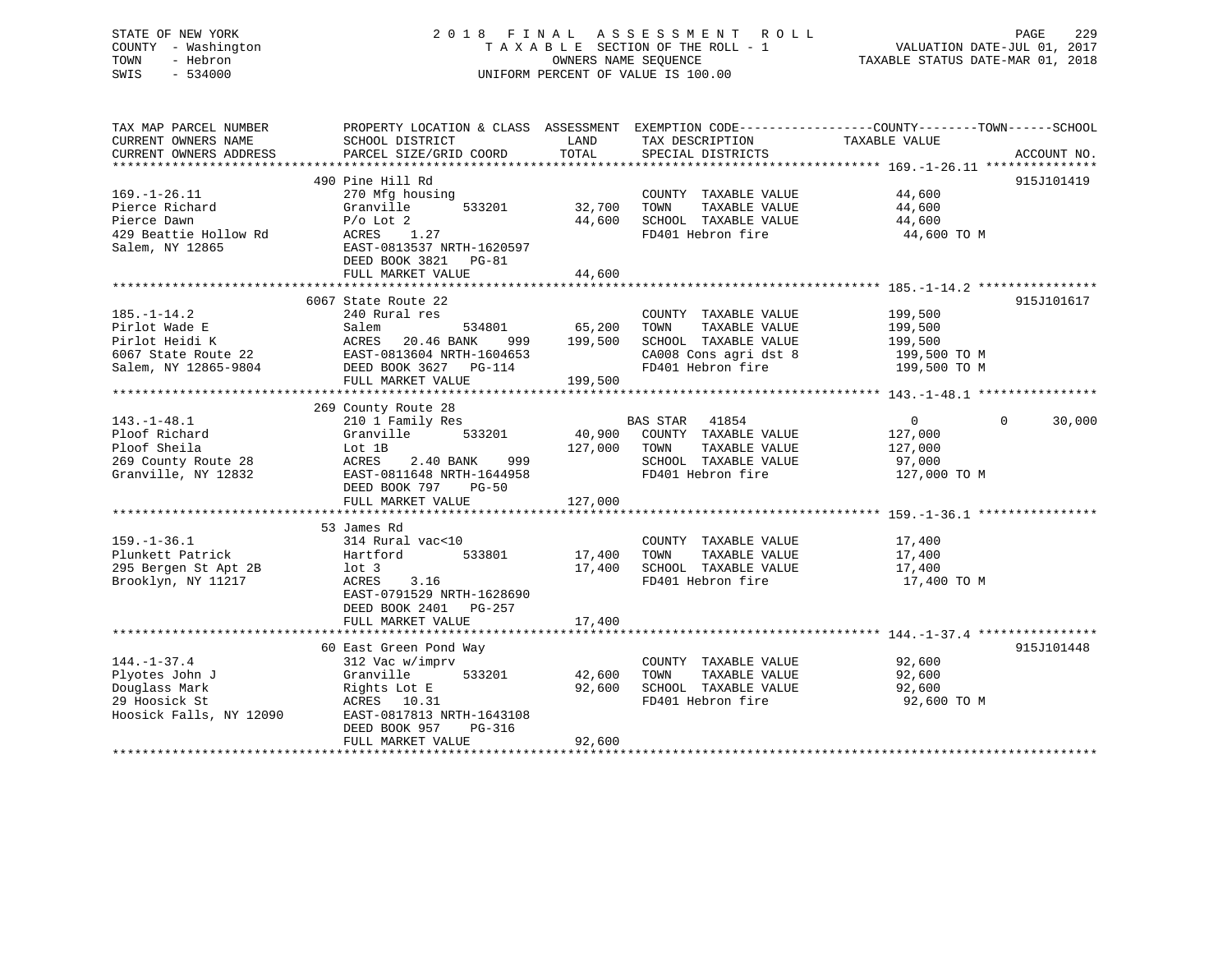## STATE OF NEW YORK 2 0 1 8 F I N A L A S S E S S M E N T R O L L PAGE 230 COUNTY - Washington T A X A B L E SECTION OF THE ROLL - 1 VALUATION DATE-JUL 01, 2017 TOWN - Hebron **CONNERS NAME SEQUENCE** TAXABLE STATUS DATE-MAR 01, 2018 SWIS - 534000 UNIFORM PERCENT OF VALUE IS 100.00

| TAX MAP PARCEL NUMBER                                                                                                                                                                                                                                                                                                                                                  | PROPERTY LOCATION & CLASS ASSESSMENT EXEMPTION CODE-----------------COUNTY-------TOWN------SCHOOL |                                                                                                                                       |              |                          |
|------------------------------------------------------------------------------------------------------------------------------------------------------------------------------------------------------------------------------------------------------------------------------------------------------------------------------------------------------------------------|---------------------------------------------------------------------------------------------------|---------------------------------------------------------------------------------------------------------------------------------------|--------------|--------------------------|
| CURRENT OWNERS NAME                                                                                                                                                                                                                                                                                                                                                    | SCHOOL DISTRICT<br>LAND                                                                           | TAX DESCRIPTION TAXABLE VALUE                                                                                                         |              |                          |
|                                                                                                                                                                                                                                                                                                                                                                        |                                                                                                   |                                                                                                                                       |              |                          |
|                                                                                                                                                                                                                                                                                                                                                                        |                                                                                                   |                                                                                                                                       |              |                          |
|                                                                                                                                                                                                                                                                                                                                                                        | 7491 State Route 22                                                                               |                                                                                                                                       |              | 915J101555               |
| $153. - 1 - 5.1$                                                                                                                                                                                                                                                                                                                                                       |                                                                                                   | COUNTY TAXABLE VALUE 75,000                                                                                                           |              |                          |
|                                                                                                                                                                                                                                                                                                                                                                        |                                                                                                   |                                                                                                                                       |              |                          |
|                                                                                                                                                                                                                                                                                                                                                                        |                                                                                                   |                                                                                                                                       |              |                          |
|                                                                                                                                                                                                                                                                                                                                                                        |                                                                                                   |                                                                                                                                       | 0 TO M       |                          |
|                                                                                                                                                                                                                                                                                                                                                                        |                                                                                                   |                                                                                                                                       |              |                          |
|                                                                                                                                                                                                                                                                                                                                                                        |                                                                                                   |                                                                                                                                       |              |                          |
| $\begin{array}{lllllllllllll} 153.-1-5.1 & \mbox{\sc210} & \mbox{\sc210} & \mbox{\sc210} & \mbox{\sc210} & \mbox{\sc210} & \mbox{\sc210} & \mbox{\sc210} & \mbox{\sc210} & \mbox{\sc210} & \mbox{\sc210} & \mbox{\sc210} & \mbox{\sc210} & \mbox{\sc210} & \mbox{\sc210} & \mbox{\sc210} & \mbox{\sc210} & \mbox{\sc210} & \mbox{\sc210} & \mbox{\sc210} & \mbox{\sc2$ |                                                                                                   |                                                                                                                                       |              |                          |
|                                                                                                                                                                                                                                                                                                                                                                        | Gilchrist RD S/off                                                                                |                                                                                                                                       |              |                          |
|                                                                                                                                                                                                                                                                                                                                                                        |                                                                                                   |                                                                                                                                       |              |                          |
|                                                                                                                                                                                                                                                                                                                                                                        |                                                                                                   |                                                                                                                                       |              |                          |
|                                                                                                                                                                                                                                                                                                                                                                        |                                                                                                   |                                                                                                                                       |              |                          |
|                                                                                                                                                                                                                                                                                                                                                                        |                                                                                                   |                                                                                                                                       | 29,500 TO M  |                          |
|                                                                                                                                                                                                                                                                                                                                                                        |                                                                                                   |                                                                                                                                       |              |                          |
| 175.-1-25.4<br>Pollock Jerome 312 Wac w/imprv<br>Pollock Jerome 534801<br>Pollock Velma ACRES 2.00<br>218 Gilchrist Rd EAST-0785108 NRTH-1613033<br>Argyle, NY 12809 DEED BOOK 850 PG-311<br>POLL MARKET VALUE 29,500<br>TOMN TAXABLE VALUE                                                                                                                            |                                                                                                   |                                                                                                                                       |              |                          |
|                                                                                                                                                                                                                                                                                                                                                                        |                                                                                                   |                                                                                                                                       |              |                          |
|                                                                                                                                                                                                                                                                                                                                                                        | 218 & 220 Gilchrist Rd                                                                            |                                                                                                                                       |              | 915J101731               |
|                                                                                                                                                                                                                                                                                                                                                                        |                                                                                                   | VAS STAR 41854<br>COUNTY TAXABLE VALUE 225,900<br>TOWN TAXABLE VALUE 225,900<br>SCHOOL TAXABLE VALUE 195,900<br>FD401 Hebron fire 335 |              | $\overline{0}$<br>30,000 |
|                                                                                                                                                                                                                                                                                                                                                                        |                                                                                                   |                                                                                                                                       |              |                          |
|                                                                                                                                                                                                                                                                                                                                                                        |                                                                                                   |                                                                                                                                       |              |                          |
|                                                                                                                                                                                                                                                                                                                                                                        |                                                                                                   |                                                                                                                                       |              |                          |
|                                                                                                                                                                                                                                                                                                                                                                        |                                                                                                   | FD401 Hebron fire                                                                                                                     | 225,900 TO M |                          |
|                                                                                                                                                                                                                                                                                                                                                                        |                                                                                                   |                                                                                                                                       |              |                          |
|                                                                                                                                                                                                                                                                                                                                                                        |                                                                                                   |                                                                                                                                       |              |                          |
|                                                                                                                                                                                                                                                                                                                                                                        | 842 Middle Rd                                                                                     |                                                                                                                                       |              |                          |
| 342 Middle Rd<br>Porrier Charles W Jr.<br>2008 Middle Rd<br>36.912 (Granville, NY 12832 EAST-0806408 NRTH-1633084 (235,000 TOWN TAXABLE VALUE 188,912<br>36.912 EAST-0806408 NRTH-1633084 (235,000 TOWN TAXABLE VALUE 188,912<br>36.912                                                                                                                                |                                                                                                   |                                                                                                                                       |              |                          |
|                                                                                                                                                                                                                                                                                                                                                                        |                                                                                                   |                                                                                                                                       |              |                          |
|                                                                                                                                                                                                                                                                                                                                                                        |                                                                                                   |                                                                                                                                       |              |                          |
|                                                                                                                                                                                                                                                                                                                                                                        |                                                                                                   |                                                                                                                                       |              |                          |
|                                                                                                                                                                                                                                                                                                                                                                        |                                                                                                   |                                                                                                                                       | 188,912 TO M |                          |
|                                                                                                                                                                                                                                                                                                                                                                        |                                                                                                   |                                                                                                                                       |              |                          |
| UNDER AGDIST LAW TIL 2022                                                                                                                                                                                                                                                                                                                                              |                                                                                                   | FD401 Hebron fire                                                                                                                     | 235,000 TO M |                          |
|                                                                                                                                                                                                                                                                                                                                                                        |                                                                                                   |                                                                                                                                       |              |                          |
|                                                                                                                                                                                                                                                                                                                                                                        | 818 Middle Rd                                                                                     |                                                                                                                                       |              | 915J100505               |
|                                                                                                                                                                                                                                                                                                                                                                        |                                                                                                   |                                                                                                                                       |              |                          |
|                                                                                                                                                                                                                                                                                                                                                                        |                                                                                                   |                                                                                                                                       |              |                          |
| 160.-1-1<br>Porrier Geraldine A 3489/875 507/1103 76,300<br>818 Middle Rd 489/875 507/1103 267,200<br>Granville, NY 12832 ACRES 17.15<br>MAY BE SUBJECT TO PAYMENT DEED BOOK 436 PG-304<br>UNDER AGDIST LAW TIL 2020 FULL MARKET VALUE .                                                                                                                               |                                                                                                   | COUNTY TAXABLE VALUE $267, 200$<br>TOWN TAXABLE VALUE $267, 200$<br>SCHOOL TAXABLE VALUE $267, 200$                                   |              |                          |
|                                                                                                                                                                                                                                                                                                                                                                        |                                                                                                   | CA008 Cons agri dst 8 267,200 TO M<br>FD401 Hebron fire 267,200 TO M                                                                  |              |                          |
|                                                                                                                                                                                                                                                                                                                                                                        |                                                                                                   |                                                                                                                                       |              |                          |
|                                                                                                                                                                                                                                                                                                                                                                        |                                                                                                   |                                                                                                                                       |              |                          |
|                                                                                                                                                                                                                                                                                                                                                                        |                                                                                                   |                                                                                                                                       |              |                          |
|                                                                                                                                                                                                                                                                                                                                                                        |                                                                                                   |                                                                                                                                       |              |                          |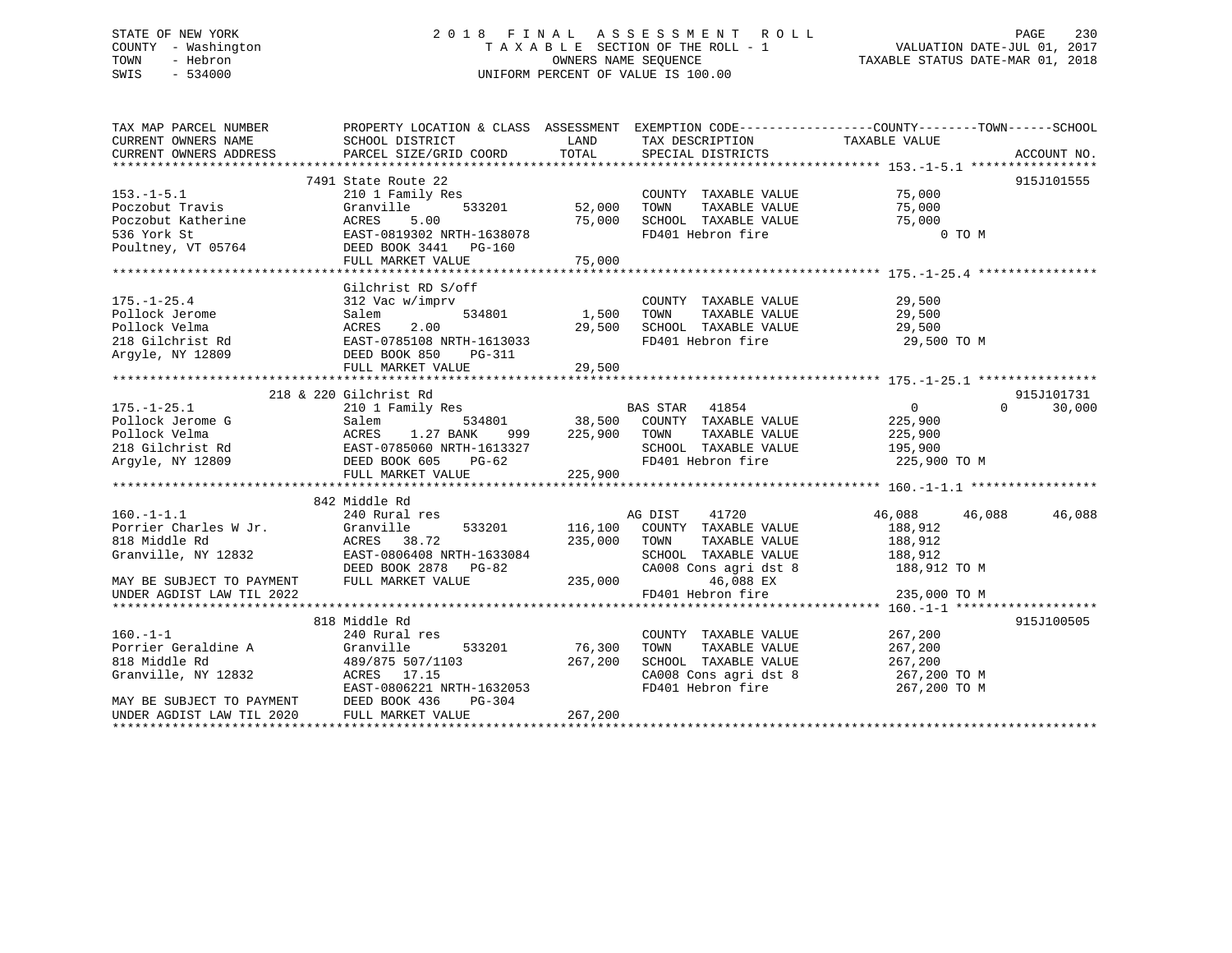## STATE OF NEW YORK 2 0 1 8 F I N A L A S S E S S M E N T R O L L PAGE 231 COUNTY - Washington T A X A B L E SECTION OF THE ROLL - 1 VALUATION DATE-JUL 01, 2017 TOWN - Hebron OWNERS NAME SEQUENCE TAXABLE STATUS DATE-MAR 01, 2018 SWIS - 534000 UNIFORM PERCENT OF VALUE IS 100.00

| TAX MAP PARCEL NUMBER<br>CURRENT OWNERS NAME<br>CURRENT OWNERS ADDRESS                                  | SCHOOL DISTRICT<br>PARCEL SIZE/GRID COORD                                                                                                                                                                   | PROPERTY LOCATION & CLASS ASSESSMENT EXEMPTION CODE----------------COUNTY-------TOWN------SCHOOL<br>LAND<br>TAX DESCRIPTION<br>TOTAL<br>SPECIAL DISTRICTS                                                                                                                                                                                       | TAXABLE VALUE<br>ACCOUNT NO.                                                                                                            |
|---------------------------------------------------------------------------------------------------------|-------------------------------------------------------------------------------------------------------------------------------------------------------------------------------------------------------------|-------------------------------------------------------------------------------------------------------------------------------------------------------------------------------------------------------------------------------------------------------------------------------------------------------------------------------------------------|-----------------------------------------------------------------------------------------------------------------------------------------|
| $177. - 1 - 30$<br>Porter Charles E<br>Porter Mary D<br>63 Sammis St<br>Huntington, NY 11743            | 909 Chamberlin Mills Rd<br>210 1 Family Res<br>534801<br>Salem<br>6.39<br>ACRES<br>EAST-0808743 NRTH-1613987<br>DEED BOOK 2816 PG-279<br>FULL MARKET VALUE                                                  | COUNTY TAXABLE VALUE<br>44,100<br>TOWN<br>TAXABLE VALUE<br>106,100<br>SCHOOL TAXABLE VALUE<br>FD401 Hebron fire<br>106,100                                                                                                                                                                                                                      | 915J100125<br>106,100<br>106,100<br>106,100<br>106,100 TO M                                                                             |
| $143. - 1 - 3.1$<br>Porter Joseph H<br>Porter Dianne<br>322 County Route 28<br>Granville, NY 12832      | 322 County Route 28<br>210 1 Family Res<br>533201<br>Granville<br>Easement 708/286<br>FRNT 157.00 DPTH 279.00<br>ACRES<br>0.92<br>EAST-0813016 NRTH-1646001<br>DEED BOOK 552<br>PG-214<br>FULL MARKET VALUE | BAS STAR<br>41854<br>$37,700$ $700$ $700$ $700$ $700$ $700$ $700$ $700$ $700$ $700$ $700$ $700$ $700$ $700$ $700$ $700$ $700$ $700$ $700$ $700$ $700$ $700$ $700$ $700$ $700$ $700$ $700$ $700$ $700$ $700$ $700$ $700$ $700$ $700$ $700$ $700$ $7$<br>157,200<br>TOWN<br>TAXABLE VALUE<br>SCHOOL TAXABLE VALUE<br>FD401 Hebron fire<br>157,200 | 915J101513<br>$\Omega$<br>30,000<br>$\overline{0}$<br>157,200<br>157,200<br>127,200<br>157,200 TO M                                     |
| $170. - 1 - 15.13$<br>Potter Vincent                                                                    | 257 Indian Head Way<br>210 1 Family Res<br>Granville<br>Potter Helen<br>Potter Helen<br>257 Indian Head Way<br>Salem, NY 12865<br>26. DEED BOOK 2761 PG-59<br>27. PG-59<br>FULL MARKET VALUE                | 92 PCT OF VALUE USED FOR EXEMPTION PURPOSES<br>VET WAR CT 41121<br>533201 45,300 ENH STAR<br>41834<br>999 110,000 COUNTY TAXABLE VALUE<br>TOWN<br>TAXABLE VALUE<br>TOWN TAXABLE VA<br>SCHOOL TAXABLE VA<br>110,000 FD401 Hebron fire<br>SCHOOL TAXABLE VALUE                                                                                    | 915J101259<br>15,180<br>$\overline{0}$<br>15,180<br>$\sim$ 0 $\sim$<br>66,800<br>$\Omega$<br>94,820<br>94,820<br>43,200<br>110,000 TO M |
| $159. - 1 - 2.2$<br>Potts Aaron J<br>140 James Rd<br>Salem, NY 12865                                    | 140 James Rd<br>242 Rurl res&rec<br>Hartford<br>533801<br>926/166<br>ACRES 19.90 BANK 999<br>EAST-0792820 NRTH-1631387<br>DEED BOOK 926<br>PG-164<br>FULL MARKET VALUE                                      | CW_10_VET/ 41151<br>64,400 BAS STAR 41854<br>135,700<br>COUNTY TAXABLE VALUE<br>TOWN<br>TAXABLE VALUE<br>SCHOOL TAXABLE VALUE<br>FD401 Hebron fire<br>135,700                                                                                                                                                                                   | 915J101285<br>8,000<br>8,000<br>$\overline{0}$<br>$\Omega$<br>30,000<br>$\overline{0}$<br>127,700<br>127,700<br>105,700<br>135,700 TO M |
| $170. - 2 - 10$<br>Powell Gilbert P J<br>Charlton Jacqueline S<br>249 Higgins Rd<br>Granville, NY 12832 | 249 Higgins Rd<br>242 Rurl res&rec<br>Granville<br>533201<br>Lot 2<br>ACRES<br>50.68<br>EAST-0822541 NRTH-1623150<br>DEED BOOK 2048<br>PG-58<br>FULL MARKET VALUE                                           | <b>BAS STAR</b><br>41854<br>103,400<br>COUNTY TAXABLE VALUE<br>275,000<br>TOWN<br>TAXABLE VALUE<br>SCHOOL TAXABLE VALUE<br>FD401 Hebron fire<br>275,000                                                                                                                                                                                         | 915J101796<br>$\overline{0}$<br>$0 \qquad \qquad$<br>30,000<br>275,000<br>275,000<br>245,000<br>275,000 TO M                            |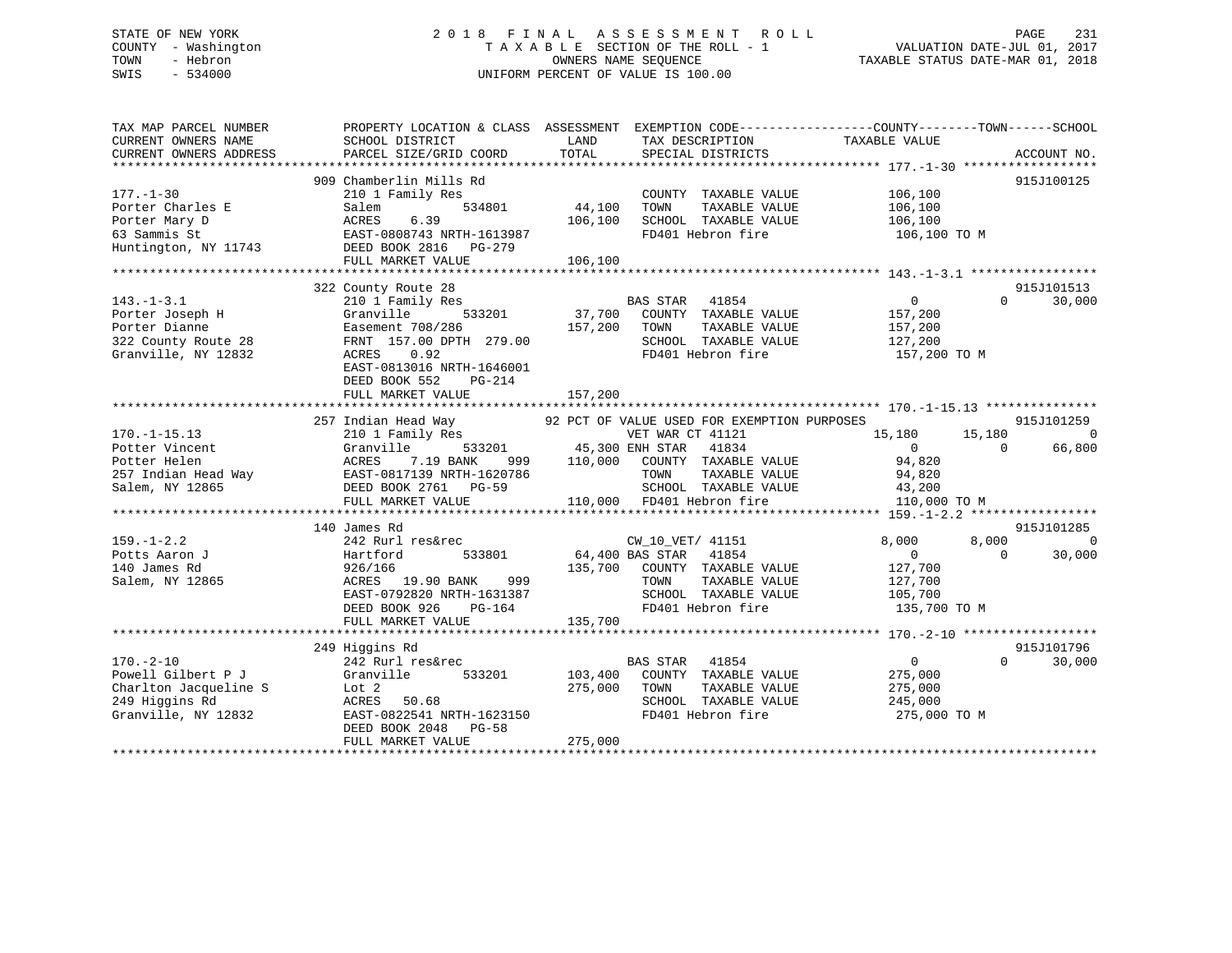## STATE OF NEW YORK 2 0 1 8 F I N A L A S S E S S M E N T R O L L PAGE 232 COUNTY - Washington T A X A B L E SECTION OF THE ROLL - 1 VALUATION DATE-JUL 01, 2017 TOWN - Hebron OWNERS NAME SEQUENCE TAXABLE STATUS DATE-MAR 01, 2018 SWIS - 534000 UNIFORM PERCENT OF VALUE IS 100.00

| TAX MAP PARCEL NUMBER<br>CURRENT OWNERS NAME<br>CURRENT OWNERS ADDRESS                                                                   | PROPERTY LOCATION & CLASS ASSESSMENT EXEMPTION CODE---------------COUNTY-------TOWN-----SCHOOL<br>SCHOOL DISTRICT<br>PARCEL SIZE/GRID COORD                          | LAND<br>TOTAL               | TAX DESCRIPTION<br>SPECIAL DISTRICTS                                                                                                    | TAXABLE VALUE                                                                                   | ACCOUNT NO.                      |
|------------------------------------------------------------------------------------------------------------------------------------------|----------------------------------------------------------------------------------------------------------------------------------------------------------------------|-----------------------------|-----------------------------------------------------------------------------------------------------------------------------------------|-------------------------------------------------------------------------------------------------|----------------------------------|
|                                                                                                                                          |                                                                                                                                                                      |                             |                                                                                                                                         |                                                                                                 |                                  |
| $170. - 2 - 37$<br>Powell Gilbert P Jr<br>Charlton Jacqueline S<br>249 Higgins Rd<br>Granville, NY 12832                                 | Higgins Rd<br>322 Rural vac>10<br>533201<br>Granville<br>Lot 1<br>ACRES<br>24.11<br>EAST-0822003 NRTH-1623944<br>DEED BOOK 3571 PG-34<br>FULL MARKET VALUE           | 50,100<br>50,100<br>50,100  | COUNTY TAXABLE VALUE<br>TOWN<br>TAXABLE VALUE<br>SCHOOL TAXABLE VALUE<br>FD401 Hebron fire                                              | 50,100<br>50,100<br>50,100<br>50,100 TO M                                                       | 915J101823                       |
|                                                                                                                                          | 1870 County Route 31                                                                                                                                                 |                             |                                                                                                                                         |                                                                                                 | 915J100521                       |
| $152 - 2 - 24$<br>Powley Melisa<br>Powley Tim<br>11 Homer Ave<br>Queensbury, NY 12804                                                    | 240 Rural res<br>Granville<br>ACRES 18.50 DANAL<br>EAST-0814630 NRTH-1640449<br>COLLOCATE 2250 DG-295<br>DEED BOOK 3358 PG-295<br>FULL MARKET VALUE                  | 999 194,000 TOWN<br>194,000 | BAS STAR 41854<br>533201 79,000 COUNTY TAXABLE VALUE<br>TAXABLE VALUE<br>SCHOOL TAXABLE VALUE<br>FD401 Hebron fire                      | $0 \qquad \qquad$<br>$\Omega$<br>194,000<br>194,000<br>164,000<br>194,000 TO M                  | 30,000                           |
|                                                                                                                                          | 170 & 184 Button Rd                                                                                                                                                  |                             |                                                                                                                                         |                                                                                                 | 915J100549                       |
| $143. - 1 - 28$<br>Pratt Floyd<br>Pratt Patricia<br>170 Button Rd<br>Granville, NY 12832                                                 | 210 1 Family Res<br>Granville<br>533201<br>488/573, 577/109<br>ACRES<br>5.10<br>EAST-0812037 NRTH-1644527<br>$PG-400$<br>DEED BOOK 457<br>FULL MARKET VALUE          | 143,900<br>143,900          | VET COM CT 41131<br>52,200 BAS STAR 41854<br>COUNTY TAXABLE VALUE<br>TAXABLE VALUE<br>TOWN<br>SCHOOL TAXABLE VALUE<br>FD401 Hebron fire | 35,975<br>30,000<br>$\Omega$<br>$\overline{0}$<br>107,925<br>113,900<br>113,900<br>143,900 TO M | $\overline{0}$<br>30,000         |
|                                                                                                                                          | East Green Pond Way                                                                                                                                                  |                             |                                                                                                                                         |                                                                                                 | 915J101450                       |
| $144. - 1 - 37.6$<br>Preble Christine P<br>Preble Robert J<br>163 Perry Hill Rd<br>Shushan, NY 12873                                     | 314 Rural vac<10<br>533201<br>Granville<br>4.32<br>ACRES<br>EAST-0817049 NRTH-1642403<br>DEED BOOK 2552 PG-311<br>FULL MARKET VALUE                                  | 28,800<br>28,800<br>28,800  | COUNTY TAXABLE VALUE<br>TAXABLE VALUE<br>TOWN<br>SCHOOL TAXABLE VALUE<br>FD401 Hebron fire                                              | 28,800<br>28,800<br>28,800<br>28,800 TO M                                                       |                                  |
|                                                                                                                                          |                                                                                                                                                                      |                             |                                                                                                                                         |                                                                                                 |                                  |
| $153. - 1 - 1.2$<br>Priest Charles LE<br>Priest Charles C<br>c/o Charles Christoper Priest 1.00ad<br>12 Warner Rd<br>Granville, NY 12832 | 12 Warner Rd<br>270 Mfg housing<br>533201<br>Granville<br>Life estate<br>ACRES<br>1.30<br>EAST-0818032 NRTH-1640828<br>DEED BOOK 3668<br>PG-146<br>FULL MARKET VALUE | 60,200<br>60,200            | VET COM CT 41131<br>38,600 BAS STAR 41854<br>COUNTY TAXABLE VALUE<br>TAXABLE VALUE<br>TOWN<br>SCHOOL TAXABLE VALUE<br>FD401 Hebron fire | 15,050<br>15,050<br>$\overline{0}$<br>$\Omega$<br>45,150<br>45,150<br>30,200<br>60,200 TO M     | 915J101134<br>$\Omega$<br>30,000 |
|                                                                                                                                          |                                                                                                                                                                      |                             |                                                                                                                                         |                                                                                                 |                                  |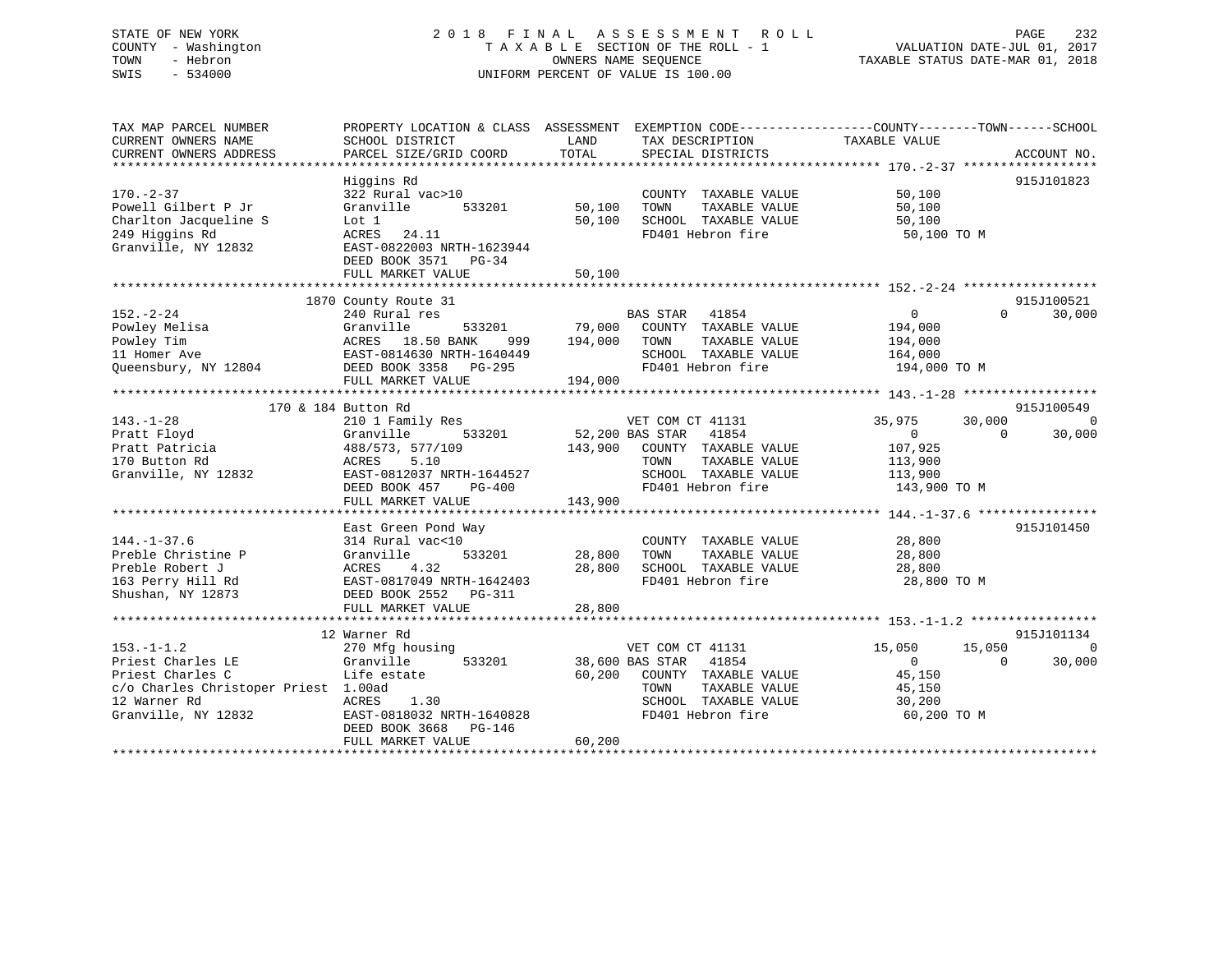## STATE OF NEW YORK 2 0 1 8 F I N A L A S S E S S M E N T R O L L PAGE 233 COUNTY - Washington T A X A B L E SECTION OF THE ROLL - 1 VALUATION DATE-JUL 01, 2017 TOWN - Hebron OWNERS NAME SEQUENCE TAXABLE STATUS DATE-MAR 01, 2018 SWIS - 534000 UNIFORM PERCENT OF VALUE IS 100.00

TAX MAP PARCEL NUMBER PROPERTY LOCATION & CLASS ASSESSMENT EXEMPTION CODE------------------COUNTY--------TOWN------SCHOOL CURRENT OWNERS NAME SCHOOL DISTRICT LAND TAX DESCRIPTION TAXABLE VALUE CURRENT OWNERS ADDRESS PARCEL SIZE/GRID COORD TOTAL SPECIAL DISTRICTS ACCOUNT NO. \*\*\*\*\*\*\*\*\*\*\*\*\*\*\*\*\*\*\*\*\*\*\*\*\*\*\*\*\*\*\*\*\*\*\*\*\*\*\*\*\*\*\*\*\*\*\*\*\*\*\*\*\*\*\*\*\*\*\*\*\*\*\*\*\*\*\*\*\*\*\*\*\*\*\*\*\*\*\*\*\*\*\*\*\*\*\*\*\*\*\*\*\*\*\*\*\*\*\*\*\*\*\* 152.-2-8.1 \*\*\*\*\*\*\*\*\*\*\*\*\*\*\*\*\* Everetts Heights Way 915J100627 152.-2-8.1 692 Road/str/hwy RPTL1138 29700 4,800 4,800 4,800 Proctor Trust Co Granville 533201 4,800 COUNTY TAXABLE VALUE 0 48 Main St ACRES 4.60 4,800 TOWN TAXABLE VALUE 0 Proctor, VT 05765 EAST-0809587 NRTH-1641969 SCHOOL TAXABLE VALUE 0 DEED BOOK 487 PG-761 FD401 Hebron fire 0 TO M $0$ <br>0 TO M FULL MARKET VALUE 4,800 4,800 EX \*\*\*\*\*\*\*\*\*\*\*\*\*\*\*\*\*\*\*\*\*\*\*\*\*\*\*\*\*\*\*\*\*\*\*\*\*\*\*\*\*\*\*\*\*\*\*\*\*\*\*\*\*\*\*\*\*\*\*\*\*\*\*\*\*\*\*\*\*\*\*\*\*\*\*\*\*\*\*\*\*\*\*\*\*\*\*\*\*\*\*\*\*\*\*\*\*\*\*\*\*\*\* 175.-1-23 \*\*\*\*\*\*\*\*\*\*\*\*\*\*\*\*\*\* 2215 County Route 47 69 PCT OF VALUE USED FOR EXEMPTION PURPOSES 915J100033 175.-1-23 116 Other stock VET WAR CT 41121 33,000 18,000 0 Proulx Lisa M Salem 534801 211,400 AG BUILD 41700 40,660 40,660 40,660 Proulx David A ACRES 91.69 561,000 BAS STAR 41854 0 0 30,000 2215 County Route 47 EAST-0786683 NRTH-1609505 COUNTY TAXABLE VALUE 487,340 Salem, NY 12865 DEED BOOK 935 PG-32 TOWN TAXABLE VALUE 502,340 FULL MARKET VALUE 561,000 SCHOOL TAXABLE VALUE 490,340 MAY BE SUBJECT TO PAYMENT CA008 Cons agri dst 8 561,000 TO M UNDER AGDIST LAW TIL 2022 FD401 Hebron fire 561,000 TO M \*\*\*\*\*\*\*\*\*\*\*\*\*\*\*\*\*\*\*\*\*\*\*\*\*\*\*\*\*\*\*\*\*\*\*\*\*\*\*\*\*\*\*\*\*\*\*\*\*\*\*\*\*\*\*\*\*\*\*\*\*\*\*\*\*\*\*\*\*\*\*\*\*\*\*\*\*\*\*\*\*\*\*\*\*\*\*\*\*\*\*\*\*\*\*\*\*\*\*\*\*\*\* 161.-1-2 \*\*\*\*\*\*\*\*\*\*\*\*\*\*\*\*\*\*\* State Route 22/E Off 915J101043 161.-1-2 322 Rural vac>10 COUNTY TAXABLE VALUE 62,900 Ptacek Estate John C Granville 533201 62,900 TOWN TAXABLE VALUE 62,900 c/o John Ptacek Jr ACRES 83.90 62,900 SCHOOL TAXABLE VALUE 62,900 76 Crystal Vw EAST-0823006 NRTH-1632457 FD401 Hebron fire 62,900 TO M Granville, NY 12832 DEED BOOK 522 PG-197 FULL MARKET VALUE 62,900 \*\*\*\*\*\*\*\*\*\*\*\*\*\*\*\*\*\*\*\*\*\*\*\*\*\*\*\*\*\*\*\*\*\*\*\*\*\*\*\*\*\*\*\*\*\*\*\*\*\*\*\*\*\*\*\*\*\*\*\*\*\*\*\*\*\*\*\*\*\*\*\*\*\*\*\*\*\*\*\*\*\*\*\*\*\*\*\*\*\*\*\*\*\*\*\*\*\*\*\*\*\*\* 143.-1-40 \*\*\*\*\*\*\*\*\*\*\*\*\*\*\*\*\*\* 76 Crystal View Way 915J101644 143.-1-40 241 Rural res&ag AG DIST 41720 27,702 27,702 27,702 Ptacek John C III Granville 533201 78,700 BAS STAR 41854 0 0 30,000 76 Crystal View Way Lot 10-Phase 1 258,900 COUNTY TAXABLE VALUE 231,198 Granville, NY 12832 ACRES 18.34 TOWN TAXABLE VALUE 231,198 EAST-0809491 NRTH-1645137 SCHOOL TAXABLE VALUE 201,198 MAY BE SUBJECT TO PAYMENT DEED BOOK 906 PG-115 CA008 Cons agri dst 8 231,198 TO M UNDER AGDIST LAW TIL 2022 FULL MARKET VALUE 258,900 27,702 EX FD401 Hebron fire 258,900 TO M \*\*\*\*\*\*\*\*\*\*\*\*\*\*\*\*\*\*\*\*\*\*\*\*\*\*\*\*\*\*\*\*\*\*\*\*\*\*\*\*\*\*\*\*\*\*\*\*\*\*\*\*\*\*\*\*\*\*\*\*\*\*\*\*\*\*\*\*\*\*\*\*\*\*\*\*\*\*\*\*\*\*\*\*\*\*\*\*\*\*\*\*\*\*\*\*\*\*\*\*\*\*\* 158.-1-20.1 \*\*\*\*\*\*\*\*\*\*\*\*\*\*\*\*915-1101029 4262 County Route 30 915J101029 158.-1-20.1 210 1 Family Res BAS STAR 41854 0 0 30,000 Putman Charles E Hartford 533801 41,700 COUNTY TAXABLE VALUE 157,800 4262 County Route 30 ACRES 2.70 BANK 998 157,800 TOWN TAXABLE VALUE 157,800 Salem, NY 12865 EAST-0785536 NRTH-1627444 SCHOOL TAXABLE VALUE 127,800 DEED BOOK 3280 PG-296 FD401 Hebron fire 157,800 TO M DEED BOOK 3280 PG-296<br>FULL MARKET VALUE 157,800 \*\*\*\*\*\*\*\*\*\*\*\*\*\*\*\*\*\*\*\*\*\*\*\*\*\*\*\*\*\*\*\*\*\*\*\*\*\*\*\*\*\*\*\*\*\*\*\*\*\*\*\*\*\*\*\*\*\*\*\*\*\*\*\*\*\*\*\*\*\*\*\*\*\*\*\*\*\*\*\*\*\*\*\*\*\*\*\*\*\*\*\*\*\*\*\*\*\*\*\*\*\*\*\*\*\*\*\*\*\*\*\*\*\*\*\*\*\*\*\*\*\*\*\*\*\*\*\*\*\*\*\*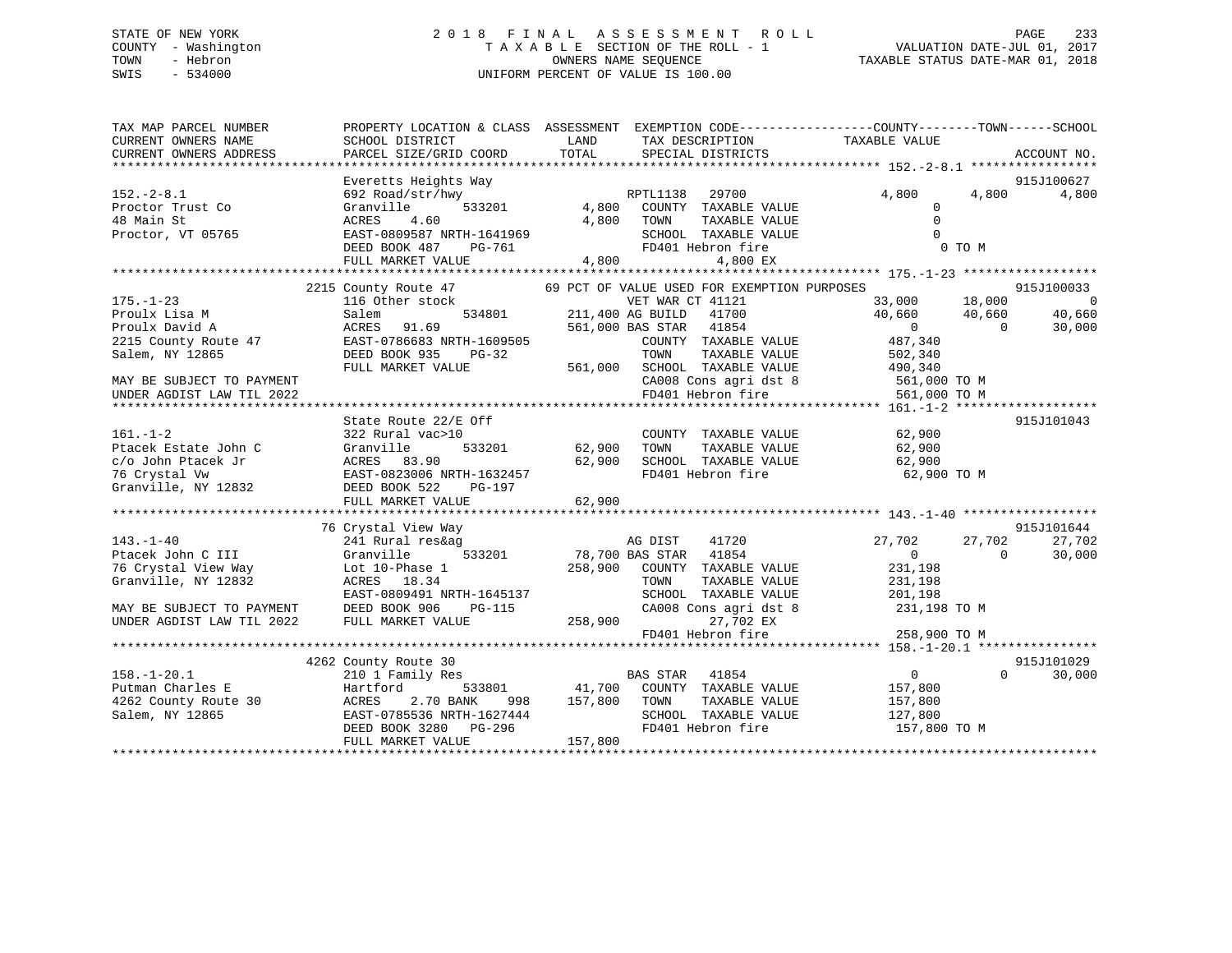## STATE OF NEW YORK 2 0 1 8 F I N A L A S S E S S M E N T R O L L PAGE 234 COUNTY - Washington T A X A B L E SECTION OF THE ROLL - 1 VALUATION DATE-JUL 01, 2017 TOWN - Hebron OWNERS NAME SEQUENCE TAXABLE STATUS DATE-MAR 01, 2018 SWIS - 534000 UNIFORM PERCENT OF VALUE IS 100.00

| TAX MAP PARCEL NUMBER                         | PROPERTY LOCATION & CLASS ASSESSMENT EXEMPTION CODE----------------COUNTY-------TOWN------SCHOOL                                                                                                                                                                                                                                                             |         |                                                  |                                                                                    |                    |
|-----------------------------------------------|--------------------------------------------------------------------------------------------------------------------------------------------------------------------------------------------------------------------------------------------------------------------------------------------------------------------------------------------------------------|---------|--------------------------------------------------|------------------------------------------------------------------------------------|--------------------|
| CURRENT OWNERS NAME<br>CURRENT OWNERS ADDRESS | SCHOOL DISTRICT<br>PARCEL SIZE/GRID COORD                                                                                                                                                                                                                                                                                                                    | TOTAL   | LAND TAX DESCRIPTION<br>SPECIAL DISTRICTS        | TAXABLE VALUE                                                                      | ACCOUNT NO.        |
|                                               |                                                                                                                                                                                                                                                                                                                                                              |         |                                                  |                                                                                    |                    |
|                                               | County Route 30                                                                                                                                                                                                                                                                                                                                              |         |                                                  |                                                                                    | 915J101102         |
| $158. - 1 - 20.2$                             | County Route 30<br>314 Rural vac<10<br>314 Rural vac<10 $314$ Rural vac<10 $533801$ $11,500$ TOWN                                                                                                                                                                                                                                                            |         | COUNTY TAXABLE VALUE 11,500                      |                                                                                    |                    |
| Putman Charles E                              |                                                                                                                                                                                                                                                                                                                                                              |         |                                                  |                                                                                    |                    |
| 4262 County Route 30                          |                                                                                                                                                                                                                                                                                                                                                              |         |                                                  |                                                                                    |                    |
| Salem, NY 12865                               | ACRES 2.90 BANK 998 11,500 SCHOOL TAXABLE VALUE<br>EAST-0785549 NRTH-1627844 FD401 Hebron fire                                                                                                                                                                                                                                                               |         |                                                  | TAXABLE VALUE<br>TAXABLE VALUE 11,500<br>TAXABLE VALUE 11,500<br>FALUE 11,500 TO M |                    |
|                                               | DEED BOOK 3280 PG-296                                                                                                                                                                                                                                                                                                                                        |         |                                                  |                                                                                    |                    |
|                                               |                                                                                                                                                                                                                                                                                                                                                              |         |                                                  |                                                                                    |                    |
|                                               |                                                                                                                                                                                                                                                                                                                                                              |         |                                                  |                                                                                    |                    |
|                                               | $\begin{tabular}{lcccc} 177.-1-15 & 15 \end{tabular} \begin{tabular}{lcccc} 177.-1-15 & 15 \end{tabular} & 18 heldon Rd & 1810210 1 Family Res & 32,100 COUNTY TAXABLE VALUE & 66,2001 Sheldon Rd & 534801 & 32,100 COUNTY TAXABLE VALUE & 66,20056,200 TOWN TAXABLE VALUE & 66,20056,200 TAXABLE VALUE & 66,20036,20036,2000000 TAXABLE VALUE & 36,20036,2$ |         |                                                  |                                                                                    | 915J100683         |
|                                               |                                                                                                                                                                                                                                                                                                                                                              |         |                                                  |                                                                                    | 30,000<br>$\Omega$ |
|                                               |                                                                                                                                                                                                                                                                                                                                                              |         |                                                  |                                                                                    |                    |
|                                               |                                                                                                                                                                                                                                                                                                                                                              |         |                                                  |                                                                                    |                    |
|                                               |                                                                                                                                                                                                                                                                                                                                                              |         |                                                  |                                                                                    |                    |
|                                               |                                                                                                                                                                                                                                                                                                                                                              |         |                                                  | 66,200 TO M                                                                        |                    |
|                                               | FULL MARKET VALUE                                                                                                                                                                                                                                                                                                                                            | 66,200  |                                                  |                                                                                    |                    |
|                                               |                                                                                                                                                                                                                                                                                                                                                              |         |                                                  |                                                                                    |                    |
|                                               | 307 Little Burch Hill Rd                                                                                                                                                                                                                                                                                                                                     |         |                                                  |                                                                                    | 915J101681         |
|                                               |                                                                                                                                                                                                                                                                                                                                                              |         |                                                  |                                                                                    |                    |
|                                               |                                                                                                                                                                                                                                                                                                                                                              |         |                                                  |                                                                                    |                    |
|                                               |                                                                                                                                                                                                                                                                                                                                                              |         |                                                  |                                                                                    |                    |
|                                               |                                                                                                                                                                                                                                                                                                                                                              |         | FD401 Hebron fire 150,000 TO M                   |                                                                                    |                    |
|                                               | 151.-1-22.21 210 1 Family Res<br>Quick Richard J Granville 533201 53,400 TOWN TAXABLE VALUE 150,000<br>Giammattei Vincent M Jr Lot 1 Birch Highlands 150,000 SCHOOL TAXABLE VALUE 150,000<br>PO Box 173 ACRES 5.70 FD401 Hebron fire                                                                                                                         |         |                                                  |                                                                                    |                    |
|                                               | DEED BOOK 3868 PG-218                                                                                                                                                                                                                                                                                                                                        |         |                                                  |                                                                                    |                    |
|                                               | FULL MARKET VALUE                                                                                                                                                                                                                                                                                                                                            | 150,000 |                                                  |                                                                                    |                    |
|                                               |                                                                                                                                                                                                                                                                                                                                                              |         |                                                  |                                                                                    |                    |
|                                               | Little Burch Hill Rd                                                                                                                                                                                                                                                                                                                                         |         |                                                  |                                                                                    |                    |
| $151. - 1 - 22.23$                            |                                                                                                                                                                                                                                                                                                                                                              |         | COUNTY TAXABLE VALUE 22,200                      |                                                                                    |                    |
|                                               |                                                                                                                                                                                                                                                                                                                                                              |         | TAXABLE VALUE                                    |                                                                                    |                    |
|                                               |                                                                                                                                                                                                                                                                                                                                                              |         |                                                  | $\frac{22}{22}$ , 200<br>22, 200<br>22, 200                                        |                    |
|                                               | Puick Richard J<br>Ciammettei Vincent M Jr<br>Ciammettei Vincent M Jr<br>309 Little Birch Hill Rd<br>22,200 SCHOO:<br>309 Little Birch Hill Rd<br>PO Box 173 EAST-0801246 NRTH-1636549<br>Granville, NY 12832 DEED BOOK 3879 PG-265                                                                                                                          |         | 22,200 SCHOOL TAXABLE VALUE<br>FD401 Hebron fire | 22,200 TO M                                                                        |                    |
|                                               |                                                                                                                                                                                                                                                                                                                                                              |         |                                                  |                                                                                    |                    |
|                                               |                                                                                                                                                                                                                                                                                                                                                              |         |                                                  |                                                                                    |                    |
|                                               | FULL MARKET VALUE                                                                                                                                                                                                                                                                                                                                            | 22,200  |                                                  |                                                                                    |                    |
|                                               |                                                                                                                                                                                                                                                                                                                                                              |         |                                                  |                                                                                    |                    |
|                                               | 4115 County Route 30 90 PCT OF VALUE USED FOR EXEMPTION PURPOSES                                                                                                                                                                                                                                                                                             |         |                                                  |                                                                                    | 915J101595         |
| $167. - 1 - 36.1$                             |                                                                                                                                                                                                                                                                                                                                                              |         |                                                  | 40,208<br>30,000                                                                   | $\overline{0}$     |
| Quinlan Richard                               | 210 1 Family Res<br>Hartford 533801 53,400 VET DIS CT 41141<br>Family Res<br>53,400 VET DIS CT 41141<br>Hartford                                                                                                                                                                                                                                             |         |                                                  | 80,415<br>60,000                                                                   | 0                  |
|                                               | 5.70 178,700 ENH STAR 41834<br>Quinlan Constance<br>4115 County Route 30<br>5.70<br>5.70<br>5.70<br>5.70<br>5.70<br>5.70<br>5.70<br>5.70<br>5.70<br>5.70<br>5.70<br>5.70<br>5.70<br>5.70<br>5.70<br>5.70<br>5.70<br>5.70<br>5.70<br>5.71<br>5.21<br>5.71<br>5.21                                                                                             |         |                                                  | 0<br>58,077                                                                        | $\Omega$<br>66,800 |
|                                               |                                                                                                                                                                                                                                                                                                                                                              |         | COUNTY TAXABLE VALUE                             |                                                                                    |                    |
|                                               |                                                                                                                                                                                                                                                                                                                                                              |         | TOWN                                             | TAXABLE VALUE 88,700                                                               |                    |
|                                               | FULL MARKET VALUE                                                                                                                                                                                                                                                                                                                                            |         | 178,700 SCHOOL TAXABLE VALUE 111,900             |                                                                                    |                    |
|                                               |                                                                                                                                                                                                                                                                                                                                                              |         | FD401 Hebron fire                                | 178,700 TO M                                                                       |                    |
|                                               |                                                                                                                                                                                                                                                                                                                                                              |         |                                                  |                                                                                    |                    |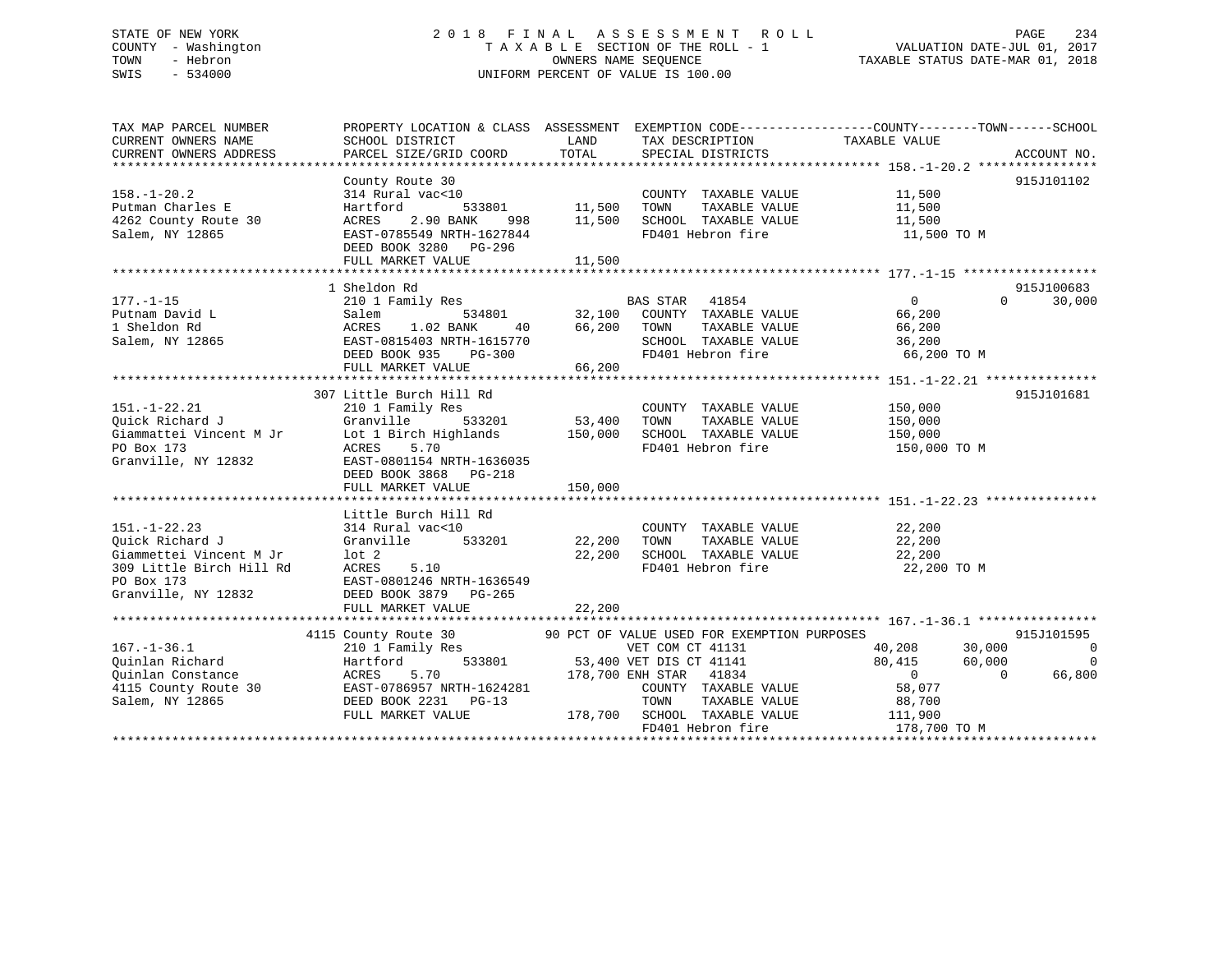## STATE OF NEW YORK 2 0 1 8 F I N A L A S S E S S M E N T R O L L PAGE 235 COUNTY - Washington T A X A B L E SECTION OF THE ROLL - 1 VALUATION DATE-JUL 01, 2017 TOWN - Hebron OWNERS NAME SEQUENCE TAXABLE STATUS DATE-MAR 01, 2018 SWIS - 534000 UNIFORM PERCENT OF VALUE IS 100.00

TAX MAP PARCEL NUMBER PROPERTY LOCATION & CLASS ASSESSMENT EXEMPTION CODE------------------COUNTY--------TOWN------SCHOOL CURRENT OWNERS NAME SCHOOL DISTRICT LAND TAX DESCRIPTION TAXABLE VALUE CURRENT OWNERS ADDRESS PARCEL SIZE/GRID COORD TOTAL SPECIAL DISTRICTS ACCOUNT NO. \*\*\*\*\*\*\*\*\*\*\*\*\*\*\*\*\*\*\*\*\*\*\*\*\*\*\*\*\*\*\*\*\*\*\*\*\*\*\*\*\*\*\*\*\*\*\*\*\*\*\*\*\*\*\*\*\*\*\*\*\*\*\*\*\*\*\*\*\*\*\*\*\*\*\*\*\*\*\*\*\*\*\*\*\*\*\*\*\*\*\*\*\*\*\*\*\*\*\*\*\*\*\* 186.-1-28 \*\*\*\*\*\*\*\*\*\*\*\*\*\*\*\*\*\* State Route 22 915J101750186.-1-28 314 Rural vac<10 COUNTY TAXABLE VALUE 10,800 Ramirez Jose A Salem 534801 10,800 TOWN TAXABLE VALUE 10,800 Sierra-Ramirez Christine N ACRES 5.18 10,800 SCHOOL TAXABLE VALUE 10,800 305 lake Shore Dr EAST-0816241 NRTH-1607634 FD401 Hebron fire 10,800 TO M Monroe, NY 10950 DEED BOOK 916 PG-143 FULL MARKET VALUE 10,800 \*\*\*\*\*\*\*\*\*\*\*\*\*\*\*\*\*\*\*\*\*\*\*\*\*\*\*\*\*\*\*\*\*\*\*\*\*\*\*\*\*\*\*\*\*\*\*\*\*\*\*\*\*\*\*\*\*\*\*\*\*\*\*\*\*\*\*\*\*\*\*\*\*\*\*\*\*\*\*\*\*\*\*\*\*\*\*\*\*\*\*\*\*\*\*\*\*\*\*\*\*\*\* 186.-1-27 \*\*\*\*\*\*\*\*\*\*\*\*\*\*\*\*\*\*State Route 22 915J101749 186.-1-27 312 Vac w/imprv COUNTY TAXABLE VALUE 36,400 Rando Cheryl A Salem 534801 34,400 TOWN TAXABLE VALUE 36,400 PO Box 30 ACRES 12.84 36,400 SCHOOL TAXABLE VALUE 36,400 Schuylerville, NY 12871 EAST-0816298 NRTH-1608273 FD401 Hebron fire 36,400 TO M DEED BOOK 3369 PG-31 FULL MARKET VALUE 36,400 \*\*\*\*\*\*\*\*\*\*\*\*\*\*\*\*\*\*\*\*\*\*\*\*\*\*\*\*\*\*\*\*\*\*\*\*\*\*\*\*\*\*\*\*\*\*\*\*\*\*\*\*\*\*\*\*\*\*\*\*\*\*\*\*\*\*\*\*\*\*\*\*\*\*\*\*\*\*\*\*\*\*\*\*\*\*\*\*\*\*\*\*\*\*\*\*\*\*\*\*\*\*\* 151.-1-22.1 \*\*\*\*\*\*\*\*\*\*\*\*\*\*\*\*915-T100083 205 Little Burch Hill Rd 151.-1-22.1 240 Rural res COUNTY TAXABLE VALUE 243,500 Raoufi Elizabeth Hartford 533801 169,000 TOWN TAXABLE VALUE 243,500 71 Oneida Ave ACRES 68.10 BANK 11A 243,500 SCHOOL TAXABLE VALUE 243,500 North Plainfield, NJ 07060 EAST-0799518 NRTH-1635927 FO401 Hebron fire 243,500 TO M DEED BOOK 797 PG-15FULL MARKET VALUE 243,500 \*\*\*\*\*\*\*\*\*\*\*\*\*\*\*\*\*\*\*\*\*\*\*\*\*\*\*\*\*\*\*\*\*\*\*\*\*\*\*\*\*\*\*\*\*\*\*\*\*\*\*\*\*\*\*\*\*\*\*\*\*\*\*\*\*\*\*\*\*\*\*\*\*\*\*\*\*\*\*\*\*\*\*\*\*\*\*\*\*\*\*\*\*\*\*\*\*\*\*\*\*\*\* 153.-1-5.2 \*\*\*\*\*\*\*\*\*\*\*\*\*\*\*\*\* Warner Rd322 Rural vac>10 153.-1-5.2 322 Rural vac>10 COUNTY TAXABLE VALUE 90,000 Rapp George Granville 533201 90,000 TOWN TAXABLE VALUE 90,000 Rapp Katherine lot 2 90,000 SCHOOL TAXABLE VALUE 90,000 15 Church St ACRES 35.33 FD401 Hebron fire 90,000 TO M Greenwich, NY 12834 EAST-0818075 NRTH-1639866 DEED BOOK 1976 PG-75 FULL MARKET VALUE 90,000 \*\*\*\*\*\*\*\*\*\*\*\*\*\*\*\*\*\*\*\*\*\*\*\*\*\*\*\*\*\*\*\*\*\*\*\*\*\*\*\*\*\*\*\*\*\*\*\*\*\*\*\*\*\*\*\*\*\*\*\*\*\*\*\*\*\*\*\*\*\*\*\*\*\*\*\*\*\*\*\*\*\*\*\*\*\*\*\*\*\*\*\*\*\*\*\*\*\*\*\*\*\*\* 186.-1-2 \*\*\*\*\*\*\*\*\*\*\*\*\*\*\*\*\*\*\* 320 Blossom Rd 915J100561186.-1-2 240 Rural res COUNTY TAXABLE VALUE 344,100 Ratigan Charles Salem 534801 90,500 TOWN TAXABLE VALUE 344,100 Ratigan Donna M ACRES 40.40 BANK 999 344,100 SCHOOL TAXABLE VALUE 344,100 612 Vasey Oak Dr EAST-0820012 NRTH-1608816 FD401 Hebron fire 344,100 TO M Keller, TX 76248 DEED BOOK 1813 PG-102 FULL MARKET VALUE 344,100 \*\*\*\*\*\*\*\*\*\*\*\*\*\*\*\*\*\*\*\*\*\*\*\*\*\*\*\*\*\*\*\*\*\*\*\*\*\*\*\*\*\*\*\*\*\*\*\*\*\*\*\*\*\*\*\*\*\*\*\*\*\*\*\*\*\*\*\*\*\*\*\*\*\*\*\*\*\*\*\*\*\*\*\*\*\*\*\*\*\*\*\*\*\*\*\*\*\*\*\*\*\*\* 186.-1-3 \*\*\*\*\*\*\*\*\*\*\*\*\*\*\*\*\*\*\*915.T100459 المحمد Rd<br>322 Rural vac>10<br>Salem 186.-1-3 322 Rural vac>10 COUNTY TAXABLE VALUE 34,000 Ratigan Charles A Salem 534801 34,000 TOWN TAXABLE VALUE 34,000 Ratigan Donna M lot 8 Hartz 34,000 SCHOOL TAXABLE VALUE 34,000 612 Vasey Oak Dr ACRES 12.98 FD401 Hebron fire 34,000 TO M Keller, TX 76248 EAST-0820645 NRTH-1608108 DEED BOOK 2009 PG-168 FULL MARKET VALUE 34,000 \*\*\*\*\*\*\*\*\*\*\*\*\*\*\*\*\*\*\*\*\*\*\*\*\*\*\*\*\*\*\*\*\*\*\*\*\*\*\*\*\*\*\*\*\*\*\*\*\*\*\*\*\*\*\*\*\*\*\*\*\*\*\*\*\*\*\*\*\*\*\*\*\*\*\*\*\*\*\*\*\*\*\*\*\*\*\*\*\*\*\*\*\*\*\*\*\*\*\*\*\*\*\*\*\*\*\*\*\*\*\*\*\*\*\*\*\*\*\*\*\*\*\*\*\*\*\*\*\*\*\*\*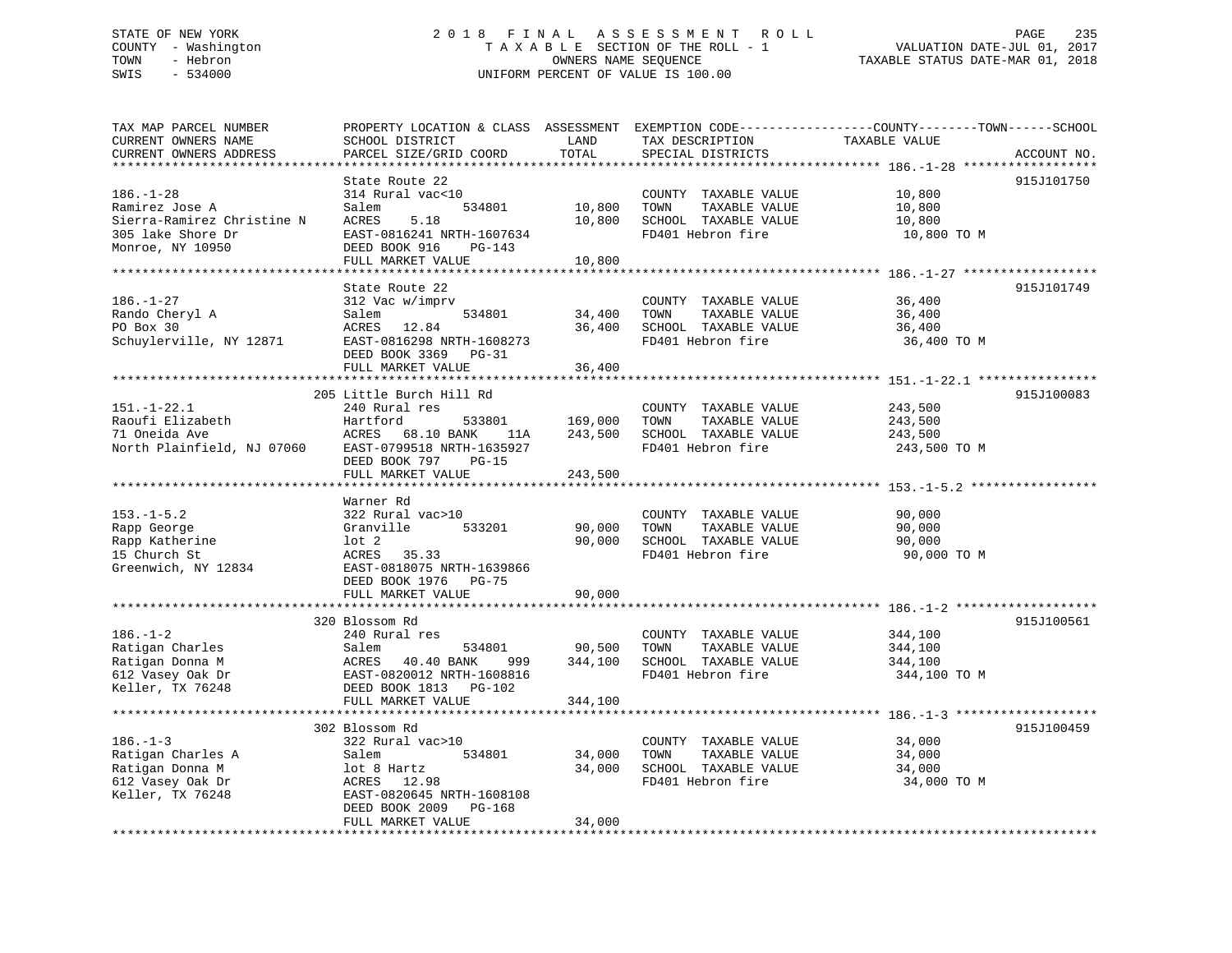## STATE OF NEW YORK 2 0 1 8 F I N A L A S S E S S M E N T R O L L PAGE 236 COUNTY - Washington T A X A B L E SECTION OF THE ROLL - 1 VALUATION DATE-JUL 01, 2017 TOWN - Hebron OWNERS NAME SEQUENCE TAXABLE STATUS DATE-MAR 01, 2018 SWIS - 534000 UNIFORM PERCENT OF VALUE IS 100.00

| TAX MAP PARCEL NUMBER<br>CURRENT OWNERS NAME                                                                        | SCHOOL DISTRICT           | LAND<br>TAX DESCRIPTION                                                                        | PROPERTY LOCATION & CLASS ASSESSMENT EXEMPTION CODE---------------COUNTY-------TOWN-----SCHOOL<br>TAXABLE VALUE |
|---------------------------------------------------------------------------------------------------------------------|---------------------------|------------------------------------------------------------------------------------------------|-----------------------------------------------------------------------------------------------------------------|
| CURRENT OWNERS ADDRESS                                                                                              | PARCEL SIZE/GRID COORD    | TOTAL<br>SPECIAL DISTRICTS                                                                     | ACCOUNT NO.                                                                                                     |
|                                                                                                                     |                           |                                                                                                |                                                                                                                 |
|                                                                                                                     | County Route $31/E$ Off   |                                                                                                | 915J101239                                                                                                      |
| $144. - 1 - 21.3$                                                                                                   | 322 Rural vac>10          | COUNTY TAXABLE VALUE                                                                           | 7,600                                                                                                           |
| Redding Carol S Lipman                                                                                              | Granville<br>533201       | 7,600<br>TOWN<br>TAXABLE VALUE                                                                 | 7,600                                                                                                           |
| JAR & CSLR Living Trust                                                                                             | ACRES 10.10               | 7,600                                                                                          |                                                                                                                 |
| 2329 County Route 31                                                                                                | EAST-0823375 NRTH-1647090 |                                                                                                |                                                                                                                 |
| Granville, NY 12832                                                                                                 | DEED BOOK 3037 PG-101     | SCHOOL TAXABLE VALUE 7,600<br>CA001 Cons agri dst 1 7,600 TO<br>FD401 Hebron fire 7,600 TO M   |                                                                                                                 |
|                                                                                                                     | FULL MARKET VALUE         | 7,600                                                                                          |                                                                                                                 |
|                                                                                                                     |                           |                                                                                                |                                                                                                                 |
|                                                                                                                     | 2329 County Route 31      |                                                                                                | 915J100236                                                                                                      |
| $144. - 1 - 20$                                                                                                     | 210 1 Family Res          | VET WAR CT 41121                                                                               | 14,580<br>14,580<br>$\overline{0}$                                                                              |
| Redding, Trustee Carol Lipman Granville                                                                             |                           |                                                                                                | 24,300<br>24,300<br>$\overline{0}$                                                                              |
| The JAR & CSLR Living Trust                                                                                         | 2939/259                  | $41,400$ VET DIS CT 41141<br>533201 41,400 VET DIS CT 41141                                    | $\overline{0}$<br>$\bigcap$<br>66,800                                                                           |
| 2329 County Route 31                                                                                                | ACRES<br>2.60             | COUNTY TAXABLE VALUE                                                                           | 58,320                                                                                                          |
| Granville, NY 12832                                                                                                 |                           |                                                                                                |                                                                                                                 |
|                                                                                                                     | EAST-0823245 NRTH-1647596 | TOWN<br>TAXABLE VALUE<br>SCHOOL TAXABLE VALUE 30,400                                           | 58,320                                                                                                          |
|                                                                                                                     | DEED BOOK 3037 PG-97      |                                                                                                |                                                                                                                 |
|                                                                                                                     | FULL MARKET VALUE         | 97,200 FD401 Hebron fire                                                                       | 97,200 TO M                                                                                                     |
|                                                                                                                     |                           |                                                                                                |                                                                                                                 |
|                                                                                                                     | 124 Sheldon Rd            |                                                                                                | 915J101186                                                                                                      |
| $177. - 1 - 21.4$                                                                                                   | 242 Rurl res&rec          | COUNTY TAXABLE VALUE                                                                           | 173,500                                                                                                         |
|                                                                                                                     |                           | 534801 51,200<br>TOWN<br>TAXABLE VALUE                                                         | 173,500                                                                                                         |
| Reichert Edward<br>Reichert Carole A<br>Reichert Carole A<br>EAST-0818255 NRTH-1615377<br>EAST-0818255 NRTH-1615377 | 999                       | SCHOOL TAXABLE VALUE<br>173,500                                                                | 173,500                                                                                                         |
|                                                                                                                     |                           | FD401 Hebron fire                                                                              | 173,500 TO M                                                                                                    |
| Oakdale, NY 11769                                                                                                   | DEED BOOK 885<br>PG-134   |                                                                                                |                                                                                                                 |
|                                                                                                                     | FULL MARKET VALUE         | 173,500                                                                                        |                                                                                                                 |
|                                                                                                                     |                           |                                                                                                |                                                                                                                 |
|                                                                                                                     | 24 Sheldon Rd             |                                                                                                | 915J100689                                                                                                      |
| $177. - 1 - 22$                                                                                                     | 210 1 Family Res          | COUNTY TAXABLE VALUE 112,100                                                                   |                                                                                                                 |
| Reid Michael C                                                                                                      |                           |                                                                                                |                                                                                                                 |
| 24 Sheldon Rd                                                                                                       |                           | Salem 534801 30,300 TOWN TAXABLE VALUE<br>FRNT 225.00 DPTH 211.00 112,100 SCHOOL TAXABLE VALUE | 112,100<br>112,100                                                                                              |
| Granville, NY 12832                                                                                                 | ACRES<br>0.57             | FD401 Hebron fire                                                                              | 112,100 TO M                                                                                                    |
|                                                                                                                     | EAST-0815884 NRTH-1615551 |                                                                                                |                                                                                                                 |
|                                                                                                                     |                           |                                                                                                |                                                                                                                 |
|                                                                                                                     | DEED BOOK 3835 PG-40      |                                                                                                |                                                                                                                 |
|                                                                                                                     | FULL MARKET VALUE         | 112,100                                                                                        |                                                                                                                 |
|                                                                                                                     |                           |                                                                                                |                                                                                                                 |
|                                                                                                                     | 73 Higgins Rd             |                                                                                                | 915J101464                                                                                                      |
| $161. - 2 - 10.4$                                                                                                   | 210 1 Family Res          | BAS STAR 41854                                                                                 | $\Omega$<br>$\Omega$<br>30,000                                                                                  |
| Reid Michael E                                                                                                      | Granville<br>533201       | 46,500 COUNTY TAXABLE VALUE                                                                    | 104,800                                                                                                         |
| 73 Higgins Rd                                                                                                       | Lot 4                     | 104,800 TOWN<br>TAXABLE VALUE                                                                  | 104,800                                                                                                         |
| Granville, NY 12832                                                                                                 | ACRES<br>8.02             | SCHOOL TAXABLE VALUE                                                                           | 74,800                                                                                                          |
|                                                                                                                     | EAST-0818525 NRTH-1625962 | FD401 Hebron fire                                                                              | 104,800 TO M                                                                                                    |
|                                                                                                                     | DEED BOOK 2603 PG-102     |                                                                                                |                                                                                                                 |
|                                                                                                                     | FULL MARKET VALUE         | 104,800                                                                                        |                                                                                                                 |
|                                                                                                                     |                           |                                                                                                |                                                                                                                 |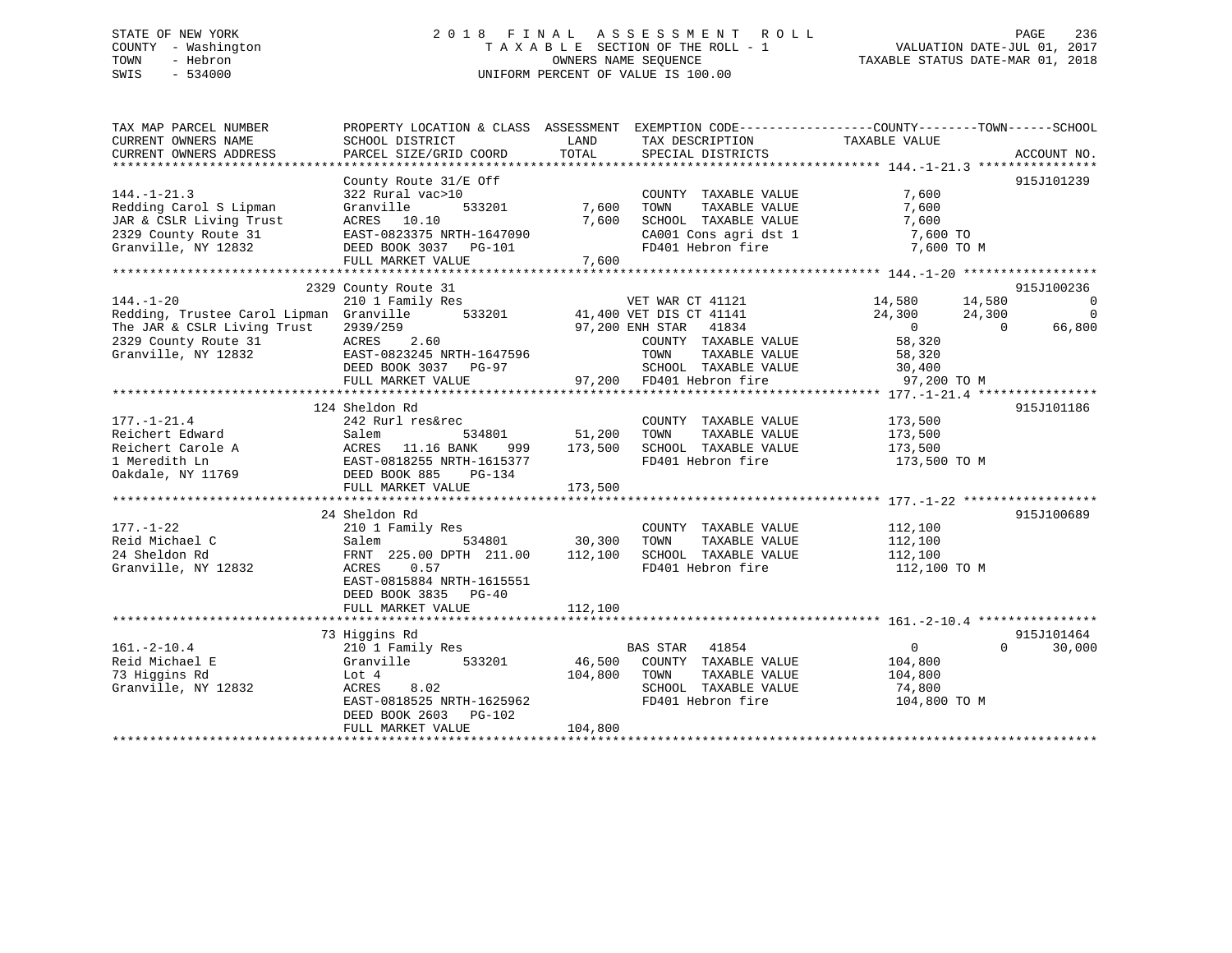## STATE OF NEW YORK 2 0 1 8 F I N A L A S S E S S M E N T R O L L PAGE 237 COUNTY - Washington T A X A B L E SECTION OF THE ROLL - 1 VALUATION DATE-JUL 01, 2017 TOWN - Hebron OWNERS NAME SEQUENCE TAXABLE STATUS DATE-MAR 01, 2018 SWIS - 534000 UNIFORM PERCENT OF VALUE IS 100.00

| TAX MAP PARCEL NUMBER<br>CURRENT OWNERS NAME | PROPERTY LOCATION & CLASS ASSESSMENT EXEMPTION CODE----------------COUNTY-------TOWN-----SCHOOL<br>SCHOOL DISTRICT | LAND    | TAX DESCRIPTION              | TAXABLE VALUE      |             |
|----------------------------------------------|--------------------------------------------------------------------------------------------------------------------|---------|------------------------------|--------------------|-------------|
| CURRENT OWNERS ADDRESS                       | PARCEL SIZE/GRID COORD                                                                                             | TOTAL   | SPECIAL DISTRICTS            |                    | ACCOUNT NO. |
| **************************                   |                                                                                                                    |         |                              |                    |             |
|                                              | County Route 30                                                                                                    |         |                              |                    |             |
| $183. - 1 - 25.1$                            | 314 Rural vac<10                                                                                                   |         | COUNTY TAXABLE VALUE         | 300                |             |
| Reid Michele                                 | 534801<br>Salem                                                                                                    | 300     | TAXABLE VALUE<br>TOWN        | 300                |             |
| 2469 State Route 29                          | FRNT 95.00 DPTH 80.00                                                                                              | 300     | SCHOOL TAXABLE VALUE         | 300                |             |
| Greenwich, NY 12834                          | ACRES 0.19                                                                                                         |         | CA008 Cons agri dst 8        | 300 TO M           |             |
|                                              | EAST-0792494 NRTH-1600903                                                                                          |         | FD401 Hebron fire            | 300 TO M           |             |
|                                              | DEED BOOK 913<br>PG-279                                                                                            |         |                              |                    |             |
|                                              | FULL MARKET VALUE<br>******************************                                                                | 300     |                              |                    |             |
|                                              |                                                                                                                    |         |                              |                    | 915J100145  |
| $184. - 1 - 25$                              | County Route 30<br>105 Vac farmland                                                                                |         | AG DIST<br>41720             | 151,671<br>151,671 |             |
| Reid Michele                                 | 534801<br>Salem                                                                                                    |         | 174,600 COUNTY TAXABLE VALUE | 22,929             | 151,671     |
| 2469 State Route 29                          | ACRES<br>71.20                                                                                                     | 174,600 | TAXABLE VALUE<br>TOWN        | 22,929             |             |
| Greenwich, NY 12834                          | EAST-0793555 NRTH-1600759                                                                                          |         | SCHOOL TAXABLE VALUE         | 22,929             |             |
|                                              | DEED BOOK 913<br>$PG-279$                                                                                          |         | CA008 Cons agri dst 8        | 22,929 TO M        |             |
| MAY BE SUBJECT TO PAYMENT                    | FULL MARKET VALUE                                                                                                  | 174,600 | 151,671 EX                   |                    |             |
| UNDER AGDIST LAW TIL 2022                    |                                                                                                                    |         | FD401 Hebron fire            | 174,600 TO M       |             |
|                                              |                                                                                                                    |         |                              |                    |             |
|                                              | Liebig Rd/e Off                                                                                                    |         |                              |                    | 915J101627  |
| $143. - 1 - 39.5$                            | 314 Rural vac<10                                                                                                   |         | COUNTY TAXABLE VALUE         | 4,800              |             |
| Reiman Uwe                                   | Granville<br>533201                                                                                                | 4,800   | TOWN<br>TAXABLE VALUE        | 4,800              |             |
| PO Box 1148                                  | Lot 5                                                                                                              | 4,800   | SCHOOL TAXABLE VALUE         | 4,800              |             |
| Baytown, TX 77522                            | 6.39<br>ACRES                                                                                                      |         | FD401 Hebron fire            | 4,800 TO M         |             |
|                                              | EAST-0807273 NRTH-1643900                                                                                          |         |                              |                    |             |
|                                              | DEED BOOK 1813 PG-326                                                                                              |         |                              |                    |             |
|                                              | FULL MARKET VALUE                                                                                                  | 4,800   |                              |                    |             |
|                                              |                                                                                                                    |         |                              |                    |             |
| $143. - 1 - 39.6$                            | Liebig Rd/e Off<br>314 Rural vac<10                                                                                |         | COUNTY TAXABLE VALUE         | 5,300              | 915J101628  |
| Reiman Uwe                                   | Granville<br>533201                                                                                                | 5,300   | TOWN<br>TAXABLE VALUE        | 5,300              |             |
| 245 Route 4N                                 | Lot 6                                                                                                              | 5,300   | SCHOOL TAXABLE VALUE         | 5,300              |             |
| Schuylerville, NY 12871                      | ACRES<br>7.07                                                                                                      |         | FD401 Hebron fire            | 5,300 TO M         |             |
|                                              | EAST-0807568 NRTH-1643713                                                                                          |         |                              |                    |             |
|                                              | DEED BOOK 1813 PG-326                                                                                              |         |                              |                    |             |
|                                              | FULL MARKET VALUE                                                                                                  | 5,300   |                              |                    |             |
|                                              |                                                                                                                    |         |                              |                    |             |
|                                              | 133 Clark Way                                                                                                      |         |                              |                    | 915J101232  |
| $169. - 1 - 18.7$                            | 260 Seasonal res                                                                                                   |         | COUNTY TAXABLE VALUE         | 40,000             |             |
| Reith Brian                                  | 533201<br>Granville                                                                                                | 8,900   | TAXABLE VALUE<br>TOWN        | 40,000             |             |
| 8 Clover Dr                                  | Tax Sale 12056                                                                                                     | 40,000  | SCHOOL TAXABLE VALUE         | 40,000             |             |
| Smithtown, NY 11787                          | ACRES<br>2.82                                                                                                      |         | FD401 Hebron fire            | 40,000 TO M        |             |
|                                              | EAST-0813547 NRTH-1623470                                                                                          |         |                              |                    |             |
|                                              | DEED BOOK 3457<br>PG-225                                                                                           |         |                              |                    |             |
|                                              | FULL MARKET VALUE                                                                                                  | 40,000  |                              |                    |             |
|                                              |                                                                                                                    |         |                              |                    |             |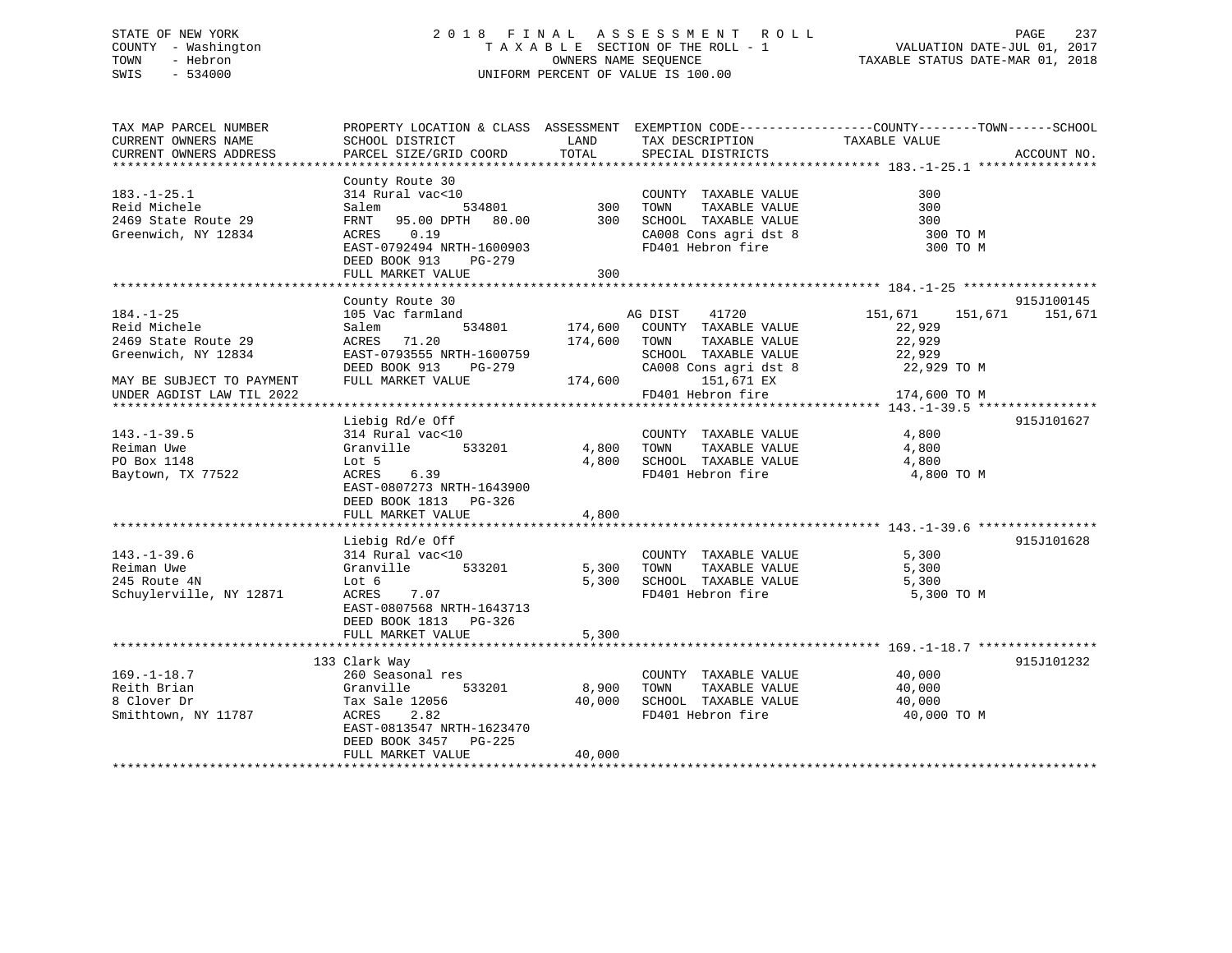## STATE OF NEW YORK 2 0 1 8 F I N A L A S S E S S M E N T R O L L PAGE 238 COUNTY - Washington T A X A B L E SECTION OF THE ROLL - 1 VALUATION DATE-JUL 01, 2017 TOWN - Hebron **CONNERS NAME SEQUENCE** TAXABLE STATUS DATE-MAR 01, 2018 SWIS - 534000 UNIFORM PERCENT OF VALUE IS 100.00

| TAX MAP PARCEL NUMBER                   | PROPERTY LOCATION & CLASS ASSESSMENT EXEMPTION CODE----------------COUNTY-------TOWN------SCHOOL |         |                                            |                      |             |
|-----------------------------------------|--------------------------------------------------------------------------------------------------|---------|--------------------------------------------|----------------------|-------------|
| CURRENT OWNERS NAME                     | SCHOOL DISTRICT                                                                                  | LAND    | TAX DESCRIPTION                            | TAXABLE VALUE        |             |
| CURRENT OWNERS ADDRESS                  | PARCEL SIZE/GRID COORD                                                                           | TOTAL   | SPECIAL DISTRICTS                          |                      | ACCOUNT NO. |
|                                         |                                                                                                  |         |                                            |                      |             |
|                                         | 291 Crosier Rd                                                                                   |         |                                            |                      | 915J100331  |
| $167. - 1 - 25.1$                       | 314 Rural vac<10                                                                                 |         | COUNTY TAXABLE VALUE 23,500                |                      |             |
| Renaud Michael L                        | 534801<br>Salem                                                                                  | 23,500  | TOWN<br>TAXABLE VALUE                      | 23,500               |             |
| 10 Irving Ave                           | 6.00<br>ACRES                                                                                    | 23,500  | SCHOOL TAXABLE VALUE                       | 23,500               |             |
| Granville, NY 12832                     | EAST-0789735 NRTH-1620877                                                                        |         | FD401 Hebron fire                          | 23,500 TO M          |             |
|                                         | DEED BOOK 3143 PG-1                                                                              |         |                                            |                      |             |
|                                         | FULL MARKET VALUE                                                                                | 23,500  |                                            |                      |             |
|                                         |                                                                                                  |         |                                            |                      |             |
|                                         | 1586 County Route 31                                                                             |         |                                            |                      | 915J100693  |
| $152 - 2 - 36$                          | 210 1 Family Res                                                                                 |         | COUNTY TAXABLE VALUE                       | 225,000              |             |
| Reniche 2015 Revoc Trust Kent Granville |                                                                                                  |         | TOWN<br>TAXABLE VALUE                      | 225,000              |             |
| Reniche Kent Allan                      |                                                                                                  | 225,000 | SCHOOL TAXABLE VALUE                       | 225,000              |             |
| 1586 Co Rt 31                           |                                                                                                  |         |                                            | 225,000 TO M         |             |
| Granville, NY 12832                     | Revocable Trust<br>ACRES 33.00<br>EAST-0809115 NRTH-1638566                                      |         | CA008 Cons agri dst 8<br>FD401 Hebron fire | 225,000 TO M         |             |
|                                         | DEED BOOK 3642 PG-99                                                                             |         |                                            |                      |             |
|                                         | FULL MARKET VALUE                                                                                | 225,000 |                                            |                      |             |
|                                         |                                                                                                  |         |                                            |                      |             |
|                                         | Koster Way                                                                                       |         |                                            |                      | 915J101548  |
| $185. - 1 - 28$                         | 314 Rural vac<10                                                                                 |         | COUNTY TAXABLE VALUE                       | 22,100               |             |
| Rescigno Kristine                       | Salem<br>534801                                                                                  | 22,100  | TAXABLE VALUE<br>TOWN                      | 22,100               |             |
| Rescigno Michael                        | 5.07<br>ACRES                                                                                    | 22,100  | SCHOOL TAXABLE VALUE                       | 22,100               |             |
| 8018 Crestview Ln                       | EAST-0815279 NRTH-1609179                                                                        |         | FD401 Hebron fire                          | 22,100 TO M          |             |
| Rome, NY 13440                          | DEED BOOK 901<br>PG-318                                                                          |         |                                            |                      |             |
|                                         |                                                                                                  |         |                                            |                      |             |
|                                         |                                                                                                  |         |                                            |                      |             |
|                                         | Indian Head Way                                                                                  |         |                                            |                      | 915J101277  |
| $170. - 1 - 13.11$                      | 692 Road/str/hwy                                                                                 |         | RPTL1138 29700                             | 2,300<br>2,300       | 2,300       |
| Reynolds Kenneth                        | 533201<br>Granville                                                                              |         | 2,300 COUNTY TAXABLE VALUE                 | $\overline{0}$       |             |
| PO Box 1111                             | Road                                                                                             | 2,300   | TOWN<br>TAXABLE VALUE                      | $\Omega$             |             |
| South Fallsburg, NY 12779               | FRNT 50.00 DPTH 800.00                                                                           |         | SCHOOL TAXABLE VALUE                       |                      |             |
|                                         | EAST-0817054 NRTH-1618272                                                                        |         | FD401 Hebron fire                          | 0 TO M               |             |
|                                         | DEED BOOK 521<br>PG-155                                                                          |         | 2,300 EX                                   |                      |             |
|                                         | FULL MARKET VALUE                                                                                | 2,300   |                                            |                      |             |
|                                         |                                                                                                  |         |                                            |                      |             |
|                                         | 212 Indian Head Way                                                                              |         |                                            |                      | 915J101260  |
| $170. - 1 - 15.14$                      | 210 1 Family Res                                                                                 |         | BAS STAR 41854                             | $\sim$ 0<br>$\Omega$ | 30,000      |
| Richmond Scott E                        | Granville                                                                                        |         | 533201 41,900 COUNTY TAXABLE VALUE         | 115,200              |             |
| Richmond Carol E                        | 115,200 TOWN<br>ACRES 4.96                                                                       |         | TAXABLE VALUE                              | 115,200              |             |
| 212 Indian Head Way                     |                                                                                                  |         | SCHOOL TAXABLE VALUE                       | 85,200               |             |
| Salem, NY 12865                         | ACRES 4.96<br>EAST-0816721 NRTH-1619938<br>DEED BOOK 2040 PG-340                                 |         | FD401 Hebron fire                          | 115,200 TO M         |             |
|                                         | FULL MARKET VALUE                                                                                | 115,200 |                                            |                      |             |
|                                         |                                                                                                  |         |                                            |                      |             |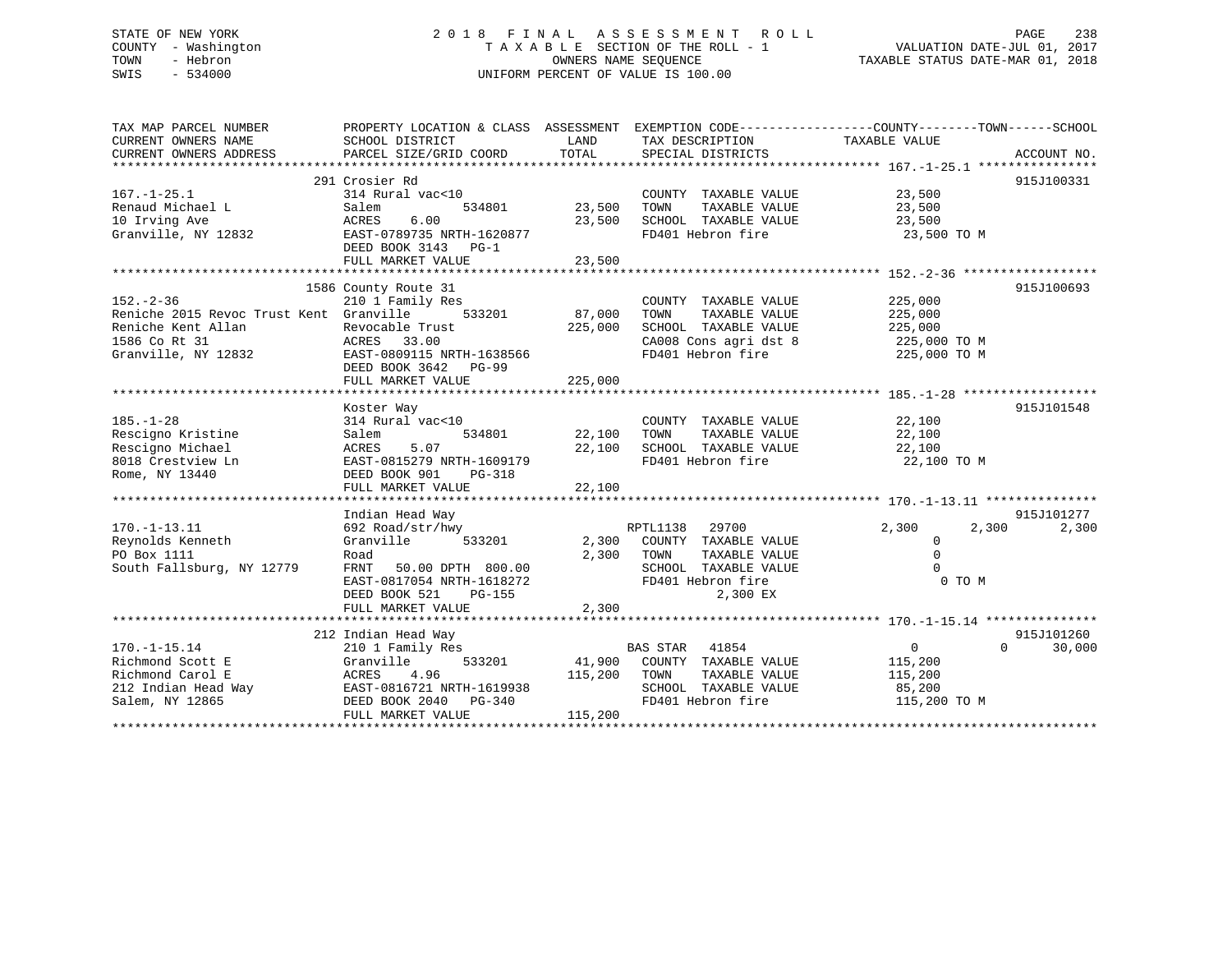## STATE OF NEW YORK 2 0 1 8 F I N A L A S S E S S M E N T R O L L PAGE 239 COUNTY - Washington T A X A B L E SECTION OF THE ROLL - 1 VALUATION DATE-JUL 01, 2017 TOWN - Hebron OWNERS NAME SEQUENCE TAXABLE STATUS DATE-MAR 01, 2018 SWIS - 534000 UNIFORM PERCENT OF VALUE IS 100.00

| TAX MAP PARCEL NUMBER<br>CURRENT OWNERS NAME<br>CURRENT OWNERS ADDRESS                               | SCHOOL DISTRICT<br>PARCEL SIZE/GRID COORD                                                                                                                                     | LAND<br>TAX DESCRIPTION<br>TOTAL<br>SPECIAL DISTRICTS                                                                                                                                                                                                                                                          | PROPERTY LOCATION & CLASS ASSESSMENT EXEMPTION CODE---------------COUNTY-------TOWN-----SCHOOL<br>TAXABLE VALUE<br>ACCOUNT NO.  |
|------------------------------------------------------------------------------------------------------|-------------------------------------------------------------------------------------------------------------------------------------------------------------------------------|----------------------------------------------------------------------------------------------------------------------------------------------------------------------------------------------------------------------------------------------------------------------------------------------------------------|---------------------------------------------------------------------------------------------------------------------------------|
| $170. - 1 - 15.21$<br>Richmond Scott E<br>Richmond Carol E<br>212 Indian Head Way<br>Salem, NY 12865 | Indian Head Way<br>314 Rural vac<10<br>533201 37,300<br>Granville<br>R.o.w. 710/349<br>ACRES 15.21<br>EAST-0817352 NRTH-1619853<br>DEED BOOK 2040 PG-340<br>FULL MARKET VALUE | COUNTY TAXABLE VALUE 37,300<br>37,300 TOWN TAXABLE VALUE 37,300<br>37,300 SCHOOL TAXABLE VALUE 37,300<br>FD401 Hebron fire 37,300 TO M<br>37,300                                                                                                                                                               | 915J101424                                                                                                                      |
| $152 - 2 - 30.1$<br>Rickard Mary<br>UNDER AGDIST LAW TIL 2024                                        | 53 Piccininni Ln<br>Granville                                                                                                                                                 | 533201 142,200 COUNTY TAXABLE VALUE 197,600<br>TAXABLE VALUE<br>SCHOOL TAXABLE VALUE 167,600<br>FD401 Hebron fire 197,600 TO M                                                                                                                                                                                 | 915J100500<br>$\overline{0}$<br>$\Omega$<br>30,000<br>197,600                                                                   |
| $152. - 1 - 2.1$                                                                                     | EAST-0806238 NRTH-1638417<br>DEED BOOK 1671 PG-159<br>FULL MARKET VALUE                                                                                                       | 1461 County Route 31 99 PCT OF VALUE USED FOR EXEMPTION PURPOSES<br>270 Mfg housing 60 BOS AGED-ALL 41800<br>RICKELLS Harrison<br>1461 County Route 31 FRNT 132.00 DPTH 189.00 39,500 ENH STAR 41834<br>Granville, NY 12834 ACRES 0.57<br>TAXABLE VALUE<br>SCHOOL TAXABLE VALUE<br>FD401 Hebron fire<br>39,500 | 915J101324<br>19,553<br>19,553<br>19,553<br>$\overline{0}$<br>$\Omega$<br>19,947<br>19,947<br>19,947<br>$\Omega$<br>39,500 TO M |
| $177. - 1 - 52.2$<br>Ridulfo Kristen F<br>Bronxville, NY 10708                                       | 401 Tiplady Rd<br>$210$ 1 Family Res<br>Salem<br>ACRES<br>0.95<br>EAST-0815720 NRTH-1611912<br>DEED BOOK 3539 PG-324<br>FULL MARKET VALUE                                     | COUNTY TAXABLE VALUE<br>534801 27,500<br>TOWN<br>SCHOOL TAXABLE VALUE $40,000$<br>CA008 Cons agri dst 8 $40,000$ TO M<br>FD401 Hebron fire $40,000$ TO M<br>40,000                                                                                                                                             | 40,000<br>TAXABLE VALUE 40,000                                                                                                  |
| $167. - 1 - 48$<br>Rieckel Randy H                                                                   | 3833 County Route 30<br>240 Rural res<br>240 Rural res<br>Salem<br>FULL MARKET VALUE                                                                                          | BAS STAR 41854<br>534801 91,400 COUNTY TAXABLE VALUE 149,600<br>Cuigley Cheryl J<br>2833 County Route 30<br>Salem, NY 12865<br>2833 County Route 30<br>28498 PG-270<br>29401 Hebron fire<br>29401 Hebron fire<br>29401 Hebron fire<br>29401 Hebron fire<br>FD401 Hebron fire 149,600 TO M<br>149,600           | 915J100479<br>$\overline{0}$<br>$\Omega$<br>30,000<br>149,600<br>119,600                                                        |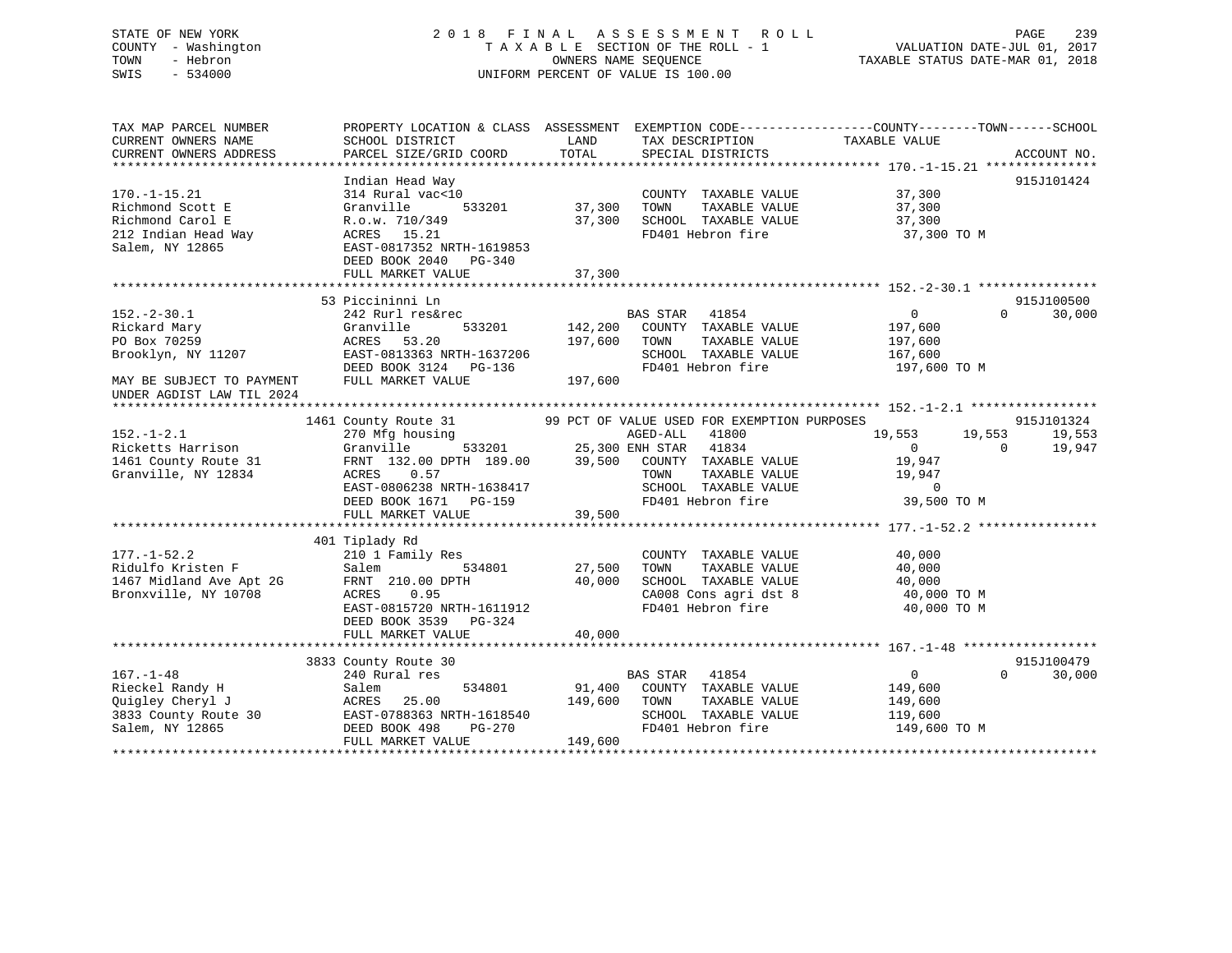## STATE OF NEW YORK 2 0 1 8 F I N A L A S S E S S M E N T R O L L PAGE 240 COUNTY - Washington T A X A B L E SECTION OF THE ROLL - 1 VALUATION DATE-JUL 01, 2017 TOWN - Hebron OWNERS NAME SEQUENCE TAXABLE STATUS DATE-MAR 01, 2018 SWIS - 534000 UNIFORM PERCENT OF VALUE IS 100.00

| PARCEL SIZE/GRID COORD<br>SPECIAL DISTRICTS<br>CURRENT OWNERS ADDRESS<br>ACCOUNT NO.<br>915J101204<br>3264 County Route 30<br>$183. - 1 - 15$<br>210 1 Family Res<br>COUNTY TAXABLE VALUE<br>140,400<br>534801<br>Riley Leanne M<br>42,500<br>TAXABLE VALUE<br>140,400<br>Salem<br>TOWN<br>140,400<br>3264 County Route 30<br>ACRES<br>3.00<br>SCHOOL TAXABLE VALUE<br>140,400<br>Salem, NY 12865<br>EAST-0791459 NRTH-1605998<br>CA008 Cons agri dst 8<br>140,400 TO M<br>FD401 Hebron fire<br>DEED BOOK 3559 PG-184<br>140,400 TO M<br>140,400 LD401 West hebron light 140,400 TO M<br>FULL MARKET VALUE<br>915J100633<br>3262 County Route 30<br>$183. - 1 - 16.1$<br>314 Rural vac<10<br>27,300<br>COUNTY TAXABLE VALUE<br>534801<br>27,300<br>Riley Leanne M<br>Salem<br>TOWN<br>TAXABLE VALUE<br>27,300<br>3264 County Route 30<br>ACRES<br>4.00<br>27,300<br>SCHOOL TAXABLE VALUE<br>27,300 | TAX MAP PARCEL NUMBER<br>CURRENT OWNERS NAME | PROPERTY LOCATION & CLASS ASSESSMENT EXEMPTION CODE---------------COUNTY-------TOWN-----SCHOOL<br>SCHOOL DISTRICT | LAND  | TAX DESCRIPTION | TAXABLE VALUE |                |
|----------------------------------------------------------------------------------------------------------------------------------------------------------------------------------------------------------------------------------------------------------------------------------------------------------------------------------------------------------------------------------------------------------------------------------------------------------------------------------------------------------------------------------------------------------------------------------------------------------------------------------------------------------------------------------------------------------------------------------------------------------------------------------------------------------------------------------------------------------------------------------------------------|----------------------------------------------|-------------------------------------------------------------------------------------------------------------------|-------|-----------------|---------------|----------------|
|                                                                                                                                                                                                                                                                                                                                                                                                                                                                                                                                                                                                                                                                                                                                                                                                                                                                                                    |                                              |                                                                                                                   | TOTAL |                 |               |                |
|                                                                                                                                                                                                                                                                                                                                                                                                                                                                                                                                                                                                                                                                                                                                                                                                                                                                                                    |                                              |                                                                                                                   |       |                 |               |                |
|                                                                                                                                                                                                                                                                                                                                                                                                                                                                                                                                                                                                                                                                                                                                                                                                                                                                                                    |                                              |                                                                                                                   |       |                 |               |                |
|                                                                                                                                                                                                                                                                                                                                                                                                                                                                                                                                                                                                                                                                                                                                                                                                                                                                                                    |                                              |                                                                                                                   |       |                 |               |                |
|                                                                                                                                                                                                                                                                                                                                                                                                                                                                                                                                                                                                                                                                                                                                                                                                                                                                                                    |                                              |                                                                                                                   |       |                 |               |                |
|                                                                                                                                                                                                                                                                                                                                                                                                                                                                                                                                                                                                                                                                                                                                                                                                                                                                                                    |                                              |                                                                                                                   |       |                 |               |                |
|                                                                                                                                                                                                                                                                                                                                                                                                                                                                                                                                                                                                                                                                                                                                                                                                                                                                                                    |                                              |                                                                                                                   |       |                 |               |                |
|                                                                                                                                                                                                                                                                                                                                                                                                                                                                                                                                                                                                                                                                                                                                                                                                                                                                                                    |                                              |                                                                                                                   |       |                 |               |                |
|                                                                                                                                                                                                                                                                                                                                                                                                                                                                                                                                                                                                                                                                                                                                                                                                                                                                                                    |                                              |                                                                                                                   |       |                 |               |                |
|                                                                                                                                                                                                                                                                                                                                                                                                                                                                                                                                                                                                                                                                                                                                                                                                                                                                                                    |                                              |                                                                                                                   |       |                 |               |                |
|                                                                                                                                                                                                                                                                                                                                                                                                                                                                                                                                                                                                                                                                                                                                                                                                                                                                                                    |                                              |                                                                                                                   |       |                 |               |                |
|                                                                                                                                                                                                                                                                                                                                                                                                                                                                                                                                                                                                                                                                                                                                                                                                                                                                                                    |                                              |                                                                                                                   |       |                 |               |                |
|                                                                                                                                                                                                                                                                                                                                                                                                                                                                                                                                                                                                                                                                                                                                                                                                                                                                                                    |                                              |                                                                                                                   |       |                 |               |                |
|                                                                                                                                                                                                                                                                                                                                                                                                                                                                                                                                                                                                                                                                                                                                                                                                                                                                                                    |                                              |                                                                                                                   |       |                 |               |                |
| 27,300 TO M<br>Salem, NY 12865<br>EAST-0791505 NRTH-1605724<br>CA008 Cons agri dst 8                                                                                                                                                                                                                                                                                                                                                                                                                                                                                                                                                                                                                                                                                                                                                                                                               |                                              |                                                                                                                   |       |                 |               |                |
| FD401 Hebron fire<br>27,300 TO M<br>DEED BOOK 3559 PG-184                                                                                                                                                                                                                                                                                                                                                                                                                                                                                                                                                                                                                                                                                                                                                                                                                                          |                                              |                                                                                                                   |       |                 |               |                |
| $\begin{array}{ccccccccccc}\n & \text{Lieb} & \text{Coc} & \text{Coc} & \text{Coc} & \text{Coc} & \text{Coc} & \text{Coc} & \text{Coc} & \text{Coc} & \text{Coc} & \text{Coc} & \text{Coc} & \text{Coc} & \text{Coc} & \text{Coc} & \text{Coc} & \text{Coc} & \text{Coc} & \text{Coc} & \text{Coc} & \text{Coc} & \text{Coc} & \text{Coc} & \text{Coc} & \text{Coc} & \text{Coc} & \text{Coc} & \text{Coc} & \text{Coc} & \text{Coc$                                                                                                                                                                                                                                                                                                                                                                                                                                                               |                                              |                                                                                                                   |       |                 |               |                |
|                                                                                                                                                                                                                                                                                                                                                                                                                                                                                                                                                                                                                                                                                                                                                                                                                                                                                                    |                                              |                                                                                                                   |       |                 |               |                |
| 915J100156<br>251 County Route 28                                                                                                                                                                                                                                                                                                                                                                                                                                                                                                                                                                                                                                                                                                                                                                                                                                                                  |                                              |                                                                                                                   |       |                 |               |                |
| 72,090<br>$143. - 1 - 27$<br>210 1 Family Res<br>AGED-TOWN 41803<br>$\mathbf{0}$                                                                                                                                                                                                                                                                                                                                                                                                                                                                                                                                                                                                                                                                                                                                                                                                                   |                                              |                                                                                                                   |       |                 |               | $\overline{0}$ |
| Ritchie Edward C<br>533201<br>38,400 AGE-CO/SCH 41805<br>Granville<br>80,100<br>$\Omega$                                                                                                                                                                                                                                                                                                                                                                                                                                                                                                                                                                                                                                                                                                                                                                                                           |                                              |                                                                                                                   |       |                 |               | 80,100         |
| 251 County Route 28<br>ACRES<br>1.20<br>160,200 ENH STAR 41834<br>$\Omega$<br>$\Omega$                                                                                                                                                                                                                                                                                                                                                                                                                                                                                                                                                                                                                                                                                                                                                                                                             |                                              |                                                                                                                   |       |                 |               | 66,800         |
| Granville, NY 12832<br>EAST-0811550 NRTH-1644497<br>COUNTY TAXABLE VALUE<br>80,100                                                                                                                                                                                                                                                                                                                                                                                                                                                                                                                                                                                                                                                                                                                                                                                                                 |                                              |                                                                                                                   |       |                 |               |                |
| DEED BOOK 477<br>PG-1089<br>TOWN<br>TAXABLE VALUE<br>88,110                                                                                                                                                                                                                                                                                                                                                                                                                                                                                                                                                                                                                                                                                                                                                                                                                                        |                                              |                                                                                                                   |       |                 |               |                |
| FULL MARKET VALUE<br>160,200 SCHOOL TAXABLE VALUE<br>13,300                                                                                                                                                                                                                                                                                                                                                                                                                                                                                                                                                                                                                                                                                                                                                                                                                                        |                                              |                                                                                                                   |       |                 |               |                |
| FD401 Hebron fire<br>160,200 TO M                                                                                                                                                                                                                                                                                                                                                                                                                                                                                                                                                                                                                                                                                                                                                                                                                                                                  |                                              |                                                                                                                   |       |                 |               |                |
|                                                                                                                                                                                                                                                                                                                                                                                                                                                                                                                                                                                                                                                                                                                                                                                                                                                                                                    |                                              |                                                                                                                   |       |                 |               |                |
| 915J100513<br>328 Darfler Rd                                                                                                                                                                                                                                                                                                                                                                                                                                                                                                                                                                                                                                                                                                                                                                                                                                                                       |                                              |                                                                                                                   |       |                 |               |                |
| $159. - 1 - 5$<br><b>BAS STAR</b><br>41854<br>$\overline{0}$<br>271 Mfg housings<br>$\Omega$                                                                                                                                                                                                                                                                                                                                                                                                                                                                                                                                                                                                                                                                                                                                                                                                       |                                              |                                                                                                                   |       |                 |               | 30,000         |
| 533801<br>47,000 COUNTY TAXABLE VALUE<br>Rivers Gary<br>Hartford<br>80,400                                                                                                                                                                                                                                                                                                                                                                                                                                                                                                                                                                                                                                                                                                                                                                                                                         |                                              |                                                                                                                   |       |                 |               |                |
| Williams Billie Jo<br>80,400<br>10.0 Ad<br>TAXABLE VALUE<br>80,400<br>TOWN                                                                                                                                                                                                                                                                                                                                                                                                                                                                                                                                                                                                                                                                                                                                                                                                                         |                                              |                                                                                                                   |       |                 |               |                |
| 328 Darfler Rd<br>ACRES<br>8.30 BANK<br>999<br>SCHOOL TAXABLE VALUE<br>50,400                                                                                                                                                                                                                                                                                                                                                                                                                                                                                                                                                                                                                                                                                                                                                                                                                      |                                              |                                                                                                                   |       |                 |               |                |
| Granville, NY 12832-3740<br>EAST-0797474 NRTH-1632365<br>CA008 Cons agri dst 8<br>80,400 TO M                                                                                                                                                                                                                                                                                                                                                                                                                                                                                                                                                                                                                                                                                                                                                                                                      |                                              |                                                                                                                   |       |                 |               |                |
| DEED BOOK 2364 PG-196<br>FD401 Hebron fire<br>80,400 TO M                                                                                                                                                                                                                                                                                                                                                                                                                                                                                                                                                                                                                                                                                                                                                                                                                                          |                                              |                                                                                                                   |       |                 |               |                |
| 80,400<br>FULL MARKET VALUE                                                                                                                                                                                                                                                                                                                                                                                                                                                                                                                                                                                                                                                                                                                                                                                                                                                                        |                                              |                                                                                                                   |       |                 |               |                |
|                                                                                                                                                                                                                                                                                                                                                                                                                                                                                                                                                                                                                                                                                                                                                                                                                                                                                                    |                                              |                                                                                                                   |       |                 |               |                |
| 59 Thunder Way                                                                                                                                                                                                                                                                                                                                                                                                                                                                                                                                                                                                                                                                                                                                                                                                                                                                                     |                                              |                                                                                                                   |       |                 |               |                |
| $175. - 1 - 12.15$<br>$\overline{0}$<br>BAS STAR 41854<br>$\Omega$<br>210 1 Family Res                                                                                                                                                                                                                                                                                                                                                                                                                                                                                                                                                                                                                                                                                                                                                                                                             |                                              |                                                                                                                   |       |                 |               | 30,000         |
| Rivers-Rozell Amy<br>534801<br>9,000<br>COUNTY TAXABLE VALUE<br>55,600<br>Salem                                                                                                                                                                                                                                                                                                                                                                                                                                                                                                                                                                                                                                                                                                                                                                                                                    |                                              |                                                                                                                   |       |                 |               |                |
| Rozell Bruce<br>1.00<br>55,600<br>TOWN<br>TAXABLE VALUE<br>55,600<br>ACRES                                                                                                                                                                                                                                                                                                                                                                                                                                                                                                                                                                                                                                                                                                                                                                                                                         |                                              |                                                                                                                   |       |                 |               |                |
| 59 Thunder Way<br>SCHOOL TAXABLE VALUE<br>EAST-0790630 NRTH-1610792<br>25,600                                                                                                                                                                                                                                                                                                                                                                                                                                                                                                                                                                                                                                                                                                                                                                                                                      |                                              |                                                                                                                   |       |                 |               |                |
| Salem, NY 12865<br>DEED BOOK 2973<br>$PG-59$<br>FD401 Hebron fire<br>55,600 TO M                                                                                                                                                                                                                                                                                                                                                                                                                                                                                                                                                                                                                                                                                                                                                                                                                   |                                              |                                                                                                                   |       |                 |               |                |
| 55,600<br>FULL MARKET VALUE                                                                                                                                                                                                                                                                                                                                                                                                                                                                                                                                                                                                                                                                                                                                                                                                                                                                        |                                              |                                                                                                                   |       |                 |               |                |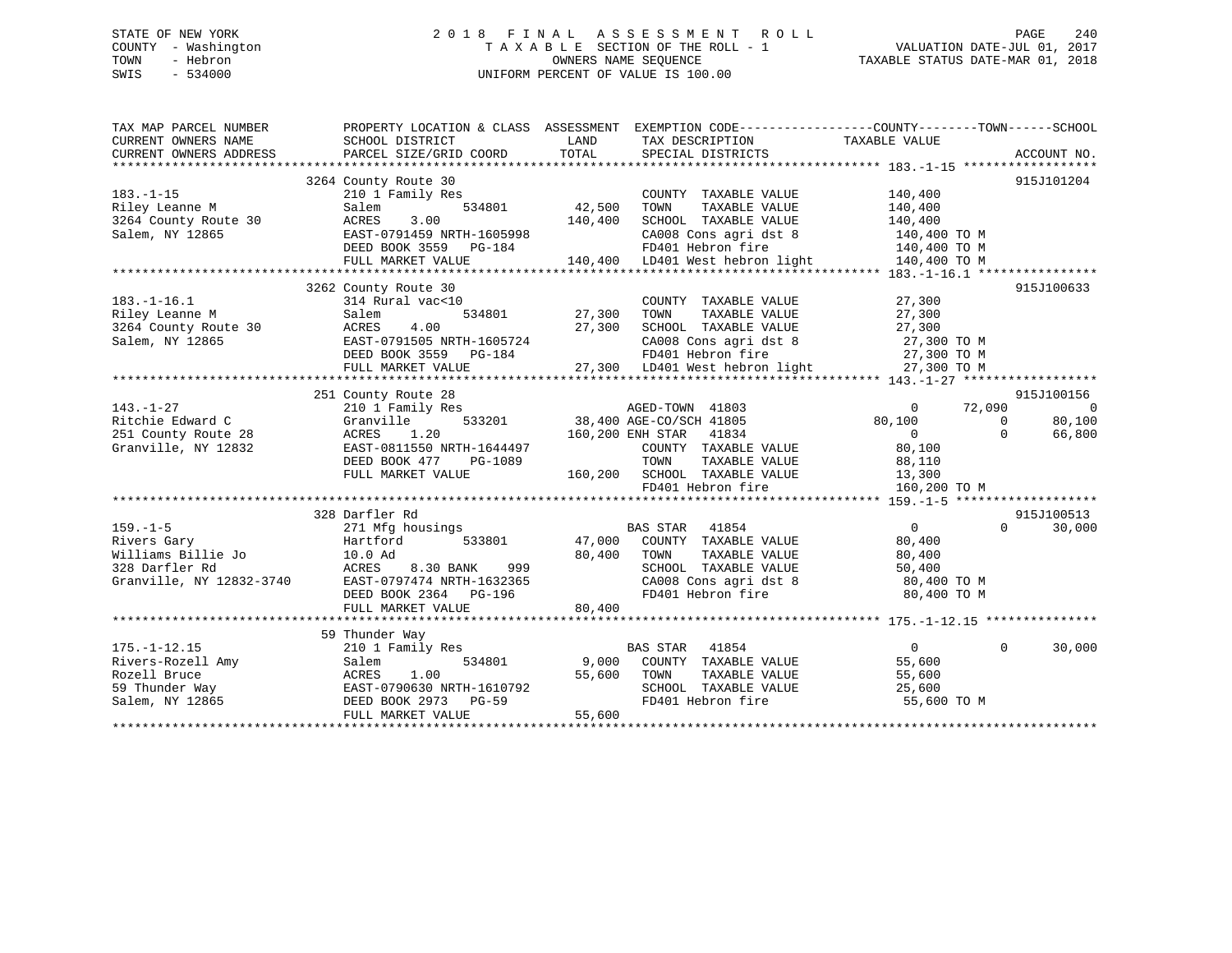## STATE OF NEW YORK 2 0 1 8 F I N A L A S S E S S M E N T R O L L PAGE 241 COUNTY - Washington T A X A B L E SECTION OF THE ROLL - 1 VALUATION DATE-JUL 01, 2017 TOWN - Hebron OWNERS NAME SEQUENCE TAXABLE STATUS DATE-MAR 01, 2018 SWIS - 534000 UNIFORM PERCENT OF VALUE IS 100.00

| TAX MAP PARCEL NUMBER<br>CURRENT OWNERS NAME | PROPERTY LOCATION & CLASS ASSESSMENT EXEMPTION CODE---------------COUNTY-------TOWN-----SCHOOL<br>SCHOOL DISTRICT | LAND    | TAX DESCRIPTION                      | TAXABLE VALUE  |                    |
|----------------------------------------------|-------------------------------------------------------------------------------------------------------------------|---------|--------------------------------------|----------------|--------------------|
| CURRENT OWNERS ADDRESS                       | PARCEL SIZE/GRID COORD                                                                                            | TOTAL   | SPECIAL DISTRICTS                    |                | ACCOUNT NO.        |
|                                              |                                                                                                                   |         |                                      |                |                    |
|                                              | 232 Halls Pond Rd                                                                                                 |         |                                      |                |                    |
| $159. - 1 - 27.1$                            | 210 1 Family Res                                                                                                  |         | ENH STAR<br>41834                    | $\overline{0}$ | $\Omega$<br>66,800 |
| Rizzo Wayne R                                | Hartford<br>533801                                                                                                | 42,200  | COUNTY TAXABLE VALUE                 | 79,800         |                    |
| Rizzo Leslie A                               | 5.13<br>ACRES                                                                                                     | 79,800  | TAXABLE VALUE<br>TOWN                | 79,800         |                    |
| 232 Halls Pond Rd                            | EAST-0791930 NRTH-1625356                                                                                         |         | SCHOOL TAXABLE VALUE                 | 13,000         |                    |
| Salem, NY 12865                              | DEED BOOK 661<br>PG-181                                                                                           |         | FD401 Hebron fire                    | 79,800 TO M    |                    |
|                                              | FULL MARKET VALUE                                                                                                 | 79,800  |                                      |                |                    |
|                                              |                                                                                                                   |         |                                      |                |                    |
|                                              | 24 Oak Hill Rd                                                                                                    |         |                                      |                | 915J101359         |
| $178. - 1 - 11.2$                            | 280 Res Multiple                                                                                                  |         | COUNTY TAXABLE VALUE                 | 115,500        |                    |
| Robbins Harry                                | Salem<br>534801                                                                                                   | 33,300  | TOWN<br>TAXABLE VALUE                | 115,500        |                    |
| Robbins Esther                               | ACRES<br>1.50                                                                                                     | 115,500 | SCHOOL TAXABLE VALUE                 | 115,500        |                    |
| 260 Hillside Rd                              | EAST-0819664 NRTH-1614186                                                                                         |         | FD401 Hebron fire                    | 115,500 TO M   |                    |
| PO Box 431                                   | DEED BOOK 3123<br>PG-221                                                                                          |         |                                      |                |                    |
| Wallingford, VT 05773                        | FULL MARKET VALUE                                                                                                 | 115,500 |                                      |                |                    |
|                                              |                                                                                                                   |         |                                      |                |                    |
|                                              | 3321 County Route 30                                                                                              |         |                                      |                | 915J100508         |
| $183. - 1 - 7$                               | 210 1 Family Res                                                                                                  |         | <b>BAS STAR</b><br>41854             | $\overline{0}$ | $\Omega$<br>30,000 |
| Roberts Doreen                               | 534801<br>Salem                                                                                                   | 38,700  | COUNTY TAXABLE VALUE                 | 111,500        |                    |
| 3321 County Route 30                         | ACRES<br>1.34                                                                                                     | 111,500 | TAXABLE VALUE<br>TOWN                | 111,500        |                    |
| Salem, NY 12865                              | EAST-0790817 NRTH-1606895                                                                                         |         | SCHOOL TAXABLE VALUE                 | 81,500         |                    |
|                                              | DEED BOOK 1973 PG-30                                                                                              |         | CA008 Cons agri dst 8                | 111,500 TO M   |                    |
|                                              | FULL MARKET VALUE                                                                                                 |         | 111,500 FD401 Hebron fire            |                |                    |
|                                              |                                                                                                                   |         |                                      | 111,500 TO M   |                    |
|                                              |                                                                                                                   |         | LD401 West hebron light              | 111,500 TO M   |                    |
|                                              |                                                                                                                   |         |                                      |                |                    |
|                                              | Middle Rd                                                                                                         |         |                                      |                | 915J101709         |
| $160. - 1 - 7.4$                             | 314 Rural vac<10                                                                                                  |         | COUNTY TAXABLE VALUE                 | 21,200         |                    |
| Robertson Dorothy                            | 534801<br>Salem                                                                                                   | 21,200  | TAXABLE VALUE<br>TOWN                | 21,200         |                    |
| 714 Sprout Brook Rd                          | Lot 4                                                                                                             | 21,200  | SCHOOL TAXABLE VALUE                 | 21,200         |                    |
| Putnam Valley, NY 10579                      | ACRES<br>2.53                                                                                                     |         | FD401 Hebron fire                    | 21,200 TO M    |                    |
|                                              | EAST-0806918 NRTH-1625094                                                                                         |         |                                      |                |                    |
|                                              | DEED BOOK 610<br>PG-178                                                                                           |         |                                      |                |                    |
|                                              | FULL MARKET VALUE                                                                                                 | 21,200  |                                      |                |                    |
|                                              |                                                                                                                   |         |                                      |                |                    |
|                                              | Tiplady Rd                                                                                                        |         |                                      |                |                    |
| $178. - 1 - 7.1$                             | 314 Rural vac<10                                                                                                  |         | COUNTY TAXABLE VALUE                 | 12,000         |                    |
| Roesel Barbara                               | Salem<br>534801                                                                                                   | 12,000  | TAXABLE VALUE<br>TOWN                | 12,000         |                    |
| 728 Tiplady Rd                               | lot A                                                                                                             | 12,000  | SCHOOL TAXABLE VALUE                 | 12,000         |                    |
| Granville, NY 12832                          | ACRES<br>1.00 BANK<br>26                                                                                          |         | FD401 Hebron fire                    | 12,000 TO M    |                    |
|                                              | EAST-0822351 NRTH-1612096                                                                                         |         |                                      |                |                    |
|                                              | DEED BOOK 874<br>PG-107                                                                                           |         |                                      |                |                    |
|                                              | FULL MARKET VALUE                                                                                                 | 12,000  |                                      |                |                    |
|                                              |                                                                                                                   |         | ************************************ |                |                    |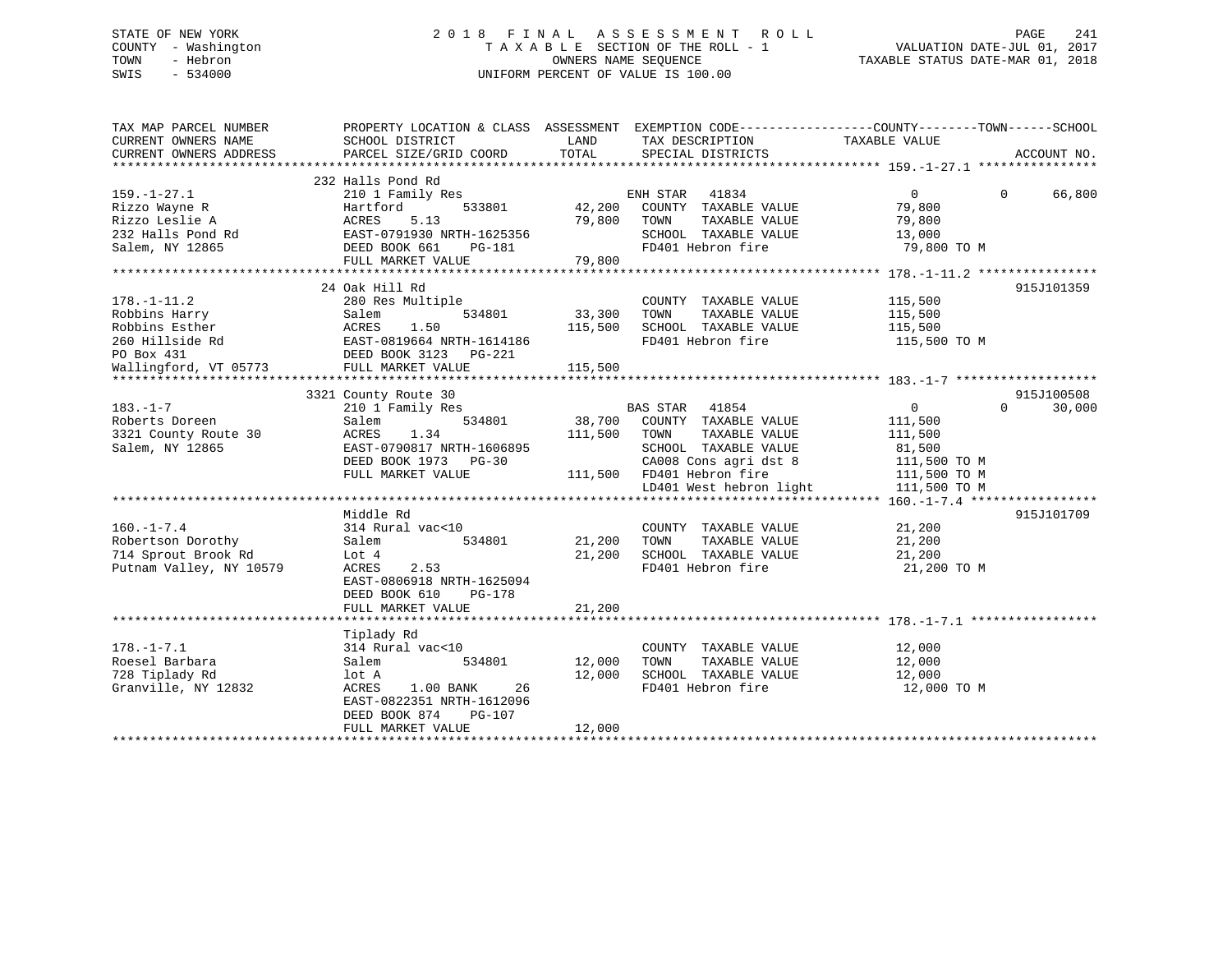## STATE OF NEW YORK 2 0 1 8 F I N A L A S S E S S M E N T R O L L PAGE 242 COUNTY - Washington T A X A B L E SECTION OF THE ROLL - 1 VALUATION DATE-JUL 01, 2017 TOWN - Hebron OWNERS NAME SEQUENCE TAXABLE STATUS DATE-MAR 01, 2018 SWIS - 534000 UNIFORM PERCENT OF VALUE IS 100.00

| TAX MAP PARCEL NUMBER<br>CURRENT OWNERS NAME<br>CURRENT OWNERS ADDRESS     | PROPERTY LOCATION & CLASS ASSESSMENT EXEMPTION CODE----------------COUNTY-------TOWN------SCHOOL<br>SCHOOL DISTRICT<br>PARCEL SIZE/GRID COORD | LAND<br>TOTAL     | TAX DESCRIPTION<br>SPECIAL DISTRICTS                                                           | TAXABLE VALUE                                    | ACCOUNT NO.          |
|----------------------------------------------------------------------------|-----------------------------------------------------------------------------------------------------------------------------------------------|-------------------|------------------------------------------------------------------------------------------------|--------------------------------------------------|----------------------|
|                                                                            |                                                                                                                                               |                   |                                                                                                |                                                  |                      |
| $178. - 1 - 8.1$<br>Roesel Barbara<br>728 Tiplady Rd                       | 728 Tiplady Rd<br>210 1 Family Res<br>Salem<br>534801<br>ACRES<br>5.24 BANK<br>997                                                            | 42,400<br>129,900 | BAS STAR<br>41854<br>COUNTY TAXABLE VALUE<br>TOWN<br>TAXABLE VALUE                             | $\overline{0}$<br>$\Omega$<br>129,900<br>129,900 | 915J100441<br>30,000 |
| Granville, NY 12832                                                        | EAST-0822141 NRTH-1611915<br>DEED BOOK 789<br>PG-62<br>FULL MARKET VALUE                                                                      | 129,900           | SCHOOL TAXABLE VALUE<br>FD401 Hebron fire                                                      | 99,900<br>129,900 TO M                           |                      |
|                                                                            |                                                                                                                                               |                   |                                                                                                |                                                  |                      |
|                                                                            | Chamberlin Mills Rd/off                                                                                                                       |                   |                                                                                                |                                                  |                      |
| $177. - 1 - 32.1$<br>Rogers Bruce<br>Rogers Gloria Brewer<br>41 Seamans Rd | 322 Rural vac>10<br>534801<br>Salem<br>ACRES 14.50<br>EAST-0806174 NRTH-1614598                                                               | 10,900<br>10,900  | COUNTY TAXABLE VALUE<br>TOWN<br>TAXABLE VALUE<br>SCHOOL TAXABLE VALUE<br>CA008 Cons agri dst 8 | 10,900<br>10,900<br>10,900<br>10,900 TO M        |                      |
| Castleton, NY 12033                                                        | DEED BOOK 1761    PG-101                                                                                                                      |                   | FD401 Hebron fire                                                                              | 10,900 TO M                                      |                      |
|                                                                            | FULL MARKET VALUE                                                                                                                             | 10,900            |                                                                                                |                                                  |                      |
|                                                                            |                                                                                                                                               |                   |                                                                                                |                                                  |                      |
|                                                                            | 797 Chamberlin Mills Rd                                                                                                                       |                   |                                                                                                |                                                  | 915J100532           |
| $177. - 1 - 34$                                                            | 260 Seasonal res                                                                                                                              |                   | COUNTY TAXABLE VALUE                                                                           | 73,600                                           |                      |
| Rogers Bruce                                                               | Salem<br>534801                                                                                                                               | 40,600            | TOWN<br>TAXABLE VALUE                                                                          | 73,600                                           |                      |
| Rogers Gloria Brewer                                                       | ACRES 17.40                                                                                                                                   | 73,600            | SCHOOL TAXABLE VALUE                                                                           | 73,600                                           |                      |
| 41 Seamans Ave                                                             | EAST-0805787 NRTH-1614212                                                                                                                     |                   | CA008 Cons agri dst 8                                                                          | 73,600 TO M                                      |                      |
| Castleton, NY 12033                                                        | DEED BOOK 1761 PG-97<br>FULL MARKET VALUE                                                                                                     | 73,600            | FD401 Hebron fire                                                                              | 73,600 TO M                                      |                      |
|                                                                            |                                                                                                                                               |                   |                                                                                                |                                                  |                      |
|                                                                            | Middle Rd                                                                                                                                     |                   |                                                                                                |                                                  | 915J100530           |
| $177. - 1 - 37$                                                            | 312 Vac w/imprv                                                                                                                               |                   | COUNTY TAXABLE VALUE                                                                           | 66,900                                           |                      |
| Rogers Bruce                                                               | 534801<br>Salem                                                                                                                               | 58,100            | TOWN<br>TAXABLE VALUE                                                                          | 66,900                                           |                      |
| Rogers Gloria Brewer                                                       | ACRES 30.50                                                                                                                                   | 66,900            | SCHOOL TAXABLE VALUE                                                                           | 66,900                                           |                      |
| 41 Seaman Ave                                                              | EAST-0805177 NRTH-1614329                                                                                                                     |                   | CA008 Cons agri dst 8                                                                          | 66,900 TO M                                      |                      |
| Castleton, NY 12033                                                        | DEED BOOK 1761 PG-104                                                                                                                         | 66,900            | FD401 Hebron fire                                                                              | 66,900 TO M                                      |                      |
|                                                                            | FULL MARKET VALUE                                                                                                                             |                   |                                                                                                |                                                  |                      |
|                                                                            | Higgins Rd                                                                                                                                    |                   |                                                                                                |                                                  | 915J100258           |
| $161.-2-10.1$                                                              | 322 Rural vac>10                                                                                                                              |                   | COUNTY TAXABLE VALUE                                                                           | 22,600                                           |                      |
| Rogers Francis M                                                           | Granville<br>533201                                                                                                                           | 22,600            | TOWN<br>TAXABLE VALUE                                                                          | 22,600                                           |                      |
| 35 River St                                                                | Lot A                                                                                                                                         | 22,600            | SCHOOL TAXABLE VALUE                                                                           | 22,600                                           |                      |
| Hoosick Falls, NY 12090                                                    | ACRES 18.05<br>EAST-0818365 NRTH-1624236<br>DEED BOOK 2488 PG-282<br>FULL MARKET VALUE                                                        | 22,600            | FD401 Hebron fire                                                                              | 22,600 TO M                                      |                      |
|                                                                            | ***********************                                                                                                                       |                   |                                                                                                |                                                  |                      |
|                                                                            | 237 Bromley Ln                                                                                                                                |                   |                                                                                                |                                                  | 915J101767           |
| $178. - 1 - 27.1$                                                          | 312 Vac w/imprv                                                                                                                               |                   | COUNTY TAXABLE VALUE                                                                           | 31,900                                           |                      |
| Rogers John R                                                              | 534801<br>Salem                                                                                                                               | 16,900            | TOWN<br>TAXABLE VALUE                                                                          | 31,900                                           |                      |
| Rogers Pamela R                                                            | $p$ o lot 12                                                                                                                                  | 31,900            | SCHOOL TAXABLE VALUE                                                                           | 31,900                                           |                      |
| 129 Beech St                                                               | 5.22<br>ACRES                                                                                                                                 |                   | FD401 Hebron fire                                                                              | 31,900 TO M                                      |                      |
| Bennington, VT 05201                                                       | EAST-0823173 NRTH-1615634<br>DEED BOOK 616<br>$PG-132$                                                                                        |                   |                                                                                                |                                                  |                      |
|                                                                            | FULL MARKET VALUE                                                                                                                             | 31,900            |                                                                                                |                                                  |                      |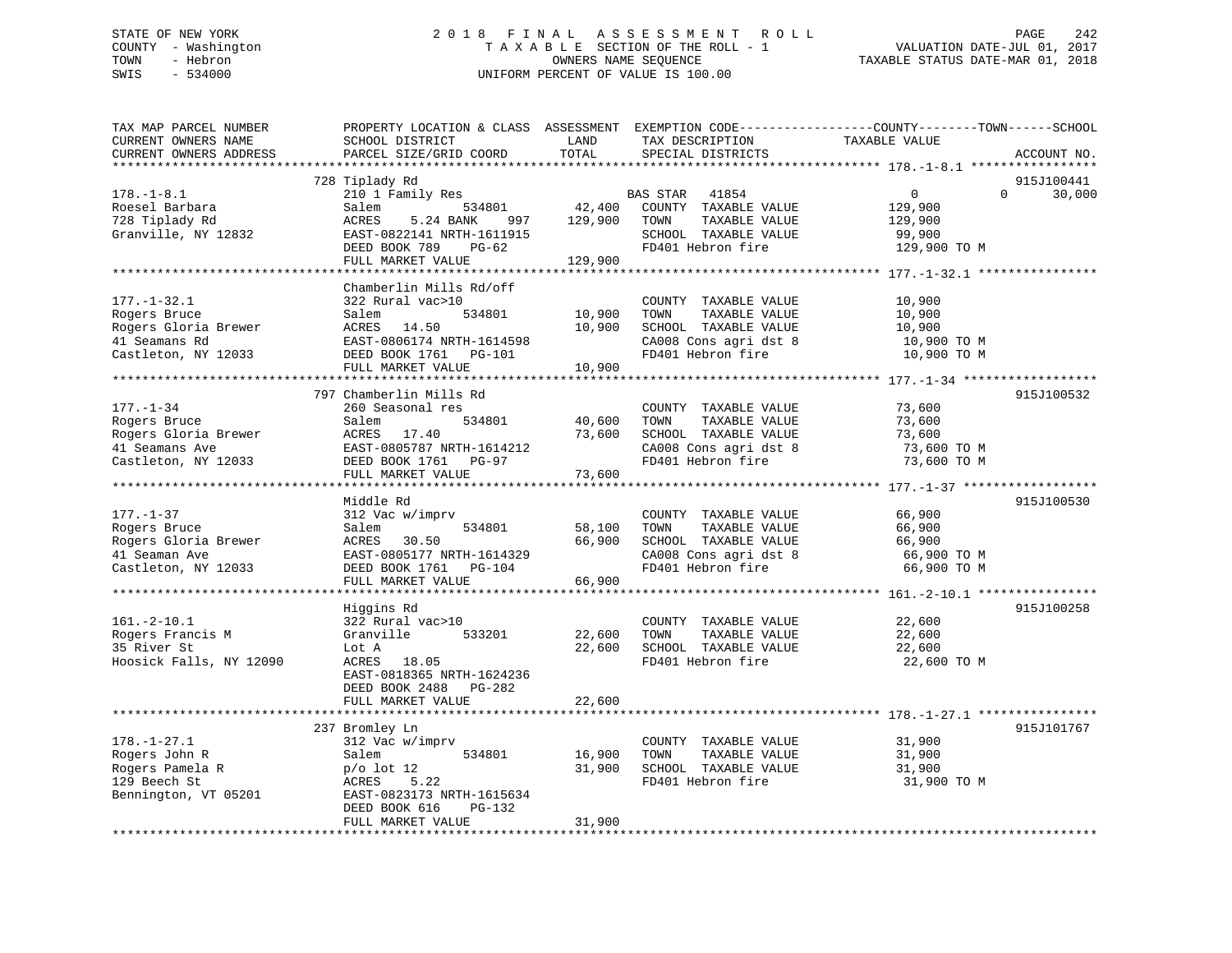## STATE OF NEW YORK 2 0 1 8 F I N A L A S S E S S M E N T R O L L PAGE 243 COUNTY - Washington T A X A B L E SECTION OF THE ROLL - 1 VALUATION DATE-JUL 01, 2017 TOWN - Hebron OWNERS NAME SEQUENCE TAXABLE STATUS DATE-MAR 01, 2018 SWIS - 534000 UNIFORM PERCENT OF VALUE IS 100.00

| TAX MAP PARCEL NUMBER<br>CURRENT OWNERS NAME<br>CURRENT OWNERS ADDRESS                                                                                                              | <b>EXAMPLE THE STATE OF STATE OF STATE</b><br>SCHOOL DISTRICT<br>PARCEL SIZE/GRID COORD                                                                                                                                                                  | TAX DESCRIPTION<br>SDECIAL DISTRICTS<br>TOTAL<br>SPECIAL DISTRICTS                                                                                                          | PROPERTY LOCATION & CLASS ASSESSMENT EXEMPTION CODE----------------COUNTY-------TOWN------SCHOOL<br>TAXABLE VALUE<br>ACCOUNT NO.           |
|-------------------------------------------------------------------------------------------------------------------------------------------------------------------------------------|----------------------------------------------------------------------------------------------------------------------------------------------------------------------------------------------------------------------------------------------------------|-----------------------------------------------------------------------------------------------------------------------------------------------------------------------------|--------------------------------------------------------------------------------------------------------------------------------------------|
| $177. - 1 - 32$<br>Rogers Thomas C<br>821 Chamberlin Mills Rd<br>Salem, NY 12865<br>MAY BE SUBJECT TO PAYMENT<br>UNDER AGDIST LAW TIL 2025                                          | 821 Chamberlin Mills Rd<br>241 Rural res&ag<br>Salem<br>2273/67<br>FRNT 1301.00 DPTH<br>ACRES 92.52<br>EAST-0807184 NRTH-1614351<br>DEED BOOK 947<br>PG-197<br>FULL MARKET VALUE                                                                         | AGRI-D IND 41730<br>$\overline{212,000}$ BAS STAR<br>41854<br>333,000 COUNTY TAXABLE VALUE<br>TAXABLE VALUE<br>TOWN<br>SCHOOL TAXABLE VALUE<br>FD401 Hebron fire<br>333,000 | 915J100529<br>113,410<br>113,410<br>113,410<br>$\overline{0}$<br>$\overline{0}$<br>30,000<br>219,590<br>219,590<br>189,590<br>333,000 TO M |
| $183.2 - 1 - 3$                                                                                                                                                                     | 2086 County Route 47<br>260 Seasonal res - WTRFNT<br>Roosevelt Peter T<br>Roosevelt Jessica J<br>Roosevelt Jessica J<br>19 Center White Creek Ln<br>East-0786208 NRTH-1607833<br>Eagle Bridge, NY 12057<br>DEED BOOK 3008<br>PG-176<br>FULL MARKET VALUE | COUNTY TAXABLE VALUE<br>106,800 TOWN<br>TAXABLE VALUE<br>SCHOOL TAXABLE VALUE 146,700<br>146,700<br>FD401 Hebron fire<br>146,700                                            | 915J101161<br>146,700<br>146,700<br>146,700 TO M                                                                                           |
| $184. - 1 - 28$<br>Rose Craig B<br>Rose Ruth H<br>144 Chamberlin Mills Rd<br>Salem, NY 12865                                                                                        | 144 Chamberlin Mills Rd<br>242 Rurl res&rec<br>Salem<br>ACRES<br>38.80 BANK<br>998<br>EAST-0795520 NRTH-1601953<br>DEED BOOK 2237 PG-208<br>FULL MARKET VALUE                                                                                            | c<br>534801 68,500 COUNTY TAXABLE VALUE<br>154,900 TOWN<br>TAXABLE VALUE<br>SCHOOL TAXABLE VALUE<br>CA008 Cons agri dst 8<br>154,900 FD401 Hebron fire                      | 915J100222<br>$\overline{0}$<br>$\Omega$<br>30,000<br>154,900<br>154,900<br>124,900<br>154,900 TO M<br>154,900 TO M                        |
| 414 County Route 31<br>Salem. NY 12865<br>Salem, NY 12865                                                                                                                           | County Route 31<br>534801<br>ACRES 224.20<br>EAST-0796526 NRTH-1617039<br>Carl 2505 PG-34<br>FULL MARKET VALUE                                                                                                                                           | COUNTY TAXABLE VALUE 165,800<br>165,800<br>TAXABLE VALUE<br>TOWN<br>SCHOOL TAXABLE VALUE 165,800<br>165,800<br>FD401 Hebron fire<br>165,800                                 | 165,800<br>165,800 TO M                                                                                                                    |
| $176. - 1 - 3$<br>Rosier Spencer W<br>Rosier Heather N<br>414 County Route 31<br>Salem, NY 12865<br>MAY BE SUBJECT TO PAYMENT<br>UNDER AGDIST LAW TIL 2023<br>********************* | 414 County Route 31<br>241 Rural res&ag<br>534801<br>Salem<br>FRNT 927.00 DPTH<br>ACRES 23.09<br>EAST-0794583 NRTH-1616172<br>DEED BOOK 3595 PG-34<br>FULL MARKET VALUE                                                                                  | CV CV<br>CW_10_VET/ 41151<br>COUNTY TAXABLE VALUE<br>140,000<br>TOWN<br>TAXABLE VALUE<br>SCHOOL TAXABLE VALUE<br>FD401 Hebron fire<br>140,000                               | 915J100063<br>8,000<br>8,000<br>132,000<br>132,000<br>140,000<br>140,000 TO M                                                              |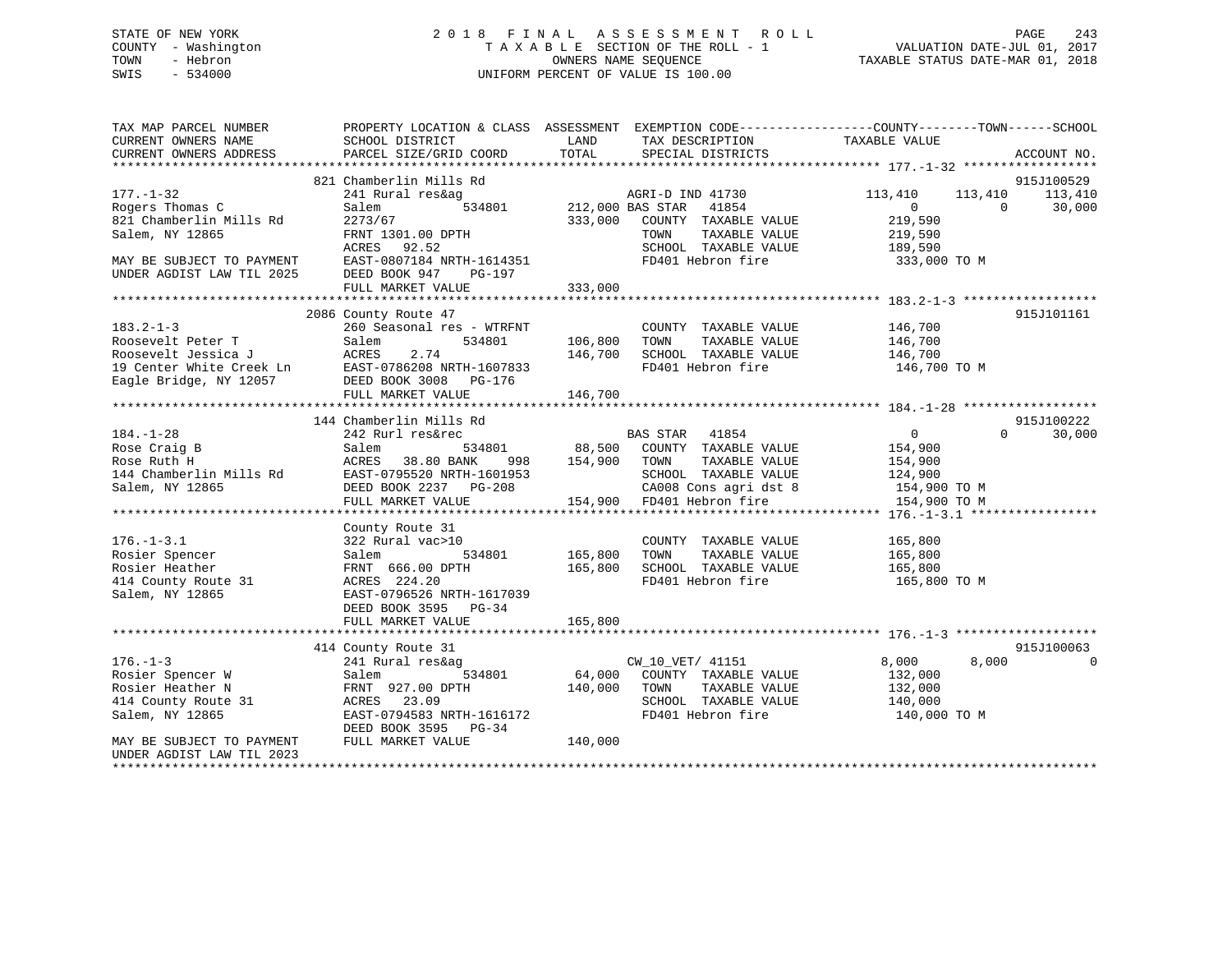## STATE OF NEW YORK 2 0 1 8 F I N A L A S S E S S M E N T R O L L PAGE 244 COUNTY - Washington T A X A B L E SECTION OF THE ROLL - 1 VALUATION DATE-JUL 01, 2017 TOWN - Hebron OWNERS NAME SEQUENCE TAXABLE STATUS DATE-MAR 01, 2018 SWIS - 534000 UNIFORM PERCENT OF VALUE IS 100.00

| TAX MAP PARCEL NUMBER<br>CURRENT OWNERS NAME<br>CURRENT OWNERS ADDRESS                      | PROPERTY LOCATION & CLASS ASSESSMENT EXEMPTION CODE----------------COUNTY-------TOWN------SCHOOL<br>SCHOOL DISTRICT<br>PARCEL SIZE/GRID COORD | LAND<br>TOTAL      | TAX DESCRIPTION<br>SPECIAL DISTRICTS                                                                               | TAXABLE VALUE                                           | ACCOUNT NO.           |
|---------------------------------------------------------------------------------------------|-----------------------------------------------------------------------------------------------------------------------------------------------|--------------------|--------------------------------------------------------------------------------------------------------------------|---------------------------------------------------------|-----------------------|
|                                                                                             |                                                                                                                                               |                    |                                                                                                                    |                                                         |                       |
|                                                                                             | Shepard Rd                                                                                                                                    |                    |                                                                                                                    |                                                         | 915J100679            |
| $152. - 2 - 17$<br>Rothstein Edward G<br>155 W 78th St<br>New York, NY 10024                | 322 Rural vac>10<br>533201<br>Granville<br>$1$ ot $12$<br>ACRES 39.60                                                                         | 48,800<br>48,800   | AG DIST<br>41720<br>COUNTY TAXABLE VALUE<br>TOWN<br>TAXABLE VALUE<br>SCHOOL TAXABLE VALUE                          | 26,503<br>26,503<br>22,297<br>22,297<br>22,297          | 26,503                |
| MAY BE SUBJECT TO PAYMENT                                                                   | EAST-0812135 NRTH-1640276<br>DEED BOOK 738<br>PG-178                                                                                          |                    | CA008 Cons agri dst 8<br>26,503 EX                                                                                 | 22,297 TO M                                             |                       |
| UNDER AGDIST LAW TIL 2022                                                                   | FULL MARKET VALUE                                                                                                                             | 48,800             | FD401 Hebron fire                                                                                                  | 48,800 TO M                                             |                       |
|                                                                                             |                                                                                                                                               |                    |                                                                                                                    |                                                         |                       |
| $152. - 2 - 17.6$<br>Rothstein Edward G<br>155 W 78th St<br>New York, NY 12024              | Shepard Rd<br>314 Rural vac<10<br>Granville<br>533201<br>$1$ ot $10$<br>ACRES<br>8.22<br>EAST-0810797 NRTH-1640179                            | 13,500<br>13,500   | AG DIST<br>41720<br>COUNTY TAXABLE VALUE<br>TOWN<br>TAXABLE VALUE<br>SCHOOL TAXABLE VALUE<br>CA008 Cons agri dst 8 | 8,971<br>8,971<br>4,529<br>4,529<br>4,529<br>4,529 TO M | 8,971                 |
| MAY BE SUBJECT TO PAYMENT<br>UNDER AGDIST LAW TIL 2022                                      | DEED BOOK 738<br>PG-178<br>FULL MARKET VALUE                                                                                                  |                    | 8,971 EX<br>13,500 FD401 Hebron fire                                                                               | 13,500 TO M                                             |                       |
|                                                                                             |                                                                                                                                               |                    |                                                                                                                    |                                                         |                       |
| $152. - 2 - 17.7$<br>Rothstein Edward G                                                     | County Route 28<br>322 Rural vac>10<br>533201<br>Granville                                                                                    | 17,700             | AG DIST<br>41720<br>COUNTY TAXABLE VALUE                                                                           | 10,753<br>10,753<br>6,947                               | 10,753                |
| 155 W 78th St<br>New York, NY 10024                                                         | $1$ ot $9$<br>ACRES 11.74                                                                                                                     | 17,700             | TOWN<br>TAXABLE VALUE<br>SCHOOL TAXABLE VALUE                                                                      | 6,947<br>6,947                                          |                       |
| MAY BE SUBJECT TO PAYMENT                                                                   | EAST-0811174 NRTH-1640670<br>DEED BOOK 738<br>PG-178                                                                                          |                    | CA008 Cons agri dst 8<br>10,753 EX                                                                                 | 6,947 TO M                                              |                       |
| UNDER AGDIST LAW TIL 2022                                                                   | FULL MARKET VALUE                                                                                                                             | 17,700             | FD401 Hebron fire                                                                                                  | 17,700 TO M                                             |                       |
|                                                                                             | 44 Koster Way                                                                                                                                 |                    |                                                                                                                    |                                                         | 915J101900            |
| $185. - 1 - 25$<br>Roy Robin D<br>41 White Birch Trl<br>Higganum, CT 06441                  | 314 Rural vac<10<br>534801<br>Salem<br>$1$ ot $4$<br>5.08<br>ACRES<br>EAST-0815358 NRTH-1609613<br>DEED BOOK 3773<br>$PG-299$                 | 22,100<br>22,100   | COUNTY TAXABLE VALUE<br>TAXABLE VALUE<br>TOWN<br>SCHOOL TAXABLE VALUE<br>FD401 Hebron fire                         | 22,100<br>22,100<br>22,100<br>22,100 TO M               |                       |
|                                                                                             | FULL MARKET VALUE                                                                                                                             | 22,100             |                                                                                                                    |                                                         |                       |
|                                                                                             |                                                                                                                                               |                    |                                                                                                                    |                                                         |                       |
| $186. - 1 - 4$                                                                              | Blossom Rd/e Off<br>105 Vac farmland                                                                                                          |                    | AG DIST<br>41720                                                                                                   | 185,815<br>185,815                                      | 915J100013<br>185,815 |
| Royce M Atwater Living Trust<br>Atwater Royce M<br>2129 County Route 153<br>Salem, NY 12865 | 534801<br>Salem<br>378/1060<br>ACRES 271.60<br>EAST-0821944 NRTH-1606952<br>DEED BOOK 2913 PG-54                                              | 284,500<br>284,500 | COUNTY TAXABLE VALUE<br>TAXABLE VALUE<br>TOWN<br>SCHOOL TAXABLE VALUE<br>CA008 Cons agri dst 8<br>185,815 EX       | 98,685<br>98,685<br>98,685<br>98,685 TO M               |                       |
| MAY BE SUBJECT TO PAYMENT<br>UNDER AGDIST LAW TIL 2022                                      | FULL MARKET VALUE                                                                                                                             |                    | 284,500 FD401 Hebron fire                                                                                          | 284,500 TO M                                            |                       |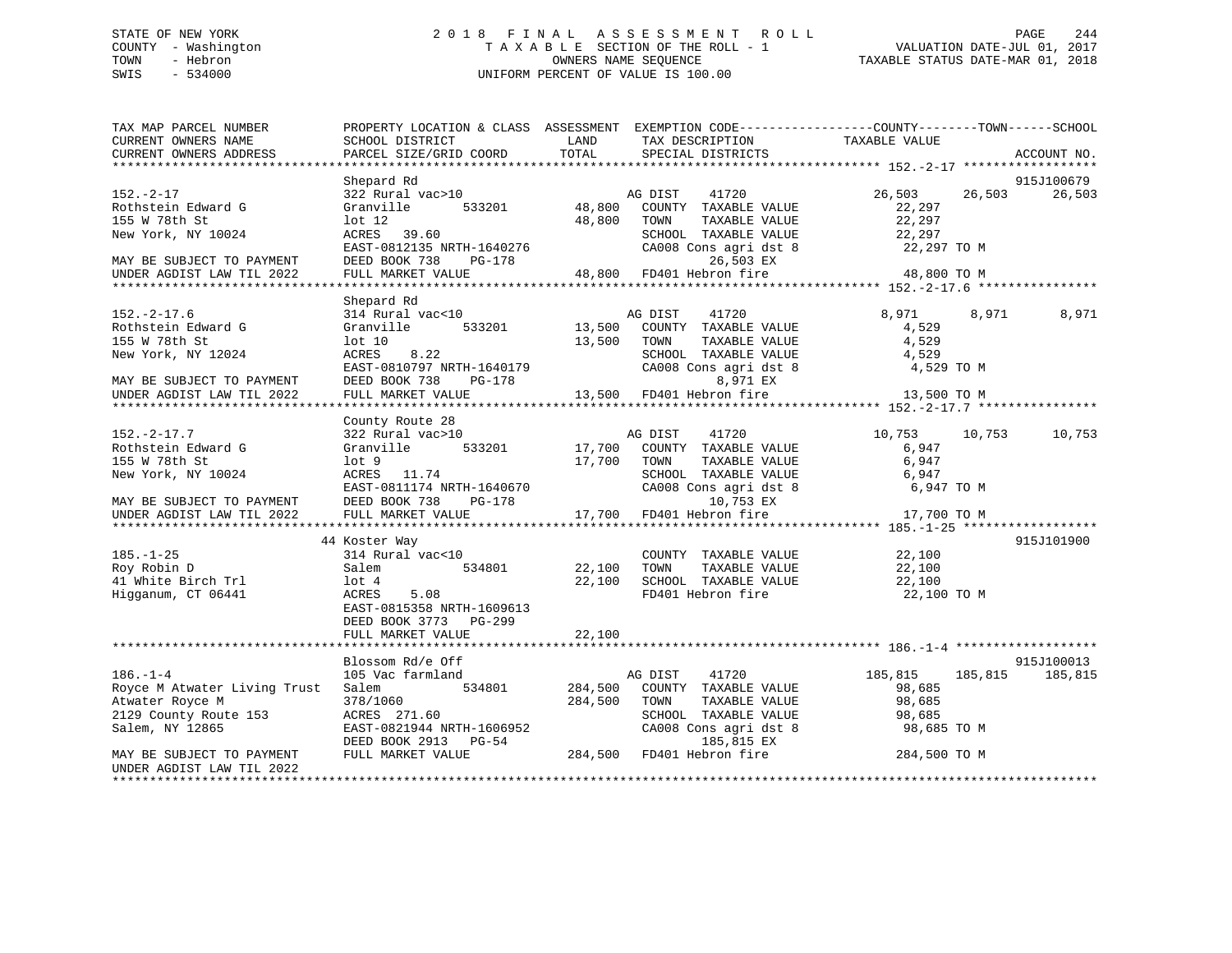## STATE OF NEW YORK 2 0 1 8 F I N A L A S S E S S M E N T R O L L PAGE 245 COUNTY - Washington T A X A B L E SECTION OF THE ROLL - 1 VALUATION DATE-JUL 01, 2017 TOWN - Hebron OWNERS NAME SEQUENCE TAXABLE STATUS DATE-MAR 01, 2018 SWIS - 534000 UNIFORM PERCENT OF VALUE IS 100.00

| TAX MAP PARCEL NUMBER<br>CURRENT OWNERS NAME<br>CURRENT OWNERS ADDRESS                                                                                                                      | PROPERTY LOCATION & CLASS ASSESSMENT EXEMPTION CODE---------------COUNTY-------TOWN-----SCHOOL<br>SCHOOL DISTRICT<br>PARCEL SIZE/GRID COORD                                      | LAND<br>TOTAL                     | TAX DESCRIPTION<br>SPECIAL DISTRICTS                                                                                   | TAXABLE VALUE                                                   | ACCOUNT NO.                      |
|---------------------------------------------------------------------------------------------------------------------------------------------------------------------------------------------|----------------------------------------------------------------------------------------------------------------------------------------------------------------------------------|-----------------------------------|------------------------------------------------------------------------------------------------------------------------|-----------------------------------------------------------------|----------------------------------|
| $152. - 2 - 8.2$<br>Rozell Andrew D<br>Rozell Karin W<br>31 County Route 28<br>Granville, NY 12832<br>MAY BE SUBJECT TO PAYMENT<br>UNDER AGDIST LAW TIL 2022<br>*************************** | Everetts Heights Way<br>314 Rural vac<10<br>Granville<br>533201<br>3.06<br>ACRES<br>EAST-0809005 NRTH-1641920<br>DEED BOOK 3715 PG-114<br>FULL MARKET VALUE                      | 22,800<br>22,800<br>22,800        | COUNTY TAXABLE VALUE<br>TOWN<br>TAXABLE VALUE<br>SCHOOL TAXABLE VALUE<br>FD401 Hebron fire                             | 22,800<br>22,800<br>22,800<br>22,800 TO M                       | 915J101019                       |
| $152 - 2 - 8.3$<br>Rozell Andrew D<br>31 County Route 28<br>Granville, NY 12832                                                                                                             | 31 County Route 28<br>210 1 Family Res<br>Granville<br>533201<br><b>ACRES</b><br>8.64 BANK<br>11A<br>EAST-0808642 NRTH-1640726<br>DEED BOOK 1802 PG-57<br>FULL MARKET VALUE      | 59,300<br>188,900<br>188,900      | <b>BAS STAR</b><br>41854<br>COUNTY TAXABLE VALUE<br>TAXABLE VALUE<br>TOWN<br>SCHOOL TAXABLE VALUE<br>FD401 Hebron fire | $\overline{0}$<br>188,900<br>188,900<br>158,900<br>188,900 TO M | 915J101085<br>30,000<br>$\Omega$ |
| $168. - 1 - 18.3$<br>Rucker Zaquan M<br>20 Valley View Way<br>Salem, NY 12865                                                                                                               | 20 Valley View Way<br>312 Vac w/imprv<br>533801<br>Hartford<br>7.43<br>ACRES<br>EAST-0797887 NRTH-1621173<br>DEED BOOK 3704 PG-168<br>FULL MARKET VALUE                          | 36,900<br>38,200<br>38,200        | COUNTY TAXABLE VALUE<br>TOWN<br>TAXABLE VALUE<br>SCHOOL TAXABLE VALUE<br>CA008 Cons agri dst 8<br>FD401 Hebron fire    | 38,200<br>38,200<br>38,200<br>38,200 TO M<br>38,200 TO M        | 915J101769                       |
| $184. - 1 - 4.1$<br>Rudman Tracy L<br>305 Chamberlin Mills Rd<br>Salem, NY 12865                                                                                                            | 305 Chamberlin Mills Rd<br>210 1 Family Res<br>534801<br>Salem<br>2.50<br>ACRES<br>EAST-0797134 NRTH-1606538<br>DEED BOOK 901<br>PG-256                                          | 41,200<br>91,000                  | BAS STAR<br>41854<br>COUNTY TAXABLE VALUE<br>TOWN<br>TAXABLE VALUE<br>SCHOOL TAXABLE VALUE<br>CA008 Cons agri dst 8    | $\mathbf{0}$<br>91,000<br>91,000<br>61,000<br>91,000 TO M       | 915J101614<br>30,000<br>$\Omega$ |
| $144. - 1 - 23$<br>Rue Eric W<br>32 Rykowski Ln<br>Granville, NY 12832                                                                                                                      | FULL MARKET VALUE<br>State Route 22/E Off<br>314 Rural vac<10<br>533201<br>Granville<br>5.70<br>ACRES<br>EAST-0823510 NRTH-1644114<br>DEED BOOK 3311 PG-127<br>FULL MARKET VALUE | 91,000<br>4,300<br>4,300<br>4,300 | FD401 Hebron fire<br>COUNTY TAXABLE VALUE<br>TOWN<br>TAXABLE VALUE<br>SCHOOL TAXABLE VALUE<br>FD401 Hebron fire        | 91,000 TO M<br>4,300<br>4,300<br>4,300<br>4,300 TO M            | 915J100169                       |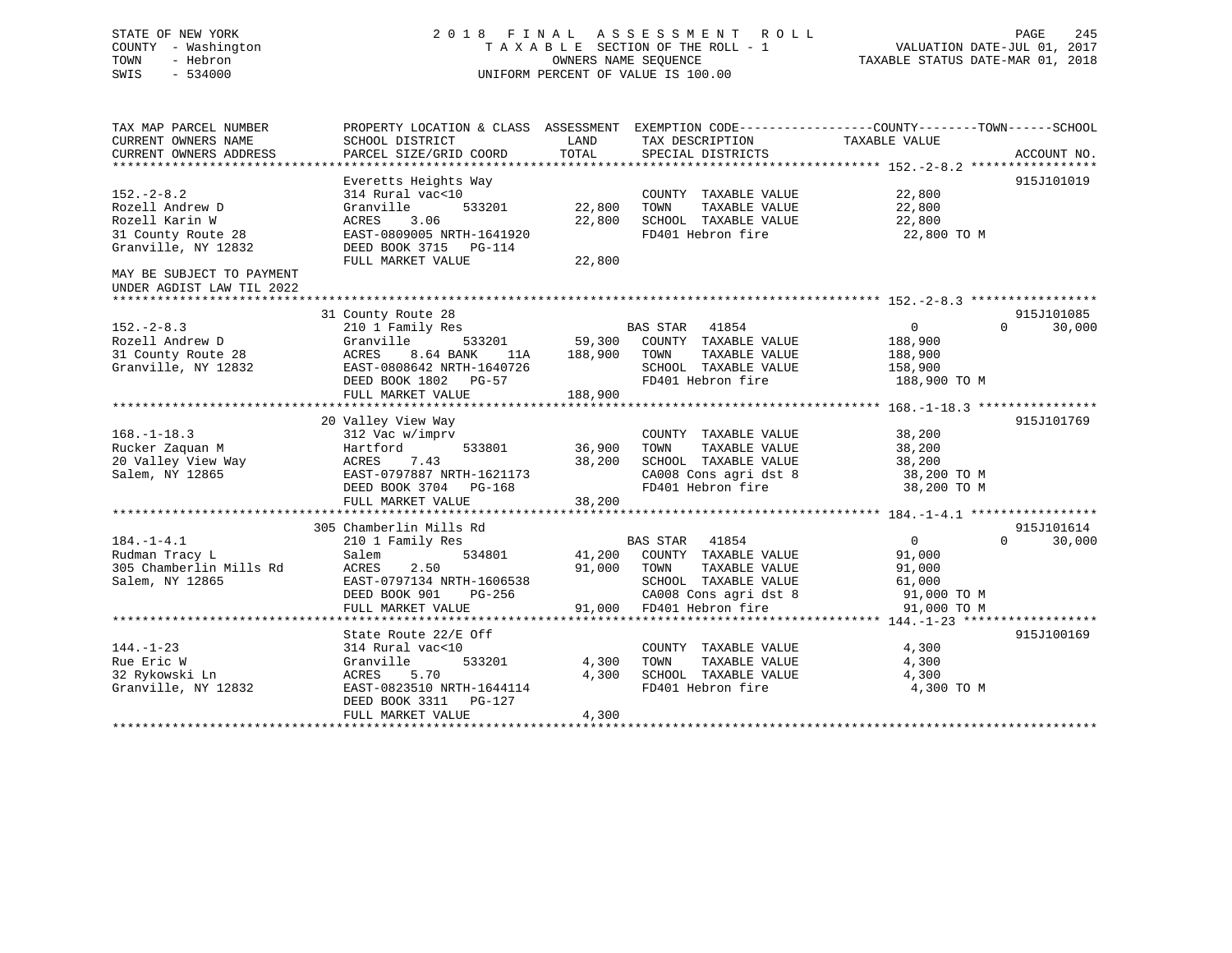## STATE OF NEW YORK 2 0 1 8 F I N A L A S S E S S M E N T R O L L PAGE 246 COUNTY - Washington T A X A B L E SECTION OF THE ROLL - 1 VALUATION DATE-JUL 01, 2017 TOWN - Hebron OWNERS NAME SEQUENCE TAXABLE STATUS DATE-MAR 01, 2018 SWIS - 534000 UNIFORM PERCENT OF VALUE IS 100.00

| TAX MAP PARCEL NUMBER<br>CURRENT OWNERS NAME<br>CURRENT OWNERS ADDRESS                                             | PROPERTY LOCATION & CLASS ASSESSMENT EXEMPTION CODE----------------COUNTY-------TOWN-----SCHOOL<br>SCHOOL DISTRICT<br>PARCEL SIZE/GRID COORD              | LAND<br>TOTAL                | TAX DESCRIPTION<br>SPECIAL DISTRICTS                                                                                                                                        | TAXABLE VALUE                                                                                                                           | ACCOUNT NO.                                                                  |
|--------------------------------------------------------------------------------------------------------------------|-----------------------------------------------------------------------------------------------------------------------------------------------------------|------------------------------|-----------------------------------------------------------------------------------------------------------------------------------------------------------------------------|-----------------------------------------------------------------------------------------------------------------------------------------|------------------------------------------------------------------------------|
|                                                                                                                    | 6646 State Route 22                                                                                                                                       |                              |                                                                                                                                                                             |                                                                                                                                         | 915J100353                                                                   |
| $170. - 1 - 13.1$<br>Ruger Karl Eric<br>Ruger Joan M<br>50 Atkins Rd<br>Malta, NY 12020-3812                       | 314 Rural vac<10<br>Granville<br>ACRES<br>5.00<br>EAST-0815657 NRTH-1618100<br>DEED BOOK 2055 PG-277                                                      | 533201 16,000<br>16,000      | COUNTY TAXABLE VALUE 16,000<br>TOWN<br>TAXABLE VALUE<br>SCHOOL TAXABLE VALUE<br>FD401 Hebron fire 16,000 TO M                                                               | 16,000<br>16,000                                                                                                                        |                                                                              |
|                                                                                                                    | FULL MARKET VALUE                                                                                                                                         | 16,000                       |                                                                                                                                                                             |                                                                                                                                         |                                                                              |
|                                                                                                                    | 6961 State Route 22                                                                                                                                       |                              |                                                                                                                                                                             |                                                                                                                                         | 915J100541                                                                   |
| $161. - 2 - 11$<br>Ruggles Samuel<br>Ruggles Joyce<br>6961 State Route 22<br>Granville, NY 12832                   | 270 Mfg housing<br>533201<br>Granville<br>ACRES 1.49<br>22 EAST-0816813 NRTH-1625466<br>832 DEED BOOK 441 PG-287<br>FULL MARKET VALUE                     | 44,500 TOWN                  | AGED-CO<br>41802<br>33,200 AGED-TOWN 41803<br>44,500 AGED-SCH 41804<br>ENH STAR 41834<br>COUNTY TAXABLE VALUE<br>TAXABLE VALUE<br>SCHOOL TAXABLE VALUE<br>FD401 Hebron fire | 22,250<br>15,575<br>$\sim$ 0<br>$\overline{0}$<br>$\overline{0}$<br>$\overline{0}$<br>22,250<br>28,925<br>$\overline{a}$<br>44,500 TO M | $\Omega$<br>$\overline{0}$<br>$\overline{0}$<br>20,025<br>$\Omega$<br>24,475 |
|                                                                                                                    | 1668 County Route 31                                                                                                                                      |                              |                                                                                                                                                                             |                                                                                                                                         |                                                                              |
| $152 - 2 - 17.4$<br>Russell M. Patricia<br>1668 County Route 31<br>Granville, NY 12832                             | 240 Rural res<br>Granville<br>533201<br>sub lot 4<br>ACRES 25.48<br>EAST-0810599 NRTH-1638466<br>DEED BOOK 924<br>$PG-25$                                 | 305,700 TOWN                 | ENH STAR<br>41834<br>92,300 COUNTY TAXABLE VALUE<br>TAXABLE VALUE<br>SCHOOL TAXABLE VALUE<br>CA008 Cons agri dst 8<br>FD401 Hebron fire                                     | $\overline{0}$<br>305,700<br>305,700<br>238,900<br>305,700 TO M<br>305,700 TO M                                                         | 66,800<br>$\Omega$                                                           |
|                                                                                                                    | FULL MARKET VALUE                                                                                                                                         | 305,700                      |                                                                                                                                                                             |                                                                                                                                         |                                                                              |
| $184. - 2 - 9$<br>Russell Robert B Trustee<br>Russell Kay B Trustee<br>278 Chamberlain Mills Rd<br>Salem, NY 12865 | 278 Chamberlin Mills Rd<br>240 Rural res<br>534801<br>Salem<br>2835/45<br>Trust<br>ACRES<br>21.04<br>EAST-0798416 NRTH-1605811<br>DEED BOOK 3407 PG-182   | 169,500<br>169,500           | ENH STAR 41054<br>66,100 COUNTY TAXABLE VALUE<br>COUNTY TAXABLE VALUE<br>TAXABLE VALUE<br>SCHOOL TAXABLE VALUE<br>CA008 Cons agri dst 8<br>FD401 Hebron fire                | $\overline{0}$<br>169,500<br>169,500<br>102,700<br>169,500 TO M<br>169,500 TO M                                                         | 915J101488<br>66,800<br>$\Omega$                                             |
|                                                                                                                    | FULL MARKET VALUE                                                                                                                                         |                              |                                                                                                                                                                             |                                                                                                                                         |                                                                              |
| $183.2 - 1 - 30$<br>Russo Elizabeth<br>1715 Pottter Rd<br>Amsterdam, NY 12010                                      | 89 Barkley Ln<br>260 Seasonal res - WTRFNT<br>534801<br>Salem<br>ACRES<br>1.33<br>EAST-0786583 NRTH-1606042<br>DEED BOOK 1940 PG-161<br>FULL MARKET VALUE | 76,200<br>116,900<br>116,900 | COUNTY TAXABLE VALUE<br>TOWN<br>TAXABLE VALUE<br>SCHOOL TAXABLE VALUE<br>FD401 Hebron fire                                                                                  | 116,900<br>116,900<br>116,900<br>116,900 TO M                                                                                           | 915J101158                                                                   |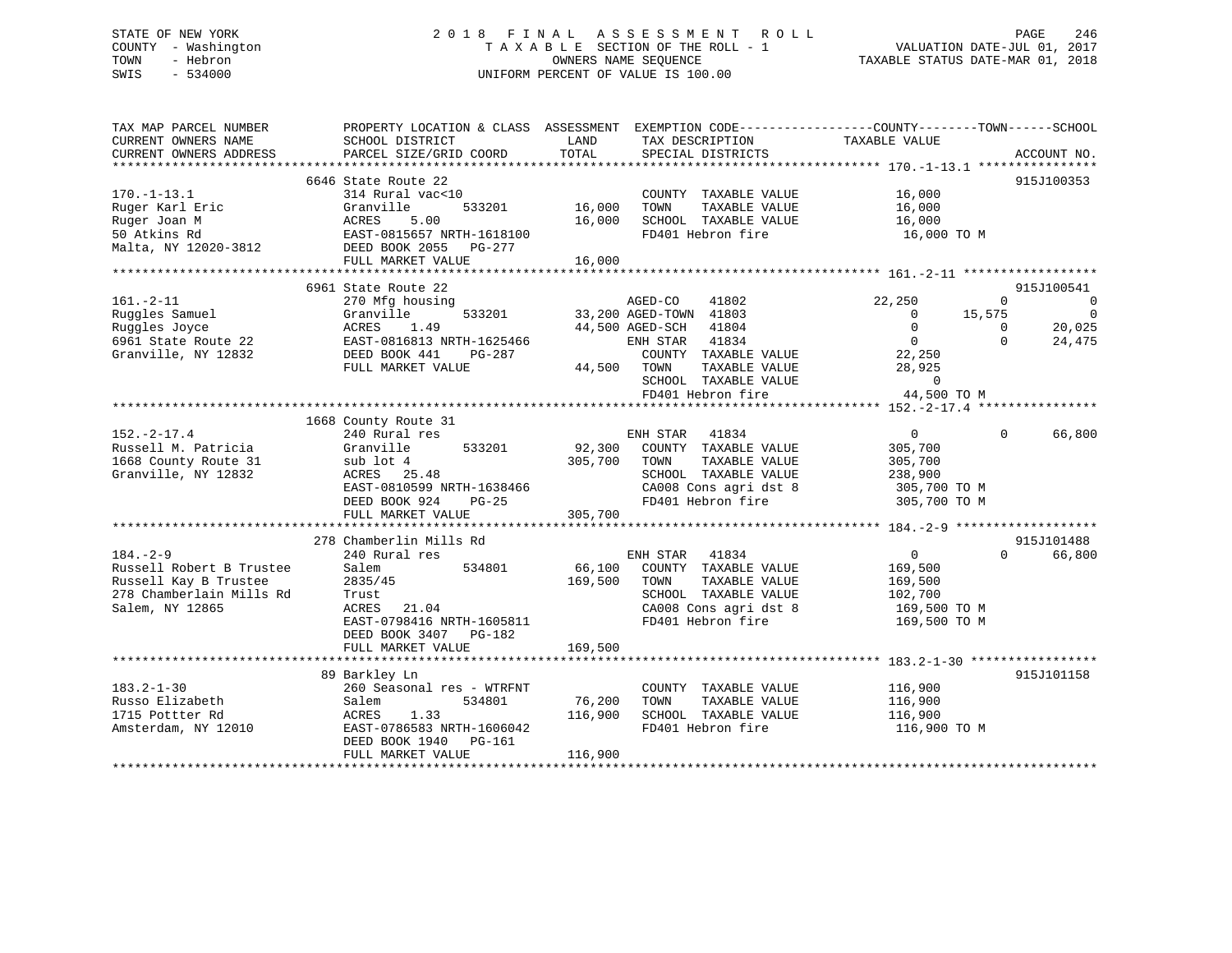## STATE OF NEW YORK 2 0 1 8 F I N A L A S S E S S M E N T R O L L PAGE 247 COUNTY - Washington T A X A B L E SECTION OF THE ROLL - 1 VALUATION DATE-JUL 01, 2017 TOWN - Hebron OWNERS NAME SEQUENCE TAXABLE STATUS DATE-MAR 01, 2018 SWIS - 534000 UNIFORM PERCENT OF VALUE IS 100.00

| TAX MAP PARCEL NUMBER   | PROPERTY LOCATION & CLASS ASSESSMENT EXEMPTION CODE---------------COUNTY-------TOWN------SCHOOL |         |                            |               |             |
|-------------------------|-------------------------------------------------------------------------------------------------|---------|----------------------------|---------------|-------------|
| CURRENT OWNERS NAME     | SCHOOL DISTRICT                                                                                 | LAND    | TAX DESCRIPTION            | TAXABLE VALUE |             |
| CURRENT OWNERS ADDRESS  | PARCEL SIZE/GRID COORD                                                                          | TOTAL   | SPECIAL DISTRICTS          |               | ACCOUNT NO. |
|                         |                                                                                                 |         |                            |               |             |
|                         | 568 West Green Pond Way                                                                         |         |                            |               | 915J100419  |
| $143. - 1 - 22$         | 260 Seasonal res - WTRFNT                                                                       |         | COUNTY TAXABLE VALUE       | 206,100       |             |
| Ryan Robin R            | Granville<br>533201                                                                             | 76,800  | TAXABLE VALUE<br>TOWN      | 206,100       |             |
| 2088 Vermont Route 30   | 3.16<br>ACRES                                                                                   | 206,100 | SCHOOL TAXABLE VALUE       | 206,100       |             |
| Pawlet, VT 05761        | EAST-0815397 NRTH-1643800                                                                       |         | FD401 Hebron fire          | 206,100 TO M  |             |
|                         | DEED BOOK 810<br>PG-94                                                                          |         |                            |               |             |
|                         | FULL MARKET VALUE                                                                               | 206,100 |                            |               |             |
|                         |                                                                                                 |         |                            |               |             |
|                         | 6701 State Route 22                                                                             |         |                            |               | 915J100539  |
| $169. - 1 - 24$         | 314 Rural vac<10                                                                                |         | COUNTY TAXABLE VALUE       | 8,100         |             |
| Sabo Jacob J            | 533201<br>Granville                                                                             | 8,100   | TOWN<br>TAXABLE VALUE      | 8,100         |             |
| Sabo Merrill            | FRNT 210.00 DPTH 150.00                                                                         |         | 8,100 SCHOOL TAXABLE VALUE | 8,100         |             |
| 92 So Williams St       | ACRES 0.72                                                                                      |         | FD401 Hebron fire          | 8,100 TO M    |             |
| Whitehall, NY 12887     | EAST-0815226 NRTH-1619416                                                                       |         |                            |               |             |
|                         | DEED BOOK 789<br>PG-146                                                                         |         |                            |               |             |
|                         | FULL MARKET VALUE                                                                               | 8,100   |                            |               |             |
|                         |                                                                                                 |         |                            |               |             |
|                         | Tiplady Rd                                                                                      |         |                            |               | 915J100333  |
| $178. - 1 - 10$         | 314 Rural vac<10                                                                                |         | COUNTY TAXABLE VALUE       | 29,200        |             |
| Sacrider Gary           | Salem<br>534801                                                                                 | 29,200  | TAXABLE VALUE<br>TOWN      | 29,200        |             |
| Sacrider Jeanne         | 9.80<br>ACRES                                                                                   | 29,200  | SCHOOL TAXABLE VALUE       | 29,200        |             |
| 76 Ball Pond Rd         | EAST-0821344 NRTH-1611470                                                                       |         | FD401 Hebron fire          | 29,200 TO M   |             |
| New Fairfield, CT 06812 | DEED BOOK 454<br>PG-579                                                                         |         |                            |               |             |
|                         | FULL MARKET VALUE                                                                               | 29,200  |                            |               |             |
|                         |                                                                                                 |         |                            |               |             |
|                         | 29 Barkley Ln                                                                                   |         |                            |               | 915J101166  |
| $183.2 - 1 - 34$        | 260 Seasonal res - WTRFNT                                                                       |         | COUNTY TAXABLE VALUE       | 220,000       |             |
| Salisbury John          | Salem<br>534801                                                                                 | 80,000  | TOWN<br>TAXABLE VALUE      | 220,000       |             |
| Salisbury Barbara       | <b>ACRES</b><br>1.64                                                                            | 220,000 | SCHOOL TAXABLE VALUE       | 220,000       |             |
| 15 Chippewa Trl         | EAST-0786014 NRTH-1607188                                                                       |         | FD401 Hebron fire          | 220,000 TO M  |             |
| Browns Mills, NJ 08015  | DEED BOOK 2065 PG-96                                                                            |         |                            |               |             |
|                         | FULL MARKET VALUE                                                                               | 220,000 |                            |               |             |
|                         |                                                                                                 |         |                            |               |             |
|                         | 86 Darfler Ln                                                                                   |         |                            |               | 915J101395  |
| $159. - 1 - 25.1$       | 280 Res Multiple                                                                                |         | COUNTY TAXABLE VALUE       | 250,400       |             |
| Salo-Pedross Arts, LLC  | Hartford<br>533801                                                                              | 61,100  | TAXABLE VALUE<br>TOWN      | 250,400       |             |
| 86 Darfler Ln           | ACRES 17.70                                                                                     | 250,400 | SCHOOL TAXABLE VALUE       | 250,400       |             |
| Granville, NY 12832     | EAST-0797464 NRTH-1627290                                                                       |         | FD401 Hebron fire          | 250,400 TO M  |             |
|                         | DEED BOOK 3513 PG-265                                                                           |         |                            |               |             |
|                         | FULL MARKET VALUE                                                                               | 250,400 |                            |               |             |
|                         |                                                                                                 |         |                            |               |             |
|                         | Darfler Ln                                                                                      |         |                            |               | 915J101691  |
| $159. - 1 - 25.2$       | 322 Rural vac>10                                                                                |         | COUNTY TAXABLE VALUE       | 29,500        |             |
| Salo-Pedross Arts, LLC  | 533801<br>Hartford                                                                              | 29,500  | TOWN<br>TAXABLE VALUE      | 29,500        |             |
| 86 Darfler Ln           | Lot L                                                                                           | 29,500  | SCHOOL TAXABLE VALUE       | 29,500        |             |
| Granville, NY 12832     | ACRES 10.01                                                                                     |         | FD401 Hebron fire          | 29,500 TO M   |             |
|                         | EAST-0796661 NRTH-1627264                                                                       |         |                            |               |             |
|                         | DEED BOOK 3513 PG-259                                                                           |         |                            |               |             |
|                         | FULL MARKET VALUE                                                                               | 29,500  |                            |               |             |
|                         |                                                                                                 |         |                            |               |             |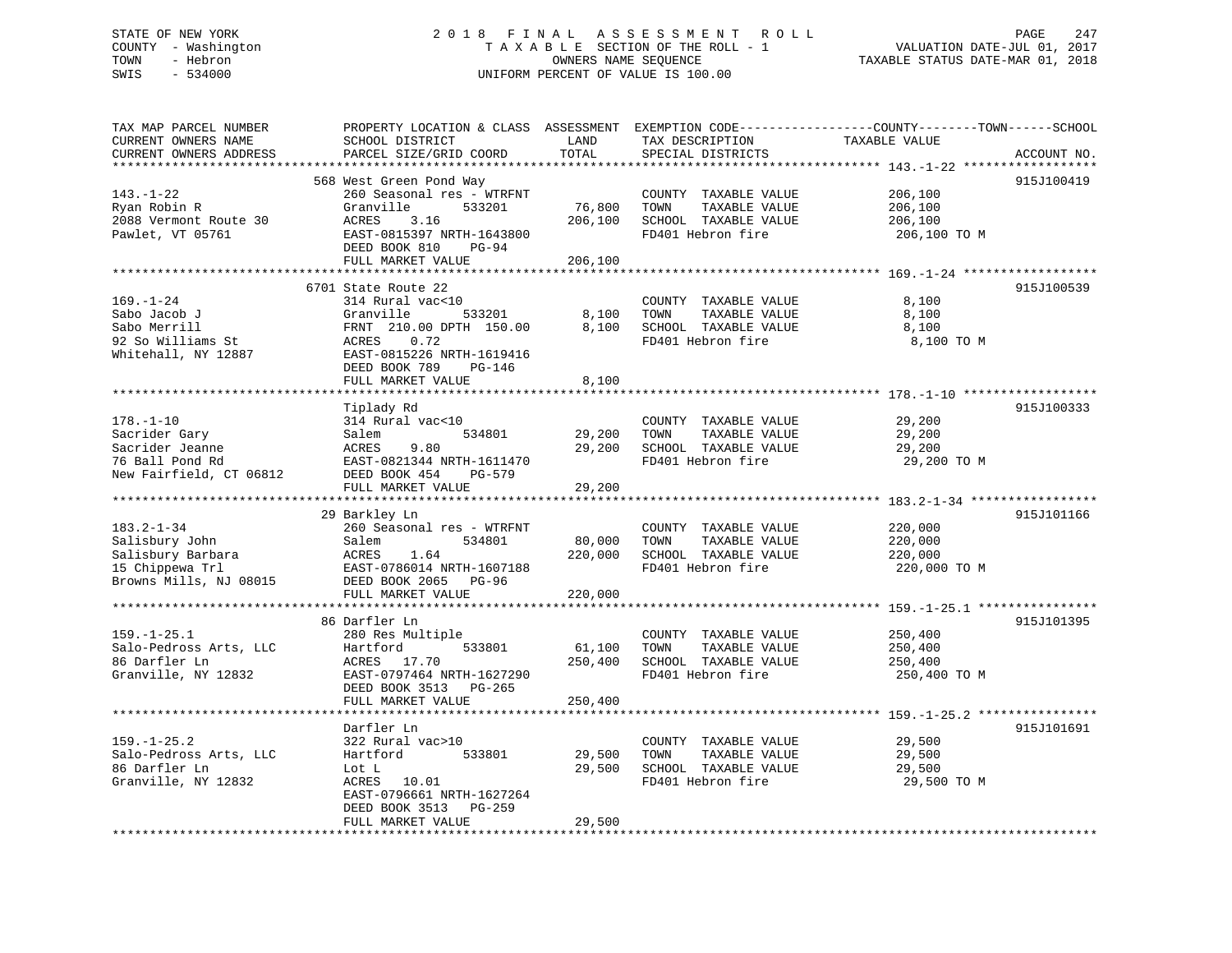## STATE OF NEW YORK 2 0 1 8 F I N A L A S S E S S M E N T R O L L PAGE 248 COUNTY - Washington T A X A B L E SECTION OF THE ROLL - 1 VALUATION DATE-JUL 01, 2017 TOWN - Hebron OWNERS NAME SEQUENCE TAXABLE STATUS DATE-MAR 01, 2018 SWIS - 534000 UNIFORM PERCENT OF VALUE IS 100.00

| TAX MAP PARCEL NUMBER                                                                                                                                              | PROPERTY LOCATION & CLASS ASSESSMENT EXEMPTION CODE----------------COUNTY-------TOWN-----SCHOOL |         |                                                    |                |                    |
|--------------------------------------------------------------------------------------------------------------------------------------------------------------------|-------------------------------------------------------------------------------------------------|---------|----------------------------------------------------|----------------|--------------------|
| CURRENT OWNERS NAME                                                                                                                                                | SCHOOL DISTRICT                                                                                 | LAND    | TAX DESCRIPTION                                    | TAXABLE VALUE  |                    |
| CURRENT OWNERS ADDRESS                                                                                                                                             | PARCEL SIZE/GRID COORD                                                                          | TOTAL   | SPECIAL DISTRICTS                                  |                | ACCOUNT NO.        |
|                                                                                                                                                                    |                                                                                                 |         |                                                    |                |                    |
|                                                                                                                                                                    | Darfler Ln                                                                                      |         |                                                    |                | 915J101704         |
| $159. - 1 - 25.15$                                                                                                                                                 | 314 Rural vac<10                                                                                |         | COUNTY TAXABLE VALUE                               | 22,900         |                    |
| Salo-Pedross Arts, LLC                                                                                                                                             | Hartford<br>533801                                                                              | 22,900  | TAXABLE VALUE<br>TOWN                              | 22,900         |                    |
| 86 Darfler Ln                                                                                                                                                      | lot M                                                                                           | 22,900  | SCHOOL TAXABLE VALUE                               | 22,900         |                    |
| Granville, NY 12832                                                                                                                                                | 5.63<br>ACRES                                                                                   |         | FD401 Hebron fire                                  | 22,900 TO M    |                    |
|                                                                                                                                                                    | EAST-0797619 NRTH-1627741                                                                       |         |                                                    |                |                    |
|                                                                                                                                                                    | DEED BOOK 3513 PG-265                                                                           |         |                                                    |                |                    |
|                                                                                                                                                                    | FULL MARKET VALUE                                                                               | 22,900  |                                                    |                |                    |
|                                                                                                                                                                    |                                                                                                 |         |                                                    |                |                    |
|                                                                                                                                                                    | 12 Matteson Way                                                                                 |         |                                                    |                | 915J100004         |
| $177. - 1 - 3.18$                                                                                                                                                  | 271 Mfg housings                                                                                |         | COUNTY TAXABLE VALUE                               | 109,200        |                    |
| Samuelson Shari                                                                                                                                                    | Salem 534801                                                                                    | 42,700  | TOWN<br>TAXABLE VALUE                              | 109,200        |                    |
| Samuelson Jeffrey                                                                                                                                                  | lot 7                                                                                           | 109,200 | SCHOOL TAXABLE VALUE                               | 109,200        |                    |
| 24 Matteson Way                                                                                                                                                    | 2595/284                                                                                        |         | CA008 Cons agri dst 8                              | 109,200 TO M   |                    |
| Salem, NY 12865                                                                                                                                                    | 5.44<br>ACRES                                                                                   |         | FD401 Hebron fire 109,200 TO M                     |                |                    |
|                                                                                                                                                                    | EAST-0805909 NRTH-1616029                                                                       |         |                                                    |                |                    |
|                                                                                                                                                                    | DEED BOOK 3535 PG-237                                                                           |         |                                                    |                |                    |
|                                                                                                                                                                    | FULL MARKET VALUE                                                                               | 109,200 |                                                    |                |                    |
|                                                                                                                                                                    |                                                                                                 |         |                                                    |                |                    |
|                                                                                                                                                                    | 254 Scott Hill Rd                                                                               |         |                                                    |                | 915J101150         |
| $158. - 1 - 2.1$                                                                                                                                                   | 210 1 Family Res                                                                                |         | BAS STAR 41854                                     | $\overline{0}$ | $\Omega$<br>30,000 |
| Examford Susan A<br>Hartford 533801<br>Xnight Terri L ACRES 2.88 BANK 999<br>254 Scott Hill Rd EAST-0783419 NRTH-1629423<br>Argyle, NY 12809 DEED BOOK 2682 PG-318 |                                                                                                 |         | 533801 42,200 COUNTY TAXABLE VALUE                 | 131,000        |                    |
|                                                                                                                                                                    | 999                                                                                             |         | TAXABLE VALUE<br>131,000 TOWN                      | 131,000        |                    |
|                                                                                                                                                                    |                                                                                                 |         | SCHOOL TAXABLE VALUE                               | 101,000        |                    |
|                                                                                                                                                                    |                                                                                                 |         | CA008 Cons agri dst 8<br>131,000 FD401 Hebron fire | 131,000 TO M   |                    |
|                                                                                                                                                                    | FULL MARKET VALUE                                                                               |         |                                                    | 131,000 TO M   |                    |
|                                                                                                                                                                    |                                                                                                 |         |                                                    |                |                    |
|                                                                                                                                                                    | County Route 47                                                                                 |         |                                                    |                | 915J101121         |
| $183.2 - 1 - 5$                                                                                                                                                    | 314 Rural vac<10 - WTRFNT                                                                       |         | COUNTY TAXABLE VALUE                               | 29,400         |                    |
| Sansone Michael J                                                                                                                                                  | Salem<br>534801                                                                                 | 29,400  | TAXABLE VALUE<br>TOWN                              | 29,400         |                    |
| Sansone Frances M                                                                                                                                                  |                                                                                                 | 29,400  | SCHOOL TAXABLE VALUE                               | 29,400         |                    |
| PO Box 471                                                                                                                                                         | FRNT 155.00 DPTH 232.00                                                                         |         | FD401 Hebron fire                                  | 29,400 TO M    |                    |
| Clifton Park, NY 12065-0471                                                                                                                                        | ACRES<br>0.80                                                                                   |         |                                                    |                |                    |
|                                                                                                                                                                    | EAST-0786548 NRTH-1607802                                                                       |         |                                                    |                |                    |
|                                                                                                                                                                    | DEED BOOK 872<br>$PG-299$                                                                       |         |                                                    |                |                    |
|                                                                                                                                                                    | FULL MARKET VALUE                                                                               | 29,400  |                                                    |                |                    |
|                                                                                                                                                                    |                                                                                                 |         |                                                    |                |                    |
|                                                                                                                                                                    | Patterson Hill Rd                                                                               |         |                                                    |                | 915J101001         |
| $183. - 1 - 32$                                                                                                                                                    | 314 Rural vac<10                                                                                |         | COUNTY TAXABLE VALUE                               | 59,900         |                    |
| Santacroce Francis Arthur Jr                                                                                                                                       | 534801<br>Salem                                                                                 | 59,900  | TAXABLE VALUE<br>TOWN                              | 59,900         |                    |
| Santacroce Sarah Elizabeth                                                                                                                                         | Lot A                                                                                           | 59,900  | SCHOOL TAXABLE VALUE                               | 59,900         |                    |
| 8 Rogers Ln                                                                                                                                                        | sub abandonment 3038/1                                                                          |         | FD401 Hebron fire                                  | 59,900 TO M    |                    |
| Cambridge, NY 12816                                                                                                                                                | ACRES<br>18.95                                                                                  |         |                                                    |                |                    |
|                                                                                                                                                                    | EAST-0788446 NRTH-1600918                                                                       |         |                                                    |                |                    |
|                                                                                                                                                                    | DEED BOOK 3453 PG-95                                                                            |         |                                                    |                |                    |
|                                                                                                                                                                    | FULL MARKET VALUE                                                                               | 59,900  |                                                    |                |                    |
|                                                                                                                                                                    |                                                                                                 |         |                                                    |                |                    |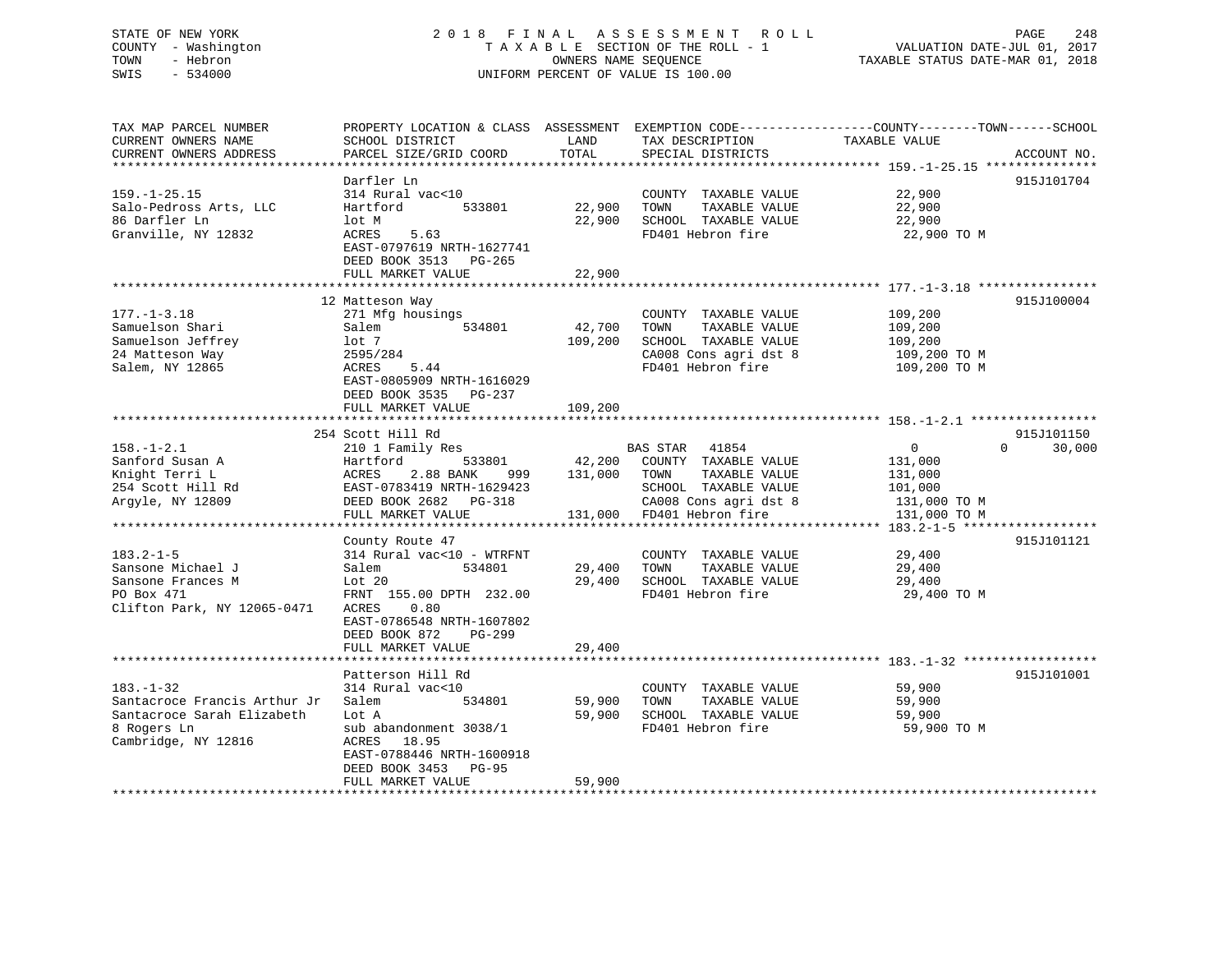## STATE OF NEW YORK 2 0 1 8 F I N A L A S S E S S M E N T R O L L PAGE 249 COUNTY - Washington T A X A B L E SECTION OF THE ROLL - 1 VALUATION DATE-JUL 01, 2017 TOWN - Hebron OWNERS NAME SEQUENCE TAXABLE STATUS DATE-MAR 01, 2018 SWIS - 534000 UNIFORM PERCENT OF VALUE IS 100.00

| TAX MAP PARCEL NUMBER<br>CURRENT OWNERS NAME<br>CURRENT OWNERS ADDRESS                 | PROPERTY LOCATION & CLASS ASSESSMENT<br>SCHOOL DISTRICT<br>PARCEL SIZE/GRID COORD                                                                      | LAND<br>TAX DESCRIPTION<br>TOTAL<br>SPECIAL DISTRICTS                                                                                                                                                     | EXEMPTION CODE-----------------COUNTY-------TOWN------SCHOOL<br>TAXABLE VALUE<br>ACCOUNT NO.                                        |
|----------------------------------------------------------------------------------------|--------------------------------------------------------------------------------------------------------------------------------------------------------|-----------------------------------------------------------------------------------------------------------------------------------------------------------------------------------------------------------|-------------------------------------------------------------------------------------------------------------------------------------|
|                                                                                        |                                                                                                                                                        |                                                                                                                                                                                                           |                                                                                                                                     |
| $177. - 1 - 28.3$                                                                      | 1189 Chamberlin Mills Rd<br>241 Rural res&ag                                                                                                           | 41700<br>AG BUILD                                                                                                                                                                                         | 4,635<br>4,635<br>4,635                                                                                                             |
| Saran Seema<br>1189 Chamberlin Mills Rd<br>Salem, NY 12865                             | Salem<br>534801<br>ACRES<br>64.20 BANK<br>999<br>EAST-0813318 NRTH-1615743                                                                             | 162,000 AG DIST<br>41720<br>417,000<br>COUNTY TAXABLE VALUE<br>TOWN<br>TAXABLE VALUE                                                                                                                      | 57,201<br>57,201<br>57,201<br>355,164<br>355,164                                                                                    |
| MAY BE SUBJECT TO PAYMENT<br>UNDER AGDIST LAW TIL 2022                                 | DEED BOOK 2248 PG-280<br>FULL MARKET VALUE                                                                                                             | SCHOOL TAXABLE VALUE<br>417,000<br>CA008 Cons agri dst 8<br>57,201 EX                                                                                                                                     | 355,164<br>359,799 TO M                                                                                                             |
|                                                                                        |                                                                                                                                                        | FD401 Hebron fire                                                                                                                                                                                         | 417,000 TO M<br>**************** 177.-1-25 *****                                                                                    |
|                                                                                        | 6517 State Route 22                                                                                                                                    |                                                                                                                                                                                                           | 915J100684                                                                                                                          |
| $177. - 1 - 25$<br>Saunders Brad N<br>6517 State Route 22<br>Salem, NY 12865           | 210 1 Family Res<br>Salem<br>534801<br>ACRES<br>1.10 BANK<br>998<br>EAST-0815411 NRTH-1614767<br>DEED BOOK 1747 PG-224<br>FULL MARKET VALUE            | COUNTY TAXABLE VALUE<br>TAXABLE VALUE<br>32,300<br>TOWN<br>SCHOOL TAXABLE VALUE<br>80,100<br>FD401 Hebron fire<br>80,100                                                                                  | 80,100<br>80,100<br>80,100<br>80,100 TO M                                                                                           |
|                                                                                        |                                                                                                                                                        |                                                                                                                                                                                                           |                                                                                                                                     |
|                                                                                        | 925 Chamberlin Mills Rd                                                                                                                                |                                                                                                                                                                                                           | 915J101897                                                                                                                          |
| $177. - 1 - 6.34$<br>Saunders Carol Jean<br>925 Chamberlin Mills Rd<br>Salem, NY 12865 | 210 1 Family Res<br>534801<br>Salem<br>1.12<br>ACRES<br>EAST-0809109 NRTH-1613238<br>DEED BOOK 674<br>$PG-90$<br>FULL MARKET VALUE                     | BAS STAR<br>41854<br>32,300<br>COUNTY TAXABLE VALUE<br>TAXABLE VALUE<br>99,500<br>TOWN<br>SCHOOL TAXABLE VALUE<br>FD401 Hebron fire<br>99,500                                                             | $\overline{0}$<br>$\Omega$<br>30,000<br>99,500<br>99,500<br>69,500<br>99,500 TO M                                                   |
|                                                                                        |                                                                                                                                                        |                                                                                                                                                                                                           |                                                                                                                                     |
| $183.20 - 1 - 20$                                                                      | 3125 County Route 30<br>210 1 Family Res                                                                                                               | VET WAR CT 41121                                                                                                                                                                                          | 915J100105<br>11,880<br>11,880<br>$\overline{0}$                                                                                    |
| Saunders Michael<br>Saunders Barbara<br>3125 County Route 30<br>Salem, NY 12865        | 534801<br>Salem<br>78.00 DPTH 160.00<br>FRNT<br>$0.29$ BANK<br>ACRES<br>999<br>EAST-0792411 NRTH-1602720<br>DEED BOOK 1954 PG-133<br>FULL MARKET VALUE | 19,800 VET DIS CT 41141<br>79,200 BAS STAR 41854<br>COUNTY TAXABLE VALUE<br>TAXABLE VALUE<br>TOWN<br>SCHOOL TAXABLE VALUE<br>79,200 CA008 Cons agri dst 8<br>FD401 Hebron fire<br>LD401 West hebron light | 11,880<br>11,880<br>$\overline{0}$<br>$\Omega$<br>30,000<br>55,440<br>55,440<br>49,200<br>79,200 TO M<br>79,200 TO M<br>79,200 TO M |
|                                                                                        |                                                                                                                                                        |                                                                                                                                                                                                           |                                                                                                                                     |
| $143. - 1 - 39.7$<br>Savett Noah<br>PO Box 310<br>Gansevoort, NY 12831                 | Liebig Rd/e Off<br>314 Rural vac<10<br>Granville<br>533201<br>Lot 7<br>5.08<br>ACRES<br>EAST-0807358 NRTH-1643352<br>$PG-31$                           | COUNTY TAXABLE VALUE<br>3,800<br>TAXABLE VALUE<br>TOWN<br>3,800<br>SCHOOL TAXABLE VALUE<br>FD401 Hebron fire                                                                                              | 915J101629<br>3,800<br>3,800<br>3,800<br>3,800 TO M                                                                                 |
| MAY BE SUBJECT TO PAYMENT<br>UNDER AGDIST LAW TIL 2022                                 | DEED BOOK 784<br>FULL MARKET VALUE                                                                                                                     | 3,800                                                                                                                                                                                                     |                                                                                                                                     |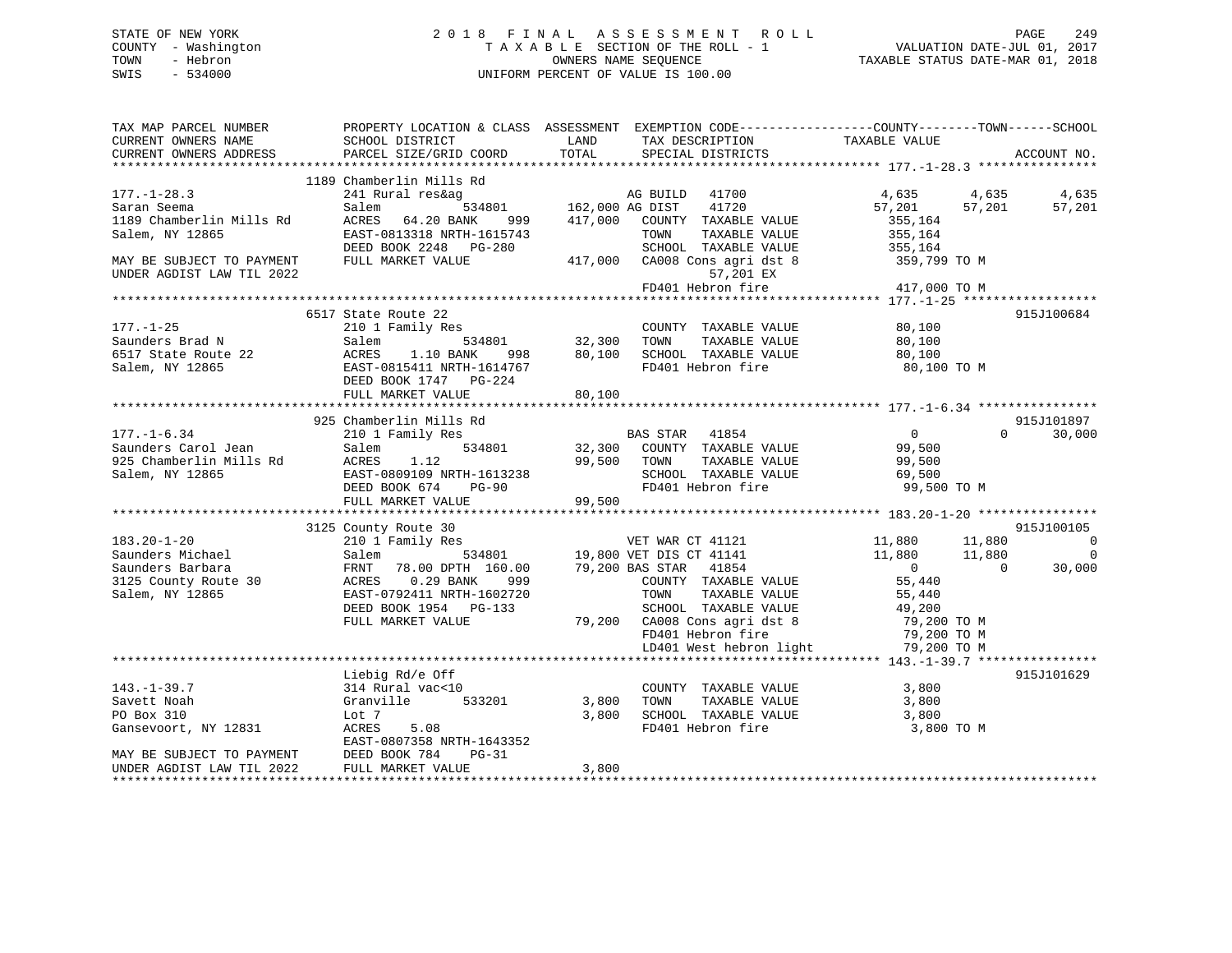## STATE OF NEW YORK 2 0 1 8 F I N A L A S S E S S M E N T R O L L PAGE 250 COUNTY - Washington T A X A B L E SECTION OF THE ROLL - 1 VALUATION DATE-JUL 01, 2017 TOWN - Hebron OWNERS NAME SEQUENCE TAXABLE STATUS DATE-MAR 01, 2018 SWIS - 534000 UNIFORM PERCENT OF VALUE IS 100.00

| TAX MAP PARCEL NUMBER<br>CURRENT OWNERS NAME<br>CURRENT OWNERS ADDRESS                                                      | PROPERTY LOCATION & CLASS ASSESSMENT EXEMPTION CODE---------------COUNTY-------TOWN------SCHOOL<br>SCHOOL DISTRICT<br>PARCEL SIZE/GRID COORD   | LAND<br>TOTAL                        | TAX DESCRIPTION TAXABLE VALUE<br>SPECIAL DISTRICTS                                                                                                                 |                                                                     | ACCOUNT NO.                                |
|-----------------------------------------------------------------------------------------------------------------------------|------------------------------------------------------------------------------------------------------------------------------------------------|--------------------------------------|--------------------------------------------------------------------------------------------------------------------------------------------------------------------|---------------------------------------------------------------------|--------------------------------------------|
| $143. - 1 - 39.8$<br>Savett Noah<br>PO Box 310<br>Gansvoort, NY 12831                                                       | Liebig Rd/e Off<br>314 Rural vac<10<br>Granville<br>533201<br>Lot 8<br>ACRES<br>5.61<br>EAST-0807488 NRTH-1643038                              | 4,200<br>4,200                       | COUNTY TAXABLE VALUE<br>TOWN<br>TAXABLE VALUE<br>SCHOOL TAXABLE VALUE<br>FD401 Hebron fire                                                                         | 4,200<br>4,200<br>4,200<br>4,200 TO M                               | 915J101630                                 |
| MAY BE SUBJECT TO PAYMENT<br>UNDER AGDIST LAW TIL 2022                                                                      | DEED BOOK 843<br>$PG-241$<br>FULL MARKET VALUE                                                                                                 | 4,200                                |                                                                                                                                                                    |                                                                     |                                            |
| $143. - 1 - 39.9$<br>Savett Noah<br>PO Box 310<br>Gansevoort, NY 12831                                                      | Liebig Rd/e Off<br>314 Rural vac<10<br>,<br>533201<br>Granville<br>Lot 9<br>ACRES<br>5.60<br>EAST-0807533 NRTH-1642755<br>DEED BOOK 864        | 4,200<br>4,200                       | COUNTY TAXABLE VALUE<br>TAXABLE VALUE<br>TAXABLE VALUE<br>TOWN<br>SCHOOL TAXABLE VALUE<br>FD401 Hebron fire                                                        | 4,200<br>4,200<br>4,200<br>4,200 TO M                               | 915J101631                                 |
| MAY BE SUBJECT TO PAYMENT<br>UNDER AGDIST LAW TIL 2022                                                                      | $PG-89$<br>FULL MARKET VALUE                                                                                                                   | 4,200                                |                                                                                                                                                                    |                                                                     |                                            |
| $143. - 1 - 39.12$<br>Savett Noah<br>PO Box 310<br>Gansevoort, NY 12831<br>MAY BE SUBJECT TO PAYMENT                        | Liebig Rd/e Off<br>314 Rural vac<10<br>533201<br>Granville<br>Lot 12<br>7.57<br>ACRES<br>EAST-0808224 NRTH-1643269<br>DEED BOOK 784<br>$PG-31$ | 5,700<br>5,700                       | COUNTY TAXABLE VALUE<br>TAXABLE VALUE<br>TOWN<br>SCHOOL TAXABLE VALUE<br>FD401 Hebron fire                                                                         | 5,700<br>5,700<br>5,700<br>5,700 TO M                               | 915J101634                                 |
| UNDER AGDIST LAW TIL 2022                                                                                                   | FULL MARKET VALUE                                                                                                                              | 5,700                                |                                                                                                                                                                    |                                                                     |                                            |
| $168. - 1 - 11. - 8801$<br>SBA Towers LLC<br>ATTN: Tax Dept-NY12332B 190' high<br>8051 Congress Ave<br>Boca Raton, FL 33487 | 433 McKnight Hill Rd<br>837 Cell Tower<br>534801<br>Salem<br>190' high<br>agmnt 2933/56<br>FULL MARKET VALUE                                   | $\overline{0}$<br>330,000<br>330,000 | COUNTY TAXABLE VALUE<br>TAXABLE VALUE<br>TOWN<br>SCHOOL TAXABLE VALUE<br>FD401 Hebron fire                                                                         | 330,000<br>330,000<br>330,000<br>330,000 TO M                       |                                            |
|                                                                                                                             | 1270 Bogtown Rd                                                                                                                                |                                      |                                                                                                                                                                    |                                                                     | 915J101215                                 |
| $176. - 1 - 18.2$<br>Scacchetti Ralph M<br>Scacchetti Connie<br>1270 Bogtown Rd<br>Salem, NY 12865                          | 242 Rurl res&rec<br>Salem<br>ACRES 17.30 BANK<br>EAST-0804781 NRTH-1610117<br>DEED BOOK 468<br>PG-977<br>FULL MARKET VALUE                     |                                      | AGED-CO<br>41802<br>534801 76,600 ENH STAR 41834<br>999 178,900 COUNTY TAXABLE VALUE<br>TOWN<br>TAXABLE VALUE<br>SCHOOL TAXABLE VALUE<br>178,900 FD401 Hebron fire | 17,890<br>$\Omega$<br>161,010<br>178,900<br>112,100<br>178,900 TO M | $\Omega$<br>$\Omega$<br>$\Omega$<br>66,800 |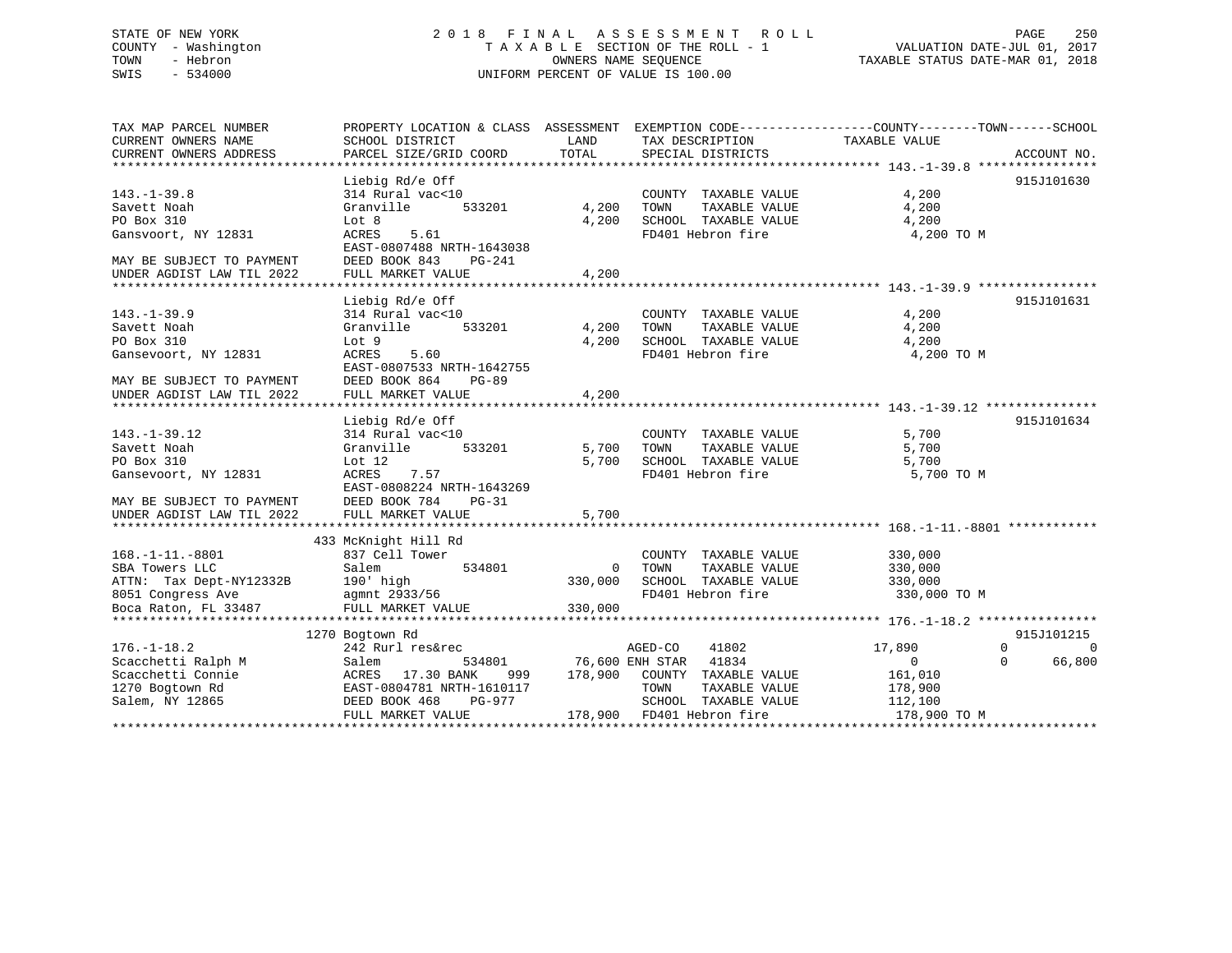## STATE OF NEW YORK 2 0 1 8 F I N A L A S S E S S M E N T R O L L PAGE 251 COUNTY - Washington T A X A B L E SECTION OF THE ROLL - 1 VALUATION DATE-JUL 01, 2017 TOWN - Hebron OWNERS NAME SEQUENCE TAXABLE STATUS DATE-MAR 01, 2018 SWIS - 534000 UNIFORM PERCENT OF VALUE IS 100.00

| TAX MAP PARCEL NUMBER<br>CURRENT OWNERS NAME<br>CURRENT OWNERS ADDRESS                                                                                           | PROPERTY LOCATION & CLASS ASSESSMENT EXEMPTION CODE----------------COUNTY-------TOWN-----SCHOOL<br>SCHOOL DISTRICT<br>PARCEL SIZE/GRID COORD                    | LAND<br>TOTAL                | TAX DESCRIPTION<br>SPECIAL DISTRICTS                                                                           | TAXABLE VALUE                                                   | ACCOUNT NO.                      |
|------------------------------------------------------------------------------------------------------------------------------------------------------------------|-----------------------------------------------------------------------------------------------------------------------------------------------------------------|------------------------------|----------------------------------------------------------------------------------------------------------------|-----------------------------------------------------------------|----------------------------------|
| $177. - 1 - 47$                                                                                                                                                  | 140 Tiplady Rd<br>240 Rural res                                                                                                                                 |                              | BAS STAR<br>41854                                                                                              | $\overline{0}$                                                  | 915J100550<br>30,000<br>$\Omega$ |
| Schaffernoth Irrevocable Trust Salem<br>LaFountain Jessica L Trustee<br>c/o Wanda Schaffernoth<br>140 Tiplady Rd<br>Salem, NY 12865                              | 534801<br>617/121<br>ACRES<br>52.10<br>EAST-0809279 NRTH-1610129<br>DEED BOOK 2958 PG-193                                                                       | 105,100<br>183,800           | COUNTY TAXABLE VALUE<br>TAXABLE VALUE<br>TOWN<br>SCHOOL TAXABLE VALUE<br>FD401 Hebron fire                     | 183,800<br>183,800<br>153,800<br>183,800 TO M                   |                                  |
|                                                                                                                                                                  | FULL MARKET VALUE                                                                                                                                               | 183,800                      |                                                                                                                |                                                                 |                                  |
|                                                                                                                                                                  |                                                                                                                                                                 |                              |                                                                                                                |                                                                 |                                  |
| $186. - 1 - 3.7$<br>Schnaderbeck Michael<br>2140 County Route 153<br>Salem, NY 12865                                                                             | 230 Blossom Rd<br>260 Seasonal res<br>534801<br>Salem<br>ACRES<br>6.48<br>EAST-0820032 NRTH-1606617<br>DEED BOOK 3305 PG-196<br>FULL MARKET VALUE               | 24,200<br>51,500<br>51,500   | COUNTY TAXABLE VALUE<br>TAXABLE VALUE<br>TOWN<br>SCHOOL TAXABLE VALUE<br>FD401 Hebron fire                     | 51,500<br>51,500<br>51,500<br>51,500 TO M                       | 915J101679                       |
|                                                                                                                                                                  |                                                                                                                                                                 |                              |                                                                                                                |                                                                 |                                  |
| $177. - 1 - 2$<br>Schneider Linda G<br>Schneider Rochelle Ann<br>c/o Rochelle Ann Schneider<br>1670 Kimball St<br>Brooklyn, NY 11234                             | 156 Middle Rd<br>210 1 Family Res<br>534801<br>Salem<br>ACRES<br>5.13<br>EAST-0804531 NRTH-1616394<br>DEED BOOK 3835 PG-182<br>FULL MARKET VALUE                | 42,200<br>140,000<br>140,000 | COUNTY TAXABLE VALUE<br>TAXABLE VALUE<br>TOWN<br>SCHOOL TAXABLE VALUE<br>FD401 Hebron fire                     | 140,000<br>140,000<br>140,000<br>140,000 TO M                   | 915J100253                       |
|                                                                                                                                                                  |                                                                                                                                                                 |                              |                                                                                                                |                                                                 | 915J101640                       |
| $143. - 1 - 39.18$<br>Schroeder Family Living Trust Granville<br>46 Hickory Rd<br>Torrington, CT 06790<br>MAY BE SUBJECT TO PAYMENT<br>UNDER AGDIST LAW TIL 2025 | Liebig Rd/e Off<br>314 Rural vac<10<br>533201<br>Sub Div Lots # 18-21<br>ACRES 13.66<br>EAST-0808328 NRTH-1642603<br>DEED BOOK 2012 PG-286<br>FULL MARKET VALUE | 10,200<br>10,200<br>10,200   | AGRI-D IND 41730<br>COUNTY TAXABLE VALUE<br>TOWN<br>TAXABLE VALUE<br>SCHOOL TAXABLE VALUE<br>FD401 Hebron fire | 4,670<br>4,670<br>5,530<br>5,530<br>5,530<br>10,200 TO M        | 4,670                            |
|                                                                                                                                                                  |                                                                                                                                                                 |                              |                                                                                                                |                                                                 |                                  |
| $152. - 2 - 11$<br>Schroeder Family Living Trust Granville<br>46 Hickory Rd<br>Torrington, CT 06790                                                              | 58 Everetts Heights Way<br>240 Rural res<br>533201<br>ACRES<br>10.10<br>EAST-0809161 NRTH-1642806<br>DEED BOOK 2012 PG-286                                      | 62,200<br>199,500            | AGRI-D IND 41730<br>COUNTY TAXABLE VALUE<br>TOWN<br>TAXABLE VALUE<br>SCHOOL TAXABLE VALUE<br>FD401 Hebron fire | 7,880<br>7,880<br>191,620<br>191,620<br>191,620<br>199,500 TO M | 915J100640<br>7,880              |
| MAY BE SUBJECT TO PAYMENT<br>UNDER AGDIST LAW TIL 2025                                                                                                           | FULL MARKET VALUE                                                                                                                                               | 199,500                      |                                                                                                                |                                                                 |                                  |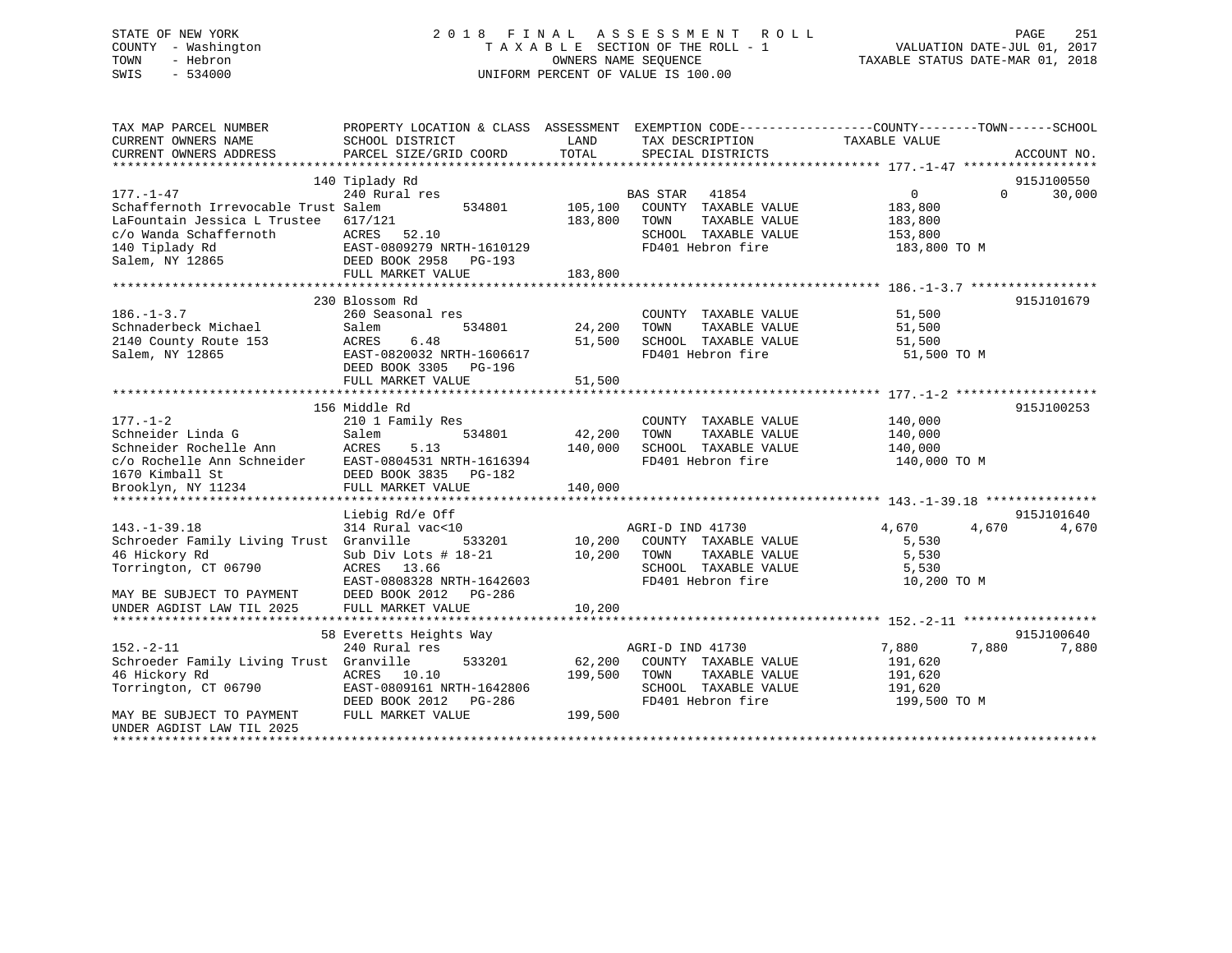## STATE OF NEW YORK 2 0 1 8 F I N A L A S S E S S M E N T R O L L PAGE 252 COUNTY - Washington T A X A B L E SECTION OF THE ROLL - 1 VALUATION DATE-JUL 01, 2017 TOWN - Hebron OWNERS NAME SEQUENCE TAXABLE STATUS DATE-MAR 01, 2018 SWIS - 534000 UNIFORM PERCENT OF VALUE IS 100.00

| TAX MAP PARCEL NUMBER<br>CURRENT OWNERS NAME<br>CURRENT OWNERS ADDRESS                                                                                         | SCHOOL DISTRICT<br>PARCEL SIZE/GRID COORD                                                                                                                                                             | LAND<br>TOTAL              | TAX DESCRIPTION<br>SPECIAL DISTRICTS                                                                                                             | PROPERTY LOCATION & CLASS ASSESSMENT EXEMPTION CODE----------------COUNTY-------TOWN------SCHOOL<br>TAXABLE VALUE | ACCOUNT NO.                     |
|----------------------------------------------------------------------------------------------------------------------------------------------------------------|-------------------------------------------------------------------------------------------------------------------------------------------------------------------------------------------------------|----------------------------|--------------------------------------------------------------------------------------------------------------------------------------------------|-------------------------------------------------------------------------------------------------------------------|---------------------------------|
| *********************<br>$143. - 1 - 39.11$<br>Schroeder Keith D<br>Schroeder Eileen M<br>45 Tall Tree Ln<br>Torrington, CT 06790                              | Liebig Rd/e Off<br>314 Rural vac<10<br>Granville<br>533201<br>Lot $11$<br>ACRES<br>5.27<br>EAST-0807607 NRTH-1642215<br>DEED BOOK 3590 PG-253<br>FULL MARKET VALUE                                    | 4,000<br>4,000<br>4,000    | COUNTY TAXABLE VALUE<br>TOWN<br>TAXABLE VALUE<br>SCHOOL TAXABLE VALUE<br>FD401 Hebron fire                                                       | 4,000<br>4,000<br>4,000<br>4,000 TO M                                                                             | 915J101633                      |
| $185. - 1 - 3$<br>Schroeder William J<br>329 Joe Bean Rd<br>Salem, NY 12865                                                                                    | Bogtown Rd/e Off<br>323 Vacant rural<br>534801<br>Salem<br>No Deeded R O W<br>47.62<br>ACRES<br>EAST-0808080 NRTH-1602891<br>DEED BOOK 894<br>$PG-290$<br>FULL MARKET VALUE                           | 26,800<br>26,800<br>26,800 | COUNTY TAXABLE VALUE<br>TAXABLE VALUE<br>TOWN<br>SCHOOL TAXABLE VALUE<br>FD401 Hebron fire                                                       | 26,800<br>26,800<br>26,800<br>26,800 TO M                                                                         | 915J100636                      |
|                                                                                                                                                                |                                                                                                                                                                                                       |                            |                                                                                                                                                  |                                                                                                                   |                                 |
| $142. - 3 - 6$<br>Schult Arthur W<br>Schult Susan E<br>1277 Big Burch Hill Rd<br>Granville, NY 12832<br>MAY BE SUBJECT TO PAYMENT<br>UNDER RPTL480A UNTIL 2027 | 1277 Big Burch Hill Rd<br>241 Rural res&ag<br>Granville<br>533201<br>439/896 446/180<br>$142. - 1 - 6$<br>ACRES 97.76<br>EAST-0802553 NRTH-1642797<br>DEED BOOK 3219 PG-227<br>FULL MARKET VALUE      | 506,100                    | AGRI-D IND 41730<br>222,400 FOR 480A 47460<br>506,100 COUNTY TAXABLE VALUE<br>TOWN<br>TAXABLE VALUE<br>SCHOOL TAXABLE VALUE<br>FD401 Hebron fire | 59,255<br>59,255<br>114,000<br>114,000<br>332,845<br>332,845<br>332,845<br>506,100 TO M                           | 915J100272<br>59,255<br>114,000 |
|                                                                                                                                                                | 200 Crosier Rd                                                                                                                                                                                        |                            |                                                                                                                                                  |                                                                                                                   |                                 |
| $167. - 1 - 17.4$<br>Schupp Robert C<br>Schupp Helen G<br>52 Jacobi Pt Rd<br>Bolton Landing, NY 12814                                                          | 242 Rurl res&rec<br>534801<br>Salem<br>Forest tax 3621/137 190,900 COUNTY TAXABLE VALUE<br>ACRES 114.80<br>EAST-0792326 NRTH-1621265<br>DEED BOOK 3291 PG-153                                         |                            | AG DIST<br>41720<br>143,900 FOR 480A 47460<br>TOWN<br>TAXABLE VALUE<br>SCHOOL TAXABLE VALUE<br>CA008 Cons agri dst 8                             | 33,684<br>33,684<br>67,000<br>67,000<br>90,216<br>90,216<br>90,216<br>157,216 TO M                                | 33,684<br>67,000                |
| MAY BE SUBJECT TO PAYMENT<br>UNDER RPTL480A UNTIL 2027                                                                                                         | FULL MARKET VALUE                                                                                                                                                                                     | 190,900                    | 33,684 EX<br>FD401 Hebron fire                                                                                                                   | 190,900 TO M                                                                                                      |                                 |
| $176. - 1 - 6.3$<br>Schwab Werner J<br>Schwab Dorothy M<br>39 McKnight Hill Rd<br>Salem, NY 12865                                                              | 191 Presbytery Ln<br>322 Rural vac>10<br>534801<br>Salem<br>381/816 Filed survey 1276<br>Lot 3<br><b>ACRES</b><br>59.26<br>EAST-0801015 NRTH-1612397<br>DEED BOOK 3652<br>PG-176<br>FULL MARKET VALUE | 65,300<br>65,300           | COUNTY TAXABLE VALUE<br>TOWN<br>TAXABLE VALUE<br>65,300 SCHOOL TAXABLE VALUE<br>FD401 Hebron fire                                                | 65,300<br>65,300<br>65,300<br>0 TO M                                                                              |                                 |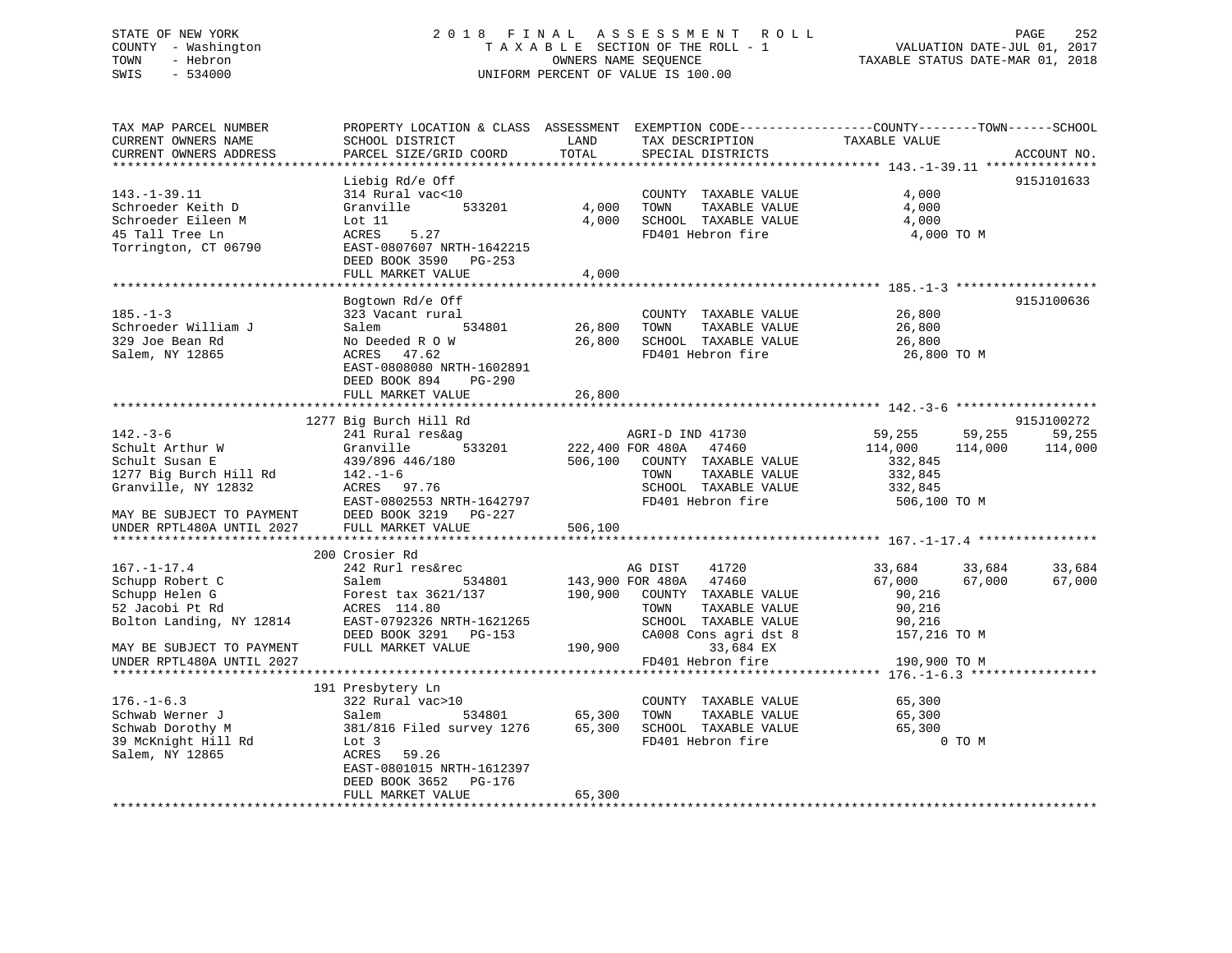# STATE OF NEW YORK 2 0 1 8 F I N A L A S S E S S M E N T R O L L PAGE 253 COUNTY - Washington T A X A B L E SECTION OF THE ROLL - 1 VALUATION DATE-JUL 01, 2017 TOWN - Hebron OWNERS NAME SEQUENCE TAXABLE STATUS DATE-MAR 01, 2018 SWIS - 534000 UNIFORM PERCENT OF VALUE IS 100.00

| TAX MAP PARCEL NUMBER<br>CURRENT OWNERS NAME<br>CURRENT OWNERS ADDRESS | SCHOOL DISTRICT<br>PARCEL SIZE/GRID COORD            | PROPERTY LOCATION & CLASS ASSESSMENT EXEMPTION CODE----------------COUNTY-------TOWN------SCHOOL<br>LAND<br>TAX DESCRIPTION<br>TOTAL<br>SPECIAL DISTRICTS | TAXABLE VALUE<br>ACCOUNT NO.         |
|------------------------------------------------------------------------|------------------------------------------------------|-----------------------------------------------------------------------------------------------------------------------------------------------------------|--------------------------------------|
|                                                                        |                                                      |                                                                                                                                                           |                                      |
|                                                                        | 39 Mcknight Hill Rd                                  |                                                                                                                                                           | 915J101111                           |
| $176. - 1 - 23.2$                                                      | 210 1 Family Res                                     | 41854<br>BAS STAR                                                                                                                                         | $\overline{0}$<br>30,000<br>$\Omega$ |
| Schwab Werner J                                                        | Salem<br>534801                                      | 38,400<br>COUNTY TAXABLE VALUE<br>105,200<br>TOWN                                                                                                         | 105,200                              |
| Schwab Dorothy H<br>39 Mcknight Hill Rd                                | FRNT 350.00 DPTH 150.00<br>EAST-0802900 NRTH-1613014 | TAXABLE VALUE<br>SCHOOL TAXABLE VALUE                                                                                                                     | 105,200<br>75,200                    |
| Salem, NY 12865                                                        | DEED BOOK 573<br>$PG-83$                             | FD401 Hebron fire                                                                                                                                         | 105,200 TO M                         |
|                                                                        | FULL MARKET VALUE                                    | 105,200                                                                                                                                                   |                                      |
|                                                                        |                                                      |                                                                                                                                                           |                                      |
|                                                                        | 42 Bromley Ln                                        | 92 PCT OF VALUE USED FOR EXEMPTION PURPOSES                                                                                                               | 915J101384                           |
| $178. - 1 - 31$                                                        | 241 Rural res&ag                                     | VET COM CT 41131                                                                                                                                          | 55,000<br>30,000<br>$\overline{0}$   |
| Scott Robert W Jr                                                      | Salem<br>534801                                      | 87,300 AGRI-D IND 41730                                                                                                                                   | 12,524<br>12,524<br>12,524           |
| Pilato-Scott Renata M                                                  | Lot $16/H$ & B                                       | 299,500 BAS STAR<br>41854                                                                                                                                 | 30,000<br>$\overline{0}$<br>$\Omega$ |
| 42 Bromley Rd                                                          | <b>ACRES</b><br>46.95                                | COUNTY TAXABLE VALUE                                                                                                                                      | 231,976                              |
| Granville, NY 12832                                                    | EAST-0820083 NRTH-1612679                            | TOWN<br>TAXABLE VALUE                                                                                                                                     | 256,976                              |
|                                                                        | DEED BOOK 910<br>PG-323                              | SCHOOL TAXABLE VALUE                                                                                                                                      | 256,976                              |
| MAY BE SUBJECT TO PAYMENT<br>UNDER AGDIST LAW TIL 2025                 | FULL MARKET VALUE                                    | 299,500 FD401 Hebron fire                                                                                                                                 | 299,500 TO M                         |
|                                                                        |                                                      |                                                                                                                                                           |                                      |
|                                                                        | Tiplady Rd                                           |                                                                                                                                                           | 915J101388                           |
| $178. - 1 - 43$                                                        | 322 Rural vac>10                                     | AGRI-D IND 41730                                                                                                                                          | 17,400<br>17,400<br>17,400           |
| Scott Robert W Jr                                                      | 534801<br>Salem                                      | 48,200<br>COUNTY TAXABLE VALUE                                                                                                                            | 30,800                               |
| Pilato-Scott Renata M                                                  | Lot 29                                               | 48,200<br>TOWN<br>TAXABLE VALUE                                                                                                                           | 30,800                               |
| 42 Bromley Rd<br>Granville, NY 12832                                   | ACRES 22.57<br>EAST-0819182 NRTH-1611499             | SCHOOL TAXABLE VALUE<br>FD401 Hebron fire                                                                                                                 | 30,800<br>48,200 TO M                |
|                                                                        | DEED BOOK 910<br>PG-326                              |                                                                                                                                                           |                                      |
| MAY BE SUBJECT TO PAYMENT                                              | FULL MARKET VALUE                                    | 48,200                                                                                                                                                    |                                      |
| UNDER AGDIST LAW TIL 2025                                              |                                                      |                                                                                                                                                           |                                      |
|                                                                        |                                                      |                                                                                                                                                           |                                      |
|                                                                        | Bromley Ln                                           |                                                                                                                                                           | 915J101365                           |
| $178. - 1 - 20$                                                        | 312 Vac w/imprv                                      | COUNTY TAXABLE VALUE                                                                                                                                      | 24,500                               |
| Scott Robert W JR.                                                     | Salem<br>534801                                      | 14,100<br>TOWN<br>TAXABLE VALUE                                                                                                                           | 24,500                               |
| Pilato-Scott Renata M                                                  | $1$ ot $4$                                           | 24,500<br>SCHOOL TAXABLE VALUE                                                                                                                            | 24,500                               |
| 42 Bromley Rd                                                          | ACRES<br>1.85                                        | FD401 Hebron fire                                                                                                                                         | 24,500 TO M                          |
| Granville, NY 12832                                                    | EAST-0819269 NRTH-1612879                            |                                                                                                                                                           |                                      |
|                                                                        | DEED BOOK 910<br>$PG-326$                            |                                                                                                                                                           |                                      |
|                                                                        | FULL MARKET VALUE                                    | 24,500                                                                                                                                                    |                                      |
|                                                                        | 291 Indian Head Way                                  |                                                                                                                                                           | 915J101233                           |
| $170. - 1 - 15.8$                                                      | 210 1 Family Res                                     | <b>BAS STAR</b><br>41854                                                                                                                                  | 30,000<br>$\mathbf 0$<br>$\Omega$    |
| Seaman-Otero Stacy                                                     | Granville<br>533201                                  | 42,000<br>COUNTY TAXABLE VALUE                                                                                                                            | 117,800                              |
| Otero William                                                          | 5.03 BANK<br>ACRES<br>999                            | 117,800<br>TOWN<br>TAXABLE VALUE                                                                                                                          | 117,800                              |
| 291 Indian Head Way                                                    | EAST-0817163 NRTH-1621273                            | SCHOOL TAXABLE VALUE                                                                                                                                      | 87,800                               |
| Salem, NY 12865                                                        | DEED BOOK 2527 PG-215                                | FD401 Hebron fire                                                                                                                                         | 117,800 TO M                         |
|                                                                        | FULL MARKET VALUE                                    | 117,800                                                                                                                                                   |                                      |
|                                                                        |                                                      |                                                                                                                                                           |                                      |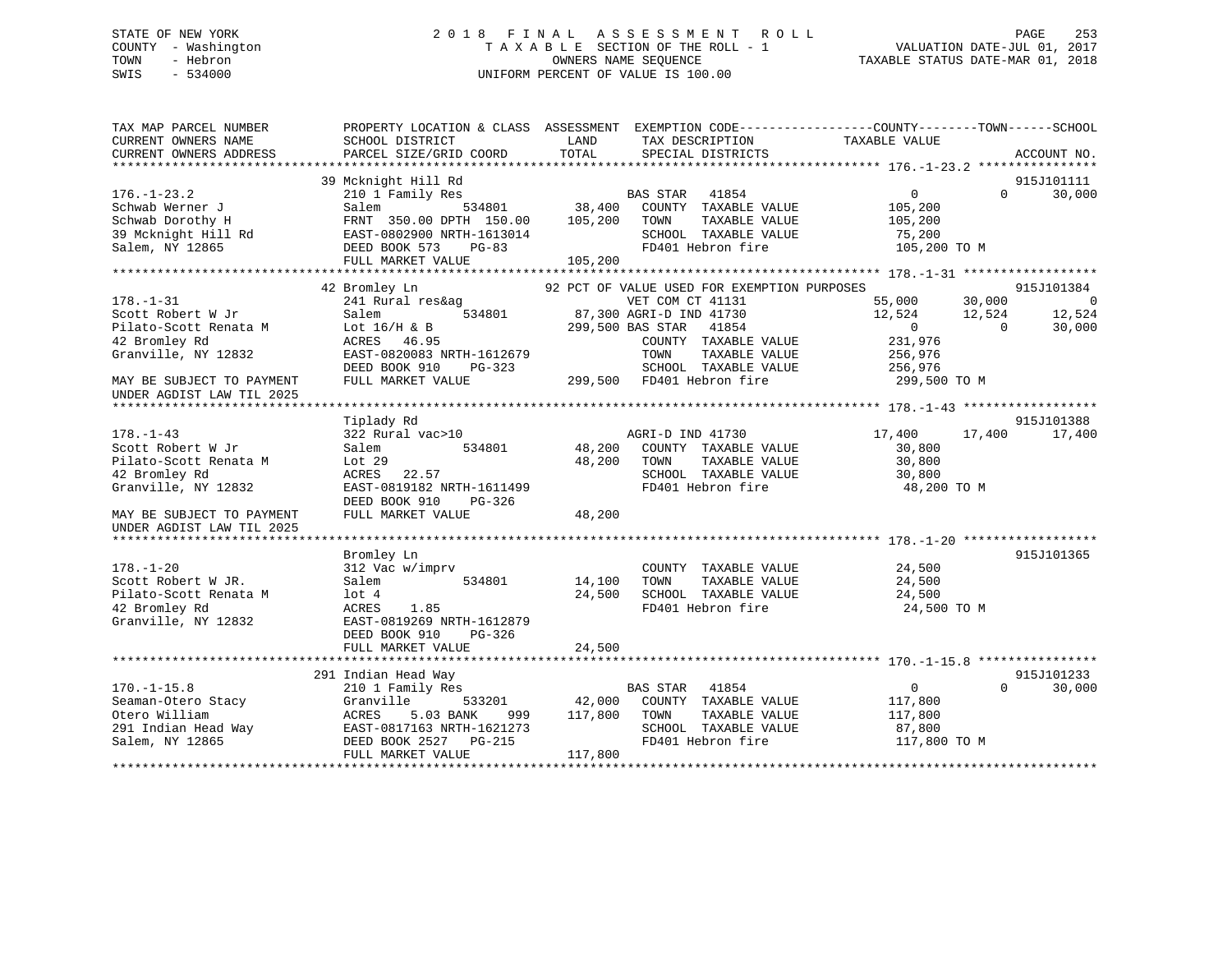# STATE OF NEW YORK 2 0 1 8 F I N A L A S S E S S M E N T R O L L PAGE 254 COUNTY - Washington T A X A B L E SECTION OF THE ROLL - 1 VALUATION DATE-JUL 01, 2017 TOWN - Hebron OWNERS NAME SEQUENCE TAXABLE STATUS DATE-MAR 01, 2018 SWIS - 534000 UNIFORM PERCENT OF VALUE IS 100.00

| TAX MAP PARCEL NUMBER<br>CURRENT OWNERS NAME | PROPERTY LOCATION & CLASS ASSESSMENT EXEMPTION CODE---------------COUNTY-------TOWN-----SCHOOL<br>SCHOOL DISTRICT | LAND    | TAX DESCRIPTION                                    | TAXABLE VALUE  |                    |
|----------------------------------------------|-------------------------------------------------------------------------------------------------------------------|---------|----------------------------------------------------|----------------|--------------------|
| CURRENT OWNERS ADDRESS                       | PARCEL SIZE/GRID COORD                                                                                            | TOTAL   | SPECIAL DISTRICTS                                  |                | ACCOUNT NO.        |
|                                              | 278 Crosier Rd                                                                                                    |         |                                                    |                | 915J100202         |
| $167. - 1 - 13$                              | 260 Seasonal res                                                                                                  |         | COUNTY TAXABLE VALUE                               | 116,900        |                    |
| Segarra Amalia                               | Salem<br>534801                                                                                                   | 102,200 | TAXABLE VALUE<br>TOWN                              | 116,900        |                    |
| 2310 Palmer Ave                              | 31.00<br>ACRES                                                                                                    | 116,900 | SCHOOL TAXABLE VALUE                               | 116,900        |                    |
| Bronx, NY 10475                              | EAST-0789980 NRTH-1621918                                                                                         |         | FD401 Hebron fire                                  | 116,900 TO M   |                    |
|                                              | DEED BOOK 450<br>PG-246                                                                                           |         |                                                    |                |                    |
|                                              | FULL MARKET VALUE                                                                                                 | 116,900 |                                                    |                |                    |
|                                              |                                                                                                                   |         |                                                    |                |                    |
|                                              | 202 Chamberlin Mills Rd                                                                                           |         |                                                    |                | 915J100230         |
| $184. - 1 - 20$                              | 240 Rural res                                                                                                     |         | <b>BAS STAR</b><br>41854                           | $\overline{0}$ | $\Omega$<br>30,000 |
| Selinger Robin D                             | 534801<br>Salem                                                                                                   |         | 109,400 COUNTY TAXABLE VALUE                       | 254,200        |                    |
| 202 Chamberlin Mills Rd                      | 35.00<br>ACRES                                                                                                    | 254,200 | TOWN<br>TAXABLE VALUE                              | 254,200        |                    |
| Salem, NY 12865                              | EAST-0797319 NRTH-1603606                                                                                         |         | SCHOOL TAXABLE VALUE                               | 224,200        |                    |
|                                              | DEED BOOK 2281 PG-300                                                                                             |         |                                                    | 254,200 TO M   |                    |
|                                              | FULL MARKET VALUE                                                                                                 |         | CA008 Cons agri dst 8<br>254,200 FD401 Hebron fire | 254,200 TO M   |                    |
|                                              |                                                                                                                   |         |                                                    |                |                    |
|                                              | 347 Pine Hill Rd                                                                                                  |         |                                                    |                | 915J100491         |
| $169. - 1 - 11$                              | 240 Rural res                                                                                                     |         | <b>BAS STAR</b><br>41854                           | 0              | $\Omega$<br>30,000 |
| Sells Denice                                 | Granville<br>533201                                                                                               | 64,500  | COUNTY TAXABLE VALUE                               | 101,500        |                    |
| 347 Pine Hill Rd                             | ACRES<br>20.00 BANK<br>997                                                                                        | 101,500 | TOWN<br>TAXABLE VALUE                              | 101,500        |                    |
| Salem, NY 12865                              | EAST-0812568 NRTH-1623852                                                                                         |         | SCHOOL TAXABLE VALUE                               | 71,500         |                    |
|                                              | DEED BOOK 2435 PG-341                                                                                             |         | FD401 Hebron fire                                  | 101,500 TO M   |                    |
|                                              | FULL MARKET VALUE                                                                                                 | 101,500 |                                                    |                |                    |
|                                              |                                                                                                                   |         |                                                    |                |                    |
|                                              | 35 Darfler Ln                                                                                                     |         |                                                    |                | 915J101702         |
| $159. - 1 - 25.13$                           | 210 1 Family Res                                                                                                  |         | <b>BAS STAR</b><br>41854                           | $\overline{0}$ | 30,000<br>$\Omega$ |
| Serridimigni Charles M                       | 533801<br>Hartford                                                                                                |         | 42,300 COUNTY TAXABLE VALUE                        | 221,600        |                    |
| 35 Darfler Ln                                | Lot A                                                                                                             | 221,600 | TAXABLE VALUE<br>TOWN                              | 221,600        |                    |
| Granville, NY 12832                          | ACRES<br>5.19                                                                                                     |         | SCHOOL TAXABLE VALUE                               | 191,600        |                    |
|                                              | EAST-0797674 NRTH-1628385                                                                                         |         | FD401 Hebron fire                                  | 221,600 TO M   |                    |
|                                              | DEED BOOK 796<br>$PG-64$                                                                                          |         |                                                    |                |                    |
|                                              | FULL MARKET VALUE                                                                                                 | 221,600 |                                                    |                |                    |
|                                              |                                                                                                                   |         |                                                    |                |                    |
|                                              | 263 Chamberlin Mills Rd                                                                                           |         |                                                    |                | 915J100540         |
| $184. - 1 - 4$                               | 240 Rural res                                                                                                     |         | COUNTY TAXABLE VALUE                               | 180,400        |                    |
| Shaner Peter                                 | Salem<br>534801                                                                                                   | 105,400 | TAXABLE VALUE<br>TOWN                              | 180,400        |                    |
| Shaner Christine                             | 891/307                                                                                                           | 180,400 | SCHOOL TAXABLE VALUE                               | 180,400        |                    |
| 11 Briggs Ct                                 | 32.80 BANK<br>999<br>ACRES                                                                                        |         | CA008 Cons agri dst 8                              | 180,400 TO M   |                    |
| Queensbury, NY 12804                         | EAST-0796690 NRTH-1605923                                                                                         |         | FD401 Hebron fire                                  | 180,400 TO M   |                    |
|                                              | DEED BOOK 3158 PG-9                                                                                               |         |                                                    |                |                    |
|                                              | FULL MARKET VALUE                                                                                                 | 180,400 |                                                    |                |                    |
|                                              |                                                                                                                   |         |                                                    |                |                    |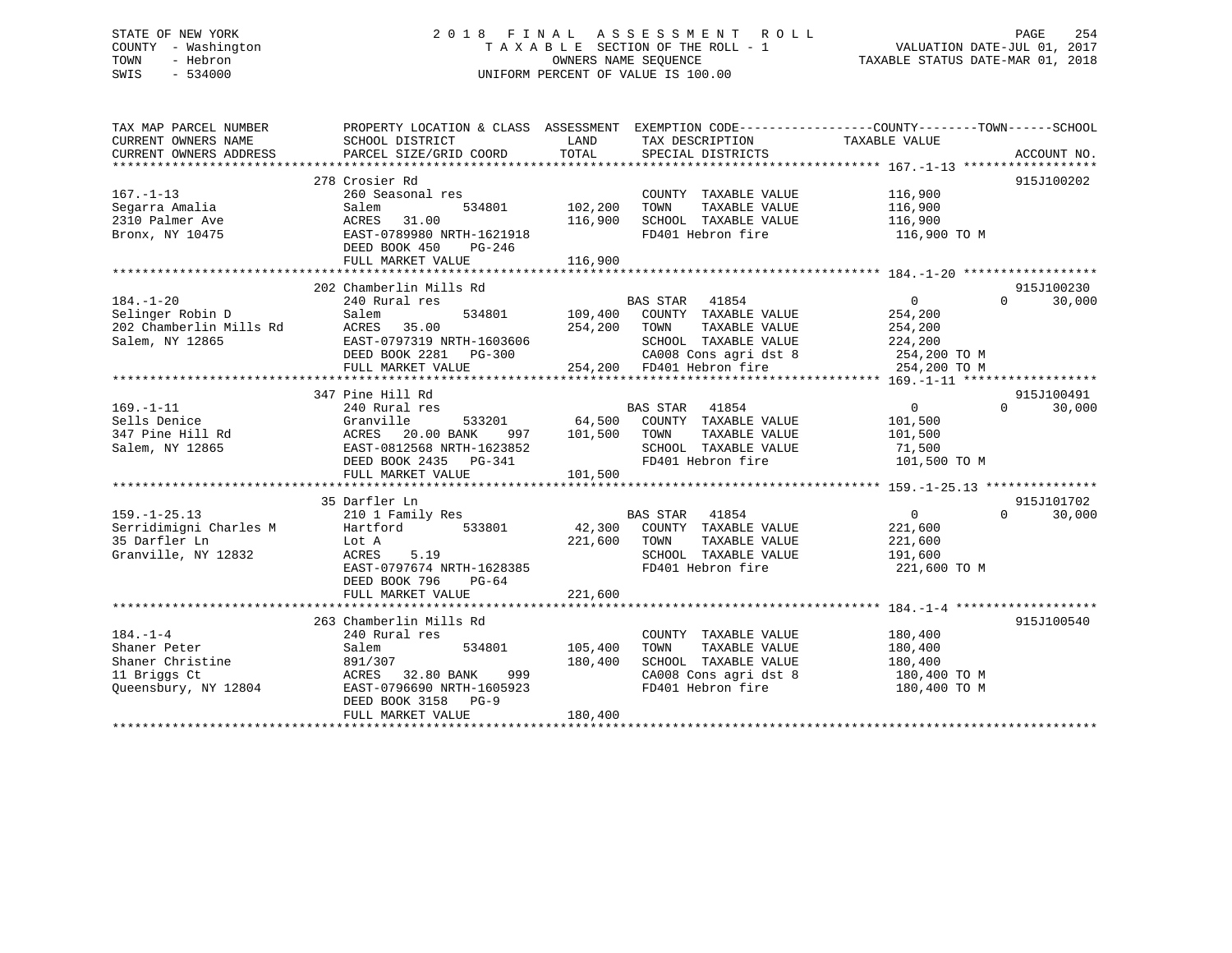| STATE OF NEW YORK   | 2018 FINAL ASSESSMENT ROLL         | 255<br>PAGE                      |
|---------------------|------------------------------------|----------------------------------|
| COUNTY - Washington | TAXABLE SECTION OF THE ROLL - 1    | VALUATION DATE-JUL 01, 2017      |
| TOWN<br>- Hebron    | OWNERS NAME SEOUENCE               | TAXABLE STATUS DATE-MAR 01, 2018 |
| $-534000$<br>SWIS   | UNIFORM PERCENT OF VALUE IS 100.00 |                                  |

| TAX MAP PARCEL NUMBER  | PROPERTY LOCATION & CLASS ASSESSMENT EXEMPTION CODE----------------COUNTY-------TOWN------SCHOOL                                                                                                                                                                                                                                                                                                                                                                                                                                                                                                                             |      |                                                            |                                                                                                         |          |            |
|------------------------|------------------------------------------------------------------------------------------------------------------------------------------------------------------------------------------------------------------------------------------------------------------------------------------------------------------------------------------------------------------------------------------------------------------------------------------------------------------------------------------------------------------------------------------------------------------------------------------------------------------------------|------|------------------------------------------------------------|---------------------------------------------------------------------------------------------------------|----------|------------|
| CURRENT OWNERS NAME    | SCHOOL DISTRICT                                                                                                                                                                                                                                                                                                                                                                                                                                                                                                                                                                                                              |      | LAND TAX DESCRIPTION TAXABLE VALUE                         |                                                                                                         |          |            |
| CURRENT OWNERS ADDRESS |                                                                                                                                                                                                                                                                                                                                                                                                                                                                                                                                                                                                                              |      |                                                            |                                                                                                         |          |            |
|                        |                                                                                                                                                                                                                                                                                                                                                                                                                                                                                                                                                                                                                              |      |                                                            |                                                                                                         |          |            |
|                        | 3143 COULT Resident NY 12865<br>Salem, NY 12865<br>FULL MARKET VALUE CONC 2011 PG-5<br>FULL MARKET VALUE 10<br>FULL MARKET VALUE 10<br>FULL MARKET VALUE 10<br>FULL MARKET VALUE 10<br>FULL MARKET VALUE 22, 309<br>FULL MARKET VALUE 22, 309<br>                                                                                                                                                                                                                                                                                                                                                                            |      |                                                            |                                                                                                         |          |            |
|                        |                                                                                                                                                                                                                                                                                                                                                                                                                                                                                                                                                                                                                              |      |                                                            |                                                                                                         |          |            |
|                        |                                                                                                                                                                                                                                                                                                                                                                                                                                                                                                                                                                                                                              |      |                                                            |                                                                                                         |          |            |
|                        |                                                                                                                                                                                                                                                                                                                                                                                                                                                                                                                                                                                                                              |      |                                                            |                                                                                                         |          |            |
|                        |                                                                                                                                                                                                                                                                                                                                                                                                                                                                                                                                                                                                                              |      |                                                            |                                                                                                         |          |            |
|                        |                                                                                                                                                                                                                                                                                                                                                                                                                                                                                                                                                                                                                              |      |                                                            |                                                                                                         |          |            |
|                        |                                                                                                                                                                                                                                                                                                                                                                                                                                                                                                                                                                                                                              |      |                                                            |                                                                                                         |          |            |
|                        |                                                                                                                                                                                                                                                                                                                                                                                                                                                                                                                                                                                                                              |      |                                                            |                                                                                                         |          |            |
|                        |                                                                                                                                                                                                                                                                                                                                                                                                                                                                                                                                                                                                                              |      |                                                            | FD401 Hebron fire 43,900 TO M                                                                           |          |            |
|                        |                                                                                                                                                                                                                                                                                                                                                                                                                                                                                                                                                                                                                              |      |                                                            |                                                                                                         |          |            |
|                        |                                                                                                                                                                                                                                                                                                                                                                                                                                                                                                                                                                                                                              |      |                                                            |                                                                                                         |          |            |
|                        | 1746 Scott Lake Rd                                                                                                                                                                                                                                                                                                                                                                                                                                                                                                                                                                                                           |      |                                                            |                                                                                                         |          | 915J100666 |
| $184. - 1 - 19$        | 210 1 Family Res BAS STAR 41854                                                                                                                                                                                                                                                                                                                                                                                                                                                                                                                                                                                              |      |                                                            | $\begin{array}{ccc} & & & 0 & \end{array}$                                                              |          | 30,000     |
|                        |                                                                                                                                                                                                                                                                                                                                                                                                                                                                                                                                                                                                                              |      | $534801$ $57,100$ COUNTY TAXABLE VALUE $174,500$           |                                                                                                         |          |            |
|                        |                                                                                                                                                                                                                                                                                                                                                                                                                                                                                                                                                                                                                              |      |                                                            |                                                                                                         |          |            |
|                        | Shaw Franklin J Jr Salem 534801 57,100 COUNT<br>Shaw Patricia sub lot 11 174,500 TOWN<br>1746 Scott Lake Rd ACRES 7.55 BANK 997 SCHOO<br>Salem, NY 12865 EAST-0797579 NRTH-1602101 CA008                                                                                                                                                                                                                                                                                                                                                                                                                                     |      | TOWN TAXABLE VALUE 174,500<br>SCHOOL TAXABLE VALUE 144,500 |                                                                                                         |          |            |
|                        |                                                                                                                                                                                                                                                                                                                                                                                                                                                                                                                                                                                                                              |      |                                                            | CA008 Cons agri dst 8 174,500 TO M                                                                      |          |            |
|                        | DEED BOOK 2321 PG-136                                                                                                                                                                                                                                                                                                                                                                                                                                                                                                                                                                                                        |      |                                                            | FD401 Hebron fire 174,500 TO M                                                                          |          |            |
|                        |                                                                                                                                                                                                                                                                                                                                                                                                                                                                                                                                                                                                                              |      |                                                            |                                                                                                         |          |            |
|                        |                                                                                                                                                                                                                                                                                                                                                                                                                                                                                                                                                                                                                              |      |                                                            |                                                                                                         |          |            |
|                        | 4 Lee Brook Ln                                                                                                                                                                                                                                                                                                                                                                                                                                                                                                                                                                                                               |      |                                                            |                                                                                                         |          | 915J100004 |
| $177. - 1 - 3.14$      | 271 Mfg housings<br>271 Mfg housings<br>271 Mfg housings<br>273 Mfg housings<br>274801<br>274 Mfg 1000<br>274 Mfg 1000<br>274 Mfg 1000<br>274 Mfg 1000<br>274 Mfg 1000<br>274 Mfg 1000<br>274 Mfg 1000<br>274 Mfg 1000<br>274 Mfg 1000<br>274 Mfg 1000<br>27                                                                                                                                                                                                                                                                                                                                                                 |      |                                                            | $\overline{0}$                                                                                          | $\Omega$ | 30,000     |
|                        |                                                                                                                                                                                                                                                                                                                                                                                                                                                                                                                                                                                                                              |      |                                                            |                                                                                                         |          |            |
|                        |                                                                                                                                                                                                                                                                                                                                                                                                                                                                                                                                                                                                                              |      |                                                            |                                                                                                         |          |            |
|                        |                                                                                                                                                                                                                                                                                                                                                                                                                                                                                                                                                                                                                              |      |                                                            |                                                                                                         |          |            |
|                        |                                                                                                                                                                                                                                                                                                                                                                                                                                                                                                                                                                                                                              |      |                                                            |                                                                                                         |          |            |
|                        | $\begin{tabular}{lllllllllllllllllllllll} \text{177.-1-3.14} & \text{21.113} & \text{22.1113} & \text{23.1801} & \text{24.200} & \text{COUNTY} & \text{ITXABLE VALUE} & \text{Value} & \text{25.000} \\ \text{Shaw Willoden C.R.} & \text{Lot 3 Lentine Sub/29\#90} & \text{53,000} & \text{TOWN} & \text{TXABLE VALUE} & \text{53,000} \\ \text{4 Lee Brook Ln} & \text{ACRES} & \text{5.13} & \text{SCHOOL TAXABLE VALUE} & \$<br>53,000 TO HAND PULL MARKET VALUE<br>FD401 Hebron fire 53,000 TO M<br>FD401 Hebron fire 53,000 TO M<br>FULL MARKET VALUE 53,000<br>FULL MARKET VALUE 53,000 FO401 Hebron fire 53,000 TO M |      |                                                            |                                                                                                         |          |            |
|                        |                                                                                                                                                                                                                                                                                                                                                                                                                                                                                                                                                                                                                              |      |                                                            |                                                                                                         |          |            |
|                        |                                                                                                                                                                                                                                                                                                                                                                                                                                                                                                                                                                                                                              |      |                                                            |                                                                                                         |          |            |
|                        | Lee Brook Ln/off                                                                                                                                                                                                                                                                                                                                                                                                                                                                                                                                                                                                             |      |                                                            |                                                                                                         |          |            |
| $177. - 1 - 3.7$       | 312 Vac w/imprv                                                                                                                                                                                                                                                                                                                                                                                                                                                                                                                                                                                                              |      | COUNTY TAXABLE VALUE                                       | 21,200                                                                                                  |          |            |
| Shay Kathryn           | Salem 534801 13,200                                                                                                                                                                                                                                                                                                                                                                                                                                                                                                                                                                                                          | TOWN |                                                            | TAXABLE VALUE 21,200                                                                                    |          |            |
|                        | PO Box 17 1.200<br>West Pawlet, VT 05775 1.30<br>ACRES 5.30                                                                                                                                                                                                                                                                                                                                                                                                                                                                                                                                                                  |      |                                                            |                                                                                                         |          |            |
|                        |                                                                                                                                                                                                                                                                                                                                                                                                                                                                                                                                                                                                                              |      |                                                            | SCHOOL TAXABLE VALUE $21,200$<br>CA008 Cons agri dst 8 $21,200$ TO M<br>FD401 Hebron fire $21,200$ TO M |          |            |
|                        | EAST-0805925 NRTH-1618287                                                                                                                                                                                                                                                                                                                                                                                                                                                                                                                                                                                                    |      |                                                            |                                                                                                         |          |            |
|                        | DEED BOOK 2047 PG-272                                                                                                                                                                                                                                                                                                                                                                                                                                                                                                                                                                                                        |      |                                                            |                                                                                                         |          |            |
|                        |                                                                                                                                                                                                                                                                                                                                                                                                                                                                                                                                                                                                                              |      |                                                            |                                                                                                         |          |            |
|                        |                                                                                                                                                                                                                                                                                                                                                                                                                                                                                                                                                                                                                              |      |                                                            |                                                                                                         |          |            |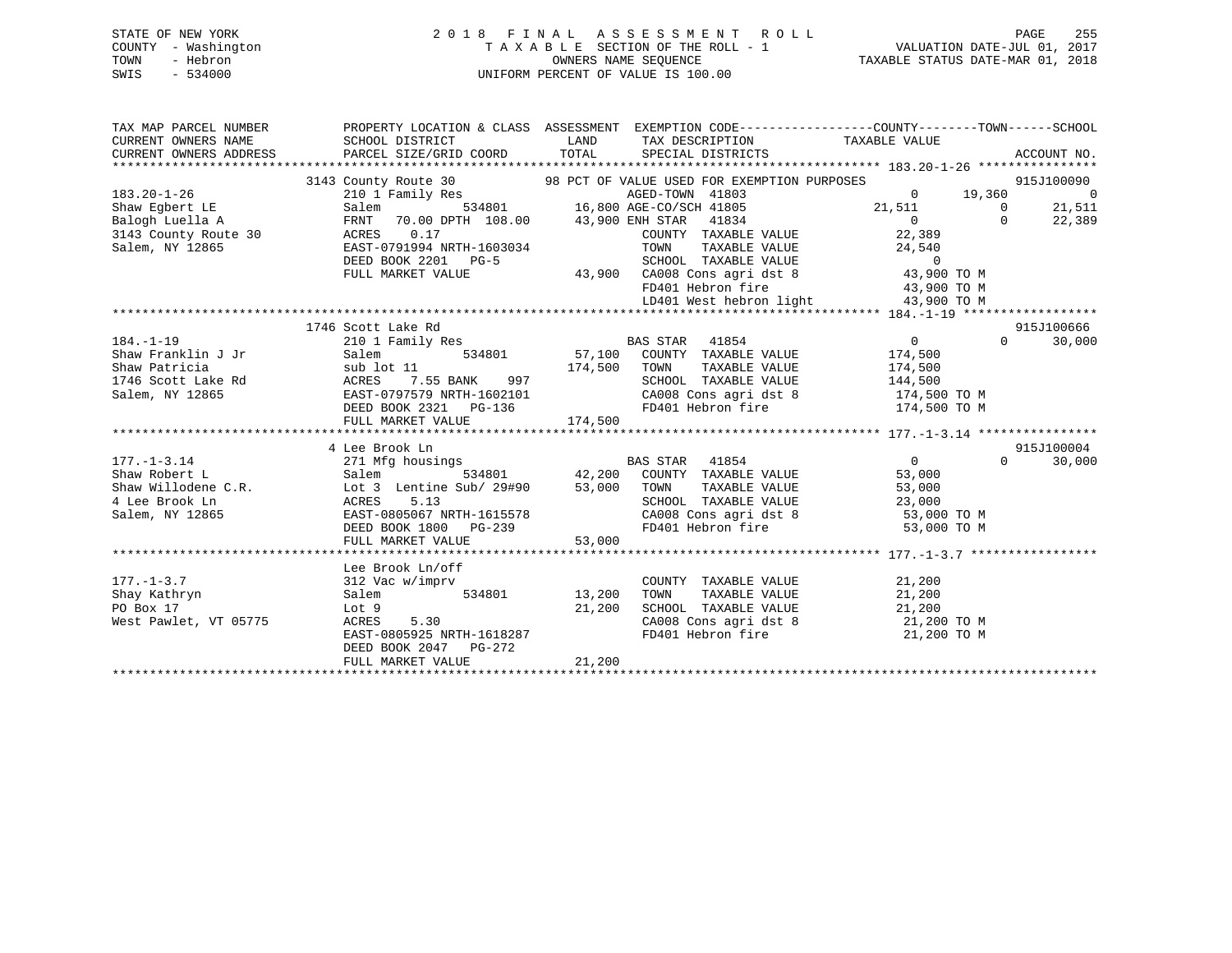# STATE OF NEW YORK 2 0 1 8 F I N A L A S S E S S M E N T R O L L PAGE 256 COUNTY - Washington T A X A B L E SECTION OF THE ROLL - 1 VALUATION DATE-JUL 01, 2017 TOWN - Hebron OWNERS NAME SEQUENCE TAXABLE STATUS DATE-MAR 01, 2018 SWIS - 534000 UNIFORM PERCENT OF VALUE IS 100.00

| TAX MAP PARCEL NUMBER<br>CURRENT OWNERS NAME                                 | PROPERTY LOCATION & CLASS ASSESSMENT EXEMPTION CODE---------------COUNTY-------TOWN-----SCHOOL<br>SCHOOL DISTRICT                                                                                                                                         | LAND             | TAX DESCRIPTION                                                                                                                            | TAXABLE VALUE                                           |                                                      |  |
|------------------------------------------------------------------------------|-----------------------------------------------------------------------------------------------------------------------------------------------------------------------------------------------------------------------------------------------------------|------------------|--------------------------------------------------------------------------------------------------------------------------------------------|---------------------------------------------------------|------------------------------------------------------|--|
| CURRENT OWNERS ADDRESS                                                       | PARCEL SIZE/GRID COORD                                                                                                                                                                                                                                    | TOTAL            | SPECIAL DISTRICTS                                                                                                                          |                                                         | ACCOUNT NO.                                          |  |
|                                                                              |                                                                                                                                                                                                                                                           |                  |                                                                                                                                            |                                                         |                                                      |  |
| $158. - 1 - 18$<br>Sheets William Jr                                         | 4232 County Route 30<br>240 Rural res<br>Hartford                                                                                                                                                                                                         |                  | AG DIST<br>41720<br>533801 182,500 BAS STAR 41854                                                                                          | 82,612<br>$\overline{0}$                                | 915J100568<br>82,612<br>82,612<br>$\Omega$<br>30,000 |  |
| Sheets Cindy<br>PO Box 200<br>Hartford, NY 12838                             | ACRES 75.60<br>EAST-0786733 NRTH-1627442<br>DEED BOOK 753<br>PG-320                                                                                                                                                                                       |                  | 350,400 COUNTY TAXABLE VALUE<br>TAXABLE VALUE<br>TOWN<br>SCHOOL TAXABLE VALUE                                                              | 267,788<br>267,788<br>237,788                           |                                                      |  |
| MAY BE SUBJECT TO PAYMENT                                                    | FULL MARKET VALUE                                                                                                                                                                                                                                         |                  | 350,400 CA008 Cons agri dst 8 267,788 TO M<br>82,612 EX                                                                                    |                                                         |                                                      |  |
|                                                                              |                                                                                                                                                                                                                                                           |                  |                                                                                                                                            |                                                         |                                                      |  |
|                                                                              | 223 Sheldon Rd                                                                                                                                                                                                                                            |                  | 68 PCT OF VALUE USED FOR EXEMPTION PURPOSES                                                                                                |                                                         | 915J100569                                           |  |
| $170. - 1 - 13.7$<br>Sheldon Paulette<br>223 Sheldon Rd                      | 240 Rural res<br>Salem<br>ACRES 49.78                                                                                                                                                                                                                     | 306,600          | AGED-ALL 41800<br>534801 102,200 ENH STAR 41834<br>COUNTY TAXABLE VALUE                                                                    | 104,244<br>$\overline{0}$<br>202,356                    | 104,244<br>104,244<br>$\Omega$<br>66,800             |  |
| Granville, NY 12832<br>MAY BE SUBJECT TO PAYMENT<br>UNDER RPTL483 UNTIL 2021 | FULL MARKET VALUE                                                                                                                                                                                                                                         |                  | TOWN TAXABLE VALUE 202,356<br>SCHOOL TAXABLE VALUE 135,556<br>306,600 CA008 Cons agri dst 8 306,600 TO M<br>FD401 Hebron fire 306,600 TO M |                                                         |                                                      |  |
| UNDER RPTL483 UNTIL 2021                                                     |                                                                                                                                                                                                                                                           |                  |                                                                                                                                            |                                                         |                                                      |  |
|                                                                              | Chamberlin Mills Rd                                                                                                                                                                                                                                       |                  |                                                                                                                                            |                                                         | 915J101487                                           |  |
| $184. - 2 - 8$                                                               | 322 Rural vac>10                                                                                                                                                                                                                                          |                  | COUNTY TAXABLE VALUE                                                                                                                       | 48,200                                                  |                                                      |  |
| Sheldon Susan M                                                              | Salem                                                                                                                                                                                                                                                     | 534801 48,200    | TOWN                                                                                                                                       | TAXABLE VALUE 48,200                                    |                                                      |  |
| 86 Middleton Ave                                                             | Lot 8                                                                                                                                                                                                                                                     | 48,200           | SCHOOL TAXABLE VALUE 48,200<br>CA008 Cons agri dst 8 48,200 TO M                                                                           |                                                         |                                                      |  |
| Newport, RI 07840                                                            | ACRES 22.54<br>EAST-0798717 NRTH-1606202<br>DEED BOOK 2323<br>$PG-8$                                                                                                                                                                                      |                  | FD401 Hebron fire                                                                                                                          | 48,200 TO M                                             |                                                      |  |
|                                                                              | FULL MARKET VALUE                                                                                                                                                                                                                                         | 48,200           |                                                                                                                                            |                                                         |                                                      |  |
|                                                                              |                                                                                                                                                                                                                                                           |                  |                                                                                                                                            |                                                         |                                                      |  |
|                                                                              | 1665 Scott Lake Rd                                                                                                                                                                                                                                        |                  |                                                                                                                                            |                                                         |                                                      |  |
|                                                                              |                                                                                                                                                                                                                                                           |                  | COUNTY TAXABLE VALUE 18,000<br>TAXABLE VALUE<br>TOWN                                                                                       | 18,000                                                  |                                                      |  |
|                                                                              |                                                                                                                                                                                                                                                           |                  | 10mm Incolar value<br>SCHOOL TAXABLE VALUE<br>CAOOL CONS ACT dst. 8 18,000                                                                 |                                                         |                                                      |  |
|                                                                              |                                                                                                                                                                                                                                                           |                  |                                                                                                                                            | 18,000 TO M                                             |                                                      |  |
|                                                                              |                                                                                                                                                                                                                                                           |                  | CA008 Cons agri dst 8<br>FD401 Hebron fire                                                                                                 | 18,000 TO M                                             |                                                      |  |
|                                                                              | 184.-1-29.2<br>Shelton Elizabeth 314 Rural vac<10<br>18,000<br>18,000<br>18,000<br>Salem, NY 12865<br>PRIOR OWNER ON 3/01/2018<br>PRIOR OWNER ON 3/01/2018<br>2020 DEED BOOK 3910<br>2020 DEED BOOK 3910<br>2020 PG-188<br>2020 PG-188<br>2020 PG-188<br> |                  |                                                                                                                                            |                                                         |                                                      |  |
|                                                                              |                                                                                                                                                                                                                                                           |                  |                                                                                                                                            |                                                         |                                                      |  |
| $143. - 1 - 9$<br>Sherlock Jan                                               | 159 East Green Pond Way<br>260 Seasonal res - WTRFNT<br>533201<br>Granville<br>DEED BOOK 3893 PG-237                                                                                                                                                      | 66,200<br>95,900 | COUNTY TAXABLE VALUE<br>TOWN<br>SCHOOL TAXABLE VALUE<br>FD401 Hebron fire                                                                  | 95,900<br>TAXABLE VALUE 95,900<br>95,900<br>95,900 TO M | 915J100306                                           |  |
|                                                                              | FULL MARKET VALUE                                                                                                                                                                                                                                         | 95,900           |                                                                                                                                            |                                                         |                                                      |  |
|                                                                              |                                                                                                                                                                                                                                                           |                  |                                                                                                                                            |                                                         |                                                      |  |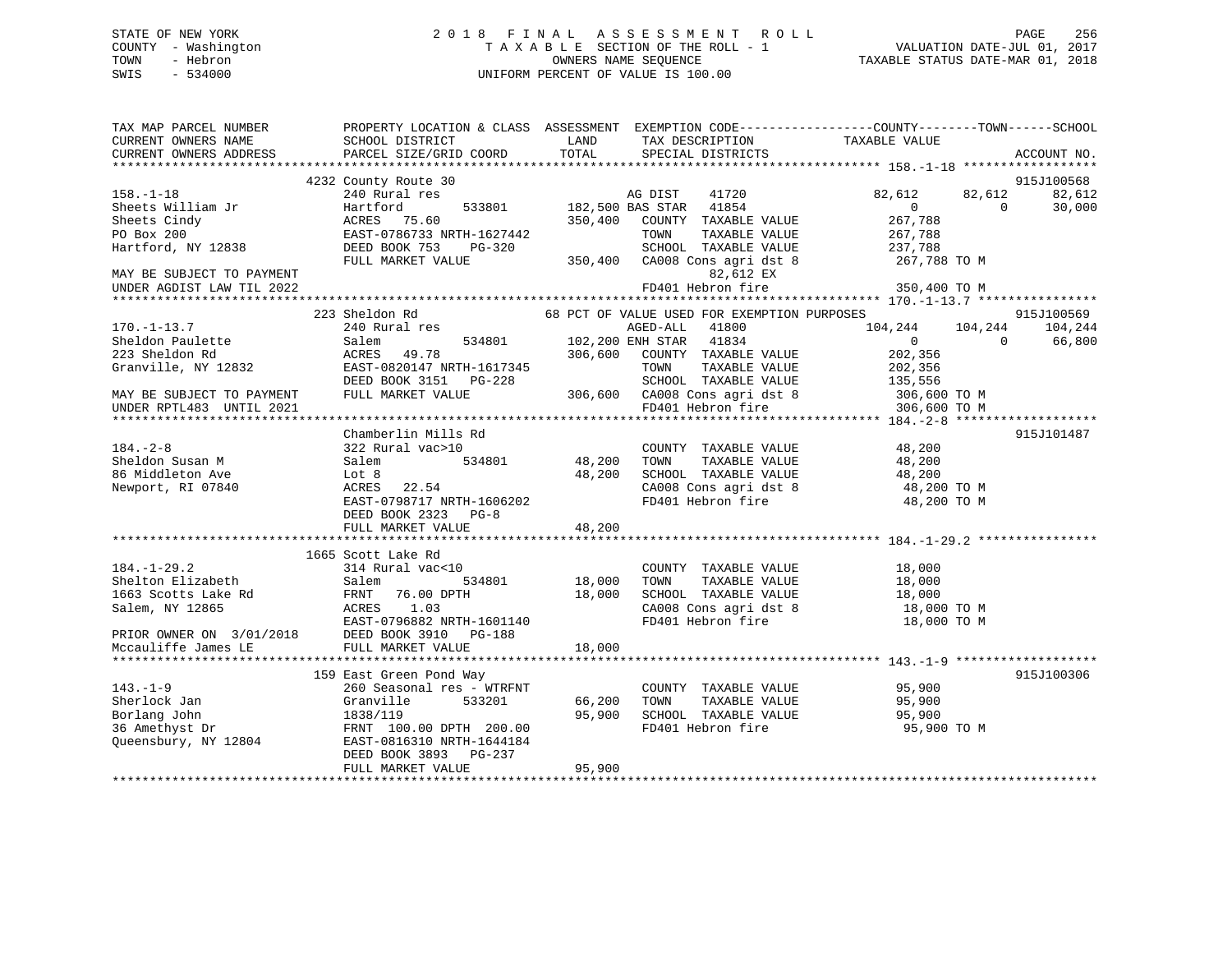# STATE OF NEW YORK 2 0 1 8 F I N A L A S S E S S M E N T R O L L PAGE 257 COUNTY - Washington T A X A B L E SECTION OF THE ROLL - 1 VALUATION DATE-JUL 01, 2017 TOWN - Hebron OWNERS NAME SEQUENCE TAXABLE STATUS DATE-MAR 01, 2018 SWIS - 534000 UNIFORM PERCENT OF VALUE IS 100.00

| TAX MAP PARCEL NUMBER<br>CURRENT OWNERS NAME<br>CURRENT OWNERS ADDRESS | PROPERTY LOCATION & CLASS ASSESSMENT EXEMPTION CODE----------------COUNTY-------TOWN------SCHOOL<br>SCHOOL DISTRICT<br>PARCEL SIZE/GRID COORD | LAND<br>TOTAL | TAX DESCRIPTION<br>SPECIAL DISTRICTS | TAXABLE VALUE    | ACCOUNT NO.          |
|------------------------------------------------------------------------|-----------------------------------------------------------------------------------------------------------------------------------------------|---------------|--------------------------------------|------------------|----------------------|
|                                                                        |                                                                                                                                               |               |                                      |                  |                      |
|                                                                        | Middle Rd/e Off                                                                                                                               |               |                                      |                  | 915J100571           |
| $177. - 1 - 4$                                                         | 322 Rural vac>10                                                                                                                              |               | COUNTY TAXABLE VALUE                 | 45,000           |                      |
| Sherman Eugene                                                         | 534801<br>Salem                                                                                                                               | 45,000        | TOWN<br>TAXABLE VALUE                | 45,000           |                      |
| South Main St                                                          | ACRES<br>60.00                                                                                                                                | 45,000        | SCHOOL TAXABLE VALUE                 | 45,000           |                      |
| PO Box 282                                                             | EAST-0807572 NRTH-1616224                                                                                                                     |               | FD401 Hebron fire                    | 45,000 TO M      |                      |
| Salem, NY 12865                                                        | DEED BOOK 368<br><b>PG-117</b>                                                                                                                |               |                                      |                  |                      |
|                                                                        | FULL MARKET VALUE                                                                                                                             | 45,000        |                                      |                  |                      |
|                                                                        |                                                                                                                                               |               |                                      |                  |                      |
|                                                                        | 318 County Route 31                                                                                                                           |               |                                      |                  | 915J101337           |
| $176. - 1 - 1.5$                                                       | 241 Rural res&ag                                                                                                                              |               | AG DIST<br>41720                     | 44,011<br>44,011 | 44,011               |
| Shevy Scott M                                                          | Salem<br>534801                                                                                                                               |               | 100,800 BAS STAR<br>41854            | $\Omega$         | 30,000<br>$\Omega$   |
| Shevy Sheri B                                                          | 26 Ad                                                                                                                                         | 233,200       | COUNTY TAXABLE VALUE                 | 189,189          |                      |
| 318 County Route 31                                                    | ACRES<br>30.20                                                                                                                                |               | TAXABLE VALUE<br>TOWN                | 189,189          |                      |
| Salem, NY 12865                                                        | EAST-0793523 NRTH-1614261                                                                                                                     |               | SCHOOL TAXABLE VALUE                 | 159,189          |                      |
|                                                                        | DEED BOOK 858<br>PG-142                                                                                                                       |               | CA008 Cons agri dst 8                | 189,189 TO M     |                      |
| MAY BE SUBJECT TO PAYMENT                                              | FULL MARKET VALUE                                                                                                                             | 233,200       | 44,011 EX                            |                  |                      |
| UNDER AGDIST LAW TIL 2022                                              |                                                                                                                                               |               | FD401 Hebron fire                    | 233,200 TO M     |                      |
|                                                                        |                                                                                                                                               |               |                                      |                  |                      |
|                                                                        | 7 County Route 31                                                                                                                             |               |                                      |                  | 915J100514           |
| $183. - 1 - 10$                                                        | 210 1 Family Res                                                                                                                              |               | AGED-CO<br>41802                     | 96,750           | $\Omega$<br>$\Omega$ |
| Shostak, Trustee Adam                                                  | 534801<br>Salem                                                                                                                               |               | 58,800 AGED-SCH<br>41804             | $\mathbf{0}$     | $\Omega$<br>38,700   |
| Shostak, Trustee Margaret                                              | ACRES<br>8.40                                                                                                                                 |               | 193,500 ENH STAR<br>41834            | $\mathbf 0$      | $\Omega$<br>66,800   |
| 7 County Route 31                                                      | EAST-0791231 NRTH-1607349                                                                                                                     |               | COUNTY TAXABLE VALUE                 | 96,750           |                      |
| Salem, NY 12865                                                        | DEED BOOK 2253 PG-225                                                                                                                         |               | TOWN<br>TAXABLE VALUE                | 193,500          |                      |
|                                                                        | FULL MARKET VALUE                                                                                                                             | 193,500       | SCHOOL TAXABLE VALUE                 | 88,000           |                      |
|                                                                        |                                                                                                                                               |               | CA008 Cons agri dst 8                | 193,500 TO M     |                      |
|                                                                        |                                                                                                                                               |               | FD401 Hebron fire                    | 193,500 TO M     |                      |
|                                                                        |                                                                                                                                               |               | LD401 West hebron light              | 193,500 TO M     |                      |
|                                                                        |                                                                                                                                               |               |                                      |                  |                      |
|                                                                        | Lang Hill Rd/s Off                                                                                                                            |               |                                      |                  | 915J100573           |
| $152. - 2 - 29$                                                        | 323 Vacant rural                                                                                                                              |               | COUNTY TAXABLE VALUE                 | 7,500            |                      |
| Sidusky James A                                                        | Granville<br>533201                                                                                                                           | 7,500         | TAXABLE VALUE<br>TOWN                | 7,500            |                      |
| 138 Hartman Loop                                                       | No Deeded R O W                                                                                                                               | 7,500         | SCHOOL TAXABLE VALUE                 | 7,500            |                      |
| Oueensbury, NY 12804                                                   | ACRES 10.00                                                                                                                                   |               | CA008 Cons agri dst 8                | 7,500 TO M       |                      |
|                                                                        | EAST-0809835 NRTH-1633186                                                                                                                     |               | FD401 Hebron fire                    | 7,500 TO M       |                      |
|                                                                        | DEED BOOK 799<br>PG-72                                                                                                                        |               |                                      |                  |                      |
|                                                                        | FULL MARKET VALUE                                                                                                                             | 7,500         |                                      |                  |                      |
|                                                                        |                                                                                                                                               |               |                                      |                  |                      |
|                                                                        | Wolfe Ln/w Off                                                                                                                                |               |                                      |                  | 915J100575           |
| $158. - 1 - 17$                                                        | 314 Rural vac<10                                                                                                                              |               | COUNTY TAXABLE VALUE                 | 52,400           |                      |
| Siegel Pendleton L                                                     | Hartford<br>533801                                                                                                                            | 52,400        | TOWN<br>TAXABLE VALUE                | 52,400           |                      |
| 9686 N Easy St                                                         | ACRES<br>69.90                                                                                                                                | 52,400        | SCHOOL TAXABLE VALUE                 | 52,400           |                      |
| Hayden Lake, ID 83835                                                  | EAST-0788502 NRTH-1628729                                                                                                                     |               | CA008 Cons agri dst 8                | 52,400 TO M      |                      |
|                                                                        | DEED BOOK 435<br>PG-91                                                                                                                        |               | FD401 Hebron fire                    | 52,400 TO M      |                      |
|                                                                        | FULL MARKET VALUE                                                                                                                             | 52,400        |                                      |                  |                      |
|                                                                        |                                                                                                                                               |               |                                      |                  |                      |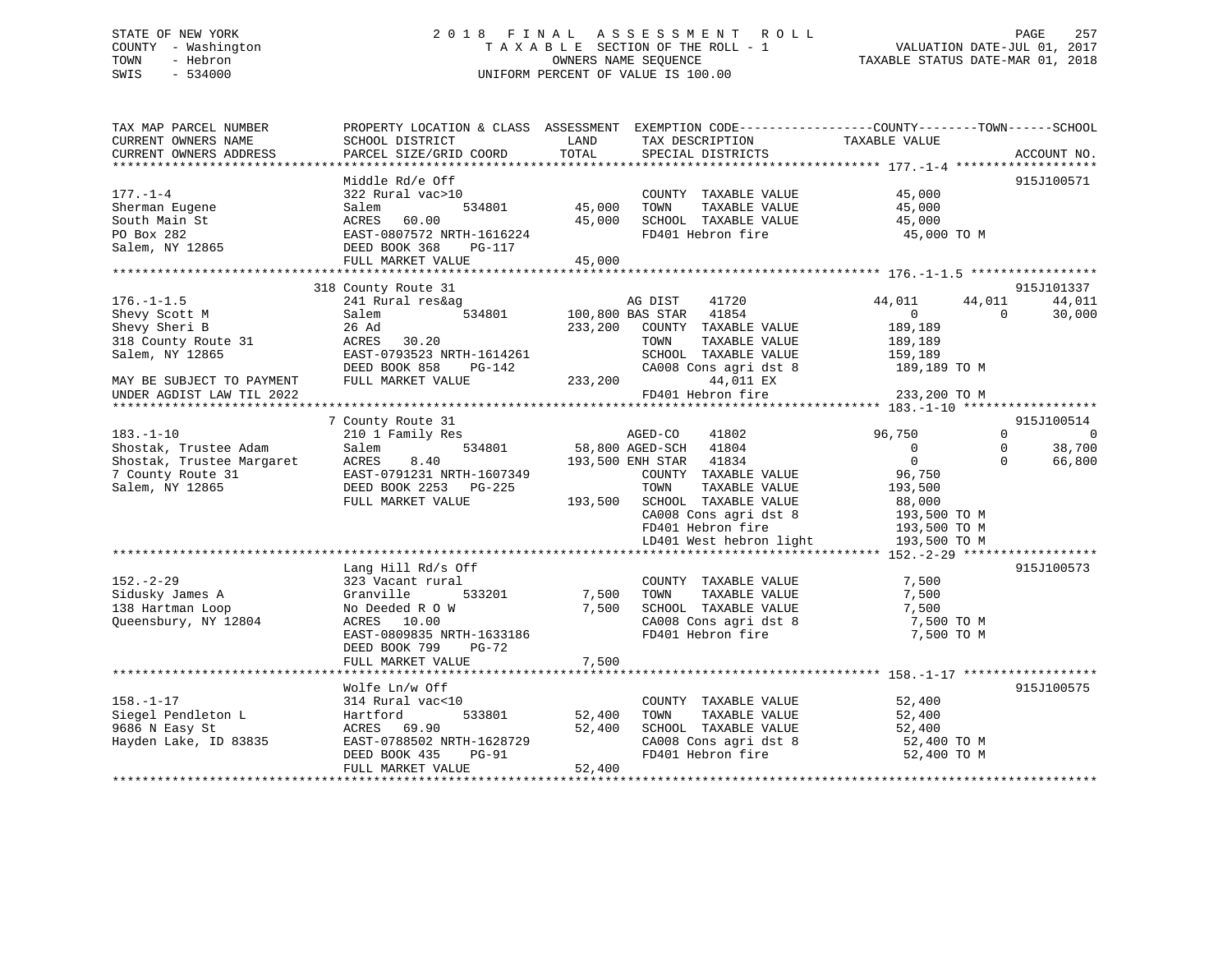# STATE OF NEW YORK 2 0 1 8 F I N A L A S S E S S M E N T R O L L PAGE 258 COUNTY - Washington T A X A B L E SECTION OF THE ROLL - 1 VALUATION DATE-JUL 01, 2017 TOWN - Hebron **CONNERS NAME SEQUENCE** TAXABLE STATUS DATE-MAR 01, 2018 SWIS - 534000 UNIFORM PERCENT OF VALUE IS 100.00

| TAX MAP PARCEL NUMBER<br>CURRENT OWNERS NAME<br>CURRENT OWNERS ADDRESS | SCHOOL DISTRICT<br>PARCEL SIZE/GRID COORD          | LAND<br>TAX DESCRIPTION<br>TOTAL<br>SPECIAL DISTRICTS | PROPERTY LOCATION & CLASS ASSESSMENT EXEMPTION CODE----------------COUNTY-------TOWN------SCHOOL<br>TAXABLE VALUE | ACCOUNT NO.          |
|------------------------------------------------------------------------|----------------------------------------------------|-------------------------------------------------------|-------------------------------------------------------------------------------------------------------------------|----------------------|
|                                                                        |                                                    |                                                       |                                                                                                                   |                      |
|                                                                        | 1007 Bogtown Rd                                    |                                                       |                                                                                                                   | 915J100043           |
| $184. - 1 - 16$                                                        | 241 Rural res&ag                                   | COUNTY TAXABLE VALUE                                  | 229,300                                                                                                           |                      |
| Silver Ridge Properties, LLC                                           | 534801<br>Salem                                    | 162,500<br>TOWN                                       | TAXABLE VALUE<br>229,300                                                                                          |                      |
| 527 Route 31                                                           | ACRES<br>98.00                                     | 229,300<br>SCHOOL TAXABLE VALUE                       | 229,300                                                                                                           |                      |
| Port Byron, NY 13140                                                   | EAST-0804555 NRTH-1603025<br>DEED BOOK 3776 PG-291 | FD401 Hebron fire                                     | 229,300 TO M                                                                                                      |                      |
|                                                                        | FULL MARKET VALUE                                  | 229,300                                               |                                                                                                                   |                      |
|                                                                        |                                                    |                                                       |                                                                                                                   |                      |
|                                                                        | 31 Sutliff Ln                                      |                                                       |                                                                                                                   |                      |
| $176. - 1 - 5.2$                                                       | 210 1 Family Res                                   | CW_10_VET/ 41151                                      | 8,000                                                                                                             | 8,000<br>$\Omega$    |
| Silverberg Howard M                                                    | 534801<br>Salem                                    | 60,000 ENH STAR<br>41834                              | $\mathbf 0$                                                                                                       | $\Omega$<br>66,800   |
| Silverberg Paula E                                                     | sub lot 2                                          | 221,900<br>COUNTY TAXABLE VALUE                       | 213,900                                                                                                           |                      |
| 31 Sutliff Ln                                                          | 2874/49                                            | TOWN                                                  | TAXABLE VALUE<br>213,900                                                                                          |                      |
| Salem, NY 12865                                                        | ACRES<br>9.00 BANK<br>11A                          | SCHOOL TAXABLE VALUE                                  | 155,100                                                                                                           |                      |
|                                                                        | EAST-0794159 NRTH-1615235                          | FD401 Hebron fire                                     | 221,900 TO M                                                                                                      |                      |
|                                                                        | DEED BOOK 2638 PG-115                              |                                                       |                                                                                                                   |                      |
|                                                                        | FULL MARKET VALUE                                  | 221,900                                               |                                                                                                                   |                      |
|                                                                        | 3176 County Route 30                               |                                                       |                                                                                                                   | 915J100576           |
| $183.16 - 1 - 23$                                                      | 210 1 Family Res                                   | ENH STAR<br>41834                                     | $\Omega$                                                                                                          | 66,800<br>$\Omega$   |
| Simpson Howard                                                         | Salem<br>534801                                    | 25,000<br>COUNTY TAXABLE VALUE                        | 141,100                                                                                                           |                      |
| Simpson Kathleen                                                       | 630/22                                             | 141,100<br>TOWN                                       | TAXABLE VALUE<br>141,100                                                                                          |                      |
| 3176 County Route 30                                                   | 95.00 DPTH 228.00<br>FRNT                          | SCHOOL TAXABLE VALUE                                  | 74,300                                                                                                            |                      |
| Salem, NY 12865                                                        | 0.50<br>ACRES                                      | CA008 Cons agri dst 8                                 | 141,100 TO M                                                                                                      |                      |
|                                                                        | EAST-0792085 NRTH-1603826                          | FD401 Hebron fire                                     | 141,100 TO M                                                                                                      |                      |
|                                                                        | DEED BOOK 438<br>PG-1048                           | LD401 West hebron light                               | 141,100 TO M                                                                                                      |                      |
|                                                                        | FULL MARKET VALUE                                  | 141,100                                               |                                                                                                                   |                      |
|                                                                        |                                                    |                                                       |                                                                                                                   |                      |
|                                                                        | 635 Chamberlin Mills Rd                            |                                                       |                                                                                                                   | 915J101225           |
| $176. - 1 - 23.1$                                                      | 242 Rurl res&rec                                   | AGRI-D IND 41730                                      | 18,910                                                                                                            | 18,910<br>18,910     |
| Simring James Jordan                                                   | Salem<br>534801                                    | 245,200<br>COUNTY TAXABLE VALUE                       | 302,090                                                                                                           |                      |
| Friedman-Simring Ruth                                                  | ag commit 705/332                                  | 321,000<br>TOWN                                       | TAXABLE VALUE<br>302,090                                                                                          |                      |
| 200 E 24th St                                                          | ACRES 115.30                                       | SCHOOL TAXABLE VALUE                                  | 302,090                                                                                                           |                      |
| New York, NY 10010                                                     | EAST-0802203 NRTH-1611810                          | CA008 Cons agri dst 8                                 | 321,000 TO M                                                                                                      |                      |
|                                                                        | DEED BOOK 2690 PG-174                              | FD401 Hebron fire                                     | 321,000 TO M                                                                                                      |                      |
| MAY BE SUBJECT TO PAYMENT<br>UNDER AGDIST LAW TIL 2025                 | FULL MARKET VALUE                                  | 321,000                                               |                                                                                                                   |                      |
|                                                                        |                                                    |                                                       |                                                                                                                   |                      |
|                                                                        | 315 Halls Pond Rd                                  | 60 PCT OF VALUE USED FOR EXEMPTION PURPOSES           |                                                                                                                   | 915J100155           |
| $158. - 1 - 16$                                                        | 240 Rural res                                      | 41802<br>AGED-CO                                      | 46,440                                                                                                            | $\Omega$<br>$\Omega$ |
| Skelly Lucinda LE                                                      | 533801<br>Hartford                                 | 116,600 AGE-TN/SCH 41806                              | $\Omega$                                                                                                          | 27,864<br>27,864     |
| Skelly Michael                                                         | 57.20<br>ACRES                                     | 154,800 ENH STAR<br>41834                             | $\mathbf 0$                                                                                                       | 66,800<br>$\Omega$   |
| c/o Michael Skelly                                                     | EAST-0790684 NRTH-1627052                          | COUNTY TAXABLE VALUE                                  | 108,360                                                                                                           |                      |
| 315 Halls Pond Rd                                                      | DEED BOOK 3533<br>PG-126                           | TOWN                                                  | TAXABLE VALUE<br>126,936                                                                                          |                      |
| Salem, NY 12865                                                        | FULL MARKET VALUE                                  | 154,800<br>SCHOOL TAXABLE VALUE                       | 60,136                                                                                                            |                      |
|                                                                        |                                                    | FD401 Hebron fire                                     | 154,800 TO M                                                                                                      |                      |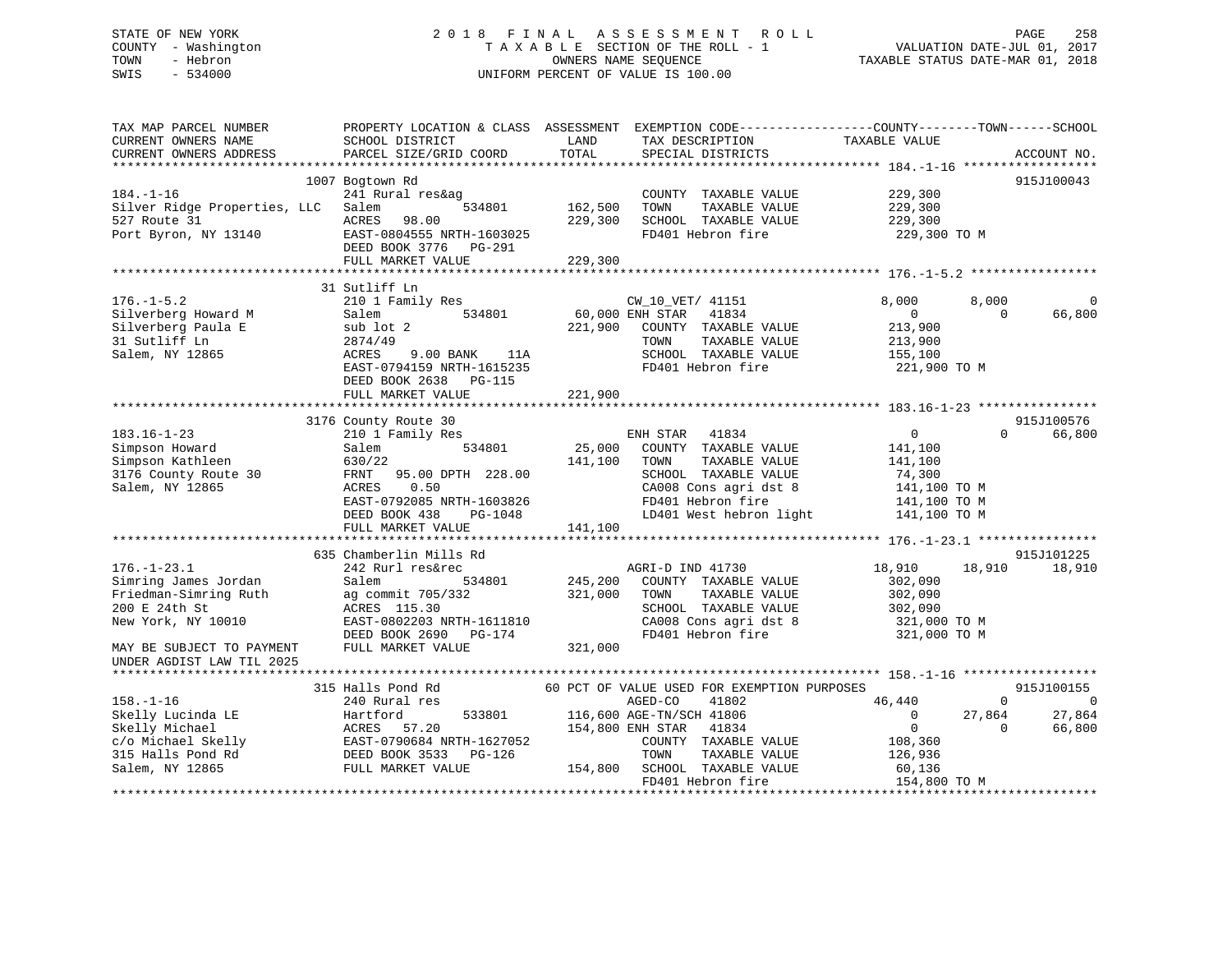# STATE OF NEW YORK 2 0 1 8 F I N A L A S S E S S M E N T R O L L PAGE 259 COUNTY - Washington T A X A B L E SECTION OF THE ROLL - 1 VALUATION DATE-JUL 01, 2017 TOWN - Hebron OWNERS NAME SEQUENCE TAXABLE STATUS DATE-MAR 01, 2018 SWIS - 534000 UNIFORM PERCENT OF VALUE IS 100.00

| TAX MAP PARCEL NUMBER<br>CURRENT OWNERS NAME<br>CURRENT OWNERS ADDRESS                             | PROPERTY LOCATION & CLASS ASSESSMENT EXEMPTION CODE----------------COUNTY-------TOWN-----SCHOOL<br>SCHOOL DISTRICT<br>PARCEL SIZE/GRID COORD                                  | LAND<br>TOTAL                     | TAX DESCRIPTION<br>SPECIAL DISTRICTS                                                                                                                                                    | TAXABLE VALUE                                                                               | ACCOUNT NO. |
|----------------------------------------------------------------------------------------------------|-------------------------------------------------------------------------------------------------------------------------------------------------------------------------------|-----------------------------------|-----------------------------------------------------------------------------------------------------------------------------------------------------------------------------------------|---------------------------------------------------------------------------------------------|-------------|
| $158. - 1 - 16.1$<br>Skelly Michael<br>Skelly Mary<br>337 Halls Pond Rd<br>Salem, NY 12865         | 337 Halls Pond Rd<br>210 1 Family Res<br>Hartford<br>533801<br>797/183<br>ACRES 11.95<br>EAST-0790986 NRTH-1628137<br>DEED BOOK 726<br>PG-295                                 | 65,900<br>161,200                 | <b>BAS STAR</b><br>41854<br>COUNTY TAXABLE VALUE<br>TAXABLE VALUE<br>TOWN<br>SCHOOL TAXABLE VALUE<br>FD401 Hebron fire                                                                  | $\overline{0}$<br>$\Omega$<br>161,200<br>161,200<br>131,200<br>161,200 TO M                 | 30,000      |
|                                                                                                    |                                                                                                                                                                               |                                   |                                                                                                                                                                                         |                                                                                             |             |
| $183. - 1 - 3.4$<br>Skelly Raymond E<br>Skelly Janice M<br>3375 County Route 30<br>Salem, NY 12865 | 2338 County Route 47<br>312 Vac w/imprv<br>Salem<br>ACRES<br>4.75<br>EAST-0789407 NRTH-1608336<br>DEED BOOK 3524 PG-196<br>FULL MARKET VALUE                                  | 534801 30,800<br>34,500<br>34,500 | COUNTY TAXABLE VALUE<br>TOWN<br>TAXABLE VALUE<br>SCHOOL TAXABLE VALUE<br>CA008 Cons agri dst 8 34,500 TO M<br>FD401 Hebron fire                                                         | 34,500<br>34,500<br>34,500<br>34,500 TO M                                                   | 915J101323  |
|                                                                                                    | 3375 County Route 30                                                                                                                                                          |                                   |                                                                                                                                                                                         |                                                                                             |             |
| $183. - 1 - 3.6$<br>Skelly Raymond E<br>Skelly Janice M<br>3375 County Route 30<br>Salem, NY 12865 | 242 Rurl res&rec<br>534801<br>Salem<br><b>ACRES</b><br>23.76 BANK<br>999<br>EAST-0789801 NRTH-1607905<br>DEED BOOK 877<br>PG-115<br>FULL MARKET VALUE                         | 220,800                           | <b>BAS STAR</b><br>41854<br>89,200 COUNTY TAXABLE VALUE<br>TOWN<br>TAXABLE VALUE<br>SCHOOL TAXABLE VALUE<br>CA008 Cons agri dst 8<br>CA008 Cons agri dst 8<br>220,800 FD401 Hebron fire | $\overline{0}$<br>$\Omega$<br>220,800<br>220,800<br>190,800<br>220,800 TO M<br>220,800 TO M | 30,000      |
|                                                                                                    | Higgins Rd                                                                                                                                                                    |                                   |                                                                                                                                                                                         |                                                                                             |             |
| $161. - 2 - 10.28$<br>Skidmore Harry A III<br>144 Higgins Rd<br>Granville, NY 12832                | 314 Rural vac<10<br>Granville<br>533201<br>Lot C<br>ACRES<br>9.38<br>EAST-0818972 NRTH-1623890<br>DEED BOOK 838<br>PG-313                                                     | 12,500<br>12,500                  | COUNTY TAXABLE VALUE<br>TAXABLE VALUE<br>TOWN<br>SCHOOL TAXABLE VALUE<br>FD401 Hebron fire                                                                                              | 12,500<br>12,500<br>12,500<br>12,500 TO M                                                   |             |
|                                                                                                    | FULL MARKET VALUE                                                                                                                                                             | 12,500                            |                                                                                                                                                                                         |                                                                                             |             |
| $161. - 2 - 10.29$<br>Skidmore Harry A III<br>144 Higgins Rd<br>Granville, NY 12832                | 144 Higgins Rd<br>270 Mfg housing<br>533201<br>Granville<br>Lot D<br>7.58 BANK<br>999<br>ACRES<br>EAST-0819441 NRTH-1624064<br>$PG-220$<br>DEED BOOK 835<br>FULL MARKET VALUE | 45,900<br>115,800<br>115,800      | BAS STAR 41854<br>COUNTY TAXABLE VALUE<br>TAXABLE VALUE<br>TOWN<br>SCHOOL TAXABLE VALUE<br>FD401 Hebron fire                                                                            | $\overline{0}$<br>$\Omega$<br>115,800<br>115,800<br>85,800<br>115,800 TO M                  | 30,000      |
|                                                                                                    |                                                                                                                                                                               |                                   |                                                                                                                                                                                         |                                                                                             |             |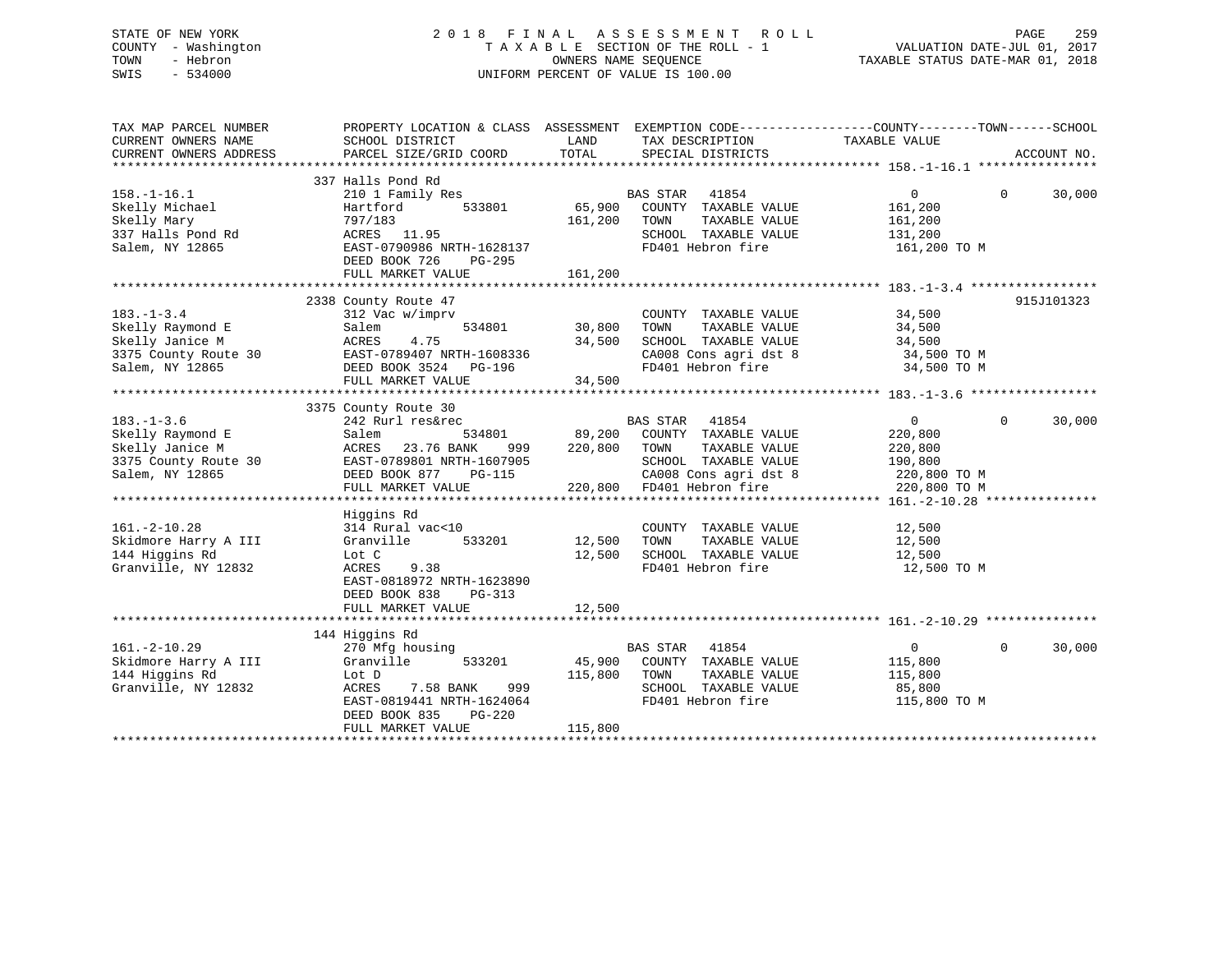# STATE OF NEW YORK 2 0 1 8 F I N A L A S S E S S M E N T R O L L PAGE 260 COUNTY - Washington T A X A B L E SECTION OF THE ROLL - 1 VALUATION DATE-JUL 01, 2017 TOWN - Hebron OWNERS NAME SEQUENCE TAXABLE STATUS DATE-MAR 01, 2018 SWIS - 534000 UNIFORM PERCENT OF VALUE IS 100.00

| CURRENT OWNERS NAME<br>SCHOOL DISTRICT<br>LAND<br>TAX DESCRIPTION<br>TAXABLE VALUE<br>PARCEL SIZE/GRID COORD<br>TOTAL<br>SPECIAL DISTRICTS<br>ACCOUNT NO.<br>3154 County Route 30<br>915J100291<br>213,800<br>240 Rural res<br>COUNTY TAXABLE VALUE<br>46,600<br>Skinner Robert<br>534801<br>TAXABLE VALUE<br>213,800<br>Salem<br>TOWN<br>213,800<br>SCHOOL TAXABLE VALUE<br>213,800<br>213,800<br>213,800 TO M<br>CA008 Cons agri dst 8<br>Saratoga Springs, NY 12866 DEED BOOK 3613 PG-220<br>Valid 20 13,800 FD401 Hebron fire 213,800 TO M<br>213,800 DD401 West hebron light 213,800 TO M<br>FULL MARKET VALUE<br>79 Callaway Rd<br>915J101536<br>314 Rural vac<10<br>6,600<br>COUNTY TAXABLE VALUE<br>534801 6,600<br>Slaymaker Glenn A<br>TOWN<br>TAXABLE VALUE<br>6,600<br>Salem<br>6,600<br>SCHOOL TAXABLE VALUE<br>Slaymaker Edith A<br>6,600<br>Lot L<br>ACRES 1.39<br>FD401 Hebron fire<br>6,600 TO M<br>89 Callaway Rd<br>Arqyle, NY 12809<br>EAST-0787531 NRTH-1615638<br>DEED BOOK 3450 PG-291<br>6,600<br>FULL MARKET VALUE<br>915J100579<br>30 Chamberlin Mills Rd<br>$183.20 - 1 - 10$<br>$\overline{0}$<br>66,800<br>210 1 Family Res<br>ENH STAR 41834<br>$\Omega$<br>22,800 COUNTY TAXABLE VALUE<br>Sloan-Girard Jeanne E<br>534801<br>Salem<br>88,300<br>88,300<br>Sloan Edward J<br>FRNT 90.00 DPTH 200.00<br>TOWN<br>TAXABLE VALUE<br>88,300<br>0.41<br>30 Chamberlin Mills Rd<br>ACRES<br>SCHOOL TAXABLE VALUE<br>21,500<br>CA008 Cons agri dst 8 88,300 TO M<br>EAST-0793244 NRTH-1602983<br>Salem, NY 12865<br>DEED BOOK 743<br>PG-177<br>88,300 LD401 West hebron light<br>FULL MARKET VALUE<br>915J101619<br>284 Blossom Rd<br>17,875 17,875<br>$186. - 1 - 3.2$<br>210 1 Family Res<br>VET COM CT 41131<br>$\overline{0}$<br>39,200 VET DIS CT 41141<br>71,500 BAS STAR 41854<br>$\overline{0}$<br>534801<br>12,513 12,513<br>Small Edwin B<br>Salem<br>$\overline{0}$<br>30,000<br>PO Box 273<br>Lot 2 Hartz<br>$\sim$ 0<br>COUNTY TAXABLE VALUE 41,112<br>Salem, NY 12865<br>ACRES<br>3.88<br>EAST-0819826 NRTH-1607831<br>TAXABLE VALUE<br>TOWN<br>41,112<br>DEED BOOK 2859<br>PG-267<br>SCHOOL TAXABLE VALUE<br>41,500<br>71,500 FD401 Hebron fire<br>FULL MARKET VALUE<br>71,500 TO M<br>Blossom Rd<br>915J101371<br>COUNTY TAXABLE VALUE<br>$178. - 1 - 33$<br>322 Rural vac>10<br>33,300<br>Smarook Stephen<br>534801<br>33,300<br>TOWN<br>TAXABLE VALUE<br>33,300<br>Salem<br>43-10 48TH Ave 6U<br>ACRES 13.20<br>33,300<br>SCHOOL TAXABLE VALUE<br>33,300<br>Woodside, NY 11377<br>EAST-0819767 NRTH-1611076<br>FD401 Hebron fire<br>33,300 TO M<br>DEED BOOK 503<br>PG-975<br>33,300<br>FULL MARKET VALUE | TAX MAP PARCEL NUMBER  | PROPERTY LOCATION & CLASS ASSESSMENT EXEMPTION CODE----------------COUNTY-------TOWN------SCHOOL |  |  |
|---------------------------------------------------------------------------------------------------------------------------------------------------------------------------------------------------------------------------------------------------------------------------------------------------------------------------------------------------------------------------------------------------------------------------------------------------------------------------------------------------------------------------------------------------------------------------------------------------------------------------------------------------------------------------------------------------------------------------------------------------------------------------------------------------------------------------------------------------------------------------------------------------------------------------------------------------------------------------------------------------------------------------------------------------------------------------------------------------------------------------------------------------------------------------------------------------------------------------------------------------------------------------------------------------------------------------------------------------------------------------------------------------------------------------------------------------------------------------------------------------------------------------------------------------------------------------------------------------------------------------------------------------------------------------------------------------------------------------------------------------------------------------------------------------------------------------------------------------------------------------------------------------------------------------------------------------------------------------------------------------------------------------------------------------------------------------------------------------------------------------------------------------------------------------------------------------------------------------------------------------------------------------------------------------------------------------------------------------------------------------------------------------------------------------------------------------------------------------------------------------------------------------------------------------------------------------------------------------------------------------------------------------|------------------------|--------------------------------------------------------------------------------------------------|--|--|
|                                                                                                                                                                                                                                                                                                                                                                                                                                                                                                                                                                                                                                                                                                                                                                                                                                                                                                                                                                                                                                                                                                                                                                                                                                                                                                                                                                                                                                                                                                                                                                                                                                                                                                                                                                                                                                                                                                                                                                                                                                                                                                                                                                                                                                                                                                                                                                                                                                                                                                                                                                                                                                                   |                        |                                                                                                  |  |  |
|                                                                                                                                                                                                                                                                                                                                                                                                                                                                                                                                                                                                                                                                                                                                                                                                                                                                                                                                                                                                                                                                                                                                                                                                                                                                                                                                                                                                                                                                                                                                                                                                                                                                                                                                                                                                                                                                                                                                                                                                                                                                                                                                                                                                                                                                                                                                                                                                                                                                                                                                                                                                                                                   | CURRENT OWNERS ADDRESS |                                                                                                  |  |  |
|                                                                                                                                                                                                                                                                                                                                                                                                                                                                                                                                                                                                                                                                                                                                                                                                                                                                                                                                                                                                                                                                                                                                                                                                                                                                                                                                                                                                                                                                                                                                                                                                                                                                                                                                                                                                                                                                                                                                                                                                                                                                                                                                                                                                                                                                                                                                                                                                                                                                                                                                                                                                                                                   |                        |                                                                                                  |  |  |
|                                                                                                                                                                                                                                                                                                                                                                                                                                                                                                                                                                                                                                                                                                                                                                                                                                                                                                                                                                                                                                                                                                                                                                                                                                                                                                                                                                                                                                                                                                                                                                                                                                                                                                                                                                                                                                                                                                                                                                                                                                                                                                                                                                                                                                                                                                                                                                                                                                                                                                                                                                                                                                                   |                        |                                                                                                  |  |  |
|                                                                                                                                                                                                                                                                                                                                                                                                                                                                                                                                                                                                                                                                                                                                                                                                                                                                                                                                                                                                                                                                                                                                                                                                                                                                                                                                                                                                                                                                                                                                                                                                                                                                                                                                                                                                                                                                                                                                                                                                                                                                                                                                                                                                                                                                                                                                                                                                                                                                                                                                                                                                                                                   | $183.20 - 1 - 1.5$     |                                                                                                  |  |  |
|                                                                                                                                                                                                                                                                                                                                                                                                                                                                                                                                                                                                                                                                                                                                                                                                                                                                                                                                                                                                                                                                                                                                                                                                                                                                                                                                                                                                                                                                                                                                                                                                                                                                                                                                                                                                                                                                                                                                                                                                                                                                                                                                                                                                                                                                                                                                                                                                                                                                                                                                                                                                                                                   |                        |                                                                                                  |  |  |
|                                                                                                                                                                                                                                                                                                                                                                                                                                                                                                                                                                                                                                                                                                                                                                                                                                                                                                                                                                                                                                                                                                                                                                                                                                                                                                                                                                                                                                                                                                                                                                                                                                                                                                                                                                                                                                                                                                                                                                                                                                                                                                                                                                                                                                                                                                                                                                                                                                                                                                                                                                                                                                                   |                        |                                                                                                  |  |  |
|                                                                                                                                                                                                                                                                                                                                                                                                                                                                                                                                                                                                                                                                                                                                                                                                                                                                                                                                                                                                                                                                                                                                                                                                                                                                                                                                                                                                                                                                                                                                                                                                                                                                                                                                                                                                                                                                                                                                                                                                                                                                                                                                                                                                                                                                                                                                                                                                                                                                                                                                                                                                                                                   |                        |                                                                                                  |  |  |
|                                                                                                                                                                                                                                                                                                                                                                                                                                                                                                                                                                                                                                                                                                                                                                                                                                                                                                                                                                                                                                                                                                                                                                                                                                                                                                                                                                                                                                                                                                                                                                                                                                                                                                                                                                                                                                                                                                                                                                                                                                                                                                                                                                                                                                                                                                                                                                                                                                                                                                                                                                                                                                                   |                        |                                                                                                  |  |  |
|                                                                                                                                                                                                                                                                                                                                                                                                                                                                                                                                                                                                                                                                                                                                                                                                                                                                                                                                                                                                                                                                                                                                                                                                                                                                                                                                                                                                                                                                                                                                                                                                                                                                                                                                                                                                                                                                                                                                                                                                                                                                                                                                                                                                                                                                                                                                                                                                                                                                                                                                                                                                                                                   |                        |                                                                                                  |  |  |
|                                                                                                                                                                                                                                                                                                                                                                                                                                                                                                                                                                                                                                                                                                                                                                                                                                                                                                                                                                                                                                                                                                                                                                                                                                                                                                                                                                                                                                                                                                                                                                                                                                                                                                                                                                                                                                                                                                                                                                                                                                                                                                                                                                                                                                                                                                                                                                                                                                                                                                                                                                                                                                                   |                        |                                                                                                  |  |  |
|                                                                                                                                                                                                                                                                                                                                                                                                                                                                                                                                                                                                                                                                                                                                                                                                                                                                                                                                                                                                                                                                                                                                                                                                                                                                                                                                                                                                                                                                                                                                                                                                                                                                                                                                                                                                                                                                                                                                                                                                                                                                                                                                                                                                                                                                                                                                                                                                                                                                                                                                                                                                                                                   |                        |                                                                                                  |  |  |
|                                                                                                                                                                                                                                                                                                                                                                                                                                                                                                                                                                                                                                                                                                                                                                                                                                                                                                                                                                                                                                                                                                                                                                                                                                                                                                                                                                                                                                                                                                                                                                                                                                                                                                                                                                                                                                                                                                                                                                                                                                                                                                                                                                                                                                                                                                                                                                                                                                                                                                                                                                                                                                                   | $175. - 1 - 39$        |                                                                                                  |  |  |
|                                                                                                                                                                                                                                                                                                                                                                                                                                                                                                                                                                                                                                                                                                                                                                                                                                                                                                                                                                                                                                                                                                                                                                                                                                                                                                                                                                                                                                                                                                                                                                                                                                                                                                                                                                                                                                                                                                                                                                                                                                                                                                                                                                                                                                                                                                                                                                                                                                                                                                                                                                                                                                                   |                        |                                                                                                  |  |  |
|                                                                                                                                                                                                                                                                                                                                                                                                                                                                                                                                                                                                                                                                                                                                                                                                                                                                                                                                                                                                                                                                                                                                                                                                                                                                                                                                                                                                                                                                                                                                                                                                                                                                                                                                                                                                                                                                                                                                                                                                                                                                                                                                                                                                                                                                                                                                                                                                                                                                                                                                                                                                                                                   |                        |                                                                                                  |  |  |
|                                                                                                                                                                                                                                                                                                                                                                                                                                                                                                                                                                                                                                                                                                                                                                                                                                                                                                                                                                                                                                                                                                                                                                                                                                                                                                                                                                                                                                                                                                                                                                                                                                                                                                                                                                                                                                                                                                                                                                                                                                                                                                                                                                                                                                                                                                                                                                                                                                                                                                                                                                                                                                                   |                        |                                                                                                  |  |  |
|                                                                                                                                                                                                                                                                                                                                                                                                                                                                                                                                                                                                                                                                                                                                                                                                                                                                                                                                                                                                                                                                                                                                                                                                                                                                                                                                                                                                                                                                                                                                                                                                                                                                                                                                                                                                                                                                                                                                                                                                                                                                                                                                                                                                                                                                                                                                                                                                                                                                                                                                                                                                                                                   |                        |                                                                                                  |  |  |
|                                                                                                                                                                                                                                                                                                                                                                                                                                                                                                                                                                                                                                                                                                                                                                                                                                                                                                                                                                                                                                                                                                                                                                                                                                                                                                                                                                                                                                                                                                                                                                                                                                                                                                                                                                                                                                                                                                                                                                                                                                                                                                                                                                                                                                                                                                                                                                                                                                                                                                                                                                                                                                                   |                        |                                                                                                  |  |  |
|                                                                                                                                                                                                                                                                                                                                                                                                                                                                                                                                                                                                                                                                                                                                                                                                                                                                                                                                                                                                                                                                                                                                                                                                                                                                                                                                                                                                                                                                                                                                                                                                                                                                                                                                                                                                                                                                                                                                                                                                                                                                                                                                                                                                                                                                                                                                                                                                                                                                                                                                                                                                                                                   |                        |                                                                                                  |  |  |
|                                                                                                                                                                                                                                                                                                                                                                                                                                                                                                                                                                                                                                                                                                                                                                                                                                                                                                                                                                                                                                                                                                                                                                                                                                                                                                                                                                                                                                                                                                                                                                                                                                                                                                                                                                                                                                                                                                                                                                                                                                                                                                                                                                                                                                                                                                                                                                                                                                                                                                                                                                                                                                                   |                        |                                                                                                  |  |  |
|                                                                                                                                                                                                                                                                                                                                                                                                                                                                                                                                                                                                                                                                                                                                                                                                                                                                                                                                                                                                                                                                                                                                                                                                                                                                                                                                                                                                                                                                                                                                                                                                                                                                                                                                                                                                                                                                                                                                                                                                                                                                                                                                                                                                                                                                                                                                                                                                                                                                                                                                                                                                                                                   |                        |                                                                                                  |  |  |
|                                                                                                                                                                                                                                                                                                                                                                                                                                                                                                                                                                                                                                                                                                                                                                                                                                                                                                                                                                                                                                                                                                                                                                                                                                                                                                                                                                                                                                                                                                                                                                                                                                                                                                                                                                                                                                                                                                                                                                                                                                                                                                                                                                                                                                                                                                                                                                                                                                                                                                                                                                                                                                                   |                        |                                                                                                  |  |  |
|                                                                                                                                                                                                                                                                                                                                                                                                                                                                                                                                                                                                                                                                                                                                                                                                                                                                                                                                                                                                                                                                                                                                                                                                                                                                                                                                                                                                                                                                                                                                                                                                                                                                                                                                                                                                                                                                                                                                                                                                                                                                                                                                                                                                                                                                                                                                                                                                                                                                                                                                                                                                                                                   |                        |                                                                                                  |  |  |
|                                                                                                                                                                                                                                                                                                                                                                                                                                                                                                                                                                                                                                                                                                                                                                                                                                                                                                                                                                                                                                                                                                                                                                                                                                                                                                                                                                                                                                                                                                                                                                                                                                                                                                                                                                                                                                                                                                                                                                                                                                                                                                                                                                                                                                                                                                                                                                                                                                                                                                                                                                                                                                                   |                        |                                                                                                  |  |  |
|                                                                                                                                                                                                                                                                                                                                                                                                                                                                                                                                                                                                                                                                                                                                                                                                                                                                                                                                                                                                                                                                                                                                                                                                                                                                                                                                                                                                                                                                                                                                                                                                                                                                                                                                                                                                                                                                                                                                                                                                                                                                                                                                                                                                                                                                                                                                                                                                                                                                                                                                                                                                                                                   |                        |                                                                                                  |  |  |
|                                                                                                                                                                                                                                                                                                                                                                                                                                                                                                                                                                                                                                                                                                                                                                                                                                                                                                                                                                                                                                                                                                                                                                                                                                                                                                                                                                                                                                                                                                                                                                                                                                                                                                                                                                                                                                                                                                                                                                                                                                                                                                                                                                                                                                                                                                                                                                                                                                                                                                                                                                                                                                                   |                        |                                                                                                  |  |  |
|                                                                                                                                                                                                                                                                                                                                                                                                                                                                                                                                                                                                                                                                                                                                                                                                                                                                                                                                                                                                                                                                                                                                                                                                                                                                                                                                                                                                                                                                                                                                                                                                                                                                                                                                                                                                                                                                                                                                                                                                                                                                                                                                                                                                                                                                                                                                                                                                                                                                                                                                                                                                                                                   |                        |                                                                                                  |  |  |
|                                                                                                                                                                                                                                                                                                                                                                                                                                                                                                                                                                                                                                                                                                                                                                                                                                                                                                                                                                                                                                                                                                                                                                                                                                                                                                                                                                                                                                                                                                                                                                                                                                                                                                                                                                                                                                                                                                                                                                                                                                                                                                                                                                                                                                                                                                                                                                                                                                                                                                                                                                                                                                                   |                        |                                                                                                  |  |  |
|                                                                                                                                                                                                                                                                                                                                                                                                                                                                                                                                                                                                                                                                                                                                                                                                                                                                                                                                                                                                                                                                                                                                                                                                                                                                                                                                                                                                                                                                                                                                                                                                                                                                                                                                                                                                                                                                                                                                                                                                                                                                                                                                                                                                                                                                                                                                                                                                                                                                                                                                                                                                                                                   |                        |                                                                                                  |  |  |
|                                                                                                                                                                                                                                                                                                                                                                                                                                                                                                                                                                                                                                                                                                                                                                                                                                                                                                                                                                                                                                                                                                                                                                                                                                                                                                                                                                                                                                                                                                                                                                                                                                                                                                                                                                                                                                                                                                                                                                                                                                                                                                                                                                                                                                                                                                                                                                                                                                                                                                                                                                                                                                                   |                        |                                                                                                  |  |  |
|                                                                                                                                                                                                                                                                                                                                                                                                                                                                                                                                                                                                                                                                                                                                                                                                                                                                                                                                                                                                                                                                                                                                                                                                                                                                                                                                                                                                                                                                                                                                                                                                                                                                                                                                                                                                                                                                                                                                                                                                                                                                                                                                                                                                                                                                                                                                                                                                                                                                                                                                                                                                                                                   |                        |                                                                                                  |  |  |
|                                                                                                                                                                                                                                                                                                                                                                                                                                                                                                                                                                                                                                                                                                                                                                                                                                                                                                                                                                                                                                                                                                                                                                                                                                                                                                                                                                                                                                                                                                                                                                                                                                                                                                                                                                                                                                                                                                                                                                                                                                                                                                                                                                                                                                                                                                                                                                                                                                                                                                                                                                                                                                                   |                        |                                                                                                  |  |  |
|                                                                                                                                                                                                                                                                                                                                                                                                                                                                                                                                                                                                                                                                                                                                                                                                                                                                                                                                                                                                                                                                                                                                                                                                                                                                                                                                                                                                                                                                                                                                                                                                                                                                                                                                                                                                                                                                                                                                                                                                                                                                                                                                                                                                                                                                                                                                                                                                                                                                                                                                                                                                                                                   |                        |                                                                                                  |  |  |
|                                                                                                                                                                                                                                                                                                                                                                                                                                                                                                                                                                                                                                                                                                                                                                                                                                                                                                                                                                                                                                                                                                                                                                                                                                                                                                                                                                                                                                                                                                                                                                                                                                                                                                                                                                                                                                                                                                                                                                                                                                                                                                                                                                                                                                                                                                                                                                                                                                                                                                                                                                                                                                                   |                        |                                                                                                  |  |  |
|                                                                                                                                                                                                                                                                                                                                                                                                                                                                                                                                                                                                                                                                                                                                                                                                                                                                                                                                                                                                                                                                                                                                                                                                                                                                                                                                                                                                                                                                                                                                                                                                                                                                                                                                                                                                                                                                                                                                                                                                                                                                                                                                                                                                                                                                                                                                                                                                                                                                                                                                                                                                                                                   |                        |                                                                                                  |  |  |
|                                                                                                                                                                                                                                                                                                                                                                                                                                                                                                                                                                                                                                                                                                                                                                                                                                                                                                                                                                                                                                                                                                                                                                                                                                                                                                                                                                                                                                                                                                                                                                                                                                                                                                                                                                                                                                                                                                                                                                                                                                                                                                                                                                                                                                                                                                                                                                                                                                                                                                                                                                                                                                                   |                        |                                                                                                  |  |  |
|                                                                                                                                                                                                                                                                                                                                                                                                                                                                                                                                                                                                                                                                                                                                                                                                                                                                                                                                                                                                                                                                                                                                                                                                                                                                                                                                                                                                                                                                                                                                                                                                                                                                                                                                                                                                                                                                                                                                                                                                                                                                                                                                                                                                                                                                                                                                                                                                                                                                                                                                                                                                                                                   |                        |                                                                                                  |  |  |
|                                                                                                                                                                                                                                                                                                                                                                                                                                                                                                                                                                                                                                                                                                                                                                                                                                                                                                                                                                                                                                                                                                                                                                                                                                                                                                                                                                                                                                                                                                                                                                                                                                                                                                                                                                                                                                                                                                                                                                                                                                                                                                                                                                                                                                                                                                                                                                                                                                                                                                                                                                                                                                                   |                        |                                                                                                  |  |  |
|                                                                                                                                                                                                                                                                                                                                                                                                                                                                                                                                                                                                                                                                                                                                                                                                                                                                                                                                                                                                                                                                                                                                                                                                                                                                                                                                                                                                                                                                                                                                                                                                                                                                                                                                                                                                                                                                                                                                                                                                                                                                                                                                                                                                                                                                                                                                                                                                                                                                                                                                                                                                                                                   |                        |                                                                                                  |  |  |
|                                                                                                                                                                                                                                                                                                                                                                                                                                                                                                                                                                                                                                                                                                                                                                                                                                                                                                                                                                                                                                                                                                                                                                                                                                                                                                                                                                                                                                                                                                                                                                                                                                                                                                                                                                                                                                                                                                                                                                                                                                                                                                                                                                                                                                                                                                                                                                                                                                                                                                                                                                                                                                                   |                        |                                                                                                  |  |  |
|                                                                                                                                                                                                                                                                                                                                                                                                                                                                                                                                                                                                                                                                                                                                                                                                                                                                                                                                                                                                                                                                                                                                                                                                                                                                                                                                                                                                                                                                                                                                                                                                                                                                                                                                                                                                                                                                                                                                                                                                                                                                                                                                                                                                                                                                                                                                                                                                                                                                                                                                                                                                                                                   |                        |                                                                                                  |  |  |
|                                                                                                                                                                                                                                                                                                                                                                                                                                                                                                                                                                                                                                                                                                                                                                                                                                                                                                                                                                                                                                                                                                                                                                                                                                                                                                                                                                                                                                                                                                                                                                                                                                                                                                                                                                                                                                                                                                                                                                                                                                                                                                                                                                                                                                                                                                                                                                                                                                                                                                                                                                                                                                                   |                        |                                                                                                  |  |  |
|                                                                                                                                                                                                                                                                                                                                                                                                                                                                                                                                                                                                                                                                                                                                                                                                                                                                                                                                                                                                                                                                                                                                                                                                                                                                                                                                                                                                                                                                                                                                                                                                                                                                                                                                                                                                                                                                                                                                                                                                                                                                                                                                                                                                                                                                                                                                                                                                                                                                                                                                                                                                                                                   |                        |                                                                                                  |  |  |
|                                                                                                                                                                                                                                                                                                                                                                                                                                                                                                                                                                                                                                                                                                                                                                                                                                                                                                                                                                                                                                                                                                                                                                                                                                                                                                                                                                                                                                                                                                                                                                                                                                                                                                                                                                                                                                                                                                                                                                                                                                                                                                                                                                                                                                                                                                                                                                                                                                                                                                                                                                                                                                                   |                        |                                                                                                  |  |  |
|                                                                                                                                                                                                                                                                                                                                                                                                                                                                                                                                                                                                                                                                                                                                                                                                                                                                                                                                                                                                                                                                                                                                                                                                                                                                                                                                                                                                                                                                                                                                                                                                                                                                                                                                                                                                                                                                                                                                                                                                                                                                                                                                                                                                                                                                                                                                                                                                                                                                                                                                                                                                                                                   |                        |                                                                                                  |  |  |
|                                                                                                                                                                                                                                                                                                                                                                                                                                                                                                                                                                                                                                                                                                                                                                                                                                                                                                                                                                                                                                                                                                                                                                                                                                                                                                                                                                                                                                                                                                                                                                                                                                                                                                                                                                                                                                                                                                                                                                                                                                                                                                                                                                                                                                                                                                                                                                                                                                                                                                                                                                                                                                                   |                        |                                                                                                  |  |  |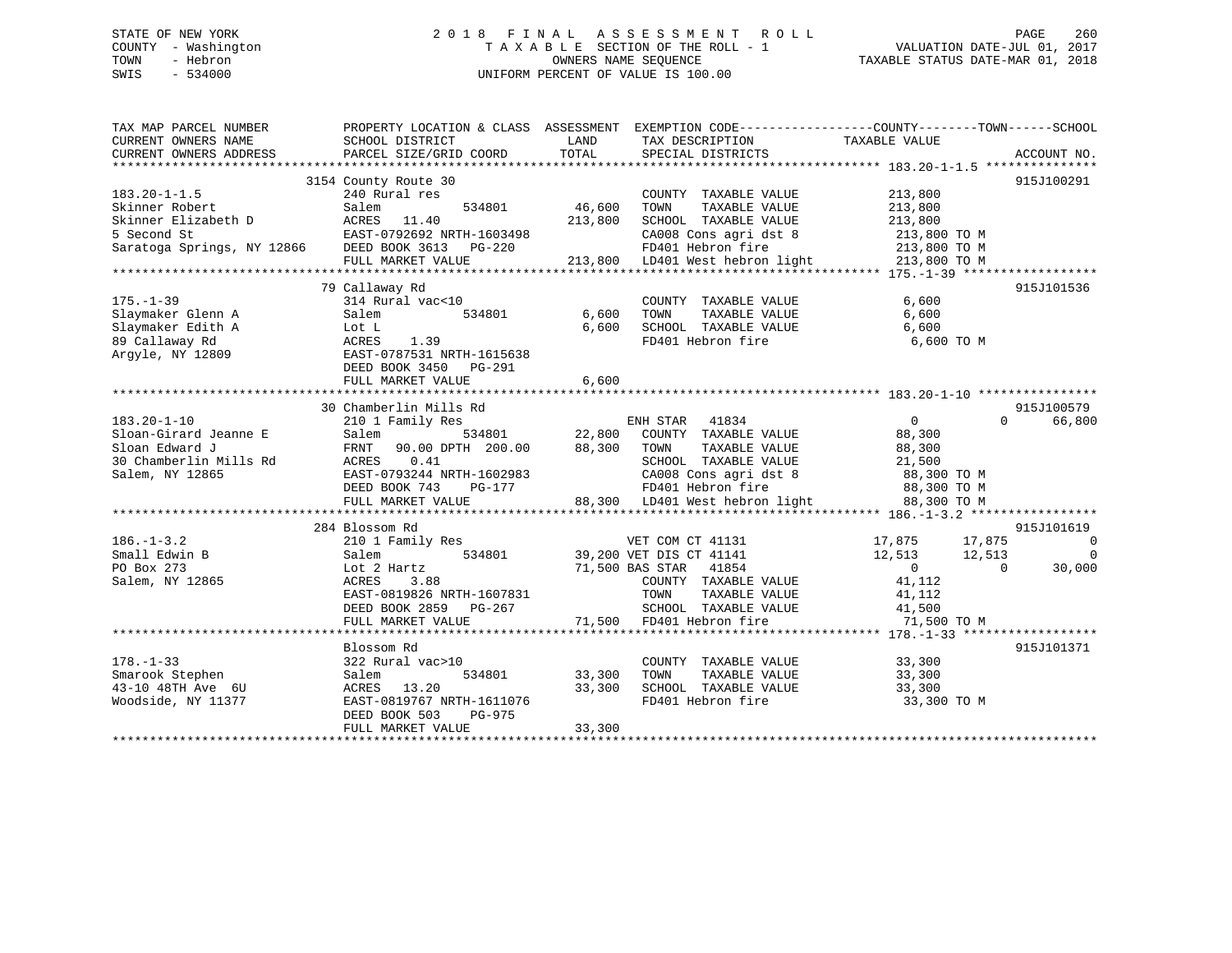| STATE OF NEW YORK<br>COUNTY - Washington<br>- Hebron<br>TOWN<br>SWIS<br>$-534000$        |                                                                                                                                                                                                                             |                   | 2018 FINAL ASSESSMENT ROLL<br>TAXABLE SECTION OF THE ROLL - 1<br>OWNERS NAME SEOUENCE<br>UNIFORM PERCENT OF VALUE IS 100.00                                                                        |                                                                           | PAGE 261<br>VALUATION DATE-JUL 01, 2017<br>TAXABLE STATUS DATE VIEW |
|------------------------------------------------------------------------------------------|-----------------------------------------------------------------------------------------------------------------------------------------------------------------------------------------------------------------------------|-------------------|----------------------------------------------------------------------------------------------------------------------------------------------------------------------------------------------------|---------------------------------------------------------------------------|---------------------------------------------------------------------|
| TAX MAP PARCEL NUMBER<br>CURRENT OWNERS NAME<br>CURRENT OWNERS ADDRESS                   | PROPERTY LOCATION & CLASS ASSESSMENT EXEMPTION CODE----------------COUNTY-------TOWN------SCHOOL<br>SCHOOL DISTRICT<br>PARCEL SIZE/GRID COORD                                                                               | LAND<br>TOTAL     | TAX DESCRIPTION<br>SPECIAL DISTRICTS                                                                                                                                                               | TAXABLE VALUE                                                             | ACCOUNT NO.                                                         |
|                                                                                          |                                                                                                                                                                                                                             |                   |                                                                                                                                                                                                    |                                                                           |                                                                     |
| $178. - 1 - 41$<br>Smarook Stephen R<br>43-10 48th Ave Apt 6U<br>Woodside, NY 11377      | 423 Blossom Rd<br>240 Rural res<br>Salem<br>534801<br>Lot 28<br>ACRES 14.88<br>EAST-0818579 NRTH-1610764<br>DEED BOOK 3315 PG-16                                                                                            | 56,800<br>165,000 | COUNTY TAXABLE VALUE<br>TAXABLE VALUE<br>TOWN<br>SCHOOL TAXABLE VALUE<br>FD401 Hebron fire                                                                                                         | 165,000<br>165,000<br>165,000<br>165,000 TO M                             | 915J101375                                                          |
|                                                                                          | FULL MARKET VALUE                                                                                                                                                                                                           | 165,000           |                                                                                                                                                                                                    |                                                                           |                                                                     |
| $161. - 2 - 1$<br>Smith Alice May<br>7034 State Route 22<br>Granville, NY 12832          | 7034 State Route 22<br>$\frac{1}{22,00}$<br>533201 22,00<br>270 Mfg housing<br>Granville<br>FRNT 175.00 DPTH 45.00 42,200 COUNTY TAXABLE VALUE<br>EAST-0817664 NRTH-1627171<br>DEED BOOK 408<br>PG-154<br>FULL MARKET VALUE |                   | 99 PCT OF VALUE USED FOR EXEMPTION PURPOSES<br>AGED-ALL 41800<br>22,000 ENH STAR 41834<br>TOWN<br>TAXABLE VALUE<br>SCHOOL TAXABLE VALUE<br>42,200 FD401 Hebron fire                                | 20,889<br>$\overline{0}$<br>21,311<br>21,311<br>$\Omega$<br>42,200 TO M   | 915J100583<br>20,889<br>20,889<br>$\Omega$<br>21,311                |
|                                                                                          |                                                                                                                                                                                                                             |                   |                                                                                                                                                                                                    |                                                                           |                                                                     |
| $170. - 2 - 31$<br>Smith Bradley H<br>Smith Deena C<br>5952 Snyder Rd<br>Sodus, NY 14551 | Higgins Rd<br>314 Rural vac<10<br>Granville<br>533201<br>Lot 21<br>ACRES<br>6.77<br>EAST-0819869 NRTH-1624002<br>DEED BOOK 3114 PG-212                                                                                      | 24,700<br>24,700  | COUNTY TAXABLE VALUE<br>TAXABLE VALUE<br>TOWN<br>SCHOOL TAXABLE VALUE<br>FD401 Hebron fire                                                                                                         | 24,700<br>24,700<br>24,700<br>24,700 TO M                                 | 915J101817                                                          |
|                                                                                          | FULL MARKET VALUE                                                                                                                                                                                                           | 24,700            |                                                                                                                                                                                                    |                                                                           |                                                                     |
| $177. - 1 - 49$<br>Smith Charles<br>236 Tiplady Rd<br>PO Box 102<br>Salem, NY 12865      | 236 Tiplady Rd<br>210 1 Family Res<br>Salem<br>534801<br>ACRES<br>8.62<br>EAST-0811675 NRTH-1610692<br>DEED BOOK 1732 PG-59<br>FULL MARKET VALUE                                                                            | 146,900           | 89 PCT OF VALUE USED FOR EXEMPTION PURPOSES<br>VET WAR CT 41121<br>59,200 BAS STAR 41854<br>COUNTY TAXABLE VALUE<br>TAXABLE VALUE<br>TOWN<br>SCHOOL TAXABLE VALUE<br>146,900 CA008 Cons agri dst 8 | 19,611<br>$\overline{0}$<br>127,289<br>128,900<br>116,900<br>146,900 TO M | 915J100582<br>18,000<br>$\overline{0}$<br>$\Omega$<br>30,000        |
|                                                                                          |                                                                                                                                                                                                                             |                   | FD401 Hebron fire                                                                                                                                                                                  | 146,900 TO M                                                              |                                                                     |
| $169. - 1 - 18.31$<br>Smith Christine L<br>PO Box 163                                    | 118 Clark Way<br>314 Rural vac<10<br>Granville<br>533201<br>2.58<br>ACRES                                                                                                                                                   | 11,800<br>11,800  | COUNTY TAXABLE VALUE<br>TOWN<br>TAXABLE VALUE<br>SCHOOL TAXABLE VALUE                                                                                                                              | 11,800<br>11,800<br>11,800                                                | 915J100464                                                          |
| Salem, NY 12865                                                                          | EAST-0814671 NRTH-1623664<br>DEED BOOK 3613 PG-252<br>FULL MARKET VALUE                                                                                                                                                     | 11,800            | FD401 Hebron fire                                                                                                                                                                                  | 11,800 TO M                                                               |                                                                     |

\*\*\*\*\*\*\*\*\*\*\*\*\*\*\*\*\*\*\*\*\*\*\*\*\*\*\*\*\*\*\*\*\*\*\*\*\*\*\*\*\*\*\*\*\*\*\*\*\*\*\*\*\*\*\*\*\*\*\*\*\*\*\*\*\*\*\*\*\*\*\*\*\*\*\*\*\*\*\*\*\*\*\*\*\*\*\*\*\*\*\*\*\*\*\*\*\*\*\*\*\*\*\*\*\*\*\*\*\*\*\*\*\*\*\*\*\*\*\*\*\*\*\*\*\*\*\*\*\*\*\*\*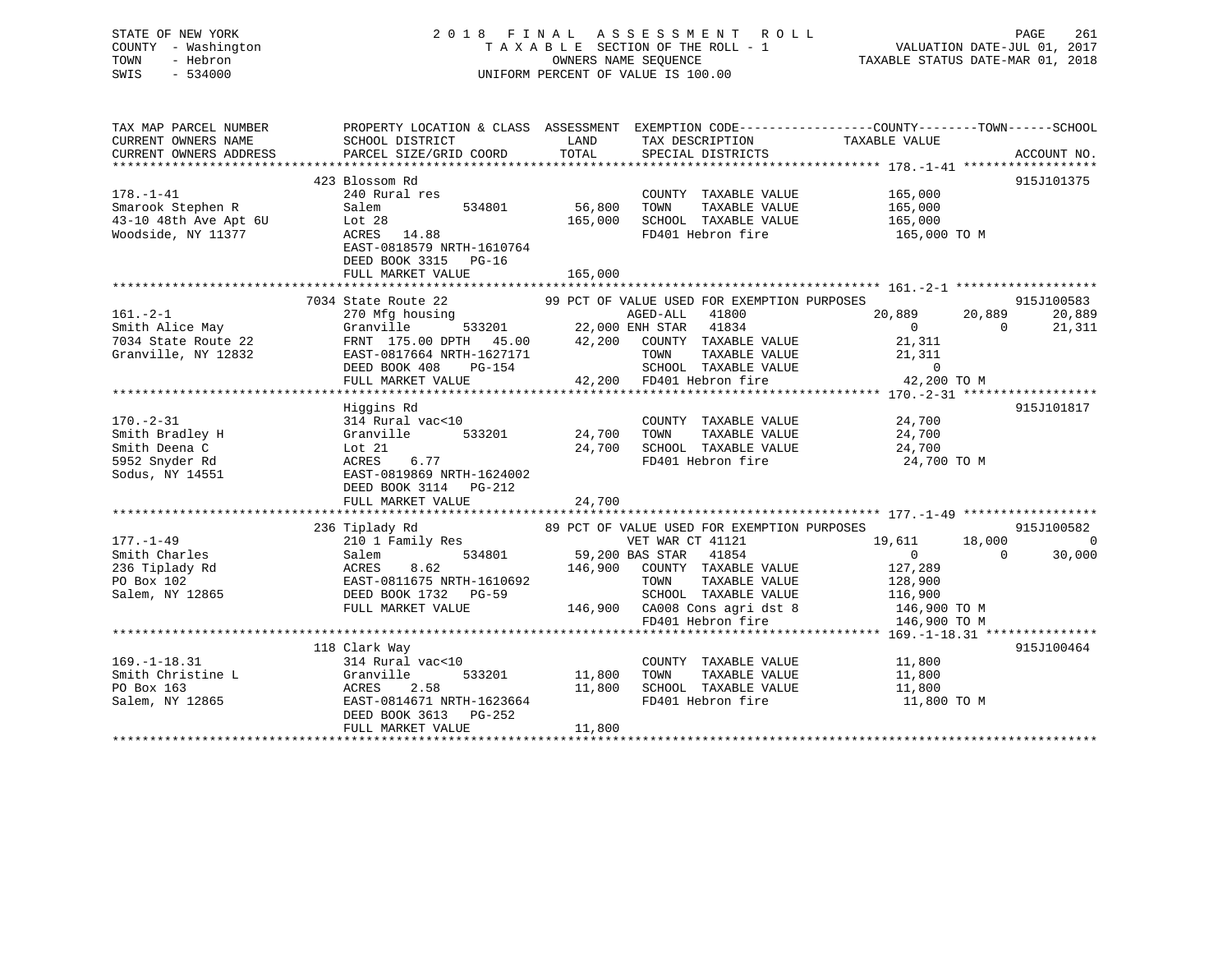# STATE OF NEW YORK 2 0 1 8 F I N A L A S S E S S M E N T R O L L PAGE 262 COUNTY - Washington T A X A B L E SECTION OF THE ROLL - 1 VALUATION DATE-JUL 01, 2017 TOWN - Hebron OWNERS NAME SEQUENCE TAXABLE STATUS DATE-MAR 01, 2018 SWIS - 534000 UNIFORM PERCENT OF VALUE IS 100.00

| TAX MAP PARCEL NUMBER                 |                                                                                                                                                                                                                                                          |         |                                                                | PROPERTY LOCATION & CLASS ASSESSMENT EXEMPTION CODE---------------COUNTY-------TOWN------SCHOOL |        |
|---------------------------------------|----------------------------------------------------------------------------------------------------------------------------------------------------------------------------------------------------------------------------------------------------------|---------|----------------------------------------------------------------|-------------------------------------------------------------------------------------------------|--------|
| CURRENT OWNERS NAME                   | SCHOOL DISTRICT                                                                                                                                                                                                                                          | LAND    | TAX DESCRIPTION                                                | TAXABLE VALUE                                                                                   |        |
|                                       |                                                                                                                                                                                                                                                          |         |                                                                |                                                                                                 |        |
|                                       |                                                                                                                                                                                                                                                          |         |                                                                |                                                                                                 |        |
|                                       |                                                                                                                                                                                                                                                          |         |                                                                |                                                                                                 |        |
| $177. - 1 - 3.29$                     | 73 Martindale Way N/off<br>312 Vac w/imprv<br>Salem 534801 9,900 TOWN                                                                                                                                                                                    |         |                                                                |                                                                                                 |        |
|                                       |                                                                                                                                                                                                                                                          |         | COUNTY TAXABLE VALUE 15,000                                    |                                                                                                 |        |
|                                       |                                                                                                                                                                                                                                                          |         |                                                                |                                                                                                 |        |
|                                       |                                                                                                                                                                                                                                                          |         |                                                                |                                                                                                 |        |
|                                       | Smith Curtis J<br>TAXABLE VALUE<br>TAXABLE VALUE<br>TAXABLE VALUE<br>Salem, NY 12865<br>Salem, NY 12865<br>Salem, NY 12865<br>SEED BOOK 3468<br>FD401 Hebron fire<br>FD401 Hebron fire<br>TAXABLE VALUE<br>TAXABLE VALUE<br>TAXABLE VALUE<br>TAXABLE VAL |         |                                                                |                                                                                                 |        |
|                                       |                                                                                                                                                                                                                                                          |         |                                                                |                                                                                                 |        |
|                                       |                                                                                                                                                                                                                                                          |         |                                                                |                                                                                                 |        |
|                                       |                                                                                                                                                                                                                                                          |         |                                                                |                                                                                                 |        |
|                                       | 7260 State Route 22                                                                                                                                                                                                                                      |         |                                                                |                                                                                                 |        |
| $161. - 1 - 3.4$                      | 210 1 Family Res<br>Granville 533201 41,500 TOWN<br>ACRES 4.80 BANK 999 126,200 SCHOO:<br>EAST-0818979 NPTH 163888                                                                                                                                       |         | COUNTY TAXABLE VALUE 126,200                                   |                                                                                                 |        |
|                                       |                                                                                                                                                                                                                                                          |         | TAXABLE VALUE 126,200                                          |                                                                                                 |        |
|                                       | Figure 1.1 Capacital Creativille<br>240 Red Top Rd<br>240 Red Top Rd<br>240 Red Top Rd<br>240 Red Top Rd<br>240 Red Top Rd<br>260 Red Red Red Red Red RAST-0818979 NRTH-1632233                                                                          |         |                                                                |                                                                                                 |        |
|                                       |                                                                                                                                                                                                                                                          |         | SCHOOL TAXABLE VALUE 126,200<br>FD401 Hebron fire 126,200 TO M |                                                                                                 |        |
|                                       |                                                                                                                                                                                                                                                          |         |                                                                |                                                                                                 |        |
|                                       | DEED BOOK 3887 PG-287                                                                                                                                                                                                                                    |         |                                                                |                                                                                                 |        |
|                                       | FULL MARKET VALUE                                                                                                                                                                                                                                        | 126,200 |                                                                |                                                                                                 |        |
|                                       |                                                                                                                                                                                                                                                          |         |                                                                |                                                                                                 |        |
|                                       | County Route 31                                                                                                                                                                                                                                          |         |                                                                |                                                                                                 |        |
| $183. - 1 - 11.1$                     |                                                                                                                                                                                                                                                          |         | COUNTY TAXABLE VALUE 16,700                                    |                                                                                                 |        |
| Smith Dorothy A                       |                                                                                                                                                                                                                                                          |         | TAXABLE VALUE 16,700                                           |                                                                                                 |        |
| 83 New Boston Rd                      | FRNT 161.00 DPTH 256.00 16,700 SCHOOL TAXABLE VALUE 16,700 16,700<br>ACRES 0.95 CA008 Cons agridst 8 16,700 TO M<br>EAST-0791524 NRTH-1607819 FD401 Hebron fire 16,700 TO M                                                                              |         |                                                                |                                                                                                 |        |
| Granville, NY 12832                   |                                                                                                                                                                                                                                                          |         |                                                                |                                                                                                 |        |
|                                       |                                                                                                                                                                                                                                                          |         |                                                                |                                                                                                 |        |
|                                       | DEED BOOK 894 PG-297                                                                                                                                                                                                                                     |         |                                                                |                                                                                                 |        |
|                                       |                                                                                                                                                                                                                                                          |         |                                                                |                                                                                                 |        |
|                                       |                                                                                                                                                                                                                                                          |         |                                                                |                                                                                                 |        |
|                                       |                                                                                                                                                                                                                                                          |         |                                                                |                                                                                                 |        |
|                                       | 623 Middle Rd                                                                                                                                                                                                                                            |         |                                                                | 915J101147                                                                                      |        |
|                                       |                                                                                                                                                                                                                                                          |         |                                                                | $\Omega$                                                                                        | 30,000 |
|                                       | $\begin{tabular}{lcccccc} 210 & 1 & Family & Res & & & BAS \mbox{ STAR} & 41854 & & & & 0 \\ \mbox{Granville} & & & & 533201 & & & 58,000 & COUNTY & TAXABLE \mbox{ VALUE} & & & 136,600 \end{tabular}$                                                  |         |                                                                |                                                                                                 |        |
|                                       |                                                                                                                                                                                                                                                          |         |                                                                |                                                                                                 |        |
|                                       |                                                                                                                                                                                                                                                          |         | TOWN TAXABLE VALUE 136,600<br>SCHOOL TAXABLE VALUE 106,600     |                                                                                                 |        |
|                                       |                                                                                                                                                                                                                                                          |         | FD401 Hebron fire 136,600 TO M                                 |                                                                                                 |        |
|                                       | 160.-1-16.3<br>Smith James C<br>Smith James C<br>623 Middle Rd<br>Granville, NY 12832<br>Smith Islam (Stanville, NY 12832<br>SCHOOL<br>DEED BOOK 461<br>PG-20<br>PD401 He<br>PG-20<br>PD401 He<br>PG-20<br>FULL MARKET VALUE                             | 136,600 |                                                                |                                                                                                 |        |
|                                       |                                                                                                                                                                                                                                                          |         |                                                                |                                                                                                 |        |
|                                       |                                                                                                                                                                                                                                                          |         |                                                                | 915J100598                                                                                      |        |
|                                       | 155 East Green Pond Way<br>$260$ Seasonal res - WTRFNT                                                                                                                                                                                                   |         | COUNTY TAXABLE VALUE 98,400                                    |                                                                                                 |        |
| $143. - 1 - 10$                       |                                                                                                                                                                                                                                                          |         |                                                                |                                                                                                 |        |
| Smith Natale L                        | 533201 66,200 TOWN<br>Granville                                                                                                                                                                                                                          |         | TAXABLE VALUE 98,400                                           |                                                                                                 |        |
| Sweet Sandra<br>2812 Vermont Route 30 |                                                                                                                                                                                                                                                          |         |                                                                |                                                                                                 |        |
|                                       | 643/307, 1926/37<br>FRNT 100.00 DPTH 200.00<br>FD401 Hebron fire 98,400<br>FD401 Hebron fire 98,400                                                                                                                                                      |         |                                                                | 98,400 TO M                                                                                     |        |
| Pawlet, VT 05761                      | EAST-0816361 NRTH-1644098                                                                                                                                                                                                                                |         |                                                                |                                                                                                 |        |
|                                       | DEED BOOK 3313 PG-156                                                                                                                                                                                                                                    |         |                                                                |                                                                                                 |        |
|                                       | FULL MARKET VALUE                                                                                                                                                                                                                                        | 98,400  |                                                                |                                                                                                 |        |
|                                       |                                                                                                                                                                                                                                                          |         |                                                                |                                                                                                 |        |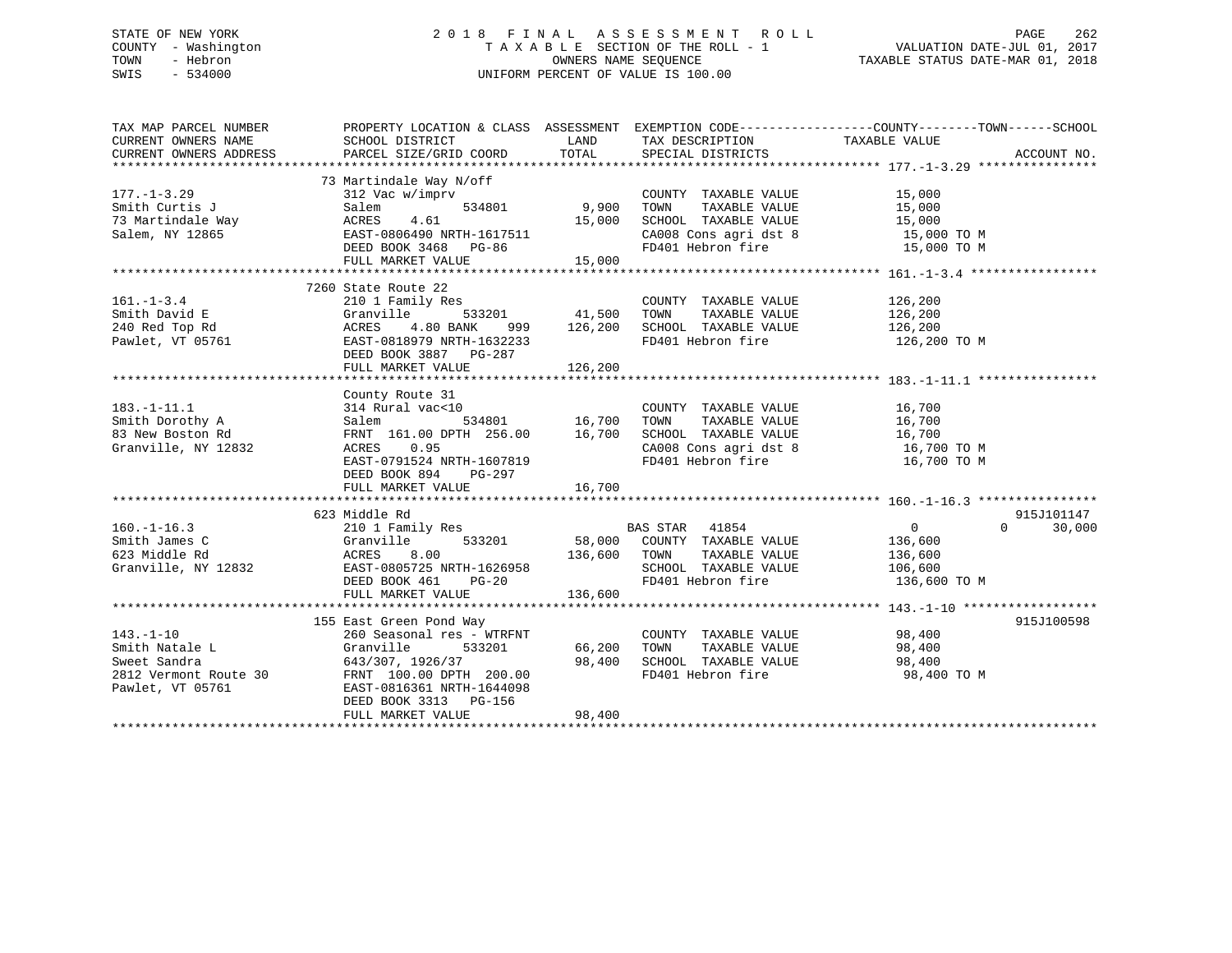# STATE OF NEW YORK 2 0 1 8 F I N A L A S S E S S M E N T R O L L PAGE 263 COUNTY - Washington T A X A B L E SECTION OF THE ROLL - 1 VALUATION DATE-JUL 01, 2017 TOWN - Hebron OWNERS NAME SEQUENCE TAXABLE STATUS DATE-MAR 01, 2018 SWIS - 534000 UNIFORM PERCENT OF VALUE IS 100.00

| TAX MAP PARCEL NUMBER                                                                                                                                                                 | PROPERTY LOCATION & CLASS ASSESSMENT EXEMPTION CODE---------------COUNTY-------TOWN-----SCHOOL |              |                                                                                                                                                            |              |                    |
|---------------------------------------------------------------------------------------------------------------------------------------------------------------------------------------|------------------------------------------------------------------------------------------------|--------------|------------------------------------------------------------------------------------------------------------------------------------------------------------|--------------|--------------------|
|                                                                                                                                                                                       |                                                                                                |              |                                                                                                                                                            |              |                    |
| $169. - 1 - 18.42$                                                                                                                                                                    | 104 Clark Way<br>210 1 Family Res                                                              |              | BAS STAR 41854                                                                                                                                             | $\Omega$     | $\Omega$<br>30,000 |
| Smith Oliver W                                                                                                                                                                        | Granville                                                                                      |              | 533201 28,000 COUNTY TAXABLE VALUE                                                                                                                         | 62,200       |                    |
| Smith Christine L                                                                                                                                                                     | Granvi<br>ACRES<br>7.18                                                                        | 62,200       | TAXABLE VALUE<br>TOWN                                                                                                                                      | 62,200       |                    |
|                                                                                                                                                                                       |                                                                                                |              | SCHOOL TAXABLE VALUE                                                                                                                                       | 32,200       |                    |
| PO Box 163<br>Salem, NY 12865<br>Salem, NY 12865<br>Salem, NY 12865<br>Salem, NY 12865<br>Salem, NY 12865<br>Salem, NY 12865<br>Salem, NY 12865<br>Salem, NY 12865<br>Salem, NY 12865 |                                                                                                |              | FD401 Hebron fire                                                                                                                                          | 62,200 TO M  |                    |
|                                                                                                                                                                                       | FULL MARKET VALUE                                                                              | 62,200       |                                                                                                                                                            |              |                    |
|                                                                                                                                                                                       |                                                                                                |              |                                                                                                                                                            |              |                    |
|                                                                                                                                                                                       | 1279 Patterson Hill Rd                                                                         |              |                                                                                                                                                            |              | 915J100046         |
| $183. - 1 - 47$                                                                                                                                                                       | 210 1 Family Res                                                                               |              | COUNTY TAXABLE VALUE                                                                                                                                       | 231,900      |                    |
| Smith Scott R                                                                                                                                                                         | 534801<br>Salem                                                                                | 75,600       | TOWN<br>TAXABLE VALUE                                                                                                                                      | 231,900      |                    |
| Smith Tara                                                                                                                                                                            | ACRES 16.80                                                                                    | 231,900      | SCHOOL TAXABLE VALUE                                                                                                                                       | 231,900      |                    |
| 237 N Monroe St                                                                                                                                                                       | ALRED 1990-1988<br>EAST-0790906 NRTH-1603879<br>--- --- --- 2542 PG-65                         |              | CA008 Cons agri dst 8 231,900 TO M                                                                                                                         |              |                    |
| Ridgewood, NJ 07450<br>DEED BOOK 3542<br>PG-65                                                                                                                                        |                                                                                                |              | FD401 Hebron fire 231,900 TO M                                                                                                                             |              |                    |
|                                                                                                                                                                                       | FULL MARKET VALUE                                                                              | 231,900      |                                                                                                                                                            |              |                    |
|                                                                                                                                                                                       |                                                                                                |              |                                                                                                                                                            |              |                    |
|                                                                                                                                                                                       | Middle Rd/e Off                                                                                |              |                                                                                                                                                            |              | 9179900738         |
| $177. - 1 - 5.2$                                                                                                                                                                      | 323 Vacant rural                                                                               |              | COUNTY TAXABLE VALUE                                                                                                                                       | 7,300        |                    |
| Smith Vincent                                                                                                                                                                         | Salem                                                                                          | 534801 7,300 | TOWN<br>TAXABLE VALUE                                                                                                                                      | 7,300        |                    |
| 25 Butternut Dr                                                                                                                                                                       | No Deeded R O W                                                                                | 7,300        | SCHOOL TAXABLE VALUE                                                                                                                                       | 7,300        |                    |
| Salem, NY 12865                                                                                                                                                                       | ACRES<br>9.79                                                                                  |              | CA008 Cons agri dst 8                                                                                                                                      | 7,300 TO M   |                    |
|                                                                                                                                                                                       | EAST-0809704 NRTH-1617869                                                                      |              | FD401 Hebron fire                                                                                                                                          | 7,300 TO M   |                    |
|                                                                                                                                                                                       | DEED BOOK 3806 PG-292                                                                          |              |                                                                                                                                                            |              |                    |
|                                                                                                                                                                                       | FULL MARKET VALUE                                                                              | 7,300        |                                                                                                                                                            |              |                    |
|                                                                                                                                                                                       |                                                                                                |              |                                                                                                                                                            |              |                    |
|                                                                                                                                                                                       | 242 Higgins Rd                                                                                 |              |                                                                                                                                                            |              | 915J101816         |
| $170. - 2 - 30$                                                                                                                                                                       | 260 Seasonal res                                                                               |              | COUNTY TAXABLE VALUE 75,000                                                                                                                                |              |                    |
| Smith William                                                                                                                                                                         | 533201<br>Granville                                                                            |              | $\begin{tabular}{lcccc} $47,100$ & $TOWN$ & $TAXABLE VALUE & $ & $75,000 \\ $75,000 & $SCHOOL & $TAXABLE VALUE & $ & $75,000 \end{tabular}$<br>47,100 TOWN |              |                    |
| 185 Main Ave                                                                                                                                                                          | Lot 19                                                                                         |              |                                                                                                                                                            |              |                    |
| Wynantskill, NY 12198                                                                                                                                                                 | 8.37<br>ACRES                                                                                  |              | FD401 Hebron fire                                                                                                                                          | 75,000 TO M  |                    |
|                                                                                                                                                                                       | EAST-0820178 NRTH-1623534                                                                      |              |                                                                                                                                                            |              |                    |
|                                                                                                                                                                                       | DEED BOOK 3793 PG-59                                                                           |              |                                                                                                                                                            |              |                    |
|                                                                                                                                                                                       | FULL MARKET VALUE                                                                              | 75,000       |                                                                                                                                                            |              |                    |
|                                                                                                                                                                                       | 324 Gilchrist Rd                                                                               |              |                                                                                                                                                            |              | 915J101572         |
| $175. - 1 - 37$                                                                                                                                                                       | 210 1 Family Res                                                                               |              | BAS STAR 41854                                                                                                                                             | $\Omega$     | 30,000<br>$\Omega$ |
| Snowball Daniel B                                                                                                                                                                     | 534801<br>Salem                                                                                |              | 41,900 COUNTY TAXABLE VALUE                                                                                                                                | 185,100      |                    |
| Snowball Helene P                                                                                                                                                                     | 2.77 BANK<br>ACRES<br>998                                                                      | 185,100 TOWN | TAXABLE VALUE                                                                                                                                              | 185,100      |                    |
| 324 Gilchrist Rd                                                                                                                                                                      | EAST-0786883 NRTH-1615531                                                                      |              | SCHOOL TAXABLE VALUE                                                                                                                                       | 155,100      |                    |
| Argyle, NY 12809                                                                                                                                                                      | DEED BOOK 570<br>$PG-325$                                                                      |              | FD401 Hebron fire                                                                                                                                          | 185,100 TO M |                    |
|                                                                                                                                                                                       | FULL MARKET VALUE                                                                              | 185,100      |                                                                                                                                                            |              |                    |
|                                                                                                                                                                                       |                                                                                                |              |                                                                                                                                                            |              |                    |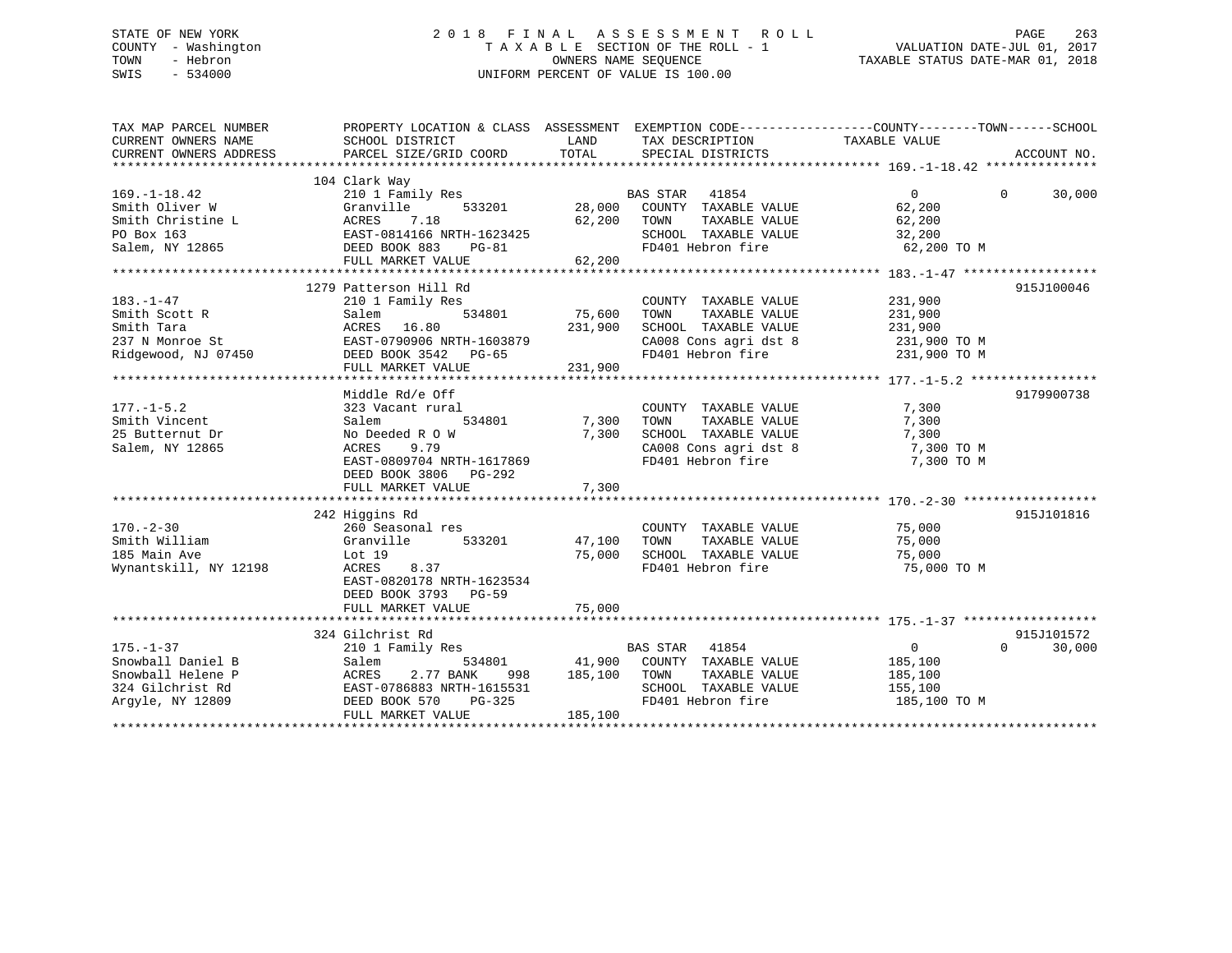# STATE OF NEW YORK 264 2018 FINAL ASSESSMENT ROLL PAGE 264 COUNTY - Washington  $T A X A B L E$  SECTION OF THE ROLL - 1<br>TOWN - Hebron DATE-JUL 000NERS NAME SEQUENCE SWIS - 534000 UNIFORM PERCENT OF VALUE IS 100.00

VALUATION DATE-JUL 01, 2017

TAXABLE STATUS DATE-MAR 01, 2018

| TAX MAP PARCEL NUMBER<br>CURRENT OWNERS NAME | SCHOOL DISTRICT           | LAND<br>TAX DESCRIPTION         | PROPERTY LOCATION & CLASS ASSESSMENT EXEMPTION CODE----------------COUNTY-------TOWN------SCHOOL<br>TAXABLE VALUE |
|----------------------------------------------|---------------------------|---------------------------------|-------------------------------------------------------------------------------------------------------------------|
| CURRENT OWNERS ADDRESS                       | PARCEL SIZE/GRID COORD    | TOTAL<br>SPECIAL DISTRICTS      | ACCOUNT NO.                                                                                                       |
|                                              |                           |                                 |                                                                                                                   |
|                                              | 115 Mountain Way          |                                 | 915J101693                                                                                                        |
| $159. - 1 - 25.4$                            | 260 Seasonal res          | COUNTY TAXABLE VALUE            | 112,500                                                                                                           |
| Sobon Michael D                              | Hartford<br>533801        | 43,400<br>TAXABLE VALUE<br>TOWN | 112,500                                                                                                           |
| Sobon Marie E                                | lot J                     | 112,500<br>SCHOOL TAXABLE VALUE | 112,500                                                                                                           |
| 115 Mountain Way                             | 40<br>ACRES<br>5.95 BANK  | FD401 Hebron fire               | 112,500 TO M                                                                                                      |
| Granville, NY 12832                          | EAST-0795615 NRTH-1627000 |                                 |                                                                                                                   |
|                                              |                           |                                 |                                                                                                                   |
|                                              | DEED BOOK 3755 PG-275     |                                 |                                                                                                                   |
|                                              | FULL MARKET VALUE         | 112,500                         |                                                                                                                   |
|                                              |                           |                                 |                                                                                                                   |
|                                              | 80 Webber Ln              |                                 | 915J100658                                                                                                        |
| $168. - 1 - 6$                               | 241 Rural res&ag          | AG DIST<br>41720                | 114,603<br>114,603<br>114,603                                                                                     |
| Sokol Paul                                   | 533801<br>Hartford        | 321,800 BAS STAR<br>41854       | $\overline{0}$<br>30,000<br>$\Omega$                                                                              |
| Sokol Debbie                                 | ACRES 178.50              | 367,400<br>COUNTY TAXABLE VALUE | 252,797                                                                                                           |
| 80 Webber Ln                                 | EAST-0800777 NRTH-1622396 | TAXABLE VALUE<br>TOWN           | 252,797                                                                                                           |
| Salem, NY 12865                              | DEED BOOK 2768 PG-241     | SCHOOL TAXABLE VALUE            | 222,797                                                                                                           |
|                                              | FULL MARKET VALUE         | 367,400 CA008 Cons agri dst 8   | 252,797 TO M                                                                                                      |
| MAY BE SUBJECT TO PAYMENT                    |                           | 114,603 EX                      |                                                                                                                   |
| UNDER AGDIST LAW TIL 2022                    |                           | FD401 Hebron fire               | 367,400 TO M                                                                                                      |
|                                              |                           |                                 |                                                                                                                   |
|                                              | 367 Chamberlin Mills Rd   |                                 | 915J101564                                                                                                        |
| $184. - 1 - 6.1$                             | 210 1 Family Res          | <b>BAS STAR</b> 41854           | $\overline{0}$<br>$\Omega$<br>30,000                                                                              |
| Sollenberger Paula                           | 534801<br>Salem           | 38,200 COUNTY TAXABLE VALUE     | 155,300                                                                                                           |
| 367 Chamberlain Mills Rd                     | Single Family Log Home    | 155,300 TOWN<br>TAXABLE VALUE   | 155,300                                                                                                           |
| Salem, NY 12865                              | 1.10 BANK<br>ACRES<br>999 | SCHOOL TAXABLE VALUE            | 125,300                                                                                                           |
|                                              | EAST-0797597 NRTH-1607867 | CA008 Cons agri dst 8           | 155,300 TO M                                                                                                      |
|                                              | DEED BOOK 3193 PG-273     | FD401 Hebron fire               | 155,300 TO M                                                                                                      |
|                                              | FULL MARKET VALUE         | 155,300                         |                                                                                                                   |
|                                              |                           |                                 |                                                                                                                   |
|                                              | 1128 Bogtown Rd           |                                 | 915J100586                                                                                                        |
| $185. - 1 - 1$                               | 242 Rurl res&rec          | COUNTY TAXABLE VALUE            | 214,500                                                                                                           |
|                                              | 534801                    | TOWN                            |                                                                                                                   |
| Sommerschield Rose                           | Salem                     | 147,100<br>TAXABLE VALUE        | 214,500                                                                                                           |
| 333 East 30Th St                             | ACRES 85.66               | 214,500<br>SCHOOL TAXABLE VALUE | 214,500                                                                                                           |
| New York, NY 10016                           | EAST-0805003 NRTH-1607409 | FD401 Hebron fire               | 214,500 TO M                                                                                                      |
|                                              | DEED BOOK 717<br>PG-130   |                                 |                                                                                                                   |
|                                              | FULL MARKET VALUE         | 214,500                         |                                                                                                                   |
|                                              |                           |                                 |                                                                                                                   |
|                                              | Blossom Rd/n Off          |                                 | 915J101757                                                                                                        |
| $186. - 1 - 35$                              | 314 Rural vac<10          | COUNTY TAXABLE VALUE            | 27,100                                                                                                            |
| Soranno Melanie                              | 534801<br>Salem           | 27,100<br>TAXABLE VALUE<br>TOWN | 27,100                                                                                                            |
| 84 Wood Way                                  | ACRES<br>8.38             | 27,100<br>SCHOOL TAXABLE VALUE  | 27,100                                                                                                            |
| Salem, NY 12865                              | EAST-0818421 NRTH-1607398 | FD401 Hebron fire               | 27,100 TO M                                                                                                       |
|                                              | DEED BOOK 2112 PG-221     |                                 |                                                                                                                   |
|                                              | FULL MARKET VALUE         | 27,100                          |                                                                                                                   |
|                                              |                           |                                 |                                                                                                                   |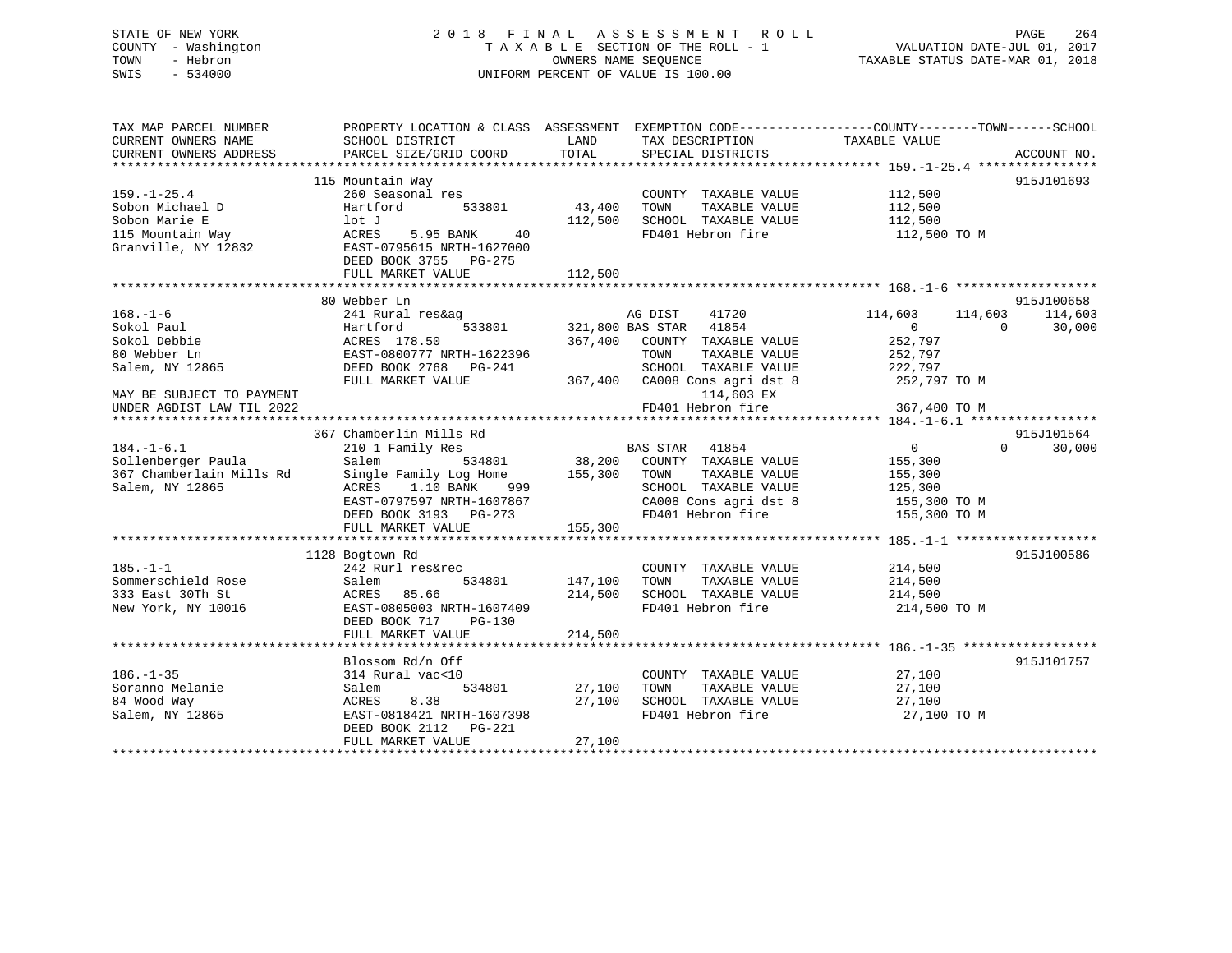# STATE OF NEW YORK 2 0 1 8 F I N A L A S S E S S M E N T R O L L PAGE 265 COUNTY - Washington T A X A B L E SECTION OF THE ROLL - 1 VALUATION DATE-JUL 01, 2017 TOWN - Hebron OWNERS NAME SEQUENCE TAXABLE STATUS DATE-MAR 01, 2018 SWIS - 534000 UNIFORM PERCENT OF VALUE IS 100.00

| TAX MAP PARCEL NUMBER<br>CURRENT OWNERS NAME<br>CURRENT OWNERS ADDRESS                          | PROPERTY LOCATION & CLASS ASSESSMENT<br>SCHOOL DISTRICT<br>PARCEL SIZE/GRID COORD                                                                 | LAND<br>TOTAL                       | TAX DESCRIPTION TAXABLE VALUE<br>SPECIAL DISTRICTS                                                                                                                                                                 | EXEMPTION CODE----------------COUNTY-------TOWN-----SCHOOL<br>ACCOUNT NO.          |
|-------------------------------------------------------------------------------------------------|---------------------------------------------------------------------------------------------------------------------------------------------------|-------------------------------------|--------------------------------------------------------------------------------------------------------------------------------------------------------------------------------------------------------------------|------------------------------------------------------------------------------------|
| $186. - 1 - 36$<br>Soranno Melanie<br>84 Wood Way<br>Salem, NY 12865                            | Wood Way<br>314 Rural vac<10<br>534801<br>Salem<br>7.54<br>ACRES<br>EAST-0818262 NRTH-1608151<br>DEED BOOK 2112    PG-221                         | 25,800<br>25,800                    | COUNTY TAXABLE VALUE<br>TAXABLE VALUE<br>TOWN<br>SCHOOL TAXABLE VALUE<br>FD401 Hebron fire                                                                                                                         | 915J101758<br>25,800<br>25,800<br>25,800<br>25,800 TO M                            |
| $186. - 1 - 32$<br>Soranno Melanie A<br>84 Wood Way<br>Salem, NY 12832                          | 84 Wood Way<br>210 1 Family Res<br>Salem<br>5.05<br>ACRES<br>EAST-0817743 NRTH-1608676<br>DEED BOOK 2059 PG-320<br>FULL MARKET VALUE              | 534801 42,100<br>250,100<br>250,100 | COUNTY TAXABLE VALUE<br>TAXABLE VALUE<br>TOWN<br>SCHOOL TAXABLE VALUE<br>FD401 Hebron fire                                                                                                                         | 250,100<br>250,100<br>250,100<br>250,100 TO M                                      |
| $186. - 1 - 33$<br>Soranno Melanie A<br>84 Wood Way<br>Salem, NY 12865                          | Wood Way<br>322 Rural vac>10<br>534801<br>Salem<br>10.23<br>ACRES<br>EAST-0817710 NRTH-1608024<br>DEED BOOK 2059 PG-315<br>FULL MARKET VALUE      | 29,800<br>29,800<br>29,800          | COUNTY TAXABLE VALUE<br>TAXABLE VALUE<br>TOWN<br>SCHOOL TAXABLE VALUE<br>FD401 Hebron fire                                                                                                                         | 29,800<br>29,800<br>29,800<br>29,800 TO M                                          |
| $167. - 1 - 18$<br>Spiezio Dominick A<br>198 Crosier Rd<br>Salem, NY 12865                      | 198 Crosier Rd<br>210 1 Family Res<br>534801<br>Salem<br>2.47<br>ACRES<br>EAST-0791963 NRTH-1619648<br>DEED BOOK 2691 PG-1<br>FULL MARKET VALUE   | 91,100                              | ENH STAR 41834<br>30,600 COUNTY TAXABLE VALUE<br>TAXABLE VALUE<br>TOWN<br>SCHOOL TAXABLE VALUE<br>SCHOOL TAXABLE VALUE<br>CA008 Cons agri dst 8<br>91,100 FD401 Hebron fire<br>CA008 Cons agri dst 8 $91,100$ TO M | 915J100199<br>0<br>$\Omega$<br>66,800<br>91,100<br>91,100<br>24,300<br>91,100 TO M |
| $169. - 1 - 18.37$<br>Spina Michael J<br>1840 Glens Falls Mountain Rd<br>Lake Luzerne, NY 12846 | Clark Way<br>312 Vac w/imprv<br>533201<br>Granville<br>ACRES<br>1.10<br>EAST-0813982 NRTH-1622984<br>DEED BOOK 786<br>PG-251<br>FULL MARKET VALUE | 6,500<br>12,700<br>12,700           | COUNTY TAXABLE VALUE<br>TAXABLE VALUE<br>TOWN<br>SCHOOL TAXABLE VALUE<br>FD401 Hebron fire                                                                                                                         | 12,700<br>12,700<br>12,700<br>12,700 TO M                                          |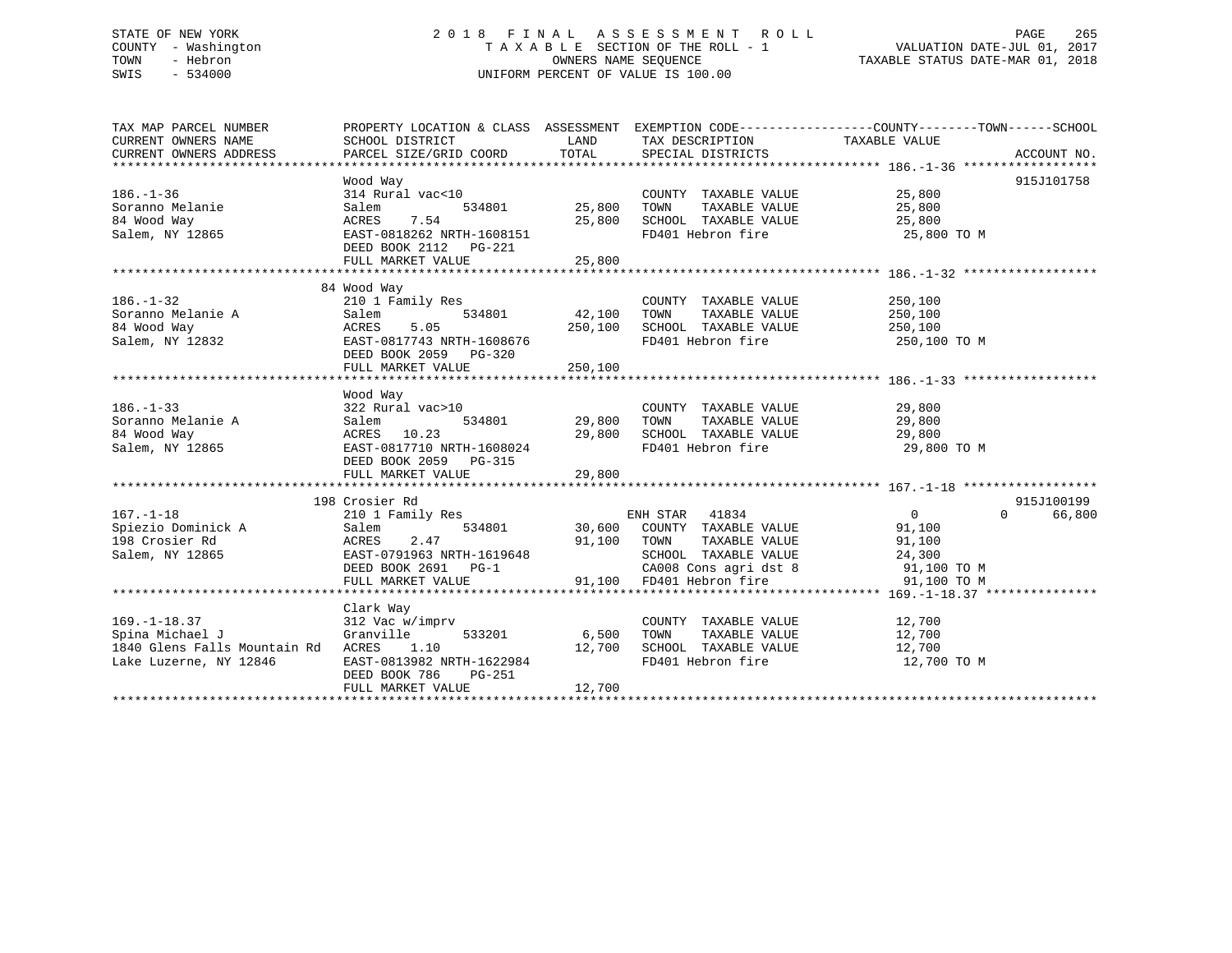# STATE OF NEW YORK 2 0 1 8 F I N A L A S S E S S M E N T R O L L PAGE 266 COUNTY - Washington T A X A B L E SECTION OF THE ROLL - 1 VALUATION DATE-JUL 01, 2017 TOWN - Hebron OWNERS NAME SEQUENCE TAXABLE STATUS DATE-MAR 01, 2018 SWIS - 534000 UNIFORM PERCENT OF VALUE IS 100.00

| TAX MAP PARCEL NUMBER<br>CURRENT OWNERS NAME<br>CURRENT OWNERS ADDRESS                                                                          | SCHOOL DISTRICT<br>PARCEL SIZE/GRID COORD                                                                                                   | LAND<br>TOTAL                                   | TAX DESCRIPTION TAXABLE VALUE<br>SPECIAL DISTRICTS                                                                                           | PROPERTY LOCATION & CLASS ASSESSMENT EXEMPTION CODE----------------COUNTY-------TOWN-----SCHOOL  | ACCOUNT NO.                                    |
|-------------------------------------------------------------------------------------------------------------------------------------------------|---------------------------------------------------------------------------------------------------------------------------------------------|-------------------------------------------------|----------------------------------------------------------------------------------------------------------------------------------------------|--------------------------------------------------------------------------------------------------|------------------------------------------------|
| $167. - 1 - 7.1$<br>Spivak Noah J                                                                                                               | 87 Halls Pond Rd<br>241 Rural res&ag<br>Hartford                                                                                            |                                                 | 60 PCT OF VALUE USED FOR EXEMPTION PURPOSES<br>VET COM CT 41131<br>533801 126,100 VET COM CT 41131                                           | 47,235<br>30,000<br>47,235<br>30,000                                                             | 915J101433<br>$\overline{0}$<br>$\overline{0}$ |
| Richardson Linda L<br>87 Halls Pond Rd                                                                                                          | ACRES 44.28 BANK<br>999<br>EAST-0790002 NRTH-1623751                                                                                        |                                                 | 314,900 VET DIS CT 41141<br>BAS STAR<br>41854                                                                                                | 66,129<br>60,000<br>$\overline{0}$<br>$\Omega$                                                   | $\overline{0}$<br>30,000                       |
| Salem, NY 12865                                                                                                                                 | DEED BOOK 3400 PG-293<br>FULL MARKET VALUE                                                                                                  | 314,900                                         | COUNTY TAXABLE VALUE<br>TAXABLE VALUE<br>TOWN                                                                                                | 154,301<br>194,900                                                                               |                                                |
| MAY BE SUBJECT TO PAYMENT<br>UNDER AGDIST LAW TIL 2019                                                                                          |                                                                                                                                             |                                                 | SCHOOL TAXABLE VALUE<br>FD401 Hebron fire                                                                                                    | 284,900<br>314,900 TO M                                                                          |                                                |
| $167. - 1 - 27$                                                                                                                                 | 3 Halls Pond Rd<br>312 Vac w/imprv                                                                                                          |                                                 | COUNTY TAXABLE VALUE                                                                                                                         | 38,000                                                                                           | 915J100136                                     |
| Squires Randall C<br>Urbaetis Mark<br>3 Halls Pond Rd                                                                                           | Salem<br>534801<br>ACRES<br>3.30<br>EAST-0789273 NRTH-1621308                                                                               | 32,800<br>38,000                                | TOWN<br>TAXABLE VALUE<br>SCHOOL TAXABLE VALUE<br>FD401 Hebron fire                                                                           | 38,000<br>38,000<br>38,000 TO M                                                                  |                                                |
| Salem, NY 12865                                                                                                                                 | DEED BOOK 653<br>PG-107<br>FULL MARKET VALUE                                                                                                | 38,000                                          |                                                                                                                                              |                                                                                                  |                                                |
|                                                                                                                                                 | 3943 County Route 30                                                                                                                        |                                                 |                                                                                                                                              |                                                                                                  | 915J100041                                     |
| $167. - 1 - 46$<br>Squires Randy<br>The Urbaetis Mark Chat (135.00 DPTH 50.00<br>137 Halls Pond Rd EAST-0789163 NRTH-1620909<br>Salem, NY 12865 | 210 1 Family Res<br>Salem<br>FRNT 135.00 DPTH 50.00<br>DEED BOOK 3006 PG-230                                                                | s<br>534801                    16,400<br>40,300 | COUNTY TAXABLE VALUE<br>TAXABLE VALUE<br>TOWN<br>SCHOOL TAXABLE VALUE<br>FD401 Hebron fire                                                   | 40,300<br>40,300<br>40,300<br>40,300 TO M                                                        |                                                |
|                                                                                                                                                 | FULL MARKET VALUE                                                                                                                           | 40,300                                          |                                                                                                                                              |                                                                                                  |                                                |
|                                                                                                                                                 | 3449 County Route 30                                                                                                                        |                                                 |                                                                                                                                              |                                                                                                  | 915J100319                                     |
| $175. - 1 - 10$<br>Stamm Jared B<br>Nave William R Jr<br>PO Box 47<br>Salem, NY 12865                                                           | 210 1 Family Res<br>534801<br>Salem<br>ACRES<br>6.50<br>EAST-0790772 NRTH-1609853<br>DEED BOOK 1738 PG-1<br>FULL MARKET VALUE               | 164,200 TOWN                                    | BAS STAR 41854<br>55,000 COUNTY TAXABLE VALUE<br>TAXABLE VALUE<br>SCHOOL TAXABLE VALUE<br>CA008 Cons agri dst 8<br>164,200 FD401 Hebron fire | $\overline{0}$<br>$\Omega$<br>164,200<br>164,200<br>134,200<br>t 8 164, 200 TO M<br>164 200 TO M | 30,000                                         |
|                                                                                                                                                 | Mountainside Meadows Way                                                                                                                    |                                                 |                                                                                                                                              |                                                                                                  | 915J101791                                     |
| $170. - 1 - 12.5$<br>Stanhope Guy C<br>Stanhope Karen Brandon<br>4 Kearns Cir<br>Granby, CT 06035                                               | 314 Rural vac<10<br>534801<br>Salem<br>Lot 3<br>ACRES<br>5.10<br>EAST-0816074 NRTH-1617673<br>DEED BOOK 902<br>$PG-98$<br>FULL MARKET VALUE | 22,200<br>22,200<br>22,200                      | COUNTY TAXABLE VALUE<br>TAXABLE VALUE<br>TOWN<br>SCHOOL TAXABLE VALUE<br>CA008 Cons agri dst 8<br>FD401 Hebron fire                          | 22,200<br>22,200<br>22,200<br>22,200 TO M<br>22,200 TO M                                         |                                                |
|                                                                                                                                                 |                                                                                                                                             |                                                 |                                                                                                                                              |                                                                                                  |                                                |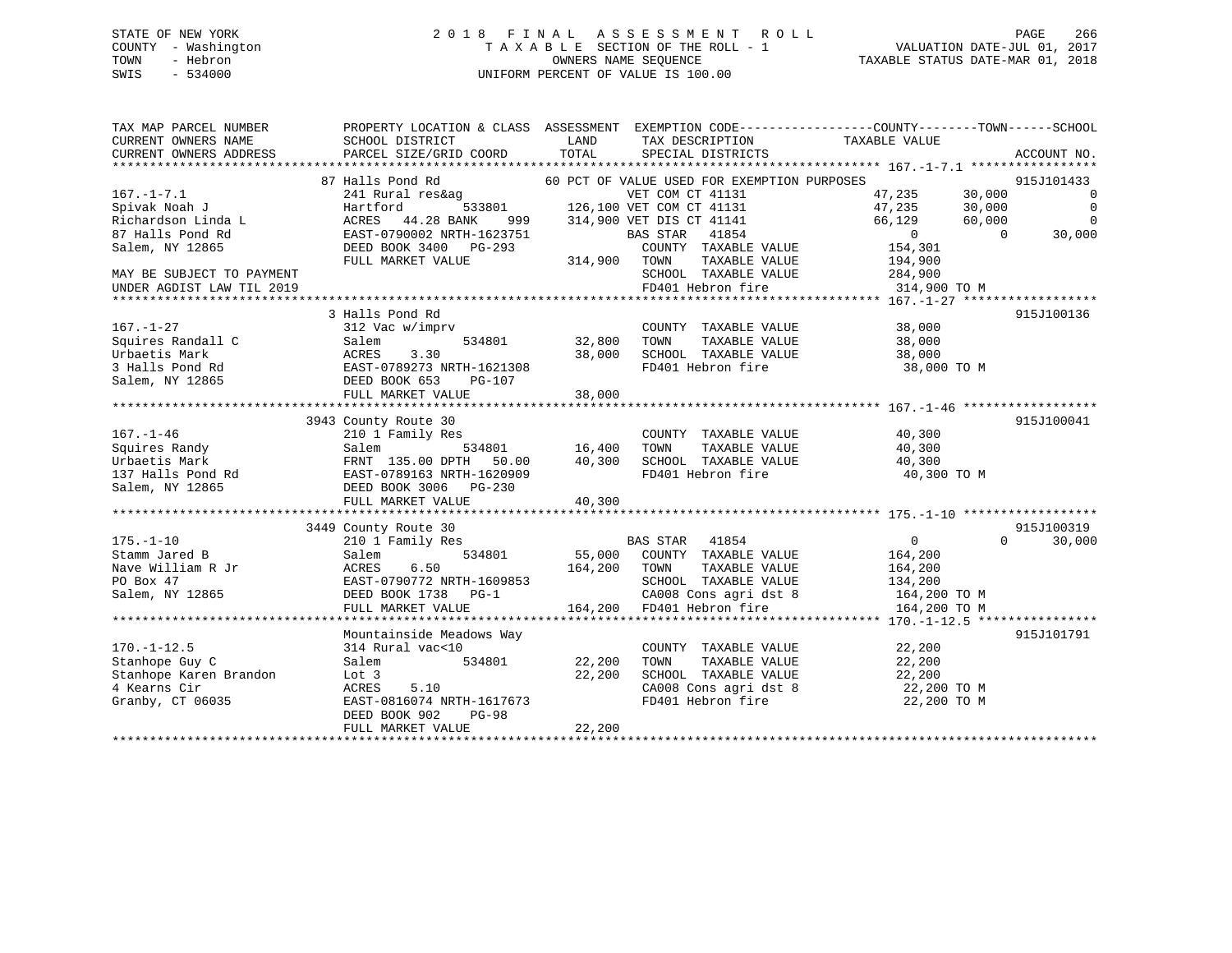|      | STATE OF NEW YORK   | 2018 FINAL ASSESSMENT ROLL         | 267<br>PAGE                      |
|------|---------------------|------------------------------------|----------------------------------|
|      | COUNTY - Washington | TAXABLE SECTION OF THE ROLL - 1    | VALUATION DATE-JUL 01, 2017      |
| TOWN | - Hebron            | OWNERS NAME SEOUENCE               | TAXABLE STATUS DATE-MAR 01, 2018 |
| SWIS | - 534000            | UNIFORM PERCENT OF VALUE IS 100.00 |                                  |
|      |                     |                                    |                                  |

| TAX MAP PARCEL NUMBER  |                                                                                                                                                                                                    | PROPERTY LOCATION & CLASS ASSESSMENT EXEMPTION CODE---------------COUNTY-------TOWN------SCHOOL                                                                                                                                                        |                            |                |
|------------------------|----------------------------------------------------------------------------------------------------------------------------------------------------------------------------------------------------|--------------------------------------------------------------------------------------------------------------------------------------------------------------------------------------------------------------------------------------------------------|----------------------------|----------------|
| CURRENT OWNERS NAME    |                                                                                                                                                                                                    | TAX DESCRIPTION TAXABLE VALUE                                                                                                                                                                                                                          |                            |                |
| CURRENT OWNERS ADDRESS |                                                                                                                                                                                                    |                                                                                                                                                                                                                                                        |                            | ACCOUNT NO.    |
|                        |                                                                                                                                                                                                    |                                                                                                                                                                                                                                                        |                            |                |
|                        | 6889 State Route 22                                                                                                                                                                                |                                                                                                                                                                                                                                                        |                            | 915J101471     |
|                        |                                                                                                                                                                                                    | 6889 State Route 22<br>210 1 Pamily Res<br>31,800 VET WAR CT 41121<br>6889 State Route 22<br>6889 State Route 22<br>6889 State Route 22<br>FRNT 200.00 DPTH 205.00<br>67.200 AGED-TOWN 41803<br>67.200 AGED-TOWN 41803<br>67.200 AGED-TOWN 41803       |                            | 38,100         |
|                        |                                                                                                                                                                                                    |                                                                                                                                                                                                                                                        |                            | $\overline{0}$ |
|                        |                                                                                                                                                                                                    |                                                                                                                                                                                                                                                        |                            | $\overline{0}$ |
|                        |                                                                                                                                                                                                    |                                                                                                                                                                                                                                                        |                            | 38,100         |
|                        |                                                                                                                                                                                                    |                                                                                                                                                                                                                                                        |                            |                |
|                        |                                                                                                                                                                                                    |                                                                                                                                                                                                                                                        |                            |                |
|                        |                                                                                                                                                                                                    |                                                                                                                                                                                                                                                        |                            |                |
|                        |                                                                                                                                                                                                    |                                                                                                                                                                                                                                                        |                            |                |
|                        |                                                                                                                                                                                                    |                                                                                                                                                                                                                                                        |                            |                |
|                        |                                                                                                                                                                                                    |                                                                                                                                                                                                                                                        |                            | 915J101144     |
| $161.-2-10.14$         |                                                                                                                                                                                                    |                                                                                                                                                                                                                                                        |                            | $\Omega$       |
|                        |                                                                                                                                                                                                    | VET WAR CT 41121<br>Granville 533201 52,700 ENH STAR 41834                                                                                                                                                                                             |                            | 66,800         |
|                        |                                                                                                                                                                                                    |                                                                                                                                                                                                                                                        |                            |                |
|                        |                                                                                                                                                                                                    |                                                                                                                                                                                                                                                        |                            |                |
|                        |                                                                                                                                                                                                    |                                                                                                                                                                                                                                                        |                            |                |
|                        |                                                                                                                                                                                                    |                                                                                                                                                                                                                                                        |                            |                |
|                        | FULL MARKET VALUE                                                                                                                                                                                  | FD401 Hebron fire 147,500 TO M<br>147,500                                                                                                                                                                                                              |                            |                |
|                        |                                                                                                                                                                                                    |                                                                                                                                                                                                                                                        |                            |                |
|                        |                                                                                                                                                                                                    |                                                                                                                                                                                                                                                        |                            | 915J101469     |
|                        | 211 Halls Pond Rd                                                                                                                                                                                  |                                                                                                                                                                                                                                                        | $\cap$                     | 30,000         |
|                        |                                                                                                                                                                                                    |                                                                                                                                                                                                                                                        |                            |                |
|                        |                                                                                                                                                                                                    |                                                                                                                                                                                                                                                        |                            |                |
|                        |                                                                                                                                                                                                    |                                                                                                                                                                                                                                                        |                            |                |
|                        |                                                                                                                                                                                                    | 167.-1-7.2<br>Steele John E<br>211 Aalls Pond Rd<br>211 Aalls Pond Rd<br>211 Aalls Pond Rd<br>211 Aalls Pond Rd<br>213 Aalem, NY 12865<br>213 Acres 13.50<br>213 Acres 13.50<br>214 Acres 13.50<br>214 Acres 13.50<br>214 Acres 13.50<br>214 Acres 13. |                            |                |
|                        |                                                                                                                                                                                                    |                                                                                                                                                                                                                                                        |                            |                |
|                        |                                                                                                                                                                                                    |                                                                                                                                                                                                                                                        |                            |                |
|                        |                                                                                                                                                                                                    |                                                                                                                                                                                                                                                        |                            |                |
|                        | 3478 County Route 30                                                                                                                                                                               | County Route 30<br>270 Mfg housing<br>Salem 534801 39,400 COUNTY TAXABLE VALUE 67,700<br>57.700                                                                                                                                                        | $\overline{0}$             | 915J100401     |
| $175. - 1 - 7.4$       |                                                                                                                                                                                                    |                                                                                                                                                                                                                                                        |                            | $0 \t 30,000$  |
| Steigerwald Virginia   |                                                                                                                                                                                                    |                                                                                                                                                                                                                                                        |                            |                |
|                        |                                                                                                                                                                                                    |                                                                                                                                                                                                                                                        |                            |                |
|                        | ACRES 1.68<br>EAST-0791457 NRTH-1610605                                                                                                                                                            |                                                                                                                                                                                                                                                        |                            |                |
|                        |                                                                                                                                                                                                    | FD401 Hebron fire 67,700 TO M                                                                                                                                                                                                                          |                            |                |
|                        | DEED BOOK 2264 PG-184                                                                                                                                                                              |                                                                                                                                                                                                                                                        |                            |                |
|                        | FULL MARKET VALUE                                                                                                                                                                                  | 67,700                                                                                                                                                                                                                                                 |                            |                |
|                        |                                                                                                                                                                                                    |                                                                                                                                                                                                                                                        |                            |                |
|                        | 1145 Patterson Hill Rd                                                                                                                                                                             |                                                                                                                                                                                                                                                        |                            | 915J101053     |
| $183. - 1 - 30$        | 210 1 Family Res                                                                                                                                                                                   | BAS STAR 41854                                                                                                                                                                                                                                         | $\overline{0}$<br>$\Omega$ | 30,000         |
| Steller John           | Salem                                                                                                                                                                                              | $\begin{array}{ccc}\n & \text{if } 0 \\ \text{if } 1000 \\ \text{if } 200\n\end{array}$                                                                                                                                                                |                            |                |
|                        |                                                                                                                                                                                                    |                                                                                                                                                                                                                                                        |                            |                |
|                        |                                                                                                                                                                                                    |                                                                                                                                                                                                                                                        |                            |                |
|                        | Steller John Steller John Steller Steller John Steller Steller Steller Steller Steller Steller Steller Steller<br>Salem, NY 12865 EAST-0787984 NRTH-1601932 SCHOOL<br>DEED BOOK 653 PG-58 FD401 He | TOWN TAXABLE VALUE 83,200<br>SCHOOL TAXABLE VALUE 53,200<br>FD401 Hebron fire 83,200 TO M                                                                                                                                                              |                            |                |
|                        | FULL MARKET VALUE                                                                                                                                                                                  | 83,200                                                                                                                                                                                                                                                 |                            |                |
|                        |                                                                                                                                                                                                    |                                                                                                                                                                                                                                                        |                            |                |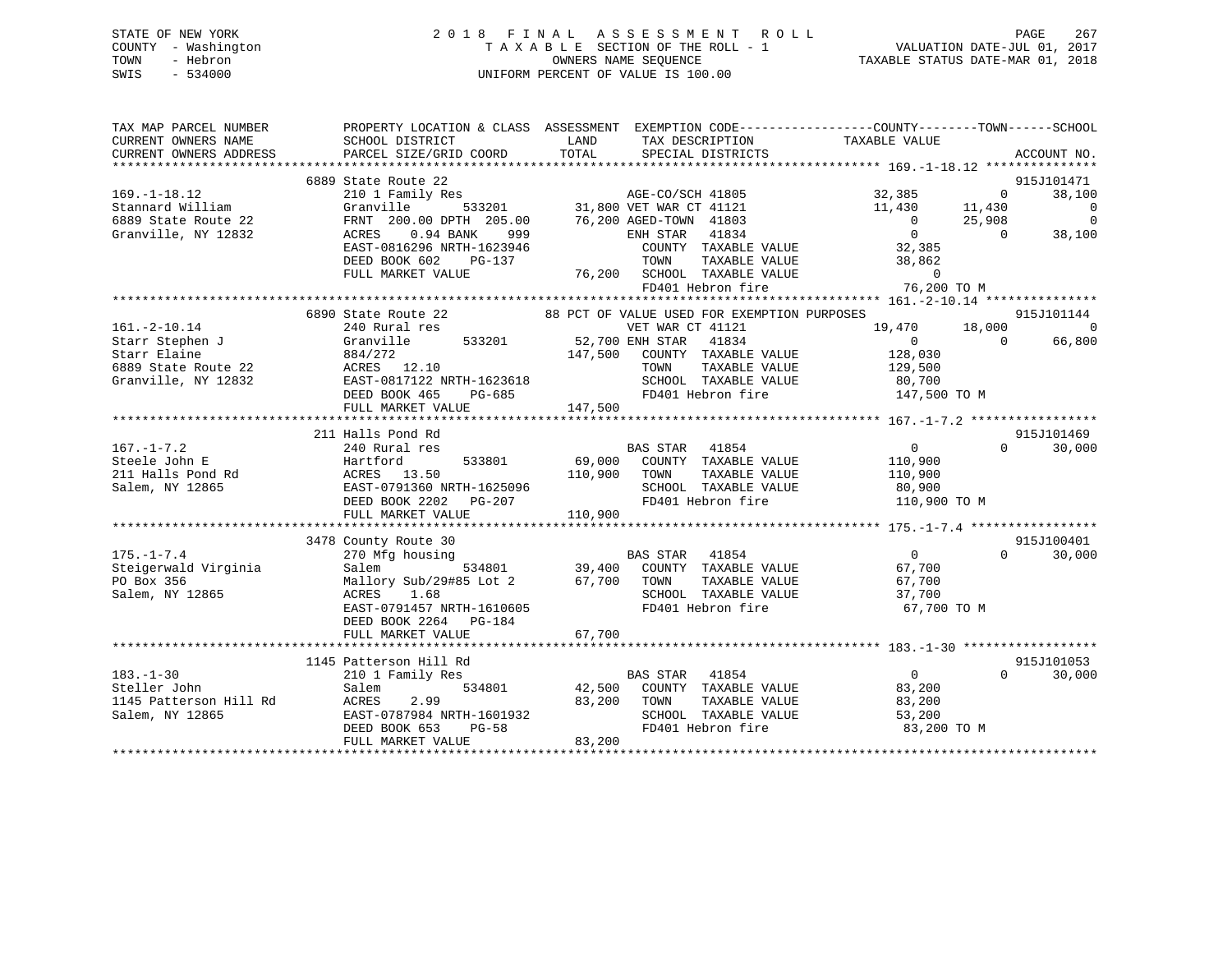# STATE OF NEW YORK 2 0 1 8 F I N A L A S S E S S M E N T R O L L PAGE 268 COUNTY - Washington T A X A B L E SECTION OF THE ROLL - 1 VALUATION DATE-JUL 01, 2017 TOWN - Hebron OWNERS NAME SEQUENCE TAXABLE STATUS DATE-MAR 01, 2018 SWIS - 534000 UNIFORM PERCENT OF VALUE IS 100.00

| TAX MAP PARCEL NUMBER  |                           |         |                               | PROPERTY LOCATION & CLASS ASSESSMENT EXEMPTION CODE----------------COUNTY-------TOWN-----SCHOOL |
|------------------------|---------------------------|---------|-------------------------------|-------------------------------------------------------------------------------------------------|
| CURRENT OWNERS NAME    | SCHOOL DISTRICT           | LAND    | TAX DESCRIPTION               | TAXABLE VALUE                                                                                   |
| CURRENT OWNERS ADDRESS | PARCEL SIZE/GRID COORD    | TOTAL   | SPECIAL DISTRICTS             | ACCOUNT NO.                                                                                     |
|                        |                           |         |                               |                                                                                                 |
| $169. - 1 - 18.4$      | 164 Clark Way             |         | COUNTY TAXABLE VALUE          | 915J101088                                                                                      |
|                        | 260 Seasonal res          |         |                               | 35,900                                                                                          |
| Stephens Jeffrey R     | Granville<br>533201       | 6,900   | TOWN<br>TAXABLE VALUE         | 35,900                                                                                          |
| Stephens Alice         | 2.00<br>ACRES             | 35,900  | SCHOOL TAXABLE VALUE          | 35,900                                                                                          |
| 20 Portside Dr         | EAST-0813268 NRTH-1624417 |         | FD401 Hebron fire             | 35,900 TO M                                                                                     |
| Holbrook, NY 11741     | DEED BOOK 2606 PG-202     |         |                               |                                                                                                 |
|                        | FULL MARKET VALUE         | 35,900  |                               |                                                                                                 |
|                        |                           |         |                               |                                                                                                 |
|                        | 163 Clark Way             |         |                               | 915J101152                                                                                      |
| $169. - 1 - 18.6$      | 270 Mfg housing           |         | COUNTY TAXABLE VALUE          | 22,500                                                                                          |
| Stephens Jeffrey R     | Granville<br>533201       | 19,400  | TAXABLE VALUE<br>TOWN         | 22,500                                                                                          |
| Stephens Alice C       | Camp                      | 22,500  | SCHOOL TAXABLE VALUE          | 22,500                                                                                          |
| 20 Portside Dr         | 2.88<br>ACRES             |         | FD401 Hebron fire             | 22,500 TO M                                                                                     |
| Holbrook, NY 11741     | EAST-0813282 NRTH-1624290 |         |                               |                                                                                                 |
|                        | DEED BOOK 2606 PG-188     |         |                               |                                                                                                 |
|                        | FULL MARKET VALUE         | 22,500  |                               |                                                                                                 |
|                        |                           |         |                               |                                                                                                 |
|                        | 78 Pine Hill Rd           |         |                               | 915J100661                                                                                      |
| $160. - 1 - 6$         | 280 Res Multiple          |         | COUNTY TAXABLE VALUE          | 299,500                                                                                         |
| Stertsios Vasili       | 534801<br>Salem           | 155,000 | TOWN<br>TAXABLE VALUE         | 299,500                                                                                         |
| 2207 Steinway St       | 488/342 552/271           | 299,500 | SCHOOL TAXABLE VALUE          | 299,500                                                                                         |
| Astoria, NY 11101      | ACRES 121.60              |         | FD401 Hebron fire             | 299,500 TO M                                                                                    |
|                        | EAST-0808271 NRTH-1626069 |         |                               |                                                                                                 |
|                        | DEED BOOK 3863 PG-327     |         |                               |                                                                                                 |
|                        | FULL MARKET VALUE         | 299,500 |                               |                                                                                                 |
|                        |                           |         |                               |                                                                                                 |
|                        | 22 Webber Ln              |         |                               | 915J101333                                                                                      |
| $168. - 1 - 5.1$       | 210 1 Family Res          |         | ENH STAR 41834                | $\overline{0}$<br>$\Omega$<br>66,800                                                            |
| Stevens Clifford N     | 533801<br>Hartford        |         | 46,300 COUNTY TAXABLE VALUE   | 110,700                                                                                         |
| Stevens Nancy          | ACRES<br>3.80             |         | 110,700 TOWN<br>TAXABLE VALUE | 110,700                                                                                         |
| 22 Webber Ln           | EAST-0798810 NRTH-1622734 |         | SCHOOL TAXABLE VALUE          | 43,900                                                                                          |
| Salem, NY 12865        | DEED BOOK 495<br>PG-852   |         | CA008 Cons agri dst 8         | 110,700 TO M                                                                                    |
|                        | FULL MARKET VALUE         |         | 110,700 FD401 Hebron fire     | 110,700 TO M                                                                                    |
|                        |                           |         |                               |                                                                                                 |
|                        | 1194 Patterson Hill Rd    |         |                               | 915J100607                                                                                      |
| $183. - 1 - 42.2$      | 210 1 Family Res          |         | BAS STAR<br>41854             | $\overline{0}$<br>$\Omega$<br>30,000                                                            |
| Stevens Sherry         | Salem<br>534801           | 41,900  | COUNTY TAXABLE VALUE          | 113,900                                                                                         |
| 1194 Patterson Hill Rd | 686/109                   | 113,900 | TOWN<br>TAXABLE VALUE         | 113,900                                                                                         |
| Salem, NY 12865        | ACRES<br>2.78             |         | SCHOOL TAXABLE VALUE          | 83,900                                                                                          |
|                        | EAST-0788669 NRTH-1602646 |         | CA008 Cons agri dst 8         | 113,900 TO M                                                                                    |
|                        | DEED BOOK 831<br>PG-300   |         | FD401 Hebron fire             | 113,900 TO M                                                                                    |
|                        | FULL MARKET VALUE         | 113,900 |                               |                                                                                                 |
|                        |                           |         |                               |                                                                                                 |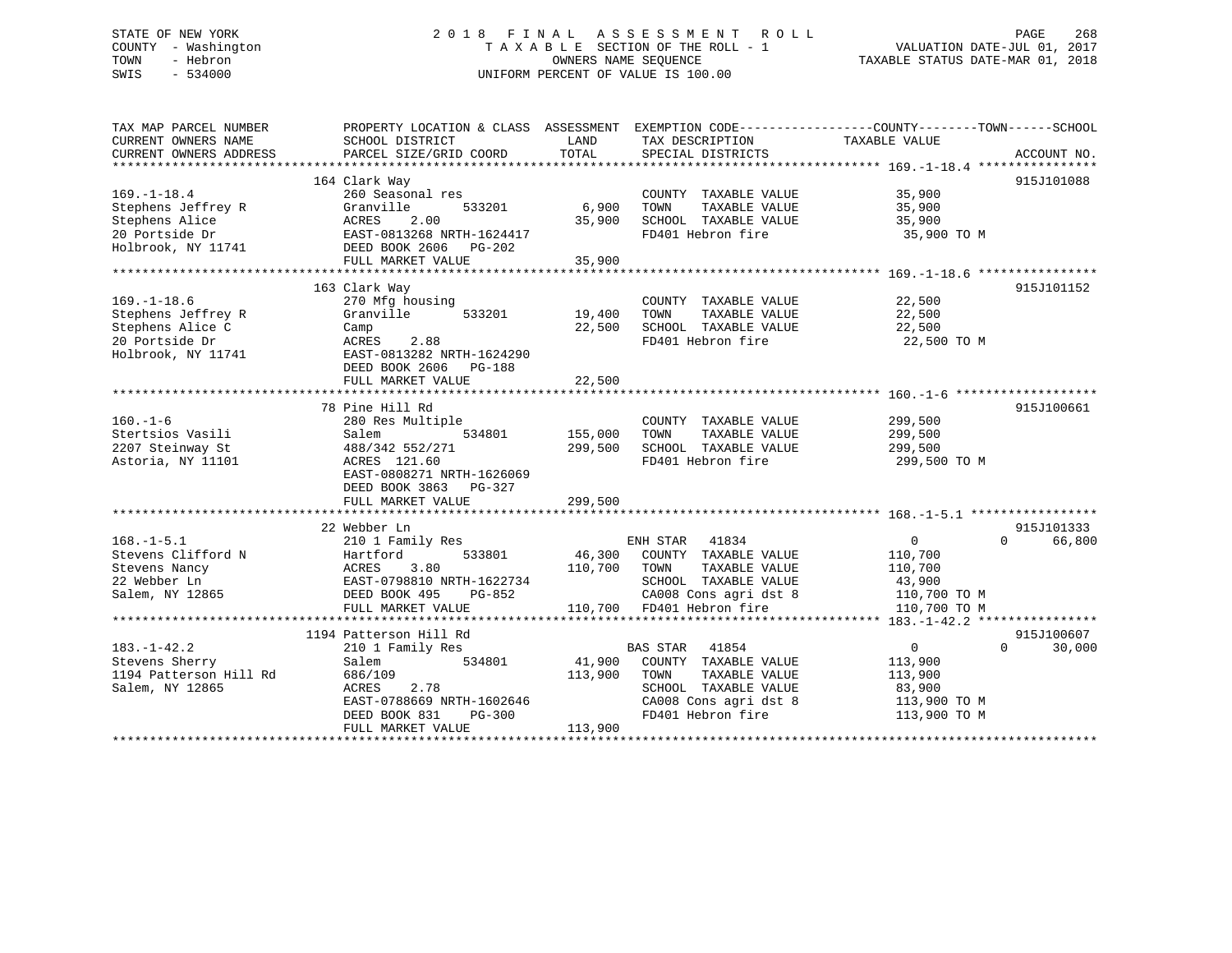# STATE OF NEW YORK 2 0 1 8 F I N A L A S S E S S M E N T R O L L PAGE 269 COUNTY - Washington T A X A B L E SECTION OF THE ROLL - 1 VALUATION DATE-JUL 01, 2017 TOWN - Hebron OWNERS NAME SEQUENCE TAXABLE STATUS DATE-MAR 01, 2018 SWIS - 534000 UNIFORM PERCENT OF VALUE IS 100.00

TAX MAP PARCEL NUMBER PROPERTY LOCATION & CLASS ASSESSMENT EXEMPTION CODE------------------COUNTY--------TOWN------SCHOOL CURRENT OWNERS NAME SCHOOL DISTRICT THE LAND TAX DESCRIPTION TAXABLE VALUE CURRENT OWNERS ADDRESS PARCEL SIZE/GRID COORD TOTAL SPECIAL DISTRICTS ACCOUNT NO. \*\*\*\*\*\*\*\*\*\*\*\*\*\*\*\*\*\*\*\*\*\*\*\*\*\*\*\*\*\*\*\*\*\*\*\*\*\*\*\*\*\*\*\*\*\*\*\*\*\*\*\*\*\*\*\*\*\*\*\*\*\*\*\*\*\*\*\*\*\*\*\*\*\*\*\*\*\*\*\*\*\*\*\*\*\*\*\*\*\*\*\*\*\*\*\*\*\*\*\*\*\*\* 151.-1-27 \*\*\*\*\*\*\*\*\*\*\*\*\*\*\*\*\*\* County Route 31 915J101202 151.-1-27 312 Vac w/imprv COUNTY TAXABLE VALUE 50,900 Steves Henry J Granville 533201 44,800 TOWN TAXABLE VALUE 50,900 Steves Patricia A ACRES 11.42 50,900 SCHOOL TAXABLE VALUE 50,900 56 Warren Ln EAST-0804044 NRTH-1633452 CA008 Cons agri dst 8 50,900 TO M Queensbury, NY 12804 DEED BOOK 948 PG-254 FD401 Hebron fire 50,900 TO M FULL MARKET VALUE 50,900 \*\*\*\*\*\*\*\*\*\*\*\*\*\*\*\*\*\*\*\*\*\*\*\*\*\*\*\*\*\*\*\*\*\*\*\*\*\*\*\*\*\*\*\*\*\*\*\*\*\*\*\*\*\*\*\*\*\*\*\*\*\*\*\*\*\*\*\*\*\*\*\*\*\*\*\*\*\*\*\*\*\*\*\*\*\*\*\*\*\*\*\*\*\*\*\*\*\*\*\*\*\*\* 178.-1-11.3 \*\*\*\*\*\*\*\*\*\*\*\*\*\*\*\* 653 Tiplady Rd 915J101360 178.-1-11.3 242 Rurl res&rec COUNTY TAXABLE VALUE 160,700 Stewart Bruce Salem 534801 54,800 TOWN TAXABLE VALUE 160,700 Stewart Barbara ACRES 13.51 160,700 SCHOOL TAXABLE VALUE 160,700 653 Tiplady Rd EAST-0820829 NRTH-1612180 FD401 Hebron fire 160,700 TO M Granville, NY 12832 DEED BOOK 630 PG-1 FULL MARKET VALUE 160,700 \*\*\*\*\*\*\*\*\*\*\*\*\*\*\*\*\*\*\*\*\*\*\*\*\*\*\*\*\*\*\*\*\*\*\*\*\*\*\*\*\*\*\*\*\*\*\*\*\*\*\*\*\*\*\*\*\*\*\*\*\*\*\*\*\*\*\*\*\*\*\*\*\*\*\*\*\*\*\*\*\*\*\*\*\*\*\*\*\*\*\*\*\*\*\*\*\*\*\*\*\*\*\* 178.-1-35 \*\*\*\*\*\*\*\*\*\*\*\*\*\*\*\*\*\*915J101385 632 Tiplady Rd 915J101385 178.-1-35 260 Seasonal res COUNTY TAXABLE VALUE 129,400 Stewart Bruce E Salem 534801 86,600 TOWN TAXABLE VALUE 129,400 Stewart Barbara J ACRES 37.24 129,400 SCHOOL TAXABLE VALUE 129,400 632 Tiplady Rd EAST-0820747 NRTH-1610140 FD401 Hebron fire 129,400 TO M Granville, NY 12832 DEED BOOK 2811 PG-243 FULL MARKET VALUE 129,400 \*\*\*\*\*\*\*\*\*\*\*\*\*\*\*\*\*\*\*\*\*\*\*\*\*\*\*\*\*\*\*\*\*\*\*\*\*\*\*\*\*\*\*\*\*\*\*\*\*\*\*\*\*\*\*\*\*\*\*\*\*\*\*\*\*\*\*\*\*\*\*\*\*\*\*\*\*\*\*\*\*\*\*\*\*\*\*\*\*\*\*\*\*\*\*\*\*\*\*\*\*\*\* 178.-1-24 \*\*\*\*\*\*\*\*\*\*\*\*\*\*\*\*\*\* Bromley Ln 915J101367 178.-1-24 322 Rural vac>10 COUNTY TAXABLE VALUE 31,500 Stewart Jason L Salem 534801 31,500 TOWN TAXABLE VALUE 31,500 Vongsanohsuk Montira Lot 9 31,500 SCHOOL TAXABLE VALUE 31,500 68 Funny Farm Rd ACRES 11.31 FD401 Hebron fire 31,500 TO M Bennington, VT 05201 EAST-0821402 NRTH-1615092 DEED BOOK 3671 PG-315 FULL MARKET VALUE 31,500 \*\*\*\*\*\*\*\*\*\*\*\*\*\*\*\*\*\*\*\*\*\*\*\*\*\*\*\*\*\*\*\*\*\*\*\*\*\*\*\*\*\*\*\*\*\*\*\*\*\*\*\*\*\*\*\*\*\*\*\*\*\*\*\*\*\*\*\*\*\*\*\*\*\*\*\*\*\*\*\*\*\*\*\*\*\*\*\*\*\*\*\*\*\*\*\*\*\*\*\*\*\*\* 177.-1-3.28 \*\*\*\*\*\*\*\*\*\*\*\*\*\*\*\* 24 Lee Brook Ln 177.-1-3.28 312 Vac w/imprv COUNTY TAXABLE VALUE 15,100 Stonitsch Richard Salem 534801 13,000 TOWN TAXABLE VALUE 15,100 16 Baldwin Rd sub lot 2C 15,100 SCHOOL TAXABLE VALUE 15,100 Ticonderoga, NY 12883 ACRES 1.41 CA008 Cons agri dst 8 15,100 TO M EAST-0805237 NRTH-1616117 FD401 Hebron fire 15,100 TO M DEED BOOK 3811 PG-113FULL MARKET VALUE 15,100 \*\*\*\*\*\*\*\*\*\*\*\*\*\*\*\*\*\*\*\*\*\*\*\*\*\*\*\*\*\*\*\*\*\*\*\*\*\*\*\*\*\*\*\*\*\*\*\*\*\*\*\*\*\*\*\*\*\*\*\*\*\*\*\*\*\*\*\*\*\*\*\*\*\*\*\*\*\*\*\*\*\*\*\*\*\*\*\*\*\*\*\*\*\*\*\*\*\*\*\*\*\*\*\*\*\*\*\*\*\*\*\*\*\*\*\*\*\*\*\*\*\*\*\*\*\*\*\*\*\*\*\*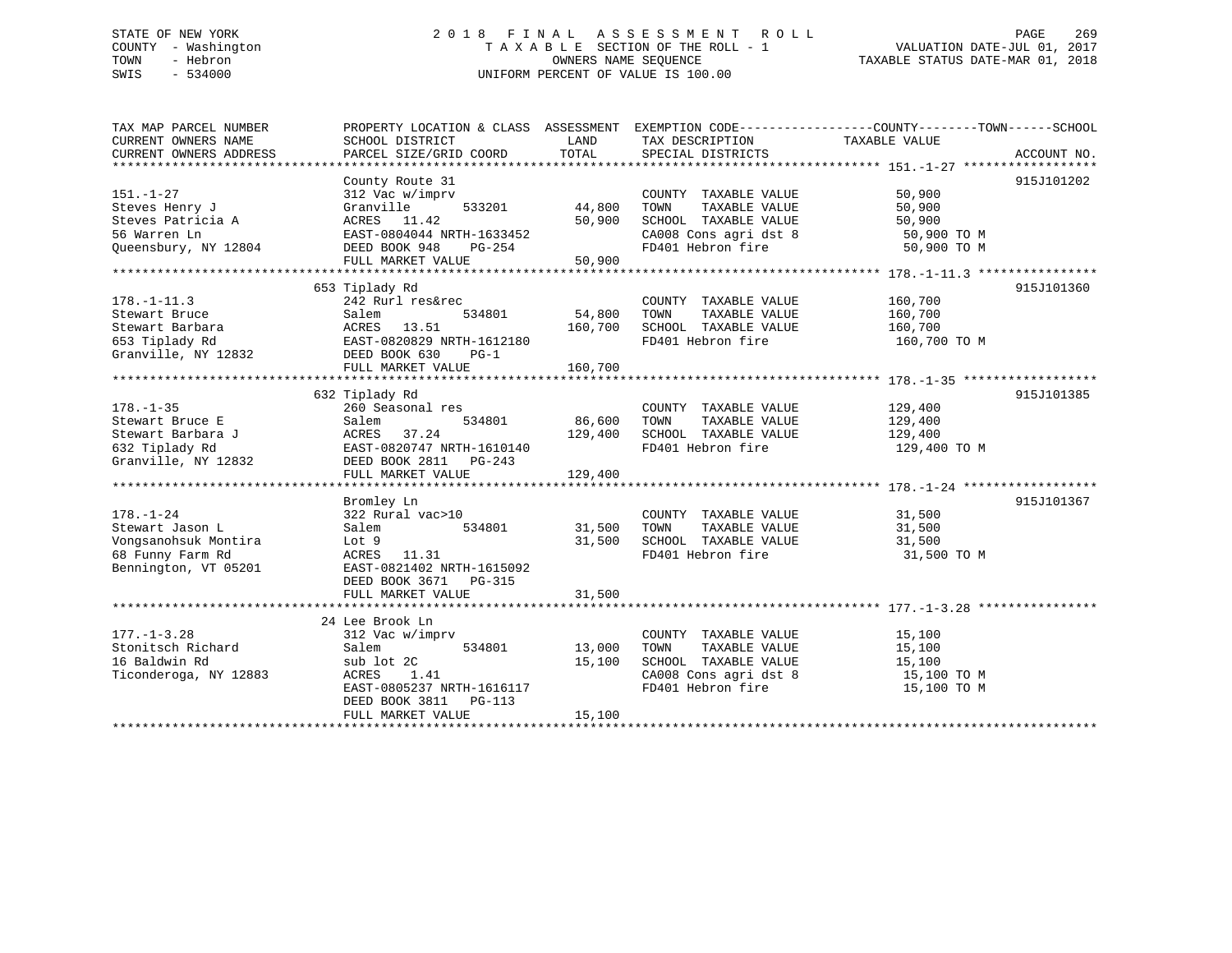# STATE OF NEW YORK 2 0 1 8 F I N A L A S S E S S M E N T R O L L PAGE 270 COUNTY - Washington T A X A B L E SECTION OF THE ROLL - 1 VALUATION DATE-JUL 01, 2017 TOWN - Hebron OWNERS NAME SEQUENCE TAXABLE STATUS DATE-MAR 01, 2018 SWIS - 534000 UNIFORM PERCENT OF VALUE IS 100.00

| TAX MAP PARCEL NUMBER<br>CURRENT OWNERS NAME                                                       | PROPERTY LOCATION & CLASS ASSESSMENT<br>SCHOOL DISTRICT                                                                                                                                        | LAND<br>TAX DESCRIPTION                                                                                                                                                                                            | EXEMPTION CODE-----------------COUNTY-------TOWN------SCHOOL<br>TAXABLE VALUE                                                                                                               |
|----------------------------------------------------------------------------------------------------|------------------------------------------------------------------------------------------------------------------------------------------------------------------------------------------------|--------------------------------------------------------------------------------------------------------------------------------------------------------------------------------------------------------------------|---------------------------------------------------------------------------------------------------------------------------------------------------------------------------------------------|
| CURRENT OWNERS ADDRESS                                                                             | PARCEL SIZE/GRID COORD                                                                                                                                                                         | TOTAL<br>SPECIAL DISTRICTS                                                                                                                                                                                         | ACCOUNT NO.                                                                                                                                                                                 |
| $151. - 1 - 25$<br>Stotler Joelle Alayne<br>1092 Big Burch Hill Rd<br>Granville, NY 12832          | 1092 Big Burch Hill Rd<br>210 1 Family Res<br>Hartford<br>533801<br>432/631<br>468/729<br>ACRES<br>1.20 BANK<br>999<br>EAST-0797776 NRTH-1639529<br>DEED BOOK 2611 PG-212<br>FULL MARKET VALUE | 41854<br>BAS STAR<br>19,200 DISAB-C/T 41931<br>78,700<br>COUNTY TAXABLE VALUE<br>TAXABLE VALUE<br>TOWN<br>SCHOOL TAXABLE VALUE<br>CA008 Cons agri dst 8<br>78,700 FD401 Hebron fire<br>*************************** | 915J100031<br>$\mathbf{0}$<br>30,000<br>0<br>39,350<br>$\mathbf 0$<br>39,350<br>39,350<br>39,350<br>48,700<br>78,700 TO M<br>78,700 TO M<br>***************** 159.-1-25.14 **************** |
| $159. - 1 - 25.14$<br>Strakos Andrew J<br>45 Darfler Ln<br>Granville, NY 12832                     | 45 Darfler Ln<br>210 1 Family Res<br>Hartford<br>533801<br>lot B<br>ACRES<br>3.30 BANK<br>998<br>EAST-0797545 NRTH-1628019<br>DEED BOOK 3653 PG-95<br>FULL MARKET VALUE                        | COUNTY TAXABLE VALUE<br>37,800<br>TAXABLE VALUE<br>TOWN<br>67,100<br>SCHOOL TAXABLE VALUE<br>FD401 Hebron fire<br>67,100                                                                                           | 915J101703<br>67,100<br>67,100<br>67,100<br>67,100 TO M                                                                                                                                     |
| $185. - 1 - 27$<br>Strid Bonnie<br>Smyth Stuart<br>71 Gaylord Rd<br>Gaylordsville, CT 06755        | 96 Koster Way<br>314 Rural vac<10<br>534801<br>Salem<br>ACRES<br>5.39<br>EAST-0814680 NRTH-1609183<br>DEED BOOK 1744 PG-41<br>FULL MARKET VALUE                                                | COUNTY TAXABLE VALUE<br>22,600<br>TAXABLE VALUE<br>TOWN<br>22,600<br>SCHOOL TAXABLE VALUE<br>FD401 Hebron fire<br>22,600                                                                                           | 915J101678<br>22,600<br>22,600<br>22,600<br>22,600 TO M                                                                                                                                     |
|                                                                                                    |                                                                                                                                                                                                |                                                                                                                                                                                                                    |                                                                                                                                                                                             |
| $152. - 1 - 16$<br>Stumpf David A<br>Stumpf Jane D<br>1468 County Route 31<br>Granville, NY 12832  | 1468 County Route 31<br>242 Rurl res&rec<br>Granville<br>533201<br>10.74 BANK<br>999<br>ACRES<br>EAST-0806914 NRTH-1638835<br>DEED BOOK 3887 PG-73<br>FULL MARKET VALUE                        | VET COM CT 41131<br>62,400 AGED-CO<br>41802<br>177,100<br>COUNTY TAXABLE VALUE<br>TOWN<br>TAXABLE VALUE<br>SCHOOL TAXABLE VALUE<br>177,100 CA008 Cons agri dst 8<br>FD401 Hebron fire                              | 915J100337<br>44,275<br>30,000<br>$\Omega$<br>39,848<br>$\Omega$<br>$\Omega$<br>92,977<br>147,100<br>177,100<br>177,100 TO M<br>177,100 TO M                                                |
| $177. - 1 - 9$<br>Stunger Walter<br>MacDonald-Stunger Laurie G<br>90 Kinney Rd<br>Argyle, NY 12809 | State Route 22<br>312 Vac w/imprv<br>534801<br>Salem<br>60.00<br>92.00 DPTH<br>FRNT<br>ACRES<br>0.13<br>EAST-0815167 NRTH-1616418<br>DEED BOOK 2038<br>PG-346<br>FULL MARKET VALUE             | COUNTY TAXABLE VALUE<br>500<br>TOWN<br>TAXABLE VALUE<br>13,400<br>SCHOOL TAXABLE VALUE<br>FD401 Hebron fire<br>13,400                                                                                              | 915J100631<br>13,400<br>13,400<br>13,400<br>13,400 TO M                                                                                                                                     |
|                                                                                                    |                                                                                                                                                                                                |                                                                                                                                                                                                                    |                                                                                                                                                                                             |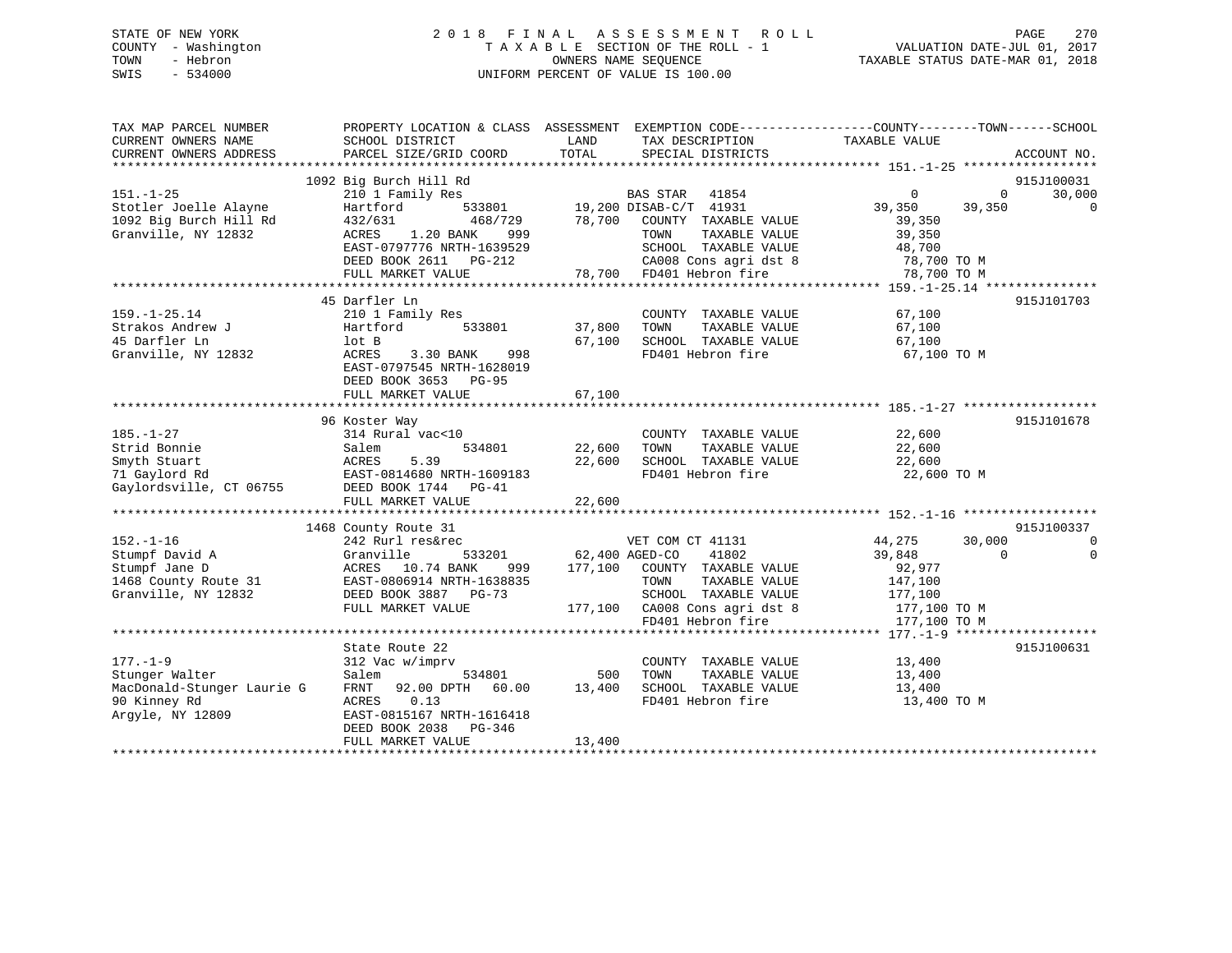# STATE OF NEW YORK 2 0 1 8 F I N A L A S S E S S M E N T R O L L PAGE 271 COUNTY - Washington T A X A B L E SECTION OF THE ROLL - 1 VALUATION DATE-JUL 01, 2017 TOWN - Hebron OWNERS NAME SEQUENCE TAXABLE STATUS DATE-MAR 01, 2018 SWIS - 534000 UNIFORM PERCENT OF VALUE IS 100.00

| TAX MAP PARCEL NUMBER                  | PROPERTY LOCATION & CLASS ASSESSMENT EXEMPTION CODE----------------COUNTY-------TOWN------SCHOOL |                  |                                                                    |                         |                    |
|----------------------------------------|--------------------------------------------------------------------------------------------------|------------------|--------------------------------------------------------------------|-------------------------|--------------------|
| CURRENT OWNERS NAME                    | SCHOOL DISTRICT                                                                                  | LAND             | TAX DESCRIPTION                                                    | TAXABLE VALUE           |                    |
| CURRENT OWNERS ADDRESS                 | PARCEL SIZE/GRID COORD                                                                           | TOTAL            | SPECIAL DISTRICTS                                                  |                         | ACCOUNT NO.        |
|                                        |                                                                                                  |                  |                                                                    |                         |                    |
|                                        | 6054 State Route 22                                                                              |                  |                                                                    |                         | 915J101738         |
| $185. - 1 - 14.21$                     | 270 Mfg housing                                                                                  |                  | BAS STAR 41854                                                     | $\overline{0}$          | 30,000<br>$\Omega$ |
| Sullivan Deanna L<br>c/o John Sullivan | Salem<br>534801                                                                                  | 33,800<br>57,800 | COUNTY TAXABLE VALUE<br>TAXABLE VALUE                              | 57,800                  |                    |
| 6054 State Route 22                    | Lot A<br>ACRES<br>18                                                                             |                  | TOWN<br>SCHOOL TAXABLE VALUE                                       | 57,800                  |                    |
| Salem, NY 12865                        | 1.70 BANK<br>EAST-0814315 NRTH-1603934                                                           |                  |                                                                    | 27,800<br>$57,800$ TO M |                    |
|                                        | DEED BOOK 823<br>$PG-133$                                                                        |                  | SCHOOL TAXABLE VALUE<br>CA008 Cons agri dst 8<br>FD401 Hebron fire | 57,800 TO M             |                    |
|                                        | FULL MARKET VALUE                                                                                | 57,800           |                                                                    |                         |                    |
|                                        |                                                                                                  |                  |                                                                    |                         |                    |
|                                        | James Rd                                                                                         |                  |                                                                    |                         | 915J101272         |
| $159. - 1 - 34$                        | 314 Rural vac<10                                                                                 |                  | COUNTY TAXABLE VALUE                                               | 15,000                  |                    |
| Sullivan Joseph                        | Hartford                                                                                         | 533801 15,000    | TAXABLE VALUE<br>TOWN                                              | 15,000                  |                    |
| LaBruzzo Patrick                       | 7.03<br>ACRES                                                                                    | 15,000           | SCHOOL TAXABLE VALUE                                               | 15,000                  |                    |
| c/o Patrick LaBruzzo                   | EAST-0792232 NRTH-1628590                                                                        |                  | FD401 Hebron fire                                                  | 15,000 TO M             |                    |
| 121 Mohican                            | DEED BOOK 2804 PG-112                                                                            |                  |                                                                    |                         |                    |
| Lake George, NY 12845                  | FULL MARKET VALUE                                                                                | 15,000           |                                                                    |                         |                    |
|                                        |                                                                                                  |                  |                                                                    |                         |                    |
|                                        | James Rd                                                                                         |                  |                                                                    |                         | 915J101431         |
| $159. - 1 - 38$                        | 322 Rural vac>10                                                                                 |                  | COUNTY TAXABLE VALUE                                               | 55,000                  |                    |
| Sullivan Joseph H                      | 533801<br>Hartford                                                                               | 55,000           | TOWN<br>TAXABLE VALUE                                              | 55,000                  |                    |
| LaBruzzo Patrick                       | ACRES 46.01                                                                                      | 55,000           | SCHOOL TAXABLE VALUE                                               | 55,000                  |                    |
|                                        |                                                                                                  |                  | FD401 Hebron fire                                                  | 55,000 TO M             |                    |
|                                        |                                                                                                  |                  |                                                                    |                         |                    |
|                                        |                                                                                                  | 55,000           |                                                                    |                         |                    |
|                                        |                                                                                                  |                  |                                                                    |                         |                    |
|                                        | James Rd/e Off                                                                                   |                  |                                                                    |                         | 915J101205         |
| $159. - 1 - 31$                        | 314 Rural vac<10                                                                                 |                  | COUNTY TAXABLE VALUE                                               | 4,500                   |                    |
| Sullivan Joseph M                      | Hartford<br>533801                                                                               | 4,500            | TAXABLE VALUE<br>TOWN                                              | 4,500                   |                    |
| LaBruzzo Patrick                       | 6.00<br>ACRES                                                                                    | 4,500            | SCHOOL TAXABLE VALUE 4,500                                         |                         |                    |
| 3906 State Route 4                     | EAST-0794067 NRTH-1628863                                                                        |                  | FD401 Hebron fire                                                  | 4,500 TO M              |                    |
| Hudson Falls, NY 12936                 | DEED BOOK 2449 PG-1                                                                              |                  |                                                                    |                         |                    |
|                                        | FULL MARKET VALUE                                                                                | 4,500            |                                                                    |                         |                    |
|                                        |                                                                                                  |                  |                                                                    |                         |                    |
|                                        | Oak Hill Rd                                                                                      |                  |                                                                    |                         |                    |
| $170. - 1 - 13.73$                     | 314 Rural vac<10                                                                                 |                  | COUNTY TAXABLE VALUE                                               | 26,600                  |                    |
| Sultaire Michael                       | 534801<br>Salem                                                                                  | 26,600           | TAXABLE VALUE<br>TOWN                                              | 26,600                  |                    |
| Sultaire Wendy                         | Lot 3                                                                                            | 26,600           | SCHOOL TAXABLE VALUE                                               | 26,600                  |                    |
| 24 Hicks St                            | 8.75<br>ACRES                                                                                    |                  | CA008 Cons agri dst 8                                              | 26,600 TO M             |                    |
| Winstead, CT 06098                     | EAST-0819795 NRTH-1615518                                                                        |                  | FD401 Hebron fire                                                  | 26,600 TO M             |                    |
|                                        | DEED BOOK 3151<br>PG-233                                                                         |                  |                                                                    |                         |                    |
|                                        | FULL MARKET VALUE                                                                                | 26,600           |                                                                    |                         |                    |
|                                        |                                                                                                  |                  |                                                                    |                         |                    |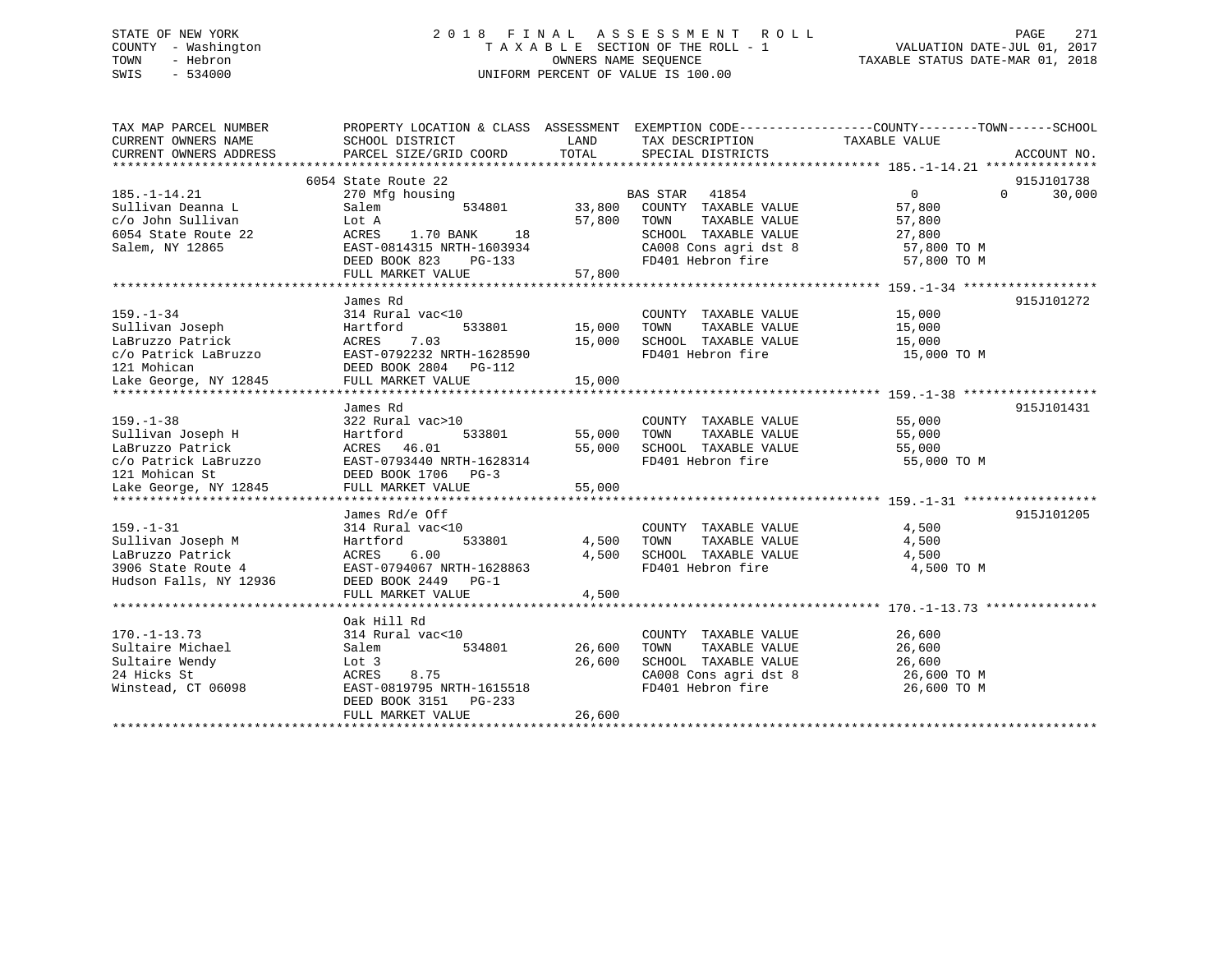# STATE OF NEW YORK 2 0 1 8 F I N A L A S S E S S M E N T R O L L PAGE 272 COUNTY - Washington T A X A B L E SECTION OF THE ROLL - 1 VALUATION DATE-JUL 01, 2017 TOWN - Hebron OWNERS NAME SEQUENCE TAXABLE STATUS DATE-MAR 01, 2018 SWIS - 534000 UNIFORM PERCENT OF VALUE IS 100.00

| TAX MAP PARCEL NUMBER<br>CURRENT OWNERS NAME<br>CURRENT OWNERS ADDRESS                                                 | PROPERTY LOCATION & CLASS ASSESSMENT EXEMPTION CODE---------------COUNTY-------TOWN-----SCHOOL<br>SCHOOL DISTRICT<br>PARCEL SIZE/GRID COORD       | LAND<br>TOTAL      | TAX DESCRIPTION<br>SPECIAL DISTRICTS                                                                                            | TAXABLE VALUE                                                                                                                                                                                                                                                                |             | ACCOUNT NO. |
|------------------------------------------------------------------------------------------------------------------------|---------------------------------------------------------------------------------------------------------------------------------------------------|--------------------|---------------------------------------------------------------------------------------------------------------------------------|------------------------------------------------------------------------------------------------------------------------------------------------------------------------------------------------------------------------------------------------------------------------------|-------------|-------------|
| ******************************                                                                                         |                                                                                                                                                   |                    |                                                                                                                                 |                                                                                                                                                                                                                                                                              |             |             |
| $170. - 1 - 13.79$<br>Sultaire Michael<br>Sultaire Wendy<br>24 Hicks St<br>Winstead, CT 06098                          | Sheldon Rd<br>322 Rural vac>10<br>534801<br>Salem<br>Lot 5B<br>ACRES 30.93<br>EAST-0819340 NRTH-1615831<br>DEED BOOK 3151 PG-228                  | 78,700<br>78,700   | AG DIST<br>41720<br>COUNTY TAXABLE VALUE<br>TOWN<br>TAXABLE VALUE<br>SCHOOL TAXABLE VALUE<br>CA008 Cons agri dst 8<br>63,857 EX | 63,857<br>14,843<br>14,843<br>14,843<br>14,843 TO M                                                                                                                                                                                                                          | 63,857      | 63,857      |
| MAY BE SUBJECT TO PAYMENT<br>UNDER AGDIST LAW TIL 2022                                                                 | FULL MARKET VALUE                                                                                                                                 |                    | 78,700 FD401 Hebron fire                                                                                                        | 78,700 TO M                                                                                                                                                                                                                                                                  |             |             |
|                                                                                                                        |                                                                                                                                                   |                    |                                                                                                                                 |                                                                                                                                                                                                                                                                              |             |             |
| $178. - 1 - 2.8$<br>Sultaire Michael<br>Sultaire Wendy<br>24 Hicks St<br>Winstead, CT 06098                            | Bromley w/off Ln<br>322 Rural vac>10<br>Salem<br>534801<br>ACRES 22.95<br>EAST-0818350 NRTH-1614016<br>DEED BOOK 2644 PG-301<br>FULL MARKET VALUE | 17,200<br>17,200   | AGRI-D IND 41730<br>17,200 COUNTY TAXABLE VALUE<br>TOWN<br>TAXABLE VALUE<br>SCHOOL TAXABLE VALUE<br>FD401 Hebron fire           | $\overline{0}$<br>17,200<br>17,200<br>17,200<br>17,200 TO M                                                                                                                                                                                                                  | $\mathbf 0$ |             |
| MAY BE SUBJECT TO PAYMENT                                                                                              |                                                                                                                                                   |                    |                                                                                                                                 |                                                                                                                                                                                                                                                                              |             |             |
| UNDER AGDIST LAW TIL 2025                                                                                              |                                                                                                                                                   |                    |                                                                                                                                 |                                                                                                                                                                                                                                                                              |             |             |
|                                                                                                                        | Bromley Ln W/off                                                                                                                                  |                    |                                                                                                                                 |                                                                                                                                                                                                                                                                              |             |             |
| $178. - 1 - 2.9$<br>Sultaire Michael<br>Sultaire Wendy<br>24 Hicks St<br>Winsted, CT 06098                             | 322 Rural vac>10<br>534801<br>Salem<br>ACRES<br>21.75<br>EAST-0817693 NRTH-1614039<br>DEED BOOK 2695 PG-317<br>FULL MARKET VALUE                  | 16,300<br>16,300   | AGRI-D IND 41730<br>16,300 COUNTY TAXABLE VALUE<br>TOWN<br>TAXABLE VALUE<br>SCHOOL TAXABLE VALUE<br>FD401 Hebron fire           | 131 — 131 — 131 — 131 — 131 — 131 — 131 — 131 — 131 — 131 — 132 — 132 — 132 — 132 — 132 — 132 — 132 — 132 — 132 — 132 — 132 — 132 — 132 — 132 — 132 — 133 — 133 — 133 — 133 — 133 — 133 — 133 — 133 — 133 — 133 — 133 — 133 — 1<br>16,169<br>16,169<br>16,169<br>16,300 TO M | 131         | 131         |
| MAY BE SUBJECT TO PAYMENT<br>UNDER AGDIST LAW TIL 2025                                                                 |                                                                                                                                                   |                    |                                                                                                                                 |                                                                                                                                                                                                                                                                              |             |             |
|                                                                                                                        |                                                                                                                                                   |                    |                                                                                                                                 |                                                                                                                                                                                                                                                                              |             | 915J101379  |
| $178. - 1 - 19$<br>Sultaire Michael<br>Sultaire Wendy<br>24 Hicks St<br>Winsted, CT 06098<br>MAY BE SUBJECT TO PAYMENT | 47 Bromley Ln<br>240 Rural res<br>Salem<br>534801<br>ACRES<br>23.99<br>EAST-0818649 NRTH-1613120<br>DEED BOOK 2208 PG-322<br>FULL MARKET VALUE    | 197,000<br>197,000 | AGRI-D IND 41730<br>70,000 COUNTY TAXABLE VALUE<br>TAXABLE VALUE<br>TOWN<br>SCHOOL TAXABLE VALUE<br>FD401 Hebron fire           | 18,255<br>178,745<br>178,745<br>178,745<br>197,000 TO M                                                                                                                                                                                                                      | 18,255      | 18,255      |
| UNDER AGDIST LAW TIL 2025                                                                                              |                                                                                                                                                   |                    |                                                                                                                                 |                                                                                                                                                                                                                                                                              |             |             |
|                                                                                                                        |                                                                                                                                                   |                    |                                                                                                                                 |                                                                                                                                                                                                                                                                              |             |             |
| $178. - 1 - 22$<br>Sultaire Michael<br>Sultaire Wendy<br>24 Hicks Rd<br>Winsted, CT 06098                              | Oak Hill Rd<br>322 Rural vac>10<br>534801<br>Salem<br>Lot 7<br>ACRES 28.84<br>EAST-0819321 NRTH-1614786<br>DEED BOOK 2985 PG-227                  | 56,100<br>56,100   | COUNTY TAXABLE VALUE<br>TOWN<br>TAXABLE VALUE<br>SCHOOL TAXABLE VALUE<br>FD401 Hebron fire                                      | 56,100<br>56,100<br>56,100<br>56,100 TO M                                                                                                                                                                                                                                    |             | 915J101380  |
|                                                                                                                        | FULL MARKET VALUE                                                                                                                                 | 56,100             |                                                                                                                                 |                                                                                                                                                                                                                                                                              |             |             |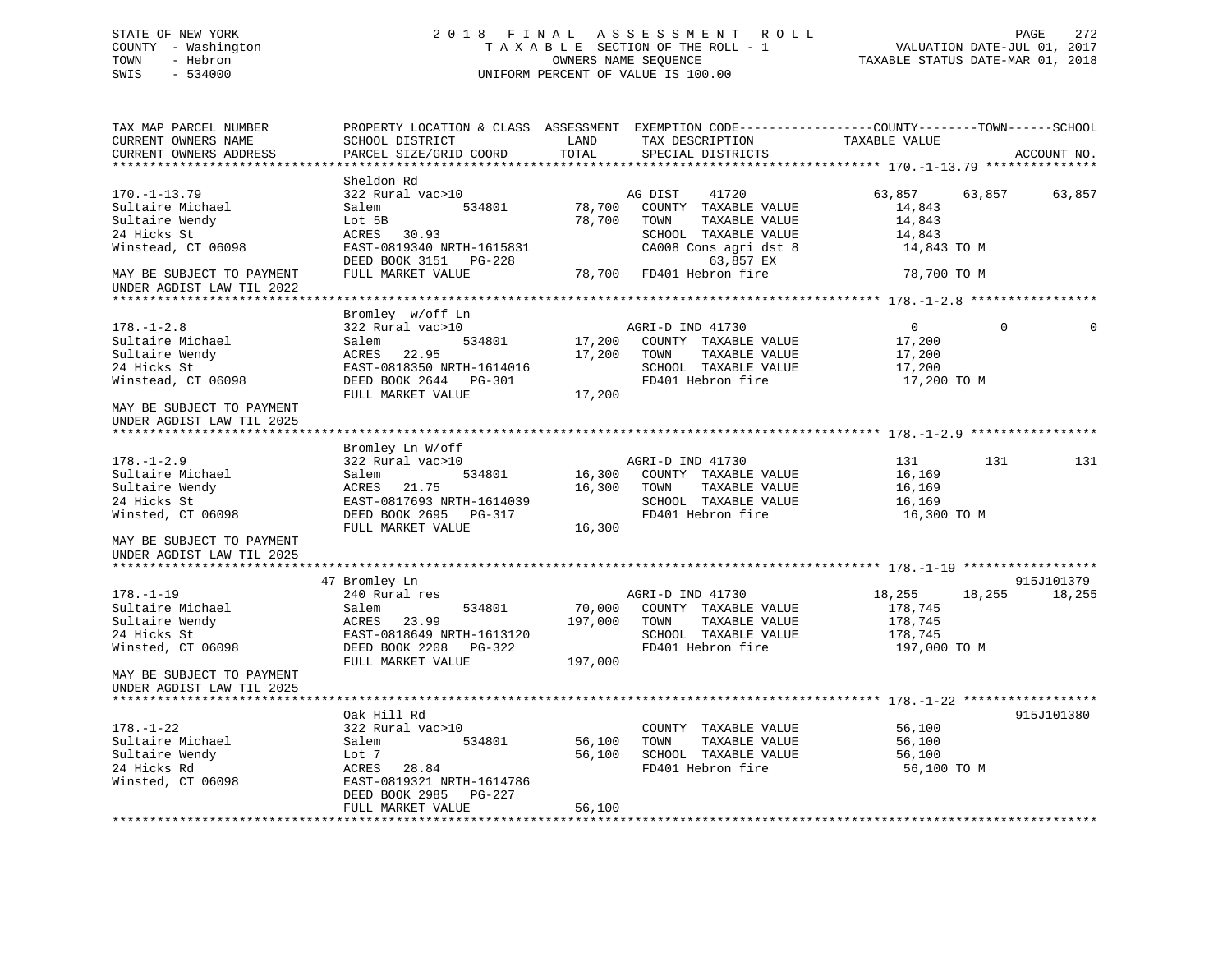# STATE OF NEW YORK 2 0 1 8 F I N A L A S S E S S M E N T R O L L PAGE 273 COUNTY - Washington T A X A B L E SECTION OF THE ROLL - 1 VALUATION DATE-JUL 01, 2017 TOWN - Hebron OWNERS NAME SEQUENCE TAXABLE STATUS DATE-MAR 01, 2018 SWIS - 534000 UNIFORM PERCENT OF VALUE IS 100.00

| TAX MAP PARCEL NUMBER<br>CURRENT OWNERS NAME<br>CURRENT OWNERS ADDRESS                                                              | PROPERTY LOCATION & CLASS ASSESSMENT<br>SCHOOL DISTRICT<br>PARCEL SIZE/GRID COORD                                                                                   | LAND<br>TOTAL                | TAX DESCRIPTION<br>SPECIAL DISTRICTS                                                                                   | EXEMPTION CODE----------------COUNTY-------TOWN-----SCHOOL<br>TAXABLE VALUE | ACCOUNT NO.          |
|-------------------------------------------------------------------------------------------------------------------------------------|---------------------------------------------------------------------------------------------------------------------------------------------------------------------|------------------------------|------------------------------------------------------------------------------------------------------------------------|-----------------------------------------------------------------------------|----------------------|
| $178. - 1 - 45$<br>Sultaire Michael J<br>Sultaire Wendy A<br>24 Hick St<br>Winsted, CT 06098                                        | Oak Hill Rd<br>314 Rural vac<10<br>Salem<br>534801<br>Subdivision Lot B<br>5.00<br>ACRES<br>EAST-0819063 NRTH-1613811<br>DEED BOOK 3124 PG-186<br>FULL MARKET VALUE | 22,000<br>22,000<br>22,000   | COUNTY TAXABLE VALUE<br>TAXABLE VALUE<br>TOWN<br>SCHOOL TAXABLE VALUE<br>FD401 Hebron fire                             | 22,000<br>22,000<br>22,000<br>22,000 TO M                                   |                      |
| $143. - 1 - 25$<br>Sumner John W<br>Young Tonya E<br>336 County Route 28<br>Granville, NY 12832                                     | 336 County Route 28<br>210 1 Family Res<br>533201<br>Granville<br>2.25<br>ACRES<br>EAST-0812886 NRTH-1646186<br>DEED BOOK 694<br>PG-332<br>FULL MARKET VALUE        | 40,500<br>150,000<br>150,000 | <b>BAS STAR</b><br>41854<br>COUNTY TAXABLE VALUE<br>TAXABLE VALUE<br>TOWN<br>SCHOOL TAXABLE VALUE<br>FD401 Hebron fire | $\overline{0}$<br>$\Omega$<br>150,000<br>150,000<br>120,000<br>150,000 TO M | 915J100506<br>30,000 |
| $152 - 2 - 9$<br>Surdukowski Catherine LE<br>Surdukowski Stephen<br>Attn: Surdukowski Stephen<br>73 North St<br>Granville, NY 12832 | 65 Everetts Heights Way<br>210 1 Family Res<br>Granville<br>533201<br>5.14<br>ACRES<br>EAST-0809335 NRTH-1642254<br>DEED BOOK 825<br>$PG-87$<br>FULL MARKET VALUE   | 52,300<br>155,000<br>155,000 | BAS STAR<br>41854<br>COUNTY TAXABLE VALUE<br>TOWN<br>TAXABLE VALUE<br>SCHOOL TAXABLE VALUE<br>FD401 Hebron fire        | $\overline{0}$<br>$\Omega$<br>155,000<br>155,000<br>125,000<br>155,000 TO M | 915J100284<br>30,000 |
| $152. - 2 - 10$<br>Surdukowski Stephen F<br>73 North St<br>Granville, NY 12832                                                      | 80 Everetts Heights Way<br>312 Vac w/imprv<br>Granville<br>533201<br>5.00<br>ACRES<br>EAST-0808937 NRTH-1642463<br>DEED BOOK 668<br>$PG-43$<br>FULL MARKET VALUE    | 32,000<br>42,000<br>42,000   | COUNTY TAXABLE VALUE<br>TAXABLE VALUE<br>TOWN<br>SCHOOL TAXABLE VALUE<br>FD401 Hebron fire                             | 42,000<br>42,000<br>42,000<br>42,000 TO M                                   | 915J100286           |
| $170. - 1 - 13.18$<br>Sutliff Donna<br>361 Indian Head Way<br>Salem, NY 12865                                                       | 361 Indian Head Way<br>210 1 Family Res<br>Granville<br>533201<br>ACRES<br>4.00<br>EAST-0817164 NRTH-1618882<br>DEED BOOK 3818<br>PG-194<br>FULL MARKET VALUE       | 39,500<br>171,500<br>171,500 | COUNTY TAXABLE VALUE<br>TOWN<br>TAXABLE VALUE<br>SCHOOL TAXABLE VALUE<br>FD401 Hebron fire                             | 171,500<br>171,500<br>171,500<br>171,500 TO M                               | 915J101676           |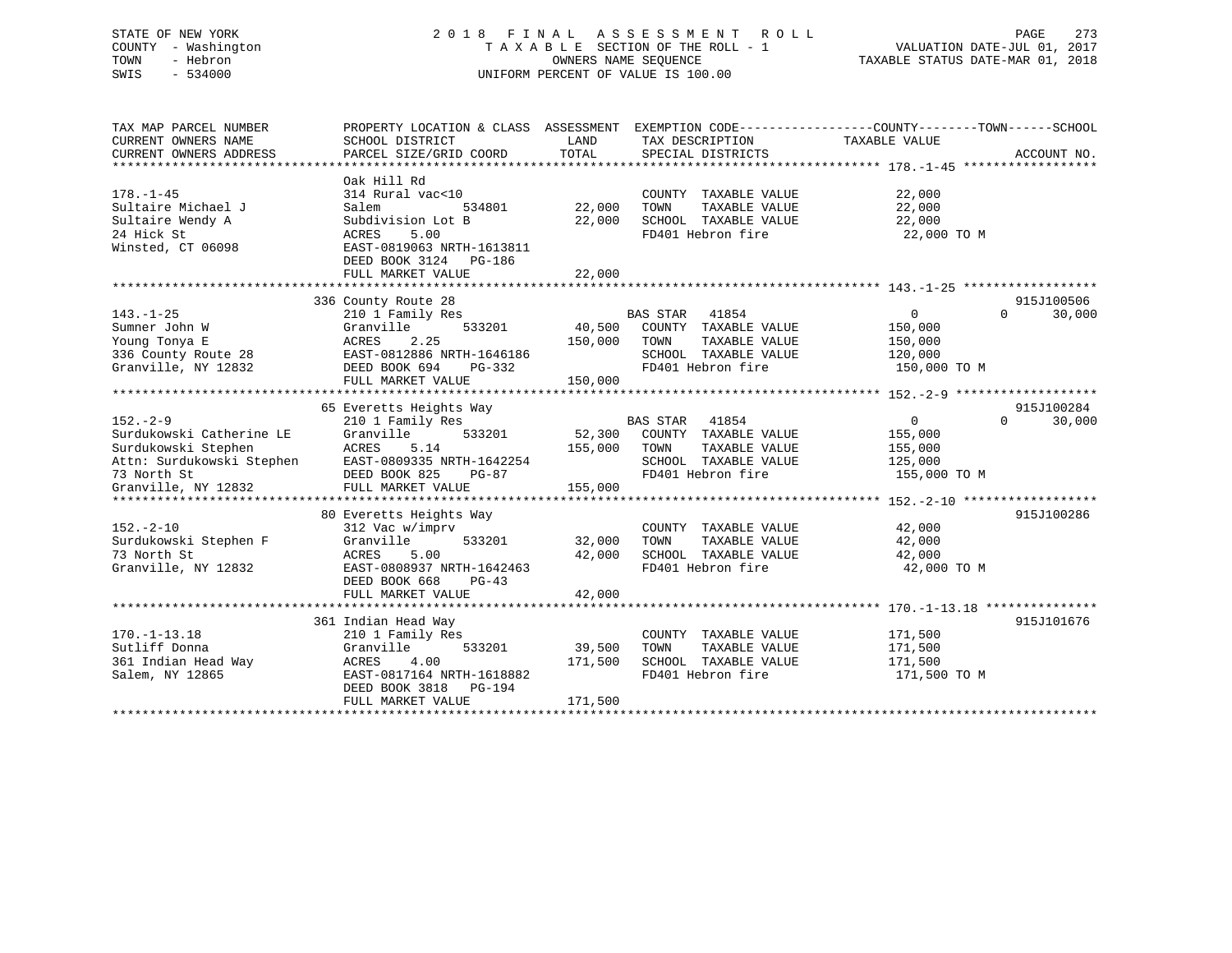# STATE OF NEW YORK 2 0 1 8 F I N A L A S S E S S M E N T R O L L PAGE 274 COUNTY - Washington T A X A B L E SECTION OF THE ROLL - 1 VALUATION DATE-JUL 01, 2017 TOWN - Hebron **CONNERS NAME SEQUENCE** TAXABLE STATUS DATE-MAR 01, 2018 SWIS - 534000 UNIFORM PERCENT OF VALUE IS 100.00

| TOTAL<br>PARCEL SIZE/GRID COORD<br>CURRENT OWNERS ADDRESS<br>SPECIAL DISTRICTS<br>ACCOUNT NO.<br>915J100596<br>11 Crosier Rd<br>$\overline{0}$<br>$\Omega$<br>30,000<br>$176. - 1 - 1.1$<br>BAS STAR 41854<br>270 Mfg housing<br>38,400<br>76,900<br>Sutliff Terry C<br>534801<br>COUNTY TAXABLE VALUE<br>Salem<br>76,900 TOWN<br>11 Crosier Rd<br>1.20<br>TAXABLE VALUE<br>76,900<br>ACRES<br>$Salem, NY 12865$<br>$SEB = 227$<br>EAST-0794015 NRTH-1616379<br>DEED BOOK 884 PG-227<br>FULL MARKET VALUE 76,900<br>FULL MARKET VALUE 76,900<br>TULL MARKET VALUE 76,900<br>THE 76,900<br>TO 11 Hebron fire 195.-1-15.3 ***************************<br>3637 County Route 30<br>915J101300<br>240 Rural res<br>55,000<br>30,000<br>$\overline{\phantom{0}}$<br>$175. - 1 - 15.3$<br>VET COM CT 41131<br>Swano Peter L<br>534801 231,900 AG DIST<br>41720<br>30,787<br>Salem<br>30,787<br>30,787<br>359,400 BAS STAR 41854<br>Swano Frances M<br>ACRES 103.60<br>$\overline{0}$<br>$\sim$ 0<br>30,000<br>3637 County Route 30<br>EAST-0789443 NRTH-1613355<br>COUNTY TAXABLE VALUE<br>273,613<br>Salem, NY 12865<br>DEED BOOK 485<br>PG-1037<br>TOWN<br>TAXABLE VALUE<br>298,613<br>359,400 SCHOOL TAXABLE VALUE<br>FULL MARKET VALUE<br>298,613<br>FD401 Hebron fire<br>359,400 TO M<br>MAY BE SUBJECT TO PAYMENT<br>UNDER AGDIST LAW TIL 2022<br>114 Indian Head Way<br>915J101191<br><sup>3</sup><br>533201   42,000   COUNTY TAXABLE VALUE<br>$\overline{0}$<br>$\Omega$<br>30,000<br>$170. - 1 - 15.3$<br>210 1 Family Res<br>Swanson Eric G<br>Granville<br>86,200<br>999<br>86,200 TOWN<br>Kuban William<br>ACRES<br>5.00 BANK<br>TAXABLE VALUE<br>86,200<br>Kuban William<br>114 Indian Head Way<br>Salem, NY 12865<br>SCHOOL TAXABLE VALUE<br>EAST-0816381 NRTH-1620573<br>DEED BOOK 2412 PG-138<br>56,200<br>FD401 Hebron fire<br>86,200 TO M<br>DEED BOOK 2412    PG-138<br>FULL MARKET VALUE<br>86,200 |
|------------------------------------------------------------------------------------------------------------------------------------------------------------------------------------------------------------------------------------------------------------------------------------------------------------------------------------------------------------------------------------------------------------------------------------------------------------------------------------------------------------------------------------------------------------------------------------------------------------------------------------------------------------------------------------------------------------------------------------------------------------------------------------------------------------------------------------------------------------------------------------------------------------------------------------------------------------------------------------------------------------------------------------------------------------------------------------------------------------------------------------------------------------------------------------------------------------------------------------------------------------------------------------------------------------------------------------------------------------------------------------------------------------------------------------------------------------------------------------------------------------------------------------------------------------------------------------------------------------------------------------------------------------------------------------------------------------------------------------------------------------------------------------------------------------------------------------------------------------------------------------------------------------------|
|                                                                                                                                                                                                                                                                                                                                                                                                                                                                                                                                                                                                                                                                                                                                                                                                                                                                                                                                                                                                                                                                                                                                                                                                                                                                                                                                                                                                                                                                                                                                                                                                                                                                                                                                                                                                                                                                                                                  |
|                                                                                                                                                                                                                                                                                                                                                                                                                                                                                                                                                                                                                                                                                                                                                                                                                                                                                                                                                                                                                                                                                                                                                                                                                                                                                                                                                                                                                                                                                                                                                                                                                                                                                                                                                                                                                                                                                                                  |
|                                                                                                                                                                                                                                                                                                                                                                                                                                                                                                                                                                                                                                                                                                                                                                                                                                                                                                                                                                                                                                                                                                                                                                                                                                                                                                                                                                                                                                                                                                                                                                                                                                                                                                                                                                                                                                                                                                                  |
|                                                                                                                                                                                                                                                                                                                                                                                                                                                                                                                                                                                                                                                                                                                                                                                                                                                                                                                                                                                                                                                                                                                                                                                                                                                                                                                                                                                                                                                                                                                                                                                                                                                                                                                                                                                                                                                                                                                  |
|                                                                                                                                                                                                                                                                                                                                                                                                                                                                                                                                                                                                                                                                                                                                                                                                                                                                                                                                                                                                                                                                                                                                                                                                                                                                                                                                                                                                                                                                                                                                                                                                                                                                                                                                                                                                                                                                                                                  |
|                                                                                                                                                                                                                                                                                                                                                                                                                                                                                                                                                                                                                                                                                                                                                                                                                                                                                                                                                                                                                                                                                                                                                                                                                                                                                                                                                                                                                                                                                                                                                                                                                                                                                                                                                                                                                                                                                                                  |
|                                                                                                                                                                                                                                                                                                                                                                                                                                                                                                                                                                                                                                                                                                                                                                                                                                                                                                                                                                                                                                                                                                                                                                                                                                                                                                                                                                                                                                                                                                                                                                                                                                                                                                                                                                                                                                                                                                                  |
|                                                                                                                                                                                                                                                                                                                                                                                                                                                                                                                                                                                                                                                                                                                                                                                                                                                                                                                                                                                                                                                                                                                                                                                                                                                                                                                                                                                                                                                                                                                                                                                                                                                                                                                                                                                                                                                                                                                  |
|                                                                                                                                                                                                                                                                                                                                                                                                                                                                                                                                                                                                                                                                                                                                                                                                                                                                                                                                                                                                                                                                                                                                                                                                                                                                                                                                                                                                                                                                                                                                                                                                                                                                                                                                                                                                                                                                                                                  |
|                                                                                                                                                                                                                                                                                                                                                                                                                                                                                                                                                                                                                                                                                                                                                                                                                                                                                                                                                                                                                                                                                                                                                                                                                                                                                                                                                                                                                                                                                                                                                                                                                                                                                                                                                                                                                                                                                                                  |
|                                                                                                                                                                                                                                                                                                                                                                                                                                                                                                                                                                                                                                                                                                                                                                                                                                                                                                                                                                                                                                                                                                                                                                                                                                                                                                                                                                                                                                                                                                                                                                                                                                                                                                                                                                                                                                                                                                                  |
|                                                                                                                                                                                                                                                                                                                                                                                                                                                                                                                                                                                                                                                                                                                                                                                                                                                                                                                                                                                                                                                                                                                                                                                                                                                                                                                                                                                                                                                                                                                                                                                                                                                                                                                                                                                                                                                                                                                  |
|                                                                                                                                                                                                                                                                                                                                                                                                                                                                                                                                                                                                                                                                                                                                                                                                                                                                                                                                                                                                                                                                                                                                                                                                                                                                                                                                                                                                                                                                                                                                                                                                                                                                                                                                                                                                                                                                                                                  |
|                                                                                                                                                                                                                                                                                                                                                                                                                                                                                                                                                                                                                                                                                                                                                                                                                                                                                                                                                                                                                                                                                                                                                                                                                                                                                                                                                                                                                                                                                                                                                                                                                                                                                                                                                                                                                                                                                                                  |
|                                                                                                                                                                                                                                                                                                                                                                                                                                                                                                                                                                                                                                                                                                                                                                                                                                                                                                                                                                                                                                                                                                                                                                                                                                                                                                                                                                                                                                                                                                                                                                                                                                                                                                                                                                                                                                                                                                                  |
|                                                                                                                                                                                                                                                                                                                                                                                                                                                                                                                                                                                                                                                                                                                                                                                                                                                                                                                                                                                                                                                                                                                                                                                                                                                                                                                                                                                                                                                                                                                                                                                                                                                                                                                                                                                                                                                                                                                  |
|                                                                                                                                                                                                                                                                                                                                                                                                                                                                                                                                                                                                                                                                                                                                                                                                                                                                                                                                                                                                                                                                                                                                                                                                                                                                                                                                                                                                                                                                                                                                                                                                                                                                                                                                                                                                                                                                                                                  |
|                                                                                                                                                                                                                                                                                                                                                                                                                                                                                                                                                                                                                                                                                                                                                                                                                                                                                                                                                                                                                                                                                                                                                                                                                                                                                                                                                                                                                                                                                                                                                                                                                                                                                                                                                                                                                                                                                                                  |
|                                                                                                                                                                                                                                                                                                                                                                                                                                                                                                                                                                                                                                                                                                                                                                                                                                                                                                                                                                                                                                                                                                                                                                                                                                                                                                                                                                                                                                                                                                                                                                                                                                                                                                                                                                                                                                                                                                                  |
|                                                                                                                                                                                                                                                                                                                                                                                                                                                                                                                                                                                                                                                                                                                                                                                                                                                                                                                                                                                                                                                                                                                                                                                                                                                                                                                                                                                                                                                                                                                                                                                                                                                                                                                                                                                                                                                                                                                  |
|                                                                                                                                                                                                                                                                                                                                                                                                                                                                                                                                                                                                                                                                                                                                                                                                                                                                                                                                                                                                                                                                                                                                                                                                                                                                                                                                                                                                                                                                                                                                                                                                                                                                                                                                                                                                                                                                                                                  |
|                                                                                                                                                                                                                                                                                                                                                                                                                                                                                                                                                                                                                                                                                                                                                                                                                                                                                                                                                                                                                                                                                                                                                                                                                                                                                                                                                                                                                                                                                                                                                                                                                                                                                                                                                                                                                                                                                                                  |
|                                                                                                                                                                                                                                                                                                                                                                                                                                                                                                                                                                                                                                                                                                                                                                                                                                                                                                                                                                                                                                                                                                                                                                                                                                                                                                                                                                                                                                                                                                                                                                                                                                                                                                                                                                                                                                                                                                                  |
|                                                                                                                                                                                                                                                                                                                                                                                                                                                                                                                                                                                                                                                                                                                                                                                                                                                                                                                                                                                                                                                                                                                                                                                                                                                                                                                                                                                                                                                                                                                                                                                                                                                                                                                                                                                                                                                                                                                  |
|                                                                                                                                                                                                                                                                                                                                                                                                                                                                                                                                                                                                                                                                                                                                                                                                                                                                                                                                                                                                                                                                                                                                                                                                                                                                                                                                                                                                                                                                                                                                                                                                                                                                                                                                                                                                                                                                                                                  |
|                                                                                                                                                                                                                                                                                                                                                                                                                                                                                                                                                                                                                                                                                                                                                                                                                                                                                                                                                                                                                                                                                                                                                                                                                                                                                                                                                                                                                                                                                                                                                                                                                                                                                                                                                                                                                                                                                                                  |
|                                                                                                                                                                                                                                                                                                                                                                                                                                                                                                                                                                                                                                                                                                                                                                                                                                                                                                                                                                                                                                                                                                                                                                                                                                                                                                                                                                                                                                                                                                                                                                                                                                                                                                                                                                                                                                                                                                                  |
| 915J100585<br>East Green Pond Way                                                                                                                                                                                                                                                                                                                                                                                                                                                                                                                                                                                                                                                                                                                                                                                                                                                                                                                                                                                                                                                                                                                                                                                                                                                                                                                                                                                                                                                                                                                                                                                                                                                                                                                                                                                                                                                                                |
| 127,100<br>$143. - 1 - 5$                                                                                                                                                                                                                                                                                                                                                                                                                                                                                                                                                                                                                                                                                                                                                                                                                                                                                                                                                                                                                                                                                                                                                                                                                                                                                                                                                                                                                                                                                                                                                                                                                                                                                                                                                                                                                                                                                        |
| 322 Rural vac>10<br>COUNTY TAXABLE VALUE                                                                                                                                                                                                                                                                                                                                                                                                                                                                                                                                                                                                                                                                                                                                                                                                                                                                                                                                                                                                                                                                                                                                                                                                                                                                                                                                                                                                                                                                                                                                                                                                                                                                                                                                                                                                                                                                         |
| 533201 127,100<br>Swanson Paul M II<br>TAXABLE VALUE<br>Granville<br>TOWN<br>127,100                                                                                                                                                                                                                                                                                                                                                                                                                                                                                                                                                                                                                                                                                                                                                                                                                                                                                                                                                                                                                                                                                                                                                                                                                                                                                                                                                                                                                                                                                                                                                                                                                                                                                                                                                                                                                             |
| 39 Davenport Rd<br>127,100<br>SCHOOL TAXABLE VALUE<br>127,100<br>No Timber/pasture Rights                                                                                                                                                                                                                                                                                                                                                                                                                                                                                                                                                                                                                                                                                                                                                                                                                                                                                                                                                                                                                                                                                                                                                                                                                                                                                                                                                                                                                                                                                                                                                                                                                                                                                                                                                                                                                        |
| Roxbury, CT 06783<br>FD401 Hebron fire<br>127,100 TO M<br>ACRES 169.42                                                                                                                                                                                                                                                                                                                                                                                                                                                                                                                                                                                                                                                                                                                                                                                                                                                                                                                                                                                                                                                                                                                                                                                                                                                                                                                                                                                                                                                                                                                                                                                                                                                                                                                                                                                                                                           |
| EAST-0815910 NRTH-1646565                                                                                                                                                                                                                                                                                                                                                                                                                                                                                                                                                                                                                                                                                                                                                                                                                                                                                                                                                                                                                                                                                                                                                                                                                                                                                                                                                                                                                                                                                                                                                                                                                                                                                                                                                                                                                                                                                        |
| DEED BOOK 3649 PG-308                                                                                                                                                                                                                                                                                                                                                                                                                                                                                                                                                                                                                                                                                                                                                                                                                                                                                                                                                                                                                                                                                                                                                                                                                                                                                                                                                                                                                                                                                                                                                                                                                                                                                                                                                                                                                                                                                            |
| 127,100<br>FULL MARKET VALUE                                                                                                                                                                                                                                                                                                                                                                                                                                                                                                                                                                                                                                                                                                                                                                                                                                                                                                                                                                                                                                                                                                                                                                                                                                                                                                                                                                                                                                                                                                                                                                                                                                                                                                                                                                                                                                                                                     |
|                                                                                                                                                                                                                                                                                                                                                                                                                                                                                                                                                                                                                                                                                                                                                                                                                                                                                                                                                                                                                                                                                                                                                                                                                                                                                                                                                                                                                                                                                                                                                                                                                                                                                                                                                                                                                                                                                                                  |
| 304 County Route 28<br>915J100461                                                                                                                                                                                                                                                                                                                                                                                                                                                                                                                                                                                                                                                                                                                                                                                                                                                                                                                                                                                                                                                                                                                                                                                                                                                                                                                                                                                                                                                                                                                                                                                                                                                                                                                                                                                                                                                                                |
| $143. - 1 - 26$<br>241 Rural res&ag<br>AG DIST<br>41720<br>162,485<br>162,485 162,485                                                                                                                                                                                                                                                                                                                                                                                                                                                                                                                                                                                                                                                                                                                                                                                                                                                                                                                                                                                                                                                                                                                                                                                                                                                                                                                                                                                                                                                                                                                                                                                                                                                                                                                                                                                                                            |
| 533201<br>Swanson Paul M II<br>Granville<br>287,200<br>COUNTY TAXABLE VALUE<br>254,115                                                                                                                                                                                                                                                                                                                                                                                                                                                                                                                                                                                                                                                                                                                                                                                                                                                                                                                                                                                                                                                                                                                                                                                                                                                                                                                                                                                                                                                                                                                                                                                                                                                                                                                                                                                                                           |
| 39 Davenport Rd<br>929/244<br>416,600<br>TAXABLE VALUE<br>254,115<br>TOWN                                                                                                                                                                                                                                                                                                                                                                                                                                                                                                                                                                                                                                                                                                                                                                                                                                                                                                                                                                                                                                                                                                                                                                                                                                                                                                                                                                                                                                                                                                                                                                                                                                                                                                                                                                                                                                        |
| 254,115<br>Roxbury, CT 06783<br>SCHOOL TAXABLE VALUE<br>ACRES 149.66                                                                                                                                                                                                                                                                                                                                                                                                                                                                                                                                                                                                                                                                                                                                                                                                                                                                                                                                                                                                                                                                                                                                                                                                                                                                                                                                                                                                                                                                                                                                                                                                                                                                                                                                                                                                                                             |
| EAST-0812196 NRTH-1645630<br>CA008 Cons agri dst 8<br>254,115 TO M                                                                                                                                                                                                                                                                                                                                                                                                                                                                                                                                                                                                                                                                                                                                                                                                                                                                                                                                                                                                                                                                                                                                                                                                                                                                                                                                                                                                                                                                                                                                                                                                                                                                                                                                                                                                                                               |
| DEED BOOK 1914    PG-125<br>162,485 EX<br>MAY BE SUBJECT TO PAYMENT                                                                                                                                                                                                                                                                                                                                                                                                                                                                                                                                                                                                                                                                                                                                                                                                                                                                                                                                                                                                                                                                                                                                                                                                                                                                                                                                                                                                                                                                                                                                                                                                                                                                                                                                                                                                                                              |
| 416,600 FD401 Hebron fire<br>416,600 TO M<br>UNDER AGDIST LAW TIL 2022<br>FULL MARKET VALUE                                                                                                                                                                                                                                                                                                                                                                                                                                                                                                                                                                                                                                                                                                                                                                                                                                                                                                                                                                                                                                                                                                                                                                                                                                                                                                                                                                                                                                                                                                                                                                                                                                                                                                                                                                                                                      |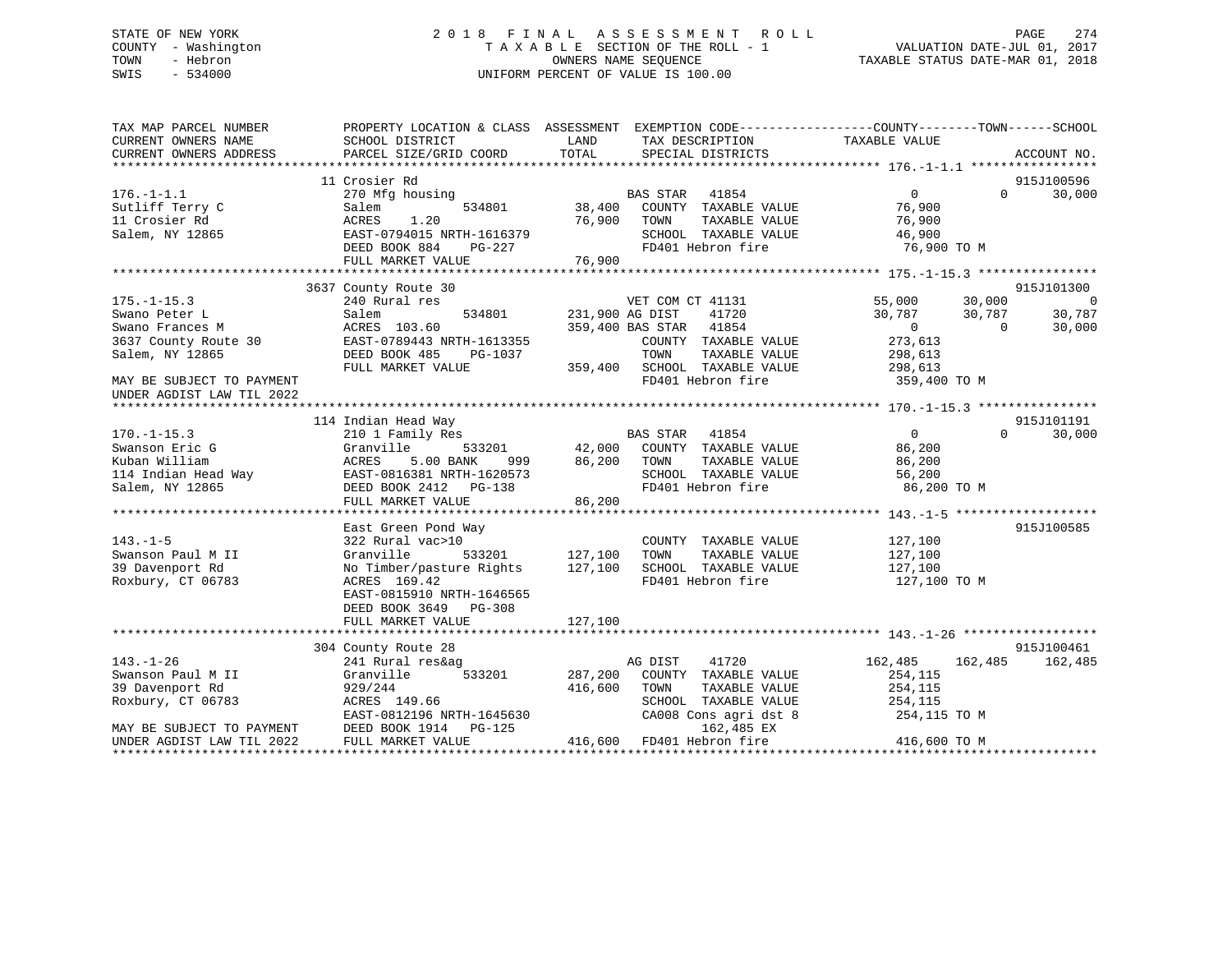# STATE OF NEW YORK 2 0 1 8 F I N A L A S S E S S M E N T R O L L PAGE 275 COUNTY - Washington T A X A B L E SECTION OF THE ROLL - 1 VALUATION DATE-JUL 01, 2017 TOWN - Hebron OWNERS NAME SEQUENCE TAXABLE STATUS DATE-MAR 01, 2018 SWIS - 534000 UNIFORM PERCENT OF VALUE IS 100.00

| TAX MAP PARCEL NUMBER<br>CURRENT OWNERS NAME<br>CURRENT OWNERS ADDRESS                                                                                                 | SCHOOL DISTRICT<br>PARCEL SIZE/GRID COORD                                                                                                                                                | LAND<br>TAX DESCRIPTION<br>TOTAL<br>SPECIAL DISTRICTS                                                                                                                                          | PROPERTY LOCATION & CLASS ASSESSMENT EXEMPTION CODE----------------COUNTY-------TOWN-----SCHOOL<br>TAXABLE VALUE<br>ACCOUNT NO. |
|------------------------------------------------------------------------------------------------------------------------------------------------------------------------|------------------------------------------------------------------------------------------------------------------------------------------------------------------------------------------|------------------------------------------------------------------------------------------------------------------------------------------------------------------------------------------------|---------------------------------------------------------------------------------------------------------------------------------|
| $184. - 1 - 15.5$<br>Sweeney Richard M Jr<br>Sweeney Paula M<br>53 Bogtown Ln<br>Salem, NY 12865                                                                       | 53 Bogtown Ln<br>210 1 Family Res<br>Salem<br>534801<br>$1$ ot $1$<br>ACRES<br>8.06 BANK<br>999<br>EAST-0803401 NRTH-1605221<br>DEED BOOK 886<br>$PG-67$<br>FULL MARKET VALUE            | COUNTY TAXABLE VALUE<br>58,100<br>TOWN<br>TAXABLE VALUE<br>74,700<br>SCHOOL TAXABLE VALUE<br>FD401 Hebron fire<br>74,700                                                                       | 915J101084<br>74,700<br>74,700<br>74,700<br>74,700 TO M                                                                         |
| $184. - 1 - 19.10$<br>Sweenor Jonathan L<br>Sweenor Jennifer A<br>939 Chamberlin Mills Rd<br>Salem, NY 12865<br>MAY BE SUBJECT TO PAYMENT<br>UNDER AGDIST LAW TIL 2022 | Chamberlin Mills Rd<br>312 Vac w/imprv<br>534801<br>Salem<br>lot 10<br>ACRES<br>7.09<br>EAST-0796734 NRTH-1603095<br>DEED BOOK 2743 PG-88<br>FULL MARKET VALUE                           | AG DIST<br>41720<br>36,200<br>COUNTY TAXABLE VALUE<br>38,600<br>TAXABLE VALUE<br>TOWN<br>SCHOOL TAXABLE VALUE<br>CA008 Cons agri dst 8<br>21,293 EX<br>FD401 Hebron fire<br>38,600             | 21,293<br>21,293<br>21,293<br>17,307<br>17,307<br>17,307<br>17,307 TO M<br>38,600 TO M                                          |
| $177. - 1 - 6.6$<br>Sweenor Jonathon L<br>Watkins Jennifer<br>939 Chamberlain Mills Rd<br>Salem, NY 12865                                                              | 939 Chamberlin Mills Rd<br>210 1 Family Res<br>534801<br>Salem<br>ACRES<br>1.69<br>EAST-0809536 NRTH-1613084<br>DEED BOOK 818<br>PG-238<br>FULL MARKET VALUE                             | BAS STAR<br>41854<br>33,700<br>COUNTY TAXABLE VALUE<br>183,500<br>TAXABLE VALUE<br>TOWN<br>SCHOOL TAXABLE VALUE<br>FD401 Hebron fire<br>183,500                                                | 915J101497<br>$\overline{0}$<br>$\Omega$<br>30,000<br>183,500<br>183,500<br>153,500<br>183,500 TO M                             |
| $183.2 - 1 - 21$<br>Sweet Donald R<br>Sweet Ollie M<br>163 Barkley Ln<br>Salem, NY 12865                                                                               | 163 Barkley Ln<br>210 1 Family Res - WTRFNT<br>534801<br>Salem<br>FRNT 200.00 DPTH 167.00<br>ACRES<br>0.63<br>EAST-0787693 NRTH-1607015<br>DEED BOOK 816<br>$PG-14$<br>FULL MARKET VALUE | <b>BAS STAR</b><br>41854<br>96,300<br>COUNTY TAXABLE VALUE<br>232,600<br>TOWN<br>TAXABLE VALUE<br>SCHOOL TAXABLE VALUE<br>FD401 Hebron fire<br>232,600                                         | 915J101096<br>$\Omega$<br>$\Omega$<br>30,000<br>232,600<br>232,600<br>202,600<br>232,600 ТО М                                   |
| $175. - 1 - 26$<br>Sweeton Richard<br>Sweeton Carole<br>288 Gilchrist Rd<br>Argyle, NY 12809                                                                           | 288 Gilchrist Rd<br>240 Rural res<br>Salem<br>534801<br>ACRES<br>39.09 BANK<br>999<br>EAST-0785984 NRTH-1614012<br>$PG-21$<br>DEED BOOK 3608<br>FULL MARKET VALUE                        | 50 PCT OF VALUE USED FOR EXEMPTION PURPOSES<br>VETWAR CTS 41120<br>116,800<br>COUNTY TAXABLE VALUE<br>280,000<br>TAXABLE VALUE<br>TOWN<br>SCHOOL TAXABLE VALUE<br>FD401 Hebron fire<br>280,000 | 915J100341<br>21,000<br>18,000<br>259,000<br>262,000<br>280,000<br>280,000 TO M                                                 |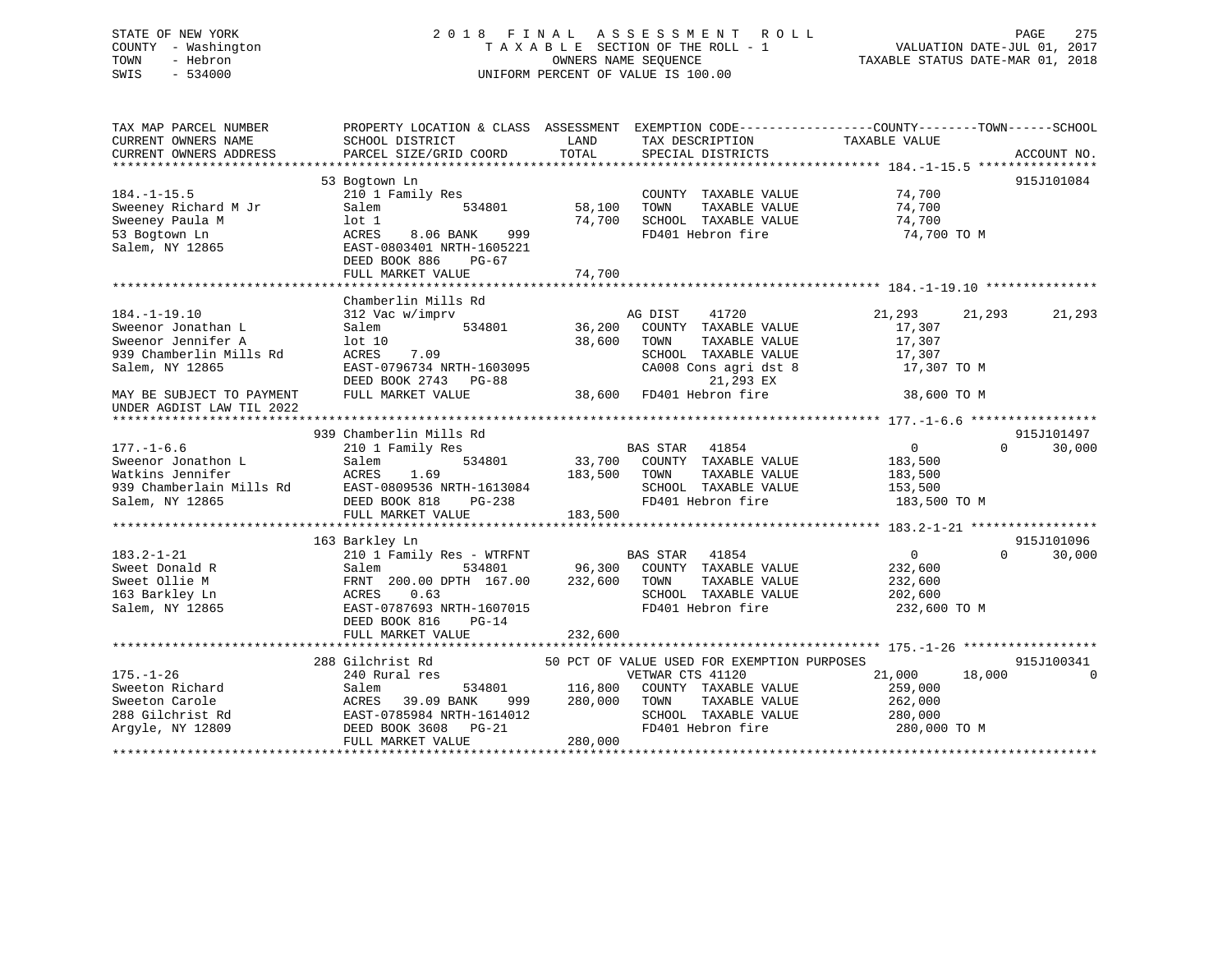# STATE OF NEW YORK 2 0 1 8 F I N A L A S S E S S M E N T R O L L PAGE 276 COUNTY - Washington T A X A B L E SECTION OF THE ROLL - 1 VALUATION DATE-JUL 01, 2017 TOWN - Hebron **CONNERS NAME SEQUENCE** TAXABLE STATUS DATE-MAR 01, 2018 SWIS - 534000 UNIFORM PERCENT OF VALUE IS 100.00

| TAX MAP PARCEL NUMBER  | PROPERTY LOCATION & CLASS ASSESSMENT EXEMPTION CODE---------------COUNTY-------TOWN------SCHOOL |             |                       |                |                    |
|------------------------|-------------------------------------------------------------------------------------------------|-------------|-----------------------|----------------|--------------------|
| CURRENT OWNERS NAME    | SCHOOL DISTRICT                                                                                 | LAND        | TAX DESCRIPTION       | TAXABLE VALUE  |                    |
| CURRENT OWNERS ADDRESS | PARCEL SIZE/GRID COORD                                                                          | TOTAL       | SPECIAL DISTRICTS     |                | ACCOUNT NO.        |
|                        | 330 Lang Hill Rd                                                                                |             |                       |                | 915J100132         |
| $152 - 2 - 32$         | 210 1 Family Res                                                                                |             | COUNTY TAXABLE VALUE  | 140,400        |                    |
| Sword Koren L          | 533201<br>Granville                                                                             | 39,800      | TAXABLE VALUE<br>TOWN | 140,400        |                    |
| 330 Lang Hill Rd       | ACRES 1.89 BANK                                                                                 | 999 140,400 | SCHOOL TAXABLE VALUE  | 140,400        |                    |
| Granville, NY 12832    | EAST-0812175 NRTH-1637827                                                                       |             | CA008 Cons agri dst 8 | 140,400 TO M   |                    |
|                        | DEED BOOK 2050 PG-14                                                                            |             | FD401 Hebron fire     |                |                    |
|                        | FULL MARKET VALUE                                                                               | 140,400     |                       | 140,400 TO M   |                    |
|                        |                                                                                                 |             |                       |                |                    |
|                        | 3961 County Route 30                                                                            |             |                       |                | 915L100655         |
| $167. - 1 - 44$        | 210 1 Family Res                                                                                |             | BAS STAR 41854        | $\overline{0}$ | $\Omega$<br>30,000 |
| Szabatura Yolanda      | 534801<br>Salem                                                                                 | 22,900      | COUNTY TAXABLE VALUE  | 101,200        |                    |
| 3961 County Route 30   | FRNT 140.00 DPTH 130.00                                                                         | 101,200     | TAXABLE VALUE<br>TOWN | 101,200        |                    |
| Salem, NY 12865        | BANK<br>999                                                                                     |             | SCHOOL TAXABLE VALUE  | 71,200         |                    |
|                        | EAST-0788828 NRTH-1621178                                                                       |             | FD401 Hebron fire     | 101,200 TO M   |                    |
|                        | DEED BOOK 2982 PG-159                                                                           |             |                       |                |                    |
|                        | FULL MARKET VALUE                                                                               | 101,200     |                       |                |                    |
|                        |                                                                                                 |             |                       |                |                    |
|                        | Bogtown Rd                                                                                      |             |                       |                | 915J101565         |
| $184. - 1 - 15.4$      | 322 Rural vac>10                                                                                |             | COUNTY TAXABLE VALUE  | 77,300         |                    |
| Sztorc Family LLC      | 534801<br>Salem                                                                                 | 77,300      | TOWN<br>TAXABLE VALUE | 77,300         |                    |
| PO Box 157             | ACRES 28.30                                                                                     | 77,300      | SCHOOL TAXABLE VALUE  | 77,300         |                    |
| Dorset, VT 05251       | EAST-0804516 NRTH-1604788                                                                       |             | FD401 Hebron fire     | 77,300 TO M    |                    |
|                        | DEED BOOK 3100<br>PG-87                                                                         |             |                       |                |                    |
|                        | FULL MARKET VALUE                                                                               | 77,300      |                       |                |                    |
|                        |                                                                                                 |             |                       |                |                    |
|                        | 1032 Bogtown Rd                                                                                 |             |                       |                | 915J100686         |
| $185. - 1 - 2$         | 240 Rural res                                                                                   |             | COUNTY TAXABLE VALUE  | 319,800        |                    |
| Sztorc Family LLC      | 534801<br>Salem                                                                                 | 215,300     | TOWN<br>TAXABLE VALUE | 319,800        |                    |
| PO Box 157             | Fisher-356.9 A                                                                                  | 319,800     | SCHOOL TAXABLE VALUE  | 319,800        |                    |
| Dorset, VT 05251       | 376/1196 411/719                                                                                |             | FD401 Hebron fire     | 319,800 TO M   |                    |
|                        | ACRES 356.90                                                                                    |             |                       |                |                    |
|                        | EAST-0806580 NRTH-1605350                                                                       |             |                       |                |                    |
|                        | DEED BOOK 3100<br>$PG-73$                                                                       |             |                       |                |                    |
|                        | FULL MARKET VALUE                                                                               | 319,800     |                       |                |                    |
|                        |                                                                                                 |             |                       |                |                    |
|                        | Chamberlin Mills Rd                                                                             |             |                       |                | 915J100200         |
| $177. - 1 - 43$        | 322 Rural vac>10                                                                                |             | COUNTY TAXABLE VALUE  | 110,600        |                    |
| Sztorc Family, LLC     | 534801<br>Salem                                                                                 | 110,600     | TOWN<br>TAXABLE VALUE | 110,600        |                    |
| PO Box 157             | ACRES 82.10                                                                                     | 110,600     | SCHOOL TAXABLE VALUE  | 110,600        |                    |
| Dorset, VT 05251       | EAST-0805975 NRTH-1609905                                                                       |             | FD401 Hebron fire     | 110,600 TO M   |                    |
|                        | DEED BOOK 3312 PG-119                                                                           |             |                       |                |                    |
|                        | FULL MARKET VALUE                                                                               | 110,600     |                       |                |                    |
|                        |                                                                                                 |             |                       |                |                    |
|                        |                                                                                                 |             |                       |                |                    |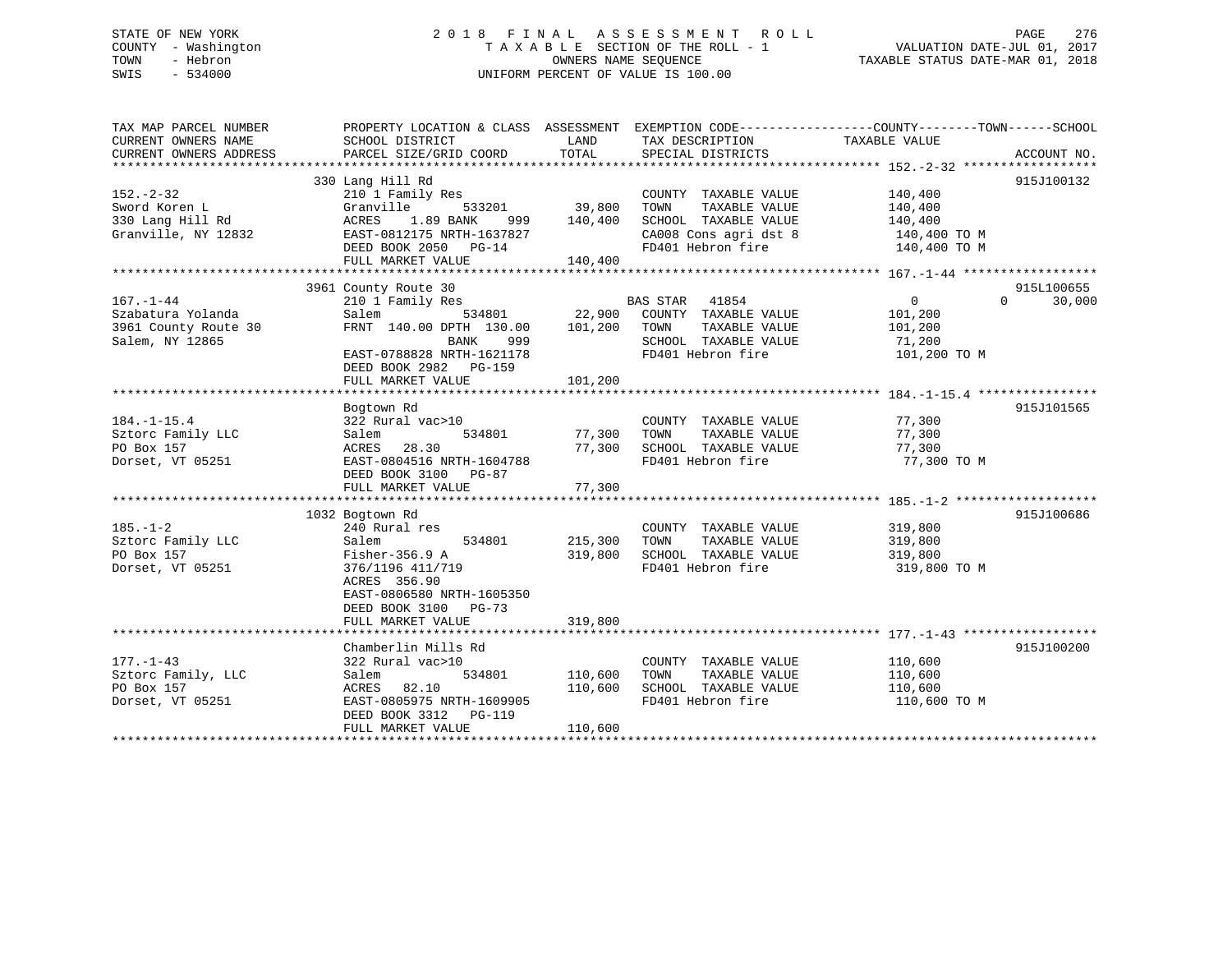# STATE OF NEW YORK 2 0 1 8 F I N A L A S S E S S M E N T R O L L PAGE 277 COUNTY - Washington T A X A B L E SECTION OF THE ROLL - 1 VALUATION DATE-JUL 01, 2017 TOWN - Hebron OWNERS NAME SEQUENCE TAXABLE STATUS DATE-MAR 01, 2018 SWIS - 534000 UNIFORM PERCENT OF VALUE IS 100.00

| TAX MAP PARCEL NUMBER  | PROPERTY LOCATION & CLASS ASSESSMENT EXEMPTION CODE----------------COUNTY-------TOWN-----SCHOOL |                         |                                                  |                       |             |
|------------------------|-------------------------------------------------------------------------------------------------|-------------------------|--------------------------------------------------|-----------------------|-------------|
| CURRENT OWNERS NAME    | SCHOOL DISTRICT                                                                                 | LAND                    | TAX DESCRIPTION                                  | TAXABLE VALUE         |             |
| CURRENT OWNERS ADDRESS | PARCEL SIZE/GRID COORD                                                                          | TOTAL                   | SPECIAL DISTRICTS                                |                       | ACCOUNT NO. |
|                        |                                                                                                 |                         |                                                  |                       |             |
|                        | Blossom Rd Lot 3 Hartz                                                                          |                         |                                                  |                       | 915J101620  |
| $186. - 1 - 3.3$       | 314 Rural vac<10                                                                                |                         | COUNTY TAXABLE VALUE 27,200                      |                       |             |
| Szuba Marion           | 534801<br>Salem                                                                                 | 27,200                  | TOWN<br>TAXABLE VALUE                            | 27,200                |             |
| Szuba Barbara          | ACRES<br>8.45                                                                                   |                         |                                                  | 27,200                |             |
| 195 Linwood St         | EAST-0820320 NRTH-1607682                                                                       |                         | 27,200 SCHOOL TAXABLE VALUE<br>FD401 Hebron fire | 27,200 TO M           |             |
| New Briton, CT 06052   | DEED BOOK 575<br>PG-205                                                                         |                         |                                                  |                       |             |
|                        | FULL MARKET VALUE                                                                               | 27,200                  |                                                  |                       |             |
|                        |                                                                                                 |                         |                                                  |                       |             |
|                        | 461 Halls Pond Rd                                                                               |                         |                                                  |                       | 915J100709  |
| $158. - 1 - 12$        | 240 Rural res                                                                                   |                         | COUNTY TAXABLE VALUE                             | 132,200               |             |
| Talmadge Brian R       | Hartford<br>533801                                                                              | 94,600                  | TAXABLE VALUE<br>TOWN                            | 132,200               |             |
| Talmadge Christina N   | 409/556                                                                                         | 132,200                 | SCHOOL TAXABLE VALUE                             | 132,200               |             |
| 461 Halls Pond Rd      | ACRES 23.30 BANK<br>999                                                                         |                         | FD401 Hebron fire                                | 132,200 TO M          |             |
| Salem, NY 12865        | EAST-0791167 NRTH-1631282                                                                       |                         |                                                  |                       |             |
|                        | DEED BOOK 3631 PG-148                                                                           |                         |                                                  |                       |             |
|                        | FULL MARKET VALUE                                                                               | 132,200                 |                                                  |                       |             |
|                        |                                                                                                 |                         |                                                  |                       |             |
|                        | 121 Indian Head Way                                                                             |                         |                                                  |                       | 915J101216  |
| $170. - 1 - 15.5$      | 210 1 Family Res                                                                                |                         | COUNTY TAXABLE VALUE                             | 92,700                |             |
| Taylor Brian           | 533201<br>Granville                                                                             |                         | TAXABLE VALUE                                    | 92,700                |             |
| Taylor Diane           | ROW 2656/203                                                                                    | $42,100$ TOWN<br>92,700 | SCHOOL TAXABLE VALUE                             |                       |             |
| 58 Squash Hollow Rd    | ACRES 5.08                                                                                      |                         | FD401 Hebron fire                                | 92,700<br>92,700 TO M |             |
| New Milford, CT 06776  |                                                                                                 |                         |                                                  |                       |             |
|                        | EAST-0815969 NRTH-1620681                                                                       |                         |                                                  |                       |             |
|                        | DEED BOOK 2979 PG-28                                                                            |                         |                                                  |                       |             |
|                        | FULL MARKET VALUE                                                                               | 92,700                  |                                                  |                       |             |
|                        |                                                                                                 |                         |                                                  |                       |             |
|                        | State Route 22                                                                                  |                         |                                                  |                       | 915J101278  |
| $170. - 1 - 15.17$     | 312 Vac w/imprv                                                                                 |                         | COUNTY TAXABLE VALUE 32,100                      |                       |             |
| Taylor Brian           | 533201<br>Granville                                                                             | 23,300                  | TAXABLE VALUE<br>TOWN                            | 32,100<br>32,100      |             |
| Taylor Diane           | 5.87<br>ACRES                                                                                   |                         | 32,100 SCHOOL TAXABLE VALUE                      |                       |             |
| 58 Squash Hollow Rd    | EAST-0815660 NRTH-1620883                                                                       |                         | FD401 Hebron fire                                | 32,100 TO M           |             |
| New Milford, CT 06776  | DEED BOOK 2979 PG-28                                                                            |                         |                                                  |                       |             |
|                        | FULL MARKET VALUE                                                                               | 32,100                  |                                                  |                       |             |
|                        |                                                                                                 |                         |                                                  |                       |             |
|                        | 165 Barkley Ln                                                                                  |                         |                                                  |                       | 915J101094  |
| $183.2 - 1 - 20$       | 210 1 Family Res - WTRFNT                                                                       |                         | COUNTY TAXABLE VALUE                             | 126,700               |             |
| Taylor Curtis          | Salem<br>534801                                                                                 | 96,900                  | TAXABLE VALUE<br>TOWN                            | 126,700               |             |
| Taylor Margot          | FRNT 180.00 DPTH 213.00 126,700                                                                 |                         | SCHOOL TAXABLE VALUE                             | 126,700               |             |
| 920 Beadle Hill Rd     | 0.69<br>ACRES                                                                                   |                         | FD401 Hebron fire                                | 126,700 TO M          |             |
| Valley Falls, NY 12185 | EAST-0787849 NRTH-1607137                                                                       |                         |                                                  |                       |             |
|                        | DEED BOOK 936<br>PG-227                                                                         |                         |                                                  |                       |             |
|                        | FULL MARKET VALUE                                                                               | 126,700                 |                                                  |                       |             |
|                        |                                                                                                 |                         |                                                  |                       |             |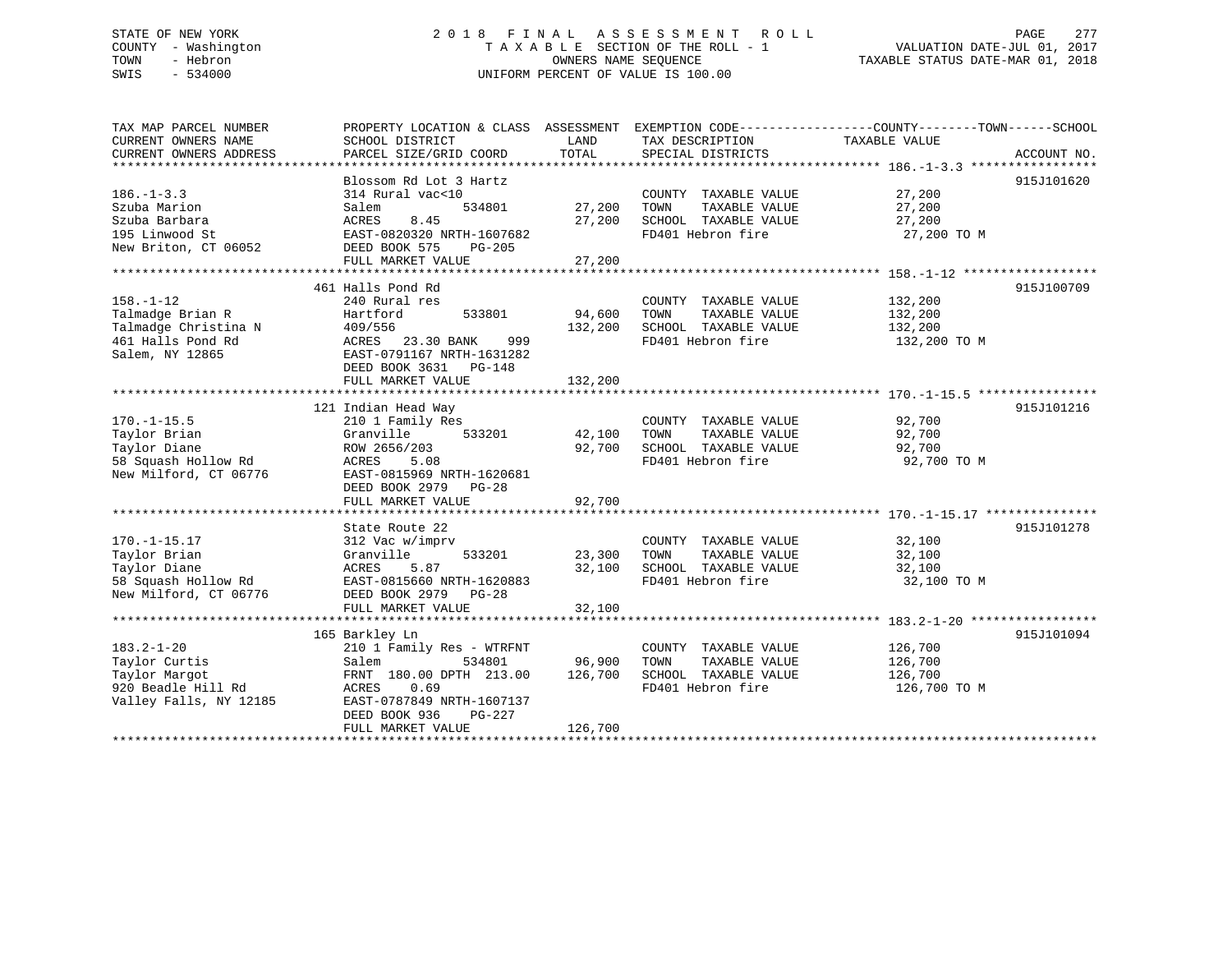# STATE OF NEW YORK 2 0 1 8 F I N A L A S S E S S M E N T R O L L PAGE 278 COUNTY - Washington T A X A B L E SECTION OF THE ROLL - 1 VALUATION DATE-JUL 01, 2017 TOWN - Hebron OWNERS NAME SEQUENCE TAXABLE STATUS DATE-MAR 01, 2018 SWIS - 534000 UNIFORM PERCENT OF VALUE IS 100.00

| TAX MAP PARCEL NUMBER<br>CURRENT OWNERS NAME<br>CURRENT OWNERS ADDRESS                               | PROPERTY LOCATION & CLASS ASSESSMENT EXEMPTION CODE----------------COUNTY-------TOWN------SCHOOL<br>SCHOOL DISTRICT<br>PARCEL SIZE/GRID COORD                           | LAND<br>TOTAL                | TAX DESCRIPTION<br>SPECIAL DISTRICTS                                                                                   | TAXABLE VALUE                                               | ACCOUNT NO.            |        |
|------------------------------------------------------------------------------------------------------|-------------------------------------------------------------------------------------------------------------------------------------------------------------------------|------------------------------|------------------------------------------------------------------------------------------------------------------------|-------------------------------------------------------------|------------------------|--------|
|                                                                                                      |                                                                                                                                                                         |                              |                                                                                                                        |                                                             |                        |        |
| $167. - 1 - 58.2$<br>Taylor Cynthia R<br>1020 Callaway Rd<br>Argyle, NY 12809                        | 1020 Callaway Rd<br>270 Mfg housing<br>532001<br>Argyle<br>ACRES<br>4.40<br>EAST-0783284 NRTH-1624540<br>DEED BOOK 1732 PG-64<br>FULL MARKET VALUE                      | 49,200<br>76,000<br>76,000   | <b>BAS STAR</b><br>41854<br>COUNTY TAXABLE VALUE<br>TOWN<br>TAXABLE VALUE<br>SCHOOL TAXABLE VALUE<br>FD401 Hebron fire | $\mathbf 0$<br>76,000<br>76,000<br>46,000<br>76,000 TO M    | 915J100128<br>$\Omega$ | 30,000 |
|                                                                                                      |                                                                                                                                                                         |                              |                                                                                                                        |                                                             |                        |        |
| $170. - 1 - 13.6$<br>Taylor Derek<br>Taylor Kimberly<br>42 Indian Head Way<br>Salem, NY 12865        | 42 Indian Head Way<br>210 1 Family Res<br>Granville<br>533201<br>ACRES<br>5.06 BANK<br>999<br>EAST-0816408 NRTH-1618899<br>DEED BOOK 925<br>PG-151<br>FULL MARKET VALUE | 42,100<br>127,700<br>127,700 | BAS STAR<br>41854<br>COUNTY TAXABLE VALUE<br>TOWN<br>TAXABLE VALUE<br>SCHOOL TAXABLE VALUE<br>FD401 Hebron fire        | $\Omega$<br>127,700<br>127,700<br>97,700<br>127,700 TO M    | 915J101184<br>$\Omega$ | 30,000 |
|                                                                                                      | Wolfe Ln/n Off                                                                                                                                                          |                              |                                                                                                                        |                                                             | 915J100682             |        |
| $158. - 1 - 6.1$<br>Taylor John<br>Taylor Margerie<br>301 Shine Hill Rd<br>Fort Ann, NY 12827        | 320 Rural vacant<br>533801<br>Hartford<br>4.60<br>ACRES<br>EAST-0789704 NRTH-1631321<br>DEED BOOK 2331 PG-284<br>FULL MARKET VALUE                                      | 30,100<br>30,100<br>30,100   | COUNTY TAXABLE VALUE<br>TAXABLE VALUE<br>TOWN<br>SCHOOL TAXABLE VALUE<br>FD401 Hebron fire                             | 30,100<br>30,100<br>30,100<br>30,100 TO M                   |                        |        |
|                                                                                                      |                                                                                                                                                                         |                              |                                                                                                                        |                                                             |                        |        |
| $160. - 1 - 17$<br>Therrien Raymond<br>Therrien Nettie<br>739 & 745 Middle Rd<br>Granville, NY 12832 | 739 Middle Rd<br>210 1 Family Res<br>533201<br>Granville<br>ACRES 13.96<br>EAST-0805500 NRTH-1629595<br>DEED BOOK 3729 PG-229<br>FULL MARKET VALUE                      | 69,900<br>175,000<br>175,000 | COUNTY TAXABLE VALUE<br>TAXABLE VALUE<br>TOWN<br>SCHOOL TAXABLE VALUE<br>FD401 Hebron fire                             | 175,000<br>175,000<br>175,000<br>175,000 TO M               | 915J100264             |        |
|                                                                                                      |                                                                                                                                                                         |                              |                                                                                                                        |                                                             | 915J101131             |        |
| $169. - 1 - 9$<br>Thomson Jefferson W<br>361 Pine Hill Rd<br>Salem, NY 12865                         | 361 Pine Hill Rd<br>210 1 Family Res<br>533201<br>Granville<br>ACRES<br>8.20<br>EAST-0812769 NRTH-1622969<br>DEED BOOK 2571 PG-344                                      | 46,800<br>99,000             | <b>BAS STAR</b><br>41854<br>COUNTY TAXABLE VALUE<br>TAXABLE VALUE<br>TOWN<br>SCHOOL TAXABLE VALUE<br>FD401 Hebron fire | $\overline{0}$<br>99,000<br>99,000<br>69,000<br>99,000 TO M | $\Omega$               | 30,000 |
|                                                                                                      | FULL MARKET VALUE                                                                                                                                                       | 99,000                       |                                                                                                                        |                                                             |                        |        |
|                                                                                                      |                                                                                                                                                                         |                              |                                                                                                                        |                                                             |                        |        |
| $169. - 1 - 18.40$<br>Thorne David G<br>Thorne Ruth E<br>PO Box 93<br>Rupert, VT 05768               | 63 Clark Way<br>270 Mfg housing<br>533201<br>Granville<br>ACRES<br>2.10<br>EAST-0814889 NRTH-1622732<br>DEED BOOK 868<br>PG-202                                         | 17,400<br>49,400             | <b>BAS STAR</b><br>41854<br>COUNTY TAXABLE VALUE<br>TAXABLE VALUE<br>TOWN<br>SCHOOL TAXABLE VALUE<br>FD401 Hebron fire | $\overline{0}$<br>49,400<br>49,400<br>19,400<br>49,400 TO M | $\Omega$               | 30,000 |
|                                                                                                      | FULL MARKET VALUE                                                                                                                                                       | 49,400                       |                                                                                                                        |                                                             |                        |        |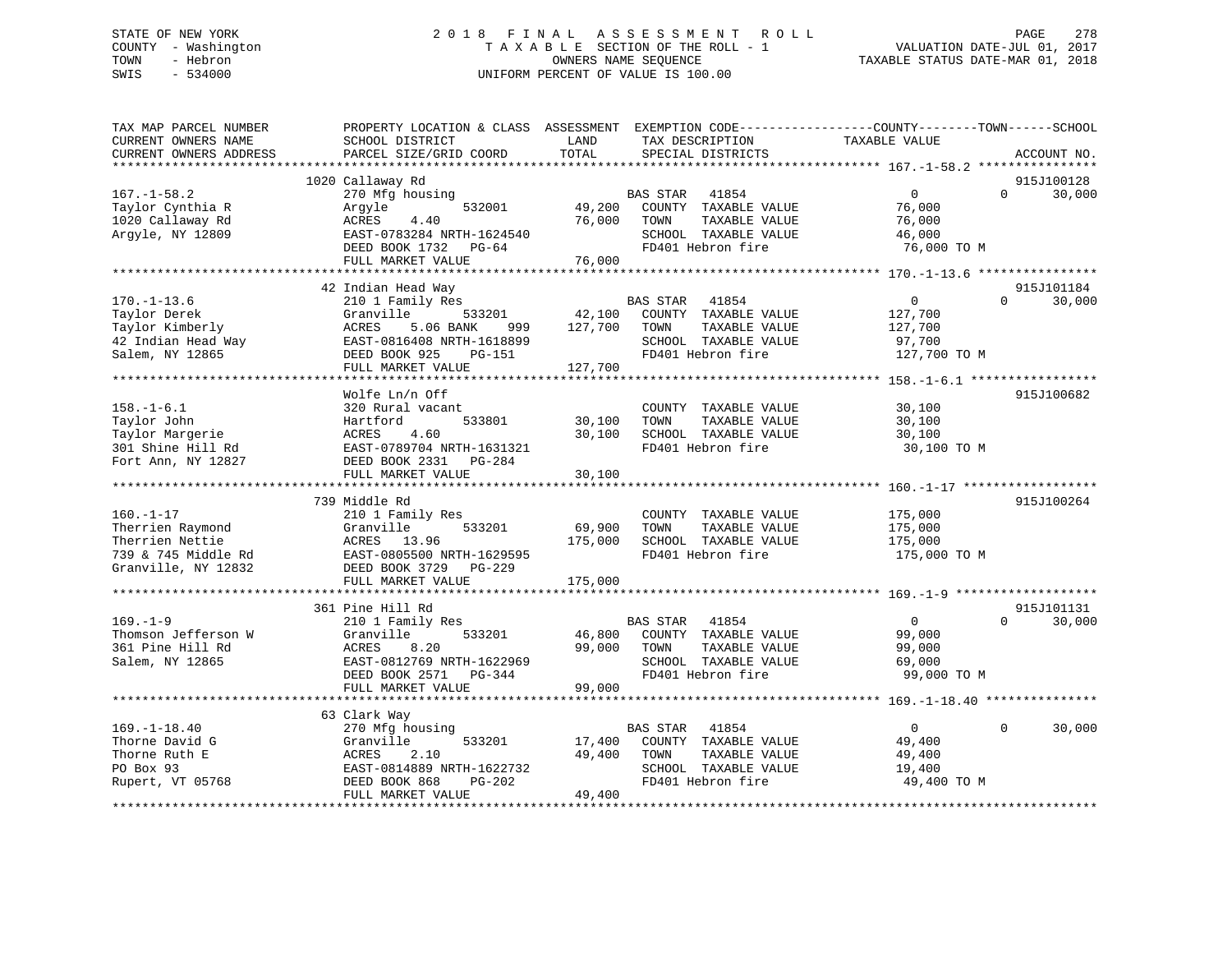# STATE OF NEW YORK 2 0 1 8 F I N A L A S S E S S M E N T R O L L PAGE 279 COUNTY - Washington T A X A B L E SECTION OF THE ROLL - 1 VALUATION DATE-JUL 01, 2017 TOWN - Hebron OWNERS NAME SEQUENCE TAXABLE STATUS DATE-MAR 01, 2018 SWIS - 534000 UNIFORM PERCENT OF VALUE IS 100.00

| TAX MAP PARCEL NUMBER<br>CURRENT OWNERS NAME<br>CURRENT OWNERS ADDRESS                                                                                                            | PROPERTY LOCATION & CLASS ASSESSMENT EXEMPTION CODE---------------COUNTY-------TOWN-----SCHOOL<br>SCHOOL DISTRICT<br>PARCEL SIZE/GRID COORD                        | LAND<br>TOTAL                               | TAX DESCRIPTION TAXABLE VALUE<br>SPECIAL DISTRICTS                                                                              |                                                               | ACCOUNT NO.                      |
|-----------------------------------------------------------------------------------------------------------------------------------------------------------------------------------|--------------------------------------------------------------------------------------------------------------------------------------------------------------------|---------------------------------------------|---------------------------------------------------------------------------------------------------------------------------------|---------------------------------------------------------------|----------------------------------|
| $160. - 1 - 2$<br>Throop Family LLC<br>482 North Rd<br>Greenwich, NY 12834                                                                                                        | 52 Davis Ln<br>210 1 Family Res<br>Granville<br>533201<br>2.40<br>ACRES<br>EAST-0807090 NRTH-1631214<br>DEED BOOK 3847 PG-52<br>FULL MARKET VALUE                  | 42,400<br>102,600<br>102,600                | COUNTY TAXABLE VALUE<br>TAXABLE VALUE<br>TOWN<br>SCHOOL TAXABLE VALUE<br>FD401 Hebron fire                                      | 102,600<br>102,600<br>102,600<br>102,600 TO M                 | 915J100133                       |
|                                                                                                                                                                                   |                                                                                                                                                                    |                                             |                                                                                                                                 |                                                               |                                  |
| $160. - 1 - 3$<br>Throop Peter T<br>Throop Mitchell D<br>Throop Mitchell D<br>c/o William M Throop III ACRES 173.80<br>744 Middle Rd<br>EAST-0807632 NRTH-<br>Granville, NY 12832 | 54 Davis Ln<br>241 Rural res&ag<br>Granville<br>533201<br>EAST-0807632 NRTH-1630208<br>DEED BOOK 3893 PG-212                                                       | 316,200<br>393,800<br>$\frac{2}{3}$ 393,800 | AG DIST<br>41720<br>COUNTY TAXABLE VALUE<br>TOWN<br>TAXABLE VALUE<br>SCHOOL TAXABLE VALUE<br>CA008 Cons agri dst 8<br>73,976 EX | 73,976<br>319,824<br>319,824<br>319,824<br>319,824 TO M       | 915J100610<br>73,976<br>73,976   |
| MAY BE SUBJECT TO PAYMENT<br>UNDER AGDIST LAW TIL 2022                                                                                                                            | FULL MARKET VALUE                                                                                                                                                  |                                             | FD401 Hebron fire                                                                                                               | 393,800 TO M                                                  |                                  |
| $160. -1 - 3.1$<br>Throop William M III<br>744 Middle Rd<br>Granville, NY 12832                                                                                                   | 744 Middle Rd<br>210 1 Family Res<br>533201<br>Granville<br>ACRES<br>7.50<br>EAST-0806048 NRTH-1629794<br>DEED BOOK 1877 PG-110<br>FULL MARKET VALUE               | 57,000<br>106,700<br>106,700                | COUNTY TAXABLE VALUE<br>TOWN<br>TAXABLE VALUE<br>SCHOOL TAXABLE VALUE<br>CA008 Cons agri dst 8<br>FD401 Hebron fire             | 106,700<br>106,700<br>106,700<br>106,700 TO M<br>106,700 TO M |                                  |
| $151.-1-16.4$<br>Thum Kurt<br>Thum Donna<br>23 Thomas Ave<br>Shrewsbury, NJ 07702                                                                                                 | 236 Little Burch Hill Rd<br>260 Seasonal res<br>533201<br>Granville<br>2.07<br>ACRES<br>EAST-0800462 NRTH-1634590<br>DEED BOOK 2285 PG-248<br>FULL MARKET VALUE    | 40,100<br>66,000<br>66,000                  | COUNTY TAXABLE VALUE<br>TAXABLE VALUE<br>TOWN<br>SCHOOL TAXABLE VALUE<br>FD401 Hebron fire                                      | 66,000<br>66,000<br>66,000<br>66,000 TO M                     | 915J101267                       |
| $183. - 1 - 45$<br>Tingley Fred L<br>1229 Patterson Hill Rd<br>Salem, NY 12865                                                                                                    | 1229 Patterson Hill Rd<br>210 1 Family Res<br>Salem<br>1.20 BANK<br>ACRES<br>999 — 10<br>EAST-0789566 NRTH-1603271<br>DEED BOOK 729<br>PG-144<br>FULL MARKET VALUE | 81,900<br>81,900                            | BAS STAR 41854<br>534801 38,400 COUNTY TAXABLE VALUE<br>TAXABLE VALUE<br>TOWN<br>SCHOOL TAXABLE VALUE<br>FD401 Hebron fire      | $\overline{0}$<br>81,900<br>81,900<br>51,900<br>81,900 TO M   | 915J100503<br>$\Omega$<br>30,000 |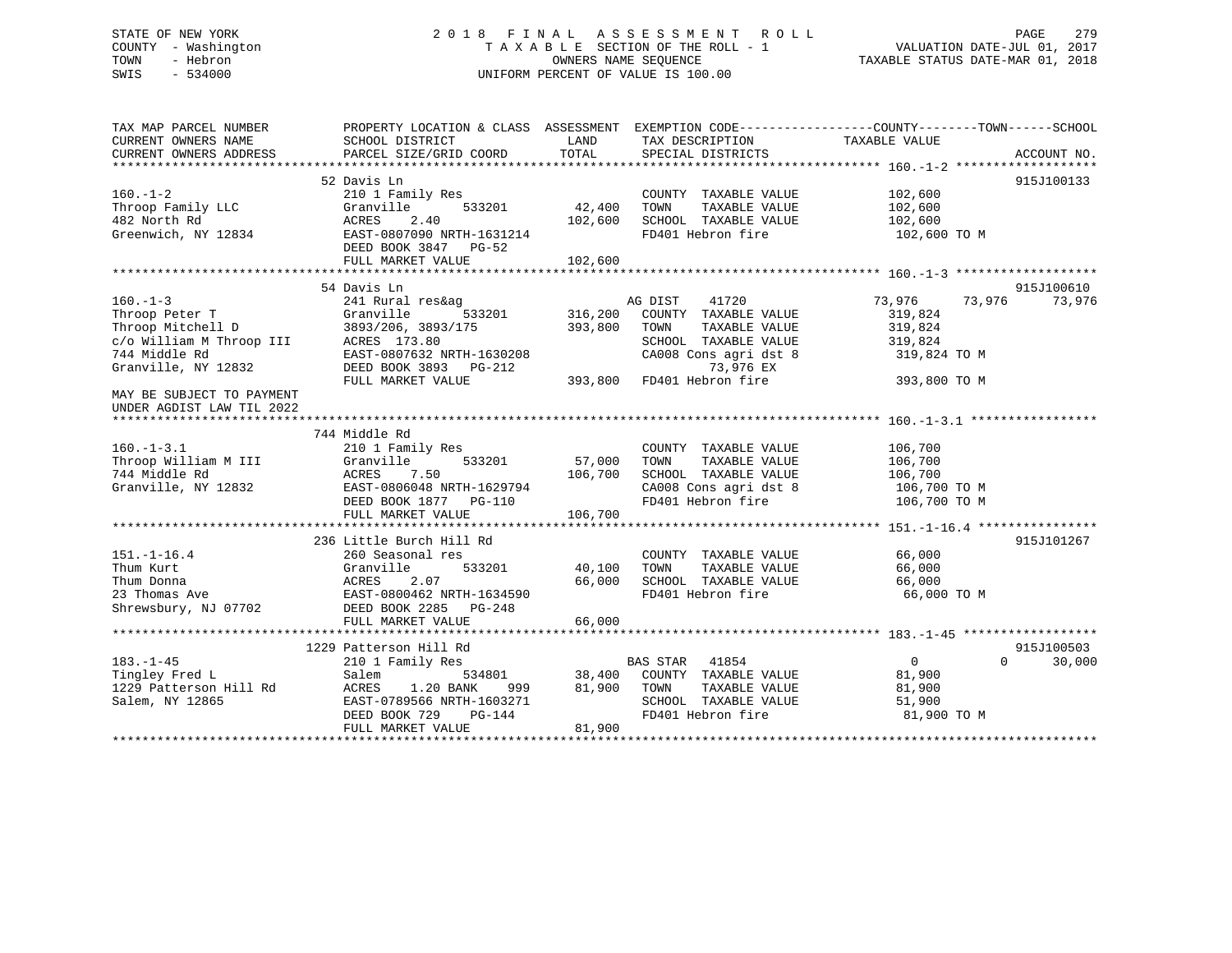# STATE OF NEW YORK 2 0 1 8 F I N A L A S S E S S M E N T R O L L PAGE 280 COUNTY - Washington T A X A B L E SECTION OF THE ROLL - 1 VALUATION DATE-JUL 01, 2017 TOWN - Hebron OWNERS NAME SEQUENCE TAXABLE STATUS DATE-MAR 01, 2018 SWIS - 534000 UNIFORM PERCENT OF VALUE IS 100.00

| TAX MAP PARCEL NUMBER  | PROPERTY LOCATION & CLASS ASSESSMENT EXEMPTION CODE----------------COUNTY-------TOWN------SCHOOL |                    |                                                                               |                         |                    |
|------------------------|--------------------------------------------------------------------------------------------------|--------------------|-------------------------------------------------------------------------------|-------------------------|--------------------|
| CURRENT OWNERS NAME    | SCHOOL DISTRICT                                                                                  | LAND               | TAX DESCRIPTION                                                               | TAXABLE VALUE           |                    |
| CURRENT OWNERS ADDRESS | PARCEL SIZE/GRID COORD                                                                           | TOTAL              | SPECIAL DISTRICTS                                                             |                         | ACCOUNT NO.        |
|                        |                                                                                                  |                    |                                                                               |                         |                    |
|                        | County Route 28                                                                                  |                    |                                                                               |                         |                    |
| $152 - 2 - 17.9$       | 312 Vac w/imprv                                                                                  |                    | COUNTY TAXABLE VALUE                                                          | 36,100                  |                    |
| Titus David M          | Granville 533201 33,600                                                                          |                    | TOWN<br>TAXABLE VALUE                                                         | 36,100                  |                    |
| Titus Linda P          | lot 6                                                                                            | 36,100             |                                                                               |                         |                    |
| 11 Cross Ridge Rd      |                                                                                                  |                    | SCHOOL TAXABLE VALUE 36,100<br>CA008 Cons agri dst 8 36,100 TO M              |                         |                    |
| Tuxedo, NY 10987       | EAST-0810487 NRTH-1641149                                                                        |                    | FD401 Hebron fire 36,100 TO M                                                 |                         |                    |
|                        | DEED BOOK 1997 PG-263                                                                            |                    |                                                                               |                         |                    |
|                        | FULL MARKET VALUE                                                                                | 36,100             |                                                                               |                         |                    |
|                        |                                                                                                  |                    |                                                                               |                         |                    |
|                        | Chamberlin Mills Rd                                                                              |                    |                                                                               |                         | 915J101540         |
| $177. - 1 - 6.10$      | 312 Vac w/imprv                                                                                  |                    | COUNTY TAXABLE VALUE                                                          |                         |                    |
| Todd Sarah             | Salem                                                                                            | 534801 34,200 TOWN | TAXABLE VALUE                                                                 | $\frac{44,600}{44,600}$ |                    |
| PO Box 692             | ACRES 13.12                                                                                      |                    | 44,600 SCHOOL TAXABLE VALUE 44,600                                            |                         |                    |
| Salem, NY 12865        |                                                                                                  |                    |                                                                               |                         |                    |
|                        | EAST-0810351 NRTH-1614989<br>DEED BOOK 2150 PG-257                                               |                    | CA008 Cons agri dst 8 44,600 TO M<br>FD401 Hebron fire 44,600 TO M            |                         |                    |
|                        | FULL MARKET VALUE                                                                                | 44,600             |                                                                               |                         |                    |
|                        |                                                                                                  |                    |                                                                               |                         |                    |
|                        | 993 Chamberlin Mills Rd                                                                          |                    |                                                                               |                         | 915J101609         |
| $177. - 1 - 6.13$      |                                                                                                  |                    |                                                                               | $\overline{0}$          | $\Omega$<br>30,000 |
| Todd Sarah D           |                                                                                                  |                    |                                                                               | 110,100                 |                    |
| PO Box 692             |                                                                                                  | 110,100 TOWN       |                                                                               |                         |                    |
| Salem, NY 12865        | Lot 22<br>ACRES 10.01                                                                            |                    | TAXABLE VALUE 110,100<br>SCHOOL TAXABLE VALUE                                 | 80,100                  |                    |
|                        | EAST-0809795 NRTH-1614185                                                                        |                    | CA008 Cons agri dst 8 110,100 TO M                                            |                         |                    |
|                        |                                                                                                  |                    |                                                                               |                         |                    |
|                        | DEED BOOK 773 PG-203                                                                             | 110,100            | FD401 Hebron fire                                                             | 110,100 TO M            |                    |
|                        | FULL MARKET VALUE                                                                                |                    |                                                                               |                         |                    |
|                        | Chamberlin Mills Rd/off                                                                          |                    |                                                                               |                         | 915J101887         |
|                        |                                                                                                  |                    |                                                                               |                         |                    |
| $177. - 1 - 6.24$      | 322 Rural vac>10                                                                                 |                    | COUNTY TAXABLE VALUE 56,500                                                   |                         |                    |
| Todd Sarah D           | Salem                                                                                            |                    | 534801 56,500 TOWN TAXABLE VALUE 56,500<br>56,500 SCHOOL TAXABLE VALUE 56,500 |                         |                    |
| PO Box 692             | ACRES 100.37                                                                                     |                    |                                                                               |                         |                    |
| Salem, NY 12865        | EAST-0809306 NRTH-1616110                                                                        |                    | CA008 Cons agri dst 8 56,500 TO M                                             |                         |                    |
|                        | DEED BOOK 1664 PG-310                                                                            |                    | FD401 Hebron fire                                                             | 56,500 TO M             |                    |
|                        | FULL MARKET VALUE                                                                                | 56,500             |                                                                               |                         |                    |
|                        |                                                                                                  |                    |                                                                               |                         |                    |
|                        | Chamberlin Mills Rd/n Off                                                                        |                    |                                                                               |                         | 915J101894         |
| $177. - 1 - 6.31$      | 314 Rural vac<10                                                                                 |                    | COUNTY TAXABLE VALUE                                                          | 6,700                   |                    |
| Todd Sarah D           | 534801<br>Salem                                                                                  |                    | 6,700 TOWN<br>TAXABLE VALUE                                                   | 6,700                   |                    |
| PO Box 692             | lot 20<br>ACRES 8.91                                                                             | 6,700              | SCHOOL TAXABLE VALUE                                                          | 6,700                   |                    |
| Salem, NY 12865        |                                                                                                  |                    | CA008 Cons agri dst 8                                                         | 6,700 TO M              |                    |
|                        | EAST-0809466 NRTH-1614347                                                                        |                    | FD401 Hebron fire                                                             | 6,700 TO M              |                    |
|                        | DEED BOOK 1664 PG-306                                                                            |                    |                                                                               |                         |                    |
|                        | FULL MARKET VALUE                                                                                | 6,700              |                                                                               |                         |                    |
|                        |                                                                                                  |                    |                                                                               |                         |                    |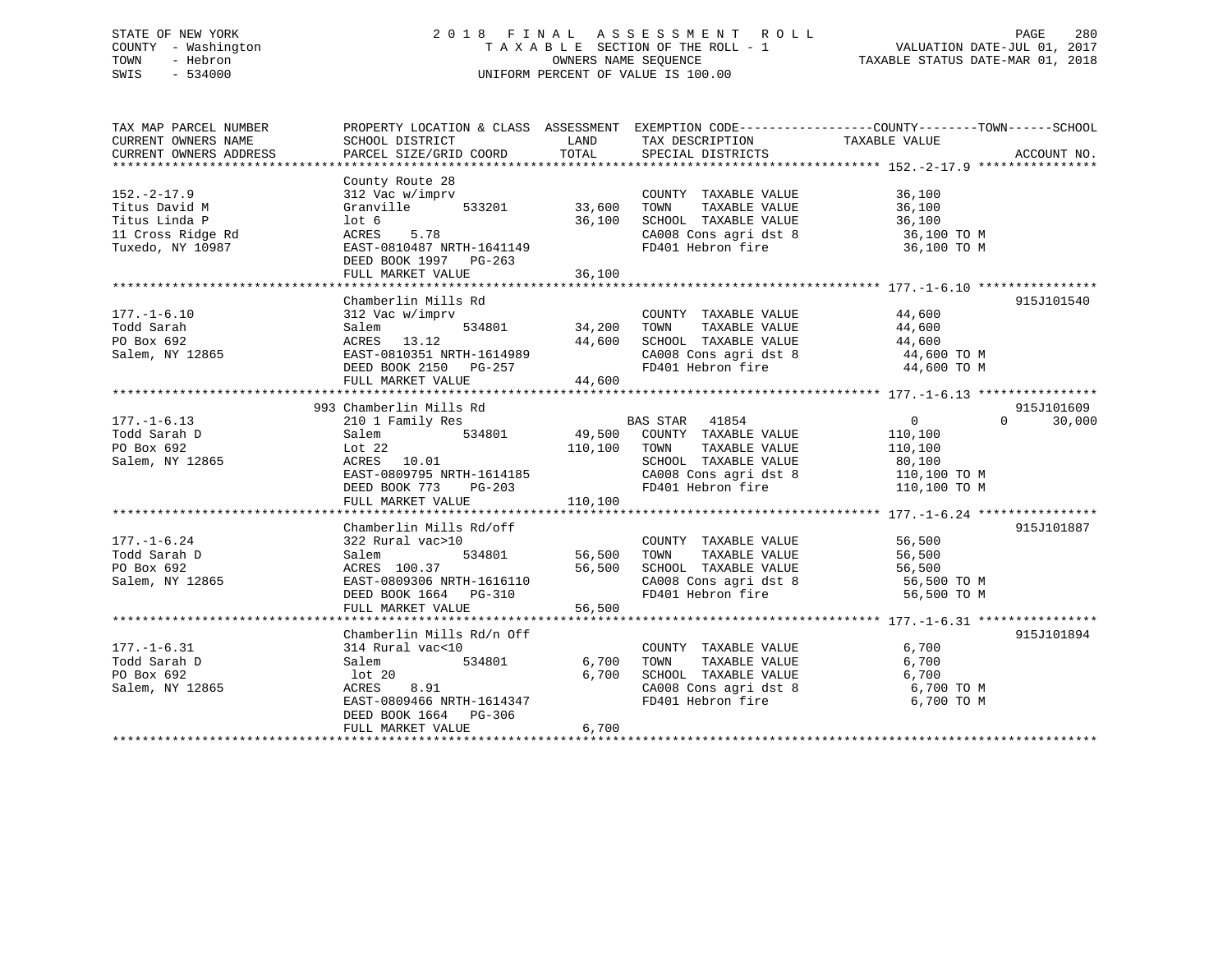# STATE OF NEW YORK 2 0 1 8 F I N A L A S S E S S M E N T R O L L PAGE 281 COUNTY - Washington T A X A B L E SECTION OF THE ROLL - 1 VALUATION DATE-JUL 01, 2017 TOWN - Hebron OWNERS NAME SEQUENCE TAXABLE STATUS DATE-MAR 01, 2018 SWIS - 534000 UNIFORM PERCENT OF VALUE IS 100.00

| TAX MAP PARCEL NUMBER<br>CURRENT OWNERS NAME<br>CURRENT OWNERS ADDRESS                                    | PROPERTY LOCATION & CLASS ASSESSMENT<br>SCHOOL DISTRICT<br>PARCEL SIZE/GRID COORD                                                                                      | LAND<br>TOTAL                | TAX DESCRIPTION<br>SPECIAL DISTRICTS                                                                                                                                                      | EXEMPTION CODE----------------COUNTY-------TOWN------SCHOOL<br>TAXABLE VALUE                                                     | ACCOUNT NO.                                                                          |
|-----------------------------------------------------------------------------------------------------------|------------------------------------------------------------------------------------------------------------------------------------------------------------------------|------------------------------|-------------------------------------------------------------------------------------------------------------------------------------------------------------------------------------------|----------------------------------------------------------------------------------------------------------------------------------|--------------------------------------------------------------------------------------|
| $183.2 - 1 - 23$<br>Tomkins Frederick<br>675 Raritan Rd Unit 11<br>Clark, NJ 07066                        | 151 Barkley Ln<br>260 Seasonal res - WTRFNT<br>Salem<br>534801<br>FRNT 200.00 DPTH 159.00<br>EAST-0787535 NRTH-1606857<br>DEED BOOK 2223 PG-1<br>FULL MARKET VALUE     | 97,300<br>185,300<br>185,300 | COUNTY TAXABLE VALUE<br>TOWN<br>TAXABLE VALUE<br>SCHOOL TAXABLE VALUE<br>FD401 Hebron fire                                                                                                | 185,300<br>185,300<br>185,300<br>185,300 TO M                                                                                    | 915J101168                                                                           |
| $152. - 1 - 17$<br>Tompkins Arthur R<br>Tompkins Kathalene<br>1456 County Route 31<br>Granville, NY 12832 | 1456 County Route 31<br>242 Rurl res&rec<br>Granville<br>533201<br>lot <sub>12</sub><br>ACRES 11.40<br>EAST-0806818 NRTH-1638226<br>DEED BOOK 466<br>$PG-11$           | 64,800<br>74,900             | <b>BAS STAR</b><br>41854<br>COUNTY TAXABLE VALUE<br>TAXABLE VALUE<br>TOWN<br>SCHOOL TAXABLE VALUE<br>CA008 Cons agri dst 8<br>FD401 Hebron fire                                           | $\overline{0}$<br>74,900<br>74,900<br>44,900<br>74,900 TO M<br>74,900 TO M                                                       | 915J100262<br>$\Omega$<br>30,000                                                     |
| $152. - 1 - 2$<br>Tompkins David<br>1453 County Route 31<br>Granville, NY 12832                           | 1453 County Route 31<br>270 Mfg housing<br>Granville<br>533201<br>FRNT 150.00 DPTH 196.00<br>EAST-0806202 NRTH-1638290<br>DEED BOOK 493<br>PG-253<br>FULL MARKET VALUE | 30,700                       | 41802<br>AGED-CO<br>25,700 AGED-TOWN 41803<br>30,700 AGED-SCH<br>41804<br>41834<br>ENH STAR<br>COUNTY TAXABLE VALUE<br>TOWN<br>TAXABLE VALUE<br>SCHOOL TAXABLE VALUE<br>FD401 Hebron fire | 15,350<br>$\Omega$<br>7,675<br>$\overline{0}$<br>$\overline{0}$<br>$\overline{0}$<br>15,350<br>23,025<br>$\Omega$<br>30,700 TO M | 915J100040<br>$\overline{0}$<br>$\Omega$<br>10,745<br>$\Omega$<br>$\Omega$<br>19,955 |
| $178. - 1 - 44$<br>Toussaint Jay F<br>Hassinger Mimi<br>51 Franklin St<br>East Orange, NJ 07017           | Tiplady Rd<br>322 Rural vac>10<br>534801<br>Salem<br>Lot 2<br>ACRES<br>12.74<br>EAST-0818873 NRTH-1612348<br>DEED BOOK 505<br>PG-323<br>FULL MARKET VALUE              | 33,600<br>33,600<br>33,600   | COUNTY TAXABLE VALUE<br>TAXABLE VALUE<br>TOWN<br>SCHOOL TAXABLE VALUE<br>FD401 Hebron fire                                                                                                | 33,600<br>33,600<br>33,600<br>33,600 TO M                                                                                        | 915J101389                                                                           |
| $161. - 2 - 3.1$<br>Towers Bruce R<br>23 Chapman St<br>Corinth, NY 12822                                  | Rykowski Ln/e Off<br>322 Rural vac>10<br>533201<br>Granville<br>ACRES<br>21.50<br>EAST-0822892 NRTH-1627891<br>DEED BOOK 3692<br>PG-85<br>FULL MARKET VALUE            | 16,100<br>16,100<br>16,100   | COUNTY TAXABLE VALUE<br>TAXABLE VALUE<br>TOWN<br>SCHOOL TAXABLE VALUE<br>FD401 Hebron fire                                                                                                | 16,100<br>16,100<br>16,100<br>16,100 TO M                                                                                        | 915J100307                                                                           |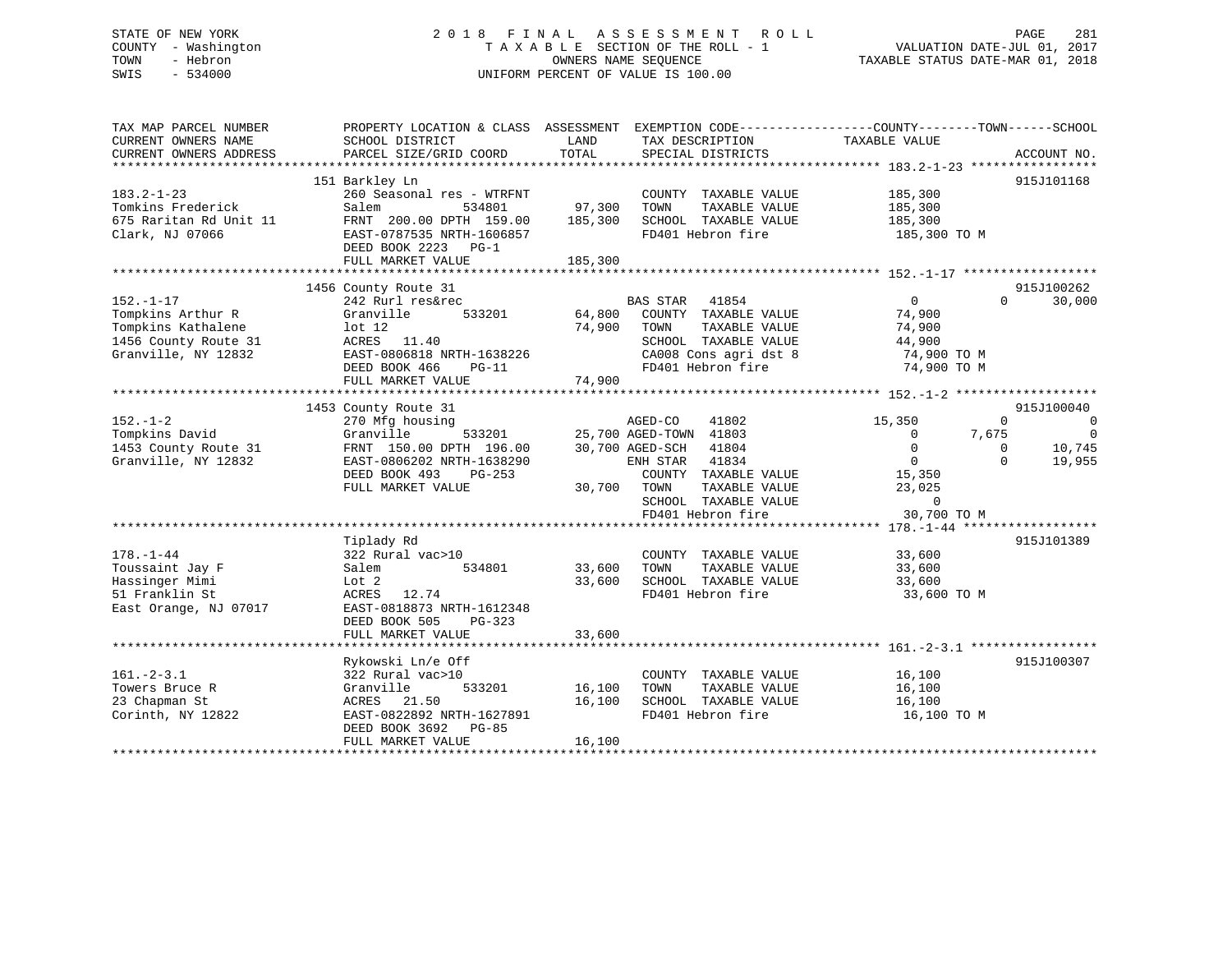# STATE OF NEW YORK 2 0 1 8 F I N A L A S S E S S M E N T R O L L PAGE 282 COUNTY - Washington T A X A B L E SECTION OF THE ROLL - 1 VALUATION DATE-JUL 01, 2017 TOWN - Hebron OWNERS NAME SEQUENCE TAXABLE STATUS DATE-MAR 01, 2018 SWIS - 534000 UNIFORM PERCENT OF VALUE IS 100.00

| TAX MAP PARCEL NUMBER<br>CURRENT OWNERS NAME<br>CURRENT OWNERS ADDRESS    | PROPERTY LOCATION & CLASS ASSESSMENT<br>SCHOOL DISTRICT<br>PARCEL SIZE/GRID COORD                                                                                            | LAND<br>TOTAL                | TAX DESCRIPTION<br>SPECIAL DISTRICTS                                                                            | EXEMPTION CODE----------------COUNTY-------TOWN-----SCHOOL<br>TAXABLE VALUE | ACCOUNT NO.          |
|---------------------------------------------------------------------------|------------------------------------------------------------------------------------------------------------------------------------------------------------------------------|------------------------------|-----------------------------------------------------------------------------------------------------------------|-----------------------------------------------------------------------------|----------------------|
| $161. - 2 - 3.4$<br>Towers Bruce R<br>23 Chapman St<br>Corinth, NY 12822  | Rykowski Ln/e Off<br>314 Rural vac<10<br>533201<br>Granville<br>ACRES<br>4.50<br>EAST-0821135 NRTH-1627535<br>DEED BOOK 3692<br>PG-85<br>FULL MARKET VALUE                   | 3,400<br>3,400<br>3,400      | COUNTY TAXABLE VALUE<br>TAXABLE VALUE<br>TOWN<br>SCHOOL TAXABLE VALUE<br>FD401 Hebron fire                      | 3,400<br>3,400<br>3,400<br>3,400 TO M                                       | 915J101286           |
| $161. - 2 - 3.10$<br>Towers Bruce R<br>23 Chapman St<br>Corinth, NY 12822 | Rykowski Ln/e Off<br>314 Rural vac<10<br>533201<br>Granville<br>ACRES<br>5.10<br>EAST-0821366 NRTH-1627485<br>DEED BOOK 3692 PG-85<br>FULL MARKET VALUE                      | 3,800<br>3,800<br>3,800      | COUNTY TAXABLE VALUE<br>TAXABLE VALUE<br>TOWN<br>SCHOOL TAXABLE VALUE<br>FD401 Hebron fire                      | 3,800<br>3,800<br>3,800<br>3,800 TO M                                       | 915J101521           |
| $161. - 2 - 3.11$<br>Towers Bruce R<br>23 Chapman St<br>Corinth, NY 12822 | 77 Rykowski Ln<br>312 Vac w/imprv<br>533201<br>Granville<br>ACRES<br>7.80<br>EAST-0821689 NRTH-1627638<br>DEED BOOK 3692 PG-85<br>FULL MARKET VALUE                          | 26,200<br>32,800<br>32,800   | COUNTY TAXABLE VALUE<br>TOWN<br>TAXABLE VALUE<br>SCHOOL TAXABLE VALUE<br>FD401 Hebron fire                      | 32,800<br>32,800<br>32,800<br>32,800 TO M                                   | 915J101522           |
| $161. - 2 - 3.14$<br>Towers Bruce R<br>23 Chapman St<br>Corinth, NY 12822 | Rykowski Ln/e Off<br>314 Rural vac<10<br>Granville<br>533201<br>6.50<br>ACRES<br>EAST-0822046 NRTH-1627675<br>DEED BOOK 3692 PG-85<br>FULL MARKET VALUE                      | 4,900<br>4,900<br>4,900      | COUNTY TAXABLE VALUE<br>TAXABLE VALUE<br>TOWN<br>SCHOOL TAXABLE VALUE<br>FD401 Hebron fire                      | 4,900<br>4,900<br>4,900<br>4,900 TO M                                       |                      |
| $152 - 2 - 13$<br>Traver Marcia<br>18 Everett Hts<br>Granville, NY 12832  | 18 Everetts Heights Way<br>210 1 Family Res<br>Granville<br>533201<br>496/834<br>ACRES<br>2.96<br>EAST-0810474 NRTH-1642665<br>DEED BOOK 440<br>$PG-88$<br>FULL MARKET VALUE | 42,400<br>198,500<br>198,500 | ENH STAR<br>41834<br>COUNTY TAXABLE VALUE<br>TAXABLE VALUE<br>TOWN<br>SCHOOL TAXABLE VALUE<br>FD401 Hebron fire | $\overline{0}$<br>$\Omega$<br>198,500<br>198,500<br>131,700<br>198,500 TO M | 915J100287<br>66,800 |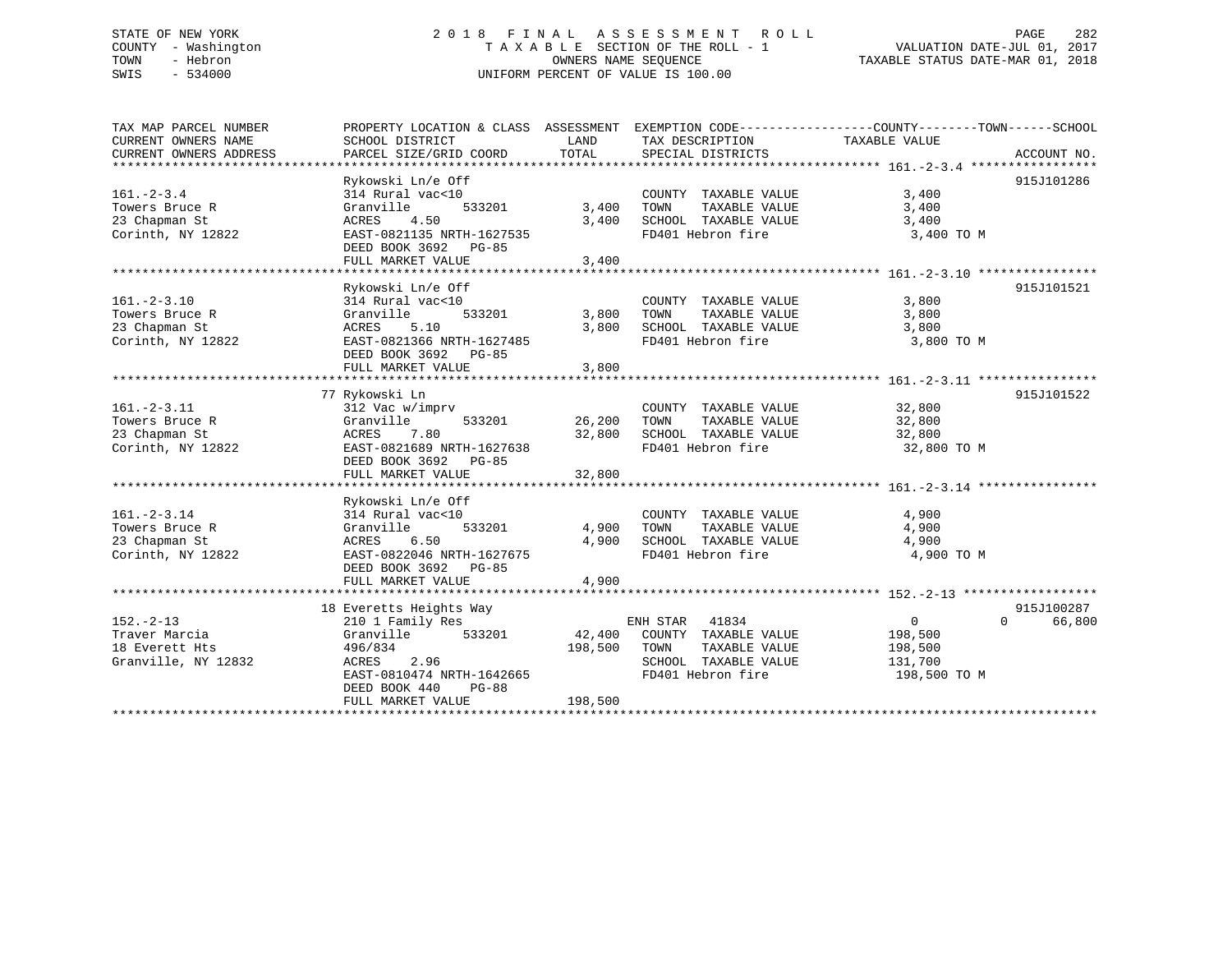# STATE OF NEW YORK 283 2018 FINAL ASSESSMENT ROLL 2012 PAGE 283 COUNTY - Washington  $T A X A B L E$  SECTION OF THE ROLL - 1<br>TOWN - Hebron DATE-JUL 000NERS NAME SEQUENCE SWIS - 534000 UNIFORM PERCENT OF VALUE IS 100.00

TAXABLE STATUS DATE-MAR 01, 2018

| TAX MAP PARCEL NUMBER       | PROPERTY LOCATION & CLASS ASSESSMENT EXEMPTION CODE----------------COUNTY-------TOWN------SCHOOL |               |                               |                |                    |
|-----------------------------|--------------------------------------------------------------------------------------------------|---------------|-------------------------------|----------------|--------------------|
| CURRENT OWNERS NAME         | SCHOOL DISTRICT                                                                                  | LAND          | TAX DESCRIPTION               | TAXABLE VALUE  |                    |
| CURRENT OWNERS ADDRESS      | PARCEL SIZE/GRID COORD                                                                           | TOTAL         | SPECIAL DISTRICTS             |                | ACCOUNT NO.        |
|                             | Patterson Hill Rd                                                                                |               |                               |                | 915J100368         |
| $183. - 1 - 26$             | 260 Seasonal res                                                                                 |               | COUNTY TAXABLE VALUE          | 115,000        |                    |
| Trayah Reginald J           | Salem<br>534801                                                                                  | 112,700       | TOWN<br>TAXABLE VALUE         | 115,000        |                    |
| 660 Sunrise Ln              | ACRES<br>57.03                                                                                   | 115,000       | SCHOOL TAXABLE VALUE          | 115,000        |                    |
| Arlington, VT 05250         | EAST-0789393 NRTH-1601724                                                                        |               | CA008 Cons agri dst 8         | 115,000 TO M   |                    |
|                             | DEED BOOK 3529 PG-158                                                                            |               | FD401 Hebron fire             | 115,000 TO M   |                    |
|                             | FULL MARKET VALUE                                                                                | 115,000       |                               |                |                    |
|                             |                                                                                                  |               |                               |                |                    |
|                             | 221 County Route 28                                                                              |               |                               |                | 915J100527         |
| $143. - 1 - 32$             | 210 1 Family Res                                                                                 |               | BAS STAR<br>41854             | $\overline{0}$ | $\Omega$<br>30,000 |
| Tressler Family Irrev Trust | Granville<br>533201                                                                              | 53,900        | COUNTY TAXABLE VALUE          | 172,000        |                    |
| Tressler Jennifer L Trustee | FRNT 763.00 DPTH                                                                                 | 172,000       | TAXABLE VALUE<br>TOWN         | 172,000        |                    |
| 221 County Route 28         | ACRES<br>5.93                                                                                    |               | SCHOOL TAXABLE VALUE          | 142,000        |                    |
| Granville, NY 12832         | EAST-0811319 NRTH-1643766                                                                        |               | CA008 Cons agri dst 8         | 172,000 TO M   |                    |
| PRIOR OWNER ON 3/01/2018    | DEED BOOK 3920 PG-51<br>FULL MARKET VALUE                                                        | 172,000       | FD401 Hebron fire             | 172,000 TO M   |                    |
| Tressler Robert C           |                                                                                                  |               |                               |                |                    |
|                             |                                                                                                  |               |                               |                |                    |
| MAY BE SUBJECT TO PAYMENT   |                                                                                                  |               |                               |                |                    |
| UNDER AGDIST LAW TIL 2022   |                                                                                                  |               |                               |                |                    |
|                             |                                                                                                  |               |                               |                |                    |
|                             | 55 Sheldon Rd                                                                                    |               |                               |                | 915J101541         |
| $177. - 1 - 21.6$           | 242 Rurl res&rec                                                                                 |               | BAS STAR 41854                | $\overline{0}$ | 30,000<br>$\Omega$ |
| Tripp Jeffrey D             | Salem<br>534801                                                                                  | 55,700        | COUNTY TAXABLE VALUE          | 127,000        |                    |
| 55 Sheldon Rd               | ACRES 14.10 BANK                                                                                 | 997 127,000   | TOWN<br>TAXABLE VALUE         | 127,000        |                    |
| Granville, NY 12832         | EAST-0817606 NRTH-1616748                                                                        |               | SCHOOL TAXABLE VALUE          | 97,000         |                    |
|                             | DEED BOOK 3174 PG-51                                                                             |               | FD401 Hebron fire             | 127,000 TO M   |                    |
|                             | FULL MARKET VALUE                                                                                | 127,000       |                               |                |                    |
|                             |                                                                                                  |               |                               |                | 915J100398         |
| $175. - 1 - 9$              | County Route 30<br>322 Rural vac>10                                                              |               | AG DIST<br>41720              | 88,028         | 88,028<br>88,028   |
| Tripp Marion Elizabeth      | Salem                                                                                            |               | 534801 249,500 FOR 480A 47460 | 84,374         | 84,374<br>84,374   |
| 333 Kingsbury Rd            | forest commit 796/261                                                                            |               | 249,500 COUNTY TAXABLE VALUE  | 77,098         |                    |
| Hudson Falls, NY 12839      | ACRES 134.90                                                                                     |               | TOWN<br>TAXABLE VALUE         | 77,098         |                    |
|                             | EAST-0789790 NRTH-1608680                                                                        |               | SCHOOL TAXABLE VALUE          | 77,098         |                    |
| MAY BE SUBJECT TO PAYMENT   | DEED BOOK 767<br>PG-334                                                                          |               | CA008 Cons agri dst 8         | 161,472 TO M   |                    |
| UNDER RPTL480A UNTIL 2027   | FULL MARKET VALUE                                                                                | 249,500       | 88,028 EX                     |                |                    |
|                             |                                                                                                  |               | FD401 Hebron fire             | 249,500 TO M   |                    |
|                             |                                                                                                  |               |                               |                |                    |
|                             | 185 Blossom Rd                                                                                   |               |                               |                | 915J100660         |
| $186. - 1 - 8$              | 312 Vac w/imprv                                                                                  |               | COUNTY TAXABLE VALUE          | 22,200         |                    |
| Truehart Eli F III          | Salem                                                                                            | 534801 13,800 | TOWN<br>TAXABLE VALUE         | 22,200         |                    |
| Truehart Karie              | 1.70<br>ACRES                                                                                    | 22,200        | SCHOOL TAXABLE VALUE          | 22,200         |                    |
| 2017 County Route 153       | EAST-0819294 NRTH-1605260                                                                        |               | FD401 Hebron fire             | 22,200 TO M    |                    |
| Salem, NY 12865             | DEED BOOK 3193 PG-158                                                                            |               |                               |                |                    |
|                             | FULL MARKET VALUE                                                                                | 22,200        |                               |                |                    |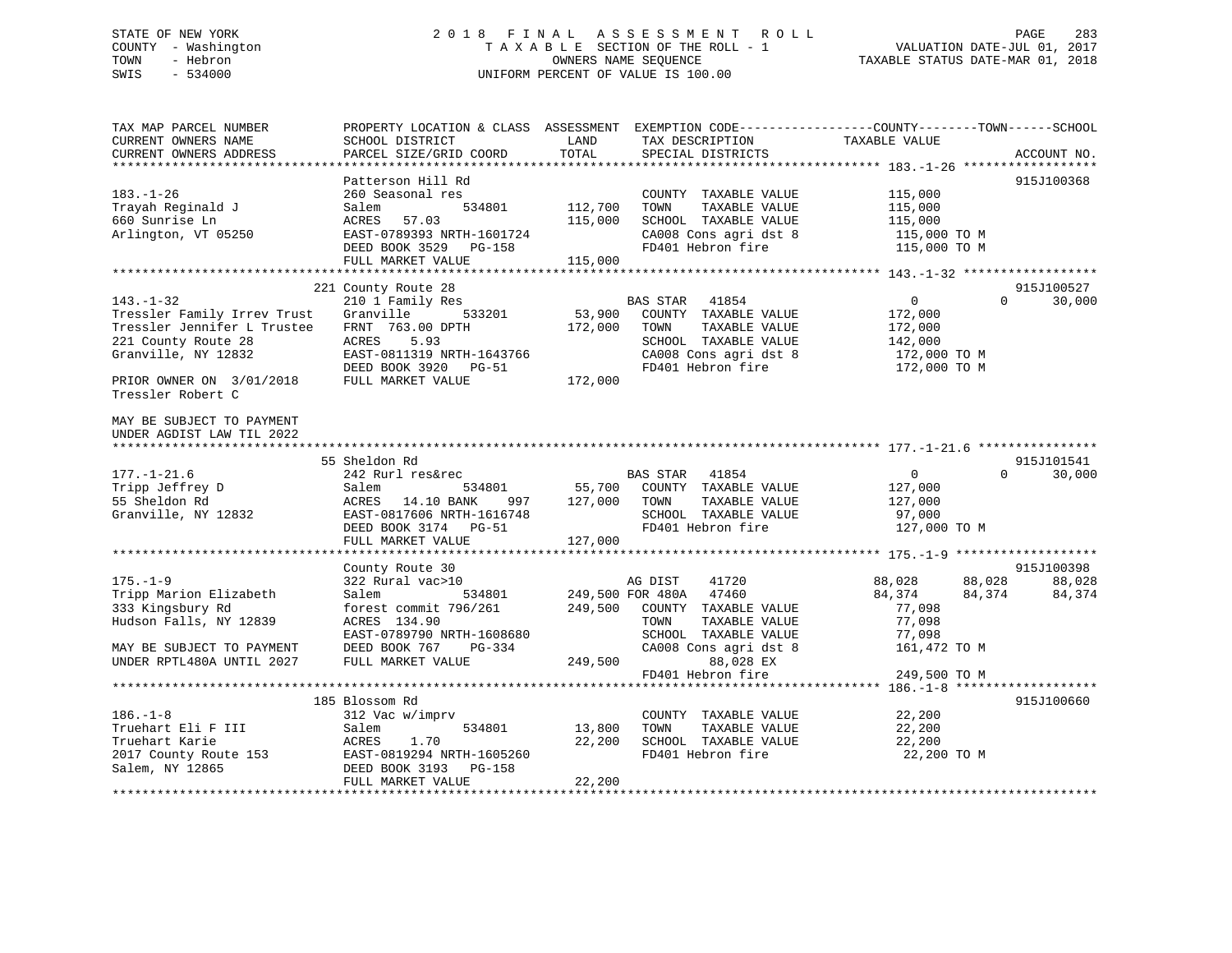# STATE OF NEW YORK 2 0 1 8 F I N A L A S S E S S M E N T R O L L PAGE 284 COUNTY - Washington T A X A B L E SECTION OF THE ROLL - 1 VALUATION DATE-JUL 01, 2017 TOWN - Hebron OWNERS NAME SEQUENCE TAXABLE STATUS DATE-MAR 01, 2018 SWIS - 534000 UNIFORM PERCENT OF VALUE IS 100.00

| TAX MAP PARCEL NUMBER<br>CURRENT OWNERS NAME<br>CURRENT OWNERS ADDRESS                                   | PROPERTY LOCATION & CLASS ASSESSMENT<br>SCHOOL DISTRICT<br>PARCEL SIZE/GRID COORD                                                                               | LAND<br>TOTAL                | EXEMPTION CODE-----------------COUNTY-------TOWN------SCHOOL<br>TAX DESCRIPTION<br>SPECIAL DISTRICTS                                            | TAXABLE VALUE                                                                 | ACCOUNT NO.                      |
|----------------------------------------------------------------------------------------------------------|-----------------------------------------------------------------------------------------------------------------------------------------------------------------|------------------------------|-------------------------------------------------------------------------------------------------------------------------------------------------|-------------------------------------------------------------------------------|----------------------------------|
| *************************                                                                                |                                                                                                                                                                 |                              |                                                                                                                                                 |                                                                               |                                  |
| $161. - 2 - 16$<br>Truehart Timothy J<br>Coppins Joan C<br>6929 State Route 22<br>Granville, NY 12832    | 6929 State Route 22<br>270 Mfg housing<br>Granville<br>533201<br>ACRES<br>1.56<br>EAST-0816439 NRTH-1624851<br>DEED BOOK 2457<br>PG-96<br>FULL MARKET VALUE     | 33,400<br>51,800<br>51,800   | <b>BAS STAR</b><br>41854<br>COUNTY TAXABLE VALUE<br>TAXABLE VALUE<br>TOWN<br>SCHOOL TAXABLE VALUE<br>FD401 Hebron fire                          | $\mathbf 0$<br>51,800<br>51,800<br>21,800<br>51,800 TO M                      | 915J101524<br>$\Omega$<br>30,000 |
|                                                                                                          |                                                                                                                                                                 |                              |                                                                                                                                                 |                                                                               |                                  |
| $151. - 1 - 22.7$<br>Truelove Jamie A<br>1119 Inner Dr<br>Schenectady, GA 12303                          | 166 Little Burch Hill Rd<br>312 Vac w/imprv<br>Hartford<br>533801<br>4.30<br>ACRES<br>EAST-0799172 NRTH-1633297<br>DEED BOOK 3023<br>PG-48<br>FULL MARKET VALUE | 28,700<br>33,000<br>33,000   | COUNTY TAXABLE VALUE<br>TOWN<br>TAXABLE VALUE<br>SCHOOL TAXABLE VALUE<br>FD401 Hebron fire                                                      | 33,000<br>33,000<br>33,000<br>33,000 TO M                                     | 915J101349                       |
|                                                                                                          |                                                                                                                                                                 |                              |                                                                                                                                                 |                                                                               |                                  |
|                                                                                                          | 79 Chamberlin Mills Rd                                                                                                                                          |                              |                                                                                                                                                 |                                                                               | 915J100477                       |
| $184. - 1 - 22$<br>Trybendis Aaron C<br>Trybendis Vanessa L<br>79 Chamberlin Mills Rd<br>Salem, NY 12865 | 210 1 Family Res<br>534801<br>Salem<br>5.20<br>ACRES<br>EAST-0794405 NRTH-1603314<br>DEED BOOK 3124 PG-345<br>FULL MARKET VALUE                                 | 52,400<br>191,200<br>191,200 | <b>BAS STAR</b><br>41854<br>COUNTY TAXABLE VALUE<br>TOWN<br>TAXABLE VALUE<br>SCHOOL TAXABLE VALUE<br>CA008 Cons agri dst 8<br>FD401 Hebron fire | $\mathbf{0}$<br>191,200<br>191,200<br>161,200<br>191,200 TO M<br>191,200 TO M | 30,000<br>$\Omega$               |
|                                                                                                          | ************************                                                                                                                                        |                              |                                                                                                                                                 |                                                                               |                                  |
| $186. - 1 - 6.1$<br>Tully John<br>Tully Diana<br>4811 Lamancha Way<br>Cambridge, NY 12816                | Blossom Rd<br>322 Rural vac>10<br>534801<br>Salem<br>ACRES 44.34<br>EAST-0818262 NRTH-1604359<br>DEED BOOK 509<br>PG-1095<br>FULL MARKET VALUE                  | 47,600<br>47,600<br>47,600   | COUNTY TAXABLE VALUE<br>TOWN<br>TAXABLE VALUE<br>SCHOOL TAXABLE VALUE<br>CA008 Cons agri dst 8<br>FD401 Hebron fire                             | 47,600<br>47,600<br>47,600<br>47,600 TO M<br>47,600 TO M                      | 915J101429                       |
|                                                                                                          | **************************                                                                                                                                      |                              |                                                                                                                                                 |                                                                               |                                  |
| $168. - 1 - 14.3$<br>Turcie Jerry L<br>Turcie Tina M<br>96 Crosier Rd<br>Salem, NY 12865                 | 96 Crosier Rd<br>240 Rural res<br>534801<br>Salem<br>ACRES<br>20.80 BANK<br>998<br>EAST-0792872 NRTH-1617912<br>DEED BOOK 3544 PG-124<br>FULL MARKET VALUE      | 83,600<br>236,000<br>236,000 | COUNTY TAXABLE VALUE<br>TOWN<br>TAXABLE VALUE<br>SCHOOL TAXABLE VALUE<br>CA008 Cons agri dst 8<br>FD401 Hebron fire                             | 236,000<br>236,000<br>236,000<br>236,000 ТО М<br>236,000 TO M                 | 915J101598                       |
|                                                                                                          |                                                                                                                                                                 |                              |                                                                                                                                                 |                                                                               |                                  |
| $183.2 - 1 - 28$<br>Twaddell Revocable Trust<br>109 Barkley Ln<br>Salem, NY 12865                        | 109 Barkley Ln<br>210 1 Family Res - WTRFNT<br>534801<br>Salem<br>ACRES<br>1.63<br>EAST-0786819 NRTH-1606128<br>DEED BOOK 932<br>PG-238<br>FULL MARKET VALUE    | 77,400<br>283,700<br>283,700 | ENH STAR<br>41834<br>COUNTY TAXABLE VALUE<br>TOWN<br>TAXABLE VALUE<br>SCHOOL TAXABLE VALUE<br>FD401 Hebron fire                                 | $\overline{0}$<br>283,700<br>283,700<br>216,900<br>283,700 TO M               | 915J101105<br>$\Omega$<br>66,800 |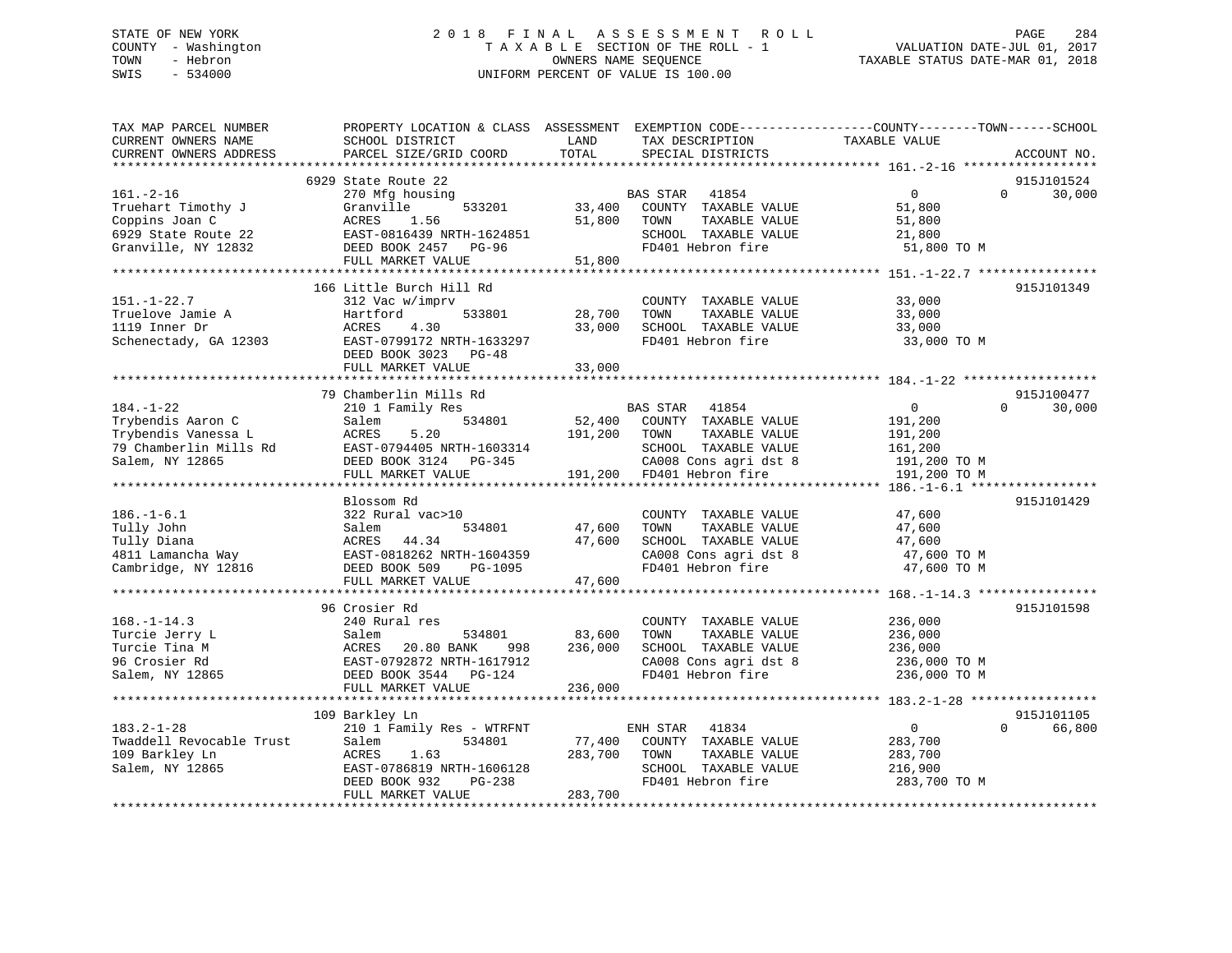# STATE OF NEW YORK 2 0 1 8 F I N A L A S S E S S M E N T R O L L PAGE 285 COUNTY - Washington T A X A B L E SECTION OF THE ROLL - 1 VALUATION DATE-JUL 01, 2017 TOWN - Hebron OWNERS NAME SEQUENCE TAXABLE STATUS DATE-MAR 01, 2018 SWIS - 534000 UNIFORM PERCENT OF VALUE IS 100.00

| 915J100414<br>380 County Route 28<br>6,595<br>6,595<br>$143. - 1 - 3$<br>210 1 Family Res<br>AGRI-D IND 41730<br>6,595<br>Twardy John<br>Granville<br>533201<br>42,600<br>COUNTY TAXABLE VALUE<br>251,505<br>ACRES<br>5.50<br>258,100<br>TAXABLE VALUE<br>251,505<br>Twardy Sarah<br>TOWN<br>EAST-0814179 NRTH-1647319<br>SCHOOL TAXABLE VALUE<br>251,505<br>1818 1st Ave<br>DEED BOOK 2570<br>FD401 Hebron fire<br>Fernandina Beach, FL 32034<br>258,100 TO M<br>PG-316<br>FULL MARKET VALUE<br>258,100<br>MAY BE SUBJECT TO PAYMENT<br>UNDER AGDIST LAW TIL 2025<br>915J101698<br>106 Mountain Way<br>$159. - 1 - 25.9$<br>240 Rural res<br><b>BAS STAR</b><br>41854<br>$\overline{0}$<br>$\Omega$<br>30,000<br>533801<br>56,700<br>COUNTY TAXABLE VALUE<br>Tybor Joseph<br>Hartford<br>187,900<br>Tybor Deborah B<br>187,900<br>TAXABLE VALUE<br>lot F<br>TOWN<br>187,900<br>PO Box 185<br>ACRES 14.77<br>SCHOOL TAXABLE VALUE<br>157,900<br>Hudson Falls, NY 12839<br>FD401 Hebron fire<br>EAST-0796585 NRTH-1628216<br>187,900 TO M<br>DEED BOOK 605<br>PG-234<br>187,900<br>FULL MARKET VALUE<br>Little Burch Hill Rd<br>915J101686<br>$151. - 1 - 22.27$<br>12,600<br>322 Rural vac>10<br>COUNTY TAXABLE VALUE<br>Underwood Brian<br>533201<br>TAXABLE VALUE<br>Granville<br>12,600<br>TOWN<br>12,600<br>PO Box 251<br>Lot 7<br>12,600<br>SCHOOL TAXABLE VALUE<br>12,600<br>16.75<br>FD401 Hebron fire<br>Salem, NY 12865<br>ACRES<br>12,600 TO M<br>EAST-0800555 NRTH-1637474<br>DEED BOOK 3262<br>PG-144<br>FULL MARKET VALUE<br>12,600<br>Little Burch Hill Rd w/of<br>$151. - 1 - 22.30$<br>312 Vac w/imprv<br>COUNTY TAXABLE VALUE<br>46,200<br>Underwood Brian<br>Granville<br>533201<br>35,100<br>TOWN<br>TAXABLE VALUE<br>46,200<br>PO Box 251<br>46,200<br>SCHOOL TAXABLE VALUE<br>$lots 7, 8 \& 9$<br>46,200<br>Salem, NY 12865<br>768/158, sub aband 3230/1<br>FD401 Hebron fire<br>46,200 TO M<br>ACRES<br>24.30<br>EAST-0800668 NRTH-1636929<br>DEED BOOK 2364 PG-172<br>46,200<br>FULL MARKET VALUE<br>915J100548<br>193 Middle Rd<br>$176. - 1 - 10.1$<br>41720<br>8,112<br>8,112<br>8,112<br>240 Rural res<br>AG DIST<br>Underwood John H<br>75,300 BAS STAR<br>41854<br>$\overline{0}$<br>$\Omega$<br>30,000<br>Salem<br>534801<br>184,800<br>COUNTY TAXABLE VALUE<br>Underwood Margaret L<br>492/671 477/169<br>176,688<br>193 Middle Rd<br>35.70<br>ACRES<br>TOWN<br>TAXABLE VALUE<br>176,688<br>Salem, NY 12865<br>EAST-0803910 NRTH-1617305<br>SCHOOL TAXABLE VALUE<br>146,688<br>DEED BOOK 718<br><b>PG-315</b><br>FD401 Hebron fire<br>184,800 TO M<br>184,800<br>MAY BE SUBJECT TO PAYMENT<br>FULL MARKET VALUE<br>UNDER AGDIST LAW TIL 2022 | TAX MAP PARCEL NUMBER<br>CURRENT OWNERS NAME<br>CURRENT OWNERS ADDRESS | SCHOOL DISTRICT<br>PARCEL SIZE/GRID COORD | LAND<br>TAX DESCRIPTION<br>TOTAL<br>SPECIAL DISTRICTS | PROPERTY LOCATION & CLASS ASSESSMENT EXEMPTION CODE----------------COUNTY-------TOWN------SCHOOL<br>TAXABLE VALUE<br>ACCOUNT NO. |
|-----------------------------------------------------------------------------------------------------------------------------------------------------------------------------------------------------------------------------------------------------------------------------------------------------------------------------------------------------------------------------------------------------------------------------------------------------------------------------------------------------------------------------------------------------------------------------------------------------------------------------------------------------------------------------------------------------------------------------------------------------------------------------------------------------------------------------------------------------------------------------------------------------------------------------------------------------------------------------------------------------------------------------------------------------------------------------------------------------------------------------------------------------------------------------------------------------------------------------------------------------------------------------------------------------------------------------------------------------------------------------------------------------------------------------------------------------------------------------------------------------------------------------------------------------------------------------------------------------------------------------------------------------------------------------------------------------------------------------------------------------------------------------------------------------------------------------------------------------------------------------------------------------------------------------------------------------------------------------------------------------------------------------------------------------------------------------------------------------------------------------------------------------------------------------------------------------------------------------------------------------------------------------------------------------------------------------------------------------------------------------------------------------------------------------------------------------------------------------------------------------------------------------------------------------------------------------------------------------------------------------------------------------------------------------|------------------------------------------------------------------------|-------------------------------------------|-------------------------------------------------------|----------------------------------------------------------------------------------------------------------------------------------|
|                                                                                                                                                                                                                                                                                                                                                                                                                                                                                                                                                                                                                                                                                                                                                                                                                                                                                                                                                                                                                                                                                                                                                                                                                                                                                                                                                                                                                                                                                                                                                                                                                                                                                                                                                                                                                                                                                                                                                                                                                                                                                                                                                                                                                                                                                                                                                                                                                                                                                                                                                                                                                                                                             |                                                                        |                                           |                                                       |                                                                                                                                  |
|                                                                                                                                                                                                                                                                                                                                                                                                                                                                                                                                                                                                                                                                                                                                                                                                                                                                                                                                                                                                                                                                                                                                                                                                                                                                                                                                                                                                                                                                                                                                                                                                                                                                                                                                                                                                                                                                                                                                                                                                                                                                                                                                                                                                                                                                                                                                                                                                                                                                                                                                                                                                                                                                             |                                                                        |                                           |                                                       |                                                                                                                                  |
|                                                                                                                                                                                                                                                                                                                                                                                                                                                                                                                                                                                                                                                                                                                                                                                                                                                                                                                                                                                                                                                                                                                                                                                                                                                                                                                                                                                                                                                                                                                                                                                                                                                                                                                                                                                                                                                                                                                                                                                                                                                                                                                                                                                                                                                                                                                                                                                                                                                                                                                                                                                                                                                                             |                                                                        |                                           |                                                       |                                                                                                                                  |
|                                                                                                                                                                                                                                                                                                                                                                                                                                                                                                                                                                                                                                                                                                                                                                                                                                                                                                                                                                                                                                                                                                                                                                                                                                                                                                                                                                                                                                                                                                                                                                                                                                                                                                                                                                                                                                                                                                                                                                                                                                                                                                                                                                                                                                                                                                                                                                                                                                                                                                                                                                                                                                                                             |                                                                        |                                           |                                                       |                                                                                                                                  |
|                                                                                                                                                                                                                                                                                                                                                                                                                                                                                                                                                                                                                                                                                                                                                                                                                                                                                                                                                                                                                                                                                                                                                                                                                                                                                                                                                                                                                                                                                                                                                                                                                                                                                                                                                                                                                                                                                                                                                                                                                                                                                                                                                                                                                                                                                                                                                                                                                                                                                                                                                                                                                                                                             |                                                                        |                                           |                                                       |                                                                                                                                  |
|                                                                                                                                                                                                                                                                                                                                                                                                                                                                                                                                                                                                                                                                                                                                                                                                                                                                                                                                                                                                                                                                                                                                                                                                                                                                                                                                                                                                                                                                                                                                                                                                                                                                                                                                                                                                                                                                                                                                                                                                                                                                                                                                                                                                                                                                                                                                                                                                                                                                                                                                                                                                                                                                             |                                                                        |                                           |                                                       |                                                                                                                                  |
|                                                                                                                                                                                                                                                                                                                                                                                                                                                                                                                                                                                                                                                                                                                                                                                                                                                                                                                                                                                                                                                                                                                                                                                                                                                                                                                                                                                                                                                                                                                                                                                                                                                                                                                                                                                                                                                                                                                                                                                                                                                                                                                                                                                                                                                                                                                                                                                                                                                                                                                                                                                                                                                                             |                                                                        |                                           |                                                       |                                                                                                                                  |
|                                                                                                                                                                                                                                                                                                                                                                                                                                                                                                                                                                                                                                                                                                                                                                                                                                                                                                                                                                                                                                                                                                                                                                                                                                                                                                                                                                                                                                                                                                                                                                                                                                                                                                                                                                                                                                                                                                                                                                                                                                                                                                                                                                                                                                                                                                                                                                                                                                                                                                                                                                                                                                                                             |                                                                        |                                           |                                                       |                                                                                                                                  |
|                                                                                                                                                                                                                                                                                                                                                                                                                                                                                                                                                                                                                                                                                                                                                                                                                                                                                                                                                                                                                                                                                                                                                                                                                                                                                                                                                                                                                                                                                                                                                                                                                                                                                                                                                                                                                                                                                                                                                                                                                                                                                                                                                                                                                                                                                                                                                                                                                                                                                                                                                                                                                                                                             |                                                                        |                                           |                                                       |                                                                                                                                  |
|                                                                                                                                                                                                                                                                                                                                                                                                                                                                                                                                                                                                                                                                                                                                                                                                                                                                                                                                                                                                                                                                                                                                                                                                                                                                                                                                                                                                                                                                                                                                                                                                                                                                                                                                                                                                                                                                                                                                                                                                                                                                                                                                                                                                                                                                                                                                                                                                                                                                                                                                                                                                                                                                             |                                                                        |                                           |                                                       |                                                                                                                                  |
|                                                                                                                                                                                                                                                                                                                                                                                                                                                                                                                                                                                                                                                                                                                                                                                                                                                                                                                                                                                                                                                                                                                                                                                                                                                                                                                                                                                                                                                                                                                                                                                                                                                                                                                                                                                                                                                                                                                                                                                                                                                                                                                                                                                                                                                                                                                                                                                                                                                                                                                                                                                                                                                                             |                                                                        |                                           |                                                       |                                                                                                                                  |
|                                                                                                                                                                                                                                                                                                                                                                                                                                                                                                                                                                                                                                                                                                                                                                                                                                                                                                                                                                                                                                                                                                                                                                                                                                                                                                                                                                                                                                                                                                                                                                                                                                                                                                                                                                                                                                                                                                                                                                                                                                                                                                                                                                                                                                                                                                                                                                                                                                                                                                                                                                                                                                                                             |                                                                        |                                           |                                                       |                                                                                                                                  |
|                                                                                                                                                                                                                                                                                                                                                                                                                                                                                                                                                                                                                                                                                                                                                                                                                                                                                                                                                                                                                                                                                                                                                                                                                                                                                                                                                                                                                                                                                                                                                                                                                                                                                                                                                                                                                                                                                                                                                                                                                                                                                                                                                                                                                                                                                                                                                                                                                                                                                                                                                                                                                                                                             |                                                                        |                                           |                                                       |                                                                                                                                  |
|                                                                                                                                                                                                                                                                                                                                                                                                                                                                                                                                                                                                                                                                                                                                                                                                                                                                                                                                                                                                                                                                                                                                                                                                                                                                                                                                                                                                                                                                                                                                                                                                                                                                                                                                                                                                                                                                                                                                                                                                                                                                                                                                                                                                                                                                                                                                                                                                                                                                                                                                                                                                                                                                             |                                                                        |                                           |                                                       |                                                                                                                                  |
|                                                                                                                                                                                                                                                                                                                                                                                                                                                                                                                                                                                                                                                                                                                                                                                                                                                                                                                                                                                                                                                                                                                                                                                                                                                                                                                                                                                                                                                                                                                                                                                                                                                                                                                                                                                                                                                                                                                                                                                                                                                                                                                                                                                                                                                                                                                                                                                                                                                                                                                                                                                                                                                                             |                                                                        |                                           |                                                       |                                                                                                                                  |
|                                                                                                                                                                                                                                                                                                                                                                                                                                                                                                                                                                                                                                                                                                                                                                                                                                                                                                                                                                                                                                                                                                                                                                                                                                                                                                                                                                                                                                                                                                                                                                                                                                                                                                                                                                                                                                                                                                                                                                                                                                                                                                                                                                                                                                                                                                                                                                                                                                                                                                                                                                                                                                                                             |                                                                        |                                           |                                                       |                                                                                                                                  |
|                                                                                                                                                                                                                                                                                                                                                                                                                                                                                                                                                                                                                                                                                                                                                                                                                                                                                                                                                                                                                                                                                                                                                                                                                                                                                                                                                                                                                                                                                                                                                                                                                                                                                                                                                                                                                                                                                                                                                                                                                                                                                                                                                                                                                                                                                                                                                                                                                                                                                                                                                                                                                                                                             |                                                                        |                                           |                                                       |                                                                                                                                  |
|                                                                                                                                                                                                                                                                                                                                                                                                                                                                                                                                                                                                                                                                                                                                                                                                                                                                                                                                                                                                                                                                                                                                                                                                                                                                                                                                                                                                                                                                                                                                                                                                                                                                                                                                                                                                                                                                                                                                                                                                                                                                                                                                                                                                                                                                                                                                                                                                                                                                                                                                                                                                                                                                             |                                                                        |                                           |                                                       |                                                                                                                                  |
|                                                                                                                                                                                                                                                                                                                                                                                                                                                                                                                                                                                                                                                                                                                                                                                                                                                                                                                                                                                                                                                                                                                                                                                                                                                                                                                                                                                                                                                                                                                                                                                                                                                                                                                                                                                                                                                                                                                                                                                                                                                                                                                                                                                                                                                                                                                                                                                                                                                                                                                                                                                                                                                                             |                                                                        |                                           |                                                       |                                                                                                                                  |
|                                                                                                                                                                                                                                                                                                                                                                                                                                                                                                                                                                                                                                                                                                                                                                                                                                                                                                                                                                                                                                                                                                                                                                                                                                                                                                                                                                                                                                                                                                                                                                                                                                                                                                                                                                                                                                                                                                                                                                                                                                                                                                                                                                                                                                                                                                                                                                                                                                                                                                                                                                                                                                                                             |                                                                        |                                           |                                                       |                                                                                                                                  |
|                                                                                                                                                                                                                                                                                                                                                                                                                                                                                                                                                                                                                                                                                                                                                                                                                                                                                                                                                                                                                                                                                                                                                                                                                                                                                                                                                                                                                                                                                                                                                                                                                                                                                                                                                                                                                                                                                                                                                                                                                                                                                                                                                                                                                                                                                                                                                                                                                                                                                                                                                                                                                                                                             |                                                                        |                                           |                                                       |                                                                                                                                  |
|                                                                                                                                                                                                                                                                                                                                                                                                                                                                                                                                                                                                                                                                                                                                                                                                                                                                                                                                                                                                                                                                                                                                                                                                                                                                                                                                                                                                                                                                                                                                                                                                                                                                                                                                                                                                                                                                                                                                                                                                                                                                                                                                                                                                                                                                                                                                                                                                                                                                                                                                                                                                                                                                             |                                                                        |                                           |                                                       |                                                                                                                                  |
|                                                                                                                                                                                                                                                                                                                                                                                                                                                                                                                                                                                                                                                                                                                                                                                                                                                                                                                                                                                                                                                                                                                                                                                                                                                                                                                                                                                                                                                                                                                                                                                                                                                                                                                                                                                                                                                                                                                                                                                                                                                                                                                                                                                                                                                                                                                                                                                                                                                                                                                                                                                                                                                                             |                                                                        |                                           |                                                       |                                                                                                                                  |
|                                                                                                                                                                                                                                                                                                                                                                                                                                                                                                                                                                                                                                                                                                                                                                                                                                                                                                                                                                                                                                                                                                                                                                                                                                                                                                                                                                                                                                                                                                                                                                                                                                                                                                                                                                                                                                                                                                                                                                                                                                                                                                                                                                                                                                                                                                                                                                                                                                                                                                                                                                                                                                                                             |                                                                        |                                           |                                                       |                                                                                                                                  |
|                                                                                                                                                                                                                                                                                                                                                                                                                                                                                                                                                                                                                                                                                                                                                                                                                                                                                                                                                                                                                                                                                                                                                                                                                                                                                                                                                                                                                                                                                                                                                                                                                                                                                                                                                                                                                                                                                                                                                                                                                                                                                                                                                                                                                                                                                                                                                                                                                                                                                                                                                                                                                                                                             |                                                                        |                                           |                                                       |                                                                                                                                  |
|                                                                                                                                                                                                                                                                                                                                                                                                                                                                                                                                                                                                                                                                                                                                                                                                                                                                                                                                                                                                                                                                                                                                                                                                                                                                                                                                                                                                                                                                                                                                                                                                                                                                                                                                                                                                                                                                                                                                                                                                                                                                                                                                                                                                                                                                                                                                                                                                                                                                                                                                                                                                                                                                             |                                                                        |                                           |                                                       |                                                                                                                                  |
|                                                                                                                                                                                                                                                                                                                                                                                                                                                                                                                                                                                                                                                                                                                                                                                                                                                                                                                                                                                                                                                                                                                                                                                                                                                                                                                                                                                                                                                                                                                                                                                                                                                                                                                                                                                                                                                                                                                                                                                                                                                                                                                                                                                                                                                                                                                                                                                                                                                                                                                                                                                                                                                                             |                                                                        |                                           |                                                       |                                                                                                                                  |
|                                                                                                                                                                                                                                                                                                                                                                                                                                                                                                                                                                                                                                                                                                                                                                                                                                                                                                                                                                                                                                                                                                                                                                                                                                                                                                                                                                                                                                                                                                                                                                                                                                                                                                                                                                                                                                                                                                                                                                                                                                                                                                                                                                                                                                                                                                                                                                                                                                                                                                                                                                                                                                                                             |                                                                        |                                           |                                                       |                                                                                                                                  |
|                                                                                                                                                                                                                                                                                                                                                                                                                                                                                                                                                                                                                                                                                                                                                                                                                                                                                                                                                                                                                                                                                                                                                                                                                                                                                                                                                                                                                                                                                                                                                                                                                                                                                                                                                                                                                                                                                                                                                                                                                                                                                                                                                                                                                                                                                                                                                                                                                                                                                                                                                                                                                                                                             |                                                                        |                                           |                                                       |                                                                                                                                  |
|                                                                                                                                                                                                                                                                                                                                                                                                                                                                                                                                                                                                                                                                                                                                                                                                                                                                                                                                                                                                                                                                                                                                                                                                                                                                                                                                                                                                                                                                                                                                                                                                                                                                                                                                                                                                                                                                                                                                                                                                                                                                                                                                                                                                                                                                                                                                                                                                                                                                                                                                                                                                                                                                             |                                                                        |                                           |                                                       |                                                                                                                                  |
|                                                                                                                                                                                                                                                                                                                                                                                                                                                                                                                                                                                                                                                                                                                                                                                                                                                                                                                                                                                                                                                                                                                                                                                                                                                                                                                                                                                                                                                                                                                                                                                                                                                                                                                                                                                                                                                                                                                                                                                                                                                                                                                                                                                                                                                                                                                                                                                                                                                                                                                                                                                                                                                                             |                                                                        |                                           |                                                       |                                                                                                                                  |
|                                                                                                                                                                                                                                                                                                                                                                                                                                                                                                                                                                                                                                                                                                                                                                                                                                                                                                                                                                                                                                                                                                                                                                                                                                                                                                                                                                                                                                                                                                                                                                                                                                                                                                                                                                                                                                                                                                                                                                                                                                                                                                                                                                                                                                                                                                                                                                                                                                                                                                                                                                                                                                                                             |                                                                        |                                           |                                                       |                                                                                                                                  |
|                                                                                                                                                                                                                                                                                                                                                                                                                                                                                                                                                                                                                                                                                                                                                                                                                                                                                                                                                                                                                                                                                                                                                                                                                                                                                                                                                                                                                                                                                                                                                                                                                                                                                                                                                                                                                                                                                                                                                                                                                                                                                                                                                                                                                                                                                                                                                                                                                                                                                                                                                                                                                                                                             |                                                                        |                                           |                                                       |                                                                                                                                  |
|                                                                                                                                                                                                                                                                                                                                                                                                                                                                                                                                                                                                                                                                                                                                                                                                                                                                                                                                                                                                                                                                                                                                                                                                                                                                                                                                                                                                                                                                                                                                                                                                                                                                                                                                                                                                                                                                                                                                                                                                                                                                                                                                                                                                                                                                                                                                                                                                                                                                                                                                                                                                                                                                             |                                                                        |                                           |                                                       |                                                                                                                                  |
|                                                                                                                                                                                                                                                                                                                                                                                                                                                                                                                                                                                                                                                                                                                                                                                                                                                                                                                                                                                                                                                                                                                                                                                                                                                                                                                                                                                                                                                                                                                                                                                                                                                                                                                                                                                                                                                                                                                                                                                                                                                                                                                                                                                                                                                                                                                                                                                                                                                                                                                                                                                                                                                                             |                                                                        |                                           |                                                       |                                                                                                                                  |
|                                                                                                                                                                                                                                                                                                                                                                                                                                                                                                                                                                                                                                                                                                                                                                                                                                                                                                                                                                                                                                                                                                                                                                                                                                                                                                                                                                                                                                                                                                                                                                                                                                                                                                                                                                                                                                                                                                                                                                                                                                                                                                                                                                                                                                                                                                                                                                                                                                                                                                                                                                                                                                                                             |                                                                        |                                           |                                                       |                                                                                                                                  |
|                                                                                                                                                                                                                                                                                                                                                                                                                                                                                                                                                                                                                                                                                                                                                                                                                                                                                                                                                                                                                                                                                                                                                                                                                                                                                                                                                                                                                                                                                                                                                                                                                                                                                                                                                                                                                                                                                                                                                                                                                                                                                                                                                                                                                                                                                                                                                                                                                                                                                                                                                                                                                                                                             |                                                                        |                                           |                                                       |                                                                                                                                  |
|                                                                                                                                                                                                                                                                                                                                                                                                                                                                                                                                                                                                                                                                                                                                                                                                                                                                                                                                                                                                                                                                                                                                                                                                                                                                                                                                                                                                                                                                                                                                                                                                                                                                                                                                                                                                                                                                                                                                                                                                                                                                                                                                                                                                                                                                                                                                                                                                                                                                                                                                                                                                                                                                             |                                                                        |                                           |                                                       |                                                                                                                                  |
|                                                                                                                                                                                                                                                                                                                                                                                                                                                                                                                                                                                                                                                                                                                                                                                                                                                                                                                                                                                                                                                                                                                                                                                                                                                                                                                                                                                                                                                                                                                                                                                                                                                                                                                                                                                                                                                                                                                                                                                                                                                                                                                                                                                                                                                                                                                                                                                                                                                                                                                                                                                                                                                                             |                                                                        |                                           |                                                       |                                                                                                                                  |
|                                                                                                                                                                                                                                                                                                                                                                                                                                                                                                                                                                                                                                                                                                                                                                                                                                                                                                                                                                                                                                                                                                                                                                                                                                                                                                                                                                                                                                                                                                                                                                                                                                                                                                                                                                                                                                                                                                                                                                                                                                                                                                                                                                                                                                                                                                                                                                                                                                                                                                                                                                                                                                                                             |                                                                        |                                           |                                                       |                                                                                                                                  |
|                                                                                                                                                                                                                                                                                                                                                                                                                                                                                                                                                                                                                                                                                                                                                                                                                                                                                                                                                                                                                                                                                                                                                                                                                                                                                                                                                                                                                                                                                                                                                                                                                                                                                                                                                                                                                                                                                                                                                                                                                                                                                                                                                                                                                                                                                                                                                                                                                                                                                                                                                                                                                                                                             |                                                                        |                                           |                                                       |                                                                                                                                  |
|                                                                                                                                                                                                                                                                                                                                                                                                                                                                                                                                                                                                                                                                                                                                                                                                                                                                                                                                                                                                                                                                                                                                                                                                                                                                                                                                                                                                                                                                                                                                                                                                                                                                                                                                                                                                                                                                                                                                                                                                                                                                                                                                                                                                                                                                                                                                                                                                                                                                                                                                                                                                                                                                             |                                                                        |                                           |                                                       |                                                                                                                                  |
|                                                                                                                                                                                                                                                                                                                                                                                                                                                                                                                                                                                                                                                                                                                                                                                                                                                                                                                                                                                                                                                                                                                                                                                                                                                                                                                                                                                                                                                                                                                                                                                                                                                                                                                                                                                                                                                                                                                                                                                                                                                                                                                                                                                                                                                                                                                                                                                                                                                                                                                                                                                                                                                                             |                                                                        |                                           |                                                       |                                                                                                                                  |
|                                                                                                                                                                                                                                                                                                                                                                                                                                                                                                                                                                                                                                                                                                                                                                                                                                                                                                                                                                                                                                                                                                                                                                                                                                                                                                                                                                                                                                                                                                                                                                                                                                                                                                                                                                                                                                                                                                                                                                                                                                                                                                                                                                                                                                                                                                                                                                                                                                                                                                                                                                                                                                                                             |                                                                        |                                           |                                                       |                                                                                                                                  |
|                                                                                                                                                                                                                                                                                                                                                                                                                                                                                                                                                                                                                                                                                                                                                                                                                                                                                                                                                                                                                                                                                                                                                                                                                                                                                                                                                                                                                                                                                                                                                                                                                                                                                                                                                                                                                                                                                                                                                                                                                                                                                                                                                                                                                                                                                                                                                                                                                                                                                                                                                                                                                                                                             |                                                                        |                                           |                                                       |                                                                                                                                  |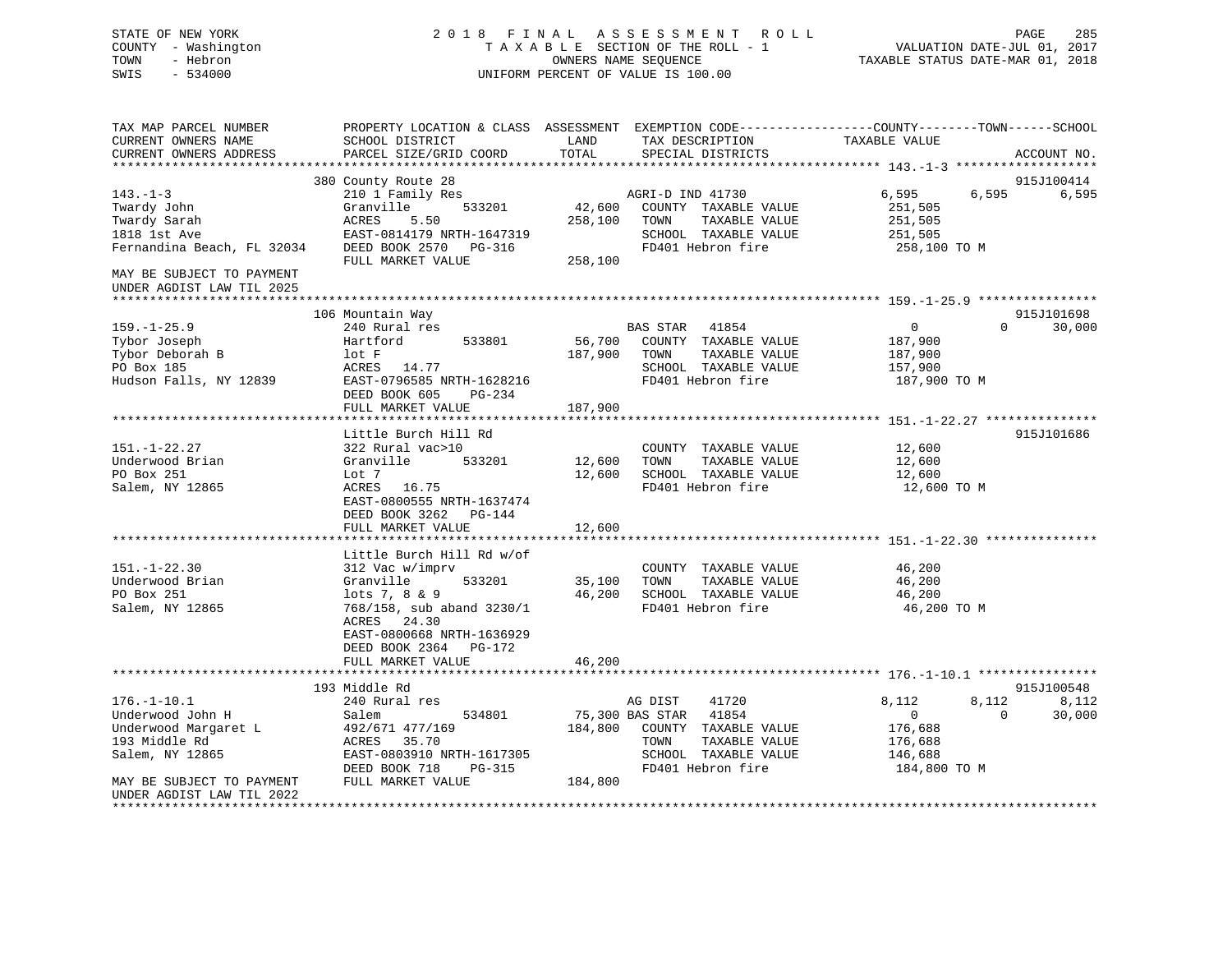# STATE OF NEW YORK 2 0 1 8 F I N A L A S S E S S M E N T R O L L PAGE 286 COUNTY - Washington T A X A B L E SECTION OF THE ROLL - 1 VALUATION DATE-JUL 01, 2017 TOWN - Hebron OWNERS NAME SEQUENCE TAXABLE STATUS DATE-MAR 01, 2018 SWIS - 534000 UNIFORM PERCENT OF VALUE IS 100.00

| TAX MAP PARCEL NUMBER<br>CURRENT OWNERS NAME<br>CURRENT OWNERS ADDRESS | PROPERTY LOCATION & CLASS ASSESSMENT<br>SCHOOL DISTRICT<br>PARCEL SIZE/GRID COORD | LAND<br>TOTAL | EXEMPTION CODE-----------------COUNTY-------TOWN------SCHOOL<br>TAX DESCRIPTION<br>SPECIAL DISTRICTS | TAXABLE VALUE | ACCOUNT NO.        |
|------------------------------------------------------------------------|-----------------------------------------------------------------------------------|---------------|------------------------------------------------------------------------------------------------------|---------------|--------------------|
|                                                                        |                                                                                   |               |                                                                                                      |               |                    |
|                                                                        | 137 Halls Pond Rd                                                                 |               |                                                                                                      |               | 915J101874         |
| $167. - 1 - 7.7$                                                       | 242 Rurl res&rec                                                                  |               | ENH STAR<br>41834                                                                                    | $\Omega$      | 66,800<br>$\Omega$ |
| Urbaetis Mark M                                                        | Hartford<br>533801                                                                | 78,800        | COUNTY TAXABLE VALUE                                                                                 | 217,000       |                    |
| Squires Randall C                                                      | 793/232                                                                           | 217,000       | TOWN<br>TAXABLE VALUE                                                                                | 217,000       |                    |
| 3 Halls Pond Rd                                                        | ACRES 18.40                                                                       |               | SCHOOL TAXABLE VALUE                                                                                 | 150,200       |                    |
| Salem, NY 12865                                                        | EAST-0790854 NRTH-1623192                                                         |               | FD401 Hebron fire                                                                                    | 217,000 TO M  |                    |
|                                                                        | DEED BOOK 636<br>PG-167                                                           |               |                                                                                                      |               |                    |
|                                                                        | FULL MARKET VALUE                                                                 | 217,000       |                                                                                                      |               |                    |
|                                                                        |                                                                                   |               |                                                                                                      |               |                    |
|                                                                        | 175 Callaway Rd                                                                   |               |                                                                                                      |               | 915J101533         |
| $175. - 1 - 31$                                                        | 210 1 Family Res                                                                  |               | COUNTY TAXABLE VALUE                                                                                 | 109,000       |                    |
| Urbahn John                                                            | 534801<br>Salem                                                                   | 68,000        | TAXABLE VALUE<br>TOWN                                                                                | 109,000       |                    |
| Urbahn Deyanne                                                         | Lots C & D                                                                        | 109,000       | SCHOOL TAXABLE VALUE                                                                                 | 109,000       |                    |
| 7 Timberlane                                                           | ACRES<br>23.11                                                                    |               | FD401 Hebron fire                                                                                    | 109,000 TO M  |                    |
| Saratoga Springs, NY 12866                                             | EAST-0786197 NRTH-1616841                                                         |               |                                                                                                      |               |                    |
|                                                                        | DEED BOOK 958                                                                     |               |                                                                                                      |               |                    |
|                                                                        | PG-160                                                                            |               |                                                                                                      |               |                    |
|                                                                        | FULL MARKET VALUE                                                                 | 109,000       |                                                                                                      |               |                    |
|                                                                        |                                                                                   |               |                                                                                                      |               |                    |
|                                                                        | 3135 County Route 30                                                              |               |                                                                                                      |               | 915J100502         |
| $183.20 - 1 - 22$                                                      | 210 1 Family Res                                                                  |               | COUNTY TAXABLE VALUE                                                                                 | 111,500       |                    |
| US Bank Trust NA                                                       | 534801<br>Salem                                                                   | 15,800        | TOWN<br>TAXABLE VALUE                                                                                | 111,500       |                    |
| 13801 Wireless Way                                                     | FRNT<br>70.00 DPTH<br>80.00                                                       | 111,500       | SCHOOL TAXABLE VALUE                                                                                 | 111,500       |                    |
| Oklahoma City, OK 73134                                                | ACRES<br>$0.13$ BANK<br>999                                                       |               | CA008 Cons agri dst 8                                                                                | 111,500 TO M  |                    |
|                                                                        | EAST-0792140 NRTH-1602735                                                         |               | FD401 Hebron fire                                                                                    | 111,500 TO M  |                    |
|                                                                        | DEED BOOK 3868 PG-303                                                             |               | LD401 West hebron light                                                                              | 111,500 TO M  |                    |
|                                                                        | FULL MARKET VALUE                                                                 | 111,500       |                                                                                                      |               |                    |
|                                                                        |                                                                                   |               |                                                                                                      |               |                    |
|                                                                        | 4305 County Route 30                                                              |               |                                                                                                      |               |                    |
| $158. - 1 - 2.7$                                                       | 210 1 Family Res                                                                  |               | COUNTY TAXABLE VALUE                                                                                 | 177,600       |                    |
| Vadnais Joshua G                                                       | 533801<br>Hartford                                                                | 56,300        | TAXABLE VALUE<br>TOWN                                                                                | 177,600       |                    |
| 1806 State Route 32                                                    | $1$ ot $3$                                                                        | 177,600       | SCHOOL TAXABLE VALUE                                                                                 | 177,600       |                    |
| Gansevoort, NY 12831                                                   | ACRES<br>7.15                                                                     |               | CA008 Cons agri dst 8                                                                                | 177,600 TO M  |                    |
|                                                                        | EAST-0784221 NRTH-1629211                                                         |               | FD401 Hebron fire                                                                                    | 177,600 TO M  |                    |
|                                                                        | DEED BOOK 3717 PG-74                                                              |               |                                                                                                      |               |                    |
|                                                                        | FULL MARKET VALUE                                                                 | 177,600       |                                                                                                      |               |                    |
|                                                                        |                                                                                   |               |                                                                                                      |               |                    |
|                                                                        |                                                                                   |               |                                                                                                      |               |                    |
|                                                                        | County Route 47/N Off                                                             |               |                                                                                                      |               | 915J100187         |
| $175. - 1 - 24$                                                        | 322 Rural vac>10                                                                  |               | COUNTY TAXABLE VALUE                                                                                 | 24,000        |                    |
| Valastro Randy                                                         | 532001<br>Argyle                                                                  | 24,000        | TAXABLE VALUE<br>TOWN                                                                                | 24,000        |                    |
| Valastro Sheila                                                        | 32.00<br>ACRES                                                                    | 24,000        | SCHOOL TAXABLE VALUE                                                                                 | 24,000        |                    |
| 1303 County Route 47                                                   | EAST-0785680 NRTH-1610079                                                         |               | FD401 Hebron fire                                                                                    | 24,000 TO M   |                    |
| Argyle, NY 12809                                                       | DEED BOOK 2572<br>$PG-1$                                                          |               |                                                                                                      |               |                    |
|                                                                        | FULL MARKET VALUE                                                                 | 24,000        |                                                                                                      |               |                    |
|                                                                        |                                                                                   |               |                                                                                                      |               |                    |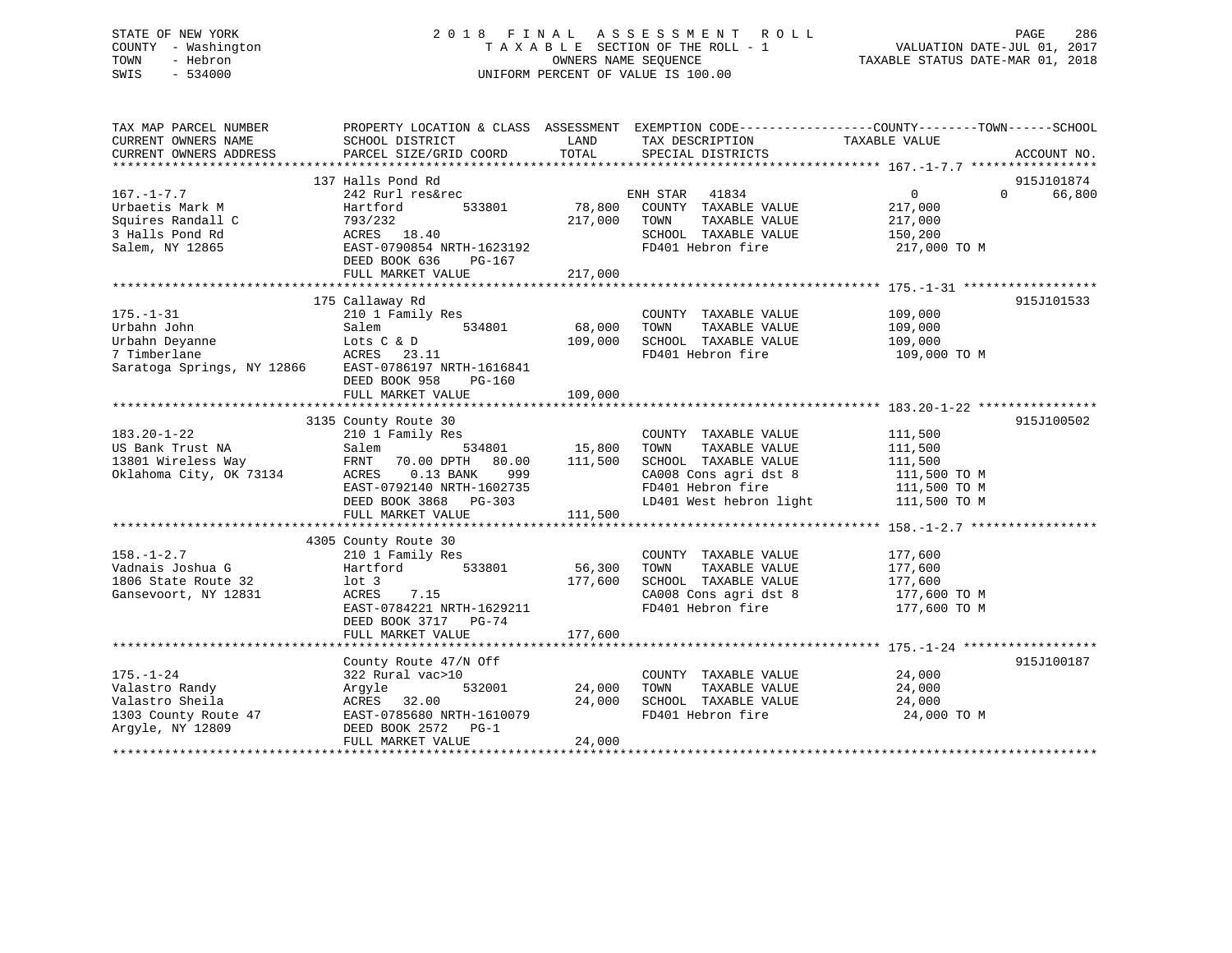#### STATE OF NEW YORK 2 0 1 8 F I N A L A S S E S S M E N T R O L L PAGE 287COUNTY - Washington T A X A B L E SECTION OF THE ROLL - 1 TOWN - Hebron **CONNERS NAME SEQUENCE** TAXABLE STATUS DATE-MAR 01, 2018 SWIS - 534000 UNIFORM PERCENT OF VALUE IS 100.00

VALUATION DATE-JUL 01, 2017

| TAX MAP PARCEL NUMBER                                                                                                                                                                                                                              |                                           |               |                                                    | PROPERTY LOCATION & CLASS ASSESSMENT EXEMPTION CODE----------------COUNTY-------TOWN------SCHOOL |             |
|----------------------------------------------------------------------------------------------------------------------------------------------------------------------------------------------------------------------------------------------------|-------------------------------------------|---------------|----------------------------------------------------|--------------------------------------------------------------------------------------------------|-------------|
| CURRENT OWNERS NAME<br>CURRENT OWNERS ADDRESS                                                                                                                                                                                                      | SCHOOL DISTRICT<br>PARCEL SIZE/GRID COORD | LAND<br>TOTAL | TAX DESCRIPTION TAXABLE VALUE<br>SPECIAL DISTRICTS |                                                                                                  | ACCOUNT NO. |
|                                                                                                                                                                                                                                                    |                                           |               |                                                    |                                                                                                  |             |
|                                                                                                                                                                                                                                                    | 2219 County Route 47                      |               |                                                    |                                                                                                  | 915J101154  |
| $183.2 - 1 - 9$                                                                                                                                                                                                                                    | 210 1 Family Res                          |               | COUNTY TAXABLE VALUE 170,200                       |                                                                                                  |             |
| Valastro Randy                                                                                                                                                                                                                                     | Salem                                     | 534801 40,100 | TOWN<br>TAXABLE VALUE                              | 170,200                                                                                          |             |
| Valastro Sheila                                                                                                                                                                                                                                    | Trans Exempt Repay 2018 170,200           |               | SCHOOL TAXABLE VALUE                               |                                                                                                  |             |
| 1303 County Route 47                                                                                                                                                                                                                               | 2.10<br>ACRES                             |               | FD401 Hebron fire                                  | 170,200<br>170,200 TO M                                                                          |             |
| Argyle, NY 12809                                                                                                                                                                                                                                   | EAST-0786959 NRTH-1608192                 |               | TE533 Trans exmt repay-flg .00 MT                  |                                                                                                  |             |
|                                                                                                                                                                                                                                                    | DEED BOOK 3769 PG-322                     |               |                                                    |                                                                                                  |             |
|                                                                                                                                                                                                                                                    | FULL MARKET VALUE                         | 170,200       |                                                    |                                                                                                  |             |
|                                                                                                                                                                                                                                                    |                                           |               |                                                    |                                                                                                  |             |
|                                                                                                                                                                                                                                                    | County Route 47                           |               |                                                    |                                                                                                  | 915J101155  |
| $183.2 - 1 - 10$                                                                                                                                                                                                                                   | 314 Rural vac<10                          |               | COUNTY TAXABLE VALUE                               | 20,100                                                                                           |             |
| Valastro Sheila                                                                                                                                                                                                                                    | 534801<br>Salem                           | 20,100        | TOWN<br>TAXABLE VALUE                              | 20,100                                                                                           |             |
| Valastro Randy                                                                                                                                                                                                                                     | 2.10<br>ACRES                             | 20,100        | SCHOOL TAXABLE VALUE                               | 20,100                                                                                           |             |
|                                                                                                                                                                                                                                                    |                                           |               | FD401 Hebron fire                                  | 20,100 TO M                                                                                      |             |
|                                                                                                                                                                                                                                                    |                                           |               |                                                    |                                                                                                  |             |
|                                                                                                                                                                                                                                                    | FULL MARKET VALUE                         | 20,100        |                                                    |                                                                                                  |             |
|                                                                                                                                                                                                                                                    |                                           |               |                                                    |                                                                                                  |             |
|                                                                                                                                                                                                                                                    | 105 Bromley Ln                            |               |                                                    |                                                                                                  |             |
|                                                                                                                                                                                                                                                    |                                           |               | COUNTY TAXABLE VALUE                               | 129,900<br>129,900                                                                               |             |
|                                                                                                                                                                                                                                                    |                                           |               | TOWN<br>TAXABLE VALUE                              |                                                                                                  |             |
|                                                                                                                                                                                                                                                    |                                           | 129,900       | SCHOOL TAXABLE VALUE                               | 129,900                                                                                          |             |
|                                                                                                                                                                                                                                                    |                                           |               | FD401 Hebron fire                                  | 129,900 TO M                                                                                     |             |
|                                                                                                                                                                                                                                                    |                                           |               |                                                    |                                                                                                  |             |
| Valler Joseph M<br>Valler Nancy L<br>Valler Nancy L<br>3334 North Key Dr Unit H2<br>Fort Myers, FL 33903<br>19334 North Key Dr Unit H2<br>Fort Myers, FL 33903<br>19320608 NRTH-1614441<br>1920608 NRTH-1614441<br>1920608 NRTH-1614441<br>1920608 |                                           | 129,900       |                                                    |                                                                                                  |             |
|                                                                                                                                                                                                                                                    |                                           |               |                                                    |                                                                                                  |             |
|                                                                                                                                                                                                                                                    | Chamberlin Mills Rd                       |               |                                                    |                                                                                                  | 915J101485  |
| $184. - 2 - 3$                                                                                                                                                                                                                                     | 312 Vac w/imprv                           |               | AG BUILD 41700                                     | 23,000 23,000                                                                                    | 23,000      |
| Van Alstyne Kathleen                                                                                                                                                                                                                               | Salem                                     |               | 534801 25,300 COUNTY TAXABLE VALUE                 | 24,000                                                                                           |             |
| 383 Chamberlain Mills Rd                                                                                                                                                                                                                           | $1$ ot 3                                  |               | 47,000 TOWN TAXABLE VALUE                          | 24,000                                                                                           |             |
| Salem, NY 12865                                                                                                                                                                                                                                    | ACRES 15.04                               |               | SCHOOL TAXABLE VALUE                               | 24,000                                                                                           |             |
|                                                                                                                                                                                                                                                    | EAST-0798699 NRTH-1607935                 |               | CA008 Cons agri dst 8 47,000 TO M                  |                                                                                                  |             |
|                                                                                                                                                                                                                                                    | DEED BOOK 2033 PG-272                     |               | FD401 Hebron fire                                  | 47,000 TO M                                                                                      |             |
|                                                                                                                                                                                                                                                    | FULL MARKET VALUE                         | 47,000        |                                                    |                                                                                                  |             |
|                                                                                                                                                                                                                                                    |                                           |               |                                                    |                                                                                                  |             |
|                                                                                                                                                                                                                                                    | Chamberlin Mills Rd                       |               |                                                    |                                                                                                  | 915J101507  |
| $184. - 2 - 4$                                                                                                                                                                                                                                     | 322 Rural vac>10                          |               | COUNTY TAXABLE VALUE                               | 27,200                                                                                           |             |
| Van Alstyne Michael J                                                                                                                                                                                                                              | Salem<br>534801                           | 27,200        | TOWN<br>TAXABLE VALUE                              | 27,200                                                                                           |             |
| 383 Chamberlain Mills Rd                                                                                                                                                                                                                           | Lot 4                                     | 27,200        | SCHOOL TAXABLE VALUE                               | 27,200                                                                                           |             |
| Salem, NY 12865                                                                                                                                                                                                                                    | ACRES 16.93                               |               | CA008 Cons agri dst 8                              | 27,200 TO M                                                                                      |             |
|                                                                                                                                                                                                                                                    | EAST-0798586 NRTH-1607539                 |               | FD401 Hebron fire                                  | 27,200 TO M                                                                                      |             |
|                                                                                                                                                                                                                                                    | DEED BOOK 2461 PG-227                     |               |                                                    |                                                                                                  |             |
|                                                                                                                                                                                                                                                    | FULL MARKET VALUE                         | 27,200        |                                                    |                                                                                                  |             |
|                                                                                                                                                                                                                                                    |                                           |               |                                                    |                                                                                                  |             |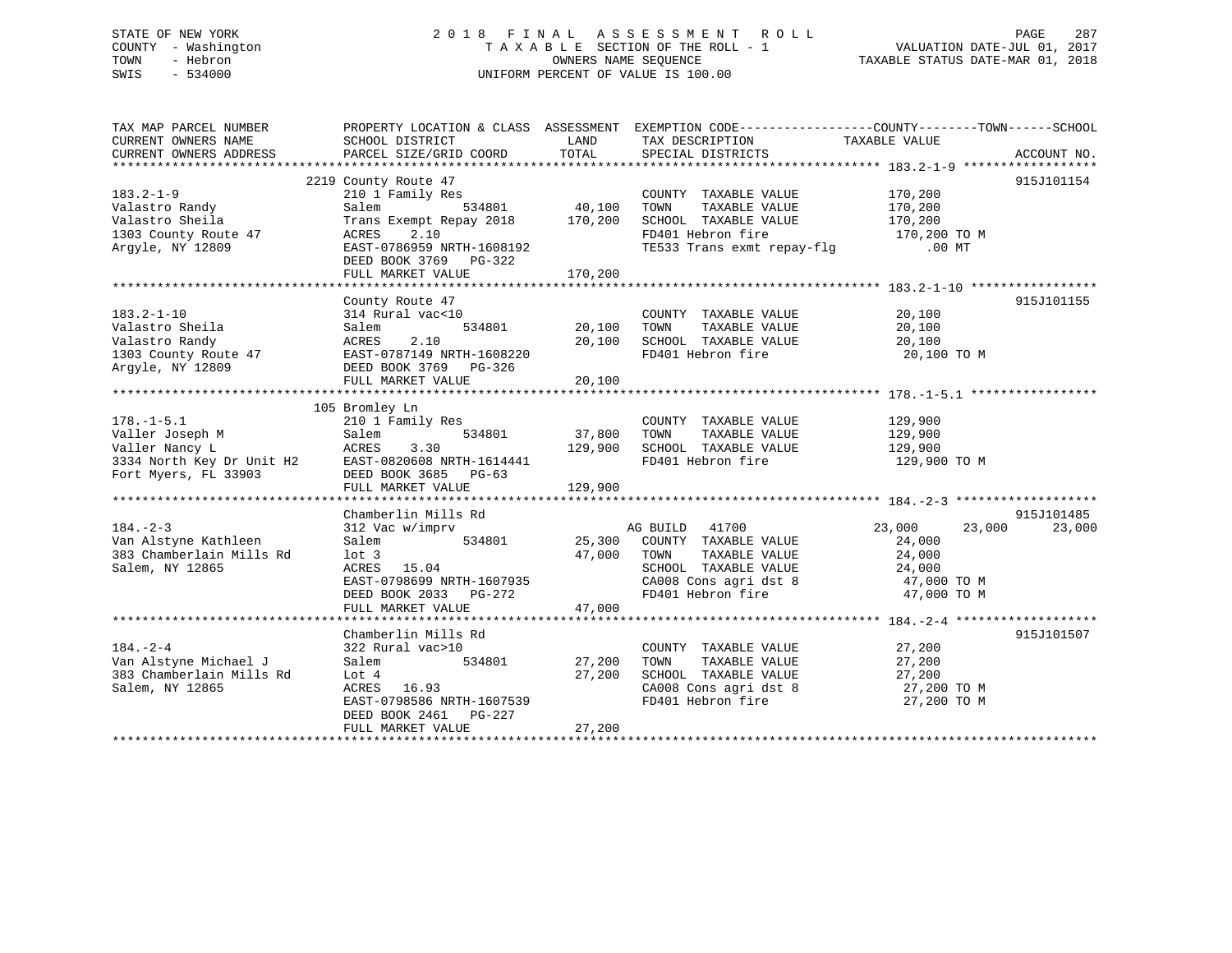# STATE OF NEW YORK 2 0 1 8 F I N A L A S S E S S M E N T R O L L PAGE 288 COUNTY - Washington T A X A B L E SECTION OF THE ROLL - 1 VALUATION DATE-JUL 01, 2017 TOWN - Hebron OWNERS NAME SEQUENCE TAXABLE STATUS DATE-MAR 01, 2018 SWIS - 534000 UNIFORM PERCENT OF VALUE IS 100.00

| TAX MAP PARCEL NUMBER<br>CURRENT OWNERS NAME           | PROPERTY LOCATION & CLASS ASSESSMENT EXEMPTION CODE----------------COUNTY-------TOWN-----SCHOOL<br>SCHOOL DISTRICT | LAND<br>TOTAL | TAX DESCRIPTION          | TAXABLE VALUE        |             |
|--------------------------------------------------------|--------------------------------------------------------------------------------------------------------------------|---------------|--------------------------|----------------------|-------------|
| CURRENT OWNERS ADDRESS                                 | PARCEL SIZE/GRID COORD                                                                                             |               | SPECIAL DISTRICTS        |                      | ACCOUNT NO. |
|                                                        | 101 Callaway Rd                                                                                                    |               |                          |                      | 915J101571  |
| $175. - 1 - 36$                                        | 314 Rural vac<10                                                                                                   |               | COUNTY TAXABLE VALUE     | 22,700               |             |
| Van Ingen Anne                                         | 534801<br>Salem                                                                                                    | 22,700        | TAXABLE VALUE<br>TOWN    | 22,700               |             |
| 22 Brightside Dr                                       | 3.05<br>ACRES                                                                                                      | 22,700        | SCHOOL TAXABLE VALUE     | 22,700               |             |
| Stamford, CT 06902                                     | EAST-0787009 NRTH-1615807                                                                                          |               | FD401 Hebron fire        | 22,700 TO M          |             |
|                                                        | DEED BOOK 2635 PG-311<br>FULL MARKET VALUE                                                                         | 22,700        |                          |                      |             |
|                                                        |                                                                                                                    |               |                          |                      |             |
|                                                        | Callaway Rd                                                                                                        |               |                          |                      | 915J101535  |
| $175. - 1 - 33$                                        | 314 Rural vac<10                                                                                                   |               | AGRI-D IND 41730         | 29,105<br>29,105     | 29,105      |
| Van Ingen Anne H                                       | 534801<br>Salem                                                                                                    | 36,200        | COUNTY TAXABLE VALUE     | 7,095                |             |
| 22 Brightside Dr                                       | ACRES<br>7.08                                                                                                      | 36,200        | TAXABLE VALUE<br>TOWN    | 7,095                |             |
| Stamford, CT 06902                                     | EAST-0787010 NRTH-1616398                                                                                          |               | SCHOOL TAXABLE VALUE     | 7,095                |             |
|                                                        | DEED BOOK 586<br>PG-201                                                                                            |               | FD401 Hebron fire        | 36,200 TO M          |             |
| MAY BE SUBJECT TO PAYMENT                              | FULL MARKET VALUE                                                                                                  | 36,200        |                          |                      |             |
| UNDER AGDIST LAW TIL 2025                              |                                                                                                                    |               |                          |                      |             |
|                                                        |                                                                                                                    |               |                          |                      |             |
|                                                        | Callaway Rd                                                                                                        |               |                          |                      | 915J101569  |
| $175. - 1 - 34$                                        | 314 Rural vac<10                                                                                                   |               | AGRI-D IND 41730         | 23,506<br>23,506     | 23,506      |
| Van Ingen Anne H                                       | 534801<br>Salem                                                                                                    | 24,500        | COUNTY TAXABLE VALUE     | 994                  |             |
| 22 Brightside Dr                                       | ACRES<br>3.43                                                                                                      | 24,500        | TAXABLE VALUE<br>TOWN    | 994                  |             |
| Stamford, CT 06902                                     | EAST-0787348 NRTH-1616225                                                                                          |               | SCHOOL TAXABLE VALUE     | 994                  |             |
|                                                        | DEED BOOK 2886<br>PG-189                                                                                           |               | FD401 Hebron fire        | 24,500 TO M          |             |
| MAY BE SUBJECT TO PAYMENT<br>UNDER AGDIST LAW TIL 2025 | FULL MARKET VALUE                                                                                                  | 24,500        |                          |                      |             |
|                                                        |                                                                                                                    |               |                          |                      |             |
|                                                        | 277 Higgins Rd                                                                                                     |               |                          |                      | 915J101811  |
| $170. - 2 - 25$                                        | 241 Rural res&ag                                                                                                   |               | COUNTY TAXABLE VALUE     | 235,000              |             |
| Van Reed Katharine                                     | 533201<br>Granville                                                                                                | 49,800        | TOWN<br>TAXABLE VALUE    | 235,000              |             |
| 277 Higgins Rd                                         | sub lots 5&6                                                                                                       | 235,000       | SCHOOL TAXABLE VALUE     | 235,000              |             |
| Granville, NY 12832                                    | ACRES 10.17                                                                                                        |               | FD401 Hebron fire        | 235,000 TO M         |             |
|                                                        | EAST-0820764 NRTH-1622373                                                                                          |               |                          |                      |             |
| MAY BE SUBJECT TO PAYMENT                              | DEED BOOK 3433 PG-221                                                                                              |               |                          |                      |             |
| UNDER AGDIST LAW TIL 2022                              | FULL MARKET VALUE                                                                                                  | 235,000       |                          |                      |             |
|                                                        |                                                                                                                    |               |                          |                      |             |
|                                                        | 383 Chamberlin Mills Rd                                                                                            |               |                          |                      | 915L100223  |
| $176. - 1 - 28$                                        | 210 1 Family Res                                                                                                   |               | <b>BAS STAR</b> 41854    | $\Omega$<br>$\Omega$ | 30,000      |
| VanAlstyne Kathleen                                    | 534801<br>Salem                                                                                                    | 39,400        | COUNTY TAXABLE VALUE     | 94,800               |             |
| VanAlstyne Michael                                     | 1.70 BANK<br>ACRES<br>999                                                                                          | 94,800        | TOWN<br>TAXABLE VALUE    | 94,800               |             |
| 383 Chamberlin Mills Rd                                | EAST-0797710 NRTH-1608150                                                                                          |               | SCHOOL TAXABLE VALUE     | 64,800               |             |
| Salem, NY 12865                                        | DEED BOOK 2961 PG-90                                                                                               |               | CA008 Cons agri dst 8    | 94,800 TO M          |             |
|                                                        | FULL MARKET VALUE                                                                                                  |               | 94,800 FD401 Hebron fire | 94,800 TO M          |             |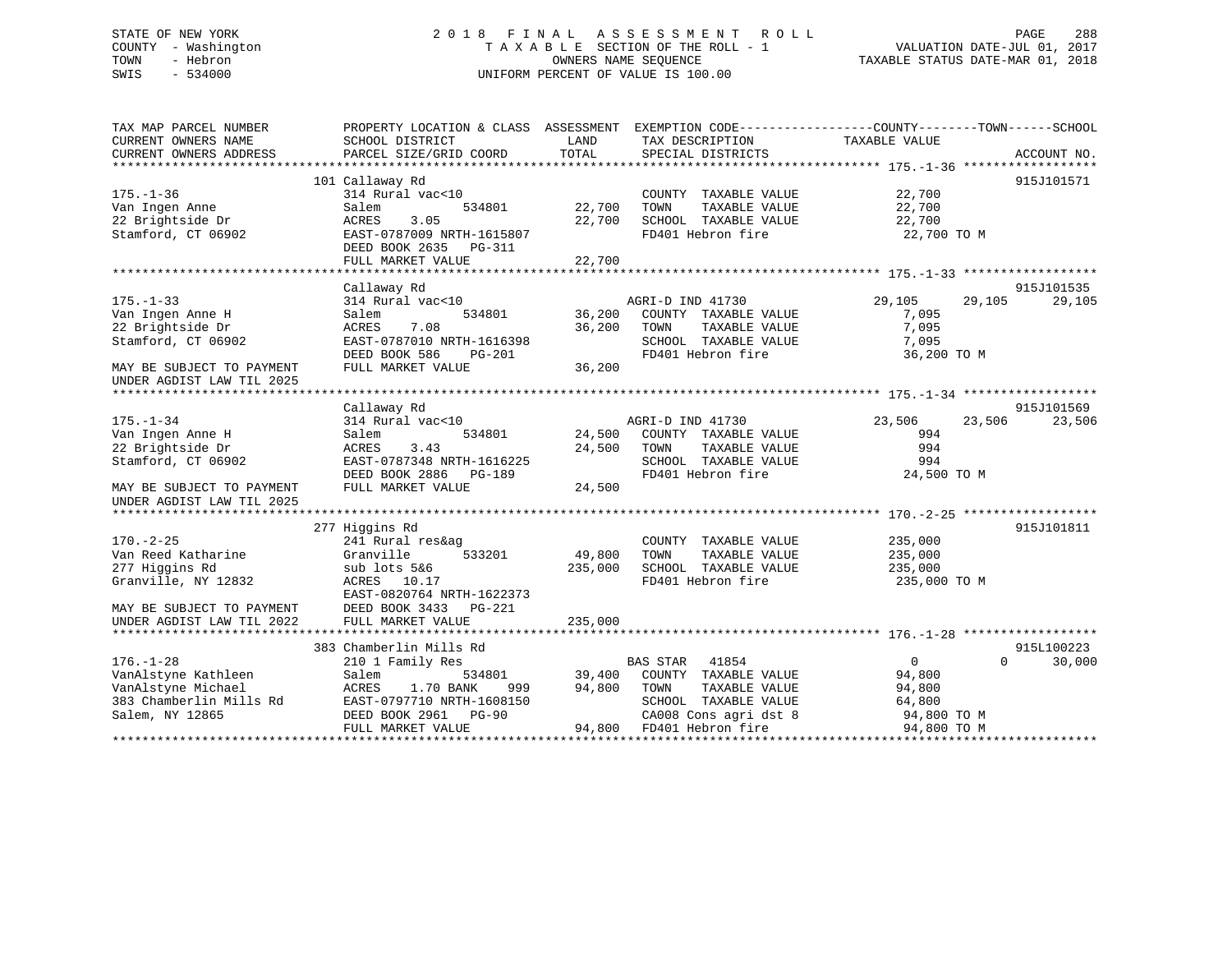## STATE OF NEW YORK 2 0 1 8 F I N A L A S S E S S M E N T R O L L PAGE 289 COUNTY - Washington T A X A B L E SECTION OF THE ROLL - 1 VALUATION DATE-JUL 01, 2017 TOWN - Hebron OWNERS NAME SEQUENCE TAXABLE STATUS DATE-MAR 01, 2018 SWIS - 534000 UNIFORM PERCENT OF VALUE IS 100.00

| TAX MAP PARCEL NUMBER               |                                        |         |                                       | PROPERTY LOCATION & CLASS ASSESSMENT EXEMPTION CODE----------------COUNTY-------TOWN------SCHOOL |             |
|-------------------------------------|----------------------------------------|---------|---------------------------------------|--------------------------------------------------------------------------------------------------|-------------|
| CURRENT OWNERS NAME                 | SCHOOL DISTRICT                        | LAND    | TAX DESCRIPTION                       | TAXABLE VALUE                                                                                    |             |
| CURRENT OWNERS ADDRESS              | PARCEL SIZE/GRID COORD                 | TOTAL   | SPECIAL DISTRICTS                     |                                                                                                  | ACCOUNT NO. |
|                                     |                                        |         |                                       |                                                                                                  |             |
|                                     | 109 Crosier Rd                         |         |                                       |                                                                                                  | 915J100171  |
| $167. - 1 - 20.1$                   | 240 Rural res                          |         | COUNTY TAXABLE VALUE                  | 207,300                                                                                          |             |
| Vanderminden Trustee Robert D Salem | 534801                                 | 147,800 | TOWN<br>TAXABLE VALUE                 | 207,300                                                                                          |             |
| 5 Court St                          | 86.20<br>ACRES                         | 207,300 | SCHOOL TAXABLE VALUE                  | 207,300                                                                                          |             |
| Granville, NY 12832                 | EAST-0791696 NRTH-1617247              |         | FD401 Hebron fire                     | 207,300 TO M                                                                                     |             |
|                                     | DEED BOOK 715<br><b>PG-88</b>          |         |                                       |                                                                                                  |             |
|                                     | FULL MARKET VALUE                      | 207,300 |                                       |                                                                                                  |             |
|                                     |                                        |         |                                       |                                                                                                  | 915J101818  |
| $170. - 2 - 32$                     | 179 Higgins Rd                         |         |                                       | 30,700                                                                                           |             |
| Vanderzyden Kevin J                 | 312 Vac w/imprv<br>Granville<br>533201 | 29,300  | COUNTY TAXABLE VALUE<br>TAXABLE VALUE | 30,700                                                                                           |             |
| Vanderzyden Karen M                 | Lot $22$                               | 30,700  | TOWN<br>SCHOOL TAXABLE VALUE          | 30,700                                                                                           |             |
| PO Box 514                          | ACRES<br>9.89                          |         | FD401 Hebron fire                     |                                                                                                  |             |
| Hudson Falls, NY 12839              | EAST-0820068 NRTH-1624440              |         |                                       | 30,700 TO M                                                                                      |             |
|                                     | DEED BOOK 2696<br>$PG-235$             |         |                                       |                                                                                                  |             |
|                                     | FULL MARKET VALUE                      | 30,700  |                                       |                                                                                                  |             |
|                                     |                                        |         |                                       |                                                                                                  |             |
|                                     | Chamberlin Mills Rd/e Off              |         |                                       |                                                                                                  | 915J100624  |
| $184. - 1 - 7$                      | 323 Vacant rural                       |         | COUNTY TAXABLE VALUE 17,500           |                                                                                                  |             |
| VanDyk, Trustee William R LE        | Salem<br>534801                        | 17,500  | TOWN<br>TAXABLE VALUE                 | 17,500                                                                                           |             |
| VanDyk Trust W R                    | 23.35<br>ACRES                         | 17,500  | SCHOOL TAXABLE VALUE                  | 17,500                                                                                           |             |
| 53 Heaphy Ln                        | EAST-0800050 NRTH-1607231              |         | FD401 Hebron fire                     | 17,500 TO M                                                                                      |             |
| Salem, NY 12832                     | DEED BOOK 2617 PG-333                  |         |                                       |                                                                                                  |             |
|                                     | FULL MARKET VALUE                      | 17,500  |                                       |                                                                                                  |             |
|                                     |                                        |         |                                       |                                                                                                  |             |
|                                     | Chamberlin Mills Rd                    |         |                                       |                                                                                                  | 915J101484  |
| $184. - 2 - 2$                      | 322 Rural vac>10                       |         | 41720<br>AG DIST                      | 22,320<br>22,320                                                                                 | 22,320      |
| VanDyk, Trustee William R LE        | Salem<br>534801                        | 63,400  | COUNTY TAXABLE VALUE                  | 41,080                                                                                           |             |
| VanDyk Trust W R                    | Lot 2                                  | 63,400  | TOWN<br>TAXABLE VALUE                 | 41,080                                                                                           |             |
| 53 Heaphy Ln                        | ACRES<br>34.70                         |         | SCHOOL TAXABLE VALUE                  | 41,080                                                                                           |             |
| Salem, NY 12865                     | EAST-0799475 NRTH-1608895              |         | CA008 Cons agri dst 8                 | 41,080 TO M                                                                                      |             |
|                                     | DEED BOOK 2617 PG-329                  |         | 22,320 EX                             |                                                                                                  |             |
| MAY BE SUBJECT TO PAYMENT           | FULL MARKET VALUE                      |         | 63,400 FD401 Hebron fire              | 63,400 TO M                                                                                      |             |
| UNDER AGDIST LAW TIL 2022           |                                        |         |                                       |                                                                                                  |             |
|                                     |                                        |         |                                       |                                                                                                  |             |
|                                     | 447 Chamberlin Mills Rd                |         |                                       |                                                                                                  | 915J100623  |
| $176. - 1 - 27.1$                   | 240 Rural res                          |         | 41720<br>AG DIST                      | 149,832<br>149,832                                                                               | 149,832     |
| VanDyk, Trustee, L.E. William Salem | 534801                                 |         | 219,600 BAS STAR 41854                | $\Omega$<br>$\Omega$                                                                             | 30,000      |
| 53 Heaphy Ln                        | ACRES 96.20                            | 367,400 | COUNTY TAXABLE VALUE                  | 217,568                                                                                          |             |
| Salem, NY 12865                     | EAST-0798241 NRTH-1609432              |         | TOWN<br>TAXABLE VALUE                 | 217,568                                                                                          |             |
|                                     | DEED BOOK 2617<br>PG-325               |         | SCHOOL TAXABLE VALUE                  | 187,568                                                                                          |             |
| MAY BE SUBJECT TO PAYMENT           | FULL MARKET VALUE                      | 367,400 | CA008 Cons agri dst 8                 | 217,568 TO M                                                                                     |             |
| UNDER AGDIST LAW TIL 2022           |                                        |         | 149,832 EX                            |                                                                                                  |             |
|                                     |                                        |         | FD401 Hebron fire                     | 367,400 TO M                                                                                     |             |
|                                     |                                        |         |                                       |                                                                                                  |             |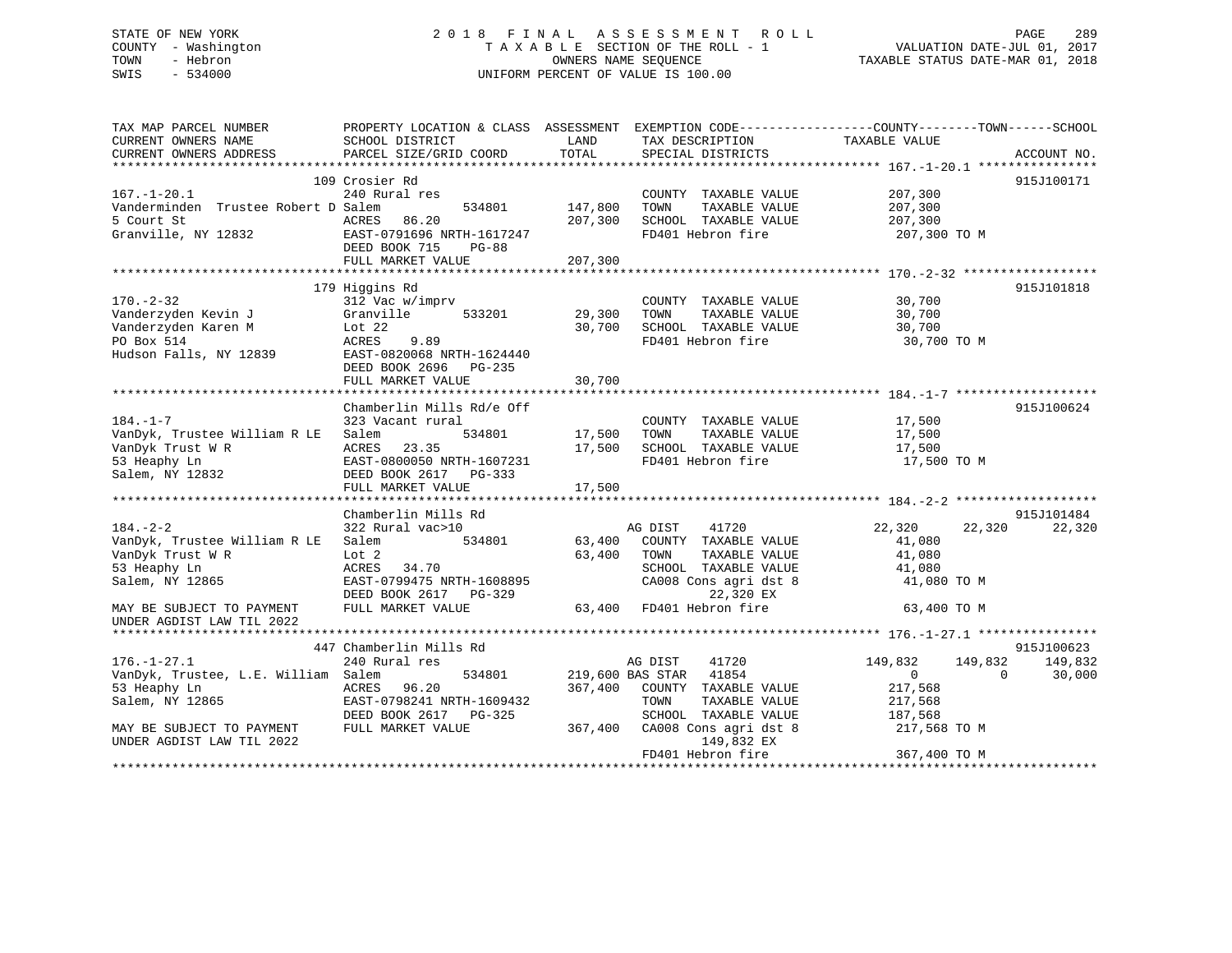## STATE OF NEW YORK 2 0 1 8 F I N A L A S S E S S M E N T R O L L PAGE 290 COUNTY - Washington T A X A B L E SECTION OF THE ROLL - 1 VALUATION DATE-JUL 01, 2017 TOWN - Hebron OWNERS NAME SEQUENCE TAXABLE STATUS DATE-MAR 01, 2018 SWIS - 534000 UNIFORM PERCENT OF VALUE IS 100.00

| TAX MAP PARCEL NUMBER<br>CURRENT OWNERS NAME | PROPERTY LOCATION & CLASS ASSESSMENT EXEMPTION CODE----------------COUNTY-------TOWN------SCHOOL<br>SCHOOL DISTRICT | LAND    | TAX DESCRIPTION               | TAXABLE VALUE  |                            |
|----------------------------------------------|---------------------------------------------------------------------------------------------------------------------|---------|-------------------------------|----------------|----------------------------|
| CURRENT OWNERS ADDRESS                       | PARCEL SIZE/GRID COORD                                                                                              | TOTAL   | SPECIAL DISTRICTS             |                | ACCOUNT NO.                |
|                                              |                                                                                                                     |         |                               |                |                            |
|                                              | 18 Center Way                                                                                                       |         |                               |                | 915J101546                 |
| $185. - 1 - 14.1$                            | 260 Seasonal res                                                                                                    |         | COUNTY TAXABLE VALUE          | 48,000         |                            |
| Vanguilder Jenny                             | Salem<br>534801                                                                                                     | 37,600  | TAXABLE VALUE<br>TOWN         | 48,000         |                            |
| McGuiggan Dennis R                           | 626/148                                                                                                             | 48,000  | SCHOOL TAXABLE VALUE          | 48,000         |                            |
| 67 Ouaker St                                 | 3.22<br>ACRES                                                                                                       |         | CA008 Cons agri dst 8         | 48,000 TO M    |                            |
| Granville, NY 12832                          | EAST-0815315 NRTH-1604870                                                                                           |         | FD401 Hebron fire             | 48,000 TO M    |                            |
|                                              | DEED BOOK 3559 PG-72                                                                                                |         |                               |                |                            |
|                                              | FULL MARKET VALUE                                                                                                   | 48,000  |                               |                |                            |
|                                              |                                                                                                                     |         |                               |                |                            |
|                                              | 3116 County Route 30                                                                                                |         |                               |                | 915J100668                 |
| $183.20 - 1 - 16$                            | 210 1 Family Res                                                                                                    |         | AGED-CO<br>41802              | 66,510         | $\Omega$<br>$\overline{0}$ |
| Vanwijngaarden Roland H                      | 534801 24,000 AGED-SCH<br>Salem                                                                                     |         | 41804                         | $\overline{0}$ | 7,390<br>$\Omega$          |
| 3116 County Route 30                         | FRNT 177.00 DPTH 114.00                                                                                             |         | 147,800 ENH STAR 41834        | $\overline{0}$ | 66,800<br>$\Omega$         |
| PO Box 548                                   | ACRES<br>0.46                                                                                                       |         | COUNTY TAXABLE VALUE          | 81,290         |                            |
| Salem, NY 12865                              | EAST-0792686 NRTH-1602584                                                                                           |         | TOWN<br>TAXABLE VALUE         | 147,800        |                            |
|                                              | DEED BOOK 720<br>PG-234                                                                                             |         | SCHOOL TAXABLE VALUE          | 73,610         |                            |
|                                              | FULL MARKET VALUE                                                                                                   |         | 147,800 CA008 Cons agri dst 8 | 147,800 TO M   |                            |
|                                              |                                                                                                                     |         | FD401 Hebron fire             | 147,800 TO M   |                            |
|                                              |                                                                                                                     |         | LD401 West hebron light       | 147,800 TO M   |                            |
|                                              |                                                                                                                     |         |                               |                |                            |
|                                              | 1467 County Route 31                                                                                                |         |                               |                |                            |
| $152. - 1 - 1.4$                             | 322 Rural vac>10                                                                                                    |         | COUNTY TAXABLE VALUE          | 46,100         |                            |
| Varney Floyd R                               | Granville<br>533201                                                                                                 | 46,100  | TAXABLE VALUE<br>TOWN         | 46,100         |                            |
| Varney Cynthia J                             | ACRES 12.05                                                                                                         | 46,100  | SCHOOL TAXABLE VALUE          | 46,100         |                            |
| 81 Hadlock Pond Rd                           | EAST-0805947 NRTH-1638715                                                                                           |         | FD401 Hebron fire             | 46,100 TO M    |                            |
| Fort Ann, NY 12827                           | DEED BOOK 3423 PG-315                                                                                               |         |                               |                |                            |
|                                              | FULL MARKET VALUE                                                                                                   | 46,100  |                               |                |                            |
|                                              |                                                                                                                     |         |                               |                |                            |
|                                              | 369 Higgins Rd                                                                                                      |         |                               |                |                            |
| $170. - 1 - 13.76$                           | 210 1 Family Res                                                                                                    |         | COUNTY TAXABLE VALUE          | 185,000        |                            |
| Vaughan David                                | 534801<br>Salem                                                                                                     | 51,400  | TAXABLE VALUE<br>TOWN         | 185,000        |                            |
| Zinsmeister Mary S                           | Lot 5E                                                                                                              | 185,000 | SCHOOL TAXABLE VALUE          | 185,000        |                            |
| 6005 US Hwy 1 Unit 103                       | ACRES 26.47                                                                                                         |         | CA008 Cons agri dst 8         | 185,000 TO M   |                            |
| Rockledge, FL 32955                          | EAST-0821178 NRTH-1619585                                                                                           |         | FD401 Hebron fire             | 185,000 TO M   |                            |
|                                              | DEED BOOK 3388 PG-338                                                                                               |         |                               |                |                            |
|                                              | FULL MARKET VALUE                                                                                                   | 185,000 |                               |                |                            |
|                                              |                                                                                                                     |         |                               |                |                            |
|                                              | 73 Koster Way                                                                                                       |         |                               |                | 915J101902                 |
| $185. - 1 - 30$                              | 314 Rural vac<10                                                                                                    |         | COUNTY TAXABLE VALUE          | 24,000         |                            |
| Velez Jaime                                  | 534801<br>Salem                                                                                                     | 24,000  | TOWN<br>TAXABLE VALUE         | 24,000         |                            |
| Porto-Velez Deborah                          | $1$ ot 9                                                                                                            | 24,000  | SCHOOL TAXABLE VALUE          | 24,000         |                            |
| 123 Midwood Ave                              | ACRES<br>6.35                                                                                                       |         | FD401 Hebron fire             | 24,000 TO M    |                            |
| Waterbury, CT 06708                          | EAST-0815478 NRTH-1608826                                                                                           |         |                               |                |                            |
|                                              | DEED BOOK 2398<br>$PG-100$                                                                                          |         |                               |                |                            |
|                                              | FULL MARKET VALUE                                                                                                   | 24,000  |                               |                |                            |
|                                              |                                                                                                                     |         |                               |                |                            |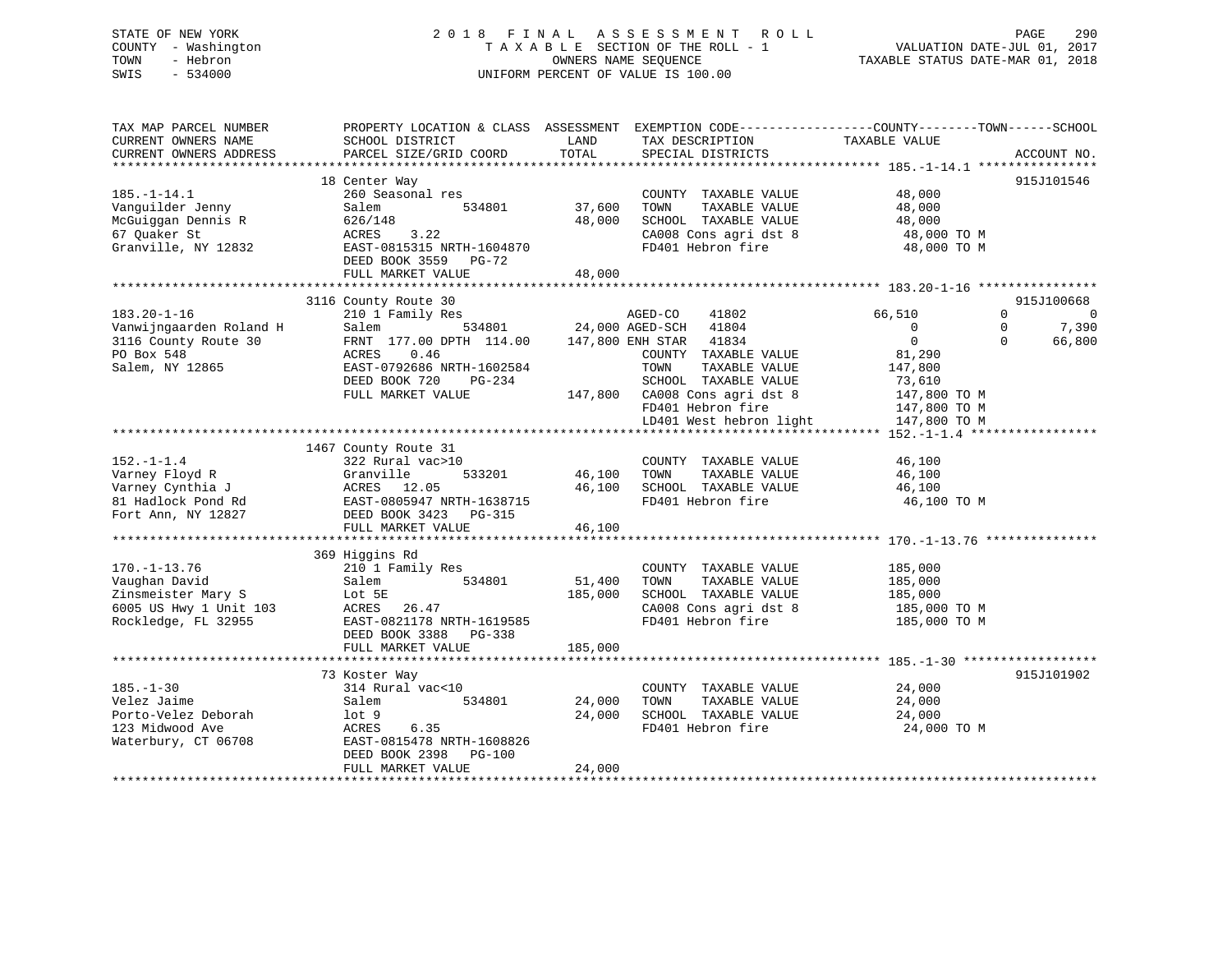## STATE OF NEW YORK 2 0 1 8 F I N A L A S S E S S M E N T R O L L PAGE 291 COUNTY - Washington T A X A B L E SECTION OF THE ROLL - 1 VALUATION DATE-JUL 01, 2017 TOWN - Hebron **CONNERS NAME SEQUENCE** TAXABLE STATUS DATE-MAR 01, 2018 SWIS - 534000 UNIFORM PERCENT OF VALUE IS 100.00

| TAX MAP PARCEL NUMBER                                                                    |                                                                                                                                                                                                    |         |                               | PROPERTY LOCATION & CLASS ASSESSMENT EXEMPTION CODE----------------COUNTY-------TOWN------SCHOOL |                |
|------------------------------------------------------------------------------------------|----------------------------------------------------------------------------------------------------------------------------------------------------------------------------------------------------|---------|-------------------------------|--------------------------------------------------------------------------------------------------|----------------|
| CURRENT OWNERS NAME                                                                      | SCHOOL DISTRICT                                                                                                                                                                                    | LAND    | TAX DESCRIPTION               | TAXABLE VALUE                                                                                    |                |
|                                                                                          |                                                                                                                                                                                                    |         |                               |                                                                                                  |                |
|                                                                                          |                                                                                                                                                                                                    |         |                               |                                                                                                  |                |
|                                                                                          | First Light Rd                                                                                                                                                                                     |         |                               |                                                                                                  | 915J101713     |
| $169. - 1 - 1.1$                                                                         | $314$ Rural vac< $10$                                                                                                                                                                              |         | COUNTY TAXABLE VALUE 80,200   |                                                                                                  |                |
| Veltri Daniel                                                                            | 534801<br>Salem                                                                                                                                                                                    | 80,200  | TOWN<br>TAXABLE VALUE         | 80,200                                                                                           |                |
| Futia-Veltri Margaret                                                                    | sub aband 3498/137                                                                                                                                                                                 | 80,200  | SCHOOL TAXABLE VALUE          | 80, 200                                                                                          |                |
| 127 Garth Rd #6C                                                                         | Lots $1-9$                                                                                                                                                                                         |         | FD401 Hebron fire             | 80,200 TO M                                                                                      |                |
| Scarsdale, NY 10583                                                                      | ACRES 48.12                                                                                                                                                                                        |         |                               |                                                                                                  |                |
|                                                                                          | EAST-0804839 NRTH-1623848                                                                                                                                                                          |         |                               |                                                                                                  |                |
|                                                                                          | DEED BOOK 3732 PG-239                                                                                                                                                                              |         |                               |                                                                                                  |                |
|                                                                                          |                                                                                                                                                                                                    |         |                               |                                                                                                  |                |
|                                                                                          | FULL MARKET VALUE                                                                                                                                                                                  | 80,200  |                               |                                                                                                  |                |
|                                                                                          |                                                                                                                                                                                                    |         |                               |                                                                                                  |                |
|                                                                                          | 66 First Light Rd                                                                                                                                                                                  |         |                               |                                                                                                  | 915J100130     |
| $169. - 1 - 1$                                                                           | 210 1 Family Res                                                                                                                                                                                   |         | COUNTY TAXABLE VALUE          | 131,000                                                                                          |                |
| Veltri Daniel J                                                                          | 534801<br>Salem                                                                                                                                                                                    | 43,500  | TOWN<br>TAXABLE VALUE         | 131,000                                                                                          |                |
| Futia-Veltri Margaret<br>127 Garth Rd 6C<br>Scarsdale, NY 10583<br>DEED BOOK 3778 PG-322 |                                                                                                                                                                                                    | 131,000 | SCHOOL TAXABLE VALUE 131,000  |                                                                                                  |                |
|                                                                                          | EAST-0804678 NRTH-1622469                                                                                                                                                                          |         | FD401 Hebron fire             | 131,000 TO M                                                                                     |                |
|                                                                                          |                                                                                                                                                                                                    |         |                               |                                                                                                  |                |
|                                                                                          | FULL MARKET VALUE                                                                                                                                                                                  | 131,000 |                               |                                                                                                  |                |
|                                                                                          |                                                                                                                                                                                                    |         |                               |                                                                                                  |                |
|                                                                                          | Thunder Way                                                                                                                                                                                        |         |                               |                                                                                                  | 915J101530     |
| $175. - 1 - 12.6$                                                                        | 322 Rural vac>10                                                                                                                                                                                   |         | COUNTY TAXABLE VALUE          | 8,100                                                                                            |                |
| Veltri Daniel J                                                                          | 534801<br>Salem                                                                                                                                                                                    | 8,100   | TAXABLE VALUE<br>TOWN         | 8,100                                                                                            |                |
|                                                                                          |                                                                                                                                                                                                    | 8,100   | SCHOOL TAXABLE VALUE          | 8,100                                                                                            |                |
|                                                                                          |                                                                                                                                                                                                    |         | FD401 Hebron fire             | 8,100 TO M                                                                                       |                |
|                                                                                          | Veltri Margaret Futia<br>127 Garth Rd Apt 6C<br>Scarsdale, NY 10583<br>2000 1862 DEED BOOK 1862<br>2000 10583<br>2000 1055 1056 1062 1062 1062 1062<br>2000 1055 1062 1062 1062 1062 1062 1062 107 |         |                               |                                                                                                  |                |
|                                                                                          | FULL MARKET VALUE                                                                                                                                                                                  | 8,100   |                               |                                                                                                  |                |
|                                                                                          |                                                                                                                                                                                                    |         |                               |                                                                                                  |                |
|                                                                                          | 148 Thunder Way                                                                                                                                                                                    |         |                               |                                                                                                  | 915J101730     |
| $175. - 1 - 12.10$                                                                       | 210 1 Family Res                                                                                                                                                                                   |         | COUNTY TAXABLE VALUE          | 73,600                                                                                           |                |
|                                                                                          | 534801 18,100                                                                                                                                                                                      |         | TOWN<br>TAXABLE VALUE         | 73,600                                                                                           |                |
|                                                                                          |                                                                                                                                                                                                    | 73,600  | SCHOOL TAXABLE VALUE          | 73,600                                                                                           |                |
|                                                                                          | Veltri Daniel J<br>Veltri Margaret Futia<br>127 Garth Rd Apt 66<br>127 Garth Rd Apt 66<br>127 Garth Rd Apt 66<br>127 Samuel Apt 66<br>128 September 2008 1813<br>128 DEED BOOK 1813<br>13 PG-42    |         | FD401 Hebron fire             | 73,600 TO M                                                                                      |                |
|                                                                                          |                                                                                                                                                                                                    |         |                               |                                                                                                  |                |
|                                                                                          | FULL MARKET VALUE                                                                                                                                                                                  | 73,600  |                               |                                                                                                  |                |
|                                                                                          |                                                                                                                                                                                                    |         |                               |                                                                                                  |                |
|                                                                                          | 3196 County Route 30                                                                                                                                                                               |         |                               |                                                                                                  | 915J100389     |
| 183.16-1-26                                                                              | 210 1 Family Res                                                                                                                                                                                   |         | VET WAR CT 41121              | 20,955<br>18,000                                                                                 | $\overline{0}$ |
|                                                                                          | 534801                                                                                                                                                                                             |         | 27,300 BAS STAR 41854         | $\overline{0}$<br>$\Omega$                                                                       | 30,000         |
| Veysey Barry C                                                                           | Salem                                                                                                                                                                                              |         |                               |                                                                                                  |                |
| Veysey Ann A                                                                             | ACRES<br>1.10                                                                                                                                                                                      |         | 139,700 COUNTY TAXABLE VALUE  | 118,745                                                                                          |                |
| 3196 County Route 30                                                                     | EAST-0791921 NRTH-1604244                                                                                                                                                                          |         | TOWN<br>TAXABLE VALUE         | 121,700                                                                                          |                |
| Salem, NY 12865                                                                          | DEED BOOK 2677 PG-328                                                                                                                                                                              |         | SCHOOL TAXABLE VALUE          | 109,700                                                                                          |                |
|                                                                                          | FULL MARKET VALUE                                                                                                                                                                                  |         | 139,700 CA008 Cons agri dst 8 | 139,700 ТО М<br>139,700 ТО М                                                                     |                |
|                                                                                          |                                                                                                                                                                                                    |         | FD401 Hebron fire             |                                                                                                  |                |
|                                                                                          |                                                                                                                                                                                                    |         | LD401 West hebron light       | 139,700 TO M                                                                                     |                |
|                                                                                          |                                                                                                                                                                                                    |         |                               |                                                                                                  |                |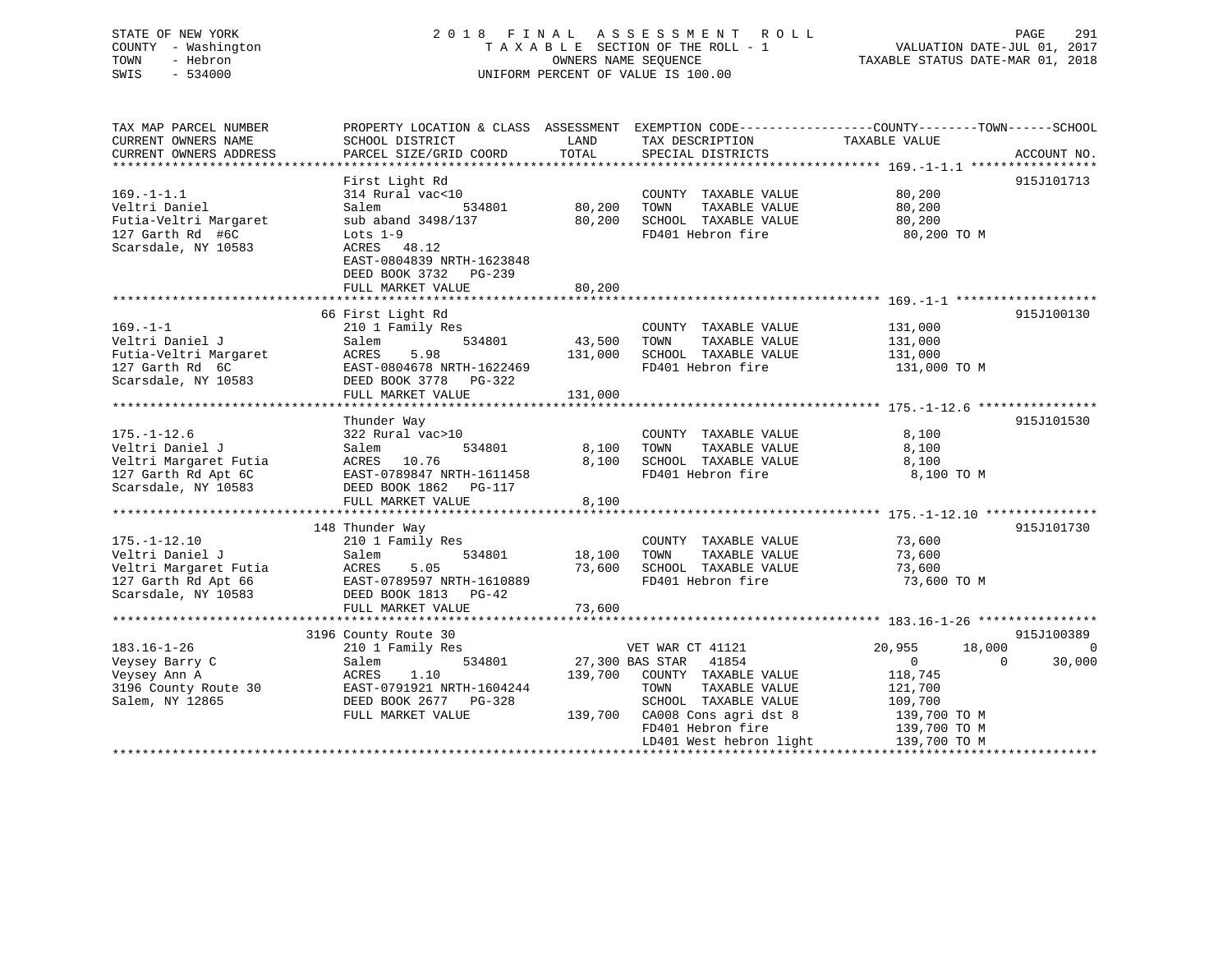# COUNTY - Washington  $T A X A B L E$  SECTION OF THE ROLL - 1<br>TOWN - Hebron DATE-JUL 000NERS NAME SEQUENCE SWIS - 534000 UNIFORM PERCENT OF VALUE IS 100.00

STATE OF NEW YORK 292 2018 FINAL ASSESSMENT ROLL 2012 PAGE 292 VALUATION DATE-JUL 01, 2017

TAXABLE STATUS DATE-MAR 01, 2018

| TAX MAP PARCEL NUMBER                                                                         | PROPERTY LOCATION & CLASS ASSESSMENT EXEMPTION CODE----------------COUNTY-------TOWN------SCHOOL                                                             |               |                                                                                                                                                                                                                           |                            |             |
|-----------------------------------------------------------------------------------------------|--------------------------------------------------------------------------------------------------------------------------------------------------------------|---------------|---------------------------------------------------------------------------------------------------------------------------------------------------------------------------------------------------------------------------|----------------------------|-------------|
| CURRENT OWNERS NAME                                                                           | SCHOOL DISTRICT                                                                                                                                              | LAND          | TAX DESCRIPTION                                                                                                                                                                                                           | TAXABLE VALUE              |             |
| CURRENT OWNERS ADDRESS                                                                        | PARCEL SIZE/GRID COORD                                                                                                                                       | TOTAL         | SPECIAL DISTRICTS                                                                                                                                                                                                         |                            | ACCOUNT NO. |
|                                                                                               |                                                                                                                                                              |               |                                                                                                                                                                                                                           |                            |             |
|                                                                                               | 3547 County Route 30                                                                                                                                         |               |                                                                                                                                                                                                                           |                            |             |
| $175. - 1 - 13.1$                                                                             | 270 Mfg housing                                                                                                                                              |               | COUNTY TAXABLE VALUE                                                                                                                                                                                                      | 48,600                     |             |
| Vichioli Robert M                                                                             | Salem                                                                                                                                                        | 534801 42,000 | TOWN                                                                                                                                                                                                                      | TAXABLE VALUE 48,600       |             |
| Vichioli Jeanne M                                                                             | $1$ ot $2$                                                                                                                                                   | 48,600        | SCHOOL TAXABLE VALUE                                                                                                                                                                                                      | 48,600                     |             |
|                                                                                               |                                                                                                                                                              |               |                                                                                                                                                                                                                           |                            |             |
| 44 Stanley Ave                                                                                | ACRES 10.00                                                                                                                                                  |               | FD401 Hebron fire 48,600 TO M                                                                                                                                                                                             |                            |             |
| Oakville, CT 06779                                                                            | EAST-0790390 NRTH-1612346                                                                                                                                    |               |                                                                                                                                                                                                                           |                            |             |
|                                                                                               | DEED BOOK 2390 PG-145                                                                                                                                        |               |                                                                                                                                                                                                                           |                            |             |
|                                                                                               | FULL MARKET VALUE                                                                                                                                            | 48,600        |                                                                                                                                                                                                                           |                            |             |
|                                                                                               |                                                                                                                                                              |               |                                                                                                                                                                                                                           |                            |             |
|                                                                                               | Darfler Ln                                                                                                                                                   |               |                                                                                                                                                                                                                           |                            | 915J101700  |
| $159. - 1 - 25.11$                                                                            | 260 Seasonal res                                                                                                                                             |               | COUNTY TAXABLE VALUE 60,000                                                                                                                                                                                               |                            |             |
| Vodola Michael                                                                                | Hartford<br>533801                                                                                                                                           | 37,800 TOWN   | TAXABLE VALUE                                                                                                                                                                                                             | 60,000                     |             |
| 3 Garden St                                                                                   | lot D                                                                                                                                                        |               | 60,000 SCHOOL TAXABLE VALUE                                                                                                                                                                                               | 60,000                     |             |
| Branford, CT 06405                                                                            | ACRES 3.33                                                                                                                                                   |               | FD401 Hebron fire                                                                                                                                                                                                         |                            |             |
|                                                                                               |                                                                                                                                                              |               |                                                                                                                                                                                                                           | 60,000 TO M                |             |
|                                                                                               | EAST-0797199 NRTH-1628383                                                                                                                                    |               |                                                                                                                                                                                                                           |                            |             |
|                                                                                               | DEED BOOK 1899 PG-299                                                                                                                                        |               |                                                                                                                                                                                                                           |                            |             |
|                                                                                               | FULL MARKET VALUE                                                                                                                                            | 60,000        |                                                                                                                                                                                                                           |                            |             |
|                                                                                               |                                                                                                                                                              |               |                                                                                                                                                                                                                           |                            |             |
|                                                                                               | Darfler Ln                                                                                                                                                   |               |                                                                                                                                                                                                                           |                            | 915J101701  |
| $159. - 1 - 25.12$                                                                            | 312 Vac w/imprv                                                                                                                                              |               | COUNTY TAXABLE VALUE                                                                                                                                                                                                      |                            |             |
| Vodola Michael                                                                                | Hartford 533801 13,600 TOWN                                                                                                                                  |               | TAXABLE VALUE                                                                                                                                                                                                             | 16,300<br>16,300<br>16,300 |             |
| 3 Garden St                                                                                   | lot C                                                                                                                                                        |               | 16,300 SCHOOL TAXABLE VALUE                                                                                                                                                                                               | 16,300                     |             |
| Branford, CT 06406                                                                            | 1.64<br>ACRES                                                                                                                                                |               | FD401 Hebron fire                                                                                                                                                                                                         | 16,300 TO M                |             |
|                                                                                               | EAST-0797315 NRTH-1628642                                                                                                                                    |               |                                                                                                                                                                                                                           |                            |             |
|                                                                                               | DEED BOOK 3768 PG-29                                                                                                                                         |               |                                                                                                                                                                                                                           |                            |             |
|                                                                                               |                                                                                                                                                              |               |                                                                                                                                                                                                                           |                            |             |
|                                                                                               | FULL MARKET VALUE                                                                                                                                            | 16,300        |                                                                                                                                                                                                                           |                            |             |
|                                                                                               |                                                                                                                                                              |               |                                                                                                                                                                                                                           |                            |             |
|                                                                                               | 7849 State Route 22                                                                                                                                          |               |                                                                                                                                                                                                                           |                            | 915J100484  |
| 144.-1-22                                                                                     | 241 Rural res&ag                                                                                                                                             |               | 41720<br>AG DIST                                                                                                                                                                                                          | 150,148 150,148 150,148    |             |
| Vona Maria                                                                                    | Granville 533201 318,300 COUNTY TAXABLE VALUE                                                                                                                |               |                                                                                                                                                                                                                           | 299,652                    |             |
| 2959 Congress St                                                                              | 861/146                                                                                                                                                      | 449,800 TOWN  | TAXABLE VALUE                                                                                                                                                                                                             | 299,652                    |             |
| Fairfield, CT 06824-2048                                                                      | ACRES 175.61                                                                                                                                                 |               | SCHOOL TAXABLE VALUE 299,652                                                                                                                                                                                              |                            |             |
|                                                                                               |                                                                                                                                                              |               | CA001 Cons agri dst 1                                                                                                                                                                                                     | 299,652 TO                 |             |
|                                                                                               | EAST-0821798 NRTH-1645784<br>DEED BOOK 2015 PG-75                                                                                                            |               | 150,148 EX                                                                                                                                                                                                                |                            |             |
| MAY BE SUBJECT TO PAYMENT DEED BOOK 2015 PG-75<br>UNDER AGDIST LAW TIL 2022 FULL MARKET VALUE |                                                                                                                                                              |               | 449,800 FD401 Hebron fire                                                                                                                                                                                                 | 449,800 TO M               |             |
|                                                                                               |                                                                                                                                                              |               |                                                                                                                                                                                                                           |                            |             |
|                                                                                               | 279 & 350 Liebig Rd                                                                                                                                          |               |                                                                                                                                                                                                                           |                            | 915J100377  |
| $143. - 1 - 1$                                                                                | 241 Rural res&ag                                                                                                                                             |               |                                                                                                                                                                                                                           | 131,066 131,066            |             |
|                                                                                               |                                                                                                                                                              |               | g<br>533201 - 367,500 COUNTY TAXABLE VALUE                                                                                                                                                                                |                            | 131,066     |
| Vona Nicola                                                                                   | Granville                                                                                                                                                    |               |                                                                                                                                                                                                                           | 857,934                    |             |
| Vona Antonietta<br>222 Pudlau Pd                                                              | 1690/350 1691/1 1863/273 989,000 TOWN                                                                                                                        |               | TAXABLE VALUE                                                                                                                                                                                                             | 857,934                    |             |
| 232 Dudley Rd                                                                                 | ACRES 225.30                                                                                                                                                 |               | $\begin{tabular}{lllllll} \multicolumn{2}{c}{\textbf{SCHODL}} & \textbf{TAXABLE} & \textbf{VALUE} & \textbf{857,934} \\ \textbf{CA008} & \textbf{Cons}\text{ agri}\text{ dist} & 8 & & 857,934\text{ TO M} \end{tabular}$ |                            |             |
| Wilton, CT 06897                                                                              |                                                                                                                                                              |               |                                                                                                                                                                                                                           |                            |             |
|                                                                                               |                                                                                                                                                              |               |                                                                                                                                                                                                                           |                            |             |
| MAY BE SUBJECT TO PAYMENT                                                                     | EAST-0806427 NRTH-1644590 CA008 Cons agri dst 8 857,934 TO M<br>DEED BOOK 1690 PG-350 131,066 EX<br>FULL MARKET VALUE 989,000 FD401 Hebron fire 989,000 TO M |               |                                                                                                                                                                                                                           |                            |             |
| UNDER AGDIST LAW TIL 2022                                                                     |                                                                                                                                                              |               |                                                                                                                                                                                                                           |                            |             |
|                                                                                               |                                                                                                                                                              |               |                                                                                                                                                                                                                           |                            |             |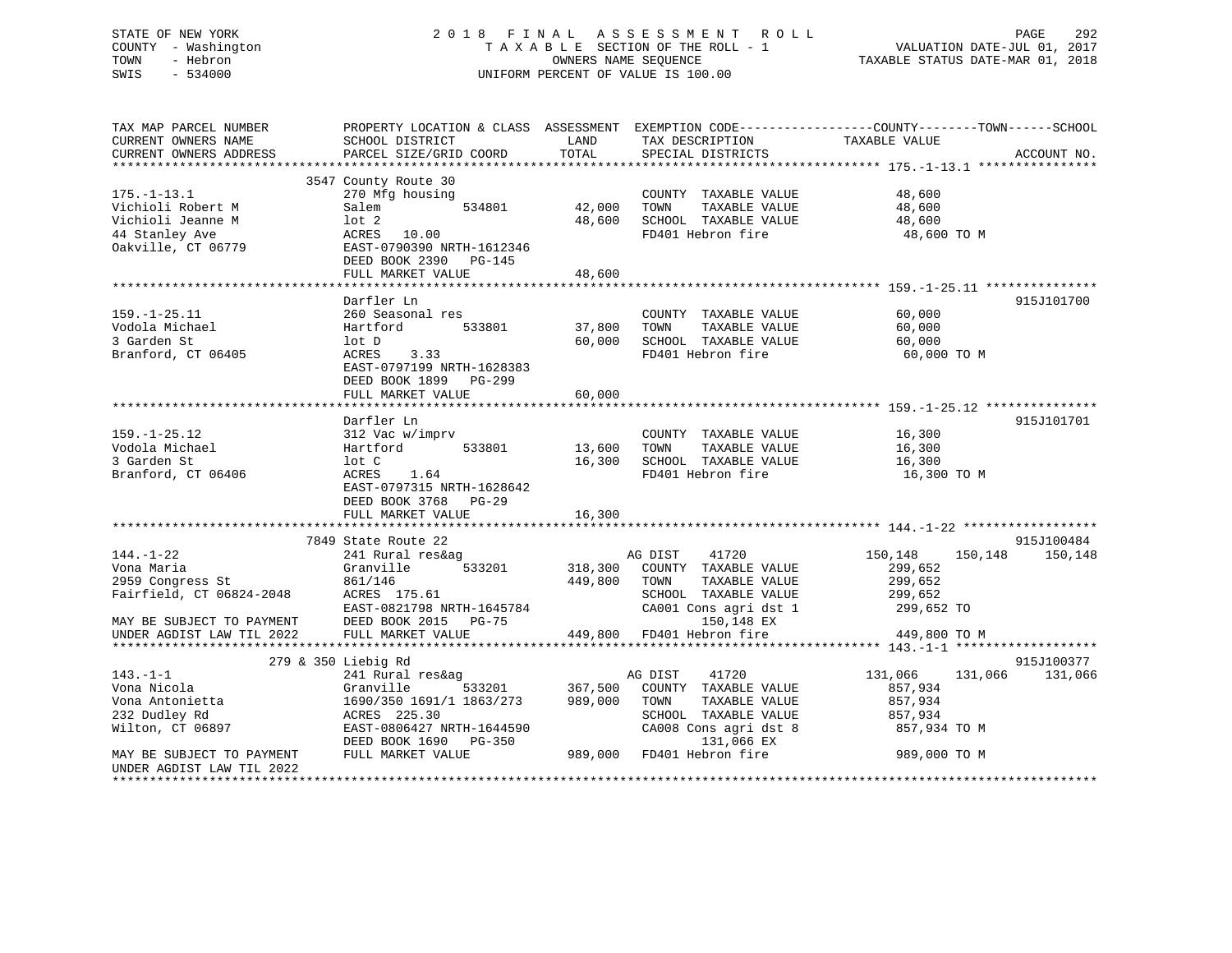## STATE OF NEW YORK 2 0 1 8 F I N A L A S S E S S M E N T R O L L PAGE 293 COUNTY - Washington T A X A B L E SECTION OF THE ROLL - 1 VALUATION DATE-JUL 01, 2017 TOWN - Hebron OWNERS NAME SEQUENCE TAXABLE STATUS DATE-MAR 01, 2018 SWIS - 534000 UNIFORM PERCENT OF VALUE IS 100.00

TAX MAP PARCEL NUMBER PROPERTY LOCATION & CLASS ASSESSMENT EXEMPTION CODE------------------COUNTY--------TOWN------SCHOOL

| CURRENT OWNERS NAME       | SCHOOL DISTRICT           | LAND    | TAX DESCRIPTION       | TAXABLE VALUE      |             |
|---------------------------|---------------------------|---------|-----------------------|--------------------|-------------|
| CURRENT OWNERS ADDRESS    | PARCEL SIZE/GRID COORD    | TOTAL   | SPECIAL DISTRICTS     |                    | ACCOUNT NO. |
|                           |                           |         |                       |                    |             |
|                           | Liebig Rd                 |         |                       |                    |             |
| $143. - 1 - 33.1$         | 314 Rural vac<10          |         | AG DIST<br>41720      | 15,547 15,547      | 15,547      |
| Vona Sofia                | Granville<br>533201       | 39,100  | COUNTY TAXABLE VALUE  | 23,553             |             |
| Vona Sandra               | ACRES<br>8.55             | 39,100  | TOWN<br>TAXABLE VALUE | 23,553             |             |
| 232 Dudley Rd             | EAST-0806724 NRTH-1644464 |         | SCHOOL TAXABLE VALUE  | 23,553             |             |
| Wilton, CT 06897          | DEED BOOK 2539 PG-162     |         | CA008 Cons agri dst 8 | 23,553 TO M        |             |
|                           | FULL MARKET VALUE         | 39,100  | 15,547 EX             |                    |             |
| MAY BE SUBJECT TO PAYMENT |                           |         | FD401 Hebron fire     | 39,100 TO M        |             |
| UNDER AGDIST LAW TIL 2022 |                           |         |                       |                    |             |
|                           |                           |         |                       |                    |             |
|                           | Liebig Rd                 |         |                       |                    | 915J101625  |
| $143. - 1 - 39.3$         | 314 Rural vac<10          |         | AGRI-D IND 41730      | 29,951<br>29,951   | 29,951      |
| Vona Sofia                | Granville<br>533201       | 32,200  | COUNTY TAXABLE VALUE  | 2,249              |             |
| Savo Sonia                | Lot 3                     | 32,200  | TOWN<br>TAXABLE VALUE | 2,249              |             |
| 232 Dudley Rd             | ACRES<br>5.10             |         | SCHOOL TAXABLE VALUE  | 2,249              |             |
| Wilton, CT 06897          | EAST-0806647 NRTH-1644820 |         | FD401 Hebron fire     | 32,200 TO M        |             |
|                           | DEED BOOK 2548<br>PG-21   |         |                       |                    |             |
| MAY BE SUBJECT TO PAYMENT | FULL MARKET VALUE         | 32,200  |                       |                    |             |
| UNDER AGDIST LAW TIL 2025 |                           |         |                       |                    |             |
|                           |                           |         |                       |                    |             |
|                           | County Route 31           |         |                       |                    |             |
| $152 - 2 - 37.3$          | 322 Rural vac>10          |         | AG DIST<br>41720      | 69,971<br>69,971   | 69,971      |
| Vona Sofia                | 533201<br>Granville       | 252,500 | COUNTY TAXABLE VALUE  | 182,529            |             |
| Savo Sonia                | 1951/118; 2757/210        | 252,500 | TAXABLE VALUE<br>TOWN | 182,529            |             |
| 232 Dudley Rd             | ACRES 137.40              |         | SCHOOL TAXABLE VALUE  | 182,529            |             |
| Wilton, CT 06897          | EAST-0807131 NRTH-1641080 |         | CA008 Cons agri dst 8 | 182,529 TO M       |             |
|                           | DEED BOOK 1951    PG-118  |         | 69,971 EX             |                    |             |
| MAY BE SUBJECT TO PAYMENT | FULL MARKET VALUE         | 252,500 | FD401 Hebron fire     | 252,500 TO M       |             |
| UNDER AGDIST LAW TIL 2022 |                           |         |                       |                    |             |
|                           |                           |         |                       |                    |             |
|                           | 43 Henderson Ln           |         |                       |                    | 915J101188  |
| $176. - 1 - 27.2$         | 241 Rural res&ag          |         | AG DIST<br>41720      | 161,253<br>161,253 | 161,253     |
| W R Van Dyk Trust         | Salem<br>534801           | 232,300 | COUNTY TAXABLE VALUE  | 144,747            |             |
| 53 Heaphy Ln              | 412/116                   | 306,000 | TAXABLE VALUE<br>TOWN | 144,747            |             |
| Salem, NY 12865           | ACRES 103.92              |         | SCHOOL TAXABLE VALUE  | 144,747            |             |
|                           | EAST-0797934 NRTH-1612133 |         | CA008 Cons agri dst 8 | 144,747 TO M       |             |
| MAY BE SUBJECT TO PAYMENT | DEED BOOK 2617 PG-322     |         | 161,253 EX            |                    |             |
| UNDER AGDIST LAW TIL 2022 | FULL MARKET VALUE         | 306,000 | FD401 Hebron fire     | 306,000 TO M       |             |
|                           |                           |         |                       |                    |             |
|                           | 406 County Route 31       |         |                       |                    | 915J101677  |
| $176. - 1 - 1.6$          | 314 Rural vac<10          |         | COUNTY TAXABLE VALUE  | 20,000             |             |
| Wade Brian K              | 534801<br>Salem           | 20,000  | TAXABLE VALUE<br>TOWN | 20,000             |             |
| Wade Wendy J              | FRNT 376.00 DPTH 231.00   | 20,000  | SCHOOL TAXABLE VALUE  | 20,000             |             |
| 3016 Aarons Way           | EAST-0794096 NRTH-1615859 |         | FD401 Hebron fire     | 20,000 TO M        |             |
| Argyle, NY 12809          | DEED BOOK 589<br>PG-199   |         |                       |                    |             |
|                           | FULL MARKET VALUE         | 20,000  |                       |                    |             |
|                           |                           |         |                       |                    |             |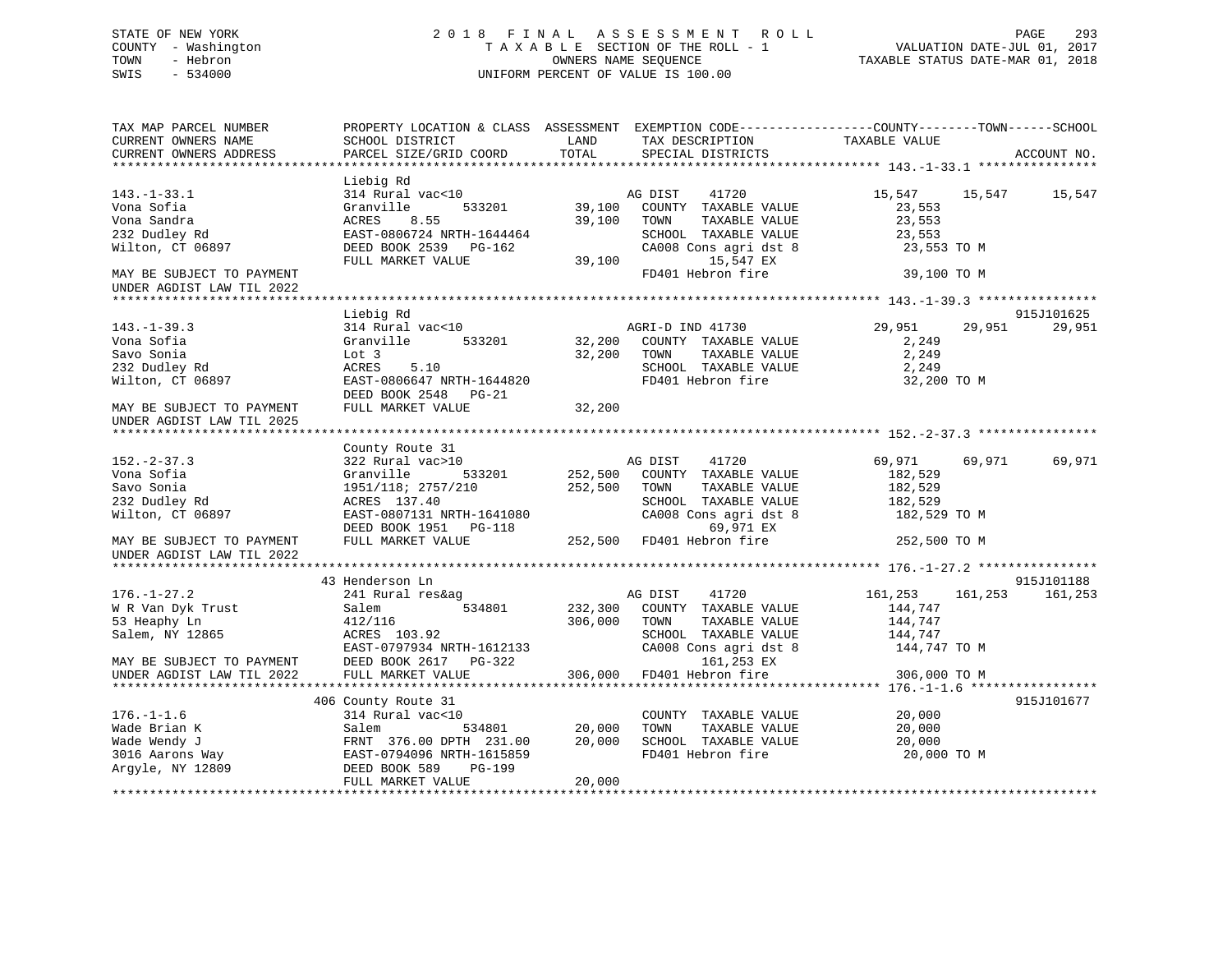| STATE OF NEW YORK<br>COUNTY - Washington<br>TOWN<br>- Hebron<br>SWIS<br>$-534000$                                                                                       |                                                                                                                                                                        |                               | 2018 FINAL ASSESSMENT ROLL<br>T A X A B L E SECTION OF THE ROLL - 1<br>OWNERS NAME SEQUENCE<br>UNIFORM PERCENT OF VALUE IS 100.00                    | VALUATION DATE-JUL 01, 2017<br>TAXABLE STATUS DATE-MAR 01, 2018            | PAGE     | 294                  |
|-------------------------------------------------------------------------------------------------------------------------------------------------------------------------|------------------------------------------------------------------------------------------------------------------------------------------------------------------------|-------------------------------|------------------------------------------------------------------------------------------------------------------------------------------------------|----------------------------------------------------------------------------|----------|----------------------|
| TAX MAP PARCEL NUMBER                                                                                                                                                   | PROPERTY LOCATION & CLASS ASSESSMENT EXEMPTION CODE----------------COUNTY-------TOWN------SCHOOL                                                                       |                               |                                                                                                                                                      |                                                                            |          |                      |
| CURRENT OWNERS NAME<br>CURRENT OWNERS ADDRESS                                                                                                                           | SCHOOL DISTRICT<br>PARCEL SIZE/GRID COORD                                                                                                                              | LAND<br>TOTAL                 | TAX DESCRIPTION<br>SPECIAL DISTRICTS                                                                                                                 | TAXABLE VALUE                                                              |          | ACCOUNT NO.          |
|                                                                                                                                                                         | 4182 County Route 30                                                                                                                                                   |                               |                                                                                                                                                      |                                                                            |          | 915J100673           |
| $158. - 1 - 30$<br>Wade Rocky<br>Wade Mary<br>4182 County Route 30<br>Salem, NY 12865                                                                                   | 210 1 Family Res<br>533801<br>Hartford<br>714/171<br>$167. - 1 - 4$<br>FRNT 228.00 DPTH 89.00<br>EAST-0786498 NRTH-1626042<br>DEED BOOK 498<br>PG-1111                 | 34,600<br>81,200              | ENH STAR 41834<br>COUNTY TAXABLE VALUE<br>TAXABLE VALUE<br>TOWN<br>SCHOOL TAXABLE VALUE<br>FD401 Hebron fire                                         | $\overline{0}$<br>81,200<br>81,200<br>14,400<br>81,200 TO M                | $\Omega$ | 66,800               |
|                                                                                                                                                                         | FULL MARKET VALUE                                                                                                                                                      | 81,200                        |                                                                                                                                                      |                                                                            |          |                      |
|                                                                                                                                                                         |                                                                                                                                                                        |                               |                                                                                                                                                      |                                                                            |          |                      |
| $159. - 1 - 2.7$<br>Wade Steven<br>104 James Rd<br>Salem, NY 12865                                                                                                      | 104 James Rd<br>270 Mfg housing<br>Hartford<br>533801<br>lot 1<br>ACRES<br>3.25 BANK<br>997<br>EAST-0792729 NRTH-1630175<br>DEED BOOK 2447 PG-114<br>FULL MARKET VALUE | 70,200<br>70,200              | BAS STAR 41854<br>37,600 COUNTY TAXABLE VALUE<br>TOWN<br>TAXABLE VALUE<br>SCHOOL TAXABLE VALUE<br>FD401 Hebron fire                                  | $\overline{0}$<br>70,200<br>70,200<br>40,200<br>70,200 TO M                | $\Omega$ | 30,000               |
|                                                                                                                                                                         |                                                                                                                                                                        |                               |                                                                                                                                                      |                                                                            |          |                      |
| $185. - 1 - 14.23$<br>Wadsworth Cathy<br>PO Box 764<br>Salem, NY 12865                                                                                                  | 6066 State Route 22<br>270 Mfg housing<br>534801<br>Salem<br>lot C<br>ACRES<br>1.69<br>EAST-0814505 NRTH-1604142<br>DEED BOOK 3226 PG-338<br>FULL MARKET VALUE         | 50,400<br>50,400              | BAS STAR<br>41854<br>33,700 COUNTY TAXABLE VALUE<br>TAXABLE VALUE<br>TOWN<br>SCHOOL TAXABLE VALUE<br>CA008 Cons agri dst 8<br>FD401 Hebron fire      | $\overline{0}$<br>50,400<br>50,400<br>20,400<br>50,400 TO M<br>50,400 TO M | $\Omega$ | 30,000               |
|                                                                                                                                                                         |                                                                                                                                                                        |                               |                                                                                                                                                      |                                                                            |          |                      |
| $159. - 1 - 19$<br>Wadsworth Roberta Helen<br>27 Getty Ln<br>Granville, NY 12832<br>MAY BE SUBJECT TO PAYMENT<br>UNDER AGDIST LAW TIL 2022<br>************************* | 27 Getty Ln<br>241 Rural res&ag<br>533201<br>Granville<br>FRNT 283.00 DPTH<br>ACRES 123.00<br>EAST-0800670 NRTH-1628499<br>DEED BOOK 3501 PG-54<br>FULL MARKET VALUE   | 255,200<br>330,500<br>330,500 | AG DIST<br>41720<br>COUNTY TAXABLE VALUE<br>TAXABLE VALUE<br>TOWN<br>SCHOOL TAXABLE VALUE<br>CA008 Cons agri dst 8<br>81,762 EX<br>FD401 Hebron fire | 81,762<br>248,738<br>248,738<br>248,738<br>248,738 TO M<br>330,500 TO M    | 81,762   | 915J100115<br>81,762 |
|                                                                                                                                                                         | Darfler Rd                                                                                                                                                             |                               |                                                                                                                                                      |                                                                            |          | 915J100364           |

159.-1-22 322 Rural vac>10 AG DIST 41720 23,291 23,291 23,291 Wadsworth Roberta Helen  $H$  Hartford 533801 27,300 COUNTY TAXABLE VALUE 4,009 27 Getty Ln ACRES 8.50 27,300 TOWN TAXABLE VALUE 4,009 MAY BE SUBJECT TO PAYMENT

UNDER AGDIST LAW TIL 2022 FD401 Hebron fire 27,300 TO M

\*\*\*\*\*\*\*\*\*\*\*\*\*\*\*\*\*\*\*\*\*\*\*\*\*\*\*\*\*\*\*\*\*\*\*\*\*\*\*\*\*\*\*\*\*\*\*\*\*\*\*\*\*\*\*\*\*\*\*\*\*\*\*\*\*\*\*\*\*\*\*\*\*\*\*\*\*\*\*\*\*\*\*\*\*\*\*\*\*\*\*\*\*\*\*\*\*\*\*\*\*\*\*\*\*\*\*\*\*\*\*\*\*\*\*\*\*\*\*\*\*\*\*\*\*\*\*\*\*\*\*\*

DEED BOOK 3501 PG-50 CA008 Cons agri dst 8 4,009 TO M<br>FULL MARKET VALUE 27,300 23,291 EX

EAST-0799274 NRTH-1627384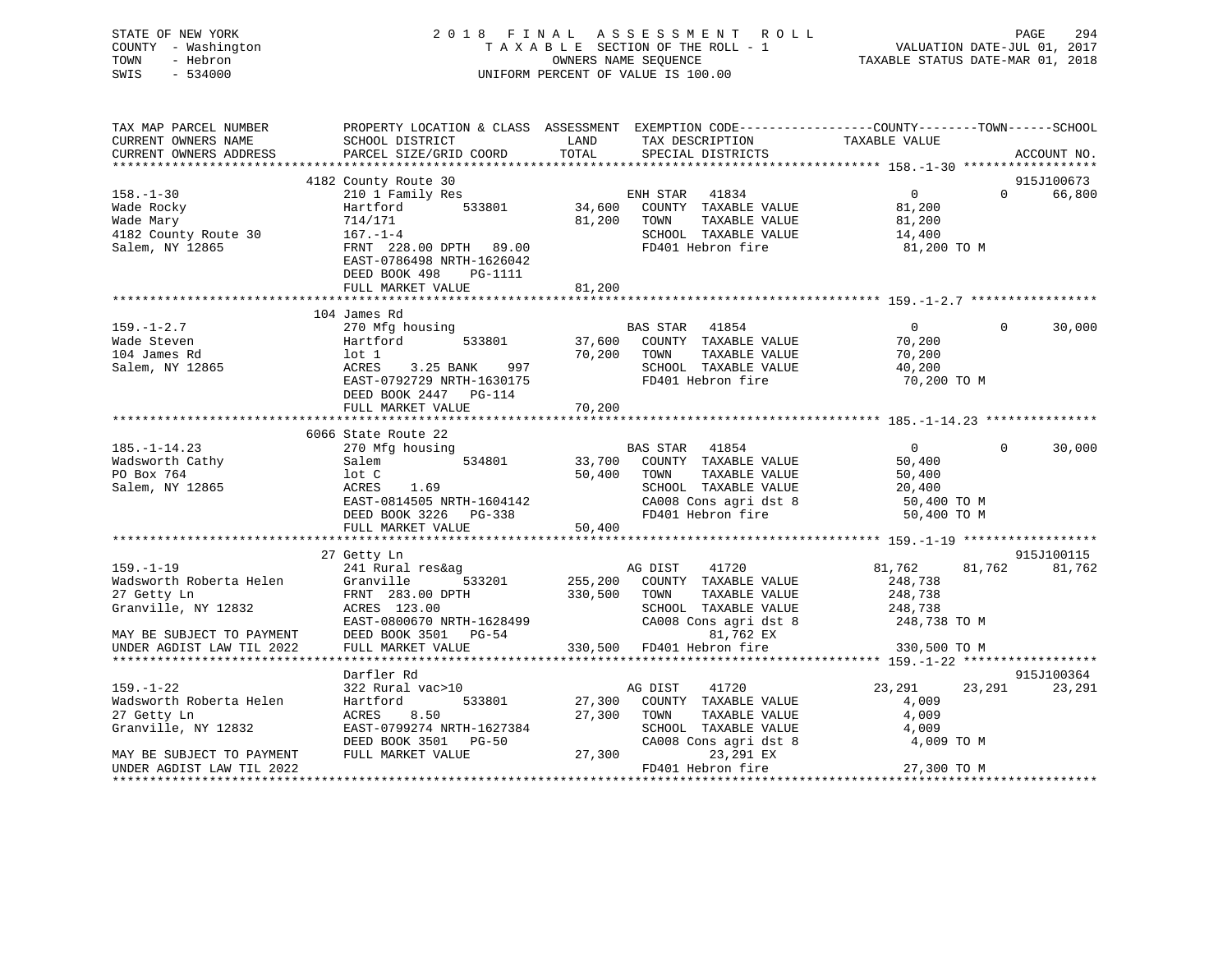## STATE OF NEW YORK 2 0 1 8 F I N A L A S S E S S M E N T R O L L PAGE 295 COUNTY - Washington T A X A B L E SECTION OF THE ROLL - 1 VALUATION DATE-JUL 01, 2017 TOWN - Hebron OWNERS NAME SEQUENCE TAXABLE STATUS DATE-MAR 01, 2018 SWIS - 534000 UNIFORM PERCENT OF VALUE IS 100.00

| TAX MAP PARCEL NUMBER<br>CURRENT OWNERS NAME<br>CURRENT OWNERS ADDRESS                                  | PROPERTY LOCATION & CLASS ASSESSMENT<br>SCHOOL DISTRICT<br>PARCEL SIZE/GRID COORD                                                                              | LAND<br>TOTAL              | EXEMPTION CODE-----------------COUNTY-------TOWN------SCHOOL<br>TAX DESCRIPTION<br>SPECIAL DISTRICTS                | TAXABLE VALUE                                                  | ACCOUNT NO.        |
|---------------------------------------------------------------------------------------------------------|----------------------------------------------------------------------------------------------------------------------------------------------------------------|----------------------------|---------------------------------------------------------------------------------------------------------------------|----------------------------------------------------------------|--------------------|
| $169. - 1 - 4$<br>Waqoner David A<br>Wagoner Sarah F<br>30 Latham Ridge Rd                              | 407 Middle Rd<br>242 Rurl res&rec<br>534801<br>Salem<br>ACRES 147.00<br>EAST-0806865 NRTH-1622534                                                              | 212,500<br>324,400         | COUNTY TAXABLE VALUE<br>TOWN<br>TAXABLE VALUE<br>SCHOOL TAXABLE VALUE<br>CA008 Cons agri dst 8                      | 324,400<br>324,400<br>324,400<br>324,400 TO M                  | 915J100547         |
| Latham, NY 12110                                                                                        | DEED BOOK 829<br>PG-193<br>FULL MARKET VALUE                                                                                                                   | 324,400                    | FD401 Hebron fire                                                                                                   | 324,400 TO M                                                   |                    |
|                                                                                                         | 3160 County Route 30                                                                                                                                           |                            |                                                                                                                     |                                                                | 915J100644         |
| $183.20 - 1 - 1.3$<br>Waite Margaret LE<br>Waite Stephen R<br>3160 County Route 30<br>Salem, NY 12865   | 210 1 Family Res<br>Salem<br>534801<br>FRNT<br>65.00 DPTH 175.00<br>0.26<br>ACRES<br>EAST-0792208 NRTH-1603442                                                 | 19,000<br>117,500          | ENH STAR<br>41834<br>COUNTY TAXABLE VALUE<br>TAXABLE VALUE<br>TOWN<br>SCHOOL TAXABLE VALUE<br>CA008 Cons agri dst 8 | $\overline{0}$<br>117,500<br>117,500<br>50,700<br>117,500 TO M | 66,800<br>$\Omega$ |
|                                                                                                         | DEED BOOK 3158 PG-91                                                                                                                                           |                            | FD401 Hebron fire                                                                                                   | 117,500 TO M                                                   |                    |
|                                                                                                         | FULL MARKET VALUE                                                                                                                                              |                            | 117,500 LD401 West hebron light                                                                                     | 117,500 TO M                                                   |                    |
|                                                                                                         |                                                                                                                                                                |                            |                                                                                                                     |                                                                |                    |
| $178. - 1 - 13.2$<br>Waite Michael J<br>Waite Sharon A<br>448 Tiplady Rd<br>Salem, NY 12865             | 448 Tiplady Rd<br>210 1 Family Res<br>534801<br>Salem<br>FRNT 160.00 DPTH 200.00<br>ACRES<br>0.73<br>EAST-0816641 NRTH-1611828<br>DEED BOOK 471<br>PG-667      | 30,900<br>116,000          | COUNTY TAXABLE VALUE<br>TAXABLE VALUE<br>TOWN<br>SCHOOL TAXABLE VALUE<br>FD401 Hebron fire                          | 116,000<br>116,000<br>116,000<br>116,000 TO M                  | 915J101238         |
|                                                                                                         | FULL MARKET VALUE                                                                                                                                              | 116,000                    |                                                                                                                     |                                                                |                    |
|                                                                                                         |                                                                                                                                                                |                            |                                                                                                                     |                                                                |                    |
| $152. - 1 - 8.2$<br>Waldron Clark<br>Waldron Chantelle<br>1409 County Route 31<br>Granville, NY 12832   | County Route 31 w/off<br>314 Rural vac<10<br>Granville<br>533201<br>1.10<br>ACRES<br>EAST-0805305 NRTH-1637329<br>DEED BOOK 876<br>PG-232<br>FULL MARKET VALUE | 800<br>800<br>800          | COUNTY TAXABLE VALUE<br>TAXABLE VALUE<br>TOWN<br>SCHOOL TAXABLE VALUE<br>FD401 Hebron fire                          | 800<br>800<br>800<br>800 TO M                                  |                    |
|                                                                                                         |                                                                                                                                                                |                            |                                                                                                                     |                                                                |                    |
|                                                                                                         | 1409 County Route 31                                                                                                                                           |                            |                                                                                                                     |                                                                | 915J100373         |
| $152. - 1 - 8$<br>Waldron Clark A<br>Waldron Chantelle A<br>1409 County Route 31<br>Granville, NY 12832 | 210 1 Family Res<br>Granville<br>533201<br>1.00<br>ACRES<br>EAST-0805639 NRTH-1637349<br>PG-257<br>DEED BOOK 869<br>FULL MARKET VALUE                          | 27,000<br>63,500<br>63,500 | BAS STAR 41854<br>COUNTY TAXABLE VALUE<br>TOWN<br>TAXABLE VALUE<br>SCHOOL TAXABLE VALUE<br>FD401 Hebron fire        | $\overline{0}$<br>63,500<br>63,500<br>33,500<br>63,500 TO M    | $\Omega$<br>30,000 |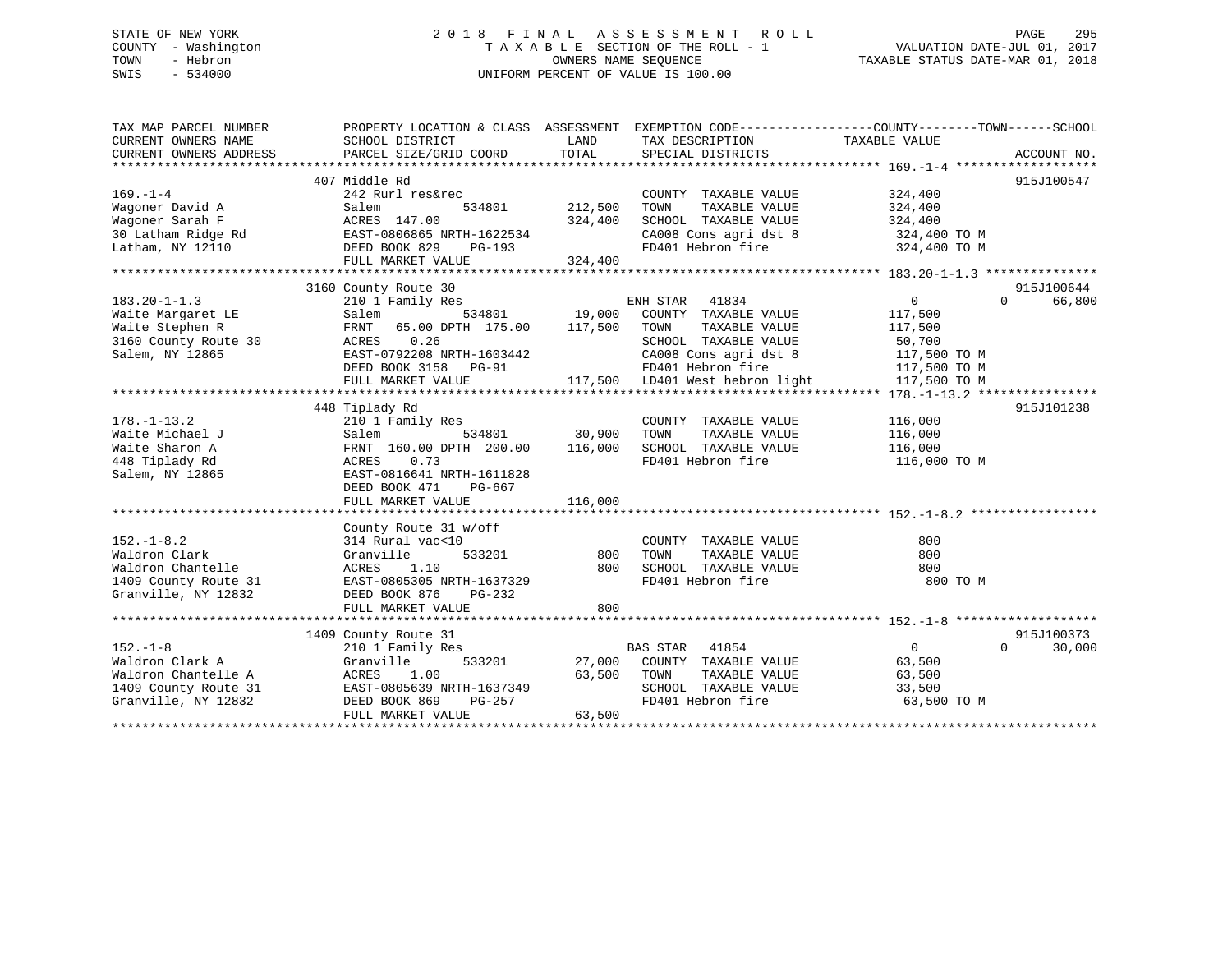## STATE OF NEW YORK 2 0 1 8 F I N A L A S S E S S M E N T R O L L PAGE 296 COUNTY - Washington T A X A B L E SECTION OF THE ROLL - 1 VALUATION DATE-JUL 01, 2017 TOWN - Hebron OWNERS NAME SEQUENCE TAXABLE STATUS DATE-MAR 01, 2018 SWIS - 534000 UNIFORM PERCENT OF VALUE IS 100.00

TAX MAP PARCEL NUMBER PROPERTY LOCATION & CLASS ASSESSMENT EXEMPTION CODE------------------COUNTY--------TOWN------SCHOOL

CURRENT OWNERS NAME SCHOOL DISTRICT THE LAND TAX DESCRIPTION TAXABLE VALUE CURRENT OWNERS ADDRESS PARCEL SIZE/GRID COORD TOTAL SPECIAL DISTRICTS ACCOUNT NO. \*\*\*\*\*\*\*\*\*\*\*\*\*\*\*\*\*\*\*\*\*\*\*\*\*\*\*\*\*\*\*\*\*\*\*\*\*\*\*\*\*\*\*\*\*\*\*\*\*\*\*\*\*\*\*\*\*\*\*\*\*\*\*\*\*\*\*\*\*\*\*\*\*\*\*\*\*\*\*\*\*\*\*\*\*\*\*\*\*\*\*\*\*\*\*\*\*\*\*\*\*\*\* 152.-1-8.1 \*\*\*\*\*\*\*\*\*\*\*\*\*\*\*\*\* County Route 31 915J101783 152.-1-8.1 312 Vac w/imprv COUNTY TAXABLE VALUE 24,800 Waldron Clark A Granville 533201 15,100 TOWN TAXABLE VALUE 24,800 Waldron Chantelle A ACRES 2.30 24,800 SCHOOL TAXABLE VALUE 24,800 1409 County Route 31 EAST-0805632 NRTH-1637502 FD401 Hebron fire 24,800 TO M Granville, NY 12832 DEED BOOK 3205 PG-190 FULL MARKET VALUE 24,800 \*\*\*\*\*\*\*\*\*\*\*\*\*\*\*\*\*\*\*\*\*\*\*\*\*\*\*\*\*\*\*\*\*\*\*\*\*\*\*\*\*\*\*\*\*\*\*\*\*\*\*\*\*\*\*\*\*\*\*\*\*\*\*\*\*\*\*\*\*\*\*\*\*\*\*\*\*\*\*\*\*\*\*\*\*\*\*\*\*\*\*\*\*\*\*\*\*\*\*\*\*\*\* 158.-1-10 \*\*\*\*\*\*\*\*\*\*\*\*\*\*\*\*\*\* Wolfe Ln 915J100498158.-1-10 314 Rural vac<10 COUNTY TAXABLE VALUE 33,600 Wallace Landos Hartford 533801 33,600 TOWN TAXABLE VALUE 33,600 15510 Livingston Rd ACRES 5.80 33,600 SCHOOL TAXABLE VALUE 33,600 Accokeek, MD 20607 EAST-0789966 NRTH-1630291 FD401 Hebron fire 33,600 TO M DEED BOOK 912 PG-283 FULL MARKET VALUE 33,600 \*\*\*\*\*\*\*\*\*\*\*\*\*\*\*\*\*\*\*\*\*\*\*\*\*\*\*\*\*\*\*\*\*\*\*\*\*\*\*\*\*\*\*\*\*\*\*\*\*\*\*\*\*\*\*\*\*\*\*\*\*\*\*\*\*\*\*\*\*\*\*\*\*\*\*\*\*\*\*\*\*\*\*\*\*\*\*\*\*\*\*\*\*\*\*\*\*\*\*\*\*\*\* 152.-2-1.1 \*\*\*\*\*\*\*\*\*\*\*\*\*\*\*\*\* 1527 Big Burch Hill Rd 152.-2-1.1 210 1 Family Res COUNTY TAXABLE VALUE 68,700 Wappett Geoffrey Granville 533201 37,700 TOWN TAXABLE VALUE 68,700 1527 Big Burch Hill Rd FRNT 281.00 DPTH 142.00 68,700 SCHOOL TAXABLE VALUE 68,700 Granville, NY 12832 ACRES 0.92 BANK 999 CA008 Cons agri dst 8 68,700 TO M EAST-0807114 NRTH-1639791 FD401 Hebron fire 68,700 TO M DEED BOOK 2826 PG-115 DEED BOOK 2826 PG-115<br>FULL MARKET VALUE 68,700 \*\*\*\*\*\*\*\*\*\*\*\*\*\*\*\*\*\*\*\*\*\*\*\*\*\*\*\*\*\*\*\*\*\*\*\*\*\*\*\*\*\*\*\*\*\*\*\*\*\*\*\*\*\*\*\*\*\*\*\*\*\*\*\*\*\*\*\*\*\*\*\*\*\*\*\*\*\*\*\*\*\*\*\*\*\*\*\*\*\*\*\*\*\*\*\*\*\*\*\*\*\*\* 143.-1-12.1 \*\*\*\*\*\*\*\*\*\*\*\*\*\*\*\* East Green Pond Way 915J101442 143.-1-12.1 311 Res vac land - WTRFNT COUNTY TAXABLE VALUE 25,000 Warner Dorothy P Granville 533201 25,000 TOWN TAXABLE VALUE 25,000 c/o Martin Warner FRNT 60.00 DPTH 275.00 25,000 SCHOOL TAXABLE VALUE 25,000 1883 Co Rt 31 EAST-0816294 NRTH-1643624 FD401 Hebron fire 25,000 TO M Granville, NY 12832 DEED BOOK W 636 PG-215 FULL MARKET VALUE 25,000 \*\*\*\*\*\*\*\*\*\*\*\*\*\*\*\*\*\*\*\*\*\*\*\*\*\*\*\*\*\*\*\*\*\*\*\*\*\*\*\*\*\*\*\*\*\*\*\*\*\*\*\*\*\*\*\*\*\*\*\*\*\*\*\*\*\*\*\*\*\*\*\*\*\*\*\*\*\*\*\*\*\*\*\*\*\*\*\*\*\*\*\*\*\*\*\*\*\*\*\*\*\*\* 153.-1-1.1 \*\*\*\*\*\*\*\*\*\*\*\*\*\*\*\*\* 1961 County Route 31 915J100648 153.-1-1.1 241 Rural res&ag AG DIST 41720 96,023 96,023 96,023 Warner Dorothy P Granville 533201 199,800 COUNTY TAXABLE VALUE 143,977 Attn: B.Martin Warner, Executo ACRES 85.20 240,000 TOWN TAXABLE VALUE 143,977 1883 County Route 31 EAST-0817003 NRTH-1640955 SCHOOL TAXABLE VALUE 143,977 Granville, NY 12832 DEED BOOK 636 PG-215 CA008 Cons agri dst 8 143,977 TO M FULL MARKET VALUE 240,000 96,023 EX MAY BE SUBJECT TO PAYMENT FD401 Hebron fire 240,000 TO M UNDER AGDIST LAW TIL 2022\*\*\*\*\*\*\*\*\*\*\*\*\*\*\*\*\*\*\*\*\*\*\*\*\*\*\*\*\*\*\*\*\*\*\*\*\*\*\*\*\*\*\*\*\*\*\*\*\*\*\*\*\*\*\*\*\*\*\*\*\*\*\*\*\*\*\*\*\*\*\*\*\*\*\*\*\*\*\*\*\*\*\*\*\*\*\*\*\*\*\*\*\*\*\*\*\*\*\*\*\*\*\*\*\*\*\*\*\*\*\*\*\*\*\*\*\*\*\*\*\*\*\*\*\*\*\*\*\*\*\*\*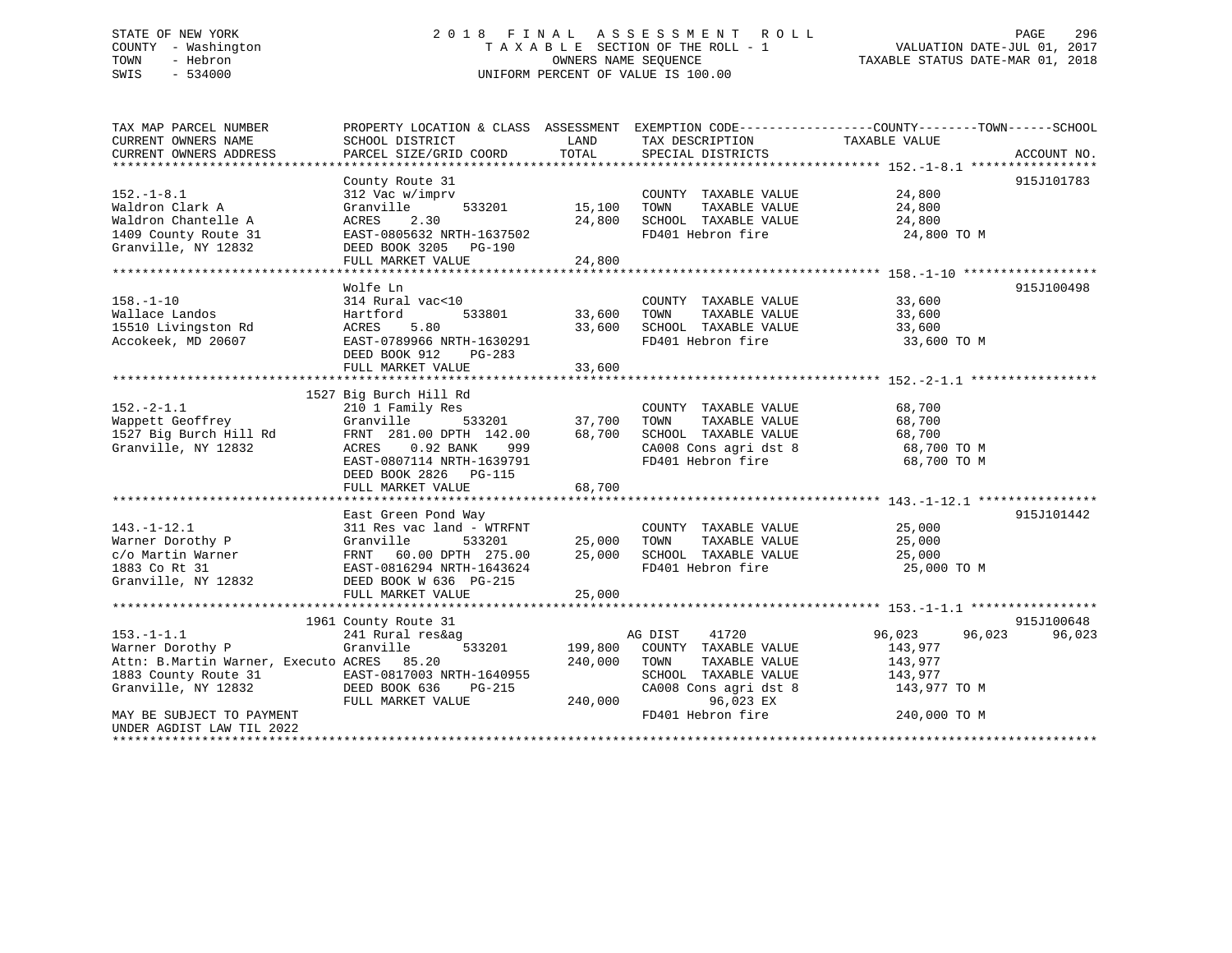## STATE OF NEW YORK 2 0 1 8 F I N A L A S S E S S M E N T R O L L PAGE 297 COUNTY - Washington T A X A B L E SECTION OF THE ROLL - 1 VALUATION DATE-JUL 01, 2017 TOWN - Hebron OWNERS NAME SEQUENCE TAXABLE STATUS DATE-MAR 01, 2018 SWIS - 534000 UNIFORM PERCENT OF VALUE IS 100.00

| TAX MAP PARCEL NUMBER<br>CURRENT OWNERS NAME<br>CURRENT OWNERS ADDRESS                                                                                                                 | SCHOOL DISTRICT<br>PARCEL SIZE/GRID COORD                                                                                                                                                   | LAND<br>TOTAL                     | TAX DESCRIPTION<br>SPECIAL DISTRICTS                                                                                                               | PROPERTY LOCATION & CLASS ASSESSMENT EXEMPTION CODE---------------COUNTY-------TOWN-----SCHOOL<br>TAXABLE VALUE<br>ACCOUNT NO. |  |
|----------------------------------------------------------------------------------------------------------------------------------------------------------------------------------------|---------------------------------------------------------------------------------------------------------------------------------------------------------------------------------------------|-----------------------------------|----------------------------------------------------------------------------------------------------------------------------------------------------|--------------------------------------------------------------------------------------------------------------------------------|--|
| $170. - 1 - 13.71$<br>Warner Jeffrey<br>Warner Judy<br>34 Abi Acres Way<br>Granville, NY 12832                                                                                         | Sheldon Rd<br>322 Rural vac>10<br>Salem<br>Lot 1<br>ACRES 60.14<br>EAST-0818465 NRTH-1618302<br>DEED BOOK 3068 PG-10<br>FULL MARKET VALUE                                                   | 534801 95,200<br>95,200<br>95,200 | COUNTY TAXABLE VALUE 95,200<br>TOWN<br>SCHOOL TAXABLE VALUE 95,200<br>CA008 Cons agri dst 8 95,200 TO M<br>FD401 Hebron fire 95,200 TO M           | TAXABLE VALUE 95,200                                                                                                           |  |
| $170. - 1 - 13.72$<br>Warner Jeffrey<br>Warner Judy<br>34 Abi Acres Way<br>Granville, NY 12832                                                                                         | Sheldon Rd<br>322 Rural vac>10<br>Salem<br>$1$ ot $2$<br>ACRES 23.26<br>EAST-0818900 NRTH-1616335<br>DEED BOOK 3068 PG-10<br>FULL MARKET VALUE                                              | 534801 49,100<br>49,100<br>49,100 | COUNTY TAXABLE VALUE<br>TAXABLE VALUE<br>TOWN<br>SCHOOL TAXABLE VALUE 49,100<br>CA008 Cons agri dst 8 49,100 TO M<br>FD401 Hebron fire 49,100 TO M | 49,100<br>49,100                                                                                                               |  |
| $170. - 1 - 13.78$<br>Warner Jeffrey<br>Warner Judy<br>34 Abi Acres Way<br>34 Abi Acres Way<br>34 Acres Way<br>52 Acres 25.31<br>52 EAST-0819196 NRTH-161787                           | Sheldon Rd<br>322 Rural vac>10<br>534801<br>Salem<br>EAST-0819196 NRTH-1617870<br>DEED BOOK 3151 PG-211                                                                                     | 51,600<br>51,600                  | COUNTY TAXABLE VALUE<br>TAXABLE VALUE<br>TOWN<br>SCHOOL TAXABLE VALUE 51,600<br>CA008 Cons agri dst 8 51,600 TO M<br>FD401 Hebron fire 51,600 TO M | 51,600<br>51,600                                                                                                               |  |
| $152 - 2 - 23$<br>Varner Martin B<br>Warner Joan C<br>Martin B<br>Stanville 533201 20,000<br>1883 County Route 31 EAST-0815332 NRTH-1640735<br>Granville, NY 12832 DEED BOOK 736 PG-55 | 1873 County Route 31<br>270 Mfg housing<br>FULL MARKET VALUE                                                                                                                                | 20,000 TOWN<br>28,900<br>28,900   | COUNTY TAXABLE VALUE<br>TAXABLE VALUE<br>SCHOOL TAXABLE VALUE 28,900<br>FD401 Hebron fire                                                          | 915J100476<br>28,900<br>28,900<br>28,900<br>28,900 TO M                                                                        |  |
| $152. - 2 - 25$<br>Warner Martin B<br>Warner Joan C<br>1883 County Route 31<br>Granville, NY 12832                                                                                     | County Route 31<br>312 Vac w/imprv<br>Granville 533201 1,900<br>FRNT 185.00 DPTH 185.00 2,400<br>ACRES<br>0.79<br>EAST-0815604 NRTH-1640355<br>DEED BOOK 497<br>PG-377<br>FULL MARKET VALUE | 2,400                             | COUNTY TAXABLE VALUE<br>TAXABLE VALUE<br>TOWN<br>SCHOOL TAXABLE VALUE<br>FD401 Hebron fire                                                         | 915J100448<br>2,400<br>2,400<br>2,400<br>2,400 TO M                                                                            |  |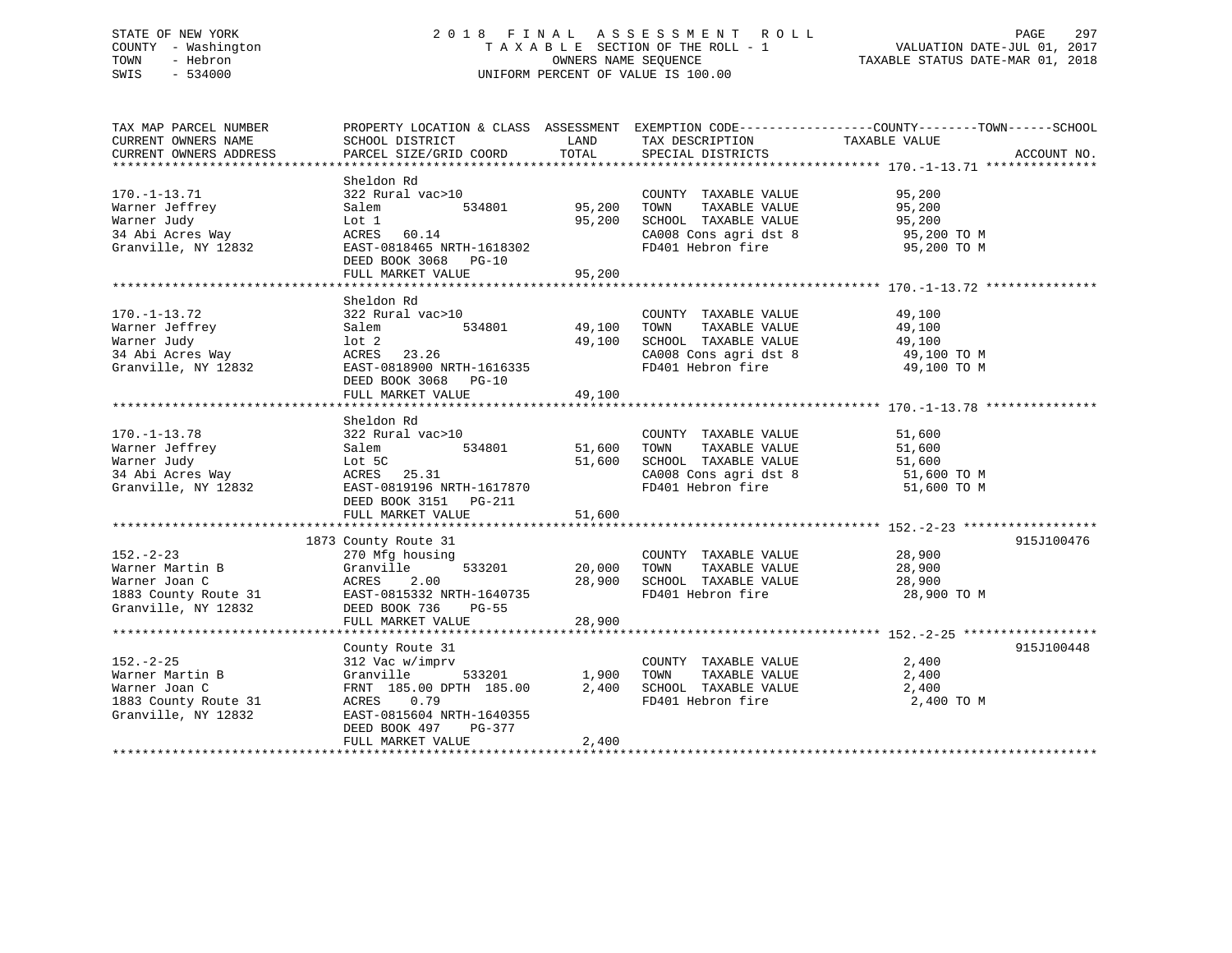## STATE OF NEW YORK 2 0 1 8 F I N A L A S S E S S M E N T R O L L PAGE 298 COUNTY - Washington T A X A B L E SECTION OF THE ROLL - 1 VALUATION DATE-JUL 01, 2017 TOWN - Hebron OWNERS NAME SEQUENCE TAXABLE STATUS DATE-MAR 01, 2018 SWIS - 534000 UNIFORM PERCENT OF VALUE IS 100.00

| TAX MAP PARCEL NUMBER<br>CURRENT OWNERS NAME                                                         | SCHOOL DISTRICT                                                                                                                                                     | LAND<br>TAX DESCRIPTION                                                                                                                                             | PROPERTY LOCATION & CLASS ASSESSMENT EXEMPTION CODE---------------COUNTY-------TOWN-----SCHOOL<br>TAXABLE VALUE     |
|------------------------------------------------------------------------------------------------------|---------------------------------------------------------------------------------------------------------------------------------------------------------------------|---------------------------------------------------------------------------------------------------------------------------------------------------------------------|---------------------------------------------------------------------------------------------------------------------|
| CURRENT OWNERS ADDRESS                                                                               | PARCEL SIZE/GRID COORD                                                                                                                                              | TOTAL<br>SPECIAL DISTRICTS                                                                                                                                          | ACCOUNT NO.                                                                                                         |
|                                                                                                      |                                                                                                                                                                     |                                                                                                                                                                     |                                                                                                                     |
| $152 - 2 - 26$<br>Warner Martin B<br>Warner Joan Call<br>1883 County Route 31<br>Granville, NY 12832 | 1883 County Route 31<br>210 1 Family Res<br>533201<br>Granville<br>ACRES<br>3.50<br>EAST-0815707 NRTH-1640582<br>DEED BOOK 375<br>PG-732<br>FULL MARKET VALUE       | ENH STAR 41834<br>44,900<br>COUNTY TAXABLE VALUE<br>90,000<br>TAXABLE VALUE<br>TOWN<br>SCHOOL TAXABLE VALUE<br>FD401 Hebron fire<br>90,000                          | 915J100649<br>$\overline{0}$<br>66,800<br>$\Omega$<br>90,000<br>90,000<br>23,200<br>90,000 TO M                     |
| $153. - 1 - 1.6$<br>Warner Martin B<br>Warner Joan C<br>1883 County Route 31<br>Granville, NY 12832  | County Route 31<br>322 Rural vac>10<br>Granville<br>533201<br>ACRES 12.30<br>EAST-0816240 NRTH-1640833<br>DEED BOOK 643<br>PG-340<br>FULL MARKET VALUE              | COUNTY TAXABLE VALUE<br>46,600<br>TAXABLE VALUE<br>TOWN<br>SCHOOL TAXABLE VALUE<br>46,600<br>FD401 Hebron fire<br>46,600                                            | 46,600<br>46,600<br>46,600<br>46,600 TO M                                                                           |
|                                                                                                      | 1945 County Route 31                                                                                                                                                |                                                                                                                                                                     | 915J101516                                                                                                          |
| $153.-1-1.3$<br>Warner Timothy L<br>Warner Joanne M<br>1945 County Route 31<br>Granville, NY 12832   | 283 Res w/Comuse<br>Granville<br>533201<br>House/garage/lot<br>844/66<br>4.10<br>ACRES<br>EAST-0817018 NRTH-1640997<br>DEED BOOK 550<br>PG-127<br>FULL MARKET VALUE | BAS STAR 41854<br>47,700<br>COUNTY TAXABLE VALUE<br>120,000<br>TAXABLE VALUE<br>TOWN<br>SCHOOL TAXABLE VALUE<br>FD401 Hebron fire<br>120,000                        | $\overline{0}$<br>$\Omega$<br>30,000<br>120,000<br>120,000<br>90,000<br>120,000 TO M                                |
|                                                                                                      | 3915 County Route 30                                                                                                                                                |                                                                                                                                                                     |                                                                                                                     |
| $167. - 1 - 47.3$<br>Washburn Danny<br>Washburn Denise<br>3915 County Route 30<br>Salem, NY 12865    | 270 Mfg housing<br>534801<br>Salem<br>$1$ ot $1$<br>contract 956/143<br>4.51<br>ACRES<br>EAST-0788927 NRTH-1620070<br>DEED BOOK 2706 PG-80                          | BAS STAR 41854<br>35,800<br>COUNTY TAXABLE VALUE<br>53,000<br>TOWN<br>TAXABLE VALUE<br>SCHOOL TAXABLE VALUE<br>FD401 Hebron fire                                    | $\overline{0}$<br>$\mathbf{0}$<br>30,000<br>53,000<br>53,000<br>23,000<br>53,000 TO M                               |
|                                                                                                      | FULL MARKET VALUE                                                                                                                                                   | 53,000                                                                                                                                                              |                                                                                                                     |
|                                                                                                      | 22 Waites Way                                                                                                                                                       |                                                                                                                                                                     | 915J100409                                                                                                          |
| $168. - 1 - 18.6$<br>Watkins Donald L Jr<br>Watkins Karen S<br>22A Waites Way<br>Salem, NY 12865     | 270 Mfg housing<br>533801<br>Hartford<br>ACRES<br>4.40<br>EAST-0796789 NRTH-1619649<br>DEED BOOK 3296 PG-15<br>FULL MARKET VALUE                                    | 41854<br>BAS STAR<br>COUNTY TAXABLE VALUE<br>49,200<br>86,800<br>TOWN<br>TAXABLE VALUE<br>SCHOOL TAXABLE VALUE<br>CA008 Cons agri dst 8<br>86,800 FD401 Hebron fire | $\overline{0}$<br>$\Omega$<br>30,000<br>86,800<br>86,800<br>56,800<br>$86,800$ TO M<br>$86,800$ TO M<br>86,800 TO M |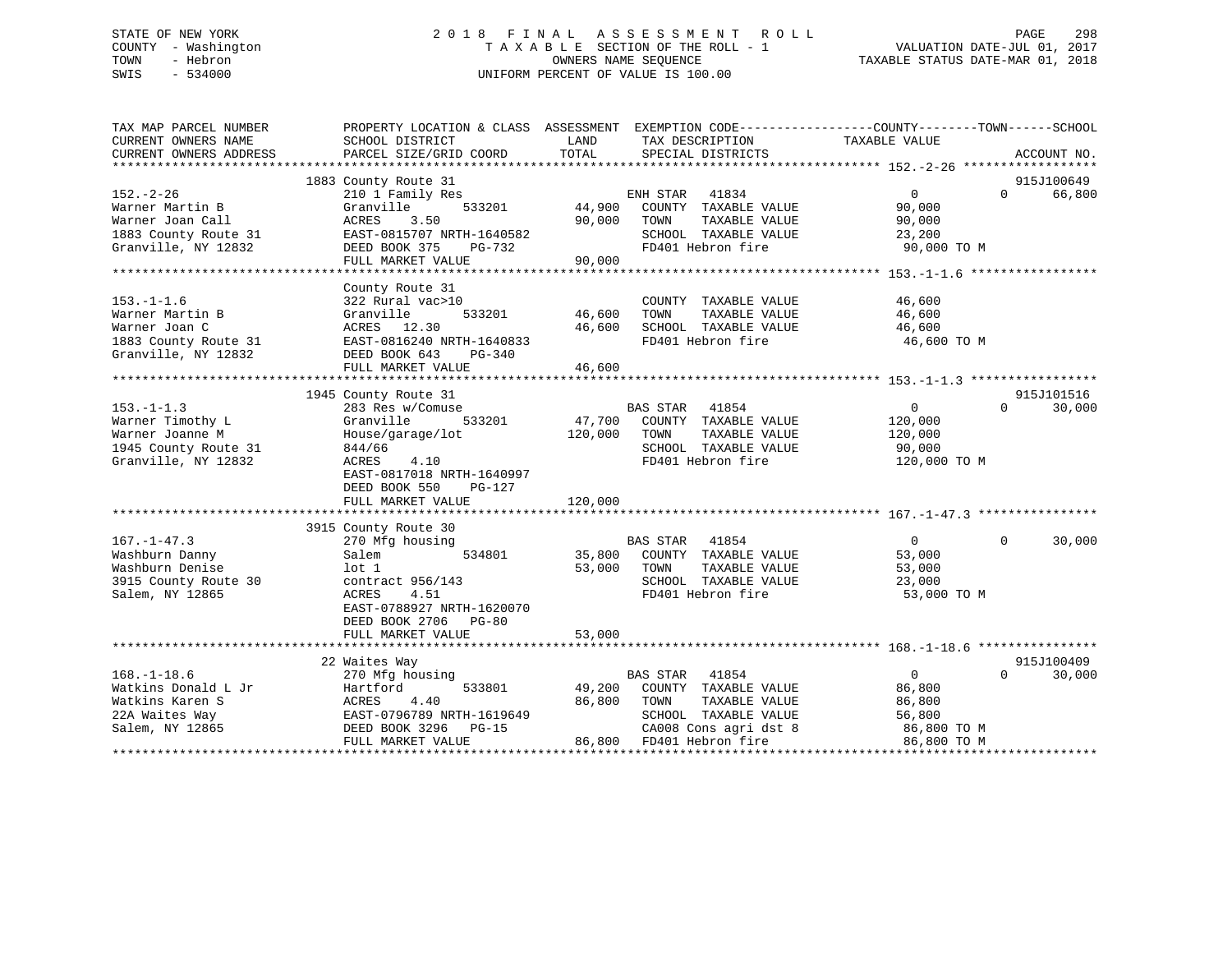## STATE OF NEW YORK 2 0 1 8 F I N A L A S S E S S M E N T R O L L PAGE 299 COUNTY - Washington T A X A B L E SECTION OF THE ROLL - 1 VALUATION DATE-JUL 01, 2017 TOWN - Hebron OWNERS NAME SEQUENCE TAXABLE STATUS DATE-MAR 01, 2018 SWIS - 534000 UNIFORM PERCENT OF VALUE IS 100.00

| 915J100574           |
|----------------------|
|                      |
|                      |
|                      |
| 915J100656<br>66,800 |
|                      |
| 915J100065           |
|                      |
| 915J101689<br>30,000 |
|                      |
| 915J101537           |
|                      |
| 915J101591           |
|                      |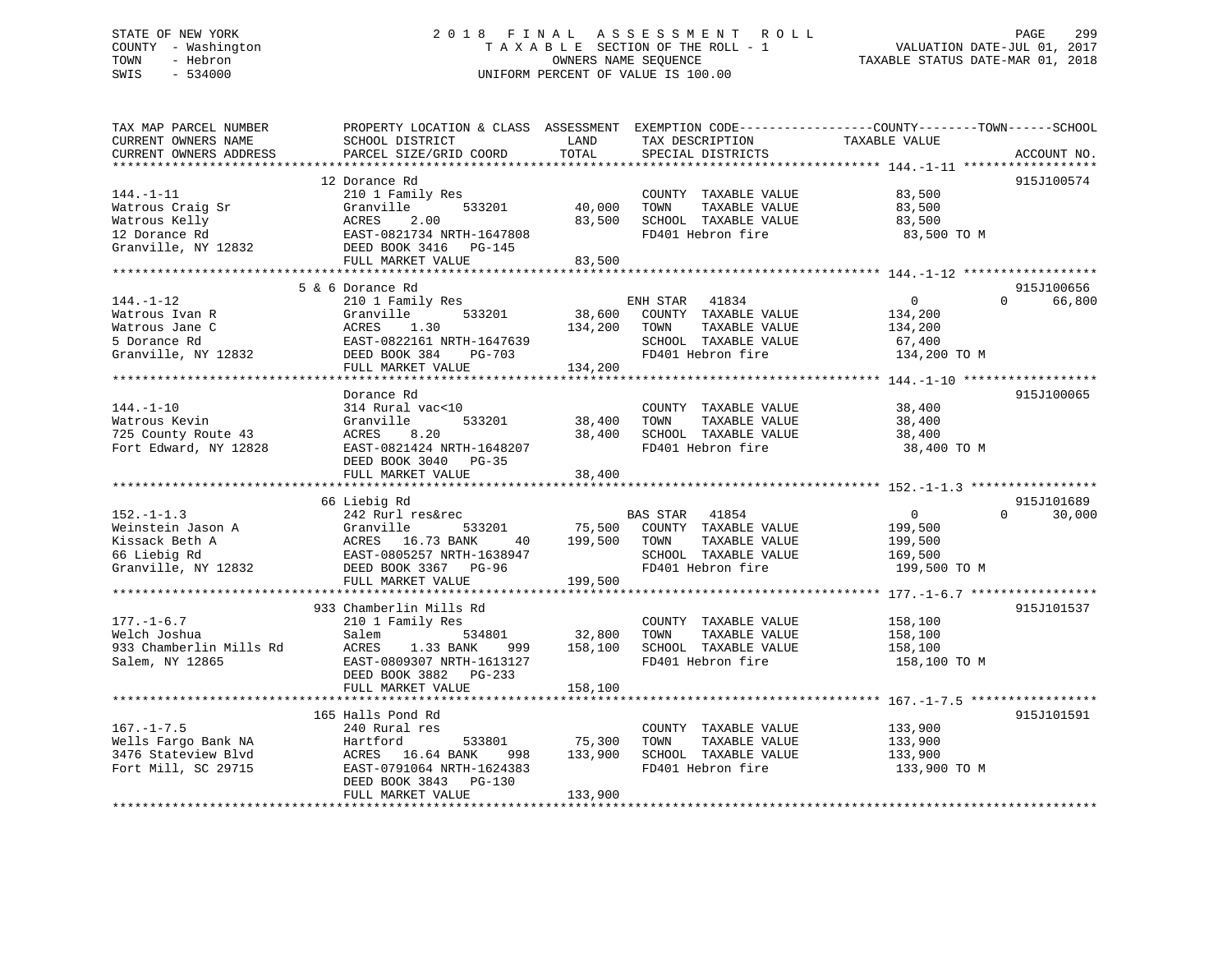## STATE OF NEW YORK 2 0 1 8 F I N A L A S S E S S M E N T R O L L PAGE 300 COUNTY - Washington T A X A B L E SECTION OF THE ROLL - 1 VALUATION DATE-JUL 01, 2017 TOWN - Hebron OWNERS NAME SEQUENCE TAXABLE STATUS DATE-MAR 01, 2018 SWIS - 534000 UNIFORM PERCENT OF VALUE IS 100.00

| TAX MAP PARCEL NUMBER<br>CURRENT OWNERS NAME                                                      | SCHOOL DISTRICT                                                                                                                                                  | PROPERTY LOCATION & CLASS ASSESSMENT EXEMPTION CODE---------------COUNTY-------TOWN------SCHOOL<br>LAND<br>TAX DESCRIPTION                                                    | TAXABLE VALUE                                                                             |
|---------------------------------------------------------------------------------------------------|------------------------------------------------------------------------------------------------------------------------------------------------------------------|-------------------------------------------------------------------------------------------------------------------------------------------------------------------------------|-------------------------------------------------------------------------------------------|
| CURRENT OWNERS ADDRESS                                                                            | PARCEL SIZE/GRID COORD                                                                                                                                           | TOTAL<br>SPECIAL DISTRICTS                                                                                                                                                    | ACCOUNT NO.                                                                               |
|                                                                                                   | 24 Mcknight Hill Rd                                                                                                                                              |                                                                                                                                                                               | 915J101250                                                                                |
| $176. - 1 - 13.2$<br>Wesley David C<br>Wesley Tracey L<br>24 Mcknight Hill Rd<br>Salem, NY 12865  | 210 1 Family Res<br>Salem<br>3.76 BANK<br>ACRES<br>EAST-0803422 NRTH-1613146<br>DEED BOOK 785<br>PG-203<br>FULL MARKET VALUE                                     | <b>BAS STAR 41854</b><br>534801 46,100 COUNTY TAXABLE VALUE<br>999 150,000 TOWN<br>TAXABLE VALUE<br>SCHOOL TAXABLE VALUE<br>SCHOOL TAXABLE VA<br>FD401 Hebron fire<br>150,000 | $\overline{0}$<br>$\Omega$<br>30,000<br>150,000<br>150,000<br>120,000<br>150,000 TO M     |
|                                                                                                   | Mcknight Hill Rd                                                                                                                                                 |                                                                                                                                                                               | 915J100175                                                                                |
| $176. - 1 - 15.1$<br>Wesley David C<br>Mckeighan Tracey<br>24 Mcknight Hill Rd<br>Salem, NY 12832 | 311 Res vac land<br>534801<br>Salem<br>L<br>999<br>3.52 BANK<br>ACRES<br>EAST-0803590 NRTH-1612856<br>DEED BOOK 785 PG-203<br>FULL MARKET VALUE                  | COUNTY TAXABLE VALUE<br>25,000<br>TAXABLE VALUE<br>TOWN<br>25,000<br>SCHOOL TAXABLE VALUE<br>FD401 Hebron fire<br>25,000                                                      | 25,000<br>25,000<br>25,000<br>25,000 TO M                                                 |
|                                                                                                   |                                                                                                                                                                  |                                                                                                                                                                               |                                                                                           |
| $175. - 1 - 7.2$<br>West Nancy<br>3482 County Route 30<br>Salem, NY 12865                         | 3482 County Route 30<br>270 Mfg housing<br>Salem<br>FRNT 104.00 DPTH 144.00 74,000 TOWN<br>0.34<br>ACRES<br>EAST-0791309 NRTH-1610722<br>DEED BOOK 705<br>$PG-1$ | BAS STAR 41854<br>534801 29,600 COUNTY TAXABLE VALUE<br>TAXABLE VALUE<br>SCHOOL TAXABLE VALUE<br>FD401 Hebron fire                                                            | 915J101183<br>$\Omega$<br>$\Omega$<br>30,000<br>74,000<br>74,000<br>44,000<br>74,000 TO M |
|                                                                                                   | County Route 30/E Off                                                                                                                                            |                                                                                                                                                                               | 915J100401                                                                                |
| $175. - 1 - 7.5$<br>West Nancy<br>West Christopher<br>3482 County Route 30<br>Salem, NY 12865     | 311 Res vac land<br>Salem<br>534801<br>FRNT 141.00 DPTH 333.00<br>ACRES<br>0.82<br>EAST-0791525 NRTH-1610737<br>DEED BOOK 3016 PG-135                            | COUNTY TAXABLE VALUE<br>600<br>TAXABLE VALUE<br>TOWN<br>Mallory Sub/ 29#85 Lot 1 600 SCHOOL TAXABLE VALUE<br>FD401 Hebron fire                                                | 600<br>600<br>600<br>600 TO M                                                             |
|                                                                                                   | FULL MARKET VALUE                                                                                                                                                | 600                                                                                                                                                                           |                                                                                           |
| $184. - 1 - 24$<br>Wever James D<br>Wever Lori<br>32 Chamberlin Mills Rd<br>Salem, NY 12865       | 32 Chamberlin Mills Rd<br>240 Rural res<br>534801<br>Salem<br>ACRES<br>21.00<br>EAST-0793672 NRTH-1602557<br>DEED BOOK 420<br>PG-903                             | ENH STAR<br>41834<br>84,000<br>COUNTY TAXABLE VALUE<br>210,300<br>TOWN<br>TAXABLE VALUE<br>SCHOOL TAXABLE VALUE<br>CA008 Cons agri dst 8                                      | 915J100662<br>$\overline{0}$<br>$\Omega$<br>66,800<br>210,300<br>210,300<br>143,500       |
|                                                                                                   | FULL MARKET VALUE                                                                                                                                                | 210,300 FD401 Hebron fire<br>LD401 West hebron light                                                                                                                          | 210,300 TO M<br>210,300 TO M<br>210,300 TO M                                              |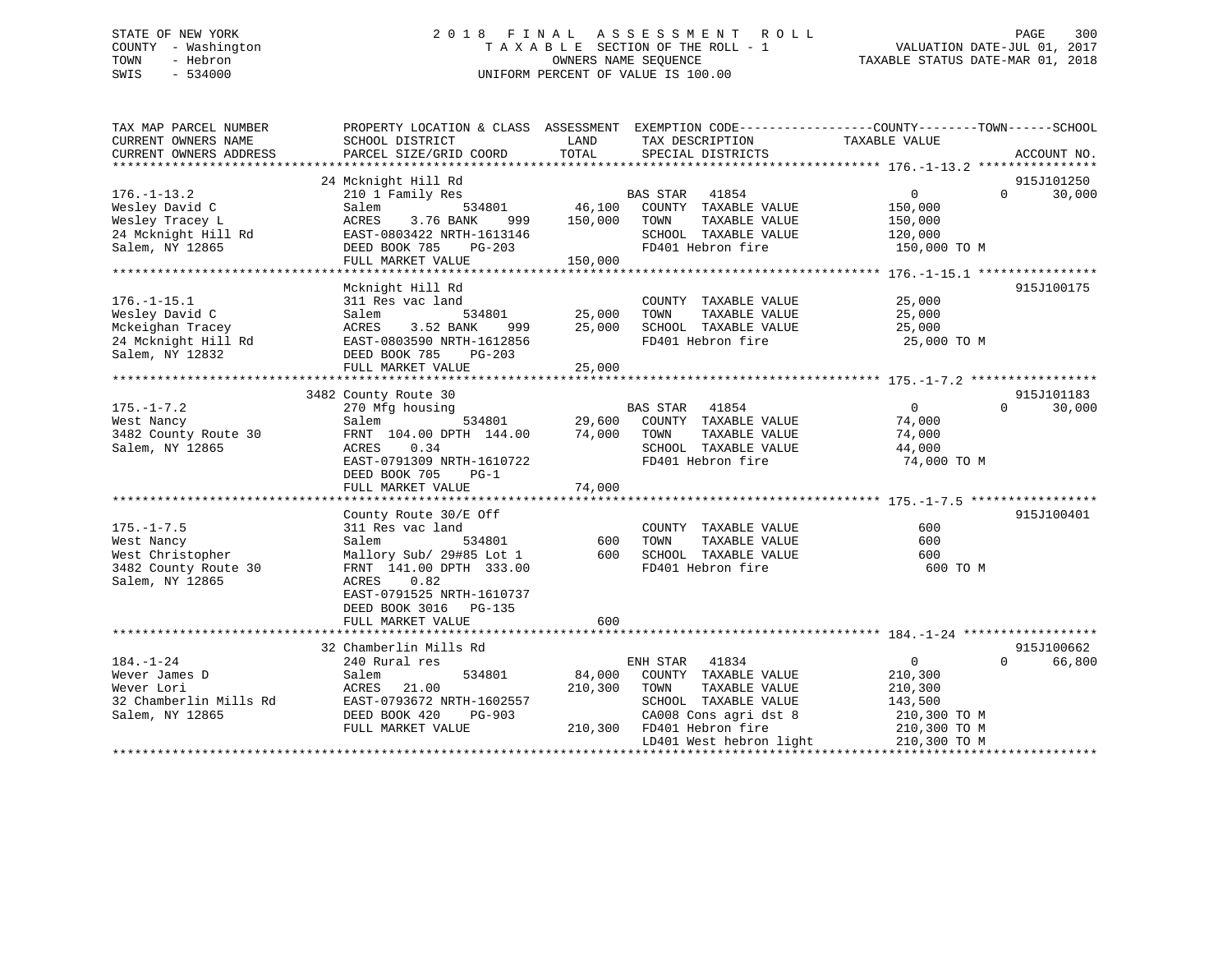## STATE OF NEW YORK 2 0 1 8 F I N A L A S S E S S M E N T R O L L PAGE 301 COUNTY - Washington T A X A B L E SECTION OF THE ROLL - 1 VALUATION DATE-JUL 01, 2017 TOWN - Hebron OWNERS NAME SEQUENCE TAXABLE STATUS DATE-MAR 01, 2018 SWIS - 534000 UNIFORM PERCENT OF VALUE IS 100.00

| TAX MAP PARCEL NUMBER<br>CURRENT OWNERS NAME<br>CURRENT OWNERS ADDRESS                                | PROPERTY LOCATION & CLASS ASSESSMENT<br>SCHOOL DISTRICT<br>PARCEL SIZE/GRID COORD                                                                                    | LAND<br>TOTAL                | TAX DESCRIPTION<br>SPECIAL DISTRICTS                                                                            | EXEMPTION CODE-----------------COUNTY-------TOWN------SCHOOL<br>TAXABLE VALUE | ACCOUNT NO.                      |
|-------------------------------------------------------------------------------------------------------|----------------------------------------------------------------------------------------------------------------------------------------------------------------------|------------------------------|-----------------------------------------------------------------------------------------------------------------|-------------------------------------------------------------------------------|----------------------------------|
|                                                                                                       |                                                                                                                                                                      |                              |                                                                                                                 |                                                                               |                                  |
| $184. - 1 - 15.2$<br>Whalen Gary R<br>Barringer Laurie L<br>61 Briansky Ln<br>Salem, NY 12865         | 61 Briansky Ln<br>242 Rurl res&rec<br>Salem<br>534801<br>ACRES<br>29.20 BANK<br>999<br>EAST-0803251 NRTH-1604416<br>DEED BOOK 872<br>PG-226                          | 99,000<br>200,000            | COUNTY TAXABLE VALUE<br>TOWN<br>TAXABLE VALUE<br>SCHOOL TAXABLE VALUE<br>FD401 Hebron fire                      | 200,000<br>200,000<br>200,000<br>200,000 TO M                                 | 915J101062                       |
|                                                                                                       | FULL MARKET VALUE                                                                                                                                                    | 200,000                      |                                                                                                                 |                                                                               |                                  |
|                                                                                                       | 1 Pine Hill Rd                                                                                                                                                       |                              |                                                                                                                 |                                                                               | 915J100359                       |
| $160. -1 - 8$<br>Wheeler Fred J<br>Wheeler Bonnie<br>1 Pine Hill Rd<br>Granville, NY 12832            | 210 1 Family Res<br>Salem<br>534801<br>ACRES<br>4.50<br>EAST-0806684 NRTH-1626542<br>DEED BOOK 1992 PG-344<br>FULL MARKET VALUE                                      | 40,800<br>152,500<br>152,500 | BAS STAR<br>41854<br>COUNTY TAXABLE VALUE<br>TOWN<br>TAXABLE VALUE<br>SCHOOL TAXABLE VALUE<br>FD401 Hebron fire | $\overline{0}$<br>152,500<br>152,500<br>122,500<br>152,500 TO M               | 30,000<br>$\Omega$               |
|                                                                                                       |                                                                                                                                                                      |                              |                                                                                                                 |                                                                               | 915J101632                       |
| $143. - 1 - 39.10$<br>Whelley Eileen<br>Whelley Donald<br>580 Braim Rd<br>Greenfield Center, NY 12833 | Liebig Rd/e Off<br>314 Rural vac<10<br>533201<br>Granville<br>Lot 10<br>ACRES<br>5.43<br>EAST-0807571 NRTH-1642478<br>DEED BOOK 845<br>PG-312                        | 4,100<br>4,100               | COUNTY TAXABLE VALUE<br>TAXABLE VALUE<br>TOWN<br>SCHOOL TAXABLE VALUE<br>FD401 Hebron fire                      | 4,100<br>4,100<br>4,100<br>4,100 TO M                                         |                                  |
|                                                                                                       | FULL MARKET VALUE                                                                                                                                                    | 4,100                        |                                                                                                                 |                                                                               |                                  |
|                                                                                                       |                                                                                                                                                                      |                              |                                                                                                                 |                                                                               |                                  |
| $161. - 2 - 20$<br>White David Sr<br>6907 State Route 22<br>Granville, NY 12832                       | 6907 State Route 22<br>270 Mfg housing<br>533201<br>Granville<br>Lot A<br>3.00<br>ACRES<br>EAST-0816197 NRTH-1624286<br>DEED BOOK 650<br>PG-304<br>FULL MARKET VALUE | 37,000<br>114,600<br>114,600 | BAS STAR 41854<br>COUNTY TAXABLE VALUE<br>TOWN<br>TAXABLE VALUE<br>SCHOOL TAXABLE VALUE<br>FD401 Hebron fire    | $\mathbf{0}$<br>114,600<br>114,600<br>84,600<br>114,600 TO M                  | 915J101526<br>$\Omega$<br>30,000 |
|                                                                                                       |                                                                                                                                                                      |                              |                                                                                                                 |                                                                               |                                  |
| $161. - 2 - 3.5$<br>White Robert<br>White Karen<br>94 Brophy Rd<br>Greenwich, NY 12834                | Rykowski Ln/e Off<br>322 Rural vac>10<br>533201<br>Granville<br>bndy agmt 3396/195<br>2179/59<br>ACRES 117.16<br>EAST-0822208 NRTH-1625448<br>DEED BOOK 2166 PG-249  | 87,900<br>87,900             | COUNTY TAXABLE VALUE<br>TAXABLE VALUE<br>TOWN<br>SCHOOL TAXABLE VALUE<br>FD401 Hebron fire                      | 87,900<br>87,900<br>87,900<br>87,900 TO M                                     | 915J101295                       |
|                                                                                                       | FULL MARKET VALUE                                                                                                                                                    | 87,900                       |                                                                                                                 |                                                                               |                                  |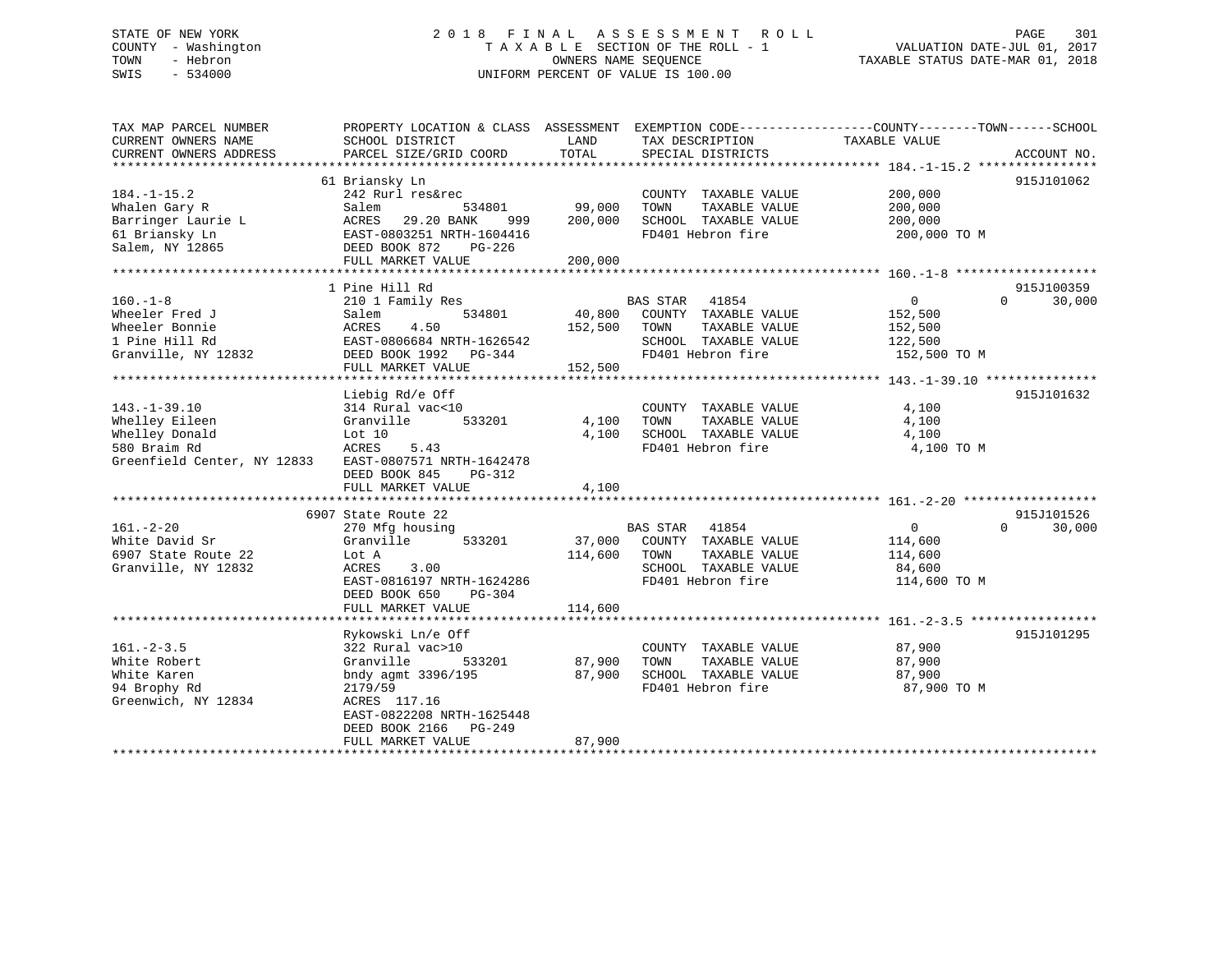| STATE OF NEW YORK<br>COUNTY - Washington<br>TOWN<br>- Hebron<br>SWIS<br>$-534000$ | 2018 FINAL                                |               | ASSESSMENT ROLL<br>TAXABLE SECTION OF THE ROLL - 1<br>OWNERS NAME SEQUENCE<br>UNIFORM PERCENT OF VALUE IS 100.00 | PAGE<br>302<br>VALUATION DATE-JUL 01, 2017<br>TAXABLE STATUS DATE-MAR 01, 2018                                                  |
|-----------------------------------------------------------------------------------|-------------------------------------------|---------------|------------------------------------------------------------------------------------------------------------------|---------------------------------------------------------------------------------------------------------------------------------|
| TAX MAP PARCEL NUMBER<br>CURRENT OWNERS NAME<br>CURRENT OWNERS ADDRESS            | SCHOOL DISTRICT<br>PARCEL SIZE/GRID COORD | LAND<br>TOTAL | TAX DESCRIPTION<br>SPECIAL DISTRICTS                                                                             | PROPERTY LOCATION & CLASS ASSESSMENT EXEMPTION CODE----------------COUNTY-------TOWN-----SCHOOL<br>TAXABLE VALUE<br>ACCOUNT NO. |
|                                                                                   |                                           |               |                                                                                                                  |                                                                                                                                 |
| $142. - 3 - 8.8$                                                                  | 1301 Big Burch Hill Rd<br>312 Vac w/imprv |               | COUNTY TAXABLE VALUE                                                                                             | 42,000                                                                                                                          |
| Whiting Theresa                                                                   | Granville<br>533201                       | 39,400        | TOWN<br>TAXABLE VALUE                                                                                            | 42,000                                                                                                                          |
| 89 John St                                                                        | Garage                                    | 42,000        | SCHOOL TAXABLE VALUE                                                                                             | 42,000                                                                                                                          |
| Hudson Falls, NY 12839                                                            | $142. - 1 - 8.8$                          |               | FD401 Hebron fire                                                                                                | 42,000 TO M                                                                                                                     |
|                                                                                   | ACRES 1.70                                |               |                                                                                                                  |                                                                                                                                 |
|                                                                                   | EAST-0802327 NRTH-1641491                 |               |                                                                                                                  |                                                                                                                                 |
|                                                                                   | DEED BOOK 3559<br><b>PG-111</b>           |               |                                                                                                                  |                                                                                                                                 |
|                                                                                   | FULL MARKET VALUE                         | 42,000        |                                                                                                                  |                                                                                                                                 |
|                                                                                   |                                           |               |                                                                                                                  |                                                                                                                                 |
|                                                                                   | 497 Chamberlin Mills Rd                   |               |                                                                                                                  | 915J100394                                                                                                                      |
| $176. - 1 - 26$                                                                   | 210 1 Family Res                          |               | COUNTY TAXABLE VALUE                                                                                             | 77,000                                                                                                                          |
| Whitney Chad                                                                      | 534801<br>Salem                           | 42,000        | TAXABLE VALUE<br>TOWN                                                                                            | 77,000                                                                                                                          |
| Whitney Marilyn                                                                   | 2.80<br>ACRES                             | 77,000        | SCHOOL TAXABLE VALUE                                                                                             | 77,000                                                                                                                          |
| 497 Chamberlin Mills Rd                                                           | EAST-0799212 NRTH-1610574                 |               | FD401 Hebron fire                                                                                                | 77,000 TO M                                                                                                                     |
| Salem, NY 12865                                                                   | DEED BOOK 2758 PG-65                      |               |                                                                                                                  |                                                                                                                                 |
|                                                                                   | FULL MARKET VALUE                         | 77,000        |                                                                                                                  |                                                                                                                                 |
|                                                                                   |                                           |               |                                                                                                                  |                                                                                                                                 |
| $167. - 1 - 10.2$                                                                 | 14 W Campbell Ln<br>322 Rural vac>10      |               | AG DIST<br>41720                                                                                                 | 915J101592<br>45,584<br>45,584<br>45,584                                                                                        |
| Whitney Joshua                                                                    | Hartford<br>533801                        | 86,800        | COUNTY TAXABLE VALUE                                                                                             | 41,216                                                                                                                          |
| Whitney Jennifer                                                                  | ACRES 42.65                               | 86,800        | TOWN<br>TAXABLE VALUE                                                                                            | 41,216                                                                                                                          |
| PO Box 239                                                                        | EAST-0792042 NRTH-1623198                 |               | SCHOOL TAXABLE VALUE                                                                                             | 41,216                                                                                                                          |
| Middle Granville, NY 12849                                                        | DEED BOOK 3714 PG-250                     |               | CA008 Cons agri dst 8                                                                                            | 41,216 TO M                                                                                                                     |
|                                                                                   | FULL MARKET VALUE                         | 86,800        | 45,584 EX                                                                                                        |                                                                                                                                 |
| MAY BE SUBJECT TO PAYMENT                                                         |                                           |               | FD401 Hebron fire                                                                                                | 86,800 TO M                                                                                                                     |
| UNDER AGDIST LAW TIL 2022                                                         |                                           |               |                                                                                                                  |                                                                                                                                 |
|                                                                                   |                                           |               |                                                                                                                  |                                                                                                                                 |
|                                                                                   | Oak Hill Rd                               |               |                                                                                                                  | 915J101406                                                                                                                      |
| $178. - 1 - 21$                                                                   | 311 Res vac land                          |               | COUNTY TAXABLE VALUE                                                                                             | 16,100                                                                                                                          |
| Wilbur Robert G                                                                   | Salem<br>534801                           | 16,100        | TOWN<br>TAXABLE VALUE                                                                                            | 16,100                                                                                                                          |
| Williams Judy M                                                                   | Garilli Sub/lot 5 Par B                   | 16,100        | SCHOOL TAXABLE VALUE                                                                                             | 16,100                                                                                                                          |
| 8 High View Dr                                                                    | 2.65<br>ACRES                             |               | FD401 Hebron fire                                                                                                | 16,100 TO M                                                                                                                     |
| Wingdale, NY 12594                                                                | EAST-0819104 NRTH-1613554                 |               |                                                                                                                  |                                                                                                                                 |
|                                                                                   | DEED BOOK 703<br>$PG-52$                  |               |                                                                                                                  |                                                                                                                                 |
|                                                                                   | FULL MARKET VALUE                         | 16,100        |                                                                                                                  |                                                                                                                                 |
|                                                                                   |                                           |               |                                                                                                                  |                                                                                                                                 |
|                                                                                   | 35 Higgins Rd                             |               |                                                                                                                  | 915J101463                                                                                                                      |
| $161. - 2 - 10.2$                                                                 | 322 Rural vac>10                          |               | COUNTY TAXABLE VALUE                                                                                             | 33,100                                                                                                                          |
| Wilcox Sidney R                                                                   | Granville<br>533201                       | 33,100        | TAXABLE VALUE<br>TOWN                                                                                            | 33,100                                                                                                                          |
| Wilcox Bonnie Charlotte                                                           | Electric easement 3448/15                 | 33,100        | SCHOOL TAXABLE VALUE                                                                                             | 33,100                                                                                                                          |
| 35 Higgins Rd                                                                     | ACRES 12.42                               |               | FD401 Hebron fire                                                                                                | 33,100 TO M                                                                                                                     |
| Granville, NY 12832                                                               | EAST-0818346 NRTH-1626506                 |               |                                                                                                                  |                                                                                                                                 |
|                                                                                   | DEED BOOK 1680<br>$PG-265$                |               |                                                                                                                  |                                                                                                                                 |
|                                                                                   | FULL MARKET VALUE                         | 33,100        |                                                                                                                  |                                                                                                                                 |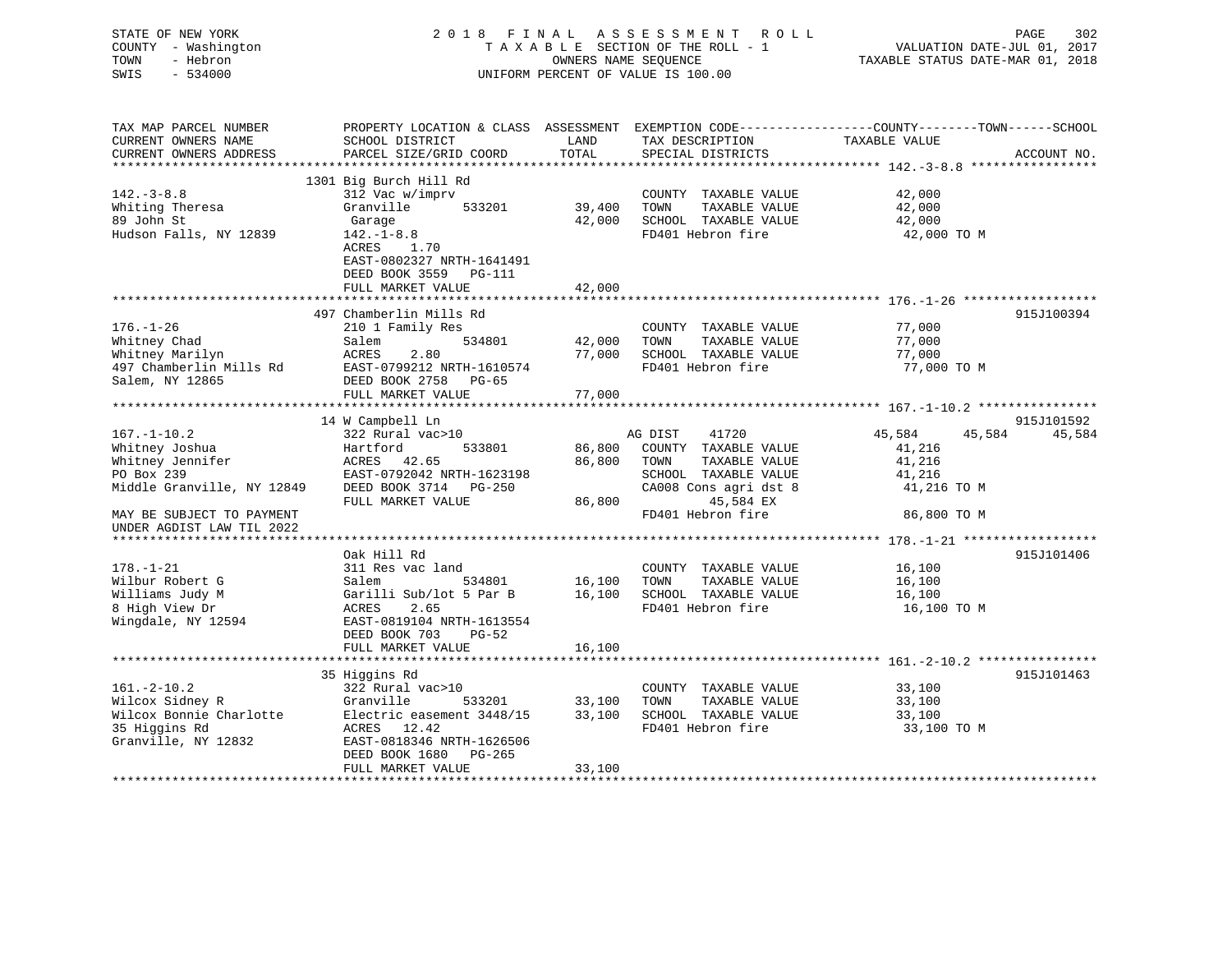## STATE OF NEW YORK 2 0 1 8 F I N A L A S S E S S M E N T R O L L PAGE 303 COUNTY - Washington T A X A B L E SECTION OF THE ROLL - 1 VALUATION DATE-JUL 01, 2017 TOWN - Hebron OWNERS NAME SEQUENCE TAXABLE STATUS DATE-MAR 01, 2018 SWIS - 534000 UNIFORM PERCENT OF VALUE IS 100.00

| TAX MAP PARCEL NUMBER<br>CURRENT OWNERS NAME<br>CURRENT OWNERS ADDRESS | PROPERTY LOCATION & CLASS ASSESSMENT EXEMPTION CODE----------------COUNTY-------TOWN------SCHOOL<br>SCHOOL DISTRICT<br>PARCEL SIZE/GRID COORD | LAND<br>TOTAL    | TAX DESCRIPTION<br>SPECIAL DISTRICTS      | TAXABLE VALUE              | ACCOUNT NO. |
|------------------------------------------------------------------------|-----------------------------------------------------------------------------------------------------------------------------------------------|------------------|-------------------------------------------|----------------------------|-------------|
|                                                                        |                                                                                                                                               |                  |                                           |                            |             |
|                                                                        | 119 Sawmill Rd                                                                                                                                |                  |                                           |                            | 915J100669  |
| $153. - 1 - 6$                                                         | 242 Rurl res&rec                                                                                                                              |                  | AG DIST<br>41720                          | 61,942<br>61,942           | 61,942      |
| Wilde Jeffrey N                                                        | Granville                                                                                                                                     |                  | 533201 242,700 BAS STAR 41854             | $\Omega$<br>$\overline{0}$ | 30,000      |
| Wilde Kathleen C                                                       | Forest tax 3226/21                                                                                                                            | 404,000 FOR 480A | 47460                                     | 108,000<br>108,000         | 108,000     |
| 119 Sawmill Rd                                                         | 3789/339                                                                                                                                      |                  | COUNTY TAXABLE VALUE                      | 234,058                    |             |
| Granville, NY 12832                                                    | FRNT 4230.00 DPTH                                                                                                                             |                  | TAXABLE VALUE<br>TOWN                     | 234,058<br>204,058         |             |
| MAY BE SUBJECT TO PAYMENT                                              | ACRES 112.60<br>EAST-0822570 NRTH-1638664                                                                                                     |                  | SCHOOL TAXABLE VALUE<br>FD401 Hebron fire | 404,000 TO M               |             |
| UNDER RPTL480A UNTIL 2027                                              | DEED BOOK 548<br>PG-211                                                                                                                       |                  |                                           |                            |             |
|                                                                        | FULL MARKET VALUE                                                                                                                             | 404,000          |                                           |                            |             |
|                                                                        |                                                                                                                                               |                  |                                           |                            |             |
|                                                                        | 25 Higgins Rd                                                                                                                                 |                  |                                           |                            | 915J100211  |
| $161. - 2 - 8$                                                         | 270 Mfg housing                                                                                                                               |                  | COUNTY TAXABLE VALUE                      | 69,800                     |             |
| Willie Donald A                                                        | Granville<br>533201                                                                                                                           | 30,400           | TAXABLE VALUE<br>TOWN                     | 69,800                     |             |
| 25 Higgins Rd                                                          | FRNT 250.00 DPTH 103.00                                                                                                                       | 69,800           | SCHOOL TAXABLE VALUE                      | 69,800                     |             |
| Granville, NY 12832                                                    | $0.59$ BANK<br>ACRES<br>999                                                                                                                   |                  | FD401 Hebron fire                         | 69,800 TO M                |             |
|                                                                        | EAST-0817995 NRTH-1626130                                                                                                                     |                  |                                           |                            |             |
|                                                                        | DEED BOOK 3651 PG-337                                                                                                                         |                  |                                           |                            |             |
|                                                                        | FULL MARKET VALUE                                                                                                                             | 69,800           |                                           |                            |             |
|                                                                        |                                                                                                                                               |                  |                                           |                            |             |
|                                                                        | 6718 State Route 22                                                                                                                           |                  |                                           |                            |             |
| $170. - 1 - 14.1$                                                      | 210 1 Family Res                                                                                                                              |                  | COUNTY TAXABLE VALUE                      | 79,000                     |             |
| Wilmington Savings Fund Scty Granville                                 | 533201                                                                                                                                        | 31,800           | TAXABLE VALUE<br>TOWN                     | 79,000                     |             |
| 5720 Premier Park Dr<br>West Palm Beach, FL 33407                      | FRNT 250.00 DPTH 164.00                                                                                                                       | 79,000           | SCHOOL TAXABLE VALUE                      | 79,000                     |             |
|                                                                        | ACRES 0.94 BANK<br>999                                                                                                                        |                  | FD401 Hebron fire                         | 79,000 TO M                |             |
|                                                                        | EAST-0815463 NRTH-1619722                                                                                                                     |                  |                                           |                            |             |
|                                                                        | DEED BOOK 3636 PG-14                                                                                                                          |                  |                                           |                            |             |
|                                                                        | FULL MARKET VALUE                                                                                                                             | 79,000           |                                           |                            |             |
|                                                                        | 300 Halls Pond Rd                                                                                                                             |                  |                                           |                            | 915J101310  |
| $159. - 1 - 35$                                                        | 314 Rural vac<10                                                                                                                              |                  | COUNTY TAXABLE VALUE                      | 23,400                     |             |
| Wilson Robert                                                          | Hartford<br>533801                                                                                                                            | 23,400           | TAXABLE VALUE<br>TOWN                     | 23,400                     |             |
| 1182 Mahaffy Rd                                                        | ACRES<br>5.92                                                                                                                                 | 23,400           | SCHOOL TAXABLE VALUE                      | 23,400                     |             |
| Fort Edward, NY 12828                                                  | EAST-0792196 NRTH-1628204                                                                                                                     |                  | FD401 Hebron fire                         | 23,400 TO M                |             |
|                                                                        | DEED BOOK 3239 PG-294                                                                                                                         |                  |                                           |                            |             |
|                                                                        | FULL MARKET VALUE                                                                                                                             | 23,400           |                                           |                            |             |
|                                                                        |                                                                                                                                               |                  |                                           |                            |             |
|                                                                        | 581 Pine Hill Rd                                                                                                                              |                  |                                           |                            | 915J100629  |
| $169. - 1 - 21$                                                        | 240 Rural res                                                                                                                                 |                  | COUNTY TAXABLE VALUE                      | 201,300                    |             |
| Wiltse Allan H                                                         | Granville<br>533201                                                                                                                           | 78,900           | TOWN<br>TAXABLE VALUE                     | 201,300                    |             |
| Wiltse Nancy B                                                         |                                                                                                                                               | 201,300          | SCHOOL TAXABLE VALUE                      | 201,300                    |             |
| 581 Pine Hill Rd                                                       |                                                                                                                                               |                  | FD401 Hebron fire                         | 201,300 TO M               |             |
| Salem, NY 12865                                                        | ACRES 31.10<br>EAST-0815496 NRTH-1621873<br>DEED BOOK 3533 PG-130                                                                             |                  |                                           |                            |             |
|                                                                        | FULL MARKET VALUE                                                                                                                             | 201,300          |                                           |                            |             |
|                                                                        |                                                                                                                                               |                  |                                           |                            |             |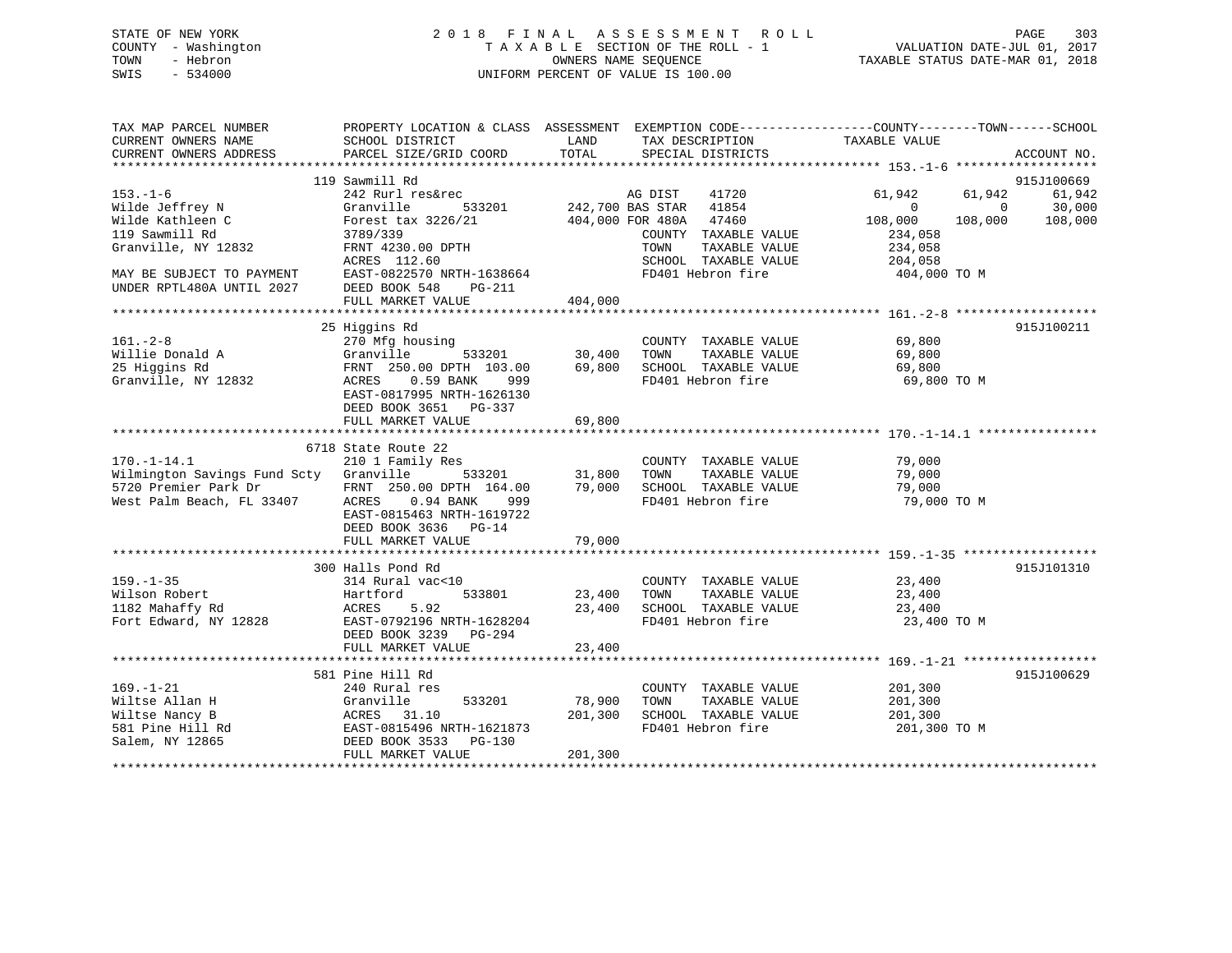## STATE OF NEW YORK 2 0 1 8 F I N A L A S S E S S M E N T R O L L PAGE 304 COUNTY - Washington T A X A B L E SECTION OF THE ROLL - 1 VALUATION DATE-JUL 01, 2017 TOWN - Hebron OWNERS NAME SEQUENCE TAXABLE STATUS DATE-MAR 01, 2018 SWIS - 534000 UNIFORM PERCENT OF VALUE IS 100.00

| TAX MAP PARCEL NUMBER<br>CURRENT OWNERS NAME<br>CURRENT OWNERS ADDRESS                                | PROPERTY LOCATION & CLASS ASSESSMENT EXEMPTION CODE----------------COUNTY-------TOWN------SCHOOL<br>SCHOOL DISTRICT<br>PARCEL SIZE/GRID COORD                                     | LAND                       | TAX DESCRIPTION<br>TOTAL SPECIAL DISTRICTS                                                                                     | TAXABLE VALUE                                                     | ACCOUNT NO.                      |
|-------------------------------------------------------------------------------------------------------|-----------------------------------------------------------------------------------------------------------------------------------------------------------------------------------|----------------------------|--------------------------------------------------------------------------------------------------------------------------------|-------------------------------------------------------------------|----------------------------------|
|                                                                                                       |                                                                                                                                                                                   |                            |                                                                                                                                |                                                                   |                                  |
| $175. - 1 - 12.11$<br>Winchell Lenn<br>Winchell Lea<br>80 Thunder Way                                 | 80 Thunder Way<br>270 Mfg housing<br>534801<br>Salem<br>ACRES<br>5.21                                                                                                             | 46,500                     | BAS STAR 41854<br>26,200 COUNTY TAXABLE VALUE<br>TAXABLE VALUE<br>TOWN<br>SCHOOL TAXABLE VALUE                                 | $\overline{0}$<br>46,500<br>46,500<br>16,500                      | $\Omega$<br>30,000               |
| Salem, NY 12865                                                                                       | EAST-0790119 NRTH-1610857<br>DEED BOOK 1921 PG-223<br>DEED BOOK 1921    PG-223                                                                                                    |                            | FD401 Hebron fire                                                                                                              | 46,500 TO M                                                       |                                  |
|                                                                                                       | FULL MARKET VALUE                                                                                                                                                                 | 46,500                     |                                                                                                                                |                                                                   |                                  |
|                                                                                                       |                                                                                                                                                                                   |                            |                                                                                                                                |                                                                   |                                  |
| $170. - 1 - 16$<br>Winkler Alwin<br>Winkler Deborah<br>6806 State Route 22<br>Salem, NY 12865         | 6806 State Route 22<br>240 Rural res<br>533201<br>Granville<br>900/145<br>ACRES 19.00<br>EAST-0816662 NRTH-1621711<br>DEED BOOK 3279 PG-117                                       | 162,900                    | BAS STAR 41854<br>63,000 COUNTY TAXABLE VALUE<br>TAXABLE VALUE<br>TOWN<br>SCHOOL TAXABLE VALUE<br>FD401 Hebron fire            | $\overline{0}$<br>162,900<br>162,900<br>132,900<br>162,900 TO M   | 915J100622<br>$\Omega$<br>30,000 |
|                                                                                                       | FULL MARKET VALUE                                                                                                                                                                 | 162,900                    |                                                                                                                                |                                                                   |                                  |
| $159. - 1 - 29$<br>Winters James G<br>Winters Stacey<br>64 James Ln<br>Salem, NY 12865                | 64 James Rd<br>312 Vac w/imprv<br>533801<br>Hartford<br>ACRES 24.41<br>EAST-0793373 NRTH-1629230<br>DEED BOOK 823 PG-124<br>FULL MARKET VALUE                                     | 50,500<br>53,700<br>53,700 | COUNTY TAXABLE VALUE 53,700<br>TOWN TAXABLE VALUE 53,700<br>TAXABLE VALUE<br>TOWN<br>SCHOOL TAXABLE VALUE<br>FD401 Hebron fire | 53,700<br>53,700<br>53,700 TO M                                   | 915J100055                       |
| $169. - 1 - 40.3$<br>169.-1-40.3<br>Witmer Marguerite<br>5 Appletree Ln<br>Hummelstown, PA 17036      | Middle Rd<br>322 Rural vac>10<br>Salem<br>534801<br><b>ACRES</b><br>26.09<br>EAST-0806024 NRTH-1618840<br>EAST-0806024 NRTH-1618840<br>DEED BOOK 2578 PG-339<br>FULL MARKET VALUE | 52,600<br>52,600<br>52,600 | COUNTY TAXABLE VALUE<br>TOWN TAXABLE VALUE<br>SCHOOL TAXABLE VALUE<br>CA008 Cons agri dst 8<br>FD401 Hebron fire               | 52,600<br>52,600<br>52,600<br>52,600 TO M<br>52,600 TO M          |                                  |
|                                                                                                       | 7381 State Route 22 67 PCT OF VALUE USED FOR EXEMPTION PURPOSES                                                                                                                   |                            |                                                                                                                                |                                                                   | 915J100512                       |
| $153. - 1 - 11$<br>Wood Jeremy L<br>Chaffin Alexandra C<br>7381 State Route 22<br>Granville, NY 12832 | 210 1 Family Res<br>Granville<br>5.25 Ad 14.44 147,500<br>ACRES 14.44 14.44 1635356<br>DEED BOOK 3611 PG-54<br>FULL MARKET VALUE                                                  | 147,500 TOWN<br>147,500    | VETWAR CTS 41120<br>533201 64,200 COUNTY TAXABLE VALUE<br>TAXABLE VALUE<br>SCHOOL TAXABLE VALUE<br>FD401 Hebron fire           | 14,824<br>14,824<br>132,676<br>132,676<br>147,500<br>147,500 TO M | $\Omega$                         |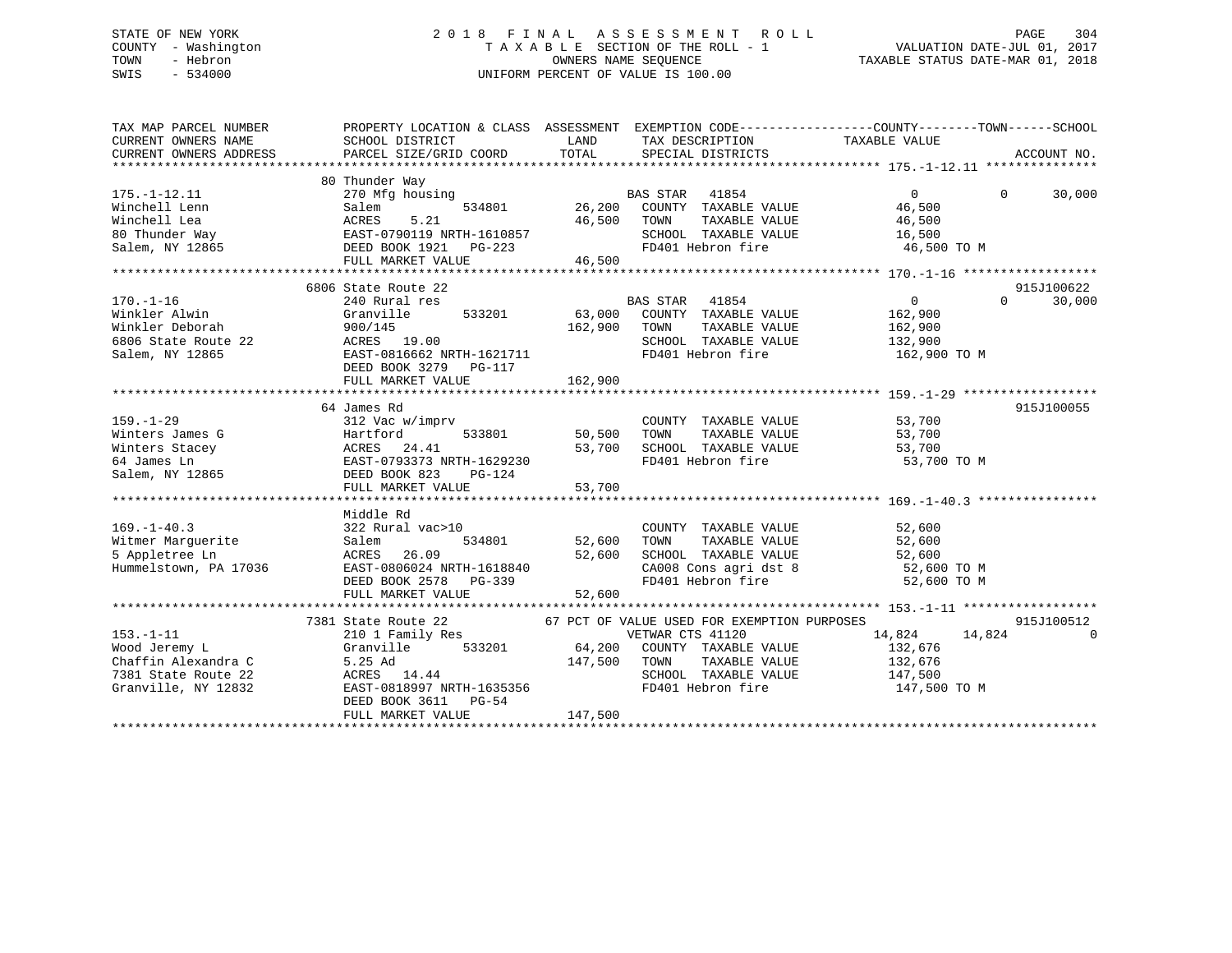## STATE OF NEW YORK 2 0 1 8 F I N A L A S S E S S M E N T R O L L PAGE 305 COUNTY - Washington T A X A B L E SECTION OF THE ROLL - 1 VALUATION DATE-JUL 01, 2017 TOWN - Hebron OWNERS NAME SEQUENCE TAXABLE STATUS DATE-MAR 01, 2018 SWIS - 534000 UNIFORM PERCENT OF VALUE IS 100.00

| TAX MAP PARCEL NUMBER<br>CURRENT OWNERS NAME<br>CURRENT OWNERS ADDRESS                                | SCHOOL DISTRICT<br>PARCEL SIZE/GRID COORD                                                                                                                                            | PROPERTY LOCATION & CLASS ASSESSMENT EXEMPTION CODE---------------COUNTY-------TOWN------SCHOOL<br>LAND<br>TAX DESCRIPTION<br>TOTAL<br>SPECIAL DISTRICTS                                     | TAXABLE VALUE<br>ACCOUNT NO.                                                                                                                                                                                              |
|-------------------------------------------------------------------------------------------------------|--------------------------------------------------------------------------------------------------------------------------------------------------------------------------------------|----------------------------------------------------------------------------------------------------------------------------------------------------------------------------------------------|---------------------------------------------------------------------------------------------------------------------------------------------------------------------------------------------------------------------------|
|                                                                                                       | 275 County Route 28                                                                                                                                                                  |                                                                                                                                                                                              | 915J101652                                                                                                                                                                                                                |
| $143. - 1 - 48$<br>Wood Jonathan<br>Wood Amy<br>275 County Route 28<br>Granville, NY 12832            | 210 1 Family Res<br>Granville<br>533201<br>Lot la<br>2.70<br>ACRES<br>EAST-0811808 NRTH-1645226<br>DEED BOOK 1879<br>$PG-240$<br>FULL MARKET VALUE                                   | <b>BAS STAR</b><br>41854<br>41,700 COUNTY TAXABLE VALUE<br>88,700<br>TOWN<br>TAXABLE VALUE<br>SCHOOL TAXABLE VALUE<br>FD401 Hebron fire<br>88,700                                            | $\overline{0}$<br>$\Omega$<br>30,000<br>88,700<br>88,700<br>58,700<br>88,700 TO M                                                                                                                                         |
| $177. - 1 - 21.8$<br>Wood Lawrence Wm.<br>Wood Gloria Lynn L.                                         | 76 Sheldon Rd<br>270 Mfg housing<br>534801<br>Salem<br>1.10<br>FULL MARKET VALUE                                                                                                     | VET COM CT 41131<br>32,300 BAS STAR 41854<br>44,400 COUNTY TAXABLE VALUE<br>TOWN<br>TAXABLE VALUE<br>SCHOOL TAXABLE VA<br>44,400 FD401 Hebron fire<br>SCHOOL TAXABLE VALUE                   | 915J101733<br>11,100<br>$\overline{0}$<br>11,100<br>$\overline{0}$<br>$\Omega$<br>30,000<br>33,300<br>33,300<br>14,400<br>44,400 TO M                                                                                     |
| $177. - 1 - 21.10$<br>Wood Lawrence Wm.<br>Wood Gloria Lynn L<br>76 Sheldon Rd<br>Granville, NY 12832 | Sheldon Rd<br>312 Vac w/imprv<br>534801<br>Salem<br>7.00<br>ACRES<br>EAST-0816936 NRTH-1615531<br>DEED BOOK 2866 PG-337<br>FULL MARKET VALUE                                         | COUNTY TAXABLE VALUE<br>TAXABLE VALUE<br>25,000<br>TOWN<br>32,000<br>SCHOOL TAXABLE VALUE<br>FD401 Hebron fire<br>32,000                                                                     | 32,000<br>32,000<br>32,000<br>32,000 TO M                                                                                                                                                                                 |
| $169. - 1 - 34$<br>Wood Nicolette H<br>376 Pine Hill Rd<br>Salem, NY 12865                            | 376 Pine Hill Rd<br>240 Rural res<br>534801<br>Salem<br>ease 608/230 614/41<br>12.06 BANK<br>998<br>ACRES<br>EAST-0811533 NRTH-1621934<br>DEED BOOK 3403 PG-236<br>FULL MARKET VALUE | COUNTY TAXABLE VALUE<br>52,600<br>TAXABLE VALUE<br>TOWN<br>140,500<br>SCHOOL TAXABLE VALUE<br>FD401 Hebron fire<br>140,500                                                                   | 915J100342<br>140,500<br>140,500<br>140,500<br>140,500 TO M                                                                                                                                                               |
| $177. - 1 - 21.5$<br>Wood Vona J<br>66 Sheldon Rd<br>Granville, NY 12832                              | 66 Sheldon Rd<br>270 Mfg housing<br>534801<br>Salem<br>4.00<br>ACRES<br>EAST-0816919 NRTH-1615784<br>DEED BOOK 2866 PG-331<br>FULL MARKET VALUE                                      | VET WAR CT 41121<br>39,500 AGED-TOWN 41803<br>55,600 AGE-CO/SCH 41805<br>ENH STAR 41834<br>COUNTY TAXABLE VALUE<br>55,600 TOWN<br>TAXABLE VALUE<br>SCHOOL TAXABLE VALUE<br>FD401 Hebron fire | 915J101303<br>8,340<br>8,340<br>$\overline{0}$<br>18,904<br>$\overline{0}$<br>$\overline{0}$<br>23,630<br>27,800<br>$\overline{0}$<br>$\overline{0}$<br>27,800<br>$\Omega$<br>23,630<br>28,356<br>$\Omega$<br>55,600 TO M |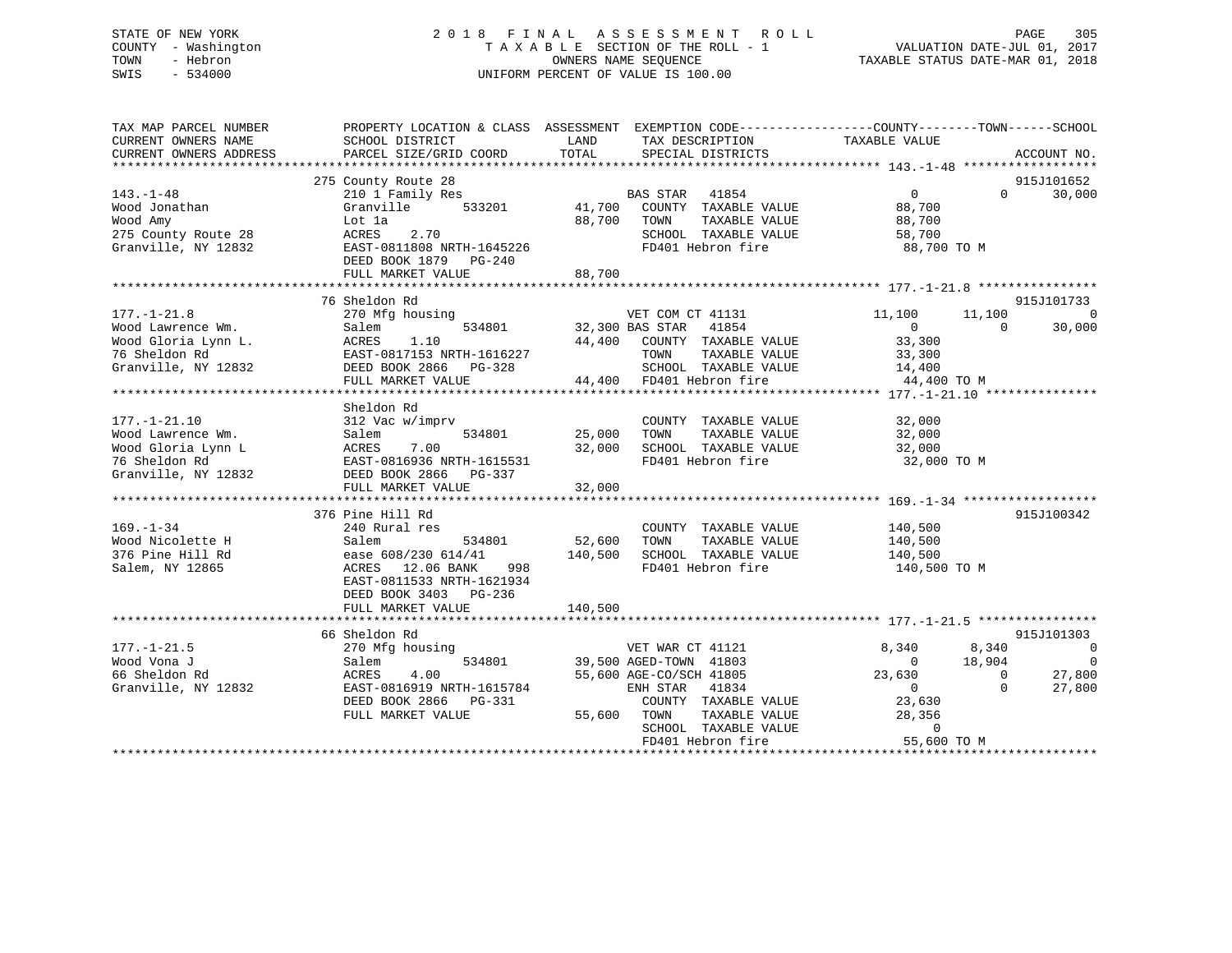## STATE OF NEW YORK 2 0 1 8 F I N A L A S S E S S M E N T R O L L PAGE 306 COUNTY - Washington T A X A B L E SECTION OF THE ROLL - 1 VALUATION DATE-JUL 01, 2017 TOWN - Hebron OWNERS NAME SEQUENCE TAXABLE STATUS DATE-MAR 01, 2018 SWIS - 534000 UNIFORM PERCENT OF VALUE IS 100.00

| TAX MAP PARCEL NUMBER<br>CURRENT OWNERS NAME<br>CURRENT OWNERS ADDRESS | SCHOOL DISTRICT<br>PARCEL SIZE/GRID COORD  | PROPERTY LOCATION & CLASS ASSESSMENT EXEMPTION CODE---------------COUNTY-------TOWN-----SCHOOL<br>LAND<br>TAX DESCRIPTION<br>TOTAL<br>SPECIAL DISTRICTS | TAXABLE VALUE<br>ACCOUNT NO.         |
|------------------------------------------------------------------------|--------------------------------------------|---------------------------------------------------------------------------------------------------------------------------------------------------------|--------------------------------------|
|                                                                        |                                            |                                                                                                                                                         |                                      |
|                                                                        | 64 Sheldon Rd                              |                                                                                                                                                         | 915J101732                           |
| $177. - 1 - 21.7$                                                      | 270 Mfg housing                            | BAS STAR<br>41854                                                                                                                                       | $\mathbf 0$<br>$\Omega$<br>30,000    |
| Wood Vona J                                                            | Salem<br>534801                            | 30,300<br>COUNTY TAXABLE VALUE                                                                                                                          | 51,000                               |
| Wood Sandra D                                                          | FRNT 120.00 DPTH 210.00                    | 51,000<br>TOWN<br>TAXABLE VALUE                                                                                                                         | 51,000                               |
| 64 Sheldon Rd<br>Granville, NY 12832                                   | 0.58<br>ACRES<br>EAST-0816799 NRTH-1615980 | SCHOOL TAXABLE VALUE<br>FD401 Hebron fire                                                                                                               | 21,000                               |
|                                                                        | DEED BOOK 2856<br>$PG-28$                  |                                                                                                                                                         | 51,000 TO M                          |
|                                                                        | FULL MARKET VALUE                          | 51,000                                                                                                                                                  |                                      |
|                                                                        |                                            |                                                                                                                                                         |                                      |
|                                                                        | 3163 County Route 30                       |                                                                                                                                                         | 915J100694                           |
| $183.16 - 1 - 16.2$                                                    | 210 1 Family Res                           | 41834<br>ENH STAR                                                                                                                                       | $\overline{0}$<br>66,800<br>$\Omega$ |
| Worthington Arthur LE                                                  | 534801<br>Salem                            | 17,500<br>COUNTY TAXABLE VALUE                                                                                                                          | 78,400                               |
| Worthington Dorothy LE                                                 | Life estate                                | 78,400<br>TAXABLE VALUE<br>TOWN                                                                                                                         | 78,400                               |
| 3163 County Route 30                                                   | 52.00 DPTH 165.00<br>FRNT                  | SCHOOL TAXABLE VALUE                                                                                                                                    | 11,600                               |
| Salem, NY 12865                                                        | 0.20<br>ACRES                              | CA008 Cons agri dst 8                                                                                                                                   | 78,400 TO M                          |
|                                                                        | EAST-0791943 NRTH-1603489                  | FD401 Hebron fire                                                                                                                                       | 78,400 TO M                          |
|                                                                        | DEED BOOK 3773 PG-33                       | LD401 West hebron light                                                                                                                                 | 78,400 TO M                          |
|                                                                        | FULL MARKET VALUE                          | 78,400                                                                                                                                                  |                                      |
|                                                                        | Patterson Hill Rd/s Off                    |                                                                                                                                                         | 915J100290                           |
| $183. - 1 - 22$                                                        | 322 Rural vac>10                           | COUNTY TAXABLE VALUE                                                                                                                                    | 8,000                                |
| Worthington Christopher                                                | 534801<br>Salem                            | 8,000<br>TOWN<br>TAXABLE VALUE                                                                                                                          | 8,000                                |
| Worthington Jeffrey                                                    | ACRES<br>10.69                             | 8,000<br>SCHOOL TAXABLE VALUE                                                                                                                           | 8,000                                |
| 3163 County Route 30                                                   | EAST-0790821 NRTH-1603076                  | CA008 Cons agri dst 8                                                                                                                                   | 8,000 TO M                           |
| Salem, NY 12865                                                        | DEED BOOK 3773 PG-43                       | FD401 Hebron fire                                                                                                                                       | 8,000 TO M                           |
|                                                                        | FULL MARKET VALUE                          | 8,000                                                                                                                                                   |                                      |
|                                                                        |                                            |                                                                                                                                                         |                                      |
|                                                                        | 3161 County Route 30                       |                                                                                                                                                         | 915J100699                           |
| $183.16 - 1 - 16.1$                                                    | 482 Det row bldg                           | COUNTY TAXABLE VALUE                                                                                                                                    | 83,900                               |
| Worthington Christopher                                                | Salem<br>534801                            | 17,700<br>TOWN<br>TAXABLE VALUE                                                                                                                         | 83,900                               |
| Worthington Jeffrey                                                    | Beauty Shop/apartment/off                  | 83,900<br>SCHOOL TAXABLE VALUE                                                                                                                          | 83,900                               |
| 3163 County Route 30                                                   | 62.00 DPTH 100.00<br>FRNT                  | CA008 Cons agri dst 8                                                                                                                                   | 83,900 TO M                          |
| Salem, NY 12865                                                        | ACRES<br>0.14                              | FD401 Hebron fire                                                                                                                                       | 83,900 TO M                          |
|                                                                        | EAST-0792005 NRTH-1603465                  | LD401 West hebron light                                                                                                                                 | 83,900 TO M                          |
|                                                                        | DEED BOOK 3773 PG-133                      |                                                                                                                                                         |                                      |
|                                                                        | FULL MARKET VALUE                          | 83,900                                                                                                                                                  |                                      |
|                                                                        | 3370 County Route 30                       |                                                                                                                                                         |                                      |
| $183. - 1 - 3.7$                                                       | 270 Mfg housing                            | <b>BAS STAR</b><br>41854                                                                                                                                | 30,000<br>0<br>$\Omega$              |
| Worthington Douglas                                                    | 534801<br>Salem                            | 31,600<br>COUNTY TAXABLE VALUE                                                                                                                          | 34,800                               |
| 3370 County Route 30                                                   | ACRES<br>7.10                              | 34,800<br>TOWN<br>TAXABLE VALUE                                                                                                                         | 34,800                               |
| Salem, NY 12865                                                        | EAST-0790551 NRTH-1607967                  | SCHOOL TAXABLE VALUE                                                                                                                                    | 4,800                                |
|                                                                        | PG-234<br>DEED BOOK 883                    | CA008 Cons agri dst 8                                                                                                                                   | 34,800 TO M                          |
|                                                                        | FULL MARKET VALUE                          | 34,800 FD401 Hebron fire                                                                                                                                | 34,800 TO M                          |
|                                                                        |                                            |                                                                                                                                                         |                                      |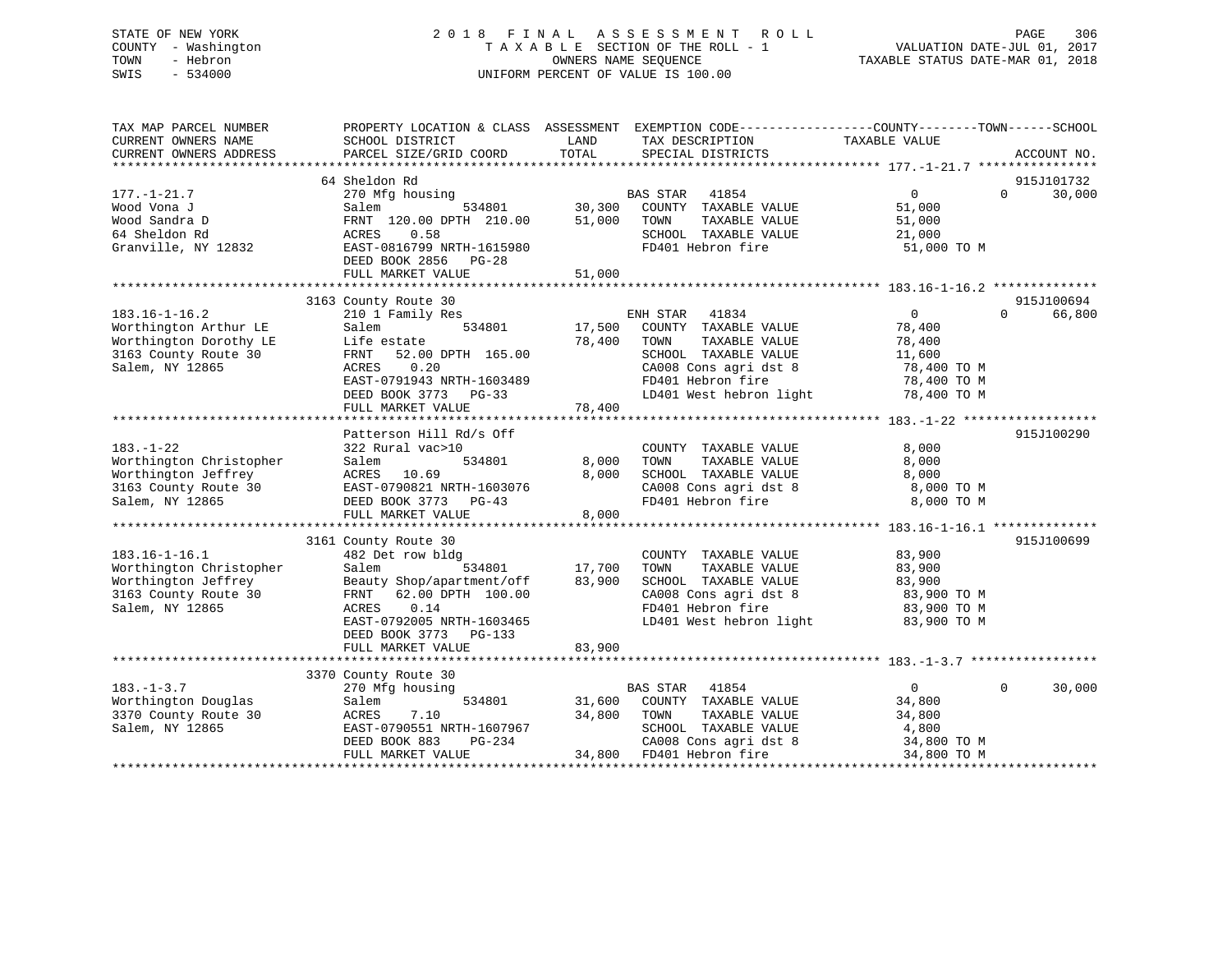## STATE OF NEW YORK 2 0 1 8 F I N A L A S S E S S M E N T R O L L PAGE 307 COUNTY - Washington T A X A B L E SECTION OF THE ROLL - 1 VALUATION DATE-JUL 01, 2017 TOWN - Hebron OWNERS NAME SEQUENCE TAXABLE STATUS DATE-MAR 01, 2018 SWIS - 534000 UNIFORM PERCENT OF VALUE IS 100.00

| TAX MAP PARCEL NUMBER                           | PROPERTY LOCATION & CLASS ASSESSMENT EXEMPTION CODE---------------COUNTY-------TOWN-----SCHOOL |                                            |                                                                                                       |                  |            |
|-------------------------------------------------|------------------------------------------------------------------------------------------------|--------------------------------------------|-------------------------------------------------------------------------------------------------------|------------------|------------|
| CURRENT OWNERS NAME                             | SCHOOL DISTRICT                                                                                | <b>EXAMPLE THE STATE OF STATE OF STATE</b> | TAX DESCRIPTION                                                                                       | TAXABLE VALUE    |            |
|                                                 |                                                                                                |                                            |                                                                                                       |                  |            |
|                                                 |                                                                                                |                                            |                                                                                                       |                  |            |
|                                                 | 20 Hebron Hills Rd                                                                             |                                            |                                                                                                       |                  | 915J101076 |
| $183. - 1 - 43$                                 | 314 Rural vac<10                                                                               |                                            | COUNTY TAXABLE VALUE 19,800                                                                           |                  |            |
| Worthington Douglas                             | Salem<br>534801                                                                                | 19,800                                     | TOWN      TAXABLE  VALUE<br>SCHOOL   TAXABLE  VALUE                                                   | 19,800<br>19,800 |            |
| 3370 County Route 30 Rd                         | ACRES<br>2.66                                                                                  | 19,800                                     |                                                                                                       |                  |            |
| Salem, NY 12865                                 | EAST-0788856 NRTH-1603156                                                                      |                                            | FD401 Hebron fire 19,800 TO M                                                                         |                  |            |
|                                                 | DEED BOOK 2125 PG-337                                                                          |                                            |                                                                                                       |                  |            |
|                                                 |                                                                                                |                                            |                                                                                                       |                  |            |
|                                                 |                                                                                                |                                            |                                                                                                       |                  |            |
|                                                 | 3131 County Route 30                                                                           |                                            |                                                                                                       |                  | 915J100665 |
| $183.20 - 1 - 21$                               | 210 1 Family Res                                                                               |                                            | COUNTY TAXABLE VALUE 96,000                                                                           |                  |            |
| Worthington H Arthur E                          | Salem                                                                                          |                                            | TAXABLE VALUE 96,000<br>TOWN                                                                          |                  |            |
| Worthington Dorothy<br>3163 Cty Rt 30           | FRNT 144.00 DPTH 163.00 96,000                                                                 |                                            | SCHOOL TAXABLE VALUE 96,000<br>CA008 Cons agri dst 8 96,000 TO M<br>FD401 Hebron fire 96,000 TO M     |                  |            |
|                                                 | ACRES 0.54                                                                                     |                                            |                                                                                                       |                  |            |
|                                                 |                                                                                                |                                            |                                                                                                       |                  |            |
|                                                 |                                                                                                |                                            |                                                                                                       |                  |            |
|                                                 |                                                                                                |                                            |                                                                                                       |                  |            |
|                                                 |                                                                                                |                                            |                                                                                                       |                  | 915J100695 |
| $183. - 1 - 3.1$                                | County Route 30<br>260 Seasonal res                                                            |                                            | COUNTY TAXABLE VALUE                                                                                  | 126,700          |            |
| Worthington Jeffrey                             | Salem                                                                                          | 534801 88,200                              | TOWN<br>TAXABLE VALUE 126,700                                                                         |                  |            |
|                                                 | ACRES 77.80                                                                                    | 126,700                                    |                                                                                                       |                  |            |
| Worthington Christopher<br>3163 County Route 30 | EAST-0789144 NRTH-1605440                                                                      |                                            |                                                                                                       |                  |            |
| Salem, NY 12865                                 | DEED BOOK 3771 PG-167                                                                          |                                            | SCHOOL TAXABLE VALUE 126,700<br>CA008 Cons agri dst 8 63,350 TO M<br>FD401 Hebron fire 126,700 TO M   |                  |            |
|                                                 | FULL MARKET VALUE                                                                              | 126,700                                    |                                                                                                       |                  |            |
|                                                 |                                                                                                |                                            |                                                                                                       |                  |            |
|                                                 | 3331 County Route 30                                                                           |                                            |                                                                                                       |                  |            |
| $183. - 1 - 3.5$                                | 210 1 Family Res                                                                               |                                            | COUNTY TAXABLE VALUE                                                                                  | 133,400          |            |
| Worthington Jeffrey A                           | Salem                                                                                          | 534801 41,100                              | TAXABLE VALUE<br>TOWN                                                                                 | 133,400          |            |
| 3331 County Route 30                            | 6.40 BANK<br>ACRES                                                                             | 999 133,400                                | SCHOOL TAXABLE VALUE 133,400                                                                          |                  |            |
| Salem, NY 12865                                 | EAST-0790661 NRTH-1606590                                                                      |                                            |                                                                                                       |                  |            |
|                                                 | DEED BOOK 2354 PG-32                                                                           |                                            | $\texttt{CA008}$ Cons agri dst 8 $\texttt{133,400}$ TO M<br>FD401 Hebron fire $\texttt{133,400}$ TO M |                  |            |
|                                                 | FULL MARKET VALUE                                                                              | 133,400                                    |                                                                                                       |                  |            |
|                                                 |                                                                                                |                                            |                                                                                                       |                  |            |
|                                                 | County Route 30                                                                                |                                            |                                                                                                       |                  | 915J101305 |
| $183. - 1 - 3.3$                                | 322 Rural vac>10                                                                               |                                            | COUNTY TAXABLE VALUE 21,400                                                                           |                  |            |
| Worthington Jeffrey Arthur                      | 534801<br>Salem                                                                                | 21,400                                     |                                                                                                       |                  |            |
| Worthington Christopher                         | 28.50<br>ACRES                                                                                 | 21,400                                     | TOWN TAXABLE VALUE 21,400<br>SCHOOL TAXABLE VALUE 21,400                                              |                  |            |
| 3163 County Route 30                            | EAST-0790418 NRTH-1605939                                                                      |                                            | CA008 Cons agri dst 8 21,400 TO M                                                                     |                  |            |
| Salem, NY 12865                                 | DEED BOOK 3771 PG-163                                                                          |                                            | FD401 Hebron fire                                                                                     | 21,400 TO M      |            |
|                                                 | FULL MARKET VALUE                                                                              | 21,400                                     |                                                                                                       |                  |            |
|                                                 |                                                                                                |                                            |                                                                                                       |                  |            |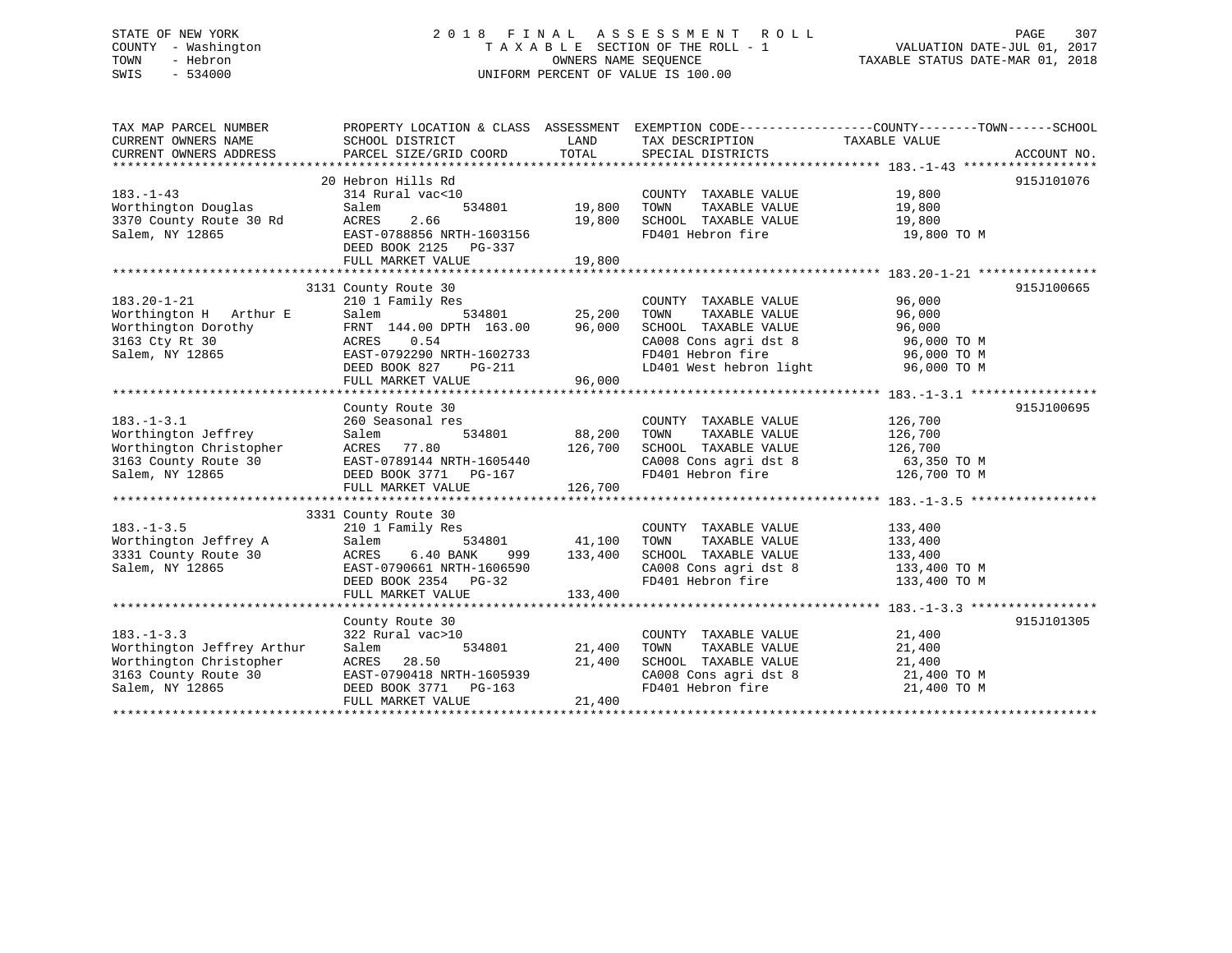## STATE OF NEW YORK 2 0 1 8 F I N A L A S S E S S M E N T R O L L PAGE 308 COUNTY - Washington T A X A B L E SECTION OF THE ROLL - 1 VALUATION DATE-JUL 01, 2017 TOWN - Hebron OWNERS NAME SEQUENCE TAXABLE STATUS DATE-MAR 01, 2018 SWIS - 534000 UNIFORM PERCENT OF VALUE IS 100.00

| TAX MAP PARCEL NUMBER                                                                                    | PROPERTY LOCATION & CLASS ASSESSMENT EXEMPTION CODE----------------COUNTY-------TOWN------SCHOOL |               |                                      |                                  |                         |
|----------------------------------------------------------------------------------------------------------|--------------------------------------------------------------------------------------------------|---------------|--------------------------------------|----------------------------------|-------------------------|
| CURRENT OWNERS NAME<br>CURRENT OWNERS ADDRESS                                                            | SCHOOL DISTRICT<br>PARCEL SIZE/GRID COORD                                                        | LAND<br>TOTAL | TAX DESCRIPTION<br>SPECIAL DISTRICTS | TAXABLE VALUE                    | ACCOUNT NO.             |
|                                                                                                          |                                                                                                  |               |                                      |                                  |                         |
|                                                                                                          | 6018 State Route 22                                                                              |               |                                      |                                  | 915J100079              |
| $185. - 1 - 12$                                                                                          | 210 1 Family Res                                                                                 |               | VET COM CT 41131 47,000              | 30,000                           | $\sim$ 0                |
| Wright James W                                                                                           | Salem                                                                                            |               | 534801 33,800 VET DIS CT 41141       | 94,000<br>60,000                 |                         |
| Wright Cindy L                                                                                           | ACRES<br>1.70 BANK                                                                               |               | 999 188,000 BAS STAR 41854           | $\overline{0}$<br>$\overline{0}$ | $0$<br>30.000<br>30,000 |
| 6018 State Route 22 EAST-0813493 NRTH-1603268                                                            |                                                                                                  |               | COUNTY TAXABLE VALUE                 | 47,000                           |                         |
| Salem, NY 12865                                                                                          | DEED BOOK 1772    PG-146                                                                         |               | TOWN<br>TAXABLE VALUE                | 98,000                           |                         |
|                                                                                                          | FULL MARKET VALUE                                                                                |               | 188,000 SCHOOL TAXABLE VALUE         | 158,000                          |                         |
|                                                                                                          |                                                                                                  |               | CA008 Cons agri dst 8 188,000 TO M   |                                  |                         |
|                                                                                                          |                                                                                                  |               | FD401 Hebron fire                    | 188,000 TO M                     |                         |
|                                                                                                          |                                                                                                  |               |                                      |                                  |                         |
|                                                                                                          | Blossom Rd                                                                                       |               |                                      |                                  | 915J101387              |
| $178. - 1 - 40$                                                                                          | 322 Rural vac>10                                                                                 |               | COUNTY TAXABLE VALUE 36,700          |                                  |                         |
| Wright Thomas E Jr                                                                                       | 534801<br>Salem                                                                                  | 36,700        | TOWN<br>TAXABLE VALUE                | 36,700                           |                         |
| Wright Alice                                                                                             | Lot 27                                                                                           | 36,700        | SCHOOL TAXABLE VALUE                 | 36,700                           |                         |
|                                                                                                          |                                                                                                  |               | FD401 Hebron fire                    | 36,700 TO M                      |                         |
| 6001 N Ocean Dr Apt 901 ACRES 14.77<br>Hollywood, FL 33019 EAST-0818559 NRTH-1610332                     |                                                                                                  |               |                                      |                                  |                         |
|                                                                                                          | DEED BOOK 505<br>PG-100                                                                          |               |                                      |                                  |                         |
|                                                                                                          | FULL MARKET VALUE                                                                                | 36,700        |                                      |                                  |                         |
|                                                                                                          |                                                                                                  |               |                                      |                                  |                         |
|                                                                                                          | 70 James Rd                                                                                      |               |                                      |                                  | 915J100654              |
| $159. - 1 - 2.1$                                                                                         | 312 Vac w/imprv                                                                                  |               | COUNTY TAXABLE VALUE 75,900          |                                  |                         |
| Yankowski John P                                                                                         | 533801<br>Hartford                                                                               | 73,200        | TOWN<br>TAXABLE VALUE                | 75,900                           |                         |
| Attn: Noravest Financial Servi ACRES 42.55                                                               |                                                                                                  | 75,900        | SCHOOL TAXABLE VALUE                 | 75,900                           |                         |
| 930 Albany Shaker Rd EAST-0793230 NRTH-1630044                                                           |                                                                                                  |               | FD401 Hebron fire                    | 75,900 TO M                      |                         |
| Lathem, NY 12110                                                                                         | DEED BOOK 774<br>$PG-324$                                                                        |               |                                      |                                  |                         |
|                                                                                                          | FULL MARKET VALUE                                                                                | 75,900        |                                      |                                  |                         |
|                                                                                                          |                                                                                                  |               |                                      |                                  |                         |
|                                                                                                          | 50 Wolfe Ln                                                                                      |               |                                      |                                  | 915J101316              |
| $158. - 1 - 6.2$                                                                                         | 240 Rural res                                                                                    |               | ENH STAR 41834                       | $\Omega$<br>$\Omega$             | 66,800                  |
| Yarish Theodore M                                                                                        | Hartford<br>533801                                                                               | 103,300       | COUNTY TAXABLE VALUE                 | 253,700                          |                         |
| Yarish Diane L                                                                                           | Bdy Agmt 636/250<br>ACRES 31.60                                                                  | 253,700       | TOWN<br>TAXABLE VALUE                | 253,700                          |                         |
| 50 Wolfe Ln                                                                                              |                                                                                                  |               | SCHOOL TAXABLE VALUE                 | 186,900                          |                         |
| Salem, NY 12865                                                                                          | EAST-0789384 NRTH-1630732                                                                        |               | FD401 Hebron fire                    | 253,700 TO M                     |                         |
|                                                                                                          | DEED BOOK 921<br>PG-198                                                                          |               |                                      |                                  |                         |
|                                                                                                          | FULL MARKET VALUE                                                                                | 253,700       |                                      |                                  |                         |
|                                                                                                          |                                                                                                  |               |                                      |                                  |                         |
|                                                                                                          | 4275 County Route 30                                                                             |               |                                      |                                  | 915J100314              |
| $158. - 1 - 21.4$                                                                                        | 210 1 Family Res                                                                                 |               | VET WAR CT 41121                     | 9,810<br>9,810                   | $\Omega$                |
| Yarter Raymond A                                                                                         | Hartford<br>Hartfo<br>ACRES                                                                      |               | 533801 40,900 BAS STAR 41854         | $\Omega$<br>$\Omega$             | 30,000                  |
| Yarter Susan                                                                                             | 2.41                                                                                             | 65,400        | COUNTY TAXABLE VALUE                 | 55,590                           |                         |
| 4275 County Route 30 EAST-0785085 NRTH-1627667<br>Salem, NY 12865               DEED BOOK 688     PG-245 |                                                                                                  |               | TOWN<br>TAXABLE VALUE                | 55,590                           |                         |
|                                                                                                          |                                                                                                  |               | SCHOOL TAXABLE VALUE                 | 35,400                           |                         |
|                                                                                                          | FULL MARKET VALUE                                                                                |               | 65,400 FD401 Hebron fire             | 65,400 TO M                      |                         |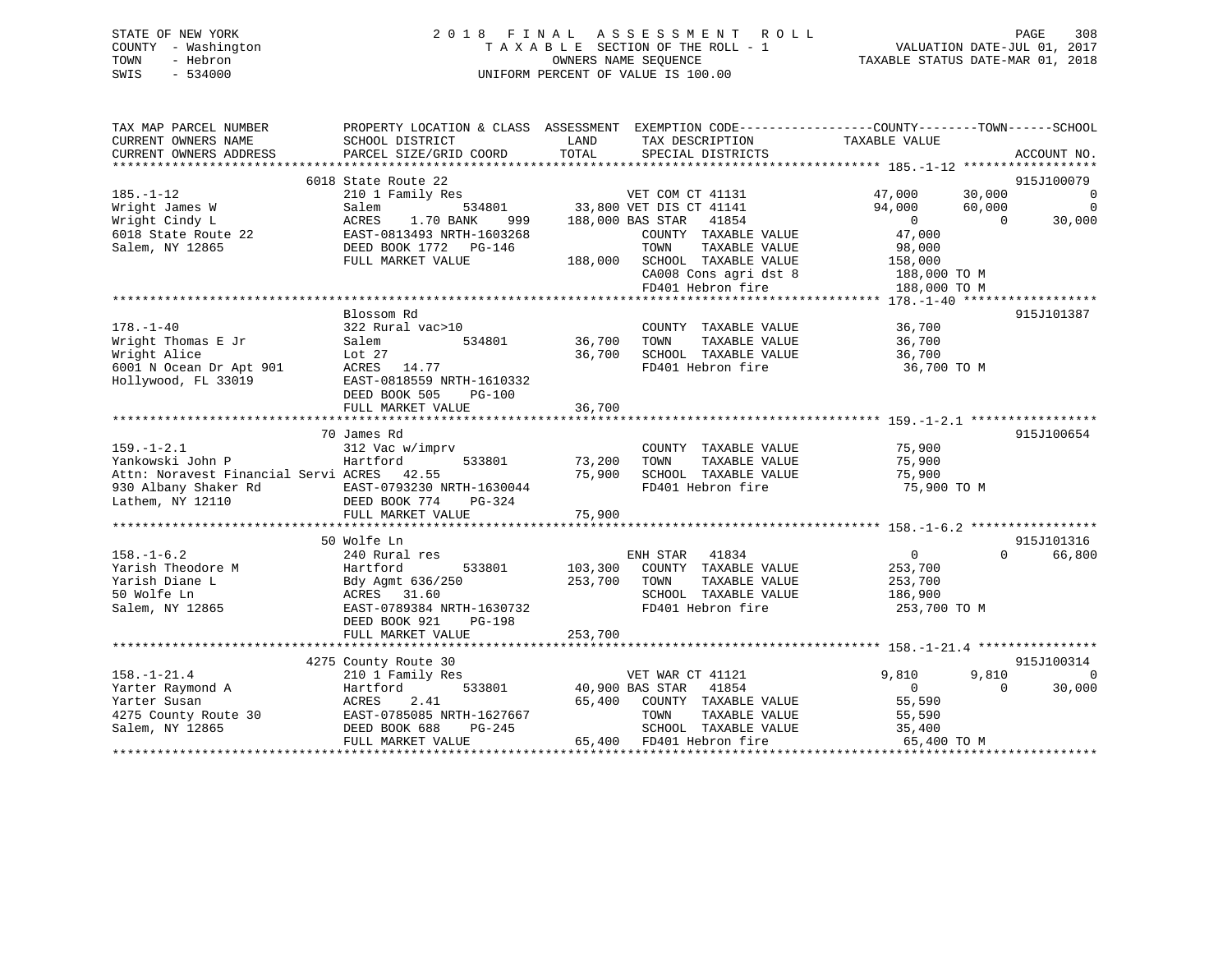| STATE OF NEW YORK<br>COUNTY - Washington<br>TOWN<br>- Hebron<br>$-534000$<br>SWIS | 2018 FINAL                                                                                       | OWNERS NAME SEQUENCE | A S S E S S M E N T<br>R O L L<br>TAXABLE SECTION OF THE ROLL - 1<br>UNIFORM PERCENT OF VALUE IS 100.00 | VALUATION DATE-JUL 01, 2017<br>TAXABLE STATUS DATE-MAR 01, 2018 | PAGE<br>309        |
|-----------------------------------------------------------------------------------|--------------------------------------------------------------------------------------------------|----------------------|---------------------------------------------------------------------------------------------------------|-----------------------------------------------------------------|--------------------|
| TAX MAP PARCEL NUMBER                                                             | PROPERTY LOCATION & CLASS ASSESSMENT EXEMPTION CODE----------------COUNTY-------TOWN------SCHOOL | LAND                 |                                                                                                         | TAXABLE VALUE                                                   |                    |
| CURRENT OWNERS NAME<br>CURRENT OWNERS ADDRESS                                     | SCHOOL DISTRICT<br>PARCEL SIZE/GRID COORD                                                        | TOTAL                | TAX DESCRIPTION<br>SPECIAL DISTRICTS                                                                    |                                                                 | ACCOUNT NO.        |
|                                                                                   |                                                                                                  |                      |                                                                                                         |                                                                 |                    |
|                                                                                   | 1446 County Route 31                                                                             |                      |                                                                                                         |                                                                 | 915J100702         |
| $152. - 1 - 13$                                                                   | 210 1 Family Res                                                                                 |                      | ENH STAR 41834                                                                                          | $\overline{0}$                                                  | $\Omega$<br>66,800 |
| Young Allen                                                                       | 533201<br>Granville                                                                              | 23,500               | COUNTY TAXABLE VALUE                                                                                    | 105,600                                                         |                    |
| Young Gloria S                                                                    | 476/860                                                                                          | 105,600              | TAXABLE VALUE<br>TOWN                                                                                   | 105,600                                                         |                    |
| 1446 County Route 31                                                              | FRNT 85.00 DPTH 225.00                                                                           |                      | SCHOOL TAXABLE VALUE                                                                                    | 38,800                                                          |                    |
| Granville, NY 12832                                                               | ACRES<br>0.44<br>EAST-0806338 NRTH-1637946                                                       |                      | FD401 Hebron fire                                                                                       | 105,600 TO M                                                    |                    |
|                                                                                   | DEED BOOK 432<br>PG-690                                                                          |                      |                                                                                                         |                                                                 |                    |
|                                                                                   | FULL MARKET VALUE                                                                                | 105,600              |                                                                                                         |                                                                 |                    |
|                                                                                   |                                                                                                  |                      |                                                                                                         |                                                                 |                    |
|                                                                                   | 122 Clark Way                                                                                    |                      |                                                                                                         |                                                                 |                    |
| $169. - 1 - 18.29$                                                                | 210 1 Family Res                                                                                 |                      | BAS STAR 41854                                                                                          | $\overline{0}$<br>$\Omega$                                      | 30,000             |
| Young George                                                                      | Granville<br>533201                                                                              | 14,000               | COUNTY TAXABLE VALUE                                                                                    | 58,000                                                          |                    |
| Young Elaine                                                                      | 93.00 DPTH 198.00<br>FRNT                                                                        | 58,000               | TOWN<br>TAXABLE VALUE                                                                                   | 58,000                                                          |                    |
| 122 Clark Way                                                                     | ACRES<br>0.42                                                                                    |                      | SCHOOL TAXABLE VALUE                                                                                    | 28,000                                                          |                    |
| Salem, NY 12865                                                                   | EAST-0814143 NRTH-1623788<br>DEED BOOK 757<br>$PG-85$                                            |                      | FD401 Hebron fire                                                                                       | 58,000 TO M                                                     |                    |
|                                                                                   | FULL MARKET VALUE                                                                                | 58,000               |                                                                                                         |                                                                 |                    |
|                                                                                   |                                                                                                  |                      |                                                                                                         |                                                                 |                    |
|                                                                                   | 120 Clark Way                                                                                    |                      |                                                                                                         |                                                                 |                    |
| $169. - 1 - 18.34$                                                                | 312 Vac w/imprv                                                                                  |                      | COUNTY TAXABLE VALUE                                                                                    | 24,400                                                          |                    |
| Young George                                                                      | Granville 533201<br>ACRES 13.48<br>EAST-0814313_NRTH-1624394                                     | 22,100               | TOWN<br>TAXABLE VALUE                                                                                   | 24,400                                                          |                    |
| Young Elaine                                                                      |                                                                                                  | 24,400               | SCHOOL TAXABLE VALUE                                                                                    | 24,400                                                          |                    |
| 122 Clark Way                                                                     |                                                                                                  |                      | FD401 Hebron fire                                                                                       | 24,400 TO M                                                     |                    |
| Salem, NY 12865                                                                   | DEED BOOK 3274 PG-66                                                                             |                      |                                                                                                         |                                                                 |                    |
|                                                                                   | FULL MARKET VALUE                                                                                | 24,400               |                                                                                                         |                                                                 |                    |
|                                                                                   | Little Burch Hill Rd                                                                             |                      |                                                                                                         |                                                                 |                    |
| $151. - 1 - 10.6$                                                                 | 314 Rural vac<10                                                                                 |                      | COUNTY TAXABLE VALUE                                                                                    | 36,600                                                          |                    |
| Young Joint Rev Living Trust D Granville                                          | 533201                                                                                           | 36,600               | TOWN<br>TAXABLE VALUE                                                                                   | 36,600                                                          |                    |
| Young Joint Rev Living Trust A ACRES 7.30                                         |                                                                                                  | 36,600               | SCHOOL TAXABLE VALUE                                                                                    | 36,600                                                          |                    |
| 908 Wanaao Rd                                                                     | EAST-0802070 NRTH-1637063<br>DEED BOOK 3240 DG-171                                               |                      | CA008 Cons agri dst 8                                                                                   | 36,600 TO M                                                     |                    |
| Kailua, HI 96734                                                                  |                                                                                                  |                      | FD401 Hebron fire                                                                                       | 36,600 TO M                                                     |                    |
|                                                                                   | FULL MARKET VALUE                                                                                | 36,600               |                                                                                                         |                                                                 |                    |
|                                                                                   |                                                                                                  |                      |                                                                                                         |                                                                 |                    |
| $186. - 1 - 9.1$                                                                  | 193 Blossom Rd<br>260 Seasonal res                                                               |                      | COUNTY TAXABLE VALUE                                                                                    | 35,400                                                          | 915J101089         |
| Young Richard A Jr                                                                | 534801<br>Salem                                                                                  | 13,100               | TOWN<br>TAXABLE VALUE                                                                                   | 35,400                                                          |                    |
| Young Audrey                                                                      | ACRES<br>1.42                                                                                    | 35,400               | SCHOOL TAXABLE VALUE                                                                                    | 35,400                                                          |                    |
| PO Box 266                                                                        | EAST-0819333 NRTH-1605650                                                                        |                      | FD401 Hebron fire                                                                                       | 35,400 TO M                                                     |                    |
| Salem, NY 12865                                                                   | DEED BOOK 3544<br>PG-222                                                                         |                      |                                                                                                         |                                                                 |                    |
|                                                                                   | FULL MARKET VALUE                                                                                | 35,400               |                                                                                                         |                                                                 |                    |
|                                                                                   |                                                                                                  |                      |                                                                                                         |                                                                 |                    |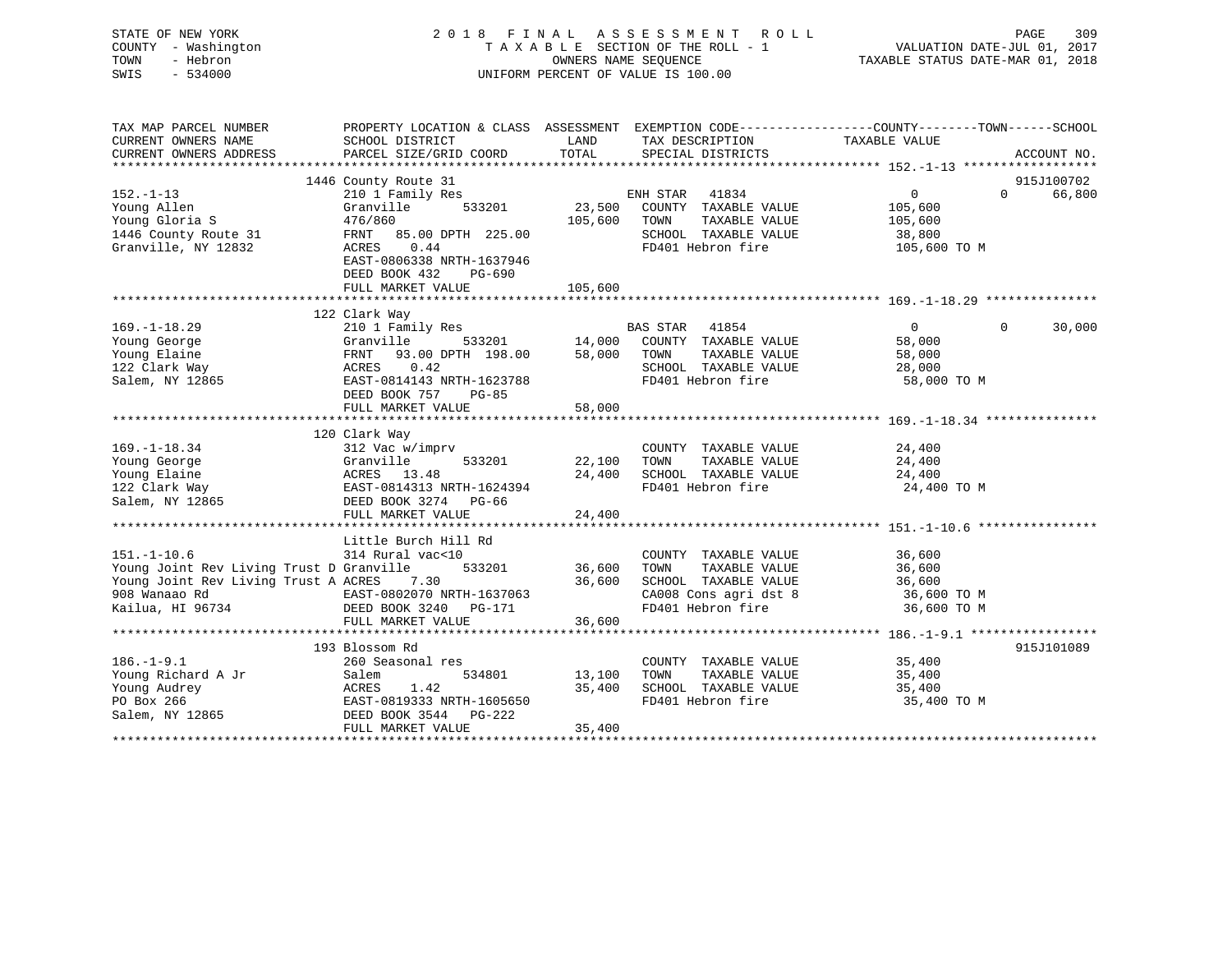## STATE OF NEW YORK 2 0 1 8 F I N A L A S S E S S M E N T R O L L PAGE 310 COUNTY - Washington T A X A B L E SECTION OF THE ROLL - 1 VALUATION DATE-JUL 01, 2017 TOWN - Hebron **CONNERS NAME SEQUENCE** TAXABLE STATUS DATE-MAR 01, 2018 SWIS - 534000 UNIFORM PERCENT OF VALUE IS 100.00

| TAX MAP PARCEL NUMBER                            |                           |         |                          | PROPERTY LOCATION & CLASS ASSESSMENT EXEMPTION CODE----------------COUNTY-------TOWN------SCHOOL |
|--------------------------------------------------|---------------------------|---------|--------------------------|--------------------------------------------------------------------------------------------------|
| CURRENT OWNERS NAME                              | SCHOOL DISTRICT           | LAND    | TAX DESCRIPTION          | TAXABLE VALUE                                                                                    |
| CURRENT OWNERS ADDRESS<br>********************** | PARCEL SIZE/GRID COORD    | TOTAL   | SPECIAL DISTRICTS        | ACCOUNT NO.                                                                                      |
|                                                  |                           |         |                          |                                                                                                  |
|                                                  | Big Burch Hill Rd         |         |                          | 915J100301                                                                                       |
| $151. - 1 - 7.1$                                 | 314 Rural vac<10          |         | COUNTY TAXABLE VALUE     | 32,400                                                                                           |
| Young Robert A                                   | Granville<br>533201       | 32,400  | TAXABLE VALUE<br>TOWN    | 32,400                                                                                           |
| Young Christina                                  | ACRES<br>5.20             | 32,400  | SCHOOL TAXABLE VALUE     | 32,400                                                                                           |
| 1343 Big Burch Hill Rd                           | EAST-0803539 NRTH-1640248 |         | FD401 Hebron fire        | 32,400 TO M                                                                                      |
| Granville, NY 12832                              | DEED BOOK 612<br>PG-109   |         |                          |                                                                                                  |
|                                                  | FULL MARKET VALUE         | 32,400  |                          |                                                                                                  |
|                                                  |                           |         |                          |                                                                                                  |
|                                                  | 1343 Big Burch Hill Rd    |         |                          | 915J101514<br>$\Omega$                                                                           |
| $151. - 1 - 7.6$                                 | 210 1 Family Res          |         | BAS STAR 41854           | $\mathbf{0}$<br>30,000                                                                           |
| Young Robert A                                   | 533201<br>Granville       | 53,000  | COUNTY TAXABLE VALUE     | 205,600                                                                                          |
| Young Christina                                  | 5.50<br>ACRES             | 205,600 | TOWN<br>TAXABLE VALUE    | 205,600                                                                                          |
| 1343 Big Burch Hill Rd                           | EAST-0803224 NRTH-1640507 |         | SCHOOL TAXABLE VALUE     | 175,600                                                                                          |
| Granville, NY 12832                              | DEED BOOK 551<br>PG-118   |         | FD401 Hebron fire        | 205,600 TO M                                                                                     |
|                                                  | FULL MARKET VALUE         | 205,600 |                          |                                                                                                  |
|                                                  |                           |         |                          |                                                                                                  |
|                                                  | 1444 County Route 31      |         |                          | 915J100705                                                                                       |
| $152. - 1 - 12$                                  | 480 Mult-use bld          |         | COUNTY TAXABLE VALUE     | 57,100                                                                                           |
| Young Robert A                                   | Granville<br>533201       | 16,000  | TAXABLE VALUE<br>TOWN    | 57,100                                                                                           |
| 1343 Big Burch Hill Rd                           | FRNT 41.00 DPTH 65.00     | 57,100  | SCHOOL TAXABLE VALUE     | 57,100                                                                                           |
| Granville, NY 12832                              | EAST-0806222 NRTH-1637951 |         | FD401 Hebron fire        | 57,100 TO M                                                                                      |
|                                                  | DEED BOOK 586<br>$PG-285$ |         |                          |                                                                                                  |
|                                                  | FULL MARKET VALUE         | 57,100  |                          |                                                                                                  |
|                                                  |                           |         |                          |                                                                                                  |
|                                                  | 438 Little Burch Hill Rd  |         |                          |                                                                                                  |
| $151. - 1 - 10.3$                                | 210 1 Family Res          |         | VET COM CT 41131         | 46,100<br>30,000<br>0                                                                            |
| Young Thomas G                                   | 533201<br>Granville       |         | 54,800 BAS STAR<br>41854 | $\mathbf{0}$<br>$\Omega$<br>30,000                                                               |
| 438 Little Burch Hill Rd                         | ACRES<br>6.40             | 184,400 | COUNTY TAXABLE VALUE     | 138,300                                                                                          |
| Granville, NY 12832                              | EAST-0803047 NRTH-1637871 |         | TOWN<br>TAXABLE VALUE    | 154,400                                                                                          |
|                                                  | DEED BOOK 2606 PG-24      |         | SCHOOL TAXABLE VALUE     | 154,400                                                                                          |
|                                                  | FULL MARKET VALUE         | 184,400 | FD401 Hebron fire        | 184,400 TO M                                                                                     |
|                                                  |                           |         |                          |                                                                                                  |
|                                                  | 230 Clark Way             |         |                          | 915J101005                                                                                       |
| $169. - 1 - 17$                                  | 260 Seasonal res          |         | COUNTY TAXABLE VALUE     | 48,700                                                                                           |
| Zenger Jesse                                     | Granville<br>533201       | 23,700  | TOWN<br>TAXABLE VALUE    | 48,700                                                                                           |
| 20 Indian Hill Rd                                | ACRES 11.20               | 48,700  | SCHOOL TAXABLE VALUE     | 48,700                                                                                           |
| E Hampton, NY 11937                              | EAST-0813418 NRTH-1625518 |         | FD401 Hebron fire        | 48,700 TO M                                                                                      |
|                                                  | DEED BOOK 797<br>PG-117   |         |                          |                                                                                                  |
|                                                  | FULL MARKET VALUE         | 48,700  |                          |                                                                                                  |
|                                                  |                           |         |                          |                                                                                                  |
|                                                  | Chamberlin Mills Rd       |         |                          | 915J101066                                                                                       |
| $184. - 1 - 26.2$                                | 322 Rural vac>10          |         | COUNTY TAXABLE VALUE     | 18,100                                                                                           |
| Zentmaier Robert                                 | 534801<br>Salem           | 18,100  | TAXABLE VALUE<br>TOWN    | 18,100                                                                                           |
| Zentmaier Lois                                   | ACRES<br>12.10            | 18,100  | SCHOOL TAXABLE VALUE     | 18,100                                                                                           |
| 382 Willis Ave                                   | EAST-0795179 NRTH-1603301 |         | CA008 Cons agri dst 8    | 18,100 TO M                                                                                      |
| Hawthorne, NY 10532                              | DEED BOOK 478<br>PG-599   |         | FD401 Hebron fire        | 18,100 TO M                                                                                      |
|                                                  | FULL MARKET VALUE         | 18,100  |                          |                                                                                                  |
|                                                  |                           |         |                          |                                                                                                  |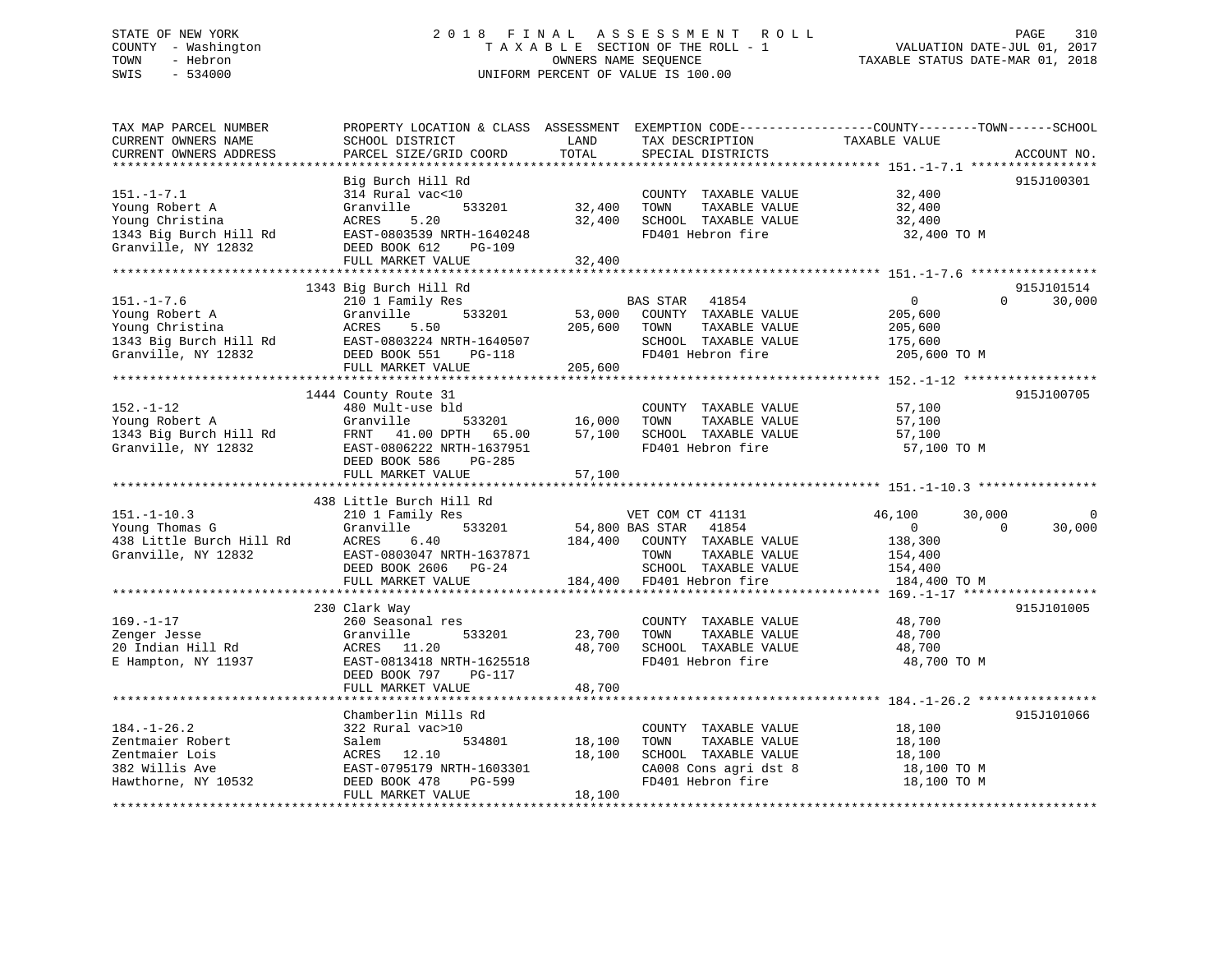## STATE OF NEW YORK 2 0 1 8 F I N A L A S S E S S M E N T R O L L PAGE 311 COUNTY - Washington T A X A B L E SECTION OF THE ROLL - 1 VALUATION DATE-JUL 01, 2017 TOWN - Hebron OWNERS NAME SEQUENCE TAXABLE STATUS DATE-MAR 01, 2018 SWIS - 534000 UNIFORM PERCENT OF VALUE IS 100.00

| TAX MAP PARCEL NUMBER<br>CURRENT OWNERS NAME<br>CURRENT OWNERS ADDRESS                                    | PROPERTY LOCATION & CLASS ASSESSMENT EXEMPTION CODE----------------COUNTY-------TOWN-----SCHOOL<br>SCHOOL DISTRICT<br>PARCEL SIZE/GRID COORD                                                         | LAND<br>TOTAL              | TAX DESCRIPTION TAXABLE VALUE<br>SPECIAL DISTRICTS                                                                                                                                   |                                                                                                                | ACCOUNT NO.                      |
|-----------------------------------------------------------------------------------------------------------|------------------------------------------------------------------------------------------------------------------------------------------------------------------------------------------------------|----------------------------|--------------------------------------------------------------------------------------------------------------------------------------------------------------------------------------|----------------------------------------------------------------------------------------------------------------|----------------------------------|
| $170. - 1 - 12.10$<br>Ziganto William J Jr<br>375 Mountainside Mdws<br>Salem, NY 12865                    | 375 Mountainside Meadows Way<br>242 Rurl res&rec<br>Salem<br>ACRES 23.87 BANK<br>EAST-0817538 NRTH-1617430<br>DEED BOOK 783<br>PG-180<br>FULL MARKET VALUE                                           |                            | BAS STAR 41854<br>534801 69,800 COUNTY TAXABLE VALUE<br>NK 999 138,700 TOWN TAXABLE VALUE<br>SCHOOL TAXABLE VALUE<br>CA008 Cons agri dst 8 138,700 TO M<br>138,700 FD401 Hebron fire | $\Omega$<br>$\Omega$<br>138,700<br>138,700<br>108,700<br>138,700 TO M                                          | 30,000                           |
| $170. - 1 - 15.15$<br>Zimmerman Edward M<br>Zimmerman Gail R<br>266 Indian Head Way<br>Salem, NY 12832    | 266 Indian Head Way<br>210 1 Family Res<br>533201<br>Granville<br>5.00<br>ACRES<br>ACRES 5.00<br>EAST-0817460 NRTH-1620569<br>DEED BOOK 920 PG-204<br>DEED BOOK 920<br>$PG-204$<br>FULL MARKET VALUE | 112,100 TOWN<br>112,100    | ENH STAR 41834<br>2201 42,000 COUNTY TAXABLE VALUE<br>2218 TAXABLE VALUE<br>SCHOOL TAXABLE VALUE<br>FD401 Hebron fire                                                                | $\overline{0}$<br>$\Omega$<br>112,100<br>112,100<br>45,300<br>112,100 TO M                                     | 915J101261<br>66,800             |
| $170. - 1 - 15.16$<br>Zimmerman Edward M<br>Zimmerman Gail R<br>266 Indian Head Way<br>Salem, NY 12832    | Indian Head Way<br>314 Rural vac<10<br>533201<br>Granville<br>5.01<br>ACRES<br>EAST-0817809 NRTH-1620834<br>DEED BOOK 920<br>PG-204                                                                  | 22,000<br>22,000           | COUNTY TAXABLE VALUE<br>TOWN TAXABLE VALUE<br>SCHOOL TAXABLE VALUE<br>FD401 Hebron fire                                                                                              | 22,000<br>22,000<br>22,000<br>22,000<br>22,000 TO M                                                            | 915J101262                       |
| $183. - 1 - 27$<br>Zivec Conrad P<br>1226 Patterson Hill Rd<br>Salem, NY 12865                            | 1226 Patterson Hill Rd<br>210 1 Family Res<br>Salem<br>4.17<br>ACRES<br>EAST-0789382 NRTH-1602832<br>DEED BOOK 866<br>PG-265<br>FULL MARKET VALUE                                                    |                            | VET WAR CT 41121<br>534801 48,100 ENH STAR 41834<br>141,600 COUNTY TAXABLE VALUE<br>TOWN<br>TAXABLE VALUE<br>SCHOOL TAXABLE VALUE<br>$141,600$ CA008 Cons agri dst 8                 | 21,240<br>18,000<br>$\overline{0}$<br>$\Omega$<br>120,360<br>123,600<br>74,800<br>141,600 TO M<br>141,600 TO M | 915J100617<br>$\Omega$<br>66,800 |
| $159. - 1 - 1$<br>Zorn Robert E<br>652 South St<br>Middletown Springs, VT 05757 EAST-0792663 NRTH-1630535 | 116 James Rd<br>312 Vac w/imprv<br>533801<br>Hartford<br>ACRES 1.30<br>DEED BOOK 949<br>PG-126<br>FULL MARKET VALUE                                                                                  | 32,800<br>36,800<br>36,800 | COUNTY TAXABLE VALUE 36,800<br>TOWN<br>TAXABLE VALUE<br>SCHOOL TAXABLE VALUE<br>FD401 Hebron fire<br>FD401 Hebron fire                                                               | 36,800<br>36,800<br>36,800 TO M                                                                                | 915J101074                       |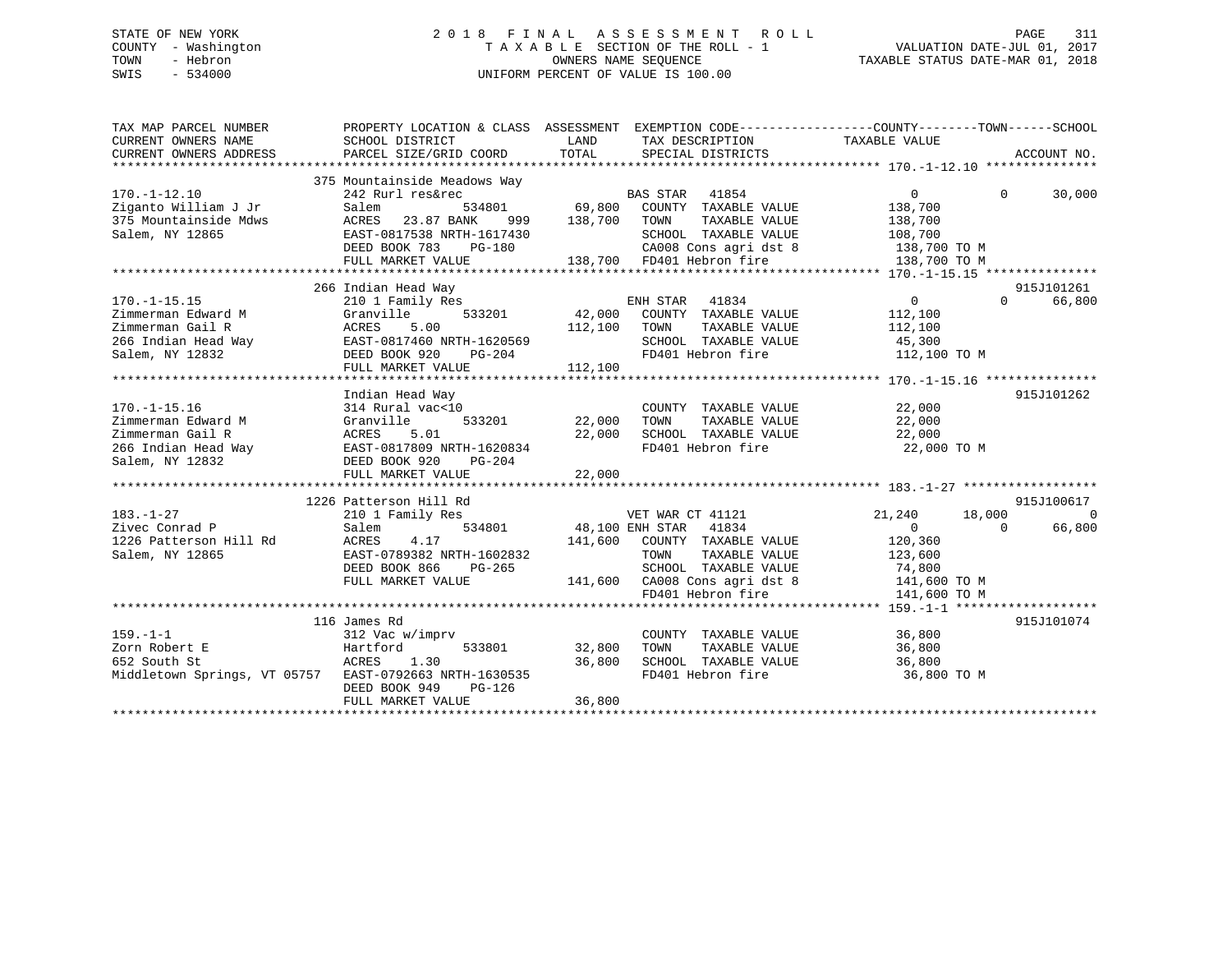| STATE OF NEW YORK<br>- Washington<br>COUNTY<br>- Hebron<br>TOWN<br>$-534000$<br>SWIS | 2018                                                                   | FINAL                       | ASSESSMENT ROLL<br>TAXABLE SECTION OF THE ROLL - 1<br>OWNERS NAME SEOUENCE<br>UNIFORM PERCENT OF VALUE IS 100.00 | 312<br>PAGE<br>VALUATION DATE-JUL 01, 2017<br>TAXABLE STATUS DATE-MAR 01, 2018               |
|--------------------------------------------------------------------------------------|------------------------------------------------------------------------|-----------------------------|------------------------------------------------------------------------------------------------------------------|----------------------------------------------------------------------------------------------|
| TAX MAP PARCEL NUMBER<br>CURRENT OWNERS NAME<br>CURRENT OWNERS ADDRESS               | PROPERTY LOCATION & CLASS<br>SCHOOL DISTRICT<br>PARCEL SIZE/GRID COORD | ASSESSMENT<br>LAND<br>TOTAL | TAX DESCRIPTION<br>SPECIAL DISTRICTS                                                                             | EXEMPTION CODE-----------------COUNTY-------TOWN------SCHOOL<br>TAXABLE VALUE<br>ACCOUNT NO. |
|                                                                                      |                                                                        |                             |                                                                                                                  |                                                                                              |
| $158. - 1 - 2.9$<br>Zuger Michael J<br>4067 State Route 40                           | Scott Hill Rd<br>314 Rural vac<10<br>Hartford<br>533801<br>$1$ ot 5    | 38,100<br>38,100            | COUNTY<br>TAXABLE VALUE<br>TOWN<br>TAXABLE VALUE<br>SCHOOL<br>TAXABLE VALUE                                      | 38,100<br>38,100<br>38,100                                                                   |
| PO Box 272                                                                           | 8.05<br>ACRES                                                          |                             | CA008 Cons agri dst 8                                                                                            | 38,100 TO M                                                                                  |

| Arqyle, NY 12809 | EAST-0784221 NRTH-1629211 | FD401 Hebron fire | 38,100 TO M |
|------------------|---------------------------|-------------------|-------------|
|                  | DEED BOOK 3216<br>$PG-13$ |                   |             |
|                  | FULL MARKET VALUE         | 38,100            |             |
|                  |                           |                   |             |
|                  |                           |                   |             |
|                  |                           |                   |             |
|                  |                           |                   |             |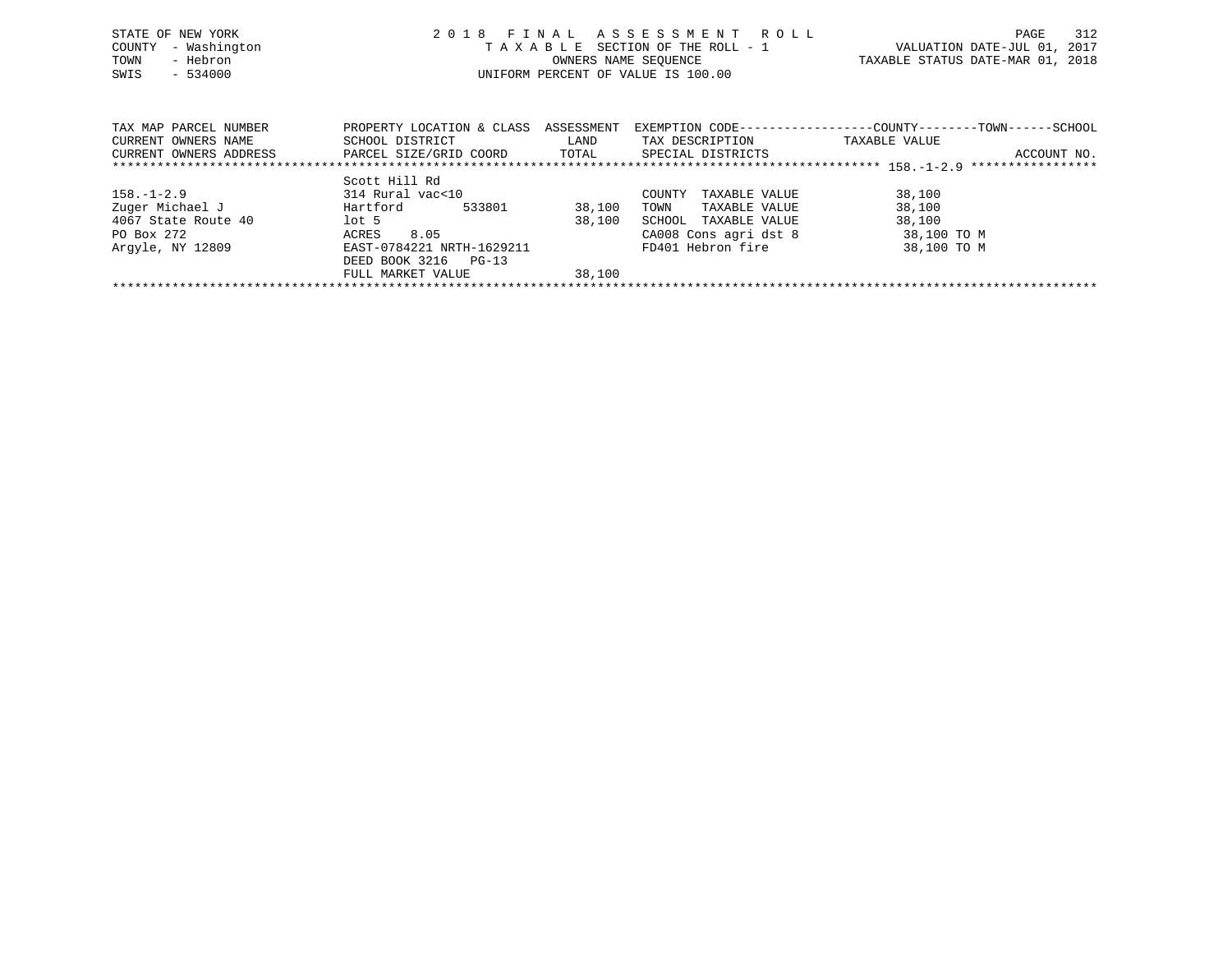UNIFORM PERCENT OF VALUE IS 100.00 CURRENT DATE 6/18/2018

ROLL SUB SECTION - - TOTALS

### \*\*\* S P E C I A L D I S T R I C T S U M M A R Y \*\*\*

| CODE | DISTRICT NAME        | TOTAL<br>PARCELS | EXTENSION<br>TYPE | <b>EXTENSION</b><br>VALUE | AD VALOREM<br>VALUE | EXEMPT<br>AMOUNT | TAXABLE<br>VALUE |
|------|----------------------|------------------|-------------------|---------------------------|---------------------|------------------|------------------|
|      | TE533 Trans exmt rep |                  | 9 MOVTAX          |                           |                     |                  |                  |
|      | CA001 Cons agri dst  |                  | 11 TOTAL          |                           | 3238,300            | 724,717          | 2513,583         |
|      | CA004 Cons agri dst  |                  | 2 ТОТАЬ М         |                           | 158,800             | 106,248          | 52,552           |
|      | CA006 Cons agri dst  |                  | 8 TOTAL M         |                           | 1475,000            | 594,592          | 880,408          |
|      | CA008 Cons agri dst  |                  | 492 TOTAL M       |                           | 71971,280           | 10536,950        | 61434,330        |
|      | FD401 Hebron fire    |                  | 1,568 TOTAL M     |                           | 175216,070          | 10,300           | 175205,770       |
|      | LD401 West hebron li |                  | 62 TOTAL M        |                           | 6137,900            |                  | 6137,900         |

### \*\*\* S C H O O L D I S T R I C T S U M M A R Y \*\*\*

| CODE                                           | DISTRICT NAME                                         | TOTAL<br>PARCELS             | ASSESSED<br>LAND                                           | ASSESSED<br>TOTAL                                          | EXEMPT<br>AMOUNT                                       | <b>TOTAL</b><br>TAXABLE                                   | <b>STAR</b><br>AMOUNT                       | STAR<br>TAXABLE                                           |
|------------------------------------------------|-------------------------------------------------------|------------------------------|------------------------------------------------------------|------------------------------------------------------------|--------------------------------------------------------|-----------------------------------------------------------|---------------------------------------------|-----------------------------------------------------------|
| 532001<br>533201<br>533401<br>533801<br>534801 | Arqvle<br>Granville<br>Greenwich<br>Hartford<br>Salem | 21<br>596<br>2<br>189<br>760 | 1256,600<br>33442,600<br>158,800<br>12842,940<br>43657,730 | 2476,900<br>64659,600<br>158,800<br>23045,840<br>85295,230 | 318,934<br>7586,885<br>106,248<br>3427,148<br>7501,866 | 2157,966<br>57072,715<br>52,552<br>19618,692<br>77793,364 | 410,400<br>7337,113<br>2619,200<br>9457,090 | 1747,566<br>49735,602<br>52,552<br>16999,492<br>68336,274 |
|                                                | SUB-TOTAL                                             | 1,568                        | 91358,670                                                  | 175636,370                                                 | 18941,081                                              | 156695,289                                                | 19823,803                                   | 136871,486                                                |
|                                                | TOTAL                                                 | 1,568                        | 91358,670                                                  | 175636,370                                                 | 18941,081                                              | 156695,289                                                | 19823,803                                   | 136871,486                                                |

### \*\*\* S Y S T E M C O D E S S U M M A R Y \*\*\*

### NO SYSTEM EXEMPTIONS AT THIS LEVEL

### \*\*\* E X E M P T I O N S U M M A R Y \*\*\*

| CODE  | DESCRIPTION | TOTAL<br>PARCELS | COUNTY  | TOWN    | SCHOOL |
|-------|-------------|------------------|---------|---------|--------|
| 29700 | RPTL1138    |                  | 10,300  | 10,300  | 10,300 |
| 41120 | VETWAR CTS  |                  | 124,166 | 113,314 | 6,000  |
| 41121 | VET WAR CT  | 32               | 618,554 | 495,892 |        |
| 41130 | VETCOM CTS  |                  | 78,688  | 77,300  |        |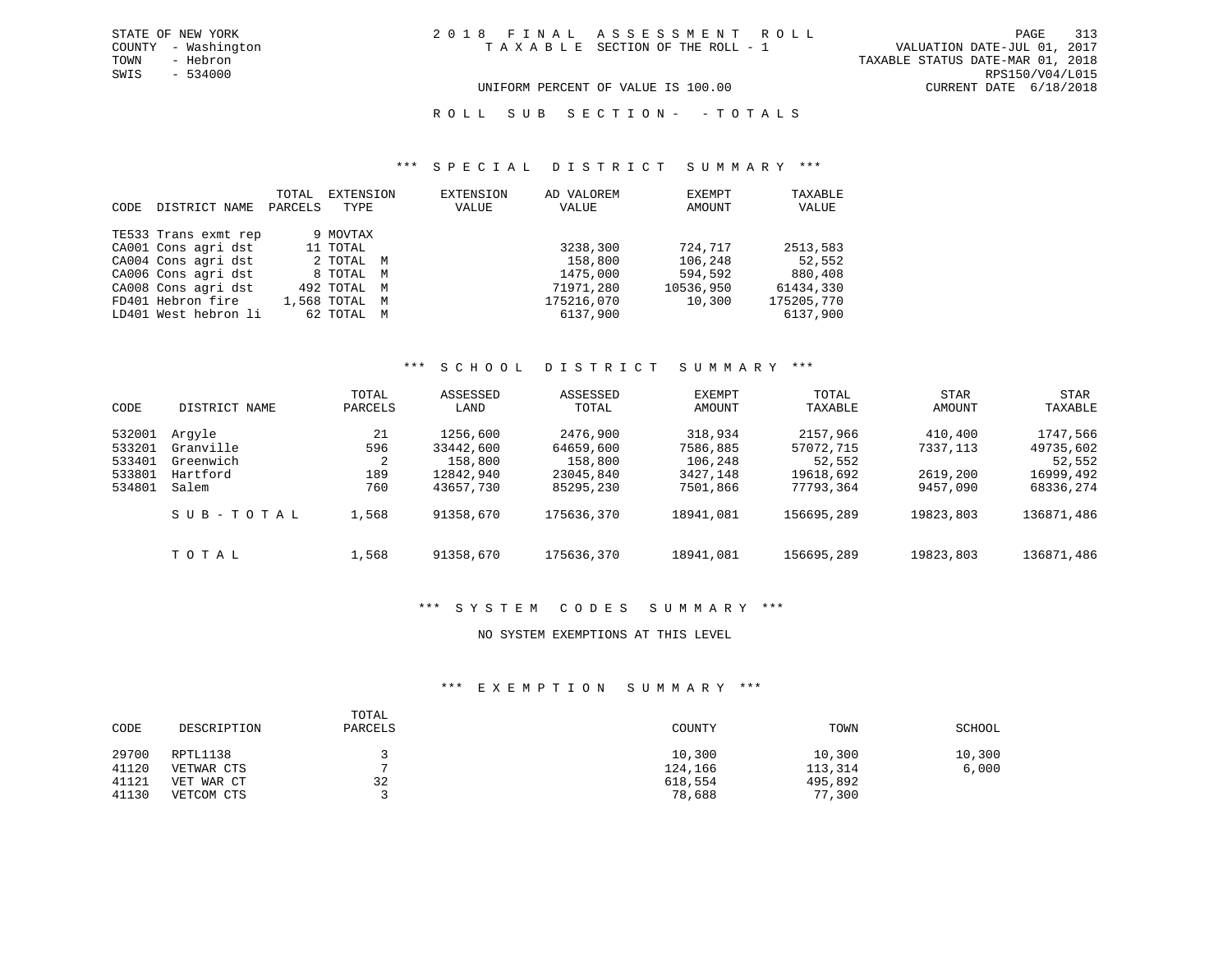| 2018 FINAL ASSESSMENT ROLL         |                                  | 314<br>PAGE     |
|------------------------------------|----------------------------------|-----------------|
| TAXABLE SECTION OF THE ROLL - 1    | VALUATION DATE-JUL 01, 2017      |                 |
|                                    | TAXABLE STATUS DATE-MAR 01, 2018 |                 |
|                                    |                                  | RPS150/V04/L015 |
| UNIFORM PERCENT OF VALUE IS 100.00 | CURRENT DATE 6/18/2018           |                 |

ROLL SUB SECTION - - TOTALS

#### \*\*\* E X E M P T I O N S U M M A R Y \*\*\*

|       |                  | TOTAL   |           |            |           |
|-------|------------------|---------|-----------|------------|-----------|
| CODE  | DESCRIPTION      | PARCELS | COUNTY    | TOWN       | SCHOOL    |
| 41131 | VET COM CT       | 34      | 1330,129  | 968,852    |           |
| 41140 | VETDIS CTS       | 2       | 57,715    | 57,715     |           |
| 41141 | VET DIS CT       | 12      | 555,320   | 486,938    |           |
| 41151 | $CW_10_VET/$     | 6       | 46,368    | 46,368     |           |
| 41700 | AG BUILD         | 9       | 496,475   | 496,475    | 496,475   |
| 41720 | AG DIST          | 148     | 12195,281 | 12195,281  | 12195,281 |
| 41730 | AGRI-D IND       | 41      | 1586,073  | 1586,073   | 1586,073  |
| 41800 | AGED-ALL         | 20      | 973,087   | 973,087    | 987,005   |
| 41801 | AGED-CO/TN       | 2       | 65,594    | 65,594     |           |
| 41802 | AGED-CO          | 32      | 1423,907  |            |           |
| 41803 | AGED-TOWN        | 27      |           | 981,438    |           |
| 41804 | AGED-SCH         | 22      |           |            | 697,207   |
| 41805 | AGE-CO/SCH       | 16      | 796,498   |            | 840,885   |
| 41806 | AGE-TN/SCH       |         |           | 27,864     | 27,864    |
| 41834 | ENH STAR         | 157     |           |            | 9634,053  |
| 41854 | <b>BAS STAR</b>  | 339     |           |            | 10167,500 |
| 41864 | <b>B STAR MH</b> |         |           |            | 22,250    |
| 41931 | DISAB-C/T        | 6       | 219,745   | 219,745    |           |
| 47460 | FOR 480A         | 35      | 2093,991  | 2093,991   | 2093,991  |
| 49501 | SOL-CO/TWN       |         | 27,000    | 27,000     |           |
|       | TOTAL            | 956     | 22698,891 | 20923, 227 | 38764,884 |

STATE OF NEW YORK COUNTY - Washington TOWN - Hebron SWIS - 534000

| ROLL |             | TOTAL   | ASSESSED  | ASSESSED   | TAXABLE    | TAXABLE    | TAXABLE    | STAR            |
|------|-------------|---------|-----------|------------|------------|------------|------------|-----------------|
| SEC  | DESCRIPTION | PARCELS | LAND      | TOTAL      | COUNTY     | TOWN       | SCHOOL     | TAXABLE         |
|      | TAXABLE     | 1,568   | 91358,670 | 175636,370 | 152937,479 | 154713,143 | 156695,289 | 136871<br>1,486 |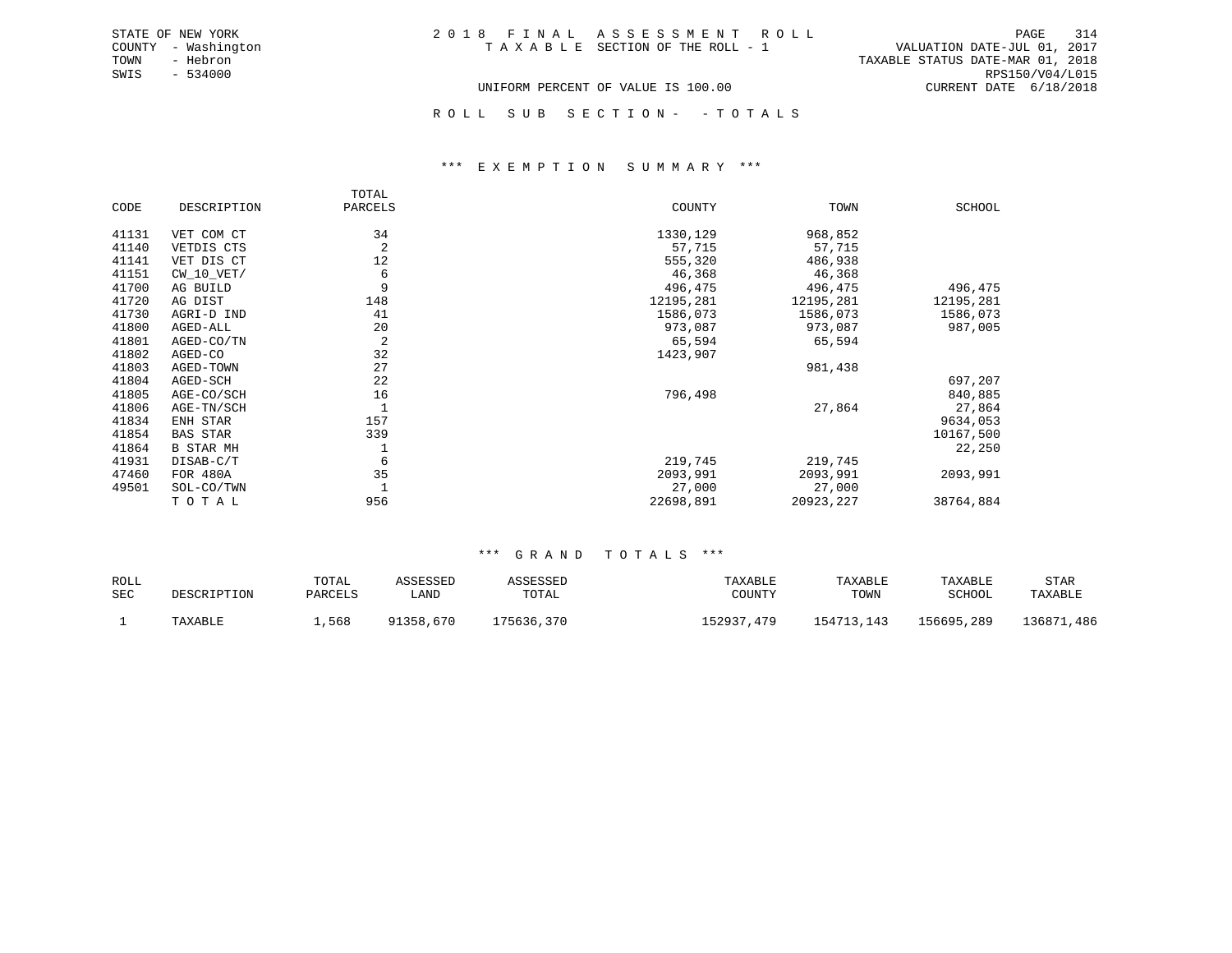|      | STATE OF NEW YORK   | 2018 FINAL ASSESSMENT ROLL         |                                 |                                  | PAGE                        | 315 |
|------|---------------------|------------------------------------|---------------------------------|----------------------------------|-----------------------------|-----|
|      | COUNTY - Washington |                                    | TAXABLE SECTION OF THE ROLL - 1 |                                  | VALUATION DATE-JUL 01, 2017 |     |
| TOWN | - Hebron            |                                    |                                 | TAXABLE STATUS DATE-MAR 01, 2018 |                             |     |
| SWIS | $-534000$           | UNIFORM PERCENT OF VALUE IS 100.00 |                                 |                                  | RPS150/V04/L015             |     |
|      |                     |                                    |                                 |                                  | CURRENT DATE 6/18/2018      |     |

#### R O L L S E C T I O N T O T A L S

### \*\*\* S P E C I A L D I S T R I C T S U M M A R Y \*\*\*

| CODE | DISTRICT NAME        | TOTAL<br>PARCELS | EXTENSION<br>TYPE | EXTENSION<br>VALUE | AD VALOREM<br>VALUE | EXEMPT<br>AMOUNT | TAXABLE<br>VALUE |
|------|----------------------|------------------|-------------------|--------------------|---------------------|------------------|------------------|
|      | TE533 Trans exmt rep |                  | 9 MOVTAX          |                    |                     |                  |                  |
|      | CA001 Cons agri dst  |                  | 11 TOTAL          |                    | 3238,300            | 724,717          | 2513,583         |
|      | CA004 Cons agri dst  |                  | 2 TOTAL M         |                    | 158,800             | 106,248          | 52,552           |
|      | CA006 Cons agri dst  |                  | 8 TOTAL M         |                    | 1475,000            | 594,592          | 880,408          |
|      | CA008 Cons agri dst  |                  | 492 TOTAL M       |                    | 71971,280           | 10536,950        | 61434,330        |
|      | FD401 Hebron fire    |                  | 1,568 TOTAL M     |                    | 175216,070          | 10,300           | 175205,770       |
|      | LD401 West hebron li |                  | 62 TOTAL M        |                    | 6137,900            |                  | 6137,900         |

### \*\*\* S C H O O L D I S T R I C T S U M M A R Y \*\*\*

| CODE                                           | DISTRICT NAME                                         | TOTAL<br>PARCELS             | ASSESSED<br>LAND                                           | ASSESSED<br>TOTAL                                          | EXEMPT<br>AMOUNT                                       | TOTAL<br>TAXABLE                                          | <b>STAR</b><br>AMOUNT                       | <b>STAR</b><br>TAXABLE                                    |
|------------------------------------------------|-------------------------------------------------------|------------------------------|------------------------------------------------------------|------------------------------------------------------------|--------------------------------------------------------|-----------------------------------------------------------|---------------------------------------------|-----------------------------------------------------------|
| 532001<br>533201<br>533401<br>533801<br>534801 | Arqyle<br>Granville<br>Greenwich<br>Hartford<br>Salem | 21<br>596<br>2<br>189<br>760 | 1256,600<br>33442,600<br>158,800<br>12842,940<br>43657,730 | 2476,900<br>64659,600<br>158,800<br>23045,840<br>85295,230 | 318,934<br>7586,885<br>106,248<br>3427,148<br>7501,866 | 2157,966<br>57072,715<br>52,552<br>19618,692<br>77793,364 | 410,400<br>7337,113<br>2619,200<br>9457,090 | 1747,566<br>49735,602<br>52,552<br>16999,492<br>68336,274 |
|                                                | SUB-TOTAL                                             | 1,568                        | 91358,670                                                  | 175636,370                                                 | 18941,081                                              | 156695,289                                                | 19823,803                                   | 136871,486                                                |
|                                                | TOTAL                                                 | 1,568                        | 91358,670                                                  | 175636,370                                                 | 18941,081                                              | 156695,289                                                | 19823,803                                   | 136871,486                                                |

### \*\*\* S Y S T E M C O D E S S U M M A R Y \*\*\*

### NO SYSTEM EXEMPTIONS AT THIS LEVEL

### \*\*\* E X E M P T I O N S U M M A R Y \*\*\*

| CODE  | DESCRIPTION | TOTAL<br>PARCELS | COUNTY  | TOWN    | SCHOOL |
|-------|-------------|------------------|---------|---------|--------|
| 29700 | RPTL1138    |                  | 10,300  | 10,300  | 10,300 |
| 41120 | VETWAR CTS  |                  | 124,166 | 113,314 | 6,000  |
| 41121 | VET WAR CT  | 32               | 618,554 | 495,892 |        |
| 41130 | VETCOM CTS  |                  | 78,688  | 77,300  |        |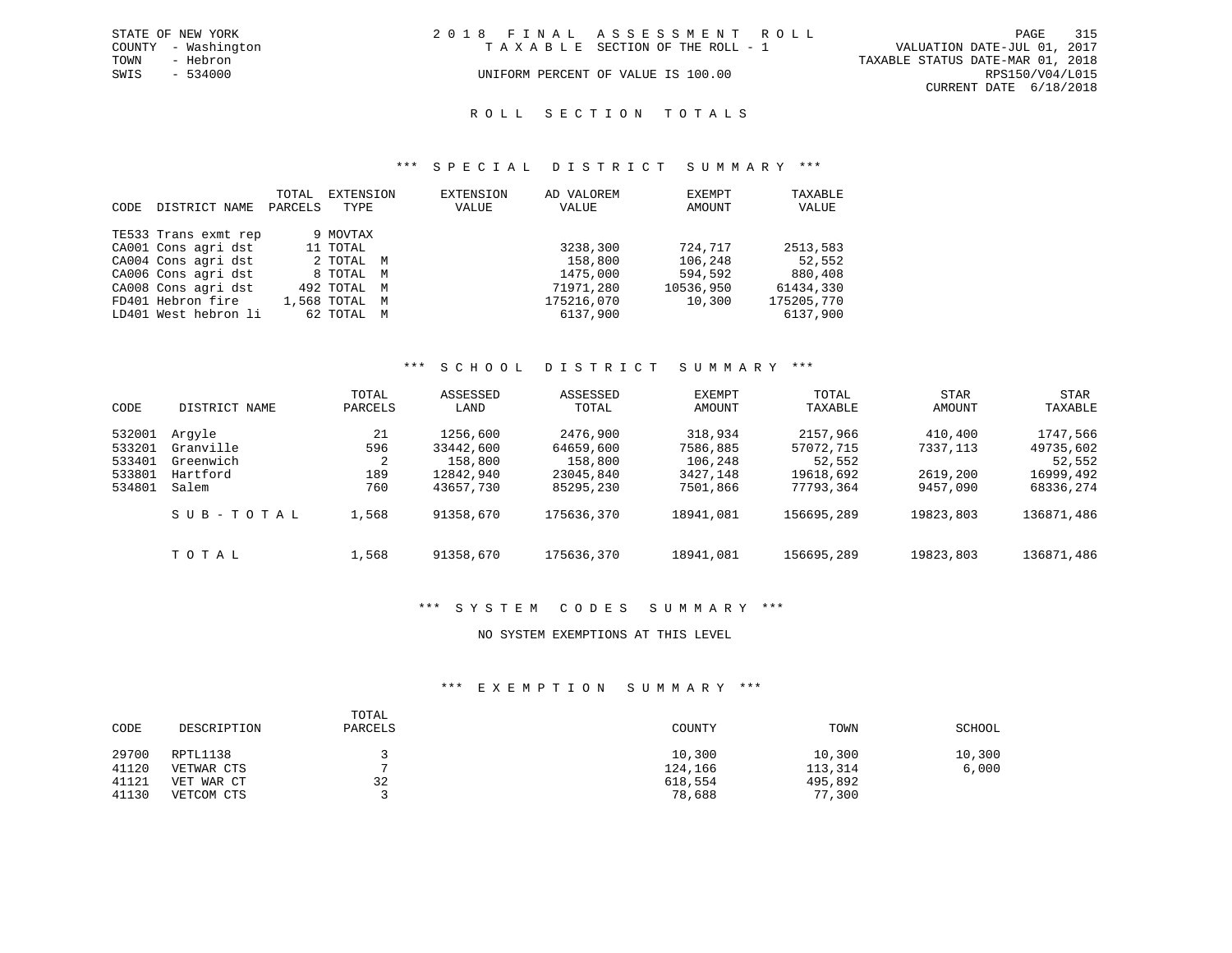| 2018 FINAL ASSESSMENT ROLL<br>TAXABLE SECTION OF THE ROLL - 1<br>UNIFORM PERCENT OF VALUE IS 100.00 | 316<br>PAGE<br>VALUATION DATE-JUL 01, 2017<br>TAXABLE STATUS DATE-MAR 01, 2018<br>RPS150/V04/L015 |
|-----------------------------------------------------------------------------------------------------|---------------------------------------------------------------------------------------------------|
|                                                                                                     | CURRENT DATE 6/18/2018                                                                            |
|                                                                                                     |                                                                                                   |

R O L L S E C T I O N T O T A L S

### \*\*\* E X E M P T I O N S U M M A R Y \*\*\*

|       |                  | TOTAL   |           |            |           |
|-------|------------------|---------|-----------|------------|-----------|
| CODE  | DESCRIPTION      | PARCELS | COUNTY    | TOWN       | SCHOOL    |
| 41131 | VET COM CT       | 34      | 1330,129  | 968,852    |           |
| 41140 | VETDIS CTS       | 2       | 57,715    | 57,715     |           |
| 41141 | VET DIS CT       | 12      | 555,320   | 486,938    |           |
| 41151 | $CW_10_VET/$     | 6       | 46,368    | 46,368     |           |
| 41700 | AG BUILD         | 9       | 496,475   | 496,475    | 496,475   |
| 41720 | AG DIST          | 148     | 12195,281 | 12195,281  | 12195,281 |
| 41730 | AGRI-D IND       | 41      | 1586,073  | 1586,073   | 1586,073  |
| 41800 | AGED-ALL         | 20      | 973,087   | 973,087    | 987,005   |
| 41801 | AGED-CO/TN       | 2       | 65,594    | 65,594     |           |
| 41802 | AGED-CO          | 32      | 1423,907  |            |           |
| 41803 | AGED-TOWN        | 27      |           | 981,438    |           |
| 41804 | AGED-SCH         | 22      |           |            | 697,207   |
| 41805 | AGE-CO/SCH       | 16      | 796,498   |            | 840,885   |
| 41806 | AGE-TN/SCH       |         |           | 27,864     | 27,864    |
| 41834 | ENH STAR         | 157     |           |            | 9634,053  |
| 41854 | <b>BAS STAR</b>  | 339     |           |            | 10167,500 |
| 41864 | <b>B STAR MH</b> |         |           |            | 22,250    |
| 41931 | DISAB-C/T        | 6       | 219,745   | 219,745    |           |
| 47460 | FOR 480A         | 35      | 2093,991  | 2093,991   | 2093,991  |
| 49501 | SOL-CO/TWN       |         | 27,000    | 27,000     |           |
|       | TOTAL            | 956     | 22698,891 | 20923, 227 | 38764,884 |

| ROLL |             | TOTAL   | ASSESSED  | ASSESSED   | TAXABLE        | TAXABLE    | TAXABLE    | STAR       |
|------|-------------|---------|-----------|------------|----------------|------------|------------|------------|
| SEC  | DESCRIPTION | PARCELS | úAND      | TOTAL      | COUNTY         | TOWN       | SCHOOL     | TAXABLE    |
|      | TAXABLE     | 1,568   | 91358,670 | 175636,370 | 152937<br>.479 | 154713.143 | 156695,289 | 136871,486 |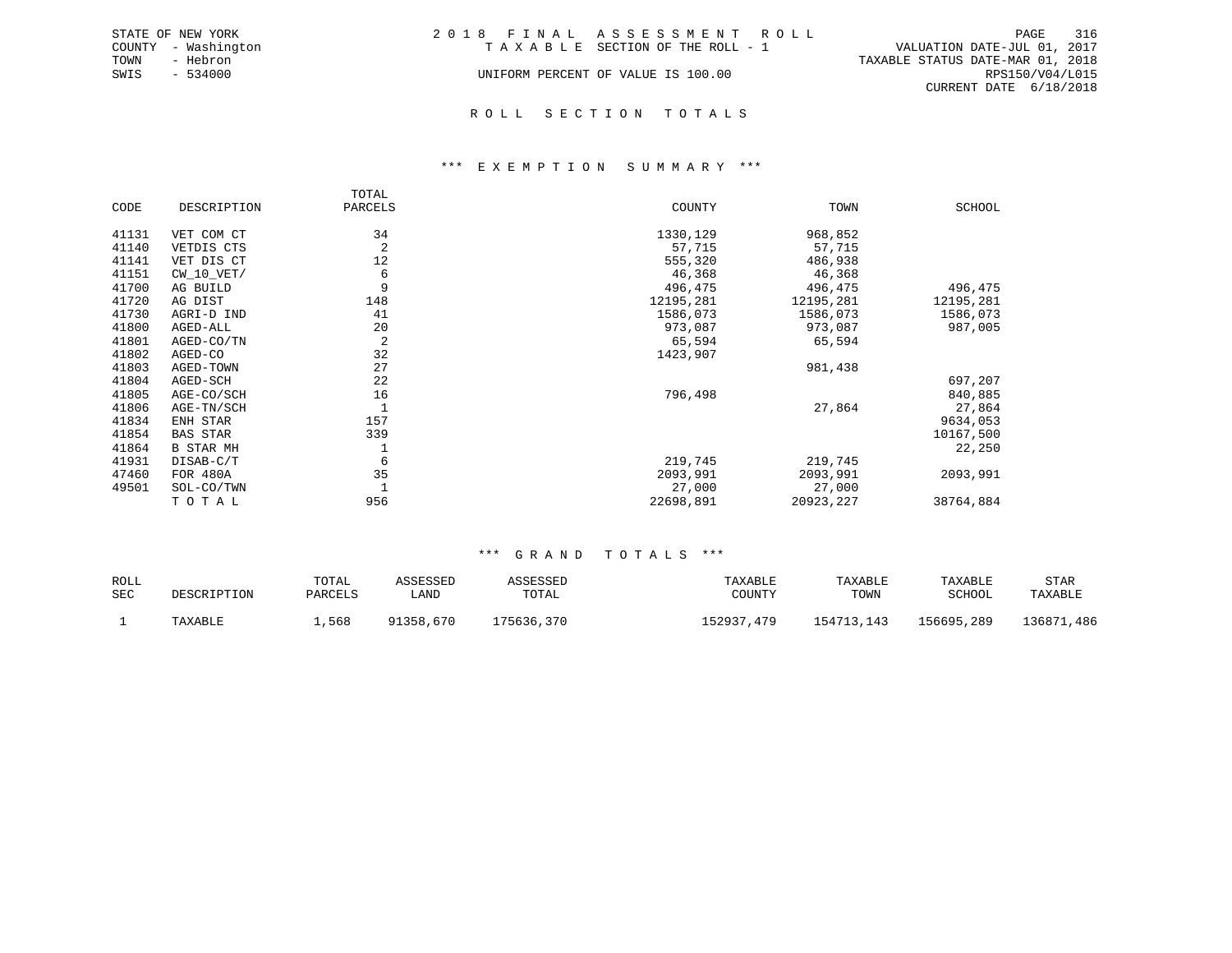| STATE OF NEW YORK                       | 2018 FINAL ASSESSMENT ROLL                                       | 317<br>PAGE                                                     |
|-----------------------------------------|------------------------------------------------------------------|-----------------------------------------------------------------|
| COUNTY - Washington<br>TOWN<br>- Hebron | STATE OWNED LAND SECTION OF THE ROLL - 3<br>OWNERS NAME SEOUENCE | VALUATION DATE-JUL 01, 2017<br>TAXABLE STATUS DATE-MAR 01, 2018 |
| SWIS<br>$-534000$                       | UNIFORM PERCENT OF VALUE IS 100.00                               |                                                                 |
|                                         |                                                                  |                                                                 |

| TAX MAP PARCEL NUMBER         | PROPERTY LOCATION & CLASS | ASSESSMENT | EXEMPTION CODE-----------------COUNTY-------TOWN------SCHOOL |               |             |  |  |  |  |  |  |  |
|-------------------------------|---------------------------|------------|--------------------------------------------------------------|---------------|-------------|--|--|--|--|--|--|--|
| CURRENT OWNERS NAME           | SCHOOL DISTRICT           | LAND       | TAX DESCRIPTION                                              | TAXABLE VALUE |             |  |  |  |  |  |  |  |
| CURRENT OWNERS ADDRESS        | PARCEL SIZE/GRID COORD    | TOTAL      | SPECIAL DISTRICTS                                            |               | ACCOUNT NO. |  |  |  |  |  |  |  |
|                               |                           |            |                                                              |               |             |  |  |  |  |  |  |  |
|                               | Blossom Rd/e Off          |            |                                                              |               | 0100004     |  |  |  |  |  |  |  |
| $186. - 1 - 5$                | 930 State forest          |            | TAXABLE VALUE<br>COUNTY                                      | 14,200        |             |  |  |  |  |  |  |  |
| New York State                | 534801<br>Salem           | 14,200     | TAXABLE VALUE<br>TOWN                                        | 14,200        |             |  |  |  |  |  |  |  |
| Attn: Washington County Treas | 15.70<br>ACRES            | 14,200     | TAXABLE VALUE<br>SCHOOL                                      | 14,200        |             |  |  |  |  |  |  |  |
| 383 Broadway                  | EAST-0820480 NRTH-1604849 |            | CA008 Cons agri dst 8                                        | 14,200 TO M   |             |  |  |  |  |  |  |  |
| Fort Edward, NY 12828         | DEED BOOK 92<br>PG-365    |            | FD401 Hebron fire                                            | 14,200 TO M   |             |  |  |  |  |  |  |  |
|                               | FULL MARKET VALUE         | 14,200     |                                                              |               |             |  |  |  |  |  |  |  |
|                               |                           |            |                                                              |               |             |  |  |  |  |  |  |  |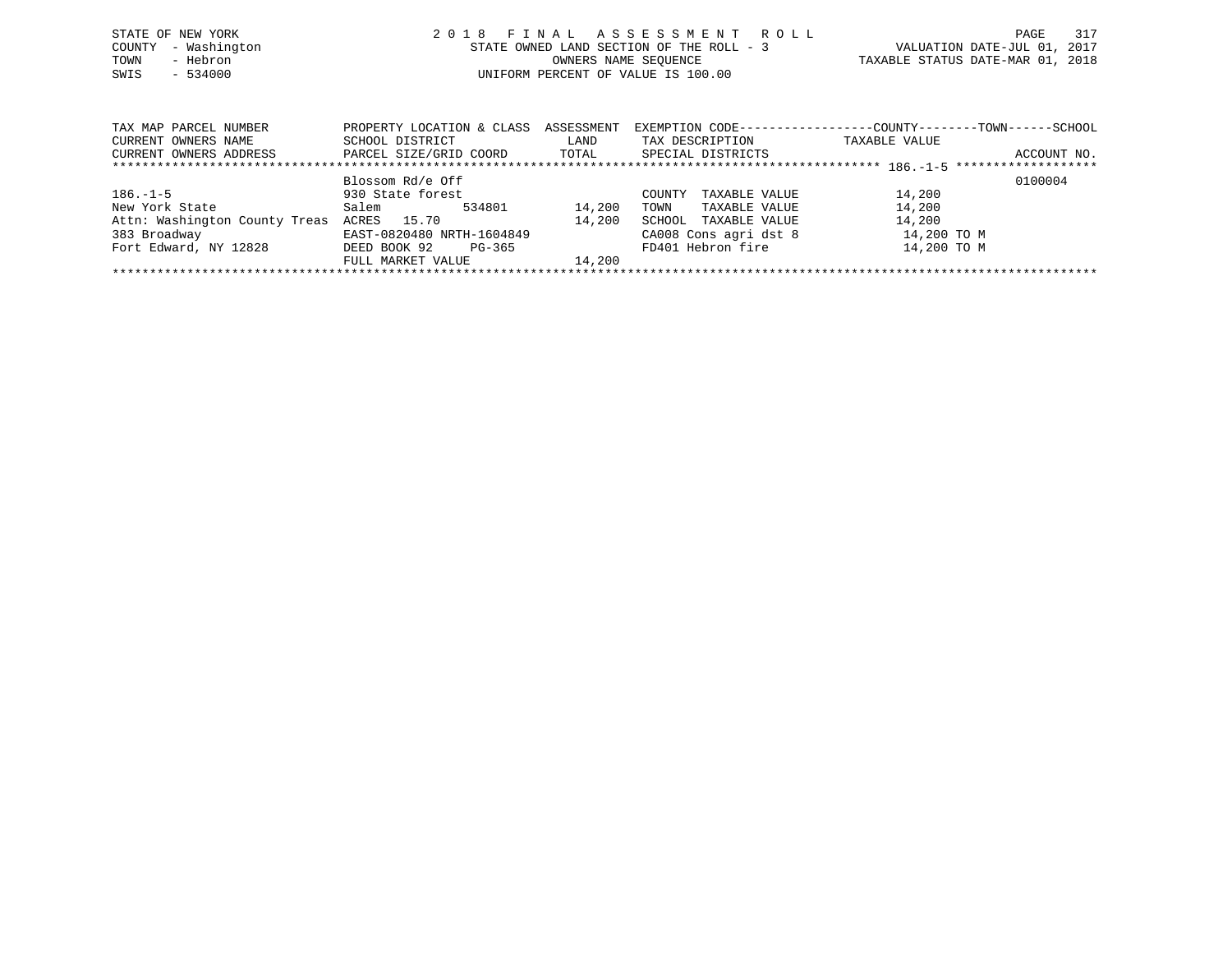| 2018 FINAL ASSESSMENT ROLL |                                          |                                  | PAGE            | 318 |
|----------------------------|------------------------------------------|----------------------------------|-----------------|-----|
|                            | STATE OWNED LAND SECTION OF THE ROLL - 3 | VALUATION DATE-JUL 01, 2017      |                 |     |
|                            |                                          | TAXABLE STATUS DATE-MAR 01, 2018 |                 |     |
|                            |                                          |                                  | RPS150/V04/L015 |     |
|                            | UNIFORM PERCENT OF VALUE IS 100.00       | CURRENT DATE 6/18/2018           |                 |     |

ROLL SUB SECTION - - TOTALS

#### \*\*\* S P E C I A L D I S T R I C T S U M M A R Y \*\*\*

| CODE DISTRICT NAME PARCELS               | TOTAL | EXTENSION<br>TYPE.     | EXTENSION<br>VALUE | AD VALOREM<br><b>VALUE</b> | EXEMPT<br>AMOUNT | TAXARLE<br>VALUE |
|------------------------------------------|-------|------------------------|--------------------|----------------------------|------------------|------------------|
| CA008 Cons agri dst<br>FD401 Hebron fire |       | 1 TOTAL M<br>1 ТОТАL М |                    | 14,200<br>14,200           |                  | 14,200<br>14,200 |

STATE OF NEW YORK COUNTY - Washington TOWN - Hebron SWIS - 534000

### \*\*\* S C H O O L D I S T R I C T S U M M A R Y \*\*\*

| CODE   | DISTRICT NAME | TOTAL<br>PARCELS | ASSESSED<br>LAND | ASSESSED<br>TOTAL | <b>EXEMPT</b><br>AMOUNT | TOTAL<br>TAXABLE | <b>STAR</b><br>AMOUNT | STAR<br>TAXABLE |
|--------|---------------|------------------|------------------|-------------------|-------------------------|------------------|-----------------------|-----------------|
| 534801 | Salem         |                  | 14,200           | 14,200            |                         | 14,200           |                       | 14,200          |
|        | SUB-TOTAL     |                  | 14,200           | 14,200            |                         | 14,200           |                       | 14,200          |
|        | TOTAL         |                  | 14,200           | 14,200            |                         | 14,200           |                       | 14,200          |

### \*\*\* S Y S T E M C O D E S S U M M A R Y \*\*\*

### NO SYSTEM EXEMPTIONS AT THIS LEVEL

### \*\*\* E X E M P T I O N S U M M A R Y \*\*\*

#### NO EXEMPTIONS AT THIS LEVEL

| ROLL |                                              | TOTAL   | 7 CCFCCFF |             | TAXABLE | TAXABLE | TAXABLE       | STAR    |
|------|----------------------------------------------|---------|-----------|-------------|---------|---------|---------------|---------|
| SEC  | DESCRIPTION                                  | PARCELS | LAND      | TOTAL       | COUNTY  | TOWN    | <b>SCHOOL</b> | TAXABLE |
|      |                                              |         |           |             |         |         |               |         |
|      | OWNED<br>$\sim$ $\sim$ $\sim$ $\sim$<br>LAND |         | , 200     | $\pm$ , 200 | ⊥4,200  | .4,200  | .4,200        | 14,200  |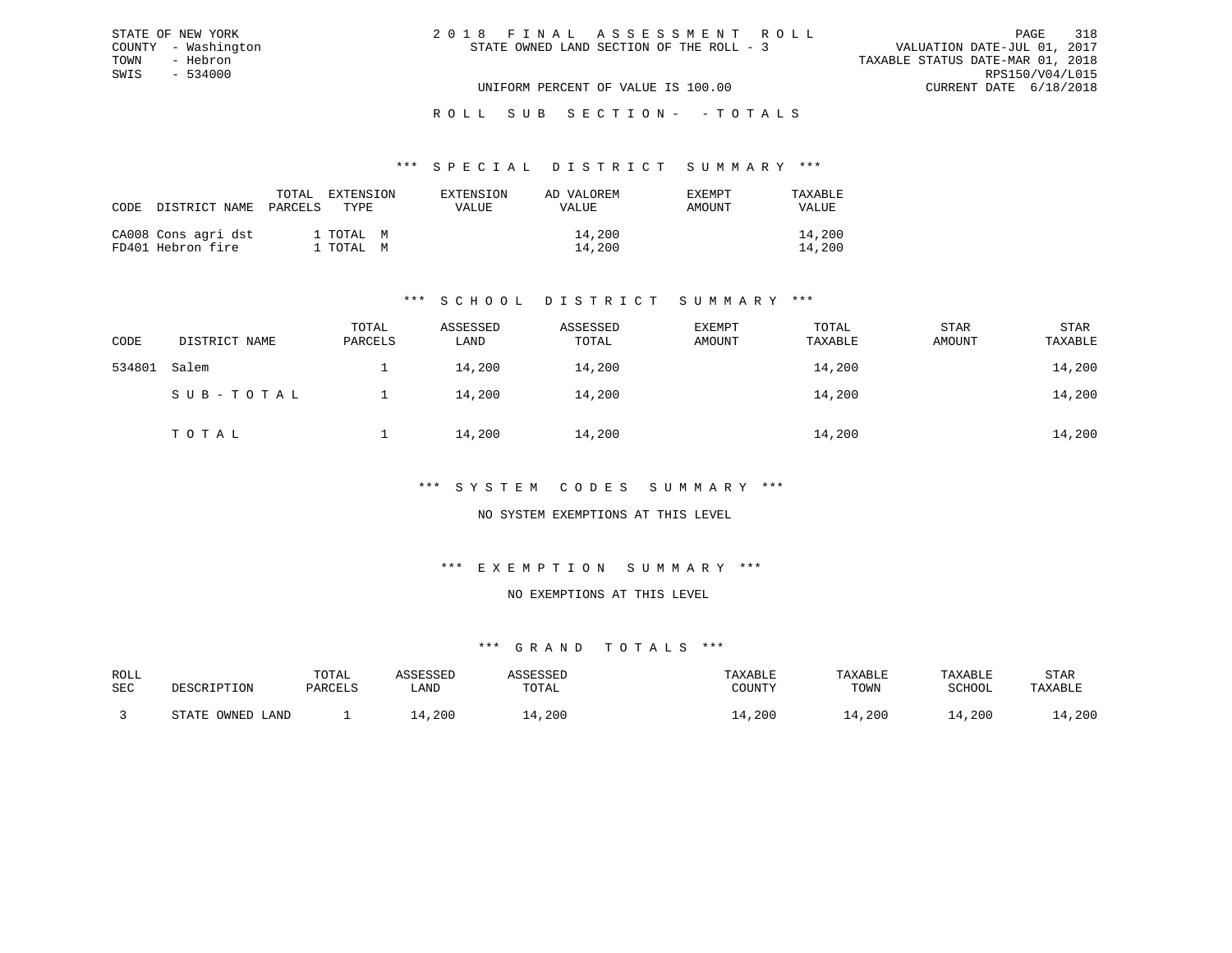|      | STATE OF NEW YORK   | 2018 FINAL ASSESSMENT ROLL                                              | PAGE            | 319 |
|------|---------------------|-------------------------------------------------------------------------|-----------------|-----|
|      | COUNTY - Washington | VALUATION DATE-JUL 01, 2017<br>STATE OWNED LAND SECTION OF THE ROLL - 3 |                 |     |
| TOWN | - Hebron            | TAXABLE STATUS DATE-MAR 01, 2018                                        |                 |     |
| SWIS | - 534000            | UNIFORM PERCENT OF VALUE IS 100.00                                      | RPS150/V04/L015 |     |
|      |                     | CURRENT DATE 6/18/2018                                                  |                 |     |
|      |                     |                                                                         |                 |     |

#### R O L L S E C T I O N T O T A L S

### \*\*\* S P E C I A L D I S T R I C T S U M M A R Y \*\*\*

| CODE | DISTRICT NAME                            | TOTAL<br>EXTENSION<br>PARCELS<br>TYPE. | EXTENSION<br>VALUE | AD VALOREM<br><b>EXEMPT</b><br>AMOUNT<br>VALUE | TAXABLE<br>VALUE |
|------|------------------------------------------|----------------------------------------|--------------------|------------------------------------------------|------------------|
|      | CA008 Cons agri dst<br>FD401 Hebron fire | 1 TOTAL M<br>1 TOTAL M                 |                    | 14,200<br>14,200                               | 14,200<br>14,200 |

### \*\*\* S C H O O L D I S T R I C T S U M M A R Y \*\*\*

| CODE   | DISTRICT NAME | TOTAL<br>PARCELS | ASSESSED<br>LAND | ASSESSED<br>TOTAL | <b>EXEMPT</b><br>AMOUNT | TOTAL<br>TAXABLE | <b>STAR</b><br>AMOUNT | STAR<br>TAXABLE |
|--------|---------------|------------------|------------------|-------------------|-------------------------|------------------|-----------------------|-----------------|
| 534801 | Salem         |                  | 14,200           | 14,200            |                         | 14,200           |                       | 14,200          |
|        | SUB-TOTAL     |                  | 14,200           | 14,200            |                         | 14,200           |                       | 14,200          |
|        | TOTAL         |                  | 14,200           | 14,200            |                         | 14,200           |                       | 14,200          |

### \*\*\* S Y S T E M C O D E S S U M M A R Y \*\*\*

### NO SYSTEM EXEMPTIONS AT THIS LEVEL

### \*\*\* E X E M P T I O N S U M M A R Y \*\*\*

#### NO EXEMPTIONS AT THIS LEVEL

| ROLL |                                              | TOTAL   | 7 CCFCCFF |             | TAXABLE | TAXABLE | TAXABLE       | STAR    |
|------|----------------------------------------------|---------|-----------|-------------|---------|---------|---------------|---------|
| SEC  | DESCRIPTION                                  | PARCELS | LAND      | TOTAL       | COUNTY  | TOWN    | <b>SCHOOL</b> | TAXABLE |
|      |                                              |         |           |             |         |         |               |         |
|      | OWNED<br>$\sim$ $\sim$ $\sim$ $\sim$<br>LAND |         | , 200     | $\pm$ , 200 | ⊥4,200  | .4,200  | .4,200        | 14,200  |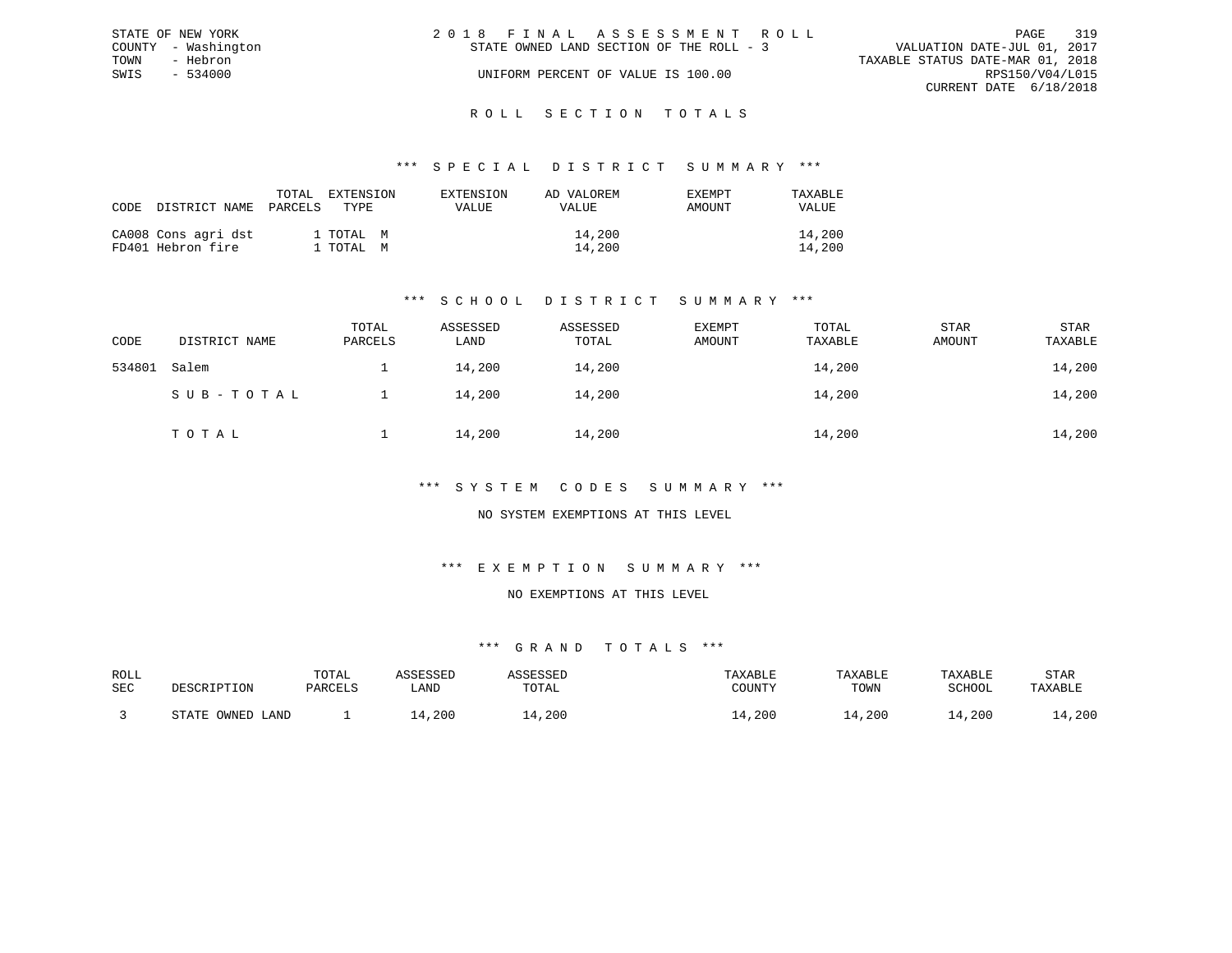## STATE OF NEW YORK 2 0 1 8 F I N A L A S S E S S M E N T R O L L PAGE 320 COUNTY - Washington SPECIAL FRANCHISE SECTION OF THE ROLL - 5 VALUATION DATE-JUL 01, 2017 TOWN - Hebron OWNERS NAME SEQUENCE TAXABLE STATUS DATE-MAR 01, 2018 SWIS - 534000 UNIFORM PERCENT OF VALUE IS 100.00

| TAX MAP PARCEL NUMBER                                 | PROPERTY LOCATION & CLASS ASSESSMENT EXEMPTION CODE----------------COUNTY-------TOWN-----SCHOOL |                |                       |               |             |
|-------------------------------------------------------|-------------------------------------------------------------------------------------------------|----------------|-----------------------|---------------|-------------|
| CURRENT OWNERS NAME                                   | SCHOOL DISTRICT                                                                                 | LAND           | TAX DESCRIPTION       | TAXABLE VALUE |             |
| CURRENT OWNERS ADDRESS                                | PARCEL SIZE/GRID COORD                                                                          | TOTAL          | SPECIAL DISTRICTS     |               | ACCOUNT NO. |
|                                                       |                                                                                                 |                |                       |               |             |
|                                                       | Special Franchise                                                                               |                |                       |               |             |
| $500. -15 - 1$                                        | 861 Elec & gas                                                                                  |                | COUNTY TAXABLE VALUE  | 425           |             |
| National Grid                                         | Granville<br>533201                                                                             | $\overline{0}$ | TAXABLE VALUE<br>TOWN | 425           |             |
| 300 Erie Blvd W                                       |                                                                                                 | 425            | SCHOOL TAXABLE VALUE  | 425           |             |
| Syracuse, NY 13201                                    | FULL MARKET VALUE                                                                               | 425            | FD401 Hebron fire     | 425 TO M      |             |
|                                                       |                                                                                                 |                |                       |               |             |
|                                                       | Special Franchise Propert                                                                       |                |                       |               | 9150300715  |
| $500.-10-4.-1$                                        | 861 Elec & gas                                                                                  |                | COUNTY TAXABLE VALUE  | 183,033       |             |
| New York State Electric & Gas Salem                   | 534801                                                                                          | $\overline{0}$ | TOWN<br>TAXABLE VALUE | 183,033       |             |
| c/o Avangrid Mgmt Co-Local Tax Apport For Sch 39.697% |                                                                                                 | 183,033        | SCHOOL TAXABLE VALUE  | 183,033       |             |
| 1 City Center Fl 5                                    | Parcel 1 Of 4                                                                                   |                | FD401 Hebron fire     | 183,033 TO M  |             |
| Portland, ME 04101                                    | FULL MARKET VALUE                                                                               | 183,033        |                       |               |             |
|                                                       |                                                                                                 |                |                       |               |             |
|                                                       | Special Franchise-Town                                                                          |                |                       |               | 9176300752  |
| $500. -10 - 4. -2$                                    | 861 Elec & gas                                                                                  |                | COUNTY TAXABLE VALUE  | 204,261       |             |
| New York State Electric & Gas Granville               | 533201                                                                                          | $\Omega$       | TOWN<br>TAXABLE VALUE | 204,261       |             |
| c/o Avangrid Mgmt Co-Local Tax Apport For Sch 44.301% |                                                                                                 | 204,261        | SCHOOL TAXABLE VALUE  | 204,261       |             |
| 1 City Center Fl 5                                    | Parcel 2 Of 4                                                                                   |                | FD401 Hebron fire     | 204,261 TO M  |             |
| Portland, ME 04101                                    | FULL MARKET VALUE                                                                               | 204,261        |                       |               |             |
|                                                       |                                                                                                 |                |                       |               |             |
|                                                       | Special Franchise Town                                                                          |                |                       |               | 9176300753  |
| $500. - 10 - 4. - 3$                                  | 861 Elec & gas                                                                                  |                | COUNTY TAXABLE VALUE  | 71,937        |             |
| New York State Electric & Gas Hartford                | 533801                                                                                          | $\mathbf 0$    | TAXABLE VALUE<br>TOWN | 71,937        |             |
| c/o Avangrid Mgmt Co-Local Tax Apport For Sch 15.602% |                                                                                                 | 71,937         | SCHOOL TAXABLE VALUE  | 71,937        |             |
| 1 City Center Fl 5                                    | Parcel 3 Of 4                                                                                   |                | FD401 Hebron fire     | 71,937 TO M   |             |
| Portland, ME 04101                                    | FULL MARKET VALUE                                                                               | 71,937         |                       |               |             |
|                                                       |                                                                                                 |                |                       |               |             |
|                                                       | Special Franchise Town                                                                          |                |                       |               | 9176300754  |
| $500 - 10 - 4 - 4$                                    | 861 Elec & gas                                                                                  |                | COUNTY TAXABLE VALUE  | 1,844         |             |
| New York State Electric & Gas Argyle                  | 532001                                                                                          | $\overline{0}$ | TAXABLE VALUE<br>TOWN | 1,844         |             |
| c/o Avangrid Mgmt Co-Local Tax Apport For Sch .4%     |                                                                                                 | 1,844          | SCHOOL TAXABLE VALUE  | 1,844         |             |
| 1 City Center Fl 5                                    | Parcel 4 Of 4                                                                                   |                | FD401 Hebron fire     | 1,844 TO M    |             |
| Portland, ME 04101                                    | FULL MARKET VALUE                                                                               | 1,844          |                       |               |             |
|                                                       |                                                                                                 |                |                       |               |             |
|                                                       | Special Franchise Propert                                                                       |                |                       |               | 9150300716  |
| $500. -60 - 2. -1$                                    | 866 Telephone                                                                                   |                | COUNTY TAXABLE VALUE  | 92,143        |             |
| Verizon New York Inc                                  | Salem<br>534801                                                                                 | $\mathbf{0}$   | TOWN<br>TAXABLE VALUE | 92,143        |             |
| Property Tax Department                               | Apport For Sch 49.940%                                                                          | 92,143         | SCHOOL TAXABLE VALUE  | 92,143        |             |
| PO Box 2749                                           | Parcel 1 Of 4                                                                                   |                | FD401 Hebron fire     | 92,143 TO M   |             |
| Addison, TX 75001                                     | FULL MARKET VALUE                                                                               | 92,143         |                       |               |             |
|                                                       |                                                                                                 |                |                       |               |             |
|                                                       | Special Franchise Town                                                                          |                |                       |               | 9176300756  |
| $500. -60 - 2. -2$                                    | 866 Telephone                                                                                   |                | COUNTY TAXABLE VALUE  | 73,877        |             |
| Verizon New York Inc                                  | Granville<br>533201                                                                             | $\overline{0}$ | TAXABLE VALUE<br>TOWN | 73,877        |             |
| Property Tax Department                               | Apport For Sch 40.040%                                                                          | 73,877         | SCHOOL TAXABLE VALUE  | 73,877        |             |
| PO Box 2749                                           | Parcel 2 Of 4                                                                                   |                | FD401 Hebron fire     | 73,877 TO M   |             |
| Addison, TX 75001                                     | FULL MARKET VALUE                                                                               | 73,877         |                       |               |             |
|                                                       |                                                                                                 |                |                       |               |             |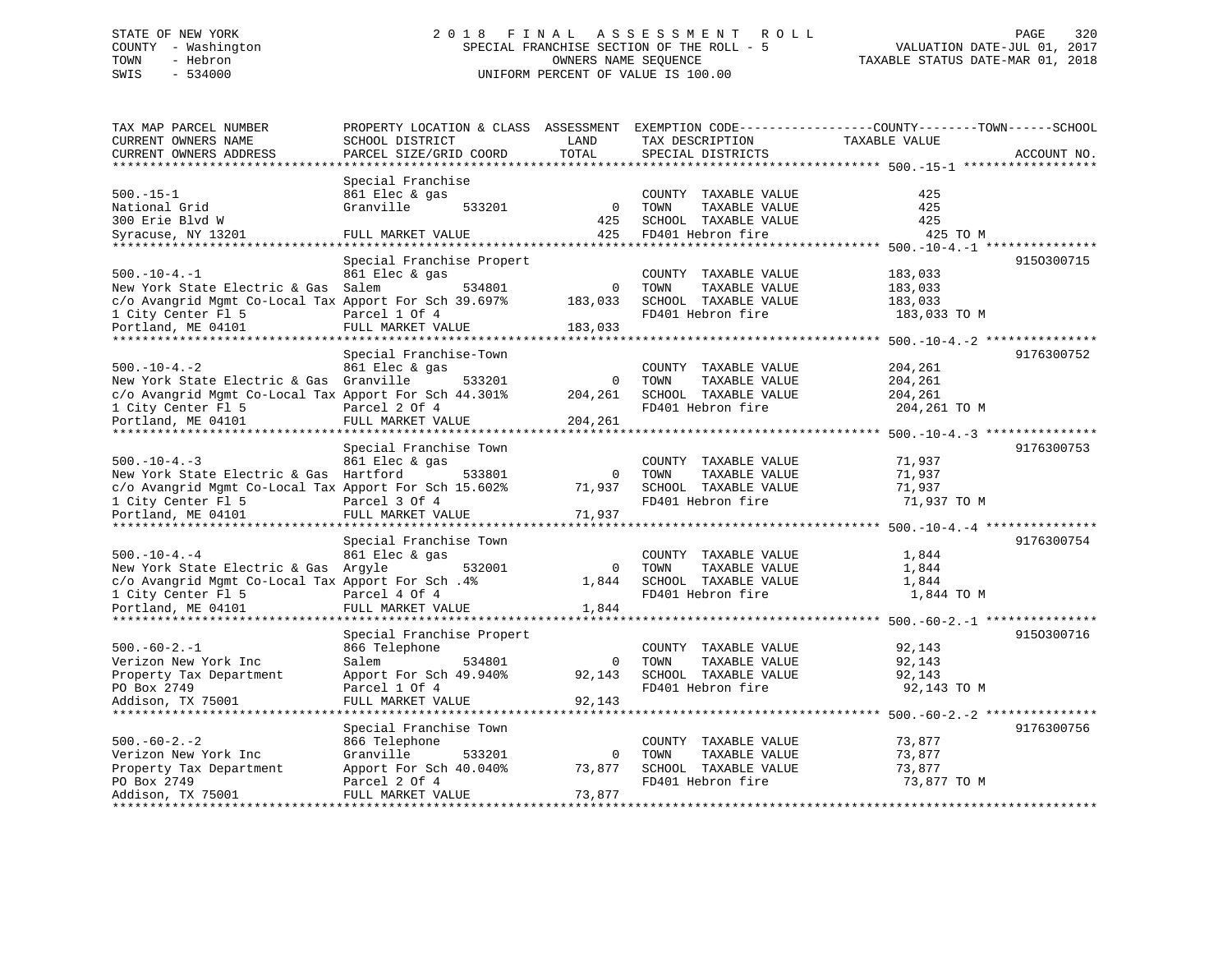| STATE OF NEW YORK<br>- Washington<br>COUNTY<br>- Hebron<br>TOWN<br>$-534000$<br>SWIS | 2018                      |            | FINAL ASSESSMENT ROLL<br>SPECIAL FRANCHISE SECTION OF THE ROLL - 5<br>OWNERS NAME SEOUENCE<br>UNIFORM PERCENT OF VALUE IS 100.00 |               | 321<br>PAGE<br>2017<br>VALUATION DATE-JUL 01,<br>TAXABLE STATUS DATE-MAR 01, 2018 |
|--------------------------------------------------------------------------------------|---------------------------|------------|----------------------------------------------------------------------------------------------------------------------------------|---------------|-----------------------------------------------------------------------------------|
|                                                                                      |                           |            |                                                                                                                                  |               |                                                                                   |
| TAX MAP PARCEL NUMBER                                                                | PROPERTY LOCATION & CLASS | ASSESSMENT | EXEMPTION CODE-----------------COUNTY-------TOWN-----SCHOOL                                                                      |               |                                                                                   |
| CURRENT OWNERS NAME                                                                  | SCHOOL DISTRICT           | LAND       | TAX DESCRIPTION                                                                                                                  | TAXABLE VALUE |                                                                                   |
| CURRENT OWNERS ADDRESS                                                               | PARCEL SIZE/GRID COORD    | TOTAL      | SPECIAL DISTRICTS                                                                                                                |               | ACCOUNT NO.                                                                       |
|                                                                                      |                           |            |                                                                                                                                  |               |                                                                                   |
|                                                                                      | Special Franchise Town    |            |                                                                                                                                  |               | 9176300757                                                                        |
| $500. -60 - 2. -3$                                                                   | 866 Telephone             |            | TAXABLE VALUE<br>COUNTY                                                                                                          | 12,676        |                                                                                   |
| Verizon New York Inc                                                                 | Hartford<br>533801        | $\Omega$   | TAXABLE VALUE<br>TOWN                                                                                                            | 12,676        |                                                                                   |
| Property Tax Department                                                              | Apport For Sch 6.870%     | 12,676     | SCHOOL<br>TAXABLE VALUE                                                                                                          | 12,676        |                                                                                   |
| PO Box 2749                                                                          | Parcel 3 Of 4             |            | FD401 Hebron fire                                                                                                                | 12,676 TO M   |                                                                                   |

| Addison, TX 75001       | FULL MARKET VALUE      | 12,676                           |            |
|-------------------------|------------------------|----------------------------------|------------|
|                         |                        |                                  |            |
|                         | Special Franchise Town |                                  | 9176300758 |
| $500.-60-2.-4$          | 866 Telephone          | TAXABLE VALUE<br>COUNTY          | 5,812      |
| Verizon New York Inc    | 532001<br>Arqvle       | TAXABLE VALUE<br>TOWN<br>0       | 5,812      |
| Property Tax Department | Apport For Sch 3.150%  | 5,812<br>TAXABLE VALUE<br>SCHOOL | 5,812      |
| PO Box 2749             | Parcel 4 Of 4          | FD401 Hebron fire                | 5,812 TO M |
| Addison, TX 75001       | FULL MARKET VALUE      | 5,812                            |            |
|                         |                        |                                  |            |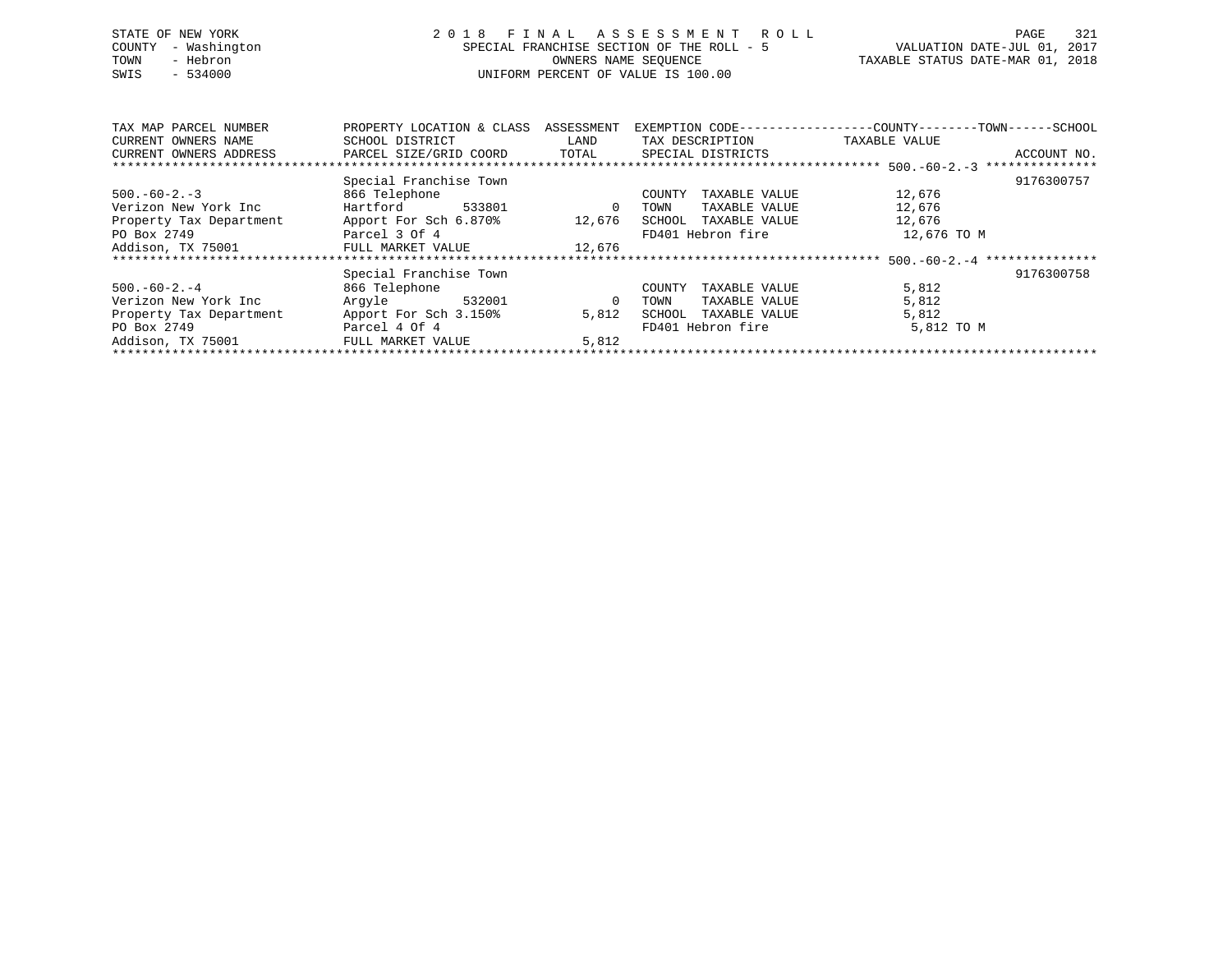| 2018 FINAL ASSESSMENT ROLL                | 322<br>PAGE                      |
|-------------------------------------------|----------------------------------|
| SPECIAL FRANCHISE SECTION OF THE ROLL - 5 | VALUATION DATE-JUL 01, 2017      |
|                                           | TAXABLE STATUS DATE-MAR 01, 2018 |
|                                           | RPS150/V04/L015                  |
| UNIFORM PERCENT OF VALUE IS 100.00        | CURRENT DATE 6/18/2018           |

ROLL SUB SECTION - - TOTALS

#### \*\*\* S P E C I A L D I S T R I C T S U M M A R Y \*\*\*

| CODE | DISTRICT NAME PARCELS | EXTENSION<br>TOTAL<br>TYPE. | EXTENSION<br>VALUE | AD VALOREM<br>VALUE | EXEMPT<br>TAXABLE<br>AMOUNT<br>VALUE |
|------|-----------------------|-----------------------------|--------------------|---------------------|--------------------------------------|
|      | FD401 Hebron fire     | 9 TOTAL<br>M                |                    | 646,008             | 646,008                              |

STATE OF NEW YORK COUNTY - Washington TOWN - Hebron SWIS - 534000

### \*\*\* S C H O O L D I S T R I C T S U M M A R Y \*\*\*

| CODE                                 | DISTRICT NAME                            | TOTAL<br>PARCELS     | ASSESSED<br>LAND | ASSESSED<br>TOTAL                     | <b>EXEMPT</b><br>AMOUNT | TOTAL<br>TAXABLE                      | STAR<br>AMOUNT | STAR<br>TAXABLE                       |
|--------------------------------------|------------------------------------------|----------------------|------------------|---------------------------------------|-------------------------|---------------------------------------|----------------|---------------------------------------|
| 532001<br>533201<br>533801<br>534801 | Arqyle<br>Granville<br>Hartford<br>Salem | 4<br>∠<br>$\epsilon$ |                  | 7,656<br>278,563<br>84,613<br>275,176 |                         | 7,656<br>278,563<br>84,613<br>275,176 |                | 7,656<br>278,563<br>84,613<br>275,176 |
|                                      | SUB-TOTAL                                | 9                    |                  | 646,008                               |                         | 646,008                               |                | 646,008                               |
|                                      | TOTAL                                    | 9                    |                  | 646,008                               |                         | 646,008                               |                | 646,008                               |

### \*\*\* S Y S T E M C O D E S S U M M A R Y \*\*\*

### NO SYSTEM EXEMPTIONS AT THIS LEVEL

### \*\*\* E X E M P T I O N S U M M A R Y \*\*\*

#### NO EXEMPTIONS AT THIS LEVEL

| ROLL |                   | TOTAL   | ASSESSED | ASSESSED | TAXABLE | TAXABLE | TAXABLE | STAR    |
|------|-------------------|---------|----------|----------|---------|---------|---------|---------|
| SEC  | DESCRIPTION       | PARCELS | LAND     | TOTAL    | COUNTY  | TOWN    | SCHOOL  | TAXABLE |
|      | SPECIAL FRANCHISE |         |          | 646,008  | 646,008 | 646,008 | 646,008 | 646,008 |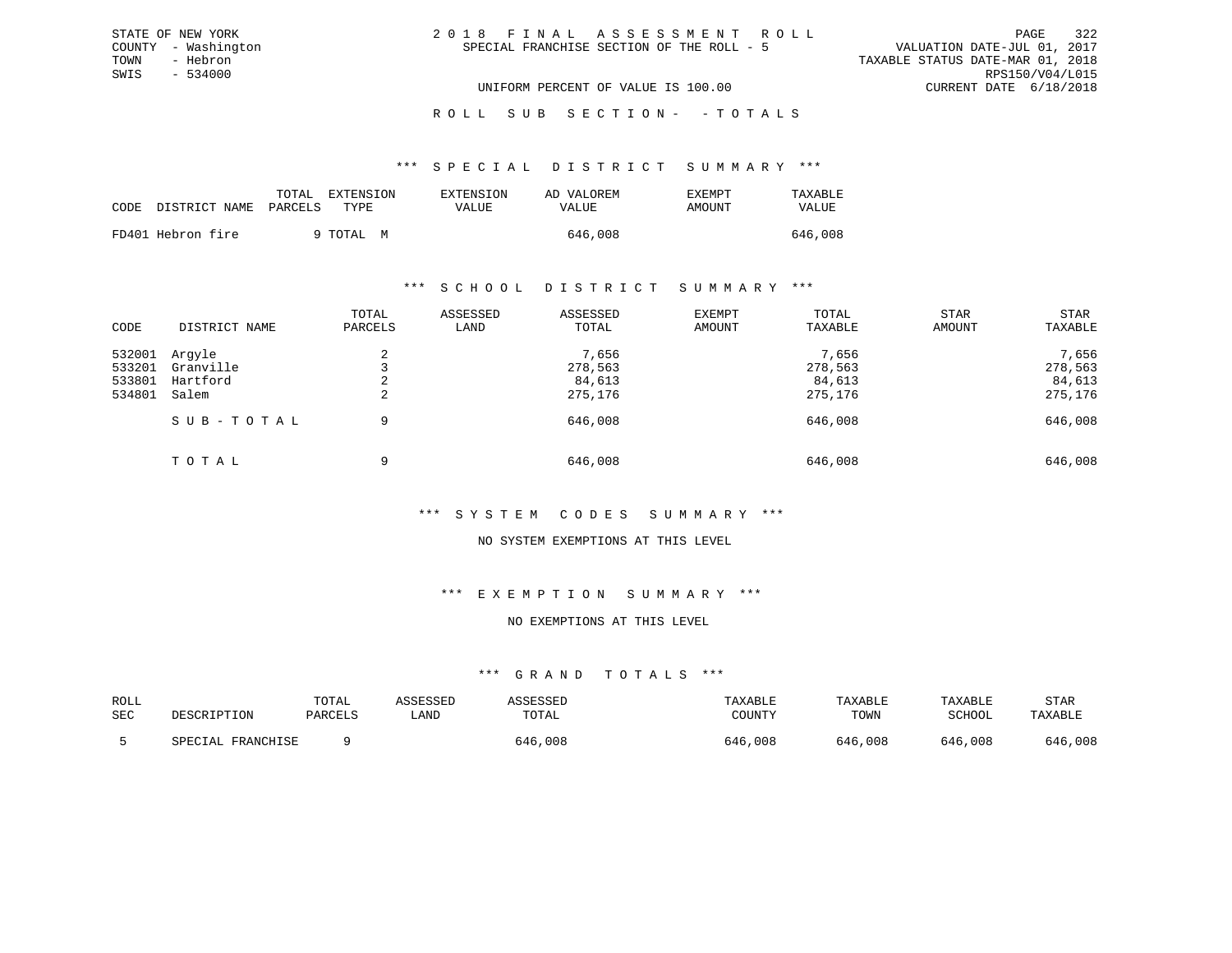|      | STATE OF NEW YORK   | 2018 FINAL ASSESSMENT ROLL                                               | PAGE            | 323 |
|------|---------------------|--------------------------------------------------------------------------|-----------------|-----|
|      | COUNTY - Washington | VALUATION DATE-JUL 01, 2017<br>SPECIAL FRANCHISE SECTION OF THE ROLL - 5 |                 |     |
| TOWN | - Hebron            | TAXABLE STATUS DATE-MAR 01, 2018                                         |                 |     |
| SWIS | $-534000$           | UNIFORM PERCENT OF VALUE IS 100.00                                       | RPS150/V04/L015 |     |
|      |                     | CURRENT DATE 6/18/2018                                                   |                 |     |
|      |                     |                                                                          |                 |     |

#### R O L L S E C T I O N T O T A L S

### \*\*\* S P E C I A L D I S T R I C T S U M M A R Y \*\*\*

|      |                       | TOTAL | EXTENSION | <b>EXTENSION</b> | AD VALOREM | EXEMPT | TAXABLE |
|------|-----------------------|-------|-----------|------------------|------------|--------|---------|
| CODE | DISTRICT NAME PARCELS |       | TYPE.     | VALUE            | VALUE      | AMOUNT | VALUE   |
|      | FD401 Hebron fire     |       | 9 TOTAL M |                  | 646,008    |        | 646,008 |

### \*\*\* S C H O O L D I S T R I C T S U M M A R Y \*\*\*

| CODE                                 | DISTRICT NAME                            | TOTAL<br>PARCELS     | ASSESSED<br>LAND | ASSESSED<br>TOTAL                     | <b>EXEMPT</b><br>AMOUNT | TOTAL<br>TAXABLE                      | STAR<br>AMOUNT | STAR<br>TAXABLE                       |
|--------------------------------------|------------------------------------------|----------------------|------------------|---------------------------------------|-------------------------|---------------------------------------|----------------|---------------------------------------|
| 532001<br>533201<br>533801<br>534801 | Arqyle<br>Granville<br>Hartford<br>Salem | 4<br>∠<br>$\epsilon$ |                  | 7,656<br>278,563<br>84,613<br>275,176 |                         | 7,656<br>278,563<br>84,613<br>275,176 |                | 7,656<br>278,563<br>84,613<br>275,176 |
|                                      | SUB-TOTAL                                | 9                    |                  | 646,008                               |                         | 646,008                               |                | 646,008                               |
|                                      | TOTAL                                    | 9                    |                  | 646,008                               |                         | 646,008                               |                | 646,008                               |

### \*\*\* S Y S T E M C O D E S S U M M A R Y \*\*\*

### NO SYSTEM EXEMPTIONS AT THIS LEVEL

### \*\*\* E X E M P T I O N S U M M A R Y \*\*\*

#### NO EXEMPTIONS AT THIS LEVEL

| ROLL<br>SEC | DESCRIPTION          | TOTAL<br>PARCELS | \SSESSED<br>LAND | ASSESSET<br>TOTAL | TAXABLE<br>COUNTY | TAXABLE<br>TOWN | TAXABLE<br><b>SCHOOL</b> | STAR<br>TAXABLE |
|-------------|----------------------|------------------|------------------|-------------------|-------------------|-----------------|--------------------------|-----------------|
|             | FRANCHISE<br>SPECIAL |                  |                  | 646,008           | 646,008           | 646,008         | 646,008                  | 646,008         |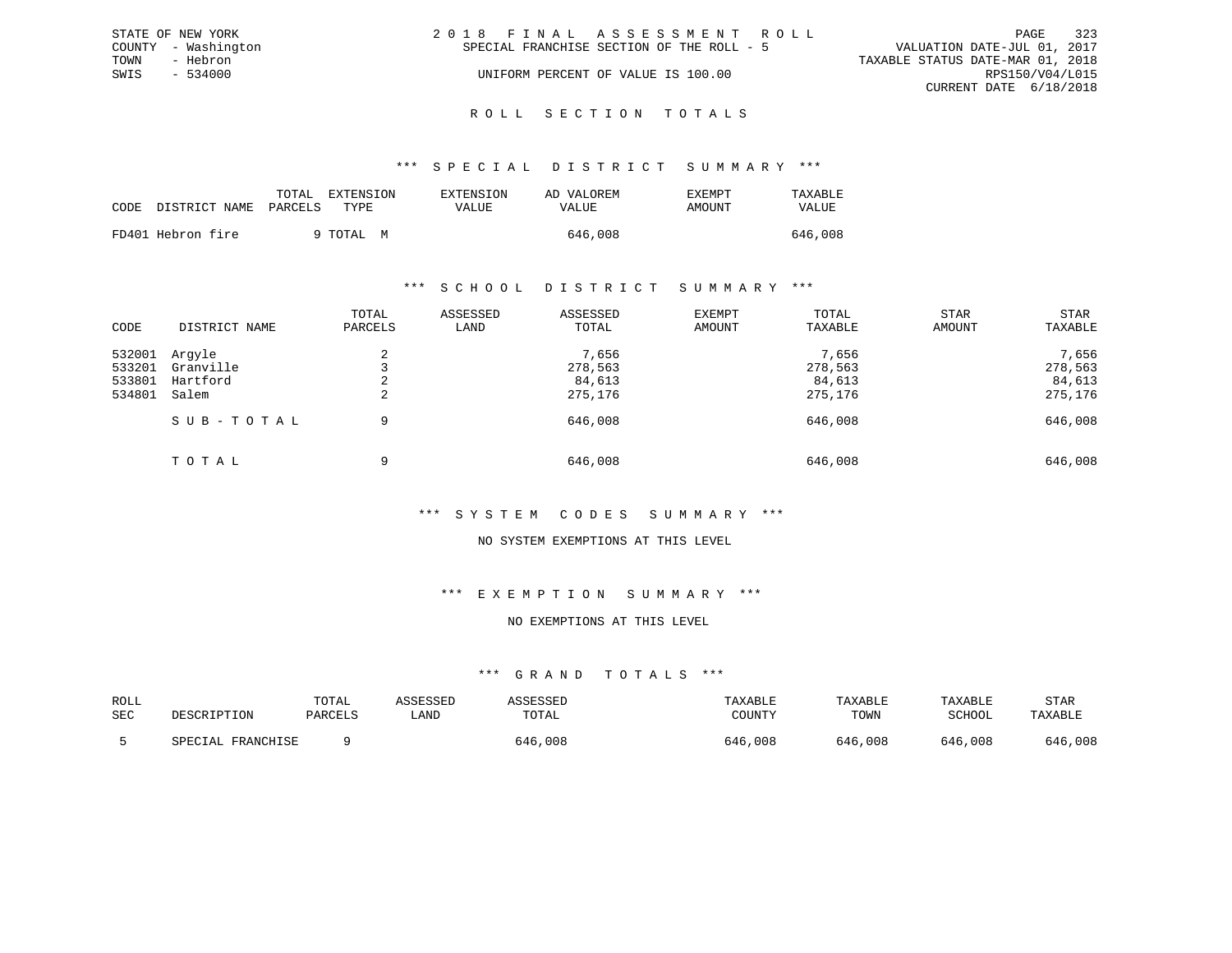| STATE OF NEW YORK<br>COUNTY - Washington<br>- Hebron<br>TOWN<br>$-534000$<br>SWIS | 2018 FINAL ASSESSMENT<br>UTILITY & R.R. SECTION OF THE ROLL - 6<br>UNIFORM PERCENT OF VALUE IS 100.00 | PAGE<br>324<br>VALUATION DATE-JUL 01, 2017<br>TAXABLE STATUS DATE-MAR 01, 2018 |                                               |                                                                                                                                 |
|-----------------------------------------------------------------------------------|-------------------------------------------------------------------------------------------------------|--------------------------------------------------------------------------------|-----------------------------------------------|---------------------------------------------------------------------------------------------------------------------------------|
| TAX MAP PARCEL NUMBER<br>CURRENT OWNERS NAME<br>CURRENT OWNERS ADDRESS            | SCHOOL DISTRICT<br>PARCEL SIZE/GRID COORD                                                             | LAND<br>TOTAL                                                                  | TAX DESCRIPTION<br>SPECIAL DISTRICTS          | PROPERTY LOCATION & CLASS ASSESSMENT EXEMPTION CODE----------------COUNTY-------TOWN-----SCHOOL<br>TAXABLE VALUE<br>ACCOUNT NO. |
|                                                                                   |                                                                                                       |                                                                                |                                               |                                                                                                                                 |
|                                                                                   | 1275 Big Burch Hill Rd                                                                                |                                                                                |                                               | 915N200714                                                                                                                      |
| $142. - 3 - 7$<br>National Grid                                                   | 837 Cell Tower<br>Granville<br>533201                                                                 | 55,000                                                                         | COUNTY TAXABLE VALUE<br>TOWN<br>TAXABLE VALUE | 355,000<br>355,000                                                                                                              |
| Real Estate Tax Dept                                                              | Bldg/tower & Fencing                                                                                  | 355,000                                                                        | SCHOOL TAXABLE VALUE                          | 355,000                                                                                                                         |
| 300 Erie Boulevard West                                                           | Radio Station                                                                                         |                                                                                | FD401 Hebron fire                             | 355,000 TO M                                                                                                                    |
| Syracuse, NY 13202                                                                | $142. - 1 - 7$<br>ACRES<br>1.00<br>EAST-0801273 NRTH-1642021<br>DEED BOOK 327<br>PG-298               |                                                                                |                                               |                                                                                                                                 |
|                                                                                   | FULL MARKET VALUE                                                                                     | 355,000                                                                        |                                               |                                                                                                                                 |
|                                                                                   |                                                                                                       |                                                                                |                                               |                                                                                                                                 |
|                                                                                   | Elec Trans                                                                                            |                                                                                |                                               |                                                                                                                                 |
| 640.000-9999-131.600-1001                                                         | 882 Elec Trans Imp                                                                                    |                                                                                | COUNTY TAXABLE VALUE                          | 114                                                                                                                             |
| New York State Electric & Gas Argyle                                              | 532001                                                                                                | $\overline{0}$                                                                 | TOWN<br>TAXABLE VALUE                         | 114                                                                                                                             |
| c/o Avangrid Mgmt Co-Local Tax                                                    |                                                                                                       | 114<br>114                                                                     | SCHOOL TAXABLE VALUE<br>FD401 Hebron fire     | 114                                                                                                                             |
| 1 City Center Fl 5<br>Portland, ME 04101                                          | FULL MARKET VALUE                                                                                     |                                                                                |                                               | 114 TO M                                                                                                                        |
|                                                                                   |                                                                                                       |                                                                                |                                               |                                                                                                                                 |
|                                                                                   | Elec Trans                                                                                            |                                                                                |                                               |                                                                                                                                 |
| 640.000-9999-131.600-1002                                                         | 882 Elec Trans Imp                                                                                    |                                                                                | COUNTY TAXABLE VALUE                          | 2,449                                                                                                                           |
| New York State Electric & Gas Granville                                           | 533201                                                                                                | $\overline{\phantom{0}}$                                                       | TOWN<br>TAXABLE VALUE                         | 2,449                                                                                                                           |
| c/o Avangrid Mgmt Co-Local Tax                                                    |                                                                                                       | 2,449                                                                          | SCHOOL TAXABLE VALUE                          | 2,449                                                                                                                           |
| 1 City Center Fl 5<br>Portland, ME 04101                                          | FULL MARKET VALUE                                                                                     | 2,449                                                                          | FD401 Hebron fire                             | 2,449 TO M                                                                                                                      |
|                                                                                   |                                                                                                       |                                                                                |                                               |                                                                                                                                 |
|                                                                                   | Elec Trans                                                                                            |                                                                                |                                               |                                                                                                                                 |
| 640.000-9999-131.600-1003                                                         | 882 Elec Trans Imp                                                                                    |                                                                                | COUNTY TAXABLE VALUE                          | 806                                                                                                                             |
| New York State Electric & Gas Hartford                                            | 533801                                                                                                | $\overline{0}$                                                                 | TAXABLE VALUE<br>TOWN                         | 806                                                                                                                             |
| c/o Avangrid Mgmt Co-Local Tax                                                    |                                                                                                       | 806                                                                            | SCHOOL TAXABLE VALUE                          | 806                                                                                                                             |
| 1 City Center Fl 5<br>Portland, ME 04101                                          | FULL MARKET VALUE                                                                                     | 806                                                                            | FD401 Hebron fire                             | 806 TO M                                                                                                                        |
|                                                                                   |                                                                                                       |                                                                                |                                               |                                                                                                                                 |
|                                                                                   | Elec Trans                                                                                            |                                                                                |                                               |                                                                                                                                 |
| 640.000-9999-131.600-1004                                                         | 882 Elec Trans Imp                                                                                    |                                                                                | COUNTY TAXABLE VALUE                          | 3,337                                                                                                                           |
| New York State Electric & Gas Salem                                               | 534801                                                                                                | 0                                                                              | TAXABLE VALUE<br>TOWN                         | 3,337                                                                                                                           |
| c/o Avangrid Mgmt Co-Local Tax                                                    |                                                                                                       | 3,337                                                                          | SCHOOL TAXABLE VALUE                          | 3,337                                                                                                                           |
| 1 City Center Fl 5                                                                | FULL MARKET VALUE                                                                                     | 3,337                                                                          | FD401 Hebron fire                             | 3,337 TO M                                                                                                                      |
| Portland, ME 04101                                                                |                                                                                                       |                                                                                |                                               |                                                                                                                                 |
|                                                                                   |                                                                                                       |                                                                                |                                               |                                                                                                                                 |
|                                                                                   | Elec Trans                                                                                            |                                                                                |                                               | 915J101575                                                                                                                      |
| 640.000-9999-131.600-1011                                                         | 882 Elec Trans Imp                                                                                    |                                                                                | COUNTY TAXABLE VALUE                          | 4,792                                                                                                                           |
| New York State Electric & Gas Argyle                                              | 532001                                                                                                | $\overline{0}$                                                                 | TOWN<br>TAXABLE VALUE                         | 4,792                                                                                                                           |
| c/o Avangrid Mgmt Co-Local Tax                                                    |                                                                                                       | 4,792                                                                          | SCHOOL TAXABLE VALUE                          | 4,792                                                                                                                           |
| 1 City Center Fl 5<br>Portland, ME 04101                                          | FULL MARKET VALUE                                                                                     | 4,792                                                                          | FD401 Hebron fire                             | 4,792 TO M                                                                                                                      |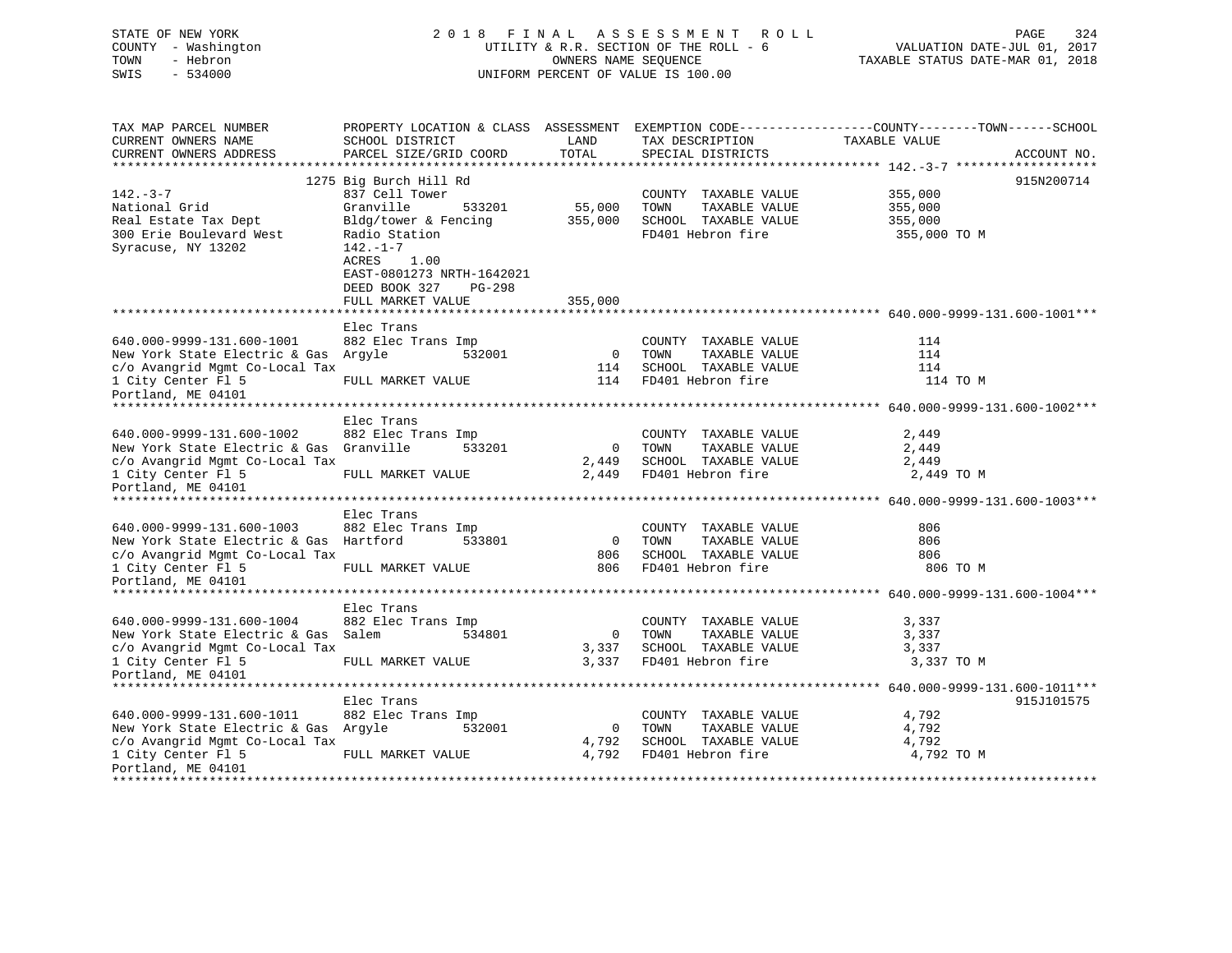# STATE OF NEW YORK 2 0 1 8 F I N A L A S S E S S M E N T R O L L PAGE 325 COUNTY - Washington UTILITY & R.R. SECTION OF THE ROLL - 6 VALUATION DATE-JUL 01, 2017 TOWN - Hebron OWNERS NAME SEQUENCE TAXABLE STATUS DATE-MAR 01, 2018 SWIS - 534000 UNIFORM PERCENT OF VALUE IS 100.00

| TAX MAP PARCEL NUMBER                             | PROPERTY LOCATION & CLASS ASSESSMENT EXEMPTION CODE----------------COUNTY-------TOWN-----SCHOOL |                |                                           |                     |             |
|---------------------------------------------------|-------------------------------------------------------------------------------------------------|----------------|-------------------------------------------|---------------------|-------------|
| CURRENT OWNERS NAME                               | SCHOOL DISTRICT                                                                                 | LAND           | TAX DESCRIPTION                           | TAXABLE VALUE       |             |
| CURRENT OWNERS ADDRESS                            | PARCEL SIZE/GRID COORD                                                                          | TOTAL          | SPECIAL DISTRICTS                         |                     | ACCOUNT NO. |
|                                                   |                                                                                                 |                |                                           |                     |             |
|                                                   | Elec Trans                                                                                      |                |                                           |                     | 915N200711  |
| 640.000-9999-131.600-1012                         | 882 Elec Trans Imp                                                                              |                | COUNTY TAXABLE VALUE                      | 102,917             |             |
| New York State Electric & Gas Granville           | 533201                                                                                          | $\overline{0}$ | TOWN<br>TAXABLE VALUE                     | 102,917             |             |
| c/o Avangrid Mgmt Co-Local Tax                    |                                                                                                 | 102,917        | SCHOOL TAXABLE VALUE                      | 102,917             |             |
| 1 City Center Fl 5                                | FULL MARKET VALUE                                                                               | 102,917        | FD401 Hebron fire                         | 102,917 TO M        |             |
| Portland, ME 04101                                |                                                                                                 |                |                                           |                     |             |
| *****************************                     |                                                                                                 |                |                                           |                     |             |
|                                                   | Elec Trans                                                                                      |                |                                           |                     | 915J101576  |
| 640.000-9999-131.600-1013                         | 882 Elec Trans Imp                                                                              |                | COUNTY TAXABLE VALUE                      | 33,883              |             |
| New York State Electric & Gas Hartford            | 533801                                                                                          | $\overline{0}$ | TOWN<br>TAXABLE VALUE                     | 33,883              |             |
| c/o Avangrid Mgmt Co-Local Tax                    |                                                                                                 | 33,883         | SCHOOL TAXABLE VALUE                      | 33,883              |             |
| 1 City Center Fl 5                                | FULL MARKET VALUE                                                                               | 33,883         | FD401 Hebron fire                         | 33,883 TO M         |             |
| Portland, ME 04101                                |                                                                                                 |                |                                           |                     |             |
|                                                   |                                                                                                 |                |                                           |                     |             |
|                                                   | Elec Trans                                                                                      |                |                                           |                     | 915J101574  |
| 640.000-9999-131.600-1014                         | 882 Elec Trans Imp                                                                              |                | COUNTY TAXABLE VALUE                      | 140,295             |             |
| New York State Electric & Gas Salem               | 534801                                                                                          | $\overline{0}$ | TOWN<br>TAXABLE VALUE                     | 140,295             |             |
| c/o Avangrid Mgmt Co-Local Tax                    |                                                                                                 | 140,295        | SCHOOL TAXABLE VALUE                      | 140,295             |             |
| 1 Center Center Fl 5                              | FULL MARKET VALUE                                                                               | 140,295        | FD401 Hebron fire                         | 140,295 TO M        |             |
| Portland, ME 04101                                |                                                                                                 |                |                                           |                     |             |
|                                                   |                                                                                                 |                |                                           |                     |             |
|                                                   | Substation                                                                                      |                |                                           |                     | 915N201032  |
| 640.000-9999-131.600-1022                         | 872 Elec-Substation                                                                             |                | COUNTY TAXABLE VALUE<br>TAXABLE VALUE     | 3,502               |             |
| New York State Electric & Gas Granville           | 533201                                                                                          | $\overline{0}$ | TOWN                                      | 3,502               |             |
| c/o Avangrid Mgmt Co-Local Tax App Factor 1.0000  |                                                                                                 | 3,502          | SCHOOL TAXABLE VALUE<br>FD401 Hebron fire | 3,502<br>3,502 TO M |             |
| 1 City Center Fl 5                                | Slateville Temp Sub                                                                             |                |                                           |                     |             |
| Portland, ME 04101                                | FULL MARKET VALUE                                                                               | 3,502          |                                           |                     |             |
|                                                   | Outside Plant                                                                                   |                |                                           |                     | 9175200745  |
| 640.000-9999-131.600-1881                         | 884 Elec Dist Out                                                                               |                | COUNTY TAXABLE VALUE                      | 62,775              |             |
| New York State Electric & Gas Argyle              | 532001                                                                                          | $\overline{0}$ | TOWN<br>TAXABLE VALUE                     | 62,775              |             |
| c/o Avangrid Mgmt Co-Local Tax Poles Wires Cables |                                                                                                 | 62,775         | SCHOOL TAXABLE VALUE                      | 62,775              |             |
| 1 City Center F1 5 FULL MARKET VALUE              |                                                                                                 | 62,775         | FD401 Hebron fire                         | 62,775 TO M         |             |
| Portland, ME 04101                                |                                                                                                 |                |                                           |                     |             |
|                                                   |                                                                                                 |                |                                           |                     |             |
|                                                   | Outside Plant                                                                                   |                |                                           |                     | 915N200712  |
| 640.000-9999-131.600-1882                         | 884 Elec Dist Out                                                                               |                | COUNTY TAXABLE VALUE                      | 1348,191            |             |
| New York State Electric & Gas Granville           | 533201                                                                                          | $\bigcirc$     | TOWN<br>TAXABLE VALUE                     | 1348,191            |             |
| c/o Avangrid Mgmt Co-Local Tax Poles Wires Cables |                                                                                                 | 1348,191       | SCHOOL TAXABLE VALUE                      | 1348,191            |             |
| 1 City Center Fl 5                                | FULL MARKET VALUE                                                                               | 1348,191       | FD401 Hebron fire                         | 1348,191 TO M       |             |
| Portland, ME 04101                                |                                                                                                 |                |                                           |                     |             |
|                                                   |                                                                                                 |                |                                           |                     |             |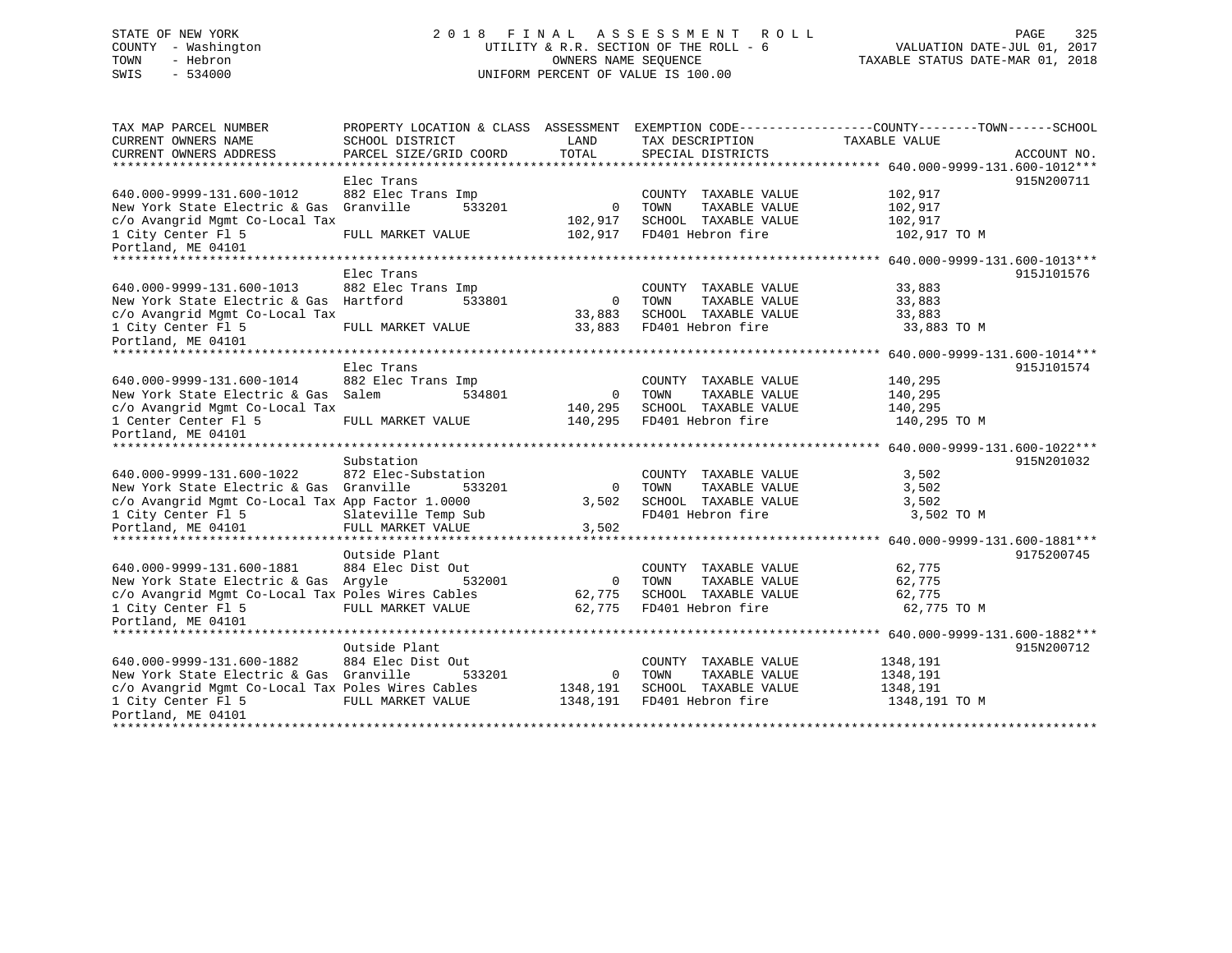# STATE OF NEW YORK 2 0 1 8 F I N A L A S S E S S M E N T R O L L PAGE 326 COUNTY - Washington UTILITY & R.R. SECTION OF THE ROLL - 6 VALUATION DATE-JUL 01, 2017 TOWN - Hebron OWNERS NAME SEQUENCE TAXABLE STATUS DATE-MAR 01, 2018 SWIS - 534000 UNIFORM PERCENT OF VALUE IS 100.00

| TAX MAP PARCEL NUMBER                             | PROPERTY LOCATION & CLASS ASSESSMENT EXEMPTION CODE----------------COUNTY-------TOWN------SCHOOL |                |                            |               |             |
|---------------------------------------------------|--------------------------------------------------------------------------------------------------|----------------|----------------------------|---------------|-------------|
| CURRENT OWNERS NAME                               | SCHOOL DISTRICT                                                                                  | LAND           | TAX DESCRIPTION            | TAXABLE VALUE |             |
| CURRENT OWNERS ADDRESS                            | PARCEL SIZE/GRID COORD                                                                           | TOTAL          | SPECIAL DISTRICTS          |               | ACCOUNT NO. |
|                                                   |                                                                                                  |                |                            |               |             |
|                                                   | Outside Plant                                                                                    |                |                            |               | 9175200746  |
| 640.000-9999-131.600-1883                         | 884 Elec Dist Out                                                                                |                | COUNTY TAXABLE VALUE       | 443,858       |             |
| New York State Electric & Gas Hartford            | 533801                                                                                           | $\overline{0}$ | TAXABLE VALUE<br>TOWN      | 443,858       |             |
| c/o Avangrid Mgmt Co-Local Tax Poles Wires Cables |                                                                                                  | 443,858        | SCHOOL TAXABLE VALUE       | 443,858       |             |
| 1 City Center Fl 5                                | FULL MARKET VALUE                                                                                |                | 443,858 FD401 Hebron fire  | 443,858 TO M  |             |
| Portland, ME 04101                                |                                                                                                  |                |                            |               |             |
|                                                   |                                                                                                  |                |                            |               |             |
|                                                   | Outside Plant                                                                                    |                |                            |               | 9175200744  |
| 640.000-9999-131.600-1884                         | 884 Elec Dist Out                                                                                |                | COUNTY TAXABLE VALUE       | 1837,838      |             |
| New York State Electric & Gas Salem               | 534801                                                                                           | $\overline{0}$ | TOWN<br>TAXABLE VALUE      | 1837,838      |             |
| c/o Avangrid Mgmt Co-Local Tax Poles Wires Cables |                                                                                                  | 1837,838       | SCHOOL TAXABLE VALUE       | 1837,838      |             |
| 1 City Center Fl 5                                | FULL MARKET VALUE                                                                                |                | 1837,838 FD401 Hebron fire | 1837,838 TO M |             |
| Portland, ME 04101                                |                                                                                                  |                |                            |               |             |
|                                                   |                                                                                                  |                |                            |               |             |
|                                                   | Outside Plant                                                                                    |                |                            |               | 915N200713  |
| 640.000-9999-631.900-1881                         | 836 Telecom. eq.                                                                                 |                | COUNTY TAXABLE VALUE       | 2,031         |             |
| Verizon New York Inc                              | Argyle<br>532001                                                                                 | $\Omega$       | TOWN<br>TAXABLE VALUE      | 2,031         |             |
| Property Tax Department                           | .014400                                                                                          | 2,031          | SCHOOL TAXABLE VALUE       | 2,031         |             |
| PO Box 2749                                       | Poles Wires Cables                                                                               |                | FD401 Hebron fire          | 2,031 TO M    |             |
| Addison, TX 75001                                 | FULL MARKET VALUE                                                                                | 2,031          |                            |               |             |
|                                                   |                                                                                                  |                |                            |               |             |
|                                                   | Outside Plant                                                                                    |                |                            |               | 9175200749  |
| 640.000-9999-631.900-1882                         | 836 Telecom. eq.                                                                                 |                | COUNTY TAXABLE VALUE       | 52,801        |             |
| Verizon New York Inc                              | Granville<br>533201                                                                              | $\Omega$       | TOWN<br>TAXABLE VALUE      | 52,801        |             |
| Property Tax Department                           | .374400                                                                                          | 52,801         | SCHOOL TAXABLE VALUE       | 52,801        |             |
| PO Box 2749                                       | Poles Wires Cables                                                                               |                | FD401 Hebron fire          | 52,801 TO M   |             |
| Addison, TX 75001                                 | FULL MARKET VALUE                                                                                | 52,801         |                            |               |             |
|                                                   |                                                                                                  |                |                            |               |             |
|                                                   | Outside Plant                                                                                    |                |                            |               | 9175200750  |
| 640.000-9999-631.900-1883                         | 836 Telecom. eq.                                                                                 |                | COUNTY TAXABLE VALUE       | 127           |             |
| Verizon New York Inc                              | Greenwich<br>533401                                                                              | $\overline{0}$ | TAXABLE VALUE<br>TOWN      | 127           |             |
| Property Tax Department                           | .0009                                                                                            | 127            | SCHOOL TAXABLE VALUE       | 127           |             |
| PO Box 2749                                       | Poles Wires Cables                                                                               |                | FD401 Hebron fire          | 127 TO M      |             |
| Addison, TX 75001                                 | FULL MARKET VALUE                                                                                | 127            |                            |               |             |
|                                                   |                                                                                                  |                |                            |               |             |
|                                                   | Outside Plant                                                                                    |                |                            |               | 9175200748  |
| 640.000-9999-631.900-1884                         | 836 Telecom. eq.                                                                                 |                | COUNTY TAXABLE VALUE       | 18,179        |             |
| Verizon New York Inc                              | Hartford<br>533801                                                                               | $\mathbf{0}$   | TAXABLE VALUE<br>TOWN      | 18,179        |             |
| Property Tax Department                           | .128900                                                                                          | 18,179         | SCHOOL TAXABLE VALUE       | 18,179        |             |
| PO Box 2749                                       | Poles Wires Cables                                                                               |                | FD401 Hebron fire          | 18,179 TO M   |             |
| Addison, TX 75001                                 | FULL MARKET VALUE                                                                                | 18,179         |                            |               |             |
|                                                   |                                                                                                  |                |                            |               |             |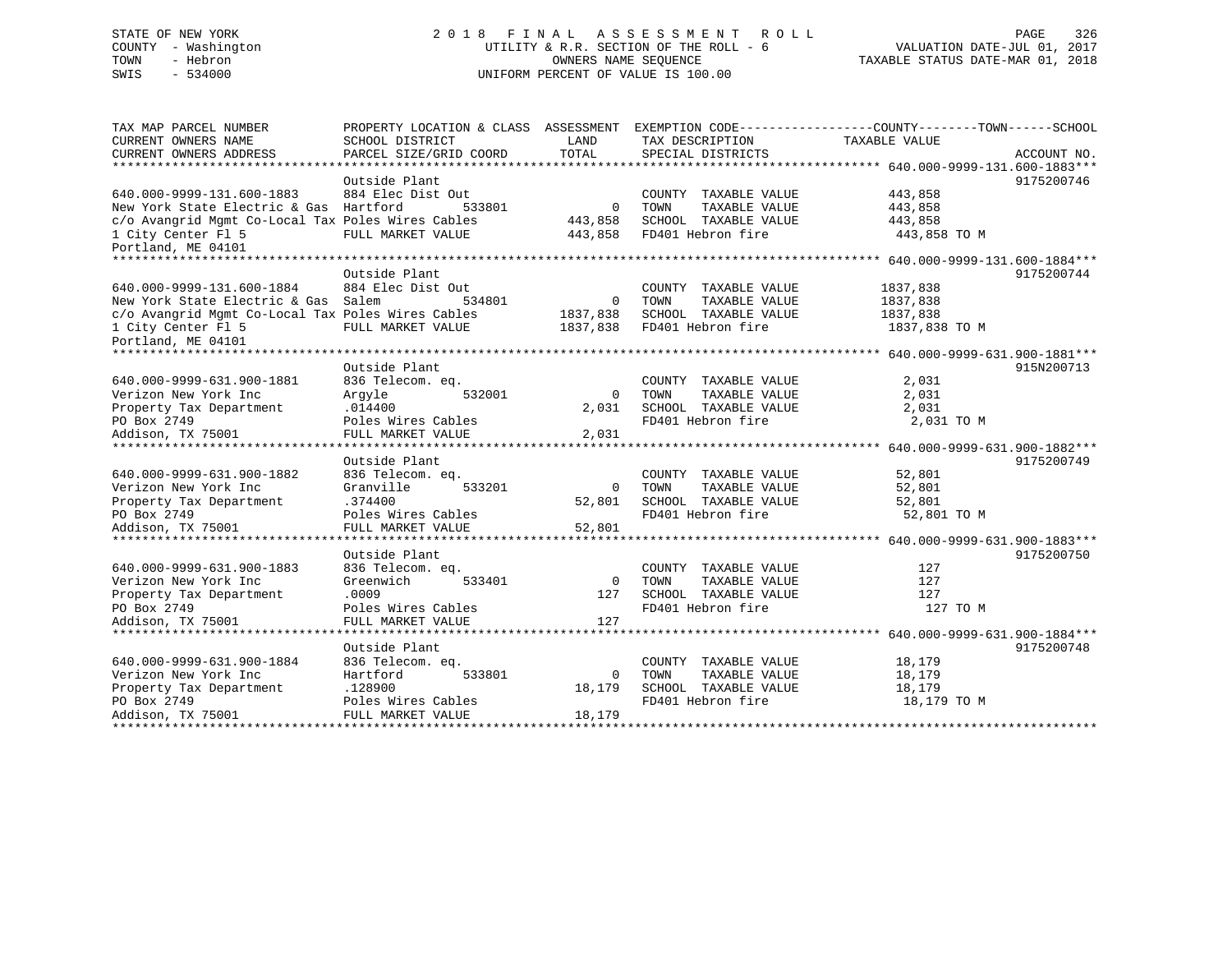|      | STATE OF NEW YORK   | 2018 FINAL ASSESSMENT ROLL             |                                  | PAGE | 327 |
|------|---------------------|----------------------------------------|----------------------------------|------|-----|
|      | COUNTY - Washington | UTILITY & R.R. SECTION OF THE ROLL - 6 | VALUATION DATE-JUL 01, 2017      |      |     |
| TOWN | - Hebron            | OWNERS NAME SEOUENCE                   | TAXABLE STATUS DATE-MAR 01, 2018 |      |     |
| SWIS | $-534000$           | UNIFORM PERCENT OF VALUE IS 100.00     |                                  |      |     |
|      |                     |                                        |                                  |      |     |
|      |                     |                                        |                                  |      |     |

| TAX MAP PARCEL NUMBER     | PROPERTY LOCATION & CLASS | ASSESSMENT | EXEMPTION CODE-----------------COUNTY-------TOWN------SCHOOL |               |             |  |  |  |  |
|---------------------------|---------------------------|------------|--------------------------------------------------------------|---------------|-------------|--|--|--|--|
| CURRENT OWNERS NAME       | SCHOOL DISTRICT           | LAND       | TAX DESCRIPTION                                              | TAXABLE VALUE |             |  |  |  |  |
| CURRENT OWNERS ADDRESS    | PARCEL SIZE/GRID COORD    | TOTAL      | SPECIAL DISTRICTS                                            |               | ACCOUNT NO. |  |  |  |  |
|                           |                           |            |                                                              |               |             |  |  |  |  |
|                           | Outside Plant             |            |                                                              |               |             |  |  |  |  |
| 640.000-9999-631.900-1885 | 836 Telecom. eq.          |            | TAXABLE VALUE<br>COUNTY                                      | 67,891        |             |  |  |  |  |
| Verizon New York Inc      | Salem<br>534801           |            | TAXABLE VALUE<br>TOWN                                        | 67,891        |             |  |  |  |  |
| PO Box 2749               | .481400                   | 67,891     | SCHOOL<br>TAXABLE VALUE                                      | 67,891        |             |  |  |  |  |
| Addison, TX 75001         | FULL MARKET VALUE         | 67.891     | FD401 Hebron fire                                            | 67,891 TO M   |             |  |  |  |  |
|                           |                           |            |                                                              |               |             |  |  |  |  |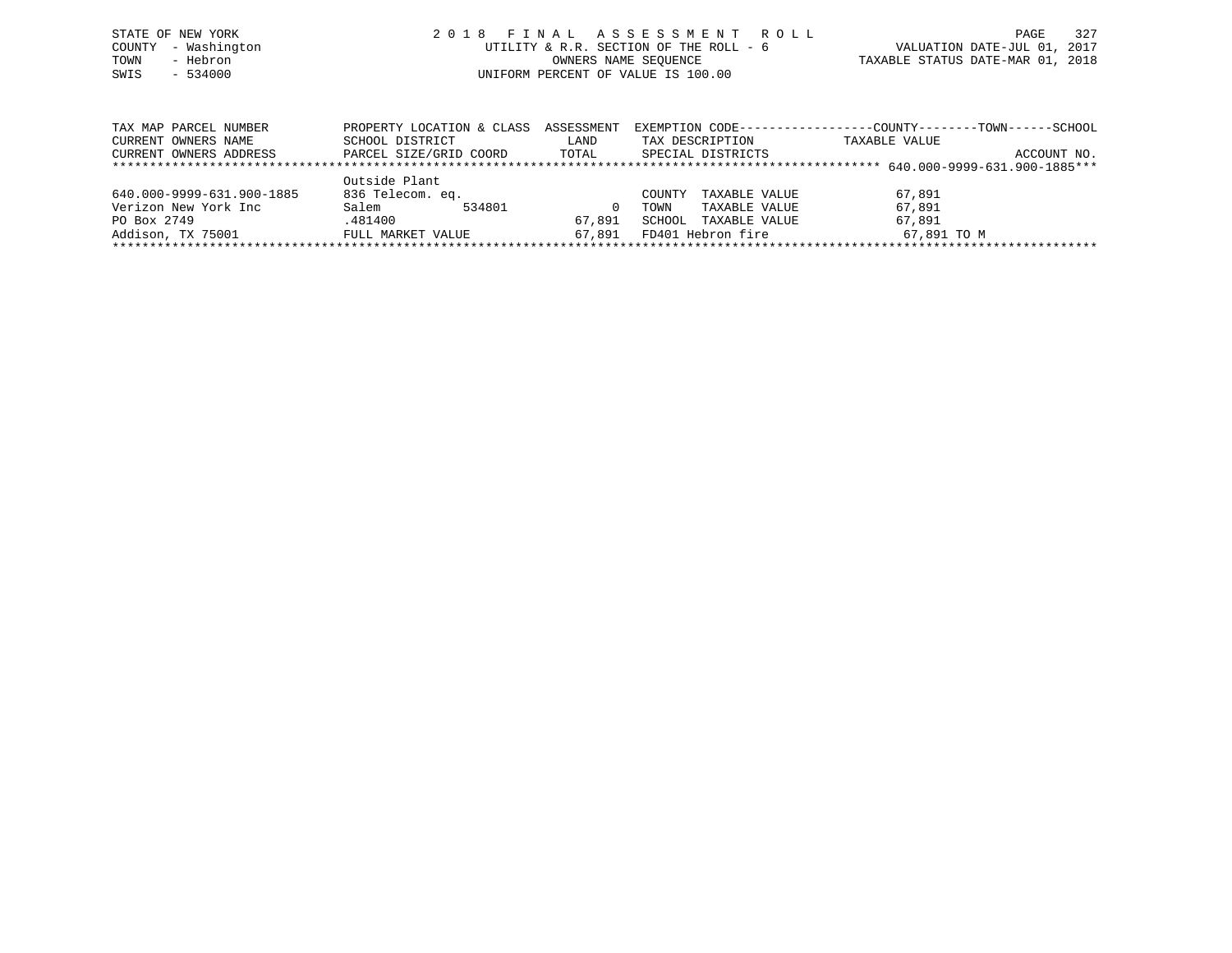# ROLL SUB SECTION - - TOTALS

## \*\*\* S P E C I A L D I S T R I C T S U M M A R Y \*\*\*

| CODE DISTRICT NAME PARCELS | EXTENSION<br>TOTAL<br>TYPE. | EXTENSION<br>VALUE | AD VALOREM<br>VALUE | <b>EXEMPT</b><br>AMOUNT | TAXABLE<br><b>VALUE</b> |
|----------------------------|-----------------------------|--------------------|---------------------|-------------------------|-------------------------|
| FD401 Hebron fire          | 19 TOTAL M                  |                    | 4480,786            |                         | 4480,786                |

# \*\*\* S C H O O L D I S T R I C T S U M M A R Y \*\*\*

| CODE                                           | DISTRICT NAME                                         | TOTAL<br>PARCELS | ASSESSED<br>LAND | ASSESSED<br>TOTAL                                | EXEMPT<br>AMOUNT | TOTAL<br>TAXABLE                                 | STAR<br>AMOUNT | STAR<br>TAXABLE                                  |
|------------------------------------------------|-------------------------------------------------------|------------------|------------------|--------------------------------------------------|------------------|--------------------------------------------------|----------------|--------------------------------------------------|
| 532001<br>533201<br>533401<br>533801<br>534801 | Arqyle<br>Granville<br>Greenwich<br>Hartford<br>Salem | 4<br>6<br>4<br>4 | 55,000           | 69,712<br>1864,860<br>127<br>496,726<br>2049,361 |                  | 69,712<br>1864,860<br>127<br>496,726<br>2049,361 |                | 69,712<br>1864,860<br>127<br>496,726<br>2049,361 |
|                                                | SUB-TOTAL                                             | 19               | 55,000           | 4480,786                                         |                  | 4480,786                                         |                | 4480,786                                         |
|                                                | TOTAL                                                 | 19               | 55,000           | 4480,786                                         |                  | 4480,786                                         |                | 4480,786                                         |

# \*\*\* S Y S T E M C O D E S S U M M A R Y \*\*\*

#### NO SYSTEM EXEMPTIONS AT THIS LEVEL

# \*\*\* E X E M P T I O N S U M M A R Y \*\*\*

# NO EXEMPTIONS AT THIS LEVEL

| ROLL<br>SEC | DESCRIPTION      | TOTAL<br>PARCELS | ASSESSED<br>LAND | ASSESSED<br>TOTAL | TAXABLE<br>COUNTY | TAXABLE<br>TOWN | TAXABLE<br>SCHOOL | STAR<br>TAXABLE |
|-------------|------------------|------------------|------------------|-------------------|-------------------|-----------------|-------------------|-----------------|
|             | UTILITIES & N.C. | 1 Q              | 55,000           | 4480,786          | 4480,786          | 4480,786        | 4480,786          | 4480,786        |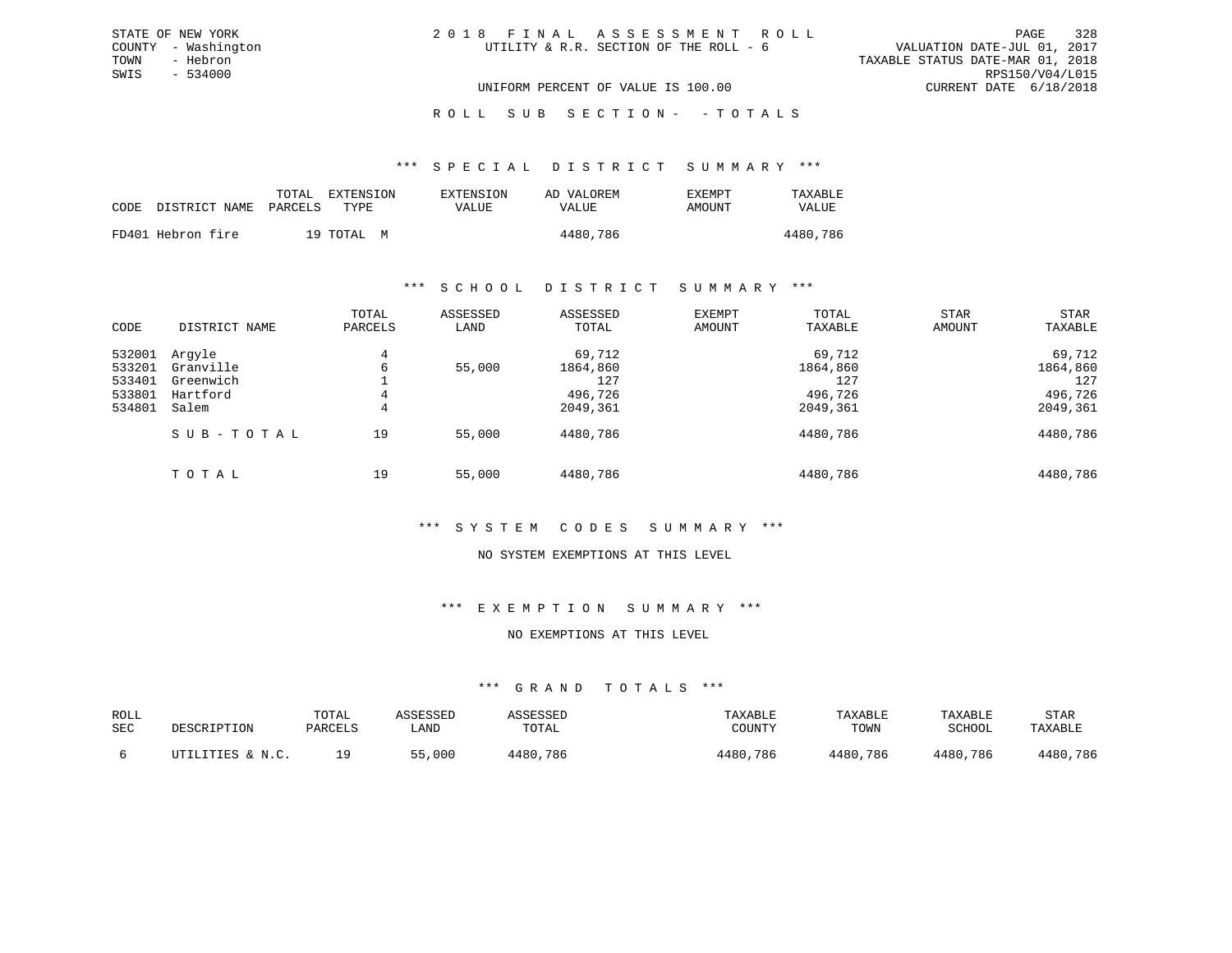|      | STATE OF NEW YORK   | 2018 FINAL ASSESSMENT ROLL             | 329<br>PAGE                      |
|------|---------------------|----------------------------------------|----------------------------------|
|      | COUNTY - Washington | UTILITY & R.R. SECTION OF THE ROLL - 6 | VALUATION DATE-JUL 01, 2017      |
| TOWN | - Hebron            |                                        | TAXABLE STATUS DATE-MAR 01, 2018 |
| SWIS | $-534000$           | UNIFORM PERCENT OF VALUE IS 100.00     | RPS150/V04/L015                  |
|      |                     |                                        | CURRENT DATE 6/18/2018           |
|      |                     |                                        |                                  |

#### R O L L S E C T I O N T O T A L S

## \*\*\* S P E C I A L D I S T R I C T S U M M A R Y \*\*\*

|      |                       | TOTAL | EXTENSION  | EXTENSION | AD VALOREM | EXEMPT | TAXABLE  |
|------|-----------------------|-------|------------|-----------|------------|--------|----------|
| CODE | DISTRICT NAME PARCELS |       | TYPE       | VALUE     | VALUE      | AMOUNT | VALUE    |
|      | FD401 Hebron fire     |       | 19 TOTAL M |           | 4480,786   |        | 4480,786 |

## \*\*\* S C H O O L D I S T R I C T S U M M A R Y \*\*\*

| CODE                                           | DISTRICT NAME                                         | TOTAL<br>PARCELS | ASSESSED<br>LAND | ASSESSED<br>TOTAL                                | <b>EXEMPT</b><br>AMOUNT | TOTAL<br>TAXABLE                                 | <b>STAR</b><br>AMOUNT | STAR<br>TAXABLE                                  |
|------------------------------------------------|-------------------------------------------------------|------------------|------------------|--------------------------------------------------|-------------------------|--------------------------------------------------|-----------------------|--------------------------------------------------|
| 532001<br>533201<br>533401<br>533801<br>534801 | Arqyle<br>Granville<br>Greenwich<br>Hartford<br>Salem | 4<br>6<br>4<br>4 | 55,000           | 69,712<br>1864,860<br>127<br>496,726<br>2049,361 |                         | 69,712<br>1864,860<br>127<br>496,726<br>2049,361 |                       | 69,712<br>1864,860<br>127<br>496,726<br>2049,361 |
|                                                | SUB-TOTAL                                             | 19               | 55,000           | 4480,786                                         |                         | 4480,786                                         |                       | 4480,786                                         |
|                                                | TOTAL                                                 | 19               | 55,000           | 4480,786                                         |                         | 4480,786                                         |                       | 4480,786                                         |

#### \*\*\* S Y S T E M C O D E S S U M M A R Y \*\*\*

#### NO SYSTEM EXEMPTIONS AT THIS LEVEL

# \*\*\* E X E M P T I O N S U M M A R Y \*\*\*

# NO EXEMPTIONS AT THIS LEVEL

| ROLL<br>SEC | DESCRIPTION      | TOTAL<br>PARCELS | ASSESSED<br>LAND | ASSESSED<br>TOTAL | TAXABLE<br>COUNTY | TAXABLE<br>TOWN | TAXABLE<br>SCHOOL | <b>STAR</b><br>TAXABLE |
|-------------|------------------|------------------|------------------|-------------------|-------------------|-----------------|-------------------|------------------------|
|             | UTILITIES & N.C. |                  | 55,000           | 4480,786          | 4480,786          | 4480,786        | 4480,786          | 4480,786               |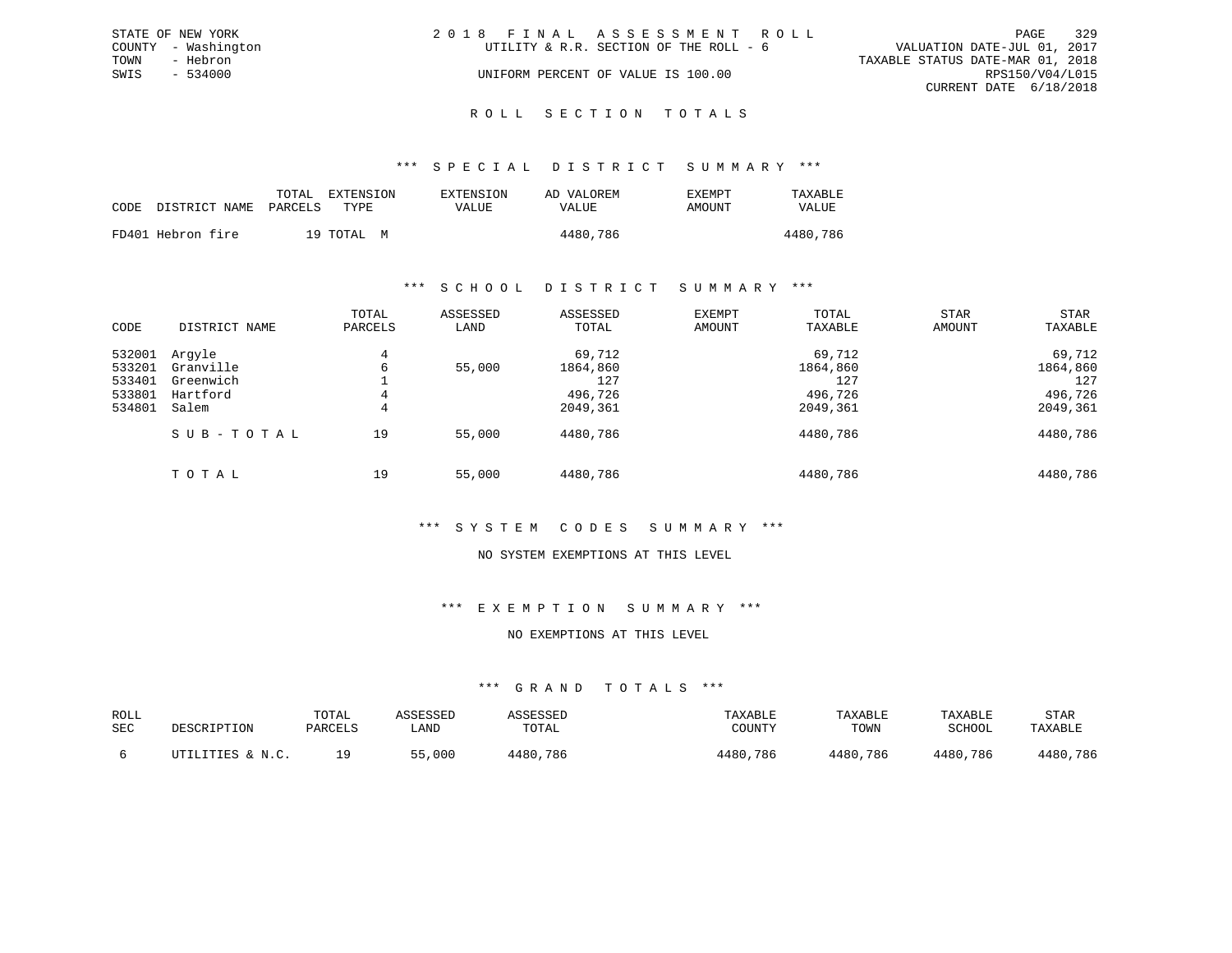# STATE OF NEW YORK 2 0 1 8 F I N A L A S S E S S M E N T R O L L PAGE 330 COUNTY - Washington WHOLLY EXEMPT SECTION OF THE ROLL - 8 VALUATION DATE-JUL 01, 2017 TOWN - Hebron OWNERS NAME SEQUENCE TAXABLE STATUS DATE-MAR 01, 2018 SWIS - 534000 UNIFORM PERCENT OF VALUE IS 100.00

| TAX MAP PARCEL NUMBER                         |                           |               | PROPERTY LOCATION & CLASS ASSESSMENT EXEMPTION CODE----------------COUNTY-------TOWN------SCHOOL |                |         |             |
|-----------------------------------------------|---------------------------|---------------|--------------------------------------------------------------------------------------------------|----------------|---------|-------------|
| CURRENT OWNERS NAME<br>CURRENT OWNERS ADDRESS | SCHOOL DISTRICT           | LAND<br>TOTAL | TAX DESCRIPTION<br>SPECIAL DISTRICTS                                                             | TAXABLE VALUE  |         | ACCOUNT NO. |
|                                               | PARCEL SIZE/GRID COORD    |               |                                                                                                  |                |         |             |
|                                               | County Route 30           |               |                                                                                                  |                |         | 9179900718  |
| $167. - 1 - 37.1$                             | 695 Cemetery              |               | TN CEM<br>13510                                                                                  | 42,200         | 42,200  | 42,200      |
| Cemetery-Belcher                              | 532001<br>Argyle          | 42,200        | COUNTY TAXABLE VALUE                                                                             | $\mathbf 0$    |         |             |
| Salem, NY 12865                               | 23/202                    | 42,200        | TOWN<br>TAXABLE VALUE                                                                            | $\Omega$       |         |             |
|                                               | FRNT 168.00 DPTH 158.00   |               | SCHOOL TAXABLE VALUE                                                                             |                |         |             |
|                                               | EAST-0787354 NRTH-1624228 |               | FD401 Hebron fire                                                                                |                | 0 TO M  |             |
|                                               | DEED BOOK TT<br>$PG-394$  |               | 42,200 EX                                                                                        |                |         |             |
|                                               | FULL MARKET VALUE         | 42,200        |                                                                                                  |                |         |             |
|                                               |                           |               |                                                                                                  |                |         |             |
|                                               | State Route 22/W Off      |               |                                                                                                  |                |         | 9179900719  |
| $177. - 1 - 27$                               | 695 Cemetery              |               | TN CEM<br>13510                                                                                  | 26,700         | 26,700  | 26,700      |
| Cemetery-E Hebron                             | 534801<br>Salem           | 26,700        | COUNTY TAXABLE VALUE                                                                             | $\Omega$       |         |             |
| Salem, NY 12865                               | 418/560                   | 26,700 TOWN   | TAXABLE VALUE                                                                                    | $\circ$        |         |             |
|                                               | 99.00 DPTH 148.50<br>FRNT |               | SCHOOL TAXABLE VALUE                                                                             | $\Omega$       |         |             |
|                                               | EAST-0814884 NRTH-1613178 |               | FD401 Hebron fire                                                                                |                | 0 TO M  |             |
|                                               | DEED BOOK 241<br>PG-504   |               | 26,700 EX                                                                                        |                |         |             |
|                                               | FULL MARKET VALUE         | 26,700        |                                                                                                  |                |         |             |
|                                               | 6559 State Route 22       |               |                                                                                                  |                |         | 9179900729  |
| $177. - 1 - 12$                               | 620 Religious             |               | NON-PR REL 25110                                                                                 | 256,500        | 256,500 | 256,500     |
| East Hebron U P Church                        | 534801<br>Salem           |               | 30,700 COUNTY TAXABLE VALUE                                                                      | $\circ$        |         |             |
| c/o Tracy McEachron                           | Ease 800/312              | 256,500       | TAXABLE VALUE<br>TOWN                                                                            | $\Omega$       |         |             |
| 3157 County Route 30                          | 932/232                   |               | SCHOOL TAXABLE VALUE                                                                             | $\Omega$       |         |             |
| Salem, NY 12865                               | FRNT 116.00 DPTH 256.00   |               | FD401 Hebron fire                                                                                |                | 0 TO M  |             |
|                                               | EAST-0815116 NRTH-1615847 |               | 256,500 EX                                                                                       |                |         |             |
|                                               | DEED BOOK 12<br>$PG-454$  |               |                                                                                                  |                |         |             |
|                                               | FULL MARKET VALUE         | 256,500       |                                                                                                  |                |         |             |
|                                               |                           |               |                                                                                                  |                |         |             |
|                                               | Grimes Hill Rd            |               |                                                                                                  |                |         | 9179901077  |
| $160. -2 - 10$                                | 695 Cemetery              |               | TN CEM<br>13510                                                                                  | 22,000         | 22,000  | 22,000      |
| Grimes Hill Cemetery                          | Granville<br>533201       |               | 22,000 COUNTY TAXABLE VALUE                                                                      | $\overline{0}$ |         |             |
| Salem, NY 12865                               | FRNT 85.00 DPTH 30.00     | 22,000 TOWN   | TAXABLE VALUE                                                                                    | $\Omega$       |         |             |
|                                               | EAST-0814671 NRTH-1629273 |               | SCHOOL TAXABLE VALUE                                                                             | $\Omega$       |         |             |
|                                               | FULL MARKET VALUE         |               | 22,000 FD401 Hebron fire                                                                         |                | 0 TO M  |             |
|                                               |                           |               | 22,000 EX                                                                                        |                |         |             |
|                                               | Tiplady Rd                |               |                                                                                                  |                |         |             |
| $178. - 1 - 8.5$                              | 695 Cemetery              |               | 13510<br>TN CEM                                                                                  | 21,800         | 21,800  | 21,800      |
| Hebron Cemetary                               | 534801<br>Salem           | 21,800        | COUNTY TAXABLE VALUE                                                                             | $\mathbf 0$    |         |             |
| Tiplady Rd                                    | FRNT 66.00 DPTH 63.00     | 21,800        | TAXABLE VALUE<br>TOWN                                                                            | $\Omega$       |         |             |
| Salem, NY 12865                               | ACRES 0.10                |               | SCHOOL TAXABLE VALUE                                                                             |                |         |             |
|                                               | EAST-0822016 NRTH-1612336 |               | FD401 Hebron fire                                                                                |                | 0 TO M  |             |
|                                               | FULL MARKET VALUE         | 21,800        | 21,800 EX                                                                                        |                |         |             |
|                                               |                           |               |                                                                                                  |                |         |             |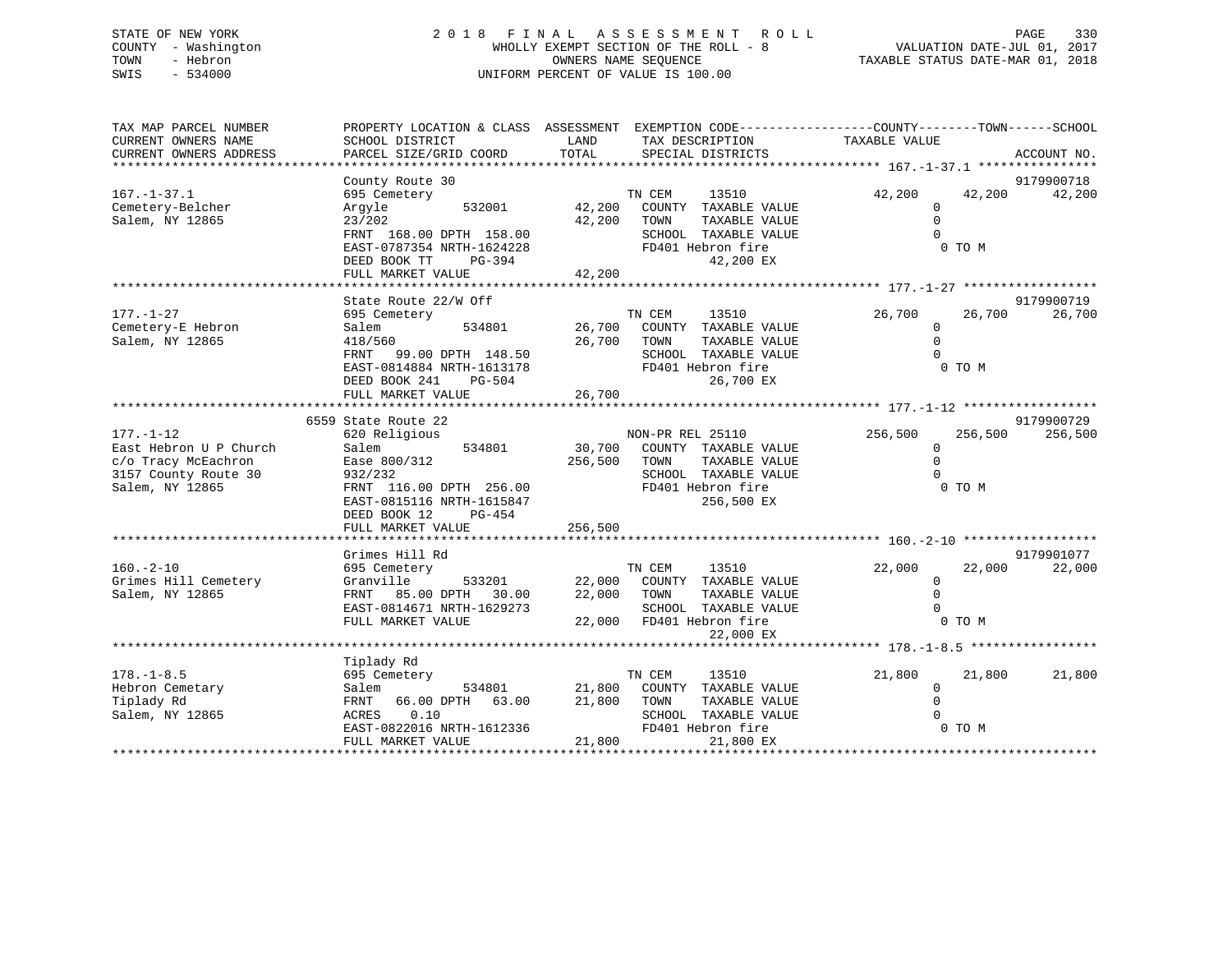# STATE OF NEW YORK 2 0 1 8 F I N A L A S S E S S M E N T R O L L PAGE 331 COUNTY - Washington WHOLLY EXEMPT SECTION OF THE ROLL - 8 VALUATION DATE-JUL 01, 2017 TOWN - Hebron OWNERS NAME SEQUENCE TAXABLE STATUS DATE-MAR 01, 2018 SWIS - 534000 UNIFORM PERCENT OF VALUE IS 100.00

| TAX MAP PARCEL NUMBER                         | PROPERTY LOCATION & CLASS ASSESSMENT EXEMPTION CODE---------------COUNTY-------TOWN------SCHOOL |                                                         |                         |                         |         |            |
|-----------------------------------------------|-------------------------------------------------------------------------------------------------|---------------------------------------------------------|-------------------------|-------------------------|---------|------------|
| CURRENT OWNERS NAME<br>CURRENT OWNERS ADDRESS | SCHOOL DISTRICT                                                                                 | LAND                                                    | TAX DESCRIPTION         | TAXABLE VALUE           |         |            |
|                                               |                                                                                                 |                                                         |                         |                         |         |            |
|                                               | Middle Rd                                                                                       |                                                         |                         |                         |         | 9179900725 |
| $176. - 1 - 14$                               | 695 Cemetery                                                                                    | PRI CEM                                                 | 27350                   | 97,500                  | 97,500  | 97,500     |
| Hebron Cemetery Assoc                         | Salem                                                                                           | 534801 97,500 COUNTY TAXABLE VALUE                      |                         | $\mathbf{0}$            |         |            |
| c/o Tom Rogers                                | ACRES 18.00                                                                                     | 97,500 TOWN                                             | TAXABLE VALUE           | $\mathbf 0$             |         |            |
| 751 Chamberlin Mills Rd                       | EAST-0804055 NRTH-1613044                                                                       |                                                         | SCHOOL TAXABLE VALUE    | $\Omega$                |         |            |
| Salem, NY 12865                               | DEED BOOK 296<br>PG-55                                                                          |                                                         | FD401 Hebron fire       |                         | 0 TO M  |            |
|                                               | FULL MARKET VALUE                                                                               | 97,500                                                  | 97,500 EX               |                         |         |            |
|                                               |                                                                                                 |                                                         |                         |                         |         |            |
|                                               | Chamberlin Mills Rd                                                                             |                                                         |                         |                         |         | 9179900726 |
| $177. - 1 - 40$                               | 695 Cemetery                                                                                    | PRI CEM                                                 | 27350                   | 26,000                  | 26,000  | 26,000     |
| Hebron Cemetery Assoc                         | 534801 25,300<br>Salem                                                                          |                                                         | COUNTY TAXABLE VALUE    | $\Omega$                |         |            |
| c/o Tom Rogers                                | Cemetery<br>ACRES 7.20                                                                          | 26,000<br>TOWN                                          | TAXABLE VALUE           | $\mathbf 0$<br>$\Omega$ |         |            |
| 751 Chamberlin Mills Rd                       |                                                                                                 |                                                         | SCHOOL TAXABLE VALUE    |                         |         |            |
| Salem, NY 12865                               | EAST-0805051 NRTH-1612580<br>PG-382                                                             |                                                         | FD401 Hebron fire       |                         | 0 TO M  |            |
|                                               | DEED BOOK 59<br>FULL MARKET VALUE                                                               | 26,000                                                  | 26,000 EX               |                         |         |            |
|                                               |                                                                                                 |                                                         |                         |                         |         |            |
|                                               | 6425 State Route 22                                                                             |                                                         |                         |                         |         | 9179901211 |
| $178. - 1 - 17$                               | 662 Police/fire                                                                                 | VOL FIRE                                                | 26400                   | 110,300                 | 110,300 | 110,300    |
| Hebron Fire Dept                              | Salem<br>534801                                                                                 | 23,900 COUNTY TAXABLE VALUE                             |                         | $\overline{0}$          |         |            |
|                                               | Hebron Fire Dept Salem 534801<br>6425 State Route 22 Lot & Firehouse                            | 110,300 TOWN                                            | TAXABLE VALUE           | $\mathbf 0$             |         |            |
| Salem, NY 12865                               | FRNT 180.00 DPTH 208.00                                                                         |                                                         | SCHOOL TAXABLE VALUE    | $\Omega$                |         |            |
|                                               | ACRES 0.20                                                                                      |                                                         | FD401 Hebron fire       |                         | 0 TO M  |            |
|                                               | EAST-0815964 NRTH-1612614                                                                       |                                                         | 110,300 EX              |                         |         |            |
|                                               | DEED BOOK 467 PG-894                                                                            |                                                         |                         |                         |         |            |
|                                               | FULL MARKET VALUE                                                                               | 110,300                                                 |                         |                         |         |            |
|                                               |                                                                                                 |                                                         |                         |                         |         |            |
|                                               | 3165 County Route 30                                                                            |                                                         |                         |                         |         | 9179900722 |
| $183.16 - 1 - 15$                             | 662 Police/fire                                                                                 | VOL FIRE                                                | 26400                   | 181,200                 | 181,200 | 181,200    |
| Hebron Fire Dept                              | 534801<br>Salem                                                                                 | 35,100 COUNTY TAXABLE VALUE                             |                         | $\overline{0}$          |         |            |
| 3165 County Route 30                          | Land & Firehouse                                                                                | 181,200 TOWN                                            | TAXABLE VALUE           | $\mathbf 0$             |         |            |
| Salem, NY 12865                               | ACRES 4.25                                                                                      |                                                         | SCHOOL TAXABLE VALUE    | $\Omega$                |         |            |
|                                               | EAST-0791622 NRTH-1603539                                                                       |                                                         | CA008 Cons agri dst 8   | 0 TO M                  |         |            |
|                                               | DEED BOOK 285                                                                                   |                                                         | 181,200 EX              |                         |         |            |
|                                               | FULL MARKET VALUE                                                                               | $PG-136$<br>LUE 181,200 FD401 Hebron fire<br>181.200 EX | 181,200 EX              |                         | 0 TO M  |            |
|                                               |                                                                                                 |                                                         | LD401 West hebron light |                         | 0 TO M  |            |
|                                               |                                                                                                 |                                                         | 181,200 EX              |                         |         |            |
|                                               |                                                                                                 |                                                         |                         |                         |         |            |
|                                               |                                                                                                 |                                                         |                         |                         |         |            |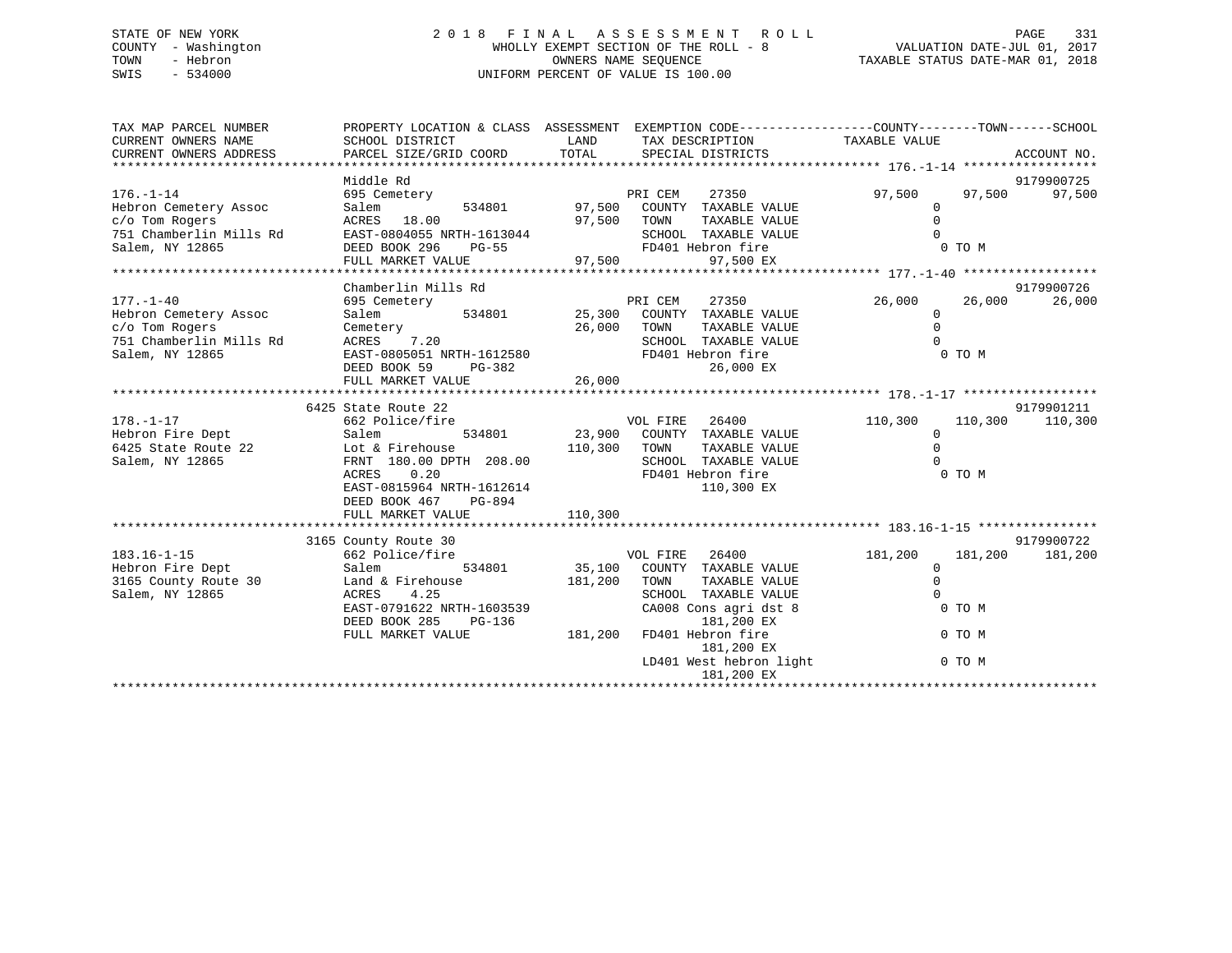| STATE OF NEW YORK   | 2018 FINAL ASSESSMENT ROLL            | 332<br>PAGE                      |
|---------------------|---------------------------------------|----------------------------------|
| COUNTY - Washington | WHOLLY EXEMPT SECTION OF THE ROLL - 8 | VALUATION DATE-JUL 01, 2017      |
| TOWN<br>- Hebron    | OWNERS NAME SEOUENCE                  | TAXABLE STATUS DATE-MAR 01, 2018 |
| SWIS<br>$-534000$   | UNIFORM PERCENT OF VALUE IS 100.00    |                                  |
|                     |                                       |                                  |

| TAX MAP PARCEL NUMBER                               | PROPERTY LOCATION & CLASS ASSESSMENT EXEMPTION CODE---------------COUNTY-------TOWN-----SCHOOL                               |                     |                                               |                |                    |
|-----------------------------------------------------|------------------------------------------------------------------------------------------------------------------------------|---------------------|-----------------------------------------------|----------------|--------------------|
| CURRENT OWNERS NAME                                 | SCHOOL DISTRICT                                                                                                              | LAND                | TAX DESCRIPTION                               | TAXABLE VALUE  |                    |
| CURRENT OWNERS ADDRESS                              | PARCEL SIZE/GRID COORD                                                                                                       | TOTAL               | SPECIAL DISTRICTS                             |                | ACCOUNT NO.        |
|                                                     |                                                                                                                              |                     |                                               |                |                    |
|                                                     | County Route 30                                                                                                              |                     |                                               |                | 9179900723         |
| $183.16 - 1 - 20$                                   | t comm<br>$534801$<br>330 Vacant comm                                                                                        |                     | VOL FIRE 26400<br>20,000 COUNTY TAXABLE VALUE | 20,000         | 20,000<br>20,000   |
| Hebron Fire Dept                                    | Salem                                                                                                                        |                     |                                               | $\Omega$       |                    |
| 3166 County Route 30                                | Ease 835/255                                                                                                                 | 20,000              | TOWN<br>TAXABLE VALUE                         | $\overline{0}$ |                    |
| Salem, NY 12865                                     | FRNT 66.00 DPTH 195.00                                                                                                       |                     | SCHOOL TAXABLE VALUE                          | $\Omega$       |                    |
|                                                     |                                                                                                                              |                     | CA008 Cons agri dst 8                         | 0 TO M         |                    |
|                                                     |                                                                                                                              |                     | 20,000 EX                                     |                |                    |
|                                                     |                                                                                                                              |                     | FD401 Hebron fire                             | 0 TO M         |                    |
|                                                     |                                                                                                                              |                     | 20,000<br>20,000 EX                           |                |                    |
|                                                     |                                                                                                                              |                     | LD401 West hebron light 0 TO M                |                |                    |
|                                                     |                                                                                                                              |                     | 20,000 EX                                     |                |                    |
|                                                     |                                                                                                                              |                     |                                               |                |                    |
|                                                     | 6560 State Route 22                                                                                                          |                     |                                               |                | 9179901079         |
| $177. - 1 - 16$                                     | 681 Culture bldg                                                                                                             |                     |                                               | 58,100         | 58,100<br>58,100   |
| Hebron Preservation Society                         | Salem                                                                                                                        |                     |                                               | $\circ$        |                    |
| 6604 State Route 22                                 | FRNT 60.00 DPTH 87.00                                                                                                        | 58,100 TOWN         | TAXABLE VALUE                                 | $\Omega$       |                    |
| Salem, NY 12865                                     | EAST-0815365 NRTH-1615927                                                                                                    | H-1615927<br>PG-606 | SCHOOL TAXABLE VALUE                          | $\Omega$       |                    |
|                                                     | DEED BOOK 484                                                                                                                |                     | FD401 Hebron fire                             | 58,100 TO M    |                    |
|                                                     | FULL MARKET VALUE                                                                                                            | 58,100              |                                               |                |                    |
|                                                     |                                                                                                                              |                     |                                               |                |                    |
| $177. - 1 - 17.1$                                   | State Route 22<br>330 Vacant comm<br>Salem 534801 15,000 COUNTY TAXABLE VALUE<br>20 20 20 20 20 31 15,000 TOWN TAXABLE VALUE |                     |                                               | 15,000         | 15,000<br>15,000   |
| Hebron Preservation Society                         |                                                                                                                              |                     |                                               | $\overline{0}$ |                    |
| 6604 State Route 22                                 |                                                                                                                              |                     |                                               | $\Omega$       |                    |
| Salem, NY 12865                                     | EAST-0815441 NRTH-1615956                                                                                                    |                     | SCHOOL TAXABLE VALUE                          | $\Omega$       |                    |
|                                                     | DEED BOOK 626<br>PG-6                                                                                                        |                     | FD401 Hebron fire 15,000 TO M                 |                |                    |
|                                                     | FULL MARKET VALUE                                                                                                            | 15,000              |                                               |                |                    |
|                                                     |                                                                                                                              |                     |                                               |                |                    |
|                                                     | 660 Chamberlin Mills Rd                                                                                                      |                     |                                               |                | 9179900731         |
| $176. - 1 - 22$                                     |                                                                                                                              |                     |                                               |                | 182,500<br>182,500 |
|                                                     | 534801<br>Salem                                                                                                              |                     | 68,500 COUNTY TAXABLE VALUE                   | $\Omega$       |                    |
| Hebron Town Highway Dept<br>660 Chamberlin Mills Rd |                                                                                                                              |                     | TAXABLE VALUE                                 | $\Omega$       |                    |
| Salem, NY 12865                                     |                                                                                                                              |                     | SCHOOL TAXABLE VALUE                          | $\Omega$       |                    |
|                                                     | ACRES 4.70 182,500 TOWN<br>EAST-0803087 NRTH-1611643 SCHOOL<br>DEED BOOK 411 PG-885 FD401 H                                  |                     | FD401 Hebron fire                             | 0 TO M         |                    |
|                                                     | FULL MARKET VALUE                                                                                                            | 182,500             | 182,500 EX                                    |                |                    |
|                                                     |                                                                                                                              |                     |                                               |                |                    |
|                                                     | 3166 County Route 30                                                                                                         |                     |                                               |                |                    |
| $183.16 - 1 - 17.1$                                 | 662 Police/fire                                                                                                              |                     | VOL FIRE 26400                                | 157,100        | 157,100<br>157,100 |
| Hebron Volunteer Fire Co Inc Salem 534801           |                                                                                                                              |                     | 27,000 COUNTY TAXABLE VALUE                   | $\Omega$       |                    |
| 3166 County Route 30                                | Firehouse/parking Lot 157,100 TOWN                                                                                           |                     | TAXABLE VALUE                                 | $\Omega$       |                    |
| Salem, NY 12832                                     |                                                                                                                              |                     | SCHOOL TAXABLE VALUE                          | $\mathbf{0}$   |                    |
|                                                     | Ease835/255<br>ACRES 1.00 CA008<br>EAST-0792315 NRTH-1603765<br>DEED BOOK 835 PG-252 FD401                                   |                     | CA008 Cons agri dst 8                         | 0 TO M         |                    |
|                                                     |                                                                                                                              |                     | 157,100 EX                                    |                |                    |
|                                                     |                                                                                                                              |                     | FD401 Hebron fire                             | 0 TO M         |                    |
|                                                     | FULL MARKET VALUE                                                                                                            | 157,100             | 157,100 EX                                    |                |                    |
|                                                     |                                                                                                                              |                     |                                               |                |                    |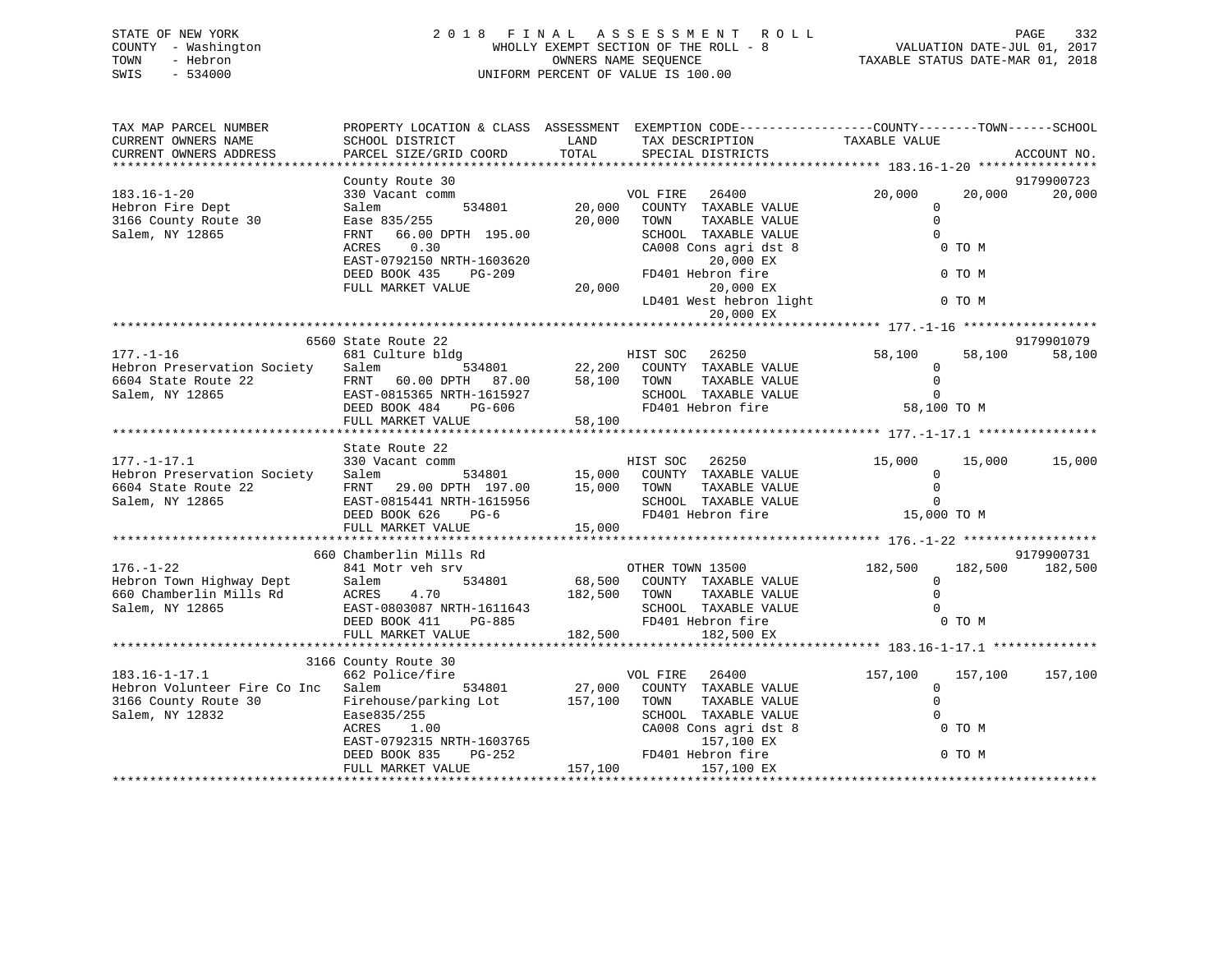# STATE OF NEW YORK 2 0 1 8 F I N A L A S S E S S M E N T R O L L PAGE 333 COUNTY - Washington WHOLLY EXEMPT SECTION OF THE ROLL - 8 VALUATION DATE-JUL 01, 2017 TOWN - Hebron OWNERS NAME SEQUENCE TAXABLE STATUS DATE-MAR 01, 2018 SWIS - 534000 UNIFORM PERCENT OF VALUE IS 100.00

| TAX MAP PARCEL NUMBER<br>CURRENT OWNERS NAME<br>CURRENT OWNERS ADDRESS                                                         | PROPERTY LOCATION & CLASS ASSESSMENT EXEMPTION CODE----------------COUNTY-------TOWN------SCHOOL<br>SCHOOL DISTRICT<br>PARCEL SIZE/GRID COORD                                     | LAND<br>TOTAL                | TAX DESCRIPTION<br>SPECIAL DISTRICTS                                                                                                                                                                         | TAXABLE VALUE                                                      | ACCOUNT NO.                    |
|--------------------------------------------------------------------------------------------------------------------------------|-----------------------------------------------------------------------------------------------------------------------------------------------------------------------------------|------------------------------|--------------------------------------------------------------------------------------------------------------------------------------------------------------------------------------------------------------|--------------------------------------------------------------------|--------------------------------|
|                                                                                                                                |                                                                                                                                                                                   |                              |                                                                                                                                                                                                              |                                                                    |                                |
| $153. - 1 - 10.2$<br>Jehovah's Witnesses Congregati Granville<br>7365 State Route 22<br>ACRES<br>EAST-0<br>Granville, NY 12832 | 7365 State Route 22<br>620 Religious<br>533201<br>3.04<br>EAST-0819280 NRTH-1635145<br>DEED BOOK 648<br>$PG-45$                                                                   | 684,200                      | NON-PR REL 25110<br>60,200 COUNTY TAXABLE VALUE<br>TOWN<br>TAXABLE VALUE<br>SCHOOL TAXABLE VALUE<br>FD401 Hebron fire                                                                                        | 684,200<br>$\mathbf{0}$<br>$\Omega$<br>$\Omega$<br>0 TO M          | 684,200<br>684,200             |
|                                                                                                                                | FULL MARKET VALUE                                                                                                                                                                 | 684,200                      | 684,200 EX                                                                                                                                                                                                   |                                                                    |                                |
|                                                                                                                                |                                                                                                                                                                                   |                              |                                                                                                                                                                                                              |                                                                    |                                |
|                                                                                                                                | 3178 County Route 30                                                                                                                                                              |                              |                                                                                                                                                                                                              |                                                                    | 9179900727                     |
| $183.16 - 1 - 24$<br>M E Church<br>c/o Deb Earthowl<br>31 W Broadway<br>Salem, NY 12865                                        | 620 Religious<br>534801<br>Salem<br>68/165 76/16 86/338<br>68.00 DPTH 228.00<br>FRNT<br>0.36<br>ACRES<br>EAST-0792029 NRTH-1603890<br>DEED BOOK 46<br>PG-530<br>FULL MARKET VALUE | 22,100<br>197,200<br>197,200 | NON-PR REL 25110<br>COUNTY TAXABLE VALUE<br>TAXABLE VALUE<br>TOWN<br>SCHOOL TAXABLE VALUE<br>CA008 Cons agri dst 8<br>197,200 EX<br>FD401 Hebron fire<br>197,200 EX<br>LD401 West hebron light<br>197,200 EX | 197,200<br>0<br>$\Omega$<br>$\Omega$<br>0 TO M<br>0 TO M<br>0 TO M | 197,200<br>197,200             |
|                                                                                                                                |                                                                                                                                                                                   |                              |                                                                                                                                                                                                              |                                                                    |                                |
| $152. - 1 - 21$<br>Moorehouse Cemetery<br>Granville, NY 12832                                                                  | County Route 31<br>695 Cemetery<br>Granville<br>533201<br>FRNT 140.00 DPTH 190.00<br>EAST-0805588 NRTH-1635607<br>FULL MARKET VALUE                                               | 10,500<br>10,500<br>10,500   | TN CEM<br>13510<br>COUNTY TAXABLE VALUE<br>TAXABLE VALUE<br>TOWN<br>SCHOOL TAXABLE VALUE<br>CA008 Cons agri dst 8<br>10,500 EX<br>FD401 Hebron fire<br>10,500 EX                                             | 10,500<br>$\mathbf{0}$<br>$\Omega$<br>$\Omega$<br>0 TO M<br>0 TO M | 9179901078<br>10,500<br>10,500 |
|                                                                                                                                |                                                                                                                                                                                   |                              |                                                                                                                                                                                                              |                                                                    |                                |
| $152. - 1 - 9$<br>North Hebron Cemetery Corp.<br>Attn: Harold Craig<br>1441 County Route 31<br>Granville, NY 12832             | County Route 31<br>695 Cemetery<br>Granville<br>533201<br>Cemetery<br>ACRES<br>3.90<br>EAST-0805509 NRTH-1637154                                                                  | 34,300<br>34,300             | PRI CEM<br>27350<br>COUNTY TAXABLE VALUE<br>TOWN<br>TAXABLE VALUE<br>SCHOOL TAXABLE VALUE<br>FD401 Hebron fire                                                                                               | 34,300<br>$\mathbf 0$<br>$\Omega$<br>$\cap$<br>0 TO M              | 9179900720<br>34,300<br>34,300 |
|                                                                                                                                | FULL MARKET VALUE                                                                                                                                                                 | 34,300                       | 34,300 EX                                                                                                                                                                                                    |                                                                    |                                |
|                                                                                                                                | State Route 22/W Off                                                                                                                                                              |                              |                                                                                                                                                                                                              |                                                                    | 915J101588                     |
| $161. - 2 - 9.1$<br>Pember Library & Museum<br>33 W Main St<br>Granville, NY 12832                                             | 314 Rural vac<10<br>Granville<br>533201<br>4.85<br>ACRES<br>EAST-0816669 NRTH-1626633<br>DEED BOOK 585<br>PG-100<br>FULL MARKET VALUE                                             | 3,600<br>3,600<br>3,600      | NON-PR EDU 25120<br>COUNTY TAXABLE VALUE<br>TAXABLE VALUE<br>TOWN<br>SCHOOL TAXABLE VALUE<br>FD401 Hebron fire<br>3,600 EX                                                                                   | 3,600<br>$\mathbf 0$<br>$\Omega$<br>0 TO M                         | 3,600<br>3,600                 |
|                                                                                                                                |                                                                                                                                                                                   |                              |                                                                                                                                                                                                              |                                                                    |                                |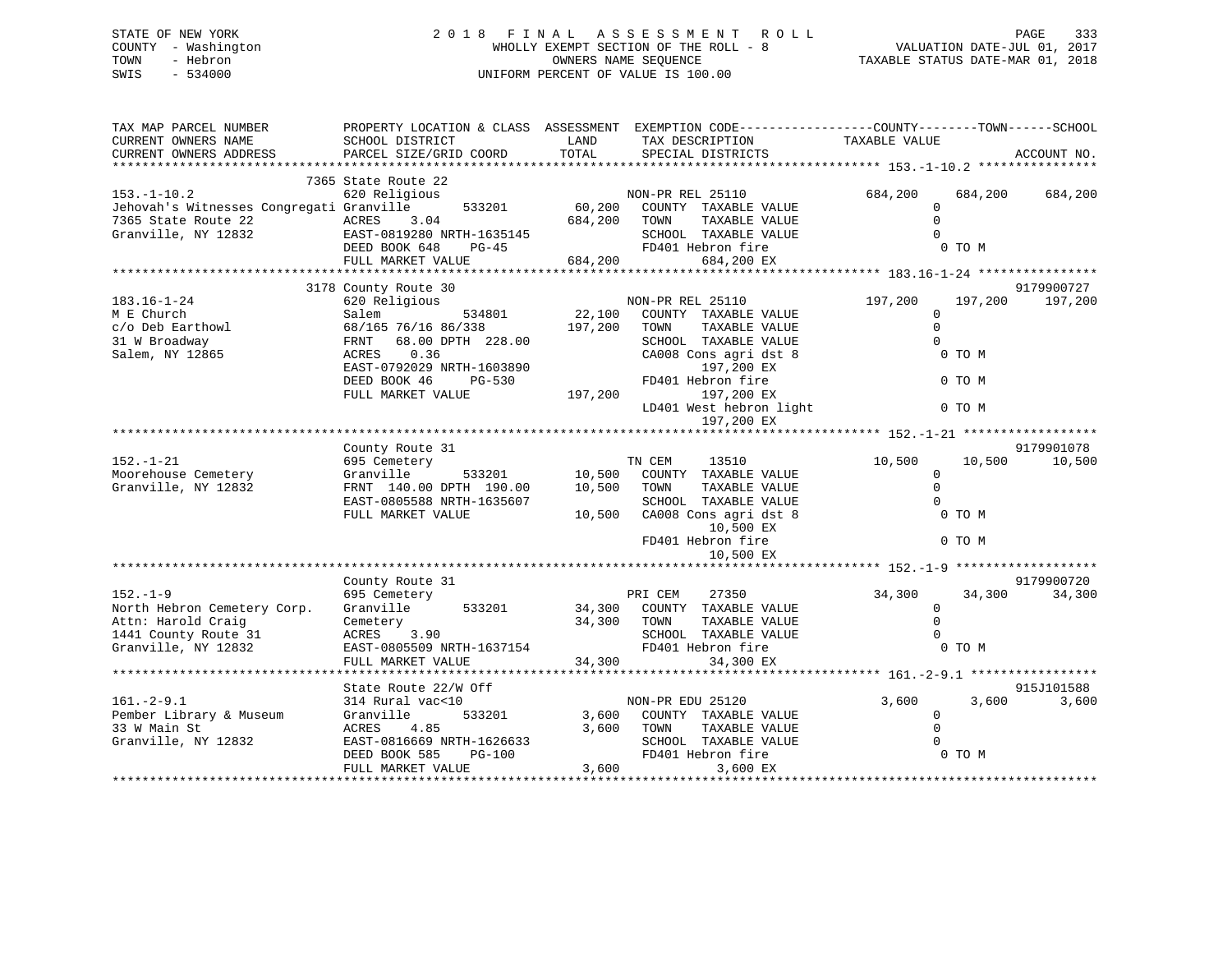# STATE OF NEW YORK 2 0 1 8 F I N A L A S S E S S M E N T R O L L PAGE 334 COUNTY - Washington WHOLLY EXEMPT SECTION OF THE ROLL - 8 VALUATION DATE-JUL 01, 2017 TOWN - Hebron OWNERS NAME SEQUENCE TAXABLE STATUS DATE-MAR 01, 2018 SWIS - 534000 UNIFORM PERCENT OF VALUE IS 100.00

| TOTAL<br>CURRENT OWNERS ADDRESS<br>PARCEL SIZE/GRID COORD<br>SPECIAL DISTRICTS<br>ACCOUNT NO.<br>33 South Grimes Hill Rd<br>9179901252<br>$169. - 1 - 18.8$<br>176,800 176,800<br>330 Vacant comm<br>NON-PR EDU 25120<br>176,800<br>176,800<br>Pember Library & Museum<br>533201<br>Granville<br>COUNTY TAXABLE VALUE<br>$\mathbf 0$<br>33 W. Main St<br>176,800<br>TAXABLE VALUE<br>$\Omega$<br>V Land<br>TOWN<br>ACRES 131.29<br>SCHOOL TAXABLE VALUE<br>$\Omega$<br>EAST-0815319 NRTH-1625517<br>FD401 Hebron fire<br>0 TO M<br>176,800 EX<br>DEED BOOK 475<br>PG-101<br>176,800<br>FULL MARKET VALUE<br>9179900263<br>6937 State Route 22<br>$161.-2-10.16$<br>SCH DIST 13800<br>3,000 COUNTY TAXABLE VALUE<br>17,300<br>681 Culture bldg<br>17,300<br>17,300<br>101.-2-10.16<br>Pember Library Museum<br>33 W Main St<br>533201<br>Granville<br>$\Omega$<br>17,300 TOWN<br>$\Omega$<br>33 W Main St<br>FRNT 224.00 DPTH 235.00<br>TAXABLE VALUE<br>SCHOOL TAXABLE VALUE<br>$\Omega$<br>EAST-0816711 NRTH-1625009<br>0 TO M<br>FD401 Hebron fire<br>DEED BOOK 561<br>PG-114<br>FULL MARKET VALUE<br>17,300<br>17,300 EX<br>Higgins Rd/e Off<br>915J101821<br>300<br>$170. - 2 - 35$<br>TN CEM<br>13510<br>300<br>300<br>695 Cemetery<br>Shaw Cemetery<br>533201<br>300<br>Granville<br>COUNTY TAXABLE VALUE<br>$\overline{0}$<br>$\Omega$<br>Granville, NY 12832<br>300<br>TOWN<br>TAXABLE VALUE<br>Cemetery<br>$\Omega$<br>FRNT 122.00 DPTH 38.00<br>SCHOOL TAXABLE VALUE<br>EAST-0821600 NRTH-1623982<br>FD401 Hebron fire<br>0 TO M<br>DEED BOOK R 81 PG-368<br>300 EX<br>300<br>FULL MARKET VALUE<br>9179900734<br>1249 Big Burch Hill Rd<br>$142. - 3 - 3.2$<br>331 Com vac w/im<br>OTHER CTY 13100<br>337,000<br>337,000<br>337,000<br>52,000 COUNTY TAXABLE VALUE<br>Washington County<br>533201<br>Granville<br>$\Omega$<br>Attn: Washington County Treas 142.-1-3.2<br>$\Omega$<br>337,000 TOWN<br>TAXABLE VALUE<br>383 Broadway<br>SCHOOL TAXABLE VALUE<br>FRNT 100.00 DPTH 100.00<br>$\mathbf 0$<br>Fort Edward, NY 12828 EAST-0800941 NRTH-1641744<br>FD401 Hebron fire<br>0 TO M<br>DEED BOOK 363<br>PG-564<br>337,000 EX<br>337,000<br>FULL MARKET VALUE<br>915N200710<br>1248 Big Burch Hill Rd<br>831 Tele Comm<br>OTHER CTY 13100<br>135,000<br>135,000<br>135,000<br>79,800<br>Hartford 533801<br>COUNTY TAXABLE VALUE<br>$\Omega$<br>Attn: Washington County Treasu Relay Station<br>$\Omega$<br>135,000<br>TOWN<br>TAXABLE VALUE<br>383 Broadway Bldg B<br>SCHOOL TAXABLE VALUE<br>$\Omega$<br>$142. -1 - 11$<br>0 TO M<br>Fort Edward, NY 12828<br>ACRES<br>FD401 Hebron fire<br>1.45<br>EAST-0801005 NRTH-1640910<br>135,000 EX<br>DEED BOOK 890<br>PG-129<br>135,000<br>FULL MARKET VALUE | TAX MAP PARCEL NUMBER<br>CURRENT OWNERS NAME | PROPERTY LOCATION & CLASS ASSESSMENT EXEMPTION CODE----------------COUNTY-------TOWN------SCHOOL<br>SCHOOL DISTRICT | LAND | TAX DESCRIPTION | TAXABLE VALUE |  |
|----------------------------------------------------------------------------------------------------------------------------------------------------------------------------------------------------------------------------------------------------------------------------------------------------------------------------------------------------------------------------------------------------------------------------------------------------------------------------------------------------------------------------------------------------------------------------------------------------------------------------------------------------------------------------------------------------------------------------------------------------------------------------------------------------------------------------------------------------------------------------------------------------------------------------------------------------------------------------------------------------------------------------------------------------------------------------------------------------------------------------------------------------------------------------------------------------------------------------------------------------------------------------------------------------------------------------------------------------------------------------------------------------------------------------------------------------------------------------------------------------------------------------------------------------------------------------------------------------------------------------------------------------------------------------------------------------------------------------------------------------------------------------------------------------------------------------------------------------------------------------------------------------------------------------------------------------------------------------------------------------------------------------------------------------------------------------------------------------------------------------------------------------------------------------------------------------------------------------------------------------------------------------------------------------------------------------------------------------------------------------------------------------------------------------------------------------------------------------------------------------------------------------------------------------------------------------------------------------------------------------------------------------------------------------------------------------------------------|----------------------------------------------|---------------------------------------------------------------------------------------------------------------------|------|-----------------|---------------|--|
|                                                                                                                                                                                                                                                                                                                                                                                                                                                                                                                                                                                                                                                                                                                                                                                                                                                                                                                                                                                                                                                                                                                                                                                                                                                                                                                                                                                                                                                                                                                                                                                                                                                                                                                                                                                                                                                                                                                                                                                                                                                                                                                                                                                                                                                                                                                                                                                                                                                                                                                                                                                                                                                                                                                      |                                              |                                                                                                                     |      |                 |               |  |
|                                                                                                                                                                                                                                                                                                                                                                                                                                                                                                                                                                                                                                                                                                                                                                                                                                                                                                                                                                                                                                                                                                                                                                                                                                                                                                                                                                                                                                                                                                                                                                                                                                                                                                                                                                                                                                                                                                                                                                                                                                                                                                                                                                                                                                                                                                                                                                                                                                                                                                                                                                                                                                                                                                                      |                                              |                                                                                                                     |      |                 |               |  |
|                                                                                                                                                                                                                                                                                                                                                                                                                                                                                                                                                                                                                                                                                                                                                                                                                                                                                                                                                                                                                                                                                                                                                                                                                                                                                                                                                                                                                                                                                                                                                                                                                                                                                                                                                                                                                                                                                                                                                                                                                                                                                                                                                                                                                                                                                                                                                                                                                                                                                                                                                                                                                                                                                                                      |                                              |                                                                                                                     |      |                 |               |  |
|                                                                                                                                                                                                                                                                                                                                                                                                                                                                                                                                                                                                                                                                                                                                                                                                                                                                                                                                                                                                                                                                                                                                                                                                                                                                                                                                                                                                                                                                                                                                                                                                                                                                                                                                                                                                                                                                                                                                                                                                                                                                                                                                                                                                                                                                                                                                                                                                                                                                                                                                                                                                                                                                                                                      |                                              |                                                                                                                     |      |                 |               |  |
|                                                                                                                                                                                                                                                                                                                                                                                                                                                                                                                                                                                                                                                                                                                                                                                                                                                                                                                                                                                                                                                                                                                                                                                                                                                                                                                                                                                                                                                                                                                                                                                                                                                                                                                                                                                                                                                                                                                                                                                                                                                                                                                                                                                                                                                                                                                                                                                                                                                                                                                                                                                                                                                                                                                      | Granville, NY 12832                          |                                                                                                                     |      |                 |               |  |
|                                                                                                                                                                                                                                                                                                                                                                                                                                                                                                                                                                                                                                                                                                                                                                                                                                                                                                                                                                                                                                                                                                                                                                                                                                                                                                                                                                                                                                                                                                                                                                                                                                                                                                                                                                                                                                                                                                                                                                                                                                                                                                                                                                                                                                                                                                                                                                                                                                                                                                                                                                                                                                                                                                                      |                                              |                                                                                                                     |      |                 |               |  |
|                                                                                                                                                                                                                                                                                                                                                                                                                                                                                                                                                                                                                                                                                                                                                                                                                                                                                                                                                                                                                                                                                                                                                                                                                                                                                                                                                                                                                                                                                                                                                                                                                                                                                                                                                                                                                                                                                                                                                                                                                                                                                                                                                                                                                                                                                                                                                                                                                                                                                                                                                                                                                                                                                                                      |                                              |                                                                                                                     |      |                 |               |  |
|                                                                                                                                                                                                                                                                                                                                                                                                                                                                                                                                                                                                                                                                                                                                                                                                                                                                                                                                                                                                                                                                                                                                                                                                                                                                                                                                                                                                                                                                                                                                                                                                                                                                                                                                                                                                                                                                                                                                                                                                                                                                                                                                                                                                                                                                                                                                                                                                                                                                                                                                                                                                                                                                                                                      |                                              |                                                                                                                     |      |                 |               |  |
|                                                                                                                                                                                                                                                                                                                                                                                                                                                                                                                                                                                                                                                                                                                                                                                                                                                                                                                                                                                                                                                                                                                                                                                                                                                                                                                                                                                                                                                                                                                                                                                                                                                                                                                                                                                                                                                                                                                                                                                                                                                                                                                                                                                                                                                                                                                                                                                                                                                                                                                                                                                                                                                                                                                      |                                              |                                                                                                                     |      |                 |               |  |
|                                                                                                                                                                                                                                                                                                                                                                                                                                                                                                                                                                                                                                                                                                                                                                                                                                                                                                                                                                                                                                                                                                                                                                                                                                                                                                                                                                                                                                                                                                                                                                                                                                                                                                                                                                                                                                                                                                                                                                                                                                                                                                                                                                                                                                                                                                                                                                                                                                                                                                                                                                                                                                                                                                                      |                                              |                                                                                                                     |      |                 |               |  |
|                                                                                                                                                                                                                                                                                                                                                                                                                                                                                                                                                                                                                                                                                                                                                                                                                                                                                                                                                                                                                                                                                                                                                                                                                                                                                                                                                                                                                                                                                                                                                                                                                                                                                                                                                                                                                                                                                                                                                                                                                                                                                                                                                                                                                                                                                                                                                                                                                                                                                                                                                                                                                                                                                                                      |                                              |                                                                                                                     |      |                 |               |  |
|                                                                                                                                                                                                                                                                                                                                                                                                                                                                                                                                                                                                                                                                                                                                                                                                                                                                                                                                                                                                                                                                                                                                                                                                                                                                                                                                                                                                                                                                                                                                                                                                                                                                                                                                                                                                                                                                                                                                                                                                                                                                                                                                                                                                                                                                                                                                                                                                                                                                                                                                                                                                                                                                                                                      | Granville, NY 12832                          |                                                                                                                     |      |                 |               |  |
|                                                                                                                                                                                                                                                                                                                                                                                                                                                                                                                                                                                                                                                                                                                                                                                                                                                                                                                                                                                                                                                                                                                                                                                                                                                                                                                                                                                                                                                                                                                                                                                                                                                                                                                                                                                                                                                                                                                                                                                                                                                                                                                                                                                                                                                                                                                                                                                                                                                                                                                                                                                                                                                                                                                      |                                              |                                                                                                                     |      |                 |               |  |
|                                                                                                                                                                                                                                                                                                                                                                                                                                                                                                                                                                                                                                                                                                                                                                                                                                                                                                                                                                                                                                                                                                                                                                                                                                                                                                                                                                                                                                                                                                                                                                                                                                                                                                                                                                                                                                                                                                                                                                                                                                                                                                                                                                                                                                                                                                                                                                                                                                                                                                                                                                                                                                                                                                                      |                                              |                                                                                                                     |      |                 |               |  |
|                                                                                                                                                                                                                                                                                                                                                                                                                                                                                                                                                                                                                                                                                                                                                                                                                                                                                                                                                                                                                                                                                                                                                                                                                                                                                                                                                                                                                                                                                                                                                                                                                                                                                                                                                                                                                                                                                                                                                                                                                                                                                                                                                                                                                                                                                                                                                                                                                                                                                                                                                                                                                                                                                                                      |                                              |                                                                                                                     |      |                 |               |  |
|                                                                                                                                                                                                                                                                                                                                                                                                                                                                                                                                                                                                                                                                                                                                                                                                                                                                                                                                                                                                                                                                                                                                                                                                                                                                                                                                                                                                                                                                                                                                                                                                                                                                                                                                                                                                                                                                                                                                                                                                                                                                                                                                                                                                                                                                                                                                                                                                                                                                                                                                                                                                                                                                                                                      |                                              |                                                                                                                     |      |                 |               |  |
|                                                                                                                                                                                                                                                                                                                                                                                                                                                                                                                                                                                                                                                                                                                                                                                                                                                                                                                                                                                                                                                                                                                                                                                                                                                                                                                                                                                                                                                                                                                                                                                                                                                                                                                                                                                                                                                                                                                                                                                                                                                                                                                                                                                                                                                                                                                                                                                                                                                                                                                                                                                                                                                                                                                      |                                              |                                                                                                                     |      |                 |               |  |
|                                                                                                                                                                                                                                                                                                                                                                                                                                                                                                                                                                                                                                                                                                                                                                                                                                                                                                                                                                                                                                                                                                                                                                                                                                                                                                                                                                                                                                                                                                                                                                                                                                                                                                                                                                                                                                                                                                                                                                                                                                                                                                                                                                                                                                                                                                                                                                                                                                                                                                                                                                                                                                                                                                                      |                                              |                                                                                                                     |      |                 |               |  |
|                                                                                                                                                                                                                                                                                                                                                                                                                                                                                                                                                                                                                                                                                                                                                                                                                                                                                                                                                                                                                                                                                                                                                                                                                                                                                                                                                                                                                                                                                                                                                                                                                                                                                                                                                                                                                                                                                                                                                                                                                                                                                                                                                                                                                                                                                                                                                                                                                                                                                                                                                                                                                                                                                                                      |                                              |                                                                                                                     |      |                 |               |  |
|                                                                                                                                                                                                                                                                                                                                                                                                                                                                                                                                                                                                                                                                                                                                                                                                                                                                                                                                                                                                                                                                                                                                                                                                                                                                                                                                                                                                                                                                                                                                                                                                                                                                                                                                                                                                                                                                                                                                                                                                                                                                                                                                                                                                                                                                                                                                                                                                                                                                                                                                                                                                                                                                                                                      |                                              |                                                                                                                     |      |                 |               |  |
|                                                                                                                                                                                                                                                                                                                                                                                                                                                                                                                                                                                                                                                                                                                                                                                                                                                                                                                                                                                                                                                                                                                                                                                                                                                                                                                                                                                                                                                                                                                                                                                                                                                                                                                                                                                                                                                                                                                                                                                                                                                                                                                                                                                                                                                                                                                                                                                                                                                                                                                                                                                                                                                                                                                      |                                              |                                                                                                                     |      |                 |               |  |
|                                                                                                                                                                                                                                                                                                                                                                                                                                                                                                                                                                                                                                                                                                                                                                                                                                                                                                                                                                                                                                                                                                                                                                                                                                                                                                                                                                                                                                                                                                                                                                                                                                                                                                                                                                                                                                                                                                                                                                                                                                                                                                                                                                                                                                                                                                                                                                                                                                                                                                                                                                                                                                                                                                                      |                                              |                                                                                                                     |      |                 |               |  |
|                                                                                                                                                                                                                                                                                                                                                                                                                                                                                                                                                                                                                                                                                                                                                                                                                                                                                                                                                                                                                                                                                                                                                                                                                                                                                                                                                                                                                                                                                                                                                                                                                                                                                                                                                                                                                                                                                                                                                                                                                                                                                                                                                                                                                                                                                                                                                                                                                                                                                                                                                                                                                                                                                                                      |                                              |                                                                                                                     |      |                 |               |  |
|                                                                                                                                                                                                                                                                                                                                                                                                                                                                                                                                                                                                                                                                                                                                                                                                                                                                                                                                                                                                                                                                                                                                                                                                                                                                                                                                                                                                                                                                                                                                                                                                                                                                                                                                                                                                                                                                                                                                                                                                                                                                                                                                                                                                                                                                                                                                                                                                                                                                                                                                                                                                                                                                                                                      |                                              |                                                                                                                     |      |                 |               |  |
|                                                                                                                                                                                                                                                                                                                                                                                                                                                                                                                                                                                                                                                                                                                                                                                                                                                                                                                                                                                                                                                                                                                                                                                                                                                                                                                                                                                                                                                                                                                                                                                                                                                                                                                                                                                                                                                                                                                                                                                                                                                                                                                                                                                                                                                                                                                                                                                                                                                                                                                                                                                                                                                                                                                      |                                              |                                                                                                                     |      |                 |               |  |
|                                                                                                                                                                                                                                                                                                                                                                                                                                                                                                                                                                                                                                                                                                                                                                                                                                                                                                                                                                                                                                                                                                                                                                                                                                                                                                                                                                                                                                                                                                                                                                                                                                                                                                                                                                                                                                                                                                                                                                                                                                                                                                                                                                                                                                                                                                                                                                                                                                                                                                                                                                                                                                                                                                                      |                                              |                                                                                                                     |      |                 |               |  |
|                                                                                                                                                                                                                                                                                                                                                                                                                                                                                                                                                                                                                                                                                                                                                                                                                                                                                                                                                                                                                                                                                                                                                                                                                                                                                                                                                                                                                                                                                                                                                                                                                                                                                                                                                                                                                                                                                                                                                                                                                                                                                                                                                                                                                                                                                                                                                                                                                                                                                                                                                                                                                                                                                                                      |                                              |                                                                                                                     |      |                 |               |  |
|                                                                                                                                                                                                                                                                                                                                                                                                                                                                                                                                                                                                                                                                                                                                                                                                                                                                                                                                                                                                                                                                                                                                                                                                                                                                                                                                                                                                                                                                                                                                                                                                                                                                                                                                                                                                                                                                                                                                                                                                                                                                                                                                                                                                                                                                                                                                                                                                                                                                                                                                                                                                                                                                                                                      |                                              |                                                                                                                     |      |                 |               |  |
|                                                                                                                                                                                                                                                                                                                                                                                                                                                                                                                                                                                                                                                                                                                                                                                                                                                                                                                                                                                                                                                                                                                                                                                                                                                                                                                                                                                                                                                                                                                                                                                                                                                                                                                                                                                                                                                                                                                                                                                                                                                                                                                                                                                                                                                                                                                                                                                                                                                                                                                                                                                                                                                                                                                      |                                              |                                                                                                                     |      |                 |               |  |
|                                                                                                                                                                                                                                                                                                                                                                                                                                                                                                                                                                                                                                                                                                                                                                                                                                                                                                                                                                                                                                                                                                                                                                                                                                                                                                                                                                                                                                                                                                                                                                                                                                                                                                                                                                                                                                                                                                                                                                                                                                                                                                                                                                                                                                                                                                                                                                                                                                                                                                                                                                                                                                                                                                                      |                                              |                                                                                                                     |      |                 |               |  |
|                                                                                                                                                                                                                                                                                                                                                                                                                                                                                                                                                                                                                                                                                                                                                                                                                                                                                                                                                                                                                                                                                                                                                                                                                                                                                                                                                                                                                                                                                                                                                                                                                                                                                                                                                                                                                                                                                                                                                                                                                                                                                                                                                                                                                                                                                                                                                                                                                                                                                                                                                                                                                                                                                                                      |                                              |                                                                                                                     |      |                 |               |  |
|                                                                                                                                                                                                                                                                                                                                                                                                                                                                                                                                                                                                                                                                                                                                                                                                                                                                                                                                                                                                                                                                                                                                                                                                                                                                                                                                                                                                                                                                                                                                                                                                                                                                                                                                                                                                                                                                                                                                                                                                                                                                                                                                                                                                                                                                                                                                                                                                                                                                                                                                                                                                                                                                                                                      |                                              |                                                                                                                     |      |                 |               |  |
|                                                                                                                                                                                                                                                                                                                                                                                                                                                                                                                                                                                                                                                                                                                                                                                                                                                                                                                                                                                                                                                                                                                                                                                                                                                                                                                                                                                                                                                                                                                                                                                                                                                                                                                                                                                                                                                                                                                                                                                                                                                                                                                                                                                                                                                                                                                                                                                                                                                                                                                                                                                                                                                                                                                      | $142. - 3 - 11$                              |                                                                                                                     |      |                 |               |  |
|                                                                                                                                                                                                                                                                                                                                                                                                                                                                                                                                                                                                                                                                                                                                                                                                                                                                                                                                                                                                                                                                                                                                                                                                                                                                                                                                                                                                                                                                                                                                                                                                                                                                                                                                                                                                                                                                                                                                                                                                                                                                                                                                                                                                                                                                                                                                                                                                                                                                                                                                                                                                                                                                                                                      | Washington County                            |                                                                                                                     |      |                 |               |  |
|                                                                                                                                                                                                                                                                                                                                                                                                                                                                                                                                                                                                                                                                                                                                                                                                                                                                                                                                                                                                                                                                                                                                                                                                                                                                                                                                                                                                                                                                                                                                                                                                                                                                                                                                                                                                                                                                                                                                                                                                                                                                                                                                                                                                                                                                                                                                                                                                                                                                                                                                                                                                                                                                                                                      |                                              |                                                                                                                     |      |                 |               |  |
|                                                                                                                                                                                                                                                                                                                                                                                                                                                                                                                                                                                                                                                                                                                                                                                                                                                                                                                                                                                                                                                                                                                                                                                                                                                                                                                                                                                                                                                                                                                                                                                                                                                                                                                                                                                                                                                                                                                                                                                                                                                                                                                                                                                                                                                                                                                                                                                                                                                                                                                                                                                                                                                                                                                      |                                              |                                                                                                                     |      |                 |               |  |
|                                                                                                                                                                                                                                                                                                                                                                                                                                                                                                                                                                                                                                                                                                                                                                                                                                                                                                                                                                                                                                                                                                                                                                                                                                                                                                                                                                                                                                                                                                                                                                                                                                                                                                                                                                                                                                                                                                                                                                                                                                                                                                                                                                                                                                                                                                                                                                                                                                                                                                                                                                                                                                                                                                                      |                                              |                                                                                                                     |      |                 |               |  |
|                                                                                                                                                                                                                                                                                                                                                                                                                                                                                                                                                                                                                                                                                                                                                                                                                                                                                                                                                                                                                                                                                                                                                                                                                                                                                                                                                                                                                                                                                                                                                                                                                                                                                                                                                                                                                                                                                                                                                                                                                                                                                                                                                                                                                                                                                                                                                                                                                                                                                                                                                                                                                                                                                                                      |                                              |                                                                                                                     |      |                 |               |  |
|                                                                                                                                                                                                                                                                                                                                                                                                                                                                                                                                                                                                                                                                                                                                                                                                                                                                                                                                                                                                                                                                                                                                                                                                                                                                                                                                                                                                                                                                                                                                                                                                                                                                                                                                                                                                                                                                                                                                                                                                                                                                                                                                                                                                                                                                                                                                                                                                                                                                                                                                                                                                                                                                                                                      |                                              |                                                                                                                     |      |                 |               |  |
|                                                                                                                                                                                                                                                                                                                                                                                                                                                                                                                                                                                                                                                                                                                                                                                                                                                                                                                                                                                                                                                                                                                                                                                                                                                                                                                                                                                                                                                                                                                                                                                                                                                                                                                                                                                                                                                                                                                                                                                                                                                                                                                                                                                                                                                                                                                                                                                                                                                                                                                                                                                                                                                                                                                      |                                              |                                                                                                                     |      |                 |               |  |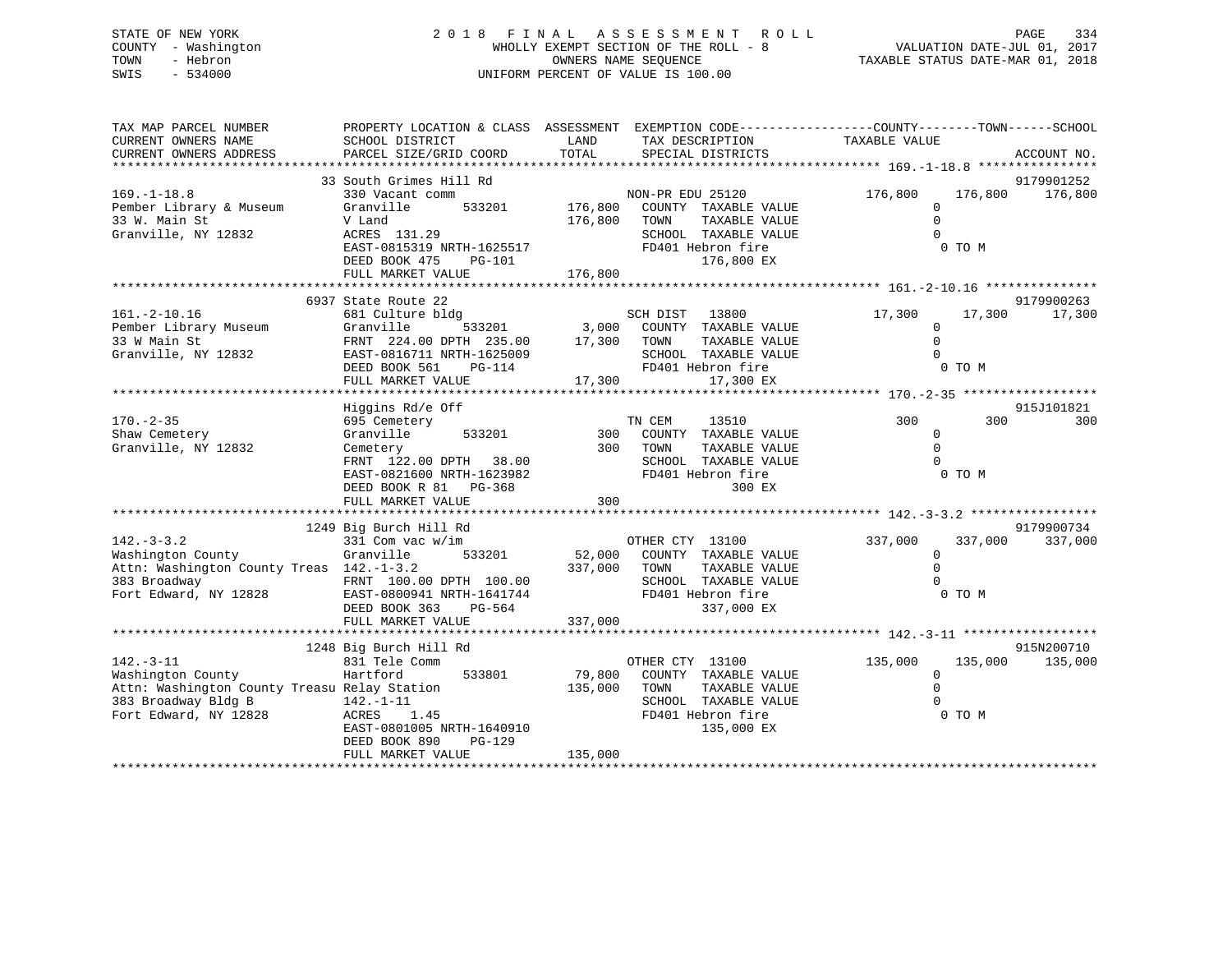| STATE OF NEW YORK<br>COUNTY - Washington<br>TOWN<br>- Hebron<br>$-534000$<br>SWIS                                                       | F I N A L<br>2 0 1 8<br>WHOLLY EXEMPT SECTION OF THE ROLL - 8<br>UNIFORM PERCENT OF VALUE IS 100.00 | TAXABLE STATUS DATE-MAR 01, 2018 | VALUATION DATE-JUL 01, 2017                                                                                                              | PAGE                                           | 335              |             |         |
|-----------------------------------------------------------------------------------------------------------------------------------------|-----------------------------------------------------------------------------------------------------|----------------------------------|------------------------------------------------------------------------------------------------------------------------------------------|------------------------------------------------|------------------|-------------|---------|
| TAX MAP PARCEL NUMBER<br>CURRENT OWNERS NAME<br>CURRENT OWNERS ADDRESS                                                                  | SCHOOL DISTRICT<br>PARCEL SIZE/GRID COORD                                                           | LAND<br>TOTAL                    | PROPERTY LOCATION & CLASS ASSESSMENT EXEMPTION CODE----------------COUNTY-------TOWN------SCHOOL<br>TAX DESCRIPTION<br>SPECIAL DISTRICTS | TAXABLE VALUE                                  |                  | ACCOUNT NO. |         |
|                                                                                                                                         |                                                                                                     |                                  |                                                                                                                                          |                                                |                  |             |         |
|                                                                                                                                         | 433 Mcknight Hill Rd                                                                                |                                  |                                                                                                                                          |                                                |                  | 9179901030  |         |
| $168. - 1 - 11$<br>Washington County<br>Attn: Washington County Treas lease 2781/71 2814/308<br>Upper Broadway<br>Fort Edward, NY 12828 | 837 Cell Tower<br>Salem<br>534801<br>Bischoff Propty, agmt 293<br>ACRES<br>1.00                     | 38,000<br>39,100                 | OTHER CTY 13100<br>COUNTY TAXABLE VALUE<br>TOWN<br>TAXABLE VALUE<br>SCHOOL TAXABLE VALUE<br>FD401 Hebron fire                            | 39,100<br>$\mathbf{0}$<br>$\Omega$<br>$\Omega$ | 39,100<br>0 TO M |             | 39,100  |
|                                                                                                                                         | EAST-0798997 NRTH-1617490<br>DEED BOOK 447<br>PG-460<br>FULL MARKET VALUE                           | 39,100                           | 39,100 EX                                                                                                                                |                                                |                  |             |         |
|                                                                                                                                         |                                                                                                     |                                  |                                                                                                                                          |                                                |                  |             |         |
| $183. - 1 - 3.2$                                                                                                                        | 3335 County Route 30<br>841 Motr veh srv                                                            |                                  | OTHER CTY 13100                                                                                                                          | 239,700                                        | 239,700          | 9179900733  |         |
| Washington County                                                                                                                       | Salem<br>534801                                                                                     | 67,100                           | COUNTY TAXABLE VALUE                                                                                                                     | 0                                              |                  |             | 239,700 |
| Attn: Washington County Treas 654/205                                                                                                   |                                                                                                     | 239,700                          | TAXABLE VALUE<br>TOWN                                                                                                                    | $\mathsf 0$                                    |                  |             |         |
| Upper Broadway                                                                                                                          | ACRES<br>4.41                                                                                       |                                  | SCHOOL TAXABLE VALUE                                                                                                                     | $\Omega$                                       |                  |             |         |
| Fort Edward, NY 12828                                                                                                                   | EAST-0790292 NRTH-1607218<br>DEED BOOK 467<br>PG-489                                                |                                  | CA008 Cons agri dst 8<br>239,700 EX                                                                                                      |                                                | 0 TO M           |             |         |
|                                                                                                                                         | FULL MARKET VALUE                                                                                   |                                  | 239,700 FD401 Hebron fire<br>239,700 EX                                                                                                  |                                                | 0 TO M           |             |         |
|                                                                                                                                         |                                                                                                     |                                  |                                                                                                                                          |                                                |                  |             |         |
|                                                                                                                                         | County Route 30                                                                                     |                                  |                                                                                                                                          |                                                |                  | 915J101044  |         |
| $183.20 - 1 - 3$                                                                                                                        | 311 Res vac land                                                                                    |                                  | OTHER CTY 13100                                                                                                                          | 300                                            | 300              |             | 300     |
| Washington County                                                                                                                       | Salem<br>534801                                                                                     | 300                              | COUNTY TAXABLE VALUE                                                                                                                     | $\mathbf 0$                                    |                  |             |         |
| Attn: Washington County Treasu FRNT 116.00 DPTH 122.00                                                                                  |                                                                                                     | 300                              | TOWN<br>TAXABLE VALUE                                                                                                                    | $\Omega$                                       |                  |             |         |
| 383 Broadway                                                                                                                            | ACRES<br>0.32                                                                                       |                                  | SCHOOL TAXABLE VALUE                                                                                                                     | $\Omega$                                       |                  |             |         |
| Fort Edward, NY 12828                                                                                                                   | EAST-0792164 NRTH-1603081<br>DEED BOOK 851<br>PG-326                                                |                                  | CA008 Cons agri dst 8<br>300 EX                                                                                                          |                                                | 0 TO M           |             |         |
|                                                                                                                                         | FULL MARKET VALUE                                                                                   | 300                              | FD401 Hebron fire<br>300 EX                                                                                                              |                                                | 0 TO M           |             |         |
|                                                                                                                                         |                                                                                                     |                                  | LD401 West hebron light<br>300 EX                                                                                                        |                                                | 0 TO M           |             |         |
|                                                                                                                                         |                                                                                                     |                                  |                                                                                                                                          |                                                |                  |             |         |

9179900732 3157 County Route 30 9179900732 183.20-1-1.1 620 Religious NON-PR REL 25110 850,000 850,000 850,000 West Hebron U P Church Salem 534801 37,000 COUNTY TAXABLE VALUE 0 c/o Rev. Laura Mitchell 363/104 850,000 TOWN TAXABLE VALUE 0 3157 County Route 30 ACRES 5.00 SCHOOL TAXABLE VALUE 0 Salem, NY 12865 EAST-0791781 NRTH-1603233 CA008 Cons agri dst 8 0 TO M DEED BOOK 47 PG-499 850,000 EX FULL MARKET VALUE 850,000 FD401 Hebron fire 0 TO M 850,000 EX LD401 West hebron light 0 TO M 850,000 EX \*\*\*\*\*\*\*\*\*\*\*\*\*\*\*\*\*\*\*\*\*\*\*\*\*\*\*\*\*\*\*\*\*\*\*\*\*\*\*\*\*\*\*\*\*\*\*\*\*\*\*\*\*\*\*\*\*\*\*\*\*\*\*\*\*\*\*\*\*\*\*\*\*\*\*\*\*\*\*\*\*\*\*\*\*\*\*\*\*\*\*\*\*\*\*\*\*\*\*\*\*\*\*\*\*\*\*\*\*\*\*\*\*\*\*\*\*\*\*\*\*\*\*\*\*\*\*\*\*\*\*\*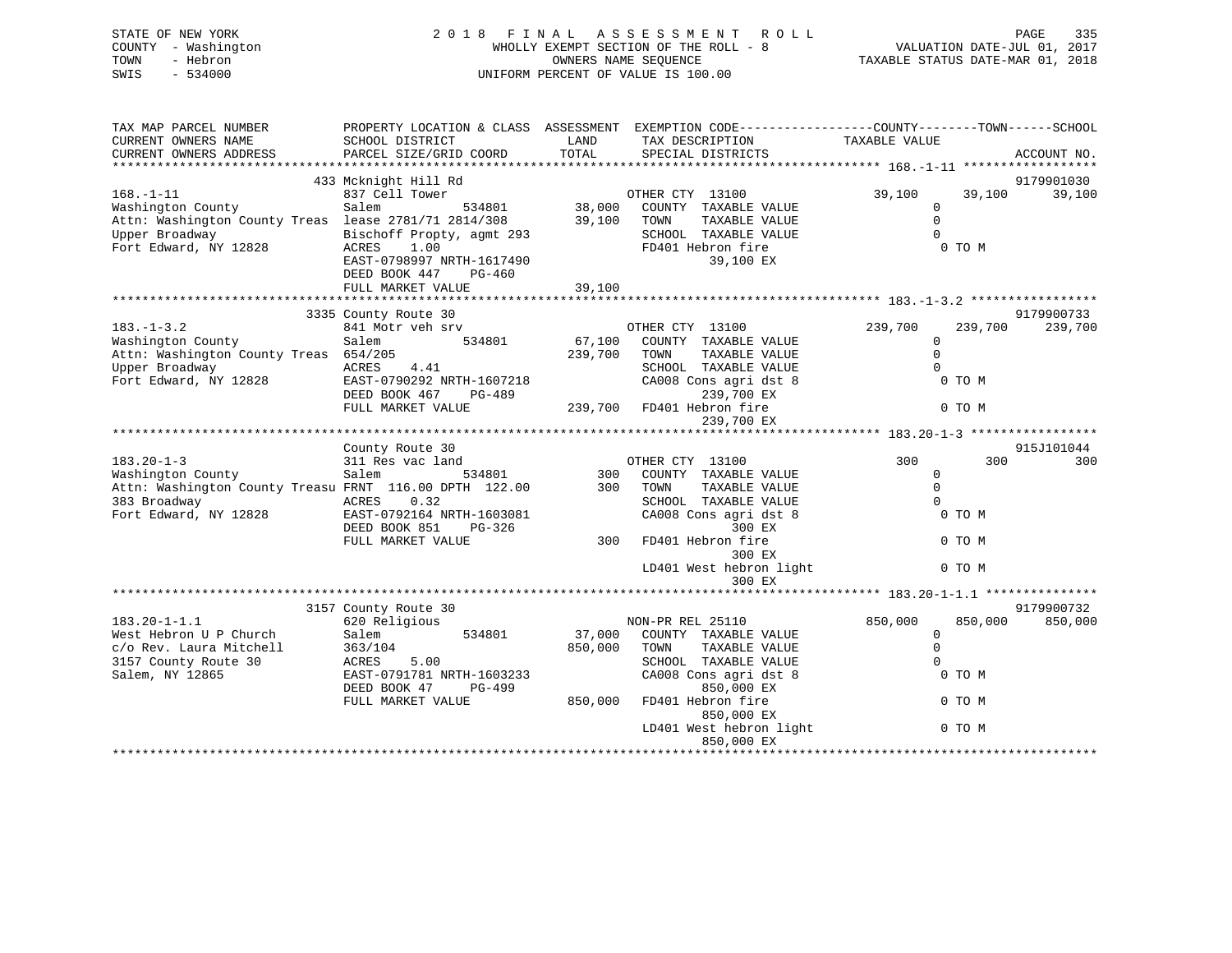| STATE OF NEW YORK<br>- Washington<br>COUNTY<br>- Hebron<br>TOWN<br>SWIS<br>$-534000$ |                                                         |      | 2018 FINAL ASSESSMENT ROLL<br>WHOLLY EXEMPT SECTION OF THE ROLL - 8<br>OWNERS NAME SEQUENCE<br>UNIFORM PERCENT OF VALUE IS 100.00 |               | VALUATION DATE-JUL 01, 2017<br>TAXABLE STATUS DATE-MAR 01, 2018               | PAGE | 336         |
|--------------------------------------------------------------------------------------|---------------------------------------------------------|------|-----------------------------------------------------------------------------------------------------------------------------------|---------------|-------------------------------------------------------------------------------|------|-------------|
| TAX MAP PARCEL NUMBER<br>CURRENT OWNERS NAME                                         | PROPERTY LOCATION & CLASS ASSESSMENT<br>SCHOOL DISTRICT | LAND | TAX DESCRIPTION                                                                                                                   |               | EXEMPTION CODE-----------------COUNTY-------TOWN------SCHOOL<br>TAXABLE VALUE |      |             |
| CURRENT OWNERS ADDRESS                                                               | PARCEL SIZE/GRID COORD TOTAL SPECIAL DISTRICTS          |      |                                                                                                                                   |               |                                                                               |      | ACCOUNT NO. |
|                                                                                      | Higgins Rd/e Off                                        |      |                                                                                                                                   |               |                                                                               |      | 915J101822  |
| 170.-2-36                                                                            | 695 Cemetery                                            |      | 13510<br>TN CEM                                                                                                                   |               | 400                                                                           | 400  | 400         |
| Wrights Cemetery                                                                     | Granville<br>533201                                     | 400  | COUNTY                                                                                                                            | TAXABLE VALUE |                                                                               |      |             |
| Granville, NY 12832                                                                  | Cemetery                                                | 400  | TOWN                                                                                                                              | TAXABLE VALUE |                                                                               |      |             |
|                                                                                      | 48.00 DPTH 112.00<br>FRNT                               |      | SCHOOL                                                                                                                            | TAXABLE VALUE |                                                                               |      |             |

\*\*\*\*\*\*\*\*\*\*\*\*\*\*\*\*\*\*\*\*\*\*\*\*\*\*\*\*\*\*\*\*\*\*\*\*\*\*\*\*\*\*\*\*\*\*\*\*\*\*\*\*\*\*\*\*\*\*\*\*\*\*\*\*\*\*\*\*\*\*\*\*\*\*\*\*\*\*\*\*\*\*\*\*\*\*\*\*\*\*\*\*\*\*\*\*\*\*\*\*\*\*\*\*\*\*\*\*\*\*\*\*\*\*\*\*\*\*\*\*\*\*\*\*\*\*\*\*\*\*\*\*

 $EAST-0822078 \, NRTH-1623977$  FD401 Hebron fire DEED BOOK R 137 PG-150 400 EX 0 TO M

FULL MARKET VALUE 400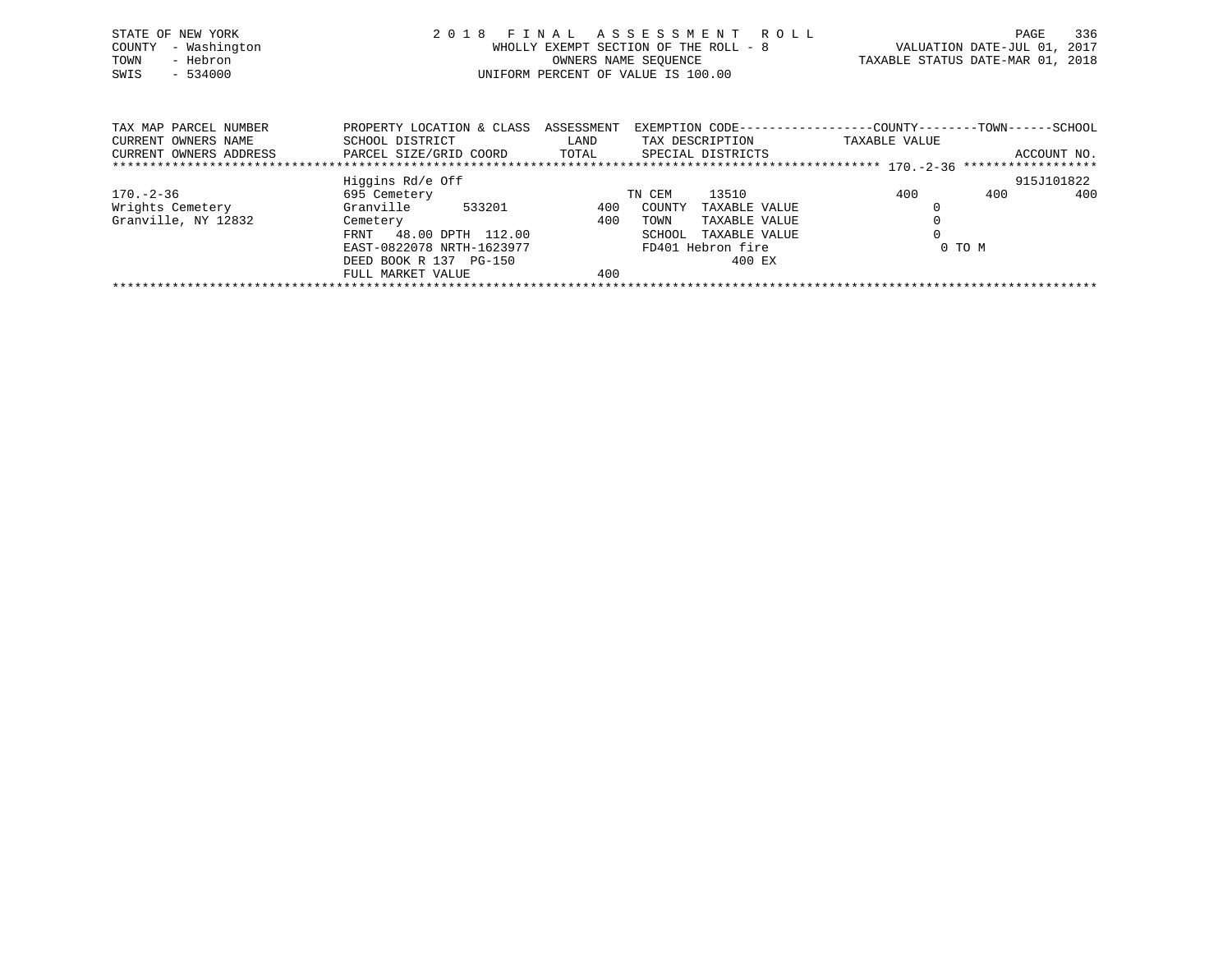VALUATION DATE-JUL 01, 2017 TOWN - Hebron TAXABLE STATUS DATE-MAR 01, 2018 SWIS - 534000 RPS150/V04/L015 UNIFORM PERCENT OF VALUE IS 100.00 CURRENT DATE 6/18/2018

# ROLL SUB SECTION - - TOTALS

#### \*\*\* S P E C I A L D I S T R I C T S U M M A R Y \*\*\*

| CODE DISTRICT NAME   | TOTAL<br>PARCELS | EXTENSION<br>TYPE | EXTENSION<br><b>VALUE</b> | AD VALOREM<br>VALUE | EXEMPT<br>AMOUNT | TAXABLE<br>VALUE |
|----------------------|------------------|-------------------|---------------------------|---------------------|------------------|------------------|
| CA008 Cons agri dst  |                  | 8 TOTAL M         |                           | 1656,000            | 1656,000         |                  |
| FD401 Hebron fire    |                  | 29 TOTAL M        |                           | 3942,600            | 3869,500         | 73,100           |
| LD401 West hebron li |                  | 5 TOTAL M         |                           | 1248,700            | 1248,700         |                  |

## \*\*\* S C H O O L D I S T R I C T S U M M A R Y \*\*\*

| CODE                                 | DISTRICT NAME                            | TOTAL<br>PARCELS | ASSESSED<br>LAND                       | ASSESSED<br>TOTAL                         | EXEMPT<br>AMOUNT                          | TOTAL<br>TAXABLE | <b>STAR</b><br>AMOUNT | <b>STAR</b><br>TAXABLE |
|--------------------------------------|------------------------------------------|------------------|----------------------------------------|-------------------------------------------|-------------------------------------------|------------------|-----------------------|------------------------|
| 532001<br>533201<br>533801<br>534801 | Arqyle<br>Granville<br>Hartford<br>Salem | 10<br>17         | 42,200<br>363,100<br>79,800<br>578,200 | 42,200<br>1286,400<br>135,000<br>2479,000 | 42,200<br>1286,400<br>135,000<br>2479,000 |                  |                       |                        |
|                                      | SUB-TOTAL                                | 29               | 1063,300                               | 3942,600                                  | 3942,600                                  |                  |                       |                        |
|                                      | TOTAL                                    | 29               | 1063,300                               | 3942,600                                  | 3942,600                                  |                  |                       |                        |

# \*\*\* S Y S T E M C O D E S S U M M A R Y \*\*\*

# NO SYSTEM EXEMPTIONS AT THIS LEVEL

| CODE  | DESCRIPTION | TOTAL<br>PARCELS | COUNTY   | TOWN     | SCHOOL   |
|-------|-------------|------------------|----------|----------|----------|
| 13100 | OTHER CTY   | 5                | 751,100  | 751,100  | 751,100  |
| 13500 | OTHER TOWN  |                  | 182,500  | 182,500  | 182,500  |
| 13510 | TN CEM      |                  | 123,900  | 123,900  | 123,900  |
| 13800 | SCH DIST    |                  | 17,300   | 17,300   | 17,300   |
| 25110 | NON-PR REL  | 4                | 1987,900 | 1987,900 | 1987,900 |
| 25120 | NON-PR EDU  | C.<br>∠          | 180,400  | 180,400  | 180,400  |
| 26250 | HIST SOC    | C.               | 73,100   | 73,100   | 73,100   |
| 26400 | VOL FIRE    |                  | 468,600  | 468,600  | 468,600  |
| 27350 | PRI CEM     |                  | 157,800  | 157,800  | 157,800  |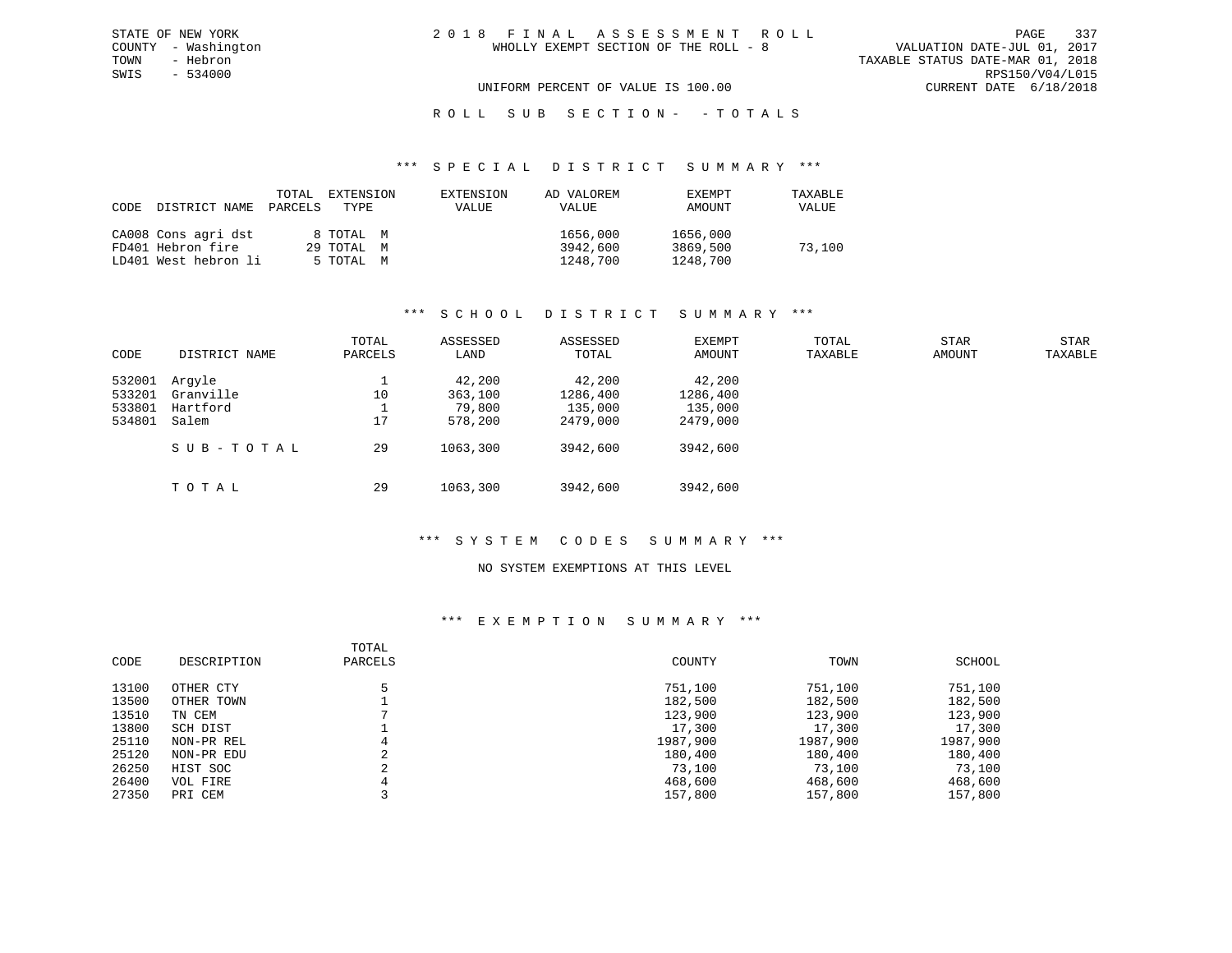|      | STATE OF NEW YORK   | 2018 FINAL ASSESSMENT ROLL            | 338<br>PAGE                      |
|------|---------------------|---------------------------------------|----------------------------------|
|      | COUNTY - Washington | WHOLLY EXEMPT SECTION OF THE ROLL - 8 | VALUATION DATE-JUL 01, 2017      |
| TOWN | - Hebron            |                                       | TAXABLE STATUS DATE-MAR 01, 2018 |
| SWIS | $-534000$           |                                       | RPS150/V04/L015                  |
|      |                     | UNIFORM PERCENT OF VALUE IS 100.00    | CURRENT DATE 6/18/2018           |
|      |                     | ROLL SUB SECTION- - TOTALS            |                                  |

# \*\*\* E X E M P T I O N S U M M A R Y \*\*\*

| CODE | סרים הח   | TOTAL<br>DA DA TIC | COUNTY   | TOWN     | <b>SCHOOL</b> |
|------|-----------|--------------------|----------|----------|---------------|
|      | יד ר<br>Ē | 29                 | 3942,600 | 3942,600 | 3942,600      |

| ROLL<br>SEC | DESCRIPTION   | TOTAL<br>PARCELS | ASSESSEI<br>úAND | <b>\SSESSED</b><br>TOTAL | TAXABLE<br>COUNTY | TAXABLE<br>TOWN | TAXABLE<br>SCHOOL | STAR<br>TAXABLE |
|-------------|---------------|------------------|------------------|--------------------------|-------------------|-----------------|-------------------|-----------------|
|             | WHOLLY EXEMPT | つの               | ,300<br>1063     | 3942,600                 |                   |                 |                   |                 |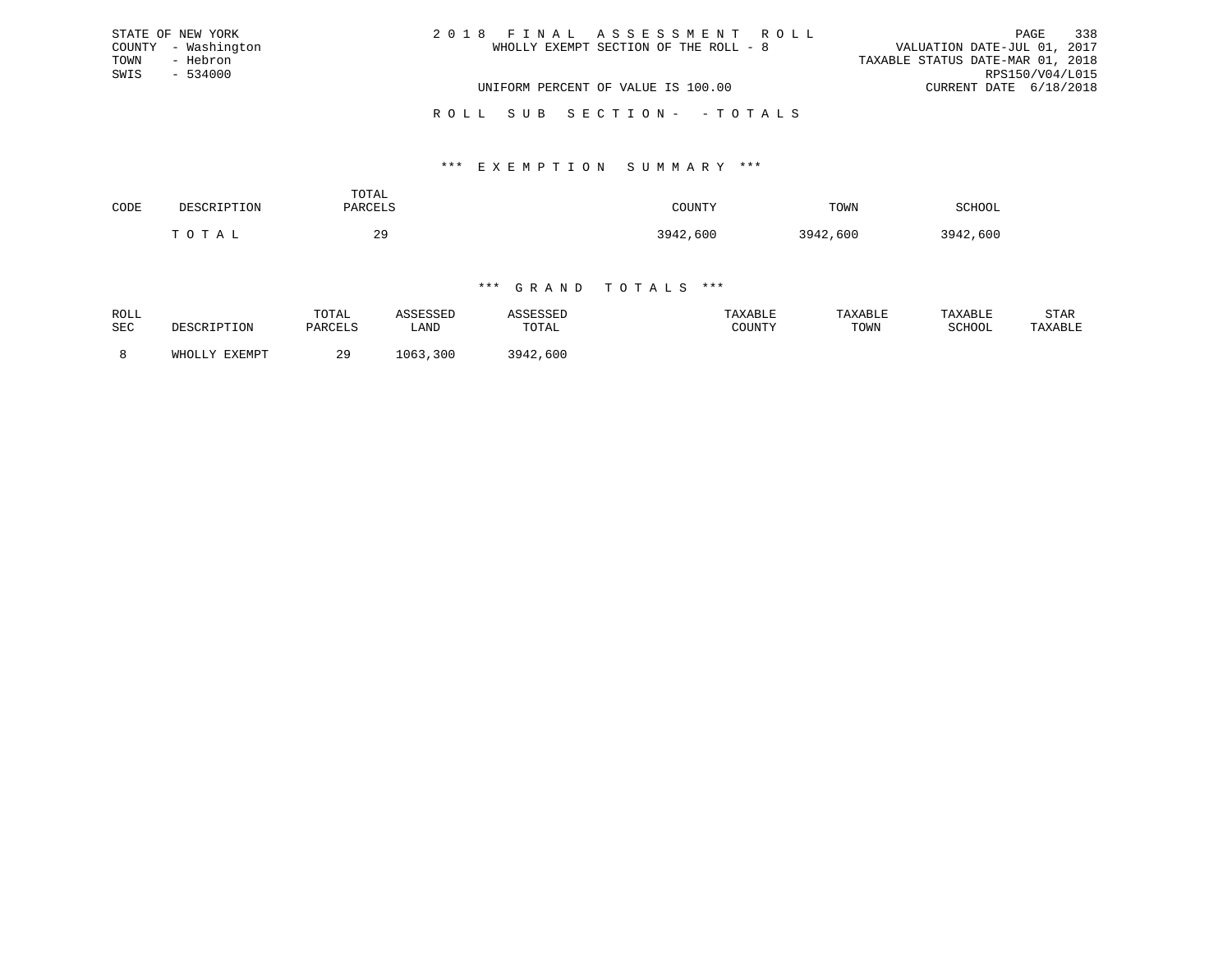|      | STATE OF NEW YORK   | 2018 FINAL ASSESSMENT ROLL |                                       |                                  |                        | PAGE | 339 |
|------|---------------------|----------------------------|---------------------------------------|----------------------------------|------------------------|------|-----|
|      | COUNTY - Washington |                            | WHOLLY EXEMPT SECTION OF THE ROLL - 8 | VALUATION DATE-JUL 01, 2017      |                        |      |     |
| TOWN | - Hebron            |                            |                                       | TAXABLE STATUS DATE-MAR 01, 2018 |                        |      |     |
| SWIS | $-534000$           |                            | UNIFORM PERCENT OF VALUE IS 100.00    |                                  | RPS150/V04/L015        |      |     |
|      |                     |                            |                                       |                                  | CURRENT DATE 6/18/2018 |      |     |
|      |                     |                            |                                       |                                  |                        |      |     |

# ROLL SECTION TOTALS

#### \*\*\* S P E C I A L D I S T R I C T S U M M A R Y \*\*\*

| CODE | DISTRICT NAME        | TOTAL<br>PARCELS | EXTENSION<br>TYPE | EXTENSION<br>VALUE | AD VALOREM<br>VALUE | EXEMPT<br>AMOUNT | TAXABLE<br>VALUE |
|------|----------------------|------------------|-------------------|--------------------|---------------------|------------------|------------------|
|      | CA008 Cons agri dst  |                  | 8 TOTAL M         |                    | 1656,000            | 1656,000         |                  |
|      | FD401 Hebron fire    |                  | 29 TOTAL M        |                    | 3942,600            | 3869,500         | 73,100           |
|      | LD401 West hebron li |                  | 5 TOTAL M         |                    | 1248,700            | 1248,700         |                  |

## \*\*\* S C H O O L D I S T R I C T S U M M A R Y \*\*\*

| CODE   | DISTRICT NAME | TOTAL<br>PARCELS | ASSESSED<br>LAND | ASSESSED<br>TOTAL | EXEMPT<br>AMOUNT | TOTAL<br>TAXABLE | <b>STAR</b><br>AMOUNT | <b>STAR</b><br>TAXABLE |
|--------|---------------|------------------|------------------|-------------------|------------------|------------------|-----------------------|------------------------|
|        |               |                  |                  |                   |                  |                  |                       |                        |
| 532001 | Arqyle        |                  | 42,200           | 42,200            | 42,200           |                  |                       |                        |
| 533201 | Granville     | 10               | 363,100          | 1286,400          | 1286,400         |                  |                       |                        |
| 533801 | Hartford      |                  | 79,800           | 135,000           | 135,000          |                  |                       |                        |
| 534801 | Salem         | 17               | 578,200          | 2479,000          | 2479,000         |                  |                       |                        |
|        | SUB-TOTAL     | 29               | 1063,300         | 3942,600          | 3942,600         |                  |                       |                        |
|        | TOTAL         | 29               | 1063,300         | 3942,600          | 3942,600         |                  |                       |                        |

## \*\*\* S Y S T E M C O D E S S U M M A R Y \*\*\*

# NO SYSTEM EXEMPTIONS AT THIS LEVEL

| CODE  | DESCRIPTION | TOTAL<br>PARCELS | COUNTY   | TOWN     | SCHOOL   |
|-------|-------------|------------------|----------|----------|----------|
| 13100 | OTHER CTY   |                  | 751,100  | 751,100  | 751,100  |
| 13500 | OTHER TOWN  |                  | 182,500  | 182,500  | 182,500  |
| 13510 | TN CEM      |                  | 123,900  | 123,900  | 123,900  |
| 13800 | SCH DIST    |                  | 17,300   | 17,300   | 17,300   |
| 25110 | NON-PR REL  | 4                | 1987,900 | 1987,900 | 1987,900 |
| 25120 | NON-PR EDU  | $\sim$<br>∠      | 180,400  | 180,400  | 180,400  |
| 26250 | HIST SOC    | $\sim$           | 73,100   | 73,100   | 73,100   |
| 26400 | VOL FIRE    |                  | 468,600  | 468,600  | 468,600  |
| 27350 | PRI CEM     |                  | 157,800  | 157,800  | 157,800  |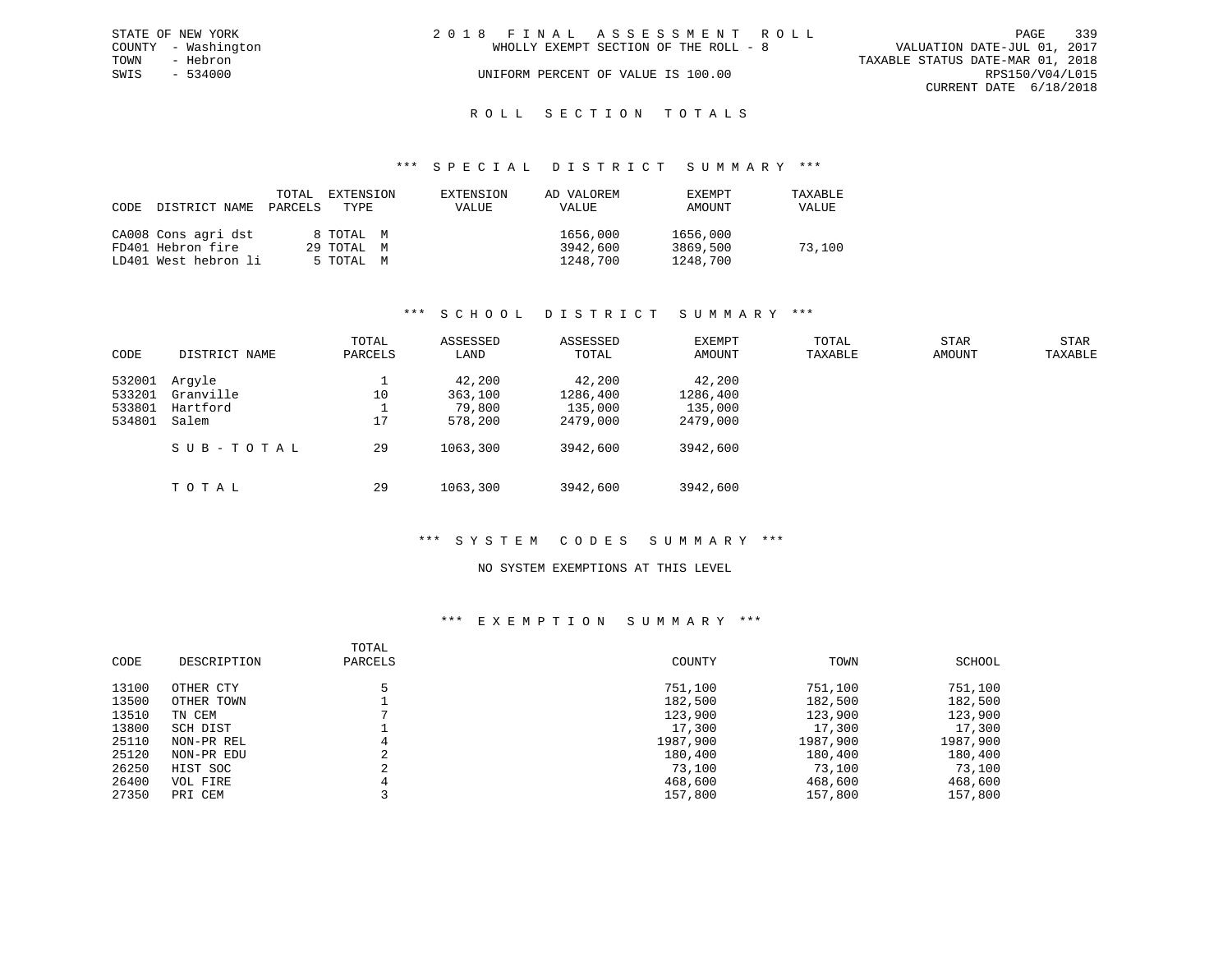|      | STATE OF NEW YORK   | 2018 FINAL ASSESSMENT ROLL         |                                       |                                  | PAGE                   | 340 |
|------|---------------------|------------------------------------|---------------------------------------|----------------------------------|------------------------|-----|
|      | COUNTY - Washington |                                    | WHOLLY EXEMPT SECTION OF THE ROLL - 8 | VALUATION DATE-JUL 01, 2017      |                        |     |
| TOWN | - Hebron            |                                    |                                       | TAXABLE STATUS DATE-MAR 01, 2018 |                        |     |
| SWIS | $-534000$           | UNIFORM PERCENT OF VALUE IS 100.00 |                                       |                                  | RPS150/V04/L015        |     |
|      |                     |                                    |                                       |                                  | CURRENT DATE 6/18/2018 |     |
|      |                     |                                    |                                       |                                  |                        |     |

### R O L L S E C T I O N T O T A L S

#### \*\*\* E X E M P T I O N S U M M A R Y \*\*\*

| CODE | יםי∩ים ת                    | TOTAL<br>PARCELS | TOUNTY   | TOWN     | <b>SCHOOL</b> |
|------|-----------------------------|------------------|----------|----------|---------------|
|      | $\cap$ $\blacksquare$<br>m. | 29               | 3942,600 | 3942,600 | 3942,600      |

| ROLL<br>SEC | DESCRIPTION   | TOTAL<br>PARCELS | ASSESSED<br>LAND | \SSESSED<br>TOTAL | TAXABLE<br>COUNTY | TAXABLE<br>TOWN | TAXABLE<br>SCHOOL | STAR<br>TAXABLE |
|-------------|---------------|------------------|------------------|-------------------|-------------------|-----------------|-------------------|-----------------|
|             | WHOLLY EXEMPT | 29               | 1063,300         | 3942,600          |                   |                 |                   |                 |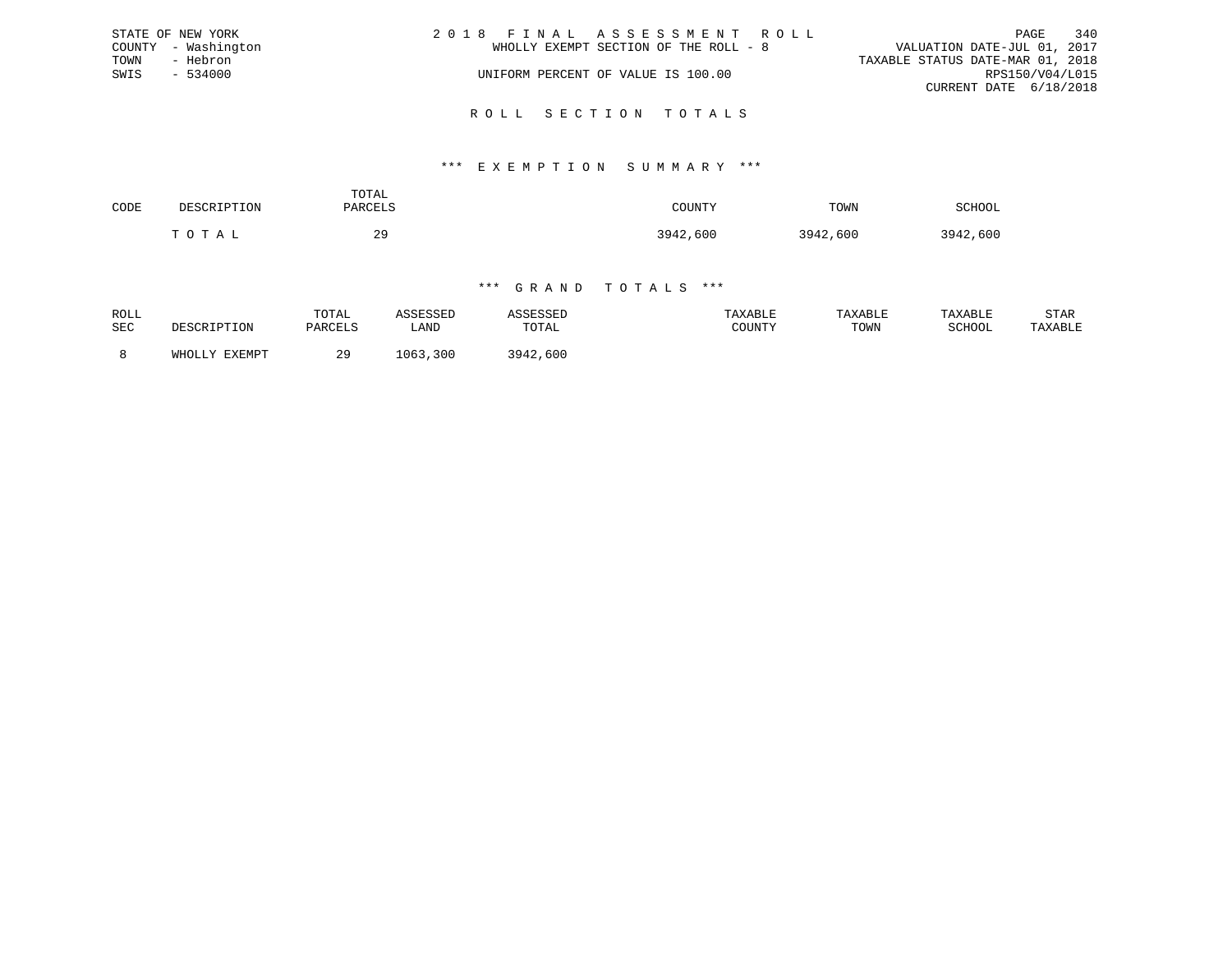# \*\*\* S P E C I A L D I S T R I C T S U M M A R Y \*\*\*

|      |                      | TOTAL   | EXTENSION     | EXTENSION | AD VALOREM | EXEMPT    | TAXABLE    |
|------|----------------------|---------|---------------|-----------|------------|-----------|------------|
| CODE | DISTRICT NAME        | PARCELS | TYPE          | VALUE     | VALUE      | AMOUNT    | VALUE      |
|      | TE533 Trans exmt rep |         | 9 MOVTAX      |           |            |           |            |
|      | CA001 Cons agri dst  |         | 11 TOTAL      |           | 3238,300   | 724,717   | 2513,583   |
|      | CA004 Cons agri dst  |         | 2 TOTAL M     |           | 158,800    | 106,248   | 52,552     |
|      | CA006 Cons agri dst  |         | 8 TOTAL M     |           | 1475,000   | 594,592   | 880,408    |
|      | CA008 Cons agri dst  |         | 501 TOTAL M   |           | 73641,480  | 12192,950 | 61448,530  |
|      | FD401 Hebron fire    |         | 1,626 TOTAL M |           | 184299,664 | 3879,800  | 180419,864 |
|      | LD401 West hebron li |         | 67 TOTAL M    |           | 7386,600   | 1248,700  | 6137,900   |

# \*\*\* S C H O O L D I S T R I C T S U M M A R Y \*\*\*

| CODE             | DISTRICT NAME         | TOTAL<br>PARCELS | ASSESSED<br>LAND      | ASSESSED<br>TOTAL     | EXEMPT<br><b>AMOUNT</b> | TOTAL<br>TAXABLE      | STAR<br><b>AMOUNT</b> | STAR<br>TAXABLE        |
|------------------|-----------------------|------------------|-----------------------|-----------------------|-------------------------|-----------------------|-----------------------|------------------------|
| 532001<br>533201 | Arqyle<br>Granville   | 28<br>615        | 1298,800<br>33860,700 | 2596,468<br>68089,423 | 361,134<br>8873,285     | 2235,334<br>59216,138 | 410,400<br>7337,113   | 1824,934<br>51879,025  |
| 533401<br>533801 | Greenwich<br>Hartford | 196              | 158,800<br>12922,740  | 158,927<br>23762,179  | 106,248<br>3562,148     | 52,679<br>20200,031   | 2619,200              | 52,679                 |
| 534801           | Salem                 | 784              | 44250,130             | 90112,967             | 9980,866                | 80132,101             | 9457,090              | 17580,831<br>70675,011 |
|                  | SUB-TOTAL             | 1,626            | 92491,170             | 184719,964            | 22883,681               | 161836,283            | 19823,803             | 142012,480             |
|                  | TOTAL                 | 1,626            | 92491,170             | 184719,964            | 22883,681               | 161836,283            | 19823,803             | 142012,480             |

# \*\*\* S Y S T E M C O D E S S U M M A R Y \*\*\*

# NO SYSTEM EXEMPTIONS AT THIS LEVEL

| CODE  | DESCRIPTION | TOTAL<br>PARCELS | COUNTY  | TOWN    | SCHOOL  |
|-------|-------------|------------------|---------|---------|---------|
| 13100 | OTHER CTY   |                  | 751,100 | 751,100 | 751,100 |
| 13500 | OTHER TOWN  |                  | 182,500 | 182,500 | 182,500 |
| 13510 | TN CEM      |                  | 123,900 | 123,900 | 123,900 |
| 13800 | SCH DIST    |                  | 17,300  | 17,300  | 17,300  |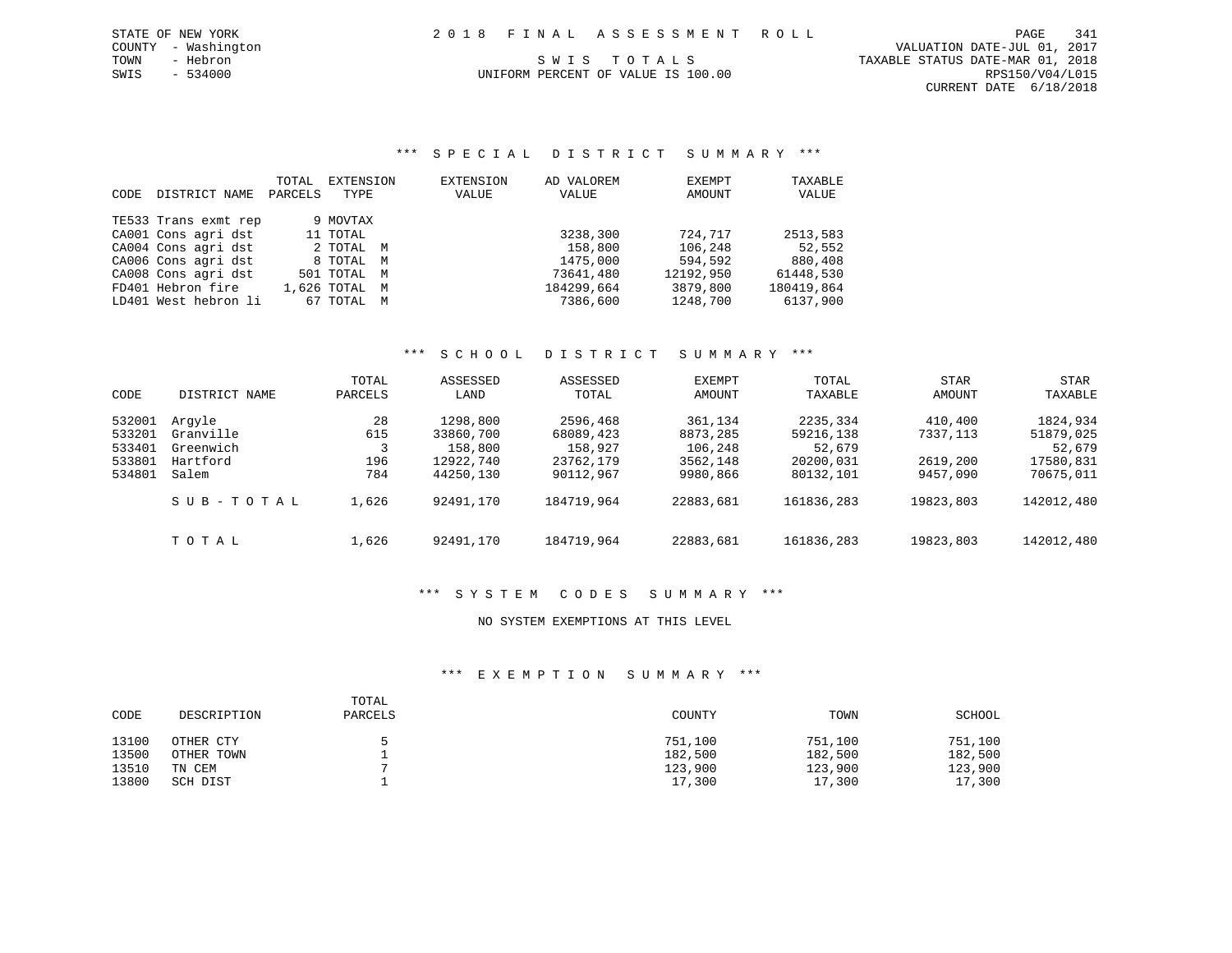COUNTY - Washington VALUATION DATE-JUL 01, 2017 TOWN - Hebron S W I S T O T A L S TAXABLE STATUS DATE-MAR 01, 2018 UNIFORM PERCENT OF VALUE IS 100.00 RPS150/V04/L015 CURRENT DATE 6/18/2018

|       |                  | TOTAL          |           |           |           |
|-------|------------------|----------------|-----------|-----------|-----------|
| CODE  | DESCRIPTION      | PARCELS        | COUNTY    | TOWN      | SCHOOL    |
| 25110 | NON-PR REL       | 4              | 1987,900  | 1987,900  | 1987,900  |
| 25120 | NON-PR EDU       | $\overline{2}$ | 180,400   | 180,400   | 180,400   |
| 26250 | HIST SOC         | 2              | 73,100    | 73,100    | 73,100    |
| 26400 | VOL FIRE         | 4              | 468,600   | 468,600   | 468,600   |
| 27350 | PRI CEM          | 3              | 157,800   | 157,800   | 157,800   |
| 29700 | RPTL1138         | 3              | 10,300    | 10,300    | 10,300    |
| 41120 | VETWAR CTS       | 7              | 124,166   | 113,314   | 6,000     |
| 41121 | VET WAR CT       | 32             | 618,554   | 495,892   |           |
| 41130 | VETCOM CTS       | 3              | 78,688    | 77,300    |           |
| 41131 | VET COM CT       | 34             | 1330,129  | 968,852   |           |
| 41140 | VETDIS CTS       | $\overline{c}$ | 57,715    | 57,715    |           |
| 41141 | VET DIS CT       | 12             | 555,320   | 486,938   |           |
| 41151 | $CW_10_VET/$     | 6              | 46,368    | 46,368    |           |
| 41700 | AG BUILD         | 9              | 496,475   | 496,475   | 496,475   |
| 41720 | AG DIST          | 148            | 12195,281 | 12195,281 | 12195,281 |
| 41730 | AGRI-D IND       | 41             | 1586,073  | 1586,073  | 1586,073  |
| 41800 | AGED-ALL         | 20             | 973,087   | 973,087   | 987,005   |
| 41801 | AGED-CO/TN       | 2              | 65,594    | 65,594    |           |
| 41802 | AGED-CO          | 32             | 1423,907  |           |           |
| 41803 | AGED-TOWN        | 27             |           | 981,438   |           |
| 41804 | AGED-SCH         | 22             |           |           | 697,207   |
| 41805 | AGE-CO/SCH       | 16             | 796,498   |           | 840,885   |
| 41806 | AGE-TN/SCH       | $\mathbf{1}$   |           | 27,864    | 27,864    |
| 41834 | ENH STAR         | 157            |           |           | 9634,053  |
| 41854 | <b>BAS STAR</b>  | 339            |           |           | 10167,500 |
| 41864 | <b>B STAR MH</b> | 1              |           |           | 22,250    |
| 41931 | DISAB-C/T        | 6              | 219,745   | 219,745   |           |
| 47460 | FOR 480A         | 35             | 2093,991  | 2093,991  | 2093,991  |
| 49501 | SOL-CO/TWN       | $\mathbf{1}$   | 27,000    | 27,000    |           |
|       | TOTAL            | 985            | 26641,491 | 24865,827 | 42707,484 |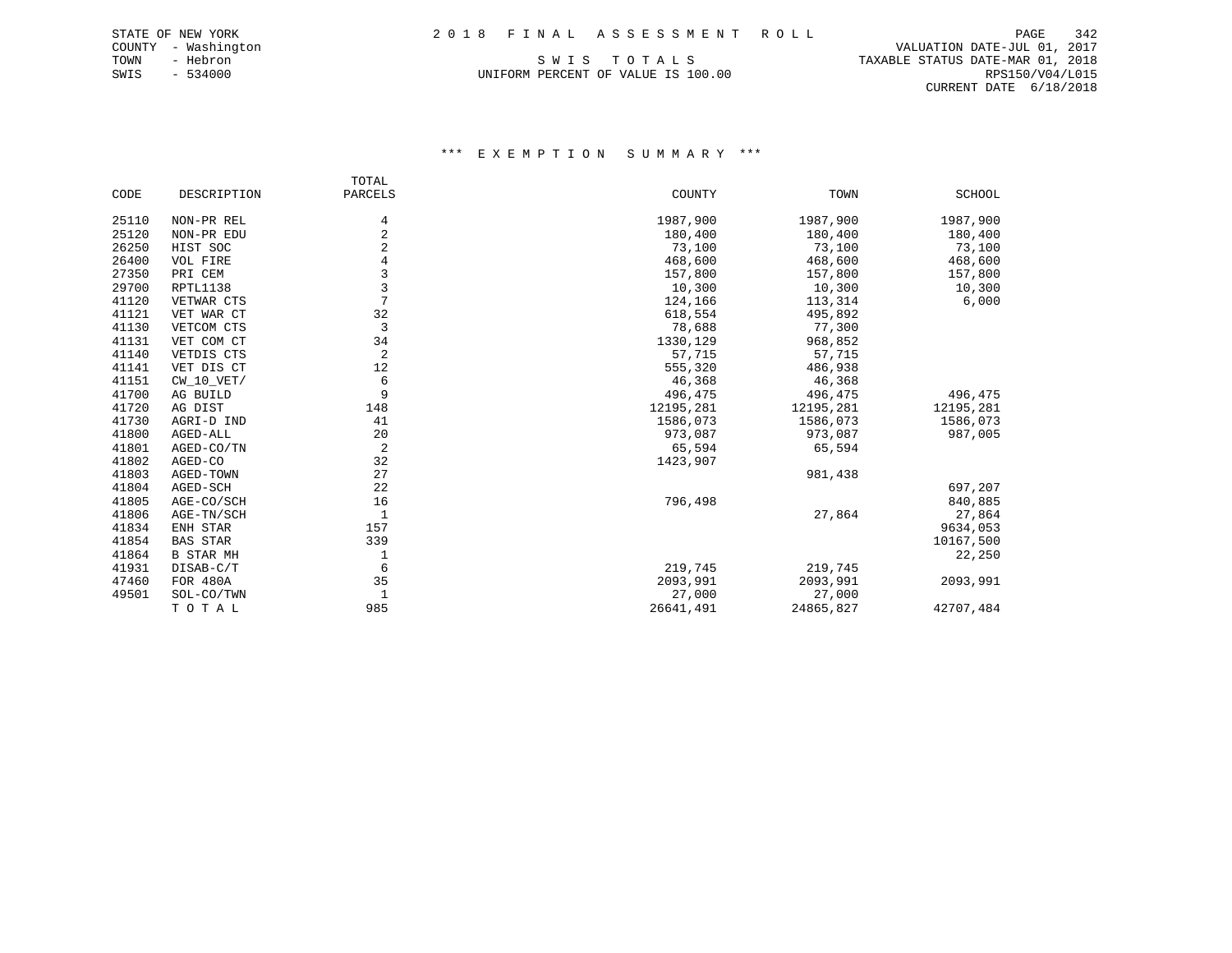|                                    | 2018 FINAL ASSESSMENT ROLL |                                  | PAGE                        | 343 |
|------------------------------------|----------------------------|----------------------------------|-----------------------------|-----|
|                                    |                            |                                  | VALUATION DATE-JUL 01, 2017 |     |
| SWIS TOTALS                        |                            | TAXABLE STATUS DATE-MAR 01, 2018 |                             |     |
| UNIFORM PERCENT OF VALUE IS 100.00 |                            |                                  | RPS150/V04/L015             |     |
|                                    |                            |                                  | CURRENT DATE 6/18/2018      |     |

#### \*\*\* G R A N D T O T A L S \*\*\*

STATE OF NEW YORK COUNTY - Washington TOWN - Hebron  $SWIS$  - 534000

| ROLL<br>SEC | DESCRIPTION         | TOTAL<br>PARCELS | ASSESSED<br>LAND | ASSESSED<br>TOTAL | TAXABLE<br>COUNTY | TAXABLE<br>TOWN | TAXABLE<br>SCHOOL | <b>STAR</b><br>TAXABLE |
|-------------|---------------------|------------------|------------------|-------------------|-------------------|-----------------|-------------------|------------------------|
|             | TAXABLE             | 1,568            | 91358,670        | 175636,370        | 152937,479        | 154713,143      | 156695,289        | 136871,486             |
| 3           | STATE OWNED LAND    | Τ.               | 14,200           | 14,200            | 14,200            | 14,200          | 14,200            | 14,200                 |
| 5           | SPECIAL FRANCHISE   | 9                |                  | 646,008           | 646,008           | 646,008         | 646,008           | 646,008                |
| 6           | UTILITIES & N.C.    | 19               | 55,000           | 4480,786          | 4480,786          | 4480,786        | 4480,786          | 4480,786               |
| 8           | WHOLLY EXEMPT       | 29               | 1063,300         | 3942,600          |                   |                 |                   |                        |
| $\star$     | <b>SUB</b><br>TOTAL | 1,626            | 92491,170        | 184719,964        | 158078,473        | 159854,137      | 161836,283        | 142012,480             |
| $***$       | GRAND TOTAL         | 1,626            | 92491,170        | 184719,964        | 158078,473        | 159854,137      | 161836,283        | 142012,480             |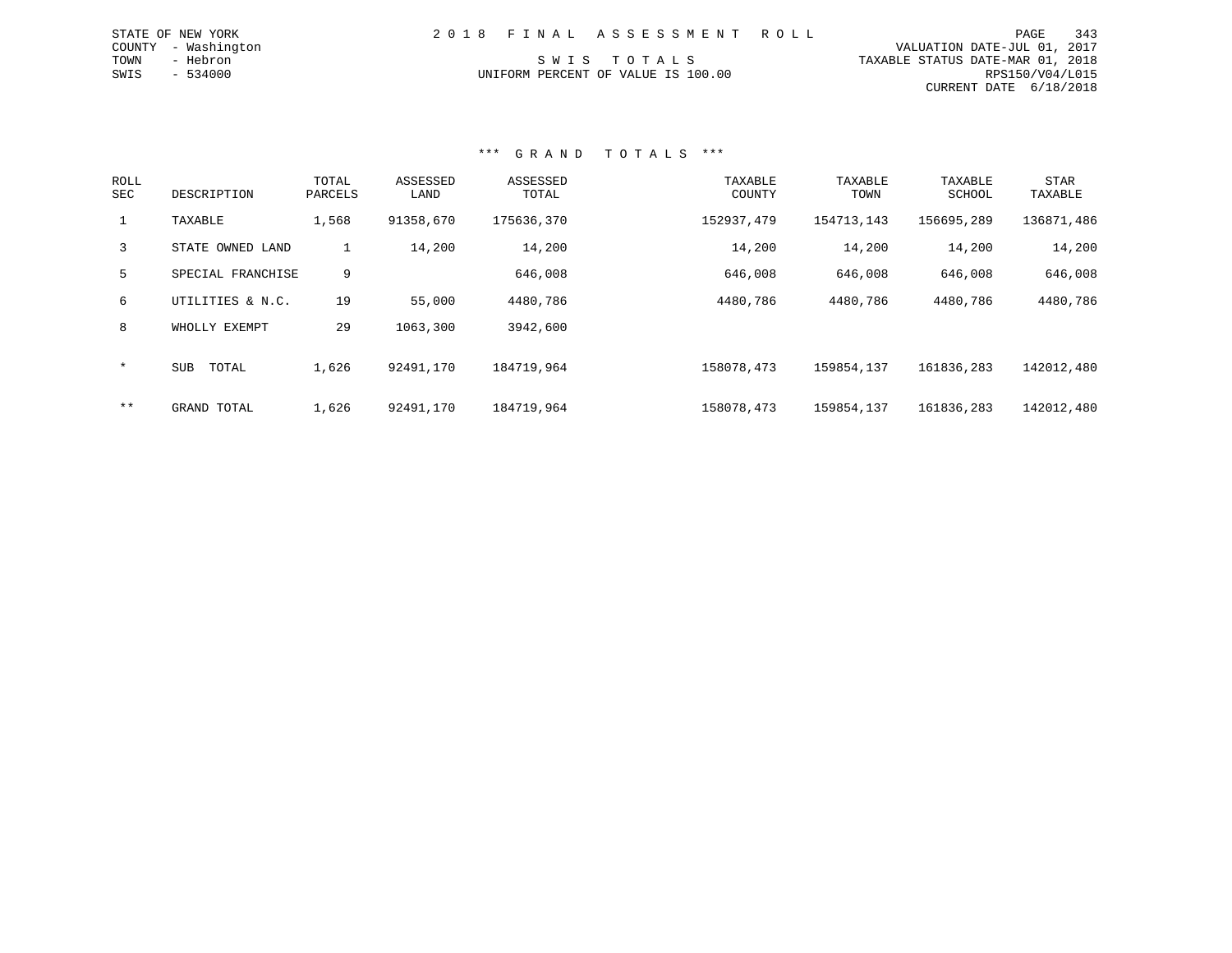|      | STATE OF NEW YORK   |  | 2018 FINAL ASSESSMENT ROLL         |                                  | PAGE            | 344 |
|------|---------------------|--|------------------------------------|----------------------------------|-----------------|-----|
|      | COUNTY - Washington |  | TOWN TOTALS                        | VALUATION DATE-JUL 01, 2017      |                 |     |
| TOWN | - Hebron            |  |                                    | TAXABLE STATUS DATE-MAR 01, 2018 |                 |     |
| SWIS | $-5340$             |  | UNIFORM PERCENT OF VALUE IS 100.00 |                                  | RPS150/V04/L015 |     |
|      |                     |  |                                    | CURRENT DATE 6/18/2018           |                 |     |

# \*\*\* S P E C I A L D I S T R I C T S U M M A R Y \*\*\*

|      |                      | TOTAL   | EXTENSION     | EXTENSION | AD VALOREM | EXEMPT    | TAXABLE    |
|------|----------------------|---------|---------------|-----------|------------|-----------|------------|
| CODE | DISTRICT NAME        | PARCELS | TYPE          | VALUE     | VALUE      | AMOUNT    | VALUE      |
|      | TE533 Trans exmt rep |         | 9 MOVTAX      |           |            |           |            |
|      | CA001 Cons agri dst  |         | 11 TOTAL      |           | 3238,300   | 724,717   | 2513,583   |
|      | CA004 Cons agri dst  |         | 2 TOTAL M     |           | 158,800    | 106,248   | 52,552     |
|      | CA006 Cons agri dst  |         | 8 TOTAL M     |           | 1475,000   | 594,592   | 880,408    |
|      | CA008 Cons agri dst  |         | 501 TOTAL M   |           | 73641,480  | 12192,950 | 61448,530  |
|      | FD401 Hebron fire    |         | 1,626 TOTAL M |           | 184299,664 | 3879,800  | 180419,864 |
|      | LD401 West hebron li |         | 67 TOTAL M    |           | 7386,600   | 1248,700  | 6137,900   |

# \*\*\* S C H O O L D I S T R I C T S U M M A R Y \*\*\*

| CODE   | DISTRICT NAME | TOTAL<br>PARCELS | ASSESSED<br>LAND | ASSESSED<br>TOTAL | <b>EXEMPT</b><br>AMOUNT | TOTAL<br>TAXABLE | STAR<br>AMOUNT | STAR<br>TAXABLE |
|--------|---------------|------------------|------------------|-------------------|-------------------------|------------------|----------------|-----------------|
|        |               |                  |                  |                   |                         |                  |                |                 |
| 532001 | Arqyle        | 28               | 1298,800         | 2596,468          | 361,134                 | 2235,334         | 410,400        | 1824,934        |
| 533201 | Granville     | 615              | 33860,700        | 68089,423         | 8873,285                | 59216,138        | 7337,113       | 51879,025       |
| 533401 | Greenwich     | 3                | 158,800          | 158,927           | 106,248                 | 52,679           |                | 52,679          |
| 533801 | Hartford      | 196              | 12922,740        | 23762,179         | 3562,148                | 20200,031        | 2619,200       | 17580,831       |
| 534801 | Salem         | 784              | 44250,130        | 90112,967         | 9980,866                | 80132,101        | 9457,090       | 70675,011       |
|        | SUB-TOTAL     | 1,626            | 92491,170        | 184719,964        | 22883,681               | 161836,283       | 19823,803      | 142012,480      |
|        | TOTAL         | 1,626            | 92491,170        | 184719,964        | 22883,681               | 161836,283       | 19823,803      | 142012,480      |

## \*\*\* S Y S T E M C O D E S S U M M A R Y \*\*\*

# NO SYSTEM EXEMPTIONS AT THIS LEVEL

| CODE  | DESCRIPTION | TOTAL<br>PARCELS | COUNTY  | TOWN    | SCHOOL  |
|-------|-------------|------------------|---------|---------|---------|
| 13100 | OTHER CTY   |                  | 751,100 | 751,100 | 751,100 |
| 13500 | OTHER TOWN  |                  | 182,500 | 182,500 | 182,500 |
| 13510 | TN CEM      |                  | 123,900 | 123,900 | 123,900 |
| 13800 | SCH DIST    |                  | 17,300  | 17,300  | 17,300  |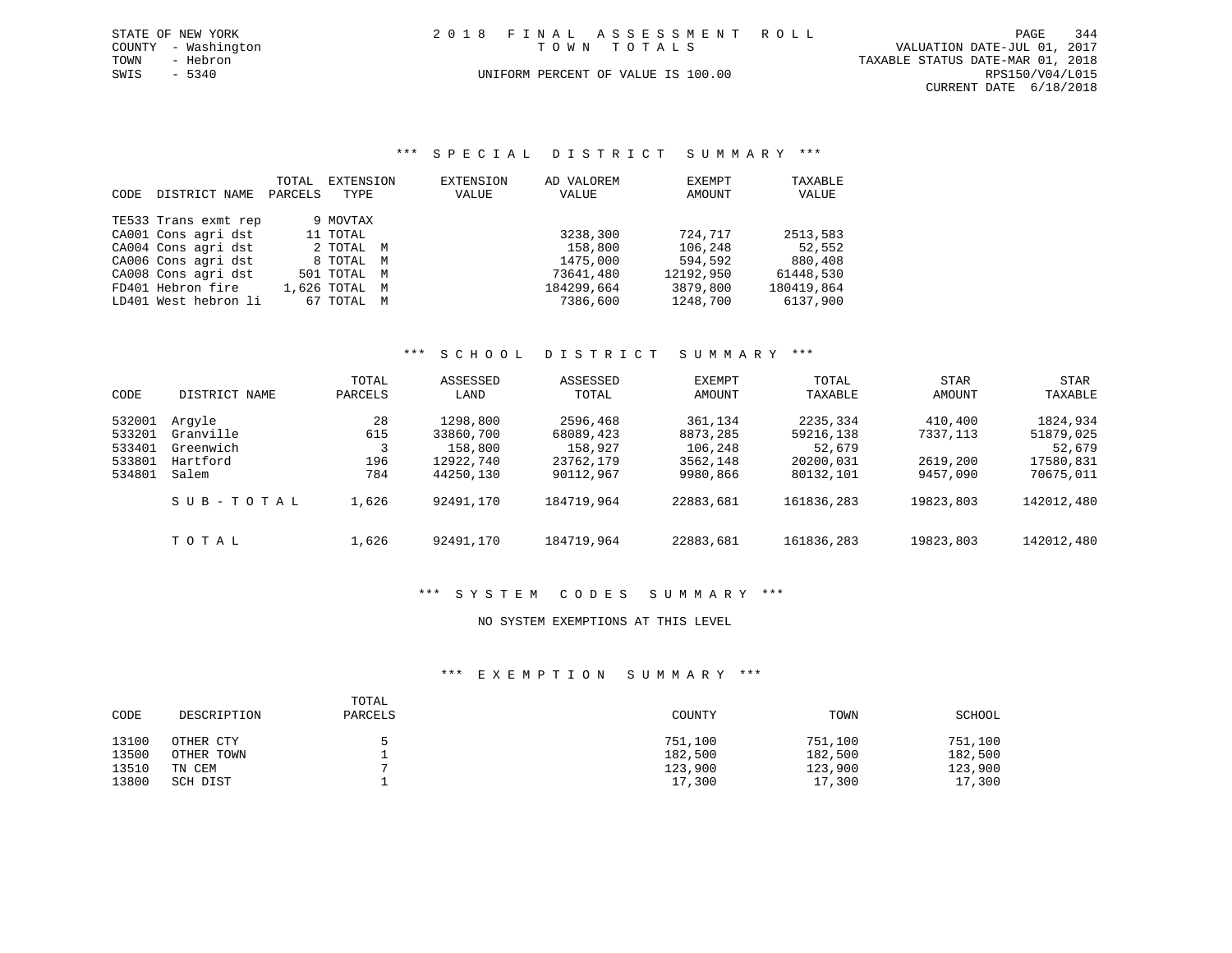|      | STATE OF NEW YORK   |  | 2018 FINAL ASSESSMENT ROLL         |                                  | PAGE            | 345 |
|------|---------------------|--|------------------------------------|----------------------------------|-----------------|-----|
|      | COUNTY - Washington |  | TOWN TOTALS                        | VALUATION DATE-JUL 01, 2017      |                 |     |
| TOWN | - Hebron            |  |                                    | TAXABLE STATUS DATE-MAR 01, 2018 |                 |     |
| SWIS | $-5340$             |  | UNIFORM PERCENT OF VALUE IS 100.00 |                                  | RPS150/V04/L015 |     |
|      |                     |  |                                    | CURRENT DATE 6/18/2018           |                 |     |

|       |                  | TOTAL          |           |           |           |
|-------|------------------|----------------|-----------|-----------|-----------|
| CODE  | DESCRIPTION      | PARCELS        | COUNTY    | TOWN      | SCHOOL    |
| 25110 | NON-PR REL       | 4              | 1987,900  | 1987,900  | 1987,900  |
| 25120 | NON-PR EDU       | $\overline{2}$ | 180,400   | 180,400   | 180,400   |
| 26250 | HIST SOC         | 2              | 73,100    | 73,100    | 73,100    |
| 26400 | VOL FIRE         | 4              | 468,600   | 468,600   | 468,600   |
| 27350 | PRI CEM          | 3              | 157,800   | 157,800   | 157,800   |
| 29700 | RPTL1138         | 3              | 10,300    | 10,300    | 10,300    |
| 41120 | VETWAR CTS       | 7              | 124,166   | 113,314   | 6,000     |
| 41121 | VET WAR CT       | 32             | 618,554   | 495,892   |           |
| 41130 | VETCOM CTS       | 3              | 78,688    | 77,300    |           |
| 41131 | VET COM CT       | 34             | 1330,129  | 968,852   |           |
| 41140 | VETDIS CTS       | 2              | 57,715    | 57,715    |           |
| 41141 | VET DIS CT       | 12             | 555,320   | 486,938   |           |
| 41151 | $CW_10_VET/$     | 6              | 46,368    | 46,368    |           |
| 41700 | AG BUILD         | 9              | 496,475   | 496,475   | 496,475   |
| 41720 | AG DIST          | 148            | 12195,281 | 12195,281 | 12195,281 |
| 41730 | AGRI-D IND       | 41             | 1586,073  | 1586,073  | 1586,073  |
| 41800 | AGED-ALL         | 20             | 973,087   | 973,087   | 987,005   |
| 41801 | AGED-CO/TN       | 2              | 65,594    | 65,594    |           |
| 41802 | AGED-CO          | 32             | 1423,907  |           |           |
| 41803 | AGED-TOWN        | 27             |           | 981,438   |           |
| 41804 | AGED-SCH         | 22             |           |           | 697,207   |
| 41805 | AGE-CO/SCH       | 16             | 796,498   |           | 840,885   |
| 41806 | AGE-TN/SCH       | 1              |           | 27,864    | 27,864    |
| 41834 | ENH STAR         | 157            |           |           | 9634,053  |
| 41854 | <b>BAS STAR</b>  | 339            |           |           | 10167,500 |
| 41864 | <b>B STAR MH</b> | 1              |           |           | 22,250    |
| 41931 | DISAB-C/T        | 6              | 219,745   | 219,745   |           |
| 47460 | FOR 480A         | 35             | 2093,991  | 2093,991  | 2093,991  |
| 49501 | SOL-CO/TWN       | 1              | 27,000    | 27,000    |           |
|       | TOTAL            | 985            | 26641,491 | 24865,827 | 42707,484 |